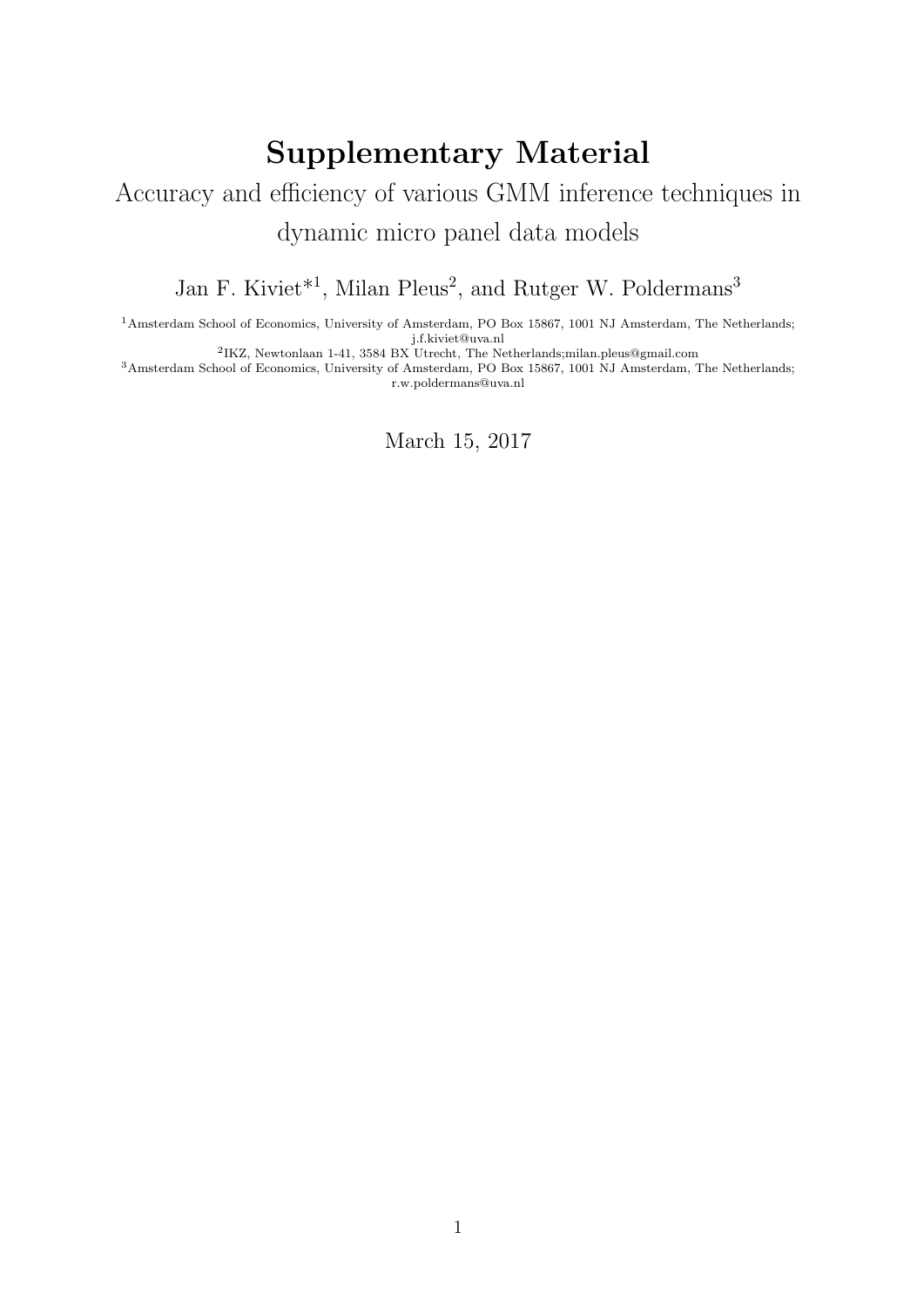## List of tables

| $P0-XC$ |  |
|---------|--|
|         |  |
|         |  |
|         |  |
|         |  |
|         |  |
|         |  |
|         |  |
|         |  |
|         |  |
|         |  |
|         |  |
|         |  |
|         |  |
|         |  |
|         |  |
|         |  |
|         |  |
|         |  |
|         |  |
|         |  |
|         |  |
|         |  |
|         |  |
|         |  |
|         |  |
|         |  |
|         |  |
|         |  |
|         |  |
|         |  |
|         |  |
|         |  |
|         |  |
|         |  |
|         |  |
|         |  |
|         |  |
|         |  |
|         |  |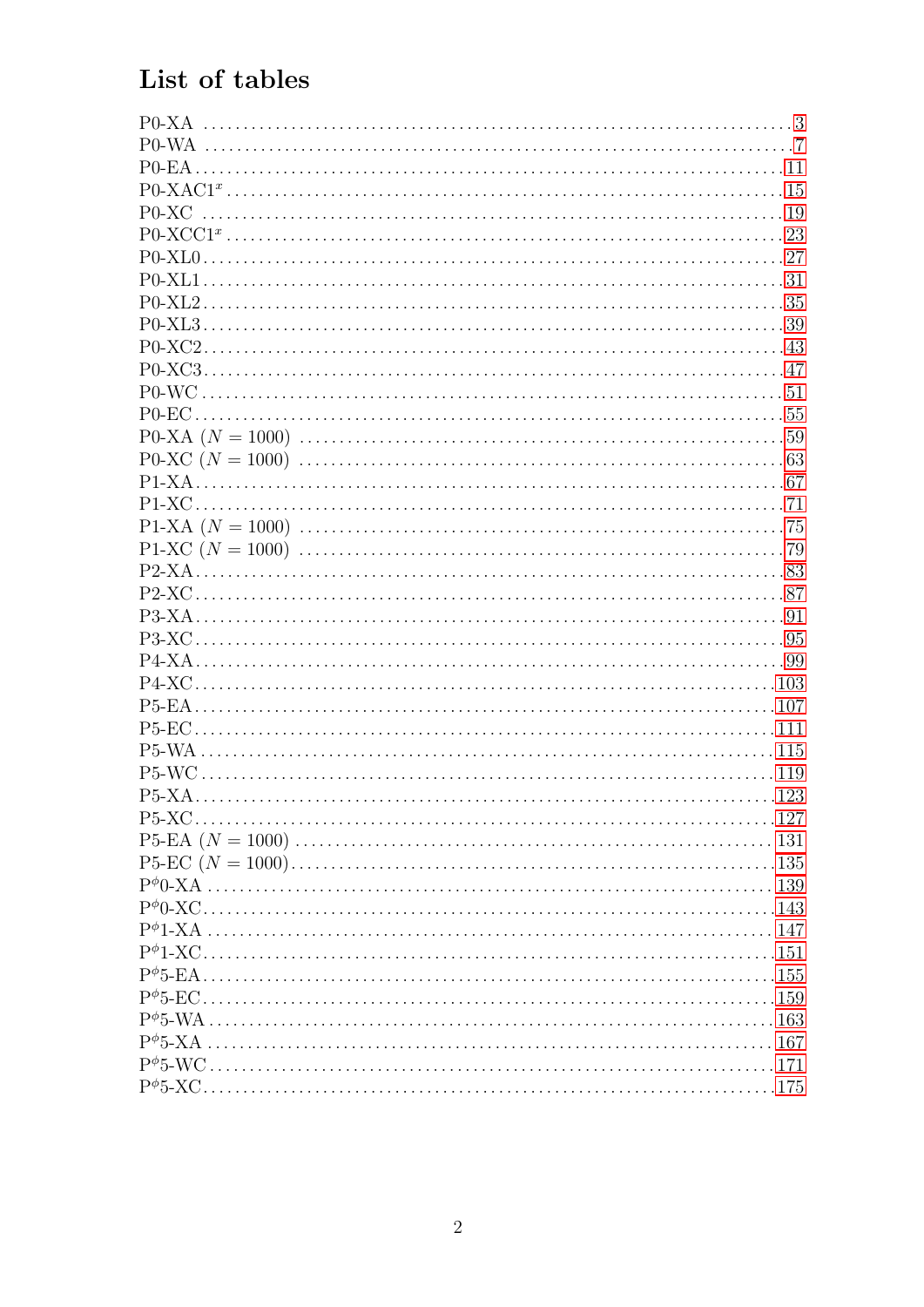| 2011- |  |
|-------|--|

<span id="page-2-0"></span>

| Unfeasible coefficient estimators |     |     |                                                      |                      |                                  |                         |                                 |                                  |                         |                         |                                                 |                                   |                         |                         |                                  |                         |                         |                      |                                  |                         |                         |                         |                                  |                                     |                         |
|-----------------------------------|-----|-----|------------------------------------------------------|----------------------|----------------------------------|-------------------------|---------------------------------|----------------------------------|-------------------------|-------------------------|-------------------------------------------------|-----------------------------------|-------------------------|-------------------------|----------------------------------|-------------------------|-------------------------|----------------------|----------------------------------|-------------------------|-------------------------|-------------------------|----------------------------------|-------------------------------------|-------------------------|
| $\bar{\rho}_{x\varepsilon}=0.0$   |     | L   |                                                      |                      |                                  | ABu                     |                                 | $\theta = 0$                     | BBu                     |                         |                                                 | ABu                               |                         |                         |                                  | <b>BBu</b>              |                         | $\theta=1$           |                                  | MABu                    |                         |                         |                                  | MBBu                                |                         |
|                                   | AВ  | BB  |                                                      | $\gamma$             | <b>Bias</b>                      |                         | Stdy RMSE                       | Bias                             |                         | Stdy RMSE               | Bias                                            |                                   | Stdy RMSE               |                         | Bias                             |                         | Stdy RMSE               |                      | <b>Bias</b>                      |                         | Stdy RMSE               |                         | <b>Bias</b>                      |                                     | Stdy RMSE               |
| $T=3$                             | 11  | 16  |                                                      | 0.20<br>0.50<br>0.80 | $-0.012$<br>$-0.022$<br>$-0.077$ | 0.076<br>0.134          | $0.058$ 0.060<br>0.080<br>0.155 | $-0.001$<br>$-0.003$<br>$-0.009$ | 0.049<br>0.055<br>0.067 | 0.049<br>0.055<br>0.068 | $-0.022$<br>$-0.042$<br>$-0.144$ $0.182$        | 0.080<br>0.105                    | 0.083<br>0.113<br>0.232 |                         | $-0.003$<br>$-0.007$<br>$-0.018$ | 0.067<br>0.075<br>0.096 | 0.067<br>0.075<br>0.097 |                      | $-0.015$<br>$-0.029$<br>$-0.096$ | 0.066<br>0.087<br>0.150 | 0.068<br>0.091<br>0.178 |                         | $-0.002$<br>$-0.003$<br>$-0.006$ | 0.055<br>0.061<br>0.071             | 0.055<br>0.061<br>0.071 |
| $T=6$                             | 50  | 61  |                                                      | 0.20<br>0.50<br>0.80 | $-0.009$<br>$-0.017$<br>$-0.054$ | 0.029<br>0.034<br>0.052 | 0.030<br>0.038<br>0.075         | 0.000<br>0.000<br>$-0.002$       | 0.026<br>0.028<br>0.032 | 0.026<br>0.028<br>0.032 | $-0.017$ 0.040<br>$-0.030$<br>$-0.094$          | 0.046<br>0.070                    | 0.044<br>0.055<br>0.117 |                         | 0.001<br>$-0.000$<br>$-0.005$    | 0.036<br>0.038<br>0.043 | 0.036<br>0.038<br>0.043 |                      | $-0.010$<br>$-0.020$<br>$-0.065$ | 0.030<br>0.037<br>0.057 | 0.032<br>0.041<br>0.087 |                         | $-0.002$<br>$-0.000$<br>0.001    | 0.029<br>0.031<br>0.034             | 0.029<br>0.031<br>0.034 |
| $T=9$                             | 116 | 133 |                                                      | 0.20<br>0.50<br>0.80 | $-0.008$<br>$-0.014$<br>$-0.041$ | 0.021<br>0.024<br>0.033 | 0.023<br>0.027<br>0.053         | 0.001<br>0.001<br>$-0.000$       | 0.020<br>0.020<br>0.022 | 0.020<br>0.020<br>0.022 | $-0.015$ 0.029<br>$-0.024$<br>$-0.069$          | 0.031<br>0.043                    | 0.032<br>0.040<br>0.081 |                         | 0.001<br>0.002<br>$-0.001$       | 0.027<br>0.027<br>0.028 | 0.027<br>0.027<br>0.028 |                      | $-0.009$<br>$-0.016$<br>$-0.049$ | 0.022<br>0.025<br>0.036 | 0.024<br>0.029<br>0.061 |                         | $-0.002$<br>$-0.001$<br>0.003    | 0.021<br>0.022<br>0.023             | 0.021<br>0.022<br>0.023 |
|                                   | AВ  | BB  |                                                      | $\beta$              | <b>Bias</b>                      |                         | Stdy RMSE                       | Bias                             |                         | Stdy RMSE               | Bias                                            |                                   | Stdy RMSE               |                         | <b>Bias</b>                      |                         | Stdy RMSE               |                      | Bias                             |                         | Stdy RMSE               |                         | <b>Bias</b>                      |                                     | Stdy RMSE               |
| $T=3$                             | 11  | 16  |                                                      | 1.43<br>0.93<br>0.31 | 0.003<br>0.002<br>$-0.002$       | 0.100<br>0.099<br>0.097 | 0.100<br>0.099<br>0.097         | 0.001<br>0.003<br>0.006          | 0.096<br>0.092<br>0.092 | 0.096<br>0.092<br>0.093 | 0.004<br>0.002<br>$-0.005$                      | 0.148<br>0.146<br>0.142           | 0.148<br>0.146<br>0.142 |                         | 0.005<br>0.009<br>0.012          | 0.136<br>0.131<br>0.132 | 0.136<br>0.131<br>0.133 |                      | 0.004<br>0.002<br>$-0.003$       | 0.100<br>0.099<br>0.097 | 0.100<br>0.099<br>0.097 |                         | 0.001<br>0.002<br>0.004          | 0.097<br>0.094<br>0.093             | 0.097<br>0.094<br>0.093 |
| $T=6$                             | 50  | 61  |                                                      | 1.43<br>0.93<br>0.31 | 0.006<br>0.007<br>0.004          | 0.054<br>0.053<br>0.051 | 0.055<br>0.053<br>0.051         | $-0.000$<br>$-0.000$<br>0.002    | 0.053<br>0.051<br>0.048 | 0.053<br>0.051<br>0.048 | 0.012<br>0.006                                  | $0.011$ $0.078$<br>0.075<br>0.073 | 0.078<br>0.076<br>0.073 |                         | $-0.000$<br>0.001<br>0.004       | 0.074<br>0.070<br>0.066 | 0.074<br>0.070<br>0.066 |                      | 0.007<br>0.008<br>0.005          | 0.055<br>0.053<br>0.051 | 0.055<br>0.054<br>0.051 |                         | 0.001<br>0.000<br>0.000          | 0.054<br>0.052<br>0.048             | 0.054<br>0.052<br>0.048 |
| $T=9$                             | 116 | 133 |                                                      | 1.43<br>0.93<br>0.31 | 0.007<br>0.009<br>0.006          | 0.040<br>0.039<br>0.037 | 0.041<br>0.040<br>0.037         | $-0.001$<br>$-0.001$<br>0.001    | 0.039<br>0.037<br>0.034 | 0.039<br>0.037<br>0.034 | 0.012<br>$0.014$ $0.054$<br>$0.010 \quad 0.051$ | 0.056                             | 0.057<br>0.056<br>0.052 |                         | $-0.001$<br>$-0.001$<br>0.002    | 0.054<br>0.051<br>0.047 | 0.054<br>0.051<br>0.047 |                      | 0.008<br>0.010<br>0.008          | 0.040<br>0.039<br>0.037 | 0.041<br>0.040<br>0.037 |                         | 0.001<br>0.001                   | 0.040<br>0.038<br>$-0.000 \t 0.035$ | 0.040<br>0.038<br>0.035 |
|                                   |     |     | Unfeasible t-test: actual significance level         |                      |                                  |                         | $\theta = 0$                    |                                  |                         |                         |                                                 |                                   |                         |                         |                                  | $\theta=1$              |                         |                      |                                  |                         |                         |                         |                                  |                                     |                         |
| $\bar{\rho}_{x\varepsilon}=0.0$   | AВ  | BB  |                                                      | $\gamma$             | ABu                              | BBu                     |                                 | $\beta$                          | ABu                     | BBu                     | $\gamma$                                        | ABu                               |                         |                         | BBu MABu MBBu                    |                         |                         | $\beta$              | ABu                              |                         |                         | BBu MABu MBBu           |                                  |                                     |                         |
| $T=3$                             | 11  | 16  |                                                      | 0.20<br>0.50<br>0.80 | 0.058<br>0.061<br>0.089          | 0.051<br>0.053<br>0.056 |                                 | 1.43<br>0.93<br>0.31             | 0.048<br>0.047<br>0.042 | 0.050<br>0.050<br>0.049 | 0.20<br>0.50<br>0.80                            | 0.060<br>0.066<br>0.123           | 0.051<br>0.053<br>0.061 | 0.062<br>0.067<br>0.099 | 0.049<br>0.057<br>0.058          |                         |                         | 1.43<br>0.93<br>0.31 | 0.046<br>0.045<br>0.037          | 0.049<br>0.048<br>0.047 | 0.048<br>0.047<br>0.039 | 0.049<br>0.048<br>0.049 |                                  |                                     |                         |
| $T=6$                             | 50  | 61  |                                                      | 0.20<br>0.50<br>0.80 | 0.059<br>0.074<br>0.172          | 0.041<br>0.044<br>0.052 |                                 | 1.43<br>0.93<br>0.31             | 0.050<br>0.052<br>0.050 | 0.048<br>0.047<br>0.049 | 0.20<br>0.50<br>0.80                            | 0.071<br>0.099<br>0.267           | 0.048<br>0.053<br>0.058 | 0.061<br>0.079<br>0.197 | 0.044<br>0.044<br>0.054          |                         |                         | 1.43<br>0.93<br>0.31 | 0.052<br>0.051<br>0.047          | 0.050<br>0.050<br>0.048 | 0.049<br>0.051<br>0.050 | 0.049<br>0.049<br>0.049 |                                  |                                     |                         |
| $T=9$                             | 116 | 133 |                                                      | 0.20<br>0.50<br>0.80 | 0.071<br>0.095<br>0.246          | 0.043<br>0.047<br>0.053 |                                 | 1.43<br>0.93<br>0.31             | 0.049<br>0.053<br>0.055 | 0.047<br>0.048<br>0.050 | 0.20<br>0.50<br>0.80                            | 0.082<br>0.127<br>0.377           | 0.048<br>0.049<br>0.053 | 0.072<br>0.101<br>0.281 | 0.053<br>0.048<br>0.055          |                         |                         | 1.43<br>0.93<br>0.31 | 0.055<br>0.058<br>0.054          | 0.048<br>0.047<br>0.050 | 0.049<br>0.053<br>0.057 | 0.048<br>0.049<br>0.050 |                                  |                                     |                         |
|                                   |     | df  | Unfeasible Sargan-Hansen test: rejection probability |                      |                                  |                         |                                 | $\theta = 0$                     |                         |                         |                                                 |                                   |                         | $\theta = 1$            |                                  |                         |                         |                      |                                  |                         |                         |                         |                                  |                                     |                         |
| $\bar{\rho}_{x\varepsilon}=0.0$   | AВ  | BB  | Inc                                                  | $\gamma$             | JABu                             | JBBu                    | JESu                            |                                  | $JMABu$ $JMMBu$ $JESMu$ |                         | JABu                                            | JBBu                              | JESu                    |                         | $JMABu\ JMMBu\ JESMu$            |                         |                         |                      |                                  |                         |                         |                         |                                  |                                     |                         |
| $T=3$                             | 9   | 13  | $\overline{4}$                                       | 0.20<br>0.50<br>0.80 | 0.048<br>0.049<br>0.039          | 0.047<br>0.049<br>0.051 | 0.048<br>0.048<br>0.063         | 0.048<br>0.049<br>0.039          | 0.047<br>0.049<br>0.051 | 0.048<br>0.048<br>0.063 | 0.049<br>0.047<br>0.033                         | 0.047<br>0.048<br>0.048           | 0.045<br>0.050<br>0.075 |                         | 0.050<br>0.049<br>0.038          | 0.050<br>0.051<br>0.050 | 0.049<br>0.051<br>0.067 |                      |                                  |                         |                         |                         |                                  |                                     |                         |
| $T=6$                             | 48  | 58  | 10                                                   | 0.20<br>0.50<br>0.80 | 0.045<br>0.043<br>0.036          | 0.048<br>0.045<br>0.043 | 0.048<br>0.049<br>0.075         | 0.045<br>0.043<br>0.036          | 0.048<br>0.045<br>0.043 | 0.048<br>0.049<br>0.075 | 0.048<br>0.043<br>0.030                         | 0.048<br>0.048<br>0.047           | 0.050<br>0.057<br>0.103 |                         | 0.045<br>0.042<br>0.035          | 0.048<br>0.047<br>0.043 | 0.050<br>0.052<br>0.077 |                      |                                  |                         |                         |                         |                                  |                                     |                         |
| $T=9$                             | 114 | 130 | 16                                                   | 0.20<br>0.50<br>0.80 | 0.048<br>0.046<br>0.036          | 0.053<br>0.051<br>0.049 | 0.048<br>0.053<br>0.086         | 0.048<br>0.046<br>0.036          | 0.053<br>0.051<br>0.049 | 0.048<br>0.053<br>0.086 | 0.049<br>0.048<br>0.034                         | 0.054<br>0.052<br>0.050           | 0.053<br>0.059<br>0.118 |                         | 0.048<br>0.045<br>0.037          | 0.052<br>0.051<br>0.049 | 0.051<br>0.055<br>0.095 |                      |                                  |                         |                         |                         |                                  |                                     |                         |

 $\mathbf{c}$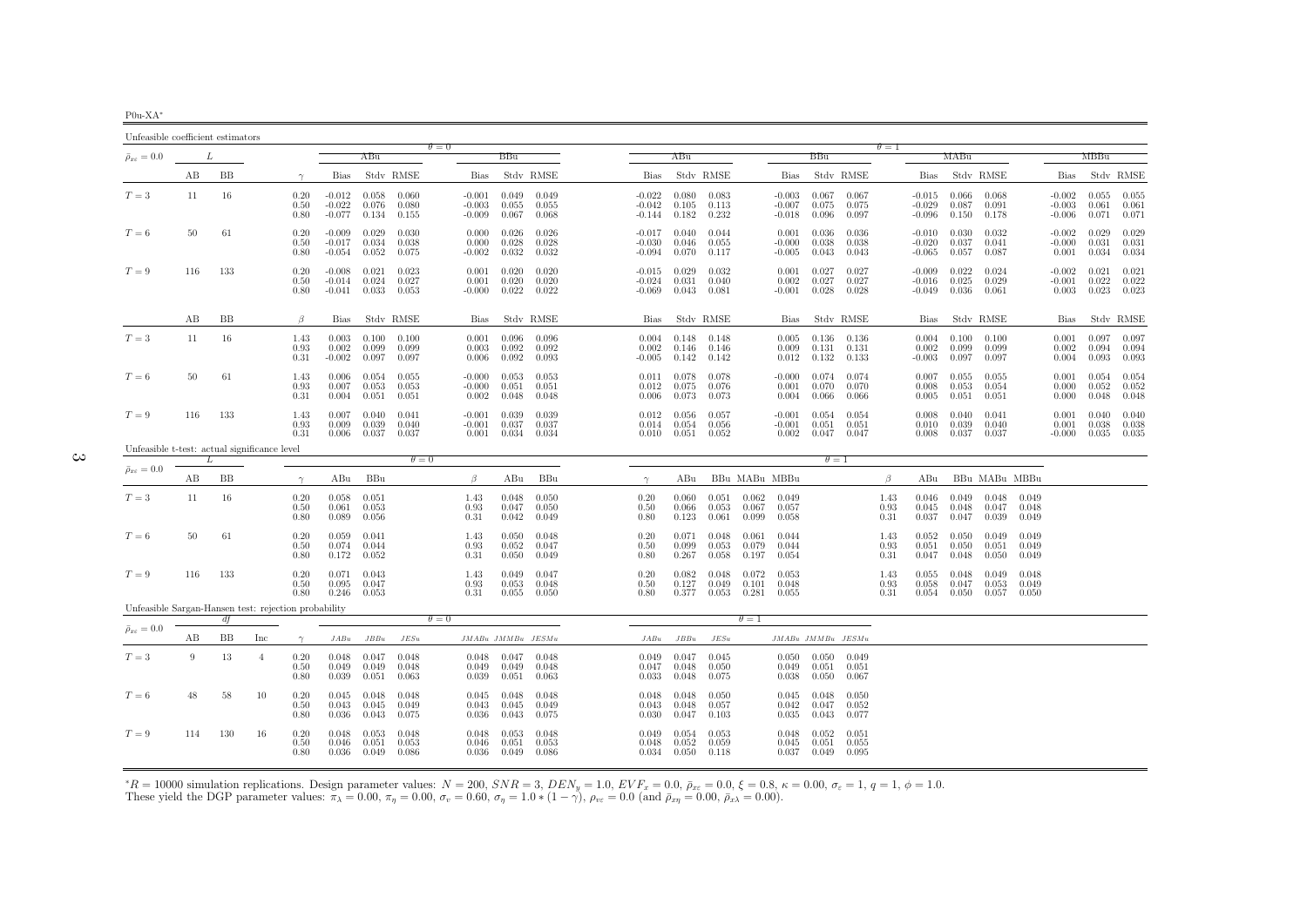P0fc-XA∗

Feasible coefficient estimators for Arellano-Bond $\theta = 0$  $AB2a$  $\theta = 1$ <br>a  $\theta = 1$  $\bar{\rho}_{x\varepsilon}=0.0$  $_{\varepsilon}$  = 0.0  $_{\varepsilon}$   $_{\varepsilon}$   $_{\varepsilon}$   $_{\varepsilon}$   $_{\varepsilon}$   $_{\varepsilon}$   $_{\varepsilon}$   $_{\varepsilon}$   $_{\varepsilon}$   $_{\varepsilon}$   $_{\varepsilon}$   $_{\varepsilon}$   $_{\varepsilon}$   $_{\varepsilon}$   $_{\varepsilon}$   $_{\varepsilon}$   $_{\varepsilon}$   $_{\varepsilon}$   $_{\varepsilon}$   $_{\varepsilon}$   $_{\varepsilon}$   $_{\varepsilon}$   $_{\varepsilon}$ L  $\gamma$  Bias Stdv RMSE Bias Stdv RMSE Bias Stdv RMSE Bias Stdv RMSE Bias Stdv RMSE Bias Stdv RMSE Bias Stdv RMSE0.086  $T=3$  $T=3 \hskip 1.0 11 \hskip 1.0 0.20$   $-0.012$   $0.058$   $0.060$   $-0.011$   $0.061$   $0.062$   $-0.012$   $0.059$   $0.061$   $-0.023$   $0.086$   $0.089$   $-0.019$   $0.081$   $0.083$   $-0.022$   $0.081$   $0.084$   $-0.022$   $0.083$   $0.086$   $0.114$   $-0.042$  0.50 -0.022 0.076 0.080 -0.022 0.079 0.082 -0.022 0.078 0.081 -0.044 0.112 0.121 -0.036 0.106 0.112 -0.040 0.106 0.114 -0.042 0.109 0.117 $-0.143$   $0.190$   $0.238$ 0.80 -0.077 0.134 0.155 -0.077 0.141 0.161 -0.075 0.137 0.156 -0.146 0.194 0.243 -0.132 0.188 0.230 -0.139 0.184 0.231 -0.143 0.190 0.2380.039  $T=6$  $T=6$   $50$   $0.20$   $-0.009$   $0.029$   $0.030$   $-0.009$   $0.032$   $0.033$   $-0.009$   $0.029$   $0.031$   $-0.019$   $0.049$   $-0.016$   $0.041$   $0.043$   $-0.017$   $0.040$   $0.044$   $-0.014$   $-0.014$   $-0.014$   $-0.014$   $-0.014$   $-0.036$   $0.039$ 0.50 -0.017 0.034 0.038 -0.017 0.038 0.041 -0.017 0.034 0.038 -0.035 0.052 0.063 -0.028 0.047 0.055 -0.030 0.047 0.055 -0.026 0.043 0.050 $0.068$   $0.110$  $0.80$   $-0.054$   $0.052$   $0.075$   $-0.055$   $0.059$   $0.081$   $-0.053$   $0.075$   $-0.105$   $0.078$   $0.131$   $-0.091$   $0.074$   $0.118$   $-0.094$   $0.071$   $0.117$   $-0.087$ 0.027  $T=9$  $T=9 \hspace{1.5mm} 116 \hspace{1.5mm} 0.20 \hspace{1.5mm} 0.011 \hspace{1.5mm} 0.023 \hspace{1.5mm} 0.024 \hspace{1.5mm} 0.023 \hspace{1.5mm} 0.025 \hspace{1.5mm} 0.031 \hspace{1.5mm} 0.031 \hspace{1.5mm} 0.035 \hspace{1.5mm} 0.031 \hspace{1.5mm} 0.032 \hspace{1.5mm} 0.014 \hspace{1.5mm} 0.029 \hspace{1.5mm}$  $\begin{array}{cccccccccccccccc} 0.50 & -0.014 & 0.024 & 0.027 & -0.014 & 0.026 & 0.030 & -0.014 & 0.024 & 0.024 & 0.028 & -0.028 & 0.036 & 0.046 & -0.026 & 0.034 & 0.043 & -0.024 & 0.032 & 0.040 & -0.019 & 0.028 & 0.034 & 0.024 & 0.028 & -0.026 & 0.034 & 0.040 & -0.026 & 0.034 &$  $0.040 \qquad 0.073$ 0.80 -0.041 0.033 0.053 -0.042 0.037 0.056 -0.041 0.033 0.053 -0.078 0.050 0.093 -0.074 0.048 0.088 -0.070 0.043 0.082 -0.061 0.040 0.073 $L \qquad \qquad \beta$ Bias Stdv RMSE Bias Stdv RMSE Bias Stdv RMSE Bias Stdv RMSE Bias Stdv RMSE Bias Stdv RMSE Bias Stdv RMSE Bias Stdv RMSE  $0.005$   $0.148$   $0.148$  $T=3$  $T=3 \hskip 1.08in 143 \hskip 1.08in 0.003 \hskip 1.08in 0.100 \hskip 1.08in 0.04 \hskip 1.08in 0.103 \hskip 1.08in 0.103 \hskip 1.08in 0.003 \hskip 1.08in 0.011 \hskip 1.08in 0.010 \hskip 1.08in 0.010 \hskip 1.08in 0.011 \hskip 1.08in 0.004 \hskip 1.08in 0.158 \hskip 1.08in 0.158 \hskip 1.08in$  $0.93$   $0.002$   $0.099$   $0.003$   $0.103$   $0.103$   $0.002$   $0.000$   $0.100$   $0.004$   $0.157$   $0.157$   $0.003$   $0.144$   $0.144$   $0.002$   $0.146$   $0.146$   $0.003$   $0.147$   $0.147$ 0.142  $0.31$   $-0.002$   $0.097$   $-0.002$   $0.101$   $0.101$   $-0.002$   $0.099$   $0.099$   $-0.004$   $0.152$   $0.152$   $-0.005$   $0.141$   $0.141$   $-0.005$   $0.143$   $0.143$   $-0.004$   $0.142$   $0.142$  $0.067$  $T=6$  $T=6$   $50$   $1.43$   $0.006$   $0.054$   $0.055$   $0.006$   $0.060$   $0.061$   $0.055$   $0.055$   $0.055$   $0.013$   $0.087$   $0.088$   $0.010$   $0.077$   $0.077$   $0.077$   $0.011$   $0.078$   $0.079$   $0.009$   $0.067$   $0.065$   $0.066$   $0.059$   $0.007$   $0.$ 0.93 0.007 0.053 0.053 0.007 0.059 0.059 0.007 0.053 0.054 0.014 0.085 0.086 0.011 0.074 0.075 0.012 0.076 0.077 0.010 0.065 0.0660.063  $0.31$   $0.004$   $0.051$   $0.004$   $0.057$   $0.057$   $0.004$   $0.052$   $0.052$   $0.007$   $0.082$   $0.082$   $0.005$   $0.072$   $0.072$   $0.072$   $0.006$   $0.073$   $0.074$   $0.005$   $0.063$   $0.063$ 0.047  $T=9$  $T=9 \hspace{1.5mm} 116 \hspace{1.5mm} 1.43 \hspace{1.5mm} 0.007 \hspace{1.5mm} 0.040 \hspace{1.5mm} 0.041 \hspace{1.5mm} 0.008 \hspace{1.5mm} 0.045 \hspace{1.5mm} 0.045 \hspace{1.5mm} 0.007 \hspace{1.5mm} 0.041 \hspace{1.5mm} 0.041 \hspace{1.5mm} 0.041 \hspace{1.5mm} 0.041 \hspace{1.5mm} 0.041 \hspace{1.5mm}$ 0.93 0.009 0.039 0.040 0.009 0.043 0.044 0.009 0.039 0.040 0.017 0.062 0.064 0.016 0.058 0.060 0.014 0.054 0.056 0.012 0.044 0.046 $0.009$   $0.042$   $0.043$  $0.31$   $0.006$   $0.037$   $0.037$   $0.007$   $0.041$   $0.041$   $0.006$   $0.037$   $0.037$   $0.037$   $0.012$   $0.059$   $0.060$   $0.011$   $0.055$   $0.056$   $0.010$   $0.051$   $0.052$ 

Feasible coefficient estimators for Blundell-Bond $\theta = 0$  $-$  RR2a θ  $\theta = 1$ <br>a BR2c BR2c BR1 BR2a  $\bar{\rho}_{x\varepsilon}=0.0$  <sup>=</sup> <sup>0</sup>.<sup>0</sup> BB1 BB2a BB2c BB1 BB2a BB2c MBB $L \qquad \gamma$  $\gamma$  Bias Stdv RMSE Bias Stdv RMSE Bias Stdv RMSE Bias Stdv RMSE Bias Stdv RMSE Bias Stdv RMSE Bias Stdv RMSE  $-0.003$   $0.072$   $0.072$  $T=3$  $T=3$   $16$   $0.20$   $-0.003$   $0.049$   $0.050$   $-0.000$   $0.051$   $0.051$   $-0.000$   $0.051$   $0.051$   $-0.010$   $0.073$   $0.074$   $-0.004$   $0.067$   $0.068$   $-0.002$   $0.070$   $-0.003$   $0.072$   $0.072$   $0.079$   $-0.003$   $0.092$   $0.092$   $0.$  $0.50$   $-0.009$   $0.057$   $0.058$   $-0.004$   $0.058$   $0.058$   $-0.003$   $0.057$   $0.087$   $-0.010$   $0.085$   $0.087$   $-0.010$   $0.078$   $0.078$   $-0.005$   $0.079$   $0.079$   $0.092$   $0.092$   $0.092$  $0.155$   $0.157$ 0.80 -0.029 0.075 0.081 -0.013 0.076 0.077 -0.010 0.073 0.074 -0.055 0.111 0.124 -0.031 0.108 0.112 -0.014 0.107 0.108 0.020 0.155 0.157 $T=6$  $T=6$   $61$   $0.20$   $-0.002$   $0.026$   $0.026$   $-0.001$   $0.028$   $0.032$   $0.030$   $0.027$   $0.027$   $-0.010$   $0.041$   $0.042$   $-0.006$   $0.037$   $0.037$   $0.030$   $0.038$   $0.038$   $-0.003$   $0.034$   $0.034$   $0.040$   $-0.001$   $0.040$   $-0.0$ 0.50 -0.008 0.029 0.030 -0.003 0.032 0.032 0.000 0.030 0.030 -0.021 0.045 0.050 -0.013 0.040 0.043 -0.001 0.040 0.040 -0.003 0.039 0.0390.80 -0.029 0.038 0.048 -0.014 0.039 0.041 -0.005 0.035 0.035 -0.058 0.056 0.081 -0.042 0.052 0.067 -0.009 0.047 0.048 0.007 0.056 0.056 $0.024$  $T=9$  $T=9$   $133$   $0.20$   $-0.002$   $0.020$   $-0.001$   $0.021$   $0.021$   $0.021$   $0.020$   $0.020$   $-0.009$   $0.031$   $0.033$   $0.031$   $0.031$   $0.031$   $0.028$   $0.028$   $-0.003$   $0.028$   $-0.003$   $0.024$   $0.024$   $0.024$   $0.025$   $-0.004$   $0.0$ 0.50 -0.008 0.021 0.022 -0.006 0.022 0.023 0.001 0.021 0.021 -0.019 0.033 0.038 -0.017 0.031 0.036 0.001 0.029 0.029 -0.004 0.026 0.0270.034 0.80 -0.027 0.026 0.038 -0.021 0.027 0.034 -0.003 0.024 0.024 -0.053 0.040 0.066 -0.049 0.038 0.062 -0.006 0.031 0.032 -0.004 0.034 0.034 $L \qquad \qquad \beta$ Bias Stdv RMSE Bias Stdv RMSE Bias Stdv RMSE Bias Stdv RMSE Bias Stdv RMSE Bias Stdv RMSE Bias Stdv RMSE Bias Stdv RMSE  $0.009$   $0.139$   $0.139$  $T=3$  $T=3 \hskip 1.0in \hskip 1.0in 1.43 \hskip 1.0in 0.002 \hskip 1.0in 0.096 \hskip 1.0in 0.002 \hskip 1.0in 0.101 \hskip 1.0in 0.002 \hskip 1.0in 0.097 \hskip 1.0in 0.007 \hskip 1.0in 0.007 \hskip 1.0in 0.004 \hskip 1.0in 0.149 \hskip 1.0in 0.149 \hskip 1.0in 0.149 \hskip 1.0in 0.149 \hskip 1.0in 0.138$ 0.93 0.004 0.094 0.094 0.004 0.097 0.097 0.005 0.093 0.093 0.009 0.146 0.146 0.008 0.133 0.133 0.014 0.132 0.133 0.021 0.136 0.1370.162 0.31 0.005 0.094 0.094 0.007 0.098 0.098 0.007 0.094 0.094 0.010 0.145 0.146 0.010 0.134 0.134 0.015 0.135 0.135 0.041 0.157 0.162 $T=6$  $T=6$  61  $1.43$   $0.002$   $0.053$   $0.053$   $0.001$   $0.059$   $0.059$   $-0.000$   $0.054$   $0.0054$   $0.007$   $0.085$   $0.085$   $0.004$   $0.075$   $0.075$   $0.000$   $0.075$   $0.075$   $0.075$   $0.075$   $0.075$   $0.075$   $0.075$   $0.003$   $0.065$   $0.$  $\frac{0.93}{0.004}$   $\frac{0.052}{0.052}$   $\frac{0.002}{0.002}$   $\frac{0.057}{0.057}$   $\frac{0.000}{0.051}$   $\frac{0.051}{0.011}$   $\frac{0.011}{0.082}$   $\frac{0.083}{0.083}$   $\frac{0.007}{0.072}$   $\frac{0.072}{0.072}$   $\frac{0.072}{0.072}$   $\frac{0.005}{0.072}$   $\frac{0.$  $0.060$ 0.31 0.004 0.050 0.050 0.004 0.054 0.054 0.003 0.048 0.048 0.009 0.079 0.079 0.007 0.070 0.070 0.006 0.067 0.068 0.008 0.060 0.060 $T=9$  $T=9 \hspace{1cm} 133 \hspace{1cm} 1.43 \hspace{1cm} 0.002 \hspace{1cm} 0.039 \hspace{1cm} 0.002 \hspace{1cm} 0.043 \hspace{1cm} 0.043 \hspace{1cm} 0.001 \hspace{1cm} 0.040 \hspace{1cm} 0.040 \hspace{1cm} 0.004 \hspace{1cm} 0.004 \hspace{1cm} 0.064 \hspace{1cm} 0.060 \hspace{1cm} 0.060 \hspace{1cm} 0.060 \hspace{1cm} 0.00$ 0.93 0.005 0.038 0.038 0.004 0.041 0.042 -0.000 0.038 0.038 0.012 0.061 0.062 0.011 0.057 0.058 0.000 0.052 0.052 0.003 0.044 0.044 $0.004$   $0.040$   $0.041$ 0.31 0.006 0.036 0.036 0.005 0.039 0.039 0.002 0.035 0.035 0.011 0.057 0.058 0.010 0.054 0.055 0.004 0.047 0.048 0.004 0.040 0.041

 ${}^*R = 10000$  simulation replications. Design parameter values:  $N = 200$ ,  $SNR = 3$ ,  $DEN_y = 1.0$ ,  $EVF_x = 0.0$ ,  $\bar{p}_{xz} = 0.0$ ,  $\xi = 0.8$ ,  $\kappa = 0.00$ ,  $\sigma_{\varepsilon} = 1$ ,  $q = 1$ ,  $\phi = 1.0$ .<br>These yield the DGP parameter values:  $\pi$  $*R = 10000$  simulation replications. Design parameter values:  $N = 200$ ,  $SNR = 3$ ,  $DEN_y = 1.0$ ,  $EVF_x = 0.0$ ,  $\bar{p}_{xz} = 0.0$ ,  $\xi = 0.8$ , These yield the DGP parameter values:  $\pi_{\lambda} = 0.00$ ,  $\pi_{\eta} = 0.00$ ,  $\sigma_v = 0.60$ ,  $\sigma_{\eta}$ 

 $\rightarrow$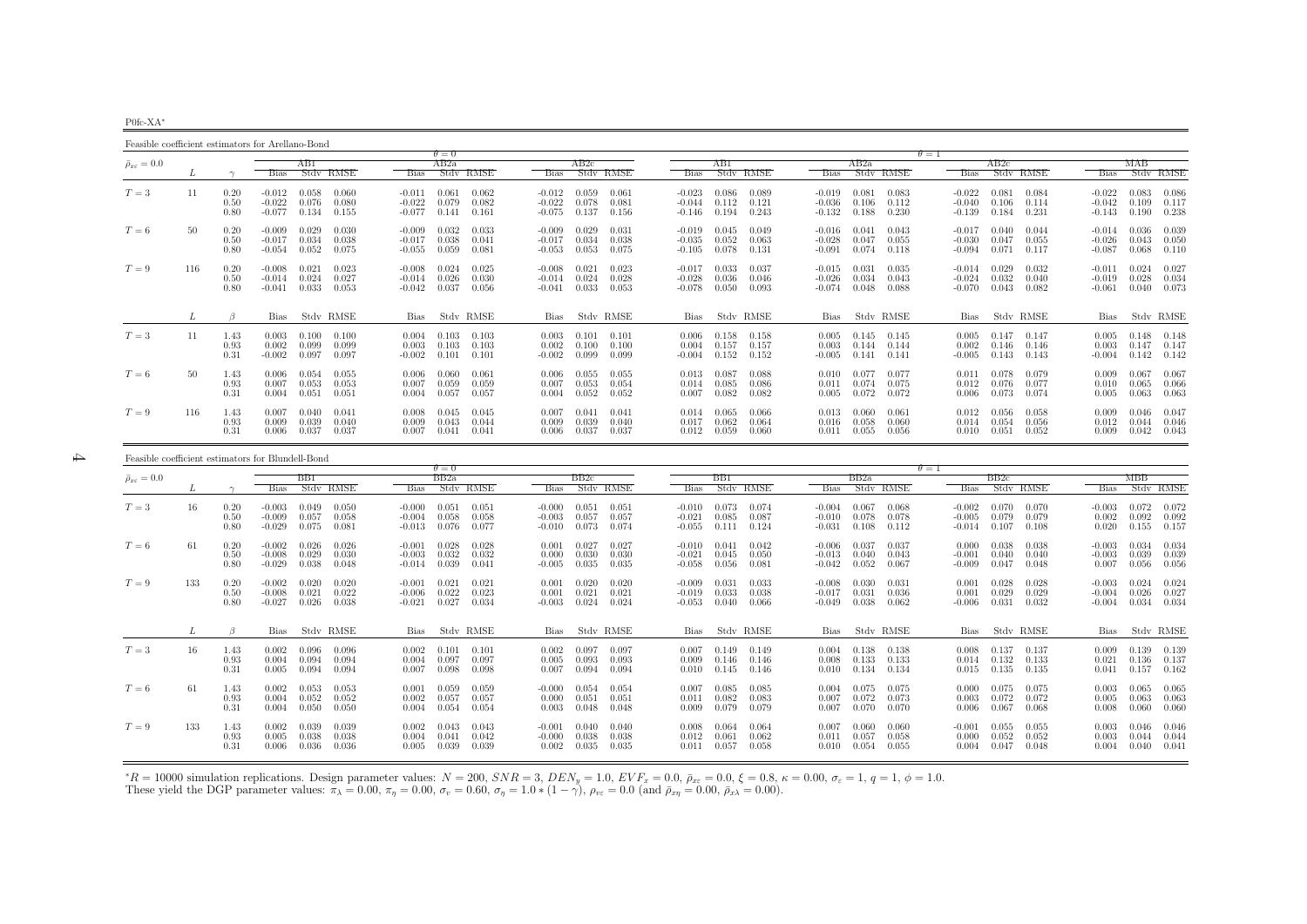P0ft-XA<sup>∗</sup>

| Feasible t-test Arellano-Bond: actual significance level |     |                      |                         |                                                               |                                           |                         |                                                                     |                |                         |                         |                                                                               |                |                         |                                                           |                         |                                                             |                |
|----------------------------------------------------------|-----|----------------------|-------------------------|---------------------------------------------------------------|-------------------------------------------|-------------------------|---------------------------------------------------------------------|----------------|-------------------------|-------------------------|-------------------------------------------------------------------------------|----------------|-------------------------|-----------------------------------------------------------|-------------------------|-------------------------------------------------------------|----------------|
| $\bar{\rho}_{x\varepsilon}=0.0$                          |     |                      |                         |                                                               |                                           | $\theta = 0$            |                                                                     |                |                         |                         |                                                                               |                | $\theta = 1$            |                                                           |                         |                                                             |                |
|                                                          | L   | $\gamma$             |                         |                                                               | AB1 AB1aR AB1cR                           |                         |                                                                     |                | AB2a AB2aW AB2c AB2cW   |                         | AB1 AB1aR AB1cR                                                               |                |                         | AB2a AB2aW AB2c AB2cW MAB                                 |                         |                                                             |                |
| $T=3$                                                    | 11  | 0.20<br>0.50<br>0.80 | 0.072<br>0.120          | $0.062$ $0.064$ $0.057$                                       | $0.072$ 0.065<br>$0.119$ $0.114$          | 0.093<br>0.144          | $0.084$ $0.062$ $0.065$ $0.059$<br>0.071 0.073<br>$0.104$ $0.121$   |                | 0.069<br>0.114          |                         | 0.213 0.088 0.070<br>$0.237$ $0.104$ $0.086$<br>0.348 0.190 0.172             |                | 0.134<br>0.150<br>0.248 | 0.083<br>0.146                                            | 0.101<br>0.192          | $0.074$ $0.082$ $0.067$ $0.556$<br>0.083<br>0.166           | 0.584<br>0.697 |
| $T=6$                                                    | 50  | 0.20<br>0.50<br>0.80 | 0.061<br>0.078<br>0.191 | 0.078<br>0.183                                                | $0.063$ $0.052$<br>0.071<br>0.176         | 0.159<br>0.317          | $0.061$ $0.058$<br>$0.182$ $0.071$ $0.076$<br>$0.142$ $0.182$       |                | 0.053<br>0.071<br>0.174 | 0.299                   | $0.246$ $0.091$ $0.067$<br>0.123<br>0.547 0.329                               | 0.098<br>0.285 | 0.395<br>0.617          | 0.354 0.077<br>0.096<br>0.234                             | 0.078<br>0.108<br>0.299 | $0.066$ $0.201$<br>0.091<br>$0.267$ $0.465$                 | 0.241          |
| $T=9$                                                    | 116 | 0.20<br>0.50<br>0.80 | 0.073<br>0.098<br>0.255 | 0.074 0.062<br>0.096                                          | 0.090<br>$0.242$ $0.239$                  | 0.324<br>0.358<br>0.552 | $0.070 \quad 0.069$<br>0.084<br>$0.192 \quad 0.246$                 | 0.096          | 0.064<br>0.090<br>0.235 |                         | 0.272 0.101 0.075<br>$0.344$ $0.149$ $0.117$<br>0.653 0.411 0.367             |                | 0.689<br>0.728<br>0.893 | 0.095<br>0.139<br>0.376                                   | 0.087<br>0.130<br>0.396 | 0.075 0.154<br>0.115<br>$0.366$ $0.460$                     | 0.198          |
|                                                          | L   | $\beta$              | AB1                     |                                                               | AB1aR AB1cR                               |                         |                                                                     |                | AB2a AB2aW AB2c AB2cW   | AB1                     | AB1aR AB1cR                                                                   |                |                         | AB2a AB2aW AB2c AB2cW MAB                                 |                         |                                                             |                |
| $T=3$                                                    | 11  | 1.43<br>0.93<br>0.31 | 0.051                   | $0.052$ $0.052$ $0.051$<br>0.052<br>$0.050$ $0.051$ $0.050$   | 0.051                                     | 0.073<br>0.072          | $0.073$ $0.053$ $0.057$ $0.052$<br>0.053<br>0.052                   | 0.057<br>0.055 | 0.051<br>0.050          |                         | $0.216$ $0.070$ $0.065$<br>$0.215$ $0.073$ $0.065$<br>0.214 0.068 0.062       |                | 0.118<br>0.116          | $0.117$ $0.062$ $0.071$ $0.056$ $0.586$<br>0.062<br>0.061 | 0.072<br>0.072          | 0.055 0.582<br>$0.057$ $0.581$                              |                |
| $T=6$                                                    | 50  | 1.43<br>0.93<br>0.31 | 0.051<br>0.054<br>0.054 | 0.054                                                         | $0.055$ 0.050<br>0.052<br>$0.054$ $0.054$ | 0.145<br>0.145<br>0.144 | $0.055$ 0.056<br>0.055<br>0.052                                     | 0.058<br>0.059 | 0.051<br>0.053<br>0.054 | 0.222<br>0.225<br>0.232 | 0.068<br>0.069<br>$0.066$ 0.064                                               | 0.059<br>0.061 | 0.315                   | 0.315 0.060<br>0.062<br>$0.317$ $0.058$                   | 0.068<br>0.069<br>0.070 | $0.057$ $0.210$<br>0.058<br>0.058                           | 0.216<br>0.229 |
| $T=9$                                                    | 116 | 1.43<br>0.93<br>0.31 | 0.053                   | $0.050$ $0.052$ $0.048$<br>0.055<br>$0.057$ $0.056$ $0.058$   | 0.052                                     | 0.296<br>0.298          | $0.057$ $0.054$ $0.051$<br>0.057<br>$0.297$ $0.057$ $0.061$ $0.057$ | 0.058          | 0.054                   |                         | 0.232 0.068 0.057<br>0.241 0.072<br>$0.241$ $0.069$ $0.069$                   | 0.064          |                         | $0.652$ 0.067<br>0.657 0.071<br>0.654 0.066               | 0.070                   | $0.067$ $0.055$ $0.138$<br>0.059<br>$0.071$ $0.061$ $0.153$ | 0.145          |
| Feasible t-test Blundell-Bond: actual significance level |     |                      |                         |                                                               |                                           | $\theta = 0$            |                                                                     |                |                         |                         |                                                                               |                | $\theta = 1$            |                                                           |                         |                                                             |                |
| $\bar{\rho}_{x\varepsilon}=0.0$                          | L   | $\gamma$             |                         |                                                               | BB1 BB1aR BB1cR                           |                         |                                                                     |                | BB2a BB2aW BB2c BB2cW   |                         | BB1 BB1aR BB1cR                                                               |                |                         | BB2a BB2aW BB2c BB2cW MBB                                 |                         |                                                             |                |
| $T=3$                                                    | 16  | 0.20<br>0.50<br>0.80 | 0.056<br>0.066          | $0.051$ $0.056$ $0.041$<br>0.057<br>0.065                     | 0.046<br>0.048                            | 0.093<br>0.098<br>0.103 | 0.059 0.058<br>0.057<br>0.057                                       | 0.062<br>0.055 | 0.050<br>0.056<br>0.043 | 0.209                   | $0.196$ $0.076$ $0.051$<br>0.079 0.056<br>$0.251$ $0.100$ $0.071$             |                | 0.158<br>0.165<br>0.208 | 0.064<br>0.067<br>0.073                                   | 0.073<br>0.080<br>0.087 | 0.058 0.494<br>0.065<br>0.065                               | 0.503<br>0.595 |
| $T=6$                                                    | 61  | 0.20<br>0.50<br>0.80 | 0.042<br>0.053<br>0.116 | 0.052 0.034<br>$0.060$ $0.044$<br>0.122                       | 0.100                                     | 0.178<br>0.184<br>0.217 | 0.056 0.045<br>0.054<br>$0.061$ $0.063$                             | 0.052          | 0.038<br>0.042<br>0.046 |                         | $0.206$ $0.074$ $0.048$<br>$0.248$ $0.092$ $0.064$<br>$0.424$ $0.218$         | 0.161          | 0.389<br>0.562          | 0.067<br>0.413 0.073<br>0.129                             | 0.059<br>0.069<br>0.079 | $0.046$ $0.160$<br>0.052<br>0.054                           | 0.167<br>0.261 |
| $T=9$                                                    | 133 | 0.20<br>0.50<br>0.80 | 0.049<br>0.063<br>0.173 | $0.056$ $0.041$<br>0.070<br>$0.176$ 0.156                     | 0.056                                     | 0.364<br>0.381<br>0.506 | $0.054$ 0.050<br>0.058<br>$0.109$ 0.066                             | 0.056          | 0.042<br>0.044<br>0.049 | 0.279                   | $0.221$ $0.076$ $0.051$<br>0.108<br>$0.552$ $0.313$ $0.249$                   | 0.078          | 0.735<br>0.767<br>0.894 | 0.072<br>0.101<br>0.282                                   | 0.057<br>0.063<br>0.074 | $0.043$ $0.119$<br>0.048<br>$0.049$ 0.167                   | 0.121          |
|                                                          | L   | $\beta$              | BB1                     |                                                               | BB1aR BB1cR                               |                         |                                                                     |                | BB2a BB2aW BB2c BB2cW   | BB1                     | BB1aR BB1cR                                                                   |                |                         | BB2a BB2aW BB2c BB2cW MBB                                 |                         |                                                             |                |
| $T=3$                                                    | 16  | 1.43<br>0.93<br>0.31 | 0.050<br>0.048          | $0.051$ $0.054$ $0.052$<br>$0.053$ $0.051$<br>$0.051$ $0.049$ |                                           | 0.083<br>0.084<br>0.087 | 0.056 0.058 0.053<br>0.055<br>0.056                                 | 0.057<br>0.059 | 0.052<br>0.054          |                         | $0.210$ $0.070$ $0.061$<br>$0.214$ $0.070$ $0.061$<br>$0.217$ $0.072$ $0.062$ |                | 0.148<br>0.155          | $0.147$ $0.064$ $0.073$<br>0.064<br>0.065                 | 0.073<br>0.078          | $0.058$ $0.571$<br>0.058<br>0.064 0.626                     | 0.564          |
| $T=6$                                                    | 61  | 1.43<br>0.93<br>0.31 | 0.048<br>0.051<br>0.053 | 0.052<br>0.055<br>0.055                                       | 0.047<br>0.050<br>0.053                   | 0.166<br>0.166<br>0.169 | $0.055$ 0.053<br>0.053<br>0.055                                     | 0.054<br>0.053 | 0.049<br>0.049<br>0.050 | 0.223<br>0.229          | $0.216$ $0.069$ $0.053$<br>0.069<br>0.068                                     | 0.058<br>0.060 | 0.371<br>0.376<br>0.388 | 0.059<br>0.063<br>0.064                                   | 0.064<br>0.064<br>0.064 | $0.052 \quad 0.200$<br>0.051<br>$0.054$ $0.221$             | 0.205          |
| $T=9$                                                    | 133 | 1.43<br>0.93<br>0.31 | 0.047<br>0.050          | 0.051<br>0.052<br>$0.055$ $0.055$ $0.055$                     | 0.046<br>0.049                            | 0.342<br>0.349<br>0.356 | 0.052<br>0.053<br>0.056 0.056                                       | 0.051<br>0.053 | 0.047<br>0.049<br>0.051 |                         | $0.220$ $0.067$ $0.054$<br>0.232 0.070<br>$0.234$ $0.070$ $0.066$             | 0.060          | 0.717<br>0.718          | 0.064<br>0.067<br>0.730 0.066                             | 0.060<br>0.061<br>0.063 | $0.049$ $0.128$<br>$0.050 \quad 0.132$<br>$0.054$ $0.144$   |                |

 ${}^*R = 10000$  simulation replications. Design parameter values:  $N = 200$ ,  $SNR = 3$ ,  $DEN_y = 1.0$ ,  $EVF_x = 0.0$ ,  $\bar{\rho}_{x\bar{x}} = 0.0$ ,  $\xi = 0.8$ ,  $\kappa = 0.00$ ,<br> $\sigma_{\bar{x}} = 1$ ,  $q = 1$ ,  $\phi = 1.0$ . These yield the DGP parameter values:

P0fJ-XA<sup>∗</sup>

|                                 |     |           |                |                      | Feasible Sargan-Hansen test: rejection probability |                         |                         |                         |                                           |                         |                         |                         |
|---------------------------------|-----|-----------|----------------|----------------------|----------------------------------------------------|-------------------------|-------------------------|-------------------------|-------------------------------------------|-------------------------|-------------------------|-------------------------|
|                                 |     | df        |                |                      |                                                    |                         | $\theta = 0$            |                         |                                           |                         |                         |                         |
| $\bar{\rho}_{x\varepsilon}=0.0$ | AВ  | <b>BB</b> | Inc            | $\sim$               | $JAB_a^{(2,1)}JBB_a^{(2,1)}JES_a^{(2,1)}$          |                         |                         |                         | $JAB_c^{(2,1)}JBB_c^{(2,1)}JES_c^{(2,1)}$ |                         | JMAB JMBB JESM          |                         |
| $T=3$                           | 9   | 13        | 4              | 0.20<br>0.50<br>0.80 | 0.047<br>0.050<br>0.050<br>0.051<br>0.061<br>0.055 | 0.053<br>0.052<br>0.047 | 0.043<br>0.044<br>0.055 | 0.033<br>0.034<br>0.035 | 0.030<br>0.025<br>0.021                   | 0.244<br>0.246<br>0.251 | 0.304<br>0.328<br>0.381 | 0.306<br>0.327<br>0.375 |
| $T=6$                           | 48  | 58        | 10             | 0.20<br>0.50<br>0.80 | 0.034<br>0.038<br>0.037<br>0.039<br>0.046<br>0.042 | 0.068<br>0.062<br>0.056 | 0.026<br>0.027<br>0.031 | 0.025<br>0.023<br>0.022 | 0.030<br>0.023<br>0.013                   | 0.032<br>0.033<br>0.039 | 0.386<br>0.391<br>0.404 | 0.439<br>0.442<br>0.452 |
| $T=9$                           | 114 | 130       | 16             | 0.20<br>0.50<br>0.80 | 0.007<br>0.002<br>0.007<br>0.002<br>0.009<br>0.002 | 0.056<br>0.053<br>0.048 | 0.021<br>0.021<br>0.025 | 0.023<br>0.021<br>0.019 | 0.033<br>0.026<br>0.014                   | 0.022<br>0.022<br>0.026 | 0.409<br>0.411<br>0.416 | 0.466<br>0.467<br>0.471 |
|                                 |     | df        |                |                      |                                                    |                         | $\theta=1$              |                         |                                           |                         |                         |                         |
| $\bar{\rho}_{x\varepsilon}=0.0$ | AВ  | <b>BB</b> | Inc            | $\sim$               | $JAB_a^{(2,1)}JBB_a^{(2,1)}JES_a^{(2,1)}$          |                         |                         |                         | $JAB_c^{(2,1)}JBB_c^{(2,1)}JES_c^{(2,1)}$ |                         | JMAB JMBB JESM          |                         |
| $T=3$                           | 9   | 13        | $\overline{4}$ | 0.20<br>0.50<br>0.80 | 0.036<br>0.035<br>0.041<br>0.035<br>0.057<br>0.041 | 0.047<br>0.045<br>0.045 | 0.037<br>0.042<br>0.061 | 0.034<br>0.038<br>0.047 | 0.041<br>0.042<br>0.047                   | 0.278<br>0.280<br>0.300 | 0.569<br>0.594<br>0.620 | 0.557<br>0.581<br>0.608 |
| $T=6$                           | 48  | 58        | 10             | 0.20<br>0.50<br>0.80 | 0.016<br>0.015<br>0.018<br>0.016<br>0.024<br>0.017 | 0.054<br>0.051<br>0.048 | 0.020<br>0.023<br>0.033 | 0.022<br>0.020<br>0.028 | 0.028<br>0.027<br>0.027                   | 0.037<br>0.036<br>0.042 | 0.727<br>0.730<br>0.738 | 0.754<br>0.756<br>0.761 |
| $T=9$                           | 114 | 130       | 16             | 0.20<br>0.50<br>0.80 | 0.001<br>0.000<br>0.001<br>0.000<br>0.001<br>0.000 | 0.046<br>0.044<br>0.038 | 0.015<br>0.017<br>0.025 | 0.017<br>0.015<br>0.019 | 0.032<br>0.025<br>0.020                   | 0.024<br>0.023<br>0.027 | 0.764<br>0.766<br>0.770 | 0.788<br>0.788<br>0.791 |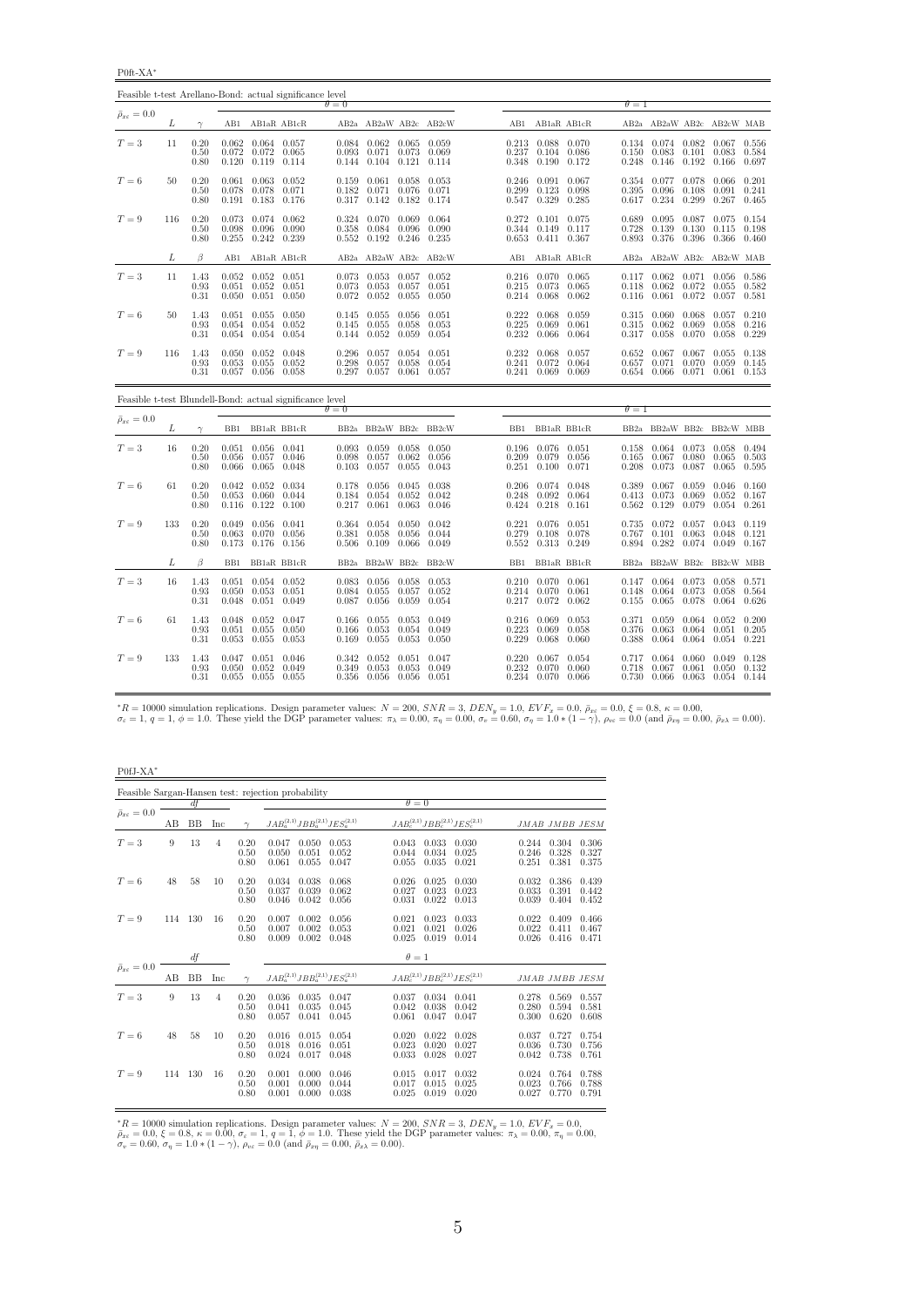P0fJ-XA<sup>∗</sup> : additional findings

|                                 |     |           |                |                                                     | Feasible Sargan-Hansen test: rejection probability                             |                                                                                                              |                                                                               |
|---------------------------------|-----|-----------|----------------|-----------------------------------------------------|--------------------------------------------------------------------------------|--------------------------------------------------------------------------------------------------------------|-------------------------------------------------------------------------------|
| $\bar{\rho}_{x\varepsilon}=0.0$ |     | df        |                |                                                     |                                                                                | $\theta = 0$                                                                                                 |                                                                               |
|                                 | AB  | <b>BB</b> | Inc            | $\gamma$                                            | $JAB^{\left( 1,0\right) }JBB_{a}^{\left( 1,0\right) }JES^{\left( 1,0\right) }$ | $JAB_a^{(1,1)}JBB_a^{(1,1)}JES_a^{(1,1)}$                                                                    | $JAB_c^{(1,1)}JBB_c^{(1,1)}JES_c^{(1,1)}$                                     |
| $T=3$                           | 9   | 13        | $\overline{4}$ | 0.20<br>0.50<br>0.80                                | 0.051<br>0.048 0.044<br>0.054<br>0.053<br>0.047<br>0.065<br>0.057<br>0.045     | 0.052<br>$0.060$ $0.066$<br>0.056<br>0.065<br>0.069<br>0.067<br>0.071<br>0.065                               | $0.045$ 0.035<br>0.031<br>0.046<br>0.038<br>0.031<br>0.057<br>0.043<br>0.029  |
| $T=6$                           | 48  | 58        | 10             | 0.20<br>0.50<br>0.80                                | 0.043<br>0.047<br>0.042<br>0.044<br>0.045<br>0.042<br>0.054<br>0.053<br>0.044  | 0.042<br>0.052<br>0.085<br>0.045<br>0.055<br>0.082<br>0.055<br>0.062<br>0.086                                | 0.026<br>0.030<br>0.027<br>0.027<br>0.024<br>0.028<br>0.032<br>0.028<br>0.026 |
| $T=9$                           | 114 | 130       | 16             | 0.20<br>0.50<br>0.80                                | 0.042<br>0.049<br>0.043<br>0.048<br>0.043<br>0.044<br>$0.049$ 0.052<br>0.051   | 0.005<br>0.011<br>0.075<br>0.010<br>0.005<br>0.075<br>0.013<br>0.006<br>0.071                                | 0.024<br>0.021<br>0.034<br>0.021<br>0.031<br>0.022<br>0.025<br>0.025<br>0.032 |
|                                 |     | df        |                |                                                     |                                                                                | $\theta=1$                                                                                                   |                                                                               |
| $\bar{\rho}_{x\varepsilon}=0.0$ | AВ  | BB        | Inc            | $\gamma$                                            | $JAB^{(1,0)}JBB^{(1,0)}_aJES^{(1,0)}$                                          | $JAB^{(1,1)}_aJBB^{(1,1)}_aJES^{(1,1)}_a$                                                                    | $JAB_c^{(1,1)}JBB_c^{(1,1)}JES_c^{(1,1)}$                                     |
| $T=3$                           | 9   | 13        | $\overline{4}$ | $\begin{array}{c} 0.20 \\ 0.50 \end{array}$<br>0.80 | 0.466 0.496<br>0.185<br>0.557<br>0.262<br>0.484<br>0.313<br>0.517<br>0.619     | 0.064<br>$0.070$ 0.068<br>0.072<br>0.074<br>0.075<br>0.094<br>0.084<br>0.078                                 | 0.053<br>0.046<br>0.046<br>0.059<br>0.057<br>0.055<br>0.080<br>0.074<br>0.067 |
| $T=6$                           | 48  | 58        | 10             | 0.20<br>0.50<br>0.80                                | 0.953<br>0.953<br>0.172<br>0.294<br>0.959<br>0.965<br>0.964<br>0.979<br>0.482  | 0.034<br>0.035<br>0.070<br>0.038<br>0.072<br>0.038<br>0.050<br>0.050<br>0.080                                | 0.026<br>0.028<br>0.031<br>0.029<br>0.031<br>0.039<br>0.041<br>0.061<br>0.076 |
| $T=9$                           | 114 | 130       | 16             | $\begin{array}{c} 0.20 \\ 0.50 \end{array}$<br>0.80 | 1.000<br>0.159<br>1.000<br>0.290<br>1.000<br>1.000<br>1.000<br>1.000<br>0.597  | 0.001<br>0.001<br>0.056<br>0.002<br>0.056<br>0.001<br>0.003<br>0.001<br>0.057                                | 0.021<br>0.019<br>0.034<br>0.020<br>0.021<br>0.039<br>0.029<br>0.044<br>0.093 |
|                                 |     |           |                |                                                     | Feasible Sargan-Hansen test: rejection probability<br>$\theta = 0$             |                                                                                                              |                                                                               |
| $\bar{\rho}_{x\varepsilon}=0.0$ | AB  | df<br>BB  | Inc            | $\gamma$                                            | $JAB_a^{(2,2)}JBB_a^{(2,2)}JES_a^{(2,2)}$                                      | $JAB_c^{(2,2)}JBB_c^{(2,2)}JES_c^{(2,2)}$                                                                    |                                                                               |
| $T=3$                           | 9   | 13        | $\overline{4}$ | 0.20<br>0.50<br>0.80                                | $0.047$ 0.048<br>0.054<br>0.049<br>0.050<br>0.053<br>0.052<br>0.061<br>0.047   | 0.042<br>0.034 0.030<br>0.045<br>0.033<br>0.026<br>0.055<br>0.031<br>0.022                                   |                                                                               |
| $T=6$                           | 48  | 58        | 10             | 0.20<br>0.50<br>0.80                                | 0.034<br>0.039<br>0.071<br>0.041<br>0.068<br>0.038<br>$0.044$ $0.061$<br>0.048 | 0.026<br>0.025<br>0.030<br>0.027<br>0.023<br>0.026<br>0.031<br>0.020<br>0.016                                |                                                                               |
| $T=9$                           | 114 | 130       | 16             | $\begin{array}{c} 0.20 \\ 0.50 \end{array}$<br>0.80 | 0.008<br>0.003<br>0.069<br>0.008<br>0.003<br>0.065<br>0.011<br>0.003<br>0.061  | $\begin{array}{c} 0.021 \\ 0.021 \end{array}$<br>0.023<br>0.034<br>0.029<br>0.021<br>0.025<br>0.018<br>0.022 |                                                                               |
|                                 |     | df        |                |                                                     | $\theta = 1$                                                                   |                                                                                                              |                                                                               |
| $\bar{\rho}_{x\varepsilon}=0.0$ | AВ  | ΒB        | Inc            | $\gamma$                                            | $JAB_a^{(2,2)}JBB_a^{(2,2)}JES_a^{(2,2)}$                                      | $JAB_c^{(2,2)}JBB_c^{(2,2)}JES_c^{(2,2)}$                                                                    |                                                                               |
| $T=3$                           | 9   | 13        | $\overline{4}$ | 0.20<br>0.50<br>0.80                                | 0.036 0.037 0.052<br>0.038<br>0.052<br>0.040<br>0.059<br>0.044<br>0.049        | 0.033 0.040<br>0.035<br>0.040<br>0.036<br>0.040<br>0.057<br>0.039<br>0.042                                   |                                                                               |
| $T=6$                           | 48  | 58        | 10             | 0.20<br>0.50<br>0.80                                | 0.021<br>0.021<br>0.064<br>0.024<br>0.023<br>0.063<br>0.028<br>0.060<br>0.030  | 0.022<br>0.030<br>0.020<br>0.021<br>0.020<br>0.029<br>0.029<br>$0.020 \quad 0.026$                           |                                                                               |
| $T=9$                           | 114 | 130       | 16             | 0.20<br>0.50<br>0.80                                | 0.001<br>0.001<br>0.055<br>0.001<br>0.052<br>0.001<br>0.002<br>0.001<br>0.052  | 0.015<br>0.017<br>0.033<br>0.016<br>0.015<br>0.030<br>0.023<br>0.016<br>0.024                                |                                                                               |

P0-XA<sup>∗</sup>

| Standard errors of error components $\eta_i$ and $\varepsilon_{it}$ |     |                                                        |            |                         |                                             |                         |              |                                                                                      |                            |                               |                                           |                          |                         |              |                                                                                                                   |                       |     |
|---------------------------------------------------------------------|-----|--------------------------------------------------------|------------|-------------------------|---------------------------------------------|-------------------------|--------------|--------------------------------------------------------------------------------------|----------------------------|-------------------------------|-------------------------------------------|--------------------------|-------------------------|--------------|-------------------------------------------------------------------------------------------------------------------|-----------------------|-----|
|                                                                     |     |                                                        |            |                         |                                             |                         | $\theta = 0$ |                                                                                      |                            |                               |                                           |                          |                         | $\theta = 1$ |                                                                                                                   | Bias $\hat{\sigma}_e$ |     |
| $\bar{\rho}_{x\varepsilon} = 0.0$                                   |     |                                                        |            |                         | Bias $\sigma_n$                             |                         |              | Bias $\hat{\sigma}_e$                                                                |                            |                               | Bias $\hat{\sigma}_n$                     |                          |                         |              |                                                                                                                   |                       |     |
|                                                                     | L   |                                                        | $\sigma_n$ | AB1                     | AB2a                                        | AB2c                    |              | AB1 AB2a                                                                             | AB2c                       | AB1                           | AB2a                                      | AB2c                     | MAB                     | AB1          | AB2a                                                                                                              | AB2c                  | MAB |
| $T=3$                                                               | 11  | $0.20\ 0.80$<br>$0.50 \quad 0.50$<br>$0.80\ 0.20$      |            | 0.025<br>0.050<br>0.224 | 0.024<br>0.049<br>0.228                     | 0.025<br>0.049<br>0.223 |              | $-0.007 - 0.006 - 0.007$<br>$-0.011 - 0.011 - 0.011$<br>$-0.033 - 0.033 - 0.033$     |                            | 0.053<br>0.106<br>0.413       | 0.043<br>0.086<br>0.377                   | 0.048<br>0.095<br>0.390  | 0.049<br>0.099<br>0.402 |              | $-0.016$ $-0.013$ $-0.015$ $-0.015$<br>$-0.024$ $-0.020$ $-0.022$ $-0.023$<br>$-0.063$ $-0.056$ $-0.060$ $-0.061$ |                       |     |
| $T=6$                                                               | 50  | $0.20\ 0.80$<br>$0.50 \quad 0.50$<br>$0.80\ 0.20$      |            | 0.013<br>0.027<br>0.127 | 0.013<br>0.027<br>0.129                     | 0.013<br>0.026<br>0.126 |              | $-0.003$ $-0.002$ $-0.003$<br>$-0.005 - 0.005 - 0.005$<br>$-0.019 - 0.019 - 0.019$   |                            | 0.027<br>0.057                | 0.022<br>0.046<br>$0.244$ $0.214$ $0.219$ | 0.023<br>0.048           | 0.019<br>0.042<br>0.202 |              | $-0.006$ $-0.005$ $-0.006$ $-0.005$<br>$-0.011 - 0.009 - 0.010 - 0.008$<br>$-0.036$ $-0.032$ $-0.032$ $-0.030$    |                       |     |
| $T=9$                                                               | 116 | $0.20\ 0.80$<br>$0.50 \quad 0.50$<br>$0.80\ 0.20$      |            | 0.010<br>0.019<br>0.092 | 0.010<br>0.020<br>0.094                     | 0.010<br>0.019<br>0.092 |              | $-0.001$ $-0.001$ $-0.001$<br>$-0.003 - 0.003 - 0.003$                               | $-0.012$ $-0.012$ $-0.012$ | 0.020<br>0.040<br>0.172       | 0.019<br>0.037<br>$0.162$ $0.154$ $0.134$ | 0.017<br>0.034           | 0.013<br>0.027          |              | $-0.004$ $-0.003$ $-0.003$ $-0.002$<br>$-0.006$ $-0.006$ $-0.005$ $-0.004$<br>$-0.022$ $-0.021$ $-0.020$ $-0.017$ |                       |     |
|                                                                     | L   |                                                        | $\sigma_n$ | BB1                     | BB <sub>2a</sub>                            | BB2c                    | BB1          | BB <sub>2a</sub>                                                                     | BB <sub>2c</sub>           | BB1                           | BB <sub>2a</sub>                          | BB <sub>2c</sub>         | <b>MBB</b>              | BB1          | BB <sub>2a</sub>                                                                                                  | BB <sub>2c</sub>      | MBB |
| $T=3$                                                               | 16  | $0.20\ 0.80$<br>$0.50 \quad 0.50$<br>$0.80\ 0.20$      |            | 0.008<br>0.021<br>0.090 | 0.006<br>0.012<br>0.049                     | 0.005<br>0.009<br>0.037 |              | $-0.004$ $-0.003$ $-0.003$<br>$-0.006$ $-0.004$ $-0.004$<br>$-0.016 - 0.008 - 0.006$ |                            | 0.026<br>0.051<br>0.176       | 0.015<br>0.028<br>0.114                   | 0.012<br>0.016<br>0.072  | 0.016<br>0.013<br>0.097 |              | $-0.012 - 0.008 - 0.008 - 0.009$<br>$-0.016 - 0.010 - 0.008 - 0.006$<br>$-0.031 - 0.019 - 0.011$ $0.007$          |                       |     |
| $T=6$                                                               | 61  | $0.20\ 0.80$<br>$0.50 \quad 0.50$<br>$0.80 \quad 0.20$ |            | 0.003<br>0.013<br>0.069 | $0.002 - 0.000$<br>$0.005 - 0.000$<br>0.029 | 0.003                   |              | $-0.001$ $-0.001$ $-0.001$<br>$-0.003 - 0.001 - 0.001$<br>$-0.011 - 0.006 - 0.002$   |                            | 0.014 0.009<br>0.034<br>0.141 | 0.022<br>$0.102$ $0.011$ $-0.022$         | 0.000<br>0.001           | 0.005<br>0.005          |              | $-0.005$ $-0.004$ $-0.002$ $-0.003$<br>$-0.008$ $-0.006$ $-0.002$ $-0.003$<br>$-0.023$ $-0.017$ $-0.005$ 0.001    |                       |     |
| $T=9$                                                               | 133 | $0.20\ 0.80$<br>$0.50 \quad 0.50$<br>$0.80 \quad 0.20$ |            | 0.002<br>0.010<br>0.061 | $0.002 - 0.001$<br>$0.008 - 0.002$<br>0.045 | 0.000                   |              | $-0.001$ $-0.001$ $-0.000$<br>$-0.008$ $-0.006$ $-0.001$                             | $-0.002 - 0.001 - 0.000$   | 0.011<br>0.027<br>0.119       | $0.010 - 0.001$<br>$0.024 - 0.001$        | $0.110$ $0.004$ $-0.001$ | 0.004<br>0.005          |              | $-0.003$ $-0.003$ $-0.001$ $-0.002$<br>$-0.005$ $-0.005$ $-0.001$ $-0.002$<br>$-0.017$ $-0.015$ $-0.003$ $-0.002$ |                       |     |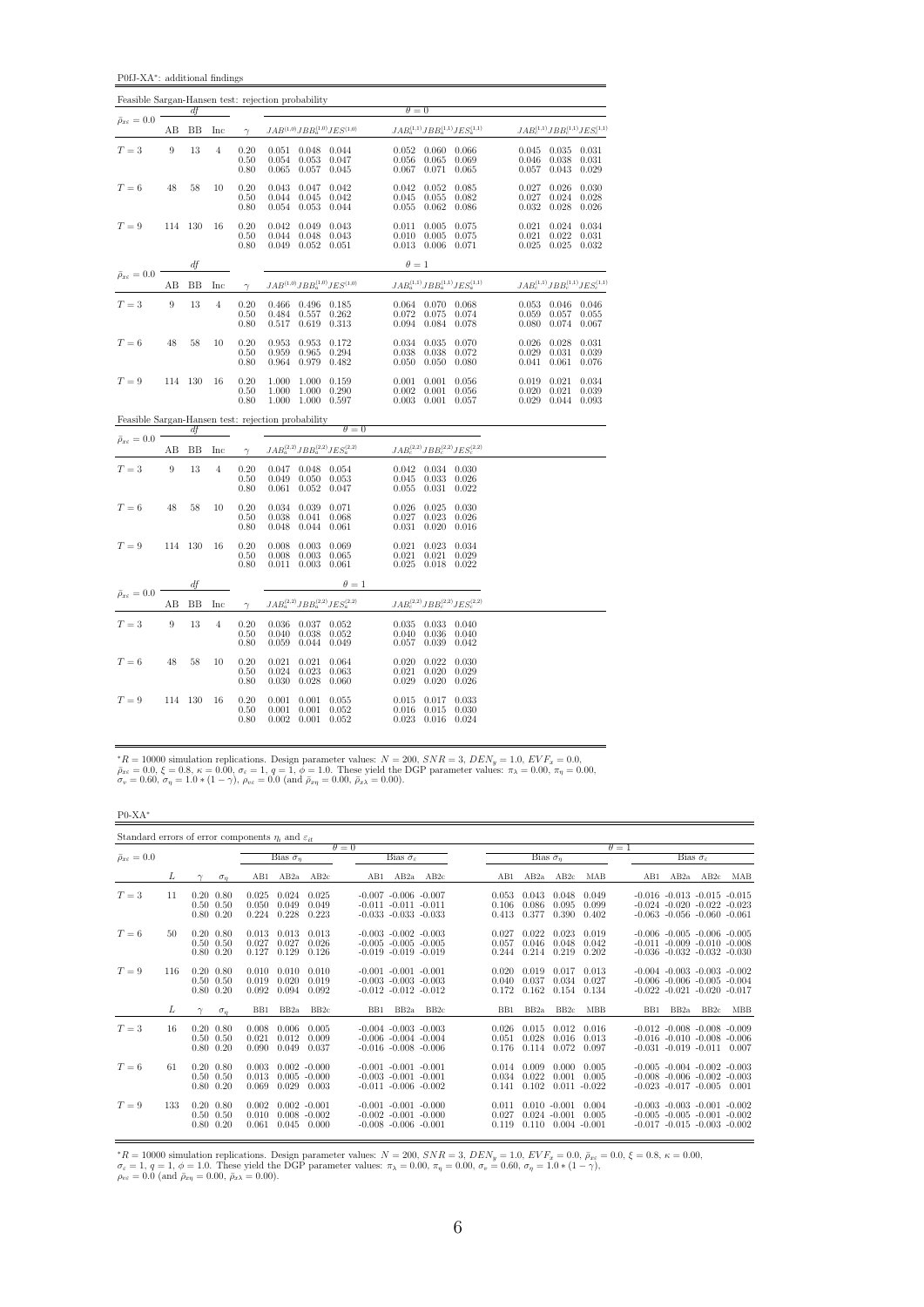| P0u-WA |  |
|--------|--|

<span id="page-6-0"></span>

| Unfeasible coefficient estimators                    |    |    |                |                      |                                  |                         |                         |                                  |                         |                                           |                                  |                                 |                         |                         |                                  |                                   |                         |                      |                                  |                         |                         |                         |                                  |                         |                         |
|------------------------------------------------------|----|----|----------------|----------------------|----------------------------------|-------------------------|-------------------------|----------------------------------|-------------------------|-------------------------------------------|----------------------------------|---------------------------------|-------------------------|-------------------------|----------------------------------|-----------------------------------|-------------------------|----------------------|----------------------------------|-------------------------|-------------------------|-------------------------|----------------------------------|-------------------------|-------------------------|
| $\bar{\rho}_{x\varepsilon}=0.0$                      |    | L  |                |                      |                                  | ABu                     |                         | $\theta = 0$                     | BBu                     |                                           |                                  | ABu                             |                         |                         |                                  | BBu                               |                         | $\theta = 1$         |                                  | MABu                    |                         |                         |                                  | <b>MBBu</b>             |                         |
|                                                      | AВ | BB |                | $\gamma$             | <b>Bias</b>                      |                         | Stdy RMSE               | <b>Bias</b>                      |                         | Stdy RMSE                                 | <b>Bias</b>                      |                                 | Stdy RMSE               |                         | Bias                             |                                   | Stdy RMSE               |                      | Bias                             |                         | Stdy RMSE               |                         | Bias                             |                         | Stdy RMSE               |
| $T=3$                                                | 8  | 13 |                | 0.20<br>0.50<br>0.80 | $-0.010$<br>$-0.020$<br>$-0.066$ | 0.063<br>0.086<br>0.157 | 0.064<br>0.088<br>0.170 | $-0.000$<br>$-0.004$<br>$-0.014$ | 0.051<br>0.058<br>0.071 | 0.051<br>0.058<br>0.073                   | $-0.019$<br>$-0.037$<br>$-0.131$ | 0.089<br>0.121<br>0.220         | 0.091<br>0.126<br>0.256 |                         | $-0.003$<br>$-0.009$<br>$-0.024$ | 0.070<br>0.080<br>0.103           | 0.070<br>0.081<br>0.106 |                      | $-0.013$<br>$-0.027$<br>$-0.089$ | 0.073<br>0.101<br>0.181 | 0.074<br>0.104<br>0.201 |                         | $-0.001$<br>$-0.004$<br>$-0.012$ | 0.057<br>0.065<br>0.075 | 0.057<br>0.065<br>0.076 |
| $T=6$                                                | 35 | 46 |                | 0.20<br>0.50<br>0.80 | $-0.009$<br>$-0.016$<br>$-0.050$ | 0.031<br>0.038<br>0.060 | 0.032<br>0.041<br>0.078 | 0.002<br>0.001<br>$-0.004$       | 0.027<br>0.029<br>0.033 | 0.027<br>0.029<br>0.033                   | $-0.017$<br>$-0.030$<br>$-0.091$ | 0.044<br>0.052<br>0.082         | 0.047<br>0.060<br>0.122 |                         | 0.003<br>0.001<br>$-0.007$       | 0.038<br>0.040<br>0.045           | 0.038<br>0.040<br>0.045 |                      | $-0.010$<br>$-0.020$<br>$-0.064$ | 0.033<br>0.041<br>0.068 | 0.034<br>0.046<br>0.093 |                         | 0.000<br>0.001<br>$-0.000$       | 0.030<br>0.033<br>0.035 | 0.030<br>0.033<br>0.035 |
| $T=9$                                                | 80 | 97 |                | 0.20<br>0.50<br>0.80 | $-0.008$<br>$-0.014$<br>$-0.039$ | 0.022<br>0.026<br>0.037 | 0.024<br>0.029<br>0.053 | 0.002<br>0.002<br>$-0.000$       | 0.020<br>0.021<br>0.023 | 0.020<br>0.021<br>0.023                   | $-0.015$<br>$-0.025$<br>$-0.068$ | 0.031<br>0.035<br>0.050         | 0.035<br>0.043<br>0.085 |                         | 0.004<br>0.004<br>-0.001         | 0.028<br>0.028<br>0.029           | 0.028<br>0.029<br>0.030 |                      | $-0.009$<br>$-0.016$<br>$-0.048$ | 0.023<br>0.028<br>0.041 | 0.025<br>0.032<br>0.064 |                         | $-0.000$<br>0.002<br>0.003       | 0.022<br>0.024<br>0.024 | 0.022<br>0.024<br>0.024 |
|                                                      | AB | BB |                | $\beta$              | Bias                             |                         | Stdy RMSE               | Bias                             |                         | Stdy RMSE                                 | Bias                             |                                 | Stdy RMSE               |                         | Bias                             |                                   | Stdy RMSE               |                      | Bias                             |                         | Stdy RMSE               |                         | Bias                             |                         | Stdy RMSE               |
| $T=3$                                                | 8  | 13 |                | 1.43<br>0.93<br>0.31 | $-0.010$<br>$-0.022$<br>$-0.049$ | 0.269<br>0.280<br>0.286 | 0.270<br>0.281<br>0.290 | $-0.002$<br>$-0.001$<br>0.001    | 0.144<br>0.123          | 0.144<br>0.123<br>$0.122$ $0.122$         | $-0.020$<br>$-0.041$<br>$-0.092$ | 0.409<br>0.422<br>0.426         | 0.410<br>0.424<br>0.436 |                         | 0.002<br>0.005<br>0.006          | 0.187<br>0.170<br>0.178           | 0.187<br>0.171<br>0.178 |                      | $-0.013$<br>$-0.030$<br>$-0.066$ | 0.273<br>0.287<br>0.294 | 0.273<br>0.288<br>0.301 |                         | $-0.003$<br>$-0.002$<br>0.000    | 0.157<br>0.135<br>0.126 | 0.157<br>0.135<br>0.126 |
| $T=6$                                                | 35 | 46 |                | 1.43<br>0.93<br>0.31 | $-0.001$<br>$-0.007$<br>$-0.027$ | 0.098<br>0.100<br>0.104 | 0.098<br>0.100<br>0.108 | $-0.002$<br>$-0.001$<br>0.000    | 0.075<br>0.065<br>0.059 | 0.075<br>0.065<br>0.059                   | $-0.001$<br>$-0.011$<br>$-0.044$ | 0.144<br>0.147<br>0.152         | 0.144<br>0.147<br>0.158 |                         | $-0.001$<br>0.001<br>0.004       | 0.097<br>0.086<br>0.080           | 0.097<br>0.086<br>0.080 |                      | $-0.001$<br>$-0.008$<br>$-0.034$ | 0.098<br>0.101<br>0.106 | 0.098<br>0.101<br>0.112 |                         | $-0.001$<br>$-0.001$<br>$-0.000$ | 0.080<br>0.071<br>0.061 | 0.080<br>0.071<br>0.061 |
| $T=9$                                                | 80 | 97 |                | 1.43<br>0.93<br>0.31 | 0.003<br>$-0.000$<br>$-0.014$    | 0.061<br>0.061<br>0.063 | 0.061<br>0.061<br>0.065 | $-0.001$<br>$-0.001$<br>0.000    | 0.052<br>0.047<br>0.041 | 0.052<br>0.047<br>0.041                   | 0.005<br>0.000<br>$-0.022$       | 0.087<br>0.087<br>0.090         | 0.088<br>0.087<br>0.092 |                         | $-0.003$<br>$-0.002$<br>0.002    | 0.069<br>0.061<br>0.055           | 0.069<br>0.061<br>0.055 |                      | 0.003<br>0.000<br>$-0.017$       | 0.061<br>0.061<br>0.064 | 0.061<br>0.061<br>0.066 |                         | $-0.000$<br>$-0.001$<br>$-0.000$ | 0.055<br>0.050<br>0.043 | 0.055<br>0.050<br>0.043 |
| Unfeasible t-test: actual significance level         |    | L  |                |                      |                                  |                         | $\theta = 0$            |                                  |                         |                                           |                                  |                                 |                         |                         |                                  | $\theta = 1$                      |                         |                      |                                  |                         |                         |                         |                                  |                         |                         |
| $\bar{\rho}_{x\varepsilon}=0.0$                      | AВ | BB |                | $\gamma$             | ABu                              | BBu                     |                         | $\beta$                          | ABu                     | BBu                                       | $\gamma$                         | ABu                             |                         | BBu MABu MBBu           |                                  |                                   |                         | $\beta$              | ABu                              |                         | BBu MABu MBBu           |                         |                                  |                         |                         |
| $T=3$                                                | 8  | 13 |                | 0.20<br>0.50<br>0.80 | 0.054<br>0.054<br>0.075          | 0.050<br>0.055<br>0.057 |                         | 1.43<br>0.93<br>0.31             | 0.048<br>0.048<br>0.049 | 0.046<br>0.045<br>0.050                   | 0.20<br>0.50<br>0.80             | 0.057<br>0.063<br>0.095         | 0.054<br>0.055<br>0.061 | 0.058<br>0.063<br>0.083 | 0.052<br>0.055<br>0.059          |                                   |                         | 1.43<br>0.93<br>0.31 | 0.049<br>0.051<br>0.051          | 0.046<br>0.047<br>0.052 | 0.048<br>0.049<br>0.052 | 0.048<br>0.048<br>0.049 |                                  |                         |                         |
| $T=6$                                                | 35 | 46 |                | 0.20<br>0.50<br>0.80 | 0.056<br>0.067<br>0.134          | 0.039<br>0.044<br>0.051 |                         | 1.43<br>0.93<br>0.31             | 0.049<br>0.051<br>0.058 | 0.052<br>0.051<br>0.050                   | 0.20<br>0.50<br>0.80             | 0.066<br>0.086<br>0.203         | 0.047<br>0.049<br>0.055 | 0.058<br>0.073<br>0.157 | 0.045<br>0.047<br>0.053          |                                   |                         | 1.43<br>0.93<br>0.31 | 0.052<br>0.053<br>0.064          | 0.052<br>0.050<br>0.050 | 0.050<br>0.051<br>0.061 | 0.051<br>0.050<br>0.050 |                                  |                         |                         |
| $T=9$                                                | 80 | 97 |                | 0.20<br>0.50<br>0.80 | 0.066<br>0.086<br>0.185          | 0.043<br>0.046<br>0.049 |                         | 1.43<br>0.93<br>0.31             | 0.051<br>0.053<br>0.060 | 0.051<br>0.049<br>0.047                   | 0.20<br>0.50<br>0.80             | 0.082<br>0.116<br>0.286         | 0.049<br>0.050<br>0.053 | 0.067<br>0.091<br>0.223 | 0.049<br>0.046<br>0.052          |                                   |                         | 1.43<br>0.93<br>0.31 | 0.052<br>0.052<br>0.063          | 0.049<br>0.049<br>0.048 | 0.051<br>0.052<br>0.063 | 0.053<br>0.051<br>0.048 |                                  |                         |                         |
| Unfeasible Sargan-Hansen test: rejection probability |    | df |                |                      |                                  |                         |                         | $\theta = 0$                     |                         |                                           |                                  |                                 |                         | $\theta = 1$            |                                  |                                   |                         |                      |                                  |                         |                         |                         |                                  |                         |                         |
| $\bar{\rho}_{x\varepsilon}=0.0$                      | AВ | BB | Inc            | $\gamma$             | JABu                             | JBBu                    | JESu                    |                                  |                         | JMABu JMMBu JESMu                         | JABu                             | JBBu                            | JESu                    |                         | JMABu JMMBu JESMu                |                                   |                         |                      |                                  |                         |                         |                         |                                  |                         |                         |
| $T=3$                                                | 6  | 10 | $\overline{4}$ | 0.20<br>0.50<br>0.80 | 0.048<br>0.046<br>0.039          | 0.046<br>0.047<br>0.047 | 0.044<br>0.045<br>0.055 | 0.048<br>0.046<br>0.039          | 0.046<br>0.047<br>0.047 | 0.044<br>0.045<br>0.055                   | 0.050<br>0.047<br>0.037          | 0.047<br>0.047<br>0.048         | 0.046<br>0.048<br>0.065 |                         | 0.048<br>0.039                   | $0.049$ $0.051$<br>0.050<br>0.048 | 0.045<br>0.046<br>0.057 |                      |                                  |                         |                         |                         |                                  |                         |                         |
| $T=6$                                                | 33 | 43 | 10             | 0.20<br>0.50<br>0.80 | 0.047<br>0.047<br>0.040          | 0.049<br>0.048<br>0.049 | 0.046<br>0.048<br>0.068 | 0.047<br>0.047<br>0.040          | 0.049<br>0.048<br>0.049 | 0.046<br>0.048<br>0.068                   | 0.047<br>0.044<br>0.036          | 0.049<br>0.049<br>0.051         | 0.048<br>0.056<br>0.088 |                         | 0.048<br>0.047<br>0.037          | 0.050<br>0.050<br>0.049           | 0.047<br>0.052<br>0.071 |                      |                                  |                         |                         |                         |                                  |                         |                         |
| $T=9$                                                | 78 | 94 | 16             | 0.20<br>0.50<br>0.80 | 0.047<br>0.047<br>0.040          | 0.052<br>0.052<br>0.052 | 0.050<br>0.054<br>0.075 | 0.047<br>0.047                   | 0.052<br>0.052          | 0.050<br>0.054<br>$0.040$ $0.052$ $0.075$ | 0.049<br>0.048                   | 0.055<br>0.053<br>$0.036$ 0.055 | 0.053<br>0.060<br>0.102 |                         | 0.047<br>0.046                   | 0.053<br>0.054<br>$0.039$ $0.051$ | 0.051<br>0.055<br>0.082 |                      |                                  |                         |                         |                         |                                  |                         |                         |

 $\overline{\phantom{0}}$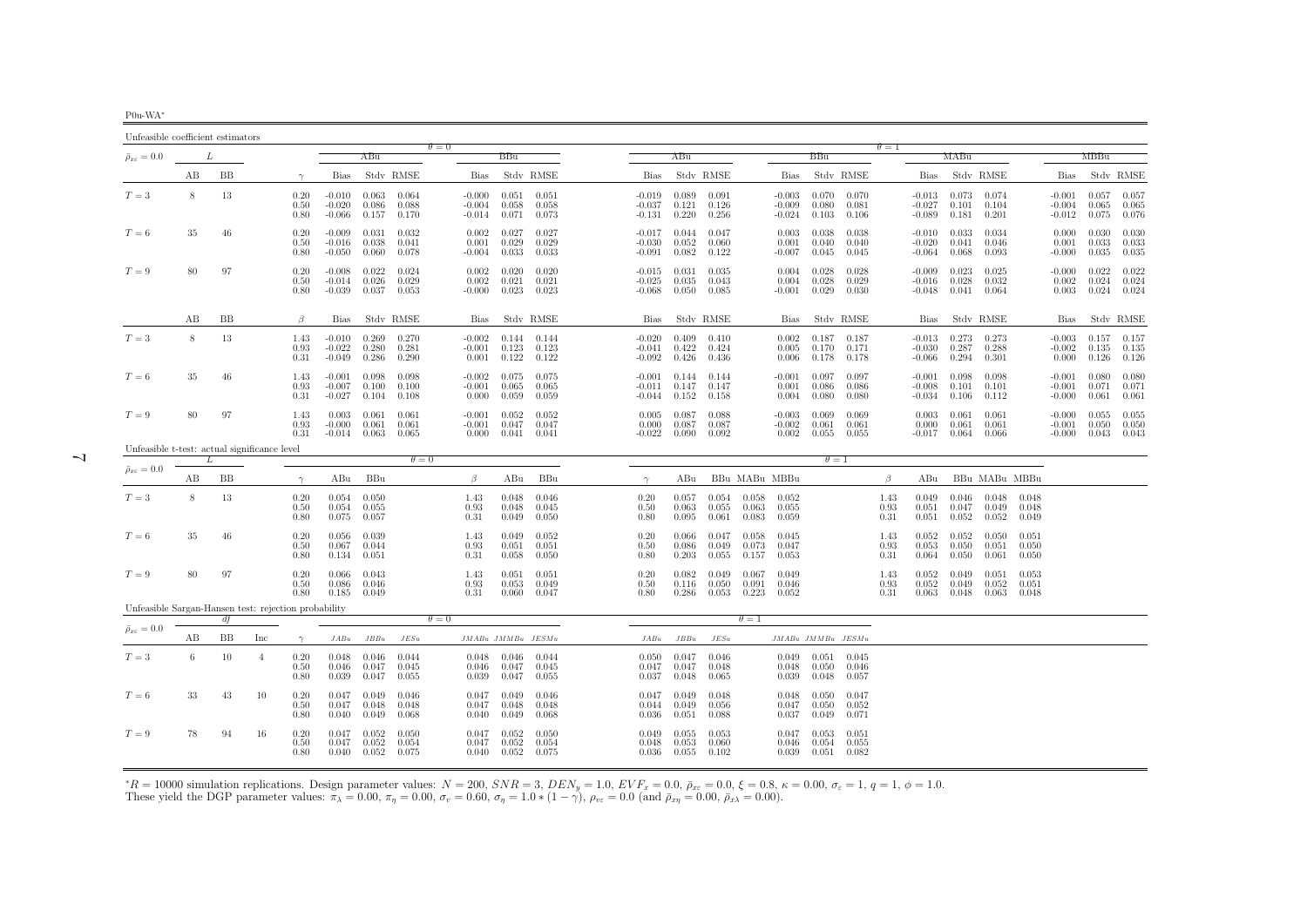P0fc-WA∗

Feasible coefficient estimators for Arellano-Bond $\theta = 0$  $AB2a$  $\theta = 1$ <br>a  $\theta = 1$  $\bar{\rho}_{x\varepsilon}=0.0$  $_{\varepsilon}$  = 0.0  $_{\varepsilon}$   $_{\varepsilon}$   $_{\varepsilon}$   $_{\varepsilon}$   $_{\varepsilon}$   $_{\varepsilon}$   $_{\varepsilon}$   $_{\varepsilon}$   $_{\varepsilon}$   $_{\varepsilon}$   $_{\varepsilon}$   $_{\varepsilon}$   $_{\varepsilon}$   $_{\varepsilon}$   $_{\varepsilon}$   $_{\varepsilon}$   $_{\varepsilon}$   $_{\varepsilon}$   $_{\varepsilon}$   $_{\varepsilon}$   $_{\varepsilon}$   $_{\varepsilon}$   $_{\varepsilon}$ L  $\gamma$  Bias Stdv RMSE Bias Stdv RMSE Bias Stdv RMSE Bias Stdv RMSE Bias Stdv RMSE Bias Stdv RMSE Bias Stdv RMSE $-0.019$   $0.092$   $0.093$  $T=3$  $T=3$   $8$   $0.20$   $-0.010$   $0.063$   $0.064$   $-0.010$   $0.065$   $0.066$   $-0.010$   $0.064$   $0.065$   $-0.019$   $0.093$   $-0.019$   $0.092$   $-0.019$   $0.092$   $-0.019$   $0.092$   $-0.019$   $0.092$   $-0.030$   $-0.036$   $-0.019$   $0.092$   $-0.030$  0.50 -0.020 0.086 0.088 -0.018 0.089 0.091 -0.019 0.087 0.089 -0.037 0.127 0.133 -0.032 0.121 0.125 -0.035 0.122 0.127 -0.036 0.126 0.131 $-0.125$   $0.230$   $0.262$ 0.80 -0.066 0.157 0.170 -0.066 0.163 0.176 -0.063 0.160 0.172 -0.125 0.234 0.265 -0.121 0.229 0.258 -0.125 0.225 0.257 -0.125 0.230 0.262 $0.041$  $T=6$  $T=6$   $35$   $0.20$   $-0.009$   $0.031$   $0.032$   $-0.009$   $0.034$   $0.035$   $-0.009$   $0.031$   $0.030$   $0.031$   $0.032$   $-0.018$   $0.048$   $0.051$   $-0.014$   $0.046$   $-0.017$   $0.044$   $0.047$   $-0.013$   $0.039$   $0.041$   $-0.016$   $0.034$   $0.$ 0.50 -0.016 0.038 0.041 -0.016 0.041 0.044 -0.016 0.038 0.041 -0.033 0.057 0.066 -0.026 0.053 0.059 -0.029 0.053 0.060 -0.026 0.048 0.055 $0.081$   $0.119$  $0.80$   $-0.050$   $0.060$   $0.078$   $-0.051$   $0.066$   $0.083$   $-0.049$   $0.060$   $0.078$   $-0.098$   $0.090$   $0.133$   $-0.084$   $0.086$   $0.120$   $-0.090$   $0.083$   $0.122$   $-0.087$ 0.028  $T=9$  $T=9 \hspace{1cm} 80 \hspace{1cm} 0.020 \hspace{1cm} 0.022 \hspace{1cm} 0.024 \hspace{1cm} 0.024 \hspace{1cm} 0.026 \hspace{1cm} 0.025 \hspace{1cm} 0.026 \hspace{1cm} 0.032 \hspace{1cm} 0.032 \hspace{1cm} 0.035 \hspace{1cm} 0.035 \hspace{1cm} 0.035 \hspace{1cm} 0.035 \hspace{1.4cm} 0.035 \hspace{1.4cm} 0.035 \hspace{1.4cm$ 0.50 -0.014 0.029 -0.014 0.029 0.038 -0.014 0.026 0.029 -0.028 0.048 0.048 -0.025 0.034 -0.025 0.044 -0.020 0.<br>0.80 -0.039 0.037 0.053 -0.040 0.042 0.058 -0.038 0.037 0.053 -0.075 0.056 0.094 -0.067 0.053 0.086 -0.069 0.05  $0.047$  0.077  $\beta$ Bias Stdv RMSE Bias Stdv RMSE Bias Stdv RMSE Bias Stdv RMSE Bias Stdv RMSE Bias Stdv RMSE Bias Stdv RMSE Bias Stdv RMSE  $-0.022$   $0.415$   $0.416$  $T=3$  $T=3$  8  $1.43$  -0.010 0.269 0.270 -0.007 0.277 0.277 -0.010 0.271 0.271 -0.020 0.432 0.432 -0.013 0.409 0.409 -0.019 0.411 0.411 -0.022 0.415 0.416<br>0.93 -0.033 0.424 0.426 -0.033 0.424 0.426 -0.033 0.424 0.425 0.427 -0.04 0.93 -0.022 0.280 0.281 -0.019 0.289 0.289 -0.021 0.282 0.283 -0.041 0.446 0.448 -0.033 0.424 0.426 -0.038 0.425 0.427 -0.041 0.429 0.4310.441 0.31 -0.049 0.286 0.290 -0.048 0.295 0.299 -0.048 0.288 0.292 -0.089 0.453 0.462 -0.087 0.438 0.447 -0.089 0.432 0.441 -0.089 0.432 0.441 $-0.002$   $0.121$   $0.121$  $T=6$  $T=6$   $35$   $1.43$   $-0.001$   $0.098$   $-0.001$   $0.108$   $0.108$   $-0.001$   $0.099$   $-0.001$   $0.157$   $0.157$   $-0.002$   $0.143$   $-0.012$   $0.145$   $0.145$   $-0.002$   $0.145$   $0.145$   $-0.002$   $0.145$   $-0.012$   $0.145$   $-0.002$   $0.145$   $0.93 \qquad -0.007 \quad 0.100 \qquad \qquad 0.007 \quad 0.109 \quad 0.110 \qquad \qquad -0.007 \quad 0.101 \qquad 0.101 \qquad \qquad -0.012 \quad 0.160 \quad 0.161 \qquad \qquad -0.012 \quad 0.146 \qquad \qquad 0.014 \qquad \qquad -0.012 \quad 0.148 \qquad \qquad -0.012 \quad 0.148 \qquad \qquad -0.012 \qquad 0.148 \qquad \qquad -0.012 \qquad 0.148$ 0.140 0.31 -0.027 0.104 0.108 -0.027 0.115 0.118 -0.026 0.105 0.108 -0.047 0.166 0.173 -0.044 0.153 0.160 -0.044 0.153 0.159 -0.046 0.132 0.1400.070  $T=9$  $T=9 \hspace{1cm} 80 \hspace{1cm} 1.43 \hspace{1cm} 0.003 \hspace{1cm} 0.061 \hspace{1cm} 0.04 \hspace{1cm} 0.069 \hspace{1cm} 0.069 \hspace{1cm} 0.003 \hspace{1cm} 0.062 \hspace{1cm} 0.062 \hspace{1cm} 0.060 \hspace{1cm} 0.097 \hspace{1cm} 0.097 \hspace{1cm} 0.097 \hspace{1cm} 0.005 \hspace{1cm} 0.088 \hspace{1cm} 0.088 \$ 0.93 -0.000 0.061 0.061 0.001 0.069 0.069 -0.000 0.061 0.061 0.001 0.097 0.097 0.001 0.088 0.088 0.000 0.088 0.088 -0.000 0.070 0.070 $-0.022$   $0.073$   $0.077$  $0.31$   $-0.014$   $0.063$   $0.065$   $-0.014$   $0.071$   $0.073$   $-0.014$   $0.064$   $0.065$   $-0.023$   $0.101$   $0.104$   $-0.022$   $0.093$   $0.095$   $-0.022$   $0.090$   $0.093$ 

| Feasible coefficient estimators for Blundell-Bond |    |                      |                                  |                         |                         |                                  |                         |                         |                                  |                                   |                         |                                  |                         |                         |                                  |                         |                         |                                  |                         |                         |                               |                         |                         |
|---------------------------------------------------|----|----------------------|----------------------------------|-------------------------|-------------------------|----------------------------------|-------------------------|-------------------------|----------------------------------|-----------------------------------|-------------------------|----------------------------------|-------------------------|-------------------------|----------------------------------|-------------------------|-------------------------|----------------------------------|-------------------------|-------------------------|-------------------------------|-------------------------|-------------------------|
| $\bar{\rho}_{x\varepsilon}=0.0$                   |    |                      |                                  | BB1                     |                         |                                  | $\theta = 0$<br>BB2a    |                         |                                  | BB2c                              |                         |                                  | BB1                     |                         |                                  | BB2a                    |                         | $\theta = 1$                     | BB2c                    |                         |                               | мвв                     |                         |
|                                                   |    |                      | <b>Bias</b>                      |                         | Stdy RMSE               | <b>Bias</b>                      |                         | Stdy RMSE               | <b>Bias</b>                      |                                   | Stdy RMSE               | <b>Bias</b>                      |                         | Stdy RMSE               | <b>Bias</b>                      |                         | Stdy RMSE               | <b>Bias</b>                      |                         | Stdy RMSE               | <b>Bias</b>                   |                         | Stdy RMSE               |
| $T=3$                                             | 13 | 0.20<br>0.50<br>0.80 | $-0.002$<br>$-0.008$<br>$-0.027$ | 0.052<br>0.061<br>0.078 | 0.052<br>0.061<br>0.083 | 0.001<br>$-0.004$<br>$-0.014$    | 0.052<br>0.061<br>0.079 | 0.053<br>0.061<br>0.080 | $-0.000$<br>$-0.004$<br>$-0.013$ | 0.053<br>0.061<br>0.077           | 0.053<br>0.061<br>0.078 | $-0.007$<br>$-0.018$<br>$-0.049$ | 0.075<br>0.088<br>0.115 | 0.075<br>0.090<br>0.125 | $-0.002$<br>$-0.009$<br>$-0.028$ | 0.070<br>0.082<br>0.113 | 0.070<br>0.083<br>0.116 | $-0.002$<br>$-0.005$<br>$-0.017$ | 0.073<br>0.084<br>0.112 | 0.073<br>0.084<br>0.114 | 0.002<br>0.014<br>0.046       | 0.075<br>0.099<br>0.168 | 0.075<br>0.100<br>0.175 |
| $T=6$                                             | 46 | 0.20<br>0.50<br>0.80 | $-0.001$<br>$-0.006$<br>$-0.023$ | 0.027<br>0.030<br>0.039 | 0.027<br>0.031<br>0.045 | 0.002<br>$-0.000$<br>$-0.010$    | 0.029<br>0.032<br>0.039 | 0.029<br>0.032<br>0.040 | 0.002<br>0.001<br>$-0.005$       | 0.028<br>0.030<br>0.035           | 0.028<br>0.030<br>0.036 | $-0.007$<br>$-0.016$<br>-0.046   | 0.042<br>0.046<br>0.057 | 0.043<br>0.049<br>0.073 | $-0.002$<br>$-0.008$<br>$-0.029$ | 0.037<br>0.041<br>0.051 | 0.037<br>0.042<br>0.059 | 0.003<br>0.001<br>$-0.007$       | 0.039<br>0.042<br>0.048 | 0.039<br>0.042<br>0.049 | $-0.001$<br>0.003<br>0.024    | 0.036<br>0.041<br>0.057 | 0.036<br>0.041<br>0.061 |
| $T=9$                                             | 97 | 0.20<br>0.50<br>0.80 | $-0.001$<br>$-0.006$<br>$-0.021$ | 0.020<br>0.022<br>0.027 | 0.020<br>0.023<br>0.035 | 0.001<br>$-0.002$<br>$-0.013$    | 0.022<br>0.024<br>0.028 | 0.022<br>0.024<br>0.031 | 0.002<br>0.002<br>$-0.002$       | 0.021<br>0.022<br>0.024           | 0.021<br>0.022<br>0.024 | $-0.007$<br>$-0.016$<br>$-0.044$ | 0.032<br>0.034<br>0.040 | 0.033<br>0.038<br>0.060 | $-0.005$<br>$-0.012$<br>$-0.036$ | 0.029<br>0.031<br>0.037 | 0.029<br>0.033<br>0.052 | 0.004<br>0.003<br>$-0.003$       | 0.029<br>0.030<br>0.032 | 0.029<br>0.030<br>0.032 | $-0.001$<br>$-0.000$<br>0.006 | 0.025<br>0.027<br>0.034 | 0.025<br>0.027<br>0.035 |
|                                                   |    | $\beta$              | <b>Bias</b>                      |                         | Stdy RMSE               | Bias                             |                         | Stdy RMSE               | Bias                             |                                   | Stdy RMSE               | Bias                             |                         | Stdy RMSE               | Bias                             |                         | Stdy RMSE               | Bias                             |                         | Stdv RMSE               | Bias                          |                         | Stdy RMSE               |
| $T=3$                                             | 13 | 1.43<br>0.93<br>0.31 | $-0.003$<br>$-0.004$<br>$-0.006$ | 0.145<br>0.129<br>0.132 | 0.145<br>0.129<br>0.132 | 0.000<br>0.002<br>0.005          | 0.150<br>0.130<br>0.131 | 0.150<br>0.130<br>0.131 | 0.000<br>0.004<br>0.005          | 0.146<br>0.127<br>0.126           | 0.146<br>0.127<br>0.126 | $-0.002$<br>$-0.004$<br>$-0.007$ | 0.205<br>0.193<br>0.204 | 0.205<br>0.193<br>0.204 | 0.001<br>0.003<br>0.002          | 0.198<br>0.180<br>0.191 | 0.198<br>0.180<br>0.191 | 0.009<br>0.016<br>0.014          | 0.194<br>0.178<br>0.187 | 0.194<br>0.178<br>0.187 | 0.017<br>0.050<br>0.090       | 0.204<br>0.194<br>0.236 | 0.205<br>0.201<br>0.252 |
| $T=6$                                             | 46 | 1.43<br>0.93<br>0.31 | $-0.001$<br>$-0.001$<br>$-0.005$ | 0.076<br>0.070<br>0.069 | 0.076<br>0.070<br>0.069 | $-0.001$<br>$-0.001$<br>$-0.000$ | 0.083<br>0.073<br>0.067 | 0.083<br>0.073<br>0.067 | $-0.001$<br>$-0.000$             | 0.076<br>0.066<br>$0.002$ 0.060   | 0.076<br>0.066<br>0.060 | 0.001<br>0.000<br>$-0.007$       | 0.112<br>0.107<br>0.107 | 0.112<br>0.107<br>0.107 | $-0.001$<br>$-0.001$<br>$-0.004$ | 0.102<br>0.093<br>0.091 | 0.102<br>0.093<br>0.091 | $-0.000$<br>0.003<br>0.007       | 0.098<br>0.087<br>0.083 | 0.098<br>0.087<br>0.083 | 0.002<br>0.009<br>0.025       | 0.093<br>0.084<br>0.080 | 0.093<br>0.085<br>0.084 |
| $T=9$                                             | 97 | 1.43<br>0.93<br>0.31 | $-0.000$<br>0.001<br>$-0.004$    | 0.053<br>0.050<br>0.049 | 0.053<br>0.050<br>0.049 | $-0.000$<br>0.000<br>$-0.001$    | 0.058<br>0.053<br>0.049 | 0.058<br>0.053<br>0.049 | $-0.002$<br>$-0.001$             | 0.053<br>0.047<br>$0.001$ $0.041$ | 0.053<br>0.047<br>0.041 | 0.003<br>0.004<br>$-0.005$       | 0.081<br>0.077<br>0.077 | 0.081<br>0.077<br>0.077 | 0.002<br>0.002<br>$-0.004$       | 0.074<br>0.070<br>0.068 | 0.074<br>0.070<br>0.069 | $-0.003$<br>$-0.001$<br>0.003    | 0.069<br>0.062<br>0.056 | 0.069<br>0.062<br>0.056 | 0.001<br>0.002<br>0.007       | 0.061<br>0.057<br>0.052 | 0.061<br>0.057<br>0.052 |

 ${}^*R = 10000$  simulation replications. Design parameter values:  $N = 200$ ,  $SNR = 3$ ,  $DEN_y = 1.0$ ,  $EVF_x = 0.0$ ,  $\bar{p}_{xz} = 0.0$ ,  $\xi = 0.8$ ,  $\kappa = 0.00$ ,  $\sigma_{\varepsilon} = 1$ ,  $q = 1$ ,  $\phi = 1.0$ .<br>These yield the DGP parameter values:  $\pi$  $*R = 10000$  simulation replications. Design parameter values:  $N = 200$ ,  $SNR = 3$ ,  $DEN_y = 1.0$ ,  $EVF_x = 0.0$ ,  $\bar{p}_{xz} = 0.0$ ,  $\xi = 0.8$ , These yield the DGP parameter values:  $\pi_{\lambda} = 0.00$ ,  $\pi_{\eta} = 0.00$ ,  $\sigma_v = 0.60$ ,  $\sigma_{\eta}$ 

 $\infty$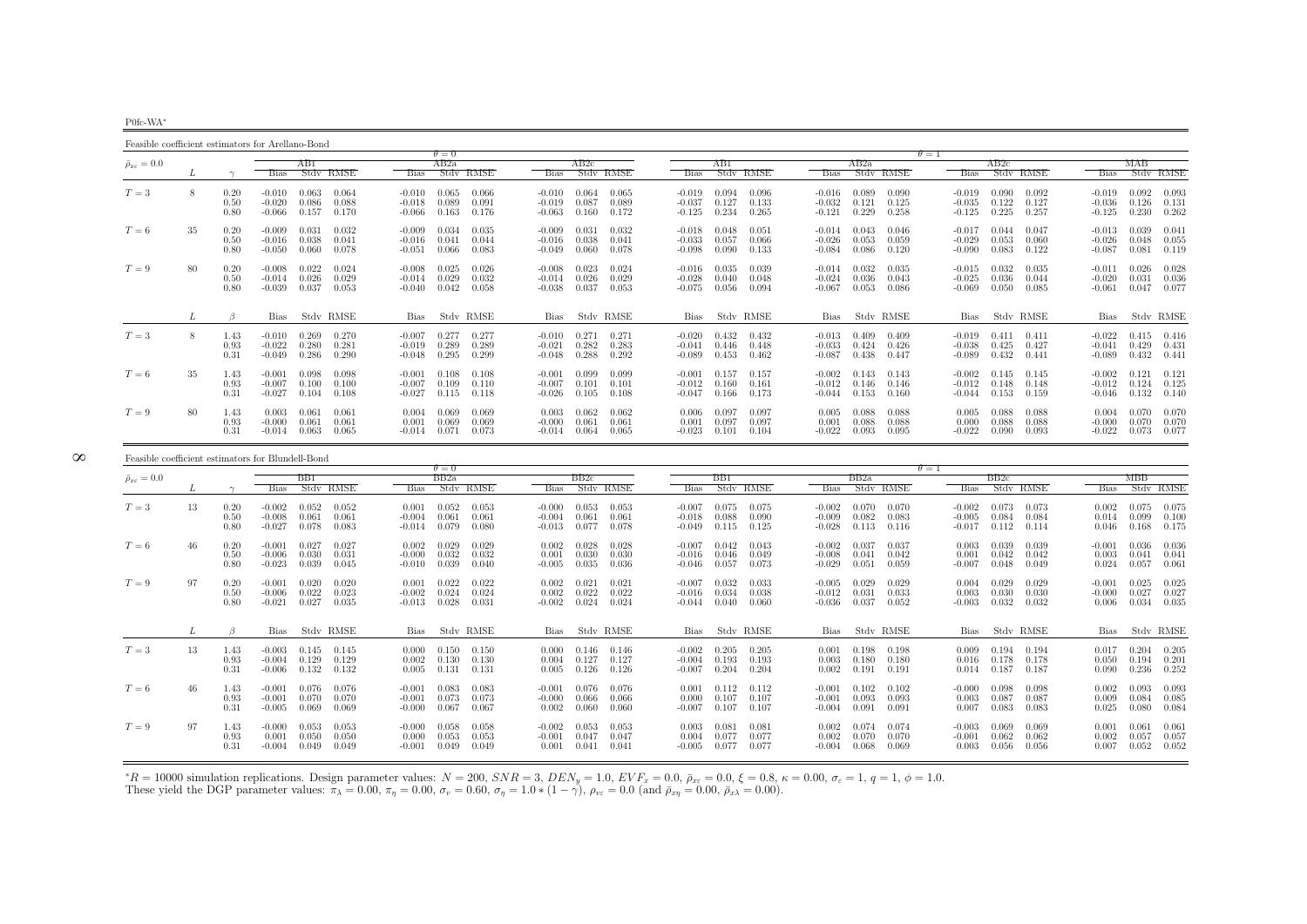P0ft-WA<sup>∗</sup>

| Feasible t-test Arellano-Bond: actual significance level |    |                      |                         |                                                                     |                                    |                         |                                                   |                               |                                   |                         |                                                 |                         |                |                                                                 |                         |                                                     |                |
|----------------------------------------------------------|----|----------------------|-------------------------|---------------------------------------------------------------------|------------------------------------|-------------------------|---------------------------------------------------|-------------------------------|-----------------------------------|-------------------------|-------------------------------------------------|-------------------------|----------------|-----------------------------------------------------------------|-------------------------|-----------------------------------------------------|----------------|
| $\bar{\rho}_{x\varepsilon}=0.0$                          |    |                      |                         |                                                                     |                                    | $\theta = 0$            |                                                   |                               |                                   |                         |                                                 |                         | $\theta = 1$   |                                                                 |                         |                                                     |                |
|                                                          | L  | $\gamma$             |                         |                                                                     | AB1 AB1aR AB1cR                    |                         |                                                   |                               | AB2a AB2aW AB2c AB2cW             |                         | AB1 AB1aR AB1cR                                 |                         |                | AB2a AB2aW AB2c AB2cW MAB                                       |                         |                                                     |                |
| $T=3$                                                    | 8  | 0.20<br>0.50<br>0.80 | 0.061<br>0.098          | 0.056 0.059 0.049<br>$0.062$ 0.053                                  | $0.096$ 0.092                      | 0.075<br>0.110          | $0.074$ $0.060$ $0.057$ $0.053$<br>0.058<br>0.083 | 0.062<br>0.095                | 0.059<br>0.093                    | 0.205<br>0.278          | 0.191 0.077 0.058<br>0.087<br>$0.143$ $0.126$   | 0.067                   | 0.115          | $0.109$ $0.067$ $0.070$ $0.061$ $0.517$<br>0.072<br>0.183 0.113 | 0.076<br>0.138          | 0.067<br>0.128                                      | 0.541<br>0.640 |
| $T=6$                                                    | 35 | 0.20<br>0.50<br>0.80 | 0.057<br>0.149          | $0.070$ $0.071$ $0.060$                                             | $0.061$ $0.048$<br>$0.142$ $0.137$ | 0.127<br>0.144<br>0.227 | 0.060<br>0.065<br>0.114 0.138                     | 0.055<br>0.066                | 0.051<br>0.063<br>0.133           | 0.236<br>0.274<br>0.456 | 0.085 0.061<br>0.112<br>0.250                   | 0.084<br>0.214          | 0.262<br>0.295 | 0.070<br>0.082<br>0.454 0.165                                   | 0.070<br>0.090<br>0.225 | $0.063$ $0.187$<br>0.082<br>0.208                   | 0.206<br>0.368 |
| $T=9$                                                    | 80 | 0.20<br>0.50<br>0.80 | 0.066<br>0.089          | $0.070$ 0.057<br>$0.197$ $0.181$ $0.179$                            | 0.088 0.078                        | 0.231<br>0.256<br>0.387 | $0.064$ 0.063<br>0.080<br>$0.144$ $0.184$ $0.177$ | 0.083                         | 0.059<br>0.080                    | 0.259<br>0.319<br>0.559 | $0.097$ 0.070<br>0.138<br>0.321 0.283           | 0.105                   | 0.557          | 0.511 0.086<br>0.112<br>0.737 0.256 0.300                       | 0.083<br>0.123          | $0.075$ 0.139<br>$0.113$ $0.178$<br>$0.280$ $0.362$ |                |
|                                                          | L  | B                    | AB1                     |                                                                     | AB1aR AB1cR                        |                         |                                                   |                               | AB2a AB2aW AB2c AB2cW             | AB1                     | AB1aR AB1cR                                     |                         |                | AB2a AB2aW AB2c AB2cW MAB                                       |                         |                                                     |                |
| $T=3$                                                    | 8  | 1.43<br>0.93<br>0.31 | 0.050                   | $0.041$ $0.042$ $0.042$<br>$0.043$ $0.043$ $0.043$<br>$0.048$ 0.050 |                                    | 0.057<br>0.058<br>0.063 | $0.045$ $0.046$ $0.043$<br>0.046<br>0.048         | 0.048<br>0.052                | 0.045<br>0.050                    | 0.199<br>0.199<br>0.208 | 0.055 0.050<br>$0.057$ $0.051$<br>0.066 0.062   |                         | 0.110          | $0.093$ $0.059$ $0.061$<br>$0.094$ 0.059<br>0.067               | 0.060<br>0.069          | 0.053 0.657<br>$0.053$ 0.660<br>$0.061$ $0.669$     |                |
| $T=6$                                                    | 35 | 1.43<br>0.93<br>0.31 | 0.051                   | $0.049$ $0.051$ $0.049$<br>0.052<br>$0.061$ $0.059$ $0.060$         | 0.051                              | 0.110<br>0.112<br>0.122 | 0.053<br>0.053<br>0.056                           | 0.051<br>0.052<br>0.062       | 0.049<br>0.050<br>0.059           | 0.230<br>0.258          | $0.223$ $0.063$ $0.050$<br>0.067<br>0.082 0.072 | 0.055                   | 0.246          | $0.241$ $0.058$<br>0.060<br>$0.272$ $0.071$                     | 0.060<br>0.063<br>0.081 | 0.051<br>0.055<br>$0.071$ 0.263                     | 0.222<br>0.229 |
| $T=9$                                                    | 80 | 1.43<br>0.93<br>0.31 | 0.053                   | $0.050$ $0.052$ $0.050$<br>0.051<br>$0.061$ $0.055$ $0.061$         | 0.053                              | 0.201<br>0.201          | 0.055<br>0.054<br>$0.211$ $0.059$ $0.062$ $0.059$ | 0.053<br>0.054                | 0.051<br>0.052                    | 0.228<br>0.230          | $0.067$ 0.054<br>0.068<br>0.259 0.076 0.073     | 0.057                   | 0.479          | $0.476$ 0.062<br>0.061<br>0.497 0.070 0.074 0.065 0.176         | 0.056<br>0.059          | 0.049 0.139<br>0.052                                | 0.144          |
| Feasible t-test Blundell-Bond: actual significance level |    |                      |                         |                                                                     |                                    | $\theta = 0$            |                                                   |                               |                                   |                         |                                                 |                         | $\theta = 1$   |                                                                 |                         |                                                     |                |
| $\bar{\rho}_{x\varepsilon}=0.0$                          | L  | $\gamma$             |                         |                                                                     | BB1 BB1aR BB1cR                    |                         |                                                   |                               | BB2a BB2aW BB2c BB2cW             |                         | BB1 BB1aR BB1cR                                 |                         |                | BB2a BB2aW BB2c BB2cW MBB                                       |                         |                                                     |                |
| $T=3$                                                    | 13 | 0.20<br>0.50<br>0.80 | 0.055<br>0.058          | $0.049$ $0.053$ $0.038$<br>0.055                                    | 0.043<br>$0.059$ $0.041$           | 0.084<br>0.085<br>0.095 | 0.056<br>0.057<br>0.056                           | 0.054<br>0.047                | $0.053$ $0.047$<br>0.048<br>0.037 | 0.199<br>0.227          | 0.189 0.072 0.046<br>0.072<br>0.089             | 0.050<br>0.058          | 0.142<br>0.179 | $0.135$ $0.064$ $0.067$ $0.055$ $0.470$<br>0.067<br>0.075       | 0.071<br>0.074          | 0.057<br>0.059                                      | 0.503<br>0.602 |
| $T=6$                                                    | 46 | 0.20<br>0.50<br>0.80 | 0.041<br>0.047<br>0.084 | $0.052$ 0.032<br>0.053<br>0.089                                     | 0.038<br>0.069                     | 0.144<br>0.145<br>0.169 | 0.052<br>0.053<br>0.056                           | 0.041<br>0.047<br>0.051       | 0.035<br>0.040<br>0.042           | 0.223<br>0.334          | $0.193$ 0.068<br>0.080<br>0.157                 | 0.044<br>0.051<br>0.106 | 0.321<br>0.408 | $0.303$ 0.060<br>0.063<br>0.091                                 | 0.053<br>0.061<br>0.066 | $0.044$ $0.150$<br>0.048<br>$0.051$ $0.289$         | 0.159          |
| $T=9$                                                    | 97 | 0.20<br>0.50<br>0.80 | 0.044<br>0.052          | 0.060<br>$0.119$ $0.123$ $0.103$                                    | $0.051$ 0.036<br>0.043             | 0.261<br>0.265<br>0.317 | 0.052<br>0.052<br>$0.071$ $0.052$ $0.042$         | 0.046<br>0.049                | 0.040<br>0.041                    | 0.209<br>0.249          | 0.069<br>0.094<br>$0.434$ $0.224$ $0.166$       | 0.046<br>0.065          | 0.590          | 0.570 0.065<br>0.080<br>$0.740$ $0.173$ $0.064$ $0.049$ $0.163$ | 0.055<br>0.057          | $0.045$ 0.108<br>0.045                              | 0.108          |
|                                                          | L  | B                    | BB1                     | BB1aR BB1cR                                                         |                                    |                         |                                                   |                               | BB2a BB2aW BB2c BB2cW             | BB1                     | BB1aR BB1cR                                     |                         |                | BB2a BB2aW BB2c BB2cW MBB                                       |                         |                                                     |                |
| $T=3$                                                    | 13 | 1.43<br>0.93         | 0.043                   | $0.042$ $0.051$ $0.040$                                             | $0.050$ $0.038$                    | 0.076<br>0.073          | 0.053<br>0.051                                    | 0.042                         | $0.045$ 0.042<br>0.039            | 0.166<br>0.186          | $0.063$ 0.050<br>$0.064$ 0.050                  |                         | 0.136          | $0.132$ $0.067$ $0.057$ $0.049$ $0.494$<br>0.063                | 0.063                   | 0.052                                               | 0.528<br>0.651 |
|                                                          |    | 0.31                 | 0.044                   | $0.051$ $0.041$                                                     |                                    | 0.076                   | 0.049                                             | 0.044                         | 0.041                             | 0.204                   | 0.069                                           | 0.057                   | 0.146          | 0.067                                                           | 0.072                   | 0.058                                               |                |
| $T=6$                                                    | 46 | 1.43<br>0.93<br>0.31 | 0.051<br>0.052<br>0.053 | $0.057$ $0.051$<br>0.055<br>$0.057$ $0.051$                         | 0.051                              | 0.140<br>0.137<br>0.140 | 0.059<br>0.057<br>0.052                           | 0.054<br>0.051<br>0.050 0.044 | 0.051<br>0.048                    | 0.195<br>0.207<br>0.225 | $0.067$ 0.053<br>0.068<br>0.071 0.057           | 0.054                   | 0.306          | $0.293$ 0.066<br>0.065<br>$0.330$ $0.063$                       | 0.060<br>0.061<br>0.060 | $0.051$ $0.173$<br>0.052<br>$0.050$ $0.213$         | 0.167          |

 ${}^*R = 10000$  simulation replications. Design parameter values:  $N = 200$ ,  $SNR = 3$ ,  $DEN_y = 1.0$ ,  $EVF_x = 0.0$ ,  $\bar{\rho}_{x\bar{x}} = 0.0$ ,  $\xi = 0.8$ ,  $\kappa = 0.00$ ,<br> $\sigma_{\bar{x}} = 1$ ,  $q = 1$ ,  $\phi = 1.0$ . These yield the DGP parameter values:

P0fJ-WA<sup>∗</sup>

|                                 |    |           |                |                      | Feasible Sargan-Hansen test: rejection probability |                         |                         |                         |                                           |                         |                         |                         |
|---------------------------------|----|-----------|----------------|----------------------|----------------------------------------------------|-------------------------|-------------------------|-------------------------|-------------------------------------------|-------------------------|-------------------------|-------------------------|
|                                 |    | df        |                |                      |                                                    |                         | $\theta = 0$            |                         |                                           |                         |                         |                         |
| $\bar{\rho}_{x\varepsilon}=0.0$ | AВ | <b>BB</b> | Inc            | $\sim$               | $JAB_a^{(2,1)}JBB_a^{(2,1)}JES_a^{(2,1)}$          |                         |                         |                         | $JAB_c^{(2,1)}JBB_c^{(2,1)}JES_c^{(2,1)}$ |                         | JMAB JMBB JESM          |                         |
| $T=3$                           | 6  | 10        | $\overline{4}$ | 0.20<br>0.50<br>0.80 | 0.042<br>0.044<br>0.048<br>0.047<br>0.057<br>0.053 | 0.053<br>0.052<br>0.050 | 0.037<br>0.037<br>0.045 | 0.030<br>0.029<br>0.032 | 0.029<br>0.027<br>0.030                   | 0.297<br>0.292<br>0.297 | 0.297<br>0.339<br>0.419 | 0.284<br>0.324<br>0.403 |
| $T=6$                           | 33 | 43        | 10             | 0.20<br>0.50<br>0.80 | 0.043<br>0.044<br>0.046<br>0.045<br>0.051<br>0.045 | 0.059<br>0.055<br>0.053 | 0.024<br>0.025<br>0.029 | 0.027<br>0.021<br>0.020 | 0.033<br>0.026<br>0.022                   | 0.028<br>0.028<br>0.033 | 0.380<br>0.386<br>0.412 | 0.434<br>0.441<br>0.462 |
| $T=9$                           | 78 | 94        | 16             | 0.20<br>0.50<br>0.80 | 0.024<br>0.018<br>0.024<br>0.017<br>0.029<br>0.018 | 0.059<br>0.057<br>0.051 | 0.018<br>0.018<br>0.018 | 0.022<br>0.019<br>0.015 | 0.036<br>0.030<br>0.021                   | 0.017<br>0.017<br>0.020 | 0.400<br>0.405<br>0.412 | 0.467<br>0.470<br>0.476 |
|                                 |    | df        |                |                      |                                                    |                         | $\theta=1$              |                         |                                           |                         |                         |                         |
| $\bar{\rho}_{x\varepsilon}=0.0$ | AВ | <b>BB</b> | Inc            | $\gamma$             | $JAB_a^{(2,1)}JBB_a^{(2,1)}JES_a^{(2,1)}$          |                         |                         |                         | $JAB_c^{(2,1)}JBB_c^{(2,1)}JES_c^{(2,1)}$ |                         | JMAB JMBB JESM          |                         |
| $T=3$                           | 6  | 10        | $\overline{4}$ | 0.20<br>0.50<br>0.80 | 0.035<br>0.036<br>0.039<br>0.038<br>0.052<br>0.042 | 0.053<br>0.052<br>0.054 | 0.034<br>0.035<br>0.044 | 0.031<br>0.033<br>0.041 | 0.042<br>0.044<br>0.053                   | 0.318<br>0.313<br>0.332 | 0.552<br>0.590<br>0.632 | 0.531<br>0.567<br>0.610 |
| $T=6$                           | 33 | 43        | 10             | 0.20<br>0.50<br>0.80 | 0.024<br>0.021<br>0.027<br>0.021<br>0.034<br>0.022 | 0.050<br>0.049<br>0.045 | 0.021<br>0.022<br>0.029 | 0.022<br>0.021<br>0.024 | 0.035<br>0.033<br>0.037                   | 0.034<br>0.033<br>0.043 | 0.718<br>0.722<br>0.733 | 0.745<br>0.748<br>0.758 |
| $T=9$                           | 78 | 94        | 16             | 0.20<br>0.50<br>0.80 | 0.007<br>0.004<br>0.007<br>0.004<br>0.009<br>0.003 | 0.048<br>0.048<br>0.042 | 0.016<br>0.015<br>0.020 | 0.018<br>0.016<br>0.017 | 0.036<br>0.034<br>0.031                   | 0.020<br>0.019<br>0.023 | 0.756<br>0.758<br>0.764 | 0.781<br>0.782<br>0.786 |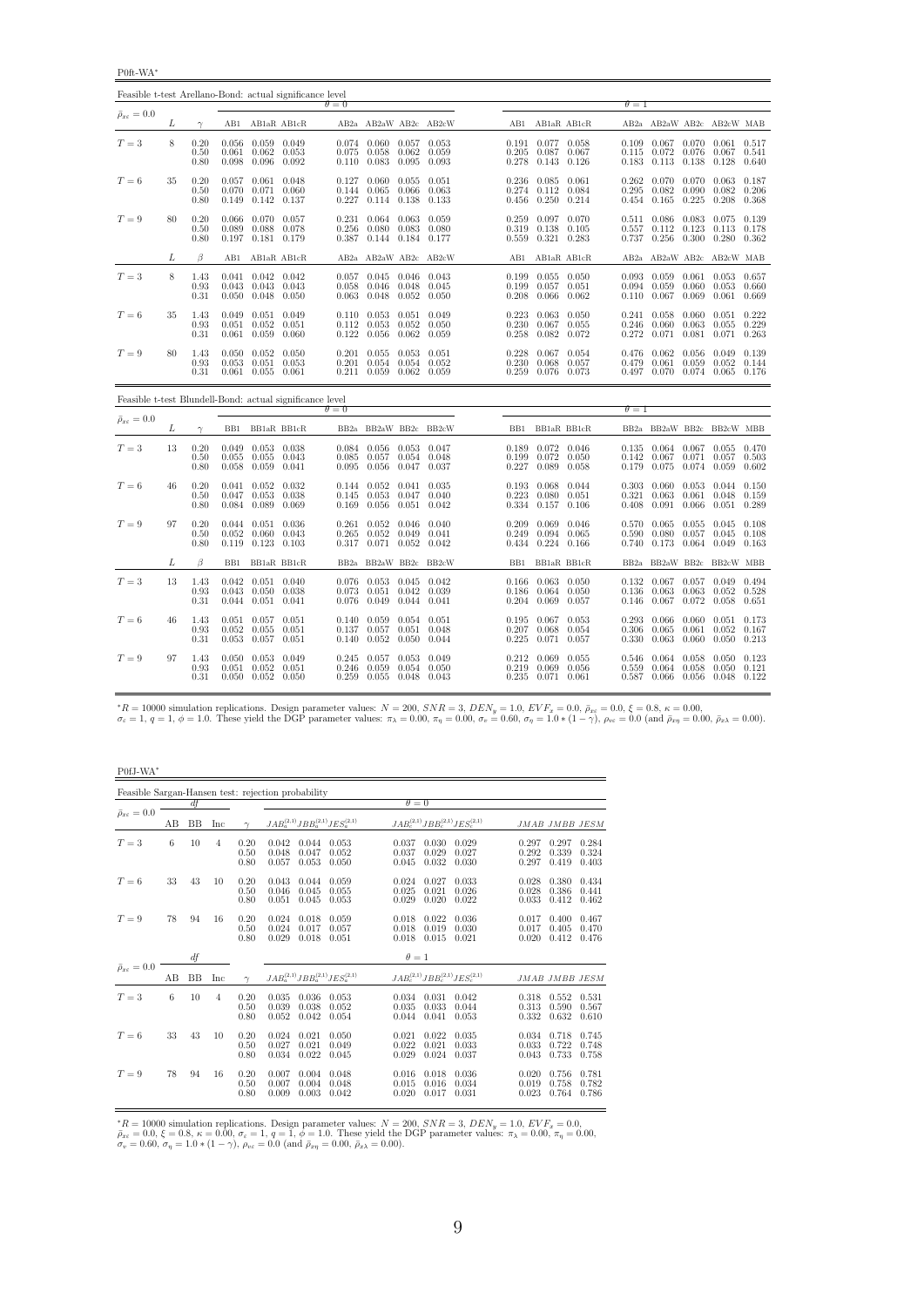P0fJ-WA<sup>∗</sup> : additional findings

|                                 |       |           |                |                                                     | Feasible Sargan-Hansen test: rejection probability                                                            |                                                                                                               |                                                                                |
|---------------------------------|-------|-----------|----------------|-----------------------------------------------------|---------------------------------------------------------------------------------------------------------------|---------------------------------------------------------------------------------------------------------------|--------------------------------------------------------------------------------|
| $\bar{\rho}_{x\varepsilon}=0.0$ |       | df        |                |                                                     |                                                                                                               | $\theta = 0$                                                                                                  |                                                                                |
|                                 | AB    | <b>BB</b> | Inc            | $\gamma$                                            | $JAB^{(1,0)}JBB^{(1,0)}_aJES^{(1,0)}$                                                                         | $JAB_a^{(1,1)}JBB_a^{(1,1)}JES_a^{(1,1)}$                                                                     | $JAB_c^{(1,1)}JBB_c^{(1,1)}JES_c^{(1,1)}$                                      |
| $T=3$                           | $\,6$ | 10        | $\overline{4}$ | 0.20<br>0.50<br>0.80                                | 0.046<br>0.044 0.046<br>0.048<br>0.049<br>0.050<br>0.054<br>0.056<br>0.055                                    | 0.047<br>0.056<br>0.065<br>0.053<br>0.061<br>0.067<br>0.062<br>0.070<br>0.067                                 | 0.039<br>0.031<br>0.031<br>0.038<br>0.032<br>0.032<br>0.047<br>0.038<br>0.039  |
| $T=6$                           | 33    | 43        | 10             | 0.20<br>0.50<br>0.80                                | 0.045<br>0.047<br>0.046<br>0.048<br>0.047<br>0.048<br>0.055<br>$\,0.058\,$<br>0.064                           | 0.049<br>0.058<br>0.075<br>0.052<br>0.060<br>0.074<br>0.059<br>0.069<br>0.082                                 | 0.027<br>0.025<br>0.034<br>0.026<br>0.023<br>0.033<br>0.029<br>0.026<br>0.039  |
| $T=9$                           | 78    | 94        | 16             | 0.20<br>0.50<br>0.80                                | 0.050<br>0.043<br>0.046<br>0.045<br>0.050<br>0.052<br>0.064<br>0.049<br>0.057                                 | 0.027<br>0.030<br>0.078<br>0.031<br>0.030<br>0.077<br>0.037<br>$\,0.035\,$<br>0.082                           | 0.022<br>0.018<br>0.037<br>0.018<br>0.021<br>0.037<br>0.018<br>0.021<br>0.043  |
|                                 |       | df        |                |                                                     |                                                                                                               | $\theta = 1$                                                                                                  |                                                                                |
| $\bar{\rho}_{x\varepsilon}=0.0$ | AB    | BB        | Inc            | $\gamma$                                            | $JAB^{\left( 1,0\right) }JBB_{a}^{\left( 1,0\right) }JES^{\left( 1,0\right) }$                                | $JAB_a^{\left( {1,1} \right)} JBB_a^{\left( {1,1} \right)} JES_a^{\left( {1,1} \right)}$                      | $JAB_c^{(1,1)}JBB_c^{(1,1)}JES_c^{(1,1)}$                                      |
| $T=3$                           | $\,6$ | 10        | $\overline{4}$ | 0.20<br>0.50<br>0.80                                | $0.290$ $0.391$<br>$\begin{array}{c} 0.255 \\ 0.320 \end{array}$<br>0.307<br>0.446<br>0.339<br>0.507<br>0.370 | $0.066$ 0.076<br>0.058<br>0.061<br>0.074<br>0.085<br>0.077<br>0.085<br>0.092                                  | $0.043$ $0.041$<br>0.049<br>0.044<br>0.049<br>0.060<br>0.055<br>0.063<br>0.077 |
| $T=6$                           | 33    | 43        | 10             | 0.20<br>0.50<br>0.80                                | 0.867<br>0.850<br>0.260<br>0.863<br>0.903<br>0.400<br>0.939<br>0.884<br>0.550                                 | 0.046<br>0.045<br>0.067<br>0.074<br>0.049<br>0.050<br>0.061<br>0.062<br>0.082                                 | 0.029<br>0.041<br>0.025<br>0.031<br>0.052<br>0.026<br>0.052<br>0.035<br>0.087  |
| $T=9$                           | 78    | 94        | 16             | 0.20<br>0.50<br>0.80                                | 0.991<br>0.992<br>0.241<br>0.406<br>0.993<br>0.994<br>0.995<br>0.998<br>0.661                                 | 0.016<br>0.012<br>0.063<br>$0.017\,$<br>0.013<br>0.067<br>0.020<br>0.016<br>0.077                             | 0.017<br>0.022<br>0.042<br>0.017<br>0.022<br>0.050<br>0.023<br>0.040<br>0.108  |
|                                 |       |           |                |                                                     | Feasible Sargan-Hansen test: rejection probability<br>$\theta = 0$                                            |                                                                                                               |                                                                                |
| $\bar{\rho}_{x\epsilon}=0.0$    | AВ    | dj<br>ΒB  | Inc            | $\gamma$                                            | $JAB_{a}^{\left( 2,2\right) }JBB_{a}^{\left( 2,2\right) }JES_{a}^{\left( 2,2\right) }$                        | $JAB_c^{(2,2)}JBB_c^{(2,2)}JES_c^{(2,2)}$                                                                     |                                                                                |
| $T=3$                           | 6     | 10        | $\overline{4}$ | 0.20<br>0.50<br>0.80                                | 0.044<br>0.053<br>0.042<br>0.053<br>0.047<br>0.047<br>0.058<br>0.051<br>0.050                                 | 0.036<br>$0.029$ 0.029<br>0.037<br>0.029<br>0.027<br>0.044<br>0.030<br>0.030                                  |                                                                                |
| $T=6$                           | 33    | 43        | 10             | 0.20<br>0.50<br>0.80                                | 0.042<br>0.046<br>0.060<br>0.045<br>0.047<br>0.058<br>0.051<br>0.047<br>0.057                                 | $\,0.024\,$<br>0.026<br>0.033<br>0.025<br>0.021<br>0.029<br>0.029<br>0.019<br>0.024                           |                                                                                |
| $T=9$                           | 78    | 94        | 16             | 0.20<br>0.50<br>0.80                                | $\,0.025\,$<br>0.021<br>0.066<br>0.026<br>0.020<br>0.064<br>0.031<br>0.023<br>0.061                           | 0.018<br>0.022<br>0.037<br>0.017<br>0.020<br>0.034<br>0.018<br>0.015<br>0.026                                 |                                                                                |
|                                 |       | df        |                |                                                     | $\theta = 1$                                                                                                  |                                                                                                               |                                                                                |
| $\bar{\rho}_{x\varepsilon}=0.0$ | AB    | BB        | Inc            | $\gamma$                                            | $JAB_a^{(2,2)}JBB_a^{(2,2)}JES_a^{(2,2)}$                                                                     | $JAB_c^{(2,2)}JBB_c^{(2,2)}JES_c^{(2,2)}$                                                                     |                                                                                |
| $T=3$                           | $\,6$ | 10        | $\overline{4}$ | 0.20<br>0.50<br>0.80                                | 0.035 0.037 0.053<br>0.039<br>0.056<br>0.040<br>0.054<br>0.044 0.058                                          | 0.033<br>$0.029$ $0.041$<br>0.036<br>0.030<br>0.043<br>0.047<br>0.033<br>0.048                                |                                                                                |
| $T=6$                           | 33    | 43        | 10             | $\begin{array}{c} 0.20 \\ 0.50 \end{array}$<br>0.80 | 0.028<br>0.028<br>0.057<br>0.031<br>0.029<br>0.059<br>0.032<br>0.039<br>0.057                                 | $\begin{array}{c} 0.021 \\ 0.021 \end{array}$<br>0.021<br>0.035<br>0.020<br>0.035<br>0.028<br>$0.019$ $0.033$ |                                                                                |
| $T=9$                           | 78    | 94        | 16             | 0.20<br>0.50<br>0.80                                | 0.009<br>0.058<br>0.012<br>0.009<br>0.013<br>0.061<br>0.009<br>0.014<br>0.061                                 | 0.018<br>0.016<br>0.039<br>0.015<br>0.016<br>0.037<br>0.019<br>0.014<br>0.033                                 |                                                                                |

P0-WA<sup>∗</sup>

|                                   |    | Standard errors of error components $\eta_i$ and $\varepsilon_{it}$ |                         |                                                       |                         |                                                                                      |                                   |                          |                         |                         |                                                       |                            |                 |                                                                                                                   |                                   |               |
|-----------------------------------|----|---------------------------------------------------------------------|-------------------------|-------------------------------------------------------|-------------------------|--------------------------------------------------------------------------------------|-----------------------------------|--------------------------|-------------------------|-------------------------|-------------------------------------------------------|----------------------------|-----------------|-------------------------------------------------------------------------------------------------------------------|-----------------------------------|---------------|
| $\bar{\rho}_{x\varepsilon} = 0.0$ |    |                                                                     |                         | Bias $\tilde{\sigma}_n$                               |                         | $\theta = 0$                                                                         | Bias $\hat{\sigma}_{\varepsilon}$ |                          |                         | Bias $\hat{\sigma}_n$   |                                                       |                            | $\theta = 1$    |                                                                                                                   | Bias $\hat{\sigma}_{\varepsilon}$ |               |
|                                   | L  | $\sigma_n$                                                          | AB1                     | AB2a                                                  | AB2c                    | AB1                                                                                  | AB2a                              | AB2c                     | AB1                     | AB2a                    | AB2c                                                  | MAB                        | AB1             | AB2a                                                                                                              | AB2c                              | MAB           |
| $T=3$                             | 8  | $0.20\ 0.80$<br>$0.50 \quad 0.50$<br>$0.80 \quad 0.20$              | 0.056<br>0.104<br>0.296 | 0.058<br>0.106<br>0.303                               | 0.057<br>0.104<br>0.295 | 0.002<br>$-0.001$<br>$-0.018$ $-0.017$ $-0.017$                                      | 0.003                             | 0.002<br>$0.000 - 0.000$ | 0.125<br>0.217<br>0.536 | 0.111<br>0.194<br>0.510 | 0.117<br>0.203<br>0.520                               | 0.119<br>0.209<br>0.526    | 0.005<br>0.000  | 0.005<br>$-0.028$ $-0.026$ $-0.030$ $-0.030$                                                                      | $0.001 - 0.001 - 0.000$           | $0.004$ 0.005 |
| $T=6$                             | 35 | $0.20\ 0.80$<br>$0.50 \quad 0.50$<br>$0.80\ 0.20$                   | 0.016<br>0.033<br>0.130 | 0.016<br>0.034<br>0.134                               | 0.016<br>0.032<br>0.128 | $-0.001 - 0.001 - 0.001$<br>$-0.003$ $-0.002$ $-0.003$<br>$-0.016$ $-0.015$ $-0.015$ |                                   |                          | 0.035<br>0.071<br>0.256 | 0.028<br>0.057<br>0.221 | 0.031<br>0.062<br>0.235                               | 0.024<br>0.053<br>0.223    |                 | $-0.003$ $-0.002$ $-0.003$ $-0.002$<br>$-0.007$ $-0.005$ $-0.006$ $-0.006$<br>$-0.029$ $-0.025$ $-0.027$ $-0.026$ |                                   |               |
| $T=9$                             | 80 | $0.20\ 0.80$<br>$0.50 \quad 0.50$<br>$0.80\ 0.20$                   | 0.010<br>0.021<br>0.090 | 0.011<br>0.022<br>0.092                               | 0.010<br>0.021<br>0.089 | $-0.001 - 0.000 - 0.001$<br>$-0.002$ $-0.002$ $-0.002$<br>$-0.010 - 0.010 - 0.010$   |                                   |                          | 0.023<br>0.045<br>0.174 | 0.019<br>0.039<br>0.156 | 0.020<br>0.039<br>0.160                               | 0.014<br>0.030<br>0.140    |                 | $-0.002$ $-0.002$ $-0.002$ $-0.002$<br>$-0.005$ $-0.004$ $-0.004$ $-0.003$<br>$-0.019 - 0.017 - 0.018 - 0.016$    |                                   |               |
|                                   | L  | $\sim$<br>$\sigma_n$                                                | B <sub>B1</sub>         | BB <sub>2a</sub>                                      | BB2c                    | B <sub>B1</sub>                                                                      | BB <sub>2a</sub>                  | BB2c                     | B <sub>B1</sub>         | BB <sub>2a</sub>        | BB2c                                                  | <b>MBB</b>                 | B <sub>B1</sub> | BB <sub>2a</sub>                                                                                                  | BB <sub>2c</sub>                  | <b>MBB</b>    |
| $T=3$                             | 13 | $0.20\ 0.80$<br>$0.50 \quad 0.50$<br>$0.80 \quad 0.20$              | 0.014<br>0.028<br>0.097 | 0.012<br>0.022<br>0.065                               | 0.013<br>0.021<br>0.059 | $-0.001 - 0.000 - 0.001$<br>$-0.004$ $-0.002$ $-0.003$<br>$-0.013 - 0.007 - 0.007$   |                                   |                          | 0.034<br>0.061<br>0.184 | 0.025<br>0.042<br>0.131 | 0.023<br>0.033<br>0.103                               | 0.021<br>0.022<br>0.137    |                 | $-0.007$ $-0.004$ $-0.004$ $-0.003$<br>$-0.012$ $-0.007$ $-0.006$ 0.003<br>$-0.025$ $-0.015$ $-0.010$             |                                   | 0.025         |
| $T=6$                             | 46 | $0.20\ 0.80$<br>$0.50 \quad 0.50$<br>$0.80\ 0.20$                   | 0.002<br>0.011<br>0.056 | $0.001 - 0.001$<br>$0.003 - 0.000$<br>0.021           | 0.006                   | $-0.000$<br>$-0.002 - 0.000 - 0.000$<br>$-0.009$ $-0.004$ $-0.002$                   | 0.000                             | 0.000                    | 0.013<br>0.031<br>0.117 | 0.017<br>0.073          | $0.006 - 0.001$<br>$0.000 - 0.002$<br>$0.010 - 0.052$ | 0.004                      |                 | $-0.003$ $-0.002$ $-0.001$ $-0.001$<br>$-0.006$ $-0.004$ $-0.001$ $-0.000$<br>$-0.018$ $-0.012$ $-0.004$ 0.009    |                                   |               |
| $T=9$                             | 97 | $0.20\ 0.80$<br>$0.50 \quad 0.50$<br>$0.80\ 0.20$                   | 0.001<br>0.008<br>0.049 | $0.000 - 0.002$<br>$0.004 - 0.003$<br>$0.027 - 0.001$ |                         | $-0.000$<br>$-0.001 - 0.000$<br>$-0.006$ $-0.004$ $-0.001$                           | 0.000                             | 0.000<br>0.000           | 0.009<br>0.024<br>0.101 | $0.019 - 0.004$         | $0.007 - 0.004$<br>$0.083 - 0.002$                    | 0.002<br>0.001<br>$-0.026$ |                 | $-0.002$ $-0.002$ $-0.000$ $-0.001$<br>$-0.004$ $-0.003$ $-0.000$ $-0.001$<br>$-0.013$ $-0.011$ $-0.002$          |                                   | 0.001         |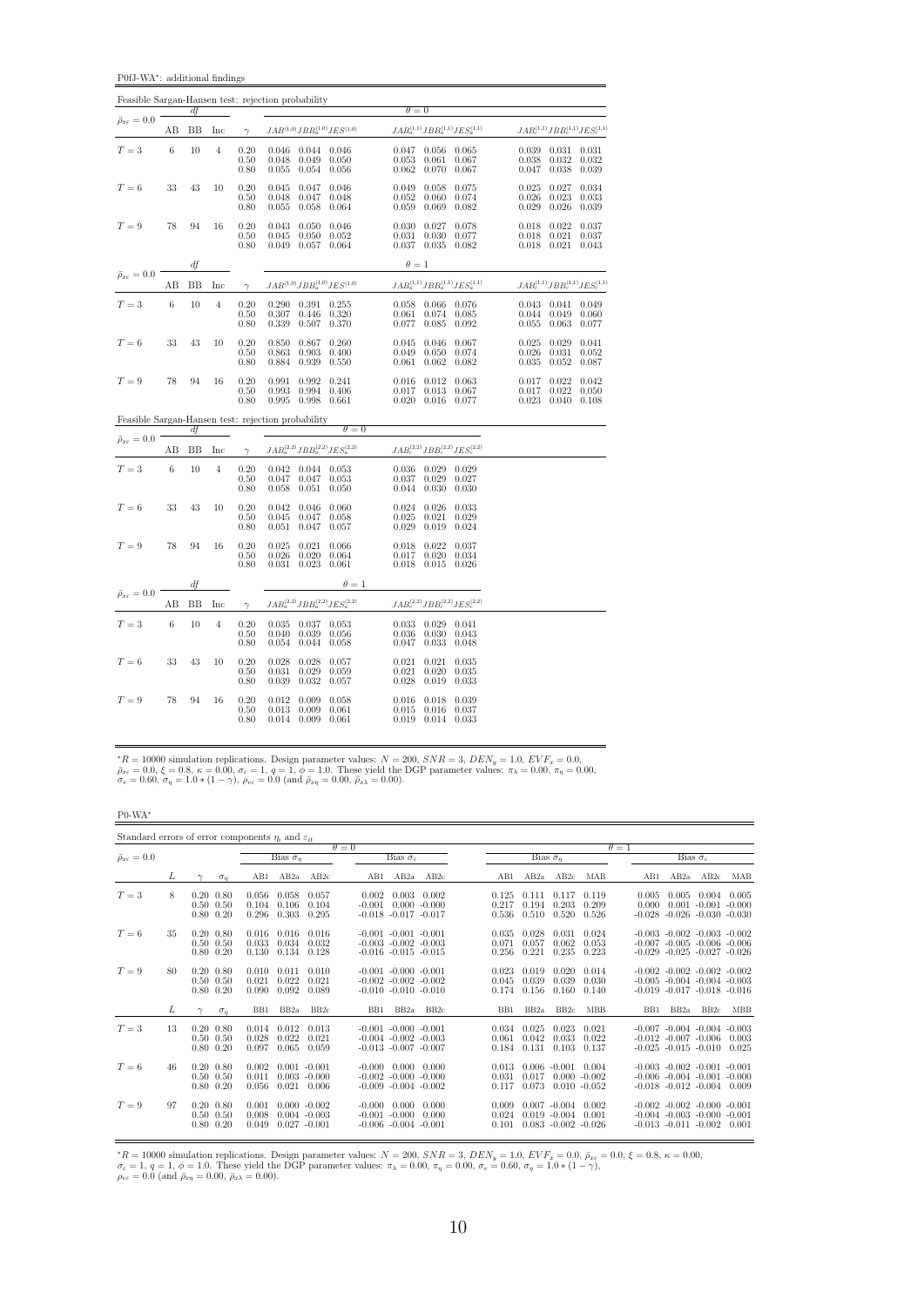| P0u-EA |
|--------|

<span id="page-10-0"></span>

| Unfeasible coefficient estimators                    |                |        |     |                      |                                  |                         |                                   |                                  |      |                         |                               |                                  |                                                     |                         |                         |                                  |                                   |                         |                      |                                  |                                           |                         |                         |                                  |                         |                         |
|------------------------------------------------------|----------------|--------|-----|----------------------|----------------------------------|-------------------------|-----------------------------------|----------------------------------|------|-------------------------|-------------------------------|----------------------------------|-----------------------------------------------------|-------------------------|-------------------------|----------------------------------|-----------------------------------|-------------------------|----------------------|----------------------------------|-------------------------------------------|-------------------------|-------------------------|----------------------------------|-------------------------|-------------------------|
| $\bar{\rho}_{x\varepsilon}=0.0$                      | L              |        |     |                      |                                  | ABu                     |                                   | $\theta = 0$                     |      | BBu                     |                               |                                  | ABu                                                 |                         |                         |                                  | BBu                               |                         | $\theta = 1$         |                                  | MABu                                      |                         |                         |                                  | <b>MBBu</b>             |                         |
|                                                      | AВ             | BB     |     | $\gamma$             | Bias                             |                         | Stdy RMSE                         |                                  | Bias |                         | Stdy RMSE                     | Bias                             |                                                     | Stdv RMSE               |                         | Bias                             |                                   | Stdy RMSE               |                      | <b>Bias</b>                      |                                           | Stdy RMSE               |                         | Bias                             |                         | Stdy RMSE               |
| $T=3$                                                | 6              | 10     |     | 0.20<br>0.50<br>0.80 | $-0.025$<br>$-0.035$<br>$-0.059$ | 0.156<br>0.197          | $0.137$ $0.140$<br>0.160<br>0.206 | $-0.006$<br>$-0.013$<br>$-0.019$ |      | 0.098<br>0.095<br>0.088 | 0.098<br>0.096<br>0.090       | -0.066<br>$-0.131$               | $-0.043$ 0.180<br>0.209<br>0.283                    | 0.185<br>0.219<br>0.312 |                         | $-0.013$<br>$-0.024$<br>$-0.034$ | 0.126<br>0.129<br>0.130           | 0.127<br>0.131<br>0.134 |                      | $-0.049$                         | $-0.034$ 0.158<br>0.184<br>$-0.078$ 0.224 | 0.162<br>0.190<br>0.238 |                         | $-0.007$<br>$-0.013$<br>$-0.019$ | 0.107<br>0.104<br>0.093 | 0.107<br>0.105<br>0.095 |
| $T=6$                                                | 30             | 40     |     | 0.20<br>0.50<br>0.80 | $-0.020$<br>$-0.027$<br>$-0.051$ | 0.053<br>0.066          | $0.050$ $0.054$<br>0.060<br>0.083 | 0.003<br>0.001<br>$-0.005$       |      | 0.041<br>0.039<br>0.036 | 0.041<br>0.039<br>0.037       | $-0.033$<br>$-0.047$<br>-0.096   | 0.065<br>0.070<br>0.090                             | 0.073<br>0.085<br>0.132 |                         | 0.005<br>0.000<br>$-0.009$       | 0.054<br>0.052<br>0.049           | 0.054<br>0.052<br>0.050 |                      | $-0.023$<br>$-0.035$<br>$-0.066$ | 0.054<br>0.060<br>0.075                   | 0.059<br>0.069<br>0.100 |                         | 0.001<br>0.002<br>$-0.001$       | 0.046<br>0.043<br>0.038 | 0.046<br>0.043<br>0.038 |
| $T=9$                                                | 72             | 88     |     | 0.20<br>0.50<br>0.80 | $-0.017$<br>$-0.022$<br>$-0.040$ | 0.034<br>0.040          | $0.034$ 0.038<br>0.041<br>0.057   | 0.003<br>0.003<br>$-0.001$       |      | 0.029<br>0.027<br>0.024 | 0.029<br>0.027<br>0.024       | $-0.028$<br>$-0.038$<br>$-0.072$ | 0.044<br>0.045<br>0.054                             | 0.052<br>0.059<br>0.090 |                         | 0.006<br>0.005<br>$-0.002$       | 0.038<br>0.036<br>0.032           | 0.039<br>0.036<br>0.032 |                      | $-0.019$<br>$-0.027$<br>$-0.051$ | 0.035<br>0.038<br>0.045                   | 0.040<br>0.046<br>0.068 |                         | 0.000<br>0.003<br>0.003          | 0.032<br>0.030<br>0.026 | 0.032<br>0.030<br>0.026 |
|                                                      | AВ             | BB     |     | $\beta$              | <b>Bias</b>                      |                         | Stdy RMSE                         | Bias                             |      |                         | Stdy RMSE                     | Bias                             |                                                     | Stdy RMSE               |                         | Bias                             |                                   | Stdy RMSE               |                      | Bias                             |                                           | Stdy RMSE               |                         | Bias                             |                         | Stdy RMSE               |
| $T=3$                                                | 6              | $10\,$ |     | 1.43<br>0.93<br>0.31 | 0.055<br>0.049<br>0.026          | 0.553<br>0.506<br>0.533 | 0.556<br>0.509<br>0.534           | 0.014<br>0.022<br>0.021          |      | 0.357<br>0.280<br>0.249 | 0.357<br>0.281<br>0.250       | 0.087<br>0.082<br>0.054          | 0.750<br>0.694<br>0.743                             | 0.755<br>0.699<br>0.744 |                         | 0.031<br>0.044<br>0.040          | 0.440<br>0.374<br>0.351           | 0.441<br>0.377<br>0.354 |                      | 0.070<br>0.058<br>0.020          | 0.590<br>0.533<br>0.541                   | 0.595<br>0.536<br>0.541 |                         | 0.017<br>0.021<br>0.019          | 0.385<br>0.302<br>0.256 | 0.386<br>0.303<br>0.257 |
| $T=6$                                                | 30             | 40     |     | 1.43<br>0.93<br>0.31 | 0.035<br>0.029<br>0.003          | 0.166<br>0.149<br>0.145 | 0.169<br>0.152<br>0.145           | $-0.008$<br>$-0.003$<br>0.003    |      | 0.132<br>0.106<br>0.086 | 0.132<br>0.106<br>0.086       | 0.052<br>0.043<br>0.005          | 0.215<br>0.201<br>0.202                             | 0.221<br>0.206<br>0.202 |                         | $-0.008$<br>0.001<br>0.009       | 0.159<br>0.133<br>0.114           | 0.159<br>0.133<br>0.114 |                      | 0.040<br>0.034                   | 0.171<br>0.153<br>$-0.000$ $0.147$        | 0.176<br>0.157<br>0.147 |                         | $-0.003$<br>$-0.004$<br>$-0.000$ | 0.142<br>0.115<br>0.089 | 0.142<br>0.115<br>0.089 |
| $T=9$                                                | 72             | 88     |     | 1.43<br>0.93<br>0.31 | 0.030<br>0.026<br>0.005          | 0.100<br>0.090<br>0.084 | 0.105<br>0.093<br>0.084           | $-0.006$<br>$-0.004$<br>0.001    |      | 0.087<br>0.072<br>0.056 | 0.087<br>0.072<br>0.056       |                                  | $0.044$ $0.129$<br>$0.039$ $0.118$<br>$0.007$ 0.114 | 0.136<br>0.124<br>0.114 |                         | $-0.010$<br>$-0.005$<br>0.003    | 0.107<br>0.090<br>0.073           | 0.107<br>0.090<br>0.073 |                      | 0.033<br>0.030                   | 0.102<br>0.092<br>$0.004$ 0.084           | 0.108<br>0.097<br>0.085 |                         | 0.000<br>$-0.003$<br>$-0.001$    | 0.093<br>0.077<br>0.059 | 0.093<br>0.077<br>0.059 |
| Unfeasible t-test: actual significance level         |                | L      |     |                      |                                  |                         | $\theta = 0$                      |                                  |      |                         |                               |                                  |                                                     |                         |                         |                                  | $\theta = 1$                      |                         |                      |                                  |                                           |                         |                         |                                  |                         |                         |
| $\bar{\rho}_{x\varepsilon}=0.0$                      | AВ             | BB     |     | $\gamma$             | ABu                              | BBu                     |                                   | $\beta$                          |      | ABu                     | BBu                           | $\gamma$                         | ABu                                                 |                         |                         | BBu MABu MBBu                    |                                   |                         | $\beta$              | ABu                              |                                           | BBu MABu MBBu           |                         |                                  |                         |                         |
| $T=3$                                                | 6              | 10     |     | 0.20<br>0.50<br>0.80 | 0.057<br>0.060<br>0.066          | 0.059<br>0.058<br>0.055 |                                   | 1.43<br>0.93<br>0.31             |      | 0.049<br>0.047<br>0.040 | 0.060<br>0.056<br>0.051       | 0.20<br>0.50<br>0.80             | 0.057<br>0.060<br>0.077                             | 0.054<br>0.055<br>0.059 | 0.057<br>0.064<br>0.072 | 0.056<br>0.060<br>0.057          |                                   |                         | 1.43<br>0.93<br>0.31 | 0.051<br>0.048<br>0.042          | 0.055<br>0.055<br>0.055                   | 0.050<br>0.046<br>0.039 | 0.058<br>0.056<br>0.052 |                                  |                         |                         |
| $T=6$                                                | 30             | 40     |     | 0.20<br>0.50<br>0.80 | 0.066<br>0.082<br>0.127          | 0.042<br>0.046<br>0.055 |                                   | 1.43<br>0.93<br>0.31             |      | 0.055<br>0.053<br>0.047 | 0.050<br>0.049<br>0.047       | 0.20<br>0.50<br>0.80             | 0.076<br>0.098<br>0.181                             | 0.044<br>0.048<br>0.057 | 0.070<br>0.087<br>0.145 | 0.043<br>0.047<br>0.054          |                                   |                         | 1.43<br>0.93<br>0.31 | 0.058<br>0.057<br>0.052          | 0.046<br>0.049<br>0.049                   | 0.055<br>0.054<br>0.049 | 0.051<br>0.050<br>0.047 |                                  |                         |                         |
| $T=9$                                                | 72             | 88     |     | 0.20<br>0.50<br>0.80 | 0.079<br>0.099<br>0.182          | 0.040<br>0.046<br>0.050 |                                   | 1.43<br>0.93<br>0.31             |      | 0.060<br>0.061<br>0.055 | 0.049<br>0.049<br>0.054       | 0.20<br>0.50<br>0.80             | 0.097<br>0.132<br>0.277                             | 0.047<br>0.050<br>0.051 | 0.085<br>0.112<br>0.215 | 0.047<br>0.046<br>0.053          |                                   |                         | 1.43<br>0.93<br>0.31 | 0.062<br>0.060<br>0.051          | 0.049<br>0.049<br>0.052                   | 0.063<br>0.065<br>0.058 | 0.051<br>0.052<br>0.050 |                                  |                         |                         |
| Unfeasible Sargan-Hansen test: rejection probability |                | df     |     |                      |                                  |                         |                                   | $\theta = 0$                     |      |                         |                               |                                  |                                                     |                         | $\theta = 1$            |                                  |                                   |                         |                      |                                  |                                           |                         |                         |                                  |                         |                         |
| $\bar{\rho}_{x\varepsilon}=0.0$                      | AВ             | BB     | Inc | $\gamma$             | $JABu$                           | $JBBu$                  | $JESu$                            |                                  |      |                         | $JMABu\quad JMMBu\quad JESMu$ | $JABu$                           | JBBu                                                | JESu                    |                         |                                  |                                   | $JMABu\ JMMBu\ JESMu$   |                      |                                  |                                           |                         |                         |                                  |                         |                         |
| $T=3$                                                | $\overline{4}$ | 7      | 3   | 0.20<br>0.50<br>0.80 | 0.042<br>0.045<br>0.043          | 0.041<br>0.044<br>0.045 | 0.041<br>0.044<br>0.054           | 0.042<br>0.045<br>0.043          |      | 0.041<br>0.044<br>0.045 | 0.041<br>0.044<br>0.054       | 0.046<br>0.044<br>0.039          | 0.044<br>0.042<br>0.045                             | 0.044<br>0.049<br>0.060 |                         | 0.044<br>0.042                   | $0.043$ 0.046<br>0.046<br>0.046   | 0.043<br>0.049<br>0.054 |                      |                                  |                                           |                         |                         |                                  |                         |                         |
| $T=6$                                                | 28             | 37     | 9   | 0.20<br>0.50<br>0.80 | 0.047<br>0.047<br>0.042          | 0.050<br>0.049<br>0.050 | 0.052<br>0.053<br>0.065           | 0.047<br>0.047<br>0.042          |      | 0.050<br>0.049<br>0.050 | 0.052<br>0.053<br>0.065       | 0.043<br>0.036                   | $0.047$ $0.051$<br>0.048<br>0.049                   | 0.053<br>0.058<br>0.084 |                         | 0.047<br>0.046<br>0.039          | 0.054<br>0.053<br>0.050           | 0.052<br>0.056<br>0.073 |                      |                                  |                                           |                         |                         |                                  |                         |                         |
| $T=9$                                                | 70             | 85     | 15  | 0.20<br>0.50<br>0.80 | 0.045<br>0.045<br>0.038          | 0.055<br>0.054<br>0.051 | 0.052<br>0.057<br>0.077           | 0.045<br>0.045<br>0.038          |      | 0.055<br>0.054<br>0.051 | 0.052<br>0.057<br>0.077       | 0.048<br>0.045                   | 0.055<br>0.053<br>$0.035$ 0.056                     | 0.055<br>0.061<br>0.098 |                         | 0.044<br>0.041                   | 0.053<br>0.053<br>$0.035$ $0.052$ | 0.055<br>0.062<br>0.082 |                      |                                  |                                           |                         |                         |                                  |                         |                         |

 $\overline{1}$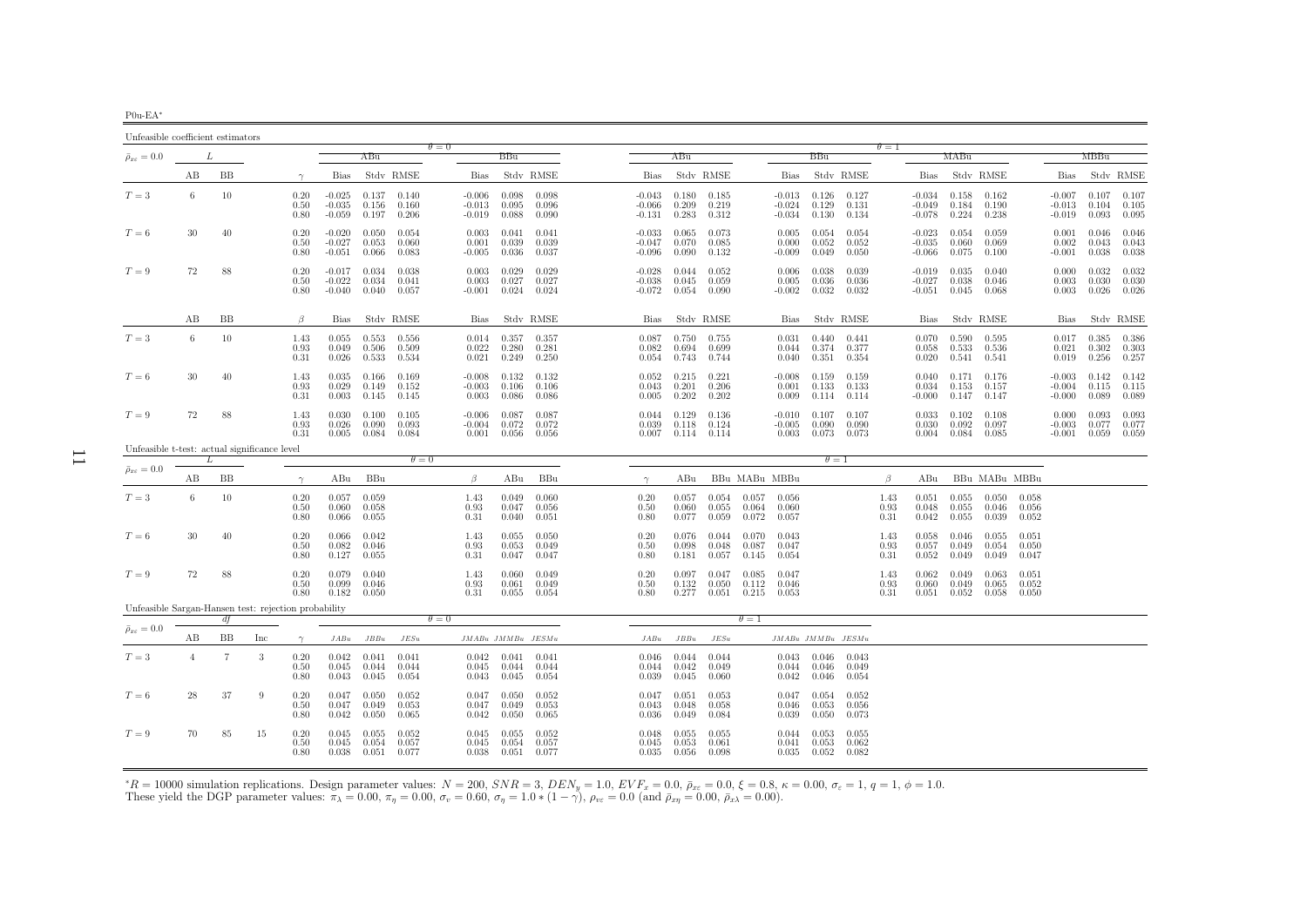P0fc-EA∗

Feasible coefficient estimators for Arellano-Bond

|                                 |    |                      |                                  |                         |                                   |                                  | $\theta = 0$            |                         |                                  |                         |                                   |                                  |                                    |                                 |                                  |                         |                         | $\theta = 1$                     |                         |                                   |                                  |                         |                                             |
|---------------------------------|----|----------------------|----------------------------------|-------------------------|-----------------------------------|----------------------------------|-------------------------|-------------------------|----------------------------------|-------------------------|-----------------------------------|----------------------------------|------------------------------------|---------------------------------|----------------------------------|-------------------------|-------------------------|----------------------------------|-------------------------|-----------------------------------|----------------------------------|-------------------------|---------------------------------------------|
| $\bar{\rho}_{x\varepsilon}=0.0$ |    |                      |                                  | AB1                     |                                   |                                  | AB2a                    |                         |                                  | AB2c                    |                                   |                                  | ABI                                |                                 |                                  | AB2a                    |                         |                                  | AB2c                    |                                   |                                  | МАВ                     |                                             |
|                                 |    |                      | <b>Bias</b>                      |                         | Stdy RMSE                         | Bias                             |                         | Stdy RMSE               | <b>Bias</b>                      |                         | Stdy RMSE                         | <b>Bias</b>                      |                                    | Stdy RMSE                       | <b>Bias</b>                      |                         | Stdy RMSE               | <b>Bias</b>                      |                         | Stdy RMSE                         | Bias                             |                         | Stdy RMSE                                   |
| $T=3$                           | 6  | 0.20<br>0.50<br>0.80 | $-0.025$<br>$-0.035$<br>$-0.059$ | 0.137<br>0.156          | 0.140<br>0.160<br>$0.197$ 0.206   | $-0.024$<br>$-0.034$<br>$-0.060$ | 0.140<br>0.159<br>0.201 | 0.142<br>0.162<br>0.210 | $-0.029$<br>$-0.037$<br>$-0.056$ | 0.140<br>0.161<br>0.200 | 0.143<br>0.165<br>0.208           | -0.043<br>$-0.063$               | 0.190<br>0.220<br>$-0.111$ $0.298$ | 0.195<br>0.229<br>0.318         | -0.040<br>$-0.061$<br>$-0.124$   | 0.184<br>0.213<br>0.291 | 0.189<br>0.221<br>0.316 | $-0.048$<br>$-0.068$<br>$-0.123$ | 0.184<br>0.215<br>0.291 | 0.190<br>0.226<br>0.316           | -0.046<br>$-0.068$<br>$-0.117$   | 0.224                   | $0.192$ $0.197$<br>0.234<br>$0.295$ $0.317$ |
| $T=6$                           | 30 | 0.20<br>0.50<br>0.80 | $-0.020$<br>$-0.027$<br>$-0.051$ | 0.050<br>0.053<br>0.066 | 0.054<br>0.060<br>0.083           | $-0.019$<br>$-0.027$<br>$-0.052$ | 0.055<br>0.058<br>0.072 | 0.058<br>0.064<br>0.089 | $-0.022$<br>$-0.028$<br>$-0.050$ | 0.051<br>0.054<br>0.067 | 0.055<br>0.061<br>0.083           | $-0.036$<br>$-0.053$<br>$-0.101$ | 0.072<br>0.077                     | 0.081<br>0.093<br>$0.098$ 0.141 | $-0.030$<br>$-0.044$<br>$-0.087$ | 0.069<br>0.073<br>0.094 | 0.075<br>0.085<br>0.128 | -0.036<br>$-0.049$<br>$-0.094$   | 0.066<br>0.071<br>0.091 | 0.075<br>0.086<br>0.131           | $-0.033$<br>$-0.049$<br>$-0.092$ | 0.071<br>0.091          | $0.065$ 0.073<br>0.087<br>0.130             |
| $T=9$                           | 72 | 0.20<br>0.50<br>0.80 | $-0.017$<br>$-0.022$<br>$-0.040$ | 0.034<br>0.034<br>0.040 | 0.038<br>0.041<br>0.057           | $-0.017$<br>$-0.022$<br>$-0.041$ | 0.038<br>0.039<br>0.045 | 0.042<br>0.045<br>0.061 | $-0.018$<br>$-0.023$<br>$-0.040$ | 0.034<br>0.035<br>0.040 | 0.039<br>0.042<br>0.057           | $-0.030$<br>$-0.043$<br>$-0.079$ | 0.050<br>0.050<br>0.060            | 0.058<br>0.066<br>0.099         | $-0.027$<br>$-0.037$<br>$-0.070$ | 0.047<br>0.047<br>0.056 | 0.054<br>0.060<br>0.090 | $-0.029$<br>$-0.039$<br>$-0.073$ | 0.045<br>0.046<br>0.054 | 0.053<br>0.060<br>0.091           | $-0.024$<br>$-0.034$<br>$-0.066$ | 0.039<br>0.042<br>0.051 | 0.046<br>0.054<br>0.083                     |
|                                 | L  | $\beta$              |                                  |                         | Bias Stdy RMSE                    | Bias                             |                         | Stdv RMSE               |                                  |                         | Bias Stdy RMSE                    |                                  |                                    | Bias Stdy RMSE                  |                                  |                         | Bias Stdy RMSE          |                                  |                         | Bias Stdv RMSE                    | Bias                             |                         | Stdv RMSE                                   |
| $T=3$                           | 6  | 1.43<br>0.93<br>0.31 | 0.055<br>0.049<br>0.026          | 0.553<br>0.506          | 0.556<br>0.509<br>0.533 0.534     | 0.054<br>0.049<br>0.026          | 0.561<br>0.512<br>0.538 | 0.563<br>0.515<br>0.539 | 0.065<br>0.053<br>0.025          | 0.562<br>0.540          | 0.566<br>$0.515$ $0.518$<br>0.540 | 0.082<br>0.049                   | 0.086 0.802<br>0.737<br>0.794      | 0.806<br>0.742<br>0.796         | 0.086<br>0.084<br>0.049          | 0.772<br>0.704<br>0.761 | 0.777<br>0.709<br>0.763 | 0.099<br>0.089<br>0.052          | 0.767<br>0.707<br>0.762 | 0.773<br>0.712<br>0.764           | 0.090<br>0.085<br>0.049          | 0.718                   | $0.780$ 0.786<br>0.723<br>$0.771$ $0.772$   |
| $T=6$                           | 30 | 1.43<br>0.93<br>0.31 | 0.035<br>0.029<br>0.003          | 0.166<br>0.149          | 0.169<br>0.152<br>$0.145$ $0.145$ | 0.034<br>0.028<br>0.003          | 0.179<br>0.161<br>0.157 | 0.183<br>0.164<br>0.157 | 0.039<br>0.030<br>0.003          | 0.168<br>0.151<br>0.147 | 0.173<br>0.154<br>0.147           | 0.058<br>0.049<br>0.005          | 0.238<br>0.220<br>0.220            | 0.245<br>0.225<br>0.220         | 0.051<br>0.043<br>0.003          | 0.225<br>0.207<br>0.208 | 0.231<br>0.212<br>0.208 | 0.057<br>0.045<br>0.005          | 0.219<br>0.205          | 0.227<br>0.210<br>$0.206$ $0.206$ | 0.057<br>0.047<br>0.001          | 0.184                   | $0.204$ $0.211$<br>0.190<br>$0.179$ $0.179$ |
| $T=9$                           | 72 | 1.43<br>0.93<br>0.31 | 0.030<br>0.026<br>0.005          | 0.100<br>0.090<br>0.084 | 0.105<br>0.093<br>0.084           | 0.031<br>0.026<br>0.005          | 0.113<br>0.101<br>0.093 | 0.117<br>0.104<br>0.094 | 0.033<br>0.027<br>0.005          | 0.102<br>0.091<br>0.084 | 0.107<br>0.095<br>0.084           | 0.050<br>0.045<br>0.009          | $0.146$ $0.154$<br>0.133<br>0.129  | 0.140<br>0.129                  | 0.046<br>0.041<br>0.007          | 0.137<br>0.123<br>0.118 | 0.144<br>0.130<br>0.118 | 0.047<br>0.040<br>0.008          | 0.130<br>0.119<br>0.115 | 0.139<br>0.126<br>0.116           | 0.042<br>0.038<br>0.005          | 0.114<br>0.102<br>0.096 | 0.121<br>0.109<br>0.096                     |

| Feasible coefficient estimators for Blundell-Bond |    |                      |                                  |                         |                         |                                  |                         |                         |                                  |                         |                         |                                  |                         |                         |                                  |                         |                         |                                  |                         |                         |                            |                         |                         |
|---------------------------------------------------|----|----------------------|----------------------------------|-------------------------|-------------------------|----------------------------------|-------------------------|-------------------------|----------------------------------|-------------------------|-------------------------|----------------------------------|-------------------------|-------------------------|----------------------------------|-------------------------|-------------------------|----------------------------------|-------------------------|-------------------------|----------------------------|-------------------------|-------------------------|
| $\bar{\rho}_{x\varepsilon}=0.0$                   |    |                      | <b>Bias</b>                      | BB1                     | Stdy RMSE               | <b>Bias</b>                      | $\theta = 0$<br>BB2a    | Stdy RMSE               | <b>Bias</b>                      | BB2c                    | Stdy RMSE               | <b>Bias</b>                      | BB1                     | Stdy RMSE               | <b>Bias</b>                      | BB2a                    | Stdy RMSE               | $\theta =$<br><b>Bias</b>        | BB2c                    | Stdy RMSE               | <b>Bias</b>                | МВВ                     | Stdy RMSE               |
| $T=3$                                             | 10 | 0.20<br>0.50<br>0.80 | $-0.008$<br>$-0.018$<br>$-0.031$ | 0.098<br>0.098<br>0.094 | 0.099<br>0.100<br>0.099 | $-0.004$<br>$-0.014$<br>$-0.020$ | 0.101<br>0.100<br>0.097 | 0.101<br>0.101<br>0.099 | $-0.008$<br>$-0.015$<br>$-0.020$ | 0.102<br>0.100<br>0.094 | 0.102<br>0.101<br>0.096 | $-0.018$<br>$-0.034$<br>$-0.054$ | 0.132<br>0.136<br>0.139 | 0.133<br>0.140<br>0.149 | $-0.011$<br>$-0.023$<br>$-0.036$ | 0.132<br>0.136<br>0.142 | 0.132<br>0.138<br>0.146 | $-0.014$<br>$-0.023$<br>$-0.030$ | 0.133<br>0.137<br>0.139 | 0.134<br>0.139<br>0.143 | 0.004<br>0.018<br>0.050    | 0.149<br>0.168<br>0.204 | 0.149<br>0.169<br>0.211 |
| $T=6$                                             | 40 | 0.20<br>0.50<br>0.80 | $-0.001$<br>$-0.009$<br>$-0.023$ | 0.041<br>0.041<br>0.043 | 0.041<br>0.042<br>0.048 | 0.003<br>$-0.001$<br>$-0.010$    | 0.044<br>0.043<br>0.043 | 0.044<br>0.043<br>0.044 | 0.004<br>0.001<br>$-0.006$       | 0.043<br>0.041<br>0.039 | 0.043<br>0.041<br>0.039 | $-0.012$<br>$-0.024$<br>$-0.046$ | 0.061<br>0.060<br>0.062 | 0.062<br>0.065<br>0.077 | $-0.004$<br>$-0.012$<br>$-0.028$ | 0.055<br>0.055<br>0.056 | 0.056<br>0.056<br>0.062 | 0.004<br>$-0.001$<br>$-0.009$    | 0.057<br>0.055<br>0.053 | 0.057<br>0.055<br>0.054 | 0.000<br>0.007<br>0.027    | 0.057<br>0.057<br>0.063 | 0.057<br>0.058<br>0.068 |
| $T=9$                                             | 88 | 0.20<br>0.50<br>0.80 | $-0.001$<br>$-0.009$<br>$-0.022$ | 0.029<br>0.028<br>0.029 | 0.029<br>0.030<br>0.037 | 0.002<br>$-0.003$<br>$-0.013$    | 0.031<br>0.030<br>0.030 | 0.031<br>0.030<br>0.032 | 0.005<br>0.003<br>$-0.002$       | 0.030<br>0.028<br>0.026 | 0.031<br>0.029<br>0.026 | $-0.012$<br>$-0.023$<br>$-0.045$ | 0.044<br>0.042<br>0.043 | 0.046<br>0.048<br>0.062 | $-0.008$<br>$-0.017$<br>$-0.036$ | 0.041<br>0.039<br>0.039 | 0.041<br>0.043<br>0.053 | 0.006<br>0.004<br>$-0.004$       | 0.040<br>0.038<br>0.034 | 0.041<br>0.038<br>0.034 | $-0.002$<br>0.000<br>0.006 | 0.037<br>0.036<br>0.037 | 0.037<br>0.036<br>0.037 |
|                                                   |    | $\beta$              | <b>Bias</b>                      |                         | Stdy RMSE               | Bias                             |                         | Stdy RMSE               | <b>Bias</b>                      |                         | Stdy RMSE               | Bias                             |                         | Stdy RMSE               | Bias                             |                         | Stdv RMSE               | Bias                             |                         | Stdy RMSE               | Bias                       |                         | Stdy RMSE               |
| $T=3$                                             | 10 | 1.43<br>0.93<br>0.31 | 0.019<br>0.030<br>0.026          | 0.359<br>0.288<br>0.262 | 0.359<br>0.289<br>0.264 | 0.013<br>0.029<br>0.029          | 0.372<br>0.293<br>0.264 | 0.373<br>0.295<br>0.266 | 0.022<br>0.031<br>0.026          | 0.365<br>0.288<br>0.258 | 0.366<br>0.290<br>0.259 | 0.041<br>0.054<br>0.043          | 0.464<br>0.401<br>0.384 | 0.466<br>0.404<br>0.387 | 0.030<br>0.047<br>0.043          | 0.470<br>0.397<br>0.383 | 0.471<br>0.400<br>0.385 | 0.039<br>0.052<br>0.045          | 0.456<br>0.386<br>0.366 | 0.458<br>0.390<br>0.369 | 0.044<br>0.092<br>0.137    | 0.457<br>0.378<br>0.394 | 0.459<br>0.388<br>0.417 |
| $T=6$                                             | 40 | 1.43<br>0.93<br>0.31 | 0.000<br>0.011<br>0.008          | 0.133<br>0.112<br>0.099 | 0.133<br>0.113<br>0.099 | $-0.008$<br>0.000<br>0.007       | 0.143<br>0.117<br>0.096 | 0.143<br>0.117<br>0.097 | $-0.009$<br>$-0.002$<br>0.006    | 0.135<br>0.109<br>0.087 | 0.136<br>0.109<br>0.087 | 0.021<br>0.029<br>0.018          | 0.181<br>0.158<br>0.145 | 0.182<br>0.161<br>0.146 | 0.007<br>0.015<br>0.013          | 0.171<br>0.145<br>0.127 | 0.171<br>0.146<br>0.128 | $-0.006$<br>0.005<br>0.013       | 0.164<br>0.137<br>0.117 | 0.164<br>0.137<br>0.118 | 0.005<br>0.006<br>0.023    | 0.165<br>0.136<br>0.110 | 0.165<br>0.136<br>0.112 |
| $T=9$                                             | 88 | 1.43<br>0.93<br>0.31 | 0.003<br>0.011<br>0.007          | 0.088<br>0.076<br>0.066 | 0.088<br>0.077<br>0.067 | $-0.003$<br>0.004<br>0.005       | 0.096<br>0.081<br>0.066 | 0.096<br>0.081<br>0.067 | $-0.008$<br>$-0.004$<br>0.003    | 0.089<br>0.073<br>0.057 | 0.089<br>0.074<br>0.057 | 0.021<br>0.028<br>0.015          | 0.125<br>0.11<br>0.099  | 0.127<br>0.114<br>0.101 | 0.015<br>0.021<br>0.012          | 0.117<br>0.102<br>0.089 | 0.118<br>0.104<br>0.090 | $-0.010$<br>$-0.003$<br>0.006    | 0.110<br>0.092<br>0.075 | 0.111<br>0.092<br>0.075 | 0.004<br>0.003<br>0.006    | 0.103<br>0.088<br>0.069 | 0.104<br>0.088<br>0.069 |

 ${}^*R = 10000$  simulation replications. Design parameter values:  $N = 200$ ,  $SNR = 3$ ,  $DEN_y = 1.0$ ,  $EVF_x = 0.0$ ,  $\bar{\rho}_{xc} = 0.0$ ,  $\xi = 0.8$ ,  $\kappa = 0.00$ ,  $\sigma_{\varepsilon} = 1$ ,  $q = 1$ ,  $\phi = 1.0$ .<br>These yield the DGP parameter values:  $\pi$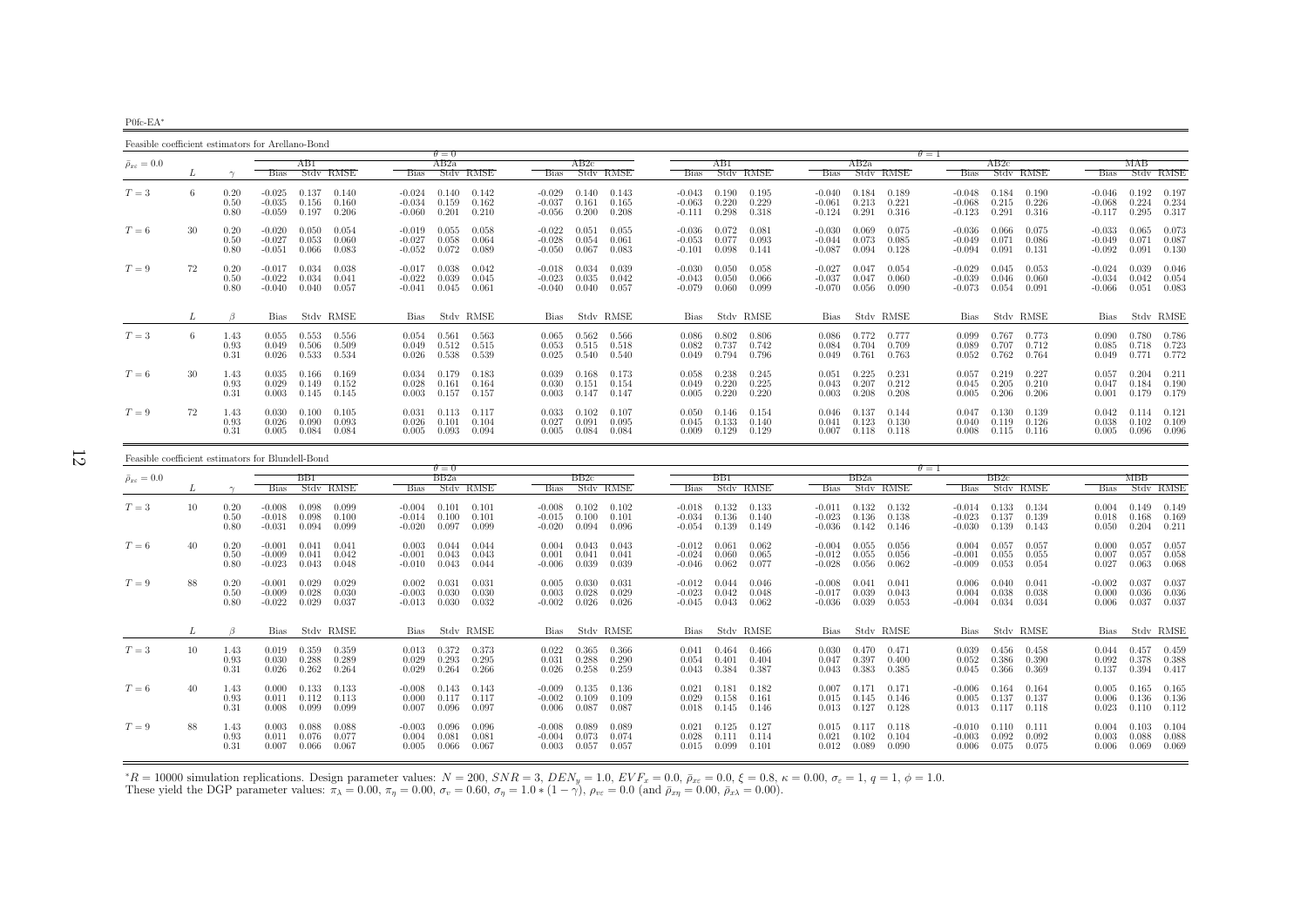P0ft-EA<sup>∗</sup>

| Feasible t-test Arellano-Bond: actual significance level |    |                                  |                         |                                                         |                                               |                         |                                                                     |                         |                         |                |                                                                               |                |                         |                                                                             |                         |                                                     |                |
|----------------------------------------------------------|----|----------------------------------|-------------------------|---------------------------------------------------------|-----------------------------------------------|-------------------------|---------------------------------------------------------------------|-------------------------|-------------------------|----------------|-------------------------------------------------------------------------------|----------------|-------------------------|-----------------------------------------------------------------------------|-------------------------|-----------------------------------------------------|----------------|
| $\bar{\rho}_{x\varepsilon}=0.0$                          |    |                                  |                         |                                                         |                                               | $\theta = 0$            |                                                                     |                         |                         |                |                                                                               |                | $\theta = 1$            |                                                                             |                         |                                                     |                |
|                                                          | L  | $\gamma$                         |                         |                                                         | AB1 AB1aR AB1cR                               |                         |                                                                     |                         | AB2a AB2aW AB2c AB2cW   |                | AB1 AB1aR AB1cR                                                               |                |                         | AB2a AB2aW AB2c AB2cW MAB                                                   |                         |                                                     |                |
| $T=3$                                                    | 6  | 0.20<br>0.50<br>0.80             | 0.059<br>0.080          | $0.045$ $0.055$ $0.028$<br>$0.080$ $0.071$              | $0.067$ 0.040                                 | 0.072<br>0.090          | $0.064$ $0.055$ $0.034$ $0.036$<br>0.061<br>0.072 0.072             | 0.050                   | 0.047<br>0.069          |                | $0.142$ $0.070$ $0.032$<br>0.170 0.079 0.042<br>$0.214$ $0.107$ $0.086$       |                | 0.103<br>0.139          | $0.090 \quad 0.065$<br>0.073<br>0.094                                       | 0.058<br>0.105          | $0.043$ $0.043$ $0.562$<br>0.052<br>0.094           | 0.564<br>0.598 |
| $T=6$                                                    | 30 | 0.20<br>0.50<br>0.80             | 0.068<br>0.085<br>0.140 |                                                         | 0.071 0.042<br>0.085 0.065<br>$0.134$ $0.125$ | 0.134<br>0.204          | $0.070 \quad 0.052$<br>0.150 0.073 0.072<br>$0.106$ $0.127$         |                         | 0.049<br>0.069<br>0.124 |                | $0.252$ $0.103$ $0.049$<br>$0.288$ $0.130$ $0.083$<br>$0.430$ $0.226$ $0.188$ |                | 0.277<br>0.298<br>0.401 | 0.082<br>0.097<br>0.147                                                     | 0.072<br>0.101<br>0.199 | $0.062$ $0.178$<br>0.088<br>0.188 0.338             | 0.214          |
| $T=9$                                                    | 72 | 0.20<br>0.50<br>0.80             | 0.081<br>0.102          | $0.082$ 0.058<br>$0.101$ $0.085$<br>0.193 0.178 0.174   |                                               | 0.236<br>0.264          | $0.077$ 0.066<br>0.089<br>$0.361$ $0.139$ $0.177$                   | 0.094                   | 0.063<br>0.091<br>0.172 |                | $0.292$ $0.121$ $0.071$<br>$0.354$ $0.161$ $0.115$<br>0.549 0.309 0.270       |                | 0.560                   | $0.523$ $0.107$ $0.092$ $0.082$ $0.150$<br>0.131<br>$0.702$ $0.242$ $0.288$ | 0.131                   | 0.120<br>$0.270$ $0.351$                            | 0.199          |
|                                                          | L  | $\beta$                          | AB1                     | AB1aR AB1cR                                             |                                               |                         |                                                                     |                         | AB2a AB2aW AB2c AB2cW   |                | AB1 AB1aR AB1cR                                                               |                |                         | AB2a AB2aW AB2c AB2cW MAB                                                   |                         |                                                     |                |
| $T=3$                                                    | 6  | 1.43<br>0.93<br>0.31             | 0.029<br>0.022          | $0.026$ $0.032$ $0.018$<br>0.034 0.022<br>$0.027$ 0.020 |                                               | 0.033                   | $0.039$ $0.035$ $0.023$ $0.021$<br>$0.041$ $0.037$ $0.026$<br>0.030 | 0.024                   | 0.025<br>0.021          |                | $0.124$ $0.044$ $0.020$<br>$0.138$ $0.043$ $0.023$<br>$0.135$ $0.043$ $0.022$ |                | 0.062<br>0.062          | $0.062$ $0.047$ $0.028$<br>0.048<br>0.050                                   | 0.030<br>0.029          | $0.026$ 0.700<br>0.028 0.689<br>$0.027$ 0.699       |                |
| $T=6$                                                    | 30 | 1.43<br>0.93<br>0.31             | 0.053<br>0.053<br>0.048 | $0.055$ $0.041$<br>0.054<br>$0.047$ 0.046               | 0.047                                         | 0.112<br>0.108<br>0.102 | 0.058 0.048<br>0.056<br>$0.051$ $0.050$                             | 0.052                   | 0.045<br>0.050<br>0.047 |                | $0.215$ $0.074$ $0.045$<br>$0.216$ $0.071$ $0.051$<br>0.218 0.068 0.054       |                | 0.234                   | $0.242$ 0.066<br>0.065<br>$0.235$ 0.063                                     | 0.058<br>0.063<br>0.067 | $0.050 \quad 0.217$<br>0.053<br>$0.057$ 0.236       | 0.223          |
| $T=9$                                                    | 72 | 1.43<br>0.93<br>0.31             | 0.059<br>0.060<br>0.056 | 0.061<br>$0.053$ 0.056                                  | $0.061$ $0.050$<br>0.056                      | 0.203<br>0.205<br>0.188 | $0.061$ $0.058$<br>0.061<br>0.054 0.058                             | 0.061                   | 0.055<br>0.057<br>0.054 |                | $0.246$ $0.086$ $0.055$<br>$0.250$ $0.084$ $0.062$<br>$0.243$ $0.072$ $0.061$ |                | 0.476<br>0.465          | 0.077<br>0.074<br>$0.446$ $0.064$ $0.065$                                   | 0.065<br>0.069          | $0.056$ $0.143$<br>0.059<br>$0.054$ $0.152$         | 0.154          |
| Feasible t-test Blundell-Bond: actual significance level |    |                                  |                         |                                                         |                                               |                         |                                                                     |                         |                         |                |                                                                               |                |                         |                                                                             |                         |                                                     |                |
| $\bar{\rho}_{x\varepsilon}=0.0$                          | L  |                                  |                         | BB1 BB1aR BB1cR                                         |                                               | $\theta = 0$            |                                                                     |                         | BB2a BB2aW BB2c BB2cW   |                | BB1 BB1aR BB1cR                                                               |                | $\theta = 1$            | BB2a BB2aW BB2c BB2cW MBB                                                   |                         |                                                     |                |
| $T=3$                                                    | 10 | $\gamma$<br>0.20<br>0.50<br>0.80 | 0.054<br>0.054          | $0.050$ $0.050$ $0.024$<br>0.055                        | 0.029<br>0.056 0.034                          | 0.077<br>0.080          | $0.074$ $0.054$ $0.036$ $0.034$<br>0.058<br>$0.052$ $0.041$         | 0.043                   | 0.037<br>0.033          | 0.177<br>0.199 | $0.160$ $0.064$ $0.024$<br>$0.070$ 0.030<br>0.075 0.043                       |                | 0.129                   | $0.118$ $0.065$ $0.047$ $0.041$ $0.535$<br>0.069<br>$0.147$ 0.073           | 0.055<br>0.059          | 0.047<br>0.046                                      | 0.547<br>0.598 |
| $T=6$                                                    | 40 | 0.20<br>0.50<br>0.80             | 0.048<br>0.082          | $0.040$ $0.054$ $0.023$<br>0.087                        | 0.056 0.032<br>0.066                          | 0.145<br>0.154          | $0.143$ $0.057$ $0.036$ $0.030$<br>0.059<br>$0.060$ $0.051$         | 0.046                   | 0.038<br>0.042          |                | 0.193 0.070 0.026<br>$0.212$ 0.089<br>$0.310$ $0.142$ $0.094$                 | 0.047          | 0.294<br>0.361          | $0.286$ 0.063<br>0.067<br>0.085                                             | 0.053<br>0.064          | $0.044$ $0.031$ $0.125$<br>0.043<br>0.050           | 0.157<br>0.286 |
| $T=9$                                                    | 88 | 0.20<br>0.50<br>0.80             | 0.041<br>0.052          | $0.053$ 0.028<br>0.062<br>0.115 0.121 0.099             | 0.040                                         | 0.246<br>0.242<br>0.288 | $0.057$ 0.037<br>0.054<br>$0.068$ $0.051$ $0.043$                   | 0.048                   | 0.030<br>0.038          |                | 0.214 0.074 0.036<br>$0.253$ $0.105$ $0.062$<br>$0.422$ $0.214$ $0.156$       |                | 0.548<br>0.570          | 0.069<br>0.085<br>$0.694$ $0.154$ $0.059$                                   | 0.049<br>0.056          | 0.037 0.089<br>$0.042$ 0.098<br>$0.045$ $0.161$     |                |
|                                                          | L  | $\beta$                          | BB1                     | BB1aR BB1cR                                             |                                               |                         |                                                                     |                         | BB2a BB2aW BB2c BB2cW   | BB1            | BB1aR BB1cR                                                                   |                |                         | BB2a BB2aW BB2c BB2cW MBB                                                   |                         |                                                     |                |
| $T=3$                                                    | 10 | 1.43<br>0.93<br>0.31             | 0.042<br>0.039          | $0.042$ $0.043$ $0.027$<br>0.045<br>0.042               | 0.034<br>0.035                                | 0.067<br>0.068<br>0.063 | 0.051 0.038 0.036<br>0.051<br>0.045                                 | 0.044<br>0.038          | 0.037<br>0.035          | 0.166          | $0.147$ $0.054$ $0.026$<br>0.055<br>$0.177$ 0.059                             | 0.033<br>0.040 | 0.113<br>0.116          | $0.111$ $0.060$ $0.042$<br>0.060<br>0.060                                   | 0.049<br>0.053          | 0.039 0.601<br>0.041<br>0.049                       | 0.576<br>0.665 |
| $T=6$                                                    | 40 | 1.43<br>0.93<br>0.31             | 0.047<br>0.049          | $0.053$ 0.035<br>0.052<br>$0.048$ $0.051$ $0.046$       | 0.043                                         | 0.138<br>0.132<br>0.124 | $0.059$ $0.045$<br>0.056<br>$0.053$ $0.045$ $0.041$                 | 0.049                   | 0.041<br>0.044          | 0.200          | 0.183 0.069<br>0.070<br>$0.215$ $0.072$ $0.055$                               | 0.037<br>0.045 | 0.287<br>0.287<br>0.299 | 0.063<br>0.061<br>0.063                                                     | 0.050<br>0.054<br>0.057 | $0.041$ $0.166$<br>$0.044$ $0.166$<br>$0.045$ 0.176 |                |
| $T=9$                                                    | 88 | 1.43<br>0.93<br>0.31             | 0.047<br>0.052          | 0.052<br>0.057<br>0.056 0.055                           | 0.038<br>0.047<br>0.054                       | 0.238<br>0.232<br>0.235 | 0.055<br>0.056<br>0.058                                             | 0.046<br>0.050<br>0.053 | 0.040<br>0.044<br>0.049 |                | 0.214 0.073<br>$0.230$ $0.078$<br>$0.233$ $0.072$ $0.058$                     | 0.044<br>0.053 | 0.526<br>0.535          | 0.068<br>0.070<br>0.561 0.065                                               | 0.053<br>0.056<br>0.057 | 0.042<br>0.045<br>$0.047$ $0.118$                   | 0.110<br>0.117 |

 ${}^*R = 10000$  simulation replications. Design parameter values:  $N = 200$ ,  $SNR = 3$ ,  $DEN_y = 1.0$ ,  $EVF_x = 0.0$ ,  $\bar{\rho}_{x\bar{x}} = 0.0$ ,  $\xi = 0.8$ ,  $\kappa = 0.00$ ,<br> $\sigma_{\bar{x}} = 1$ ,  $q = 1$ ,  $\phi = 1.0$ . These yield the DGP parameter values:

P0fJ-EA<sup>∗</sup>

|                                 |                |           |     |                      | Feasible Sargan-Hansen test: rejection probability |                         |                         |                         |                                           |                         |                         |                         |
|---------------------------------|----------------|-----------|-----|----------------------|----------------------------------------------------|-------------------------|-------------------------|-------------------------|-------------------------------------------|-------------------------|-------------------------|-------------------------|
|                                 |                | df        |     |                      |                                                    |                         | $\theta = 0$            |                         |                                           |                         |                         |                         |
| $\bar{\rho}_{x\varepsilon}=0.0$ | AВ             | BB        | Inc | $\sim$               | $JAB_a^{(2,1)}JBB_a^{(2,1)}JES_a^{(2,1)}$          |                         |                         |                         | $JAB_c^{(2,1)}JBB_c^{(2,1)}JES_c^{(2,1)}$ |                         | JMAB JMBB JESM          |                         |
| $T=3$                           | 4              | 7         | 3   | 0.20<br>0.50<br>0.80 | 0.041<br>0.041<br>0.046<br>0.044<br>0.053<br>0.052 | 0.050<br>0.050<br>0.055 | 0.032<br>0.035<br>0.039 | 0.023<br>0.022<br>0.027 | 0.027<br>0.026<br>0.030                   | 0.319<br>0.309<br>0.308 | 0.283<br>0.338<br>0.430 | 0.269<br>0.322<br>0.411 |
| $T=6$                           | 28             | 37        | 9   | 0.20<br>0.50<br>0.80 | 0.043<br>0.043<br>0.048<br>0.045<br>0.054<br>0.048 | 0.060<br>0.057<br>0.055 | 0.022<br>0.022<br>0.026 | 0.023<br>0.021<br>0.018 | 0.034<br>0.028<br>0.021                   | 0.026<br>0.028<br>0.032 | 0.379<br>0.384<br>0.414 | 0.436<br>0.441<br>0.468 |
| $T=9$                           | 70             | 85        | 15  | 0.20<br>0.50<br>0.80 | 0.028<br>0.021<br>0.029<br>0.022<br>0.035<br>0.026 | 0.060<br>0.058<br>0.054 | 0.017<br>0.017<br>0.019 | 0.021<br>0.018<br>0.014 | 0.037<br>0.030<br>0.021                   | 0.017<br>0.018<br>0.021 | 0.400<br>0.403<br>0.412 | 0.471<br>0.472<br>0.476 |
|                                 |                | df        |     |                      |                                                    |                         | $\theta=1$              |                         |                                           |                         |                         |                         |
| $\bar{\rho}_{x\varepsilon}=0.0$ | AВ             | <b>BB</b> | Inc | $\gamma$             | $JAB_a^{(2,1)}JBB_a^{(2,1)}JES_a^{(2,1)}$          |                         |                         |                         | $JAB_c^{(2,1)}JBB_c^{(2,1)}JES_c^{(2,1)}$ |                         | JMAB JMBB JESM          |                         |
| $T=3$                           | $\overline{4}$ | 7         | 3   | 0.20<br>0.50<br>0.80 | 0.034<br>0.034<br>0.042<br>0.037<br>0.045<br>0.043 | 0.053<br>0.055<br>0.060 | 0.031<br>0.032<br>0.033 | 0.025<br>0.029<br>0.034 | 0.039<br>0.039<br>0.051                   | 0.340<br>0.336<br>0.331 | 0.517<br>0.565<br>0.618 | 0.490<br>0.540<br>0.594 |
| $T=6$                           | 28             | 37        | 9   | 0.20<br>0.50<br>0.80 | 0.027<br>0.026<br>0.030<br>0.025<br>0.037<br>0.026 | 0.052<br>0.051<br>0.047 | 0.019<br>0.022<br>0.025 | 0.020<br>0.020<br>0.022 | 0.033<br>0.031<br>0.034                   | 0.035<br>0.035<br>0.043 | 0.714<br>0.719<br>0.730 | 0.742<br>0.746<br>0.755 |
| $T=9$                           | 70             | 85        | 15  | 0.20<br>0.50<br>0.80 | 0.010<br>0.007<br>0.011<br>0.007<br>0.012<br>0.006 | 0.048<br>0.050<br>0.041 | 0.014<br>0.014<br>0.019 | 0.018<br>0.016<br>0.017 | 0.035<br>0.031<br>0.031                   | 0.021<br>0.021<br>0.023 | 0.751<br>0.755<br>0.762 | 0.778<br>0.781<br>0.784 |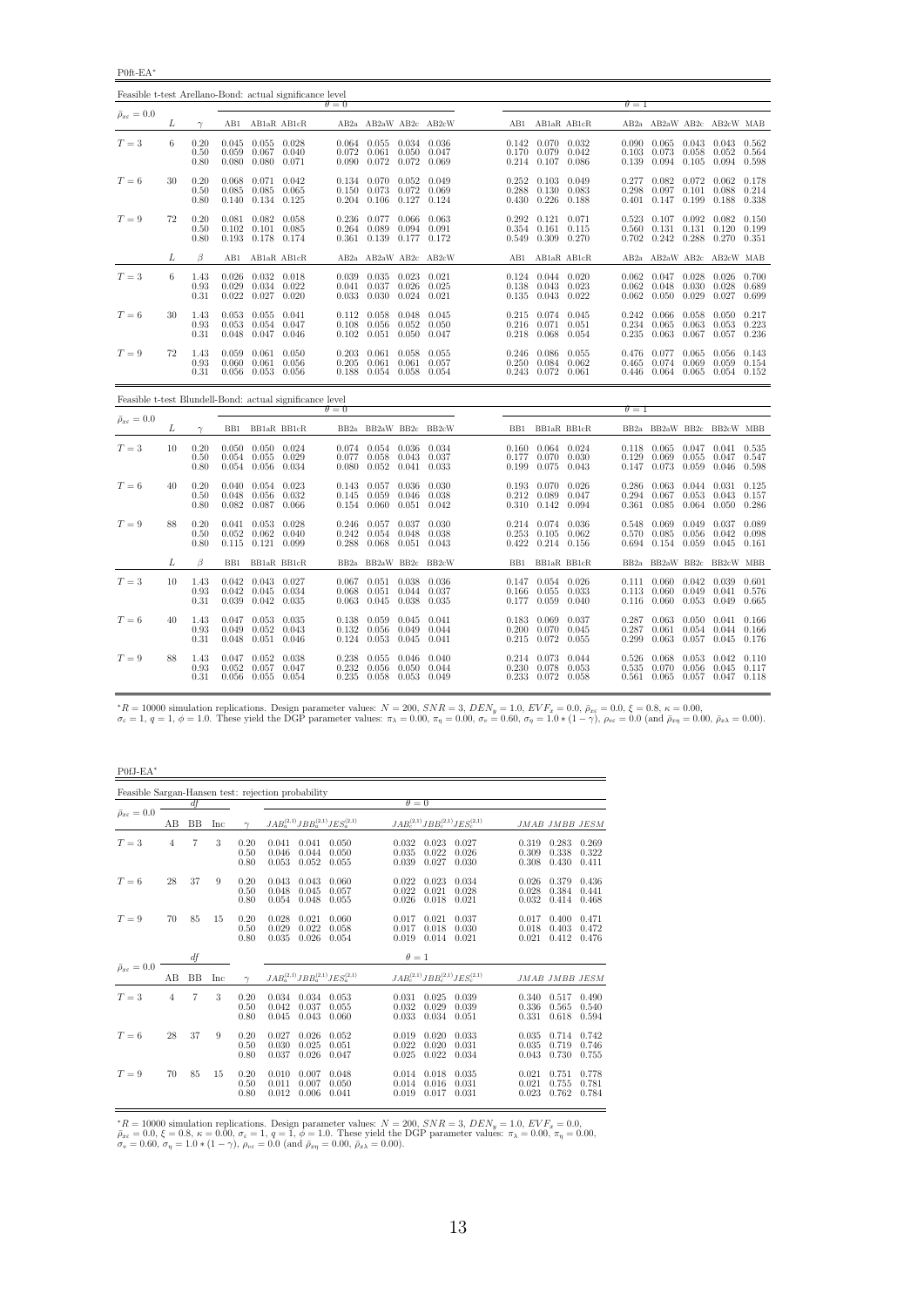P0fJ-EA<sup>∗</sup> : additional findings

|                                 |                |                   |     |                      | Feasible Sargan-Hansen test: rejection probability                                     |                                                                                |                                                                                  |
|---------------------------------|----------------|-------------------|-----|----------------------|----------------------------------------------------------------------------------------|--------------------------------------------------------------------------------|----------------------------------------------------------------------------------|
| $\bar{\rho}_{x\varepsilon}=0.0$ |                | df                |     |                      |                                                                                        | $\theta = 0$                                                                   |                                                                                  |
|                                 | AВ             | ΒB                | Inc | $\gamma$             | $JAB^{(1,0)}JBB^{(1,0)}_aJES^{(1,0)}$                                                  | $JAB_a^{(1,1)}JBB_a^{(1,1)}JES_a^{(1,1)}$                                      | $JAB_c^{(1,1)}JBB_c^{(1,1)}JES_c^{(1,1)}$                                        |
| $T=3$                           | $\overline{4}$ | $\overline{7}$    | 3   | 0.20<br>0.50<br>0.80 | 0.037<br>0.033 0.042<br>0.043<br>0.040<br>0.048<br>0.050<br>0.048<br>0.059             | 0.044<br>0.049<br>0.062<br>0.050<br>0.056<br>0.064<br>0.057<br>0.066<br>0.073  | 0.035 0.025<br>0.030<br>0.036<br>0.026<br>0.031<br>0.041<br>0.031<br>0.038       |
| $T=6$                           | 28             | 37                | 9   | 0.20<br>0.50<br>0.80 | 0.046<br>0.047<br>0.049<br>0.049<br>0.048<br>0.050<br>0.055<br>0.057<br>0.064          | 0.051<br>0.058<br>0.080<br>0.054<br>0.061<br>0.075<br>0.060<br>0.069<br>0.081  | 0.023<br>0.024<br>0.036<br>0.023<br>0.023<br>0.033<br>0.027<br>0.023<br>0.038    |
| $T=9$                           | 70             | 85                | 15  | 0.20<br>0.50<br>0.80 | 0.048<br>0.042<br>0.050<br>0.053<br>0.042<br>0.048<br>0.047<br>0.057<br>0.068          | 0.035<br>0.035<br>0.080<br>0.035<br>0.036<br>0.079<br>0.042<br>0.044 0.084     | 0.022<br>0.018<br>0.039<br>0.017<br>0.019<br>0.039<br>$0.019$ $0.021$<br>0.043   |
| $\bar{\rho}_{x\varepsilon}=0.0$ |                | df                |     |                      |                                                                                        | $\theta = 1$                                                                   |                                                                                  |
|                                 | AВ             | BB                | Inc | $\gamma$             | $JAB^{\left( 1,0\right) }JBB_{a}^{\left( 1,0\right) }JES^{\left( 1,0\right) }$         | $JAB_a^{(1,1)}JBB_a^{(1,1)}JES_a^{(1,1)}$                                      | $JAB_c^{(1,1)}JBB_c^{(1,1)}JES_c^{(1,1)}$                                        |
| $T=3$                           | $\overline{4}$ | $\overline{7}$    | 3   | 0.20<br>0.50<br>0.80 | 0.169<br>0.258<br>0.218<br>0.308<br>0.266<br>0.183<br>0.350<br>0.311<br>0.193          | 0.052<br>0.058<br>0.073<br>0.062<br>0.080<br>0.065<br>0.067<br>0.079<br>0.092  | 0.038 0.032<br>0.045<br>0.041<br>0.040<br>0.050<br>$\,0.044\,$<br>0.047<br>0.066 |
| $T=6$                           | 28             | 37                | 9   | 0.20<br>0.50<br>0.80 | 0.812<br>0.273<br>0.780<br>0.801<br>0.858<br>0.393<br>0.821<br>0.904<br>0.533          | 0.048<br>0.052<br>0.071<br>0.056<br>0.054<br>0.077<br>0.066<br>0.070<br>0.085  | 0.026<br>0.024<br>0.041<br>0.025<br>0.029<br>0.049<br>0.031<br>0.044<br>0.077    |
| $T=9$                           | 70             | 85                | 15  | 0.20<br>0.50<br>0.80 | 0.982<br>0.253<br>0.983<br>0.985<br>0.989<br>0.416<br>0.988<br>0.997<br>0.657          | 0.022<br>0.018<br>0.064<br>0.024<br>0.071<br>0.018<br>0.025<br>0.022<br>0.076  | 0.016<br>0.022<br>0.042<br>0.016<br>0.023<br>0.050<br>$0.021$ $0.039$<br>0.096   |
|                                 |                |                   |     |                      | Feasible Sargan-Hansen test: rejection probability<br>$\theta = 0$                     |                                                                                |                                                                                  |
| $\bar{\rho}_{x\varepsilon}=0.0$ | AВ             | df<br>ΒB          | Inc | $\gamma$             | $JAB_a^{(2,2)}JBB_a^{(2,2)}JES_a^{(2,2)}$                                              | $JAB_c^{(2,2)}JBB_c^{(2,2)}JES_c^{(2,2)}$                                      |                                                                                  |
| $T=3$                           | $\overline{4}$ | $\scriptstyle{7}$ | 3   | 0.20<br>0.50<br>0.80 | 0.041<br>$0.041$ $0.051$<br>0.050<br>0.045<br>0.045<br>0.052<br>0.051<br>0.054         | 0.033<br>0.023<br>0.026<br>0.035<br>0.022<br>0.027<br>0.039<br>0.023<br>0.030  |                                                                                  |
| $T=6$                           | 28             | 37                | 9   | 0.20<br>0.50<br>0.80 | 0.043<br>0.044<br>0.065<br>0.060<br>0.048<br>0.046<br>0.049<br>0.057<br>0.055          | 0.023<br>0.023<br>0.035<br>0.022<br>0.020<br>0.029<br>0.026<br>0.017<br>0.025  |                                                                                  |
| $T=9$                           | 70             | 85                | 15  | 0.20<br>0.50<br>0.80 | 0.029<br>0.025<br>0.067<br>0.026<br>0.066<br>0.030<br>0.031<br>0.063<br>0.036          | 0.017<br>0.021<br>0.040<br>0.017<br>0.018<br>0.036<br>0.019<br>$0.014$ $0.027$ |                                                                                  |
| $\bar{\rho}_{x\varepsilon}=0.0$ |                | df                |     |                      | $\theta=1$                                                                             |                                                                                |                                                                                  |
|                                 | AB             | BB                | Inc | $\gamma$             | $JAB_{a}^{\left( 2,2\right) }JBB_{a}^{\left( 2,2\right) }JES_{a}^{\left( 2,2\right) }$ | $JAB_c^{(2,2)}JBB_c^{(2,2)}JES_c^{(2,2)}$                                      |                                                                                  |
| $T=3$                           | $\overline{4}$ | $\scriptstyle{7}$ | 3   | 0.20<br>0.50<br>0.80 | 0.035<br>0.054<br>0.037<br>0.041<br>0.038<br>0.055<br>0.051<br>0.043<br>0.058          | 0.030<br>0.024 0.038<br>0.034<br>0.025<br>0.037<br>0.038<br>0.029<br>0.043     |                                                                                  |
| $T=6$                           | 28             | 37                | 9   | 0.20<br>0.50<br>0.80 | 0.031<br>0.032<br>0.060<br>0.036<br>0.032<br>0.062<br>0.035<br>0.060<br>0.040          | 0.020<br>0.020<br>0.034<br>0.020<br>0.018<br>0.033<br>0.025<br>0.018<br>0.032  |                                                                                  |
| $T=9$                           | 70             | 85                | 15  | 0.20<br>0.50<br>0.80 | $0.012$ 0.060<br>0.016<br>0.060<br>0.016<br>0.011<br>0.017<br>0.013<br>0.059           | 0.013<br>0.018<br>0.038<br>0.015<br>0.016<br>0.036<br>0.018<br>0.015<br>0.032  |                                                                                  |

P0-EA<sup>∗</sup>

| Standard errors of error components $\eta_i$ and $\varepsilon_{it}$ |    |                                                        |            |                         |                                                               |                         |                         |                                                                                 |                         |                         |                                             |                                                       |                            |                         |                                                                                                                   |                         |                         |
|---------------------------------------------------------------------|----|--------------------------------------------------------|------------|-------------------------|---------------------------------------------------------------|-------------------------|-------------------------|---------------------------------------------------------------------------------|-------------------------|-------------------------|---------------------------------------------|-------------------------------------------------------|----------------------------|-------------------------|-------------------------------------------------------------------------------------------------------------------|-------------------------|-------------------------|
|                                                                     |    |                                                        |            |                         |                                                               |                         | $\theta = 0$            |                                                                                 |                         |                         |                                             |                                                       |                            | $\theta = 1$            |                                                                                                                   |                         |                         |
| $\bar{\rho}_{x\varepsilon} = 0.0$                                   |    |                                                        |            |                         | Bias $\sigma_n$                                               |                         |                         | Bias $\hat{\sigma}_e$                                                           |                         |                         | Bias $\hat{\sigma}_n$                       |                                                       |                            |                         |                                                                                                                   | Bias $\hat{\sigma}_e$   |                         |
|                                                                     | L  |                                                        | $\sigma_n$ | AB1                     | AB2a                                                          | AB2c                    | AB1                     | AB2a                                                                            | AB2c                    | AB1                     | AB2a                                        | AB2c                                                  | MAB                        | AB1                     | AB2a                                                                                                              | AB2c                    | MAB                     |
| $T=3$                                                               | 6. | $0.20\ 0.80$<br>$0.50 \quad 0.50$<br>$0.80 \quad 0.20$ |            | 0.099<br>0.150<br>0.392 | 0.099<br>0.151<br>0.399                                       | 0.106<br>0.155<br>0.393 | 0.032<br>0.022<br>0.013 | 0.034<br>0.023<br>0.014                                                         | 0.032<br>0.022<br>0.015 | 0.201<br>0.308<br>0.672 | 0.187<br>0.287<br>0.659                     | 0.199<br>0.299<br>0.664                               | 0.198<br>0.307<br>0.662    | 0.058<br>0.042<br>0.031 | 0.055<br>0.038<br>0.022                                                                                           | 0.051<br>0.036<br>0.021 | 0.056<br>0.039<br>0.026 |
| $T=6$                                                               | 30 | $0.20\ 0.80$<br>$0.50 \quad 0.50$<br>$0.80\ 0.20$      |            | 0.030<br>0.049<br>0.136 | 0.030<br>0.050<br>0.140                                       | 0.032<br>0.050<br>0.134 |                         | $0.001 \quad 0.002$<br>$-0.003$ $-0.002$ $-0.003$<br>$-0.014$ $-0.013$ $-0.013$ | 0.001                   | 0.059<br>0.100<br>0.267 | 0.049<br>0.083<br>0.232                     | 0.056<br>0.091<br>0.248                               | 0.050<br>0.086<br>0.235    | 0.001                   | $-0.006$ $-0.004$ $-0.006$ $-0.006$<br>$-0.025$ $-0.022$ $-0.025$ $-0.025$                                        | $0.001 - 0.000 - 0.000$ |                         |
| $T=9$                                                               | 72 | $0.20\ 0.80$<br>$0.50 \quad 0.50$<br>$0.80\ 0.20$      |            | 0.021<br>0.033<br>0.093 | 0.021<br>0.033<br>0.096                                       | 0.022<br>0.033<br>0.093 | $-0.000$                | $-0.002 - 0.002 - 0.002$<br>$-0.010 - 0.010 - 0.010$                            | $0.000 - 0.000$         | 0.039<br>0.065<br>0.181 | 0.035<br>0.056<br>0.161                     | 0.037<br>0.058<br>0.167                               | 0.030<br>0.050<br>0.148    |                         | $-0.001$ $-0.001$ $-0.001$ $-0.001$<br>$-0.005$ $-0.004$ $-0.005$ $-0.004$<br>$-0.018$ $-0.017$ $-0.018$ $-0.016$ |                         |                         |
|                                                                     | L  |                                                        | $\sigma_n$ | B <sub>B1</sub>         | BB <sub>2a</sub>                                              | BB2c                    | B <sub>B1</sub>         | BB <sub>2a</sub>                                                                | BB2c                    | BB1                     | BB <sub>2a</sub>                            | BB <sub>2c</sub>                                      | <b>MBB</b>                 | BB1                     | BB <sub>2a</sub>                                                                                                  | BB2c                    | MBB                     |
| $T=3$                                                               | 10 | $0.20\ 0.80$<br>$0.50 \quad 0.50$<br>$0.80\ 0.20$      |            | 0.033<br>0.050<br>0.139 | 0.030<br>0.043<br>0.114                                       | 0.033<br>0.044<br>0.111 | 0.013<br>0.003          | 0.016<br>0.005<br>$-0.007 - 0.001 - 0.002$                                      | 0.014<br>0.004          | 0.065<br>0.102<br>0.249 | 0.055<br>0.080<br>0.212                     | 0.054<br>0.074<br>0.191                               | 0.026<br>0.034<br>0.227    | 0.016<br>0.002          | 0.020<br>0.008<br>$-0.011 - 0.002 - 0.001$                                                                        | 0.018<br>0.007          | 0.026<br>0.027<br>0.045 |
| $T=6$                                                               | 40 | $0.20\ 0.80$<br>$0.50 \quad 0.50$<br>$0.80\ 0.20$      |            | 0.016<br>0.059          | $0.003 - 0.000 - 0.003$<br>$0.004 - 0.000$<br>$0.024$ $0.012$ |                         | 0.002<br>$-0.001$       | 0.003<br>0.002<br>$-0.007 - 0.003 - 0.002$                                      | 0.003<br>0.002          | 0.020<br>0.043<br>0.122 | 0.023<br>0.074                              | $0.010 - 0.003$<br>$0.003 - 0.008$<br>$0.019 - 0.052$ | 0.003                      | $-0.000$                | 0.001<br>$-0.005 - 0.002$<br>$-0.016$ $-0.010$ $-0.003$                                                           | 0.003<br>0.001          | 0.003<br>0.003<br>0.012 |
| $T=9$                                                               | 88 | $0.20\ 0.80$<br>$0.50 \quad 0.50$<br>$0.80\ 0.20$      |            | 0.013<br>0.050          | $0.002 - 0.000 - 0.005$<br>$0.005 - 0.005$<br>0.027           | 0.001                   | 0.001<br>$-0.001$       | 0.002<br>0.001<br>$-0.006$ $-0.003$ $-0.000$                                    | 0.002<br>0.001          | 0.016<br>0.034<br>0.104 | $0.012 - 0.007$<br>$0.026 - 0.005$<br>0.083 | 0.001                                                 | 0.003<br>0.000<br>$-0.027$ |                         | $-0.001 - 0.001$<br>$-0.004 - 0.003$<br>$-0.013$ $-0.011$ $-0.001$                                                | 0.002<br>0.001          | 0.001<br>0.001<br>0.002 |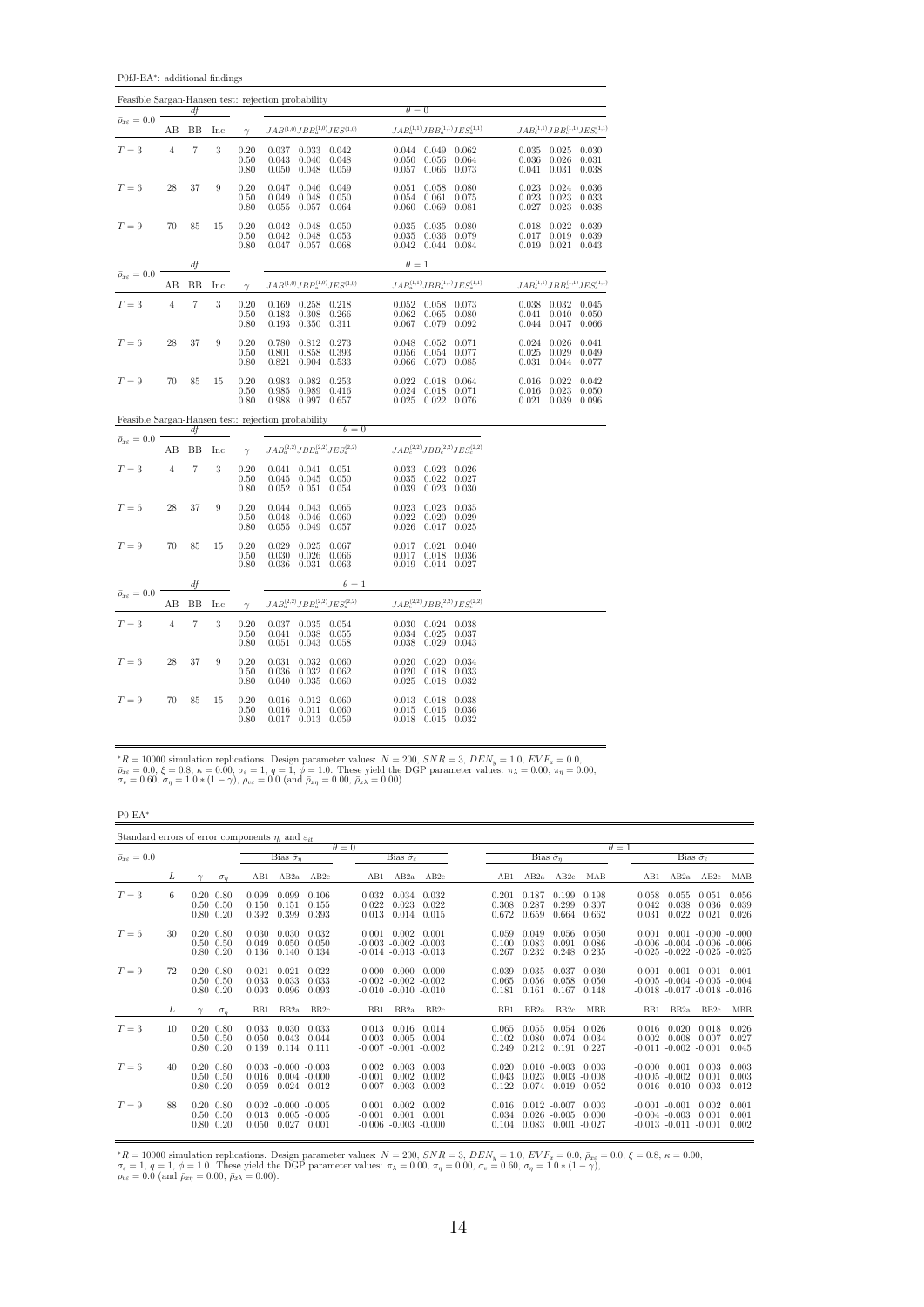| $P0u-XAC1^{x*}$ |  |
|-----------------|--|

<span id="page-14-0"></span>

| Unfeasible coefficient estimators                    |                |    |                |                      |                                  |                         |                         |                                  |                         |           |                         |                                  |                         |                         |                         |                                   |                                   |                         |                      |                                  |                         |                         |                         |                                  |                                 |                         |
|------------------------------------------------------|----------------|----|----------------|----------------------|----------------------------------|-------------------------|-------------------------|----------------------------------|-------------------------|-----------|-------------------------|----------------------------------|-------------------------|-------------------------|-------------------------|-----------------------------------|-----------------------------------|-------------------------|----------------------|----------------------------------|-------------------------|-------------------------|-------------------------|----------------------------------|---------------------------------|-------------------------|
| $\bar{\rho}_{x\epsilon}=0.0$                         |                | L  |                |                      |                                  | ABu                     |                         | $\theta = 0$                     | BBu                     |           |                         |                                  | ABu                     |                         |                         |                                   | BBu                               |                         | $\theta = 1$         |                                  | MABu                    |                         |                         |                                  | MBBu                            |                         |
|                                                      | AВ             | BB |                | $\gamma$             | <b>Bias</b>                      |                         | Stdy RMSE               | Bias                             |                         | Stdy RMSE |                         | Bias                             |                         | Stdv RMSE               |                         | Bias                              |                                   | Stdy RMSE               |                      | Bias                             |                         | Stdy RMSE               |                         | <b>Bias</b>                      |                                 | Stdy RMSE               |
| $T=3$                                                | 6              | 9  |                | 0.20<br>0.50<br>0.80 | $-0.014$<br>$-0.029$<br>$-0.060$ | 0.096<br>0.133<br>0.193 | 0.097<br>0.136<br>0.202 | $-0.003$<br>$-0.005$<br>$-0.010$ | 0.056<br>0.061<br>0.076 |           | 0.056<br>0.061<br>0.076 | $-0.030$<br>$-0.060$<br>$-0.127$ | 0.141<br>0.194<br>0.279 | 0.144<br>0.203<br>0.306 |                         | $-0.005$<br>$-0.010$<br>$-0.021$  | 0.079<br>0.089<br>0.116           | 0.079<br>0.089<br>0.118 |                      | $-0.021$<br>$-0.042$<br>$-0.083$ | 0.117<br>0.161<br>0.224 | 0.119<br>0.166<br>0.239 |                         | $-0.004$<br>$-0.006$<br>$-0.012$ | 0.063<br>0.068<br>0.081         | 0.063<br>0.068<br>0.082 |
| $T=6$                                                | 21             | 24 |                | 0.20<br>0.50<br>0.80 | $-0.010$<br>$-0.019$<br>$-0.041$ | 0.043<br>0.054<br>0.072 | 0.044<br>0.057<br>0.083 | $-0.003$<br>$-0.005$<br>$-0.009$ | 0.030<br>0.033<br>0.039 |           | 0.030<br>0.033<br>0.041 | $-0.020$<br>$-0.038$<br>$-0.081$ | 0.063<br>0.078<br>0.103 | 0.066<br>0.087<br>0.131 |                         | -0.005<br>$-0.008$<br>$-0.015$    | 0.044<br>0.048<br>0.059           | 0.044<br>0.049<br>0.061 |                      | $-0.016$<br>$-0.032$<br>$-0.057$ | 0.056<br>0.069<br>0.084 | 0.058<br>0.076<br>0.102 |                         | $-0.004$<br>$-0.006$<br>$-0.011$ | 0.034<br>0.036<br>0.042         | 0.034<br>0.036<br>0.043 |
| $T=9$                                                | 45             | 48 |                | 0.20<br>0.50<br>0.80 | $-0.008$<br>$-0.014$<br>$-0.030$ | 0.030<br>0.035<br>0.044 | 0.031<br>0.038<br>0.053 | $-0.003$<br>$-0.005$<br>$-0.009$ | 0.023<br>0.024<br>0.028 |           | 0.023<br>0.025<br>0.029 | $-0.015$<br>$-0.027$<br>$-0.057$ | 0.043<br>0.050<br>0.061 | 0.046<br>0.057<br>0.084 |                         | $-0.005$<br>$-0.008$<br>$-0.014$  | 0.033<br>0.035<br>0.041           | 0.033<br>0.036<br>0.044 |                      | $-0.013$<br>$-0.024$<br>-0.041   | 0.039<br>0.046<br>0.051 | 0.042<br>0.052<br>0.066 |                         | $-0.004$<br>$-0.006$<br>$-0.010$ | 0.025<br>0.026<br>0.029         | 0.026<br>0.027<br>0.031 |
|                                                      | AВ             | BB |                | $\beta$              | <b>Bias</b>                      |                         | Stdy RMSE               | Bias                             |                         | Stdy RMSE |                         | <b>Bias</b>                      |                         | Stdy RMSE               |                         | Bias                              |                                   | Stdy RMSE               |                      | <b>Bias</b>                      |                         | Stdy RMSE               |                         | Bias                             |                                 | Stdy RMSE               |
| $T=3$                                                | 6              | 9  |                | 1.43<br>0.93<br>0.31 | $-0.001$<br>$-0.002$<br>$-0.003$ | 0.114<br>0.114<br>0.113 | 0.114<br>0.114<br>0.113 | 0.001<br>0.002<br>0.005          | 0.109<br>0.107<br>0.110 |           | 0.109<br>0.107<br>0.110 | $-0.000$<br>$-0.003$<br>$-0.004$ | 0.175<br>0.175<br>0.171 | 0.175<br>0.175<br>0.171 |                         | 0.006<br>0.009<br>$0.011$ $0.166$ | 0.164<br>0.161                    | 0.164<br>0.161<br>0.166 |                      | 0.005<br>0.004<br>$-0.001$       | 0.111<br>0.107<br>0.105 | 0.111<br>0.108<br>0.105 |                         | 0.002<br>0.003                   | 0.107<br>0.103<br>$0.004$ 0.102 | 0.107<br>0.103<br>0.102 |
| $T=6$                                                | 21             | 24 |                | 1.43<br>0.93<br>0.31 | 0.003<br>0.005<br>0.004          | 0.070<br>0.070<br>0.071 | 0.070<br>0.070<br>0.071 | 0.003<br>0.005<br>0.007          | 0.068<br>0.067<br>0.070 |           | 0.068<br>0.067<br>0.070 | 0.009<br>0.012<br>0.009          | 0.106<br>0.106<br>0.106 | 0.106<br>0.106<br>0.106 |                         | 0.009<br>0.014<br>0.018           | 0.102<br>0.101<br>0.105           | 0.102<br>0.102<br>0.107 |                      | 0.014<br>0.019<br>0.011          | 0.081<br>0.077<br>0.066 | 0.082<br>0.079<br>0.067 |                         | 0.004<br>0.004<br>0.005          | 0.068<br>0.064<br>0.062         | 0.068<br>0.064<br>0.062 |
| $T=9$                                                | 45             | 48 |                | 1.43<br>0.93<br>0.31 | 0.004<br>0.007<br>0.007          | 0.055<br>0.055<br>0.056 | 0.055<br>0.055<br>0.056 | 0.004<br>0.006<br>0.008          | 0.053<br>0.053<br>0.055 |           | 0.053<br>0.053<br>0.056 | 0.011<br>0.016<br>0.015          | 0.081<br>0.081<br>0.082 | 0.082<br>0.082<br>0.083 |                         | 0.010<br>0.015<br>0.020           | 0.078<br>0.077<br>0.081           | 0.078<br>0.079<br>0.084 |                      | 0.015<br>0.022<br>0.015          | 0.069<br>0.066<br>0.054 | 0.071<br>0.069<br>0.056 |                         | 0.004<br>0.005<br>0.006          | 0.054<br>0.051<br>0.049         | 0.054<br>0.051<br>0.049 |
| Unfeasible t-test: actual significance level         |                | Ι. |                |                      |                                  |                         | $\theta = 0$            |                                  |                         |           |                         |                                  |                         |                         |                         |                                   | $\theta = 1$                      |                         |                      |                                  |                         |                         |                         |                                  |                                 |                         |
| $\bar{\rho}_{x\varepsilon}=0.0$                      | AВ             | BB |                | $\gamma$             | ABu                              | BBu                     |                         | $\beta$                          |                         | ABu       | BBu                     | $\gamma$                         | ABu                     |                         | BBu MABu MBBu           |                                   |                                   |                         | ß                    | ABu                              |                         | BBu MABu MBBu           |                         |                                  |                                 |                         |
| $T=3$                                                | 6              | 9  |                | 0.20<br>0.50<br>0.80 | 0.053<br>0.057<br>0.065          | 0.050<br>0.049<br>0.054 |                         | 1.43<br>0.93<br>0.31             | 0.048<br>0.043          | 0.049     | 0.050<br>0.049<br>0.050 | 0.20<br>0.50<br>0.80             | 0.059<br>0.062<br>0.076 | 0.052<br>0.052<br>0.058 | 0.057<br>0.060<br>0.068 | 0.051<br>0.052<br>0.058           |                                   |                         | 1.43<br>0.93<br>0.31 | 0.050<br>0.047<br>0.040          | 0.052<br>0.050<br>0.050 | 0.049<br>0.046<br>0.039 | 0.050<br>0.048<br>0.045 |                                  |                                 |                         |
| $T=6$                                                | 21             | 24 |                | 0.20<br>0.50<br>0.80 | 0.054<br>0.062<br>0.090          | 0.046<br>0.046<br>0.054 |                         | 1.43<br>0.93<br>0.31             | 0.046<br>0.046<br>0.044 |           | 0.048<br>0.047<br>0.050 | 0.20<br>0.50<br>0.80             | 0.062<br>0.076<br>0.127 | 0.049<br>0.052<br>0.057 | 0.059<br>0.072<br>0.100 | 0.048<br>0.048<br>0.055           |                                   |                         | 1.43<br>0.93<br>0.31 | 0.051<br>0.047<br>0.043          | 0.052<br>0.055<br>0.054 | 0.051<br>0.054<br>0.048 | 0.049<br>0.050<br>0.049 |                                  |                                 |                         |
| $T=9$                                                | 45             | 48 |                | 0.20<br>0.50<br>0.80 | 0.051<br>0.064<br>0.107          | 0.049<br>0.049<br>0.059 |                         | 1.43<br>0.93<br>0.31             | 0.050<br>0.051<br>0.050 |           | 0.051<br>0.052<br>0.053 | 0.20<br>0.50<br>0.80             | 0.064<br>0.084<br>0.155 | 0.051<br>0.054<br>0.063 | 0.056<br>0.076<br>0.130 | 0.047<br>0.050<br>0.058           |                                   |                         | 1.43<br>0.93<br>0.31 | 0.048<br>0.049<br>0.048          | 0.052<br>0.056<br>0.059 | 0.053<br>0.061<br>0.054 | 0.052<br>0.053<br>0.052 |                                  |                                 |                         |
| Unfeasible Sargan-Hansen test: rejection probability |                |    |                |                      |                                  |                         |                         | $\theta = 0$                     |                         |           |                         |                                  |                         |                         | $\theta=1$              |                                   |                                   |                         |                      |                                  |                         |                         |                         |                                  |                                 |                         |
| $\bar{\rho}_{x\varepsilon}=0.0$                      | AВ             | BB | Inc            | $\gamma$             | $JABu$                           | $JBBu$                  | JESu                    |                                  | JMABu JMMBu JESMu       |           |                         | JABu                             | JBBu                    | JESu                    |                         | $JMABu\ JMMBu\ JESMu$             |                                   |                         |                      |                                  |                         |                         |                         |                                  |                                 |                         |
| $T=3$                                                | $\overline{4}$ | 6  | $\overline{2}$ | 0.20<br>0.50<br>0.80 | 0.045<br>0.045<br>0.043          | 0.044<br>0.045<br>0.049 | 0.047<br>0.050<br>0.056 | 0.045<br>0.045<br>0.042          | 0.043<br>0.045<br>0.047 |           | 0.047<br>0.052<br>0.054 | 0.045<br>0.042<br>0.038          | 0.046<br>0.046<br>0.048 | 0.050<br>0.052<br>0.065 |                         | 0.047<br>0.047<br>0.042           | 0.047<br>0.048<br>0.048           | 0.050<br>0.051<br>0.059 |                      |                                  |                         |                         |                         |                                  |                                 |                         |
| $T=6$                                                | 19             | 21 | $\overline{2}$ | 0.20<br>0.50<br>0.80 | 0.052<br>0.050<br>0.045          | 0.049<br>0.049<br>0.050 | 0.055<br>0.062<br>0.070 | 0.051<br>0.048<br>0.044          | 0.051<br>0.051<br>0.050 |           | 0.057<br>0.061<br>0.072 | 0.051<br>0.047<br>0.040          | 0.052<br>0.051<br>0.051 | 0.053<br>0.066<br>0.103 |                         | 0.050<br>0.049<br>0.044           | 0.051<br>0.052<br>0.052           | 0.053<br>0.064<br>0.081 |                      |                                  |                         |                         |                         |                                  |                                 |                         |
| $T=9$                                                | 43             | 45 | $\overline{2}$ | 0.20<br>0.50<br>0.80 | 0.046<br>0.046<br>0.043          | 0.047<br>0.048<br>0.048 | 0.057<br>0.064<br>0.085 | 0.045<br>0.045<br>0.043          | 0.048<br>0.047<br>0.048 |           | 0.055<br>0.067<br>0.086 | 0.051<br>0.048<br>0.043          | 0.052<br>0.052<br>0.056 | 0.063<br>0.074<br>0.133 |                         | 0.047<br>0.046                    | 0.048<br>0.048<br>$0.041$ $0.047$ | 0.055<br>0.069<br>0.099 |                      |                                  |                         |                         |                         |                                  |                                 |                         |

 $\overline{\overline{5}}$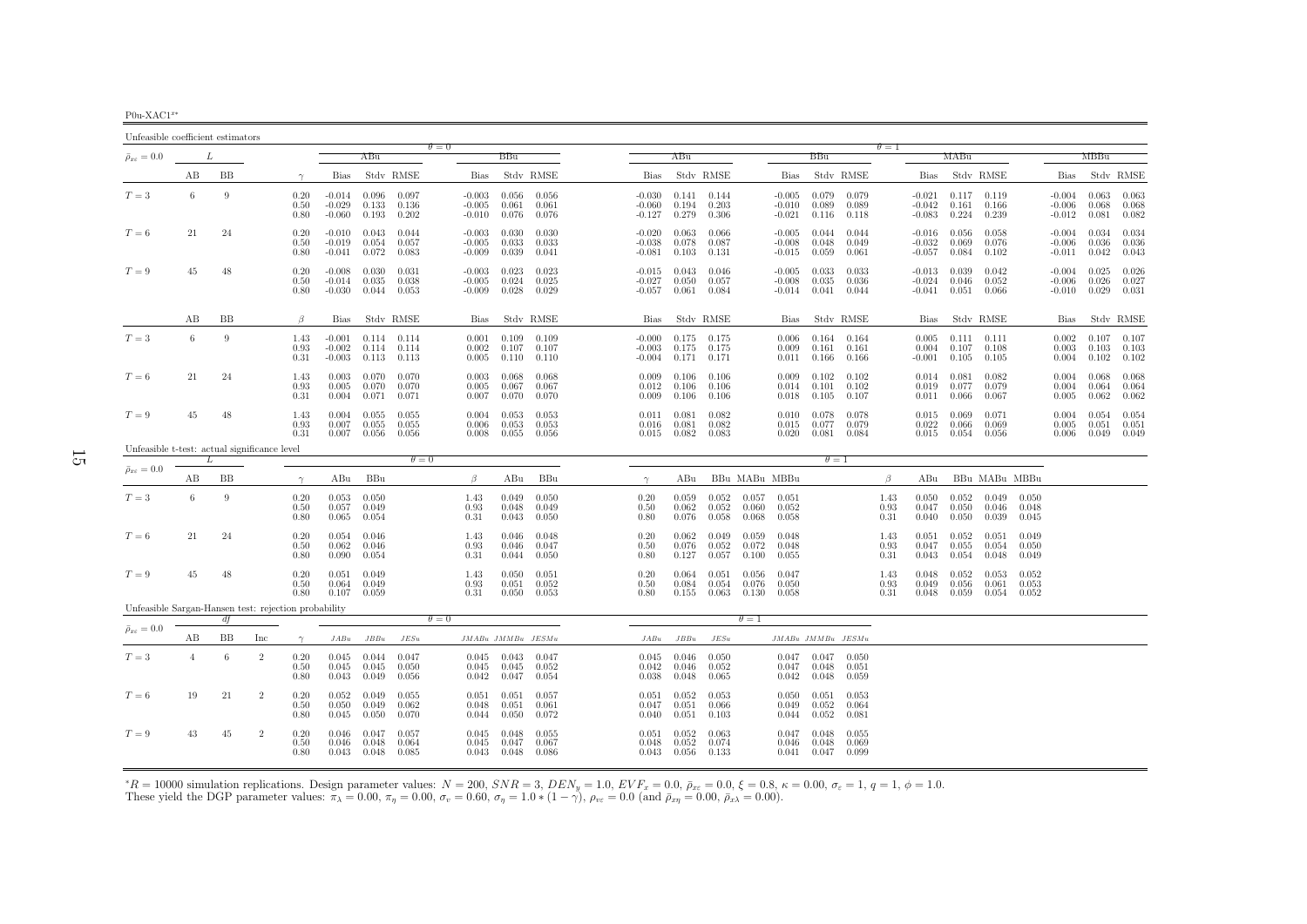P0fc-XAC1<sup>x∗</sup>

Feasible coefficient estimators for Arellano-Bond $\theta = 0$  $AB2a$  $\theta = 1$ <br>a  $\theta = 1$  $\bar{\rho}_{x\varepsilon}=0.0$  $_{\varepsilon}$  = 0.0  $_{\varepsilon}$   $_{\varepsilon}$   $_{\varepsilon}$   $_{\varepsilon}$   $_{\varepsilon}$   $_{\varepsilon}$   $_{\varepsilon}$   $_{\varepsilon}$   $_{\varepsilon}$   $_{\varepsilon}$   $_{\varepsilon}$   $_{\varepsilon}$   $_{\varepsilon}$   $_{\varepsilon}$   $_{\varepsilon}$   $_{\varepsilon}$   $_{\varepsilon}$   $_{\varepsilon}$   $_{\varepsilon}$   $_{\varepsilon}$   $_{\varepsilon}$   $_{\varepsilon}$   $_{\varepsilon}$ L  $\gamma$  Bias Stdv RMSE Bias Stdv RMSE Bias Stdv RMSE Bias Stdv RMSE Bias Stdv RMSE Bias Stdv RMSE Bias Stdv RMSE0.157  $T=3$  $T=3$  6 0.20 -0.014 0.096 0.097 -0.013 0.099 0.100 -0.014 0.098 0.099 -0.024 0.147 0.149 -0.023 0.141 0.143 -0.028 0.142 0.145 -0.027 0.155 0.157<br>0.137 -0.029 0.133 0.136 -0.027 0.137 0.140 -0.028 0.135 0.137 -0.048 0.203  $\begin{array}{cccccccccccc} 0.20 & -0.014 & 0.096 & 0.097 & -0.013 & 0.099 & 0.100 & -0.014 & 0.098 & 0.099 & -0.024 & 0.147 & 0.149 & -0.023 & 0.141 & 0.143 & -0.028 & 0.142 & 0.145 & -0.027 & 0.155 & 0.157 & 0.157 & 0.048 & 0.203 & 0.208 & -0.051 & 0.197 & 0.204 & -0.055 & 0$ 0.288 0.306 0.80 -0.060 0.193 0.202 -0.060 0.199 0.208 -0.055 0.196 0.203 -0.101 0.293 0.310 -0.116 0.290 0.312 -0.116 0.286 0.308 -0.104 0.288 0.3060.073  $T=6$  $T=6$   $21$   $0.20$   $-0.010$   $0.043$   $0.044$   $-0.007$   $0.047$   $-0.010$   $0.044$   $0.044$   $0.045$   $-0.020$   $0.067$   $0.070$   $-0.013$   $0.063$   $0.064$   $-0.020$   $0.063$   $0.066$   $-0.024$   $0.069$   $0.073$   $0.084$   $0.069$   $0.073$   $0.0$ 0.50 -0.019 0.054 0.057 -0.016 0.058 0.060 -0.018 0.054 0.057 -0.038 0.082 0.091 -0.029 0.078 0.083 -0.036 0.078 0.086 -0.045 0.084 0.096 $-0.077$   $0.103$   $0.129$  $0.80$   $-0.041$   $0.072$   $0.083$   $-0.041$   $0.078$   $0.088$   $-0.038$   $0.072$   $0.082$   $-0.081$   $0.109$   $0.135$   $-0.070$   $0.105$   $0.127$   $-0.076$   $0.103$   $0.128$  $-0.018$   $0.046$   $0.049$  $T=9$  $T=9 \hspace{1cm} 45 \hspace{1cm} 0.20 \hspace{1cm} 0.030 \hspace{1cm} 0.031 \hspace{1cm} 0.033 \hspace{1cm} 0.033 \hspace{1cm} 0.033 \hspace{1cm} -0.007 \hspace{1cm} 0.030 \hspace{1cm} 0.031 \hspace{1cm} 0.041 \hspace{1cm} 0.047 \hspace{1cm} 0.040 \hspace{1cm} 0.047 \hspace{1cm} 0.050 \hspace{1cm} 0.042 \hspace{1cm} 0.043$ 0.50 -0.014 0.035 -0.0310 0.039 0.044 0.049 -0.013 0.035 -0.060 0.066 0.064 -0.021 0.050 0.050 0.050 0.050 0.054 0.061 0.062 0.065 -0.032 0.054 0.067 0.062 0.054 0.067 0.062 0.054 0.067 0.053 0.059 0.079 0.079 0.079 0.079  $0.059$   $0.079$  $L \qquad \qquad \beta$ Bias Stdv RMSE Bias Stdv RMSE Bias Stdv RMSE Bias Stdv RMSE Bias Stdv RMSE Bias Stdv RMSE Bias Stdv RMSE Bias Stdv RMSE  $0.006$   $0.165$   $0.165$  $T=3$  $T=3$  6  $1.43$  -0.001 0.114 0.114 -0.001 0.115 0.115 -0.001 0.114 0.114 -0.001 0.181 0.181 0.181 -0.000 0.174 0.174 -0.000 0.175 0.175 0.006 0.165 0.165<br>0.93 -0.002 0.114 0.114 -0.003 0.115 0.115 -0.002 0.114 0.114 -0.003  $\begin{array}{cccccccccccc} 0.93 & -0.002 & 0.114 & 0.114 & -0.003 & 0.115 & 0.115 & -0.014 & 0.114 & 0.114 & -0.003 & 0.181 & 0.182 & -0.003 & 0.173 & 0.173 & -0.002 & 0.175 & 0.175 & 0.002 & 0.161 & 0.161 & 0.161 & 0.161 & 0.161 & 0.161 & 0.161 & 0.161 & 0.161 & 0.161 & 0$ 0.158 0.31 -0.003 0.113 0.113 -0.004 0.115 0.115 -0.003 0.114 0.114 -0.003 0.180 0.180 -0.005 0.171 0.171 -0.004 0.172 0.172 0.000 0.158 0.158 $0.019 - 0.100 - 0.101$  $T=6$  $T=6$   $21$   $1.43$   $0.003$   $0.070$   $-0.006$   $0.074$   $0.074$   $0.003$   $0.070$   $0.070$   $0.070$   $0.070$   $0.013$   $0.113$   $-0.007$   $0.102$   $0.103$   $0.008$   $0.106$   $0.106$   $0.019$   $0.100$   $0.101$   $0.008$   $0.016$   $0.019$   $0.010$  0.93 0.005 0.070 0.070 -0.003 0.074 0.074 0.004 0.070 0.070 0.009 0.112 0.113 -0.003 0.101 0.101 0.011 0.106 0.106 0.026 0.094 0.0970.082  $0.31$   $0.004$   $0.071$   $0.071$   $0.000$   $0.074$   $0.074$   $0.003$   $0.071$   $0.071$   $0.008$   $0.112$   $0.112$   $0.010$   $0.101$   $0.101$   $0.008$   $0.107$   $0.014$   $0.080$   $0.082$ 0.081  $T=9$  $T=9 \hspace{1cm} 45 \hspace{1cm} 1.43 \hspace{1cm} 0.004 \hspace{1cm} 0.055 \hspace{1cm} 0.055 \hspace{1cm} -0.012 \hspace{1cm} 0.060 \hspace{1cm} 0.061 \hspace{1cm} 0.004 \hspace{1cm} 0.055 \hspace{1cm} 0.055 \hspace{1cm} 0.010 \hspace{1cm} 0.087 \hspace{1cm} 0.088 \hspace{1cm} -0.007 \hspace{1cm} 0.077 \hspace{1cm} 0.079$ 0.93 0.007 0.055 0.055 -0.007 0.060 0.060 0.006 0.055 0.056 0.014 0.087 0.088 0.000 0.076 0.076 0.014 0.081 0.082 0.028 0.075 0.080 $0.018$   $0.061$   $0.064$  $0.31$   $0.007$   $0.056$   $0.056$   $0.001$   $0.060$   $0.060$   $0.006$   $0.056$   $0.057$   $0.014$   $0.088$   $0.089$   $0.007$   $0.077$   $0.077$   $0.077$   $0.013$   $0.082$   $0.083$ 

| Feasible coefficient estimators for Blundell-Bond |    |                      |                                  |                         |                         |                                  |                         |                         |                                  |                         |                         |                                  |                         |                         |                                  |                         |                         |                                  |                         |                         |                                  |                         |                         |
|---------------------------------------------------|----|----------------------|----------------------------------|-------------------------|-------------------------|----------------------------------|-------------------------|-------------------------|----------------------------------|-------------------------|-------------------------|----------------------------------|-------------------------|-------------------------|----------------------------------|-------------------------|-------------------------|----------------------------------|-------------------------|-------------------------|----------------------------------|-------------------------|-------------------------|
| $\bar{\rho}_{x\varepsilon} = 0.0$                 |    |                      | <b>Bias</b>                      | BB1                     | Stdy RMSE               | Bias                             | $\theta = 0$<br>BB2a    | Stdy RMSE               | <b>Bias</b>                      | BB2c                    | Stdy RMSE               | <b>Bias</b>                      | BB1                     | Stdy RMSE               | <b>Bias</b>                      | BB2a                    | Stdy RMSE               | $\theta =$<br><b>Bias</b>        | BB2c                    | Stdy RMSE               | <b>Bias</b>                      | МВВ                     | Stdy RMSE               |
| $T=3$                                             | 9  | 0.20<br>0.50<br>0.80 | $-0.003$<br>$-0.008$<br>$-0.021$ | 0.057<br>0.063<br>0.081 | 0.057<br>0.064<br>0.084 | $-0.002$<br>$-0.005$<br>$-0.010$ | 0.058<br>0.063<br>0.080 | 0.058<br>0.063<br>0.081 | $-0.002$<br>$-0.004$<br>$-0.010$ | 0.057<br>0.062<br>0.080 | 0.057<br>0.063<br>0.080 | $-0.008$<br>$-0.016$<br>$-0.037$ | 0.083<br>0.095<br>0.125 | 0.083<br>0.096<br>0.130 | $-0.004$<br>$-0.008$<br>$-0.021$ | 0.079<br>0.089<br>0.121 | 0.079<br>0.090<br>0.123 | $-0.003$<br>$-0.007$<br>$-0.017$ | 0.080<br>0.091<br>0.123 | 0.080<br>0.091<br>0.124 | 0.008<br>0.025<br>0.066          | 0.085<br>0.108<br>0.194 | 0.086<br>0.111<br>0.205 |
| $T=6$                                             | 24 | 0.20<br>0.50<br>0.80 | $-0.004$<br>$-0.007$<br>$-0.019$ | 0.030<br>0.033<br>0.043 | 0.030<br>0.034<br>0.047 | $-0.001$<br>$-0.003$<br>$-0.008$ | 0.032<br>0.035<br>0.043 | 0.032<br>0.035<br>0.044 | $-0.003$<br>$-0.004$<br>$-0.009$ | 0.030<br>0.033<br>0.041 | 0.031<br>0.033<br>0.042 | $-0.008$<br>$-0.015$<br>$-0.036$ | 0.047<br>0.053<br>0.067 | 0.048<br>0.055<br>0.076 | $-0.002$<br>$-0.006$<br>$-0.018$ | 0.043<br>0.047<br>0.059 | 0.043<br>0.048<br>0.062 | $-0.004$<br>$-0.007$<br>$-0.014$ | 0.044<br>0.049<br>0.061 | 0.044<br>0.049<br>0.063 | $-0.003$<br>$-0.000$<br>0.022    | 0.039<br>0.043<br>0.063 | 0.039<br>0.043<br>0.067 |
| $T=9$                                             | 48 | 0.20<br>0.50<br>0.80 | $-0.003$<br>$-0.006$<br>$-0.017$ | 0.023<br>0.025<br>0.031 | 0.023<br>0.025<br>0.035 | 0.001<br>$-0.002$<br>$-0.008$    | 0.025<br>0.027<br>0.031 | 0.025<br>0.027<br>0.032 | $-0.003$<br>$-0.004$<br>$-0.008$ | 0.023<br>0.025<br>0.029 | 0.023<br>0.025<br>0.030 | $-0.008$<br>$-0.014$<br>$-0.034$ | 0.036<br>0.039<br>0.048 | 0.037<br>0.042<br>0.059 | $-0.003$<br>$-0.007$<br>$-0.021$ | 0.032<br>0.034<br>0.041 | 0.032<br>0.035<br>0.046 | $-0.005$<br>$-0.007$<br>$-0.014$ | 0.033<br>0.036<br>0.042 | 0.033<br>0.036<br>0.044 | $-0.004$<br>$-0.005$<br>$-0.002$ | 0.028<br>0.030<br>0.037 | 0.028<br>0.030<br>0.037 |
|                                                   | ⊥  | $\beta$              | <b>Bias</b>                      |                         | Stdy RMSE               | Bias                             |                         | Stdy RMSE               | Bias                             |                         | Stdy RMSE               | Bias                             |                         | Stdy RMSE               | Bias                             |                         | Stdy RMSE               | <b>Bias</b>                      |                         | Stdy RMSE               | Bias                             |                         | Stdy RMSE               |
| $T=3$                                             | 9  | 1.43<br>0.93<br>0.31 | 0.001<br>0.002<br>0.003          | 0.109<br>0.108<br>0.110 | 0.109<br>0.108<br>0.110 | $-0.000$<br>0.002<br>0.004       | 0.111<br>0.109<br>0.112 | 0.111<br>0.109<br>0.112 | 0.001<br>0.003<br>0.004          | 0.110<br>0.107<br>0.111 | 0.110<br>0.107<br>0.111 | 0.004<br>0.006<br>0.006          | 0.172<br>0.170<br>0.174 | 0.172<br>0.170<br>0.174 | 0.002<br>0.005<br>0.008          | 0.163<br>0.159<br>0.164 | 0.163<br>0.159<br>0.164 | 0.006<br>0.010<br>0.011          | 0.165<br>0.161<br>0.167 | 0.165<br>0.162<br>0.167 | 0.004<br>0.018<br>0.044          | 0.159<br>0.155<br>0.176 | 0.159<br>0.156<br>0.181 |
| $T=6$                                             | 24 | 1.43<br>0.93<br>0.31 | 0.003<br>0.005<br>0.006          | 0.068<br>0.068<br>0.070 | 0.068<br>0.068<br>0.071 | $-0.005$<br>$-0.001$<br>0.004    | 0.072<br>0.071<br>0.074 | 0.072<br>0.071<br>0.074 | 0.003<br>0.004<br>0.006          | 0.068<br>0.068<br>0.070 | 0.068<br>0.068<br>0.071 | 0.008<br>0.011<br>0.012          | 0.109<br>0.109<br>0.112 | 0.110<br>0.110<br>0.113 | $-0.005$<br>0.001<br>0.008       | 0.099<br>0.097<br>0.100 | 0.099<br>0.097<br>0.100 | 0.009<br>0.013<br>0.016          | 0.102<br>0.101<br>0.105 | 0.102<br>0.102<br>0.107 | 0.003<br>0.005<br>0.013          | 0.082<br>0.079<br>0.078 | 0.082<br>0.079<br>0.080 |
| $T=9$                                             | 48 | 1.43<br>0.93<br>0.31 | 0.004<br>0.006<br>0.007          | 0.053<br>0.053<br>0.056 | 0.053<br>0.054<br>0.056 | $-0.010$<br>$-0.005$<br>0.003    | 0.058<br>0.057<br>0.060 | 0.059<br>0.057<br>0.060 | 0.003<br>0.005<br>0.007          | 0.053<br>0.053<br>0.056 | 0.053<br>0.053<br>0.056 | 0.009<br>0.013<br>0.015          | 0.084<br>0.085<br>0.087 | 0.085<br>0.086<br>0.089 | $-0.005$<br>0.001<br>0.010       | 0.074<br>0.073<br>0.076 | 0.074<br>0.073<br>0.077 | 0.009<br>0.013<br>0.018          | 0.078<br>0.077<br>0.081 | 0.078<br>0.078<br>0.083 | 0.004<br>0.005<br>0.008          | 0.060<br>0.058<br>0.057 | 0.060<br>0.058<br>0.057 |

 ${}^*R = 10000$  simulation replications. Design parameter values:  $N = 200$ ,  $SNR = 3$ ,  $DEN_y = 1.0$ ,  $EVF_x = 0.0$ ,  $\bar{p}_{xz} = 0.0$ ,  $\xi = 0.8$ ,  $\kappa = 0.00$ ,  $\sigma_{\varepsilon} = 1$ ,  $q = 1$ ,  $\phi = 1.0$ .<br>These yield the DGP parameter values:  $\pi$  $*R = 10000$  simulation replications. Design parameter values:  $N = 200$ ,  $SNR = 3$ ,  $DEN_y = 1.0$ ,  $EVF_x = 0.0$ ,  $\bar{p}_{xz} = 0.0$ ,  $\xi = 0.8$ , These yield the DGP parameter values:  $\pi_{\lambda} = 0.00$ ,  $\pi_{\eta} = 0.00$ ,  $\sigma_v = 0.60$ ,  $\sigma_{\eta}$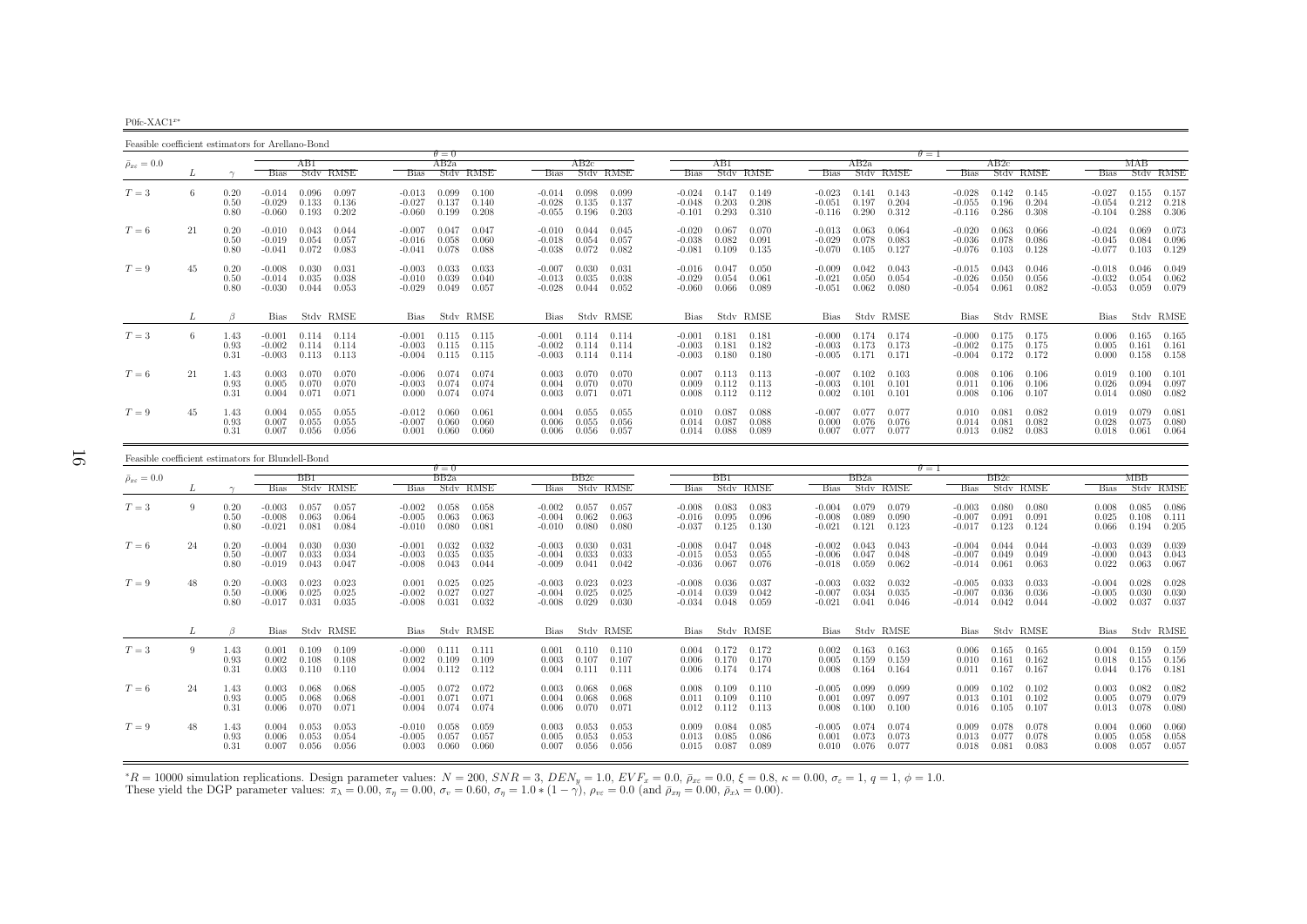P0ft-XAC1<sup> $x*$ </sup>

| Feasible t-test Arellano-Bond: actual significance level |    |                      |                         |                                                                       |                                  |                         |                                                                     |                |                         |                |                                                                         |       |                         |                                                   |                         |                                                         |                |
|----------------------------------------------------------|----|----------------------|-------------------------|-----------------------------------------------------------------------|----------------------------------|-------------------------|---------------------------------------------------------------------|----------------|-------------------------|----------------|-------------------------------------------------------------------------|-------|-------------------------|---------------------------------------------------|-------------------------|---------------------------------------------------------|----------------|
| $\bar{\rho}_{x\varepsilon}=0.0$                          |    |                      |                         |                                                                       |                                  | $\theta = 0$            |                                                                     |                |                         |                |                                                                         |       | $\theta = 1$            |                                                   |                         |                                                         |                |
|                                                          | L  | $\gamma$             |                         |                                                                       | AB1 AB1aR AB1cR                  |                         |                                                                     |                | AB2a AB2aW AB2c AB2cW   |                | AB1 AB1aR AB1cR                                                         |       |                         | AB2a AB2aW AB2c AB2cW MAB                         |                         |                                                         |                |
| $T=3$                                                    | 6  | 0.20<br>0.50<br>0.80 | 0.056<br>0.065<br>0.089 | 0.058 0.049<br>0.063<br>0.085                                         | 0.061<br>0.085                   | 0.076<br>0.097          | $0.068$ $0.056$ $0.054$ $0.052$<br>0.059<br>$0.077$ 0.086           | 0.064          | 0.063<br>0.083          | 0.205          | $0.190$ $0.077$ $0.058$<br>0.085<br>$0.234$ $0.115$ $0.107$             | 0.072 | 0.118<br>0.159          | $0.100$ $0.070$ $0.068$<br>0.077<br>0.107         | 0.085<br>0.123          | $0.063$ $0.547$<br>0.081<br>0.117                       | 0.591<br>0.646 |
| $T=6$                                                    | 21 | 0.20<br>0.50<br>0.80 | 0.054<br>0.067<br>0.102 | 0.055 0.047<br>0.062<br>0.092                                         | 0.058<br>0.093                   | 0.095<br>0.104<br>0.140 | $0.051$ $0.051$<br>0.056<br>0.077                                   | 0.060<br>0.090 | 0.049<br>0.059<br>0.087 |                | 0.224 0.078 0.053<br>0.247 0.093 0.074<br>$0.333$ $0.149$ $0.130$       |       | 0.183<br>0.202<br>0.278 | 0.065<br>0.070<br>0.107                           | 0.060<br>0.080<br>0.138 | $0.056$ $0.161$<br>0.075<br>$0.130 \quad 0.266$         | 0.196          |
| $T=9$                                                    | 45 | 0.20<br>0.50<br>0.80 | 0.066                   | $0.053$ $0.052$ $0.045$<br>0.063<br>$0.115$ $0.102$ $0.106$           | 0.059                            | 0.134<br>0.149          | $0.052$ $0.047$ $0.046$<br>0.056<br>$0.207$ $0.082$ $0.101$ $0.099$ | 0.061          | 0.059                   |                | 0.238 0.082 0.058<br>$0.266$ $0.100$ $0.080$<br>$0.387$ $0.172$ $0.150$ |       | 0.328<br>0.433          | 0.301 0.065<br>0.074<br>$0.122$ $0.153$           | 0.085                   | 0.061 0.058 0.117<br>$0.081$ $0.153$<br>$0.148$ $0.218$ |                |
|                                                          | L  | $\beta$              | AB1                     |                                                                       | AB1aR AB1cR                      |                         |                                                                     |                | AB2a AB2aW AB2c AB2cW   | AB1            | AB1aR AB1cR                                                             |       |                         | AB2a AB2aW AB2c AB2cW MAB                         |                         |                                                         |                |
| $T=3$                                                    | 6  | 1.43<br>0.93<br>0.31 | 0.046                   | $0.050$ $0.054$ $0.051$<br>$0.050$ $0.054$ $0.050$<br>$0.051$ $0.048$ |                                  | 0.063<br>0.059          | $0.063$ $0.055$ $0.055$ $0.051$<br>0.054<br>0.052                   | 0.053<br>0.051 | 0.050<br>0.049          | 0.205<br>0.198 | 0.208 0.068 0.060<br>$0.067$ 0.058<br>$0.062$ 0.052                     |       | 0.085<br>0.080          | 0.087 0.067 0.064 0.056 0.573<br>0.063<br>0.061   | 0.063<br>0.057          | 0.055 0.574<br>$0.052$ 0.573                            |                |
| $T=6$                                                    | 21 | 1.43<br>0.93<br>0.31 | 0.047<br>0.046          | 0.050<br>$0.046$ $0.051$ $0.046$                                      | 0.049 0.047<br>0.047             | 0.085<br>0.085<br>0.084 | 0.054 0.049<br>0.052<br>$0.053$ $0.049$ $0.047$                     | 0.050          | 0.048<br>0.048          |                | $0.213$ $0.065$ $0.054$<br>$0.214$ 0.065<br>$0.212$ $0.066$ $0.051$     | 0.052 | 0.152<br>0.149          | 0.061<br>0.062<br>$0.150 \quad 0.063$             | 0.059<br>0.058<br>0.059 | $0.053$ $0.191$<br>0.052<br>$0.053$ $0.218$             | 0.207          |
| $T=9$                                                    | 45 | 1.43<br>0.93<br>0.31 | 0.051<br>0.052          | 0.054 0.051<br>0.055<br>$0.051$ 0.058                                 | 0.052<br>0.051                   | 0.130<br>0.122          | 0.059<br>0.057<br>$0.126$ $0.056$ $0.054$ $0.053$                   | 0.052<br>0.053 | 0.051<br>0.052          |                | 0.224 0.066 0.049<br>0.224 0.066<br>$0.222$ $0.068$ $0.051$             | 0.051 | 0.261<br>0.257<br>0.265 | 0.060<br>0.058<br>0.058                           | 0.056<br>0.058<br>0.060 | $0.052$ $0.129$<br>0.053<br>0.055                       | 0.142<br>0.148 |
| Feasible t-test Blundell-Bond: actual significance level |    |                      |                         |                                                                       |                                  | $\theta = 0$            |                                                                     |                |                         |                |                                                                         |       | $\theta = 1$            |                                                   |                         |                                                         |                |
| $\bar{\rho}_{x\varepsilon}=0.0$                          | L  |                      |                         |                                                                       |                                  |                         |                                                                     |                |                         |                |                                                                         |       |                         |                                                   |                         |                                                         |                |
|                                                          |    | $\gamma$             |                         | BB1 BB1aR BB1cR                                                       |                                  |                         |                                                                     |                | BB2a BB2aW BB2c BB2cW   |                | BB1 BB1aR BB1cR                                                         |       |                         | BB2a BB2aW BB2c BB2cW MBB                         |                         |                                                         |                |
| $T=3$                                                    | 9  | 0.20<br>0.50<br>0.80 | 0.050<br>0.052          | $0.049$ $0.054$ $0.038$                                               | $0.051$ $0.038$<br>$0.053$ 0.038 | 0.070<br>0.068          | $0.069$ $0.054$ $0.047$ $0.044$<br>0.053<br>$0.049$ $0.040$         | 0.048          | 0.045<br>0.035          |                | 0.178 0.071 0.049<br>$0.191$ $0.071$ $0.051$<br>$0.210$ $0.072$ $0.052$ |       | 0.105<br>0.115          | $0.103$ $0.063$ $0.059$<br>0.062<br>0.063         | 0.061<br>0.062          | $0.051$ $0.415$<br>0.053 0.472<br>$0.051$ $0.622$       |                |
| $T=6$                                                    | 24 | 0.20<br>0.50<br>0.80 | 0.051<br>0.068          | $0.045$ $0.049$ $0.038$<br>0.055<br>0.069                             | 0.044<br>0.056                   | 0.088<br>0.090<br>0.099 | $0.050 \quad 0.041$<br>0.052<br>0.052                               | 0.043<br>0.045 | 0.039<br>0.040<br>0.041 |                | $0.204$ $0.069$ $0.047$<br>$0.218$ $0.074$ $0.052$<br>$0.271$ $0.106$   | 0.075 | 0.174<br>0.197          | $0.167$ $0.057$ $0.053$<br>0.056<br>0.064         | 0.055<br>0.060          | $0.047$ $0.118$<br>$0.050 \quad 0.142$<br>0.049         | 0.255          |
| $T=9$                                                    | 48 | 0.20<br>0.50<br>0.80 | 0.049<br>0.053          | 0.056<br>0.084 0.085 0.075                                            | $0.053$ $0.045$<br>0.048         | 0.135<br>0.134          | $0.052$ 0.047<br>0.051<br>$0.147$ $0.056$ $0.053$ $0.048$           | 0.046          | 0.044<br>0.044          |                | 0.216 0.073 0.049<br>0.236 0.081 0.059<br>$0.318$ $0.137$ $0.102$       |       | 0.285<br>0.295<br>0.356 | 0.059<br>0.059<br>0.081                           | 0.058<br>0.063          | $0.054$ $0.049$ $0.089$<br>0.053 0.098<br>$0.054$ 0.126 |                |
|                                                          | L  | β                    | BB1                     | BB1aR BB1cR                                                           |                                  |                         |                                                                     |                | BB2a BB2aW BB2c BB2cW   | BB1            | BB1aR BB1cR                                                             |       |                         | BB2a BB2aW BB2c                                   |                         | BB2cW MBB                                               |                |
| $T=3$                                                    | 9  | 1.43<br>0.93<br>0.31 | 0.050                   | $0.051$ $0.053$ $0.052$<br>0.054<br>$0.051$ $0.055$                   | 0.051<br>0.052                   | 0.065<br>0.066          | $0.065$ $0.054$ $0.054$ $0.051$<br>0.053<br>0.056                   | 0.053<br>0.055 | 0.050<br>0.054          | 0.213          | $0.211$ $0.070$ $0.062$<br>0.069<br>$0.216$ $0.070$ $0.063$             | 0.060 | 0.097<br>0.104          | $0.101$ $0.068$ $0.069$<br>0.064<br>0.070         | 0.069<br>0.072          | 0.063 0.575<br>0.062<br>0.065                           | 0.583<br>0.646 |
| $T=6$                                                    | 24 | 1.43<br>0.93<br>0.31 | 0.048<br>0.047          | 0.052<br>$0.048$ $0.052$ $0.048$                                      | $0.051$ $0.048$<br>0.048         | 0.088<br>0.088<br>0.089 | 0.053<br>0.053<br>$0.056$ $0.052$ $0.050$                           | 0.051<br>0.049 | 0.048<br>0.047          |                | 0.214 0.064 0.054<br>$0.216$ 0.065<br>$0.221$ $0.067$ $0.056$           | 0.053 | 0.160<br>0.158          | $0.062$ $0.064$ $0.058$<br>0.062<br>$0.164$ 0.065 | 0.064<br>0.068          | 0.059<br>$0.062$ 0.233                                  | 0.193<br>0.201 |

 ${}^*R = 10000$  simulation replications. Design parameter values:  $N = 200$ ,  $SNR = 3$ ,  $DEN_y = 1.0$ ,  $EVF_x = 0.0$ ,  $\bar{\rho}_{x\bar{x}} = 0.0$ ,  $\xi = 0.8$ ,  $\kappa = 0.00$ ,<br> $\sigma_{\bar{x}} = 1$ ,  $q = 1$ ,  $\phi = 1.0$ . These yield the DGP parameter values:

 $P0fJ-XAC1^{x*}$ 

|                                 |    |           |                |                      | Feasible Sargan-Hansen test: rejection probability |                         |                         |                         |                                           |                         |                         |                         |
|---------------------------------|----|-----------|----------------|----------------------|----------------------------------------------------|-------------------------|-------------------------|-------------------------|-------------------------------------------|-------------------------|-------------------------|-------------------------|
|                                 |    | df        |                |                      |                                                    |                         | $\theta = 0$            |                         |                                           |                         |                         |                         |
| $\bar{\rho}_{x\varepsilon}=0.0$ | AВ | <b>BB</b> | Inc            | $\sim$               | $JAB_a^{(2,1)}JBB_a^{(2,1)}JES_a^{(2,1)}$          |                         |                         |                         | $JAB_c^{(2,1)}JBB_c^{(2,1)}JES_c^{(2,1)}$ |                         | JMAB JMBB JESM          |                         |
| $T=3$                           | 4  | 6         | $\overline{2}$ | 0.20<br>0.50<br>0.80 | 0.048<br>0.044<br>0.051<br>0.047<br>0.061<br>0.052 | 0.047<br>0.046<br>0.045 | 0.040<br>0.041<br>0.045 | 0.037<br>0.035<br>0.035 | 0.041<br>0.038<br>0.037                   | 0.287<br>0.284<br>0.283 | 0.263<br>0.298<br>0.406 | 0.256<br>0.292<br>0.400 |
| $T=6$                           | 19 | 21        | $\overline{2}$ | 0.20<br>0.50<br>0.80 | 0.048<br>0.047<br>0.052<br>0.049<br>0.063<br>0.058 | 0.051<br>0.050<br>0.052 | 0.025<br>0.023<br>0.024 | 0.027<br>0.024<br>0.024 | 0.048<br>0.049<br>0.044                   | 0.032<br>0.030<br>0.029 | 0.348<br>0.359<br>0.396 | 0.432<br>0.449<br>0.498 |
| $T=9$                           | 43 | 45        | $\overline{2}$ | 0.20<br>0.50<br>0.80 | 0.043<br>0.041<br>0.047<br>0.045<br>0.058<br>0.057 | 0.055<br>0.056<br>0.061 | 0.019<br>0.016<br>0.013 | 0.020<br>0.016<br>0.015 | 0.052<br>0.054<br>0.056                   | 0.024<br>0.021<br>0.017 | 0.373<br>0.382<br>0.399 | 0.479<br>0.497<br>0.522 |
|                                 |    | df        |                |                      |                                                    |                         | $\theta=1$              |                         |                                           |                         |                         |                         |
| $\bar{\rho}_{x\varepsilon}=0.0$ | AВ | <b>BB</b> | Inc            | $\gamma$             | $JAB_a^{(2,1)}JBB_a^{(2,1)}JES_a^{(2,1)}$          |                         |                         |                         | $JAB_c^{(2,1)}JBB_c^{(2,1)}JES_c^{(2,1)}$ |                         | JMAB JMBB JESM          |                         |
| $T=3$                           | 4  | 6         | $\overline{2}$ | 0.20<br>0.50<br>0.80 | 0.045<br>0.037<br>0.050<br>0.041<br>0.057<br>0.046 | 0.047<br>0.044<br>0.046 | 0.041<br>0.042<br>0.046 | 0.037<br>0.041<br>0.046 | 0.047<br>0.050<br>0.057                   | 0.323<br>0.311<br>0.314 | 0.477<br>0.513<br>0.580 | 0.462<br>0.500<br>0.561 |
| $T=6$                           | 19 | 21        | $\overline{2}$ | 0.20<br>0.50<br>0.80 | 0.032<br>0.030<br>0.041<br>0.035<br>0.049<br>0.045 | 0.048<br>0.052<br>0.055 | 0.025<br>0.022<br>0.024 | 0.027<br>0.025<br>0.028 | 0.049<br>0.051<br>0.066                   | 0.038<br>0.033<br>0.036 | 0.679<br>0.688<br>0.702 | 0.722<br>0.733<br>0.750 |
| $T=9$                           | 43 | 45        | $\overline{2}$ | 0.20<br>0.50<br>0.80 | 0.019<br>0.019<br>0.023<br>0.021<br>0.031<br>0.028 | 0.052<br>0.057<br>0.063 | 0.019<br>0.018<br>0.015 | 0.020<br>0.018<br>0.020 | 0.057<br>0.063<br>0.087                   | 0.025<br>0.021<br>0.019 | 0.730<br>0.735<br>0.745 | 0.769<br>0.776<br>0.788 |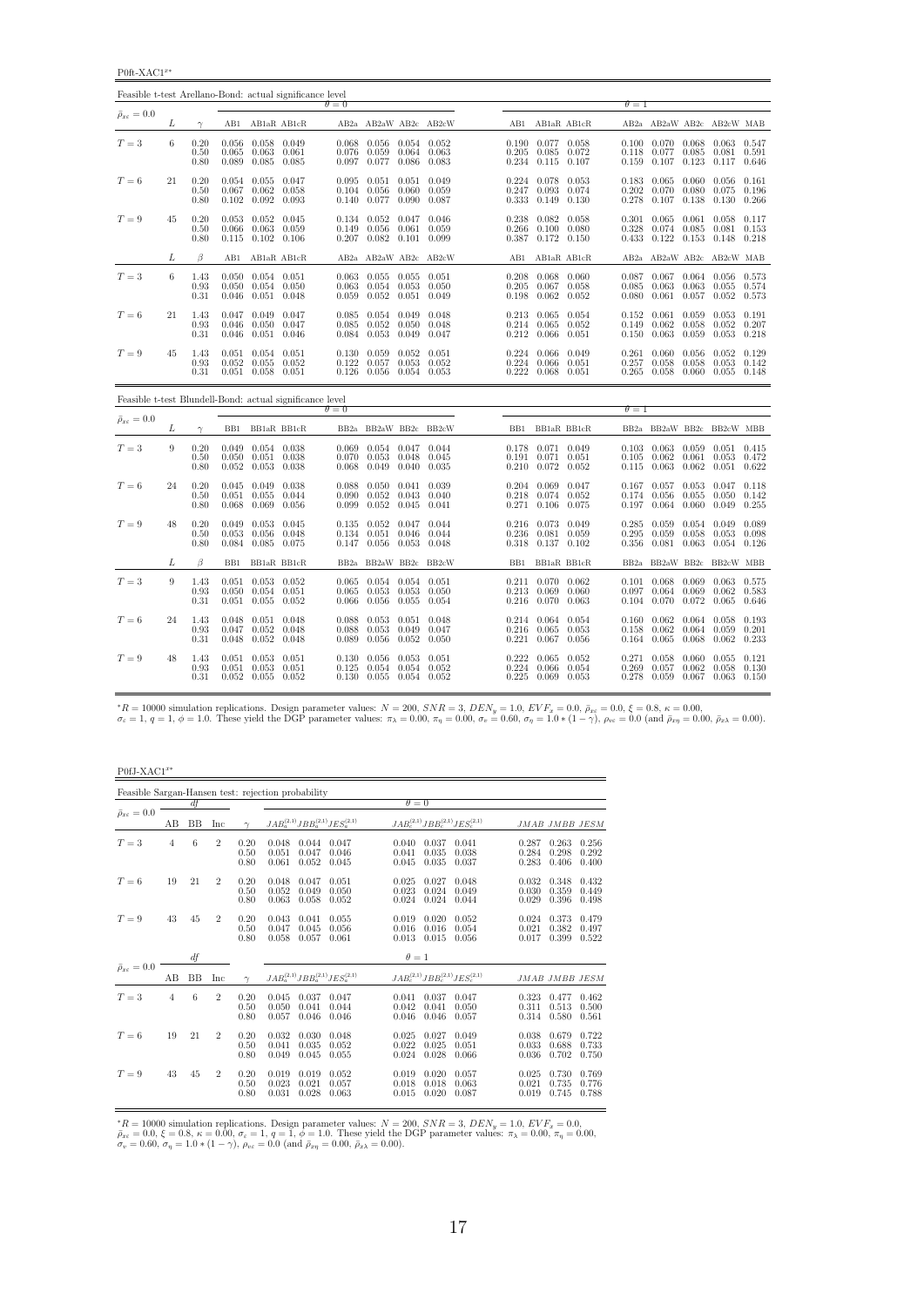P0fJ-XAC1<sup>x∗</sup>: additional findings

|                                   |                |             |                |                                                     | Feasible Sargan-Hansen test: rejection probability                                     |                                                                                 |                                                        |                                                   |                                             |                         |                                                       |                                           |
|-----------------------------------|----------------|-------------|----------------|-----------------------------------------------------|----------------------------------------------------------------------------------------|---------------------------------------------------------------------------------|--------------------------------------------------------|---------------------------------------------------|---------------------------------------------|-------------------------|-------------------------------------------------------|-------------------------------------------|
| $\bar{\rho}_{x\epsilon}=0.0$      |                | df          |                |                                                     |                                                                                        |                                                                                 | $\theta = 0$                                           |                                                   |                                             |                         |                                                       |                                           |
|                                   | AВ             | BB          | Inc            | $\gamma$                                            | $JAB^{\left(1,0\right)}JBB_{a}^{\left(1,0\right)}JES^{\left(1,0\right)}$               |                                                                                 |                                                        |                                                   | $JAB^{(1,1)}_a JBB^{(1,1)}_a JES^{(1,1)}_a$ |                         |                                                       | $JAB_c^{(1,1)}JBB_c^{(1,1)}JES_c^{(1,1)}$ |
| $T=3$                             | $\overline{4}$ | 6           | $\overline{2}$ | 0.20<br>0.50<br>0.80                                | 0.048<br>0.049<br>0.049<br>0.058<br>0.053                                              | $0.045$ 0.046<br>0.051<br>0.050                                                 | 0.053<br>0.056<br>0.066                                | $0.050$ $0.053$<br>0.056<br>0.065                 | 0.059<br>0.060                              | 0.041<br>0.047          | $0.042 \quad 0.039$<br>0.039<br>0.041                 | 0.042<br>0.045<br>0.045                   |
| ${\cal T}=6$                      | 19             | 21          | $\overline{2}$ | 0.20<br>0.50<br>0.80                                | 0.051<br>0.051<br>0.053<br>0.051<br>0.055<br>0.061                                     | 0.055<br>0.059<br>0.069                                                         | 0.052<br>0.059<br>0.068                                | 0.055<br>0.060<br>0.078                           | 0.057<br>0.061<br>0.081                     | 0.026<br>0.023<br>0.024 | 0.027<br>0.025<br>0.027                               | 0.050<br>0.053<br>0.060                   |
| $T=9$                             | 43             | 45          | $\overline{2}$ | 0.20<br>0.50<br>0.80                                | 0.046<br>0.043<br>0.045<br>0.048<br>$0.050$ $0.056$ $0.087$                            | 0.057<br>0.064                                                                  | 0.051<br>0.056                                         | $0.054$ 0.067<br>0.060<br>$0.066$ $0.077$ $0.101$ | 0.070                                       |                         | $0.019$ $0.020$<br>$0.016$ $0.017$<br>$0.014$ $0.018$ | 0.053<br>0.059<br>0.078                   |
|                                   |                | df          |                |                                                     |                                                                                        |                                                                                 | $\theta = 1$                                           |                                                   |                                             |                         |                                                       |                                           |
| $\bar{\rho}_{x\varepsilon}=0.0$   | AВ             | BB          | Inc            | $\gamma$                                            | $JAB^{(1,0)}JBB_a^{(1,0)}JES^{(1,0)}$                                                  |                                                                                 |                                                        |                                                   | $JAB_a^{(1,1)}JBB_a^{(1,1)}JES_a^{(1,1)}$   |                         |                                                       | $JAB_c^{(1,1)}JBB_c^{(1,1)}JES_c^{(1,1)}$ |
| $T=3$                             | $\overline{4}$ | 6           | $\,2$          | 0.20<br>0.50<br>0.80                                | 0.206<br>0.272<br>0.211<br>0.229                                                       | 0.186<br>$\begin{array}{r} 0.298 & 0.228 \\ 0.324 & 0.251 \end{array}$<br>0.228 | 0.066<br>$\begin{array}{c} 0.072 \\ 0.082 \end{array}$ | 0.069<br>0.083                                    | $0.062$ 0.066<br>0.070<br>0.076             | 0.051<br>0.055          | $0.051$ 0.046<br>0.052<br>0.061                       | 0.054<br>0.063<br>0.071                   |
| $T=6$                             | 19             | 21          | $\overline{2}$ | 0.20<br>0.50<br>0.80                                | 0.685<br>0.659<br>0.701<br>0.662<br>0.724<br>0.676                                     | 0.195<br>0.242<br>0.303                                                         | 0.058<br>0.068<br>0.081                                | 0.061<br>0.072<br>0.097                           | 0.066<br>0.077<br>0.106                     | 0.030<br>0.028<br>0.028 | 0.033<br>0.031<br>0.038                               | 0.054<br>0.066<br>0.093                   |
| $T=9$                             | 43             | 45          | $\overline{2}$ | 0.20<br>0.50<br>0.80                                | 0.925<br>0.917<br>0.917<br>0.929<br>0.925<br>0.939                                     | 0.205<br>0.255<br>0.345                                                         | 0.039<br>0.046<br>0.058                                | 0.043<br>0.048<br>0.072                           | 0.073<br>0.086<br>0.137                     | 0.022<br>0.019          | 0.024<br>0.021<br>$0.017$ 0.029                       | 0.062<br>0.076<br>0.132                   |
|                                   |                |             |                |                                                     | Feasible Sargan-Hansen test: rejection probability                                     |                                                                                 |                                                        |                                                   |                                             |                         |                                                       |                                           |
| $\bar{\rho}_{x\varepsilon} = 0.0$ | AB             | df<br>BB    | Inc            | $\gamma$                                            | $JAB_{a}^{\left( 2,2\right) }JBB_{a}^{\left( 2,2\right) }JES_{a}^{\left( 2,2\right) }$ | $\theta = 0$                                                                    |                                                        |                                                   | $JAB_c^{(2,2)}JBB_c^{(2,2)}JES_c^{(2,2)}$   |                         |                                                       |                                           |
| $T=3$                             | $\overline{4}$ | $\,$ 6 $\,$ | $\,2$          | 0.20<br>0.50<br>0.80                                | $0.048$ $0.044$ $0.048$<br>0.046<br>0.051<br>0.048<br>0.061                            | 0.046<br>0.045                                                                  | 0.039<br>0.043                                         | $0.040$ $0.036$ $0.040$<br>0.034<br>0.033         | 0.037<br>0.036                              |                         |                                                       |                                           |
| $T=6$                             | 19             | 21          | $\overline{2}$ | 0.20<br>0.50<br>0.80                                | 0.048<br>0.046<br>0.051<br>0.048<br>0.062<br>0.055                                     | 0.051<br>0.050<br>0.049                                                         | 0.025<br>0.023<br>0.023                                | 0.026<br>0.024<br>0.022                           | 0.049<br>0.048<br>0.043                     |                         |                                                       |                                           |
| $T=9$                             | 43             | 45          | $\,2$          | $\begin{array}{c} 0.20 \\ 0.50 \end{array}$<br>0.80 | 0.043<br>0.043<br>0.047<br>0.046<br>0.059<br>0.056                                     | 0.056<br>0.056<br>0.055                                                         | $0.019\,$<br>$\,0.016\,$<br>0.013                      | $0.020 \quad 0.052$<br>0.016<br>$0.013$ $0.051$   | 0.054                                       |                         |                                                       |                                           |
| $\bar{\rho}_{x\varepsilon}=0.0$   |                | df          |                |                                                     |                                                                                        | $\theta=1$                                                                      |                                                        |                                                   |                                             |                         |                                                       |                                           |
|                                   | AB             | BB          | Inc            | $\gamma$                                            | $JAB_a^{(2,2)}JBB_a^{(2,2)}JES_a^{(2,2)}$                                              |                                                                                 |                                                        |                                                   | $JAB_c^{(2,2)}JBB_c^{(2,2)}JES_c^{(2,2)}$   |                         |                                                       |                                           |
| $T=3$                             | $\overline{4}$ | $\,$ 6 $\,$ | $\overline{2}$ | 0.20<br>0.50<br>0.80                                | $0.044$ $0.037$ $0.046$<br>0.051<br>0.041<br>0.064<br>0.045                            | 0.045<br>0.047                                                                  | 0.042<br>0.043<br>0.050                                | 0.035 0.045<br>0.037<br>$0.041$ $0.051$           | 0.047                                       |                         |                                                       |                                           |
| $T=6$                             | 19             | 21          | $\overline{2}$ | 0.20<br>0.50<br>0.80                                | 0.035<br>0.032<br>0.043<br>0.038<br>0.053<br>0.048                                     | 0.049<br>0.053<br>0.055                                                         | 0.025<br>0.022<br>0.023                                | 0.026<br>0.023<br>0.022                           | 0.047<br>0.048<br>0.053                     |                         |                                                       |                                           |
| $T=9$                             | 43             | 45          | $\overline{2}$ | 0.20<br>0.50<br>0.80                                | 0.025<br>0.025<br>0.029<br>0.027<br>0.038<br>0.035                                     | 0.054<br>0.058<br>0.068                                                         | 0.019<br>0.017<br>0.015                                | $0.019$ $0.057$<br>0.017<br>$0.016$ 0.066         | 0.058                                       |                         |                                                       |                                           |

 $P0-XAC1^{x*}$ 

| Standard errors of error components $\eta_i$ and $\varepsilon_{it}$ |    |                                                        |            |                         |                         |                         |                 |                                                                                      |                          |                         |                         |                                   |                            |                 |                                                                                                                   |                                 |            |
|---------------------------------------------------------------------|----|--------------------------------------------------------|------------|-------------------------|-------------------------|-------------------------|-----------------|--------------------------------------------------------------------------------------|--------------------------|-------------------------|-------------------------|-----------------------------------|----------------------------|-----------------|-------------------------------------------------------------------------------------------------------------------|---------------------------------|------------|
|                                                                     |    |                                                        |            |                         |                         |                         | $\theta = 0$    |                                                                                      |                          |                         |                         |                                   |                            | $\theta = 1$    |                                                                                                                   |                                 |            |
| $\bar{\rho}_{x\varepsilon} = 0.0$                                   |    |                                                        |            |                         | Bias $\tilde{\sigma}_n$ |                         |                 | Bias $\hat{\sigma}_s$                                                                |                          |                         | Bias $\hat{\sigma}_n$   |                                   |                            |                 |                                                                                                                   | Bias $\hat{\sigma}_\varepsilon$ |            |
|                                                                     | L  |                                                        | $\sigma_n$ | AB1                     | AB2a                    | AB2c                    | AB1             | AB2a                                                                                 | AB2c                     | AB1                     | AB2a                    | AB2c                              | MAB                        | AB1             | AB2a                                                                                                              | AB2c                            | MAB        |
| $T=3$                                                               | 6  | $0.20\ 0.80$<br>$0.50 \quad 0.50$<br>$0.80 \quad 0.20$ |            | 0.035<br>0.077<br>0.244 | 0.034<br>0.076<br>0.249 | 0.036<br>0.076<br>0.240 |                 | $-0.003 - 0.003 - 0.003$<br>$-0.008$ $-0.007$ $-0.007$<br>$-0.021 - 0.020 - 0.019$   |                          | 0.073<br>0.167<br>0.440 | 0.068<br>0.161<br>0.442 | 0.076<br>0.171<br>0.450           | 0.066<br>0.163<br>0.431    |                 | $-0.006$ $-0.006$ $-0.008$ $-0.005$<br>$-0.012$ $-0.012$ $-0.015$ $-0.012$<br>$-0.031$ $-0.035$ $-0.037$ $-0.033$ |                                 |            |
| $T=6$                                                               | 21 | $0.20\ 0.80$<br>$0.50 \quad 0.50$<br>$0.80\ 0.20$      |            | 0.015<br>0.032<br>0.097 | 0.012<br>0.029<br>0.097 | 0.014<br>0.031<br>0.090 |                 | $-0.001$ $-0.001$ $-0.001$<br>$-0.004$ $-0.003$ $-0.004$<br>$-0.013 - 0.012 - 0.012$ |                          | 0.031<br>0.068<br>0.197 | 0.022<br>0.052<br>0.171 | 0.030<br>0.064<br>0.185           | 0.031<br>0.070<br>0.179    |                 | $-0.004$ $-0.002$ $-0.003$ $-0.003$<br>$-0.008$ $-0.006$ $-0.008$ $-0.008$<br>$-0.024$ $-0.021$ $-0.023$ $-0.024$ |                                 |            |
| $T=9$                                                               | 45 | $0.20\ 0.80$<br>$0.50 \quad 0.50$<br>$0.80\ 0.20$      |            | 0.009<br>0.020<br>0.063 | 0.005<br>0.015<br>0.060 | 0.009<br>0.019<br>0.058 | $-0.001$        | $0.000 - 0.001$<br>$-0.008$ $-0.007$ $-0.007$                                        | $-0.002 - 0.001 - 0.002$ | 0.021<br>0.043<br>0.131 | 0.013<br>0.031<br>0.109 | 0.019<br>0.039<br>0.118           | 0.021<br>0.044<br>0.110    |                 | $-0.002$ $-0.001$ $-0.002$ $-0.001$<br>$-0.004$ $-0.003$ $-0.004$ $-0.004$<br>$-0.015 - 0.013 - 0.014 - 0.013$    |                                 |            |
|                                                                     | L  |                                                        | $\sigma_n$ | B <sub>B1</sub>         | BB <sub>2a</sub>        | BB2c                    | B <sub>B1</sub> | BB <sub>2a</sub>                                                                     | BB2c                     | B <sub>B1</sub>         | BB <sub>2a</sub>        | BB <sub>2c</sub>                  | <b>MBB</b>                 | B <sub>B1</sub> | BB <sub>2a</sub>                                                                                                  | BB2c                            | <b>MBB</b> |
| $T=3$                                                               | 9  | $0.20\ 0.80$<br>$0.50 \quad 0.50$<br>$0.80 \quad 0.20$ |            | 0.011<br>0.022<br>0.076 | 0.009<br>0.015<br>0.047 | 0.009<br>0.014<br>0.047 |                 | $-0.003 - 0.002 - 0.002$<br>$-0.005 - 0.004 - 0.004$                                 | $-0.011 - 0.006 - 0.006$ | 0.026<br>0.048<br>0.155 | 0.018<br>0.030<br>0.112 | 0.018<br>$0.027 - 0.019$<br>0.107 | 0.002<br>0.116             |                 | $-0.009$ $-0.006$ $-0.006$ $-0.002$<br>$-0.012 - 0.008 - 0.008$<br>$-0.021$ $-0.014$ $-0.012$ 0.033               |                                 | - 0.006    |
| $T=6$                                                               | 24 | $0.20\ 0.80$<br>$0.50 \quad 0.50$<br>$0.80\ 0.20$      |            | 0.006<br>0.012<br>0.043 | 0.003<br>0.005<br>0.014 | 0.004<br>0.007<br>0.017 |                 | $-0.001 - 0.000 - 0.001$<br>$-0.002 - 0.001 - 0.001$<br>$-0.007 - 0.003 - 0.003$     |                          | 0.013<br>0.027<br>0.093 | 0.006<br>0.012<br>0.046 | 0.008<br>0.013<br>$0.037 - 0.046$ | 0.005<br>0.002             |                 | $-0.003$ $-0.002$ $-0.003$ $-0.002$<br>$-0.005$ $-0.003$ $-0.003$ $-0.001$<br>$-0.014$ $-0.007$ $-0.006$ 0.008    |                                 |            |
| $T=9$                                                               | 48 | $0.20\ 0.80$<br>$0.50 \quad 0.50$<br>$0.80\ 0.20$      |            | 0.004<br>0.009<br>0.035 | 0.000<br>0.003<br>0.013 | 0.003<br>0.006<br>0.015 | $-0.001$        | $-0.001 - 0.000 - 0.001$<br>$-0.005 - 0.002 - 0.002$                                 | $0.000 - 0.000$          | 0.010<br>0.021<br>0.076 | 0.004<br>0.011<br>0.044 | 0.007<br>0.011<br>0.027           | 0.005<br>0.008<br>$-0.006$ |                 | $-0.002$ $-0.001$ $-0.001$ $-0.001$<br>$-0.003$ $-0.002$ $-0.002$ $-0.002$<br>$-0.010$ $-0.006$ $-0.004$ $-0.001$ |                                 |            |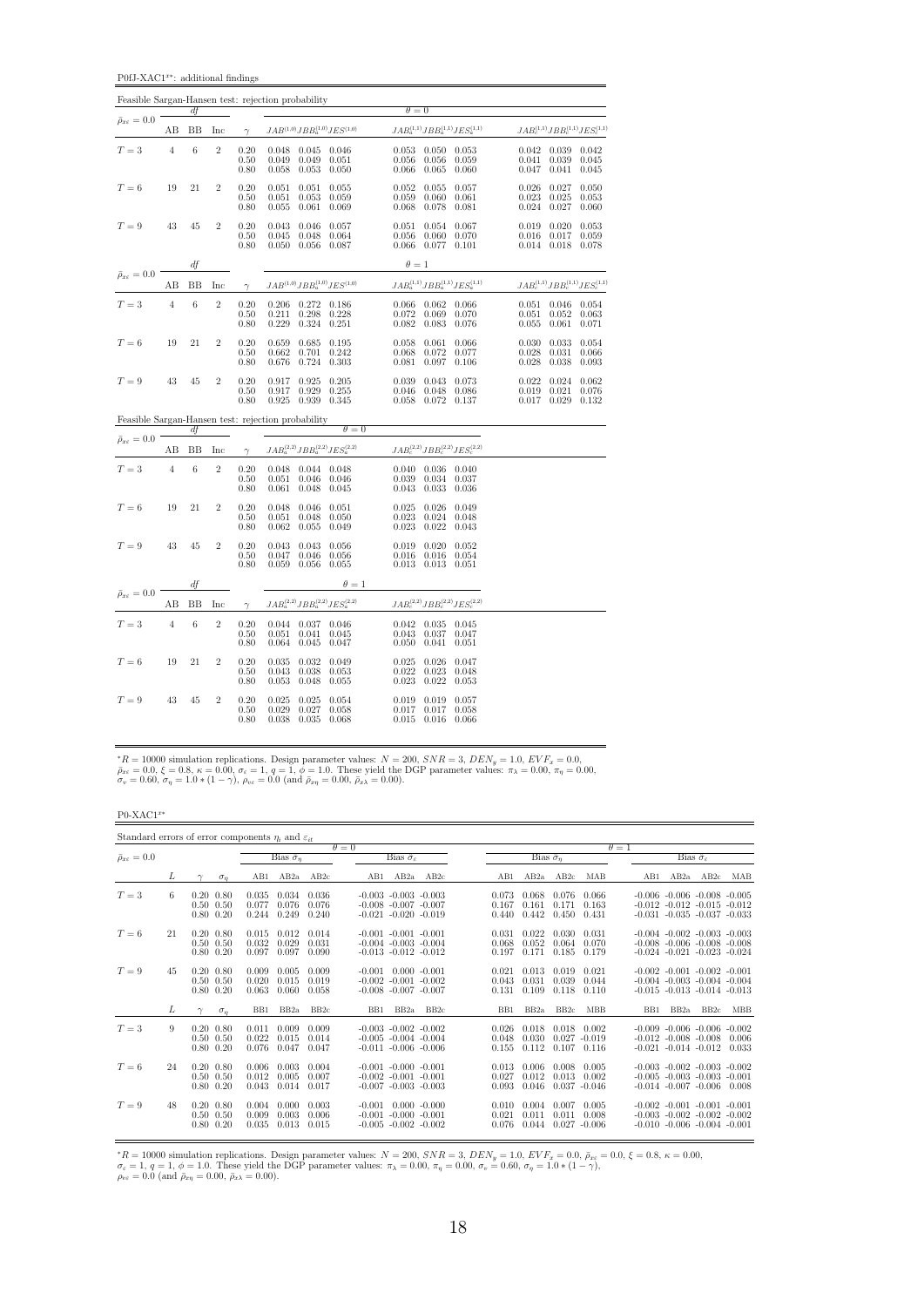| 2011- |  |
|-------|--|
|       |  |

<span id="page-18-0"></span>

| Unfeasible coefficient estimators                    |                |           |                |                      |                                  |                         |                         |                                  |                         |                         |                                  |                         |                         |                         |                                  |                         |                         |                      |                                  |                         |                         |                         |                                  |                         |                         |
|------------------------------------------------------|----------------|-----------|----------------|----------------------|----------------------------------|-------------------------|-------------------------|----------------------------------|-------------------------|-------------------------|----------------------------------|-------------------------|-------------------------|-------------------------|----------------------------------|-------------------------|-------------------------|----------------------|----------------------------------|-------------------------|-------------------------|-------------------------|----------------------------------|-------------------------|-------------------------|
| $\bar{\rho}_{x\epsilon}=0.0$                         |                | L         |                |                      |                                  | ABu                     |                         | $\theta = 0$                     | BBu                     |                         |                                  | ABu                     |                         |                         |                                  | <b>BBu</b>              |                         | $\theta = 1$         |                                  | MABu                    |                         |                         |                                  | MBBu                    |                         |
|                                                      | AВ             | BB        |                | $\gamma$             | Bias                             |                         | Stdy RMSE               | Bias                             |                         | Stdy RMSE               | Bias                             |                         | Stdy RMSE               |                         | Bias                             |                         | Stdy RMSE               |                      | Bias                             |                         | Stdy RMSE               |                         | Bias                             |                         | Stdy RMSE               |
| $T=3$                                                | 6              | 9         |                | 0.20<br>0.50<br>0.80 | $-0.005$<br>$-0.010$<br>$-0.033$ | 0.061<br>0.080<br>0.144 | 0.061<br>0.080<br>0.148 | $-0.001$<br>$-0.003$<br>$-0.012$ | 0.053<br>0.060<br>0.080 | 0.053<br>0.060<br>0.080 | $-0.011$<br>$-0.020$<br>-0.070   | 0.086<br>0.114<br>0.207 | 0.087<br>0.115<br>0.218 |                         | $-0.002$<br>$-0.007$<br>$-0.022$ | 0.074<br>0.086<br>0.119 | 0.074<br>0.086<br>0.121 |                      | $-0.007$<br>$-0.013$<br>$-0.041$ | 0.070<br>0.091<br>0.161 | 0.070<br>0.092<br>0.166 |                         | $-0.001$<br>$-0.004$<br>$-0.012$ | 0.058<br>0.066<br>0.085 | 0.058<br>0.066<br>0.086 |
| $T=6$                                                | 12             | 15        |                | 0.20<br>0.50<br>0.80 | $-0.003$<br>$-0.005$<br>$-0.015$ | 0.032<br>0.038<br>0.061 | 0.032<br>0.038<br>0.063 | $-0.001$<br>$-0.002$<br>$-0.006$ | 0.029<br>0.032<br>0.043 | 0.029<br>0.032<br>0.043 | $-0.005$<br>$-0.010$<br>$-0.032$ | 0.047<br>0.056<br>0.089 | 0.047<br>0.057<br>0.095 |                         | $-0.001$<br>$-0.003$<br>$-0.010$ | 0.043<br>0.048<br>0.064 | 0.043<br>0.048<br>0.065 |                      | $-0.003$<br>$-0.005$<br>$-0.017$ | 0.034<br>0.040<br>0.064 | 0.034<br>0.041<br>0.066 |                         | $-0.001$<br>$-0.002$<br>$-0.006$ | 0.031<br>0.035<br>0.045 | 0.031<br>0.035<br>0.046 |
| $T=9$                                                | 18             | $21\,$    |                | 0.20<br>0.50<br>0.80 | $-0.002$<br>$-0.004$<br>$-0.010$ | 0.023<br>0.027<br>0.041 | 0.024<br>0.028<br>0.042 | $-0.001$<br>$-0.001$<br>$-0.004$ | 0.022<br>0.024<br>0.031 | 0.022<br>0.024<br>0.032 | $-0.004$<br>$-0.007$<br>$-0.021$ | 0.035<br>0.040<br>0.058 | 0.035<br>0.041<br>0.062 |                         | $-0.001$<br>$-0.002$<br>$-0.007$ | 0.033<br>0.036<br>0.046 | 0.033<br>0.036<br>0.047 |                      | $-0.002$<br>$-0.003$<br>$-0.010$ | 0.024<br>0.028<br>0.041 | 0.025<br>0.028<br>0.042 |                         | $-0.001$<br>$-0.001$<br>$-0.004$ | 0.023<br>0.025<br>0.032 | 0.023<br>0.025<br>0.033 |
|                                                      | AВ             | <b>BB</b> |                | $\beta$              | Bias                             |                         | Stdy RMSE               | Bias                             |                         | Stdy RMSE               | Bias                             |                         | Stdy RMSE               |                         | Bias                             |                         | Stdy RMSE               |                      | Bias                             |                         | Stdy RMSE               |                         | Bias                             |                         | Stdy RMSE               |
| $T=3$                                                | 6              | 9         |                | 1.43<br>0.93<br>0.31 | 0.001<br>0.001<br>$-0.000$       | 0.113<br>0.113<br>0.113 | 0.113<br>0.113<br>0.113 | $-0.000$<br>0.001<br>0.004       | 0.109<br>0.106<br>0.109 | 0.109<br>0.106<br>0.109 | 0.003<br>0.003<br>0.000          | 0.175<br>0.174<br>0.173 | 0.175<br>0.174<br>0.173 |                         | 0.004<br>0.007<br>0.010          | 0.163<br>0.159<br>0.164 | 0.163<br>0.159<br>0.165 |                      | 0.002<br>0.002<br>$-0.000$       | 0.107<br>0.106<br>0.106 | 0.107<br>0.106<br>0.106 |                         | 0.001<br>0.002<br>0.003          | 0.104<br>0.101<br>0.102 | 0.104<br>0.101<br>0.102 |
| $T=6$                                                | 12             | 15        |                | 1.43<br>0.93<br>0.31 | 0.001<br>0.001<br>0.000          | 0.068<br>0.068<br>0.068 | 0.068<br>0.068<br>0.068 | 0.001<br>0.001<br>0.002          | 0.067<br>0.065<br>0.066 | 0.067<br>0.065<br>0.066 | 0.003<br>0.003<br>0.001          | 0.106<br>0.105<br>0.105 | 0.106<br>0.105<br>0.105 |                         | 0.004<br>0.006<br>0.006          | 0.102<br>0.100<br>0.101 | 0.102<br>0.100<br>0.101 |                      | 0.002<br>0.002<br>0.001          | 0.065<br>0.063<br>0.062 | 0.065<br>0.063<br>0.062 |                         | 0.001<br>0.001<br>0.001          | 0.063<br>0.061<br>0.060 | 0.063<br>0.061<br>0.060 |
| $T=9$                                                | 18             | 21        |                | 1.43<br>0.93<br>0.31 | 0.001<br>0.001<br>$-0.000$       | 0.052<br>0.052<br>0.051 | 0.052<br>0.052<br>0.051 | 0.001<br>0.001<br>0.001          | 0.051<br>0.050<br>0.049 | 0.051<br>0.050<br>0.050 | 0.002<br>0.003<br>0.000          | 0.081<br>0.079<br>0.078 | 0.081<br>0.079<br>0.078 |                         | 0.003<br>0.005<br>0.004          | 0.078<br>0.075<br>0.075 | 0.078<br>0.076<br>0.075 |                      | 0.001<br>0.001<br>0.000          | 0.049<br>0.048<br>0.047 | 0.049<br>0.048<br>0.047 |                         | 0.000<br>0.001<br>0.001          | 0.049<br>0.047<br>0.045 | 0.049<br>0.047<br>0.045 |
| Unfeasible t-test: actual significance level         |                | L         |                |                      |                                  |                         | $\theta = 0$            |                                  |                         |                         |                                  |                         |                         |                         |                                  | $\theta = 1$            |                         |                      |                                  |                         |                         |                         |                                  |                         |                         |
| $\bar{\rho}_{x\varepsilon}=0.0$                      | AВ             | <b>BB</b> |                | $\gamma$             | ABu                              | BBu                     |                         | β                                | ABu                     | BBu                     | $\gamma$                         | ABu                     |                         |                         | BBu MABu MBBu                    |                         |                         | B                    | ABu                              |                         | BBu MABu MBBu           |                         |                                  |                         |                         |
| $T=3$                                                | 6              | 9         |                | 0.20<br>0.50<br>0.80 | 0.053<br>0.052<br>0.058          | 0.054<br>0.052<br>0.055 |                         | 1.43<br>0.93<br>0.31             | 0.051<br>0.050<br>0.047 | 0.051<br>0.049<br>0.050 | 0.20<br>0.50<br>0.80             | 0.052<br>0.053<br>0.064 | 0.054<br>0.054<br>0.058 | 0.054<br>0.055<br>0.059 | 0.055<br>0.055<br>0.058          |                         |                         | 1.43<br>0.93<br>0.31 | 0.053<br>0.051<br>0.046          | 0.054<br>0.052<br>0.052 | 0.050<br>0.049<br>0.045 | 0.050<br>0.048<br>0.048 |                                  |                         |                         |
| $T=6$                                                | 12             | 15        |                | 0.20<br>0.50<br>0.80 | 0.046<br>0.046<br>0.057          | 0.045<br>0.046<br>0.049 |                         | 1.43<br>0.93<br>0.31             | 0.048<br>0.048<br>0.049 | 0.049<br>0.049<br>0.051 | 0.20<br>0.50<br>0.80             | 0.051<br>0.053<br>0.067 | 0.049<br>0.049<br>0.052 | 0.047<br>0.048<br>0.056 | 0.046<br>0.044<br>0.049          |                         |                         | 1.43<br>0.93<br>0.31 | 0.051<br>0.051<br>0.050          | 0.055<br>0.055<br>0.055 | 0.047<br>0.047<br>0.048 | 0.050<br>0.050<br>0.050 |                                  |                         |                         |
| $T=9$                                                | 18             | $21\,$    |                | 0.20<br>0.50<br>0.80 | 0.053<br>0.051<br>0.056          | 0.050<br>0.051<br>0.051 |                         | 1.43<br>0.93<br>0.31             | 0.051<br>0.053<br>0.050 | 0.051<br>0.050<br>0.051 | 0.20<br>0.50<br>0.80             | 0.055<br>0.055<br>0.066 | 0.054<br>0.053<br>0.053 | 0.052<br>0.054<br>0.058 | 0.050<br>0.050<br>0.051          |                         |                         | 1.43<br>0.93<br>0.31 | 0.052<br>0.052<br>0.051          | 0.051<br>0.052<br>0.053 | 0.050<br>0.050<br>0.051 | 0.053<br>0.052<br>0.051 |                                  |                         |                         |
| Unfeasible Sargan-Hansen test: rejection probability |                | df        |                |                      |                                  |                         |                         | $\theta = 0$                     |                         |                         |                                  |                         |                         | $\theta = 1$            |                                  |                         |                         |                      |                                  |                         |                         |                         |                                  |                         |                         |
| $\bar{\rho}_{x\varepsilon}=0.0$                      | АB             | BB        | Inc            | $\gamma$             | JABu                             | JBBu                    | JESu                    |                                  | JMABu JMMBu JESMu       |                         | JABu                             | JBBu                    | JESu                    |                         | $JMABu$ $JMMBu$ $JESMu$          |                         |                         |                      |                                  |                         |                         |                         |                                  |                         |                         |
| $T=3$                                                | $\overline{4}$ | 6         | $\overline{2}$ | 0.20<br>0.50<br>0.80 | 0.045<br>0.045<br>0.043          | 0.048<br>0.046<br>0.046 | 0.050<br>0.047<br>0.052 | 0.045<br>0.045<br>0.042          | 0.050<br>0.047<br>0.047 | 0.052<br>0.047<br>0.052 | 0.047<br>0.046<br>0.044          | 0.047<br>0.045<br>0.048 | 0.049<br>0.045<br>0.055 |                         | 0.047<br>0.045<br>0.043          | 0.049<br>0.045<br>0.047 | 0.052<br>0.048<br>0.052 |                      |                                  |                         |                         |                         |                                  |                         |                         |
| $T=6$                                                | 10             | 12        | $\overline{2}$ | 0.20<br>0.50<br>0.80 | 0.051<br>0.050<br>0.050          | 0.052<br>0.051<br>0.052 | 0.054<br>0.051<br>0.050 | 0.049<br>0.049<br>0.050          | 0.053<br>0.050<br>0.051 | 0.055<br>0.053<br>0.050 | 0.049<br>0.049<br>0.046          | 0.048<br>0.048<br>0.048 | 0.050<br>0.050<br>0.060 |                         | 0.050<br>0.049<br>0.050          | 0.051<br>0.051<br>0.053 | 0.053<br>0.054<br>0.052 |                      |                                  |                         |                         |                         |                                  |                         |                         |
| $T=9$                                                | 16             | 18        | $\overline{2}$ | 0.20<br>0.50<br>0.80 | 0.051<br>0.050<br>0.048          | 0.050<br>0.051<br>0.050 | 0.052<br>0.051<br>0.053 | 0.050<br>0.052<br>0.047          | 0.052<br>0.051<br>0.050 | 0.053<br>0.054<br>0.052 | 0.051<br>0.050<br>0.047          | 0.049<br>0.050<br>0.050 | 0.052<br>0.054<br>0.063 |                         | 0.050<br>0.050<br>0.049          | 0.049<br>0.049<br>0.050 | 0.053<br>0.051<br>0.051 |                      |                                  |                         |                         |                         |                                  |                         |                         |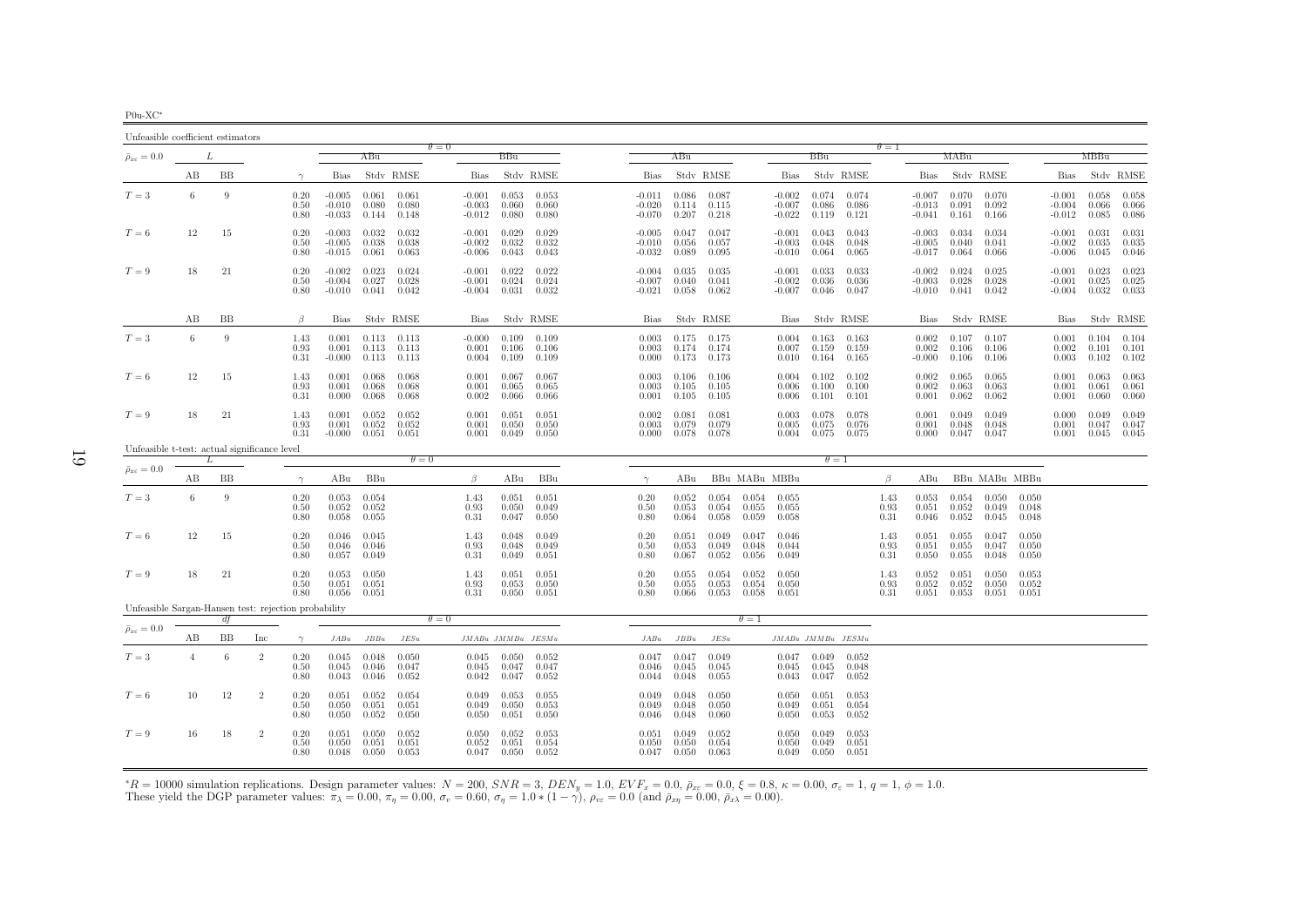P0fc-XC∗

Feasible coefficient estimators for Arellano-Bond $\theta = 0$  $AB2a$  $\theta = 1$ <br>a  $\theta = 1$  $\bar{\rho}_{x\varepsilon}=0.0$  $_{\varepsilon}$  = 0.0  $_{\varepsilon}$   $_{\varepsilon}$   $_{\varepsilon}$   $_{\varepsilon}$   $_{\varepsilon}$   $_{\varepsilon}$   $_{\varepsilon}$   $_{\varepsilon}$   $_{\varepsilon}$   $_{\varepsilon}$   $_{\varepsilon}$   $_{\varepsilon}$   $_{\varepsilon}$   $_{\varepsilon}$   $_{\varepsilon}$   $_{\varepsilon}$   $_{\varepsilon}$   $_{\varepsilon}$   $_{\varepsilon}$   $_{\varepsilon}$   $_{\varepsilon}$   $_{\varepsilon}$   $_{\varepsilon}$ L  $\gamma$  Bias Stdv RMSE Bias Stdv RMSE Bias Stdv RMSE Bias Stdv RMSE Bias Stdv RMSE Bias Stdv RMSE Bias Stdv RMSE0.086  $T=3$  $T=3$  6 0.20 -0.005 0.061 0.061 -0.006 0.062 0.062 -0.007 0.061 0.062 -0.010 0.090 0.090 -0.010 0.086 0.086 -0.013 0.087 0.088 -0.010 0.086 0.086<br>0.50 -0.010 0.080 0.080 -0.010 0.081 0.082 -0.012 0.080 0.081 -0.019 0.118  $0.50$   $-0.010$   $0.080$   $-0.010$   $0.081$   $0.082$   $-0.012$   $0.080$   $0.081$   $-0.019$   $0.118$   $0.120$   $-0.018$   $0.113$   $0.114$   $-0.022$   $0.114$   $0.116$   $-0.018$   $0.113$   $0.115$  $-0.065$   $0.210$   $0.220$ 0.80 -0.033 0.144 0.148 -0.033 0.146 0.150 -0.037 0.144 0.149 -0.065 0.217 0.227 -0.062 0.207 0.216 -0.074 0.206 0.219 -0.065 0.210 0.220 $0.040$  $T=6$  $T=6$   $12$   $0.20$   $-0.003$   $0.032$   $0.032$   $-0.003$   $0.033$   $-0.003$   $0.032$   $0.032$   $-0.003$   $0.032$   $-0.003$   $0.032$   $-0.004$   $0.049$   $0.050$   $-0.004$   $0.046$   $0.046$   $-0.006$   $0.047$   $0.048$   $-0.004$   $0.039$   $0.040$   $-$ 0.50 -0.005 0.038 0.038 -0.005 0.040 0.040 -0.005 0.038 0.039 -0.011 0.059 0.060 -0.007 0.054 0.055 -0.010 0.056 0.057 -0.007 0.047 0.047 $-0.024$   $0.074$   $0.078$  $0.80$   $-0.015$   $0.061$   $0.063$   $-0.015$   $0.063$   $0.065$   $-0.016$   $0.061$   $0.063$   $-0.035$   $0.094$   $0.100$   $-0.026$   $0.088$   $0.092$   $-0.033$   $0.089$   $0.095$  $-0.002$   $0.027$   $0.027$  $T=9$  $T=9$   $18$   $0.20$   $-0.002$   $0.023$   $0.024$   $-0.002$   $0.025$   $-0.002$   $0.024$   $0.024$   $0.024$   $-0.005$   $0.037$   $-0.003$   $0.033$   $0.034$   $-0.004$   $0.035$   $0.035$   $-0.002$   $0.027$   $0.025$   $-0.003$   $0.029$   $-0.005$   $0.027$   $0$ 0.50 -0.004 0.027 0.028 -0.004 0.027 0.028 -0.009 0.042 0.061 0.038 -0.039 0.039 -0.007 0.041 0.041 0.031<br>0.80 -0.010 0.041 0.042 -0.010 0.043 0.044 -0.011 0.041 0.042 -0.024 0.061 0.066 -0.017 0.056 0.059 -0.021 0.058 0.0  $\begin{array}{cccc} 0.031 & 0.031 \\ 0.045 & 0.047 \end{array}$  $L \qquad \qquad \beta$ Bias Stdv RMSE Bias Stdv RMSE Bias Stdv RMSE Bias Stdv RMSE Bias Stdv RMSE Bias Stdv RMSE Bias Stdv RMSE Bias Stdv RMSE  $0.004$   $0.159$   $0.159$  $T=3$  $T=3$  6  $1.43$   $0.001$   $0.113$   $0.113$   $0.001$   $0.115$   $0.115$   $0.000$   $0.114$   $0.114$   $0.004$   $0.181$   $0.181$   $0.003$   $0.172$   $0.172$   $0.002$   $0.174$   $0.174$   $0.174$   $0.004$   $0.159$   $0.159$   $0.159$   $0.159$   $0.159$   $0.159$ 0.93 0.001 0.113 0.104 0.115 0.115 0.000 0.114 0.114 0.003 0.179 0.002 0.172 0.10202 0.172 0.174 0.004 0.159 0<br>0.31 -0.000 0.113 0.113 -0.001 0.115 0.101 0.114 0.114 0.001 0.179 0.179 -0.001 0.171 0.171 -0.001 0.173 0.173 0.158  $0.002 - 0.079 - 0.079$  $T=6$  $T=6$   $12$   $1.43$   $0.001$   $0.068$   $0.068$   $0.000$   $0.071$   $0.001$   $0.069$   $0.069$   $0.004$   $0.110$   $0.111$   $0.000$   $0.102$   $0.102$   $0.003$   $0.106$   $0.106$   $0.016$   $0.001$   $0.070$   $0.070$   $0.001$   $0.068$   $0.068$   $0.006$   $0.$ 0.93 0.001 0.068 0.068 0.000 0.070 0.070 0.001 0.068 0.068 0.004 0.109 0.109 0.000 0.101 0.101 0.003 0.105 0.105 0.002 0.077 0.0770.076  $0.31$   $0.000$   $0.068$   $0.068$   $-0.000$   $0.070$   $0.070$   $0.000$   $0.068$   $0.068$   $0.001$   $0.109$   $0.109$   $-0.001$   $0.101$   $0.101$   $0.101$   $0.000$   $0.105$   $0.105$   $0.001$   $0.076$   $0.076$ 0.056  $T=9$  $T=9 \hspace{1cm} 18 \hspace{1cm} 1.43 \hspace{1cm} 0.001 \hspace{1cm} 0.052 \hspace{1cm} 0.052 \hspace{1cm} 0.001 \hspace{1cm} 0.055 \hspace{1cm} 0.051 \hspace{1cm} 0.052 \hspace{1cm} 0.055 \hspace{1.2cm} 0.001 \hspace{1cm} 0.052 \hspace{1cm} 0.052 \hspace{1cm} 0.051 \hspace{1.2cm} 0.052 \hspace{1.2cm} 0.052 \hspace{1.2$  $0.93$   $0.001$   $0.052$   $0.052$   $0.003$   $0.054$   $0.001$   $0.052$   $0.052$   $0.003$   $0.083$   $0.083$   $0.083$   $0.001$   $0.074$   $0.074$   $0.074$   $0.002$   $0.079$   $0.079$   $0.002$   $0.055$   $0.055$  $0.000$   $0.053$   $0.053$  $0.31$   $-0.000$   $0.051$   $-0.001$   $0.053$   $0.053$   $-0.000$   $0.051$   $0.051$   $0.001$   $0.082$   $0.082$   $-0.001$   $0.073$   $0.073$   $0.000$   $0.078$   $0.078$ 

| Feasible coefficient estimators for Blundell-Bond |    |                      |                                  |                         |                         |                                  |                         |                         |                                  |                         |                         |                                  |                         |                         |                                  |                         |                         |                                  |                         |                         |                               |                         |                         |
|---------------------------------------------------|----|----------------------|----------------------------------|-------------------------|-------------------------|----------------------------------|-------------------------|-------------------------|----------------------------------|-------------------------|-------------------------|----------------------------------|-------------------------|-------------------------|----------------------------------|-------------------------|-------------------------|----------------------------------|-------------------------|-------------------------|-------------------------------|-------------------------|-------------------------|
|                                                   |    |                      |                                  |                         |                         |                                  | $\theta = 0$            |                         |                                  |                         |                         |                                  |                         |                         |                                  |                         |                         | $\theta = 1$                     |                         |                         |                               |                         |                         |
| $\bar{\rho}_{x\varepsilon}=0.0$                   |    |                      |                                  | BB1                     |                         |                                  | BB2a                    |                         |                                  | BB2c                    |                         |                                  | BB1                     |                         |                                  | BB2a                    |                         |                                  | BB2c                    |                         |                               | МВВ                     |                         |
|                                                   |    |                      | <b>Bias</b>                      |                         | Stdy RMSE               | <b>Bias</b>                      |                         | Stdy RMSE               | <b>Bias</b>                      |                         | Stdy RMSE               | <b>Bias</b>                      |                         | Stdy RMSE               | <b>Bias</b>                      |                         | Stdy RMSE               | <b>Bias</b>                      |                         | Stdy RMSE               | <b>Bias</b>                   |                         | Stdy RMSE               |
| $T=3$                                             | Q  | 0.20<br>0.50<br>0.80 | $-0.001$<br>$-0.005$<br>$-0.019$ | 0.053<br>0.062<br>0.085 | 0.053<br>0.062<br>0.087 | $-0.001$<br>$-0.004$<br>$-0.013$ | 0.054<br>0.062<br>0.084 | 0.054<br>0.062<br>0.085 | $-0.002$<br>$-0.005$<br>$-0.015$ | 0.054<br>0.061<br>0.084 | 0.054<br>0.061<br>0.085 | $-0.005$<br>$-0.011$<br>$-0.037$ | 0.078<br>0.092<br>0.129 | 0.078<br>0.093<br>0.134 | $-0.002$<br>$-0.007$<br>$-0.024$ | 0.074<br>0.086<br>0.123 | 0.074<br>0.086<br>0.126 | $-0.004$<br>$-0.008$<br>$-0.025$ | 0.075<br>0.087<br>0.126 | 0.075<br>0.088<br>0.128 | 0.001<br>0.010<br>0.052       | 0.076<br>0.101<br>0.204 | 0.076<br>0.101<br>0.210 |
| $T=6$                                             | 15 | 0.20<br>0.50<br>0.80 | $-0.001$<br>$-0.003$<br>$-0.010$ | 0.029<br>0.033<br>0.046 | 0.029<br>0.033<br>0.047 | $-0.000$<br>$-0.001$<br>$-0.005$ | 0.030<br>0.034<br>0.045 | 0.030<br>0.034<br>0.045 | $-0.001$<br>$-0.002$<br>$-0.007$ | 0.029<br>0.033<br>0.044 | 0.029<br>0.033<br>0.044 | $-0.004$<br>$-0.007$<br>$-0.021$ | 0.046<br>0.052<br>0.071 | 0.046<br>0.052<br>0.074 | $-0.001$<br>$-0.002$<br>$-0.010$ | 0.042<br>0.047<br>0.063 | 0.042<br>0.047<br>0.063 | $-0.002$<br>$-0.003$<br>$-0.011$ | 0.044<br>0.048<br>0.065 | 0.044<br>0.049<br>0.066 | $-0.001$<br>0.001<br>0.022    | 0.036<br>0.041<br>0.064 | 0.036<br>0.041<br>0.067 |
| $T=9$                                             | 21 | 0.20<br>0.50<br>0.80 | $-0.001$<br>$-0.002$<br>$-0.007$ | 0.022<br>0.025<br>0.033 | 0.022<br>0.025<br>0.034 | $-0.000$<br>$-0.001$<br>$-0.003$ | 0.023<br>0.025<br>0.033 | 0.023<br>0.025<br>0.033 | $-0.001$<br>$-0.002$<br>$-0.005$ | 0.022<br>0.024<br>0.032 | 0.022<br>0.024<br>0.032 | $-0.003$<br>$-0.006$<br>$-0.016$ | 0.035<br>0.038<br>0.051 | 0.035<br>0.039<br>0.053 | $-0.001$<br>$-0.002$<br>$-0.007$ | 0.031<br>0.034<br>0.044 | 0.031<br>0.034<br>0.045 | $-0.001$<br>$-0.003$<br>$-0.007$ | 0.033<br>0.036<br>0.047 | 0.033<br>0.036<br>0.047 | $-0.001$<br>$-0.001$<br>0.003 | 0.026<br>0.028<br>0.038 | 0.026<br>0.028<br>0.038 |
|                                                   |    | $\beta$              | Bias                             |                         | Stdy RMSE               | Bias                             |                         | Stdv RMSE               |                                  |                         | Bias Stdv RMSE          |                                  |                         | Bias Stdy RMSE          |                                  |                         | Bias Stdv RMSE          |                                  | Bias Stdy RMSE          |                         | Bias                          |                         | Stdy RMSE               |
| $T=3$                                             |    | 1.43<br>0.93<br>0.31 | 0.000<br>0.001<br>0.003          | 0.109<br>0.107<br>0.110 | 0.109<br>0.107<br>0.110 | $-0.000$<br>0.001<br>0.004       | 0.111<br>0.108<br>0.111 | 0.111<br>0.108<br>0.111 | $-0.000$<br>0.002<br>0.004       | 0.109<br>0.107<br>0.110 | 0.109<br>0.107<br>0.110 | 0.004<br>0.006<br>0.008          | 0.170<br>0.168<br>0.172 | 0.170<br>0.168<br>0.172 | 0.001<br>0.004<br>0.007          | 0.162<br>0.158<br>0.164 | 0.162<br>0.158<br>0.164 | 0.005<br>0.009<br>0.010          | 0.163<br>0.160<br>0.165 | 0.163<br>0.160<br>0.166 | 0.007<br>0.024<br>0.052       | 0.157<br>0.154<br>0.180 | 0.157<br>0.156<br>0.188 |
| $T=6$                                             | 15 | 1.43<br>0.93<br>0.31 | 0.001<br>0.001<br>0.001          | 0.067<br>0.066<br>0.066 | 0.067<br>0.066<br>0.066 | 0.001<br>0.001<br>0.002          | 0.069<br>0.068<br>0.068 | 0.069<br>0.068<br>0.068 | 0.001<br>0.001<br>0.002          | 0.067<br>0.065<br>0.066 | 0.067<br>0.065<br>0.066 | 0.004<br>0.005<br>0.004          | 0.107<br>0.105<br>0.106 | 0.107<br>0.105<br>0.106 | 0.002<br>0.003<br>0.003          | 0.098<br>0.095<br>0.097 | 0.098<br>0.096<br>0.097 | 0.004<br>0.006<br>0.005          | 0.102<br>0.100<br>0.101 | 0.102<br>0.100<br>0.101 | 0.002<br>0.005<br>0.014       | 0.078<br>0.076<br>0.076 | 0.078<br>0.076<br>0.077 |
| $T=9$                                             | 21 | 1.43<br>0.93<br>0.31 | 0.001<br>0.001<br>0.001          | 0.051<br>0.050<br>0.050 | 0.051<br>0.050<br>0.050 | 0.000<br>0.001<br>0.001          | 0.054<br>0.052<br>0.052 | 0.054<br>0.052<br>0.052 | 0.001<br>0.001<br>0.001          | 0.051<br>0.050<br>0.050 | 0.051<br>0.050<br>0.050 | 0.003<br>0.004<br>0.003          | 0.082<br>0.080<br>0.079 | 0.082<br>0.080<br>0.080 | 0.002<br>0.003<br>0.003          | 0.073<br>0.071<br>0.070 | 0.073<br>0.071<br>0.070 | 0.003<br>0.005<br>0.004          | 0.078<br>0.075<br>0.075 | 0.078<br>0.075<br>0.075 | 0.001<br>0.002<br>0.005       | 0.056<br>0.054<br>0.053 | 0.056<br>0.054<br>0.053 |

 ${}^*R = 10000$  simulation replications. Design parameter values:  $N = 200$ ,  $SNR = 3$ ,  $DEN_y = 1.0$ ,  $EVF_x = 0.0$ ,  $\bar{p}_{xz} = 0.0$ ,  $\xi = 0.8$ ,  $\kappa = 0.00$ ,  $\sigma_{\varepsilon} = 1$ ,  $q = 1$ ,  $\phi = 1.0$ .<br>These yield the DGP parameter values:  $\pi$  $*R = 10000$  simulation replications. Design parameter values:  $N = 200$ ,  $SNR = 3$ ,  $DEN_y = 1.0$ ,  $EVF_x = 0.0$ ,  $\bar{p}_{xz} = 0.0$ ,  $\xi = 0.8$ , These yield the DGP parameter values:  $\pi_{\lambda} = 0.00$ ,  $\pi_{\eta} = 0.00$ ,  $\sigma_v = 0.60$ ,  $\sigma_{\eta}$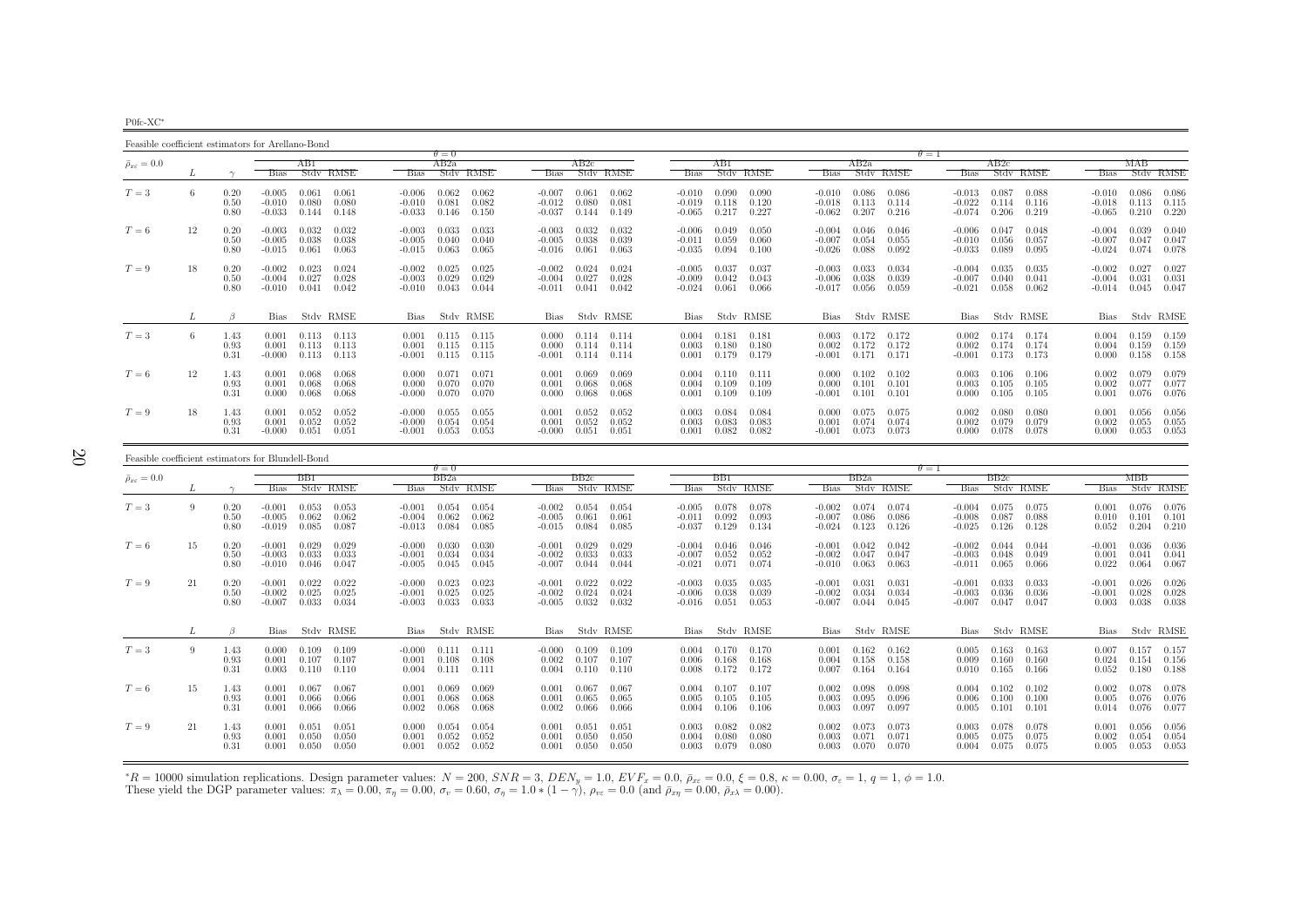P0ft-XC<sup>∗</sup>

| Feasible t-test Arellano-Bond: actual significance level |    |                      |                         |                                                                           |                 |                         |                                                           |                         |                         |                         |                                                                       |       |                         |                                                               |                         |                                             |                                         |
|----------------------------------------------------------|----|----------------------|-------------------------|---------------------------------------------------------------------------|-----------------|-------------------------|-----------------------------------------------------------|-------------------------|-------------------------|-------------------------|-----------------------------------------------------------------------|-------|-------------------------|---------------------------------------------------------------|-------------------------|---------------------------------------------|-----------------------------------------|
| $\bar{\rho}_{x\varepsilon}=0.0$                          |    |                      |                         |                                                                           |                 | $\theta = 0$            |                                                           |                         |                         |                         |                                                                       |       | $\theta = 1$            |                                                               |                         |                                             |                                         |
|                                                          | L  | $\gamma$             |                         |                                                                           | AB1 AB1aR AB1cR |                         |                                                           |                         | AB2a AB2aW AB2c AB2cW   |                         | AB1 AB1aR AB1cR                                                       |       |                         | AB2a AB2aW AB2c AB2cW MAB                                     |                         |                                             |                                         |
| $T=3$                                                    | 6  | 0.20<br>0.50<br>0.80 | 0.058<br>0.071          | 0.055 0.059 0.044<br>$0.060$ $0.047$<br>$0.072$ 0.064                     |                 | 0.069<br>0.079          | $0.068$ $0.058$ $0.047$ $0.045$<br>0.059<br>$0.067$ 0.066 | 0.051                   | 0.050<br>0.064          | 0.198                   | $0.192$ $0.073$ $0.051$<br>0.079<br>$0.230$ $0.110$ $0.091$           | 0.058 | 0.100<br>0.132          | $0.097$ 0.071<br>0.072<br>0.094                               | 0.066<br>0.102          | $0.059$ $0.055$ $0.502$<br>0.061<br>0.095   | 0.511<br>0.556                          |
| $T=6$                                                    | 12 | 0.20<br>0.50<br>0.80 | 0.049<br>0.061          | $0.046$ $0.050$ $0.036$<br>$0.051$ $0.039$<br>$0.062$ $0.053$             |                 | 0.068<br>0.070<br>0.081 | 0.052<br>0.051<br>0.058                                   | 0.041<br>0.043<br>0.055 | 0.039<br>0.042<br>0.053 | 0.208<br>0.206<br>0.239 | $0.070$ $0.047$<br>0.069 0.049<br>0.090                               | 0.067 | 0.121<br>0.139          | $0.120 \quad 0.062$<br>0.061<br>0.071                         | 0.048<br>0.050<br>0.072 | $0.046$ 0.157<br>0.048<br>0.069             | 0.147<br>0.151                          |
| $T=9$                                                    | 18 | 0.20<br>0.50<br>0.80 | 0.053<br>0.052<br>0.059 | 0.056 0.045<br>0.055<br>$0.058$ $0.051$                                   | 0.045           | 0.079<br>0.081<br>0.088 | 0.056 0.046 0.046<br>0.053<br>$0.056$ $0.052$ $0.052$     | 0.047                   | 0.047                   | 0.216                   | $0.216$ $0.070$ $0.047$<br>$0.071$ 0.049<br>$0.233$ $0.090$ $0.068$   |       | 0.144<br>0.165          | $0.148$ $0.064$ $0.051$ $0.048$ $0.111$<br>0.064<br>0.068     | 0.054<br>0.068          | $0.053$ $0.108$<br>$0.066$ $0.107$          |                                         |
|                                                          | L  | $\beta$              | AB1                     | AB1aR AB1cR                                                               |                 |                         |                                                           |                         | AB2a AB2aW AB2c AB2cW   |                         | AB1 AB1aR AB1cR                                                       |       |                         | AB2a AB2aW AB2c AB2cW MAB                                     |                         |                                             |                                         |
| $T=3$                                                    | 6  | 1.43<br>0.93<br>0.31 | 0.051<br>0.050          | $0.051$ $0.055$ $0.053$<br>0.055<br>0.053                                 | 0.053<br>0.050  | 0.061<br>0.059          | $0.061$ $0.054$ $0.054$ $0.051$<br>0.054<br>$0.052$ 0.052 | 0.054                   | 0.051<br>0.050          | 0.211<br>0.206          | $0.212$ $0.069$ $0.063$<br>$0.066$ $0.061$<br>0.066                   | 0.059 | 0.089<br>0.089          | $0.091$ 0.068<br>0.067<br>0.064                               | 0.068<br>0.066<br>0.061 | $0.061$ $0.586$<br>0.059<br>0.054 0.572     | 0.584                                   |
| $T=6$                                                    | 12 | 1.43<br>0.93<br>0.31 | 0.047<br>0.048          | $0.050 \quad 0.048$<br>0.050<br>$0.049$ $0.052$ $0.049$                   | 0.048           | 0.065<br>0.065<br>0.068 | $0.051$ $0.050$<br>0.052<br>$0.051$ $0.051$ $0.050$       | 0.051                   | 0.049<br>0.050          |                         | 0.215 0.064 0.054<br>$0.217$ 0.065<br>$0.214$ $0.065$ $0.052$         | 0.054 |                         | $0.114 \quad 0.062$<br>0.114 0.062<br>$0.116$ $0.064$ $0.055$ | 0.058<br>0.056          | $0.055$ $0.208$<br>0.055<br>$0.053$ $0.209$ | 0.206                                   |
| $T=9$                                                    | 18 | 1.43<br>0.93<br>0.31 | 0.051<br>0.052          | 0.052<br>0.052<br>$0.051$ $0.053$ $0.050$                                 | 0.050<br>0.052  | 0.078<br>0.078          | 0.054<br>0.053<br>$0.076$ $0.052$ $0.053$ $0.053$         | 0.052<br>0.053          | 0.051<br>0.052          | 0.222                   | $0.221$ $0.064$ $0.051$<br>$0.063$ $0.052$<br>$0.219$ $0.063$ $0.052$ |       | 0.135<br>0.138<br>0.139 | 0.058<br>0.059<br>$0.057$ 0.053                               | 0.055<br>0.054          | 0.054 0.138<br>0.053<br>$0.051$ $0.139$     | 0.137                                   |
| Feasible t-test Blundell-Bond: actual significance level |    |                      |                         |                                                                           |                 | $\theta = 0$            |                                                           |                         |                         |                         |                                                                       |       | $\theta = 1$            |                                                               |                         |                                             |                                         |
| $\bar{\rho}_{x\varepsilon}=0.0$                          | L  | $\gamma$             |                         | BB1 BB1aR BB1cR                                                           |                 |                         |                                                           |                         | BB2a BB2aW BB2c BB2cW   |                         | BB1 BB1aR BB1cR                                                       |       |                         | BB2a BB2aW BB2c BB2cW MBB                                     |                         |                                             |                                         |
| $T=3$                                                    | 9  | 0.20<br>0.50<br>0.80 | 0.055                   | $0.054$ $0.054$ $0.041$<br>0.055                                          | 0.037           |                         | $0.072$ $0.057$ $0.047$ $0.044$                           |                         |                         |                         | 0.196 0.070 0.046                                                     |       |                         |                                                               |                         |                                             | $0.110$ $0.066$ $0.058$ $0.051$ $0.472$ |
| $T=6$                                                    |    |                      | 0.056                   | 0.058                                                                     | 0.034           | 0.072<br>0.076          | 0.057<br>0.056 0.040                                      | 0.047                   | 0.043<br>0.035          | 0.201                   | 0.071 0.046<br>0.218 0.079                                            | 0.046 | 0.109<br>0.131 0.071    | 0.067                                                         | 0.064<br>0.063          | 0.056<br>0.055                              | 0.483<br>0.602                          |
|                                                          | 15 | 0.20<br>0.50<br>0.80 | 0.047<br>0.046<br>0.054 | $0.051$ $0.034$<br>$0.050$ $0.034$<br>0.056                               | 0.038           | 0.069<br>0.073          | $0.070 \quad 0.050$<br>0.048<br>0.049                     | 0.038<br>0.038<br>0.037 | 0.036<br>0.037<br>0.035 | 0.203<br>0.225          | $0.203$ $0.066$ $0.043$<br>0.067<br>$0.081$ $0.050$                   | 0.043 | 0.127<br>0.135          | $0.129$ $0.060$<br>0.058<br>0.062                             | 0.048<br>0.048<br>0.049 | $0.046$ 0.143<br>0.045<br>0.045             | 0.142<br>0.218                          |
| $T=9$                                                    | 21 | 0.20<br>0.50<br>0.80 | 0.049<br>0.052<br>0.052 | $0.053$ $0.040$<br>0.056<br>0.056 0.042                                   | 0.043           | 0.081<br>0.079          | $0.054$ 0.043<br>0.051<br>$0.081$ $0.051$ $0.040$ $0.040$ | 0.044                   | 0.041<br>0.043          | 0.208<br>0.209<br>0.225 | $0.067$ $0.047$<br>$0.069$ $0.047$<br>0.078 0.054                     |       | 0.153<br>0.155<br>0.160 | 0.063<br>0.059<br>0.058                                       | 0.050<br>0.049<br>0.049 | $0.048$ 0.102<br>0.047<br>$0.045$ 0.107     | 0.101                                   |
|                                                          | L  | $\beta$              | BB1                     | BB1aR BB1cR                                                               |                 |                         |                                                           |                         | BB2a BB2aW BB2c BB2cW   | BB1                     | BB1aR BB1cR                                                           |       |                         | BB2a BB2aW BB2c BB2cW MBB                                     |                         |                                             |                                         |
| $T=3$                                                    | 9  | 1.43<br>0.93<br>0.31 |                         | $0.050$ $0.053$ $0.050$<br>$0.050 \quad 0.053$<br>$0.051$ $0.054$ $0.050$ | 0.048           | 0.064<br>0.066          | $0.065$ $0.054$ $0.053$ $0.051$<br>0.053<br>0.055         | 0.051<br>0.053          | 0.048<br>0.050          |                         | $0.210$ $0.068$ $0.062$<br>$0.213$ 0.068<br>$0.215$ $0.070$ $0.062$   | 0.061 | 0.105                   | $0.104$ $0.066$ $0.069$<br>0.068<br>$0.111$ $0.073$           | 0.068<br>0.072          | $0.062$ $0.581$<br>0.062<br>$0.064$ $0.661$ | 0.585                                   |
| $T=6$                                                    | 15 | 1.43<br>0.93<br>0.31 | 0.048<br>0.049<br>0.050 | $0.050$ $0.048$<br>0.050<br>0.051                                         | 0.049<br>0.050  | 0.071<br>0.071<br>0.073 | 0.052<br>0.054<br>$0.053$ $0.051$                         | 0.050<br>0.050          | 0.048<br>0.049<br>0.051 | 0.216                   | $0.214$ $0.065$ $0.056$<br>0.066<br>0.217 0.068 0.054                 | 0.056 | 0.125<br>0.128          | $0.124$ $0.063$<br>0.064<br>0.065                             | 0.062<br>0.062<br>0.060 | $0.058$ $0.213$<br>0.057<br>0.058 0.233     | 0.212                                   |

 ${}^*R = 10000$  simulation replications. Design parameter values:  $N = 200$ ,  $SNR = 3$ ,  $DEN_y = 1.0$ ,  $EVF_x = 0.0$ ,  $\bar{\rho}_{x\bar{x}} = 0.0$ ,  $\xi = 0.8$ ,  $\kappa = 0.00$ ,<br> $\sigma_{\bar{x}} = 1$ ,  $q = 1$ ,  $\phi = 1.0$ . These yield the DGP parameter values:

P0fJ-XC<sup>∗</sup>

|                                 |    |           |                |                      | Feasible Sargan-Hansen test: rejection probability |                         |                         |                         |                                           |                         |                         |                         |
|---------------------------------|----|-----------|----------------|----------------------|----------------------------------------------------|-------------------------|-------------------------|-------------------------|-------------------------------------------|-------------------------|-------------------------|-------------------------|
|                                 |    | df        |                |                      |                                                    |                         | $\theta = 0$            |                         |                                           |                         |                         |                         |
| $\bar{\rho}_{x\varepsilon}=0.0$ | AВ | <b>BB</b> | Inc            | $\sim$               | $JAB_a^{(2,1)}JBB_a^{(2,1)}JES_a^{(2,1)}$          |                         |                         |                         | $JAB_c^{(2,1)}JBB_c^{(2,1)}JES_c^{(2,1)}$ |                         | JMAB JMBB JESM          |                         |
| $T=3$                           | 4  | 6         | $\overline{2}$ | 0.20<br>0.50<br>0.80 | 0.044<br>0.047<br>0.045<br>0.045<br>0.048<br>0.046 | 0.047<br>0.045<br>0.044 | 0.045<br>0.045<br>0.046 | 0.043<br>0.039<br>0.040 | 0.040<br>0.033<br>0.031                   | 0.268<br>0.262<br>0.268 | 0.254<br>0.278<br>0.397 | 0.250<br>0.272<br>0.386 |
| $T=6$                           | 10 | 12        | $\overline{2}$ | 0.20<br>0.50<br>0.80 | 0.045<br>0.045<br>0.048<br>0.046<br>0.050<br>0.049 | 0.052<br>0.047<br>0.047 | 0.040<br>0.040<br>0.043 | 0.040<br>0.039<br>0.041 | 0.048<br>0.042<br>0.040                   | 0.049<br>0.048<br>0.051 | 0.294<br>0.301<br>0.328 | 0.371<br>0.376<br>0.406 |
| $T=9$                           | 16 | 18        | $\overline{2}$ | 0.20<br>0.50<br>0.80 | 0.041<br>0.042<br>0.042<br>0.042<br>0.046<br>0.044 | 0.051<br>0.052<br>0.050 | 0.037<br>0.038<br>0.039 | 0.038<br>0.040<br>0.039 | 0.048<br>0.047<br>0.046                   | 0.042<br>0.037<br>0.042 | 0.299<br>0.305<br>0.312 | 0.400<br>0.405<br>0.411 |
|                                 |    | df        |                |                      |                                                    |                         | $\theta=1$              |                         |                                           |                         |                         |                         |
| $\bar{\rho}_{x\varepsilon}=0.0$ | AВ | <b>BB</b> | Inc            | $\gamma$             | $JAB_a^{(2,1)}JBB_a^{(2,1)}JES_a^{(2,1)}$          |                         |                         |                         | $JAB_c^{(2,1)}JBB_c^{(2,1)}JES_c^{(2,1)}$ |                         | JMAB JMBB JESM          |                         |
| $T=3$                           | 4  | 6         | $\overline{2}$ | 0.20<br>0.50<br>0.80 | 0.037<br>0.037<br>0.040<br>0.037<br>0.048<br>0.040 | 0.045<br>0.042<br>0.041 | 0.042<br>0.045<br>0.054 | 0.040<br>0.042<br>0.048 | 0.044<br>0.042<br>0.046                   | 0.300<br>0.298<br>0.308 | 0.491<br>0.518<br>0.579 | 0.471<br>0.504<br>0.560 |
| $T=6$                           | 10 | 12        | $\overline{2}$ | 0.20<br>0.50<br>0.80 | 0.032<br>0.030<br>0.031<br>0.029<br>0.037<br>0.035 | 0.048<br>0.046<br>0.047 | 0.036<br>0.037<br>0.040 | 0.035<br>0.037<br>0.040 | 0.042<br>0.044<br>0.053                   | 0.054<br>0.053<br>0.056 | 0.655<br>0.661<br>0.674 | 0.699<br>0.703<br>0.715 |
| $T=9$                           | 16 | 18        | $\overline{2}$ | 0.20<br>0.50<br>0.80 | 0.027<br>0.027<br>0.029<br>0.028<br>0.032<br>0.030 | 0.047<br>0.046<br>0.051 | 0.033<br>0.034<br>0.035 | 0.034<br>0.032<br>0.036 | 0.050<br>0.049<br>0.054                   | 0.046<br>0.044<br>0.046 | 0.701<br>0.705<br>0.711 | 0.745<br>0.746<br>0.749 |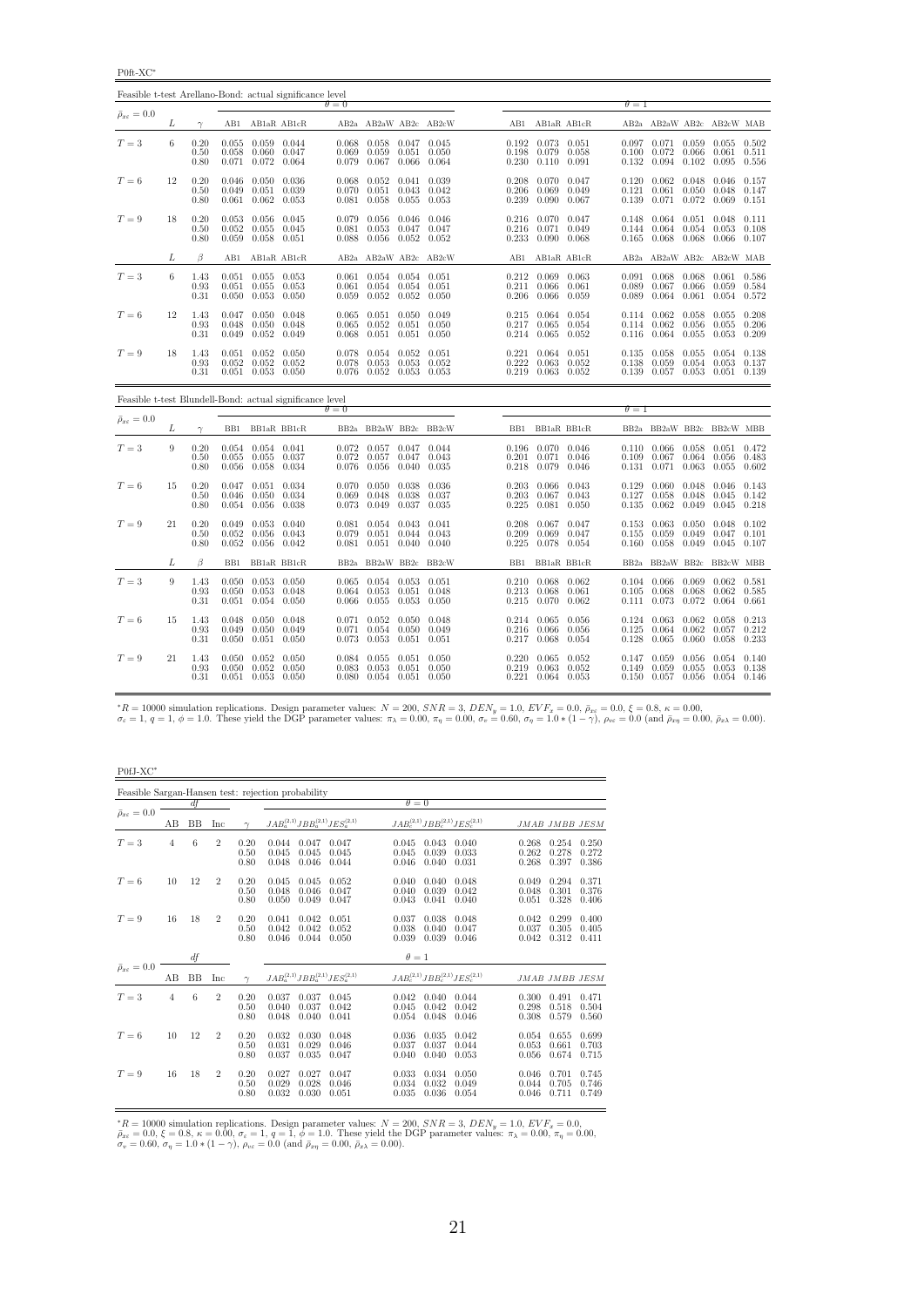P0fJ-XC<sup>∗</sup> : additional findings

|                                 |                |             |                |                                                     | Feasible Sargan-Hansen test: rejection probability                                  |                                                                                                                               |                                                                                |
|---------------------------------|----------------|-------------|----------------|-----------------------------------------------------|-------------------------------------------------------------------------------------|-------------------------------------------------------------------------------------------------------------------------------|--------------------------------------------------------------------------------|
| $\bar{\rho}_{x\epsilon}=0.0$    |                | df          |                |                                                     |                                                                                     | $\theta = 0$                                                                                                                  |                                                                                |
|                                 | AB             | BB          | Inc            | $\gamma$                                            | $JAB^{(1,0)}JBB^{(1,0)}_aJES^{(1,0)}$                                               | $JAB^{(1,1)}_aJBB^{(1,1)}_aJES^{(1,1)}_a$                                                                                     | $JAB_c^{(1,1)}JBB_c^{(1,1)}JES_c^{(1,1)}$                                      |
| $T=3$                           | $\overline{4}$ | 6           | $\overline{2}$ | 0.20<br>0.50<br>0.80                                | 0.045 0.048 0.049<br>0.051<br>0.048<br>0.049<br>0.050<br>0.052<br>0.049             | 0.047<br>$0.052$ 0.054<br>0.047<br>0.053<br>0.057<br>0.051<br>0.056<br>0.059                                                  | $0.046$ 0.044<br>0.042<br>0.047<br>0.043<br>0.038<br>0.047<br>0.045<br>0.041   |
| $T=6$                           | 10             | 12          | $\overline{2}$ | 0.20<br>0.50<br>0.80                                | 0.051<br>0.053<br>0.051<br>0.054<br>0.053<br>0.051<br>0.053<br>0.057<br>0.057       | 0.052<br>0.049<br>0.058<br>0.052<br>0.054<br>0.057<br>0.056<br>0.060<br>0.065                                                 | 0.040<br>0.040<br>0.049<br>0.041<br>0.040<br>0.046<br>0.043<br>0.046<br>0.050  |
| $T=9$                           | 16             | 18          | $\overline{2}$ | 0.20<br>0.50<br>0.80                                | 0.049<br>0.052<br>0.050<br>0.051<br>0.054<br>0.050<br>0.055<br>0.061<br>0.049       | 0.045<br>0.050<br>0.058<br>0.048<br>0.050<br>0.060<br>0.050<br>0.053 0.067                                                    | 0.038<br>0.048<br>0.037<br>0.040<br>0.038<br>0.050<br>$0.039$ $0.042$<br>0.056 |
|                                 |                | df          |                |                                                     |                                                                                     | $\theta = 1$                                                                                                                  |                                                                                |
| $\bar{\rho}_{x\varepsilon}=0.0$ | AB             | BB          | Inc            | $\gamma$                                            | $JAB^{\left( 1,0\right) }JBB_{a}^{\left( 1,0\right) }JES^{\left( 1,0\right) }$      | $JAB^{(1,1)}_aJBB^{(1,1)}_aJES^{(1,1)}_a$                                                                                     | $JAB_c^{(1,1)}JBB_c^{(1,1)}JES_c^{(1,1)}$                                      |
| $T=3$                           | $\overline{4}$ | 6           | $\overline{2}$ | 0.20<br>0.50<br>0.80                                | 0.292<br>0.332<br>0.161<br>0.297<br>0.368<br>0.213<br>0.319<br>0.405<br>0.244       | 0.059<br>0.061<br>0.063<br>0.063<br>0.068<br>0.070<br>0.076<br>0.077<br>0.071                                                 | $0.056$ $0.051$<br>0.051<br>0.056<br>0.057<br>0.052<br>0.065<br>0.065<br>0.062 |
| $T=6$                           | 10             | 12          | $\overline{2}$ | 0.20<br>0.50<br>0.80                                | 0.563<br>0.588<br>0.168<br>0.575<br>0.615<br>0.225<br>0.585<br>0.650<br>0.279       | 0.056<br>0.059<br>0.060<br>0.055<br>0.060<br>0.067<br>0.062<br>0.072<br>0.080                                                 | 0.041<br>0.041<br>0.047<br>0.042<br>0.043<br>0.053<br>0.046<br>0.050<br>0.069  |
| $T=9$                           | 16             | 18          | $\overline{2}$ | 0.20<br>0.50<br>0.80                                | 0.721<br>0.741<br>0.177<br>0.227<br>0.728<br>0.758<br>0.739<br>0.784 0.288          | 0.053<br>0.055<br>0.063<br>0.055<br>0.056<br>0.068<br>0.061<br>0.070<br>0.086                                                 | 0.037<br>0.037<br>0.052<br>0.038<br>0.038<br>0.056<br>0.039<br>0.043<br>0.067  |
|                                 |                |             |                |                                                     | Feasible Sargan-Hansen test: rejection probability                                  |                                                                                                                               |                                                                                |
| $\bar{\rho}_{x\varepsilon}=0.0$ | AВ             | df<br>BB    | Inc            | $\gamma$                                            | $\theta = 0$<br>$JAB_a^{(2,2)}JBB_a^{(2,2)}JES_a^{(2,2)}$                           | $JAB_c^{(2,2)}JBB_c^{(2,2)}JES_c^{(2,2)}$                                                                                     |                                                                                |
|                                 |                |             |                |                                                     |                                                                                     |                                                                                                                               |                                                                                |
| $T=3$                           | $\overline{4}$ | $\,6$       | $\,2$          | 0.20<br>0.50<br>0.80                                | $0.044$ $0.045$ $0.047$<br>0.045<br>0.044<br>0.044<br>0.047<br>0.044<br>0.044       | 0.045<br>$0.043$ $0.040$<br>$\overset{\scriptstyle\phantom{000}0.046}{\scriptstyle0.048}$<br>0.039<br>0.032<br>0.039<br>0.030 |                                                                                |
| $T=6$                           | 10             | 12          | $\overline{2}$ | 0.20<br>0.50<br>0.80                                | $\,0.045\,$<br>0.045<br>0.051<br>0.047<br>0.046<br>0.048<br>0.046<br>0.046<br>0.050 | 0.040<br>0.048<br>0.040<br>0.040<br>0.038<br>0.042<br>0.043<br>0.041<br>0.039                                                 |                                                                                |
| $T=9$                           | 16             | 18          | $\overline{2}$ | $\begin{array}{c} 0.20 \\ 0.50 \end{array}$<br>0.80 | 0.041<br>0.042<br>0.050<br>0.051<br>0.043<br>0.041<br>0.046 0.042 0.048             | $\begin{array}{c} 0.037 \\ 0.038 \end{array}$<br>0.038<br>0.048<br>0.039<br>0.047<br>0.039<br>0.038 0.046                     |                                                                                |
|                                 |                | df          |                |                                                     | $\theta=1$                                                                          |                                                                                                                               |                                                                                |
| $\bar{\rho}_{x\varepsilon}=0.0$ | AB             | BB          | Inc            | $\gamma$                                            | $JAB_a^{(2,2)}JBB_a^{(2,2)}JES_a^{(2,2)}$                                           | $JAB_c^{(2,2)}JBB_c^{(2,2)}JES_c^{(2,2)}$                                                                                     |                                                                                |
| $T=3$                           | $\overline{4}$ | $\,$ 6 $\,$ | $\overline{2}$ | 0.20<br>0.50<br>0.80                                | $0.034$ $0.036$ $0.048$<br>0.036<br>0.044<br>0.037<br>0.048<br>0.040<br>0.043       | 0.038 0.044<br>0.042<br>0.044<br>0.040<br>0.039<br>0.055<br>0.044<br>0.043                                                    |                                                                                |
| $T=6$                           | 10             | 12          | $\overline{2}$ | 0.20<br>0.50<br>0.80                                | 0.032<br>0.031<br>0.050<br>0.031<br>0.050<br>0.031<br>0.037<br>0.035<br>0.050       | 0.036<br>0.035<br>0.042<br>0.036<br>0.035<br>0.043<br>0.039<br>0.036<br>0.051                                                 |                                                                                |
| $T=9$                           | 16             | 18          | $\overline{2}$ | 0.20<br>0.50<br>0.80                                | 0.029<br>0.029<br>0.049<br>0.031<br>0.030<br>0.050<br>0.033<br>0.052<br>0.033       | 0.033<br>0.033<br>0.049<br>0.033<br>0.031<br>0.048<br>0.034<br>$0.034$ $0.050$                                                |                                                                                |

 $\rm P0\text{-}XC^*$ 

| Standard errors of error components $\eta_i$ and $\varepsilon_{it}$ |    |                                                        |            |                                   |                         |                         |                 |                                                      |                                                                                      |                         |                         |                         |                            |                 |                                                                                                                   |                                 |            |
|---------------------------------------------------------------------|----|--------------------------------------------------------|------------|-----------------------------------|-------------------------|-------------------------|-----------------|------------------------------------------------------|--------------------------------------------------------------------------------------|-------------------------|-------------------------|-------------------------|----------------------------|-----------------|-------------------------------------------------------------------------------------------------------------------|---------------------------------|------------|
|                                                                     |    |                                                        |            |                                   |                         |                         | $\theta = 0$    |                                                      |                                                                                      |                         |                         |                         |                            | $\theta = 1$    |                                                                                                                   |                                 |            |
| $\bar{\rho}_{x\varepsilon} = 0.0$                                   |    |                                                        |            |                                   | Bias $\tilde{\sigma}_n$ |                         |                 | Bias $\hat{\sigma}_s$                                |                                                                                      |                         | Bias $\hat{\sigma}_n$   |                         |                            |                 |                                                                                                                   | Bias $\hat{\sigma}_\varepsilon$ |            |
|                                                                     | L  |                                                        | $\sigma_n$ | AB1                               | AB2a                    | AB2c                    | AB1             | AB2a                                                 | AB2c                                                                                 | AB1                     | AB2a                    | AB2c                    | MAB                        | AB1             | AB2a                                                                                                              | AB2c                            | MAB        |
| $T=3$                                                               | 6  | $0.20\ 0.80$<br>$0.50 \quad 0.50$<br>$0.80 \quad 0.20$ |            | 0.017<br>0.029<br>0.152           | 0.018<br>0.030<br>0.155 | 0.018<br>0.032<br>0.159 |                 |                                                      | $-0.004$ $-0.004$ $-0.004$<br>$-0.006 - 0.006 - 0.006$<br>$-0.014$ $-0.013$ $-0.015$ | 0.037<br>0.070<br>0.306 | 0.035<br>0.063<br>0.284 | 0.040<br>0.072<br>0.305 | 0.032<br>0.061<br>0.291    |                 | $-0.010$ $-0.009$ $-0.011$ $-0.010$<br>$-0.013$ $-0.012$ $-0.014$ $-0.013$<br>$-0.027$ $-0.026$ $-0.031$ $-0.027$ |                                 |            |
| $T=6$                                                               | 12 | $0.20\ 0.80$<br>$0.50 \quad 0.50$<br>$0.80\ 0.20$      |            | 0.005<br>0.010<br>0.034           | 0.005<br>0.010<br>0.034 | 0.005<br>0.010<br>0.036 |                 | $-0.001$ $-0.001$ $-0.001$                           | $-0.001$ $-0.001$ $-0.001$<br>$-0.005$ $-0.004$ $-0.005$                             | 0.013<br>0.025<br>0.097 | 0.009<br>0.017<br>0.074 | 0.012<br>0.022<br>0.091 | 0.007<br>0.013<br>0.059    |                 | $-0.003$ $-0.002$ $-0.003$ $-0.002$<br>$-0.004$ $-0.003$ $-0.004$ $-0.003$<br>$-0.011 - 0.008 - 0.011 - 0.009$    |                                 |            |
| $T=9$                                                               | 18 | $0.20\ 0.80$<br>$0.50 \quad 0.50$<br>$0.80\ 0.20$      |            | 0.003<br>0.006<br>0.015           | 0.003<br>0.006<br>0.014 | 0.003<br>0.006<br>0.016 |                 |                                                      | $-0.000 - 0.000 - 0.000$<br>$-0.001 - 0.000 - 0.001$<br>$-0.002 - 0.002 - 0.003$     | 0.008<br>0.016<br>0.053 | 0.006<br>0.010<br>0.034 | 0.007<br>0.013<br>0.044 | 0.004<br>0.007<br>0.021    |                 | $-0.001 - 0.001 - 0.001 - 0.001$<br>$-0.002$ $-0.001$ $-0.002$ $-0.001$<br>$-0.006$ $-0.004$ $-0.006$ $-0.004$    |                                 |            |
|                                                                     | L  |                                                        | $\sigma_n$ | B <sub>B1</sub>                   | BB <sub>2a</sub>        | BB2c                    | B <sub>B1</sub> | BB <sub>2a</sub>                                     | BB2c                                                                                 | B <sub>B1</sub>         | BB <sub>2a</sub>        | BB <sub>2c</sub>        | <b>MBB</b>                 | B <sub>B1</sub> | BB <sub>2a</sub>                                                                                                  | BB <sub>2c</sub>                | <b>MBB</b> |
| $T=3$                                                               | 9  | $0.20\ 0.80$<br>$0.50 \quad 0.50$<br>$0.80 \quad 0.20$ |            | 0.008<br>0.016<br>0.073           | 0.008<br>0.014<br>0.056 | 0.008<br>0.014<br>0.061 |                 |                                                      | $-0.003 - 0.002 - 0.003$<br>$-0.004$ $-0.003$ $-0.004$<br>$-0.010$ $-0.007$ $-0.008$ | 0.023<br>0.040<br>0.158 | 0.017<br>0.027<br>0.120 | 0.019<br>0.028<br>0.124 | 0.012<br>0.009<br>0.149    |                 | $-0.009 - 0.006 - 0.007 - 0.006$<br>$-0.011 - 0.008 - 0.009 - 0.001$<br>$-0.021$ $-0.014$ $-0.015$ $0.027$        |                                 |            |
| $T=6$                                                               | 15 | $0.20\ 0.80$<br>$0.50 \quad 0.50$<br>$0.80\ 0.20$      |            | 0.003<br>0.006<br>0.017           | 0.002<br>0.003<br>0.005 | 0.002<br>0.004<br>0.010 |                 | $-0.001 - 0.000 - 0.001$<br>$-0.001 - 0.000 - 0.001$ | $-0.003$ $-0.002$ $-0.002$                                                           | 0.009<br>0.017<br>0.059 | 0.004<br>0.007<br>0.026 | 0.005<br>0.009<br>0.031 | 0.003<br>0.001<br>$-0.045$ |                 | $-0.003$ $-0.002$ $-0.002$ $-0.002$<br>$-0.004$ $-0.002$ $-0.002$ $-0.001$<br>$-0.008$ $-0.004$ $-0.005$ 0.008    |                                 |            |
| $T=9$                                                               | 21 | $0.20\ 0.80$<br>$0.50 \quad 0.50$<br>$0.80 \quad 0.20$ |            | 0.002<br>0.004<br>$0.008 - 0.001$ | 0.001<br>0.002          | 0.001<br>0.003<br>0.003 |                 | $-0.002 - 0.000 - 0.001$                             | $-0.000 - 0.000 - 0.000$<br>$-0.000 - 0.000 - 0.000$                                 | 0.006<br>0.011<br>0.033 | 0.003<br>0.005<br>0.009 | 0.003<br>0.005<br>0.011 | 0.002<br>0.003<br>$-0.018$ |                 | $-0.001$ $-0.001$ $-0.001$ $-0.001$<br>$-0.002$ $-0.001$ $-0.001$ $-0.001$<br>$-0.005$ $-0.002$ $-0.002$          |                                 | 0.001      |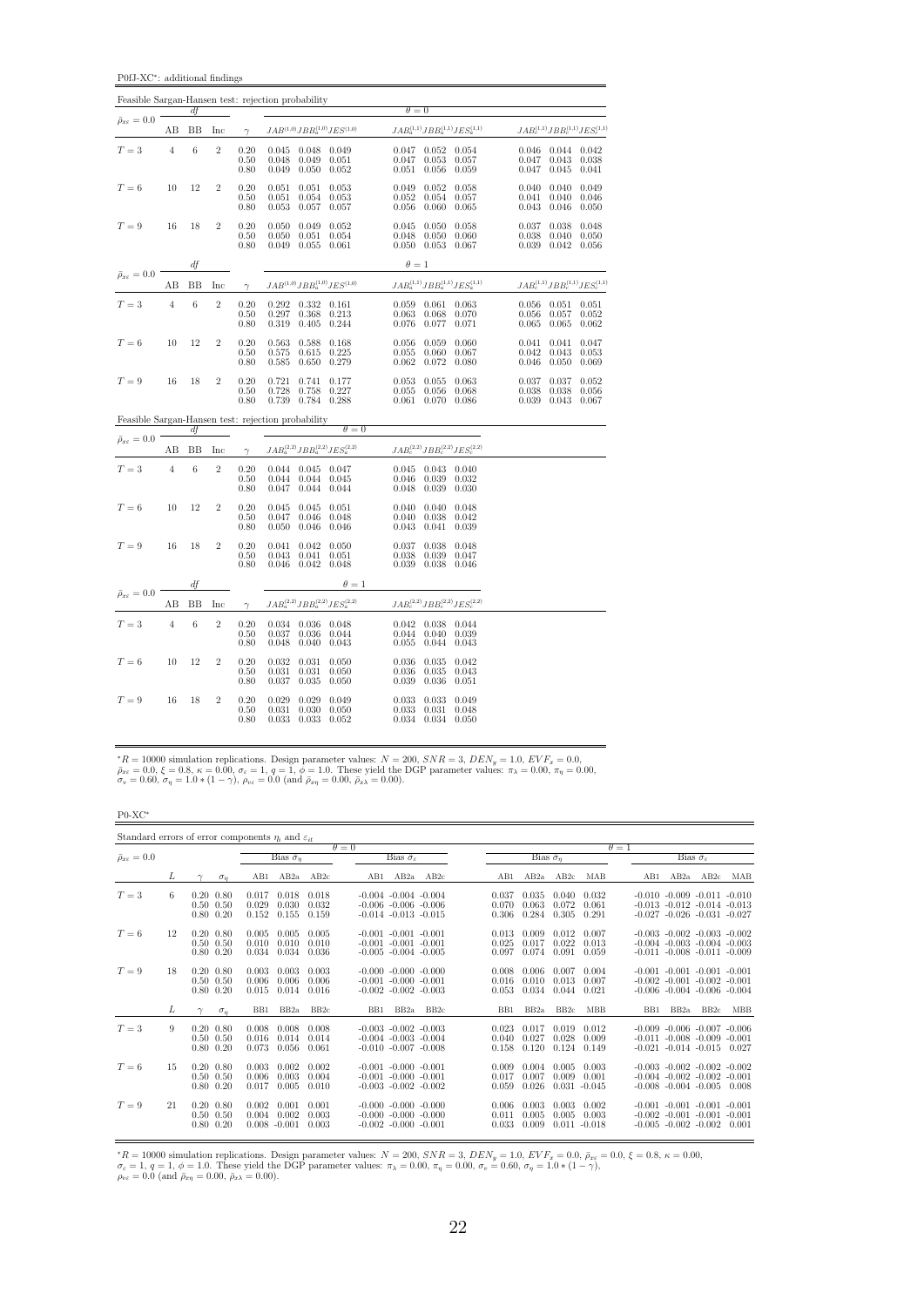<span id="page-22-0"></span>

| Unfeasible coefficient estimators                    |                |                |                |                      |                                  |                         |                                             |                                  |                                 |                         |                                  |                         |                         |                         |                                  |                                 |                         |                      |                                  |                         |                         |                         |                                  |                         |                         |
|------------------------------------------------------|----------------|----------------|----------------|----------------------|----------------------------------|-------------------------|---------------------------------------------|----------------------------------|---------------------------------|-------------------------|----------------------------------|-------------------------|-------------------------|-------------------------|----------------------------------|---------------------------------|-------------------------|----------------------|----------------------------------|-------------------------|-------------------------|-------------------------|----------------------------------|-------------------------|-------------------------|
| $\bar{\rho}_{x\epsilon}=0.0$                         |                | L              |                |                      |                                  | ABu                     |                                             | $\theta = 0$                     | BBu                             |                         |                                  | ABu                     |                         |                         |                                  | BBu                             |                         | $\theta = 1$         |                                  | MABu                    |                         |                         |                                  | MBBu                    |                         |
|                                                      | AВ             | BB             |                | $\gamma$             | <b>Bias</b>                      |                         | Stdy RMSE                                   | Bias                             |                                 | Stdy RMSE               | Bias                             |                         | Stdy RMSE               |                         | Bias                             |                                 | Stdy RMSE               |                      | Bias                             |                         | Stdy RMSE               |                         | Bias                             |                         | Stdy RMSE               |
| $T=3$                                                | $\overline{4}$ | $\tau$         |                | 0.20<br>0.50<br>0.80 | $-0.006$<br>$-0.012$<br>$-0.025$ | 0.098<br>0.137<br>0.203 | 0.098<br>0.137<br>0.205                     | $-0.001$<br>$-0.003$<br>$-0.009$ | 0.059<br>0.065<br>0.082         | 0.059<br>0.065<br>0.083 | $-0.011$<br>$-0.025$<br>$-0.056$ | 0.148<br>0.209<br>0.316 | 0.149<br>0.211<br>0.321 |                         | $-0.002$<br>$-0.007$<br>$-0.019$ | 0.083<br>0.095<br>0.125         | 0.084<br>0.095<br>0.127 |                      | $-0.009$<br>$-0.018$<br>$-0.034$ | 0.120<br>0.166<br>0.237 | 0.121<br>0.167<br>0.240 |                         | $-0.001$<br>$-0.004$<br>$-0.010$ | 0.065<br>0.071<br>0.088 | 0.065<br>0.071<br>0.088 |
| $T=6$                                                | 7              | 10             |                | 0.20<br>0.50<br>0.80 | $-0.003$<br>$-0.006$<br>$-0.013$ | 0.046<br>0.059<br>0.080 | 0.046<br>0.059<br>0.081                     | $-0.001$<br>$-0.001$<br>$-0.004$ | 0.032<br>0.036<br>0.046         | 0.032<br>0.036<br>0.047 | $-0.006$<br>$-0.013$<br>$-0.028$ | 0.070<br>0.090<br>0.121 | 0.071<br>0.090<br>0.124 |                         | $-0.000$<br>$-0.002$<br>$-0.008$ | 0.049<br>0.055<br>0.071         | 0.049<br>0.055<br>0.071 |                      | $-0.004$<br>$-0.009$<br>$-0.016$ | 0.059<br>0.073<br>0.090 | 0.059<br>0.074<br>0.091 |                         | $-0.000$<br>$-0.001$<br>$-0.005$ | 0.035<br>0.039<br>0.049 | 0.035<br>0.039<br>0.049 |
| $T=9$                                                | 10             | 13             |                | 0.20<br>0.50<br>0.80 | $-0.002$<br>$-0.004$<br>$-0.008$ | 0.033<br>0.040<br>0.052 | 0.033<br>0.040<br>0.052                     | $-0.000$<br>$-0.001$<br>$-0.003$ | 0.025<br>0.027<br>0.034         | 0.025<br>0.027<br>0.035 | $-0.005$<br>$-0.009$<br>$-0.018$ | 0.051<br>0.061<br>0.078 | 0.051<br>0.062<br>0.080 |                         | $-0.001$<br>$-0.002$<br>$-0.005$ | 0.037<br>0.042<br>0.052         | 0.037<br>0.042<br>0.053 |                      | $-0.002$<br>$-0.005$<br>$-0.009$ | 0.042<br>0.050<br>0.055 | 0.042<br>0.050<br>0.056 |                         | $-0.000$<br>$-0.000$<br>$-0.002$ | 0.026<br>0.028<br>0.035 | 0.026<br>0.028<br>0.035 |
|                                                      | AВ             | BB             |                | $\beta$              | Bias                             |                         | Stdy RMSE                                   | Bias                             |                                 | Stdy RMSE               | Bias                             |                         | Stdy RMSE               |                         | Bias                             |                                 | Stdy RMSE               |                      | Bias                             |                         | Stdy RMSE               |                         | Bias                             |                         | Stdy RMSE               |
| $T=3$                                                | $\overline{4}$ | $\tau$         |                | 1.43<br>0.93<br>0.31 | $-0.001$<br>$-0.001$<br>$-0.001$ | 0.115                   | $0.114$ $0.114$<br>0.115<br>$0.115$ $0.115$ | $-0.001$<br>$-0.000$<br>0.002    | 0.110<br>0.107<br>0.110         | 0.110<br>0.107<br>0.110 | $-0.001$<br>$-0.001$<br>$-0.001$ | 0.180<br>0.181<br>0.181 | 0.180<br>0.181<br>0.181 |                         | 0.001<br>0.002<br>0.004          | 0.168<br>0.164<br>0.168         | 0.168<br>0.164<br>0.168 |                      | 0.002<br>0.002<br>-0.000         | 0.112<br>0.109<br>0.108 | 0.112<br>0.109<br>0.108 |                         | 0.001<br>0.001<br>0.002          | 0.107<br>0.103<br>0.103 | 0.107<br>0.103<br>0.103 |
| $T=6$                                                | 7              | 10             |                | 1.43<br>0.93<br>0.31 | 0.001<br>0.001<br>0.001          | 0.071<br>0.071<br>0.072 | 0.071<br>0.071<br>0.072                     | 0.000<br>0.001<br>0.002          | 0.069<br>0.068<br>0.071         | 0.069<br>0.068<br>0.071 | 0.002<br>0.003<br>0.002          | 0.112<br>0.113<br>0.114 | 0.112<br>0.113<br>0.114 |                         | 0.002<br>0.003<br>0.004          | 0.108<br>0.107<br>0.111         | 0.108<br>0.107<br>0.111 |                      | 0.003<br>0.005<br>0.003          | 0.084<br>0.079<br>0.067 | 0.084<br>0.079<br>0.067 |                         | 0.001<br>0.001<br>0.001          | 0.068<br>0.064<br>0.062 | 0.068<br>0.064<br>0.062 |
| $T=9$                                                | 10             | 13             |                | 1.43<br>0.93<br>0.31 | 0.000<br>0.001<br>0.001          | 0.056<br>0.056<br>0.057 | 0.056<br>0.056<br>0.057                     | 0.000<br>0.001<br>0.001          | 0.054<br>0.054<br>0.056         | 0.054<br>0.054<br>0.056 | 0.002<br>0.003<br>0.003          | 0.088<br>0.089<br>0.090 | 0.088<br>0.089<br>0.090 |                         | 0.002<br>0.003<br>0.004          | 0.085<br>0.084<br>0.089         | 0.085<br>0.084<br>0.089 |                      | 0.002<br>0.004<br>0.003          | 0.072<br>0.069<br>0.056 | 0.072<br>0.069<br>0.056 |                         | $-0.000$<br>0.000<br>0.000       | 0.054<br>0.051<br>0.049 | 0.054<br>0.051<br>0.049 |
| Unfeasible t-test: actual significance level         |                |                |                |                      |                                  |                         | $\theta = 0$                                |                                  |                                 |                         |                                  |                         |                         |                         |                                  | $\theta = 1$                    |                         |                      |                                  |                         |                         |                         |                                  |                         |                         |
| $\bar{\rho}_{x\varepsilon}=0.0$                      | AВ             | BB             |                | $\gamma$             | ABu                              | BBu                     |                                             | B                                | ABu                             | BBu                     | $\gamma$                         | ABu                     |                         | BBu MABu MBBu           |                                  |                                 |                         | B                    | ABu                              |                         | BBu MABu MBBu           |                         |                                  |                         |                         |
| $T=3$                                                | $\overline{4}$ | 7              |                | 0.20<br>0.50<br>0.80 | 0.051<br>0.052<br>0.052          | 0.051<br>0.051<br>0.052 |                                             | 1.43<br>0.93<br>0.31             | 0.051<br>0.048<br>0.046         | 0.050<br>0.050<br>0.050 | 0.20<br>0.50<br>0.80             | 0.052<br>0.052<br>0.054 | 0.050<br>0.052<br>0.056 | 0.054<br>0.054<br>0.055 | 0.051<br>0.052<br>0.056          |                                 |                         | 1.43<br>0.93<br>0.31 | 0.050<br>0.049<br>0.045          | 0.053<br>0.051<br>0.050 | 0.051<br>0.048<br>0.043 | 0.051<br>0.050<br>0.046 |                                  |                         |                         |
| $T=6$                                                | 7              | 10             |                | 0.20<br>0.50<br>0.80 | 0.046<br>0.050<br>0.052          | 0.048<br>0.047<br>0.047 |                                             | 1.43<br>0.93<br>0.31             | 0.047<br>0.047<br>0.046         | 0.048<br>0.048<br>0.049 | 0.20<br>0.50<br>0.80             | 0.051<br>0.052<br>0.055 | 0.049<br>0.050<br>0.051 | 0.049<br>0.051<br>0.051 | 0.047<br>0.048<br>0.048          |                                 |                         | 1.43<br>0.93<br>0.31 | 0.052<br>0.052<br>0.051          | 0.053<br>0.053<br>0.052 | 0.050<br>0.050<br>0.048 | 0.049<br>0.050<br>0.050 |                                  |                         |                         |
| $T=9$                                                | 10             | 13             |                | 0.20<br>0.50<br>0.80 | 0.048<br>0.048<br>0.052          | 0.051<br>0.050<br>0.051 |                                             | 1.43<br>0.93<br>0.31             | 0.052<br>0.052<br>0.050         | 0.052<br>0.052<br>0.051 | 0.20<br>0.50<br>0.80             | 0.053<br>0.053<br>0.057 | 0.053<br>0.051<br>0.051 | 0.047<br>0.048<br>0.053 | 0.049<br>0.048<br>0.050          |                                 |                         | 1.43<br>0.93<br>0.31 | 0.051<br>0.051<br>0.050          | 0.052<br>0.052<br>0.051 | 0.048<br>0.050<br>0.050 | 0.051<br>0.053<br>0.055 |                                  |                         |                         |
| Unfeasible Sargan-Hansen test: rejection probability |                | d              |                |                      |                                  |                         |                                             | $\theta = 0$                     |                                 |                         |                                  |                         |                         | $\theta = 1$            |                                  |                                 |                         |                      |                                  |                         |                         |                         |                                  |                         |                         |
| $\bar{\rho}_{x\varepsilon}=0.0$                      | AВ             | BB             | Inc            |                      | JABu                             | JBBu                    | JESu                                        |                                  | JMABu JMMBu JESMu               |                         | JABu                             | JBBu                    | JESu                    |                         | JMABu JMMBu JESMu                |                                 |                         |                      |                                  |                         |                         |                         |                                  |                         |                         |
| $T=3$                                                | $\overline{2}$ | $\overline{4}$ | $\overline{2}$ | 0.20<br>0.50<br>0.80 | 0.044<br>0.044<br>0.044          | 0.046<br>0.047<br>0.047 | 0.049<br>0.046<br>0.048                     | 0.046<br>0.048<br>0.047          | 0.046<br>0.045<br>0.048         | 0.049<br>0.048<br>0.050 | 0.043<br>0.044<br>0.042          | 0.044<br>0.044<br>0.047 | 0.050<br>0.047<br>0.050 |                         | 0.045<br>0.044                   | $0.046$ 0.049<br>0.046<br>0.048 | 0.050<br>0.048<br>0.050 |                      |                                  |                         |                         |                         |                                  |                         |                         |
| $T=6$                                                | -5             | 7              | $\overline{2}$ | 0.20<br>0.50<br>0.80 | 0.049<br>0.050<br>0.052          | 0.053<br>0.053<br>0.052 | 0.052<br>0.050<br>0.051                     | 0.050<br>0.049<br>0.051          | 0.052<br>0.050<br>0.049         | 0.052<br>0.050<br>0.049 | 0.048<br>0.047<br>0.044          | 0.048<br>0.048<br>0.046 | 0.048<br>0.052<br>0.052 |                         | 0.050<br>0.050<br>0.051          | 0.053<br>0.053<br>0.053         | 0.053<br>0.053<br>0.051 |                      |                                  |                         |                         |                         |                                  |                         |                         |
| $T=9$                                                | $\mathbf{R}$   | 10             | $\overline{2}$ | 0.20<br>0.50<br>0.80 | 0.051<br>0.048<br>0.047          | 0.052<br>0.050<br>0.048 | 0.050<br>0.051<br>0.053                     | 0.051<br>0.048                   | 0.051<br>0.049<br>$0.047$ 0.049 | 0.050<br>0.053<br>0.052 | 0.049<br>0.048<br>0.048          | 0.048<br>0.048<br>0.048 | 0.051<br>0.052<br>0.055 |                         | 0.051<br>0.048                   | 0.051<br>0.048<br>$0.047$ 0.049 | 0.051<br>0.051<br>0.052 |                      |                                  |                         |                         |                         |                                  |                         |                         |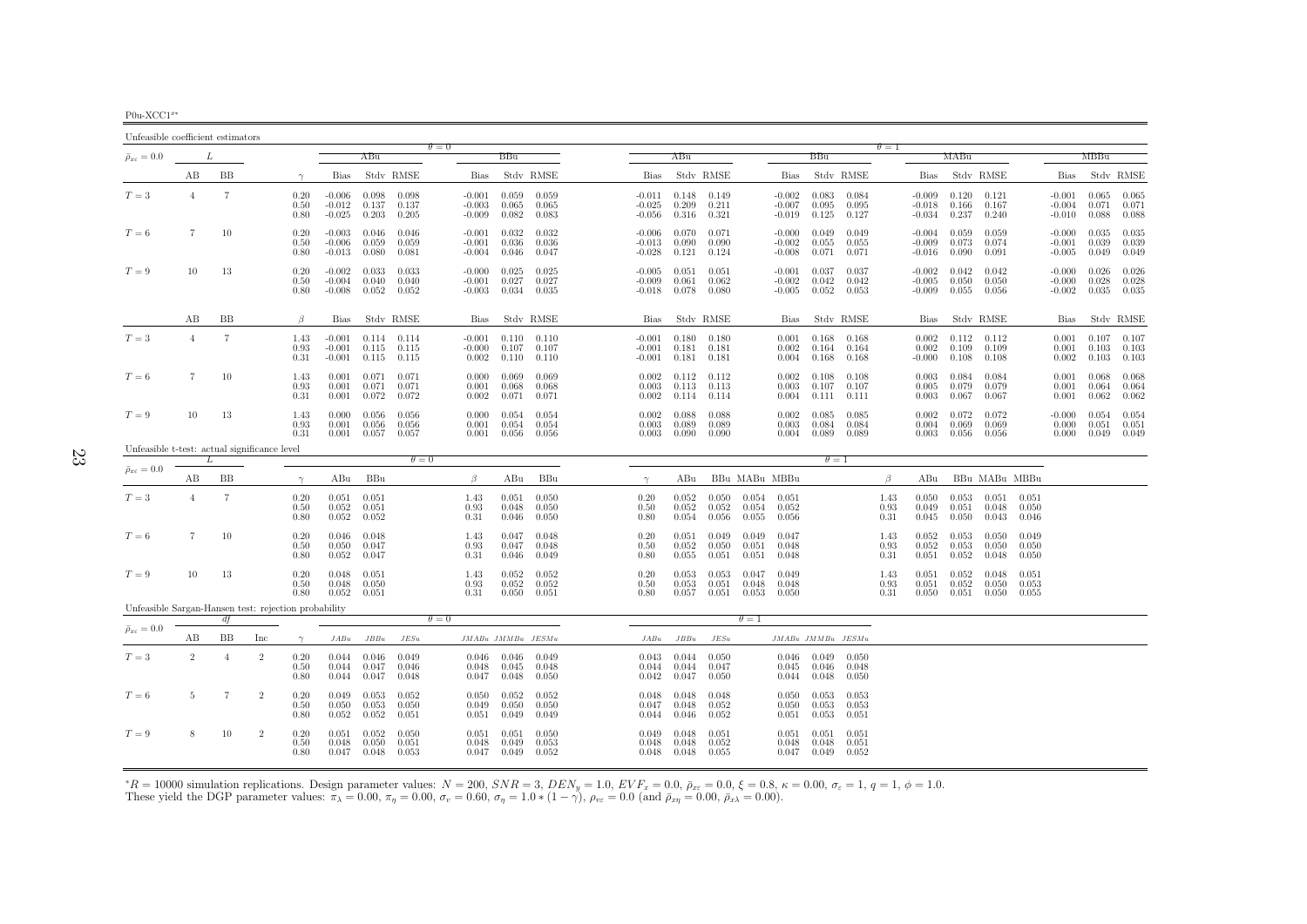P0fc-XCC1<sup>x∗</sup>

Feasible coefficient estimators for Arellano-Bond $\theta = 0$  $AB2a$  $\theta = 1$ <br>a  $\theta = 1$  $\bar{\rho}_{x\varepsilon}=0.0$  $_{\varepsilon}$  = 0.0  $_{\varepsilon}$   $_{\varepsilon}$   $_{\varepsilon}$   $_{\varepsilon}$   $_{\varepsilon}$   $_{\varepsilon}$   $_{\varepsilon}$   $_{\varepsilon}$   $_{\varepsilon}$   $_{\varepsilon}$   $_{\varepsilon}$   $_{\varepsilon}$   $_{\varepsilon}$   $_{\varepsilon}$   $_{\varepsilon}$   $_{\varepsilon}$   $_{\varepsilon}$   $_{\varepsilon}$   $_{\varepsilon}$   $_{\varepsilon}$   $_{\varepsilon}$   $_{\varepsilon}$   $_{\varepsilon}$ L  $\gamma$  Bias Stdv RMSE Bias Stdv RMSE Bias Stdv RMSE Bias Stdv RMSE Bias Stdv RMSE Bias Stdv RMSE Bias Stdv RMSE $T=3$  $T=3$   $4$   $0.20$   $-0.006$   $0.098$   $0.098$   $-0.005$   $0.099$   $0.099$   $-0.007$   $0.098$   $0.098$   $-0.009$   $0.152$   $0.152$   $-0.009$   $0.149$   $0.149$   $-0.013$   $0.148$   $0.149$   $-0.010$   $0.167$   $0.167$   $0.167$   $0.167$   $0.167$   $0.16$ 0.50 -0.012 0.137 0.137 -0.011 0.139 0.139 -0.014 0.137 0.138 -0.017 0.218 0.219 -0.021 0.211 0.212 -0.028 0.209 0.211 -0.021 0.235 0.236T

|       |    | 0.80                 | $-0.025$ $0.203$ $0.205$                                         |                |                         |                                |                                    | $-0.024$ $0.206$ $0.207$                                                         |                                |                                   | $-0.029$ $0.203$ $0.205$                                                         |                                                            | $-0.036$ $0.331$ $0.333$                                                      |                         | $-0.050$ $0.320$                 |                                             | 0.324                                      |                                | $-0.062$ $0.316$ $0.322$                      |                                                    |                                  | $-0.050$ $0.334$ $0.338$ |                                               |
|-------|----|----------------------|------------------------------------------------------------------|----------------|-------------------------|--------------------------------|------------------------------------|----------------------------------------------------------------------------------|--------------------------------|-----------------------------------|----------------------------------------------------------------------------------|------------------------------------------------------------|-------------------------------------------------------------------------------|-------------------------|----------------------------------|---------------------------------------------|--------------------------------------------|--------------------------------|-----------------------------------------------|----------------------------------------------------|----------------------------------|--------------------------|-----------------------------------------------|
| $T=6$ |    | 0.20<br>0.50<br>0.80 | $-0.003$ 0.046<br>$-0.006$ 0.059<br>$-0.013$ 0.080               |                | 0.046<br>0.059<br>0.081 | -0.002<br>$-0.011$             | 0.047<br>$-0.005$ 0.060<br>0.083   | 0.047<br>0.061<br>0.084                                                          | -0.003<br>-0.013               | $-0.006$ 0.059<br>0.080           | $0.046$ 0.046<br>0.059<br>0.082                                                  | $-0.007$ 0.072<br>$-0.014$ 0.092<br>$-0.028$ 0.125         |                                                                               | 0.072<br>0.093<br>0.128 | -0.003                           | 0.069<br>$-0.008$ 0.088<br>$-0.021$ $0.120$ | 0.069<br>0.088<br>0.122                    | $-0.013$<br>$-0.028$           | $-0.006$ $0.070$ $0.071$<br>0.089<br>0.120    | 0.090<br>0.124                                     | $-0.007$<br>$-0.014$<br>$-0.025$ | 0.110                    | $0.073$ 0.073<br>$0.090 \quad 0.092$<br>0.112 |
| $T=9$ | 10 | 0.20<br>0.50<br>0.80 | -0.002<br>$-0.004$<br>$-0.008$ 0.052                             | 0.033<br>0.040 | 0.033<br>0.040<br>0.052 | $-0.001$<br>-0.003<br>$-0.007$ | 0.034<br>0.041<br>0.054            | 0.034<br>0.041<br>0.054                                                          | $-0.002$<br>-0.004<br>$-0.008$ | 0.033<br>0.040                    | 0.033<br>0.040<br>$0.052$ 0.052                                                  | $-0.005$ 0.052<br>$-0.010 \quad 0.063$<br>$-0.020$ $0.081$ |                                                                               | 0.052<br>0.064<br>0.083 | $-0.001$ 0.049                   | $-0.004$ 0.059<br>$-0.013$ 0.077            | 0.049<br>0.059<br>0.078                    | -0.004<br>$-0.008$<br>$-0.018$ | 0.051<br>0.061<br>0.078                       | 0.051<br>0.062<br>0.080                            | $-0.003$<br>$-0.008$<br>$-0.013$ | 0.049<br>0.058<br>0.062  | 0.050<br>0.058<br>0.064                       |
|       |    | $\beta$              |                                                                  |                | Bias Stdy RMSE          |                                |                                    | Bias Stdy RMSE                                                                   |                                |                                   | Bias Stdy RMSE                                                                   |                                                            | Bias Stdy RMSE                                                                |                         |                                  |                                             | Bias Stdy RMSE                             |                                |                                               | Bias Stdy RMSE                                     | Bias                             |                          | Stdy RMSE                                     |
| $T=3$ |    | 1.43<br>0.93<br>0.31 | $-0.001$ $0.114$ $0.114$<br>$-0.001$<br>$-0.001$ $0.115$ $0.115$ | 0.115          | 0.115                   |                                |                                    | $-0.001$ $0.115$ $0.115$<br>$-0.001$ $0.115$ $0.115$<br>$-0.001$ $0.116$ $0.116$ |                                |                                   | $-0.001$ $0.114$ $0.114$<br>$-0.002$ $0.115$ $0.115$<br>$-0.002$ $0.115$ $0.115$ | $-0.001$ $0.183$ $0.183$<br>$-0.001$ 0.185                 | $0.000 \quad 0.187$                                                           | 0.185<br>0.187          | $-0.001$ $0.181$                 | $-0.001$ $0.181$                            | $-0.000$ $0.178$ $0.178$<br>0.181<br>0.181 |                                | $-0.002$ $0.181$<br>$-0.002$ $0.182$          | $-0.002$ $0.180$ $0.180$<br>0.181<br>0.182         | 0.001<br>0.002<br>0.001          | 0.166<br>0.165           | $0.168$ 0.168<br>0.166<br>0.165               |
| $T=6$ |    | 1.43<br>0.93<br>0.31 | $0.001$ $0.071$<br>0.001<br>0.001                                | 0.071<br>0.072 | 0.071<br>0.071<br>0.072 | $-0.001$<br>0.001              | 0.072<br>$-0.000$ $0.072$<br>0.073 | 0.072<br>0.072<br>0.073                                                          | 0.001<br>0.001                 | $0.001$ $0.071$<br>0.071          | 0.071<br>0.071<br>$0.072$ 0.072                                                  |                                                            | $0.002$ $0.115$ $0.115$<br>$0.002$ $0.115$ $0.115$<br>$0.002$ $0.116$ $0.116$ |                         | $-0.003$ 0.109<br>$-0.001$ 0.109 | $0.001$ $0.110$                             | 0.109<br>0.109<br>0.110                    |                                | $0.002$ $0.114$ $0.114$                       | $0.002$ $0.112$ $0.112$<br>$0.002$ $0.113$ $0.113$ | 0.003<br>0.006<br>0.004          | 0.103<br>0.097<br>0.083  | 0.103<br>0.098<br>0.083                       |
| $T=9$ | 10 | 1.43<br>0.93<br>0.31 | 0.000<br>0.001<br>$0.001$ $0.057$                                | 0.056<br>0.056 | 0.056<br>0.056<br>0.057 | $-0.003$<br>$-0.001$<br>0.000  | 0.057<br>0.057<br>0.058            | 0.057<br>0.057<br>0.058                                                          | 0.000<br>0.001                 | 0.056<br>0.056<br>$0.001$ $0.057$ | 0.056<br>0.056<br>0.057                                                          | 0.002<br>0.003                                             | 0.090<br>0.090<br>$0.003$ 0.092                                               | 0.090<br>0.090<br>0.092 | $-0.005$<br>-0.003<br>0.000      | 0.083<br>0.083<br>0.085                     | 0.083<br>0.083<br>0.085                    | 0.003                          | $0.002 \quad 0.088$<br>0.089<br>$0.003$ 0.090 | 0.088<br>0.089<br>0.090                            | 0.002<br>0.005<br>0.003          | 0.084<br>0.079<br>0.063  | 0.084<br>0.080<br>0.063                       |

 $-0.010$   $0.167$   $0.167$ 

Feasible coefficient estimators for Blundell-Bond $\theta = 0$  $-$  RR2a θ  $\theta = 1$ <br>a BR<sup>2</sup>e BR<sup>2</sup>e BR<sup>2</sup>e  $\bar{\rho}_{x\varepsilon}=0.0$  <sup>=</sup> <sup>0</sup>.<sup>0</sup> BB1 BB2a BB2c BB1 BB2a BB2c MBB $L \qquad \gamma$  $\gamma$  Bias Stdv RMSE Bias Stdv RMSE Bias Stdv RMSE Bias Stdv RMSE Bias Stdv RMSE Bias Stdv RMSE Bias Stdv RMSE 0.090  $T=3$  $T=3$   $T=3$   $T=0.001$   $0.059$   $0.059$   $-0.001$   $0.060$   $0.060$   $-0.001$   $0.060$   $0.060$   $-0.004$   $0.060$   $-0.004$   $0.087$   $-0.004$   $0.087$   $-0.003$   $0.083$   $-0.003$   $0.085$   $0.085$   $0.085$   $0.013$   $0.089$   $0.090$   $0.097$  0.50 -0.005 0.067 0.067 -0.004 0.067 0.067 -0.005 0.066 0.067 -0.010 0.100 0.101 -0.007 0.095 0.095 -0.008 0.097 0.097 0.035 0.118 0.123 $0.232 \quad 0.249$ 0.80 -0.016 0.087 0.089 -0.011 0.087 0.087 -0.013 0.087 0.088 -0.027 0.133 0.136 -0.020 0.130 0.131 -0.022 0.132 0.134 0.093 0.232 0.249 $T=6$  $T=6$   $10$   $0.20$   $-0.001$   $0.032$   $0.032$   $-0.000$   $0.033$   $0.033$   $-0.000$   $0.033$   $0.033$   $-0.002$   $0.050$   $0.050$   $0.047$   $0.047$   $-0.000$   $0.049$   $0.049$   $0.049$   $0.049$   $0.042$   $0.040$   $0.040$   $0.040$   $0.040$   $0.040$ 0.50 -0.002 0.037 0.037 -0.001 0.037 0.037 -0.001 0.037 0.037 -0.005 0.058 0.058 -0.001 0.053 0.053 -0.002 0.055 0.055 0.005 0.046 0.046 $0.076$  $0.80$   $-0.007$   $0.049$   $-0.004$   $0.048$   $0.048$   $-0.005$   $0.047$   $0.047$   $-0.014$   $0.076$   $0.077$   $-0.007$   $0.068$   $0.069$   $-0.008$   $0.072$   $0.072$   $0.072$   $0.033$   $0.069$   $0.076$  $0.000 - 0.029 - 0.029$  $T=9$  $T=9$   $13$   $0.20$   $-0.000$   $0.025$   $0.025$   $0.000$   $0.025$   $0.025$   $-0.000$   $0.025$   $0.025$   $-0.002$   $0.025$   $0.025$   $-0.002$   $0.025$   $-0.002$   $0.025$   $-0.002$   $0.039$   $0.039$   $0.039$   $0.030$   $0.036$   $-0.000$   $0.037$   $0.0$ 0.50 -0.001 0.028 0.028 -0.000 0.028 0.028 -0.001 0.027 0.027 -0.004 0.044 0.044 0.000 0.040 0.040 -0.001 0.042 0.042 0.001 0.032 0.0320.043  $0.80$   $-0.004$   $0.036$   $-0.002$   $0.035$   $0.035$   $-0.003$   $0.035$   $0.035$   $-0.010$   $0.056$   $0.057$   $-0.004$   $0.050$   $0.050$   $-0.005$   $0.053$   $0.053$   $0.053$   $0.007$   $0.042$   $0.043$  $L \qquad \qquad \beta$ Bias Stdv RMSE Bias Stdv RMSE Bias Stdv RMSE Bias Stdv RMSE Bias Stdv RMSE Bias Stdv RMSE Bias Stdv RMSE Bias Stdv RMSE  $0.001$   $0.160$   $0.160$  $T=3$  $T=3$   $T=1.43$   $-0.001$   $0.110$   $-0.002$   $0.111$   $-0.011$   $-0.010$   $0.110$   $-0.110$   $0.002$   $0.173$   $-0.073$   $-0.002$   $0.165$   $-0.001$   $0.168$   $-0.001$   $0.160$   $0.160$   $0.160$   $-0.160$   $-0.160$   $-0.160$   $-0.160$   $-0.160$   $\begin{array}{cccccccccccc} 0.93 & -0.000 & 0.108 & 0.108 & -0.001 & 0.108 & 0.108 & -0.000 & 0.108 & 0.108 & 0.108 & 0.002 & 0.171 & 0.171 & 0.000 & 0.162 & 0.162 & 0.002 & 0.165 & 0.165 & 0.016 & 0.157 & 0.157 & 0.157 & 0.157 & 0.165 & 0.165 & 0.165 & 0.167 & 0.167 & 0$ 0.191 0.31 0.001 0.111 0.111 0.001 0.112 0.112 0.001 0.111 0.111 0.003 0.175 0.175 0.003 0.167 0.167 0.004 0.169 0.169 0.045 0.185 0.191 $T=6$  $T=6$   $10$   $1.43$   $0.001$   $0.069$   $0.069$   $-0.001$   $0.071$   $0.000$   $0.069$   $0.069$   $0.069$   $0.003$   $0.112$   $0.112$   $-0.002$   $0.104$   $0.002$   $0.108$   $0.108$   $-0.001$   $0.083$   $0.083$   $0.083$   $0.080$ 0.93 0.001 0.069 0.069 0.000 0.070 0.070 0.001 0.068 0.068 0.003 0.111 0.111 0.000 0.102 0.102 0.003 0.107 0.107 0.001 0.080 0.080 $0.080$ 0.31 0.001 0.071 0.071 0.001 0.072 0.072 0.001 0.071 0.071 0.004 0.115 0.115 0.003 0.106 0.106 0.004 0.111 0.112 0.009 0.080 0.080 $T=9$  $T=9 \hspace{1.5mm} 13 \hspace{1.5mm} 1.43 \hspace{1.5mm} 0.000 \hspace{1.5mm} 0.054 \hspace{1.5mm} 0.02 \hspace{1.5mm} 0.056 \hspace{1.5mm} 0.065 \hspace{1.5mm} 0.000 \hspace{1.5mm} 0.056 \hspace{1.5mm} 0.005 \hspace{1.5mm} 0.000 \hspace{1.5mm} 0.054 \hspace{1.5mm} 0.004 \hspace{1.5mm} 0.055 \hspace{1.5mm} 0.$ 0.93 0.001 0.054 0.001 0.055 0.065 0.000 0.054 0.054 0.003 0.087 0.002 0.003 0.003 0.003 0.003 0.000 0.059 0.0<br>0.31 0.001 0.057 0.057 0.001 0.058 0.058 0.001 0.056 0.066 0.004 0.091 0.091 0.081 0.083 0.083 0.083 0.089 0.08  $0.002$   $0.058$   $0.058$ 

 ${}^*R = 10000$  simulation replications. Design parameter values:  $N = 200$ ,  $SNR = 3$ ,  $DEN_y = 1.0$ ,  $EVF_x = 0.0$ ,  $\bar{p}_{xz} = 0.0$ ,  $\xi = 0.8$ ,  $\kappa = 0.00$ ,  $\sigma_{\varepsilon} = 1$ ,  $q = 1$ ,  $\phi = 1.0$ .<br>These yield the DGP parameter values:  $\pi$  $*R = 10000$  simulation replications. Design parameter values:  $N = 200$ ,  $SNR = 3$ ,  $DEN_y = 1.0$ ,  $EVF_x = 0.0$ ,  $\bar{p}_{xz} = 0.0$ ,  $\xi = 0.8$ , These yield the DGP parameter values:  $\pi_{\lambda} = 0.00$ ,  $\pi_{\eta} = 0.00$ ,  $\sigma_v = 0.60$ ,  $\sigma_{\eta}$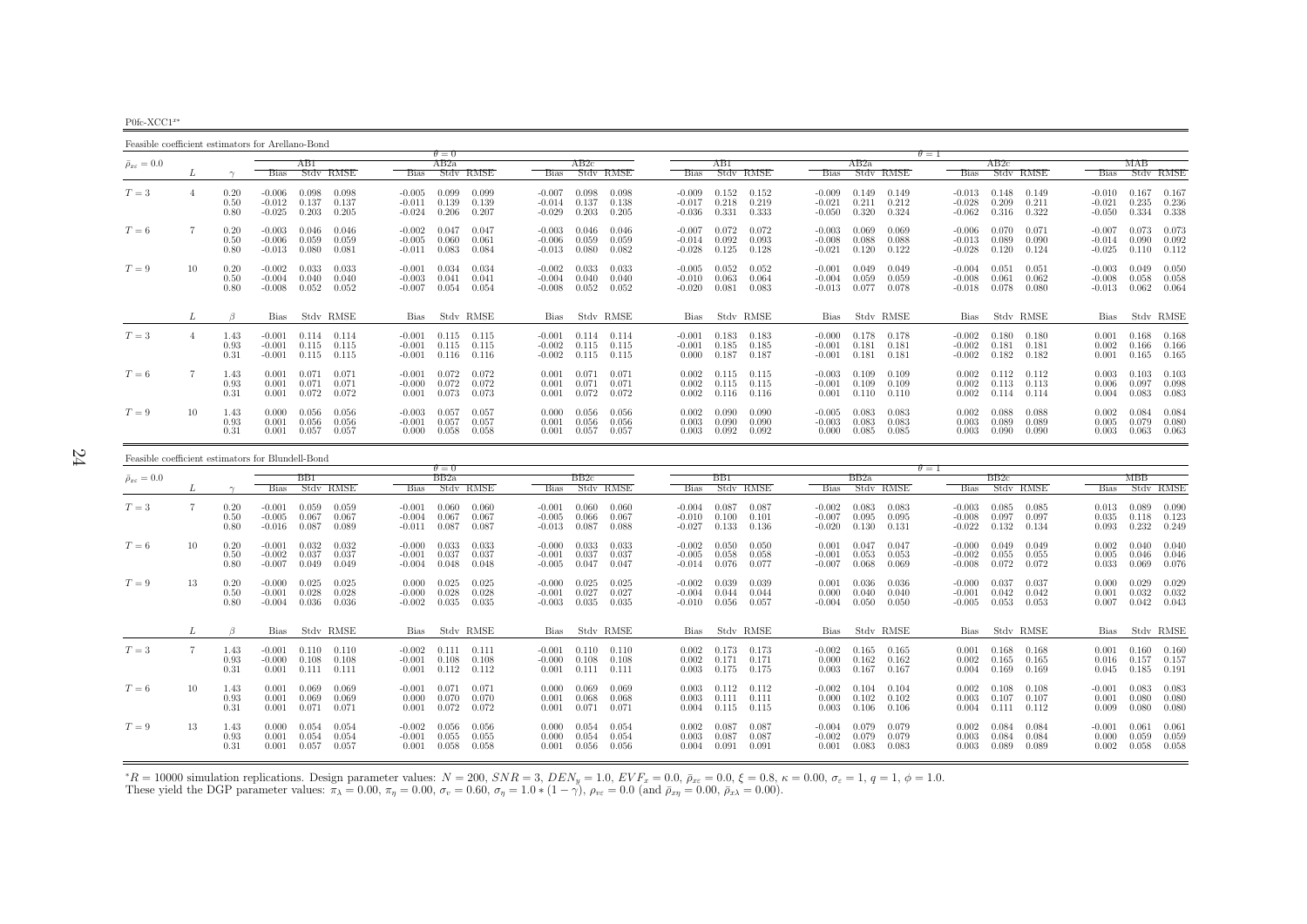P0ft-XCC1 $^{x*}$ 

| Feasible t-test Arellano-Bond: actual significance level |                |                      |                |                                                                       |                 |                         |                                                             |                         |                         |                         |                                                                       |                |                         |                                                                               |                         |                                                       |                |
|----------------------------------------------------------|----------------|----------------------|----------------|-----------------------------------------------------------------------|-----------------|-------------------------|-------------------------------------------------------------|-------------------------|-------------------------|-------------------------|-----------------------------------------------------------------------|----------------|-------------------------|-------------------------------------------------------------------------------|-------------------------|-------------------------------------------------------|----------------|
| $\bar{\rho}_{x\varepsilon}=0.0$                          |                |                      |                |                                                                       |                 | $\theta = 0$            |                                                             |                         |                         |                         |                                                                       |                | $\theta = 1$            |                                                                               |                         |                                                       |                |
|                                                          | L              | $\gamma$             |                | AB1 AB1aR AB1cR                                                       |                 |                         |                                                             |                         | AB2a AB2aW AB2c AB2cW   |                         | AB1 AB1aR AB1cR                                                       |                |                         | AB2a AB2aW AB2c AB2cW MAB                                                     |                         |                                                       |                |
| $T=3$                                                    | 4              | 0.20<br>0.50<br>0.80 | 0.054<br>0.065 | $0.049$ $0.051$ $0.043$<br>$0.055$ $0.047$<br>$0.064$ 0.059           |                 | 0.058<br>0.060<br>0.070 | $0.053$ $0.045$ $0.044$<br>0.054<br>$0.061$ $0.061$         | 0.048                   | 0.049<br>0.060          | 0.183                   | $0.181$ $0.066$ $0.050$<br>0.068<br>0.187 0.082 0.072                 | 0.054          | 0.083                   | $0.080$ $0.067$ $0.055$ $0.055$ $0.500$<br>0.065<br>$0.101$ $0.079$           | 0.061<br>0.082          | $0.061$ $0.510$<br>$0.080$ $0.515$                    |                |
| $T=6$                                                    | 7              | 0.20<br>0.50<br>0.80 | 0.055          | $0.044$ $0.047$ $0.037$<br>$0.049$ $0.050$ $0.042$<br>0.053 0.046     |                 | 0.057<br>0.060<br>0.065 | 0.048<br>0.049<br>0.053                                     | 0.038<br>0.043<br>0.047 | 0.038<br>0.043<br>0.047 | 0.198<br>0.202<br>0.206 | $0.064$ $0.043$<br>$0.065$ 0.045<br>$0.070$ $0.053$                   |                |                         | 0.098 0.060 0.045<br>$0.094$ 0.058<br>$0.101$ $0.063$                         | 0.048<br>0.054          | $0.044$ $0.131$<br>$0.046$ $0.121$<br>$0.054$ $0.120$ |                |
| $T=9$                                                    | 10             | 0.20<br>0.50<br>0.80 | 0.047          | 0.047 0.049 0.041<br>0.049 0.042<br>$0.053$ $0.054$ $0.045$           |                 | 0.064<br>0.064<br>0.069 | $0.051$ $0.040$<br>0.050<br>$0.052$ $0.047$ $0.046$         | 0.043                   | 0.041<br>0.043          | 0.208<br>0.205          | $0.066$ $0.048$<br>$0.067$ 0.048<br>$0.214$ $0.071$ $0.054$           |                |                         | $0.111$ $0.062$ $0.050$<br>$0.110$ $0.061$ $0.050$<br>$0.121$ $0.060$ $0.052$ |                         | 0.049 0.092<br>$0.049$ $0.092$<br>$0.052$ 0.087       |                |
|                                                          | L              | $\beta$              | AB1            | AB1aR AB1cR                                                           |                 |                         |                                                             |                         | AB2a AB2aW AB2c AB2cW   | AB1                     | AB1aR AB1cR                                                           |                |                         | AB2a AB2aW AB2c AB2cW MAB                                                     |                         |                                                       |                |
| $T=3$                                                    | $\overline{4}$ | 1.43<br>0.93<br>0.31 | 0.045          | $0.050$ $0.054$ $0.051$<br>$0.049$ $0.053$ $0.049$<br>$0.050$ $0.047$ |                 | 0.055<br>0.053          | $0.057$ $0.054$ $0.053$ $0.052$<br>0.052<br>0.050           | 0.051<br>0.048          | 0.050<br>0.047          | 0.209<br>0.206<br>0.198 | 0.068 0.059<br>$0.065$ 0.057<br>0.059 0.052                           |                | 0.075<br>0.071          | $0.078$ $0.068$ $0.061$ $0.058$ $0.561$<br>0.066<br>$0.062$ 0.052             | 0.059                   | $0.055$ $0.557$<br>$0.050$ $0.545$                    |                |
| $T=6$                                                    | 7              | 1.43<br>0.93<br>0.31 | 0.047<br>0.047 | $0.050$ $0.048$<br>0.050<br>$0.046$ $0.048$ $0.046$                   | 0.047           | 0.057<br>0.057<br>0.056 | 0.051 0.049<br>0.049<br>0.049 0.046 0.046                   | 0.049                   | 0.048<br>0.048          |                         | $0.213$ $0.064$ $0.053$<br>$0.213$ $0.065$<br>$0.212$ $0.066$ $0.053$ | 0.053          | 0.088<br>0.088          | $0.064$ 0.058<br>0.065<br>$0.092$ $0.067$ $0.055$                             | 0.058                   | 0.058<br>0.056<br>$0.054$ 0.203                       | 0.180<br>0.184 |
| $T=9$                                                    | 10             | 1.43<br>0.93<br>0.31 | 0.052<br>0.053 | 0.055 0.053<br>0.055<br>$0.051$ $0.055$ $0.050$                       | 0.052           | 0.067<br>0.066<br>0.066 | 0.056<br>0.054<br>$0.054$ $0.051$ $0.051$                   | 0.054<br>0.053          | 0.054<br>0.053          |                         | 0.218 0.064<br>0.218 0.065<br>$0.216$ $0.066$ $0.050$                 | 0.051<br>0.050 | 0.096<br>0.098<br>0.099 | 0.059<br>0.059<br>$0.061$ $0.052$ $0.051$ $0.128$                             | 0.052<br>0.052          | $0.052$ $0.114$<br>$0.051$ $0.117$                    |                |
| Feasible t-test Blundell-Bond: actual significance level |                |                      |                |                                                                       |                 | $\theta = 0$            |                                                             |                         |                         |                         |                                                                       |                | $\theta = 1$            |                                                                               |                         |                                                       |                |
| $\bar{\rho}_{x\varepsilon}=0.0$                          | L              | $\gamma$             |                | BB1 BB1aR BB1cR                                                       |                 |                         | BB2a BB2aW BB2c BB2cW                                       |                         |                         |                         | BB1 BB1aR BB1cR                                                       |                |                         |                                                                               |                         | BB2a BB2aW BB2c BB2cW MBB                             |                |
| $T=3$                                                    | 7              | 0.20                 |                |                                                                       |                 |                         |                                                             |                         |                         |                         |                                                                       |                |                         |                                                                               |                         |                                                       |                |
|                                                          |                | 0.50<br>0.80         | 0.050<br>0.051 | $0.050$ $0.055$ $0.033$<br>$0.052$ 0.029<br>$0.053$ $0.026$           |                 | 0.064<br>0.067          | $0.067$ $0.057$ $0.039$ $0.038$<br>0.054<br>$0.052$ $0.031$ | 0.039                   | 0.037<br>0.028          | 0.191<br>0.198          | 0.183 0.070 0.041<br>0.071<br>0.070 0.035                             | 0.038          | 0.093<br>0.108          | $0.094$ $0.067$ $0.051$ $0.046$ $0.396$<br>0.065<br>0.072                     | 0.052                   | 0.047<br>$0.051$ $0.047$ $0.605$                      | 0.444          |
| $T=6$                                                    | 10             | 0.20<br>0.50<br>0.80 | 0.047<br>0.048 | $0.047$ $0.051$ $0.039$<br>$0.051$ $0.037$<br>$0.051$ $0.032$         |                 | 0.061<br>0.064<br>0.063 | $0.052$ $0.041$ $0.040$<br>0.051<br>0.049                   | 0.041<br>0.035          | 0.041<br>0.034          | 0.199<br>0.203<br>0.209 | $0.066$ $0.043$<br>0.067<br>0.073                                     | 0.043<br>0.041 | 0.101<br>0.099          | 0.064 0.046<br>0.060<br>$0.104$ 0.060                                         | 0.048<br>0.043          | $0.044$ $0.110$<br>$0.046$ $0.126$<br>$0.041$ $0.226$ |                |
| $T=9$                                                    | 13             | 0.20<br>0.50<br>0.80 | 0.049          | $0.052$ $0.054$ $0.046$<br>$0.052$ 0.044<br>$0.048$ $0.051$ $0.037$   |                 | 0.069<br>0.068<br>0.067 | 0.054 0.046<br>0.051<br>$0.051$ $0.040$ $0.040$             | 0.045                   | 0.045<br>0.045          | 0.209<br>0.209          | $0.066$ $0.047$<br>$0.067$ 0.048<br>0.213 0.069 0.044                 |                | 0.116                   | $0.115$ $0.061$ $0.050$<br>0.060<br>$0.116$ $0.060$ $0.045$                   | 0.050                   | 0.048 0.086<br>$0.049$ $0.091$<br>$0.043$ $0.108$     |                |
|                                                          | L              | β                    | BB1            | BB1aR BB1cR                                                           |                 |                         |                                                             |                         | BB2a BB2aW BB2c BB2cW   | BB1                     | BB1aR BB1cR                                                           |                |                         | BB2a BB2aW BB2c                                                               |                         | BB2cW MBB                                             |                |
| $T=3$                                                    | 7              | 1.43<br>0.93<br>0.31 | 0.051          | $0.051$ $0.054$ $0.051$<br>$0.052$ $0.051$<br>$0.051$ $0.056$ $0.051$ |                 | 0.060<br>0.059<br>0.060 | $0.054$ $0.053$ $0.051$<br>0.052<br>0.054                   | 0.050<br>0.051          | 0.049<br>0.050          | 0.209<br>0.212<br>0.216 | $0.068$ 0.061<br>0.068<br>$0.070$ $0.062$                             | 0.061          | 0.090<br>0.093          | $0.091$ $0.068$ $0.066$ $0.061$ $0.568$<br>0.069<br>$0.072$ 0.067             | 0.064                   | 0.060 0.577<br>0.063 0.655                            |                |
| $T=6$                                                    | 10             | 1.43<br>0.93<br>0.31 | 0.048<br>0.048 | $0.051$ $0.049$<br>$0.046$ $0.051$ $0.047$                            | $0.050$ $0.048$ | 0.061<br>0.062<br>0.061 | $0.052 \quad 0.049$<br>0.053<br>$0.052$ $0.049$ $0.048$     | 0.047                   | 0.048<br>0.047          | 0.214                   | 0.214 0.063 0.055<br>0.064<br>0.216 0.065 0.053                       | 0.055          | 0.099<br>0.098<br>0.102 | 0.065<br>0.065<br>0.066                                                       | 0.059<br>0.059<br>0.058 | 0.058 0.189<br>$0.057$ 0.200<br>$0.057$ $0.232$       |                |

 ${}^*R = 10000$  simulation replications. Design parameter values:  $N = 200$ ,  $SNR = 3$ ,  $DEN_y = 1.0$ ,  $EVF_x = 0.0$ ,  $\bar{\rho}_{x\bar{x}} = 0.0$ ,  $\xi = 0.8$ ,  $\kappa = 0.00$ ,<br> $\sigma_{\bar{x}} = 1$ ,  $q = 1$ ,  $\phi = 1.0$ . These yield the DGP parameter values:

 $P0fJ-XCC1^{x*}$ 

|                                 |                |           |                |                      | Feasible Sargan-Hansen test: rejection probability |                         |                         |                         |                                           |                         |                         |                         |
|---------------------------------|----------------|-----------|----------------|----------------------|----------------------------------------------------|-------------------------|-------------------------|-------------------------|-------------------------------------------|-------------------------|-------------------------|-------------------------|
|                                 |                | df        |                |                      |                                                    |                         | $\theta = 0$            |                         |                                           |                         |                         |                         |
| $\bar{\rho}_{x\varepsilon}=0.0$ | AВ             | <b>BB</b> | Inc            | $\sim$               | $JAB_a^{(2,1)}JBB_a^{(2,1)}JES_a^{(2,1)}$          |                         |                         |                         | $JAB_c^{(2,1)}JBB_c^{(2,1)}JES_c^{(2,1)}$ |                         | JMAB JMBB JESM          |                         |
| $T=3$                           | $\overline{2}$ | 4         | $\overline{2}$ | 0.20<br>0.50<br>0.80 | 0.042<br>0.043<br>0.046<br>0.043<br>0.051<br>0.045 | 0.044<br>0.044<br>0.046 | 0.043<br>0.045<br>0.047 | 0.040<br>0.038<br>0.037 | 0.041<br>0.033<br>0.033                   | 0.292<br>0.298<br>0.296 | 0.240<br>0.290<br>0.446 | 0.229<br>0.274<br>0.427 |
| $T=6$                           | 5              | 7         | $\overline{2}$ | 0.20<br>0.50<br>0.80 | 0.047<br>0.047<br>0.051<br>0.050<br>0.054<br>0.050 | 0.051<br>0.047<br>0.046 | 0.039<br>0.040<br>0.041 | 0.039<br>0.037<br>0.036 | 0.049<br>0.045<br>0.042                   | 0.045<br>0.047<br>0.046 | 0.259<br>0.275<br>0.325 | 0.328<br>0.340<br>0.396 |
| $T=9$                           | 8              | 10        | $\overline{2}$ | 0.20<br>0.50<br>0.80 | 0.048<br>0.044<br>0.047<br>0.044<br>0.045<br>0.048 | 0.050<br>0.051<br>0.051 | 0.036<br>0.033<br>0.031 | 0.037<br>0.034<br>0.032 | 0.048<br>0.047<br>0.047                   | 0.039<br>0.037<br>0.036 | 0.266<br>0.273<br>0.287 | 0.358<br>0.368<br>0.382 |
|                                 |                | df        |                |                      |                                                    |                         | $\theta=1$              |                         |                                           |                         |                         |                         |
| $\bar{\rho}_{x\varepsilon}=0.0$ | AВ             | <b>BB</b> | Inc            | $\gamma$             | $JAB_a^{(2,1)}JBB_a^{(2,1)}JES_a^{(2,1)}$          |                         |                         |                         | $JAB_c^{(2,1)}JBB_c^{(2,1)}JES_c^{(2,1)}$ |                         | JMAB JMBB JESM          |                         |
| $T=3$                           | $\overline{2}$ | 4         | $\overline{2}$ | 0.20<br>0.50<br>0.80 | 0.045<br>0.036<br>0.047<br>0.037<br>0.052<br>0.038 | 0.043<br>0.044<br>0.041 | 0.043<br>0.045<br>0.050 | 0.039<br>0.039<br>0.044 | 0.042<br>0.042<br>0.043                   | 0.330<br>0.328<br>0.328 | 0.460<br>0.508<br>0.594 | 0.435<br>0.480<br>0.568 |
| $T=6$                           | 5              | 7         | $\overline{2}$ | 0.20<br>0.50<br>0.80 | 0.040<br>0.036<br>0.041<br>0.037<br>0.043<br>0.037 | 0.048<br>0.048<br>0.043 | 0.037<br>0.036<br>0.036 | 0.033<br>0.032<br>0.036 | 0.044<br>0.044<br>0.044                   | 0.054<br>0.055<br>0.057 | 0.618<br>0.625<br>0.642 | 0.660<br>0.665<br>0.680 |
| $T=9$                           | 8              | 10        | $\overline{2}$ | 0.20<br>0.50<br>0.80 | 0.035<br>0.032<br>0.036<br>0.032<br>0.042<br>0.035 | 0.050<br>0.046<br>0.050 | 0.034<br>0.033<br>0.030 | 0.032<br>0.030<br>0.030 | 0.048<br>0.049<br>0.048                   | 0.043<br>0.043<br>0.042 | 0.666<br>0.672<br>0.673 | 0.716<br>0.716<br>0.719 |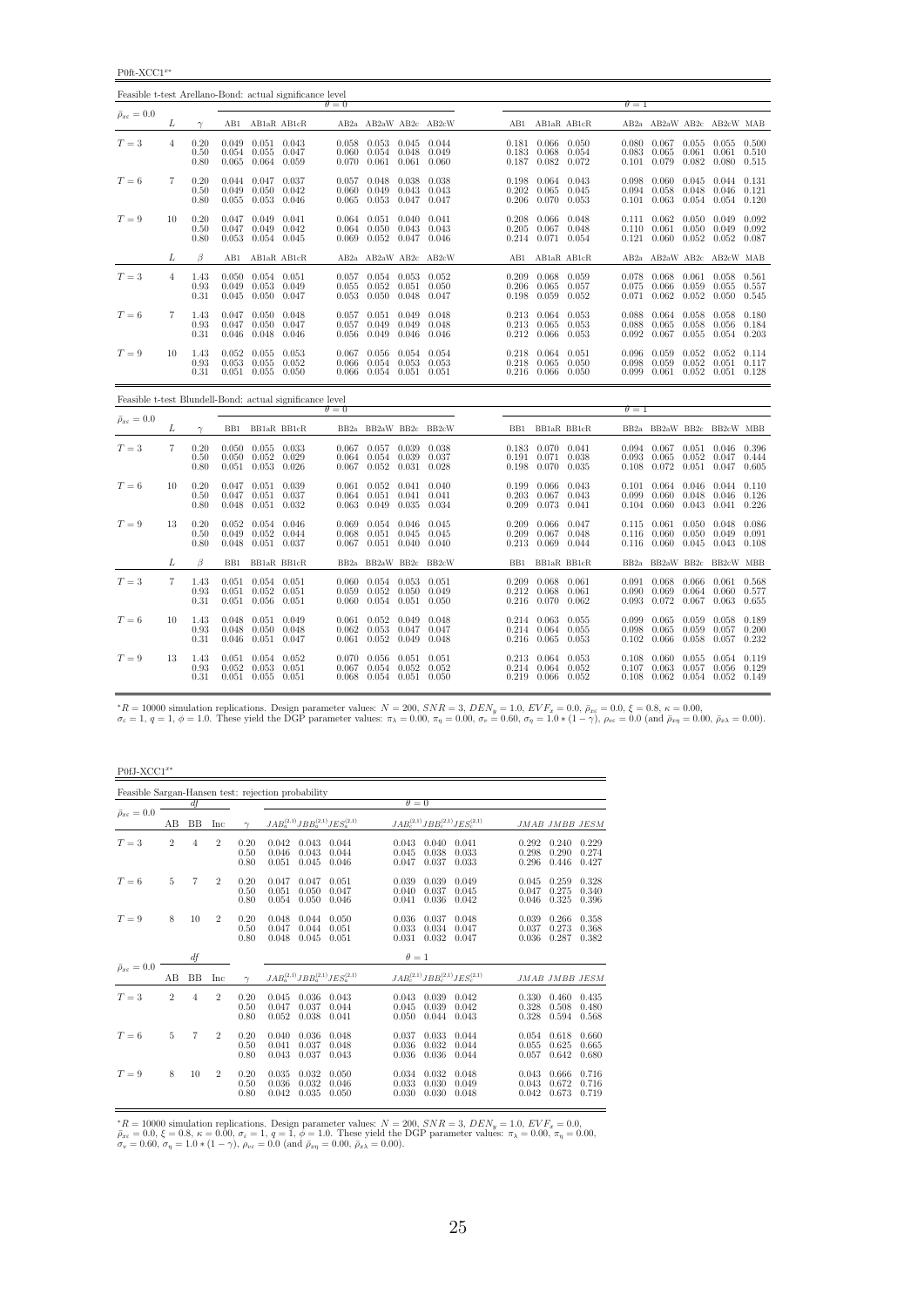P0fJ-XCC1<sup>x∗</sup>: additional findings

|                                   |                |                |                |                                                     | Feasible Sargan-Hansen test: rejection probability                             |                                                                                        |                                                          |                                           |                                           |                                                                                                |                                                     |                                           |
|-----------------------------------|----------------|----------------|----------------|-----------------------------------------------------|--------------------------------------------------------------------------------|----------------------------------------------------------------------------------------|----------------------------------------------------------|-------------------------------------------|-------------------------------------------|------------------------------------------------------------------------------------------------|-----------------------------------------------------|-------------------------------------------|
| $\bar{\rho}_{x\epsilon}=0.0$      |                | df             |                |                                                     |                                                                                |                                                                                        | $\theta = 0$                                             |                                           |                                           |                                                                                                |                                                     |                                           |
|                                   | AВ             | BB             | Inc            | $\gamma$                                            | $JAB^{\left( 1,0\right) }JBB_{a}^{\left( 1,0\right) }JES^{\left( 1,0\right) }$ |                                                                                        |                                                          |                                           |                                           | $JAB_a^{(1,1)}JBB_a^{(1,1)}JES_a^{(1,1)} \hspace{2cm} JAB_c^{(1,1)}JBB_c^{(1,1)}JES_c^{(1,1)}$ |                                                     |                                           |
| $T=3$                             | $\overline{2}$ | $\overline{4}$ | $\overline{2}$ | 0.20<br>0.50<br>0.80                                | $0.044$ $0.045$ $0.048$<br>0.046<br>0.049<br>0.050<br>0.048                    | 0.048<br>0.050                                                                         | 0.045<br>0.050<br>0.053                                  | 0.051<br>0.053                            | $0.048$ 0.050<br>0.055<br>0.057           | 0.046<br>0.048                                                                                 | $0.044$ $0.042$ $0.043$<br>0.044<br>$0.042$ $0.042$ | 0.042                                     |
| ${\cal T}=6$                      | 5              | 7              | $\overline{2}$ | 0.20<br>0.50<br>0.80                                | 0.051<br>0.047<br>0.054<br>0.050<br>0.054<br>0.057                             | 0.053<br>0.056<br>0.058                                                                | 0.051<br>0.055<br>0.057                                  | 0.052<br>0.057<br>0.062                   | 0.056<br>0.055<br>0.061                   | 0.039<br>0.040<br>0.042                                                                        | 0.039<br>0.040<br>0.041                             | 0.050<br>0.049<br>0.051                   |
| $T=9$                             | 8              | 10             | $\overline{2}$ | 0.20<br>0.50<br>0.80                                | 0.051<br>0.050<br>0.049<br>0.049<br>$0.048$ $0.050$ $0.060$                    | 0.051<br>0.053                                                                         | 0.052<br>0.052<br>0.051                                  | 0.052<br>0.054 0.065                      | 0.055<br>$0.052$ 0.058                    | 0.036                                                                                          | 0.037<br>0.033 0.035<br>$0.031$ $0.035$             | 0.049<br>0.050<br>0.056                   |
|                                   |                | df             |                |                                                     |                                                                                |                                                                                        | $\theta = 1$                                             |                                           |                                           |                                                                                                |                                                     |                                           |
| $\bar{\rho}_{x\varepsilon}=0.0$   | AВ             | BB             | Inc            | $\gamma$                                            |                                                                                | $JAB^{\left( 1,0\right) }JBB_{a}^{\left( 1,0\right) }JES^{\left( 1,0\right) }$         |                                                          |                                           | $JAB_a^{(1,1)}JBB_a^{(1,1)}JES_a^{(1,1)}$ |                                                                                                |                                                     | $JAB_c^{(1,1)}JBB_c^{(1,1)}JES_c^{(1,1)}$ |
| $T=3$                             | $\sqrt{2}$     | $\overline{4}$ | $\,2$          | 0.20<br>0.50<br>0.80                                | 0.146 0.228 0.194<br>0.261<br>0.143<br>0.279<br>0.157                          | 0.231<br>0.252                                                                         | 0.061<br>0.065<br>0.073                                  | 0.065<br>0.071                            | 0.058 0.066<br>0.071<br>0.070             | 0.051<br>0.053<br>0.059                                                                        | 0.048<br>0.052<br>0.058                             | 0.051<br>0.056<br>0.059                   |
| $T=6$                             | $\,$ 5         | 7              | $\overline{2}$ | 0.20<br>0.50<br>0.80                                | 0.408<br>0.356<br>0.352<br>0.434<br>0.455<br>0.350                             | 0.202<br>0.247<br>0.277                                                                | 0.065<br>0.069<br>0.071                                  | 0.064<br>0.068<br>0.073                   | 0.066<br>0.067<br>0.075                   | 0.041<br>0.040<br>0.039                                                                        | 0.039<br>0.039<br>0.043                             | 0.049<br>0.051<br>0.055                   |
| $T=9$                             | 8              | 10             | $\,2$          | $\begin{array}{c} 0.20 \\ 0.50 \end{array}$<br>0.80 | 0.544<br>0.500<br>0.500<br>0.564<br>0.578<br>0.494                             | 0.216<br>0.255<br>0.290                                                                | 0.064<br>0.063<br>0.068                                  | 0.062<br>0.064<br>0.072                   | 0.066<br>0.070<br>0.082                   | 0.037<br>0.036<br>$\,0.033\,$                                                                  | 0.035<br>0.035<br>0.036                             | 0.050<br>0.056<br>0.058                   |
|                                   |                | df             |                |                                                     | Feasible Sargan-Hansen test: rejection probability                             | $\theta = 0$                                                                           |                                                          |                                           |                                           |                                                                                                |                                                     |                                           |
| $\bar{\rho}_{x\varepsilon} = 0.0$ | AB             | BB             | Inc            | $\gamma$                                            |                                                                                | $JAB_{a}^{\left( 2,2\right) }JBB_{a}^{\left( 2,2\right) }JES_{a}^{\left( 2,2\right) }$ |                                                          |                                           | $JAB_c^{(2,2)}JBB_c^{(2,2)}JES_c^{(2,2)}$ |                                                                                                |                                                     |                                           |
| $T=3$                             | $\sqrt{2}$     | $\overline{4}$ | $\,2$          | 0.20<br>0.50<br>0.80                                | $0.042$ $0.042$ $0.045$<br>0.042<br>0.046<br>0.045<br>0.049                    | 0.046<br>0.045                                                                         | $\overset{\text{{\Large 0.046}}{\text{{\Large 0.048}}}}$ | $0.044$ $0.040$ $0.040$<br>0.038<br>0.036 | 0.033<br>0.031                            |                                                                                                |                                                     |                                           |
| $T=6$                             | 5              | $\overline{7}$ | $\overline{2}$ | 0.20<br>0.50<br>0.80                                | 0.047<br>0.046<br>0.050<br>0.049<br>0.049<br>0.053                             | 0.051<br>0.047<br>0.046                                                                | 0.039<br>0.040<br>0.041                                  | 0.039<br>0.037<br>0.036                   | 0.049<br>0.045<br>0.042                   |                                                                                                |                                                     |                                           |
| $T=9$                             | 8              | 10             | $\,2$          | $\begin{array}{c} 0.20 \\ 0.50 \end{array}$<br>0.80 | 0.047<br>0.046<br>0.044<br>$0.047$ $0.043$ $0.051$                             | $0.044$ 0.049<br>0.051                                                                 | $\begin{array}{c} 0.036 \\ 0.033 \\ 0.031 \end{array}$   | 0.037<br>0.033<br>$0.032 \quad 0.047$     | 0.048<br>0.048                            |                                                                                                |                                                     |                                           |
| $\bar{\rho}_{x\varepsilon}=0.0$   |                | df             |                |                                                     |                                                                                | $\theta = 1$                                                                           |                                                          |                                           |                                           |                                                                                                |                                                     |                                           |
|                                   | AB             | BB             | Inc            | $\gamma$                                            | $JAB_a^{(2,2)}JBB_a^{(2,2)}JES_a^{(2,2)}$                                      |                                                                                        |                                                          |                                           | $JAB_c^{(2,2)}JBB_c^{(2,2)}JES_c^{(2,2)}$ |                                                                                                |                                                     |                                           |
| $T=3$                             | $\overline{2}$ | $\overline{4}$ | $\overline{2}$ | 0.20<br>0.50<br>0.80                                | 0.044 0.035 0.044<br>0.047<br>0.036<br>0.054<br>0.038                          | 0.043<br>0.043                                                                         | 0.045<br>0.048<br>0.057                                  | 0.038<br>0.042                            | $0.036$ $0.040$<br>0.039<br>0.041         |                                                                                                |                                                     |                                           |
| $T=6$                             | 5              | $\overline{7}$ | $\overline{2}$ | 0.20<br>0.50<br>0.80                                | 0.040<br>0.037<br>0.042<br>0.038<br>0.044<br>0.038                             | 0.049<br>0.048<br>0.045                                                                | 0.037<br>0.036<br>0.036                                  | 0.033<br>0.032<br>0.035                   | 0.044<br>0.044<br>0.041                   |                                                                                                |                                                     |                                           |
| $T=9$                             | 8              | 10             | $\overline{2}$ | 0.20<br>0.50<br>0.80                                | 0.036<br>0.032<br>0.033<br>0.036<br>0.041<br>0.035                             | 0.051<br>0.049<br>0.051                                                                | 0.034<br>0.032<br>0.029                                  | 0.031<br>0.029                            | 0.048<br>0.049<br>$0.028$ 0.047           |                                                                                                |                                                     |                                           |

P0-XCC1<sup>x</sup><sup>\*</sup>

| Standard errors of error components eta and epsilon |    |                                                        |            |                         |                                           |                         |                                            |                          |                                                                           |                         |                         |                                                       |                         |                                  |                                                        |                                                                                 |                         |
|-----------------------------------------------------|----|--------------------------------------------------------|------------|-------------------------|-------------------------------------------|-------------------------|--------------------------------------------|--------------------------|---------------------------------------------------------------------------|-------------------------|-------------------------|-------------------------------------------------------|-------------------------|----------------------------------|--------------------------------------------------------|---------------------------------------------------------------------------------|-------------------------|
|                                                     |    |                                                        |            |                         |                                           |                         | $\theta = 0$                               |                          |                                                                           |                         |                         |                                                       |                         | $\theta = 1$                     |                                                        |                                                                                 |                         |
| $\bar{\rho}_{x\varepsilon} = 0.0$                   |    |                                                        |            |                         | Bias $\tilde{\sigma}_n$                   |                         |                                            | Bias $\hat{\sigma}_e$    |                                                                           |                         | Bias $\hat{\sigma}_n$   |                                                       |                         |                                  |                                                        | Bias $\hat{\sigma}_\varepsilon$                                                 |                         |
|                                                     | L  |                                                        | $\sigma_n$ | AB1                     | AB2a                                      | AB2c                    | AB1                                        | AB2a                     | AB2c                                                                      | AB1                     | AB2a                    | AB2c                                                  | MAB                     | AB1                              | AB2a                                                   | AB2c                                                                            | MAB                     |
| $T = 3$                                             | 4  | $0.20\ 0.80$<br>$0.50 \quad 0.50$<br>$0.80 \quad 0.20$ |            | 0.023<br>0.051<br>0.201 | 0.023<br>0.051<br>0.203                   | 0.025<br>0.055<br>0.208 | $-0.000$                                   |                          | $0.000 - 0.001$<br>$-0.001 - 0.000 - 0.002$<br>$-0.004$ $-0.004$ $-0.006$ | 0.054<br>0.135<br>0.402 | 0.052<br>0.131<br>0.392 | 0.059<br>0.143<br>0.413                               | 0.046<br>0.132<br>0.410 | 0.000<br>0.002<br>0.001          |                                                        | $0.000 - 0.002$<br>$0.000 - 0.003$<br>$-0.005$ $-0.012$ $-0.003$                | 0.003<br>0.004          |
| $T=6$                                               | 7  | $0.20\ 0.80$<br>$0.50 \quad 0.50$<br>$0.80 \quad 0.20$ |            | 0.006<br>0.013<br>0.036 | 0.005<br>0.011<br>0.034                   | 0.006<br>0.013<br>0.036 | 0.000<br>$-0.000$                          | 0.000<br>0.000           | 0.000<br>$-0.000$<br>$-0.002$ $-0.002$ $-0.002$                           | 0.016<br>0.032<br>0.103 | 0.010<br>0.022<br>0.084 | 0.015<br>0.030<br>0.100                               | 0.010<br>0.023<br>0.075 | $-0.000$<br>$-0.001$<br>$-0.005$ |                                                        | $0.000 - 0.000 0.001$<br>$0.001 - 0.001 - 0.000$<br>$-0.003 - 0.006 - 0.005$    |                         |
| $T=9$                                               | 10 | $0.20\ 0.80$<br>$0.50 \quad 0.50$<br>$0.80 \quad 0.20$ |            | 0.003<br>0.007<br>0.010 | 0.002<br>0.005<br>0.007                   | 0.003<br>0.006<br>0.009 | 0.000<br>0.000<br>$-0.001 - 0.000 - 0.001$ | 0.001<br>0.001           | 0.000<br>0.000                                                            | 0.009<br>0.018<br>0.046 | 0.004<br>0.010<br>0.030 | 0.008<br>0.016<br>0.041                               | 0.004<br>0.010<br>0.020 | 0.000<br>$-0.000$                | 0.001<br>0.001                                         | 0.000<br>0.000<br>$-0.003$ $-0.001$ $-0.002$ $-0.002$                           | 0.001<br>0.000          |
|                                                     | L  |                                                        | $\sigma_n$ | B <sub>B1</sub>         | BB <sub>2a</sub>                          | BB2c                    | BB1                                        | BB <sub>2a</sub>         | BB <sub>2c</sub>                                                          | B <sub>B1</sub>         | BB <sub>2a</sub>        | BB <sub>2c</sub>                                      | <b>MBB</b>              | B <sub>B1</sub>                  | BB <sub>2a</sub>                                       | BB <sub>2c</sub>                                                                | <b>MBB</b>              |
| $T=3$                                               | 7  | $0.20\ 0.80$<br>$0.50 \quad 0.50$<br>$0.80\ 0.20$      |            | 0.008<br>0.016<br>0.065 | 0.008<br>0.014<br>0.052                   | 0.008<br>0.014<br>0.056 | $-0.008$ $-0.006$ $-0.007$                 |                          | $-0.002$ $-0.002$ $-0.002$<br>$-0.004$ $-0.003$ $-0.003$                  | 0.021<br>0.039<br>0.141 | 0.017<br>0.028<br>0.118 | $0.018 - 0.004$<br>$0.029 - 0.029$<br>0.122           | 0.155                   |                                  | $-0.007 - 0.005 - 0.006$<br>$-0.009$ $-0.007$ $-0.007$ | $-0.016$ $-0.012$ $-0.013$                                                      | 0.000<br>0.012<br>0.051 |
| $T=6$                                               | 10 | $0.20\ 0.80$<br>$0.50 \quad 0.50$<br>$0.80\ 0.20$      |            | 0.002<br>0.004<br>0.010 | 0.001<br>0.002<br>0.003                   | 0.002<br>0.003<br>0.005 |                                            | $-0.002 - 0.001 - 0.001$ | $-0.000 - 0.000 - 0.000$<br>$-0.001 - 0.000 - 0.000$                      | 0.007<br>0.013<br>0.044 | 0.003<br>0.005<br>0.021 | $0.004 - 0.000$<br>$0.007 - 0.006$<br>$0.027 - 0.063$ |                         |                                  | $-0.002$ $-0.001$ $-0.001$                             | $-0.002 - 0.001 - 0.001 - 0.001$<br>$-0.005$ $-0.002$ $-0.003$                  | 0.000<br>0.013          |
| $T=9$                                               | 13 | $0.20\ 0.80$<br>$0.50 \quad 0.50$<br>$0.80\ 0.20$      |            | 0.001<br>0.002          | 0.000<br>0.001<br>$0.001 - 0.005 - 0.003$ | 0.001<br>0.001          | 0.000<br>$-0.000$<br>$-0.001$              | 0.000<br>0.000<br>0.000  | 0.000<br>0.000<br>$-0.000$                                                | 0.004<br>0.008<br>0.020 | 0.000<br>0.002<br>0.002 | 0.002<br>$0.004 - 0.000$<br>0.006                     | 0.000<br>$-0.029$       | $-0.001$<br>$-0.002$             |                                                        | $-0.001 - 0.000 - 0.001 - 0.001$<br>$0.000 - 0.000 - 0.000$<br>$-0.000 - 0.001$ | 0.003                   |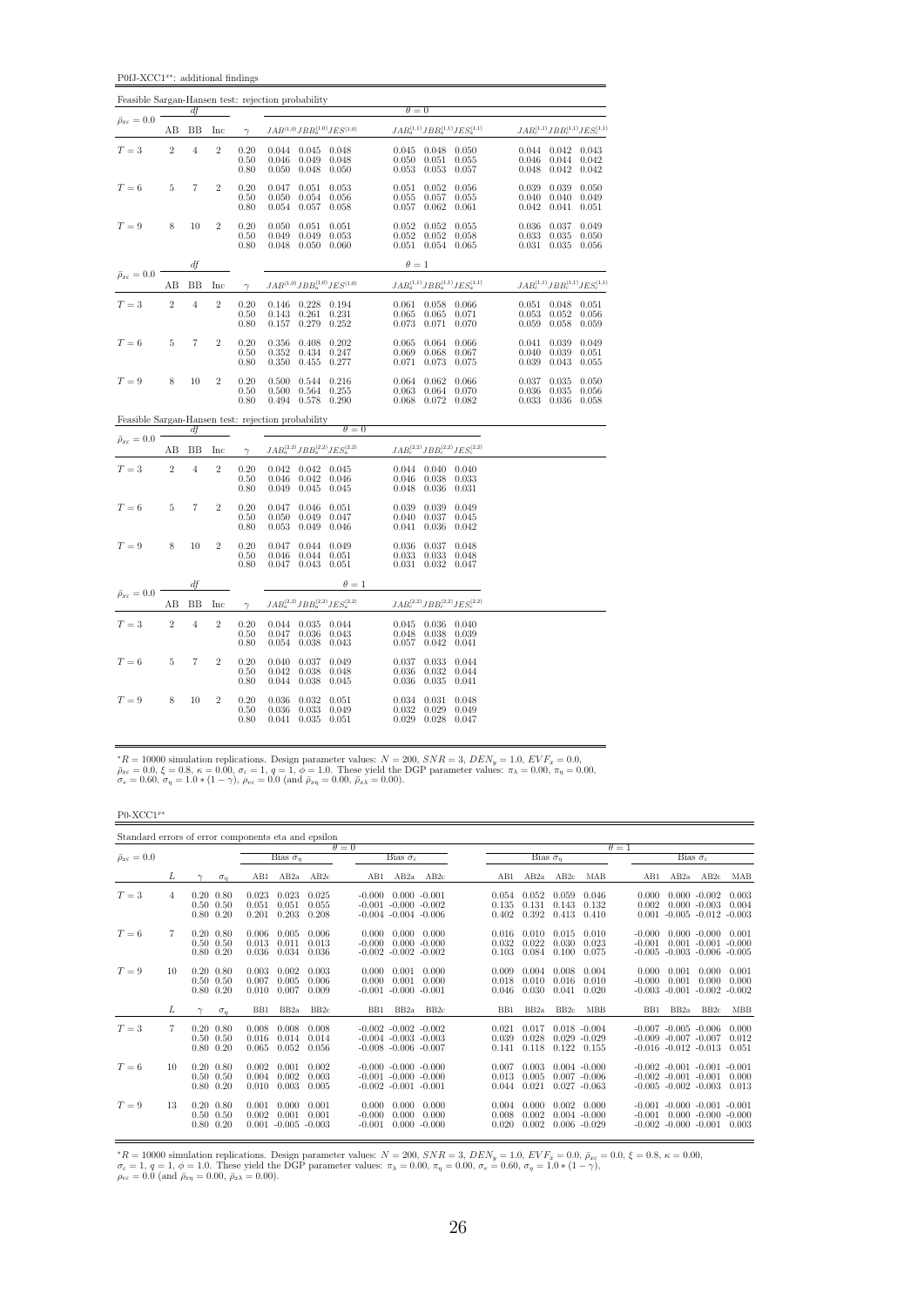| ćΙ<br>v<br>$P(111 - Y)$ |  |
|-------------------------|--|
|                         |  |

<span id="page-26-0"></span>

| Unfeasible coefficient estimators                    |                 |        |                |                      |                                  |                                 |                         |                               |                                 |                                   |                                  |                                   |                         |                         |                                  |                                 |                         |                      |                                  |                         |                         |                         |                                  |                         |                         |
|------------------------------------------------------|-----------------|--------|----------------|----------------------|----------------------------------|---------------------------------|-------------------------|-------------------------------|---------------------------------|-----------------------------------|----------------------------------|-----------------------------------|-------------------------|-------------------------|----------------------------------|---------------------------------|-------------------------|----------------------|----------------------------------|-------------------------|-------------------------|-------------------------|----------------------------------|-------------------------|-------------------------|
| $\bar{\rho}_{x\varepsilon}=0.0$                      |                 | L      |                |                      |                                  | ABu                             |                         | $\theta = 0$                  | BBu                             |                                   |                                  | ABu                               |                         |                         |                                  | BBu                             |                         | $\theta = 1$         |                                  | MABu                    |                         |                         |                                  | MBBu                    |                         |
|                                                      | AB              | BB     |                | $\gamma$             | Bias                             |                                 | Stdy RMSE               | Bias                          |                                 | Stdy RMSE                         | <b>Bias</b>                      |                                   | Stdy RMSE               |                         | Bias                             |                                 | Stdy RMSE               |                      | <b>Bias</b>                      |                         | Stdy RMSE               |                         | Bias                             |                         | Stdy RMSE               |
| $T=3$                                                | $5\phantom{.0}$ | 10     |                | 0.20<br>0.50<br>0.80 | $-0.039$<br>$-0.087$<br>$-0.084$ | 0.194<br>0.281<br>0.275         | 0.197<br>0.294<br>0.288 | 0.001<br>$-0.002$<br>$-0.012$ | 0.060<br>0.080                  | $0.052$ 0.052<br>0.060<br>0.081   | $-0.070$<br>-0.138<br>$-0.169$   | 0.271<br>0.367<br>0.398           | 0.280<br>0.392<br>0.432 |                         | $-0.001$<br>$-0.007$<br>$-0.024$ | 0.074<br>0.085<br>0.116         | 0.074<br>0.085<br>0.118 |                      | $-0.035$<br>$-0.056$<br>$-0.091$ | 0.204<br>0.241<br>0.281 | 0.207<br>0.248<br>0.295 |                         | 0.001<br>$-0.001$<br>$-0.009$    | 0.056<br>0.064<br>0.082 | 0.056<br>0.064<br>0.082 |
| $T=6$                                                | 11              | 22     |                | 0.20<br>0.50<br>0.80 | $-0.021$<br>$-0.044$<br>$-0.042$ | 0.082<br>0.114<br>0.110         | 0.084<br>0.123<br>0.118 | 0.003<br>0.002<br>$-0.006$    | 0.032<br>0.036<br>0.047         | 0.032<br>0.036<br>0.047           | $-0.041$<br>$-0.081$<br>$-0.088$ | 0.121<br>0.163<br>0.165           | 0.127<br>0.182<br>0.187 |                         | 0.004<br>0.001<br>$-0.012$       | 0.046<br>0.052<br>0.067         | 0.046<br>0.052<br>0.068 |                      | $-0.010$<br>$-0.011$<br>$-0.020$ | 0.064<br>0.062<br>0.075 | 0.065<br>0.063<br>0.077 |                         | 0.003<br>0.003<br>$-0.001$       | 0.031<br>0.034<br>0.044 | 0.031<br>0.034<br>0.044 |
| $T=9$                                                | 17              | 34     |                | 0.20<br>0.50<br>0.80 | $-0.016$<br>$-0.032$<br>$-0.030$ | 0.057<br>0.078<br>0.073         | 0.059<br>0.084<br>0.079 | 0.004<br>0.003<br>$-0.003$    | 0.025<br>0.028<br>0.037         | 0.025<br>0.029<br>0.037           | $-0.031$<br>$-0.062$<br>$-0.061$ | 0.085<br>0.114<br>$0.111$ $0.126$ | 0.091<br>0.129          |                         | 0.005<br>0.003<br>$-0.008$       | 0.037<br>0.041<br>0.052         | 0.037<br>0.041<br>0.053 |                      | $-0.005$<br>$-0.006$<br>$-0.010$ | 0.038<br>0.036<br>0.042 | 0.038<br>0.036<br>0.043 |                         | 0.004<br>0.004<br>0.002          | 0.024<br>0.025<br>0.031 | 0.024<br>0.026<br>0.031 |
|                                                      | AВ              | BB     |                | $\beta$              | Bias                             |                                 | Stdy RMSE               | Bias                          |                                 | Stdy RMSE                         | Bias                             |                                   | Stdy RMSE               |                         | Bias                             |                                 | Stdy RMSE               |                      | Bias                             |                         | Stdy RMSE               |                         | Bias                             |                         | Stdy RMSE               |
| $T=3$                                                | 5               | 10     |                | 1.43<br>0.93<br>0.31 | 0.092<br>0.163<br>0.098          | 0.498<br>0.569<br>0.403         | 0.506<br>0.592<br>0.415 | 0.004<br>0.004<br>0.006       | 0.134<br>0.137                  | $0.146$ $0.146$<br>0.134<br>0.137 | 0.176<br>0.267<br>0.205          | 0.711<br>0.756<br>0.618           | 0.733<br>0.802<br>0.651 |                         | 0.006<br>0.008<br>0.014          | 0.201<br>0.191<br>0.203         | 0.201<br>0.191<br>0.204 |                      | 0.094<br>0.126<br>0.135          | 0.682<br>0.672<br>0.585 | 0.688<br>0.684<br>0.600 |                         | 0.005<br>0.005<br>0.005          | 0.167<br>0.148<br>0.144 | 0.167<br>0.148<br>0.144 |
| $T=6$                                                | 11              | 22     |                | 1.43<br>0.93<br>0.31 | 0.051<br>0.085<br>0.052          | 0.207<br>0.233<br>0.170         | 0.214<br>0.248<br>0.178 | 0.002<br>0.002<br>0.004       | 0.080<br>0.076<br>0.077         | 0.080<br>0.076<br>0.077           | 0.106<br>0.163<br>0.113          | 0.309<br>0.335<br>0.262           | 0.327<br>0.372<br>0.285 |                         | 0.003<br>0.004<br>0.007          | 0.113<br>0.109<br>0.113         | 0.113<br>0.109<br>0.113 |                      | 0.033<br>0.032<br>0.034          | 0.268<br>0.246<br>0.273 | 0.270<br>0.248<br>0.275 |                         | $-0.000$<br>$-0.000$<br>0.001    | 0.097<br>0.087<br>0.085 | 0.097<br>0.087<br>0.085 |
| $T=9$                                                | 17              | 34     |                | 1.43<br>0.93<br>0.31 | 0.037<br>0.061<br>0.036          | 0.145<br>0.160<br>0.117         | 0.149<br>0.171<br>0.123 | 0.001<br>0.001<br>0.002       | 0.060<br>0.058<br>0.059         | 0.060<br>0.058<br>0.059           | 0.079<br>0.123<br>0.080          | 0.215<br>0.232<br>0.177           | 0.229<br>0.263<br>0.194 |                         | 0.001<br>0.002<br>0.005          | 0.086<br>0.083<br>0.085         | 0.086<br>0.083<br>0.086 |                      | 0.014<br>0.012<br>0.007          | 0.145<br>0.133<br>0.141 | 0.145<br>0.133<br>0.141 |                         | $-0.002$<br>$-0.002$<br>$-0.000$ | 0.071<br>0.066<br>0.066 | 0.071<br>0.066<br>0.066 |
| Unfeasible t-test: actual significance level         |                 | L      |                |                      |                                  |                                 | $\theta = 0$            |                               |                                 |                                   |                                  |                                   |                         |                         |                                  | $\theta = 1$                    |                         |                      |                                  |                         |                         |                         |                                  |                         |                         |
| $\bar{\rho}_{x\varepsilon}=0.0$                      | AВ              | BB     |                | $\gamma$             | ABu                              | BBu                             |                         | $\beta$                       | ABu                             | BBu                               | $\gamma$                         | ABu                               |                         | BBu MABu MBBu           |                                  |                                 |                         | $\beta$              | ABu                              |                         | BBu MABu MBBu           |                         |                                  |                         |                         |
| $T=3$                                                | 5               | $10\,$ |                | 0.20<br>0.50<br>0.80 | 0.056<br>0.061<br>0.064          | 0.044<br>0.050<br>0.054         |                         | 1.43<br>0.93<br>0.31          | 0.056<br>0.058<br>0.056         | 0.048<br>0.045<br>0.045           | 0.20<br>0.50<br>0.80             | 0.060<br>0.070<br>0.075           | 0.049<br>0.050<br>0.060 | 0.050<br>0.055<br>0.061 | 0.047<br>0.053<br>0.053          |                                 |                         | 1.43<br>0.93<br>0.31 | 0.059<br>0.067<br>0.061          | 0.050<br>0.052<br>0.050 | 0.048<br>0.049<br>0.056 | 0.049<br>0.049<br>0.048 |                                  |                         |                         |
| $T=6$                                                | 11              | 22     |                | 0.20<br>0.50<br>0.80 | 0.056<br>0.063<br>0.065          | 0.048<br>0.048<br>0.047         |                         | 1.43<br>0.93<br>0.31          | 0.055<br>0.063<br>0.057         | 0.051<br>0.048<br>0.049           | 0.20<br>0.50<br>0.80             | 0.063<br>0.081<br>0.086           | 0.050<br>0.049<br>0.051 | 0.046<br>0.048<br>0.057 | 0.045<br>0.047<br>0.049          |                                 |                         | 1.43<br>0.93<br>0.31 | 0.065<br>0.078<br>0.075          | 0.055<br>0.052<br>0.052 | 0.048<br>0.047<br>0.048 | 0.053<br>0.050<br>0.050 |                                  |                         |                         |
| $T=9$                                                | 17              | 34     |                | 0.20<br>0.50<br>0.80 | 0.057<br>0.067<br>0.069          | 0.056<br>0.053<br>0.046         |                         | 1.43<br>0.93<br>0.31          | 0.056<br>0.066<br>0.058         | 0.053<br>0.052<br>0.050           | 0.20<br>0.50<br>0.80             | 0.065<br>0.084<br>0.085           | 0.055<br>0.054<br>0.053 | 0.052<br>0.053<br>0.058 | 0.049<br>0.051<br>0.050          |                                 |                         | 1.43<br>0.93<br>0.31 | 0.065<br>0.080<br>0.070          | 0.053<br>0.053<br>0.051 | 0.052<br>0.051<br>0.050 | 0.055<br>0.054<br>0.051 |                                  |                         |                         |
| Unfeasible Sargan-Hansen test: rejection probability |                 | df     |                |                      |                                  |                                 |                         | $\theta = 0$                  |                                 |                                   |                                  |                                   |                         | $\theta = 1$            |                                  |                                 |                         |                      |                                  |                         |                         |                         |                                  |                         |                         |
| $\bar{\rho}_{x\varepsilon}=0.0$                      | AВ              | BB     | Inc            | $\gamma$             | $JABu$                           | $JBBu$                          | $JESu$                  |                               | $JMABu\quad JMMBu\quad JESMu$   |                                   | JABu                             | JBBu                              | JESu                    |                         | $JMABu\quad JMMBu\quad JESMu$    |                                 |                         |                      |                                  |                         |                         |                         |                                  |                         |                         |
| $T=3$                                                | 3               | $\tau$ | $\overline{4}$ | 0.20<br>0.50<br>0.80 | 0.046<br>0.041<br>0.040          | 0.043<br>0.043<br>0.044         | 0.044<br>0.045<br>0.053 | 0.043<br>0.042                | 0.043 0.044<br>0.044<br>0.046   | 0.041<br>0.043<br>0.052           | 0.044<br>0.039<br>0.034          | 0.043<br>0.045<br>0.049           | 0.045<br>0.052<br>0.059 |                         | 0.045<br>0.040                   | $0.046$ 0.047<br>0.044<br>0.046 | 0.045<br>0.044<br>0.050 |                      |                                  |                         |                         |                         |                                  |                         |                         |
| $T=6$                                                | 9               | 19     | 10             | 0.20<br>0.50<br>0.80 | 0.044<br>0.039<br>0.041          | 0.042<br>0.041<br>0.043         | 0.037<br>0.044<br>0.048 | 0.046<br>0.045<br>0.045       | 0.048<br>0.047<br>0.045         | 0.043<br>0.046<br>0.046           | 0.046<br>0.041<br>0.039          | 0.044<br>0.048<br>0.049           | 0.044<br>0.052<br>0.057 |                         | 0.050<br>0.046<br>0.046          | 0.048<br>0.049<br>0.049         | 0.042<br>0.047<br>0.045 |                      |                                  |                         |                         |                         |                                  |                         |                         |
| $T=9$                                                | 15              | 31     | 16             | 0.20<br>0.50<br>0.80 | 0.047<br>0.044                   | 0.043<br>0.045<br>$0.044$ 0.048 | 0.039<br>0.043<br>0.051 | 0.049<br>0.049                | 0.047<br>0.049<br>$0.048$ 0.049 | 0.044<br>0.048<br>0.053           | 0.051<br>0.049                   | 0.047<br>0.047<br>$0.046$ 0.053   | 0.043<br>0.048<br>0.056 |                         | 0.048<br>0.048<br>0.048          | 0.050<br>0.050<br>0.048         | 0.046<br>0.049<br>0.053 |                      |                                  |                         |                         |                         |                                  |                         |                         |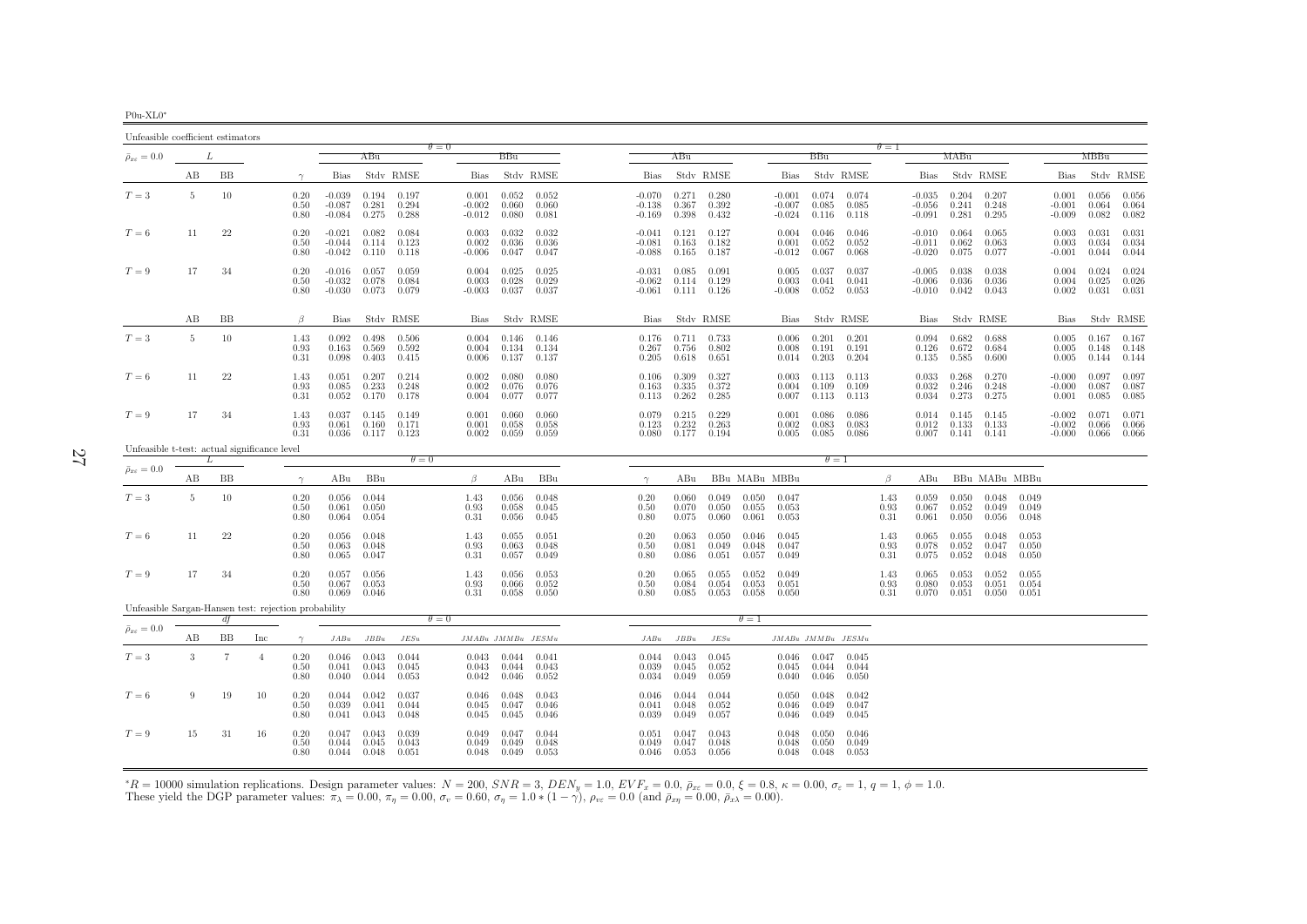P0fc-XL0∗

Feasible coefficient estimators for Arellano-Bond $\theta = 0$  $AB2a$  $\theta = 1$ <br>a  $\theta = 1$  $\bar{\rho}_{x\varepsilon}=0.0$  $_{\varepsilon}$  = 0.0  $_{\varepsilon}$   $_{\varepsilon}$   $_{\varepsilon}$   $_{\varepsilon}$   $_{\varepsilon}$   $_{\varepsilon}$   $_{\varepsilon}$   $_{\varepsilon}$   $_{\varepsilon}$   $_{\varepsilon}$   $_{\varepsilon}$   $_{\varepsilon}$   $_{\varepsilon}$   $_{\varepsilon}$   $_{\varepsilon}$   $_{\varepsilon}$   $_{\varepsilon}$   $_{\varepsilon}$   $_{\varepsilon}$   $_{\varepsilon}$   $_{\varepsilon}$   $_{\varepsilon}$   $_{\varepsilon}$ L  $\gamma$  Bias Stdv RMSE Bias Stdv RMSE Bias Stdv RMSE Bias Stdv RMSE Bias Stdv RMSE Bias Stdv RMSE Bias Stdv RMSE0.269  $T=3$  $T=3$   $5$   $0.20$   $-0.039$   $0.194$   $0.197$   $-0.042$   $0.200$   $0.204$   $-0.039$   $0.194$   $0.198$   $-0.072$   $0.287$   $0.296$   $-0.074$   $0.290$   $0.299$   $-0.070$   $0.275$   $0.284$   $-0.056$   $0.263$   $0.269$ <br> $0.50$   $0.031$   $0.324$   $-0.09$ 0.50 -0.087 0.281 0.294 -0.094 0.293 0.308 -0.088 0.281 0.295 -0.142 0.386 0.411 -0.147 0.392 0.419 -0.141 0.371 0.397 -0.091 0.311 0.3240.352 0.380 0.80 -0.084 0.275 0.288 -0.092 0.284 0.299 -0.088 0.274 0.288 -0.166 0.416 0.448 -0.179 0.420 0.456 -0.172 0.397 0.432 -0.145 0.352 0.3800.078  $T=6$  $T=6$   $11$   $0.20$   $-0.021$   $0.082$   $0.084$   $-0.021$   $0.084$   $0.087$   $-0.022$   $0.082$   $0.085$   $-0.043$   $0.125$   $0.132$   $-0.038$   $0.121$   $0.127$   $-0.042$   $0.121$   $0.128$   $-0.016$   $0.077$   $0.078$ <br> $0.159$   $0.183$   $-0.082$   $0.$ 0.50 -0.044 0.114 0.123 -0.047 0.119 0.128 -0.046 0.115 0.123 -0.086 0.168 0.189 -0.082 0.169 0.187 -0.083 0.163 0.183 -0.018 0.074 0.076 $0.090 0.096$ 0.80 -0.042 0.110 0.118 -0.049 0.115 0.125 -0.046 0.110 0.119 -0.094 0.170 0.195 -0.091 0.169 0.192 -0.092 0.165 0.189 -0.033 0.090 0.096 $0.044$  $T=9$  $T=9 \hspace{1cm} 17 \hspace{1cm} 0.20 \hspace{1cm} 0.057 \hspace{1cm} 0.059 \hspace{1cm} 0.043 \hspace{1cm} 0.041 \hspace{1cm} 0.059 \hspace{1cm} 0.061 \hspace{1cm} -0.016 \hspace{1cm} 0.057 \hspace{1cm} 0.060 \hspace{1cm} -0.033 \hspace{1cm} 0.089 \hspace{1cm} 0.095 \hspace{1cm} -0.026 \hspace{1cm} 0.083 \hspace{1cm} 0.088$ 0.50 -0.032 0.084 -0.033 0.081 0.085 -0.034 0.078 0.085 -0.065 0.118 0.128 -0.067 0.114 0.128 -0.064 0.111 0.12<br>0.80 -0.030 0.073 0.079 -0.034 0.076 0.083 -0.032 0.073 0.080 -0.068 0.115 0.133 -0.061 0.108 0.124 -0.064 0.1  $0.047$  0.049  $L \qquad \qquad \beta$ Bias Stdv RMSE Bias Stdv RMSE Bias Stdv RMSE Bias Stdv RMSE Bias Stdv RMSE Bias Stdv RMSE Bias Stdv RMSE Bias Stdv RMSE 0.934  $T=3$  $T=3 \hspace{1.5mm} 5 \hspace{1.5mm} 1.43 \hspace{1.5mm} 0.092 \hspace{1.5mm} 0.506 \hspace{1.5mm} 0.099 \hspace{1.5mm} 0.514 \hspace{1.5mm} 0.523 \hspace{1.5mm} 0.092 \hspace{1.5mm} 0.501 \hspace{1.5mm} 0.509 \hspace{1.5mm} 0.177 \hspace{1.5mm} 0.755 \hspace{1.5mm} 0.775 \hspace{1.5mm} 0.184 \hspace{1.5mm} 0.$ 0.93 0.163 0.569 0.592 0.175 0.592 0.617 0.164 0.571 0.594 0.272 0.800 0.845 0.280 0.811 0.858 0.267 0.771 0.816 0.207 0.894 0.9180.810 0.31 0.098 0.403 0.415 0.106 0.413 0.427 0.100 0.404 0.416 0.202 0.651 0.681 0.209 0.645 0.679 0.203 0.623 0.655 0.215 0.781 0.810 $0.053 - 0.312 - 0.317$  $T=6$  $T=6$   $11$   $1.43$   $0.051$   $0.207$   $0.214$   $0.049$   $0.213$   $0.219$   $0.051$   $0.208$   $0.215$   $0.106$   $0.321$   $0.338$   $0.094$   $0.309$   $0.323$   $0.106$   $0.311$   $0.329$   $0.053$   $0.312$   $0.312$   $0.317$   $0.35$   $0.312$   $0.317$   $0.3$ 0.93 0.085 0.233 0.248 0.088 0.241 0.257 0.087 0.234 0.249 0.166 0.346 0.384 0.156 0.344 0.378 0.163 0.337 0.374 0.052 0.288 0.2930.330 0.31 0.052 0.170 0.178 0.056 0.175 0.183 0.053 0.171 0.179 0.115 0.270 0.294 0.108 0.261 0.283 0.115 0.263 0.287 0.055 0.326 0.3300.162  $T=9$  $T=9 \hspace{1.5mm} 17 \hspace{1.5mm} 1.43 \hspace{1.5mm} 0.037 \hspace{1.9mm} 0.149 \hspace{1.5mm} 0.032 \hspace{1.5mm} 0.150 \hspace{1.5mm} 0.153 \hspace{1.5mm} 0.038 \hspace{1.5mm} 0.145 \hspace{1.5mm} 0.150 \hspace{1.5mm} 0.150 \hspace{1.5mm} 0.079 \hspace{1.5mm} 0.242 \hspace{1.5mm} 0.238 \hspace{1.5mm} 0$ 0.93 0.061 0.160 0.171 0.060 0.166 0.176 0.063 0.160 0.172 0.124 0.242 0.272 0.106 0.232 0.256 0.124 0.234 0.264 0.018 0.147 0.148 $0.011$   $0.158$   $0.158$ 0.31 0.036 0.117 0.123 0.038 0.121 0.126 0.037 0.118 0.123 0.083 0.184 0.202 0.071 0.171 0.185 0.081 0.178 0.195 0.011 0.158 0.158

| Feasible coefficient estimators for Blundell-Bond |    |                      |                                  |                         |                         |                               |                         |                         |                               |                         |                         |                                  |                         |                         |                                  |                         |                         |                                  |                         |                         |                            |                         |                         |
|---------------------------------------------------|----|----------------------|----------------------------------|-------------------------|-------------------------|-------------------------------|-------------------------|-------------------------|-------------------------------|-------------------------|-------------------------|----------------------------------|-------------------------|-------------------------|----------------------------------|-------------------------|-------------------------|----------------------------------|-------------------------|-------------------------|----------------------------|-------------------------|-------------------------|
|                                                   |    |                      |                                  |                         |                         |                               | $\theta = 0$            |                         |                               |                         |                         |                                  |                         |                         |                                  |                         |                         | $\theta = 1$                     |                         |                         |                            |                         |                         |
| $\bar{\rho}_{x\varepsilon}=0.0$                   |    |                      |                                  | BB1                     |                         |                               | BB2a                    |                         |                               | BB2c                    |                         |                                  | BB1                     |                         |                                  | BB2a                    |                         |                                  | BB2c                    |                         |                            | МВВ                     |                         |
|                                                   |    |                      | <b>Bias</b>                      |                         | Stdy RMSE               | Bias                          |                         | Stdy RMSE               | <b>Bias</b>                   |                         | Stdy RMSE               | <b>Bias</b>                      |                         | Stdy RMSE               | <b>Bias</b>                      |                         | Stdy RMSE               | <b>Bias</b>                      |                         | Stdy RMSE               | <b>Bias</b>                |                         | Stdy RMSE               |
| $T=3$                                             | 10 | 0.20<br>0.50<br>0.80 | $-0.001$<br>$-0.005$<br>$-0.020$ | 0.052<br>0.060<br>0.083 | 0.052<br>0.060<br>0.085 | 0.000<br>$-0.003$<br>$-0.015$ | 0.053<br>0.062<br>0.086 | 0.053<br>0.062<br>0.087 | 0.001<br>$-0.002$<br>$-0.013$ | 0.054<br>0.062<br>0.084 | 0.054<br>0.062<br>0.085 | $-0.005$<br>$-0.014$<br>$-0.038$ | 0.078<br>0.090<br>0.124 | 0.078<br>0.091<br>0.129 | $-0.002$<br>$-0.008$<br>$-0.029$ | 0.073<br>0.086<br>0.122 | 0.073<br>0.086<br>0.126 | $-0.001$<br>$-0.006$<br>$-0.022$ | 0.075<br>0.087<br>0.122 | 0.075<br>0.087<br>0.124 | 0.003<br>0.009<br>0.040    | 0.075<br>0.096<br>0.171 | 0.076<br>0.096<br>0.176 |
| $T=6$                                             | 22 | 0.20<br>0.50<br>0.80 | 0.002<br>$-0.001$<br>$-0.011$    | 0.032<br>0.036<br>0.049 | 0.032<br>0.036<br>0.050 | 0.003<br>0.000<br>$-0.009$    | 0.034<br>0.039<br>0.053 | 0.034<br>0.039<br>0.053 | 0.003<br>0.002<br>$-0.007$    | 0.032<br>0.037<br>0.048 | 0.033<br>0.037<br>0.049 | $-0.001$<br>$-0.007$<br>$-0.027$ | 0.050<br>0.057<br>0.074 | 0.050<br>0.057<br>0.078 | 0.002<br>$-0.003$<br>$-0.020$    | 0.046<br>0.052<br>0.070 | 0.046<br>0.052<br>0.073 | 0.004<br>0.001<br>$-0.013$       | 0.047<br>0.053<br>0.069 | 0.047<br>0.053<br>0.070 | 0.004<br>0.006<br>0.020    | 0.037<br>0.041<br>0.060 | 0.037<br>0.042<br>0.063 |
| $T=9$                                             | 34 | 0.20<br>0.50<br>0.80 | 0.002<br>$-0.000$<br>$-0.008$    | 0.025<br>0.029<br>0.038 | 0.025<br>0.029<br>0.039 | 0.003<br>0.001<br>$-0.007$    | 0.027<br>0.031<br>0.042 | 0.027<br>0.031<br>0.042 | 0.004<br>0.003<br>$-0.004$    | 0.025<br>0.029<br>0.038 | 0.026<br>0.029<br>0.038 | $-0.000$<br>$-0.005$<br>$-0.022$ | 0.039<br>0.045<br>0.058 | 0.039<br>0.045<br>0.062 | 0.002<br>$-0.002$<br>$-0.016$    | 0.035<br>0.041<br>0.054 | 0.036<br>0.041<br>0.056 | 0.006<br>0.003<br>$-0.009$       | 0.037<br>0.042<br>0.053 | 0.037<br>0.042<br>0.054 | 0.003<br>0.004<br>0.006    | 0.027<br>0.029<br>0.038 | 0.027<br>0.029<br>0.038 |
|                                                   |    | $\beta$              | Bias                             |                         | Stdy RMSE               | Bias                          |                         | Stdy RMSE               | Bias                          |                         | Stdy RMSE               | Bias                             |                         | Stdy RMSE               | Bias                             |                         | Stdv RMSE               | Bias                             |                         | Stdv RMSE               | Bias                       |                         | Stdv RMSE               |
| $T=3$                                             | 10 | 1.43<br>0.93<br>0.31 | 0.005<br>0.007<br>0.011          | 0.147<br>0.137<br>0.142 | 0.147<br>0.137<br>0.143 | 0.001<br>0.002<br>0.005       | 0.151<br>0.139<br>0.142 | 0.151<br>0.139<br>0.142 | 0.003<br>0.005<br>0.006       | 0.148<br>0.136<br>0.139 | 0.148<br>0.136<br>0.139 | 0.015<br>0.019<br>0.025          | 0.212<br>0.206<br>0.221 | 0.213<br>0.206<br>0.222 | 0.001<br>0.004<br>0.011          | 0.203<br>0.193<br>0.206 | 0.203<br>0.193<br>0.206 | 0.006<br>0.011<br>0.016          | 0.204<br>0.195<br>0.208 | 0.204<br>0.195<br>0.209 | 0.018<br>0.048<br>0.103    | 0.210<br>0.201<br>0.251 | 0.211<br>0.207<br>0.271 |
| $T=6$                                             | 22 | 1.43<br>0.93<br>0.31 | 0.003<br>0.005<br>0.007          | 0.080<br>0.077<br>0.079 | 0.080<br>0.077<br>0.080 | $-0.003$<br>$-0.001$<br>0.003 | 0.086<br>0.081<br>0.082 | 0.086<br>0.081<br>0.082 | 0.002<br>0.002<br>0.003       | 0.080<br>0.076<br>0.078 | 0.081<br>0.076<br>0.078 | 0.009<br>0.013<br>0.016          | 0.122<br>0.120<br>0.125 | 0.122<br>0.120<br>0.126 | $-0.002$<br>0.001<br>0.008       | 0.113<br>0.109<br>0.113 | 0.113<br>0.109<br>0.113 | 0.003<br>0.004<br>0.007          | 0.114<br>0.110<br>0.114 | 0.114<br>0.110<br>0.114 | 0.004<br>0.011<br>0.031    | 0.104<br>0.095<br>0.097 | 0.104<br>0.096<br>0.101 |
| $T=9$                                             | 34 | 1.43<br>0.93<br>0.31 | 0.001<br>0.003<br>0.005          | 0.060<br>0.059<br>0.060 | 0.060<br>0.059<br>0.060 | $-0.005$<br>$-0.003$<br>0.001 | 0.065<br>0.062<br>0.064 | 0.065<br>0.062<br>0.064 | 0.001<br>0.001<br>0.002       | 0.060<br>0.058<br>0.059 | 0.060<br>0.058<br>0.059 | 0.006<br>0.009<br>0.012          | 0.093<br>0.091<br>0.094 | 0.093<br>0.092<br>0.095 | $-0.003$<br>$-0.000$<br>0.006    | 0.083<br>0.081<br>0.083 | 0.083<br>0.081<br>0.083 | 0.001<br>0.002<br>0.005          | 0.086<br>0.084<br>0.086 | 0.086<br>0.084<br>0.086 | $-0.000$<br>0.002<br>0.010 | 0.074<br>0.069<br>0.069 | 0.074<br>0.069<br>0.070 |

 ${}^*R = 10000$  simulation replications. Design parameter values:  $N = 200$ ,  $SNR = 3$ ,  $DEN_y = 1.0$ ,  $EVF_x = 0.0$ ,  $\bar{p}_{xz} = 0.0$ ,  $\xi = 0.8$ ,  $\kappa = 0.00$ ,  $\sigma_{\varepsilon} = 1$ ,  $q = 1$ ,  $\phi = 1.0$ .<br>These yield the DGP parameter values:  $\pi$  $*R = 10000$  simulation replications. Design parameter values:  $N = 200$ ,  $SNR = 3$ ,  $DEN_y = 1.0$ ,  $EVF_x = 0.0$ ,  $\bar{p}_{xz} = 0.0$ ,  $\xi = 0.8$ , These yield the DGP parameter values:  $\pi_{\lambda} = 0.00$ ,  $\pi_{\eta} = 0.00$ ,  $\sigma_v = 0.60$ ,  $\sigma_{\eta}$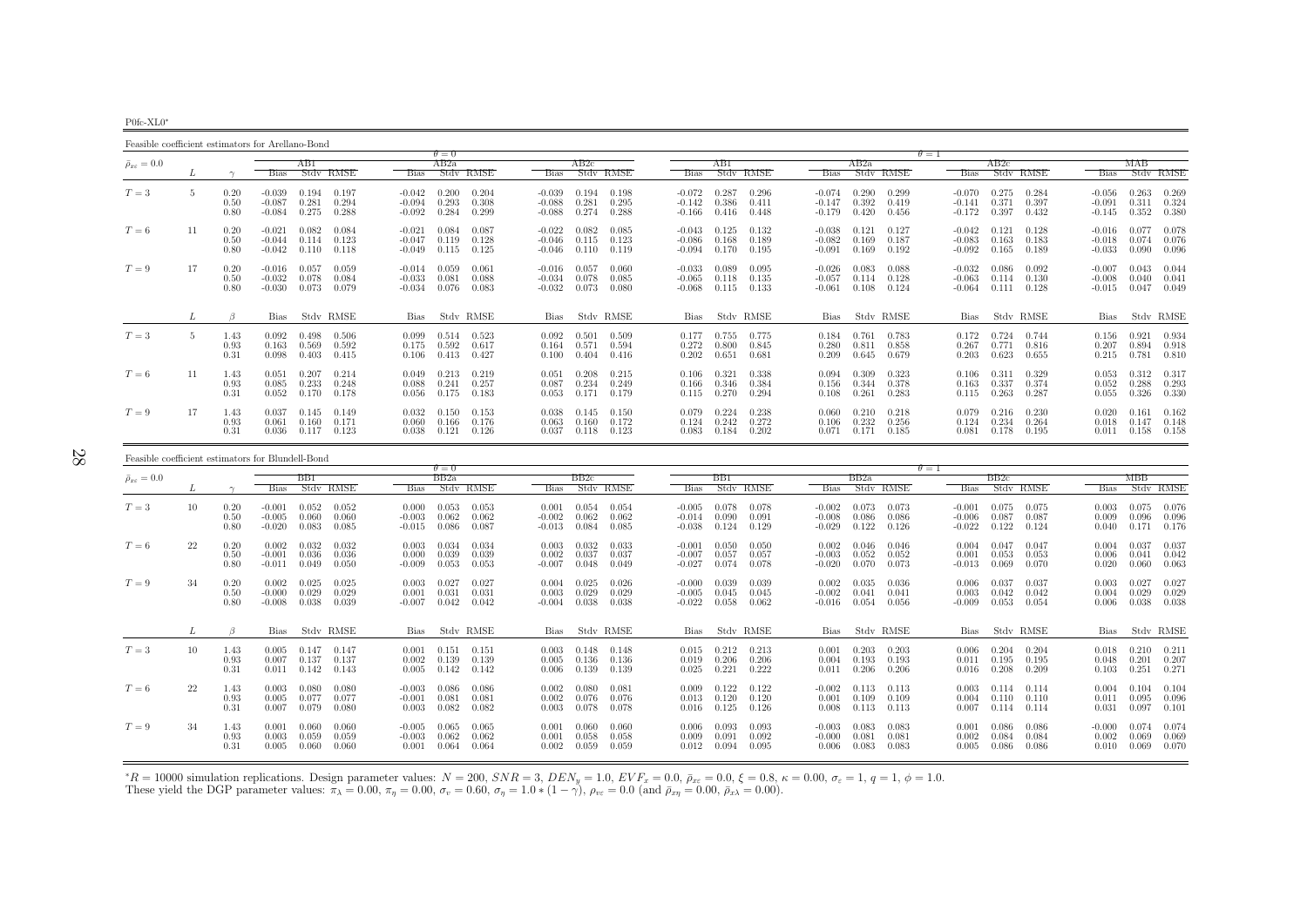P0ft-XL0<sup>∗</sup>

| Feasible t-test Arellano-Bond: actual significance level |    |                      |                         |                                                                     |                                         |                         |                                                                     |                |                                   |                |                                                                         |                |                         |                                                                     |                         |                                                         |                         |
|----------------------------------------------------------|----|----------------------|-------------------------|---------------------------------------------------------------------|-----------------------------------------|-------------------------|---------------------------------------------------------------------|----------------|-----------------------------------|----------------|-------------------------------------------------------------------------|----------------|-------------------------|---------------------------------------------------------------------|-------------------------|---------------------------------------------------------|-------------------------|
| $\bar{\rho}_{x\varepsilon}=0.0$                          |    |                      |                         |                                                                     |                                         | $\theta = 0$            |                                                                     |                |                                   |                |                                                                         |                | $\theta = 1$            |                                                                     |                         |                                                         |                         |
|                                                          | L  | $\gamma$             |                         |                                                                     | AB1 AB1aR AB1cR                         |                         |                                                                     |                | AB2a AB2aW AB2c AB2cW             |                | AB1 AB1aR AB1cR                                                         |                |                         | AB2a AB2aW AB2c AB2cW MAB                                           |                         |                                                         |                         |
| $T=3$                                                    | 5  | 0.20<br>0.50<br>0.80 | 0.048<br>0.078          | 0.039 0.037 0.036                                                   | $0.045$ 0.045<br>0.074 0.074            | 0.063<br>0.092          | $0.048$ $0.039$ $0.037$ $0.037$<br>0.050<br>$0.071$ 0.077           | 0.046          | 0.047<br>0.078                    | 0.181          | $0.159$ $0.057$ $0.040$<br>0.078<br>$0.227$ 0.109                       | 0.053<br>0.092 | 0.149                   | $0.089$ $0.064$ $0.046$ $0.044$ $0.664$<br>$0.111$ $0.082$<br>0.101 | 0.061<br>0.101          | 0.061<br>0.098                                          | 0.667<br>0.631          |
| $T=6$                                                    | 11 | 0.20<br>0.50<br>0.80 |                         | $0.052$ $0.053$ $0.042$<br>$0.060$ $0.057$ $0.051$<br>$0.072$ 0.068 | 0.057                                   | 0.072<br>0.086<br>0.099 | 0.054<br>$0.057$ 0.054<br>0.068                                     | 0.061          | $0.044$ $0.043$<br>0.054<br>0.061 |                | 0.230 0.082 0.045<br>$0.255$ $0.099$ $0.057$<br>$0.282$ $0.114$ $0.079$ |                | 0.188<br>0.198          | $0.149$ $0.072$<br>0.088<br>0.094                                   | 0.053<br>0.065<br>0.089 | $0.050 \quad 0.188$<br>$0.066$ $0.187$<br>$0.087$ 0.189 |                         |
| $T=9$                                                    | 17 | 0.20<br>0.50<br>0.80 | 0.055<br>0.065          | 0.058<br>0.067<br>$0.072$ $0.071$ $0.056$                           | 0.046<br>0.056                          | 0.083<br>0.096<br>0.109 | 0.056 0.047<br>0.064<br>$0.067$ 0.060                               | 0.058          | 0.047<br>0.058<br>0.060           |                | 0.247 0.090 0.052<br>$0.280$ $0.111$ $0.064$<br>$0.295$ $0.112$ $0.075$ |                | 0.185<br>0.227<br>0.226 | 0.074<br>0.088<br>$0.090 \quad 0.081$                               | 0.059<br>0.072          | $0.056$ $0.110$<br>0.071<br>$0.080$ $0.114$             | 0.112                   |
|                                                          | L  | $\beta$              | AB1                     | AB1aR AB1cR                                                         |                                         |                         |                                                                     |                | AB2a AB2aW AB2c AB2cW             | AB1            | AB1aR AB1cR                                                             |                |                         | AB2a AB2aW AB2c AB2cW MAB                                           |                         |                                                         |                         |
| $T=3$                                                    | 5  | 1.43<br>0.93<br>0.31 | 0.041<br>0.056          | 0.034 0.033 0.031<br>0.056                                          | $0.040$ $0.039$<br>0.053                | 0.058<br>0.067          | $0.044$ $0.037$ $0.032$ $0.031$<br>0.045<br>0.055                   | 0.041<br>0.056 | 0.041<br>0.055                    | 0.172          | 0.157 0.051 0.034<br>$0.063$ $0.041$<br>$0.202$ $0.072$ $0.055$         |                | 0.098<br>0.106          | 0.079 0.059 0.040 0.038 0.728<br>0.073<br>0.077                     | 0.052<br>0.065          | 0.048 0.721<br>$0.062$ 0.715                            |                         |
| $T=6$                                                    | 11 | 1.43<br>0.93<br>0.31 | 0.050<br>0.059          | 0.057<br>$0.060$ $0.060$ $0.055$                                    | $0.051$ $0.046$<br>0.053                | 0.067<br>0.079<br>0.079 | 0.051 0.048<br>0.057<br>$0.060$ $0.057$                             | 0.055          | 0.047<br>0.055<br>0.057           | 0.255          | $0.230$ $0.074$ $0.048$<br>$0.092$ 0.056<br>$0.261$ $0.090$ $0.065$     |                | 0.177                   | $0.141$ $0.068$<br>0.085<br>$0.159$ $0.080$                         | 0.058<br>0.065<br>0.075 | $0.054$ $0.220$<br>$0.064$ $0.223$<br>$0.070$ $0.227$   |                         |
| $T=9$                                                    | 17 | 1.43<br>0.93<br>0.31 | 0.052<br>0.062          | 0.056<br>0.065<br>$0.060$ $0.062$ $0.056$                           | 0.050<br>0.058                          | 0.079<br>0.090<br>0.086 | $0.054$ $0.051$<br>$0.061$ $0.059$<br>$0.061$ $0.058$ $0.057$       |                | 0.050<br>0.059                    | 0.239          | 0.079<br>0.266 0.099<br>$0.257$ 0.089 0.066                             | 0.053<br>0.064 | 0.172<br>0.209          | 0.071<br>0.085<br>$0.181$ $0.075$ $0.071$ $0.069$                   | 0.058<br>0.071          | 0.056<br>0.068                                          | 0.133<br>0.137<br>0.138 |
| Feasible t-test Blundell-Bond: actual significance level |    |                      |                         |                                                                     |                                         | $\theta = 0$            |                                                                     |                |                                   |                |                                                                         |                | $\theta = 1$            |                                                                     |                         |                                                         |                         |
| $\bar{\rho}_{x\varepsilon}=0.0$                          | L  | $\gamma$             |                         |                                                                     | BB1 BB1aR BB1cR                         |                         |                                                                     |                | BB2a BB2aW BB2c BB2cW             |                | BB1 BB1aR BB1cR                                                         |                |                         |                                                                     |                         | BB2a BB2aW BB2c BB2cW MBB                               |                         |
| ${\cal T}=3$                                             | 10 | 0.20                 |                         |                                                                     |                                         |                         |                                                                     |                |                                   |                |                                                                         |                |                         |                                                                     |                         |                                                         |                         |
|                                                          |    | 0.50<br>0.80         | 0.048<br>0.052          | $0.044$ $0.055$ $0.032$<br>0.055                                    | 0.034<br>$0.057$ $0.031$                | 0.077<br>0.085          | $0.077$ $0.057$ $0.042$ $0.039$<br>0.057<br>0.058                   | 0.043<br>0.036 | 0.040<br>0.033                    |                | 0.179 0.070 0.043<br>$0.197$ 0.070<br>$0.211$ $0.082$ $0.045$           | 0.045          | 0.124<br>0.158          | $0.116$ $0.065$ $0.056$ $0.050$ $0.415$<br>0.064<br>0.077           | 0.056<br>0.059          | 0.050<br>0.051                                          | 0.447<br>0.555          |
| $T=6$                                                    | 22 | 0.20<br>0.50<br>0.80 | 0.048<br>0.045<br>0.053 | 0.057                                                               | 0.053 0.036<br>$0.050$ $0.036$<br>0.034 | 0.095<br>0.098<br>0.109 | $0.057$ 0.044<br>0.054<br>0.058                                     | 0.043<br>0.036 | 0.041<br>0.040<br>0.034           | 0.235          | $0.203$ $0.068$ $0.045$<br>$0.211$ $0.069$<br>0.086                     | 0.044<br>0.048 | 0.185<br>0.231          | $0.171$ $0.067$ $0.053$<br>0.063<br>0.074                           | 0.051<br>0.049          | $0.048$ 0.139<br>$0.046$ $0.159$<br>$0.044$ $0.225$     |                         |
| $T=9$                                                    | 34 | 0.20<br>0.50<br>0.80 | 0.054<br>0.049          | 0.054<br>$0.052$ $0.054$ $0.038$                                    | 0.058 0.044<br>0.041                    | 0.115                   | $0.117$ $0.058$<br>0.055<br>$0.127$ $0.056$ $0.039$ $0.037$         | 0.051          | $0.052$ 0.049<br>0.048            |                | $0.211$ $0.067$ $0.048$<br>$0.215$ 0.068<br>$0.242$ $0.086$ $0.052$     | 0.049          | 0.247                   | $0.234$ $0.060$ $0.057$<br>0.061<br>$0.296$ $0.071$ $0.052$         | 0.053                   | $0.052$ 0.103<br>0.049<br>0.048 0.128                   | 0.112                   |
|                                                          | L  | β                    | BB1                     | BB1aR BB1cR                                                         |                                         |                         |                                                                     |                | BB2a BB2aW BB2c BB2cW             | BB1            | BB1aR BB1cR                                                             |                |                         | BB2a BB2aW BB2c                                                     |                         | BB2cW MBB                                               |                         |
| $T=3$                                                    | 10 | 1.43<br>0.93<br>0.31 | 0.046<br>0.040          | $0.046$ $0.049$ $0.042$<br>0.048<br>0.044 0.038                     | 0.041                                   | 0.063                   | $0.064$ $0.049$ $0.045$ $0.043$<br>0.047<br>$0.061$ $0.043$ $0.040$ | 0.043          | 0.040<br>0.036                    | 0.189<br>0.190 | $0.177$ $0.067$ $0.055$<br>$0.066$ $0.054$<br>$0.061$ $0.053$           |                | 0.103                   | $0.105$ $0.059$ $0.061$<br>0.058<br>$0.101$ $0.056$                 | 0.060<br>0.062          | 0.053 0.459<br>0.052<br>0.053                           | 0.495<br>0.620          |
| $T=6$                                                    | 22 | 1.43<br>0.93<br>0.31 | 0.051<br>0.048          | 0.051<br>$0.046$ $0.050$ $0.045$                                    | $0.052$ 0.050<br>0.047                  | 0.092<br>0.090<br>0.089 | 0.056<br>0.055<br>$0.052$ $0.047$ $0.045$                           | 0.051<br>0.048 | 0.049<br>0.047                    | 0.209          | $0.202$ $0.067$ $0.058$<br>$0.067$ 0.056<br>$0.220$ $0.069$ $0.055$     |                | 0.171<br>0.175<br>0.179 | 0.063<br>0.061<br>0.061                                             | 0.060<br>0.059<br>0.056 | $0.054$ $0.127$<br>0.055<br>$0.052$ 0.178               | 0.139                   |

 ${}^*R = 10000$  simulation replications. Design parameter values:  $N = 200$ ,  $SNR = 3$ ,  $DEN_y = 1.0$ ,  $EVF_x = 0.0$ ,  $\bar{\rho}_{x\bar{x}} = 0.0$ ,  $\xi = 0.8$ ,  $\kappa = 0.00$ ,<br> $\sigma_{\bar{x}} = 1$ ,  $q = 1$ ,  $\phi = 1.0$ . These yield the DGP parameter values:

P0fJ-XL0<sup>∗</sup>

|                                 |    |                |     |                      | Feasible Sargan-Hansen test: rejection probability |                         |                         |                         |                                           |                         |                         |                         |
|---------------------------------|----|----------------|-----|----------------------|----------------------------------------------------|-------------------------|-------------------------|-------------------------|-------------------------------------------|-------------------------|-------------------------|-------------------------|
|                                 |    | df             |     |                      |                                                    |                         | $\theta = 0$            |                         |                                           |                         |                         |                         |
| $\bar{\rho}_{x\varepsilon}=0.0$ | AВ | <b>BB</b>      | Inc | $\sim$               | $JAB_a^{(2,1)}JBB_a^{(2,1)}JES_a^{(2,1)}$          |                         |                         |                         | $JAB_c^{(2,1)}JBB_c^{(2,1)}JES_c^{(2,1)}$ |                         | JMAB JMBB JESM          |                         |
| $T=3$                           | 3  | 7              | 4   | 0.20<br>0.50<br>0.80 | 0.040<br>0.044<br>0.040<br>0.044<br>0.049<br>0.044 | 0.058<br>0.058<br>0.052 | 0.036<br>0.037<br>0.046 | 0.030<br>0.027<br>0.029 | 0.034<br>0.033<br>0.029                   | 0.303<br>0.299<br>0.301 | 0.279<br>0.315<br>0.406 | 0.258<br>0.295<br>0.387 |
| $T=6$                           | 9  | 19             | 10  | 0.20<br>0.50<br>0.80 | 0.045<br>0.038<br>0.041<br>0.036<br>0.043<br>0.040 | 0.047<br>0.049<br>0.046 | 0.035<br>0.031<br>0.038 | 0.028<br>0.026<br>0.025 | 0.030<br>0.028<br>0.024                   | 0.043<br>0.041<br>0.043 | 0.314<br>0.334<br>0.357 | 0.347<br>0.365<br>0.387 |
| $T=9$                           | 15 | 31             | 16  | 0.20<br>0.50<br>0.80 | 0.042<br>0.036<br>0.042<br>0.035<br>0.042<br>0.035 | 0.044<br>0.044<br>0.045 | 0.037<br>0.035<br>0.040 | 0.030<br>0.028<br>0.025 | 0.030<br>0.030<br>0.027                   | 0.041<br>0.041<br>0.039 | 0.316<br>0.336<br>0.348 | 0.356<br>0.371<br>0.381 |
|                                 |    | df             |     |                      |                                                    |                         | $\theta=1$              |                         |                                           |                         |                         |                         |
| $\bar{\rho}_{x\varepsilon}=0.0$ | AВ | <b>BB</b>      | Inc | $\sim$               | $JAB_a^{(2,1)}JBB_a^{(2,1)}JES_a^{(2,1)}$          |                         |                         |                         | $JAB_c^{(2,1)}JBB_c^{(2,1)}JES_c^{(2,1)}$ |                         | JMAB JMBB JESM          |                         |
| $T=3$                           | 3  | $\overline{7}$ | 4   | 0.20<br>0.50<br>0.80 | 0.032<br>0.034<br>0.029<br>0.034<br>0.042<br>0.039 | 0.058<br>0.061<br>0.057 | 0.033<br>0.031<br>0.043 | 0.031<br>0.033<br>0.039 | 0.047<br>0.050<br>0.051                   | 0.323<br>0.324<br>0.333 | 0.551<br>0.583<br>0.621 | 0.517<br>0.552<br>0.591 |
| $T=6$                           | 9  | 19             | 10  | 0.20<br>0.50<br>0.80 | 0.032<br>0.024<br>0.031<br>0.022<br>0.036<br>0.024 | 0.043<br>0.042<br>0.040 | 0.028<br>0.028<br>0.036 | 0.024<br>0.021<br>0.025 | 0.035<br>0.040<br>0.034                   | 0.057<br>0.058<br>0.061 | 0.701<br>0.709<br>0.714 | 0.721<br>0.723<br>0.728 |
| $T=9$                           | 15 | 31             | 16  | 0.20<br>0.50<br>0.80 | 0.028<br>0.020<br>0.030<br>0.018<br>0.033<br>0.018 | 0.040<br>0.038<br>0.035 | 0.033<br>0.030<br>0.036 | 0.023<br>0.023<br>0.022 | 0.033<br>0.035<br>0.032                   | 0.048<br>0.050<br>0.048 | 0.741<br>0.742<br>0.745 | 0.757<br>0.758<br>0.758 |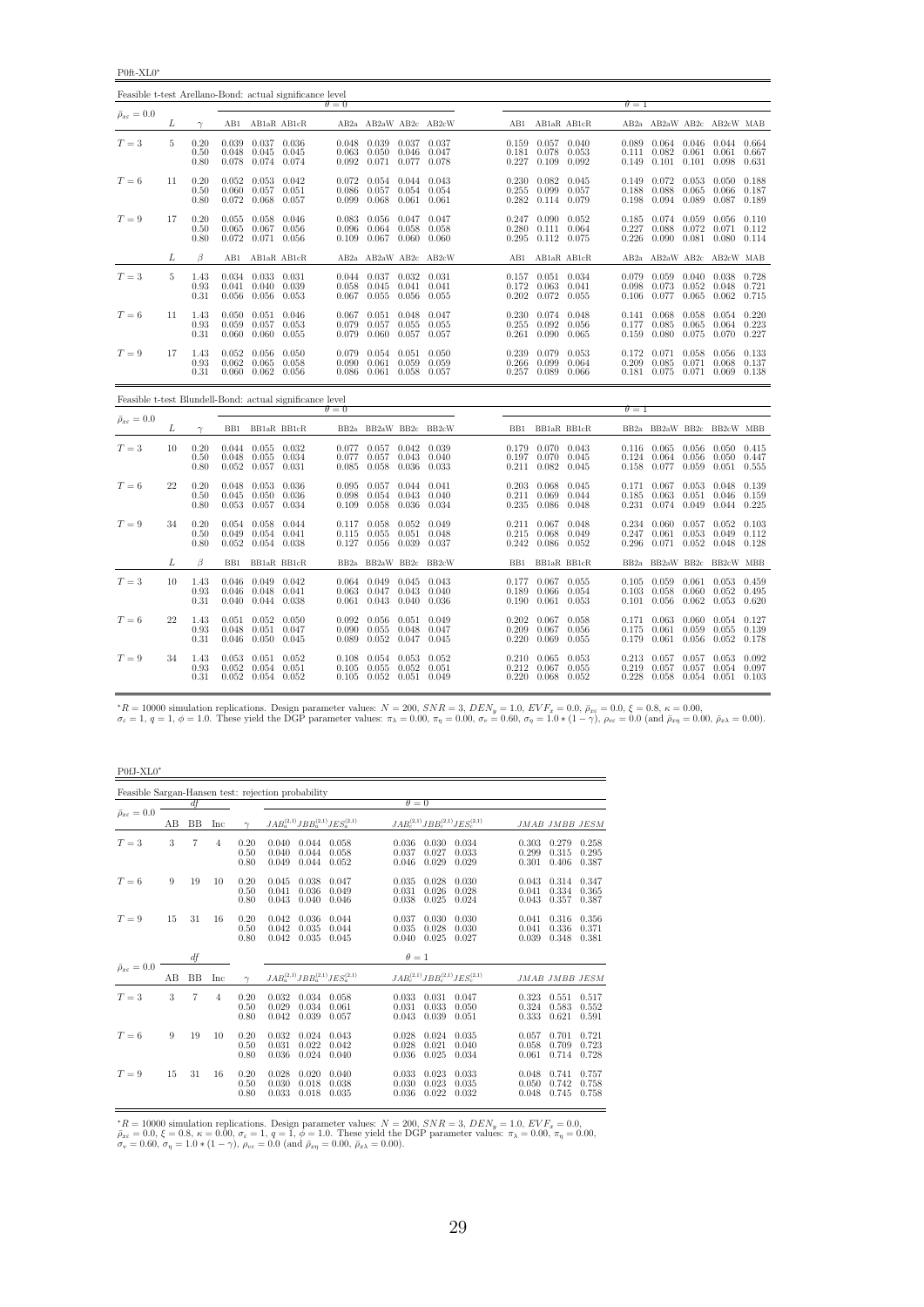P0fJ-XL0<sup>∗</sup> : additional findings

|                                   |                  |                   |                |                      | Feasible Sargan-Hansen test: rejection probability                                     |                         |                                                        |                                   |                                           |                                                                                                |                                       |                                           |
|-----------------------------------|------------------|-------------------|----------------|----------------------|----------------------------------------------------------------------------------------|-------------------------|--------------------------------------------------------|-----------------------------------|-------------------------------------------|------------------------------------------------------------------------------------------------|---------------------------------------|-------------------------------------------|
| $\bar{\rho}_{x\epsilon}=0.0$      |                  | df                |                |                      |                                                                                        |                         | $\theta = 0$                                           |                                   |                                           |                                                                                                |                                       |                                           |
|                                   | AВ               | BB                | Inc            | $\gamma$             | $JAB^{\left( 1,0\right) }JBB_{a}^{\left( 1,0\right) }JES^{\left( 1,0\right) }$         |                         |                                                        |                                   |                                           | $JAB_a^{(1,1)}JBB_a^{(1,1)}JES_a^{(1,1)} \hspace{2cm} JAB_c^{(1,1)}JBB_c^{(1,1)}JES_c^{(1,1)}$ |                                       |                                           |
| $T=3$                             | 3                | $\overline{7}$    | $\overline{4}$ | 0.20<br>0.50<br>0.80 | 0.041<br>$0.042$ 0.050<br>0.038<br>0.042<br>$0.044$ 0.052<br>0.049                     | 0.053                   | 0.042<br>0.043<br>0.052                                | 0.053<br>0.053<br>0.056           | 0.066<br>0.066<br>0.065                   | 0.039<br>0.048                                                                                 | $0.037$ $0.031$<br>0.029<br>0.033     | 0.036<br>0.035<br>0.034                   |
| $T=6$                             | 9                | 19                | 10             | 0.20<br>0.50<br>0.80 | 0.042<br>$0.040 \quad 0.040$<br>0.037<br>0.041<br>0.046<br>0.043                       | 0.047<br>0.044          | 0.049<br>0.045<br>0.048                                | 0.046<br>$\,0.046\,$<br>0.048     | 0.056<br>0.057<br>0.057                   | 0.036<br>0.031<br>0.038                                                                        | 0.028<br>0.026<br>0.026               | 0.030<br>0.029<br>0.025                   |
| $T=9$                             | 15               | 31                | 16             | 0.20<br>0.50<br>0.80 | 0.041<br>0.044<br>$0.043$ 0.046<br>0.043<br>$0.047$ $0.046$ $0.048$                    | 0.041                   | 0.046<br>0.046<br>0.046                                | 0.044<br>0.045<br>0.044 0.054     | 0.055<br>0.053                            | 0.037<br>0.035                                                                                 | 0.031<br>0.029<br>$0.040 \quad 0.028$ | 0.031<br>0.032<br>0.029                   |
| $\bar{\rho}_{x\varepsilon}=0.0$   |                  | df                |                |                      |                                                                                        |                         | $\theta = 1$                                           |                                   |                                           |                                                                                                |                                       |                                           |
|                                   | AB               | BB                | Inc            | $\gamma$             | $JAB^{\left( 1,0\right) }JBB_{a}^{\left( 1,0\right) }JES^{\left( 1,0\right) }$         |                         |                                                        |                                   | $JAB^{(1,1)}_aJBB^{(1,1)}_aJES^{(1,1)}_a$ |                                                                                                |                                       | $JAB_c^{(1,1)}JBB_c^{(1,1)}JES_c^{(1,1)}$ |
| $T=3$                             | $\sqrt{3}$       | 7                 | $\overline{4}$ | 0.20<br>0.50<br>0.80 | 0.184<br>0.335 0.282<br>0.183<br>0.386<br>0.425<br>0.213                               | 0.345<br>0.370          | 0.049<br>0.047<br>0.064                                | 0.062<br>0.068<br>0.077           | 0.085<br>0.097<br>0.094                   | 0.041<br>0.039<br>0.052                                                                        | 0.039<br>0.044<br>0.054               | 0.055<br>0.061<br>0.065                   |
| $T=6$                             | 9                | 19                | 10             | 0.20<br>0.50<br>0.80 | 0.476<br>0.628<br>0.466<br>0.701<br>0.760<br>0.508                                     | 0.401<br>0.531<br>0.598 | 0.055<br>0.055<br>0.065                                | 0.048<br>0.051<br>0.056           | 0.063<br>0.066<br>0.065                   | 0.033<br>0.033<br>0.041                                                                        | 0.030<br>0.029<br>0.033               | 0.039<br>0.048<br>0.045                   |
| $T=9$                             | 15               | 31                | 16             | 0.20<br>0.50<br>0.80 | 0.795<br>0.664<br>0.646<br>0.857<br>0.682<br>0.900                                     | 0.514<br>0.658<br>0.746 | 0.053<br>0.054<br>0.058                                | 0.039<br>0.040<br>0.045           | 0.056<br>0.057<br>0.057                   | 0.036<br>0.033<br>$\,0.039\,$                                                                  | 0.028<br>0.028<br>0.029               | 0.035<br>0.042<br>0.039                   |
|                                   |                  | df                |                |                      | Feasible Sargan-Hansen test: rejection probability                                     | $\theta = 0$            |                                                        |                                   |                                           |                                                                                                |                                       |                                           |
| $\bar{\rho}_{x\varepsilon} = 0.0$ | AB               | BB                | Inc            | $\gamma$             | $JAB_{a}^{\left( 2,2\right) }JBB_{a}^{\left( 2,2\right) }JES_{a}^{\left( 2,2\right) }$ |                         |                                                        |                                   | $JAB_c^{(2,2)}JBB_c^{(2,2)}JES_c^{(2,2)}$ |                                                                                                |                                       |                                           |
| $T=3$                             | $\boldsymbol{3}$ | $\scriptstyle{7}$ | $\overline{4}$ | 0.20<br>0.50<br>0.80 | $0.039$ $0.044$ $0.058$<br>0.038<br>0.043<br>0.049<br>0.044                            | 0.059<br>0.055          | 0.036<br>0.037<br>0.047                                | $0.030$ $0.035$<br>0.026<br>0.028 | 0.033<br>0.028                            |                                                                                                |                                       |                                           |
| $T=6$                             | 9                | 19                | 10             | 0.20<br>0.50<br>0.80 | 0.044<br>0.039<br>0.041<br>0.037<br>0.045<br>0.041                                     | 0.047<br>0.049<br>0.046 | 0.035<br>0.031<br>0.038                                | 0.028<br>0.026<br>0.025           | 0.030<br>0.029<br>0.023                   |                                                                                                |                                       |                                           |
| $T=9$                             | 15               | 31                | 16             | 0.20<br>0.50<br>0.80 | 0.041<br>0.036<br>0.042<br>0.036<br>0.037 0.044<br>0.043                               | 0.044<br>0.045          | $\begin{array}{c} 0.037 \\ 0.035 \\ 0.040 \end{array}$ | 0.031<br>0.028<br>0.026           | 0.031<br>0.031<br>0.027                   |                                                                                                |                                       |                                           |
| $\bar{\rho}_{x\varepsilon}=0.0$   |                  | $\mathcal{A}$ f   |                |                      |                                                                                        | $\theta = 1$            |                                                        |                                   |                                           |                                                                                                |                                       |                                           |
|                                   | AB               | BB                | Inc            | $\gamma$             | $JAB_a^{(2,2)}JBB_a^{(2,2)}JES_a^{(2,2)}$                                              |                         |                                                        |                                   | $JAB_c^{(2,2)}JBB_c^{(2,2)}JES_c^{(2,2)}$ |                                                                                                |                                       |                                           |
| $T=3$                             | 3                | $\scriptstyle{7}$ | $\overline{4}$ | 0.20<br>0.50<br>0.80 | 0.031<br>0.034 0.060<br>0.032<br>0.036<br>0.043<br>0.041                               | 0.064<br>0.059          | 0.034<br>0.033<br>0.046                                | 0.030 0.044<br>0.031<br>0.033     | 0.047<br>0.045                            |                                                                                                |                                       |                                           |
| $T=6$                             | 9                | 19                | 10             | 0.20<br>0.50<br>0.80 | 0.031<br>0.027<br>0.032<br>0.025<br>0.038<br>0.029                                     | 0.047<br>0.048<br>0.046 | 0.028<br>0.028<br>0.035                                | 0.024<br>0.021<br>0.022           | 0.035<br>0.040<br>0.032                   |                                                                                                |                                       |                                           |
| $T=9$                             | 15               | 31                | 16             | 0.20<br>0.50<br>0.80 | 0.029<br>0.023<br>0.022<br>0.031<br>0.034<br>0.023                                     | 0.044<br>0.045<br>0.042 | 0.033<br>0.030<br>0.036                                | 0.023<br>0.023<br>0.021           | 0.033<br>0.035<br>0.031                   |                                                                                                |                                       |                                           |

P0-XL0<sup>∗</sup>

| Standard errors of error components $\eta_i$ and $\varepsilon_{it}$ |    |                                                        |            |                            |                                                              |                         |                                                                                      |                       |                                   |                         |                         |                                                                               |                         |                            |                                                                                                       |                                 |                         |
|---------------------------------------------------------------------|----|--------------------------------------------------------|------------|----------------------------|--------------------------------------------------------------|-------------------------|--------------------------------------------------------------------------------------|-----------------------|-----------------------------------|-------------------------|-------------------------|-------------------------------------------------------------------------------|-------------------------|----------------------------|-------------------------------------------------------------------------------------------------------|---------------------------------|-------------------------|
| $\bar{\rho}_{x\varepsilon} = 0.0$                                   |    |                                                        |            |                            | Bias $\tilde{\sigma}_n$                                      |                         | $\theta = 0$                                                                         | Bias $\hat{\sigma}_e$ |                                   |                         | Bias $\hat{\sigma}_n$   |                                                                               |                         | $\theta = 1$               |                                                                                                       | Bias $\hat{\sigma}_\varepsilon$ |                         |
|                                                                     | L  |                                                        | $\sigma_n$ | AB1                        | AB2a                                                         | AB2c                    | AB1                                                                                  | AB2a                  | AB2c                              | AB1                     | AB2a                    | AB2c                                                                          | MAB                     | AB1                        | AB2a                                                                                                  | AB2c                            | MAB                     |
| $T=3$                                                               | 5. | $0.20\ 0.80$<br>$0.50 \quad 0.50$<br>$0.80 \quad 0.20$ |            | 0.059<br>0.168<br>0.364    | 0.063<br>0.179<br>0.380                                      | 0.060<br>0.171<br>0.369 | 0.032<br>0.036<br>0.001                                                              | 0.034<br>0.040        | 0.032<br>0.036<br>$0.001 - 0.001$ | 0.132<br>0.317<br>0.653 | 0.133<br>0.319<br>0.654 | 0.128<br>0.307<br>0.638                                                       | 0.167<br>0.280<br>0.642 | 0.065<br>0.070<br>0.020    | 0.066<br>0.073<br>0.018                                                                               | 0.059<br>0.062<br>0.011         | 0.083<br>0.072<br>0.034 |
| $T=6$                                                               | 11 | $0.20\ 0.80$<br>$0.50 \quad 0.50$<br>$0.80\ 0.20$      |            | 0.028<br>0.060<br>0.110    | 0.028<br>0.064<br>0.124                                      | 0.029<br>0.063<br>0.117 | 0.005<br>0.005<br>$-0.005 - 0.006 - 0.006$                                           | 0.006<br>0.006        | 0.005<br>0.005                    | 0.059<br>0.126<br>0.244 | 0.052<br>0.116<br>0.230 | 0.057<br>0.121<br>0.236                                                       | 0.034<br>0.047<br>0.143 | 0.013<br>0.016<br>$-0.005$ | 0.013<br>0.017<br>$-0.005 - 0.006$                                                                    | 0.012<br>0.015                  | 0.012<br>0.009<br>0.008 |
| $T=9$                                                               | 17 | $0.20\ 0.80$<br>$0.50 \quad 0.50$<br>$0.80\ 0.20$      |            | 0.019<br>0.042<br>0.062    | 0.018<br>0.043<br>0.070                                      | 0.020<br>0.045<br>0.067 | 0.003<br>0.003<br>$-0.003 - 0.003 - 0.004$                                           | 0.003<br>0.004        | 0.003<br>0.003                    | 0.042<br>0.087<br>0.150 | 0.033<br>0.075<br>0.133 | 0.040<br>0.084<br>0.141                                                       | 0.012<br>0.017<br>0.044 | 0.007<br>0.009             | 0.007<br>0.009<br>$-0.004$ $-0.004$ $-0.004$                                                          | 0.007<br>0.009                  | 0.003<br>0.002<br>0.001 |
|                                                                     | L  | $\sim$                                                 | $\sigma_n$ | B <sub>B1</sub>            | BB <sub>2a</sub>                                             | BB2c                    | B <sub>B1</sub>                                                                      | BB <sub>2a</sub>      | BB2c                              | B <sub>B1</sub>         | BB <sub>2a</sub>        | BB <sub>2c</sub>                                                              | <b>MBB</b>              | B <sub>B1</sub>            | BB <sub>2a</sub>                                                                                      | BB <sub>2c</sub>                | <b>MBB</b>              |
| $T=3$                                                               | 10 | $0.20\ 0.80$<br>$0.50 \quad 0.50$<br>$0.80 \quad 0.20$ |            | 0.010<br>0.021<br>0.084    | 0.009<br>0.018<br>0.074                                      | 0.008<br>0.014<br>0.068 | $-0.001 - 0.001 - 0.001$<br>$-0.003$ $-0.002$ $-0.002$<br>$-0.009$ $-0.007$ $-0.006$ |                       |                                   | 0.028<br>0.051<br>0.173 | 0.021<br>0.038<br>0.146 | 0.019<br>0.031<br>0.131                                                       | 0.014<br>0.020<br>0.152 |                            | $-0.007$ $-0.004$ $-0.004$ $-0.002$<br>$-0.010$ $-0.007$ $-0.006$ 0.001<br>$-0.019$ $-0.014$ $-0.011$ |                                 | 0.024                   |
| $T=6$                                                               | 22 | $0.20\ 0.80$<br>$0.50 \quad 0.50$<br>$0.80\ 0.20$      |            | $-0.000$<br>0.004<br>0.025 | $-0.001 - 0.002$<br>$0.002 - 0.001$                          | $0.020 \quad 0.012$     | 0.000<br>$-0.000$<br>$-0.004$ $-0.002$ $-0.002$                                      | 0.001<br>0.000        | 0.001<br>0.001                    | 0.007<br>0.018<br>0.074 | 0.010<br>0.054          | $0.002 - 0.002 - 0.002$<br>$0.003 - 0.005$<br>$0.036 - 0.037$                 |                         |                            | $-0.001$ $-0.000$ $-0.000$ $-0.000$<br>$-0.003$ $-0.001$ $-0.000$<br>$-0.009$ $-0.006$ $-0.004$       |                                 | 0.001<br>0.008          |
| $T=9$                                                               | 34 | $0.20\ 0.80$<br>$0.50 \quad 0.50$<br>$0.80\ 0.20$      |            | 0.012                      | $-0.002 - 0.002 - 0.004$<br>$0.001 - 0.000 - 0.004$<br>0.009 | 0.000                   | 0.001<br>0.000<br>$-0.002 - 0.001 - 0.000$                                           | 0.001<br>0.001        | 0.001<br>0.001                    | 0.011<br>0.048          | 0.033                   | $0.003 - 0.000 - 0.005 - 0.003$<br>$0.005 - 0.002 - 0.004$<br>$0.014 - 0.024$ |                         | $-0.000$<br>$-0.005$       | 0.000<br>$-0.001 - 0.000$<br>$-0.004 - 0.002$                                                         | 0.001<br>0.001                  | 0.000<br>0.001<br>0.002 |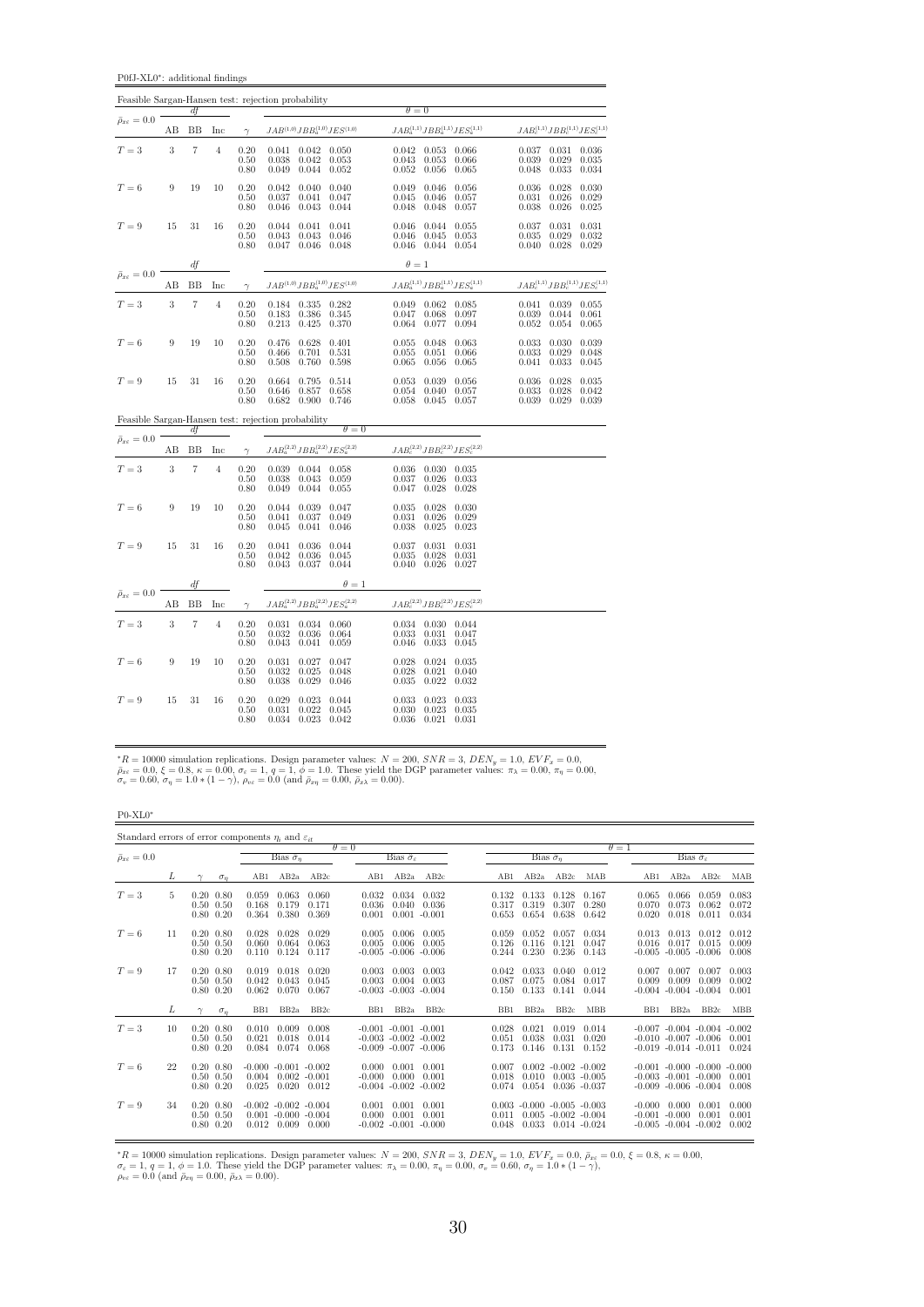| J()11- |
|--------|
|        |

<span id="page-30-0"></span>

| Unfeasible coefficient estimators                    |                 |           |                |                      |                                  |                         |                         |                                  |                               |                                   |                                  |                         |                         |                         |                                  |                         |                         |                      |                                  |                         |                         |                         |                                  |                         |                         |
|------------------------------------------------------|-----------------|-----------|----------------|----------------------|----------------------------------|-------------------------|-------------------------|----------------------------------|-------------------------------|-----------------------------------|----------------------------------|-------------------------|-------------------------|-------------------------|----------------------------------|-------------------------|-------------------------|----------------------|----------------------------------|-------------------------|-------------------------|-------------------------|----------------------------------|-------------------------|-------------------------|
| $\bar{\rho}_{x\varepsilon}=0.0$                      |                 | L         |                |                      |                                  | ABu                     |                         | $\theta = 0$                     | BBu                           |                                   |                                  | ABu                     |                         |                         |                                  | BBu                     |                         | $\theta = 1$         |                                  | MABu                    |                         |                         |                                  | MBBu                    |                         |
|                                                      | AB              | BB        |                | $\gamma$             | Bias                             |                         | Stdy RMSE               | Bias                             |                               | Stdy RMSE                         | Bias                             |                         | Stdy RMSE               |                         | Bias                             |                         | Stdy RMSE               |                      | <b>Bias</b>                      |                         | Stdy RMSE               |                         | Bias                             |                         | Stdv RMSE               |
| $T=3$                                                | $5\phantom{.0}$ | 10        |                | 0.20<br>0.50<br>0.80 | $-0.012$<br>$-0.041$<br>$-0.117$ | 0.148<br>0.225<br>0.332 | 0.149<br>0.229<br>0.352 | 0.002<br>0.001<br>$-0.003$       | 0.056<br>0.060<br>0.072       | 0.056<br>0.060<br>0.072           | $-0.029$<br>$-0.087$<br>$-0.219$ | 0.210<br>0.303<br>0.422 | 0.212<br>0.315<br>0.476 |                         | 0.002<br>$-0.001$<br>$-0.008$    | 0.077<br>0.085<br>0.105 | 0.077<br>0.085<br>0.106 |                      | $-0.010$<br>$-0.027$<br>$-0.068$ | 0.122<br>0.175<br>0.252 | 0.123<br>0.177<br>0.261 |                         | 0.004<br>0.003<br>$-0.001$       | 0.061<br>0.065<br>0.075 | 0.061<br>0.066<br>0.075 |
| $T=6$                                                | 11              | 22        |                | 0.20<br>0.50<br>0.80 | $-0.035$<br>$-0.107$<br>$-0.264$ | 0.103<br>0.165<br>0.231 | 0.109<br>0.197<br>0.351 | 0.003<br>0.004<br>0.001          | 0.031<br>0.034<br>0.041       | 0.031<br>0.035<br>0.041           | $-0.066$<br>$-0.178$<br>$-0.383$ | 0.141<br>0.207<br>0.269 | 0.155<br>0.273<br>0.468 |                         | 0.005<br>0.004<br>$-0.000$       | 0.045<br>0.050<br>0.059 | 0.046<br>0.050<br>0.059 |                      | $-0.004$<br>$-0.014$<br>$-0.043$ | 0.066<br>0.089<br>0.118 | 0.066<br>0.090<br>0.125 |                         | 0.005<br>0.007<br>0.005          | 0.033<br>0.035<br>0.038 | 0.034<br>0.036<br>0.038 |
| $T=9$                                                | 17              | 34        |                | 0.20<br>0.50<br>0.80 | $-0.044$<br>$-0.142$<br>$-0.336$ | 0.083<br>0.137<br>0.196 | 0.094<br>0.197<br>0.389 | 0.003<br>0.005<br>0.003          | 0.024<br>0.027<br>0.032       | 0.024<br>0.027<br>0.032           | $-0.081$<br>$-0.222$<br>$-0.451$ | 0.114<br>0.171<br>0.229 | 0.139<br>0.280<br>0.506 |                         | 0.006<br>0.006<br>0.002          | 0.035<br>0.039<br>0.046 | 0.036<br>0.039<br>0.046 |                      | $-0.002$<br>$-0.008$<br>$-0.028$ | 0.050<br>0.065<br>0.081 | 0.050<br>0.065<br>0.086 |                         | 0.006<br>0.008<br>0.008          | 0.026<br>0.027<br>0.027 | 0.026<br>0.028<br>0.028 |
|                                                      | AВ              | <b>BB</b> |                | $\beta$              | <b>Bias</b>                      |                         | Stdy RMSE               | Bias                             |                               | Stdy RMSE                         | <b>Bias</b>                      |                         | Stdy RMSE               |                         | <b>Bias</b>                      |                         | Stdy RMSE               |                      | <b>Bias</b>                      |                         | Stdy RMSE               |                         | <b>Bias</b>                      |                         | Stdy RMSE               |
| $T=3$                                                | -5              | 10        |                | 1.43<br>0.93<br>0.31 | $-0.002$<br>$-0.006$<br>$-0.009$ | 0.117<br>0.118<br>0.115 | 0.117<br>0.118<br>0.116 | $-0.002$<br>$-0.002$<br>0.001    | 0.108<br>0.106<br>0.109       | 0.108<br>0.106<br>0.109           | $-0.004$<br>$-0.011$<br>$-0.016$ | 0.180<br>0.180<br>0.173 | 0.180<br>0.181<br>0.173 |                         | $-0.002$<br>$-0.000$<br>0.003    | 0.160<br>0.156<br>0.160 | 0.160<br>0.156<br>0.160 |                      | 0.002<br>0.002<br>$-0.001$       | 0.112<br>0.109<br>0.106 | 0.112<br>0.109<br>0.106 |                         | $-0.002$<br>$-0.001$<br>$-0.000$ | 0.106<br>0.102<br>0.101 | 0.106<br>0.102<br>0.101 |
| $T=6$                                                | 11              | 22        |                | 1.43<br>0.93<br>0.31 | $-0.004$<br>$-0.013$<br>$-0.020$ | 0.073<br>0.074<br>0.068 | 0.073<br>0.075<br>0.071 | $-0.002$<br>$-0.003$<br>$-0.002$ | 0.069<br>0.067<br>0.069       | 0.069<br>0.067<br>0.069           | $-0.006$<br>$-0.020$<br>$-0.028$ | 0.111<br>0.109<br>0.099 | 0.111<br>0.111<br>0.103 |                         | $-0.003$<br>$-0.003$<br>$-0.001$ | 0.102<br>0.099<br>0.101 | 0.102<br>0.099<br>0.101 |                      | 0.003<br>0.007<br>0.007          | 0.084<br>0.082<br>0.067 | 0.084<br>0.082<br>0.068 |                         | $-0.004$<br>$-0.005$<br>$-0.004$ | 0.067<br>0.064<br>0.060 | 0.067<br>0.064<br>0.061 |
| $T=9$                                                | 17              | 34        |                | 1.43<br>0.93<br>0.31 | $-0.006$<br>$-0.018$<br>$-0.026$ | 0.059<br>0.059<br>0.053 | 0.059<br>0.061<br>0.059 | $-0.003$<br>$-0.004$<br>$-0.003$ | 0.055<br>0.053<br>0.055       | 0.055<br>0.054<br>0.055           | $-0.009$<br>$-0.026$<br>$-0.034$ | 0.088<br>0.085<br>0.077 | 0.088<br>0.089<br>0.084 |                         | $-0.004$<br>$-0.004$<br>$-0.002$ | 0.080<br>0.078<br>0.080 | 0.080<br>0.079<br>0.080 |                      | 0.001<br>0.005<br>0.007          | 0.073<br>0.073<br>0.057 | 0.073<br>0.073<br>0.057 |                         | $-0.006$<br>$-0.007$<br>$-0.007$ | 0.054<br>0.051<br>0.048 | 0.054<br>0.051<br>0.048 |
| Unfeasible t-test: actual significance level         |                 | L         |                |                      |                                  |                         | $\theta = 0$            |                                  |                               |                                   |                                  |                         |                         |                         |                                  | $\theta=1$              |                         |                      |                                  |                         |                         |                         |                                  |                         |                         |
| $\bar{\rho}_{x\varepsilon}=0.0$                      | AB              | BB        |                | $\gamma$             | ABu                              | BBu                     |                         | $\beta$                          | ABu                           | BBu                               | $\gamma$                         | ABu                     |                         | BBu MABu MBBu           |                                  |                         |                         | $\beta$              | ABu                              |                         | BBu MABu MBBu           |                         |                                  |                         |                         |
| $T=3$                                                | 5               | 10        |                | 0.20<br>0.50<br>0.80 | 0.052<br>0.055<br>0.070          | 0.045<br>0.050<br>0.052 |                         | 1.43<br>0.93<br>0.31             | 0.050<br>0.047<br>0.038       | 0.051<br>0.051<br>0.050           | 0.20<br>0.50<br>0.80             | 0.053<br>0.060<br>0.082 | 0.049<br>0.050<br>0.053 | 0.054<br>0.055<br>0.061 | 0.045<br>0.050<br>0.057          |                         |                         | 1.43<br>0.93<br>0.31 | 0.047<br>0.042<br>0.028          | 0.052<br>0.050<br>0.048 | 0.049<br>0.047<br>0.041 | 0.052<br>0.049<br>0.049 |                                  |                         |                         |
| $T=6$                                                | 11              | 22        |                | 0.20<br>0.50<br>0.80 | 0.061<br>0.094<br>0.183          | 0.050<br>0.047<br>0.048 |                         | 1.43<br>0.93<br>0.31             | 0.044<br>0.043<br>0.032       | 0.049<br>0.049<br>0.050           | 0.20<br>0.50<br>0.80             | 0.070<br>0.120<br>0.242 | 0.051<br>0.052<br>0.052 | 0.051<br>0.053<br>0.067 | 0.046<br>0.048<br>0.050          |                         |                         | 1.43<br>0.93<br>0.31 | 0.049<br>0.042<br>0.030          | 0.054<br>0.055<br>0.050 | 0.048<br>0.049<br>0.046 | 0.047<br>0.050<br>0.049 |                                  |                         |                         |
| $T=9$                                                | 17              | 34        |                | 0.20<br>0.50<br>0.80 | 0.073<br>0.158<br>0.343          | 0.053<br>0.055<br>0.054 |                         | 1.43<br>0.93<br>0.31             | 0.047<br>0.052                | 0.052<br>0.052<br>$0.044$ $0.052$ | 0.20<br>0.50<br>0.80             | 0.100<br>0.223<br>0.432 | 0.054<br>0.054<br>0.054 | 0.047<br>0.048<br>0.064 | 0.053<br>0.060<br>0.059          |                         |                         | 1.43<br>0.93<br>0.31 | 0.048<br>0.044<br>0.032          | 0.051<br>0.049<br>0.049 | 0.048<br>0.047<br>0.049 | 0.052<br>0.056<br>0.056 |                                  |                         |                         |
| Unfeasible Sargan-Hansen test: rejection probability |                 |           |                |                      |                                  |                         |                         | $\theta = 0$                     |                               |                                   |                                  |                         |                         | $\theta=1$              |                                  |                         |                         |                      |                                  |                         |                         |                         |                                  |                         |                         |
| $\bar{\rho}_{x\varepsilon}=0.0$                      | AВ              | BB        | Inc            | $\gamma$             | $JABu$                           | $JBBu$                  | $JESu$                  |                                  | $JMABu\quad JMMBu\quad JESMu$ |                                   | JABu                             | JBBu                    | JESu                    |                         | $JMABu\ JMMBu\ JESMu$            |                         |                         |                      |                                  |                         |                         |                         |                                  |                         |                         |
| $T=3$                                                | 3               | $\tau$    | $\overline{4}$ | 0.20<br>0.50<br>0.80 | 0.051<br>0.046<br>0.041          | 0.052<br>0.051<br>0.052 | 0.048<br>0.051<br>0.060 | 0.052<br>0.048<br>0.047          | 0.051<br>0.053<br>0.054       | 0.053<br>0.051<br>0.056           | 0.047<br>0.043<br>0.032          | 0.044<br>0.045<br>0.048 | 0.044<br>0.053<br>0.064 |                         | 0.050<br>0.049<br>0.047          | 0.051<br>0.054<br>0.055 | 0.055<br>0.054<br>0.058 |                      |                                  |                         |                         |                         |                                  |                         |                         |
| $T=6$                                                | 9               | 19        | 10             | 0.20<br>0.50<br>0.80 | 0.049<br>0.038<br>0.023          | 0.047<br>0.047<br>0.049 | 0.053<br>0.056<br>0.080 | 0.052<br>0.052<br>0.048          | 0.052<br>0.051<br>0.051       | 0.051<br>0.048<br>0.053           | 0.046<br>0.032<br>0.016          | 0.048<br>0.050<br>0.050 | 0.048<br>0.065<br>0.093 |                         | 0.052<br>0.050<br>0.049          | 0.048<br>0.049<br>0.049 | 0.047<br>0.047<br>0.052 |                      |                                  |                         |                         |                         |                                  |                         |                         |
| $T=9$                                                | 15              | 31        | 16             | 0.20<br>0.50<br>0.80 | 0.044<br>0.034<br>0.013          | 0.048<br>0.049<br>0.050 | 0.053<br>0.066<br>0.107 | 0.052<br>0.050<br>0.053          | 0.051<br>0.052<br>0.052       | 0.050<br>0.051<br>0.053           | 0.044<br>0.028<br>0.009          | 0.048<br>0.049<br>0.050 | 0.054<br>0.078<br>0.126 |                         | 0.052<br>0.051<br>0.052          | 0.051<br>0.052<br>0.052 | 0.050<br>0.048<br>0.053 |                      |                                  |                         |                         |                         |                                  |                         |                         |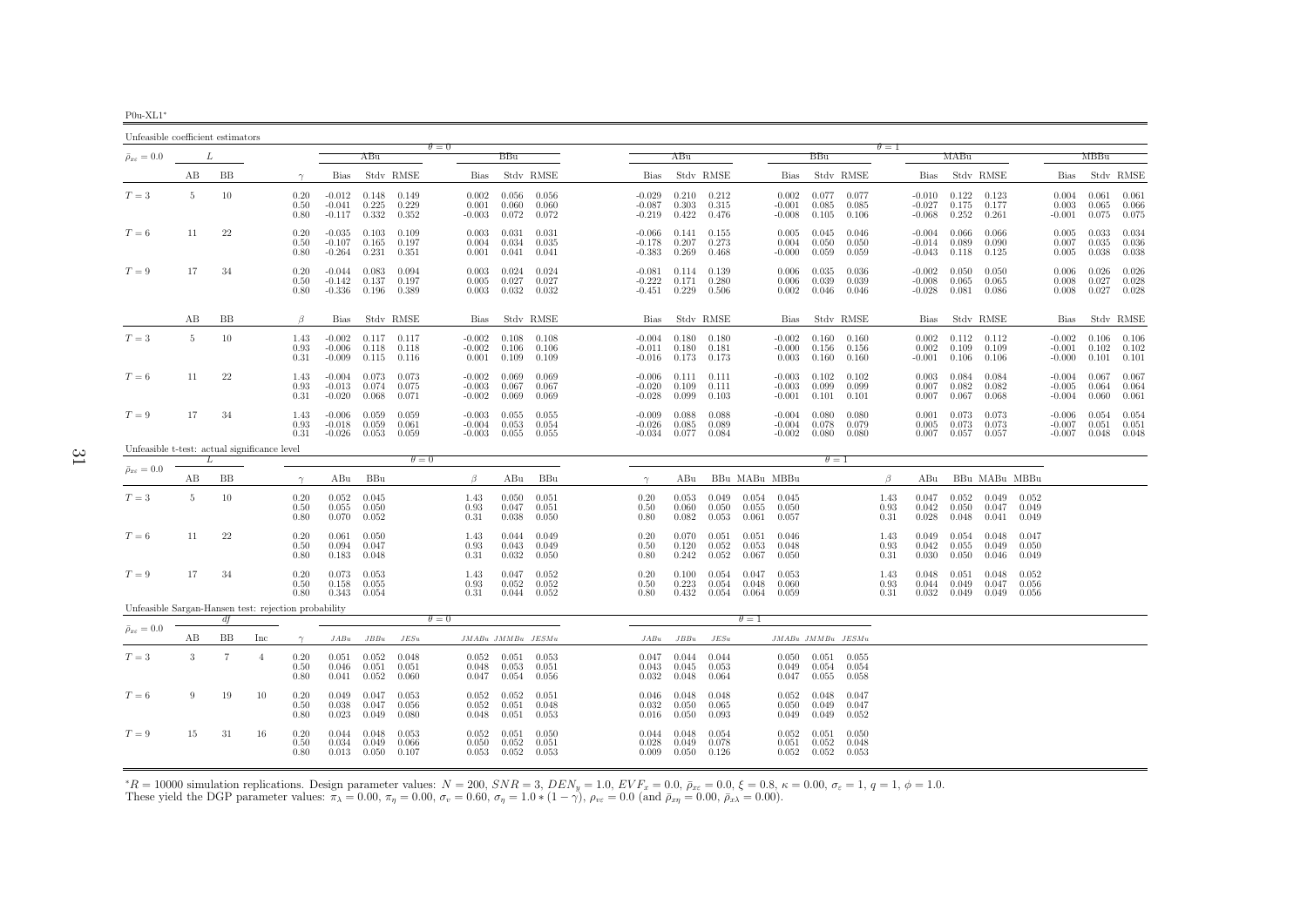P0fc-XL1∗

Feasible coefficient estimators for Arellano-Bond $\theta = 0$  $AB2a$  $\theta = 1$ <br>a  $\theta = 1$  $\bar{\rho}_{x\varepsilon}=0.0$  $_{\varepsilon}$  = 0.0  $_{\varepsilon}$   $_{\varepsilon}$   $_{\varepsilon}$   $_{\varepsilon}$   $_{\varepsilon}$   $_{\varepsilon}$   $_{\varepsilon}$   $_{\varepsilon}$   $_{\varepsilon}$   $_{\varepsilon}$   $_{\varepsilon}$   $_{\varepsilon}$   $_{\varepsilon}$   $_{\varepsilon}$   $_{\varepsilon}$   $_{\varepsilon}$   $_{\varepsilon}$   $_{\varepsilon}$   $_{\varepsilon}$   $_{\varepsilon}$   $_{\varepsilon}$   $_{\varepsilon}$   $_{\varepsilon}$ L  $\gamma$  Bias Stdv RMSE Bias Stdv RMSE Bias Stdv RMSE Bias Stdv RMSE Bias Stdv RMSE Bias Stdv RMSE Bias Stdv RMSE0.165  $T=3$  $T=3$   $5$   $0.20$   $-0.012$   $0.148$   $0.149$   $-0.012$   $0.151$   $-0.013$   $0.150$   $0.150$   $-0.029$   $0.213$   $-0.025$   $0.212$   $0.214$   $-0.030$   $0.211$   $0.213$   $-0.018$   $0.164$   $0.165$   $0.216$   $0.211$   $0.213$   $-0.018$   $0.164$   $0.1$  $\begin{array}{cccccccccccccccc} 0.20 & -0.012 & 0.148 & 0.149 & -0.012 & 0.151 & 0.151 & -0.013 & 0.150 & 0.150 & -0.029 & 0.215 & 0.217 & -0.025 & 0.212 & 0.214 & -0.030 & 0.211 & 0.213 & -0.018 & 0.164 & 0.165 & 0.164 & 0.165 & 0.164 & 0.165 & 0.164 & 0.165 & 0.164 & 0.165 &$ 0.335 0.80 -0.117 0.332 0.352 -0.110 0.340 0.357 -0.106 0.340 0.356 -0.225 0.434 0.489 -0.202 0.449 0.493 -0.211 0.435 0.483 -0.099 0.320 0.3350.082  $T=6$  $T=6$   $11$   $0.20$   $-0.035$   $0.103$   $0.109$   $-0.032$   $0.108$   $0.113$   $-0.036$   $0.104$   $0.110$   $-0.076$   $0.145$   $0.164$   $-0.058$   $0.143$   $0.154$   $-0.067$   $0.141$   $0.157$   $-0.008$   $0.081$   $0.082$   $0.106$   $0.108$ 0.50 -0.107 0.165 0.197 -0.103 0.174 0.202 -0.104 0.167 0.197 -0.207 0.212 0.296 -0.170 0.218 0.277 -0.175 0.210 0.273 -0.023 0.106 0.108 $-0.062$   $0.134$   $0.148$  $0.80$   $-0.264$   $0.231$   $0.351$   $-0.258$   $0.241$   $0.353$   $-0.255$   $0.238$   $0.349$   $-0.437$   $0.270$   $0.514$   $-0.386$   $0.289$   $0.482$   $-0.378$   $0.277$   $0.469$ 0.058  $T=9$  $T=9 \hspace{1cm} 17 \hspace{1cm} 0.20 \hspace{1cm} 0.048 \hspace{1cm} 0.040 \hspace{1cm} 0.088 \hspace{1cm} 0.097 \hspace{1.1cm} -0.040 \hspace{1cm} 0.088 \hspace{1cm} 0.097 \hspace{1.1cm} -0.040 \hspace{1cm} 0.088 \hspace{1.1cm} 0.097 \hspace{1.1cm} -0.040 \hspace{1.1cm} 0.088 \hspace{1.1cm} 0.097 \hspace{1.1cm} -0.04$ 0.50 -0.142 0.197 -0.138 0.146 0.201 -0.141 0.137 0.197 -0.255 0.175 0.309 -0.217 0.180 0.282 -0.222 0.237 0.510 -0.012 0.075 0.076 0.076 0.076 0.076<br>0.80 -0.336 0.196 0.389 -0.336 0.207 0.395 -0.332 0.200 0.388 -0.514 0.2  $0.091$  0.098  $L \qquad \qquad \beta$ Bias Stdv RMSE Bias Stdv RMSE Bias Stdv RMSE Bias Stdv RMSE Bias Stdv RMSE Bias Stdv RMSE Bias Stdv RMSE Bias Stdv RMSE 0.168  $T=3$  $T=3$   $5$   $1.43$   $-0.002$   $0.117$   $0.117$   $-0.002$   $0.119$   $-0.002$   $0.117$   $0.117$   $-0.003$   $0.185$   $0.185$   $-0.002$   $0.177$   $0.177$   $-0.004$   $0.180$   $0.180$   $0.180$   $0.002$   $0.168$   $0.168$   $0.163$   $0.163$   $0.163$   $0.163$ 0.93 -0.006 0.118 0.118 -0.006 0.120 0.120 -0.006 0.119 0.119 -0.011 0.186 0.186 -0.009 0.180 0.180 -0.012 0.181 0.182 0.003 0.163 0.1630.159  $0.31$   $-0.009$   $0.115$   $0.116$   $-0.009$   $0.117$   $0.118$   $-0.009$   $0.117$   $0.117$   $-0.017$   $0.177$   $0.178$   $-0.016$   $0.174$   $-0.174$   $-0.174$   $-0.017$   $0.175$   $0.175$   $-0.001$   $0.159$   $0.159$  $0.003 - 0.104 - 0.104$  $T=6$  $T=6$   $11$   $1.43$   $-0.004$   $0.073$   $0.073$   $-0.008$   $0.076$   $-0.004$   $0.074$   $0.074$   $-0.007$   $0.116$   $0.117$   $-0.014$   $0.108$   $0.109$   $-0.007$   $0.111$   $0.111$   $0.003$   $0.104$   $0.104$   $0.109$   $-0.021$   $0.11$ 0.93 -0.013 0.074 0.075 -0.017 0.076 0.078 -0.013 0.074 0.075 -0.024 0.113 0.115 -0.027 0.106 0.109 -0.021 0.110 0.112 0.010 0.099 0.1000.082  $0.31$   $-0.020$   $0.068$   $0.071$   $-0.021$   $0.074$   $-0.020$   $0.069$   $0.072$   $-0.033$   $0.102$   $0.107$   $-0.031$   $0.096$   $0.101$   $-0.029$   $0.101$   $0.105$   $-0.008$   $0.082$   $0.082$ 0.085  $T=9$  $T=9 \hspace{1cm} 17 \hspace{1cm} 1.43 \hspace{1cm} 0.005 \hspace{1cm} 0.059 \hspace{1cm} 0.059 \hspace{1cm} 0.061 \hspace{1cm} 0.061 \hspace{1cm} 0.062 \hspace{1cm} -0.010 \hspace{1cm} 0.059 \hspace{1cm} 0.059 \hspace{1cm} 0.059 \hspace{1cm} 0.062 \hspace{1cm} 0.031 \hspace{1cm} 0.082 \hspace{1cm} 0.092 \hspace{1cm} 0.047$ 0.93 -0.018 0.059 0.061 -0.023 0.061 0.065 -0.019 0.059 0.062 -0.031 0.088 0.093 -0.033 0.081 0.087 -0.027 0.085 0.089 0.007 0.083 0.084 $0.008$   $0.064$   $0.065$  $0.31$   $-0.026$   $0.053$   $0.059$   $-0.028$   $0.055$   $0.062$   $-0.026$   $0.054$   $0.060$   $-0.040$   $0.078$   $0.088$   $-0.038$   $0.072$   $0.081$   $-0.035$   $0.078$   $0.085$ 

|                                 | Feasible coefficient estimators for Blundell-Bond<br>$\theta = 0$<br>$\theta = 1$<br>BB2a<br>BB2c<br>МВВ<br>BB2a<br>BB2c<br>BB1 |                      |                               |                         |                         |                                  |                         |                         |                                  |                         |                         |                                  |                         |                         |                                  |                         |                         |                                  |                         |                         |                                  |                         |                         |
|---------------------------------|---------------------------------------------------------------------------------------------------------------------------------|----------------------|-------------------------------|-------------------------|-------------------------|----------------------------------|-------------------------|-------------------------|----------------------------------|-------------------------|-------------------------|----------------------------------|-------------------------|-------------------------|----------------------------------|-------------------------|-------------------------|----------------------------------|-------------------------|-------------------------|----------------------------------|-------------------------|-------------------------|
|                                 |                                                                                                                                 |                      |                               |                         |                         |                                  |                         |                         |                                  |                         |                         |                                  |                         |                         |                                  |                         |                         |                                  |                         |                         |                                  |                         |                         |
| $\bar{\rho}_{x\varepsilon}=0.0$ |                                                                                                                                 |                      |                               | BB1                     |                         |                                  |                         |                         |                                  |                         |                         |                                  |                         |                         |                                  |                         |                         |                                  |                         |                         |                                  |                         |                         |
|                                 |                                                                                                                                 |                      | <b>Bias</b>                   |                         | Stdy RMSE               | <b>Bias</b>                      |                         | Stdy RMSE               | <b>Bias</b>                      |                         | Stdy RMSE               | <b>Bias</b>                      |                         | Stdy RMSE               | <b>Bias</b>                      |                         | Stdy RMSE               | <b>Bias</b>                      |                         | Stdy RMSE               | <b>Bias</b>                      |                         | Stdy RMSE               |
| $T=3$                           | 10                                                                                                                              | 0.20<br>0.50<br>0.80 | 0.001<br>$-0.004$<br>$-0.015$ | 0.056<br>0.061<br>0.076 | 0.056<br>0.061<br>0.077 | 0.003<br>0.001<br>$-0.005$       | 0.058<br>0.063<br>0.078 | 0.058<br>0.063<br>0.078 | 0.003<br>0.002<br>$-0.001$       | 0.058<br>0.062<br>0.075 | 0.058<br>0.062<br>0.075 | $-0.004$<br>$-0.012$<br>$-0.030$ | 0.082<br>0.091<br>0.115 | 0.082<br>0.092<br>0.119 | 0.002<br>$-0.002$<br>$-0.013$    | 0.077<br>0.086<br>0.113 | 0.077<br>0.086<br>0.114 | 0.005<br>0.003<br>0.000          | 0.079<br>0.088<br>0.112 | 0.079<br>0.088<br>0.112 | 0.012<br>0.032<br>0.076          | 0.084<br>0.105<br>0.172 | 0.084<br>0.109<br>0.188 |
| $T=6$                           | 22                                                                                                                              | 0.20<br>0.50<br>0.80 | 0.001<br>$-0.002$<br>$-0.012$ | 0.031<br>0.035<br>0.042 | 0.031<br>0.035<br>0.044 | 0.005<br>0.004<br>$-0.000$       | 0.033<br>0.037<br>0.044 | 0.034<br>0.037<br>0.044 | 0.004<br>0.004<br>0.002          | 0.032<br>0.035<br>0.042 | 0.032<br>0.035<br>0.042 | $-0.003$<br>$-0.009$<br>$-0.029$ | 0.048<br>0.054<br>0.066 | 0.048<br>0.055<br>0.072 | 0.005<br>0.002<br>$-0.010$       | 0.044<br>0.049<br>0.060 | 0.045<br>0.049<br>0.061 | 0.006<br>0.005<br>0.001          | 0.046<br>0.051<br>0.061 | 0.046<br>0.051<br>0.061 | 0.006<br>0.013<br>0.046          | 0.038<br>0.044<br>0.061 | 0.039<br>0.046<br>0.076 |
| $T=9$                           | 34                                                                                                                              | 0.20<br>0.50<br>0.80 | 0.002<br>$-0.000$<br>$-0.009$ | 0.024<br>0.027<br>0.033 | 0.024<br>0.027<br>0.034 | 0.006<br>0.005<br>0.001          | 0.026<br>0.029<br>0.035 | 0.027<br>0.029<br>0.035 | 0.004<br>0.005<br>0.003          | 0.024<br>0.027<br>0.033 | 0.025<br>0.028<br>0.033 | $-0.001$<br>$-0.006$<br>$-0.023$ | 0.038<br>0.042<br>0.051 | 0.038<br>0.043<br>0.056 | 0.004<br>0.002<br>$-0.009$       | 0.034<br>0.038<br>0.046 | 0.034<br>0.038<br>0.046 | 0.006<br>0.006<br>0.003          | 0.036<br>0.039<br>0.047 | 0.036<br>0.040<br>0.047 | 0.006<br>0.009<br>0.023          | 0.028<br>0.031<br>0.037 | 0.029<br>0.032<br>0.044 |
|                                 |                                                                                                                                 | $\beta$              | Bias                          |                         | Stdy RMSE               | Bias                             |                         | Stdv RMSE               |                                  |                         | Bias Stdv RMSE          |                                  |                         | Bias Stdy RMSE          | Bias                             |                         | Stdy RMSE               |                                  |                         | Bias Stdy RMSE          | Bias                             |                         | Stdv RMSE               |
| $T=3$                           | 10                                                                                                                              | 1.43<br>0.93<br>0.31 | $-0.001$<br>0.000<br>0.002    | 0.109<br>0.107<br>0.110 | 0.109<br>0.107<br>0.110 | $-0.005$<br>$-0.004$<br>0.000    | 0.112<br>0.109<br>0.112 | 0.112<br>0.110<br>0.112 | $-0.002$<br>$-0.000$<br>0.002    | 0.110<br>0.107<br>0.110 | 0.110<br>0.107<br>0.110 | 0.003<br>0.004<br>0.005          | 0.170<br>0.168<br>0.171 | 0.170<br>0.168<br>0.171 | $-0.005$<br>$-0.003$<br>0.002    | 0.159<br>0.155<br>0.157 | 0.159<br>0.155<br>0.157 | 0.001<br>0.004<br>0.005          | 0.161<br>0.157<br>0.162 | 0.161<br>0.157<br>0.162 | 0.003<br>0.016<br>0.043          | 0.158<br>0.154<br>0.173 | 0.158<br>0.154<br>0.178 |
| $T=6$                           | 22                                                                                                                              | 1.43<br>0.93<br>0.31 | $-0.001$<br>0.000<br>0.001    | 0.069<br>0.068<br>0.070 | 0.069<br>0.068<br>0.070 | $-0.011$<br>$-0.009$<br>$-0.004$ | 0.073<br>0.071<br>0.072 | 0.074<br>0.072<br>0.073 | $-0.002$<br>$-0.003$<br>$-0.001$ | 0.069<br>0.068<br>0.069 | 0.069<br>0.068<br>0.069 | 0.002<br>0.004<br>0.005          | 0.109<br>0.108<br>0.110 | 0.109<br>0.108<br>0.110 | $-0.013$<br>$-0.010$<br>$-0.002$ | 0.099<br>0.096<br>0.098 | 0.099<br>0.097<br>0.098 | $-0.002$<br>$-0.002$<br>0.000    | 0.102<br>0.100<br>0.101 | 0.102<br>0.100<br>0.101 | $-0.004$<br>$-0.003$<br>0.005    | 0.081<br>0.078<br>0.076 | 0.081<br>0.078<br>0.077 |
| $T=9$                           | 34                                                                                                                              | 1.43<br>0.93<br>0.31 | $-0.002$<br>$-0.000$<br>0.001 | 0.055<br>0.054<br>0.056 | 0.055<br>0.054<br>0.056 | $-0.011$<br>$-0.010$<br>$-0.005$ | 0.058<br>0.057<br>0.058 | 0.059<br>0.058<br>0.058 | $-0.003$<br>$-0.003$<br>$-0.002$ | 0.055<br>0.054<br>0.055 | 0.055<br>0.054<br>0.055 | 0.002<br>0.004<br>0.004          | 0.086<br>0.085<br>0.087 | 0.086<br>0.085<br>0.087 | $-0.010$<br>$-0.008$<br>$-0.002$ | 0.076<br>0.075<br>0.076 | 0.077<br>0.075<br>0.076 | $-0.003$<br>$-0.003$<br>$-0.002$ | 0.080<br>0.079<br>0.080 | 0.080<br>0.079<br>0.080 | $-0.005$<br>$-0.006$<br>$-0.004$ | 0.061<br>0.058<br>0.056 | 0.061<br>0.058<br>0.056 |

 ${}^*R = 10000$  simulation replications. Design parameter values:  $N = 200$ ,  $SNR = 3$ ,  $DEN_y = 1.0$ ,  $EVF_x = 0.0$ ,  $\bar{p}_{xz} = 0.0$ ,  $\xi = 0.8$ ,  $\kappa = 0.00$ ,  $\sigma_{\varepsilon} = 1$ ,  $q = 1$ ,  $\phi = 1.0$ .<br>These yield the DGP parameter values:  $\pi$  $*R = 10000$  simulation replications. Design parameter values:  $N = 200$ ,  $SNR = 3$ ,  $DEN_y = 1.0$ ,  $EVF_x = 0.0$ ,  $\bar{p}_{xz} = 0.0$ ,  $\xi = 0.8$ , These yield the DGP parameter values:  $\pi_{\lambda} = 0.00$ ,  $\pi_{\eta} = 0.00$ ,  $\sigma_v = 0.60$ ,  $\sigma_{\eta}$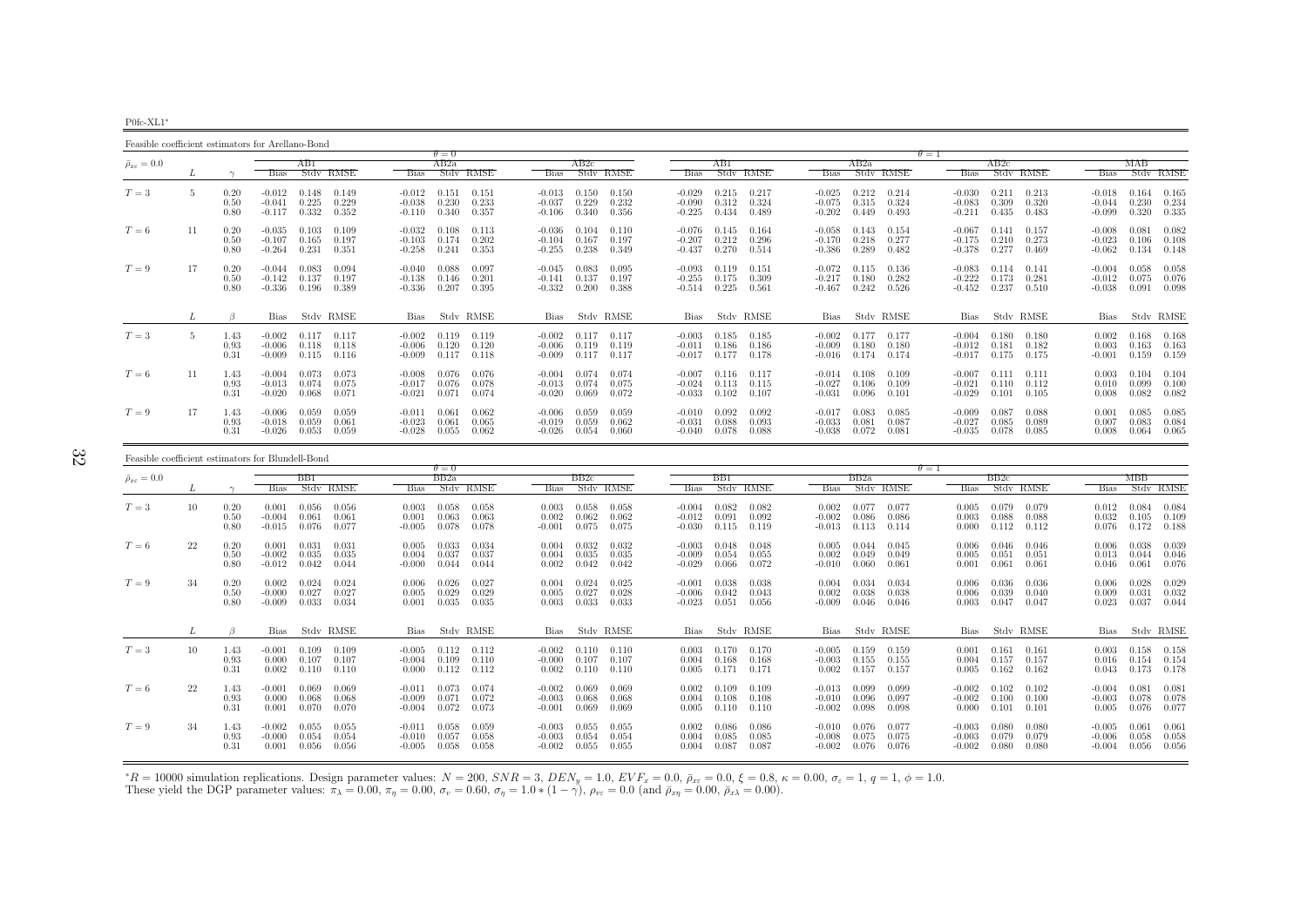P0ft-XL1<sup>∗</sup>

| Feasible t-test Arellano-Bond: actual significance level |    |                      |                         |                                                                           |                                       |                         |                                                                             |                |                         |       |                                                                               |       |                         |                                                                     |                         |                                                         |                |
|----------------------------------------------------------|----|----------------------|-------------------------|---------------------------------------------------------------------------|---------------------------------------|-------------------------|-----------------------------------------------------------------------------|----------------|-------------------------|-------|-------------------------------------------------------------------------------|-------|-------------------------|---------------------------------------------------------------------|-------------------------|---------------------------------------------------------|----------------|
| $\bar{\rho}_{x\varepsilon}=0.0$                          |    |                      |                         |                                                                           |                                       | $\theta = 0$            |                                                                             |                |                         |       |                                                                               |       | $\theta = 1$            |                                                                     |                         |                                                         |                |
|                                                          | L  | $\gamma$             |                         | AB1 AB1aR AB1cR                                                           |                                       |                         |                                                                             |                | AB2a AB2aW AB2c AB2cW   |       | AB1 AB1aR AB1cR                                                               |       |                         | AB2a AB2aW AB2c AB2cW MAB                                           |                         |                                                         |                |
| $T=3$                                                    | 5  | 0.20<br>0.50<br>0.80 |                         | $0.047$ $0.061$ $0.045$<br>$0.064$ 0.078<br>0.114 0.129                   | 0.064<br>0.110                        | 0.080<br>0.128          | $0.070$ $0.066$ $0.050$ $0.049$<br>0.080<br>$0.129$ $0.111$                 | 0.066          | 0.064<br>0.101          |       | $0.168$ $0.084$ $0.055$<br>$0.197$ $0.114$ $0.081$<br>0.290 0.186 0.146       |       | 0.128                   | $0.104$ 0.082<br>0.107<br>$0.201$ $0.170$                           | 0.088<br>0.155          | $0.061$ $0.056$ $0.555$<br>0.084 0.608<br>$0.142$ 0.662 |                |
| $T=6$                                                    | 11 | 0.20<br>0.50<br>0.80 |                         | 0.058 0.081 0.045<br>$0.093$ $0.141$ $0.078$<br>$0.210$ $0.276$ $0.182$   |                                       | 0.300                   | $0.101$ $0.079$ $0.048$ $0.049$<br>$0.162$ $0.137$ $0.082$<br>$0.267$ 0.183 |                | 0.081<br>0.173          |       | 0.244 0.130 0.054<br>$0.355$ $0.244$ $0.101$<br>0.573 0.454 0.237             |       | 0.187<br>0.304<br>0.509 | $0.107$ 0.063<br>0.190<br>0.358                                     | 0.104<br>0.236          | $0.063$ $0.162$<br>0.098<br>0.219                       | 0.179<br>0.227 |
| $T=9$                                                    | 17 | 0.20<br>0.50<br>0.80 | 0.143                   | $0.069$ $0.100$ $0.056$<br>0.218<br>0.334 0.446 0.295                     | 0.123                                 | 0.127<br>0.252          | $0.091$ 0.060<br>0.195<br>$0.491$ $0.415$ $0.298$                           | 0.125          | 0.061<br>0.127<br>0.280 |       | 0.321 0.174 0.079<br>0.506 0.379 0.167<br>0.764 0.662 0.371                   |       | 0.273<br>0.479<br>0.735 | 0.134<br>0.284<br>0.535 0.354                                       | 0.165                   | 0.083 0.082 0.097<br>0.158<br>$0.327$ $0.139$           | 0.102          |
|                                                          | L  | $\beta$              | AB1                     | AB1aR AB1cR                                                               |                                       |                         |                                                                             |                | AB2a AB2aW AB2c AB2cW   |       | AB1 AB1aR AB1cR                                                               |       |                         | AB2a AB2aW AB2c AB2cW MAB                                           |                         |                                                         |                |
| $T=3$                                                    | 5  | 1.43<br>0.93<br>0.31 |                         | $0.047$ $0.051$ $0.046$<br>$0.044$ $0.050$ $0.043$<br>$0.040 \quad 0.049$ | 0.041                                 | 0.057<br>0.056          | $0.059$ $0.053$ $0.048$ $0.046$<br>$0.051$ $0.046$ $0.043$<br>0.049         | 0.043          | 0.041                   |       | $0.198$ $0.067$ $0.053$<br>0.184 0.064 0.049<br>$0.169$ $0.059$ $0.041$       |       | 0.080<br>0.080          | $0.082$ $0.062$ $0.056$ $0.051$ $0.575$<br>0.059<br>0.059           | 0.051                   | 0.054 0.048 0.569<br>0.044 0.574                        |                |
| $T=6$                                                    | 11 | 1.43<br>0.93<br>0.31 | 0.042<br>0.040<br>0.036 | 0.056<br>0.065                                                            | $0.050 \quad 0.042$<br>0.038<br>0.035 | 0.070<br>0.081<br>0.085 | 0.051 0.042<br>0.063<br>0.065 0.038 0.036                                   | 0.041          | 0.042<br>0.041          | 0.178 | $0.196$ $0.067$ $0.047$<br>$0.074$ 0.040<br>0.157 0.084 0.033                 |       | 0.135                   | $0.121$ $0.065$<br>0.073<br>$0.141$ $0.076$                         | 0.051<br>0.045<br>0.041 | 0.048 0.193<br>$0.041$ $0.192$<br>$0.037$ 0.207         |                |
| $T=9$                                                    | 17 | 1.43<br>0.93<br>0.31 | 0.046<br>0.038          | $0.046$ $0.057$ $0.046$<br>$0.094$ 0.038                                  | 0.073 0.045                           | 0.089                   | 0.058 0.048<br>0.112 0.079<br>$0.134$ $0.095$ $0.040$ $0.039$               | 0.047          | 0.047<br>0.046          |       | $0.197$ $0.067$ $0.044$<br>0.177 0.089<br>$0.149$ $0.110$ $0.024$             | 0.034 | 0.184                   | $0.151$ $0.066$<br>0.086<br>$0.208$ $0.101$ $0.029$ $0.026$ $0.132$ | 0.048<br>0.040          | $0.045$ $0.115$<br>0.039                                | 0.117          |
| Feasible t-test Blundell-Bond: actual significance level |    |                      |                         |                                                                           |                                       | $\theta = 0$            |                                                                             |                |                         |       |                                                                               |       | $\theta = 1$            |                                                                     |                         |                                                         |                |
| $\bar{\rho}_{x\varepsilon}=0.0$                          | L  | $\gamma$             |                         | BB1 BB1aR BB1cR                                                           |                                       |                         |                                                                             |                | BB2a BB2aW BB2c BB2cW   |       | BB1 BB1aR BB1cR                                                               |       |                         | BB2a BB2aW BB2c BB2cW MBB                                           |                         |                                                         |                |
| $T=3$                                                    | 10 | 0.20<br>0.50<br>0.80 | 0.046<br>0.047          | $0.044$ $0.057$ $0.032$<br>$0.054$ 0.027                                  | $0.057$ 0.036                         | 0.079<br>0.078          | $0.078$ $0.061$ $0.045$ $0.042$<br>0.061<br>0.055                           | 0.051<br>0.036 | 0.047<br>0.033          | 0.179 | $0.169$ $0.072$ $0.043$<br>$0.070$ $0.043$<br>0.197 0.073 0.039               |       | 0.123                   | $0.115$ $0.067$ $0.060$ $0.053$ $0.413$<br>0.065<br>$0.141$ $0.067$ | 0.062<br>0.054          | 0.055<br>0.049                                          | 0.472<br>0.620 |
| $T=6$                                                    | 22 | 0.20<br>0.50<br>0.80 | 0.048<br>0.045<br>0.052 | 0.053 0.039                                                               | $0.050$ $0.037$<br>$0.054$ 0.036      | 0.094<br>0.090          | $0.097$ $0.059$ $0.046$ $0.043$<br>0.056<br>0.048                           | 0.046<br>0.038 | 0.042<br>0.035          | 0.235 | 0.198 0.066 0.043<br>$0.203$ 0.067<br>0.082 0.052                             | 0.045 | 0.175<br>0.200          | $0.169$ $0.062$<br>0.062<br>0.056                                   | 0.055<br>0.055<br>0.046 | $0.048$ $0.120$<br>$0.050 \quad 0.170$<br>0.043 0.374   |                |
| $T=9$                                                    | 34 | 0.20<br>0.50<br>0.80 | 0.050<br>0.049          | 0.056 0.044<br>0.052<br>$0.052$ $0.056$ $0.042$                           | 0.043                                 | 0.119<br>0.117          | $0.061$ $0.052$<br>0.060<br>$0.110$ $0.051$ $0.046$ $0.044$                 | 0.054          | 0.049<br>0.051          | 0.215 | $0.210$ $0.068$ $0.048$<br>$0.067$ 0.048<br>0.253 0.088 0.057                 |       | 0.230                   | $0.224$ 0.066<br>0.061<br>$0.257$ 0.059                             | 0.057<br>0.058<br>0.052 | $0.051$ 0.095<br>$0.054$ $0.124$<br>0.049 0.248         |                |
|                                                          | L  | $\beta$              | BB1                     | BB1aR BB1cR                                                               |                                       |                         |                                                                             |                | BB2a BB2aW BB2c BB2cW   | BB1   | BB1aR BB1cR                                                                   |       |                         | BB2a BB2aW BB2c BB2cW MBB                                           |                         |                                                         |                |
| $T=3$                                                    | 10 | 1.43<br>0.93<br>0.31 | 0.051<br>0.052          | $0.051$ $0.054$ $0.052$<br>0.055<br>0.055                                 | 0.052<br>0.052                        | 0.070<br>0.069          | $0.071$ $0.055$ $0.056$ $0.053$<br>0.055<br>0.053                           | 0.055<br>0.056 | 0.052<br>0.053          |       | $0.210$ $0.070$ $0.064$<br>$0.214$ $0.069$ $0.063$<br>$0.214$ $0.072$ $0.061$ |       | 0.113                   | $0.112 \quad 0.068$<br>0.066<br>$0.115$ 0.068                       | 0.070<br>0.068<br>0.073 | $0.061$ $0.572$<br>$0.060$ $0.573$<br>$0.064$ 0.642     |                |
| $T=6$                                                    | 22 | 1.43<br>0.93<br>0.31 | 0.049<br>0.049          | $0.051$ $0.049$<br>0.051<br>$0.048$ $0.052$ $0.047$                       | 0.048                                 | 0.089<br>0.089<br>0.088 | $0.054$ 0.050<br>0.052<br>$0.051$ $0.052$ $0.050$                           | 0.051          | 0.048<br>0.049          |       | $0.210$ $0.066$ $0.054$<br>$0.214$ 0.066<br>$0.215$ $0.067$ $0.053$           | 0.054 | 0.169<br>0.173<br>0.179 | 0.063<br>0.064<br>0.066                                             | 0.062<br>0.061<br>0.061 | $0.057$ 0.193<br>0.055<br>$0.055$ $0.221$               | 0.199          |
| $T=9$                                                    | 34 | 1.43<br>0.93<br>0.31 | 0.052<br>0.051          | 0.054<br>0.053<br>$0.051$ $0.053$ $0.051$                                 | 0.052<br>0.051                        | 0.113<br>0.113          | 0.057<br>0.057<br>$0.109$ $0.051$ $0.052$ $0.051$                           | 0.051<br>0.053 | 0.050<br>0.051          |       | $0.211$ $0.064$ $0.055$<br>0.218 0.063 0.054<br>$0.217$ $0.065$ $0.052$       |       | 0.217<br>0.222          | 0.064<br>0.064<br>$0.233$ $0.064$                                   | 0.057<br>0.056<br>0.052 | 0.053<br>0.051<br>$0.049$ $0.150$                       | 0.128<br>0.135 |

 ${}^*R = 10000$  simulation replications. Design parameter values:  $N = 200$ ,  $SNR = 3$ ,  $DEN_y = 1.0$ ,  $EVF_x = 0.0$ ,  $\bar{\rho}_{x\bar{x}} = 0.0$ ,  $\xi = 0.8$ ,  $\kappa = 0.00$ ,<br> $\sigma_{\bar{x}} = 1$ ,  $q = 1$ ,  $\phi = 1.0$ . These yield the DGP parameter values:

P0fJ-XL1<sup>∗</sup>

|                                 |    |           |     |                      | Feasible Sargan-Hansen test: rejection probability |                         |                         |                         |                                           |                         |                         |                         |
|---------------------------------|----|-----------|-----|----------------------|----------------------------------------------------|-------------------------|-------------------------|-------------------------|-------------------------------------------|-------------------------|-------------------------|-------------------------|
|                                 |    | df        |     |                      |                                                    |                         | $\theta = 0$            |                         |                                           |                         |                         |                         |
| $\bar{\rho}_{x\varepsilon}=0.0$ | AВ | BB        | Inc | $\sim$               | $JAB_a^{(2,1)}JBB_a^{(2,1)}JES_a^{(2,1)}$          |                         |                         |                         | $JAB_c^{(2,1)}JBB_c^{(2,1)}JES_c^{(2,1)}$ |                         | JMAB JMBB JESM          |                         |
| $T=3$                           | 3  | 7         | 4   | 0.20<br>0.50<br>0.80 | 0.051<br>0.049<br>0.054<br>0.048<br>0.068<br>0.048 | 0.048<br>0.049<br>0.049 | 0.043<br>0.043<br>0.054 | 0.037<br>0.030<br>0.027 | 0.037<br>0.034<br>0.026                   | 0.300<br>0.296<br>0.289 | 0.285<br>0.333<br>0.427 | 0.264<br>0.312<br>0.408 |
| $T=6$                           | 9  | 19        | 10  | 0.20<br>0.50<br>0.80 | 0.056<br>0.043<br>0.063<br>0.040<br>0.086<br>0.041 | 0.042<br>0.044<br>0.043 | 0.031<br>0.024<br>0.024 | 0.029<br>0.023<br>0.020 | 0.039<br>0.037<br>0.035                   | 0.039<br>0.039<br>0.036 | 0.325<br>0.347<br>0.405 | 0.364<br>0.384<br>0.439 |
| $T=9$                           | 15 | 31        | 16  | 0.20<br>0.50<br>0.80 | 0.052<br>0.038<br>0.068<br>0.038<br>0.090<br>0.035 | 0.040<br>0.038<br>0.036 | 0.026<br>0.016<br>0.007 | 0.031<br>0.027<br>0.019 | 0.042<br>0.054<br>0.075                   | 0.035<br>0.032<br>0.033 | 0.326<br>0.342<br>0.367 | 0.369<br>0.384<br>0.411 |
|                                 |    | df        |     |                      |                                                    |                         | $\theta=1$              |                         |                                           |                         |                         |                         |
| $\bar{\rho}_{x\varepsilon}=0.0$ | AВ | <b>BB</b> | Inc | $\gamma$             | $JAB_a^{(2,1)}JBB_a^{(2,1)}JES_a^{(2,1)}$          |                         |                         |                         | $JAB_c^{(2,1)}JBB_c^{(2,1)}JES_c^{(2,1)}$ |                         | JMAB JMBB JESM          |                         |
| $T=3$                           | 3  | 7         | 4   | 0.20<br>0.50<br>0.80 | 0.042<br>0.034<br>0.049<br>0.034<br>0.068<br>0.033 | 0.044<br>0.042<br>0.040 | 0.043<br>0.044<br>0.058 | 0.034<br>0.032<br>0.034 | 0.041<br>0.042<br>0.043                   | 0.323<br>0.326<br>0.324 | 0.558<br>0.599<br>0.640 | 0.530<br>0.571<br>0.615 |
| $T=6$                           | 9  | 19        | 10  | 0.20<br>0.50<br>0.80 | 0.043<br>0.027<br>0.053<br>0.025<br>0.073<br>0.023 | 0.039<br>0.035<br>0.032 | 0.025<br>0.018<br>0.013 | 0.026<br>0.021<br>0.020 | 0.040<br>0.050<br>0.057                   | 0.049<br>0.044<br>0.045 | 0.716<br>0.721<br>0.736 | 0.734<br>0.737<br>0.752 |
| $T=9$                           | 15 | 31        | 16  | 0.20<br>0.50<br>0.80 | 0.040<br>0.020<br>0.056<br>0.017<br>0.075<br>0.014 | 0.033<br>0.031<br>0.029 | 0.021<br>0.008<br>0.002 | 0.024<br>0.021<br>0.017 | 0.049<br>0.078<br>0.123                   | 0.039<br>0.038<br>0.038 | 0.751<br>0.751<br>0.755 | 0.769<br>0.768<br>0.771 |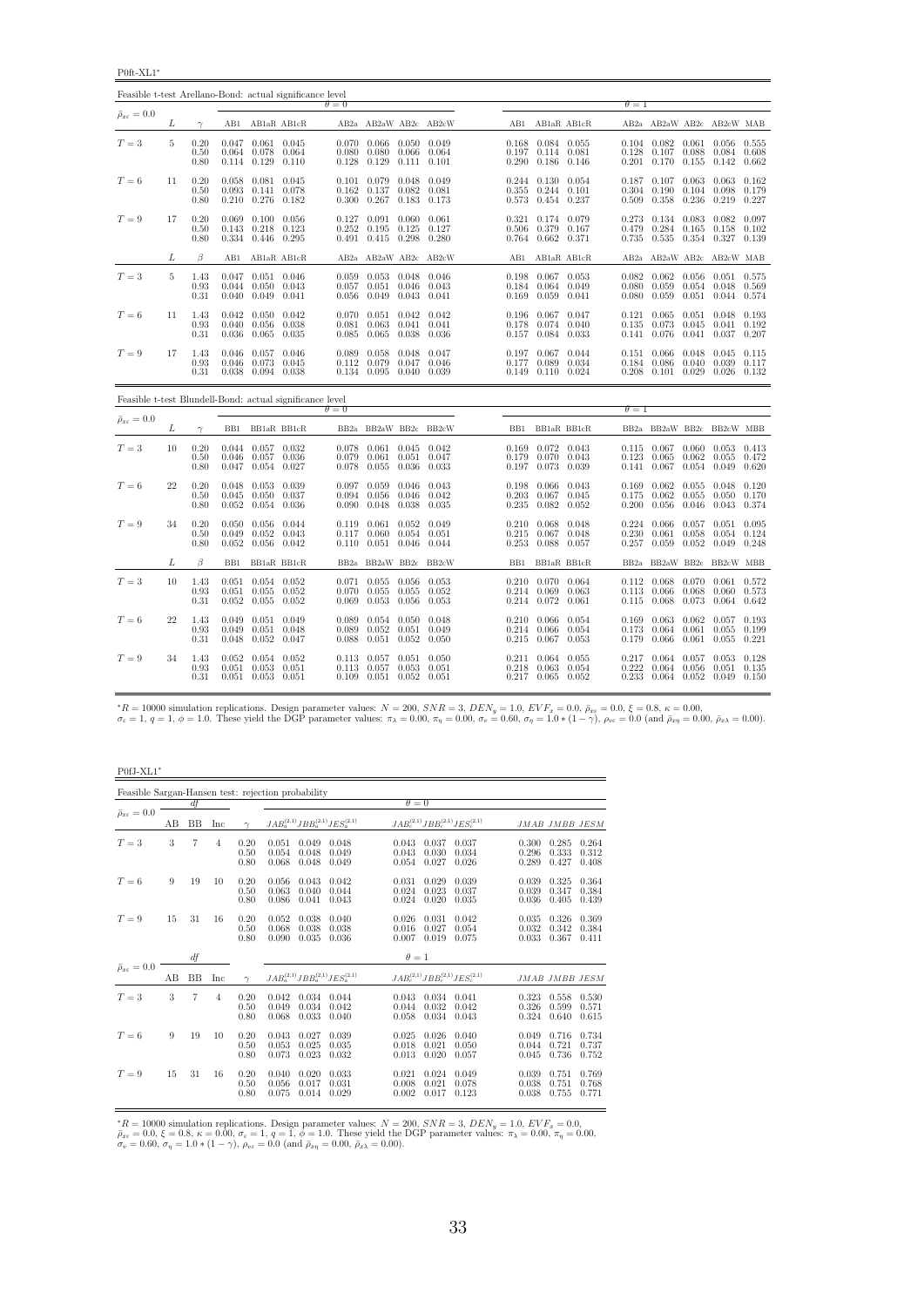P0fJ-XL1<sup>∗</sup> : additional findings

|                                 |            |                          |                |                      | Feasible Sargan-Hansen test: rejection probability                                     |                                                                                                                 |                                                                                     |
|---------------------------------|------------|--------------------------|----------------|----------------------|----------------------------------------------------------------------------------------|-----------------------------------------------------------------------------------------------------------------|-------------------------------------------------------------------------------------|
| $\bar{\rho}_{x\varepsilon}=0.0$ |            | df                       |                |                      |                                                                                        | $\theta = 0$                                                                                                    |                                                                                     |
|                                 | AB         | BB                       | Inc            | $\gamma$             | $JAB^{(1,0)}JBB^{(1,0)}_aJES^{(1,0)}$                                                  | $JAB_a^{(1,1)}JBB_a^{(1,1)}JES_a^{(1,1)}$                                                                       | $JAB_c^{(1,1)}JBB_c^{(1,1)}JES_c^{(1,1)}$                                           |
| $T=3$                           | $\sqrt{3}$ | $\scriptstyle{7}$        | $\overline{4}$ | 0.20<br>0.50<br>0.80 | 0.051<br>$0.051$ $0.049$<br>0.053<br>0.051<br>0.051<br>0.066<br>0.049<br>0.050         | 0.054<br>0.055<br>0.057<br>0.059<br>0.058<br>0.057<br>0.072<br>0.058<br>0.059                                   | 0.044 0.039<br>0.039<br>0.044<br>0.034<br>0.038<br>0.055<br>0.032<br>0.030          |
| $T=6$                           | 9          | 19                       | 10             | 0.20<br>0.50<br>0.80 | 0.044<br>0.046<br>0.054<br>0.038<br>0.047<br>0.060<br>0.038<br>0.047<br>0.070          | 0.063<br>0.051<br>0.050<br>0.069<br>0.049<br>0.051<br>0.094<br>0.051<br>0.051                                   | 0.031<br>0.030<br>0.039<br>0.025<br>0.025<br>0.039<br>0.024<br>0.024<br>0.040       |
| $T=9$                           | 15         | 31                       | 16             | 0.20<br>0.50<br>0.80 | 0.048<br>0.057<br>0.041<br>0.048<br>0.078<br>0.028<br>$0.013$ 0.049<br>0.126           | 0.058<br>0.049<br>0.048<br>0.074<br>0.047<br>0.045<br>0.098<br>0.046 0.044                                      | 0.027<br>0.032<br>0.043<br>0.016<br>0.028<br>0.056<br>0.008<br>0.023<br>0.081       |
| $\bar{\rho}_{x\varepsilon}=0.0$ |            | df                       |                |                      |                                                                                        | $\theta=1$                                                                                                      |                                                                                     |
|                                 | AB         | BB                       | Inc            | $\gamma$             | $JAB^{\left( 1,0\right) }JBB_{a}^{\left( 1,0\right) }JES^{\left( 1,0\right) }$         | $JAB_a^{(1,1)}JBB_a^{(1,1)}JES_a^{(1,1)}$                                                                       | $JAB_c^{(1,1)}JBB_c^{(1,1)}JES_c^{(1,1)}$                                           |
| $T=3$                           | 3          | $\overline{\phantom{a}}$ | $\overline{4}$ | 0.20<br>0.50<br>0.80 | 0.238<br>0.352<br>0.255<br>0.308<br>0.246<br>0.403<br>0.439<br>0.264<br>0.344          | 0.064<br>0.065 0.070<br>$\rm 0.073$<br>0.071<br>0.070<br>0.096<br>0.073<br>0.072                                | 0.052<br>0.045<br>0.050<br>0.055<br>0.047<br>0.055<br>0.070<br>0.053<br>0.059       |
| $T=6$                           | 9          | 19                       | 10             | 0.20<br>0.50<br>0.80 | 0.532<br>0.672<br>0.408<br>0.484<br>0.731<br>0.555<br>0.423<br>0.780<br>0.691          | 0.076<br>0.053<br>0.054<br>0.094<br>0.055<br>0.057<br>0.120<br>0.060<br>0.059                                   | 0.032<br>0.032<br>0.045<br>$\,0.022\,$<br>0.029<br>0.060<br>0.018<br>0.032<br>0.080 |
| $T=9$                           | 15         | 31                       | 16             | 0.20<br>0.50<br>0.80 | 0.839<br>0.690<br>0.566<br>0.882<br>0.763<br>0.565<br>0.915<br>0.382<br>0.901          | 0.076<br>0.045<br>0.047<br>$\overset{\textstyle+0.095}{\scriptstyle+0.119}$<br>0.044<br>0.042<br>0.041<br>0.050 | 0.024<br>0.028<br>0.052<br>0.009<br>0.026<br>0.089<br>$0.003$ $0.027$<br>0.150      |
|                                 |            |                          |                |                      | Feasible Sargan-Hansen test: rejection probability<br>$\theta = 0$                     |                                                                                                                 |                                                                                     |
| $\bar{\rho}_{x\varepsilon}=0.0$ | AВ         | df<br>BB                 | Inc            | $\gamma$             | $JAB_{a}^{\left( 2,2\right) }JBB_{a}^{\left( 2,2\right) }JES_{a}^{\left( 2,2\right) }$ | $JAB_c^{(2,2)}JBB_c^{(2,2)}JES_c^{(2,2)}$                                                                       |                                                                                     |
| $T=3$                           | $\sqrt{3}$ | $\scriptstyle{7}$        | $\overline{4}$ | 0.20<br>0.50<br>0.80 | $0.049$ 0.050<br>0.051<br>0.050<br>0.053<br>0.049<br>0.046<br>0.067<br>0.047           | 0.043<br>$0.036$ 0.038<br>0.042<br>0.030<br>0.035<br>0.050<br>0.026<br>0.025                                    |                                                                                     |
| $T=6$                           | 9          | 19                       | 10             | 0.20<br>0.50<br>0.80 | 0.056<br>0.043<br>0.043<br>0.040<br>0.046<br>0.062<br>0.085<br>0.042 0.044             | 0.030<br>0.031<br>0.040<br>0.024<br>0.024<br>0.039<br>0.022<br>0.021<br>0.036                                   |                                                                                     |
| $T=9$                           | 15         | 31                       | 16             | 0.20<br>0.50<br>0.80 | 0.039<br>0.041<br>0.052<br>$0.040\,$<br>0.040<br>0.067<br>0.091<br>0.035<br>0.038      | 0.032<br>0.026<br>0.043<br>0.016<br>0.028<br>0.056<br>0.008<br>0.021<br>0.079                                   |                                                                                     |
|                                 |            | df                       |                |                      | $\theta=1$                                                                             |                                                                                                                 |                                                                                     |
| $\bar{\rho}_{x\varepsilon}=0.0$ | AВ         | BB                       | Inc            | $\gamma$             | $JAB_{a}^{\left( 2,2\right) }JBB_{a}^{\left( 2,2\right) }JES_{a}^{\left( 2,2\right) }$ | $JAB_c^{(2,2)}JBB_c^{(2,2)}JES_c^{(2,2)}$                                                                       |                                                                                     |
| $T = 3$                         | 3          | $\scriptstyle{7}$        | $\overline{4}$ | 0.20<br>0.50<br>0.80 | 0.040<br>0.036 0.047<br>$\,0.036\,$<br>0.047<br>0.047<br>0.037<br>0.062<br>0.045       | 0.032 0.039<br>0.042<br>0.042<br>0.029<br>0.041<br>0.052<br>0.028<br>0.038                                      |                                                                                     |
| $T=6$                           | 9          | 19                       | 10             | 0.20<br>0.50<br>0.80 | 0.043<br>0.030<br>0.043<br>0.053<br>0.029<br>0.040<br>0.070<br>0.028<br>0.040          | 0.026<br>0.042<br>0.025<br>0.019<br>0.021<br>0.050<br>0.014<br>0.016<br>0.052                                   |                                                                                     |
| $T=9$                           | 15         | 31                       | 16             | 0.20<br>0.50<br>0.80 | 0.041<br>0.023<br>0.038<br>0.021<br>0.037<br>0.056<br>0.019<br>0.074<br>0.037          | 0.024<br>0.048<br>0.022<br>0.010<br>0.021<br>0.074<br>0.004<br>0.015<br>0.107                                   |                                                                                     |

 $\rm P0\text{-}XL1^*$ 

|                                   |    | Standard errors of error components $\eta_i$ and $\varepsilon_{it}$ |                            |                                                    |                         |                                                                                    |                         |                         |  |                         |                                                                    |                                                    |                                             |                                  |                                                                                            |                                    |                                    |
|-----------------------------------|----|---------------------------------------------------------------------|----------------------------|----------------------------------------------------|-------------------------|------------------------------------------------------------------------------------|-------------------------|-------------------------|--|-------------------------|--------------------------------------------------------------------|----------------------------------------------------|---------------------------------------------|----------------------------------|--------------------------------------------------------------------------------------------|------------------------------------|------------------------------------|
| $\bar{\rho}_{x\varepsilon} = 0.0$ |    |                                                                     |                            | Bias $\tilde{\sigma}_n$                            |                         | $\theta = 0$                                                                       | Bias $\hat{\sigma}_e$   |                         |  |                         | Bias $\hat{\sigma}_n$                                              |                                                    |                                             | $\theta = 1$                     |                                                                                            | Bias $\hat{\sigma}_\varepsilon$    |                                    |
|                                   | L  | $\sigma_n$                                                          | AB1                        | AB2a                                               | AB2c                    | AB1                                                                                | AB2a                    | AB2c                    |  | AB1                     | AB2a                                                               | AB2c                                               | MAB                                         | AB1                              | AB2a                                                                                       | AB2c                               | MAB                                |
| $T=3$                             | 5. | $0.20\ 0.80$<br>$0.50 \quad 0.50$<br>$0.80 \quad 0.20$              | 0.051<br>0.167<br>0.502    | 0.053<br>0.168<br>0.503                            | 0.053<br>0.166<br>0.497 | 0.005<br>0.002<br>$-0.024$ $-0.021$ $-0.019$                                       | 0.006<br>0.004          | 0.006<br>0.004          |  | 0.118<br>0.330<br>0.790 | 0.110<br>0.315<br>0.772                                            | 0.115<br>0.317<br>0.770                            | 0.055<br>0.162<br>0.465                     | 0.008<br>$-0.002$                | 0.009<br>$-0.044$ $-0.034$ $-0.039$ $-0.026$                                               | $0.004 - 0.000 - 0.005$            | $0.007 - 0.001$                    |
| $T=6$                             | 11 | $0.20\ 0.80$<br>$0.50 \quad 0.50$<br>$0.80\ 0.20$                   | 0.058<br>0.205<br>0.605    | 0.056<br>0.204<br>0.600                            | 0.060<br>0.202<br>0.590 | 0.004<br>0.001<br>$-0.030 - 0.027 - 0.028$                                         | 0.005<br>0.004          | 0.003<br>0.002          |  | 0.126<br>0.385<br>0.948 | 0.101<br>0.332<br>0.857                                            | 0.112<br>0.333<br>0.836                            | 0.012<br>0.038<br>0.164                     | 0.008<br>0.012                   | 0.009<br>0.013<br>$-0.015 - 0.014 - 0.019 - 0.015$                                         |                                    | $0.007$ $0.001$<br>$0.010 - 0.001$ |
| $T=9$                             | 17 | $0.20\ 0.80$<br>$0.50 \quad 0.50$<br>$0.80\ 0.20$                   | 0.060<br>0.230<br>0.687    | 0.057<br>0.227<br>0.691                            | 0.062<br>0.229<br>0.680 | 0.004<br>0.012<br>0.009                                                            | 0.006<br>0.015<br>0.013 | 0.004<br>0.012<br>0.010 |  | 0.129<br>0.416<br>1.028 | 0.102<br>0.359<br>0.942                                            | 0.115<br>0.362<br>0.910                            | 0.005<br>0.017<br>0.081                     | 0.013<br>0.045<br>0.072          | 0.011<br>0.038<br>0.060                                                                    | 0.011<br>0.035                     | 0.001<br>0.001<br>$0.051 - 0.006$  |
|                                   | L  | $\sim$<br>$\sigma_n$                                                | B <sub>B1</sub>            | BB <sub>2a</sub>                                   | BB2c                    | B <sub>B1</sub>                                                                    | BB <sub>2a</sub>        | BB2c                    |  | B <sub>B1</sub>         | BB <sub>2a</sub>                                                   | BB <sub>2c</sub>                                   | <b>MBB</b>                                  | B <sub>B1</sub>                  | BB <sub>2a</sub>                                                                           | BB <sub>2c</sub>                   | MBB                                |
| $T=3$                             | 10 | $0.20\ 0.80$<br>$0.50 \quad 0.50$<br>$0.80 \quad 0.20$              | 0.004<br>0.013<br>0.058    | 0.001<br>0.006<br>0.033                            | 0.001<br>0.003<br>0.022 | $-0.002 - 0.001 - 0.001$<br>$-0.003 - 0.001 - 0.001$<br>$-0.009$ $-0.004$ $-0.002$ |                         |                         |  | 0.019<br>0.039<br>0.133 | 0.008<br>0.016<br>0.089                                            | 0.061                                              | $0.005 - 0.004$<br>$0.006 - 0.035$<br>0.065 |                                  | $-0.007 - 0.004 - 0.003 - 0.001$<br>$-0.011$ $-0.006$ $-0.003$<br>$-0.019 - 0.010 - 0.004$ |                                    | 0.009<br>0.036                     |
| $T=6$                             | 22 | $0.20\ 0.80$<br>$0.50 \quad 0.50$<br>$0.80\ 0.20$                   | $-0.001$ $-0.004$ $-0.003$ | $0.004 - 0.005 - 0.005$<br>$0.024 - 0.008 - 0.014$ |                         | $-0.000$<br>$-0.001$<br>$-0.004$                                                   | 0.001<br>0.001<br>0.000 | 0.000<br>0.001<br>0.001 |  | 0.018<br>0.074          | $0.007 - 0.003 - 0.005 - 0.006$                                    | $0.000 - 0.005 - 0.018$<br>$0.025 - 0.005 - 0.099$ |                                             |                                  | $-0.002 - 0.000$<br>$-0.004 - 0.000$<br>$-0.011 - 0.004$                                   | $-0.000 - 0.000$<br>0.000<br>0.000 | 0.002<br>0.018                     |
| $T=9$                             | 34 | $0.20\ 0.80$<br>$0.50 \quad 0.50$<br>$0.80\ 0.20$                   | $-0.002 - 0.006 - 0.004$   | $0.001 - 0.007 - 0.006$<br>$0.014 - 0.013 - 0.019$ |                         | 0.000<br>0.000<br>$-0.002$                                                         | 0.001<br>0.001<br>0.001 | 0.001<br>0.001<br>0.002 |  | 0.050                   | $0.003 - 0.004 - 0.006 - 0.006$<br>$0.011 - 0.001 - 0.007 - 0.012$ | $0.013 - 0.017 - 0.073$                            |                                             | $-0.001$<br>$-0.001$<br>$-0.007$ | 0.000<br>0.000<br>$-0.002$                                                                 | 0.000<br>0.001<br>0.002            | 0.000<br>0.001<br>0.008            |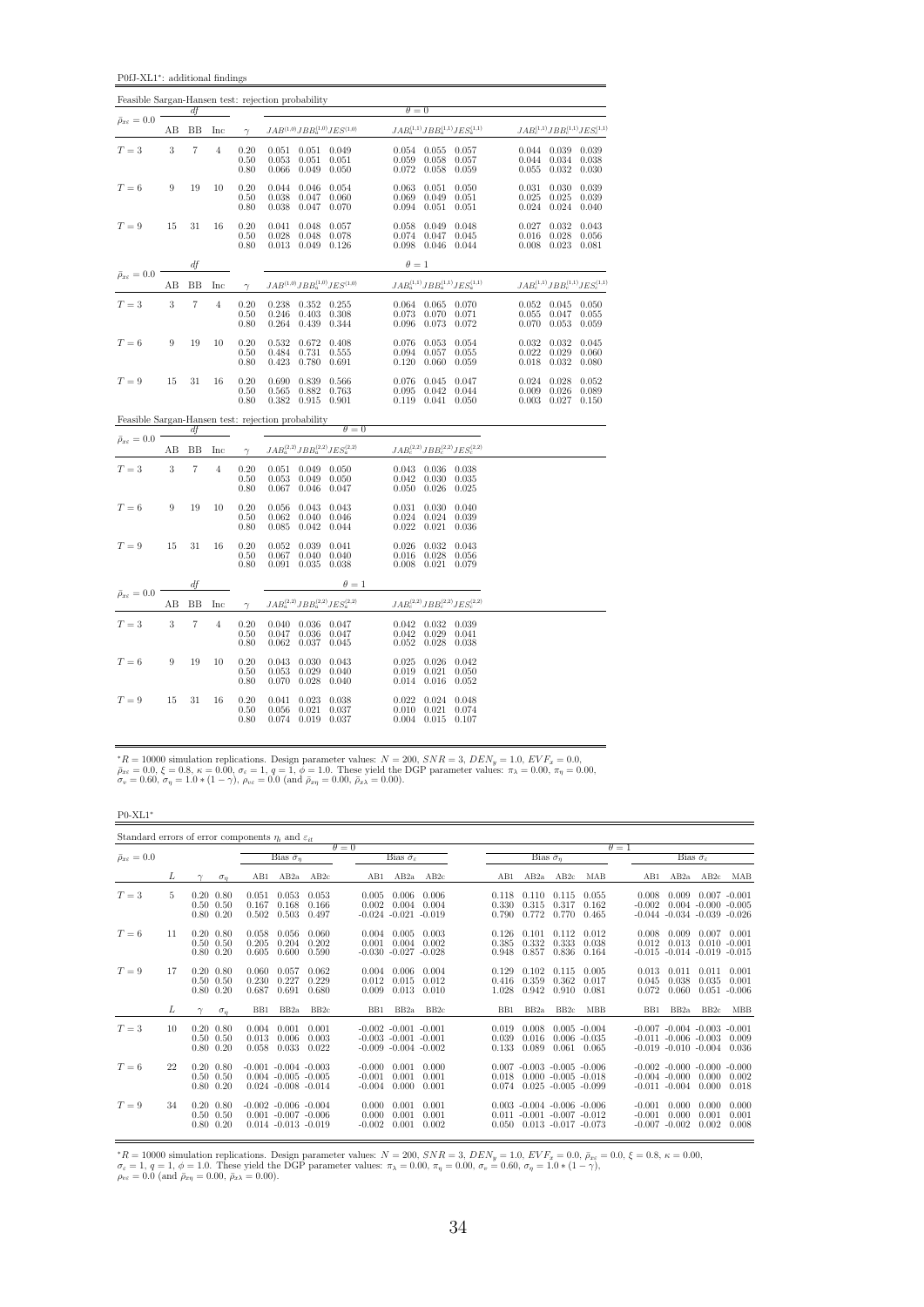| ∿<br>-1111- |  |
|-------------|--|
|             |  |

<span id="page-34-0"></span>

| Unfeasible coefficient estimators                    |    |    |                |                      |                                  |                         |                                             |                                  |                         |                         |                                        |                         |                         |                         |                               |                                    |                         |                      |                                  |                         |                         |                         |                                  |                         |                         |
|------------------------------------------------------|----|----|----------------|----------------------|----------------------------------|-------------------------|---------------------------------------------|----------------------------------|-------------------------|-------------------------|----------------------------------------|-------------------------|-------------------------|-------------------------|-------------------------------|------------------------------------|-------------------------|----------------------|----------------------------------|-------------------------|-------------------------|-------------------------|----------------------------------|-------------------------|-------------------------|
| $\bar{\rho}_{x\varepsilon}=0.0$                      |    | L  |                |                      |                                  | ABu                     |                                             | $\theta = 0$                     | BBu                     |                         |                                        | ABu                     |                         |                         |                               | <b>BBu</b>                         |                         | $\theta=1$           |                                  | MABu                    |                         |                         |                                  | MBBu                    |                         |
|                                                      | AВ | BB |                | $\gamma$             | Bias                             |                         | Stdy RMSE                                   | Bias                             |                         | Stdy RMSE               | Bias                                   |                         | Stdy RMSE               |                         | Bias                          |                                    | Stdy RMSE               |                      | Bias                             |                         | Stdy RMSE               |                         | Bias                             |                         | Stdy RMSE               |
| $T=3$                                                | 8  | 13 |                | 0.20<br>0.50<br>0.80 | $-0.008$<br>$-0.015$<br>$-0.051$ | 0.059<br>0.077<br>0.139 | 0.059<br>0.078<br>0.148                     | 0.001<br>$-0.001$<br>$-0.008$    | 0.050<br>0.057<br>0.070 | 0.050<br>0.057<br>0.071 | $-0.015$ 0.082<br>$-0.028$<br>$-0.100$ | 0.108<br>0.194          | 0.083<br>0.112<br>0.218 |                         | 0.000<br>$-0.004$<br>$-0.015$ | 0.069<br>0.079<br>0.101            | 0.069<br>0.079<br>0.102 |                      | $-0.011$<br>$-0.020$<br>$-0.064$ | 0.071<br>0.090<br>0.155 | 0.072<br>0.092<br>0.168 |                         | 0.001<br>$-0.000$<br>$-0.006$    | 0.055<br>0.062<br>0.074 | 0.055<br>0.062<br>0.074 |
| $T=6$                                                | 20 | 31 |                | 0.20<br>0.50<br>0.80 | $-0.005$<br>$-0.008$<br>$-0.026$ | 0.031<br>0.037<br>0.059 | 0.031<br>0.038<br>0.064                     | 0.003<br>0.003<br>$-0.002$       | 0.029<br>0.032<br>0.039 | 0.029<br>0.032<br>0.039 | $-0.008$<br>$-0.016$<br>$-0.050$       | 0.045<br>0.054<br>0.085 | 0.046<br>0.057<br>0.099 |                         | 0.004<br>0.002<br>$-0.007$    | 0.042<br>0.047<br>0.055            | 0.042<br>0.047<br>0.056 |                      | $-0.005$<br>$-0.009$<br>$-0.027$ | 0.037<br>0.042<br>0.063 | 0.037<br>0.042<br>0.068 |                         | 0.003<br>0.004<br>0.002          | 0.030<br>0.032<br>0.036 | 0.030<br>0.033<br>0.036 |
| $T=9$                                                | 32 | 49 |                | 0.20<br>0.50<br>0.80 | $-0.004$<br>$-0.007$<br>$-0.018$ | 0.024<br>0.028<br>0.041 | 0.024<br>0.029<br>0.045                     | 0.004<br>0.004<br>0.000          | 0.023<br>0.026<br>0.031 | 0.023<br>0.026<br>0.031 | $-0.007$<br>$-0.012$<br>$-0.034$       | 0.035<br>0.041<br>0.060 | 0.036<br>0.043<br>0.068 |                         | 0.006<br>0.005<br>$-0.003$    | 0.033<br>0.037<br>0.043            | 0.034<br>0.037<br>0.043 |                      | $-0.003$<br>$-0.005$<br>$-0.016$ | 0.027<br>0.030<br>0.040 | 0.028<br>0.030<br>0.043 |                         | 0.005<br>0.006<br>0.005          | 0.023<br>0.024<br>0.025 | 0.024<br>0.025<br>0.026 |
|                                                      | AВ | BB |                | $\beta$              | Bias                             |                         | Stdy RMSE                                   | Bias                             |                         | Stdy RMSE               | Bias                                   |                         | Stdy RMSE               |                         | Bias                          |                                    | Stdy RMSE               |                      | Bias                             |                         | Stdy RMSE               |                         | Bias                             |                         | Stdy RMSE               |
| $T=3$                                                | 8  | 13 |                | 1.43<br>0.93<br>0.31 | 0.002<br>0.001<br>$-0.000$       | 0.111                   | 0.111<br>$0.112$ $0.112$<br>$0.112$ $0.112$ | $-0.001$<br>0.001<br>0.005       | 0.106<br>0.103<br>0.107 | 0.106<br>0.103<br>0.107 | 0.005<br>0.004<br>-0.000               | 0.168<br>0.167<br>0.165 | 0.168<br>0.167<br>0.165 |                         | 0.002<br>0.006<br>0.012       | 0.153<br>0.148<br>0.154            | 0.153<br>0.149<br>0.154 |                      | 0.003<br>0.002<br>$-0.002$       | 0.107<br>0.106<br>0.104 | 0.107<br>0.106<br>0.104 |                         | 0.001<br>0.001<br>0.003          | 0.103<br>0.099<br>0.100 | 0.103<br>0.099<br>0.100 |
| $T=6$                                                | 20 | 31 |                | 1.43<br>0.93<br>0.31 | 0.005<br>0.006<br>0.005          | 0.069<br>0.069<br>0.071 | 0.069<br>0.069<br>0.071                     | $-0.002$<br>$-0.002$<br>0.001    | 0.067<br>0.066<br>0.067 | 0.067<br>0.066<br>0.067 | 0.011<br>0.013<br>0.011                | 0.103<br>0.103<br>0.104 | 0.104<br>0.104<br>0.105 |                         | $-0.002$<br>$-0.000$<br>0.005 | 0.097<br>0.094<br>0.096            | 0.097<br>0.094<br>0.096 |                      | 0.003<br>0.003<br>0.000          | 0.065<br>0.062<br>0.061 | 0.065<br>0.062<br>0.061 |                         | $-0.002$<br>$-0.002$<br>$-0.001$ | 0.062<br>0.059<br>0.057 | 0.062<br>0.059<br>0.057 |
| $T=9$                                                | 32 | 49 |                | 1.43<br>0.93<br>0.31 | 0.005<br>0.006<br>0.006          | 0.054<br>0.054<br>0.056 | 0.055<br>0.055<br>0.057                     | $-0.003$<br>$-0.003$<br>$-0.001$ | 0.053<br>0.052<br>0.054 | 0.053<br>0.052<br>0.054 | 0.012<br>0.015<br>0.014                | 0.081<br>0.081<br>0.083 | 0.082<br>0.082<br>0.084 |                         | $-0.003$<br>$-0.003$<br>0.002 | 0.077<br>0.075<br>0.076            | 0.077<br>0.075<br>0.076 |                      | 0.002<br>0.002<br>0.000          | 0.049<br>0.047<br>0.046 | 0.049<br>0.047<br>0.046 |                         | $-0.004$<br>$-0.004$<br>$-0.003$ | 0.047<br>0.045<br>0.043 | 0.047<br>0.045<br>0.043 |
| Unfeasible t-test: actual significance level         |    |    |                |                      |                                  |                         | $\theta = 0$                                |                                  |                         |                         |                                        |                         |                         |                         |                               | $\theta = 1$                       |                         |                      |                                  |                         |                         |                         |                                  |                         |                         |
| $\bar{\rho}_{x\varepsilon}=0.0$                      | AВ | BB |                | $\gamma$             | ABu                              | BBu                     |                                             | $\beta$                          | ABu                     | BBu                     | $\gamma$                               | ABu                     |                         | BBu MABu MBBu           |                               |                                    |                         | β                    | ABu                              |                         | BBu MABu MBBu           |                         |                                  |                         |                         |
| $T=3$                                                | 8  | 13 |                | 0.20<br>0.50<br>0.80 | 0.057<br>0.056<br>0.069          | 0.050<br>0.052<br>0.056 |                                             | 1.43<br>0.93<br>0.31             | 0.051<br>0.049<br>0.045 | 0.053<br>0.051<br>0.050 | 0.20<br>0.50<br>0.80                   | 0.053<br>0.057<br>0.086 | 0.051<br>0.052<br>0.059 | 0.057<br>0.059<br>0.070 | 0.050<br>0.055<br>0.056       |                                    |                         | 1.43<br>0.93<br>0.31 | 0.050<br>0.048<br>0.040          | 0.051<br>0.051<br>0.049 | 0.051<br>0.049<br>0.043 | 0.050<br>0.049<br>0.050 |                                  |                         |                         |
| $T=6$                                                | 20 | 31 |                | 0.20<br>0.50<br>0.80 | 0.048<br>0.052<br>0.069          | 0.045<br>0.046<br>0.048 |                                             | 1.43<br>0.93<br>0.31             | 0.049<br>0.047<br>0.046 | 0.049<br>0.046<br>0.048 | 0.20<br>0.50<br>0.80                   | 0.054<br>0.060<br>0.089 | 0.049<br>0.052<br>0.052 | 0.051<br>0.054<br>0.070 | 0.043<br>0.048<br>0.051       |                                    |                         | 1.43<br>0.93<br>0.31 | 0.052<br>0.052<br>0.048          | 0.054<br>0.053<br>0.050 | 0.049<br>0.050<br>0.049 | 0.050<br>0.050<br>0.049 |                                  |                         |                         |
| $T=9$                                                | 32 | 49 |                | 0.20<br>0.50<br>0.80 | 0.055<br>0.057<br>0.071          | 0.055<br>0.055<br>0.051 |                                             | 1.43<br>0.93<br>0.31             | 0.051<br>0.052<br>0.050 | 0.052<br>0.052<br>0.051 | 0.20<br>0.50<br>0.80                   | 0.057<br>0.061<br>0.091 | 0.054<br>0.052<br>0.052 | 0.053<br>0.056<br>0.067 | 0.051<br>0.054<br>0.057       |                                    |                         | 1.43<br>0.93<br>0.31 | 0.055<br>0.055<br>0.053          | 0.053<br>0.052<br>0.048 | 0.050<br>0.050<br>0.050 | 0.053<br>0.054<br>0.050 |                                  |                         |                         |
| Unfeasible Sargan-Hansen test: rejection probability |    | df |                |                      |                                  |                         |                                             | $\theta = 0$                     |                         |                         |                                        |                         |                         | $\theta = 1$            |                               |                                    |                         |                      |                                  |                         |                         |                         |                                  |                         |                         |
| $\bar{\rho}_{x\varepsilon}=0.0$                      | AВ | BB | Inc            | $\gamma$             | JABu                             | $JBBu$                  | JESu                                        |                                  | JMABu JMMBu JESMu       |                         | JABu                                   | JBBu                    | JESu                    |                         | $JMABu\quad JMMBu\quad JESMu$ |                                    |                         |                      |                                  |                         |                         |                         |                                  |                         |                         |
| $T=3$                                                | -6 | 10 | $\overline{4}$ | 0.20<br>0.50<br>0.80 | 0.047<br>0.047<br>0.043          | 0.045<br>0.047<br>0.048 | 0.043<br>0.046<br>0.057                     | 0.048<br>0.048<br>0.045          | 0.043<br>0.045<br>0.048 | 0.040<br>0.045<br>0.056 | 0.047<br>0.045<br>0.040                | 0.042<br>0.045<br>0.049 | 0.042<br>0.046<br>0.061 |                         | 0.047<br>0.048<br>0.043       | 0.046<br>0.047<br>0.047            | 0.046<br>0.047<br>0.056 |                      |                                  |                         |                         |                         |                                  |                         |                         |
| $T=6$                                                | 18 | 28 | 10             | 0.20<br>0.50<br>0.80 | 0.045<br>0.046<br>0.045          | 0.045<br>0.042<br>0.045 | 0.047<br>0.043<br>0.053                     | 0.049<br>0.046<br>0.045          | 0.043<br>0.043<br>0.046 | 0.040<br>0.042<br>0.050 | 0.049<br>0.048<br>0.045                | 0.048<br>0.047<br>0.046 | 0.042<br>0.043<br>0.053 |                         | 0.049<br>0.048<br>0.044       | 0.046<br>0.045<br>0.047            | 0.038<br>0.041<br>0.049 |                      |                                  |                         |                         |                         |                                  |                         |                         |
| $T=9$                                                | 30 | 46 | 16             | 0.20<br>0.50<br>0.80 | 0.050<br>0.050<br>0.047          | 0.050<br>0.047          | 0.046<br>0.048<br>$0.046$ $0.052$           | 0.051<br>0.051<br>0.051          | 0.045<br>0.047<br>0.050 | 0.037<br>0.043<br>0.052 | 0.053<br>0.054<br>$0.051$ $0.051$      | 0.050<br>0.048          | 0.042<br>0.043<br>0.050 |                         | 0.053<br>0.050                | 0.050<br>0.050<br>$0.050 \t 0.051$ | 0.042<br>0.044<br>0.050 |                      |                                  |                         |                         |                         |                                  |                         |                         |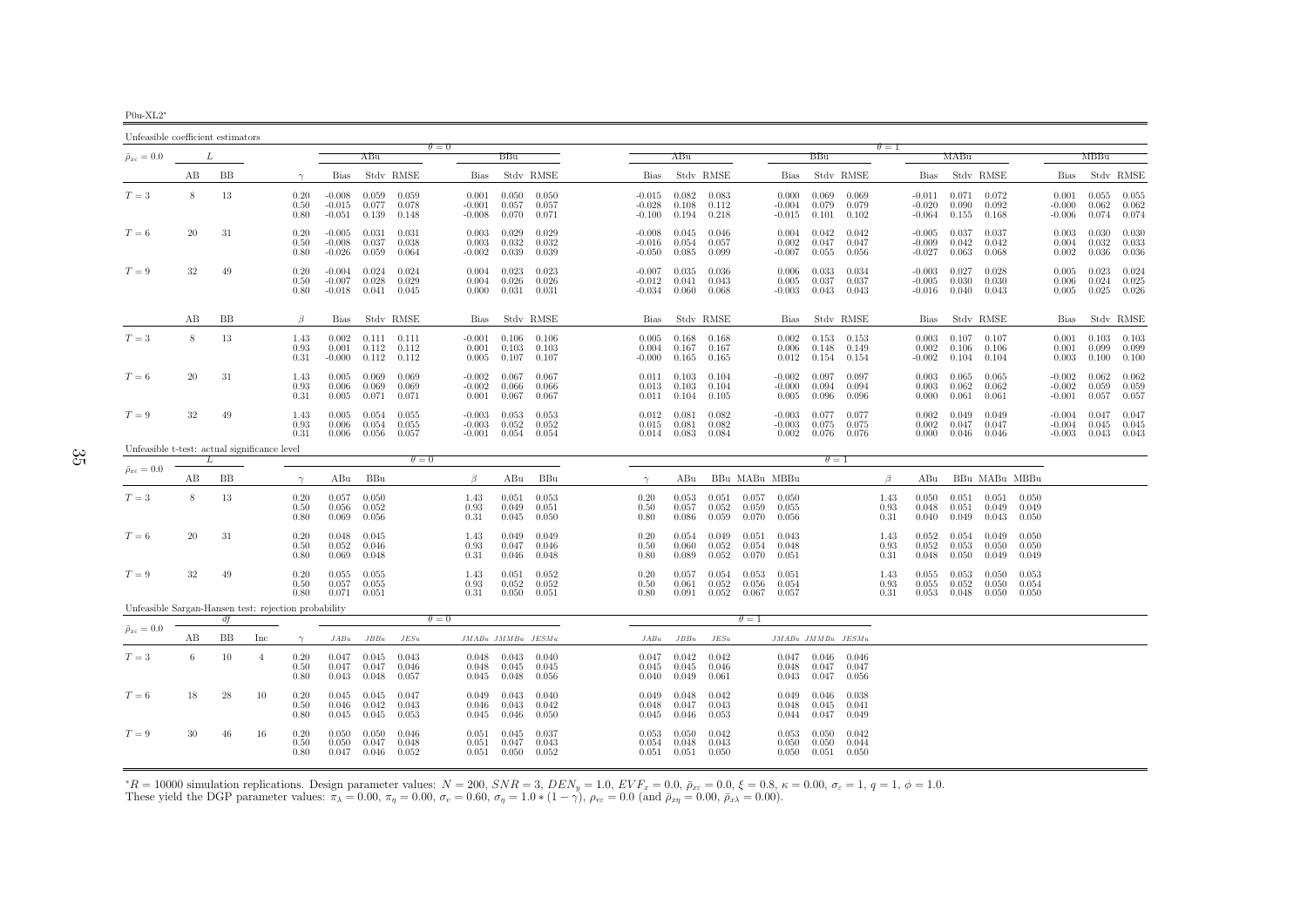P0fc-XL2∗

Feasible coefficient estimators for Arellano-Bond

| , waang ngawi waxaanganganaan waxaanaanaan ay ay ay ahaanaan ay waan |    |                      |                                  |                         |                         |                                  | $\theta = 0$                      |                         |                                  |                         |                                             |                                        |                         |                                                               |                                  |                         |                         | $\theta = 1$ |                                  |                         |                                   |                                  |                         |                         |
|----------------------------------------------------------------------|----|----------------------|----------------------------------|-------------------------|-------------------------|----------------------------------|-----------------------------------|-------------------------|----------------------------------|-------------------------|---------------------------------------------|----------------------------------------|-------------------------|---------------------------------------------------------------|----------------------------------|-------------------------|-------------------------|--------------|----------------------------------|-------------------------|-----------------------------------|----------------------------------|-------------------------|-------------------------|
| $\bar{\rho}_{x\varepsilon}=0.0$                                      |    |                      |                                  | ABI                     |                         |                                  | AB2a                              |                         |                                  | AB2c                    |                                             |                                        | ABI                     |                                                               |                                  | AB2a                    |                         |              |                                  | AB2c                    |                                   |                                  | МАВ                     |                         |
|                                                                      |    |                      | <b>Bias</b>                      |                         | Stdy RMSE               | Bias                             |                                   | Stdy RMSE               | <b>Bias</b>                      |                         | Stdy RMSE                                   | Bias                                   |                         | Stdy RMSE                                                     | <b>Bias</b>                      |                         | Stdy RMSE               |              | <b>Bias</b>                      |                         | Stdy RMSE                         | Bias                             |                         | Stdy RMSE               |
| $T=3$                                                                | 8  | 0.20<br>0.50<br>0.80 | $-0.008$<br>$-0.015$<br>$-0.051$ | 0.059<br>0.077<br>0.139 | 0.059<br>0.078<br>0.148 | $-0.007$<br>$-0.014$<br>$-0.050$ | 0.061<br>0.079<br>0.143           | 0.061<br>0.080<br>0.152 | $-0.008$<br>$-0.014$<br>$-0.048$ | 0.060<br>0.078<br>0.141 | 0.060<br>0.079<br>0.149                     | $-0.016$ 0.086<br>$-0.031$<br>$-0.105$ | 0.114<br>0.204          | 0.088<br>0.118<br>0.230                                       | $-0.012$<br>$-0.024$<br>$-0.091$ | 0.082<br>0.108<br>0.196 | 0.082<br>0.110<br>0.216 |              | $-0.014$<br>$-0.027$<br>$-0.095$ | 0.083<br>0.109<br>0.195 | 0.084<br>0.112<br>0.217           | $-0.016$<br>$-0.030$<br>$-0.101$ | 0.085<br>0.111<br>0.198 | 0.087<br>0.115<br>0.222 |
| $T=6$                                                                | 20 | 0.20<br>0.50<br>0.80 | $-0.005$<br>$-0.008$<br>$-0.026$ | 0.031<br>0.037<br>0.059 | 0.031<br>0.038<br>0.064 | $-0.004$<br>$-0.008$<br>$-0.027$ | 0.033<br>0.039<br>0.062           | 0.033<br>0.040<br>0.068 | $-0.005$<br>$-0.008$<br>$-0.025$ | 0.031<br>0.037<br>0.059 | 0.031<br>0.038<br>0.064                     | $-0.011$<br>$-0.019$<br>$-0.058$       | 0.048<br>0.058<br>0.090 | 0.050<br>0.061<br>0.107                                       | $-0.007$<br>$-0.014$<br>-0.048   | 0.044<br>0.053<br>0.083 | 0.045<br>0.055<br>0.096 |              | $-0.008$<br>$-0.014$<br>$-0.049$ | 0.045<br>0.054<br>0.085 | 0.046<br>0.056<br>0.098           | $-0.006$<br>$-0.012$<br>$-0.038$ | 0.041<br>0.047<br>0.073 | 0.042<br>0.048<br>0.082 |
| $T=9$                                                                | 32 | 0.20<br>0.50<br>0.80 | $-0.004$<br>$-0.007$<br>$-0.018$ | 0.024<br>0.028<br>0.041 | 0.024<br>0.029<br>0.045 | $-0.003$<br>-0.006<br>$-0.019$   | 0.026<br>0.030<br>0.044           | 0.026<br>0.031<br>0.048 | $-0.004$<br>$-0.007$<br>$-0.018$ | 0.024<br>0.028<br>0.041 | 0.024<br>0.029<br>0.045                     | $-0.010$<br>$-0.016$ 0.044<br>$-0.042$ | 0.038<br>0.064          | 0.039<br>0.047<br>0.076                                       | $-0.006$<br>$-0.012$<br>$-0.033$ | 0.033<br>0.039<br>0.057 | 0.034<br>0.041<br>0.066 |              | $-0.007$<br>$-0.012$<br>$-0.033$ | 0.035<br>0.041<br>0.060 | 0.036<br>0.043<br>0.068           | $-0.004$<br>$-0.007$<br>$-0.021$ | 0.030<br>0.032<br>0.044 | 0.030<br>0.033<br>0.049 |
|                                                                      | L  | $\beta$              | Bias                             |                         | Stdy RMSE               | Bias                             |                                   | Stdy RMSE               |                                  | Bias Stdv RMSE          |                                             |                                        |                         | Bias Stdy RMSE                                                |                                  |                         | Bias Stdy RMSE          |              |                                  |                         | Bias Stdy RMSE                    | Bias                             |                         | Stdv RMSE               |
| $T=3$                                                                |    | 1.43<br>0.93<br>0.31 | 0.002<br>0.001<br>$-0.000$       | 0.111<br>0.112<br>0.112 | 0.111<br>0.112<br>0.112 | 0.001<br>$-0.001$                | 0.114<br>$0.001$ $0.115$<br>0.115 | 0.114<br>0.115<br>0.115 | 0.002<br>0.001<br>$-0.001$       | 0.113                   | $0.113$ $0.113$<br>$0.113$ $0.113$<br>0.113 | 0.004<br>0.000                         |                         | $0.005$ $0.177$ $0.177$<br>$0.177$ $0.177$<br>$0.174$ $0.174$ | 0.002<br>0.002<br>$-0.002$       | 0.165<br>0.165<br>0.164 | 0.165<br>0.165<br>0.164 |              | 0.005<br>0.004<br>$-0.000$       | 0.168<br>0.168<br>0.166 | 0.168<br>0.168<br>0.166           | 0.005<br>0.004<br>$-0.002$       | 0.159<br>0.158<br>0.154 | 0.159<br>0.158<br>0.154 |
| $T=6$                                                                | 20 | 1.43<br>0.93<br>0.31 | 0.005<br>0.006<br>0.005          | 0.069<br>0.069<br>0.071 | 0.069<br>0.069<br>0.071 | $-0.001$<br>0.001<br>0.003       | 0.073<br>0.073<br>0.075           | 0.073<br>0.073<br>0.075 | 0.005<br>0.006<br>0.005          | 0.069<br>0.069<br>0.071 | 0.070<br>0.070<br>0.071                     | 0.011<br>0.013<br>0.011                | 0.111<br>0.111          | 0.111<br>0.112<br>$0.112$ $0.113$                             | 0.001<br>0.004<br>0.005          | 0.099<br>0.099<br>0.101 | 0.099<br>0.099<br>0.101 |              | 0.011<br>0.013<br>0.010          | 0.103<br>0.103          | 0.104<br>0.104<br>$0.105$ $0.106$ | 0.003<br>0.003<br>$-0.000$       | 0.078<br>0.076<br>0.074 | 0.078<br>0.076<br>0.074 |
| $T=9$                                                                | 32 | 1.43<br>0.93<br>0.31 | 0.005<br>0.006<br>0.006          | 0.054<br>0.054<br>0.056 | 0.055<br>0.055<br>0.057 | $-0.001$<br>0.002<br>0.004       | 0.058<br>0.058<br>0.060           | 0.058<br>0.058<br>0.060 | 0.005<br>0.006<br>0.006          | 0.055<br>0.055<br>0.056 | 0.055<br>0.055<br>0.057                     | 0.012<br>0.014<br>0.014                | 0.087<br>0.087<br>0.089 | 0.087<br>0.088<br>0.090                                       | 0.003<br>0.006<br>0.009          | 0.076<br>0.076<br>0.078 | 0.076<br>0.077<br>0.079 |              | 0.012<br>0.014<br>0.013          | 0.081<br>0.081<br>0.083 | 0.082<br>0.082<br>0.084           | 0.002<br>0.003<br>$-0.000$       | 0.056<br>0.053<br>0.052 | 0.056<br>0.053<br>0.052 |

Feasible coefficient estimators for Blundell-Bond $\theta = 0$  $-$  RR2a θ  $\theta = 1$ <br>a BR<sup>2</sup>e BR<sup>2</sup>e BR<sup>2</sup>e  $\bar{\rho}_{x\varepsilon}=0.0$  <sup>=</sup> <sup>0</sup>.<sup>0</sup> BB1 BB2a BB2c BB1 BB2a BB2c MBB $L \qquad \gamma$  $\gamma$  Bias Stdv RMSE Bias Stdv RMSE Bias Stdv RMSE Bias Stdv RMSE Bias Stdv RMSE Bias Stdv RMSE Bias Stdv RMSE  $0.002$   $0.073$   $0.073$  $T=3$  $T=3 \hskip 1.08in 13 \hskip 1.08in 0.20 \hskip 1.08in -0.000 \hskip 1.08in 0.050 \hskip 1.08in 0.002 \hskip 1.08in 0.051 \hskip 1.08in 0.002 \hskip 1.08in 0.052 \hskip 1.08in 0.052 \hskip 1.08in 0.052 \hskip 1.08in 0.060 \hskip 1.08in 0.074 \hskip 1.08in 0.074 \hskip 1.08in 0.074 \hskip 1.08in 0$ 0.50 -0.005 0.059 0.059 -0.002 0.060 0.060 -0.001 0.059 0.059 -0.014 0.087 0.088 -0.006 0.080 0.081 -0.002 0.081 0.081 0.011 0.095 0.096 $0.164$   $0.169$ 0.80 -0.021 0.077 0.080 -0.011 0.078 0.079 -0.007 0.075 0.076 -0.043 0.114 0.121 -0.024 0.110 0.113 -0.009 0.109 0.110 0.040 0.164 0.169 $T=6$  $T=6$  31 0.20 0.001 0.029 0.029 0.003 0.031 0.031 0.003 0.029 0.029 -0.003 0.045 0.045 0.001 0.041 0.041 0.041 0.042 0.043 0.003 0.035 0.036<br>0.01 0.047 0.002 0.033 0.033 0.001 0.035 0.035 0.003 0.033 0.033 -0.010 0.052 0. 0.50 -0.002 0.033 0.033 0.001 0.035 0.035 0.003 0.033 0.033 -0.010 0.052 0.053 -0.004 0.047 0.047 0.002 0.048 0.048 0.007 0.041 0.041 $0.068$  $0.80$   $-0.014$   $0.043$   $0.045$   $-0.007$   $0.045$   $0.045$   $-0.003$   $0.041$   $0.041$   $-0.032$   $0.065$   $0.072$   $-0.020$   $0.059$   $0.062$   $-0.006$   $0.058$   $0.058$   $0.058$   $0.032$   $0.060$   $0.068$  $0.004$   $0.026$   $0.026$  $T=9$  $T=9 \hspace{1cm} 49 \hspace{1cm} 0.002 \hspace{1cm} 0.002 \hspace{1cm} 0.023 \hspace{1cm} 0.032 \hspace{1cm} 0.033 \hspace{1cm} 0.025 \hspace{1cm} 0.004 \hspace{1cm} 0.023 \hspace{1cm} 0.023 \hspace{1cm} 0.023 \hspace{1cm} 0.023 \hspace{1cm} 0.024 \hspace{1cm} 0.023 \hspace{1.2cm} 0.023 \hspace{1.2cm} 0.023 \hspace{1.2cm$  $0.50$   $-0.001$   $0.026$   $0.026$   $0.002$   $0.029$   $0.029$   $0.004$   $0.026$   $0.027$   $-0.008$   $0.041$   $0.042$   $-0.003$   $0.036$   $0.037$   $0.037$   $0.037$   $0.037$   $0.038$   $0.006$   $0.028$   $0.029$ 0.039 0.80 -0.010 0.033 0.035 -0.006 0.035 0.036 -0.000 0.032 0.032 -0.026 0.050 0.056 -0.018 0.045 0.049 -0.003 0.044 0.044 0.015 0.036 0.039 $L \qquad \qquad \beta$ Bias Stdv RMSE Bias Stdv RMSE Bias Stdv RMSE Bias Stdv RMSE Bias Stdv RMSE Bias Stdv RMSE Bias Stdv RMSE Bias Stdv RMSE  $0.008$   $0.152$   $0.152$  $T=3$  $T=3 \hskip 1.08in 1.43 \hskip 1.08in 0.000 \hskip 1.08in 0.106 \hskip 1.08in 0.106 \hskip 1.08in 0.003 \hskip 1.08in 0.111 \hskip 1.08in 0.107 \hskip 1.08in 0.007 \hskip 1.08in 0.107 \hskip 1.08in 0.005 \hskip 1.08in 0.165 \hskip 1.08in 0.165 \hskip 1.08in 0.165 \hskip 1.08in 0.164 \hskip 1.08$  $\begin{array}{cccccccccccc} 0.93 & 0.002 & 0.105 & 0.105 & 0.106 & 0.108 & 0.108 & 0.108 & 0.002 & 0.105 & 0.105 & 0.105 & 0.008 & 0.163 & 0.163 & 0.163 & 0.002 & 0.150 & 0.150 & 0.012 & 0.160 & 0.151 & 0.161 & 0.151 & 0.161 & 0.151 & 0.161 & 0.151 & 0.162 & 0.162 & 0$  $0.170$   $0.178$  $0.31$   $0.004$   $0.108$   $0.108$   $0.005$   $0.112$   $0.112$   $0.006$   $0.108$   $0.109$   $0.011$   $0.167$   $0.167$   $0.009$   $0.155$   $0.155$   $0.155$   $0.015$   $0.157$   $0.157$   $0.051$  $T=6$  $T=6$  31  $1.43$   $-0.000$   $0.067$   $0.067$   $-0.008$   $0.073$   $-0.001$   $0.067$   $0.067$   $0.066$   $0.066$   $0.006$   $0.105$   $-0.003$   $0.094$   $0.094$   $0.094$   $0.001$   $0.095$   $0.003$   $0.095$   $0.001$   $0.095$   $0.095$   $0.095$   $0.095$  0.93 0.002 0.066 0.066 -0.006 0.072 0.072 -0.001 0.066 0.066 0.008 0.105 0.105 -0.003 0.094 0.094 0.001 0.095 0.095 0.004 0.073 0.073 $0.015$   $0.072$   $0.074$ 0.31 0.004 0.068 0.069 0.000 0.073 0.073 0.002 0.068 0.068 0.010 0.107 0.108 0.004 0.096 0.096 0.006 0.097 0.097 0.015 0.072 0.074 $T=9$  $T=9 \hspace{1cm} 49 \hspace{1cm} 1.43 \hspace{1cm} 0.005 \hspace{1cm} 0.053 \hspace{1cm} 0.053 \hspace{1cm} 0.055 \hspace{1cm} 0.055 \hspace{1cm} 0.059 \hspace{1cm} -0.002 \hspace{1cm} 0.053 \hspace{1cm} 0.053 \hspace{1cm} 0.064 \hspace{1cm} 0.083 \hspace{1cm} 0.083 \hspace{1cm} 0.083 \hspace{1cm} 0.083 \hspace{1cm} 0.053$  $0.93$   $0.002$   $0.053$   $0.053$   $0.065$   $0.057$   $0.058$   $0.053$   $0.053$   $0.053$   $0.008$   $0.083$   $0.083$   $0.003$   $0.073$   $0.073$   $0.073$   $0.075$   $0.075$   $0.075$   $0.001$   $0.052$   $0.052$  $0.004$   $0.050$   $0.050$  $\frac{0.31}{0.004}$   $\frac{0.055}{0.055}$   $\frac{0.001}{0.059}$   $\frac{0.054}{0.000}$   $\frac{0.054}{0.054}$   $\frac{0.010}{0.0085}$   $\frac{0.085}{0.086}$   $\frac{0.076}{0.076}$   $\frac{0.076}{0.076}$   $\frac{0.076}{0.076}$   $\frac{0.076}{0.076}$   $\frac{0.076}{0.076}$   $\frac{0$ 

 ${}^*R = 10000$  simulation replications. Design parameter values:  $N = 200$ ,  $SNR = 3$ ,  $DEN_y = 1.0$ ,  $EVF_x = 0.0$ ,  $\bar{p}_{xz} = 0.0$ ,  $\xi = 0.8$ ,  $\kappa = 0.00$ ,  $\sigma_{\varepsilon} = 1$ ,  $q = 1$ ,  $\phi = 1.0$ .<br>These yield the DGP parameter values:  $\pi$  $*R = 10000$  simulation replications. Design parameter values:  $N = 200$ ,  $SNR = 3$ ,  $DEN_y = 1.0$ ,  $EVF_x = 0.0$ ,  $\bar{p}_{xz} = 0.0$ ,  $\xi = 0.8$ , These yield the DGP parameter values:  $\pi_{\lambda} = 0.00$ ,  $\pi_{\eta} = 0.00$ ,  $\sigma_v = 0.60$ ,  $\sigma_{\eta}$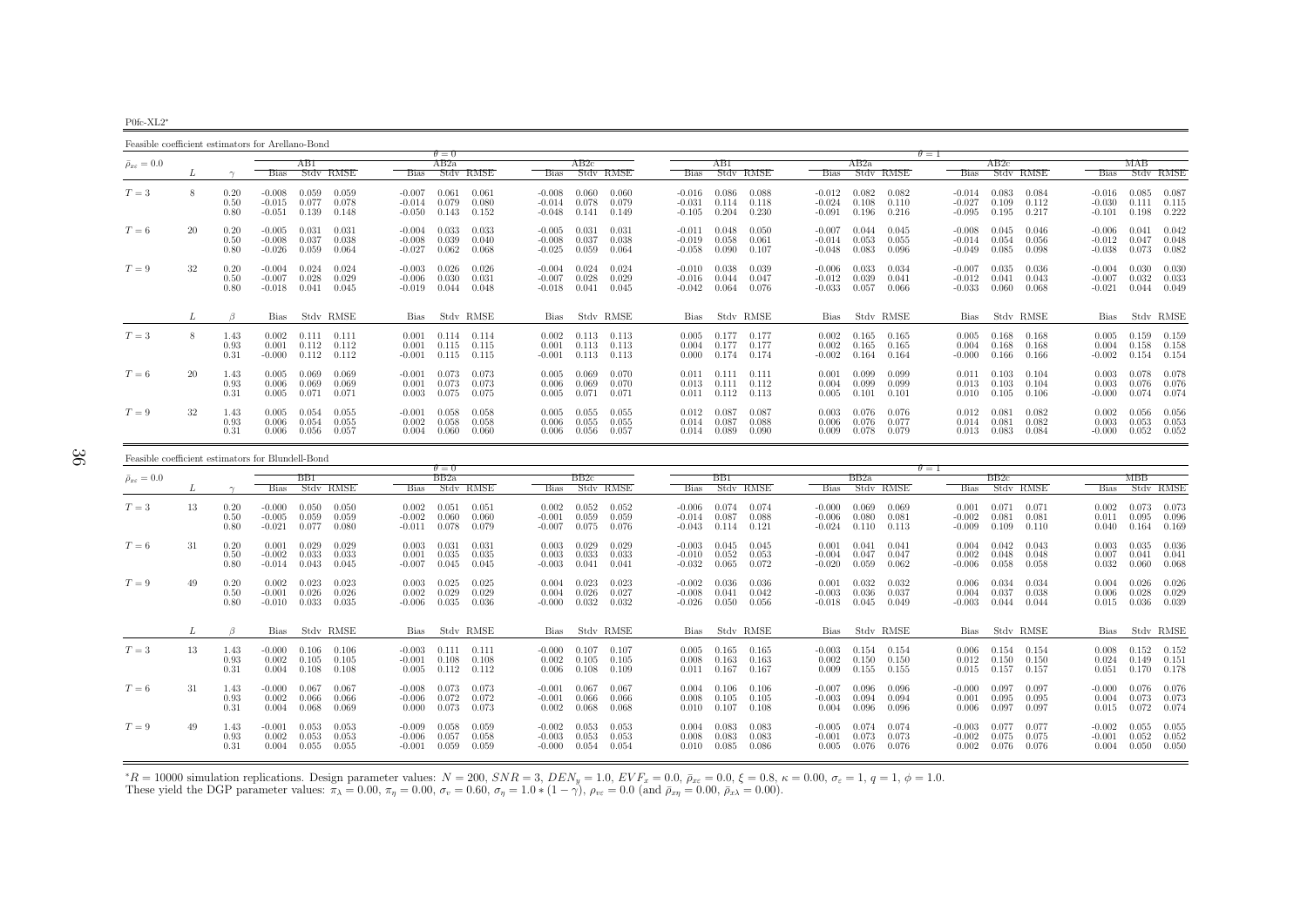P0ft-XL2<sup>∗</sup>

| Feasible t-test Arellano-Bond: actual significance level |    |                      |                         |                                           |                                                       |                         |                                                           |                |                         |                |                                                                               |                |                         |                                                           |                         |                                           |                          |
|----------------------------------------------------------|----|----------------------|-------------------------|-------------------------------------------|-------------------------------------------------------|-------------------------|-----------------------------------------------------------|----------------|-------------------------|----------------|-------------------------------------------------------------------------------|----------------|-------------------------|-----------------------------------------------------------|-------------------------|-------------------------------------------|--------------------------|
| $\bar{\rho}_{x\varepsilon}=0.0$                          |    |                      |                         |                                           |                                                       | $\theta = 0$            |                                                           |                |                         |                |                                                                               |                | $\theta = 1$            |                                                           |                         |                                           |                          |
|                                                          | L  | $\gamma$             |                         |                                           | AB1 AB1aR AB1cR                                       |                         |                                                           |                | AB2a AB2aW AB2c AB2cW   |                | AB1 AB1aR AB1cR                                                               |                |                         | AB2a AB2aW AB2c AB2cW MAB                                 |                         |                                           |                          |
| $T=3$                                                    | 8  | 0.20<br>0.50<br>0.80 | 0.063<br>0.088          | $0.059$ $0.060$ $0.053$<br>0.065<br>0.089 | 0.058<br>0.084                                        | 0.079<br>0.103          | $0.074$ $0.059$ $0.058$ $0.055$<br>0.061<br>$0.081$ 0.087 | 0.063          | 0.058<br>0.082          |                | $0.202$ $0.081$ $0.061$<br>0.214 0.089 0.073<br>$0.281$ $0.141$ $0.126$       |                | 0.119                   | 0.113 0.068<br>0.075<br>$0.177$ $0.111$                   | 0.071<br>0.084<br>0.132 | $0.061$ $0.509$<br>0.073<br>0.119         | 0.541<br>0.635           |
| $T=6$                                                    | 20 | 0.20<br>0.50<br>0.80 | 0.049<br>0.052<br>0.078 | 0.055<br>0.077 0.067                      | $0.051$ $0.042$<br>0.045                              | 0.087<br>0.118          | 0.052<br>$0.090 \quad 0.053$<br>0.072 0.067               | 0.044<br>0.048 | 0.042<br>0.046<br>0.066 |                | $0.215$ $0.072$ $0.051$<br>$0.226$ $0.079$ $0.061$<br>$0.303$ $0.126$ $0.103$ |                | 0.163<br>0.171<br>0.238 | 0.061<br>0.063<br>0.092                                   | 0.055<br>0.062<br>0.098 | $0.050 \quad 0.140$<br>0.058<br>0.093     | 0.153<br>0.207           |
| $T=9$                                                    | 32 | 0.20<br>0.50<br>0.80 | 0.057<br>0.059<br>0.077 | $0.059$ $0.051$<br>0.061                  | 0.051<br>0.075 0.067                                  | 0.111<br>0.115          | 0.058<br>0.059<br>$0.141$ $0.075$ $0.068$                 | 0.052<br>0.054 | 0.050<br>0.053<br>0.067 |                | 0.231 0.074 0.057<br>$0.246$ $0.082$ $0.065$<br>$0.308$ $0.126$ $0.102$       |                | 0.225<br>0.240<br>0.302 | 0.064<br>0.070<br>0.098                                   | 0.055<br>0.061<br>0.092 | 0.052 0.099<br>0.058<br>$0.087$ $0.131$   | 0.104                    |
|                                                          | L  | $\beta$              | AB1                     | AB1aR AB1cR                               |                                                       |                         |                                                           |                | AB2a AB2aW AB2c AB2cW   | AB1            | AB1aR AB1cR                                                                   |                |                         | AB2a AB2aW AB2c AB2cW MAB                                 |                         |                                           |                          |
| $T=3$                                                    | 8  | 1.43<br>0.93<br>0.31 | 0.051<br>0.050          | $0.052$ $0.055$ $0.053$<br>0.055<br>0.055 | 0.053<br>0.052                                        | 0.069<br>0.066          | $0.070$ $0.057$ $0.058$ $0.053$<br>0.057<br>0.055         | 0.057<br>0.055 | 0.053<br>0.051          | 0.215          | 0.217 0.070 0.064<br>$0.068$ 0.063<br>$0.207$ 0.069                           | 0.060          | 0.099<br>0.099          | $0.099$ $0.066$ $0.068$<br>0.065<br>0.064                 | 0.068<br>0.069          | 0.058 0.586<br>0.056 0.585<br>0.056       | 0.584                    |
| $T=6$                                                    | 20 | 1.43<br>0.93<br>0.31 | 0.049<br>0.048          | 0.051<br>$0.048$ $0.052$ $0.048$          | $0.050$ $0.049$<br>0.048                              | 0.083<br>0.084<br>0.084 | $0.051$ $0.050$<br>0.052<br>$0.056$ 0.051                 | 0.051          | 0.049<br>0.049<br>0.049 | 0.219          | $0.217$ $0.066$ $0.054$<br>0.065<br>$0.219$ $0.067$ $0.055$                   | 0.056          | 0.156<br>0.158<br>0.160 | 0.061<br>0.062<br>0.063                                   | 0.062<br>0.062<br>0.062 | 0.057<br>0.056<br>$0.056$ $0.214$         | 0.205<br>0.208           |
| $T=9$                                                    | 32 | 1.43<br>0.93<br>0.31 | 0.052<br>0.053          | 0.055<br>0.056<br>$0.052$ $0.056$ $0.052$ | 0.052<br>0.052                                        | 0.103<br>0.104          | 0.054<br>0.055<br>$0.104$ $0.056$ $0.053$ $0.052$         | 0.055<br>0.055 | 0.053<br>0.054          | 0.221<br>0.226 | $0.064$ $0.052$<br>0.067<br>$0.226$ $0.069$ $0.056$                           | 0.055          | 0.208<br>0.216          | 0.059<br>0.060<br>$0.215$ $0.060$ $0.060$                 | 0.057<br>0.060          | $0.054$ $0.130$<br>0.055<br>0.056         | 0.133<br>0.136           |
| Feasible t-test Blundell-Bond: actual significance level |    |                      |                         |                                           |                                                       | $\theta = 0$            |                                                           |                |                         |                |                                                                               |                | $\theta = 1$            |                                                           |                         |                                           |                          |
| $\bar{\rho}_{x\varepsilon}=0.0$                          | L  | $\gamma$             |                         |                                           | BB1 BB1aR BB1cR                                       |                         |                                                           |                | BB2a BB2aW BB2c BB2cW   |                | BB1 BB1aR BB1cR                                                               |                |                         | BB2a BB2aW BB2c BB2cW MBB                                 |                         |                                           |                          |
| ${\cal T}=3$                                             | 13 | 0.20<br>0.50<br>0.80 | 0.053<br>0.057          | $0.051$ $0.055$ $0.043$<br>0.055          | 0.047<br>$0.060$ $0.046$                              | 0.086<br>0.098          | $0.086$ $0.058$ $0.058$ $0.050$<br>0.060<br>0.058         | 0.060<br>0.051 | 0.056<br>0.042          | 0.226          | $0.192$ $0.072$ $0.053$<br>$0.204$ $0.074$ $0.056$<br>0.088                   | 0.062          | 0.145<br>0.182          | $0.140$ $0.067$ $0.070$ $0.058$ $0.468$<br>0.068<br>0.076 | 0.078<br>0.075          | 0.065<br>0.060                            | 0.497<br>0.607           |
| $T=6$                                                    | 31 | 0.20<br>0.50<br>0.80 | 0.044<br>0.045<br>0.056 |                                           | $0.050$ $0.037$<br>$0.051$ $0.037$<br>$0.061$ $0.044$ | 0.115<br>0.127          | $0.110$ $0.057$ $0.044$ $0.040$<br>0.053<br>0.054         | 0.046<br>0.042 | 0.042<br>0.038          | 0.206<br>0.257 | $0.204$ $0.066$ $0.047$<br>0.070<br>0.098                                     | 0.052<br>0.062 | 0.218<br>0.232<br>0.288 | 0.059<br>0.062<br>0.073                                   | 0.057<br>0.058<br>0.056 | $0.049$ 0.138<br>0.050<br>0.047           | 0.173<br>0.339           |
| $T=9$                                                    | 49 | 0.20<br>0.50<br>0.80 | 0.052<br>0.052<br>0.059 | 0.056<br>$0.064$ $0.051$                  | $0.056$ 0.046<br>0.047                                | 0.148<br>0.160          | $0.147$ $0.060$ $0.055$<br>0.057<br>0.058 0.046           | 0.056          | 0.051<br>0.051<br>0.043 | 0.221<br>0.269 | $0.215$ $0.068$ $0.049$<br>0.071<br>$0.101$ $0.069$                           | 0.051          | 0.319<br>0.398          | $0.304$ $0.061$<br>0.062<br>0.078                         | 0.059<br>0.057<br>0.052 | $0.052$ $0.100$<br>0.050<br>$0.046$ 0.218 | 0.122                    |
|                                                          | L  | β                    | BB1                     |                                           | BB1aR BB1cR                                           |                         |                                                           |                | BB2a BB2aW BB2c BB2cW   | BB1            | BB1aR BB1cR                                                                   |                |                         | BB2a BB2aW BB2c                                           |                         | BB2cW MBB                                 |                          |
| $T=3$                                                    | 13 | 1.43<br>0.93<br>0.31 | 0.051<br>0.051          | $0.053$ $0.055$ $0.052$<br>0.054<br>0.055 | 0.051<br>0.053                                        | 0.078<br>0.076<br>0.079 | 0.056 0.058 0.055<br>0.054<br>0.054                       | 0.055<br>0.058 | 0.052<br>0.054          | 0.217<br>0.220 | $0.210$ $0.070$ $0.064$<br>$0.071$ $0.063$<br>0.073 0.063                     |                | 0.134<br>0.139          | $0.132 \quad 0.068$<br>0.067<br>0.068                     | 0.073<br>0.079          | 0.073 0.061 0.576<br>0.062<br>0.064 0.651 | 0.575                    |
| $T=6$                                                    | 31 | 1.43<br>0.93<br>0.31 | 0.048<br>0.047          | 0.050<br>$0.048$ $0.052$ $0.049$          | $0.050 \quad 0.049$<br>0.047                          | 0.108<br>0.106<br>0.106 | 0.054 0.051<br>0.055<br>$0.051$ $0.051$ $0.049$           | 0.051          | 0.049<br>0.049          | 0.217          | $0.215$ $0.067$ $0.053$<br>0.066<br>$0.220$ $0.069$ $0.055$                   | 0.054          | 0.217<br>0.223<br>0.233 | 0.064<br>0.065<br>0.065                                   | 0.063<br>0.062<br>0.063 | $0.056$ $0.209$<br>0.056<br>0.055         | 0.209<br>0.240           |
| $T=9$                                                    | 49 | 1.43<br>0.93         | 0.051                   | 0.053<br>0.053                            | 0.051                                                 | 0.141                   | 0.057<br>0.056<br>0.052                                   | 0.054          | 0.053                   |                | $0.217$ 0.066<br>$0.220$ $0.063$                                              | 0.053<br>0.053 | 0.296<br>0.305          | 0.062<br>0.062                                            | 0.056                   | 0.051                                     | 0.137<br>$0.051$ $0.143$ |

 ${}^{*}R = 10000$  simulation replications. Design parameter values:  $N = 200$ ,  $SNR = 3$ ,  $DEN_y = 1.0$ ,  $EVF_x = 0.0$ ,  $\bar{\rho}_{x\bar{x}} = 0.0$ ,  $\xi = 0.8$ ,  $\kappa = 0.00$ ,<br> $\sigma_{\bar{x}} = 1$ ,  $q = 1$ ,  $\phi = 1.0$ . These yield the DGP parameter values:

P0fJ-XL2<sup>∗</sup>

|                                 |    |           |                |                      | Feasible Sargan-Hansen test: rejection probability |                         |                         |                         |                                           |                         |                         |                         |
|---------------------------------|----|-----------|----------------|----------------------|----------------------------------------------------|-------------------------|-------------------------|-------------------------|-------------------------------------------|-------------------------|-------------------------|-------------------------|
|                                 |    | df        |                |                      |                                                    |                         | $\theta = 0$            |                         |                                           |                         |                         |                         |
| $\bar{\rho}_{x\varepsilon}=0.0$ | AВ | <b>BB</b> | Inc            | $\sim$               | $JAB_a^{(2,1)}JBB_a^{(2,1)}JES_a^{(2,1)}$          |                         |                         |                         | $JAB_c^{(2,1)}JBB_c^{(2,1)}JES_c^{(2,1)}$ |                         | JMAB JMBB JESM          |                         |
| $T=3$                           | 6  | 10        | 4              | 0.20<br>0.50<br>0.80 | 0.048<br>0.047<br>0.051<br>0.046<br>0.057<br>0.048 | 0.050<br>0.050<br>0.043 | 0.041<br>0.042<br>0.045 | 0.032<br>0.029<br>0.029 | 0.030<br>0.024<br>0.022                   | 0.255<br>0.253<br>0.255 | 0.292<br>0.322<br>0.398 | 0.287<br>0.314<br>0.390 |
| $T=6$                           | 18 | 28        | 10             | 0.20<br>0.50<br>0.80 | 0.042<br>0.039<br>0.042<br>0.036<br>0.047<br>0.036 | 0.049<br>0.049<br>0.048 | 0.031<br>0.029<br>0.032 | 0.028<br>0.023<br>0.020 | 0.033<br>0.027<br>0.021                   | 0.037<br>0.036<br>0.037 | 0.339<br>0.355<br>0.396 | 0.384<br>0.399<br>0.438 |
| $T=9$                           | 30 | 46        | 16             | 0.20<br>0.50<br>0.80 | 0.037<br>0.032<br>0.039<br>0.031<br>0.041<br>0.032 | 0.048<br>0.047<br>0.045 | 0.032<br>0.033<br>0.031 | 0.033<br>0.025<br>0.019 | 0.036<br>0.030<br>0.025                   | 0.037<br>0.035<br>0.033 | 0.343<br>0.355<br>0.375 | 0.392<br>0.405<br>0.424 |
|                                 |    | df        |                |                      |                                                    |                         | $\theta=1$              |                         |                                           |                         |                         |                         |
| $\bar{\rho}_{x\varepsilon}=0.0$ | AВ | <b>BB</b> | Inc            | $\gamma$             | $JAB_a^{(2,1)}JBB_a^{(2,1)}JES_a^{(2,1)}$          |                         |                         |                         | $JAB_c^{(2,1)}JBB_c^{(2,1)}JES_c^{(2,1)}$ |                         | JMAB JMBB JESM          |                         |
| $T=3$                           | 6  | 10        | $\overline{4}$ | 0.20<br>0.50<br>0.80 | 0.036<br>0.034<br>0.040<br>0.035<br>0.054<br>0.036 | 0.042<br>0.043<br>0.042 | 0.039<br>0.042<br>0.052 | 0.033<br>0.035<br>0.041 | 0.036<br>0.037<br>0.042                   | 0.291<br>0.288<br>0.297 | 0.566<br>0.593<br>0.628 | 0.546<br>0.579<br>0.612 |
| $T=6$                           | 18 | 28        | 10             | 0.20<br>0.50<br>0.80 | 0.028<br>0.021<br>0.029<br>0.020<br>0.036<br>0.020 | 0.044<br>0.039<br>0.036 | 0.028<br>0.027<br>0.034 | 0.024<br>0.021<br>0.021 | 0.029<br>0.025<br>0.024                   | 0.042<br>0.040<br>0.042 | 0.711<br>0.717<br>0.732 | 0.734<br>0.738<br>0.750 |
| $T=9$                           | 30 | 46        | 16             | 0.20<br>0.50<br>0.80 | 0.020<br>0.013<br>0.019<br>0.013<br>0.023<br>0.012 | 0.044<br>0.042<br>0.040 | 0.029<br>0.027<br>0.029 | 0.024<br>0.019<br>0.018 | 0.029<br>0.025<br>0.022                   | 0.039<br>0.037<br>0.038 | 0.743<br>0.746<br>0.754 | 0.764<br>0.767<br>0.773 |

\*R = 10000 simulation replications. Design parameter values:  $N = 200$ ,  $SNR = 3$ ,  $DEN_y = 1.0$ ,  $EVF_x = 0.0$ ,  $\bar{\rho}_{xe} = 0.0$ ,  $\xi = 0.8$ ,  $\kappa = 0.00$ ,  $\sigma_e = 1$ ,  $q = 1$ ,  $\phi = 1.0$ . These yield the DGP parameter values:  $\pi_{\lambda} = 0.$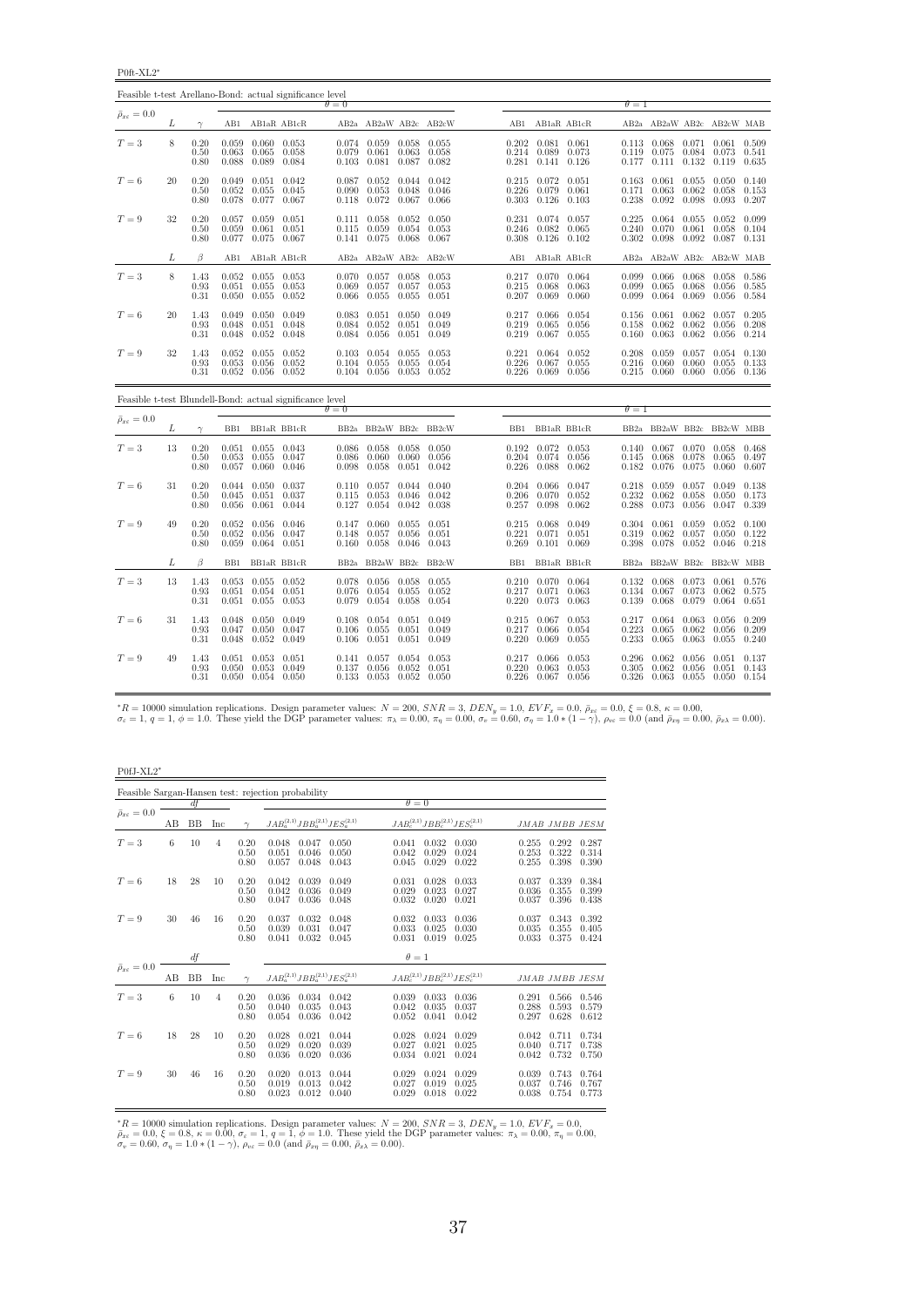P0fJ-XL2<sup>∗</sup> : additional findings

|                                 |       |          |                |                      | Feasible Sargan-Hansen test: rejection probability                                      |                                                                                                               |                                                                                |
|---------------------------------|-------|----------|----------------|----------------------|-----------------------------------------------------------------------------------------|---------------------------------------------------------------------------------------------------------------|--------------------------------------------------------------------------------|
| $\bar{\rho}_{x\varepsilon}=0.0$ |       | df       |                |                      |                                                                                         | $\theta = 0$                                                                                                  |                                                                                |
|                                 | AB    | BB       | Inc            | $\gamma$             | $JAB^{\left(1,0\right)}JBB_{a}^{\left(1,0\right)}JES^{\left(1,0\right)}$                | $JAB_a^{(1,1)}JBB_a^{(1,1)}JES_a^{(1,1)}$                                                                     | $JAB_c^{(1,1)}JBB_c^{(1,1)}JES_c^{(1,1)}$                                      |
| $T=3$                           | $\,6$ | 10       | $\overline{4}$ | 0.20<br>0.50<br>0.80 | 0.049 0.045 0.042<br>0.050<br>0.048<br>0.046<br>0.057<br>0.049<br>0.045                 | 0.053<br>0.057<br>0.063<br>0.056<br>0.058<br>0.063<br>0.062<br>0.062<br>0.058                                 | $0.043$ 0.034<br>0.031<br>0.043<br>0.032<br>0.029<br>0.047<br>0.033<br>0.028   |
| $T=6$                           | 18    | 28       | 10             | 0.20<br>0.50<br>0.80 | 0.045<br>0.046<br>0.046<br>0.045<br>0.042<br>0.043<br>0.049<br>0.048<br>0.047           | 0.047<br>0.048<br>0.059<br>0.048<br>0.049<br>0.061<br>0.053<br>0.049<br>0.062                                 | 0.031<br>0.029<br>0.033<br>0.029<br>0.024<br>0.028<br>0.032<br>0.022<br>0.026  |
| $T=9$                           | 30    | 46       | 16             | 0.20<br>0.50<br>0.80 | 0.048<br>0.047<br>0.046<br>0.045<br>0.045<br>0.050<br>0.052<br>$0.046$ 0.046            | 0.043<br>0.042<br>0.058<br>0.045<br>0.043<br>0.059<br>0.047<br>$0.042$ 0.059                                  | 0.032<br>0.033<br>0.036<br>0.033<br>0.025<br>0.031<br>$0.031$ $0.023$<br>0.029 |
|                                 |       | df       |                |                      |                                                                                         | $\theta=1$                                                                                                    |                                                                                |
| $\bar{\rho}_{x\varepsilon}=0.0$ | AB    | BB       | Inc            | $\gamma$             | $JAB^{\left( 1,0\right) }JBB_{a}^{\left( 1,0\right) }JES_{\cdot }^{\left( 1,0\right) }$ | $JAB_a^{\left( {1,1} \right)} JBB_a^{\left( {1,1} \right)} JES_a^{\left( {1,1} \right)}$                      | $JAB_c^{(1,1)}JBB_c^{(1,1)}JES_c^{(1,1)}$                                      |
| $T=3$                           | $\,6$ | 10       | $\overline{4}$ | 0.20<br>0.50<br>0.80 | 0.397<br>0.435<br>0.187<br>0.269<br>0.407<br>0.498<br>0.553<br>0.326<br>0.433           | 0.063<br>$0.068$ 0.066<br>$0.070\,$<br>0.072<br>0.071<br>0.087<br>0.076<br>0.071                              | $0.051$ 0.044<br>0.041<br>0.054<br>0.052<br>0.049<br>0.068<br>0.064<br>0.060   |
| $T=6$                           | 18    | 28       | 10             | 0.20<br>0.50<br>0.80 | 0.776<br>0.744<br>0.270<br>0.829<br>0.406<br>0.755<br>$0.877\,$<br>0.775<br>0.551       | 0.053<br>0.049<br>0.061<br>0.058<br>0.058<br>0.049<br>0.066<br>0.055<br>0.062                                 | 0.034<br>0.031<br>0.031<br>0.029<br>0.031<br>0.033<br>0.041<br>0.036<br>0.038  |
| $T=9$                           | 30    | 46       | 16             | 0.20<br>0.50<br>0.80 | 0.908<br>0.889<br>0.368<br>0.897<br>0.539<br>0.940<br>0.903<br>0.965<br>0.705           | 0.039<br>0.033<br>0.057<br>0.041<br>0.056<br>0.032<br>0.047<br>0.034<br>0.057                                 | 0.034<br>0.028<br>0.033<br>0.031<br>0.024<br>0.030<br>0.034 0.028<br>0.033     |
|                                 |       |          |                |                      | Feasible Sargan-Hansen test: rejection probability<br>$\theta = 0$                      |                                                                                                               |                                                                                |
| $\bar{\rho}_{x\varepsilon}=0.0$ | AВ    | df<br>BB | Inc            | $\gamma$             | $JAB_{a}^{\left( 2,2\right) }JBB_{a}^{\left( 2,2\right) }JES_{a}^{\left( 2,2\right) }$  | $JAB_c^{(2,2)}JBB_c^{(2,2)}JES_c^{(2,2)}$                                                                     |                                                                                |
| $T=3$                           | $\,6$ | 10       | $\overline{4}$ | 0.20<br>0.50<br>0.80 | $0.048\quad 0.047\quad 0.051$<br>0.049<br>0.049<br>0.046<br>0.047<br>0.057<br>0.044     | 0.041<br>$0.032$ $0.030$<br>0.041<br>0.029<br>0.025<br>0.044<br>0.028<br>0.023                                |                                                                                |
| $T=6$                           | 18    | 28       | 10             | 0.20<br>0.50<br>0.80 | 0.039<br>0.049<br>0.041<br>0.042<br>0.051<br>0.037<br>0.048<br>0.038<br>0.050           | 0.028<br>0.031<br>0.034<br>0.029<br>0.022<br>0.028<br>0.032<br>0.019<br>0.023                                 |                                                                                |
| $T=9$                           | 30    | 46       | 16             | 0.20<br>0.50<br>0.80 | 0.032<br>0.048<br>0.037<br>0.049<br>0.032<br>0.038<br>$0.042$ 0.032<br>0.048            | $\begin{array}{c} 0.032 \\ 0.033 \\ 0.031 \end{array}$<br>0.034<br>0.037<br>0.025<br>0.032<br>$0.019$ $0.027$ |                                                                                |
|                                 |       | df       |                |                      | $\theta=1$                                                                              |                                                                                                               |                                                                                |
| $\bar{\rho}_{x\varepsilon}=0.0$ | AВ    | BB       | Inc            | $\gamma$             | $JAB_{a}^{\left( 2,2\right) }JBB_{a}^{\left( 2,2\right) }JES_{a}^{\left( 2,2\right) }$  | $JAB_c^{(2,2)}JBB_c^{(2,2)}JES_c^{(2,2)}$                                                                     |                                                                                |
| $T = 3$                         | 6     | 10       | $\overline{4}$ | 0.20<br>0.50<br>0.80 | 0.035 0.035<br>0.048<br>0.037<br>0.048<br>0.040<br>0.052<br>0.039<br>0.045              | $0.031$ $0.036$<br>0.036<br>0.040<br>0.033<br>0.037<br>0.048<br>0.033<br>0.037                                |                                                                                |
| $T=6$                           | 18    | 28       | 10             | 0.20<br>0.50<br>0.80 | 0.030<br>0.025<br>0.050<br>0.026<br>0.045<br>0.031<br>0.036<br>0.026<br>0.047           | 0.024<br>0.027<br>0.029<br>0.026<br>$0.019\,$<br>0.025<br>0.030<br>0.017<br>0.024                             |                                                                                |
| $T=9$                           | 30    | 46       | 16             | 0.20<br>0.50<br>0.80 | 0.018<br>0.022<br>0.053<br>0.018<br>0.050<br>0.022<br>0.025<br>0.017<br>0.052           | 0.028<br>0.024<br>0.032<br>0.026<br>0.019<br>0.027<br>0.028<br>0.017<br>0.023                                 |                                                                                |

 ${}^*R = 10000$  simulation replications. Design parameter values:  $N = 200$ ,  $SNR = 3$ ,  $DEN_y = 1.0$ ,  $EVF_x = 0.0$ ,  $\bar{\rho}_{xe} = 0.0$ ,  $\xi = 0.8$ ,  $\kappa = 0.00$ ,  $\sigma_e = 1$ ,  $q = 1$ ,  $\phi = 1.0$ . These yield the DGP parameter values:  $\pi_{\lambda} =$ 

P0-XL2<sup>∗</sup>

| Standard errors of error components $\eta_i$ and $\varepsilon_{it}$ |    |                                                        |                         |                                                                        |                         |                                                                                    |                                   |                         |                         |                         |                                                                               |                         |                 |                                                                                                                |                                   |                                   |
|---------------------------------------------------------------------|----|--------------------------------------------------------|-------------------------|------------------------------------------------------------------------|-------------------------|------------------------------------------------------------------------------------|-----------------------------------|-------------------------|-------------------------|-------------------------|-------------------------------------------------------------------------------|-------------------------|-----------------|----------------------------------------------------------------------------------------------------------------|-----------------------------------|-----------------------------------|
| $\bar{\rho}_{x\varepsilon} = 0.0$                                   |    |                                                        |                         | Bias $\tilde{\sigma}_n$                                                |                         | $\theta = 0$                                                                       | Bias $\hat{\sigma}_{\varepsilon}$ |                         |                         | Bias $\hat{\sigma}_n$   |                                                                               |                         | $\theta = 1$    |                                                                                                                | Bias $\hat{\sigma}_{\varepsilon}$ |                                   |
|                                                                     | L  | $\sigma_n$                                             | AB1                     | AB2a                                                                   | AB2c                    | AB1                                                                                | AB2a                              | AB2c                    | AB1                     | AB2a                    | AB2c                                                                          | MAB                     | AB1             | AB2a                                                                                                           | AB2c                              | MAB                               |
| $T=3$                                                               | 8  | $0.20\ 0.80$<br>$0.50 \quad 0.50$<br>$0.80 \quad 0.20$ | 0.020<br>0.037<br>0.179 | 0.019<br>0.036<br>0.182                                                | 0.020<br>0.036<br>0.176 | $-0.005 - 0.005 - 0.005$<br>$-0.008$ $-0.007$ $-0.008$<br>$-0.022 - 0.021 - 0.021$ |                                   |                         | 0.045<br>0.086<br>0.352 | 0.036<br>0.068<br>0.315 | 0.040<br>0.076<br>0.326                                                       | 0.041<br>0.080<br>0.336 |                 | $-0.013 - 0.010 - 0.012 - 0.012$<br>$-0.018$ $-0.014$ $-0.016$ $-0.018$<br>$-0.045 - 0.039 - 0.041 - 0.044$    |                                   |                                   |
| $T=6$                                                               | 20 | $0.20\ 0.80$<br>$0.50 \quad 0.50$<br>$0.80\ 0.20$      | 0.008<br>0.015<br>0.058 | 0.007<br>0.015<br>0.064                                                | 0.007<br>0.014<br>0.057 | $-0.001 - 0.001 - 0.001$<br>$-0.002$ $-0.002$ $-0.002$<br>$-0.009 - 0.009 - 0.008$ |                                   |                         | 0.018<br>0.036<br>0.144 | 0.012<br>0.026<br>0.118 | 0.014<br>0.028<br>0.121                                                       | 0.010<br>0.020<br>0.091 |                 | $-0.004$ $-0.003$ $-0.003$ $-0.003$<br>$-0.006$ $-0.004$ $-0.005$ $-0.004$<br>$-0.019 - 0.016 - 0.016 - 0.014$ |                                   |                                   |
| $T=9$                                                               | 32 | $0.20\ 0.80$<br>$0.50 \quad 0.50$<br>$0.80\ 0.20$      | 0.006<br>0.011<br>0.035 | 0.004<br>0.010<br>0.037                                                | 0.005<br>0.010<br>0.034 | $-0.001 - 0.000 - 0.000$<br>$-0.001$ $-0.001$ $-0.001$<br>$-0.005 - 0.005 - 0.005$ |                                   |                         | 0.014<br>0.025<br>0.091 | 0.009<br>0.018<br>0.071 | 0.010<br>0.019<br>0.071                                                       | 0.005<br>0.011<br>0.038 |                 | $-0.002$ $-0.001$ $-0.001$ $-0.001$<br>$-0.003$ $-0.002$ $-0.002$ $-0.002$<br>$-0.011 - 0.009 - 0.009 - 0.006$ |                                   |                                   |
|                                                                     | L  | $\sim$<br>$\sigma_n$                                   | B <sub>B1</sub>         | BB <sub>2a</sub>                                                       | BB2c                    | B <sub>B1</sub>                                                                    | BB <sub>2a</sub>                  | BB2c                    | B <sub>B1</sub>         | BB <sub>2a</sub>        | BB2c                                                                          | <b>MBB</b>              | B <sub>B1</sub> | BB <sub>2a</sub>                                                                                               | BB <sub>2c</sub>                  | <b>MBB</b>                        |
| $T=3$                                                               | 13 | $0.20\ 0.80$<br>$0.50 \quad 0.50$<br>$0.80 \quad 0.20$ | 0.006<br>0.015<br>0.073 | 0.003<br>0.009<br>0.047                                                | 0.003<br>0.006<br>0.035 | $-0.003 - 0.002 - 0.002$<br>$-0.004$ $-0.003$ $-0.002$<br>$-0.012 - 0.006 - 0.005$ |                                   |                         | 0.022<br>0.042<br>0.156 | 0.012<br>0.023<br>0.108 | 0.010<br>0.013<br>0.073                                                       | 0.010<br>0.002<br>0.096 |                 | $-0.010 - 0.006 - 0.006 - 0.006$<br>$-0.013 - 0.008 - 0.006 - 0.001$<br>$-0.025$ $-0.015$ $-0.009$ $0.018$     |                                   |                                   |
| $T=6$                                                               | 31 | $0.20\ 0.80$<br>$0.50 \quad 0.50$<br>$0.80\ 0.20$      | 0.028                   | $-0.001 - 0.002 - 0.003$<br>$0.004 - 0.000 - 0.004$<br>$0.011 - 0.001$ |                         | $-0.000$<br>$-0.001$<br>$-0.005 - 0.002 - 0.001$                                   | 0.000<br>0.000                    | 0.000<br>0.000          | 0.007<br>0.019<br>0.081 | 0.049                   | $0.001 - 0.003 - 0.003$<br>$0.008 - 0.002 - 0.010$<br>$0.012 - 0.070$         |                         |                 | $-0.003$ $-0.001$ $-0.001$ $-0.001$<br>$-0.004$ $-0.002$ $-0.001$<br>$-0.013$ $-0.008$ $-0.003$                |                                   | 0.000<br>0.012                    |
| $T=9$                                                               | 49 | $0.20\ 0.80$<br>$0.50 \quad 0.50$<br>$0.80\ 0.20$      | 0.017                   | $-0.002 - 0.003 - 0.004$<br>$0.002 - 0.001 - 0.006$                    | $0.005 - 0.009$         | 0.000<br>$-0.000$<br>$-0.003 - 0.001$                                              | 0.001<br>0.001                    | 0.001<br>0.001<br>0.000 | 0.004<br>0.013<br>0.054 |                         | $0.001 - 0.006 - 0.004$<br>$0.006 - 0.006 - 0.007$<br>$0.035 - 0.003 - 0.051$ |                         | $-0.008$        | $-0.001 - 0.001$<br>$-0.002 - 0.001$<br>$-0.005 - 0.001$                                                       | 0.000                             | $0.000 - 0.000$<br>0.000<br>0.005 |

 ${}^*R = 10000$  simulation replications. Design parameter values:  $N = 200$ ,  $SNR = 3$ ,  $DEN_y = 1.0$ ,  $EVF_x = 0.0$ ,  $\bar{\rho}_{x\bar{z}} = 0.0$ ,  $\xi = 0.8$ ,  $\kappa = 0.00$ ,<br>  $\sigma_{\varepsilon} = 1$ ,  $q = 1$ ,  $\phi = 1.0$ . These yield the DGP parameter values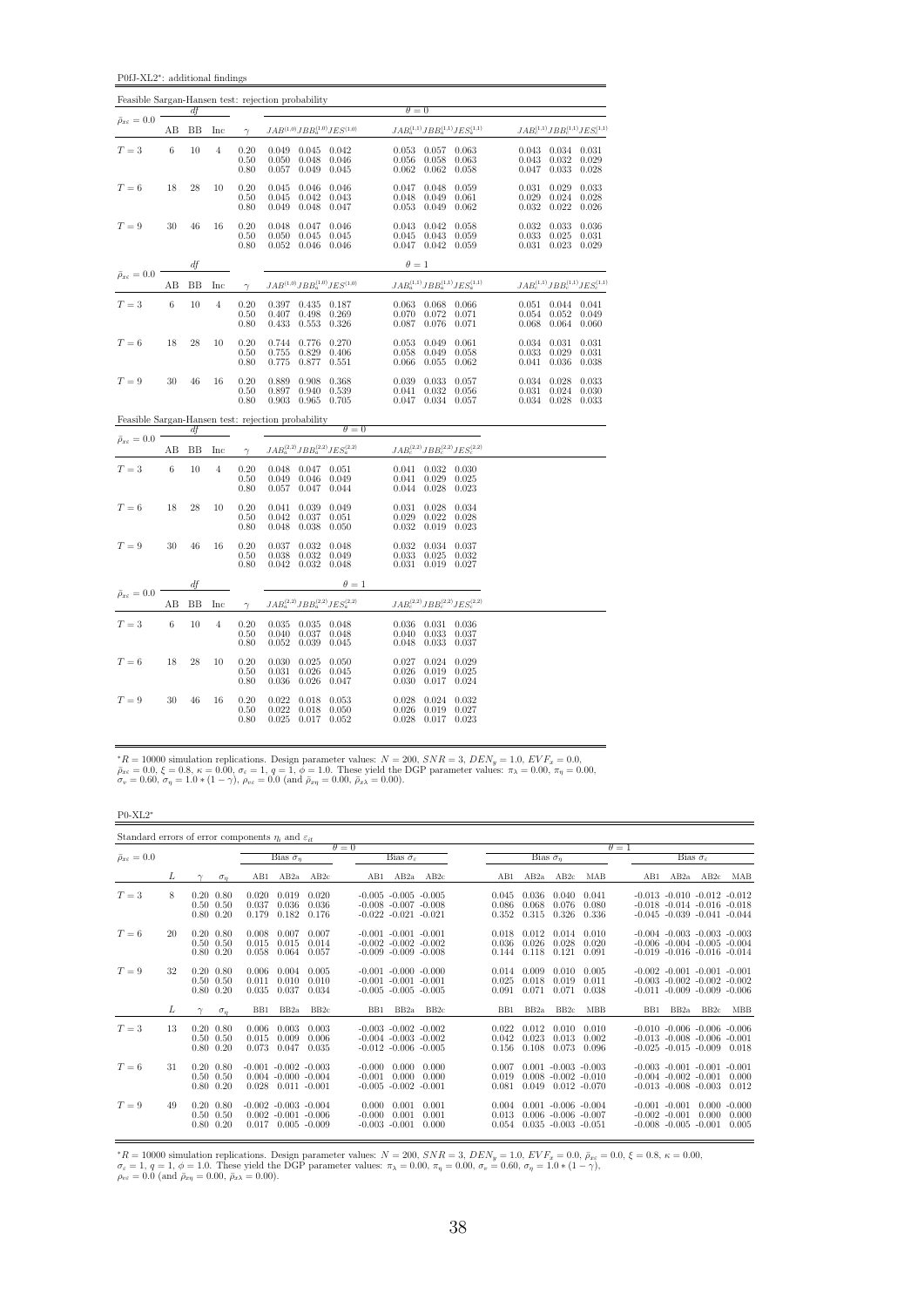| P011-X<br>J. |  |
|--------------|--|
|              |  |

| Unfeasible coefficient estimators                    |    |           |     |                      |                                  |                         |                                 |                                |                                 |                               |                                        |                                   |                         |                         |                                  |                                   |                         |                      |                                  |                         |                         |                         |                                  |                         |                         |
|------------------------------------------------------|----|-----------|-----|----------------------|----------------------------------|-------------------------|---------------------------------|--------------------------------|---------------------------------|-------------------------------|----------------------------------------|-----------------------------------|-------------------------|-------------------------|----------------------------------|-----------------------------------|-------------------------|----------------------|----------------------------------|-------------------------|-------------------------|-------------------------|----------------------------------|-------------------------|-------------------------|
| $\bar{\rho}_{x\varepsilon}=0.0$                      |    | L         |     |                      |                                  | ABu                     |                                 | $\theta = 0$                   | BBu                             |                               |                                        | ABu                               |                         |                         |                                  | BBu                               |                         | $\theta = 1$         |                                  | MABu                    |                         |                         |                                  | MBBu                    |                         |
|                                                      | AВ | BB        |     | $\gamma$             | Bias                             |                         | Stdy RMSE                       | Bias                           |                                 | Stdy RMSE                     | Bias                                   |                                   | Stdy RMSE               |                         | Bias                             |                                   | Stdy RMSE               |                      | <b>Bias</b>                      |                         | Stdy RMSE               |                         | Bias                             |                         | Stdy RMSE               |
| $T=3$                                                | 9  | 14        |     | 0.20<br>0.50<br>0.80 | $-0.009$<br>$-0.017$<br>$-0.059$ | 0.059<br>0.077<br>0.137 | 0.059<br>0.079<br>0.149         | 0.001<br>$-0.001$<br>$-0.008$  | 0.055<br>0.068                  | 0.049 0.049<br>0.055<br>0.068 | $-0.018$<br>$-0.033$<br>$-0.115$ 0.189 | 0.081<br>0.107                    | 0.083<br>0.112<br>0.221 |                         | $-0.000$<br>$-0.004$<br>$-0.015$ | 0.067<br>0.076<br>0.097           | 0.067<br>0.076<br>0.098 |                      | $-0.012$<br>$-0.022$<br>$-0.075$ | 0.067<br>0.088<br>0.153 | 0.068<br>0.090<br>0.171 |                         | 0.001<br>$-0.000$<br>$-0.005$    | 0.055<br>0.061<br>0.071 | 0.055<br>0.061<br>0.071 |
| $T=6$                                                | 27 | 38        |     | 0.20<br>0.50<br>0.80 | $-0.006$<br>$-0.010$<br>$-0.032$ | 0.030<br>0.035<br>0.056 | 0.031<br>0.037<br>0.064         | 0.002<br>0.002<br>$-0.002$     | 0.027<br>0.029<br>0.035         | 0.027<br>0.029<br>0.035       | $-0.010$<br>$-0.018$<br>$-0.061$       | 0.043<br>0.050<br>0.079           | 0.044<br>0.053<br>0.100 |                         | 0.004<br>0.003<br>$-0.005$       | 0.039<br>0.042<br>0.048           | 0.039<br>0.042<br>0.048 |                      | $-0.006$<br>$-0.011$<br>$-0.037$ | 0.032<br>0.039<br>0.061 | 0.033<br>0.040<br>0.071 |                         | 0.003<br>0.005<br>0.005          | 0.030<br>0.032<br>0.034 | 0.030<br>0.032<br>0.034 |
| $T=9$                                                | 45 | 62        |     | 0.20<br>0.50<br>0.80 | $-0.005$<br>$-0.008$<br>$-0.021$ | 0.023<br>0.026<br>0.037 | 0.023<br>0.027<br>0.043         | 0.003<br>0.004<br>0.001        | 0.021<br>0.023<br>0.027         | 0.021<br>0.023<br>0.027       | $-0.008$<br>$-0.013$<br>$-0.039$       | 0.033<br>0.037<br>0.053           | 0.034<br>0.039<br>0.066 |                         | 0.005<br>0.005<br>$-0.001$       | 0.030<br>0.032<br>0.036           | 0.031<br>0.033<br>0.036 |                      | $-0.003$<br>$-0.007$<br>$-0.022$ | 0.024<br>0.027<br>0.039 | 0.024<br>0.028<br>0.045 |                         | 0.005<br>0.008<br>0.009          | 0.023<br>0.024<br>0.024 | 0.023<br>0.025<br>0.025 |
|                                                      | AB | <b>BB</b> |     | $\beta$              | <b>Bias</b>                      |                         | Stdy RMSE                       | <b>Bias</b>                    |                                 | Stdy RMSE                     | Bias                                   |                                   | Stdy RMSE               |                         | Bias                             |                                   | Stdy RMSE               |                      | Bias                             |                         | Stdy RMSE               |                         | Bias                             |                         | Stdy RMSE               |
| $T=3$                                                | -9 | 14        |     | 1.43<br>0.93<br>0.31 | 0.003<br>0.002<br>$-0.002$       | 0.106<br>0.106<br>0.104 | 0.106<br>0.106<br>0.105         | 0.000<br>0.002<br>0.005        | 0.101<br>0.096<br>0.097         | 0.101<br>0.096<br>0.098       | 0.005<br>0.003<br>$-0.003$             | 0.159<br>0.158<br>0.154           | 0.159<br>0.158<br>0.154 |                         | 0.004<br>0.008<br>0.010          | 0.144<br>0.138<br>0.140           | 0.144<br>0.138<br>0.141 |                      | 0.003<br>0.002<br>$-0.002$       | 0.107<br>0.106<br>0.104 | 0.107<br>0.106<br>0.104 |                         | 0.000<br>0.001<br>0.003          | 0.103<br>0.099<br>0.098 | 0.103<br>0.099<br>0.098 |
| $T=6$                                                | 27 | 38        |     | 1.43<br>0.93<br>0.31 | 0.004<br>0.004<br>0.001          | 0.065<br>0.064<br>0.064 | 0.065<br>0.064<br>0.064         | $-0.001$<br>$-0.001$<br>0.001  | 0.062<br>0.060<br>0.059         | 0.062<br>0.060<br>0.059       | 0.008<br>0.008<br>0.003                | 0.096<br>0.094<br>0.093           | 0.096<br>0.095<br>0.093 |                         | $-0.002$<br>$-0.000$<br>0.003    | 0.089<br>0.084<br>0.083           | 0.089<br>0.084<br>0.083 |                      | 0.003<br>0.004<br>0.000          | 0.064<br>0.062<br>0.061 | 0.064<br>0.062<br>0.061 |                         | $-0.002$<br>$-0.003$<br>$-0.002$ | 0.062<br>0.058<br>0.054 | 0.062<br>0.058<br>0.054 |
| $T=9$                                                | 45 | 62        |     | 1.43<br>0.93<br>0.31 | 0.004<br>0.005<br>0.003          | 0.050<br>0.049<br>0.050 | 0.050<br>0.050<br>0.050         | $-0.002$<br>$-0.002$<br>-0.001 | 0.049<br>0.047<br>0.046         | 0.049<br>0.047<br>0.046       | 0.009<br>0.010<br>0.007                | 0.074<br>0.073<br>0.073           | 0.074<br>0.073<br>0.073 |                         | $-0.003$<br>$-0.002$<br>0.001    | 0.069<br>0.066<br>0.065           | 0.069<br>0.066<br>0.065 |                      | 0.002<br>0.003<br>0.000          | 0.048<br>0.047<br>0.045 | 0.048<br>0.047<br>0.045 |                         | $-0.004$<br>$-0.005$<br>$-0.003$ | 0.047<br>0.044<br>0.040 | 0.047<br>0.045<br>0.040 |
| Unfeasible t-test: actual significance level         |    | L         |     |                      |                                  |                         | $\theta = 0$                    |                                |                                 |                               |                                        |                                   |                         |                         |                                  | $\theta = 1$                      |                         |                      |                                  |                         |                         |                         |                                  |                         |                         |
| $\bar{\rho}_{x\varepsilon}=0.0$                      | AВ | BB        |     | $\gamma$             | ABu                              | BBu                     |                                 | $\beta$                        | ABu                             | BBu                           | $\gamma$                               | ABu                               |                         | BBu MABu MBBu           |                                  |                                   |                         | $\beta$              | ABu                              |                         | BBu MABu MBBu           |                         |                                  |                         |                         |
| $T=3$                                                | 9  | 14        |     | 0.20<br>0.50<br>0.80 | 0.056<br>0.058<br>0.074          | 0.051<br>0.053<br>0.056 |                                 | 1.43<br>0.93<br>0.31           | 0.051<br>0.050<br>0.045         | 0.050<br>0.048<br>0.049       | 0.20<br>0.50<br>0.80                   | 0.055<br>0.059<br>0.098           | 0.051<br>0.053<br>0.057 | 0.059<br>0.062<br>0.081 | 0.049<br>0.057<br>0.059          |                                   |                         | 1.43<br>0.93<br>0.31 | 0.049<br>0.048<br>0.041          | 0.050<br>0.049<br>0.049 | 0.050<br>0.049<br>0.042 | 0.050<br>0.049<br>0.049 |                                  |                         |                         |
| $T=6$                                                | 27 | 38        |     | 0.20<br>0.50<br>0.80 | 0.050<br>0.057<br>0.090          | 0.041<br>0.047<br>0.047 |                                 | 1.43<br>0.93<br>0.31           | 0.047<br>0.046<br>0.045         | 0.050<br>0.051<br>0.047       | 0.20<br>0.50<br>0.80                   | 0.055<br>0.065<br>0.119           | 0.051<br>0.052<br>0.051 | 0.049<br>0.055<br>0.090 | 0.045<br>0.049<br>0.055          |                                   |                         | 1.43<br>0.93<br>0.31 | 0.051<br>0.051<br>0.048          | 0.053<br>0.051<br>0.050 | 0.049<br>0.049<br>0.049 | 0.051<br>0.050<br>0.049 |                                  |                         |                         |
| $T=9$                                                | 45 | 62        |     | 0.20<br>0.50<br>0.80 | 0.055<br>0.062<br>0.090          | 0.050<br>0.052<br>0.052 |                                 | 1.43<br>0.93<br>0.31           | 0.047<br>0.049<br>0.049         | 0.049<br>0.049<br>0.052       | 0.20<br>0.50<br>0.80                   | 0.060<br>0.065<br>0.118           | 0.055<br>0.053<br>0.051 | 0.053<br>0.059<br>0.088 | 0.053<br>0.056<br>0.070          |                                   |                         | 1.43<br>0.93<br>0.31 | 0.052<br>0.053<br>0.052          | 0.052<br>0.051<br>0.051 | 0.049<br>0.049<br>0.049 | 0.052<br>0.053<br>0.049 |                                  |                         |                         |
| Unfeasible Sargan-Hansen test: rejection probability |    |           |     |                      |                                  |                         |                                 | $\theta = 0$                   |                                 |                               |                                        |                                   |                         | $\theta = 1$            |                                  |                                   |                         |                      |                                  |                         |                         |                         |                                  |                         |                         |
| $\bar{\rho}_{x\varepsilon}=0.0$                      | AB | BB        | Inc | $\gamma$             | JABu                             | $JBBu$                  | JESu                            |                                | $JMABu\quad JMMBu\quad JESMu$   |                               | JABu                                   | JBBu                              | JESu                    |                         | $JMABu\quad JMMBu\quad JESMu$    |                                   |                         |                      |                                  |                         |                         |                         |                                  |                         |                         |
| $T=3$                                                | 7  | 11        | 4   | 0.20<br>0.50<br>0.80 | 0.049<br>0.049<br>0.040          | 0.047<br>0.048<br>0.051 | 0.046<br>0.048<br>0.057         | 0.050<br>0.041                 | $0.049$ 0.048<br>0.048<br>0.051 | 0.047<br>0.048<br>0.058       | 0.048<br>0.046<br>0.037                | 0.046<br>0.047<br>0.049           | 0.044<br>0.049<br>0.066 |                         | 0.048<br>0.041                   | $0.049$ $0.050$<br>0.049<br>0.050 | 0.046<br>0.048<br>0.059 |                      |                                  |                         |                         |                         |                                  |                         |                         |
| $T=6$                                                | 25 | 35        | 10  | 0.20<br>0.50<br>0.80 | 0.049<br>0.047<br>0.040          | 0.049<br>0.044<br>0.046 | 0.045<br>0.044<br>0.057         | 0.049<br>0.047<br>0.043        | 0.049<br>0.048<br>0.046         | 0.042<br>0.042<br>0.055       | 0.049<br>0.046<br>0.041                | 0.050<br>0.048<br>0.051           | 0.042<br>0.046<br>0.063 |                         | 0.047<br>0.045<br>0.042          | 0.049<br>0.049<br>0.047           | 0.044<br>0.043<br>0.053 |                      |                                  |                         |                         |                         |                                  |                         |                         |
| $T=9$                                                | 43 | 59        | 16  | 0.20<br>0.50<br>0.80 | 0.050<br>0.049<br>0.047          | 0.054<br>0.050          | 0.049<br>0.048<br>$0.049$ 0.056 | 0.051<br>0.048                 | 0.053<br>0.051<br>$0.045$ 0.050 | 0.043<br>0.047<br>0.058       | 0.053<br>0.052                         | 0.051<br>0.051<br>$0.049$ $0.054$ | 0.043<br>0.044<br>0.062 |                         | 0.052<br>0.050                   | 0.049<br>0.051<br>$0.046$ 0.049   | 0.043<br>0.045<br>0.051 |                      |                                  |                         |                         |                         |                                  |                         |                         |

 ${}^*R = 10000$  simulation replications. Design parameter values:  $N = 200$ ,  $SNR = 3$ ,  $DEN_y = 1.0$ ,  $EVF_x = 0.0$ ,  $\bar{p}_{xz} = 0.0$ ,  $\xi = 0.8$ ,  $\kappa = 0.00$ ,  $\sigma_{\varepsilon} = 1$ ,  $q = 1$ ,  $\phi = 1.0$ .<br>These yield the DGP parameter values:  $\pi$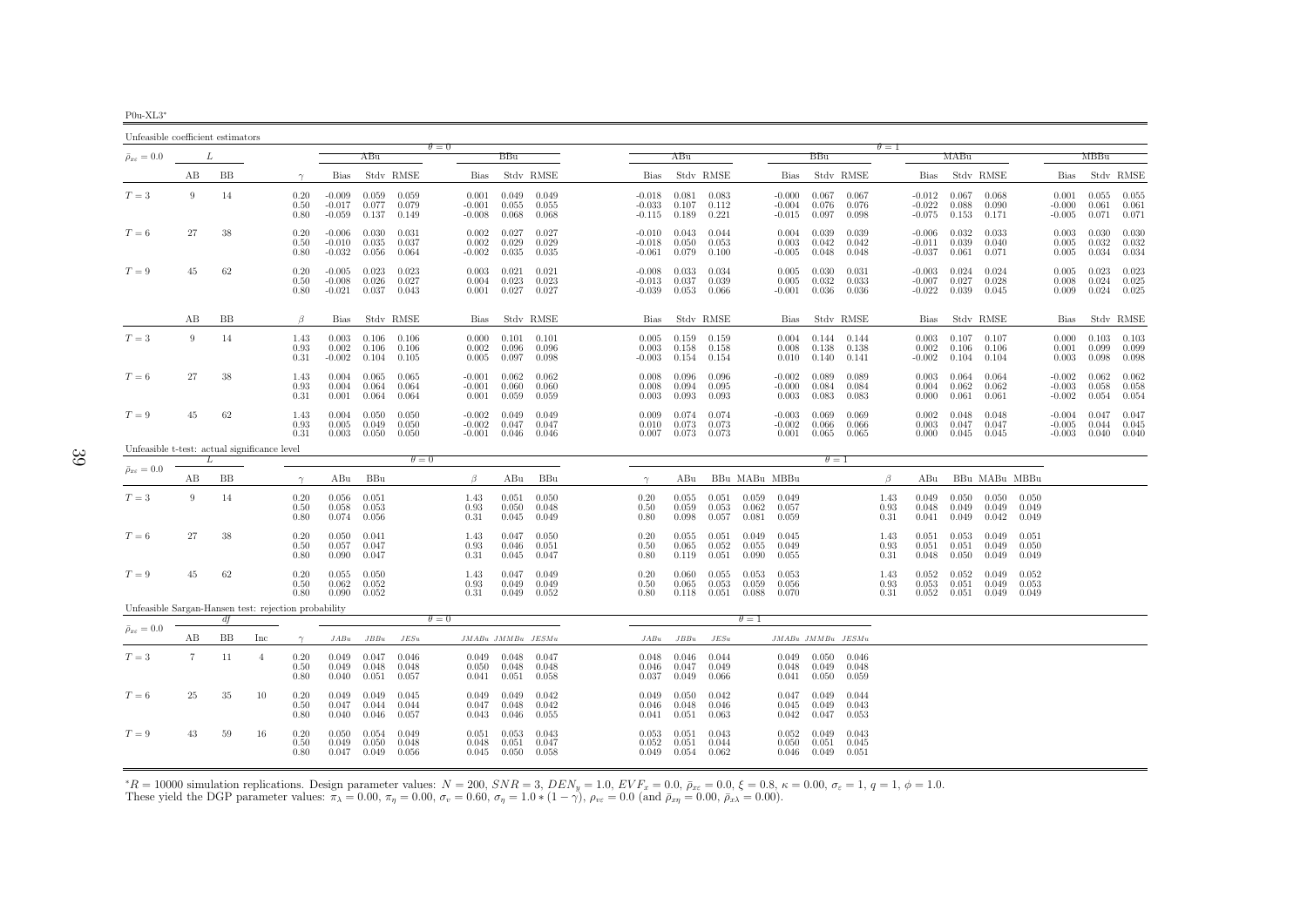P0fc-XL3∗

Feasible coefficient estimators for Arellano-Bond $\theta = 0$  $AB2a$  $\theta = 1$ <br>a  $\theta = 1$  $\bar{\rho}_{x\varepsilon}=0.0$  $_{\varepsilon}$  = 0.0  $_{\varepsilon}$   $_{\varepsilon}$   $_{\varepsilon}$   $_{\varepsilon}$   $_{\varepsilon}$   $_{\varepsilon}$   $_{\varepsilon}$   $_{\varepsilon}$   $_{\varepsilon}$   $_{\varepsilon}$   $_{\varepsilon}$   $_{\varepsilon}$   $_{\varepsilon}$   $_{\varepsilon}$   $_{\varepsilon}$   $_{\varepsilon}$   $_{\varepsilon}$   $_{\varepsilon}$   $_{\varepsilon}$   $_{\varepsilon}$   $_{\varepsilon}$   $_{\varepsilon}$   $_{\varepsilon}$ L  $\gamma$  Bias Stdv RMSE Bias Stdv RMSE Bias Stdv RMSE Bias Stdv RMSE Bias Stdv RMSE Bias Stdv RMSE Bias Stdv RMSE $T=3$  $T=3$  9 0.20 -0.009 0.059 0.059 -0.009 0.061 0.061 -0.009 0.060 0.060 -0.019 0.086 0.088 -0.016 0.081 0.082 -0.017 0.082 0.084 -0.018 0.083 0.085<br>0.50 -0.017 0.077 0.079 -0.017 0.079 0.081 -0.017 0.078 0.080 -0.036 0.113  $0.50$   $-0.017$   $0.079$   $-0.017$   $0.079$   $0.081$   $-0.017$   $0.078$   $0.080$   $-0.036$   $0.113$   $0.119$   $-0.029$   $0.107$   $0.111$   $-0.032$   $0.108$   $0.112$   $-0.034$   $0.110$   $0.115$ 0.80 -0.059 0.137 0.149 -0.060 0.142 0.154 -0.057 0.139 0.150 -0.122 0.200 0.234 -0.106 0.192 0.220 -0.110 0.191 0.221 -0.119 0.195 0.228 $T=6$  $T=6$   $27$   $0.20$   $-0.006$   $0.030$   $0.031$   $-0.005$   $0.032$   $0.033$   $-0.006$   $0.030$   $0.031$   $-0.014$   $0.046$   $0.048$   $-0.009$   $0.042$   $0.043$   $-0.010$   $0.043$   $0.044$   $-0.008$   $0.038$   $0.039$   $-0.010$   $0.036$   $0.037$   $-0$ 0.50 -0.010 0.035 0.037 -0.010 0.038 0.039 -0.010 0.036 0.037 -0.023 0.054 0.059 -0.017 0.049 0.052 -0.018 0.050 0.053 -0.015 0.045 0.0470.80 -0.032 0.056 0.064 -0.033 0.060 0.069 -0.031 0.056 0.064 -0.071 0.085 0.111 -0.058 0.079 0.098 -0.060 0.079 0.099 -0.051 0.071 0.088T

| $T=9$ |                | 0.20<br>0.50<br>$0.80^{\circ}$ | $-0.005$<br>$-0.008$ 0.026<br>$-0.021$ | 0.023<br>0.037                          | 0.023<br>0.027<br>0.043 | $-0.007$             | 0.028<br>$-0.022$ $0.041$ | $-0.003$ $0.025$ $0.025$<br>0.029<br>0.047 | $-0.005$<br>$-0.007$<br>$-0.021$ | 0.026<br>0.037          | 0.023 0.023<br>0.027<br>0.043   |                                             |       | $-0.011$ $0.036$ $0.037$<br>$-0.018$ $0.040$ $0.044$<br>$-0.048$ $0.058$ $0.075$ | $-0.007$ 0.031<br>$-0.013$ 0.036<br>$-0.039$ $0.052$ |                                       | 0.032<br>0.038<br>0.065 |  | $-0.007$ 0.033 0.034<br>$-0.012$ $0.037$ $0.039$<br>$-0.038$ $0.053$ $0.066$   | $-0.005$<br>$-0.009$<br>$-0.028$ | 0.030          | $0.027$ 0.027<br>0.032<br>$0.043$ $0.052$   |
|-------|----------------|--------------------------------|----------------------------------------|-----------------------------------------|-------------------------|----------------------|---------------------------|--------------------------------------------|----------------------------------|-------------------------|---------------------------------|---------------------------------------------|-------|----------------------------------------------------------------------------------|------------------------------------------------------|---------------------------------------|-------------------------|--|--------------------------------------------------------------------------------|----------------------------------|----------------|---------------------------------------------|
|       | $\overline{L}$ | $\beta$                        |                                        |                                         | Bias Stdy RMSE          |                      |                           | Bias Stdy RMSE                             |                                  |                         | Bias Stdy RMSE                  |                                             |       | Bias Stdy RMSE                                                                   |                                                      |                                       | Bias Stdy RMSE          |  | Bias Stdy RMSE                                                                 |                                  | Bias Stdy RMSE |                                             |
| $T=3$ | -9             | 1.43<br>0.93<br>0.31           | 0.003<br>$-0.002$ 0.104                | 0.106<br>$0.002 \quad 0.106$            | 0.106<br>0.106<br>0.105 | 0.004                | 0.110<br>0.003 0.109      | 0.110<br>0.109<br>$-0.001$ $0.108$ $0.108$ | 0.003<br>0.002<br>$-0.001$       | 0.107<br>0.107<br>0.106 | 0.107<br>0.107<br>0.106         | 0.006<br>$0.004$ 0.168<br>$-0.003$ 0.163    | 0.169 | 0.170<br>0.168<br>0.163                                                          | 0.007<br>$-0.003$ $0.152$                            | 0.157<br>$0.005$ $0.155$              | 0.157<br>0.155<br>0.152 |  | $0.005$ $0.159$ $0.159$<br>$0.003$ $0.158$ $0.158$<br>$-0.003$ $0.155$ $0.155$ | 0.005<br>0.004<br>$-0.003$       | 0.157          | $0.158$ $0.158$<br>0.157<br>$0.153$ $0.153$ |
| $T=6$ | 27             | 1.43<br>0.93<br>0.31           | 0.004<br>0.004                         | 0.065<br>0.064<br>$0.001$ $0.064$       | 0.065<br>0.064<br>0.064 | $-0.001$<br>$-0.001$ | 0.069<br>0.068            | $-0.002$ $0.069$ $0.070$<br>0.069<br>0.068 | 0.004<br>0.004<br>0.001          | 0.065<br>0.064          | $0.065$ 0.065<br>0.065<br>0.064 | $0.009$ $0.104$<br>0.009<br>$0.003$ $0.101$ | 0.102 | 0.104<br>0.103<br>0.101                                                          | $-0.001$<br>0.001<br>$-0.001$ 0.090                  | 0.092<br>0.091                        | 0.092<br>0.091<br>0.090 |  | $0.008$ $0.096$ $0.096$<br>$0.008$ $0.095$ $0.095$<br>$0.003$ $0.094$ $0.094$  | 0.004<br>0.005<br>$-0.000$       | 0.076<br>0.074 | 0.078 0.078<br>0.076<br>0.074               |
| $T=9$ | 45             | 1.43<br>0.93<br>0.31           | 0.004                                  | 0.050<br>$0.005$ 0.049<br>$0.003$ 0.050 | 0.050<br>0.050<br>0.050 | $-0.002$<br>$-0.000$ | 0.055<br>0.054            | 0.055<br>0.054<br>$0.001$ $0.054$ $0.054$  | 0.004<br>0.004<br>0.003          | 0.050<br>0.050          | 0.050<br>0.050<br>0.050 0.050   | $0.010 \quad 0.080$<br>$0.011$ $0.079$      |       | 0.081<br>0.080<br>$0.007$ $0.079$ $0.079$                                        | 0.002<br>0.004                                       | 0.070<br>0.069<br>$0.003 \quad 0.069$ | 0.070<br>0.069<br>0.069 |  | 0.008 0.074 0.074<br>$0.010$ $0.073$ $0.073$<br>0.006 0.073 0.073              | 0.003<br>0.003<br>$-0.000$       | 0.053<br>0.051 | $0.055$ $0.055$<br>0.053<br>0.051           |

0.085

0.228

0.039

0.088

 $0.025$ 

Feasible coefficient estimators for Blundell-Bond $\theta = 0$  $-$  RR2a θ  $\theta = 1$ <br>a BR2c BR2c BR1 BR2a  $\bar{\rho}_{x\varepsilon}=0.0$  <sup>=</sup> <sup>0</sup>.<sup>0</sup> BB1 BB2a BB2c BB1 BB2a BB2c MBB $L \qquad \gamma$  $\gamma$  Bias Stdv RMSE Bias Stdv RMSE Bias Stdv RMSE Bias Stdv RMSE Bias Stdv RMSE Bias Stdv RMSE Bias Stdv RMSE  $0.000$   $0.072$   $0.072$  $T=3$  $T=3$   $14$   $0.20$   $-0.001$   $0.050$   $0.050$   $0.001$   $0.051$   $0.001$   $0.051$   $0.051$   $-0.007$   $0.073$   $0.073$   $-0.001$   $0.068$   $0.068$   $0.000$   $0.070$   $0.070$   $0.070$   $0.000$   $0.072$   $0.073$   $0.033$   $0.093$   $0.093$   $0.093$   $0.50$   $-0.006$   $0.058$   $-0.002$   $0.058$   $0.058$   $-0.001$   $0.057$   $0.057$   $-0.017$   $0.085$   $0.086$   $-0.007$   $0.078$   $0.078$   $-0.002$   $0.079$   $0.079$   $0.079$   $0.093$   $0.093$   $0.093$  $0.158$   $0.162$ 0.80 -0.023 0.075 0.079 -0.011 0.076 0.076 -0.007 0.073 0.074 -0.047 0.111 0.120 -0.025 0.107 0.110 -0.009 0.106 0.106 0.035 0.158 0.162 $T=6$  $T=6$   $38$   $0.20$   $0.001$   $0.027$   $0.027$   $0.003$   $0.029$   $0.029$   $0.030$   $0.027$   $0.028$   $-0.005$   $0.043$   $-0.000$   $0.038$   $0.038$   $0.004$   $0.039$   $0.040$   $0.002$   $0.035$   $0.030$   $-0.003$   $0.030$   $-0.012$   $0.047$   $0.049$ 0.50 -0.003 0.030 0.030 0.001 0.032 0.032 0.002 0.030 0.030 -0.012 0.047 0.049 -0.005 0.042 0.042 0.003 0.043 0.043 0.006 0.040 0.040 $0.80$   $-0.017$   $0.040$   $0.043$   $-0.007$   $0.040$   $0.041$   $-0.003$   $0.037$   $0.058$   $0.059$   $0.059$   $0.070$   $-0.023$   $0.053$   $0.058$   $-0.005$   $0.051$   $0.051$   $0.051$   $0.029$   $0.056$   $0.063$  $0.026$  $T=9$  $T=9 \hspace{1.5mm} 62 \hspace{1.5mm} 0.001 \hspace{1.5mm} 0.021 \hspace{1.5mm} 0.031 \hspace{1.5mm} 0.021 \hspace{1.5mm} 0.032 \hspace{1.5mm} 0.024 \hspace{1.5mm} 0.003 \hspace{1.5mm} 0.021 \hspace{1.5mm} 0.022 \hspace{1.5mm} 0.033 \hspace{1.5mm} 0.033 \hspace{1.5mm} 0.033 \hspace{1.5mm} 0.030 \hspace{1.5mm}$  $0.50$   $-0.002$   $0.023$   $0.023$   $0.001$   $0.026$   $0.026$   $0.004$   $0.023$   $0.024$   $-0.010$   $0.036$   $0.038$   $-0.005$   $0.032$   $0.033$   $0.033$   $0.033$   $0.033$   $0.033$   $0.033$   $0.006$   $0.028$   $0.028$ 0.038 0.80 -0.012 0.030 0.032 -0.006 0.031 0.032 -0.000 0.028 0.028 -0.029 0.045 0.054 -0.021 0.040 0.045 -0.002 0.038 0.038 0.017 0.034 0.038 $L \qquad \qquad \beta$ Bias Stdv RMSE Bias Stdv RMSE Bias Stdv RMSE Bias Stdv RMSE Bias Stdv RMSE Bias Stdv RMSE Bias Stdv RMSE Bias Stdv RMSE  $0.009$   $0.147$   $0.147$  $T=3$  $T=3 \hskip 1.08in 14 \hskip 1.08in 1.43 \hskip 1.08in 0.001 \hskip 1.08in 0.101 \hskip 1.08in 0.002 \hskip 1.08in 0.106 \hskip 1.08in 0.011 \hskip 1.08in 0.010 \hskip 1.08in 0.010 \hskip 1.08in 0.004 \hskip 1.08in 0.098 \hskip 1.08in 0.008 \hskip 1.08in 0.015 \hskip 1.08in 0.157 \hskip 1.08in 0$ 0.93 0.003 0.099 0.099 0.003 0.101 0.101 0.004 0.098 0.098 0.008 0.153 0.154 0.007 0.140 0.140 0.013 0.140 0.140 0.023 0.143 0.145 $0.162$   $0.169$ 0.31 0.003 0.100 0.100 0.006 0.103 0.103 0.007 0.099 0.099 0.009 0.154 0.155 0.009 0.143 0.143 0.014 0.143 0.144 0.047 0.162 0.169 $T=6$  $T=6$  38  $1.43$   $-0.000$   $0.063$   $0.063$   $-0.006$   $0.069$   $-0.001$   $0.063$   $0.063$   $-0.004$   $0.098$   $-0.094$   $0.088$   $0.088$   $-0.001$   $0.089$   $0.089$   $-0.001$   $0.089$   $0.089$   $-0.001$   $0.089$   $0.089$   $-0.001$   $0.089$   $0.0$  $\frac{0.93}{0.002}\quad\frac{0.061}{0.061}\quad\frac{0.061}{0.004}\quad\frac{0.065}{0.066}\quad\frac{0.001}{0.060}\quad\frac{0.060}{0.060}\quad\frac{0.007}{0.007}\quad\frac{0.086}{0.096}\quad\frac{0.096}{0.004}\quad\frac{0.084}{0.084}\quad\frac{0.001}{0.085}\quad\frac{0.85}{0.085}\quad\frac{0.085}{0.003}\quad\frac{0.071}{0.071$  $0.069$ 0.31 0.002 0.061 0.061 -0.000 0.065 0.065 0.001 0.059 0.059 0.006 0.095 0.095 0.002 0.084 0.084 0.005 0.084 0.084 0.013 0.067 0.069 $T=9$  $T=9$   $62$   $1.43$   $-0.000$   $0.049$   $-0.004$   $-0.006$   $0.054$   $-0.002$   $0.049$   $0.049$   $0.049$   $0.077$   $-0.077$   $-0.002$   $0.068$   $-0.003$   $0.070$   $-0.007$   $-0.003$   $0.070$   $-0.003$   $0.070$   $-0.003$   $0.054$   $0.054$   $0.054$  0.93 0.002 0.047 0.047 -0.004 0.052 0.052 -0.002 0.047 0.047 0.007 0.075 0.075 0.001 0.066 0.066 -0.001 0.066 0.066 -0.002 0.051 0.051 $0.003$   $0.047$   $0.047$  $\frac{0.31}{0.002}$  0.048  $\frac{0.048}{0.048}$   $\frac{0.000}{0.065}$   $\frac{0.52}{0.052}$   $\frac{-0.000}{0.047}$   $\frac{0.047}{0.047}$   $\frac{0.047}{0.047}$  0.075  $\frac{0.075}{0.075}$   $\frac{0.075}{0.075}$   $\frac{0.075}{0.003}$   $\frac{0.066}{0.066}$   $\frac{0.066}{0.0$ 

*\*R* = 10000 simulation replications. Design parameter values:  $N = 200$ ,  $SNR = 3$ ,  $DEN_y = 1.0$ ,  $EVF_x = 0.0$ ,  $\bar{p}_{xz} = 0.0$ ,  $\xi = 0.8$ ,  $\kappa = 0.00$ ,  $\sigma_{\varepsilon} = 1$ ,  $q = 1$ ,  $\phi = 1.0$ .<br>These yield the DGP parameter values:  $\pi$  $*R = 10000$  simulation replications. Design parameter values:  $N = 200$ ,  $SNR = 3$ ,  $DEN_y = 1.0$ ,  $EVF_x = 0.0$ ,  $\bar{p}_{xz} = 0.0$ ,  $\xi = 0.8$ , These yield the DGP parameter values:  $\pi_{\lambda} = 0.00$ ,  $\pi_{\eta} = 0.00$ ,  $\sigma_v = 0.60$ ,  $\sigma_{\eta}$ 

 $\Rightarrow$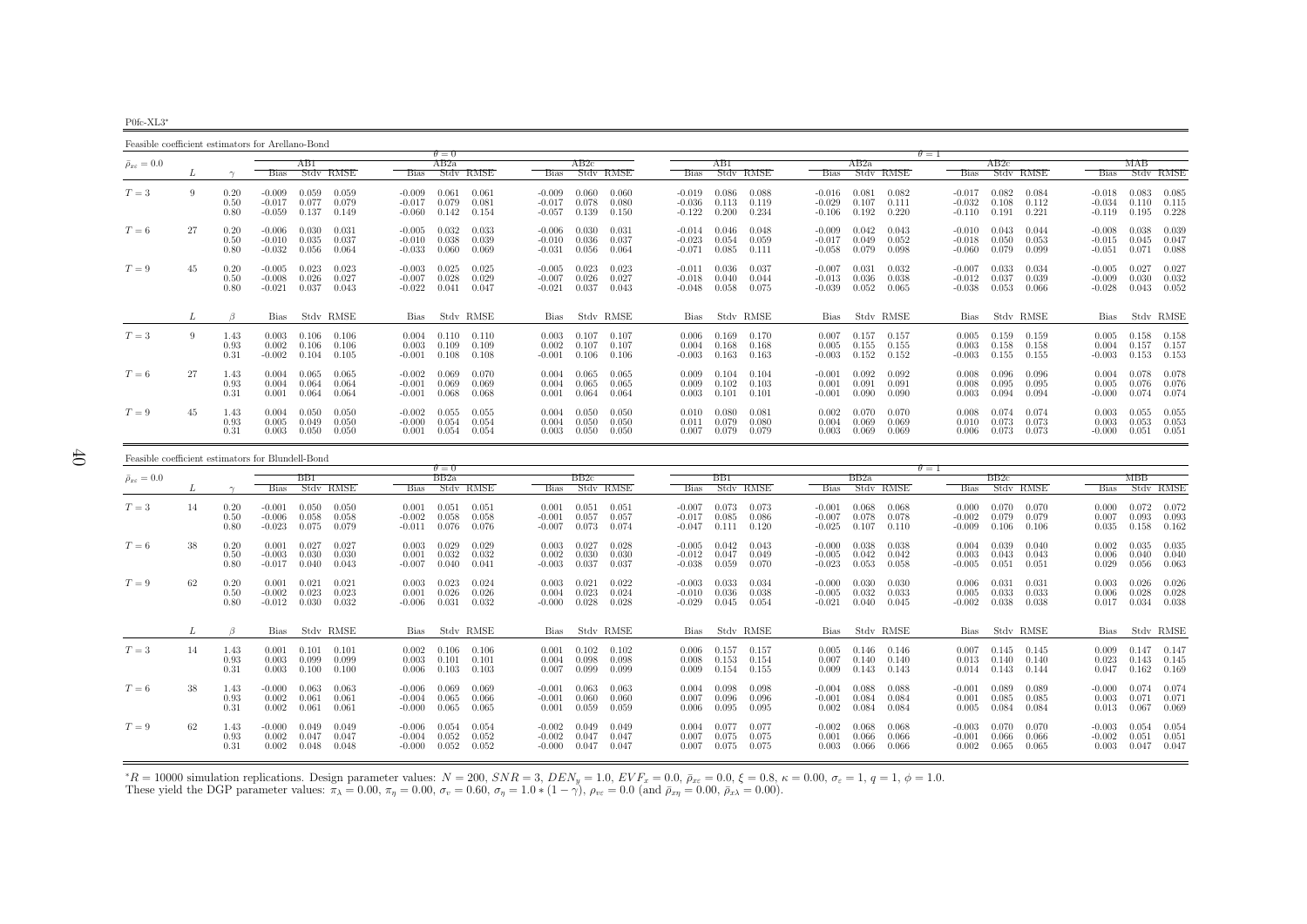P0ft-XL3<sup>∗</sup>

| Feasible t-test Arellano-Bond: actual significance level |    |                      |                         |                                                                       |                                |                         |                                                         |                         |                         |                         |                                                                           |                |                         |                                                           |                         |                                                       |                |
|----------------------------------------------------------|----|----------------------|-------------------------|-----------------------------------------------------------------------|--------------------------------|-------------------------|---------------------------------------------------------|-------------------------|-------------------------|-------------------------|---------------------------------------------------------------------------|----------------|-------------------------|-----------------------------------------------------------|-------------------------|-------------------------------------------------------|----------------|
| $\bar{\rho}_{x\varepsilon}=0.0$                          |    |                      |                         |                                                                       |                                | $\theta = 0$            |                                                         |                         |                         |                         |                                                                           |                | $\theta = 1$            |                                                           |                         |                                                       |                |
|                                                          | L  | $\gamma$             |                         |                                                                       | AB1 AB1aR AB1cR                |                         |                                                         |                         | AB2a AB2aW AB2c AB2cW   |                         | AB1 AB1aR AB1cR                                                           |                |                         | AB2a AB2aW AB2c AB2cW MAB                                 |                         |                                                       |                |
| $T=3$                                                    | 9  | 0.20<br>0.50<br>0.80 | 0.066<br>0.096          | $0.060$ $0.061$ $0.055$                                               | $0.067$ 0.060<br>$0.097$ 0.092 | 0.079<br>0.084<br>0.117 | $0.063$ $0.062$ $0.058$<br>0.066<br>0.088               | 0.067<br>0.098          | 0.062<br>0.091          | 0.208<br>0.223<br>0.309 | $0.084$ 0.067<br>0.094 0.077<br>0.159                                     | 0.143          | 0.130<br>0.202          | $0.121$ $0.070$ $0.074$<br>0.078<br>0.124                 | 0.088<br>0.153          | $0.063$ $0.540$<br>0.075<br>0.134                     | 0.565<br>0.664 |
| $T=6$                                                    | 27 | 0.20<br>0.50<br>0.80 | 0.051<br>0.059<br>0.102 | $0.100 \quad 0.092$                                                   | 0.055 0.044<br>$0.060$ $0.052$ | 0.102<br>0.111<br>0.159 | 0.054<br>0.057<br>0.085                                 | 0.047<br>0.052<br>0.089 | 0.045<br>0.051<br>0.087 | 0.219                   | 0.076 0.056<br>$0.240$ 0.089<br>0.367 0.172 0.144                         | 0.069          | 0.209<br>0.223<br>0.330 | 0.063<br>0.069<br>0.118                                   | 0.059<br>0.067<br>0.136 | $0.052$ $0.175$<br>$0.060$ $0.181$<br>$0.127$ $0.262$ |                |
| $T=9$                                                    | 45 | 0.20<br>0.50<br>0.80 | 0.056<br>0.063<br>0.095 | 0.058 0.050<br>0.063<br>0.094 0.085                                   | 0.056                          | 0.138<br>0.145<br>0.190 | $0.057$ 0.053<br>0.060<br>0.085 0.085                   | 0.058                   | 0.051<br>0.056<br>0.083 | 0.257                   | 0.236 0.079 0.058<br>$0.091$ $0.072$<br>$0.367$ $0.164$ $0.141$           |                | 0.300<br>0.318<br>0.420 | $0.067$ 0.063<br>0.072<br>0.118                           | 0.066<br>0.119          | $0.057$ $0.116$<br>$0.062$ $0.121$<br>$0.113$ $0.169$ |                |
|                                                          | L  | $\beta$              | AB1                     |                                                                       | AB1aR AB1cR                    |                         |                                                         |                         | AB2a AB2aW AB2c AB2cW   | AB1                     | AB1aR AB1cR                                                               |                |                         | AB2a AB2aW AB2c AB2cW MAB                                 |                         |                                                       |                |
| $T=3$                                                    | 9  | 1.43<br>0.93<br>0.31 | 0.048                   | $0.052$ $0.053$ $0.053$<br>$0.050$ $0.054$ $0.051$<br>$0.051$ $0.049$ |                                | 0.070<br>0.067          | $0.070$ $0.055$ $0.057$ $0.052$<br>0.055<br>0.053       | 0.055<br>0.053          | 0.051<br>0.049          |                         | $0.216$ $0.071$ $0.064$<br>$0.215$ $0.069$ $0.063$<br>$0.210 \quad 0.066$ | 0.060          | 0.108<br>0.104          | $0.106$ $0.063$ $0.072$ $0.059$ $0.589$<br>0.063<br>0.061 | 0.070<br>0.071          | 0.058 0.588<br>0.056                                  | 0.584          |
| $T=6$                                                    | 27 | 1.43<br>0.93<br>0.31 | 0.046<br>0.048          | 0.051<br>$0.048$ $0.050$ $0.048$                                      | $0.051$ $0.046$<br>0.048       | 0.098<br>0.097          | 0.053<br>0.053<br>$0.100$ $0.054$ $0.052$ $0.050$       | 0.051<br>0.052          | 0.048<br>0.049          |                         | $0.217$ 0.068<br>$0.218$ 0.068<br>$0.214$ $0.067$ $0.053$                 | 0.056<br>0.056 | 0.193                   | $0.194$ 0.060<br>0.059<br>$0.197$ $0.061$                 | 0.061<br>0.062<br>0.062 | $0.054$ 0.207<br>$0.054$ $0.213$<br>$0.055$ 0.216     |                |
| $T=9$                                                    | 45 | 1.43<br>0.93<br>0.31 | 0.048<br>0.049          | 0.049<br>0.051<br>$0.050$ $0.053$ $0.050$                             | 0.046<br>0.048                 | 0.127<br>0.128          | 0.054<br>0.052<br>$0.128$ $0.053$ $0.052$ $0.051$       | 0.049<br>0.050          | 0.048<br>0.050          |                         | $0.223$ $0.065$ $0.053$<br>$0.222$ 0.066<br>$0.221$ $0.065$ $0.054$       | 0.054          | 0.280<br>0.279<br>0.280 | 0.061<br>0.059<br>$0.057$ $0.061$ $0.057$ $0.139$         | 0.059<br>0.060          | $0.054$ $0.136$<br>0.055                              | 0.138          |
| Feasible t-test Blundell-Bond: actual significance level |    |                      |                         |                                                                       |                                | $\theta = 0$            |                                                         |                         |                         |                         |                                                                           |                | $\theta = 1$            |                                                           |                         |                                                       |                |
| $\bar{\rho}_{x\varepsilon}=0.0$                          | L  | $\gamma$             |                         |                                                                       |                                |                         |                                                         |                         |                         |                         |                                                                           |                |                         |                                                           |                         |                                                       |                |
| $T=3$                                                    |    |                      | BB1                     | BB1aR BB1cR                                                           |                                |                         |                                                         |                         | BB2a BB2aW BB2c BB2cW   | BB1 BB1aR BB1cR         |                                                                           |                |                         | BB2a BB2aW BB2c BB2cW MBB                                 |                         |                                                       |                |
|                                                          | 14 | 0.20<br>0.50<br>0.80 | 0.055<br>0.060          | $0.050$ $0.055$ $0.040$<br>0.056                                      | 0.045<br>$0.060$ $0.044$       | 0.090<br>0.097          | $0.085$ $0.058$ $0.056$ $0.050$<br>0.057<br>0.056 0.052 | 0.061                   | 0.053<br>0.041          | 0.201<br>0.235          | $0.191$ $0.072$ $0.049$<br>$0.074$ 0.054<br>0.090                         | 0.063          | 0.152<br>0.190          | $0.146$ $0.066$ $0.070$ $0.057$ $0.482$<br>0.067<br>0.072 | 0.076<br>0.079          | 0.062<br>0.060                                        | 0.498<br>0.601 |
| $T=6$                                                    | 38 | 0.20<br>0.50<br>0.80 | 0.040<br>0.047<br>0.064 | 0.053 0.032<br>0.053<br>0.070                                         | 0.038<br>0.054                 | 0.129<br>0.143          | $0.130 \quad 0.055 \quad 0.042$<br>0.053<br>0.057       | 0.048<br>0.045          | 0.038<br>0.044<br>0.039 |                         | $0.195$ $0.069$ $0.046$<br>$0.214$ $0.072$ $0.051$<br>$0.291$ $0.122$     | 0.083          | 0.259<br>0.275<br>0.344 | 0.062<br>0.063<br>0.077                                   | 0.059<br>0.060<br>0.059 | $0.048$ $0.151$<br>$0.051$ $0.168$<br>$0.047$ $0.325$ |                |
| $T=9$                                                    | 62 | 0.20<br>0.50<br>0.80 | 0.046<br>0.048          | 0.053 0.039<br>0.053<br>$0.070$ $0.074$ $0.058$                       | 0.041                          | 0.179<br>0.177          | 0.059<br>0.056<br>$0.194$ $0.059$ $0.049$ $0.044$       | 0.051<br>0.053          | 0.046<br>0.048          | 0.209<br>0.226          | $0.067$ 0.046<br>0.076 0.052<br>$0.302$ $0.126$ $0.090$                   |                | 0.373<br>0.397          | $0.062$ 0.060<br>0.063<br>0.487 0.095                     | 0.059<br>0.055          | $0.051$ $0.111$<br>0.050<br>$0.049$ $0.233$           | 0.121          |
|                                                          | L  | $\beta$              | BB1                     |                                                                       | BB1aR BB1cR                    |                         |                                                         |                         | BB2a BB2aW BB2c BB2cW   | BB1                     | BB1aR BB1cR                                                               |                |                         | BB2a BB2aW BB2c                                           |                         | BB2cW MBB                                             |                |
| $T=3$                                                    | 14 | 1.43<br>0.93<br>0.31 | 0.050<br>0.050          | $0.050$ $0.053$ $0.051$<br>0.053                                      | 0.051<br>$0.054$ $0.052$       | 0.082<br>0.083<br>0.081 | $0.056$ $0.056$ $0.052$<br>0.056<br>0.056               | 0.053<br>0.057          | 0.049<br>0.052          | 0.212                   | $0.208$ $0.072$ $0.062$<br>0.071<br>$0.215$ $0.072$ $0.063$               | 0.062          | 0.142<br>0.150          | $0.139$ $0.066$ $0.069$<br>0.065<br>0.067                 | 0.070<br>0.076          | $0.059$ 0.566<br>0.059<br>0.063                       | 0.564<br>0.629 |
| $T=6$                                                    | 38 | 1.43<br>0.93<br>0.31 | 0.049<br>0.049          | 0.051<br>$0.050$ $0.050$ $0.050$                                      | $0.051$ $0.047$<br>0.049       | 0.123<br>0.121<br>0.122 | 0.055<br>0.054<br>$0.055$ 0.051                         | 0.053<br>0.054          | 0.050<br>0.050<br>0.048 | 0.216                   | 0.212 0.066 0.053<br>0.067<br>$0.219$ $0.069$ $0.055$                     | 0.054          | 0.260<br>0.272          | $0.254$ 0.063<br>0.065<br>0.064                           | 0.061<br>0.062<br>0.063 | 0.053 0.199<br>0.055<br>$0.054$ $0.219$               | 0.199          |

 ${}^{*}R = 10000$  simulation replications. Design parameter values:  $N = 200$ ,  $SNR = 3$ ,  $DEN_y = 1.0$ ,  $EVF_x = 0.0$ ,  $\bar{\rho}_{x\bar{x}} = 0.0$ ,  $\xi = 0.8$ ,  $\kappa = 0.00$ ,<br> $\sigma_{\bar{x}} = 1$ ,  $q = 1$ ,  $\phi = 1.0$ . These yield the DGP parameter values:

P0fJ-XL3<sup>∗</sup>

|                                 |    |           |     |                      | Feasible Sargan-Hansen test: rejection probability |                         |                         |                         |                                           |                         |                         |                         |
|---------------------------------|----|-----------|-----|----------------------|----------------------------------------------------|-------------------------|-------------------------|-------------------------|-------------------------------------------|-------------------------|-------------------------|-------------------------|
|                                 |    | df        |     |                      |                                                    |                         | $\theta = 0$            |                         |                                           |                         |                         |                         |
| $\bar{\rho}_{x\varepsilon}=0.0$ | AВ | <b>BB</b> | Inc | $\sim$               | $JAB_a^{(2,1)}JBB_a^{(2,1)}JES_a^{(2,1)}$          |                         |                         |                         | $JAB_c^{(2,1)}JBB_c^{(2,1)}JES_c^{(2,1)}$ |                         | JMAB JMBB JESM          |                         |
| $T=3$                           | 7  | 11        | 4   | 0.20<br>0.50<br>0.80 | 0.048<br>0.047<br>0.049<br>0.048<br>0.058<br>0.049 | 0.053<br>0.049<br>0.043 | 0.044<br>0.043<br>0.048 | 0.034<br>0.030<br>0.032 | 0.030<br>0.025<br>0.023                   | 0.256<br>0.251<br>0.256 | 0.299<br>0.325<br>0.394 | 0.294<br>0.320<br>0.385 |
| $T=6$                           | 25 | 35        | 10  | 0.20<br>0.50<br>0.80 | 0.042<br>0.041<br>0.041<br>0.038<br>0.047<br>0.039 | 0.052<br>0.050<br>0.048 | 0.029<br>0.029<br>0.028 | 0.029<br>0.023<br>0.019 | 0.032<br>0.026<br>0.018                   | 0.032<br>0.031<br>0.031 | 0.354<br>0.369<br>0.401 | 0.407<br>0.417<br>0.446 |
| $T=9$                           | 43 | 59        | 16  | 0.20<br>0.50<br>0.80 | 0.035<br>0.030<br>0.036<br>0.032<br>0.040<br>0.029 | 0.054<br>0.051<br>0.047 | 0.030<br>0.028<br>0.029 | 0.029<br>0.024<br>0.018 | 0.037<br>0.031<br>0.023                   | 0.033<br>0.027<br>0.027 | 0.360<br>0.370<br>0.388 | 0.414<br>0.425<br>0.443 |
|                                 |    | df        |     |                      |                                                    |                         | $\theta=1$              |                         |                                           |                         |                         |                         |
| $\bar{\rho}_{x\varepsilon}=0.0$ | AB | <b>BB</b> | Inc | $\gamma$             | $JAB_a^{(2,1)}JBB_a^{(2,1)}JES_a^{(2,1)}$          |                         |                         |                         | $JAB_c^{(2,1)}JBB_c^{(2,1)}JES_c^{(2,1)}$ |                         | JMAB JMBB JESM          |                         |
| $T=3$                           | 7  | 11        | 4   | 0.20<br>0.50<br>0.80 | 0.035<br>0.035<br>0.039<br>0.033<br>0.053<br>0.038 | 0.046<br>0.043<br>0.043 | 0.036<br>0.039<br>0.055 | 0.033<br>0.037<br>0.043 | 0.038<br>0.041<br>0.044                   | 0.287<br>0.287<br>0.297 | 0.569<br>0.599<br>0.629 | 0.555<br>0.582<br>0.614 |
| $T=6$                           | 25 | 35        | 10  | 0.20<br>0.50<br>0.80 | 0.026<br>0.021<br>0.026<br>0.020<br>0.034<br>0.021 | 0.047<br>0.044<br>0.040 | 0.025<br>0.024<br>0.030 | 0.022<br>0.020<br>0.022 | 0.029<br>0.029<br>0.026                   | 0.036<br>0.033<br>0.036 | 0.714<br>0.719<br>0.734 | 0.740<br>0.746<br>0.759 |
| $T=9$                           | 43 | 59        | 16  | 0.20<br>0.50<br>0.80 | 0.014<br>0.011<br>0.014<br>0.011<br>0.018<br>0.011 | 0.046<br>0.045<br>0.039 | 0.023<br>0.021<br>0.026 | 0.021<br>0.019<br>0.018 | 0.031<br>0.027<br>0.024                   | 0.035<br>0.030<br>0.029 | 0.745<br>0.748<br>0.758 | 0.771<br>0.772<br>0.779 |

\*R = 10000 simulation replications. Design parameter values:  $N = 200$ ,  $SNR = 3$ ,  $DEN_y = 1.0$ ,  $EVF_x = 0.0$ ,  $\bar{\rho}_{xe} = 0.0$ ,  $\xi = 0.8$ ,  $\kappa = 0.00$ ,  $\sigma_e = 1$ ,  $q = 1$ ,  $\phi = 1.0$ . These yield the DGP parameter values:  $\pi_{\lambda} = 0.$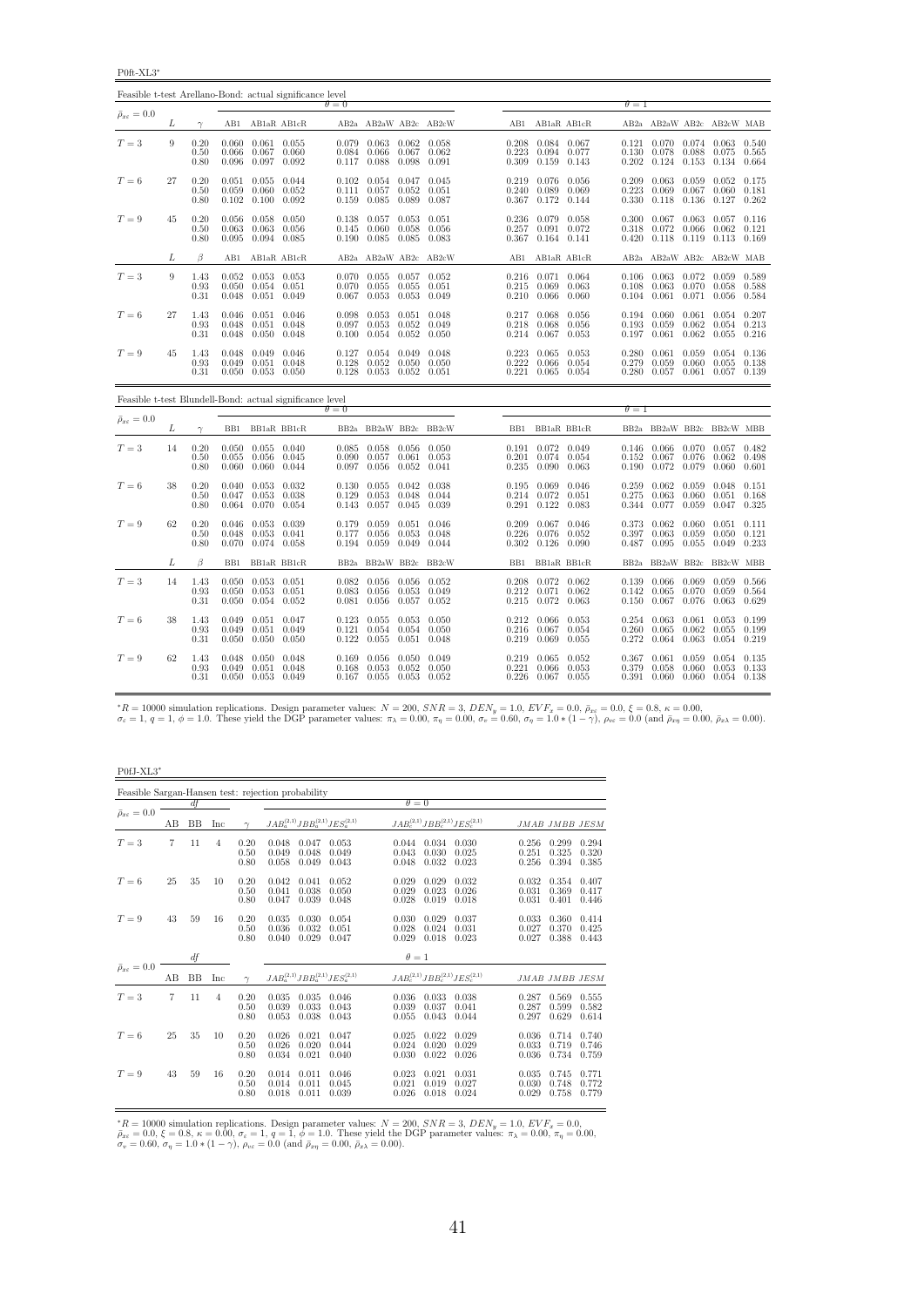P0fJ-XL3<sup>∗</sup> : additional findings

|                                 |                   |          |                |                      | Feasible Sargan-Hansen test: rejection probability                                                           |                                                                                                               |                                                                               |
|---------------------------------|-------------------|----------|----------------|----------------------|--------------------------------------------------------------------------------------------------------------|---------------------------------------------------------------------------------------------------------------|-------------------------------------------------------------------------------|
| $\bar{\rho}_{x\varepsilon}=0.0$ |                   | df       |                |                      |                                                                                                              | $\theta = 0$                                                                                                  |                                                                               |
|                                 | AB                | BB       | Inc            | $\gamma$             | $JAB^{\left( 1,0\right) }JBB_{a}^{\left( 1,0\right) }JES^{\left( 1,0\right) }$                               | $JAB_a^{(1,1)}JBB_a^{(1,1)}JES_a^{(1,1)}$                                                                     | $JAB_c^{(1,1)}JBB_c^{(1,1)}JES_c^{(1,1)}$                                     |
| $T=3$                           | $\overline{7}$    | 11       | $\overline{4}$ | 0.20<br>0.50<br>0.80 | $0.052$ $0.047$ $0.045$<br>0.052<br>0.049<br>0.046<br>0.059<br>0.053<br>0.047                                | 0.052<br>0.057<br>0.068<br>0.054<br>0.060<br>0.066<br>0.064<br>0.065<br>0.061                                 | $0.045$ 0.035<br>0.032<br>0.044<br>0.034<br>0.031<br>0.049<br>0.038<br>0.031  |
| $T=6$                           | 25                | 35       | 10             | 0.20<br>0.50<br>0.80 | 0.049<br>0.048<br>0.044<br>0.050<br>0.047<br>0.045<br>0.053<br>0.050<br>0.048                                | 0.049<br>0.052<br>0.067<br>0.048<br>0.053<br>0.066<br>0.055<br>0.054<br>0.068                                 | 0.030<br>0.032<br>0.030<br>0.029<br>0.024<br>0.029<br>0.029<br>0.022<br>0.026 |
| $T=9$                           | 43                | 59       | 16             | 0.20<br>0.50<br>0.80 | 0.049<br>0.052<br>0.050<br>0.049<br>0.050<br>0.050<br>0.053<br>$0.050 \quad 0.052$                           | 0.042<br>0.042<br>0.065<br>0.044<br>0.042<br>0.065<br>0.042<br>0.046<br>0.065                                 | 0.030<br>0.029<br>0.037<br>0.028<br>0.025<br>0.033<br>0.029<br>0.022<br>0.030 |
| $\bar{\rho}_{x\varepsilon}=0.0$ |                   | df       |                |                      |                                                                                                              | $\theta=1$                                                                                                    |                                                                               |
|                                 | AB                | BB       | Inc            | $\gamma$             | $JAB^{(1,0)}JBB^{(1,0)}_aJES^{(1,0)} \label{eq:JAB}$                                                         | $JAB_a^{(1,1)}JBB_a^{(1,1)}JES_a^{(1,1)}$                                                                     | $JAB_c^{(1,1)}JBB_c^{(1,1)}JES_c^{(1,1)}$                                     |
| $T=3$                           | $\scriptstyle{7}$ | 11       | $\overline{4}$ | 0.20<br>0.50<br>0.80 | 0.434 0.471<br>0.197<br>0.274<br>0.451<br>0.533<br>0.593<br>0.325<br>0.481                                   | 0.063<br>$0.069$ 0.069<br>$0.071\,$<br>0.073<br>0.075<br>0.090<br>0.082<br>0.075                              | 0.048 0.044<br>0.043<br>0.053<br>0.054<br>0.054<br>0.072<br>0.072<br>0.067    |
| $T=6$                           | 25                | 35       | 10             | 0.20<br>0.50<br>0.80 | 0.852<br>0.243<br>0.845<br>0.854<br>0.893<br>0.377<br>0.867<br>0.931<br>0.538                                | 0.050<br>0.047<br>0.063<br>0.054<br>0.063<br>0.050<br>0.066<br>0.056<br>0.063                                 | 0.031<br>0.030<br>0.032<br>0.029<br>0.037<br>0.030<br>0.038<br>0.039<br>0.050 |
| $T=9$                           | 43                | 59       | 16             | 0.20<br>0.50<br>0.80 | 0.954<br>0.957<br>0.313<br>$\begin{array}{c} 0.972 \\ 0.987 \end{array}$<br>0.482<br>0.959<br>0.964<br>0.679 | 0.031<br>0.026<br>0.056<br>0.034<br>0.057<br>0.026<br>0.040<br>0.032<br>0.058                                 | 0.027<br>0.025<br>0.034<br>0.025<br>0.024<br>0.034<br>0.031<br>0.031<br>0.044 |
|                                 |                   |          |                |                      | Feasible Sargan-Hansen test: rejection probability<br>$\theta = 0$                                           |                                                                                                               |                                                                               |
| $\bar{\rho}_{x\varepsilon}=0.0$ | AВ                | df<br>BB | Inc            | $\gamma$             | $JAB_{a}^{\left( 2,2\right) }JBB_{a}^{\left( 2,2\right) }JES_{a}^{\left( 2,2\right) }$                       | $JAB_c^{(2,2)}JBB_c^{(2,2)}JES_c^{(2,2)}$                                                                     |                                                                               |
| $T=3$                           | $\overline{7}$    | 11       | $\overline{4}$ | 0.20<br>0.50<br>0.80 | 0.047 0.052<br>0.048<br>0.049<br>0.048<br>0.046<br>0.048<br>0.058<br>0.045                                   | 0.043<br>$0.034$ $0.030$<br>$\begin{array}{c} 0.043 \\ 0.047 \end{array}$<br>0.030<br>0.026<br>0.030<br>0.024 |                                                                               |
| $T=6$                           | 25                | 35       | 10             | 0.20<br>0.50<br>0.80 | 0.042<br>0.041<br>0.052<br>0.042<br>0.039<br>0.053<br>0.049<br>$0.040$ $0.055$                               | 0.029<br>0.029<br>0.032<br>0.028<br>0.023<br>0.028<br>0.029<br>0.018<br>0.021                                 |                                                                               |
| $T=9$                           | 43                | 59       | 16             | 0.20<br>0.50<br>0.80 | 0.032<br>0.056<br>0.034<br>0.034<br>0.054<br>0.037<br>$0.041$ $0.030$<br>0.050                               | 0.029<br>$\begin{array}{c} 0.030 \\ 0.028 \\ 0.029 \end{array}$<br>0.038<br>0.024<br>0.033<br>$0.019$ $0.026$ |                                                                               |
|                                 |                   | df       |                |                      | $\theta=1$                                                                                                   |                                                                                                               |                                                                               |
| $\bar{\rho}_{x\varepsilon}=0.0$ | AB                | BB       | Inc            | $\gamma$             | $JAB_{a}^{\left( 2,2\right) }JBB_{a}^{\left( 2,2\right) }JES_{a}^{\left( 2,2\right) }$                       | $JAB_c^{(2,2)}JBB_c^{(2,2)}JES_c^{(2,2)}$                                                                     |                                                                               |
| $T = 3$                         | $\overline{7}$    | 11       | $\overline{4}$ | 0.20<br>0.50<br>0.80 | 0.035 0.036<br>0.051<br>0.037<br>0.050<br>0.039<br>0.042<br>0.051<br>0.047                                   | $0.031$ $0.038$<br>0.034<br>0.037<br>0.033<br>0.040<br>0.050<br>0.034<br>0.040                                |                                                                               |
| $T=6$                           | 25                | 35       | 10             | 0.20<br>0.50<br>0.80 | 0.028<br>0.025<br>0.053<br>0.029<br>0.025<br>0.053<br>0.036<br>0.026<br>0.051                                | 0.022<br>0.024<br>0.031<br>0.022<br>0.020<br>0.029<br>0.028<br>$0.017\,$<br>0.027                             |                                                                               |
| $T=9$                           | 43                | 59       | 16             | 0.20<br>0.50<br>0.80 | 0.015<br>0.053<br>0.017<br>0.015<br>0.053<br>0.018<br>0.017<br>0.021<br>0.050                                | 0.021<br>0.022<br>0.033<br>0.019<br>0.019<br>0.029<br>0.023<br>0.016<br>0.026                                 |                                                                               |

 ${}^*R = 10000$  simulation replications. Design parameter values:  $N = 200$ ,  $SNR = 3$ ,  $DEN_y = 1.0$ ,  $EVF_x = 0.0$ ,  $\bar{\rho}_{xe} = 0.0$ ,  $\xi = 0.8$ ,  $\kappa = 0.00$ ,  $\sigma_e = 1$ ,  $q = 1$ ,  $\phi = 1.0$ . These yield the DGP parameter values:  $\pi_{\lambda} =$ 

P0-XL3<sup>∗</sup>

| Standard errors of error components eta and epsilon |    |                                                        |            |                         |                                                       |                                    |                                                                                    |                                   |                         |                         |                         |                                                         |                         |              |                 |                                                                                                                   |                                   |                |
|-----------------------------------------------------|----|--------------------------------------------------------|------------|-------------------------|-------------------------------------------------------|------------------------------------|------------------------------------------------------------------------------------|-----------------------------------|-------------------------|-------------------------|-------------------------|---------------------------------------------------------|-------------------------|--------------|-----------------|-------------------------------------------------------------------------------------------------------------------|-----------------------------------|----------------|
| $\bar{\rho}_{x\varepsilon}=0.0$                     |    |                                                        |            |                         | Bias $\sigma_n$                                       |                                    | $\theta = 0$                                                                       | Bias $\hat{\sigma}_{\varepsilon}$ |                         |                         |                         | Bias $\hat{\sigma}_\eta$                                |                         | $\theta = 1$ |                 |                                                                                                                   | Bias $\hat{\sigma}_{\varepsilon}$ |                |
|                                                     | L  |                                                        | $\sigma_n$ | AB1                     | AB2a                                                  | AB2c                               | AB1                                                                                | AB2a                              | AB2c                    | AB1                     | AB2a                    | AB2c                                                    | MAB                     |              | AB1             | AB2a                                                                                                              | AB2c                              | MAB            |
| $T=3$                                               | 9  | $0.20\ 0.80$<br>$0.50 \quad 0.50$<br>$0.80\ 0.20$      |            | 0.021<br>0.041<br>0.193 | 0.021<br>0.041<br>0.198                               | 0.021<br>0.040<br>0.191            | $-0.006 - 0.006 - 0.006$<br>$-0.009 - 0.009 - 0.009$<br>$-0.026$ $-0.025$ $-0.025$ |                                   |                         | 0.048<br>0.095<br>0.377 | 0.039<br>0.077<br>0.337 | 0.043<br>0.083<br>0.347                                 | 0.044<br>0.088<br>0.365 |              |                 | $-0.014$ $-0.012$ $-0.013$ $-0.013$<br>$-0.021$ $-0.017$ $-0.018$ $-0.020$<br>$-0.052 - 0.045 - 0.048 - 0.051$    |                                   |                |
| $T=6$                                               | 27 | $0.20\ 0.80$<br>$0.50 \quad 0.50$<br>$0.80\ 0.20$      |            | 0.009<br>0.018<br>0.075 | 0.008<br>0.017<br>0.077                               | 0.009<br>0.017<br>0.072            | $-0.002$ $-0.001$ $-0.002$<br>$-0.003 - 0.003 - 0.003$                             | $-0.011 - 0.011 - 0.011$          |                         | 0.021<br>0.042<br>0.173 | 0.014<br>0.030<br>0.139 | 0.016<br>0.032<br>0.145                                 | 0.012<br>0.026<br>0.121 |              |                 | $-0.005$ $-0.003$ $-0.004$ $-0.003$<br>$-0.008$ $-0.006$ $-0.006$ $-0.005$<br>$-0.025 - 0.020 - 0.021 - 0.018$    |                                   |                |
| $T=9$                                               | 45 | $0.20\ 0.80$<br>$0.50 \quad 0.50$<br>$0.80 \quad 0.20$ |            | 0.006<br>0.012<br>0.044 | 0.005<br>0.010<br>0.045                               | 0.006<br>0.011<br>0.042            | $-0.001 - 0.000 - 0.001$<br>$-0.001 - 0.001 - 0.001$                               | $-0.006 - 0.006 - 0.006$          |                         | 0.015<br>0.028<br>0.106 | 0.010<br>0.020<br>0.084 | 0.010<br>0.019<br>0.083                                 | 0.006<br>0.013<br>0.057 |              |                 | $-0.002$ $-0.002$ $-0.002$ $-0.001$<br>$-0.004$ $-0.003$ $-0.003$ $-0.002$<br>$-0.013$ $-0.011$ $-0.011$ $-0.008$ |                                   |                |
|                                                     | L  | $\sim$                                                 | $\sigma_n$ | B <sub>B1</sub>         | BB <sub>2a</sub>                                      | BB2c                               | B <sub>B1</sub>                                                                    | BB <sub>2a</sub>                  | BB <sub>2c</sub>        | B <sub>B1</sub>         | BB <sub>2a</sub>        | BB2c                                                    | <b>MBB</b>              |              | B <sub>B1</sub> | BB <sub>2a</sub>                                                                                                  | BB <sub>2c</sub>                  | <b>MBB</b>     |
| $T = 3$                                             | 14 | $0.20\ 0.80$<br>$0.50 \quad 0.50$<br>$0.80\ 0.20$      |            | 0.006<br>0.017<br>0.077 | 0.004<br>0.010<br>0.046                               | 0.003<br>0.007<br>0.033            | $-0.003 - 0.002 - 0.002$<br>$-0.005 - 0.003 - 0.003$<br>$-0.013 - 0.007 - 0.005$   |                                   |                         | 0.023<br>0.046<br>0.161 | 0.013<br>0.025<br>0.106 | 0.010<br>0.013<br>0.067                                 | 0.012<br>0.007<br>0.090 |              |                 | $-0.010$ $-0.007$ $-0.006$ $-0.007$<br>$-0.014$ $-0.009$ $-0.007$ $-0.003$<br>$-0.027 - 0.016 - 0.009 0.015$      |                                   |                |
| $T=6$                                               | 38 | $0.20\ 0.80$<br>$0.50 \quad 0.50$<br>$0.80 \quad 0.20$ |            | 0.000<br>0.006<br>0.036 | $-0.001 - 0.003$                                      | $0.000 - 0.003$<br>$0.012 - 0.002$ | $-0.001 - 0.000 - 0.000$<br>$-0.002 - 0.000 0.000$<br>$-0.006 - 0.003 - 0.001$     |                                   |                         | 0.009<br>0.023<br>0.093 | 0.003<br>0.010<br>0.056 | $-0.004 - 0.001$<br>$-0.003 - 0.008$<br>$0.004 - 0.069$ |                         |              |                 | $-0.003$ $-0.002$ $-0.001$ $-0.002$<br>$-0.006$ $-0.003$ $-0.001$ $0.000$<br>$-0.015 - 0.010 - 0.003$ 0.011       |                                   |                |
| $T=9$                                               | 62 | $0.20\ 0.80$<br>$0.50 \quad 0.50$<br>$0.80\ 0.20$      |            | 0.003<br>0.023          | $-0.001 - 0.002 - 0.004$<br>$-0.001 - 0.005$<br>0.008 | $-0.009$                           | $-0.000 \quad 0.000$<br>$-0.001$ $0.000$<br>$-0.004$                               | $-0.002$                          | 0.000<br>0.001<br>0.000 | 0.005<br>0.015<br>0.064 | 0.002<br>0.008          | $-0.006 - 0.004$<br>$-0.006 - 0.008$<br>$0.044 - 0.007$ | $-0.057$                |              |                 | $-0.002 - 0.001 - 0.000 - 0.000$<br>$-0.003$ $-0.002$ $0.000$<br>$-0.009$ $-0.007$ $-0.001$                       |                                   | 0.000<br>0.005 |

 ${}^*R = 10000$  simulation replications. Design parameter values:  $N = 200$ ,  $SNR = 3$ ,  $DEN_y = 1.0$ ,  $EVF_x = 0.0$ ,  $\bar{\rho}_{x\bar{z}} = 0.0$ ,  $\xi = 0.8$ ,  $\kappa = 0.00$ ,<br>  $\sigma_{\varepsilon} = 1$ ,  $q = 1$ ,  $\phi = 1.0$ . These yield the DGP parameter values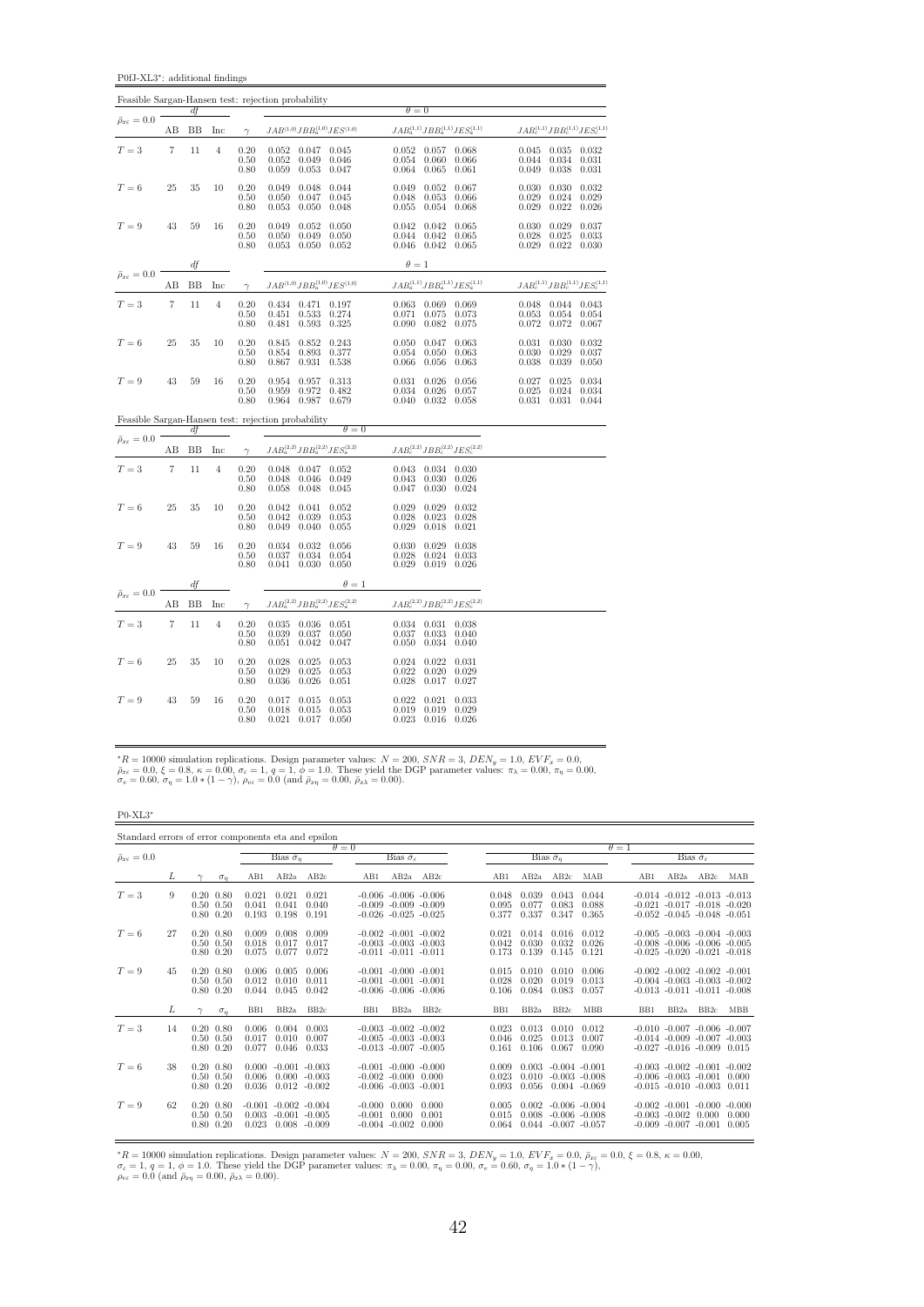| $P0u-XC2*$ |  |
|------------|--|
|            |  |

| Unfeasible coefficient estimators                    |    |    |                |                          |                                  |                         |                                                       |                                  |                                 |                         |                                  |                                       |                         |                         |                                  |                                             |                         |                      |                                  |                         |                         |                         |                                  |                                   |                         |
|------------------------------------------------------|----|----|----------------|--------------------------|----------------------------------|-------------------------|-------------------------------------------------------|----------------------------------|---------------------------------|-------------------------|----------------------------------|---------------------------------------|-------------------------|-------------------------|----------------------------------|---------------------------------------------|-------------------------|----------------------|----------------------------------|-------------------------|-------------------------|-------------------------|----------------------------------|-----------------------------------|-------------------------|
| $\bar{\rho}_{x\varepsilon}=0.0$                      | L  |    |                |                          |                                  | ABu                     |                                                       | $\theta = 0$                     | BBu                             |                         |                                  | ABu                                   |                         |                         |                                  | BBu                                         |                         | $\theta = 1$         |                                  | MABu                    |                         |                         |                                  | MBBu                              |                         |
|                                                      | AВ | ΒB |                | $\gamma$                 | <b>Bias</b>                      |                         | Stdy RMSE                                             | Bias                             |                                 | Stdy RMSE               | <b>Bias</b>                      |                                       | Stdy RMSE               |                         | Bias                             |                                             | Stdy RMSE               |                      | Bias                             |                         | Stdy RMSE               |                         | <b>Bias</b>                      |                                   | Stdy RMSE               |
| $T=3$                                                | 5  | 8  |                | 0.20<br>0.50<br>0.80     | $-0.004$<br>$-0.007$<br>$-0.024$ | 0.081<br>0.146          | $0.062$ 0.062<br>0.081<br>0.148                       | 0.000<br>$-0.002$<br>$-0.010$    | 0.054<br>0.061<br>0.081         | 0.054<br>0.061<br>0.082 | $-0.008$<br>$-0.015$<br>$-0.052$ | 0.090<br>0.118<br>0.213               | 0.090<br>0.119<br>0.219 |                         | -0.006<br>$-0.022$               | $-0.001$ 0.077<br>0.089<br>0.121            | 0.077<br>0.089<br>0.123 |                      | $-0.005$<br>$-0.009$<br>$-0.028$ | 0.073<br>0.093<br>0.164 | 0.073<br>0.094<br>0.166 |                         | $-0.000$<br>$-0.002$<br>$-0.011$ | 0.058<br>0.066<br>0.085           | 0.058<br>0.066<br>0.086 |
| $T=6$                                                | 5  | 8  |                | 0.20<br>0.50<br>0.80     | $-0.000$<br>$-0.001$<br>$-0.004$ | 0.033<br>0.041<br>0.066 | 0.033<br>0.041<br>0.066                               | 0.001<br>0.001<br>$-0.002$       | 0.031<br>0.035<br>0.047         | 0.031<br>0.035<br>0.047 | $-0.000$<br>$-0.002$<br>$-0.010$ | 0.052<br>0.064<br>0.101               | 0.052<br>0.064<br>0.101 |                         | 0.002<br>0.001<br>-0.006         | 0.048<br>0.055<br>0.072                     | 0.048<br>0.055<br>0.072 |                      | 0.000<br>$-0.000$<br>-0.003      | 0.038<br>0.044<br>0.067 | 0.038<br>0.044<br>0.067 |                         | 0.001<br>0.001<br>$-0.002$       | 0.032<br>0.036<br>0.047           | 0.032<br>0.036<br>0.047 |
| $T=9$                                                | 5  | 8  |                | 0.20<br>0.50<br>0.80     | $-0.000$<br>$-0.000$<br>$-0.002$ | 0.025<br>0.030<br>0.046 | 0.025<br>0.030<br>0.046                               | 0.001<br>0.001<br>$-0.000$       | 0.024<br>0.028<br>0.036         | 0.024<br>0.028<br>0.036 | $-0.000$<br>$-0.001$<br>$-0.004$ | 0.040<br>0.048<br>0.071               | 0.040<br>0.048<br>0.071 |                         | 0.001<br>0.001<br>-0.002         | 0.038<br>0.043<br>0.056                     | 0.038<br>0.043<br>0.056 |                      | 0.000<br>0.000<br>$-0.001$       | 0.029<br>0.031<br>0.043 | 0.029<br>0.031<br>0.043 |                         | 0.001<br>0.001<br>$-0.000$       | 0.025<br>0.027<br>0.034           | 0.025<br>0.027<br>0.034 |
|                                                      | AВ | BB |                | $\beta$                  | Bias                             |                         | Stdy RMSE                                             | Bias                             |                                 | Stdy RMSE               | Bias                             |                                       | Stdy RMSE               |                         | Bias                             |                                             | Stdy RMSE               |                      | Bias                             |                         | Stdy RMSE               |                         | Bias                             |                                   | Stdy RMSE               |
| $T=3$                                                | -5 | 8  |                | 1.43<br>0.93<br>0.31     | 0.001<br>0.001<br>0.000          |                         | $0.114$ $0.114$<br>$0.114$ $0.114$<br>$0.114$ $0.114$ | $-0.001$<br>0.000<br>0.003       | 0.109<br>0.106<br>0.110         | 0.109<br>0.106<br>0.110 | 0.002<br>0.002                   | 0.177<br>0.177<br>$0.002$ 0.177       | 0.177<br>0.177<br>0.177 |                         | 0.001<br>0.003<br>0.007          | 0.165<br>0.161<br>0.167                     | 0.165<br>0.161<br>0.167 |                      | 0.002<br>0.002<br>0.000          | 0.108<br>0.107<br>0.107 | 0.108<br>0.107<br>0.107 |                         | 0.001<br>0.002                   | 0.105<br>0.102<br>$0.003$ $0.102$ | 0.105<br>0.102<br>0.102 |
| $T=6$                                                | 5  | 8  |                | 1.43<br>0.93<br>0.31     | 0.001<br>0.001<br>0.001          | 0.071<br>0.071<br>0.072 | 0.071<br>0.071<br>0.072                               | $-0.001$<br>$-0.001$<br>0.000    | 0.069<br>0.068<br>0.070         | 0.069<br>0.068<br>0.070 | 0.001<br>0.002<br>0.002          | 0.114<br>0.114<br>0.116               | 0.114<br>0.114<br>0.116 |                         | $-0.001$<br>$-0.001$<br>0.001    | 0.109<br>0.108<br>0.112                     | 0.109<br>0.108<br>0.112 |                      | 0.000<br>0.001<br>0.001          | 0.066<br>0.064<br>0.063 | 0.066<br>0.064<br>0.063 |                         | $-0.001$<br>$-0.000$<br>0.000    | 0.064<br>0.062<br>0.060           | 0.064<br>0.062<br>0.060 |
| $T=9$                                                | -5 | 8  |                | 1.43<br>0.93<br>0.31     | $-0.000$<br>$-0.000$<br>0.000    | 0.056<br>0.056<br>0.057 | 0.056<br>0.056<br>0.057                               | $-0.001$<br>$-0.001$<br>$-0.000$ | 0.055<br>0.054<br>0.056         | 0.055<br>0.054<br>0.056 | $-0.000$<br>0.000<br>0.001       | 0.090<br>0.090<br>0.092               | 0.090<br>0.090<br>0.092 |                         | $-0.001$<br>$-0.001$<br>$-0.000$ | 0.087<br>0.086<br>0.090                     | 0.087<br>0.086<br>0.090 |                      | $-0.000$<br>0.000<br>0.000       | 0.051<br>0.049<br>0.047 | 0.051<br>0.049<br>0.047 |                         | $-0.001$<br>$-0.001$<br>$-0.000$ | 0.049<br>0.047<br>0.046           | 0.049<br>0.047<br>0.046 |
| Unfeasible t-test: actual significance level         |    | L  |                |                          |                                  |                         | $\theta = 0$                                          |                                  |                                 |                         |                                  |                                       |                         |                         |                                  | $\theta = 1$                                |                         |                      |                                  |                         |                         |                         |                                  |                                   |                         |
| $\bar{\rho}_{x\varepsilon}=0.0$                      | AВ | BB |                | $\gamma$                 | ABu                              | BBu                     |                                                       | $\beta$                          | ABu                             | BBu                     | $\gamma$                         | ABu                                   |                         |                         | BBu MABu MBBu                    |                                             |                         | β                    | ABu                              |                         | BBu MABu MBBu           |                         |                                  |                                   |                         |
| $T=3$                                                | 5  | 8  |                | 0.20<br>0.50<br>0.80     | 0.054<br>0.052<br>0.053          | 0.052<br>0.051<br>0.052 |                                                       | 1.43<br>0.93<br>0.31             | 0.050<br>0.050<br>0.048         | 0.051<br>0.050<br>0.050 | 0.20<br>0.50<br>0.80             | 0.048<br>0.051<br>0.058               | 0.050<br>0.052<br>0.057 | 0.053<br>0.052<br>0.054 | 0.054<br>0.056<br>0.056          |                                             |                         | 1.43<br>0.93<br>0.31 | 0.051<br>0.050<br>0.046          | 0.052<br>0.052<br>0.051 | 0.051<br>0.050<br>0.046 | 0.050<br>0.048<br>0.047 |                                  |                                   |                         |
| $T=6$                                                | 5  | 8  |                | 0.20<br>0.50<br>$0.80\,$ | 0.048<br>0.047<br>0.047          | 0.049<br>0.048<br>0.046 |                                                       | 1.43<br>0.93<br>0.31             | 0.047<br>0.048<br>0.047         | 0.048<br>0.048<br>0.048 | 0.20<br>0.50<br>0.80             | 0.048<br>0.051<br>0.052               | 0.050<br>0.050<br>0.051 | 0.049<br>0.048<br>0.049 | 0.045<br>0.048<br>0.049          |                                             |                         | 1.43<br>0.93<br>0.31 | 0.053<br>0.054<br>0.054          | 0.054<br>0.055<br>0.053 | 0.048<br>0.049<br>0.049 | 0.049<br>0.050<br>0.050 |                                  |                                   |                         |
| $T=9$                                                | -5 | 8  |                | 0.20<br>0.50<br>0.80     | 0.054<br>0.053<br>0.052          | 0.052<br>0.051<br>0.050 |                                                       | 1.43<br>0.93<br>0.31             | 0.053<br>0.054<br>0.052         | 0.051<br>0.052<br>0.052 | 0.20<br>0.50<br>0.80             | 0.053<br>0.051<br>0.055               | 0.054<br>0.053<br>0.051 | 0.052<br>0.055<br>0.053 | 0.046<br>0.050<br>0.051          |                                             |                         | 1.43<br>0.93<br>0.31 | 0.053<br>0.053<br>0.051          | 0.053<br>0.053<br>0.051 | 0.050<br>0.050<br>0.051 | 0.053<br>0.051<br>0.051 |                                  |                                   |                         |
| Unfeasible Sargan-Hansen test: rejection probability |    | df |                |                          |                                  |                         |                                                       | $\theta = 0$                     |                                 |                         |                                  |                                       |                         | $\theta = 1$            |                                  |                                             |                         |                      |                                  |                         |                         |                         |                                  |                                   |                         |
| $\bar{\rho}_{x\varepsilon}=0.0$                      | AВ | BB | Inc            | $\gamma$                 | JABu                             | JBBu                    | JESu                                                  |                                  |                                 | JMABu JMMBu JESMu       | JABu                             | JBBu                                  | JESu                    |                         | JMABu JMMBu JESMu                |                                             |                         |                      |                                  |                         |                         |                         |                                  |                                   |                         |
| $T=3$                                                | 3  | 5  | $\overline{2}$ | 0.20<br>0.50<br>0.80     | 0.044<br>0.043<br>0.043          | 0.046<br>0.045<br>0.044 | 0.050<br>0.046<br>0.051                               | 0.043<br>0.044                   | $0.045$ 0.045<br>0.044<br>0.044 | 0.049<br>0.048<br>0.051 | 0.048<br>0.045<br>0.046          | 0.045<br>0.045<br>0.046               | 0.048<br>0.045<br>0.052 |                         | 0.045<br>0.045                   | $0.046$ 0.047<br>0.044<br>0.045             | 0.050<br>0.047<br>0.048 |                      |                                  |                         |                         |                         |                                  |                                   |                         |
| $T=6$                                                | 3  | 5  | $\overline{2}$ | 0.20<br>0.50<br>0.80     | 0.050<br>0.051<br>0.053          | 0.049<br>0.048<br>0.053 | 0.053<br>0.048<br>0.046                               | 0.048<br>0.051<br>0.052          | 0.055<br>0.054<br>0.052         | 0.056<br>0.052<br>0.048 | 0.049<br>0.049<br>0.050          | 0.044<br>0.047<br>0.047               | 0.047<br>0.049<br>0.047 |                         | 0.053<br>0.052                   | $0.052$ 0.053<br>0.055<br>0.052             | 0.052<br>0.052<br>0.048 |                      |                                  |                         |                         |                         |                                  |                                   |                         |
| $T=9$                                                | 3  | 5  | $\overline{2}$ | 0.20<br>0.50<br>0.80     | 0.048<br>0.048<br>0.051          | 0.048<br>0.049<br>0.051 | 0.049<br>0.049<br>0.047                               | 0.049<br>0.049<br>0.050          | 0.051<br>0.051<br>0.050         | 0.053<br>0.053<br>0.050 | 0.050<br>0.049                   | 0.052<br>0.049<br>$0.050 \quad 0.049$ | 0.049<br>0.049<br>0.049 |                         | 0.049                            | $0.050$ $0.054$<br>0.051<br>$0.049$ $0.050$ | 0.052<br>0.051<br>0.051 |                      |                                  |                         |                         |                         |                                  |                                   |                         |

 ${}^*R = 10000$  simulation replications. Design parameter values:  $N = 200$ ,  $SNR = 3$ ,  $DEN_y = 1.0$ ,  $EVF_x = 0.0$ ,  $\bar{p}_{xz} = 0.0$ ,  $\xi = 0.8$ ,  $\kappa = 0.00$ ,  $\sigma_{\varepsilon} = 1$ ,  $q = 1$ ,  $\phi = 1.0$ .<br>These yield the DGP parameter values:  $\pi$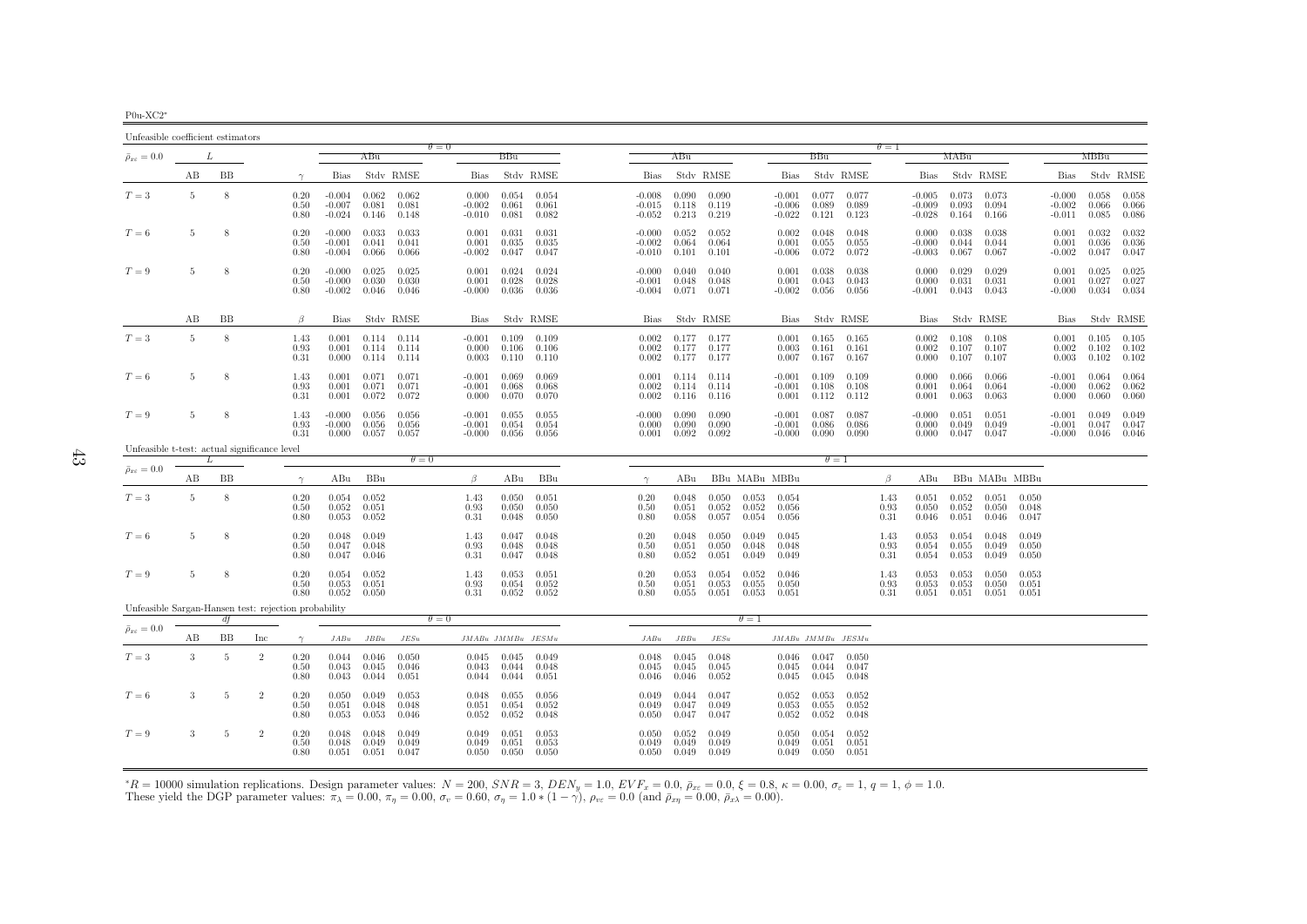P0fc-XC2∗

Feasible coefficient estimators for Arellano-Bond $\theta = 0$  $AB2a$  $\theta = 1$ <br>a  $\theta = 1$  $\bar{\rho}_{x\varepsilon}=0.0$  $_{\varepsilon}$  = 0.0  $_{\varepsilon}$   $_{\varepsilon}$   $_{\varepsilon}$   $_{\varepsilon}$   $_{\varepsilon}$   $_{\varepsilon}$   $_{\varepsilon}$   $_{\varepsilon}$   $_{\varepsilon}$   $_{\varepsilon}$   $_{\varepsilon}$   $_{\varepsilon}$   $_{\varepsilon}$   $_{\varepsilon}$   $_{\varepsilon}$   $_{\varepsilon}$   $_{\varepsilon}$   $_{\varepsilon}$   $_{\varepsilon}$   $_{\varepsilon}$   $_{\varepsilon}$   $_{\varepsilon}$   $_{\varepsilon}$ L  $\gamma$  Bias Stdv RMSE Bias Stdv RMSE Bias Stdv RMSE Bias Stdv RMSE Bias Stdv RMSE Bias Stdv RMSE Bias Stdv RMSE0.087  $T=3$  $T=3$   $5$   $0.20$   $-0.004$   $0.062$   $0.062$   $-0.004$   $0.062$   $0.063$   $-0.005$   $0.062$   $0.062$   $-0.006$   $0.092$   $-0.009$   $0.082$   $-0.012$   $0.122$   $-0.014$   $0.118$   $0.119$   $-0.018$   $0.118$   $0.120$   $-0.012$   $0.114$   $0.115$  $0.50$  - $0.007$   $0.081$   $0.081$  - $0.008$   $0.082$   $0.082$  - $0.009$   $0.081$   $0.082$  - $0.012$   $0.122$   $0.122$   $-0.014$   $0.118$   $0.119$  - $0.018$   $0.118$   $0.120$  - $0.012$   $0.114$   $0.115$  $-0.043$   $0.214$   $0.218$ 0.80 -0.024 0.146 0.148 -0.024 0.148 0.150 -0.027 0.147 0.149 -0.041 0.222 0.226 -0.046 0.213 0.218 -0.058 0.212 0.220 -0.043 0.214 0.218 $0.043$  $T=6$  $T=6$   $5$   $0.20$   $-0.000$   $0.033$   $0.033$   $0.000$   $0.034$   $-0.000$   $0.033$   $0.033$   $-0.000$   $0.053$   $0.053$   $-0.001$   $0.051$   $0.051$   $-0.000$   $0.052$   $0.052$   $0.052$   $0.050$   $0.043$   $0.043$   $0.043$   $0.043$   $0.041$   $-0.001$ 0.50 -0.001 0.041 0.041 -0.001 0.041 0.041 -0.001 0.041 0.041 -0.002 0.065 0.065 -0.001 0.062 0.062 -0.002 0.064 0.064 -0.001 0.049 0.049 $-0.005$  0.076 0.077  $0.80$   $-0.004$   $0.066$   $0.066$   $-0.004$   $0.066$   $0.067$   $-0.004$   $0.066$   $0.066$   $-0.008$   $0.103$   $0.103$   $-0.008$   $0.099$   $0.099$   $-0.010$   $0.101$   $0.101$  $0.032$   $0.032$  $T=9$  $T=9$   $5$   $0.20$   $-0.000$   $0.025$   $0.025$   $0.000$   $0.026$   $0.025$   $-0.000$   $0.025$   $0.025$   $-0.000$   $0.025$   $0.025$   $-0.000$   $0.030$   $-0.000$   $0.041$   $0.041$   $0.001$   $0.039$   $0.039$   $-0.000$   $0.040$   $0.040$   $0.040$   $0.040$ 0.50 -0.000 0.030 -0.000 0.031 0.034 -0.000 0.030 -0.000 0.046 -0.001 0.047 0.044 0.048 0.048 0.047 0.000 0.034<br>0.80 -0.002 0.046 0.046 -0.001 0.046 0.046 -0.002 0.046 -0.004 0.072 0.072 -0.003 0.069 0.069 -0.004 0.071 0.0  $0.047$   $0.047$  $L \qquad \qquad \beta$ Bias Stdv RMSE Bias Stdv RMSE Bias Stdv RMSE Bias Stdv RMSE Bias Stdv RMSE Bias Stdv RMSE Bias Stdv RMSE Bias Stdv RMSE  $0.004$   $0.160$   $0.160$  $T=3$  $T=3 \hspace{1.5mm} 5 \hspace{1.5mm} 1.43 \hspace{1.5mm} 0.001 \hspace{1.5mm} 0.114 \hspace{1.5mm} 0.114 \hspace{1.5mm} 0.010 \hspace{1.5mm} 0.115 \hspace{1.5mm} 0.000 \hspace{1.5mm} 0.114 \hspace{1.5mm} 0.001 \hspace{1.5mm} 0.114 \hspace{1.5mm} 0.001 \hspace{1.5mm} 0.114 \hspace{1.5mm} 0.000 \hspace{1.5mm} 0.$ 0.93 0.001 0.114 0.114 0.001 0.115 0.115 0.000 0.114 0.114 0.003 0.182 0.182 0.002 0.176 0.176 0.001 0.177 0.177 0.004 0.160 0.1600.160  $0.31$   $0.000$   $0.114$   $0.114$   $0.000$   $0.115$   $0.115$   $0.000$   $0.115$   $0.115$   $0.003$   $0.183$   $0.183$   $0.001$   $0.175$   $0.175$   $0.001$   $0.177$   $0.177$   $0.002$   $0.160$   $0.160$  $0.081 - 0.081$  $T=6$  $T=6$   $\qquad$  5  $\qquad$  1.43  $\qquad$  0.001 0.071  $\qquad$  0.001 0.071 0.071 0.071 0.071 0.001 0.071 0.071 0.071 0.071 0.071 0.071 0.071 0.071 0.071 0.071 0.071 0.071 0.071 0.071 0.071 0.071 0.071 0.071 0.002 0.115 0.115 0.110 0.11 0.93 0.001 0.071 0.071 -0.000 0.071 0.071 0.001 0.071 0.071 0.002 0.115 0.115 -0.001 0.111 0.111 0.001 0.114 0.114 0.001 0.078 0.0780.077  $0.31$   $0.001$   $0.072$   $0.072$   $0.001$   $0.073$   $0.073$   $0.001$   $0.072$   $0.072$   $0.003$   $0.117$   $0.118$   $0.001$   $0.113$   $0.113$   $0.002$   $0.116$   $0.116$   $0.001$   $0.077$   $0.077$ 0.058  $T=9$  $T=9$   $\phantom{10}\,$  5  $\phantom{10}\,$  1.43 -0.000 0.056  $\phantom{10}\,$  0.056 0.056  $\phantom{10}\,$  0.000 0.056 0.056 0.056 0.056 0.056 0.056 0.000 0.090 0.090 0.090 0.090 0.090 0.090 0.090 0.056 0.058 0.056 0.056 0.000 0.090 0.090 0.090 0 0.93 -0.000 0.056 0.056 -0.001 0.056 0.056 -0.000 0.056 0.056 0.001 0.090 0.090 -0.002 0.086 0.086 0.000 0.090 0.090 0.000 0.056 0.056 $0.000$   $0.054$   $0.054$  $0.31$   $0.000$   $0.057$   $0.057$   $-0.000$   $0.058$   $0.058$   $0.000$   $0.057$   $0.057$   $0.001$   $0.093$   $0.093$   $-0.001$   $0.089$   $0.088$   $0.001$   $0.092$   $0.092$ 

| Feasible coefficient estimators for Blundell-Bond |   |                      |                                  |                                   |                         |                                  |                         |                         |                                  |                         |                         |                                  |                         |                                   |                                  |                         |                         |                                  |                         |                         |                               |                         |                         |
|---------------------------------------------------|---|----------------------|----------------------------------|-----------------------------------|-------------------------|----------------------------------|-------------------------|-------------------------|----------------------------------|-------------------------|-------------------------|----------------------------------|-------------------------|-----------------------------------|----------------------------------|-------------------------|-------------------------|----------------------------------|-------------------------|-------------------------|-------------------------------|-------------------------|-------------------------|
|                                                   |   |                      |                                  |                                   |                         |                                  | $\theta = 0$            |                         |                                  |                         |                         |                                  |                         |                                   |                                  |                         |                         | $\theta = 1$                     |                         |                         |                               |                         |                         |
| $\bar{\rho}_{x\varepsilon}=0.0$                   |   |                      |                                  | BB1.                              |                         |                                  | BB2a                    |                         |                                  | BB2c                    |                         |                                  | BB1                     |                                   |                                  | BB2a                    |                         |                                  | BB2c                    |                         |                               | МВВ                     |                         |
|                                                   |   |                      | <b>Bias</b>                      |                                   | Stdy RMSE               | <b>Bias</b>                      |                         | Stdy RMSE               | <b>Bias</b>                      |                         | Stdy RMSE               | <b>Bias</b>                      |                         | Stdy RMSE                         | <b>Bias</b>                      |                         | Stdy RMSE               | <b>Bias</b>                      |                         | Stdy RMSE               | <b>Bias</b>                   |                         | Stdy RMSE               |
| $T=3$                                             | 8 | 0.20<br>0.50<br>0.80 | $-0.000$<br>$-0.004$<br>$-0.016$ | 0.054<br>0.063<br>0.086           | 0.054<br>0.063<br>0.088 | $-0.000$<br>$-0.004$<br>$-0.013$ | 0.055<br>0.063<br>0.085 | 0.055<br>0.063<br>0.086 | $-0.001$<br>$-0.004$<br>$-0.014$ | 0.054<br>0.063<br>0.085 | 0.054<br>0.063<br>0.086 | $-0.002$<br>$-0.008$<br>$-0.030$ | 0.080<br>0.095<br>0.130 | 0.080<br>0.095<br>0.134           | $-0.002$<br>$-0.007$<br>$-0.024$ | 0.077<br>0.089<br>0.126 | 0.077<br>0.089<br>0.128 | $-0.002$<br>$-0.007$<br>$-0.025$ | 0.078<br>0.091<br>0.128 | 0.078<br>0.091<br>0.130 | 0.005<br>0.016<br>0.059       | 0.078<br>0.104<br>0.207 | 0.078<br>0.105<br>0.216 |
| $T=6$                                             | 8 | 0.20<br>0.50<br>0.80 | 0.001<br>0.000<br>$-0.003$       | 0.031<br>0.036<br>0.050           | 0.031<br>0.036<br>0.050 | 0.001<br>0.000<br>$-0.003$       | 0.031<br>0.036<br>0.048 | 0.031<br>0.036<br>0.048 | 0.001<br>0.000<br>$-0.003$       | 0.031<br>0.036<br>0.047 | 0.031<br>0.036<br>0.047 | 0.001<br>$-0.001$<br>$-0.007$    | 0.049<br>0.058<br>0.078 | 0.049<br>0.058<br>0.078           | 0.002<br>0.001<br>$-0.006$       | 0.047<br>0.054<br>0.070 | 0.047<br>0.054<br>0.071 | 0.002<br>0.000<br>$-0.006$       | 0.048<br>0.055<br>0.073 | 0.048<br>0.055<br>0.073 | 0.003<br>0.006<br>0.032       | 0.037<br>0.043<br>0.066 | 0.038<br>0.043<br>0.073 |
| $T=9$                                             | 8 | 0.20<br>0.50<br>0.80 | 0.000<br>0.000<br>$-0.001$       | 0.024<br>0.028<br>0.038           | 0.024<br>0.028<br>0.038 | 0.001<br>0.001<br>$-0.001$       | 0.025<br>0.028<br>0.037 | 0.025<br>0.028<br>0.037 | 0.001<br>0.001<br>$-0.001$       | 0.024<br>0.028<br>0.036 | 0.024<br>0.028<br>0.036 | 0.000<br>$-0.000$<br>$-0.003$    | 0.039<br>0.045<br>0.059 | 0.039<br>0.045<br>0.059           | 0.002<br>0.001<br>$-0.002$       | 0.036<br>0.042<br>0.054 | 0.037<br>0.042<br>0.054 | 0.001<br>0.001<br>$-0.002$       | 0.038<br>0.044<br>0.056 | 0.038<br>0.044<br>0.056 | 0.001<br>0.002<br>0.010       | 0.027<br>0.030<br>0.040 | 0.027<br>0.030<br>0.041 |
|                                                   | L | $\beta$              | Bias                             |                                   | Stdy RMSE               | Bias                             |                         | Stdv RMSE               |                                  |                         | Bias Stdy RMSE          | Bias                             |                         | Stdy RMSE                         | Bias                             |                         | Stdy RMSE               | Bias                             |                         | Stdv RMSE               | Bias                          |                         | Stdy RMSE               |
| $T=3$                                             | 8 | 1.43<br>0.93<br>0.31 | $-0.001$<br>0.000                | 0.109<br>0.107<br>$0.002$ $0.111$ | 0.109<br>0.107<br>0.111 | $-0.002$<br>$-0.001$<br>0.003    | 0.111<br>0.108<br>0.112 | 0.111<br>0.108<br>0.112 | $-0.001$<br>0.000<br>0.002       | 0.110<br>0.107<br>0.110 | 0.110<br>0.107<br>0.110 | 0.003<br>0.004<br>0.006          | 0.171<br>0.169<br>0.174 | 0.171<br>0.170<br>0.174           | $-0.003$<br>$-0.000$<br>0.005    | 0.163<br>0.160<br>0.166 | 0.163<br>0.159<br>0.166 | 0.001<br>0.004<br>0.007          | 0.165<br>0.162<br>0.168 | 0.165<br>0.162<br>0.168 | 0.005<br>0.022<br>0.051       | 0.157<br>0.155<br>0.181 | 0.157<br>0.156<br>0.188 |
| $T=6$                                             | 8 | 1.43<br>0.93<br>0.31 | $-0.000$<br>0.000<br>0.001       | 0.069<br>0.068<br>0.071           | 0.069<br>0.068<br>0.071 | $-0.002$<br>$-0.002$<br>$-0.000$ | 0.070<br>0.069<br>0.072 | 0.070<br>0.069<br>0.072 | $-0.001$<br>$-0.001$<br>0.000    | 0.069<br>0.068<br>0.071 | 0.069<br>0.068<br>0.071 | 0.001<br>0.001<br>0.002          | 0.111<br>0.115          | $0.111$ $0.111$<br>0.111<br>0.115 | $-0.004$<br>$-0.003$<br>0.000    | 0.105<br>0.104<br>0.108 | 0.106<br>0.104<br>0.108 | $-0.001$<br>$-0.001$<br>0.001    | 0.110<br>0.108<br>0.112 | 0.110<br>0.108<br>0.112 | $-0.001$<br>0.002<br>0.013    | 0.080<br>0.077<br>0.078 | 0.080<br>0.077<br>0.079 |
| $T=9$                                             | 8 | 1.43<br>0.93<br>0.31 | $-0.001$<br>$-0.000$<br>$-0.000$ | 0.055<br>0.054<br>0.057           | 0.055<br>0.054<br>0.057 | $-0.002$<br>$-0.002$<br>$-0.001$ | 0.055<br>0.055<br>0.057 | 0.055<br>0.055<br>0.057 | $-0.001$<br>$-0.001$<br>$-0.000$ | 0.055<br>0.054<br>0.056 | 0.055<br>0.054<br>0.056 | $-0.000$<br>0.000<br>0.001       | 0.088<br>0.088<br>0.091 | 0.088<br>0.088<br>0.091           | $-0.004$<br>$-0.003$<br>$-0.001$ | 0.082<br>0.081<br>0.085 | 0.083<br>0.081<br>0.085 | $-0.001$<br>$-0.001$<br>$-0.001$ | 0.087<br>0.086<br>0.090 | 0.087<br>0.086<br>0.090 | $-0.001$<br>$-0.000$<br>0.004 | 0.057<br>0.055<br>0.054 | 0.057<br>0.055<br>0.054 |

*\*R* = 10000 simulation replications. Design parameter values:  $N = 200$ ,  $SNR = 3$ ,  $DEN_y = 1.0$ ,  $EVF_x = 0.0$ ,  $\bar{p}_{xz} = 0.0$ ,  $\xi = 0.8$ ,  $\kappa = 0.00$ ,  $\sigma_{\varepsilon} = 1$ ,  $q = 1$ ,  $\phi = 1.0$ .<br>These yield the DGP parameter values:  $\pi$  $*R = 10000$  simulation replications. Design parameter values:  $N = 200$ ,  $SNR = 3$ ,  $DEN_y = 1.0$ ,  $EVF_x = 0.0$ ,  $\bar{p}_{xz} = 0.0$ ,  $\xi = 0.8$ , These yield the DGP parameter values:  $\pi_{\lambda} = 0.00$ ,  $\pi_{\eta} = 0.00$ ,  $\sigma_v = 0.60$ ,  $\sigma_{\eta}$ 

 $#$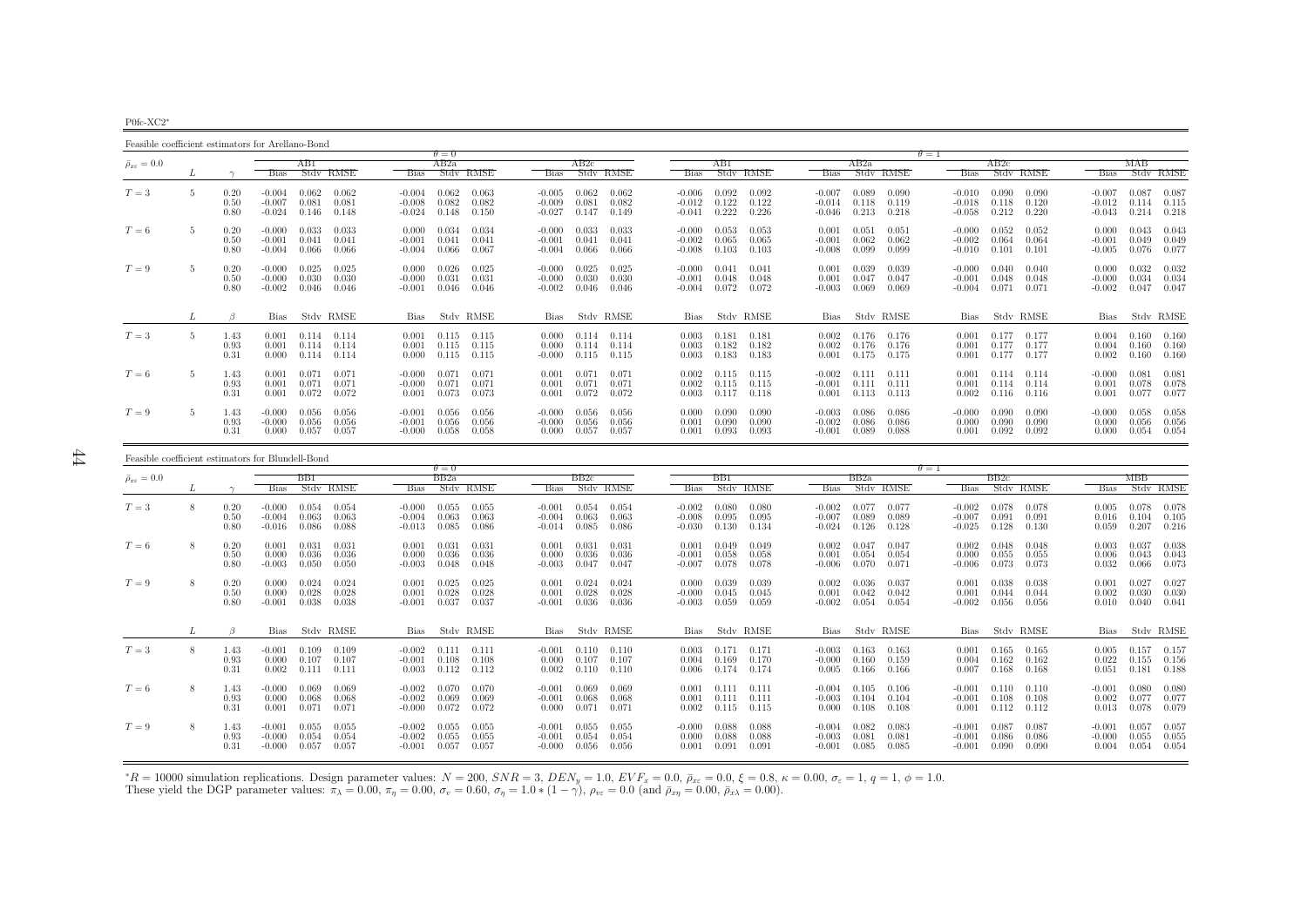P0ft-XC2<sup>∗</sup>

| Feasible t-test Arellano-Bond: actual significance level |   |                      |                         |                                                             |                                |                         |                                           |                                   |                                           |  |                         |                                                                               |                |                |                                                                 |                         |                                                         |                |
|----------------------------------------------------------|---|----------------------|-------------------------|-------------------------------------------------------------|--------------------------------|-------------------------|-------------------------------------------|-----------------------------------|-------------------------------------------|--|-------------------------|-------------------------------------------------------------------------------|----------------|----------------|-----------------------------------------------------------------|-------------------------|---------------------------------------------------------|----------------|
| $\bar{\rho}_{x\varepsilon}=0.0$                          |   |                      |                         |                                                             |                                | $\theta = 0$            |                                           |                                   |                                           |  |                         |                                                                               |                | $\theta = 1$   |                                                                 |                         |                                                         |                |
|                                                          | L | $\gamma$             |                         |                                                             | AB1 AB1aR AB1cR                |                         |                                           |                                   | AB2a AB2aW AB2c AB2cW                     |  |                         | AB1 AB1aR AB1cR                                                               |                |                | AB2a AB2aW AB2c AB2cW MAB                                       |                         |                                                         |                |
| $T=3$                                                    | 5 | 0.20<br>0.50<br>0.80 | 0.056<br>0.065          | $0.056$ $0.060$ $0.046$<br>0.059                            | 0.046<br>$0.066$ $0.058$       | 0.065<br>0.066<br>0.073 | 0.060<br>$0.064$ 0.060                    | 0.050                             | $0.060$ $0.049$ $0.047$<br>0.048<br>0.059 |  | 0.197<br>0.205          | $0.196$ $0.071$ $0.051$<br>0.075<br>0.093                                     | 0.056<br>0.076 | 0.092          | $0.088$ $0.070$ $0.056$ $0.053$ $0.485$<br>0.072<br>0.112 0.089 | 0.063<br>0.089          | 0.059<br>0.084 0.537                                    | 0.498          |
| $T=6$                                                    | 5 | 0.20<br>0.50<br>0.80 | 0.048<br>0.047<br>0.047 | $0.049$ $0.041$                                             | 0.050 0.039<br>$0.049$ $0.040$ | 0.056<br>0.054<br>0.055 | 0.051<br>0.050<br>0.050                   | 0.040<br>0.040<br>0.041           | 0.040<br>0.039<br>0.040                   |  | 0.206<br>0.203          | $0.062$ 0.045<br>$0.064$ 0.046<br>$0.197$ 0.066                               | 0.046          | 0.078          | 0.077 0.062<br>0.062<br>0.084 0.066                             | 0.045<br>0.047<br>0.047 | $0.045$ 0.126<br>0.046<br>0.046                         | 0.128<br>0.128 |
| $T=9$                                                    | 5 | 0.20<br>0.50<br>0.80 | 0.053<br>0.052<br>0.049 | 0.056 0.049<br>$0.051$ $0.043$                              | 0.054 0.045                    | 0.059<br>0.059<br>0.057 | 0.055<br>0.054<br>0.053 0.044             | 0.049<br>0.046                    | 0.049<br>0.045<br>0.043                   |  |                         | $0.218$ $0.067$ $0.049$<br>0.214 0.066 0.047<br>$0.200$ $0.064$ $0.046$       |                | 0.080          | $0.082$ 0.067<br>0.065<br>$0.082$ $0.065$ $0.049$               | 0.049<br>0.047          | $0.049$ 0.090<br>0.047 0.093<br>$0.048$ 0.088           |                |
|                                                          | L | $\beta$              | AB1                     |                                                             | AB1aR AB1cR                    |                         |                                           |                                   | AB2a AB2aW AB2c AB2cW                     |  | AB1                     | AB1aR AB1cR                                                                   |                |                | AB2a AB2aW AB2c AB2cW MAB                                       |                         |                                                         |                |
| $T=3$                                                    | 5 | 1.43<br>0.93<br>0.31 | 0.051<br>0.049          | $0.052$ $0.055$ $0.053$<br>0.055<br>$0.053$ 0.050           | 0.052                          | 0.060<br>0.059<br>0.058 | $0.054$ $0.053$ $0.052$<br>0.053<br>0.053 | 0.053<br>0.051                    | 0.052<br>0.049                            |  | 0.214<br>0.207          | $0.215$ $0.068$ $0.062$<br>0.066<br>0.066                                     | 0.063<br>0.058 | 0.082<br>0.080 | 0.083 0.067 0.065<br>0.066<br>0.064                             | 0.064<br>0.059          | $0.060$ $0.586$<br>0.059<br>0.055                       | 0.582<br>0.571 |
| $T=6$                                                    | 5 | 1.43<br>0.93<br>0.31 | 0.047<br>0.047          | $0.049$ 0.048<br>0.051<br>$0.047$ $0.050$ $0.048$           | 0.048                          | 0.053<br>0.054<br>0.053 | $0.051$ $0.048$<br>0.050<br>0.049         | 0.048                             | 0.048<br>0.048<br>$0.047$ 0.047           |  | 0.218<br>0.219          | $0.064$ 0.054<br>$0.064$ $0.054$<br>$0.217$ $0.065$ $0.053$                   |                | 0.082          | 0.084 0.066<br>0.065<br>0.082 0.066 0.056 0.056 0.209           | 0.057<br>0.057          | 0.057<br>0.056                                          | 0.200<br>0.205 |
| $T=9$                                                    | 5 | 1.43<br>0.93<br>0.31 | 0.053                   | $0.053$ $0.055$ $0.053$<br>0.055<br>$0.051$ $0.053$ $0.051$ | 0.052                          | 0.060<br>0.060<br>0.058 | 0.056<br>0.055<br>$0.054$ $0.051$ $0.051$ | 0.053<br>0.053                    | 0.053<br>0.053                            |  | 0.219<br>0.218          | $0.065$ $0.054$<br>0.065<br>$0.219$ $0.064$ $0.051$                           | 0.053          | 0.078<br>0.077 | 0.064<br>0.064<br>$0.074$ $0.063$ $0.051$ $0.051$ $0.135$       | 0.054<br>0.054          | $0.053$ 0.126<br>0.053                                  | 0.129          |
| Feasible t-test Blundell-Bond: actual significance level |   |                      |                         |                                                             |                                | $\theta = 0$            |                                           |                                   |                                           |  |                         |                                                                               |                | $\theta=1$     |                                                                 |                         |                                                         |                |
| $\bar{\rho}_{x\varepsilon}=0.0$                          | L | $\gamma$             |                         |                                                             | BB1 BB1aR BB1cR                |                         |                                           |                                   | BB2a BB2aW BB2c BB2cW                     |  |                         | BB1 BB1aR BB1cR                                                               |                |                | BB2a BB2aW BB2c BB2cW MBB                                       |                         |                                                         |                |
| $T=3$                                                    | 8 | 0.20<br>0.50<br>0.80 | 0.054<br>0.054          | $0.052$ $0.056$ $0.040$<br>0.053<br>0.058                   | 0.037<br>0.031                 | 0.069<br>0.072<br>0.073 | 0.057<br>0.056                            | 0.045<br>0.037                    | 0.057 0.047 0.043<br>0.043<br>0.033       |  | 0.198<br>0.203<br>0.208 | $0.071$ $0.045$<br>0.070<br>0.075                                             | 0.045<br>0.042 | 0.103<br>0.123 | $0.102 \quad 0.069$<br>0.069<br>0.074                           | 0.062<br>0.060          | 0.058 0.051 0.471<br>0.054 0.484<br>0.053               | 0.607          |
| $T=6$                                                    | 8 | 0.20<br>0.50<br>0.80 | 0.048<br>0.048<br>0.045 | $0.051$ $0.039$<br>0.050                                    | $0.052$ 0.038<br>0.033         | 0.061<br>0.060<br>0.056 | 0.052<br>0.051<br>0.048                   | 0.043<br>0.042<br>0.032           | 0.043<br>0.042<br>0.032                   |  | 0.210<br>0.208<br>0.204 | 0.064 0.044<br>0.066<br>0.070                                                 | 0.045<br>0.040 | 0.093<br>0.099 | $0.090 \quad 0.066$<br>0.067<br>0.067                           | 0.048<br>0.050<br>0.044 | $0.048$ $0.135$<br>$0.048$ 0.147<br>$0.042$ $0.242$     |                |
| $T=9$                                                    | 8 | 0.20<br>0.50<br>0.80 | 0.052<br>0.050          | 0.054<br>$0.047$ $0.050$ $0.038$                            | 0.056 0.045<br>0.045           | 0.062<br>0.060<br>0.060 | 0.054<br>0.052<br>0.052                   | 0.047<br>0.045<br>0.038           | 0.046<br>0.044<br>0.036                   |  | 0.206                   | $0.217$ $0.067$ $0.049$<br>$0.214$ $0.067$ $0.047$<br>0.068 0.043             |                | 0.092<br>0.092 | 0.066<br>0.067<br>$0.097$ $0.066$ $0.042$                       | 0.050<br>0.050          | $0.050$ 0.099<br>$0.049$ $0.105$<br>$0.041$ $0.123$     |                |
|                                                          | L | B                    | BB1                     | BB1aR BB1cR                                                 |                                |                         |                                           |                                   | BB2a BB2aW BB2c BB2cW                     |  | BB1                     | BB1aR BB1cR                                                                   |                |                | BB2a BB2aW BB2c                                                 |                         | BB2cW MBB                                               |                |
| $T=3$                                                    | 8 | 1.43<br>0.93<br>0.31 | 0.051<br>0.052          | $0.051$ $0.053$ $0.051$<br>0.054                            | 0.050<br>0.056 0.052           | 0.063<br>0.061<br>0.063 | 0.055<br>$\,0.052\,$<br>0.055             | 0.050<br>0.053                    | 0.053 0.052<br>0.048<br>0.051             |  | 0.214<br>0.219          | $0.211$ $0.069$ $0.062$<br>0.069<br>$0.071$ $0.061$                           | 0.061          | 0.099<br>0.103 | $0.100$ $0.068$ $0.070$<br>0.068<br>0.072                       | 0.068<br>0.070          | 0.063 0.579<br>0.062<br>$0.064$ 0.661                   | 0.579          |
| $T=6$                                                    | 8 | 1.43<br>0.93<br>0.31 | 0.049<br>0.048          | 0.050<br>$0.047$ $0.050$ $0.048$                            | 0.050 0.049<br>0.047           | 0.058<br>0.058<br>0.058 | 0.051<br>0.050<br>0.050                   | 0.049<br>0.048                    | 0.048<br>0.047<br>$0.047$ 0.046           |  | 0.216<br>0.219<br>0.218 | $0.063$ 0.054<br>0.064<br>$0.066$ $0.054$                                     | 0.053          | 0.089<br>0.090 | 0.065<br>0.064<br>$0.091$ $0.063$                               | 0.058<br>0.056<br>0.056 | $0.057$ $0.211$<br>0.055<br>0.055 0.244                 | 0.217          |
| $T=9$                                                    | 8 | 1.43<br>0.93<br>0.31 | 0.052<br>0.051          | $0.055$ $0.052$<br>0.054<br>$0.051$ $0.052$ $0.051$         | 0.050                          | 0.064<br>0.063          | 0.056<br>0.055<br>$0.062$ 0.055           | 0.051<br>0.051<br>$0.051$ $0.051$ | 0.051<br>0.051                            |  |                         | $0.216$ $0.064$ $0.054$<br>$0.216$ $0.064$ $0.053$<br>$0.218$ $0.064$ $0.052$ |                | 0.085<br>0.085 | 0.063<br>0.061<br>$0.083$ 0.060                                 | 0.054<br>0.053          | 0.054<br>$0.052 \quad 0.143$<br>$0.051$ $0.050$ $0.154$ | 0.139          |

 ${}^{*}R = 10000$  simulation replications. Design parameter values:  $N = 200$ ,  $SNR = 3$ ,  $DEN_y = 1.0$ ,  $EVF_x = 0.0$ ,  $\bar{\rho}_{x\bar{x}} = 0.0$ ,  $\xi = 0.8$ ,  $\kappa = 0.00$ ,<br> $\sigma_{\bar{x}} = 1$ ,  $q = 1$ ,  $\phi = 1.0$ . These yield the DGP parameter values:

P0fJ-XC2<sup>∗</sup>

|                                 |    |           |                |                      | Feasible Sargan-Hansen test: rejection probability |                         |                         |                         |                                           |                         |                         |                         |
|---------------------------------|----|-----------|----------------|----------------------|----------------------------------------------------|-------------------------|-------------------------|-------------------------|-------------------------------------------|-------------------------|-------------------------|-------------------------|
|                                 |    | df        |                |                      |                                                    |                         | $\theta = 0$            |                         |                                           |                         |                         |                         |
| $\bar{\rho}_{x\varepsilon}=0.0$ | AВ | <b>BB</b> | Inc            | $\sim$               | $JAB_a^{(2,1)}JBB_a^{(2,1)}JES_a^{(2,1)}$          |                         |                         |                         | $JAB_c^{(2,1)}JBB_c^{(2,1)}JES_c^{(2,1)}$ |                         | JMAB JMBB JESM          |                         |
| $T=3$                           | 3  | 5         | $\overline{2}$ | 0.20<br>0.50<br>0.80 | 0.044<br>0.045<br>0.043<br>0.042<br>0.045<br>0.048 | 0.047<br>0.045<br>0.044 | 0.043<br>0.041<br>0.045 | 0.040<br>0.037<br>0.038 | 0.040<br>0.032<br>0.030                   | 0.274<br>0.268<br>0.271 | 0.245<br>0.275<br>0.403 | 0.237<br>0.265<br>0.391 |
| $T=6$                           | 3  | 5         | $\overline{2}$ | 0.20<br>0.50<br>0.80 | 0.048<br>0.047<br>0.050<br>0.046<br>0.052<br>0.047 | 0.050<br>0.045<br>0.044 | 0.041<br>0.041<br>0.044 | 0.040<br>0.040<br>0.040 | 0.046<br>0.041<br>0.039                   | 0.052<br>0.052<br>0.054 | 0.235<br>0.253<br>0.311 | 0.284<br>0.303<br>0.370 |
| $T=9$                           | 3  | 5         | $\overline{2}$ | 0.20<br>0.50<br>0.80 | 0.047<br>0.044<br>0.048<br>0.046<br>0.048<br>0.045 | 0.049<br>0.048<br>0.047 | 0.041<br>0.040<br>0.043 | 0.042<br>0.041<br>0.042 | 0.047<br>0.045<br>0.042                   | 0.044<br>0.045<br>0.046 | 0.209<br>0.220<br>0.244 | 0.260<br>0.275<br>0.303 |
|                                 |    | df        |                |                      |                                                    |                         | $\theta=1$              |                         |                                           |                         |                         |                         |
| $\bar{\rho}_{x\varepsilon}=0.0$ | AВ | <b>BB</b> | Inc            | $\gamma$             | $JAB_a^{(2,1)}JBB_a^{(2,1)}JES_a^{(2,1)}$          |                         |                         |                         | $JAB_c^{(2,1)}JBB_c^{(2,1)}JES_c^{(2,1)}$ |                         | JMAB JMBB JESM          |                         |
| $T=3$                           | 3  | 5         | $\overline{2}$ | 0.20<br>0.50<br>0.80 | 0.039<br>0.034<br>0.040<br>0.035<br>0.047<br>0.036 | 0.041<br>0.041<br>0.040 | 0.042<br>0.044<br>0.048 | 0.038<br>0.038<br>0.043 | 0.043<br>0.040<br>0.043                   | 0.301<br>0.295<br>0.302 | 0.474<br>0.505<br>0.575 | 0.453<br>0.489<br>0.557 |
| $T=6$                           | 3  | 5         | $\overline{2}$ | 0.20<br>0.50<br>0.80 | 0.038<br>0.036<br>0.040<br>0.036<br>0.040<br>0.035 | 0.043<br>0.043<br>0.040 | 0.041<br>0.039<br>0.040 | 0.036<br>0.036<br>0.037 | 0.042<br>0.041<br>0.043                   | 0.061<br>0.061<br>0.063 | 0.592<br>0.608<br>0.635 | 0.628<br>0.640<br>0.665 |
| $T=9$                           | 3  | 5         | $\overline{2}$ | 0.20<br>0.50<br>0.80 | 0.041<br>0.038<br>0.042<br>0.035<br>0.041<br>0.033 | 0.045<br>0.045<br>0.045 | 0.043<br>0.041<br>0.041 | 0.040<br>0.039<br>0.039 | 0.046<br>0.044<br>0.042                   | 0.052<br>0.051<br>0.051 | 0.616<br>0.633<br>0.644 | 0.658<br>0.674<br>0.682 |

\*R = 10000 simulation replications. Design parameter values:  $N = 200$ ,  $SNR = 3$ ,  $DEN_y = 1.0$ ,  $EVF_x = 0.0$ ,  $\bar{\rho}_{xe} = 0.0$ ,  $\xi = 0.8$ ,  $\kappa = 0.00$ ,  $\sigma_e = 1$ ,  $q = 1$ ,  $\phi = 1.0$ . These yield the DGP parameter values:  $\pi_{\lambda} = 0.$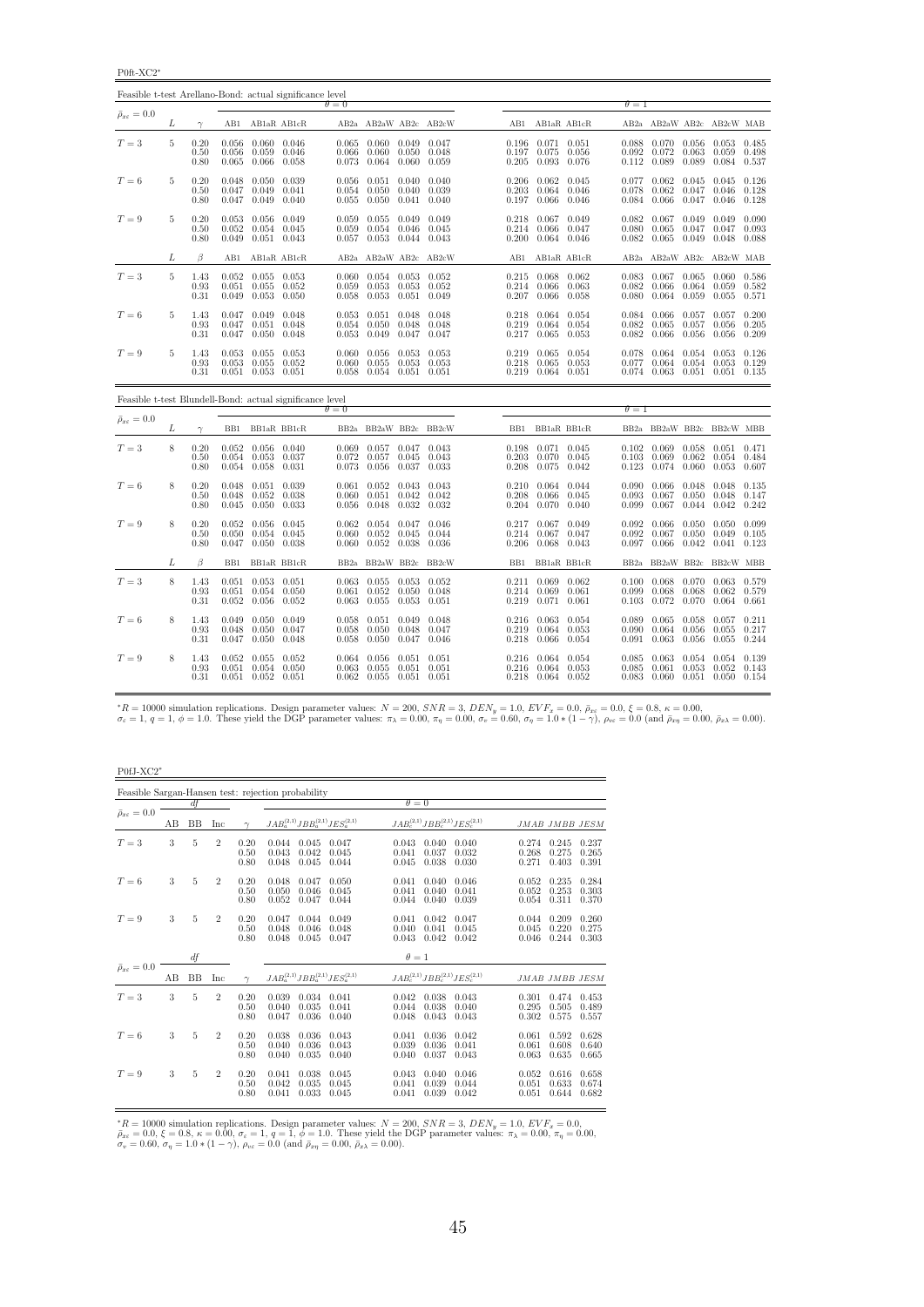P0fJ-XC2<sup>∗</sup> : additional findings

|                                   |                  |                |                |                      | Feasible Sargan-Hansen test: rejection probability                                                                |                                                                                                                    |                                                                                |
|-----------------------------------|------------------|----------------|----------------|----------------------|-------------------------------------------------------------------------------------------------------------------|--------------------------------------------------------------------------------------------------------------------|--------------------------------------------------------------------------------|
| $\bar{\rho}_{x\epsilon}=0.0$      | AВ               | df<br>BB       | Inc            | $\gamma$             | $JAB^{\left(1,0\right)}JBB_{a}^{\left(1,0\right)}JES^{\left(1,0\right)}$                                          | $\theta = 0$<br>$JAB_a^{(1,1)} JBB_a^{(1,1)} JES_a^{(1,1)} \hspace{2cm} JAB_c^{(1,1)} JBB_c^{(1,1)} JES_c^{(1,1)}$ |                                                                                |
| $T=3$                             | 3                | $\overline{5}$ | $\overline{2}$ | 0.20<br>0.50<br>0.80 | $0.045$ $0.045$ $0.048$<br>0.049<br>0.044<br>0.047<br>0.049<br>0.048<br>0.051                                     | 0.047<br>$0.051$ $0.052$<br>0.046<br>0.051<br>0.058<br>0.051<br>0.055<br>0.059                                     | $0.045$ $0.041$<br>0.042<br>0.042<br>0.040<br>0.038<br>0.046<br>0.043<br>0.039 |
| $T=6$                             | 3                | 5              | $\overline{2}$ | 0.20<br>0.50<br>0.80 | 0.049<br>$0.050$ $0.051$<br>0.049<br>0.052<br>0.051<br>0.053<br>0.057<br>0.052                                    | 0.051<br>0.052<br>0.055<br>0.052<br>0.052<br>0.054<br>0.054<br>0.057<br>0.059                                      | 0.041<br>0.040<br>0.046<br>0.042<br>0.042<br>0.044<br>0.044<br>0.045<br>0.045  |
| $T=9$                             | 3                | 5              | $\overline{2}$ | 0.20<br>0.50<br>0.80 | 0.048<br>0.050<br>0.048<br>$0.052 \quad 0.051$<br>0.048<br>$0.050$ $0.054$ $0.056$                                | $0.050 \quad 0.049$<br>0.052<br>0.050<br>$0.052$ 0.056<br>$0.051$ $0.056$ $0.060$                                  | $0.041$ $0.042$<br>0.048<br>$0.040$ $0.043$<br>0.048<br>$0.043$ 0.046<br>0.051 |
| $\bar{\rho}_{x\varepsilon}=0.0$   |                  | df             |                |                      |                                                                                                                   | $\theta=1$                                                                                                         |                                                                                |
|                                   | AB               | BB             | Inc            | $\gamma$             | $JAB^{\left( 1,0\right) }JBB_{a}^{\left( 1,0\right) }JES^{\left( 1,0\right) }$                                    | $JAB^{(1,1)}_a JBB^{(1,1)}_a JES^{(1,1)}_a \qquad \qquad JAB^{(1,1)}_c JBB^{(1,1)}_c JES^{(1,1)}_c$                |                                                                                |
| $T=3$                             | $\boldsymbol{3}$ | $\overline{5}$ | $\overline{2}$ | 0.20<br>0.50<br>0.80 | 0.233<br>$0.278$ 0.161<br>0.233<br>0.312<br>0.216<br>0.341<br>0.244<br>0.247                                      | 0.060<br>$0.058$ 0.063<br>0.063<br>0.067<br>0.070<br>0.069<br>0.069<br>0.068                                       | 0.051<br>0.047<br>0.050<br>0.053<br>0.052<br>0.051<br>0.058<br>0.060<br>0.057  |
| $T=6$                             | $\sqrt{3}$       | 5              | $\overline{2}$ | 0.20<br>0.50<br>0.80 | 0.255<br>0.293<br>0.163<br>0.249<br>0.331<br>0.221<br>0.373<br>0.254<br>0.273                                     | 0.059<br>0.061<br>0.060<br>0.061<br>0.067<br>0.067<br>0.062<br>0.069<br>0.072                                      | 0.043<br>0.040<br>0.046<br>0.041<br>0.042<br>0.049<br>0.042<br>0.044<br>0.056  |
| $T=9$                             | $\sqrt{3}$       | 5              | $\overline{2}$ | 0.20<br>0.50<br>0.80 | 0.310<br>0.264<br>0.171<br>$0.342$ $0.225$<br>0.264<br>0.263<br>0.276<br>0.381                                    | 0.062<br>0.059<br>0.061<br>0.062<br>0.061<br>0.067<br>0.060<br>0.068<br>0.076                                      | 0.044<br>0.043<br>0.048<br>0.042<br>0.043<br>0.051<br>$0.043$ 0.044<br>0.052   |
|                                   |                  | df             |                |                      | Feasible Sargan-Hansen test: rejection probability<br>$\theta = 0$                                                |                                                                                                                    |                                                                                |
| $\bar{\rho}_{x\varepsilon} = 0.0$ | AB               | BB             | Inc            |                      | $\gamma \qquad JAB_a^{(2,2)} JBB_a^{(2,2)} JES_a^{(2,2)} \qquad \qquad JAB_c^{(2,2)} JBB_c^{(2,2)} JES_c^{(2,2)}$ |                                                                                                                    |                                                                                |
| $T=3$                             | $\boldsymbol{3}$ | $\overline{5}$ | $\overline{2}$ | 0.20<br>0.50<br>0.80 | $0.044$ $0.045$ $0.046$<br>0.045<br>0.042<br>0.043<br>0.044<br>0.048<br>0.043                                     | $0.044$ $0.040$ $0.040$<br>0.041<br>0.037<br>0.031<br>0.047<br>0.037<br>0.029                                      |                                                                                |
| $T=6$                             | 3                | 5              | $\overline{2}$ | 0.20<br>0.50<br>0.80 | 0.048<br>0.048<br>0.050<br>0.045<br>0.050<br>0.046<br>0.052<br>0.047<br>0.045                                     | 0.041<br>0.040<br>0.046<br>0.042<br>0.040<br>0.041<br>0.044<br>0.040<br>0.039                                      |                                                                                |
| $T=9$                             | 3                | 5              | $\overline{2}$ | 0.20<br>0.50<br>0.80 | 0.047<br>$0.044$ 0.049<br>0.047<br>$0.046$ 0.049<br>0.048 0.044 0.047                                             | $0.042$ 0.047<br>0.041<br>0.040<br>0.041<br>0.045<br>$0.043$ $0.042$ $0.043$                                       |                                                                                |
| $\bar{\rho}_{x\varepsilon}=0.0$   |                  | df             |                |                      | $\theta = 1$                                                                                                      |                                                                                                                    |                                                                                |
|                                   | AB               | BB             | Inc            | $\gamma$             | $JAB_{a}^{\left( 2,2\right) }JBB_{a}^{\left( 2,2\right) }JES_{a}^{\left( 2,2\right) }$                            | $JAB_c^{(2,2)}JBB_c^{(2,2)}JES_c^{(2,2)}$                                                                          |                                                                                |
| $T=3$                             | 3                | $\overline{5}$ | $\overline{2}$ | 0.20<br>0.50<br>0.80 | 0.038<br>0.035 0.044<br>0.043<br>0.040<br>0.037<br>0.047<br>$0.036$ $0.041$                                       | 0.037 0.042<br>0.042<br>$0.045\,$<br>0.036<br>0.038<br>0.052<br>0.040<br>0.041                                     |                                                                                |
| $T=6$                             | 3                | 5              | $\overline{2}$ | 0.20<br>0.50<br>0.80 | 0.038<br>0.037<br>0.044<br>0.040<br>0.037<br>0.045<br>0.041<br>0.037 0.043                                        | 0.040<br>0.036<br>0.042<br>0.039<br>0.036<br>0.041<br>0.040<br>0.036<br>0.043                                      |                                                                                |
| $T=9$                             | 3                | 5              | $\overline{2}$ | 0.20<br>0.50<br>0.80 | 0.041<br>0.039<br>0.047<br>0.046<br>0.041<br>0.037<br>0.040<br>0.034 0.047                                        | 0.042<br>0.040<br>0.046<br>0.041<br>0.039<br>0.044<br>0.040<br>0.038 0.043                                         |                                                                                |

 ${}^*R = 10000$  simulation replications. Design parameter values:  $N = 200$ ,  $SNR = 3$ ,  $DEN_y = 1.0$ ,  $EVF_x = 0.0$ ,  $\bar{\rho}_{xe} = 0.0$ ,  $\xi = 0.8$ ,  $\kappa = 0.00$ ,  $\sigma_e = 1$ ,  $q = 1$ ,  $\phi = 1.0$ . These yield the DGP parameter values:  $\pi_{\lambda} =$ 

 $P0-XC2*$ 

| Standard errors of error components $\eta_i$ and $\varepsilon_{it}$ |    |                                                        |            |                         |                                                                                   |                                   |                         |                                                                                      |                         |                          |                          |                                                       |                            |                   |                                                                                                                   |                                   |                                    |
|---------------------------------------------------------------------|----|--------------------------------------------------------|------------|-------------------------|-----------------------------------------------------------------------------------|-----------------------------------|-------------------------|--------------------------------------------------------------------------------------|-------------------------|--------------------------|--------------------------|-------------------------------------------------------|----------------------------|-------------------|-------------------------------------------------------------------------------------------------------------------|-----------------------------------|------------------------------------|
| $\bar{\rho}_{x\varepsilon} = 0.0$                                   |    |                                                        |            |                         | Bias $\tilde{\sigma}_n$                                                           |                                   | $\theta = 0$            | Bias $\hat{\sigma}_{\varepsilon}$                                                    |                         |                          | Bias $\hat{\sigma}_n$    |                                                       |                            | $\theta = 1$      |                                                                                                                   | Bias $\hat{\sigma}_{\varepsilon}$ |                                    |
|                                                                     | L  |                                                        | $\sigma_n$ | AB1                     | AB2a                                                                              | AB2c                              | AB1                     | AB2a                                                                                 | AB2c                    | AB1                      | AB2a                     | AB2c                                                  | MAB                        | AB1               | AB2a                                                                                                              | AB2c                              | MAB                                |
| $T=3$                                                               | 5. | $0.20\ 0.80$<br>$0.50 \quad 0.50$<br>$0.80 \quad 0.20$ |            | 0.014<br>0.024<br>0.137 | 0.015<br>0.025<br>0.140                                                           | 0.016<br>0.027<br>0.144           |                         | $-0.003 - 0.003 - 0.004$<br>$-0.004$ $-0.004$ $-0.005$<br>$-0.009 - 0.009 - 0.011$   |                         | 0.032<br>0.058<br>0.278  | 0.032<br>0.057<br>0.267  | 0.036<br>0.066<br>0.287                               | 0.028<br>0.051<br>0.263    |                   | $-0.008$ $-0.008$ $-0.009$ $-0.009$<br>$-0.010 - 0.010 - 0.012 - 0.010$<br>$-0.016$ $-0.018$ $-0.024$ $-0.018$    |                                   |                                    |
| $T=6$                                                               | 5. | $0.20\ 0.80$<br>$0.50 \quad 0.50$<br>$0.80 \quad 0.20$ |            | 0.002<br>0.004<br>0.010 | 0.002<br>0.003<br>0.011                                                           | 0.002<br>0.004<br>0.010           |                         | $-0.000 - 0.000 - 0.000$<br>$-0.000 - 0.000 - 0.000$<br>$-0.000 - 0.000 - 0.000$     |                         | 0.006<br>0.011<br>0.051  | 0.004<br>0.008<br>0.047  | 0.006<br>0.011<br>0.054                               | 0.002<br>0.003<br>0.019    |                   | $-0.001$ $-0.001$ $-0.001$ $-0.001$<br>$-0.001$ $-0.000$ $-0.001$ $-0.001$<br>$-0.000$ $-0.001$ $-0.002$ $-0.001$ |                                   |                                    |
| $T=9$                                                               | 5. | $0.20\ 0.80$<br>$0.50 \quad 0.50$<br>$0.80$ $0.20$     |            | 0.001<br>0.002          | 0.001<br>0.001<br>$-0.006 - 0.006 - 0.006$                                        | 0.001<br>0.002                    | 0.000<br>0.000<br>0.001 | 0.000<br>0.000<br>0.001                                                              | 0.000<br>0.000<br>0.001 | 0.003<br>0.005<br>0.012  | 0.001<br>0.003<br>0.007  | 0.003<br>0.005<br>0.012                               | 0.001<br>0.001<br>$-0.007$ | 0.000<br>0.001    | $-0.000 - 0.000 - 0.000 - 0.000$<br>0.000<br>0.002                                                                |                                   | $0.000 - 0.000$<br>$0.001 - 0.000$ |
|                                                                     | L  | $\sim$                                                 | $\sigma_n$ | B <sub>B1</sub>         | BB <sub>2a</sub>                                                                  | BB2c                              | B <sub>B1</sub>         | BB <sub>2a</sub>                                                                     | BB2c                    | B <sub>B1</sub>          | BB <sub>2a</sub>         | BB2c                                                  | <b>MBB</b>                 | B <sub>B1</sub>   | BB <sub>2a</sub>                                                                                                  | BB <sub>2c</sub>                  | <b>MBB</b>                         |
| $T = 3$                                                             | 8  | $0.20\ 0.80$<br>$0.50 \quad 0.50$<br>$0.80 \quad 0.20$ |            | 0.006<br>0.013<br>0.067 | 0.007<br>0.013<br>0.057                                                           | 0.007<br>0.012<br>0.059           |                         | $-0.002 - 0.002 - 0.002$<br>$-0.004$ $-0.003$ $-0.003$<br>$-0.009$ $-0.007$ $-0.008$ |                         | 0.019<br>0.033<br>0.146  | 0.016<br>0.027<br>0.122  | 0.017<br>0.027<br>0.126                               | 0.007<br>0.001<br>0.149    |                   | $-0.007$ $-0.006$ $-0.007$ $-0.004$<br>$-0.009$ $-0.008$ $-0.008$<br>$-0.018$ $-0.014$ $-0.015$                   |                                   | 0.002<br>0.031                     |
| $T=6$                                                               | 8  | $0.20\ 0.80$<br>$0.50 \quad 0.50$<br>$0.80\ 0.20$      |            | 0.001<br>0.002          | $0.001 - 0.000$<br>0.001                                                          | 0.000<br>0.001<br>$0.001 - 0.000$ | $-0.000$                | $-0.000 - 0.000 - 0.000$<br>$-0.001$ $-0.001$ $-0.001$                               | $0.000 - 0.000$         | 0.004<br>0.007<br>0.030  | 0.001<br>0.003<br>0.022  | $0.002 - 0.001$<br>$0.004 - 0.006$<br>$0.024 - 0.063$ |                            |                   | $-0.001$ $-0.001$ $-0.001$ $-0.001$<br>$-0.001$ $-0.001$ $-0.001$<br>$-0.002$ $-0.002$ $-0.002$                   |                                   | 0.000<br>0.013                     |
| $T=9$                                                               | 8  | $0.20\ 0.80$<br>$0.50 \quad 0.50$<br>$0.80\ 0.20$      |            |                         | $-0.000 - 0.001 - 0.000$<br>$0.000 - 0.001 - 0.000$<br>$-0.008$ $-0.009$ $-0.008$ |                                   | 0.000<br>0.000<br>0.000 | 0.000<br>0.000<br>0.001                                                              | 0.000<br>0.000<br>0.001 | $0.002 - 0.001$<br>0.003 | 0.000<br>$0.004 - 0.002$ | $0.000 - 0.001$<br>$0.001 - 0.002$<br>$0.000 - 0.035$ |                            | $-0.000$<br>0.000 | $-0.000 - 0.000$<br>0.000<br>0.001                                                                                | $-0.000 - 0.000$<br>0.001         | $0.000 - 0.000$<br>0.003           |

 ${}^*R = 10000$  simulation replications. Design parameter values:  $N = 200$ ,  $SNR = 3$ ,  $DEN_y = 1.0$ ,  $EVF_x = 0.0$ ,  $\bar{\rho}_{x\bar{z}} = 0.0$ ,  $\xi = 0.8$ ,  $\kappa = 0.00$ ,<br>  $\sigma_{\varepsilon} = 1$ ,  $q = 1$ ,  $\phi = 1.0$ . These yield the DGP parameter values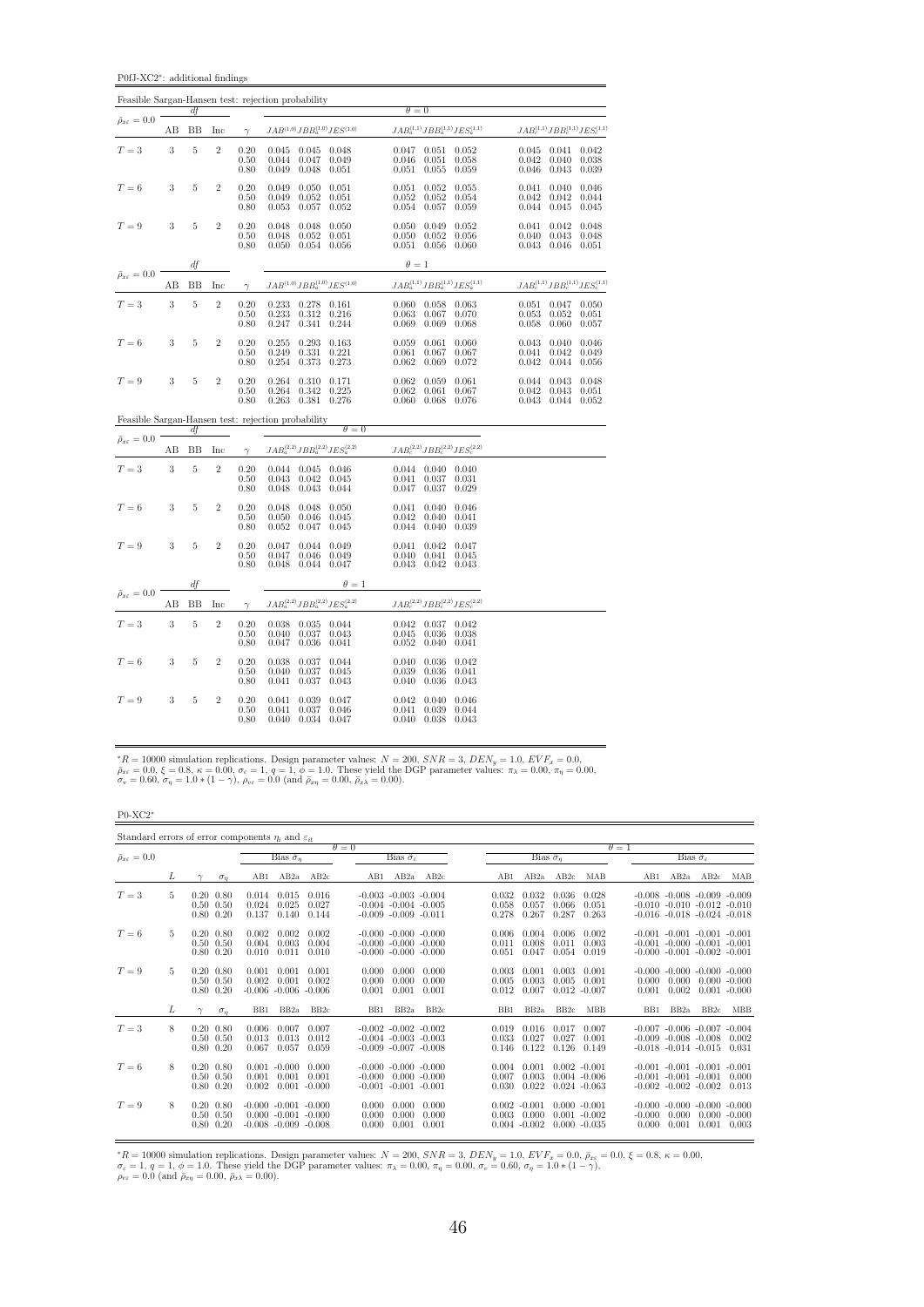| $P0u-XC3*$ |  |
|------------|--|
|------------|--|

| Unfeasible coefficient estimators |                |                |                                                      |                      |                                  |                         |                                             |                                  |                                           |                         |                                  |                                   |                         |                         |                                  |                                           |                         |                      |                                  |                         |                         |                         |                                  |                         |                         |
|-----------------------------------|----------------|----------------|------------------------------------------------------|----------------------|----------------------------------|-------------------------|---------------------------------------------|----------------------------------|-------------------------------------------|-------------------------|----------------------------------|-----------------------------------|-------------------------|-------------------------|----------------------------------|-------------------------------------------|-------------------------|----------------------|----------------------------------|-------------------------|-------------------------|-------------------------|----------------------------------|-------------------------|-------------------------|
| $\bar{\rho}_{x\varepsilon}=0.0$   | L              |                |                                                      |                      |                                  | ABu                     |                                             | $\theta = 0$                     | BBu                                       |                         |                                  | ABu                               |                         |                         |                                  | BBu                                       |                         | $\theta = 1$         |                                  | MABu                    |                         |                         |                                  | MBBu                    |                         |
|                                   | AВ             | BB             |                                                      | $\gamma$             | <b>Bias</b>                      |                         | Stdy RMSE                                   | Bias                             |                                           | Stdy RMSE               | <b>Bias</b>                      |                                   | Stdy RMSE               |                         | Bias                             |                                           | Stdy RMSE               |                      | <b>Bias</b>                      |                         | Stdy RMSE               |                         | <b>Bias</b>                      |                         | Stdy RMSE               |
| $T=3$                             | 6              | 9              |                                                      | 0.20<br>0.50<br>0.80 | $-0.005$<br>$-0.010$<br>$-0.033$ | 0.080<br>0.144          | $0.061$ $0.061$<br>0.080<br>0.148           | $-0.001$<br>$-0.003$<br>$-0.012$ | 0.053<br>0.060<br>0.080                   | 0.053<br>0.060<br>0.080 | $-0.011$<br>$-0.020$<br>-0.070   | 0.086<br>0.114<br>0.207           | 0.087<br>0.115<br>0.218 |                         | $-0.002$<br>$-0.007$<br>$-0.022$ | 0.074<br>0.086<br>0.119                   | 0.074<br>0.086<br>0.121 |                      | $-0.007$<br>$-0.013$<br>-0.041   | 0.070<br>0.091<br>0.161 | 0.070<br>0.092<br>0.166 |                         | $-0.001$<br>$-0.004$<br>$-0.012$ | 0.058<br>0.066<br>0.085 | 0.058<br>0.066<br>0.086 |
| $T=6$                             | 7              | 10             |                                                      | 0.20<br>0.50<br>0.80 | $-0.001$<br>$-0.002$<br>$-0.007$ | 0.032<br>0.039<br>0.063 | 0.032<br>0.039<br>0.063                     | 0.000<br>$-0.000$<br>$-0.003$    | 0.029<br>0.033<br>0.044                   | 0.029<br>0.033<br>0.044 | $-0.001$<br>$-0.003$<br>$-0.015$ | 0.049<br>0.058<br>0.094           | 0.049<br>0.059<br>0.096 |                         | 0.001<br>$-0.000$<br>$-0.007$    | 0.045<br>0.050<br>0.066                   | 0.045<br>0.050<br>0.067 |                      | $-0.000$<br>$-0.002$<br>$-0.007$ | 0.035<br>0.041<br>0.065 | 0.035<br>0.041<br>0.066 |                         | 0.001<br>0.000<br>$-0.003$       | 0.032<br>0.035<br>0.046 | 0.032<br>0.035<br>0.046 |
| $T=9$                             | 7              | 10             |                                                      | 0.20<br>0.50<br>0.80 | $-0.000$<br>$-0.001$<br>$-0.003$ | 0.024<br>0.028<br>0.043 | 0.024<br>0.028<br>0.043                     | 0.000<br>0.000<br>$-0.001$       | 0.023<br>0.025<br>0.033                   | 0.023<br>0.025<br>0.033 | $-0.000$<br>$-0.001$<br>$-0.006$ | 0.037<br>0.043<br>0.064           | 0.037<br>0.043<br>0.065 |                         | 0.001<br>0.001<br>-0.002         | 0.035<br>0.039<br>0.050                   | 0.035<br>0.039<br>0.050 |                      | 0.000<br>$-0.000$<br>$-0.002$    | 0.026<br>0.029<br>0.042 | 0.026<br>0.029<br>0.042 |                         | 0.001<br>0.001<br>$-0.000$       | 0.024<br>0.026<br>0.033 | 0.024<br>0.026<br>0.033 |
|                                   | AВ             | BB             |                                                      | $\beta$              | <b>Bias</b>                      |                         | Stdy RMSE                                   | Bias                             |                                           | Stdy RMSE               | Bias                             |                                   | Stdy RMSE               |                         | Bias                             |                                           | Stdy RMSE               |                      | Bias                             |                         | Stdy RMSE               |                         | Bias                             |                         | Stdy RMSE               |
| $T=3$                             | 6              | 9              |                                                      | 1.43<br>0.93<br>0.31 | 0.001<br>0.001<br>$-0.000$       | 0.113                   | $0.113$ $0.113$<br>0.113<br>$0.113$ $0.113$ | $-0.000$<br>0.001<br>0.004       | 0.109<br>0.106<br>0.109                   | 0.109<br>0.106<br>0.109 | 0.003<br>0.003<br>0.000          | 0.175<br>0.174<br>0.173           | 0.175<br>0.174<br>0.173 |                         | 0.004<br>0.007<br>0.010          | 0.163<br>0.159<br>0.164                   | 0.163<br>0.159<br>0.165 |                      | 0.002<br>0.002<br>$-0.000$       | 0.107<br>0.106<br>0.106 | 0.107<br>0.106<br>0.106 |                         | 0.001<br>0.002<br>0.003          | 0.104<br>0.101<br>0.102 | 0.104<br>0.101<br>0.102 |
| $T=6$                             | 7              | 10             |                                                      | 1.43<br>0.93<br>0.31 | 0.001<br>0.001<br>0.001          | 0.069<br>0.068<br>0.069 | 0.069<br>0.068<br>0.069                     | $-0.000$<br>0.000<br>0.001       | 0.067<br>0.066<br>0.066                   | 0.067<br>0.066<br>0.066 | 0.002<br>0.002<br>0.001          | 0.109<br>0.109<br>0.109           | 0.109<br>0.109<br>0.109 |                         | 0.001<br>0.001<br>0.002          | 0.105<br>0.103<br>0.104                   | 0.105<br>0.103<br>0.104 |                      | 0.001<br>0.001<br>0.001          | 0.065<br>0.064<br>0.062 | 0.065<br>0.064<br>0.062 |                         | $-0.000$<br>$-0.000$<br>0.000    | 0.064<br>0.062<br>0.060 | 0.064<br>0.062<br>0.060 |
| $T=9$                             | 7              | 10             |                                                      | 1.43<br>0.93<br>0.31 | 0.000<br>0.000<br>$-0.000$       | 0.053<br>0.053<br>0.053 | 0.053<br>0.053<br>0.053                     | $-0.000$<br>$-0.000$<br>$-0.000$ | 0.052<br>0.051<br>0.052                   | 0.052<br>0.051<br>0.052 | 0.001<br>0.001<br>0.001          | 0.085<br>0.084<br>0.084           | 0.085<br>0.084<br>0.084 |                         | $-0.000$<br>0.000<br>0.000       | 0.082<br>0.080<br>0.081                   | 0.082<br>0.080<br>0.081 |                      | $-0.000$<br>0.000<br>0.000       | 0.050<br>0.048<br>0.047 | 0.050<br>0.048<br>0.047 |                         | $-0.001$<br>$-0.001$<br>$-0.000$ | 0.049<br>0.047<br>0.046 | 0.049<br>0.047<br>0.046 |
|                                   |                | L              | Unfeasible t-test: actual significance level         |                      |                                  |                         | $\theta = 0$                                |                                  |                                           |                         |                                  |                                   |                         |                         |                                  | $\theta=1$                                |                         |                      |                                  |                         |                         |                         |                                  |                         |                         |
| $\bar{\rho}_{x\varepsilon}=0.0$   | AВ             | BB             |                                                      | $\gamma$             | ABu                              | BBu                     |                                             | $\beta$                          | ABu                                       | BBu                     | $\gamma$                         | ABu                               |                         | BBu MABu MBBu           |                                  |                                           |                         | β                    | ABu                              |                         | BBu MABu MBBu           |                         |                                  |                         |                         |
| $T=3$                             | 6              | 9              |                                                      | 0.20<br>0.50<br>0.80 | 0.053<br>0.052<br>0.058          | 0.054<br>0.052<br>0.055 |                                             | 1.43<br>0.93<br>0.31             | 0.051<br>0.050<br>0.047                   | 0.051<br>0.049<br>0.050 | 0.20<br>0.50<br>0.80             | 0.052<br>0.053<br>0.064           | 0.054<br>0.054<br>0.058 | 0.054<br>0.055<br>0.059 | 0.055<br>0.055<br>0.058          |                                           |                         | 1.43<br>0.93<br>0.31 | 0.053<br>0.051<br>0.046          | 0.054<br>0.052<br>0.052 | 0.050<br>0.049<br>0.045 | 0.050<br>0.048<br>0.048 |                                  |                         |                         |
| $T=6$                             | 7              | 10             |                                                      | 0.20<br>0.50<br>0.80 | 0.048<br>0.046<br>0.048          | 0.047<br>0.048<br>0.049 |                                             | 1.43<br>0.93<br>0.31             | 0.047<br>0.046<br>0.045                   | 0.049<br>0.048<br>0.049 | 0.20<br>0.50<br>0.80             | 0.049<br>0.049<br>0.054           | 0.050<br>0.048<br>0.050 | 0.046<br>0.046<br>0.051 | 0.047<br>0.045<br>0.048          |                                           |                         | 1.43<br>0.93<br>0.31 | 0.053<br>0.053<br>0.052          | 0.054<br>0.055<br>0.053 | 0.049<br>0.049<br>0.049 | 0.050<br>0.050<br>0.051 |                                  |                         |                         |
| $T=9$                             | $\overline{7}$ | 10             |                                                      | 0.20<br>0.50<br>0.80 | 0.051<br>0.052<br>0.051          | 0.051<br>0.051<br>0.050 |                                             | 1.43<br>0.93<br>0.31             | 0.049<br>0.050<br>0.050                   | 0.050<br>0.051<br>0.050 | 0.20<br>0.50<br>0.80             | 0.052<br>0.050<br>0.050           | 0.053<br>0.053<br>0.050 | 0.050<br>0.052<br>0.052 | 0.047<br>0.048<br>0.050          |                                           |                         | 1.43<br>0.93<br>0.31 | 0.051<br>0.052<br>0.051          | 0.053<br>0.054<br>0.052 | 0.051<br>0.050<br>0.051 | 0.053<br>0.051<br>0.051 |                                  |                         |                         |
|                                   |                | df             | Unfeasible Sargan-Hansen test: rejection probability |                      |                                  |                         |                                             | $\theta = 0$                     |                                           |                         |                                  |                                   |                         | $\theta = 1$            |                                  |                                           |                         |                      |                                  |                         |                         |                         |                                  |                         |                         |
| $\bar{\rho}_{x\varepsilon}=0.0$   | AВ             | ΒB             | Inc                                                  | $\gamma$             | JABu                             | JBBu                    | JESu                                        |                                  | JMABu JMMBu JESMu                         |                         | JABu                             | JBBu                              | JESu                    |                         | JMABu JMMBu JESMu                |                                           |                         |                      |                                  |                         |                         |                         |                                  |                         |                         |
| $T=3$                             | $\overline{4}$ | 6              | $\overline{2}$                                       | 0.20<br>0.50<br>0.80 | 0.045<br>0.045<br>0.043          | 0.048<br>0.046<br>0.046 | 0.050<br>0.047<br>0.052                     | 0.045<br>0.042                   | $0.045$ 0.050<br>0.047<br>0.047           | 0.052<br>0.047<br>0.052 | 0.047<br>0.046<br>0.044          | 0.047<br>0.045<br>0.048           | 0.049<br>0.045<br>0.055 |                         | 0.045<br>0.043                   | $0.047$ $0.049$ $0.052$<br>0.045<br>0.047 | 0.048<br>0.052          |                      |                                  |                         |                         |                         |                                  |                         |                         |
| $T=6$                             | 5              | $\overline{7}$ | $\overline{2}$                                       | 0.20<br>0.50<br>0.80 | 0.050<br>0.049<br>0.051          | 0.050<br>0.050<br>0.051 | 0.052<br>0.049<br>0.047                     | 0.048<br>0.049<br>0.050          | 0.051<br>0.051<br>0.050                   | 0.053<br>0.052<br>0.047 | 0.048<br>0.048<br>0.048          | 0.045<br>0.043<br>0.048           | 0.046<br>0.047<br>0.051 |                         | 0.051<br>0.052<br>0.053          | 0.050<br>0.054<br>0.053                   | 0.053<br>0.052<br>0.050 |                      |                                  |                         |                         |                         |                                  |                         |                         |
| $T=9$                             | 5              | 7              | $\overline{2}$                                       | 0.20<br>0.50<br>0.80 | 0.051<br>0.053<br>0.053          | 0.053<br>0.052<br>0.051 | 0.050<br>0.049<br>0.048                     | 0.050<br>0.048                   | 0.053<br>0.053<br>$0.049$ $0.052$ $0.050$ | 0.052<br>0.051          | 0.052<br>0.050                   | 0.050<br>0.051<br>$0.052$ $0.051$ | 0.049<br>0.048<br>0.051 |                         | 0.051<br>0.048                   | 0.052<br>0.053<br>$0.052$ $0.051$         | 0.051<br>0.050<br>0.050 |                      |                                  |                         |                         |                         |                                  |                         |                         |

 ${}^*R = 10000$  simulation replications. Design parameter values:  $N = 200$ ,  $SNR = 3$ ,  $DEN_y = 1.0$ ,  $EVF_x = 0.0$ ,  $\bar{p}_{xz} = 0.0$ ,  $\xi = 0.8$ ,  $\kappa = 0.00$ ,  $\sigma_{\varepsilon} = 1$ ,  $q = 1$ ,  $\phi = 1.0$ .<br>These yield the DGP parameter values:  $\pi$ 

 $\overline{4}$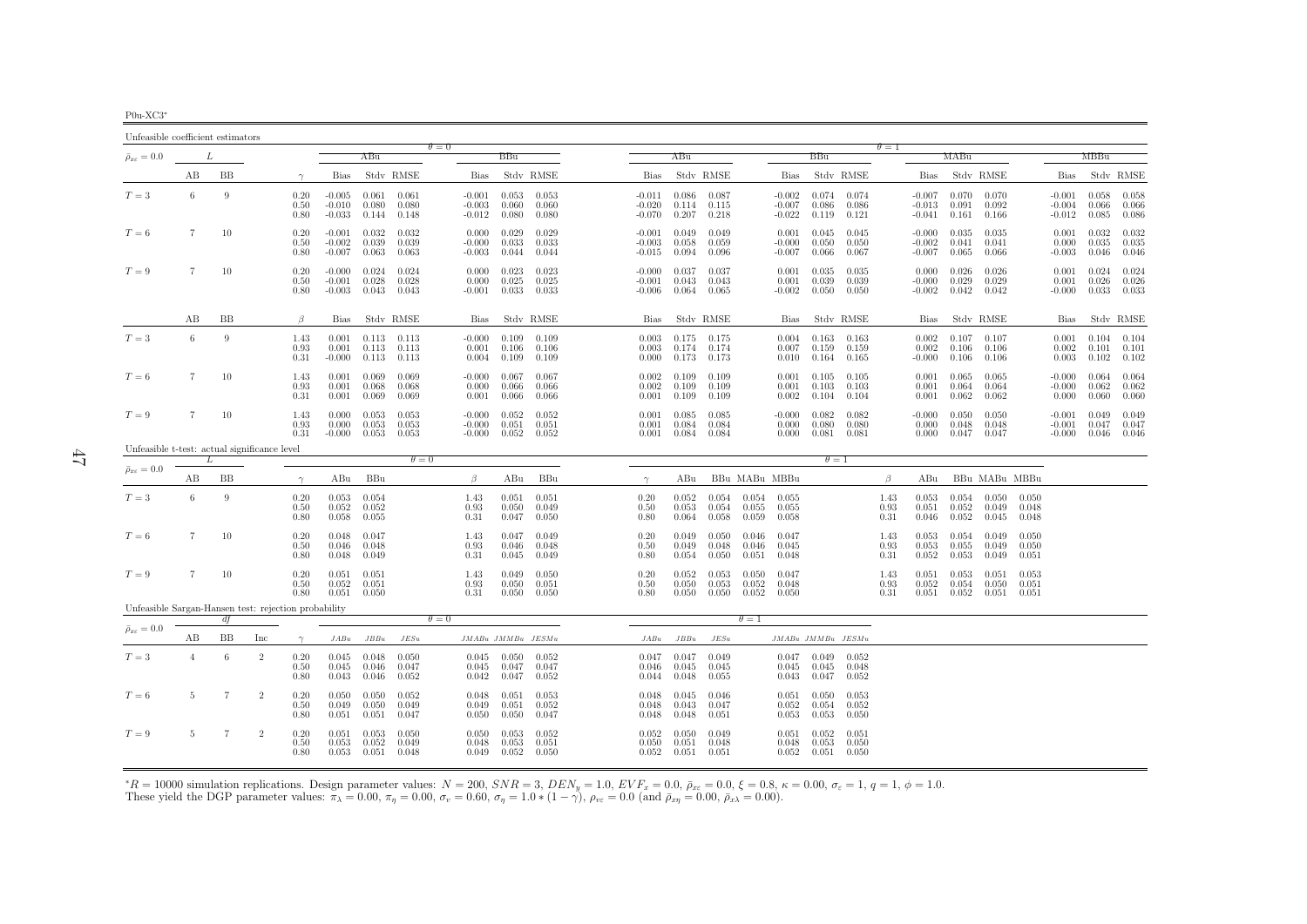P0fc-XC3∗

Feasible coefficient estimators for Arellano-Bond $\theta = 0$  $AB2a$  $\theta = 1$ <br>a  $\theta = 1$  $\bar{\rho}_{x\varepsilon}=0.0$  $_{\varepsilon}$  = 0.0  $_{\varepsilon}$   $_{\varepsilon}$   $_{\varepsilon}$   $_{\varepsilon}$   $_{\varepsilon}$   $_{\varepsilon}$   $_{\varepsilon}$   $_{\varepsilon}$   $_{\varepsilon}$   $_{\varepsilon}$   $_{\varepsilon}$   $_{\varepsilon}$   $_{\varepsilon}$   $_{\varepsilon}$   $_{\varepsilon}$   $_{\varepsilon}$   $_{\varepsilon}$   $_{\varepsilon}$   $_{\varepsilon}$   $_{\varepsilon}$   $_{\varepsilon}$   $_{\varepsilon}$   $_{\varepsilon}$ L  $\gamma$  Bias Stdv RMSE Bias Stdv RMSE Bias Stdv RMSE Bias Stdv RMSE Bias Stdv RMSE Bias Stdv RMSE Bias Stdv RMSE0.086  $T=3$  $T=3$  6 0.20 -0.005 0.061 0.061 -0.006 0.062 0.062 -0.007 0.061 0.062 -0.010 0.090 0.090 -0.010 0.086 0.086 -0.013 0.087 0.088 -0.010 0.086 0.086<br>0.50 -0.010 0.080 0.080 -0.010 0.081 0.082 -0.012 0.080 0.081 -0.019 0.118  $0.50$   $-0.010$   $0.080$   $-0.010$   $0.081$   $0.082$   $-0.012$   $0.080$   $0.081$   $-0.019$   $0.118$   $0.120$   $-0.018$   $0.113$   $0.114$   $-0.022$   $0.114$   $0.116$   $-0.018$   $0.113$   $0.115$  $0.210 \quad 0.220$ 0.80 -0.033 0.144 0.148 -0.033 0.146 0.150 -0.037 0.144 0.149 -0.065 0.217 0.227 -0.062 0.207 0.216 -0.074 0.206 0.219 -0.065 0.210 0.220 $0.040$  $T=6$  $T=6$   $\hphantom{0}7$   $\hphantom{0}0.20$   $-0.001$   $0.032$   $-0.032$   $-0.000$   $0.033$   $-0.033$   $-0.001$   $0.032$   $0.032$   $-0.002$   $0.032$   $-0.002$   $0.039$   $-0.003$   $-0.004$   $0.060$   $-0.001$   $0.047$   $0.047$   $-0.001$   $0.049$   $0.049$   $-0$ 0.50 -0.002 0.039 0.039 -0.001 0.039 0.039 -0.002 0.039 0.039 -0.004 0.060 0.060 -0.001 0.057 0.057 -0.003 0.059 0.059 -0.002 0.048 0.0480.075 0.076  $0.80$   $-0.007$   $0.063$   $0.063$   $-0.006$   $0.064$   $-0.007$   $0.063$   $0.063$   $-0.015$   $0.097$   $0.098$   $-0.012$   $0.092$   $0.093$   $-0.015$   $0.094$   $0.095$   $-0.010$  $0.029$   $0.029$  $T=9$  $T=9$   $T=1$   $T=0.000$   $0.024$   $0.024$   $0.000$   $0.024$   $0.024$   $0.024$   $0.024$   $0.024$   $0.024$   $0.024$   $0.024$   $0.024$   $0.024$   $0.024$   $0.024$   $0.024$   $0.024$   $0.024$   $0.024$   $0.024$   $0.024$   $0.024$   $0.024$   $0.024$   $0.038$  $0.50$   $-0.001$   $0.028$   $0.028$   $-0.000$   $0.029$   $0.029$   $-0.001$   $0.028$   $0.028$   $-0.002$   $0.044$   $0.044$   $0.001$   $0.041$   $0.041$   $-0.001$   $0.043$   $0.043$   $-0.001$   $0.033$   $0.033$  $0.046$  0.046 0.80 -0.003 0.043 0.043 -0.002 0.043 0.043 -0.003 0.043 0.043 -0.007 0.066 0.066 -0.004 0.062 0.062 -0.006 0.064 0.065 -0.004 0.046 0.046 $L \qquad \qquad \beta$ Bias Stdv RMSE Bias Stdv RMSE Bias Stdv RMSE Bias Stdv RMSE Bias Stdv RMSE Bias Stdv RMSE Bias Stdv RMSE Bias Stdv RMSE  $0.004$   $0.159$   $0.159$  $T=3$  $T=3$  6  $1.43$   $0.001$   $0.113$   $0.113$   $0.001$   $0.115$   $0.115$   $0.000$   $0.114$   $0.114$   $0.004$   $0.181$   $0.181$   $0.003$   $0.172$   $0.172$   $0.002$   $0.174$   $0.174$   $0.174$   $0.004$   $0.159$   $0.159$   $0.159$   $0.159$   $0.159$   $0.159$  $\begin{array}{cccccccccccc} 1.43 & 0.001 & 0.113 & 0.113 & 0.001 & 0.115 & 0.115 & 0.000 & 0.114 & 0.114 & 0.004 & 0.181 & 0.181 & 0.003 & 0.172 & 0.172 & 0.002 & 0.174 & 0.174 & 0.004 & 0.159 & 0.159 \\ 0.93 & 0.001 & 0.115 & 0.115 & 0.115 & 0.000 & 0.114 & 0.114 & 0.$ 0.158  $0.31$   $-0.000$   $0.113$   $-0.001$   $0.115$   $0.115$   $-0.001$   $0.114$   $-0.114$   $0.001$   $0.179$   $-0.179$   $-0.001$   $0.171$   $-0.171$   $-0.001$   $0.173$   $-0.173$   $-0.000$   $0.158$   $0.158$  $0.000 - 0.080 - 0.080$  $T=6$  $T=6$   $\hbox{--}7$   $\hbox{--}1.43$   $\hbox{--}0.001$   $\hbox{--}0.069$   $\hbox{--}0.001$   $\hbox{--}0.070$   $\hbox{--}0.001$   $\hbox{--}0.069$   $\hbox{--}0.069$   $\hbox{--}0.002$   $\hbox{--}0.110$   $\hbox{--}0.110$   $\hbox{--}0.106$   $\hbox{--}0.002$   $\hbox{--}0.109$   $\hbox{--}0.1$ 0.93 0.001 0.068 0.068 -0.000 0.070 0.070 0.001 0.069 0.069 0.003 0.111 0.111 -0.001 0.105 0.105 0.002 0.109 0.109 0.001 0.078 0.0780.077  $0.31$   $0.001$   $0.069$   $0.069$   $-0.000$   $0.070$   $0.070$   $0.001$   $0.069$   $0.069$   $0.002$   $0.111$   $0.111$   $-0.001$   $0.105$   $0.105$   $0.015$   $0.109$   $0.109$   $0.109$   $0.001$   $0.077$   $0.077$ 0.057  $T=9$  $T=9 \hspace{1.5mm} 7 \hspace{1.5mm} 1.43 \hspace{1.5mm} 0.000 \hspace{1.5mm} 0.053 \hspace{1.5mm} 0.053 \hspace{1.5mm} 0.054 \hspace{1.5mm} 0.054 \hspace{1.5mm} 0.000 \hspace{1.5mm} 0.053 \hspace{1.5mm} 0.053 \hspace{1.5mm} 0.053 \hspace{1.5mm} 0.065 \hspace{1.5mm} 0.065 \hspace{1.5mm} 0.086 \hspace{1.5mm} 0.$ 0.93 0.000 0.053 0.053 -0.001 0.053 0.053 0.000 0.053 0.053 0.002 0.085 0.085 -0.002 0.080 0.080 0.001 0.084 0.084 0.000 0.055 0.055 $0.000$   $0.054$   $0.054$ 0.31 -0.000 0.053 0.053 -0.001 0.054 0.054 -0.000 0.053 0.053 0.001 0.085 0.085 -0.001 0.080 0.080 0.001 0.084 0.084 0.000 0.054 0.054

| Feasible coefficient estimators for Blundell-Bond |    |                      |                                  |                         |                         |                                  |                         |                         |                                  |                         |                         |                                  |                         |                         |                                  |                         |                         |                                  |                         |                         |                            |                         |                         |
|---------------------------------------------------|----|----------------------|----------------------------------|-------------------------|-------------------------|----------------------------------|-------------------------|-------------------------|----------------------------------|-------------------------|-------------------------|----------------------------------|-------------------------|-------------------------|----------------------------------|-------------------------|-------------------------|----------------------------------|-------------------------|-------------------------|----------------------------|-------------------------|-------------------------|
| $\bar{\rho}_{x\varepsilon}=0.0$                   |    |                      | Bias                             | BB1                     | Stdy RMSE               | <b>Bias</b>                      | $\theta = 0$<br>BB2a    | Stdy RMSE               | <b>Bias</b>                      | BB2c                    | Stdy RMSE               | <b>Bias</b>                      | BB1                     | Stdy RMSE               | <b>Bias</b>                      | BB2a                    | Stdy RMSE               | $\theta = 1$<br><b>Bias</b>      | BB2c                    | Stdy RMSE               | <b>Bias</b>                | мвв                     | Stdy RMSE               |
| $T=3$                                             | 9  | 0.20<br>0.50<br>0.80 | $-0.001$<br>$-0.005$<br>$-0.019$ | 0.053<br>0.062<br>0.085 | 0.053<br>0.062<br>0.087 | $-0.001$<br>$-0.004$<br>$-0.013$ | 0.054<br>0.062<br>0.084 | 0.054<br>0.062<br>0.085 | $-0.002$<br>$-0.005$<br>$-0.015$ | 0.054<br>0.061<br>0.084 | 0.054<br>0.061<br>0.085 | $-0.005$<br>$-0.011$<br>$-0.037$ | 0.078<br>0.092<br>0.129 | 0.078<br>0.093<br>0.134 | $-0.002$<br>$-0.007$<br>$-0.024$ | 0.074<br>0.086<br>0.123 | 0.074<br>0.086<br>0.126 | $-0.004$<br>$-0.008$<br>$-0.025$ | 0.075<br>0.087<br>0.126 | 0.075<br>0.088<br>0.128 | 0.001<br>0.010<br>0.052    | 0.076<br>0.101<br>0.204 | 0.076<br>0.101<br>0.210 |
| $T=6$                                             | 10 | 0.20<br>0.50<br>0.80 | 0.000<br>$-0.001$<br>$-0.005$    | 0.030<br>0.034<br>0.047 | 0.030<br>0.034<br>0.047 | 0.001<br>0.000<br>$-0.003$       | 0.030<br>0.034<br>0.045 | 0.030<br>0.034<br>0.045 | 0.000<br>$-0.000$<br>$-0.004$    | 0.030<br>0.033<br>0.045 | 0.030<br>0.033<br>0.045 | $-0.001$<br>$-0.003$<br>$-0.011$ | 0.046<br>0.053<br>0.072 | 0.046<br>0.053<br>0.073 | 0.002<br>0.000<br>$-0.006$       | 0.043<br>0.049<br>0.065 | 0.043<br>0.049<br>0.065 | 0.001<br>$-0.000$<br>$-0.007$    | 0.045<br>0.051<br>0.067 | 0.045<br>0.051<br>0.068 | 0.002<br>0.004<br>0.029    | 0.037<br>0.042<br>0.064 | 0.037<br>0.042<br>0.070 |
| $T=9$                                             | 10 | 0.20<br>0.50<br>0.80 | 0.000<br>$-0.000$<br>$-0.002$    | 0.023<br>0.026<br>0.035 | 0.023<br>0.026<br>0.035 | 0.001<br>0.001<br>$-0.001$       | 0.023<br>0.026<br>0.033 | 0.023<br>0.026<br>0.033 | 0.001<br>0.000<br>$-0.001$       | 0.023<br>0.025<br>0.033 | 0.023<br>0.025<br>0.033 | $-0.000$<br>$-0.001$<br>$-0.005$ | 0.036<br>0.040<br>0.053 | 0.036<br>0.040<br>0.054 | 0.002<br>0.001<br>$-0.002$       | 0.033<br>0.037<br>0.048 | 0.033<br>0.037<br>0.048 | 0.001<br>0.001<br>$-0.002$       | 0.035<br>0.039<br>0.050 | 0.035<br>0.039<br>0.050 | 0.001<br>0.002<br>0.009    | 0.027<br>0.029<br>0.039 | 0.027<br>0.030<br>0.040 |
|                                                   |    | $\beta$              | <b>Bias</b>                      |                         | Stdy RMSE               | <b>Bias</b>                      |                         | Stdy RMSE               | Bias                             |                         | Stdy RMSE               | <b>Bias</b>                      |                         | Stdy RMSE               | <b>Bias</b>                      |                         | Stdy RMSE               | <b>Bias</b>                      |                         | Stdy RMSE               | <b>Bias</b>                |                         | Stdy RMSE               |
| $T=3$                                             | 9  | 1.43<br>0.93<br>0.31 | 0.000<br>0.001<br>0.003          | 0.109<br>0.107<br>0.110 | 0.109<br>0.107<br>0.110 | $-0.000$<br>0.001<br>0.004       | 0.111<br>0.108<br>0.111 | 0.111<br>0.108<br>0.111 | $-0.000$<br>0.002<br>0.004       | 0.109<br>0.107<br>0.110 | 0.109<br>0.107<br>0.110 | 0.004<br>0.006<br>0.008          | 0.170<br>0.168<br>0.172 | 0.170<br>0.168<br>0.172 | 0.001<br>0.004<br>0.007          | 0.162<br>0.158<br>0.164 | 0.162<br>0.158<br>0.164 | 0.005<br>0.009<br>0.010          | 0.163<br>0.160<br>0.165 | 0.163<br>0.160<br>0.166 | 0.007<br>0.024<br>0.052    | 0.157<br>0.154<br>0.180 | 0.157<br>0.156<br>0.188 |
| $T=6$                                             | 10 | 1.43<br>0.93<br>0.31 | $-0.000$<br>0.000<br>0.001       | 0.067<br>0.066<br>0.067 | 0.067<br>0.066<br>0.067 | $-0.002$<br>$-0.001$<br>$-0.000$ | 0.069<br>0.067<br>0.068 | 0.069<br>0.067<br>0.068 | $-0.000$<br>$-0.000$<br>0.000    | 0.067<br>0.066<br>0.067 | 0.067<br>0.066<br>0.067 | 0.002<br>0.002<br>0.003          | 0.108<br>0.106<br>0.108 | 0.108<br>0.107<br>0.108 | $-0.003$<br>$-0.002$<br>$-0.000$ | 0.101<br>0.098<br>0.100 | 0.101<br>0.098<br>0.100 | 0.000<br>0.001<br>0.002          | 0.105<br>0.103<br>0.104 | 0.105<br>0.103<br>0.104 | 0.000<br>0.003<br>0.013    | 0.079<br>0.076<br>0.076 | 0.079<br>0.076<br>0.077 |
| $T=9$                                             | 10 | 1.43<br>0.93<br>0.31 | $-0.000$<br>$-0.000$<br>$-0.000$ | 0.052<br>0.051<br>0.052 | 0.052<br>0.051<br>0.052 | $-0.002$<br>$-0.001$<br>$-0.001$ | 0.053<br>0.052<br>0.053 | 0.053<br>0.052<br>0.053 | $-0.001$<br>$-0.000$<br>$-0.000$ | 0.052<br>0.051<br>0.052 | 0.052<br>0.051<br>0.052 | 0.001<br>0.001<br>0.001          | 0.084<br>0.082<br>0.083 | 0.084<br>0.082<br>0.083 | $-0.003$<br>$-0.002$<br>$-0.001$ | 0.077<br>0.075<br>0.076 | 0.077<br>0.075<br>0.076 | $-0.000$<br>0.000<br>0.000       | 0.082<br>0.080<br>0.081 | 0.082<br>0.080<br>0.081 | $-0.001$<br>0.000<br>0.004 | 0.056<br>0.054<br>0.053 | 0.056<br>0.054<br>0.053 |

*\*R* = 10000 simulation replications. Design parameter values:  $N = 200$ ,  $SNR = 3$ ,  $DEN_y = 1.0$ ,  $EVF_x = 0.0$ ,  $\bar{p}_{xz} = 0.0$ ,  $\xi = 0.8$ ,  $\kappa = 0.00$ ,  $\sigma_{\varepsilon} = 1$ ,  $q = 1$ ,  $\phi = 1.0$ .<br>These yield the DGP parameter values:  $\pi$  $*R = 10000$  simulation replications. Design parameter values:  $N = 200$ ,  $SNR = 3$ ,  $DEN_y = 1.0$ ,  $EVF_x = 0.0$ ,  $\bar{p}_{xz} = 0.0$ ,  $\xi = 0.8$ , These yield the DGP parameter values:  $\pi_{\lambda} = 0.00$ ,  $\pi_{\eta} = 0.00$ ,  $\sigma_v = 0.60$ ,  $\sigma_{\eta}$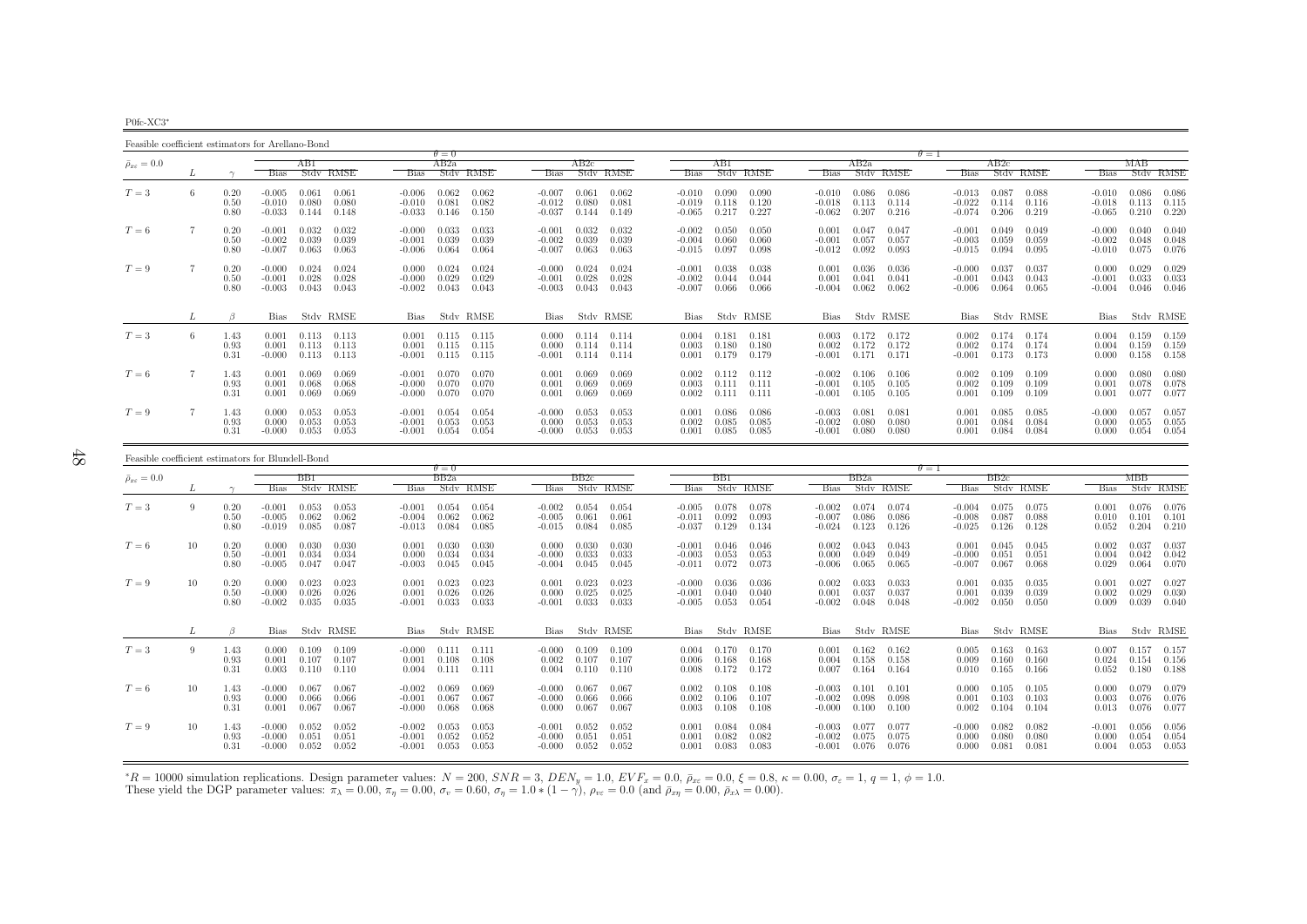P0ft-XC3<sup>∗</sup>

| Feasible t-test Arellano-Bond: actual significance level |    |                      |                         |                                                                   |                 |                         |                                                   |                         |                               |                         |                                                                       |                |                |                                                                                             |                |                                                   |                |
|----------------------------------------------------------|----|----------------------|-------------------------|-------------------------------------------------------------------|-----------------|-------------------------|---------------------------------------------------|-------------------------|-------------------------------|-------------------------|-----------------------------------------------------------------------|----------------|----------------|---------------------------------------------------------------------------------------------|----------------|---------------------------------------------------|----------------|
| $\bar{\rho}_{x\varepsilon}=0.0$                          |    |                      |                         |                                                                   |                 | $\theta = 0$            |                                                   |                         |                               |                         |                                                                       |                | $\theta = 1$   |                                                                                             |                |                                                   |                |
|                                                          | L  | $\gamma$             |                         |                                                                   | AB1 AB1aR AB1cR |                         |                                                   |                         | AB2a AB2aW AB2c AB2cW         |                         | AB1 AB1aR AB1cR                                                       |                |                | AB2a AB2aW AB2c AB2cW MAB                                                                   |                |                                                   |                |
| $T=3$                                                    | 6  | 0.20<br>0.50<br>0.80 | 0.058<br>0.071          | 0.055 0.059 0.044<br>$0.060$ $0.047$<br>0.072 0.064               |                 | 0.068<br>0.069<br>0.079 | 0.058 0.047 0.045<br>0.059<br>0.067               | 0.051<br>0.066          | 0.050<br>0.064                | 0.198<br>0.230          | $0.192$ $0.073$ $0.051$<br>0.079<br>0.110                             | 0.058<br>0.091 | 0.100          | $0.097$ $0.071$ $0.059$ $0.055$ $0.502$<br>0.072<br>$0.132$ $0.094$                         | 0.066<br>0.102 | 0.061<br>0.095                                    | 0.511<br>0.556 |
| $T=6$                                                    | 7  | 0.20<br>0.50<br>0.80 | 0.048<br>0.046<br>0.051 | $0.050$ $0.038$<br>0.050 0.039<br>0.053 0.044                     |                 | 0.058<br>0.058<br>0.064 | 0.051<br>0.049<br>0.053                           | 0.041<br>0.040<br>0.046 | 0.040<br>0.040<br>0.045       | 0.205                   | 0.198 0.065 0.044<br>$0.201$ $0.062$ $0.044$<br>0.071                 | 0.052          | 0.091<br>0.097 | $0.092 \quad 0.062$<br>0.060<br>0.066                                                       | 0.047<br>0.054 | $0.043$ $0.043$ $0.148$<br>$0.045$ 0.140<br>0.053 | 0.134          |
| $T=9$                                                    | 7  | 0.20<br>0.50<br>0.80 | 0.051                   | $0.051$ $0.052$ $0.043$<br>0.053 0.045<br>$0.052$ $0.051$ $0.045$ |                 | 0.061<br>0.061<br>0.060 | $0.052$ $0.044$ $0.044$<br>0.054<br>0.053         | 0.044<br>0.045          | 0.045<br>0.045                |                         | $0.211$ $0.066$ $0.048$<br>$0.207$ 0.066<br>$0.202$ $0.068$ $0.049$   | 0.048          | 0.088<br>0.090 | $0.091$ $0.064$ $0.048$ $0.048$ $0.109$<br>$0.063$ $0.047$ $0.047$ $0.091$                  |                | $0.064$ $0.047$ $0.046$ $0.102$                   |                |
|                                                          | L  | $\beta$              | AB1                     | AB1aR AB1cR                                                       |                 |                         |                                                   |                         | AB2a AB2aW AB2c AB2cW         |                         | AB1 AB1aR AB1cR                                                       |                |                | AB2a AB2aW AB2c AB2cW MAB                                                                   |                |                                                   |                |
| $T=3$                                                    | 6  | 1.43<br>0.93<br>0.31 | 0.051<br>0.050          | $0.051$ $0.055$ $0.053$<br>$0.055$ 0.053<br>0.053                 | 0.050           | 0.061<br>0.061<br>0.059 | $0.054$ $0.054$ $0.051$<br>0.054<br>0.052         | 0.054<br>0.052          | 0.051<br>0.050                | 0.211<br>0.206          | $0.212$ $0.069$ $0.063$<br>0.066<br>0.066                             | 0.061<br>0.059 | 0.089<br>0.089 | $0.091$ $0.068$ $0.068$ $0.061$ $0.586$<br>0.067<br>0.064                                   | 0.066<br>0.061 | 0.059 0.584<br>0.054 0.572                        |                |
| $T=6$                                                    | 7  | 1.43<br>0.93<br>0.31 | 0.047<br>0.046          | $0.049$ $0.048$<br>0.048<br>$0.046$ $0.049$ $0.046$               | 0.047           | 0.056<br>0.057<br>0.056 | 0.049<br>0.049<br>$0.049$ $0.047$ $0.047$         | 0.048<br>0.048          | 0.048<br>0.047                | 0.217                   | $0.215$ $0.065$ $0.054$<br>0.063<br>$0.216$ $0.064$ $0.053$           | 0.053          | 0.089          | $0.094$ 0.065<br>0.064<br>0.088 0.063 0.056 0.054 0.210                                     | 0.058<br>0.057 | $0.057$ 0.209<br>$0.056$ 0.208                    |                |
| $T=9$                                                    | 7  | 1.43<br>0.93<br>0.31 | 0.049                   | $0.049$ $0.052$ $0.048$<br>0.051<br>$0.050$ $0.052$ $0.050$       | 0.050           | 0.059<br>0.060          | 0.052<br>0.051<br>$0.060$ $0.052$ $0.050$ $0.050$ | 0.049<br>0.050          | 0.049<br>0.049                | 0.221<br>0.222          | $0.063$ $0.051$<br>0.063 0.052<br>$0.219$ $0.064$ $0.052$             |                |                | $0.087$ 0.063<br>0.087 0.062<br>$0.084$ $0.060$ $0.053$ $0.052$ $0.137$                     | 0.054<br>0.054 | $0.053$ $0.135$<br>$0.054$ $0.133$                |                |
| Feasible t-test Blundell-Bond: actual significance level |    |                      |                         |                                                                   |                 | $\theta = 0$            |                                                   |                         |                               |                         |                                                                       |                | $\theta = 1$   |                                                                                             |                |                                                   |                |
| $\bar{\rho}_{x\varepsilon}=0.0$                          | L  | $\gamma$             |                         |                                                                   | BB1 BB1aR BB1cR |                         |                                                   |                         | BB2a BB2aW BB2c BB2cW         |                         | BB1 BB1aR BB1cR                                                       |                |                | BB2a BB2aW BB2c BB2cW MBB                                                                   |                |                                                   |                |
| $T=3$                                                    | 9  | 0.20<br>0.50<br>0.80 | 0.055<br>0.056          | $0.054$ $0.054$ $0.041$<br>0.055 0.037<br>0.058                   | 0.034           | 0.072<br>0.072<br>0.076 | 0.057 0.047 0.044<br>0.057<br>0.056               | 0.047<br>0.040          | 0.043<br>0.035                | 0.201<br>0.218          | 0.196 0.070 0.046<br>0.071<br>0.079                                   | 0.046<br>0.046 | 0.109          | $0.110$ $0.066$ $0.058$<br>0.067<br>$0.131$ $0.071$                                         | 0.064<br>0.063 | $0.051$ $0.472$<br>0.056<br>0.055                 | 0.483<br>0.602 |
| $T=6$                                                    | 10 | 0.20<br>0.50<br>0.80 | 0.047<br>0.051          | $0.047$ $0.051$ $0.034$<br>0.049<br>0.053                         | 0.036<br>0.036  | 0.063<br>0.063<br>0.065 | 0.051 0.039<br>0.050<br>0.050                     | 0.039<br>0.037          | 0.038<br>0.038<br>0.034       | 0.209                   | $0.203$ $0.064$ $0.043$<br>$0.204$ $0.064$ $0.042$<br>$0.072$ $0.041$ |                | 0.104<br>0.108 | $0.102$ $0.062$ $0.046$ $0.045$ $0.141$<br>0.060<br>0.065                                   | 0.045<br>0.044 | $0.042 \quad 0.142$<br>$0.041$ $0.236$            |                |
| $T=9$                                                    | 10 | 0.20<br>0.50<br>0.80 | 0.051                   | $0.050$ $0.053$ $0.043$<br>0.054<br>$0.050$ $0.052$ $0.042$       | 0.043           | 0.062<br>0.063<br>0.064 | 0.052<br>0.051<br>0.054 0.041 0.039               | 0.043<br>0.044          | 0.043<br>0.044                | 0.209<br>0.208<br>0.205 | $0.066$ 0.046<br>0.065<br>0.069 0.044                                 | 0.047          | 0.100          | $0.101$ $0.065$ $0.049$ $0.048$ $0.102$<br>0.064<br>$0.103$ $0.063$ $0.043$ $0.042$ $0.120$ | 0.049          | 0.048                                             | 0.101          |
|                                                          | L  | $\beta$              | BB1                     | BB1aR BB1cR                                                       |                 |                         |                                                   |                         | BB2a BB2aW BB2c BB2cW         | BB1                     | BB1aR BB1cR                                                           |                |                | BB2a BB2aW BB2c BB2cW MBB                                                                   |                |                                                   |                |
| $T=3$                                                    | 9  | 1.43<br>0.93<br>0.31 | 0.050<br>0.051          | $0.050$ $0.053$ $0.050$<br>0.053<br>$0.054$ 0.050                 | 0.048           | 0.065<br>0.064<br>0.066 | $0.054$ $0.053$ $0.051$<br>0.053<br>0.055         | 0.051<br>0.053          | 0.048<br>0.050                | 0.213<br>0.215          | $0.210$ $0.068$ $0.062$<br>0.068<br>$0.070$ 0.062                     | 0.061          | 0.105          | $0.104$ $0.066$ $0.069$<br>0.068<br>$0.111$ $0.073$                                         | 0.068<br>0.072 | $0.062$ 0.581<br>0.062<br>$0.064$ 0.661           | 0.585          |
| $T=6$                                                    | 10 | 1.43<br>0.93<br>0.31 | 0.048<br>0.049          | $0.049$ 0.048<br>0.049<br>$0.048$ $0.049$ $0.047$                 | 0.048           | 0.064<br>0.065<br>0.061 | 0.052<br>0.053<br>0.051 0.049                     | 0.049<br>0.049          | 0.048<br>0.050<br>0.048       | 0.215<br>0.216<br>0.218 | $0.066$ 0.056<br>0.064<br>$0.067$ 0.053                               | 0.054          | 0.100          | $0.102$ $0.063$ $0.062$ $0.059$ $0.211$<br>0.061<br>$0.102$ $0.064$ $0.057$                 | 0.061          | 0.058<br>0.056 0.232                              | 0.210          |
| $T=9$                                                    | 10 | 1.43<br>0.93<br>0.31 | 0.050<br>0.050          | $0.053$ 0.050<br>0.052<br>$0.050$ $0.052$ $0.050$                 | 0.051           | 0.064<br>0.064          | 0.053<br>0.054<br>$0.065$ 0.055                   | 0.051<br>0.049          | 0.050<br>0.049<br>0.049 0.049 | 0.221                   | $0.063$ 0.053<br>$0.223$ 0.063<br>$0.220$ $0.064$ $0.053$             | 0.052          | 0.096          | $0.094$ $0.061$<br>0.062<br>$0.095$ $0.061$ $0.052$ $0.051$ $0.145$                         | 0.055<br>0.055 | $0.055$ $0.138$<br>0.055                          | 0.139          |

 ${}^{*}R = 10000$  simulation replications. Design parameter values:  $N = 200$ ,  $SNR = 3$ ,  $DEN_y = 1.0$ ,  $EVF_x = 0.0$ ,  $\bar{\rho}_{x\bar{x}} = 0.0$ ,  $\xi = 0.8$ ,  $\kappa = 0.00$ ,<br> $\sigma_{\bar{x}} = 1$ ,  $q = 1$ ,  $\phi = 1.0$ . These yield the DGP parameter values:

P0fJ-XC3<sup>∗</sup>

|                                 |    |                |                |                      | Feasible Sargan-Hansen test: rejection probability |                         |                         |                         |                                           |                         |                         |                         |
|---------------------------------|----|----------------|----------------|----------------------|----------------------------------------------------|-------------------------|-------------------------|-------------------------|-------------------------------------------|-------------------------|-------------------------|-------------------------|
|                                 |    | df             |                |                      |                                                    |                         | $\theta = 0$            |                         |                                           |                         |                         |                         |
| $\bar{\rho}_{x\varepsilon}=0.0$ | AВ | <b>BB</b>      | Inc            | $\sim$               | $JAB_a^{(2,1)}JBB_a^{(2,1)}JES_a^{(2,1)}$          |                         |                         |                         | $JAB_c^{(2,1)}JBB_c^{(2,1)}JES_c^{(2,1)}$ |                         | JMAB JMBB JESM          |                         |
| $T=3$                           | 4  | 6              | $\overline{2}$ | 0.20<br>0.50<br>0.80 | 0.044<br>0.047<br>0.045<br>0.045<br>0.048<br>0.046 | 0.047<br>0.045<br>0.044 | 0.045<br>0.045<br>0.046 | 0.043<br>0.039<br>0.040 | 0.040<br>0.033<br>0.031                   | 0.268<br>0.262<br>0.268 | 0.254<br>0.278<br>0.397 | 0.250<br>0.272<br>0.386 |
| $T=6$                           | 5  | 7              | $\overline{2}$ | 0.20<br>0.50<br>0.80 | 0.046<br>0.047<br>0.047<br>0.046<br>0.049<br>0.045 | 0.051<br>0.046<br>0.045 | 0.038<br>0.038<br>0.040 | 0.040<br>0.039<br>0.039 | 0.046<br>0.042<br>0.039                   | 0.045<br>0.049<br>0.047 | 0.258<br>0.273<br>0.319 | 0.325<br>0.335<br>0.389 |
| $T=9$                           | 5  | 7              | $\overline{2}$ | 0.20<br>0.50<br>0.80 | 0.048<br>0.047<br>0.050<br>0.047<br>0.049<br>0.046 | 0.049<br>0.047<br>0.049 | 0.042<br>0.043<br>0.042 | 0.042<br>0.042<br>0.040 | 0.048<br>0.045<br>0.043                   | 0.043<br>0.044<br>0.045 | 0.230<br>0.241<br>0.262 | 0.306<br>0.320<br>0.341 |
|                                 |    | df             |                |                      |                                                    |                         | $\theta=1$              |                         |                                           |                         |                         |                         |
| $\bar{\rho}_{x\varepsilon}=0.0$ | AВ | <b>BB</b>      | Inc            | $\gamma$             | $JAB_a^{(2,1)}JBB_a^{(2,1)}JES_a^{(2,1)}$          |                         |                         |                         | $JAB_c^{(2,1)}JBB_c^{(2,1)}JES_c^{(2,1)}$ |                         | JMAB JMBB JESM          |                         |
| $T=3$                           | 4  | 6              | $\overline{2}$ | 0.20<br>0.50<br>0.80 | 0.037<br>0.037<br>0.040<br>0.037<br>0.048<br>0.040 | 0.045<br>0.042<br>0.041 | 0.042<br>0.045<br>0.054 | 0.040<br>0.042<br>0.048 | 0.044<br>0.042<br>0.046                   | 0.300<br>0.298<br>0.308 | 0.491<br>0.518<br>0.579 | 0.471<br>0.504<br>0.560 |
| $T=6$                           | 5  | 7              | $\overline{2}$ | 0.20<br>0.50<br>0.80 | 0.038<br>0.036<br>0.038<br>0.034<br>0.038<br>0.034 | 0.042<br>0.044<br>0.042 | 0.036<br>0.034<br>0.040 | 0.034<br>0.034<br>0.034 | 0.042<br>0.042<br>0.045                   | 0.056<br>0.054<br>0.056 | 0.618<br>0.631<br>0.652 | 0.662<br>0.671<br>0.688 |
| $T=9$                           | 5  | $\overline{7}$ | $\overline{2}$ | 0.20<br>0.50<br>0.80 | 0.038<br>0.034<br>0.038<br>0.032<br>0.038<br>0.030 | 0.045<br>0.047<br>0.046 | 0.042<br>0.040<br>0.041 | 0.040<br>0.039<br>0.039 | 0.045<br>0.044<br>0.045                   | 0.048<br>0.047<br>0.050 | 0.640<br>0.653<br>0.665 | 0.690<br>0.697<br>0.706 |

\*R = 10000 simulation replications. Design parameter values:  $N = 200$ ,  $SNR = 3$ ,  $DEN_y = 1.0$ ,  $EVF_x = 0.0$ ,  $\bar{\rho}_{xe} = 0.0$ ,  $\xi = 0.8$ ,  $\kappa = 0.00$ ,  $\sigma_e = 1$ ,  $q = 1$ ,  $\phi = 1.0$ . These yield the DGP parameter values:  $\pi_{\lambda} = 0.$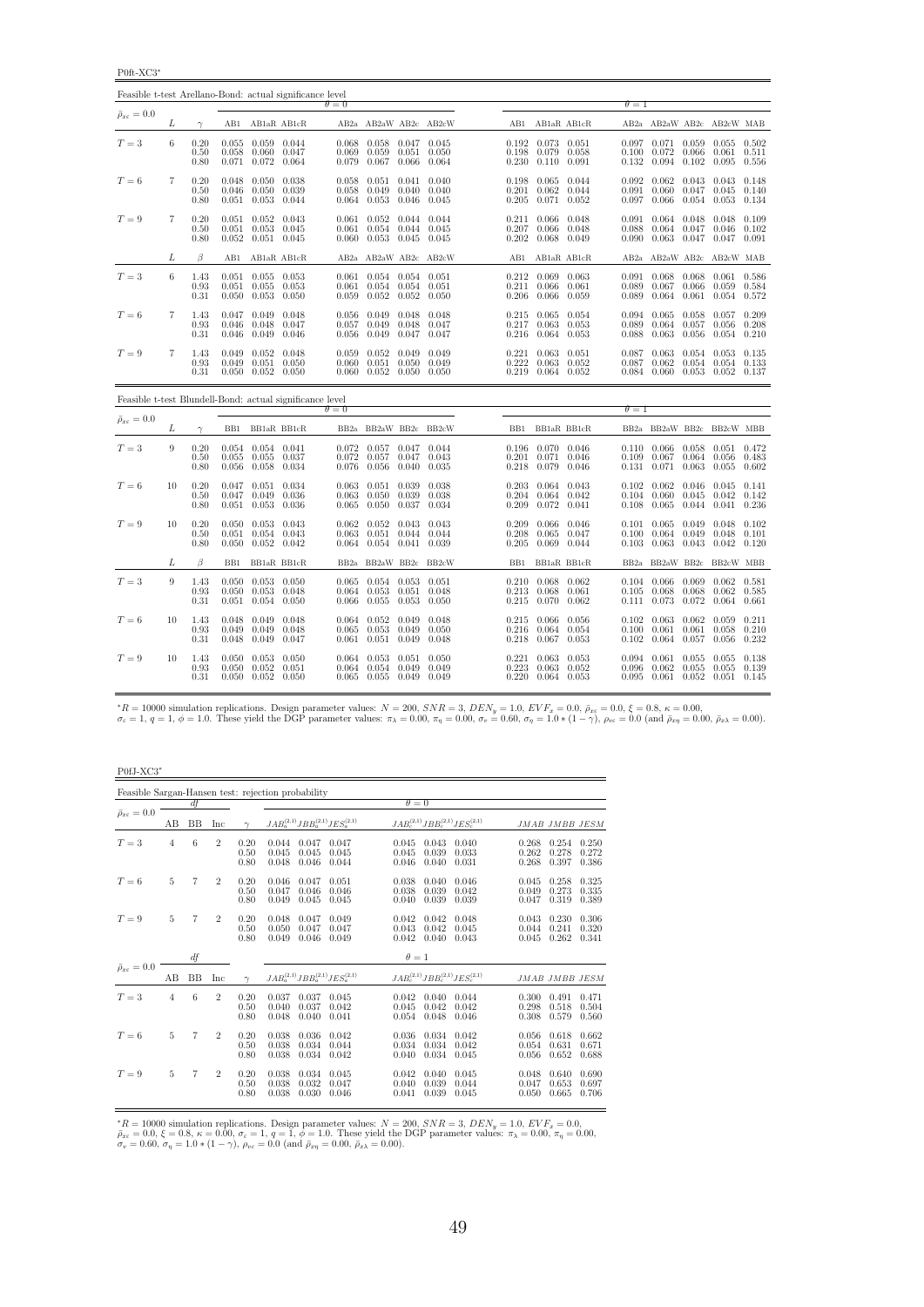P0fJ-XC3<sup>∗</sup> : additional findings

|                                 |                |                |                |                          | Feasible Sargan-Hansen test: rejection probability                                                                    |                                                                                                               |                                                                                    |
|---------------------------------|----------------|----------------|----------------|--------------------------|-----------------------------------------------------------------------------------------------------------------------|---------------------------------------------------------------------------------------------------------------|------------------------------------------------------------------------------------|
| $\bar{\rho}_{x\epsilon}=0.0$    |                | df             |                |                          |                                                                                                                       | $\theta = 0$                                                                                                  |                                                                                    |
|                                 | AB             | BB             | Inc            | $\gamma$                 | $JAB^{(1,0)}JBB_a^{(1,0)}JES^{(1,0)}$                                                                                 | $JAB_a^{(1,1)}JBB_a^{(1,1)}JES_a^{(1,1)}$ $JAB_c^{(1,1)}JBB_c^{(1,1)}JES_c^{(1,1)}$                           |                                                                                    |
| $T=3$                           | $\overline{4}$ | 6              | $\overline{2}$ | 0.20<br>0.50<br>0.80     | 0.045<br>0.048 0.049<br>0.048<br>0.049<br>0.051<br>0.050<br>0.052<br>0.049                                            | $0.052$ $0.054$<br>0.047<br>0.047<br>0.053<br>0.057<br>0.051<br>0.056<br>0.059                                | $0.046$ 0.044<br>0.042<br>0.047<br>0.043<br>0.038<br>0.047<br>0.045<br>0.041       |
| $T=6$                           | 5              | 7              | $\overline{2}$ | 0.20<br>0.50<br>0.80     | 0.050<br>$0.049$ $0.052$<br>0.049<br>0.052<br>0.051<br>0.052<br>0.056<br>0.055                                        | 0.049<br>0.053<br>0.055<br>0.050<br>0.054<br>0.054<br>0.052<br>0.057<br>0.061                                 | 0.039<br>0.040<br>0.047<br>0.038<br>0.041<br>0.045<br>0.041<br>0.043<br>0.047      |
| $T=9$                           | 5              | 7              | $\overline{2}$ | $0.20\,$<br>0.50<br>0.80 | 0.051<br>0.053<br>0.050<br>0.052<br>0.053 0.052<br>0.053<br>0.056 0.058                                               | 0.051<br>0.052<br>0.053<br>0.052<br>0.054<br>0.054<br>$0.051$ $0.055$<br>0.062                                | 0.042<br>0.043<br>0.048<br>0.043<br>0.044<br>0.048<br>$0.042 \quad 0.044$<br>0.052 |
| $\bar{\rho}_{x\varepsilon}=0.0$ |                | df             |                |                          |                                                                                                                       | $\theta=1$                                                                                                    |                                                                                    |
|                                 | AВ             | BB             | Inc            | $\gamma$                 | $JAB^{\left( 1,0\right) }JBB_{a}^{\left( 1,0\right) }JES^{\left( 1,0\right) }$                                        | $JAB^{(1,1)}_aJBB^{(1,1)}_aJES^{(1,1)}_a$                                                                     | $JAB_c^{(1,1)}JBB_c^{(1,1)}JES_c^{(1,1)}$                                          |
| $T=3$                           | $\overline{4}$ | $\overline{6}$ | $\sqrt{2}$     | 0.20<br>0.50<br>0.80     | 0.292<br>$0.332$ $0.161$<br>$0.368\,$<br>$\begin{array}{c} 0.213 \\ 0.244 \end{array}$<br>$0.297\,$<br>0.319<br>0.405 | 0.059<br>$0.061$ $0.063$<br>$\begin{array}{c} 0.063 \\ 0.076 \end{array}$<br>0.070<br>0.068<br>0.077<br>0.071 | $0.056$ $0.051$<br>0.051<br>0.056<br>0.052<br>0.057<br>0.065<br>0.065<br>0.062     |
| $T=6$                           | 5              | 7              | $\overline{2}$ | 0.20<br>0.50<br>0.80     | $0.414$ $0.161$<br>0.381<br>0.217<br>0.376<br>0.440<br>0.472<br>0.377<br>0.276                                        | 0.063<br>0.061<br>0.058<br>0.062<br>0.067<br>0.067<br>0.065<br>0.070<br>0.073                                 | 0.038<br>0.039<br>0.044<br>0.040<br>0.049<br>0.037<br>0.044<br>0.045<br>0.057      |
| $T=9$                           | 5              | 7              | $\overline{2}$ | 0.20<br>0.50<br>0.80     | 0.399<br>0.435<br>0.173<br>0.225<br>0.392<br>0.459<br>0.391<br>0.281<br>0.491                                         | 0.064<br>0.062<br>0.059<br>0.069<br>0.064<br>0.065<br>0.065<br>0.069<br>0.079                                 | 0.043<br>0.043<br>0.048<br>0.042<br>0.043<br>0.051<br>$0.043\quad 0.047$<br>0.057  |
|                                 |                |                |                |                          | Feasible Sargan-Hansen test: rejection probability<br>$\theta = 0$                                                    |                                                                                                               |                                                                                    |
| $\bar{\rho}_{x\varepsilon}=0.0$ | AВ             | df<br>BB       | Inc            |                          | $\gamma \qquad JAB_a^{(2,2)} JBB_a^{(2,2)} JES_a^{(2,2)} \qquad \qquad JAB_c^{(2,2)} JBB_c^{(2,2)} JES_c^{(2,2)}$     |                                                                                                               |                                                                                    |
| ${\cal T}=3$                    | $\overline{4}$ | 6              | $\sqrt{2}$     | 0.20<br>0.50<br>0.80     | $0.044$ $0.045$ $0.047$<br>0.045<br>0.044<br>0.044<br>0.044<br>0.047<br>0.044                                         | $0.043$ $0.040$<br>0.045<br>0.046<br>0.039<br>0.032<br>0.048<br>0.039<br>0.030                                |                                                                                    |
| $T=6$                           | 5              | 7              | $\overline{2}$ | 0.20<br>0.50<br>0.80     | 0.046<br>$0.047$ $0.051$<br>0.046<br>0.047<br>0.046<br>0.049<br>$0.045$ 0.046                                         | 0.040<br>0.038<br>0.047<br>0.038<br>0.039<br>0.041<br>0.040<br>0.038<br>0.040                                 |                                                                                    |
| $T=9$                           | $\,$ 5         | 7              | $\overline{2}$ | 0.20<br>0.50<br>0.80     | 0.048<br>0.046<br>0.049<br>0.047<br>0.047<br>0.050<br>$0.045$ 0.050<br>0.048                                          | 0.042<br>0.042<br>0.048<br>$\begin{array}{ccc} 0.042 & 0.042 & 0.045 \\ 0.042 & 0.040 & 0.043 \end{array}$    |                                                                                    |
| $\bar{\rho}_{x\varepsilon}=0.0$ |                | df             |                |                          | $\theta=1$                                                                                                            |                                                                                                               |                                                                                    |
|                                 | AВ             | BB             | Inc            | $\gamma$                 | $JAB_a^{(2,2)}JBB_a^{(2,2)}JES_a^{(2,2)}$                                                                             | $JAB_c^{(2,2)}JBB_c^{(2,2)}JES_c^{(2,2)}$                                                                     |                                                                                    |
| $T = 3$                         | $\overline{4}$ | 6              | $\overline{2}$ | 0.20<br>0.50<br>0.80     | 0.034<br>$0.036$ $0.048$<br>0.036<br>0.044<br>0.037<br>0.048<br>0.040<br>0.043                                        | 0.042 0.038 0.044<br>0.044<br>0.040<br>0.039<br>0.055<br>0.044 0.043                                          |                                                                                    |
| $T=6$                           | 5              | 7              | $\overline{2}$ | 0.20<br>0.50<br>0.80     | 0.038<br>0.036<br>0.044<br>0.038<br>0.035<br>0.047<br>0.038<br>0.035<br>0.045                                         | 0.034<br>0.035<br>0.041<br>0.033<br>0.034<br>0.042<br>0.039<br>0.034<br>0.045                                 |                                                                                    |
| $T=9$                           | 5              | 7              | $\overline{2}$ | 0.20<br>0.50<br>0.80     | 0.038<br>0.036<br>0.046<br>0.038<br>0.033<br>0.048<br>0.039<br>$0.032$ $0.049$                                        | 0.039<br>0.042<br>0.045<br>0.039<br>0.039<br>0.044<br>0.041<br>0.038<br>0.045                                 |                                                                                    |

 ${}^*R = 10000$  simulation replications. Design parameter values:  $N = 200$ ,  $SNR = 3$ ,  $DEN_y = 1.0$ ,  $EVF_x = 0.0$ ,  $\bar{\rho}_{xe} = 0.0$ ,  $\xi = 0.8$ ,  $\kappa = 0.00$ ,  $\sigma_e = 1$ ,  $q = 1$ ,  $\phi = 1.0$ . These yield the DGP parameter values:  $\pi_{\lambda} =$ 

P0-XC3<sup>∗</sup>

| Standard errors of error components $\eta_i$ and $\varepsilon_{it}$ |    |                                                        |            |                         |                                                                                |                         |                            |                                                                                        |                         |                         |                                                       |                                                       |                         |                      |                                                                                                                   |                                                    |       |
|---------------------------------------------------------------------|----|--------------------------------------------------------|------------|-------------------------|--------------------------------------------------------------------------------|-------------------------|----------------------------|----------------------------------------------------------------------------------------|-------------------------|-------------------------|-------------------------------------------------------|-------------------------------------------------------|-------------------------|----------------------|-------------------------------------------------------------------------------------------------------------------|----------------------------------------------------|-------|
|                                                                     |    |                                                        |            |                         |                                                                                |                         | $\theta = 0$               |                                                                                        |                         |                         |                                                       |                                                       |                         | $\theta = 1$         |                                                                                                                   |                                                    |       |
| $\bar{\rho}_{x\varepsilon} = 0.0$                                   |    |                                                        |            |                         | Bias $\hat{\sigma}_n$                                                          |                         |                            | Bias $\hat{\sigma}_e$                                                                  |                         |                         | Bias $\hat{\sigma}_n$                                 |                                                       |                         |                      |                                                                                                                   | Bias $\hat{\sigma}_e$                              |       |
|                                                                     | L  |                                                        | $\sigma_n$ | AB1                     | AB2a                                                                           | AB2c                    | AB1                        | AB2a                                                                                   | AB2c                    | AB1                     | AB2a                                                  | AB2c                                                  | MAB                     | AB1                  | AB2a                                                                                                              | AB2c                                               | MAB   |
| $T=3$                                                               | 6. | $0.20\ 0.80$<br>$0.50 \quad 0.50$<br>$0.80 \quad 0.20$ |            | 0.017<br>0.029<br>0.152 | 0.018<br>0.030<br>0.155                                                        | 0.018<br>0.032<br>0.159 |                            | $-0.004$ $-0.004$ $-0.004$<br>$-0.006 - 0.006 - 0.006$<br>$-0.014$ $-0.013$ $-0.015$   |                         | 0.037<br>0.070<br>0.306 | 0.035<br>0.063<br>0.284                               | 0.040<br>0.072<br>0.305                               | 0.032<br>0.061<br>0.291 |                      | $-0.010$ $-0.009$ $-0.011$ $-0.010$<br>$-0.013$ $-0.012$ $-0.014$ $-0.013$<br>$-0.027$ $-0.026$ $-0.031$ $-0.027$ |                                                    |       |
| $T=6$                                                               | 7  | $0.20\ 0.80$<br>$0.50 \quad 0.50$<br>$0.80\ 0.20$      |            | 0.003<br>0.005<br>0.015 | 0.002<br>0.004<br>0.015                                                        | 0.003<br>0.005<br>0.015 |                            | $-0.001 - 0.000 - 0.000$<br>$-0.001 - 0.000 - 0.001$<br>$-0.002$ $-0.001$ $-0.002$     |                         | 0.008<br>0.015<br>0.061 | 0.004<br>0.008<br>0.049                               | 0.006<br>0.013<br>0.059                               | 0.003<br>0.006<br>0.030 |                      | $-0.002$ $-0.001$ $-0.002$ $-0.002$<br>$-0.002$ $-0.001$ $-0.002$ $-0.002$<br>$-0.004$ $-0.003$ $-0.004$ $-0.004$ |                                                    |       |
| $T = 9$                                                             | 7  | $0.20\ 0.80$<br>$0.50 \quad 0.50$<br>$0.80\ 0.20$      |            | 0.001<br>0.002          | 0.000<br>0.001<br>$-0.004$ $-0.005$ $-0.004$                                   | 0.001<br>0.002          | 0.000<br>0.000<br>0.000    | 0.000<br>0.000<br>0.000                                                                | 0.000<br>0.000<br>0.000 | 0.004<br>0.007<br>0.017 | 0.001<br>0.002<br>0.006                               | 0.003<br>0.005<br>$0.014 - 0.003$                     | 0.001<br>0.002          | $-0.001$<br>$-0.001$ | $-0.001$ $-0.000$ $-0.001$ $-0.001$                                                                               | $0.000 - 0.000 - 0.001$<br>$0.000 - 0.000 - 0.001$ |       |
|                                                                     | L  |                                                        | $\sigma_n$ | B <sub>B1</sub>         | BB <sub>2a</sub>                                                               | BB2c                    | BB1                        | BB <sub>2a</sub>                                                                       | BB2c                    | BB1                     | BB <sub>2a</sub>                                      | BB <sub>2c</sub>                                      | <b>MBB</b>              | BB1                  | BB <sub>2a</sub>                                                                                                  | BB <sub>2c</sub>                                   | MBB   |
| $T = 3$                                                             | 9  | $0.20\ 0.80$<br>$0.50 \quad 0.50$<br>$0.80\ 0.20$      |            | 0.008<br>0.016<br>0.073 | 0.008<br>0.014<br>0.056                                                        | 0.008<br>0.014<br>0.061 |                            | $-0.003$ $-0.002$ $-0.003$<br>$-0.004$ $-0.003$ $-0.004$<br>$-0.010$ $-0.007$ $-0.008$ |                         | 0.023<br>0.040<br>0.158 | 0.017<br>0.027<br>0.120                               | 0.019<br>0.028<br>0.124                               | 0.012<br>0.009<br>0.149 |                      | $-0.009$ $-0.006$ $-0.007$ $-0.006$<br>$-0.011 - 0.008 - 0.009 - 0.001$<br>$-0.021$ $-0.014$ $-0.015$ $0.027$     |                                                    |       |
| $T=6$                                                               | 10 | $0.20\ 0.80$<br>$0.50 \quad 0.50$<br>$0.80\ 0.20$      |            | 0.001<br>0.002<br>0.005 | 0.000<br>0.001<br>0.001                                                        | 0.001<br>0.002<br>0.002 |                            | $-0.000 - 0.000 - 0.000$<br>$-0.001 - 0.000 - 0.000$<br>$-0.002 - 0.001 - 0.001$       |                         | 0.005<br>0.010<br>0.036 | 0.001<br>0.003<br>0.019                               | $0.002 - 0.000$<br>$0.005 - 0.004$<br>$0.023 - 0.060$ |                         |                      | $-0.002$ $-0.001$ $-0.001$ $-0.001$<br>$-0.002$ $-0.001$ $-0.001$ $-0.000$<br>$-0.004$ $-0.002$ $-0.003$ $0.011$  |                                                    |       |
| $T=9$                                                               | 10 | $0.20\ 0.80$<br>$0.50 \quad 0.50$<br>$0.80\ 0.20$      |            |                         | $0.000 - 0.001 - 0.000$<br>$0.001 - 0.001 - 0.000$<br>$-0.006 - 0.008 - 0.007$ |                         | 0.000<br>0.000<br>$-0.000$ | 0.000<br>0.000<br>0.000                                                                | 0.000<br>0.000<br>0.000 |                         | $0.002 - 0.001$<br>$0.005 - 0.000$<br>$0.008 - 0.003$ | $0.000 - 0.000$<br>$0.001 - 0.002$<br>$0.000 - 0.034$ |                         | $-0.001$<br>$-0.001$ | $-0.001 - 0.000 - 0.001 - 0.001$                                                                                  | $0.000 - 0.000 - 0.000$<br>$0.000 - 0.000$         | 0.003 |

 ${}^*R = 10000$  simulation replications. Design parameter values:  $N = 200$ ,  $SNR = 3$ ,  $DEN_y = 1.0$ ,  $EVF_x = 0.0$ ,  $\bar{\rho}_{x\bar{z}} = 0.0$ ,  $\xi = 0.8$ ,  $\kappa = 0.00$ ,<br>  $\sigma_{\varepsilon} = 1$ ,  $q = 1$ ,  $\phi = 1.0$ . These yield the DGP parameter values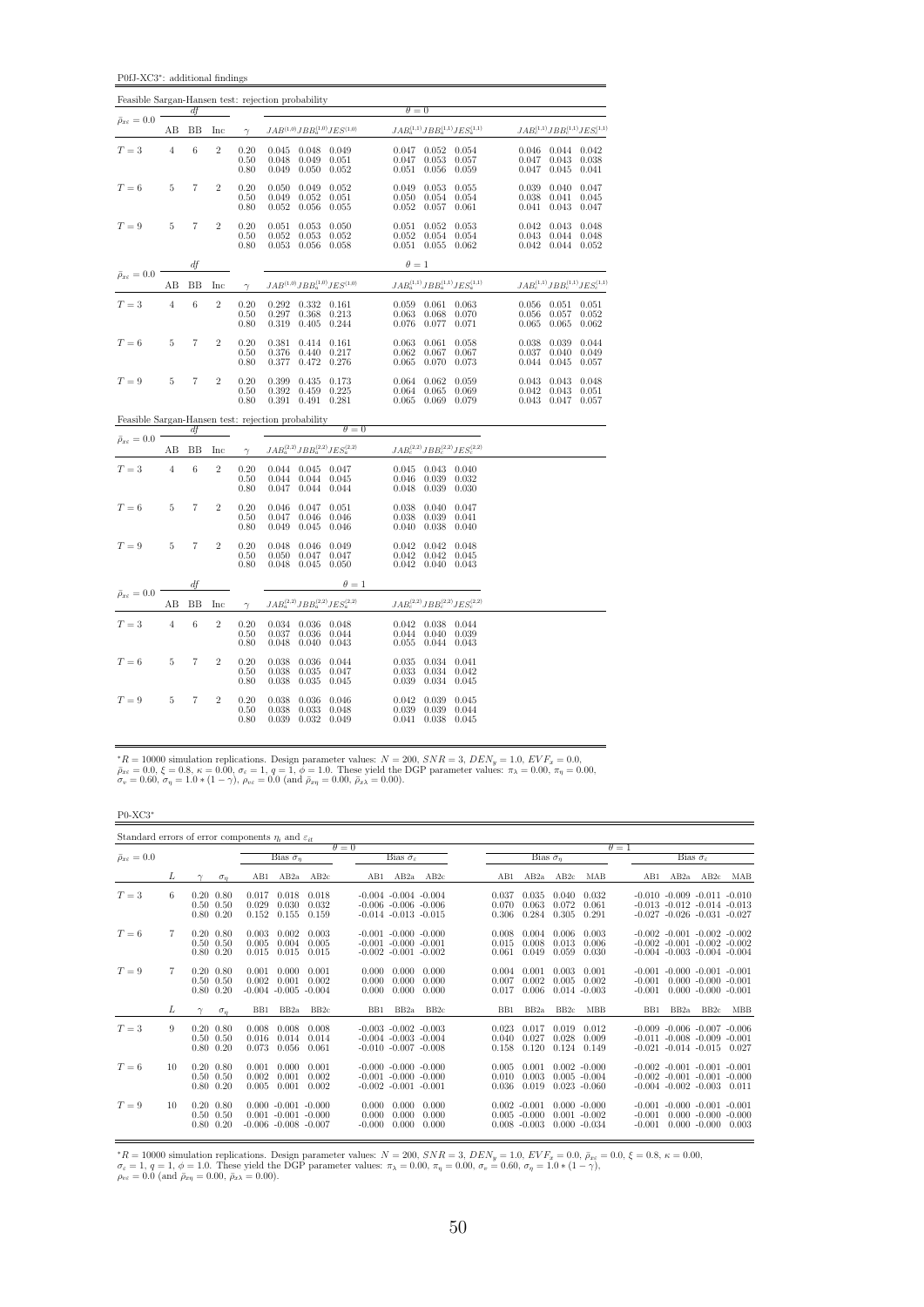| P0u-W0 |  |
|--------|--|
|        |  |

| Unfeasible coefficient estimators                    |                 |           |                |                      |                                  |                         |                         |                                  |                                   |                         |                                          |                                 |                         |                         |                                  |                                   |                         |                      |                                  |                         |                         |                         |                                  |                         |                         |
|------------------------------------------------------|-----------------|-----------|----------------|----------------------|----------------------------------|-------------------------|-------------------------|----------------------------------|-----------------------------------|-------------------------|------------------------------------------|---------------------------------|-------------------------|-------------------------|----------------------------------|-----------------------------------|-------------------------|----------------------|----------------------------------|-------------------------|-------------------------|-------------------------|----------------------------------|-------------------------|-------------------------|
| $\bar{\rho}_{x\varepsilon}=0.0$                      |                 | L         |                |                      |                                  | ABu                     |                         | $\theta = 0$                     | BBu                               |                         |                                          | ABu                             |                         |                         |                                  | <b>BBu</b>                        |                         | $\theta = 1$         |                                  | MABu                    |                         |                         |                                  | MBBu                    |                         |
|                                                      | AВ              | BB        |                | $\gamma$             | <b>Bias</b>                      |                         | Stdy RMSE               | Bias                             |                                   | Stdy RMSE               | Bias                                     |                                 | Stdy RMSE               |                         | <b>Bias</b>                      |                                   | Stdy RMSE               |                      | <b>Bias</b>                      |                         | Stdy RMSE               |                         | <b>Bias</b>                      |                         | Stdy RMSE               |
| $T=3$                                                | $5\phantom{.0}$ | 8         |                | 0.20<br>0.50<br>0.80 | $-0.005$<br>$-0.010$<br>$-0.031$ | 0.065<br>0.088<br>0.166 | 0.065<br>0.089<br>0.169 | $-0.002$<br>$-0.006$<br>$-0.017$ | 0.055<br>0.064<br>0.084           | 0.055<br>0.065<br>0.086 | $-0.010$ $0.094$<br>$-0.019$<br>$-0.066$ | 0.129<br>0.251                  | 0.095<br>0.131<br>0.260 |                         | $-0.004$<br>$-0.011$<br>$-0.031$ | 0.078<br>0.093<br>0.128           | 0.078<br>0.093<br>0.132 |                      | $-0.007$<br>-0.014<br>$-0.042$   | 0.077<br>0.105<br>0.192 | 0.077<br>0.106<br>0.197 |                         | $-0.003$<br>$-0.007$<br>$-0.018$ | 0.061<br>0.070<br>0.089 | 0.061<br>0.071<br>0.091 |
| $T=6$                                                | 11              | 14        |                | 0.20<br>0.50<br>0.80 | $-0.003$<br>$-0.006$<br>$-0.018$ | 0.033<br>0.041<br>0.067 | 0.033<br>0.041<br>0.069 | $-0.001$<br>$-0.002$<br>$-0.007$ | 0.030<br>0.034<br>0.045           | 0.030<br>0.035<br>0.046 | $-0.006$<br>$-0.011$<br>$-0.035$         | 0.049<br>0.060<br>0.098         | 0.049<br>0.061<br>0.104 |                         | $-0.001$<br>$-0.003$<br>$-0.011$ | 0.045<br>0.051<br>0.068           | 0.045<br>0.051<br>0.069 |                      | $-0.003$<br>$-0.007$<br>$-0.021$ | 0.036<br>0.045<br>0.073 | 0.036<br>0.045<br>0.076 |                         | $-0.001$<br>$-0.002$<br>$-0.007$ | 0.032<br>0.037<br>0.047 | 0.032<br>0.037<br>0.048 |
| $T=9$                                                | 17              | 20        |                | 0.20<br>0.50<br>0.80 | $-0.002$<br>$-0.004$<br>$-0.012$ | 0.024<br>0.029<br>0.043 | 0.024<br>0.029<br>0.045 | $-0.001$<br>$-0.002$<br>$-0.005$ | 0.023<br>0.025<br>0.033           | 0.023<br>0.025<br>0.033 | $-0.004$<br>$-0.008$<br>$-0.023$         | 0.036<br>0.042<br>0.063         | 0.037<br>0.043<br>0.067 |                         | $-0.001$<br>$-0.002$<br>$-0.007$ | 0.034<br>0.037<br>0.048           | 0.034<br>0.038<br>0.049 |                      | $-0.002$<br>$-0.004$<br>$-0.012$ | 0.025<br>0.030<br>0.045 | 0.025<br>0.030<br>0.046 |                         | $-0.001$<br>$-0.001$<br>$-0.005$ | 0.024<br>0.027<br>0.034 | 0.024<br>0.027<br>0.034 |
|                                                      | AВ              | <b>BB</b> |                | $\beta$              | <b>Bias</b>                      |                         | Stdy RMSE               | Bias                             |                                   | Stdy RMSE               | Bias                                     |                                 | Stdy RMSE               |                         | <b>Bias</b>                      |                                   | Stdy RMSE               |                      | Bias                             |                         | Stdy RMSE               |                         | <b>Bias</b>                      |                         | Stdy RMSE               |
| $T=3$                                                | -5              | 8         |                | 1.43<br>0.93<br>0.31 | $-0.006$<br>$-0.012$<br>$-0.024$ | 0.283<br>0.293<br>0.303 | 0.283<br>0.294<br>0.304 | $-0.004$<br>$-0.005$<br>$-0.004$ | 0.159<br>0.140<br>0.142           | 0.159<br>0.140<br>0.142 | $-0.012$<br>$-0.023$<br>$-0.050$         | 0.453<br>0.472<br>0.498         | 0.453<br>0.473<br>0.500 |                         | 0.001<br>0.001<br>$-0.000$       | 0.221<br>0.207<br>0.221           | 0.221<br>0.207<br>0.221 |                      | $-0.007$<br>$-0.016$<br>$-0.033$ | 0.287<br>0.302<br>0.312 | 0.287<br>0.303<br>0.314 |                         | $-0.004$<br>$-0.005$<br>$-0.005$ | 0.172<br>0.151<br>0.145 | 0.172<br>0.151<br>0.145 |
| $T=6$                                                | 11              | 14        |                | 1.43<br>0.93<br>0.31 | $-0.002$<br>$-0.004$<br>$-0.011$ | 0.114<br>0.116<br>0.120 | 0.114<br>0.116<br>0.121 | 0.000<br>0.000<br>$-0.001$       | 0.088<br>0.080<br>0.079           | 0.088<br>0.080<br>0.079 | $-0.002$<br>$-0.007$<br>$-0.021$         | 0.177<br>0.181<br>0.187         | 0.177<br>0.182<br>0.188 |                         | 0.005<br>0.007<br>0.004          | 0.125<br>0.118<br>0.122           | 0.126<br>0.119<br>0.122 |                      | $-0.001$<br>$-0.004$<br>$-0.012$ | 0.106<br>0.109<br>0.115 | 0.106<br>0.109<br>0.116 |                         | $-0.000$<br>$-0.001$<br>$-0.002$ | 0.089<br>0.083<br>0.080 | 0.089<br>0.083<br>0.080 |
| $T=9$                                                | 17              | 20        |                | 1.43<br>0.93<br>0.31 | $-0.000$<br>$-0.001$<br>$-0.005$ | 0.074<br>0.075<br>0.078 | 0.074<br>0.075<br>0.078 | 0.001<br>0.001<br>$-0.000$       | 0.063<br>0.059<br>0.058           | 0.063<br>0.059<br>0.058 | 0.001<br>$-0.001$<br>$-0.010$ $0.119$    | 0.114<br>0.115                  | 0.114<br>0.115<br>0.119 |                         | 0.004<br>0.006<br>0.004          | 0.091<br>0.086<br>0.087           | 0.091<br>0.086<br>0.087 |                      | 0.000<br>$-0.001$<br>$-0.005$    | 0.066<br>0.066<br>0.069 | 0.066<br>0.066<br>0.070 |                         | 0.000<br>0.000<br>$-0.001$       | 0.061<br>0.058<br>0.056 | 0.061<br>0.058<br>0.056 |
| Unfeasible t-test: actual significance level         |                 |           |                |                      |                                  |                         | $\theta = 0$            |                                  |                                   |                         |                                          |                                 |                         |                         |                                  | $\theta = 1$                      |                         |                      |                                  |                         |                         |                         |                                  |                         |                         |
| $\bar{\rho}_{x\varepsilon}=0.0$                      | AВ              | <b>BB</b> |                | $\gamma$             | ABu                              | BBu                     |                         | $\beta$                          | ABu                               | BBu                     | $\gamma$                                 | ABu                             |                         | BBu MABu MBBu           |                                  |                                   |                         | $\beta$              | ABu                              |                         | BBu MABu MBBu           |                         |                                  |                         |                         |
| $T=3$                                                | 5               | 8         |                | 0.20<br>0.50<br>0.80 | 0.054<br>0.048<br>0.057          | 0.055<br>0.055<br>0.057 |                         | 1.43<br>0.93<br>0.31             | 0.048<br>0.049<br>0.047           | 0.051<br>0.048<br>0.046 | 0.20<br>0.50<br>0.80                     | 0.055<br>0.053<br>0.063         | 0.055<br>0.054<br>0.060 | 0.056<br>0.054<br>0.060 | 0.055<br>0.057<br>0.061          |                                   |                         | 1.43<br>0.93<br>0.31 | 0.051<br>0.050<br>0.050          | 0.050<br>0.050<br>0.051 | 0.048<br>0.050<br>0.050 | 0.051<br>0.050<br>0.047 |                                  |                         |                         |
| $T=6$                                                | 11              | 14        |                | 0.20<br>0.50<br>0.80 | 0.046<br>0.048<br>0.055          | 0.046<br>0.047<br>0.050 |                         | 1.43<br>0.93<br>0.31             | 0.046<br>0.048<br>0.048           | 0.049<br>0.048<br>0.049 | 0.20<br>0.50<br>0.80                     | 0.049<br>0.051<br>0.066         | 0.048<br>0.049<br>0.054 | 0.049<br>0.050<br>0.058 | 0.045<br>0.046<br>0.049          |                                   |                         | 1.43<br>0.93<br>0.31 | 0.051<br>0.050<br>0.050          | 0.052<br>0.053<br>0.053 | 0.048<br>0.049<br>0.050 | 0.049<br>0.048<br>0.049 |                                  |                         |                         |
| $T=9$                                                | 17              | 20        |                | 0.20<br>0.50<br>0.80 | 0.052<br>0.051<br>0.058          | 0.049<br>0.049<br>0.050 |                         | 1.43<br>0.93<br>0.31             | 0.052<br>0.052<br>0.052           | 0.051<br>0.051<br>0.049 | 0.20<br>0.50<br>0.80                     | 0.056<br>0.056<br>0.064         | 0.053<br>0.051<br>0.052 | 0.052<br>0.052<br>0.060 | 0.049<br>0.047<br>0.052          |                                   |                         | 1.43<br>0.93<br>0.31 | 0.050<br>0.051<br>0.053          | 0.051<br>0.050<br>0.048 | 0.050<br>0.051<br>0.053 | 0.051<br>0.050<br>0.050 |                                  |                         |                         |
| Unfeasible Sargan-Hansen test: rejection probability |                 | df        |                |                      |                                  |                         |                         | $\theta = 0$                     |                                   |                         |                                          |                                 |                         | $\theta = 1$            |                                  |                                   |                         |                      |                                  |                         |                         |                         |                                  |                         |                         |
| $\bar{\rho}_{x\varepsilon}=0.0$                      | AВ              | BB        | Inc            | $\gamma$             | JABu                             | $JBBu$                  | JESu                    |                                  | $JMABu$ $JMMBu$ $JESMu$           |                         | JABu                                     | JBBu                            | JESu                    |                         | JMABu JMMBu JESMu                |                                   |                         |                      |                                  |                         |                         |                         |                                  |                         |                         |
| $T=3$                                                | 3               | 5         | $\overline{2}$ | 0.20<br>0.50<br>0.80 | 0.045<br>0.047<br>0.043          | 0.048<br>0.045<br>0.044 | 0.046<br>0.045<br>0.048 | 0.048<br>0.048<br>0.043          | 0.050<br>0.047<br>0.044           | 0.048<br>0.046<br>0.047 | 0.046<br>0.045                           | $0.046$ 0.045<br>0.044<br>0.043 | 0.048<br>0.049<br>0.050 |                         | 0.048<br>0.044                   | $0.048$ 0.049<br>0.045<br>0.046   | 0.050<br>0.046<br>0.049 |                      |                                  |                         |                         |                         |                                  |                         |                         |
| $T=6$                                                | -9              | 11        | $\,2$          | 0.20<br>0.50<br>0.80 | 0.050<br>0.052<br>0.050          | 0.051<br>0.052<br>0.052 | 0.055<br>0.052<br>0.053 | 0.051<br>0.050<br>0.051          | 0.052<br>0.053<br>0.053           | 0.056<br>0.056<br>0.053 | 0.049<br>0.049<br>0.044                  | 0.049<br>0.048<br>0.050         | 0.049<br>0.051<br>0.059 |                         | 0.049<br>0.051<br>0.050          | 0.053<br>0.053<br>0.053           | 0.055<br>0.054<br>0.054 |                      |                                  |                         |                         |                         |                                  |                         |                         |
| $T=9$                                                | 15              | 17        | $\overline{2}$ | 0.20<br>0.50<br>0.80 | 0.051<br>0.050<br>0.048          | 0.050<br>0.051<br>0.053 | 0.053<br>0.052<br>0.055 | 0.049<br>0.051                   | 0.051<br>0.051<br>$0.048$ $0.051$ | 0.054<br>0.055<br>0.055 | 0.051<br>0.050<br>0.048                  | 0.051<br>0.052<br>0.051         | 0.055<br>0.058<br>0.065 |                         | 0.051<br>0.051                   | 0.049<br>0.050<br>$0.048$ $0.051$ | 0.053<br>0.053<br>0.056 |                      |                                  |                         |                         |                         |                                  |                         |                         |

 ${}^*R = 10000$  simulation replications. Design parameter values:  $N = 200$ ,  $SNR = 3$ ,  $DEN_y = 1.0$ ,  $EVF_x = 0.0$ ,  $\bar{p}_{xz} = 0.0$ ,  $\xi = 0.8$ ,  $\kappa = 0.00$ ,  $\sigma_{\varepsilon} = 1$ ,  $q = 1$ ,  $\phi = 1.0$ .<br>These yield the DGP parameter values:  $\pi$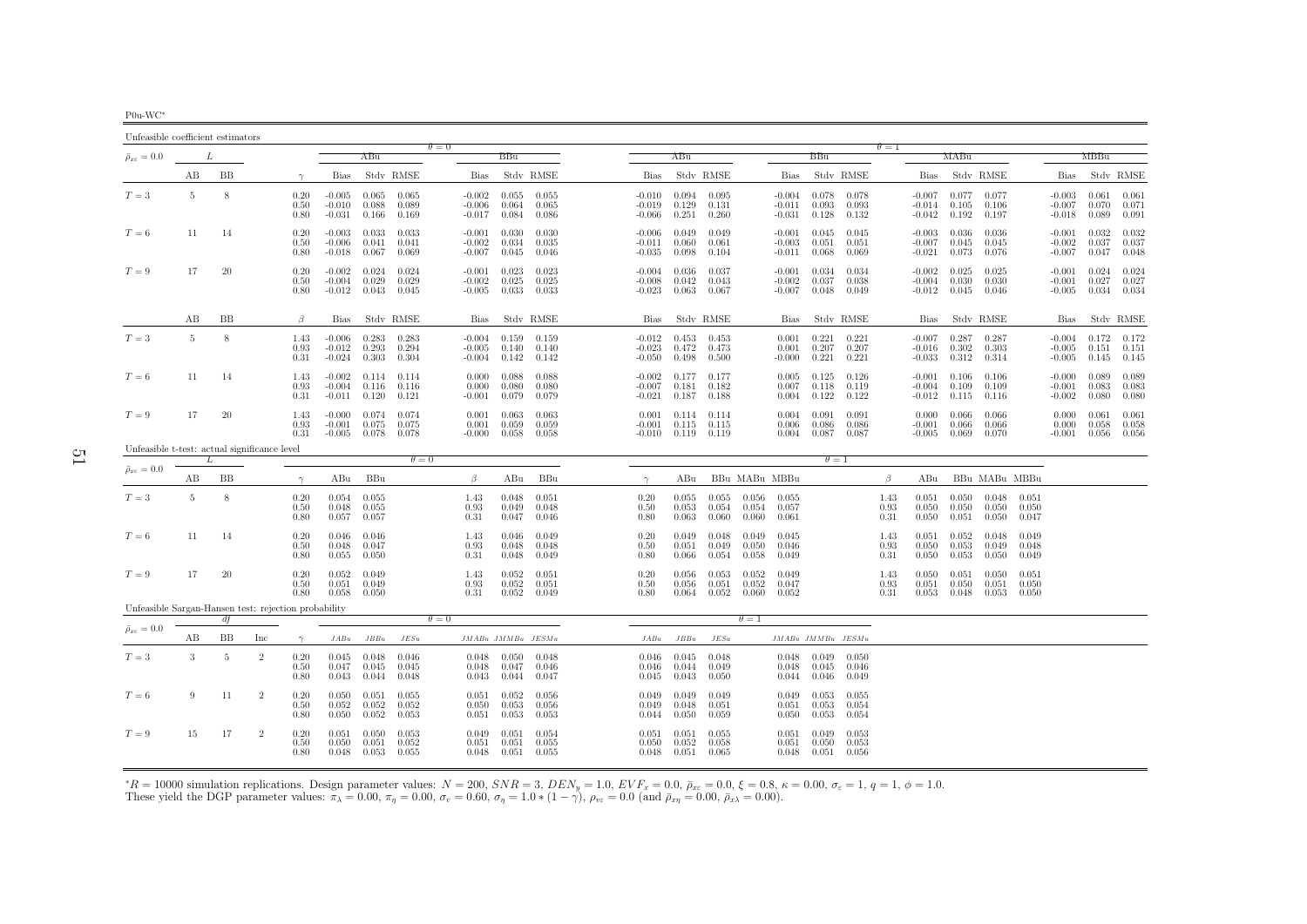P0fc-WC∗

Feasible coefficient estimators for Arellano-Bond $\theta = 0$  $AB2a$  $\theta = 1$ <br>a  $\theta = 1$  $\bar{\rho}_{x\varepsilon}=0.0$  $_{\varepsilon}$  = 0.0  $_{\varepsilon}$   $_{\varepsilon}$   $_{\varepsilon}$   $_{\varepsilon}$   $_{\varepsilon}$   $_{\varepsilon}$   $_{\varepsilon}$   $_{\varepsilon}$   $_{\varepsilon}$   $_{\varepsilon}$   $_{\varepsilon}$   $_{\varepsilon}$   $_{\varepsilon}$   $_{\varepsilon}$   $_{\varepsilon}$   $_{\varepsilon}$   $_{\varepsilon}$   $_{\varepsilon}$   $_{\varepsilon}$   $_{\varepsilon}$   $_{\varepsilon}$   $_{\varepsilon}$   $_{\varepsilon}$ L  $\gamma$  Bias Stdv RMSE Bias Stdv RMSE Bias Stdv RMSE Bias Stdv RMSE Bias Stdv RMSE Bias Stdv RMSE Bias Stdv RMSE0.096  $T=3$  $T=3$   $5$   $0.20$   $-0.005$   $0.065$   $0.065$   $-0.005$   $0.066$   $-0.006$   $0.065$   $0.066$   $-0.010$   $0.097$   $0.098$   $-0.009$   $0.093$   $0.094$   $-0.011$   $0.094$   $0.095$   $-0.010$   $0.096$   $0.096$   $-0.011$   $0.089$   $0.089$   $-0.010$   $0.$ 0.50 -0.010 0.088 0.089 -0.009 0.090 0.090 -0.011 0.089 0.089 -0.019 0.134 0.135 -0.016 0.128 0.129 -0.021 0.129 0.131 -0.020 0.133 0.1350.268 0.80 -0.031 0.166 0.169 -0.030 0.169 0.171 -0.035 0.166 0.170 -0.061 0.265 0.272 -0.061 0.253 0.261 -0.072 0.251 0.261 -0.068 0.260 0.268 $0.042$  $T=6$  $T=6$   $11$   $0.20$   $-0.003$   $0.033$   $-0.003$   $0.034$   $-0.003$   $0.033$   $0.033$   $-0.007$   $0.051$   $0.052$   $-0.004$   $0.047$   $0.048$   $-0.006$   $0.049$   $0.049$   $-0.005$   $0.042$   $0.052$   $0.053$   $0.064$   $-0.008$   $0.064$   $-0.008$   $0$ 0.50 -0.006 0.041 0.041 -0.005 0.042 0.043 -0.006 0.041 0.042 -0.013 0.063 0.064 -0.008 0.058 0.059 -0.011 0.060 0.061 -0.009 0.052 0.0530.086 0.092 0.80 -0.018 0.067 0.069 -0.016 0.069 0.071 -0.018 0.067 0.069 -0.040 0.103 0.110 -0.029 0.097 0.101 -0.036 0.097 0.104 -0.031 0.086 0.0920.028  $T=9$  $T=9 \hspace{1cm} 17 \hspace{1cm} 0.20 \hspace{1cm} 0.004 \hspace{1cm} 0.024 \hspace{1cm} 0.024 \hspace{1cm} 0.025 \hspace{1.25cm} 0.002 \hspace{1cm} 0.025 \hspace{1.25cm} -0.002 \hspace{1cm} 0.024 \hspace{1.25cm} 0.024 \hspace{1.25cm} 0.024 \hspace{1.25cm} 0.024 \hspace{1.25cm} 0.004 \hspace{1.25cm} 0.024 \hspace{1$ 0.50 -0.004 0.029 0.029 -0.030 0.030 -0.004 0.029 0.029 -0.001 0.041 0.045 -0.006 0.040 0.041 0.063 0.043 0.063 0.043 0.063 0.043 0.063 0.043 0.067 0.039 0.063 0.067 0.039 0.067 0.063 0.067 0.063 0.067 0.063 0.063 0.063 0.  $0.050$   $0.052$  $L \qquad \qquad \beta$ Bias Stdv RMSE Bias Stdv RMSE Bias Stdv RMSE Bias Stdv RMSE Bias Stdv RMSE Bias Stdv RMSE Bias Stdv RMSE Bias Stdv RMSE  $-0.013$   $0.448$   $0.448$  $T=3$  $T=3$  5  $1.43$  -0.006 0.283 0.283 -0.003 0.287 -0.008 0.283 0.283 -0.013 0.470 0.470 -0.006 0.451 0.451 -0.015 0.453 0.453 -0.013 0.448 0.448<br>0.93 -0.012 0.293 0.294 -0.009 0.298 0.299 -0.014 0.294 0.294 -0.024 0.492 0.49  $\begin{array}{cccccccccccccccc} 0.93 & -0.012 & 0.293 & 0.294 & -0.009 & 0.298 & 0.299 & -0.014 & 0.294 & 0.294 & -0.024 & 0.492 & 0.492 & -0.016 & 0.468 & 0.468 & 0.468 & -0.026 & 0.473 & -0.026 & 0.467 & 0.467 & 0.467 & 0.467 & 0.467 & 0.467 & 0.467 & 0.467 & 0.467 & 0.467 &$ 0.493 0.31 -0.024 0.303 0.304 -0.023 0.309 0.310 -0.027 0.303 0.304 -0.048 0.525 0.527 -0.048 0.500 0.502 -0.054 0.495 0.498 -0.052 0.490 0.493 $-0.003$   $0.131$   $0.131$  $T=6$  $T=6$   $11$   $1.43$   $-0.002$   $0.114$   $0.114$   $-0.001$   $0.118$   $0.118$   $-0.002$   $0.114$   $0.114$   $-0.003$   $0.185$   $0.185$   $-0.002$   $0.172$   $0.172$   $-0.002$   $0.177$   $0.177$   $-0.003$   $0.131$   $0.131$   $0.131$   $0.131$ 0.93 -0.004 0.116 0.116 -0.003 0.121 0.121 -0.004 0.116 0.117 -0.009 0.189 0.189 -0.006 0.176 0.176 -0.007 0.181 0.181 -0.007 0.134 0.1350.144 0.31 -0.011 0.120 0.121 -0.010 0.125 0.126 -0.011 0.120 0.121 -0.024 0.196 0.197 -0.019 0.184 0.185 -0.022 0.187 0.188 -0.021 0.142 0.1440.075  $T=9$  $T=9 \hspace{1.5mm} 17 \hspace{1.5mm} 1.43 \hspace{1.5mm} 1.000 \hspace{1.5mm} 0.074 \hspace{1.5mm} 0.000 \hspace{1.5mm} 0.078 \hspace{1.5mm} 0.078 \hspace{1.5mm} 0.000 \hspace{1.5mm} 0.075 \hspace{1.5mm} 0.000 \hspace{1.5mm} 0.075 \hspace{1.5mm} 0.000 \hspace{1.5mm} 0.075 \hspace{1.5mm} 0.001 \hspace{1.5mm} 0$ 0.93 -0.001 0.075 0.075 -0.001 0.079 0.079 -0.001 0.075 0.075 -0.003 0.121 0.121 -0.001 0.110 0.110 -0.001 0.115 0.115 -0.001 0.076 0.076 $-0.008$  0.079 0.079  $0.31$   $-0.005$   $0.078$   $0.078$   $-0.005$   $0.082$   $0.082$   $-0.006$   $0.078$   $0.078$   $-0.012$   $0.125$   $0.125$   $-0.008$   $0.115$   $0.115$   $-0.010$   $0.119$   $0.119$ 

| Feasible coefficient estimators for Blundell-Bond |    |                      |                                  |                                  |                         |                                  |                         |                         |                                  |                         |                         |                                  |                          |                         |                                  |                         |                         |                                  |                         |                         |                               |                         |                         |
|---------------------------------------------------|----|----------------------|----------------------------------|----------------------------------|-------------------------|----------------------------------|-------------------------|-------------------------|----------------------------------|-------------------------|-------------------------|----------------------------------|--------------------------|-------------------------|----------------------------------|-------------------------|-------------------------|----------------------------------|-------------------------|-------------------------|-------------------------------|-------------------------|-------------------------|
|                                                   |    |                      |                                  |                                  |                         |                                  | $\theta = 0$            |                         |                                  |                         |                         |                                  |                          |                         |                                  |                         |                         | $\theta = 1$                     |                         |                         |                               |                         |                         |
| $\bar{\rho}_{x\varepsilon}=0.0$                   |    |                      |                                  | BB1                              |                         |                                  | BB2a                    |                         |                                  | BB2c                    |                         |                                  | BB1.                     |                         |                                  | BB2a                    |                         |                                  | BB2c                    |                         |                               | МВВ                     |                         |
|                                                   |    |                      | <b>Bias</b>                      |                                  | Stdy RMSE               | <b>Bias</b>                      |                         | Stdy RMSE               | <b>Bias</b>                      |                         | Stdy RMSE               | <b>Bias</b>                      |                          | Stdy RMSE               | <b>Bias</b>                      |                         | Stdy RMSE               | <b>Bias</b>                      |                         | Stdy RMSE               | <b>Bias</b>                   |                         | Stdy RMSE               |
| $T=3$                                             | 8  | 0.20<br>0.50<br>0.80 | $-0.002$<br>$-0.007$<br>$-0.023$ | 0.056<br>0.066<br>0.089          | 0.056<br>0.066<br>0.092 | $-0.002$<br>$-0.006$<br>$-0.017$ | 0.057<br>0.066<br>0.089 | 0.057<br>0.066<br>0.090 | $-0.003$<br>$-0.008$<br>$-0.022$ | 0.056<br>0.066<br>0.088 | 0.056<br>0.066<br>0.091 | $-0.006$<br>$-0.014$<br>$-0.043$ | 0.082<br>0.098<br>0.135  | 0.082<br>0.099<br>0.142 | $-0.004$<br>$-0.010$<br>$-0.028$ | 0.078<br>0.093<br>0.132 | 0.078<br>0.093<br>0.135 | $-0.005$<br>$-0.012$<br>$-0.035$ | 0.079<br>0.095<br>0.135 | 0.079<br>0.096<br>0.139 | 0.004<br>0.020<br>0.071       | 0.081<br>0.112<br>0.217 | 0.081<br>0.113<br>0.229 |
| $T=6$                                             | 14 | 0.20<br>0.50<br>0.80 | $-0.001$<br>$-0.003$<br>$-0.011$ | 0.030<br>0.035<br>0.048          | 0.030<br>0.035<br>0.049 | 0.000<br>$-0.001$<br>$-0.005$    | 0.031<br>0.036<br>0.047 | 0.031<br>0.036<br>0.047 | $-0.001$<br>$-0.002$<br>$-0.009$ | 0.030<br>0.035<br>0.046 | 0.031<br>0.035<br>0.047 | $-0.004$<br>$-0.008$<br>$-0.024$ | 0.047<br>0.054<br>0.074  | 0.047<br>0.055<br>0.077 | $-0.000$<br>$-0.002$<br>$-0.010$ | 0.044<br>0.050<br>0.066 | 0.044<br>0.050<br>0.066 | $-0.001$<br>$-0.003$<br>$-0.013$ | 0.045<br>0.052<br>0.069 | 0.045<br>0.052<br>0.070 | $-0.000$<br>0.003<br>0.028    | 0.038<br>0.044<br>0.067 | 0.038<br>0.044<br>0.073 |
| $T=9$                                             | 20 | 0.20<br>0.50<br>0.80 | $-0.001$<br>$-0.002$<br>$-0.007$ | 0.023<br>0.026<br>0.034          | 0.023<br>0.026<br>0.035 | $-0.000$<br>$-0.000$<br>$-0.003$ | 0.024<br>0.027<br>0.034 | 0.024<br>0.027<br>0.034 | $-0.001$<br>$-0.002$<br>$-0.005$ | 0.023<br>0.026<br>0.033 | 0.023<br>0.026<br>0.033 | $-0.004$<br>$-0.007$<br>$-0.018$ | 0.036<br>0.040<br>0.052  | 0.036<br>0.040<br>0.055 | $-0.001$<br>$-0.001$<br>$-0.007$ | 0.032<br>0.036<br>0.046 | 0.032<br>0.036<br>0.046 | $-0.001$<br>$-0.002$<br>$-0.008$ | 0.034<br>0.038<br>0.048 | 0.034<br>0.038<br>0.049 | $-0.001$<br>$-0.001$<br>0.004 | 0.027<br>0.030<br>0.040 | 0.027<br>0.030<br>0.040 |
|                                                   |    | R                    | Bias                             |                                  | Stdy RMSE               | Bias                             |                         | Stdy RMSE               |                                  |                         | Bias Stdy RMSE          | Bias                             |                          | Stdy RMSE               |                                  |                         | Bias Stdy RMSE          | Bias                             |                         | Stdy RMSE               | <b>Bias</b>                   |                         | Stdy RMSE               |
| $T=3$                                             |    | 1.43<br>0.93<br>0.31 | $-0.004$<br>$-0.009$             | 0.160<br>$-0.006$ 0.145<br>0.149 | 0.160<br>0.145<br>0.149 | $-0.001$<br>$-0.002$<br>$-0.002$ | 0.162<br>0.144<br>0.147 | 0.162<br>0.144<br>0.147 | $-0.004$<br>$-0.005$<br>$-0.007$ | 0.161<br>0.143<br>0.145 | 0.161<br>0.143<br>0.145 | $-0.003$<br>$-0.008$<br>$-0.013$ | 0.235<br>0.224<br>0.239  | 0.235<br>0.224<br>0.239 | 0.002<br>0.002<br>$-0.002$       | 0.225<br>0.210<br>0.226 | 0.225<br>0.210<br>0.226 | 0.003<br>0.003<br>$-0.002$       | 0.226<br>0.213<br>0.226 | 0.226<br>0.213<br>0.226 | 0.019<br>0.059<br>0.109       | 0.230<br>0.221<br>0.281 | 0.231<br>0.229<br>0.301 |
| $T=6$                                             | 14 | 1.43<br>0.93<br>0.31 | 0.000<br>$-0.000$<br>$-0.003$    | 0.088<br>0.083<br>0.084          | 0.088<br>0.083<br>0.084 | 0.004<br>0.004<br>0.001          | 0.091<br>0.083<br>0.082 | 0.091<br>0.083<br>0.082 | 0.000<br>0.000<br>$-0.002$       | 0.088<br>0.081<br>0.080 | 0.088<br>0.081<br>0.080 | 0.000<br>$-0.006$ 0.134          | $0.002$ $0.134$<br>0.130 | 0.134<br>0.130<br>0.134 | 0.006<br>0.006<br>0.002          | 0.122<br>0.114<br>0.117 | 0.122<br>0.114<br>0.117 | 0.005<br>0.007<br>0.003          | 0.126<br>0.119<br>0.122 | 0.126<br>0.119<br>0.122 | 0.003<br>0.011<br>0.033       | 0.105<br>0.097<br>0.100 | 0.105<br>0.098<br>0.105 |
| $T=9$                                             | 20 | 1.43<br>0.93<br>0.31 | 0.000<br>0.000<br>$-0.002$       | 0.063<br>0.060<br>0.061          | 0.063<br>0.060<br>0.061 | 0.003<br>0.003<br>0.002          | 0.065<br>0.061<br>0.060 | 0.065<br>0.061<br>0.060 | 0.001<br>0.001<br>$-0.001$       | 0.063<br>0.059<br>0.058 | 0.063<br>0.059<br>0.058 | 0.002<br>0.001<br>$-0.003$       | 0.097<br>0.094<br>0.097  | 0.097<br>0.094<br>0.097 | 0.004<br>0.005<br>0.003          | 0.087<br>0.081<br>0.082 | 0.087<br>0.082<br>0.082 | 0.004<br>0.006<br>0.004          | 0.091<br>0.086<br>0.087 | 0.091<br>0.086<br>0.087 | 0.001<br>0.003<br>0.008       | 0.069<br>0.065<br>0.065 | 0.069<br>0.065<br>0.065 |

*\*R* = 10000 simulation replications. Design parameter values:  $N = 200$ ,  $SNR = 3$ ,  $DEN_y = 1.0$ ,  $EVF_x = 0.0$ ,  $\bar{p}_{xz} = 0.0$ ,  $\xi = 0.8$ ,  $\kappa = 0.00$ ,  $\sigma_{\varepsilon} = 1$ ,  $q = 1$ ,  $\phi = 1.0$ .<br>These yield the DGP parameter values:  $\pi$  $*R = 10000$  simulation replications. Design parameter values:  $N = 200$ ,  $SNR = 3$ ,  $DEN_y = 1.0$ ,  $EVF_x = 0.0$ ,  $\bar{p}_{xz} = 0.0$ ,  $\xi = 0.8$ , These yield the DGP parameter values:  $\pi_{\lambda} = 0.00$ ,  $\pi_{\eta} = 0.00$ ,  $\sigma_v = 0.60$ ,  $\sigma_{\eta}$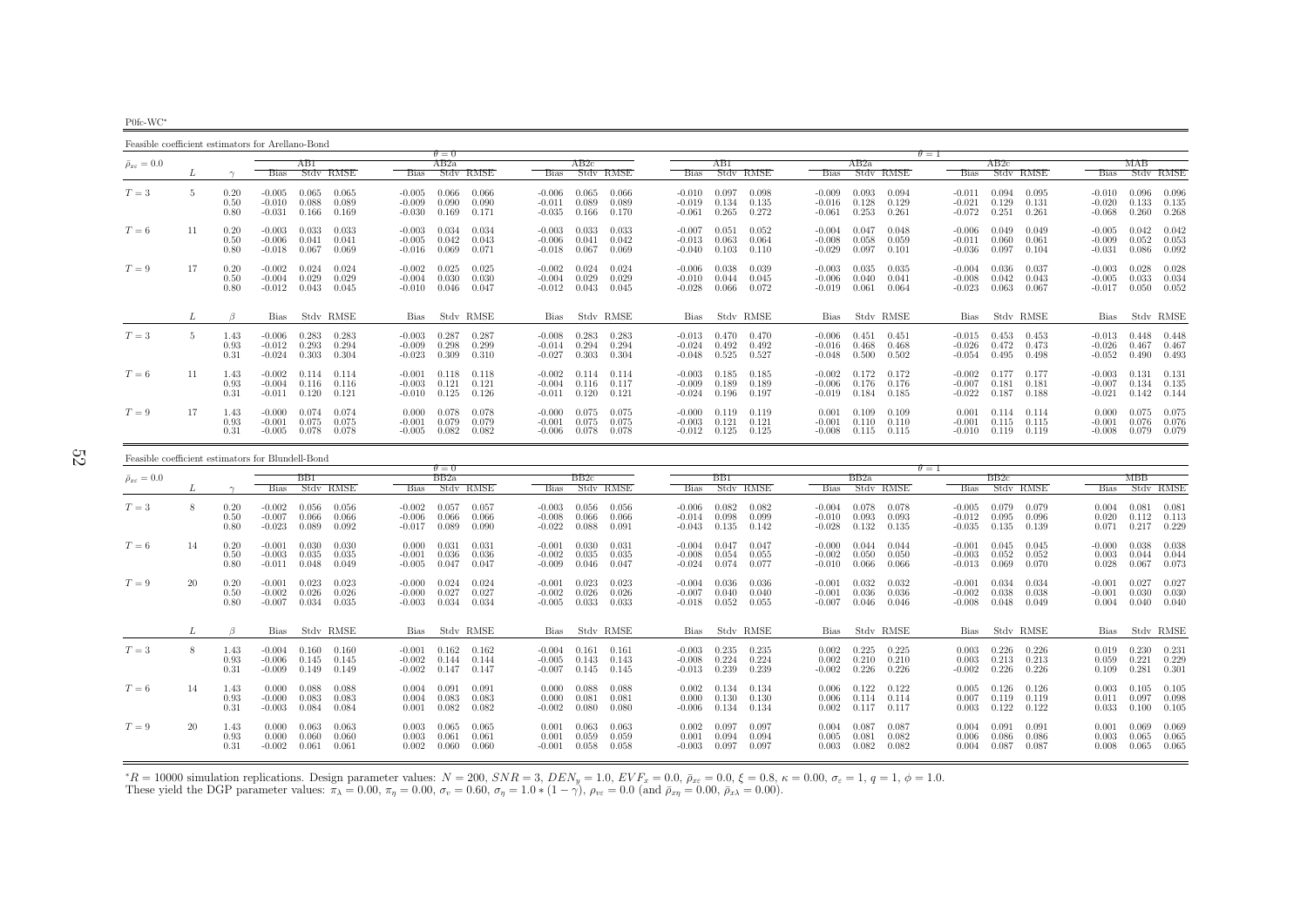P0ft-WC<sup>∗</sup>

| Feasible t-test Arellano-Bond: actual significance level |    |                      |                         |                                                                       |                                |                         |                                                   |                                   |                         |                         |                                                                     |                |                |                                                                               |                         |                                                               |                |
|----------------------------------------------------------|----|----------------------|-------------------------|-----------------------------------------------------------------------|--------------------------------|-------------------------|---------------------------------------------------|-----------------------------------|-------------------------|-------------------------|---------------------------------------------------------------------|----------------|----------------|-------------------------------------------------------------------------------|-------------------------|---------------------------------------------------------------|----------------|
| $\bar{\rho}_{x\varepsilon}=0.0$                          |    |                      |                         |                                                                       |                                | $\theta = 0$            |                                                   |                                   |                         |                         |                                                                     |                | $\theta = 1$   |                                                                               |                         |                                                               |                |
|                                                          | L  | $\gamma$             |                         |                                                                       | AB1 AB1aR AB1cR                |                         |                                                   |                                   | AB2a AB2aW AB2c AB2cW   |                         | AB1 AB1aR AB1cR                                                     |                |                | AB2a AB2aW AB2c AB2cW MAB                                                     |                         |                                                               |                |
| $T=3$                                                    | 5  | 0.20<br>0.50<br>0.80 | 0.053<br>0.052<br>0.068 | $0.055$ $0.041$<br>0.053                                              | 0.040<br>$0.066$ $0.057$       | 0.061<br>0.074          | $0.064$ $0.057$ $0.042$ $0.041$<br>0.052<br>0.062 | 0.042<br>0.062                    | 0.042<br>0.060          | 0.183                   | 0.178 0.068 0.045<br>$0.067$ 0.049<br>0.207 0.094 0.076             |                |                | $0.087$ $0.067$ $0.052$ $0.048$ $0.471$<br>0.084 0.065<br>$0.110 \quad 0.079$ | 0.052<br>0.084          | 0.049<br>$0.080$ $0.516$                                      | 0.478          |
| $T=6$                                                    | 11 | 0.20<br>0.50<br>0.80 | 0.047<br>0.060          | $0.051$ $0.036$<br>$0.049$ $0.052$ $0.040$<br>$0.060$ $0.050$         |                                | 0.068<br>0.069<br>0.079 | 0.051<br>0.052<br>0.056                           | 0.039<br>0.041<br>0.051           | 0.038<br>0.041<br>0.051 | 0.199<br>0.240          | $0.201$ $0.067$ $0.043$<br>0.071<br>$0.092$ 0.068                   | 0.047          | 0.114<br>0.136 | $0.113$ $0.061$<br>0.058<br>0.069                                             | 0.046<br>0.048<br>0.068 | $0.044$ $0.152$<br>$0.045$ 0.140<br>$0.066$ $0.142$           |                |
| $T=9$                                                    | 17 | 0.20<br>0.50<br>0.80 | 0.051<br>0.052<br>0.060 | 0.054 0.043<br>0.054 0.044<br>0.059 0.049                             |                                | 0.079<br>0.080<br>0.086 | 0.055<br>0.053<br>0.055                           | 0.044<br>0.045<br>$0.052$ $0.051$ | 0.044<br>0.044          | 0.213<br>0.238          | $0.215$ $0.069$ $0.049$<br>$0.074$ 0.051<br>$0.092$ 0.067           |                |                | 0.144 0.065<br>$0.145$ 0.064<br>$0.162$ $0.065$ $0.063$                       | 0.052                   | $0.052$ $0.050$ $0.107$<br>$0.050$ $0.101$<br>$0.062$ $0.105$ |                |
|                                                          | L  | B                    | AB1                     |                                                                       | AB1aR AB1cR                    |                         |                                                   |                                   | AB2a AB2aW AB2c AB2cW   | AB1                     | AB1aR AB1cR                                                         |                |                | AB2a AB2aW AB2c AB2cW MAB                                                     |                         |                                                               |                |
| $T=3$                                                    | 5  | 1.43<br>0.93<br>0.31 | 0.042                   | $0.042$ $0.041$ $0.042$<br>$0.041$ $0.041$ $0.041$<br>$0.042$ $0.041$ |                                | 0.050<br>0.050          | $0.048$ $0.042$ $0.043$ $0.042$<br>0.043<br>0.043 | 0.043 0.042<br>0.041              | 0.041                   | 0.189                   | $0.194$ $0.050$ $0.045$<br>$0.191$ $0.051$ $0.044$<br>$0.052$ 0.048 |                | 0.075          | $0.069$ $0.055$ $0.048$ $0.045$ $0.640$<br>$0.070$ $0.052$<br>0.053           | 0.047<br>0.050          | 0.044 0.635<br>$0.047$ 0.624                                  |                |
| $T=6$                                                    | 11 | 1.43<br>0.93<br>0.31 | 0.047                   | $0.045$ $0.046$ $0.045$<br>0.045<br>$0.049$ $0.046$ $0.047$           | 0.046                          | 0.061<br>0.063<br>0.064 | 0.048<br>0.047<br>0.048 0.047                     | 0.046<br>0.046                    | 0.045<br>0.045<br>0.046 | 0.211                   | $0.209$ $0.056$ $0.048$<br>0.057<br>$0.215$ $0.059$ $0.050$         | 0.049          | 0.114          | $0.111 \quad 0.054$<br>0.054<br>$0.115$ $0.053$ $0.053$                       | 0.051<br>0.051          | $0.047$ $0.214$<br>0.049<br>$0.051$ $0.212$                   | 0.213          |
| $T=9$                                                    | 17 | 1.43<br>0.93<br>0.31 | 0.051                   | $0.052$ $0.051$ $0.051$<br>$0.053$ $0.051$ $0.051$                    | 0.049 0.050                    | 0.077<br>0.078          | 0.052<br>0.052<br>$0.077$ $0.052$ $0.051$ $0.051$ | 0.051<br>0.050                    | 0.051<br>0.049          | 0.209                   | $0.213$ $0.061$ $0.051$<br>0.062<br>$0.219$ $0.064$ $0.055$         | 0.052          | 0.135<br>0.139 | 0.056<br>0.056<br>0.139 0.056 0.055                                           | 0.052<br>0.051          | $0.051$ $0.137$<br>0.050<br>$0.053$ $0.140$                   | 0.139          |
| Feasible t-test Blundell-Bond: actual significance level |    |                      |                         |                                                                       |                                | $\theta = 0$            |                                                   |                                   |                         |                         |                                                                     |                | $\theta = 1$   |                                                                               |                         |                                                               |                |
| $\bar{\rho}_{x\varepsilon}=0.0$                          | L  | $\gamma$             |                         |                                                                       | BB1 BB1aR BB1cR                |                         |                                                   |                                   | BB2a BB2aW BB2c BB2cW   |                         | BB1 BB1aR BB1cR                                                     |                |                | BB2a BB2aW BB2c BB2cW MBB                                                     |                         |                                                               |                |
| ${\cal T}=3$                                             | 8  | 0.20<br>0.50<br>0.80 | 0.055<br>0.055          | $0.053$ $0.054$ $0.034$                                               | $0.055$ 0.033<br>$0.054$ 0.030 | 0.066<br>0.067<br>0.071 | $0.054$ $0.041$ $0.038$<br>0.055<br>0.055         | 0.039<br>0.034                    | 0.034<br>0.029          | 0.198<br>0.218          | $0.191$ $0.070$ $0.041$<br>0.069<br>0.075                           | 0.042<br>0.044 | 0.107          | $0.102 \quad 0.069$<br>0.067<br>$0.119$ $0.071$                               | 0.051<br>0.058          | $0.052$ $0.046$ $0.454$<br>0.045<br>0.049                     | 0.486<br>0.601 |
| $T=6$                                                    | 14 | 0.20<br>0.50<br>0.80 | 0.047<br>0.053          | $0.047$ $0.050$ $0.035$<br>0.056                                      | $0.051$ $0.034$<br>0.036       | 0.071<br>0.070<br>0.071 | 0.053<br>0.051<br>0.051                           | 0.037<br>0.036<br>0.033           | 0.036<br>0.035<br>0.031 | 0.200<br>0.203<br>0.225 | $0.066$ $0.041$<br>0.068<br>0.085                                   | 0.041<br>0.048 | 0.127<br>0.132 | $0.124$ 0.060<br>0.059<br>0.061                                               | 0.046<br>0.048          | $0.044$ $0.041$ $0.138$<br>$0.041$ $0.136$<br>$0.043$ 0.226   |                |
| $T=9$                                                    | 20 | 0.20<br>0.50<br>0.80 | 0.050<br>0.048          | 0.052<br>0.053 0.056 0.040                                            | $0.054$ 0.040<br>0.038         | 0.081<br>0.080<br>0.078 | 0.054 0.042<br>0.050<br>$0.051$ 0.038             | 0.039                             | 0.041<br>0.038<br>0.036 | 0.206<br>0.203<br>0.225 | 0.069<br>0.070<br>$0.082$ 0.050                                     | 0.047<br>0.047 | 0.149<br>0.147 | 0.063<br>0.059<br>$0.155$ 0.058                                               | 0.049<br>0.046          | 0.046 0.098<br>0.045<br>$0.044$ $0.042$ $0.103$               | 0.094          |
|                                                          | L  | B                    | BB1                     |                                                                       | BB1aR BB1cR                    |                         |                                                   |                                   | BB2a BB2aW BB2c BB2cW   | BB1                     | BB1aR BB1cR                                                         |                |                | BB2a BB2aW BB2c BB2cW MBB                                                     |                         |                                                               |                |
| $T=3$                                                    | 8  | 1.43<br>0.93<br>0.31 | 0.045<br>0.042          | $0.046$ $0.050$ $0.039$<br>0.048<br>0.048 0.035                       | 0.033                          | 0.061<br>0.056<br>0.058 | 0.052<br>0.048<br>0.048                           | $0.041$ $0.040$<br>0.035<br>0.036 | 0.032<br>0.034          | 0.172<br>0.189<br>0.206 | $0.061$ $0.047$<br>0.060<br>0.065                                   | 0.046<br>0.051 | 0.098<br>0.103 | $0.095$ $0.063$ $0.052$<br>0.065<br>0.067                                     | 0.051<br>0.059          | 0.046 0.489<br>0.046<br>0.055                                 | 0.539<br>0.680 |
| $T=6$                                                    | 14 | 1.43                 | 0.049                   | 0.053 0.047                                                           |                                | 0.072                   | 0.054 0.049                                       |                                   | 0.047                   | 0.190                   | 0.066 0.052                                                         |                |                | $0.117$ $0.058$                                                               | 0.055                   | $0.052$ $0.174$                                               |                |
|                                                          |    | 0.93<br>0.31         | 0.047                   | 0.052<br>$0.048$ $0.051$ $0.044$                                      | 0.044                          | 0.068<br>0.066          | 0.051<br>0.050                                    | 0.044<br>0.043 0.042              | 0.043                   | 0.202                   | 0.064<br>0.214 0.067 0.049                                          | 0.052          | 0.118          | 0.060<br>$0.125$ 0.059                                                        | 0.054<br>0.056          | 0.051<br>$0.052$ $0.231$                                      | 0.169          |

 ${}^{*}R = 10000$  simulation replications. Design parameter values:  $N = 200$ ,  $SNR = 3$ ,  $DEN_y = 1.0$ ,  $EVF_x = 0.0$ ,  $\bar{\rho}_{x\bar{x}} = 0.0$ ,  $\xi = 0.8$ ,  $\kappa = 0.00$ ,<br> $\sigma_{\bar{x}} = 1$ ,  $q = 1$ ,  $\phi = 1.0$ . These yield the DGP parameter values:

P0fJ-WC<sup>∗</sup>

|                                 |    |           |                |                      | Feasible Sargan-Hansen test: rejection probability |                         |                         |                         |                                           |                         |                         |                         |
|---------------------------------|----|-----------|----------------|----------------------|----------------------------------------------------|-------------------------|-------------------------|-------------------------|-------------------------------------------|-------------------------|-------------------------|-------------------------|
|                                 |    | df        |                |                      |                                                    |                         | $\theta = 0$            |                         |                                           |                         |                         |                         |
| $\bar{\rho}_{x\varepsilon}=0.0$ | AВ | <b>BB</b> | Inc            | $\sim$               | $JAB_a^{(2,1)}JBB_a^{(2,1)}JES_a^{(2,1)}$          |                         |                         |                         | $JAB_c^{(2,1)}JBB_c^{(2,1)}JES_c^{(2,1)}$ |                         | JMAB JMBB JESM          |                         |
| $T=3$                           | 3  | 5         | $\overline{2}$ | 0.20<br>0.50<br>0.80 | 0.043<br>0.045<br>0.045<br>0.044<br>0.045<br>0.049 | 0.047<br>0.049<br>0.048 | 0.043<br>0.045<br>0.048 | 0.042<br>0.041<br>0.042 | 0.043<br>0.040<br>0.041                   | 0.298<br>0.296<br>0.297 | 0.244<br>0.291<br>0.438 | 0.233<br>0.278<br>0.421 |
| $T=6$                           | 9  | 11        | $\overline{2}$ | 0.20<br>0.50<br>0.80 | 0.046<br>0.045<br>0.048<br>0.047<br>0.051<br>0.050 | 0.052<br>0.051<br>0.049 | 0.040<br>0.040<br>0.044 | 0.041<br>0.041<br>0.043 | 0.052<br>0.050<br>0.048                   | 0.048<br>0.047<br>0.049 | 0.289<br>0.299<br>0.338 | 0.364<br>0.370<br>0.415 |
| $T=9$                           | 15 | 17        | $\overline{2}$ | 0.20<br>0.50<br>0.80 | 0.043<br>0.042<br>0.046<br>0.043<br>0.046<br>0.045 | 0.050<br>0.053<br>0.053 | 0.039<br>0.038<br>0.037 | 0.037<br>0.038<br>0.039 | 0.050<br>0.050<br>0.051                   | 0.043<br>0.040<br>0.041 | 0.296<br>0.301<br>0.311 | 0.396<br>0.403<br>0.409 |
|                                 |    | df        |                |                      |                                                    |                         | $\theta=1$              |                         |                                           |                         |                         |                         |
| $\bar{\rho}_{x\varepsilon}=0.0$ | AВ | <b>BB</b> | Inc            | $\gamma$             | $JAB_a^{(2,1)}JBB_a^{(2,1)}JES_a^{(2,1)}$          |                         |                         |                         | $JAB_c^{(2,1)}JBB_c^{(2,1)}JES_c^{(2,1)}$ |                         | JMAB JMBB JESM          |                         |
| $T=3$                           | 3  | 5         | $\overline{2}$ | 0.20<br>0.50<br>0.80 | 0.035<br>0.034<br>0.036<br>0.038<br>0.042<br>0.045 | 0.048<br>0.047<br>0.052 | 0.040<br>0.042<br>0.047 | 0.041<br>0.043<br>0.048 | 0.051<br>0.049<br>0.056                   | 0.315<br>0.314<br>0.325 | 0.467<br>0.516<br>0.595 | 0.447<br>0.494<br>0.571 |
| $T=6$                           | 9  | 11        | $\overline{2}$ | 0.20<br>0.50<br>0.80 | 0.031<br>0.032<br>0.032<br>0.033<br>0.039<br>0.037 | 0.051<br>0.050<br>0.051 | 0.035<br>0.034<br>0.040 | 0.036<br>0.037<br>0.041 | 0.047<br>0.051<br>0.057                   | 0.057<br>0.058<br>0.058 | 0.648<br>0.654<br>0.669 | 0.693<br>0.698<br>0.711 |
| $T=9$                           | 15 | 17        | $\overline{2}$ | 0.20<br>0.50<br>0.80 | 0.028<br>0.027<br>0.030<br>0.027<br>0.033<br>0.032 | 0.050<br>0.051<br>0.056 | 0.032<br>0.034<br>0.035 | 0.033<br>0.034<br>0.038 | 0.053<br>0.056<br>0.061                   | 0.048<br>0.044<br>0.046 | 0.698<br>0.702<br>0.706 | 0.741<br>0.744<br>0.749 |

\*R = 10000 simulation replications. Design parameter values:  $N = 200$ ,  $SNR = 3$ ,  $DEN_y = 1.0$ ,  $EVF_x = 0.0$ ,  $\bar{\rho}_{xe} = 0.0$ ,  $\xi = 0.8$ ,  $\kappa = 0.00$ ,  $\sigma_e = 1$ ,  $q = 1$ ,  $\phi = 1.0$ . These yield the DGP parameter values:  $\pi_{\lambda} = 0.$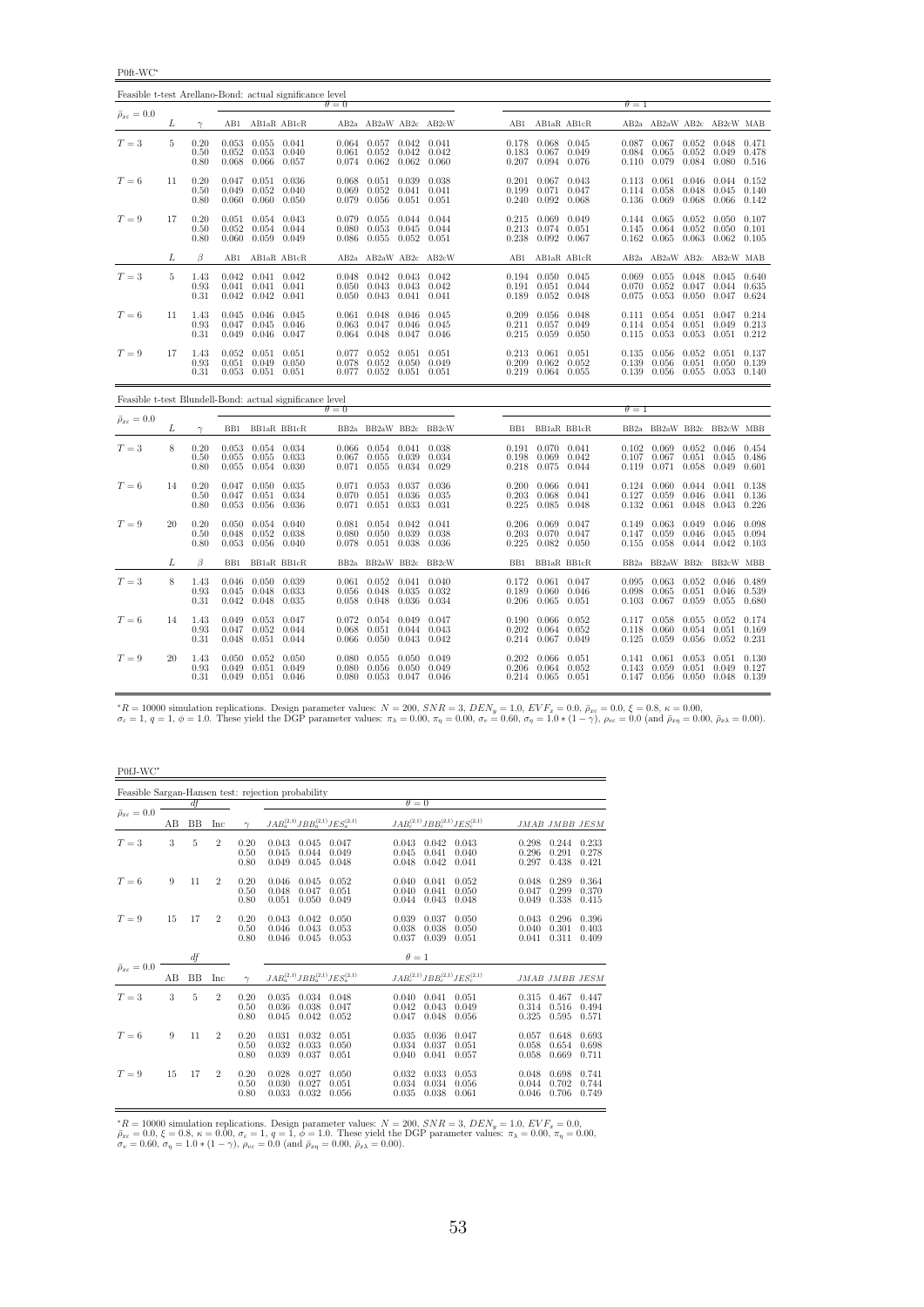P0fJ-WC<sup>∗</sup> : additional findings

|                                 |                  |                |                |                                                     | Feasible Sargan-Hansen test: rejection probability                                              |                                                                                                                       |                                                                                |
|---------------------------------|------------------|----------------|----------------|-----------------------------------------------------|-------------------------------------------------------------------------------------------------|-----------------------------------------------------------------------------------------------------------------------|--------------------------------------------------------------------------------|
| $\bar{\rho}_{x\epsilon}=0.0$    |                  | df             |                |                                                     |                                                                                                 | $\theta = 0$                                                                                                          |                                                                                |
|                                 | AB               | BB             | Inc            | $\gamma$                                            | $JAB^{\left( 1,0\right) }JBB_{a}^{\left( 1,0\right) }JES^{\left( 1,0\right) }$                  | $JAB^{(1,1)}_aJBB^{(1,1)}_aJES^{(1,1)}_a$                                                                             | $JAB_c^{(1,1)}JBB_c^{(1,1)}JES_c^{(1,1)}$                                      |
| $T=3$                           | 3                | $\overline{5}$ | $\overline{2}$ | 0.20<br>0.50<br>0.80                                | 0.044 0.045 0.049<br>0.045<br>0.048<br>0.053<br>0.049<br>0.051<br>0.059                         | 0.050<br>0.047<br>0.052<br>0.047<br>0.054<br>0.061<br>0.052<br>0.058<br>0.064                                         | $0.044$ 0.044<br>0.045<br>0.046<br>0.043<br>0.046<br>0.049<br>0.048<br>0.050   |
| $T=6$                           | 9                | 11             | $\overline{2}$ | 0.20<br>0.50<br>0.80                                | 0.049<br>0.052<br>0.056<br>0.051<br>0.055<br>0.063<br>0.051<br>0.060<br>0.067                   | 0.050<br>0.051<br>0.060<br>0.052<br>0.055<br>0.064<br>0.056<br>0.064<br>0.073                                         | 0.040<br>0.042<br>0.053<br>0.040<br>0.043<br>0.057<br>0.044<br>0.050<br>0.062  |
| $T=9$                           | 15               | 17             | $\overline{2}$ | $0.20\,$<br>0.50<br>0.80                            | 0.051<br>0.049<br>0.054<br>0.052<br>0.060<br>0.051<br>0.056<br>0.048<br>0.071                   | 0.047<br>0.050<br>0.058<br>0.050<br>0.052<br>0.066<br>0.050<br>0.058<br>0.078                                         | 0.039<br>0.037<br>0.051<br>0.038<br>0.039<br>0.056<br>$0.037$ 0.044<br>0.066   |
| $\bar{\rho}_{x\varepsilon}=0.0$ |                  | df             |                |                                                     |                                                                                                 | $\theta = 1$                                                                                                          |                                                                                |
|                                 | AB               | BB             | Inc            | $\gamma$                                            | $JAB^{\left( 1,0\right) }JBB_{a}^{\left( 1,0\right) }JES^{\left( 1,0\right) }$                  | $JAB_a^{(1,1)}JBB_a^{(1,1)}JES_a^{(1,1)}$                                                                             | $JAB_c^{(1,1)}JBB_c^{(1,1)}JES_c^{(1,1)}$                                      |
| $T=3$                           | $\boldsymbol{3}$ | $\sqrt{5}$     | $\sqrt{2}$     | 0.20<br>0.50<br>0.80                                | $0.292$ $0.212$<br>0.209<br>$\frac{0.329}{0.353}$<br>0.247<br>0.212<br>0.272<br>0.228           | 0.057<br>$0.061$ $0.072$<br>$\!\!\!\begin{array}{c}0.060\\0.071\end{array}\!\!\!$<br>0.078<br>0.070<br>0.078<br>0.087 | $0.051$ $0.053$<br>0.060<br>0.052<br>0.057<br>0.064<br>0.057<br>0.064<br>0.074 |
| $T=6$                           | 9                | 11             | $\overline{2}$ | 0.20<br>0.50<br>0.80                                | 0.565<br>0.520<br>0.208<br>0.529<br>0.592<br>0.257<br>0.624<br>0.544<br>0.299                   | 0.058<br>0.064<br>0.069<br>0.057<br>0.081<br>0.068<br>0.064<br>0.080<br>0.097                                         | 0.043<br>0.040<br>0.054<br>0.039<br>0.046<br>0.065<br>0.045<br>0.055<br>0.078  |
| $T=9$                           | 15               | 17             | $\overline{2}$ | 0.20<br>0.50<br>0.80                                | 0.721<br>0.694<br>0.207<br>0.260<br>0.701<br>0.742<br>0.713<br>0.766<br>0.316                   | 0.053<br>0.057<br>0.069<br>0.055<br>0.084<br>0.060<br>0.060<br>0.076<br>0.106                                         | 0.035<br>0.037<br>0.060<br>0.038<br>0.041<br>0.068<br>0.038<br>0.048<br>0.083  |
|                                 |                  |                |                |                                                     | Feasible Sargan-Hansen test: rejection probability<br>$\theta = 0$                              |                                                                                                                       |                                                                                |
| $\bar{\rho}_{x\varepsilon}=0.0$ | AВ               | df<br>BB       | Inc            | $\gamma$                                            | $JAB_a^{(2,2)}JBB_a^{(2,2)}JES_a^{(2,2)} \qquad \qquad JAB_c^{(2,2)}JBB_c^{(2,2)}JES_c^{(2,2)}$ |                                                                                                                       |                                                                                |
| ${\cal T}=3$                    | $\boldsymbol{3}$ | $\overline{5}$ | $\,2$          | 0.20<br>0.50<br>0.80                                | $0.044$ $0.044$ $0.046$<br>0.048<br>0.044<br>0.043<br>0.043<br>0.049<br>0.047                   | 0.044<br>$0.042$ 0.043<br>0.045<br>0.040<br>0.040<br>0.050<br>0.041<br>0.041                                          |                                                                                |
| $T=6$                           | 9                | 11             | $\overline{2}$ | 0.20<br>0.50<br>0.80                                | 0.046<br>0.045<br>0.052<br>0.050<br>0.047<br>0.046<br>0.050<br>0.048<br>0.049                   | 0.041<br>0.040<br>0.052<br>0.040<br>0.042<br>0.050<br>0.044<br>0.043<br>0.048                                         |                                                                                |
| $T=9$                           | 15               | 17             | $\,2$          | $\begin{array}{c} 0.20 \\ 0.50 \end{array}$<br>0.80 | 0.043<br>$0.042$ 0.050<br>0.042<br>0.051<br>0.045<br>0.043<br>0.052<br>0.046                    | $\begin{array}{c} 0.038 \\ 0.038 \\ 0.037 \end{array}$<br>0.037<br>0.050<br>0.037<br>0.050<br>0.039<br>0.051          |                                                                                |
| $\bar{\rho}_{x\varepsilon}=0.0$ |                  | df             |                |                                                     | $\theta=1$                                                                                      |                                                                                                                       |                                                                                |
|                                 | AВ               | BB             | Inc            | $\gamma$                                            | $JAB_{a}^{\left( 2,2\right) }JBB_{a}^{\left( 2,2\right) }JES_{a}^{\left( 2,2\right) }$          | $JAB_c^{(2,2)}JBB_c^{(2,2)}JES_c^{(2,2)}$                                                                             |                                                                                |
| $T = 3$                         | 3                | $\overline{5}$ | $\overline{2}$ | 0.20<br>0.50<br>0.80                                | 0.036<br>0.034 0.049<br>0.038<br>0.049<br>0.037<br>0.047<br>0.041<br>0.052                      | $0.040 \quad 0.049$<br>0.042<br>0.043<br>0.041<br>0.048<br>0.052<br>0.043<br>0.054                                    |                                                                                |
| $T=6$                           | 9                | 11             | $\overline{2}$ | 0.20<br>0.50<br>0.80                                | 0.032<br>0.033<br>0.052<br>0.033<br>0.034<br>0.051<br>$0.037\,$<br>0.039<br>0.054               | 0.036<br>0.048<br>0.034<br>0.033<br>0.035<br>0.050<br>0.040<br>0.038<br>0.055                                         |                                                                                |
| $T=9$                           | 15               | 17             | $\overline{2}$ | 0.20<br>0.50<br>0.80                                | 0.030<br>0.029<br>0.051<br>0.032<br>0.030<br>0.054<br>0.033<br>0.034<br>0.057                   | 0.033<br>0.032<br>0.054<br>0.033<br>0.033<br>0.055<br>0.033<br>0.036<br>0.060                                         |                                                                                |

 ${}^*R = 10000$  simulation replications. Design parameter values:  $N = 200$ ,  $SNR = 3$ ,  $DEN_y = 1.0$ ,  $EVF_x = 0.0$ ,  $\bar{\rho}_{xe} = 0.0$ ,  $\xi = 0.8$ ,  $\kappa = 0.00$ ,  $\sigma_e = 1$ ,  $q = 1$ ,  $\phi = 1.0$ . These yield the DGP parameter values:  $\pi_{\lambda} =$ 

 $\rm P0\text{-}WC^*$ 

|                                   |    | Standard errors of error components $\eta_i$ and $\varepsilon_{it}$ |                         |                         |                         |                                                                                  |                                            |                          |                         |                         |                                   |                            |                            |                                                                                                         |                                     |                                    |
|-----------------------------------|----|---------------------------------------------------------------------|-------------------------|-------------------------|-------------------------|----------------------------------------------------------------------------------|--------------------------------------------|--------------------------|-------------------------|-------------------------|-----------------------------------|----------------------------|----------------------------|---------------------------------------------------------------------------------------------------------|-------------------------------------|------------------------------------|
| $\bar{\rho}_{x\varepsilon} = 0.0$ |    |                                                                     |                         | Bias $\sigma_n$         |                         | $\theta = 0$                                                                     | Bias $\hat{\sigma}_{\varepsilon}$          |                          |                         | Bias $\hat{\sigma}_n$   |                                   |                            | $\theta = 1$               |                                                                                                         | Bias $\hat{\sigma}_\varepsilon$     |                                    |
|                                   | L  | $\sigma_n$                                                          | AB1                     | AB2a                    | AB2c                    | AB1                                                                              | AB2a                                       | AB2c                     | AB1                     | AB2a                    | AB2c                              | MAB                        | AB1                        | AB2a                                                                                                    | AB2c                                | MAB                                |
| $T=3$                             | 5. | $0.20\ 0.80$<br>$0.50 \quad 0.50$<br>$0.80 \quad 0.20$              | 0.054<br>0.094<br>0.255 | 0.055<br>0.096<br>0.258 | 0.055<br>0.097<br>0.261 | 0.005<br>0.004                                                                   | 0.005<br>0.005<br>$-0.001 - 0.000 - 0.003$ | 0.005<br>0.004           | 0.127<br>0.213<br>0.501 | 0.116<br>0.192<br>0.473 | 0.122<br>0.204<br>0.491           | 0.120<br>0.204<br>0.491    | 0.013<br>0.013<br>0.007    | 0.012<br>0.012                                                                                          | 0.011<br>0.010<br>$0.005 - 0.002$   | 0.012<br>0.011<br>0.002            |
| $T=6$                             | 11 | $0.20\ 0.80$<br>$0.50 \quad 0.50$<br>$0.80\ 0.20$                   | 0.010<br>0.019<br>0.058 | 0.010<br>0.019<br>0.057 | 0.010<br>0.020<br>0.060 | 0.001<br>0.000<br>$-0.003 - 0.002 - 0.004$                                       | 0.001<br>0.001                             | 0.001<br>0.000           | 0.025<br>0.048<br>0.146 | 0.019<br>0.036<br>0.116 | 0.022<br>0.042<br>0.134           | 0.014<br>0.029<br>0.101    | 0.002<br>0.001<br>$-0.007$ | 0.002<br>0.002                                                                                          | 0.001<br>$-0.004$ $-0.007$ $-0.007$ | 0.000<br>$0.001 - 0.001$           |
| $T=9$                             | 17 | $0.20\ 0.80$<br>$0.50 \quad 0.50$<br>$0.80\ 0.20$                   | 0.005<br>0.009<br>0.024 | 0.005<br>0.009<br>0.022 | 0.005<br>0.009<br>0.025 | 0.001<br>0.000<br>$-0.002 - 0.001 - 0.002$                                       | 0.001<br>0.001                             | 0.001<br>0.000           | 0.012<br>0.024<br>0.073 | 0.009<br>0.016<br>0.050 | 0.010<br>0.020<br>0.061           | 0.005<br>0.011<br>0.035    | 0.001<br>0.000<br>$-0.005$ | 0.001<br>0.001                                                                                          | $-0.002$ $-0.004$ $-0.004$          | $0.001 - 0.000$<br>$0.000 - 0.001$ |
|                                   | L  | $\sigma_n$                                                          | B <sub>B1</sub>         | BB <sub>2a</sub>        | BB <sub>2c</sub>        | B <sub>B1</sub>                                                                  | BB <sub>2a</sub>                           | BB2c                     | B <sub>B1</sub>         | BB <sub>2a</sub>        | BB <sub>2c</sub>                  | <b>MBB</b>                 | B <sub>B1</sub>            | BB <sub>2a</sub>                                                                                        | BB <sub>2c</sub>                    | <b>MBB</b>                         |
| $T=3$                             | 8  | $0.20\ 0.80$<br>$0.50 \quad 0.50$<br>$0.80 \quad 0.20$              | 0.018<br>0.031<br>0.098 | 0.018<br>0.029<br>0.083 | 0.019<br>0.032<br>0.094 | $-0.001 - 0.000 - 0.001$<br>$-0.003 - 0.003 - 0.003$<br>$-0.010 - 0.007 - 0.010$ |                                            |                          | 0.041<br>0.068<br>0.202 | 0.035<br>0.054<br>0.162 | 0.038<br>0.060<br>0.175           | 0.027<br>0.034<br>0.221    |                            | $-0.005$ $-0.003$ $-0.004$ $-0.000$<br>$-0.008$ $-0.006$ $-0.007$<br>$-0.020$ $-0.013$ $-0.016$ $0.044$ |                                     | 0.009                              |
| $T=6$                             | 14 | $0.20\ 0.80$<br>$0.50 \quad 0.50$<br>$0.80\ 0.20$                   | 0.005<br>0.009<br>0.025 | 0.003<br>0.005<br>0.011 | 0.004<br>0.007<br>0.019 | 0.000<br>$-0.000$<br>$-0.003 - 0.001 - 0.003$                                    | 0.001                                      | 0.000<br>$0.000 - 0.000$ | 0.013<br>0.024<br>0.074 | 0.006<br>0.011<br>0.034 | 0.008<br>0.014<br>$0.045 - 0.043$ | 0.005<br>0.002             |                            | $-0.001$ $-0.000$ $-0.001$ $-0.001$<br>$-0.002 - 0.000 - 0.001$<br>$-0.008$ $-0.003$ $-0.004$           |                                     | 0.000<br>0.012                     |
| $T=9$                             | 20 | $0.20\ 0.80$<br>$0.50 \quad 0.50$<br>$0.80\ 0.20$                   | 0.002<br>0.005<br>0.011 | 0.001<br>0.002<br>0.000 | 0.002<br>0.004<br>0.007 | 0.000<br>0.000<br>$-0.001 - 0.000 - 0.001$                                       | 0.001<br>0.000                             | 0.000<br>0.000           | 0.008<br>0.014<br>0.042 | 0.003<br>0.006<br>0.012 | 0.004<br>0.007<br>0.015           | 0.003<br>0.003<br>$-0.019$ | $-0.000$                   | $-0.001$ $-0.000$ $-0.000$ $-0.000$<br>$-0.004$ $-0.001$ $-0.002$                                       | $0.000 - 0.000 - 0.000$             | 0.002                              |

 ${}^*R = 10000$  simulation replications. Design parameter values:  $N = 200$ ,  $SNR = 3$ ,  $DEN_y = 1.0$ ,  $EVF_x = 0.0$ ,  $\bar{\rho}_{x\bar{z}} = 0.0$ ,  $\xi = 0.8$ ,  $\kappa = 0.00$ ,<br>  $\sigma_{\varepsilon} = 1$ ,  $q = 1$ ,  $\phi = 1.0$ . These yield the DGP parameter values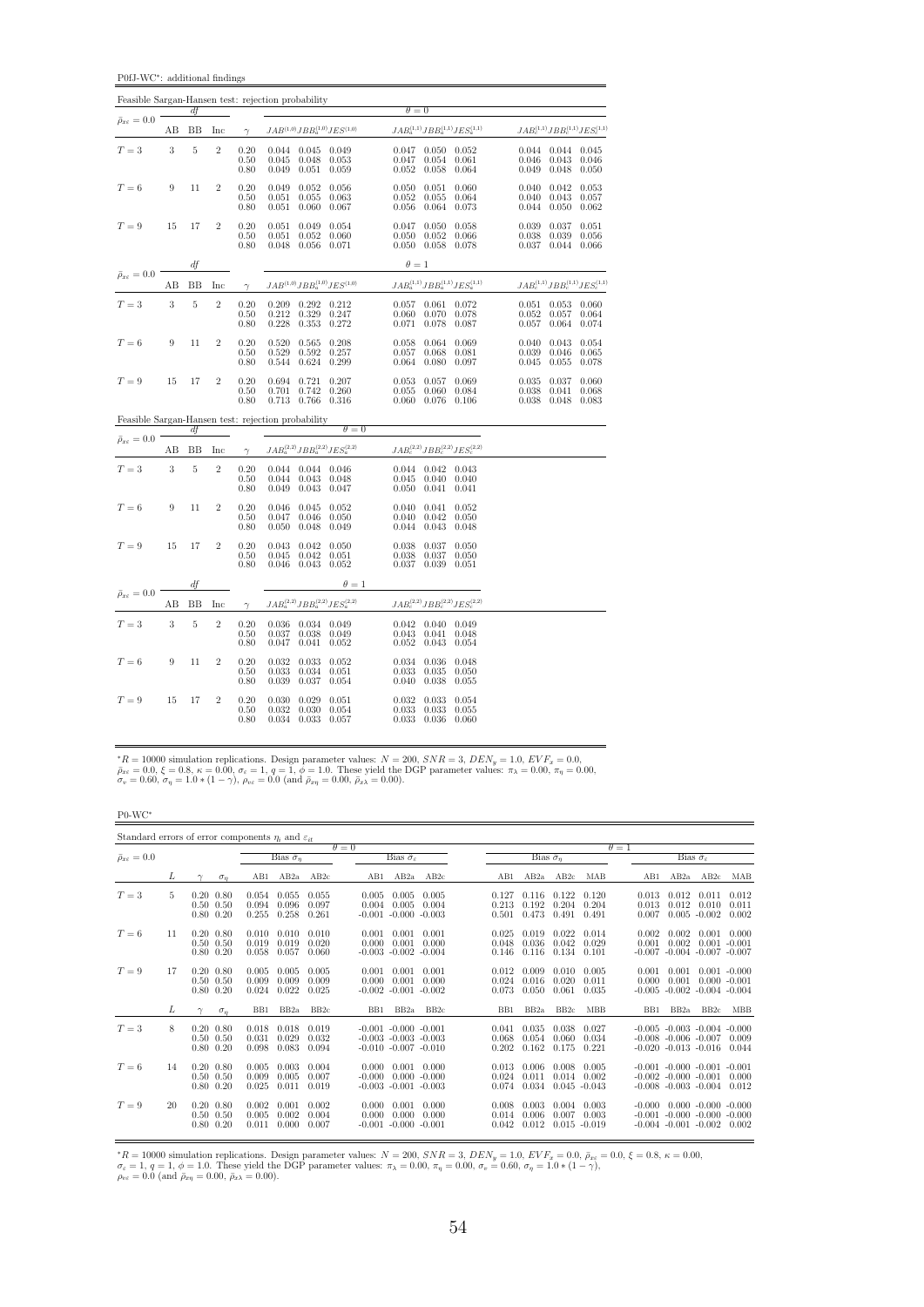| $P0u$ -EC |
|-----------|
|           |

| Unfeasible coefficient estimators                    |                |                |                |                      |                                  |                         |                                   |                                  |                         |                                   |                                  |                                   |                         |                         |                                  |                                         |                         |                      |                                  |                         |                         |                         |                                  |                                 |                         |
|------------------------------------------------------|----------------|----------------|----------------|----------------------|----------------------------------|-------------------------|-----------------------------------|----------------------------------|-------------------------|-----------------------------------|----------------------------------|-----------------------------------|-------------------------|-------------------------|----------------------------------|-----------------------------------------|-------------------------|----------------------|----------------------------------|-------------------------|-------------------------|-------------------------|----------------------------------|---------------------------------|-------------------------|
| $\bar{\rho}_{x\varepsilon}=0.0$                      |                | L              |                |                      |                                  | ABu                     |                                   | $\theta = 0$                     | BBu                     |                                   |                                  | ABu                               |                         |                         |                                  | BBu                                     |                         | $\theta = 1$         |                                  | MABu                    |                         |                         |                                  | MBBu                            |                         |
|                                                      | AВ             | BB             |                | $\gamma$             | Bias                             |                         | Stdy RMSE                         | Bias                             |                         | Stdy RMSE                         | Bias                             |                                   | Stdy RMSE               |                         | Bias                             |                                         | Stdy RMSE               |                      | Bias                             |                         | Stdy RMSE               |                         | Bias                             |                                 | Stdy RMSE               |
| $T=3$                                                | $\overline{4}$ | $\tau$         |                | 0.20<br>0.50<br>0.80 | $-0.013$<br>$-0.014$<br>$-0.022$ | 0.180<br>0.209          | $0.196$ $0.196$<br>0.181<br>0.210 | $-0.007$<br>$-0.012$<br>$-0.018$ | 0.100<br>0.098          | $0.107$ $0.107$<br>0.100<br>0.099 | $-0.032$<br>$-0.037$<br>$-0.058$ | 0.282<br>0.281<br>0.337           | 0.284<br>0.284<br>0.342 |                         | $-0.012$<br>$-0.020$             | 0.144<br>0.142<br>$-0.033$ 0.149        | 0.145<br>0.143<br>0.153 |                      | $-0.020$<br>$-0.020$<br>$-0.030$ | 0.223<br>0.214<br>0.240 | 0.224<br>0.215<br>0.242 |                         | $-0.008$<br>$-0.013$<br>$-0.020$ | 0.119<br>0.110<br>0.103         | 0.119<br>0.111<br>0.105 |
| $T=6$                                                | 10             | 13             |                | 0.20<br>0.50<br>0.80 | $-0.009$<br>$-0.010$<br>$-0.018$ | 0.061<br>0.060<br>0.073 | 0.061<br>0.061<br>0.075           | $-0.003$<br>$-0.004$<br>$-0.008$ | 0.048<br>0.046<br>0.049 | 0.048<br>0.046<br>0.050           | $-0.017$<br>$-0.019$<br>$-0.037$ | 0.086<br>0.085<br>0.107           | 0.087<br>0.087<br>0.113 |                         | $-0.004$<br>$-0.006$<br>$-0.012$ | 0.068<br>0.067<br>0.073                 | 0.068<br>0.067<br>0.074 |                      | $-0.010$<br>$-0.012$<br>$-0.021$ | 0.069<br>0.067<br>0.079 | 0.070<br>0.069<br>0.082 |                         | $-0.002$<br>$-0.003$<br>$-0.008$ | 0.052<br>0.049<br>0.051         | 0.052<br>0.049<br>0.051 |
| $T=9$                                                | 16             | 19             |                | 0.20<br>0.50<br>0.80 | $-0.006$<br>$-0.007$<br>$-0.012$ | 0.040<br>0.040<br>0.047 | 0.041<br>0.040<br>0.048           | $-0.002$<br>$-0.003$<br>$-0.005$ | 0.034<br>0.033<br>0.035 | 0.034<br>0.033<br>0.035           | $-0.012$<br>$-0.014$<br>$-0.025$ | 0.058<br>0.056<br>0.067           | 0.059<br>0.058<br>0.071 |                         | $-0.004$<br>$-0.005$<br>$-0.008$ | 0.050<br>0.048<br>0.051                 | 0.050<br>0.048<br>0.052 |                      | $-0.006$<br>$-0.007$<br>$-0.013$ | 0.045<br>0.043<br>0.048 | 0.045<br>0.044<br>0.050 |                         | $-0.002$<br>$-0.003$<br>$-0.005$ | 0.037<br>0.035<br>0.036         | 0.037<br>0.035<br>0.036 |
|                                                      | AВ             | BB             |                | $\beta$              | Bias                             |                         | Stdy RMSE                         | Bias                             |                         | Stdy RMSE                         | Bias                             |                                   | Stdy RMSE               |                         | Bias                             |                                         | Stdy RMSE               |                      | Bias                             |                         | Stdy RMSE               |                         | Bias                             |                                 | Stdy RMSE               |
| $T=3$                                                | $\overline{4}$ | 7              |                | 1.43<br>0.93<br>0.31 | 0.024<br>0.013<br>0.002          | 0.874<br>0.629<br>0.587 | 0.874<br>0.629<br>0.587           | 0.025<br>0.021<br>0.014          | 0.428<br>0.313<br>0.270 | 0.428<br>0.314<br>0.270           | 0.064<br>0.059<br>0.019          | 1.268<br>1.504<br>0.966           | 1.270<br>1.505<br>0.966 |                         | 0.040<br>0.038<br>0.027          | 0.583<br>0.460<br>0.422                 | 0.584<br>0.462<br>0.423 |                      | 0.033<br>0.016<br>0.000          | 0.888<br>0.649<br>0.598 | 0.889<br>0.649<br>0.598 |                         | 0.025<br>0.022                   | 0.462<br>0.335<br>$0.014$ 0.278 | 0.463<br>0.336<br>0.278 |
| $T=6$                                                | 10             | 13             |                | 1.43<br>0.93<br>0.31 | 0.019<br>0.012<br>$-0.001$       | 0.224<br>0.183<br>0.170 | 0.224<br>0.184<br>0.170           | 0.007<br>0.007<br>0.004          | 0.171<br>0.136<br>0.115 | 0.171<br>0.136<br>0.115           | 0.038<br>0.025<br>0.000          | 0.325<br>0.276<br>0.260           | 0.327<br>0.277<br>0.260 |                         | 0.017<br>0.013                   | $0.014$ 0.235<br>0.194<br>0.173         | 0.236<br>0.195<br>0.173 |                      | 0.022<br>0.013<br>$-0.002$       | 0.225<br>0.178<br>0.162 | 0.226<br>0.178<br>0.162 |                         | 0.006<br>0.005<br>0.003          | 0.176<br>0.139<br>0.116         | 0.176<br>0.140<br>0.116 |
| $T=9$                                                | 16             | 19             |                | 1.43<br>0.93<br>0.31 | 0.012<br>0.009<br>0.000          | 0.135<br>0.114<br>0.103 | 0.136<br>0.114<br>0.103           | 0.006<br>0.006<br>0.004          | 0.114<br>0.094<br>0.080 | 0.115<br>0.094<br>0.080           | 0.026<br>0.018<br>0.003          | 0.199<br>0.170<br>0.157           | 0.201<br>0.171<br>0.157 |                         | 0.012                            | 0.163<br>$0.014$ 0.136<br>$0.012$ 0.119 | 0.163<br>0.137<br>0.119 |                      | 0.012<br>0.009<br>0.000          | 0.134<br>0.107<br>0.094 | 0.134<br>0.108<br>0.094 |                         | 0.005<br>0.005                   | 0.116<br>0.094<br>$0.003$ 0.078 | 0.116<br>0.094<br>0.078 |
| Unfeasible t-test: actual significance level         |                | L              |                |                      |                                  |                         | $\theta = 0$                      |                                  |                         |                                   |                                  |                                   |                         |                         |                                  | $\theta = 1$                            |                         |                      |                                  |                         |                         |                         |                                  |                                 |                         |
| $\bar{\rho}_{x\varepsilon}=0.0$                      | AВ             | BB             |                | $\gamma$             | ABu                              | BBu                     |                                   | $\beta$                          | ABu                     | BBu                               | $\gamma$                         | ABu                               |                         |                         | BBu MABu MBBu                    |                                         |                         | β                    | ABu                              |                         |                         | BBu MABu MBBu           |                                  |                                 |                         |
| $T=3$                                                | 4              | 7              |                | 0.20<br>0.50<br>0.80 | 0.053<br>0.053<br>0.054          | 0.063<br>0.060<br>0.051 |                                   | 1.43<br>0.93<br>0.31             | 0.046<br>0.045<br>0.042 | 0.055<br>0.053<br>0.051           | 0.20<br>0.50<br>0.80             | 0.051<br>0.052<br>0.055           | 0.054<br>0.055<br>0.056 | 0.053<br>0.055<br>0.054 | 0.059<br>0.062<br>0.056          |                                         |                         | 1.43<br>0.93<br>0.31 | 0.054<br>0.048<br>0.044          | 0.053<br>0.052<br>0.054 | 0.047<br>0.046<br>0.041 | 0.052<br>0.053<br>0.051 |                                  |                                 |                         |
| $T=6$                                                | 10             | 13             |                | 0.20<br>0.50<br>0.80 | 0.050<br>0.057<br>0.056          | 0.049<br>0.048<br>0.049 |                                   | 1.43<br>0.93<br>0.31             | 0.051<br>0.047<br>0.046 | 0.049<br>0.049<br>0.047           | 0.20<br>0.50<br>0.80             | 0.052<br>0.055<br>0.065           | 0.048<br>0.050<br>0.054 | 0.049<br>0.053<br>0.059 | 0.046<br>0.048<br>0.049          |                                         |                         | 1.43<br>0.93<br>0.31 | 0.050<br>0.048<br>0.050          | 0.049<br>0.051<br>0.053 | 0.050<br>0.048<br>0.047 | 0.047<br>0.048<br>0.046 |                                  |                                 |                         |
| $T=9$                                                | -16            | 19             |                | 0.20<br>0.50<br>0.80 | 0.054<br>0.057<br>0.057          | 0.048<br>0.051<br>0.054 |                                   | 1.43<br>0.93<br>0.31             | 0.054<br>0.050<br>0.048 | 0.050<br>0.052<br>0.053           | 0.20<br>0.50<br>0.80             | 0.054<br>0.055<br>0.062           | 0.047<br>0.049<br>0.053 | 0.051<br>0.054<br>0.062 | 0.047<br>0.047<br>0.051          |                                         |                         | 1.43<br>0.93<br>0.31 | 0.053<br>0.052<br>0.054          | 0.053<br>0.050<br>0.054 | 0.052<br>0.050<br>0.050 | 0.052<br>0.051<br>0.051 |                                  |                                 |                         |
| Unfeasible Sargan-Hansen test: rejection probability |                | dt             |                |                      |                                  |                         |                                   | $\theta = 0$                     |                         |                                   |                                  |                                   |                         | $\theta = 1$            |                                  |                                         |                         |                      |                                  |                         |                         |                         |                                  |                                 |                         |
| $\bar{\rho}_{x\varepsilon}=0.0$                      | AВ             | ΒB             | Inc            | $\gamma$             | JABu                             | JBBu                    | JESu                              |                                  |                         | JMABu JMMBu JESMu                 | JABu                             | JBBu                              | JESu                    |                         | $JMABu$ $JMMBu$ $JESMu$          |                                         |                         |                      |                                  |                         |                         |                         |                                  |                                 |                         |
| $T=3$                                                | $\overline{2}$ | $\overline{4}$ | $\overline{2}$ | 0.20<br>0.50<br>0.80 | 0.044<br>0.043<br>0.044          | 0.044<br>0.043<br>0.043 | 0.048<br>0.042<br>0.044           | 0.047<br>0.046<br>0.046          | 0.046<br>0.043<br>0.044 | 0.048<br>0.045<br>0.044           | 0.045<br>0.044<br>0.044          | 0.044<br>0.047<br>0.044           | 0.050<br>0.047<br>0.046 |                         | 0.047<br>0.044                   | $0.049$ 0.047<br>0.043<br>0.043         | 0.050<br>0.047<br>0.043 |                      |                                  |                         |                         |                         |                                  |                                 |                         |
| $T=6$                                                | 8              | 10             | 2              | 0.20<br>0.50<br>0.80 | 0.052<br>0.051<br>0.050          | 0.053<br>0.050<br>0.052 | 0.052<br>0.051<br>0.052           | 0.051<br>0.051<br>0.050          | 0.053<br>0.052<br>0.054 | 0.054<br>0.053<br>0.051           | 0.048<br>0.046<br>0.044          | 0.051<br>0.050<br>0.047           | 0.054<br>0.056<br>0.058 |                         | 0.052<br>0.052<br>0.051          | 0.055<br>0.054<br>0.054                 | 0.056<br>0.057<br>0.052 |                      |                                  |                         |                         |                         |                                  |                                 |                         |
| $T=9$                                                | 14             | 16             | $\overline{2}$ | 0.20<br>0.50<br>0.80 | 0.050<br>0.053<br>0.050          | 0.051<br>0.049<br>0.052 | 0.054<br>0.056<br>0.056           | 0.051<br>0.051<br>0.051          | 0.053<br>0.052<br>0.053 | 0.058<br>0.057<br>0.055           | 0.051<br>0.049                   | 0.052<br>0.051<br>$0.046$ $0.050$ | 0.059<br>0.059<br>0.062 |                         | 0.053<br>0.052                   | 0.053<br>0.052<br>$0.048$ 0.052         | 0.055<br>0.057<br>0.058 |                      |                                  |                         |                         |                         |                                  |                                 |                         |

 ${}^*R = 10000$  simulation replications. Design parameter values:  $N = 200$ ,  $SNR = 3$ ,  $DEN_y = 1.0$ ,  $EVF_x = 0.0$ ,  $\bar{p}_{xz} = 0.0$ ,  $\xi = 0.8$ ,  $\kappa = 0.00$ ,  $\sigma_{\varepsilon} = 1$ ,  $q = 1$ ,  $\phi = 1.0$ .<br>These yield the DGP parameter values:  $\pi$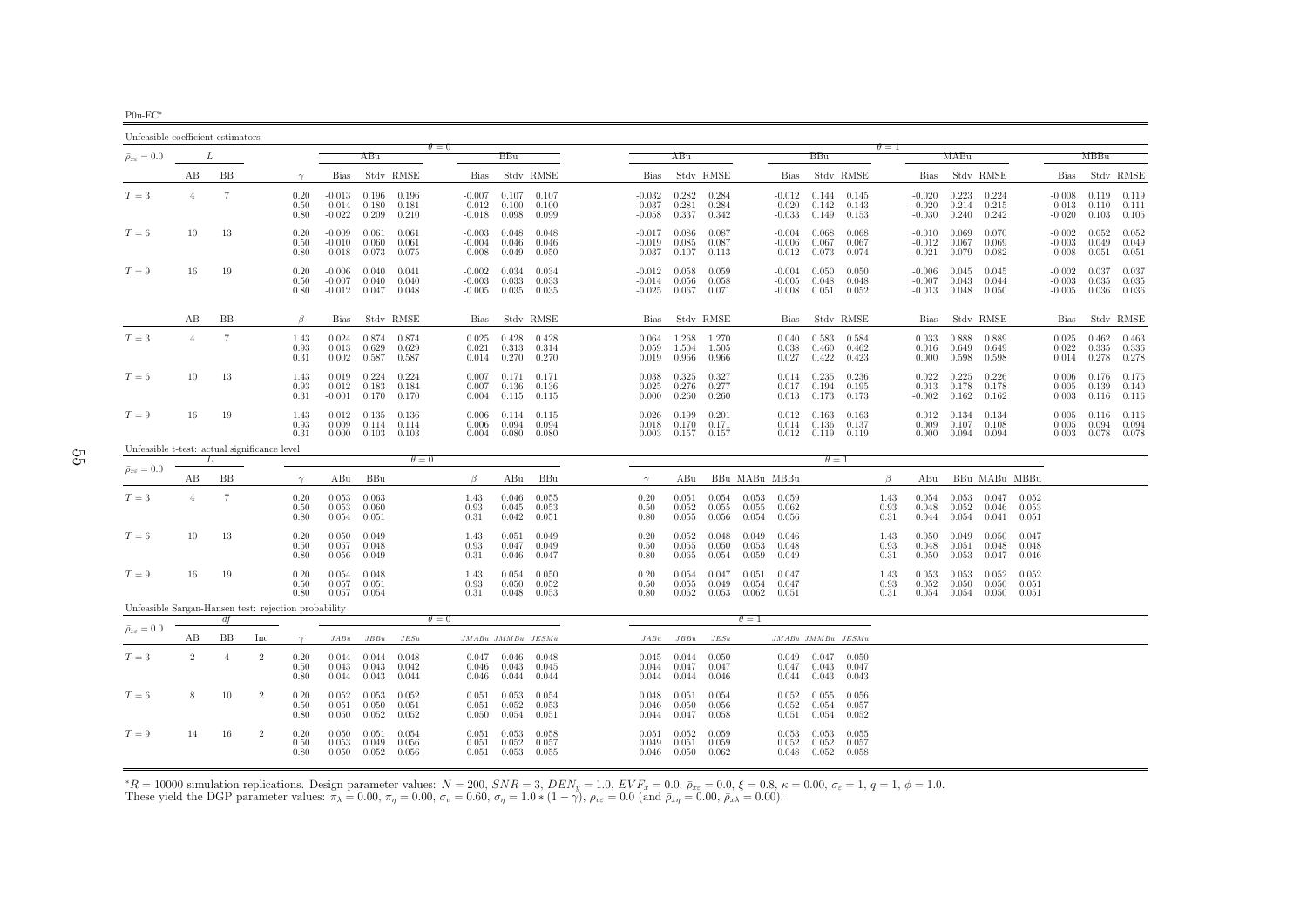P0fc-EC∗

Feasible coefficient estimators for Arellano-Bond $\theta = 0$  $AB2a$  $\theta = 1$ <br>a  $\theta = 1$  $\bar{\rho}_{x\varepsilon}=0.0$  $_{\varepsilon}$  = 0.0  $_{\varepsilon}$   $_{\varepsilon}$   $_{\varepsilon}$   $_{\varepsilon}$   $_{\varepsilon}$   $_{\varepsilon}$   $_{\varepsilon}$   $_{\varepsilon}$   $_{\varepsilon}$   $_{\varepsilon}$   $_{\varepsilon}$   $_{\varepsilon}$   $_{\varepsilon}$   $_{\varepsilon}$   $_{\varepsilon}$   $_{\varepsilon}$   $_{\varepsilon}$   $_{\varepsilon}$   $_{\varepsilon}$   $_{\varepsilon}$   $_{\varepsilon}$   $_{\varepsilon}$   $_{\varepsilon}$ L  $\gamma$  Bias Stdv RMSE Bias Stdv RMSE Bias Stdv RMSE Bias Stdv RMSE Bias Stdv RMSE Bias Stdv RMSE Bias Stdv RMSE $-0.041$   $0.292$   $0.295$  $T=3$  $T=3$   $4$   $0.20$   $-0.013$   $0.196$   $0.196$   $-0.013$   $0.197$   $0.198$   $-0.015$   $0.196$   $0.197$   $-0.031$   $0.292$   $0.293$   $-0.033$   $0.291$   $0.293$   $-0.033$   $0.285$   $0.287$   $-0.041$   $0.292$   $0.295$   $0.299$   $-0.036$   $0.289$   $0.2$  $0.50$   $-0.014$   $0.180$   $0.181$   $-0.014$   $0.182$   $0.182$   $-0.016$   $0.181$   $0.182$   $-0.034$   $0.297$   $0.299$   $-0.036$   $0.289$   $0.289$   $0.291$   $-0.039$   $0.284$   $0.286$   $-0.043$   $0.296$   $0.299$ 0.359 0.80 -0.022 0.209 0.210 -0.021 0.211 0.212 -0.025 0.210 0.211 -0.044 0.351 0.354 -0.053 0.342 0.347 -0.060 0.340 0.345 -0.059 0.354 0.3590.088  $T=6$  $T=6$   $10$   $0.20$   $-0.009$   $0.061$   $0.061$   $-0.008$   $0.063$   $-0.009$   $0.061$   $0.062$   $-0.020$   $0.090$   $0.092$   $-0.014$   $0.086$   $0.087$   $-0.018$   $0.086$   $-0.018$   $0.088$   $-0.018$   $0.086$   $0.088$   $-0.018$   $0.086$   $0.086$   $0$ 0.50 -0.010 0.060 0.061 -0.009 0.062 0.063 -0.010 0.060 0.061 -0.024 0.089 0.092 -0.016 0.085 0.086 -0.020 0.085 0.087 -0.020 0.081 0.083 $0.095$   $0.101$  $0.80$   $-0.018$   $0.073$   $0.075$   $-0.016$   $0.075$   $0.077$   $-0.019$   $0.073$   $0.075$   $-0.041$   $0.111$   $0.118$   $-0.030$   $0.106$   $0.110$   $-0.038$   $0.106$   $0.112$   $-0.033$  $0.051$   $0.052$  $T=9$  $T=9 \hskip 1.0in \hskip 1.0in 0.20 \hskip 1.0in 0.040 \hskip 1.0in 0.041 \hskip 1.0in -0.005 \hskip 1.0in 0.042 \hskip 1.0in 0.042 \hskip 1.0in -0.006 \hskip 1.0in 0.041 \hskip 1.0in 0.041 \hskip 1.0in -0.014 \hskip 1.0in 0.061 \hskip 1.0in 0.061 \hskip 1.0in 0.061 \hskip 1.0in 0.061 \hskip 1.0in 0.062$ 0.50 -0.004 0.040 -0.006 0.042 0.044 0.040 0.041 -0.012 0.060 0.061 -0.011 0.055 0.066 0.069 0.041 0.048 0.049<br>0.80 -0.012 0.047 0.043 -0.011 0.049 0.050 -0.012 0.047 0.048 -0.029 0.070 0.076 -0.020 0.066 0.069 -0.025 0.06  $-0.011$   $0.048$   $0.049$ <br> $-0.018$   $0.054$   $0.057$  $L \qquad \qquad \beta$ Bias Stdv RMSE Bias Stdv RMSE Bias Stdv RMSE Bias Stdv RMSE Bias Stdv RMSE Bias Stdv RMSE Bias Stdv RMSE Bias Stdv RMSE 1.270  $T=3$  $T=3$   $4$   $1.43$   $0.024$   $0.874$   $0.874$   $0.024$   $0.874$   $0.874$   $0.027$   $0.874$   $0.874$   $0.065$   $1.326$   $1.327$   $0.076$   $1.305$   $1.307$   $0.065$   $1.279$   $1.281$   $0.095$   $1.266$   $1.270$ <br> $0.095$   $1.266$   $1.270$ 0.93 0.013 0.629 0.629 0.014 0.632 0.633 0.013 0.633 0.633 0.055 1.503 1.503 0.066 1.582 1.583 0.062 1.507 1.508 0.045 1.024 1.0250.962  $0.31$   $0.002$   $0.587$   $0.587$   $0.003$   $0.591$   $0.591$   $0.016$   $0.591$   $0.591$   $0.014$   $1.015$   $1.015$   $0.018$   $0.998$   $0.998$   $0.998$   $0.014$   $0.983$   $0.983$   $0.012$   $0.962$   $0.962$ 0.287  $T=6$  $T=6$   $10$   $1.43$   $0.019$   $0.224$   $0.224$   $0.018$   $0.230$   $0.231$   $0.020$   $0.225$   $0.225$   $0.043$   $0.340$   $0.343$   $0.035$   $0.329$   $0.330$   $0.039$   $0.327$   $0.329$   $0.032$   $0.027$   $0.027$   $0.027$   $0.027$   $0.027$   $0.027$   $0.$ 0.93 0.012 0.183 0.184 0.012 0.188 0.189 0.011 0.184 0.184 0.027 0.288 0.290 0.023 0.274 0.275 0.025 0.276 0.277 0.022 0.221 0.2220.202  $0.31$   $-0.001$   $0.170$   $0.170$   $0.000$   $0.174$   $0.174$   $-0.001$   $0.170$   $-0.001$   $0.271$   $0.271$   $0.000$   $0.258$   $0.258$   $0.000$   $0.260$   $0.260$   $-0.003$   $0.202$   $0.202$ 0.155  $T=9$  $T=9 \hspace{1cm} 16 \hspace{1cm} 1.43 \hspace{1cm} 0.012 \hspace{1cm} 0.135 \hspace{1cm} 0.136 \hspace{1cm} 0.011 \hspace{1cm} 0.136 \hspace{1cm} 0.013 \hspace{1cm} 0.136 \hspace{1.4cm} 0.136 \hspace{1.4cm} 0.031 \hspace{1.4cm} 0.208 \hspace{1.4cm} 0.211 \hspace{1.4cm} 0.021 \hspace{1.4cm} 0.194 \hspace{1.4cm} 0.19$  $0.93$   $0.009$   $0.114$   $0.114$   $0.008$   $0.118$   $0.118$   $0.009$   $0.114$   $0.114$   $0.021$   $0.179$   $0.015$   $0.166$   $0.016$   $0.018$   $0.170$   $0.171$   $0.013$   $0.122$   $0.123$  $0.000$   $0.107$   $0.107$  $0.31$   $0.000$   $0.103$   $0.103$   $0.001$   $0.108$   $0.108$   $0.000$   $0.104$   $0.104$   $0.002$   $0.165$   $0.165$   $0.002$   $0.153$   $0.153$   $0.003$   $0.158$   $0.158$ 

| Feasible coefficient estimators for Blundell-Bond |    |                      |                                  |                         |                         |                                  |                                    |                         |                                  |                         |                         |                                  |                         |                         |                                  |                         |                         |                                  |                         |                         |                               |                         |                         |
|---------------------------------------------------|----|----------------------|----------------------------------|-------------------------|-------------------------|----------------------------------|------------------------------------|-------------------------|----------------------------------|-------------------------|-------------------------|----------------------------------|-------------------------|-------------------------|----------------------------------|-------------------------|-------------------------|----------------------------------|-------------------------|-------------------------|-------------------------------|-------------------------|-------------------------|
|                                                   |    |                      |                                  |                         |                         |                                  | $\theta = 0$                       |                         |                                  |                         |                         |                                  |                         |                         |                                  |                         |                         | $\theta = 1$                     |                         |                         |                               |                         |                         |
| $\bar{\rho}_{x\varepsilon}=0.0$                   |    |                      |                                  | BB1                     |                         |                                  | BB <sub>2a</sub>                   |                         |                                  | BB2c                    |                         |                                  | BB1                     |                         |                                  | BB2a                    |                         |                                  | BB2c                    |                         |                               | МВВ                     |                         |
|                                                   |    |                      | <b>Bias</b>                      |                         | Stdy RMSE               | Bias                             |                                    | Stdy RMSE               | <b>Bias</b>                      |                         | Stdy RMSE               | <b>Bias</b>                      |                         | Stdy RMSE               | <b>Bias</b>                      |                         | Stdy RMSE               | <b>Bias</b>                      |                         | Stdy RMSE               | <b>Bias</b>                   |                         | Stdy RMSE               |
| $T=3$                                             |    | 0.20<br>0.50<br>0.80 | $-0.008$<br>$-0.013$<br>$-0.024$ | 0.107<br>0.102<br>0.102 | 0.107<br>0.103<br>0.105 | $-0.006$<br>$-0.013$<br>$-0.019$ | 0.108<br>0.102<br>0.103            | 0.109<br>0.103<br>0.104 | $-0.008$<br>$-0.014$<br>$-0.024$ | 0.108<br>0.102<br>0.102 | 0.108<br>0.103<br>0.105 | $-0.018$<br>$-0.027$<br>$-0.045$ | 0.149<br>0.149<br>0.157 | 0.150<br>0.151<br>0.163 | $-0.012$<br>$-0.019$<br>$-0.032$ | 0.148<br>0.146<br>0.155 | 0.149<br>0.147<br>0.158 | $-0.013$<br>$-0.022$<br>$-0.037$ | 0.149<br>0.147<br>0.157 | 0.150<br>0.149<br>0.161 | 0.012<br>0.034<br>0.078       | 0.175<br>0.193<br>0.247 | 0.175<br>0.196<br>0.259 |
| $T=6$                                             | 13 | 0.20<br>0.50<br>0.80 | $-0.003$<br>$-0.005$<br>$-0.011$ | 0.048<br>0.047<br>0.052 | 0.048<br>0.047<br>0.053 | $-0.000$<br>$-0.001$             | 0.050<br>0.048<br>$-0.006$ $0.051$ | 0.050<br>0.048<br>0.051 | $-0.003$<br>$-0.004$<br>$-0.009$ | 0.048<br>0.047<br>0.050 | 0.048<br>0.047<br>0.051 | $-0.010$<br>$-0.013$<br>$-0.024$ | 0.072<br>0.071<br>0.079 | 0.073<br>0.072<br>0.082 | $-0.002$<br>$-0.004$<br>$-0.011$ | 0.067<br>0.065<br>0.071 | 0.067<br>0.066<br>0.072 | $-0.004$<br>$-0.007$<br>$-0.014$ | 0.069<br>0.068<br>0.074 | 0.069<br>0.068<br>0.076 | $-0.000$<br>0.006<br>0.030    | 0.064<br>0.063<br>0.073 | 0.064<br>0.063<br>0.079 |
| $T=9$                                             | 19 | 0.20<br>0.50<br>0.80 | $-0.003$<br>$-0.004$<br>$-0.008$ | 0.034<br>0.034<br>0.037 | 0.034<br>0.034<br>0.037 | $-0.001$<br>$-0.001$<br>$-0.003$ | 0.036<br>0.035<br>0.036            | 0.036<br>0.035<br>0.037 | $-0.003$<br>$-0.003$<br>$-0.006$ | 0.034<br>0.033<br>0.035 | 0.035<br>0.033<br>0.036 | $-0.009$<br>$-0.011$<br>$-0.019$ | 0.052<br>0.051<br>0.055 | 0.053<br>0.052<br>0.058 | $-0.002$<br>$-0.003$<br>$-0.007$ | 0.048<br>0.047<br>0.049 | 0.048<br>0.047<br>0.050 | $-0.004$<br>$-0.005$<br>$-0.009$ | 0.050<br>0.048<br>0.052 | 0.050<br>0.048<br>0.052 | $-0.002$<br>$-0.001$<br>0.005 | 0.042<br>0.039<br>0.042 | 0.042<br>0.039<br>0.043 |
|                                                   | L  | $\beta$              | Bias                             |                         | Stdv RMSE               | Bias                             |                                    | Stdv RMSE               | Bias                             |                         | Stdv RMSE               | Bias                             |                         | Stdy RMSE               |                                  | Bias Stdy RMSE          |                         |                                  |                         | Bias Stdy RMSE          |                               | Bias Stdy RMSE          |                         |
| $T=3$                                             |    | 1.43<br>0.93<br>0.31 | 0.026<br>0.022<br>0.014          | 0.429<br>0.319<br>0.281 | 0.430<br>0.320<br>0.281 | 0.025<br>0.026<br>0.017          | 0.438<br>0.323<br>0.281            | 0.439<br>0.324<br>0.281 | 0.028<br>0.025<br>0.014          | 0.431<br>0.318<br>0.277 | 0.432<br>0.319<br>0.278 | 0.055<br>0.046<br>0.026          | 0.605<br>0.488<br>0.451 | 0.607<br>0.490<br>0.451 | 0.043<br>0.040<br>0.027          | 0.620<br>0.487<br>0.451 | 0.621<br>0.489<br>0.451 | 0.043<br>0.041<br>0.027          | 0.598<br>0.471<br>0.434 | 0.600<br>0.473<br>0.435 | 0.047<br>0.084<br>0.137       | 0.598<br>0.455<br>0.463 | 0.599<br>0.463<br>0.483 |
| $T=6$                                             | 13 | 1.43<br>0.93<br>0.31 | 0.008<br>0.008<br>0.003          | 0.172<br>0.140<br>0.122 | 0.172<br>0.140<br>0.123 | 0.007<br>0.005                   | $0.004$ 0.176<br>0.140<br>0.119    | 0.176<br>0.140<br>0.119 | 0.007<br>0.007<br>0.004          | 0.172<br>0.136<br>0.116 | 0.172<br>0.137<br>0.116 | 0.023<br>0.021<br>0.009          | 0.251<br>0.211<br>0.189 | 0.252<br>0.212<br>0.189 | 0.011<br>0.014<br>0.011          | 0.236<br>0.193<br>0.170 | 0.236<br>0.193<br>0.170 | 0.015<br>0.017<br>0.013          | 0.237<br>0.195<br>0.174 | 0.237<br>0.196<br>0.174 | 0.005<br>0.006<br>0.028       | 0.213<br>0.167<br>0.140 | 0.213<br>0.167<br>0.143 |
| $T=9$                                             | 19 | 1.43<br>0.93<br>0.31 | 0.007<br>0.007<br>0.003          | 0.115<br>0.096<br>0.084 | 0.115<br>0.096<br>0.084 | 0.004<br>0.006<br>0.005          | 0.119<br>0.098<br>0.083            | 0.119<br>0.098<br>0.083 | 0.006<br>0.006<br>0.004          | 0.115<br>0.094<br>0.080 | 0.115<br>0.094<br>0.080 | 0.020<br>0.017<br>0.008          | 0.172<br>0.147<br>0.131 | 0.174<br>0.148<br>0.131 | 0.009<br>0.011<br>0.008          | 0.159<br>0.132<br>0.115 | 0.160<br>0.133<br>0.115 | 0.012<br>0.014<br>0.011          | 0.164<br>0.136<br>0.119 | 0.164<br>0.137<br>0.120 | 0.006<br>0.005<br>0.009       | 0.132<br>0.107<br>0.089 | 0.132<br>0.107<br>0.090 |

*\*R* = 10000 simulation replications. Design parameter values:  $N = 200$ ,  $SNR = 3$ ,  $DEN_y = 1.0$ ,  $EVF_x = 0.0$ ,  $\bar{p}_{xz} = 0.0$ ,  $\xi = 0.8$ ,  $\kappa = 0.00$ ,  $\sigma_{\varepsilon} = 1$ ,  $q = 1$ ,  $\phi = 1.0$ .<br>These yield the DGP parameter values:  $\pi$  $*R = 10000$  simulation replications. Design parameter values:  $N = 200$ ,  $SNR = 3$ ,  $DEN_y = 1.0$ ,  $EVF_x = 0.0$ ,  $\bar{p}_{xz} = 0.0$ ,  $\xi = 0.8$ , These yield the DGP parameter values:  $\pi_{\lambda} = 0.00$ ,  $\pi_{\eta} = 0.00$ ,  $\sigma_v = 0.60$ ,  $\sigma_{\eta}$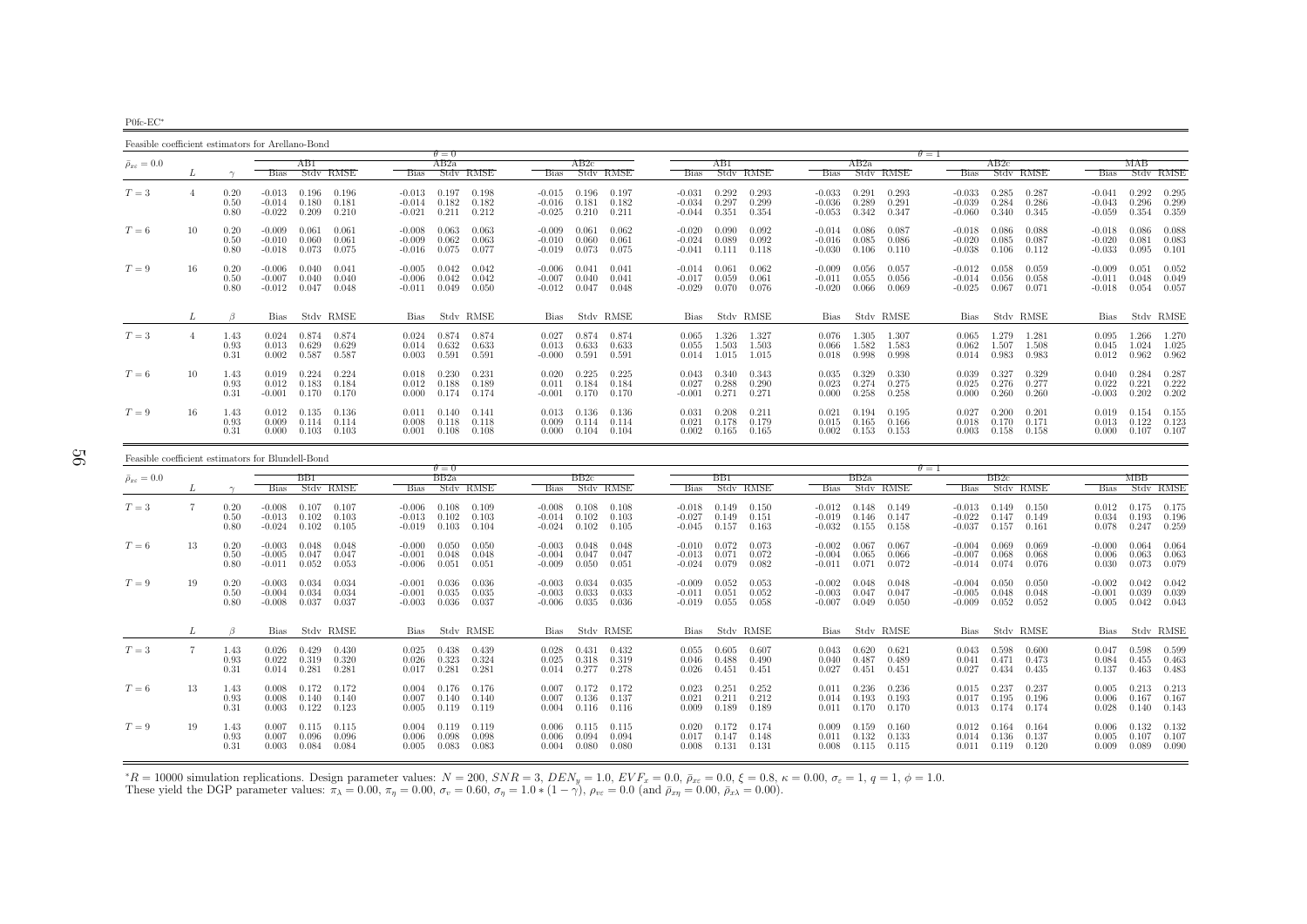P0ft-EC<sup>∗</sup>

| Feasible t-test Arellano-Bond: actual significance level |                |                      |                         |                                                             |                                         |                         |                                                                     |                         |                         |                |                                                                               |                |                |                                                                     |                         |                                                             |                |
|----------------------------------------------------------|----------------|----------------------|-------------------------|-------------------------------------------------------------|-----------------------------------------|-------------------------|---------------------------------------------------------------------|-------------------------|-------------------------|----------------|-------------------------------------------------------------------------------|----------------|----------------|---------------------------------------------------------------------|-------------------------|-------------------------------------------------------------|----------------|
| $\bar{\rho}_{x\varepsilon}=0.0$                          |                |                      |                         |                                                             |                                         | $\theta = 0$            |                                                                     |                         |                         |                |                                                                               |                | $\theta = 1$   |                                                                     |                         |                                                             |                |
|                                                          | L              | $\gamma$             |                         |                                                             | AB1 AB1aR AB1cR                         |                         |                                                                     |                         | AB2a AB2aW AB2c AB2cW   |                | AB1 AB1aR AB1cR                                                               |                |                | AB2a AB2aW AB2c AB2cW MAB                                           |                         |                                                             |                |
| $T=3$                                                    | $\overline{4}$ | 0.20<br>0.50<br>0.80 | 0.041<br>0.056          | $0.026$ $0.032$ $0.020$<br>0.045                            | 0.032<br>0.056 0.048                    | 0.050<br>0.059          | $0.037$ $0.034$ $0.021$ $0.021$<br>0.045<br>0.053                   | 0.035<br>0.050          | 0.034<br>0.050          | 0.131<br>0.159 | $0.102$ $0.041$ $0.021$<br>0.053 0.029<br>0.070 0.053                         |                | 0.063          | $0.052$ $0.045$ $0.026$ $0.025$ $0.544$<br>0.054<br>0.083 0.066     | 0.036<br>0.061          | 0.034<br>0.059                                              | 0.507<br>0.490 |
| $T=6$                                                    | 10             | 0.20<br>0.50<br>0.80 | 0.049<br>0.056<br>0.060 | 0.058                                                       | $0.051$ $0.035$<br>0.056 0.045<br>0.049 | 0.069<br>0.072<br>0.077 | 0.055<br>0.055<br>0.058                                             | 0.037<br>0.047<br>0.051 | 0.037<br>0.046<br>0.051 |                | 0.189 0.066 0.037<br>0.196 0.071 0.045<br>0.232 0.087 0.067                   |                | 0.128          | $0.119$ $0.061$<br>$0.116$ $0.061$<br>0.066                         | 0.041<br>0.048<br>0.068 | $0.037$ $0.131$<br>0.047<br>0.066                           | 0.128<br>0.135 |
| $T=9$                                                    | 16             | 0.20<br>0.50<br>0.80 | 0.053<br>0.056          | $0.056$ 0.040<br>0.057<br>$0.060$ $0.059$ $0.050$           | 0.046                                   | 0.081<br>0.083          | $0.057$ $0.041$ $0.041$<br>0.058<br>$0.087$ $0.058$ $0.051$ $0.051$ | 0.049                   | 0.047                   | 0.208          | $0.209$ $0.072$ $0.041$<br>0.074 0.048<br>$0.237$ $0.089$ $0.066$             |                | 0.150<br>0.155 | $0.152 \quad 0.068$<br>0.064<br>0.068                               | 0.049<br>0.062          | $0.044$ $0.042$ $0.088$<br>$0.048$ 0.094<br>$0.061$ $0.102$ |                |
|                                                          | L              | $\beta$              | AB1                     |                                                             | AB1aR AB1cR                             |                         |                                                                     |                         | AB2a AB2aW AB2c AB2cW   | AB1            | AB1aR AB1cR                                                                   |                |                | AB2a AB2aW AB2c AB2cW MAB                                           |                         |                                                             |                |
| $T=3$                                                    | $\overline{4}$ | 1.43<br>0.93<br>0.31 |                         | $0.013$ $0.021$ $0.010$<br>0.018 0.025<br>$0.016$ $0.021$   | 0.017<br>0.016                          | 0.028<br>0.024          | $0.024$ $0.021$ $0.012$ $0.011$<br>0.026<br>$0.023$ 0.018           | $0.018$ 0.017           | 0.017                   |                | $0.080$ $0.027$ $0.011$<br>$0.108$ $0.032$ $0.016$<br>$0.110$ $0.031$ $0.016$ |                | 0.040<br>0.040 | $0.033$ $0.032$ $0.014$ $0.014$ $0.691$<br>0.037<br>0.039           | 0.020<br>0.019          | 0.018 0.671<br>$0.018$ 0.648                                |                |
| $T=6$                                                    | 10             | 1.43<br>0.93<br>0.31 | 0.044                   | $0.043$ $0.046$ $0.041$<br>0.046<br>$0.044$ $0.043$ $0.043$ | 0.044                                   | 0.061<br>0.058          | $0.060$ $0.049$ $0.042$<br>0.048<br>$0.046$ $0.043$ $0.043$         | 0.044                   | 0.041<br>0.044          | 0.199          | $0.194$ $0.057$ $0.037$<br>0.058<br>$0.197$ $0.056$ $0.043$                   | 0.041          | 0.105          | $0.110 \quad 0.058$<br>0.055<br>$0.102 \quad 0.052$                 | 0.040<br>0.044          | 0.038 0.188<br>$0.041$ $0.202$<br>$0.047$ $0.043$ $0.209$   |                |
| $T=9$                                                    | 16             | 1.43<br>0.93<br>0.31 | 0.048                   | $0.052$ $0.052$<br>0.048<br>$0.047$ $0.047$ $0.046$         | 0.046<br>0.046                          | 0.074<br>0.073          | $0.053$ $0.047$ $0.046$<br>0.051<br>0.072 0.049 0.047 0.047         | 0.047                   | 0.045                   |                | 0.218 0.062 0.044<br>$0.215$ $0.063$ $0.048$<br>$0.213$ $0.062$ $0.051$       |                | 0.136          | $0.146$ $0.061$<br>0.060<br>$0.137$ $0.057$ $0.051$ $0.049$ $0.136$ | 0.048<br>0.050          | $0.045$ $0.114$<br>0.047                                    | 0.125          |
| Feasible t-test Blundell-Bond: actual significance level |                |                      |                         |                                                             |                                         | $\theta = 0$            |                                                                     |                         |                         |                |                                                                               |                | $\theta = 1$   |                                                                     |                         |                                                             |                |
| $\bar{\rho}_{x\varepsilon}=0.0$                          | L              | $\gamma$             |                         |                                                             | BB1 BB1aR BB1cR                         |                         |                                                                     |                         | BB2a BB2aW BB2c BB2cW   |                | BB1 BB1aR BB1cR                                                               |                |                | BB2a BB2aW BB2c BB2cW MBB                                           |                         |                                                             |                |
| $T=3$                                                    | 7              | 0.20<br>0.50<br>0.80 | 0.053<br>0.050          | 0.048  0.044  0.024<br>$0.051$ $0.031$                      | $0.051$ $0.026$                         | 0.062<br>0.062          | $0.057$ $0.050$ $0.031$ $0.029$<br>0.052<br>$0.050 \quad 0.029$     | 0.036                   | 0.030<br>0.025          | 0.168<br>0.186 | $0.145$ $0.055$ $0.024$<br>$0.060$ $0.028$<br>0.065 0.033                     |                | 0.089<br>0.099 | $0.083$ $0.057$ $0.034$ $0.031$ $0.508$<br>0.060<br>0.067           | 0.040<br>0.047          | 0.034 0.514<br>0.041                                        | 0.573          |
| $T=6$                                                    | 13             | 0.20<br>0.50<br>0.80 | 0.048<br>0.047<br>0.055 | $0.052$ 0.029<br>0.057                                      | $0.050$ $0.033$<br>0.037                | 0.070<br>0.072          | $0.072$ $0.054$ $0.030$<br>0.054<br>0.052                           | 0.035<br>0.035          | 0.030<br>0.033<br>0.033 | 0.192<br>0.218 | $0.192$ $0.064$ $0.029$<br>0.068<br>0.083                                     | 0.037<br>0.046 | 0.116<br>0.126 | $0.121$ $0.059$<br>0.059<br>0.059                                   | 0.032<br>0.038<br>0.045 | $0.029$ 0.109<br>0.035<br>$0.042$ 0.218                     | 0.128          |
| $T=9$                                                    | 19             | 0.20<br>0.50<br>0.80 | 0.047<br>0.051<br>0.055 | $0.051$ $0.031$<br>0.055<br>$0.057$ $0.041$                 | 0.037                                   | 0.081<br>0.079<br>0.078 | 0.055<br>0.053<br>$0.051$ $0.040$ $0.040$                           | 0.033<br>0.038          | 0.032<br>0.037          | 0.205          | $0.204$ $0.068$ $0.033$<br>0.071<br>$0.220$ $0.082$ $0.051$                   | 0.042          | 0.152          | $0.151$ $0.064$<br>0.059<br>$0.151$ $0.059$                         | 0.038<br>0.039          | 0.036 0.077<br>0.037<br>$0.044$ $0.041$ $0.101$             | 0.081          |
|                                                          | L              | $\beta$              | BB1                     |                                                             | BB1aR BB1cR                             |                         |                                                                     |                         | BB2a BB2aW BB2c BB2cW   | BB1            | BB1aR BB1cR                                                                   |                |                | BB2a BB2aW BB2c BB2cW MBB                                           |                         |                                                             |                |
| $T=3$                                                    | 7              | 1.43<br>0.93<br>0.31 | 0.036<br>0.035          | $0.030$ $0.030$ $0.024$<br>0.039<br>0.038                   | 0.032<br>0.031                          | 0.052<br>0.045          | $0.043$ $0.038$ $0.028$ $0.028$<br>0.043<br>0.037 0.033             | 0.037                   | 0.034<br>0.030          |                | $0.125$ $0.038$ $0.022$<br>0.153 0.044 0.030<br>$0.166$ $0.046$ $0.036$       |                | 0.080          | $0.071$ $0.047$ $0.030$<br>0.052<br>$0.081$ $0.051$                 | 0.039<br>0.043          | 0.029 0.594<br>0.033 0.564<br>0.038                         | 0.648          |
| $T=6$                                                    | 13             | 1.43                 | 0.045                   | $0.049$ $0.041$                                             |                                         | 0.067                   | 0.052 0.043                                                         | 0.047                   | 0.042<br>0.046          | 0.195          | 0.184 0.061 0.039<br>0.062                                                    | 0.047          | 0.113          | $0.117$ $0.057$<br>0.056                                            | 0.043                   | $0.039$ $0.168$                                             | 0.175          |
|                                                          |                | 0.93<br>0.31         | 0.047<br>0.045          | 0.051<br>0.049 0.044                                        | 0.047                                   | 0.067<br>0.063          | 0.051<br>$0.049$ $0.044$ $0.043$                                    |                         |                         |                | $0.204$ $0.063$ $0.051$                                                       |                |                | 0.114 0.058                                                         | 0.052<br>0.053          | 0.048<br>$0.050$ $0.192$                                    |                |

 ${}^{*}R = 10000$  simulation replications. Design parameter values:  $N = 200$ ,  $SNR = 3$ ,  $DEN_y = 1.0$ ,  $EVF_x = 0.0$ ,  $\bar{\rho}_{x\bar{x}} = 0.0$ ,  $\xi = 0.8$ ,  $\kappa = 0.00$ ,<br> $\sigma_{\bar{x}} = 1$ ,  $q = 1$ ,  $\phi = 1.0$ . These yield the DGP parameter values:

P0fJ-EC<sup>∗</sup>

|                                 |                |           |                |                      | Feasible Sargan-Hansen test: rejection probability |                         |                         |                         |                                           |                         |                         |                         |
|---------------------------------|----------------|-----------|----------------|----------------------|----------------------------------------------------|-------------------------|-------------------------|-------------------------|-------------------------------------------|-------------------------|-------------------------|-------------------------|
|                                 |                | df        |                |                      |                                                    |                         | $\theta = 0$            |                         |                                           |                         |                         |                         |
| $\bar{\rho}_{x\varepsilon}=0.0$ | AВ             | <b>BB</b> | Inc            | $\sim$               | $JAB_a^{(2,1)}JBB_a^{(2,1)}JES_a^{(2,1)}$          |                         |                         |                         | $JAB_c^{(2,1)}JBB_c^{(2,1)}JES_c^{(2,1)}$ |                         | JMAB JMBB JESM          |                         |
| $T=3$                           | $\overline{2}$ | 4         | $\overline{2}$ | 0.20<br>0.50<br>0.80 | 0.035<br>0.038<br>0.038<br>0.038<br>0.042<br>0.042 | 0.052<br>0.046<br>0.049 | 0.033<br>0.036<br>0.040 | 0.036<br>0.035<br>0.037 | 0.047<br>0.041<br>0.043                   | 0.299<br>0.305<br>0.301 | 0.250<br>0.319<br>0.452 | 0.233<br>0.303<br>0.426 |
| $T=6$                           | 8              | 10        | $\overline{2}$ | 0.20<br>0.50<br>0.80 | 0.044<br>0.043<br>0.047<br>0.046<br>0.052<br>0.050 | 0.055<br>0.052<br>0.048 | 0.037<br>0.039<br>0.041 | 0.042<br>0.040<br>0.040 | 0.052<br>0.049<br>0.047                   | 0.043<br>0.045<br>0.048 | 0.290<br>0.298<br>0.337 | 0.364<br>0.369<br>0.415 |
| $T=9$                           | 14             | 16        | $\overline{2}$ | 0.20<br>0.50<br>0.80 | 0.045<br>0.043<br>0.045<br>0.044<br>0.048<br>0.046 | 0.053<br>0.053<br>0.050 | 0.038<br>0.038<br>0.038 | 0.037<br>0.036<br>0.039 | 0.053<br>0.053<br>0.052                   | 0.040<br>0.039<br>0.041 | 0.293<br>0.299<br>0.307 | 0.396<br>0.398<br>0.406 |
|                                 |                | df        |                |                      |                                                    |                         | $\theta=1$              |                         |                                           |                         |                         |                         |
| $\bar{\rho}_{x\varepsilon}=0.0$ | AВ             | <b>BB</b> | Inc            | $\sim$               | $JAB_a^{(2,1)}JBB_a^{(2,1)}JES_a^{(2,1)}$          |                         |                         |                         | $JAB_c^{(2,1)}JBB_c^{(2,1)}JES_c^{(2,1)}$ |                         | JMAB JMBB JESM          |                         |
| $T=3$                           | $\overline{2}$ | 4         | $\overline{2}$ | 0.20<br>0.50<br>0.80 | 0.028<br>0.030<br>0.034<br>0.033<br>0.039<br>0.037 | 0.054<br>0.052<br>0.054 | 0.028<br>0.035<br>0.038 | 0.033<br>0.038<br>0.042 | 0.055<br>0.052<br>0.054                   | 0.338<br>0.333<br>0.339 | 0.466<br>0.522<br>0.593 | 0.438<br>0.497<br>0.563 |
| $T=6$                           | 8              | 10        | $\overline{2}$ | 0.20<br>0.50<br>0.80 | 0.033<br>0.032<br>0.034<br>0.035<br>0.040<br>0.038 | 0.053<br>0.050<br>0.051 | 0.033<br>0.033<br>0.038 | 0.034<br>0.034<br>0.041 | 0.058<br>0.055<br>0.058                   | 0.057<br>0.058<br>0.063 | 0.645<br>0.651<br>0.665 | 0.689<br>0.695<br>0.705 |
| $T=9$                           | 14             | 16        | $\overline{2}$ | 0.20<br>0.50<br>0.80 | 0.030<br>0.029<br>0.030<br>0.030<br>0.035<br>0.031 | 0.053<br>0.056<br>0.057 | 0.032<br>0.033<br>0.033 | 0.034<br>0.035<br>0.036 | 0.060<br>0.055<br>0.061                   | 0.045<br>0.044<br>0.046 | 0.693<br>0.698<br>0.704 | 0.740<br>0.743<br>0.746 |

\*R = 10000 simulation replications. Design parameter values:  $N = 200$ ,  $SNR = 3$ ,  $DEN_y = 1.0$ ,  $EVF_x = 0.0$ ,  $\bar{\rho}_{xe} = 0.0$ ,  $\xi = 0.8$ ,  $\kappa = 0.00$ ,  $\sigma_e = 1$ ,  $q = 1$ ,  $\phi = 1.0$ . These yield the DGP parameter values:  $\pi_{\lambda} = 0.$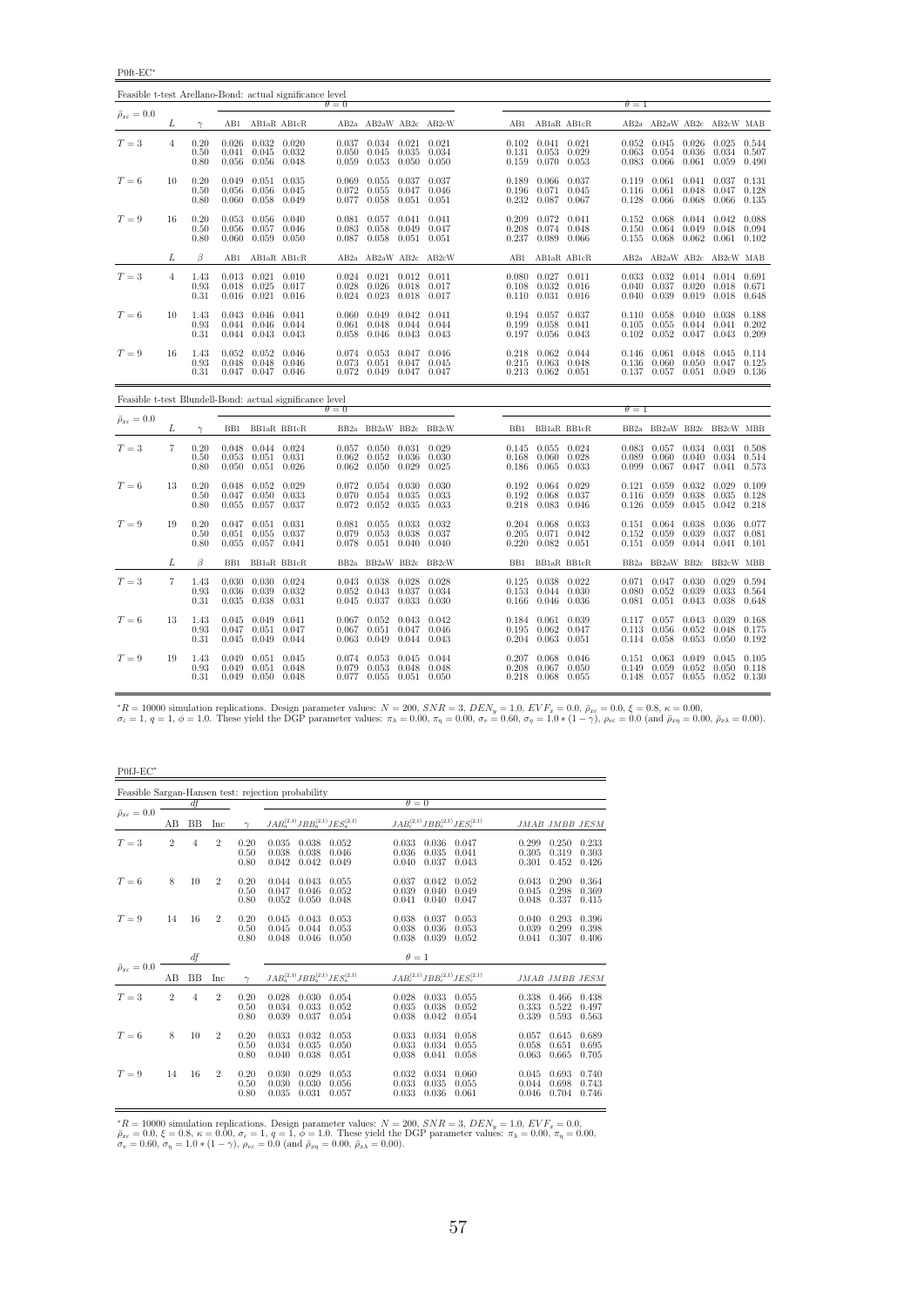P0fJ-EC<sup>∗</sup> : additional findings

|                                   |                |                |                |                                                     | Feasible Sargan-Hansen test: rejection probability                                |                                                                                                                   |                                                                                |
|-----------------------------------|----------------|----------------|----------------|-----------------------------------------------------|-----------------------------------------------------------------------------------|-------------------------------------------------------------------------------------------------------------------|--------------------------------------------------------------------------------|
| $\bar{\rho}_{x\epsilon}=0.0$      |                | df             |                |                                                     |                                                                                   | $\theta = 0$                                                                                                      |                                                                                |
|                                   | AВ             | BB             | Inc            | $\gamma$                                            | $JAB^{(1,0)}JBB^{(1,0)}_aJES^{(1,0)}$                                             | $JAB_a^{(1,1)}JBB_a^{(1,1)}JES_a^{(1,1)} \hspace{2cm} JAB_c^{(1,1)}JBB_c^{(1,1)}JES_c^{(1,1)}$                    |                                                                                |
| $T=3$                             | $\sqrt{2}$     | $\overline{4}$ | $\overline{2}$ | 0.20<br>0.50<br>0.80                                | 0.034 0.038 0.053<br>0.052<br>0.037<br>0.041<br>0.041<br>0.047<br>0.057           | 0.036<br>0.044 0.059<br>0.041<br>0.058<br>0.049<br>0.044<br>0.055<br>0.064                                        | 0.034 0.037<br>0.048<br>0.045<br>0.037<br>0.037<br>0.041<br>0.042<br>0.050     |
| $T=6$                             | 8              | 10             | $\overline{2}$ | 0.20<br>0.50<br>0.80                                | 0.047<br>$0.052$ 0.056<br>0.050<br>0.052<br>0.060<br>0.051<br>0.060<br>0.070      | 0.050<br>0.059<br>0.049<br>0.052<br>0.055<br>0.064<br>0.055<br>0.062<br>0.074                                     | 0.042<br>0.054<br>0.037<br>0.039<br>0.042<br>0.056<br>0.041<br>0.045<br>0.063  |
| $T=9$                             | 14             | 16             | $\overline{2}$ | 0.20<br>0.50<br>0.80                                | 0.049<br>0.049<br>0.057<br>0.063<br>0.051<br>0.051<br>0.049<br>0.055<br>0.071     | 0.049<br>0.050<br>0.061<br>0.050<br>0.065<br>0.052<br>$0.052$ 0.058<br>0.074                                      | 0.038<br>0.037<br>0.054<br>0.038<br>0.037<br>0.060<br>0.038 0.042<br>0.066     |
| $\bar{\rho}_{x\varepsilon}=0.0$   |                | df             |                |                                                     |                                                                                   | $\theta = 1$                                                                                                      |                                                                                |
|                                   | AB             | <b>BB</b>      | Inc            | $\gamma$                                            | $JAB^{\left( 1,0\right) }JBB_{a}^{\left( 1,0\right) }JES^{\left( 1,0\right) }$    | $JAB^{(1,1)}_aJBB^{(1,1)}_aJES^{(1,1)}_a$                                                                         | $JAB_c^{(1,1)}JBB_c^{(1,1)}JES_c^{(1,1)}$                                      |
| $T = 3$                           | $\overline{2}$ | $\overline{4}$ | $\overline{2}$ | 0.20<br>0.50<br>0.80                                | $0.220$ $0.214$<br>0.113<br>0.121<br>0.246<br>0.241<br>0.135<br>$0.272$ $0.261$   | 0.041<br>0.051<br>0.074<br>0.049<br>0.058<br>0.080<br>0.057<br>0.066<br>0.085                                     | $0.035$ $0.042$<br>0.063<br>0.043<br>0.047<br>0.064<br>0.048<br>0.053<br>0.070 |
| $T=6$                             | 8              | 10             | $\overline{2}$ | 0.20<br>0.50<br>0.80                                | $0.524$ $0.241$<br>0.462<br>0.475<br>0.554<br>0.268<br>0.489<br>0.580<br>0.304    | 0.057<br>0.062<br>0.074<br>0.058<br>0.082<br>0.070<br>0.065<br>0.080<br>0.094                                     | 0.040<br>0.037<br>0.064<br>0.037<br>0.042<br>0.068<br>0.043<br>0.052<br>0.077  |
| $T=9$                             | 14             | 16             | $\overline{2}$ | $\begin{array}{c} 0.20 \\ 0.50 \end{array}$<br>0.80 | 0.695<br>0.660<br>0.229<br>0.716<br>0.269<br>0.670<br>0.683<br>0.741<br>0.313     | 0.055<br>0.055<br>0.071<br>0.056<br>0.081<br>0.060<br>$0.062$ 0.072<br>0.103                                      | 0.039<br>0.036<br>0.066<br>0.037<br>0.041<br>0.069<br>0.035<br>0.045<br>0.080  |
|                                   |                | df             |                |                                                     | Feasible Sargan-Hansen test: rejection probability<br>$\theta = 0$                |                                                                                                                   |                                                                                |
| $\bar{\rho}_{x\varepsilon}=0.0$   | AВ             | ΒB             | Inc            | $\gamma$                                            | $JAB_a^{(2,2)}JBB_a^{(2,2)}JES_a^{(2,2)}$                                         | $JAB_c^{(2,2)}JBB_c^{(2,2)}JES_c^{(2,2)}$                                                                         |                                                                                |
| $T=3$                             | $\overline{2}$ | $\overline{4}$ | $\overline{2}$ | 0.20<br>0.50<br>0.80                                | $0.034$ $0.037$ $0.051$<br>0.037<br>0.038<br>0.047<br>0.042<br>0.040<br>0.049     | 0.033<br>0.035 0.047<br>0.037<br>0.034<br>0.041<br>0.040<br>0.036<br>0.042                                        |                                                                                |
| $T=6$                             | 8              | 10             | $\overline{2}$ | 0.20<br>0.50<br>0.80                                | 0.043<br>$0.042$ 0.055<br>0.044<br>0.052<br>0.047<br>0.047<br>0.048<br>0.051      | 0.042<br>0.037<br>0.052<br>0.039<br>0.039<br>0.048<br>0.041<br>0.040<br>0.048                                     |                                                                                |
| $T=9$                             | 14             | 16             | $\,2$          | $\begin{array}{c} 0.20 \\ 0.50 \end{array}$<br>0.80 | 0.045<br>0.042<br>0.053<br>$0.043\,$<br>0.051<br>0.045<br>$0.047$ $0.044$ $0.050$ | $\begin{array}{c} 0.038 \\ 0.038 \\ 0.038 \end{array}$<br>0.037<br>0.053<br>0.036<br>0.054<br>0.038<br>0.052      |                                                                                |
|                                   |                | $d\!f$         |                |                                                     | $\theta = 1$                                                                      |                                                                                                                   |                                                                                |
| $\bar{\rho}_{x\varepsilon} = 0.0$ | AΒ             | $_{\rm BB}$    | Inc            | $\gamma$                                            | $JAB_a^{(2,2)}JBB_a^{(2,2)}JES_a^{(2,2)}$                                         | $JAB_c^{(2,2)}JBB_c^{(2,2)}JES_c^{(2,2)}$                                                                         |                                                                                |
| $T=3$                             | $\overline{2}$ | $\overline{4}$ | $\overline{2}$ | 0.20<br>0.50<br>0.80                                | $0.029$ $0.029$ $0.055$<br>0.033<br>0.052<br>0.035<br>0.042<br>0.035<br>0.052     | 0.029<br>$0.030 \quad 0.051$<br>$\begin{array}{c} 0.036 \\ 0.043 \end{array}$<br>0.034<br>0.051<br>0.038<br>0.052 |                                                                                |
| $T=6$                             | 8              | 10             | $\overline{2}$ | 0.20<br>0.50<br>0.80                                | 0.034<br>0.034 0.056<br>0.034<br>0.052<br>0.035<br>0.052<br>0.040<br>0.037        | 0.033<br>0.033<br>0.057<br>0.032<br>0.033<br>0.055<br>0.038<br>0.037<br>0.056                                     |                                                                                |
| $T=9$                             | 14             | 16             | $\overline{2}$ | 0.20<br>0.50<br>0.80                                | 0.032<br>0.032<br>0.056<br>0.033<br>0.032<br>0.059<br>0.032 0.059<br>0.036        | 0.032<br>0.034<br>0.059<br>0.032<br>0.034<br>0.056<br>0.031<br>0.034 0.058                                        |                                                                                |

 ${}^*R = 10000$  simulation replications. Design parameter values:  $N = 200$ ,  $SNR = 3$ ,  $DEN_y = 1.0$ ,  $EVF_x = 0.0$ ,  $\bar{\rho}_{xe} = 0.0$ ,  $\xi = 0.8$ ,  $\kappa = 0.00$ ,  $\sigma_e = 1$ ,  $q = 1$ ,  $\phi = 1.0$ . These yield the DGP parameter values:  $\pi_{\lambda} =$ 

P0-EC<sup>∗</sup>

| Standard errors of error components $\eta_i$ and $\varepsilon_{it}$ |    |                                                   |            |                         |                               |                         |                            |                                   |                                   |                         |                         |                                   |                            |                            |                         |                                                         |                         |
|---------------------------------------------------------------------|----|---------------------------------------------------|------------|-------------------------|-------------------------------|-------------------------|----------------------------|-----------------------------------|-----------------------------------|-------------------------|-------------------------|-----------------------------------|----------------------------|----------------------------|-------------------------|---------------------------------------------------------|-------------------------|
| $\bar{\rho}_{x\varepsilon}=0.0$                                     |    |                                                   |            |                         | Bias $\sigma_n$               |                         | $\theta = 0$               | Bias $\hat{\sigma}_s$             |                                   |                         | Bias $\hat{\sigma}_n$   |                                   |                            | $\theta = 1$               |                         | Bias $\hat{\sigma}_\varepsilon$                         |                         |
|                                                                     | L  |                                                   | $\sigma_n$ | AB1                     | AB2a                          | AB2c                    | AB1                        | AB2a                              | AB2c                              | AB1                     | AB2a                    | AB2c                              | MAB                        | AB1                        | AB2a                    | AB2c                                                    | MAB                     |
| $T=3$                                                               | 4  | $0.20\ 0.80$<br>$0.50 \quad 0.50$<br>$0.80\ 0.20$ |            | 0.141<br>0.150<br>0.378 | 0.143<br>0.151<br>0.381       | 0.145<br>0.153<br>0.383 | 0.082<br>0.046<br>0.035    | 0.083<br>0.047<br>0.036           | 0.082<br>0.046<br>0.035           | 0.303<br>0.364<br>0.719 | 0.291<br>0.349<br>0.702 | 0.288<br>0.351<br>0.708           | 0.294<br>0.359<br>0.715    | 0.156<br>0.110<br>0.092    | 0.151<br>0.104<br>0.084 | 0.145<br>0.100<br>0.079                                 | 0.150<br>0.101<br>0.083 |
| $T=6$                                                               | 10 | $0.20\ 0.80$<br>$0.50 \quad 0.50$<br>$0.80\ 0.20$ |            | 0.020<br>0.027<br>0.070 | 0.020<br>0.026<br>0.070 0.072 | 0.021<br>0.027          | 0.007<br>0.004<br>$-0.000$ | 0.008<br>0.004<br>$0.001 - 0.001$ | 0.007<br>0.004                    | 0.048<br>0.066<br>0.169 | 0.038<br>0.050<br>0.140 | 0.043<br>0.058<br>0.157           | 0.034<br>0.045<br>0.119    | 0.014<br>0.008<br>$-0.000$ | 0.014<br>0.009          | $0.013 \quad 0.010$<br>0.007<br>$0.002 - 0.001 - 0.003$ | 0.004                   |
| $T=9$                                                               | 16 | $0.20\ 0.80$<br>$0.50 \quad 0.50$<br>$0.80\ 0.20$ |            | 0.010<br>0.013<br>0.028 | 0.009<br>0.013<br>0.026       | 0.010<br>0.014<br>0.029 | 0.003<br>0.002<br>$-0.001$ | 0.003<br>0.002                    | 0.003<br>0.002<br>$0.000 - 0.001$ | 0.024<br>0.035<br>0.083 | 0.017<br>0.023<br>0.059 | 0.021<br>0.029<br>0.071           | 0.013<br>0.018<br>0.041    | 0.006<br>0.003<br>$-0.002$ | 0.006<br>0.004          | 0.005<br>0.003<br>$-0.000 - 0.002 - 0.003$              | 0.003<br>0.001          |
|                                                                     | L  |                                                   | $\sigma_n$ | B <sub>B1</sub>         | BB <sub>2a</sub>              | BB2c                    | BB1                        | BB <sub>2a</sub>                  | BB2c                              | B <sub>B1</sub>         | BB <sub>2a</sub>        | BB <sub>2c</sub>                  | <b>MBB</b>                 | B <sub>B1</sub>            | BB <sub>2a</sub>        | BB2c                                                    | MBB                     |
| $T=3$                                                               | 7  | $0.20\ 0.80$<br>$0.50 \quad 0.50$<br>$0.80\ 0.20$ |            | 0.046<br>0.051<br>0.140 | 0.046<br>0.051<br>0.127       | 0.047<br>0.052<br>0.135 | 0.021<br>0.007<br>$-0.002$ | 0.022<br>0.008                    | 0.021<br>0.007<br>$0.000 - 0.002$ | 0.095<br>0.117<br>0.274 | 0.088<br>0.101<br>0.246 | 0.084<br>0.101<br>0.249           | 0.037<br>0.039<br>0.294    | 0.033<br>0.015<br>$-0.000$ | 0.038<br>0.018<br>0.006 | 0.035<br>0.016<br>0.002                                 | 0.048<br>0.044<br>0.069 |
| $T=6$                                                               | 13 | $0.20\ 0.80$<br>$0.50 \quad 0.50$<br>$0.80\ 0.20$ |            | 0.009<br>0.013<br>0.032 | 0.006<br>0.007<br>0.018       | 0.009<br>0.011<br>0.026 | 0.004<br>0.002<br>$-0.002$ | 0.005<br>0.003                    | 0.004<br>0.002<br>$0.000 - 0.001$ | 0.024<br>0.034<br>0.088 | 0.012<br>0.016<br>0.048 | 0.016<br>0.021<br>$0.059 - 0.037$ | 0.008<br>$-0.003$          | 0.006<br>0.002<br>$-0.004$ | 0.007<br>0.004          | 0.006<br>0.003<br>$0.000 - 0.001$                       | 0.006<br>0.005<br>0.015 |
| $T = 9$                                                             | 19 | $0.20\ 0.80$<br>$0.50 \quad 0.50$<br>$0.80\ 0.20$ |            | 0.005<br>0.008<br>0.014 | 0.003<br>0.003<br>0.003       | 0.005<br>0.006<br>0.010 | 0.002<br>0.001<br>$-0.001$ | 0.002<br>0.002                    | 0.002<br>0.001<br>$0.001 - 0.000$ | 0.015<br>0.021<br>0.049 | 0.006<br>0.009<br>0.018 | 0.009<br>0.011<br>0.023           | 0.005<br>0.004<br>$-0.017$ | 0.003<br>0.001<br>$-0.003$ | 0.003<br>0.002          | 0.003<br>0.002<br>$0.000 - 0.000$                       | 0.002<br>0.001<br>0.003 |

 ${}^*R = 10000$  simulation replications. Design parameter values:  $N = 200$ ,  $SNR = 3$ ,  $DEN_y = 1.0$ ,  $EVF_x = 0.0$ ,  $\bar{\rho}_{x\bar{z}} = 0.0$ ,  $\xi = 0.8$ ,  $\kappa = 0.00$ ,<br>  $\sigma_{\varepsilon} = 1$ ,  $q = 1$ ,  $\phi = 1.0$ . These yield the DGP parameter values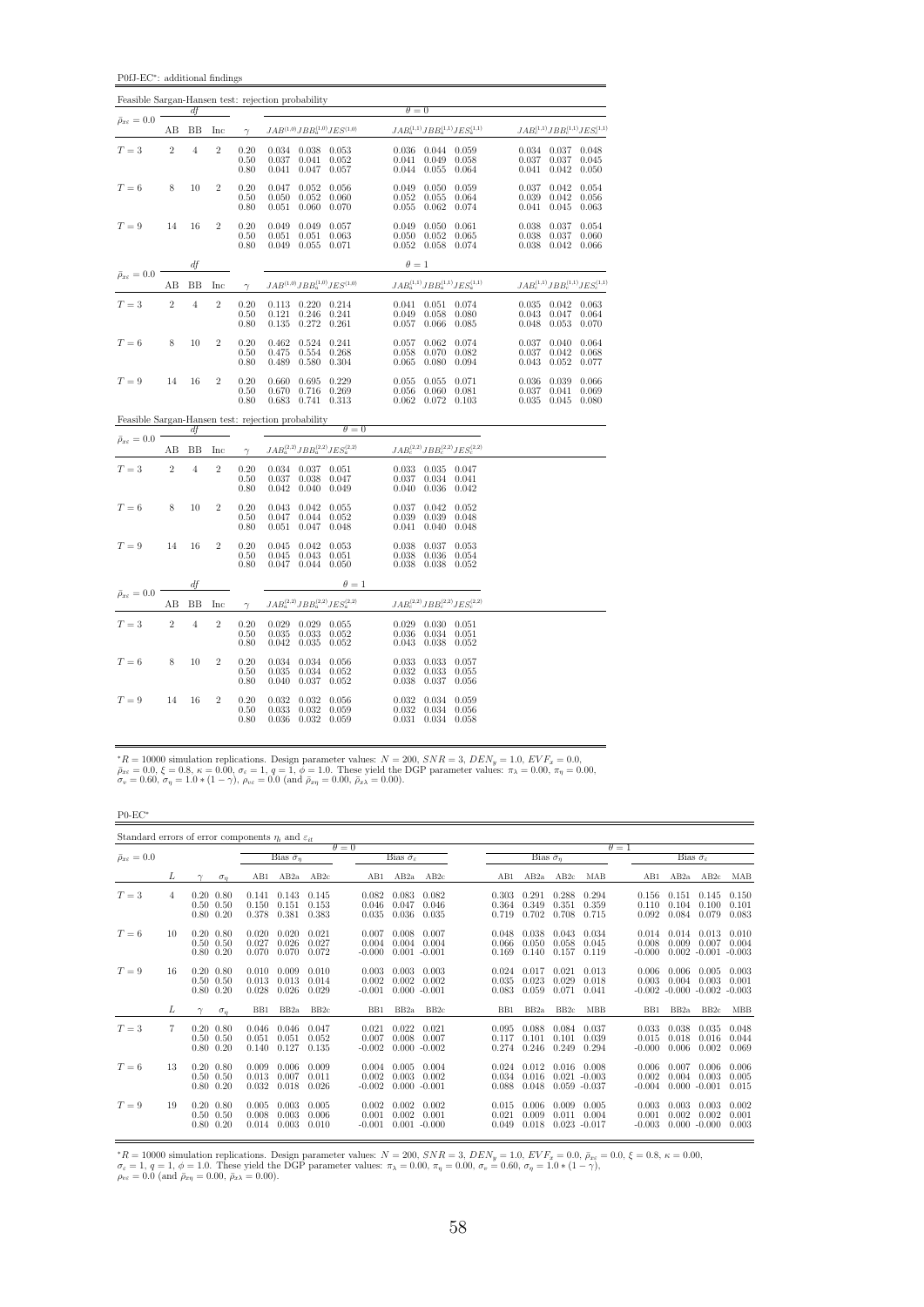| $P(0) = X$ |  |
|------------|--|

| Unfeasible coefficient estimators                    |     |           |                |                      |                                  |                         |                                   |                                  |                         |                                       |                                  |                                 |                         |                         |                                  |                                            |                         |                      |                                  |                                 |                         |                         |                                  |                         |                         |
|------------------------------------------------------|-----|-----------|----------------|----------------------|----------------------------------|-------------------------|-----------------------------------|----------------------------------|-------------------------|---------------------------------------|----------------------------------|---------------------------------|-------------------------|-------------------------|----------------------------------|--------------------------------------------|-------------------------|----------------------|----------------------------------|---------------------------------|-------------------------|-------------------------|----------------------------------|-------------------------|-------------------------|
| $\bar{\rho}_{x\varepsilon}=0.0$                      |     | L         |                |                      |                                  | ABu                     |                                   | $\theta = 0$                     | BBu                     |                                       |                                  | ABu                             |                         |                         |                                  | BBu                                        |                         | $\theta = 1$         |                                  | MABu                            |                         |                         |                                  | MBBu                    |                         |
|                                                      | AВ  | ΒB        |                | $\gamma$             | Bias                             |                         | Stdy RMSE                         | Bias                             |                         | Stdy RMSE                             | Bias                             |                                 | Stdy RMSE               |                         | Bias                             |                                            | Stdy RMSE               |                      | Bias                             |                                 | Stdy RMSE               |                         | <b>Bias</b>                      |                         | Stdy RMSE               |
| $T=3$                                                | 11  | 16        |                | 0.20<br>0.50<br>0.80 | $-0.002$<br>$-0.003$<br>$-0.014$ | 0.026<br>0.035<br>0.063 | 0.026<br>0.035<br>0.065           | 0.001<br>0.000<br>$-0.001$       | 0.023<br>0.025<br>0.031 | 0.023<br>0.025<br>0.031               | $-0.005$<br>-0.009<br>$-0.035$   | 0.038<br>0.051<br>0.094         | 0.038<br>0.052<br>0.100 |                         | -0.001<br>$-0.004$               | $-0.000$ $0.032$<br>0.036<br>0.047         | 0.032<br>0.036<br>0.047 |                      | $-0.002$<br>$-0.005$<br>$-0.018$ | 0.029<br>0.040<br>0.071         | 0.029<br>0.040<br>0.073 |                         | 0.000<br>0.000<br>$-0.001$       | 0.025<br>0.029<br>0.033 | 0.025<br>0.029<br>0.033 |
| $T=6$                                                | 50  | 61        |                | 0.20<br>0.50<br>0.80 | $-0.002$<br>$-0.003$<br>$-0.012$ | 0.016<br>0.025          | $0.013$ $0.013$<br>0.016<br>0.027 | 0.000<br>0.000<br>0.000          | 0.012<br>0.013<br>0.015 | 0.012<br>0.013<br>0.015               | $-0.004$<br>$-0.007$<br>$-0.024$ | 0.020<br>0.023<br>0.035         | 0.020<br>0.024<br>0.043 |                         | 0.000<br>$-0.001$                | $0.000 \quad 0.017$<br>0.019<br>0.022      | 0.017<br>0.019<br>0.022 |                      | $-0.002$<br>$-0.004$<br>$-0.015$ | 0.014<br>0.017<br>0.027         | 0.014<br>0.017<br>0.031 |                         | $-0.000$<br>0.000<br>0.001       | 0.013<br>0.014<br>0.016 | 0.013<br>0.014<br>0.016 |
| $T=9$                                                | 116 | 133       |                | 0.20<br>0.50<br>0.80 | $-0.002$<br>$-0.003$<br>$-0.009$ | 0.009<br>0.010          | 0.010<br>0.011<br>$0.015$ $0.018$ | 0.000<br>0.000<br>0.000          | 0.009<br>0.009          | 0.009<br>0.009<br>$0.010 \quad 0.010$ | $-0.004$<br>$-0.006$<br>$-0.018$ | 0.014<br>0.016<br>0.022         | 0.015<br>0.017<br>0.028 |                         | 0.000<br>0.000                   | 0.013<br>0.014<br>$-0.000$ $0.015$ $0.015$ | 0.013<br>0.014          |                      | $-0.002$<br>$-0.003$<br>-0.011   | 0.010<br>0.011<br>0.017         | 0.010<br>0.011<br>0.020 |                         | $-0.000$<br>$-0.000$<br>0.001    | 0.010<br>0.010<br>0.011 | 0.010<br>0.010<br>0.011 |
|                                                      | AВ  | <b>BB</b> |                | $\beta$              | <b>Bias</b>                      |                         | Stdy RMSE                         | Bias                             |                         | Stdy RMSE                             | <b>Bias</b>                      |                                 | Stdy RMSE               |                         | Bias                             |                                            | Stdy RMSE               |                      | <b>Bias</b>                      |                                 | Stdy RMSE               |                         | <b>Bias</b>                      |                         | Stdy RMSE               |
| $T=3$                                                | 11  | 16        |                | 1.43<br>0.93<br>0.31 | $-0.001$<br>$-0.001$<br>$-0.002$ | 0.043<br>0.043<br>0.043 | 0.043<br>0.043<br>0.043           | $-0.001$<br>$-0.001$<br>$-0.000$ | 0.041<br>0.040<br>0.040 | 0.041<br>0.040<br>0.040               | $-0.002$<br>$-0.003$<br>$-0.004$ | 0.069<br>0.069<br>0.068         | 0.069<br>0.069<br>0.068 |                         | $-0.002$<br>$-0.001$<br>$-0.000$ | 0.065<br>0.063<br>0.064                    | 0.065<br>0.063<br>0.064 |                      | $-0.001$<br>$-0.001$<br>$-0.002$ | 0.043<br>0.043<br>0.043         | 0.043<br>0.043<br>0.043 |                         | $-0.001$<br>$-0.001$<br>$-0.001$ | 0.042<br>0.041<br>0.041 | 0.042<br>0.041<br>0.041 |
| $T=6$                                                | 50  | 61        |                | 1.43<br>0.93<br>0.31 | 0.001<br>0.001<br>0.001          | 0.024<br>0.023<br>0.022 | 0.024<br>0.023<br>0.022           | $-0.000$<br>$-0.000$<br>0.000    | 0.023<br>0.022<br>0.021 | 0.023<br>0.022<br>0.021               | 0.002<br>0.002<br>0.001          | 0.037<br>0.035<br>0.034         | 0.037<br>0.036<br>0.034 |                         | $-0.001$<br>$-0.000$<br>0.000    | 0.035<br>0.034<br>0.032                    | 0.035<br>0.034<br>0.032 |                      | 0.001<br>0.001<br>0.001          | 0.024<br>0.023<br>0.022         | 0.024<br>0.023<br>0.022 |                         | $-0.000$<br>$-0.000$<br>$-0.000$ | 0.023<br>0.022<br>0.021 | 0.023<br>0.022<br>0.021 |
| $T=9$                                                | 116 | 133       |                | 1.43<br>0.93<br>0.31 | 0.001<br>0.002<br>0.001          | 0.018<br>0.017          | 0.018<br>0.017<br>$0.016$ $0.016$ | $-0.000$<br>$-0.000$<br>$-0.000$ | 0.017<br>0.017          | 0.017<br>0.017<br>$0.015$ 0.015       | 0.003<br>0.004                   | 0.027<br>0.026<br>$0.003$ 0.025 | 0.027<br>0.026<br>0.025 |                         | $-0.000$<br>-0.000<br>0.000      | 0.026<br>0.025<br>0.023                    | 0.026<br>0.025<br>0.023 |                      | 0.001<br>0.002                   | 0.018<br>0.017<br>$0.002$ 0.016 | 0.018<br>0.017<br>0.016 |                         | 0.000<br>$-0.000$<br>$-0.000$    | 0.018<br>0.017<br>0.016 | 0.018<br>0.017<br>0.016 |
| Unfeasible t-test: actual significance level         |     |           |                |                      |                                  |                         | $\theta = 0$                      |                                  |                         |                                       |                                  |                                 |                         |                         |                                  | $\theta = 1$                               |                         |                      |                                  |                                 |                         |                         |                                  |                         |                         |
| $\bar{\rho}_{x\varepsilon}=0.0$                      | AВ  | BB        |                | $\gamma$             | ABu                              | BBu                     |                                   | $\beta$                          | ABu                     | BBu                                   | $\gamma$                         | ABu                             |                         |                         | BBu MABu MBBu                    |                                            |                         | β                    | ABu                              |                                 | BBu MABu MBBu           |                         |                                  |                         |                         |
| $T=3$                                                | 11  | 16        |                | 0.20<br>0.50<br>0.80 | 0.046<br>0.057<br>0.062          | 0.057<br>0.060<br>0.053 |                                   | 1.43<br>0.93<br>0.31             | 0.045<br>0.045<br>0.046 | 0.046<br>0.047<br>0.044               | 0.20<br>0.50<br>0.80             | 0.050<br>0.058<br>0.074         | 0.046<br>0.057<br>0.056 | 0.048<br>0.057<br>0.058 | 0.054<br>0.063<br>0.056          |                                            |                         | 1.43<br>0.93<br>0.31 | 0.044<br>0.040<br>0.040          | 0.048<br>0.044<br>0.046         | 0.046<br>0.044<br>0.046 | 0.044<br>0.046<br>0.046 |                                  |                         |                         |
| $T=6$                                                | 50  | 61        |                | 0.20<br>0.50<br>0.80 | 0.055<br>0.064<br>0.078          | 0.043<br>0.045<br>0.056 |                                   | 1.43<br>0.93<br>0.31             | 0.042<br>0.044          | 0.040<br>0.038<br>$0.045$ $0.042$     | 0.20<br>0.50<br>0.80             | 0.056<br>0.057<br>0.103         | 0.042<br>0.048<br>0.054 | 0.057<br>0.056<br>0.090 | 0.048<br>0.044<br>0.056          |                                            |                         | 1.43<br>0.93<br>0.31 | 0.042<br>0.042<br>0.037          | 0.042<br>0.042<br>0.044         | 0.040<br>0.040<br>0.045 | 0.040<br>0.037<br>0.039 |                                  |                         |                         |
| $T=9$                                                | 116 | 133       |                | 0.20<br>0.50<br>0.80 | 0.044<br>0.051<br>0.085          | 0.037<br>0.036<br>0.056 |                                   | 1.43<br>0.93<br>0.31             | 0.046<br>0.041<br>0.046 | 0.038<br>0.039<br>0.042               | 0.20<br>0.50<br>0.80             | 0.054<br>0.066<br>0.136         | 0.044<br>0.043<br>0.055 | 0.046<br>0.047<br>0.093 | 0.041<br>0.038<br>0.048          |                                            |                         | 1.43<br>0.93<br>0.31 | 0.054<br>0.054<br>0.048          | 0.043<br>0.046<br>0.048         | 0.046<br>0.043<br>0.046 | 0.042<br>0.040<br>0.043 |                                  |                         |                         |
| Unfeasible Sargan-Hansen test: rejection probability |     | df        |                |                      |                                  |                         |                                   | $\theta = 0$                     |                         |                                       |                                  |                                 |                         | $\theta = 1$            |                                  |                                            |                         |                      |                                  |                                 |                         |                         |                                  |                         |                         |
| $\bar{\rho}_{x\varepsilon}=0.0$                      | AВ  | ΒB        | Inc            | $\gamma$             | JABu                             | JBBu                    | JESu                              |                                  |                         | $JMABu$ $JMMBu$ $JESMu$               | JABu                             | JBBu                            | JESu                    |                         | $JMABu$ $JMMBu$ $JESMu$          |                                            |                         |                      |                                  |                                 |                         |                         |                                  |                         |                         |
| $T=3$                                                | 9   | 13        | $\overline{4}$ | 0.20<br>0.50<br>0.80 | 0.039<br>0.045<br>0.048          | 0.039<br>0.035<br>0.037 | 0.034<br>0.036<br>0.041           | 0.039<br>0.045<br>0.048          | 0.039<br>0.035<br>0.037 | 0.034<br>0.036<br>0.041               | 0.052<br>0.048<br>0.048          | 0.043<br>0.040<br>0.048         | 0.037<br>0.045<br>0.052 |                         | 0.042<br>0.043<br>0.042          | 0.039<br>0.042<br>0.042                    | 0.038<br>0.038<br>0.038 |                      |                                  |                                 |                         |                         |                                  |                         |                         |
| $T=6$                                                | 48  | 58        | 10             | 0.20<br>0.50<br>0.80 | 0.043<br>0.043<br>0.044          | 0.045<br>0.044<br>0.047 | 0.048<br>0.042<br>0.047           | 0.043<br>0.043<br>0.044          | 0.045<br>0.044<br>0.047 | 0.048<br>0.042<br>0.047               | 0.045<br>0.049<br>0.044          | 0.047<br>0.047<br>0.045         | 0.049<br>0.046<br>0.057 |                         | 0.040<br>0.040                   | $0.040 \quad 0.046$<br>0.047<br>0.046      | 0.044<br>0.048<br>0.051 |                      |                                  |                                 |                         |                         |                                  |                         |                         |
| $T=9$                                                | 114 | 130       | 16             | 0.20<br>0.50<br>0.80 | 0.042<br>0.042<br>0.040          | 0.044<br>0.044<br>0.041 | 0.048<br>0.047<br>0.053           | 0.042<br>0.042<br>0.040          | 0.044<br>0.044<br>0.041 | 0.048<br>0.047<br>0.053               | 0.043<br>0.043<br>0.038          | 0.044<br>0.040<br>0.046         | 0.046<br>0.049<br>0.057 |                         | 0.040<br>0.041                   | 0.044<br>0.041<br>$0.038$ 0.040            | 0.052<br>0.048<br>0.056 |                      |                                  |                                 |                         |                         |                                  |                         |                         |

 ${}^*R = 2500$  simulation replications. Design parameter values:  $N = 1000$ ,  $SNR = 3$ ,  $DEN_y = 1.0$ ,  $EVF_x = 0.0$ ,  $\bar{\rho}_{xc} = 0.0$ ,  $\xi = 0.8$ ,  $\kappa = 0.00$ ,  $\sigma_{\varepsilon} = 1$ ,  $q = 1$ ,  $\phi = 1.0$ .<br>These yield the DGP parameter values:  $\pi$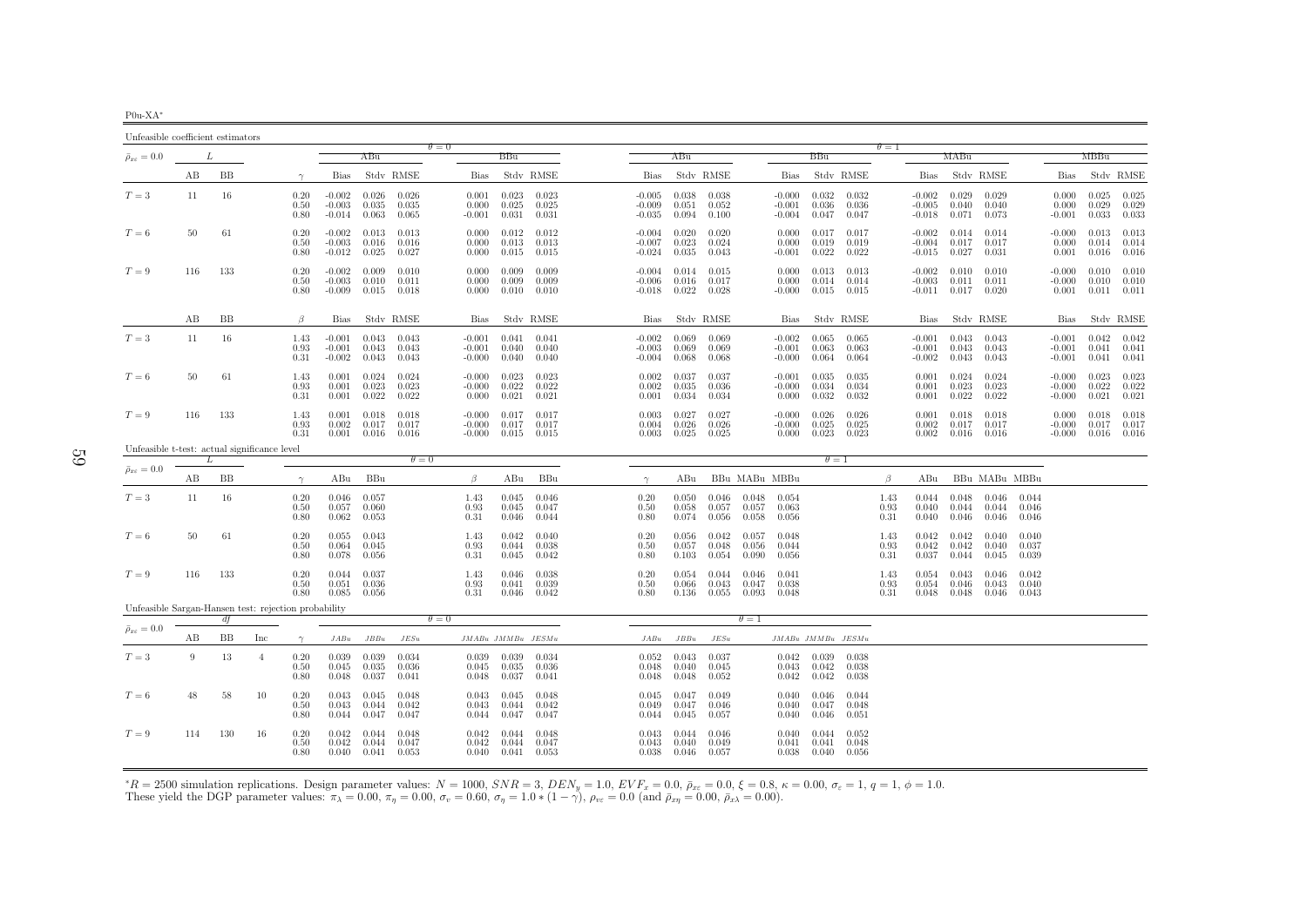P0fc-XA∗

Feasible coefficient estimators for Arellano-Bond $\theta = 0$  $AB2a$  $\theta = 1$ <br>a  $\theta = 1$  $\bar{\rho}_{x\varepsilon}=0.0$  $_{\varepsilon}$  = 0.0  $_{\varepsilon}$   $_{\varepsilon}$   $_{\varepsilon}$   $_{\varepsilon}$   $_{\varepsilon}$   $_{\varepsilon}$   $_{\varepsilon}$   $_{\varepsilon}$   $_{\varepsilon}$   $_{\varepsilon}$   $_{\varepsilon}$   $_{\varepsilon}$   $_{\varepsilon}$   $_{\varepsilon}$   $_{\varepsilon}$   $_{\varepsilon}$   $_{\varepsilon}$   $_{\varepsilon}$   $_{\varepsilon}$   $_{\varepsilon}$   $_{\varepsilon}$   $_{\varepsilon}$   $_{\varepsilon}$ L  $\gamma$  Bias Stdv RMSE Bias Stdv RMSE Bias Stdv RMSE Bias Stdv RMSE Bias Stdv RMSE Bias Stdv RMSE Bias Stdv RMSE $T=3$  $T=3 \hskip 1.0 11 \hskip 1.0 0.20 \hskip 1.0 1.002 \hskip 1.0 0.026 \hskip 1.0 0.026 \hskip 1.0 0.026 \hskip 1.0 0.026 \hskip 1.0 0.030 \hskip 1.0 0.026 \hskip 1.0 0.030 \hskip 1.0 0.026 \hskip 1.0 0.030 \hskip 1.0 0.026 \hskip 1.0 0.026 \hskip 1.0 0.030 \hskip 1.0 0.026 \hskip 1.0 0.030$  $0.50$   $-0.003$   $0.035$   $-0.003$   $0.035$   $0.035$   $-0.003$   $0.035$   $0.035$   $-0.010$   $0.053$   $0.054$   $-0.008$   $0.050$   $0.051$   $-0.009$   $0.051$   $0.052$   $-0.009$   $0.051$   $0.052$ 0.80 -0.014 0.063 0.065 -0.013 0.063 0.065 -0.013 0.064 0.065 -0.035 0.098 0.104 -0.030 0.093 0.098 -0.033 0.095 0.100 -0.034 0.096 0.102 $T=6$  $T=6$   $50$   $0.20$   $-0.002$   $0.013$   $0.013$   $-0.002$   $0.014$   $-0.002$   $0.013$   $0.014$   $-0.004$   $0.022$   $-0.003$   $0.019$   $0.019$   $-0.004$   $0.020$   $0.020$   $-0.003$   $0.017$   $0.020$   $0.021$   $-0.003$   $0.026$   $-0.003$   $0.020$   $\overline{0.50}$   $-0.003$   $\overline{0.016}$   $-0.003$   $\overline{0.017}$   $-0.003$   $\overline{0.016}$   $-0.008$   $\overline{0.024}$   $-0.008$   $\overline{0.026}$   $-0.006$   $\overline{0.022}$   $\overline{0.023}$   $-0.007$   $\overline{0.023}$   $-0.0024$   $-0.006$   $\overline{0.020}$   $\overline{0.021$ 0.032 0.038 0.80 -0.012 0.025 0.027 -0.012 0.026 0.028 -0.012 0.025 0.027 -0.027 0.038 0.047 -0.021 0.035 0.041 -0.024 0.036 0.043 -0.021 0.032 0.038 $-0.002$   $0.011$   $0.011$  $T=9$  $T=9 \hskip 1.0in 0.20 \hskip 1.0in 0.002 \hskip 1.0in 0.010 \hskip 1.0in 0.010 \hskip 1.0in 0.010 \hskip 1.0in 0.010 \hskip 1.0in 0.010 \hskip 1.0in 0.004 \hskip 1.0in 0.010 \hskip 1.0in 0.010 \hskip 1.0in 0.010 \hskip 1.0in 0.010 \hskip 1.0in 0.011 \hskip 1.0in 0.011 \hskip 1.0in 0.011 \hskip 1.0in$  $0.50$  - $0.003$   $0.010$   $0.011$  -0.003  $0.011$   $0.012$  -0.003  $0.010$   $0.011$  -0.007  $0.017$  0.018 -0.005  $0.016$  0.016 0.016 0.017 -0.004 0.012 0.013  $0.018$  0.023 0.80 -0.009 0.015 0.018 -0.009 0.016 0.018 -0.009 0.015 0.018 -0.021 0.023 0.032 -0.016 0.021 0.027 -0.018 0.022 0.028 -0.014 0.018 0.023 $L \qquad \qquad \beta$ Bias Stdv RMSE Bias Stdv RMSE Bias Stdv RMSE Bias Stdv RMSE Bias Stdv RMSE Bias Stdv RMSE Bias Stdv RMSE Bias Stdv RMSE  $-0.001$   $0.067$   $0.067$  $T=3$  $T=3 \hskip 1.0 \hskip 1.0 \hskip 1.0 \hskip 1.0 \hskip 1.0 \hskip 1.0 \hskip 1.0 \hskip 1.0 \hskip 1.0 \hskip 1.0 \hskip 1.0 \hskip 1.0 \hskip 1.0 \hskip 1.0 \hskip 1.0 \hskip 1.0 \hskip 1.0 \hskip 1.0 \hskip 1.0 \hskip 1.0 \hskip 1.0 \hskip 1.0 \hskip 1.0 \hskip 1.0 \hskip 1.0 \hskip 1.0 \hskip 1.0 \$ 0.93 -0.001 0.043 0.043 -0.001 0.043 0.043 -0.001 0.043 0.043 -0.002 0.070 0.070 -0.002 0.068 0.068 -0.002 0.068 0.068 -0.002 0.066 0.066 $0.31$   $-0.002$   $0.043$   $-0.002$   $0.043$   $0.043$   $-0.002$   $0.043$   $0.043$   $-0.004$   $0.070$   $-0.004$   $0.067$   $0.067$   $-0.004$   $0.067$   $0.067$   $-0.004$   $0.067$   $-0.003$   $0.066$   $0.066$  $T=6$  $T=6$   $50$   $1.43$   $0.001$   $0.024$   $0.024$   $0.001$   $0.024$   $0.024$   $0.001$   $0.024$   $0.024$   $0.024$   $0.002$   $0.039$   $0.035$   $0.035$   $0.037$   $0.037$   $0.037$   $0.001$   $0.029$   $0.029$   $0.024$   $0.001$   $0.024$   $0.023$   $0.023$   $0.$ 0.93 0.001 0.023 0.023 0.001 0.024 0.024 0.001 0.023 0.023 0.003 0.038 0.038 0.002 0.034 0.034 0.002 0.035 0.035 0.002 0.028 0.028 $0.31$   $0.001$   $0.022$   $0.022$   $0.001$   $0.023$   $0.023$   $0.001$   $0.022$   $0.022$   $0.001$   $0.036$   $0.036$   $0.033$   $0.033$   $0.033$   $0.001$   $0.034$   $0.034$   $0.001$   $0.027$   $0.027$  $T=9$  $T=9 \hspace{1.5mm} 116 \hspace{1.5mm} 1.43 \hspace{1.5mm} 0.001 \hspace{1.5mm} 0.018 \hspace{1.5mm} 0.018 \hspace{1.5mm} 0.019 \hspace{1.5mm} 0.019 \hspace{1.5mm} 0.018 \hspace{1.5mm} 0.018 \hspace{1.5mm} 0.018 \hspace{1.5mm} 0.018 \hspace{1.5mm} 0.018 \hspace{1.5mm} 0.018 \hspace{1.5mm} 0.002 \hspace{1.5mm}$ 0.93 0.002 0.017 0.017 0.002 0.018 0.018 0.002 0.017 0.017 0.004 0.028 0.028 0.003 0.024 0.024 0.003 0.026 0.026 0.002 0.020 0.020 $0.002$   $0.018$   $0.019$  $0.31$   $0.001$   $0.016$   $0.016$   $0.017$   $0.017$   $0.017$   $0.016$   $0.016$   $0.016$   $0.003$   $0.026$   $0.027$   $0.002$   $0.023$   $0.023$   $0.023$   $0.003$   $0.024$   $0.025$ 

0.039

0.102

0.017

0.066

 $0.029$ 

0.027

 $0.020$ 

| Feasible coefficient estimators for Blundell-Bond |     |                      |                                  |                         |                         |                               |                         |                         |                                  |                         |                         |                                  |                         |                         |                                  |                         |                         |                               |                         |                         |                            |                         |                         |
|---------------------------------------------------|-----|----------------------|----------------------------------|-------------------------|-------------------------|-------------------------------|-------------------------|-------------------------|----------------------------------|-------------------------|-------------------------|----------------------------------|-------------------------|-------------------------|----------------------------------|-------------------------|-------------------------|-------------------------------|-------------------------|-------------------------|----------------------------|-------------------------|-------------------------|
|                                                   |     |                      |                                  |                         |                         |                               | $\theta = 0$            |                         |                                  |                         |                         |                                  |                         |                         |                                  |                         |                         | $\theta = 1$                  |                         |                         |                            |                         |                         |
| $\bar{\rho}_{x\varepsilon}=0.0$                   |     |                      |                                  | BB1                     |                         |                               | BB2a                    |                         |                                  | BB2c                    |                         |                                  | BB1                     |                         |                                  | BB2a                    |                         |                               | BB2c                    |                         |                            | мвв                     |                         |
|                                                   |     |                      | <b>Bias</b>                      |                         | Stdy RMSE               | <b>Bias</b>                   |                         | Stdy RMSE               | <b>Bias</b>                      |                         | Stdy RMSE               | <b>Bias</b>                      |                         | Stdy RMSE               | <b>Bias</b>                      |                         | Stdy RMSE               | <b>Bias</b>                   |                         | Stdy RMSE               | <b>Bias</b>                |                         | Stdy RMSE               |
| $T=3$                                             | 16  | 0.20<br>0.50<br>0.80 | 0.000<br>$-0.001$<br>$-0.005$    | 0.023<br>0.027<br>0.035 | 0.023<br>0.027<br>0.036 | 0.001<br>0.000<br>$-0.001$    | 0.022<br>0.026<br>0.032 | 0.022<br>0.026<br>0.032 | 0.001<br>0.001<br>$-0.001$       | 0.023<br>0.026<br>0.032 | 0.023<br>0.026<br>0.032 | $-0.002$<br>$-0.005$<br>$-0.015$ | 0.034<br>0.041<br>0.055 | 0.034<br>0.041<br>0.057 | 0.000<br>$-0.001$<br>$-0.004$    | 0.032<br>0.037<br>0.049 | 0.032<br>0.037<br>0.049 | 0.000<br>$-0.000$<br>$-0.000$ | 0.033<br>0.038<br>0.050 | 0.033<br>0.038<br>0.050 | 0.002<br>0.012<br>0.079    | 0.033<br>0.043<br>0.122 | 0.033<br>0.045<br>0.146 |
| $T=6$                                             | 61  | 0.20<br>0.50<br>0.80 | $-0.000$<br>$-0.002$<br>$-0.006$ | 0.012<br>0.013<br>0.018 | 0.012<br>0.014<br>0.019 | 0.000<br>0.000<br>$-0.001$    | 0.012<br>0.013<br>0.016 | 0.012<br>0.013<br>0.016 | 0.000<br>0.000<br>0.000          | 0.012<br>0.013<br>0.016 | 0.012<br>0.013<br>0.016 | $-0.002$<br>$-0.005$<br>$-0.016$ | 0.019<br>0.021<br>0.028 | 0.019<br>0.022<br>0.032 | $-0.000$<br>$-0.001$<br>$-0.004$ | 0.017<br>0.018<br>0.022 | 0.017<br>0.018<br>0.023 | 0.001<br>0.001<br>0.000       | 0.018<br>0.019<br>0.023 | 0.018<br>0.019<br>0.023 | 0.000<br>0.004<br>0.041    | 0.016<br>0.018<br>0.029 | 0.016<br>0.018<br>0.050 |
| $T=9$                                             | 133 | 0.20<br>0.50<br>0.80 | $-0.000$<br>$-0.001$<br>$-0.006$ | 0.009<br>0.009<br>0.012 | 0.009<br>0.010<br>0.014 | 0.000<br>$-0.000$<br>$-0.001$ | 0.009<br>0.009<br>0.011 | 0.009<br>0.009<br>0.011 | 0.000<br>0.000<br>0.000          | 0.009<br>0.009<br>0.011 | 0.009<br>0.009<br>0.011 | $-0.002$<br>$-0.005$<br>$-0.015$ | 0.015<br>0.016<br>0.020 | 0.015<br>0.016<br>0.024 | $-0.001$<br>$-0.002$<br>$-0.006$ | 0.012<br>0.013<br>0.015 | 0.012<br>0.013<br>0.017 | 0.000<br>0.000<br>0.000       | 0.013<br>0.014<br>0.015 | 0.013<br>0.014<br>0.015 | $-0.000$<br>0.000<br>0.014 | 0.011<br>0.012<br>0.016 | 0.011<br>0.012<br>0.021 |
|                                                   |     |                      | Bias                             |                         | Stdy RMSE               | Bias                          |                         | Stdv RMSE               | Bias                             |                         | Stdv RMSE               | Bias                             |                         | Stdy RMSE               | Bias                             |                         | Stdv RMSE               | <b>Bias</b>                   |                         | Stdv RMSE               | <b>Bias</b>                |                         | Stdy RMSE               |
| $T=3$                                             | 16  | 1.43<br>0.93<br>0.31 | $-0.001$<br>$-0.001$<br>$-0.001$ | 0.041<br>0.041<br>0.041 | 0.041<br>0.041<br>0.041 | $-0.001$<br>$-0.000$<br>0.000 | 0.042<br>0.041<br>0.041 | 0.042<br>0.041<br>0.041 | $-0.001$<br>$-0.001$<br>0.000    | 0.042<br>0.040<br>0.041 | 0.042<br>0.040<br>0.041 | $-0.002$<br>$-0.001$<br>$-0.001$ | 0.068<br>0.067<br>0.068 | 0.068<br>0.067<br>0.068 | $-0.002$<br>$-0.001$<br>0.000    | 0.064<br>0.062<br>0.064 | 0.064<br>0.062<br>0.064 | $-0.001$<br>0.001<br>0.002    | 0.064<br>0.063<br>0.064 | 0.064<br>0.063<br>0.064 | 0.001<br>0.010<br>0.047    | 0.064<br>0.062<br>0.101 | 0.064<br>0.063<br>0.111 |
| $T=6$                                             | 61  | 1.43<br>0.93<br>0.31 | $-0.000$<br>0.001<br>0.001       | 0.023<br>0.022<br>0.022 | 0.023<br>0.022<br>0.022 | $-0.000$<br>$-0.000$<br>0.000 | 0.024<br>0.023<br>0.022 | 0.024<br>0.023<br>0.022 | $-0.001$<br>$-0.000$<br>0.000    | 0.023<br>0.022<br>0.021 | 0.023<br>0.022<br>0.021 | 0.001<br>0.002<br>0.002          | 0.038<br>0.037<br>0.036 | 0.038<br>0.037<br>0.036 | $-0.000$<br>0.000<br>0.001       | 0.034<br>0.032<br>0.031 | 0.034<br>0.032<br>0.031 | $-0.001$<br>0.000<br>0.001    | 0.035<br>0.034<br>0.032 | 0.035<br>0.034<br>0.032 | 0.000<br>0.002<br>0.007    | 0.029<br>0.028<br>0.027 | 0.029<br>0.028<br>0.027 |
| $T=9$                                             | 133 | 1.43<br>0.93<br>0.31 | 0.000<br>0.001<br>0.001          | 0.017<br>0.017<br>0.016 | 0.017<br>0.017<br>0.016 | $-0.000$<br>$-0.000$<br>0.000 | 0.018<br>0.018<br>0.016 | 0.018<br>0.018<br>0.016 | $-0.000$<br>$-0.000$<br>$-0.000$ | 0.017<br>0.017<br>0.015 | 0.017<br>0.017<br>0.015 | 0.002<br>0.003<br>0.003          | 0.029<br>0.028<br>0.026 | 0.029<br>0.028<br>0.026 | 0.001<br>0.001<br>0.001          | 0.025<br>0.024<br>0.022 | 0.025<br>0.024<br>0.022 | $-0.000$<br>$-0.000$<br>0.001 | 0.026<br>0.025<br>0.023 | 0.026<br>0.025<br>0.023 | 0.001<br>0.001<br>0.001    | 0.020<br>0.019<br>0.018 | 0.020<br>0.019<br>0.018 |

 ${}^*R = 2500$  simulation replications. Design parameter values:  $N = 1000$ ,  $SNR = 3$ ,  $DEN_y = 1.0$ ,  $EVF_x = 0.0$ ,  $\bar{\rho}_{xc} = 0.0$ ,  $\xi = 0.8$ ,  $\kappa = 0.00$ ,  $\sigma_{\varepsilon} = 1$ ,  $q = 1$ ,  $\phi = 1.0$ .<br>These yield the DGP parameter values:  $\pi$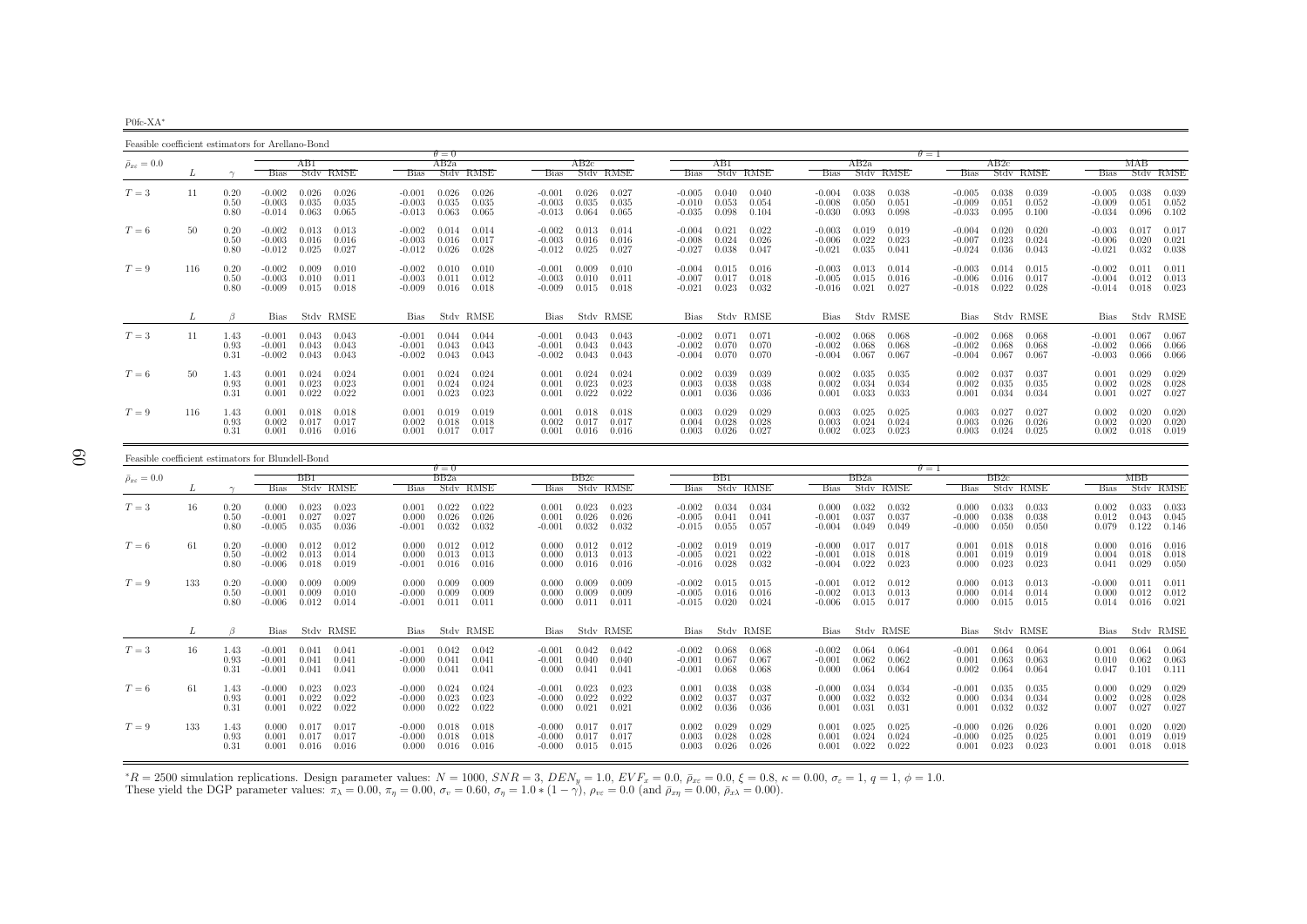P0ft-XA<sup>∗</sup>

| Feasible t-test Arellano-Bond: actual significance level |     |                      |                         |                                                             |                |                         |                                                             |                |                         |                |                                                                               |                |                         |                                                           |                         |                                                           |                |
|----------------------------------------------------------|-----|----------------------|-------------------------|-------------------------------------------------------------|----------------|-------------------------|-------------------------------------------------------------|----------------|-------------------------|----------------|-------------------------------------------------------------------------------|----------------|-------------------------|-----------------------------------------------------------|-------------------------|-----------------------------------------------------------|----------------|
| $\bar{\rho}_{x\varepsilon}=0.0$                          |     |                      |                         |                                                             |                | $\theta = 0$            |                                                             |                |                         |                |                                                                               |                | $\theta = 1$            |                                                           |                         |                                                           |                |
|                                                          | L   | $\gamma$             |                         | AB1 AB1aR AB1cR                                             |                |                         |                                                             |                | AB2a AB2aW AB2c AB2cW   |                | AB1 AB1aR AB1cR                                                               |                |                         | AB2a AB2aW AB2c AB2cW MAB                                 |                         |                                                           |                |
| $T=3$                                                    | 11  | 0.20<br>0.50<br>0.80 | 0.058<br>0.066          | $0.048$ $0.049$ $0.043$<br>$0.059$ $0.055$<br>$0.066$ 0.060 |                | 0.062<br>0.064          | $0.052$ $0.048$ $0.049$ $0.048$<br>0.059<br>$0.062$ 0.061   | 0.056          | 0.055<br>0.060          |                | $0.211$ $0.059$ $0.045$<br>$0.213$ 0.068<br>$0.247$ $0.092$ $0.085$           | 0.060          | 0.087                   | 0.075 0.059<br>0.062<br>$0.101$ $0.081$                   | 0.058<br>0.066<br>0.090 | $0.053$ $0.585$<br>0.063<br>0.086                         | 0.601<br>0.676 |
| $T=6$                                                    | 50  | 0.20<br>0.50<br>0.80 | 0.056<br>0.064<br>0.082 | $0.057$ 0.046<br>0.064 0.057<br>0.080 0.075                 |                | 0.076<br>0.084<br>0.095 | 0.056 0.052<br>0.066<br>0.074                               | 0.063<br>0.078 | 0.051<br>0.062<br>0.076 | 0.326          | $0.232$ $0.061$ $0.044$<br>0.232 0.066 0.054<br>0.129                         | 0.110          | 0.119<br>0.127<br>0.175 | 0.063<br>0.062<br>0.091                                   | 0.056<br>0.059<br>0.102 | $0.054$ 0.198<br>0.058<br>0.099                           | 0.191<br>0.238 |
| $T=9$                                                    | 116 | 0.20<br>0.50<br>0.80 | 0.052<br>0.086          | $0.043$ $0.044$ $0.041$<br>0.052<br>0.085 0.080             | 0.046          | 0.087<br>0.088<br>0.136 | $0.047$ 0.042<br>0.052<br>$0.079$ $0.082$ $0.081$           | 0.050          | 0.042<br>0.050          |                | 0.246 0.064 0.055<br>$0.267$ 0.079 0.068<br>0.374 0.157 0.138                 |                | 0.194<br>0.289          | $0.187$ 0.058<br>0.063<br>$0.119$ $0.136$                 | 0.055<br>0.064          | $0.052 \quad 0.126$<br>$0.062$ $0.119$<br>$0.130$ $0.193$ |                |
|                                                          | L   | $\beta$              | AB1                     | AB1aR AB1cR                                                 |                |                         |                                                             |                | AB2a AB2aW AB2c AB2cW   |                | AB1 AB1aR AB1cR                                                               |                |                         | AB2a AB2aW AB2c AB2cW MAB                                 |                         |                                                           |                |
| $T=3$                                                    | 11  | 1.43<br>0.93<br>0.31 | 0.045                   | $0.047$ $0.049$ $0.047$<br>$0.045$ $0.046$ $0.046$<br>0.046 | 0.047          | 0.050<br>0.051          | 0.053 0.050 0.048 0.047<br>0.048<br>0.048                   | 0.047<br>0.046 | 0.046<br>0.046          |                | $0.214$ $0.049$ $0.044$<br>$0.214$ $0.049$ $0.046$<br>$0.216$ $0.050$ $0.046$ |                | 0.065<br>0.064          | 0.063 0.048 0.049 0.044 0.643<br>0.052<br>0.052           | 0.047<br>0.046          | 0.044 0.644<br>$0.043$ $0.644$                            |                |
| $T=6$                                                    | 50  | 1.43<br>0.93<br>0.31 | 0.040<br>0.045<br>0.048 | 0.044 0.040<br>0.044<br>$0.047$ 0.048                       | 0.044          | 0.053                   | $0.062$ $0.042$ $0.042$<br>$0.061$ $0.045$<br>$0.043$ 0.050 | 0.046          | 0.040<br>0.046<br>0.048 | 0.218          | $0.220$ $0.047$ $0.040$<br>0.050<br>$0.221$ $0.047$ $0.041$                   | 0.042          | 0.098<br>0.099<br>0.092 | 0.046<br>0.050<br>0.050                                   | 0.046<br>0.046          | $0.044$ $0.041$ $0.203$<br>$0.042$ 0.206<br>$0.042$ 0.209 |                |
| $T=9$                                                    | 116 | 1.43<br>0.93<br>0.31 | 0.040<br>0.048          | $0.046$ $0.046$ $0.044$<br>$0.044$ $0.040$<br>$0.045$ 0.048 |                | 0.078<br>0.078<br>0.086 | 0.046 0.046 0.045<br>0.045<br>0.048 0.049 0.049             | 0.043          | 0.042                   | 0.228          | $0.227$ $0.052$ $0.052$<br>0.054 0.052<br>$0.228$ $0.051$ $0.051$             |                | 0.166<br>0.165          | $0.161$ $0.046$<br>0.048<br>0.045                         | 0.053<br>0.055          | $0.050$ $0.128$<br>0.053<br>$0.052$ $0.049$ $0.140$       | 0.130          |
| Feasible t-test Blundell-Bond: actual significance level |     |                      |                         |                                                             |                | $\theta = 0$            |                                                             |                |                         |                |                                                                               |                | $\theta = 1$            |                                                           |                         |                                                           |                |
| $\bar{\rho}_{x\varepsilon}=0.0$                          | L   | $\gamma$             |                         | BB1 BB1aR BB1cR                                             |                |                         |                                                             |                | BB2a BB2aW BB2c BB2cW   |                | BB1 BB1aR BB1cR                                                               |                |                         | BB2a BB2aW BB2c BB2cW MBB                                 |                         |                                                           |                |
| $T=3$                                                    | 16  | 0.20<br>0.50<br>0.80 | 0.062<br>0.062          | $0.053$ $0.057$ $0.043$<br>$0.057$ $0.052$<br>0.058         | 0.045          | 0.068<br>0.065          | $0.072$ $0.062$ $0.052$ $0.052$<br>0.061<br>$0.054$ 0.043   | 0.060          | 0.058<br>0.040          | 0.213<br>0.226 | $0.199$ $0.060$ $0.040$<br>$0.060$ $0.045$<br>0.069                           | 0.049          | 0.077<br>0.090<br>0.090 | 0.066<br>0.057                                            | 0.069<br>0.058          | $0.054$ $0.056$ $0.049$ $0.544$<br>0.064 0.596<br>0.056   | 0.773          |
| $T=6$                                                    | 61  | 0.20<br>0.50<br>0.80 | 0.051                   | $0.044$ $0.052$ $0.036$<br>0.055<br>$0.064$ 0.066           | 0.042<br>0.054 | 0.075<br>0.071<br>0.085 | $0.055$ $0.040$ $0.038$<br>0.051<br>0.060                   | 0.044<br>0.054 | 0.042<br>0.049          | 0.219<br>0.278 | 0.210 0.055 0.034<br>0.062<br>$0.101$ $0.079$                                 | 0.042          | 0.126<br>0.128<br>0.150 | 0.051<br>0.052<br>0.051                                   | 0.050<br>0.054          | $0.044$ $0.041$ $0.168$<br>0.046<br>0.050                 | 0.175<br>0.648 |
| $T=9$                                                    | 133 | 0.20<br>0.50<br>0.80 | 0.038<br>0.036          | 0.045<br>0.042<br>$0.072$ $0.071$ $0.062$                   | 0.033<br>0.032 | 0.088<br>0.081          | $0.047$ 0.037<br>0.045<br>$0.097$ $0.050$ $0.052$ $0.048$   | 0.036          | 0.035<br>0.033          |                | $0.227$ $0.058$ $0.045$<br>0.249 0.070 0.054<br>$0.331$ $0.130$ $0.108$       |                | 0.200<br>0.199          | 0.054<br>0.054<br>$0.242$ 0.068                           | 0.040<br>0.042          | $0.037$ $0.106$<br>0.039<br>$0.054$ $0.051$ $0.329$       | 0.100          |
|                                                          | L   | $\beta$              | BB1                     | BB1aR BB1cR                                                 |                |                         |                                                             |                | BB2a BB2aW BB2c BB2cW   | BB1            | BB1aR BB1cR                                                                   |                |                         | BB2a BB2aW BB2c BB2cW MBB                                 |                         |                                                           |                |
| $T=3$                                                    | 16  | 1.43<br>0.93<br>0.31 | 0.048<br>0.048          | $0.047$ $0.048$ $0.047$<br>0.048<br>0.049                   | 0.047<br>0.050 | 0.054<br>0.056          | 0.054 0.049 0.048 0.047<br>0.049 0.049<br>$0.051$ 0.048     |                | 0.048<br>0.048          |                | $0.212$ $0.053$ $0.046$<br>$0.213$ $0.051$ $0.044$<br>0.218 0.046 0.044       |                | 0.080<br>0.073          | $0.077$ $0.057$ $0.049$<br>0.056<br>0.050                 | 0.050<br>0.050          | $0.046$ 0.626<br>0.048 0.621<br>0.049                     | 0.726          |
| $T=6$                                                    | 61  | 1.43<br>0.93<br>0.31 | 0.042<br>0.043          | 0.044 0.041<br>0.044<br>$0.043$ $0.045$ $0.043$             | 0.043          | 0.059<br>0.059<br>0.059 | $0.040 \quad 0.040$<br>0.041<br>$0.042$ 0.044               | 0.040          | 0.038<br>0.039<br>0.043 | 0.216          | $0.217$ $0.047$ $0.040$<br>0.050<br>$0.222$ $0.046$ $0.043$                   | 0.042          | 0.112<br>0.108          | $0.112 \quad 0.048$<br>0.047<br>0.047                     | 0.048<br>0.050<br>0.051 | $0.046$ $0.201$<br>0.046<br>0.048                         | 0.198<br>0.223 |
| $T=9$                                                    | 133 | 1.43<br>0.93<br>0.31 | 0.040<br>0.046          | $0.040$ $0.042$ $0.039$<br>0.041<br>$0.045$ 0.047           | 0.039          | 0.083<br>0.082          | 0.044<br>0.043<br>$0.089$ $0.044$ $0.040$                   | 0.038<br>0.038 | 0.038<br>0.037<br>0.040 | 0.229          | 0.218 0.055<br>0.055<br>$0.228$ $0.053$ $0.049$                               | 0.052<br>0.049 | 0.180<br>0.188          | 0.049<br>0.049<br>$0.193$ $0.044$ $0.051$ $0.049$ $0.138$ | 0.048<br>0.049          | $0.046$ $0.125$<br>0.046                                  | 0.129          |

 ${}^{*}R = 2500$  simulation replications. Design parameter values:  $N = 1000$ ,  $SNR = 3$ ,  $DEN_y = 1.0$ ,  $EVF_x = 0.0$ ,  $\bar{\rho}_{x\bar{x}} = 0.0$ ,  $\xi = 0.8$ ,  $\kappa = 0.00$ ,<br> $\sigma_{\varepsilon} = 1$ ,  $q = 1$ ,  $\phi = 1.0$ . These yield the DGP parameter values:

P0fJ-XA<sup>∗</sup>

|                                 |     |           |                |                      | Feasible Sargan-Hansen test: rejection probability |                         |                         |                         |                                           |                         |                         |                         |
|---------------------------------|-----|-----------|----------------|----------------------|----------------------------------------------------|-------------------------|-------------------------|-------------------------|-------------------------------------------|-------------------------|-------------------------|-------------------------|
|                                 |     | df        |                |                      |                                                    |                         | $\theta = 0$            |                         |                                           |                         |                         |                         |
| $\bar{\rho}_{x\varepsilon}=0.0$ | AВ  | <b>BB</b> | Inc            | $\sim$               | $JAB_a^{(2,1)}JBB_a^{(2,1)}JES_a^{(2,1)}$          |                         |                         |                         | $JAB_c^{(2,1)}JBB_c^{(2,1)}JES_c^{(2,1)}$ |                         | JMAB JMBB JESM          |                         |
| $T=3$                           | 9   | 13        | 4              | 0.20<br>0.50<br>0.80 | 0.045<br>0.039<br>0.047<br>0.043<br>0.048<br>0.040 | 0.048<br>0.044<br>0.042 | 0.037<br>0.037<br>0.041 | 0.027<br>0.025<br>0.026 | 0.023<br>0.019<br>0.022                   | 0.211<br>0.202<br>0.218 | 0.251<br>0.278<br>0.420 | 0.254<br>0.282<br>0.420 |
| $T=6$                           | 48  | 58        | 10             | 0.20<br>0.50<br>0.80 | 0.046<br>0.047<br>0.046<br>0.045<br>0.056<br>0.054 | 0.053<br>0.053<br>0.051 | 0.024<br>0.022<br>0.025 | 0.024<br>0.020<br>0.022 | 0.031<br>0.025<br>0.022                   | 0.028<br>0.028<br>0.036 | 0.364<br>0.370<br>0.432 | 0.422<br>0.423<br>0.489 |
| $T=9$                           | 114 | 130       | 16             | 0.20<br>0.50<br>0.80 | 0.045<br>0.046<br>0.050<br>0.050<br>0.054<br>0.053 | 0.067<br>0.064<br>0.054 | 0.018<br>0.017<br>0.019 | 0.021<br>0.018<br>0.014 | 0.038<br>0.031<br>0.022                   | 0.022<br>0.021<br>0.019 | 0.395<br>0.398<br>0.419 | 0.462<br>0.463<br>0.479 |
|                                 |     | df        |                |                      |                                                    |                         | $\theta=1$              |                         |                                           |                         |                         |                         |
| $\bar{\rho}_{x\varepsilon}=0.0$ | AВ  | <b>BB</b> | Inc            | $\sim$               | $JAB_a^{(2,1)}JBB_a^{(2,1)}JES_a^{(2,1)}$          |                         |                         |                         | $JAB_c^{(2,1)}JBB_c^{(2,1)}JES_c^{(2,1)}$ |                         | JMAB JMBB JESM          |                         |
| $T=3$                           | 9   | 13        | $\overline{4}$ | 0.20<br>0.50<br>0.80 | 0.044<br>0.039<br>0.041<br>0.035<br>0.052<br>0.041 | 0.050<br>0.044<br>0.047 | 0.038<br>0.038<br>0.043 | 0.028<br>0.028<br>0.032 | 0.030<br>0.029<br>0.031                   | 0.238<br>0.234<br>0.248 | 0.548<br>0.578<br>0.657 | 0.543<br>0.578<br>0.652 |
| $T=6$                           | 48  | 58        | 10             | 0.20<br>0.50<br>0.80 | 0.033<br>0.034<br>0.033<br>0.036<br>0.042<br>0.035 | 0.055<br>0.050<br>0.043 | 0.021<br>0.024<br>0.026 | 0.017<br>0.019<br>0.020 | 0.032<br>0.026<br>0.026                   | 0.027<br>0.030<br>0.035 | 0.743<br>0.746<br>0.761 | 0.770<br>0.773<br>0.785 |
| $T=9$                           | 114 | 130       | 16             | 0.20<br>0.50<br>0.80 | 0.024<br>0.030<br>0.028<br>0.032<br>0.034<br>0.028 | 0.065<br>0.057<br>0.050 | 0.014<br>0.019<br>0.020 | 0.016<br>0.014<br>0.016 | 0.033<br>0.033<br>0.030                   | 0.021<br>0.020<br>0.022 | 0.784<br>0.783<br>0.787 | 0.804<br>0.803<br>0.808 |

\*R = 2500 simulation replications. Design parameter values:  $N = 1000$ ,  $SNR = 3$ ,  $DEN_y = 1.0$ ,  $EVF_x = 0.0$ ,  $\bar{\rho}_{xe} = 0.0$ ,  $\xi = 0.8$ ,  $\kappa = 0.00$ ,  $\sigma_x = 1$ ,  $q = 1$ ,  $\phi = 1.0$ . These yield the DGP parameter values:  $\pi_{\lambda} = 0.$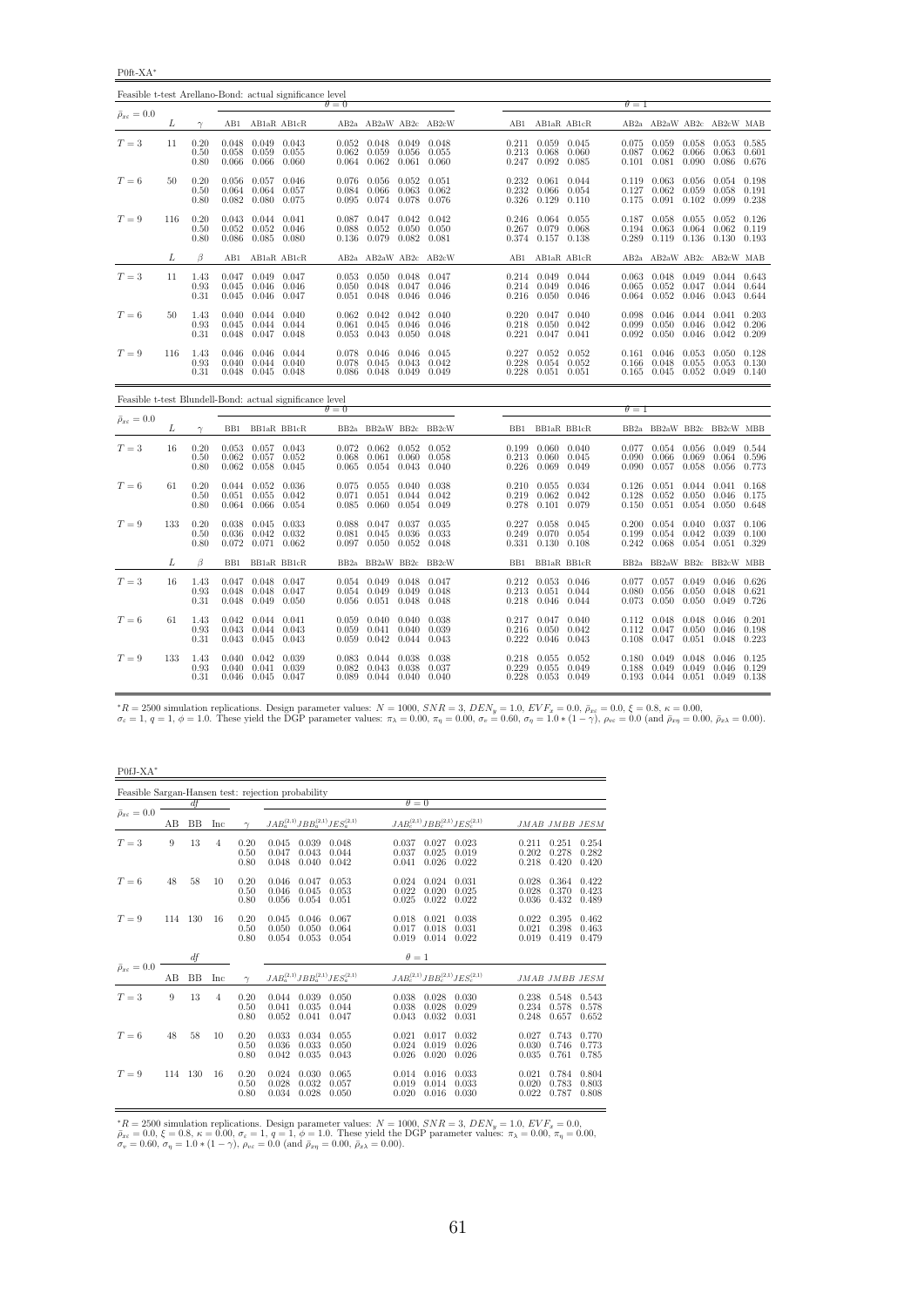P0fJ-XA<sup>∗</sup> : additional findings

|                                 |     |          |                |                                                     | Feasible Sargan-Hansen test: rejection probability                                     |                                                                                                              |                                                                                |
|---------------------------------|-----|----------|----------------|-----------------------------------------------------|----------------------------------------------------------------------------------------|--------------------------------------------------------------------------------------------------------------|--------------------------------------------------------------------------------|
| $\bar{\rho}_{x\varepsilon}=0.0$ |     | df       |                |                                                     |                                                                                        | $\theta = 0$                                                                                                 |                                                                                |
|                                 | AB  | BB       | Inc            | $\gamma$                                            | $JAB^{(1,0)}JBB^{(1,0)}_aJES^{(1,0)}$                                                  | $JAB_a^{(1,1)}JBB_a^{(1,1)}JES_a^{(1,1)}$                                                                    | $JAB_c^{(1,1)}JBB_c^{(1,1)}JES_c^{(1,1)}$                                      |
| $T=3$                           | 9   | 13       | $\overline{4}$ | 0.20<br>0.50<br>0.80                                | $0.042$ $0.038$ $0.034$<br>0.047<br>0.039<br>0.040<br>0.050<br>0.044<br>0.047          | 0.042<br>0.047<br>0.050<br>0.047<br>0.047<br>0.054<br>0.050<br>0.049<br>0.060                                | 0.037<br>0.029<br>0.023<br>0.037<br>0.028<br>0.024<br>0.042<br>0.031<br>0.031  |
| $T=6$                           | 48  | 58       | 10             | 0.20<br>0.50<br>0.80                                | 0.044<br>0.045<br>0.043<br>0.044<br>0.045<br>0.046<br>0.050<br>0.050<br>0.058          | 0.048<br>0.052<br>0.062<br>0.048<br>0.050<br>0.061<br>0.057<br>0.067<br>0.073                                | 0.024<br>0.024<br>0.032<br>0.022<br>0.020<br>0.027<br>0.026<br>0.026<br>0.038  |
| $T=9$                           | 114 | 130      | 16             | 0.20<br>0.50<br>0.80                                | 0.042<br>0.046<br>0.047<br>0.040<br>0.046<br>0.042<br>0.043<br>0.049<br>0.056          | 0.047<br>0.052<br>0.074<br>0.053<br>0.054<br>0.074<br>0.055<br>$0.062$ 0.077                                 | 0.021<br>0.018<br>0.037<br>0.017<br>0.018<br>0.033<br>$0.019$ $0.016$<br>0.034 |
|                                 |     | df       |                |                                                     |                                                                                        | $\theta=1$                                                                                                   |                                                                                |
| $\bar{\rho}_{x\varepsilon}=0.0$ | AВ  | BB       | Inc            | $\gamma$                                            | $JAB^{(1,0)}JBB^{(1,0)}_aJES^{(1,0)}$                                                  | $JAB^{(1,1)}_aJBB^{(1,1)}_aJES^{(1,1)}_a$                                                                    | $JAB_c^{(1,1)}JBB_c^{(1,1)}JES_c^{(1,1)}$                                      |
| $T=3$                           | 9   | 13       | $\overline{4}$ | $\begin{array}{c} 0.20 \\ 0.50 \end{array}$<br>0.80 | 0.524 0.556 0.212<br>0.310<br>0.534<br>0.626<br>0.551<br>0.697<br>0.418                | 0.060<br>$0.060$ $0.061$<br>$\frac{0.057}{0.065}$<br>0.066<br>0.063<br>0.064<br>0.075                        | 0.045 0.034<br>0.033<br>0.042<br>0.037<br>0.038<br>0.049<br>0.048<br>0.050     |
| $T=6$                           | 48  | 58       | 10             | 0.20<br>0.50<br>0.80                                | 0.984<br>0.987<br>0.232<br>$\!0.991\!$<br>0.986<br>0.403<br>0.992<br>0.997<br>0.648    | 0.043<br>0.050<br>0.063<br>0.049<br>0.054<br>0.066<br>0.057<br>0.066<br>0.083                                | 0.020<br>0.035<br>0.022<br>0.022<br>0.026<br>0.039<br>0.032<br>0.031<br>0.055  |
| $T=9$                           | 114 | 130      | 16             | 0.20<br>0.50<br>0.80                                | 1.000 0.224<br>1.000<br>0.422<br>1.000<br>1.000<br>0.740<br>1.000<br>1.000             | 0.036<br>0.044<br>0.069<br>0.038<br>0.072<br>0.046<br>0.047<br>0.051<br>0.086                                | 0.017<br>0.015<br>0.036<br>0.020<br>0.016<br>0.039<br>$0.021$ $0.026$<br>0.056 |
|                                 |     |          |                |                                                     | Feasible Sargan-Hansen test: rejection probability<br>$\theta = 0$                     |                                                                                                              |                                                                                |
| $\bar{\rho}_{x\varepsilon}=0.0$ | AB  | df<br>BB | Inc            | $\gamma$                                            | $JAB_{a}^{\left( 2,2\right) }JBB_{a}^{\left( 2,2\right) }JES_{a}^{\left( 2,2\right) }$ | $JAB_c^{(2,2)}JBB_c^{(2,2)}JES_c^{(2,2)}$                                                                    |                                                                                |
| $T=3$                           | 9   | 13       | $\overline{4}$ | 0.20<br>0.50<br>0.80                                | 0.038<br>0.047<br>0.046<br>0.047<br>0.042<br>0.044<br>0.049<br>$\,0.041\,$<br>0.041    | 0.037<br>0.028<br>0.023<br>0.037<br>0.026<br>0.018<br>0.042<br>0.026<br>0.019                                |                                                                                |
| $T=6$                           | 48  | 58       | 10             | 0.20<br>0.50<br>0.80                                | 0.046<br>0.047<br>0.055<br>0.044<br>0.056<br>0.047<br>0.052<br>0.054<br>0.056          | 0.024<br>0.024<br>0.032<br>0.022<br>0.020<br>0.025<br>0.026<br>0.021<br>0.025                                |                                                                                |
| $T=9$                           | 114 | 130      | 16             | $0.20\,$<br>0.50<br>0.80                            | $\,0.045\,$<br>0.047<br>0.068<br>0.050<br>0.050<br>0.067<br>0.052<br>0.054<br>0.058    | $\begin{array}{c} 0.018 \\ 0.017 \end{array}$<br>0.021<br>0.037<br>0.032<br>0.017<br>0.019<br>0.013<br>0.026 |                                                                                |
| $\bar{\rho}_{x\varepsilon}=0.0$ |     | df       |                |                                                     | $\theta=1$                                                                             |                                                                                                              |                                                                                |
|                                 | AВ  | ΒB       | Inc            | $\gamma$                                            | $JAB_a^{(2,2)}JBB_a^{(2,2)}JES_a^{(2,2)}$                                              | $JAB_c^{(2,2)}JBB_c^{(2,2)}JES_c^{(2,2)}$                                                                    |                                                                                |
| $T=3$                           | 9   | 13       | $\overline{4}$ | 0.20<br>0.50<br>0.80                                | $0.043$ $0.039$ $0.049$<br>0.035<br>0.046<br>0.039<br>0.046<br>0.038<br>0.050          | 0.028<br>0.038<br>0.030<br>0.036<br>0.027<br>0.027<br>0.043<br>0.025<br>0.028                                |                                                                                |
| $T=6$                           | 48  | 58       | 10             | 0.20<br>0.50<br>0.80                                | 0.034<br>0.032<br>0.056<br>0.034<br>0.049<br>0.036<br>0.036<br>0.040<br>0.048          | 0.016<br>0.034<br>0.019<br>$\frac{0.023}{0.025}$<br>0.018<br>0.028<br>0.017<br>0.022                         |                                                                                |
| $T=9$                           | 114 | 130      | 16             | 0.20<br>0.50<br>0.80                                | 0.031<br>0.026<br>0.068<br>0.034<br>0.060<br>0.029<br>0.034<br>0.031<br>0.059          | 0.014<br>0.016<br>0.034<br>0.019<br>0.014<br>0.033<br>0.019<br>$0.012$ $0.029$                               |                                                                                |

 ${}^*R = 2500$  simulation replications. Design parameter values:  $N = 1000$ ,  $SNR = 3$ ,  $DEN_y = 1.0$ ,  $EVF_x = 0.0$ ,  $\bar{\rho}_{xe} = 0.0$ ,  $\xi = 0.8$ ,  $\kappa = 0.00$ ,  $\sigma_e = 1$ ,  $q = 1$ ,  $\phi = 1.0$ . These yield the DGP parameter values:  $\pi_{\lambda} =$ 

P0-XA<sup>∗</sup>

| Standard errors of error components $\eta_i$ and $\varepsilon_{it}$ |     |                                                   |            |                         |                                                                               |                                    |                   |                                                          |                                                                                  |                         |                                   |                                                                        |                         |                 |                                                                                                                   |                                                 |                         |
|---------------------------------------------------------------------|-----|---------------------------------------------------|------------|-------------------------|-------------------------------------------------------------------------------|------------------------------------|-------------------|----------------------------------------------------------|----------------------------------------------------------------------------------|-------------------------|-----------------------------------|------------------------------------------------------------------------|-------------------------|-----------------|-------------------------------------------------------------------------------------------------------------------|-------------------------------------------------|-------------------------|
| $\bar{\rho}_{x\varepsilon}=0.0$                                     |     |                                                   |            |                         | Bias $\hat{\sigma}_n$                                                         |                                    | $\theta = 0$      | Bias $\hat{\sigma}_{\varepsilon}$                        |                                                                                  |                         | Bias $\hat{\sigma}_\eta$          |                                                                        |                         | $\theta = 1$    |                                                                                                                   | Bias $\hat{\sigma}_{\varepsilon}$               |                         |
|                                                                     | L   |                                                   | $\sigma_n$ |                         |                                                                               | AB1 AB2a AB2c                      |                   |                                                          | AB1 AB2a AB2c                                                                    | AB1                     | AB <sub>2a</sub> AB <sub>2c</sub> |                                                                        | MAB                     | AB1             |                                                                                                                   | AB <sub>2a</sub> AB <sub>2c</sub> MAB           |                         |
| $T=3$                                                               | 11  | $0.20\ 0.80$<br>$0.50 \quad 0.50$<br>$0.80\ 0.20$ |            | 0.003<br>0.007<br>0.037 | 0.003<br>0.007<br>0.035                                                       | 0.003<br>0.007<br>0.036            |                   | $-0.001$ $-0.001$ $-0.001$<br>$-0.001$ $-0.001$ $-0.001$ | $-0.006 - 0.006 - 0.006$                                                         | 0.011<br>0.022<br>0.109 | 0.008<br>0.018<br>$0.096$ $0.103$ | 0.010<br>0.020                                                         | 0.010<br>0.021<br>0.104 |                 | $-0.002$ $-0.002$ $-0.002$ $-0.002$<br>$-0.004$ $-0.003$ $-0.004$ $-0.004$<br>$-0.015 - 0.013 - 0.014 - 0.014$    |                                                 |                         |
| $T=6$                                                               | 50  | $0.20\ 0.80$<br>$0.50 \quad 0.50$<br>$0.80\ 0.20$ |            | 0.002<br>0.006<br>0.027 | 0.002<br>0.005<br>0.026                                                       | 0.002<br>0.005<br>0.026            |                   | $-0.001$ $-0.001$ $-0.001$<br>$-0.001$ $-0.001$ $-0.001$ | $-0.004$ $-0.004$ $-0.004$                                                       | 0.006<br>0.013<br>0.064 | 0.004<br>0.010<br>0.047           | 0.005<br>0.011<br>0.055                                                | 0.004<br>0.009<br>0.047 |                 | $-0.001$ $-0.001$ $-0.001$ $-0.001$<br>$-0.002$ $-0.002$ $-0.002$ $-0.001$<br>$-0.010$ $-0.007$ $-0.009$ $-0.007$ |                                                 |                         |
| $T=9$                                                               | 116 | $0.20\ 0.80$<br>$0.50 \quad 0.50$<br>$0.80\ 0.20$ |            | 0.002<br>0.004<br>0.021 | 0.002<br>0.004<br>0.020                                                       | 0.002<br>0.004<br>0.020            |                   | $-0.001$ $-0.001$ $-0.001$                               | $-0.000 - 0.000 - 0.000$<br>$-0.003 - 0.003 - 0.003$                             | 0.005<br>0.009<br>0.048 | 0.003<br>0.007<br>0.035           | 0.004<br>0.008<br>0.041                                                | 0.002<br>0.005<br>0.031 |                 | $-0.001$ $-0.000$ $-0.001$ $-0.000$<br>$-0.001$ $-0.001$ $-0.001$ $-0.001$<br>$-0.006$ $-0.005$ $-0.006$ $-0.004$ |                                                 |                         |
|                                                                     | L   |                                                   | $\sigma_n$ | B <sub>B1</sub>         | BB <sub>2a</sub>                                                              | BB2c                               | BB1               | BB <sub>2a</sub>                                         | BB2c                                                                             | B <sub>B1</sub>         | BB <sub>2a</sub>                  | BB <sub>2c</sub>                                                       | <b>MBB</b>              | B <sub>B1</sub> | BB <sub>2a</sub>                                                                                                  | BB2c                                            | MBB                     |
| $T = 3$                                                             | 16  | $0.20\ 0.80$<br>$0.50 \quad 0.50$<br>$0.80\ 0.20$ |            |                         | $0.000 - 0.001 - 0.001$<br>$0.002 - 0.000 - 0.001$<br>$0.008 - 0.004 - 0.007$ |                                    | 0.000<br>$-0.000$ | 0.000<br>0.000                                           | 0.000<br>0.000<br>$-0.002 - 0.000 - 0.000$                                       | 0.005<br>0.011<br>0.040 | 0.001                             | $0.001 - 0.001$<br>$0.003$ $0.001$ $-0.020$<br>$0.007 - 0.005 - 0.048$ |                         |                 | $-0.001 - 0.000 - 0.000$<br>$-0.003$ $-0.001$ $-0.000$<br>$-0.007$ $-0.002$ $-0.000$                              |                                                 | 0.000<br>0.005<br>0.042 |
| $T=6$                                                               | 61  | $0.20\ 0.80$<br>$0.50 \quad 0.50$<br>$0.80\ 0.20$ |            | 0.001<br>0.003          | $0.015 - 0.000 - 0.002$                                                       | $0.000 - 0.000$<br>$0.000 - 0.000$ |                   |                                                          | $-0.000 - 0.000 - 0.000$<br>$-0.001 - 0.000 - 0.000$<br>$-0.003 - 0.000 - 0.000$ | 0.003<br>0.008<br>0.037 | $0.000 - 0.001$                   | $0.001 - 0.001 - 0.006$<br>$0.007 - 0.007 - 0.133$                     | 0.000                   |                 | $-0.001 - 0.000$<br>$-0.001 - 0.000$<br>$-0.006 - 0.002$                                                          | $0.000 - 0.000$<br>$0.000 \quad 0.001$<br>0.000 | 0.017                   |
| $T=9$                                                               | 133 | $0.20\ 0.80$<br>$0.50 \quad 0.50$<br>$0.80\ 0.20$ |            | 0.002<br>0.013          | $0.000 - 0.000 - 0.001$                                                       | $0.000 - 0.001$<br>$0.001 - 0.002$ |                   |                                                          | $-0.000 - 0.000 - 0.000$<br>$-0.000 - 0.000 - 0.000$<br>$-0.002 - 0.000 - 0.000$ | 0.003<br>0.007<br>0.034 | $0.001 - 0.001$                   | $0.002 - 0.001 - 0.001$<br>$0.013 - 0.003 - 0.047$                     | 0.000                   | $-0.005$        | $-0.000 - 0.000 - 0.000 - 0.000$<br>$-0.001 - 0.000$<br>$-0.002$                                                  | 0.000<br>0.000                                  | 0.000<br>0.005          |

 ${}^*R = 2500$  simulation replications. Design parameter values:  $N = 1000$ ,  $SNR = 3$ ,  $DEN_y = 1.0$ ,  $EVF_x = 0.0$ ,  $\bar{\rho}_{x\bar{x}} = 0.0$ ,  $\xi = 0.8$ ,  $\kappa = 0.00$ ,<br>  $\sigma_{\varepsilon} = 1$ ,  $q = 1$ ,  $\phi = 1.0$ . These yield the DGP parameter values: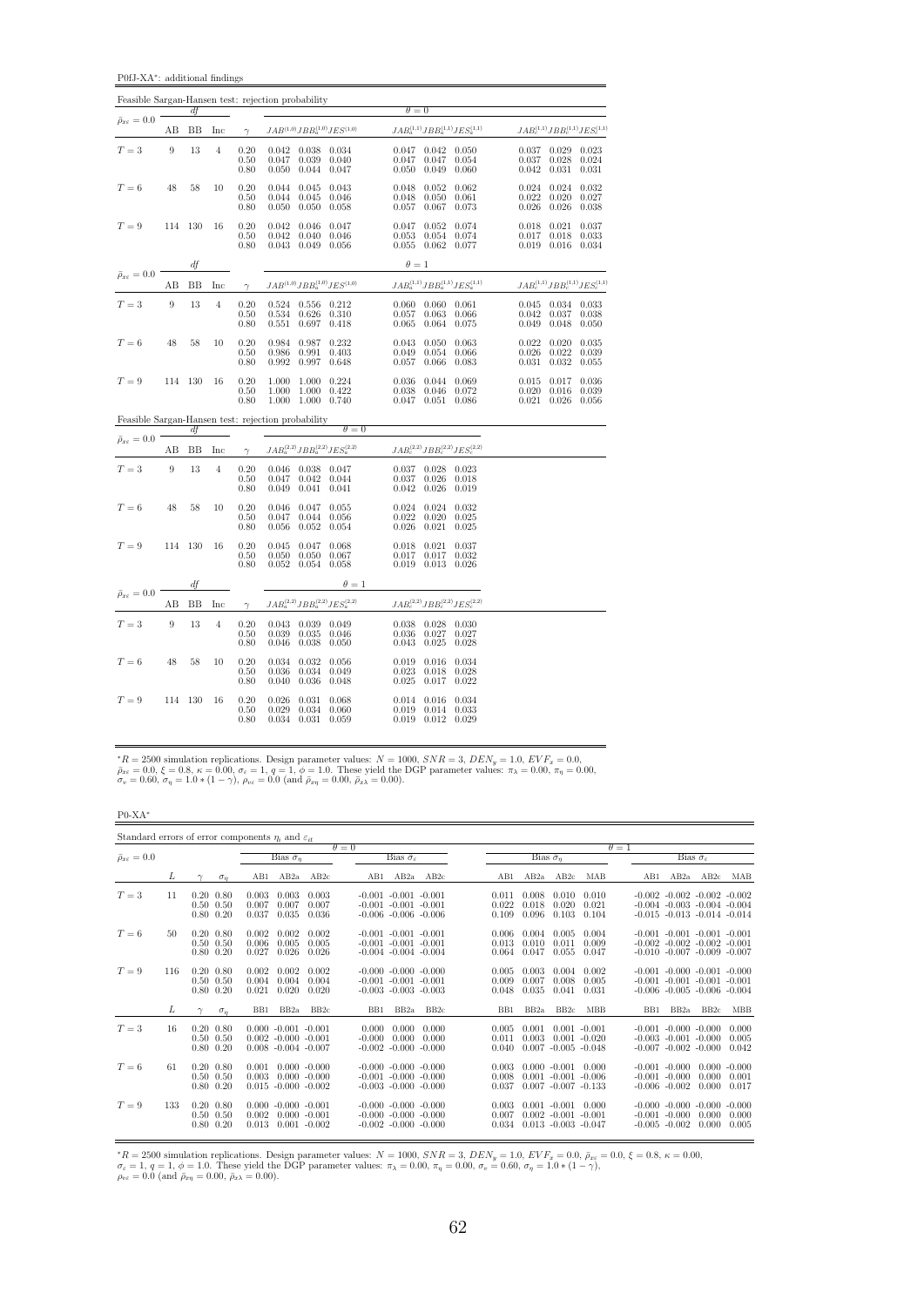| 2011. |
|-------|
|       |

| Unfeasible coefficient estimators                    |                |    |                |                      |                                  |                         |                                 |                                  |                                           |                                             |                                  |                         |                         |                         |                                  |                                   |                         |                      |                                  |                                                              |                         |                         |                                  |                         |                         |
|------------------------------------------------------|----------------|----|----------------|----------------------|----------------------------------|-------------------------|---------------------------------|----------------------------------|-------------------------------------------|---------------------------------------------|----------------------------------|-------------------------|-------------------------|-------------------------|----------------------------------|-----------------------------------|-------------------------|----------------------|----------------------------------|--------------------------------------------------------------|-------------------------|-------------------------|----------------------------------|-------------------------|-------------------------|
| $\bar{\rho}_{x\varepsilon}=0.0$                      |                | L  |                |                      |                                  | ABu                     |                                 | $\theta = 0$                     | BBu                                       |                                             |                                  | ABu                     |                         |                         |                                  | BBu                               |                         | $\theta = 1$         |                                  | MABu                                                         |                         |                         |                                  | MBBu                    |                         |
|                                                      | AВ             | ΒB |                | $\gamma$             | Bias                             |                         | Stdy RMSE                       | Bias                             |                                           | Stdy RMSE                                   | Bias                             |                         | Stdy RMSE               |                         | Bias                             |                                   | Stdy RMSE               |                      | Bias                             |                                                              | Stdy RMSE               |                         | Bias                             |                         | Stdy RMSE               |
| $T=3$                                                | 6              | 9  |                | 0.20<br>0.50<br>0.80 | $-0.000$<br>$-0.001$<br>$-0.005$ | 0.027<br>0.036<br>0.065 | 0.027<br>0.036<br>0.065         | 0.001<br>0.000<br>$-0.002$       | 0.024<br>0.027<br>0.036                   | 0.024<br>0.027<br>0.036                     | $-0.002$<br>$-0.005$<br>$-0.017$ | 0.040<br>0.054<br>0.099 | 0.040<br>0.054<br>0.100 |                         | $-0.001$<br>$-0.002$<br>$-0.006$ | 0.034<br>0.040<br>0.055           | 0.034<br>0.040<br>0.056 |                      | $-0.000$<br>-0.001<br>$-0.006$   | 0.031<br>0.041<br>0.073                                      | 0.031<br>0.041<br>0.073 |                         | 0.000<br>$-0.000$<br>$-0.002$    | 0.026<br>0.030<br>0.038 | 0.026<br>0.030<br>0.038 |
| $T=6$                                                | 12             | 15 |                | 0.20<br>0.50<br>0.80 | $-0.000$<br>$-0.001$<br>$-0.003$ | 0.015<br>0.017<br>0.028 | 0.015<br>0.017<br>0.028         | 0.000<br>$-0.000$<br>$-0.001$    | 0.015<br>0.020                            | $0.013$ $0.013$<br>0.015<br>0.020           | $-0.001$<br>$-0.002$<br>$-0.007$ | 0.022<br>0.026<br>0.043 | 0.022<br>0.027<br>0.043 |                         | $-0.000$<br>$-0.001$<br>$-0.002$ | 0.020<br>0.022<br>0.031           | 0.020<br>0.022<br>0.031 |                      | $-0.000$<br>$-0.001$<br>$-0.004$ | 0.016<br>0.019<br>0.029                                      | 0.016<br>0.019<br>0.030 |                         | 0.000<br>$-0.000$<br>$-0.001$    | 0.014<br>0.016<br>0.021 | 0.014<br>0.016<br>0.021 |
| $T=9$                                                | 18             | 21 |                | 0.20<br>0.50<br>0.80 | $-0.000$<br>$-0.001$<br>$-0.002$ | 0.010<br>0.012<br>0.018 | 0.010<br>0.012<br>0.018         | $-0.000$<br>$-0.000$<br>$-0.001$ | 0.011                                     | $0.010$ $0.010$<br>0.011<br>$0.014$ $0.014$ | $-0.001$<br>$-0.002$<br>$-0.005$ | 0.016<br>0.019<br>0.028 | 0.016<br>0.019<br>0.028 |                         | $-0.001$<br>$-0.001$<br>$-0.002$ | 0.015<br>0.017<br>0.022           | 0.015<br>0.017<br>0.022 |                      | $-0.000$                         | 0.011<br>$-0.001$ $0.013$<br>$-0.002$ 0.018                  | 0.011<br>0.013<br>0.018 |                         | $-0.000$<br>$-0.000$<br>$-0.001$ | 0.010<br>0.011<br>0.015 | 0.010<br>0.011<br>0.015 |
|                                                      | AB             | BB |                | $\beta$              | Bias                             |                         | Stdy RMSE                       | <b>Bias</b>                      |                                           | Stdy RMSE                                   | Bias                             |                         | Stdy RMSE               |                         | Bias                             |                                   | Stdy RMSE               |                      | Bias                             |                                                              | Stdy RMSE               |                         | Bias                             |                         | Stdy RMSE               |
| $T=3$                                                | 6              | 9  |                | 1.43<br>0.93<br>0.31 | $-0.001$<br>$-0.001$<br>$-0.001$ | 0.049<br>0.049          | $0.049$ 0.049<br>0.049<br>0.049 | $-0.002$<br>$-0.001$<br>$-0.001$ | 0.046<br>0.047                            | $0.047$ 0.047<br>0.046<br>0.047             | $-0.003$<br>$-0.003$<br>$-0.003$ | 0.079<br>0.079<br>0.079 | 0.079<br>0.079<br>0.079 |                         | $-0.003$<br>$-0.002$<br>$-0.001$ | 0.075<br>0.074<br>0.077           | 0.075<br>0.074<br>0.077 |                      | $-0.001$                         | 0.046<br>$-0.001$ 0.046<br>$-0.001$ 0.046                    | 0.046<br>0.046<br>0.046 |                         | $-0.002$<br>$-0.001$<br>$-0.001$ | 0.046<br>0.044<br>0.044 | 0.046<br>0.044<br>0.044 |
| $T=6$                                                | 12             | 15 |                | 1.43<br>0.93<br>0.31 | $-0.001$<br>$-0.001$<br>$-0.001$ | 0.030<br>0.029<br>0.029 | 0.030<br>0.029<br>0.029         | $-0.001$<br>$-0.001$<br>$-0.000$ | 0.029<br>0.028<br>0.028                   | 0.029<br>0.028<br>0.028                     | $-0.001$<br>$-0.001$<br>$-0.002$ | 0.049<br>0.048<br>0.048 | 0.049<br>0.048<br>0.048 |                         | $-0.001$<br>$-0.001$<br>$-0.000$ | 0.047<br>0.046<br>0.046           | 0.047<br>0.046<br>0.046 |                      | $-0.000$<br>$-0.001$             | $-0.001$ 0.028<br>0.027<br>0.027                             | 0.028<br>0.027<br>0.027 |                         | $-0.001$<br>$-0.001$<br>$-0.001$ | 0.028<br>0.027<br>0.026 | 0.028<br>0.027<br>0.026 |
| $T=9$                                                | 18             | 21 |                | 1.43<br>0.93<br>0.31 | $-0.000$<br>$-0.000$<br>$-0.000$ | 0.023<br>0.023<br>0.023 | 0.023<br>0.023<br>0.023         | $-0.000$<br>$-0.000$<br>$-0.000$ | 0.023<br>0.022<br>0.022                   | 0.023<br>0.022<br>0.022                     | $-0.000$<br>$-0.000$<br>$-0.000$ | 0.037<br>0.037<br>0.036 | 0.037<br>0.037<br>0.036 |                         | 0.000<br>0.000<br>0.000          | 0.036<br>0.035<br>0.035           | 0.036<br>0.035<br>0.035 |                      |                                  | $-0.000 \t 0.022$<br>$0.000 \quad 0.021$<br>$-0.000$ $0.021$ | 0.022<br>0.021<br>0.021 |                         | $-0.000$<br>$-0.000$<br>$-0.000$ | 0.021<br>0.020<br>0.020 | 0.021<br>0.020<br>0.020 |
| Unfeasible t-test: actual significance level         |                |    |                |                      |                                  |                         | $\theta = 0$                    |                                  |                                           |                                             |                                  |                         |                         |                         |                                  | $\theta = 1$                      |                         |                      |                                  |                                                              |                         |                         |                                  |                         |                         |
| $\bar{\rho}_{x\varepsilon}=0.0$                      | AВ             | BB |                | $\gamma$             | ABu                              | BBu                     |                                 | $\beta$                          | ABu                                       | BBu                                         | $\gamma$                         | ABu                     |                         |                         | BBu MABu MBBu                    |                                   |                         | $\beta$              | ABu                              |                                                              | BBu MABu MBBu           |                         |                                  |                         |                         |
| $T=3$                                                | 6              | 9  |                | 0.20<br>0.50<br>0.80 | 0.051<br>0.056<br>0.055          | 0.060<br>0.055<br>0.053 |                                 | 1.43<br>0.93<br>0.31             | 0.044<br>0.044<br>0.042                   | 0.042<br>0.041<br>0.043                     | 0.20<br>0.50<br>0.80             | 0.052<br>0.059<br>0.056 | 0.048<br>0.049<br>0.050 | 0.050<br>0.050<br>0.053 | 0.054<br>0.056<br>0.060          |                                   |                         | 1.43<br>0.93<br>0.31 | 0.046<br>0.046<br>0.046          | 0.048<br>0.047<br>0.049                                      | 0.047<br>0.046<br>0.049 | 0.044<br>0.044<br>0.043 |                                  |                         |                         |
| $T=6$                                                | 12             | 15 |                | 0.20<br>0.50<br>0.80 | 0.051<br>0.055<br>0.056          | 0.051<br>0.050<br>0.052 |                                 | 1.43<br>0.93<br>0.31             | 0.036<br>0.035<br>0.037                   | 0.039<br>0.042<br>0.036                     | 0.20<br>0.50<br>0.80             | 0.052<br>0.054<br>0.062 | 0.047<br>0.049<br>0.052 | 0.053<br>0.052<br>0.058 | 0.049<br>0.048<br>0.053          |                                   |                         | 1.43<br>0.93<br>0.31 | 0.048<br>0.048<br>0.042          | 0.047<br>0.044<br>0.043                                      | 0.043<br>0.043<br>0.043 | 0.041<br>0.042<br>0.039 |                                  |                         |                         |
| $T=9$                                                | 18             | 21 |                | 0.20<br>0.50<br>0.80 | 0.052<br>0.047<br>0.054          | 0.048<br>0.042<br>0.048 |                                 | 1.43<br>0.93<br>0.31             | 0.044<br>0.044<br>0.046                   | 0.046<br>0.046<br>0.044                     | 0.20<br>0.50<br>0.80             | 0.052<br>0.048<br>0.050 | 0.046<br>0.047<br>0.053 | 0.051<br>0.045<br>0.050 | 0.047<br>0.042<br>0.049          |                                   |                         | 1.43<br>0.93<br>0.31 | 0.050<br>0.049<br>0.045          | 0.048<br>0.046<br>0.049                                      | 0.041<br>0.044<br>0.042 | 0.042<br>0.045<br>0.044 |                                  |                         |                         |
| Unfeasible Sargan-Hansen test: rejection probability |                | df |                |                      |                                  |                         |                                 | $\theta = 0$                     |                                           |                                             |                                  |                         |                         | $\theta = 1$            |                                  |                                   |                         |                      |                                  |                                                              |                         |                         |                                  |                         |                         |
| $\bar{\rho}_{x\varepsilon}=0.0$                      | AВ             | BB | Inc            | $\gamma$             | JABu                             | JBBu                    | JESu                            |                                  | $JMABu\quad JMMBu\quad JESMu$             |                                             | JABu                             | $JBBu$                  | JESu                    |                         | JMABu JMMBu JESMu                |                                   |                         |                      |                                  |                                                              |                         |                         |                                  |                         |                         |
| $T=3$                                                | $\overline{4}$ | 6  | $\overline{2}$ | 0.20<br>0.50<br>0.80 | 0.049<br>0.048<br>0.055          | 0.042<br>0.044<br>0.046 | 0.049<br>0.048<br>0.042         | 0.046<br>0.056                   | $0.046$ $0.044$ $0.047$<br>0.044<br>0.044 | 0.048<br>0.041                              | 0.056<br>0.057<br>0.058          | 0.056<br>0.055<br>0.058 | 0.045<br>0.046<br>0.049 |                         | 0.047<br>0.047<br>0.050          | 0.046<br>0.038<br>0.046           | 0.050<br>0.043<br>0.035 |                      |                                  |                                                              |                         |                         |                                  |                         |                         |
| $T=6$                                                | 10             | 12 | $\overline{2}$ | 0.20<br>0.50<br>0.80 | 0.048<br>0.049<br>0.048          | 0.048<br>0.053<br>0.054 | 0.061<br>0.061<br>0.055         | 0.048<br>0.051<br>0.050          | 0.054<br>0.055<br>0.049                   | 0.063<br>0.062<br>0.054                     | 0.055<br>0.056<br>0.060          | 0.049<br>0.051<br>0.057 | 0.054<br>0.060<br>0.056 |                         | 0.046<br>0.051<br>0.048          | 0.052<br>0.050<br>0.050           | 0.061<br>0.065<br>0.052 |                      |                                  |                                                              |                         |                         |                                  |                         |                         |
| $T=9$                                                | 16             | 18 | $\overline{2}$ | 0.20<br>0.50<br>0.80 | 0.051<br>0.052<br>0.048          | 0.056<br>0.053<br>0.053 | 0.056<br>0.055<br>0.052         | 0.055<br>0.056<br>0.050          | 0.056<br>0.058<br>0.056                   | 0.057<br>0.057<br>0.053                     | 0.053<br>0.050<br>0.044          | 0.050<br>0.045<br>0.043 | 0.054<br>0.059<br>0.048 |                         | 0.058<br>0.053                   | 0.061<br>0.061<br>$0.053$ $0.051$ | 0.059<br>0.056<br>0.054 |                      |                                  |                                                              |                         |                         |                                  |                         |                         |

 ${}^*R = 2500$  simulation replications. Design parameter values:  $N = 1000$ ,  $SNR = 3$ ,  $DEN_y = 1.0$ ,  $EVF_x = 0.0$ ,  $\bar{\rho}_{xc} = 0.0$ ,  $\xi = 0.8$ ,  $\kappa = 0.00$ ,  $\sigma_{\varepsilon} = 1$ ,  $q = 1$ ,  $\phi = 1.0$ .<br>These yield the DGP parameter values:  $\pi$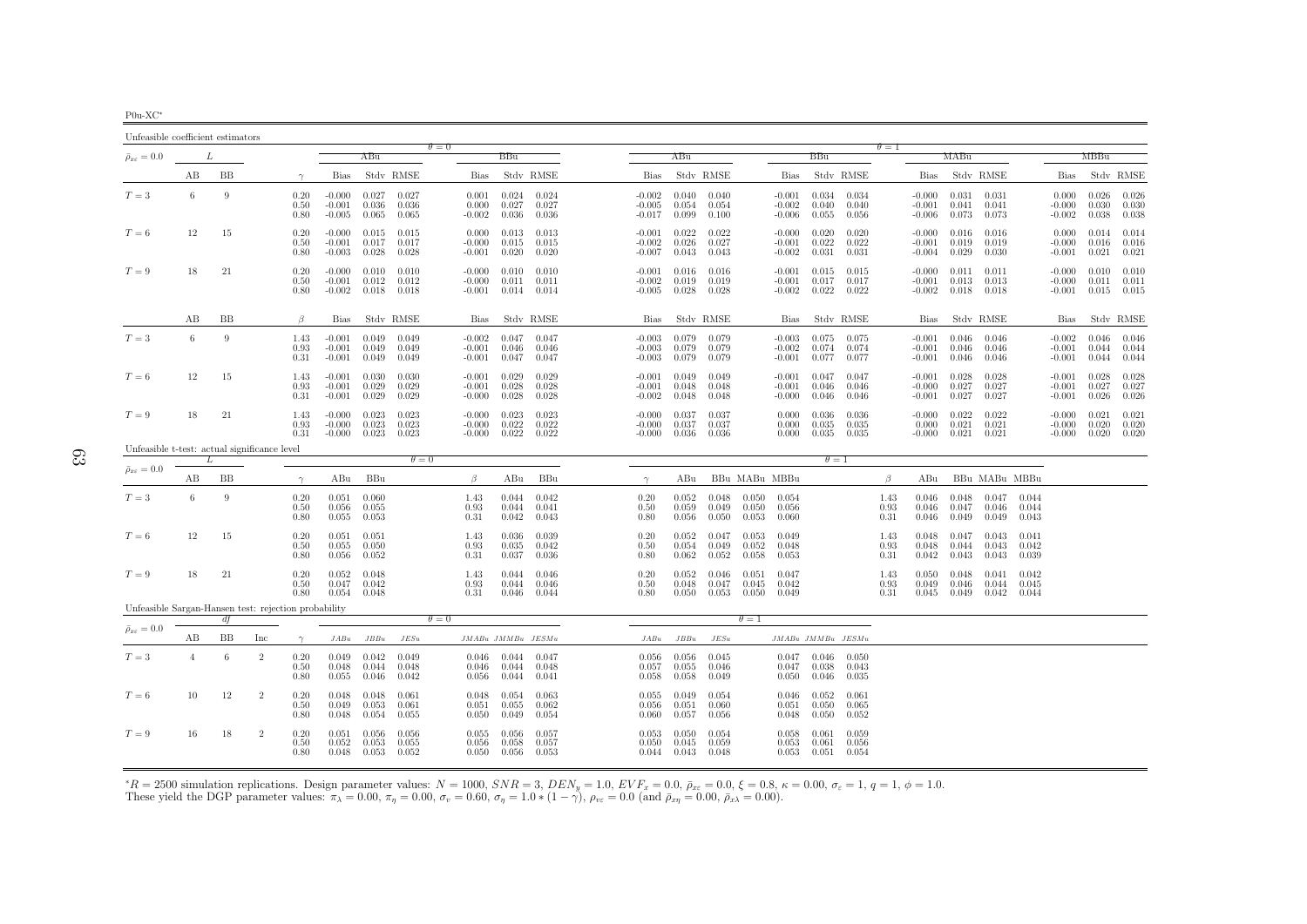P0fc-XC∗

Feasible coefficient estimators for Arellano-Bond $\theta = 0$  $AB2a$  $\theta = 1$ <br>a  $\theta = 1$  $\bar{\rho}_{x\varepsilon}=0.0$  $_{\varepsilon}$  = 0.0  $_{\varepsilon}$   $_{\varepsilon}$   $_{\varepsilon}$   $_{\varepsilon}$   $_{\varepsilon}$   $_{\varepsilon}$   $_{\varepsilon}$   $_{\varepsilon}$   $_{\varepsilon}$   $_{\varepsilon}$   $_{\varepsilon}$   $_{\varepsilon}$   $_{\varepsilon}$   $_{\varepsilon}$   $_{\varepsilon}$   $_{\varepsilon}$   $_{\varepsilon}$   $_{\varepsilon}$   $_{\varepsilon}$   $_{\varepsilon}$   $_{\varepsilon}$   $_{\varepsilon}$   $_{\varepsilon}$ L  $\gamma$  Bias Stdv RMSE Bias Stdv RMSE Bias Stdv RMSE Bias Stdv RMSE Bias Stdv RMSE Bias Stdv RMSE Bias Stdv RMSE $T=3$  $T=3$   $6$   $0.20$   $-0.000$   $0.027$   $0.027$   $-0.000$   $0.027$   $0.027$   $-0.001$   $0.027$   $0.027$   $-0.002$   $0.040$   $-0.004$   $-0.000$   $0.040$   $-0.004$   $-0.004$   $-0.003$   $0.040$   $-0.004$   $-0.004$   $-0.004$   $-0.005$   $-0.004$   $-0.00$  $0.50$   $-0.001$   $0.036$   $-0.001$   $0.036$   $0.036$   $-0.001$   $0.036$   $0.036$   $-0.005$   $0.055$   $0.055$   $-0.004$   $0.053$   $0.053$   $-0.006$   $0.054$   $0.054$   $-0.004$   $0.053$   $0.053$ 0.80 -0.005 0.065 0.065 -0.005 0.065 0.065 -0.006 0.065 0.065 -0.015 0.101 0.102 -0.015 0.097 0.099 -0.018 0.099 0.100 -0.014 0.098 0.099 $T=6$  $T=6$   $12$   $0.20$   $-0.000$   $0.015$   $0.015$   $-0.000$   $0.015$   $0.015$   $-0.000$   $0.015$   $0.015$   $-0.001$   $0.015$   $-0.001$   $0.023$   $0.023$   $-0.001$   $0.022$   $0.022$   $-0.001$   $0.022$   $-0.002$   $0.026$   $-0.002$   $0.026$   $-0.002$  0.50 -0.001 0.017 0.017 -0.001 0.018 0.018 -0.001 0.017 0.017 -0.002 0.027 0.027 -0.002 0.026 0.026 -0.002 0.026 0.027 -0.001 0.022 0.022  $0.80$   $-0.003$   $0.028$   $0.028$   $-0.003$   $0.028$   $0.028$   $0.028$   $0.028$   $-0.008$   $0.044$   $0.044$   $-0.006$   $0.042$   $0.043$   $-0.007$   $0.043$   $0.043$   $-0.005$   $0.034$  $0.012$   $0.012$  $T=9$  $T=9 \hspace{1cm} 18 \hspace{1cm} 0.20 \hspace{1cm} 0.010 \hspace{1cm} 0.010 \hspace{1cm} 0.011 \hspace{1cm} 0.011 \hspace{1cm} 0.011 \hspace{1cm} 0.011 \hspace{1cm} 0.010 \hspace{1cm} 0.010 \hspace{1cm} 0.010 \hspace{1cm} 0.011 \hspace{1cm} 0.011 \hspace{1cm} 0.011 \hspace{1cm} 0.010 \hspace{1cm} 0.010 \hspace{1cm} 0.010$  $\begin{array}{cccccccccccccccc} 0.50 & -0.001 & 0.012 & 0.012 & 0.012 & 0.012 & 0.012 & 0.012 & -0.001 & 0.012 & 0.012 & 0.012 & 0.012 & 0.012 & 0.012 & 0.012 & 0.002 & 0.019 & 0.019 & -0.001 & 0.018 & 0.014 & 0.014 & 0.014 & 0.014 & 0.014 & 0.014 & 0.014 & 0.014 & 0.012 &$  $0.020 \quad 0.020$ 0.80 -0.002 0.018 0.018 -0.002 0.018 0.018 -0.002 0.018 0.018 -0.006 0.028 0.029 -0.004 0.027 0.027 -0.005 0.027 0.028 -0.003 0.020 0.020 $L \qquad \qquad \beta$ Bias Stdv RMSE Bias Stdv RMSE Bias Stdv RMSE Bias Stdv RMSE Bias Stdv RMSE Bias Stdv RMSE Bias Stdv RMSE Bias Stdv RMSE  $-0.002$   $0.072$   $0.072$  $T=3$  $T=3$  6  $1.43$  -0.001 0.049 0.049 -0.001 0.049 0.049 -0.001 0.049 0.049 -0.002 0.080 0.080 -0.002 0.078 0.078 -0.003 0.078 -0.002 0.072 0.072 0.072<br>0.93 -0.001 0.049 0.049 -0.001 0.049 0.049 -0.001 0.049 0.049 -0.003 0.07  $0.93$   $-0.001$   $0.049$   $-0.001$   $0.049$   $0.049$   $-0.001$   $0.049$   $0.049$   $-0.003$   $0.079$   $-0.079$   $-0.003$   $0.078$   $0.078$   $0.078$   $0.078$   $-0.003$   $0.078$   $-0.002$   $0.071$   $0.071$  $0.31$   $-0.001$   $0.049$   $-0.001$   $0.049$   $0.049$   $-0.001$   $0.049$   $0.049$   $-0.003$   $0.080$   $0.080$   $-0.003$   $0.078$   $0.078$   $-0.003$   $0.078$   $-0.003$   $0.078$   $-0.003$   $0.071$   $0.071$  $T=6$  $T=6$   $12$   $1.43$   $-0.001$   $0.030$   $-0.001$   $0.030$   $0.030$   $-0.001$   $0.030$   $0.030$   $-0.001$   $0.029$   $0.029$   $-0.001$   $0.049$   $-0.001$   $0.049$   $-0.002$   $0.048$   $-0.001$   $0.048$   $-0.001$   $0.048$   $-0.001$   $0.048$   $-0.001$  0.93 -0.001 0.029 0.029 -0.001 0.030 0.030 -0.001 0.029 0.029 -0.001 0.049 0.049 -0.002 0.048 0.048 -0.001 0.048 0.048 -0.001 0.034 0.034 $0.31$   $-0.001$   $0.029$   $-0.001$   $0.030$   $0.030$   $-0.001$   $0.029$   $0.029$   $-0.002$   $0.049$   $0.049$   $-0.003$   $0.047$   $0.047$   $-0.007$   $0.048$   $0.048$   $-0.001$   $0.034$   $0.034$  $T=9$  $T=9$   $18$   $1.43$   $-0.000$   $0.023$   $0.023$   $-0.000$   $0.023$   $0.023$   $-0.000$   $0.023$   $0.023$   $0.023$   $0.023$   $0.023$   $0.023$   $0.023$   $0.023$   $0.000$   $0.037$   $0.035$   $-0.001$   $0.035$   $0.035$   $-0.000$   $0.037$   $0.037$   $0.037$  $0.93$   $-0.000$   $0.023$   $-0.000$   $0.023$   $0.023$   $-0.000$   $0.023$   $0.023$   $0.033$   $0.037$   $0.037$   $-0.001$   $0.035$   $0.035$   $-0.000$   $0.037$   $0.037$   $0.037$   $0.000$   $0.024$   $0.024$  $-0.000$   $0.024$   $0.024$  $0.31$   $-0.000$   $0.023$   $0.023$   $-0.000$   $0.023$   $0.023$   $-0.000$   $0.023$   $0.023$   $-0.000$   $0.037$   $0.037$   $-0.002$   $0.035$   $0.035$   $-0.001$   $0.036$   $0.036$ 

0.040

0.099

0.019

0.035

0.071

 $0.035$ 

0.034

0.025

| Feasible coefficient estimators for Blundell-Bond |    |                      |                                  |                         |                         |                                  |                         |                         |                                  |                         |                         |                                  |                         |                         |                                  |                         |                         |                                  |                         |                         |                            |                         |                         |
|---------------------------------------------------|----|----------------------|----------------------------------|-------------------------|-------------------------|----------------------------------|-------------------------|-------------------------|----------------------------------|-------------------------|-------------------------|----------------------------------|-------------------------|-------------------------|----------------------------------|-------------------------|-------------------------|----------------------------------|-------------------------|-------------------------|----------------------------|-------------------------|-------------------------|
| $\bar{\rho}_{x\varepsilon}=0.0$                   |    |                      | <b>Bias</b>                      | BB1                     | Stdy RMSE               | <b>Bias</b>                      | $\theta = 0$<br>BB2a    | Stdy RMSE               | <b>Bias</b>                      | BB2c                    | Stdy RMSE               | <b>Bias</b>                      | BB1                     | Stdy RMSE               | <b>Bias</b>                      | BB2a                    | Stdy RMSE               | $\theta = 1$<br>Bias             | BB2c                    | Stdy RMSE               | <b>Bias</b>                | МВВ                     | Stdy RMSE               |
| $T=3$                                             | 9  | 0.20<br>0.50<br>0.80 | 0.000<br>$-0.000$<br>$-0.003$    | 0.024<br>0.028<br>0.039 | 0.024<br>0.028<br>0.039 | 0.001<br>0.000<br>$-0.002$       | 0.024<br>0.027<br>0.036 | 0.024<br>0.027<br>0.036 | 0.000<br>$-0.000$<br>$-0.003$    | 0.024<br>0.027<br>0.037 | 0.024<br>0.027<br>0.037 | $-0.001$<br>$-0.003$<br>$-0.010$ | 0.035<br>0.043<br>0.061 | 0.035<br>0.043<br>0.061 | $-0.000$<br>$-0.001$<br>$-0.005$ | 0.034<br>0.040<br>0.055 | 0.034<br>0.040<br>0.056 | $-0.001$<br>$-0.002$<br>$-0.006$ | 0.035<br>0.041<br>0.058 | 0.035<br>0.041<br>0.058 | 0.003<br>0.015<br>0.106    | 0.035<br>0.045<br>0.185 | 0.035<br>0.048<br>0.213 |
| $T=6$                                             | 15 | 0.20<br>0.50<br>0.80 | $-0.000$<br>$-0.000$<br>$-0.002$ | 0.013<br>0.015<br>0.021 | 0.013<br>0.015<br>0.021 | 0.000<br>$-0.000$<br>$-0.001$    | 0.013<br>0.015<br>0.020 | 0.013<br>0.015<br>0.020 | 0.000<br>$-0.000$<br>$-0.002$    | 0.013<br>0.015<br>0.020 | 0.013<br>0.015<br>0.020 | $-0.001$<br>$-0.002$<br>$-0.005$ | 0.021<br>0.024<br>0.034 | 0.021<br>0.024<br>0.034 | 0.000<br>$-0.000$<br>$-0.002$    | 0.020<br>0.022<br>0.030 | 0.020<br>0.022<br>0.030 | $-0.000$<br>$-0.001$<br>$-0.002$ | 0.020<br>0.022<br>0.031 | 0.020<br>0.022<br>0.031 | 0.001<br>0.004<br>0.037    | 0.017<br>0.019<br>0.032 | 0.017<br>0.020<br>0.049 |
| $T=9$                                             | 21 | 0.20<br>0.50<br>0.80 | $-0.000$<br>$-0.001$<br>$-0.001$ | 0.010<br>0.011<br>0.015 | 0.010<br>0.011<br>0.015 | $-0.000$<br>$-0.000$<br>$-0.001$ | 0.010<br>0.011<br>0.014 | 0.010<br>0.011<br>0.014 | $-0.000$<br>$-0.000$<br>$-0.001$ | 0.010<br>0.011<br>0.014 | 0.010<br>0.011<br>0.014 | $-0.001$<br>$-0.002$<br>$-0.004$ | 0.016<br>0.018<br>0.024 | 0.016<br>0.018<br>0.024 | $-0.000$<br>$-0.000$<br>$-0.001$ | 0.015<br>0.016<br>0.021 | 0.015<br>0.016<br>0.021 | $-0.001$<br>$-0.001$<br>$-0.002$ | 0.015<br>0.017<br>0.022 | 0.015<br>0.017<br>0.022 | 0.000<br>0.001<br>0.010    | 0.012<br>0.012<br>0.017 | 0.012<br>0.012<br>0.020 |
|                                                   | ⊥  |                      | <b>Bias</b>                      |                         | Stdy RMSE               | Bias                             |                         | Stdy RMSE               | Bias                             |                         | Stdv RMSE               | Bias                             |                         | Stdy RMSE               | Bias                             |                         | Stdy RMSE               | Bias                             |                         | Stdy RMSE               | Bias                       |                         | Stdy RMSE               |
| $T=3$                                             | 9  | 1.43<br>0.93<br>0.31 | $-0.001$<br>$-0.001$<br>$-0.001$ | 0.047<br>0.046<br>0.048 | 0.047<br>0.046<br>0.048 | $-0.002$<br>$-0.001$<br>$-0.000$ | 0.048<br>0.046<br>0.048 | 0.048<br>0.046<br>0.048 | $-0.002$<br>$-0.001$<br>$-0.001$ | 0.047<br>0.046<br>0.048 | 0.047<br>0.046<br>0.048 | $-0.003$<br>$-0.002$<br>$-0.002$ | 0.077<br>0.076<br>0.078 | 0.077<br>0.076<br>0.078 | $-0.003$<br>$-0.002$<br>$-0.000$ | 0.075<br>0.073<br>0.076 | 0.075<br>0.073<br>0.076 | $-0.002$<br>$-0.002$<br>$-0.000$ | 0.075<br>0.074<br>0.076 | 0.075<br>0.074<br>0.076 | 0.001<br>0.011<br>0.059    | 0.072<br>0.070<br>0.120 | 0.072<br>0.071<br>0.134 |
| $T=6$                                             | 15 | 1.43<br>0.93<br>0.31 | $-0.001$<br>$-0.001$<br>$-0.001$ | 0.029<br>0.028<br>0.029 | 0.029<br>0.028<br>0.029 | $-0.001$<br>$-0.001$<br>$-0.000$ | 0.029<br>0.029<br>0.029 | 0.029<br>0.029<br>0.029 | $-0.001$<br>$-0.001$<br>$-0.000$ | 0.029<br>0.028<br>0.028 | 0.029<br>0.028<br>0.028 | $-0.001$<br>$-0.001$<br>$-0.001$ | 0.048<br>0.047<br>0.048 | 0.048<br>0.047<br>0.048 | $-0.002$<br>$-0.001$<br>$-0.001$ | 0.047<br>0.045<br>0.046 | 0.047<br>0.045<br>0.046 | $-0.001$<br>$-0.001$<br>$-0.000$ | 0.047<br>0.046<br>0.046 | 0.047<br>0.046<br>0.046 | $-0.000$<br>0.002<br>0.013 | 0.035<br>0.034<br>0.034 | 0.035<br>0.034<br>0.036 |
| $T=9$                                             | 21 | 1.43<br>0.93<br>0.31 | $-0.000$<br>$-0.000$<br>$-0.000$ | 0.023<br>0.022<br>0.022 | 0.023<br>0.022<br>0.022 | $-0.000$<br>$-0.000$<br>$-0.000$ | 0.023<br>0.022<br>0.022 | 0.023<br>0.022<br>0.022 | $-0.000$<br>$-0.000$<br>$-0.000$ | 0.023<br>0.022<br>0.022 | 0.023<br>0.022<br>0.022 | 0.000<br>0.000<br>$-0.000$       | 0.037<br>0.036<br>0.036 | 0.037<br>0.036<br>0.036 | $-0.001$<br>$-0.001$<br>$-0.001$ | 0.035<br>0.034<br>0.034 | 0.035<br>0.034<br>0.034 | 0.000<br>0.000<br>0.000          | 0.036<br>0.035<br>0.035 | 0.036<br>0.035<br>0.035 | $-0.000$<br>0.001<br>0.004 | 0.024<br>0.024<br>0.023 | 0.024<br>0.024<br>0.024 |

 ${}^*R = 2500$  simulation replications. Design parameter values:  $N = 1000$ ,  $SNR = 3$ ,  $DEN_y = 1.0$ ,  $EVF_x = 0.0$ ,  $\bar{\rho}_{xc} = 0.0$ ,  $\xi = 0.8$ ,  $\kappa = 0.00$ ,  $\sigma_{\varepsilon} = 1$ ,  $q = 1$ ,  $\phi = 1.0$ .<br>These yield the DGP parameter values:  $\pi$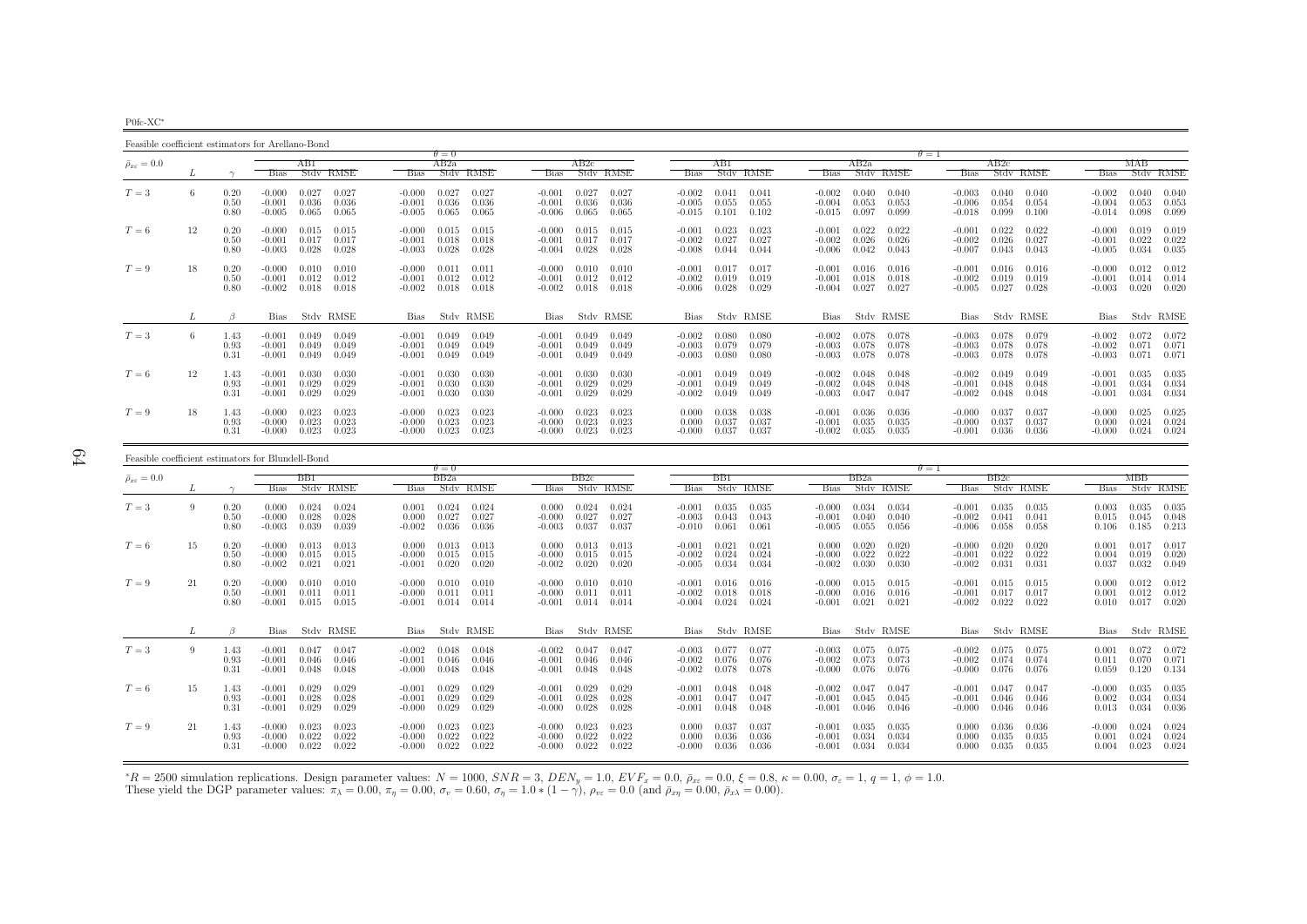P0ft-XC<sup>∗</sup>

| Feasible t-test Arellano-Bond: actual significance level |    |                      |                         |                                                               |                         |                         |                                                             |                |                                 |                         |                                                                       |                |                         |                                                                             |                         |                                                             |                         |
|----------------------------------------------------------|----|----------------------|-------------------------|---------------------------------------------------------------|-------------------------|-------------------------|-------------------------------------------------------------|----------------|---------------------------------|-------------------------|-----------------------------------------------------------------------|----------------|-------------------------|-----------------------------------------------------------------------------|-------------------------|-------------------------------------------------------------|-------------------------|
| $\bar{\rho}_{x\varepsilon}=0.0$                          |    |                      |                         |                                                               |                         | $\theta = 0$            |                                                             |                |                                 |                         |                                                                       |                | $\theta = 1$            |                                                                             |                         |                                                             |                         |
|                                                          | L  | $\gamma$             |                         |                                                               | AB1 AB1aR AB1cR         |                         |                                                             |                | AB2a AB2aW AB2c AB2cW           |                         | AB1 AB1aR AB1cR                                                       |                |                         | AB2a AB2aW AB2c AB2cW MAB                                                   |                         |                                                             |                         |
| $T=3$                                                    | 6  | 0.20<br>0.50<br>0.80 | 0.050<br>0.056<br>0.060 | $0.050$ $0.038$<br>0.057<br>0.058                             | 0.044<br>0.048          | 0.050<br>0.058<br>0.059 | $0.049$ $0.039$ $0.038$<br>0.055<br>0.056                   | 0.047<br>0.052 | 0.046<br>0.052                  | 0.205                   | $0.193$ $0.055$ $0.036$<br>0.062<br>$0.221$ $0.065$                   | 0.048<br>0.057 | 0.064<br>0.075          | $0.060$ $0.053$ $0.044$ $0.041$ $0.547$<br>0.057<br>0.066                   | 0.052<br>0.057          | 0.051<br>0.057                                              | 0.558<br>0.568          |
| $T=6$                                                    | 12 | 0.20<br>0.50<br>0.80 | 0.050<br>0.055<br>0.058 | 0.052<br>0.055<br>0.058                                       | 0.041<br>0.046<br>0.048 | 0.057<br>0.058<br>0.060 | 0.054<br>0.057<br>0.059                                     | 0.046<br>0.049 | $0.045$ 0.045<br>0.046<br>0.049 | 0.218<br>0.208<br>0.228 | $0.062$ 0.038<br>$0.057$ 0.044<br>0.068                               | 0.048          | 0.078<br>0.074<br>0.090 | 0.062<br>0.064<br>0.070                                                     | 0.046<br>0.054          | $0.045$ $0.044$ $0.180$<br>$0.044$ 0.166<br>$0.054$ $0.142$ |                         |
| $T=9$                                                    | 18 | 0.20<br>0.50<br>0.80 | 0.052<br>0.046          | $0.051$ $0.042$<br>$0.046$ $0.041$<br>$0.053$ $0.054$ $0.046$ |                         | 0.054<br>0.051<br>0.056 | $0.051$ $0.042$ $0.042$<br>0.047<br>$0.050$ $0.045$ $0.045$ | 0.040          | 0.040                           | 0.220<br>0.209          | $0.222$ $0.055$ $0.047$<br>$0.054$ 0.044<br>0.053 0.046               |                | 0.074                   | $0.074$ $0.054$ $0.044$ $0.044$ $0.105$<br>0.054<br>$0.076$ $0.054$ $0.046$ | 0.040                   | $0.039$ $0.105$<br>0.046 0.092                              |                         |
|                                                          | L  | $\beta$              | AB1                     | AB1aR AB1cR                                                   |                         |                         |                                                             |                | AB2a AB2aW AB2c AB2cW           | AB1                     | AB1aR AB1cR                                                           |                |                         | AB2a AB2aW AB2c AB2cW MAB                                                   |                         |                                                             |                         |
| $T=3$                                                    | 6  | 1.43<br>0.93<br>0.31 | 0.044<br>0.043          | $0.045$ $0.043$ $0.044$<br>0.041<br>0.044 0.044               | 0.042                   | 0.046<br>0.045          | $0.045$ $0.044$ $0.044$ $0.044$<br>0.044<br>0.044 0.043     | 0.044          | 0.044<br>0.042                  | 0.209<br>0.208          | $0.050 \quad 0.047$<br>$0.207$ $0.050$ $0.044$<br>$0.052$ 0.044       |                | 0.058<br>0.057<br>0.056 | $0.054$ $0.047$ $0.046$ $0.638$<br>0.052<br>0.051                           | 0.046<br>0.047          | 0.046<br>0.046                                              | 0.650<br>0.639          |
| $T=6$                                                    | 12 | 1.43<br>0.93<br>0.31 | 0.034                   | 0.036 0.038<br>0.034<br>0.038 0.038 0.038                     | 0.037<br>0.034          | 0.040<br>0.038          | 0.038 0.038<br>0.034<br>$0.040$ $0.039$ $0.038$             | 0.036          | 0.037<br>0.036<br>0.038         | 0.215                   | $0.215$ $0.050$ $0.046$<br>0.049<br>$0.217$ $0.046$ $0.041$           | 0.045          | 0.066<br>0.068          | 0.064 0.055<br>0.059<br>0.056                                               | 0.050<br>0.049<br>0.045 | 0.048<br>0.048<br>$0.045$ 0.207                             | 0.204<br>0.202          |
| $T=9$                                                    | 18 | 1.43<br>0.93<br>0.31 | 0.044                   | $0.043$ $0.042$<br>0.045<br>$0.046$ 0.048                     | 0.043<br>0.044<br>0.047 | 0.046<br>$0.047$ 0.045  | 0.043<br>$0.048$ $0.045$ $0.048$ $0.047$                    | 0.044<br>0.045 | 0.044<br>0.044                  | 0.226                   | 0.050<br>$0.227$ 0.050<br>$0.230$ $0.049$ $0.048$                     | 0.049<br>0.048 | 0.075<br>0.076          | 0.055<br>0.055<br>0.074 0.057                                               | 0.050<br>0.050          | 0.050<br>0.049<br>$0.051$ 0.050                             | 0.132<br>0.136<br>0.136 |
| Feasible t-test Blundell-Bond: actual significance level |    |                      |                         |                                                               |                         | $\theta = 0$            |                                                             |                |                                 |                         |                                                                       |                | $\theta = 1$            |                                                                             |                         |                                                             |                         |
| $\bar{\rho}_{x\varepsilon}=0.0$                          | L  |                      |                         |                                                               |                         |                         |                                                             |                |                                 |                         |                                                                       |                |                         |                                                                             |                         |                                                             |                         |
| $T=3$                                                    |    | $\gamma$             |                         |                                                               | BB1 BB1aR BB1cR         |                         |                                                             |                | BB2a BB2aW BB2c BB2cW           |                         | BB1 BB1aR BB1cR                                                       |                |                         | BB2a BB2aW BB2c BB2cW MBB                                                   |                         |                                                             |                         |
|                                                          | 9  | 0.20<br>0.50<br>0.80 | 0.056<br>0.058          | $0.054$ $0.054$ $0.038$<br>$0.054$ $0.037$<br>0.058           | 0.033                   | 0.056<br>0.057          | $0.057$ $0.052$ $0.039$ $0.037$<br>0.054<br>0.054 0.035     | 0.042          | 0.041<br>0.032                  |                         | $0.198$ $0.052$ $0.031$<br>$0.214$ $0.052$ $0.035$<br>$0.218$ 0.056   | 0.026          | 0.065<br>0.070          | $0.061$ $0.050$ $0.039$ $0.036$ $0.518$<br>0.054<br>0.057                   | 0.043<br>0.038          | 0.041<br>0.037                                              | 0.558<br>0.762          |
| $T=6$                                                    | 15 | 0.20<br>0.50<br>0.80 | 0.052<br>0.050<br>0.052 | 0.054 0.039<br>$0.052$ $0.040$                                | $0.047$ 0.038           | 0.057<br>0.058<br>0.053 | $0.053$ 0.042<br>0.054<br>0.048                             | 0.039<br>0.034 | 0.042<br>0.038<br>0.034         |                         | $0.204$ $0.058$ $0.038$<br>$0.204$ 0.056<br>$0.232$ $0.063$           | 0.041<br>0.041 | 0.073<br>0.082          | 0.073 0.055<br>0.054<br>0.064                                               | 0.040<br>0.040<br>0.034 | $0.040$ $0.160$<br>0.039<br>0.033                           | 0.168<br>0.491          |
| $T=9$                                                    | 21 | 0.20<br>0.50<br>0.80 | 0.048<br>0.042<br>0.047 | $0.051$ $0.040$<br>0.043                                      | 0.036<br>$0.046$ 0.038  | 0.054<br>0.050<br>0.054 | 0.049<br>0.048<br>0.048 0.036 0.035                         | 0.040<br>0.035 | 0.040<br>0.035                  | 0.222                   | $0.224$ $0.051$ $0.041$<br>$0.051$ $0.042$<br>0.224 0.060 0.045       |                | 0.068<br>0.069          | 0.048<br>0.050<br>$0.081$ $0.059$                                           | 0.036<br>0.039<br>0.043 | 0.036 0.095<br>0.037<br>$0.043$ $0.158$                     | 0.093                   |
|                                                          | L  | $\beta$              | BB1                     |                                                               | BB1aR BB1cR             |                         |                                                             |                | BB2a BB2aW BB2c BB2cW           | BB1                     | BB1aR BB1cR                                                           |                |                         | BB2a BB2aW BB2c BB2cW MBB                                                   |                         |                                                             |                         |
| $T=3$                                                    | 9  | 1.43<br>0.93<br>0.31 | 0.040                   | 0.038  0.041  0.040<br>0.042<br>0.044 0.045                   | 0.040<br>0.045          | 0.045<br>0.050          | $0.044$ $0.044$ $0.040$ $0.040$<br>0.043<br>$0.047$ 0.043   | 0.038          | 0.038<br>0.042                  | 0.218                   | $0.212$ $0.054$ $0.049$<br>$0.054$ 0.047<br>$0.215$ $0.054$ $0.049$   |                | 0.062<br>0.062          | $0.066$ $0.058$ $0.047$ $0.047$ $0.640$<br>0.054<br>0.056                   | 0.046<br>0.053          | $0.047$ $0.641$<br>$0.052$ 0.766                            |                         |
| $T=6$                                                    | 15 | 1.43<br>0.93<br>0.31 | 0.038<br>0.037<br>0.035 | 0.038<br>0.038<br>0.036                                       | 0.038<br>0.037<br>0.036 | 0.044<br>0.045<br>0.040 | 0.041 0.039<br>0.042<br>0.037 0.036                         | 0.043          | 0.039<br>0.042<br>0.036         |                         | $0.211$ $0.051$ $0.048$<br>$0.214$ $0.048$<br>$0.218$ $0.045$ $0.042$ | 0.045          | 0.071<br>0.073<br>0.075 | 0.057<br>0.060<br>0.059                                                     | 0.047<br>0.045<br>0.044 | $0.046$ $0.211$<br>0.044<br>$0.044$ 0.263                   | 0.221                   |

 ${}^{*}R = 2500$  simulation replications. Design parameter values:  $N = 1000$ ,  $SNR = 3$ ,  $DEN_y = 1.0$ ,  $EVF_x = 0.0$ ,  $\bar{\rho}_{x\bar{x}} = 0.0$ ,  $\xi = 0.8$ ,  $\kappa = 0.00$ ,<br> $\sigma_{\varepsilon} = 1$ ,  $q = 1$ ,  $\phi = 1.0$ . These yield the DGP parameter values:

P0fJ-XC<sup>∗</sup>

|                                 |    |           |                |                      | Feasible Sargan-Hansen test: rejection probability |                         |                         |                         |                                           |                         |                         |                         |
|---------------------------------|----|-----------|----------------|----------------------|----------------------------------------------------|-------------------------|-------------------------|-------------------------|-------------------------------------------|-------------------------|-------------------------|-------------------------|
|                                 |    | df        |                |                      |                                                    |                         | $\theta = 0$            |                         |                                           |                         |                         |                         |
| $\bar{\rho}_{x\varepsilon}=0.0$ | AВ | <b>BB</b> | Inc            | $\sim$               | $JAB_a^{(2,1)}JBB_a^{(2,1)}JES_a^{(2,1)}$          |                         |                         |                         | $JAB_c^{(2,1)}JBB_c^{(2,1)}JES_c^{(2,1)}$ |                         | JMAB JMBB JESM          |                         |
| $T=3$                           | 4  | 6         | $\overline{2}$ | 0.20<br>0.50<br>0.80 | 0.049<br>0.042<br>0.046<br>0.041<br>0.054<br>0.048 | 0.050<br>0.046<br>0.044 | 0.049<br>0.046<br>0.051 | 0.036<br>0.033<br>0.042 | 0.041<br>0.036<br>0.033                   | 0.229<br>0.237<br>0.242 | 0.207<br>0.246<br>0.498 | 0.210<br>0.246<br>0.494 |
| $T=6$                           | 10 | 12        | $\overline{2}$ | 0.20<br>0.50<br>0.80 | 0.048<br>0.049<br>0.046<br>0.049<br>0.051<br>0.054 | 0.059<br>0.061<br>0.058 | 0.039<br>0.040<br>0.041 | 0.041<br>0.042<br>0.046 | 0.058<br>0.056<br>0.047                   | 0.047<br>0.049<br>0.051 | 0.291<br>0.295<br>0.405 | 0.365<br>0.368<br>0.496 |
| $T=9$                           | 16 | 18        | $\overline{2}$ | 0.20<br>0.50<br>0.80 | 0.048<br>0.054<br>0.048<br>0.053<br>0.048<br>0.054 | 0.060<br>0.057<br>0.047 | 0.038<br>0.037<br>0.038 | 0.045<br>0.042<br>0.040 | 0.054<br>0.053<br>0.048                   | 0.041<br>0.040<br>0.049 | 0.286<br>0.291<br>0.305 | 0.394<br>0.398<br>0.415 |
|                                 |    | df        |                |                      |                                                    |                         | $\theta=1$              |                         |                                           |                         |                         |                         |
| $\bar{\rho}_{x\varepsilon}=0.0$ | AВ | <b>BB</b> | Inc            | $\gamma$             | $JAB_a^{(2,1)}JBB_a^{(2,1)}JES_a^{(2,1)}$          |                         |                         |                         | $JAB_c^{(2,1)}JBB_c^{(2,1)}JES_c^{(2,1)}$ |                         | JMAB JMBB JESM          |                         |
| $T=3$                           | 4  | 6         | $\overline{2}$ | 0.20<br>0.50<br>0.80 | 0.050<br>0.044<br>0.052<br>0.047<br>0.054<br>0.045 | 0.045<br>0.045<br>0.045 | 0.056<br>0.052<br>0.055 | 0.047<br>0.045<br>0.044 | 0.040<br>0.038<br>0.034                   | 0.258<br>0.264<br>0.278 | 0.456<br>0.510<br>0.668 | 0.461<br>0.499<br>0.657 |
| $T=6$                           | 10 | 12        | $\overline{2}$ | 0.20<br>0.50<br>0.80 | 0.047<br>0.050<br>0.046<br>0.048<br>0.048<br>0.047 | 0.056<br>0.059<br>0.055 | 0.040<br>0.042<br>0.046 | 0.039<br>0.040<br>0.043 | 0.051<br>0.050<br>0.053                   | 0.053<br>0.052<br>0.062 | 0.669<br>0.677<br>0.708 | 0.717<br>0.725<br>0.750 |
| $T=9$                           | 16 | 18        | $\overline{2}$ | 0.20<br>0.50<br>0.80 | 0.036<br>0.032<br>0.036<br>0.030<br>0.031<br>0.027 | 0.052<br>0.052<br>0.052 | 0.039<br>0.040<br>0.036 | 0.036<br>0.032<br>0.032 | 0.050<br>0.053<br>0.046                   | 0.043<br>0.041<br>0.050 | 0.715<br>0.719<br>0.730 | 0.770<br>0.770<br>0.774 |

\*R = 2500 simulation replications. Design parameter values:  $N = 1000$ ,  $SNR = 3$ ,  $DEN_y = 1.0$ ,  $EVF_x = 0.0$ ,  $\bar{\rho}_{xe} = 0.0$ ,  $\xi = 0.8$ ,  $\kappa = 0.00$ ,  $\sigma_x = 1$ ,  $q = 1$ ,  $\phi = 1.0$ . These yield the DGP parameter values:  $\pi_{\lambda} = 0.$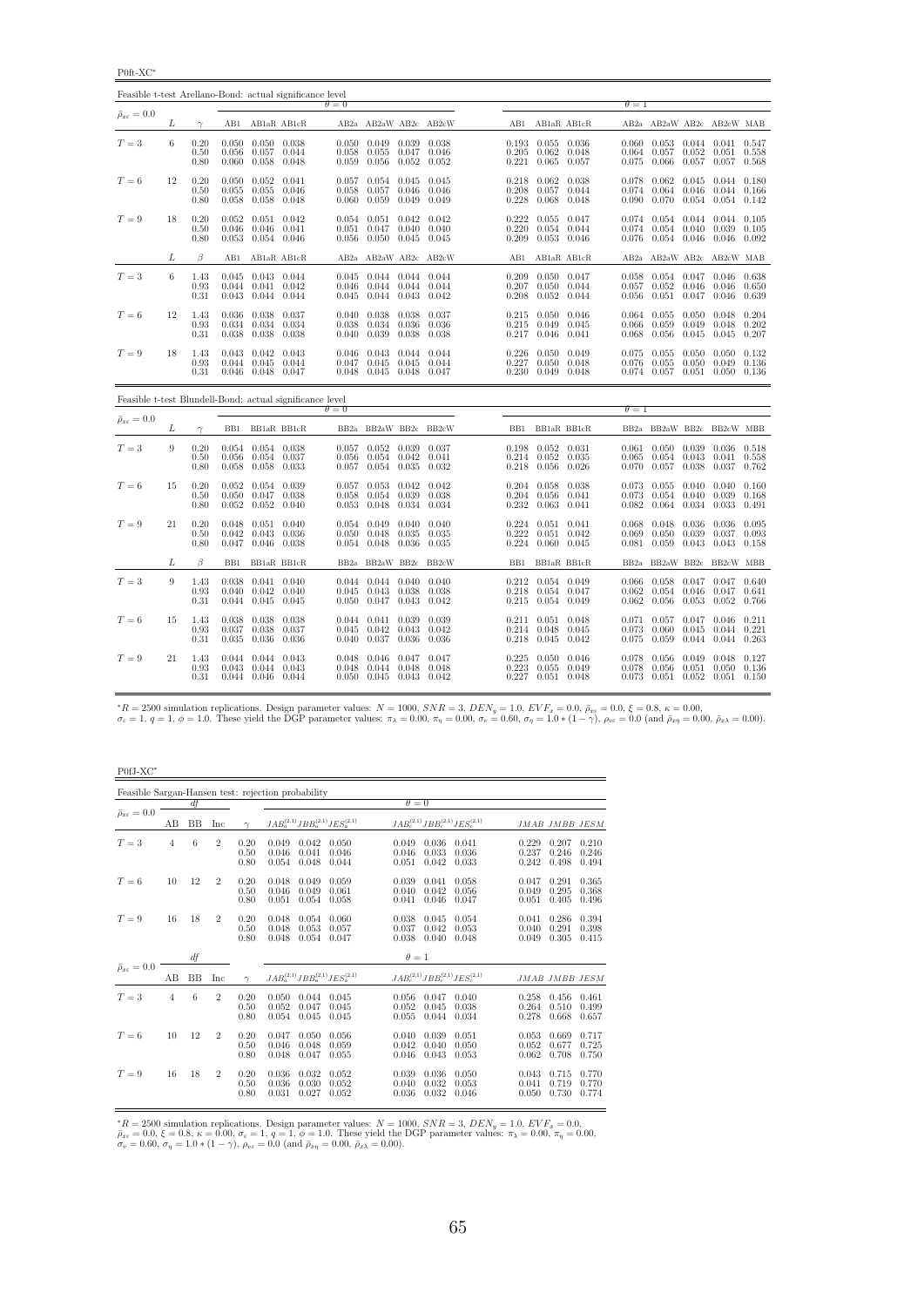P0fJ-XC<sup>∗</sup> : additional findings

|                                 |                |                |                |                                                     | Feasible Sargan-Hansen test: rejection probability                                     |                                                                                                                                        |                                                                                |
|---------------------------------|----------------|----------------|----------------|-----------------------------------------------------|----------------------------------------------------------------------------------------|----------------------------------------------------------------------------------------------------------------------------------------|--------------------------------------------------------------------------------|
| $\bar{\rho}_{x\varepsilon}=0.0$ |                | df             |                |                                                     |                                                                                        | $\theta = 0$                                                                                                                           |                                                                                |
|                                 | AВ             | BB             | Inc            | $\gamma$                                            | $JAB^{(1,0)}JBB^{(1,0)}_{a}JES^{(1,0)}$                                                | $JAB^{(1,1)}_aJBB^{(1,1)}_aJES^{(1,1)}_a$                                                                                              | $JAB_c^{(1,1)}JBB_c^{(1,1)}JES_c^{(1,1)}$                                      |
| $T=3$                           | $\,4\,$        | 6              | $\overline{2}$ | 0.20<br>0.50<br>0.80                                | 0.051<br>$0.042$ 0.050<br>0.052<br>0.048<br>0.048<br>0.054<br>0.052<br>0.056           | 0.051<br>0.044<br>0.052<br>0.048<br>0.047<br>0.057<br>0.055<br>0.055<br>0.061                                                          | $0.049$ 0.036<br>0.042<br>0.046<br>0.039<br>0.044<br>0.052<br>0.047<br>0.042   |
| $T=6$                           | 10             | 12             | $\overline{2}$ | 0.20<br>0.50<br>0.80                                | 0.049<br>0.062<br>0.049<br>0.049<br>0.053<br>0.066<br>0.050<br>0.060<br>0.066          | 0.048<br>0.051<br>0.060<br>0.046<br>0.068<br>0.052<br>0.051<br>0.060<br>0.071                                                          | 0.041<br>0.040<br>0.058<br>0.040<br>0.044<br>0.059<br>0.041<br>0.051<br>0.059  |
| $T=9$                           | 16             | 18             | $\overline{2}$ | 0.20<br>0.50<br>0.80                                | $0.054$ 0.056<br>0.051<br>$0.054$ 0.058<br>0.052<br>0.048<br>0.054 0.063               | 0.050<br>0.056<br>0.061<br>0.049<br>0.056<br>0.062<br>0.048<br>0.056<br>0.062                                                          | 0.046<br>0.038<br>0.054<br>0.042<br>0.056<br>0.037<br>$0.038$ $0.041$<br>0.058 |
| $\bar{\rho}_{x\varepsilon}=0.0$ |                | df             |                |                                                     |                                                                                        | $\theta = 1$                                                                                                                           |                                                                                |
|                                 | AB             | <b>BB</b>      | Inc            | $\gamma$                                            | $JAB^{\left( 1,0\right) }JBB_{a}^{\left( 1,0\right) }JES^{\left( 1,0\right) }$         | $JAB^{(1,1)}_aJBB^{(1,1)}_aJES^{(1,1)}_a$                                                                                              | $JAB_c^{(1,1)}JBB_c^{(1,1)}JES_c^{(1,1)}$                                      |
| $T=3$                           | $\,4\,$        | $\overline{6}$ | $\overline{2}$ | 0.20<br>0.50<br>0.80                                | 0.327<br>$0.373$ $0.180$<br>0.337<br>0.428<br>0.247<br>0.335<br>0.467<br>0.312         | 0.061<br>0.063<br>0.059<br>0.061<br>0.070<br>0.061<br>0.064<br>0.065<br>0.064                                                          | 0.060<br>0.053<br>0.045<br>0.056<br>0.056<br>0.047<br>0.063<br>0.054<br>0.051  |
| $T=6$                           | 10             | 12             | $\overline{2}$ | 0.20<br>0.50<br>0.80                                | 0.639<br>0.664<br>0.198<br>0.264<br>0.642<br>0.692<br>0.644<br>0.726<br>0.312          | 0.062<br>0.057<br>0.065<br>0.057<br>0.066<br>0.074<br>0.059<br>0.063<br>0.077                                                          | 0.043<br>0.044<br>0.053<br>0.044<br>0.044<br>0.060<br>0.049<br>0.050<br>0.067  |
| $T=9$                           | 16             | 18             | $\overline{2}$ | 0.20<br>0.50<br>0.80                                | 0.799<br>0.198<br>0.782<br>0.796<br>0.245<br>0.824<br>0.842<br>0.294<br>0.807          | 0.045<br>0.046<br>$0.057\,$<br>0.047<br>0.045<br>0.061<br>0.046<br>0.041<br>0.065                                                      | 0.038<br>0.053<br>0.042<br>0.041<br>0.036<br>0.058<br>0.038<br>0.034<br>0.056  |
|                                 |                |                |                |                                                     | Feasible Sargan-Hansen test: rejection probability<br>$\theta = 0$                     |                                                                                                                                        |                                                                                |
| $\bar{\rho}_{x\varepsilon}=0.0$ | AВ             | df<br>BB       | Inc            | $\gamma$                                            | $JAB_a^{(2,2)}JBB_a^{(2,2)}JES_a^{(2,2)}$                                              | $JAB_c^{(2,2)}JBB_c^{(2,2)}JES_c^{(2,2)}$                                                                                              |                                                                                |
| $T=3$                           | $\overline{4}$ | $\,6$          | $\overline{2}$ | 0.20<br>0.50<br>0.80                                | 0.048<br>$0.042$ 0.050<br>0.041<br>0.046<br>0.047<br>0.055<br>0.047<br>0.044           | 0.049<br>0.036 0.040<br>$\overset{\scriptstyle\phantom{000}0.045}{\scriptstyle\phantom{000}0.052}$<br>0.033<br>0.037<br>0.041<br>0.034 |                                                                                |
| $T=6$                           | 10             | 12             | $\overline{2}$ | $0.20\,$<br>0.50<br>0.80                            | 0.048<br>0.049<br>0.059<br>0.061<br>0.045<br>0.049<br>0.054<br>0.058<br>0.051          | 0.039<br>0.041<br>0.058<br>0.040<br>0.042<br>0.056<br>0.041<br>0.044<br>0.047                                                          |                                                                                |
| $T=9$                           | 16             | 18             | $\overline{2}$ | $\begin{array}{c} 0.20 \\ 0.50 \end{array}$<br>0.80 | 0.048<br>0.054<br>0.060<br>0.052<br>0.056<br>0.048<br>$0.052$ 0.048<br>0.048           | $\begin{array}{c} 0.038 \\ 0.037 \end{array}$<br>0.045<br>0.054<br>0.042<br>0.053<br>0.038<br>$0.040 \quad 0.047$                      |                                                                                |
| $\bar{\rho}_{x\varepsilon}=0.0$ |                | df             |                |                                                     | $\theta=1$                                                                             |                                                                                                                                        |                                                                                |
|                                 | AB             | ΒB             | Inc            | $\gamma$                                            | $JAB_{a}^{\left( 2,2\right) }JBB_{a}^{\left( 2,2\right) }JES_{a}^{\left( 2,2\right) }$ | $JAB_c^{(2,2)}JBB_c^{(2,2)}JES_c^{(2,2)}$                                                                                              |                                                                                |
| $T=3$                           | $\overline{4}$ | 6              | $\overline{2}$ | 0.20<br>0.50<br>0.80                                | $0.048\,$<br>0.045 0.047<br>0.044<br>0.052<br>0.043<br>0.054<br>0.043<br>0.045         | $0.046$ 0.038<br>0.054<br>0.052<br>0.042<br>0.037<br>0.060<br>0.044<br>0.034                                                           |                                                                                |
| $T=6$                           | 10             | 12             | $\overline{2}$ | 0.20<br>0.50<br>0.80                                | 0.046<br>0.050<br>0.055<br>0.058<br>0.045<br>0.047<br>0.047<br>0.044 0.055             | 0.040<br>0.039<br>0.051<br>0.041<br>0.039<br>0.050<br>0.045<br>0.042<br>0.052                                                          |                                                                                |
| $T=9$                           | 16             | 18             | $\overline{2}$ | 0.20<br>0.50<br>0.80                                | 0.032<br>0.053<br>0.036<br>0.036<br>0.031<br>0.053<br>0.025<br>0.031<br>0.050          | 0.039<br>0.035<br>0.050<br>0.040<br>0.032<br>0.052<br>0.035<br>0.031<br>0.044                                                          |                                                                                |

 ${}^*R = 2500$  simulation replications. Design parameter values:  $N = 1000$ ,  $SNR = 3$ ,  $DEN_y = 1.0$ ,  $EVF_x = 0.0$ ,  $\bar{\rho}_{xe} = 0.0$ ,  $\xi = 0.8$ ,  $\kappa = 0.00$ ,  $\sigma_e = 1$ ,  $q = 1$ ,  $\phi = 1.0$ . These yield the DGP parameter values:  $\pi_{\lambda} =$ 

 $\rm P0\text{-}XC^*$ 

| Standard errors of error components $\eta_i$ and $\varepsilon_{it}$ |    |                                                        |            |                                   |                                                     |                         |                                                                                    |                          |                          |                         |                                                   |                         |                                    |                                  |                                                                                                                   |                                                        |                         |
|---------------------------------------------------------------------|----|--------------------------------------------------------|------------|-----------------------------------|-----------------------------------------------------|-------------------------|------------------------------------------------------------------------------------|--------------------------|--------------------------|-------------------------|---------------------------------------------------|-------------------------|------------------------------------|----------------------------------|-------------------------------------------------------------------------------------------------------------------|--------------------------------------------------------|-------------------------|
|                                                                     |    |                                                        |            |                                   |                                                     |                         | $\theta = 0$                                                                       |                          |                          |                         |                                                   |                         |                                    | $\theta = 1$                     |                                                                                                                   |                                                        |                         |
| $\bar{\rho}_{x\varepsilon} = 0.0$                                   |    |                                                        |            |                                   | Bias $\tilde{\sigma}_n$                             |                         |                                                                                    | Bias $\hat{\sigma}_s$    |                          |                         | Bias $\hat{\sigma}_n$                             |                         |                                    |                                  |                                                                                                                   | Bias $\hat{\sigma}_e$                                  |                         |
|                                                                     | L  |                                                        | $\sigma_n$ | AB1                               | AB2a                                                | AB2c                    | AB1                                                                                | AB2a                     | AB2c                     | AB1                     | AB2a                                              | AB2c                    | MAB                                | AB1                              | AB2a                                                                                                              | AB2c                                                   | MAB                     |
| $T=3$                                                               | 6  | $0.20\ 0.80$<br>$0.50 \quad 0.50$<br>$0.80\ 0.20$      |            | 0.002<br>0.004<br>0.017           | 0.002<br>0.004<br>0.016                             | 0.002<br>0.004<br>0.019 | $-0.000 - 0.000 - 0.000$<br>$-0.000 - 0.000 - 0.000$<br>$-0.002 - 0.002 - 0.002$   |                          |                          | 0.007<br>0.013<br>0.068 | 0.007<br>0.012<br>0.065                           | 0.008<br>0.015<br>0.074 | 0.006<br>0.010<br>0.062            |                                  | $-0.001$ $-0.001$ $-0.001$ $-0.001$<br>$-0.002$ $-0.002$ $-0.002$ $-0.002$<br>$-0.005$ $-0.005$ $-0.007$ $-0.005$ |                                                        |                         |
| $T=6$                                                               | 12 | $0.20\ 0.80$<br>$0.50 \quad 0.50$<br>$0.80 \quad 0.20$ |            | 0.001<br>0.002<br>0.001           | 0.001<br>0.002<br>0.000                             | 0.001<br>0.002<br>0.001 | $-0.000 - 0.000 - 0.000$<br>$-0.000 - 0.000 - 0.000$<br>$-0.001$ $-0.001$ $-0.001$ |                          |                          | 0.002<br>0.005<br>0.011 | 0.002<br>0.004<br>0.006                           | 0.002<br>0.004<br>0.010 | 0.001<br>0.002<br>0.003            | $-0.000$                         | $-0.000 - 0.000 - 0.000 - 0.000$<br>$-0.002$ $-0.001$ $-0.002$ $-0.001$                                           | $0.000 - 0.000 0.000$                                  |                         |
| $T=9$                                                               | 18 | $0.20\ 0.80$<br>$0.50 \quad 0.50$<br>$0.80\ 0.20$      |            | 0.000<br>0.001<br>0.002           | 0.000<br>0.001<br>0.002                             | 0.000<br>0.001<br>0.002 | $-0.000 - 0.000 - 0.000$<br>$-0.000 - 0.000 - 0.000$<br>$-0.001 - 0.000 - 0.001$   |                          |                          | 0.002<br>0.003<br>0.006 | 0.001<br>0.002<br>0.001                           | 0.001<br>0.003<br>0.005 | 0.000<br>0.001<br>0.001            | $-0.000$                         | $-0.000 - 0.000 - 0.000 - 0.000$<br>$-0.001$ $-0.001$ $-0.001$ $-0.001$                                           | $0.000 - 0.000$                                        | 0.000                   |
|                                                                     | L  |                                                        | $\sigma_n$ | B <sub>B1</sub>                   | BB <sub>2a</sub>                                    | BB2c                    | B <sub>B1</sub>                                                                    | BB <sub>2a</sub>         | BB2c                     | B <sub>B1</sub>         | BB <sub>2a</sub>                                  | BB <sub>2c</sub>        | <b>MBB</b>                         | B <sub>B1</sub>                  | BB <sub>2a</sub>                                                                                                  | BB <sub>2c</sub>                                       | <b>MBB</b>              |
| $T=3$                                                               | 9  | $0.20\ 0.80$<br>$0.50 \quad 0.50$<br>$0.80 \quad 0.20$ |            | 0.001                             | $0.000 - 0.000$<br>0.001<br>$0.002 - 0.003 - 0.002$ | 0.000<br>0.001          | 0.000<br>$-0.000$<br>$-0.001$ $-0.001$ $-0.001$                                    | 0.000                    | 0.000<br>$0.000 - 0.000$ | 0.004<br>0.008<br>0.029 | 0.002<br>0.004<br>0.013                           | $0.016$ $0.028$         | $0.003 - 0.003$<br>$0.005 - 0.024$ |                                  | $-0.001 - 0.000 - 0.000$<br>$-0.001 - 0.000 - 0.001$<br>$-0.004$ $-0.002$ $-0.002$                                |                                                        | 0.001<br>0.006<br>0.060 |
| $T=6$                                                               | 15 | $0.20\ 0.80$<br>$0.50 \quad 0.50$<br>$0.80\ 0.20$      |            | 0.000<br>0.001<br>$0.001 - 0.001$ | 0.000<br>0.001                                      | 0.000<br>0.001<br>0.000 | $-0.000 - 0.000 - 0.000$<br>$-0.000 - 0.000 - 0.000$<br>$-0.001 - 0.000 - 0.001$   |                          |                          | 0.001<br>0.003          | 0.000<br>0.001<br>$0.006 - 0.004 - 0.002 - 0.117$ | $0.001 - 0.001$         | $0.002 - 0.006$                    | $-0.000$<br>$-0.000$<br>$-0.002$ | 0.000<br>$-0.000 - 0.001$                                                                                         | 0.000<br>$0.000 - 0.000$                               | 0.000<br>0.001<br>0.016 |
| $T=9$                                                               | 21 | $0.20\ 0.80$<br>$0.50 \quad 0.50$<br>$0.80\ 0.20$      |            | 0.000<br>0.001                    | 0.000<br>0.000<br>$0.002 - 0.000$                   | 0.000<br>0.000<br>0.001 | $-0.000 - 0.000 - 0.000$<br>$-0.000 - 0.000 - 0.000$                               | $-0.000 - 0.000 - 0.000$ |                          | 0.001<br>0.003          | 0.000<br>0.001<br>$0.005 - 0.002 - 0.001$         | $0.001 - 0.001$         | $0.001 - 0.000$<br>$-0.033$        | $-0.000$<br>$-0.000$<br>$-0.001$ |                                                                                                                   | $0.000 - 0.000$<br>$0.000 - 0.000$<br>$-0.000 - 0.000$ | 0.000<br>0.000<br>0.003 |

 ${}^*R = 2500$  simulation replications. Design parameter values:  $N = 1000$ ,  $SNR = 3$ ,  $DEN_y = 1.0$ ,  $EVF_x = 0.0$ ,  $\bar{\rho}_{x\bar{x}} = 0.0$ ,  $\xi = 0.8$ ,  $\kappa = 0.00$ ,<br>  $\sigma_{\varepsilon} = 1$ ,  $q = 1$ ,  $\phi = 1.0$ . These yield the DGP parameter values: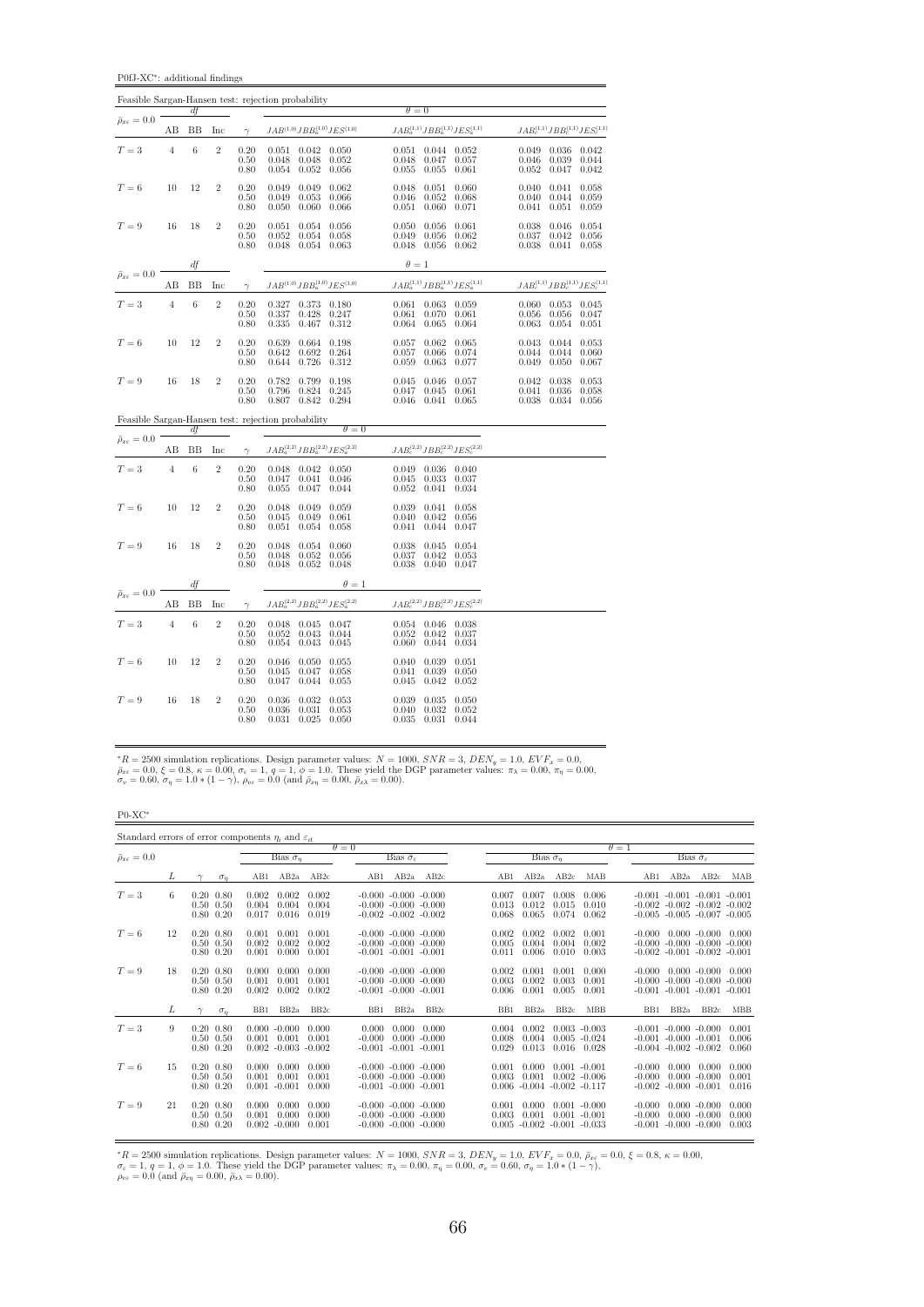| 11<br>ı- |  |
|----------|--|

| Unfeasible coefficient estimators                    |     |     |                |                      |                                  |                         |                         |                                  |                         |                         |                                  |                                       |                         |                         |                                  |                                       |                         |                      |                                  |                                  |                         |                         |                               |                         |                         |
|------------------------------------------------------|-----|-----|----------------|----------------------|----------------------------------|-------------------------|-------------------------|----------------------------------|-------------------------|-------------------------|----------------------------------|---------------------------------------|-------------------------|-------------------------|----------------------------------|---------------------------------------|-------------------------|----------------------|----------------------------------|----------------------------------|-------------------------|-------------------------|-------------------------------|-------------------------|-------------------------|
| $\bar{\rho}_{x\varepsilon} = 0.0$                    |     | L   |                |                      |                                  | ABu                     |                         | $\theta = 0$                     | BBu                     |                         |                                  | ABu                                   |                         |                         |                                  | BBu                                   |                         | $\theta = 1$         |                                  | MABu                             |                         |                         |                               | MBBu                    |                         |
|                                                      | AВ  | BB  |                | $\gamma$             | Bias                             |                         | Stdy RMSE               | <b>Bias</b>                      |                         | Stdy RMSE               | Bias                             |                                       | Stdy RMSE               |                         | Bias                             |                                       | Stdy RMSE               |                      | <b>Bias</b>                      |                                  | Stdy RMSE               |                         | <b>Bias</b>                   |                         | Stdy RMSE               |
| $T=3$                                                | 11  | 16  |                | 0.20<br>0.50<br>0.80 | $-0.022$<br>$-0.047$<br>$-0.170$ | 0.081<br>0.111<br>0.195 | 0.084<br>0.121<br>0.259 | 0.008<br>0.018<br>0.023          | 0.075<br>0.087<br>0.081 | 0.075<br>0.089<br>0.084 | -0.081<br>$-0.253$               | $-0.041$ $0.108$<br>0.144<br>0.238    | 0.115<br>0.165<br>0.347 |                         | 0.011<br>0.021<br>0.017          | 0.096<br>0.106<br>0.103               | 0.097<br>0.108<br>0.104 |                      | $-0.025$<br>$-0.055$<br>$-0.211$ | 0.085<br>0.120<br>0.217          | 0.089<br>0.132<br>0.302 |                         | 0.004<br>0.013<br>0.025       | 0.079<br>0.094<br>0.088 | 0.080<br>0.095<br>0.092 |
| $T=6$                                                | 50  | 61  |                | 0.20<br>0.50<br>0.80 | $-0.012$<br>$-0.025$<br>$-0.100$ | 0.033<br>0.041<br>0.071 | 0.035<br>0.048<br>0.123 | 0.002<br>0.007<br>0.025          | 0.032<br>0.037<br>0.039 | 0.032<br>0.038<br>0.046 | $-0.023$<br>$-0.045$<br>$-0.150$ | 0.045<br>0.056<br>0.089               | 0.051<br>0.071<br>0.174 |                         | 0.003<br>0.012<br>0.027          | 0.043<br>0.048<br>0.046               | 0.043<br>0.050<br>0.054 |                      | $-0.013$<br>$-0.027$             | 0.033<br>0.042<br>$-0.116$ 0.077 | 0.036<br>0.050<br>0.139 |                         | $-0.000$<br>0.003<br>0.024    | 0.033<br>0.039<br>0.044 | 0.033<br>0.040<br>0.050 |
| $T=9$                                                | 116 | 133 |                | 0.20<br>0.50<br>0.80 | $-0.010$<br>$-0.018$<br>$-0.070$ | 0.023<br>0.027<br>0.043 | 0.025<br>0.032<br>0.082 | 0.001<br>0.004<br>0.020          | 0.022<br>0.025<br>0.027 | 0.022<br>0.025<br>0.034 | $-0.017$<br>$-0.032$<br>$-0.104$ | 0.031<br>0.036<br>0.053               | 0.036<br>0.048<br>0.117 |                         | 0.002<br>0.007<br>0.025          | 0.030<br>0.032<br>0.032               | 0.030<br>0.033<br>0.040 |                      | $-0.010$<br>$-0.019$<br>-0.078   | 0.023<br>0.027<br>0.045          | 0.025<br>0.033<br>0.090 |                         | $-0.001$<br>0.000<br>0.017    | 0.023<br>0.026<br>0.031 | 0.023<br>0.026<br>0.035 |
|                                                      | AВ  | BB  |                | $\beta$              | Bias                             |                         | Stdy RMSE               | Bias                             |                         | Stdy RMSE               | Bias                             |                                       | Stdy RMSE               |                         | Bias                             |                                       | Stdy RMSE               |                      | Bias                             |                                  | Stdy RMSE               |                         | Bias                          |                         | Stdy RMSE               |
| $T=3$                                                | 11  | 16  |                | 1.43<br>0.93<br>0.31 | 0.005<br>0.003<br>$-0.006$       | 0.100<br>0.099<br>0.096 | 0.100<br>0.099<br>0.096 | $-0.000$<br>$-0.001$<br>$-0.003$ | 0.100<br>0.099<br>0.097 | 0.100<br>0.099<br>0.097 | 0.008<br>0.004                   | 0.148<br>0.146<br>$-0.010$ $0.140$    | 0.149<br>0.146<br>0.140 |                         | $-0.001$<br>$-0.002$<br>$-0.000$ | 0.149<br>0.145<br>0.138               | 0.149<br>0.145<br>0.138 |                      | 0.006<br>0.004<br>$-0.007$       | 0.100<br>0.099<br>0.095          | 0.100<br>0.099<br>0.095 |                         | 0.001<br>$-0.000$<br>$-0.002$ | 0.101<br>0.099<br>0.098 | 0.101<br>0.099<br>0.098 |
| $T=6$                                                | 50  | 61  |                | 1.43<br>0.93<br>0.31 | 0.008<br>0.010<br>0.007          | 0.055<br>0.054<br>0.051 | 0.056<br>0.055<br>0.052 | $-0.001$<br>$-0.003$<br>$-0.004$ | 0.055<br>0.053<br>0.050 | 0.055<br>0.054<br>0.051 | 0.017<br>0.009                   | $0.014$ 0.079<br>0.076<br>0.073       | 0.080<br>0.078<br>0.074 |                         | $-0.003$<br>$-0.005$<br>$-0.005$ | 0.079<br>0.076<br>0.070               | 0.079<br>0.076<br>0.070 |                      | 0.008<br>0.011<br>0.008          | 0.055<br>0.054<br>0.051          | 0.056<br>0.055<br>0.052 |                         | 0.001<br>$-0.001$<br>$-0.003$ | 0.055<br>0.054<br>0.051 | 0.055<br>0.054<br>0.051 |
| $T=9$                                                | 116 | 133 |                | 1.43<br>0.93<br>0.31 | 0.008<br>0.011<br>0.011          | 0.041<br>0.039<br>0.037 | 0.042<br>0.041<br>0.038 | $-0.001$<br>$-0.002$<br>$-0.004$ | 0.041<br>0.039<br>0.036 | 0.041<br>0.039<br>0.036 | 0.015<br>0.019                   | 0.057<br>0.055<br>$0.015$ $0.052$     | 0.059<br>0.058<br>0.054 |                         | $-0.002$<br>$-0.004$<br>$-0.006$ | 0.057<br>0.054<br>0.049               | 0.057<br>0.054<br>0.050 |                      | 0.009<br>0.012<br>0.012          | 0.041<br>0.039<br>0.037          | 0.042<br>0.041<br>0.039 |                         | 0.001<br>0.000<br>$-0.003$    | 0.041<br>0.039<br>0.036 | 0.041<br>0.039<br>0.036 |
| Unfeasible t-test: actual significance level         |     | L   |                |                      |                                  |                         | $\theta = 0$            |                                  |                         |                         |                                  |                                       |                         |                         |                                  | $\theta = 1$                          |                         |                      |                                  |                                  |                         |                         |                               |                         |                         |
| $\bar{\rho}_{x\epsilon}=0.0$                         | AВ  | BB  |                | $\gamma$             | ABu                              | BBu                     |                         | β                                | ABu                     | BBu                     | $\gamma$                         | ABu                                   |                         |                         | BBu MABu MBBu                    |                                       |                         | $\beta$              | ABu                              |                                  | BBu MABu MBBu           |                         |                               |                         |                         |
| $T=3$                                                | 11  | 16  |                | 0.20<br>0.50<br>0.80 | 0.062<br>0.076<br>0.137          | 0.049<br>0.061<br>0.075 |                         | 1.43<br>0.93<br>0.31             | 0.048<br>0.046<br>0.037 | 0.049<br>0.051<br>0.050 | 0.20<br>0.50<br>0.80             | 0.069<br>0.088<br>0.183               | 0.053<br>0.064<br>0.068 | 0.062<br>0.077<br>0.161 | 0.051<br>0.060<br>0.075          |                                       |                         | 1.43<br>0.93<br>0.31 | 0.047<br>0.042<br>0.031          | 0.047<br>0.049<br>0.048          | 0.048<br>0.045<br>0.035 | 0.048<br>0.050<br>0.051 |                               |                         |                         |
| $T=6$                                                | 50  | 61  |                | 0.20<br>0.50<br>0.80 | 0.063<br>0.088<br>0.279          | 0.046<br>0.050<br>0.111 |                         | 1.43<br>0.93<br>0.31             | 0.050<br>0.053<br>0.051 | 0.050<br>0.051<br>0.050 | 0.20<br>0.50<br>0.80             | 0.080<br>0.123<br>0.388               | 0.047<br>0.051<br>0.111 | 0.064<br>0.090<br>0.316 | 0.049<br>0.048<br>0.099          |                                       |                         | 1.43<br>0.93<br>0.31 | 0.054<br>0.054<br>0.049          | 0.051<br>0.053<br>0.050          | 0.050<br>0.053<br>0.051 | 0.049<br>0.051<br>0.051 |                               |                         |                         |
| $T=9$                                                | 116 | 133 |                | 0.20<br>0.50<br>0.80 | 0.076<br>0.106<br>0.376          | 0.049<br>0.053<br>0.121 |                         | 1.43<br>0.93<br>0.31             | 0.050<br>0.055<br>0.060 | 0.049<br>0.051<br>0.052 | 0.20<br>0.50<br>0.80             | 0.089<br>0.149<br>0.518               | 0.050<br>0.051<br>0.134 | 0.075<br>0.106<br>0.412 | 0.051<br>0.052<br>0.092          |                                       |                         | 1.43<br>0.93<br>0.31 | 0.059<br>0.063<br>0.060          | 0.051<br>0.051<br>0.051          | 0.051<br>0.056<br>0.061 | 0.049<br>0.051<br>0.051 |                               |                         |                         |
| Unfeasible Sargan-Hansen test: rejection probability |     | df  |                |                      |                                  |                         |                         | $\theta = 0$                     |                         |                         |                                  |                                       |                         | $\theta = 1$            |                                  |                                       |                         |                      |                                  |                                  |                         |                         |                               |                         |                         |
| $\bar{\rho}_{x\varepsilon}=0.0$                      | AВ  | BB  | Inc            | $\gamma$             | JABu                             | $JBBu$                  | JESu                    |                                  |                         | JMABu JMMBu JESMu       | JABu                             | JBBu                                  | JESu                    |                         | JMABu JMMBu JESMu                |                                       |                         |                      |                                  |                                  |                         |                         |                               |                         |                         |
| $T=3$                                                | 9   | 13  | $\overline{4}$ | 0.20<br>0.50<br>0.80 | 0.045<br>0.043<br>0.031          | 0.056<br>0.054<br>0.047 | 0.056<br>0.059<br>0.079 | 0.045<br>0.043<br>0.031          | 0.056<br>0.054<br>0.047 | 0.056<br>0.059<br>0.079 | 0.047<br>0.043<br>0.023          | 0.054<br>0.049<br>0.046               | 0.054<br>0.060<br>0.093 |                         | 0.044<br>0.028                   | 0.046 0.055<br>0.055<br>0.049         | 0.052<br>0.059<br>0.087 |                      |                                  |                                  |                         |                         |                               |                         |                         |
| $T=6$                                                | 48  | 58  | 10             | 0.20<br>0.50<br>0.80 | 0.045<br>0.042<br>0.029          | 0.057<br>0.056<br>0.045 | 0.052<br>0.057<br>0.088 | 0.045<br>0.042<br>0.029          | 0.057<br>0.056<br>0.045 | 0.052<br>0.057<br>0.088 | 0.047<br>0.043<br>0.026          | 0.058<br>0.054<br>0.046               | 0.053<br>0.066<br>0.127 |                         | 0.044<br>0.041<br>0.026          | 0.050<br>0.051<br>0.045               | 0.054<br>0.061<br>0.111 |                      |                                  |                                  |                         |                         |                               |                         |                         |
| $T=9$                                                | 114 | 130 | 16             | 0.20<br>0.50<br>0.80 | 0.046<br>0.045<br>0.033          | 0.057<br>0.056<br>0.050 | 0.049<br>0.055<br>0.105 | 0.046<br>0.045<br>0.033          | 0.057<br>0.056<br>0.050 | 0.049<br>0.055<br>0.105 | 0.050<br>0.047                   | 0.058<br>0.058<br>$0.030 \quad 0.050$ | 0.051<br>0.062<br>0.148 |                         | 0.047<br>0.045                   | 0.052<br>0.054<br>$0.030 \quad 0.052$ | 0.051<br>0.059<br>0.121 |                      |                                  |                                  |                         |                         |                               |                         |                         |

 ${}^*R = 10000$  simulation replications. Design parameter values:  $N = 200$ ,  $SNR = 3$ ,  $DEN_y = 4.0$ ,  $EVF_x = 0.0$ ,  $\bar{\rho}_{xc} = 0.0$ ,  $\xi = 0.8$ ,  $\kappa = 0.00$ ,  $\sigma_{\varepsilon} = 1$ ,  $q = 1$ ,  $\phi = 1.0$ .<br>These yield the DGP parameter values:  $\pi$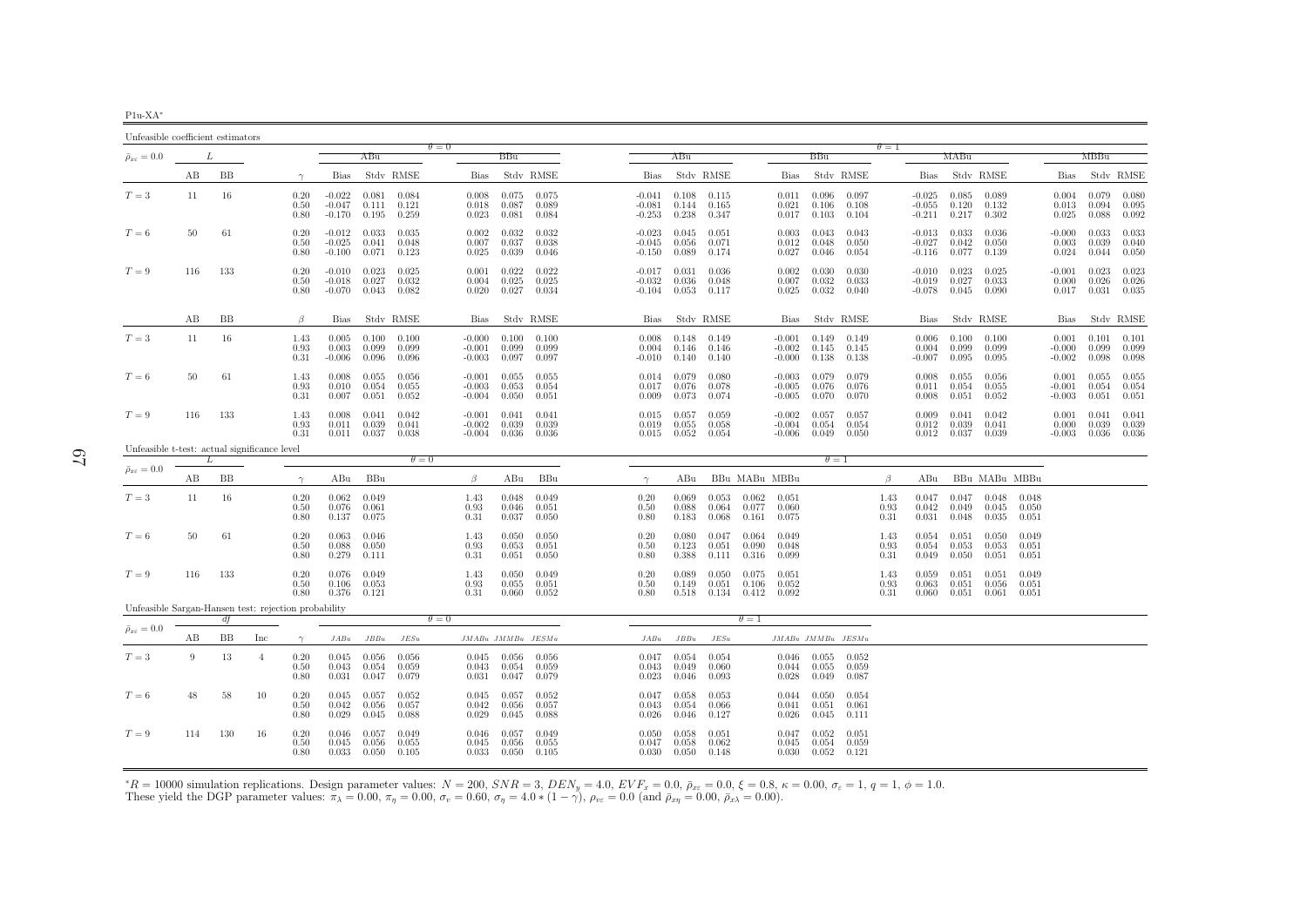P1fc-XA∗

Feasible coefficient estimators for Arellano-Bond $\theta = 0$  $AB2a$  $\theta = 1$ <br>a  $\theta = 1$  $\bar{\rho}_{x\varepsilon}=0.0$  $_{\varepsilon}$  = 0.0  $_{\varepsilon}$   $_{\varepsilon}$   $_{\varepsilon}$   $_{\varepsilon}$   $_{\varepsilon}$   $_{\varepsilon}$   $_{\varepsilon}$   $_{\varepsilon}$   $_{\varepsilon}$   $_{\varepsilon}$   $_{\varepsilon}$   $_{\varepsilon}$   $_{\varepsilon}$   $_{\varepsilon}$   $_{\varepsilon}$   $_{\varepsilon}$   $_{\varepsilon}$   $_{\varepsilon}$   $_{\varepsilon}$   $_{\varepsilon}$   $_{\varepsilon}$   $_{\varepsilon}$   $_{\varepsilon}$ L  $\gamma$  Bias Stdv RMSE Bias Stdv RMSE Bias Stdv RMSE Bias Stdv RMSE Bias Stdv RMSE Bias Stdv RMSE Bias Stdv RMSE $-0.037$   $0.115$   $0.121$  $T=3$  $T=3$   $11$   $0.20$   $-0.022$   $0.084$   $-0.022$   $0.084$   $0.087$   $-0.022$   $0.084$   $0.087$   $-0.022$   $0.082$   $0.085$   $-0.039$   $0.119$   $0.125$   $-0.036$   $0.111$   $0.116$   $-0.039$   $0.109$   $0.116$   $-0.037$   $0.116$   $-0.037$   $0.115$   $0$ 0.50 -0.047 0.111 0.121 -0.047 0.116 0.125 -0.046 0.113 0.122 -0.083 0.159 0.179 -0.076 0.150 0.168 -0.078 0.146 0.166 -0.080 0.155 0.1740.373 0.80 -0.170 0.195 0.259 -0.178 0.211 0.276 -0.168 0.199 0.260 -0.274 0.258 0.377 -0.262 0.264 0.372 -0.252 0.244 0.351 -0.273 0.254 0.3730.044  $T=6$  $T=6$   $50$   $0.20$   $-0.012$   $0.033$   $0.035$   $-0.012$   $0.036$   $0.038$   $-0.012$   $0.033$   $0.035$   $-0.024$   $0.051$   $-0.020$   $0.046$   $0.051$   $-0.022$   $0.046$   $0.051$   $-0.017$   $0.040$   $0.040$   $0.054$   $0.051$   $-0.020$   $0.040$   $0.$ 0.50 -0.025 0.041 0.048 -0.026 0.046 0.053 -0.025 0.042 0.048 -0.049 0.063 0.080 -0.042 0.058 0.072 -0.043 0.056 0.071 -0.036 0.051 0.062 $-0.152$   $0.092$   $0.177$  $0.80$   $-0.100$   $0.071$   $0.123$   $-0.108$   $0.084$   $0.136$   $-0.099$   $0.072$   $0.123$   $-0.169$   $0.101$   $0.197$   $-0.158$   $0.102$   $0.188$   $-0.150$   $0.090$   $0.175$  $-0.012$   $0.026$   $0.029$  $T=9$  $T=9 \hspace{1cm} 116 \hspace{1cm} 0.20 \hspace{1cm} 0.012 \hspace{1cm} 0.025 \hspace{1cm} 0.025 \hspace{1cm} 0.027 \hspace{1.05cm} 0.010 \hspace{1cm} 0.025 \hspace{1.05cm} 0.010 \hspace{1cm} 0.023 \hspace{1.05cm} 0.023 \hspace{1.05cm} 0.025 \hspace{1.05cm} 0.010 \hspace{1.05cm} 0.023 \hspace{1.05cm} 0.025 \hspace{$ 0.50 -0.018 0.022 -0.019 0.030 -0.019 0.027 0.033 -0.035 -0.035 -0.033 0.039 0.053 0.048 0.048 0.048 0.031 0.034<br>0.80 -0.070 0.043 0.082 -0.074 0.049 0.088 -0.070 0.043 0.082 -0.117 0.062 0.132 -0.113 0.061 0.128 -0.014 0.  $0.052$   $0.110$  $L \qquad \qquad \beta$ Bias Stdv RMSE Bias Stdv RMSE Bias Stdv RMSE Bias Stdv RMSE Bias Stdv RMSE Bias Stdv RMSE Bias Stdv RMSE Bias Stdv RMSE  $0.009$   $0.148$   $0.149$  $T=3$  $T=3 \hskip 1.08in 143 \hskip 1.08in 0.005 \hskip 1.08in 0.100 \hskip 1.08in 0.103 \hskip 1.08in 0.006 \hskip 1.08in 0.103 \hskip 1.08in 0.010 \hskip 1.08in 0.010 \hskip 1.08in 0.101 \hskip 1.08in 0.010 \hskip 1.08in 0.101 \hskip 1.08in 0.010 \hskip 1.08in 0.159 \hskip 1.08in 0.159 \hskip 1.08in$ 0.93 0.003 0.099 0.099 0.004 0.102 0.102 0.003 0.100 0.100 0.006 0.157 0.157 0.004 0.144 0.144 0.005 0.146 0.146 0.006 0.146 0.1460.140  $0.31$   $-0.006$   $0.096$   $-0.007$   $0.099$   $0.099$   $-0.006$   $0.097$   $0.097$   $-0.009$   $0.149$   $0.150$   $-0.012$   $0.140$   $0.140$   $-0.010$   $0.141$   $-0.010$   $0.141$   $-0.010$   $0.140$  $0.068$  $T=6$  $T=6 \hspace{1cm} 50 \hspace{1cm} 1.43 \hspace{1cm} 0.008 \hspace{1cm} 0.055 \hspace{1cm} 0.056 \hspace{1cm} 0.068 \hspace{1cm} 0.061 \hspace{1cm} 0.062 \hspace{1cm} 0.010 \hspace{1cm} 0.056 \hspace{1cm} 0.056 \hspace{1cm} 0.057 \hspace{1cm} 0.010 \hspace{1cm} 0.089 \hspace{1cm} 0.089 \hspace{1cm} 0.090 \hspace{1cm} 0.013$  $0.93 \qquad 0.010 \quad 0.054 \qquad 0.055 \qquad \qquad 0.010 \quad 0.059 \qquad 0.060 \qquad \qquad 0.010 \quad 0.054 \qquad 0.055 \qquad \qquad 0.020 \quad 0.086 \qquad 0.088 \qquad \qquad 0.016 \qquad 0.075 \qquad 0.077 \qquad \qquad 0.017 \qquad 0.077 \qquad \qquad 0.077 \qquad \qquad 0.014 \qquad 0.065 \qquad 0.067 \qquad 0.010 \$ 0.063  $0.31$   $0.007$   $0.051$   $0.052$   $0.006$   $0.056$   $0.057$   $0.007$   $0.051$   $0.052$   $0.011$   $0.083$   $0.083$   $0.083$   $0.009$   $0.072$   $0.073$   $0.073$   $0.009$   $0.074$   $0.074$   $0.009$   $0.063$   $0.063$ 0.048  $T=9$  $T=9 \hspace{1.5mm} 116 \hspace{1.5mm} 1.43 \hspace{1.5mm} 0.008 \hspace{1.5mm} 0.041 \hspace{1.5mm} 0.042 \hspace{1.5mm} 0.042 \hspace{1.5mm} 0.044 \hspace{1.5mm} 0.046 \hspace{1.5mm} 0.08 \hspace{1.5mm} 0.041 \hspace{1.5mm} 0.042 \hspace{1.5mm} 0.066 \hspace{1.5mm} 0.068 \hspace{1.5mm} 0.068 \hspace{1.5mm} 0$ 0.93 0.011 0.039 0.041 0.012 0.044 0.045 0.011 0.040 0.041 0.021 0.063 0.067 0.020 0.059 0.062 0.019 0.055 0.058 0.014 0.045 0.047 $0.014$   $0.042$   $0.044$  $0.31$   $0.011$   $0.037$   $0.038$   $0.011$   $0.041$   $0.042$   $0.011$   $0.037$   $0.039$   $0.018$   $0.060$   $0.062$   $0.016$   $0.055$   $0.058$   $0.015$   $0.052$   $0.054$ 

| Feasible coefficient estimators for Blundell-Bond |     |                      |                                  |                         |                         |                                  |                         |                         |                                  |                         |                         |                               |                         |                                             |                               |                         |                         |                                  |                         |                         |                                  |                         |                         |
|---------------------------------------------------|-----|----------------------|----------------------------------|-------------------------|-------------------------|----------------------------------|-------------------------|-------------------------|----------------------------------|-------------------------|-------------------------|-------------------------------|-------------------------|---------------------------------------------|-------------------------------|-------------------------|-------------------------|----------------------------------|-------------------------|-------------------------|----------------------------------|-------------------------|-------------------------|
|                                                   |     |                      |                                  |                         |                         |                                  | $\theta = 0$            |                         |                                  |                         |                         |                               |                         |                                             |                               |                         |                         | $\theta = 1$                     |                         |                         |                                  |                         |                         |
| $\bar{\rho}_{x\varepsilon} = 0.0$                 |     |                      |                                  | BB1                     |                         |                                  | BB2a                    |                         |                                  | BB2c                    |                         |                               | BB1.                    |                                             |                               | BB2a                    |                         |                                  | BB2c                    |                         |                                  | МВВ                     |                         |
|                                                   |     |                      | <b>Bias</b>                      |                         | Stdy RMSE               | <b>Bias</b>                      |                         | Stdy RMSE               | <b>Bias</b>                      |                         | Stdy RMSE               | <b>Bias</b>                   |                         | Stdy RMSE                                   | <b>Bias</b>                   |                         | Stdy RMSE               | <b>Bias</b>                      |                         | Stdy RMSE               | <b>Bias</b>                      |                         | Stdy RMSE               |
| $T=3$                                             | 16  | 0.20<br>0.50<br>0.80 | 0.080<br>0.057<br>0.013          | 0.100<br>0.090<br>0.083 | 0.127<br>0.107<br>0.084 | 0.027<br>0.037<br>0.018          | 0.074<br>0.091<br>0.097 | 0.078<br>0.098<br>0.099 | 0.025<br>0.035<br>0.023          | 0.086<br>0.100<br>0.102 | 0.090<br>0.106<br>0.105 | 0.070<br>0.043<br>$-0.012$    | 0.111                   | $0.115$ $0.135$<br>0.119<br>$0.115$ $0.115$ | 0.037<br>0.037<br>0.002       | 0.097<br>0.111<br>0.122 | 0.103<br>0.117<br>0.122 | 0.031<br>0.035<br>0.013          | 0.111<br>0.122<br>0.131 | 0.115<br>0.127<br>0.132 | 0.061<br>0.045<br>0.034          | 0.111<br>0.117<br>0.146 | 0.127<br>0.125<br>0.150 |
| $T=6$                                             | -61 | 0.20<br>0.50<br>0.80 | 0.073<br>0.053<br>0.012          | 0.046<br>0.042<br>0.040 | 0.086<br>0.068<br>0.042 | 0.035<br>0.029<br>0.016          | 0.036<br>0.040<br>0.048 | 0.050<br>0.049<br>0.051 | 0.008<br>0.018<br>0.030          | 0.034<br>0.044<br>0.051 | 0.035<br>0.047<br>0.059 | 0.063<br>0.036<br>$-0.020$    | 0.056<br>0.055<br>0.057 | 0.084<br>0.066<br>0.061                     | 0.044<br>0.028<br>$-0.011$    | 0.047<br>0.049<br>0.058 | 0.064<br>0.056<br>0.059 | 0.013<br>0.023<br>0.020          | 0.048<br>0.058<br>0.063 | 0.050<br>0.062<br>0.066 | 0.024<br>0.019<br>0.019          | 0.041<br>0.050<br>0.069 | 0.048<br>0.053<br>0.071 |
| $T=9$                                             | 133 | 0.20<br>0.50<br>0.80 | 0.066<br>0.044<br>0.006          | 0.032<br>0.028<br>0.028 | 0.073<br>0.053<br>0.029 | 0.051<br>0.035<br>0.008          | 0.030<br>0.028<br>0.031 | 0.059<br>0.045<br>0.032 | 0.005<br>0.010<br>0.024          | 0.024<br>0.028<br>0.036 | 0.024<br>0.030<br>0.043 | 0.057<br>0.030<br>$-0.025$    | 0.039<br>0.038<br>0.040 | 0.069<br>0.048<br>0.047                     | 0.052<br>0.028<br>$-0.022$    | 0.037<br>0.036<br>0.039 | 0.064<br>0.045<br>0.045 | 0.009<br>0.014<br>0.015          | 0.032<br>0.038<br>0.044 | 0.034<br>0.040<br>0.047 | 0.014<br>0.009<br>0.006          | 0.026<br>0.031<br>0.045 | 0.030<br>0.032<br>0.045 |
|                                                   | L   | $\beta$              | <b>Bias</b>                      |                         | Stdy RMSE               | Bias                             |                         | Stdv RMSE               | Bias                             |                         | Stdy RMSE               | Bias                          |                         | Stdy RMSE                                   | Bias                          |                         | Stdy RMSE               | Bias                             |                         | Stdv RMSE               | Bias                             |                         | Stdy RMSE               |
| $T=3$                                             | 16  | 1.43<br>0.93<br>0.31 | $-0.031$<br>$-0.015$<br>$-0.001$ | 0.113<br>0.103<br>0.097 | 0.118<br>0.104<br>0.097 | $-0.003$<br>$-0.003$<br>$-0.002$ | 0.108<br>0.106<br>0.103 | 0.108<br>0.107<br>0.103 | $-0.003$<br>$-0.004$<br>$-0.002$ | 0.103<br>0.102<br>0.098 | 0.103<br>0.102<br>0.098 | $-0.026$<br>$-0.010$<br>0.004 | 0.168<br>0.150          | 0.170<br>$0.156$ $0.157$<br>0.150           | $-0.006$<br>$-0.004$<br>0.001 | 0.152<br>0.147<br>0.140 | 0.152<br>0.147<br>0.140 | $-0.005$<br>$-0.003$<br>0.004    | 0.151<br>0.147<br>0.140 | 0.151<br>0.147<br>0.140 | $-0.023$<br>$-0.007$<br>0.016    | 0.155<br>0.146<br>0.143 | 0.157<br>0.147<br>0.144 |
| $T=6$                                             | 61  | 1.43<br>0.93<br>0.31 | $-0.053$<br>$-0.026$<br>$-0.001$ | 0.062<br>0.055<br>0.051 | 0.082<br>0.061<br>0.051 | $-0.025$<br>$-0.013$<br>$-0.002$ | 0.063<br>0.060<br>0.057 | 0.068<br>0.061<br>0.057 | $-0.005$<br>$-0.007$<br>$-0.005$ | 0.056<br>0.055<br>0.051 | 0.057<br>0.056<br>0.052 | $-0.046$<br>$-0.018$<br>0.003 | 0.093<br>0.086<br>0.080 | 0.104<br>0.088<br>0.080                     | $-0.032$<br>$-0.013$<br>0.001 | 0.081<br>0.076<br>0.072 | 0.087<br>0.077<br>0.072 | $-0.009$<br>$-0.009$<br>$-0.003$ | 0.081<br>0.078<br>0.072 | 0.081<br>0.079<br>0.072 | $-0.019$<br>$-0.009$<br>0.000    | 0.069<br>0.066<br>0.062 | 0.071<br>0.067<br>0.062 |
| $T=9$                                             | 133 | 1.43<br>0.93<br>0.31 | $-0.060$<br>$-0.029$<br>$-0.001$ | 0.047<br>0.040<br>0.036 | 0.076<br>0.050<br>0.036 | $-0.047$<br>$-0.022$<br>$-0.001$ | 0.048<br>0.043<br>0.040 | 0.067<br>0.049<br>0.040 | $-0.005$<br>$-0.006$<br>$-0.005$ | 0.042<br>0.040<br>0.037 | 0.042<br>0.041<br>0.037 | $-0.052$<br>$-0.020$<br>0.005 | 0.069<br>0.063<br>0.058 | 0.086<br>0.066<br>0.058                     | $-0.048$<br>$-0.018$<br>0.005 | 0.065<br>0.059<br>0.054 | 0.081<br>0.062<br>0.055 | $-0.008$<br>$-0.009$<br>$-0.003$ | 0.058<br>0.056<br>0.050 | 0.059<br>0.057<br>0.050 | $-0.013$<br>$-0.006$<br>$-0.000$ | 0.047<br>0.045<br>0.042 | 0.049<br>0.046<br>0.042 |

 ${}^*R = 10000$  simulation replications. Design parameter values:  $N = 200$ ,  $SNR = 3$ ,  $DEN_y = 4.0$ ,  $EVF_x = 0.0$ ,  $\bar{p}_{xz} = 0.0$ ,  $\xi = 0.8$ ,  $\kappa = 0.00$ ,  $\sigma_{\varepsilon} = 1$ ,  $q = 1$ ,  $\phi = 1.0$ .<br>These yield the DGP parameter values:  $\pi$  $*R = 10000$  simulation replications. Design parameter values:  $N = 200$ ,  $SNR = 3$ ,  $DEN_y = 4.0$ ,  $EVF_x = 0.0$ ,  $\bar{p}_{xz} = 0.0$ ,  $\xi = 0.8$ , These yield the DGP parameter values:  $\pi_{\lambda} = 0.00$ ,  $\pi_{\eta} = 0.00$ ,  $\sigma_v = 0.60$ ,  $\sigma_{\eta}$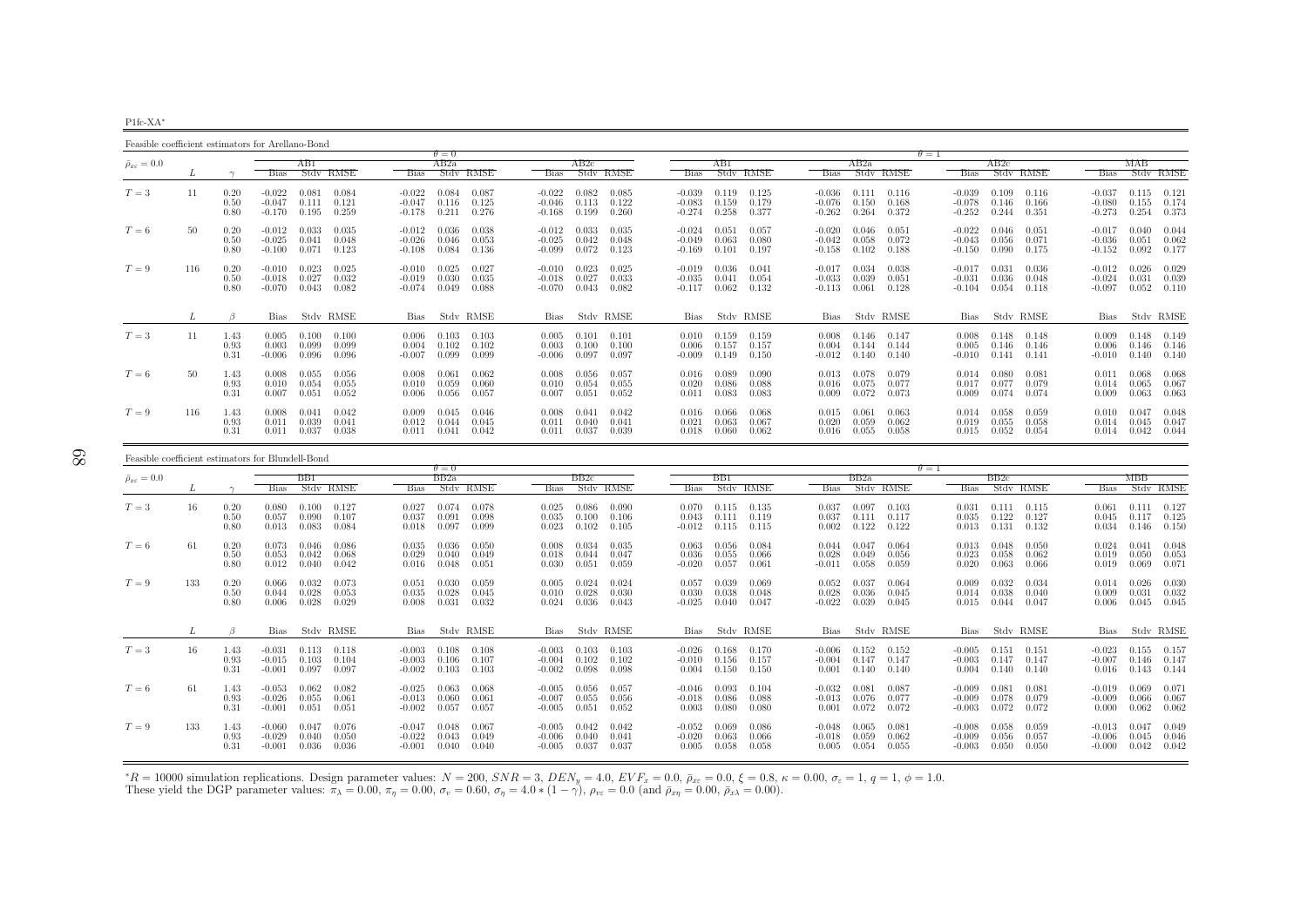P1ft-XA<sup>∗</sup>

| Feasible t-test Arellano-Bond: actual significance level |     |                      |                         |                                                               |                         |                         |                                                                   |                         |                         |                |                                                                         |                |                         |                                                                                   |                         |                                                       |                |
|----------------------------------------------------------|-----|----------------------|-------------------------|---------------------------------------------------------------|-------------------------|-------------------------|-------------------------------------------------------------------|-------------------------|-------------------------|----------------|-------------------------------------------------------------------------|----------------|-------------------------|-----------------------------------------------------------------------------------|-------------------------|-------------------------------------------------------|----------------|
| $\bar{\rho}_{x\varepsilon}=0.0$                          |     |                      |                         |                                                               |                         | $\theta = 0$            |                                                                   |                         |                         |                |                                                                         |                | $\theta = 1$            |                                                                                   |                         |                                                       |                |
|                                                          | L   | $\gamma$             |                         |                                                               | AB1 AB1aR AB1cR         |                         |                                                                   |                         | AB2a AB2aW AB2c AB2cW   |                | AB1 AB1aR AB1cR                                                         |                |                         | AB2a AB2aW AB2c AB2cW MAB                                                         |                         |                                                       |                |
| $T=3$                                                    | 11  | 0.20<br>0.50<br>0.80 | 0.091<br>0.200          | $0.069$ $0.072$ $0.067$<br>0.089<br>$0.191$ $0.193$           | 0.089                   | 0.115<br>0.234          | $0.092$ $0.066$ $0.073$ $0.068$<br>0.082<br>$0.165$ $0.202$       | 0.095                   | 0.088<br>0.189          | 0.263          | $0.223$ $0.098$ $0.083$<br>0.125<br>$0.445$ 0.285                       | 0.114<br>0.264 | 0.185                   | $0.147$ $0.079$ $0.095$ $0.080$ $0.624$<br>0.104<br>0.371 0.207                   | 0.132<br>0.286          | $0.111$ $0.659$<br>0.252                              | 0.798          |
| $T=6$                                                    | 50  | 0.20<br>0.50<br>0.80 |                         | $0.065$ $0.067$ $0.056$<br>$0.094$ 0.089<br>0.311 0.287 0.294 | 0.087                   | 0.171<br>0.204<br>0.457 | $0.064$ 0.064<br>0.080 0.092<br>0.222                             | 0.299                   | 0.059<br>0.086<br>0.286 |                | 0.259 0.099 0.074<br>$0.334$ $0.142$ $0.121$<br>$0.681$ $0.451$ $0.408$ |                | 0.362<br>0.438          | 0.083<br>0.112<br>0.751 0.348                                                     | 0.089<br>0.135<br>0.435 | $0.076$ 0.223<br>0.118 0.289<br>0.397 0.633           |                |
| $T=9$                                                    | 116 | 0.20<br>0.50<br>0.80 | 0.109<br>0.391          | 0.076 0.079 0.067<br>0.107<br>0.362 0.376                     | 0.101                   | 0.327<br>0.377          | 0.072 0.073<br>0.098<br>$0.690$ $0.295$ $0.383$ $0.371$           | 0.108                   | 0.069<br>0.103          |                | $0.282$ $0.104$ $0.077$<br>0.376 0.164 0.133<br>0.771 0.536 0.490       |                |                         | 0.694 0.095 0.094 0.082 0.164<br>0.746 0.152<br>$0.942$ $0.501$                   | 0.156<br>0.549          | 0.138<br>$0.511$ $0.622$                              | 0.228          |
|                                                          | L   | $\beta$              | AB1                     |                                                               | AB1aR AB1cR             |                         |                                                                   |                         | AB2a AB2aW AB2c AB2cW   | AB1            | AB1aR AB1cR                                                             |                |                         | AB2a AB2aW AB2c AB2cW MAB                                                         |                         |                                                       |                |
| $T=3$                                                    | 11  | 1.43<br>0.93<br>0.31 | 0.051                   | $0.052$ $0.052$ $0.052$<br>0.051<br>$0.050 \quad 0.049$       | 0.051<br>0.049          | 0.072<br>0.070          | $0.072$ $0.054$ $0.058$ $0.052$<br>0.053<br>$0.050 \quad 0.057$   | 0.057                   | 0.052<br>0.051          |                | 0.214 0.068 0.064<br>$0.215$ $0.067$ $0.065$<br>$0.216$ $0.065$ $0.066$ |                |                         | $0.112$ $0.062$ $0.073$ $0.057$ $0.585$<br>$0.110 \quad 0.062$<br>$0.113$ $0.061$ | 0.072<br>0.075          | 0.056 0.582<br>0.059 0.581                            |                |
| $T=6$                                                    | 50  | 1.43<br>0.93<br>0.31 | 0.052<br>0.057<br>0.058 | $0.055$ $0.051$<br>0.057<br>0.055                             | 0.056<br>0.059          | 0.148<br>0.150<br>0.144 | 0.053 0.056<br>0.056<br>$0.052$ $0.062$ $0.058$                   | 0.061                   | 0.052<br>0.056          |                | 0.228 0.070 0.058<br>$0.232 \quad 0.072$<br>$0.241$ $0.066$ $0.069$     | 0.064          | 0.316<br>0.310          | 0.313 0.059<br>0.063<br>0.056                                                     | 0.070<br>0.072<br>0.074 | $0.057$ $0.214$<br>$0.061$ $0.220$<br>$0.062$ 0.236   |                |
| $T=9$                                                    | 116 | 1.43<br>0.93<br>0.31 | 0.051<br>0.057<br>0.065 | 0.053 0.049<br>0.057<br>$0.060$ $0.065$                       | 0.055                   | 0.295<br>0.304<br>0.308 | 0.058 0.056 0.052<br>0.061<br>0.058 0.067 0.064                   | 0.063                   | 0.058                   | 0.248          | $0.236$ $0.072$ $0.061$<br>0.078<br>$0.259$ $0.075$ $0.078$             | 0.068          | 0.655<br>0.657          | 0.068<br>0.075<br>0.651 0.069                                                     | 0.076                   | $0.070$ $0.059$ $0.141$<br>0.066<br>$0.081$ 0.069     | 0.150<br>0.170 |
| Feasible t-test Blundell-Bond: actual significance level |     |                      |                         |                                                               |                         | $\theta = 0$            |                                                                   |                         |                         |                |                                                                         |                | $\theta = 1$            |                                                                                   |                         |                                                       |                |
| $\bar{\rho}_{x\varepsilon}=0.0$                          | L   | $\gamma$             |                         | BB1 BB1aR BB1cR                                               |                         |                         |                                                                   |                         | BB2a BB2aW BB2c BB2cW   |                | BB1 BB1aR BB1cR                                                         |                |                         | BB2a BB2aW BB2c BB2cW MBB                                                         |                         |                                                       |                |
| $T=3$                                                    | 16  | 0.20<br>0.50<br>0.80 | 0.170<br>0.105          | 0.172 0.176 0.164<br>$0.172$ $0.158$                          | $0.107$ 0.080           | 0.205<br>0.226          | $0.160$ $0.068$ $0.102$ $0.061$<br>$0.107$ $0.157$<br>0.137 0.181 |                         | 0.110<br>0.138          | 0.189          | $0.190$ $0.153$ $0.130$<br>$0.135$ $0.110$<br>$0.152$ $0.076$ $0.049$   |                | 0.254<br>0.250          | $0.230$ $0.083$ $0.119$<br>0.113<br>0.114                                         | 0.156<br>0.158          | 0.068 0.638<br>0.107<br>0.115                         | 0.564<br>0.558 |
| $T=6$                                                    | 61  | 0.20<br>0.50<br>0.80 | 0.388<br>0.272<br>0.094 | 0.413 0.376<br>0.295<br>0.096                                 | 0.261<br>0.083          | 0.377<br>0.331          | $0.464$ $0.193$ $0.063$<br>0.132<br>0.111 0.252                   | 0.122                   | 0.043<br>0.064<br>0.156 |                | $0.356$ $0.270$ $0.222$<br>$0.244$ $0.160$<br>0.166 0.075               | 0.121<br>0.045 | 0.648<br>0.529<br>0.460 | 0.117<br>0.081                                                                    | 0.142<br>0.190          | $0.195$ $0.084$ $0.047$ $0.259$<br>0.068<br>0.105     | 0.226<br>0.288 |
| $T=9$                                                    | 133 | 0.20<br>0.50<br>0.80 | 0.605<br>0.372          | 0.622<br>0.400<br>$0.066$ $0.076$ $0.060$                     | 0.592<br>0.361          | 0.872<br>0.731          | 0.482 0.064<br>0.291<br>$0.464$ $0.076$ $0.247$ $0.130$           | 0.099                   | 0.047<br>0.061          | 0.295<br>0.229 | 0.513 0.385 0.331<br>0.182<br>0.097 0.063                               | 0.133          | 0.918<br>0.828          | 0.363<br>0.172<br>$0.762$ 0.092                                                   | 0.077<br>0.116<br>0.188 | 0.048<br>0.059<br>0.084 0.202                         | 0.172<br>0.149 |
|                                                          | L   | $\beta$              | B <sub>B1</sub>         |                                                               | BB1aR BB1cR             |                         |                                                                   |                         | BB2a BB2aW BB2c BB2cW   | BB1            | BB1aR BB1cR                                                             |                |                         | BB2a BB2aW BB2c BB2cW MBB                                                         |                         |                                                       |                |
| $T=3$                                                    | 16  | 1.43<br>0.93<br>0.31 | 0.051<br>0.048          | $0.057$ $0.065$ $0.057$<br>0.056<br>0.050 0.049               | 0.052                   | 0.087<br>0.088          | $0.084$ $0.052$ $0.053$ $0.046$<br>0.054<br>0.056                 | 0.056<br>0.057          | 0.050<br>0.050          |                | 0.178 0.074 0.062<br>0.191 0.071 0.059<br>$0.206$ $0.069$ $0.060$       |                | 0.148                   | $0.143$ $0.063$ $0.067$ $0.052$ $0.583$<br>$0.143$ $0.064$<br>0.063               | 0.070<br>0.073          | $0.055$ $0.562$<br>0.058                              | 0.573          |
| $T=6$                                                    | 61  | 1.43<br>0.93<br>0.31 | 0.140<br>0.075<br>0.050 | 0.154 0.139<br>0.086<br>$0.052$ 0.050                         | 0.075                   | 0.230<br>0.186<br>0.170 | 0.079 0.053<br>0.063<br>0.056                                     | 0.059<br>0.057          | 0.047<br>0.050<br>0.051 | 0.212          | $0.236$ $0.110$ $0.087$<br>0.076<br>$0.220$ $0.066$ $0.056$             | 0.057          | 0.379                   | $0.424$ 0.088<br>0.069<br>0.371 0.063                                             | 0.068<br>0.070<br>0.064 | $0.051$ $0.223$<br>$0.054$ $0.210$<br>$0.051$ $0.212$ |                |
| $T=9$                                                    | 133 | 1.43<br>0.93<br>0.31 | 0.112                   | $0.265$ 0.278<br>0.125<br>$0.051$ $0.055$                     | 0.260<br>0.111<br>0.050 | 0.593<br>0.437          | 0.179<br>0.092<br>0.351 0.055                                     | 0.054<br>0.061<br>0.058 | 0.048<br>0.051<br>0.050 |                | $0.312$ $0.163$ $0.130$<br>0.230 0.086<br>$0.222$ $0.066$ $0.059$       | 0.066          | 0.739                   | $0.802$ $0.153$<br>0.081<br>0.711 0.065                                           | 0.064<br>0.067          | 0.052<br>$0.053$ $0.136$<br>$0.064$ $0.053$ $0.141$   | 0.146          |

 ${}^*R = 10000$  simulation replications. Design parameter values:  $N = 200$ ,  $SNR = 3$ ,  $DEN_y = 4.0$ ,  $EVF_x = 0.0$ ,  $\bar{\rho}_{x\bar{x}} = 0.0$ ,  $\xi = 0.8$ ,  $\kappa = 0.00$ ,<br> $\sigma_{\bar{x}} = 1$ ,  $q = 1$ ,  $\phi = 1.0$ . These yield the DGP parameter values:

P1fJ-XA<sup>∗</sup>

|                                 |     |           |     |                      | Feasible Sargan-Hansen test: rejection probability |                         |                         |                         |                                           |                         |                         |                         |
|---------------------------------|-----|-----------|-----|----------------------|----------------------------------------------------|-------------------------|-------------------------|-------------------------|-------------------------------------------|-------------------------|-------------------------|-------------------------|
|                                 |     | df        |     |                      |                                                    |                         | $\theta = 0$            |                         |                                           |                         |                         |                         |
| $\bar{\rho}_{x\varepsilon}=0.0$ | AВ  | <b>BB</b> | Inc | $\sim$               | $JAB_a^{(2,1)}JBB_a^{(2,1)}JES_a^{(2,1)}$          |                         |                         |                         | $JAB_c^{(2,1)}JBB_c^{(2,1)}JES_c^{(2,1)}$ |                         | JMAB JMBB JESM          |                         |
| $T=3$                           | 9   | 13        | 4   | 0.20<br>0.50<br>0.80 | 0.048<br>0.091<br>0.052<br>0.076<br>0.067<br>0.053 | 0.133<br>0.097<br>0.057 | 0.043<br>0.045<br>0.064 | 0.066<br>0.059<br>0.032 | 0.092<br>0.076<br>0.031                   | 0.264<br>0.268<br>0.279 | 0.304<br>0.301<br>0.339 | 0.302<br>0.303<br>0.334 |
| $T=6$                           | 48  | 58        | 10  | 0.20<br>0.50<br>0.80 | 0.035<br>0.055<br>0.037<br>0.048<br>0.045<br>0.040 | 0.132<br>0.114<br>0.066 | 0.025<br>0.027<br>0.036 | 0.046<br>0.047<br>0.024 | 0.089<br>0.093<br>0.023                   | 0.032<br>0.033<br>0.043 | 0.390<br>0.391<br>0.394 | 0.445<br>0.446<br>0.441 |
| $T=9$                           | 114 | 130       | 16  | 0.20<br>0.50<br>0.80 | 0.007<br>0.003<br>0.007<br>0.003<br>0.009<br>0.003 | 0.089<br>0.074<br>0.053 | 0.021<br>0.022<br>0.028 | 0.032<br>0.036<br>0.022 | 0.073<br>0.086<br>0.021                   | 0.022<br>0.022<br>0.030 | 0.408<br>0.412<br>0.413 | 0.473<br>0.475<br>0.468 |
|                                 |     | df        |     |                      |                                                    |                         | $\theta=1$              |                         |                                           |                         |                         |                         |
| $\bar{\rho}_{x\varepsilon}=0.0$ | AВ  | <b>BB</b> | Inc | $\gamma$             | $JAB_a^{(2,1)}JBB_a^{(2,1)}JES_a^{(2,1)}$          |                         |                         |                         | $JAB_c^{(2,1)}JBB_c^{(2,1)}JES_c^{(2,1)}$ |                         | JMAB JMBB JESM          |                         |
| $T=3$                           | 9   | 13        | 4   | 0.20<br>0.50<br>0.80 | 0.036<br>0.058<br>0.043<br>0.045<br>0.064<br>0.035 | 0.096<br>0.073<br>0.047 | 0.041<br>0.047<br>0.069 | 0.050<br>0.041<br>0.030 | 0.064<br>0.050<br>0.031                   | 0.297<br>0.297<br>0.314 | 0.531<br>0.542<br>0.580 | 0.519<br>0.527<br>0.565 |
| $T=6$                           | 48  | 58        | 10  | 0.20<br>0.50<br>0.80 | 0.016<br>0.025<br>0.018<br>0.021<br>0.027<br>0.016 | 0.096<br>0.078<br>0.050 | 0.021<br>0.025<br>0.037 | 0.036<br>0.032<br>0.018 | 0.069<br>0.056<br>0.017                   | 0.037<br>0.037<br>0.051 | 0.719<br>0.724<br>0.728 | 0.750<br>0.754<br>0.752 |
| $T=9$                           | 114 | 130       | 16  | 0.20<br>0.50<br>0.80 | 0.001<br>0.001<br>0.001<br>0.000<br>0.001<br>0.000 | 0.059<br>0.050<br>0.039 | 0.015<br>0.018<br>0.025 | 0.028<br>0.026<br>0.014 | 0.065<br>0.061<br>0.012                   | 0.025<br>0.024<br>0.030 | 0.761<br>0.763<br>0.765 | 0.785<br>0.787<br>0.786 |

\*R = 10000 simulation replications. Design parameter values:  $N = 200$ ,  $SNR = 3$ ,  $DEN_y = 4.0$ ,  $EVF_x = 0.0$ ,  $\bar{\rho}_{xe} = 0.0$ ,  $\xi = 0.8$ ,  $\kappa = 0.00$ ,  $\sigma_e = 1$ ,  $q = 1$ ,  $\phi = 1.0$ . These yield the DGP parameter values:  $\pi_{\lambda} = 0.$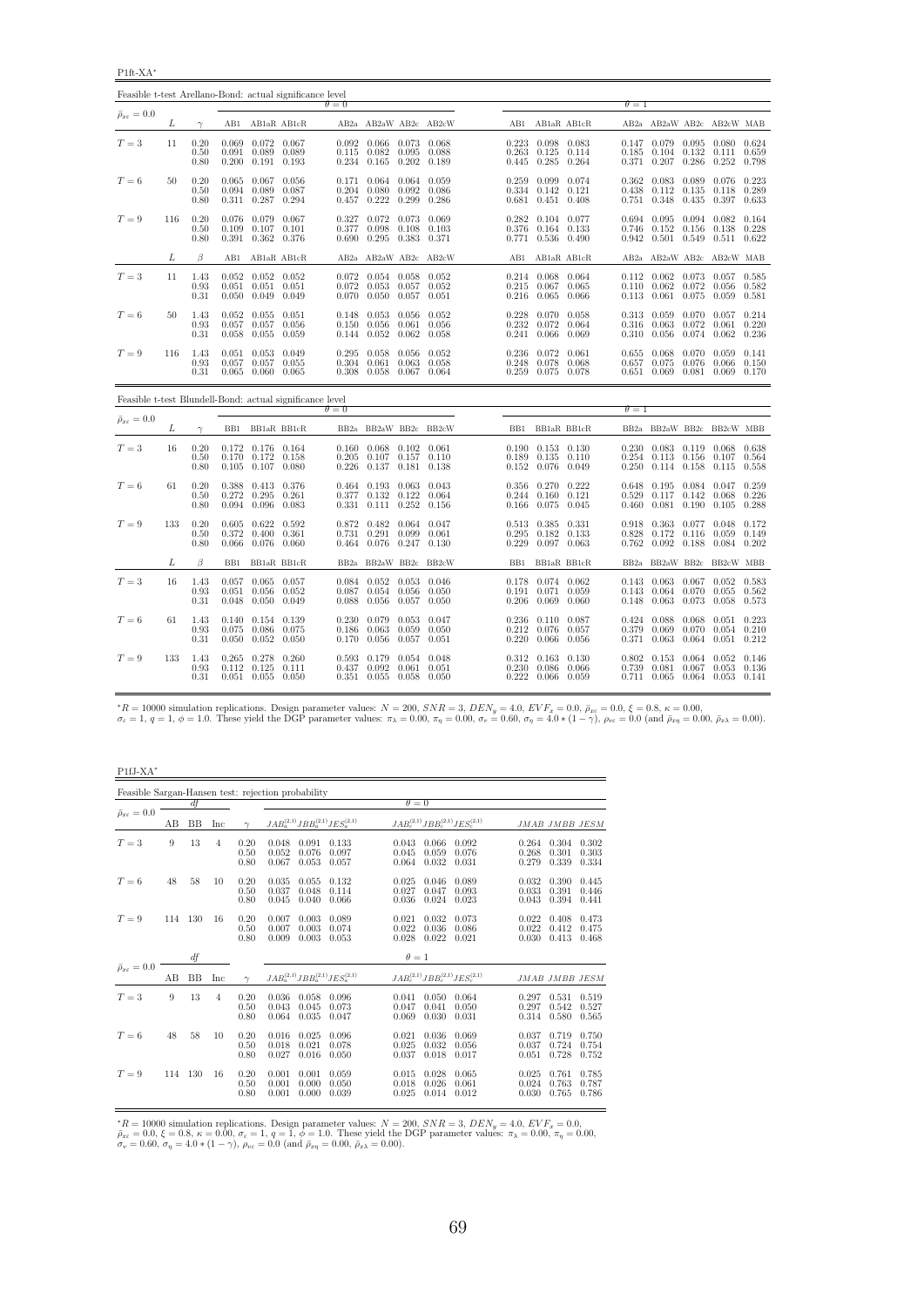P1fJ-XA<sup>∗</sup> : additional findings

|                                 |         |          |                |                                                     | Feasible Sargan-Hansen test: rejection probability                              |                                                                                |                                                        |                                                               |                                           |                         |                                   |                                           |
|---------------------------------|---------|----------|----------------|-----------------------------------------------------|---------------------------------------------------------------------------------|--------------------------------------------------------------------------------|--------------------------------------------------------|---------------------------------------------------------------|-------------------------------------------|-------------------------|-----------------------------------|-------------------------------------------|
| $\bar{\rho}_{x\epsilon}=0.0$    |         | df       |                |                                                     |                                                                                 |                                                                                | $\theta = 0$                                           |                                                               |                                           |                         |                                   |                                           |
|                                 | AВ      | BB       | Inc            | $\gamma$                                            | $JAB^{\left(1,0\right)}JBB_{a}^{\left(1,0\right)}JES^{\left(1,0\right)}$        |                                                                                |                                                        |                                                               | $JAB_a^{(1,1)}JBB_a^{(1,1)}JES_a^{(1,1)}$ |                         |                                   | $JAB_c^{(1,1)}JBB_c^{(1,1)}JES_c^{(1,1)}$ |
| $T=3$                           | 9       | 13       | $\overline{4}$ | 0.20<br>0.50<br>0.80                                | $0.046$ $0.133$ $0.187$<br>0.053<br>0.085<br>0.075<br>0.056                     | 0.103<br>0.061                                                                 | 0.051<br>0.057<br>0.075                                | $0.203$ $0.295$<br>0.104<br>0.072                             | 0.138<br>0.073                            | 0.047<br>0.066          | $0.045$ $0.115$<br>0.066<br>0.038 | 0.170<br>0.086<br>0.038                   |
| $T=6$                           | 48      | 58       | 10             | 0.20<br>0.50<br>0.80                                | 0.044<br>0.165<br>0.090<br>0.046<br>0.054<br>0.060                              | 0.318<br>0.151<br>0.050                                                        | 0.041<br>0.045<br>0.055                                | 0.192<br>0.097<br>0.059                                       | 0.394<br>0.210<br>0.086                   | 0.026<br>0.027<br>0.036 | 0.124<br>0.060<br>0.028           | 0.291<br>0.132<br>0.035                   |
| $T=9$                           | 114     | 130      | 16             | 0.20<br>0.50<br>0.80                                | 0.168<br>0.043<br>0.042<br>0.086<br>$0.053$ $0.053$ $0.042$                     | 0.397<br>0.167                                                                 | 0.010<br>0.011                                         | $0.019$ $0.235$<br>$0.010$ $0.137$<br>$0.014$ $0.005$ $0.073$ |                                           | 0.021<br>0.022          | 0.111<br>0.049<br>$0.028$ 0.026   | 0.368<br>0.149<br>0.031                   |
|                                 |         | df       |                |                                                     |                                                                                 |                                                                                | $\theta = 1$                                           |                                                               |                                           |                         |                                   |                                           |
| $\bar{\rho}_{x\varepsilon}=0.0$ | AВ      | BB       | Inc            | $\gamma$                                            |                                                                                 | $JAB^{\left( 1,0\right) }JBB_{a}^{\left( 1,0\right) }JES^{\left( 1,0\right) }$ |                                                        |                                                               | $JAB_a^{(1,1)}JBB_a^{(1,1)}JES_a^{(1,1)}$ |                         |                                   | $JAB_c^{(1,1)}JBB_c^{(1,1)}JES_c^{(1,1)}$ |
| $T=3$                           | 9       | 13       | $\overline{4}$ | 0.20<br>0.50<br>0.80                                | 0.395 0.458 0.218<br>0.434<br>0.416<br>0.479<br>0.463                           | 0.167<br>0.206                                                                 | 0.065<br>0.074<br>0.097                                | 0.084<br>0.070                                                | $0.131$ $0.188$<br>0.100<br>0.070         | 0.058<br>0.065<br>0.091 | 0.076<br>0.052<br>0.044           | 0.093<br>0.053<br>0.040                   |
| $T=6$                           | 48      | 58       | 10             | 0.20<br>0.50<br>0.80                                | 0.947<br>0.941<br>0.944<br>0.938<br>0.948<br>0.955                              | 0.282<br>0.151<br>0.154                                                        | 0.033<br>0.037<br>0.050                                | 0.093<br>0.049<br>0.039                                       | 0.218<br>0.116<br>0.066                   | 0.028<br>0.031<br>0.047 | 0.066<br>0.037<br>0.029           | 0.136<br>0.058<br>0.027                   |
| $T=9$                           | 114     | 130      | 16             | 0.20<br>0.50<br>0.80                                | 0.999<br>0.999<br>1.000<br>0.999<br>1.000<br>0.999                              | 0.326<br>0.152<br>0.130                                                        | 0.001<br>0.001<br>0.002                                | 0.002<br>0.001<br>$0.001$ $0.051$                             | 0.116<br>0.072                            | 0.018<br>0.021<br>0.030 | 0.052<br>0.031<br>0.022           | 0.171<br>0.070<br>0.025                   |
|                                 |         |          |                |                                                     | Feasible Sargan-Hansen test: rejection probability                              |                                                                                |                                                        |                                                               |                                           |                         |                                   |                                           |
| $\bar{\rho}_{x\varepsilon}=0.0$ | AB      | df<br>BB | Inc            | $\gamma$                                            | $JAB_a^{(2,2)}JBB_a^{(2,2)}JES_a^{(2,2)}$                                       | $\theta = 0$                                                                   |                                                        |                                                               | $JAB_c^{(2,2)}JBB_c^{(2,2)}JES_c^{(2,2)}$ |                         |                                   |                                           |
|                                 |         |          |                |                                                     |                                                                                 |                                                                                |                                                        |                                                               |                                           |                         |                                   |                                           |
| $T=3$                           | 9       | 13       | $\overline{4}$ | 0.20<br>0.50<br>0.80                                | $0.048$ $0.076$ $0.102$<br>0.052<br>0.073<br>0.060<br>0.072                     | 0.093<br>0.067                                                                 | 0.043<br>0.045<br>0.063                                | $0.056$ 0.066<br>0.055<br>0.034                               | 0.064<br>0.038                            |                         |                                   |                                           |
| $T=6$                           | 48      | 58       | 10             | 0.20<br>0.50<br>0.80                                | 0.036<br>0.072<br>0.038<br>0.056<br>0.049<br>0.049                              | 0.160<br>0.113<br>0.079                                                        | 0.026<br>0.027<br>0.036                                | 0.039<br>0.040<br>0.030                                       | 0.053<br>0.062<br>0.052                   |                         |                                   |                                           |
| $T=9$                           | 114     | 130      | 16             | $\begin{array}{c} 0.20 \\ 0.50 \end{array}$<br>0.80 | 0.008<br>$0.010$ $0.165$<br>0.009<br>$0.006$ $0.108$<br>$0.012$ $0.004$ $0.067$ |                                                                                | $\begin{array}{c} 0.021 \\ 0.022 \end{array}$<br>0.028 | 0.030<br>0.031<br>$0.030 \quad 0.054$                         | 0.048<br>0.054                            |                         |                                   |                                           |
|                                 |         | df       |                |                                                     |                                                                                 | $\theta=1$                                                                     |                                                        |                                                               |                                           |                         |                                   |                                           |
| $\bar{\rho}_{x\varepsilon}=0.0$ | AB      | BB       | Inc            | $\gamma$                                            | $JAB_a^{(2,2)}JBB_a^{(2,2)}JES_a^{(2,2)}$                                       |                                                                                |                                                        |                                                               | $JAB_c^{(2,2)}JBB_c^{(2,2)}JES_c^{(2,2)}$ |                         |                                   |                                           |
| $T=3$                           | 9       | 13       | $\overline{4}$ | 0.20<br>0.50<br>0.80                                | $0.036$ $0.057$ $0.088$<br>0.043<br>0.050<br>0.068<br>0.042                     | 0.073<br>0.054                                                                 | 0.044<br>0.063                                         | $0.040$ $0.047$ $0.052$<br>0.041<br>0.028                     | 0.047<br>0.034                            |                         |                                   |                                           |
| $T=6$                           | 48      | 58       | 10             | 0.20<br>0.50<br>0.80                                | 0.021<br>0.023<br>0.031<br>0.033                                                | $0.044$ $0.145$<br>0.094<br>$0.024$ 0.063                                      | 0.021<br>0.023<br>0.033                                | 0.034<br>0.030<br>$0.020 \quad 0.028$                         | 0.050<br>0.048                            |                         |                                   |                                           |
| $T=9$                           | 114 130 |          | 16             | 0.20<br>0.50<br>0.80                                | 0.001<br>0.001<br>0.001<br>0.002<br>0.001                                       | $0.002$ $0.108$<br>0.071<br>0.048                                              | 0.015<br>0.017<br>0.023                                | 0.025<br>0.023<br>$0.017$ 0.030                               | 0.048<br>0.050                            |                         |                                   |                                           |

 ${}^*R = 10000$  simulation replications. Design parameter values:  $N = 200$ ,  $SNR = 3$ ,  $DEN_y = 4.0$ ,  $EVF_x = 0.0$ ,  $\bar{\rho}_{xe} = 0.0$ ,  $\xi = 0.8$ ,  $\kappa = 0.00$ ,  $\sigma_e = 1$ ,  $q = 1$ ,  $\phi = 1.0$ . These yield the DGP parameter values:  $\pi_{\lambda} =$ 

 $\rm P1\text{-}XA^*$ 

| Standard errors of error components $\eta_i$ and $\varepsilon_{it}$ |     |                                                   |            |                                                                                        |                         |                         |                         |                                                                                        |                         |                         |                                                                                                              |                         |                         |                            |                                                                                                                   |                                   |                         |
|---------------------------------------------------------------------|-----|---------------------------------------------------|------------|----------------------------------------------------------------------------------------|-------------------------|-------------------------|-------------------------|----------------------------------------------------------------------------------------|-------------------------|-------------------------|--------------------------------------------------------------------------------------------------------------|-------------------------|-------------------------|----------------------------|-------------------------------------------------------------------------------------------------------------------|-----------------------------------|-------------------------|
| $\bar{\rho}_{x\varepsilon} = 0.0$                                   |     |                                                   |            |                                                                                        | Bias $\sigma_n$         |                         | $\theta = 0$            | Bias $\hat{\sigma}_e$                                                                  |                         |                         | Bias $\hat{\sigma}_n$                                                                                        |                         |                         | $\theta = 1$               |                                                                                                                   | Bias $\hat{\sigma}_{\varepsilon}$ |                         |
|                                                                     | L   |                                                   | $\sigma_n$ | AB1                                                                                    | AB2a                    | AB2c                    | AB1                     | AB2a                                                                                   | AB2c                    | AB1                     | AB2a                                                                                                         | AB2c                    | MAB                     | AB1                        | AB2a                                                                                                              | AB2c                              | MAB                     |
| $T=3$                                                               | 11  | $0.20\ 3.20$<br>$0.50 \t2.00$<br>$0.80\ 0.80$     |            | 0.095<br>0.205<br>0.791                                                                | 0.092<br>0.205<br>0.832 | 0.093<br>0.200<br>0.789 |                         | $-0.008$ $-0.008$ $-0.008$<br>$-0.018$ $-0.017$ $-0.017$<br>$-0.063$ $-0.063$ $-0.062$ |                         | 0.168<br>0.365<br>1.267 | 0.153<br>0.332<br>1.218                                                                                      | 0.165<br>0.341<br>1.170 | 0.159<br>0.351<br>1.259 |                            | $-0.017$ $-0.015$ $-0.017$ $-0.016$<br>$-0.032 - 0.029 - 0.031 - 0.031$<br>$-0.094$ $-0.087$ $-0.089$ $-0.094$    |                                   |                         |
| $T=6$                                                               | 50  | $0.20\ 3.20$<br>$0.50\ 2.00$<br>$0.80\ 0.80$      |            | 0.050<br>0.104<br>0.441                                                                | 0.050<br>0.106<br>0.473 | 0.050<br>0.102<br>0.438 |                         | $-0.003 - 0.003 - 0.003$<br>$-0.007 - 0.006 - 0.007$<br>$-0.032 - 0.032 - 0.031$       |                         | 0.099<br>0.203<br>0.743 | 0.083<br>0.175<br>0.697                                                                                      | 0.091<br>0.181<br>0.660 | 0.071<br>0.151<br>0.669 |                            | $-0.007 - 0.006 - 0.006 - 0.005$<br>$-0.013 - 0.011 - 0.012 - 0.010$<br>$-0.048$ $-0.045$ $-0.045$ $-0.044$       |                                   |                         |
| $T=9$                                                               | 116 | $0.20\ 3.20$<br>$0.50$ 2.00<br>$0.80\ 0.80$       |            | 0.039<br>0.075<br>0.304                                                                | 0.040<br>0.077<br>0.321 | 0.039<br>0.074<br>0.304 |                         | $-0.002$ $-0.001$ $-0.002$<br>$-0.003 - 0.003 - 0.003$<br>$-0.018$ $-0.019$ $-0.018$   |                         | 0.077<br>0.144<br>0.508 | 0.071<br>0.134<br>0.491                                                                                      | 0.069<br>0.129<br>0.455 | 0.050<br>0.097<br>0.422 |                            | $-0.004$ $-0.004$ $-0.003$ $-0.003$<br>$-0.007$ $-0.007$ $-0.006$ $-0.005$<br>$-0.028$ $-0.027$ $-0.026$ $-0.024$ |                                   |                         |
|                                                                     | L   | $\sim$                                            | $\sigma_n$ | B <sub>B1</sub>                                                                        | BB <sub>2a</sub>        | BB2c                    | B <sub>B1</sub>         | BB <sub>2a</sub>                                                                       | BB2c                    | B <sub>B1</sub>         | BB <sub>2a</sub>                                                                                             | BB <sub>2c</sub>        | <b>MBB</b>              | B <sub>B1</sub>            | BB <sub>2a</sub>                                                                                                  | BB <sub>2c</sub>                  | MBB                     |
| $T=3$                                                               | 16  | $0.20\ 3.20$<br>$0.50$ 2.00<br>$0.80\ 0.80$       |            | $-0.324$ $-0.106$ $-0.101$<br>$-0.236$ $-0.152$ $-0.144$<br>$-0.059 - 0.081 - 0.108$   |                         |                         | 0.035<br>0.025<br>0.005 | 0.009<br>0.015<br>0.007                                                                | 0.010<br>0.015<br>0.010 | 0.069                   | $-0.282$ $-0.148$ $-0.123$ $-0.246$<br>$-0.172$ $-0.147$ $-0.138$ $-0.180$                                   | $0.008 - 0.042 - 0.074$ |                         | 0.026<br>0.014<br>$-0.011$ | 0.010<br>0.012<br>$-0.003$                                                                                        | 0.009<br>0.011<br>0.003           | 0.022<br>0.015<br>0.013 |
| $T=6$                                                               | 61  | $0.20\ 3.20$<br>$0.50\ 2.00$<br>$0.80\ 0.80$      |            | $-0.296$ $-0.139$ $-0.032$<br>$-0.218$ $-0.118$ $-0.075$<br>$-0.055 - 0.075 - 0.138$   |                         |                         | 0.019<br>0.016<br>0.004 | 0.008<br>0.008<br>0.006                                                                | 0.001<br>0.005<br>0.012 |                         | $-0.254$ $-0.175$ $-0.053$ $-0.098$<br>$-0.150 - 0.114 - 0.093 - 0.078$<br>$0.091$ $0.048$ $-0.094$ $-0.090$ |                         |                         | 0.014<br>0.009<br>$-0.009$ | 0.008<br>0.006<br>$-0.006$                                                                                        | 0.001<br>0.005<br>0.007           | 0.004<br>0.004<br>0.007 |
| $T=9$                                                               | 133 | $0.20 \quad 3.20$<br>$0.50\ 2.00$<br>$0.80\ 0.80$ |            | $-0.268$ $-0.207$ $-0.020$<br>$-0.182$ $-0.142$ $-0.043$<br>$-0.028$ $-0.035$ $-0.108$ |                         |                         | 0.013<br>0.010<br>0.002 | 0.010<br>0.008<br>0.003                                                                | 0.000<br>0.002<br>0.008 | 0.107                   | $-0.231 - 0.211 - 0.035 - 0.055$<br>$-0.123 - 0.113 - 0.058 - 0.038$                                         | $0.097 - 0.071 - 0.029$ |                         | 0.010<br>0.005<br>$-0.009$ | 0.008<br>0.005<br>$-0.008$                                                                                        | 0.000<br>0.002<br>0.005           | 0.001<br>0.001<br>0.002 |

 ${}^*R = 10000$  simulation replications. Design parameter values:  $N = 200$ ,  $SNR = 3$ ,  $DEN_y = 4.0$ ,  $EVF_x = 0.0$ ,  $\bar{\rho}_{x\bar{z}} = 0.0$ ,  $\xi = 0.8$ ,  $\kappa = 0.00$ ,<br>  $\sigma_{\varepsilon} = 1$ ,  $q = 1$ ,  $\phi = 1.0$ . These yield the DGP parameter values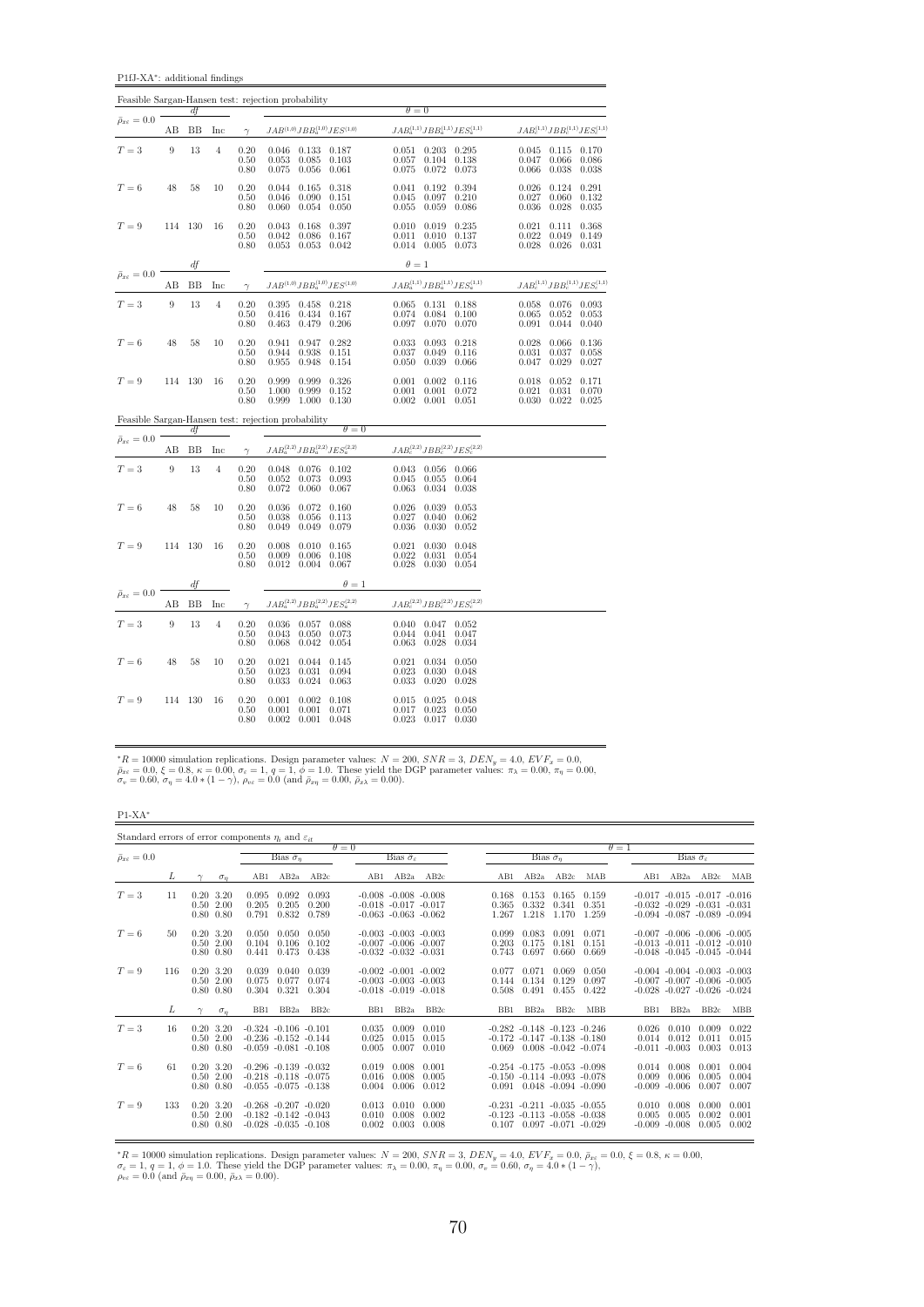| г |  |
|---|--|
|   |  |

| Unfeasible coefficient estimators                    |                |           |                |                      |                                  |                         |                         |                                  |                               |                                             |                                  |                         |                         |                         |                                  |                                   |                         |                      |                                  |                                             |                         |                         |                                  |                         |                         |
|------------------------------------------------------|----------------|-----------|----------------|----------------------|----------------------------------|-------------------------|-------------------------|----------------------------------|-------------------------------|---------------------------------------------|----------------------------------|-------------------------|-------------------------|-------------------------|----------------------------------|-----------------------------------|-------------------------|----------------------|----------------------------------|---------------------------------------------|-------------------------|-------------------------|----------------------------------|-------------------------|-------------------------|
| $\bar{\rho}_{x\epsilon}=0.0$                         | L              |           |                |                      |                                  | ABu                     |                         | $\theta = 0$                     | BBu                           |                                             |                                  | ABu                     |                         |                         |                                  | <b>BBu</b>                        |                         | $\theta = 1$         | MABu                             |                                             |                         |                         |                                  | MBBu                    |                         |
|                                                      | AВ             | BB        |                | $\gamma$             | Bias                             |                         | Stdy RMSE               | Bias                             |                               | Stdy RMSE                                   | Bias                             |                         | Stdy RMSE               |                         | Bias                             |                                   | Stdy RMSE               |                      | Bias                             |                                             | Stdy RMSE               |                         | Bias                             |                         | Stdy RMSE               |
| $T=3$                                                | 6              | 9         |                | 0.20<br>0.50<br>0.80 | $-0.011$<br>$-0.023$<br>$-0.079$ | 0.096<br>0.126<br>0.223 | 0.097<br>0.128<br>0.236 | 0.006<br>0.006<br>$-0.003$       | 0.084<br>0.095<br>0.102       | 0.084<br>0.095<br>0.102                     | $-0.020$<br>$-0.039$<br>$-0.132$ | 0.126<br>0.164<br>0.284 | 0.127<br>0.168<br>0.313 |                         | 0.008<br>0.005<br>$-0.012$       | 0.108<br>0.119<br>0.136           | 0.108<br>0.119<br>0.137 |                      | $-0.028$                         | $-0.014$ $0.110$<br>0.141<br>$-0.105$ 0.257 | 0.111<br>0.144<br>0.278 |                         | 0.003<br>0.002<br>$-0.005$       | 0.093<br>0.103<br>0.114 | 0.093<br>0.103<br>0.114 |
| $T=6$                                                | 12             | 15        |                | 0.20<br>0.50<br>0.80 | $-0.005$<br>$-0.009$<br>$-0.033$ | 0.042<br>0.052<br>0.090 | 0.042<br>0.053<br>0.095 | $-0.000$<br>$-0.000$<br>$-0.003$ | 0.038<br>0.044<br>0.054       | 0.038<br>0.044<br>0.054                     | $-0.008$<br>$-0.016$<br>$-0.055$ | 0.058<br>0.072<br>0.118 | 0.059<br>0.074<br>0.130 |                         | 0.000<br>0.000<br>$-0.006$       | 0.053<br>0.060<br>0.074           | 0.053<br>0.060<br>0.074 |                      | $-0.005$<br>$-0.009$<br>$-0.040$ | 0.045<br>0.056<br>0.101                     | 0.046<br>0.057<br>0.109 |                         | $-0.001$<br>$-0.001$<br>$-0.005$ | 0.041<br>0.048<br>0.060 | 0.041<br>0.048<br>0.061 |
| $T=9$                                                | 18             | $21\,$    |                | 0.20<br>0.50<br>0.80 | $-0.003$<br>$-0.006$<br>$-0.020$ | 0.029<br>0.035<br>0.057 | 0.029<br>0.035<br>0.061 | $-0.001$<br>$-0.001$<br>$-0.003$ | 0.027<br>0.031<br>0.039       | 0.027<br>0.031<br>0.039                     | $-0.005$<br>$-0.010$<br>$-0.035$ | 0.041<br>0.049<br>0.076 | 0.042<br>0.050<br>0.083 |                         | $-0.001$<br>$-0.001$<br>$-0.006$ | 0.039<br>0.043<br>0.053           | 0.039<br>0.043<br>0.053 |                      | $-0.003$<br>$-0.005$<br>$-0.023$ | 0.031<br>0.037<br>0.064                     | 0.031<br>0.038<br>0.068 |                         | $-0.001$<br>$-0.001$<br>$-0.004$ | 0.029<br>0.033<br>0.043 | 0.029<br>0.033<br>0.043 |
|                                                      | AB             | <b>BB</b> |                | $\beta$              | Bias                             |                         | Stdy RMSE               | Bias                             |                               | Stdy RMSE                                   | Bias                             |                         | Stdy RMSE               |                         | Bias                             |                                   | Stdy RMSE               |                      | Bias                             |                                             | Stdy RMSE               |                         | Bias                             |                         | Stdy RMSE               |
| $T=3$                                                | 6              | 9         |                | 1.43<br>0.93<br>0.31 | 0.001<br>$-0.000$<br>$-0.003$    | 0.114<br>0.114<br>0.113 | 0.114<br>0.114<br>0.113 | 0.000<br>-0.001<br>$-0.002$      | 0.112                         | $0.113$ $0.113$<br>0.112<br>$0.111$ $0.111$ | 0.003<br>0.001<br>-0.004         | 0.176<br>0.176<br>0.172 | 0.176<br>0.176<br>0.172 |                         | $-0.001$<br>$-0.001$<br>0.002    | 0.174<br>0.170<br>0.167           | 0.174<br>0.170<br>0.167 |                      | 0.005<br>0.003<br>$-0.002$       | 0.108<br>0.106<br>0.105                     | 0.108<br>0.106<br>0.105 |                         | 0.001<br>0.001<br>$-0.000$       | 0.108<br>0.106<br>0.104 | 0.108<br>0.106<br>0.104 |
| $T=6$                                                | 12             | 15        |                | 1.43<br>0.93<br>0.31 | 0.002<br>0.002<br>$-0.001$       | 0.068<br>0.068<br>0.068 | 0.068<br>0.068<br>0.068 | 0.000<br>0.000<br>0.000          | 0.068<br>0.067<br>0.067       | 0.068<br>0.067<br>0.067                     | 0.004<br>0.004<br>$-0.000$       | 0.106<br>0.105<br>0.105 | 0.106<br>0.105<br>0.105 |                         | 0.001<br>0.002<br>0.003          | 0.106<br>0.104<br>0.103           | 0.106<br>0.104<br>0.103 |                      | 0.003<br>0.004<br>0.002          | 0.066<br>0.064<br>0.062                     | 0.066<br>0.064<br>0.062 |                         | 0.001<br>0.001<br>0.001          | 0.066<br>0.063<br>0.061 | 0.066<br>0.063<br>0.061 |
| $T=9$                                                | 18             | 21        |                | 1.43<br>0.93<br>0.31 | 0.001<br>0.001<br>$-0.001$       | 0.052<br>0.051<br>0.051 | 0.052<br>0.051<br>0.051 | 0.000<br>0.000<br>0.000          | 0.052<br>0.051<br>0.050       | 0.052<br>0.051<br>0.050                     | 0.003<br>0.003<br>$-0.000$       | 0.081<br>0.079<br>0.078 | 0.081<br>0.079<br>0.078 |                         | 0.001<br>0.002<br>0.002          | 0.081<br>0.079<br>0.077           | 0.081<br>0.079<br>0.077 |                      | 0.002<br>0.002<br>0.001          | 0.051<br>0.049<br>0.047                     | 0.051<br>0.049<br>0.047 |                         | 0.001<br>0.001<br>0.001          | 0.050<br>0.048<br>0.046 | 0.050<br>0.048<br>0.046 |
| Unfeasible t-test: actual significance level         |                | L         |                |                      |                                  |                         | $\theta = 0$            |                                  |                               |                                             |                                  |                         |                         |                         |                                  | $\theta = 1$                      |                         |                      |                                  |                                             |                         |                         |                                  |                         |                         |
| $\bar{\rho}_{x\varepsilon}=0.0$                      | AВ             | BB        |                | $\gamma$             | ABu                              | BBu                     |                         | $\beta$                          | ABu                           | BBu                                         | $\gamma$                         | ABu                     |                         | BBu MABu MBBu           |                                  |                                   |                         | $\beta$              | ABu                              |                                             | BBu MABu MBBu           |                         |                                  |                         |                         |
| $T=3$                                                | 6              | 9         |                | 0.20<br>0.50<br>0.80 | 0.052<br>0.055<br>0.069          | 0.052<br>0.057<br>0.058 |                         | 1.43<br>0.93<br>0.31             | 0.049<br>0.047<br>0.041       | 0.052<br>0.051<br>0.049                     | 0.20<br>0.50<br>0.80             | 0.055<br>0.058<br>0.080 | 0.056<br>0.056<br>0.059 | 0.054<br>0.057<br>0.075 | 0.051<br>0.053<br>0.056          |                                   |                         | 1.43<br>0.93<br>0.31 | 0.052<br>0.048<br>0.038          | 0.053<br>0.052<br>0.051                     | 0.050<br>0.048<br>0.037 | 0.051<br>0.050<br>0.049 |                                  |                         |                         |
| $T=6$                                                | 12             | 15        |                | 0.20<br>0.50<br>0.80 | 0.048<br>0.048<br>0.060          | 0.045<br>0.041<br>0.051 |                         | 1.43<br>0.93<br>0.31             | 0.048<br>0.047<br>0.046       | 0.049<br>0.049<br>0.050                     | 0.20<br>0.50<br>0.80             | 0.052<br>0.055<br>0.077 | 0.046<br>0.048<br>0.051 | 0.048<br>0.050<br>0.065 | 0.046<br>0.045<br>0.051          |                                   |                         | 1.43<br>0.93<br>0.31 | 0.051<br>0.050<br>0.048          | 0.051<br>0.053<br>0.055                     | 0.049<br>0.049<br>0.045 | 0.050<br>0.050<br>0.050 |                                  |                         |                         |
| $T=9$                                                | 18             | 21        |                | 0.20<br>0.50<br>0.80 | 0.054<br>0.053<br>0.067          | 0.049<br>0.046<br>0.049 |                         | 1.43<br>0.93<br>0.31             | 0.050<br>0.051<br>0.048       | 0.050<br>0.051<br>0.050                     | 0.20<br>0.50<br>0.80             | 0.055<br>0.056<br>0.076 | 0.049<br>0.050<br>0.051 | 0.052<br>0.052<br>0.065 | 0.048<br>0.049<br>0.050          |                                   |                         | 1.43<br>0.93<br>0.31 | 0.052<br>0.050<br>0.047          | 0.052<br>0.052<br>0.053                     | 0.050<br>0.050<br>0.049 | 0.051<br>0.050<br>0.051 |                                  |                         |                         |
| Unfeasible Sargan-Hansen test: rejection probability |                | df        |                |                      |                                  |                         |                         | $\theta = 0$                     |                               |                                             |                                  |                         |                         | $\theta = 1$            |                                  |                                   |                         |                      |                                  |                                             |                         |                         |                                  |                         |                         |
| $\bar{\rho}_{x\varepsilon}=0.0$                      | АB             | BB        | Inc            | $\gamma$             | JABu                             | JBBu                    | JESu                    |                                  | $JMABu\quad JMMBu\quad JESMu$ |                                             | JABu                             | JBBu                    | JESu                    |                         | $JMABu$ $JMMBu$ $JESMu$          |                                   |                         |                      |                                  |                                             |                         |                         |                                  |                         |                         |
| $T=3$                                                | $\overline{4}$ | 6         | $\overline{2}$ | 0.20<br>0.50<br>0.80 | 0.044<br>0.044<br>0.038          | 0.052<br>0.048<br>0.045 | 0.057<br>0.052<br>0.055 | 0.045<br>0.046<br>0.041          | 0.053<br>0.050<br>0.047       | 0.056<br>0.054<br>0.054                     | 0.046<br>0.044<br>0.036          | 0.049<br>0.046<br>0.043 | 0.054<br>0.052<br>0.060 |                         | 0.048<br>0.047<br>0.040          | 0.051<br>0.048<br>0.047           | 0.053<br>0.054<br>0.061 |                      |                                  |                                             |                         |                         |                                  |                         |                         |
| $T=6$                                                | 10             | 12        | $\overline{2}$ | 0.20<br>0.50<br>0.80 | 0.051<br>0.049<br>0.048          | 0.055<br>0.055<br>0.052 | 0.059<br>0.059<br>0.058 | 0.051<br>0.051<br>0.049          | 0.055<br>0.056<br>0.055       | 0.059<br>0.059<br>0.056                     | 0.049<br>0.047<br>0.043          | 0.051<br>0.049<br>0.048 | 0.052<br>0.057<br>0.069 |                         | 0.049<br>0.050<br>0.047          | 0.050<br>0.051<br>0.052           | 0.052<br>0.055<br>0.062 |                      |                                  |                                             |                         |                         |                                  |                         |                         |
| $T=9$                                                | 16             | 18        | $\overline{2}$ | 0.20<br>0.50<br>0.80 | 0.049<br>0.048<br>0.047          | 0.051<br>0.051<br>0.053 | 0.056<br>0.060<br>0.064 | 0.048<br>0.048<br>0.048          | 0.050<br>0.051<br>0.052       | 0.055<br>0.057<br>0.062                     | 0.050<br>0.052<br>0.048          | 0.052<br>0.050<br>0.050 | 0.055<br>0.056<br>0.066 |                         | 0.050<br>0.048                   | 0.051<br>0.049<br>$0.048$ $0.052$ | 0.054<br>0.055<br>0.060 |                      |                                  |                                             |                         |                         |                                  |                         |                         |

 ${}^*R = 10000$  simulation replications. Design parameter values:  $N = 200$ ,  $SNR = 3$ ,  $DEN_y = 4.0$ ,  $EVF_x = 0.0$ ,  $\bar{\rho}_{xc} = 0.0$ ,  $\xi = 0.8$ ,  $\kappa = 0.00$ ,  $\sigma_{\varepsilon} = 1$ ,  $q = 1$ ,  $\phi = 1.0$ .<br>These yield the DGP parameter values:  $\pi$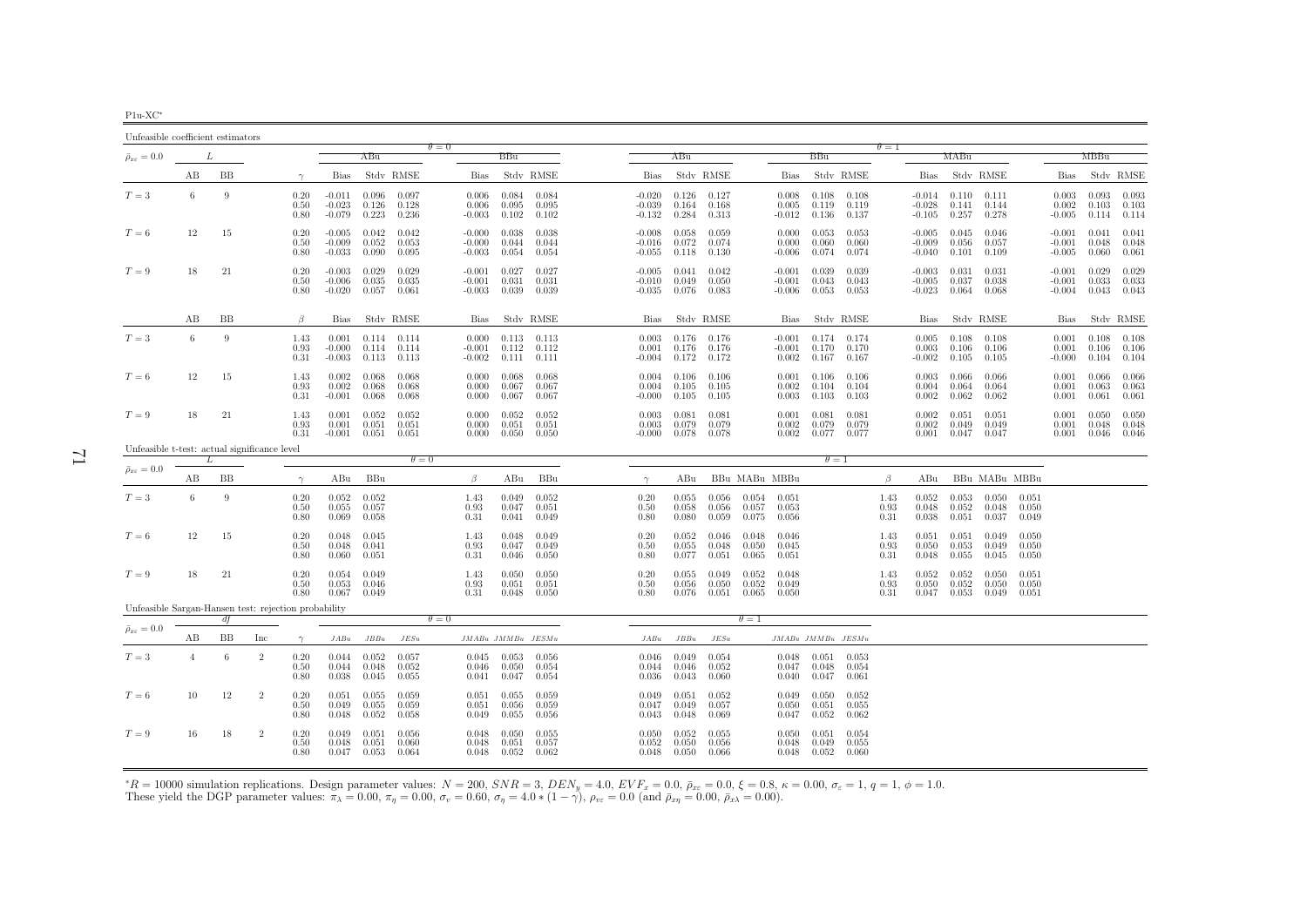P<sub>1fc-</sub>XC<sup>∗</sup>

Feasible coefficient estimators for Arellano-Bond $\theta = 0$  $AB2a$  $\theta = 1$ <br>a  $\theta = 1$  $\bar{\rho}_{x\varepsilon}=0.0$  $_{\varepsilon}$  = 0.0  $_{\varepsilon}$   $_{\varepsilon}$   $_{\varepsilon}$   $_{\varepsilon}$   $_{\varepsilon}$   $_{\varepsilon}$   $_{\varepsilon}$   $_{\varepsilon}$   $_{\varepsilon}$   $_{\varepsilon}$   $_{\varepsilon}$   $_{\varepsilon}$   $_{\varepsilon}$   $_{\varepsilon}$   $_{\varepsilon}$   $_{\varepsilon}$   $_{\varepsilon}$   $_{\varepsilon}$   $_{\varepsilon}$   $_{\varepsilon}$   $_{\varepsilon}$   $_{\varepsilon}$   $_{\varepsilon}$ L  $\gamma$  Bias Stdv RMSE Bias Stdv RMSE Bias Stdv RMSE Bias Stdv RMSE Bias Stdv RMSE Bias Stdv RMSE Bias Stdv RMSE $-0.017$   $0.132$   $0.134$  $T=3$  $T=3$  6 0.20 -0.011 0.096 0.097 -0.012 0.098 0.099 -0.012 0.097 0.098 -0.017 0.134 0.135 -0.020 0.127 0.129 -0.021 0.126 0.128 -0.017 0.132 0.134<br>0.56 0.171 -0.041 0.164 0.169 -0.033 0.128 -0.023 0.129 0.131 -0.023 0.126 0.50 -0.023 0.126 0.128 -0.023 0.129 0.131 -0.023 0.126 0.128 -0.036 0.175 0.179 -0.038 0.167 0.171 -0.041 0.164 0.169 -0.035 0.172 0.176 $-0.136$   $0.298$   $0.328$ 0.80 -0.079 0.223 0.236 -0.082 0.230 0.244 -0.081 0.223 0.238 -0.131 0.303 0.330 -0.134 0.298 0.326 -0.135 0.284 0.315 -0.136 0.298 0.328 $0.052 \quad 0.053$  $T=6$  $T=6$   $12$   $0.20$   $-0.005$   $0.042$   $0.042$   $-0.005$   $0.043$   $-0.005$   $0.042$   $0.042$   $-0.009$   $0.052$   $0.042$   $-0.009$   $0.052$   $-0.009$   $0.052$   $-0.003$   $-0.017$   $0.072$   $0.074$   $-0.016$   $0.072$   $0.074$   $-0.011$   $0.065$  0.50 -0.009 0.052 0.053 -0.009 0.054 0.055 -0.009 0.052 0.053 -0.017 0.077 0.079 -0.014 0.072 0.074 -0.016 0.072 0.074 -0.011 0.065 0.066 $0.113$   $0.123$  $0.80$   $-0.033$   $0.090$   $0.095$   $-0.034$   $0.100$   $-0.033$   $0.090$   $0.096$   $-0.061$   $0.126$   $0.139$   $-0.053$   $0.121$   $0.133$   $-0.056$   $0.117$   $0.130$   $-0.049$  $0.035$   $0.035$  $T=9$  $T=9$   $18$   $0.20$   $-0.003$   $0.029$   $-0.003$   $0.030$   $0.030$   $-0.003$   $0.029$   $0.029$   $-0.006$   $0.044$   $0.044$   $-0.005$   $0.040$   $0.040$   $-0.005$   $0.041$   $0.042$   $-0.004$   $0.035$   $0.035$   $-0.005$   $0.035$   $-0.006$   $0.035$   $0$  $0.50$  - $0.006$   $0.035$   $0.035$  -0.005  $0.036$   $0.037$  -0.006  $0.035$  0.035 -0.012  $0.052$   $0.053$  -0.009  $0.048$   $0.049$  -0.010  $0.049$   $0.050$  -0.007  $0.041$   $0.042$  $\begin{array}{cc} 0.041 & 0.042 \\ 0.070 & 0.075 \end{array}$ 0.80 -0.020 0.057 0.061 -0.020 0.061 0.064 -0.020 0.057 0.061 -0.040 0.081 0.090 -0.032 0.077 0.084 -0.035 0.076 0.083 -0.028 0.070 0.075  $L \qquad \qquad \beta$ Bias Stdv RMSE Bias Stdv RMSE Bias Stdv RMSE Bias Stdv RMSE Bias Stdv RMSE Bias Stdv RMSE Bias Stdv RMSE Bias Stdv RMSE  $0.007$   $0.161$   $0.161$  $T=3$  $T=3$  6  $1.43$   $0.001$   $0.114$   $0.114$   $0.001$   $0.115$   $0.115$   $0.001$   $0.114$   $0.114$   $0.005$   $0.182$   $0.182$   $0.182$   $0.002$   $0.174$   $0.174$   $0.003$   $0.176$   $0.176$   $0.007$   $0.161$   $0.161$   $0.161$   $0.161$   $0.161$   $0.161$  $\begin{matrix} 0.93 & -0.000 & 0.114 & 0.114 & -0.000 & 0.115 & 0.115 & -0.000 & 0.115 & 0.115 & 0.003 & 0.181 & 0.181 & 0.000 & 0.174 & 0.174 & 0.001 & 0.175 & 0.175 & 0.006 & 0.159 & 0.159 \end{matrix}$ 0.157  $0.31$   $-0.003$   $0.113$   $-0.003$   $0.114$   $0.114$   $-0.003$   $0.113$   $0.113$   $-0.002$   $0.177$   $-0.177$   $-0.006$   $0.171$   $0.171$   $-0.004$   $0.172$   $0.172$   $-0.002$   $0.157$   $0.157$  $0.080$  $T=6$  $T=6$   $12$   $1.43$   $0.002$   $0.068$   $0.068$   $0.001$   $0.071$   $0.002$   $0.069$   $0.069$   $0.004$   $0.110$   $0.110$   $0.002$   $0.010$   $0.103$   $0.004$   $0.106$   $0.106$   $0.106$   $0.004$   $0.106$   $0.016$   $0.003$   $0.080$   $0.080$   $0.080$   $0.$  $\begin{array}{cccccccccccc} 0.93 & 0.002 & 0.068 & 0.068 & 0.001 & 0.070 & 0.070 & 0.002 & 0.068 & 0.068 & 0.004 & 0.109 & 0.109 & 0.001 & 0.102 & 0.102 & 0.004 & 0.105 & 0.105 & 0.004 & 0.078 & 0.078 \end{array}$ 0.076  $0.31$   $-0.001$   $0.068$   $-0.001$   $0.070$   $0.070$   $-0.001$   $0.068$   $0.068$   $-0.000$   $0.108$   $0.108$   $-0.002$   $0.102$   $0.102$   $-0.001$   $0.105$   $0.105$   $-0.002$   $0.076$   $0.076$ 0.057  $T=9$  $T=9 \hspace{1cm} 18 \hspace{1cm} 1.43 \hspace{1cm} 0.001 \hspace{1cm} 0.052 \hspace{1cm} 0.032 \hspace{1cm} 0.000 \hspace{1cm} 0.055 \hspace{1cm} 0.055 \hspace{1cm} 0.001 \hspace{1cm} 0.052 \hspace{1cm} 0.001 \hspace{1cm} 0.052 \hspace{1cm} 0.052 \hspace{1cm} 0.003 \hspace{1cm} 0.084 \hspace{1cm} 0.004 \hspace{1cm} 0.084$  $0.93\quad 0.001\quad 0.051\quad 0.051\quad 0.000\quad 0.054\quad 0.054\quad 0.001\quad 0.052\quad 0.004\quad 0.083\quad 0.083\quad 0.001\quad 0.075\quad 0.075\quad 0.003\quad 0.079\quad 0.079\quad 0.003\quad 0.055\quad 0.055$  $0.001$   $0.053$   $0.053$  $0.31$   $-0.001$   $0.051$   $-0.001$   $0.053$   $0.053$   $-0.001$   $0.051$   $0.051$   $0.000$   $0.082$   $0.082$   $-0.001$   $0.074$   $0.074$   $-0.000$   $0.078$   $0.078$ 

| Feasible coefficient estimators for Blundell-Bond |    |                      |                                  |                                       |                         |                               |                         |                         |                                  |                         |                                   |                               |                         |                                                              |                               |                         |                         |                                  |                         |                                 |                               |                         |                         |  |
|---------------------------------------------------|----|----------------------|----------------------------------|---------------------------------------|-------------------------|-------------------------------|-------------------------|-------------------------|----------------------------------|-------------------------|-----------------------------------|-------------------------------|-------------------------|--------------------------------------------------------------|-------------------------------|-------------------------|-------------------------|----------------------------------|-------------------------|---------------------------------|-------------------------------|-------------------------|-------------------------|--|
|                                                   |    |                      |                                  |                                       |                         |                               | $\theta = 0$            |                         |                                  |                         |                                   |                               |                         |                                                              | $\theta = 1$                  |                         |                         |                                  |                         |                                 |                               |                         |                         |  |
| $\bar{\rho}_{x\varepsilon}=0.0$                   |    |                      |                                  | BB1                                   |                         |                               | BB2a                    |                         |                                  | BB2c                    |                                   |                               | BB1.                    |                                                              |                               | BB2a                    |                         |                                  | BB2c                    |                                 |                               | МВВ                     |                         |  |
|                                                   |    | $\sim$               | <b>Bias</b>                      |                                       | Stdy RMSE               | <b>Bias</b>                   |                         | Stdy RMSE               | <b>Bias</b>                      |                         | Stdy RMSE                         | <b>Bias</b>                   |                         | Stdy RMSE                                                    | <b>Bias</b>                   |                         | Stdy RMSE               | <b>Bias</b>                      |                         | Stdy RMSE                       | <b>Bias</b>                   |                         | Stdy RMSE               |  |
| $T=3$                                             | 9  | 0.20<br>0.50<br>0.80 | 0.026<br>0.016<br>$-0.008$       | 0.108<br>0.100<br>0.103               | 0.111<br>0.101<br>0.103 | 0.016<br>0.014<br>$-0.005$    | 0.091<br>0.100<br>0.113 | 0.093<br>0.101<br>0.113 | 0.015<br>0.012<br>$-0.005$       | 0.090<br>0.099<br>0.115 | 0.091<br>0.100<br>0.115           | 0.023<br>0.011<br>$-0.022$    | 0.125<br>0.124<br>0.142 | 0.128<br>0.125<br>0.144                                      | 0.018<br>0.012<br>$-0.015$    | 0.114<br>0.124<br>0.148 | 0.116<br>0.124<br>0.149 | 0.016<br>0.010<br>$-0.016$       | 0.114<br>0.126<br>0.153 | 0.115<br>0.126<br>0.154         | 0.021<br>0.017<br>0.031       | 0.123<br>0.129<br>0.190 | 0.124<br>0.130<br>0.193 |  |
| $T=6$                                             | 15 | 0.20<br>0.50<br>0.80 | 0.009<br>0.006<br>$-0.005$       | 0.048<br>0.047<br>0.054               | 0.049<br>0.048<br>0.054 | 0.002<br>0.003<br>$-0.000$    | 0.040<br>0.046<br>0.057 | 0.040<br>0.046<br>0.057 | 0.001<br>0.001<br>$-0.004$       | 0.039<br>0.045<br>0.057 | 0.039<br>0.045<br>0.057           | 0.007<br>0.002<br>$-0.016$    | 0.061<br>0.064<br>0.078 | 0.062<br>0.064<br>0.080                                      | 0.004<br>0.004<br>$-0.005$    | 0.053<br>0.061<br>0.075 | 0.054<br>0.061<br>0.075 | 0.002<br>0.002<br>$-0.009$       | 0.055<br>0.063<br>0.078 | 0.055<br>0.063<br>0.078         | 0.002<br>0.001<br>0.008       | 0.049<br>0.056<br>0.079 | 0.049<br>0.056<br>0.080 |  |
| $T=9$                                             | 21 | 0.20<br>0.50<br>0.80 | 0.005<br>0.003<br>$-0.004$       | 0.033<br>0.033<br>0.039               | 0.033<br>0.033<br>0.039 | 0.001<br>0.002<br>$-0.000$    | 0.028<br>0.032<br>0.041 | 0.028<br>0.032<br>0.041 | $-0.000$<br>$-0.000$<br>$-0.003$ | 0.027<br>0.031<br>0.040 | 0.027<br>0.031<br>0.040           | 0.003<br>$-0.001$<br>$-0.014$ | 0.044<br>0.046<br>0.056 | 0.044<br>0.046<br>0.058                                      | 0.002<br>0.002<br>$-0.004$    | 0.038<br>0.042<br>0.053 | 0.038<br>0.042<br>0.053 | $-0.000$<br>$-0.001$<br>$-0.007$ | 0.039<br>0.044<br>0.055 | 0.039<br>0.044<br>0.056         | 0.000<br>$-0.001$<br>$-0.002$ | 0.033<br>0.037<br>0.050 | 0.033<br>0.037<br>0.050 |  |
|                                                   |    |                      | Bias                             |                                       | Stdy RMSE               | Bias                          |                         | Stdy RMSE               | Bias                             |                         | Stdy RMSE                         | <b>Bias</b>                   |                         | Stdy RMSE                                                    | Bias                          |                         | Stdy RMSE               | Bias                             |                         | Stdy RMSE                       | <b>Bias</b>                   |                         | Stdy RMSE               |  |
| $T=3$                                             | 9  | 1.43<br>0.93<br>0.31 | $-0.014$<br>$-0.008$<br>$-0.001$ | 0.124<br>0.115<br>0.111               | 0.125<br>0.115<br>0.111 | 0.001<br>$-0.001$<br>$-0.001$ | 0.117<br>0.115<br>0.113 | 0.117<br>0.115<br>0.113 | 0.001<br>$-0.001$<br>$-0.001$    | 0.113<br>0.112          | $0.114$ $0.114$<br>0.113<br>0.112 | $-0.003$ 0.176                |                         | $-0.010$ $0.185$ $0.185$<br>0.176<br>$0.004$ $0.174$ $0.174$ | $-0.000$<br>$-0.000$<br>0.002 | 0.175<br>0.170<br>0.167 | 0.175<br>0.170<br>0.167 | 0.000<br>0.000<br>0.003          | 0.174<br>0.170          | 0.174<br>0.170<br>$0.168$ 0.168 | $-0.009$<br>$-0.001$<br>0.019 | 0.171<br>0.163<br>0.167 | 0.171<br>0.163<br>0.168 |  |
| $T=6$                                             | 15 | 1.43<br>0.93<br>0.31 | $-0.005$<br>$-0.002$<br>0.000    | 0.073<br>0.069<br>0.067               | 0.073<br>0.069<br>0.067 | 0.000<br>0.001<br>0.001       | 0.071<br>0.070<br>0.069 | 0.071<br>0.070<br>0.069 | 0.000<br>0.000<br>0.000          | 0.069<br>0.068<br>0.067 | 0.069<br>0.068<br>0.067           | $-0.002$<br>0.001<br>0.003    | 0.112<br>0.108<br>0.106 | 0.112<br>0.108<br>0.107                                      | $-0.000$<br>0.001<br>0.002    | 0.103<br>0.101<br>0.100 | 0.103<br>0.101<br>0.100 | 0.001<br>0.002<br>0.003          | 0.106<br>0.104<br>0.103 | 0.106<br>0.104<br>0.103         | $-0.001$<br>0.000<br>0.004    | 0.082<br>0.079<br>0.077 | 0.082<br>0.079<br>0.077 |  |
| $T=9$                                             | 21 | 1.43<br>0.93<br>0.31 | $-0.003$<br>$-0.001$             | 0.056<br>0.052<br>$0.000 \quad 0.050$ | 0.056<br>0.052<br>0.050 | $-0.001$<br>0.000<br>0.001    | 0.055<br>0.054<br>0.053 | 0.055<br>0.054<br>0.053 | $-0.000$<br>0.000<br>0.000       | 0.052<br>0.051<br>0.050 | 0.052<br>0.051<br>0.050           | $-0.001$<br>0.002<br>0.002    | 0.086<br>0.082<br>0.080 | 0.086<br>0.082<br>0.080                                      | $-0.000$<br>0.001<br>0.002    | 0.076<br>0.074<br>0.073 | 0.076<br>0.074<br>0.073 | 0.001<br>0.002<br>0.002          | 0.081<br>0.078          | 0.081<br>0.078<br>$0.076$ 0.076 | $-0.000$<br>0.000<br>0.001    | 0.058<br>0.056<br>0.054 | 0.058<br>0.056<br>0.054 |  |

 ${}^*R = 10000$  simulation replications. Design parameter values:  $N = 200$ ,  $SNR = 3$ ,  $DEN_y = 4.0$ ,  $EVF_x = 0.0$ ,  $\bar{p}_{xz} = 0.0$ ,  $\xi = 0.8$ ,  $\kappa = 0.00$ ,  $\sigma_{\varepsilon} = 1$ ,  $q = 1$ ,  $\phi = 1.0$ .<br>These yield the DGP parameter values:  $\pi$  $*R = 10000$  simulation replications. Design parameter values:  $N = 200$ ,  $SNR = 3$ ,  $DEN_y = 4.0$ ,  $EVF_x = 0.0$ ,  $\bar{p}_{xz} = 0.0$ ,  $\xi = 0.8$ , These yield the DGP parameter values:  $\pi_{\lambda} = 0.00$ ,  $\pi_{\eta} = 0.00$ ,  $\sigma_v = 0.60$ ,  $\sigma_{\eta}$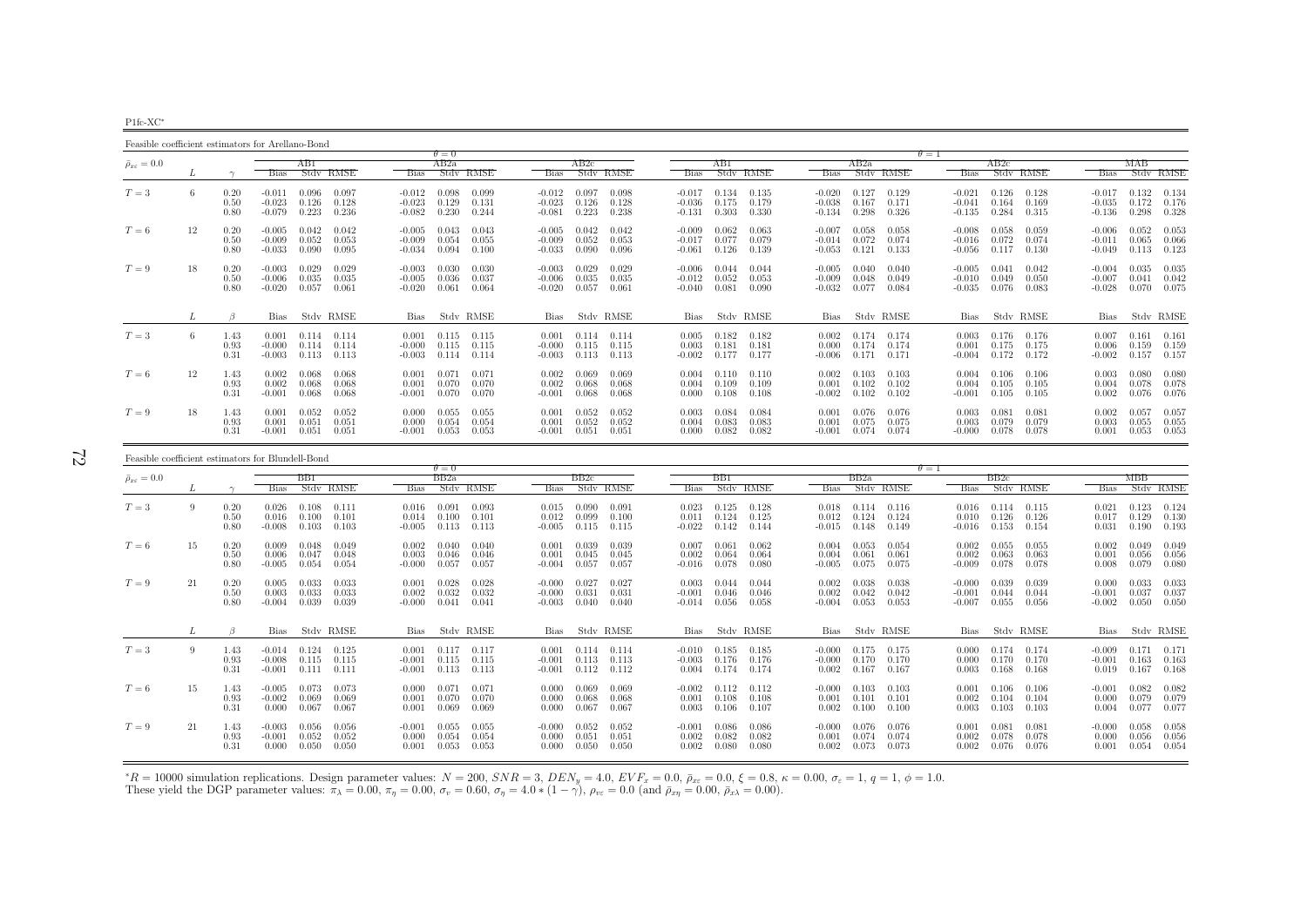P1ft-XC<sup>∗</sup>

| Feasible t-test Arellano-Bond: actual significance level |    |                      |                         |                                                             |                          |                         |                                                         |                          |                         |                         |                                                                               |                |                         |                                                                           |                         |                                                           |                |
|----------------------------------------------------------|----|----------------------|-------------------------|-------------------------------------------------------------|--------------------------|-------------------------|---------------------------------------------------------|--------------------------|-------------------------|-------------------------|-------------------------------------------------------------------------------|----------------|-------------------------|---------------------------------------------------------------------------|-------------------------|-----------------------------------------------------------|----------------|
| $\bar{\rho}_{x\varepsilon}=0.0$                          |    |                      |                         |                                                             |                          | $\theta = 0$            |                                                         |                          |                         |                         |                                                                               |                | $\theta = 1$            |                                                                           |                         |                                                           |                |
|                                                          | L  | $\gamma$             |                         |                                                             | AB1 AB1aR AB1cR          |                         |                                                         |                          | AB2a AB2aW AB2c AB2cW   |                         | AB1 AB1aR AB1cR                                                               |                |                         | AB2a AB2aW AB2c AB2cW MAB                                                 |                         |                                                           |                |
| $T=3$                                                    | 6  | 0.20<br>0.50<br>0.80 | 0.062<br>0.095          | $0.054$ $0.058$ $0.053$<br>$0.064$ $0.062$                  | $0.092$ 0.096            | 0.073<br>0.106          | $0.069$ $0.059$ $0.057$ $0.054$<br>0.062<br>0.086       | 0.064<br>0.099           | 0.062<br>0.097          | 0.179<br>0.236          | 0.165 0.075 0.064<br>0.082<br>$0.134$ $0.130$                                 | 0.073          | 0.106<br>0.165          | $0.099$ $0.072$ $0.068$ $0.063$ $0.558$<br>0.076<br>0.111                 | 0.080<br>0.137          | 0.073<br>0.130                                            | 0.571<br>0.623 |
| $T=6$                                                    | 12 | 0.20<br>0.50<br>0.80 | 0.049                   | 0.049 0.045<br>$0.050 \quad 0.052$<br>$0.072$ 0.065         | 0.048<br>0.068           | 0.069<br>0.071<br>0.094 | 0.053<br>0.053<br>0.064 0.070                           | $0.045$ 0.045<br>0.049   | 0.047<br>0.069          | 0.192<br>0.215          | $0.192$ $0.070$ $0.053$<br>0.072<br>0.099                                     | 0.058<br>0.086 | 0.115<br>0.117<br>0.155 | 0.060<br>0.059<br>0.076                                                   | 0.052<br>0.056<br>0.088 | $0.050 \quad 0.172$<br>$0.054$ $0.176$<br>0.085           | 0.188          |
| $T=9$                                                    | 18 | 0.20<br>0.50<br>0.80 | 0.054                   | $0.054$ $0.053$ $0.050$<br>0.055<br>$0.069$ $0.065$ $0.066$ | 0.051                    | 0.079<br>0.081          | $0.055$ $0.051$<br>0.053<br>$0.100$ $0.060$ $0.066$     | 0.053                    | 0.050<br>0.052<br>0.065 | 0.201<br>0.225          | 0.201 0.070 0.054<br>0.071<br>0.095 0.084                                     | 0.057          | 0.140                   | $0.140 \quad 0.063$<br>0.063<br>0.174 0.067                               | 0.055<br>0.058<br>0.078 | $0.053$ $0.116$<br>0.055<br>$0.076$ $0.132$               | 0.120          |
|                                                          | L  | $\beta$              | AB1                     | AB1aR AB1cR                                                 |                          |                         |                                                         |                          | AB2a AB2aW AB2c AB2cW   | AB1                     | AB1aR AB1cR                                                                   |                |                         | AB2a AB2aW AB2c AB2cW MAB                                                 |                         |                                                           |                |
| $T=3$                                                    | 6  | 1.43<br>0.93<br>0.31 | 0.049<br>0.045          | $0.050$ $0.054$ $0.050$<br>0.054<br>0.049                   | 0.051<br>0.046           | 0.060<br>0.057          | $0.060$ $0.052$ $0.054$ $0.051$<br>0.052<br>0.050       | 0.054<br>0.047           | 0.052<br>0.045          | 0.195                   | $0.207$ $0.066$ $0.060$<br>$0.204$ $0.064$ $0.057$<br>$0.061$ $0.051$         |                | 0.086<br>0.083          | $0.086$ $0.065$ $0.065$<br>0.065<br>0.061                                 | 0.061<br>0.057          | 0.058 0.582<br>0.055<br>0.050                             | 0.576<br>0.564 |
| $T=6$                                                    | 12 | 1.43<br>0.93<br>0.31 | 0.047<br>0.049          | $0.049$ 0.048<br>0.051<br>$0.048$ $0.051$ $0.048$           | 0.049                    | 0.067<br>0.065<br>0.066 | $0.050 \quad 0.050$<br>0.051<br>$0.051$ $0.049$ $0.049$ | 0.051                    | 0.049<br>0.050          | 0.215                   | $0.213$ $0.065$ $0.053$<br>0.066<br>$0.211$ $0.064$ $0.051$                   | 0.053          |                         | $0.111 \quad 0.064$<br>$0.112 \quad 0.062$<br>$0.114$ $0.062$             | 0.056<br>0.057<br>0.055 | 0.053<br>0.053<br>$0.052$ 0.206                           | 0.206<br>0.207 |
| $T=9$                                                    | 18 | 1.43<br>0.93<br>0.31 | 0.050<br>0.051          | $0.051$ $0.050$<br>0.052<br>$0.051$ $0.053$ $0.051$         | 0.052                    | 0.080<br>0.078          | 0.053<br>0.052<br>$0.076$ $0.052$ $0.052$ $0.051$       | $0.051$ $0.050$<br>0.052 | 0.052                   |                         | $0.219$ $0.063$ $0.051$<br>$0.219$ 0.063<br>$0.215$ $0.063$ $0.050$           | 0.051          |                         | $0.131$ $0.060$<br>0.131 0.057<br>$0.130$ $0.056$ $0.052$ $0.051$ $0.137$ | 0.053<br>0.054          | $0.052 \quad 0.134$<br>0.052                              | 0.136          |
| Feasible t-test Blundell-Bond: actual significance level |    |                      |                         |                                                             |                          | $\theta = 0$            |                                                         |                          |                         |                         |                                                                               |                | $\theta = 1$            |                                                                           |                         |                                                           |                |
| $\bar{\rho}_{x\varepsilon}=0.0$                          | L  | $\gamma$             | BB1                     |                                                             | BB1aR BB1cR              |                         |                                                         |                          | BB2a BB2aW BB2c BB2cW   |                         | BB1 BB1aR BB1cR                                                               |                |                         | BB2a BB2aW BB2c BB2cW MBB                                                 |                         |                                                           |                |
| $T=3$                                                    | 9  | 0.20<br>0.50<br>0.80 | 0.088<br>0.062          | 0.085 0.087 0.079<br>0.089                                  | 0.077<br>$0.064$ 0.038   | 0.098<br>0.118<br>0.120 | 0.070 0.076 0.059<br>0.091<br>0.091 0.089               | 0.092                    | 0.080<br>0.069          | 0.138                   | $0.118$ $0.087$ $0.068$<br>0.083 0.063<br>0.144 0.063 0.034                   |                | 0.146                   | $0.132 \quad 0.080$<br>0.093<br>0.141 0.088                               | 0.085<br>0.097<br>0.088 | $0.065$ $0.551$<br>0.077<br>0.069                         | 0.497<br>0.520 |
| $T=6$                                                    | 15 | 0.20<br>0.50<br>0.80 | 0.055<br>0.057<br>0.049 | $0.063$ $0.051$<br>0.053                                    | $0.063$ $0.050$<br>0.037 | 0.077<br>0.083<br>0.092 | $0.052$ 0.046<br>0.056<br>0.063                         | 0.051<br>0.058           | 0.042<br>0.042<br>0.045 |                         | 0.124 0.071 0.048<br>$0.141$ $0.065$<br>$0.161$ $0.065$                       | 0.045<br>0.038 | 0.133<br>0.138          | $0.127$ $0.062$<br>0.065<br>0.069                                         | 0.052<br>0.059<br>0.058 | $0.046$ $0.170$<br>0.049<br>0.048                         | 0.150<br>0.185 |
| $T=9$                                                    | 21 | 0.20<br>0.50<br>0.80 | 0.053<br>0.053<br>0.050 | 0.059<br>0.060<br>$0.055$ $0.040$                           | 0.050<br>0.048           | 0.089<br>0.085<br>0.092 | 0.055<br>0.054<br>$0.058$ $0.052$ $0.045$               | 0.045<br>0.048           | 0.043<br>0.043          | 0.138<br>0.155<br>0.175 | $0.064$ 0.047<br>$0.065$ 0.045<br>0.068 0.042                                 |                | 0.150<br>0.153          | 0.062<br>0.060<br>$0.157$ $0.061$                                         | 0.052<br>0.051<br>0.053 | $0.048$ 0.106<br>0.046<br>$0.044$ $0.107$                 | 0.104          |
|                                                          | L  | $\beta$              | B <sub>B1</sub>         |                                                             | BB1aR BB1cR              |                         |                                                         |                          | BB2a BB2aW BB2c BB2cW   | BB1                     | BB1aR BB1cR                                                                   |                |                         | BB2a BB2aW BB2c BB2cW MBB                                                 |                         |                                                           |                |
| $T=3$                                                    | 9  | 1.43<br>0.93<br>0.31 | 0.049<br>0.048          | $0.051$ $0.053$ $0.050$<br>0.052<br>$0.051$ $0.048$         | 0.049                    | 0.065<br>0.064          | $0.064$ $0.052$ $0.051$ $0.050$<br>0.054<br>0.053       | 0.052<br>0.051           | 0.049<br>0.049          | 0.191<br>0.208          | 0.176 0.068 0.058<br>$0.066$ 0.056<br>0.069 0.057                             |                | 0.097<br>0.103          | $0.097$ 0.065<br>0.066<br>0.068                                           | 0.065<br>0.066<br>0.067 | 0.058 0.591<br>0.059<br>0.059                             | 0.580<br>0.598 |
| $T=6$                                                    | 15 | 1.43<br>0.93<br>0.31 | 0.050<br>0.049<br>0.050 | 0.052<br>0.052<br>$0.052$ 0.049                             | 0.050<br>0.048           | 0.069<br>0.071<br>0.070 | $0.049$ $0.050$<br>0.051<br>$0.053$ $0.051$             | 0.050                    | 0.048<br>0.050<br>0.050 | 0.205                   | $0.196$ $0.065$ $0.055$<br>$0.064$ $0.053$<br>$0.214$ $0.067$ $0.053$         |                | 0.119<br>0.119          | 0.061<br>0.062<br>$0.124$ 0.063                                           | 0.058<br>0.059<br>0.059 | $0.055$ $0.216$<br>0.055<br>0.058                         | 0.218<br>0.218 |
| $T=9$                                                    | 21 | 1.43<br>0.93<br>0.31 | 0.052<br>0.051          | 0.055<br>0.054<br>$0.052$ $0.053$ $0.052$                   | 0.052<br>0.051           | 0.084<br>0.081          | 0.053<br>0.051<br>$0.079$ $0.053$ $0.052$               | 0.051<br>0.053           | 0.051<br>0.052<br>0.051 |                         | $0.200$ $0.063$ $0.053$<br>$0.207$ $0.064$ $0.054$<br>$0.217$ $0.063$ $0.054$ |                | 0.139                   | 0.061<br>$0.141$ $0.061$<br>$0.141$ $0.060$                               | 0.056<br>0.055<br>0.054 | $0.052 \quad 0.142$<br>$0.053$ $0.141$<br>$0.052$ $0.141$ |                |

 ${}^{*}R = 10000$  simulation replications. Design parameter values:  $N = 200$ ,  $SNR = 3$ ,  $DEN_y = 4.0$ ,  $EVF_x = 0.0$ ,  $\bar{\rho}_{x\bar{x}} = 0.0$ ,  $\xi = 0.8$ ,  $\kappa = 0.00$ ,<br> $\sigma_x = 1$ ,  $q = 1$ ,  $\phi = 1.0$ . These yield the DGP parameter values:  $\pi_{$ 

P1fJ-XC<sup>∗</sup>

|                                 |                |           |                |                      | Feasible Sargan-Hansen test: rejection probability |                         |                         |                         |                                           |                         |                         |                         |
|---------------------------------|----------------|-----------|----------------|----------------------|----------------------------------------------------|-------------------------|-------------------------|-------------------------|-------------------------------------------|-------------------------|-------------------------|-------------------------|
|                                 |                | df        |                |                      |                                                    |                         | $\theta = 0$            |                         |                                           |                         |                         |                         |
| $\bar{\rho}_{x\varepsilon}=0.0$ | AВ             | <b>BB</b> | Inc            | $\sim$               | $JAB_a^{(2,1)}JBB_a^{(2,1)}JES_a^{(2,1)}$          |                         |                         |                         | $JAB_c^{(2,1)}JBB_c^{(2,1)}JES_c^{(2,1)}$ |                         | JMAB JMBB JESM          |                         |
| $T=3$                           | 4              | 6         | $\overline{2}$ | 0.20<br>0.50<br>0.80 | 0.053<br>0.043<br>0.047<br>0.048<br>0.054<br>0.045 | 0.071<br>0.063<br>0.052 | 0.045<br>0.049<br>0.056 | 0.054<br>0.047<br>0.040 | 0.067<br>0.055<br>0.036                   | 0.281<br>0.280<br>0.282 | 0.255<br>0.249<br>0.306 | 0.249<br>0.245<br>0.300 |
| $T=6$                           | 10             | 12        | $\overline{2}$ | 0.20<br>0.50<br>0.80 | 0.043<br>0.046<br>0.045<br>0.048<br>0.048<br>0.047 | 0.059<br>0.057<br>0.048 | 0.043<br>0.044<br>0.049 | 0.049<br>0.050<br>0.046 | 0.061<br>0.058<br>0.044                   | 0.053<br>0.051<br>0.055 | 0.291<br>0.288<br>0.295 | 0.367<br>0.364<br>0.369 |
| $T=9$                           | 16             | 18        | $\overline{2}$ | 0.20<br>0.50<br>0.80 | 0.041<br>0.043<br>0.041<br>0.043<br>0.045<br>0.042 | 0.056<br>0.055<br>0.049 | 0.040<br>0.041<br>0.045 | 0.044<br>0.045<br>0.045 | 0.057<br>0.058<br>0.050                   | 0.045<br>0.043<br>0.045 | 0.289<br>0.290<br>0.296 | 0.388<br>0.389<br>0.391 |
|                                 |                | df        |                |                      |                                                    |                         | $\theta=1$              |                         |                                           |                         |                         |                         |
| $\bar{\rho}_{x\varepsilon}=0.0$ | AВ             | <b>BB</b> | Inc            | $\sim$               | $JAB_a^{(2,1)}JBB_a^{(2,1)}JES_a^{(2,1)}$          |                         |                         |                         | $JAB_c^{(2,1)}JBB_c^{(2,1)}JES_c^{(2,1)}$ |                         | JMAB JMBB JESM          |                         |
| $T=3$                           | $\overline{4}$ | 6         | $\overline{2}$ | 0.20<br>0.50<br>0.80 | 0.039<br>0.043<br>0.042<br>0.043<br>0.053<br>0.036 | 0.061<br>0.055<br>0.042 | 0.043<br>0.048<br>0.059 | 0.047<br>0.042<br>0.038 | 0.054<br>0.046<br>0.036                   | 0.305<br>0.313<br>0.321 | 0.432<br>0.438<br>0.502 | 0.418<br>0.425<br>0.485 |
| $T=6$                           | 10             | 12        | $\overline{2}$ | 0.20<br>0.50<br>0.80 | 0.035<br>0.036<br>0.034<br>0.035<br>0.043<br>0.035 | 0.055<br>0.052<br>0.044 | 0.039<br>0.039<br>0.045 | 0.041<br>0.042<br>0.042 | 0.053<br>0.054<br>0.044                   | 0.057<br>0.056<br>0.064 | 0.594<br>0.597<br>0.614 | 0.639<br>0.644<br>0.661 |
| $T=9$                           | 16             | 18        | $\overline{2}$ | 0.20<br>0.50<br>0.80 | 0.029<br>0.029<br>0.029<br>0.028<br>0.031<br>0.026 | 0.056<br>0.053<br>0.049 | 0.037<br>0.037<br>0.040 | 0.039<br>0.039<br>0.039 | 0.054<br>0.054<br>0.046                   | 0.048<br>0.048<br>0.053 | 0.646<br>0.647<br>0.658 | 0.696<br>0.697<br>0.703 |

\*R = 10000 simulation replications. Design parameter values:  $N = 200$ ,  $SNR = 3$ ,  $DEN_y = 4.0$ ,  $EVF_x = 0.0$ ,  $\bar{\rho}_{xe} = 0.0$ ,  $\xi = 0.8$ ,  $\kappa = 0.00$ ,  $\sigma_e = 1$ ,  $q = 1$ ,  $\phi = 1.0$ . These yield the DGP parameter values:  $\pi_{\lambda} = 0.$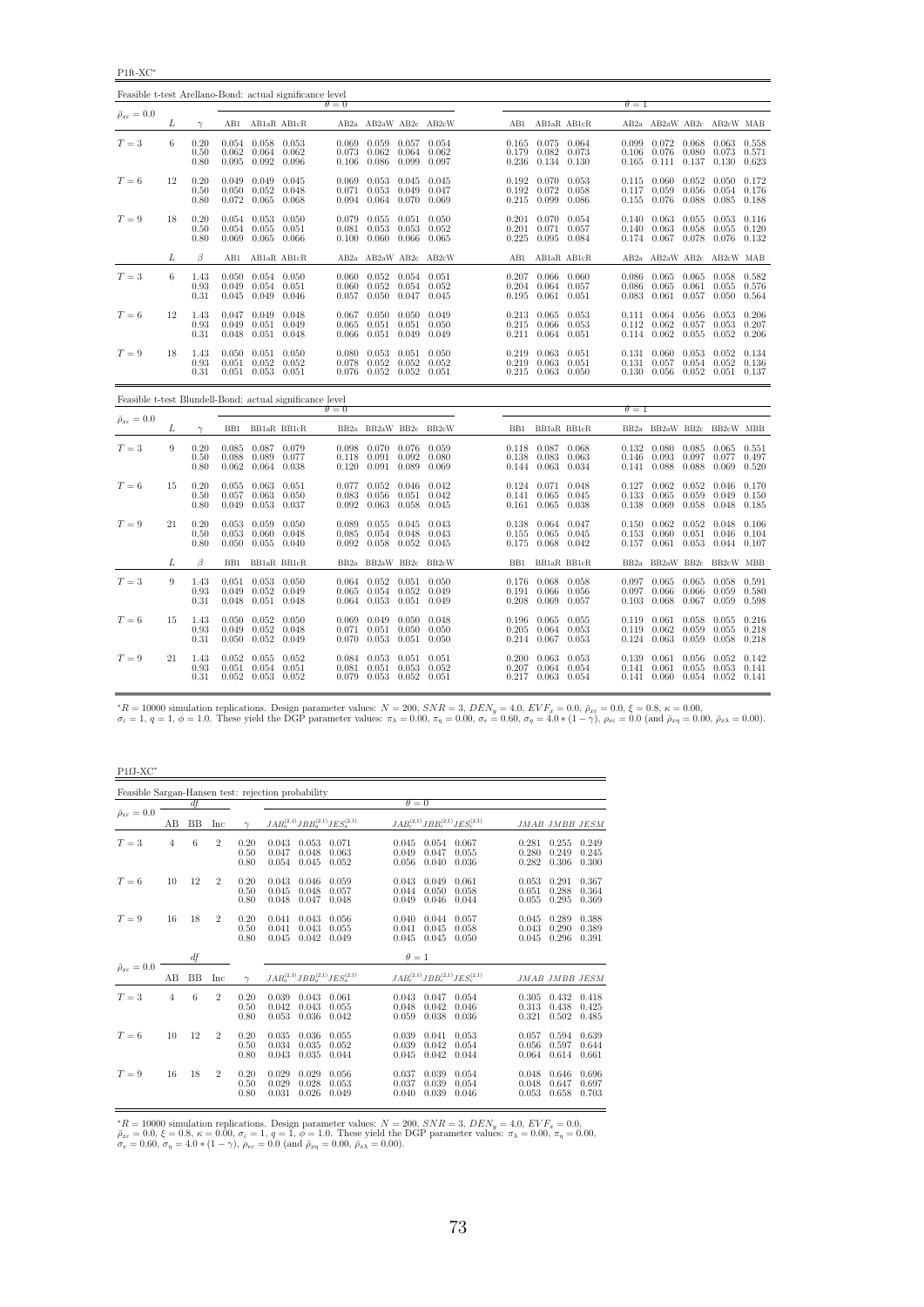P1fJ-XC<sup>∗</sup> : additional findings

|                                 |                |                |                |                                                     | Feasible Sargan-Hansen test: rejection probability                                  |                                                                                      |                                                                               |
|---------------------------------|----------------|----------------|----------------|-----------------------------------------------------|-------------------------------------------------------------------------------------|--------------------------------------------------------------------------------------|-------------------------------------------------------------------------------|
| $\bar{\rho}_{x\varepsilon}=0.0$ |                | df             |                |                                                     |                                                                                     | $\theta = 0$                                                                         |                                                                               |
|                                 | AB             | BB             | Inc            | $\gamma$                                            | $JAB^{\left( 1,0\right) }JBB_{a}^{\left( 1,0\right) }JES^{\left( 1,0\right) }$      | $JAB_a^{(1,1)}JBB_a^{(1,1)}JES_a^{(1,1)}$                                            | $JAB_c^{(1,1)}JBB_c^{(1,1)}JES_c^{(1,1)}$                                     |
| $T=3$                           | $\overline{4}$ | $\overline{6}$ | $\overline{2}$ | 0.20<br>0.50<br>0.80                                | 0.046<br>$0.098$ $0.140$<br>0.049<br>0.062<br>0.076<br>0.049<br>0.058<br>0.049      | 0.098<br>0.046<br>0.138<br>0.050<br>0.064<br>0.080<br>0.057<br>0.055<br>0.061        | $0.046$ 0.096<br>0.135<br>0.050<br>0.056<br>0.070<br>0.056<br>0.043<br>0.042  |
| $T=6$                           | 10             | 12             | $\overline{2}$ | 0.20<br>0.50<br>0.80                                | $\,0.049\,$<br>0.081<br>0.124<br>0.050<br>0.063<br>0.078<br>0.054<br>0.052<br>0.050 | 0.047<br>0.078<br>0.122<br>0.048<br>0.061<br>0.078<br>0.052<br>0.055<br>0.054        | 0.043<br>0.073<br>0.122<br>0.044<br>0.056<br>0.075<br>0.049<br>0.047<br>0.047 |
| $T=9$                           | 16             | 18             | $\overline{2}$ | 0.20<br>0.50<br>0.80                                | 0.047<br>0.068<br>0.111<br>0.048<br>0.055<br>0.079<br>0.050<br>0.051<br>0.056       | 0.045<br>0.063<br>0.106<br>0.045<br>0.056<br>0.074<br>0.048<br>0.051<br>0.058        | 0.061<br>0.040<br>0.110<br>0.041<br>0.049<br>0.077<br>0.045<br>0.046<br>0.051 |
| $\bar{\rho}_{x\varepsilon}=0.0$ |                | df             |                |                                                     |                                                                                     | $\theta=1$                                                                           |                                                                               |
|                                 | AВ             | BB             | Inc            | $\gamma$                                            | $JAB^{(1,0)}JBB^{(1,0)}_aJES^{(1,0)}$                                               | $JAB^{(1,1)}_aJBB^{(1,1)}_aJES^{(1,1)}_a$                                            | $JAB_c^{(1,1)}JBB_c^{(1,1)}JES_c^{(1,1)}$                                     |
| $T=3$                           | $\overline{4}$ | 6              | $\,2$          | $\begin{array}{c} 0.20 \\ 0.50 \end{array}$<br>0.80 | 0.204<br>$0.272$ 0.186<br>0.243<br>0.207<br>0.143<br>$0.266$ $0.156$<br>0.236       | 0.059<br>$0.077$ $0.102$<br>0.062<br>0.074<br>0.063<br>0.076<br>0.062<br>0.063       | 0.056 0.070<br>0.084<br>0.052<br>0.059<br>0.052<br>0.073<br>0.049<br>0.042    |
| $T=6$                           | 10             | 12             | $\overline{2}$ | 0.20<br>0.50<br>0.80                                | 0.425<br>0.453<br>0.158<br>0.426<br>0.436<br>0.135<br>0.443<br>0.467<br>0.166       | 0.056<br>0.069<br>0.087<br>0.057<br>0.067<br>0.060<br>0.066<br>0.062<br>0.060        | 0.045<br>0.054<br>0.081<br>0.059<br>0.046<br>0.048<br>0.052<br>0.048<br>0.048 |
| $T=9$                           | 16             | 18             | $\overline{2}$ | 0.20<br>0.50<br>0.80                                | 0.586<br>0.601<br>0.140<br>0.582<br>0.592<br>0.127<br>0.592<br>0.617<br>0.170       | 0.060<br>0.085<br>0.051<br>$\frac{0.054}{0.058}$<br>0.068<br>0.054<br>0.055<br>0.065 | 0.047<br>0.041<br>0.074<br>0.041<br>0.042<br>0.056<br>0.045<br>0.042<br>0.051 |
|                                 |                | df             |                |                                                     | Feasible Sargan-Hansen test: rejection probability<br>$\theta = 0$                  |                                                                                      |                                                                               |
| $\bar{\rho}_{x\varepsilon}=0.0$ | AB             | BB             | Inc            | $\gamma$                                            | $JAB_a^{(2,2)}JBB_a^{(2,2)}JES_a^{(2,2)}$                                           | $JAB_c^{(2,2)}JBB_c^{(2,2)}JES_c^{(2,2)}$                                            |                                                                               |
| $T=3$                           | $\overline{4}$ | $\,$ 6 $\,$    | $\overline{2}$ | 0.20<br>0.50<br>0.80                                | $0.043$ 0.050<br>0.063<br>0.046<br>0.048<br>0.064<br>0.047<br>0.054<br>0.055        | 0.046<br>0.055 0.064<br>0.049<br>0.047<br>0.053<br>0.056<br>0.040<br>0.038           |                                                                               |
| $T=6$                           | 10             | 12             | $\overline{2}$ | 0.20<br>0.50<br>0.80                                | 0.043<br>0.046<br>0.055<br>0.044<br>0.046<br>0.055<br>$0.046$ 0.048<br>0.048        | 0.043<br>0.049<br>0.058<br>0.044<br>0.049<br>0.057<br>0.049<br>0.046<br>0.045        |                                                                               |
| $T=9$                           | 16             | 18             | $\,2$          | $0.20\,$<br>0.50<br>0.80                            | 0.041<br>0.043<br>0.053<br>$\,0.041\,$<br>0.042<br>0.053<br>$0.045$ 0.042<br>0.050  | 0.040<br>0.044<br>0.055<br>0.041<br>0.045<br>0.057<br>0.045<br>0.045<br>0.051        |                                                                               |
| $\bar{\rho}_{x\varepsilon}=0.0$ |                | df             |                |                                                     | $\theta=1$                                                                          |                                                                                      |                                                                               |
|                                 | AВ             | BB             | Inc            | $\gamma$                                            | $JAB_a^{(2,2)}JBB_a^{(2,2)}JES_a^{(2,2)}$                                           | $JAB_c^{(2,2)}JBB_c^{(2,2)}JES_c^{(2,2)}$                                            |                                                                               |
| $T=3$                           | $\overline{4}$ | $\,$ 6 $\,$    | $\overline{2}$ | 0.20<br>0.50<br>0.80                                | 0.040<br>$0.042$ 0.059<br>0.042<br>0.056<br>0.042<br>0.054<br>0.037<br>0.044        | $0.047$ $0.054$<br>0.043<br>0.047<br>0.042<br>0.045<br>0.059<br>0.037<br>0.033       |                                                                               |
| $T=6$                           | 10             | 12             | $\overline{2}$ | 0.20<br>0.50<br>0.80                                | 0.035<br>0.037<br>0.054<br>0.037<br>0.053<br>0.035<br>0.035<br>0.043<br>0.047       | 0.038<br>0.041<br>0.052<br>0.039<br>0.053<br>0.042<br>0.044<br>0.040<br>0.044        |                                                                               |
| $T=9$                           | 16             | 18             | $\overline{2}$ | 0.20<br>0.50<br>0.80                                | 0.031<br>0.030<br>0.056<br>0.030<br>0.055<br>0.033<br>0.034<br>0.028<br>0.049       | 0.036<br>0.039<br>0.052<br>0.036<br>0.038<br>0.054<br>0.039<br>0.037<br>0.047        |                                                                               |

 ${}^*R = 10000$  simulation replications. Design parameter values:  $N = 200$ ,  $SNR = 3$ ,  $DEN_y = 4.0$ ,  $EVF_x = 0.0$ ,  $\bar{\rho}_{xe} = 0.0$ ,  $\xi = 0.8$ ,  $\kappa = 0.00$ ,  $\sigma_e = 1$ ,  $q = 1$ ,  $\phi = 1.0$ . These yield the DGP parameter values:  $\pi_{\lambda} =$ 

 $\mathrm{P1}\text{-}\mathrm{XC}^*$ 

| Standard errors of error components $\eta_i$ and $\varepsilon_{it}$ |    |                                               |              |                                                                 |                         |                         |                            |                       |                                                                                  |                           |                                                                                                        |                         |                            |                               |                                                                                                                   |                                                    |                         |
|---------------------------------------------------------------------|----|-----------------------------------------------|--------------|-----------------------------------------------------------------|-------------------------|-------------------------|----------------------------|-----------------------|----------------------------------------------------------------------------------|---------------------------|--------------------------------------------------------------------------------------------------------|-------------------------|----------------------------|-------------------------------|-------------------------------------------------------------------------------------------------------------------|----------------------------------------------------|-------------------------|
|                                                                     |    |                                               |              |                                                                 |                         |                         | $\theta = 0$               |                       |                                                                                  |                           |                                                                                                        |                         |                            | $\theta = 1$                  |                                                                                                                   |                                                    |                         |
| $\bar{\rho}_{x\varepsilon}=0.0$                                     |    |                                               |              |                                                                 | Bias $\tilde{\sigma}_n$ |                         |                            | Bias $\hat{\sigma}_s$ |                                                                                  |                           | Bias $\hat{\sigma}_n$                                                                                  |                         |                            |                               |                                                                                                                   | Bias $\hat{\sigma}_e$                              |                         |
|                                                                     | L  |                                               | $\sigma_n$   | AB1                                                             | AB2a                    | AB2c                    | AB1                        | AB2a                  | AB2c                                                                             | AB1                       | AB2a                                                                                                   | AB2c                    | MAB                        | AB1                           | AB2a                                                                                                              | AB2c                                               | MAB                     |
| $T=3$                                                               | 6  | $0.20\ 3.20$<br>$0.50 \t2.00$<br>$0.80\ 0.80$ |              | 0.050<br>0.104<br>0.490                                         | 0.053<br>0.107<br>0.510 | 0.053<br>0.108<br>0.498 |                            |                       | $-0.002 - 0.002 - 0.003$<br>$-0.006 - 0.006 - 0.007$<br>$-0.025 - 0.025 - 0.026$ | 0.081<br>0.177<br>0.823   | 0.091<br>0.184<br>0.810                                                                                | 0.096<br>0.193<br>0.802 | 0.078<br>0.168<br>0.826    |                               | $-0.006$ $-0.007$ $-0.008$ $-0.006$<br>$-0.012$ $-0.013$ $-0.015$ $-0.012$<br>$-0.040$ $-0.041$ $-0.044$ $-0.042$ |                                                    |                         |
| $T=6$                                                               | 12 | $0.20\ 3.20$<br>$0.50$ 2.00<br>$0.80\ 0.80$   |              | 0.020<br>0.038<br>0.143                                         | 0.020<br>0.038<br>0.147 | 0.020<br>0.038<br>0.144 | $-0.001 - 0.000 - 0.001$   |                       | $-0.002 - 0.001 - 0.002$<br>$-0.009 - 0.009 - 0.009$                             | 0.039<br>0.074<br>0.279   | 0.031<br>0.061<br>0.241                                                                                | 0.035<br>0.069<br>0.254 | 0.024<br>0.049<br>0.219    |                               | $-0.002$ $-0.001$ $-0.002$ $-0.002$<br>$-0.004$ $-0.003$ $-0.004$ $-0.003$<br>$-0.016$ $-0.014$ $-0.016$ $-0.014$ |                                                    |                         |
| $T = 9$                                                             | 18 | $0.20\ 3.20$<br>$0.50$ 2.00<br>$0.80\ 0.80$   |              | 0.012<br>0.023<br>0.087                                         | 0.013<br>0.023<br>0.086 | 0.012<br>0.023<br>0.087 | $-0.000$                   |                       | $0.000 - 0.000$<br>$-0.000 - 0.000 - 0.000$<br>$-0.004$ $-0.004$ $-0.004$        | 0.027<br>0.049<br>0.172   | 0.019<br>0.036<br>0.139                                                                                | 0.022<br>0.042<br>0.151 | 0.015<br>0.028<br>0.121    |                               | $-0.001 - 0.001 - 0.001 - 0.001$<br>$-0.002$ $-0.001$ $-0.002$ $-0.001$<br>$-0.009$ $-0.007$ $-0.008$ $-0.006$    |                                                    |                         |
|                                                                     | L  |                                               | $\sigma_n$   | B <sub>B1</sub>                                                 | BB <sub>2a</sub>        | BB2c                    | B <sub>B1</sub>            | BB <sub>2a</sub>      | BB2c                                                                             | BB1                       | BB <sub>2a</sub>                                                                                       | BB <sub>2c</sub>        | <b>MBB</b>                 | B <sub>B1</sub>               | BB <sub>2a</sub>                                                                                                  | BB <sub>2c</sub>                                   | <b>MBB</b>              |
| $T=3$                                                               | 9  | $0.20\ 3.20$<br>$0.50$ 2.00<br>$0.80\ 0.80$   |              | $-0.105 - 0.062 - 0.058$<br>$-0.064$ $-0.054$ $-0.049$<br>0.037 |                         | $0.026$ 0.028           | 0.014<br>0.008             | 0.007<br>0.007        | 0.006<br>0.006<br>$-0.004$ $-0.002$ $-0.002$                                     | 0.134                     | $-0.089 - 0.068 - 0.060 - 0.081$<br>$-0.036$ $-0.042$ $-0.033$ $-0.060$<br>$0.102$ $0.112$ $0.054$     |                         |                            | 0.009<br>0.002<br>$-0.013$    | 0.005<br>0.003<br>$-0.008 - 0.009$                                                                                | 0.004<br>0.002                                     | 0.008<br>0.005<br>0.016 |
| $T=6$                                                               | 15 | $0.20\ 3.20$<br>$0.50\ 2.00$<br>$0.80\ 0.80$  |              | $-0.037 - 0.008 - 0.003$<br>$-0.024$ $-0.013$ $-0.006$          | $0.021 - 0.001$         | 0.013                   | 0.003<br>0.002<br>$-0.001$ | 0.001<br>0.001        | 0.000<br>0.001<br>$0.001 - 0.001$                                                | 0.071                     | $-0.027$ $-0.015$ $-0.006$ $-0.010$<br>$-0.005$ $-0.016$ $-0.005$ $-0.005$<br>$0.020$ $0.036$ $-0.039$ |                         |                            | 0.001<br>0.000                | $-0.006$ $-0.001$ $-0.003$ $0.004$                                                                                | $0.000 - 0.001 - 0.000$<br>$0.001 - 0.000 - 0.000$ |                         |
| $T = 9$                                                             | 21 | $0.20\ 3.20$<br>$0.50$ 2.00                   | $0.80\ 0.80$ | $-0.020 - 0.003$<br>$-0.011 - 0.006$                            | $0.018 - 0.001$         | 0.002<br>0.002<br>0.013 | 0.001<br>0.001<br>$-0.001$ | 0.000<br>0.001        | 0.000<br>0.000<br>$0.001 - 0.000$                                                | $-0.012 - 0.006$<br>0.059 | $0.004 - 0.006$<br>0.015                                                                               | 0.001<br>0.003<br>0.028 | $-0.000$<br>0.004<br>0.007 | 0.000<br>$-0.000$<br>$-0.004$ | $-0.000 - 0.001$                                                                                                  | $0.000 - 0.000 - 0.000$<br>$0.000 - 0.000 - 0.000$ | 0.000                   |

 ${}^*R = 10000$  simulation replications. Design parameter values:  $N = 200$ ,  $SNR = 3$ ,  $DEN_y = 4.0$ ,  $EVF_x = 0.0$ ,  $\bar{\rho}_{x\bar{z}} = 0.0$ ,  $\xi = 0.8$ ,  $\kappa = 0.00$ ,<br>  $\sigma_{\varepsilon} = 1$ ,  $q = 1$ ,  $\phi = 1.0$ . These yield the DGP parameter values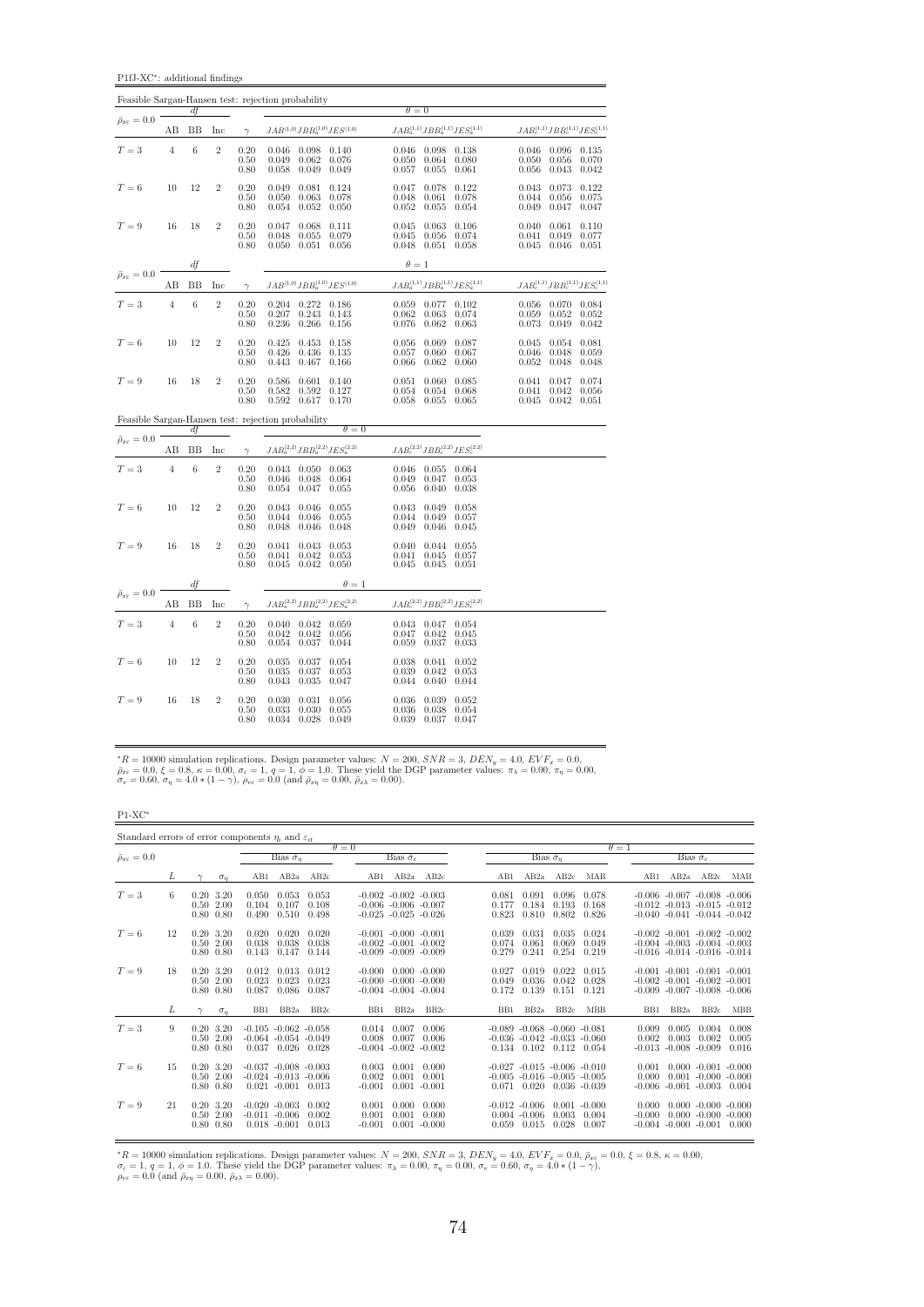| 11<br>ı- |  |
|----------|--|

| Unfeasible coefficient estimators                    |     |     |                |                      |                                  |                         |                         |                                  |                         |                                   |                                  |                                   |                         |                         |                                  |                         |                         |                      |                                  |                                 |                         |                         |                                  |                         |                         |
|------------------------------------------------------|-----|-----|----------------|----------------------|----------------------------------|-------------------------|-------------------------|----------------------------------|-------------------------|-----------------------------------|----------------------------------|-----------------------------------|-------------------------|-------------------------|----------------------------------|-------------------------|-------------------------|----------------------|----------------------------------|---------------------------------|-------------------------|-------------------------|----------------------------------|-------------------------|-------------------------|
| $\bar{\rho}_{x\varepsilon}=0.0$                      |     | L   |                |                      |                                  | ABu                     |                         | $\theta = 0$                     | BBu                     |                                   |                                  | ABu                               |                         |                         |                                  | BBu                     |                         | $\theta = 1$         |                                  | MABu                            |                         |                         |                                  | MBBu                    |                         |
|                                                      | AВ  | ΒB  |                | $\gamma$             | Bias                             |                         | Stdy RMSE               | Bias                             |                         | Stdy RMSE                         | Bias                             |                                   | Stdy RMSE               |                         | Bias                             |                         | Stdy RMSE               |                      | Bias                             |                                 | Stdy RMSE               |                         | <b>Bias</b>                      |                         | Stdy RMSE               |
| $T=3$                                                | 11  | 16  |                | 0.20<br>0.50<br>0.80 | $-0.004$<br>$-0.008$<br>$-0.034$ | 0.036<br>0.051<br>0.097 | 0.036<br>0.052<br>0.103 | 0.003<br>0.006<br>0.006          | 0.034<br>0.043<br>0.043 | 0.034<br>0.043<br>0.043           | $-0.009$<br>-0.018<br>$-0.063$   | 0.052<br>0.072<br>0.127           | 0.053<br>0.074<br>0.142 |                         | 0.003<br>0.006<br>0.005          | 0.046<br>0.054<br>0.056 | 0.046<br>0.054<br>0.056 |                      | $-0.005$<br>$-0.011$<br>$-0.046$ | 0.038<br>0.056<br>0.111         | 0.038<br>0.057<br>0.120 |                         | 0.001<br>0.004<br>0.007          | 0.036<br>0.046<br>0.048 | 0.036<br>0.046<br>0.049 |
| $T=6$                                                | 50  | 61  |                | 0.20<br>0.50<br>0.80 | $-0.002$<br>$-0.005$<br>$-0.024$ | 0.015<br>0.019<br>0.035 | 0.015<br>0.020<br>0.043 | 0.001<br>0.002<br>0.007          | 0.015<br>0.017<br>0.021 | 0.015<br>0.017<br>0.022           | $-0.005$<br>$-0.011$<br>$-0.043$ | 0.023<br>0.028<br>0.047           | 0.023<br>0.030<br>0.064 |                         | 0.001<br>0.003<br>0.009          | 0.021<br>0.024<br>0.027 | 0.021<br>0.024<br>0.029 |                      | $-0.002$<br>$-0.005$<br>$-0.029$ | 0.016<br>0.020<br>0.038         | 0.016<br>0.021<br>0.048 |                         | 0.000<br>0.001<br>0.007          | 0.015<br>0.019<br>0.024 | 0.015<br>0.019<br>0.025 |
| $T=9$                                                | 116 | 133 |                | 0.20<br>0.50<br>0.80 | $-0.002$<br>$-0.004$<br>$-0.017$ | 0.010<br>0.012<br>0.021 | 0.010<br>0.012<br>0.026 | 0.000<br>0.001<br>0.006          | 0.010<br>0.011          | 0.010<br>0.011<br>$0.014$ $0.015$ | $-0.004$<br>$-0.008$<br>$-0.031$ | 0.016<br>0.018<br>0.028           | 0.016<br>0.020<br>0.042 |                         | 0.001<br>0.002<br>0.008          | 0.015<br>0.016<br>0.019 | 0.015<br>0.016<br>0.020 |                      | $-0.002$<br>$-0.004$<br>$-0.019$ | 0.010<br>0.012<br>0.022         | 0.010<br>0.013<br>0.029 |                         | $-0.000$<br>0.000<br>0.005       | 0.010<br>0.012<br>0.016 | 0.010<br>0.012<br>0.017 |
|                                                      | AB  | BB  |                | $\beta$              | <b>Bias</b>                      |                         | Stdy RMSE               | Bias                             |                         | Stdy RMSE                         | Bias                             |                                   | Stdy RMSE               |                         | Bias                             |                         | Stdy RMSE               |                      | <b>Bias</b>                      |                                 | Stdy RMSE               |                         | <b>Bias</b>                      |                         | Stdy RMSE               |
| $T=3$                                                | 11  | 16  |                | 1.43<br>0.93<br>0.31 | $-0.001$<br>$-0.001$<br>$-0.003$ | 0.043<br>0.043<br>0.043 | 0.043<br>0.043<br>0.043 | $-0.002$<br>$-0.002$<br>$-0.002$ | 0.043<br>0.043<br>0.042 | 0.043<br>0.043<br>0.042           | $-0.001$<br>$-0.002$<br>$-0.005$ | 0.069<br>0.069<br>0.068           | 0.069<br>0.069<br>0.068 |                         | $-0.003$<br>$-0.004$<br>$-0.003$ | 0.069<br>0.067<br>0.066 | 0.069<br>0.067<br>0.066 |                      | $-0.000$<br>$-0.001$<br>$-0.003$ | 0.043<br>0.043<br>0.043         | 0.043<br>0.043<br>0.043 |                         | $-0.001$<br>$-0.002$<br>$-0.002$ | 0.043<br>0.043<br>0.042 | 0.043<br>0.043<br>0.042 |
| $T=6$                                                | 50  | -61 |                | 1.43<br>0.93<br>0.31 | 0.001<br>0.002<br>0.001          | 0.024<br>0.023<br>0.022 | 0.024<br>0.023<br>0.022 | $-0.001$<br>$-0.001$<br>$-0.001$ | 0.024<br>0.023<br>0.022 | 0.024<br>0.023<br>0.022           | 0.003<br>0.004<br>0.002          | 0.037<br>0.036<br>0.034           | 0.038<br>0.036<br>0.034 |                         | $-0.001$<br>$-0.002$<br>$-0.002$ | 0.037<br>0.035<br>0.033 | 0.037<br>0.035<br>0.033 |                      | 0.001<br>0.002<br>0.002          | 0.024<br>0.023<br>0.022         | 0.024<br>0.023<br>0.022 |                         | $-0.000$<br>$-0.001$<br>$-0.001$ | 0.024<br>0.023<br>0.022 | 0.024<br>0.023<br>0.022 |
| $T=9$                                                | 116 | 133 |                | 1.43<br>0.93<br>0.31 | 0.001<br>0.002<br>0.003          | 0.018<br>0.017<br>0.016 | 0.018<br>0.017<br>0.016 | $-0.000$<br>$-0.001$<br>$-0.001$ | 0.018<br>0.017          | 0.018<br>0.017<br>$0.016$ 0.016   | 0.004<br>0.005<br>0.005          | 0.028<br>0.026<br>0.025           | 0.028<br>0.027<br>0.025 |                         | $-0.001$<br>$-0.001$<br>$-0.002$ | 0.027<br>0.026<br>0.024 | 0.027<br>0.026<br>0.024 |                      | 0.002<br>0.002                   | 0.018<br>0.017<br>$0.003$ 0.016 | 0.018<br>0.017<br>0.016 |                         | $-0.000$<br>$-0.000$<br>$-0.001$ | 0.018<br>0.017<br>0.016 | 0.018<br>0.017<br>0.016 |
| Unfeasible t-test: actual significance level         |     |     |                |                      |                                  |                         | $\theta = 0$            |                                  |                         |                                   |                                  |                                   |                         |                         |                                  | $\theta=1$              |                         |                      |                                  |                                 |                         |                         |                                  |                         |                         |
| $\bar{\rho}_{x\varepsilon}=0.0$                      | AВ  | BB  |                | $\gamma$             | ABu                              | BBu                     |                         | $\beta$                          | ABu                     | BBu                               | $\gamma$                         | ABu                               |                         |                         | BBu MABu MBBu                    |                         |                         | β                    | ABu                              |                                 |                         | BBu MABu MBBu           |                                  |                         |                         |
| $T=3$                                                | 11  | 16  |                | 0.20<br>0.50<br>0.80 | 0.045<br>0.050<br>0.072          | 0.044<br>0.062<br>0.063 |                         | 1.43<br>0.93<br>0.31             | 0.044<br>0.045<br>0.045 | 0.044<br>0.047<br>0.047           | 0.20<br>0.50<br>0.80             | 0.053<br>0.066<br>0.084           | 0.044<br>0.056<br>0.057 | 0.046<br>0.058<br>0.076 | 0.045<br>0.057<br>0.066          |                         |                         | 1.43<br>0.93<br>0.31 | 0.045<br>0.042<br>0.038          | 0.047<br>0.046<br>0.046         | 0.045<br>0.044<br>0.042 | 0.044<br>0.046<br>0.052 |                                  |                         |                         |
| $T=6$                                                | 50  | 61  |                | 0.20<br>0.50<br>0.80 | 0.061<br>0.064<br>0.103          | 0.051<br>0.044<br>0.071 |                         | 1.43<br>0.93<br>0.31             | 0.042<br>0.044<br>0.044 | 0.041<br>0.041<br>0.043           | 0.20<br>0.50<br>0.80             | 0.054<br>0.062<br>0.152           | 0.042<br>0.038<br>0.072 | 0.063<br>0.066<br>0.116 | 0.055<br>0.046<br>0.066          |                         |                         | 1.43<br>0.93<br>0.31 | 0.042<br>0.041<br>0.033          | 0.040<br>0.042<br>0.043         | 0.042<br>0.044<br>0.042 | 0.040<br>0.041<br>0.041 |                                  |                         |                         |
| $T=9$                                                | 116 | 133 |                | 0.20<br>0.50<br>0.80 | 0.043<br>0.054<br>0.126          | 0.040<br>0.035<br>0.068 |                         | 1.43<br>0.93<br>0.31             | 0.045<br>0.044<br>0.048 | 0.044<br>0.042<br>0.046           | 0.20<br>0.50<br>0.80             | 0.056<br>0.076<br>0.192           | 0.040<br>0.042<br>0.076 | 0.044<br>0.050<br>0.136 | 0.040<br>0.038<br>0.057          |                         |                         | 1.43<br>0.93<br>0.31 | 0.051<br>0.052<br>0.048          | 0.044<br>0.044<br>0.048         | 0.046<br>0.045<br>0.049 | 0.043<br>0.045<br>0.048 |                                  |                         |                         |
| Unfeasible Sargan-Hansen test: rejection probability |     | df  |                |                      |                                  |                         |                         | $\theta = 0$                     |                         |                                   |                                  |                                   |                         | $\theta = 1$            |                                  |                         |                         |                      |                                  |                                 |                         |                         |                                  |                         |                         |
| $\bar{\rho}_{x\varepsilon}=0.0$                      | AВ  | ВB  | Inc            | $\gamma$             | JABu                             | JBBu                    | JESu                    |                                  | JMABu JMMBu JESMu       |                                   | JABu                             | JBBu                              | JESu                    |                         | $JMABu\quad JMMBu\quad JESMu$    |                         |                         |                      |                                  |                                 |                         |                         |                                  |                         |                         |
| $T=3$                                                | 9   | 13  | $\overline{4}$ | 0.20<br>0.50<br>0.80 | 0.042<br>0.046<br>0.044          | 0.048<br>0.047<br>0.038 | 0.050<br>0.043<br>0.045 | 0.042<br>0.046<br>0.044          | 0.048<br>0.047<br>0.038 | 0.050<br>0.043<br>0.045           | 0.050<br>0.046<br>0.046          | 0.054<br>0.048<br>0.047           | 0.049<br>0.048<br>0.056 |                         | 0.042<br>0.045<br>0.040          | 0.044<br>0.046<br>0.041 | 0.045<br>0.045<br>0.049 |                      |                                  |                                 |                         |                         |                                  |                         |                         |
| $T=6$                                                | 48  | 58  | 10             | 0.20<br>0.50<br>0.80 | 0.039<br>0.042<br>0.041          | 0.048<br>0.047<br>0.050 | 0.048<br>0.054<br>0.062 | 0.039<br>0.042<br>0.041          | 0.048<br>0.047<br>0.050 | 0.048<br>0.054<br>0.062           | 0.044<br>0.044<br>0.040          | 0.054<br>0.055<br>0.041           | 0.049<br>0.055<br>0.064 |                         | 0.042<br>0.041<br>0.040          | 0.044<br>0.045<br>0.046 | 0.045<br>0.047<br>0.060 |                      |                                  |                                 |                         |                         |                                  |                         |                         |
| $T=9$                                                | 114 | 130 | 16             | 0.20<br>0.50<br>0.80 | 0.038<br>0.037<br>0.038          | 0.051<br>0.051<br>0.044 | 0.047<br>0.054<br>0.064 | 0.038<br>0.037<br>0.038          | 0.051<br>0.051<br>0.044 | 0.047<br>0.054<br>0.064           | 0.043<br>0.044                   | 0.052<br>0.052<br>$0.035$ $0.045$ | 0.047<br>0.048<br>0.069 |                         | 0.041<br>0.040<br>0.038          | 0.047<br>0.048<br>0.046 | 0.053<br>0.052<br>0.069 |                      |                                  |                                 |                         |                         |                                  |                         |                         |

 ${}^*R = 2500$  simulation replications. Design parameter values:  $N = 1000$ ,  $SNR = 3$ ,  $DEN_y = 4.0$ ,  $EVF_x = 0.0$ ,  $\bar{\rho}_{xc} = 0.0$ ,  $\xi = 0.8$ ,  $\kappa = 0.00$ ,  $\sigma_{\varepsilon} = 1$ ,  $q = 1$ ,  $\phi = 1.0$ .<br>These yield the DGP parameter values:  $\pi$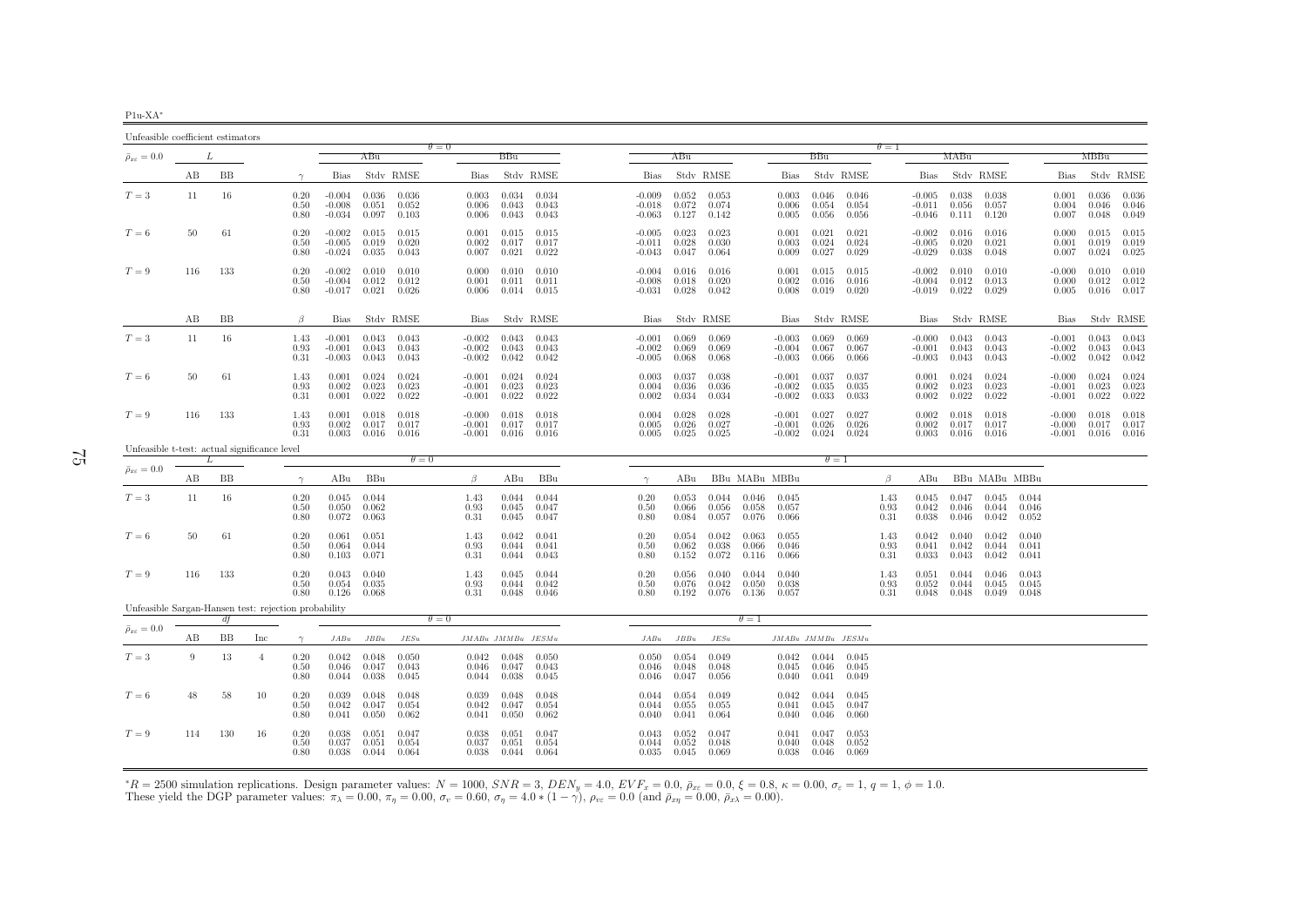P1fc-XA∗

Feasible coefficient estimators for Arellano-Bond

|                                 |     |                      |                                  |                                                    | $\theta = 0$                              |                                                    |                                  |                               |                         |                                  |                         |                         |                                  |                         |                         | $\theta = 1$                     |                         |                         |                                  |                         |                                 |
|---------------------------------|-----|----------------------|----------------------------------|----------------------------------------------------|-------------------------------------------|----------------------------------------------------|----------------------------------|-------------------------------|-------------------------|----------------------------------|-------------------------|-------------------------|----------------------------------|-------------------------|-------------------------|----------------------------------|-------------------------|-------------------------|----------------------------------|-------------------------|---------------------------------|
| $\bar{\rho}_{x\varepsilon}=0.0$ |     |                      |                                  | AB1                                                | AB2a                                      |                                                    |                                  | AB2c                          |                         |                                  | ABI                     |                         |                                  | AB2a                    |                         |                                  | AB2c                    |                         |                                  | МАВ                     |                                 |
|                                 |     |                      | <b>Bias</b>                      | Stdy RMSE                                          | <b>Bias</b>                               | Stdy RMSE                                          | <b>Bias</b>                      | Stdy RMSE                     |                         | <b>Bias</b>                      |                         | Stdy RMSE               | <b>Bias</b>                      |                         | Stdy RMSE               | <b>Bias</b>                      |                         | Stdy RMSE               | Bias                             |                         | Stdy RMSE                       |
| $T=3$                           | 11  | 0.20<br>0.50<br>0.80 | -0.004<br>$-0.008$<br>$-0.034$   | 0.036<br>0.036<br>0.051<br>0.052<br>0.097<br>0.103 | $-0.003$<br>0.036<br>$-0.008$<br>$-0.034$ | 0.037<br>0.052<br>0.052<br>0.098<br>0.104          | $-0.003$<br>$-0.008$<br>$-0.033$ | 0.037<br>0.052<br>0.099       | 0.037<br>0.053<br>0.104 | -0.009<br>$-0.019$<br>$-0.073$   | 0.056<br>0.077<br>0.138 | 0.057<br>0.080<br>0.157 | $-0.008$<br>$-0.016$<br>$-0.061$ | 0.052<br>0.071<br>0.128 | 0.052<br>0.073<br>0.141 | $-0.008$<br>$-0.017$<br>$-0.062$ | 0.053<br>0.072<br>0.128 | 0.053<br>0.074<br>0.142 | $-0.009$<br>$-0.018$<br>$-0.072$ | 0.075<br>0.137          | $0.054$ 0.055<br>0.077<br>0.155 |
| $T=6$                           | 50  | 0.20<br>0.50<br>0.80 | $-0.002$<br>$-0.005$<br>$-0.024$ | 0.015<br>0.015<br>0.019<br>0.020<br>0.035<br>0.043 | $-0.002$<br>$-0.005$<br>$-0.024$          | 0.016<br>0.016<br>0.020<br>0.021<br>0.037<br>0.044 | $-0.002$<br>$-0.005$<br>$-0.023$ | 0.015<br>0.020<br>0.035       | 0.016<br>0.020<br>0.042 | $-0.005$<br>$-0.012$<br>$-0.053$ | 0.024<br>0.030<br>0.051 | 0.025<br>0.032<br>0.074 | $-0.004$<br>$-0.009$<br>$-0.041$ | 0.022<br>0.028<br>0.048 | 0.023<br>0.029<br>0.063 | $-0.005$<br>$-0.010$<br>$-0.042$ | 0.023<br>0.028<br>0.047 | 0.023<br>0.030<br>0.063 | $-0.004$<br>$-0.008$<br>$-0.042$ | 0.019<br>0.024<br>0.046 | 0.019<br>0.026<br>0.062         |
| $T=9$                           | 116 | 0.20<br>0.50<br>0.80 | $-0.002$<br>$-0.004$<br>$-0.017$ | 0.010<br>0.010<br>0.012<br>0.012<br>0.021<br>0.026 | $-0.002$<br>0.011<br>$-0.004$<br>$-0.017$ | 0.011<br>0.013<br>0.013<br>0.022<br>0.028          | $-0.002$<br>$-0.004$<br>$-0.016$ | 0.010<br>0.012<br>0.021       | 0.010<br>0.012<br>0.026 | $-0.005$<br>$-0.009$<br>$-0.038$ | 0.017<br>0.020<br>0.032 | 0.018<br>0.022<br>0.049 | $-0.003$<br>$-0.007$<br>$-0.030$ | 0.015<br>0.017<br>0.029 | 0.015<br>0.018<br>0.041 | $-0.004$<br>$-0.008$<br>$-0.030$ | 0.016<br>0.018<br>0.028 | 0.016<br>0.020<br>0.041 | $-0.002$<br>$-0.005$<br>$-0.025$ | 0.012<br>0.014<br>0.025 | 0.012<br>0.015<br>0.036         |
|                                 | L   | $\beta$              |                                  | Bias Stdy RMSE                                     | Bias                                      | Stdy RMSE                                          |                                  | Bias Stdy RMSE                |                         |                                  |                         | Bias Stdy RMSE          |                                  |                         | Bias Stdy RMSE          |                                  |                         | Bias Stdv RMSE          | Bias                             |                         | Stdy RMSE                       |
| $T=3$                           | 11  | 1.43<br>0.93<br>0.31 | -0.001<br>$-0.001$<br>$-0.003$   | 0.043<br>0.043<br>0.043<br>0.043<br>0.043<br>0.043 | $-0.000$<br>$-0.001$<br>$-0.002$          | 0.044<br>0.044<br>0.043<br>0.043<br>0.043<br>0.043 | $-0.001$<br>$-0.001$<br>$-0.002$ | 0.043 0.043<br>0.043<br>0.043 | 0.043<br>0.043          | $-0.001$<br>$-0.001$<br>$-0.005$ | 0.071<br>0.070<br>0.070 | 0.071<br>0.070<br>0.070 | $-0.001$<br>$-0.002$<br>$-0.005$ | 0.068<br>0.068<br>0.067 | 0.068<br>0.068<br>0.067 | $-0.001$<br>$-0.002$<br>$-0.005$ | 0.069<br>0.068<br>0.067 | 0.069<br>0.068<br>0.067 | $-0.000$<br>$-0.001$<br>$-0.004$ | 0.067<br>0.066<br>0.066 | 0.067<br>0.066<br>0.066         |
| $T=6$                           | 50  | 1.43<br>0.93<br>0.31 | 0.001<br>0.002<br>0.001          | 0.024<br>0.024<br>0.023<br>0.023<br>0.022<br>0.022 | 0.001<br>0.002<br>0.001                   | 0.025<br>0.025<br>0.024<br>0.024<br>0.023<br>0.023 | 0.001<br>0.002<br>0.001          | 0.024<br>0.023<br>0.022       | 0.024<br>0.023<br>0.022 | 0.003<br>0.004<br>0.003          | 0.040<br>0.038<br>0.036 | 0.040<br>0.038<br>0.036 | 0.003<br>0.004<br>0.002          | 0.036<br>0.034<br>0.033 | 0.036<br>0.035<br>0.033 | 0.003<br>0.004<br>0.002          | 0.037<br>0.036<br>0.034 | 0.037<br>0.036<br>0.034 | 0.002<br>0.003<br>0.002          | 0.030<br>0.029<br>0.027 | 0.030<br>0.029<br>0.027         |
| $T=9$                           | 116 | 1.43<br>0.93<br>0.31 | 0.001<br>0.002<br>0.003          | 0.018<br>0.018<br>0.017<br>0.017<br>0.016<br>0.016 | 0.001<br>0.002<br>0.002                   | 0.019<br>0.019<br>0.018<br>0.018<br>0.017<br>0.017 | 0.001<br>0.002<br>0.002          | 0.018<br>0.017<br>0.016       | 0.018<br>0.017<br>0.016 | 0.004<br>0.006<br>0.006          | 0.030<br>0.028<br>0.026 | 0.030<br>0.029<br>0.027 | 0.003<br>0.004<br>0.004          | 0.026<br>0.025<br>0.023 | 0.026<br>0.025<br>0.023 | 0.003<br>0.005<br>0.005          | 0.027<br>0.026<br>0.025 | 0.028<br>0.027<br>0.025 | 0.002<br>0.003<br>0.004          | 0.021<br>0.020<br>0.019 | 0.021<br>0.020<br>0.019         |

| Feasible coefficient estimators for Blundell-Bond |     |                      |                                  |                         |                         |                                  |                         |                         |                                  |                         |                         |                                  |                         |                         |                                  |                         |                         |                                  |                         |                         |                                  |                         |                         |
|---------------------------------------------------|-----|----------------------|----------------------------------|-------------------------|-------------------------|----------------------------------|-------------------------|-------------------------|----------------------------------|-------------------------|-------------------------|----------------------------------|-------------------------|-------------------------|----------------------------------|-------------------------|-------------------------|----------------------------------|-------------------------|-------------------------|----------------------------------|-------------------------|-------------------------|
| $\bar{\rho}_{x\varepsilon}=0.0$                   |     |                      | <b>Bias</b>                      | BB1                     | Stdy RMSE               | <b>Bias</b>                      | $\theta = 0$<br>BB2a    | Stdy RMSE               | <b>Bias</b>                      | BB2c                    | Stdy RMSE               | <b>Bias</b>                      | BB1                     | Stdy RMSE               | <b>Bias</b>                      | BB2a                    | Stdy RMSE               | $\theta = 1$<br><b>Bias</b>      | BB2c                    | Stdy RMSE               | <b>Bias</b>                      | МВВ                     | Stdy RMSE               |
| $T=3$                                             | 16  | 0.20<br>0.50<br>0.80 | 0.019<br>0.014<br>0.004          | 0.049<br>0.047<br>0.044 | 0.053<br>0.049<br>0.044 | 0.002<br>0.007<br>0.005          | 0.026<br>0.037<br>0.044 | 0.026<br>0.038<br>0.044 | 0.005<br>0.008<br>0.007          | 0.035<br>0.045<br>0.046 | 0.036<br>0.046<br>0.047 | 0.016<br>0.010<br>$-0.005$       | 0.056<br>0.056<br>0.060 | 0.058<br>0.057<br>0.060 | 0.005<br>0.009<br>0.002          | 0.039<br>0.051<br>0.059 | 0.039<br>0.052<br>0.059 | 0.006<br>0.009<br>0.007          | 0.049<br>0.057<br>0.062 | 0.049<br>0.058<br>0.062 | 0.014<br>0.012<br>0.039          | 0.053<br>0.057<br>0.085 | 0.055<br>0.058<br>0.094 |
| $T=6$                                             | 61  | 0.20<br>0.50<br>0.80 | 0.016<br>0.012<br>0.003          | 0.019<br>0.019<br>0.021 | 0.025<br>0.023<br>0.022 | 0.002<br>0.002<br>0.005          | 0.012<br>0.015<br>0.023 | 0.013<br>0.015<br>0.023 | 0.001<br>0.003<br>0.008          | 0.015<br>0.018<br>0.023 | 0.015<br>0.018<br>0.024 | 0.014<br>0.008<br>$-0.008$       | 0.025<br>0.026<br>0.031 | 0.028<br>0.027<br>0.032 | 0.004<br>0.004<br>0.001          | 0.018<br>0.021<br>0.029 | 0.018<br>0.021<br>0.029 | 0.002<br>0.005<br>0.009          | 0.022<br>0.025<br>0.030 | 0.022<br>0.026<br>0.032 | 0.005<br>0.004<br>0.022          | 0.019<br>0.022<br>0.035 | 0.019<br>0.023<br>0.041 |
| $T=9$                                             | 133 | 0.20<br>0.50<br>0.80 | 0.015<br>0.010<br>0.002          | 0.012<br>0.012<br>0.014 | 0.019<br>0.016<br>0.014 | 0.003<br>0.002<br>0.003          | 0.009<br>0.010<br>0.015 | 0.010<br>0.010<br>0.015 | 0.001<br>0.002<br>0.007          | 0.010<br>0.011<br>0.016 | 0.010<br>0.011<br>0.017 | 0.012<br>0.006<br>$-0.010$       | 0.017<br>0.018<br>0.022 | 0.021<br>0.019<br>0.024 | 0.005<br>0.003<br>$-0.003$       | 0.013<br>0.014<br>0.019 | 0.014<br>0.014<br>0.019 | 0.001<br>0.003<br>0.007          | 0.015<br>0.017<br>0.021 | 0.015<br>0.017<br>0.022 | 0.003<br>0.002<br>0.008          | 0.012<br>0.013<br>0.021 | 0.012<br>0.013<br>0.022 |
|                                                   | L   |                      | <b>Bias</b>                      |                         | Stdy RMSE               | Bias                             |                         | Stdy RMSE               | Bias                             |                         | Stdy RMSE               | <b>Bias</b>                      |                         | Stdy RMSE               | <b>Bias</b>                      |                         | Stdy RMSE               | Bias                             |                         | Stdy RMSE               | <b>Bias</b>                      |                         | Stdy RMSE               |
| $T=3$                                             | 16  | 1.43<br>0.93<br>0.31 | $-0.008$<br>$-0.005$<br>$-0.002$ | 0.047<br>0.044<br>0.042 | 0.048<br>0.044<br>0.042 | $-0.001$<br>$-0.001$<br>$-0.002$ | 0.044<br>0.043<br>0.042 | 0.044<br>0.043<br>0.042 | $-0.002$<br>$-0.002$<br>$-0.002$ | 0.043<br>0.043<br>0.042 | 0.043<br>0.043<br>0.042 | $-0.008$<br>$-0.005$<br>$-0.002$ | 0.072<br>0.069<br>0.068 | 0.073<br>0.069<br>0.068 | $-0.003$<br>$-0.003$<br>$-0.002$ | 0.067<br>0.066<br>0.065 | 0.067<br>0.066<br>0.065 | $-0.003$<br>$-0.003$<br>$-0.001$ | 0.068<br>0.067<br>0.065 | 0.068<br>0.067<br>0.065 | $-0.007$<br>$-0.004$<br>0.007    | 0.068<br>0.065<br>0.066 | 0.068<br>0.066<br>0.066 |
| $T=6$                                             | 61  | 1.43<br>0.93<br>0.31 | $-0.012$<br>$-0.006$<br>$-0.001$ | 0.025<br>0.023<br>0.022 | 0.028<br>0.024<br>0.022 | $-0.002$<br>$-0.001$<br>$-0.001$ | 0.024<br>0.024<br>0.023 | 0.024<br>0.024<br>0.023 | $-0.001$<br>$-0.001$<br>$-0.001$ | 0.024<br>0.023<br>0.022 | 0.024<br>0.023<br>0.022 | $-0.011$<br>$-0.005$<br>0.001    | 0.040<br>0.038<br>0.036 | 0.041<br>0.038<br>0.036 | $-0.003$<br>$-0.002$<br>$-0.000$ | 0.034<br>0.034<br>0.032 | 0.035<br>0.034<br>0.032 | $-0.002$<br>$-0.002$<br>$-0.002$ | 0.037<br>0.036<br>0.034 | 0.037<br>0.036<br>0.034 | $-0.004$<br>$-0.002$<br>$-0.000$ | 0.030<br>0.028<br>0.027 | 0.030<br>0.028<br>0.027 |
| $T=9$                                             | 133 | 1.43<br>0.93<br>0.31 | $-0.013$<br>$-0.007$<br>$-0.000$ | 0.019<br>0.018<br>0.016 | 0.024<br>0.019<br>0.016 | $-0.003$<br>$-0.002$<br>$-0.001$ | 0.019<br>0.018<br>0.017 | 0.019<br>0.018<br>0.017 | $-0.001$<br>$-0.001$<br>$-0.001$ | 0.018<br>0.017<br>0.016 | 0.018<br>0.017<br>0.016 | $-0.011$<br>$-0.004$<br>0.002    | 0.030<br>0.028<br>0.026 | 0.032<br>0.028<br>0.026 | $-0.004$<br>$-0.002$<br>0.001    | 0.025<br>0.024<br>0.023 | 0.026<br>0.024<br>0.023 | $-0.001$<br>$-0.002$<br>$-0.002$ | 0.027<br>0.026<br>0.024 | 0.027<br>0.026<br>0.024 | $-0.003$<br>$-0.001$<br>$-0.001$ | 0.021<br>0.020<br>0.019 | 0.021<br>0.020<br>0.019 |

 ${}^*R = 2500$  simulation replications. Design parameter values:  $N = 1000$ ,  $SNR = 3$ ,  $DEN_y = 4.0$ ,  $EVF_x = 0.0$ ,  $\bar{\rho}_{xc} = 0.0$ ,  $\xi = 0.8$ ,  $\kappa = 0.00$ ,  $\sigma_{\varepsilon} = 1$ ,  $q = 1$ ,  $\phi = 1.0$ .<br>These yield the DGP parameter values:  $\pi$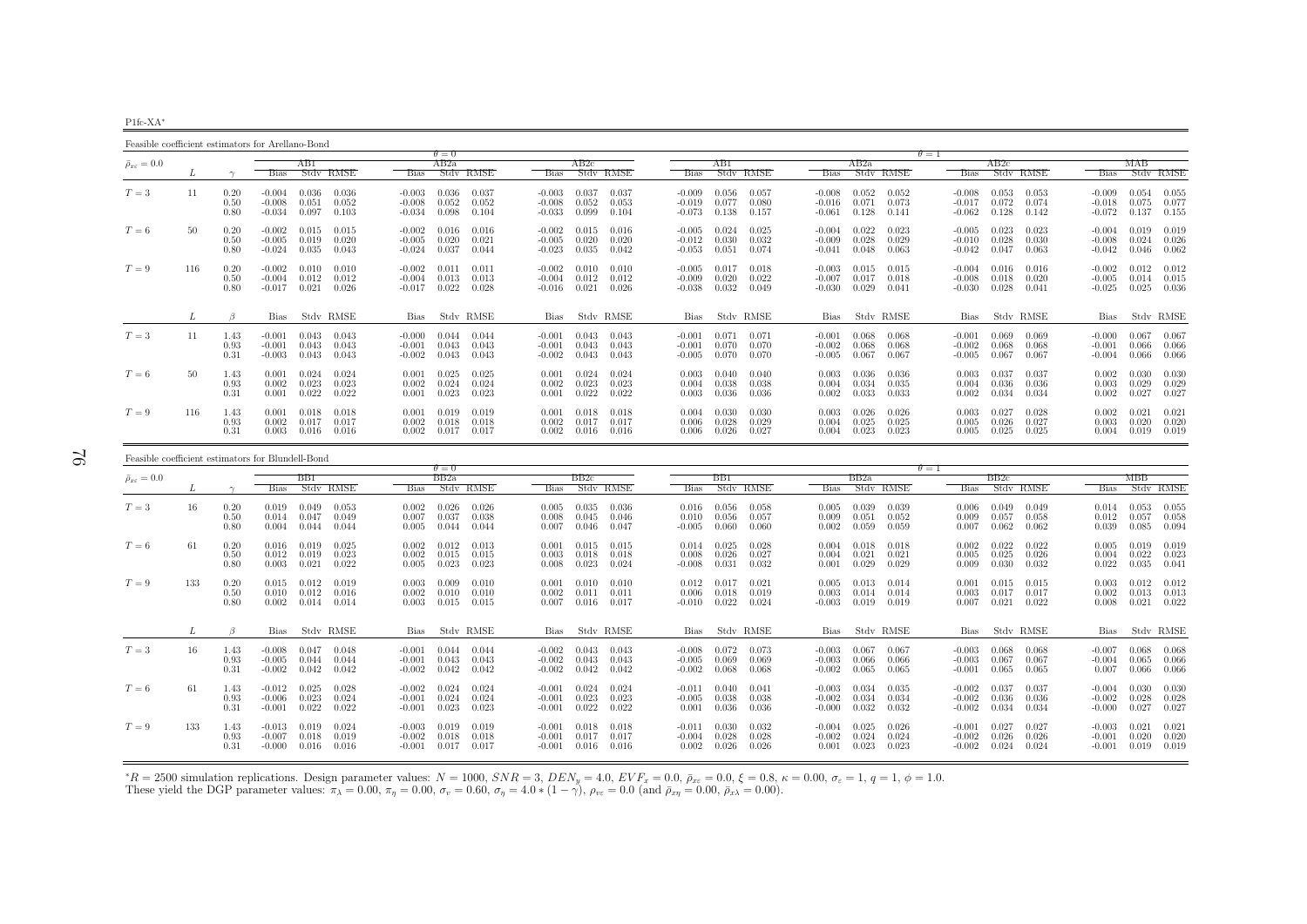P1ft-XA<sup>∗</sup>

| Feasible t-test Arellano-Bond: actual significance level |     |                      |                         |                                                                               |                              |                         |                                                                           |                |                         |                |                                                                               |       |                         |                                                                 |                         |                                                                     |                |
|----------------------------------------------------------|-----|----------------------|-------------------------|-------------------------------------------------------------------------------|------------------------------|-------------------------|---------------------------------------------------------------------------|----------------|-------------------------|----------------|-------------------------------------------------------------------------------|-------|-------------------------|-----------------------------------------------------------------|-------------------------|---------------------------------------------------------------------|----------------|
| $\bar{\rho}_{x\varepsilon}=0.0$                          |     |                      |                         |                                                                               |                              | $\theta = 0$            |                                                                           |                |                         |                |                                                                               |       | $\theta = 1$            |                                                                 |                         |                                                                     |                |
|                                                          | L   | $\gamma$             |                         |                                                                               | AB1 AB1aR AB1cR              |                         |                                                                           |                | AB2a AB2aW AB2c AB2cW   |                | AB1 AB1aR AB1cR                                                               |       |                         | AB2a AB2aW AB2c AB2cW MAB                                       |                         |                                                                     |                |
| $T=3$                                                    | 11  | 0.20<br>0.50<br>0.80 | 0.055<br>0.084          | $0.046$ $0.047$ $0.044$<br>0.056 0.054<br>0.083                               | 0.080                        | 0.056<br>0.087          | $0.050$ $0.046$ $0.046$ $0.046$<br>$0.051$ $0.057$<br>0.081 0.082         |                | 0.056<br>0.080          | 0.216          | $0.217$ $0.063$ $0.055$<br>$0.073$ 0.067<br>$0.253$ $0.116$ $0.110$           |       | 0.078<br>0.086<br>0.119 | 0.060<br>0.066<br>0.094                                         | 0.077<br>0.110          | $0.066$ $0.061$ $0.623$<br>0.072<br>0.105                           | 0.664<br>0.760 |
| $T=6$                                                    | 50  | 0.20<br>0.50<br>0.80 |                         | $0.061$ $0.060$ $0.052$<br>$0.064$ $0.064$ $0.062$<br>$0.110$ $0.106$ $0.105$ |                              | 0.079<br>0.133          | $0.064$ 0.058<br>$0.085$ $0.062$ $0.066$<br>0.103                         | 0.102          | 0.056<br>0.063<br>0.101 | 0.255<br>0.408 | $0.251$ $0.061$ $0.048$<br>0.068 0.059<br>$0.184$ $0.170$                     |       | 0.128<br>0.139<br>0.244 | 0.059<br>0.068<br>0.126                                         | 0.055<br>0.067<br>0.157 | $0.051$ $0.206$<br>$0.064$ 0.224<br>$0.152$ $0.353$                 |                |
| $T=9$                                                    | 116 | 0.20<br>0.50<br>0.80 |                         | $0.044$ $0.045$ $0.039$<br>$0.054$ 0.055<br>$0.131$ $0.126$ $0.124$           | 0.049                        | 0.085<br>0.099<br>0.185 | 0.049 0.043<br>0.055<br>$0.110$ $0.122$                                   | 0.052          | 0.043<br>0.051<br>0.120 | 0.275          | $0.253$ $0.063$ $0.057$<br>0.077<br>0.483 0.229 0.226                         | 0.077 | 0.199<br>0.390          | $0.189$ $0.058$<br>0.066<br>0.158                               | 0.056<br>0.072          | $0.052$ $0.118$<br>0.068<br>$0.197$ $0.191$ $0.263$                 | 0.139          |
|                                                          | L   | $\beta$              | AB1                     |                                                                               | AB1aR AB1cR                  |                         |                                                                           |                | AB2a AB2aW AB2c AB2cW   | AB1            | AB1aR AB1cR                                                                   |       |                         | AB2a AB2aW AB2c AB2cW MAB                                       |                         |                                                                     |                |
| $T=3$                                                    | 11  | 1.43<br>0.93<br>0.31 |                         | $0.048$ $0.047$ $0.048$<br>$0.045$ $0.046$ $0.048$<br>$0.047$ $0.046$ $0.047$ |                              | 0.051<br>0.052          | $0.050$ $0.046$ $0.049$ $0.048$<br>$0.047$ 0.047<br>0.048                 | 0.049          | 0.046<br>0.048          |                | $0.213$ $0.050$ $0.046$<br>$0.213$ $0.046$ $0.046$<br>$0.222$ $0.048$ $0.046$ |       | 0.065<br>0.064          | $0.061$ $0.051$ $0.050$ $0.043$ $0.644$<br>0.052<br>0.051       | 0.047<br>0.048          | 0.043 0.638<br>$0.044$ $0.646$                                      |                |
| $T=6$                                                    | 50  | 1.43<br>0.93<br>0.31 | 0.042<br>0.045<br>0.046 | $0.044$ $0.041$<br>0.045<br>$0.047$ 0.046                                     | 0.046                        | 0.059<br>0.062<br>0.056 | 0.046 0.044<br>0.046<br>0.042 0.048 0.047                                 | 0.048          | 0.042<br>0.046          |                | $0.220$ $0.046$ $0.040$<br>$0.223$ 0.050<br>0.231 0.048 0.044                 | 0.041 | 0.098<br>0.099<br>0.096 | 0.050<br>0.050<br>0.050                                         | 0.046                   | $0.044$ $0.041$ $0.204$<br>$0.042$ 0.203<br>$0.047$ $0.043$ $0.211$ |                |
| $T=9$                                                    | 116 | 1.43<br>0.93<br>0.31 | 0.046<br>0.050          | $0.046$ $0.048$ $0.045$<br>$0.046$ $0.045$<br>$0.050$ $0.050$                 |                              | 0.083<br>0.082          | $0.046$ $0.045$ $0.044$<br>0.049 0.045<br>$0.088$ $0.047$ $0.051$ $0.051$ |                | 0.044                   |                | $0.223$ $0.052$ $0.050$<br>$0.226$ $0.054$ $0.050$<br>$0.242$ $0.052$ $0.052$ |       | 0.162<br>0.165          | 0.044<br>0.045<br>$0.162$ 0.048                                 | 0.052<br>0.055          | $0.049$ $0.125$<br>0.050<br>$0.054$ $0.050$ $0.144$                 | 0.130          |
| Feasible t-test Blundell-Bond: actual significance level |     |                      |                         |                                                                               |                              | $\theta = 0$            |                                                                           |                |                         |                |                                                                               |       | $\theta = 1$            |                                                                 |                         |                                                                     |                |
| $\bar{\rho}_{x\varepsilon}=0.0$                          | L   | $\gamma$             |                         |                                                                               | BB1 BB1aR BB1cR              |                         |                                                                           |                | BB2a BB2aW BB2c BB2cW   |                | BB1 BB1aR BB1cR                                                               |       |                         | BB2a BB2aW BB2c BB2cW MBB                                       |                         |                                                                     |                |
| $T=3$                                                    | 16  | 0.20<br>0.50<br>0.80 | 0.089<br>0.076          | 0.083 0.088 0.078                                                             | 0.083 0.083<br>$0.070$ 0.056 | 0.086<br>0.106          | $0.064$ $0.051$ $0.055$ $0.048$<br>0.069<br>0.078                         | 0.090<br>0.089 | 0.073<br>0.076          | 0.136          | $0.112$ $0.071$ $0.056$<br>0.076 0.064<br>$0.172$ $0.060$ $0.038$             |       | 0.111                   | $0.082$ $0.051$ $0.057$ $0.047$ $0.651$<br>0.070<br>0.119 0.074 | 0.089<br>0.087          | 0.068<br>0.068                                                      | 0.600<br>0.645 |
| $T=6$                                                    | 61  | 0.20<br>0.50<br>0.80 | 0.128<br>0.088<br>0.062 | $0.144$ $0.120$<br>0.063                                                      | $0.103$ $0.082$<br>0.051     | 0.087<br>0.090<br>0.132 | 0.055 0.050<br>0.061<br>$0.070$ $0.104$                                   | 0.052          | 0.047<br>0.044<br>0.085 | 0.155<br>0.180 | $0.190$ $0.097$ $0.072$<br>0.065 0.052<br>0.060                               | 0.044 | 0.158<br>0.147<br>0.170 | 0.060<br>0.055<br>0.068                                         | 0.053<br>0.104          | $0.047$ $0.040$ $0.208$<br>0.038<br>0.074 0.307                     | 0.180          |
| $T=9$                                                    | 133 | 0.20<br>0.50<br>0.80 | 0.205<br>0.114          | 0.238<br>0.136<br>$0.049$ $0.054$ $0.043$                                     | 0.196<br>0.110               | 0.128<br>0.108          | $0.062$ $0.041$<br>0.050<br>$0.133$ $0.062$ $0.097$ $0.068$               | 0.039          | 0.039<br>0.034          | 0.263<br>0.190 | $0.131$ $0.102$<br>0.075<br>0.223 0.079 0.064                                 | 0.056 | 0.256<br>0.234          | 0.076<br>0.064<br>$0.251$ $0.056$ $0.101$ $0.070$ $0.163$       | 0.042<br>0.052          | $0.038$ $0.122$<br>$0.044$ $0.107$                                  |                |
|                                                          | L   | $\beta$              | BB1                     |                                                                               | BB1aR BB1cR                  |                         |                                                                           |                | BB2a BB2aW BB2c BB2cW   | BB1            | BB1aR BB1cR                                                                   |       |                         | BB2a BB2aW BB2c BB2cW MBB                                       |                         |                                                                     |                |
| $T=3$                                                    | 16  | 1.43<br>0.93<br>0.31 | 0.044<br>0.049          | $0.045$ $0.050$ $0.046$<br>0.046 0.044<br>$0.051$ $0.049$                     |                              | 0.052<br>0.055          | $0.051$ $0.047$ $0.046$ $0.044$<br>$0.049$ 0.048<br>$0.051$ 0.048         |                | 0.047<br>0.047          |                | 0.177 0.053 0.046<br>$0.185$ $0.050$ $0.043$<br>0.213 0.048 0.044             |       | 0.071<br>0.072          | 0.067 0.048 0.048 0.044 0.642<br>0.050<br>0.051                 | 0.046<br>0.045          | $0.042$ $0.641$<br>$0.043$ 0.626                                    |                |
| $T=6$                                                    | 61  | 1.43<br>0.93<br>0.31 | 0.059<br>0.046<br>0.043 | $0.066$ 0.058<br>0.050<br>0.044 0.044                                         | 0.044                        | 0.064<br>0.062<br>0.062 | 0.044 0.039<br>0.041<br>$0.040 \quad 0.046$                               | 0.041          | 0.039<br>0.039<br>0.044 | 0.199          | 0.054 0.049<br>$0.202$ 0.048<br>$0.221$ $0.043$ $0.042$                       | 0.043 | 0.107<br>0.109<br>0.106 | 0.052<br>0.050<br>0.050                                         | 0.043<br>0.045<br>0.049 | $0.041$ $0.207$<br>0.041<br>$0.046$ $0.205$                         | 0.200          |
| $T=9$                                                    | 133 | 1.43<br>0.93<br>0.31 | 0.098<br>0.055          | $0.103$ 0.096<br>$0.060$ $0.054$<br>$0.047$ $0.046$ $0.047$                   |                              | 0.086<br>0.084          | $0.050$ $0.043$<br>0.044<br>$0.088$ $0.044$ $0.048$                       | 0.043          | 0.043<br>0.041<br>0.046 |                | 0.228 0.072 0.063<br>$0.217$ $0.055$ $0.052$<br>$0.222$ $0.052$ $0.049$       |       | 0.201<br>0.188<br>0.178 | 0.052<br>0.046<br>$0.047$ 0.053                                 | 0.045<br>0.048          | $0.043$ $0.126$<br>$0.046$ $0.132$<br>$0.049$ $0.141$               |                |

 ${}^{*}R = 2500$  simulation replications. Design parameter values:  $N = 1000$ ,  $SNR = 3$ ,  $DEN_y = 4.0$ ,  $EVF_x = 0.0$ ,  $\bar{\rho}_{x\bar{x}} = 0.0$ ,  $\xi = 0.8$ ,  $\kappa = 0.00$ ,<br> $\sigma_x = 1$ ,  $q = 1$ ,  $\phi = 1.0$ . These yield the DGP parameter values:  $\pi_{$ 

P1fJ-XA<sup>∗</sup>

|                                 |     |           |     |                      | Feasible Sargan-Hansen test: rejection probability |                         |                         |                         |                                           |                         |                         |                         |
|---------------------------------|-----|-----------|-----|----------------------|----------------------------------------------------|-------------------------|-------------------------|-------------------------|-------------------------------------------|-------------------------|-------------------------|-------------------------|
|                                 |     | df        |     |                      |                                                    |                         | $\theta = 0$            |                         |                                           |                         |                         |                         |
| $\bar{\rho}_{x\varepsilon}=0.0$ | AВ  | <b>BB</b> | Inc | $\sim$               | $JAB_a^{(2,1)}JBB_a^{(2,1)}JES_a^{(2,1)}$          |                         |                         |                         | $JAB_c^{(2,1)}JBB_c^{(2,1)}JES_c^{(2,1)}$ |                         | JMAB JMBB JESM          |                         |
| $T=3$                           | 9   | 13        | 4   | 0.20<br>0.50<br>0.80 | 0.046<br>0.049<br>0.048<br>0.049<br>0.054<br>0.047 | 0.070<br>0.064<br>0.050 | 0.042<br>0.041<br>0.044 | 0.045<br>0.041<br>0.032 | 0.058<br>0.047<br>0.027                   | 0.233<br>0.236<br>0.248 | 0.239<br>0.237<br>0.292 | 0.246<br>0.241<br>0.294 |
| $T=6$                           | 48  | 58        | 10  | 0.20<br>0.50<br>0.80 | 0.040<br>0.047<br>0.045<br>0.048<br>0.056<br>0.046 | 0.068<br>0.064<br>0.051 | 0.023<br>0.023<br>0.032 | 0.035<br>0.033<br>0.027 | 0.055<br>0.057<br>0.032                   | 0.027<br>0.028<br>0.033 | 0.359<br>0.362<br>0.380 | 0.417<br>0.418<br>0.428 |
| $T=9$                           | 114 | 130       | 16  | 0.20<br>0.50<br>0.80 | 0.042<br>0.050<br>0.044<br>0.048<br>0.051<br>0.049 | 0.072<br>0.068<br>0.058 | 0.017<br>0.017<br>0.018 | 0.028<br>0.029<br>0.021 | 0.050<br>0.055<br>0.036                   | 0.020<br>0.018<br>0.022 | 0.396<br>0.396<br>0.401 | 0.464<br>0.468<br>0.468 |
|                                 |     | df        |     |                      |                                                    |                         | $\theta=1$              |                         |                                           |                         |                         |                         |
| $\bar{\rho}_{x\varepsilon}=0.0$ | AВ  | <b>BB</b> | Inc | $\gamma$             | $JAB_a^{(2,1)}JBB_a^{(2,1)}JES_a^{(2,1)}$          |                         |                         |                         | $JAB_c^{(2,1)}JBB_c^{(2,1)}JES_c^{(2,1)}$ |                         | JMAB JMBB JESM          |                         |
| $T=3$                           | 9   | 13        | 4   | 0.20<br>0.50<br>0.80 | 0.052<br>0.046<br>0.051<br>0.045<br>0.070<br>0.038 | 0.063<br>0.056<br>0.046 | 0.041<br>0.040<br>0.056 | 0.043<br>0.035<br>0.028 | 0.045<br>0.034<br>0.024                   | 0.251<br>0.253<br>0.255 | 0.472<br>0.490<br>0.573 | 0.471<br>0.488<br>0.572 |
| $T=6$                           | 48  | 58        | 10  | 0.20<br>0.50<br>0.80 | 0.032<br>0.032<br>0.033<br>0.033<br>0.049<br>0.032 | 0.065<br>0.060<br>0.040 | 0.022<br>0.023<br>0.033 | 0.032<br>0.027<br>0.018 | 0.053<br>0.048<br>0.018                   | 0.030<br>0.031<br>0.034 | 0.733<br>0.736<br>0.743 | 0.763<br>0.767<br>0.774 |
| $T=9$                           | 114 | 130       | 16  | 0.20<br>0.50<br>0.80 | 0.026<br>0.030<br>0.026<br>0.030<br>0.038<br>0.030 | 0.066<br>0.062<br>0.040 | 0.016<br>0.018<br>0.024 | 0.023<br>0.023<br>0.015 | 0.051<br>0.046<br>0.020                   | 0.021<br>0.020<br>0.023 | 0.779<br>0.782<br>0.784 | 0.801<br>0.803<br>0.804 |

\*R = 2500 simulation replications. Design parameter values:  $N = 1000$ ,  $SNR = 3$ ,  $DEN_y = 4.0$ ,  $EVF_x = 0.0$ ,  $\bar{\rho}_{xe} = 0.0$ ,  $\xi = 0.8$ ,  $\kappa = 0.00$ ,  $\sigma_x = 1$ ,  $q = 1$ ,  $\phi = 1.0$ . These yield the DGP parameter values:  $\pi_{\lambda} = 0.$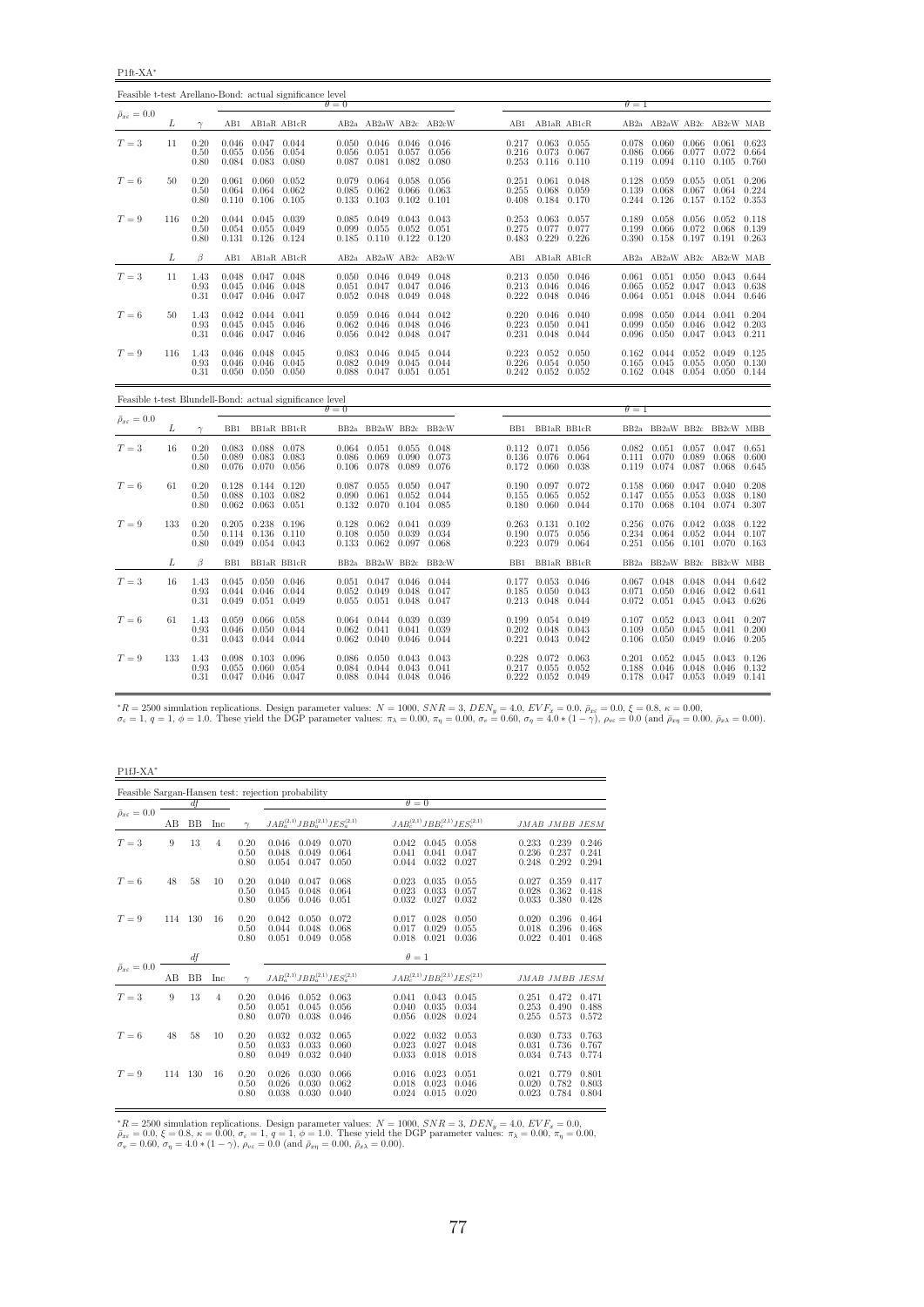P1fJ-XA<sup>∗</sup> : additional findings

|                                 |                  |          |                |                      | Feasible Sargan-Hansen test: rejection probability                                      |                                                                                                                                       |                                                                                     |
|---------------------------------|------------------|----------|----------------|----------------------|-----------------------------------------------------------------------------------------|---------------------------------------------------------------------------------------------------------------------------------------|-------------------------------------------------------------------------------------|
| $\bar{\rho}_{x\varepsilon}=0.0$ |                  | df       |                |                      |                                                                                         | $\theta = 0$                                                                                                                          |                                                                                     |
|                                 | AB               | BB       | Inc            | $\gamma$             | $JAB^{\left( 1,0\right) }JBB_{a}^{\left( 1,0\right) }JES^{\left( 1,0\right) }$          | $JAB_a^{(1,1)}JBB_a^{(1,1)}JES_a^{(1,1)}$                                                                                             | $JAB_c^{(1,1)}JBB_c^{(1,1)}JES_c^{(1,1)}$                                           |
| $T=3$                           | 9                | 13       | $\overline{4}$ | 0.20<br>0.50<br>0.80 | $0.045$ $0.103$ $0.140$<br>0.046<br>0.060<br>0.070<br>0.053<br>0.046<br>0.042           | 0.046<br>0.185<br>0.262<br>0.049<br>0.076<br>0.112<br>0.055<br>0.054<br>0.057                                                         | $0.042$ 0.090<br>0.132<br>0.041<br>0.049<br>0.058<br>0.045<br>0.033<br>0.028        |
| $T=6$                           | 48               | 58       | 10             | 0.20<br>0.50<br>0.80 | 0.040<br>0.087<br>0.147<br>0.042<br>0.061<br>0.085<br>0.051<br>0.052<br>0.048           | 0.042<br>0.117<br>0.209<br>0.046<br>0.082<br>0.131<br>0.059<br>0.051<br>0.060                                                         | 0.024<br>0.059<br>0.137<br>0.023<br>0.040<br>0.078<br>0.032<br>0.027<br>0.032       |
| $T=9$                           | 114              | 130      | 16             | 0.20<br>0.50<br>0.80 | 0.036<br>0.079<br>0.157<br>0.061<br>0.087<br>0.038<br>0.045<br>0.047<br>0.051           | 0.045<br>0.095<br>0.213<br>0.046<br>0.136<br>0.070<br>0.053<br>$0.056$ 0.063                                                          | 0.048<br>0.017<br>0.151<br>0.017<br>0.034<br>0.079<br>$0.018$ $0.022$<br>0.040      |
|                                 |                  | df       |                |                      |                                                                                         | $\theta=1$                                                                                                                            |                                                                                     |
| $\bar{\rho}_{x\varepsilon}=0.0$ | AB               | BB       | Inc            | $\gamma$             | $JAB^{\left( 1,0\right) }JBB_{a}^{\left( 1,0\right) }JES_{\cdot }^{\left( 1,0\right) }$ | $JAB_a^{\left( {1,1} \right)} JBB_a^{\left( {1,1} \right)} JES_a^{\left( {1,1} \right)}$                                              | $JAB_c^{(1,1)}JBB_c^{(1,1)}JES_c^{(1,1)}$                                           |
| $T=3$                           | $\boldsymbol{9}$ | 13       | $\overline{4}$ | 0.20<br>0.50<br>0.80 | 0.450<br>0.495 0.185<br>0.148<br>0.458<br>0.470<br>0.535<br>0.487<br>0.217              | 0.061<br>0.116 0.145<br>0.070<br>0.064<br>0.074<br>0.088<br>0.050<br>0.052                                                            | $0.049$ 0.063<br>0.070<br>0.049<br>0.038<br>0.037<br>0.071<br>0.034<br>0.029        |
| $T=6$                           | 48               | 58       | 10             | 0.20<br>0.50<br>0.80 | 0.974<br>0.980<br>0.154<br>0.980<br>0.977<br>0.121<br>0.986<br>0.985<br>0.194           | 0.043<br>0.072<br>0.141<br>0.044<br>0.058<br>0.087<br>0.062<br>0.050<br>0.048                                                         | 0.023<br>0.043<br>0.078<br>$\,0.028\,$<br>0.031<br>0.050<br>0.038<br>0.022<br>0.026 |
| $T=9$                           | 114              | 130      | 16             | 0.20<br>0.50<br>0.80 | 1.000<br>1.000<br>0.149<br>1.000<br>1.000<br>0.105<br>1.000<br>1.000<br>0.169           | 0.036<br>0.059<br>0.129<br>$\overset{\scriptstyle\phantom{000}0.037}{\scriptstyle\phantom{0000}}$<br>0.049<br>0.088<br>0.043<br>0.052 | 0.016<br>0.032<br>0.074<br>0.018<br>0.024<br>0.049<br>0.025<br>0.021<br>0.030       |
|                                 |                  |          |                |                      | Feasible Sargan-Hansen test: rejection probability<br>$\theta = 0$                      |                                                                                                                                       |                                                                                     |
| $\bar{\rho}_{x\varepsilon}=0.0$ | AВ               | df<br>BB | Inc            | $\gamma$             | $JAB_{a}^{\left( 2,2\right) }JBB_{a}^{\left( 2,2\right) }JES_{a}^{\left( 2,2\right) }$  | $JAB_c^{(2,2)}JBB_c^{(2,2)}JES_c^{(2,2)}$                                                                                             |                                                                                     |
| $T=3$                           | $\boldsymbol{9}$ | 13       | $\overline{4}$ | 0.20<br>0.50<br>0.80 | $0.046$ $0.040$ $0.048$<br>0.056<br>0.048<br>0.045<br>0.051<br>0.054<br>0.053           | $0.041$ $0.048$<br>0.041<br>0.040<br>0.040<br>0.043<br>0.045<br>0.033<br>0.028                                                        |                                                                                     |
| $T=6$                           | 48               | 58       | 10             | 0.20<br>0.50<br>0.80 | 0.048<br>0.062<br>0.040<br>0.050<br>0.057<br>0.044<br>0.058<br>$0.048$ 0.053            | 0.023<br>0.034<br>0.046<br>0.023<br>0.031<br>0.049<br>0.031<br>0.029<br>0.040                                                         |                                                                                     |
| $T=9$                           | 114              | 130      | 16             | 0.20<br>0.50<br>0.80 | 0.050<br>0.043<br>0.071<br>0.044<br>0.047<br>0.066<br>$0.053$ $0.051$<br>0.059          | 0.026<br>0.017<br>0.048<br>0.017<br>0.028<br>0.048<br>0.018<br>0.022<br>0.045                                                         |                                                                                     |
| $\bar{\rho}_{x\varepsilon}=0.0$ |                  | df       |                |                      | $\theta=1$                                                                              |                                                                                                                                       |                                                                                     |
|                                 | AВ               | BB       | Inc            | $\gamma$             | $JAB_a^{(2,2)}JBB_a^{(2,2)}JES_a^{(2,2)}$                                               | $JAB_c^{(2,2)}JBB_c^{(2,2)}JES_c^{(2,2)}$                                                                                             |                                                                                     |
| $T = 3$                         | 9                | 13       | $\overline{4}$ | 0.20<br>0.50<br>0.80 | 0.043 0.046 0.052<br>0.058<br>0.048<br>0.042<br>0.035<br>0.060<br>0.051                 | $0.044$ $0.040$<br>0.042<br>0.040<br>0.033<br>0.034<br>0.052<br>0.026<br>0.027                                                        |                                                                                     |
| $T=6$                           | 48               | 58       | 10             | 0.20<br>0.50<br>0.80 | 0.031<br>0.034<br>0.067<br>0.034<br>0.058<br>0.032<br>0.043<br>0.035<br>0.050           | 0.029<br>0.021<br>0.043<br>0.022<br>0.027<br>0.047<br>0.025<br>$0.018\,$<br>0.029                                                     |                                                                                     |
| $T=9$                           | 114              | 130      | 16             | 0.20<br>0.50<br>0.80 | 0.035<br>0.027<br>0.075<br>0.032<br>0.066<br>0.026<br>0.032<br>0.037<br>0.050           | 0.022<br>0.016<br>0.047<br>0.017<br>0.023<br>0.046<br>0.022<br>0.016<br>0.032                                                         |                                                                                     |

 ${}^*R = 2500$  simulation replications. Design parameter values:  $N = 1000$ ,  $SNR = 3$ ,  $DEN_y = 4.0$ ,  $EVF_x = 0.0$ ,  $\bar{\rho}_{xe} = 0.0$ ,  $\xi = 0.8$ ,  $\kappa = 0.00$ ,  $\sigma_e = 1$ ,  $q = 1$ ,  $\phi = 1.0$ . These yield the DGP parameter values:  $\pi_{\lambda} =$ 

 $\rm P1\text{-}XA^*$ 

| Standard errors of error components $\eta_i$ and $\varepsilon_{it}$ |     |                                               |            |                                                                                    |                         |                         |                         |                                                                                      |                         |                         |                                                                                                         |                         |                         |                            |                                                                                                                   |                         |                         |
|---------------------------------------------------------------------|-----|-----------------------------------------------|------------|------------------------------------------------------------------------------------|-------------------------|-------------------------|-------------------------|--------------------------------------------------------------------------------------|-------------------------|-------------------------|---------------------------------------------------------------------------------------------------------|-------------------------|-------------------------|----------------------------|-------------------------------------------------------------------------------------------------------------------|-------------------------|-------------------------|
| $\bar{\rho}_{x\varepsilon}=0.0$                                     |     |                                               |            |                                                                                    | Bias $\hat{\sigma}_n$   |                         | $\theta = 0$            | Bias $\hat{\sigma}_\varepsilon$                                                      |                         |                         | Bias $\hat{\sigma}_n$                                                                                   |                         |                         | $\theta = 1$               |                                                                                                                   | Bias $\hat{\sigma}_e$   |                         |
|                                                                     |     |                                               |            |                                                                                    |                         |                         |                         |                                                                                      |                         |                         |                                                                                                         |                         |                         |                            |                                                                                                                   |                         |                         |
|                                                                     | L   |                                               | $\sigma_n$ | AB1                                                                                | AB2a                    | AB2c                    | AB1                     | AB2a                                                                                 | AB2c                    | AB1                     | AB2a                                                                                                    | AB2c                    | MAB                     | AB1                        | AB2a                                                                                                              | AB2c                    | MAB                     |
| $T=3$                                                               | 11  | $0.20\ 3.20$<br>$0.50 \t2.00$<br>$0.80\ 0.80$ |            | 0.015<br>0.035<br>0.152                                                            | 0.014<br>0.034<br>0.151 | 0.014<br>0.033<br>0.147 |                         | $-0.001$ $-0.001$ $-0.001$<br>$-0.003 - 0.003 - 0.003$<br>$-0.013 - 0.013 - 0.013$   |                         | 0.039<br>0.083<br>0.344 | 0.032<br>0.069<br>0.282                                                                                 | 0.036<br>0.074<br>0.287 | 0.037<br>0.079<br>0.338 |                            | $-0.003$ $-0.002$ $-0.003$ $-0.003$<br>$-0.007$ $-0.005$ $-0.006$ $-0.006$<br>$-0.029$ $-0.024$ $-0.025$ $-0.028$ |                         |                         |
| $T=6$                                                               | 50  | $0.20\ 3.20$<br>$0.50\ 2.00$<br>$0.80\ 0.80$  |            | 0.009<br>0.021<br>0.106                                                            | 0.009<br>0.020<br>0.108 | 0.009<br>0.020<br>0.104 |                         | $-0.001$ $-0.001$ $-0.001$<br>$-0.001$ $-0.001$ $-0.001$<br>$-0.009 - 0.009 - 0.008$ |                         | 0.022<br>0.049<br>0.233 | 0.017<br>0.039<br>0.182                                                                                 | 0.020<br>0.043<br>0.186 | 0.015<br>0.034<br>0.185 |                            | $-0.001$ $-0.001$ $-0.001$ $-0.001$<br>$-0.003$ $-0.002$ $-0.003$ $-0.002$<br>$-0.018$ $-0.014$ $-0.014$ $-0.014$ |                         |                         |
| $T = 9$                                                             | 116 | $0.20\ 3.20$<br>$0.50$ 2.00<br>$0.80\ 0.80$   |            | 0.007<br>0.015<br>0.072                                                            | 0.007<br>0.015<br>0.074 | 0.007<br>0.014<br>0.071 |                         | $-0.000 - 0.000 - 0.000$<br>$-0.001$ $-0.001$ $-0.001$<br>$-0.005 - 0.005 - 0.005$   |                         | 0.019<br>0.037<br>0.164 | 0.014<br>0.028<br>0.129                                                                                 | 0.016<br>0.032<br>0.132 | 0.010<br>0.020<br>0.111 |                            | $-0.001$ $-0.000$ $-0.001$ $-0.000$<br>$-0.002$ $-0.001$ $-0.001$ $-0.001$<br>$-0.011 - 0.009 - 0.009 - 0.007$    |                         |                         |
|                                                                     | L   | $\sim$                                        | $\sigma_n$ | B <sub>B1</sub>                                                                    | BB <sub>2a</sub>        | BB2c                    | B <sub>B1</sub>         | BB <sub>2a</sub>                                                                     | BB2c                    | B <sub>B1</sub>         | BB <sub>2a</sub>                                                                                        | BB <sub>2c</sub>        | <b>MBB</b>              | B <sub>B1</sub>            | BB <sub>2a</sub>                                                                                                  | BB <sub>2c</sub>        | <b>MBB</b>              |
| $T=3$                                                               | 16  | $0.20\ 3.20$<br>$0.50$ 2.00<br>$0.80\ 0.80$   |            | $-0.077 - 0.009 - 0.019$<br>$-0.059 - 0.031 - 0.034$<br>$-0.020$ $-0.023$ $-0.033$ |                         |                         | 0.008<br>0.007<br>0.002 | 0.001<br>0.003<br>0.003                                                              | 0.002<br>0.004<br>0.004 |                         | $-0.063 - 0.019 - 0.025 - 0.058$<br>$-0.039 - 0.036 - 0.036 - 0.050$<br>$0.022 - 0.012 - 0.036 - 0.173$ |                         |                         | 0.007<br>0.004<br>$-0.002$ | 0.002<br>0.004<br>0.001                                                                                           | 0.003<br>0.004<br>0.004 | 0.006<br>0.006<br>0.020 |
| $T=6$                                                               | 61  | $0.20\ 3.20$<br>$0.50$ 2.00<br>$0.80\ 0.80$   |            | $-0.066 - 0.008 - 0.004$<br>$-0.051 - 0.009 - 0.011$<br>$-0.016$ $-0.022$ $-0.036$ |                         |                         | 0.003<br>0.003<br>0.001 | 0.000<br>0.000<br>0.002                                                              | 0.000<br>0.001<br>0.003 |                         | $-0.056 - 0.016 - 0.009 - 0.021$<br>$-0.033 - 0.015 - 0.019 - 0.018$<br>$0.037 - 0.007 - 0.040 - 0.098$ |                         |                         | 0.003<br>0.002<br>$-0.003$ | 0.001<br>0.001<br>0.001                                                                                           | 0.000<br>0.001<br>0.004 | 0.001<br>0.001<br>0.009 |
| $T=9$                                                               | 133 | $0.20\ 3.20$<br>$0.50$ 2.00<br>$0.80\ 0.80$   |            | $-0.060 - 0.012 - 0.003$<br>$-0.043 - 0.009 - 0.006$<br>$-0.009$ $-0.013$ $-0.030$ |                         |                         | 0.002<br>0.002<br>0.001 | 0.000<br>0.000<br>0.001                                                              | 0.000<br>0.000<br>0.002 | 0.044                   | $-0.049 - 0.020 - 0.005 - 0.012$<br>$-0.025$ $-0.012$ $-0.012$ $-0.008$<br>$0.011 - 0.033 - 0.034$      |                         |                         | 0.002<br>0.001<br>$-0.003$ | 0.001<br>0.001<br>$-0.001$                                                                                        | 0.000<br>0.001<br>0.003 | 0.000<br>0.000<br>0.003 |

 ${}^*R = 2500$  simulation replications. Design parameter values:  $N = 1000$ ,  $SNR = 3$ ,  $DEN_y = 4.0$ ,  $EVF_x = 0.0$ ,  $\bar{\rho}_{xz} = 0.0$ ,  $\xi = 0.8$ ,  $\kappa = 0.00$ ,<br>  $\sigma_{\varepsilon} = 1$ ,  $q = 1$ ,  $\phi = 1.0$ . These yield the DGP parameter values:  $\$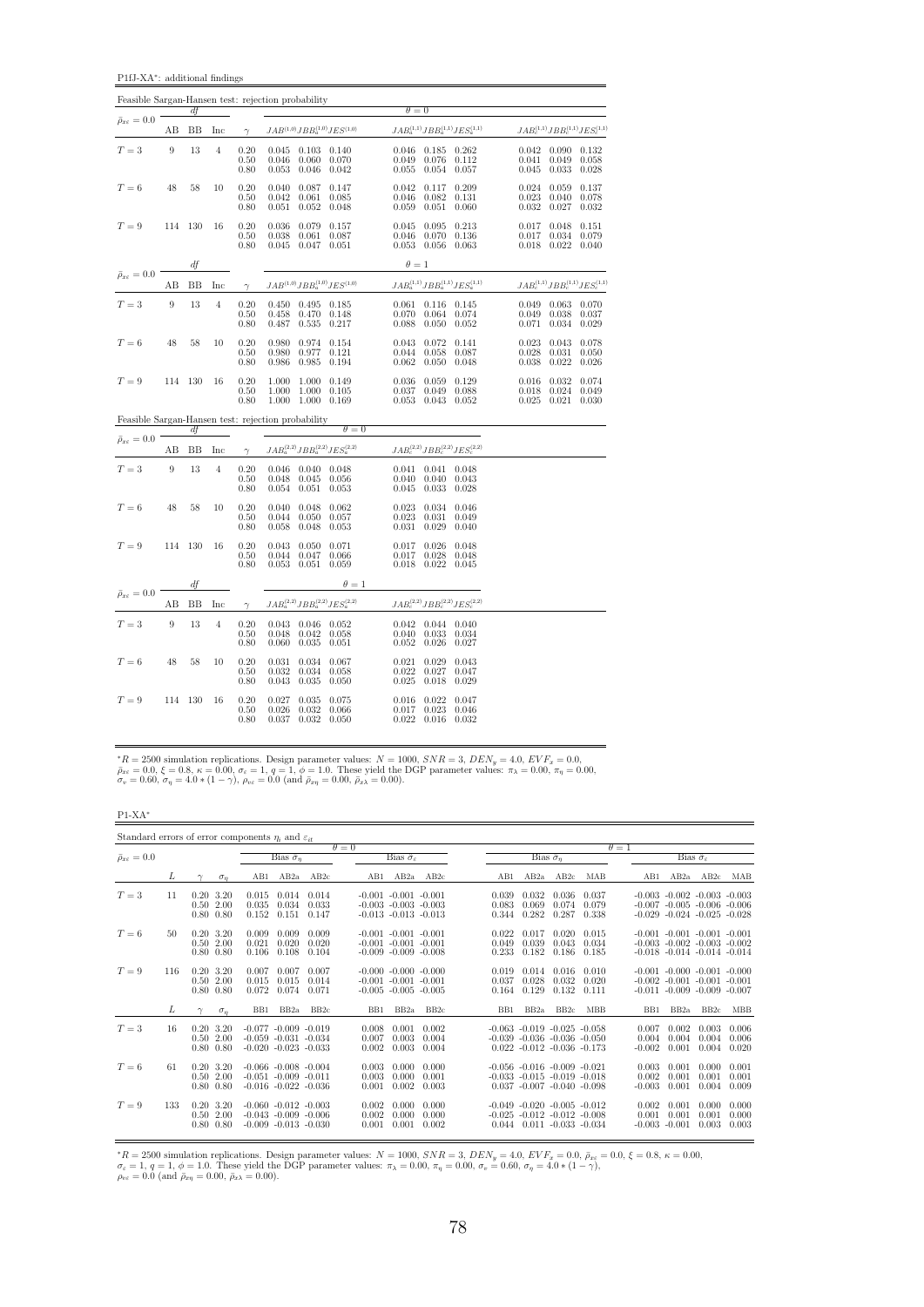| 111-2<br>ı |  |
|------------|--|
|            |  |

| Unfeasible coefficient estimators                    |                |    |                |                      |                                  |                         |                         |                                  |                               |                                   |                                  |                         |                         |                         |                                  |                         |                         |                      |                                  |                         |                         |                         |                                  |                         |                         |
|------------------------------------------------------|----------------|----|----------------|----------------------|----------------------------------|-------------------------|-------------------------|----------------------------------|-------------------------------|-----------------------------------|----------------------------------|-------------------------|-------------------------|-------------------------|----------------------------------|-------------------------|-------------------------|----------------------|----------------------------------|-------------------------|-------------------------|-------------------------|----------------------------------|-------------------------|-------------------------|
| $\bar{\rho}_{x\epsilon}=0.0$                         |                | L  |                |                      |                                  | ABu                     |                         | $\theta = 0$                     | BBu                           |                                   |                                  | ABu                     |                         |                         |                                  | <b>BBu</b>              |                         | $\theta = 1$         |                                  | MABu                    |                         |                         |                                  | MBBu                    |                         |
|                                                      | AВ             | BB |                | $\gamma$             | <b>Bias</b>                      |                         | Stdy RMSE               | Bias                             |                               | Stdy RMSE                         | Bias                             |                         | Stdy RMSE               |                         | Bias                             |                         | Stdy RMSE               |                      | Bias                             |                         | Stdy RMSE               |                         | Bias                             |                         | Stdy RMSE               |
| $T=3$                                                | 6              | 9  |                | 0.20<br>0.50<br>0.80 | $-0.001$<br>$-0.003$<br>$-0.012$ | 0.043<br>0.057<br>0.103 | 0.043<br>0.057<br>0.103 | 0.003<br>0.003<br>-0.001         | 0.038<br>0.045<br>0.047       | 0.039<br>0.045<br>0.047           | $-0.004$<br>$-0.007$<br>$-0.026$ | 0.059<br>0.077<br>0.137 | 0.059<br>0.078<br>0.139 |                         | 0.002<br>0.001<br>$-0.004$       | 0.051<br>0.057<br>0.065 | 0.051<br>0.057<br>0.065 |                      | $-0.002$<br>$-0.004$<br>$-0.018$ | 0.050<br>0.065<br>0.120 | 0.050<br>0.065<br>0.122 |                         | 0.002<br>0.001<br>$-0.002$       | 0.042<br>0.048<br>0.053 | 0.042<br>0.048<br>0.053 |
| $T=6$                                                | 12             | 15 |                | 0.20<br>0.50<br>0.80 | $-0.000$<br>$-0.001$<br>$-0.006$ | 0.019<br>0.024<br>0.042 | 0.019<br>0.024<br>0.042 | 0.001<br>0.001<br>$-0.001$       | 0.018<br>0.020<br>0.025       | 0.018<br>0.020<br>0.025           | $-0.001$<br>$-0.003$<br>$-0.012$ | 0.027<br>0.034<br>0.056 | 0.027<br>0.034<br>0.057 |                         | 0.001<br>0.000<br>$-0.002$       | 0.025<br>0.028<br>0.035 | 0.025<br>0.028<br>0.036 |                      | $-0.000$<br>$-0.001$<br>$-0.007$ | 0.021<br>0.026<br>0.047 | 0.021<br>0.026<br>0.048 |                         | 0.001<br>0.000<br>$-0.001$       | 0.019<br>0.022<br>0.028 | 0.019<br>0.022<br>0.028 |
| $T=9$                                                | 18             | 21 |                | 0.20<br>0.50<br>0.80 | $-0.000$<br>$-0.001$<br>$-0.004$ | 0.013<br>0.016<br>0.026 | 0.013<br>0.016<br>0.026 | 0.000<br>$-0.000$<br>$-0.001$    | 0.012<br>0.014                | 0.012<br>0.014<br>$0.017$ $0.017$ | $-0.001$<br>$-0.002$<br>$-0.008$ | 0.019<br>0.023<br>0.035 | 0.019<br>0.023<br>0.036 |                         | $-0.000$<br>$-0.000$<br>$-0.002$ | 0.018<br>0.020<br>0.025 | 0.018<br>0.020<br>0.025 |                      | $-0.000$<br>$-0.001$<br>$-0.005$ | 0.014<br>0.017<br>0.029 | 0.014<br>0.017<br>0.029 |                         | 0.000<br>$-0.000$<br>$-0.001$    | 0.013<br>0.015<br>0.020 | 0.013<br>0.015<br>0.020 |
|                                                      | AB             | BB |                | $\beta$              | Bias                             |                         | Stdv RMSE               | Bias                             |                               | Stdy RMSE                         | Bias                             |                         | Stdy RMSE               |                         | Bias                             |                         | Stdy RMSE               |                      | Bias                             |                         | Stdy RMSE               |                         | Bias                             |                         | Stdy RMSE               |
| $T=3$                                                | 6              | 9  |                | 1.43<br>0.93<br>0.31 | $-0.001$<br>$-0.001$<br>$-0.002$ | 0.049<br>0.049<br>0.050 | 0.049<br>0.049<br>0.050 | $-0.001$<br>$-0.002$<br>$-0.002$ | 0.049<br>0.048<br>0.048       | 0.049<br>0.048<br>0.048           | $-0.002$<br>$-0.002$<br>$-0.003$ | 0.079<br>0.079<br>0.079 | 0.079<br>0.079<br>0.079 |                         | $-0.003$<br>$-0.004$<br>$-0.003$ | 0.079<br>0.077<br>0.077 | 0.079<br>0.077<br>0.077 |                      | $-0.001$<br>$-0.001$<br>$-0.002$ | 0.047<br>0.046<br>0.046 | 0.047<br>0.046<br>0.046 |                         | $-0.001$<br>$-0.002$<br>$-0.002$ | 0.047<br>0.046<br>0.045 | 0.047<br>0.046<br>0.045 |
| $T=6$                                                | 12             | 15 |                | 1.43<br>0.93<br>0.31 | $-0.001$<br>$-0.001$<br>$-0.001$ | 0.030<br>0.029<br>0.030 | 0.030<br>0.029<br>0.030 | $-0.001$<br>$-0.001$<br>$-0.001$ | 0.030<br>0.029<br>0.029       | 0.030<br>0.029<br>0.029           | $-0.001$<br>$-0.001$<br>$-0.002$ | 0.049<br>0.048<br>0.048 | 0.049<br>0.048<br>0.048 |                         | $-0.002$<br>$-0.002$<br>$-0.001$ | 0.049<br>0.048<br>0.047 | 0.049<br>0.048<br>0.047 |                      | $-0.000$<br>$-0.000$<br>$-0.000$ | 0.029<br>0.028<br>0.027 | 0.029<br>0.028<br>0.027 |                         | $-0.001$<br>$-0.001$<br>$-0.001$ | 0.028<br>0.027<br>0.027 | 0.028<br>0.027<br>0.027 |
| $T=9$                                                | 18             | 21 |                | 1.43<br>0.93<br>0.31 | $-0.000$<br>$-0.000$<br>$-0.000$ | 0.023<br>0.023<br>0.023 | 0.023<br>0.023<br>0.023 | $-0.000$<br>$-0.000$<br>$-0.000$ | 0.023<br>0.023<br>0.022       | 0.023<br>0.023<br>0.022           | 0.000<br>0.000<br>$-0.001$       | 0.037<br>0.037<br>0.037 | 0.037<br>0.037<br>0.037 |                         | $-0.000$<br>$-0.000$<br>$-0.000$ | 0.037<br>0.036<br>0.036 | 0.037<br>0.036<br>0.036 |                      | $-0.000$<br>0.000<br>0.000       | 0.022<br>0.021<br>0.021 | 0.022<br>0.021<br>0.021 |                         | $-0.000$<br>$-0.000$<br>$-0.000$ | 0.022<br>0.021<br>0.020 | 0.022<br>0.021<br>0.020 |
| Unfeasible t-test: actual significance level         |                | L  |                |                      |                                  |                         | $\theta = 0$            |                                  |                               |                                   |                                  |                         |                         |                         |                                  | $\theta = 1$            |                         |                      |                                  |                         |                         |                         |                                  |                         |                         |
| $\bar{\rho}_{x\varepsilon}=0.0$                      | AВ             | BB |                | $\gamma$             | ABu                              | BBu                     |                         | $\beta$                          | ABu                           | BBu                               | $\gamma$                         | ABu                     |                         |                         | BBu MABu MBBu                    |                         |                         | β                    | ABu                              |                         | BBu MABu MBBu           |                         |                                  |                         |                         |
| $T=3$                                                | 6              | 9  |                | 0.20<br>0.50<br>0.80 | 0.051<br>0.051<br>0.050          | 0.049<br>0.062<br>0.064 |                         | 1.43<br>0.93<br>0.31             | 0.044<br>0.045<br>0.042       | 0.044<br>0.043<br>0.043           | 0.20<br>0.50<br>0.80             | 0.054<br>0.060<br>0.057 | 0.053<br>0.057<br>0.056 | 0.054<br>0.052<br>0.057 | 0.048<br>0.054<br>0.060          |                         |                         | 1.43<br>0.93<br>0.31 | 0.044<br>0.046<br>0.043          | 0.046<br>0.047<br>0.048 | 0.047<br>0.045<br>0.043 | 0.044<br>0.043<br>0.044 |                                  |                         |                         |
| $T=6$                                                | 12             | 15 |                | 0.20<br>0.50<br>0.80 | 0.057<br>0.059<br>0.053          | 0.050<br>0.045<br>0.046 |                         | 1.43<br>0.93<br>0.31             | 0.036<br>0.036<br>0.039       | 0.037<br>0.036<br>0.036           | 0.20<br>0.50<br>0.80             | 0.054<br>0.052<br>0.060 | 0.042<br>0.048<br>0.050 | 0.056<br>0.059<br>0.060 | 0.057<br>0.049<br>0.047          |                         |                         | 1.43<br>0.93<br>0.31 | 0.046<br>0.044<br>0.042          | 0.046<br>0.044<br>0.043 | 0.041<br>0.042<br>0.044 | 0.040<br>0.041<br>0.039 |                                  |                         |                         |
| $T=9$                                                | 18             | 21 |                | 0.20<br>0.50<br>0.80 | 0.056<br>0.055<br>0.055          | 0.049<br>0.042<br>0.048 |                         | 1.43<br>0.93<br>0.31             | 0.042<br>0.044<br>0.048       | 0.043<br>0.043<br>0.046           | 0.20<br>0.50<br>0.80             | 0.049<br>0.047<br>0.047 | 0.046<br>0.044<br>0.051 | 0.056<br>0.051<br>0.051 | 0.049<br>0.044<br>0.046          |                         |                         | 1.43<br>0.93<br>0.31 | 0.050<br>0.046<br>0.045          | 0.050<br>0.048<br>0.048 | 0.038<br>0.040<br>0.044 | 0.041<br>0.041<br>0.045 |                                  |                         |                         |
| Unfeasible Sargan-Hansen test: rejection probability |                | df |                |                      |                                  |                         |                         | $\theta = 0$                     |                               |                                   |                                  |                         |                         | $\theta = 1$            |                                  |                         |                         |                      |                                  |                         |                         |                         |                                  |                         |                         |
| $\bar{\rho}_{x\varepsilon}=0.0$                      | АB             | BB | Inc            | $\gamma$             | JABu                             | JBBu                    | JESu                    |                                  | $JMABu\quad JMMBu\quad JESMu$ |                                   | JABu                             | $JBBu$                  | JESu                    |                         | $JMABu\ JMMBu\ JESMu$            |                         |                         |                      |                                  |                         |                         |                         |                                  |                         |                         |
| $T=3$                                                | $\overline{4}$ | 6  | $\overline{2}$ | 0.20<br>0.50<br>0.80 | 0.046<br>0.048<br>0.055          | 0.050<br>0.044<br>0.043 | 0.050<br>0.042<br>0.042 | 0.045<br>0.048<br>0.053          | 0.049<br>0.042<br>0.043       | 0.050<br>0.040<br>0.040           | 0.058<br>0.054<br>0.059          | 0.056<br>0.054<br>0.050 | 0.046<br>0.041<br>0.045 |                         | 0.046<br>0.051<br>0.049          | 0.050<br>0.050<br>0.049 | 0.050<br>0.048<br>0.047 |                      |                                  |                         |                         |                         |                                  |                         |                         |
| $T=6$                                                | 10             | 12 | $\overline{2}$ | 0.20<br>0.50<br>0.80 | 0.044<br>0.050<br>0.050          | 0.051<br>0.053<br>0.046 | 0.052<br>0.058<br>0.057 | 0.050<br>0.055<br>0.055          | 0.053<br>0.054<br>0.051       | 0.053<br>0.060<br>0.055           | 0.054<br>0.052<br>0.054          | 0.055<br>0.055<br>0.050 | 0.055<br>0.055<br>0.060 |                         | 0.047<br>0.050<br>0.048          | 0.046<br>0.051<br>0.057 | 0.051<br>0.058<br>0.056 |                      |                                  |                         |                         |                         |                                  |                         |                         |
| $T=9$                                                | 16             | 18 | $\overline{2}$ | 0.20<br>0.50<br>0.80 | 0.053<br>0.054<br>0.051          | 0.053<br>0.058<br>0.056 | 0.056<br>0.061<br>0.065 | 0.060<br>0.056<br>0.054          | 0.058<br>0.059<br>0.060       | 0.055<br>0.063<br>0.059           | 0.053<br>0.050<br>0.050          | 0.053<br>0.050<br>0.051 | 0.049<br>0.052<br>0.054 |                         | 0.055<br>0.054<br>0.050          | 0.056<br>0.055<br>0.054 | 0.051<br>0.060<br>0.063 |                      |                                  |                         |                         |                         |                                  |                         |                         |

 ${}^*R = 2500$  simulation replications. Design parameter values:  $N = 1000$ ,  $SNR = 3$ ,  $DEN_y = 4.0$ ,  $EVF_x = 0.0$ ,  $\bar{\rho}_{xc} = 0.0$ ,  $\xi = 0.8$ ,  $\kappa = 0.00$ ,  $\sigma_{\varepsilon} = 1$ ,  $q = 1$ ,  $\phi = 1.0$ .<br>These yield the DGP parameter values:  $\pi$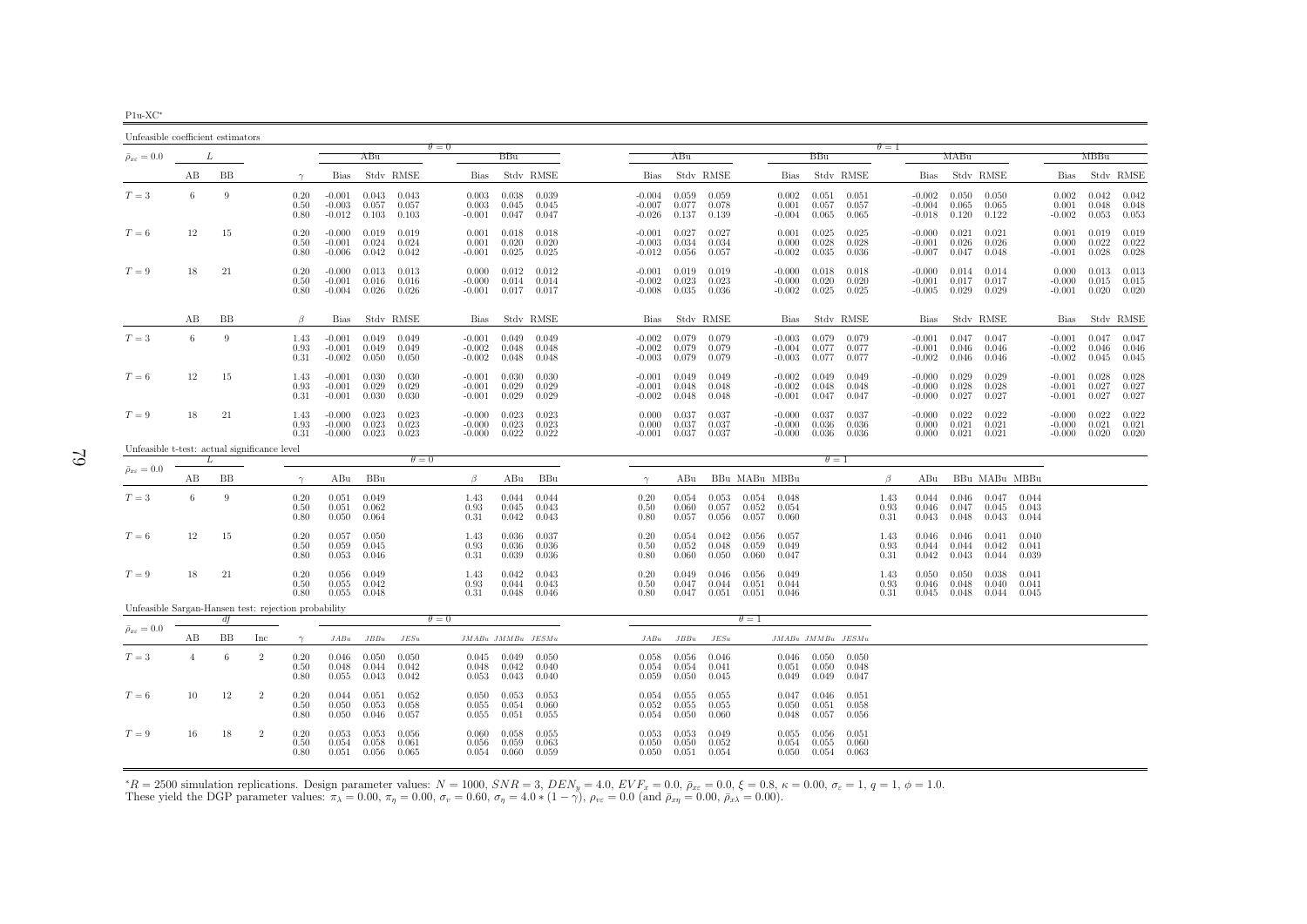P1fc-XC∗

Feasible coefficient estimators for Arellano-Bond $\theta = 0$  $AB2a$  $\theta = 1$ <br>a  $\theta = 1$  $\bar{\rho}_{x\varepsilon}=0.0$  $_{\varepsilon}$  = 0.0  $_{\varepsilon}$   $_{\varepsilon}$   $_{\varepsilon}$   $_{\varepsilon}$   $_{\varepsilon}$   $_{\varepsilon}$   $_{\varepsilon}$   $_{\varepsilon}$   $_{\varepsilon}$   $_{\varepsilon}$   $_{\varepsilon}$   $_{\varepsilon}$   $_{\varepsilon}$   $_{\varepsilon}$   $_{\varepsilon}$   $_{\varepsilon}$   $_{\varepsilon}$   $_{\varepsilon}$   $_{\varepsilon}$   $_{\varepsilon}$   $_{\varepsilon}$   $_{\varepsilon}$   $_{\varepsilon}$ L  $\gamma$  Bias Stdv RMSE Bias Stdv RMSE Bias Stdv RMSE Bias Stdv RMSE Bias Stdv RMSE Bias Stdv RMSE Bias Stdv RMSE $T=3$  $T=3$  6 0.20 -0.001 0.043 0.043 -0.001 0.044 0.044 -0.001 0.044 0.044 -0.003 0.063 -0.004 0.058 0.059 -0.004 0.059 0.059 -0.003 0.061 0.062 0.061 0.063 -0.004 0.059 0.059 -0.003 0.061 0.062<br>0.50 -0.003 0.057 0.057 -0.003  $0.50$  - $0.003$   $0.057$   $0.003$   $0.057$   $0.058$   $-0.003$   $0.057$   $0.057$   $-0.007$   $0.083$   $0.083$   $-0.007$   $0.077$   $0.078$   $-0.008$   $0.077$   $0.078$   $-0.006$   $0.080$   $0.080$ 0.80 -0.012 0.103 0.103 -0.012 0.103 0.104 -0.013 0.103 0.104 -0.026 0.146 0.148 -0.026 0.136 0.139 -0.028 0.136 0.139 -0.025 0.147 0.149 $T=6$  $T=6$   $12$   $0.20$   $-0.000$   $0.019$   $0.019$   $-0.000$   $0.019$   $0.019$   $-0.000$   $0.019$   $0.019$   $-0.001$   $0.024$   $-0.001$   $0.024$   $-0.002$   $0.036$   $0.036$   $-0.002$   $0.034$   $0.034$   $-0.002$   $0.034$   $-0.001$   $0.031$   $0.031$   $0$ 0.50 -0.001 0.024 0.024 -0.001 0.024 0.024 -0.001 0.024 0.024 -0.002 0.036 0.036 -0.002 0.034 0.034 -0.002 0.034 0.034 -0.001 0.031 0.031  $0.80$   $-0.006$   $0.042$   $0.042$   $-0.006$   $0.042$   $0.042$   $0.042$   $0.042$   $-0.012$   $0.050$   $-0.011$   $0.056$   $0.057$   $-0.012$   $0.056$   $0.057$   $-0.012$   $0.056$   $0.057$   $-0.009$   $0.054$  $T=9$  $T=9 \hspace{1cm} 18 \hspace{1cm} 0.20 \hspace{1cm} 0.001 \hspace{1cm} 0.013 \hspace{1cm} 0.013 \hspace{1cm} 0.013 \hspace{1.05cm} 0.013 \hspace{1.05cm} 0.013 \hspace{1.05cm} 0.013 \hspace{1.05cm} 0.013 \hspace{1.05cm} 0.013 \hspace{1.05cm} 0.013 \hspace{1.05cm} 0.013 \hspace{1.05cm} 0.013 \hspace{1.05cm} 0.01$  $0.50$   $-0.001$   $0.016$   $-0.001$   $0.016$   $0.016$   $-0.001$   $0.016$   $0.016$   $-0.002$   $0.024$   $-0.002$   $0.022$   $0.022$   $-0.002$   $0.022$   $0.022$   $-0.002$   $0.023$   $-0.001$   $0.018$   $0.018$ 0.80 -0.004 0.026 0.026 -0.004 0.026 0.026 -0.004 0.026 0.026 -0.009 0.037 0.038 -0.007 0.035 0.036 -0.008 0.035 0.036 -0.006 0.031 0.032 $\beta$ Bias Stdv RMSE Bias Stdv RMSE Bias Stdv RMSE Bias Stdv RMSE Bias Stdv RMSE Bias Stdv RMSE Bias Stdv RMSE Bias Stdv RMSE  $T=3$  $T=3$  6  $1.43$  -0.001 0.049 0.049 -0.001 0.050 0.050 -0.001 0.049 0.049 -0.002 0.080 0.080 -0.002 0.079 0.079 -0.002 0.079 0.079 -0.001 0.072 0.072 0.072<br>0.92 -0.002 0.001 0.049 0.049 -0.001 0.050 -0.001 0.049 0.049 -0.00 0.93 -0.001 0.049 0.049 -0.001 0.050 0.050 -0.001 0.049 0.049 -0.002 0.080 0.080 -0.002 0.079 0.079 -0.002 0.079 0.079 -0.002 0.071 0.071 $0.31$   $-0.002$   $0.050$   $-0.002$   $0.050$   $0.050$   $-0.003$   $0.050$   $-0.003$   $0.080$   $-0.003$   $0.079$   $0.079$   $-0.003$   $0.079$   $0.079$   $-0.003$   $0.072$   $0.072$   $0.072$  $T=6$  $T=6$   $12$   $1.43$   $-0.001$   $0.030$   $-0.001$   $0.030$   $0.030$   $-0.001$   $0.030$   $0.030$   $-0.001$   $0.030$   $0.030$   $-0.001$   $0.029$   $0.029$   $-0.001$   $0.049$   $-0.001$   $0.049$   $-0.002$   $0.048$   $-0.001$   $0.048$   $-0.001$   $0.048$  0.93 -0.001 0.029 0.029 -0.001 0.030 0.030 -0.001 0.029 0.029 -0.001 0.049 0.049 -0.002 0.048 0.048 -0.001 0.048 0.048 -0.000 0.034 0.034 $0.31$   $-0.001$   $0.030$   $-0.001$   $0.030$   $0.030$   $-0.001$   $0.030$   $0.030$   $-0.002$   $0.049$   $0.049$   $-0.003$   $0.047$   $0.048$   $-0.002$   $0.048$   $0.048$   $-0.000$   $0.034$   $0.034$  $T=9$  $T=9$   $18$   $1.43$   $-0.000$   $0.023$   $0.023$   $-0.000$   $0.023$   $0.023$   $-0.000$   $0.023$   $0.023$   $0.023$   $0.023$   $0.023$   $0.000$   $0.037$   $0.038$   $-0.001$   $0.036$   $0.036$   $0.036$   $0.000$   $0.037$   $0.037$   $-0.000$   $0.037$   $0.037$ 

0.062

 $0.025$ 

0.054

 $0.147$   $0.149$ 

 $0.016 - 0.016$ 

 $0.031$   $0.032$ 

0.072 0.072

 $0.000$   $0.024$   $0.024$ 

0.072

 $0.035$ 

0.034

0.025

Feasible coefficient estimators for Blundell-Bond $\theta = 0$  $-$  RR2a θ  $\theta = 1$ <br>a BR2c BR2c BR1 BR2a  $\bar{\rho}_{x\varepsilon}=0.0$  <sup>=</sup> <sup>0</sup>.<sup>0</sup> BB1 BB2a BB2c BB1 BB2a BB2c MBB $L \qquad \gamma$  $\gamma$  Bias Stdv RMSE Bias Stdv RMSE Bias Stdv RMSE Bias Stdv RMSE Bias Stdv RMSE Bias Stdv RMSE Bias Stdv RMSE  $0.005$   $0.057$   $0.057$  $T=3$  $T=3$   $9$   $0.20$   $0.006$   $0.052$   $0.052$   $0.004$   $0.039$   $0.039$   $0.039$   $0.039$   $0.039$   $0.039$   $0.039$   $0.004$   $0.058$   $0.059$   $0.004$   $0.051$   $0.051$   $0.004$   $0.052$   $0.052$   $0.055$   $0.057$   $0.051$   $0.004$   $0.052$   $0.0$ 0.50 0.004 0.048 0.049 0.005 0.045 0.045 0.004 0.045 0.046 0.001 0.058 0.058 0.003 0.057 0.057 0.002 0.058 0.058 0.006 0.060 0.060 $0.111$   $0.125$ 0.80 -0.001 0.048 0.048 -0.000 0.047 0.047 -0.001 0.049 0.049 -0.007 0.067 0.067 -0.004 0.066 0.066 -0.004 0.068 0.068 0.058 0.111 0.125 $T=6$  $T=6$   $15$   $0.20$   $0.002$   $0.022$   $0.022$   $0.001$   $0.01$   $0.017$   $0.010$   $0.018$   $0.018$   $0.003$   $0.020$   $0.028$   $0.028$   $0.028$   $0.024$   $0.001$   $0.025$   $0.025$   $0.025$   $0.001$   $0.022$   $0.023$   $0.026$   $0.020$   $0.020$   $0.0$ 0.50 0.001 0.022 0.022 0.001 0.020 0.020 0.001 0.020 0.020 0.001 0.029 0.029 0.002 0.027 0.027 0.001 0.028 0.028 0.002 0.026 0.0260.80 -0.001 0.025 0.025 0.000 0.025 0.025 -0.001 0.025 0.025 -0.004 0.037 0.037 -0.000 0.035 0.035 -0.002 0.036 0.036 0.019 0.037 0.041 $0.0000000150015$  $T=9$  $T=9 \hspace{1cm} 21 \hspace{1cm} 0.001 \hspace{1cm} 0.014 \hspace{1cm} 0.015 \hspace{1cm} 0.000 \hspace{1cm} 0.012 \hspace{1cm} 0.000 \hspace{1cm} 0.012 \hspace{1cm} 0.012 \hspace{1cm} 0.012 \hspace{1cm} 0.001 \hspace{1cm} 0.019 \hspace{1cm} 0.019 \hspace{1cm} 0.017 \hspace{1.40mm} 0.018 \hspace{1.40mm} 0.018 \hspace{1.$ 0.50 0.001 0.014 0.014 0.000 0.014 0.014 -0.000 0.014 0.014 -0.001 0.020 0.020 0.000 0.019 0.019 -0.000 0.020 0.020 0.000 0.016 0.0160.023 0.80 -0.001 0.017 0.017 0.000 0.018 0.018 -0.001 0.018 0.018 -0.004 0.026 0.027 -0.000 0.025 0.025 -0.002 0.025 0.026 0.005 0.022 0.023 $L \qquad \qquad \beta$ Bias Stdv RMSE Bias Stdv RMSE Bias Stdv RMSE Bias Stdv RMSE Bias Stdv RMSE Bias Stdv RMSE Bias Stdv RMSE Bias Stdv RMSE 0.076  $T=3$  $T=3$  9  $1.43$   $-0.005$   $0.054$   $-0.001$   $0.049$   $0.049$   $-0.001$   $0.049$   $0.049$   $-0.001$   $0.049$   $0.049$   $-0.004$   $-0.004$   $-0.004$   $-0.004$   $-0.004$   $-0.004$   $-0.004$   $-0.004$   $-0.004$   $-0.004$   $-0.004$   $-0.004$   $-0.00$  $0.93$   $-0.003$   $0.050$   $-0.001$   $0.049$   $0.049$   $-0.001$   $0.048$   $0.048$   $-0.004$   $0.078$   $0.078$   $-0.003$   $0.077$   $-0.003$   $0.077$   $-0.003$   $0.077$   $-0.003$   $0.077$   $-0.003$   $0.073$   $0.073$ 0.078 0.31 -0.002 0.048 0.048 -0.001 0.048 0.048 -0.002 0.048 0.048 -0.002 0.078 0.078 -0.002 0.076 0.076 -0.002 0.077 0.077 0.010 0.077 0.078 $T=6$  $T=6$   $15$   $1.43$   $-0.002$   $0.031$   $0.032$   $-0.001$   $0.030$   $0.030$   $-0.001$   $0.030$   $0.030$   $-0.001$   $0.029$   $0.029$   $-0.002$   $0.048$   $-0.002$   $0.048$   $-0.004$   $-0.002$   $0.048$   $-0.002$   $0.048$   $-0.002$   $0.048$   $-0.002$  0.93 -0.001 0.030 0.030 -0.001 0.029 0.029 -0.001 0.029 0.029 -0.002 0.048 0.048 -0.002 0.047 0.047 -0.002 0.048 0.048 -0.001 0.035 0.035 $0.034$  $0.31$   $-0.001$   $0.029$   $-0.001$   $0.029$   $0.029$   $-0.001$   $0.029$   $0.029$   $-0.002$   $0.048$   $0.048$   $-0.002$   $0.046$   $0.046$   $-0.001$   $0.047$   $0.047$   $-0.002$   $0.034$   $0.034$  $T=9$  $T=9$   $21$   $1.43$   $-0.001$   $0.024$   $0.024$   $-0.000$   $0.023$   $0.023$   $-0.000$   $0.023$   $0.023$   $-0.001$   $0.038$   $-0.035$   $-0.001$   $0.036$   $-0.000$   $0.037$   $-0.001$   $0.036$   $-0.000$   $0.037$   $-0.000$   $0.037$   $-0.000$   $0.036$   $0.93$   $-0.001$   $0.023$   $-0.000$   $0.023$   $0.023$   $-0.000$   $0.023$   $0.023$   $-0.000$   $0.037$   $0.037$   $-0.001$   $0.035$   $0.035$   $-0.000$   $0.036$   $0.036$   $-0.000$   $0.024$   $0.024$  $0.001$   $0.024$   $0.024$ 0.31 -0.000 0.022 -0.000 0.023 0.023 -0.000 0.022 0.022 -0.000 0.036 0.036 -0.001 0.034 0.034 -0.000 0.036 0.036 -0.001 0.024 0.024

 $0.31$   $-0.000$   $0.023$   $0.023$   $-0.000$   $0.023$   $0.023$   $-0.000$   $0.023$   $0.023$   $-0.000$   $0.037$   $0.037$   $-0.001$   $0.036$   $-0.001$   $0.036$   $-0.001$   $0.037$   $0.037$ 

 $0.93$   $-0.000$   $0.023$   $-0.000$   $0.023$   $0.023$   $-0.000$   $0.023$   $0.023$   $0.023$   $0.000$   $0.037$   $0.037$   $-0.001$   $0.036$   $0.036$   $0.036$   $0.037$   $0.000$   $0.037$   $0.037$   $0.000$   $0.024$   $0.024$ 

*\*R* = 2500 simulation replications. Design parameter values:  $N = 1000$ ,  $SNR = 3$ ,  $DEN_y = 4.0$ ,  $EVF_x = 0.0$ ,  $\bar{p}_{xz} = 0.0$ ,  $\xi = 0.8$ ,  $\kappa = 0.00$ ,  $\sigma_{\varepsilon} = 1$ ,  $q = 1$ ,  $\phi = 1.0$ .<br>These yield the DGP parameter values:  $\pi$  $*R = 2500$  simulation replications. Design parameter values:  $N = 1000$ ,  $SNR = 3$ ,  $DEN_y = 4.0$ ,  $EVF_x = 0.0$ ,  $\bar{\rho}_{xc} = 0.0$ ,  $\xi = 0.8$ , These yield the DGP parameter values:  $\pi_{\lambda} = 0.00$ ,  $\pi_{\eta} = 0.00$ ,  $\sigma_v = 0.60$ ,  $\sigma_{\eta}$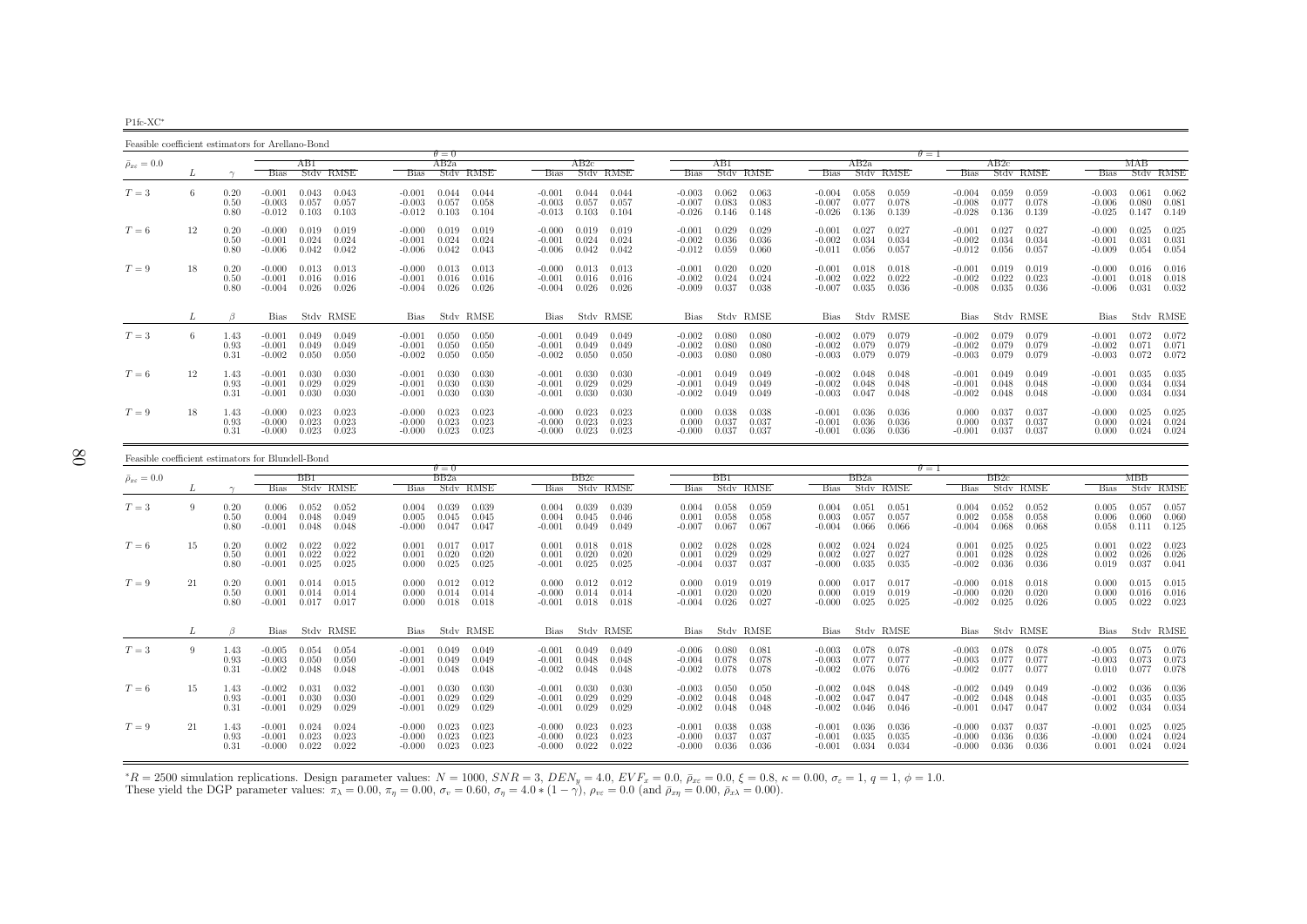P1ft-XC<sup>∗</sup>

| Feasible t-test Arellano-Bond: actual significance level |    |                      |                         |                                                         |                      |                         |                                                                                   |                         |                         |                |                                                                               |                |                         |                                                           |                         |                                                             |                |
|----------------------------------------------------------|----|----------------------|-------------------------|---------------------------------------------------------|----------------------|-------------------------|-----------------------------------------------------------------------------------|-------------------------|-------------------------|----------------|-------------------------------------------------------------------------------|----------------|-------------------------|-----------------------------------------------------------|-------------------------|-------------------------------------------------------------|----------------|
| $\bar{\rho}_{x\varepsilon}=0.0$                          |    |                      |                         |                                                         |                      | $\theta = 0$            |                                                                                   |                         |                         |                |                                                                               |                | $\theta = 1$            |                                                           |                         |                                                             |                |
|                                                          | L  | $\gamma$             |                         |                                                         | AB1 AB1aR AB1cR      |                         |                                                                                   |                         | AB2a AB2aW AB2c AB2cW   |                | AB1 AB1aR AB1cR                                                               |                |                         | AB2a AB2aW AB2c AB2cW MAB                                 |                         |                                                             |                |
| $T=3$                                                    | 6  | 0.20<br>0.50<br>0.80 | 0.050<br>0.056          | $0.051$ $0.052$ $0.050$<br>$0.050 \quad 0.048$          | 0.055 0.054          | 0.050<br>0.060          | $0.055$ $0.051$ $0.050$ $0.050$<br>0.048<br>0.054 0.057                           | 0.048                   | 0.049<br>0.056          | 0.176          | $0.175$ $0.062$ $0.054$<br>$0.062$ $0.061$<br>0.176 0.074 0.068               |                | 0.072<br>0.076          | $0.066$ $0.063$ $0.056$ $0.055$ $0.583$<br>0.066<br>0.070 | 0.062<br>0.072          | 0.059<br>0.070                                              | 0.592<br>0.633 |
| $T=6$                                                    | 12 | 0.20<br>0.50<br>0.80 | 0.058<br>0.060<br>0.057 | $0.058$ $0.051$<br>$0.060$ $0.055$<br>$0.054$ 0.055     |                      | 0.061                   | $0.064$ 0.060<br>$0.060$ $0.056$<br>0.056                                         | 0.054<br>0.056<br>0.056 | 0.053<br>0.055<br>0.056 | 0.199<br>0.185 | $0.052$ 0.045<br>$0.188$ $0.060$ $0.050$<br>$0.064$ 0.060                     |                | 0.070<br>0.076<br>0.084 | 0.054<br>0.058<br>0.066                                   | 0.046<br>0.048<br>0.060 | $0.046$ 0.189<br>0.048<br>0.058                             | 0.187<br>0.170 |
| $T=9$                                                    | 18 | 0.20<br>0.50<br>0.80 | 0.055<br>0.055<br>0.055 | 0.055 0.054<br>0.053<br>$0.055$ $0.053$                 | 0.051                | 0.060<br>0.062<br>0.058 | 0.056 0.052<br>0.055<br>$0.052$ 0.054                                             | 0.050                   | 0.052<br>0.050<br>0.054 |                | $0.198$ $0.054$ $0.048$<br>0.194 0.056 0.043<br>$0.182$ $0.057$ $0.049$       |                | 0.065<br>0.072<br>0.080 | 0.048<br>0.055<br>0.056                                   | 0.046<br>0.045<br>0.049 | $0.046$ 0.119<br>$0.044$ $0.116$<br>$0.048$ 0.103           |                |
|                                                          | L  | $\beta$              | AB1                     | AB1aR AB1cR                                             |                      |                         |                                                                                   |                         | AB2a AB2aW AB2c AB2cW   | AB1            | AB1aR AB1cR                                                                   |                |                         | AB2a AB2aW AB2c AB2cW MAB                                 |                         |                                                             |                |
| $T=3$                                                    | 6  | 1.43<br>0.93<br>0.31 |                         | $0.042$ $0.042$ $0.044$<br>0.044 0.042<br>$0.042$ 0.043 | 0.044<br>0.043       | 0.046                   | $0.047$ $0.044$ $0.044$ $0.043$<br>$0.049$ $0.047$ $0.045$ $0.044$<br>0.044 0.042 |                         | 0.042                   |                | 0.204 0.048 0.046<br>$0.204$ $0.050$ $0.044$<br>$0.205$ $0.050$ $0.045$       |                | 0.055<br>0.054          | $0.056$ $0.052$ $0.048$<br>0.050<br>0.050                 | 0.048<br>0.046          | $0.047$ 0.624<br>$0.046$ $0.631$<br>0.045                   | 0.635          |
| $T=6$                                                    | 12 | 1.43<br>0.93<br>0.31 | 0.036<br>0.040          | 0.035 0.036 0.036<br>0.036<br>$0.041$ $0.040$           | 0.035                | 0.039<br>0.038<br>0.041 | 0.038 0.037<br>0.036<br>$0.038$ $0.042$ $0.042$                                   | 0.036                   | 0.037<br>0.036          | 0.216          | $0.215$ $0.050$ $0.045$<br>0.046<br>$0.220$ $0.045$ $0.042$                   | 0.044          | 0.065<br>0.063<br>0.061 | 0.056<br>0.055<br>0.052                                   | 0.048<br>0.046          | 0.048<br>0.045<br>$0.044$ $0.043$ $0.204$                   | 0.196<br>0.202 |
| $T=9$                                                    | 18 | 1.43<br>0.93<br>0.31 | 0.043<br>0.045<br>0.048 | $0.043$ $0.043$<br>0.045<br>$0.050$ $0.048$             | 0.046                | 0.047                   | $0.042 \quad 0.043$<br>$0.047$ 0.044<br>$0.048$ $0.045$ $0.049$ $0.049$           | 0.045                   | 0.043<br>0.045          |                | $0.220$ $0.050$ $0.050$<br>$0.226$ 0.051<br>$0.224$ $0.053$ $0.048$           | 0.048          | 0.073<br>0.073          | 0.056<br>0.057<br>$0.075$ $0.054$ $0.050$                 | 0.052<br>0.048          | $0.050 \quad 0.124$<br>0.048<br>$0.050$ $0.134$             | 0.130          |
| Feasible t-test Blundell-Bond: actual significance level |    |                      |                         |                                                         |                      | $\theta = 0$            |                                                                                   |                         |                         |                |                                                                               |                | $\theta = 1$            |                                                           |                         |                                                             |                |
| $\bar{\rho}_{x\varepsilon}=0.0$                          | L  | $\gamma$             |                         | BB1 BB1aR BB1cR                                         |                      |                         |                                                                                   |                         | BB2a BB2aW BB2c BB2cW   |                | BB1 BB1aR BB1cR                                                               |                |                         | BB2a BB2aW BB2c BB2cW MBB                                 |                         |                                                             |                |
| $T=3$                                                    | 9  | 0.20<br>0.50<br>0.80 | 0.066<br>0.066          | $0.061$ $0.060$ $0.056$<br>0.062                        | 0.055<br>0.057 0.036 | 0.070<br>0.072          | $0.056$ $0.050$ $0.049$ $0.046$<br>0.061<br>0.059                                 | 0.065<br>0.053          | 0.060<br>0.046          | 0.122          | $0.093$ $0.054$ $0.043$<br>0.055<br>$0.180$ $0.052$ $0.029$                   | 0.046          | 0.068<br>0.075<br>0.073 | 0.056<br>0.062<br>0.059                                   | 0.054<br>0.058<br>0.053 | $0.050$ $0.592$<br>0.052<br>0.043                           | 0.531<br>0.620 |
| $T=6$                                                    | 15 | 0.20<br>0.50<br>0.80 | 0.044<br>0.046<br>0.047 | $0.052$ 0.043<br>0.050<br>0.045                         | 0.040<br>0.034       | 0.054<br>0.056          | $0.059$ 0.058<br>0.052<br>0.049                                                   | 0.046<br>0.042<br>0.036 | 0.046<br>0.041<br>0.034 | 0.182          | $0.116$ $0.055$ $0.041$<br>0.137 0.050<br>0.053                               | 0.037<br>0.033 | 0.070<br>0.077          | $0.074$ 0.056<br>0.054<br>0.058                           | 0.040<br>0.044<br>0.040 | 0.039 0.175<br>0.042<br>0.038                               | 0.160<br>0.229 |
| $T=9$                                                    | 21 | 0.20<br>0.50<br>0.80 | 0.040<br>0.038          | 0.044 0.037<br>0.044 0.033<br>$0.048$ $0.052$ $0.039$   |                      | 0.054<br>0.050<br>0.060 | $0.050 \quad 0.045$<br>0.045<br>$0.053$ $0.042$ $0.040$                           | 0.036                   | 0.044<br>0.036          |                | $0.140$ $0.044$ $0.037$<br>$0.151$ $0.044$ $0.038$<br>0.183 0.051 0.040       |                | 0.069<br>0.068<br>0.079 | 0.050<br>0.048<br>0.052                                   | 0.040                   | $0.042$ $0.041$ $0.109$<br>0.038<br>$0.042$ $0.041$ $0.106$ | 0.092          |
|                                                          | L  | $\beta$              | BB1                     |                                                         | BB1aR BB1cR          |                         |                                                                                   |                         | BB2a BB2aW BB2c BB2cW   | BB1            | BB1aR BB1cR                                                                   |                |                         | BB2a BB2aW BB2c BB2cW MBB                                 |                         |                                                             |                |
| $T=3$                                                    | 9  | 1.43<br>0.93<br>0.31 | 0.044<br>0.042          | $0.045$ $0.043$ $0.042$<br>0.044<br>$0.044$ $0.042$     | 0.042                | 0.049<br>0.047          | $0.046$ $0.043$ $0.044$ $0.043$<br>0.046<br>$0.044$ 0.040                         | 0.044                   | 0.042<br>0.040          | 0.199<br>0.209 | 0.186 0.046 0.046<br>$0.051$ $0.046$<br>0.052 0.049                           |                | 0.060<br>0.060          | $0.061$ $0.054$ $0.049$ $0.048$ $0.650$<br>0.054<br>0.055 | 0.049<br>0.051          | 0.048<br>0.048                                              | 0.646<br>0.655 |
| $T=6$                                                    | 15 | 1.43<br>0.93<br>0.31 | 0.042<br>0.038<br>0.036 | 0.043 0.042<br>0.037<br>$0.036$ $0.034$                 | 0.037                | 0.038<br>0.037          | $0.041$ $0.036$ $0.037$<br>0.035<br>0.036                                         | 0.035<br>0.035          | 0.037<br>0.035<br>0.035 | 0.200          | $0.191$ $0.051$ $0.046$<br>0.050<br>$0.219$ $0.045$ $0.041$                   | 0.044          | 0.067                   | 0.066 0.055<br>0.057<br>$0.067$ 0.056                     | 0.048<br>0.046<br>0.042 | $0.046$ $0.214$<br>0.046<br>$0.042$ 0.218                   | 0.212          |
| $T=9$                                                    | 21 | 1.43<br>0.93<br>0.31 | 0.047<br>0.045<br>0.048 | 0.048<br>$0.044$ $0.045$<br>$0.047$ 0.048               | 0.047                | 0.047<br>0.048          | 0.043<br>0.042<br>$0.050$ $0.044$ $0.045$                                         | 0.043<br>0.043          | 0.043<br>0.043<br>0.045 |                | $0.205$ $0.052$ $0.051$<br>$0.221$ $0.054$ $0.051$<br>$0.224$ $0.052$ $0.049$ |                | 0.079<br>0.080          | 0.058<br>0.057<br>$0.072$ 0.056                           | 0.051<br>0.052<br>0.050 | $0.050 \quad 0.123$<br>0.052<br>$0.050$ $0.141$             | 0.131          |

 ${}^{*}R = 2500$  simulation replications. Design parameter values:  $N = 1000$ ,  $SNR = 3$ ,  $DEN_y = 4.0$ ,  $EVF_x = 0.0$ ,  $\bar{\rho}_{x\bar{x}} = 0.0$ ,  $\xi = 0.8$ ,  $\kappa = 0.00$ ,<br> $\sigma_x = 1$ ,  $q = 1$ ,  $\phi = 1.0$ . These yield the DGP parameter values:  $\pi_{$ 

P1fJ-XC<sup>∗</sup>

|                                 |                |           |                |                      | Feasible Sargan-Hansen test: rejection probability |                         |                         |                         |                                           |                         |                         |                         |
|---------------------------------|----------------|-----------|----------------|----------------------|----------------------------------------------------|-------------------------|-------------------------|-------------------------|-------------------------------------------|-------------------------|-------------------------|-------------------------|
|                                 |                | df        |                |                      |                                                    |                         | $\theta = 0$            |                         |                                           |                         |                         |                         |
| $\bar{\rho}_{x\varepsilon}=0.0$ | AВ             | <b>BB</b> | Inc            | $\sim$               | $JAB_a^{(2,1)}JBB_a^{(2,1)}JES_a^{(2,1)}$          |                         |                         |                         | $JAB_c^{(2,1)}JBB_c^{(2,1)}JES_c^{(2,1)}$ |                         | JMAB JMBB JESM          |                         |
| $T=3$                           | 4              | 6         | $\overline{2}$ | 0.20<br>0.50<br>0.80 | 0.046<br>0.044<br>0.049<br>0.045<br>0.052<br>0.050 | 0.055<br>0.048<br>0.050 | 0.047<br>0.048<br>0.054 | 0.046<br>0.042<br>0.039 | 0.053<br>0.042<br>0.032                   | 0.250<br>0.244<br>0.262 | 0.208<br>0.196<br>0.312 | 0.209<br>0.196<br>0.310 |
| $T=6$                           | 10             | 12        | $\overline{2}$ | 0.20<br>0.50<br>0.80 | 0.045<br>0.046<br>0.049<br>0.050<br>0.050<br>0.045 | 0.049<br>0.052<br>0.050 | 0.042<br>0.046<br>0.046 | 0.046<br>0.049<br>0.041 | 0.051<br>0.058<br>0.050                   | 0.049<br>0.048<br>0.052 | 0.278<br>0.280<br>0.302 | 0.352<br>0.349<br>0.378 |
| $T=9$                           | 16             | 18        | $\overline{2}$ | 0.20<br>0.50<br>0.80 | 0.050<br>0.057<br>0.052<br>0.054<br>0.054<br>0.057 | 0.057<br>0.061<br>0.057 | 0.046<br>0.046<br>0.049 | 0.049<br>0.050<br>0.051 | 0.055<br>0.058<br>0.059                   | 0.042<br>0.042<br>0.046 | 0.272<br>0.280<br>0.278 | 0.380<br>0.383<br>0.381 |
|                                 |                | df        |                |                      |                                                    |                         | $\theta=1$              |                         |                                           |                         |                         |                         |
| $\bar{\rho}_{x\varepsilon}=0.0$ | AВ             | <b>BB</b> | Inc            | $\sim$               | $JAB_a^{(2,1)}JBB_a^{(2,1)}JES_a^{(2,1)}$          |                         |                         |                         | $JAB_c^{(2,1)}JBB_c^{(2,1)}JES_c^{(2,1)}$ |                         | JMAB JMBB JESM          |                         |
| $T=3$                           | $\overline{4}$ | 6         | $\overline{2}$ | 0.20<br>0.50<br>0.80 | 0.049<br>0.047<br>0.048<br>0.045<br>0.056<br>0.046 | 0.044<br>0.044<br>0.048 | 0.052<br>0.048<br>0.052 | 0.051<br>0.043<br>0.040 | 0.045<br>0.039<br>0.037                   | 0.254<br>0.272<br>0.270 | 0.386<br>0.388<br>0.531 | 0.389<br>0.386<br>0.520 |
| $T=6$                           | 10             | 12        | $\overline{2}$ | 0.20<br>0.50<br>0.80 | 0.040<br>0.045<br>0.042<br>0.044<br>0.042<br>0.044 | 0.043<br>0.046<br>0.051 | 0.044<br>0.046<br>0.047 | 0.046<br>0.047<br>0.046 | 0.053<br>0.054<br>0.055                   | 0.059<br>0.060<br>0.058 | 0.603<br>0.607<br>0.635 | 0.654<br>0.654<br>0.681 |
| $T=9$                           | 16             | 18        | $\overline{2}$ | 0.20<br>0.50<br>0.80 | 0.034<br>0.038<br>0.034<br>0.037<br>0.038<br>0.038 | 0.051<br>0.056<br>0.053 | 0.044<br>0.043<br>0.043 | 0.044<br>0.043<br>0.039 | 0.048<br>0.052<br>0.051                   | 0.048<br>0.053<br>0.048 | 0.662<br>0.666<br>0.671 | 0.714<br>0.715<br>0.728 |

\*R = 2500 simulation replications. Design parameter values:  $N = 1000$ ,  $SNR = 3$ ,  $DEN_y = 4.0$ ,  $EVF_x = 0.0$ ,  $\bar{\rho}_{xe} = 0.0$ ,  $\xi = 0.8$ ,  $\kappa = 0.00$ ,  $\sigma_x = 1$ ,  $q = 1$ ,  $\phi = 1.0$ . These yield the DGP parameter values:  $\pi_{\lambda} = 0.$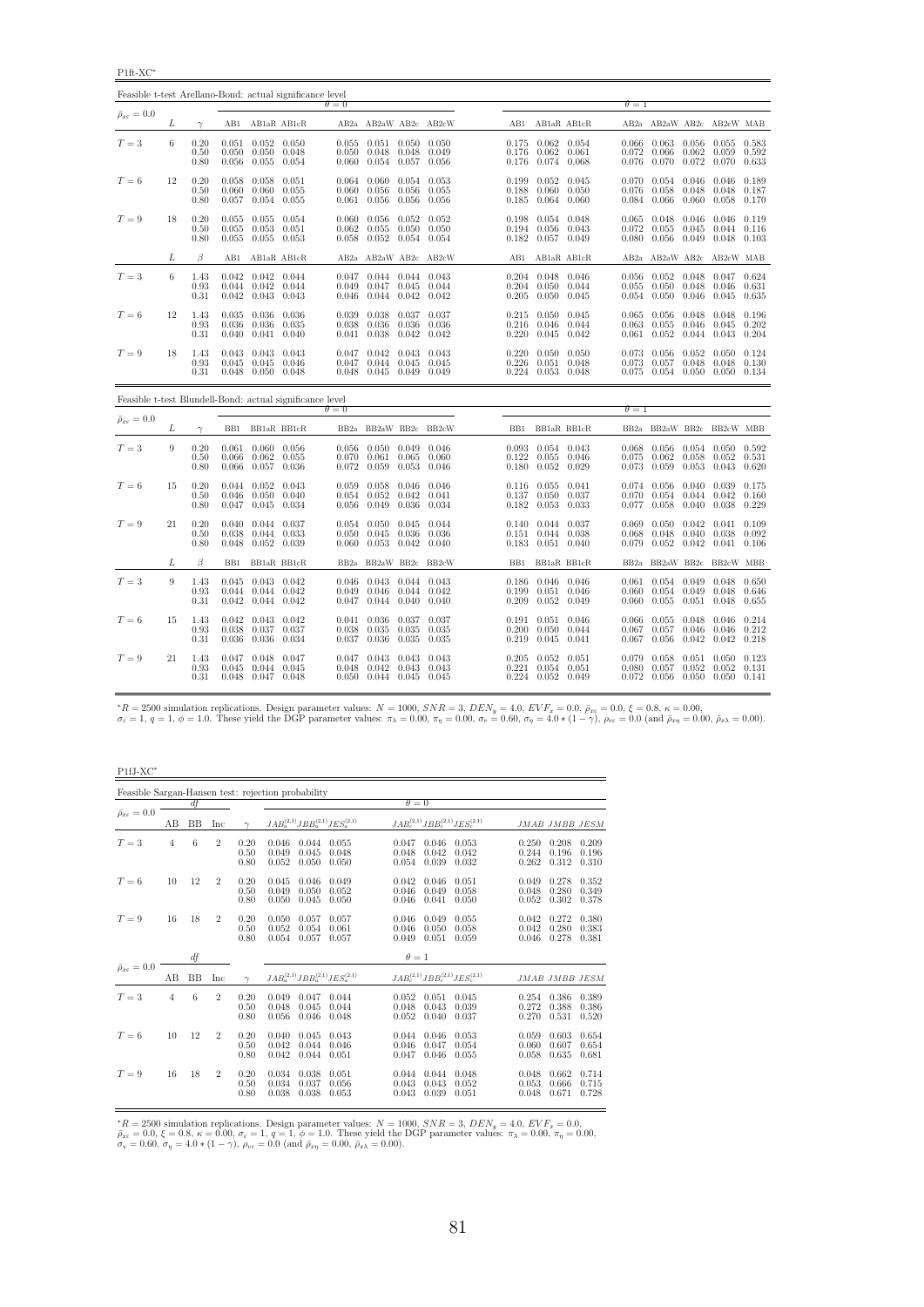P1fJ-XC<sup>∗</sup> : additional findings

|                                 |                |             |                |                                                     | Feasible Sargan-Hansen test: rejection probability                                     |                                                                                |                                           |                                           |                                           |                               |                                           |                                           |
|---------------------------------|----------------|-------------|----------------|-----------------------------------------------------|----------------------------------------------------------------------------------------|--------------------------------------------------------------------------------|-------------------------------------------|-------------------------------------------|-------------------------------------------|-------------------------------|-------------------------------------------|-------------------------------------------|
| $\bar{\rho}_{x\epsilon}=0.0$    |                | df          |                |                                                     |                                                                                        |                                                                                | $\theta = 0$                              |                                           |                                           |                               |                                           |                                           |
|                                 | AВ             | BB          | Inc            | $\gamma$                                            | $JAB^{\left( 1,0\right) }JBB_{a}^{\left( 1,0\right) }JES^{\left( 1,0\right) }$         |                                                                                |                                           |                                           | $JAB^{(1,1)}_aJBB^{(1,1)}_aJES^{(1,1)}_a$ |                               |                                           | $JAB_c^{(1,1)}JBB_c^{(1,1)}JES_c^{(1,1)}$ |
| $T=3$                           | $\overline{4}$ | 6           | $\overline{2}$ | 0.20<br>0.50<br>0.80                                | 0.048<br>0.055<br>0.050<br>0.058<br>0.044                                              | 0.098 0.145<br>0.065<br>0.041                                                  | 0.046<br>0.050<br>0.053                   | $0.092 \quad 0.140$<br>0.057<br>0.053     | 0.069<br>0.054                            | 0.048<br>0.054                | $0.048$ $0.094$ $0.140$<br>0.054<br>0.041 | 0.062<br>0.036                            |
| ${\cal T}=6$                    | 10             | 12          | $\overline{2}$ | 0.20<br>0.50<br>0.80                                | 0.045<br>0.059<br>0.051<br>0.050<br>0.047                                              | 0.074 0.124<br>0.080<br>0.056                                                  | 0.045<br>0.051<br>0.050                   | 0.072<br>0.057<br>0.048                   | 0.115<br>0.074<br>0.054                   | 0.042<br>$\,0.046\,$<br>0.046 | 0.070<br>0.057<br>0.042                   | 0.121<br>0.080<br>0.052                   |
| $T=9$                           | 16             | 18          | $\overline{2}$ | 0.20<br>0.50<br>0.80                                | 0.051<br>0.056<br>0.062<br>0.055<br>0.051                                              | $0.070$ $0.106$<br>0.075<br>0.062                                              | 0.050<br>0.054<br>0.054                   | 0.075<br>$0.062$ 0.075<br>$0.060$ $0.058$ | 0.098                                     | 0.046<br>0.046                | 0.064<br>0.053<br>$0.049$ $0.051$         | 0.103<br>0.074<br>0.060                   |
|                                 |                | df          |                |                                                     |                                                                                        |                                                                                | $\theta = 1$                              |                                           |                                           |                               |                                           |                                           |
| $\bar{\rho}_{x\varepsilon}=0.0$ | AВ             | BB          | Inc            | $\gamma$                                            |                                                                                        | $JAB^{\left( 1,0\right) }JBB_{a}^{\left( 1,0\right) }JES^{\left( 1,0\right) }$ |                                           |                                           | $JAB_a^{(1,1)}JBB_a^{(1,1)}JES_a^{(1,1)}$ |                               |                                           | $JAB_c^{(1,1)}JBB_c^{(1,1)}JES_c^{(1,1)}$ |
| $T=3$                           | $\overline{4}$ | 6           | $\,2$          | 0.20<br>0.50<br>0.80                                | 0.223<br>0.225<br>$\frac{0.254}{0.290}$<br>0.238                                       | $0.295$ 0.186<br>0.149<br>0.183                                                | 0.059<br>0.062<br>0.068                   | 0.060<br>0.060                            | 0.073 0.079<br>0.052<br>0.056             | 0.061<br>0.058<br>0.063       | 0.065<br>0.049<br>0.046                   | 0.072<br>0.044<br>0.040                   |
| $T=6$                           | 10             | 12          | $\overline{2}$ | 0.20<br>0.50<br>0.80                                | 0.495<br>0.518<br>0.504<br>0.523<br>0.546<br>0.509                                     | 0.151<br>0.135<br>0.183                                                        | 0.050<br>0.054<br>0.054                   | 0.060<br>0.055<br>0.054                   | 0.068<br>0.054<br>0.058                   | 0.049<br>0.049<br>0.052       | 0.058<br>0.053<br>0.050                   | 0.073<br>0.058<br>0.056                   |
| $T=9$                           | 16             | 18          | $\,2$          | 0.20<br>0.50<br>0.80                                | 0.648<br>0.656<br>0.647<br>0.656<br>0.655<br>0.677                                     | 0.141<br>0.131<br>0.184                                                        | 0.049<br>0.044<br>0.048                   | 0.053<br>0.052<br>0.050                   | 0.068<br>0.061<br>0.056                   | 0.046<br>0.044                | 0.052<br>0.045<br>$0.044$ $0.042$         | 0.064<br>0.055<br>0.055                   |
|                                 |                |             |                |                                                     | Feasible Sargan-Hansen test: rejection probability                                     | $\theta = 0$                                                                   |                                           |                                           |                                           |                               |                                           |                                           |
| $\bar{\rho}_{x\varepsilon}=0.0$ | AB             | df<br>BB    | Inc            | $\gamma$                                            | $JAB_{a}^{\left( 2,2\right) }JBB_{a}^{\left( 2,2\right) }JES_{a}^{\left( 2,2\right) }$ |                                                                                |                                           |                                           | $JAB_c^{(2,2)}JBB_c^{(2,2)}JES_c^{(2,2)}$ |                               |                                           |                                           |
| $T=3$                           | $\overline{4}$ | $\,$ 6 $\,$ | $\,2$          | 0.20<br>0.50<br>0.80                                | $0.046$ $0.046$ $0.053$<br>0.049<br>0.047<br>0.053<br>0.050                            | 0.051<br>0.048                                                                 | 0.047<br>0.048<br>0.054                   | 0.048 0.053<br>0.041<br>0.038             | 0.042<br>0.034                            |                               |                                           |                                           |
| $T=6$                           | 10             | 12          | $\overline{2}$ | 0.20<br>0.50<br>0.80                                | 0.045<br>0.044<br>0.050<br>0.049<br>0.046<br>0.050                                     | 0.048<br>0.051<br>0.051                                                        | 0.042<br>0.046<br>0.046                   | 0.048<br>0.050<br>0.041                   | 0.052<br>0.057<br>0.052                   |                               |                                           |                                           |
| $T=9$                           | 16             | 18          | $\,2$          | $\begin{array}{c} 0.20 \\ 0.50 \end{array}$<br>0.80 | 0.050<br>0.057<br>0.051<br>0.054<br>0.054<br>0.056                                     | 0.056<br>0.060<br>0.056                                                        | 0.046<br>0.046<br>0.049                   | 0.049<br>0.050<br>$0.051$ $0.059$         | 0.054<br>0.058                            |                               |                                           |                                           |
| $\bar{\rho}_{x\varepsilon}=0.0$ |                | df          |                |                                                     |                                                                                        | $\theta=1$                                                                     |                                           |                                           |                                           |                               |                                           |                                           |
|                                 | AB             | BB          | Inc            | $\gamma$                                            | $JAB_a^{(2,2)}JBB_a^{(2,2)}JES_a^{(2,2)}$                                              |                                                                                |                                           |                                           | $JAB_c^{(2,2)}JBB_c^{(2,2)}JES_c^{(2,2)}$ |                               |                                           |                                           |
| $T=3$                           | $\overline{4}$ | $\,$ 6 $\,$ | $\overline{2}$ | 0.20<br>0.50<br>0.80                                | 0.049 0.047 0.044<br>0.050<br>0.045<br>0.052<br>0.044                                  | 0.046<br>0.044                                                                 | 0.054<br>0.047<br>0.056                   | $0.050 \quad 0.046$<br>0.044<br>0.040     | 0.041<br>0.036                            |                               |                                           |                                           |
| $T=6$                           | 10             | 12          | $\overline{2}$ | 0.20<br>0.50<br>0.80                                | 0.040<br>0.041<br>0.045<br>0.043<br>0.044                                              | $0.044$ $0.042$<br>0.048<br>0.051                                              | 0.044<br>0.047<br>0.046                   | 0.046<br>0.047<br>0.046                   | 0.052<br>0.054<br>0.055                   |                               |                                           |                                           |
| $T=9$                           | 16             | 18          | $\overline{2}$ | 0.20<br>0.50<br>0.80                                | 0.033<br>0.037<br>0.037<br>0.034<br>0.038<br>0.038                                     | 0.053<br>0.056<br>0.054                                                        | 0.044<br>0.042<br>$0.042$ $0.039$ $0.052$ | 0.044<br>0.043                            | 0.049<br>0.054                            |                               |                                           |                                           |

 ${}^*R = 2500$  simulation replications. Design parameter values:  $N = 1000$ ,  $SNR = 3$ ,  $DEN_y = 4.0$ ,  $EVF_x = 0.0$ ,  $\bar{\rho}_{xe} = 0.0$ ,  $\xi = 0.8$ ,  $\kappa = 0.00$ ,  $\sigma_e = 1$ ,  $q = 1$ ,  $\phi = 1.0$ . These yield the DGP parameter values:  $\pi_{\lambda} =$ 

 $\mathrm{P1}\text{-}\mathrm{XC}^*$ 

| Standard errors of error components $\eta_i$ and $\varepsilon_{it}$ |    |                                                  |            |                                                                           |                         |                         |                                                                 |                         |                                   |                           |                                                                                     |                         |                                    |                               |                  |                                                                                                        |                         |
|---------------------------------------------------------------------|----|--------------------------------------------------|------------|---------------------------------------------------------------------------|-------------------------|-------------------------|-----------------------------------------------------------------|-------------------------|-----------------------------------|---------------------------|-------------------------------------------------------------------------------------|-------------------------|------------------------------------|-------------------------------|------------------|--------------------------------------------------------------------------------------------------------|-------------------------|
| $\bar{\rho}_{x\varepsilon}=0.0$                                     |    |                                                  |            |                                                                           | Bias $\tilde{\sigma}_n$ |                         | $\theta = 0$                                                    | Bias $\hat{\sigma}_e$   |                                   |                           | Bias $\hat{\sigma}_n$                                                               |                         |                                    | $\theta = 1$                  |                  | Bias $\hat{\sigma}_\varepsilon$                                                                        |                         |
|                                                                     | L  |                                                  | $\sigma_n$ | AB1                                                                       | AB2a                    | AB2c                    | AB1                                                             | AB2a                    | AB2c                              | AB1                       | AB2a                                                                                | AB2c                    | MAB                                | AB1                           | AB2a             | AB2c                                                                                                   | MAB                     |
| $T=3$                                                               | 6. | $0.20\ 3.20$<br>$0.50 \t2.00$<br>$0.80\ 0.80$    |            | 0.003<br>0.012<br>0.056                                                   | 0.004<br>0.012<br>0.057 | 0.004<br>0.013<br>0.058 | 0.001<br>$-0.000 - 0.000 - 0.000$<br>$-0.003 - 0.003 - 0.003$   | 0.001                   | 0.000                             | 0.016<br>0.033<br>0.159   | 0.019<br>0.034<br>0.143                                                             | 0.019<br>0.038<br>0.153 | 0.013<br>0.028<br>0.156            |                               |                  | $-0.000 - 0.000 - 0.001$<br>$-0.001$ $-0.002$ $-0.002$ $-0.001$<br>$-0.008$ $-0.008$ $-0.009$ $-0.007$ | 0.000                   |
| $T=6$                                                               | 12 | $0.20\ 3.20$<br>$0.50$ 2.00<br>$0.80\ 0.80$      |            | 0.000<br>0.004<br>0.026                                                   | 0.000<br>0.004<br>0.026 | 0.000<br>0.004<br>0.026 | 0.000<br>$-0.000 - 0.000 - 0.000$<br>$-0.002$ $-0.002$ $-0.002$ | 0.000                   | 0.000                             | 0.004<br>0.010<br>0.052   | 0.002<br>0.009<br>0.045                                                             | 0.003<br>0.011<br>0.050 | 0.001<br>0.006<br>0.038            | 0.000<br>0.000<br>$-0.003$    | 0.000            | 0.000<br>$0.000 - 0.000$<br>$-0.003 - 0.003 - 0.002$                                                   | 0.000<br>0.000          |
| $T=9$                                                               | 18 | $0.20\ 3.20$<br>$0.50$ 2.00<br>$0.80\ 0.80$      |            | 0.001<br>0.004<br>0.017                                                   | 0.001<br>0.004<br>0.017 | 0.001<br>0.004<br>0.017 | 0.000<br>$-0.000 - 0.000 - 0.000$<br>$-0.001$ $-0.001$ $-0.001$ | 0.000                   | 0.000                             | 0.005<br>0.009<br>0.037   | 0.003<br>0.007<br>0.029                                                             | 0.004<br>0.008<br>0.032 | 0.001<br>0.004<br>0.024            | 0.000<br>$-0.000$<br>$-0.002$ | 0.000            | 0.000<br>$0.000 - 0.000$<br>$-0.001 - 0.002 - 0.001$                                                   | 0.000<br>0.000          |
|                                                                     | L  | $\sim$                                           | $\sigma_n$ | B <sub>B1</sub>                                                           | BB <sub>2a</sub>        | BB2c                    | B <sub>B1</sub>                                                 | BB <sub>2a</sub>        | BB2c                              | B <sub>B1</sub>           | BB <sub>2a</sub>                                                                    | BB <sub>2c</sub>        | <b>MBB</b>                         | B <sub>B1</sub>               | BB <sub>2a</sub> | BB <sub>2c</sub>                                                                                       | MBB                     |
| $T=3$                                                               | 9  | $0.20\ 3.20$<br>$0.50$ 2.00<br>$0.80\ 0.80$      |            | $-0.026$ $-0.017$ $-0.018$<br>$-0.017 - 0.019 - 0.018$<br>0.005           | 0.001                   | 0.003                   | 0.004<br>0.003<br>$-0.000$                                      | 0.002<br>0.002<br>0.000 | 0.002<br>0.002<br>0.000           | 0.031                     | $-0.017 - 0.015 - 0.015 - 0.020$<br>$-0.005$ $-0.012$ $-0.009$ $-0.024$<br>0.017    | $0.018 - 0.199$         |                                    | 0.003<br>0.001<br>$-0.003$    | 0.002<br>0.002   | 0.002<br>0.002<br>$-0.001 - 0.001$                                                                     | 0.003<br>0.003<br>0.030 |
| $T=6$                                                               | 15 | $0.20\ 3.20$<br>$0.50$ 2.00<br>$0.80\ 0.80$      |            | $-0.010$ $-0.004$ $-0.004$<br>$-0.006$ $-0.005$ $-0.004$                  | $0.004 - 0.001 0.003$   |                         | 0.001<br>0.001<br>$-0.000$                                      | 0.000<br>0.000          | 0.000<br>0.000<br>$0.000 - 0.000$ | 0.017                     | $-0.008$ $-0.007$ $-0.005$ $-0.006$<br>$-0.002$ $-0.007$ $-0.004$ $-0.007$<br>0.001 | $0.008 - 0.085$         |                                    | 0.001<br>0.001<br>$-0.001$    | 0.001<br>0.001   | 0.000<br>0.001<br>$0.000 - 0.000$                                                                      | 0.001<br>0.001<br>0.008 |
| $T=9$                                                               | 21 | $0.20 \quad 3.20$<br>$0.50$ 2.00<br>$0.80\ 0.80$ |            | $-0.005 - 0.001 - 0.001$<br>$-0.002$ $-0.001$ $-0.000$<br>$0.004 - 0.001$ |                         | 0.003                   | 0.000<br>0.000<br>$-0.000$                                      | 0.000<br>0.000          | 0.000<br>0.000<br>$0.000 - 0.000$ | $-0.001 - 0.002$<br>0.016 | $0.003 - 0.002$<br>0.001                                                            | $0.001 - 0.001$         | $0.000 - 0.002$<br>$0.007 - 0.022$ | 0.000<br>0.000<br>$-0.001$    | 0.000<br>0.000   | 0.000<br>0.000<br>$0.000 - 0.000$                                                                      | 0.000<br>0.000<br>0.002 |

 ${}^*R = 2500$  simulation replications. Design parameter values:  $N = 1000$ ,  $SNR = 3$ ,  $DEN_y = 4.0$ ,  $EVF_x = 0.0$ ,  $\bar{\rho}_{xz} = 0.0$ ,  $\xi = 0.8$ ,  $\kappa = 0.00$ ,<br>  $\sigma_{\varepsilon} = 1$ ,  $q = 1$ ,  $\phi = 1.0$ . These yield the DGP parameter values:  $\$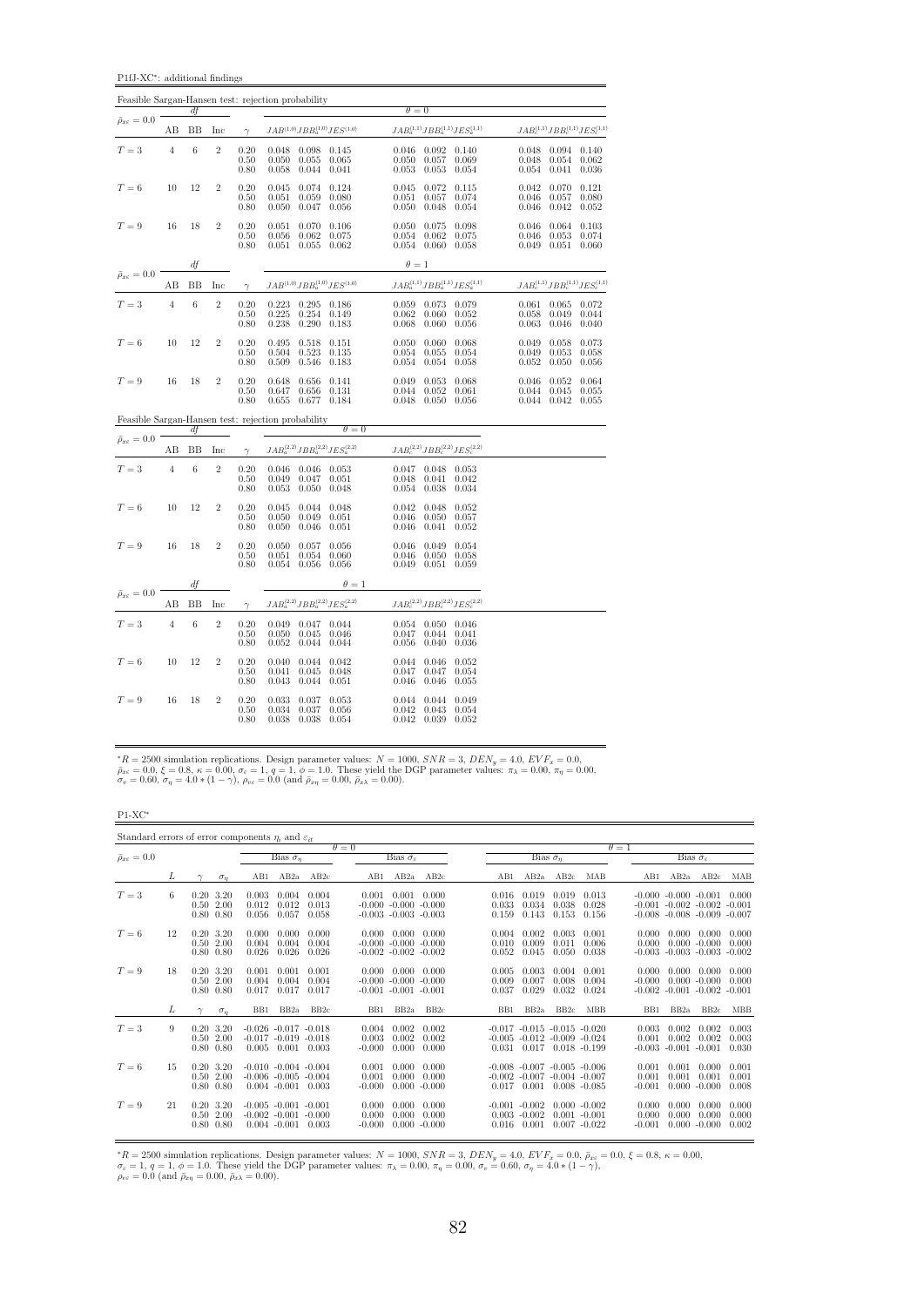| Unfeasible coefficient estimators                    |     |     |                |                      |                                  |                         |                                   |                                  |                         |                                             |                                  |                                    |                         |                         |                                      |                                    |                         |                      |                                  |                                 |                         |                         |                                  |                                   |                         |
|------------------------------------------------------|-----|-----|----------------|----------------------|----------------------------------|-------------------------|-----------------------------------|----------------------------------|-------------------------|---------------------------------------------|----------------------------------|------------------------------------|-------------------------|-------------------------|--------------------------------------|------------------------------------|-------------------------|----------------------|----------------------------------|---------------------------------|-------------------------|-------------------------|----------------------------------|-----------------------------------|-------------------------|
| $\bar{\rho}_{x\varepsilon}=0.0$                      | L   |     |                |                      |                                  | ABu                     |                                   | $\theta = 0$                     | BBu                     |                                             |                                  | ABu                                |                         |                         |                                      | <b>BBu</b>                         |                         | $\theta = 1$         |                                  | MABu                            |                         |                         |                                  | <b>MBBu</b>                       |                         |
|                                                      | AВ  | ΒB  |                | $\gamma$             | Bias                             |                         | Stdy RMSE                         | Bias                             |                         | Stdy RMSE                                   | Bias                             |                                    | Stdy RMSE               |                         | Bias                                 |                                    | Stdy RMSE               |                      | Bias                             |                                 | Stdy RMSE               |                         | Bias                             |                                   | Stdy RMSE               |
| $T=3$                                                | 11  | 16  |                | 0.20<br>0.50<br>0.80 | $-0.012$<br>$-0.023$<br>$-0.077$ | 0.076<br>0.134          | $0.058$ 0.060<br>0.080<br>0.155   | $-0.001$<br>$-0.003$<br>$-0.010$ | 0.049<br>0.054<br>0.066 | 0.049<br>0.054<br>0.067                     | $-0.022$<br>-0.042               | 0.080<br>0.104<br>$-0.144$ $0.180$ | 0.083<br>0.112<br>0.231 |                         | $-0.003$<br>-0.007<br>$-0.019$ 0.094 | 0.066<br>0.073                     | 0.066<br>0.074<br>0.096 |                      | $-0.015$<br>$-0.030$<br>$-0.098$ | 0.066<br>0.088<br>0.151         | 0.068<br>0.093<br>0.180 |                         | $-0.002$<br>$-0.003$<br>$-0.006$ | 0.055<br>0.060<br>0.069           | 0.055<br>0.060<br>0.069 |
| $T=6$                                                | 50  | 61  |                | 0.20<br>0.50<br>0.80 | $-0.009$<br>$-0.017$<br>$-0.054$ | 0.029<br>0.034<br>0.052 | 0.030<br>0.038<br>0.075           | 0.000<br>0.000<br>$-0.002$       | 0.026<br>0.027<br>0.031 | 0.026<br>0.027<br>0.031                     | $-0.017$<br>$-0.030$<br>$-0.094$ | 0.040<br>0.046<br>0.070            | 0.044<br>0.055<br>0.117 |                         | 0.001<br>$-0.000$<br>$-0.006$        | 0.036<br>0.037<br>0.041            | 0.036<br>0.037<br>0.041 |                      | $-0.011$<br>$-0.020$<br>$-0.066$ | 0.030<br>0.037<br>0.058         | 0.032<br>0.042<br>0.088 |                         | $-0.001$<br>$-0.000$<br>0.001    | 0.029<br>0.031<br>0.032           | 0.029<br>0.031<br>0.032 |
| $T=9$                                                | 116 | 133 |                | 0.20<br>0.50<br>0.80 | $-0.008$<br>$-0.014$<br>$-0.041$ | 0.021<br>0.024<br>0.033 | 0.023<br>0.027<br>0.053           | 0.001<br>0.001<br>$-0.000$       | 0.019<br>0.020<br>0.021 | 0.020<br>0.020<br>0.021                     | $-0.015$<br>$-0.024$<br>$-0.069$ | 0.029<br>0.032<br>0.043            | 0.032<br>0.040<br>0.081 |                         | 0.001<br>0.001<br>$-0.002$           | 0.026<br>0.026<br>0.027            | 0.026<br>0.026<br>0.027 |                      | $-0.009$<br>-0.016<br>$-0.050$   | 0.022<br>0.025<br>0.036         | 0.024<br>0.030<br>0.061 |                         | $-0.002$<br>$-0.001$<br>0.002    | 0.021<br>0.022<br>0.022           | 0.021<br>0.022<br>0.022 |
|                                                      | AB  | BB  |                | $\beta$              | <b>Bias</b>                      |                         | Stdy RMSE                         | Bias                             |                         | Stdy RMSE                                   | Bias                             |                                    | Stdy RMSE               |                         | Bias                                 |                                    | Stdy RMSE               |                      | Bias                             |                                 | Stdy RMSE               |                         | Bias                             |                                   | Stdy RMSE               |
| $T=3$                                                | 11  | 16  |                | 2.27<br>1.46<br>0.49 | 0.005<br>0.003<br>$-0.004$       | 0.156<br>0.154          | $0.158$ $0.158$<br>0.156<br>0.154 | 0.002<br>0.005<br>0.009          | 0.143                   | $0.149$ $0.149$<br>0.143<br>$0.143$ $0.143$ | 0.007<br>0.004<br>$-0.008$       | 0.234<br>0.231<br>0.224            | 0.234<br>0.231<br>0.225 |                         | 0.007<br>0.014                       | 0.209<br>0.202<br>$0.019$ $0.202$  | 0.209<br>0.202<br>0.203 |                      | 0.006<br>0.003<br>$-0.005$       | 0.158<br>0.156<br>0.153         | 0.158<br>0.156<br>0.153 |                         | 0.002<br>0.003                   | 0.151<br>0.146<br>$0.006$ $0.142$ | 0.151<br>0.146<br>0.142 |
| $T=6$                                                | 50  | 61  |                | 2.27<br>1.46<br>0.49 | 0.010<br>0.011<br>0.006          | 0.086<br>0.084<br>0.081 | 0.087<br>0.084<br>0.081           | $-0.000$<br>0.000<br>0.003       | 0.083<br>0.079<br>0.073 | 0.083<br>0.079<br>0.073                     | 0.018<br>0.009                   | $0.017$ 0.123<br>0.119<br>0.115    | 0.124<br>0.121<br>0.115 |                         | 0.002<br>0.007                       | $-0.001$ $0.115$<br>0.108<br>0.100 | 0.115<br>0.108<br>0.100 |                      | 0.011<br>0.013<br>0.007          | 0.087<br>0.084<br>0.081         | 0.087<br>0.085<br>0.081 |                         | 0.002<br>0.001<br>$-0.000$       | 0.085<br>0.081<br>0.073           | 0.085<br>0.081<br>0.073 |
| $T=9$                                                | 116 | 133 |                | 2.27<br>1.46<br>0.49 | 0.011<br>0.014<br>0.010          | 0.064<br>0.061<br>0.058 | 0.065<br>0.063<br>0.059           | $-0.001$<br>$-0.001$<br>0.001    | 0.062<br>0.058<br>0.052 | 0.062<br>0.058<br>0.052                     | 0.020<br>0.023                   | 0.089<br>0.085<br>$0.016$ 0.080    | 0.091<br>0.088<br>0.082 |                         | $-0.002$<br>$-0.001$<br>0.003        | 0.084<br>0.079<br>0.070            | 0.084<br>0.079<br>0.070 |                      | 0.012<br>0.015                   | 0.064<br>0.062<br>$0.012$ 0.058 | 0.065<br>0.063<br>0.059 |                         | 0.002<br>0.001<br>$-0.002$       | 0.063<br>0.060<br>0.053           | 0.063<br>0.060<br>0.053 |
| Unfeasible t-test: actual significance level         |     |     |                |                      |                                  |                         | $\theta = 0$                      |                                  |                         |                                             |                                  |                                    |                         |                         |                                      | $\theta = 1$                       |                         |                      |                                  |                                 |                         |                         |                                  |                                   |                         |
| $\bar{\rho}_{x\varepsilon}=0.0$                      | AВ  | BB  |                | $\gamma$             | ABu                              | BBu                     |                                   | $\beta$                          | ABu                     | BBu                                         | $\gamma$                         | ABu                                |                         |                         | BBu MABu MBBu                        |                                    |                         | β                    | ABu                              |                                 | BBu MABu MBBu           |                         |                                  |                                   |                         |
| $T=3$                                                | 11  | 16  |                | 0.20<br>0.50<br>0.80 | 0.057<br>0.061<br>0.088          | 0.049<br>0.052<br>0.053 |                                   | 2.27<br>1.46<br>0.49             | 0.047<br>0.047<br>0.042 | 0.051<br>0.050<br>0.050                     | 0.20<br>0.50<br>0.80             | 0.059<br>0.065<br>0.120            | 0.051<br>0.051<br>0.059 | 0.060<br>0.066<br>0.101 | 0.050<br>0.055<br>0.056              |                                    |                         | 2.27<br>1.46<br>0.49 | 0.047<br>0.045<br>0.036          | 0.049<br>0.048<br>0.049         | 0.048<br>0.046<br>0.040 | 0.049<br>0.048<br>0.049 |                                  |                                   |                         |
| $T=6$                                                | -50 | 61  |                | 0.20<br>0.50<br>0.80 | 0.060<br>0.073<br>0.175          | 0.041<br>0.044<br>0.053 |                                   | 2.27<br>1.46<br>0.49             | 0.051<br>0.052<br>0.050 | 0.048<br>0.046<br>0.048                     | 0.20<br>0.50<br>0.80             | 0.070<br>0.098<br>0.267            | 0.046<br>0.050<br>0.055 | 0.061<br>0.079<br>0.202 | 0.044<br>0.046<br>0.053              |                                    |                         | 2.27<br>1.46<br>0.49 | 0.051<br>0.051<br>0.047          | 0.048<br>0.047<br>0.048         | 0.049<br>0.051<br>0.050 | 0.049<br>0.047<br>0.047 |                                  |                                   |                         |
| $T=9$                                                | 116 | 133 |                | 0.20<br>0.50<br>0.80 | 0.070<br>0.095<br>0.246          | 0.044<br>0.047<br>0.050 |                                   | 2.27<br>1.46<br>0.49             | 0.050<br>0.052<br>0.056 | 0.046<br>0.048<br>0.048                     | 0.20<br>0.50<br>0.80             | 0.081<br>0.126<br>0.377            | 0.048<br>0.049<br>0.051 | 0.073<br>0.101<br>0.286 | 0.051<br>0.047<br>0.052              |                                    |                         | 2.27<br>1.46<br>0.49 | 0.053<br>0.057<br>0.053          | 0.045<br>0.045<br>0.050         | 0.049<br>0.053<br>0.056 | 0.047<br>0.048<br>0.051 |                                  |                                   |                         |
| Unfeasible Sargan-Hansen test: rejection probability |     | df  |                |                      |                                  |                         |                                   | $\theta = 0$                     |                         |                                             |                                  |                                    |                         | $\theta = 1$            |                                      |                                    |                         |                      |                                  |                                 |                         |                         |                                  |                                   |                         |
| $\bar{\rho}_{x\varepsilon}=0.0$                      | AВ  | BB  | Inc            | $\gamma$             | JABu                             | JBBu                    | JESu                              |                                  | $JMABu$ $JMMBu$ $JESMu$ |                                             | JABu                             | JBBu                               | JESu                    |                         | $JMABu$ $JMMBu$ $JESMu$              |                                    |                         |                      |                                  |                                 |                         |                         |                                  |                                   |                         |
| $T=3$                                                | 9   | 13  | $\overline{4}$ | 0.20<br>0.50<br>0.80 | 0.049<br>0.050<br>0.042          | 0.049<br>0.048<br>0.050 | 0.048<br>0.049<br>0.065           | 0.049<br>0.050<br>0.042          | 0.049<br>0.048<br>0.050 | 0.048<br>0.049<br>0.065                     | 0.047<br>0.045<br>0.035          | 0.045<br>0.044<br>0.047            | 0.046<br>0.051<br>0.076 |                         | 0.048<br>0.039                       | $0.048$ 0.053<br>0.052<br>0.052    | 0.049<br>0.050<br>0.066 |                      |                                  |                                 |                         |                         |                                  |                                   |                         |
| $T=6$                                                | 48  | 58  | 10             | 0.20<br>0.50<br>0.80 | 0.046<br>0.043<br>0.036          | 0.051<br>0.047<br>0.046 | 0.047<br>0.048<br>0.078           | 0.046<br>0.043<br>0.036          | 0.051<br>0.047<br>0.046 | 0.047<br>0.048<br>0.078                     | 0.048<br>0.044<br>0.032          | 0.049<br>0.048<br>0.049            | 0.050<br>0.054<br>0.102 |                         | 0.042<br>0.035                       | $0.044$ 0.049<br>0.048<br>0.045    | 0.050<br>0.052<br>0.080 |                      |                                  |                                 |                         |                         |                                  |                                   |                         |
| $T=9$                                                | 114 | 130 | 16             | 0.20<br>0.50<br>0.80 | 0.048<br>0.045<br>0.036          | 0.053<br>0.051<br>0.048 | 0.048<br>0.052<br>0.087           | 0.048<br>0.045<br>0.036          | 0.053<br>0.051<br>0.048 | 0.048<br>0.052<br>0.087                     | 0.048<br>0.046                   | 0.053<br>0.052<br>$0.034$ $0.051$  | 0.052<br>0.060<br>0.120 |                         | 0.047<br>0.044                       | 0.051<br>0.051<br>$0.037$ 0.048    | 0.052<br>0.055<br>0.096 |                      |                                  |                                 |                         |                         |                                  |                                   |                         |

 ${}^*R = 10000$  simulation replications. Design parameter values:  $N = 200$ ,  $SNR = 3$ ,  $DEN_y = 1.0$ ,  $IEF_x^{\eta} = 0.0$ ,  $EVF_x = 0.6$ ,  $\bar{\rho}_{xc} = 0.0$ ,  $\xi = 0.8$ ,  $\kappa = 0.00$ ,  $\sigma_{\varepsilon} = 1$ ,  $q = 1$ ,  $\phi = 1.0$ .<br>These yield the DGP param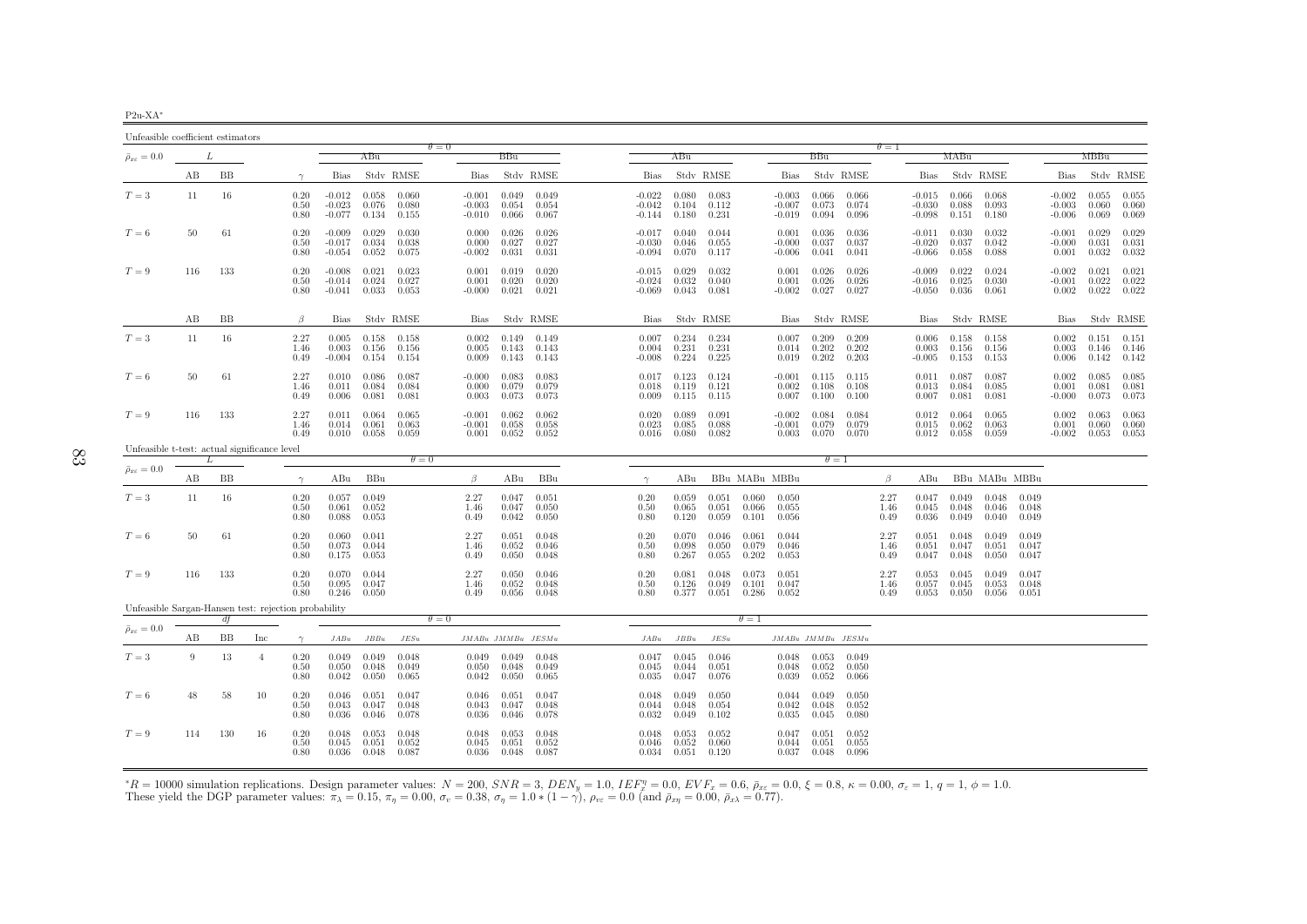P<sub>2fc-XA</sub><sup>\*</sup>

Feasible coefficient estimators for Arellano-Bond $\theta = 0$  $AB2a$  $\theta = 1$ <br>a  $\theta = 1$  $\bar{\rho}_{x\varepsilon}=0.0$  $_{\varepsilon}$  = 0.0  $_{\varepsilon}$   $_{\varepsilon}$   $_{\varepsilon}$   $_{\varepsilon}$   $_{\varepsilon}$   $_{\varepsilon}$   $_{\varepsilon}$   $_{\varepsilon}$   $_{\varepsilon}$   $_{\varepsilon}$   $_{\varepsilon}$   $_{\varepsilon}$   $_{\varepsilon}$   $_{\varepsilon}$   $_{\varepsilon}$   $_{\varepsilon}$   $_{\varepsilon}$   $_{\varepsilon}$   $_{\varepsilon}$   $_{\varepsilon}$   $_{\varepsilon}$   $_{\varepsilon}$   $_{\varepsilon}$ L  $\gamma$  Bias Stdv RMSE Bias Stdv RMSE Bias Stdv RMSE Bias Stdv RMSE Bias Stdv RMSE Bias Stdv RMSE Bias Stdv RMSE0.086  $T=3$  $T=3 \hskip 1.0 11 \hskip 1.0 0.20$   $-0.012$   $0.058$   $0.060$   $-0.011$   $0.061$   $0.062$   $-0.012$   $0.059$   $0.061$   $-0.023$   $0.086$   $0.089$   $-0.019$   $0.080$   $0.083$   $-0.021$   $0.084$   $-0.021$   $0.084$   $-0.021$   $0.084$   $-0.036$   $0.113$  0.50 -0.023 0.076 0.080 -0.022 0.080 0.083 -0.022 0.078 0.081 -0.043 0.113 0.121 -0.036 0.106 0.112 -0.040 0.106 0.113 -0.041 0.109 0.117 $-0.141$   $0.191$   $0.237$ 0.80 -0.077 0.134 0.155 -0.078 0.141 0.161 -0.076 0.137 0.156 -0.143 0.195 0.242 -0.131 0.188 0.229 -0.139 0.183 0.230 -0.141 0.191 0.237 $T=6$  $T=6$   $50$   $0.20$   $-0.009$   $0.029$   $0.030$   $-0.009$   $0.032$   $0.033$   $-0.009$   $0.029$   $0.031$   $-0.019$   $0.049$   $-0.015$   $0.041$   $0.043$   $-0.017$   $0.040$   $0.044$   $-0.014$   $-0.014$   $0.036$   $0.039$ <br> $-0.034$   $0.038$   $-0.017$  0.50 -0.017 0.034 0.038 -0.017 0.038 0.041 -0.017 0.034 0.038 -0.034 0.052 0.062 -0.028 0.048 0.055 -0.030 0.047 0.055 -0.026 0.043 0.050 $0.068$   $0.111$  $0.80$   $-0.054$   $0.052$   $0.075$   $-0.055$   $0.059$   $0.081$   $-0.054$   $0.053$   $0.075$   $-0.104$   $0.078$   $0.130$   $-0.091$   $0.074$   $0.117$   $-0.094$   $0.070$   $0.117$   $-0.087$  $0.024$  0.027  $T=9$  $T=9 \hspace{1.5mm} 116 \hspace{1.5mm} 0.20 \hspace{1.5mm} 0.011 \hspace{1.5mm} 0.023 \hspace{1.5mm} 0.023 \hspace{1.5mm} 0.023 \hspace{1.5mm} 0.025 \hspace{1.5mm} -0.008 \hspace{1.5mm} 0.021 \hspace{1.5mm} 0.021 \hspace{1.5mm} 0.023 \hspace{1.5mm} 0.021 \hspace{1.5mm} 0.023 \hspace{1.5mm} 0.031 \hspace{1.5mm}$ 0.50 -0.014 0.024 0.027 -0.014 0.024 0.023 0.023 0.024 0.024 0.046 0.044 0.043 0.044 0.024 0.040 0.023 0.052 0.044<br>0.80 -0.041 0.033 0.053 -0.042 0.037 0.056 -0.042 0.033 0.053 -0.078 0.050 0.092 -0.073 0.048 0.088 -0.070  $0.040 \qquad 0.073$  $L \qquad \qquad \beta$ Bias Stdv RMSE Bias Stdv RMSE Bias Stdv RMSE Bias Stdv RMSE Bias Stdv RMSE Bias Stdv RMSE Bias Stdv RMSE Bias Stdv RMSE 0.234  $T=3$  $T=3 \hskip 1.0 \hskip 1.0 \hskip 1.0 \hskip 1.0 \hskip 1.0 \hskip 1.0 \hskip 1.0 \hskip 1.0 \hskip 1.0 \hskip 1.0 \hskip 1.0 \hskip 1.0 \hskip 1.0 \hskip 1.0 \hskip 1.0 \hskip 1.0 \hskip 1.0 \hskip 1.0 \hskip 1.0 \hskip 1.0 \hskip 1.0 \hskip 1.0 \hskip 1.0 \hskip 1.0 \hskip 1.0 \hskip 1.0 \hskip 1.0 \$ 1.46 0.003 0.156 0.156 0.004 0.162 0.162 0.003 0.158 0.158 0.006 0.248 0.248 0.004 0.227 0.227 0.003 0.232 0.232 0.006 0.232 0.232 $0.226$  $\overline{0.49}$   $\overline{0.004}$   $\overline{0.154}$   $\overline{0.100}$   $\overline{0.160}$   $\overline{0.003}$   $\overline{0.156}$   $\overline{0.156}$   $\overline{0.006}$   $\overline{0.241}$   $\overline{0.241}$   $\overline{0.008}$   $\overline{0.222}$   $\overline{0.222}$   $\overline{0.222}$   $\overline{0.226}$   $\overline{0.226}$   $0.014$   $0.105$   $0.106$  $T=6$  $T=6 \hspace{1cm} 50 \hspace{1cm} 2.27 \hspace{1cm} 0.010 \hspace{1cm} 0.086 \hspace{1cm} 0.087 \hspace{1cm} 0.010 \hspace{1cm} 0.096 \hspace{1cm} 0.096 \hspace{1cm} 0.096 \hspace{1cm} 0.010 \hspace{1cm} 0.087 \hspace{1cm} 0.087 \hspace{1cm} 0.088 \hspace{1cm} 0.020 \hspace{1cm} 0.138 \hspace{1cm} 0.139 \hspace{1cm} 0.015$  $1.46 \qquad 0.011 \quad 0.084 \qquad 0.084 \qquad \qquad 0.011 \quad 0.093 \qquad \qquad 0.011 \quad 0.085 \qquad 0.085 \qquad \qquad 0.022 \quad 0.134 \quad 0.136 \qquad \qquad 0.017 \quad 0.117 \quad 0.119 \qquad \qquad 0.019 \quad 0.120 \quad 0.122 \qquad \qquad 0.017 \quad 0.102 \qquad 0.104 \qquad \qquad 0.015 \qquad \qquad 0.017 \qquad$ 0.49 0.006 0.081 0.081 0.006 0.089 0.090 0.006 0.082 0.082 0.011 0.130 0.130 0.008 0.113 0.114 0.009 0.116 0.117 0.009 0.099 0.0990.074  $T=9$  $T=9 \hspace{1.5mm} 116 \hspace{1.5mm} 2.27 \hspace{1.5mm} 0.011 \hspace{1.5mm} 0.064 \hspace{1.5mm} 0.012 \hspace{1.5mm} 0.071 \hspace{1.5mm} 0.072 \hspace{1.5mm} 0.011 \hspace{1.5mm} 0.064 \hspace{1.5mm} 0.064 \hspace{1.5mm} 0.064 \hspace{1.5mm} 0.064 \hspace{1.5mm} 0.064 \hspace{1.5mm} 0.064 \hspace{1.5mm}$ 1.46 0.014 0.061 0.063 0.014 0.068 0.070 0.014 0.062 0.063 0.027 0.098 0.102 0.024 0.091 0.094 0.023 0.085 0.088 0.018 0.070 0.072 $0.014$   $0.066$   $0.068$ 0.49 0.010 0.058 0.059 0.011 0.064 0.065 0.010 0.058 0.059 0.019 0.094 0.095 0.017 0.086 0.088 0.016 0.081 0.083 0.014 0.066 0.068

0.039

0.099

| Feasible coefficient estimators for Blundell-Bond |     |                      |                                  |                         |                         |                                  |                         |                         |                                |                         |                         |                                  |                         |                         |                                  |                         |                         |                                  |                         |                         |                                  |                         |                         |
|---------------------------------------------------|-----|----------------------|----------------------------------|-------------------------|-------------------------|----------------------------------|-------------------------|-------------------------|--------------------------------|-------------------------|-------------------------|----------------------------------|-------------------------|-------------------------|----------------------------------|-------------------------|-------------------------|----------------------------------|-------------------------|-------------------------|----------------------------------|-------------------------|-------------------------|
|                                                   |     |                      |                                  |                         |                         |                                  | $\theta = 0$            |                         |                                |                         |                         |                                  |                         |                         |                                  |                         |                         | $\theta = 1$                     |                         |                         |                                  |                         |                         |
| $\bar{\rho}_{x\varepsilon}=0.0$                   |     |                      |                                  | BB1                     |                         |                                  | BB2a                    |                         |                                | BB2c                    |                         |                                  | BB1                     |                         |                                  | BB2a                    |                         |                                  | BB2c                    |                         |                                  | МВВ                     |                         |
|                                                   |     |                      | <b>Bias</b>                      |                         | Stdy RMSE               | <b>Bias</b>                      |                         | Stdy RMSE               | <b>Bias</b>                    |                         | Stdy RMSE               | <b>Bias</b>                      |                         | Stdy RMSE               | <b>Bias</b>                      |                         | Stdy RMSE               | <b>Bias</b>                      |                         | Stdy RMSE               | <b>Bias</b>                      |                         | Stdy RMSE               |
| $T=3$                                             | 16  | 0.20<br>0.50<br>0.80 | $-0.003$<br>$-0.009$<br>$-0.029$ | 0.049<br>0.057<br>0.074 | 0.049<br>0.057<br>0.079 | $-0.000$<br>$-0.004$<br>$-0.014$ | 0.051<br>0.058<br>0.077 | 0.051<br>0.058<br>0.078 | $-0.001$<br>-0.003<br>$-0.011$ | 0.051<br>0.057<br>0.073 | 0.051<br>0.057<br>0.074 | -0.009<br>$-0.019$<br>$-0.051$   | 0.072<br>0.082<br>0.108 | 0.072<br>0.085<br>0.119 | $-0.004$<br>$-0.011$<br>$-0.032$ | 0.067<br>0.077<br>0.106 | 0.067<br>0.077<br>0.110 | $-0.003$<br>$-0.006$<br>$-0.017$ | 0.068<br>0.077<br>0.104 | 0.068<br>0.077<br>0.106 | $-0.003$<br>0.000<br>0.007       | 0.071<br>0.087<br>0.138 | 0.071<br>0.087<br>0.138 |
| $T=6$                                             | 61  | 0.20<br>0.50<br>0.80 | $-0.002$<br>$-0.008$<br>$-0.028$ | 0.026<br>0.029<br>0.037 | 0.026<br>0.030<br>0.046 | $-0.001$<br>$-0.003$<br>$-0.014$ | 0.028<br>0.031<br>0.038 | 0.028<br>0.031<br>0.040 | 0.000<br>$-0.000$<br>$-0.005$  | 0.027<br>0.029<br>0.034 | 0.027<br>0.029<br>0.035 | $-0.009$<br>$-0.020$<br>$-0.054$ | 0.041<br>0.044<br>0.054 | 0.042<br>0.048<br>0.077 | $-0.006$<br>$-0.013$<br>$-0.040$ | 0.036<br>0.039<br>0.049 | 0.037<br>0.042<br>0.063 | 0.000<br>$-0.002$<br>$-0.010$    | 0.037<br>0.039<br>0.046 | 0.037<br>0.039<br>0.047 | $-0.003$<br>$-0.003$<br>0.003    | 0.034<br>0.038<br>0.052 | 0.034<br>0.038<br>0.052 |
| $T=9$                                             | 133 | 0.20<br>0.50<br>0.80 | $-0.002$<br>$-0.007$<br>$-0.026$ | 0.020<br>0.021<br>0.026 | 0.020<br>0.022<br>0.037 | $-0.001$<br>$-0.005$<br>$-0.020$ | 0.021<br>0.022<br>0.027 | 0.021<br>0.023<br>0.033 | 0.001<br>0.001<br>$-0.003$     | 0.020<br>0.021<br>0.023 | 0.020<br>0.021<br>0.024 | $-0.009$<br>$-0.018$<br>$-0.051$ | 0.031<br>0.032<br>0.038 | 0.032<br>0.037<br>0.063 | $-0.008$<br>$-0.016$<br>-0.046   | 0.029<br>0.031<br>0.036 | 0.030<br>0.035<br>0.059 | 0.001<br>0.000<br>$-0.007$       | 0.027<br>0.028<br>0.030 | 0.027<br>0.028<br>0.031 | $-0.003$<br>$-0.004$<br>$-0.006$ | 0.024<br>0.026<br>0.032 | 0.024<br>0.026<br>0.033 |
|                                                   | L   | $\beta$              | <b>Bias</b>                      |                         | Stdy RMSE               | Bias                             |                         | Stdy RMSE               | Bias                           |                         | Stdy RMSE               | Bias                             |                         | Stdy RMSE               | Bias                             |                         | Stdy RMSE               | Bias                             |                         | Stdv RMSE               | <b>Bias</b>                      |                         | Stdy RMSE               |
| $T=3$                                             | 16  | 2.27<br>1.46<br>0.49 | 0.003<br>0.006<br>0.008          | 0.149<br>0.146<br>0.146 | 0.149<br>0.146<br>0.146 | 0.004<br>0.006<br>0.010          | 0.158<br>0.153<br>0.154 | 0.158<br>0.153<br>0.154 | 0.003<br>0.007<br>0.011        | 0.151<br>0.146<br>0.146 | 0.151<br>0.146<br>0.146 | 0.010<br>0.015<br>0.019          | 0.229<br>0.225<br>0.224 | 0.229<br>0.226<br>0.225 | 0.006<br>0.011<br>0.015          | 0.214<br>0.206<br>0.208 | 0.214<br>0.207<br>0.208 | 0.011<br>0.019<br>0.021          | 0.211<br>0.204<br>0.206 | 0.211<br>0.205<br>0.207 | 0.013<br>0.030<br>0.044          | 0.214<br>0.209<br>0.228 | 0.214<br>0.211<br>0.232 |
| $T=6$                                             | 61  | 2.27<br>1.46<br>0.49 | 0.003<br>0.007<br>0.009          | 0.083<br>0.081<br>0.077 | 0.083<br>0.081<br>0.078 | 0.001<br>0.003<br>0.005          | 0.093<br>0.089<br>0.084 | 0.093<br>0.089<br>0.084 | $-0.000$<br>0.001<br>0.005     | 0.084<br>0.080<br>0.074 | 0.084<br>0.080<br>0.074 | 0.011<br>0.018<br>0.019          | 0.131<br>0.127<br>0.121 | 0.132<br>0.128<br>0.123 | 0.006<br>0.011<br>0.013          | 0.117<br>0.112<br>0.107 | 0.117<br>0.113<br>0.108 | 0.001<br>0.005<br>0.011          | 0.116<br>0.110<br>0.102 | 0.116<br>0.110<br>0.103 | 0.005<br>0.008<br>0.010          | 0.102<br>0.098<br>0.093 | 0.102<br>0.098<br>0.094 |
| $T=9$                                             | 133 | 2.27<br>1.46<br>0.49 | 0.003<br>0.008<br>0.010          | 0.062<br>0.059<br>0.056 | 0.062<br>0.060<br>0.057 | 0.002<br>0.006<br>0.008          | 0.068<br>0.065<br>0.060 | 0.068<br>0.065<br>0.061 | $-0.001$<br>$-0.001$<br>0.003  | 0.063<br>0.059<br>0.053 | 0.063<br>0.059<br>0.053 | 0.012<br>0.020<br>0.021          | 0.099<br>0.095<br>0.089 | 0.100<br>0.097<br>0.091 | 0.011<br>0.018<br>0.019          | 0.093<br>0.089<br>0.083 | 0.094<br>0.091<br>0.085 | $-0.002$<br>0.001<br>0.007       | 0.086<br>0.080<br>0.071 | 0.086<br>0.080<br>0.072 | 0.004<br>0.006<br>0.006          | 0.072<br>0.068<br>0.062 | 0.072<br>0.068<br>0.062 |

 ${}^*R = 10000$  simulation replications. Design parameter values:  $N = 200$ ,  $SNR = 3$ ,  $DEN_y = 1.0$ ,  $IEF_x^{\eta} = 0.0$ ,  $EVF_x = 0.6$ ,  $\bar{\rho}_{xc} = 0.0$ ,  $\xi = 0.8$ ,  $\kappa = 0.00$ ,  $\sigma_{\varepsilon} = 1$ ,  $q = 1$ ,  $\phi = 1.0$ .<br>These yield the DGP param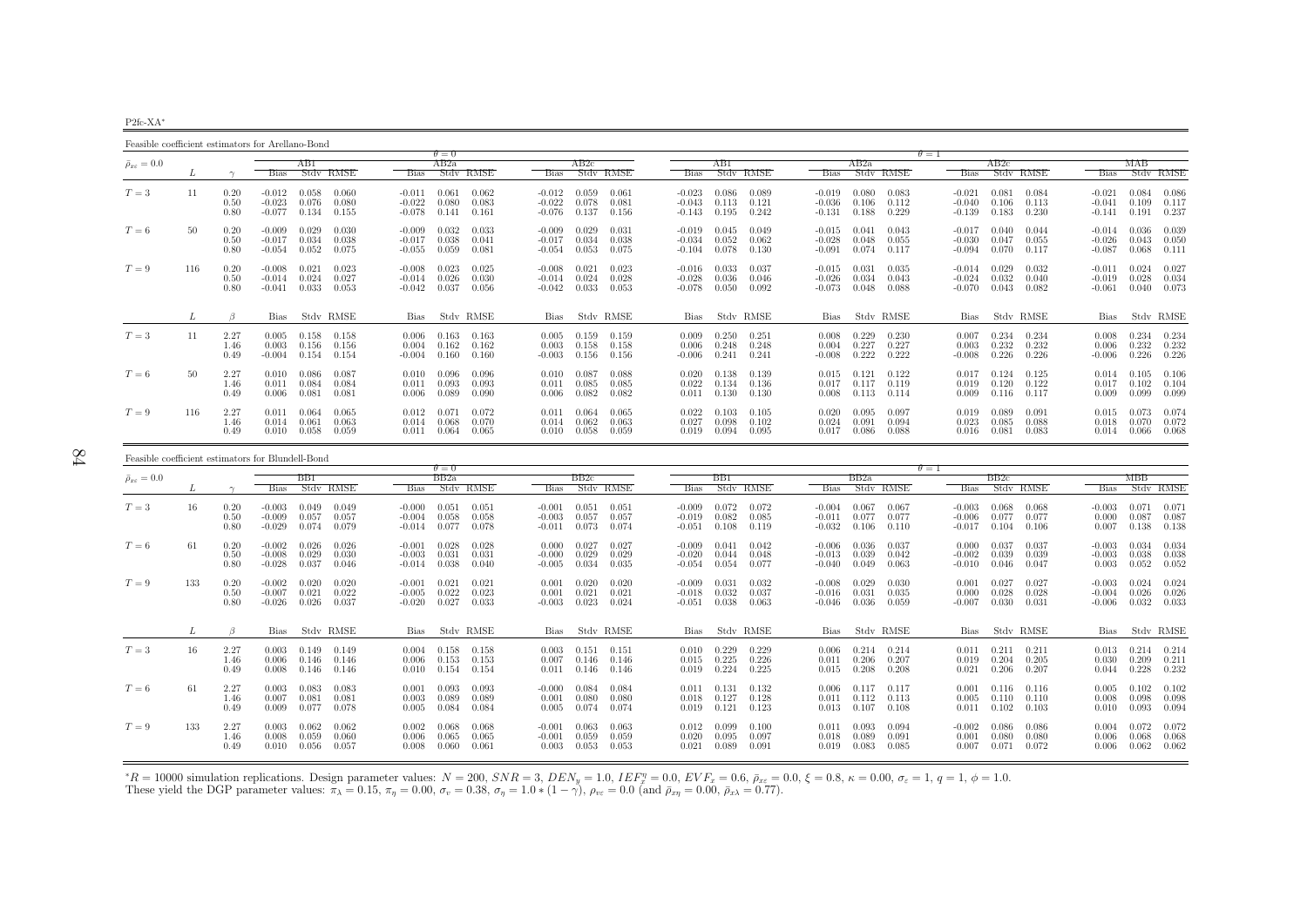P2ft-XA<sup>∗</sup>

| Feasible t-test Arellano-Bond: actual significance level |     |                      |                         |                                                                       |                        |                         |                                                         |                         |                         |                         |                                                                               |                         |                         |                                         |                         |                                                                       |                |
|----------------------------------------------------------|-----|----------------------|-------------------------|-----------------------------------------------------------------------|------------------------|-------------------------|---------------------------------------------------------|-------------------------|-------------------------|-------------------------|-------------------------------------------------------------------------------|-------------------------|-------------------------|-----------------------------------------|-------------------------|-----------------------------------------------------------------------|----------------|
| $\bar{\rho}_{x\varepsilon}=0.0$                          |     |                      |                         |                                                                       |                        | $\theta = 0$            |                                                         |                         |                         |                         |                                                                               |                         | $\theta = 1$            |                                         |                         |                                                                       |                |
|                                                          | L   | $\gamma$             |                         | AB1 AB1aR AB1cR                                                       |                        |                         |                                                         |                         | AB2a AB2aW AB2c AB2cW   |                         | AB1 AB1aR AB1cR                                                               |                         |                         |                                         |                         | AB2a AB2aW AB2c AB2cW MAB                                             |                |
| $T=3$                                                    | 11  | 0.20<br>0.50<br>0.80 | 0.069<br>0.120          | $0.060$ $0.064$ $0.057$<br>$0.119$ $0.116$                            | 0.072 0.066            | 0.085<br>0.093<br>0.142 | $0.063$ $0.065$ $0.060$<br>0.069<br>0.105               | 0.074<br>0.121          | 0.068<br>0.112          |                         | 0.214 0.087 0.069<br>0.238 0.102 0.084<br>0.341 0.188                         | 0.168                   | 0.132<br>0.150<br>0.247 | 0.072<br>0.081<br>0.145                 | 0.082<br>0.099<br>0.189 | $0.067$ $0.552$<br>0.084 0.581<br>$0.167$ 0.691                       |                |
| $T=6$                                                    | 50  | 0.20<br>0.50<br>0.80 | 0.061<br>0.077<br>0.193 | $0.063$ $0.053$<br>0.078<br>0.186                                     | 0.070<br>0.178         | 0.162<br>0.182<br>0.315 | 0.059<br>0.072 0.077<br>0.140                           | 0.059<br>0.184          | 0.053<br>0.070<br>0.173 | 0.295                   | $0.245$ $0.089$ $0.065$<br>$0.123$ 0.097<br>0.540 0.319 0.275                 |                         | 0.391<br>0.609          | 0.349 0.075<br>0.095<br>0.234           | 0.077<br>0.110<br>0.298 | $0.067$ $0.201$<br>$0.094$ $0.241$<br>$0.267$ 0.467                   |                |
| $T=9$                                                    | 116 | 0.20<br>0.50<br>0.80 | 0.072<br>0.098<br>0.258 | 0.073<br>0.096<br>$0.243$ $0.241$                                     | 0.062<br>0.090         | 0.323<br>0.361<br>0.550 | $0.067$ 0.070<br>0.084<br>0.193 0.249                   | 0.096                   | 0.065<br>0.091<br>0.238 |                         | $0.269$ $0.099$ $0.074$<br>$0.341$ $0.147$ $0.117$<br>$0.651$ $0.407$ $0.362$ |                         | 0.683<br>0.719<br>0.888 | 0.093<br>0.135<br>0.373                 | 0.087<br>0.131<br>0.400 | $0.076$ 0.155<br>0.117<br>0.368                                       | 0.199<br>0.462 |
|                                                          | L   | $\beta$              | AB1                     | AB1aR AB1cR                                                           |                        |                         |                                                         |                         | AB2a AB2aW AB2c AB2cW   | AB1                     | AB1aR AB1cR                                                                   |                         |                         |                                         |                         | AB2a AB2aW AB2c AB2cW MAB                                             |                |
| $T=3$                                                    | 11  | 2.27<br>1.46<br>0.49 | 0.051<br>0.049          | $0.051$ $0.052$ $0.052$<br>$0.051$ $0.051$<br>$0.050$ $0.050$         |                        | 0.073<br>0.073<br>0.073 | 0.055 0.058<br>0.054<br>0.052                           | 0.057<br>0.055          | 0.053<br>0.051<br>0.050 |                         | $0.216$ $0.070$ $0.065$<br>$0.215$ $0.072$ $0.065$<br>$0.215$ $0.068$ $0.062$ |                         | 0.115                   | 0.061<br>$0.113$ $0.060$                | 0.071<br>0.069          | $0.114$ $0.061$ $0.071$ $0.057$ $0.586$<br>0.057 0.584<br>0.055 0.579 |                |
| $T=6$                                                    | 50  | 2.27<br>1.46<br>0.49 | 0.052<br>0.054<br>0.055 | $0.054$ $0.051$<br>0.055<br>$0.054$ $0.055$                           | 0.053                  | 0.150<br>0.146<br>0.145 | 0.055 0.055<br>0.054<br>0.053                           | 0.059<br>0.059          | 0.051<br>0.055<br>0.054 | 0.221<br>0.226<br>0.231 | 0.068<br>0.069<br>0.066                                                       | 0.058<br>0.060<br>0.064 | 0.309<br>0.309          | $0.304$ $0.061$<br>0.062<br>0.057       | 0.068<br>0.070<br>0.071 | $0.056$ $0.212$<br>0.058<br>0.057                                     | 0.215<br>0.227 |
| $T=9$                                                    | 116 | 2.27<br>1.46<br>0.49 | 0.049<br>0.053<br>0.058 | 0.055<br>0.056 0.059                                                  | $0.052$ 0.048<br>0.052 | 0.294<br>0.298          | 0.056 0.053<br>0.057<br>$0.295$ $0.057$ $0.062$ $0.058$ | 0.059                   | 0.050<br>0.056          |                         | 0.233 0.068 0.057<br>$0.240$ $0.071$<br>$0.242$ $0.069$ $0.068$               | 0.064                   | 0.649                   | $0.647$ 0.065<br>0.070<br>$0.648$ 0.066 | 0.066<br>0.069<br>0.072 | $0.055$ 0.137<br>0.058<br>0.060                                       | 0.146<br>0.154 |
| Feasible t-test Blundell-Bond: actual significance level |     |                      |                         |                                                                       |                        | $\theta = 0$            |                                                         |                         |                         |                         |                                                                               |                         | $\theta = 1$            |                                         |                         |                                                                       |                |
| $\bar{\rho}_{x\varepsilon}=0.0$                          | L   | $\gamma$             |                         | BB1 BB1aR BB1cR                                                       |                        |                         |                                                         |                         | BB2a BB2aW BB2c BB2cW   |                         | BB1 BB1aR BB1cR                                                               |                         |                         |                                         |                         | BB2a BB2aW BB2c BB2cW MBB                                             |                |
| $T=3$                                                    | 16  | 0.20<br>0.50<br>0.80 | 0.053<br>0.059          | $0.048$ $0.053$ $0.039$<br>0.055                                      | 0.044<br>$0.062$ 0.046 | 0.097<br>0.104          | $0.091$ $0.058$ $0.055$ $0.047$<br>0.060<br>0.054       | 0.058<br>0.052          | 0.049<br>0.039          | 0.200                   | 0.186 0.073 0.049<br>0.076<br>$0.241$ $0.097$ $0.067$                         | 0.053                   | 0.163<br>0.208          | 0.154 0.064 0.070<br>0.063<br>0.071     | 0.075<br>0.083          | 0.054 0.483<br>0.057<br>0.060                                         | 0.489<br>0.577 |
| $T=6$                                                    | 61  | 0.20<br>0.50<br>0.80 | 0.042<br>0.053<br>0.114 | 0.053 0.034<br>0.059<br>0.117 0.098                                   | 0.044                  | 0.180<br>0.185<br>0.218 | $0.056$ $0.045$ $0.037$<br>0.055<br>0.056               | 0.051<br>0.063          | 0.042<br>0.047          |                         | $0.204$ $0.073$ $0.048$<br>$0.240$ $0.092$ $0.064$<br>$0.411$ $0.204$ $0.150$ |                         | 0.557                   | 0.384 0.065<br>0.411 0.072<br>0.126     | 0.057<br>0.065<br>0.079 | $0.043$ $0.158$<br>$0.050 \quad 0.159$<br>$0.051$ $0.235$             |                |
| $T=9$                                                    | 133 | 0.20<br>0.50<br>0.80 | 0.046<br>0.062<br>0.173 | $0.055$ 0.040<br>0.068<br>0.175                                       | 0.054<br>0.154         | 0.366<br>0.382<br>0.509 | 0.054<br>0.058<br>0.109                                 | 0.051<br>0.055<br>0.064 | 0.042<br>0.045<br>0.047 | 0.277                   | $0.221$ $0.076$ $0.051$<br>0.108<br>$0.540$ $0.303$ $0.239$                   | 0.076                   | 0.730<br>0.762<br>0.890 | 0.070<br>0.100<br>0.275                 | 0.057<br>0.062<br>0.074 | $0.043$ $0.117$<br>0.046<br>0.048 0.155                               | 0.118          |
|                                                          | L   | $\beta$              | BB1                     | BB1aR BB1cR                                                           |                        |                         |                                                         |                         | BB2a BB2aW BB2c BB2cW   | BB1                     | BB1aR BB1cR                                                                   |                         |                         |                                         |                         | BB2a BB2aW BB2c BB2cW MBB                                             |                |
| $T=3$                                                    | 16  | 2.27<br>1.46<br>0.49 | 0.049                   | $0.051$ $0.053$ $0.052$<br>$0.053$ $0.050$<br>$0.049$ $0.051$ $0.048$ |                        | 0.085<br>0.087<br>0.089 | 0.057 0.057<br>0.056<br>0.056 0.059                     | 0.057                   | 0.053<br>0.052<br>0.053 |                         | $0.206$ $0.071$ $0.061$<br>0.210 0.071 0.062<br>$0.217$ $0.070$ $0.060$       |                         | 0.149<br>0.152<br>0.159 | 0.063<br>0.066                          | 0.072<br>0.077          | $0.065$ $0.071$ $0.057$ $0.563$<br>0.059 0.554<br>$0.062$ $0.615$     |                |
| $T=6$                                                    | 61  | 2.27<br>1.46<br>0.49 | 0.049<br>0.050<br>0.054 | 0.052<br>0.053<br>0.054 0.054                                         | 0.048<br>0.049         | 0.173<br>0.171<br>0.173 | 0.055<br>0.055<br>0.052                                 | 0.053<br>0.053<br>0.053 | 0.049<br>0.048<br>0.049 | 0.222                   | $0.215$ 0.069<br>0.069<br>$0.232$ $0.071$ $0.062$                             | 0.053<br>0.056          | 0.371<br>0.380<br>0.397 | 0.061<br>0.060<br>0.060                 | 0.062<br>0.062<br>0.063 | $0.049$ $0.198$<br>0.052<br>0.052                                     | 0.198<br>0.221 |
| $T=9$                                                    | 133 | 2.27<br>1.46<br>0.49 | 0.047<br>0.050          | 0.050 0.044<br>0.052<br>$0.056$ $0.056$ $0.055$                       | 0.048                  | 0.348<br>0.353<br>0.363 | 0.052<br>0.053<br>$0.056$ 0.053                         | 0.051<br>0.053          | 0.046<br>0.047<br>0.049 |                         | $0.218$ $0.065$ $0.051$<br>$0.230$ $0.068$<br>0.239 0.071 0.067               | 0.058                   | 0.707<br>0.713          | 0.062<br>0.066<br>0.731 0.069           | 0.059<br>0.058<br>0.060 | $0.046$ $0.127$<br>0.047<br>$0.052$ $0.140$                           | 0.129          |

 ${}^*R = 10000$  simulation replications. Design parameter values:  $N = 200$ ,  $SNR = 3$ ,  $DEN_y = 1.0$ ,  $IEF''_x = 0.0$ ,  $EVF_x = 0.6$ ,  $\bar{\rho}_{xx} = 0.0$ ,  $\xi = 0.8$ ,  $\kappa = 0.00$ ,  $\sigma_{\varepsilon} = 1$ ,  $q = 1$ ,  $\phi = 1.0$ . These yield the DGP paramet

P2fJ-XA<sup>∗</sup>

| Feasible Sargan-Hansen test: rejection probability |     |     |     |                      |                         |                         |                                           |                         |                         |                                           |                         |                               |                         |  |
|----------------------------------------------------|-----|-----|-----|----------------------|-------------------------|-------------------------|-------------------------------------------|-------------------------|-------------------------|-------------------------------------------|-------------------------|-------------------------------|-------------------------|--|
|                                                    |     | df  |     |                      |                         |                         |                                           | $\theta = 0$            |                         |                                           |                         |                               |                         |  |
| $\bar{\rho}_{x\varepsilon}=0.0$                    | AВ  | BB  | Inc | $\sim$               |                         |                         | $JAB_a^{(2,1)}JBB_a^{(2,1)}JES_a^{(2,1)}$ |                         |                         | $JAB_c^{(2,1)}JBB_c^{(2,1)}JES_c^{(2,1)}$ | JMAB JMBB JESM          |                               |                         |  |
| $T=3$                                              | 9   | 13  | 4   | 0.20<br>0.50<br>0.80 | 0.048<br>0.051<br>0.064 | 0.049<br>0.049<br>0.054 | 0.050<br>0.048<br>0.044                   | 0.041<br>0.042<br>0.056 | 0.034<br>0.033<br>0.033 | 0.028<br>0.023<br>0.019                   | 0.249<br>0.247<br>0.260 | 0.306<br>0.327<br>0.376       | 0.303<br>0.325<br>0.374 |  |
| $T=6$                                              | 48  | 58  | 10  | 0.20<br>0.50<br>0.80 | 0.033<br>0.036<br>0.043 | 0.037<br>0.039<br>0.039 | 0.067<br>0.062<br>0.053                   | 0.026<br>0.026<br>0.032 | 0.026<br>0.021<br>0.020 | 0.028<br>0.021<br>0.011                   | 0.030<br>0.032<br>0.037 | 0.386 0.438<br>0.390<br>0.402 | 0.441<br>0.449          |  |
| $T=9$                                              | 114 | 130 | 16  | 0.20<br>0.50<br>0.80 | 0.007<br>0.007<br>0.009 | 0.002<br>0.002<br>0.002 | 0.057<br>0.053<br>0.047                   | 0.021<br>0.020<br>0.023 | 0.022<br>0.019<br>0.016 | 0.033<br>0.025<br>0.012                   | 0.023<br>0.022<br>0.028 | 0.410<br>0.412<br>0.416       | 0.466<br>0.467<br>0.470 |  |
|                                                    |     | df  |     |                      |                         |                         |                                           | $\theta = 1$            |                         |                                           |                         |                               |                         |  |
| $\bar{\rho}_{x\varepsilon}=0.0$                    | AВ  | BB  | Inc | $\gamma$             |                         |                         | $JAB_a^{(2,1)}JBB_a^{(2,1)}JES_a^{(2,1)}$ |                         |                         | $JAB_c^{(2,1)}JBB_c^{(2,1)}JES_c^{(2,1)}$ |                         | JMAB JMBB JESM                |                         |  |
| $T=3$                                              | 9   | 13  | 4   | 0.20<br>0.50<br>0.80 | 0.038<br>0.042<br>0.058 | 0.033<br>0.034<br>0.040 | 0.047<br>0.044<br>0.041                   | 0.039<br>0.041<br>0.058 | 0.033<br>0.036<br>0.044 | 0.036<br>0.040<br>0.041                   | 0.281<br>0.283<br>0.298 | 0.566<br>0.597<br>0.629       | 0.557<br>0.585<br>0.616 |  |
| $T=6$                                              | 48  | 58  | 10  | 0.20<br>0.50<br>0.80 | 0.016<br>0.019<br>0.025 | 0.017<br>0.017<br>0.018 | 0.056<br>0.052<br>0.045                   | 0.020<br>0.023<br>0.034 | 0.022<br>0.020<br>0.026 | 0.028<br>0.023<br>0.024                   | 0.036<br>0.036<br>0.044 | 0.723<br>0.728<br>0.736       | 0.751<br>0.753<br>0.759 |  |
| $T=9$                                              | 114 | 130 | 16  | 0.20<br>0.50<br>0.80 | 0.001<br>0.001<br>0.001 | 0.000<br>0.000<br>0.001 | 0.048<br>0.045<br>0.043                   | 0.016<br>0.016<br>0.022 | 0.017<br>0.014<br>0.018 | 0.029<br>0.023<br>0.016                   | 0.025<br>0.024<br>0.028 | 0.762<br>0.764<br>0.769 0.789 | 0.785<br>0.785          |  |

 ${}^*R = 10000$  simulation replications. Design parameter values:  $N = 200$ ,  $SNR = 3$ ,  $DEN_y = 1.0$ ,  $IEF_x^{\eta} = 0.0$ ,  $EVF_x = 0.6$ ,  $\bar{\rho}_{xe} = 0.0$ ,  $\xi = 0.8$ ,  $\kappa = 0.00$ ,  $\sigma_{\varepsilon} = 1$ ,  $q = 1$ ,  $\phi = 1.0$ . These yield the DGP param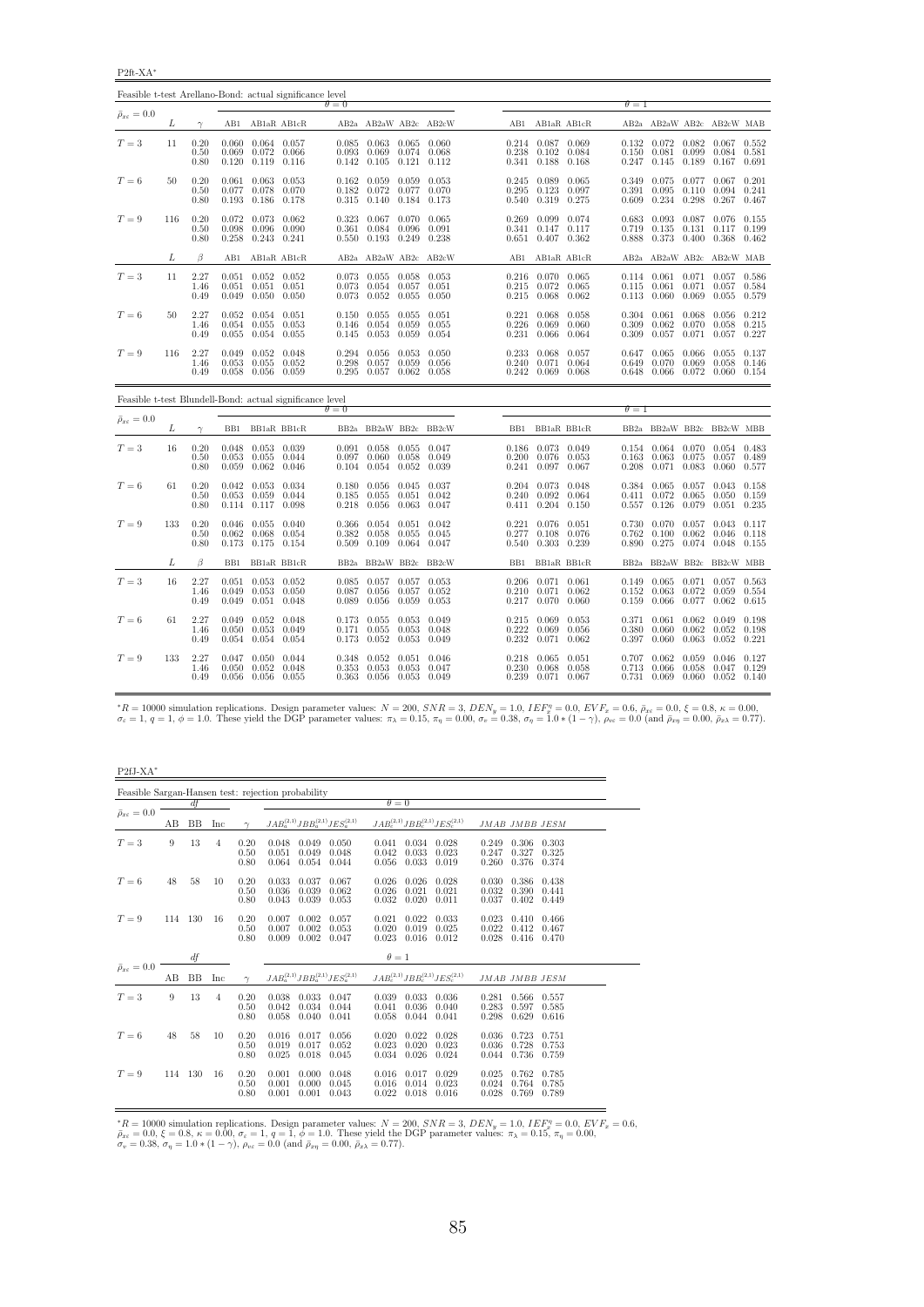P2fJ-XA<sup>∗</sup> : additional findings

|                                 |     |           |                |              | Feasible Sargan-Hansen test: rejection probability  |                                                              |                                                         |  |
|---------------------------------|-----|-----------|----------------|--------------|-----------------------------------------------------|--------------------------------------------------------------|---------------------------------------------------------|--|
| $\bar{\rho}_{x\varepsilon}=0.0$ |     | df        |                |              |                                                     | $\theta = 0$                                                 |                                                         |  |
|                                 | AВ  | <b>BB</b> | Inc            | $\gamma$     | $JAB^{(1,0)}JBB^{(1,0)}_aJES^{(1,0)}$               | $JAB_a^{(1,1)}JBB_a^{(1,1)}JES_a^{(1,1)}$                    | $JAB_c^{(1,1)}JBB_c^{(1,1)}JES_c^{(1,1)}$               |  |
| $T=3$                           | 9   | 13        | $\overline{4}$ | 0.20         | $0.052$ $0.046$ $0.043$                             | $0.060$ $0.065$<br>0.053                                     | 0.043 0.036 0.030                                       |  |
|                                 |     |           |                | 0.50<br>0.80 | 0.054 0.048 0.044<br>0.069<br>0.052<br>0.041        | 0.057<br>0.064<br>0.065<br>0.070<br>0.070<br>0.063           | 0.044<br>$0.037$ 0.028<br>0.039<br>0.058<br>0.028       |  |
| $T=6$                           | 48  | 58        | 10             | 0.20         | 0.046<br>0.048<br>0.043                             | 0.041<br>0.051<br>0.084                                      | 0.026<br>0.026<br>0.028                                 |  |
|                                 |     |           |                | 0.50<br>0.80 | 0.047<br>0.047<br>0.039<br>0.051<br>0.055<br>0.042  | 0.043<br>0.054<br>0.083<br>$\,0.052\,$<br>0.059<br>0.081     | 0.027<br>0.023<br>0.025<br>0.032<br>0.025<br>0.025      |  |
|                                 |     |           |                |              |                                                     |                                                              |                                                         |  |
| $T=9$                           | 114 | 130       | 16             | 0.20<br>0.50 | 0.049 0.042<br>0.043<br>0.045<br>0.047<br>0.043     | $0.010 \quad 0.005$<br>0.078<br>$0.010 \quad 0.004$<br>0.077 | 0.023<br>0.021<br>0.034<br>0.020<br>$0.020 \quad 0.030$ |  |
|                                 |     |           |                | 0.80         | $0.052$ $0.053$ $0.047$                             | $0.013$ $0.006$ $0.069$                                      | $0.023$ $0.024$ $0.031$                                 |  |
| $\bar{\rho}_{x\varepsilon}=0.0$ |     | df        |                |              |                                                     | $\theta = 1$                                                 |                                                         |  |
|                                 | AВ  | BB        | Inc            | $\gamma$     | $JAB^{(1,0)}JBB_a^{(1,0)}JES^{(1,0)}$               | $JAB^{(1,1)}_aJBB^{(1,1)}_aJES^{(1,1)}_a$                    | $JAB_c^{(1,1)}JBB_c^{(1,1)}JES_c^{(1,1)}$               |  |
| $T=3$                           | 9   | 13        | $\overline{4}$ | 0.20         | 0.431<br>0.465 0.177                                | 0.066<br>0.069 0.070                                         | 0.053 0.045 0.041                                       |  |
|                                 |     |           |                | 0.50<br>0.80 | 0.448<br>0.519<br>0.246<br>0.487<br>0.574 0.289     | 0.073<br>0.078<br>0.076<br>0.090<br>0.093<br>0.081           | 0.058<br>0.052<br>0.050<br>0.077<br>0.067<br>0.058      |  |
| $T=6$                           | 48  | 58        | 10             | 0.20         | 0.943<br>0.945<br>0.171                             | 0.077<br>0.035<br>0.042                                      | 0.026<br>0.027<br>0.032                                 |  |
|                                 |     |           |                | 0.50         | 0.950<br>0.958<br>0.287                             | 0.039<br>0.052<br>0.086                                      | 0.029<br>0.028<br>0.036                                 |  |
|                                 |     |           |                | 0.80         | 0.974<br>0.961<br>0.456                             | 0.083<br>0.053<br>0.136                                      | 0.041<br>0.052<br>0.067                                 |  |
| $T=9$                           | 114 | 130       | 16             | 0.20<br>0.50 | 1.000<br>1.000 0.156<br>1.000<br>1.000 0.287        | 0.001<br>0.002<br>0.065<br>0.003<br>0.002<br>0.070           | 0.018<br>0.021<br>0.033<br>0.019<br>0.021<br>0.037      |  |
|                                 |     |           |                | 0.80         | 1.000<br>1.000 0.569                                | 0.003<br>$0.010 \quad 0.159$                                 | 0.027<br>$0.040$ $0.081$                                |  |
|                                 |     |           |                |              | Feasible Sargan-Hansen test: rejection probability  |                                                              |                                                         |  |
| $\bar{\rho}_{x\epsilon}=0.0$    |     | df        |                |              | $\theta = 0$                                        |                                                              |                                                         |  |
|                                 | AВ  | ΒB        | Inc            | $\gamma$     | $JAB_a^{(2,2)}JBB_a^{(2,2)}JES_a^{(2,2)}$           | $JAB_c^{(2,2)}JBB_c^{(2,2)}JES_c^{(2,2)}$                    |                                                         |  |
| $T=3$                           | 9   | 13        | $\overline{4}$ |              | $0.047$ $0.049$ $0.052$                             | $0.041$ $0.034$ $0.029$                                      |                                                         |  |
|                                 |     |           |                | 0.20         |                                                     |                                                              |                                                         |  |
|                                 |     |           |                | 0.50<br>0.80 | 0.051<br>0.051<br>0.050<br>0.053<br>0.066<br>0.045  | 0.042<br>0.032<br>0.024<br>0.030<br>0.055<br>0.020           |                                                         |  |
| $T=6$                           | 48  | 58        | 10             |              | 0.039<br>0.033<br>0.071                             | 0.025<br>0.026<br>0.028                                      |                                                         |  |
|                                 |     |           |                | 0.20<br>0.50 | 0.040<br>0.069<br>0.037                             | 0.026<br>0.021<br>0.024                                      |                                                         |  |
|                                 |     |           |                | 0.80         | 0.045<br>0.044<br>0.060                             | 0.032<br>0.019<br>0.017                                      |                                                         |  |
| $T=9$                           | 114 | 130       | 16             | 0.20<br>0.50 | 0.009<br>0.003<br>0.071<br>0.008<br>0.003<br>0.067  | 0.022<br>0.021<br>0.034<br>0.020<br>0.019<br>0.029           |                                                         |  |
|                                 |     |           |                | 0.80         | $0.010$ $0.004$ $0.061$                             | $0.023$ $0.017$ $0.021$                                      |                                                         |  |
|                                 |     | df        |                |              | $\theta = 1$                                        |                                                              |                                                         |  |
| $\bar{\rho}_{x\varepsilon}=0.0$ | AВ  | BB        | Inc            | $\gamma$     | $JAB_a^{(2,2)}JBB_a^{(2,2)}JES_a^{(2,2)}$           | $JAB_c^{(2,2)}JBB_c^{(2,2)}JES_c^{(2,2)}$                    |                                                         |  |
| $T=3$                           | 9   | 13        | $\overline{4}$ | 0.20         | 0.039 0.036 0.054                                   | $0.037$ $0.032$ $0.036$                                      |                                                         |  |
|                                 |     |           |                | 0.50         | 0.053<br>0.041<br>0.040                             | 0.041<br>0.032<br>0.038                                      |                                                         |  |
|                                 |     |           |                | 0.80         | 0.058<br>0.047<br>0.051                             | 0.057<br>0.036<br>0.036                                      |                                                         |  |
| $T=6$                           | 48  | 58        | 10             | 0.20<br>0.50 | 0.020<br>0.025<br>0.066<br>0.023<br>0.026<br>0.064  | 0.021<br>0.030<br>0.019<br>0.019<br>0.021<br>0.027           |                                                         |  |
|                                 |     |           |                | 0.80         | $0.032$ 0.064<br>0.031                              | 0.030<br>0.021<br>0.026                                      |                                                         |  |
| $T=9$                           | 114 | - 130     | 16             | 0.20<br>0.50 | 0.001<br>$0.001$ $0.061$<br>0.002<br>0.001<br>0.059 | 0.015<br>$0.016$ 0.032<br>0.016<br>$0.014$ $0.028$           |                                                         |  |

 ${}^*R = 10000$  simulation replications. Design parameter values:  $N = 200$ ,  $SNR = 3$ ,  $DEN_y = 1.0$ ,  $IEF_x^{\eta} = 0.0$ ,  $EVF_x = 0.6$ ,  $\bar{\rho}_{xe} = 0.0$ ,  $\xi = 0.8$ ,  $\kappa = 0.00$ ,  $\sigma_{\varepsilon} = 1$ ,  $q = 1$ ,  $\phi = 1.0$ . These yield the DGP param

P2-XA<sup>∗</sup>

| Standard errors of error components $\eta_i$ and $\varepsilon_{it}$ |     |                                                   |            |                         |                         |                         |              |                                                                                      |                          |                         |                          |                         |                         |                 |                                                                                                                   |                                 |     |
|---------------------------------------------------------------------|-----|---------------------------------------------------|------------|-------------------------|-------------------------|-------------------------|--------------|--------------------------------------------------------------------------------------|--------------------------|-------------------------|--------------------------|-------------------------|-------------------------|-----------------|-------------------------------------------------------------------------------------------------------------------|---------------------------------|-----|
|                                                                     |     |                                                   |            |                         |                         |                         | $\theta = 0$ |                                                                                      |                          |                         |                          |                         |                         | $\theta = 1$    |                                                                                                                   |                                 |     |
| $\bar{\rho}_{x\varepsilon}=0.0$                                     |     |                                                   |            |                         | Bias $\hat{\sigma}_n$   |                         |              | Bias $\hat{\sigma}_{\varepsilon}$                                                    |                          |                         | Bias $\hat{\sigma}_\eta$ |                         |                         |                 |                                                                                                                   | Bias $\hat{\sigma}_\varepsilon$ |     |
|                                                                     | L   |                                                   | $\sigma_n$ | AB1                     | AB2a                    | AB2c                    | AB1          | AB2a                                                                                 | AB2c                     | AB1                     | AB2a                     | AB2c                    | MAB                     | AB1             | AB2a                                                                                                              | AB2c                            | MAB |
| $T=3$                                                               | 11  | $0.20\ 0.80$<br>$0.50 \quad 0.50$<br>$0.80\ 0.20$ |            | 0.042<br>0.089<br>0.313 | 0.042<br>0.091<br>0.321 | 0.042<br>0.089<br>0.313 |              | $-0.007 - 0.006 - 0.007$<br>$-0.011 - 0.011 - 0.011$<br>$-0.034$ $-0.033$ $-0.033$   |                          | 0.089<br>0.179<br>0.549 | 0.075<br>0.154<br>0.507  | 0.081<br>0.164<br>0.522 | 0.082<br>0.168<br>0.535 |                 | $-0.016$ $-0.013$ $-0.014$ $-0.015$<br>$-0.024$ $-0.020$ $-0.022$ $-0.023$<br>$-0.061$ $-0.056$ $-0.060$ $-0.060$ |                                 |     |
| $T=6$                                                               | 50  | $0.20\ 0.80$<br>$0.50 \quad 0.50$<br>$0.80\ 0.20$ |            | 0.016<br>0.035<br>0.155 | 0.017<br>0.036<br>0.161 | 0.016<br>0.034<br>0.154 |              | $-0.003$ $-0.002$ $-0.003$<br>$-0.005 - 0.005 - 0.005$<br>$-0.019 - 0.019 - 0.019$   |                          | 0.036<br>0.076<br>0.300 | 0.028<br>0.061<br>0.262  | 0.030<br>0.064<br>0.269 | 0.024<br>0.054<br>0.247 |                 | $-0.006 - 0.005 - 0.006 - 0.005$<br>$-0.011 - 0.009 - 0.010 - 0.008$<br>$-0.035 - 0.031 - 0.032 - 0.030$          |                                 |     |
| $T = 9$                                                             | 116 | $0.20\ 0.80$<br>$0.50 \quad 0.50$<br>$0.80\ 0.20$ |            | 0.011<br>0.023<br>0.108 | 0.012<br>0.024<br>0.111 | 0.011<br>0.023<br>0.108 |              | $-0.001$ $-0.001$ $-0.001$<br>$-0.012$ $-0.012$ $-0.012$                             | $-0.003 - 0.003 - 0.003$ | 0.024<br>0.049<br>0.205 | 0.022<br>0.044<br>0.192  | 0.021<br>0.041<br>0.182 | 0.015<br>0.032<br>0.157 |                 | $-0.004$ $-0.003$ $-0.003$ $-0.002$<br>$-0.006$ $-0.006$ $-0.005$ $-0.004$<br>$-0.022$ $-0.021$ $-0.020$ $-0.017$ |                                 |     |
|                                                                     | L   |                                                   | $\sigma_n$ | BB1                     | BB <sub>2a</sub>        | BB2c                    | BB1          | BB <sub>2a</sub>                                                                     | BB <sub>2c</sub>         | BB1                     | BB <sub>2a</sub>         | BB <sub>2c</sub>        | <b>MBB</b>              | B <sub>B1</sub> | BB <sub>2a</sub>                                                                                                  | BB <sub>2c</sub>                | MBB |
| $T=3$                                                               | 16  | $0.20\ 0.80$<br>$0.50 \quad 0.50$<br>$0.80\ 0.20$ |            | 0.020<br>0.041<br>0.125 | 0.019<br>0.034<br>0.092 | 0.018<br>0.030<br>0.077 |              | $-0.004$ $-0.003$ $-0.003$<br>$-0.006$ $-0.004$ $-0.004$<br>$-0.015 - 0.008 - 0.007$ |                          | 0.047<br>0.085<br>0.224 | 0.037<br>0.063<br>0.172  | 0.033<br>0.051<br>0.132 | 0.038<br>0.061<br>0.206 |                 | $-0.011 - 0.008 - 0.008 - 0.008$<br>$-0.015 - 0.010 - 0.009 - 0.006$<br>$-0.029$ $-0.019$ $-0.012$ $-0.000$       |                                 |     |
| $T=6$                                                               | 61  | $0.20\ 0.80$<br>$0.50 \quad 0.50$<br>$0.80\ 0.20$ |            | 0.006<br>0.018<br>0.081 | 0.006<br>0.011<br>0.044 | 0.003<br>0.005<br>0.015 |              | $-0.001 - 0.001 - 0.001$<br>$-0.003 - 0.001 - 0.001$<br>$-0.011 - 0.006 - 0.003$     |                          | 0.020<br>0.044<br>0.158 | 0.014<br>0.031<br>0.118  | 0.005<br>0.009<br>0.029 | 0.010<br>0.014<br>0.012 |                 | $-0.005$ $-0.004$ $-0.002$ $-0.003$<br>$-0.008$ $-0.006$ $-0.002$ $-0.003$<br>$-0.022$ $-0.016$ $-0.005$ $-0.000$ |                                 |     |
| $T=9$                                                               | 133 | $0.20\ 0.80$<br>$0.50 \quad 0.50$<br>$0.80\ 0.20$ |            | 0.004<br>0.013<br>0.068 | 0.004<br>0.011<br>0.053 | 0.000<br>0.001<br>0.007 |              | $-0.001$ $-0.000$ $-0.000$<br>$-0.002 - 0.001 - 0.000$<br>$-0.008$ $-0.006$ $-0.001$ |                          | 0.014<br>0.032<br>0.132 | 0.013<br>0.029<br>0.121  | 0.001<br>0.002<br>0.014 | 0.006<br>0.009<br>0.015 |                 | $-0.003$ $-0.003$ $-0.001$ $-0.001$<br>$-0.005$ $-0.005$ $-0.001$ $-0.002$<br>$-0.016$ $-0.015$ $-0.003$ $-0.003$ |                                 |     |

 ${}^{*}R = 10000$  simulation replications. Design parameter values:  $N = 200$ ,  $SNR = 3$ ,  $DEN_y = 1.0$ ,  $IEF_x^{\eta} = 0.0$ ,  $EVF_x = 0.6$ ,  $\bar{\rho}_{xz} = 0.0$ ,  $\xi = 0.8$ ,  $\kappa = 0.00$ ,<br>  $\sigma_{\varepsilon} = 1$ ,  $q = 1$ ,  $\phi = 1.0$ . These yield the DGP par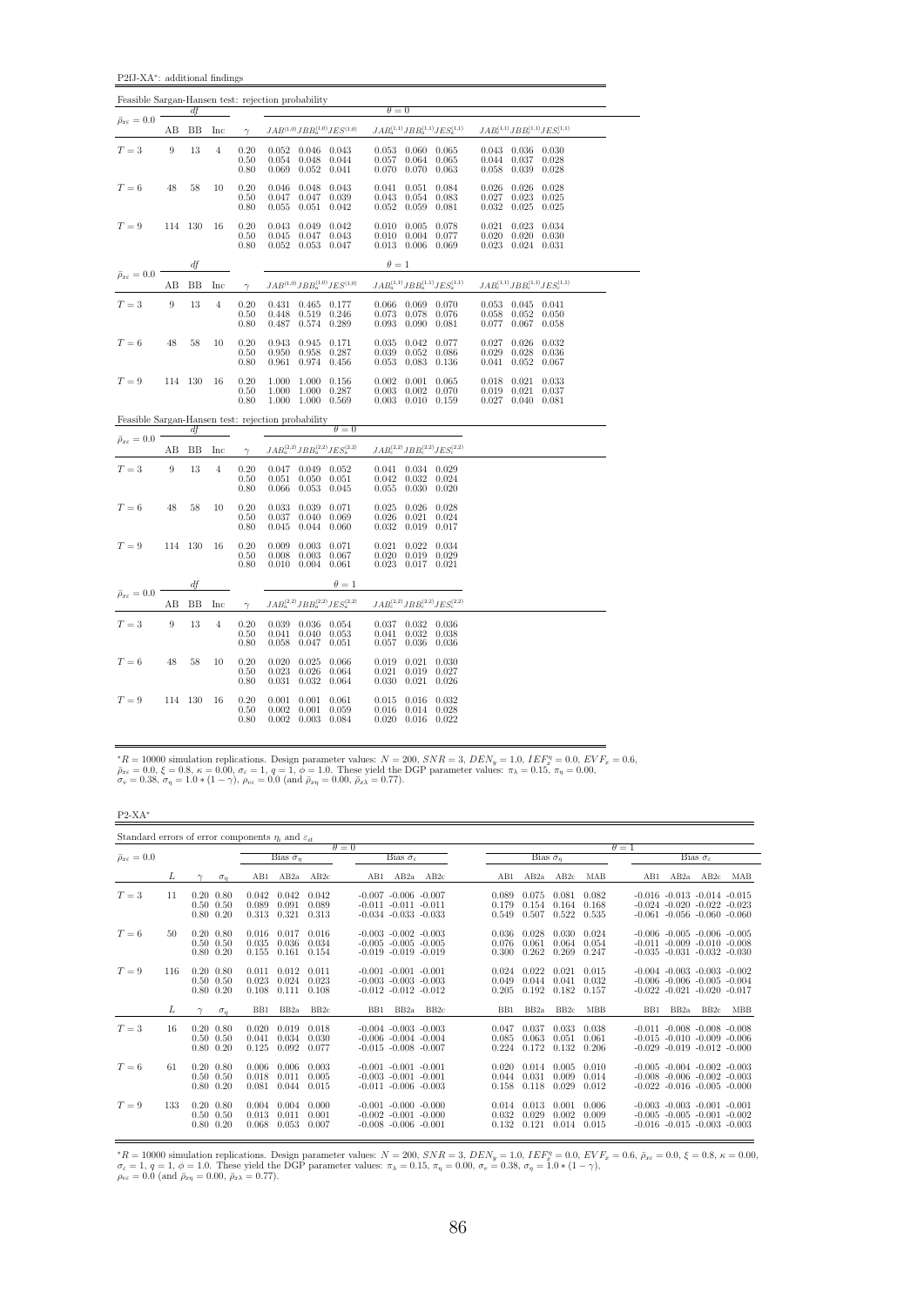| Unfeasible coefficient estimators                    |                |    |                |                      |                                  |                         |                         |                                  |                         |                         |                                  |                                   |                         |                         |                                  |                                 |                         |                      |                                  |                                 |                         |                         |                                  |                                 |                         |
|------------------------------------------------------|----------------|----|----------------|----------------------|----------------------------------|-------------------------|-------------------------|----------------------------------|-------------------------|-------------------------|----------------------------------|-----------------------------------|-------------------------|-------------------------|----------------------------------|---------------------------------|-------------------------|----------------------|----------------------------------|---------------------------------|-------------------------|-------------------------|----------------------------------|---------------------------------|-------------------------|
| $\bar{\rho}_{x\varepsilon}=0.0$                      |                | L  |                |                      |                                  | ABu                     |                         | $\theta = 0$                     | BBu                     |                         |                                  | ABu                               |                         |                         |                                  | BBu                             |                         | $\theta = 1$         |                                  | MABu                            |                         |                         |                                  | MBBu                            |                         |
|                                                      | AВ             | BB |                | $\gamma$             | <b>Bias</b>                      |                         | Stdy RMSE               | Bias                             |                         | Stdy RMSE               | Bias                             |                                   | Stdy RMSE               |                         | <b>Bias</b>                      |                                 | Stdy RMSE               |                      | Bias                             |                                 | Stdy RMSE               |                         | Bias                             |                                 | Stdy RMSE               |
| $T=3$                                                | 6              | 9  |                | 0.20<br>0.50<br>0.80 | $-0.005$<br>$-0.010$<br>$-0.034$ | 0.061<br>0.080<br>0.144 | 0.061<br>0.081<br>0.148 | $-0.001$<br>$-0.003$<br>-0.012   | 0.053<br>0.060<br>0.080 | 0.053<br>0.060<br>0.081 | $-0.010$<br>$-0.020$<br>$-0.070$ | 0.086<br>0.113<br>0.206           | 0.087<br>0.115<br>0.218 |                         | $-0.002$<br>$-0.007$<br>$-0.023$ | 0.073<br>0.085<br>0.120         | 0.073<br>0.086<br>0.122 |                      | $-0.007$<br>$-0.013$<br>$-0.043$ | 0.071<br>0.092<br>0.162         | 0.071<br>0.093<br>0.167 |                         | $-0.002$<br>$-0.004$<br>$-0.014$ | 0.058<br>0.066<br>0.087         | 0.058<br>0.066<br>0.088 |
| $T=6$                                                | 12             | 15 |                | 0.20<br>0.50<br>0.80 | $-0.003$<br>$-0.005$<br>$-0.015$ | 0.032<br>0.038<br>0.061 | 0.032<br>0.039<br>0.063 | $-0.001$<br>$-0.002$<br>$-0.006$ | 0.029<br>0.032<br>0.043 | 0.029<br>0.033<br>0.043 | $-0.005$<br>$-0.010$<br>$-0.032$ | 0.047<br>0.056<br>0.090           | 0.047<br>0.057<br>0.095 |                         | $-0.001$<br>$-0.003$<br>$-0.011$ | 0.043<br>0.048<br>0.064         | 0.043<br>0.048<br>0.065 |                      | $-0.003$<br>$-0.005$<br>$-0.016$ | 0.034<br>0.041<br>0.064         | 0.034<br>0.041<br>0.066 |                         | $-0.001$<br>$-0.002$<br>$-0.007$ | 0.031<br>0.035<br>0.046         | 0.031<br>0.035<br>0.046 |
| $T=9$                                                | 18             | 21 |                | 0.20<br>0.50<br>0.80 | $-0.002$<br>$-0.003$<br>$-0.010$ | 0.023<br>0.027<br>0.041 | 0.024<br>0.028<br>0.042 | $-0.001$<br>$-0.001$<br>$-0.004$ | 0.022<br>0.024<br>0.031 | 0.022<br>0.024<br>0.032 | $-0.004$<br>$-0.007$<br>$-0.021$ | 0.035<br>0.040<br>0.059           | 0.035<br>0.041<br>0.062 |                         | $-0.001$<br>$-0.003$<br>$-0.007$ | 0.033<br>0.036<br>0.046         | 0.033<br>0.036<br>0.047 |                      | $-0.002$<br>$-0.003$<br>$-0.009$ | 0.025<br>0.028<br>0.041         | 0.025<br>0.028<br>0.042 |                         | $-0.001$<br>$-0.001$<br>$-0.004$ | 0.023<br>0.025<br>0.032         | 0.023<br>0.025<br>0.033 |
|                                                      | AB             | BB |                | $\beta$              | <b>Bias</b>                      |                         | Stdy RMSE               | Bias                             |                         | Stdy RMSE               | Bias                             |                                   | Stdv RMSE               |                         | <b>Bias</b>                      |                                 | Stdy RMSE               |                      | Bias                             |                                 | Stdy RMSE               |                         | Bias                             |                                 | Stdv RMSE               |
| $T=3$                                                | 6              | 9  |                | 2.27<br>1.46<br>0.49 | 0.001<br>0.001<br>$-0.000$       | 0.179<br>0.179<br>0.179 | 0.179<br>0.179<br>0.179 | 0.000<br>0.002<br>0.006          | 0.171<br>0.166<br>0.171 | 0.171<br>0.166<br>0.171 | 0.006<br>0.005<br>0.002          | 0.276<br>0.275<br>0.273           | 0.276<br>0.275<br>0.273 |                         | 0.006<br>0.012                   | 0.254<br>0.248<br>$0.017$ 0.256 | 0.254<br>0.249<br>0.257 |                      | 0.004<br>0.003<br>$-0.001$       | 0.170<br>0.169<br>0.168         | 0.170<br>0.169<br>0.168 |                         | 0.002<br>0.003                   | 0.165<br>0.159<br>$0.006$ 0.159 | 0.165<br>0.159<br>0.159 |
| $T=6$                                                | 12             | 15 |                | 2.27<br>1.46<br>0.49 | 0.002<br>0.002<br>0.001          | 0.111<br>0.110<br>0.110 | 0.111<br>0.110<br>0.110 | 0.002<br>0.002<br>0.003          | 0.108<br>0.105<br>0.106 | 0.108<br>0.105<br>0.106 | 0.005<br>0.006<br>0.002          | 0.171<br>0.170<br>0.169           | 0.171<br>0.170<br>0.169 |                         | 0.006<br>0.009<br>0.010          | 0.164<br>0.160<br>0.161         | 0.164<br>0.160<br>0.162 |                      | 0.003<br>0.004<br>0.002          | 0.107<br>0.105<br>0.102         | 0.107<br>0.105<br>0.102 |                         | 0.001<br>0.002<br>0.002          | 0.103<br>0.099<br>0.096         | 0.103<br>0.099<br>0.096 |
| $T=9$                                                | 18             | 21 |                | 2.27<br>1.46<br>0.49 | 0.001<br>0.001<br>$-0.000$       | 0.086<br>0.085<br>0.084 | 0.086<br>0.085<br>0.084 | 0.001<br>0.002<br>0.002          | 0.084<br>0.082<br>0.082 | 0.084<br>0.082<br>0.082 | 0.004<br>0.004                   | 0.131<br>0.129<br>$0.001$ $0.129$ | 0.131<br>0.129<br>0.129 |                         | 0.005<br>0.007<br>0.007          | 0.127<br>0.123<br>0.123         | 0.127<br>0.123<br>0.124 |                      | 0.002<br>0.002                   | 0.085<br>0.083<br>$0.001$ 0.080 | 0.085<br>0.083<br>0.080 |                         | 0.000<br>0.001                   | 0.082<br>0.078<br>$0.001$ 0.075 | 0.082<br>0.078<br>0.075 |
| Unfeasible t-test: actual significance level         |                | L  |                |                      |                                  |                         | $\theta = 0$            |                                  |                         |                         |                                  |                                   |                         |                         |                                  | $\theta=1$                      |                         |                      |                                  |                                 |                         |                         |                                  |                                 |                         |
| $\bar{\rho}_{x\varepsilon}=0.0$                      | AВ             | BB |                | $\gamma$             | ABu                              | BBu                     |                         | β                                | ABu                     | BBu                     | $\gamma$                         | ABu                               |                         |                         | BBu MABu MBBu                    |                                 |                         | $\beta$              | ABu                              |                                 |                         | BBu MABu MBBu           |                                  |                                 |                         |
| $T=3$                                                | 6              | 9  |                | 0.20<br>0.50<br>0.80 | 0.054<br>0.051<br>0.056          | 0.052<br>0.052<br>0.055 |                         | 2.27<br>1.46<br>0.49             | 0.051<br>0.050<br>0.047 | 0.050<br>0.048<br>0.049 | 0.20<br>0.50<br>0.80             | 0.051<br>0.050<br>0.063           | 0.051<br>0.050<br>0.059 | 0.052<br>0.053<br>0.058 | 0.053<br>0.056<br>0.057          |                                 |                         | 2.27<br>1.46<br>0.49 | 0.052<br>0.051<br>0.045          | 0.052<br>0.051<br>0.051         | 0.049<br>0.049<br>0.044 | 0.050<br>0.050<br>0.047 |                                  |                                 |                         |
| $T=6$                                                | 12             | 15 |                | 0.20<br>0.50<br>0.80 | 0.046<br>0.047<br>0.057          | 0.046<br>0.046<br>0.051 |                         | 2.27<br>1.46<br>0.49             | 0.047<br>0.048<br>0.049 | 0.050<br>0.050<br>0.049 | 0.20<br>0.50<br>0.80             | 0.051<br>0.053<br>0.066           | 0.050<br>0.051<br>0.054 | 0.047<br>0.048<br>0.055 | 0.043<br>0.044<br>0.051          |                                 |                         | 2.27<br>1.46<br>0.49 | 0.053<br>0.053<br>0.051          | 0.053<br>0.054<br>0.053         | 0.049<br>0.050<br>0.048 | 0.051<br>0.051<br>0.049 |                                  |                                 |                         |
| $T=9$                                                | 18             | 21 |                | 0.20<br>0.50<br>0.80 | 0.051<br>0.051<br>0.057          | 0.050<br>0.050<br>0.050 |                         | 2.27<br>1.46<br>0.49             | 0.050<br>0.049<br>0.049 | 0.050<br>0.051<br>0.050 | 0.20<br>0.50<br>0.80             | 0.051<br>0.056<br>0.064           | 0.052<br>0.051<br>0.052 | 0.051<br>0.052<br>0.056 | 0.047<br>0.049<br>0.051          |                                 |                         | 2.27<br>1.46<br>0.49 | 0.050<br>0.051<br>0.051          | 0.050<br>0.051<br>0.051         | 0.051<br>0.051<br>0.052 | 0.052<br>0.053<br>0.055 |                                  |                                 |                         |
| Unfeasible Sargan-Hansen test: rejection probability |                |    |                |                      |                                  |                         |                         | $\theta = 0$                     |                         |                         |                                  |                                   |                         | $\theta = 1$            |                                  |                                 |                         |                      |                                  |                                 |                         |                         |                                  |                                 |                         |
| $\bar{\rho}_{x\varepsilon}=0.0$                      | AВ             | BB | Inc            | $\gamma$             | JABu                             | JBBu                    | JESu                    |                                  |                         | JMABu JMMBu JESMu       | JABu                             | $JBBu$                            | JESu                    |                         | $JMABu\ JMMBu\ JESMu$            |                                 |                         |                      |                                  |                                 |                         |                         |                                  |                                 |                         |
| $T=3$                                                | $\overline{4}$ | 6  | $\overline{2}$ | 0.20<br>0.50<br>0.80 | 0.043<br>0.045<br>0.044          | 0.048<br>0.045<br>0.044 | 0.051<br>0.048<br>0.054 | 0.045<br>0.046<br>0.044          | 0.048<br>0.047<br>0.044 | 0.052<br>0.048<br>0.052 | 0.046<br>0.046<br>0.043          | 0.047<br>0.045<br>0.047           | 0.048<br>0.047<br>0.055 |                         | 0.047<br>0.047<br>0.045          | 0.049<br>0.047<br>0.046         | 0.053<br>0.048<br>0.050 |                      |                                  |                                 |                         |                         |                                  |                                 |                         |
| $T=6$                                                | 10             | 12 | 2              | 0.20<br>0.50<br>0.80 | 0.051<br>0.051<br>0.050          | 0.054<br>0.053<br>0.051 | 0.052<br>0.053<br>0.052 | 0.051<br>0.052<br>0.050          | 0.056<br>0.053<br>0.052 | 0.054<br>0.054<br>0.049 | 0.050<br>0.050<br>0.048          | 0.051<br>0.050<br>0.051           | 0.046<br>0.048<br>0.059 |                         | 0.051<br>0.051<br>0.048          | 0.052<br>0.051<br>0.051         | 0.051<br>0.054<br>0.054 |                      |                                  |                                 |                         |                         |                                  |                                 |                         |
| $T=9$                                                | 16             | 18 | $\overline{2}$ | 0.20<br>0.50<br>0.80 | 0.049<br>0.050<br>0.049          | 0.049<br>0.050<br>0.049 | 0.052<br>0.052<br>0.054 | 0.050<br>0.050<br>0.047          | 0.050<br>0.052<br>0.049 | 0.051<br>0.052<br>0.051 | 0.049<br>0.048<br>0.048          | 0.048<br>0.047<br>0.048           | 0.053<br>0.052<br>0.063 |                         | 0.049<br>0.050<br>0.049          | 0.049<br>0.051<br>0.048         | 0.048<br>0.051<br>0.052 |                      |                                  |                                 |                         |                         |                                  |                                 |                         |

 ${}^*R = 10000$  simulation replications. Design parameter values:  $N = 200$ ,  $SNR = 3$ ,  $DEN_y = 1.0$ ,  $IEF_x^{\eta} = 0.0$ ,  $EVF_x = 0.6$ ,  $\bar{\rho}_{xc} = 0.0$ ,  $\xi = 0.8$ ,  $\kappa = 0.00$ ,  $\sigma_{\varepsilon} = 1$ ,  $q = 1$ ,  $\phi = 1.0$ .<br>These yield the DGP param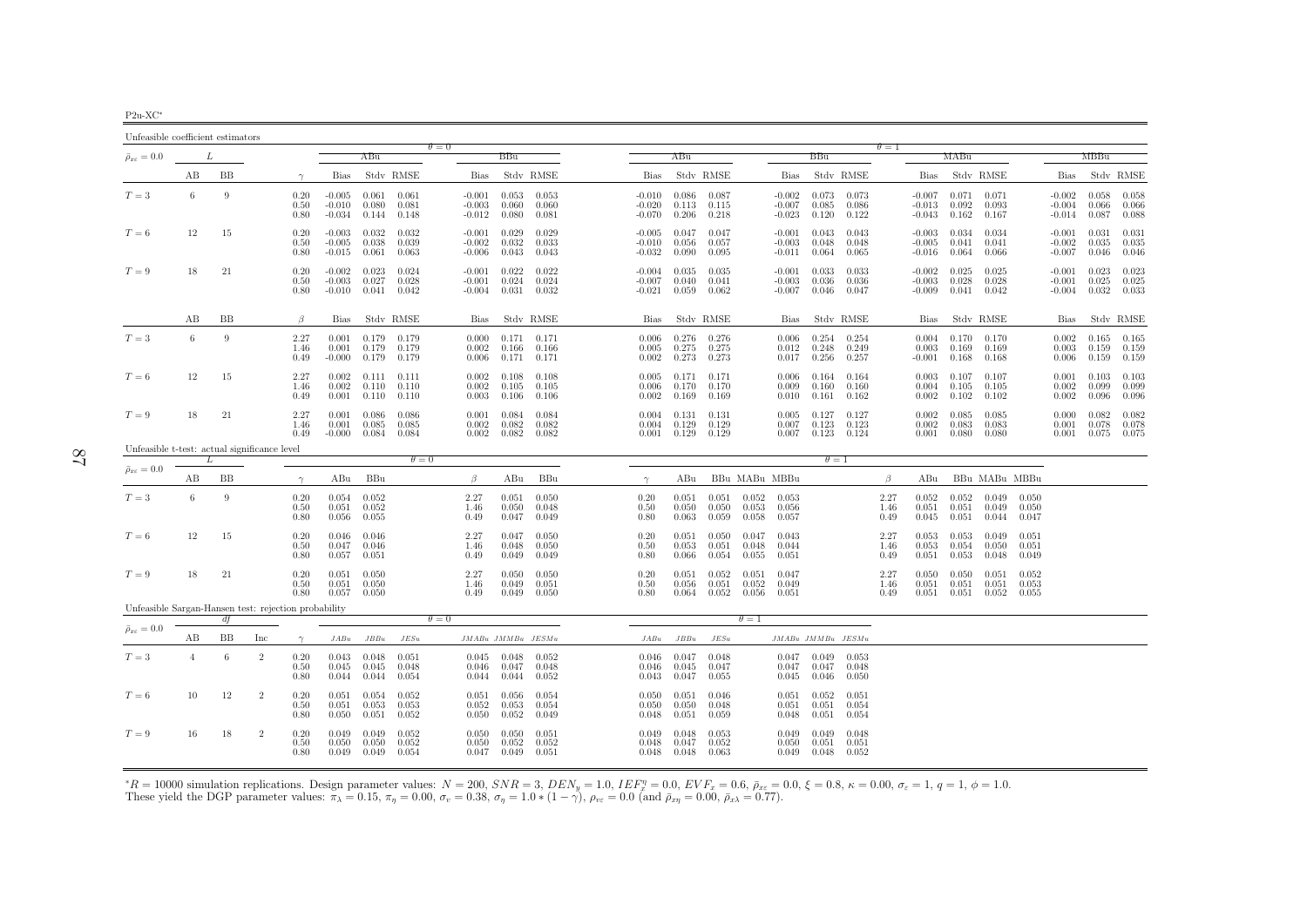P<sub>2fc</sub>-XC<sup>∗</sup>

Feasible coefficient estimators for Arellano-Bond $\theta = 0$  $AB2a$  $\theta = 1$ <br>a  $\theta = 1$  $\bar{\rho}_{x\varepsilon}=0.0$  $_{\varepsilon}$  = 0.0  $_{\varepsilon}$   $_{\varepsilon}$   $_{\varepsilon}$   $_{\varepsilon}$   $_{\varepsilon}$   $_{\varepsilon}$   $_{\varepsilon}$   $_{\varepsilon}$   $_{\varepsilon}$   $_{\varepsilon}$   $_{\varepsilon}$   $_{\varepsilon}$   $_{\varepsilon}$   $_{\varepsilon}$   $_{\varepsilon}$   $_{\varepsilon}$   $_{\varepsilon}$   $_{\varepsilon}$   $_{\varepsilon}$   $_{\varepsilon}$   $_{\varepsilon}$   $_{\varepsilon}$   $_{\varepsilon}$ L  $\gamma$  Bias Stdv RMSE Bias Stdv RMSE Bias Stdv RMSE Bias Stdv RMSE Bias Stdv RMSE Bias Stdv RMSE Bias Stdv RMSE0.087  $T=3$  $T=3$  6 0.20 -0.005 0.061 0.061 -0.006 0.062 0.063 -0.007 0.061 0.062 -0.009 0.090 0.090 -0.010 0.086 0.087 -0.012 0.087 0.087 -0.009 0.087 0.087 0.087 0.087 0.087 0.087 0.087 0.087 0.087 0.087 0.087 0.087 0.087 0.087 0.0  $0.50$  - $0.010$   $0.080$   $0.081$  -0.010  $0.082$   $0.082$  -0.012  $0.080$   $0.081$  -0.018  $0.119$   $0.120$  -0.017  $0.115$  -0.022  $0.113$   $0.116$  -0.017  $0.114$   $0.115$  $0.214$   $0.223$ 0.80 -0.034 0.144 0.148 -0.034 0.147 0.150 -0.038 0.144 0.149 -0.060 0.218 0.226 -0.062 0.208 0.217 -0.074 0.206 0.219 -0.062 0.214 0.223 $0.040$  $T=6$  $T=6$   $12$   $0.20$   $-0.003$   $0.032$   $0.032$   $-0.002$   $0.033$   $0.033$   $-0.003$   $0.032$   $0.032$   $-0.005$   $0.032$   $-0.005$   $0.049$   $0.050$   $-0.004$   $0.045$   $0.046$   $-0.006$   $0.047$   $0.048$   $-0.003$   $0.040$   $0.040$   $-0.005$   $0$ 0.50 -0.005 0.038 0.039 -0.004 0.040 0.040 -0.005 0.038 0.039 -0.010 0.059 0.060 -0.008 0.054 0.055 -0.010 0.056 0.057 -0.007 0.047 0.0480.075 0.078  $0.80$   $-0.015$   $0.061$   $0.063$   $-0.015$   $0.063$   $0.065$   $-0.016$   $0.061$   $0.063$   $-0.032$   $0.094$   $0.099$   $-0.026$   $0.088$   $0.091$   $-0.033$   $0.089$   $0.095$   $-0.023$  $-0.002$   $0.027$   $0.027$  $T=9$  $T=9$   $18$   $0.20$   $-0.002$   $0.023$   $0.024$   $-0.002$   $0.025$   $-0.002$   $0.024$   $0.024$   $-0.003$   $0.024$   $-0.005$   $0.037$   $-0.003$   $0.033$   $0.034$   $-0.004$   $0.035$   $0.035$   $-0.002$   $0.027$   $0.025$   $-0.003$   $0.027$   $0.027$   $0$  $\begin{array}{cccccccccccccccc} 0.50 & -0.003 & 0.027 & 0.028 & -0.003 & 0.029 & 0.029 & -0.003 & 0.027 & 0.028 & -0.003 & 0.027 & 0.028 & -0.003 & 0.027 & 0.028 & -0.003 & 0.041 & 0.042 & -0.008 & 0.043 & 0.043 & -0.006 & 0.038 & 0.038 & 0.038 & -0.007 & 0.040 & 0.041 & -0.004 & \begin{array}{cccc} 0.031 & 0.031 \\ 0.045 & 0.047 \end{array}$ 0.80 -0.010 0.041 0.042 -0.010 0.043 0.044 -0.010 0.041 0.042 -0.023 0.062 0.066 -0.017 0.056 0.059 -0.021 0.058 0.062 -0.013 0.045 0.047 $L \qquad \qquad \beta$ Bias Stdv RMSE Bias Stdv RMSE Bias Stdv RMSE Bias Stdv RMSE Bias Stdv RMSE Bias Stdv RMSE Bias Stdv RMSE Bias Stdv RMSE  $0.006$   $0.252$   $0.252$  $T=3$  $T=3$   $6$   $2.27$   $0.001$   $0.179$   $0.179$   $0.001$   $0.182$   $0.182$   $0.001$   $0.180$   $0.180$   $0.006$   $0.286$   $0.286$   $0.004$   $0.271$   $0.271$   $0.004$   $0.276$   $0.276$   $0.276$   $0.006$   $0.252$   $0.252$   $0.252$   $0.252$   $0.252$   $0.2$ 1.46 0.001 0.179 0.179 0.001 0.182 0.182 0.001 0.180 0.180 0.005 0.285 0.285 0.003 0.271 0.271 0.004 0.275 0.275 0.006 0.252 0.252 $0.251$  $0.49$   $-0.000$   $0.179$   $0.179$   $-0.001$   $0.182$   $0.182$   $-0.001$   $0.180$   $0.180$   $0.003$   $0.284$   $0.284$   $-0.001$   $0.270$   $0.270$   $-0.000$   $0.273$   $0.273$   $0.001$   $0.251$   $0.251$ 0.003 0.129 0.129  $T=6$  $T=6$   $12$   $2.27$   $0.002$   $0.111$   $0.111$   $-0.000$   $0.114$   $0.114$   $0.002$   $0.111$   $0.111$   $0.006$   $0.179$   $-1.001$   $0.164$   $0.164$   $0.005$   $0.171$   $0.171$   $0.003$   $0.129$   $0.129$   $0.129$   $0.129$   $0.120$   $0.120$   $0.120$   $1.46 \qquad 0.002 \quad 0.110 \qquad 0.110 \qquad \qquad 0.000 \quad 0.113 \qquad 0.113 \qquad \qquad 0.002 \quad 0.110 \qquad 0.110 \qquad \qquad 0.006 \quad 0.177 \qquad 0.177 \qquad \qquad -0.001 \quad 0.162 \qquad 0.162 \qquad \qquad 0.005 \quad 0.170 \qquad 0.170 \qquad \qquad 0.004 \quad 0.127 \quad 0.127$ 0.124  $0.49$   $0.001$   $0.110$   $0.110$   $0.113$   $0.113$   $0.001$   $0.110$   $0.110$   $0.003$   $0.176$   $0.176$   $0.003$   $0.161$   $0.161$   $0.001$   $0.169$   $0.169$   $0.169$   $0.002$   $0.124$   $0.124$ 0.095  $T=9$  $T=9 \hspace{1cm} 18 \hspace{1cm} 2.27 \hspace{1cm} 0.001 \hspace{1cm} 0.086 \hspace{1cm} 0.086 \hspace{1cm} 0.089 \hspace{1.2cm} 0.089 \hspace{1.2cm} 0.001 \hspace{1cm} 0.086 \hspace{1.2cm} 0.005 \hspace{1.2cm} 0.005 \hspace{1.2cm} 0.005 \hspace{1.2cm} 0.138 \hspace{1.2cm} 0.138 \hspace{1.2cm} 0.123 \hspace{1.2cm}$ 1.46 0.001 0.085 0.085 -0.002 0.088 0.088 0.001 0.085 0.085 0.005 0.136 0.136 -0.001 0.121 0.121 0.004 0.129 0.129 0.002 0.093 0.093 $0.001$   $0.090$   $0.090$ 0.49 -0.000 0.084 0.084 -0.003 0.088 0.088 -0.000 0.085 0.085 0.002 0.134 0.134 -0.003 0.120 0.121 0.000 0.129 0.129 0.001 0.090 0.090

| Feasible coefficient estimators for Blundell-Bond |    |                      |                                  |                         |                         |                                  |                         |                         |                                  |                         |                         |                                  |                         |                         |                                  |                         |                                   |                                  |                         |                         |                               |                         |                                 |
|---------------------------------------------------|----|----------------------|----------------------------------|-------------------------|-------------------------|----------------------------------|-------------------------|-------------------------|----------------------------------|-------------------------|-------------------------|----------------------------------|-------------------------|-------------------------|----------------------------------|-------------------------|-----------------------------------|----------------------------------|-------------------------|-------------------------|-------------------------------|-------------------------|---------------------------------|
|                                                   |    |                      |                                  |                         |                         |                                  | $\theta = 0$            |                         |                                  |                         |                         |                                  |                         |                         |                                  |                         |                                   | $\theta = 1$                     |                         |                         |                               |                         |                                 |
| $\bar{\rho}_{x\varepsilon}=0.0$                   |    |                      |                                  | BB1                     |                         |                                  | BB2a                    |                         |                                  | BB2c                    |                         |                                  | BB1                     |                         |                                  | BB2a                    |                                   |                                  | BB2c                    |                         |                               | МВВ                     |                                 |
|                                                   |    |                      | <b>Bias</b>                      |                         | Stdy RMSE               | <b>Bias</b>                      |                         | Stdy RMSE               | <b>Bias</b>                      |                         | Stdy RMSE               | <b>Bias</b>                      |                         | Stdy RMSE               | <b>Bias</b>                      |                         | Stdy RMSE                         | <b>Bias</b>                      |                         | Stdy RMSE               | <b>Bias</b>                   |                         | Stdy RMSE                       |
| $T=3$                                             | 9  | 0.20<br>0.50<br>0.80 | $-0.001$<br>$-0.005$<br>$-0.020$ | 0.053<br>0.062<br>0.085 | 0.053<br>0.062<br>0.088 | $-0.001$<br>$-0.004$<br>$-0.014$ | 0.054<br>0.062<br>0.085 | 0.054<br>0.062<br>0.087 | $-0.002$<br>$-0.005$<br>$-0.016$ | 0.054<br>0.061<br>0.085 | 0.054<br>0.062<br>0.087 | $-0.004$<br>$-0.010$<br>$-0.035$ | 0.077<br>0.092<br>0.129 | 0.078<br>0.092<br>0.134 | $-0.003$<br>$-0.007$<br>$-0.026$ | 0.074<br>0.086<br>0.124 | 0.074<br>0.087<br>0.127           | $-0.003$<br>$-0.008$<br>$-0.026$ | 0.074<br>0.087<br>0.127 | 0.074<br>0.088<br>0.129 | 0.002<br>0.008<br>0.028       | 0.096<br>0.182          | $0.076$ 0.076<br>0.096<br>0.185 |
| $T=6$                                             | 15 | 0.20<br>0.50<br>0.80 | $-0.001$<br>$-0.003$<br>$-0.010$ | 0.029<br>0.033<br>0.046 | 0.029<br>0.033<br>0.047 | $-0.000$<br>$-0.001$<br>$-0.005$ | 0.030<br>0.034<br>0.045 | 0.030<br>0.034<br>0.045 | $-0.001$<br>$-0.002$<br>$-0.007$ | 0.029<br>0.033<br>0.044 | 0.029<br>0.033<br>0.045 | $-0.003$<br>$-0.007$<br>$-0.020$ | 0.046<br>0.052<br>0.071 | 0.046<br>0.052<br>0.074 | $-0.001$<br>$-0.003$<br>$-0.010$ | 0.042<br>0.047<br>0.063 | 0.042<br>0.047<br>0.064           | $-0.002$<br>$-0.004$<br>$-0.012$ | 0.044<br>0.049<br>0.066 | 0.044<br>0.049<br>0.067 | $-0.001$<br>0.001<br>0.017    | 0.036<br>0.041<br>0.062 | 0.036<br>0.041<br>0.065         |
| $T=9$                                             | 21 | 0.20<br>0.50<br>0.80 | $-0.001$<br>$-0.002$<br>$-0.007$ | 0.022<br>0.025<br>0.033 | 0.022<br>0.025<br>0.034 | $-0.001$<br>$-0.001$<br>$-0.003$ | 0.023<br>0.025<br>0.033 | 0.023<br>0.026<br>0.033 | $-0.001$<br>$-0.002$<br>$-0.005$ | 0.022<br>0.024<br>0.032 | 0.022<br>0.024<br>0.032 | $-0.003$<br>$-0.005$<br>$-0.015$ | 0.035<br>0.038<br>0.050 | 0.035<br>0.039<br>0.053 | $-0.001$<br>$-0.002$<br>$-0.007$ | 0.031<br>0.034<br>0.044 | 0.031<br>0.034<br>0.045           | $-0.001$<br>$-0.003$<br>$-0.008$ | 0.033<br>0.036<br>0.047 | 0.033<br>0.036<br>0.047 | $-0.001$<br>$-0.001$<br>0.002 | 0.026<br>0.028<br>0.038 | 0.026<br>0.028<br>0.038         |
|                                                   |    |                      | <b>Bias</b>                      |                         | Stdy RMSE               | Bias                             |                         | Stdv RMSE               | Bias                             |                         | Stdv RMSE               | Bias                             |                         | Stdy RMSE               | Bias                             |                         | Stdv RMSE                         | Bias                             |                         | Stdv RMSE               | <b>Bias</b>                   |                         | Stdy RMSE                       |
| $T=3$                                             | 9  | 2.27<br>1.46<br>0.49 | 0.000<br>0.002<br>0.004          | 0.171<br>0.168<br>0.172 | 0.171<br>0.168<br>0.172 | $-0.001$<br>0.002<br>0.006       | 0.175<br>0.170<br>0.175 | 0.175<br>0.170<br>0.175 | $-0.000$<br>0.003<br>0.006       | 0.172<br>0.168<br>0.172 | 0.172<br>0.168<br>0.172 | 0.006<br>0.009<br>0.013          | 0.267<br>0.264<br>0.269 | 0.267<br>0.264<br>0.270 | 0.001<br>0.006<br>0.012          | 0.252<br>0.247<br>0.256 | 0.252<br>0.247<br>0.256           | 0.007<br>0.013<br>0.016          | 0.254<br>0.250<br>0.258 | 0.255<br>0.250<br>0.258 | 0.009<br>0.028<br>0.049       | 0.245<br>0.240<br>0.272 | 0.246<br>0.242<br>0.276         |
| $T=6$                                             | 15 | 2.27<br>1.46<br>0.49 | 0.002<br>0.003<br>0.003          | 0.108<br>0.106<br>0.107 | 0.108<br>0.106<br>0.107 | $-0.000$<br>0.001<br>0.002       | 0.112<br>0.109<br>0.110 | 0.112<br>0.109<br>0.110 | 0.002<br>0.002<br>0.003          | 0.108<br>0.105<br>0.106 | 0.108<br>0.105<br>0.106 | 0.006<br>0.008<br>0.007          | 0.172<br>0.169<br>0.170 | 0.172<br>0.170<br>0.171 | 0.001<br>0.003<br>0.004          | 0.157<br>0.152<br>0.154 | 0.157<br>0.153<br>0.154           | 0.006<br>0.009<br>0.009          | 0.164<br>0.160<br>0.162 | 0.164<br>0.161<br>0.162 | 0.002<br>0.007<br>0.017       | 0.126<br>0.122<br>0.121 | 0.126<br>0.122<br>0.123         |
| $T=9$                                             | 21 | 2.27<br>1.46<br>0.49 | 0.001<br>0.002<br>0.001          | 0.084<br>0.082<br>0.082 | 0.084<br>0.082<br>0.082 | $-0.001$<br>$-0.000$<br>$-0.000$ | 0.088<br>0.085<br>0.085 | 0.088<br>0.085<br>0.085 | 0.001<br>0.002<br>0.001          | 0.084<br>0.082<br>0.082 | 0.084<br>0.082<br>0.082 | 0.005<br>0.006<br>0.004          | 0.133<br>0.131<br>0.130 | 0.133<br>0.131<br>0.130 | 0.000<br>0.002<br>0.002          | 0.119<br>0.116          | 0.119<br>0.116<br>$0.116$ $0.116$ | 0.005<br>0.007<br>0.006          | 0.126<br>0.123<br>0.123 | 0.126<br>0.123<br>0.123 | 0.001<br>0.003<br>0.007       | 0.092<br>0.089<br>0.087 | 0.092<br>0.089<br>0.087         |

 ${}^*R = 10000$  simulation replications. Design parameter values:  $N = 200$ ,  $SNR = 3$ ,  $DEN_y = 1.0$ ,  $IEF_x^{\eta} = 0.0$ ,  $EVF_x = 0.6$ ,  $\bar{\rho}_{xc} = 0.0$ ,  $\xi = 0.8$ ,  $\kappa = 0.00$ ,  $\sigma_{\varepsilon} = 1$ ,  $q = 1$ ,  $\phi = 1.0$ .<br>These yield the DGP param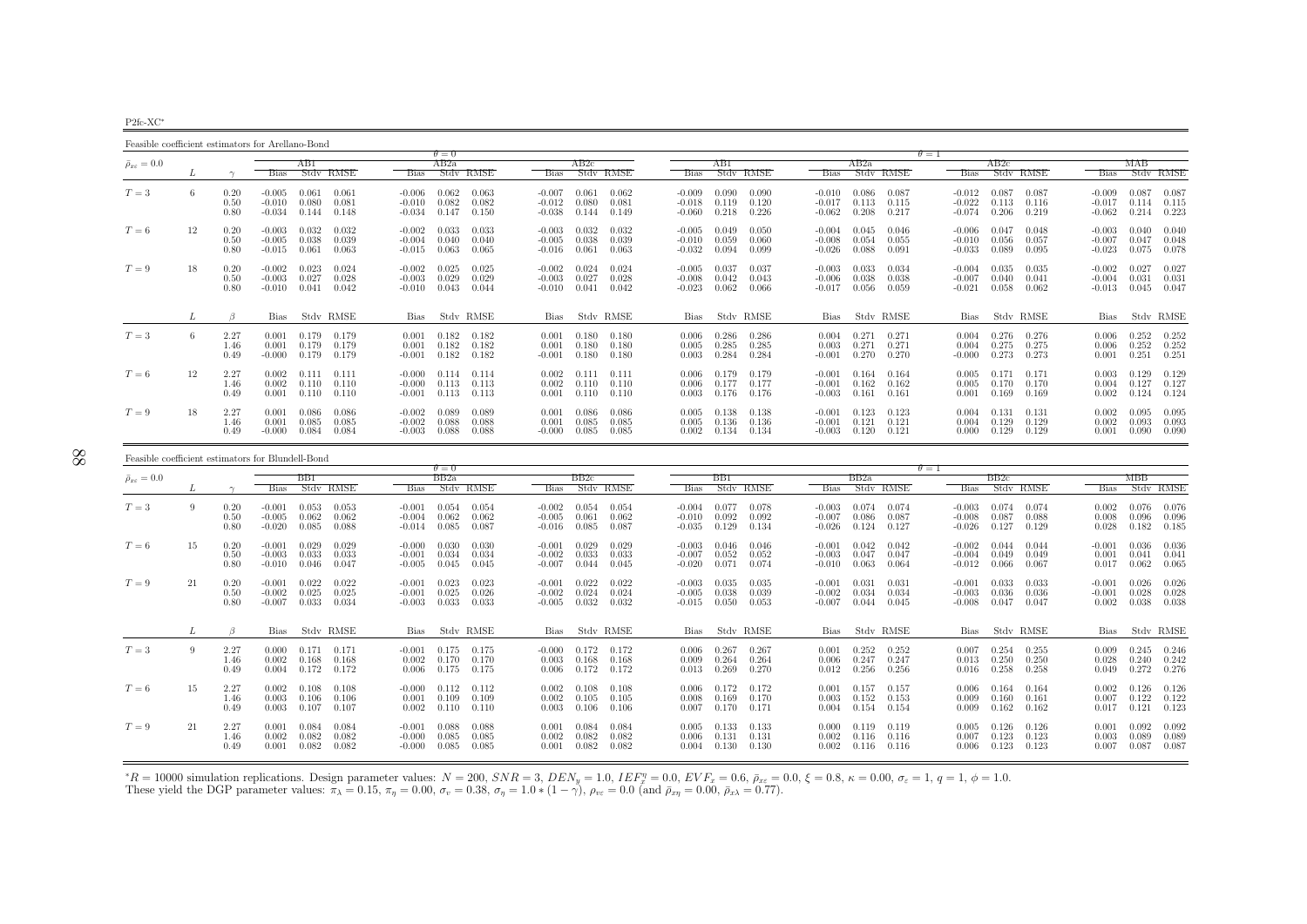P2ft-XC<sup>∗</sup>

| Feasible t-test Arellano-Bond: actual significance level |    |                      |                         |                                                             |                          |                         |                                                   |                         |                                 |                         |                                                                               |                         |                         |                                                       |                         |                                                         |                |
|----------------------------------------------------------|----|----------------------|-------------------------|-------------------------------------------------------------|--------------------------|-------------------------|---------------------------------------------------|-------------------------|---------------------------------|-------------------------|-------------------------------------------------------------------------------|-------------------------|-------------------------|-------------------------------------------------------|-------------------------|---------------------------------------------------------|----------------|
| $\bar{\rho}_{x\varepsilon}=0.0$                          |    |                      |                         |                                                             |                          | $\theta = 0$            |                                                   |                         |                                 |                         |                                                                               |                         | $\theta = 1$            |                                                       |                         |                                                         |                |
|                                                          | L  | $\gamma$             |                         | AB1 AB1aR AB1cR                                             |                          |                         |                                                   |                         | AB2a AB2aW AB2c AB2cW           |                         | AB1 AB1aR AB1cR                                                               |                         |                         | AB2a AB2aW AB2c AB2cW MAB                             |                         |                                                         |                |
| $T=3$                                                    | 6  | 0.20<br>0.50<br>0.80 | 0.055<br>0.057<br>0.070 | 0.059 0.044<br>0.071                                        | $0.060$ $0.047$<br>0.063 | 0.069<br>0.081          | $0.067$ $0.059$ $0.048$ $0.046$<br>0.060<br>0.069 | 0.050<br>0.065          | 0.049<br>0.064                  | 0.189<br>0.194<br>0.228 | 0.073 0.052<br>0.078<br>0.106                                                 | 0.056<br>0.088          | 0.098<br>0.102<br>0.128 | 0.072<br>0.072<br>0.094                               | 0.063<br>0.100          | $0.057$ $0.052$ $0.496$<br>0.058<br>0.092               | 0.503<br>0.547 |
| $T=6$                                                    | 12 | 0.20<br>0.50<br>0.80 | 0.046<br>0.048<br>0.061 | 0.050 0.037<br>$0.063$ $0.052$                              | $0.051$ $0.039$          | 0.069<br>0.070<br>0.080 | 0.051<br>0.050<br>0.060                           | 0.038<br>0.042<br>0.054 | 0.037<br>0.041<br>0.054         |                         | $0.204$ 0.068<br>$0.203$ 0.069<br>0.233 0.088                                 | 0.046<br>0.046<br>0.064 | 0.120<br>0.120<br>0.142 | 0.061<br>0.059<br>0.068                               | 0.047<br>0.050<br>0.071 | $0.045$ 0.149<br>0.048<br>0.069                         | 0.144<br>0.150 |
| $T=9$                                                    | 18 | 0.20<br>0.50<br>0.80 | 0.051<br>0.052<br>0.059 | 0.053 0.042<br>$0.054$ $0.044$                              | $0.060 \quad 0.050$      | 0.079<br>0.082<br>0.088 | 0.054 0.044<br>0.053<br>$0.057$ $0.052$ $0.051$   | 0.044                   | 0.043<br>0.045                  | 0.226                   | $0.214$ $0.069$ $0.046$<br>$0.211$ $0.068$<br>0.085 0.063                     | 0.048                   | 0.148<br>0.162          | $0.150 \quad 0.062$<br>0.060<br>0.067                 | 0.049<br>0.053<br>0.065 | $0.047$ 0.106<br>$0.052 \quad 0.105$<br>$0.063$ $0.105$ |                |
|                                                          | L  | $\beta$              | AB1                     |                                                             | AB1aR AB1cR              |                         |                                                   |                         | AB2a AB2aW AB2c AB2cW           | AB1                     | AB1aR AB1cR                                                                   |                         |                         | AB2a AB2aW AB2c                                       |                         | AB2cW MAB                                               |                |
| $T=3$                                                    | 6  | 2.27<br>1.46<br>0.49 | 0.050<br>0.049          | $0.050$ $0.054$ $0.052$<br>$0.053$ $0.051$<br>0.053 0.049   |                          | 0.060<br>0.060          | $0.061$ $0.054$ $0.053$ $0.050$<br>0.053<br>0.053 | 0.053<br>0.052          | 0.051<br>0.049                  | 0.210<br>0.205          | $0.212$ $0.066$ $0.061$<br>$0.065$ 0.061<br>0.065 0.058                       |                         | 0.088                   | $0.066$ 0.066<br>$0.087$ 0.064<br>$0.083$ 0.063       | 0.066<br>0.061          | 0.059 0.583<br>0.059 0.583<br>0.054 0.572               |                |
| $T=6$                                                    | 12 | 2.27<br>1.46<br>0.49 | 0.049<br>0.049<br>0.049 | 0.051<br>0.052<br>0.053                                     | 0.048<br>0.048<br>0.049  | 0.068<br>0.067<br>0.067 | 0.052<br>0.053<br>0.053                           | 0.049<br>0.050<br>0.048 | 0.048<br>0.048<br>0.047         |                         | $0.213$ $0.065$ $0.055$<br>$0.212$ $0.065$<br>$0.212$ 0.066                   | 0.054<br>0.053          | 0.112<br>0.113<br>0.115 | 0.061<br>0.063<br>0.063                               | 0.059<br>0.059<br>0.058 | $0.057$ $0.202$<br>0.057<br>$0.053$ $0.207$             | 0.202          |
| $T=9$                                                    | 18 | 2.27<br>1.46<br>0.49 | 0.049                   | $0.050$ $0.052$ $0.049$<br>0.052<br>$0.050$ $0.053$ $0.049$ | 0.049                    | 0.077<br>0.077          | 0.053<br>0.053<br>$0.076$ $0.053$ $0.050$         | 0.050<br>0.050          | 0.050<br>0.050<br>0.050         |                         | $0.218$ $0.064$ $0.051$<br>$0.216$ $0.062$<br>$0.214$ $0.063$ $0.050$         | 0.052                   |                         | $0.139$ $0.059$<br>$0.141$ $0.058$<br>$0.139$ $0.058$ | 0.052<br>0.053          | $0.054$ $0.052$ $0.130$<br>0.051<br>$0.051$ $0.133$     | 0.131          |
| Feasible t-test Blundell-Bond: actual significance level |    |                      |                         |                                                             |                          | $\theta = 0$            |                                                   |                         |                                 |                         |                                                                               |                         | $\theta = 1$            |                                                       |                         |                                                         |                |
| $\bar{\rho}_{x\varepsilon}=0.0$                          | L  | $\gamma$             |                         | BB1 BB1aR BB1cR                                             |                          |                         |                                                   |                         | BB2a BB2aW BB2c BB2cW           |                         | BB1 BB1aR BB1cR                                                               |                         |                         | BB2a BB2aW BB2c BB2cW MBB                             |                         |                                                         |                |
| $T=3$                                                    | 9  | 0.20<br>0.50<br>0.80 | 0.052<br>0.054          | $0.053$ $0.052$ $0.037$<br>0.051<br>0.053                   | 0.036<br>0.032           | 0.071<br>0.069<br>0.073 | 0.055<br>0.055<br>0.053                           | 0.045<br>0.038          | 0.046 0.042<br>0.041<br>0.034   | 0.195<br>0.205          | 0.191 0.070 0.044<br>0.069 0.044<br>0.074 0.045                               |                         | 0.110                   | $0.105$ 0.065<br>0.064<br>$0.124$ 0.068               | 0.055<br>0.055<br>0.060 | $0.048$ 0.458<br>0.050<br>0.050                         | 0.465<br>0.571 |
| $T=6$                                                    | 15 | 0.20<br>0.50<br>0.80 | 0.047<br>0.045<br>0.055 | $0.050$ $0.035$<br>$0.050$ $0.035$<br>0.057 0.038           |                          | 0.072<br>0.075          | $0.070$ $0.051$ $0.039$<br>0.049<br>0.050         | 0.038<br>0.039          | 0.038<br>0.036<br>0.037         |                         | $0.202$ $0.067$ $0.043$<br>$0.206$ $0.066$ $0.042$<br>$0.221$ $0.081$ $0.047$ |                         | 0.127<br>0.136          | $0.127$ $0.061$<br>0.057<br>0.060                     | 0.050<br>0.049<br>0.049 | $0.047$ $0.138$<br>0.044 0.139<br>0.044 0.196           |                |
| $T=9$                                                    | 21 | 0.20<br>0.50<br>0.80 | 0.051<br>0.051<br>0.049 | 0.052<br>0.053<br>0.054 0.039                               | 0.039<br>0.042           | 0.083<br>0.082<br>0.078 | 0.056 0.042<br>0.053<br>0.050                     | 0.044                   | 0.041<br>0.043<br>$0.041$ 0.039 | 0.208<br>0.205<br>0.220 | $0.067$ 0.048<br>0.068<br>$0.077$ 0.051                                       | 0.045                   | 0.156<br>0.153<br>0.162 | 0.063<br>0.059<br>0.058                               | 0.049<br>0.047<br>0.047 | $0.046$ $0.101$<br>0.046<br>$0.043$ $0.100$             | 0.100          |
|                                                          | L  | $\beta$              | BB1                     |                                                             | BB1aR BB1cR              |                         |                                                   |                         | BB2a BB2aW BB2c BB2cW           | BB1                     | BB1aR BB1cR                                                                   |                         |                         | BB2a BB2aW BB2c                                       |                         | BB2cW MBB                                               |                |
| $T=3$                                                    | 9  | 2.27<br>1.46<br>0.49 | 0.051<br>0.048<br>0.050 | $0.054$ $0.051$<br>$0.053$ $0.050$<br>$0.054$ $0.051$       |                          | 0.067<br>0.064<br>0.067 | 0.055<br>0.052<br>0.055 0.054                     | 0.053<br>0.050          | 0.051<br>0.049<br>0.052         |                         | $0.207$ $0.068$ $0.060$<br>$0.210$ $0.067$ $0.058$<br>$0.214$ $0.070$ $0.060$ |                         | 0.101                   | $0.102 \quad 0.064$<br>0.065<br>$0.107$ 0.070         | 0.068<br>0.067<br>0.070 | $0.060$ $0.573$<br>0.059<br>$0.062$ 0.637               | 0.575          |
| $T=6$                                                    | 15 | 2.27<br>1.46<br>0.49 | 0.050<br>0.049<br>0.049 | 0.052<br>0.052<br>0.052                                     | 0.050<br>0.049<br>0.049  | 0.071<br>0.073<br>0.070 | 0.053<br>0.052<br>0.053                           | 0.052<br>0.051<br>0.049 | 0.051<br>0.049<br>0.048         | 0.216                   | $0.212$ $0.066$ $0.055$<br>0.214 0.067<br>0.066                               | 0.054<br>0.054          | 0.124<br>0.127          | $0.122 \quad 0.062$<br>0.061<br>0.063                 | 0.064<br>0.062<br>0.061 | $0.061$ $0.202$<br>0.059<br>0.058                       | 0.206<br>0.227 |
| $T=9$                                                    | 21 | 2.27<br>1.46<br>0.49 | 0.050                   | $0.050$ $0.052$ $0.050$<br>0.051<br>$0.051$ $0.053$ $0.050$ | 0.050                    | 0.080<br>0.079          | 0.052<br>0.051<br>$0.080$ $0.054$ $0.051$ $0.050$ | 0.051<br>0.050          | 0.051<br>0.049                  |                         | $0.215$ $0.064$ $0.051$<br>$0.216$ 0.065<br>$0.217$ $0.065$ $0.051$           | 0.053                   | 0.147<br>0.147          | 0.059<br>0.060<br>$0.153$ 0.060                       | 0.055<br>0.055<br>0.055 | 0.053<br>0.053<br>0.053 0.142                           | 0.130<br>0.132 |

 ${}^*R = 10000$  simulation replications. Design parameter values:  $N = 200$ ,  $SNR = 3$ ,  $DEN_y = 1.0$ ,  $IEF''_x = 0.0$ ,  $EVF_x = 0.6$ ,  $\bar{\rho}_{xx} = 0.0$ ,  $\xi = 0.8$ ,  $\kappa = 0.00$ ,  $\sigma_{\varepsilon} = 1$ ,  $q = 1$ ,  $\phi = 1.0$ . These yield the DGP paramet

P2fJ-XC<sup>∗</sup>

| Feasible Sargan-Hansen test: rejection probability |                |    |                |                      |                         |                                   |                                           |                         |                         |                                           |                         |                               |                         |  |
|----------------------------------------------------|----------------|----|----------------|----------------------|-------------------------|-----------------------------------|-------------------------------------------|-------------------------|-------------------------|-------------------------------------------|-------------------------|-------------------------------|-------------------------|--|
|                                                    |                | df |                |                      |                         |                                   |                                           | $\theta = 0$            |                         |                                           |                         |                               |                         |  |
| $\bar{\rho}_{x\varepsilon}=0.0$                    | AВ             | BB | Inc            | $\sim$               |                         |                                   | $JAB_a^{(2,1)}JBB_a^{(2,1)}JES_a^{(2,1)}$ |                         |                         | $JAB_c^{(2,1)}JBB_c^{(2,1)}JES_c^{(2,1)}$ | JMAB JMBB JESM          |                               |                         |  |
| $T=3$                                              | 4              | 6  | $\overline{2}$ | 0.20<br>0.50<br>0.80 | 0.042<br>0.045<br>0.051 | $0.044$ $0.046$<br>0.042<br>0.043 | 0.044<br>0.042                            | 0.045<br>0.046<br>0.050 | 0.040<br>0.038<br>0.037 | 0.039<br>0.032<br>0.032                   | 0.270<br>0.264<br>0.268 | 0.255<br>0.278<br>0.378       | 0.254<br>0.272<br>0.372 |  |
| $T=6$                                              | 10             | 12 | $\overline{2}$ | 0.20<br>0.50<br>0.80 | 0.045<br>0.048<br>0.050 | 0.047<br>0.047<br>0.046           | 0.049<br>0.046<br>0.044                   | 0.041<br>0.042<br>0.042 | 0.043<br>0.042<br>0.042 | 0.046<br>0.043<br>0.039                   | 0.050<br>0.052<br>0.052 | 0.296<br>0.301<br>0.327       | 0.366<br>0.375<br>0.405 |  |
| $T=9$                                              | 16             | 18 | $\overline{2}$ | 0.20<br>0.50<br>0.80 | 0.044<br>0.044<br>0.043 | 0.043<br>0.043<br>0.044 0.049     | 0.051<br>0.051                            | 0.039<br>0.040<br>0.038 | 0.039<br>0.038<br>0.038 | 0.048<br>0.044<br>0.045                   | 0.044<br>0.045<br>0.046 | 0.301<br>0.305<br>0.312       | 0.398<br>0.403<br>0.409 |  |
|                                                    |                | df |                |                      |                         |                                   |                                           | $\theta = 1$            |                         |                                           |                         |                               |                         |  |
| $\bar{\rho}_{x\varepsilon}=0.0$                    | AВ             | BB | Inc            | $\gamma$             |                         |                                   | $JAB_a^{(2,1)}JBB_a^{(2,1)}JES_a^{(2,1)}$ |                         |                         | $JAB_c^{(2,1)}JBB_c^{(2,1)}JES_c^{(2,1)}$ |                         | JMAB JMBB JESM                |                         |  |
| $T=3$                                              | $\overline{4}$ | 6  | $\overline{2}$ | 0.20<br>0.50<br>0.80 | 0.036<br>0.039<br>0.046 | 0.034 0.044<br>0.035<br>0.036     | 0.043<br>0.039                            | 0.043<br>0.044<br>0.053 | 0.039<br>0.039<br>0.046 | 0.041<br>0.039<br>0.042                   | 0.290<br>0.290<br>0.300 | 0.470<br>0.518<br>0.598       | 0.455<br>0.500<br>0.584 |  |
| $T=6$                                              | 10             | 12 | $\overline{2}$ | 0.20<br>0.50<br>0.80 | 0.030<br>0.032<br>0.035 | 0.029<br>0.030<br>0.032           | 0.046<br>0.047<br>0.047                   | 0.034<br>0.037<br>0.041 | 0.035<br>0.035<br>0.039 | 0.041<br>0.040<br>0.049                   | 0.054<br>0.055<br>0.058 | 0.603<br>0.615<br>0.646       | 0.649<br>0.660<br>0.688 |  |
| $T=9$                                              | 16             | 18 | $\overline{2}$ | 0.20<br>0.50<br>0.80 | 0.028<br>0.027<br>0.030 | 0.025<br>0.024<br>0.027           | 0.046<br>0.047<br>0.049                   | 0.035<br>0.035<br>0.037 | 0.033<br>0.035<br>0.036 | 0.049<br>0.049<br>0.052                   | 0.043<br>0.043<br>0.044 | 0.638<br>0.647<br>0.665 0.709 | 0.686<br>0.695          |  |

 ${}^*R = 10000$  simulation replications. Design parameter values:  $N = 200$ ,  $SNR = 3$ ,  $DEN_y = 1.0$ ,  $IEF_x^{\eta} = 0.0$ ,  $EVF_x = 0.6$ ,  $\bar{\rho}_{xe} = 0.0$ ,  $\xi = 0.8$ ,  $\kappa = 0.00$ ,  $\sigma_{\varepsilon} = 1$ ,  $q = 1$ ,  $\phi = 1.0$ . These yield the DGP param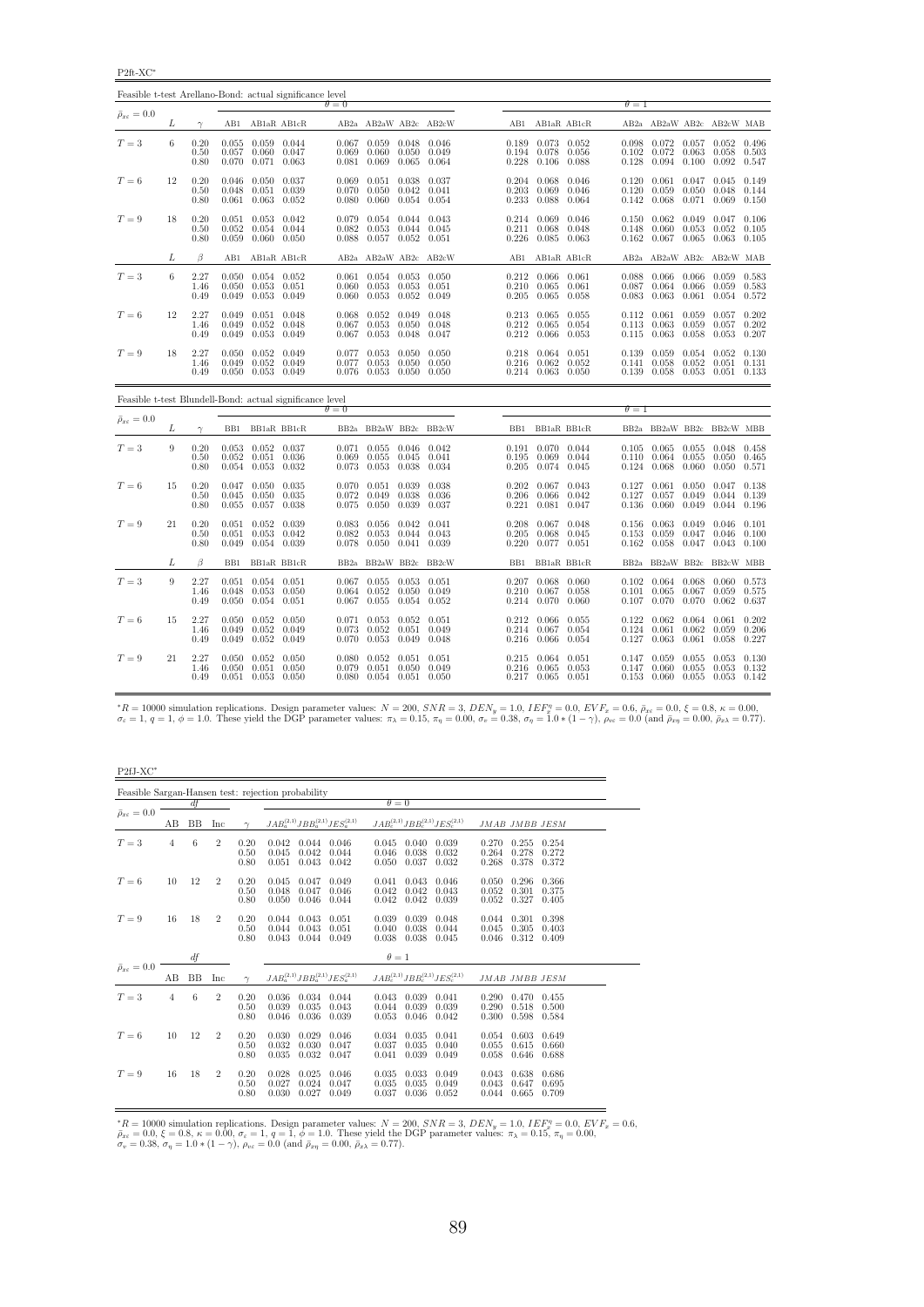P2fJ-XC<sup>∗</sup> : additional findings

|                                 |                |                 |                  |                      | Feasible Sargan-Hansen test: rejection probability                                     |                                                                                                                                                                |                                                     |  |
|---------------------------------|----------------|-----------------|------------------|----------------------|----------------------------------------------------------------------------------------|----------------------------------------------------------------------------------------------------------------------------------------------------------------|-----------------------------------------------------|--|
| $\bar{\rho}_{x\varepsilon}=0.0$ |                | df              |                  |                      |                                                                                        | $\theta = 0$                                                                                                                                                   |                                                     |  |
|                                 | AB             | BB              | Inc              | $\gamma$             |                                                                                        | $JAB^{\left(1,0\right)}JBB_{a}^{\left(1,0\right)}JES^{\left(1,0\right)} \qquad JAB_{a}^{\left(1,1\right)}JBB_{a}^{\left(1,1\right)}JES_{a}^{\left(1,1\right)}$ | $JAB_c^{(1,1)}JBB_c^{(1,1)}JES_c^{(1,1)}$           |  |
| $T=3$                           | $\overline{4}$ | 6               | $\sqrt{2}$       | 0.20<br>0.50         | $0.047$ $0.045$ $0.048$<br>0.048<br>$0.046$ $0.048$                                    | $0.046$ $0.050$ $0.052$<br>0.048<br>0.051<br>0.055                                                                                                             | $0.046$ $0.042$ $0.041$<br>0.047<br>$0.042$ 0.038   |  |
|                                 |                |                 |                  | 0.80                 | 0.053<br>0.048<br>0.048                                                                | 0.054<br>0.052<br>0.056                                                                                                                                        | 0.051<br>0.042<br>0.040                             |  |
| $T=6$                           | 10             | 12              | $\overline{2}$   | 0.20                 | 0.051<br>0.055<br>0.052                                                                | 0.054<br>0.055<br>0.050                                                                                                                                        | 0.042<br>0.043<br>0.047                             |  |
|                                 |                |                 |                  | 0.50<br>0.80         | 0.050<br>0.054<br>0.054<br>0.052<br>0.054<br>0.057                                     | 0.051<br>0.056<br>0.056<br>0.055<br>0.056<br>0.063                                                                                                             | 0.042<br>0.043<br>0.046<br>0.042<br>0.046<br>0.049  |  |
| $T=9$                           | 16             | 18              | $\overline{2}$   | 0.20                 | 0.049<br>$0.050 \quad 0.051$                                                           | 0.049<br>0.051<br>0.057                                                                                                                                        | 0.039<br>0.039 0.048                                |  |
|                                 |                |                 |                  | 0.50<br>0.80         | $0.051$ $0.054$<br>0.049<br>$0.048$ $0.051$ $0.059$                                    | 0.047<br>0.051<br>0.059<br>$0.049$ $0.055$ $0.065$                                                                                                             | 0.040<br>0.039 0.047<br>$0.038$ $0.040$ $0.053$     |  |
|                                 |                |                 |                  |                      |                                                                                        | $\theta=1$                                                                                                                                                     |                                                     |  |
| $\bar{\rho}_{x\varepsilon}=0.0$ |                | df              |                  |                      |                                                                                        |                                                                                                                                                                |                                                     |  |
|                                 | AВ             | BB              | Inc              | $\gamma$             | $JAB^{(1,0)}JBB^{(1,0)}_aJES^{(1,0)}$                                                  | $JAB_a^{(1,1)}JBB_a^{(1,1)}JES_a^{(1,1)}$                                                                                                                      | $JAB_c^{(1,1)}JBB_c^{(1,1)}JES_c^{(1,1)}$           |  |
| $T=3$                           | $\overline{4}$ | 6               | $\sqrt{2}$       | 0.20<br>0.50         | $0.257$ $0.295$ $0.156$<br>0.264<br>0.329<br>0.200                                     | 0.060<br>$0.062$ 0.063<br>0.068<br>0.071<br>0.061                                                                                                              | 0.055<br>$0.051$ $0.047$<br>0.056<br>$0.054$ 0.050  |  |
|                                 |                |                 |                  | 0.80                 | 0.280<br>0.364 0.228                                                                   | 0.075<br>0.072<br>0.073                                                                                                                                        | 0.061<br>0.066<br>0.055                             |  |
| $T=6$                           | 10             | 12              | $\overline{2}$   | 0.20                 | 0.502<br>0.532<br>0.167                                                                | 0.057<br>0.056<br>0.061                                                                                                                                        | 0.041<br>0.040<br>0.045                             |  |
|                                 |                |                 |                  | 0.50<br>0.80         | 0.218<br>0.511<br>0.560<br>0.534<br>0.597<br>0.268                                     | 0.058<br>0.062<br>0.069<br>0.061<br>0.080<br>0.091                                                                                                             | 0.043<br>0.042<br>0.048<br>0.047<br>0.050<br>0.060  |  |
| $T=9$                           | 16             | 18              | $\overline{2}$   | 0.20                 | 0.667<br>0.687 0.174                                                                   | 0.056<br>0.061<br>0.051                                                                                                                                        | 0.038<br>0.037<br>0.051                             |  |
|                                 |                |                 |                  | 0.50<br>0.80         | 0.675<br>0.219<br>0.707<br>$0.690$ $0.741$<br>0.279                                    | 0.052<br>0.059<br>0.074<br>0.056<br>$0.080$ $0.112$                                                                                                            | 0.039<br>$0.040$ $0.055$<br>$0.042$ $0.043$ $0.064$ |  |
|                                 |                |                 |                  |                      | Feasible Sargan-Hansen test: rejection probability                                     |                                                                                                                                                                |                                                     |  |
|                                 |                | df              |                  |                      | $\theta = 0$                                                                           |                                                                                                                                                                |                                                     |  |
| $\bar{\rho}_{x\varepsilon}=0.0$ | AB             | BB              | Inc              | $\gamma$             | $JAB_a^{(2,2)}JBB_a^{(2,2)}JES_a^{(2,2)}$                                              | $JAB_c^{(2,2)}JBB_c^{(2,2)}JES_c^{(2,2)}$                                                                                                                      |                                                     |  |
| $T=3$                           |                |                 |                  |                      |                                                                                        |                                                                                                                                                                |                                                     |  |
|                                 |                |                 |                  |                      |                                                                                        |                                                                                                                                                                |                                                     |  |
|                                 | $\overline{4}$ | $6\phantom{1}6$ | $\overline{2}$   | 0.20<br>0.50         | $0.042$ $0.044$ $0.045$<br>0.044<br>0.041 0.044                                        | $0.045$ $0.040$ $0.039$<br>0.046<br>0.039<br>0.031                                                                                                             |                                                     |  |
|                                 |                |                 |                  | 0.80                 | 0.042<br>0.051<br>0.040                                                                | 0.051<br>0.037<br>0.031                                                                                                                                        |                                                     |  |
| $T=6$                           | 10             | 12              | $\overline{2}$   | 0.20<br>0.50         | 0.045<br>0.047<br>0.049<br>0.048<br>0.047<br>0.047                                     | 0.043<br>0.046<br>0.041<br>0.042<br>0.042<br>0.043                                                                                                             |                                                     |  |
|                                 |                |                 |                  | 0.80                 | 0.051<br>0.045<br>0.045                                                                | 0.042<br>0.041<br>0.039                                                                                                                                        |                                                     |  |
| $T=9$                           | 16             | 18              | $\boldsymbol{2}$ | 0.20                 | 0.044 0.043<br>0.050<br>0.049                                                          | 0.039<br>0.039<br>0.047<br>0.044                                                                                                                               |                                                     |  |
|                                 |                |                 |                  | 0.50<br>0.80         | 0.043<br>0.043<br>$0.043$ $0.042$ $0.049$                                              | 0.040<br>0.038<br>0.038<br>$0.037$ 0.043                                                                                                                       |                                                     |  |
|                                 |                | df              |                  |                      | $\theta = 1$                                                                           |                                                                                                                                                                |                                                     |  |
| $\bar{\rho}_{x\varepsilon}=0.0$ | AB             | BB              | Inc              | $\gamma$             | $JAB_{a}^{\left( 2,2\right) }JBB_{a}^{\left( 2,2\right) }JES_{a}^{\left( 2,2\right) }$ | $JAB_c^{(2,2)}JBB_c^{(2,2)}JES_c^{(2,2)}$                                                                                                                      |                                                     |  |
| $T=3$                           | $\overline{4}$ | $6\phantom{1}6$ | $\overline{2}$   | 0.20                 | 0.036 0.036 0.046                                                                      | $0.042$ $0.039$ $0.040$                                                                                                                                        |                                                     |  |
|                                 |                |                 |                  | 0.50                 | 0.038<br>0.038<br>0.047                                                                | 0.044<br>0.038<br>0.037                                                                                                                                        |                                                     |  |
|                                 |                |                 |                  | 0.80                 | 0.048<br>0.039<br>0.043                                                                | 0.057<br>0.044<br>0.040                                                                                                                                        |                                                     |  |
| $T=6$                           | 10             | 12              | $\overline{2}$   | 0.20<br>0.50         | 0.030<br>0.030<br>0.049<br>0.032<br>0.032<br>0.050                                     | 0.034<br>0.041<br>0.034<br>0.036<br>0.034<br>0.039                                                                                                             |                                                     |  |
|                                 |                |                 |                  | 0.80                 | 0.035<br>0.037<br>0.053                                                                | 0.036<br>0.041<br>0.046                                                                                                                                        |                                                     |  |
| $T=9$                           | 16             | 18              | $\boldsymbol{2}$ | 0.20<br>0.50<br>0.80 | 0.029<br>0.028<br>0.048<br>0.027<br>0.051<br>0.029<br>$0.032$ $0.031$ $0.056$          | 0.034<br>0.032<br>0.049<br>0.035<br>0.034<br>0.048<br>0.037 0.035 0.050                                                                                        |                                                     |  |

 ${}^*R = 10000$  simulation replications. Design parameter values:  $N = 200$ ,  $SNR = 3$ ,  $DEN_y = 1.0$ ,  $IEF_x^{\eta} = 0.0$ ,  $EVF_x = 0.6$ ,  $\bar{\rho}_{xe} = 0.0$ ,  $\xi = 0.8$ ,  $\kappa = 0.00$ ,  $\sigma_{\varepsilon} = 1$ ,  $q = 1$ ,  $\phi = 1.0$ . These yield the DGP param

P2-XC<sup>∗</sup>

| Standard errors of error components $\eta_i$ and $\varepsilon_{it}$ |    |                                                   |            |                         |                          |                         |                      |                                                                                      |                                    |                         |                                       |                         |                         |                 |                                                                                                                   |                                       |            |
|---------------------------------------------------------------------|----|---------------------------------------------------|------------|-------------------------|--------------------------|-------------------------|----------------------|--------------------------------------------------------------------------------------|------------------------------------|-------------------------|---------------------------------------|-------------------------|-------------------------|-----------------|-------------------------------------------------------------------------------------------------------------------|---------------------------------------|------------|
|                                                                     |    |                                                   |            |                         |                          |                         | $\theta = 0$         |                                                                                      |                                    |                         |                                       |                         |                         | $\theta = 1$    |                                                                                                                   |                                       |            |
| $\bar{\rho}_{x\varepsilon} = 0.0$                                   |    |                                                   |            |                         | Bias $\hat{\sigma}_\eta$ |                         |                      | Bias $\hat{\sigma}_e$                                                                |                                    |                         | Bias $\hat{\sigma}_n$                 |                         |                         |                 |                                                                                                                   | Bias $\hat{\sigma}_\varepsilon$       |            |
|                                                                     | L  |                                                   | $\sigma_n$ |                         | AB1 AB2a                 | AB2c                    |                      | AB1 AB2a AB2c                                                                        |                                    | AB1                     | AB <sub>2a</sub> AB <sub>2c</sub>     |                         | MAB                     | AB1             |                                                                                                                   | AB <sub>2a</sub> AB <sub>2c</sub> MAB |            |
| $T=3$                                                               | 6. | $0.20\ 0.80$<br>$0.50 \quad 0.50$<br>$0.80\ 0.20$ |            | 0.037<br>0.075<br>0.252 | 0.039<br>0.077<br>0.257  | 0.040<br>0.079<br>0.259 |                      | $-0.004$ $-0.004$ $-0.004$<br>$-0.006 - 0.006 - 0.006$<br>$-0.014$ $-0.014$ $-0.016$ |                                    | 0.081<br>0.154          | 0.076<br>0.142<br>0.454 0.430         | 0.081<br>0.152<br>0.452 | 0.069<br>0.137<br>0.437 |                 | $-0.010$ $-0.009$ $-0.010$ $-0.009$<br>$-0.012$ $-0.011$ $-0.014$ $-0.012$<br>$-0.025$ $-0.025$ $-0.031$ $-0.026$ |                                       |            |
| $T=6$                                                               | 12 | $0.20\ 0.80$<br>$0.50 \quad 0.50$<br>$0.80\ 0.20$ |            | 0.011<br>0.022<br>0.070 | 0.012<br>0.023<br>0.072  | 0.012<br>0.023<br>0.072 |                      | $-0.001$ $-0.001$ $-0.001$<br>$-0.001$ $-0.001$ $-0.001$<br>$-0.005 - 0.004 - 0.005$ |                                    | 0.028<br>0.052<br>0.161 | 0.023<br>0.043<br>0.135               | 0.026<br>0.049<br>0.155 | 0.014<br>0.029<br>0.101 |                 | $-0.003$ $-0.002$ $-0.003$ $-0.002$<br>$-0.004$ $-0.003$ $-0.004$ $-0.003$<br>$-0.010$ $-0.008$ $-0.011$ $-0.008$ |                                       |            |
| $T=9$                                                               | 18 | $0.20\ 0.80$<br>$0.50 \quad 0.50$<br>$0.80\ 0.20$ |            | 0.007<br>0.013<br>0.038 | 0.007<br>0.013<br>0.038  | 0.007<br>0.013<br>0.038 |                      | $-0.000 - 0.000 - 0.000$<br>$-0.000 - 0.000 - 0.000$<br>$-0.002 - 0.002 - 0.002$     |                                    | 0.017<br>0.031<br>0.092 | 0.013<br>0.024<br>0.071               | 0.015<br>0.028<br>0.085 | 0.007<br>0.014<br>0.045 |                 | $-0.001$ $-0.001$ $-0.001$ $-0.001$<br>$-0.002$ $-0.001$ $-0.002$ $-0.001$<br>$-0.006$ $-0.004$ $-0.005$ $-0.004$ |                                       |            |
|                                                                     | L  |                                                   | $\sigma_n$ | BB1                     | BB <sub>2a</sub>         | BB2c                    | BB1                  | BB <sub>2a</sub>                                                                     | BB2c                               | BB1                     | BB <sub>2a</sub>                      | BB <sub>2c</sub>        | <b>MBB</b>              | B <sub>B1</sub> | BB <sub>2a</sub>                                                                                                  | BB2c                                  | <b>MBB</b> |
| $T=3$                                                               | 9  | $0.20\ 0.80$<br>$0.50 \quad 0.50$<br>$0.80\ 0.20$ |            | 0.024<br>0.044<br>0.126 | 0.024<br>0.042<br>0.112  | 0.024<br>0.043<br>0.116 |                      | $-0.003 - 0.002 - 0.003$<br>$-0.004$ $-0.003$ $-0.004$<br>$-0.010 - 0.008 - 0.009$   |                                    | 0.053<br>0.092<br>0.238 | 0.047<br>0.078<br>0.205               | 0.048<br>0.079<br>0.208 | 0.043<br>0.076<br>0.313 |                 | $-0.008$ $-0.006$ $-0.007$ $-0.006$<br>$-0.010$ $-0.008$ $-0.008$ $-0.002$<br>$-0.020$ $-0.015$ $-0.015$ $0.014$  |                                       |            |
| $T=6$                                                               | 15 | $0.20\ 0.80$<br>$0.50 \quad 0.50$<br>$0.80\ 0.20$ |            | 0.008<br>0.015<br>0.043 | 0.008<br>0.013<br>0.033  | 0.008<br>0.014<br>0.037 |                      | $-0.001 - 0.000 - 0.001$<br>$-0.001 - 0.000 - 0.001$<br>$-0.003 - 0.002 - 0.003$     |                                    | 0.021<br>0.038<br>0.104 | 0.015<br>0.027<br>0.070 0.078         | 0.017<br>0.030          | 0.010<br>0.017<br>0.028 |                 | $-0.003 - 0.002 - 0.002 - 0.002$<br>$-0.003$ $-0.002$ $-0.002$ $-0.001$<br>$-0.008$ $-0.004$ $-0.005$ 0.006       |                                       |            |
| $T=9$                                                               | 21 | $0.20\ 0.80$<br>$0.50 \quad 0.50$<br>$0.80\ 0.20$ |            | 0.005<br>0.009<br>0.025 | 0.005<br>0.008<br>0.018  | 0.005<br>0.008<br>0.021 | $-0.000$<br>$-0.000$ | $-0.002 - 0.001 - 0.001$                                                             | $0.000 - 0.000$<br>$0.000 - 0.000$ | 0.013<br>0.024<br>0.065 | 0.010<br>0.017<br>$0.040 \quad 0.044$ | 0.010<br>0.018          | 0.006<br>0.011<br>0.017 |                 | $-0.001$ $-0.001$ $-0.001$ $-0.001$<br>$-0.002$ $-0.001$ $-0.001$ $-0.001$<br>$-0.004$ $-0.002$ $-0.002$ 0.001    |                                       |            |

 ${}^{*}R = 10000$  simulation replications. Design parameter values:  $N = 200$ ,  $SNR = 3$ ,  $DEN_y = 1.0$ ,  $IEF_x^{\eta} = 0.0$ ,  $EVF_x = 0.6$ ,  $\bar{\rho}_{xz} = 0.0$ ,  $\xi = 0.8$ ,  $\kappa = 0.00$ ,<br>  $\sigma_{\varepsilon} = 1$ ,  $q = 1$ ,  $\phi = 1.0$ . These yield the DGP par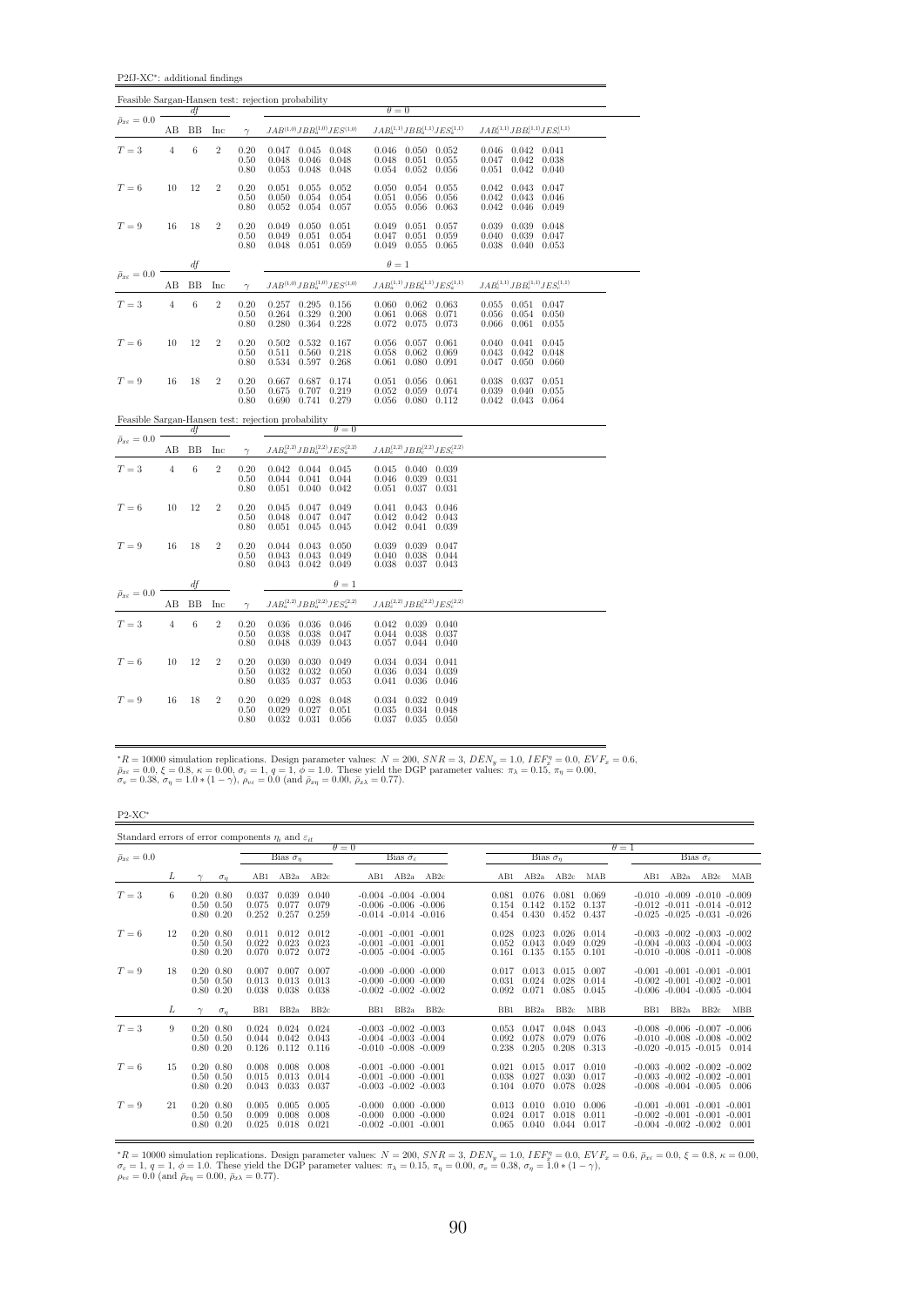| '311-<br>- 1<br><b>.</b> |  |
|--------------------------|--|
|                          |  |

| Unfeasible coefficient estimators                    |     |           |                |                      |                                  |                                       |                                             |                            |                                   |                                             |                                        |                                   |                         |                         |                               |                                   |                         |                      |                                  |                                             |                         |                         |                         |                         |                         |
|------------------------------------------------------|-----|-----------|----------------|----------------------|----------------------------------|---------------------------------------|---------------------------------------------|----------------------------|-----------------------------------|---------------------------------------------|----------------------------------------|-----------------------------------|-------------------------|-------------------------|-------------------------------|-----------------------------------|-------------------------|----------------------|----------------------------------|---------------------------------------------|-------------------------|-------------------------|-------------------------|-------------------------|-------------------------|
| $\bar{\rho}_{x\varepsilon}=0.0$                      |     | L         |                |                      |                                  | ABu                                   |                                             | $\theta = 0$               | BBu                               |                                             |                                        | ABu                               |                         |                         |                               | BBu                               |                         | $\theta = 1$         |                                  | MABu                                        |                         |                         |                         | <b>MBBu</b>             |                         |
|                                                      | AВ  | BB        |                | $\gamma$             | Bias                             |                                       | Stdy RMSE                                   | Bias                       |                                   | Stdy RMSE                                   | Bias                                   |                                   | Stdy RMSE               |                         | Bias                          |                                   | Stdy RMSE               |                      | Bias                             |                                             | Stdy RMSE               |                         | <b>Bias</b>             |                         | Stdy RMSE               |
| $T=3$                                                | 11  | 16        |                | 0.20<br>0.50<br>0.80 | $-0.011$<br>$-0.021$<br>$-0.073$ | 0.074<br>0.131                        | $0.057$ 0.058<br>0.077<br>0.151             | 0.004<br>0.003<br>$-0.006$ | 0.053<br>0.065                    | 0.048 0.048<br>0.053<br>0.065               | $-0.022$<br>-0.041<br>$-0.142$ 0.179   | 0.079<br>0.103                    | 0.082<br>0.111<br>0.229 |                         | 0.002<br>$-0.002$<br>$-0.015$ | 0.065<br>0.072<br>0.092           | 0.065<br>0.072<br>0.093 |                      | $-0.026$<br>$-0.087$             | $-0.014$ 0.062<br>0.082<br>0.142            | 0.064<br>0.086<br>0.166 |                         | 0.004<br>0.005<br>0.000 | 0.052<br>0.057<br>0.066 | 0.053<br>0.058<br>0.066 |
| $T=6$                                                | 50  | 61        |                | 0.20<br>0.50<br>0.80 | $-0.009$<br>$-0.016$<br>$-0.052$ | 0.028<br>0.033<br>0.051               | 0.030<br>0.037<br>0.073                     | 0.004<br>0.006<br>0.002    | 0.026<br>0.027<br>0.030           | 0.026<br>0.028<br>0.030                     | $-0.030$<br>-0.092                     | $-0.017$ 0.040<br>0.046<br>0.069  | 0.043<br>0.055<br>0.115 |                         | 0.006<br>0.005<br>$-0.002$    | 0.036<br>0.037<br>0.040           | 0.036<br>0.037<br>0.040 |                      | $-0.010$<br>$-0.019$<br>$-0.060$ | 0.030<br>0.035<br>0.055                     | 0.031<br>0.040<br>0.081 |                         | 0.003<br>0.007<br>0.007 | 0.028<br>0.030<br>0.030 | 0.028<br>0.030<br>0.031 |
| $T=9$                                                | 116 | 133       |                | 0.20<br>0.50<br>0.80 | $-0.008$<br>$-0.014$<br>$-0.040$ | 0.021<br>0.023<br>0.032               | 0.022<br>0.027<br>0.051                     | 0.004<br>0.006<br>0.004    | 0.019<br>0.020<br>0.020           | 0.020<br>0.021<br>0.021                     | $-0.014$ 0.029<br>$-0.024$<br>$-0.068$ | 0.031<br>0.042                    | 0.032<br>0.039<br>0.080 |                         | 0.006<br>0.007<br>0.002       | 0.026<br>0.026<br>0.026           | 0.027<br>0.027<br>0.026 |                      | $-0.009$<br>$-0.015$             | 0.022<br>0.024<br>$-0.046$ 0.034            | 0.023<br>0.029<br>0.057 |                         | 0.002<br>0.006<br>0.009 | 0.021<br>0.022<br>0.021 | 0.021<br>0.022<br>0.023 |
|                                                      | AВ  | BB        |                | $\beta$              | Bias                             |                                       | Stdy RMSE                                   | Bias                       |                                   | Stdy RMSE                                   | Bias                                   |                                   | Stdy RMSE               |                         | Bias                          |                                   | Stdy RMSE               |                      | Bias                             |                                             | Stdy RMSE               |                         | <b>Bias</b>             |                         | Stdy RMSE               |
| $T=3$                                                | 11  | 16        |                | 2.27<br>1.46<br>0.49 | 0.004<br>0.003<br>$-0.003$       | 0.157                                 | $0.158$ $0.158$<br>0.157<br>$0.154$ $0.154$ | 0.022<br>0.020<br>0.017    | 0.144                             | $0.149$ $0.151$<br>0.145<br>$0.144$ $0.145$ | 0.007<br>0.003<br>$-0.008$             | 0.234<br>0.232<br>0.225           | 0.234<br>0.232<br>0.225 |                         | 0.031<br>0.030<br>0.026       | 0.210<br>0.203<br>0.204           | 0.212<br>0.205<br>0.206 |                      | 0.005<br>0.003                   | 0.158<br>0.156<br>$-0.004$ 0.154            | 0.158<br>0.156<br>0.154 |                         | 0.022<br>0.021<br>0.020 | 0.151<br>0.146<br>0.144 | 0.153<br>0.148<br>0.145 |
| $T=6$                                                | 50  | 61        |                | 2.27<br>1.46<br>0.49 | 0.010<br>0.011<br>0.006          | 0.086<br>0.084<br>0.081               | 0.087<br>0.084<br>0.081                     | 0.017<br>0.016<br>0.014    | 0.083<br>0.079<br>0.073           | 0.085<br>0.081<br>0.074                     | 0.018<br>0.009                         | $0.016$ $0.123$<br>0.119<br>0.115 | 0.124<br>0.121<br>0.116 |                         | 0.024<br>0.022<br>0.018       | 0.116<br>0.109<br>0.101           | 0.118<br>0.111<br>0.102 |                      | 0.011<br>0.012<br>0.007          | 0.086<br>0.084<br>0.081                     | 0.087<br>0.085<br>0.081 |                         | 0.017<br>0.018<br>0.018 | 0.085<br>0.081<br>0.073 | 0.087<br>0.083<br>0.076 |
| $T=9$                                                | 116 | 133       |                | 2.27<br>1.46<br>0.49 | 0.011<br>0.013                   | 0.063<br>0.061<br>$0.010 \quad 0.058$ | 0.064<br>0.062<br>0.058                     | 0.014<br>0.015             | 0.062<br>0.058<br>$0.014$ $0.052$ | 0.063<br>0.060<br>0.054                     | 0.019<br>0.022                         | 0.089<br>0.085<br>$0.016$ 0.080   | 0.091<br>0.088<br>0.082 |                         | 0.021<br>0.020<br>0.017       | 0.085<br>0.079<br>0.070           | 0.087<br>0.082<br>0.072 |                      | 0.012                            | 0.064<br>$0.015$ $0.061$<br>$0.011$ $0.058$ | 0.065<br>0.063<br>0.059 |                         | 0.014<br>0.016<br>0.018 | 0.063<br>0.060<br>0.053 | 0.065<br>0.062<br>0.056 |
| Unfeasible t-test: actual significance level         |     | L         |                |                      |                                  |                                       | $\theta = 0$                                |                            |                                   |                                             |                                        |                                   |                         |                         |                               | $\theta = 1$                      |                         |                      |                                  |                                             |                         |                         |                         |                         |                         |
| $\bar{\rho}_{x\varepsilon}=0.0$                      | AВ  | <b>BB</b> |                | $\gamma$             | ABu                              | BBu                                   |                                             | $\beta$                    | ABu                               | BBu                                         | $\gamma$                               | ABu                               |                         |                         | BBu MABu MBBu                 |                                   |                         | $\beta$              | ABu                              |                                             | BBu MABu MBBu           |                         |                         |                         |                         |
| $T=3$                                                | 11  | 16        |                | 0.20<br>0.50<br>0.80 | 0.057<br>0.060<br>0.086          | 0.050<br>0.053<br>0.051               |                                             | 2.27<br>1.46<br>0.49       | 0.047<br>0.047<br>0.042           | 0.051<br>0.051<br>0.051                     | 0.20<br>0.50<br>0.80                   | 0.058<br>0.065<br>0.120           | 0.050<br>0.048<br>0.057 | 0.056<br>0.059<br>0.094 | 0.052<br>0.054<br>0.056       |                                   |                         | 2.27<br>1.46<br>0.49 | 0.047<br>0.045<br>0.036          | 0.052<br>0.051<br>0.050                     | 0.048<br>0.047<br>0.040 | 0.051<br>0.049<br>0.050 |                         |                         |                         |
| $T=6$                                                | 50  | 61        |                | 0.20<br>0.50<br>0.80 | 0.057<br>0.072<br>0.168          | 0.046<br>0.052<br>0.051               |                                             | 2.27<br>1.46<br>0.49       | 0.050<br>0.052<br>0.050           | 0.052<br>0.053<br>0.052                     | 0.20<br>0.50<br>0.80                   | 0.070<br>0.097<br>0.262           | 0.051<br>0.055<br>0.054 | 0.060<br>0.076<br>0.185 | 0.046<br>0.054<br>0.060       |                                   |                         | 2.27<br>1.46<br>0.49 | 0.052<br>0.052<br>0.047          | 0.056<br>0.053<br>0.052                     | 0.050<br>0.051<br>0.050 | 0.052<br>0.054<br>0.053 |                         |                         |                         |
| $T=9$                                                | 116 | 133       |                | 0.20<br>0.50<br>0.80 | 0.069<br>0.093<br>0.235          | 0.052<br>0.058<br>0.059               |                                             | 2.27<br>1.46<br>0.49       | 0.050<br>0.051<br>0.055           | 0.050<br>0.052<br>0.055                     | 0.20<br>0.50<br>0.80                   | 0.082<br>0.122<br>0.370           | 0.055<br>0.058<br>0.054 | 0.072<br>0.098<br>0.271 | 0.055<br>0.061<br>0.073       |                                   |                         | 2.27<br>1.46<br>0.49 | 0.054<br>0.057                   | 0.056<br>0.055<br>$0.054$ 0.053             | 0.050<br>0.053<br>0.056 | 0.052<br>0.055<br>0.062 |                         |                         |                         |
| Unfeasible Sargan-Hansen test: rejection probability |     | df        |                |                      |                                  |                                       |                                             | $\theta = 0$               |                                   |                                             |                                        |                                   |                         | $\theta = 1$            |                               |                                   |                         |                      |                                  |                                             |                         |                         |                         |                         |                         |
| $\bar{\rho}_{x\varepsilon}=0.0$                      | AВ  | BB        | Inc            | $\gamma$             | $JABu$                           | JBBu                                  | JESu                                        |                            |                                   | $JMABu$ $JMMBu$ $JESMu$                     | JABu                                   | JBBu                              | JESu                    |                         | $JMABu\quad JMMBu\quad JESMu$ |                                   |                         |                      |                                  |                                             |                         |                         |                         |                         |                         |
| $T=3$                                                | 9   | 13        | $\overline{4}$ | 0.20<br>0.50<br>0.80 | 0.048<br>0.050<br>0.042          | 0.049<br>0.049<br>0.050               | 0.046<br>0.047<br>0.065                     | 0.048<br>0.050<br>0.042    | 0.049<br>0.049<br>0.050           | 0.046<br>0.047<br>0.065                     | 0.047<br>0.044<br>0.034                | 0.048<br>0.046<br>0.049           | 0.045<br>0.053<br>0.076 |                         | 0.049<br>0.041                | $0.048$ $0.051$<br>0.049<br>0.053 | 0.047<br>0.049<br>0.064 |                      |                                  |                                             |                         |                         |                         |                         |                         |
| $T=6$                                                | 48  | 58        | 10             | 0.20<br>0.50<br>0.80 | 0.045<br>0.042<br>0.037          | 0.048<br>0.045<br>0.046               | 0.045<br>0.044<br>0.072                     | 0.045<br>0.042<br>0.037    | 0.048<br>0.045<br>0.046           | 0.045<br>0.044<br>0.072                     | 0.044<br>0.031                         | $0.049$ $0.046$<br>0.044<br>0.048 | 0.047<br>0.053<br>0.100 |                         | 0.041<br>0.035                | $0.044$ $0.047$<br>0.044<br>0.042 | 0.047<br>0.048<br>0.068 |                      |                                  |                                             |                         |                         |                         |                         |                         |
| $T=9$                                                | 114 | 130       | 16             | 0.20<br>0.50<br>0.80 | 0.047<br>0.046<br>0.038          | 0.051<br>0.049<br>0.047               | 0.046<br>0.049<br>0.081                     | 0.047<br>0.046             | 0.051<br>0.049<br>$0.038$ $0.047$ | 0.046<br>0.049<br>0.081                     | 0.051<br>0.048                         | 0.052<br>0.050<br>$0.034$ $0.052$ | 0.047<br>0.054<br>0.114 |                         | 0.046<br>0.045                | 0.050<br>0.047<br>0.035 0.044     | 0.051<br>0.050<br>0.080 |                      |                                  |                                             |                         |                         |                         |                         |                         |

 ${}^*R = 10000$  simulation replications. Design parameter values:  $N = 200$ ,  $SNR = 3$ ,  $DEN_y = 1.0$ ,  $IEF_x^T = 0.3$ ,  $EVF_x = 0.6$ ,  $\bar{\rho}_{xc} = 0.0$ ,  $\xi = 0.8$ ,  $\kappa = 0.00$ ,  $\sigma_{\varepsilon} = 1$ ,  $q = 1$ ,  $\phi = 1.0$ .<br>These yield the DGP paramet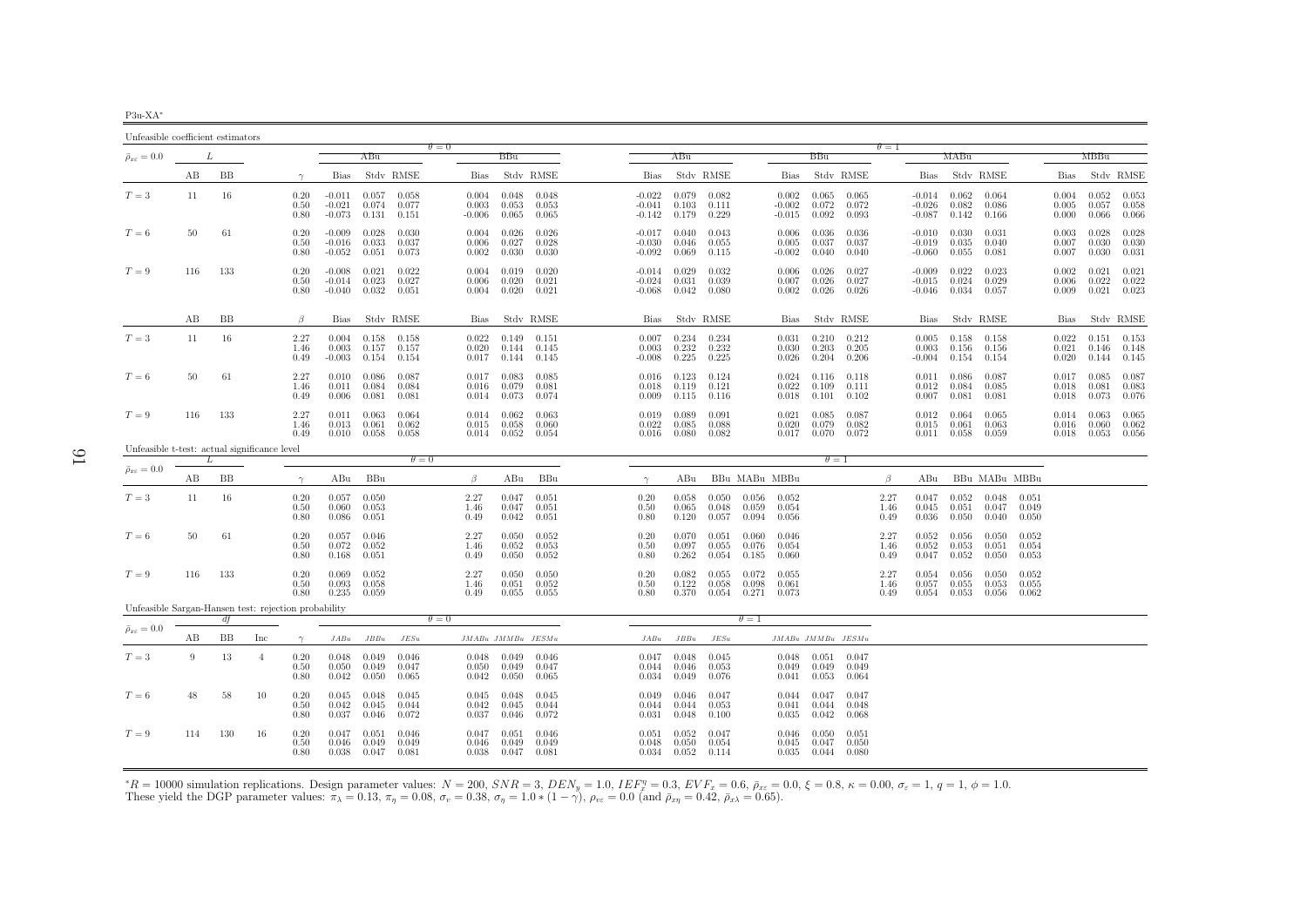P3fc-XA∗

Feasible coefficient estimators for Arellano-Bond $\theta = 0$  $AB2a$  $\theta = 1$ <br>a  $\theta = 1$  $\bar{\rho}_{x\varepsilon}=0.0$  $_{\varepsilon}$  = 0.0  $_{\varepsilon}$   $_{\varepsilon}$   $_{\varepsilon}$   $_{\varepsilon}$   $_{\varepsilon}$   $_{\varepsilon}$   $_{\varepsilon}$   $_{\varepsilon}$   $_{\varepsilon}$   $_{\varepsilon}$   $_{\varepsilon}$   $_{\varepsilon}$   $_{\varepsilon}$   $_{\varepsilon}$   $_{\varepsilon}$   $_{\varepsilon}$   $_{\varepsilon}$   $_{\varepsilon}$   $_{\varepsilon}$   $_{\varepsilon}$   $_{\varepsilon}$   $_{\varepsilon}$   $_{\varepsilon}$ L  $\gamma$  Bias Stdv RMSE Bias Stdv RMSE Bias Stdv RMSE Bias Stdv RMSE Bias Stdv RMSE Bias Stdv RMSE Bias Stdv RMSE0.084  $T=3$  $T=3 \hskip 1.0 11 \hskip 1.0 0.20$  -0.011 0.057 0.058 -0.011 0.059 0.060 -0.011 0.058 0.059 -0.021 0.086 0.088 -0.018 0.079 0.081 -0.021 0.080 0.082 -0.020 0.082 0.084<br>0.50 -0.021 0.077 -0.020 0.077 0.080 -0.021 0.075 0.075 0.07  $0.50$   $-0.021$   $0.074$   $0.077$   $-0.020$   $0.077$   $0.080$   $-0.021$   $0.075$   $0.078$   $-0.040$   $0.112$   $0.118$   $-0.034$   $0.104$   $0.109$   $-0.039$   $0.104$   $0.111$   $-0.038$   $0.107$   $0.114$  $0.189$   $0.230$ 0.80 -0.073 0.131 0.151 -0.074 0.137 0.156 -0.072 0.134 0.152 -0.135 0.194 0.236 -0.127 0.186 0.225 -0.136 0.182 0.227 -0.132 0.189 0.2300.038  $T=6$  $T=6$   $50$   $0.20$   $-0.009$   $0.028$   $0.030$   $-0.009$   $0.031$   $0.033$   $-0.009$   $0.029$   $0.030$   $-0.018$   $0.045$   $0.048$   $-0.015$   $0.040$   $0.043$   $-0.016$   $0.043$   $-0.013$   $0.035$   $0.038$   $0.037$   $-0.016$   $0.037$   $0.040$   $0.$ 0.50 -0.016 0.033 0.037 -0.016 0.037 0.040 -0.016 0.034 0.037 -0.033 0.052 0.061 -0.027 0.047 0.054 -0.029 0.046 0.055 -0.025 0.042 0.048 $0.066$   $0.104$  $0.80$   $-0.052$   $0.051$   $0.073$   $-0.053$   $0.057$   $0.078$   $-0.051$   $0.052$   $0.073$   $-0.099$   $0.077$   $0.126$   $-0.087$   $0.073$   $0.113$   $-0.092$   $0.070$   $0.115$   $-0.081$  $0.026$  $T=9$  $T=9 \hspace{1.5mm} 116 \hspace{1.5mm} 0.20 \hspace{1.5mm} 0.011 \hspace{1.5mm} 0.022 \hspace{1.5mm} 0.016 \hspace{1.5mm} 0.023 \hspace{1.5mm} 0.025 \hspace{1.5mm} 0.013 \hspace{1.5mm} 0.021 \hspace{1.5mm} 0.023 \hspace{1.5mm} 0.021 \hspace{1.5mm} 0.023 \hspace{1.5mm} 0.021 \hspace{1.5mm} 0.023 \hspace{1.5mm}$  $\begin{array}{cccccccccccc} 0.20 & -0.008 & 0.021 & 0.022 & -0.008 & 0.023 & 0.025 & -0.008 & 0.021 & 0.023 & -0.016 & 0.033 & 0.037 & -0.015 & 0.031 & 0.034 & -0.014 & 0.029 & 0.032 & -0.011 & 0.024 & 0.026 & 0.032 & -0.014 & 0.023 & 0.027 & 0.033 & 0.027 & 0.036 & 0.045 & -0$  $0.039$   $0.069$ 0.80 -0.040 0.032 0.051 -0.041 0.036 0.054 -0.040 0.032 0.051 -0.075 0.049 0.090 -0.070 0.047 0.085 -0.068 0.043 0.080 -0.057 0.039 0.069 $L \qquad \qquad \beta$ Bias Stdv RMSE Bias Stdv RMSE Bias Stdv RMSE Bias Stdv RMSE Bias Stdv RMSE Bias Stdv RMSE Bias Stdv RMSE Bias Stdv RMSE 0.234  $T=3$  $T=3 \hskip 1.0 \hskip 1.0 \hskip 1.0 \hskip 1.0 \hskip 1.0 \hskip 1.0 \hskip 1.0 \hskip 1.0 \hskip 1.0 \hskip 1.0 \hskip 1.0 \hskip 1.0 \hskip 1.0 \hskip 1.0 \hskip 1.0 \hskip 1.0 \hskip 1.0 \hskip 1.0 \hskip 1.0 \hskip 1.0 \hskip 1.0 \hskip 1.0 \hskip 1.0 \hskip 1.0 \hskip 1.0 \hskip 1.0 \hskip 1.0 \$  $\begin{array}{cccccccccccccccc} 2.27 & 0.004 & 0.158 & 0.158 & 0.005 & 0.163 & 0.163 & 0.004 & 0.159 & 0.159 & 0.009 & 0.250 & 0.251 & 0.007 & 0.230 & 0.230 & 0.007 & 0.233 & 0.234 & 0.007 & 0.234 & 0.234 & 0.232 & 0.232 & 0.232 & 0.232 & 0.232 & 0.232 & 0.232 & 0.232 &$  $0.226$  $0.49$   $-0.003$   $0.154$   $-0.003$   $0.160$   $0.160$   $-0.003$   $0.156$   $-0.005$   $0.242$   $0.242$   $-0.008$   $0.223$   $0.223$   $-0.008$   $0.226$   $0.226$   $-0.005$   $0.226$   $-0.005$   $0.226$   $0.226$ 0.014 0.105 0.106  $T=6$  $T=6 \hspace{1cm} 50 \hspace{1cm} 2.27 \hspace{1cm} 0.010 \hspace{1cm} 0.086 \hspace{1cm} 0.087 \hspace{1cm} 0.010 \hspace{1cm} 0.095 \hspace{1cm} 0.096 \hspace{1cm} 0.010 \hspace{1cm} 0.093 \hspace{1cm} 0.011 \hspace{1cm} 0.087 \hspace{1cm} 0.087 \hspace{1cm} 0.087 \hspace{1.2cm} 0.019 \hspace{1cm} 0.138 \hspace{1cm} 0.1$ 1.46 0.011 0.084 0.084 0.011 0.092 0.093 0.011 0.084 0.085 0.021 0.134 0.136 0.016 0.117 0.118 0.018 0.120 0.121 0.016 0.102 0.1030.099 0.49 0.006 0.081 0.081 0.006 0.089 0.090 0.006 0.082 0.082 0.011 0.130 0.130 0.007 0.113 0.114 0.009 0.116 0.117 0.008 0.099 0.0990.074  $T=9$  $T=9 \hspace{1.5mm} 116 \hspace{1.5mm} 2.27 \hspace{1.5mm} 0.011 \hspace{1.5mm} 0.063 \hspace{1.5mm} 0.064 \hspace{1.5mm} 0.012 \hspace{1.5mm} 0.071 \hspace{1.5mm} 0.072 \hspace{1.5mm} 0.011 \hspace{1.5mm} 0.064 \hspace{1.5mm} 0.064 \hspace{1.5mm} 0.064 \hspace{1.5mm} 0.064 \hspace{1.5mm} 0.065 \hspace{1.5mm}$ 1.46 0.013 0.061 0.062 0.014 0.068 0.069 0.013 0.061 0.063 0.026 0.098 0.102 0.024 0.091 0.094 0.022 0.085 0.088 0.018 0.070 0.072 $0.013$   $0.066$   $0.067$ 0.49 0.010 0.058 0.058 0.010 0.064 0.065 0.010 0.058 0.059 0.018 0.093 0.095 0.016 0.086 0.088 0.016 0.081 0.083 0.013 0.066 0.067

| Feasible coefficient estimators for Blundell-Bond |     |                      |                               |                         |                         |                               |                         |                         |                            |                         |                                   |                                  |                         |                         |                                  |                         |                         |                               |                         |                         |                            |                         |                         |
|---------------------------------------------------|-----|----------------------|-------------------------------|-------------------------|-------------------------|-------------------------------|-------------------------|-------------------------|----------------------------|-------------------------|-----------------------------------|----------------------------------|-------------------------|-------------------------|----------------------------------|-------------------------|-------------------------|-------------------------------|-------------------------|-------------------------|----------------------------|-------------------------|-------------------------|
|                                                   |     |                      |                               |                         |                         |                               | $\theta = 0$            |                         |                            |                         |                                   |                                  |                         |                         |                                  |                         |                         | $\theta = 1$                  |                         |                         |                            |                         |                         |
| $\bar{\rho}_{x\varepsilon}=0.0$                   |     |                      |                               | BB1                     |                         |                               | BB2a                    |                         |                            | BB2c                    |                                   |                                  | BB1                     |                         |                                  | BB2a                    |                         |                               | BB2c                    |                         |                            | МВВ                     |                         |
|                                                   |     |                      | <b>Bias</b>                   |                         | Stdy RMSE               | <b>Bias</b>                   |                         | Stdy RMSE               | <b>Bias</b>                |                         | Stdy RMSE                         | <b>Bias</b>                      |                         | Stdy RMSE               | <b>Bias</b>                      |                         | Stdy RMSE               | <b>Bias</b>                   |                         | Stdy RMSE               | <b>Bias</b>                |                         | Stdy RMSE               |
| $T=3$                                             | 16  | 0.20<br>0.50<br>0.80 | 0.002<br>$-0.004$<br>$-0.025$ | 0.048<br>0.055<br>0.072 | 0.048<br>0.056<br>0.076 | 0.004<br>0.000<br>$-0.012$    | 0.050<br>0.057<br>0.076 | 0.051<br>0.057<br>0.077 | 0.004<br>0.002<br>$-0.008$ | 0.050<br>0.056<br>0.073 | 0.050<br>0.056<br>0.073           | $-0.005$<br>$-0.015$<br>$-0.047$ | 0.071<br>0.082<br>0.107 | 0.072<br>0.083<br>0.117 | 0.000<br>$-0.006$<br>$-0.028$    | 0.066<br>0.076<br>0.105 | 0.066<br>0.076<br>0.109 | 0.002<br>$-0.002$<br>$-0.015$ | 0.068<br>0.077<br>0.104 | 0.068<br>0.077<br>0.105 | 0.001<br>0.005<br>0.006    | 0.071<br>0.088<br>0.134 | 0.071<br>0.088<br>0.134 |
| $T=6$                                             | 61  | 0.20<br>0.50<br>0.80 | 0.001<br>$-0.005$<br>$-0.025$ | 0.026<br>0.028<br>0.036 | 0.026<br>0.029<br>0.044 | 0.002<br>0.001<br>$-0.012$    | 0.028<br>0.031<br>0.038 | 0.028<br>0.031<br>0.039 | 0.005<br>0.005<br>$-0.002$ | 0.027<br>0.029<br>0.034 | 0.028<br>0.030<br>0.034           | $-0.006$<br>$-0.016$<br>$-0.050$ | 0.041<br>0.044<br>0.053 | 0.041<br>0.047<br>0.074 | $-0.003$<br>$-0.009$<br>$-0.037$ | 0.036<br>0.039<br>0.049 | 0.036<br>0.041<br>0.061 | 0.005<br>0.004<br>$-0.007$    | 0.038<br>0.039<br>0.046 | 0.038<br>0.040<br>0.046 | 0.001<br>0.003<br>0.005    | 0.034<br>0.039<br>0.051 | 0.034<br>0.039<br>0.052 |
| $T=9$                                             | 133 | 0.20<br>0.50<br>0.80 | 0.001<br>$-0.005$<br>$-0.023$ | 0.020<br>0.021<br>0.025 | 0.020<br>0.021<br>0.034 | 0.001<br>$-0.003$<br>$-0.018$ | 0.021<br>0.022<br>0.026 | 0.021<br>0.022<br>0.032 | 0.004<br>0.006<br>0.000    | 0.020<br>0.021<br>0.023 | 0.021<br>0.022<br>0.023           | $-0.006$<br>$-0.016$<br>$-0.047$ | 0.031<br>0.032<br>0.038 | 0.032<br>0.036<br>0.061 | $-0.005$<br>$-0.014$<br>$-0.043$ | 0.029<br>0.031<br>0.036 | 0.030<br>0.033<br>0.056 | 0.006<br>0.006<br>$-0.004$    | 0.028<br>0.028<br>0.030 | 0.028<br>0.029<br>0.031 | 0.000<br>0.002<br>$-0.002$ | 0.024<br>0.026<br>0.032 | 0.024<br>0.026<br>0.032 |
|                                                   |     |                      | Bias                          |                         | Stdy RMSE               | Bias                          |                         | Stdv RMSE               | Bias                       |                         | Stdv RMSE                         | Bias                             |                         | Stdy RMSE               | Bias                             |                         | Stdv RMSE               | Bias                          |                         | Stdv RMSE               | <b>Bias</b>                |                         | Stdy RMSE               |
| $T=3$                                             | 16  | 2.27<br>1.46<br>0.49 | 0.019<br>0.015<br>0.012       | 0.150<br>0.146<br>0.147 | 0.151<br>0.147<br>0.147 | 0.019<br>0.017<br>0.015       | 0.158<br>0.153<br>0.154 | 0.159<br>0.154<br>0.155 | 0.021<br>0.020<br>0.017    | 0.151<br>0.146          | 0.153<br>$0.146$ $0.147$<br>0.147 | 0.025<br>0.024<br>0.022          | 0.231<br>0.227<br>0.226 | 0.232<br>0.228<br>0.227 | 0.022<br>0.021<br>0.019          | 0.215<br>0.208<br>0.210 | 0.216<br>0.209<br>0.210 | 0.030<br>0.031<br>0.026       | 0.212<br>0.206<br>0.208 | 0.214<br>0.208<br>0.210 | 0.029<br>0.042<br>0.052    | 0.216<br>0.213<br>0.236 | 0.218<br>0.217<br>0.241 |
| $T=6$                                             | 61  | 2.27<br>1.46<br>0.49 | 0.015<br>0.014<br>0.012       | 0.084<br>0.081<br>0.078 | 0.085<br>0.082<br>0.078 | 0.014<br>0.013<br>0.011       | 0.093<br>0.089<br>0.084 | 0.094<br>0.090<br>0.085 | 0.016<br>0.015<br>0.014    | 0.084<br>0.080<br>0.074 | 0.086<br>0.081<br>0.076           | 0.023<br>0.025<br>0.022          | 0.132<br>0.128<br>0.122 | 0.134<br>0.130<br>0.124 | 0.018<br>0.019<br>0.017          | 0.117<br>0.113<br>0.108 | 0.119<br>0.114<br>0.109 | 0.022<br>0.021<br>0.019       | 0.117<br>0.110<br>0.103 | 0.119<br>0.112<br>0.105 | 0.018<br>0.020<br>0.018    | 0.102<br>0.098<br>0.093 | 0.104<br>0.100<br>0.095 |
| $T=9$                                             | 133 | 2.27<br>1.46<br>0.49 | 0.013<br>0.014<br>0.013       | 0.062<br>0.059<br>0.056 | 0.063<br>0.061<br>0.057 | 0.013<br>0.014<br>0.012       | 0.068<br>0.065<br>0.060 | 0.069<br>0.066<br>0.062 | 0.013<br>0.014<br>0.013    | 0.063<br>0.059<br>0.053 | 0.064<br>0.061<br>0.055           | 0.023<br>0.026<br>0.023          | 0.100<br>0.095<br>0.089 | 0.102<br>0.099<br>0.092 | 0.021<br>0.024<br>0.022          | 0.094<br>0.089<br>0.084 | 0.096<br>0.093<br>0.086 | 0.019<br>0.019<br>0.018       | 0.086<br>0.080<br>0.072 | 0.088<br>0.082<br>0.074 | 0.016<br>0.017<br>0.017    | 0.072<br>0.068<br>0.062 | 0.073<br>0.070<br>0.064 |

 ${}^*R = 10000$  simulation replications. Design parameter values:  $N = 200$ ,  $SNR = 3$ ,  $DEN_y = 1.0$ ,  $IEF_x^T = 0.3$ ,  $EVF_x = 0.6$ ,  $\bar{\rho}_{xc} = 0.0$ ,  $\xi = 0.8$ ,  $\kappa = 0.00$ ,  $\sigma_{\varepsilon} = 1$ ,  $q = 1$ ,  $\phi = 1.0$ .<br>These yield the DGP paramet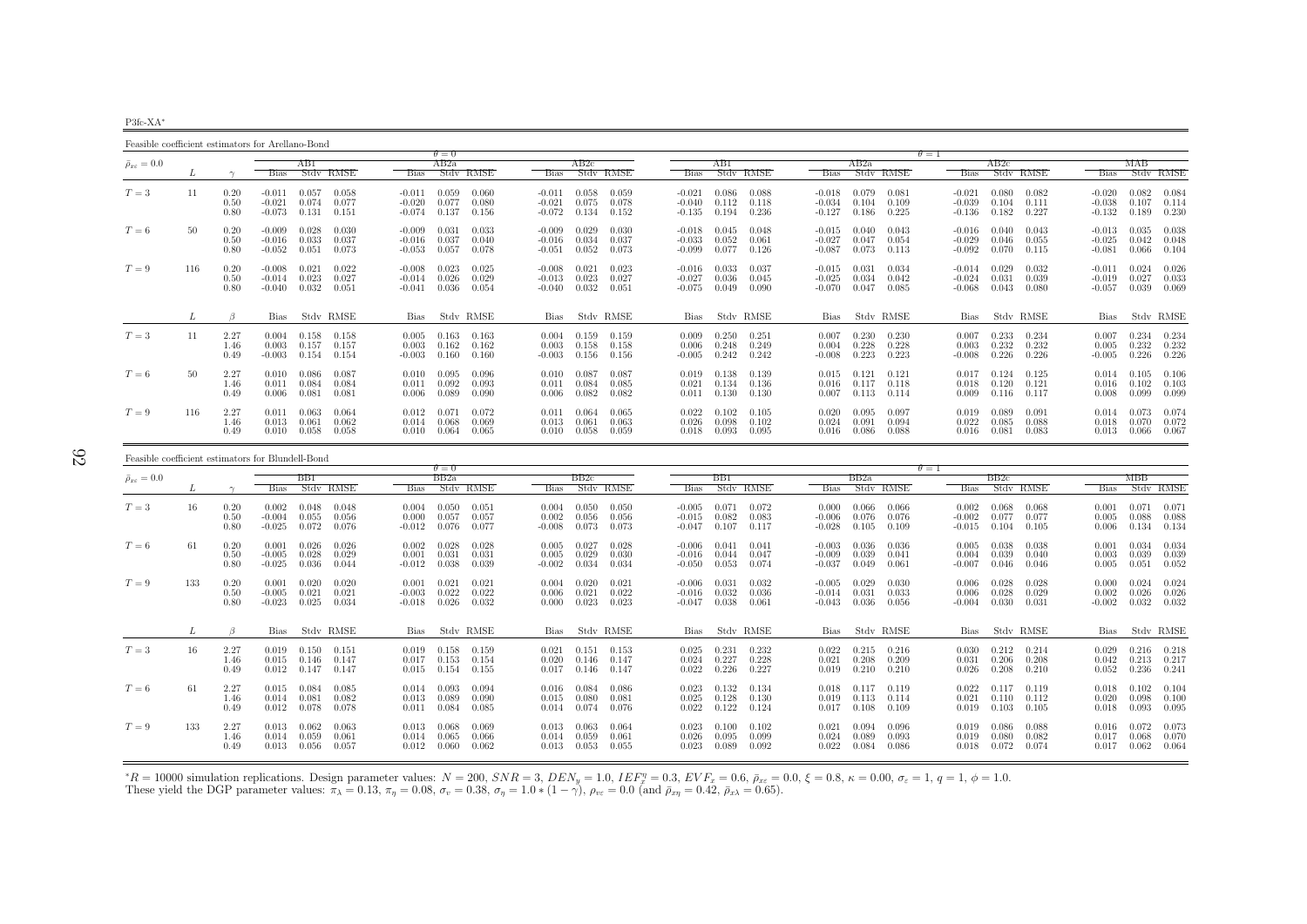P3ft-XA<sup>∗</sup>

| Feasible t-test Arellano-Bond: actual significance level |     |                                  |                         |                                                                       |                 |                         |                                                             |                         |                         |                         |                                                                               |                |                         |                                                                           |                         |                                                     |                |
|----------------------------------------------------------|-----|----------------------------------|-------------------------|-----------------------------------------------------------------------|-----------------|-------------------------|-------------------------------------------------------------|-------------------------|-------------------------|-------------------------|-------------------------------------------------------------------------------|----------------|-------------------------|---------------------------------------------------------------------------|-------------------------|-----------------------------------------------------|----------------|
| $\bar{\rho}_{x\varepsilon}=0.0$                          |     |                                  |                         |                                                                       |                 | $\theta = 0$            |                                                             |                         |                         |                         |                                                                               |                | $\theta = 1$            |                                                                           |                         |                                                     |                |
|                                                          | L   | $\gamma$                         |                         | AB1 AB1aR AB1cR                                                       |                 |                         |                                                             |                         | AB2a AB2aW AB2c AB2cW   |                         | AB1 AB1aR AB1cR                                                               |                |                         | AB2a AB2aW AB2c AB2cW MAB                                                 |                         |                                                     |                |
| $T=3$                                                    | 11  | 0.20<br>0.50<br>0.80             | 0.069                   | $0.061$ $0.065$ $0.056$<br>$0.070$ $0.063$<br>$0.116$ $0.116$ $0.110$ |                 | 0.092<br>0.138          | $0.084$ $0.061$ $0.064$ $0.060$<br>0.068<br>$0.103$ $0.118$ | 0.071                   | 0.065<br>0.110          | 0.219<br>0.237<br>0.335 | 0.086 0.069<br>0.098<br>0.179                                                 | 0.083<br>0.158 | 0.147<br>0.239          | $0.131$ $0.072$ $0.082$<br>0.081<br>0.143                                 | 0.098<br>0.185          | $0.067$ 0.556<br>0.083<br>$0.162$ 0.686             | 0.582          |
| $T=6$                                                    | 50  | 0.20<br>0.50<br>0.80             | 0.059<br>0.186          | 0.076 0.076 0.067<br>$0.180$ $0.169$                                  | $0.060$ $0.050$ | 0.163<br>0.180<br>0.309 | $0.060$ $0.057$<br>0.068<br>0.136                           | 0.074<br>0.178          | 0.052<br>0.069<br>0.166 | 0.292                   | $0.246$ $0.091$ $0.066$<br>0.118 0.092<br>$0.532$ $0.303$ $0.261$             |                | 0.349<br>0.390<br>0.596 | 0.076<br>0.094<br>0.221                                                   | 0.078<br>0.108<br>0.290 | $0.067$ $0.201$<br>$0.092$ 0.238<br>$0.261$ $0.450$ |                |
| $T=9$                                                    | 116 | 0.20<br>0.50<br>0.80             | 0.070<br>0.096<br>0.245 | 0.073<br>0.095<br>0.234 0.230                                         | 0.061<br>0.087  | 0.326<br>0.357<br>0.545 | $0.067$ 0.068<br>0.082<br>$0.187$ 0.238                     | 0.093                   | 0.065<br>0.088<br>0.227 |                         | $0.275$ $0.101$ $0.075$<br>0.341 0.144 0.114<br>0.639 0.389 0.344             |                | 0.722                   | 0.684 0.094 0.087<br>0.134<br>0.881 0.357 0.393                           | 0.129                   | $0.076$ 0.154<br>0.115<br>$0.360$ $0.444$           | 0.195          |
|                                                          | L   | $\beta$                          | AB1                     | AB1aR AB1cR                                                           |                 |                         |                                                             |                         | AB2a AB2aW AB2c AB2cW   | AB1                     | AB1aR AB1cR                                                                   |                |                         | AB2a AB2aW AB2c AB2cW MAB                                                 |                         |                                                     |                |
| $T=3$                                                    | 11  | 2.27<br>1.46<br>0.49             | 0.051                   | $0.052$ $0.052$ $0.051$<br>$0.052$ $0.050$<br>$0.049$ $0.051$ $0.049$ |                 | 0.072<br>0.073          | $0.071$ $0.056$ $0.057$ $0.052$<br>0.055<br>0.052           | 0.056<br>0.055          | 0.051<br>0.050          |                         | $0.215$ $0.070$ $0.065$<br>0.214 0.071 0.065<br>$0.215$ $0.069$ $0.062$       |                |                         | $0.114$ $0.061$ $0.071$ $0.055$ $0.587$<br>$0.115$ $0.062$<br>0.113 0.062 | 0.070<br>0.068          | 0.054 0.587<br>0.054 0.581                          |                |
| $T=6$                                                    | 50  | 2.27<br>1.46<br>0.49             | 0.052<br>0.055<br>0.054 | $0.054$ $0.051$<br>0.055<br>$0.054$ $0.054$                           | 0.053           | 0.147<br>0.147<br>0.144 | 0.056<br>0.055<br>0.053                                     | 0.057<br>0.059<br>0.058 | 0.052<br>0.054<br>0.054 | 0.222<br>0.224          | 0.068 0.058<br>0.070<br>$0.232$ 0.066                                         | 0.061<br>0.063 | 0.309<br>0.310          | $0.304$ $0.060$<br>0.060<br>0.056                                         | 0.067<br>0.068<br>0.070 | $0.057$ $0.211$<br>0.058<br>0.058                   | 0.214<br>0.226 |
| $T=9$                                                    | 116 | 2.27<br>1.46<br>0.49             | 0.050<br>0.052<br>0.058 | 0.053 0.049<br>0.055<br>0.056 0.058                                   | 0.051           | 0.295<br>0.298<br>0.298 | $0.056$ $0.054$ $0.051$<br>0.058<br>$0.055$ $0.062$ $0.058$ | 0.059                   | 0.055                   | 0.239                   | $0.231$ $0.069$ $0.058$<br>0.072<br>$0.239$ $0.069$ $0.068$                   | 0.064          | 0.648                   | $0.647$ 0.066<br>0.069<br>$0.649$ $0.064$ $0.071$                         | 0.067<br>0.068          | $0.055$ 0.137<br>0.057<br>0.059                     | 0.144<br>0.152 |
| Feasible t-test Blundell-Bond: actual significance level |     |                                  |                         |                                                                       |                 | $\theta = 0$            |                                                             |                         |                         |                         |                                                                               |                | $\theta = 1$            |                                                                           |                         |                                                     |                |
| $\bar{\rho}_{x\varepsilon}=0.0$                          | L   |                                  |                         | BB1 BB1aR BB1cR                                                       |                 |                         |                                                             |                         | BB2a BB2aW BB2c BB2cW   |                         | BB1 BB1aR BB1cR                                                               |                |                         | BB2a BB2aW BB2c BB2cW MBB                                                 |                         |                                                     |                |
| $T=3$                                                    | 16  | $\gamma$<br>0.20<br>0.50<br>0.80 | 0.051<br>0.053          | $0.051$ $0.054$ $0.042$<br>0.053<br>0.057 0.039                       | 0.043           | 0.105<br>0.105          | $0.099$ $0.062$ $0.061$ $0.051$<br>0.062<br>0.054           | 0.066<br>0.052          | 0.054<br>0.039          | 0.199<br>0.228          | $0.192$ $0.073$ $0.050$<br>0.074 0.050<br>$0.090 \quad 0.060$                 |                | 0.159<br>0.163<br>0.200 | $0.066$ 0.076<br>0.063<br>0.070                                           | 0.075<br>0.083          | $0.057$ 0.498<br>0.058<br>0.059                     | 0.505<br>0.584 |
| $T=6$                                                    | 61  | 0.20<br>0.50<br>0.80             | 0.042<br>0.050<br>0.097 | 0.052 0.036<br>0.057<br>0.105                                         | 0.040<br>0.083  | 0.186<br>0.192<br>0.219 | $0.057$ 0.055<br>0.055<br>0.054                             | 0.067<br>0.067          | 0.043<br>0.051<br>0.050 | 0.388                   | $0.201$ $0.070$ $0.047$<br>0.230 0.084 0.056<br>0.186                         | 0.132          | 0.387<br>0.410<br>0.533 | 0.064<br>0.067<br>0.111                                                   | 0.067<br>0.076<br>0.081 | $0.047$ 0.168<br>$0.053$ $0.190$<br>0.050           | 0.261          |
| $T=9$                                                    | 133 | 0.20<br>0.50<br>0.80             | 0.047<br>0.057<br>0.148 | $0.056$ $0.040$<br>0.062<br>$0.149$ $0.131$                           | 0.049           | 0.373<br>0.381<br>0.488 | 0.056 0.062<br>0.057<br>0.094 0.073                         | 0.073                   | 0.048<br>0.055<br>0.051 |                         | $0.214$ $0.072$ $0.049$<br>$0.262$ $0.094$ $0.069$<br>$0.513$ $0.277$ $0.220$ |                | 0.724<br>0.758<br>0.881 | 0.068<br>0.087<br>0.250                                                   | 0.069<br>0.079<br>0.074 | $0.050$ $0.124$<br>0.053<br>$0.046$ 0.178           | 0.135          |
|                                                          | L   | $\beta$                          | BB1                     | BB1aR BB1cR                                                           |                 |                         |                                                             |                         | BB2a BB2aW BB2c BB2cW   | BB1                     | BB1aR BB1cR                                                                   |                |                         | BB2a BB2aW BB2c BB2cW MBB                                                 |                         |                                                     |                |
| $T=3$                                                    | 16  | 2.27<br>1.46<br>0.49             | 0.052                   | $0.052$ $0.054$ $0.052$<br>$0.053$ $0.050$<br>$0.050$ $0.051$ $0.050$ |                 | 0.089<br>0.090<br>0.091 | $0.056$ $0.061$ $0.054$<br>0.057<br>0.057 0.059             | 0.060                   | 0.053<br>0.054          | 0.215                   | $0.212$ $0.074$ $0.063$<br>0.073 0.063<br>$0.219$ $0.071$ $0.063$             |                | 0.154<br>0.158          | 0.154 0.068<br>0.064<br>0.066                                             | 0.076<br>0.075<br>0.078 | $0.060$ $0.568$<br>0.060 0.573<br>$0.062$ 0.625     |                |
| $T=6$                                                    | 61  | 2.27<br>1.46<br>0.49             | 0.053<br>0.054<br>0.055 | 0.054 0.052<br>0.056<br>0.056                                         | 0.053<br>0.055  | 0.179<br>0.178<br>0.177 | 0.057<br>0.055<br>0.054                                     | 0.057<br>0.059<br>0.057 | 0.052<br>0.054<br>0.052 | 0.227                   | $0.224$ $0.072$ $0.057$<br>0.072<br>0.233 0.072 0.063                         | 0.060          | 0.375<br>0.385<br>0.398 | 0.063<br>0.063<br>0.064                                                   | 0.068<br>0.066<br>0.066 | $0.056$ 0.208<br>0.055<br>$0.054$ 0.228             | 0.208          |
| $T=9$                                                    | 133 | 2.27<br>1.46<br>0.49             | 0.049<br>0.052<br>0.058 | 0.055<br>0.057<br>0.058 0.057                                         | 0.048<br>0.051  | 0.355<br>0.361<br>0.366 | 0.056<br>0.057<br>0.059 0.059                               | 0.054<br>0.056          | 0.050<br>0.051<br>0.053 |                         | $0.231$ $0.069$ $0.058$<br>$0.238$ $0.072$ $0.062$<br>$0.244$ $0.074$ $0.068$ |                | 0.721                   | 0.713 0.069<br>0.071<br>$0.730$ $0.071$                                   | 0.063<br>0.064<br>0.068 | 0.055 0.134<br>0.055<br>0.058 0.149                 | 0.137          |

 ${}^*R = 10000$  simulation replications. Design parameter values:  $N = 200$ ,  $SNR = 3$ ,  $DEN_y = 1.0$ ,  $IEF''_x = 0.3$ ,  $EVF_x = 0.6$ ,  $\bar{\rho}_{xx} = 0.0$ ,  $\xi = 0.8$ ,  $\kappa = 0.00$ ,<br> $\sigma_{\varepsilon} = 1$ ,  $q = 1$ ,  $\phi = 1.0$ . These yield the DGP paramet

P3fJ-XA<sup>∗</sup>

| Feasible Sargan-Hansen test: rejection probability |     |     |     |                      |                         |                         |                                           |                         |                                   |                                           |                         |                               |                         |  |
|----------------------------------------------------|-----|-----|-----|----------------------|-------------------------|-------------------------|-------------------------------------------|-------------------------|-----------------------------------|-------------------------------------------|-------------------------|-------------------------------|-------------------------|--|
|                                                    |     | df  |     |                      |                         |                         |                                           | $\theta = 0$            |                                   |                                           |                         |                               |                         |  |
| $\bar{\rho}_{x\varepsilon}=0.0$                    | AВ  | BB  | Inc | $\sim$               |                         |                         | $JAB_a^{(2,1)}JBB_a^{(2,1)}JES_a^{(2,1)}$ |                         |                                   | $JAB_c^{(2,1)}JBB_c^{(2,1)}JES_c^{(2,1)}$ |                         | JMAB JMBB JESM                |                         |  |
| $T=3$                                              | 9   | 13  | 4   | 0.20<br>0.50<br>0.80 | 0.048<br>0.050<br>0.061 | 0.048<br>0.049<br>0.054 | 0.053<br>0.049<br>0.044                   | 0.042<br>0.044<br>0.054 | 0.035<br>0.032<br>0.032           | 0.031<br>0.023<br>0.017                   | 0.248<br>0.244<br>0.256 | 0.308<br>0.331<br>0.377       | 0.307<br>0.328<br>0.375 |  |
| $T=6$                                              | 48  | 58  | 10  | 0.20<br>0.50<br>0.80 | 0.034<br>0.037<br>0.042 | 0.038<br>0.039<br>0.040 | 0.070<br>0.062<br>0.053                   | 0.028<br>0.027<br>0.032 | 0.026<br>0.021<br>0.019           | 0.030<br>0.021<br>0.010                   | 0.031<br>0.030<br>0.037 | 0.387<br>0.390<br>0.400       | 0.439<br>0.441<br>0.449 |  |
| $T=9$                                              | 114 | 130 | 16  | 0.20<br>0.50<br>0.80 | 0.007<br>0.006<br>0.008 | 0.002<br>0.002<br>0.002 | 0.058<br>0.053<br>0.048                   | 0.021<br>0.021<br>0.024 | 0.023<br>0.019<br>0.016           | 0.034<br>0.022<br>0.011                   | 0.023<br>0.022<br>0.028 | 0.410<br>0.411<br>0.415       | 0.467<br>0.467<br>0.469 |  |
|                                                    |     | df  |     |                      |                         |                         |                                           | $\theta = 1$            |                                   |                                           |                         |                               |                         |  |
| $\bar{\rho}_{x\varepsilon}=0.0$                    | AВ  | BB  | Inc | $\sim$               |                         |                         | $JAB_a^{(2,1)}JBB_a^{(2,1)}JES_a^{(2,1)}$ |                         |                                   | $JAB_c^{(2,1)}JBB_c^{(2,1)}JES_c^{(2,1)}$ |                         | JMAB JMBB JESM                |                         |  |
| $T=3$                                              | 9   | 13  | 4   | 0.20<br>0.50<br>0.80 | 0.038<br>0.040<br>0.055 | 0.034<br>0.034<br>0.039 | 0.050<br>0.046<br>0.041                   | 0.038<br>0.042<br>0.056 | 0.034<br>0.033<br>0.042           | 0.038<br>0.037<br>0.037                   | 0.277<br>0.285<br>0.291 | 0.568<br>0.594<br>0.623       | 0.558<br>0.582<br>0.612 |  |
| $T=6$                                              | 48  | 58  | 10  | 0.20<br>0.50<br>0.80 | 0.017<br>0.018<br>0.024 | 0.016<br>0.018<br>0.018 | 0.057<br>0.054<br>0.043                   | 0.020<br>0.022<br>0.032 | 0.020<br>0.018<br>0.022           | 0.029<br>0.023<br>0.021                   | 0.036<br>0.035<br>0.042 | 0.723<br>0.727<br>0.735       | 0.752<br>0.753<br>0.758 |  |
| $T=9$                                              | 114 | 130 | 16  | 0.20<br>0.50<br>0.80 | 0.001<br>0.001<br>0.002 | 0.000<br>0.000<br>0.000 | 0.048<br>0.044<br>0.040                   | 0.015<br>0.016<br>0.024 | 0.017<br>0.013<br>$0.017$ $0.013$ | 0.027<br>0.021                            | 0.025<br>0.024<br>0.026 | 0.762<br>0.764<br>0.768 0.789 | 0.786<br>0.785          |  |

 ${}^*R = 10000$  simulation replications. Design parameter values:  $N = 200$ ,  $SNR = 3$ ,  $DEN_y = 1.0$ ,  $IEF_x^{\eta} = 0.3$ ,  $EVF_x = 0.6$ ,  $\bar{\rho}_{xe} = 0.0$ ,  $\xi = 0.8$ ,  $\kappa = 0.00$ ,  $\sigma_{\varepsilon} = 1$ ,  $q = 1$ ,  $\phi = 1.0$ . These yield the DGP param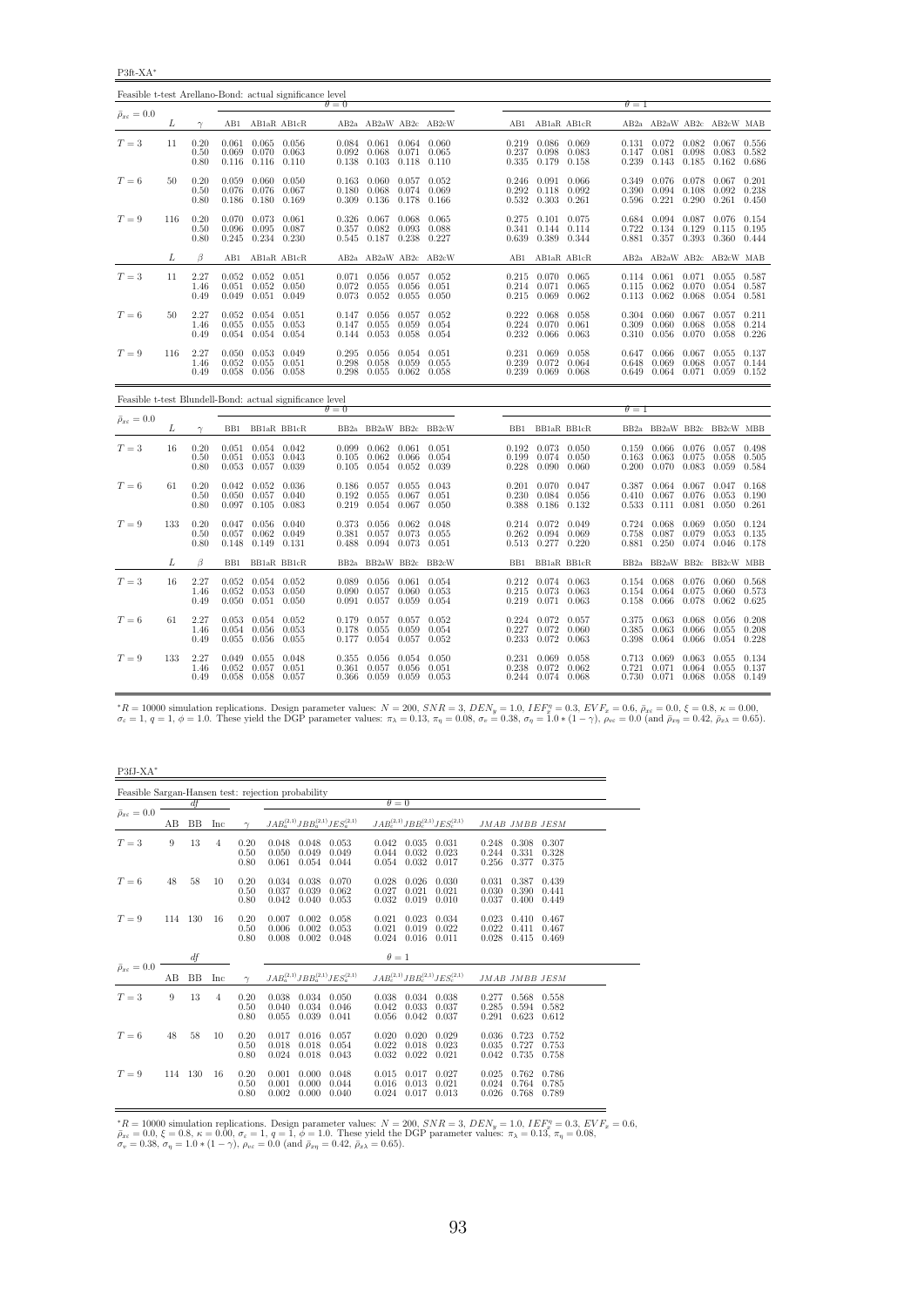P3fJ-XA<sup>∗</sup> : additional findings

|                                 | Feasible Sargan-Hansen test: rejection probability<br>$\theta = 0$<br>df |           |                |              |                                                                                |                                                         |                                                    |  |  |  |  |  |  |  |
|---------------------------------|--------------------------------------------------------------------------|-----------|----------------|--------------|--------------------------------------------------------------------------------|---------------------------------------------------------|----------------------------------------------------|--|--|--|--|--|--|--|
| $\bar{\rho}_{x\varepsilon}=0.0$ |                                                                          |           |                |              |                                                                                |                                                         |                                                    |  |  |  |  |  |  |  |
|                                 | AB                                                                       | <b>BB</b> | Inc            | $\gamma$     | $JAB^{(1,0)}JBB^{(1,0)}_aJES^{(1,0)}$                                          | $JAB_a^{(1,1)}JBB_a^{(1,1)}JES_a^{(1,1)}$               | $JAB_c^{(1,1)}JBB_c^{(1,1)}JES_c^{(1,1)}$          |  |  |  |  |  |  |  |
| $T=3$                           | 9                                                                        | 13        | $\overline{4}$ | 0.20<br>0.50 | $0.052$ $0.050$ $0.046$<br>0.055<br>$0.052$ 0.046                              | 0.053<br>$0.062$ 0.066<br>0.055<br>0.064<br>0.065       | $0.043$ $0.036$ $0.033$<br>0.045<br>0.037 0.029    |  |  |  |  |  |  |  |
|                                 |                                                                          |           |                | 0.80         | 0.052<br>0.067<br>0.039                                                        | 0.066<br>0.069<br>0.061                                 | 0.055<br>0.036<br>0.025                            |  |  |  |  |  |  |  |
| $T=6$                           | 48                                                                       | 58        | 10             | 0.20         | 0.045<br>0.049<br>0.046                                                        | 0.042<br>0.053<br>0.087                                 | 0.028<br>0.027<br>0.032                            |  |  |  |  |  |  |  |
|                                 |                                                                          |           |                | 0.50<br>0.80 | 0.045<br>0.046<br>0.042<br>0.055<br>0.049<br>0.037                             | 0.044<br>0.055<br>0.083<br>0.052<br>0.059<br>0.081      | 0.027<br>0.023<br>0.026<br>0.033<br>0.025<br>0.022 |  |  |  |  |  |  |  |
| $T=9$                           | 114                                                                      | 130       | 16             | 0.20         | 0.042<br>0.049<br>0.044                                                        | $0.010 \quad 0.004$<br>0.078                            | 0.021<br>0.023<br>0.036                            |  |  |  |  |  |  |  |
|                                 |                                                                          |           |                | 0.50<br>0.80 | 0.043<br>0.046<br>0.044<br>$0.050$ $0.050$ $0.043$                             | 0.009<br>0.004<br>0.074<br>$0.012$ $0.006$ $0.069$      | 0.021<br>0.021<br>0.031<br>0.024<br>$0.023$ 0.029  |  |  |  |  |  |  |  |
|                                 |                                                                          | df        |                |              |                                                                                | $\theta = 1$                                            |                                                    |  |  |  |  |  |  |  |
| $\bar{\rho}_{x\varepsilon}=0.0$ |                                                                          |           |                |              | $JAB^{\left( 1,0\right) }JBB_{a}^{\left( 1,0\right) }JES^{\left( 1,0\right) }$ | $JAB_a^{(1,1)}JBB_a^{(1,1)}JES_a^{(1,1)}$               |                                                    |  |  |  |  |  |  |  |
|                                 | AB                                                                       | BB        | Inc            | $\gamma$     |                                                                                |                                                         | $JAB_c^{(1,1)}JBB_c^{(1,1)}JES_c^{(1,1)}$          |  |  |  |  |  |  |  |
| $T=3$                           | 9                                                                        | 13        | $\overline{4}$ | 0.20<br>0.50 | 0.426 0.467 0.188<br>0.439<br>0.516<br>0.255                                   | 0.067<br>0.071<br>0.074<br>0.071<br>0.078<br>0.079      | 0.052<br>$0.045$ 0.043<br>0.057<br>0.051<br>0.050  |  |  |  |  |  |  |  |
|                                 |                                                                          |           |                | 0.80         | 0.475<br>0.284<br>0.559                                                        | 0.083<br>0.090<br>0.076                                 | 0.074<br>0.064<br>0.054                            |  |  |  |  |  |  |  |
| $T=6$                           | 48                                                                       | 58        | 10             | 0.20<br>0.50 | 0.943<br>0.945<br>0.178<br>0.947<br>0.956<br>0.288                             | 0.036<br>0.040<br>0.075<br>0.038<br>0.046<br>0.082      | 0.026<br>0.026<br>0.032<br>0.029<br>0.028<br>0.035 |  |  |  |  |  |  |  |
|                                 |                                                                          |           |                | 0.80         | 0.972<br>0.959<br>0.421                                                        | 0.050<br>0.062<br>0.100                                 | 0.041<br>0.048<br>0.057                            |  |  |  |  |  |  |  |
| $T=9$                           | 114                                                                      | 130       | 16             | 0.20         | 0.999<br>0.999<br>0.161                                                        | 0.001<br>0.001<br>0.062                                 | 0.018<br>0.021<br>0.033                            |  |  |  |  |  |  |  |
|                                 |                                                                          |           |                | 0.50<br>0.80 | 1.000<br>1.000<br>0.281<br>1.000<br>1.000<br>0.520                             | 0.002<br>0.002<br>0.065<br>$0.003$ $0.004$ $0.103$      | 0.019<br>0.021<br>0.035<br>0.028<br>0.036<br>0.067 |  |  |  |  |  |  |  |
|                                 |                                                                          |           |                |              | Feasible Sargan-Hansen test: rejection probability                             |                                                         |                                                    |  |  |  |  |  |  |  |
| $\bar{\rho}_{x\varepsilon}=0.0$ |                                                                          | df        |                |              | $\theta = 0$                                                                   |                                                         |                                                    |  |  |  |  |  |  |  |
|                                 | AВ                                                                       | ΒB        | Inc            |              | $JAB_a^{(2,2)}JBB_a^{(2,2)}JES_a^{(2,2)}$                                      | $JAB_c^{(2,2)}JBB_c^{(2,2)}JES_c^{(2,2)}$               |                                                    |  |  |  |  |  |  |  |
| $T=3$                           | 9                                                                        | 13        | $\overline{4}$ | 0.20         | $0.047$ $0.049$ $0.055$                                                        | 0.041 0.034 0.033                                       |                                                    |  |  |  |  |  |  |  |
|                                 |                                                                          |           |                |              | 0.052<br>0.049<br>0.050                                                        | 0.043<br>0.032<br>0.025                                 |                                                    |  |  |  |  |  |  |  |
|                                 |                                                                          |           |                | 0.50<br>0.80 | 0.061<br>0.053<br>0.045                                                        | 0.030<br>0.053<br>0.019                                 |                                                    |  |  |  |  |  |  |  |
| $T=6$                           | 48                                                                       |           |                |              | 0.035                                                                          | 0.035                                                   |                                                    |  |  |  |  |  |  |  |
|                                 |                                                                          | 58        | 10             | 0.20<br>0.50 | 0.039<br>0.075<br>0.043<br>0.069<br>0.037                                      | 0.027<br>0.027<br>0.022<br>0.026<br>0.028               |                                                    |  |  |  |  |  |  |  |
|                                 |                                                                          |           |                | 0.80         | 0.044<br>0.043<br>0.062                                                        | 0.032<br>0.018<br>0.017                                 |                                                    |  |  |  |  |  |  |  |
| $T=9$                           | 114                                                                      | 130       | 16             | 0.20<br>0.50 | 0.009<br>0.003<br>0.071<br>0.008<br>0.003<br>0.065                             | 0.024<br>0.020<br>0.039<br>0.020<br>0.020<br>0.035      |                                                    |  |  |  |  |  |  |  |
|                                 |                                                                          |           |                | 0.80         | $0.010 \quad 0.003$<br>0.062                                                   | $0.023$ $0.017$ $0.023$                                 |                                                    |  |  |  |  |  |  |  |
|                                 |                                                                          | df        |                |              | $\theta=1$                                                                     |                                                         |                                                    |  |  |  |  |  |  |  |
| $\bar{\rho}_{x\varepsilon}=0.0$ | AB                                                                       | BB        | Inc            | $\gamma$     | $JAB_a^{(2,2)}JBB_a^{(2,2)}JES_a^{(2,2)}$                                      | $JAB_c^{(2,2)}JBB_c^{(2,2)}JES_c^{(2,2)}$               |                                                    |  |  |  |  |  |  |  |
| $T=3$                           | 9                                                                        | 13        | $\overline{4}$ | 0.20         | 0.038 0.038 0.056                                                              | 0.036<br>0.032 0.039                                    |                                                    |  |  |  |  |  |  |  |
|                                 |                                                                          |           |                | 0.50<br>0.80 | 0.051<br>0.040<br>0.040<br>0.057<br>0.046<br>0.049                             | 0.040<br>0.032<br>0.038<br>0.059<br>0.034<br>0.033      |                                                    |  |  |  |  |  |  |  |
| $T=6$                           | 48                                                                       | 58        | 10             | 0.20         | 0.022<br>0.026<br>0.066                                                        | 0.021<br>0.033<br>0.019                                 |                                                    |  |  |  |  |  |  |  |
|                                 |                                                                          |           |                | 0.50<br>0.80 | 0.023<br>0.026<br>0.066<br>$0.032 \quad 0.027$<br>0.061                        | 0.019<br>0.021<br>0.029<br>$0.020 \quad 0.025$<br>0.030 |                                                    |  |  |  |  |  |  |  |
| $T=9$                           | 114 130                                                                  |           | 16             | 0.20         | 0.001<br>$0.001$ $0.058$                                                       | 0.015<br>$0.018$ 0.036                                  |                                                    |  |  |  |  |  |  |  |
|                                 |                                                                          |           |                | 0.50<br>0.80 | 0.057<br>0.002<br>0.001<br>$0.003$ $0.002$ $0.064$                             | 0.015<br>$0.016$ $0.033$<br>$0.022$ $0.016$ $0.022$     |                                                    |  |  |  |  |  |  |  |

 ${}^*R = 10000$  simulation replications. Design parameter values:  $N = 200$ ,  $SNR = 3$ ,  $DEN_y = 1.0$ ,  $IEF_x^{\eta} = 0.3$ ,  $EVF_x = 0.6$ ,  $\bar{\rho}_{xe} = 0.0$ ,  $\xi = 0.8$ ,  $\kappa = 0.00$ ,  $\sigma_{\varepsilon} = 1$ ,  $q = 1$ ,  $\phi = 1.0$ . These yield the DGP param

P3-XA<sup>∗</sup>

| Standard errors of error components $\eta_i$ and $\varepsilon_{it}$ |     |                                                   |            |                                            |                                                     |                               |                  |                                                                                        |                          |                         |                          |                                                    |                         |              |                                                                                                                   |                                 |     |
|---------------------------------------------------------------------|-----|---------------------------------------------------|------------|--------------------------------------------|-----------------------------------------------------|-------------------------------|------------------|----------------------------------------------------------------------------------------|--------------------------|-------------------------|--------------------------|----------------------------------------------------|-------------------------|--------------|-------------------------------------------------------------------------------------------------------------------|---------------------------------|-----|
|                                                                     |     |                                                   |            |                                            |                                                     |                               | $\theta = 0$     |                                                                                        |                          |                         |                          |                                                    |                         | $\theta = 1$ |                                                                                                                   |                                 |     |
| $\bar{\rho}_{x\varepsilon}=0.0$                                     |     |                                                   |            |                                            | Bias $\hat{\sigma}_n$                               |                               |                  | Bias $\hat{\sigma}_{\varepsilon}$                                                      |                          |                         | Bias $\hat{\sigma}_\eta$ |                                                    |                         |              |                                                                                                                   | Bias $\hat{\sigma}_\varepsilon$ |     |
|                                                                     | L   |                                                   | $\sigma_n$ | AB1                                        | AB2a                                                | AB2c                          | AB1              | AB2a                                                                                   | AB2c                     | AB1                     | AB2a                     | AB2c                                               | MAB                     | AB1          | AB2a                                                                                                              | AB2c                            | MAB |
| $T=3$                                                               | 11  | $0.20\ 0.80$<br>$0.50 \quad 0.50$<br>$0.80\ 0.20$ |            | 0.046<br>0.093<br>0.345                    | 0.045<br>0.093                                      | 0.046<br>0.093<br>0.354 0.345 |                  | $-0.007 - 0.006 - 0.007$<br>$-0.011 - 0.010 - 0.011$<br>$-0.032 - 0.032 - 0.032$       |                          | 0.096<br>0.195<br>0.603 | 0.080<br>0.167<br>0.563  | 0.090<br>0.183<br>0.588                            | 0.089<br>0.182<br>0.583 |              | $-0.015 - 0.013 - 0.014 - 0.014$<br>$-0.022$ $-0.019$ $-0.022$ $-0.021$<br>$-0.058$ $-0.054$ $-0.059$ $-0.057$    |                                 |     |
| $T=6$                                                               | 50  | $0.20\ 0.80$<br>$0.50 \quad 0.50$<br>$0.80\ 0.20$ |            | 0.021<br>0.045<br>0.178                    | 0.022<br>0.045<br>0.183                             | 0.021<br>0.045<br>0.177       |                  | $-0.003 - 0.002 - 0.003$<br>$-0.005 - 0.005 - 0.005$<br>$-0.019 - 0.018 - 0.019$       |                          | 0.046<br>0.096<br>0.339 | 0.037<br>0.078<br>0.297  | 0.040<br>0.083<br>0.312                            | 0.032<br>0.069<br>0.274 |              | $-0.006$ $-0.005$ $-0.005$ $-0.005$<br>$-0.011 - 0.009 - 0.009 - 0.008$<br>$-0.034$ $-0.030$ $-0.032$ $-0.028$    |                                 |     |
| $T=9$                                                               | 116 | $0.20\ 0.80$<br>$0.50 \quad 0.50$<br>$0.80\ 0.20$ |            | 0.016<br>0.032<br>0.128                    | 0.016<br>0.032<br>0.131                             | 0.016<br>0.032<br>0.128       |                  | $-0.001$ $-0.001$ $-0.001$<br>$-0.012$ $-0.012$ $-0.012$                               | $-0.003 - 0.003 - 0.003$ | 0.033<br>0.066<br>0.239 | 0.030<br>0.060<br>0.225  | 0.028<br>0.057<br>0.218                            | 0.021<br>0.044<br>0.181 |              | $-0.004$ $-0.003$ $-0.003$ $-0.002$<br>$-0.006$ $-0.006$ $-0.005$ $-0.004$<br>$-0.021$ $-0.020$ $-0.019$ $-0.017$ |                                 |     |
|                                                                     | L   |                                                   | $\sigma_n$ | BB1                                        | BB <sub>2a</sub>                                    | BB2c                          | BB1              | BB <sub>2a</sub>                                                                       | BB2c                     | BB1                     | BB <sub>2a</sub>         | BB <sub>2c</sub>                                   | <b>MBB</b>              | BB1          | BB <sub>2a</sub>                                                                                                  | BB <sub>2c</sub>                | MBB |
| $T=3$                                                               | 16  | $0.20\ 0.80$<br>$0.50 \quad 0.50$<br>$0.80\ 0.20$ |            | 0.024<br>0.124                             | $0.001 - 0.002 - 0.006$<br>0.013<br>0.088           | 0.005<br>0.070                |                  | $-0.002$ $-0.001$ $-0.001$<br>$-0.005$ $-0.002$ $-0.002$<br>$-0.014$ $-0.007$ $-0.006$ |                          | 0.031<br>0.075<br>0.236 | 0.017<br>0.046<br>0.179  | 0.008<br>0.027<br>0.137                            | 0.014<br>0.035<br>0.209 |              | $-0.010 - 0.006 - 0.006 - 0.007$<br>$-0.014$ $-0.009$ $-0.007$ $-0.005$<br>$-0.027 - 0.018 - 0.012 - 0.001$       |                                 |     |
| $T=6$                                                               | 61  | $0.20\ 0.80$<br>$0.50 \quad 0.50$<br>$0.80\ 0.20$ |            | $-0.006 - 0.007 - 0.015$                   | $0.010 - 0.002 - 0.018$<br>$0.083$ $0.037$ $-0.003$ |                               | $-0.002 - 0.001$ | $-0.001 - 0.000$<br>$-0.010 - 0.005 - 0.001$                                           | 0.000<br>0.001           | 0.011<br>0.043<br>0.172 | $0.126$ $0.019$ $-0.004$ | $0.005 - 0.017 - 0.005$<br>$0.026 - 0.014 - 0.009$ |                         |              | $-0.004$ $-0.003$ $-0.001$ $-0.002$<br>$-0.007$ $-0.005$ $-0.001$ $-0.001$<br>$-0.020$ $-0.015$ $-0.004$ $0.001$  |                                 |     |
| $T=9$                                                               | 133 | $0.20\ 0.80$<br>$0.50 \quad 0.50$<br>$0.80\ 0.20$ |            | $-0.006 - 0.006 - 0.015$<br>0.008<br>0.073 | $0.054 - 0.013$                                     | $0.004 - 0.019$               | $-0.001 - 0.001$ | $-0.000 - 0.000$<br>$-0.007 - 0.006 - 0.000$                                           | 0.000<br>0.001           | 0.008<br>0.034<br>0.148 | $0.136$ $0.000$ $-0.003$ | $0.007 - 0.019 - 0.005$<br>$0.030 - 0.020 - 0.008$ |                         |              | $-0.003$ $-0.002$ $-0.000$ $-0.001$<br>$-0.004$ $-0.004$ 0.000 $-0.001$<br>$-0.015$ $-0.014$ $-0.002$ $-0.001$    |                                 |     |

 ${}^{*}R = 10000$  simulation replications. Design parameter values:  $N = 200$ ,  $SNR = 3$ ,  $DEN_y = 1.0$ ,  $IEF_x^{\eta} = 0.3$ ,  $EVF_x = 0.6$ ,  $\bar{\rho}_{xz} = 0.0$ ,  $\xi = 0.8$ ,  $\kappa = 0.00$ ,<br>  $\sigma_{\varepsilon} = 1$ ,  $q = 1$ ,  $\phi = 1.0$ . These yield the DGP par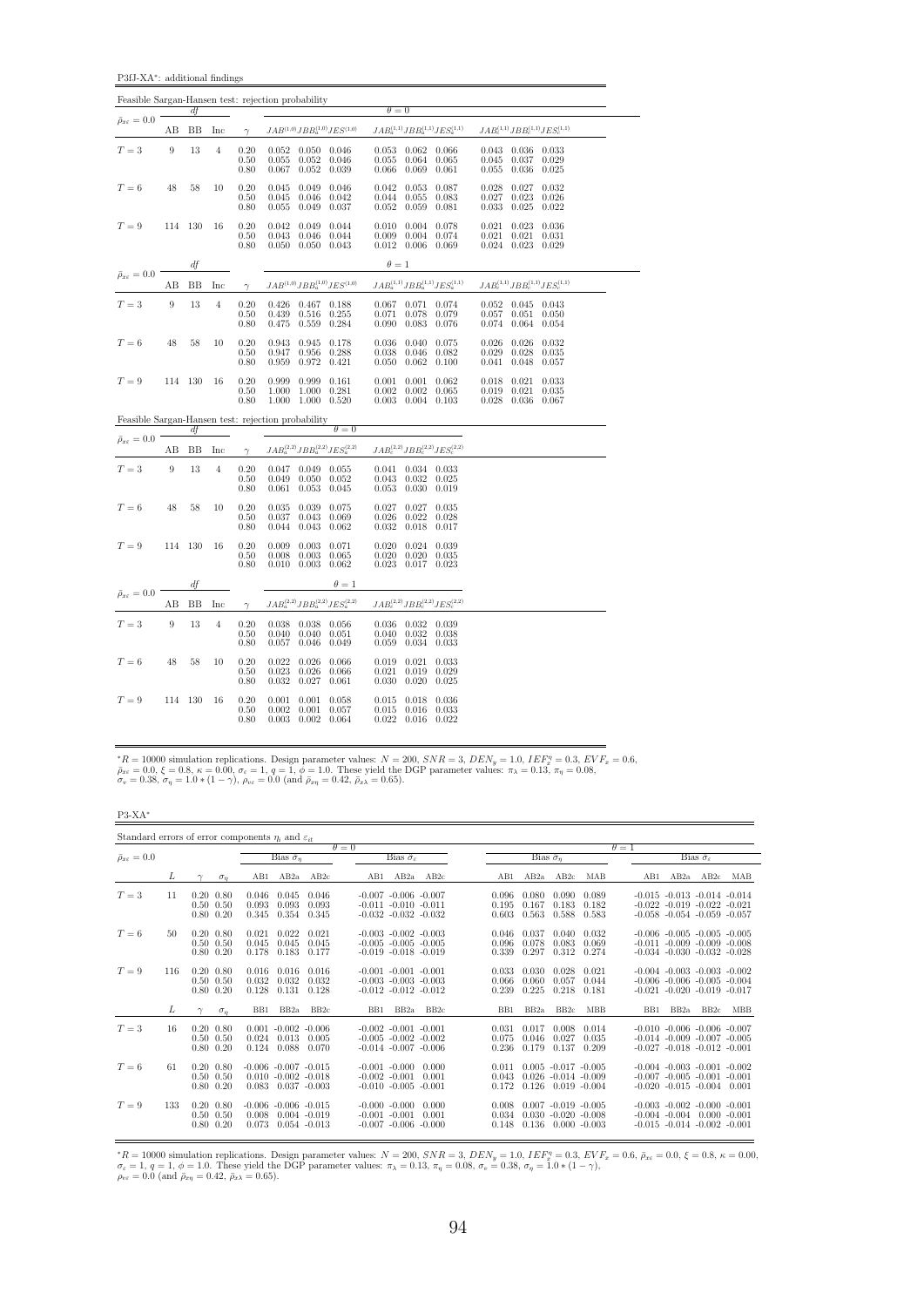| -511- |
|-------|

| Unfeasible coefficient estimators                    |                |    |                |                      |                                  |                         |                         |                                  |                         |                         |                                   |                                  |                                    |                         |                         |                                  |                                   |                         |                      |                                  |                         |                         |                         |                                  |                                   |                         |
|------------------------------------------------------|----------------|----|----------------|----------------------|----------------------------------|-------------------------|-------------------------|----------------------------------|-------------------------|-------------------------|-----------------------------------|----------------------------------|------------------------------------|-------------------------|-------------------------|----------------------------------|-----------------------------------|-------------------------|----------------------|----------------------------------|-------------------------|-------------------------|-------------------------|----------------------------------|-----------------------------------|-------------------------|
| $\bar{\rho}_{x\varepsilon}=0.0$                      |                | L  |                |                      |                                  | ABu                     |                         | $\theta = 0$                     |                         | BBu                     |                                   |                                  | ABu                                |                         |                         |                                  | BBu                               |                         | $\theta = 1$         |                                  | MABu                    |                         |                         |                                  | MBBu                              |                         |
|                                                      | AВ             | BB |                | $\gamma$             | <b>Bias</b>                      |                         | Stdy RMSE               |                                  | <b>Bias</b>             |                         | Stdy RMSE                         | <b>Bias</b>                      |                                    | Stdy RMSE               |                         | <b>Bias</b>                      |                                   | Stdy RMSE               |                      | Bias                             |                         | Stdy RMSE               |                         | Bias                             |                                   | Stdy RMSE               |
| $T=3$                                                | 6              | 9  |                | 0.20<br>0.50<br>0.80 | $-0.005$<br>$-0.009$<br>$-0.032$ | 0.059<br>0.077<br>0.141 | 0.059<br>0.078<br>0.144 | $-0.001$<br>$-0.011$             | 0.001                   | 0.051<br>0.058<br>0.079 | 0.051<br>0.059<br>0.080           | $-0.010$<br>$-0.019$<br>$-0.069$ | 0.085<br>0.112<br>0.205            | 0.086<br>0.114<br>0.216 |                         | 0.000<br>$-0.005$<br>$-0.022$    | 0.073<br>0.084<br>0.119           | 0.073<br>0.085<br>0.121 |                      | $-0.006$<br>$-0.011$<br>$-0.037$ | 0.066<br>0.085<br>0.152 | 0.066<br>0.086<br>0.157 |                         | 0.001<br>$-0.001$<br>$-0.010$    | 0.056<br>0.064<br>0.085           | 0.056<br>0.064<br>0.085 |
| $T=6$                                                | 12             | 15 |                | 0.20<br>0.50<br>0.80 | $-0.002$<br>$-0.004$<br>$-0.015$ | 0.031<br>0.037<br>0.060 | 0.031<br>0.038<br>0.062 | $-0.000$<br>$-0.001$<br>$-0.006$ |                         | 0.029<br>0.032<br>0.043 | 0.029<br>0.032<br>0.043           | $-0.005$<br>$-0.009$<br>$-0.031$ | 0.047<br>0.056<br>0.089            | 0.047<br>0.056<br>0.094 |                         | $-0.000$<br>$-0.002$<br>$-0.010$ | 0.043<br>0.048<br>0.064           | 0.043<br>0.048<br>0.065 |                      | $-0.002$<br>$-0.005$<br>$-0.015$ | 0.032<br>0.039<br>0.061 | 0.033<br>0.039<br>0.063 |                         | $-0.000$<br>$-0.001$<br>$-0.006$ | 0.030<br>0.034<br>0.045           | 0.030<br>0.034<br>0.045 |
| $T=9$                                                | 18             | 21 |                | 0.20<br>0.50<br>0.80 | $-0.002$<br>$-0.003$<br>$-0.010$ | 0.023<br>0.027<br>0.040 | 0.023<br>0.027<br>0.041 | $-0.000$<br>$-0.001$             | $-0.004$                | 0.022<br>0.024<br>0.031 | 0.022<br>0.024<br>0.031           | $-0.004$<br>$-0.007$<br>$-0.021$ | 0.035<br>0.040<br>0.058            | 0.035<br>0.040<br>0.062 |                         | $-0.001$<br>$-0.002$<br>$-0.007$ | 0.033<br>0.036<br>0.046           | 0.033<br>0.036<br>0.047 |                      | $-0.001$<br>$-0.003$<br>$-0.009$ | 0.024<br>0.027<br>0.039 | 0.024<br>0.027<br>0.040 |                         | $-0.000$<br>$-0.001$<br>$-0.004$ | 0.023<br>0.025<br>0.032           | 0.023<br>0.025<br>0.032 |
|                                                      | AВ             | BB |                | $\beta$              | Bias                             |                         | Stdy RMSE               |                                  | Bias                    |                         | Stdy RMSE                         | Bias                             |                                    | Stdy RMSE               |                         | Bias                             |                                   | Stdy RMSE               |                      | Bias                             |                         | Stdy RMSE               |                         | Bias                             |                                   | Stdy RMSE               |
| $T=3$                                                | 6              | 9  |                | 2.27<br>1.46<br>0.49 | 0.001<br>0.001<br>$-0.000$       | 0.179<br>0.179<br>0.179 | 0.179<br>0.179<br>0.179 |                                  | 0.011<br>0.010<br>0.010 | 0.171<br>0.167          | 0.171<br>0.167<br>$0.171$ $0.171$ | 0.006<br>0.005<br>0.002          | 0.276<br>0.276<br>0.273            | 0.277<br>0.276<br>0.273 |                         | 0.020<br>0.020<br>0.020          | 0.255<br>0.250<br>0.258           | 0.256<br>0.251<br>0.258 |                      | 0.003<br>0.002<br>$-0.000$       | 0.170<br>0.169<br>0.168 | 0.170<br>0.169<br>0.168 |                         | 0.011<br>0.011                   | 0.164<br>0.159<br>$0.011$ $0.160$ | 0.165<br>0.160<br>0.160 |
| $T=6$                                                | 12             | 15 |                | 2.27<br>1.46<br>0.49 | 0.002<br>0.002<br>0.001          | 0.110<br>0.110<br>0.110 | 0.111<br>0.110<br>0.110 | 0.006<br>0.005                   | 0.006                   | 0.107<br>0.105<br>0.106 | 0.108<br>0.105<br>0.106           | 0.005<br>0.005<br>0.001          | 0.171<br>0.169<br>0.169            | 0.171<br>0.169<br>0.169 |                         | 0.013<br>0.012                   | $0.013$ $0.164$<br>0.160<br>0.161 | 0.164<br>0.160<br>0.162 |                      | 0.003<br>0.004<br>0.002          | 0.106<br>0.103<br>0.101 | 0.106<br>0.103<br>0.101 |                         | 0.005<br>0.005<br>0.005          | 0.102<br>0.098<br>0.096           | 0.102<br>0.098<br>0.096 |
| $T=9$                                                | 18             | 21 |                | 2.27<br>1.46<br>0.49 | 0.001<br>0.001<br>$-0.000$       | 0.085<br>0.084<br>0.084 | 0.085<br>0.084<br>0.084 | 0.004                            | 0.004<br>0.003          | 0.084<br>0.081<br>0.082 | 0.084<br>0.082<br>0.082           | 0.004<br>0.004                   | 0.131<br>0.129<br>$0.000 \t 0.128$ | 0.131<br>0.129<br>0.128 |                         | 0.009<br>0.010<br>0.008          | 0.126<br>0.123<br>0.123           | 0.127<br>0.123<br>0.123 |                      | 0.001<br>0.002<br>0.000          | 0.083<br>0.081<br>0.080 | 0.083<br>0.081<br>0.080 |                         | 0.002<br>0.003<br>0.002          | 0.080<br>0.077<br>0.075           | 0.080<br>0.077<br>0.075 |
| Unfeasible t-test: actual significance level         |                | L  |                |                      |                                  |                         | $\theta = 0$            |                                  |                         |                         |                                   |                                  |                                    |                         |                         |                                  | $\theta = 1$                      |                         |                      |                                  |                         |                         |                         |                                  |                                   |                         |
| $\bar{\rho}_{x\varepsilon}=0.0$                      | AB             | BB |                | $\gamma$             | ABu                              | BBu                     |                         | $\beta$                          |                         | ABu                     | BBu                               | $\gamma$                         | ABu                                |                         |                         | BBu MABu MBBu                    |                                   |                         | $\beta$              | ABu                              |                         |                         | BBu MABu MBBu           |                                  |                                   |                         |
| $T=3$                                                | 6              | 9  |                | 0.20<br>0.50<br>0.80 | 0.055<br>0.055<br>0.055          | 0.053<br>0.051<br>0.053 |                         | 2.27<br>1.46<br>0.49             |                         | 0.050<br>0.050<br>0.047 | 0.051<br>0.049<br>0.048           | 0.20<br>0.50<br>0.80             | 0.050<br>0.051<br>0.062            | 0.051<br>0.050<br>0.057 | 0.054<br>0.053<br>0.056 | 0.051<br>0.053<br>0.055          |                                   |                         | 2.27<br>1.46<br>0.49 | 0.053<br>0.051<br>0.045          | 0.055<br>0.054<br>0.051 | 0.050<br>0.049<br>0.044 | 0.049<br>0.050<br>0.047 |                                  |                                   |                         |
| $T=6$                                                | 12             | 15 |                | 0.20<br>0.50<br>0.80 | 0.046<br>0.045<br>0.056          | 0.045<br>0.045<br>0.050 |                         | 2.27<br>1.46<br>0.49             |                         | 0.047<br>0.047<br>0.046 | 0.050<br>0.050<br>0.049           | 0.20<br>0.50<br>0.80             | 0.052<br>0.054<br>0.068            | 0.050<br>0.050<br>0.054 | 0.045<br>0.046<br>0.053 | 0.044<br>0.043<br>0.051          |                                   |                         | 2.27<br>1.46<br>0.49 | 0.052<br>0.052<br>0.051          | 0.054<br>0.054<br>0.053 | 0.049<br>0.048<br>0.048 | 0.052<br>0.051<br>0.050 |                                  |                                   |                         |
| $T=9$                                                | 18             | 21 |                | 0.20<br>0.50<br>0.80 | 0.051<br>0.052<br>0.056          | 0.048<br>0.051<br>0.049 |                         | 2.27<br>1.46<br>0.49             |                         | 0.051<br>0.050<br>0.050 | 0.050<br>0.051<br>$\,0.051\,$     | 0.20<br>0.50<br>0.80             | 0.052<br>0.055<br>0.064            | 0.052<br>0.052<br>0.052 | 0.053<br>0.053<br>0.056 | 0.048<br>0.051<br>0.051          |                                   |                         | 2.27<br>1.46<br>0.49 | 0.051<br>0.050<br>0.050          | 0.052<br>0.051<br>0.052 | 0.050<br>0.051<br>0.052 | 0.052<br>0.052<br>0.053 |                                  |                                   |                         |
| Unfeasible Sargan-Hansen test: rejection probability |                | df |                |                      |                                  |                         |                         | $\theta = 0$                     |                         |                         |                                   |                                  |                                    |                         | $\theta = 1$            |                                  |                                   |                         |                      |                                  |                         |                         |                         |                                  |                                   |                         |
| $\bar{\rho}_{x\varepsilon}=0.0$                      | AВ             | BB | Inc            | $\gamma$             | JABu                             | JBBu                    | JESu                    |                                  |                         |                         | $JMABu$ $JMMBu$ $JESMu$           | JABu                             | $JBBu$                             | JESu                    |                         | $JMABu\ JMMBu\ JESMu$            |                                   |                         |                      |                                  |                         |                         |                         |                                  |                                   |                         |
| $T=3$                                                | $\overline{4}$ | 6  | $\overline{2}$ | 0.20<br>0.50<br>0.80 | 0.047<br>0.049<br>0.044          | 0.047<br>0.045<br>0.044 | 0.052<br>0.049<br>0.054 | 0.047                            | 0.045<br>0.044          | 0.048<br>0.044<br>0.043 | 0.052<br>0.050<br>0.054           | 0.047<br>0.047<br>0.042          | 0.047<br>0.047<br>0.047            | 0.048<br>0.046<br>0.055 |                         | 0.047<br>0.049<br>0.045          | 0.049<br>0.045<br>0.046           | 0.051<br>0.050<br>0.050 |                      |                                  |                         |                         |                         |                                  |                                   |                         |
| $T=6$                                                | 10             | 12 | $\overline{2}$ | 0.20<br>0.50<br>0.80 | 0.049<br>0.047<br>0.050          | 0.052<br>0.051<br>0.049 | 0.052<br>0.050<br>0.051 | 0.051<br>0.050                   | 0.050                   | 0.053<br>0.052<br>0.049 | 0.054<br>0.053<br>0.050           | 0.048<br>0.049<br>0.045          | 0.048<br>0.049<br>0.051            | 0.046<br>0.049<br>0.059 |                         | 0.049<br>0.049<br>0.049          | 0.050<br>0.052<br>0.051           | 0.051<br>0.055<br>0.052 |                      |                                  |                         |                         |                         |                                  |                                   |                         |
| $T=9$                                                | 16             | 18 | $\overline{2}$ | 0.20<br>0.50<br>0.80 | 0.051<br>0.049<br>0.049          | 0.050<br>0.051<br>0.052 | 0.051<br>0.050<br>0.053 | 0.051                            | 0.052<br>0.048          | 0.050<br>0.051<br>0.050 | 0.051<br>0.052<br>0.052           | 0.052<br>0.052<br>0.048          | 0.049<br>0.048<br>0.048            | 0.053<br>0.053<br>0.061 |                         | 0.049<br>0.050<br>0.047          | 0.048<br>0.050<br>0.048           | 0.051<br>0.050<br>0.052 |                      |                                  |                         |                         |                         |                                  |                                   |                         |

 ${}^*R = 10000$  simulation replications. Design parameter values:  $N = 200$ ,  $SNR = 3$ ,  $DEN_y = 1.0$ ,  $IEF_x^T = 0.3$ ,  $EVF_x = 0.6$ ,  $\bar{\rho}_{xc} = 0.0$ ,  $\xi = 0.8$ ,  $\kappa = 0.00$ ,  $\sigma_{\varepsilon} = 1$ ,  $q = 1$ ,  $\phi = 1.0$ .<br>These yield the DGP paramet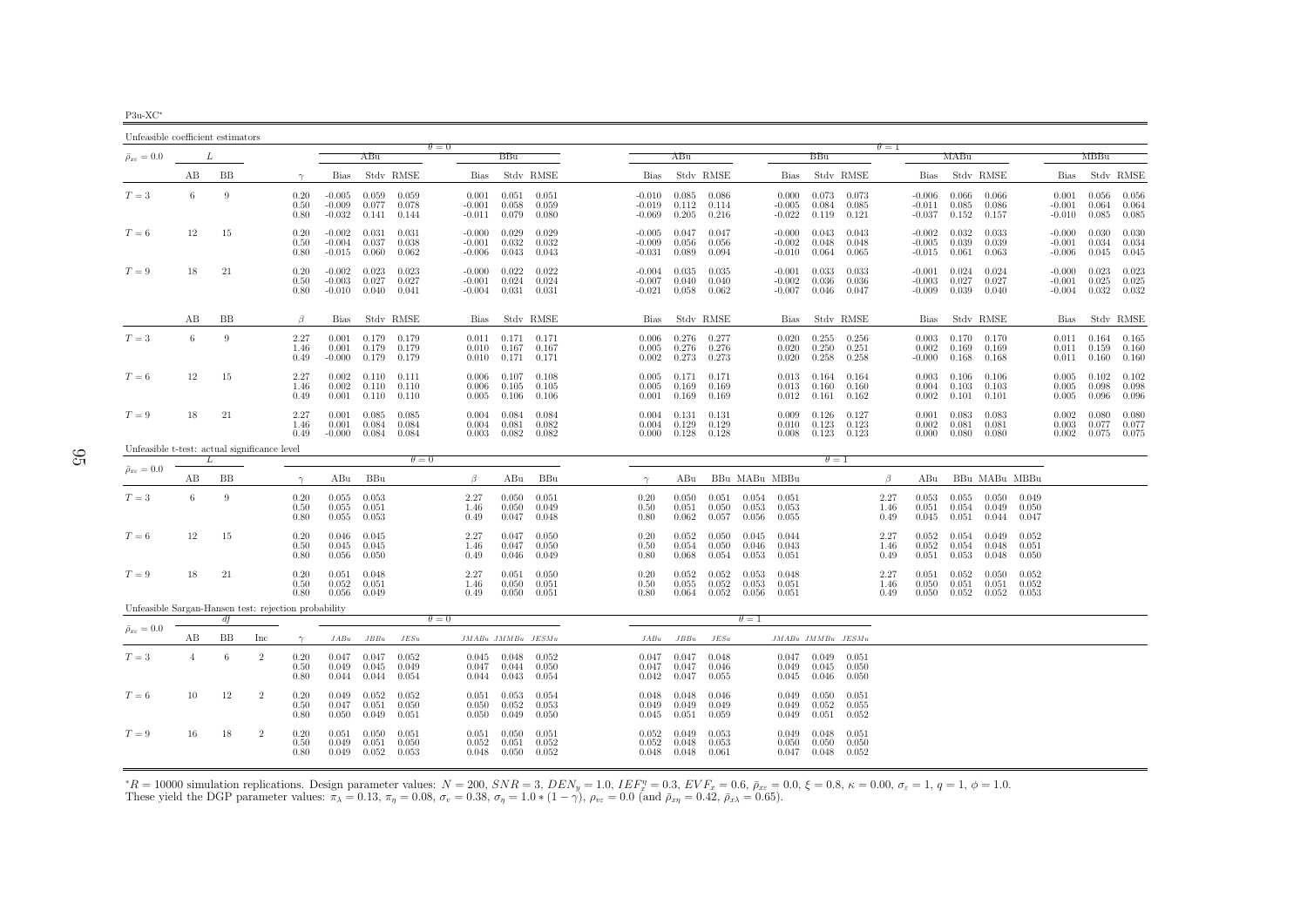P3fc-XC∗

Feasible coefficient estimators for Arellano-Bond $\theta = 0$  $AB2a$  $\theta = 1$ <br>a  $\theta = 1$  $\bar{\rho}_{x\varepsilon}=0.0$  $_{\varepsilon}$  = 0.0  $_{\varepsilon}$   $_{\varepsilon}$   $_{\varepsilon}$   $_{\varepsilon}$   $_{\varepsilon}$   $_{\varepsilon}$   $_{\varepsilon}$   $_{\varepsilon}$   $_{\varepsilon}$   $_{\varepsilon}$   $_{\varepsilon}$   $_{\varepsilon}$   $_{\varepsilon}$   $_{\varepsilon}$   $_{\varepsilon}$   $_{\varepsilon}$   $_{\varepsilon}$   $_{\varepsilon}$   $_{\varepsilon}$   $_{\varepsilon}$   $_{\varepsilon}$   $_{\varepsilon}$   $_{\varepsilon}$ L  $\gamma$  Bias Stdv RMSE Bias Stdv RMSE Bias Stdv RMSE Bias Stdv RMSE Bias Stdv RMSE Bias Stdv RMSE Bias Stdv RMSE0.085  $T=3$  $T=3$   $6$   $0.20$   $-0.005$   $0.059$   $-0.006$   $0.060$   $0.060$   $-0.006$   $0.059$   $0.060$   $-0.008$   $0.059$   $0.089$   $-0.089$   $0.089$   $-0.009$   $0.084$   $0.085$   $-0.011$   $0.085$   $0.086$   $-0.008$   $0.084$   $0.085$   $-0.011$   $0.086$   $0.$  $0.50$  - $0.009$   $0.077$   $0.078$  -0.010  $0.079$   $0.079$  -0.011  $0.078$   $0.078$  -0.015  $0.118$   $0.119$  -0.016  $0.111$   $0.112$  -0.021  $0.112$   $0.114$  -0.015  $0.111$   $0.112$  $0.210$   $0.217$ 0.80 -0.032 0.141 0.144 -0.032 0.143 0.147 -0.035 0.141 0.146 -0.053 0.218 0.224 -0.060 0.205 0.214 -0.073 0.204 0.217 -0.055 0.210 0.2170.039  $T=6$  $T=6$   $12$   $0.20$   $-0.002$   $0.031$   $0.031$   $-0.002$   $0.032$   $-0.003$   $0.031$   $0.031$   $-0.005$   $0.049$   $-0.004$   $0.049$   $-0.004$   $0.045$   $0.045$   $-0.005$   $0.047$   $0.047$   $-0.003$   $0.038$   $-0.003$   $0.039$   $-0.005$   $0.037$  0.50 -0.004 0.037 0.038 -0.004 0.039 0.039 -0.005 0.037 0.038 -0.009 0.059 0.059 -0.007 0.054 0.054 -0.010 0.056 0.057 -0.006 0.045 0.046 $-0.021$   $0.072$   $0.075$  $0.80$   $-0.015$   $0.060$   $0.062$   $-0.015$   $0.062$   $0.064$   $-0.015$   $0.060$   $0.062$   $-0.030$   $0.094$   $0.098$   $-0.025$   $0.087$   $0.091$   $-0.032$   $0.089$   $0.094$  $-0.002$   $0.027$   $0.027$  $T=9$  $T=9$   $18$   $0.20$   $-0.002$   $0.023$   $0.023$   $-0.002$   $0.024$   $-0.002$   $0.023$   $0.023$   $-0.004$   $0.037$   $-0.003$   $0.033$   $0.033$   $-0.004$   $0.035$   $0.035$   $-0.003$   $0.027$   $0.027$   $0.027$   $-0.003$   $0.027$   $0.027$   $-0.007$   $0$ 0.50 -0.003 0.027 -0.003 0.028 0.027 0.007 0.027 -0.027 0.042 0.025 0.038 0.038 -0.007 0.040 0.040 0.034 0.044<br>0.80 -0.010 0.040 0.041 -0.010 0.043 0.043 -0.010 0.040 0.041 -0.021 0.061 0.065 -0.017 0.056 0.058 -0.021 0.05  $0.044$   $0.045$  $L \qquad \qquad \beta$ Bias Stdv RMSE Bias Stdv RMSE Bias Stdv RMSE Bias Stdv RMSE Bias Stdv RMSE Bias Stdv RMSE Bias Stdv RMSE Bias Stdv RMSE  $0.006$   $0.252$   $0.252$  $T=3$  $T=3$   $6$   $2.27$   $0.001$   $0.179$   $0.179$   $0.001$   $0.182$   $0.182$   $0.001$   $0.180$   $0.180$   $0.006$   $0.286$   $0.286$   $0.003$   $0.273$   $0.273$   $0.004$   $0.276$   $0.276$   $0.076$   $0.276$   $0.006$   $0.252$   $0.252$   $0.252$   $0.252$ 1.46 0.001 0.179 0.179 0.001 0.182 0.182 0.001 0.180 0.180 0.006 0.286 0.286 0.002 0.272 0.272 0.003 0.275 0.275 0.006 0.252 0.252 $0.252$  $0.49$   $-0.000$   $0.179$   $0.179$   $-0.001$   $0.182$   $0.182$   $-0.001$   $0.180$   $0.180$   $0.004$   $0.285$   $0.285$   $-0.002$   $0.271$   $0.271$   $-0.000$   $0.273$   $0.273$   $0.001$   $0.252$   $0.252$ 0.128  $T=6$  $T=6$   $12$   $2.27$   $0.002$   $0.110$   $0.111$   $-0.000$   $0.114$   $0.114$   $0.002$   $0.111$   $0.111$   $0.006$   $0.178$   $-0.001$   $0.164$   $0.164$   $0.005$   $0.171$   $0.171$   $0.003$   $0.128$   $0.128$   $0.128$   $0.128$   $0.128$   $0.128$   $0.128$   $1.46 \qquad 0.002 \quad 0.110 \qquad 0.110 \qquad \qquad 0.001 \quad 0.113 \qquad \qquad 0.002 \quad 0.110 \qquad \qquad 0.110 \qquad \qquad 0.006 \quad 0.177 \qquad 0.177 \qquad \qquad -0.002 \quad 0.163 \qquad 0.163 \qquad \qquad 0.005 \quad 0.170 \qquad 0.170 \qquad \qquad 0.004 \quad 0.125 \quad 0.125$ 0.123  $0.49$   $0.001$   $0.110$   $0.110$   $0.002$   $0.112$   $0.112$   $0.000$   $0.110$   $0.110$   $0.003$   $0.176$   $0.176$   $0.004$   $0.161$   $0.162$   $0.001$   $0.169$   $0.169$   $0.001$   $0.123$   $0.123$ 0.093  $T=9$  $T=9 \hspace{1cm} 18 \hspace{1cm} 2.27 \hspace{1cm} 0.001 \hspace{1cm} 0.085 \hspace{1cm} 0.085 \hspace{1cm} 0.002 \hspace{1cm} 0.089 \hspace{1cm} 0.089 \hspace{1cm} 0.001 \hspace{1cm} 0.086 \hspace{1cm} 0.004 \hspace{1cm} 0.137 \hspace{1.4cm} 0.137 \hspace{1.4cm} 0.02 \hspace{1.4cm} 0.123 \hspace{1.4cm} 0.004 \hspace{1.$ 1.46 0.001 0.084 0.084 -0.002 0.088 0.088 0.001 0.084 0.084 0.005 0.135 0.135 -0.002 0.121 0.121 0.004 0.129 0.129 0.002 0.091 0.091 $-0.000$   $0.090$   $0.090$  $0.49$   $-0.000$   $0.084$   $-0.004$   $0.087$   $0.088$   $-0.001$   $0.084$   $0.084$   $0.001$   $0.134$   $0.134$   $-0.005$   $0.121$   $0.121$   $-0.000$   $0.128$   $0.128$ 

| Feasible coefficient estimators for Blundell-Bond |          |                      |                                  |                         |                         |                                  |                         |                         |                                  |                         |                         |                                  |                         |                         |                                  |                         |                         |                                  |                         |                         |                               |                         |                         |
|---------------------------------------------------|----------|----------------------|----------------------------------|-------------------------|-------------------------|----------------------------------|-------------------------|-------------------------|----------------------------------|-------------------------|-------------------------|----------------------------------|-------------------------|-------------------------|----------------------------------|-------------------------|-------------------------|----------------------------------|-------------------------|-------------------------|-------------------------------|-------------------------|-------------------------|
| $\bar{\rho}_{x\varepsilon}=0.0$                   |          |                      | <b>Bias</b>                      | BB1                     | Stdy RMSE               | <b>Bias</b>                      | $\theta = 0$<br>BB2a    | Stdy RMSE               | <b>Bias</b>                      | BB2c                    | Stdy RMSE               | <b>Bias</b>                      | BB1                     | Stdy RMSE               | <b>Bias</b>                      | BB2a                    | Stdy RMSE               | $\theta = 1$<br><b>Bias</b>      | BB2c                    | Stdy RMSE               | <b>Bias</b>                   | МВВ                     | Stdy RMSE               |
| $T=3$                                             | Q        | 0.20<br>0.50<br>0.80 | 0.001<br>$-0.003$<br>$-0.018$    | 0.052<br>0.061<br>0.084 | 0.052<br>0.061<br>0.086 | 0.001<br>$-0.003$<br>$-0.013$    | 0.053<br>0.061<br>0.085 | 0.053<br>0.061<br>0.086 | 0.001<br>$-0.003$<br>$-0.015$    | 0.052<br>0.060<br>0.085 | 0.052<br>0.060<br>0.086 | $-0.002$<br>$-0.008$<br>$-0.032$ | 0.077<br>0.091<br>0.128 | 0.077<br>0.092<br>0.132 | $-0.001$<br>$-0.006$<br>$-0.024$ | 0.073<br>0.085<br>0.124 | 0.073<br>0.086<br>0.126 | $-0.001$<br>$-0.006$<br>$-0.025$ | 0.074<br>0.087<br>0.127 | 0.074<br>0.087<br>0.129 | 0.004<br>0.009<br>0.024       | 0.075<br>0.098<br>0.178 | 0.075<br>0.098<br>0.180 |
| $T=6$                                             | 15       | 0.20<br>0.50<br>0.80 | $-0.000$<br>$-0.002$<br>$-0.009$ | 0.029<br>0.033<br>0.045 | 0.029<br>0.033<br>0.046 | 0.000<br>$-0.001$<br>$-0.005$    | 0.030<br>0.034<br>0.045 | 0.030<br>0.034<br>0.045 | $-0.000$<br>$-0.001$<br>$-0.007$ | 0.029<br>0.033<br>0.044 | 0.029<br>0.033<br>0.044 | $-0.002$<br>$-0.006$<br>$-0.019$ | 0.046<br>0.052<br>0.071 | 0.046<br>0.052<br>0.073 | $-0.000$<br>$-0.002$<br>$-0.010$ | 0.042<br>0.047<br>0.063 | 0.042<br>0.047<br>0.064 | $-0.001$<br>$-0.003$<br>$-0.012$ | 0.044<br>0.049<br>0.066 | 0.044<br>0.049<br>0.067 | 0.000<br>0.002<br>0.016       | 0.036<br>0.041<br>0.062 | 0.036<br>0.041<br>0.064 |
| $T=9$                                             | 21       | 0.20<br>0.50<br>0.80 | $-0.001$<br>$-0.002$<br>$-0.006$ | 0.022<br>0.024<br>0.033 | 0.022<br>0.024<br>0.033 | $-0.000$<br>$-0.001$<br>$-0.003$ | 0.023<br>0.025<br>0.033 | 0.023<br>0.025<br>0.033 | $-0.000$<br>$-0.001$<br>$-0.004$ | 0.022<br>0.024<br>0.032 | 0.022<br>0.024<br>0.032 | $-0.003$<br>$-0.005$<br>$-0.014$ | 0.035<br>0.038<br>0.051 | 0.035<br>0.038<br>0.052 | $-0.001$<br>$-0.002$<br>$-0.007$ | 0.031<br>0.034<br>0.044 | 0.031<br>0.034<br>0.045 | $-0.001$<br>$-0.002$<br>$-0.008$ | 0.033<br>0.036<br>0.047 | 0.033<br>0.036<br>0.047 | $-0.001$<br>$-0.001$<br>0.002 | 0.026<br>0.028<br>0.038 | 0.026<br>0.028<br>0.038 |
|                                                   |          |                      | <b>Bias</b>                      |                         | Stdy RMSE               | Bias                             |                         | Stdy RMSE               | Bias                             |                         | Stdy RMSE               | Bias                             |                         | Stdy RMSE               | Bias                             |                         | Stdy RMSE               | Bias                             |                         | Stdy RMSE               | <b>Bias</b>                   |                         | Stdy RMSE               |
| $T=3$                                             | $\Omega$ | 2.27<br>1.46<br>0.49 | 0.010<br>0.007<br>0.006          | 0.171<br>0.168<br>0.173 | 0.172<br>0.169<br>0.173 | 0.009<br>0.008<br>0.008          | 0.175<br>0.170<br>0.175 | 0.175<br>0.171<br>0.176 | 0.010<br>0.010<br>0.009          | 0.172<br>0.168<br>0.173 | 0.173<br>0.168<br>0.173 | 0.015<br>0.014<br>0.015          | 0.268<br>0.265<br>0.270 | 0.268<br>0.265<br>0.271 | 0.011<br>0.012<br>0.013          | 0.254<br>0.248<br>0.257 | 0.254<br>0.248<br>0.257 | 0.018<br>0.020<br>0.018          | 0.256<br>0.251<br>0.259 | 0.256<br>0.252<br>0.260 | 0.019<br>0.038<br>0.055       | 0.247<br>0.244<br>0.273 | 0.248<br>0.247<br>0.279 |
| $T=6$                                             | 15       | 2.27<br>1.46<br>0.49 | 0.006<br>0.005<br>0.003          | 0.108<br>0.105<br>0.107 | 0.108<br>0.106<br>0.107 | 0.005<br>0.005<br>0.003          | 0.111<br>0.108<br>0.109 | 0.112<br>0.108<br>0.109 | 0.006<br>0.006<br>0.005          | 0.108<br>0.105<br>0.106 | 0.108<br>0.105<br>0.106 | 0.010<br>0.010<br>0.008          | 0.172<br>0.169<br>0.170 | 0.172<br>0.169<br>0.170 | 0.007<br>0.007<br>0.005          | 0.157<br>0.153<br>0.154 | 0.157<br>0.153<br>0.154 | 0.012<br>0.013<br>0.011          | 0.164<br>0.160<br>0.162 | 0.164<br>0.161<br>0.162 | 0.006<br>0.011<br>0.021       | 0.126<br>0.122<br>0.122 | 0.126<br>0.122<br>0.124 |
| $T=9$                                             | 21       | 2.27<br>1.46<br>0.49 | 0.003<br>0.003<br>0.002          | 0.084<br>0.082<br>0.082 | 0.084<br>0.082<br>0.082 | 0.002<br>0.003<br>0.001          | 0.087<br>0.085<br>0.085 | 0.087<br>0.085<br>0.085 | 0.004<br>0.004<br>0.003          | 0.084<br>0.082<br>0.082 | 0.084<br>0.082<br>0.082 | 0.007<br>0.007<br>0.004          | 0.133<br>0.130<br>0.130 | 0.133<br>0.130<br>0.130 | 0.005<br>0.005<br>0.002          | 0.119<br>0.116<br>0.116 | 0.119<br>0.116<br>0.116 | 0.009<br>0.010<br>0.007          | 0.126<br>0.123<br>0.123 | 0.126<br>0.123<br>0.123 | 0.003<br>0.005<br>0.008       | 0.091<br>0.088<br>0.087 | 0.091<br>0.088<br>0.087 |

 ${}^*R = 10000$  simulation replications. Design parameter values:  $N = 200$ ,  $SNR = 3$ ,  $DEN_y = 1.0$ ,  $IEF_x^T = 0.3$ ,  $EVF_x = 0.6$ ,  $\bar{\rho}_{xc} = 0.0$ ,  $\xi = 0.8$ ,  $\kappa = 0.00$ ,  $\sigma_{\varepsilon} = 1$ ,  $q = 1$ ,  $\phi = 1.0$ .<br>These yield the DGP paramet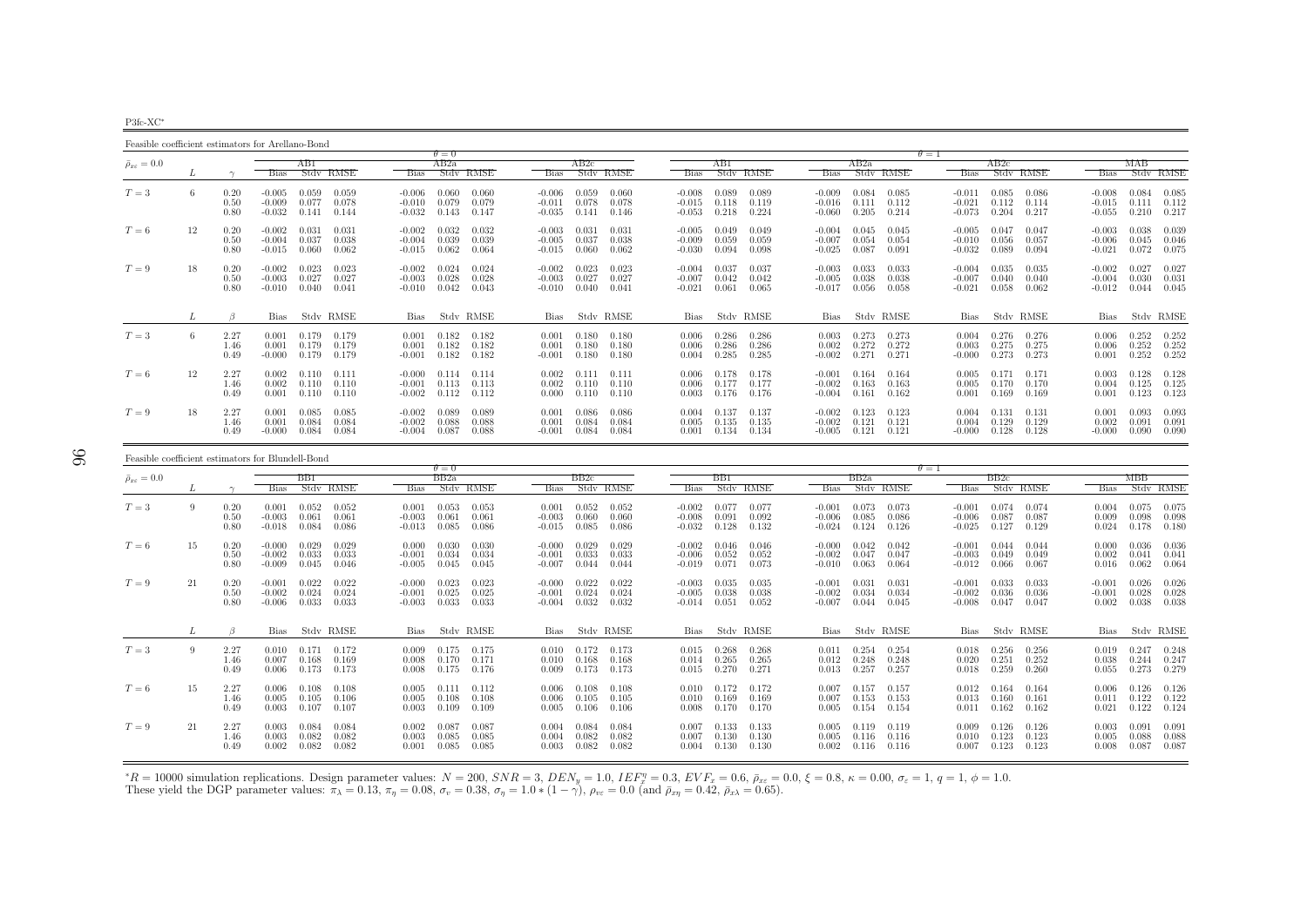P3ft-XC<sup>∗</sup>

| Feasible t-test Arellano-Bond: actual significance level |    |                      |                         |                                                                   |                                    |                         |                                                               |                         |                         |                |                                                                               |       |                         |                                                 |                         |                                                       |                |
|----------------------------------------------------------|----|----------------------|-------------------------|-------------------------------------------------------------------|------------------------------------|-------------------------|---------------------------------------------------------------|-------------------------|-------------------------|----------------|-------------------------------------------------------------------------------|-------|-------------------------|-------------------------------------------------|-------------------------|-------------------------------------------------------|----------------|
| $\bar{\rho}_{x\varepsilon}=0.0$                          |    |                      |                         |                                                                   |                                    | $\theta = 0$            |                                                               |                         |                         |                |                                                                               |       | $\theta = 1$            |                                                 |                         |                                                       |                |
|                                                          | L  | $\gamma$             |                         | AB1 AB1aR AB1cR                                                   |                                    |                         |                                                               |                         | AB2a AB2aW AB2c AB2cW   |                | AB1 AB1aR AB1cR                                                               |       |                         | AB2a AB2aW AB2c AB2cW MAB                       |                         |                                                       |                |
| $T=3$                                                    | 6  | 0.20<br>0.50<br>0.80 | 0.057<br>0.070          | 0.057 0.060 0.045<br>$0.071$ $0.061$                              | $0.061$ $0.048$                    | 0.067<br>0.070<br>0.079 | $0.060$ $0.047$ $0.046$<br>0.061<br>$0.067$ 0.066             | 0.051                   | 0.049<br>0.062          | 0.203<br>0.228 | 0.197 0.074 0.051<br>0.077 0.057<br>$0.103$ 0.083                             |       | 0.098<br>0.125          | $0.096$ $0.070$ $0.059$<br>0.071<br>0.093       | 0.064<br>0.097          | $0.055$ $0.514$<br>0.059<br>0.090                     | 0.522<br>0.553 |
| $T=6$                                                    | 12 | 0.20<br>0.50<br>0.80 | 0.045<br>0.047<br>0.059 | 0.049 0.035                                                       | $0.050$ $0.038$<br>$0.062$ $0.052$ | 0.068<br>0.069<br>0.080 | 0.052<br>0.051<br>0.058                                       | 0.037<br>0.039<br>0.053 | 0.037<br>0.038<br>0.052 | 0.209          | $0.210$ $0.069$ $0.045$<br>0.069 0.046<br>$0.232$ 0.086                       | 0.062 | 0.118<br>0.137          | 0.063<br>$0.116$ $0.064$<br>0.068               | 0.047<br>0.050<br>0.071 | $0.045$ 0.155<br>0.048<br>0.069                       | 0.152<br>0.154 |
| $T=9$                                                    | 18 | 0.20<br>0.50<br>0.80 | 0.051<br>0.052<br>0.058 | $0.053$ $0.043$<br>0.053<br>0.058                                 | 0.045<br>0.049                     | 0.082<br>0.081<br>0.090 | 0.056 0.043<br>0.055<br>$0.056$ 0.052                         | 0.046                   | 0.043<br>0.045<br>0.052 | 0.226          | 0.219 0.068 0.047<br>$0.212$ $0.068$<br>$0.083$ $0.061$                       | 0.047 | 0.145<br>0.158          | $0.150 \quad 0.061$<br>0.059<br>0.069           | 0.049<br>0.053<br>0.065 | $0.048$ 0.109<br>0.052<br>$0.063$ $0.111$             | 0.109          |
|                                                          | L  | $\beta$              | AB1                     | AB1aR AB1cR                                                       |                                    |                         |                                                               |                         | AB2a AB2aW AB2c AB2cW   | AB1            | AB1aR AB1cR                                                                   |       |                         | AB2a AB2aW AB2c AB2cW MAB                       |                         |                                                       |                |
| $T=3$                                                    | 6  | 2.27<br>1.46<br>0.49 | 0.050                   | $0.050$ $0.055$ $0.052$<br>0.053 0.052<br>$0.049$ $0.052$ $0.050$ |                                    | 0.061<br>0.060          | $0.061$ $0.055$ $0.053$ $0.051$<br>0.054<br>$0.054$ $0.051$   | 0.053                   | 0.051<br>0.049          | 0.209<br>0.205 | $0.211$ $0.067$ $0.062$<br>0.065 0.060<br>$0.065$ 0.057                       |       |                         | $0.089$ 0.068<br>$0.087$ 0.067<br>$0.084$ 0.063 | 0.066<br>0.065<br>0.060 | $0.061$ $0.587$<br>$0.060$ $0.586$<br>0.056 0.577     |                |
| $T=6$                                                    | 12 | 2.27<br>1.46<br>0.49 | 0.047<br>0.048<br>0.048 | $0.050$ $0.048$<br>0.050<br>0.049                                 | 0.048<br>0.048                     | 0.066<br>0.066<br>0.066 | $0.050$ $0.048$<br>0.050<br>0.052                             | 0.048<br>0.049          | 0.047<br>0.046<br>0.048 |                | $0.211$ $0.062$ $0.055$<br>$0.212$ $0.064$<br>$0.213$ $0.065$ $0.054$         | 0.055 | 0.111                   | $0.111$ $0.061$<br>0.061<br>$0.111$ $0.061$     | 0.059<br>0.059<br>0.057 | $0.055$ $0.203$<br>0.056<br>$0.054$ 0.208             | 0.206          |
| $T=9$                                                    | 18 | 2.27<br>1.46<br>0.49 | 0.049<br>0.049          | 0.052<br>$0.051$ $0.053$ $0.051$                                  | 0.053 0.049<br>0.049               | 0.077<br>0.077          | 0.053 0.050 0.049<br>0.053<br>$0.075$ $0.054$ $0.051$ $0.050$ | 0.050                   | 0.050                   |                | $0.216$ $0.064$ $0.052$<br>$0.218$ $0.063$ $0.052$<br>$0.212$ $0.061$ $0.052$ |       | 0.136                   | $0.135$ 0.058<br>0.059<br>$0.136$ $0.058$       | 0.053<br>0.052<br>0.053 | $0.051$ $0.132$<br>$0.051$ $0.133$<br>$0.051$ $0.134$ |                |
| Feasible t-test Blundell-Bond: actual significance level |    |                      |                         |                                                                   |                                    | $\theta = 0$            |                                                               |                         |                         |                |                                                                               |       | $\theta = 1$            |                                                 |                         |                                                       |                |
| $\bar{\rho}_{x\varepsilon} = 0.0$                        | L  | $\gamma$             |                         | BB1 BB1aR BB1cR                                                   |                                    |                         |                                                               |                         | BB2a BB2aW BB2c BB2cW   |                | BB1 BB1aR BB1cR                                                               |       |                         | BB2a BB2aW BB2c BB2cW MBB                       |                         |                                                       |                |
| $T=3$                                                    | 9  | 0.20<br>0.50<br>0.80 | 0.051<br>0.051          | $0.052$ $0.054$ $0.039$<br>0.052<br>0.055                         | 0.036<br>0.030                     | 0.072<br>0.072          | $0.074$ $0.058$ $0.049$ $0.044$<br>0.056<br>0.052             | 0.050<br>0.036          | 0.043<br>0.032          | 0.195<br>0.199 | 0.191 0.068 0.044<br>0.066<br>$0.070$ $0.041$                                 | 0.043 | 0.108<br>0.123          | $0.107$ 0.067<br>0.063<br>0.065                 | 0.058<br>0.057<br>0.059 | $0.051$ $0.481$<br>0.049<br>0.048                     | 0.483<br>0.581 |
| $T=6$                                                    | 15 | 0.20<br>0.50<br>0.80 | 0.044<br>0.052          | $0.045$ $0.050$ $0.034$<br>0.048<br>0.056                         | 0.034<br>0.037                     | 0.073<br>0.070<br>0.076 | 0.052 0.038<br>0.048<br>0.049                                 | 0.038<br>0.038          | 0.037<br>0.037<br>0.035 | 0.208<br>0.217 | 0.068 0.044<br>$0.207$ $0.067$ $0.042$<br>0.077 0.046                         |       | 0.128<br>0.134          | $0.127$ $0.062$<br>0.058<br>0.058               | 0.050<br>0.047<br>0.048 | $0.046$ 0.146<br>$0.044$ $0.153$<br>$0.042$ $0.210$   |                |
| $T=9$                                                    | 21 | 0.20<br>0.50<br>0.80 | 0.049<br>0.051<br>0.051 | 0.051 0.039<br>0.054<br>0.054 0.039                               | 0.043                              | 0.085<br>0.081<br>0.080 | 0.056 0.043<br>0.053<br>0.049                                 | 0.044<br>0.039          | 0.041<br>0.043<br>0.038 | 0.209<br>0.208 | $0.068$ 0.046<br>0.068<br>$0.216$ $0.075$ $0.050$                             | 0.045 | 0.151<br>0.157          | $0.154$ 0.063<br>0.059<br>0.057                 | 0.049<br>0.048<br>0.046 | $0.046$ $0.104$<br>0.046<br>$0.043$ $0.107$           | 0.107          |
|                                                          | L  | $\beta$              | BB1                     | BB1aR BB1cR                                                       |                                    |                         |                                                               |                         | BB2a BB2aW BB2c BB2cW   | BB1            | BB1aR BB1cR                                                                   |       |                         | BB2a BB2aW BB2c BB2cW MBB                       |                         |                                                       |                |
| $T=3$                                                    | 9  | 2.27<br>1.46<br>0.49 | 0.050<br>0.049          | $0.052$ $0.056$ $0.052$<br>0.053<br>$0.053$ $0.051$               | 0.051                              | 0.067<br>0.064<br>0.067 | $0.055$ $0.055$ $0.052$<br>0.053<br>$0.054$ 0.053             | 0.051                   | 0.048<br>0.051          |                | $0.211$ $0.068$ $0.062$<br>$0.212$ $0.069$ $0.061$<br>$0.215$ $0.070$ $0.060$ |       | 0.102<br>0.108          | $0.102$ $0.066$ $0.070$<br>0.067<br>0.071       | 0.069<br>0.069          | $0.063$ 0.578<br>$0.062$ $0.591$<br>0.061 0.649       |                |
| $T=6$                                                    | 15 | 2.27<br>1.46<br>0.49 | 0.050<br>0.048<br>0.049 | $0.053$ 0.050<br>0.051<br>0.051                                   | 0.047<br>0.048                     | 0.069<br>0.071<br>0.073 | $0.051$ $0.051$<br>0.052<br>0.053                             | 0.049<br>0.049          | 0.050<br>0.048<br>0.048 | 0.213          | $0.213$ $0.066$ $0.055$<br>0.067<br>$0.212$ $0.066$ $0.056$                   | 0.054 | 0.122<br>0.123<br>0.123 | 0.064<br>0.062<br>0.063                         | 0.064<br>0.064<br>0.063 | $0.061$ $0.207$<br>0.060<br>0.059                     | 0.211<br>0.235 |
| $T=9$                                                    | 21 | 2.27<br>1.46<br>0.49 | 0.050<br>0.051          | $0.050$ $0.054$ $0.050$<br>0.052<br>$0.054$ 0.050                 | 0.051                              | 0.081<br>0.080          | 0.054<br>0.052<br>$0.079$ $0.053$ $0.051$ $0.051$             | 0.051<br>0.051          | 0.051<br>0.050          |                | $0.215$ $0.064$ $0.052$<br>$0.216$ 0.065<br>$0.218$ $0.064$ $0.053$           | 0.053 | 0.145<br>0.146          | 0.061<br>0.061<br>$0.147$ $0.061$               | 0.057<br>0.056<br>0.055 | 0.055 0.135<br>$0.054$ $0.136$<br>$0.053$ $0.147$     |                |

 ${}^*R = 10000$  simulation replications. Design parameter values:  $N = 200$ ,  $SNR = 3$ ,  $DEN_y = 1.0$ ,  $IEF''_x = 0.3$ ,  $EVF_x = 0.6$ ,  $\bar{\rho}_{xx} = 0.0$ ,  $\xi = 0.8$ ,  $\kappa = 0.00$ ,<br> $\sigma_{\varepsilon} = 1$ ,  $q = 1$ ,  $\phi = 1.0$ . These yield the DGP paramet

P3fJ-XC<sup>∗</sup>

| Feasible Sargan-Hansen test: rejection probability |                |    |                |                      |                         |                               |                                           |                         |                         |                                           |                         |                               |                         |  |
|----------------------------------------------------|----------------|----|----------------|----------------------|-------------------------|-------------------------------|-------------------------------------------|-------------------------|-------------------------|-------------------------------------------|-------------------------|-------------------------------|-------------------------|--|
|                                                    |                | df |                |                      |                         |                               |                                           | $\theta = 0$            |                         |                                           |                         |                               |                         |  |
| $\bar{\rho}_{x\varepsilon}=0.0$                    | AВ             | BB | Inc            | $\sim$               |                         |                               | $JAB_a^{(2,1)}JBB_a^{(2,1)}JES_a^{(2,1)}$ |                         |                         | $JAB_c^{(2,1)}JBB_c^{(2,1)}JES_c^{(2,1)}$ | JMAB JMBB JESM          |                               |                         |  |
| $T=3$                                              | 4              | 6  | $\overline{2}$ | 0.20<br>0.50<br>0.80 | 0.043<br>0.046<br>0.049 | 0.045<br>0.043<br>0.042       | 0.047<br>0.045<br>0.041                   | 0.046<br>0.048<br>0.051 | 0.041<br>0.037<br>0.037 | 0.040<br>0.032<br>0.027                   | 0.271<br>0.266<br>0.272 | 0.255<br>0.283<br>0.379       | 0.252<br>0.277<br>0.373 |  |
| $T=6$                                              | 10             | 12 | $\overline{2}$ | 0.20<br>0.50<br>0.80 | 0.045<br>0.045<br>0.047 | 0.046<br>0.047<br>0.045       | 0.051<br>0.047<br>0.044                   | 0.041<br>0.041<br>0.043 | 0.043<br>0.041<br>0.040 | 0.045<br>0.041<br>0.036                   | 0.051<br>0.051<br>0.052 | 0.292<br>0.300<br>0.326       | 0.368<br>0.376<br>0.402 |  |
| $T=9$                                              | 16             | 18 | $\overline{2}$ | 0.20<br>0.50<br>0.80 | 0.042<br>0.042<br>0.043 | 0.043<br>0.040<br>0.044 0.049 | 0.052<br>0.049                            | 0.040<br>0.039<br>0.041 | 0.039<br>0.038<br>0.039 | 0.047<br>0.043<br>0.043                   | 0.045<br>0.044<br>0.045 | 0.299<br>0.304<br>0.312       | 0.396<br>0.401<br>0.406 |  |
|                                                    |                | df |                |                      |                         |                               |                                           | $\theta = 1$            |                         |                                           |                         |                               |                         |  |
| $\bar{\rho}_{x\varepsilon}=0.0$                    | AВ             | BB | Inc            | $\gamma$             |                         |                               | $JAB_a^{(2,1)}JBB_a^{(2,1)}JES_a^{(2,1)}$ |                         |                         | $JAB_c^{(2,1)}JBB_c^{(2,1)}JES_c^{(2,1)}$ | JMAB JMBB JESM          |                               |                         |  |
| $T=3$                                              | $\overline{4}$ | 6  | $\overline{2}$ | 0.20<br>0.50<br>0.80 | 0.037<br>0.038<br>0.048 | 0.036<br>0.036<br>0.037       | 0.047<br>0.042<br>0.039                   | 0.044<br>0.047<br>0.053 | 0.038<br>0.039<br>0.044 | 0.039<br>0.037<br>0.038                   | 0.287<br>0.289<br>0.302 | 0.471<br>0.514<br>0.579       | 0.459<br>0.503<br>0.564 |  |
| $T=6$                                              | 10             | 12 | $\overline{2}$ | 0.20<br>0.50<br>0.80 | 0.033<br>0.032<br>0.035 | 0.031<br>0.031<br>0.032       | 0.046<br>0.047<br>0.046                   | 0.033<br>0.037<br>0.039 | 0.033<br>0.034<br>0.039 | 0.042<br>0.042<br>0.045                   | 0.055<br>0.057<br>0.060 | 0.606<br>0.616<br>0.643       | 0.653<br>0.662<br>0.688 |  |
| $T=9$                                              | 16             | 18 | $\overline{2}$ | 0.20<br>0.50<br>0.80 | 0.027<br>0.028<br>0.030 | 0.025<br>0.025<br>0.027       | 0.049<br>0.049<br>0.048                   | 0.036<br>0.035<br>0.038 | 0.035<br>0.035<br>0.038 | 0.049<br>0.046<br>0.052                   | 0.045<br>0.045<br>0.046 | 0.643<br>0.651<br>0.665 0.710 | 0.690<br>0.697          |  |

 ${}^*R = 10000$  simulation replications. Design parameter values:  $N = 200$ ,  $SNR = 3$ ,  $DEN_y = 1.0$ ,  $IEF_x^{\eta} = 0.3$ ,  $EVF_x = 0.6$ ,  $\bar{\rho}_{xe} = 0.0$ ,  $\xi = 0.8$ ,  $\kappa = 0.00$ ,  $\sigma_{\varepsilon} = 1$ ,  $q = 1$ ,  $\phi = 1.0$ . These yield the DGP param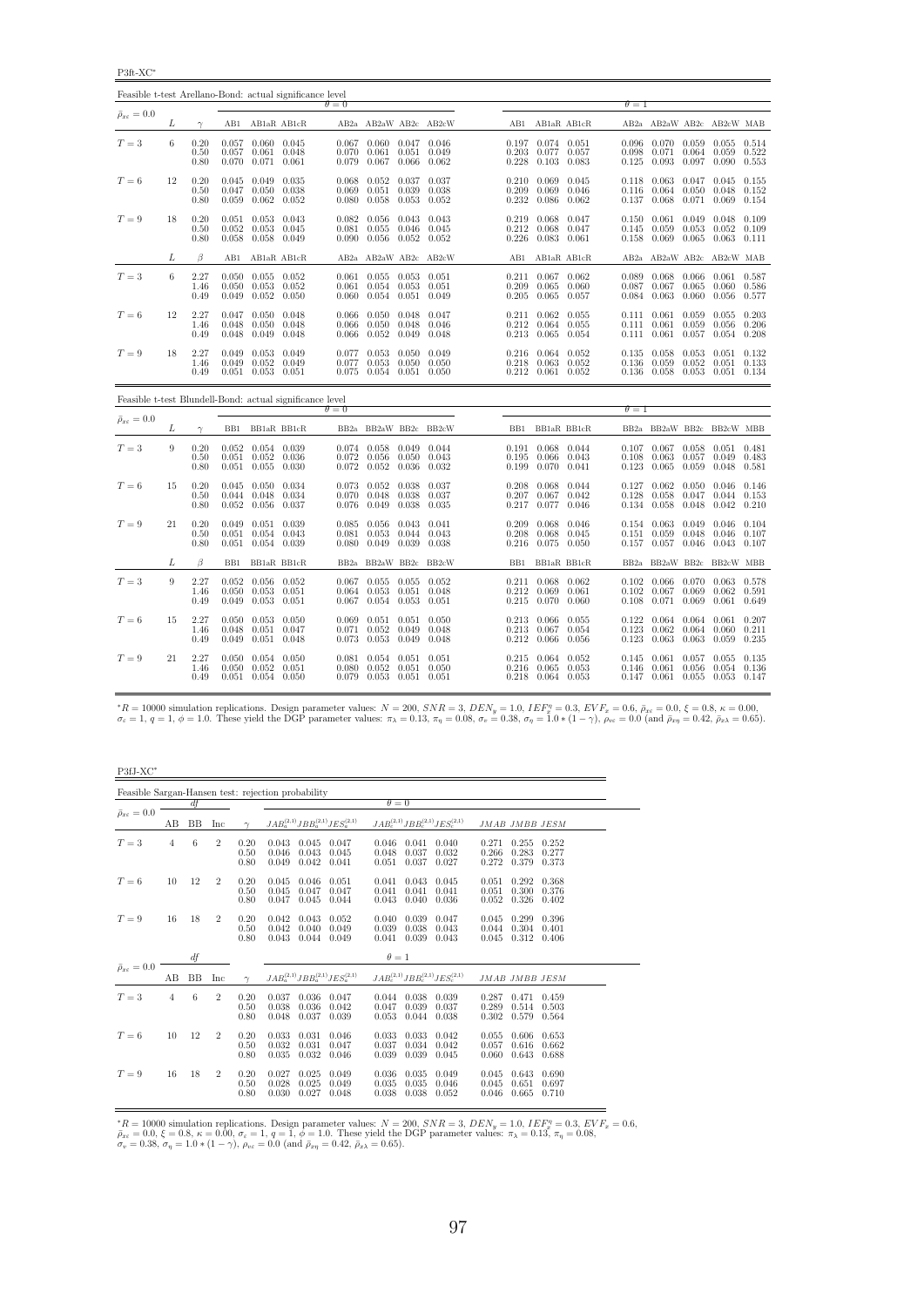P3fJ-XC<sup>∗</sup> : additional findings

|                                                          | Feasible Sargan-Hansen test: rejection probability<br>$\theta = 0$<br>df<br>$JAB^{(1,0)}JBB^{(1,0)}_aJES^{(1,0)} \qquad JAB^{(1,1)}_aJBB^{(1,1)}_aJES^{(1,1)}_a$<br>$JAB_c^{(1,1)}JBB_c^{(1,1)}JES_c^{(1,1)}$<br>$\gamma$<br>BB<br>AB<br>Inc |                 |                  |                      |                                                                                        |                                                                            |                                                     |  |  |  |  |  |  |  |
|----------------------------------------------------------|----------------------------------------------------------------------------------------------------------------------------------------------------------------------------------------------------------------------------------------------|-----------------|------------------|----------------------|----------------------------------------------------------------------------------------|----------------------------------------------------------------------------|-----------------------------------------------------|--|--|--|--|--|--|--|
| $\bar{\rho}_{x\varepsilon}=0.0$                          |                                                                                                                                                                                                                                              |                 |                  |                      |                                                                                        |                                                                            |                                                     |  |  |  |  |  |  |  |
|                                                          |                                                                                                                                                                                                                                              |                 |                  |                      |                                                                                        |                                                                            |                                                     |  |  |  |  |  |  |  |
| $T=3$                                                    | $\overline{4}$                                                                                                                                                                                                                               | 6               | $\overline{2}$   | 0.20<br>0.50         | $0.048$ $0.046$ $0.050$<br>0.050<br>0.045<br>0.050                                     | $0.047$ $0.050$ $0.054$<br>0.049<br>0.051<br>0.057                         | $0.047$ $0.042$ $0.042$<br>0.049<br>0.041<br>0.038  |  |  |  |  |  |  |  |
|                                                          |                                                                                                                                                                                                                                              |                 |                  | 0.80                 | 0.047<br>0.053<br>0.045                                                                | 0.052<br>0.051<br>0.054                                                    | 0.052<br>0.042<br>0.036                             |  |  |  |  |  |  |  |
| $T=6$                                                    | 10                                                                                                                                                                                                                                           | 12              | $\overline{2}$   | 0.20                 | 0.049<br>0.051<br>0.051                                                                | $\,0.053\,$<br>0.057<br>0.048                                              | 0.041<br>0.043<br>0.046                             |  |  |  |  |  |  |  |
|                                                          |                                                                                                                                                                                                                                              |                 |                  | 0.50<br>0.80         | 0.048<br>0.050<br>0.051<br>0.050<br>0.051<br>0.053                                     | 0.049<br>0.054<br>0.057<br>0.050<br>0.054<br>0.060                         | 0.041<br>0.043<br>0.045<br>0.043<br>0.043<br>0.046  |  |  |  |  |  |  |  |
| $T=9$                                                    | 16                                                                                                                                                                                                                                           | 18              | $\overline{2}$   | 0.20                 | 0.049<br>$0.049$ $0.051$                                                               | 0.047<br>0.051<br>0.059                                                    | 0.041 0.039<br>0.047                                |  |  |  |  |  |  |  |
|                                                          |                                                                                                                                                                                                                                              |                 |                  | 0.50<br>0.80         | 0.049 0.049<br>0.051<br>$0.051$ $0.052$ $0.058$                                        | 0.045<br>0.047<br>0.059<br>0.047<br>0.053 0.064                            | 0.039 0.039<br>0.046<br>$0.041$ $0.041$ $0.052$     |  |  |  |  |  |  |  |
|                                                          |                                                                                                                                                                                                                                              | df              |                  |                      |                                                                                        | $\theta = 1$                                                               |                                                     |  |  |  |  |  |  |  |
| $\bar{\rho}_{x\varepsilon}=0.0$                          | AВ                                                                                                                                                                                                                                           | BB              | Inc              | $\gamma$             | $JAB^{\left( 1,0\right) }JBB_{a}^{\left( 1,0\right) }JES^{\left( 1,0\right) }$         | $JAB_a^{(1,1)}JBB_a^{(1,1)}JES_a^{(1,1)}$                                  | $JAB_c^{(1,1)}JBB_c^{(1,1)}JES_c^{(1,1)}$           |  |  |  |  |  |  |  |
| $T=3$                                                    | $\overline{4}$                                                                                                                                                                                                                               | 6               | $\overline{2}$   | 0.20                 | $0.232$ $0.286$ $0.165$                                                                | 0.061<br>0.063 0.067                                                       | 0.057<br>0.050<br>0.046                             |  |  |  |  |  |  |  |
|                                                          |                                                                                                                                                                                                                                              |                 |                  | 0.50<br>0.80         | 0.236<br>0.319<br>0.206<br>0.255<br>0.344 0.226                                        | 0.064<br>0.066<br>0.074<br>$0.074\,$<br>0.071<br>0.067                     | 0.058<br>0.054<br>0.048<br>0.063<br>0.058<br>0.051  |  |  |  |  |  |  |  |
|                                                          |                                                                                                                                                                                                                                              |                 |                  |                      |                                                                                        |                                                                            |                                                     |  |  |  |  |  |  |  |
| $T=6$                                                    | 10                                                                                                                                                                                                                                           | 12              | $\overline{2}$   | 0.20<br>0.50         | 0.477<br>0.512 0.172<br>0.480<br>0.540<br>0.224                                        | 0.059<br>0.055<br>0.060<br>0.060<br>0.055<br>0.071                         | 0.039<br>0.038<br>0.047<br>0.043<br>0.040<br>0.050  |  |  |  |  |  |  |  |
|                                                          |                                                                                                                                                                                                                                              |                 |                  | 0.80                 | 0.495<br>0.564<br>0.263                                                                | 0.059<br>0.073<br>0.084                                                    | 0.044<br>0.049<br>0.058                             |  |  |  |  |  |  |  |
| $T=9$                                                    | 16                                                                                                                                                                                                                                           | 18              | $\overline{2}$   | 0.20<br>0.50         | 0.635<br>$0.661$ $0.181$<br>0.680 0.223<br>0.641                                       | 0.051<br>0.057<br>0.064<br>0.052<br>0.060<br>0.077                         | $0.039$ $0.038$<br>0.052<br>0.039<br>0.040<br>0.052 |  |  |  |  |  |  |  |
|                                                          |                                                                                                                                                                                                                                              |                 |                  | 0.80                 | 0.659<br>0.708 0.279                                                                   | 0.055<br>0.072 0.099                                                       | $0.043$ $0.045$<br>0.063                            |  |  |  |  |  |  |  |
|                                                          |                                                                                                                                                                                                                                              | df              |                  |                      | Feasible Sargan-Hansen test: rejection probability<br>$\theta = 0$                     |                                                                            |                                                     |  |  |  |  |  |  |  |
| $\bar{\rho}_{x\varepsilon}=0.0$                          |                                                                                                                                                                                                                                              |                 |                  |                      |                                                                                        |                                                                            |                                                     |  |  |  |  |  |  |  |
|                                                          | AB                                                                                                                                                                                                                                           | BB              | Inc              | $\gamma$             | $JAB_a^{(2,2)}JBB_a^{(2,2)}JES_a^{(2,2)}$                                              | $JAB_c^{(2,2)}JBB_c^{(2,2)}JES_c^{(2,2)}$                                  |                                                     |  |  |  |  |  |  |  |
| $T=3$                                                    |                                                                                                                                                                                                                                              |                 |                  |                      |                                                                                        |                                                                            |                                                     |  |  |  |  |  |  |  |
|                                                          | $\overline{4}$                                                                                                                                                                                                                               | $6\phantom{1}6$ | $\overline{2}$   | 0.20                 | $0.043$ $0.044$ $0.047$                                                                | $0.046$ $0.041$ $0.039$<br>0.032                                           |                                                     |  |  |  |  |  |  |  |
|                                                          |                                                                                                                                                                                                                                              |                 |                  | 0.50<br>0.80         | 0.045<br>0.043 0.043<br>0.041<br>0.050<br>0.041                                        | 0.049<br>0.036<br>0.052<br>0.037<br>0.028                                  |                                                     |  |  |  |  |  |  |  |
| $T=6$                                                    | 10                                                                                                                                                                                                                                           | 12              | $\overline{2}$   | 0.20                 | 0.045<br>$0.046$ 0.050                                                                 | 0.043<br>0.046<br>0.041                                                    |                                                     |  |  |  |  |  |  |  |
|                                                          |                                                                                                                                                                                                                                              |                 |                  | 0.50<br>0.80         | 0.045<br>0.047<br>0.046<br>0.046<br>0.043<br>0.043                                     | 0.041<br>0.041<br>0.041<br>0.043<br>0.040<br>0.037                         |                                                     |  |  |  |  |  |  |  |
| $T=9$                                                    | 16                                                                                                                                                                                                                                           | 18              | $\boldsymbol{2}$ | 0.20                 | 0.042<br>0.043<br>0.053                                                                | 0.040<br>0.039<br>0.047                                                    |                                                     |  |  |  |  |  |  |  |
|                                                          |                                                                                                                                                                                                                                              |                 |                  | 0.50<br>0.80         | 0.042<br>0.050<br>0.041<br>$0.043$ $0.043$ $0.049$                                     | 0.039<br>0.038<br>0.044<br>$0.041$ $0.038$ $0.043$                         |                                                     |  |  |  |  |  |  |  |
|                                                          |                                                                                                                                                                                                                                              | df              |                  |                      | $\theta = 1$                                                                           |                                                                            |                                                     |  |  |  |  |  |  |  |
| $\bar{\rho}_{x\varepsilon}=0.0$ $\overline{\phantom{0}}$ | AB                                                                                                                                                                                                                                           | BB              | Inc              | $\gamma$             | $JAB_{a}^{\left( 2,2\right) }JBB_{a}^{\left( 2,2\right) }JES_{a}^{\left( 2,2\right) }$ | $JAB_c^{(2,2)}JBB_c^{(2,2)}JES_c^{(2,2)}$                                  |                                                     |  |  |  |  |  |  |  |
| $T=3$                                                    | $\overline{4}$                                                                                                                                                                                                                               | 6               | $\overline{2}$   | 0.20                 | $0.037$ $0.037$ $0.048$                                                                | 0.044 0.038 0.039                                                          |                                                     |  |  |  |  |  |  |  |
|                                                          |                                                                                                                                                                                                                                              |                 |                  | 0.50<br>0.80         | 0.039<br>0.038<br>0.046<br>0.048<br>0.041                                              | 0.046<br>0.037<br>0.035<br>0.058<br>0.042<br>0.036                         |                                                     |  |  |  |  |  |  |  |
|                                                          |                                                                                                                                                                                                                                              |                 |                  |                      | 0.039                                                                                  |                                                                            |                                                     |  |  |  |  |  |  |  |
| $T=6$                                                    | 10                                                                                                                                                                                                                                           | 12              | $\overline{2}$   | 0.20<br>0.50         | 0.033<br>0.033<br>0.048<br>0.032<br>0.032<br>0.051                                     | 0.033<br>0.033<br>0.041<br>0.037<br>0.032<br>0.041                         |                                                     |  |  |  |  |  |  |  |
|                                                          |                                                                                                                                                                                                                                              |                 |                  | 0.80                 | 0.036<br>0.035<br>0.051                                                                | 0.038<br>0.037<br>0.044                                                    |                                                     |  |  |  |  |  |  |  |
| $T=9$                                                    | 16                                                                                                                                                                                                                                           | 18              | $\boldsymbol{2}$ | 0.20<br>0.50<br>0.80 | 0.029<br>0.029<br>0.050<br>0.030<br>0.027<br>0.054<br>$0.031$ $0.032$ $0.056$          | 0.035<br>0.034<br>0.049<br>0.035<br>0.034<br>0.046<br>0.037<br>0.035 0.048 |                                                     |  |  |  |  |  |  |  |

 ${}^*R = 10000$  simulation replications. Design parameter values:  $N = 200$ ,  $SNR = 3$ ,  $DEN_y = 1.0$ ,  $IEF_x^{\eta} = 0.3$ ,  $EVF_x = 0.6$ ,  $\bar{\rho}_{xe} = 0.0$ ,  $\xi = 0.8$ ,  $\kappa = 0.00$ ,  $\sigma_{\varepsilon} = 1$ ,  $q = 1$ ,  $\phi = 1.0$ . These yield the DGP param

P3-XC<sup>∗</sup>

| Standard errors of error components $\eta_i$ and $\varepsilon_{it}$ |    |                                                        |            |                         |                         |                         |                      |                                                                                      |                                    |                         |                                   |                         |                         |                 |                                                                                                                   |                                 |     |
|---------------------------------------------------------------------|----|--------------------------------------------------------|------------|-------------------------|-------------------------|-------------------------|----------------------|--------------------------------------------------------------------------------------|------------------------------------|-------------------------|-----------------------------------|-------------------------|-------------------------|-----------------|-------------------------------------------------------------------------------------------------------------------|---------------------------------|-----|
|                                                                     |    |                                                        |            |                         |                         |                         | $\theta = 0$         |                                                                                      |                                    |                         |                                   |                         |                         | $\theta = 1$    |                                                                                                                   |                                 |     |
| $\bar{\rho}_{x\epsilon}=0.0$                                        |    |                                                        |            |                         | Bias $\sigma_{\eta}$    |                         |                      | Bias $\hat{\sigma}_{\varepsilon}$                                                    |                                    |                         | Bias $\hat{\sigma}_n$             |                         |                         |                 |                                                                                                                   | Bias $\hat{\sigma}_\varepsilon$ |     |
|                                                                     | L  |                                                        | $\sigma_n$ | AB1                     | AB2a                    | AB2c                    |                      | AB1 AB2a AB2c                                                                        |                                    | AB1                     | AB <sub>2a</sub> AB <sub>2c</sub> |                         | MAB                     | AB1             | AB2a                                                                                                              | AB2c                            | MAB |
| $T=3$                                                               | 6. | $0.20\ 0.80$<br>$0.50 \quad 0.50$<br>$0.80\ 0.20$      |            | 0.035<br>0.069<br>0.275 | 0.037<br>0.071<br>0.280 | 0.038<br>0.074<br>0.283 |                      | $-0.004$ $-0.004$ $-0.004$<br>$-0.005 - 0.005 - 0.006$<br>$-0.013 - 0.013 - 0.015$   |                                    | 0.076<br>0.154<br>0.497 | 0.074<br>0.145<br>0.477           | 0.080<br>0.158<br>0.502 | 0.064<br>0.135<br>0.473 |                 | $-0.009 - 0.009 - 0.010 - 0.009$<br>$-0.011$ $-0.011$ $-0.014$ $-0.011$<br>$-0.022$ $-0.025$ $-0.031$ $-0.023$    |                                 |     |
| $T=6$                                                               | 12 | $0.20\ 0.80$<br>$0.50 \quad 0.50$<br>$0.80 \quad 0.20$ |            | 0.011<br>0.022<br>0.075 | 0.013<br>0.023<br>0.077 | 0.012<br>0.023<br>0.078 |                      | $-0.001$ $-0.001$ $-0.001$<br>$-0.001$ $-0.001$ $-0.001$<br>$-0.005 - 0.004 - 0.005$ |                                    | 0.027<br>0.052<br>0.175 | 0.024<br>0.044<br>$0.151$ $0.173$ | 0.026<br>0.050          | 0.014<br>0.028<br>0.108 |                 | $-0.003$ $-0.002$ $-0.003$ $-0.002$<br>$-0.003$ $-0.003$ $-0.004$ $-0.003$<br>$-0.009 - 0.008 - 0.011 - 0.008$    |                                 |     |
| $T=9$                                                               | 18 | $0.20\ 0.80$<br>$0.50 \quad 0.50$<br>$0.80 \quad 0.20$ |            | 0.007<br>0.014<br>0.038 | 0.009<br>0.016<br>0.040 | 0.007<br>0.014<br>0.039 |                      | $-0.000 - 0.000 - 0.000$<br>$-0.000 - 0.000 - 0.000$<br>$-0.002 - 0.002 - 0.002$     |                                    | 0.017<br>0.033<br>0.099 | 0.016<br>0.027<br>0.079           | 0.016<br>0.030<br>0.094 | 0.008<br>0.015<br>0.047 |                 | $-0.001$ $-0.001$ $-0.001$ $-0.001$<br>$-0.002$ $-0.001$ $-0.002$ $-0.001$<br>$-0.005$ $-0.004$ $-0.005$ $-0.003$ |                                 |     |
|                                                                     | L  |                                                        | $\sigma_n$ | B <sub>B1</sub>         | BB <sub>2a</sub>        | BB2c                    | BB1                  | BB <sub>2a</sub>                                                                     | BB2c                               | BB1                     | BB <sub>2a</sub>                  | BB <sub>2c</sub>        | <b>MBB</b>              | B <sub>B1</sub> | BB <sub>2a</sub>                                                                                                  | BB2c                            | MBB |
| $T=3$                                                               | 9  | $0.20\ 0.80$<br>$0.50 \quad 0.50$<br>$0.80 \quad 0.20$ |            | 0.012<br>0.032<br>0.131 | 0.012<br>0.030<br>0.117 | 0.011<br>0.029<br>0.120 |                      | $-0.002$ $-0.002$ $-0.002$<br>$-0.003$ $-0.003$ $-0.003$<br>$-0.010 - 0.007 - 0.008$ |                                    | 0.040<br>0.081<br>0.254 | 0.034<br>0.066<br>0.220           | 0.032<br>0.066<br>0.226 | 0.023<br>0.057<br>0.320 |                 | $-0.008$ $-0.006$ $-0.006$ $-0.005$<br>$-0.009$ $-0.007$ $-0.008$ $-0.001$<br>$-0.019 - 0.015 - 0.015$ 0.012      |                                 |     |
| $T=6$                                                               | 15 | $0.20\ 0.80$<br>$0.50 \quad 0.50$<br>$0.80 \quad 0.20$ |            | 0.004<br>0.011<br>0.043 | 0.003<br>0.008<br>0.031 | 0.003<br>0.008<br>0.034 |                      | $-0.001 - 0.000 - 0.000$<br>$-0.001 - 0.000 - 0.001$<br>$-0.003 - 0.002 - 0.002$     |                                    | 0.016<br>0.033<br>0.110 | 0.009<br>0.020<br>0.072           | 0.009<br>0.021<br>0.080 | 0.005<br>0.005<br>0.014 |                 | $-0.002 - 0.001 - 0.002 - 0.002$<br>$-0.003$ $-0.002$ $-0.002$ $-0.001$<br>$-0.007$ $-0.004$ $-0.005$ 0.006       |                                 |     |
| $T=9$                                                               | 21 | $0.20\ 0.80$<br>$0.50 \quad 0.50$<br>$0.80 \quad 0.20$ |            | 0.003<br>0.008<br>0.023 | 0.003<br>0.006<br>0.015 | 0.002<br>0.005<br>0.017 | $-0.000$<br>$-0.000$ | $-0.002 - 0.001 - 0.001$                                                             | $0.000 - 0.000$<br>$0.000 - 0.000$ | 0.011<br>0.022<br>0.067 | 0.007<br>0.013<br>0.039           | 0.005<br>0.012<br>0.042 | 0.004<br>0.007<br>0.006 |                 | $-0.001$ $-0.001$ $-0.001$ $-0.001$<br>$-0.001$ $-0.001$ $-0.001$ $-0.001$<br>$-0.004$ $-0.002$ $-0.002$ 0.001    |                                 |     |

 ${}^{*}R = 10000$  simulation replications. Design parameter values:  $N = 200$ ,  $SNR = 3$ ,  $DEN_y = 1.0$ ,  $IEF_x^{\eta} = 0.3$ ,  $EVF_x = 0.6$ ,  $\bar{\rho}_{xz} = 0.0$ ,  $\xi = 0.8$ ,  $\kappa = 0.00$ ,<br>  $\sigma_{\varepsilon} = 1$ ,  $q = 1$ ,  $\phi = 1.0$ . These yield the DGP par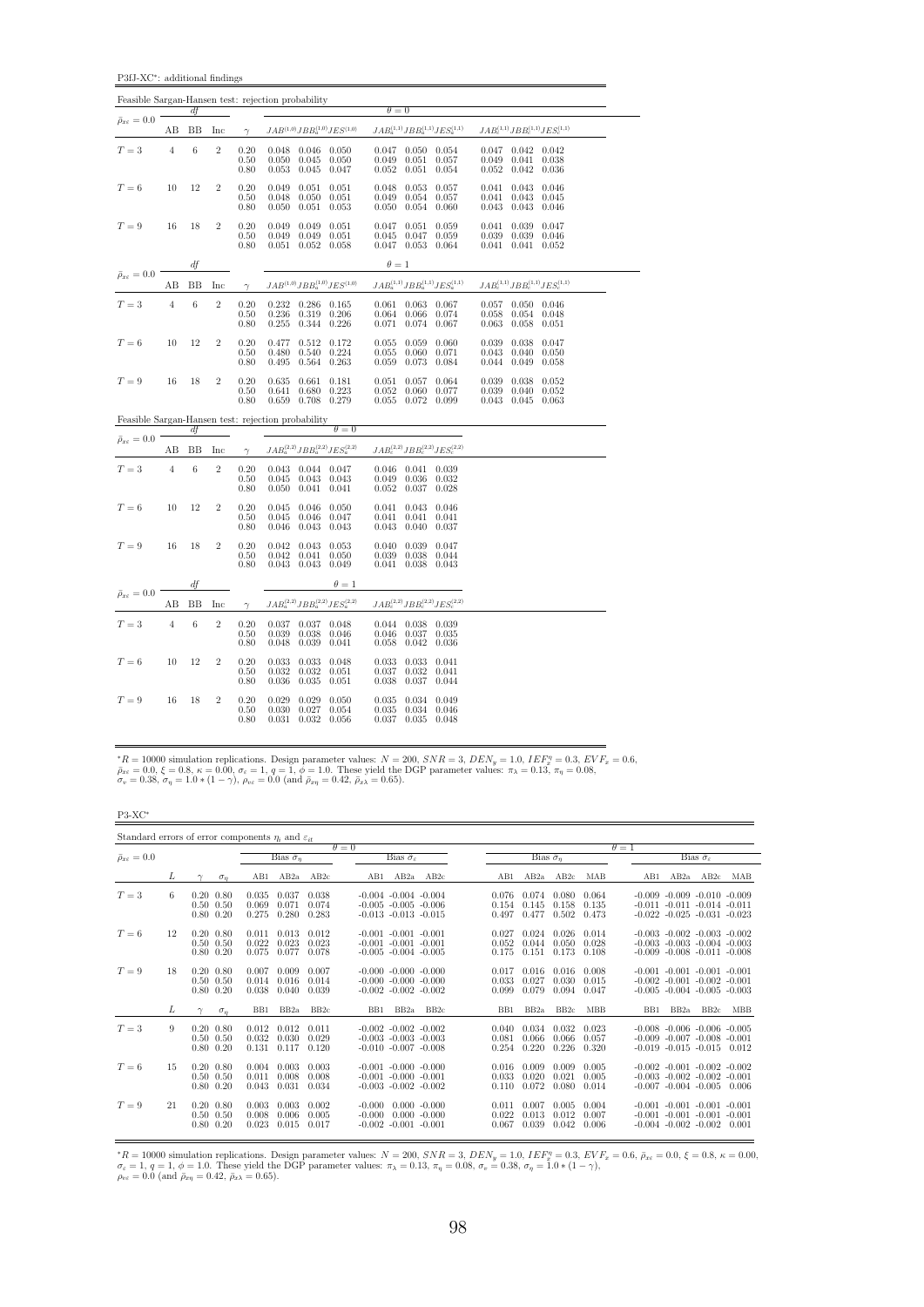| $411 - 2$ | ヽ |  |
|-----------|---|--|

| Unfeasible coefficient estimators                    |     |     |                |                      |                                  |                         |                         |                            |                                   |                         |                                  |                                 |                         |                         |                               |                                 |                         |                      |                                  |                                   |                         |                         |                            |                                 |                                   |
|------------------------------------------------------|-----|-----|----------------|----------------------|----------------------------------|-------------------------|-------------------------|----------------------------|-----------------------------------|-------------------------|----------------------------------|---------------------------------|-------------------------|-------------------------|-------------------------------|---------------------------------|-------------------------|----------------------|----------------------------------|-----------------------------------|-------------------------|-------------------------|----------------------------|---------------------------------|-----------------------------------|
| $\bar{\rho}_{x\varepsilon}=0.0$                      |     | L   |                |                      |                                  | ABu                     |                         | $\theta = 0$               | BBu                               |                         |                                  | ABu                             |                         |                         |                               | <b>BBu</b>                      |                         | $\theta=1$           |                                  | MABu                              |                         |                         |                            | MBBu                            |                                   |
|                                                      | AВ  | BB  |                | $\gamma$             | <b>Bias</b>                      |                         | Stdy RMSE               | Bias                       |                                   | Stdy RMSE               | Bias                             |                                 | Stdy RMSE               |                         | <b>Bias</b>                   |                                 | Stdy RMSE               |                      | Bias                             |                                   | Stdy RMSE               |                         | Bias                       |                                 | Stdy RMSE                         |
| $T=3$                                                | 11  | 16  |                | 0.20<br>0.50<br>0.80 | $-0.011$<br>$-0.021$<br>$-0.073$ | 0.057<br>0.074<br>0.131 | 0.058<br>0.077<br>0.151 | 0.004<br>0.003<br>$-0.006$ | 0.048<br>0.053<br>0.065           | 0.048<br>0.053<br>0.065 | $-0.022$<br>$-0.041$<br>$-0.143$ | 0.079<br>0.103<br>0.179         | 0.082<br>0.111<br>0.229 |                         | 0.006<br>0.002<br>$-0.013$    | 0.066<br>0.072<br>0.092         | 0.066<br>0.072<br>0.092 |                      | $-0.014$<br>$-0.026$<br>$-0.087$ | 0.062<br>0.082<br>0.142           | 0.064<br>0.086<br>0.167 |                         | 0.003<br>0.004<br>$-0.001$ | 0.053<br>0.058<br>0.066         | 0.053<br>0.058<br>0.066           |
| $T=6$                                                | 50  | 61  |                | 0.20<br>0.50<br>0.80 | $-0.009$<br>$-0.016$<br>$-0.052$ | 0.028<br>0.033<br>0.051 | 0.030<br>0.037<br>0.073 | 0.004<br>0.006<br>0.002    | 0.026<br>0.027<br>0.030           | 0.026<br>0.028<br>0.030 | $-0.017$<br>$-0.030$<br>-0.093   | 0.040<br>0.046<br>0.069         | 0.043<br>0.055<br>0.116 |                         | 0.009<br>0.009<br>0.000       | 0.036<br>0.036<br>0.039         | 0.037<br>0.038<br>0.039 |                      | $-0.010$<br>$-0.019$<br>$-0.060$ | 0.030<br>0.035<br>0.055           | 0.031<br>0.040<br>0.081 |                         | 0.002<br>0.005<br>0.006    | 0.028<br>0.030<br>0.030         | 0.028<br>0.030<br>0.031           |
| $T=9$                                                | 116 | 133 |                | 0.20<br>0.50<br>0.80 | $-0.008$<br>$-0.014$<br>$-0.040$ | 0.021<br>0.023<br>0.032 | 0.022<br>0.027<br>0.051 | 0.004<br>0.006<br>0.004    | 0.019<br>0.020<br>0.020           | 0.020<br>0.021<br>0.021 | $-0.015$<br>$-0.024$<br>$-0.068$ | 0.029<br>0.031<br>0.042         | 0.032<br>0.039<br>0.080 |                         | 0.009<br>0.011<br>0.005       | 0.026<br>0.026<br>0.026         | 0.028<br>0.028<br>0.026 |                      | $-0.009$<br>$-0.015$<br>$-0.046$ | 0.022<br>0.024<br>0.034           | 0.023<br>0.029<br>0.057 |                         | 0.001<br>0.004<br>0.008    | 0.021<br>0.022<br>0.021         | 0.021<br>0.022<br>0.022           |
|                                                      | AВ  | BB  |                | $\beta$              | Bias                             |                         | Stdy RMSE               | <b>Bias</b>                |                                   | Stdy RMSE               | Bias                             |                                 | Stdy RMSE               |                         | <b>Bias</b>                   |                                 | Stdy RMSE               |                      | <b>Bias</b>                      |                                   | Stdy RMSE               |                         | Bias                       |                                 | Stdy RMSE                         |
| $T=3$                                                | 11  | 16  |                | 2.27<br>1.46<br>0.49 | 0.004<br>0.003<br>$-0.003$       | 0.158<br>0.157<br>0.154 | 0.158<br>0.157<br>0.154 | 0.022<br>0.020             | 0.149<br>0.144<br>$0.017$ 0.144   | 0.151<br>0.145<br>0.145 | 0.006<br>0.003<br>$-0.009$       | 0.234<br>0.232<br>0.225         | 0.234<br>0.232<br>0.225 |                         | 0.045<br>0.038<br>0.029       | 0.211<br>0.204<br>0.204         | 0.216<br>0.207<br>0.206 |                      | 0.005<br>0.003                   | 0.158<br>0.156<br>$-0.004$ 0.154  | 0.158<br>0.156<br>0.154 |                         | 0.019<br>0.019             | 0.146<br>$0.018$ 0.143          | $0.151$ $0.153$<br>0.147<br>0.144 |
| $T=6$                                                | 50  | 61  |                | 2.27<br>1.46<br>0.49 | 0.010<br>0.011<br>0.006          | 0.086<br>0.084<br>0.081 | 0.087<br>0.084<br>0.081 | 0.017<br>0.016<br>0.014    | 0.083<br>0.079<br>0.073           | 0.085<br>0.081<br>0.074 | 0.018<br>0.009                   | $0.017$ 0.123<br>0.119<br>0.115 | 0.124<br>0.121<br>0.115 |                         | 0.036<br>0.030<br>0.023       | 0.116<br>0.109<br>0.100         | 0.122<br>0.113<br>0.103 |                      | 0.011<br>0.012<br>0.007          | 0.087<br>0.084<br>0.081           | 0.087<br>0.085<br>0.081 |                         | 0.015<br>0.016<br>0.016    | 0.085<br>0.081<br>0.073         | 0.086<br>0.082<br>0.075           |
| $T=9$                                                | 116 | 133 |                | 2.27<br>1.46<br>0.49 | 0.011<br>0.013<br>0.010          | 0.063<br>0.061<br>0.058 | 0.064<br>0.062<br>0.058 | 0.014<br>0.015             | 0.062<br>0.058<br>$0.014$ $0.052$ | 0.063<br>0.060<br>0.054 | 0.019<br>0.022                   | 0.089<br>0.085<br>$0.015$ 0.080 | 0.091<br>0.088<br>0.082 |                         | 0.030<br>0.027<br>0.021       | 0.085<br>0.079<br>0.070         | 0.090<br>0.084<br>0.073 |                      | 0.012<br>0.015                   | 0.064<br>0.061<br>$0.011$ $0.058$ | 0.065<br>0.063<br>0.059 |                         | 0.013<br>0.014             | 0.063<br>0.060<br>$0.016$ 0.053 | 0.065<br>0.061<br>0.055           |
| Unfeasible t-test: actual significance level         |     |     |                |                      |                                  |                         | $\theta = 0$            |                            |                                   |                         |                                  |                                 |                         |                         |                               | $\theta = 1$                    |                         |                      |                                  |                                   |                         |                         |                            |                                 |                                   |
| $\bar{\rho}_{x\varepsilon}=0.0$                      | AВ  | BB  |                | $\gamma$             | ABu                              | BBu                     |                         | B                          | ABu                               | BBu                     | $\gamma$                         | ABu                             |                         |                         | BBu MABu MBBu                 |                                 |                         | B                    | ABu                              |                                   |                         | BBu MABu MBBu           |                            |                                 |                                   |
| $T=3$                                                | 11  | 16  |                | 0.20<br>0.50<br>0.80 | 0.057<br>0.060<br>0.086          | 0.050<br>0.053<br>0.051 |                         | 2.27<br>1.46<br>0.49       | 0.047<br>0.047<br>0.042           | 0.051<br>0.051<br>0.051 | 0.20<br>0.50<br>0.80             | 0.060<br>0.069<br>0.121         | 0.057<br>0.055<br>0.058 | 0.055<br>0.061<br>0.092 | 0.051<br>0.053<br>0.054       |                                 |                         | 2.27<br>1.46<br>0.49 | 0.047<br>0.044<br>0.034          | 0.054<br>0.053<br>0.051           | 0.047<br>0.046<br>0.041 | 0.051<br>0.049<br>0.049 |                            |                                 |                                   |
| $T=6$                                                | 50  | 61  |                | 0.20<br>0.50<br>0.80 | 0.057<br>0.072<br>0.168          | 0.046<br>0.052<br>0.051 |                         | 2.27<br>1.46<br>0.49       | 0.050<br>0.052<br>0.050           | 0.052<br>0.053<br>0.052 | 0.20<br>0.50<br>0.80             | 0.069<br>0.095<br>0.265         | 0.058<br>0.060<br>0.054 | 0.060<br>0.074<br>0.187 | 0.045<br>0.049<br>0.060       |                                 |                         | 2.27<br>1.46<br>0.49 | 0.053<br>0.054<br>0.047          | 0.061<br>0.057<br>0.057           | 0.050<br>0.052<br>0.050 | 0.052<br>0.053<br>0.051 |                            |                                 |                                   |
| $T=9$                                                | 116 | 133 |                | 0.20<br>0.50<br>0.80 | 0.069<br>0.093<br>0.235          | 0.052<br>0.058<br>0.059 |                         | 2.27<br>1.46<br>0.49       | 0.050<br>0.051<br>0.055           | 0.050<br>0.052<br>0.055 | 0.20<br>0.50<br>0.80             | 0.083<br>0.125<br>0.369         | 0.063<br>0.068<br>0.056 | 0.071<br>0.097<br>0.265 | 0.052<br>0.054<br>0.068       |                                 |                         | 2.27<br>1.46<br>0.49 | 0.057<br>0.057<br>0.053          | 0.059<br>0.060<br>0.056           | 0.050<br>0.053<br>0.056 | 0.051<br>0.053<br>0.059 |                            |                                 |                                   |
| Unfeasible Sargan-Hansen test: rejection probability |     | df  |                |                      |                                  |                         |                         | $\theta = 0$               |                                   |                         |                                  |                                 |                         | $\theta = 1$            |                               |                                 |                         |                      |                                  |                                   |                         |                         |                            |                                 |                                   |
| $\bar{\rho}_{x\varepsilon}=0.0$                      | AВ  | BB  | Inc            | $\gamma$             | JABu                             | JBBu                    | JESu                    |                            | JMABu JMMBu JESMu                 |                         | JABu                             | JBBu                            | JESu                    |                         | $JMABu\quad JMMBu\quad JESMu$ |                                 |                         |                      |                                  |                                   |                         |                         |                            |                                 |                                   |
| $T=3$                                                | -9  | 13  | $\overline{4}$ | 0.20<br>0.50<br>0.80 | 0.048<br>0.050<br>0.042          | 0.049<br>0.049<br>0.050 | 0.046<br>0.047<br>0.065 | 0.048<br>0.050<br>0.042    | 0.049<br>0.049<br>0.050           | 0.046<br>0.047<br>0.065 | 0.045<br>0.043<br>0.032          | 0.051<br>0.050<br>0.049         | 0.056<br>0.056<br>0.079 |                         | 0.049<br>0.048<br>0.041       | 0.051<br>0.049<br>0.051         | 0.042<br>0.044<br>0.066 |                      |                                  |                                   |                         |                         |                            |                                 |                                   |
| $T=6$                                                | 48  | 58  | 10             | 0.20<br>0.50<br>0.80 | 0.045<br>0.042<br>0.037          | 0.048<br>0.045<br>0.046 | 0.045<br>0.044<br>0.072 | 0.045<br>0.042<br>0.037    | 0.048<br>0.045<br>0.046           | 0.045<br>0.044<br>0.072 | 0.046<br>0.043<br>0.031          | 0.055<br>0.049<br>0.049         | 0.067<br>0.065<br>0.110 |                         | 0.044<br>0.042<br>0.034       | 0.047<br>0.043<br>0.043         | 0.042<br>0.042<br>0.069 |                      |                                  |                                   |                         |                         |                            |                                 |                                   |
| $T=9$                                                | 114 | 130 | 16             | 0.20<br>0.50<br>0.80 | 0.047<br>0.046<br>0.038          | 0.051<br>0.049<br>0.047 | 0.046<br>0.049<br>0.081 | 0.047<br>0.046<br>0.038    | 0.051<br>0.049<br>0.047           | 0.046<br>0.049<br>0.081 | 0.048<br>0.045<br>0.033          | 0.058<br>0.053<br>0.053         | 0.076<br>0.069<br>0.120 |                         | 0.047<br>0.046                | 0.049<br>0.045<br>$0.037$ 0.044 | 0.041<br>0.042<br>0.077 |                      |                                  |                                   |                         |                         |                            |                                 |                                   |

 ${}^*R = 10000$  simulation replications. Design parameter values:  $N = 200$ ,  $SNR = 3$ ,  $DEN_y = 1.0$ ,  $IEF_x^{\eta} = 0.3$ ,  $EVF_x = 0.6$ ,  $\bar{\rho}_{xc} = 0.0$ ,  $\xi = 0.8$ ,  $\kappa = 0.25$ ,  $\sigma_{\varepsilon} = 1$ ,  $q = 1$ ,  $\phi = 1.0$ .<br>These yield the DGP param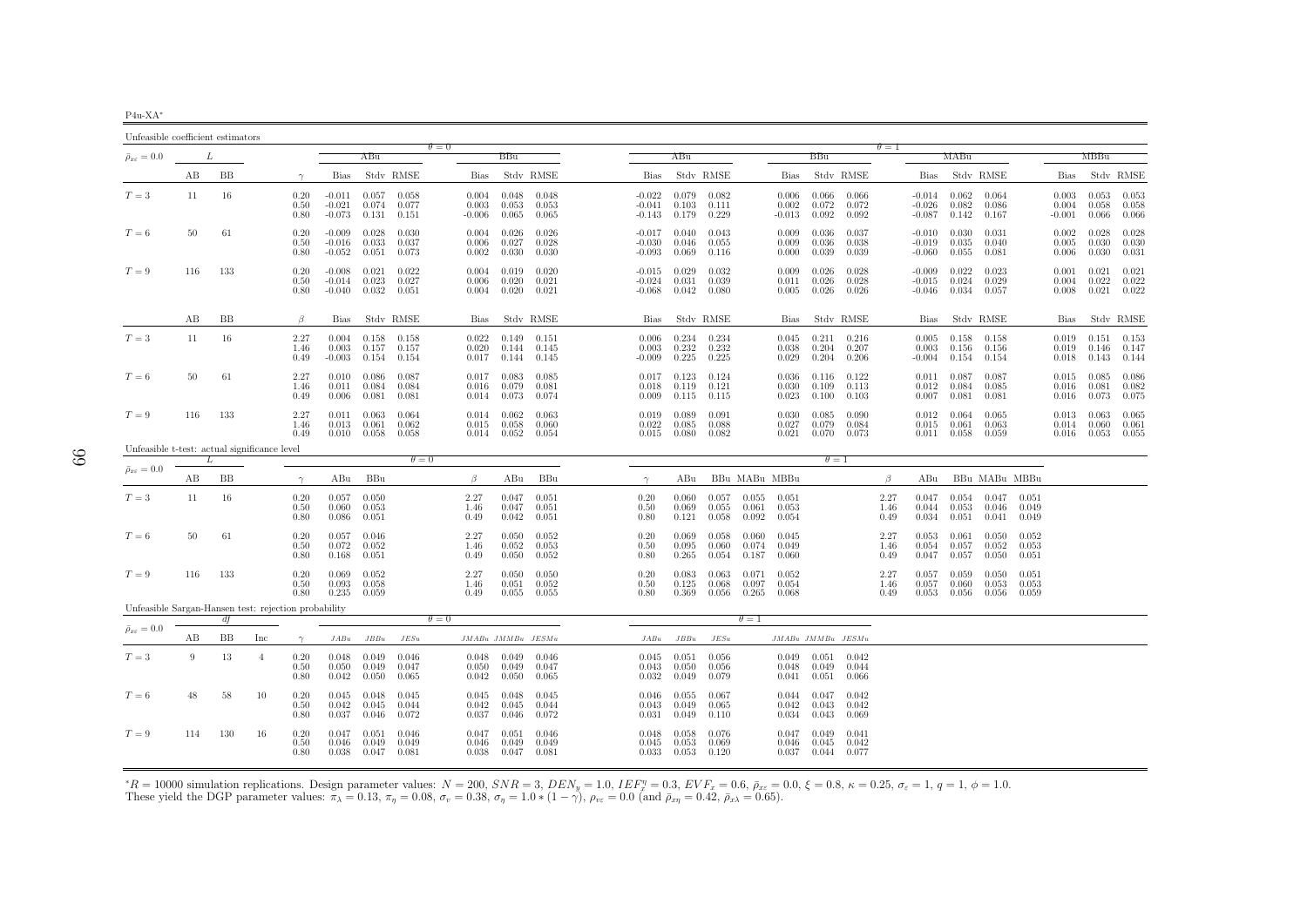P4fc-XA∗

Feasible coefficient estimators for Arellano-Bond

|                                 |     |              | . саатоте сосписките сачиналота тог тъгладио поли |                |          | $\theta = 0$ |                |             |                |           |          |       |                 |          |       |                | $\theta = 1$ |       |                |          |       |           |
|---------------------------------|-----|--------------|---------------------------------------------------|----------------|----------|--------------|----------------|-------------|----------------|-----------|----------|-------|-----------------|----------|-------|----------------|--------------|-------|----------------|----------|-------|-----------|
| $\bar{\rho}_{x\varepsilon}=0.0$ |     |              |                                                   | AB1            |          | AB2a         |                |             | AB2c           |           |          | AB1   |                 |          | AB2a  |                |              | AB2c  |                |          | МАВ   |           |
|                                 |     |              | <b>Bias</b>                                       | Stdy RMSE      | Bias     |              | Stdy RMSE      | <b>Bias</b> |                | Stdy RMSE | Bias     |       | Stdy RMSE       | Bias     |       | Stdy RMSE      | <b>Bias</b>  |       | Stdy RMSE      | Bias     |       | Stdy RMSE |
|                                 |     |              |                                                   |                |          |              |                |             |                |           |          |       |                 |          |       |                |              |       |                |          |       |           |
| $T=3$                           | 11  | 0.20         | $-0.011$                                          | 0.057<br>0.058 | $-0.011$ | 0.059        | 0.060          | $-0.011$    | 0.058          | 0.059     | $-0.022$ | 0.085 | 0.087           | $-0.018$ | 0.079 | 0.081          | $-0.021$     | 0.080 | 0.082          | $-0.020$ | 0.081 | 0.084     |
|                                 |     | 0.50         | $-0.021$                                          | 0.074<br>0.077 | $-0.020$ | 0.077        | 0.080          | $-0.021$    | 0.075          | 0.078     | $-0.041$ |       | $0.111$ $0.118$ | $-0.035$ | 0.104 | 0.109          | $-0.039$     | 0.104 | 0.111          | $-0.039$ | 0.106 | 0.113     |
|                                 |     | 0.80         | $-0.073$                                          | 0.131<br>0.151 | $-0.074$ | 0.137        | 0.156          | $-0.072$    | 0.134          | 0.152     | -0.138   | 0.193 | 0.238           | $-0.128$ | 0.186 | 0.226          | $-0.138$     | 0.182 | 0.228          | $-0.134$ | 0.188 | 0.231     |
|                                 |     |              |                                                   |                |          |              |                |             |                |           |          |       |                 |          |       |                |              |       |                |          |       |           |
| $T=6$                           | 50  | 0.20         | $-0.009$                                          | 0.028<br>0.030 | $-0.009$ | 0.031        | 0.033          | $-0.009$    | 0.029          | 0.030     | $-0.018$ | 0.045 | 0.048           | $-0.015$ | 0.040 | 0.043          | $-0.017$     | 0.040 | 0.044          | $-0.013$ | 0.035 | 0.038     |
|                                 |     | 0.50         | $-0.016$                                          | 0.033<br>0.037 | $-0.016$ | 0.037        | 0.040          | $-0.016$    | 0.034          | 0.037     | $-0.033$ | 0.051 | 0.061           | $-0.027$ | 0.047 | 0.054          | $-0.029$     | 0.046 | 0.055          | $-0.025$ | 0.042 | 0.049     |
|                                 |     | 0.80         | $-0.052$                                          | 0.051<br>0.073 | $-0.053$ | 0.057        | 0.078          | $-0.051$    | 0.052          | 0.073     | $-0.100$ |       | $0.078$ 0.127   | $-0.087$ | 0.073 | 0.114          | $-0.092$     | 0.070 | 0.116          | $-0.081$ | 0.066 | 0.104     |
| $T=9$                           | 116 | 0.20         | $-0.008$                                          | 0.021<br>0.022 | $-0.008$ | 0.023        | 0.025          | $-0.008$    | 0.021          | 0.023     | $-0.016$ | 0.033 | 0.037           | $-0.015$ | 0.031 | 0.034          | $-0.014$     | 0.029 | 0.032          | $-0.011$ | 0.024 | 0.026     |
|                                 |     | 0.50         | $-0.014$                                          | 0.023<br>0.027 | $-0.014$ | 0.026        | 0.029          | $-0.013$    | 0.023          | 0.027     | $-0.027$ | 0.036 | 0.045           | $-0.025$ | 0.034 | 0.042          | $-0.024$     | 0.031 | 0.039          | $-0.019$ | 0.027 | 0.033     |
|                                 |     | 0.80         | $-0.040$                                          | 0.032<br>0.051 | $-0.041$ | 0.036        | 0.054          | $-0.040$    | 0.032          | 0.051     | $-0.075$ | 0.049 | 0.090           | $-0.071$ | 0.047 | 0.085          | $-0.068$     | 0.043 | 0.081          | $-0.057$ | 0.039 | 0.069     |
|                                 |     |              |                                                   |                |          |              |                |             |                |           |          |       |                 |          |       |                |              |       |                |          |       |           |
|                                 |     |              |                                                   |                |          |              |                |             |                |           |          |       |                 |          |       |                |              |       |                |          |       |           |
|                                 | L   | B            | Bias                                              | Stdy RMSE      |          |              | Bias Stdv RMSE |             | Bias Stdy RMSE |           |          |       | Bias Stdy RMSE  |          |       | Bias Stdy RMSE |              |       | Bias Stdy RMSE | Bias     |       | Stdy RMSE |
| $T=3$                           | 11  | 2.27         | 0.004                                             | 0.158<br>0.158 | 0.005    | 0.163        | 0.163          | 0.004       | 0.159          | 0.159     | 0.008    | 0.251 | 0.251           | 0.007    | 0.230 | 0.230          | 0.006        | 0.234 | 0.234          | 0.007    | 0.235 | 0.235     |
|                                 |     | 1.46         | 0.003                                             | 0.157<br>0.157 | 0.003    | 0.162        | 0.162          | 0.003       | 0.158          | 0.158     | 0.005    | 0.249 | 0.249           | 0.004    | 0.229 | 0.229          | 0.002        | 0.231 | 0.231          | 0.004    | 0.233 | 0.233     |
|                                 |     | 0.49         | $-0.003$                                          | 0.154<br>0.154 | $-0.003$ | 0.160        | 0.160          | $-0.003$    | 0.156          | 0.156     | $-0.007$ | 0.242 | 0.242           | $-0.009$ | 0.223 | 0.223          | $-0.009$     | 0.225 | 0.225          | $-0.007$ | 0.226 | 0.226     |
|                                 |     |              |                                                   |                |          |              |                |             |                |           |          |       |                 |          |       |                |              |       |                |          |       |           |
| $T=6$                           | 50  | 2.27         | 0.010                                             | 0.086<br>0.087 | 0.010    | 0.095        | 0.096          | 0.010       | 0.087          | 0.087     | 0.020    | 0.138 | 0.139           | 0.015    | 0.120 | 0.121          | 0.017        | 0.124 | 0.125          | 0.014    | 0.105 | 0.106     |
|                                 |     | 1.46         | 0.011                                             | 0.084<br>0.084 | 0.011    | 0.092        | 0.093          | 0.011       | 0.084          | 0.085     | 0.022    | 0.133 | 0.135           | 0.017    | 0.117 | 0.118          | 0.018        | 0.120 | 0.121          | 0.016    | 0.102 | 0.103     |
|                                 |     | 0.49         | 0.006                                             | 0.081<br>0.081 | 0.006    | 0.089        | 0.090          | 0.006       | 0.082          | 0.082     | 0.011    | 0.129 | 0.129           | 0.008    | 0.113 | 0.113          | 0.009        | 0.116 | 0.116          | 0.008    | 0.098 | 0.099     |
|                                 |     |              |                                                   |                |          |              |                |             |                |           |          |       |                 |          |       |                |              |       |                |          |       |           |
| $T=9$                           | 116 | 2.27         | 0.011                                             | 0.063<br>0.064 | 0.012    | 0.071        | 0.072          | 0.011       | 0.064          | 0.065     | 0.021    | 0.102 | 0.104           | 0.020    | 0.095 | 0.097          | 0.019        | 0.089 | 0.091          | 0.014    | 0.073 | 0.074     |
|                                 |     | 1.46<br>0.49 | 0.013                                             | 0.061<br>0.062 | 0.014    | 0.068        | 0.069          | 0.013       | 0.061          | 0.063     | 0.026    | 0.098 | 0.101           | 0.024    | 0.090 | 0.093<br>0.088 | 0.022        | 0.085 | 0.088          | 0.017    | 0.070 | 0.072     |
|                                 |     |              | 0.010                                             | 0.058<br>0.058 | 0.010    | 0.064        | 0.065          | 0.010       | 0.058          | 0.059     | 0.018    | 0.093 | 0.095           | 0.016    | 0.086 |                | 0.016        | 0.081 | 0.083          | 0.013    | 0.066 | 0.067     |

| Feasible coefficient estimators for Blundell-Bond |     |                      |                               |                                           |                         |                               |                         |                         |                            |                         |                                   |                                  |                         |                         |                                  |                         |                         |                            |                         |                         |                            |                         |                         |
|---------------------------------------------------|-----|----------------------|-------------------------------|-------------------------------------------|-------------------------|-------------------------------|-------------------------|-------------------------|----------------------------|-------------------------|-----------------------------------|----------------------------------|-------------------------|-------------------------|----------------------------------|-------------------------|-------------------------|----------------------------|-------------------------|-------------------------|----------------------------|-------------------------|-------------------------|
|                                                   |     |                      |                               |                                           |                         |                               | $\theta = 0$            |                         |                            |                         |                                   |                                  |                         |                         |                                  |                         |                         | $\theta = 1$               |                         |                         |                            |                         |                         |
| $\bar{\rho}_{x\varepsilon}=0.0$                   |     |                      |                               | BB1                                       |                         |                               | BB2a                    |                         |                            | BB2c                    |                                   |                                  | BB1.                    |                         |                                  | BB2a                    |                         |                            | BB2c                    |                         |                            | МВВ                     |                         |
|                                                   |     |                      | <b>Bias</b>                   |                                           | Stdy RMSE               | <b>Bias</b>                   |                         | Stdy RMSE               | <b>Bias</b>                |                         | Stdy RMSE                         | <b>Bias</b>                      |                         | Stdy RMSE               | <b>Bias</b>                      |                         | Stdy RMSE               | <b>Bias</b>                |                         | Stdy RMSE               | <b>Bias</b>                |                         | Stdy RMSE               |
| $T=3$                                             | 16  | 0.20<br>0.50<br>0.80 | 0.002<br>$-0.004$<br>$-0.025$ | 0.048<br>0.055<br>0.072                   | 0.048<br>0.056<br>0.076 | 0.004<br>0.000<br>$-0.012$    | 0.050<br>0.057<br>0.076 | 0.051<br>0.057<br>0.077 | 0.004<br>0.002<br>$-0.008$ | 0.050<br>0.056<br>0.073 | 0.050<br>0.056<br>0.073           | $-0.001$<br>$-0.012$<br>$-0.045$ | 0.071<br>0.082<br>0.107 | 0.071<br>0.083<br>0.116 | 0.003<br>$-0.004$<br>$-0.028$    | 0.067<br>0.077<br>0.105 | 0.067<br>0.077<br>0.109 | 0.007<br>0.002<br>$-0.012$ | 0.069<br>0.077<br>0.104 | 0.069<br>0.077<br>0.104 | 0.005<br>0.008<br>0.007    | 0.070<br>0.088<br>0.135 | 0.071<br>0.088<br>0.136 |
| $T=6$                                             | 61  | 0.20<br>0.50<br>0.80 | 0.001<br>$-0.005$<br>$-0.025$ | 0.026<br>0.028<br>0.036                   | 0.026<br>0.029<br>0.044 | 0.002<br>0.001<br>$-0.012$    | 0.028<br>0.031<br>0.038 | 0.028<br>0.031<br>0.039 | 0.005<br>0.005<br>$-0.002$ | 0.027<br>0.029<br>0.034 | 0.028<br>0.030<br>0.034           | $-0.003$<br>$-0.014$<br>$-0.048$ | 0.040<br>0.043<br>0.053 | 0.041<br>0.045<br>0.071 | 0.000<br>$-0.007$<br>$-0.034$    | 0.036<br>0.039<br>0.048 | 0.036<br>0.040<br>0.059 | 0.010<br>0.008<br>$-0.004$ | 0.038<br>0.039<br>0.045 | 0.039<br>0.040<br>0.045 | 0.002<br>0.004<br>0.006    | 0.034<br>0.038<br>0.051 | 0.034<br>0.038<br>0.051 |
| $T=9$                                             | 133 | 0.20<br>0.50<br>0.80 | 0.001<br>$-0.005$<br>$-0.023$ | 0.020<br>0.021<br>0.025                   | 0.020<br>0.021<br>0.034 | 0.001<br>$-0.003$<br>$-0.018$ | 0.021<br>0.022<br>0.026 | 0.021<br>0.022<br>0.032 | 0.004<br>0.006<br>0.000    | 0.020<br>0.021<br>0.023 | 0.021<br>0.022<br>0.023           | $-0.004$<br>$-0.013$<br>$-0.046$ | 0.031<br>0.032<br>0.037 | 0.031<br>0.035<br>0.059 | $-0.003$<br>$-0.011$<br>$-0.041$ | 0.029<br>0.030<br>0.036 | 0.029<br>0.032<br>0.054 | 0.009<br>0.009<br>$-0.002$ | 0.028<br>0.028<br>0.030 | 0.029<br>0.030<br>0.030 | 0.001<br>0.002<br>$-0.002$ | 0.024<br>0.026<br>0.032 | 0.024<br>0.026<br>0.032 |
|                                                   |     | B                    | Bias                          |                                           | Stdy RMSE               |                               |                         | Bias Stdy RMSE          | Bias                       |                         | Stdy RMSE                         | Bias                             |                         | Stdy RMSE               |                                  |                         | Bias Stdy RMSE          | Bias                       |                         | Stdy RMSE               | <b>Bias</b>                |                         | Stdy RMSE               |
| $T=3$                                             | 16  | 2.27<br>1.46<br>0.49 | 0.019                         | 0.150<br>$0.015$ 0.146<br>$0.012$ $0.147$ | 0.151<br>0.147<br>0.147 | 0.019<br>0.017<br>0.015       | 0.158<br>0.153<br>0.154 | 0.159<br>0.154<br>0.155 | 0.021<br>0.020<br>0.017    | 0.151<br>0.146          | 0.153<br>$0.146$ $0.147$<br>0.147 | 0.034<br>0.028<br>0.024          | 0.231<br>0.227<br>0.226 | 0.233<br>0.228<br>0.227 | 0.029<br>0.025<br>0.020          | 0.215<br>0.208<br>0.210 | 0.217<br>0.210<br>0.211 | 0.043<br>0.039<br>0.028    | 0.213<br>0.206<br>0.208 | 0.217<br>0.210<br>0.209 | 0.038<br>0.047<br>0.054    | 0.217<br>0.214<br>0.235 | 0.220<br>0.219<br>0.241 |
| $T=6$                                             | 61  | 2.27<br>1.46<br>0.49 | 0.015<br>0.014<br>0.012       | 0.084<br>0.081<br>0.078                   | 0.085<br>0.082<br>0.078 | 0.014<br>0.013<br>0.011       | 0.093<br>0.089<br>0.084 | 0.094<br>0.090<br>0.085 | 0.016<br>0.015<br>0.014    | 0.084<br>0.080<br>0.074 | 0.086<br>0.081<br>0.076           | 0.031<br>0.030<br>0.025          | 0.132<br>0.127<br>0.122 | 0.136<br>0.131<br>0.124 | 0.026<br>0.024<br>0.020          | 0.117<br>0.112<br>0.107 | 0.120<br>0.115<br>0.109 | 0.033<br>0.029<br>0.023    | 0.117<br>0.110<br>0.102 | 0.122<br>0.114<br>0.105 | 0.021<br>0.022<br>0.019    | 0.102<br>0.097<br>0.093 | 0.104<br>0.100<br>0.094 |
| $T=9$                                             | 133 | 2.27<br>1.46<br>0.49 | 0.013<br>0.014<br>0.013       | 0.062<br>0.059<br>0.056                   | 0.063<br>0.061<br>0.057 | 0.013<br>0.014<br>0.012       | 0.068<br>0.065<br>0.060 | 0.069<br>0.066<br>0.062 | 0.013<br>0.014<br>0.013    | 0.063<br>0.059<br>0.053 | 0.064<br>0.061<br>0.055           | 0.028<br>0.029<br>0.025          | 0.100<br>0.095<br>0.089 | 0.103<br>0.099<br>0.092 | 0.028<br>0.029<br>0.025          | 0.094<br>0.089<br>0.083 | 0.098<br>0.094<br>0.087 | 0.027<br>0.025<br>0.022    | 0.086<br>0.080<br>0.072 | 0.090<br>0.084<br>0.075 | 0.016<br>0.017<br>0.016    | 0.072<br>0.068<br>0.062 | 0.073<br>0.070<br>0.064 |

 ${}^*R = 10000$  simulation replications. Design parameter values:  $N = 200$ ,  $SNR = 3$ ,  $DEN_y = 1.0$ ,  $IEF_x^{\eta} = 0.3$ ,  $EVF_x = 0.6$ ,  $\bar{\rho}_{xc} = 0.0$ ,  $\xi = 0.8$ ,  $\kappa = 0.25$ ,  $\sigma_{\varepsilon} = 1$ ,  $q = 1$ ,  $\phi = 1.0$ .<br>These yield the DGP param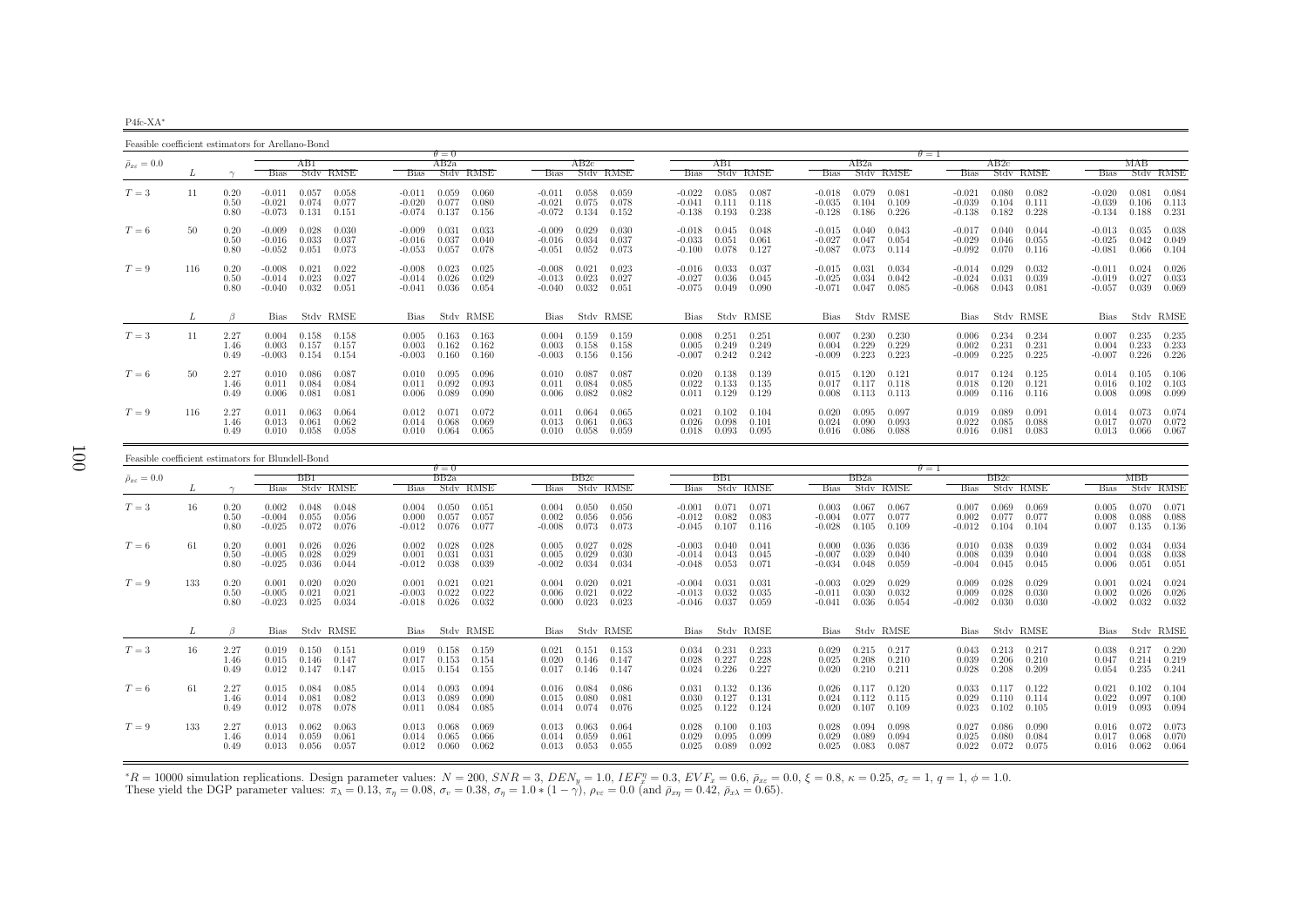P4ft-XA<sup>∗</sup>

| Feasible t-test Arellano-Bond: actual significance level |     |                      |                         |                                                                       |                 |                         |                                                             |                         |                         |                         |                                                                               |       |                         |                                                               |                         |                                                             |                |
|----------------------------------------------------------|-----|----------------------|-------------------------|-----------------------------------------------------------------------|-----------------|-------------------------|-------------------------------------------------------------|-------------------------|-------------------------|-------------------------|-------------------------------------------------------------------------------|-------|-------------------------|---------------------------------------------------------------|-------------------------|-------------------------------------------------------------|----------------|
| $\bar{\rho}_{x\varepsilon}=0.0$                          |     |                      |                         |                                                                       |                 | $\theta = 0$            |                                                             |                         |                         |                         |                                                                               |       | $\theta = 1$            |                                                               |                         |                                                             |                |
|                                                          | L   | $\gamma$             |                         | AB1 AB1aR AB1cR                                                       |                 |                         |                                                             |                         | AB2a AB2aW AB2c AB2cW   |                         | AB1 AB1aR AB1cR                                                               |       |                         | AB2a AB2aW AB2c AB2cW MAB                                     |                         |                                                             |                |
| $T=3$                                                    | 11  | 0.20<br>0.50<br>0.80 | 0.069                   | $0.061$ $0.065$ $0.056$<br>$0.070$ $0.063$<br>$0.116$ $0.116$ $0.110$ |                 | 0.092<br>0.138          | $0.084$ $0.061$ $0.064$ $0.060$<br>0.068<br>$0.103$ $0.118$ | 0.071                   | 0.065<br>0.110          |                         | 0.213 0.087 0.069<br>$0.234$ $0.101$ $0.082$<br>$0.340$ $0.183$ $0.163$       |       | 0.135<br>0.150<br>0.243 | 0.068<br>0.082<br>0.143                                       | 0.082<br>0.101<br>0.188 | 0.068 0.557<br>0.086<br>0.163                               | 0.584<br>0.692 |
| $T=6$                                                    | 50  | 0.20<br>0.50<br>0.80 | 0.059<br>0.186          | 0.076 0.076 0.067<br>$0.180$ $0.169$                                  | $0.060$ $0.050$ | 0.163<br>0.180<br>0.309 | $0.060$ $0.057$<br>0.068<br>0.136                           | 0.074<br>0.178          | 0.052<br>0.069<br>0.166 | 0.249<br>0.289          | $0.087$ 0.062<br>$0.121$ $0.093$<br>0.530 0.307 0.266                         |       | 0.358<br>0.390<br>0.599 | 0.073<br>0.094<br>0.223                                       | 0.079<br>0.108<br>0.298 | $0.067$ $0.202$<br>0.094 0.238<br>$0.270$ $0.454$           |                |
| $T=9$                                                    | 116 | 0.20<br>0.50<br>0.80 | 0.070<br>0.096<br>0.245 | 0.073<br>0.095<br>$0.234$ $0.230$                                     | 0.061<br>0.087  | 0.326<br>0.357<br>0.545 | $0.067$ 0.068<br>0.082<br>$0.187$ 0.238                     | 0.093                   | 0.065<br>0.088<br>0.227 | 0.338                   | $0.272$ $0.101$ $0.076$<br>$0.144$ $0.113$<br>0.640 0.392 0.347               |       | 0.716<br>0.885          | 0.684 0.094<br>0.133<br>0.362                                 | 0.088<br>0.131<br>0.393 | $0.076$ $0.151$<br>0.114 0.195<br>$0.360$ $0.440$           |                |
|                                                          | L   | $\beta$              | AB1                     | AB1aR AB1cR                                                           |                 |                         |                                                             |                         | AB2a AB2aW AB2c AB2cW   | AB1                     | AB1aR AB1cR                                                                   |       |                         | AB2a AB2aW AB2c AB2cW MAB                                     |                         |                                                             |                |
| $T=3$                                                    | 11  | 2.27<br>1.46<br>0.49 | 0.051                   | $0.052$ $0.052$ $0.051$<br>$0.052$ $0.050$<br>$0.049$ $0.051$ $0.049$ |                 | 0.072<br>0.073          | $0.071$ $0.056$ $0.057$ $0.052$<br>0.055<br>0.052           | 0.056<br>0.055          | 0.051<br>0.050          |                         | $0.217$ $0.070$ $0.062$<br>$0.218$ $0.069$ $0.061$<br>$0.217$ $0.067$ $0.061$ |       |                         | $0.115$ $0.063$ $0.071$<br>$0.117$ $0.064$<br>$0.116$ $0.062$ | 0.071<br>0.069          | 0.056 0.596<br>0.055 0.598<br>0.054 0.585                   |                |
| $T=6$                                                    | 50  | 2.27<br>1.46<br>0.49 | 0.052<br>0.055<br>0.054 | $0.054$ $0.051$<br>0.055<br>$0.054$ $0.054$                           | 0.053           | 0.147<br>0.147<br>0.144 | 0.056<br>0.055<br>0.053                                     | 0.057<br>0.059<br>0.058 | 0.052<br>0.054<br>0.054 | 0.219<br>0.222<br>0.226 | $0.066$ 0.057<br>0.067<br>$0.065$ 0.063                                       | 0.057 | 0.309<br>0.307          | $0.306$ $0.059$<br>0.060<br>0.056                             | 0.066<br>0.065<br>0.067 | $0.054$ $0.210$<br>0.053<br>$0.054$ 0.223                   | 0.215          |
| $T=9$                                                    | 116 | 2.27<br>1.46<br>0.49 | 0.050<br>0.052<br>0.058 | 0.053 0.049<br>0.055<br>0.056 0.058                                   | 0.051           | 0.295<br>0.298<br>0.298 | $0.056$ $0.054$ $0.051$<br>0.058<br>$0.055$ $0.062$ $0.058$ | 0.059                   | 0.055                   | 0.235                   | $0.227$ $0.070$ $0.055$<br>0.073<br>0.238 0.069 0.064                         | 0.060 | 0.649<br>0.652<br>0.648 | 0.066<br>0.070<br>0.065                                       | 0.069                   | $0.064$ $0.054$ $0.137$<br>0.058<br>$0.072$ $0.060$ $0.151$ | 0.145          |
| Feasible t-test Blundell-Bond: actual significance level |     |                      |                         |                                                                       |                 | $\theta = 0$            |                                                             |                         |                         |                         |                                                                               |       | $\theta = 1$            |                                                               |                         |                                                             |                |
| $\bar{\rho}_{x\varepsilon}=0.0$                          | L   | $\gamma$             |                         | BB1 BB1aR BB1cR                                                       |                 |                         |                                                             |                         | BB2a BB2aW BB2c BB2cW   |                         | BB1 BB1aR BB1cR                                                               |       |                         | BB2a BB2aW BB2c BB2cW MBB                                     |                         |                                                             |                |
| $T=3$                                                    | 16  | 0.20<br>0.50<br>0.80 | 0.051<br>0.053          | $0.051$ $0.054$ $0.042$<br>0.053<br>0.057 0.039                       | 0.043           | 0.105<br>0.105          | $0.099$ $0.062$ $0.061$ $0.051$<br>0.062<br>0.054           | 0.066<br>0.052          | 0.054<br>0.039          | 0.199<br>0.232          | 0.194 0.076 0.052<br>0.076<br>$0.091$ 0.060                                   | 0.053 | 0.175<br>0.210          | $0.167$ $0.070$ $0.082$<br>0.068<br>0.073                     | 0.084<br>0.084          | $0.065$ $0.502$<br>0.065<br>0.060                           | 0.514<br>0.586 |
| $T=6$                                                    | 61  | 0.20<br>0.50<br>0.80 | 0.042<br>0.050<br>0.097 | $0.052$ 0.036<br>0.057<br>0.105                                       | 0.040<br>0.083  | 0.186<br>0.192<br>0.219 | $0.057$ 0.055<br>0.055<br>0.054                             | 0.067<br>0.067          | 0.043<br>0.051<br>0.050 | 0.370                   | $0.208$ $0.067$ $0.042$<br>$0.224$ 0.078<br>$0.181$ $0.129$                   | 0.050 | 0.395<br>0.406<br>0.528 | 0.063<br>0.067<br>0.113                                       | 0.077<br>0.082<br>0.080 | $0.055$ 0.169<br>0.061<br>0.049                             | 0.187<br>0.259 |
| $T=9$                                                    | 133 | 0.20<br>0.50<br>0.80 | 0.047<br>0.057<br>0.148 | $0.056$ $0.040$<br>0.062<br>$0.149$ $0.131$                           | 0.049           | 0.373<br>0.381<br>0.488 | $0.056$ $0.062$<br>0.057<br>0.094 0.073                     | 0.073                   | 0.048<br>0.055<br>0.051 | 0.249                   | $0.214$ $0.072$ $0.045$<br>0.092<br>$0.497$ $0.271$ $0.206$                   | 0.063 | 0.724<br>0.745<br>0.871 | 0.065<br>0.081<br>0.233                                       | 0.082<br>0.089<br>0.077 | $0.060$ $0.118$<br>0.065<br>0.048                           | 0.130<br>0.177 |
|                                                          | L   | $\beta$              | BB1                     | BB1aR BB1cR                                                           |                 |                         |                                                             |                         | BB2a BB2aW BB2c BB2cW   | BB1                     | BB1aR BB1cR                                                                   |       |                         | BB2a BB2aW BB2c BB2cW MBB                                     |                         |                                                             |                |
| $T=3$                                                    | 16  | 2.27<br>1.46<br>0.49 | 0.052                   | $0.052$ $0.054$ $0.052$<br>$0.053$ $0.050$<br>$0.050$ $0.051$ $0.050$ |                 | 0.089<br>0.090<br>0.091 | $0.056$ $0.061$ $0.054$<br>0.057<br>0.057 0.059             | 0.060                   | 0.053<br>0.054          |                         | $0.214$ $0.073$ $0.063$<br>0.217 0.072 0.064<br>$0.218$ $0.072$ $0.064$       |       | 0.162<br>0.162          | $0.157$ 0.071<br>0.069<br>0.069                               | 0.080<br>0.078<br>0.076 | $0.063$ $0.581$<br>$0.062 \quad 0.582$<br>$0.062$ 0.629     |                |
| $T=6$                                                    | 61  | 2.27<br>1.46<br>0.49 | 0.053<br>0.054<br>0.055 | 0.054 0.052<br>0.056<br>0.056                                         | 0.053<br>0.055  | 0.179<br>0.178<br>0.177 | 0.057<br>0.055<br>0.054                                     | 0.057<br>0.059<br>0.057 | 0.052<br>0.054<br>0.052 | 0.230<br>0.229<br>0.229 | $0.074$ 0.060<br>0.072<br>0.075 0.062                                         | 0.060 | 0.381<br>0.392<br>0.398 | 0.066<br>0.065<br>0.064                                       | 0.072<br>0.070<br>0.069 | $0.061$ $0.208$<br>0.058<br>0.058                           | 0.208<br>0.224 |
| $T=9$                                                    | 133 | 2.27<br>1.46<br>0.49 | 0.049<br>0.052<br>0.058 | 0.055<br>0.057<br>0.058 0.057                                         | 0.048<br>0.051  | 0.355<br>0.361<br>0.366 | 0.056<br>0.057<br>0.059 0.059                               | 0.054<br>0.056          | 0.050<br>0.051<br>0.053 |                         | $0.232$ $0.074$ $0.058$<br>$0.237$ 0.076<br>$0.242$ $0.075$ $0.067$           | 0.062 | 0.723<br>0.725          | 0.076<br>0.075<br>0.733 0.075                                 | 0.071<br>0.069<br>0.068 | 0.059<br>0.057<br>$0.057$ 0.148                             | 0.136<br>0.139 |

 ${}^*R = 10000$  simulation replications. Design parameter values:  $N = 200$ ,  $SNR = 3$ ,  $DEN_y = 1.0$ ,  $IEF_y'' = 0.3$ ,  $EVF_x = 0.6$ ,  $\bar{\rho}_{xz} = 0.0$ ,  $\xi = 0.8$ ,  $\kappa = 0.25$ ,  $\sigma_z = 1$ ,  $q = 1$ ,  $\phi = 1.0$ . These yield the DGP parameter val

P4fJ-XA<sup>∗</sup>

| Feasible Sargan-Hansen test: rejection probability |     |     |     |                      |                         |                         |                                           |                         |                         |                                           |                         |                         |                         |  |
|----------------------------------------------------|-----|-----|-----|----------------------|-------------------------|-------------------------|-------------------------------------------|-------------------------|-------------------------|-------------------------------------------|-------------------------|-------------------------|-------------------------|--|
|                                                    |     | df  |     |                      |                         |                         |                                           | $\theta = 0$            |                         |                                           |                         |                         |                         |  |
| $\bar{\rho}_{x\varepsilon}=0.0$                    | AВ  | BB  | Inc | $\gamma$             |                         |                         | $JAB_a^{(2,1)}JBB_a^{(2,1)}JES_a^{(2,1)}$ |                         |                         | $JAB_c^{(2,1)}JBB_c^{(2,1)}JES_c^{(2,1)}$ |                         | JMAB JMBB JESM          |                         |  |
| $T=3$                                              | 9   | 13  | 4   | 0.20<br>0.50<br>0.80 | 0.048<br>0.050<br>0.061 | 0.048<br>0.049<br>0.054 | 0.053<br>0.049<br>0.044                   | 0.042<br>0.044<br>0.054 | 0.035<br>0.032<br>0.032 | 0.031<br>0.023<br>0.017                   | 0.248<br>0.244<br>0.256 | 0.308<br>0.331<br>0.377 | 0.307<br>0.328<br>0.375 |  |
| $T=6$                                              | 48  | 58  | 10  | 0.20<br>0.50<br>0.80 | 0.034<br>0.037<br>0.042 | 0.038<br>0.039<br>0.040 | 0.070<br>0.062<br>0.053                   | 0.028<br>0.027<br>0.032 | 0.026<br>0.021<br>0.019 | 0.030<br>0.021<br>0.010                   | 0.031<br>0.030<br>0.037 | 0.387<br>0.390<br>0.400 | 0.439<br>0.441<br>0.449 |  |
| $T=9$                                              | 114 | 130 | 16  | 0.20<br>0.50<br>0.80 | 0.007<br>0.006<br>0.008 | 0.002<br>0.002<br>0.002 | 0.058<br>0.053<br>0.048                   | 0.021<br>0.021<br>0.024 | 0.023<br>0.019<br>0.016 | 0.034<br>0.022<br>0.011                   | 0.023<br>0.022<br>0.028 | 0.410<br>0.411<br>0.415 | 0.467<br>0.467<br>0.469 |  |
|                                                    |     | df  |     |                      |                         |                         |                                           | $\theta = 1$            |                         |                                           |                         |                         |                         |  |
| $\bar{\rho}_{x\varepsilon}=0.0$                    | AВ  | BB  | Inc | $\sim$               |                         |                         | $JAB_a^{(2,1)}JBB_a^{(2,1)}JES_a^{(2,1)}$ |                         |                         | $JAB_c^{(2,1)}JBB_c^{(2,1)}JES_c^{(2,1)}$ |                         | JMAB JMBB JESM          |                         |  |
| $T=3$                                              | 9   | 13  | 4   | 0.20<br>0.50<br>0.80 | 0.037<br>0.040<br>0.057 | 0.038<br>0.037<br>0.039 | 0.055<br>0.047<br>0.040                   | 0.037<br>0.039<br>0.055 | 0.036<br>0.036<br>0.040 | 0.044<br>0.036<br>0.034                   | 0.278<br>0.274<br>0.286 | 0.592<br>0.607<br>0.637 | 0.583<br>0.598<br>0.629 |  |
| $T=6$                                              | 48  | 58  | 10  | 0.20<br>0.50<br>0.80 | 0.018<br>0.019<br>0.025 | 0.019<br>0.018<br>0.018 | 0.073<br>0.063<br>0.050                   | 0.019<br>0.021<br>0.031 | 0.025<br>0.022<br>0.022 | 0.045<br>0.029<br>0.023                   | 0.035<br>0.034<br>0.042 | 0.734<br>0.733<br>0.737 | 0.759<br>0.759<br>0.762 |  |
| $T=9$                                              | 114 | 130 | 16  | 0.20<br>0.50<br>0.80 | 0.001<br>0.001<br>0.001 | 0.001<br>0.001<br>0.001 | 0.086<br>0.070<br>0.056                   | 0.016<br>0.017<br>0.021 | 0.021<br>0.015<br>0.016 | 0.052<br>0.028<br>0.013                   | 0.025<br>0.025<br>0.027 | 0.772<br>0.770<br>0.773 | 0.793<br>0.791<br>0.791 |  |

 ${}^*R = 10000$  simulation replications. Design parameter values:  $N = 200$ ,  $SNR = 3$ ,  $DEN_y = 1.0$ ,  $IEF_x^{\eta} = 0.3$ ,  $EVF_x = 0.6$ ,  $\bar{\rho}_{xe} = 0.0$ ,  $\xi = 0.8$ ,  $\kappa = 0.25$ ,  $\sigma_{\varepsilon} = 1$ ,  $q = 1$ ,  $\phi = 1.0$ . These yield the DGP param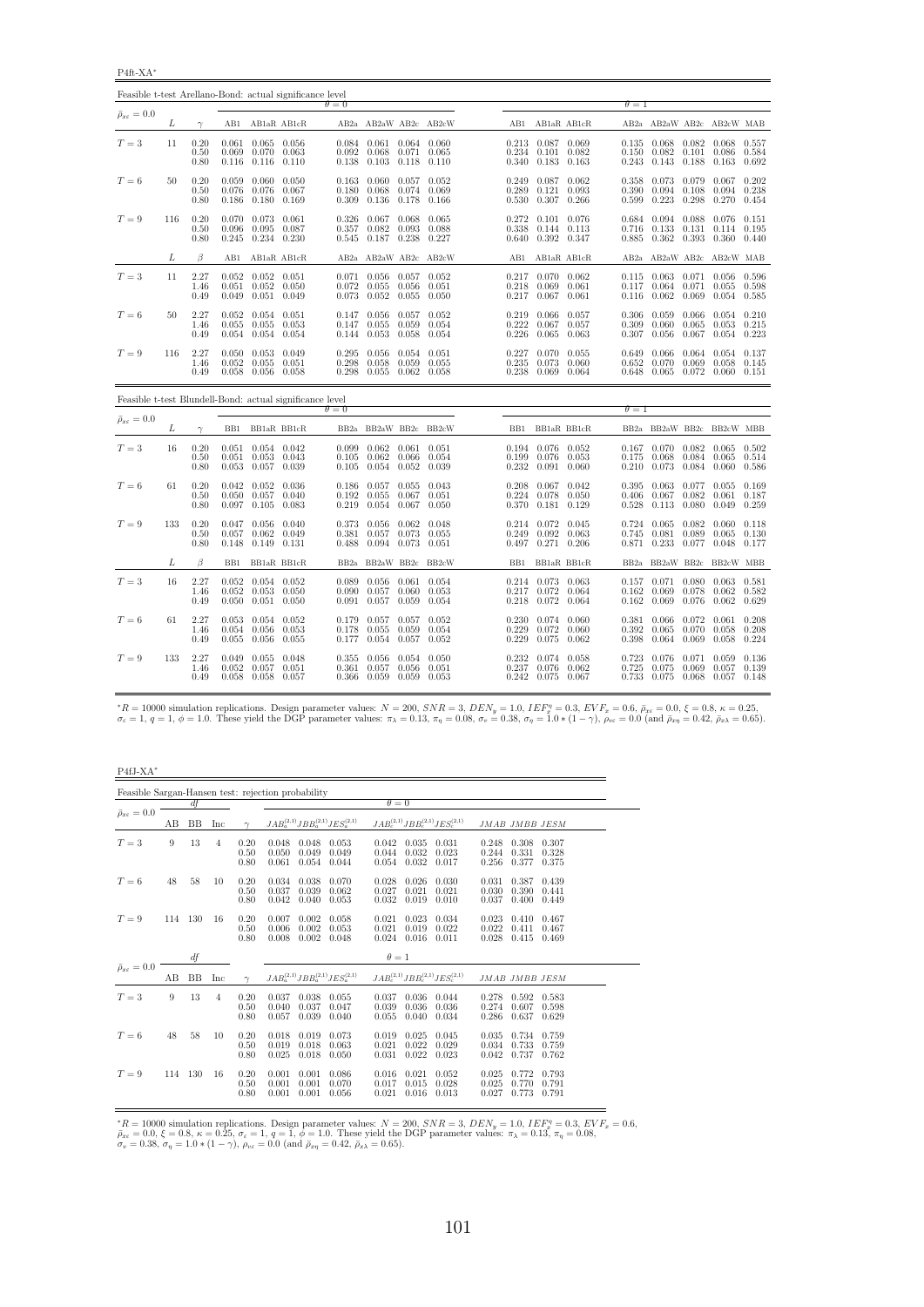P4fJ-XA<sup>∗</sup> : additional findings

|                                 |     |           |                |              | Feasible Sargan-Hansen test: rejection probability   |                |                        |                                  |                                           |                |                         |                                           |  |
|---------------------------------|-----|-----------|----------------|--------------|------------------------------------------------------|----------------|------------------------|----------------------------------|-------------------------------------------|----------------|-------------------------|-------------------------------------------|--|
| $\bar{\rho}_{x\varepsilon}=0.0$ |     | df        |                |              |                                                      |                | $\theta = 0$           |                                  |                                           |                |                         |                                           |  |
|                                 | AВ  | <b>BB</b> | Inc            | $\gamma$     | $JAB^{(1,0)}JBB^{(1,0)}_aJES^{(1,0)}$                |                |                        |                                  | $JAB_a^{(1,1)}JBB_a^{(1,1)}JES_a^{(1,1)}$ |                |                         | $JAB_c^{(1,1)}JBB_c^{(1,1)}JES_c^{(1,1)}$ |  |
| $T=3$                           | 9   | 13        | $\overline{4}$ | 0.20         | $0.052$ $0.050$ $0.046$                              |                | 0.053                  | $0.062$ 0.066                    |                                           |                | 0.043 0.036 0.033       |                                           |  |
|                                 |     |           |                | 0.50<br>0.80 | 0.055<br>0.052 0.046<br>0.052<br>0.067               | 0.039          | 0.055<br>0.066         | 0.064<br>0.069                   | 0.065<br>0.061                            | 0.045<br>0.055 | 0.037 0.029<br>0.036    | 0.025                                     |  |
| $T=6$                           | 48  | 58        | 10             | 0.20         | 0.045<br>0.049 0.046                                 |                | 0.042                  | 0.053                            | 0.087                                     | 0.028          | 0.027                   | 0.032                                     |  |
|                                 |     |           |                | 0.50<br>0.80 | 0.045<br>0.046<br>0.055<br>0.049                     | 0.042<br>0.037 | 0.044<br>0.052         | 0.055<br>0.059                   | 0.083<br>0.081                            | 0.027<br>0.033 | 0.023<br>0.025          | 0.026<br>0.022                            |  |
|                                 |     |           |                |              |                                                      |                |                        |                                  |                                           |                |                         |                                           |  |
| $T=9$                           | 114 | 130       | 16             | 0.20<br>0.50 | 0.049 0.044<br>0.042<br>0.043<br>$0.046$ 0.044       |                | 0.009                  | $0.010 \quad 0.004$<br>0.004     | 0.078<br>0.074                            | 0.021<br>0.021 | 0.023<br>0.021          | 0.036<br>0.031                            |  |
|                                 |     |           |                | 0.80         | $0.050$ $0.050$ $0.043$                              |                |                        | $0.012$ $0.006$ $0.069$          |                                           |                | $0.024$ $0.023$ $0.029$ |                                           |  |
| $\bar{\rho}_{x\varepsilon}=0.0$ |     | df        |                |              |                                                      |                | $\theta = 1$           |                                  |                                           |                |                         |                                           |  |
|                                 | AВ  | BB        | Inc            | $\gamma$     | $JAB^{(1,0)}JBB_a^{(1,0)}JES^{(1,0)}$                |                |                        |                                  | $JAB_a^{(1,1)}JBB_a^{(1,1)}JES_a^{(1,1)}$ |                |                         | $JAB_c^{(1,1)}JBB_c^{(1,1)}JES_c^{(1,1)}$ |  |
| $T=3$                           | 9   | 13        | $\overline{4}$ | 0.20         | 0.444 0.494 0.211                                    |                | 0.066                  | 0.086 0.091                      |                                           | 0.049          | $0.048$ $0.051$         |                                           |  |
|                                 |     |           |                | 0.50<br>0.80 | 0.459<br>0.535<br>0.574 0.291<br>0.490               | 0.263          | 0.070<br>0.093         | 0.087<br>0.095                   | 0.090<br>0.085                            | 0.053<br>0.073 | 0.053<br>0.063          | 0.051<br>0.051                            |  |
| $T=6$                           | 48  | 58        | 10             | 0.20         | 0.948<br>0.951                                       | 0.245          | 0.036                  | 0.108                            | 0.219                                     | 0.025          | 0.032                   | 0.052                                     |  |
|                                 |     |           |                | 0.50         | 0.951<br>0.963                                       | 0.337          | 0.041                  | 0.113                            | 0.216                                     | 0.026          | 0.033                   | 0.048                                     |  |
|                                 |     |           |                | 0.80         | 0.976<br>0.960                                       | 0.453          | 0.052                  | 0.138                            | 0.239                                     | 0.039          | 0.048                   | 0.065                                     |  |
| $T=9$                           | 114 | 130       | 16             | 0.20<br>0.50 | 0.999<br>1.000 0.248<br>0.999<br>$1.000 \quad 0.361$ |                | 0.002<br>$0.002$ 0.026 | 0.021                            | 0.334<br>0.346                            | 0.021<br>0.020 | 0.026<br>0.025          | 0.063<br>0.052                            |  |
|                                 |     |           |                | 0.80         | 1.000<br>$1.000 \quad 0.565$                         |                |                        | $0.004$ $0.062$ $0.419$          |                                           | 0.026          | 0.039                   | 0.081                                     |  |
|                                 |     |           |                |              | Feasible Sargan-Hansen test: rejection probability   |                |                        |                                  |                                           |                |                         |                                           |  |
| $\bar{\rho}_{x\epsilon}=0.0$    |     | df        |                |              |                                                      | $\theta = 0$   |                        |                                  |                                           |                |                         |                                           |  |
|                                 | AВ  | ΒB        | Inc            | $\gamma$     | $JAB_a^{(2,2)}JBB_a^{(2,2)}JES_a^{(2,2)}$            |                |                        |                                  | $JAB_c^{(2,2)}JBB_c^{(2,2)}JES_c^{(2,2)}$ |                |                         |                                           |  |
| $T=3$                           | 9   | 13        | $\overline{4}$ | 0.20         | $0.047$ $0.049$ $0.055$                              |                |                        | $0.041$ $0.034$ $0.033$<br>0.032 |                                           |                |                         |                                           |  |
|                                 |     |           |                | 0.50         | 0.049<br>0.050<br>0.053<br>0.061                     | 0.052          | 0.043                  |                                  | 0.025                                     |                |                         |                                           |  |
| $T=6$                           |     |           |                | 0.80         |                                                      | 0.045          | 0.053                  | 0.030                            | 0.019                                     |                |                         |                                           |  |
|                                 | 48  | 58        | 10             |              | 0.039<br>0.035                                       | 0.075          | 0.027                  | 0.027                            | 0.035                                     |                |                         |                                           |  |
|                                 |     |           |                | 0.20<br>0.50 | 0.043<br>0.037                                       | 0.069          | 0.026                  | 0.022                            | 0.028                                     |                |                         |                                           |  |
|                                 |     |           |                | 0.80         | $0.044$ 0.043                                        | 0.062          | 0.032                  | 0.018                            | 0.017                                     |                |                         |                                           |  |
| $T=9$                           | 114 | 130       | 16             | 0.20<br>0.50 | 0.009<br>0.003<br>0.008<br>0.003                     | 0.071<br>0.065 | 0.020<br>0.020         | 0.024<br>0.020                   | 0.039<br>0.035                            |                |                         |                                           |  |
|                                 |     |           |                | 0.80         | $0.010 \quad 0.003$                                  | 0.062          |                        | $0.023$ $0.017$ $0.023$          |                                           |                |                         |                                           |  |
|                                 |     | df        |                |              |                                                      | $\theta = 1$   |                        |                                  |                                           |                |                         |                                           |  |
| $\bar{\rho}_{x\varepsilon}=0.0$ | AВ  | BB        | Inc            | $\gamma$     | $JAB_a^{(2,2)}JBB_a^{(2,2)}JES_a^{(2,2)}$            |                |                        |                                  | $JAB_c^{(2,2)}JBB_c^{(2,2)}JES_c^{(2,2)}$ |                |                         |                                           |  |
| $T=3$                           | 9   | 13        | $\overline{4}$ | 0.20         | $0.037$ $0.040$ $0.060$                              |                |                        | 0.036 0.034 0.045                |                                           |                |                         |                                           |  |
|                                 |     |           |                | 0.50         | 0.041<br>0.041                                       | 0.056          | 0.039                  | 0.032                            | 0.036                                     |                |                         |                                           |  |
|                                 |     |           |                | 0.80         | 0.057<br>0.046                                       | 0.053          | 0.055                  | 0.033                            | 0.032                                     |                |                         |                                           |  |
| $T=6$                           | 48  | 58        | 10             | 0.20<br>0.50 | 0.022<br>$0.030$ $0.088$<br>0.022<br>0.029           | 0.077          | 0.018<br>0.020         | 0.026<br>0.023                   | 0.051<br>0.039                            |                |                         |                                           |  |
|                                 |     |           |                | 0.80         | 0.033 0.033                                          | 0.068          | 0.028                  | 0.020                            | 0.027                                     |                |                         |                                           |  |
| $T=9$                           | 114 | - 130     | 16             | 0.20<br>0.50 | 0.002<br>$0.006$ $0.177$<br>0.002<br>0.006           | 0.169          | 0.016<br>0.016         | 0.022<br>0.017                   | 0.064<br>0.044                            |                |                         |                                           |  |

 ${}^*R = 10000$  simulation replications. Design parameter values:  $N = 200$ ,  $SNR = 3$ ,  $DEN_y = 1.0$ ,  $IEF_x^{\eta} = 0.3$ ,  $EVF_x = 0.6$ ,  $\bar{\rho}_{xe} = 0.0$ ,  $\xi = 0.8$ ,  $\kappa = 0.25$ ,  $\sigma_{\varepsilon} = 1$ ,  $q = 1$ ,  $\phi = 1.0$ . These yield the DGP param

 $\rm P4\text{-}XA^*$ 

| Standard errors of error components $\eta_i$ and $\varepsilon_{it}$ |     |                                                   |                         |                                                                                   |                                    |                  |                                              |                                                                                    |                         |                                                       |                                            |                         |                 |                                                                                                                   |                                    |     |
|---------------------------------------------------------------------|-----|---------------------------------------------------|-------------------------|-----------------------------------------------------------------------------------|------------------------------------|------------------|----------------------------------------------|------------------------------------------------------------------------------------|-------------------------|-------------------------------------------------------|--------------------------------------------|-------------------------|-----------------|-------------------------------------------------------------------------------------------------------------------|------------------------------------|-----|
|                                                                     |     |                                                   |                         |                                                                                   |                                    | $\theta = 0$     |                                              |                                                                                    |                         |                                                       |                                            |                         | $\theta=1$      |                                                                                                                   |                                    |     |
| $\bar{\rho}_{x\varepsilon}=0.0$                                     |     |                                                   |                         | Bias $\tilde{\sigma}_n$                                                           |                                    |                  | Bias $\hat{\sigma}_s$                        |                                                                                    |                         | Bias $\hat{\sigma}_n$                                 |                                            |                         |                 |                                                                                                                   | Bias $\hat{\sigma}_{\varepsilon}$  |     |
|                                                                     | L   | $\sigma_n$                                        | AB1                     | AB2a                                                                              | AB2c                               | AB1              | AB2a                                         | AB2c                                                                               | AB1                     | AB <sub>2</sub> a                                     | AB2c                                       | MAB                     | AB1             | AB2a                                                                                                              | AB2c                               | МАВ |
| $T=3$                                                               | 11  | $0.20\ 0.80$<br>$0.50 \quad 0.50$<br>$0.80\ 0.20$ | 0.046<br>0.093<br>0.345 | 0.045<br>0.093<br>0.354                                                           | 0.046<br>0.093<br>0.345            |                  |                                              | $-0.007 - 0.006 - 0.007$<br>$-0.011 - 0.010 - 0.011$<br>$-0.032 - 0.032 - 0.032$   | 0.098<br>0.198<br>0.611 | 0.082<br>0.170<br>0.569                               | 0.091<br>0.183<br>0.591                    | 0.089<br>0.185<br>0.590 |                 | $-0.015 - 0.012 - 0.014 - 0.014$<br>$-0.023$ $-0.019$ $-0.021$ $-0.021$<br>$-0.059 - 0.054 - 0.059 - 0.058$       |                                    |     |
| $T=6$                                                               | 50  | $0.20\ 0.80$<br>$0.50 \quad 0.50$<br>$0.80\ 0.20$ | 0.021<br>0.045<br>0.178 | 0.022<br>0.045<br>0.183                                                           | 0.021<br>0.045<br>0.177            |                  |                                              | $-0.003$ $-0.002$ $-0.003$<br>$-0.005 - 0.005 - 0.005$<br>$-0.019 - 0.018 - 0.019$ | 0.045<br>0.095<br>0.341 | 0.037<br>0.078<br>0.298                               | 0.040<br>0.084<br>0.313                    | 0.032<br>0.069<br>0.275 |                 | $-0.006$ $-0.005$ $-0.005$ $-0.005$<br>$-0.011 - 0.009 - 0.009 - 0.008$<br>$-0.034$ $-0.030$ $-0.032$ $-0.028$    |                                    |     |
| $T=9$                                                               | 116 | $0.20\ 0.80$<br>$0.50 \quad 0.50$<br>$0.80\ 0.20$ | 0.016<br>0.032<br>0.128 | 0.016<br>0.032<br>0.131                                                           | 0.016<br>0.032<br>0.128            |                  | $-0.001$ $-0.001$ $-0.001$                   | $-0.003 - 0.003 - 0.003$<br>$-0.012 - 0.012 - 0.012$                               | 0.032<br>0.066<br>0.240 | 0.029<br>0.060<br>0.226                               | 0.029<br>0.058<br>0.218                    | 0.021<br>0.044<br>0.181 |                 | $-0.004$ $-0.003$ $-0.003$ $-0.002$<br>$-0.006$ $-0.006$ $-0.005$ $-0.004$<br>$-0.021$ $-0.020$ $-0.019$ $-0.016$ |                                    |     |
|                                                                     | L   | $\sigma_n$                                        | B <sub>B1</sub>         | BB <sub>2a</sub>                                                                  | BB2c                               | BB1              | BB <sub>2a</sub>                             | BB2c                                                                               | B <sub>B1</sub>         | BB <sub>2a</sub>                                      | BB <sub>2c</sub>                           | <b>MBB</b>              | B <sub>B1</sub> | BB <sub>2a</sub>                                                                                                  | BB <sub>2c</sub>                   | MBB |
| $T=3$                                                               | 16  | $0.20\ 0.80$<br>$0.50 \quad 0.50$<br>$0.80\ 0.20$ | 0.024<br>0.124          | $0.001 - 0.002 - 0.006$<br>0.013<br>0.088                                         | 0.005<br>0.070                     |                  | $-0.002$ $-0.001$ $-0.001$                   | $-0.005 - 0.002 - 0.002$<br>$-0.014$ $-0.007$ $-0.006$                             | 0.018<br>0.063<br>0.225 | $0.008 - 0.009$<br>0.039<br>0.175                     | 0.012<br>0.126                             | 0.007<br>0.025<br>0.215 |                 | $-0.008$ $-0.005$ $-0.003$ $-0.005$<br>$-0.012$ $-0.007$ $-0.005$ $-0.003$<br>$-0.026$ $-0.017$ $-0.010$ $0.001$  |                                    |     |
| $T=6$                                                               | 61  | $0.20\ 0.80$<br>$0.50 \quad 0.50$<br>$0.80\ 0.20$ |                         | $-0.006$ $-0.007$ $-0.015$<br>$0.010 - 0.002 - 0.018$<br>$0.083$ $0.037$ $-0.003$ |                                    | $-0.002 - 0.001$ | $-0.001 - 0.000$<br>$-0.010 - 0.005 - 0.001$ | 0.000<br>0.001                                                                     | 0.034<br>0.162          | $0.001 - 0.001 - 0.031$<br>0.119                      | $0.019 - 0.028 - 0.003$<br>$0.006 - 0.005$ | 0.001                   |                 | $-0.003$ $-0.002$ $-0.000$ $-0.002$<br>$-0.006 - 0.004$<br>$-0.019$ $-0.014$ $-0.003$ $0.001$                     | $0.000 - 0.001$                    |     |
| $T=9$                                                               | 133 | $0.20\ 0.80$<br>$0.50 \quad 0.50$<br>$0.80\ 0.20$ | 0.008<br>0.073          | $-0.006 - 0.006 - 0.015$                                                          | $0.004 - 0.019$<br>$0.054 - 0.013$ | $-0.001 - 0.001$ | $-0.000 - 0.000$                             | 0.000<br>0.001<br>$-0.007 - 0.006 - 0.000$                                         | 0.000<br>0.027<br>0.141 | $0.000 - 0.031$<br>$0.023 - 0.032$<br>$0.127 - 0.011$ |                                            | 0.005<br>0.004<br>0.002 |                 | $-0.002 - 0.002$<br>$-0.004 - 0.004$<br>$-0.014$ $-0.013$ $-0.001$ $-0.001$                                       | $0.000 - 0.001$<br>$0.001 - 0.001$ |     |

 ${}^{*}R = 10000$  simulation replications. Design parameter values:  $N = 200$ ,  $SNR = 3$ ,  $DEN_y = 1.0$ ,  $IEF_x^{\eta} = 0.3$ ,  $EVF_x = 0.6$ ,  $\bar{\rho}_{xz} = 0.0$ ,  $\xi = 0.8$ ,  $\kappa = 0.25$ ,  $\sigma_{\varepsilon} = 1$ ,  $q = 1$ ,  $\phi = 1.0$ . These yield the DGP para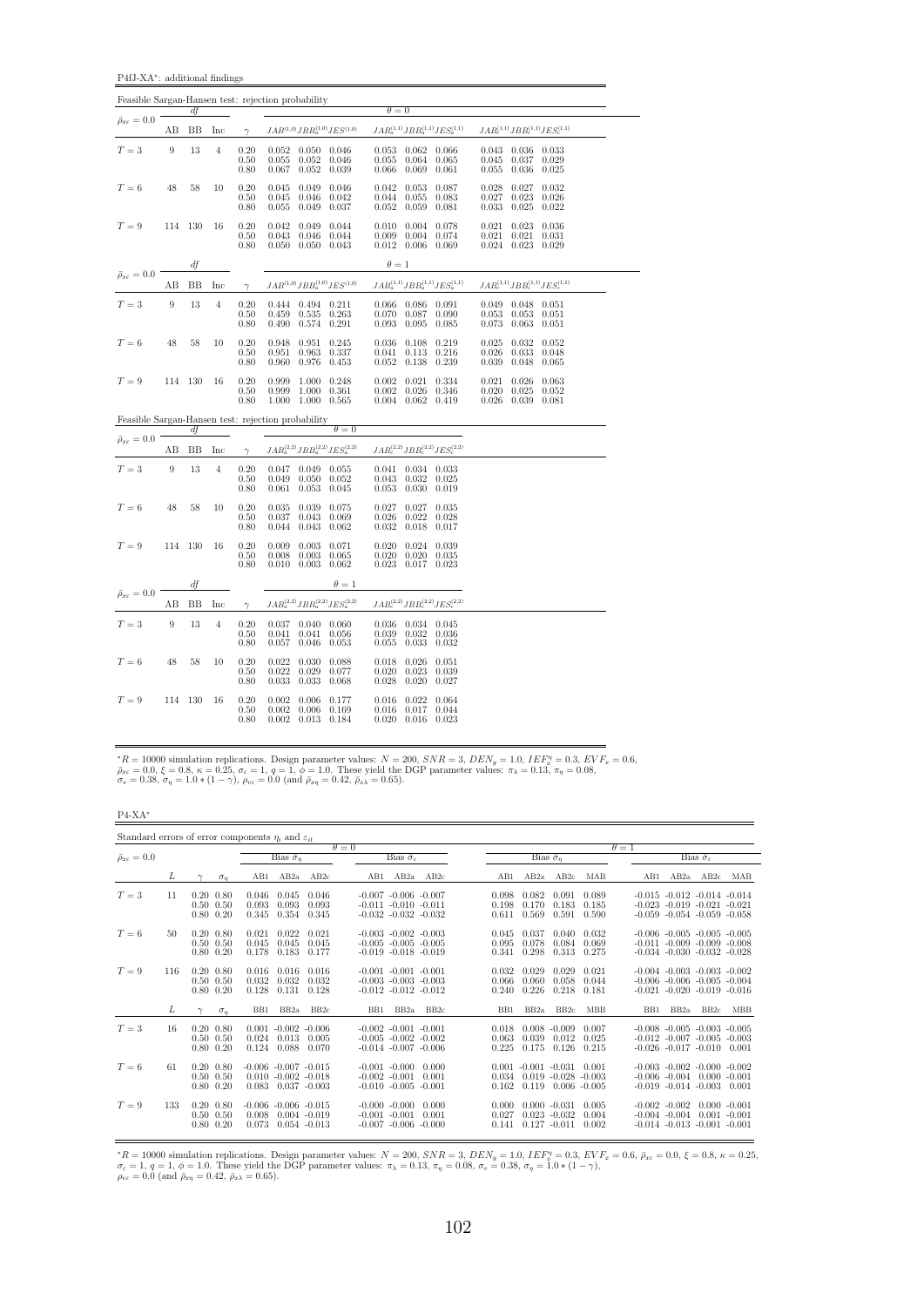| 311. |  |
|------|--|

| Unfeasible coefficient estimators                    |                |           |                |                      |                                  |                         |                                       |                                  |                         |                         |                                  |                                    |                         |                         |                                  |                                   |                         |                      |                                  |                                       |                         |                         |                                  |                                       |                         |
|------------------------------------------------------|----------------|-----------|----------------|----------------------|----------------------------------|-------------------------|---------------------------------------|----------------------------------|-------------------------|-------------------------|----------------------------------|------------------------------------|-------------------------|-------------------------|----------------------------------|-----------------------------------|-------------------------|----------------------|----------------------------------|---------------------------------------|-------------------------|-------------------------|----------------------------------|---------------------------------------|-------------------------|
| $\bar{\rho}_{x\varepsilon}=0.0$                      |                | L         |                |                      |                                  | ABu                     |                                       | $\theta = 0$                     | BBu                     |                         |                                  | ABu                                |                         |                         |                                  | BBu                               |                         | $\theta = 1$         |                                  | MABu                                  |                         |                         |                                  | MBBu                                  |                         |
|                                                      | AВ             | BB        |                | $\gamma$             | Bias                             |                         | Stdy RMSE                             | <b>Bias</b>                      |                         | Stdy RMSE               | <b>Bias</b>                      |                                    | Stdy RMSE               |                         | <b>Bias</b>                      |                                   | Stdy RMSE               |                      | <b>Bias</b>                      |                                       | Stdy RMSE               |                         | <b>Bias</b>                      |                                       | Stdy RMSE               |
| $T=3$                                                | 6              | 9         |                | 0.20<br>0.50<br>0.80 | $-0.005$<br>$-0.009$<br>$-0.032$ | 0.059<br>0.077<br>0.141 | 0.059<br>0.078<br>0.144               | 0.001<br>$-0.001$<br>$-0.011$    | 0.051<br>0.058<br>0.079 | 0.051<br>0.059<br>0.080 | $-0.019$<br>$-0.069$             | $-0.010$ $0.085$<br>0.112<br>0.203 | 0.086<br>0.114<br>0.215 |                         | 0.003<br>$-0.002$<br>$-0.020$    | 0.073<br>0.085<br>0.120           | 0.073<br>0.085<br>0.121 |                      | $-0.006$<br>$-0.011$<br>$-0.037$ | 0.065<br>0.085<br>0.152               | 0.066<br>0.086<br>0.157 |                         | 0.001<br>$-0.001$<br>$-0.011$    | 0.056<br>0.064<br>0.084               | 0.056<br>0.064<br>0.085 |
| $T=6$                                                | 12             | 15        |                | 0.20<br>0.50<br>0.80 | $-0.002$<br>$-0.004$<br>$-0.015$ | 0.031<br>0.037<br>0.060 | 0.031<br>0.038<br>0.062               | $-0.000$<br>$-0.001$<br>$-0.006$ | 0.029<br>0.032<br>0.043 | 0.029<br>0.032<br>0.043 | $-0.005$<br>$-0.009$<br>$-0.031$ | 0.047<br>0.056<br>0.089            | 0.047<br>0.056<br>0.094 |                         | 0.000<br>$-0.001$<br>$-0.009$    | 0.043<br>0.048<br>0.064           | 0.043<br>0.048<br>0.065 |                      | $-0.002$<br>$-0.004$<br>$-0.015$ | 0.032<br>0.039<br>0.061               | 0.032<br>0.039<br>0.063 |                         | $-0.000$<br>$-0.001$<br>$-0.006$ | 0.030<br>0.034<br>0.045               | 0.030<br>0.034<br>0.045 |
| $T=9$                                                | 18             | 21        |                | 0.20<br>0.50<br>0.80 | $-0.002$<br>$-0.003$<br>$-0.010$ | 0.023<br>0.027          | 0.023<br>0.027<br>$0.040 \quad 0.041$ | $-0.000$<br>$-0.001$<br>$-0.004$ | 0.022<br>0.024<br>0.031 | 0.022<br>0.024<br>0.031 | $-0.004$<br>$-0.007$<br>$-0.020$ | 0.035<br>0.040<br>0.059            | 0.035<br>0.040<br>0.062 |                         | $-0.000$<br>$-0.001$<br>$-0.006$ | 0.033<br>0.036<br>0.046           | 0.033<br>0.036<br>0.047 |                      | $-0.001$<br>$-0.003$<br>$-0.009$ | 0.024<br>0.027<br>0.039               | 0.024<br>0.027<br>0.040 |                         | $-0.001$<br>$-0.001$<br>$-0.004$ | 0.023<br>0.025<br>0.032               | 0.023<br>0.025<br>0.032 |
|                                                      | AВ             | <b>BB</b> |                | $\beta$              | Bias                             |                         | Stdy RMSE                             | <b>Bias</b>                      |                         | Stdy RMSE               | <b>Bias</b>                      |                                    | Stdy RMSE               |                         | <b>Bias</b>                      |                                   | Stdy RMSE               |                      | <b>Bias</b>                      |                                       | Stdy RMSE               |                         | <b>Bias</b>                      |                                       | Stdy RMSE               |
| $T=3$                                                | 6              | 9         |                | 2.27<br>1.46<br>0.49 | 0.001<br>0.001<br>$-0.000$       | 0.179<br>0.179          | 0.179<br>0.179<br>$0.179$ $0.179$     | 0.011<br>0.010<br>0.010          | 0.171<br>0.167<br>0.171 | 0.171<br>0.167<br>0.171 | 0.005<br>0.005<br>0.001          | 0.276<br>0.275<br>0.273            | 0.276<br>0.275<br>0.273 |                         | 0.028<br>0.024<br>0.022          | 0.256<br>0.251<br>0.258           | 0.257<br>0.252<br>0.259 |                      | 0.003<br>0.002                   | 0.170<br>0.169<br>$-0.001$ 0.168      | 0.170<br>0.169<br>0.168 |                         | 0.010<br>0.010                   | 0.164<br>0.159<br>$0.010 \quad 0.159$ | 0.164<br>0.159<br>0.160 |
| $T=6$                                                | 12             | 15        |                | 2.27<br>1.46<br>0.49 | 0.002<br>0.002<br>0.001          | 0.110<br>0.110          | $0.110$ $0.111$<br>0.110<br>0.110     | 0.006<br>0.006<br>0.005          | 0.107<br>0.105<br>0.106 | 0.108<br>0.105<br>0.106 | 0.007<br>0.003                   | $0.007$ 0.170<br>0.168<br>0.167    | 0.170<br>0.168<br>0.167 |                         | 0.018<br>0.018<br>0.014          | 0.163<br>0.159<br>0.161           | 0.164<br>0.160<br>0.161 |                      | 0.003<br>0.003<br>0.002          | 0.106<br>0.103<br>0.102               | 0.106<br>0.103<br>0.102 |                         | 0.004<br>0.005<br>0.004          | 0.102<br>0.098<br>0.096               | 0.102<br>0.098<br>0.096 |
| $T=9$                                                | 18             | 21        |                | 2.27<br>1.46<br>0.49 | 0.001<br>0.001<br>$-0.000$       | 0.085<br>0.084<br>0.084 | 0.085<br>0.084<br>0.084               | 0.004<br>0.004<br>0.003          | 0.084<br>0.081<br>0.082 | 0.084<br>0.082<br>0.082 | 0.005<br>0.005                   | 0.130<br>0.128<br>$0.001$ $0.127$  | 0.130<br>0.128<br>0.127 |                         | 0.012<br>0.012                   | 0.126<br>0.122<br>$0.009$ $0.122$ | 0.126<br>0.123<br>0.123 |                      | 0.001<br>0.002                   | 0.083<br>0.081<br>$0.000 \quad 0.080$ | 0.083<br>0.081<br>0.080 |                         | 0.002<br>0.003                   | 0.080<br>0.077<br>$0.002$ 0.075       | 0.080<br>0.077<br>0.075 |
| Unfeasible t-test: actual significance level         |                | L         |                |                      |                                  |                         | $\theta = 0$                          |                                  |                         |                         |                                  |                                    |                         |                         |                                  | $\theta=1$                        |                         |                      |                                  |                                       |                         |                         |                                  |                                       |                         |
| $\bar{\rho}_{x\varepsilon}=0.0$                      | AВ             | BB        |                | $\gamma$             | ABu                              | BBu                     |                                       | β                                | ABu                     | BBu                     | $\gamma$                         | ABu                                |                         |                         | BBu MABu MBBu                    |                                   |                         | $\beta$              | ABu                              |                                       |                         | BBu MABu MBBu           |                                  |                                       |                         |
| $T=3$                                                | 6              | 9         |                | 0.20<br>0.50<br>0.80 | 0.055<br>0.055<br>0.055          | 0.053<br>0.051<br>0.053 |                                       | 2.27<br>1.46<br>0.49             | 0.050<br>0.050<br>0.047 | 0.051<br>0.049<br>0.048 | 0.20<br>0.50<br>0.80             | 0.053<br>0.053<br>0.065            | 0.056<br>0.054<br>0.057 | 0.053<br>0.053<br>0.056 | 0.051<br>0.054<br>0.055          |                                   |                         | 2.27<br>1.46<br>0.49 | 0.051<br>0.050<br>0.046          | 0.057<br>0.052<br>0.053               | 0.051<br>0.050<br>0.045 | 0.050<br>0.048<br>0.047 |                                  |                                       |                         |
| $T=6$                                                | 12             | 15        |                | 0.20<br>0.50<br>0.80 | 0.046<br>0.045<br>0.056          | 0.045<br>0.045<br>0.050 |                                       | 2.27<br>1.46<br>0.49             | 0.047<br>0.047<br>0.046 | 0.050<br>0.050<br>0.049 | 0.20<br>0.50<br>0.80             | 0.055<br>0.055<br>0.065            | 0.053<br>0.052<br>0.055 | 0.044<br>0.046<br>0.054 | 0.043<br>0.045<br>0.050          |                                   |                         | 2.27<br>1.46<br>0.49 | 0.047<br>0.048<br>0.047          | 0.053<br>0.052<br>0.054               | 0.049<br>0.049<br>0.049 | 0.051<br>0.051<br>0.050 |                                  |                                       |                         |
| $T=9$                                                | 18             | 21        |                | 0.20<br>0.50<br>0.80 | 0.051<br>0.052<br>0.056          | 0.048<br>0.051<br>0.049 |                                       | 2.27<br>1.46<br>0.49             | 0.051<br>0.050<br>0.050 | 0.050<br>0.051<br>0.051 | 0.20<br>0.50<br>0.80             | 0.053<br>0.054<br>0.062            | 0.053<br>0.052<br>0.052 | 0.051<br>0.053<br>0.057 | 0.047<br>0.049<br>0.051          |                                   |                         | 2.27<br>1.46<br>0.49 | 0.049<br>0.048<br>0.046          | 0.052<br>0.052<br>0.050               | 0.052<br>0.052<br>0.051 | 0.053<br>0.052<br>0.053 |                                  |                                       |                         |
| Unfeasible Sargan-Hansen test: rejection probability |                | df        |                |                      |                                  |                         |                                       | $\theta = 0$                     |                         |                         |                                  |                                    |                         | $\theta = 1$            |                                  |                                   |                         |                      |                                  |                                       |                         |                         |                                  |                                       |                         |
| $\bar{\rho}_{x\varepsilon}=0.0$                      | AВ             | BB        | Inc            | $\gamma$             | JABu                             | $JBBu$                  | JESu                                  |                                  | $JMABu$ $JMMBu$ $JESMu$ |                         | JABu                             | JBBu                               | JESu                    |                         | JMABu JMMBu JESMu                |                                   |                         |                      |                                  |                                       |                         |                         |                                  |                                       |                         |
| $T=3$                                                | $\overline{4}$ | $\,6\,$   | $\overline{2}$ | 0.20<br>0.50<br>0.80 | 0.047<br>0.049<br>0.044          | 0.047<br>0.045<br>0.044 | 0.052<br>0.049<br>0.054               | 0.045<br>0.047<br>0.044          | 0.048<br>0.044<br>0.043 | 0.052<br>0.050<br>0.054 | 0.048<br>0.045<br>0.042          | 0.050<br>0.048<br>0.047            | 0.057<br>0.054<br>0.057 |                         | 0.049<br>0.048<br>0.044          | 0.047<br>0.044<br>0.046           | 0.049<br>0.046<br>0.051 |                      |                                  |                                       |                         |                         |                                  |                                       |                         |
| $T=6$                                                | 10             | 12        | $\overline{2}$ | 0.20<br>0.50<br>0.80 | 0.049<br>0.047<br>0.050          | 0.052<br>0.051<br>0.049 | 0.052<br>0.050<br>0.051               | 0.051<br>0.050<br>0.050          | 0.053<br>0.052<br>0.049 | 0.054<br>0.053<br>0.050 | 0.047<br>0.049<br>0.046          | 0.051<br>0.049<br>0.049            | 0.055<br>0.055<br>0.057 |                         | 0.052<br>0.052<br>0.051          | 0.051<br>0.053<br>0.050           | 0.049<br>0.052<br>0.050 |                      |                                  |                                       |                         |                         |                                  |                                       |                         |
| $T=9$                                                | 16             | 18        | $\overline{2}$ | 0.20<br>0.50<br>0.80 | 0.051<br>0.049<br>0.049          | 0.050<br>0.051<br>0.052 | 0.051<br>0.050<br>0.053               | 0.051<br>0.052<br>0.048          | 0.050<br>0.051<br>0.050 | 0.051<br>0.052<br>0.052 | 0.051<br>0.051<br>0.048          | 0.050<br>0.050<br>0.050            | 0.059<br>0.058<br>0.063 |                         | 0.051<br>0.051<br>0.048          | 0.047<br>0.048<br>0.047           | 0.047<br>0.050<br>0.053 |                      |                                  |                                       |                         |                         |                                  |                                       |                         |

 ${}^*R = 10000$  simulation replications. Design parameter values:  $N = 200$ ,  $SNR = 3$ ,  $DEN_y = 1.0$ ,  $IEF_x^{\eta} = 0.3$ ,  $EVF_x = 0.6$ ,  $\bar{\rho}_{xc} = 0.0$ ,  $\xi = 0.8$ ,  $\kappa = 0.25$ ,  $\sigma_{\varepsilon} = 1$ ,  $q = 1$ ,  $\phi = 1.0$ .<br>These yield the DGP param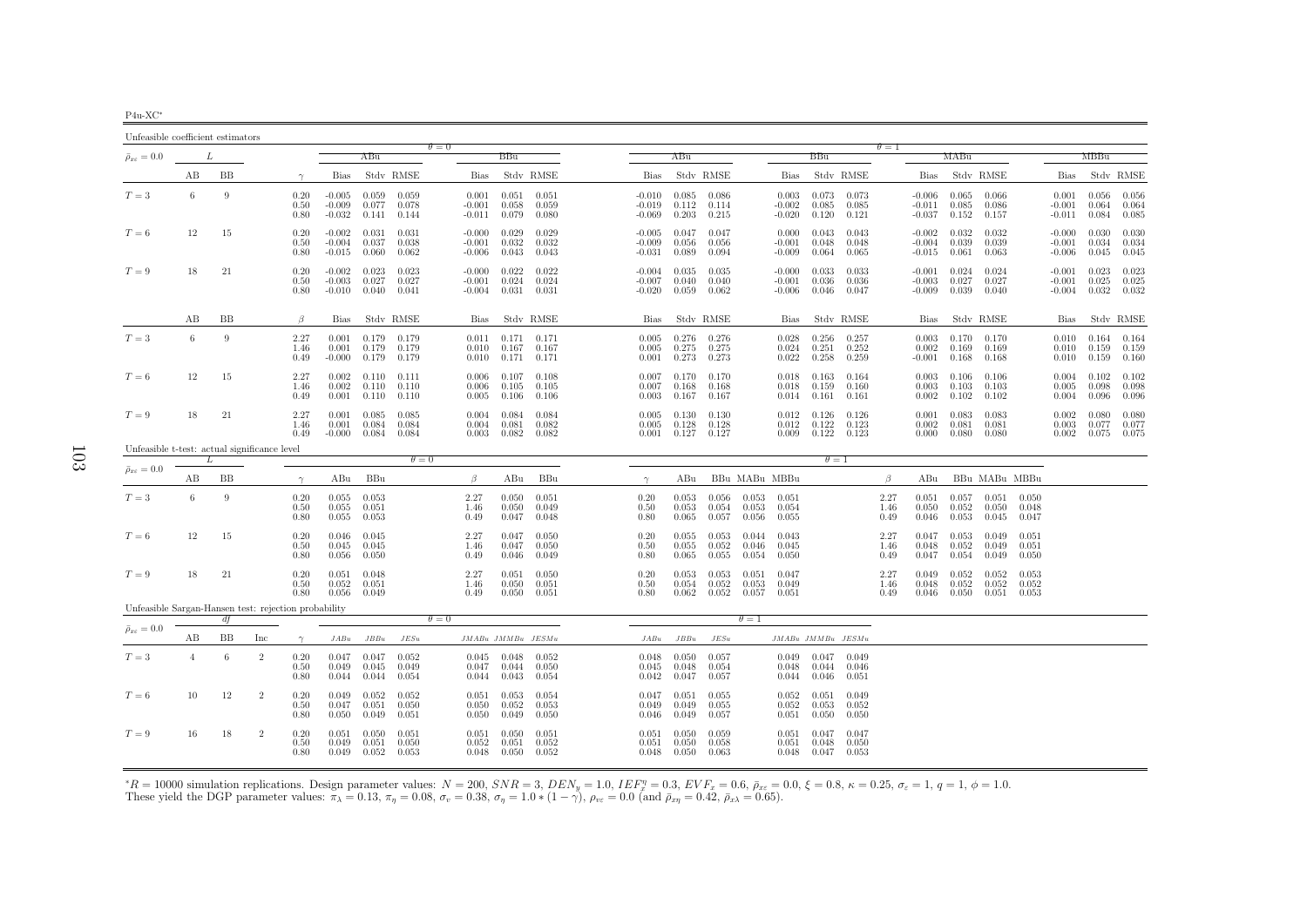P4fc-XC∗

Feasible coefficient estimators for Arellano-Bond $\theta = 0$  $AB2a$  $\theta = 1$ <br>a  $\theta = 1$  $\bar{\rho}_{x\varepsilon}=0.0$  $_{\varepsilon}$  = 0.0  $_{\varepsilon}$   $_{\varepsilon}$   $_{\varepsilon}$   $_{\varepsilon}$   $_{\varepsilon}$   $_{\varepsilon}$   $_{\varepsilon}$   $_{\varepsilon}$   $_{\varepsilon}$   $_{\varepsilon}$   $_{\varepsilon}$   $_{\varepsilon}$   $_{\varepsilon}$   $_{\varepsilon}$   $_{\varepsilon}$   $_{\varepsilon}$   $_{\varepsilon}$   $_{\varepsilon}$   $_{\varepsilon}$   $_{\varepsilon}$   $_{\varepsilon}$   $_{\varepsilon}$   $_{\varepsilon}$ L  $\gamma$  Bias Stdv RMSE Bias Stdv RMSE Bias Stdv RMSE Bias Stdv RMSE Bias Stdv RMSE Bias Stdv RMSE Bias Stdv RMSE0.084  $T=3$  $T=3$  6 0.20 -0.005 0.059 0.059 -0.006 0.060 -0.006 0.059 0.060 -0.008 0.088 0.088 -0.009 0.084 0.085 -0.011 0.085 0.086 -0.008 0.084 0.084<br>0.50 -0.009 0.077 0.078 -0.010 0.079 0.079 -0.011 0.078 0.078 -0.016 0.116 0.117  $0.50$  - $0.009$   $0.077$   $0.078$  -0.010  $0.079$   $0.079$  -0.011  $0.078$   $0.078$  -0.016  $0.116$   $0.117$  -0.017  $0.111$   $0.112$  -0.021  $0.112$   $0.114$  -0.015  $0.111$   $0.112$ 0.216 0.80 -0.032 0.141 0.144 -0.032 0.143 0.147 -0.035 0.141 0.146 -0.057 0.214 0.222 -0.061 0.204 0.212 -0.073 0.203 0.216 -0.057 0.208 0.2160.038  $T=6$  $T=6$   $12$   $0.20$   $-0.002$   $0.031$   $0.031$   $-0.002$   $0.032$   $-0.003$   $0.031$   $0.031$   $-0.005$   $0.049$   $-0.004$   $0.049$   $-0.004$   $0.045$   $0.045$   $-0.005$   $0.047$   $0.047$   $-0.003$   $0.038$   $-0.003$   $0.038$   $-0.005$   $0.037$  0.50 -0.004 0.037 0.038 -0.004 0.039 0.039 -0.005 0.037 0.038 -0.009 0.058 0.059 -0.007 0.054 0.054 -0.009 0.056 0.056 -0.006 0.045 0.046 $-0.021$   $0.072$   $0.075$  $0.80$   $-0.015$   $0.060$   $0.062$   $-0.015$   $0.062$   $0.064$   $-0.015$   $0.060$   $0.062$   $-0.031$   $0.093$   $0.098$   $-0.025$   $0.087$   $0.090$   $-0.032$   $0.088$   $0.094$  $-0.002$   $0.027$   $0.027$  $T=9$  $T=9$   $18$   $0.20$   $-0.002$   $0.023$   $0.023$   $-0.002$   $0.024$   $-0.002$   $0.023$   $0.023$   $-0.004$   $0.037$   $-0.033$   $0.033$   $0.034$   $-0.004$   $0.035$   $0.035$   $-0.002$   $0.027$   $0.027$   $-0.003$   $0.027$   $0.027$   $0.027$   $0.027$   $-0$  $0.50$   $-0.003$   $0.027$   $-0.003$   $0.028$   $0.028$   $-0.003$   $0.027$   $0.027$   $-0.007$   $0.042$   $0.042$   $-0.005$   $0.038$   $0.038$   $-0.007$   $0.040$   $0.040$   $-0.004$   $-0.004$   $0.030$   $0.030$  $0.044$   $0.045$ 0.80 -0.010 0.040 0.041 -0.010 0.042 0.043 -0.010 0.040 0.041 -0.022 0.061 0.065 -0.017 0.056 0.058 -0.021 0.058 0.062 -0.012 0.044 0.045 $L \qquad \qquad \beta$ Bias Stdv RMSE Bias Stdv RMSE Bias Stdv RMSE Bias Stdv RMSE Bias Stdv RMSE Bias Stdv RMSE Bias Stdv RMSE Bias Stdv RMSE 0.253  $T=3$  $T=3$   $6$   $2.27$   $0.001$   $0.179$   $0.179$   $0.001$   $0.182$   $0.182$   $0.001$   $0.180$   $0.180$   $0.006$   $0.287$   $0.287$   $0.002$   $0.271$   $0.271$   $0.003$   $0.275$   $0.275$   $0.006$   $0.253$   $0.253$   $0.253$   $0.253$   $0.253$   $0.253$   $0.2$ 1.46 0.001 0.179 0.179 0.001 0.182 0.182 0.001 0.180 0.180 0.005 0.287 0.287 0.001 0.271 0.271 0.003 0.274 0.274 0.006 0.252 0.253 $0.252$  $0.49$   $-0.000$   $0.179$   $0.179$   $-0.001$   $0.182$   $0.182$   $-0.001$   $0.180$   $0.180$   $0.003$   $0.286$   $0.286$   $-0.002$   $0.269$   $0.269$   $-0.001$   $0.272$   $0.272$   $0.001$   $0.252$   $0.252$ 0.003 0.127 0.127  $T=6$  $T=6$   $12$   $2.27$   $0.002$   $0.110$   $0.111$   $-0.000$   $0.114$   $0.114$   $0.002$   $0.111$   $0.111$   $0.008$   $0.177$   $0.077$   $0.001$   $0.163$   $0.163$   $0.06$   $0.169$   $0.170$   $0.003$   $0.127$   $0.125$   $0.125$   $0.125$   $0.125$   $0.127$  $1.46 \qquad 0.002 \quad 0.110 \qquad 0.110 \qquad \qquad -0.001 \quad 0.113 \qquad 0.113 \qquad \qquad 0.002 \quad 0.110 \qquad 0.110 \qquad \qquad 0.008 \quad 0.175 \qquad 0.175 \qquad \qquad 0.000 \quad 0.161 \qquad 0.161 \qquad \qquad 0.006 \quad 0.168 \qquad 0.168 \qquad \qquad 0.004 \quad 0.125 \quad 0.125 \qquad 0.141 \qquad \qquad 0$ 0.123  $0.49$   $0.001$   $0.110$   $0.110$   $0.002$   $0.112$   $0.112$   $0.000$   $0.110$   $0.110$   $0.004$   $0.174$   $0.174$   $-0.003$   $0.160$   $0.160$   $0.003$   $0.168$   $0.168$   $0.002$   $0.123$   $0.123$ 0.093  $T=9$  $T=9 \hspace{1cm} 18 \hspace{1cm} 2.27 \hspace{1cm} 0.001 \hspace{1cm} 0.085 \hspace{1cm} 0.085 \hspace{1cm} 0.085 \hspace{1cm} 0.089 \hspace{1cm} 0.089 \hspace{1cm} 0.001 \hspace{1cm} 0.086 \hspace{1cm} 0.005 \hspace{1cm} 0.013 \hspace{1cm} 0.135 \hspace{1.4cm} 0.135 \hspace{1.4cm} 0.010 \hspace{1.4cm} 0.121 \hspace{1.4$ 1.46 0.001 0.084 0.084 -0.002 0.088 0.088 0.001 0.084 0.084 0.005 0.133 0.133 -0.002 0.119 0.119 0.004 0.128 0.128 0.002 0.091 0.091 $-0.000$   $0.089$   $0.089$  $0.49$   $-0.000$   $0.084$   $-0.004$   $0.087$   $0.088$   $-0.001$   $0.084$   $0.084$   $0.001$   $0.133$   $0.133$   $-0.004$   $0.119$   $0.119$   $0.000$   $0.128$   $0.128$ 

| Feasible coefficient estimators for Blundell-Bond |          |                      |                                  |                         |                         |                                  |                         |                         |                                  |                         |                         |                                  |                                       |                         |                                  |                         |                         |                                  |                         |                         |                               |                         |                         |
|---------------------------------------------------|----------|----------------------|----------------------------------|-------------------------|-------------------------|----------------------------------|-------------------------|-------------------------|----------------------------------|-------------------------|-------------------------|----------------------------------|---------------------------------------|-------------------------|----------------------------------|-------------------------|-------------------------|----------------------------------|-------------------------|-------------------------|-------------------------------|-------------------------|-------------------------|
|                                                   |          |                      |                                  |                         |                         |                                  | $\theta = 0$            |                         |                                  |                         |                         |                                  |                                       |                         |                                  |                         |                         | $\theta = 1$                     |                         |                         |                               |                         |                         |
| $\bar{\rho}_{x\varepsilon}=0.0$                   |          |                      |                                  | BB1                     |                         |                                  | BB2a                    |                         |                                  | BB2c                    |                         |                                  | BB1                                   |                         |                                  | BB2a                    |                         |                                  | BB2c                    |                         |                               | МВВ                     |                         |
|                                                   |          |                      | <b>Bias</b>                      |                         | Stdy RMSE               | <b>Bias</b>                      |                         | Stdy RMSE               | <b>Bias</b>                      |                         | Stdy RMSE               | <b>Bias</b>                      |                                       | Stdy RMSE               | <b>Bias</b>                      |                         | Stdy RMSE               | <b>Bias</b>                      |                         | Stdy RMSE               | <b>Bias</b>                   |                         | Stdy RMSE               |
| $T=3$                                             | $\Omega$ | 0.20<br>0.50<br>0.80 | 0.001<br>$-0.003$<br>$-0.018$    | 0.052<br>0.061<br>0.084 | 0.052<br>0.061<br>0.086 | 0.001<br>$-0.003$<br>$-0.013$    | 0.053<br>0.061<br>0.085 | 0.053<br>0.061<br>0.086 | 0.001<br>$-0.003$<br>$-0.015$    | 0.052<br>0.060<br>0.085 | 0.052<br>0.060<br>0.086 | $-0.000$<br>$-0.006$             | 0.077<br>0.091<br>$-0.032$ 0.129      | 0.077<br>0.091<br>0.132 | 0.001<br>$-0.004$<br>$-0.023$    | 0.073<br>0.086<br>0.125 | 0.073<br>0.086<br>0.127 | 0.002<br>$-0.003$<br>$-0.023$    | 0.075<br>0.087<br>0.127 | 0.075<br>0.087<br>0.129 | 0.005<br>0.010<br>0.024       | 0.074<br>0.096<br>0.178 | 0.075<br>0.096<br>0.180 |
| $T=6$                                             | 15       | 0.20<br>0.50<br>0.80 | $-0.000$<br>$-0.002$<br>$-0.009$ | 0.029<br>0.033<br>0.045 | 0.029<br>0.033<br>0.046 | 0.000<br>$-0.001$<br>$-0.005$    | 0.030<br>0.034<br>0.045 | 0.030<br>0.034<br>0.045 | $-0.000$<br>$-0.001$<br>$-0.007$ | 0.029<br>0.033<br>0.044 | 0.029<br>0.033<br>0.044 | $-0.002$<br>$-0.005$<br>$-0.019$ | 0.046<br>0.051<br>0.070               | 0.046<br>0.052<br>0.073 | $-0.000$<br>$-0.002$<br>$-0.010$ | 0.042<br>0.047<br>0.063 | 0.042<br>0.047<br>0.064 | 0.000<br>$-0.002$<br>$-0.011$    | 0.044<br>0.049<br>0.066 | 0.044<br>0.049<br>0.066 | 0.000<br>0.002<br>0.016       | 0.036<br>0.041<br>0.062 | 0.036<br>0.041<br>0.064 |
| $T=9$                                             | 21       | 0.20<br>0.50<br>0.80 | $-0.001$<br>$-0.002$<br>$-0.006$ | 0.022<br>0.024<br>0.033 | 0.022<br>0.024<br>0.033 | $-0.000$<br>$-0.001$<br>$-0.003$ | 0.023<br>0.025<br>0.033 | 0.023<br>0.025<br>0.033 | $-0.000$<br>$-0.001$<br>$-0.004$ | 0.022<br>0.024<br>0.032 | 0.022<br>0.024<br>0.032 | $-0.002$<br>$-0.004$<br>$-0.014$ | 0.035<br>0.038<br>0.050               | 0.035<br>0.038<br>0.052 | $-0.001$<br>$-0.002$<br>$-0.007$ | 0.031<br>0.034<br>0.044 | 0.031<br>0.034<br>0.045 | $-0.000$<br>$-0.001$<br>$-0.007$ | 0.033<br>0.036<br>0.047 | 0.033<br>0.036<br>0.047 | $-0.001$<br>$-0.001$<br>0.002 | 0.026<br>0.028<br>0.038 | 0.026<br>0.028<br>0.038 |
|                                                   |          |                      | Bias                             |                         | Stdy RMSE               | Bias                             |                         | Stdy RMSE               | Bias                             |                         | Stdv RMSE               | Bias                             |                                       | Stdy RMSE               |                                  |                         | Bias Stdy RMSE          | Bias                             |                         | Stdv RMSE               | <b>Bias</b>                   |                         | Stdy RMSE               |
| $T=3$                                             | $\Omega$ | 2.27<br>1.46<br>0.49 | 0.010<br>0.007<br>0.006          | 0.171<br>0.168<br>0.173 | 0.172<br>0.169<br>0.173 | 0.009<br>0.008<br>0.008          | 0.175<br>0.170<br>0.175 | 0.175<br>0.171<br>0.176 | 0.010<br>0.010<br>0.009          | 0.172<br>0.168<br>0.173 | 0.173<br>0.168<br>0.173 | 0.020<br>0.017<br>0.015          | 0.269<br>0.266<br>0.271               | 0.269<br>0.266<br>0.271 | 0.016<br>0.015<br>0.014          | 0.253<br>0.248<br>0.256 | 0.254<br>0.248<br>0.256 | 0.025<br>0.023<br>0.019          | 0.256<br>0.252<br>0.258 | 0.257<br>0.253<br>0.259 | 0.025<br>0.041<br>0.056       | 0.248<br>0.245<br>0.274 | 0.249<br>0.248<br>0.280 |
| $T=6$                                             | 15       | 2.27<br>1.46<br>0.49 | 0.006<br>0.005<br>0.003          | 0.108<br>0.105<br>0.107 | 0.108<br>0.106<br>0.107 | 0.005<br>0.005<br>0.003          | 0.111<br>0.108<br>0.109 | 0.112<br>0.108<br>0.109 | 0.006<br>0.006<br>0.005          | 0.108<br>0.105<br>0.106 | 0.108<br>0.105<br>0.106 | 0.014<br>0.013                   | 0.171<br>0.167<br>$0.010 \quad 0.168$ | 0.171<br>0.168<br>0.169 | 0.011<br>0.010<br>0.007          | 0.156<br>0.152<br>0.154 | 0.157<br>0.152<br>0.154 | 0.018<br>0.017<br>0.013          | 0.163<br>0.159<br>0.161 | 0.164<br>0.160<br>0.161 | 0.008<br>0.012<br>0.021       | 0.125<br>0.121<br>0.121 | 0.125<br>0.122<br>0.123 |
| $T=9$                                             | 21       | 2.27<br>1.46<br>0.49 | 0.003<br>0.003<br>0.002          | 0.084<br>0.082<br>0.082 | 0.084<br>0.082<br>0.082 | 0.002<br>0.003<br>0.001          | 0.087<br>0.085<br>0.085 | 0.087<br>0.085<br>0.085 | 0.004<br>0.004<br>0.003          | 0.084<br>0.082<br>0.082 | 0.084<br>0.082<br>0.082 | 0.009<br>0.009<br>0.005          | 0.132<br>0.129<br>0.129               | 0.132<br>0.129<br>0.129 | 0.007<br>0.007<br>0.003          | 0.117<br>0.114<br>0.114 | 0.118<br>0.114<br>0.115 | 0.012<br>0.012<br>0.009          | 0.126<br>0.122<br>0.123 | 0.126<br>0.123<br>0.123 | 0.004<br>0.005<br>0.008       | 0.091<br>0.088<br>0.086 | 0.091<br>0.088<br>0.087 |

 ${}^*R = 10000$  simulation replications. Design parameter values:  $N = 200$ ,  $SNR = 3$ ,  $DEN_y = 1.0$ ,  $IEF_x^{\eta} = 0.3$ ,  $EVF_x = 0.6$ ,  $\bar{\rho}_{xc} = 0.0$ ,  $\xi = 0.8$ ,  $\kappa = 0.25$ ,  $\sigma_{\varepsilon} = 1$ ,  $q = 1$ ,  $\phi = 1.0$ .<br>These yield the DGP param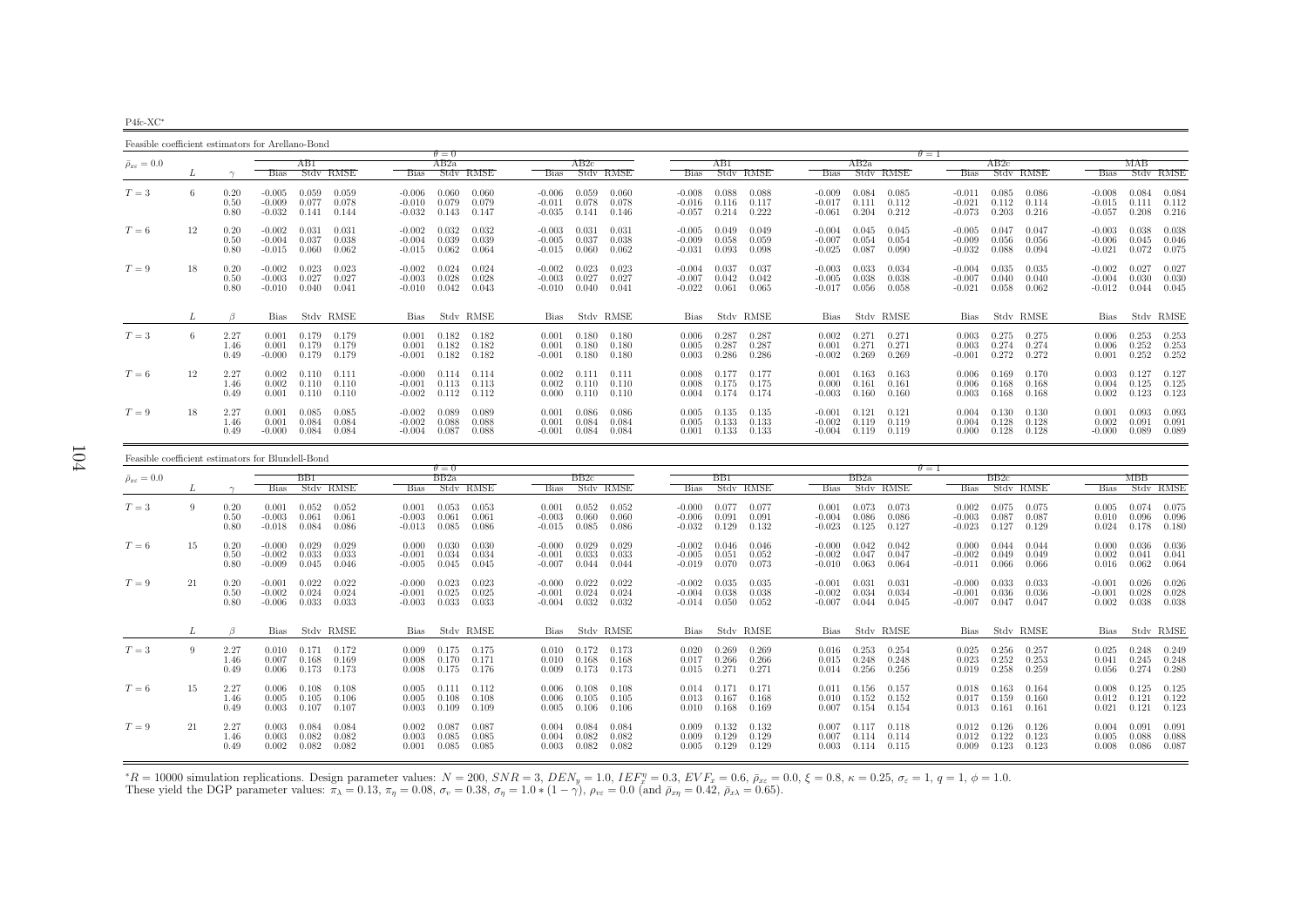P4ft-XC<sup>∗</sup>

| Feasible t-test Arellano-Bond: actual significance level |    |                      |                         |                                                                                     |                                    |                         |                                                               |                         |                         |       |                                                                               |                |                         |                                                             |                         |                                                       |                |
|----------------------------------------------------------|----|----------------------|-------------------------|-------------------------------------------------------------------------------------|------------------------------------|-------------------------|---------------------------------------------------------------|-------------------------|-------------------------|-------|-------------------------------------------------------------------------------|----------------|-------------------------|-------------------------------------------------------------|-------------------------|-------------------------------------------------------|----------------|
| $\bar{\rho}_{x\varepsilon}=0.0$                          |    |                      |                         |                                                                                     |                                    | $\theta = 0$            |                                                               |                         |                         |       |                                                                               |                | $\theta = 1$            |                                                             |                         |                                                       |                |
|                                                          | L  | $\gamma$             |                         | AB1 AB1aR AB1cR                                                                     |                                    |                         |                                                               |                         | AB2a AB2aW AB2c AB2cW   |       | AB1 AB1aR AB1cR                                                               |                |                         | AB2a AB2aW AB2c AB2cW MAB                                   |                         |                                                       |                |
| $T=3$                                                    | 6  | 0.20<br>0.50<br>0.80 | 0.057<br>0.070          | 0.057 0.060 0.045<br>$0.071$ $0.061$                                                | $0.061$ $0.048$                    | 0.067<br>0.070<br>0.079 | $0.060$ $0.047$ $0.046$<br>0.061<br>$0.067$ 0.066             | 0.051                   | 0.049<br>0.062          | 0.199 | 0.197 0.073 0.049<br>0.077 0.054<br>$0.227$ $0.102$ $0.085$                   |                | 0.099<br>0.126          | 0.094 0.068<br>0.071<br>0.090                               | 0.058<br>0.064<br>0.098 | $0.054$ $0.511$<br>$0.060$ $0.513$<br>0.091           | 0.550          |
| $T=6$                                                    | 12 | 0.20<br>0.50<br>0.80 | 0.045<br>0.047<br>0.059 | 0.049 0.035                                                                         | $0.050$ $0.038$<br>$0.062$ $0.052$ | 0.068<br>0.069<br>0.080 | 0.052<br>0.051<br>0.058                                       | 0.037<br>0.039<br>0.053 | 0.037<br>0.038<br>0.052 |       | 0.210 0.068 0.045<br>$0.211$ $0.068$<br>0.233 0.086                           | 0.046<br>0.063 | 0.121<br>0.122<br>0.140 | 0.064<br>0.061<br>0.069                                     | 0.050<br>0.050<br>0.066 | $0.047$ 0.156<br>$0.047$ $0.153$<br>$0.065$ $0.154$   |                |
| $T=9$                                                    | 18 | 0.20<br>0.50<br>0.80 | 0.051<br>0.052<br>0.058 | $0.053$ $0.043$<br>0.053<br>0.058                                                   | 0.045<br>0.049                     | 0.082<br>0.081<br>0.090 | 0.056 0.043<br>0.055<br>0.056 0.052                           | 0.046                   | 0.043<br>0.045<br>0.052 |       | $0.216$ $0.068$ $0.045$<br>$0.214$ $0.070$ $0.049$<br>0.229 0.084 0.064       |                | 0.151                   | $0.152$ 0.066<br>0.062<br>$0.164$ 0.065                     | 0.048<br>0.050<br>0.062 | $0.047$ $0.111$<br>$0.048$ $0.110$<br>$0.061$ $0.111$ |                |
|                                                          | L  | $\beta$              | AB1                     | AB1aR AB1cR                                                                         |                                    |                         |                                                               |                         | AB2a AB2aW AB2c AB2cW   | AB1   | AB1aR AB1cR                                                                   |                |                         | AB2a AB2aW AB2c AB2cW MAB                                   |                         |                                                       |                |
| $T=3$                                                    | 6  | 2.27<br>1.46<br>0.49 |                         | $0.050$ $0.055$ $0.052$<br>$0.050$ $0.053$ $0.052$<br>$0.049\quad 0.052\quad 0.050$ |                                    | 0.061<br>0.060          | $0.061$ $0.055$ $0.053$ $0.051$<br>0.054<br>$0.054$ $0.051$   | 0.053                   | 0.051<br>0.049          |       | $0.215$ $0.070$ $0.065$<br>$0.213$ $0.069$ $0.065$<br>$0.206$ $0.065$ $0.058$ |                |                         | 0.089 0.066 0.067 0.060 0.592<br>0.086 0.065<br>0.084 0.064 | 0.066<br>0.062          | 0.059 0.590<br>0.055                                  | 0.578          |
| $T=6$                                                    | 12 | 2.27<br>1.46<br>0.49 | 0.047<br>0.048<br>0.048 | $0.050$ $0.048$<br>0.050<br>0.049                                                   | 0.048<br>0.048                     | 0.066<br>0.066<br>0.066 | $0.050$ $0.048$<br>0.050<br>0.052                             | 0.048<br>0.049          | 0.047<br>0.046<br>0.048 |       | $0.212$ $0.062$ $0.052$<br>$0.211$ $0.060$<br>$0.210 \quad 0.059$             | 0.052<br>0.050 | 0.108<br>0.110          | 0.059<br>0.059<br>$0.111$ $0.058$                           | 0.055<br>0.055<br>0.054 | 0.052<br>0.053<br>$0.052$ $0.211$                     | 0.205<br>0.205 |
| $T=9$                                                    | 18 | 2.27<br>1.46<br>0.49 | 0.049<br>0.049          | 0.053 0.049<br>0.052<br>$0.051$ $0.053$ $0.051$                                     | 0.049                              | 0.077<br>0.077          | 0.053 0.050 0.049<br>0.053<br>$0.075$ $0.054$ $0.051$ $0.050$ | 0.050                   | 0.050                   |       | 0.214 0.060 0.049<br>$0.211$ $0.060$<br>$0.212$ $0.062$ $0.048$               | 0.049          |                         | 0.134 0.057<br>0.134 0.057<br>$0.131$ $0.056$ $0.052$       | 0.052                   | $0.052$ $0.050$ $0.132$<br>0.051<br>$0.050$ $0.132$   | 0.131          |
| Feasible t-test Blundell-Bond: actual significance level |    |                      |                         |                                                                                     |                                    | $\theta = 0$            |                                                               |                         |                         |       |                                                                               |                | $\theta = 1$            |                                                             |                         |                                                       |                |
| $\bar{\rho}_{x\varepsilon} = 0.0$                        | L  | $\gamma$             |                         | BB1 BB1aR BB1cR                                                                     |                                    |                         |                                                               |                         | BB2a BB2aW BB2c BB2cW   |       | BB1 BB1aR BB1cR                                                               |                |                         | BB2a BB2aW BB2c BB2cW MBB                                   |                         |                                                       |                |
| $T=3$                                                    | 9  | 0.20<br>0.50<br>0.80 | 0.051<br>0.051          | $0.052$ $0.054$ $0.039$<br>0.052<br>0.055                                           | 0.036<br>0.030                     | 0.072<br>0.072          | $0.074$ $0.058$ $0.049$ $0.044$<br>0.056<br>0.052             | 0.050<br>0.036          | 0.043<br>0.032          | 0.195 | 0.191 0.071 0.045<br>$0.069$ 0.046<br>$0.202$ $0.072$ $0.045$                 |                | 0.113                   | $0.113$ $0.070$<br>0.068<br>$0.121$ $0.069$                 | 0.060<br>0.061<br>0.059 | $0.052$ 0.482<br>0.053<br>$0.051$ $0.588$             | 0.488          |
| $T=6$                                                    | 15 | 0.20<br>0.50<br>0.80 | 0.044<br>0.052          | $0.045$ $0.050$ $0.034$<br>0.048<br>0.056                                           | 0.034<br>0.037                     | 0.073<br>0.070<br>0.076 | 0.052 0.038<br>0.048<br>0.049                                 | 0.038<br>0.038          | 0.037<br>0.037<br>0.035 | 0.218 | $0.207$ $0.067$ $0.044$<br>$0.207$ $0.065$ $0.043$<br>0.076                   | 0.047          | 0.134<br>0.140          | $0.132 \quad 0.061$<br>0.058<br>0.060                       | 0.051<br>0.050<br>0.050 | $0.047$ 0.148<br>$0.046$ $0.152$<br>0.045             | 0.206          |
| $T=9$                                                    | 21 | 0.20<br>0.50<br>0.80 | 0.049<br>0.051<br>0.051 | 0.051 0.039<br>0.054<br>0.054 0.039                                                 | 0.043                              | 0.085<br>0.081<br>0.080 | 0.056 0.043<br>0.053<br>0.049                                 | 0.044<br>0.039          | 0.041<br>0.043<br>0.038 | 0.206 | $0.213$ $0.069$ $0.044$<br>0.068<br>$0.219$ $0.074$ $0.050$                   | 0.047          | 0.158<br>0.160<br>0.165 | 0.063<br>0.059<br>0.058                                     | 0.048<br>0.050<br>0.045 | $0.047$ $0.102$<br>0.048<br>$0.042$ $0.106$           | 0.104          |
|                                                          | L  | $\beta$              | BB1                     | BB1aR BB1cR                                                                         |                                    |                         |                                                               |                         | BB2a BB2aW BB2c BB2cW   | BB1   | BB1aR BB1cR                                                                   |                |                         | BB2a BB2aW BB2c                                             |                         | BB2cW MBB                                             |                |
| $T=3$                                                    | 9  | 2.27<br>1.46<br>0.49 | 0.050<br>0.049          | $0.052$ $0.056$ $0.052$<br>0.053<br>$0.053$ $0.051$                                 | 0.051                              | 0.067<br>0.064<br>0.067 | $0.055$ $0.055$ $0.052$<br>0.053<br>$0.054$ 0.053             | 0.051                   | 0.048<br>0.051          |       | $0.217$ $0.073$ $0.066$<br>0.216 0.073 0.063<br>$0.216$ $0.073$ $0.065$       |                | 0.104<br>0.108          | $0.106$ 0.069<br>0.068<br>0.071                             | 0.073<br>0.071<br>0.070 | $0.064$ 0.591<br>$0.062$ $0.596$<br>0.062 0.649       |                |
| $T=6$                                                    | 15 | 2.27<br>1.46<br>0.49 | 0.050<br>0.048<br>0.049 | $0.053$ 0.050<br>0.051<br>0.051                                                     | 0.047<br>0.048                     | 0.069<br>0.071<br>0.073 | $0.051$ $0.051$<br>0.052<br>0.053                             | 0.049<br>0.049          | 0.050<br>0.048<br>0.048 | 0.216 | $0.216$ $0.065$ $0.054$<br>0.064<br>$0.216$ $0.062$ $0.053$                   | 0.053          | 0.120<br>0.123          | $0.121$ $0.059$<br>0.060<br>0.060                           | 0.060<br>0.061<br>0.061 | $0.056$ 0.209<br>0.058<br>0.057                       | 0.213<br>0.235 |
| $T=9$                                                    | 21 | 2.27<br>1.46<br>0.49 | 0.050<br>0.051          | $0.050$ $0.054$ $0.050$<br>0.052<br>$0.054$ $0.050$                                 | 0.051                              | 0.081<br>0.080          | 0.054<br>0.052<br>$0.079$ $0.053$ $0.051$ $0.051$             | 0.051<br>0.051          | 0.051<br>0.050          |       | $0.213$ $0.061$ $0.050$<br>$0.210$ $0.062$ $0.049$<br>$0.212$ $0.063$ $0.048$ |                | 0.144<br>0.146          | 0.060<br>0.061<br>$0.145$ 0.059                             | 0.057<br>0.057<br>0.055 | 0.056 0.132<br>$0.054$ $0.132$<br>$0.053$ $0.143$     |                |

 ${}^*R = 10000$  simulation replications. Design parameter values:  $N = 200$ ,  $SNR = 3$ ,  $DEN_y = 1.0$ ,  $IEF_y'' = 0.3$ ,  $EVF_x = 0.6$ ,  $\bar{\rho}_{xz} = 0.0$ ,  $\xi = 0.8$ ,  $\kappa = 0.25$ ,  $\sigma_z = 1$ ,  $q = 1$ ,  $\phi = 1.0$ . These yield the DGP parameter val

P4fJ-XC<sup>∗</sup>

| Feasible Sargan-Hansen test: rejection probability |                |    |                |                      |                         |                               |                                           |                         |                         |                                           |                         |                                       |                         |  |
|----------------------------------------------------|----------------|----|----------------|----------------------|-------------------------|-------------------------------|-------------------------------------------|-------------------------|-------------------------|-------------------------------------------|-------------------------|---------------------------------------|-------------------------|--|
|                                                    |                | df |                |                      |                         |                               |                                           | $\theta = 0$            |                         |                                           |                         |                                       |                         |  |
| $\bar{\rho}_{x\varepsilon}=0.0$                    | AВ             | BB | Inc            | $\sim$               |                         |                               | $JAB_a^{(2,1)}JBB_a^{(2,1)}JES_a^{(2,1)}$ |                         |                         | $JAB_c^{(2,1)}JBB_c^{(2,1)}JES_c^{(2,1)}$ | JMAB JMBB JESM          |                                       |                         |  |
| $T=3$                                              | 4              | 6  | $\overline{2}$ | 0.20<br>0.50<br>0.80 | 0.043<br>0.046<br>0.049 | 0.045<br>0.043<br>0.042       | 0.047<br>0.045<br>0.041                   | 0.046<br>0.048<br>0.051 | 0.041<br>0.037<br>0.037 | 0.040<br>0.032<br>0.027                   | 0.271<br>0.266<br>0.272 | 0.255<br>0.283<br>0.379               | 0.252<br>0.277<br>0.373 |  |
| $T=6$                                              | 10             | 12 | $\overline{2}$ | 0.20<br>0.50<br>0.80 | 0.045<br>0.045<br>0.047 | 0.046<br>0.047<br>0.045       | 0.051<br>0.047<br>0.044                   | 0.041<br>0.041<br>0.043 | 0.043<br>0.041<br>0.040 | 0.045<br>0.041<br>0.036                   | 0.051<br>0.051<br>0.052 | 0.292<br>0.300<br>0.326               | 0.368<br>0.376<br>0.402 |  |
| $T=9$                                              | 16             | 18 | $\overline{2}$ | 0.20<br>0.50<br>0.80 | 0.042<br>0.042<br>0.043 | 0.043<br>0.040<br>0.044 0.049 | 0.052<br>0.049                            | 0.040<br>0.039<br>0.041 | 0.039<br>0.038<br>0.039 | 0.047<br>0.043<br>0.043                   | 0.045<br>0.044<br>0.045 | 0.299<br>0.304<br>$0.312 \quad 0.406$ | 0.396<br>0.401          |  |
|                                                    |                | df |                |                      |                         |                               |                                           | $\theta = 1$            |                         |                                           |                         |                                       |                         |  |
| $\bar{\rho}_{x\varepsilon}=0.0$                    | AВ             | BB | Inc            | $\gamma$             |                         |                               | $JAB_a^{(2,1)}JBB_a^{(2,1)}JES_a^{(2,1)}$ |                         |                         | $JAB_c^{(2,1)}JBB_c^{(2,1)}JES_c^{(2,1)}$ | JMAB JMBB JESM          |                                       |                         |  |
| $T=3$                                              | $\overline{4}$ | 6  | $\overline{2}$ | 0.20<br>0.50<br>0.80 | 0.038<br>0.039<br>0.045 | 0.038<br>0.035<br>0.036       | 0.047<br>0.042<br>0.040                   | 0.044<br>0.045<br>0.051 | 0.042<br>0.041<br>0.042 | 0.049<br>0.042<br>0.039                   | 0.288<br>0.291<br>0.294 | 0.508<br>0.540<br>0.614 0.597         | 0.497<br>0.528          |  |
| $T=6$                                              | 10             | 12 | $\overline{2}$ | 0.20<br>0.50<br>0.80 | 0.029<br>0.031<br>0.034 | 0.029<br>0.030<br>0.033       | 0.051<br>0.051<br>0.051                   | 0.038<br>0.039<br>0.042 | 0.041<br>0.037<br>0.041 | 0.050<br>0.047<br>0.044                   | 0.056<br>0.058<br>0.059 | 0.634<br>0.636<br>0.651               | 0.683<br>0.685<br>0.695 |  |
| $T=9$                                              | 16             | 18 | $\overline{2}$ | 0.20<br>0.50<br>0.80 | 0.026<br>0.027<br>0.029 | 0.027<br>0.026<br>0.028       | 0.054<br>0.053<br>0.053                   | 0.034<br>0.035<br>0.038 | 0.034<br>0.033<br>0.036 | 0.055<br>0.052<br>0.051                   | 0.047<br>0.047<br>0.047 | 0.667<br>0.673<br>0.673 0.718         | 0.717<br>0.718          |  |

 ${}^*R = 10000$  simulation replications. Design parameter values:  $N = 200$ ,  $SNR = 3$ ,  $DEN_y = 1.0$ ,  $IEF_x^{\eta} = 0.3$ ,  $EVF_x = 0.6$ ,  $\bar{\rho}_{xe} = 0.0$ ,  $\xi = 0.8$ ,  $\kappa = 0.25$ ,  $\sigma_{\varepsilon} = 1$ ,  $q = 1$ ,  $\phi = 1.0$ . These yield the DGP param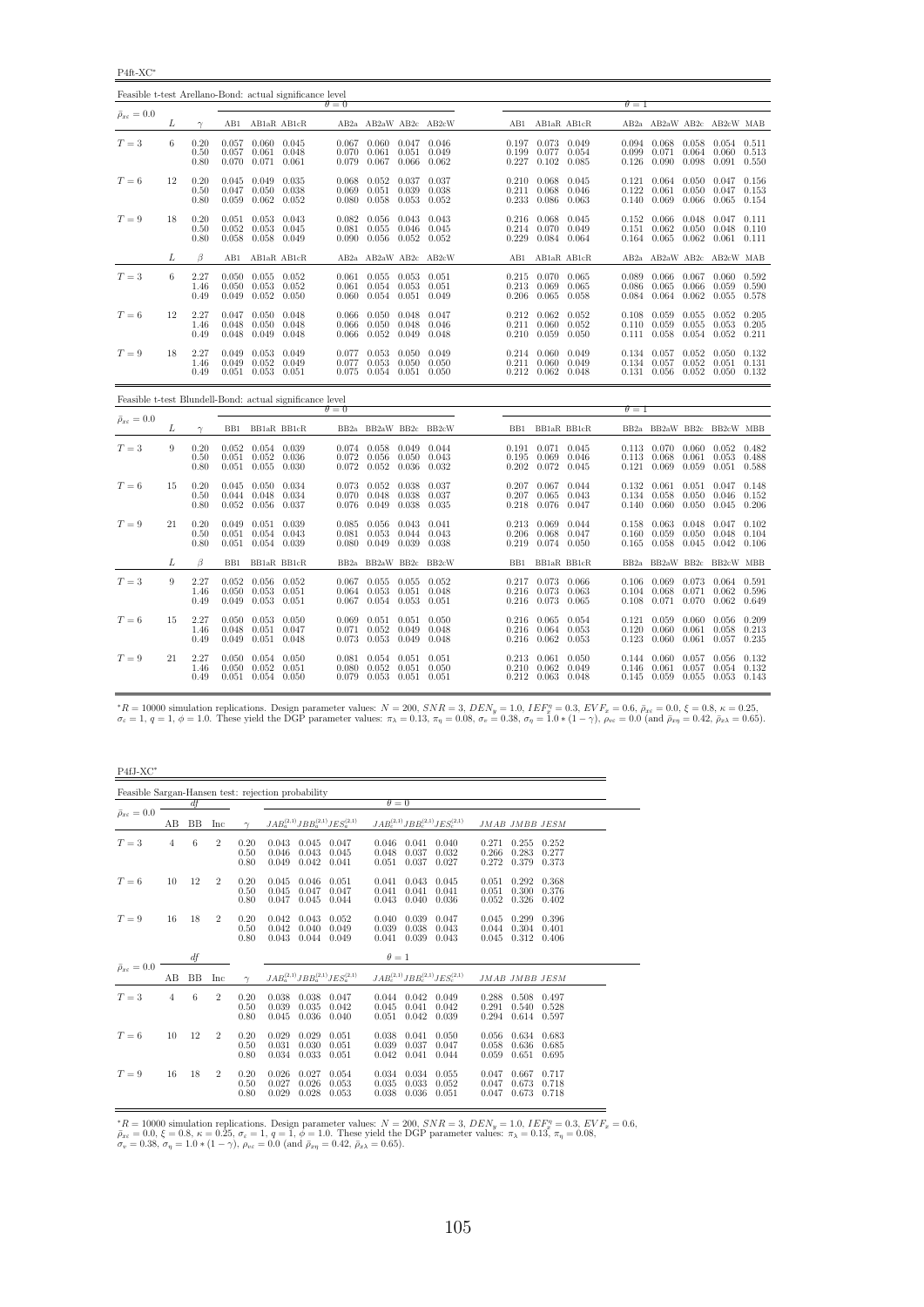P4fJ-XC<sup>∗</sup> : additional findings

|                                 |                |                 |                  |              | Feasible Sargan-Hansen test: rejection probability                                     |                                                                                          |                                                     |  |
|---------------------------------|----------------|-----------------|------------------|--------------|----------------------------------------------------------------------------------------|------------------------------------------------------------------------------------------|-----------------------------------------------------|--|
| $\bar{\rho}_{x\varepsilon}=0.0$ |                | df              |                  |              |                                                                                        | $\theta = 0$                                                                             |                                                     |  |
|                                 | $\rm AB$       | BB              | Inc              | $\gamma$     |                                                                                        | $JAB^{(1,0)}JBB^{(1,0)}_aJES^{(1,0)} \qquad JAB^{(1,1)}_aJBB^{(1,1)}_aJES^{(1,1)}_a$     | $JAB_c^{(1,1)}JBB_c^{(1,1)}JES_c^{(1,1)}$           |  |
| $T=3$                           | $\overline{4}$ | 6               | $\overline{2}$   | 0.20<br>0.50 | $0.048$ $0.046$ $0.050$<br>0.050<br>$0.045$ 0.050                                      | $0.047$ $0.050$ $0.054$<br>0.049<br>0.051<br>0.057                                       | $0.047$ $0.042$ $0.042$<br>$0.041$ $0.038$<br>0.049 |  |
|                                 |                |                 |                  | 0.80         | 0.053<br>0.045<br>0.047                                                                | 0.052<br>0.051<br>0.054                                                                  | 0.052<br>0.042<br>0.036                             |  |
| $T=6$                           | 10             | 12              | $\overline{2}$   | 0.20         | 0.049<br>$0.051$ $0.051$                                                               | 0.048<br>0.053<br>0.057                                                                  | 0.041<br>0.043<br>0.046                             |  |
|                                 |                |                 |                  | 0.50<br>0.80 | 0.048<br>0.050<br>0.051<br>0.050<br>0.051<br>0.053                                     | 0.049<br>0.054<br>0.057<br>0.050<br>0.054<br>0.060                                       | 0.043<br>0.041<br>0.045<br>0.043<br>0.043<br>0.046  |  |
| $T=9$                           | 16             | 18              | $\boldsymbol{2}$ | 0.20         | 0.049<br>$0.049$ $0.051$                                                               | 0.047<br>0.051<br>0.059                                                                  | 0.041<br>$0.039$ $0.047$                            |  |
|                                 |                |                 |                  | 0.50<br>0.80 | $0.049$ $0.049$ $0.051$<br>$0.051$ $0.052$ $0.058$                                     | 0.045<br>0.047<br>0.059<br>0.047 0.053 0.064                                             | 0.039<br>$0.039$ $0.046$<br>$0.041$ $0.041$ $0.052$ |  |
|                                 |                | df              |                  |              |                                                                                        | $\theta = 1$                                                                             |                                                     |  |
| $\bar{\rho}_{x\varepsilon}=0.0$ | AB             | BB              | Inc              |              |                                                                                        | $\gamma$ $JAB^{(1,0)}JBB_a^{(1,0)}JES^{(1,0)}$ $JAB_a^{(1,1)}JBB_a^{(1,1)}JES_a^{(1,1)}$ | $JAB_c^{(1,1)}JBB_c^{(1,1)}JES_c^{(1,1)}$           |  |
|                                 |                |                 |                  |              |                                                                                        |                                                                                          |                                                     |  |
| $T=3$                           | $\overline{4}$ | $6\phantom{1}6$ | $\overline{2}$   | 0.20<br>0.50 | $0.260$ $0.313$ $0.180$<br>0.269<br>0.340<br>0.214                                     | 0.059 0.070 0.073<br>0.061<br>0.072<br>0.076                                             | $0.057$ $0.054$ $0.056$<br>0.056<br>$0.055$ 0.055   |  |
|                                 |                |                 |                  | 0.80         | 0.281<br>0.359<br>0.233                                                                | 0.070<br>0.075<br>0.073                                                                  | 0.064<br>$0.060$ $0.052$                            |  |
| $T=6$                           | 10             | 12              | $\overline{2}$   | 0.20<br>0.50 | 0.509<br>0.546<br>0.189<br>0.518<br>0.573<br>0.230                                     | 0.054<br>0.071<br>0.082<br>0.053<br>0.073<br>0.088                                       | 0.043<br>0.047<br>0.056<br>0.045<br>0.045<br>0.055  |  |
|                                 |                |                 |                  | 0.80         | 0.599<br>0.526<br>0.267                                                                | 0.085<br>0.061<br>0.104                                                                  | 0.049<br>0.051<br>0.055                             |  |
| $T=9$                           | 16             | 18              | $\boldsymbol{2}$ | 0.20         | 0.669<br>0.696 0.200                                                                   | 0.079<br>0.053<br>0.108                                                                  | 0.039<br>0.039<br>0.060                             |  |
|                                 |                |                 |                  | 0.50<br>0.80 | 0.719 0.241<br>0.680<br>0.694 0.741<br>0.282                                           | 0.050<br>0.081<br>0.116<br>0.055<br>0.093 0.133                                          | 0.040<br>0.038 0.059<br>$0.041$ $0.044$ $0.065$     |  |
|                                 |                |                 |                  |              | Feasible Sargan-Hansen test: rejection probability                                     |                                                                                          |                                                     |  |
| $\bar{\rho}_{x\varepsilon}=0.0$ |                | df              |                  |              | $\theta = 0$                                                                           |                                                                                          |                                                     |  |
|                                 | AВ             | BB              | Inc              | $\gamma$     | $JAB_a^{(2,2)}JBB_a^{(2,2)}JES_a^{(2,2)}$                                              | $JAB_c^{(2,2)}JBB_c^{(2,2)}JES_c^{(2,2)}$                                                |                                                     |  |
| $T=3$                           | $\overline{4}$ | 6               | $\sqrt{2}$       | 0.20<br>0.50 | $0.043$ $0.044$ $0.047$<br>0.045<br>$0.043$ $0.043$                                    | $0.046$ $0.041$ $0.039$<br>0.049<br>0.036<br>0.032                                       |                                                     |  |
|                                 |                |                 |                  | 0.80         | 0.041<br>0.050<br>0.041                                                                | 0.052<br>0.037<br>0.028                                                                  |                                                     |  |
| $T=6$                           | 10             | 12              | $\overline{2}$   | 0.20         | 0.045<br>0.046 0.050                                                                   | 0.043<br>0.046<br>0.041                                                                  |                                                     |  |
|                                 |                |                 |                  | 0.50<br>0.80 | 0.045<br>0.046<br>0.047<br>0.043<br>0.043<br>0.046                                     | 0.041<br>0.041<br>0.041<br>0.040<br>0.043<br>0.037                                       |                                                     |  |
| $T=9$                           | 16             | 18              | $\overline{2}$   | 0.20         | 0.042<br>0.043<br>0.053                                                                | 0.039<br>0.047<br>0.040                                                                  |                                                     |  |
|                                 |                |                 |                  | 0.50<br>0.80 | 0.042<br>0.041<br>0.050<br>$0.043$ $0.043$ $0.049$                                     | 0.039<br>0.038<br>0.044<br>$0.041$ $0.038$ $0.043$                                       |                                                     |  |
|                                 |                | df              |                  |              | $\theta=1$                                                                             |                                                                                          |                                                     |  |
| $\bar{\rho}_{x\varepsilon}=0.0$ | AB             | BB              | Inc              | $\gamma$     | $JAB_{a}^{\left( 2,2\right) }JBB_{a}^{\left( 2,2\right) }JES_{a}^{\left( 2,2\right) }$ | $JAB_c^{(2,2)}JBB_c^{(2,2)}JES_c^{(2,2)}$                                                |                                                     |  |
|                                 |                |                 |                  |              |                                                                                        |                                                                                          |                                                     |  |
| $T=3$                           | $\overline{4}$ | $6\phantom{1}6$ | $\sqrt{2}$       | 0.20<br>0.50 | $0.037$ $0.038$ $0.050$<br>0.039<br>0.038<br>0.045                                     | $0.044$ $0.040$ $0.048$<br>0.046<br>0.039<br>0.040                                       |                                                     |  |
|                                 |                |                 |                  | 0.80         | 0.042<br>0.045<br>0.040                                                                | 0.056<br>0.040<br>0.035                                                                  |                                                     |  |
|                                 |                |                 |                  |              |                                                                                        |                                                                                          |                                                     |  |
| $T=6$                           | 10             | 12              | $\overline{2}$   | 0.20         | 0.029<br>0.031<br>0.052                                                                | 0.040<br>0.051<br>0.037                                                                  |                                                     |  |
|                                 |                |                 |                  | 0.50<br>0.80 | 0.032<br>0.033<br>0.054<br>0.038<br>0.057<br>0.036                                     | 0.039<br>0.037<br>0.046<br>0.042<br>0.038<br>0.042                                       |                                                     |  |
| $T=9$                           | 16             | 18              | $\overline{2}$   | 0.20         | 0.028<br>0.029<br>0.055                                                                | 0.033<br>0.055<br>0.034                                                                  |                                                     |  |
|                                 |                |                 |                  | 0.50<br>0.80 | 0.029<br>0.058<br>0.029<br>$0.030$ $0.034$ $0.063$                                     | 0.031<br>0.035<br>0.052<br>0.037<br>0.034 0.050                                          |                                                     |  |

 ${}^*R = 10000$  simulation replications. Design parameter values:  $N = 200$ ,  $SNR = 3$ ,  $DEN_y = 1.0$ ,  $IEF_x^{\eta} = 0.3$ ,  $EVF_x = 0.6$ ,  $\bar{\rho}_{xe} = 0.0$ ,  $\xi = 0.8$ ,  $\kappa = 0.25$ ,  $\sigma_{\varepsilon} = 1$ ,  $q = 1$ ,  $\phi = 1.0$ . These yield the DGP param

P4-XC<sup>∗</sup>

|                                 | Standard errors of error components $\eta_i$ and $\varepsilon_{it}$ |                                                   |            |                         |                          |                         |                      |                                                                                        |                                    |  |                                       |                         |                         |                         |                 |                                                                                                                   |      |     |  |  |  |
|---------------------------------|---------------------------------------------------------------------|---------------------------------------------------|------------|-------------------------|--------------------------|-------------------------|----------------------|----------------------------------------------------------------------------------------|------------------------------------|--|---------------------------------------|-------------------------|-------------------------|-------------------------|-----------------|-------------------------------------------------------------------------------------------------------------------|------|-----|--|--|--|
|                                 |                                                                     |                                                   |            |                         |                          |                         | $\theta = 0$         |                                                                                        |                                    |  | $\theta = 1$<br>Bias $\hat{\sigma}_n$ |                         |                         |                         |                 |                                                                                                                   |      |     |  |  |  |
| $\bar{\rho}_{x\varepsilon}=0.0$ |                                                                     |                                                   |            |                         | Bias $\hat{\sigma}_\eta$ |                         |                      | Bias $\hat{\sigma}_{\varepsilon}$                                                      |                                    |  |                                       |                         |                         |                         |                 | Bias $\hat{\sigma}_\varepsilon$                                                                                   |      |     |  |  |  |
|                                 | L                                                                   |                                                   | $\sigma_n$ | AB1                     | AB2a                     | AB2c                    | AB1                  | AB2a                                                                                   | AB2c                               |  | AB1                                   | AB2a                    | AB2c                    | MAB                     | AB1             | AB2a                                                                                                              | AB2c | MAB |  |  |  |
| $T=3$                           | 6.                                                                  | $0.20\ 0.80$<br>$0.50 \quad 0.50$<br>$0.80\ 0.20$ |            | 0.035<br>0.069<br>0.275 | 0.037<br>0.071<br>0.280  | 0.038<br>0.074<br>0.283 |                      | $-0.004$ $-0.004$ $-0.004$<br>$-0.005 - 0.005 - 0.006$<br>$-0.013 - 0.013 - 0.015$     |                                    |  | 0.077<br>0.155<br>0.496               | 0.074<br>0.144<br>0.473 | 0.081<br>0.157<br>0.498 | 0.064<br>0.136<br>0.473 |                 | $-0.009 - 0.009 - 0.010 - 0.009$<br>$-0.011$ $-0.011$ $-0.013$ $-0.011$<br>$-0.024$ $-0.025$ $-0.031$ $-0.024$    |      |     |  |  |  |
| $T=6$                           | 12                                                                  | $0.20\ 0.80$<br>$0.50 \quad 0.50$<br>$0.80\ 0.20$ |            | 0.011<br>0.022<br>0.075 | 0.013<br>0.023<br>0.077  | 0.012<br>0.023<br>0.078 |                      | $-0.001$ $-0.001$ $-0.001$<br>$-0.001$ $-0.001$ $-0.001$<br>$-0.005$ $-0.004$ $-0.005$ |                                    |  | 0.026<br>0.051<br>0.176               | 0.023<br>0.043<br>0.149 | 0.025<br>0.049<br>0.170 | 0.013<br>0.028<br>0.108 |                 | $-0.002$ $-0.002$ $-0.002$ $-0.002$<br>$-0.003$ $-0.002$ $-0.003$ $-0.003$<br>$-0.010$ $-0.008$ $-0.010$ $-0.008$ |      |     |  |  |  |
| $T = 9$                         | 18                                                                  | $0.20\ 0.80$<br>$0.50 \quad 0.50$<br>$0.80\ 0.20$ |            | 0.007<br>0.014<br>0.038 | 0.009<br>0.016<br>0.040  | 0.007<br>0.014<br>0.039 |                      | $-0.000 - 0.000 - 0.000$<br>$-0.000 - 0.000 - 0.000$<br>$-0.002$ $-0.002$ $-0.002$     |                                    |  | 0.017<br>0.032<br>0.100               | 0.015<br>0.027<br>0.079 | 0.015<br>0.029<br>0.093 | 0.008<br>0.015<br>0.048 |                 | $-0.001$ $-0.001$ $-0.001$ $-0.001$<br>$-0.002 - 0.001 - 0.001 - 0.001$<br>$-0.005$ $-0.004$ $-0.005$ $-0.003$    |      |     |  |  |  |
|                                 | L                                                                   |                                                   | $\sigma_n$ | B <sub>B1</sub>         | BB <sub>2a</sub>         | BB2c                    | B <sub>B1</sub>      | BB <sub>2a</sub>                                                                       | BB2c                               |  | BB1                                   | BB <sub>2a</sub>        | BB <sub>2c</sub>        | <b>MBB</b>              | B <sub>B1</sub> | BB <sub>2a</sub>                                                                                                  | BB2c | MBB |  |  |  |
| $T=3$                           | 9                                                                   | $0.20\ 0.80$<br>$0.50 \quad 0.50$<br>$0.80\ 0.20$ |            | 0.012<br>0.032<br>0.131 | 0.012<br>0.030<br>0.117  | 0.011<br>0.029<br>0.120 |                      | $-0.002$ $-0.002$ $-0.002$<br>$-0.003 - 0.003 - 0.003$<br>$-0.010$ $-0.007$ $-0.008$   |                                    |  | 0.033<br>0.075<br>0.250               | 0.028<br>0.061<br>0.216 | 0.022<br>0.056<br>0.217 | 0.021<br>0.053<br>0.340 |                 | $-0.006$ $-0.005$ $-0.005$ $-0.004$<br>$-0.008$ $-0.006$ $-0.006$ $-0.000$<br>$-0.019 - 0.013 - 0.013$ 0.012      |      |     |  |  |  |
| $T=6$                           | 15                                                                  | $0.20\ 0.80$<br>$0.50 \quad 0.50$<br>$0.80\ 0.20$ |            | 0.004<br>0.011<br>0.043 | 0.003<br>0.008<br>0.031  | 0.003<br>0.008<br>0.034 |                      | $-0.001 - 0.000 - 0.000$<br>$-0.001 - 0.000 - 0.001$<br>$-0.003$ $-0.002$ $-0.002$     |                                    |  | 0.012<br>0.030<br>0.108               | 0.008<br>0.019<br>0.072 | 0.004<br>0.017<br>0.077 | 0.014<br>0.015<br>0.017 |                 | $-0.002 - 0.001 - 0.001 - 0.001$<br>$-0.003$ $-0.001$ $-0.002$ $-0.001$<br>$-0.007$ $-0.004$ $-0.004$ 0.006       |      |     |  |  |  |
| $T=9$                           | 21                                                                  | $0.20\ 0.80$<br>$0.50 \quad 0.50$<br>$0.80\ 0.20$ |            | 0.003<br>0.008<br>0.023 | 0.003<br>0.006<br>0.015  | 0.002<br>0.005<br>0.017 | $-0.000$<br>$-0.000$ | $-0.002 - 0.001 - 0.001$                                                               | $0.000 - 0.000$<br>$0.000 - 0.000$ |  | 0.009<br>0.020<br>0.066               | 0.007<br>0.013<br>0.039 | 0.002<br>0.010<br>0.040 | 0.016<br>0.021<br>0.012 |                 | $-0.001$ $-0.001$ $-0.001$ $-0.001$<br>$-0.001$ $-0.001$ $-0.001$ $-0.001$<br>$-0.004$ $-0.002$ $-0.002$ 0.001    |      |     |  |  |  |

 ${}^{*}R = 10000$  simulation replications. Design parameter values:  $N = 200$ ,  $SNR = 3$ ,  $DEN_y = 1.0$ ,  $IEF_x^{\eta} = 0.3$ ,  $EVF_x = 0.6$ ,  $\bar{\rho}_{xz} = 0.0$ ,  $\xi = 0.8$ ,  $\kappa = 0.25$ ,  $\sigma_{\varepsilon} = 1$ ,  $q = 1$ ,  $\phi = 1.0$ . These yield the DGP para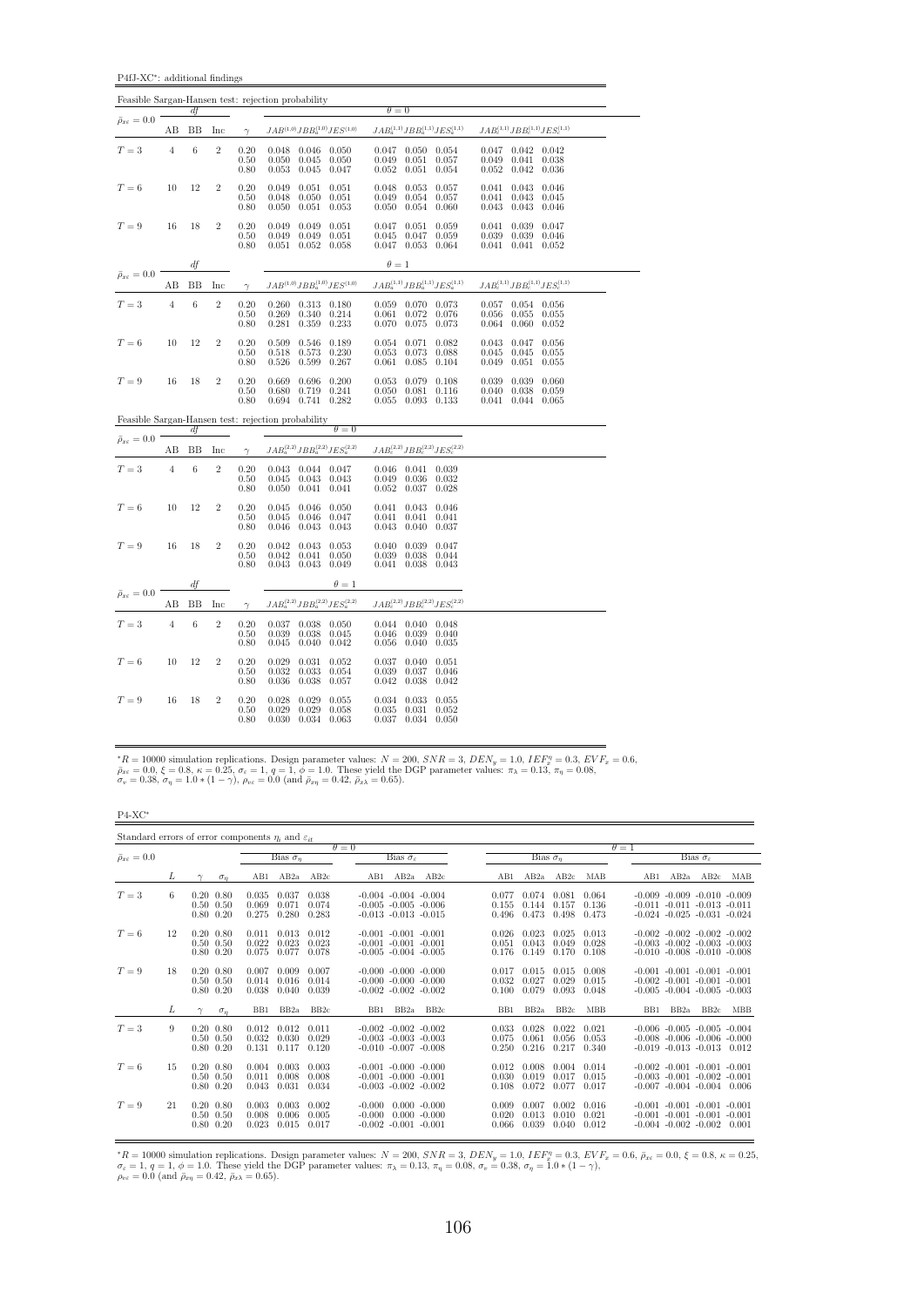| ю.    |  |
|-------|--|
| -111- |  |

| Unfeasible coefficient estimators                    |                                                   |        |     |                      |                                  |                         |                         |                                  |       |                         |                         |                                  |                                   |                         |                         |                                  |                                   |                         |                      |                                  |                                             |                         |                         |                                  |                                   |                         |
|------------------------------------------------------|---------------------------------------------------|--------|-----|----------------------|----------------------------------|-------------------------|-------------------------|----------------------------------|-------|-------------------------|-------------------------|----------------------------------|-----------------------------------|-------------------------|-------------------------|----------------------------------|-----------------------------------|-------------------------|----------------------|----------------------------------|---------------------------------------------|-------------------------|-------------------------|----------------------------------|-----------------------------------|-------------------------|
| $\bar{\rho}_{x\varepsilon}=0.3$                      |                                                   | L      |     |                      |                                  | ABu                     |                         | $\theta = 0$                     |       | BBu                     |                         |                                  | ABu                               |                         |                         |                                  | $\theta = 1$                      |                         | MABu                 |                                  |                                             | MBBu                    |                         |                                  |                                   |                         |
|                                                      | AВ                                                | ΒB     |     | $\gamma$             | Bias                             |                         | Stdy RMSE               |                                  | Bias  |                         | Stdy RMSE               | Bias                             |                                   | Stdy RMSE               |                         | Bias                             |                                   | Stdy RMSE               |                      | Bias                             |                                             | Stdy RMSE               |                         | Bias                             |                                   | Stdy RMSE               |
| $T=3$                                                | 6                                                 | 10     |     | 0.20<br>0.50<br>0.80 | $-0.103$<br>$-0.147$<br>$-0.173$ | 0.142<br>0.185<br>0.230 | 0.176<br>0.236<br>0.288 | $-0.059$<br>$-0.073$<br>$-0.069$ |       | 0.105<br>0.118<br>0.116 | 0.120<br>0.138<br>0.135 | $-0.148$<br>$-0.209$<br>$-0.295$ | 0.168<br>0.219<br>0.299           | 0.224<br>0.302<br>0.420 |                         | $-0.096$<br>$-0.122$<br>$-0.122$ | 0.125<br>0.144<br>0.155           | 0.158<br>0.189<br>0.197 |                      | $-0.123$<br>$-0.196$<br>$-0.217$ | 0.154<br>0.211<br>0.259                     | 0.197<br>0.288<br>0.338 |                         | $-0.068$<br>$-0.080$<br>$-0.069$ | 0.112<br>0.128<br>0.122           | 0.131<br>0.151<br>0.140 |
| $T=6$                                                | 30                                                | 40     |     | 0.20<br>0.50<br>0.80 | $-0.088$<br>$-0.109$<br>$-0.113$ | 0.051<br>0.061<br>0.073 | 0.101<br>0.125<br>0.134 | $-0.051$<br>$-0.048$<br>$-0.034$ |       | 0.044<br>0.047<br>0.043 | 0.067<br>0.067<br>0.055 | $-0.130$<br>$-0.158$<br>$-0.185$ | 0.062<br>0.074<br>0.095           | 0.144<br>0.174<br>0.208 |                         | $-0.079$<br>$-0.079$<br>$-0.059$ | 0.054<br>0.058<br>0.056           | 0.096<br>0.098<br>0.081 |                      | $-0.096$<br>$-0.134$<br>$-0.143$ | 0.053<br>0.067<br>0.083                     | 0.110<br>0.150<br>0.165 |                         | $-0.062$<br>$-0.055$<br>$-0.030$ | 0.047<br>0.051<br>0.045           | 0.078<br>0.076<br>0.055 |
| $T=9$                                                | 72                                                | 88     |     | 0.20<br>0.50<br>0.80 | $-0.089$<br>$-0.102$<br>$-0.093$ | 0.034<br>0.039<br>0.044 | 0.095<br>0.109<br>0.103 | $-0.058$<br>$-0.051$<br>$-0.029$ |       | 0.030<br>0.032<br>0.028 | 0.065<br>0.060<br>0.041 | $-0.131$<br>$-0.147$             | 0.042<br>0.048<br>$-0.149$ 0.058  | 0.137<br>0.154<br>0.160 |                         | $-0.086$<br>$-0.078$<br>$-0.049$ | 0.038<br>0.040<br>0.036           | 0.094<br>0.088<br>0.061 |                      | $-0.094$<br>$-0.118$<br>$-0.115$ | 0.035<br>0.042<br>0.050                     | 0.100<br>0.125<br>0.126 |                         | $-0.070$<br>$-0.061$<br>$-0.026$ | 0.033<br>0.035<br>0.030           | 0.077<br>0.070<br>0.040 |
|                                                      | AВ                                                | BB     |     | $\beta$              | Bias                             |                         | Stdy RMSE               |                                  | Bias  |                         | Stdy RMSE               | Bias                             |                                   | Stdy RMSE               |                         | Bias                             |                                   | Stdy RMSE               |                      | Bias                             |                                             | Stdy RMSE               |                         | Bias                             |                                   | Stdy RMSE               |
| $T=3$                                                | -6                                                | 10     |     | 1.43<br>0.93<br>0.31 | 0.458<br>0.447<br>0.346          | 0.643<br>0.588<br>0.506 | 0.789<br>0.738<br>0.613 | 0.264<br>0.236<br>0.166          |       | 0.445<br>0.372<br>0.277 | 0.517<br>0.440<br>0.323 | 0.663<br>0.641<br>0.573          | 0.767<br>0.708<br>0.657           | 1.014<br>0.955<br>0.871 |                         | 0.419<br>0.400<br>0.310          | 0.501<br>0.448<br>0.374           | 0.653<br>0.601<br>0.486 |                      | 0.530<br>0.558<br>0.394          | 0.672<br>0.627<br>0.521                     | 0.856<br>0.840<br>0.653 |                         | 0.302<br>0.257                   | 0.476<br>0.403<br>$0.166$ $0.290$ | 0.563<br>0.478<br>0.334 |
| $T=6$                                                | 30                                                | 40     |     | 1.43<br>0.93<br>0.31 | 0.335<br>0.319<br>0.218          | 0.194<br>0.179<br>0.149 | 0.387<br>0.366<br>0.264 | 0.212<br>0.171<br>0.106          |       | 0.160<br>0.138<br>0.101 | 0.266<br>0.220<br>0.146 | 0.500<br>0.471<br>0.362          | 0.233<br>0.217<br>0.196           | 0.551<br>0.518<br>0.412 |                         | 0.325<br>0.282<br>0.192          | 0.183<br>0.164<br>0.130           | 0.373<br>0.326<br>0.232 |                      | 0.359<br>0.369                   | 0.200<br>0.188<br>$0.244$ $0.154$           | 0.411<br>0.414<br>0.288 |                         | 0.249<br>0.193<br>0.102          | 0.171<br>0.150<br>0.105           | 0.302<br>0.244<br>0.147 |
| $T=9$                                                | 72                                                | 88     |     | 1.43<br>0.93<br>0.31 | 0.317<br>0.299<br>0.191          | 0.118<br>0.110<br>0.089 | 0.338<br>0.318<br>0.211 | 0.227<br>0.181                   | 0.104 | 0.104<br>0.092<br>0.067 | 0.249<br>0.203<br>0.124 | 0.469<br>0.438                   | 0.144<br>0.135<br>$0.314$ $0.118$ | 0.490<br>0.458<br>0.336 |                         | 0.334<br>0.281<br>0.179          | 0.122<br>0.111<br>0.086           | 0.356<br>0.302<br>0.198 |                      | 0.332                            | 0.119<br>$0.331$ $0.114$<br>$0.214$ $0.092$ | 0.352<br>0.350<br>0.232 |                         | 0.264<br>0.209                   | 0.110<br>0.099<br>$0.102$ 0.070   | 0.286<br>0.232<br>0.124 |
|                                                      | Unfeasible t-test: actual significance level<br>L |        |     |                      |                                  |                         |                         | $\theta = 0$                     |       |                         |                         |                                  |                                   |                         |                         |                                  | $\theta = 1$                      |                         |                      |                                  |                                             |                         |                         |                                  |                                   |                         |
| $\bar{\rho}_{x\varepsilon}=0.3$                      | AВ                                                | BB     |     | $\gamma$             | ABu                              | BBu                     |                         | $\beta$                          |       | ABu                     | BBu                     | $\gamma$                         | ABu                               |                         |                         | BBu MABu MBBu                    |                                   |                         | $\beta$              | ABu                              |                                             |                         | BBu MABu MBBu           |                                  |                                   |                         |
| $T=3$                                                | 6                                                 | 10     |     | 0.20<br>0.50<br>0.80 | 0.114<br>0.121<br>0.108          | 0.097<br>0.101<br>0.091 |                         | 1.43<br>0.93<br>0.31             |       | 0.111<br>0.117<br>0.095 | 0.106<br>0.108<br>0.098 | 0.20<br>0.50<br>0.80             | 0.129<br>0.140<br>0.141           | 0.116<br>0.132<br>0.120 | 0.123<br>0.145<br>0.123 | 0.101<br>0.107<br>0.090          |                                   |                         | 1.43<br>0.93<br>0.31 | 0.136<br>0.137<br>0.123          | 0.140<br>0.152<br>0.142                     | 0.126<br>0.137<br>0.103 | 0.115<br>0.112<br>0.094 |                                  |                                   |                         |
| $T=6$                                                | 30                                                | 40     |     | 0.20<br>0.50<br>0.80 | 0.360<br>0.390<br>0.323          | 0.181<br>0.171<br>0.126 |                         | 1.43<br>0.93<br>0.31             |       | 0.397<br>0.401<br>0.287 | 0.253<br>0.232<br>0.183 | 0.20<br>0.50<br>0.80             | 0.472<br>0.503<br>0.467           | 0.261<br>0.256<br>0.183 | 0.387<br>0.461<br>0.384 | 0.222<br>0.175<br>0.104          |                                   |                         | 1.43<br>0.93<br>0.31 | 0.524<br>0.525<br>0.413          | 0.384<br>0.377<br>0.311                     | 0.423<br>0.468<br>0.329 | 0.296<br>0.245<br>0.163 |                                  |                                   |                         |
| $T=9$                                                | 72                                                | 88     |     | 0.20<br>0.50<br>0.80 | 0.691<br>0.709<br>0.558          | 0.416<br>0.335<br>0.183 |                         | 1.43<br>0.93<br>0.31             |       | 0.743<br>0.743<br>0.552 | 0.551<br>0.479<br>0.343 | 0.20<br>0.50<br>0.80             | 0.830<br>0.840<br>0.745           | 0.554<br>0.483<br>0.280 | 0.714<br>0.770<br>0.651 | 0.515<br>0.390<br>0.141          |                                   |                         | 1.43<br>0.93<br>0.31 | 0.883<br>0.877<br>0.736          | 0.746<br>0.696<br>0.554                     | 0.763<br>0.798<br>0.619 | 0.638<br>0.539<br>0.308 |                                  |                                   |                         |
| Unfeasible Sargan-Hansen test: rejection probability |                                                   | df     |     |                      |                                  |                         |                         | $\theta = 0$                     |       |                         |                         |                                  |                                   |                         | $\theta = 1$            |                                  |                                   |                         |                      |                                  |                                             |                         |                         |                                  |                                   |                         |
| $\bar{\rho}_{x\varepsilon}=0.3$                      | AВ                                                | BB     | Inc | $\gamma$             | JABu                             | JBBu                    | JESu                    |                                  |       |                         | JMABu JMMBu JESMu       | JABu                             | JBBu                              | JESu                    |                         |                                  |                                   | JMABu JMMBu JESMu       |                      |                                  |                                             |                         |                         |                                  |                                   |                         |
| $T=3$                                                | $\overline{4}$                                    | $\tau$ | 3   | 0.20<br>0.50<br>0.80 | 0.021<br>0.018<br>0.021          | 0.032<br>0.031<br>0.035 | 0.049<br>0.054<br>0.058 | 0.021<br>0.018<br>0.021          |       | 0.032<br>0.031<br>0.035 | 0.049<br>0.054<br>0.058 | 0.016<br>0.012<br>0.011          | 0.024<br>0.023<br>0.024           | 0.049<br>0.051<br>0.061 |                         | 0.017<br>0.013<br>0.016          | 0.032<br>0.030<br>0.035           | 0.054<br>0.068<br>0.068 |                      |                                  |                                             |                         |                         |                                  |                                   |                         |
| $T=6$                                                | 28                                                | 37     | 9   | 0.20<br>0.50<br>0.80 | 0.016<br>0.014<br>0.019          | 0.033<br>0.034<br>0.035 | 0.095<br>0.109<br>0.102 | 0.016<br>0.014<br>0.019          |       | 0.033<br>0.034<br>0.035 | 0.095<br>0.109<br>0.102 | 0.009<br>0.007<br>0.009          | 0.024<br>0.023<br>0.029           | 0.102<br>0.119<br>0.140 |                         | 0.014<br>0.010<br>0.015          | 0.030<br>0.033<br>0.037           | 0.093<br>0.134<br>0.135 |                      |                                  |                                             |                         |                         |                                  |                                   |                         |
| $T=9$                                                | 70                                                | 85     | 15  | 0.20<br>0.50<br>0.80 | 0.009<br>0.009<br>0.015          | 0.028<br>0.029<br>0.035 | 0.131<br>0.172<br>0.152 | 0.009<br>0.009                   | 0.015 | 0.028<br>0.029<br>0.035 | 0.131<br>0.172<br>0.152 | 0.004<br>0.004                   | 0.018<br>0.019<br>$0.006$ 0.026   | 0.165<br>0.202<br>0.215 |                         | 0.008<br>0.006                   | 0.020<br>0.025<br>$0.011$ $0.038$ | 0.109<br>0.191<br>0.208 |                      |                                  |                                             |                         |                         |                                  |                                   |                         |

 ${}^*R = 10000$  simulation replications. Design parameter values:  $N = 200$ ,  $SNR = 3$ ,  $DEN_y = 1.0$ ,  $EVF_x = 0.0$ ,  $\bar{\rho}_{xc} = 0.3$ ,  $\xi = 0.8$ ,  $\kappa = 0.00$ ,  $\sigma_{\varepsilon} = 1$ ,  $q = 1$ ,  $\phi = 1.0$ .<br>These yield the DGP parameter values:  $\pi$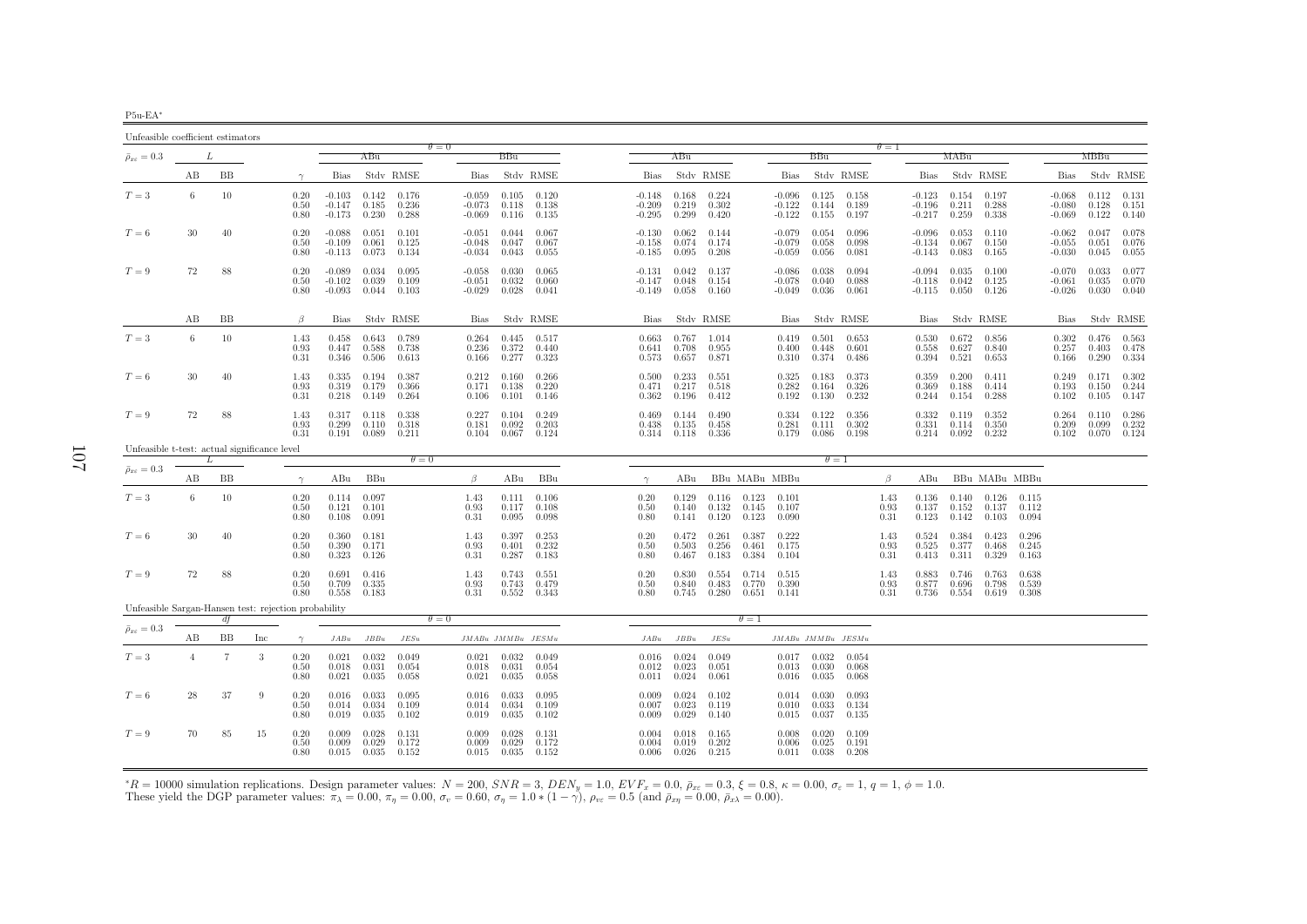P5fc-EA∗

Feasible coefficient estimators for Arellano-Bond

|                                 | $\theta = 0$ |                      |                                          |                                                             |                                        |                               |                         |                                          |                             |                         | $\theta = 1$                     |                         |                                   |  |                                  |                                    |                         |  |                                  |                         |                                       |                                  |                         |                                   |
|---------------------------------|--------------|----------------------|------------------------------------------|-------------------------------------------------------------|----------------------------------------|-------------------------------|-------------------------|------------------------------------------|-----------------------------|-------------------------|----------------------------------|-------------------------|-----------------------------------|--|----------------------------------|------------------------------------|-------------------------|--|----------------------------------|-------------------------|---------------------------------------|----------------------------------|-------------------------|-----------------------------------|
| $\bar{\rho}_{x\varepsilon}=0.3$ |              |                      |                                          | AB1                                                         |                                        | AB2a                          |                         |                                          | AB2c                        |                         |                                  | ABI                     |                                   |  |                                  | AB2a                               |                         |  |                                  | AB2c                    |                                       |                                  | МАВ                     |                                   |
|                                 |              |                      | <b>Bias</b>                              | Stdy RMSE                                                   | <b>Bias</b>                            | Stdy RMSE                     |                         | Bias                                     |                             | Stdy RMSE               | Bias                             |                         | Stdy RMSE                         |  | <b>Bias</b>                      |                                    | Stdy RMSE               |  | Bias                             |                         | Stdy RMSE                             |                                  |                         | Bias Stdy RMSE                    |
| $T=3$                           | 6.           | 0.20<br>0.50<br>0.80 | $-0.103$ $0.142$<br>$-0.147$<br>$-0.173$ | 0.176<br>0.185<br>0.236<br>0.230<br>0.288                   | $-0.101$ $0.144$<br>$-0.147$<br>-0.176 | 0.188<br>0.237                | 0.176<br>0.239<br>0.295 | $-0.114$ $0.144$<br>$-0.151$<br>$-0.167$ | 0.194<br>0.240              | 0.184<br>0.246<br>0.292 | -0.143<br>$-0.208$<br>-0.276     | 0.179<br>0.232<br>0.321 | 0.230<br>0.312<br>0.423           |  | $-0.205$<br>$-0.288$             | $-0.144$ $0.177$<br>0.231<br>0.320 | 0.228<br>0.309<br>0.431 |  | $-0.160$<br>$-0.216$<br>$-0.289$ | 0.172<br>0.230<br>0.317 | 0.235<br>0.316<br>0.429               | -0.149<br>$-0.214$<br>$-0.280$   | 0.177<br>0.229<br>0.314 | 0.231<br>0.314<br>0.421           |
| $T=6$                           | 30           | 0.20<br>0.50<br>0.80 | $-0.088$<br>$-0.109$<br>$-0.113$ 0.073   | 0.051<br>0.101<br>0.061<br>0.125<br>0.134                   | -0.090<br>$-0.114$<br>$-0.118$         | 0.056<br>0.068<br>0.082       | 0.106<br>0.133<br>0.143 | $-0.097$<br>$-0.111$<br>$-0.108$         | 0.052<br>0.063<br>0.074     | 0.110<br>0.127<br>0.131 | $-0.133$<br>$-0.170$<br>$-0.195$ | 0.068<br>0.082<br>0.104 | 0.150<br>0.189<br>0.221           |  | $-0.124$<br>$-0.158$<br>$-0.180$ | 0.066<br>0.081<br>0.105            | 0.140<br>0.177<br>0.208 |  | $-0.140$<br>$-0.163$<br>$-0.182$ | 0.063<br>0.077<br>0.098 | 0.154<br>0.180<br>0.206               | $-0.129$<br>$-0.167$<br>$-0.176$ | 0.077<br>0.099          | $0.060$ $0.142$<br>0.184<br>0.202 |
| $T=9$                           | 72           | 0.20<br>0.50<br>0.80 | $-0.089$<br>$-0.102$<br>$-0.093$         | 0.034<br>0.095<br>0.039<br>0.109<br>0.044<br>0.103          | $-0.091$<br>$-0.107$<br>$-0.098$       | 0.039<br>0.045<br>0.051       | 0.099<br>0.116<br>0.110 | -0.096<br>$-0.103$<br>$-0.090$           | 0.035<br>0.041<br>0.045     | 0.102<br>0.111<br>0.100 | $-0.135$<br>$-0.158$<br>$-0.160$ | 0.048<br>0.055<br>0.066 | 0.143<br>0.168<br>0.173           |  | $-0.127$<br>$-0.150$<br>$-0.150$ | 0.046<br>0.053<br>0.064            | 0.135<br>0.159<br>0.163 |  | $-0.138$<br>$-0.151$<br>$-0.147$ | 0.042<br>0.059          | 0.145<br>$0.050 \quad 0.159$<br>0.159 | $-0.116$<br>$-0.139$<br>$-0.135$ | 0.038<br>0.047<br>0.058 | 0.122<br>0.147<br>0.147           |
|                                 | L            | $\beta$              |                                          | Bias Stdy RMSE                                              |                                        | Bias Stdy RMSE                |                         |                                          |                             | Bias Stdy RMSE          |                                  |                         | Bias Stdy RMSE                    |  |                                  |                                    | Bias Stdy RMSE          |  |                                  |                         | Bias Stdy RMSE                        |                                  |                         | Bias Stdy RMSE                    |
| $T=3$                           | -6           | 1.43<br>0.93<br>0.31 | 0.458<br>0.447                           | 0.643<br>0.789<br>0.738<br>0.588<br>$0.346$ $0.506$ $0.613$ | 0.458<br>0.447                         | 0.654<br>0.594<br>0.346 0.512 | 0.798<br>0.744<br>0.618 | 0.491<br>0.454<br>0.332                  | $0.656\,$<br>0.613<br>0.520 | 0.819<br>0.762<br>0.617 | 0.634<br>0.624<br>0.527          | 0.830<br>0.756<br>0.709 | 1.044<br>0.980<br>0.883           |  | 0.656<br>0.630<br>0.548          | 0.811<br>0.747<br>0.685            | 1.043<br>0.978<br>0.877 |  | 0.692<br>0.652<br>0.560          | 0.790<br>0.742<br>0.690 | 1.050<br>0.987<br>0.889               | 0.640<br>0.629<br>0.529          | 0.814<br>0.739<br>0.688 | 1.035<br>0.971<br>0.868           |
| $T=6$                           | 30           | 1.43<br>0.93<br>0.31 | 0.335<br>0.319<br>0.218                  | 0.194<br>0.387<br>0.179<br>0.366<br>0.149<br>0.264          | 0.350<br>0.335<br>0.227                | 0.213<br>0.197<br>0.163       | 0.410<br>0.389<br>0.279 | 0.354<br>0.315<br>0.205                  | 0.200<br>0.185<br>0.151     | 0.406<br>0.365<br>0.255 | 0.499<br>0.485<br>0.363          | 0.258<br>0.240<br>0.213 | 0.562<br>0.541<br>0.421           |  | 0.480<br>0.462<br>0.340          | 0.255<br>0.238<br>0.208            | 0.543<br>0.520<br>0.398 |  | 0.516<br>0.471<br>0.348          | 0.241<br>0.227          | 0.570<br>0.522<br>$0.201$ $0.402$     | 0.463<br>0.449<br>0.302          | 0.231<br>0.217<br>0.182 | 0.518<br>0.498<br>0.353           |
| $T=9$                           | 72           | 1.43<br>0.93<br>0.31 | 0.317<br>0.299<br>0.191                  | 0.338<br>0.118<br>0.110<br>0.318<br>0.089<br>0.211          | 0.331<br>0.314<br>0.200                | 0.134<br>0.125<br>0.100       | 0.357<br>0.338<br>0.224 | 0.330<br>0.296<br>0.182                  | 0.121<br>0.113<br>0.090     | 0.352<br>0.317<br>0.203 | 0.475<br>0.455<br>0.323          | 0.156<br>0.135          | $0.166$ $0.503$<br>0.482<br>0.349 |  | 0.453<br>0.435<br>0.301          | 0.161<br>0.151<br>0.127            | 0.480<br>0.460<br>0.327 |  | 0.481<br>0.438<br>0.304          | 0.148<br>0.140<br>0.121 | 0.503<br>0.460<br>0.327               | 0.397<br>0.383<br>0.246          | 0.127<br>0.103          | $0.133$ $0.419$<br>0.403<br>0.266 |

| Feasible coefficient estimators for Blundell-Bond |    |                      |                                  |                         |                         |                                  |                         |                         |                                  |                         |                         |                                  |                         |                         |                                  |                         |                         |                                  |                         |                         |                                  |                         |                         |
|---------------------------------------------------|----|----------------------|----------------------------------|-------------------------|-------------------------|----------------------------------|-------------------------|-------------------------|----------------------------------|-------------------------|-------------------------|----------------------------------|-------------------------|-------------------------|----------------------------------|-------------------------|-------------------------|----------------------------------|-------------------------|-------------------------|----------------------------------|-------------------------|-------------------------|
|                                                   |    |                      |                                  |                         |                         |                                  | $\theta = 0$            |                         |                                  |                         |                         |                                  |                         |                         |                                  |                         | $\theta = 1$            |                                  |                         |                         |                                  |                         |                         |
| $\bar{\rho}_{x\varepsilon}=0.3$                   |    |                      |                                  | BB1                     |                         |                                  | BB2a                    |                         |                                  | BB2c                    |                         |                                  | BB1.                    |                         |                                  | BB2a                    |                         |                                  | BB2c                    |                         |                                  | МВВ                     |                         |
|                                                   |    |                      | <b>Bias</b>                      |                         | Stdy RMSE               | <b>Bias</b>                      |                         | Stdy RMSE               | <b>Bias</b>                      |                         | Stdy RMSE               | <b>Bias</b>                      |                         | Stdy RMSE               | <b>Bias</b>                      |                         | Stdy RMSE               | <b>Bias</b>                      |                         | Stdy RMSE               | <b>Bias</b>                      |                         | Stdy RMSE               |
| $T=3$                                             | 10 | 0.20<br>0.50<br>0.80 | $-0.064$<br>$-0.089$<br>$-0.095$ | 0.104<br>0.118<br>0.119 | 0.122<br>0.148<br>0.152 | $-0.064$<br>$-0.084$<br>$-0.082$ | 0.112<br>0.128<br>0.130 | 0.129<br>0.153<br>0.154 | $-0.073$<br>$-0.084$<br>$-0.075$ | 0.114<br>0.131<br>0.128 | 0.135<br>0.155<br>0.148 | $-0.099$<br>$-0.137$<br>$-0.147$ | 0.130<br>0.150<br>0.163 | 0.163<br>0.203<br>0.219 | $-0.097$<br>$-0.129$<br>$-0.135$ | 0.135<br>0.158<br>0.176 | 0.166<br>0.204<br>0.222 | $-0.111$<br>$-0.132$<br>$-0.124$ | 0.135<br>0.161<br>0.174 | 0.175<br>0.209<br>0.214 | $-0.086$<br>$-0.111$<br>$-0.098$ | 0.143<br>0.172<br>0.197 | 0.167<br>0.205<br>0.220 |
| $T=6$                                             | 40 | 0.20<br>0.50<br>0.80 | $-0.057$<br>$-0.070$<br>-0.066   | 0.043<br>0.047<br>0.048 | 0.072<br>0.084<br>0.082 | $-0.049$<br>$-0.057$<br>$-0.049$ | 0.046<br>0.051<br>0.051 | 0.068<br>0.076<br>0.071 | $-0.059$<br>$-0.055$<br>$-0.038$ | 0.048<br>0.052<br>0.048 | 0.076<br>0.076<br>0.061 | $-0.100$<br>$-0.121$<br>$-0.116$ | 0.060<br>0.065<br>0.068 | 0.116<br>0.137<br>0.134 | $-0.083$<br>$-0.098$<br>$-0.092$ | 0.056<br>0.063<br>0.065 | 0.100<br>0.117<br>0.112 | $-0.094$<br>$-0.092$<br>$-0.066$ | 0.059<br>0.064<br>0.063 | 0.111<br>0.113<br>0.091 | $-0.088$<br>$-0.089$<br>$-0.048$ | 0.057<br>0.068<br>0.071 | 0.105<br>0.112<br>0.086 |
| $T=9$                                             | 88 | 0.20<br>0.50<br>0.80 | $-0.065$<br>$-0.073$<br>$-0.064$ | 0.030<br>0.032<br>0.032 | 0.071<br>0.080<br>0.071 | $-0.059$<br>$-0.064$<br>$-0.052$ | 0.033<br>0.035<br>0.034 | 0.068<br>0.073<br>0.062 | $-0.066$<br>$-0.058$<br>$-0.035$ | 0.033<br>0.035<br>0.031 | 0.074<br>0.068<br>0.047 | $-0.110$<br>$-0.125$<br>$-0.113$ | 0.044<br>0.047<br>0.048 | 0.119<br>0.134<br>0.123 | $-0.100$<br>$-0.112$<br>$-0.100$ | 0.042<br>0.045<br>0.045 | 0.108<br>0.121<br>0.109 | $-0.100$<br>$-0.093$<br>$-0.059$ | 0.041<br>0.044<br>0.041 | 0.108<br>0.103<br>0.072 | $-0.092$<br>$-0.093$<br>$-0.053$ | 0.037<br>0.043<br>0.044 | 0.099<br>0.102<br>0.069 |
|                                                   | ⊥  | $\beta$              |                                  |                         | Bias Stdy RMSE          |                                  |                         | Bias Stdy RMSE          |                                  |                         | Bias Stdy RMSE          | Bias                             |                         | Stdy RMSE               |                                  |                         | Bias Stdy RMSE          |                                  | Bias Stdy RMSE          |                         | Bias                             |                         | Stdy RMSE               |
| $T=3$                                             | 10 | 1.43<br>0.93<br>0.31 | 0.284<br>0.282<br>0.217          | 0.443<br>0.372<br>0.285 | 0.526<br>0.467<br>0.358 | 0.291<br>0.273<br>0.200          | 0.480<br>0.403<br>0.300 | 0.561<br>0.486<br>0.361 | 0.313<br>0.267<br>0.181          | 0.481<br>0.406<br>0.297 | 0.574<br>0.486<br>0.348 | 0.423<br>0.428<br>0.341          | 0.526<br>0.472<br>0.399 | 0.675<br>0.637<br>0.525 | 0.432<br>0.422<br>0.336          | 0.556<br>0.491<br>0.413 | 0.704<br>0.648<br>0.532 | 0.471<br>0.431<br>0.326          | 0.541<br>0.491<br>0.405 | 0.717<br>0.654<br>0.520 | 0.431<br>0.458<br>0.434          | 0.520<br>0.441<br>0.352 | 0.675<br>0.636<br>0.559 |
| $T=6$                                             | 40 | 1.43<br>0.93<br>0.31 | 0.234<br>0.225<br>0.161          | 0.160<br>0.140<br>0.111 | 0.283<br>0.265<br>0.195 | 0.214<br>0.196<br>0.136          | 0.169<br>0.151<br>0.114 | 0.273<br>0.247<br>0.177 | 0.233<br>0.185<br>0.113          | 0.173<br>0.149<br>0.106 | 0.290<br>0.237<br>0.155 | 0.384<br>0.375<br>0.279          | 0.205<br>0.189<br>0.158 | 0.436<br>0.420<br>0.321 | 0.338<br>0.322<br>0.234          | 0.199<br>0.182<br>0.146 | 0.392<br>0.370<br>0.276 | 0.363<br>0.310<br>0.206          | 0.198<br>0.179<br>0.139 | 0.413<br>0.358<br>0.249 | 0.341<br>0.299<br>0.200          | 0.197<br>0.180<br>0.131 | 0.394<br>0.350<br>0.239 |
| $T=9$                                             | 88 | 1.43<br>0.93<br>0.31 | 0.247<br>0.235<br>0.158          | 0.103<br>0.093<br>0.074 | 0.268<br>0.253<br>0.175 | 0.236<br>0.216<br>0.142          | 0.112<br>0.102<br>0.078 | 0.261<br>0.239<br>0.162 | 0.244<br>0.195<br>0.112          | 0.111<br>0.099<br>0.071 | 0.268<br>0.219<br>0.132 | 0.400<br>0.385<br>0.275          | 0.145<br>0.135<br>0.111 | 0.426<br>0.408<br>0.297 | 0.371<br>0.353<br>0.248          | 0.139<br>0.129<br>0.104 | 0.396<br>0.376<br>0.269 | 0.368<br>0.312<br>0.196          | 0.131<br>0.120<br>0.092 | 0.390<br>0.334<br>0.216 | 0.330<br>0.289<br>0.170          | 0.124<br>0.116<br>0.087 | 0.352<br>0.312<br>0.191 |

 ${}^*R = 10000$  simulation replications. Design parameter values:  $N = 200$ ,  $SNR = 3$ ,  $DEN_y = 1.0$ ,  $EVF_x = 0.0$ ,  $\bar{\rho}_{xc} = 0.3$ ,  $\xi = 0.8$ ,  $\kappa = 0.00$ ,  $\sigma_{\varepsilon} = 1$ ,  $q = 1$ ,  $\phi = 1.0$ .<br>These yield the DGP parameter values:  $\pi$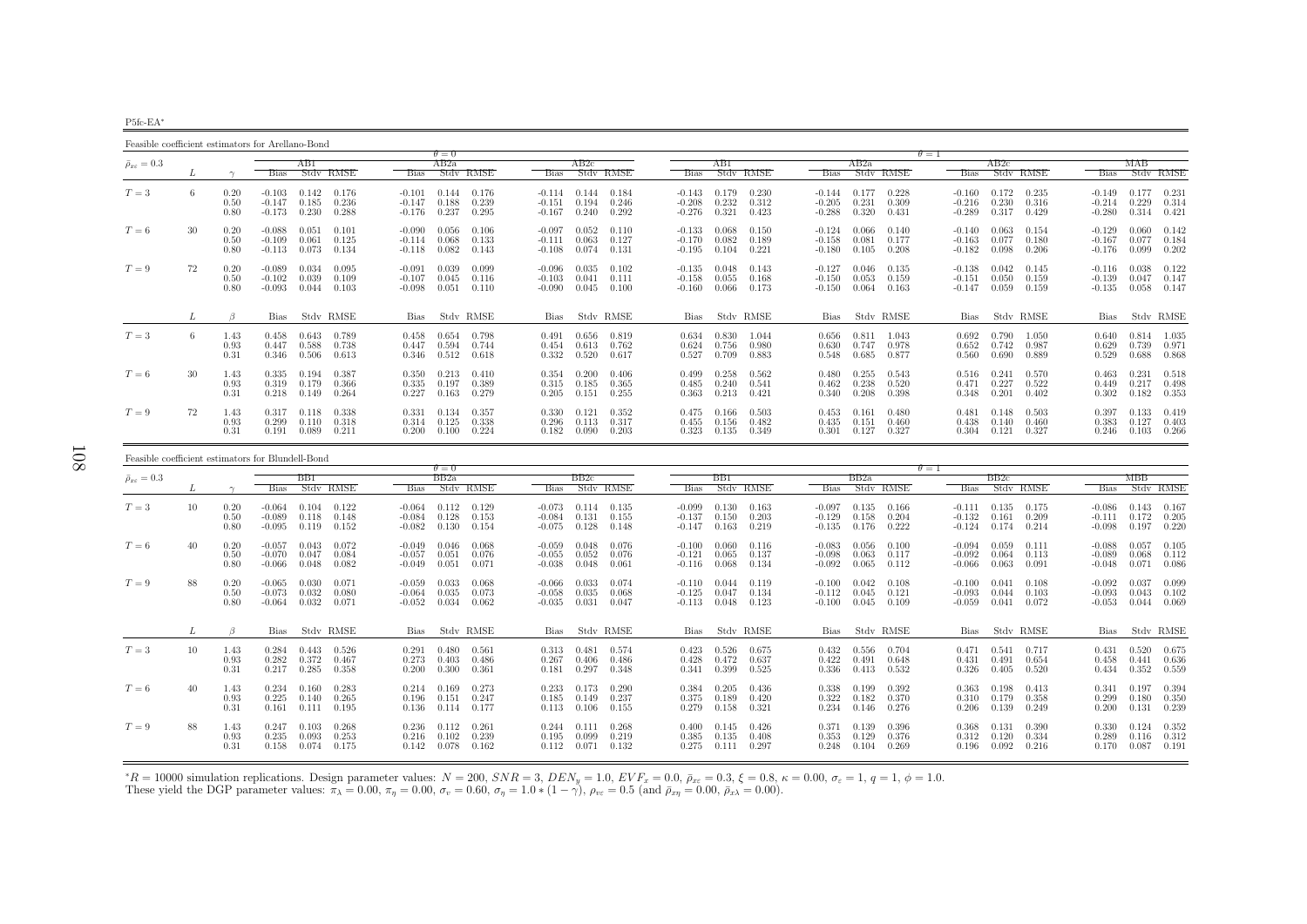P5ft-EA<sup>∗</sup>

| Feasible t-test Arellano-Bond: actual significance level |    |                      |                         |                                                                       |                               |                         |                                                                                               |                |                         |       |                                                                         |                |                         |                                                                             |                         |                                                       |                |
|----------------------------------------------------------|----|----------------------|-------------------------|-----------------------------------------------------------------------|-------------------------------|-------------------------|-----------------------------------------------------------------------------------------------|----------------|-------------------------|-------|-------------------------------------------------------------------------|----------------|-------------------------|-----------------------------------------------------------------------------|-------------------------|-------------------------------------------------------|----------------|
| $\bar{\rho}_{x\varepsilon}=0.3$                          |    |                      |                         |                                                                       |                               | $\theta = 0$            |                                                                                               |                |                         |       |                                                                         |                | $\theta = 1$            |                                                                             |                         |                                                       |                |
|                                                          | L  | $\gamma$             |                         |                                                                       | AB1 AB1aR AB1cR               |                         |                                                                                               |                | AB2a AB2aW AB2c AB2cW   |       | AB1 AB1aR AB1cR                                                         |                |                         | AB2a AB2aW AB2c AB2cW MAB                                                   |                         |                                                       |                |
| $T=3$                                                    | 6  | 0.20<br>0.50<br>0.80 | 0.217                   | 0.186 0.204 0.155<br>$0.229$ $0.191$<br>0.214 0.218 0.200             |                               | 0.240<br>0.231          | $0.211$ $0.195$ $0.184$ $0.193$<br>$0.216$ $0.214$ $0.198$<br>$0.200 \quad 0.208$             |                | 0.185                   |       | 0.340 0.233 0.170<br>0.393 0.273<br>$0.409$ 0.278                       | 0.214<br>0.239 | 0.272<br>0.313<br>0.329 | 0.226<br>0.254<br>0.255                                                     | 0.222<br>0.264<br>0.286 | $0.219$ $0.729$<br>0.242<br>0.253 0.767               | 0.761          |
| $T=6$                                                    | 30 | 0.20<br>0.50<br>0.80 | 0.469<br>0.393          | 0.436 0.439 0.366<br>$0.463$ $0.433$<br>0.378 0.377                   |                               | 0.529<br>0.475          | 0.386 0.446 0.429<br>$0.560$ $0.403$ $0.452$<br>0.310 0.362                                   |                | 0.426<br>0.347          |       | $0.746$ $0.565$ $0.459$<br>0.791 0.615 0.557<br>0.756 0.560 0.534       |                | 0.786<br>0.735          | 0.754 0.488<br>0.512<br>0.430                                               | 0.593<br>0.613<br>0.553 | 0.559 0.752<br>0.566 0.792<br>$0.516$ $0.713$         |                |
| $T=9$                                                    | 72 | 0.20<br>0.50<br>0.80 | 0.754                   | 0.736 0.731 0.688<br>0.739<br>0.606  0.584  0.590                     | 0.729                         | 0.844<br>0.861          | 0.650 0.750<br>0.656<br>0.755 0.487 0.569                                                     | 0.740          | 0.735<br>0.722<br>0.556 |       | 0.942 0.836 0.779<br>0.954 0.856 0.832<br>0.917 0.765 0.763             |                | 0.981                   | 0.978 0.803 0.890<br>0.818<br>0.957 0.703 0.782                             | 0.885                   | 0.875 0.911<br>0.864 0.923<br>0.754 0.828             |                |
|                                                          | L  | $\beta$              | AB1                     | AB1aR AB1cR                                                           |                               |                         |                                                                                               |                | AB2a AB2aW AB2c AB2cW   |       | AB1 AB1aR AB1cR                                                         |                |                         | AB2a AB2aW AB2c AB2cW MAB                                                   |                         |                                                       |                |
| $T=3$                                                    | 6  | 1.43<br>0.93<br>0.31 |                         | $0.187$ $0.201$ $0.164$<br>$0.207$ $0.224$ $0.189$<br>$0.194$ $0.205$ | 0.185                         | 0.211                   | $0.214$ $0.195$ $0.189$ $0.182$<br>$0.233$ $0.216$ $0.207$ $0.187$<br>0.198 0.187 0.168       |                |                         |       | 0.346 0.232 0.179<br>$0.384$ $0.264$ $0.209$<br>$0.371$ $0.244$ $0.203$ |                | 0.309<br>0.292          | $0.282$ $0.234$ $0.233$<br>0.262<br>0.245                                   | 0.258<br>0.251          | $0.218$ $0.810$<br>$0.229$ $0.811$<br>0.219           | 0.793          |
| $T=6$                                                    | 30 | 1.43<br>0.93<br>0.31 | 0.479<br>0.363          | 0.466 0.458 0.430<br>0.471<br>0.353                                   | 0.458<br>0.355                | 0.550<br>0.565<br>0.447 | 0.410 0.473<br>0.420<br>0.322 0.331                                                           | 0.460          | 0.452<br>0.437<br>0.320 | 0.788 | 0.761 0.574 0.517<br>0.605<br>0.703 0.489 0.460                         | 0.567          | 0.694                   | 0.774 0.514<br>0.791 0.534<br>0.419                                         | 0.632<br>0.627<br>0.507 | 0.588 0.787<br>0.580<br>0.468                         | 0.813<br>0.705 |
| $T=9$                                                    | 72 | 1.43<br>0.93<br>0.31 | 0.782                   | 0.780 0.774 0.756<br>0.771<br>$0.601$ $0.590$ $0.597$                 | 0.771                         | 0.880                   | 0.878 0.700 0.786 0.771<br>0.703 0.767<br>$0.750$ $0.525$ $0.562$ $0.550$                     |                | 0.748                   |       | 0.954 0.857 0.835<br>0.961 0.865 0.853<br>0.895 0.741 0.735             |                |                         | 0.982 0.835<br>0.983 0.843<br>0.951 0.700 0.773 0.746 0.836                 | 0.905                   | $0.916$ $0.900$ $0.930$<br>0.884                      | 0.938          |
| Feasible t-test Blundell-Bond: actual significance level |    |                      |                         |                                                                       |                               | $\theta = 0$            |                                                                                               |                |                         |       |                                                                         |                | $\theta = 1$            |                                                                             |                         |                                                       |                |
| $\bar{\rho}_{x\varepsilon}=0.3$                          | L  | $\gamma$             |                         |                                                                       | BB1 BB1aR BB1cR               |                         |                                                                                               |                | BB2a BB2aW BB2c BB2cW   |       | BB1 BB1aR BB1cR                                                         |                |                         | BB2a BB2aW BB2c BB2cW MBB                                                   |                         |                                                       |                |
| $T=3$                                                    | 10 | 0.20<br>0.50<br>0.80 | 0.158                   | $0.134$ $0.132$ $0.091$<br>$0.156$ $0.124$<br>$0.152$ $0.152$ $0.128$ |                               | 0.184                   | $0.171$ $0.134$ $0.141$ $0.125$<br>$0.139$ $0.150$ $0.115$<br>$0.172$ $0.115$ $0.122$ $0.088$ |                |                         |       | $0.308$ $0.190$ $0.124$<br>$0.366$ $0.226$ $0.167$<br>0.379 0.214 0.174 |                | 0.300                   | $0.273$ $0.176$ $0.197$ $0.166$ $0.656$<br>0.193<br>$0.297$ $0.170$         | 0.218<br>0.189          | 0.164<br>0.135                                        | 0.676<br>0.653 |
| $T=6$                                                    | 40 | 0.20<br>0.50<br>0.80 | 0.321<br>0.301          | $0.260$ $0.292$ $0.200$<br>0.335 0.279<br>0.301                       | 0.280                         | 0.373<br>0.375<br>0.335 | $0.214$ $0.245$ $0.208$<br>$0.214$ $0.230$ $0.193$<br>$0.157$ $0.156$                         |                | 0.126                   | 0.688 | 0.637 0.448 0.334<br>0.712 0.511 0.430<br>$0.467$ $0.421$               |                | 0.709<br>0.679          | 0.674 0.347 0.391<br>0.371<br>0.308                                         | 0.376<br>0.257          | 0.329 0.556<br>$0.300$ $0.530$<br>0.196               | 0.346          |
| $T=9$                                                    | 88 | 0.20<br>0.50<br>0.80 | 0.542<br>0.610          | 0.566 0.481<br>0.621<br>$0.521$ $0.512$ $0.498$                       | 0.572                         | 0.735<br>0.740<br>0.654 | 0.439 0.506<br>0.444<br>$0.313$ $0.241$ $0.209$                                               | 0.434          | 0.462<br>0.385          |       | 0.890 0.748 0.672<br>0.919 0.788<br>0.883 0.718 0.699                   | 0.756          | 0.962<br>0.972<br>0.958 | 0.698<br>0.729<br>0.636                                                     | 0.705<br>0.647<br>0.400 | 0.647 0.795<br>0.577<br>0.326 0.444                   | 0.747          |
|                                                          | L  | $\beta$              | BB1                     | BB1aR BB1cR                                                           |                               |                         |                                                                                               |                | BB2a BB2aW BB2c BB2cW   |       | BB1 BB1aR BB1cR                                                         |                |                         | BB2a BB2aW BB2c BB2cW MBB                                                   |                         |                                                       |                |
| $T=3$                                                    | 10 | 1.43<br>0.93<br>0.31 | 0.166<br>0.159          | $0.139$ $0.137$ $0.109$<br>$0.170$ $0.145$<br>$0.167$ $0.150$         |                               | 0.184<br>0.199<br>0.185 | $0.141$ $0.151$ $0.128$<br>$0.151$ $0.164$ $0.128$<br>$0.136$ $0.141$ $0.115$                 |                |                         |       | $0.321$ $0.203$ $0.153$<br>0.381 0.242 0.202<br>0.379 0.228             | 0.204          |                         | 0.294 0.194 0.227 0.187 0.732<br>$0.321$ $0.221$<br>$0.311$ $0.207$ $0.235$ | 0.252                   | $0.202 \quad 0.756$<br>0.189                          | 0.822          |
| $T=6$                                                    | 40 | 1.43<br>0.93<br>0.31 | 0.336<br>0.379<br>0.327 | 0.385<br>0.330                                                        | 0.351 0.298<br>0.357<br>0.321 | 0.440<br>0.442<br>0.399 | 0.283 0.319 0.279<br>0.281<br>0.238                                                           | 0.290<br>0.220 | 0.259<br>0.211          | 0.756 | 0.711 0.526 0.455<br>0.569<br>$0.701$ $0.492$ $0.461$                   | 0.523          | 0.768                   | 0.748 0.426 0.508<br>0.451<br>0.724 0.392                                   | 0.499<br>0.406          | 0.439<br>0.430<br>0.364 0.592                         | 0.670<br>0.663 |
| $T=9$                                                    | 88 | 1.43<br>0.93<br>0.31 | 0.656<br>0.703          | 0.663 0.625<br>0.703 0.689<br>0.581 0.580 0.575                       |                               | 0.815<br>0.814<br>0.738 | 0.556<br>0.558<br>0.452 0.395                                                                 | 0.619<br>0.558 | 0.581<br>0.526<br>0.394 |       | 0.932 0.825 0.790<br>0.950 0.843 0.827<br>0.901 0.749 0.738             |                | 0.978<br>0.982          | 0.790<br>0.802<br>0.969 0.705                                               | 0.827<br>0.796          | 0.783 0.870<br>0.750 0.845<br>$0.651$ $0.622$ $0.701$ |                |

 ${}^{*}R = 10000$  simulation replications. Design parameter values:  $N = 200$ ,  $SNR = 3$ ,  $DEN_y = 1.0$ ,  $EVF_x = 0.0$ ,  $E_{xz} = 0.3$ ,  $\xi = 0.8$ ,  $\kappa = 0.00$ ,<br> $\sigma_x = 1$ ,  $q = 1$ ,  $\phi = 1.0$ . These yield the DGP parameter values:  $\pi_{\lambda} =$ 

P5fJ-EA<sup>∗</sup>

|                                 |                |           |     |                      | Feasible Sargan-Hansen test: rejection probability |                         |                         |                         |                                           |                         |                         |                         |
|---------------------------------|----------------|-----------|-----|----------------------|----------------------------------------------------|-------------------------|-------------------------|-------------------------|-------------------------------------------|-------------------------|-------------------------|-------------------------|
|                                 |                | df        |     |                      |                                                    |                         | $\theta = 0$            |                         |                                           |                         |                         |                         |
| $\bar{\rho}_{x\varepsilon}=0.3$ | AВ             | <b>BB</b> | Inc | $\sim$               | $JAB_a^{(2,1)}JBB_a^{(2,1)}JES_a^{(2,1)}$          |                         |                         |                         | $JAB_c^{(2,1)}JBB_c^{(2,1)}JES_c^{(2,1)}$ |                         | JMAB JMBB JESM          |                         |
| $T=3$                           | 4              | 7         | 3   | 0.20<br>0.50<br>0.80 | 0.067<br>0.053<br>0.078<br>0.065<br>0.096<br>0.074 | 0.052<br>0.055<br>0.062 | 0.047<br>0.055<br>0.077 | 0.034<br>0.041<br>0.049 | 0.036<br>0.038<br>0.039                   | 0.315<br>0.324<br>0.324 | 0.287<br>0.331<br>0.409 | 0.271<br>0.313<br>0.388 |
| $T=6$                           | 28             | 37        | 9   | 0.20<br>0.50<br>0.80 | 0.082<br>0.074<br>0.089<br>0.081<br>0.088<br>0.076 | 0.058<br>0.058<br>0.057 | 0.047<br>0.057<br>0.061 | 0.041<br>0.043<br>0.041 | 0.037<br>0.035<br>0.028                   | 0.061<br>0.059<br>0.053 | 0.389<br>0.396<br>0.418 | 0.436<br>0.444<br>0.467 |
| $T=9$                           | 70             | 85        | 15  | 0.20<br>0.50<br>0.80 | 0.057<br>0.044<br>0.057<br>0.050<br>0.057<br>0.045 | 0.057<br>0.062<br>0.057 | 0.045<br>0.050<br>0.049 | 0.044<br>0.049<br>0.039 | 0.035<br>0.037<br>0.027                   | 0.056<br>0.057<br>0.046 | 0.420<br>0.423<br>0.426 | 0.475<br>0.480<br>0.484 |
|                                 |                | df        |     |                      |                                                    |                         | $\theta=1$              |                         |                                           |                         |                         |                         |
| $\bar{\rho}_{x\varepsilon}=0.3$ | AВ             | <b>BB</b> | Inc | $\gamma$             | $JAB_a^{(2,1)}JBB_a^{(2,1)}JES_a^{(2,1)}$          |                         |                         |                         | $JAB_c^{(2,1)}JBB_c^{(2,1)}JES_c^{(2,1)}$ |                         | JMAB JMBB JESM          |                         |
| $T=3$                           | $\overline{4}$ | 7         | 3   | 0.20<br>0.50<br>0.80 | 0.052<br>0.047<br>0.065<br>0.057<br>0.083<br>0.065 | 0.059<br>0.064<br>0.068 | 0.039<br>0.043<br>0.058 | 0.040<br>0.048<br>0.055 | 0.053<br>0.063<br>0.069                   | 0.342<br>0.343<br>0.342 | 0.513<br>0.557<br>0.610 | 0.483<br>0.525<br>0.586 |
| $T=6$                           | 28             | 37        | 9   | 0.20<br>0.50<br>0.80 | 0.065<br>0.056<br>0.074<br>0.062<br>0.081<br>0.059 | 0.062<br>0.062<br>0.057 | 0.042<br>0.055<br>0.071 | 0.048<br>0.059<br>0.065 | 0.057<br>0.063<br>0.062                   | 0.075<br>0.076<br>0.071 | 0.721<br>0.728<br>0.740 | 0.743<br>0.750<br>0.760 |
| $T=9$                           | 70             | 85        | 15  | 0.20<br>0.50<br>0.80 | 0.030<br>0.018<br>0.032<br>0.021<br>0.032<br>0.016 | 0.049<br>0.048<br>0.043 | 0.046<br>0.060<br>0.070 | 0.054<br>0.070<br>0.078 | 0.060<br>0.073<br>0.067                   | 0.054<br>0.057<br>0.048 | 0.767<br>0.771<br>0.775 | 0.787<br>0.789<br>0.794 |

\*R = 10000 simulation replications. Design parameter values:  $N = 200$ ,  $SNR = 3$ ,  $DEN_y = 1.0$ ,  $EVF_x = 0.0$ ,  $\bar{\rho}_{xe} = 0.3$ ,  $\xi = 0.8$ ,  $\kappa = 0.00$ ,  $\sigma_e = 1$ ,  $q = 1$ ,  $\phi = 1.0$ . These yield the DGP parameter values:  $\pi_{\lambda} = 0.$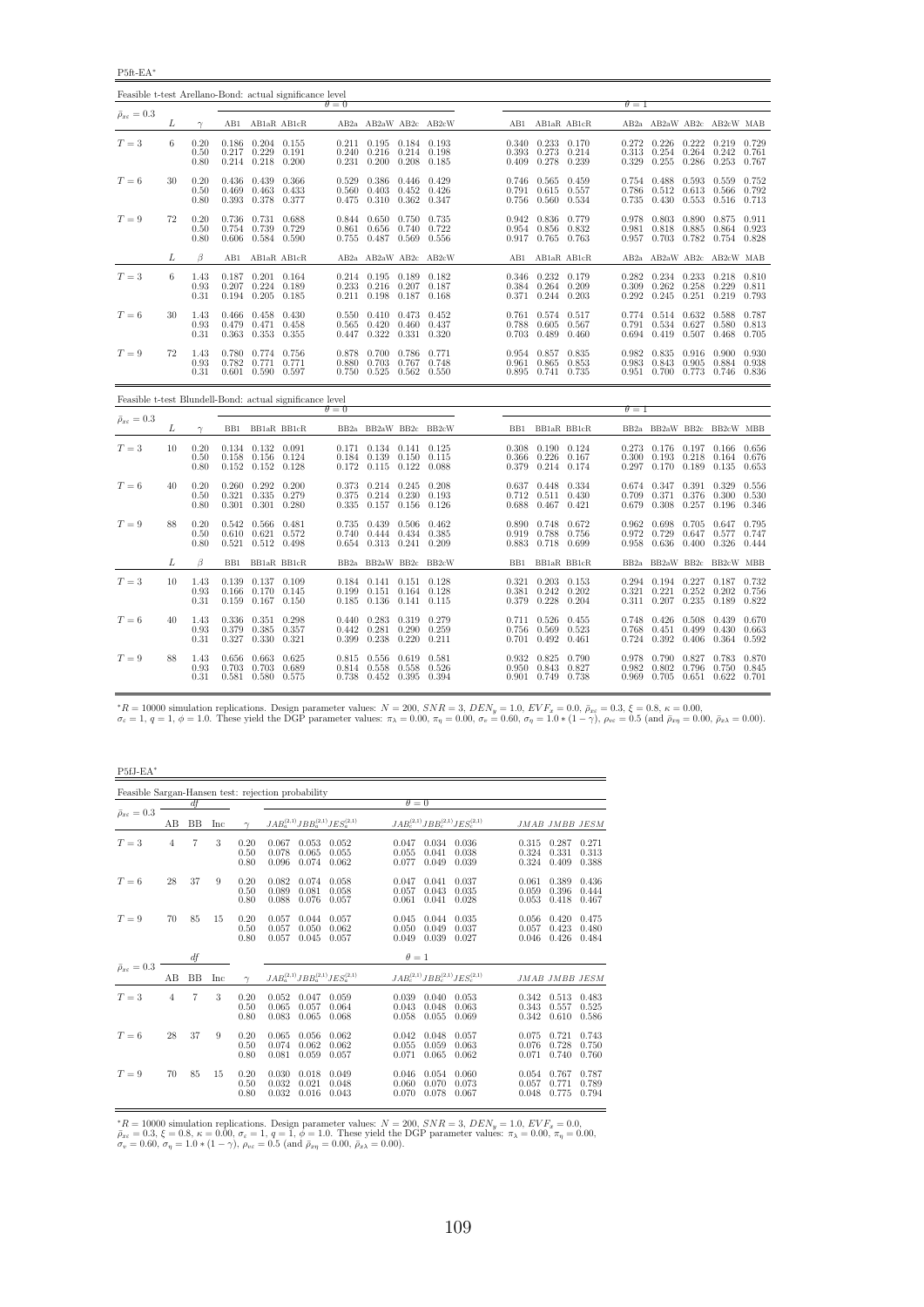P5fJ-EA<sup>∗</sup> : additional findings

|                                 |                |                          |     |                                                     | Feasible Sargan-Hansen test: rejection probability                                |                                                                                                              |                                                                                |
|---------------------------------|----------------|--------------------------|-----|-----------------------------------------------------|-----------------------------------------------------------------------------------|--------------------------------------------------------------------------------------------------------------|--------------------------------------------------------------------------------|
| $\bar{\rho}_{x\varepsilon}=0.3$ |                | df                       |     |                                                     |                                                                                   | $\theta = 0$                                                                                                 |                                                                                |
|                                 | AВ             | BB                       | Inc | $\gamma$                                            | $JAB^{\left( 1,0\right) }JBB_{a}^{\left( 1,0\right) }JES^{\left( 1,0\right) }$    | $JAB_a^{(1,1)}JBB_a^{(1,1)}JES_a^{(1,1)}$                                                                    | $JAB_c^{(1,1)}JBB_c^{(1,1)}JES_c^{(1,1)}$                                      |
| $T=3$                           | $\,4\,$        | $\overline{7}$           | 3   | 0.20<br>0.50<br>0.80                                | $0.060$ $0.049$ $0.048$<br>0.057<br>0.070<br>0.062<br>0.091<br>$0.077\,$<br>0.066 | 0.072<br>0.065<br>0.062<br>0.066<br>0.084<br>0.076<br>0.101<br>0.090<br>0.077                                | $0.050$ $0.037$<br>0.038<br>0.042<br>0.057<br>0.044<br>0.079<br>0.055<br>0.043 |
| $T=6$                           | 28             | 37                       | 9   | 0.20<br>0.50<br>0.80                                | 0.076<br>0.045<br>0.091<br>0.090<br>0.057<br>0.098<br>0.100<br>0.098<br>0.074     | 0.098<br>0.091<br>0.077<br>0.101<br>0.103<br>0.078<br>0.100<br>$\rm 0.104$<br>0.084                          | 0.042<br>0.038<br>0.049<br>0.057<br>0.046<br>0.039<br>0.062<br>0.051<br>0.049  |
| $T=9$                           | 70             | 85                       | 15  | 0.20<br>0.50<br>0.80                                | 0.092<br>0.036<br>0.103<br>0.108<br>0.056<br>0.109<br>0.104 0.118 0.084           | 0.068<br>0.067<br>0.079<br>0.072<br>0.074<br>0.084<br>0.070<br>0.071<br>0.088                                | 0.045<br>0.046<br>0.034<br>0.051<br>0.052<br>0.043<br>$0.049$ 0.056<br>0.059   |
| $\bar{\rho}_{x\varepsilon}=0.3$ |                | df                       |     |                                                     |                                                                                   | $\theta = 1$                                                                                                 |                                                                                |
|                                 | AB             | <b>BB</b>                | Inc | $\gamma$                                            | $JAB^{(1,0)}JBB^{(1,0)}_aJES^{(1,0)}$                                             | $JAB_a^{(1,1)}JBB_a^{(1,1)}JES_a^{(1,1)}$                                                                    | $JAB_c^{(1,1)}JBB_c^{(1,1)}JES_c^{(1,1)}$                                      |
| $T=3$                           | $\,4\,$        | $\overline{7}$           | 3   | 0.20<br>0.50<br>0.80                                | 0.188<br>0.275<br>0.226<br>0.272<br>0.212<br>0.332<br>0.245<br>0.395<br>0.323     | 0.074<br>0.074 0.079<br>0.091<br>0.088<br>0.094<br>0.111<br>0.108<br>0.107                                   | 0.047<br>0.048<br>0.060<br>0.052<br>0.061<br>0.071<br>0.071<br>0.073<br>0.083  |
| $T=6$                           | 28             | 37                       | 9   | 0.20<br>0.50<br>0.80                                | 0.828<br>0.839<br>0.240<br>0.846<br>0.884<br>0.372<br>0.872<br>0.926<br>0.515     | 0.105<br>0.107<br>0.091<br>0.116<br>0.123<br>0.099<br>0.128<br>0.128<br>0.103                                | 0.048<br>0.054<br>0.061<br>0.064<br>0.077<br>0.079<br>0.106<br>0.084<br>0.115  |
| $T=9$                           | 70             | 85                       | 15  | 0.20<br>0.50<br>0.80                                | 0.990<br>0.989<br>0.196<br>0.991<br>0.994<br>0.391<br>0.993<br>0.999<br>0.654     | 0.055<br>0.050<br>0.074<br>0.055<br>0.055<br>0.082<br>0.059<br>0.054<br>0.086                                | 0.062<br>0.063<br>0.052<br>0.070<br>0.092<br>0.099<br>$0.083$ $0.141$<br>0.175 |
|                                 |                | df                       |     |                                                     | Feasible Sargan-Hansen test: rejection probability<br>$\theta = 0$                |                                                                                                              |                                                                                |
| $\bar{\rho}_{x\varepsilon}=0.3$ | AВ             | BB                       | Inc | $\gamma$                                            | $JAB_a^{(2,2)}JBB_a^{(2,2)}JES_a^{(2,2)}$                                         | $JAB_c^{(2,2)}JBB_c^{(2,2)}JES_c^{(2,2)}$                                                                    |                                                                                |
| $T=3$                           | $\overline{4}$ | $\scriptstyle{7}$        | 3   | 0.20<br>0.50<br>0.80                                | 0.054 0.052<br>0.064<br>0.054<br>0.064<br>0.077<br>0.097<br>0.071<br>0.061        | 0.051<br>0.036 0.036<br>0.055<br>0.040<br>0.037<br>0.075<br>0.041<br>0.035                                   |                                                                                |
| $T=6$                           | 28             | 37                       | 9   | $0.20\,$<br>0.50<br>0.80                            | 0.088<br>0.073<br>0.056<br>0.052<br>0.097<br>0.076<br>0.094<br>0.072<br>0.052     | 0.054<br>0.042<br>0.033<br>0.058<br>0.036<br>0.028<br>0.057<br>0.029<br>0.024                                |                                                                                |
| $T=9$                           | 70             | 85                       | 15  | $\begin{array}{c} 0.20 \\ 0.50 \end{array}$<br>0.80 | 0.062<br>0.050<br>0.057<br>0.053<br>0.057<br>0.068<br>0.057<br>0.066<br>0.051     | $\begin{array}{c} 0.052 \\ 0.052 \end{array}$<br>0.044<br>0.027<br>0.039<br>0.028<br>0.046<br>0.027<br>0.019 |                                                                                |
| $\bar{\rho}_{x\varepsilon}=0.3$ |                | df                       |     |                                                     | $\theta = 1$                                                                      |                                                                                                              |                                                                                |
|                                 | AB             | BB                       | Inc | $\gamma$                                            | $JAB_a^{(2,2)}JBB_a^{(2,2)}JES_a^{(2,2)}$                                         | $JAB_c^{(2,2)}JBB_c^{(2,2)}JES_c^{(2,2)}$                                                                    |                                                                                |
| $T=3$                           | $\overline{4}$ | $\overline{\phantom{a}}$ | 3   | 0.20<br>0.50<br>0.80                                | 0.052<br>0.048 0.059<br>0.066<br>0.057<br>0.066<br>0.088<br>0.066<br>0.070        | $0.040$ $0.053$<br>0.043<br>0.047<br>0.045<br>0.057<br>0.061<br>0.047<br>0.062                               |                                                                                |
| $T=6$                           | 28             | 37                       | 9   | 0.20<br>0.50<br>0.80                                | 0.072<br>0.064<br>0.067<br>0.077<br>0.069<br>0.070<br>0.083<br>0.068<br>0.067     | 0.045<br>0.044<br>0.049<br>0.053<br>0.044<br>0.047<br>0.065<br>0.042<br>0.041                                |                                                                                |
| $T=9$                           | 70             | 85                       | 15  | 0.20<br>0.50<br>0.80                                | 0.033<br>0.065<br>0.040<br>0.036<br>0.067<br>0.042<br>0.033<br>0.042<br>0.065     | $0.048\,$<br>0.049<br>0.046<br>0.053<br>0.050<br>0.048<br>0.058<br>$0.044$ $0.041$                           |                                                                                |

 ${}^*R = 10000$  simulation replications. Design parameter values:  $N = 200$ ,  $SNR = 3$ ,  $DEN_y = 1.0$ ,  $EVF_x = 0.0$ ,  $\bar{\rho}_{xe} = 0.3$ ,  $\xi = 0.8$ ,  $\kappa = 0.00$ ,  $\sigma_e = 1$ ,  $q = 1$ ,  $\phi = 1.0$ . These yield the DGP parameter values:  $\pi_{\lambda} =$ 

 $\rm P5\text{-}EA^*$ 

| Standard errors of error components $\eta_i$ and $\varepsilon_{it}$ |    |                                                        |            |                         |                         |                         |                                                                                      |                          |                            |                         |                         |                         |                         |                 |                                                                                                                |                          |            |
|---------------------------------------------------------------------|----|--------------------------------------------------------|------------|-------------------------|-------------------------|-------------------------|--------------------------------------------------------------------------------------|--------------------------|----------------------------|-------------------------|-------------------------|-------------------------|-------------------------|-----------------|----------------------------------------------------------------------------------------------------------------|--------------------------|------------|
|                                                                     |    |                                                        |            |                         |                         |                         | $\theta = 0$                                                                         |                          |                            |                         |                         |                         |                         | $\theta = 1$    |                                                                                                                |                          |            |
| $\bar{\rho}_{x\varepsilon}=0.3$                                     |    |                                                        |            |                         | Bias $\hat{\sigma}_n$   |                         |                                                                                      | Bias $\hat{\sigma}_s$    |                            |                         | Bias $\hat{\sigma}_n$   |                         |                         |                 |                                                                                                                | Bias $\hat{\sigma}_e$    |            |
|                                                                     | L  |                                                        | $\sigma_n$ | AB1                     | AB2a                    | AB2c                    | AB1                                                                                  | AB2a                     | AB2c                       | AB1                     | AB2a                    | AB2c                    | MAB                     | AB1             | AB2a                                                                                                           | AB2c                     | MAB        |
| $T=3$                                                               | 6  | $0.20\ 0.80$<br>$0.50 \quad 0.50$<br>$0.80 \quad 0.20$ |            | 0.191<br>0.266<br>0.487 | 0.191<br>0.267<br>0.496 | 0.207<br>0.274<br>0.484 | $-0.067 - 0.065 - 0.072$<br>$-0.090 - 0.089 - 0.088$<br>$-0.098$ $-0.097$ $-0.091$   |                          |                            | 0.298<br>0.417<br>0.762 | 0.294<br>0.407<br>0.769 | 0.312<br>0.421<br>0.769 | 0.300<br>0.418<br>0.758 |                 | $-0.067$ $-0.070$ $-0.081$ $-0.071$<br>$-0.097$ $-0.097$ $-0.103$ $-0.101$<br>$-0.115 - 0.121 - 0.123 - 0.118$ |                          |            |
| $T=6$                                                               | 30 | $0.20\ 0.80$<br>$0.50 \quad 0.50$<br>$0.80\ 0.20$      |            | 0.104<br>0.147<br>0.229 | 0.108<br>0.154<br>0.239 | 0.115<br>0.150<br>0.220 | $-0.082$ $-0.083$ $-0.086$<br>$-0.082$ $-0.083$ $-0.078$                             |                          | $-0.091$ $-0.093$ $-0.090$ | 0.165<br>0.234<br>0.391 | 0.153<br>0.216<br>0.360 | 0.172<br>0.224<br>0.364 | 0.156<br>0.226<br>0.355 |                 | $-0.109 - 0.104 - 0.113 - 0.106$<br>$-0.123$ $-0.117$ $-0.121$ $-0.120$<br>$-0.124$ $-0.116$ $-0.119$ $-0.112$ |                          |            |
| $T=9$                                                               | 72 | $0.20\ 0.80$<br>$0.50 \quad 0.50$<br>$0.80\ 0.20$      |            | 0.097<br>0.126<br>0.176 | 0.101<br>0.132<br>0.185 | 0.105<br>0.128<br>0.171 | $-0.079 - 0.080 - 0.082$<br>$-0.083$ $-0.085$ $-0.083$<br>$-0.069 - 0.071 - 0.066$   |                          |                            | 0.152<br>0.198<br>0.296 | 0.143<br>0.187<br>0.278 | 0.156<br>0.188<br>0.273 | 0.129<br>0.173<br>0.255 |                 | $-0.105$ $-0.102$ $-0.107$ $-0.095$<br>$-0.113 - 0.109 - 0.110 - 0.102$<br>$-0.105 -0.100 -0.100 -0.089$       |                          |            |
|                                                                     | L  | $\sim$                                                 | $\sigma_n$ | B <sub>B1</sub>         | BB <sub>2a</sub>        | BB2c                    | B <sub>B1</sub>                                                                      | BB <sub>2a</sub>         | BB2c                       | B <sub>B1</sub>         | BB <sub>2a</sub>        | BB <sub>2c</sub>        | <b>MBB</b>              | B <sub>B1</sub> | BB <sub>2a</sub>                                                                                               | BB <sub>2c</sub>         | <b>MBB</b> |
| $T=3$                                                               | 10 | $0.20\ 0.80$<br>$0.50 \quad 0.50$<br>$0.80 \quad 0.20$ |            | 0.103<br>0.143<br>0.221 | 0.106<br>0.136<br>0.195 | 0.118<br>0.136<br>0.181 | $-0.058$ $-0.055$ $-0.061$<br>$-0.076 - 0.069 - 0.068$<br>$-0.076$ $-0.065$ $-0.059$ |                          |                            | 0.162<br>0.227<br>0.346 | 0.162<br>0.213<br>0.321 | 0.178<br>0.215<br>0.297 | 0.141<br>0.189<br>0.322 |                 | $-0.085 - 0.079 - 0.090 - 0.078$<br>$-0.108 - 0.099 - 0.101 - 0.097$<br>$-0.109 - 0.099 - 0.094 - 0.094$       |                          |            |
| $T=6$                                                               | 40 | $0.20\ 0.80$<br>$0.50 \quad 0.50$<br>$0.80 \quad 0.20$ |            | 0.065<br>0.091<br>0.129 | 0.057<br>0.073<br>0.091 | 0.068<br>0.071<br>0.067 | $-0.060 - 0.054 - 0.060$<br>$-0.067 - 0.056 - 0.054$<br>$-0.058$ $-0.046$ $-0.038$   |                          |                            | 0.117<br>0.160<br>0.225 | 0.098<br>0.130<br>0.176 | 0.109<br>0.120<br>0.116 | 0.103<br>0.116<br>0.075 |                 | $-0.093$ $-0.083$ $-0.089$ $-0.084$<br>$-0.104 - 0.090 - 0.086 - 0.083$<br>$-0.095$ $-0.079$ $-0.065$ $-0.056$ |                          |            |
| $T=9$                                                               | 88 | $0.20\ 0.80$<br>$0.50 \quad 0.50$<br>$0.80\ 0.20$      |            | 0.069<br>0.089<br>0.117 | 0.064<br>0.077<br>0.093 | 0.071<br>0.070<br>0.057 | $-0.064$ $-0.060$ $-0.063$<br>$-0.067 - 0.061 - 0.056$                               | $-0.055 - 0.047 - 0.036$ |                            | 0.122<br>0.154<br>0.205 | 0.110<br>0.138<br>0.181 | 0.109<br>0.112<br>0.098 | 0.101<br>0.113<br>0.087 | $-0.089$        | $-0.094$ $-0.089$ $-0.089$ $-0.082$<br>$-0.100 - 0.094 - 0.084 - 0.080$                                        | $-0.081 - 0.059 - 0.053$ |            |

 ${}^*R = 10000$  simulation replications. Design parameter values:  $N = 200$ ,  $SNR = 3$ ,  $DEN_y = 1.0$ ,  $EVF_x = 0.0$ ,  $\bar{\rho}_{x\bar{x}} = 0.3$ ,  $\xi = 0.8$ ,  $\kappa = 0.00$ ,<br>  $\sigma_{\varepsilon} = 1$ ,  $q = 1$ ,  $\phi = 1.0$ . These yield the DGP parameter values: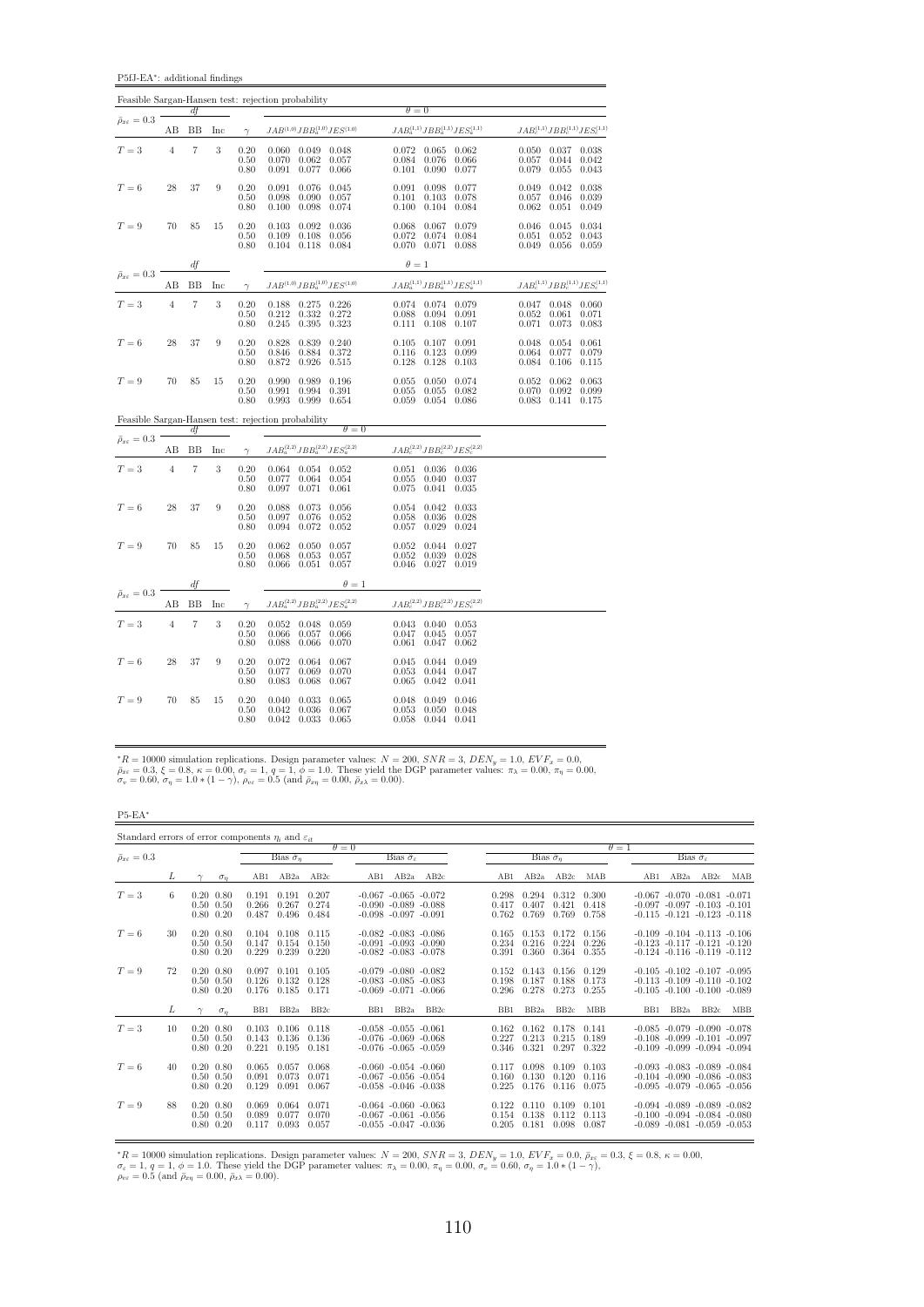| F<br>-ווה |
|-----------|
|           |

| Unfeasible coefficient estimators                    |                |                |                |                      |                                  |                         |                         |                                  |                         |                                   |                                  |                               |                         |                         |                                        |                         |                         |                      |                                  |                                           |                         |                         |                                  |                                 |                                 |
|------------------------------------------------------|----------------|----------------|----------------|----------------------|----------------------------------|-------------------------|-------------------------|----------------------------------|-------------------------|-----------------------------------|----------------------------------|-------------------------------|-------------------------|-------------------------|----------------------------------------|-------------------------|-------------------------|----------------------|----------------------------------|-------------------------------------------|-------------------------|-------------------------|----------------------------------|---------------------------------|---------------------------------|
| $\bar{\rho}_{x\varepsilon}=0.3$                      |                | L              |                |                      |                                  | ABu                     |                         | $\theta = 0$                     | BBu                     |                                   |                                  | ABu                           |                         |                         |                                        | BBu                     |                         | $\theta = 1$         |                                  | MABu                                      |                         |                         |                                  | MBBu                            |                                 |
|                                                      | AВ             | BB             |                | $\gamma$             | <b>Bias</b>                      |                         | Stdy RMSE               | Bias                             |                         | Stdy RMSE                         | Bias                             |                               | Stdy RMSE               |                         | <b>Bias</b>                            |                         | Stdy RMSE               |                      | Bias                             |                                           | Stdy RMSE               |                         | Bias                             |                                 | Stdy RMSE                       |
| $T=3$                                                | $\overline{4}$ | $\overline{7}$ |                | 0.20<br>0.50<br>0.80 | $-0.117$<br>$-0.115$<br>$-0.082$ | 0.266<br>0.291<br>0.300 | 0.291<br>0.313<br>0.311 | $-0.062$<br>$-0.063$<br>$-0.053$ | 0.139<br>0.133          | $0.136$ $0.149$<br>0.153<br>0.143 | $-0.169$<br>$-0.195$<br>$-0.199$ | 0.291<br>0.357<br>0.453       | 0.336<br>0.407<br>0.495 |                         | $-0.098$<br>$-0.111$<br>$-0.106$       | 0.164<br>0.181<br>0.191 | 0.191<br>0.212<br>0.218 |                      | $-0.139$<br>$-0.150$<br>$-0.107$ | 0.283<br>0.321<br>0.489                   | 0.315<br>0.355<br>0.500 |                         | $-0.071$<br>$-0.073$<br>$-0.058$ | 0.146<br>0.155<br>0.143         | 0.162<br>0.171<br>0.154         |
| $T=6$                                                | 10             | 13             |                | 0.20<br>0.50<br>0.80 | $-0.054$<br>$-0.053$<br>$-0.042$ | 0.075<br>0.081<br>0.086 | 0.092<br>0.097<br>0.096 | $-0.032$<br>$-0.031$<br>$-0.024$ | 0.058<br>0.060<br>0.058 | 0.066<br>0.067<br>0.063           | $-0.097$<br>$-0.097$<br>$-0.085$ | 0.097<br>0.106<br>0.121       | 0.138<br>0.143<br>0.148 |                         | $-0.058$<br>$-0.058$<br>$-0.048$       | 0.076<br>0.081<br>0.083 | 0.096<br>0.100<br>0.096 |                      | $-0.065$<br>$-0.067$<br>$-0.050$ | 0.083<br>0.093<br>0.096                   | 0.105<br>0.115<br>0.108 |                         | $-0.037$<br>$-0.034$<br>$-0.025$ | 0.063<br>0.064<br>0.060         | 0.072<br>0.073<br>0.065         |
| $T=9$                                                | 16             | 19             |                | 0.20<br>0.50<br>0.80 | $-0.037$<br>$-0.037$<br>$-0.028$ | 0.048<br>0.053<br>0.054 | 0.061<br>0.065<br>0.061 | $-0.025$<br>$-0.024$<br>$-0.018$ | 0.040<br>0.042<br>0.041 | 0.048<br>0.048<br>0.044           | $-0.072$<br>$-0.070$<br>$-0.057$ | 0.067<br>0.071<br>0.075       | 0.098<br>0.100<br>0.095 |                         | $-0.048$<br>$-0.046$<br>$-0.034$ 0.058 | 0.056<br>0.058          | 0.074<br>0.075<br>0.067 |                      | $-0.043$<br>$-0.044$<br>$-0.031$ | 0.054<br>0.059<br>0.057                   | 0.069<br>0.073<br>0.065 |                         | $-0.029$<br>$-0.026$<br>$-0.017$ | 0.044<br>0.045                  | 0.053<br>0.052<br>$0.042$ 0.045 |
|                                                      | AВ             | <b>BB</b>      |                | $\beta$              | <b>Bias</b>                      |                         | Stdy RMSE               | Bias                             |                         | Stdy RMSE                         | <b>Bias</b>                      |                               | Stdy RMSE               |                         | <b>Bias</b>                            |                         | Stdv RMSE               |                      | Bias                             |                                           | Stdy RMSE               |                         | Bias                             |                                 | Stdy RMSE                       |
| $T=3$                                                | $\overline{4}$ | $\overline{7}$ |                | 1.43<br>0.93<br>0.31 | 0.559<br>0.374<br>0.170          | 1.325<br>0.992<br>0.687 | 1.438<br>1.060<br>0.708 | 0.299<br>0.210<br>0.115          | 0.633<br>0.472<br>0.328 | 0.700<br>0.517<br>0.348           | 0.804<br>0.638                   | 1.413<br>1.238<br>0.414 1.044 | 1.625<br>1.393<br>1.123 |                         | 0.468<br>0.387<br>0.258                | 0.756<br>0.619<br>0.480 | 0.889<br>0.730<br>0.545 |                      | 0.631<br>0.446<br>0.199          | 1.313<br>0.997<br>0.891                   | 1.457<br>1.092<br>0.913 |                         | 0.338<br>0.240<br>0.125          | 0.667<br>0.512<br>0.346         | 0.748<br>0.565<br>0.368         |
| $T=6$                                                | 10             | 13             |                | 1.43<br>0.93<br>0.31 | 0.230<br>0.168<br>0.085          | 0.315<br>0.257<br>0.189 | 0.389<br>0.307<br>0.207 | 0.142<br>0.107<br>0.060          | 0.236<br>0.192<br>0.138 | 0.275<br>0.220<br>0.150           | 0.421<br>0.321<br>0.184          | 0.413<br>0.346<br>0.273       | 0.590<br>0.472<br>0.329 |                         | 0.263<br>0.215<br>0.136                | 0.303<br>0.261<br>0.201 | 0.401<br>0.338<br>0.242 |                      | 0.255<br>0.192<br>0.087          | 0.328<br>0.268<br>0.185                   | 0.416<br>0.330<br>0.204 |                         | 0.154<br>0.112<br>0.059          | 0.245<br>0.198<br>0.139         | 0.290<br>0.228<br>0.151         |
| $T=9$                                                | 16             | 19             |                | 1.43<br>0.93<br>0.31 | 0.147<br>0.116<br>0.059          | 0.186<br>0.159<br>0.116 | 0.237<br>0.196<br>0.131 | 0.104<br>0.083<br>0.046          | 0.154<br>0.131<br>0.095 | 0.186<br>0.155<br>0.106           | 0.288<br>0.227<br>0.128          | 0.258<br>0.221<br>0.171       | 0.386<br>0.317<br>0.213 |                         | 0.204<br>0.169<br>0.105                | 0.209<br>0.182<br>0.138 | 0.292<br>0.249<br>0.173 |                      | 0.159<br>0.126                   | 0.192<br>0.164<br>$0.056$ $0.110$ $0.124$ | 0.249<br>0.206          |                         | 0.111<br>0.084                   | 0.159<br>0.133<br>$0.044$ 0.094 | 0.194<br>0.158<br>0.104         |
| Unfeasible t-test: actual significance level         |                | L              |                |                      |                                  |                         | $\theta = 0$            |                                  |                         |                                   |                                  |                               |                         |                         |                                        | $\theta = 1$            |                         |                      |                                  |                                           |                         |                         |                                  |                                 |                                 |
| $\bar{\rho}_{x\varepsilon}=0.3$                      | AВ             | BB             |                | $\gamma$             | ABu                              | BBu                     |                         | β                                | ABu                     | BBu                               | $\gamma$                         | ABu                           |                         |                         | BBu MABu MBBu                          |                         |                         | β                    | ABu                              |                                           |                         | BBu MABu MBBu           |                                  |                                 |                                 |
| $T=3$                                                | $\overline{4}$ | 7              |                | 0.20<br>0.50<br>0.80 | 0.085<br>0.077<br>0.064          | 0.085<br>0.084<br>0.070 |                         | 1.43<br>0.93<br>0.31             | 0.079<br>0.074<br>0.058 | 0.082<br>0.077<br>0.066           | 0.20<br>0.50<br>0.80             | 0.096<br>0.093<br>0.079       | 0.094<br>0.097<br>0.084 | 0.091<br>0.084<br>0.069 | 0.090<br>0.089<br>0.073                |                         |                         | 1.43<br>0.93<br>0.31 | 0.098<br>0.094<br>0.072          | 0.104<br>0.102<br>0.088                   | 0.088<br>0.079<br>0.058 | 0.084<br>0.080<br>0.064 |                                  |                                 |                                 |
| $T=6$                                                | 10             | 13             |                | 0.20<br>0.50<br>0.80 | 0.111<br>0.101<br>0.075          | 0.086<br>0.081<br>0.069 |                         | 1.43<br>0.93<br>0.31             | 0.114<br>0.101<br>0.072 | 0.093<br>0.087<br>0.068           | 0.20<br>0.50<br>0.80             | 0.153<br>0.134<br>0.105       | 0.111<br>0.107<br>0.084 | 0.121<br>0.112<br>0.082 | 0.089<br>0.075<br>0.069                |                         |                         | 1.43<br>0.93<br>0.31 | 0.167<br>0.139<br>0.099          | 0.132<br>0.129<br>0.106                   | 0.125<br>0.112<br>0.074 | 0.096<br>0.085<br>0.066 |                                  |                                 |                                 |
| $T=9$                                                | 16             | 19             |                | 0.20<br>0.50<br>0.80 | 0.117<br>0.109<br>0.086          | 0.092<br>0.084<br>0.072 |                         | 1.43<br>0.93<br>0.31             | 0.123<br>0.113<br>0.080 | 0.105<br>0.097<br>0.079           | 0.20<br>0.50<br>0.80             | 0.178<br>0.161<br>0.117       | 0.134<br>0.121<br>0.088 | 0.125<br>0.119<br>0.091 | 0.096<br>0.083<br>0.073                |                         |                         | 1.43<br>0.93<br>0.31 | 0.199<br>0.172                   | 0.166<br>0.155<br>$0.114$ $0.122$         | 0.129<br>0.124<br>0.083 | 0.106<br>0.099<br>0.078 |                                  |                                 |                                 |
| Unfeasible Sargan-Hansen test: rejection probability |                | df             |                |                      |                                  |                         |                         | $\theta = 0$                     |                         |                                   |                                  |                               |                         | $\theta = 1$            |                                        |                         |                         |                      |                                  |                                           |                         |                         |                                  |                                 |                                 |
| $\bar{\rho}_{x\varepsilon}=0.3$                      | АB             | BB             | Inc            | $\gamma$             | JABu                             | JBBu                    | JESu                    |                                  | JMABu JMMBu JESMu       |                                   | JABu                             | JBBu                          | JESu                    |                         | JMABu JMMBu JESMu                      |                         |                         |                      |                                  |                                           |                         |                         |                                  |                                 |                                 |
| $T=3$                                                | $\overline{2}$ | $\overline{4}$ | $\sqrt{2}$     | 0.20<br>0.50<br>0.80 | 0.022<br>0.027<br>0.036          | 0.032<br>0.035<br>0.038 | 0.047<br>0.046<br>0.043 | 0.022<br>0.026<br>0.036          | 0.033<br>0.035<br>0.040 | 0.050<br>0.046<br>0.044           | 0.018<br>0.018<br>0.022          | 0.026<br>0.025<br>0.029       | 0.051<br>0.045<br>0.045 |                         | 0.022<br>0.023<br>0.034                | 0.032<br>0.032<br>0.039 | 0.052<br>0.050<br>0.046 |                      |                                  |                                           |                         |                         |                                  |                                 |                                 |
| $T=6$                                                | 8              | 10             | $\overline{2}$ | 0.20<br>0.50<br>0.80 | 0.035<br>0.040<br>0.042          | 0.041<br>0.044<br>0.045 | 0.062<br>0.058<br>0.053 | 0.036<br>0.040<br>0.041          | 0.042<br>0.045<br>0.047 | 0.064<br>0.058<br>0.055           | 0.023<br>0.027<br>0.032          | 0.032<br>0.031<br>0.035       | 0.070<br>0.067<br>0.061 |                         | 0.032<br>0.036<br>0.042                | 0.039<br>0.045<br>0.049 | 0.067<br>0.068<br>0.058 |                      |                                  |                                           |                         |                         |                                  |                                 |                                 |
| $T=9$                                                | 14             | 16             | $\overline{2}$ | 0.20<br>0.50<br>0.80 | 0.038<br>0.039<br>0.040          | 0.042<br>0.042<br>0.043 | 0.060<br>0.063<br>0.056 | 0.037<br>0.039<br>0.041          | 0.044<br>0.044<br>0.045 | 0.061<br>0.063<br>0.053           | 0.029<br>0.030<br>0.036          | 0.036<br>0.036<br>0.039       | 0.078<br>0.075<br>0.068 |                         | 0.036<br>0.037<br>0.042                | 0.039<br>0.041<br>0.045 | 0.062<br>0.067<br>0.058 |                      |                                  |                                           |                         |                         |                                  |                                 |                                 |

 ${}^*R = 10000$  simulation replications. Design parameter values:  $N = 200$ ,  $SNR = 3$ ,  $DEN_y = 1.0$ ,  $EVF_x = 0.0$ ,  $\bar{\rho}_{xc} = 0.3$ ,  $\xi = 0.8$ ,  $\kappa = 0.00$ ,  $\sigma_{\varepsilon} = 1$ ,  $q = 1$ ,  $\phi = 1.0$ .<br>These yield the DGP parameter values:  $\pi$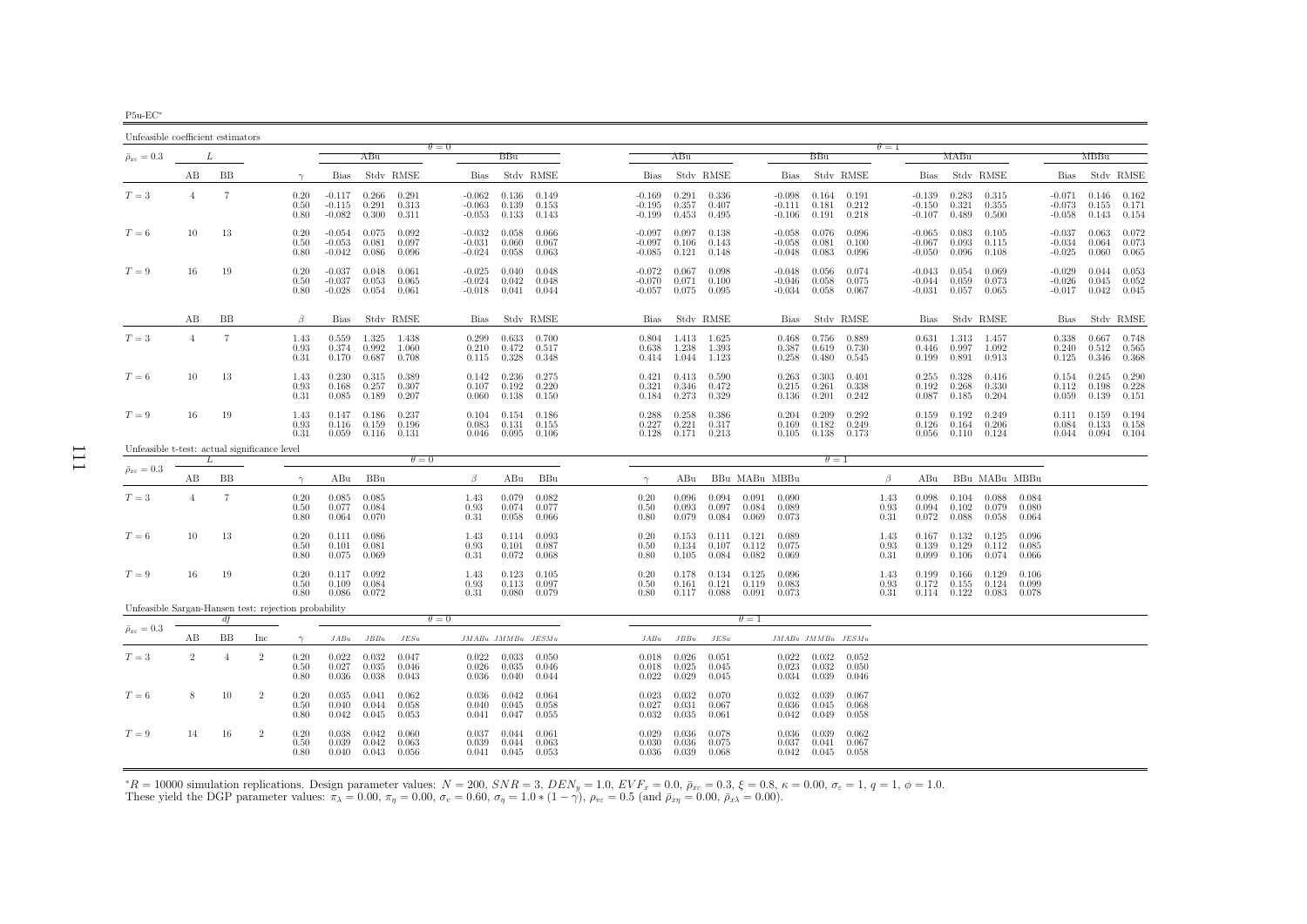P5fc-EC∗

Feasible coefficient estimators for Arellano-Bond $\theta = 0$  $AB2a$  $\theta = 1$ <br>a  $\theta = 1$  $\bar{\rho}_{x\varepsilon}=0.3$  $\epsilon = 0.3$   $I$   $\epsilon = 0.3$   $I$   $\epsilon = 0.3$   $I$   $\epsilon = 0.3$   $I$   $\epsilon = 0.3$   $I$   $\epsilon = 0.3$   $I$   $\epsilon = 0.3$   $I$   $\epsilon = 0.3$   $I$   $\epsilon = 0.3$   $I$   $\epsilon = 0.3$   $I$   $\epsilon = 0.3$   $I$   $\epsilon = 0.3$   $I$   $\epsilon = 0.3$   $I$   $\epsilon = 0.3$   $I$   $\epsilon = 0.3$   $I$   $\epsilon = 0.3$  L  $\gamma$  Bias Stdv RMSE Bias Stdv RMSE Bias Stdv RMSE Bias Stdv RMSE Bias Stdv RMSE Bias Stdv RMSE Bias Stdv RMSE $T=3$  $T=3$   $4$   $0.20$   $-0.117$   $0.266$   $0.291$   $-0.114$   $0.266$   $0.290$   $-0.117$   $0.269$   $0.293$   $-0.165$   $0.297$   $0.340$   $-0.169$   $0.298$   $0.343$   $-0.169$   $0.291$   $0.337$   $-0.178$   $0.287$   $0.338$ <br> $0.50$   $0.409$   $-0.204$   $0.35$ 0.50 -0.115 0.291 0.313 -0.115 0.295 0.317 -0.117 0.289 0.312 -0.191 0.379 0.424 -0.197 0.372 0.421 -0.195 0.360 0.409 -0.204 0.357 0.4120.80 -0.082 0.300 0.311 -0.081 0.304 0.315 -0.083 0.298 0.310 -0.181 0.477 0.511 -0.195 0.474 0.513 -0.197 0.453 0.494 -0.197 0.443 0.485 $T=6$  $T=6$   $10$   $0.20$   $-0.054$   $0.075$   $0.092$   $-0.054$   $0.078$   $0.095$   $-0.055$   $0.076$   $0.094$   $-0.097$   $0.101$   $0.140$   $-0.090$   $0.101$   $0.135$   $-0.099$   $0.099$   $0.141$   $-0.098$   $0.100$   $0.140$ <br> $0.50$   $0.053$   $0.081$   $0.09$ 0.50 -0.053 0.081 0.097 -0.054 0.085 0.101 -0.052 0.082 0.097 -0.104 0.111 0.152 -0.092 0.112 0.144 -0.096 0.108 0.144 -0.093 0.107 0.142 $0.80$   $-0.042$   $0.086$   $0.096$   $-0.042$   $0.090$   $0.099$   $-0.041$   $0.087$   $0.096$   $-0.091$   $0.126$   $0.155$   $-0.078$   $0.123$   $0.146$   $-0.083$   $0.121$   $0.147$   $-0.068$  $T=9$  $T=9 \hskip 1.0cm 16 \hskip 1.0cm 0.20 \hskip 1.0cm -0.037 \hskip 1.0cm 0.031 \hskip 1.0cm 0.051 \hskip 1.0cm 0.037 \hskip 1.0cm 0.063 \hskip 1.0cm -0.037 \hskip 1.0cm 0.063 \hskip 1.0cm -0.037 \hskip 1.0cm 0.037 \hskip 1.0cm 0.037 \hskip 1.0cm 0.053 \hskip 1.0cm 0.055 \hskip 1.0cm 0.073 \hskip 1.0cm 0.$ 0.50 -0.037 0.053 0.065 -0.037 0.056 0.067 -0.037 0.053 0.065 -0.077 0.075 0.108 -0.063 0.072 0.096 -0.069 0.072 0.100 -0.056 0.065 0.0860.80 -0.028 0.054 0.061 -0.028 0.057 0.064 -0.027 0.054 0.061 -0.064 0.080 0.102 -0.050 0.076 0.091 -0.055 0.076 0.094 -0.039 0.063 0.074 $L \qquad \qquad \beta$ Bias Stdv RMSE Bias Stdv RMSE Bias Stdv RMSE Bias Stdv RMSE Bias Stdv RMSE Bias Stdv RMSE Bias Stdv RMSE Bias Stdv RMSE  $T=3$  $T=3$   $4$   $1.43$   $0.559$   $1.325$   $1.438$   $0.547$   $1.325$   $1.433$   $0.559$   $1.336$   $1.449$   $0.790$   $1.455$   $1.655$   $0.810$   $1.451$   $1.661$   $0.804$   $1.420$   $1.632$   $0.823$   $1.362$   $1.591$   $1.351$   $1.351$   $1.351$   $1.351$   $1.3$ 0.93 0.374 0.992 1.060 0.369 1.002 1.067 0.381 0.982 1.053 0.613 1.322 1.457 0.638 1.286 1.436 0.644 1.242 1.399 0.631 1.195 1.351 $0.31$   $0.170$   $0.687$   $0.708$   $0.165$   $0.690$   $0.710$   $0.177$   $0.677$   $0.700$   $0.362$   $1.109$   $1.166$   $0.394$   $1.100$   $1.168$   $0.418$   $1.068$   $1.146$   $0.383$   $0.989$   $1.061$  $T=6$  $T=6$   $10$   $1.43$   $0.230$   $0.315$   $0.389$   $0.234$   $0.330$   $0.405$   $0.229$   $0.320$   $0.393$   $0.409$   $0.432$   $0.595$   $0.399$   $0.437$   $0.591$   $0.420$   $0.423$   $0.596$   $0.381$   $0.381$   $0.395$   $0.548$   $0.309$   $0.406$   $0.309$   $0.$ 0.93 0.168 0.257 0.307 0.173 0.268 0.319 0.161 0.260 0.306 0.324 0.362 0.486 0.307 0.364 0.476 0.314 0.351 0.471 0.264 0.309 0.4060.31 0.085 0.189 0.207 0.088 0.194 0.214 0.081 0.189 0.206 0.178 0.283 0.334 0.170 0.276 0.324 0.179 0.273 0.326 0.121 0.216 0.247 $T=9$  $T=9 \hspace{1cm} 16 \hspace{1cm} 1.43 \hspace{1cm} 0.147 \hspace{1cm} 0.186 \hspace{1cm} 0.237 \hspace{1cm} 0.150 \hspace{1cm} 0.196 \hspace{1cm} 0.246 \hspace{1cm} 0.148 \hspace{1cm} 0.189 \hspace{1cm} 0.240 \hspace{1cm} 0.286 \hspace{1cm} 0.270 \hspace{1cm} 0.394 \hspace{1cm} 0.255 \hspace{1cm} 0.261 \hspace{1cm} 0.365$ 0.93 0.116 0.159 0.196 0.117 0.167 0.204 0.111 0.160 0.195 0.235 0.235 0.332 0.205 0.224 0.304 0.222 0.224 0.315 0.157 0.179 0.238 $0.31$   $0.059$   $0.116$   $0.131$   $0.061$   $0.122$   $0.136$   $0.057$   $0.117$   $0.130$   $0.179$   $0.21$   $0.221$   $0.112$   $0.167$   $0.201$   $0.123$   $0.171$   $0.211$ 

0.338

0.485

 $0.140$ 

1.591

1.061

0.247

0.305

 $0.110$   $0.130$ 

 $0.062$  0.086

 $0.063$   $0.074$ 

0.381 0.395 0.548

 $0.070$   $0.121$   $0.140$ 

| Feasible coefficient estimators for Blundell-Bond |    |                      |                                  |                         |                         |                                  |                         |                         |                                  |                         |                         |                                  |                         |                         |                                  |                         |                         |                                  |                         |                         |                                  |                         |                         |
|---------------------------------------------------|----|----------------------|----------------------------------|-------------------------|-------------------------|----------------------------------|-------------------------|-------------------------|----------------------------------|-------------------------|-------------------------|----------------------------------|-------------------------|-------------------------|----------------------------------|-------------------------|-------------------------|----------------------------------|-------------------------|-------------------------|----------------------------------|-------------------------|-------------------------|
|                                                   |    |                      |                                  |                         |                         |                                  | $\theta = 0$            |                         |                                  |                         |                         |                                  |                         |                         |                                  |                         |                         | $\theta = 1$                     |                         |                         |                                  |                         |                         |
| $\bar{\rho}_{x\varepsilon}=0.3$                   |    |                      | Bias                             | BB1                     | Stdy RMSE               | <b>Bias</b>                      | BB2a                    | Stdy RMSE               | <b>Bias</b>                      | BB2c                    | Stdy RMSE               | Bias                             | BB1                     | Stdy RMSE               | <b>Bias</b>                      | BB2a                    | Stdy RMSE               | <b>Bias</b>                      | BB2c                    | Stdy RMSE               | <b>Bias</b>                      | мвв                     | Stdy RMSE               |
| $T=3$                                             |    | 0.20<br>0.50<br>0.80 | $-0.066$<br>$-0.075$<br>$-0.070$ | 0.135<br>0.140<br>0.136 | 0.151<br>0.159<br>0.153 | $-0.066$<br>$-0.070$<br>$-0.060$ | 0.143<br>0.149<br>0.142 | 0.157<br>0.164<br>0.155 | $-0.069$<br>$-0.071$<br>$-0.060$ | 0.143<br>0.148<br>0.140 | 0.159<br>0.164<br>0.152 | $-0.106$<br>$-0.126$<br>$-0.123$ | 0.169<br>0.187<br>0.198 | 0.199<br>0.225<br>0.233 | $-0.102$<br>$-0.117$<br>$-0.112$ | 0.179<br>0.195<br>0.209 | 0.206<br>0.228<br>0.237 | $-0.108$<br>$-0.120$<br>$-0.112$ | 0.174<br>0.193<br>0.203 | 0.205<br>0.227<br>0.232 | $-0.089$<br>$-0.095$<br>$-0.063$ | 0.187<br>0.221<br>0.257 | 0.207<br>0.241<br>0.265 |
| $T=6$                                             | 13 | 0.20<br>0.50<br>0.80 | $-0.034$<br>$-0.036$<br>$-0.030$ | 0.058<br>0.061<br>0.061 | 0.067<br>0.071<br>0.068 | $-0.030$<br>$-0.029$<br>$-0.023$ | 0.061<br>0.063<br>0.061 | 0.068<br>0.069<br>0.065 | $-0.035$<br>$-0.032$<br>$-0.024$ | 0.060<br>0.062<br>0.059 | 0.069<br>0.069<br>0.064 | -0.066<br>$-0.073$<br>$-0.064$   | 0.080<br>0.086<br>0.089 | 0.104<br>0.113<br>0.110 | $-0.054$<br>$-0.055$<br>$-0.044$ | 0.078<br>0.083<br>0.084 | 0.095<br>0.100<br>0.094 | $-0.064$<br>$-0.060$<br>$-0.047$ | 0.079<br>0.084<br>0.086 | 0.102<br>0.103<br>0.098 | $-0.050$<br>$-0.039$<br>$-0.005$ | 0.078<br>0.084<br>0.086 | 0.093<br>0.093<br>0.086 |
| $T=9$                                             | 19 | 0.20<br>0.50<br>0.80 | $-0.026$<br>$-0.027$<br>$-0.021$ | 0.040<br>0.043<br>0.042 | 0.048<br>0.050<br>0.047 | $-0.024$<br>$-0.022$<br>$-0.016$ | 0.043<br>0.044<br>0.043 | 0.049<br>0.050<br>0.045 | $-0.027$<br>$-0.024$<br>$-0.017$ | 0.041<br>0.043<br>0.041 | 0.049<br>0.049<br>0.045 | $-0.054$<br>$-0.058$<br>$-0.048$ | 0.059<br>0.063<br>0.063 | 0.080<br>0.085<br>0.079 | $-0.042$<br>$-0.042$<br>$-0.031$ | 0.056<br>0.059<br>0.057 | 0.070<br>0.072<br>0.065 | $-0.051$<br>$-0.047$<br>$-0.034$ | 0.057<br>0.060<br>0.059 | 0.077<br>0.076<br>0.068 | $-0.037$<br>$-0.031$<br>$-0.012$ | 0.050<br>0.052<br>0.050 | 0.063<br>0.061<br>0.052 |
|                                                   |    | $\beta$              | <b>Bias</b>                      |                         | Stdy RMSE               | Bias                             |                         | Stdy RMSE               | Bias                             |                         | Stdy RMSE               | <b>Bias</b>                      |                         | Stdy RMSE               | <b>Bias</b>                      |                         | Stdy RMSE               | <b>Bias</b>                      |                         | Stdy RMSE               | <b>Bias</b>                      |                         | Stdy RMSE               |
| $T=3$                                             |    | 1.43<br>0.93<br>0.31 | 0.320<br>0.250<br>0.153          | 0.631<br>0.474<br>0.333 | 0.708<br>0.536<br>0.367 | 0.317<br>0.231<br>0.131          | 0.671<br>0.498<br>0.339 | 0.742<br>0.549<br>0.363 | 0.327<br>0.234<br>0.133          | 0.665<br>0.491<br>0.334 | 0.741<br>0.544<br>0.360 | 0.495<br>0.419<br>0.276          | 0.778<br>0.643<br>0.504 | 0.922<br>0.768<br>0.574 | 0.489<br>0.403<br>0.265          | 0.837<br>0.675<br>0.511 | 0.970<br>0.786<br>0.576 | 0.500<br>0.413<br>0.279          | 0.793<br>0.650<br>0.495 | 0.937<br>0.770<br>0.568 | 0.499<br>0.465<br>0.406          | 0.751<br>0.594<br>0.442 | 0.901<br>0.754<br>0.600 |
| $T=6$                                             | 13 | 1.43<br>0.93<br>0.31 | 0.150<br>0.122<br>0.072          | 0.236<br>0.195<br>0.145 | 0.280<br>0.230<br>0.161 | 0.140<br>0.108<br>0.063          | 0.246<br>0.199<br>0.142 | 0.283<br>0.227<br>0.156 | 0.147<br>0.106<br>0.060          | 0.243<br>0.196<br>0.139 | 0.284<br>0.223<br>0.151 | 0.284<br>0.244<br>0.151          | 0.321<br>0.278<br>0.216 | 0.429<br>0.370<br>0.264 | 0.247<br>0.202<br>0.125          | 0.318<br>0.270<br>0.203 | 0.403<br>0.337<br>0.238 | 0.276<br>0.216<br>0.135          | 0.315<br>0.268<br>0.203 | 0.419<br>0.344<br>0.243 | 0.219<br>0.162<br>0.116          | 0.297<br>0.238<br>0.159 | 0.369<br>0.288<br>0.196 |
| $T=9$                                             | 19 | 1.43<br>0.93<br>0.31 | 0.108<br>0.091<br>0.052          | 0.154<br>0.132<br>0.099 | 0.188<br>0.160<br>0.112 | 0.103<br>0.082<br>0.048          | 0.162<br>0.138<br>0.100 | 0.192<br>0.160<br>0.111 | 0.107<br>0.081<br>0.045          | 0.157<br>0.132<br>0.096 | 0.190<br>0.155<br>0.106 | 0.220<br>0.190<br>0.115          | 0.223<br>0.197<br>0.150 | 0.313<br>0.273<br>0.189 | 0.180<br>0.151<br>0.092          | 0.211<br>0.183<br>0.135 | 0.278<br>0.237<br>0.163 | 0.210<br>0.167<br>0.103          | 0.215<br>0.185<br>0.138 | 0.300<br>0.249<br>0.172 | 0.143<br>0.108<br>0.063          | 0.180<br>0.151<br>0.105 | 0.230<br>0.186<br>0.122 |

 ${}^*R = 10000$  simulation replications. Design parameter values:  $N = 200$ ,  $SNR = 3$ ,  $DEN_y = 1.0$ ,  $EVF_x = 0.0$ ,  $\bar{p}_{xz} = 0.3$ ,  $\xi = 0.8$ ,  $\kappa = 0.00$ ,  $\sigma_{\varepsilon} = 1$ ,  $q = 1$ ,  $\phi = 1.0$ .<br>These yield the DGP parameter values:  $\pi$  $*R = 10000$  simulation replications. Design parameter values:  $N = 200$ ,  $SNR = 3$ ,  $DEN_y = 1.0$ ,  $EVF_x = 0.0$ ,  $\bar{\rho}_{xz} = 0.3$ ,  $\xi = 0.8$ , These yield the DGP parameter values:  $\pi_{\lambda} = 0.00$ ,  $\pi_{\eta} = 0.00$ ,  $\sigma_v = 0.60$ ,  $\sigma_{\eta}$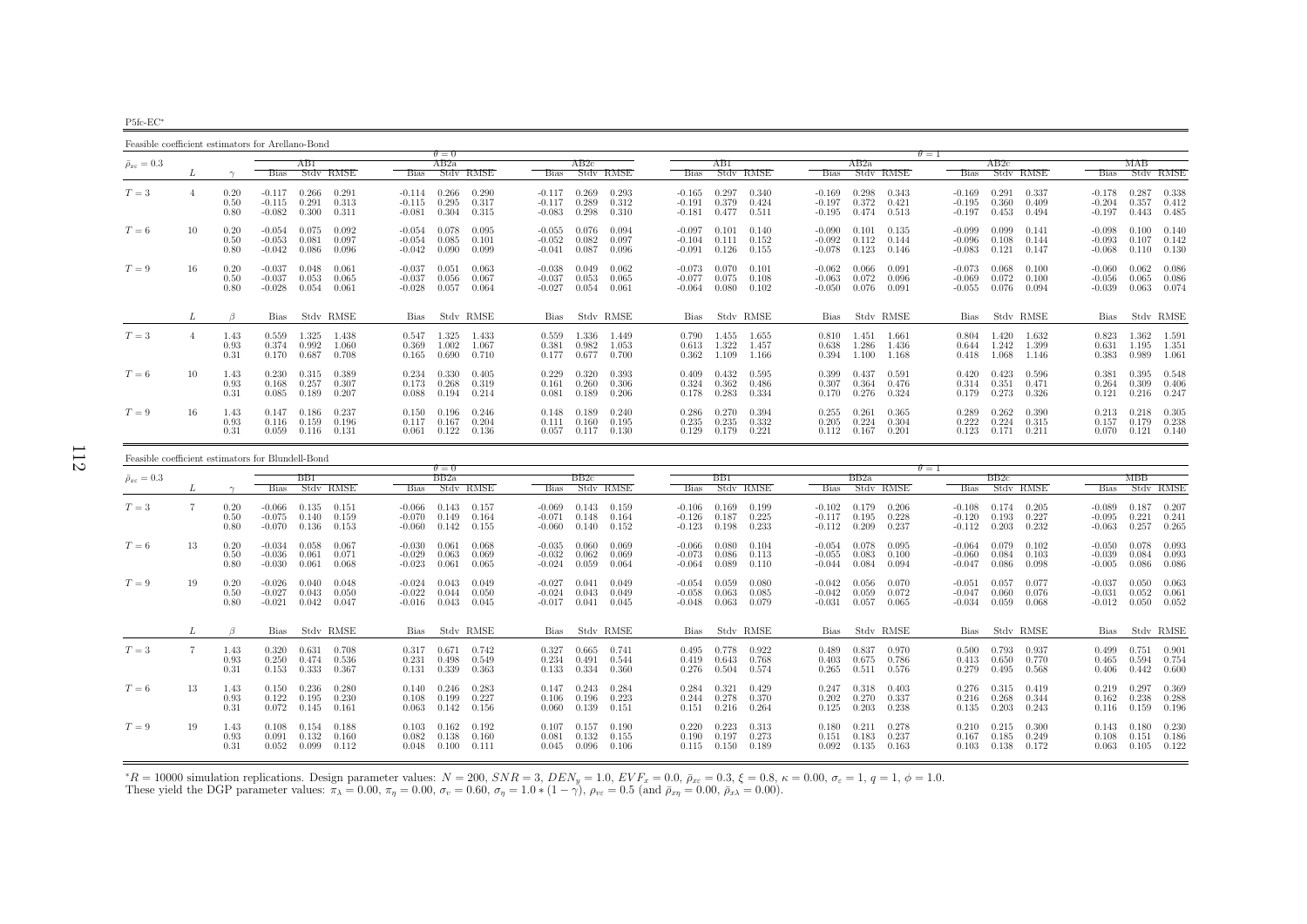P5ft-EC<sup>∗</sup>

| Feasible t-test Arellano-Bond: actual significance level |                |                      |       |                                                                               |                 |                |                                                                                                       |       |                       |                 |       |                                                                               |                 |                |                                                                                         |                         |                                                               |       |
|----------------------------------------------------------|----------------|----------------------|-------|-------------------------------------------------------------------------------|-----------------|----------------|-------------------------------------------------------------------------------------------------------|-------|-----------------------|-----------------|-------|-------------------------------------------------------------------------------|-----------------|----------------|-----------------------------------------------------------------------------------------|-------------------------|---------------------------------------------------------------|-------|
| $\bar{\rho}_{x\varepsilon}=0.3$                          |                |                      |       |                                                                               |                 | $\theta = 0$   |                                                                                                       |       |                       |                 |       |                                                                               |                 | $\theta = 1$   |                                                                                         |                         |                                                               |       |
|                                                          | L              | $\gamma$             |       |                                                                               | AB1 AB1aR AB1cR |                |                                                                                                       |       | AB2a AB2aW AB2c AB2cW |                 |       |                                                                               | AB1 AB1aR AB1cR |                | AB2a AB2aW AB2c AB2cW MAB                                                               |                         |                                                               |       |
| $T=3$                                                    | $\overline{4}$ | 0.20<br>0.50<br>0.80 |       | $0.118$ $0.129$ $0.112$<br>0.135 0.138 0.129<br>$0.126$ $0.128$ $0.124$       |                 |                | $0.134$ $0.134$ $0.115$ $0.116$<br>$0.144$ $0.137$ $0.135$ $0.125$<br>$0.132$ $0.123$ $0.127$ $0.119$ |       |                       |                 |       | $0.252$ $0.155$ $0.118$<br>0.283 0.173 0.140<br>$0.274$ $0.170$ $0.146$       |                 | 0.195          | $0.175$ $0.164$ $0.134$ $0.134$ $0.706$<br>0.175<br>$0.191$ $0.166$                     | 0.168                   | $0.161$ $0.154$ $0.685$<br>0.158 0.632                        |       |
| $T=6$                                                    | 10             | 0.20<br>0.50<br>0.80 |       | $0.154$ $0.161$ $0.137$<br>$0.142$ $0.140$ $0.135$<br>$0.104$ $0.101$ $0.099$ |                 |                | 0.181  0.148  0.145  0.140<br>$0.162$ $0.128$ $0.133$<br>$0.119$ $0.091$ $0.098$                      |       | 0.127<br>0.095        |                 |       | $0.420$ $0.250$ $0.196$<br>$0.404$ $0.231$ $0.204$<br>$0.340$ $0.173$ $0.157$ |                 | 0.289<br>0.220 | $0.316$ $0.203$<br>0.177<br>0.127                                                       | 0.225<br>0.203<br>0.154 | $0.211$ $0.400$<br>$0.187$ $0.343$<br>$0.147$ $0.248$         |       |
| $T=9$                                                    | 16             | 0.20<br>0.50<br>0.80 |       | $0.152$ $0.152$ $0.132$<br>$0.141$ $0.138$ $0.130$<br>$0.103$ $0.102$ $0.097$ |                 | 0.173          | $0.188$ $0.141$ $0.139$ $0.136$<br>$0.124$ $0.129$<br>$0.130$ $0.089$ $0.095$ $0.094$                 |       | 0.124                 |                 |       | $0.453$ $0.258$ $0.218$<br>$0.440$ $0.245$ $0.215$<br>$0.353$ $0.175$ $0.161$ |                 |                | 0.359 0.201<br>$0.327$ $0.177$<br>$0.247$ $0.118$ $0.145$                               | 0.206                   | $0.237$ $0.224$ $0.297$<br>$0.194$ $0.261$<br>$0.140$ $0.181$ |       |
|                                                          | L              | $\beta$              | AB1   | AB1aR AB1cR                                                                   |                 |                |                                                                                                       |       | AB2a AB2aW AB2c AB2cW | AB1 AB1aR AB1cR |       |                                                                               |                 |                | AB2a AB2aW AB2c AB2cW MAB                                                               |                         |                                                               |       |
| $T=3$                                                    | $\overline{4}$ | 1.43<br>0.93<br>0.31 |       | $0.115$ $0.127$ $0.112$<br>$0.130$ $0.141$ $0.129$<br>$0.110$ $0.118$ $0.109$ |                 | 0.121          | $0.130$ $0.131$ $0.115$ $0.112$<br>$0.142$ $0.141$ $0.130$ $0.122$<br>$0.118$ $0.110$ $0.107$         |       |                       |                 |       | $0.253$ $0.154$ $0.114$<br>$0.274$ $0.173$ $0.135$<br>$0.259$ $0.154$ $0.130$ |                 | 0.176          | 0.175 0.167 0.132 0.128 0.788<br>$0.196$ $0.183$ $0.155$<br>0.159                       | 0.148                   | $0.147$ 0.758<br>0.139 0.701                                  |       |
| $T=6$                                                    | 10             | 1.43<br>0.93<br>0.31 | 0.141 | $0.165$ $0.166$ $0.157$<br>0.141<br>$0.093$ $0.096$ $0.089$                   | 0.138           | 0.166          | $0.191$ $0.153$ $0.163$ $0.155$<br>0.134<br>0.114 0.096 0.090                                         | 0.136 | 0.131<br>0.089        |                 |       | $0.429$ $0.255$ $0.217$<br>$0.413$ $0.234$ $0.207$<br>0.319 0.154 0.136       |                 | 0.305          | 0.336 0.219<br>0.195<br>$0.213$ $0.138$                                                 | 0.243<br>0.218<br>0.149 | $0.227$ $0.445$<br>$0.202 \quad 0.409$<br>$0.140 \quad 0.308$ |       |
| $T=9$                                                    | 16             | 1.43<br>0.93<br>0.31 | 0.142 | 0.156 0.158 0.148<br>$0.141$ $0.139$<br>$0.096$ $0.098$ $0.096$               |                 |                | $0.193$ $0.144$ $0.151$ $0.145$<br>$0.179$ $0.132$ $0.137$ $0.132$<br>$0.126$ $0.097$ $0.094$ $0.093$ |       |                       |                 |       | 0.463 0.270 0.238<br>$0.443$ $0.244$ $0.226$<br>0.348 0.161 0.147             |                 |                | 0.375 0.215 0.262 0.248 0.324<br>0.350 0.193<br>$0.249$ $0.129$ $0.149$ $0.145$ $0.226$ | 0.226                   | 0.214                                                         | 0.302 |
| Feasible t-test Blundell-Bond: actual significance level |                |                      |       |                                                                               |                 | $\theta = 0$   |                                                                                                       |       |                       |                 |       |                                                                               |                 | $\theta = 1$   |                                                                                         |                         |                                                               |       |
| $\bar{\rho}_{x\varepsilon} = 0.3$                        | L              | $\gamma$             |       |                                                                               | BB1 BB1aR BB1cR |                |                                                                                                       |       | BB2a BB2aW BB2c BB2cW |                 |       | BB1 BB1aR BB1cR                                                               |                 |                | BB2a BB2aW BB2c BB2cW MBB                                                               |                         |                                                               |       |
| $T=3$                                                    | $\overline{7}$ | 0.20<br>0.50<br>0.80 |       | $0.100$ $0.101$ $0.083$<br>$0.116$ $0.112$ $0.100$<br>$0.104$ $0.098$ $0.091$ |                 |                | $0.126$ $0.112$ $0.109$ $0.097$<br>$0.127$ $0.104$ $0.113$<br>$0.103$ $0.079$ $0.089$                 |       | 0.093<br>0.070        |                 |       | $0.263$ $0.149$ $0.113$<br>$0.301$ $0.166$ $0.142$<br>$0.297$ $0.145$ $0.135$ |                 |                | 0.198 0.147 0.146 0.129 0.640<br>$0.210 \quad 0.150$<br>0.188 0.127                     | 0.165                   | $0.134$ $0.624$<br>$0.147$ $0.111$ $0.608$                    |       |
| $T=6$                                                    | 13             | 0.20<br>0.50<br>0.80 |       | $0.111$ $0.115$ $0.086$<br>$0.113$ $0.111$ $0.098$<br>$0.094$ $0.092$ $0.083$ |                 | 0.096          | $0.130$ $0.098$ $0.099$ $0.089$<br>$0.116$ $0.087$ $0.092$<br>0.073 0.074                             |       | 0.086<br>0.069        |                 |       | $0.359$ $0.195$ $0.140$<br>$0.367$ $0.193$ $0.163$<br>$0.332$ $0.153$ $0.130$ |                 | 0.236<br>0.185 | $0.247$ $0.141$ $0.159$<br>0.129<br>0.098                                               | 0.149<br>0.109          | $0.143$ $0.265$<br>$0.130 \quad 0.240$<br>$0.098$ $0.210$     |       |
| $T=9$                                                    | 19             | 0.20<br>0.50<br>0.80 | 0.115 | $0.115$ $0.118$ $0.095$<br>0.115<br>$0.095$ $0.093$ $0.085$                   | 0.101           | 0.145<br>0.132 | $0.100 \quad 0.102$<br>0.091 0.092<br>$0.105$ $0.070$ $0.075$ $0.071$                                 |       | 0.095<br>0.088        |                 | 0.405 | $0.399$ $0.215$ $0.165$<br>$0.209$ $0.176$<br>$0.339$ $0.155$ $0.138$         |                 | 0.279          | $0.294$ 0.149<br>0.135<br>$0.216$ 0.098                                                 | 0.169<br>0.152<br>0.102 | $0.157$ $0.206$<br>$0.140 \quad 0.189$<br>$0.096$ 0.138       |       |
|                                                          | L              | $\beta$              | BB1   | BB1aR BB1cR                                                                   |                 |                |                                                                                                       |       | BB2a BB2aW BB2c BB2cW | BB1 BB1aR BB1cR |       |                                                                               |                 |                | BB2a BB2aW BB2c BB2cW MBB                                                               |                         |                                                               |       |
| $T=3$                                                    | 7              | 1.43<br>0.93<br>0.31 |       | $0.097$ $0.095$ $0.086$<br>$0.111$ $0.118$ $0.109$<br>$0.101$ $0.111$ $0.098$ |                 | 0.126          | $0.122$ $0.101$ $0.110$ $0.093$<br>$0.102$ $0.115$ $0.096$<br>$0.111$ $0.089$ $0.092$                 |       | 0.080                 |                 |       | $0.265$ $0.151$ $0.130$<br>$0.304$ $0.180$ $0.164$<br>$0.288$ $0.158$ $0.151$ |                 | 0.223<br>0.195 | $0.205$ $0.152$ $0.162$ $0.136$ $0.709$<br>0.160<br>$0.140$ $0.163$                     | 0.185                   | 0.155 0.712<br>0.139 0.765                                    |       |
| $T=6$                                                    | 13             | 1.43<br>0.93<br>0.31 | 0.118 | $0.123$ $0.128$ $0.112$<br>0.120<br>$0.089$ $0.094$ $0.085$                   | 0.115           | 0.131          | $0.142$ $0.109$ $0.117$ $0.106$<br>0.100<br>$0.107$ $0.085$ $0.079$ $0.079$                           | 0.108 | 0.103                 |                 |       | $0.381$ $0.215$ $0.179$<br>$0.387$ $0.213$<br>0.330 0.165 0.146               | 0.192           | 0.266<br>0.226 | $0.280$ $0.165$ $0.194$ $0.168$ $0.330$<br>0.157<br>0.135                               | 0.185<br>0.146          | 0.168<br>0.139 0.312                                          | 0.319 |
| $T=9$                                                    | 19             | 1.43<br>0.93<br>0.31 |       | $0.127$ $0.127$ $0.117$<br>$0.124$ $0.126$ $0.121$<br>$0.095$ $0.097$ $0.094$ |                 | 0.158          | $0.113$ $0.121$ $0.115$<br>$0.146$ $0.107$ $0.112$ $0.109$<br>$0.127$ $0.094$ $0.086$ $0.085$         |       |                       |                 |       | $0.423$ $0.239$ $0.203$<br>$0.425$ 0.228<br>$0.355$ $0.167$ $0.153$           | 0.211           |                | 0.323 0.173<br>$0.318$ $0.166$<br>$0.262$ $0.135$                                       | 0.206<br>0.196<br>0.150 | $0.192$ $0.252$<br>$0.186$ $0.246$<br>$0.145$ $0.223$         |       |

 ${}^{*}R = 10000$  simulation replications. Design parameter values:  $N = 200$ ,  $SNR = 3$ ,  $DEN_y = 1.0$ ,  $EVF_x = 0.0$ ,  $E_{xz} = 0.3$ ,  $\xi = 0.8$ ,  $\kappa = 0.00$ ,<br> $\sigma_x = 1$ ,  $q = 1$ ,  $\phi = 1.0$ . These yield the DGP parameter values:  $\pi_{\lambda} =$ 

P5fJ-EC<sup>∗</sup>

|                                 |                |           |                |                      | Feasible Sargan-Hansen test: rejection probability |                         |                         |                         |                                           |                         |                         |                         |
|---------------------------------|----------------|-----------|----------------|----------------------|----------------------------------------------------|-------------------------|-------------------------|-------------------------|-------------------------------------------|-------------------------|-------------------------|-------------------------|
|                                 |                | df        |                |                      |                                                    |                         | $\theta = 0$            |                         |                                           |                         |                         |                         |
| $\bar{\rho}_{x\varepsilon}=0.3$ | AВ             | <b>BB</b> | Inc            | $\sim$               | $JAB_a^{(2,1)}JBB_a^{(2,1)}JES_a^{(2,1)}$          |                         |                         |                         | $JAB_c^{(2,1)}JBB_c^{(2,1)}JES_c^{(2,1)}$ |                         | JMAB JMBB JESM          |                         |
| $T=3$                           | $\overline{2}$ | 4         | $\overline{2}$ | 0.20<br>0.50<br>0.80 | 0.047<br>0.046<br>0.060<br>0.055<br>0.074<br>0.063 | 0.060<br>0.059<br>0.059 | 0.044<br>0.054<br>0.071 | 0.041<br>0.048<br>0.057 | 0.056<br>0.055<br>0.051                   | 0.316<br>0.319<br>0.305 | 0.247<br>0.315<br>0.435 | 0.235<br>0.296<br>0.411 |
| $T=6$                           | 8              | 10        | $\overline{2}$ | 0.20<br>0.50<br>0.80 | 0.069<br>0.065<br>0.071<br>0.064<br>0.065<br>0.061 | 0.058<br>0.058<br>0.054 | 0.057<br>0.061<br>0.053 | 0.054<br>0.054<br>0.053 | 0.053<br>0.048<br>0.050                   | 0.065<br>0.065<br>0.057 | 0.295<br>0.308<br>0.351 | 0.368<br>0.383<br>0.430 |
| $T=9$                           | 14             | 16        | $\overline{2}$ | 0.20<br>0.50<br>0.80 | 0.065<br>0.060<br>0.065<br>0.059<br>0.054<br>0.053 | 0.053<br>0.056<br>0.054 | 0.052<br>0.050<br>0.045 | 0.051<br>0.050<br>0.046 | 0.048<br>0.051<br>0.051                   | 0.059<br>0.052<br>0.046 | 0.302<br>0.308<br>0.316 | 0.400<br>0.405<br>0.413 |
|                                 |                | df        |                |                      |                                                    |                         | $\theta=1$              |                         |                                           |                         |                         |                         |
| $\bar{\rho}_{x\varepsilon}=0.3$ | AВ             | <b>BB</b> | Inc            | $\gamma$             | $JAB_a^{(2,1)}JBB_a^{(2,1)}JES_a^{(2,1)}$          |                         |                         |                         | $JAB_c^{(2,1)}JBB_c^{(2,1)}JES_c^{(2,1)}$ |                         | JMAB JMBB JESM          |                         |
| $T=3$                           | $\overline{2}$ | 4         | $\overline{2}$ | 0.20<br>0.50<br>0.80 | 0.036<br>0.042<br>0.044<br>0.050<br>0.067<br>0.057 | 0.068<br>0.074<br>0.069 | 0.032<br>0.038<br>0.061 | 0.045<br>0.055<br>0.064 | 0.072<br>0.077<br>0.074                   | 0.339<br>0.344<br>0.345 | 0.455<br>0.510<br>0.585 | 0.422<br>0.479<br>0.549 |
| $T=6$                           | 8              | 10        | $\overline{2}$ | 0.20<br>0.50<br>0.80 | 0.065<br>0.064<br>0.071<br>0.066<br>0.060<br>0.058 | 0.072<br>0.067<br>0.064 | 0.056<br>0.066<br>0.063 | 0.057<br>0.063<br>0.062 | 0.074<br>0.070<br>0.065                   | 0.090<br>0.088<br>0.071 | 0.649<br>0.663<br>0.675 | 0.691<br>0.704<br>0.717 |
| $T=9$                           | 14             | 16        | $\overline{2}$ | 0.20<br>0.50<br>0.80 | 0.063<br>0.058<br>0.063<br>0.056<br>0.053<br>0.048 | 0.063<br>0.066<br>0.061 | 0.053<br>0.060<br>0.053 | 0.058<br>0.062<br>0.056 | 0.072<br>0.072<br>0.066                   | 0.065<br>0.060<br>0.051 | 0.701<br>0.707<br>0.711 | 0.748<br>0.750<br>0.754 |

\*R = 10000 simulation replications. Design parameter values:  $N = 200$ ,  $SNR = 3$ ,  $DEN_y = 1.0$ ,  $EVF_x = 0.0$ ,  $\bar{\rho}_{xe} = 0.3$ ,  $\xi = 0.8$ ,  $\kappa = 0.00$ ,  $\sigma_e = 1$ ,  $q = 1$ ,  $\phi = 1.0$ . These yield the DGP parameter values:  $\pi_{\lambda} = 0.$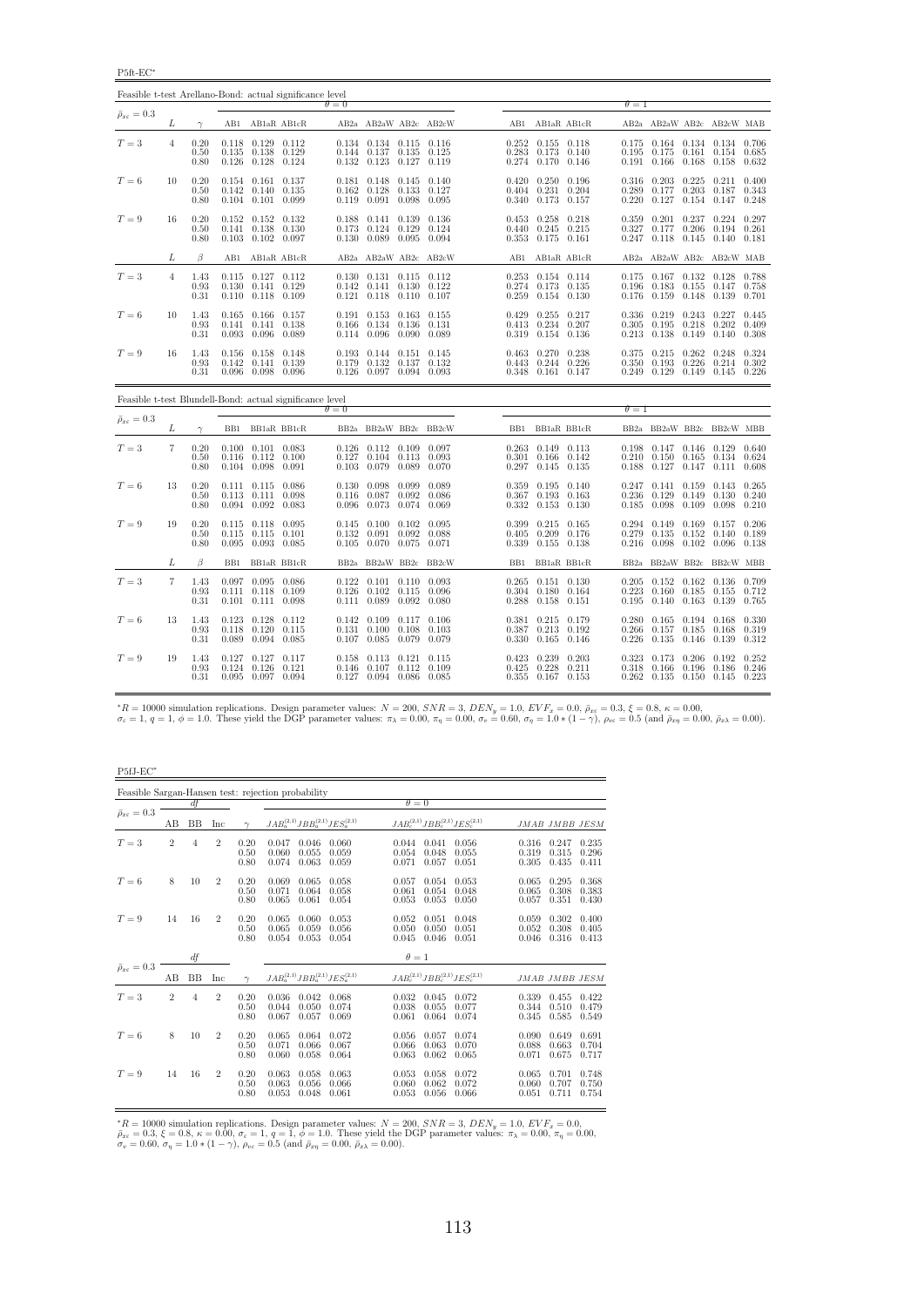P5fJ-EC<sup>∗</sup> : additional findings

|                                 |                |                |                |                                                     | Feasible Sargan-Hansen test: rejection probability                              |                                                                                                             |                                                                                |
|---------------------------------|----------------|----------------|----------------|-----------------------------------------------------|---------------------------------------------------------------------------------|-------------------------------------------------------------------------------------------------------------|--------------------------------------------------------------------------------|
| $\bar{\rho}_{x\varepsilon}=0.3$ |                | df             |                |                                                     |                                                                                 | $\theta = 0$                                                                                                |                                                                                |
|                                 | AВ             | BB             | Inc            | $\gamma$                                            | $JAB^{(1,0)}JBB^{(1,0)}_{a}JES^{(1,0)}$                                         | $JAB^{(1,1)}_aJBB^{(1,1)}_aJES^{(1,1)}_a$                                                                   | $JAB_c^{(1,1)}JBB_c^{(1,1)}JES_c^{(1,1)}$                                      |
| $T=3$                           | $\sqrt{2}$     | $\overline{4}$ | $\overline{2}$ | 0.20<br>0.50<br>0.80                                | 0.046<br>$0.049$ 0.063<br>0.063<br>0.058<br>0.057<br>0.072<br>0.068<br>0.063    | 0.050<br>0.053<br>0.068<br>0.064<br>0.064<br>0.070<br>0.077<br>0.076<br>0.075                               | $0.045$ 0.043<br>0.059<br>0.055<br>0.052<br>0.059<br>0.073<br>0.062<br>0.055   |
| $T=6$                           | 8              | 10             | $\overline{2}$ | 0.20<br>0.50<br>0.80                                | 0.066<br>0.057<br>0.069<br>0.073<br>0.071<br>0.060<br>0.068<br>0.071<br>0.071   | 0.076<br>0.073<br>0.063<br>0.077<br>0.070<br>0.076<br>0.070<br>0.075<br>0.078                               | 0.057<br>0.054<br>0.053<br>0.061<br>0.056<br>0.053<br>0.054<br>0.058<br>0.064  |
| $T=9$                           | 14             | 16             | $\overline{2}$ | 0.20<br>0.50<br>0.80                                | 0.066<br>0.065<br>0.052<br>0.062<br>0.066<br>0.065<br>0.059<br>0.065<br>0.072   | 0.070<br>0.070<br>0.060<br>0.070<br>0.070<br>0.069<br>0.060<br>0.068<br>0.078                               | 0.051<br>0.048<br>0.052<br>0.050<br>0.057<br>0.051<br>$0.045$ $0.051$<br>0.064 |
|                                 |                | df             |                |                                                     |                                                                                 | $\theta = 1$                                                                                                |                                                                                |
| $\bar{\rho}_{x\varepsilon}=0.3$ | AB             | BB             | Inc            | $\gamma$                                            | $JAB^{\left( 1,0\right) }JBB_{a}^{\left( 1,0\right) }JES^{\left( 1,0\right) }$  | $JAB_a^{(1,1)}JBB_a^{(1,1)}JES_a^{(1,1)}$                                                                   | $JAB_c^{(1,1)}JBB_c^{(1,1)}JES_c^{(1,1)}$                                      |
| $T=3$                           | $\,2\,$        | $\overline{4}$ | $\overline{2}$ | 0.20<br>0.50<br>0.80                                | 0.121<br>$0.219$ $0.217$<br>$0.264$ $0.247$<br>0.144<br>0.305<br>0.270<br>0.179 | 0.049<br>0.063<br>0.090<br>0.098<br>0.062<br>0.076<br>0.085<br>0.092<br>0.100                               | 0.039<br>0.053<br>0.080<br>0.047<br>0.066<br>0.086<br>0.072<br>0.079<br>0.089  |
| $T=6$                           | 8              | 10             | $\overline{2}$ | 0.20<br>0.50<br>0.80                                | 0.492<br>0.548<br>0.247<br>0.521<br>0.584<br>0.270<br>0.533<br>0.613<br>0.298   | 0.099<br>0.106<br>0.095<br>0.106<br>0.116<br>0.100<br>0.095<br>0.112<br>0.107                               | 0.064<br>0.081<br>0.063<br>0.073<br>0.074<br>0.082<br>0.070<br>0.078<br>0.083  |
| $T=9$                           | 14             | 16             | $\overline{2}$ | 0.20<br>0.50<br>0.80                                | 0.718<br>0.234<br>0.689<br>0.270<br>0.700<br>0.741<br>0.315<br>0.710 0.762      | 0.103<br>0.101<br>0.085<br>0.101<br>0.108<br>0.100<br>0.088<br>0.099<br>0.114                               | 0.062<br>0.057<br>0.077<br>0.068<br>0.072<br>0.086<br>0.061<br>0.069<br>0.088  |
|                                 |                |                |                |                                                     | Feasible Sargan-Hansen test: rejection probability<br>$\theta = 0$              |                                                                                                             |                                                                                |
| $\bar{\rho}_{x\varepsilon}=0.3$ | AВ             | df<br>BB       | Inc            | $\gamma$                                            | $JAB_a^{(2,2)}JBB_a^{(2,2)}JES_a^{(2,2)}$                                       | $JAB_c^{(2,2)}JBB_c^{(2,2)}JES_c^{(2,2)}$                                                                   |                                                                                |
| $T=3$                           | $\sqrt{2}$     | $\overline{4}$ | $\overline{2}$ | 0.20<br>0.50<br>0.80                                | $0.046$ $0.043$ $0.058$<br>0.057<br>0.050<br>0.060<br>0.073<br>0.056<br>0.057   | 0.044<br>0.039 0.053<br>0.053<br>0.044<br>0.053<br>0.072<br>0.051<br>0.046                                  |                                                                                |
| $T=6$                           | 8              | 10             | $\overline{2}$ | $0.20\,$<br>0.50<br>0.80                            | 0.071<br>0.061<br>0.056<br>0.054<br>0.073<br>0.062<br>0.066<br>0.051<br>0.057   | 0.057<br>0.053<br>0.053<br>0.059<br>0.051<br>0.047<br>0.053<br>0.047<br>0.050                               |                                                                                |
| $T=9$                           | 14             | 16             | $\overline{2}$ | $\begin{array}{c} 0.20 \\ 0.50 \end{array}$<br>0.80 | 0.065<br>0.059<br>0.051<br>0.057<br>0.051<br>0.066<br>0.051<br>0.052<br>0.055   | $\begin{array}{c} 0.052 \\ 0.049 \end{array}$<br>0.051<br>0.048<br>0.047<br>0.049<br>$0.044$ 0.043<br>0.049 |                                                                                |
| $\bar{\rho}_{x\varepsilon}=0.3$ |                | df             |                |                                                     | $\theta = 1$                                                                    |                                                                                                             |                                                                                |
|                                 | AB             | ΒB             | Inc            | $\gamma$                                            | $JAB_a^{(2,2)}JBB_a^{(2,2)}JES_a^{(2,2)}$                                       | $JAB_c^{(2,2)}JBB_c^{(2,2)}JES_c^{(2,2)}$                                                                   |                                                                                |
| $T=3$                           | $\overline{2}$ | $\overline{4}$ | $\overline{2}$ | 0.20<br>0.50<br>0.80                                | 0.037<br>$0.040$ $0.065$<br>0.069<br>0.048<br>0.045<br>0.071<br>0.055<br>0.066  | $0.043$ 0.067<br>0.034<br>0.042<br>0.047<br>0.071<br>0.067<br>0.056<br>0.066                                |                                                                                |
| $T=6$                           | 8              | 10             | $\overline{2}$ | 0.20<br>0.50<br>0.80                                | 0.065<br>0.061<br>0.071<br>0.061<br>0.066<br>0.068<br>0.059<br>0.053<br>0.059   | 0.054<br>0.055<br>0.074<br>0.061<br>0.055<br>0.065<br>0.061<br>0.053<br>0.059                               |                                                                                |
| $T=9$                           | 14             | 16             | $\overline{2}$ | 0.20<br>0.50<br>0.80                                | 0.063<br>0.054<br>0.061<br>0.058<br>0.052<br>0.063<br>0.060<br>0.051<br>0.045   | 0.055<br>0.054<br>0.065<br>0.056<br>0.053<br>0.066<br>0.049<br>0.047<br>0.061                               |                                                                                |

 ${}^*R = 10000$  simulation replications. Design parameter values:  $N = 200$ ,  $SNR = 3$ ,  $DEN_y = 1.0$ ,  $EVF_x = 0.0$ ,  $\bar{\rho}_{xe} = 0.3$ ,  $\xi = 0.8$ ,  $\kappa = 0.00$ ,  $\sigma_e = 1$ ,  $q = 1$ ,  $\phi = 1.0$ . These yield the DGP parameter values:  $\pi_{\lambda} =$ 

P5-EC<sup>∗</sup>

| Standard errors of error components $\eta_i$ and $\varepsilon_{it}$ |    |                                                        |            |                         |                         |                         |              |                                                                                      |       |                         |                               |                         |                         |                |                                                                                                                   |                                   |       |
|---------------------------------------------------------------------|----|--------------------------------------------------------|------------|-------------------------|-------------------------|-------------------------|--------------|--------------------------------------------------------------------------------------|-------|-------------------------|-------------------------------|-------------------------|-------------------------|----------------|-------------------------------------------------------------------------------------------------------------------|-----------------------------------|-------|
|                                                                     |    |                                                        |            |                         |                         |                         | $\theta = 0$ |                                                                                      |       |                         |                               |                         |                         | $\theta = 1$   |                                                                                                                   |                                   |       |
| $\bar{\rho}_{x\varepsilon}=0.3$                                     |    |                                                        |            |                         | Bias $\hat{\sigma}_n$   |                         |              | Bias $\hat{\sigma}_s$                                                                |       |                         | Bias $\hat{\sigma}_n$         |                         |                         |                |                                                                                                                   | Bias $\hat{\sigma}_{\varepsilon}$ |       |
|                                                                     | L  |                                                        | $\sigma_n$ | AB1                     | AB2a                    | AB2c                    | AB1          | AB2a                                                                                 | AB2c  | AB1                     | AB2a                          | AB2c                    | MAB                     | AB1            | AB2a                                                                                                              | AB2c                              | MAB   |
| $T=3$                                                               | 4  | $0.20\ 0.80$<br>$0.50 \quad 0.50$<br>$0.80 \quad 0.20$ |            | 0.313<br>0.282<br>0.447 | 0.309<br>0.284<br>0.452 | 0.314<br>0.281<br>0.446 | 0.029        | 0.031<br>$-0.008$ $-0.005$ $-0.010$<br>$-0.017 - 0.015 - 0.019$                      | 0.031 | 0.436<br>0.482<br>0.782 | 0.435<br>0.478<br>0.779       | 0.432<br>0.471<br>0.771 | 0.433<br>0.480<br>0.782 | 0.048<br>0.013 | 0.045<br>$-0.004$ $-0.012$ $-0.023$ $-0.019$                                                                      | 0.038<br>$0.008 - 0.001 - 0.000$  | 0.035 |
| $T=6$                                                               | 10 | $0.20\ 0.80$<br>$0.50 \quad 0.50$<br>$0.80 \quad 0.20$ |            | 0.070<br>0.076<br>0.101 | 0.072<br>0.077<br>0.102 | 0.072<br>0.074<br>0.099 |              | $-0.047 - 0.046 - 0.047$<br>$-0.043 - 0.043 - 0.041$<br>$-0.028$ $-0.028$ $-0.027$   |       | 0.133<br>0.154<br>0.223 | 0.125<br>0.136<br>0.194 0.204 | 0.135<br>0.141          | 0.126<br>0.130<br>0.163 |                | $-0.071$ $-0.066$ $-0.073$ $-0.072$<br>$-0.074$ $-0.067$ $-0.071$ $-0.067$<br>$-0.057 - 0.050 - 0.055 - 0.043$    |                                   |       |
| $T = 9$                                                             | 16 | $0.20\ 0.80$<br>$0.50 \quad 0.50$<br>$0.80\ 0.20$      |            | 0.042<br>0.047<br>0.052 | 0.042<br>0.047<br>0.050 | 0.043<br>0.047<br>0.050 |              | $-0.035 - 0.035 - 0.036$<br>$-0.032 - 0.032 - 0.031$<br>$-0.020 - 0.020 - 0.019$     |       | 0.086<br>0.101<br>0.130 | 0.073<br>0.082<br>0.100       | 0.086<br>0.090<br>0.111 | 0.067<br>0.071<br>0.073 |                | $-0.061$ $-0.055$ $-0.063$ $-0.051$<br>$-0.060$ $-0.052$ $-0.056$ $-0.045$<br>$-0.043$ $-0.035$ $-0.040$ $-0.026$ |                                   |       |
|                                                                     | L  |                                                        | $\sigma_n$ | B <sub>B1</sub>         | BB <sub>2</sub> a       | BB2c                    | BB1          | BB <sub>2a</sub>                                                                     | BB2c  | BB1                     | BB <sub>2a</sub>              | BB <sub>2c</sub>        | <b>MBB</b>              | BB1            | BB <sub>2a</sub>                                                                                                  | BB <sub>2c</sub>                  | MBB   |
| $T=3$                                                               | 7  | $0.20\ 0.80$<br>$0.50 \quad 0.50$<br>$0.80\ 0.20$      |            | 0.135<br>0.137<br>0.199 | 0.139<br>0.131<br>0.181 | 0.142<br>0.131<br>0.178 |              | $-0.040 - 0.033 - 0.036$<br>$-0.055 - 0.047 - 0.048$<br>$-0.051 - 0.041 - 0.042$     |       | 0.213<br>0.239<br>0.349 | 0.215<br>0.223<br>0.324       | 0.214<br>0.224<br>0.319 | 0.175<br>0.194<br>0.360 |                | $-0.057 - 0.044 - 0.054 - 0.047$<br>$-0.078$ $-0.066$ $-0.072$ $-0.066$<br>$-0.078$ $-0.068$ $-0.072$ $-0.059$    |                                   |       |
| $T=6$                                                               | 13 | $0.20\ 0.80$<br>$0.50 \quad 0.50$<br>$0.80\ 0.20$      |            | 0.043<br>0.049<br>0.061 | 0.039<br>0.040<br>0.043 | 0.044<br>0.044<br>0.047 |              | $-0.034$ $-0.031$ $-0.034$<br>$-0.033 - 0.028 - 0.029$<br>$-0.025 - 0.020 - 0.020$   |       | 0.086<br>0.103<br>0.139 | 0.070<br>0.076<br>0.093       | 0.082<br>0.084<br>0.101 | 0.063<br>0.050<br>0.004 |                | $-0.061$ $-0.051$ $-0.060$ $-0.047$<br>$-0.063$ $-0.050$ $-0.055$ $-0.039$<br>$-0.050 - 0.038 - 0.042 - 0.020$    |                                   |       |
| $T=9$                                                               | 19 | $0.20\ 0.80$<br>$0.50 \quad 0.50$<br>$0.80\ 0.20$      |            | 0.029<br>0.033<br>0.035 | 0.026<br>0.027<br>0.022 | 0.030<br>0.030<br>0.026 |              | $-0.027$ $-0.025$ $-0.027$<br>$-0.025 - 0.022 - 0.023$<br>$-0.018$ $-0.015$ $-0.015$ |       | 0.062<br>0.074<br>0.090 | 0.048<br>0.052<br>0.052       | 0.058<br>0.058<br>0.057 | 0.041<br>0.038<br>0.006 |                | $-0.051 - 0.042 - 0.050 - 0.036$<br>$-0.051$ $-0.040$ $-0.044$ $-0.030$<br>$-0.038 - 0.028 - 0.031 - 0.016$       |                                   |       |

 ${}^*R = 10000$  simulation replications. Design parameter values:  $N = 200$ ,  $SNR = 3$ ,  $DEN_y = 1.0$ ,  $EVF_x = 0.0$ ,  $\bar{\rho}_{x\bar{x}} = 0.3$ ,  $\xi = 0.8$ ,  $\kappa = 0.00$ ,<br>  $\sigma_{\varepsilon} = 1$ ,  $q = 1$ ,  $\phi = 1.0$ . These yield the DGP parameter values: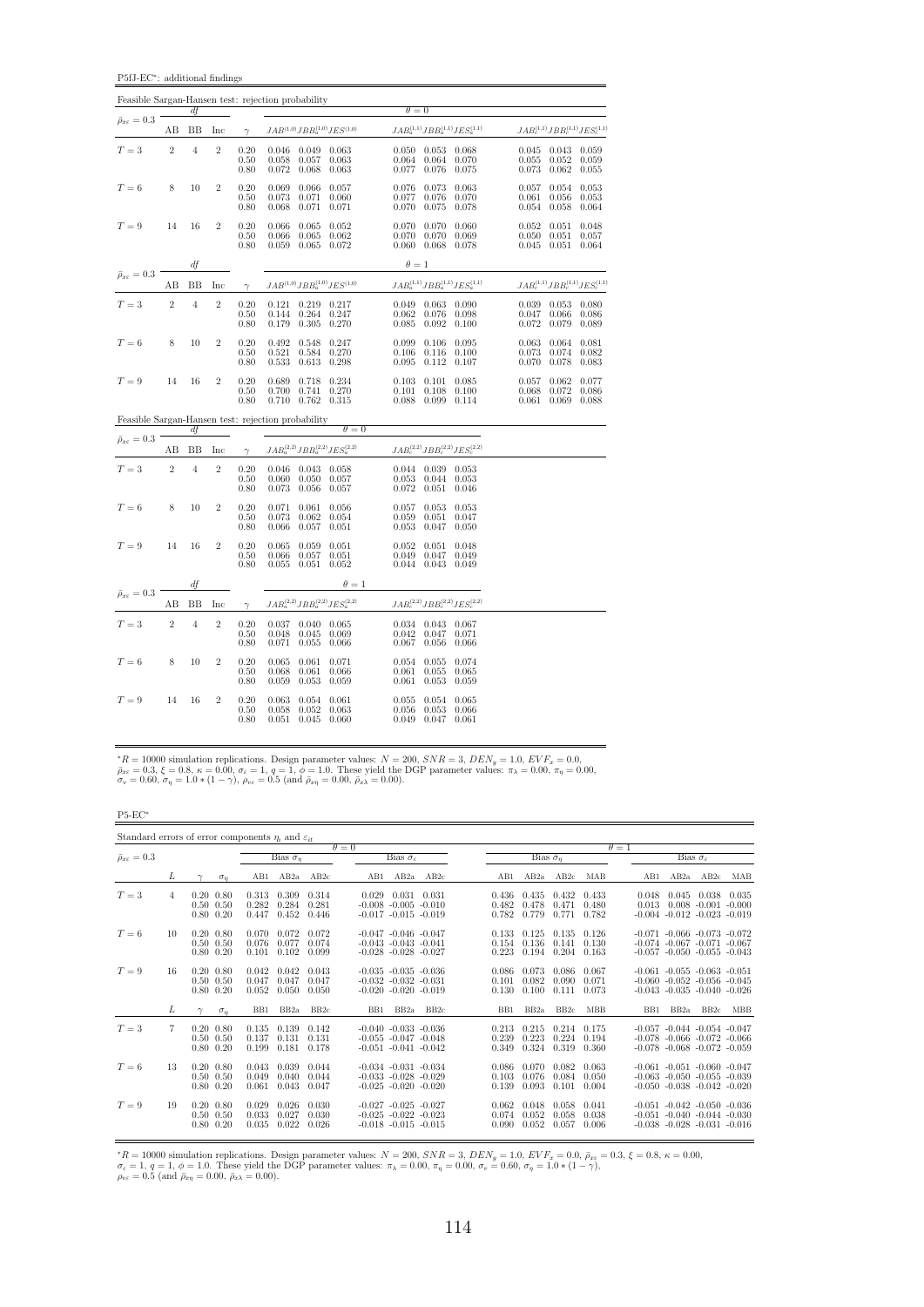| W,<br>511- |  |
|------------|--|

| Unfeasible coefficient estimators                    |    |           |                |                      |                                  |                         |                         |                                  |                                 |                                                     |                                  |                                    |                         |                         |                                        |                                         |                         |                      |                                  |                                       |                         |                         |                                  |                                        |                                    |
|------------------------------------------------------|----|-----------|----------------|----------------------|----------------------------------|-------------------------|-------------------------|----------------------------------|---------------------------------|-----------------------------------------------------|----------------------------------|------------------------------------|-------------------------|-------------------------|----------------------------------------|-----------------------------------------|-------------------------|----------------------|----------------------------------|---------------------------------------|-------------------------|-------------------------|----------------------------------|----------------------------------------|------------------------------------|
| $\bar{\rho}_{x\varepsilon}=0.3$                      |    | L         |                |                      |                                  | ABu                     |                         | $\theta = 0$                     | BBu                             |                                                     |                                  | ABu                                |                         |                         |                                        | <b>BBu</b>                              |                         | $\theta = 1$         |                                  | MABu                                  |                         |                         |                                  | MBBu                                   |                                    |
|                                                      | AВ | BB        |                | $\gamma$             | Bias                             |                         | Stdy RMSE               | Bias                             |                                 | Stdy RMSE                                           | Bias                             |                                    | Stdy RMSE               |                         | Bias                                   |                                         | Stdy RMSE               |                      | Bias                             |                                       | Stdy RMSE               |                         | Bias                             |                                        | Stdy RMSE                          |
| $T=3$                                                | 8  | 13        |                | 0.20<br>0.50<br>0.80 | $-0.235$<br>$-0.301$<br>$-0.427$ | 0.040<br>0.052<br>0.086 | 0.239<br>0.305<br>0.435 | $-0.220$<br>$-0.264$<br>$-0.313$ | 0.037<br>0.046<br>0.067         | 0.223<br>0.268<br>0.320                             | $-0.234$<br>$-0.299$<br>$-0.431$ | 0.057<br>0.074<br>0.124            | 0.241<br>0.308<br>0.448 |                         | $-0.221$<br>$-0.263$<br>$-0.305$       | 0.052<br>0.063<br>0.090                 | 0.227<br>0.271<br>0.318 |                      | $-0.245$<br>$-0.319$<br>$-0.460$ | 0.044<br>0.058<br>0.094               | 0.248<br>0.324<br>0.470 |                         | $-0.229$<br>$-0.272$<br>$-0.311$ | 0.041<br>0.052<br>0.075                | 0.232<br>0.277<br>0.320            |
| $T=6$                                                | 35 | 46        |                | 0.20<br>0.50<br>0.80 | $-0.243$<br>$-0.285$<br>$-0.368$ | 0.022<br>0.028<br>0.047 | 0.244<br>0.287<br>0.371 | $-0.225$<br>$-0.244$<br>$-0.238$ | 0.020<br>0.025<br>0.038         | 0.226<br>0.245<br>0.241                             | $-0.240$<br>$-0.281$<br>-0.366   | 0.032<br>0.040<br>0.066            | 0.242<br>0.283<br>0.372 |                         | $-0.220$<br>$-0.234$<br>$-0.224$       | 0.029<br>0.035<br>0.048                 | 0.222<br>0.237<br>0.229 |                      | $-0.250$<br>$-0.303$<br>-0.406   | 0.023<br>0.030<br>0.051               | 0.251<br>0.304<br>0.409 |                         | $-0.240$<br>$-0.264$<br>$-0.242$ | 0.022<br>0.027<br>0.042                | 0.241<br>0.265<br>0.246            |
| $T=9$                                                | 80 | 97        |                | 0.20<br>0.50<br>0.80 | $-0.240$<br>$-0.269$<br>$-0.315$ | 0.017<br>0.021<br>0.035 | 0.241<br>0.270<br>0.317 | $-0.225$<br>$-0.233$<br>$-0.204$ | 0.016<br>0.019                  | 0.225<br>0.234<br>$0.027$ 0.206                     | $-0.239$<br>$-0.265$             | 0.024<br>0.029<br>$-0.312$ $0.047$ | 0.240<br>0.267<br>0.315 |                         | $-0.218$<br>$-0.221$<br>$-0.188$ 0.034 | 0.022<br>0.026                          | 0.219<br>0.223<br>0.191 |                      | $-0.245$<br>$-0.283$<br>$-0.350$ | 0.017<br>0.022<br>0.039               | 0.246<br>0.283<br>0.352 |                         | $-0.238$<br>$-0.256$<br>$-0.213$ | 0.017<br>0.020                         | 0.239<br>0.256<br>$0.030 \t 0.215$ |
|                                                      | AВ | BB        |                | $\beta$              | Bias                             |                         | Stdy RMSE               | Bias                             |                                 | Stdy RMSE                                           | Bias                             |                                    | Stdy RMSE               |                         | Bias                                   |                                         | Stdy RMSE               |                      | Bias                             |                                       | Stdy RMSE               |                         | Bias                             |                                        | Stdv RMSE                          |
| $T=3$                                                | 8  | -13       |                | 1.43<br>0.93<br>0.31 | 0.952<br>0.814<br>0.678          | 0.237<br>0.238<br>0.250 | 0.981<br>0.848<br>0.723 | 0.941<br>0.855<br>0.798          | 0.148<br>0.132<br>0.127         | 0.952<br>0.865<br>0.808                             | 0.941<br>0.817<br>0.687          | 0.352<br>0.354<br>0.374            | 1.005<br>0.890<br>0.782 |                         | 0.913                                  | 0.190<br>0.845 0.172<br>$0.794$ $0.174$ | 0.933<br>0.862<br>0.813 |                      | 0.943<br>0.792<br>0.640          | 0.237<br>0.238<br>0.254               | 0.972<br>0.827<br>0.688 |                         | 0.946                            | $0.859$ $0.147$<br>$0.800 \quad 0.142$ | $0.160$ $0.959$<br>0.871<br>0.813  |
| $T=6$                                                | 35 | 46        |                | 1.43<br>0.93<br>0.31 | 0.855<br>0.758<br>0.613          | 0.100<br>0.101<br>0.109 | 0.861<br>0.765<br>0.623 | 0.833<br>0.765<br>0.670          | 0.076<br>0.072<br>0.069         | 0.837<br>0.768<br>0.674                             | 0.850<br>0.761<br>0.628          | 0.142<br>0.142<br>0.154            | 0.862<br>0.774<br>0.647 |                         | 0.804<br>0.747<br>0.655                | 0.099<br>0.092<br>0.091                 | 0.810<br>0.753<br>0.662 |                      | 0.857<br>0.757<br>0.596          | 0.100<br>0.101<br>0.111               | 0.863<br>0.763<br>0.607 |                         | 0.852<br>0.781<br>0.677          | 0.082<br>0.077<br>0.076                | 0.856<br>0.785<br>0.681            |
| $T=9$                                                | 80 | 97        |                | 1.43<br>0.93<br>0.31 | 0.809<br>0.739<br>0.597          | 0.064<br>0.066<br>0.071 | 0.812<br>0.742<br>0.601 | 0.788<br>0.727                   | 0.053<br>0.051                  | 0.790<br>0.728<br>$0.611$ $0.050$ $0.613$           | 0.805<br>0.739<br>0.608          | 0.090<br>0.090<br>0.097            | 0.810<br>0.744<br>0.616 |                         | 0.763<br>0.708<br>0.593                | 0.070<br>0.066<br>0.065                 | 0.766<br>0.711<br>0.596 |                      | 0.813                            | 0.064<br>$0.744$ 0.066<br>0.593 0.072 | 0.815<br>0.747<br>0.598 |                         | 0.807<br>0.748                   | 0.057<br>0.055<br>$0.621$ $0.053$      | 0.809<br>0.750<br>0.623            |
| Unfeasible t-test: actual significance level         |    | L         |                |                      |                                  |                         | $\theta = 0$            |                                  |                                 |                                                     |                                  |                                    |                         |                         |                                        | $\theta = 1$                            |                         |                      |                                  |                                       |                         |                         |                                  |                                        |                                    |
| $\bar{\rho}_{x\varepsilon}=0.3$                      | AВ | <b>BB</b> |                | $\gamma$             | ABu                              | BBu                     |                         | $\beta$                          | ABu                             | BBu                                                 | $\gamma$                         | ABu                                |                         |                         | BBu MABu MBBu                          |                                         |                         | B                    | ABu                              |                                       |                         | BBu MABu MBBu           |                                  |                                        |                                    |
| $T=3$                                                | 8  | 13        |                | 0.20<br>0.50<br>0.80 | 0.999<br>0.999<br>0.991          | 1.000<br>1.000<br>1.000 |                         | 1.43<br>0.93<br>0.31             | 0.958<br>0.877<br>0.695         | 1.000<br>1.000<br>1.000                             | 0.20<br>0.50<br>0.80             | 0.939<br>0.931<br>0.869            | 0.969<br>0.977<br>0.960 | 0.998<br>0.997<br>0.990 | 0.999<br>1.000<br>0.999                |                                         |                         | 1.43<br>0.93<br>0.31 | 0.715<br>0.583<br>0.411          | 0.995<br>0.993<br>0.989               | 0.955<br>0.853<br>0.636 | 1.000<br>1.000<br>1.000 |                                  |                                        |                                    |
| $T=6$                                                | 35 | 46        |                | 0.20<br>0.50<br>0.80 | 1.000<br>1.000<br>1.000          | 1.000<br>1.000<br>1.000 |                         | 1.43<br>0.93<br>0.31             | 1.000                           | $1.000 \quad 1.000$<br>1.000<br>$1.000 \quad 1.000$ | 0.20<br>0.50<br>0.80             | 1.000<br>1.000<br>1.000            | 1.000<br>1.000<br>1.000 | 1.000<br>1.000<br>1.000 | 1.000<br>1.000<br>1.000                |                                         |                         | 1.43<br>0.93<br>0.31 | 1.000<br>0.999<br>0.976          | 1.000<br>1.000<br>1.000               | 1.000<br>1.000<br>0.999 | 1.000<br>1.000<br>1.000 |                                  |                                        |                                    |
| $T=9$                                                | 80 | 97        |                | 0.20<br>0.50<br>0.80 | 1.000<br>1.000<br>1.000          | 1.000<br>1.000<br>1.000 |                         | 1.43<br>0.93<br>0.31             | 1.000<br>1.000<br>1.000         | 1.000<br>1.000<br>1.000                             | 0.20<br>0.50<br>0.80             | 1.000<br>1.000<br>1.000            | 1.000<br>1.000<br>1.000 | 1.000<br>1.000<br>1.000 | 1.000<br>1.000<br>1.000                |                                         |                         | 1.43<br>0.93<br>0.31 | 1.000<br>1.000<br>1.000          | 1.000<br>1.000<br>1.000               | 1.000<br>1.000<br>1.000 | 1.000<br>1.000<br>1.000 |                                  |                                        |                                    |
| Unfeasible Sargan-Hansen test: rejection probability |    | df        |                |                      |                                  |                         |                         | $\theta = 0$                     |                                 |                                                     |                                  |                                    |                         | $\theta=1$              |                                        |                                         |                         |                      |                                  |                                       |                         |                         |                                  |                                        |                                    |
| $\bar{\rho}_{x\varepsilon}=0.3$                      | АB | BB        | Inc            | $\gamma$             | JABu                             | JBBu                    | JESu                    |                                  |                                 | $JMABu$ $JMMBu$ $JESMu$                             | JABu                             | $JBBu$                             | JESu                    |                         | $JMABu\quad JMMBu\quad JESMu$          |                                         |                         |                      |                                  |                                       |                         |                         |                                  |                                        |                                    |
| $T=3$                                                | 6  | $10\,$    | $\overline{4}$ | 0.20<br>0.50<br>0.80 | 0.038<br>0.035<br>0.082          | 0.154<br>0.172<br>0.342 | 0.230<br>0.257<br>0.397 | 0.038<br>0.035<br>0.082          | 0.154<br>0.172<br>0.342         | 0.230<br>0.257<br>0.397                             | 0.015<br>0.012<br>0.016          | 0.070<br>0.060<br>0.111            | 0.137<br>0.134<br>0.223 |                         | 0.021                                  | $0.026$ 0.104<br>0.149<br>$0.052$ 0.367 | 0.185<br>0.265<br>0.469 |                      |                                  |                                       |                         |                         |                                  |                                        |                                    |
| $T=6$                                                | 33 | 43        | 10             | 0.20<br>0.50<br>0.80 | 0.194<br>0.184<br>0.611          | 0.497<br>0.655<br>0.979 | 0.551<br>0.751<br>0.944 | 0.194<br>0.184<br>0.611          | 0.497<br>0.655<br>0.979         | 0.551<br>0.751<br>0.944                             | 0.031<br>0.028<br>0.095          | 0.147<br>0.199<br>0.551            | 0.378<br>0.499<br>0.764 |                         | 0.089<br>0.398                         | $0.144$ $0.283$<br>0.459<br>0.974       | 0.306<br>0.673<br>0.970 |                      |                                  |                                       |                         |                         |                                  |                                        |                                    |
| $T=9$                                                | 78 | 94        | 16             | 0.20<br>0.50<br>0.80 | 0.330<br>0.336<br>0.907          | 0.676<br>0.849<br>1.000 | 0.689<br>0.891<br>0.991 | 0.330<br>0.336                   | 0.676<br>0.849<br>$0.907$ 1.000 | 0.689<br>0.891<br>0.991                             | 0.028<br>0.028                   | 0.172<br>0.282<br>$0.202$ 0.789    | 0.545<br>0.722<br>0.926 |                         | 0.269                                  | 0.427<br>$0.197$ $0.611$<br>0.751 0.999 | 0.355<br>0.772<br>0.997 |                      |                                  |                                       |                         |                         |                                  |                                        |                                    |

 ${}^*R = 10000$  simulation replications. Design parameter values:  $N = 200$ ,  $SNR = 3$ ,  $DEN_y = 1.0$ ,  $EVF_x = 0.0$ ,  $\bar{\rho}_{xc} = 0.3$ ,  $\xi = 0.8$ ,  $\kappa = 0.00$ ,  $\sigma_{\varepsilon} = 1$ ,  $q = 1$ ,  $\phi = 1.0$ .<br>These yield the DGP parameter values:  $\pi$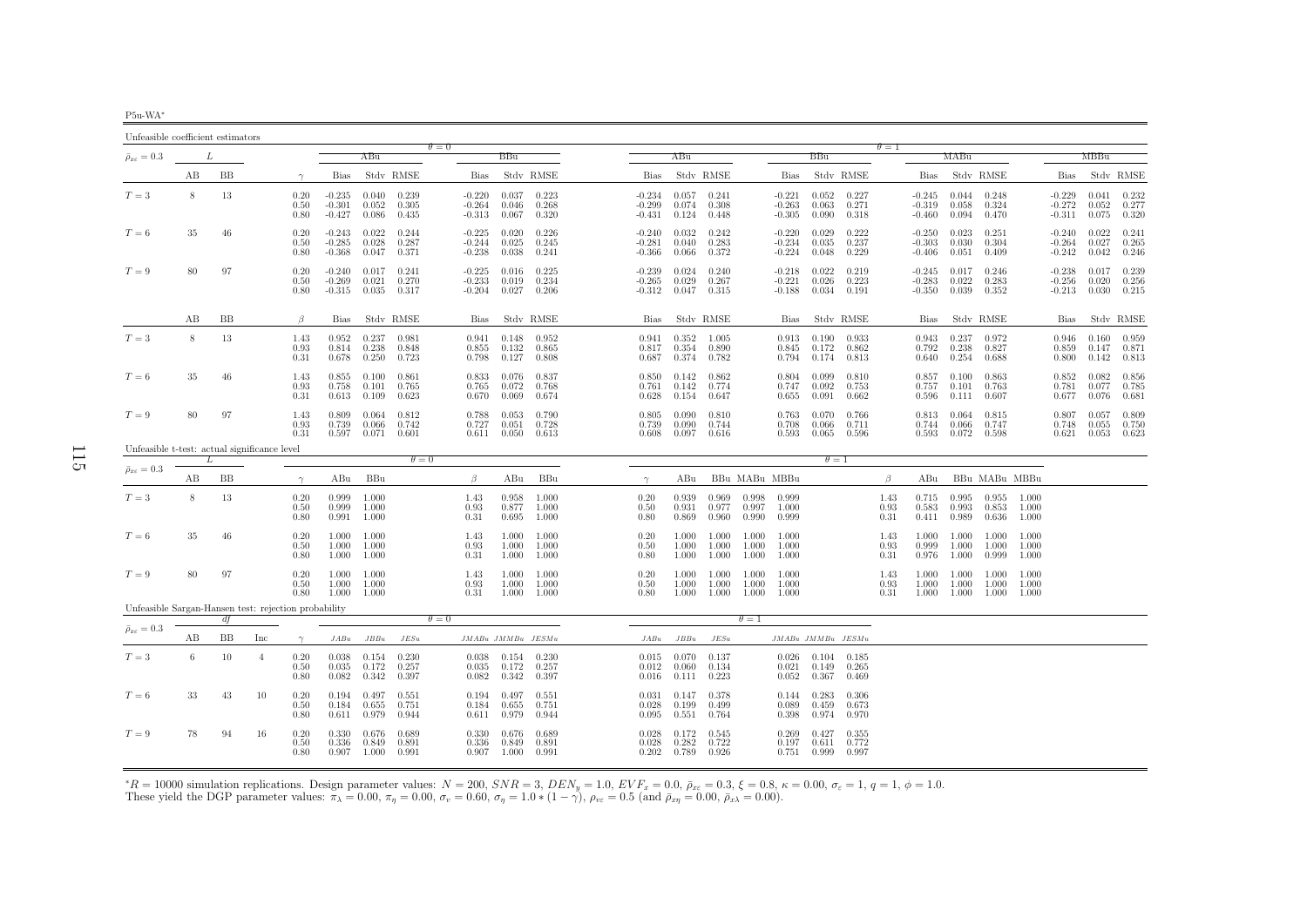P5fc-WA∗

Feasible coefficient estimators for Arellano-Bond

|                                   |    |                      |                                  |                                                    |                                  | $\theta = 0$            |                         |                                  |                         |                         |                                  |                         |                         |                                  |                         |                         | $\theta = 1$                     |                         |                                   |                                  |                         |                                   |
|-----------------------------------|----|----------------------|----------------------------------|----------------------------------------------------|----------------------------------|-------------------------|-------------------------|----------------------------------|-------------------------|-------------------------|----------------------------------|-------------------------|-------------------------|----------------------------------|-------------------------|-------------------------|----------------------------------|-------------------------|-----------------------------------|----------------------------------|-------------------------|-----------------------------------|
| $\bar{\rho}_{x\varepsilon} = 0.3$ |    |                      |                                  | AB1                                                |                                  | AB2a                    |                         |                                  | AB2c                    |                         |                                  | ABI                     |                         |                                  | AB2a                    |                         |                                  | AB2c                    |                                   |                                  | МАВ                     |                                   |
|                                   |    |                      | <b>Bias</b>                      | Stdy RMSE                                          | <b>Bias</b>                      |                         | Stdy RMSE               | <b>Bias</b>                      |                         | Stdy RMSE               | <b>Bias</b>                      |                         | Stdy RMSE               | <b>Bias</b>                      |                         | Stdy RMSE               | <b>Bias</b>                      |                         | Stdy RMSE                         |                                  |                         | Bias Stdy RMSE                    |
| $T=3$                             | -8 | 0.20<br>0.50<br>0.80 | $-0.235$<br>$-0.301$<br>$-0.427$ | 0.239<br>0.040<br>0.052<br>0.305<br>0.086<br>0.435 | $-0.236$<br>$-0.308$<br>$-0.447$ | 0.041<br>0.054<br>0.094 | 0.239<br>0.313<br>0.456 | $-0.237$<br>$-0.302$<br>$-0.428$ | 0.040<br>0.053<br>0.088 | 0.240<br>0.307<br>0.437 | $-0.237$<br>$-0.305$<br>$-0.438$ | 0.059<br>0.078<br>0.130 | 0.244<br>0.314<br>0.457 | $-0.234$<br>$-0.305$<br>$-0.448$ | 0.057<br>0.075<br>0.131 | 0.241<br>0.314<br>0.466 | $-0.236$<br>$-0.302$<br>$-0.434$ | 0.058<br>0.075          | 0.243<br>0.311<br>$0.126$ $0.451$ | $-0.240$<br>$-0.309$<br>$-0.444$ | 0.057<br>0.075          | 0.246<br>0.318<br>$0.127$ $0.462$ |
| $T=6$                             | 35 | 0.20<br>0.50<br>0.80 | $-0.243$<br>$-0.285$<br>$-0.368$ | 0.022<br>0.244<br>0.028<br>0.287<br>0.047<br>0.371 | $-0.243$<br>$-0.298$<br>$-0.407$ | 0.024<br>0.031<br>0.055 | 0.244<br>0.300<br>0.411 | $-0.249$<br>$-0.291$<br>$-0.376$ | 0.022<br>0.029<br>0.048 | 0.250<br>0.293<br>0.379 | $-0.245$<br>$-0.290$<br>$-0.378$ | 0.034<br>0.043<br>0.071 | 0.248<br>0.293<br>0.385 | $-0.243$<br>$-0.294$<br>$-0.398$ | 0.031<br>0.040<br>0.070 | 0.245<br>0.297<br>0.405 | $-0.247$<br>$-0.288$<br>$-0.377$ | 0.032<br>0.041<br>0.067 | 0.249<br>0.291<br>0.383           | $-0.254$<br>$-0.307$<br>$-0.418$ | 0.027<br>0.036<br>0.064 | 0.255<br>0.309<br>0.423           |
| $T=9$                             | 80 | 0.20<br>0.50<br>0.80 | $-0.240$<br>$-0.269$<br>$-0.315$ | 0.017<br>0.241<br>0.021<br>0.270<br>0.035<br>0.317 | $-0.241$<br>$-0.280$<br>$-0.345$ | 0.018<br>0.023<br>0.040 | 0.242<br>0.281<br>0.347 | $-0.247$<br>$-0.276$<br>$-0.324$ | 0.017<br>0.022<br>0.036 | 0.248<br>0.277<br>0.326 | $-0.243$<br>$-0.273$<br>$-0.322$ | 0.026<br>0.033<br>0.052 | 0.244<br>0.275<br>0.327 | $-0.242$<br>$-0.277$<br>$-0.335$ | 0.024<br>0.030<br>0.051 | 0.243<br>0.279<br>0.339 | $-0.246$<br>$-0.273$<br>$-0.323$ | 0.024<br>0.030<br>0.048 | 0.247<br>0.275<br>0.327           | $-0.251$<br>$-0.290$<br>$-0.369$ | 0.019<br>0.025<br>0.045 | 0.252<br>0.291<br>0.372           |
|                                   | L  |                      |                                  | Bias Stdv RMSE                                     |                                  |                         | Bias Stdy RMSE          |                                  |                         | Bias Stdy RMSE          |                                  |                         | Bias Stdy RMSE          |                                  |                         | Bias Stdy RMSE          |                                  |                         | Bias Stdy RMSE                    |                                  |                         | Bias Stdv RMSE                    |
| $T=3$                             | 8  | 1.43<br>0.93<br>0.31 | 0.952<br>0.814<br>0.678          | 0.237<br>0.981<br>0.238<br>0.848<br>0.250<br>0.723 | 0.967<br>0.824<br>0.683          | 0.247<br>0.247<br>0.262 | 0.999<br>0.861<br>0.731 | 0.946<br>0.810<br>0.676          | 0.233<br>0.235<br>0.249 | 0.974<br>0.844<br>0.720 | 0.946<br>0.811<br>0.676          | 0.376<br>0.375<br>0.391 | 1.018<br>0.894<br>0.781 | 0.958<br>0.828<br>0.691          | 0.362<br>0.361<br>0.385 | 1.024<br>0.903<br>0.791 | 0.938<br>0.813<br>0.683          | 0.348<br>0.351          | 1.000<br>0.886<br>0.375 0.779     | 0.946<br>0.811<br>0.676          | 0.362<br>0.359          | 1.012<br>0.887<br>0.376 0.773     |
| $T=6$                             | 35 | 1.43<br>0.93<br>0.31 | 0.855<br>0.758<br>0.613          | 0.100<br>0.861<br>0.101<br>0.765<br>0.109<br>0.623 | 0.870<br>0.780<br>0.634          | 0.111<br>0.112<br>0.122 | 0.877<br>0.788<br>0.646 | 0.857<br>0.758<br>0.613          | 0.100<br>0.101<br>0.110 | 0.863<br>0.765<br>0.623 | 0.851<br>0.759<br>0.620          | 0.154<br>0.155<br>0.164 | 0.865<br>0.775<br>0.641 | 0.862<br>0.775<br>0.636          | 0.144<br>0.144<br>0.158 | 0.874<br>0.788<br>0.655 | 0.853<br>0.762<br>0.627          | 0.141<br>0.142          | 0.865<br>0.775<br>$0.155$ $0.646$ | 0.860<br>0.763<br>0.609          | 0.122<br>0.123          | 0.869<br>0.772<br>$0.136$ $0.624$ |
| $T=9$                             | 80 | 1.43<br>0.93<br>0.31 | 0.809<br>0.739<br>0.597          | 0.812<br>0.064<br>0.066<br>0.742<br>0.071<br>0.601 | 0.819<br>0.758<br>0.618          | 0.072<br>0.073<br>0.078 | 0.823<br>0.762<br>0.623 | 0.815<br>0.742<br>0.599          | 0.065<br>0.066<br>0.071 | 0.818<br>0.745<br>0.603 | 0.807<br>0.741<br>0.605          | 0.099<br>0.100<br>0.105 | 0.813<br>0.748<br>0.614 | 0.812<br>0.750<br>0.614          | 0.093<br>0.093<br>0.100 | 0.818<br>0.756<br>0.622 | 0.812<br>0.743<br>0.610          | 0.090<br>0.090<br>0.098 | 0.817<br>0.749<br>0.618           | 0.820<br>0.752<br>0.606          | 0.072<br>0.074<br>0.082 | 0.823<br>0.756<br>0.611           |

| Feasible coefficient estimators for Blundell-Bond |    |                      |                                  |                         |                         |                                  |                         |                         |                                  |                         |                         |                                  |                         |                                 |                                  |                         |                         |                                  |                         |                           |                                  |                         |                         |
|---------------------------------------------------|----|----------------------|----------------------------------|-------------------------|-------------------------|----------------------------------|-------------------------|-------------------------|----------------------------------|-------------------------|-------------------------|----------------------------------|-------------------------|---------------------------------|----------------------------------|-------------------------|-------------------------|----------------------------------|-------------------------|---------------------------|----------------------------------|-------------------------|-------------------------|
|                                                   |    |                      |                                  |                         |                         |                                  | $\theta = 0$            |                         |                                  |                         |                         |                                  |                         |                                 |                                  |                         |                         | $\theta = 1$                     |                         |                           |                                  |                         |                         |
| $\bar{\rho}_{x\varepsilon}=0.3$                   |    |                      |                                  | BB1                     |                         |                                  | BB2a                    |                         |                                  | BB2c                    |                         |                                  | BB1.                    |                                 |                                  | BB2a                    |                         |                                  | BB2c                    |                           |                                  | МВВ                     |                         |
|                                                   |    |                      | <b>Bias</b>                      |                         | Stdy RMSE               | <b>Bias</b>                      |                         | Stdy RMSE               | <b>Bias</b>                      |                         | Stdy RMSE               | <b>Bias</b>                      |                         | Stdy RMSE                       | <b>Bias</b>                      |                         | Stdy RMSE               | <b>Bias</b>                      |                         | Stdy RMSE                 | <b>Bias</b>                      |                         | Stdy RMSE               |
| $T=3$                                             | 13 | 0.20<br>0.50<br>0.80 | $-0.223$<br>$-0.274$<br>$-0.342$ | 0.036<br>0.043<br>0.061 | 0.225<br>0.278<br>0.348 | $-0.218$<br>$-0.274$<br>$-0.342$ | 0.036<br>0.044<br>0.064 | 0.221<br>0.277<br>0.348 | $-0.230$<br>$-0.282$<br>$-0.351$ | 0.037<br>0.046<br>0.069 | 0.233<br>0.285<br>0.357 | $-0.226$<br>$-0.277$<br>-0.340   | 0.053<br>0.063<br>0.089 | 0.233<br>0.284<br>0.351         | $-0.220$<br>$-0.273$<br>$-0.337$ | 0.050<br>0.060<br>0.087 | 0.226<br>0.280<br>0.348 | $-0.231$<br>$-0.277$<br>$-0.332$ | 0.052<br>0.063<br>0.094 | 0.236<br>0.284<br>0.346   | $-0.229$<br>$-0.281$<br>$-0.344$ | 0.051<br>0.062<br>0.090 | 0.235<br>0.288<br>0.356 |
| $T=6$                                             | 46 | 0.20<br>0.50<br>0.80 | $-0.229$<br>$-0.261$<br>$-0.302$ | 0.020<br>0.024<br>0.033 | 0.230<br>0.262<br>0.304 | $-0.222$<br>$-0.259$<br>$-0.302$ | 0.022<br>0.026<br>0.037 | 0.223<br>0.261<br>0.304 | $-0.239$<br>$-0.269$<br>$-0.305$ | 0.021<br>0.025<br>0.039 | 0.240<br>0.270<br>0.308 | $-0.232$<br>$-0.264$<br>$-0.301$ | 0.031<br>0.037<br>0.051 | 0.234<br>0.267<br>0.305         | $-0.225$<br>$-0.261$<br>$-0.300$ | 0.028<br>0.034<br>0.048 | 0.227<br>0.263<br>0.304 | $-0.235$<br>$-0.259$<br>$-0.278$ | 0.030<br>0.035<br>0.053 | 0.237<br>0.262<br>0.283   | $-0.246$<br>$-0.287$<br>$-0.338$ | 0.025<br>0.032<br>0.049 | 0.248<br>0.289<br>0.341 |
| $T=9$                                             | 97 | 0.20<br>0.50<br>0.80 | $-0.228$<br>$-0.251$<br>$-0.272$ | 0.016<br>0.019<br>0.026 | 0.229<br>0.252<br>0.274 | $-0.224$<br>$-0.251$<br>$-0.274$ | 0.017<br>0.020<br>0.028 | 0.225<br>0.251<br>0.275 | $-0.238$<br>$-0.257$<br>$-0.269$ | 0.016<br>0.020<br>0.029 | 0.239<br>0.257<br>0.271 | $-0.231$<br>$-0.254$<br>$-0.273$ | 0.025<br>0.029<br>0.039 | 0.232<br>0.255<br>0.276         | $-0.228$<br>$-0.253$<br>$-0.274$ | 0.023<br>0.027<br>0.037 | 0.229<br>0.254<br>0.276 | $-0.233$<br>$-0.247$<br>$-0.244$ | 0.023<br>0.026<br>0.038 | 0.234<br>0.248<br>0.247   | $-0.246$<br>$-0.277$<br>$-0.313$ | 0.018<br>0.023<br>0.036 | 0.247<br>0.278<br>0.315 |
|                                                   |    |                      | Bias                             |                         | Stdy RMSE               |                                  |                         | Bias Stdv RMSE          | Bias                             |                         | Stdv RMSE               | Bias                             |                         | Stdy RMSE                       | Bias                             |                         | Stdv RMSE               | <b>Bias</b>                      |                         | Stdy RMSE                 | <b>Bias</b>                      |                         | Stdy RMSE               |
| $T=3$                                             | 13 | 1.43<br>0.93<br>0.31 | 0.942<br>0.856<br>0.804          | 0.144<br>0.125<br>0.121 | 0.953<br>0.865<br>0.813 | 0.934<br>0.854<br>0.808          | 0.142<br>0.126<br>0.121 | 0.944<br>0.863<br>0.817 | 0.941<br>0.852<br>0.801          | 0.143<br>0.127<br>0.124 | 0.952<br>0.862<br>0.811 | 0.919<br>0.847<br>0.801          | 0.191<br>0.175          | 0.938<br>$0.174$ 0.865<br>0.819 | 0.917<br>0.850<br>0.806          | 0.187<br>0.168<br>0.168 | 0.936<br>0.866<br>0.824 | 0.921<br>0.850<br>0.807          | 0.187<br>0.171<br>0.174 | 0.940<br>- 0.867<br>0.826 | 0.932<br>0.859<br>0.818          | 0.191<br>0.174<br>0.175 | 0.952<br>0.877<br>0.836 |
| $T=6$                                             | 46 | 1.43<br>0.93<br>0.31 | 0.839<br>0.773<br>0.683          | 0.074<br>0.069<br>0.067 | 0.842<br>0.776<br>0.687 | 0.834<br>0.787<br>0.715          | 0.078<br>0.073<br>0.071 | 0.837<br>0.791<br>0.719 | 0.847<br>0.774<br>0.685          | 0.076<br>0.070<br>0.067 | 0.851<br>0.777<br>0.688 | 0.827<br>0.769<br>0.685          | 0.107<br>0.103<br>0.102 | 0.834<br>0.776<br>0.693         | 0.825<br>0.778<br>0.703          | 0.099<br>0.093<br>0.093 | 0.831<br>0.783<br>0.709 | 0.827<br>0.767<br>0.686          | 0.098<br>0.091<br>0.091 | 0.832<br>0.773<br>0.692   | 0.859<br>0.789<br>0.699          | 0.094<br>0.088<br>0.087 | 0.864<br>0.794<br>0.705 |
| $T=9$                                             | 97 | 1.43<br>0.93<br>0.31 | 0.794<br>0.738<br>0.627          | 0.053<br>0.051<br>0.051 | 0.796<br>0.740<br>0.630 | 0.793<br>0.751<br>0.653          | 0.056<br>0.053<br>0.053 | 0.795<br>0.753<br>0.655 | 0.805<br>0.742<br>0.633          | 0.054<br>0.051<br>0.049 | 0.807<br>0.744<br>0.635 | 0.788<br>0.738<br>0.631          | 0.080<br>0.078<br>0.078 | 0.792<br>0.742<br>0.636         | 0.788<br>0.743<br>0.641          | 0.074<br>0.072<br>0.073 | 0.791<br>0.747<br>0.645 | 0.788<br>0.733<br>0.631          | 0.070<br>0.066<br>0.064 | 0.791<br>0.736<br>0.634   | 0.819<br>0.762<br>0.651          | 0.063<br>0.061<br>0.061 | 0.821<br>0.764<br>0.654 |

 ${}^*R = 10000$  simulation replications. Design parameter values:  $N = 200$ ,  $SNR = 3$ ,  $DEN_y = 1.0$ ,  $EVF_x = 0.0$ ,  $\bar{\rho}_{xc} = 0.3$ ,  $\xi = 0.8$ ,  $\kappa = 0.00$ ,  $\sigma_{\varepsilon} = 1$ ,  $q = 1$ ,  $\phi = 1.0$ .<br>These yield the DGP parameter values:  $\pi$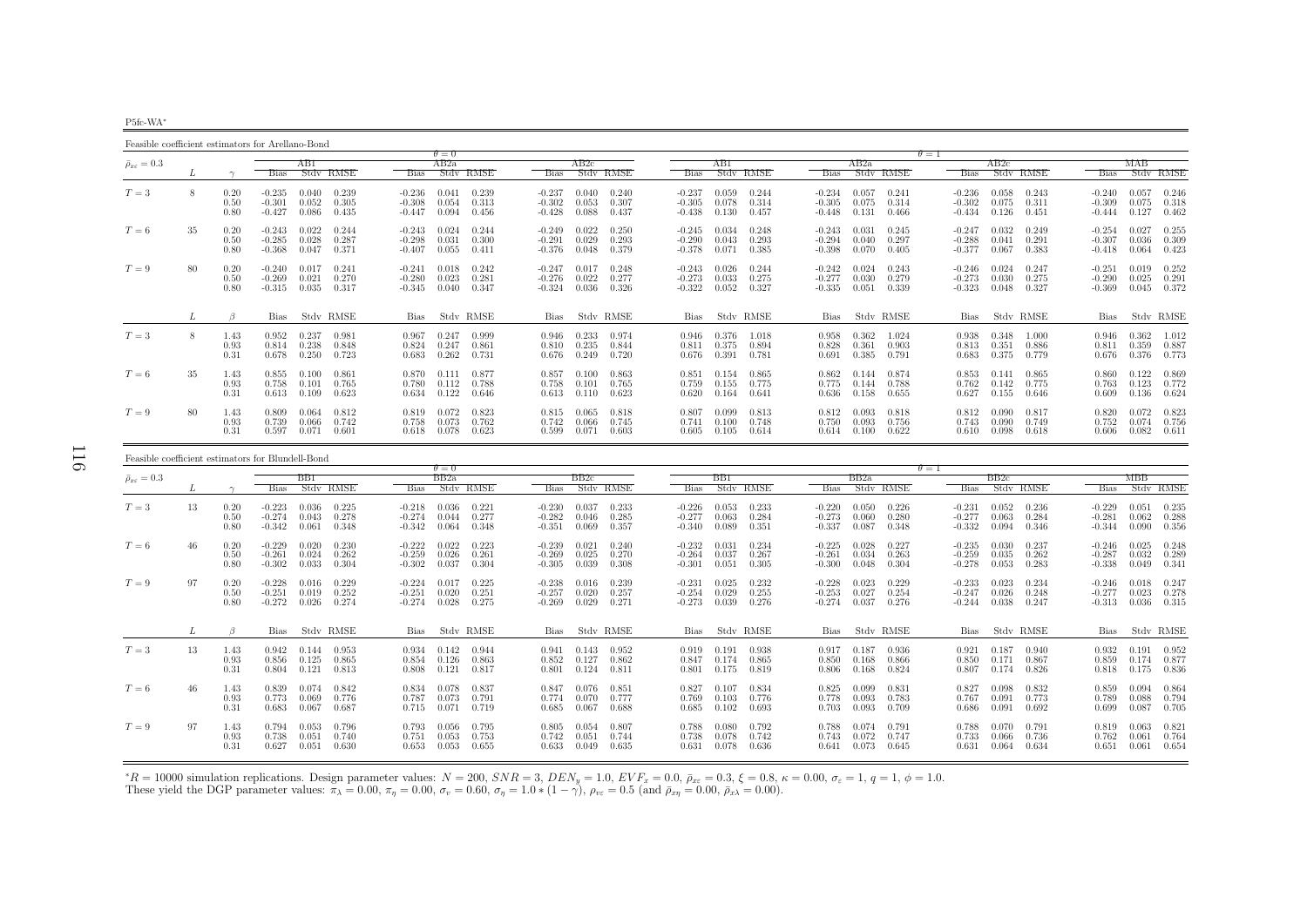P5ft-WA<sup>∗</sup>

| Feasible t-test Arellano-Bond: actual significance level |    |                      |                |                                                             |                            |                         |                                                             |                |                       |                |                                                       |       |                |                                                                               |                |                                     |       |
|----------------------------------------------------------|----|----------------------|----------------|-------------------------------------------------------------|----------------------------|-------------------------|-------------------------------------------------------------|----------------|-----------------------|----------------|-------------------------------------------------------|-------|----------------|-------------------------------------------------------------------------------|----------------|-------------------------------------|-------|
| $\bar{\rho}_{x\varepsilon} = 0.3$                        |    |                      |                |                                                             |                            | $\theta = 0$            |                                                             |                |                       |                |                                                       |       | $\theta = 1$   |                                                                               |                |                                     |       |
|                                                          | L  | $\gamma$             |                |                                                             | AB1 AB1aR AB1cR            |                         |                                                             |                | AB2a AB2aW AB2c AB2cW |                | AB1 AB1aR AB1cR                                       |       |                | AB2a AB2aW AB2c AB2cW MAB                                                     |                |                                     |       |
| $T=3$                                                    | 8  | 0.20<br>0.50<br>0.80 | 0.999<br>0.997 | 0.999 0.999 0.999                                           | 0.999 0.999<br>0.996 0.996 | 1.000<br>0.997          | 1.000 0.999 0.999 0.999<br>0.999<br>0.995                   | 0.999<br>0.996 | 0.999<br>0.995        | 0.988          | 0.989 0.958 0.957<br>0.957<br>0.973 0.927 0.925       | 0.958 | 0.980          | 0.980 0.960 0.972 0.962 1.000<br>0.959<br>0.960 0.918                         | 0.970          | 0.959 0.999<br>0.944 0.924 0.996    |       |
| $T=6$                                                    | 35 | 0.20<br>0.50<br>0.80 | 1.000          | 1.000 1.000 1.000<br>1.000 1.000 1.000                      | 1.000 1.000                | 1.000<br>1.000          | 1.000 1.000<br>1.000 1.000 1.000 1.000<br>1.000 1.000       |                | 1.000<br>1.000        | 1.000          | 1.000 1.000<br>1.000 0.999 1.000<br>1.000 0.998       | 0.999 | 1.000<br>1.000 | 1.000 1.000 1.000 1.000<br>1.000 1.000 1.000 1.000 1.000<br>0.999             |                | 1.000 1.000 1.000                   |       |
| $T=9$                                                    | 80 | 0.20<br>0.50<br>0.80 | 1.000          | 1.000 1.000 1.000<br>1.000 1.000<br>1.000 1.000 1.000       |                            | 1.000                   | 1.000 1.000 1.000 1.000<br>1.000<br>1.000 1.000 1.000 1.000 | 1.000          | 1.000                 | 1.000          | 1.000 1.000 1.000<br>1.000 1.000<br>1.000 0.999 1.000 |       | 1.000          | 1.000 1.000 1.000 1.000 1.000<br>1.000<br>1.000 1.000 1.000 1.000 1.000       | 1.000          | 1.000 1.000                         |       |
|                                                          | L  | $\beta$              | AB1            |                                                             | AB1aR AB1cR                |                         |                                                             |                | AB2a AB2aW AB2c AB2cW | AB1            | AB1aR AB1cR                                           |       |                | AB2a AB2aW AB2c AB2cW MAB                                                     |                |                                     |       |
| $T=3$                                                    | 8  | 1.43<br>0.93<br>0.31 |                | 0.981 0.976 0.981<br>0.939 0.927 0.939<br>0.841 0.816 0.840 |                            | 0.978<br>0.934<br>0.825 | 0.968 0.982 0.979<br>0.911<br>0.776                         | 0.940<br>0.838 | 0.935<br>0.827        | 0.860          | 0.920 0.802 0.812<br>$0.710$ $0.720$<br>0.767 0.585   | 0.598 | 0.672          | 0.865 0.793 0.840 0.820 0.985<br>0.791 0.703<br>0.568                         | 0.754<br>0.638 | 0.730 0.972<br>0.602 0.939          |       |
| $T=6$                                                    | 35 | 1.43<br>0.93<br>0.31 | 1.000          | 1.000 1.000 1.000<br>1.000 0.999 1.000                      | 1.000 1.000                | 1.000<br>1.000<br>0.999 | 1.000 1.000<br>1.000<br>0.997 1.000 1.000                   | 1.000          | 1.000<br>1.000        | 1.000<br>1.000 | 0.997 0.999<br>0.992<br>0.995 0.954 0.974             | 0.996 | 1.000          | 1.000 0.999<br>0.998<br>0.996 0.966 0.988                                     | 1.000<br>0.999 | 1.000 1.000<br>0.999<br>0.984 0.999 | 1.000 |
| $T=9$                                                    | 80 | 1.43<br>0.93<br>0.31 | 1.000<br>1.000 | 1.000 1.000<br>1.000 1.000<br>1.000 1.000 1.000             |                            | 1.000<br>1.000          | 1.000 1.000<br>1.000<br>1.000 1.000 1.000 1.000             | 1.000          | 1.000<br>1.000        |                | 1.000 1.000 1.000<br>1.000 1.000<br>1.000 0.997 0.999 | 1.000 | 1.000<br>1.000 | 1.000 1.000<br>1.000<br>1.000 0.998 1.000 1.000 1.000                         | 1.000          | 1.000 1.000<br>1.000                | 1.000 |
| Feasible t-test Blundell-Bond: actual significance level |    |                      |                |                                                             |                            | $\theta = 0$            |                                                             |                |                       |                |                                                       |       | $\theta = 1$   |                                                                               |                |                                     |       |
| $\bar{\rho}_{x\varepsilon}=0.3$                          | L  | $\gamma$             |                |                                                             | BB1 BB1aR BB1cR            |                         |                                                             |                | BB2a BB2aW BB2c BB2cW |                | BB1 BB1aR BB1cR                                       |       |                | BB2a BB2aW BB2c BB2cW MBB                                                     |                |                                     |       |
| $T=3$                                                    | 13 | 0.20<br>0.50<br>0.80 | 1.000<br>1.000 | 1.000 1.000 1.000<br>1.000 1.000                            | 1.000 1.000                | 1.000<br>1.000          | 1.000 1.000 1.000 1.000<br>1.000<br>0.999 1.000             | 1.000          | 1.000<br>1.000        | 0.997          | 0.996 0.979 0.979<br>0.984 0.986<br>0.995 0.974 0.980 |       | 0.996          | 0.994 0.980 0.990 0.986 1.000<br>0.986<br>$0.992$ $0.961$                     | 0.993<br>0.982 | 0.989<br>0.973 0.999                | 1.000 |
| $T=6$                                                    | 46 | 0.20<br>0.50<br>0.80 | 1.000<br>1.000 | 1.000 1.000 1.000                                           | 1.000 1.000<br>1.000 1.000 | 1.000<br>1.000          | 1.000 1.000 1.000 1.000<br>1.000<br>1.000                   | 1.000<br>1.000 | 1.000<br>1.000        | 1.000          | 1.000 1.000 1.000<br>1.000 1.000 1.000<br>0.999       | 1.000 | 1.000          | 1.000 1.000 1.000 1.000 1.000<br>1.000 1.000 1.000<br>1.000                   | 1.000          | 1.000 1.000<br>1.000 1.000          |       |
| $T=9$                                                    | 97 | 0.20<br>0.50<br>0.80 | 1.000          | 1.000 1.000 1.000<br>1.000 1.000<br>1.000 1.000 1.000       |                            | 1.000<br>1.000          | 1.000 1.000 1.000<br>1.000<br>1.000 1.000 1.000 1.000       | 1.000          | 1.000                 | 1.000          | 1.000 1.000 1.000<br>1.000 1.000<br>1.000 0.999 1.000 |       | 1.000          | 1.000 1.000 1.000 1.000 1.000<br>1.000 1.000<br>1.000 1.000 1.000 1.000 1.000 |                | 1.000 1.000                         |       |
|                                                          | L  | β                    | BB1            |                                                             | BB1aR BB1cR                |                         |                                                             |                | BB2a BB2aW BB2c BB2cW | BB1            | BB1aR BB1cR                                           |       |                | BB2a BB2aW BB2c                                                               |                | BB2cW MBB                           |       |
| $T=3$                                                    | 13 | 1.43<br>0.93         | 1.000          | 1.000 1.000 1.000<br>1.000 1.000                            |                            | 1.000                   | 1.000 1.000 1.000 1.000<br>1.000                            | 1.000          | 1.000                 | 0.999<br>0.998 | 0.993 0.993<br>0.990                                  | 0.993 | 0.998<br>0.998 | $0.991$ $0.997$ $0.996$ $1.000$<br>0.991                                      | 0.996          | 0.995 1.000                         |       |
|                                                          |    | 0.31                 | 1.000          |                                                             | 1.000 1.000                | 1.000                   | 1.000 1.000                                                 |                | 1.000                 | 0.996          | 0.981 0.987                                           |       | 0.996          | 0.985                                                                         | 0.991          | 0.988 1.000                         |       |
| $T=6$                                                    | 46 | 1.43<br>0.93<br>0.31 | 1.000          | 1.000 1.000 1.000<br>$1.000$ $1.000$ $1.000$                | 1.000 1.000                | 1.000<br>1.000          | 1.000 1.000 1.000<br>1.000<br>1.000 1.000 1.000 1.000       | 1.000          | 1.000                 | 1.000          | 1.000 1.000 1.000<br>1.000<br>1.000 1.000 1.000       | 1.000 | 1.000          | 1.000 1.000 1.000 1.000 1.000<br>1.000<br>1.000 1.000 1.000 1.000 1.000       | 1.000          | 1.000 1.000                         |       |

 ${}^{*}R = 10000$  simulation replications. Design parameter values:  $N = 200$ ,  $SNR = 3$ ,  $DEN_y = 1.0$ ,  $EVF_x = 0.0$ ,  $E_{xz} = 0.3$ ,  $\xi = 0.8$ ,  $\kappa = 0.00$ ,<br> $\sigma_x = 1$ ,  $q = 1$ ,  $\phi = 1.0$ . These yield the DGP parameter values:  $\pi_{\lambda} =$ 

P5fJ-WA<sup>∗</sup>

|                                 |    |           |                |                      | Feasible Sargan-Hansen test: rejection probability |                         |                         |                         |                                           |                         |                         |                         |
|---------------------------------|----|-----------|----------------|----------------------|----------------------------------------------------|-------------------------|-------------------------|-------------------------|-------------------------------------------|-------------------------|-------------------------|-------------------------|
|                                 |    | df        |                |                      |                                                    |                         | $\theta = 0$            |                         |                                           |                         |                         |                         |
| $\bar{\rho}_{x\varepsilon}=0.3$ | AВ | <b>BB</b> | Inc            |                      | $JAB_a^{(2,1)}JBB_a^{(2,1)}JES_a^{(2,1)}$          |                         |                         |                         | $JAB_c^{(2,1)}JBB_c^{(2,1)}JES_c^{(2,1)}$ |                         | JMAB JMBB JESM          |                         |
| $T=3$                           | 6  | 10        | 4              | 0.20<br>0.50<br>0.80 | 0.206<br>0.247<br>0.228<br>0.303<br>0.414<br>0.537 | 0.137<br>0.175<br>0.286 | 0.135<br>0.185<br>0.402 | 0.151<br>0.218<br>0.467 | 0.105<br>0.130<br>0.223                   | 0.325<br>0.333<br>0.370 | 0.331<br>0.344<br>0.388 | 0.313<br>0.326<br>0.363 |
| $T=6$                           | 33 | 43        | 10             | 0.20<br>0.50<br>0.80 | 0.555<br>0.743<br>0.578<br>0.821<br>0.879<br>0.983 | 0.355<br>0.478<br>0.592 | 0.512<br>0.614<br>0.963 | 0.594<br>0.758<br>0.994 | 0.232<br>0.372<br>0.637                   | 0.291<br>0.335<br>0.724 | 0.538<br>0.543<br>0.622 | 0.534<br>0.530<br>0.554 |
| $T=9$                           | 78 | 94        | 16             | 0.20<br>0.50<br>0.80 | 0.536<br>0.633<br>0.549<br>0.728<br>0.877<br>0.963 | 0.145<br>0.233<br>0.215 | 0.796<br>0.860<br>0.999 | 0.857<br>0.947<br>1.000 | 0.297<br>0.518<br>0.797                   | 0.621<br>0.667<br>0.975 | 0.598<br>0.602<br>0.702 | 0.553<br>0.552<br>0.573 |
|                                 |    | df        |                |                      |                                                    |                         | $\theta=1$              |                         |                                           |                         |                         |                         |
| $\bar{\rho}_{x\varepsilon}=0.3$ | AВ | <b>BB</b> | Inc            | $\sim$               | $JAB_a^{(2,1)}JBB_a^{(2,1)}JES_a^{(2,1)}$          |                         |                         |                         | $JAB_c^{(2,1)}JBB_c^{(2,1)}JES_c^{(2,1)}$ |                         | JMAB JMBB JESM          |                         |
| $T=3$                           | 6  | 10        | $\overline{4}$ | 0.20<br>0.50<br>0.80 | 0.110<br>0.130<br>0.120<br>0.155<br>0.182<br>0.252 | 0.099<br>0.115<br>0.178 | 0.077<br>0.095<br>0.171 | 0.111<br>0.142<br>0.278 | 0.112<br>0.133<br>0.235                   | 0.339<br>0.359<br>0.391 | 0.555<br>0.572<br>0.622 | 0.531<br>0.543<br>0.588 |
| $T=6$                           | 33 | 43        | 10             | 0.20<br>0.50<br>0.80 | 0.217<br>0.316<br>0.233<br>0.382<br>0.465<br>0.670 | 0.189<br>0.237<br>0.319 | 0.184<br>0.244<br>0.580 | 0.270<br>0.395<br>0.824 | 0.199<br>0.293<br>0.580                   | 0.284<br>0.271<br>0.625 | 0.758<br>0.755<br>0.788 | 0.755<br>0.754<br>0.766 |
| $T=9$                           | 78 | 94        | 16             | 0.20<br>0.50<br>0.80 | 0.141<br>0.138<br>0.138<br>0.171<br>0.349<br>0.401 | 0.093<br>0.125<br>0.122 | 0.303<br>0.382<br>0.835 | 0.416<br>0.589<br>0.968 | 0.255<br>0.411<br>0.731                   | 0.597<br>0.569<br>0.923 | 0.793<br>0.792<br>0.816 | 0.780<br>0.780<br>0.784 |

\*R = 10000 simulation replications. Design parameter values:  $N = 200$ ,  $SNR = 3$ ,  $DEN_y = 1.0$ ,  $EVF_x = 0.0$ ,  $\bar{\rho}_{xe} = 0.3$ ,  $\xi = 0.8$ ,  $\kappa = 0.00$ ,  $\sigma_e = 1$ ,  $q = 1$ ,  $\phi = 1.0$ . These yield the DGP parameter values:  $\pi_{\lambda} = 0.$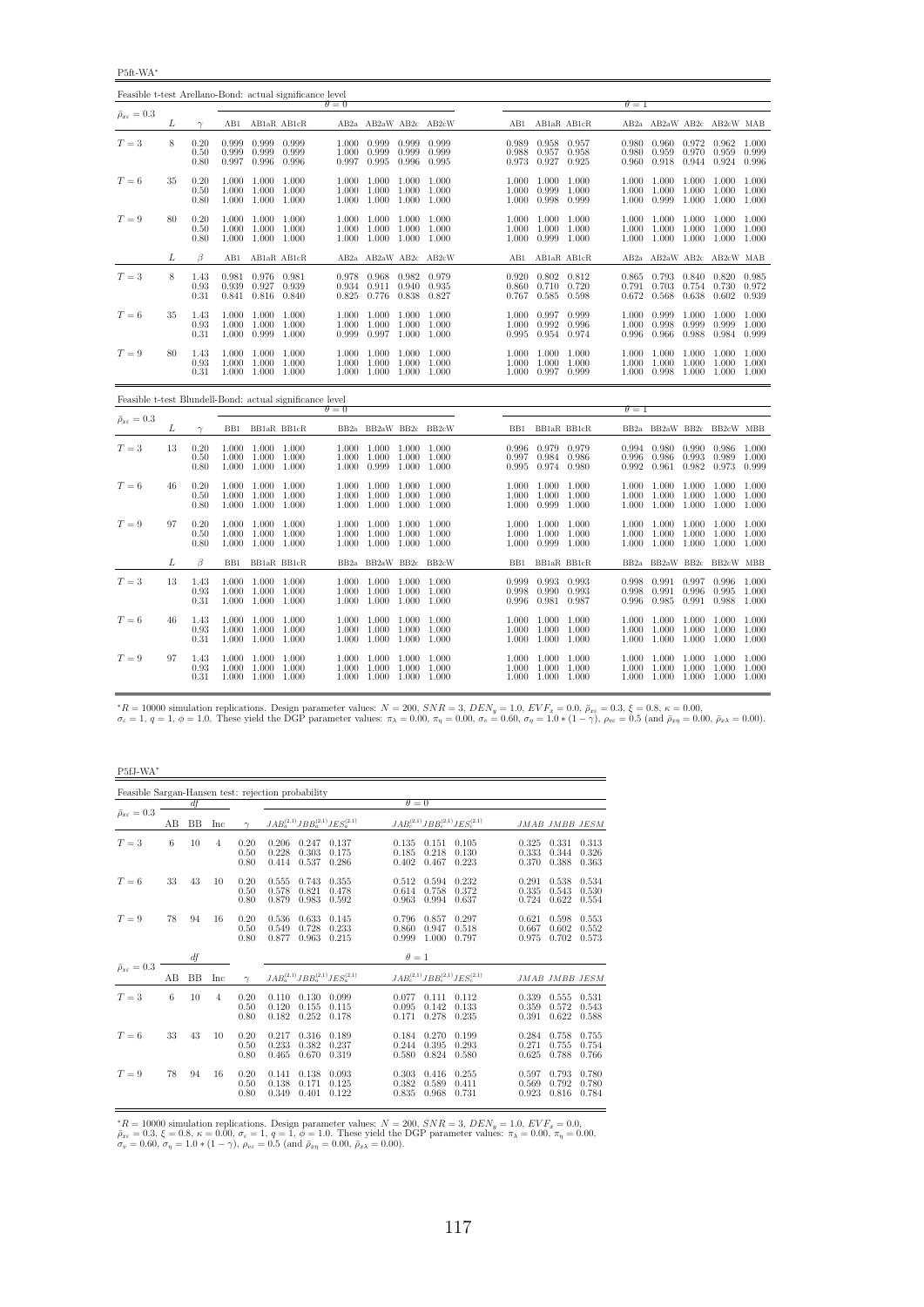P5fJ-WA<sup>∗</sup> : additional findings

|                                 |       |          |                |                                                     | Feasible Sargan-Hansen test: rejection probability                                |                                                                                                                     |                                                                                |
|---------------------------------|-------|----------|----------------|-----------------------------------------------------|-----------------------------------------------------------------------------------|---------------------------------------------------------------------------------------------------------------------|--------------------------------------------------------------------------------|
| $\bar{\rho}_{x\varepsilon}=0.3$ |       | df       |                |                                                     |                                                                                   | $\theta = 0$                                                                                                        |                                                                                |
|                                 | AB    | BB       | Inc            | $\gamma$                                            | $JAB^{\left( 1,0\right) }JBB_{a}^{\left( 1,0\right) }JES^{\left( 1,0\right) }$    | $JAB_a^{(1,1)}JBB_a^{(1,1)}JES_a^{(1,1)}$                                                                           | $JAB_c^{(1,1)}JBB_c^{(1,1)}JES_c^{(1,1)}$                                      |
| $T=3$                           | $\,6$ | 10       | $\overline{4}$ | 0.20<br>0.50<br>0.80                                | 0.191<br>0.254 0.170<br>0.234<br>0.311<br>0.195<br>0.441<br>0.547<br>0.278        | 0.220<br>0.277<br>0.161<br>0.244<br>0.333<br>0.192<br>0.437<br>0.568<br>0.305                                       | $0.139$ $0.161$<br>0.115<br>0.189<br>0.224<br>0.133<br>0.473<br>0.407<br>0.228 |
| $T=6$                           | 33    | 43       | 10             | 0.20<br>0.50<br>0.80                                | 0.783<br>0.702<br>0.300<br>0.748<br>0.880<br>0.466<br>0.975<br>0.998<br>0.711     | 0.791<br>0.582<br>0.412<br>0.625<br>0.853<br>0.498<br>0.918<br>0.550<br>0.988                                       | 0.518<br>0.606<br>0.242<br>0.617<br>0.763<br>0.375<br>0.963<br>0.994<br>0.636  |
| $T=9$                           | 78    | 94       | 16             | 0.20<br>0.50<br>0.80                                | 0.948<br>0.923<br>0.337<br>0.942<br>0.983 0.582<br>1.000<br>1.000<br>0.848        | 0.579<br>0.708<br>0.178<br>0.626<br>0.230<br>0.792<br>0.937<br>0.982<br>0.151                                       | 0.800<br>0.863<br>0.307<br>0.863<br>0.947<br>0.516<br>0.999<br>1.000<br>0.795  |
|                                 |       | df       |                |                                                     |                                                                                   | $\theta=1$                                                                                                          |                                                                                |
| $\bar{\rho}_{x\varepsilon}=0.3$ | AВ    | BB       | Inc            | $\gamma$                                            | $JAB^{\left( 1,0\right) }JBB_{a}^{\left( 1,0\right) }JES^{\left( 1,0\right) }$    | $JAB^{(1,1)}_aJBB^{(1,1)}_aJES^{(1,1)}_a$                                                                           | $JAB_c^{(1,1)}JBB_c^{(1,1)}JES_c^{(1,1)}$                                      |
| $T=3$                           | $\,6$ | 10       | $\overline{4}$ | $\begin{array}{c} 0.20 \\ 0.50 \end{array}$<br>0.80 | 0.413 0.562 0.364<br>0.420<br>0.627<br>0.456<br>0.778<br>0.532<br>0.592           | $\begin{array}{c} 0.157 \\ 0.171 \end{array}$<br>0.195 0.134<br>0.222<br>0.153<br>0.248<br>0.348<br>0.225           | $0.091$ $0.126$<br>0.117<br>0.113<br>0.161<br>0.140<br>0.200<br>0.306<br>0.243 |
| $T=6$                           | 33    | 43       | 10             | 0.20<br>0.50<br>0.80                                | 0.497<br>0.976<br>0.988<br>0.680<br>0.981<br>0.995<br>0.998<br>1.000<br>0.863     | 0.305<br>0.450<br>0.227<br>0.271<br>0.330<br>0.510<br>0.585<br>0.787<br>0.344                                       | 0.204<br>0.289<br>0.201<br>0.270<br>0.300<br>0.424<br>0.611<br>0.847<br>0.597  |
| $T=9$                           | 78    | 94       | 16             | $\begin{array}{c} 0.20 \\ 0.50 \end{array}$<br>0.80 | 1.000<br>1.000 0.509<br>0.755<br>1.000<br>1.000<br>1.000<br>0.946<br>1.000        | $\begin{array}{c} 0.206 \\ 0.212 \\ 0.489 \end{array}$<br>0.231<br>0.108<br>0.275<br>0.133<br>0.549<br>0.113        | 0.323<br>0.436<br>0.253<br>0.406<br>0.420<br>0.612<br>0.851 0.975<br>0.760     |
|                                 |       |          |                |                                                     | Feasible Sargan-Hansen test: rejection probability<br>$\theta = 0$                |                                                                                                                     |                                                                                |
| $\bar{\rho}_{x\epsilon}=0.3$    | AB    | df<br>BB | Inc            | $\gamma$                                            | $JAB_a^{(2,2)}JBB_a^{(2,2)}JES_a^{(2,2)}$                                         | $JAB_c^{(2,2)}JBB_c^{(2,2)}JES_c^{(2,2)}$                                                                           |                                                                                |
| $T=3$                           | $\,6$ | 10       | $\overline{4}$ | 0.20<br>0.50<br>0.80                                | $0.204$ $0.249$ $0.141$<br>0.305<br>0.231<br>0.177<br>0.540<br>0.420<br>0.282     | 0.136<br>$0.155$ $0.107$<br>$\overset{\scriptstyle\phantom{0}}{0.187}\:\:0.404$<br>0.219<br>0.128<br>0.465<br>0.217 |                                                                                |
| $T=6$                           | 33    | 43       | 10             | 0.20<br>0.50<br>0.80                                | 0.550<br>0.753<br>0.381<br>0.583<br>0.825<br>0.483<br>0.885<br>0.983<br>0.589     | 0.594<br>0.517<br>0.225<br>0.616<br>0.756<br>0.364<br>0.962<br>0.994<br>0.628                                       |                                                                                |
| $T=9\,$                         | 78    | 94       | 16             | 0.20<br>0.50<br>0.80                                | $0.547\,$<br>0.664<br>0.168<br>0.755<br>0.238<br>0.578<br>0.974<br>0.904<br>0.196 | 0.797<br>0.856<br>0.287<br>0.860<br>0.946<br>0.509<br>0.999<br>1.000<br>0.798                                       |                                                                                |
|                                 |       | df       |                |                                                     | $\theta=1$                                                                        |                                                                                                                     |                                                                                |
| $\bar{\rho}_{x\varepsilon}=0.3$ | AB    | BB       | Inc            | $\gamma$                                            | $JAB_a^{(2,2)}JBB_a^{(2,2)}JES_a^{(2,2)}$                                         | $JAB_c^{(2,2)}JBB_c^{(2,2)}JES_c^{(2,2)}$                                                                           |                                                                                |
| $T=3$                           | $\,6$ | 10       | $\overline{4}$ | 0.20<br>0.50<br>0.80                                | $0.106$ $0.135$ $0.106$<br>0.157<br>0.122<br>0.117<br>0.184<br>0.185<br>0.260     | $0.077$ $0.111$ $0.110$<br>0.092<br>0.138<br>0.130<br>0.166<br>0.267<br>0.227                                       |                                                                                |
| $T=6$                           | 33    | 43       | 10             | 0.20<br>0.50<br>0.80                                | 0.239<br>0.366<br>0.215<br>0.261<br>0.428<br>0.259<br>0.722 0.336<br>0.508        | $\begin{array}{c} 0.184 \\ 0.243 \\ 0.575 \end{array}$<br>0.268<br>0.198<br>0.392<br>0.292<br>0.823<br>0.580        |                                                                                |
| $T=9$                           | 78    | 94       | 16             | 0.20<br>0.50<br>0.80                                | 0.199<br>0.179<br>0.107<br>0.239<br>0.184<br>0.135<br>0.504<br>0.443<br>0.117     | 0.302<br>0.413<br>0.252<br>0.380<br>0.589<br>0.416<br>0.833<br>0.971<br>0.749                                       |                                                                                |

 ${}^*R = 10000$  simulation replications. Design parameter values:  $N = 200$ ,  $SNR = 3$ ,  $DEN_y = 1.0$ ,  $EVF_x = 0.0$ ,  $\bar{\rho}_{xe} = 0.3$ ,  $\xi = 0.8$ ,  $\kappa = 0.00$ ,  $\sigma_e = 1$ ,  $q = 1$ ,  $\phi = 1.0$ . These yield the DGP parameter values:  $\pi_{\lambda} =$ 

P5-WA<sup>∗</sup>

| Standard errors of error components $\eta_i$ and $\varepsilon_{it}$ |    |                                                        |            |                         |                               |                         |              |                                                                                      |                          |                         |                                   |                         |                         |              |                                                                                                                |                                 |     |
|---------------------------------------------------------------------|----|--------------------------------------------------------|------------|-------------------------|-------------------------------|-------------------------|--------------|--------------------------------------------------------------------------------------|--------------------------|-------------------------|-----------------------------------|-------------------------|-------------------------|--------------|----------------------------------------------------------------------------------------------------------------|---------------------------------|-----|
| $\bar{\rho}_{x\varepsilon}=0.3$                                     |    |                                                        |            |                         | Bias $\hat{\sigma}_n$         |                         | $\theta = 0$ | Bias $\hat{\sigma}_{\varepsilon}$                                                    |                          |                         | Bias $\hat{\sigma}_n$             |                         |                         | $\theta = 1$ |                                                                                                                | Bias $\hat{\sigma}_\varepsilon$ |     |
|                                                                     |    |                                                        |            |                         |                               |                         |              |                                                                                      |                          |                         |                                   |                         |                         |              |                                                                                                                |                                 |     |
|                                                                     | L  |                                                        | $\sigma_n$ | AB1                     | AB2a                          | AB2c                    |              |                                                                                      | AB1 AB2a AB2c            | AB1                     | AB <sub>2a</sub> AB <sub>2c</sub> |                         | MAB                     | AB1          | AB2a                                                                                                           | AB2c                            | MAB |
| $T=3$                                                               | 8  | $0.20\ 0.80$<br>$0.50 \quad 0.50$<br>$0.80\ 0.20$      |            | 0.355<br>0.465<br>0.877 | 0.360<br>0.477<br>0.920       | 0.355<br>0.467<br>0.881 |              | $-0.178$ $-0.177$ $-0.179$<br>$-0.206$ $-0.207$ $-0.207$<br>$-0.240 -0.242 -0.240$   |                          | 0.387<br>0.512<br>0.946 | 0.383<br>0.508<br>0.961           | 0.379<br>0.502<br>0.933 | 0.386<br>0.513<br>0.954 |              | $-0.174$ $-0.172$ $-0.176$ $-0.175$<br>$-0.201$ $-0.201$ $-0.202$ $-0.203$<br>$-0.233 - 0.234 - 0.233 - 0.235$ |                                 |     |
| $T=6$                                                               | 35 | $0.20\ 0.80$<br>$0.50 \quad 0.50$<br>$0.80\ 0.20$      |            | 0.294<br>0.374<br>0.691 | 0.297<br>0.391<br>0.766 0.707 | 0.300<br>0.381          |              | $-0.145 - 0.144 - 0.145$<br>$-0.161 - 0.161 - 0.161$<br>$-0.178$ $-0.177$ $-0.178$   |                          | 0.301<br>0.386<br>0.717 | 0.299<br>0.390<br>0.754           | 0.302<br>0.383<br>0.713 | 0.306<br>0.404<br>0.795 |              | $-0.145 - 0.144 - 0.145 - 0.146$<br>$-0.161 - 0.161 - 0.161 - 0.162$<br>$-0.177$ $-0.177$ $-0.177$ $-0.177$    |                                 |     |
| $T=9$                                                               | 80 | $0.20\ 0.80$<br>$0.50 \quad 0.50$<br>$0.80 \quad 0.20$ |            | 0.272<br>0.329<br>0.553 | 0.274<br>0.342<br>0.606       | 0.279<br>0.337<br>0.569 |              | $-0.131 - 0.130 - 0.131$<br>$-0.139 - 0.139 - 0.139$<br>$-0.144$ $-0.142$ $-0.144$   |                          | 0.276<br>0.336<br>0.567 | 0.275<br>0.340<br>0.590           | 0.279<br>0.336<br>0.569 | 0.283<br>0.355<br>0.653 |              | $-0.131 - 0.131 - 0.131 - 0.131$<br>$-0.140 - 0.140 - 0.140 - 0.140$<br>$-0.144$ $-0.144$ $-0.144$ $-0.140$    |                                 |     |
|                                                                     | L  |                                                        | $\sigma_n$ | B <sub>B1</sub>         | BB <sub>2a</sub>              | BB2c                    | BB1          | BB <sub>2</sub> a                                                                    | BB <sub>2c</sub>         | BB1                     | BB <sub>2a</sub>                  | BB <sub>2c</sub>        | <b>MBB</b>              | BB1          | BB <sub>2a</sub>                                                                                               | BB <sub>2c</sub>                | MBB |
| $T=3$                                                               | 13 | $0.20\ 0.80$<br>$0.50 \quad 0.50$<br>$0.80\ 0.20$      |            | 0.328<br>0.410<br>0.676 | 0.323<br>0.410<br>0.677       | 0.334<br>0.420<br>0.693 |              | $-0.180 - 0.179 - 0.182$<br>$-0.205$ $-0.205$ $-0.207$<br>$-0.227 - 0.227 - 0.230$   |                          | 0.332<br>0.420<br>0.678 | 0.327<br>0.415<br>0.675           | 0.335<br>0.420<br>0.668 | 0.337<br>0.426<br>0.690 |              | $-0.185 - 0.182 - 0.185 - 0.185$<br>$-0.209$ $-0.206$ $-0.208$ $-0.209$<br>$-0.228$ $-0.227$ $-0.224$ $-0.229$ |                                 |     |
| $T=6$                                                               | 46 | $0.20\ 0.80$<br>$0.50 \quad 0.50$<br>$0.80 \quad 0.20$ |            | 0.278<br>0.341<br>0.551 | 0.272<br>0.340<br>0.551       | 0.288<br>0.350<br>0.557 |              | $-0.145$ $-0.143$ $-0.146$<br>$-0.160 - 0.159 - 0.161$<br>$-0.174$ $-0.174$ $-0.175$ |                          | 0.280<br>0.346<br>0.549 | 0.274<br>0.341<br>0.547           | 0.282<br>0.338<br>0.507 | 0.296<br>0.373<br>0.615 |              | $-0.147$ $-0.145$ $-0.147$ $-0.147$<br>$-0.162 - 0.161 - 0.160 - 0.163$<br>$-0.175$ $-0.175$ $-0.170$ $-0.179$ |                                 |     |
| $T=9$                                                               | 97 | $0.20\ 0.80$<br>$0.50 \quad 0.50$<br>$0.80 \quad 0.20$ |            | 0.259<br>0.306<br>0.469 | 0.257<br>0.307<br>0.471       | 0.269<br>0.313<br>0.463 |              | $-0.131 - 0.130 - 0.131$<br>$-0.145 - 0.144 - 0.144$                                 | $-0.139 - 0.139 - 0.140$ | 0.262<br>0.310<br>0.470 | 0.260<br>0.309<br>0.471           | 0.263<br>0.301<br>0.420 | 0.278<br>0.338<br>0.539 |              | $-0.132 - 0.132 - 0.132 - 0.132$<br>$-0.140 -0.140 -0.140 -0.140$<br>$-0.146$ $-0.146$ $-0.142$ $-0.146$       |                                 |     |

 ${}^*R = 10000$  simulation replications. Design parameter values:  $N = 200$ ,  $SNR = 3$ ,  $DEN_y = 1.0$ ,  $EVF_x = 0.0$ ,  $\bar{\rho}_{x\bar{x}} = 0.3$ ,  $\xi = 0.8$ ,  $\kappa = 0.00$ ,<br>  $\sigma_{\varepsilon} = 1$ ,  $q = 1$ ,  $\phi = 1.0$ . These yield the DGP parameter values: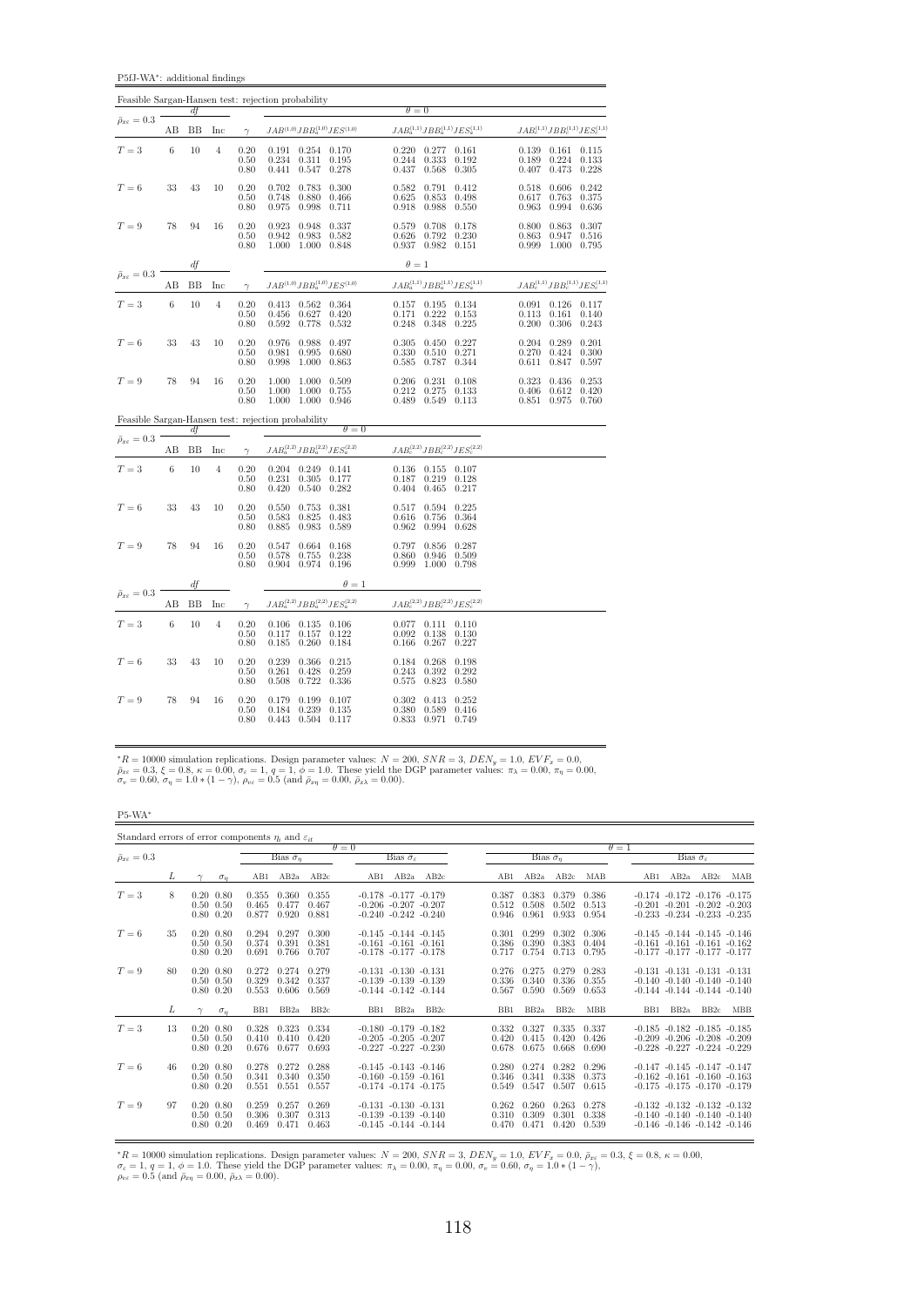| Unfeasible coefficient estimators                    |    |     |                |                      |                                  |                         |                         |                                  |                                 |                         |                                   |                         |                         |                         |                                  |                                 |                         |                      |                                  |                         |                         |                         |                                  |                               |                                                        |
|------------------------------------------------------|----|-----|----------------|----------------------|----------------------------------|-------------------------|-------------------------|----------------------------------|---------------------------------|-------------------------|-----------------------------------|-------------------------|-------------------------|-------------------------|----------------------------------|---------------------------------|-------------------------|----------------------|----------------------------------|-------------------------|-------------------------|-------------------------|----------------------------------|-------------------------------|--------------------------------------------------------|
| $\bar{\rho}_{x\varepsilon}=0.3$                      |    | L   |                |                      |                                  | ABu                     |                         | $\theta = 0$                     | BBu                             |                         |                                   | ABu                     |                         |                         |                                  | <b>BBu</b>                      |                         | $\theta = 1$         |                                  | MABu                    |                         |                         |                                  | MBBu                          |                                                        |
|                                                      | AВ | ΒB  |                | $\gamma$             | Bias                             |                         | Stdy RMSE               | Bias                             |                                 | Stdy RMSE               | Bias                              |                         | Stdy RMSE               |                         | Bias                             |                                 | Stdy RMSE               |                      | Bias                             |                         | Stdy RMSE               |                         | Bias                             |                               | Stdy RMSE                                              |
| $T=3$                                                | -5 | 8   |                | 0.20<br>0.50<br>0.80 | $-0.214$<br>$-0.277$<br>$-0.381$ | 0.042<br>0.054<br>0.089 | 0.218<br>0.282<br>0.391 | $-0.210$<br>$-0.267$<br>$-0.344$ | 0.040<br>0.048<br>0.068         | 0.213<br>0.271<br>0.350 | $-0.213$<br>$-0.275$<br>$-0.384$  | 0.061<br>0.079<br>0.133 | 0.222<br>0.286<br>0.406 |                         | $-0.211$<br>$-0.266$<br>$-0.342$ | 0.056<br>0.068<br>0.098         | 0.219<br>0.274<br>0.356 |                      | $-0.220$<br>$-0.289$<br>$-0.397$ | 0.048<br>0.063<br>0.102 | 0.225<br>0.295<br>0.410 |                         | $-0.212$<br>$-0.271$<br>$-0.348$ | 0.044<br>0.053<br>0.075       | 0.217<br>0.276<br>0.356                                |
| $T=6$                                                | 11 | -14 |                | 0.20<br>0.50<br>0.80 | $-0.221$<br>$-0.266$<br>$-0.343$ | 0.023<br>0.029<br>0.049 | 0.222<br>0.267<br>0.346 | $-0.214$<br>$-0.251$<br>$-0.296$ | 0.022<br>0.027<br>0.038         | 0.216<br>0.252<br>0.299 | $-0.218$<br>$-0.257$<br>$-0.334$  | 0.035<br>0.044<br>0.072 | 0.220<br>0.261<br>0.342 |                         | $-0.212$<br>$-0.245$<br>$-0.289$ | 0.034<br>0.040<br>0.056         | 0.215<br>0.248<br>0.295 |                      | $-0.229$<br>$-0.279$<br>$-0.360$ | 0.025<br>0.032<br>0.054 | 0.231<br>0.281<br>0.365 |                         | $-0.222$<br>$-0.260$<br>$-0.305$ | 0.024<br>0.028<br>0.040       | 0.223<br>0.262<br>0.307                                |
| $T=9$                                                | 17 | 20  |                | 0.20<br>0.50<br>0.80 | $-0.224$<br>$-0.258$<br>$-0.314$ | 0.018<br>0.022<br>0.037 | 0.224<br>0.259<br>0.316 | $-0.218$<br>$-0.245$<br>$-0.272$ | 0.017<br>0.021<br>0.029         | 0.218<br>0.246<br>0.274 | $-0.220$<br>$-0.250$<br>$-0.302$  | 0.027<br>0.033<br>0.055 | 0.222<br>0.252<br>0.307 |                         | $-0.215$<br>$-0.238$<br>$-0.263$ | 0.027<br>0.031<br>0.042         | 0.216<br>0.240<br>0.266 |                      | $-0.233$<br>$-0.269$<br>$-0.323$ | 0.018<br>0.024<br>0.041 | 0.234<br>0.270<br>0.325 |                         | $-0.228$<br>$-0.256$<br>$-0.281$ | 0.018<br>0.022<br>0.030       | $\begin{array}{c} 0.229 \\ 0.257 \end{array}$<br>0.282 |
|                                                      | AВ | BB  |                | $\beta$              | Bias                             |                         | Stdy RMSE               | Bias                             |                                 | Stdy RMSE               | Bias                              |                         | Stdy RMSE               |                         | Bias                             |                                 | Stdy RMSE               |                      | Bias                             |                         | Stdy RMSE               |                         | Bias                             |                               | Stdv RMSE                                              |
| $T=3$                                                | -5 | 8   |                | 1.43<br>0.93<br>0.31 | 1.032<br>0.905<br>0.812          | 0.245<br>0.245<br>0.255 | 1.061<br>0.937<br>0.851 | 1.039<br>0.934<br>0.887          | 0.164<br>0.143<br>0.137         | 1.051<br>0.945<br>0.897 | 1.017<br>0.898<br>0.801           | 0.393<br>0.389<br>0.409 | 1.091<br>0.979<br>0.900 |                         | 1.023<br>0.929<br>0.882          | 0.219<br>0.194<br>0.197         | 1.046<br>0.949<br>0.904 |                      | 1.009<br>0.870<br>0.769          | 0.245<br>0.247<br>0.261 | 1.038<br>0.905<br>0.812 |                         | 1.031<br>0.925                   | 0.174<br>0.158<br>0.879 0.154 | 1.045<br>0.938<br>0.893                                |
| $T=6$                                                | 11 | -14 |                | 1.43<br>0.93<br>0.31 | 0.924<br>0.826<br>0.718          | 0.108<br>0.109<br>0.118 | 0.930<br>0.833<br>0.727 | 0.969<br>0.898<br>0.839          | 0.087<br>0.080<br>0.077         | 0.973<br>0.901<br>0.843 | 0.919<br>0.830<br>0.722           | 0.169<br>0.169<br>0.183 | 0.934<br>0.847<br>0.745 |                         | 0.966<br>0.898<br>0.835          | 0.123<br>0.114<br>0.114         | 0.974<br>0.905<br>0.842 |                      | 0.901<br>0.798<br>0.672          | 0.103<br>0.105<br>0.115 | 0.907<br>0.805<br>0.682 |                         | 0.947<br>0.875<br>0.821          | 0.089<br>0.084<br>0.083       | 0.951<br>0.879<br>0.825                                |
| $T=9$                                                | 17 | 20  |                | 1.43<br>0.93<br>0.31 | 0.866<br>0.784<br>0.673          | 0.074<br>0.074<br>0.081 | 0.869<br>0.787<br>0.678 | 0.912<br>0.855<br>0.786          | 0.063<br>0.059<br>0.057         | 0.914<br>0.857<br>0.788 | 0.860<br>0.785<br>0.676           | 0.114<br>0.114<br>0.125 | 0.868<br>0.793<br>0.688 |                         | 0.912<br>0.856<br>0.780          | 0.091<br>0.085<br>0.085         | 0.917<br>0.860<br>0.785 |                      | 0.845<br>0.767<br>0.636          | 0.067<br>0.069<br>0.076 | 0.847<br>0.770<br>0.641 |                         | 0.880<br>0.825<br>0.753          | 0.062<br>0.059<br>0.059       | 0.882<br>0.827<br>0.755                                |
| Unfeasible t-test: actual significance level         |    | L   |                |                      |                                  |                         | $\theta = 0$            |                                  |                                 |                         |                                   |                         |                         |                         |                                  | $\theta=1$                      |                         |                      |                                  |                         |                         |                         |                                  |                               |                                                        |
| $\bar{\rho}_{x\varepsilon}=0.3$                      | AВ | BB  |                | $\gamma$             | ABu                              | BBu                     |                         | β                                | ABu                             | BBu                     | $\gamma$                          | ABu                     |                         | BBu MABu MBBu           |                                  |                                 |                         | β                    | ABu                              |                         | BBu MABu MBBu           |                         |                                  |                               |                                                        |
| $T=3$                                                | 5  | 8   |                | 0.20<br>0.50<br>0.80 | 0.993<br>0.992<br>0.955          | 0.998<br>1.000<br>1.000 |                         | 1.43<br>0.93<br>0.31             | 0.971<br>0.913<br>0.798         | 1.000<br>1.000<br>1.000 | 0.20<br>0.50<br>0.80              | 0.860<br>0.850<br>0.719 | 0.918<br>0.944<br>0.938 | 0.978<br>0.979<br>0.919 | 0.994<br>0.998<br>0.999          |                                 |                         | 1.43<br>0.93<br>0.31 | 0.714<br>0.595<br>0.449          | 0.993<br>0.991<br>0.981 | 0.965<br>0.881<br>0.732 | 1.000<br>1.000<br>1.000 |                                  |                               |                                                        |
| $T=6$                                                | 11 | 14  |                | 0.20<br>0.50<br>0.80 | 1.000<br>1.000<br>1.000          | 1.000<br>1.000<br>1.000 |                         | 1.43<br>0.93<br>0.31             | 1.000<br>1.000<br>1.000         | 1.000<br>1.000<br>1.000 | 0.20<br>0.50<br>0.80              | 1.000<br>1.000<br>0.994 | 1.000<br>1.000<br>0.999 | 1.000<br>1.000<br>1.000 | 1.000<br>1.000<br>1.000          |                                 |                         | 1.43<br>0.93<br>0.31 | 0.998<br>0.993<br>0.964          | 1.000<br>1.000<br>1.000 | 1.000<br>1.000<br>0.999 | 1.000<br>1.000<br>1.000 |                                  |                               |                                                        |
| $T=9$                                                | 17 | 20  |                | 0.20<br>0.50<br>0.80 | 1.000<br>1.000<br>1.000          | 1.000<br>1.000<br>1.000 |                         | 1.43<br>0.93<br>0.31             | 1.000<br>1.000<br>1.000         | 1.000<br>1.000<br>1.000 | 0.20<br>0.50<br>0.80              | 1.000<br>1.000<br>1.000 | 1.000<br>1.000<br>1.000 | 1.000<br>1.000<br>1.000 | 1.000<br>1.000<br>1.000          |                                 |                         | 1.43<br>0.93<br>0.31 | 1.000<br>1.000<br>0.998          | 1.000<br>1.000<br>1.000 | 1.000<br>1.000<br>1.000 | 1.000<br>1.000<br>1.000 |                                  |                               |                                                        |
| Unfeasible Sargan-Hansen test: rejection probability |    | df  |                |                      |                                  |                         |                         | $\theta = 0$                     |                                 |                         |                                   |                         |                         | $\theta = 1$            |                                  |                                 |                         |                      |                                  |                         |                         |                         |                                  |                               |                                                        |
| $\bar{\rho}_{x\varepsilon}=0.3$                      | AВ | ΒB  | Inc            | $\gamma$             | JABu                             | $JBBu$                  | JESu                    |                                  |                                 | JMABu JMMBu JESMu       | JABu                              | JBBu                    | JESu                    |                         | $JMABu$ $JMMBu$ $JESMu$          |                                 |                         |                      |                                  |                         |                         |                         |                                  |                               |                                                        |
| $T=3$                                                | 3  | 5   | $\overline{2}$ | 0.20<br>0.50<br>0.80 | 0.019<br>0.028<br>0.062          | 0.042<br>0.041<br>0.064 | 0.077<br>0.059<br>0.059 | 0.026<br>0.057                   | $0.017$ 0.043<br>0.039<br>0.061 | 0.078<br>0.059<br>0.056 | 0.015<br>0.013<br>0.019           | 0.031<br>0.023<br>0.029 | 0.064<br>0.045<br>0.052 |                         | 0.021<br>0.045                   | $0.017$ 0.040<br>0.038<br>0.066 | 0.075<br>0.070<br>0.078 |                      |                                  |                         |                         |                         |                                  |                               |                                                        |
| $T=6$                                                | 9  | -11 | $\overline{2}$ | 0.20<br>0.50<br>0.80 | 0.251<br>0.388<br>0.865          | 0.298<br>0.449<br>0.904 | 0.163<br>0.199<br>0.331 | 0.224<br>0.385<br>0.870          | 0.298<br>0.464<br>0.909         | 0.196<br>0.224<br>0.356 | 0.064<br>0.096<br>0.295           | 0.091<br>0.127<br>0.370 | 0.127<br>0.125<br>0.208 |                         | 0.187<br>0.275<br>0.772          | 0.252<br>0.386<br>0.876         | 0.187<br>0.263<br>0.458 |                      |                                  |                         |                         |                         |                                  |                               |                                                        |
| $T=9$                                                | 15 | 17  | $\overline{2}$ | 0.20<br>0.50<br>0.80 | 0.725<br>0.858<br>0.999          | 0.778<br>0.911<br>1.000 | 0.314<br>0.409<br>0.602 | 0.692<br>0.871<br>1.000          | 0.789<br>0.927<br>1.000         | 0.424<br>0.492<br>0.678 | 0.193<br>0.293<br>$0.743$ $0.825$ | 0.272<br>0.376          | 0.221<br>0.244<br>0.376 |                         | 0.600<br>0.750                   | 0.706<br>0.863<br>$0.997$ 1.000 | 0.363<br>0.498<br>0.738 |                      |                                  |                         |                         |                         |                                  |                               |                                                        |

 ${}^*R = 10000$  simulation replications. Design parameter values:  $N = 200$ ,  $SNR = 3$ ,  $DEN_y = 1.0$ ,  $EVF_x = 0.0$ ,  $\bar{\rho}_{xc} = 0.3$ ,  $\xi = 0.8$ ,  $\kappa = 0.00$ ,  $\sigma_{\varepsilon} = 1$ ,  $q = 1$ ,  $\phi = 1.0$ .<br>These yield the DGP parameter values:  $\pi$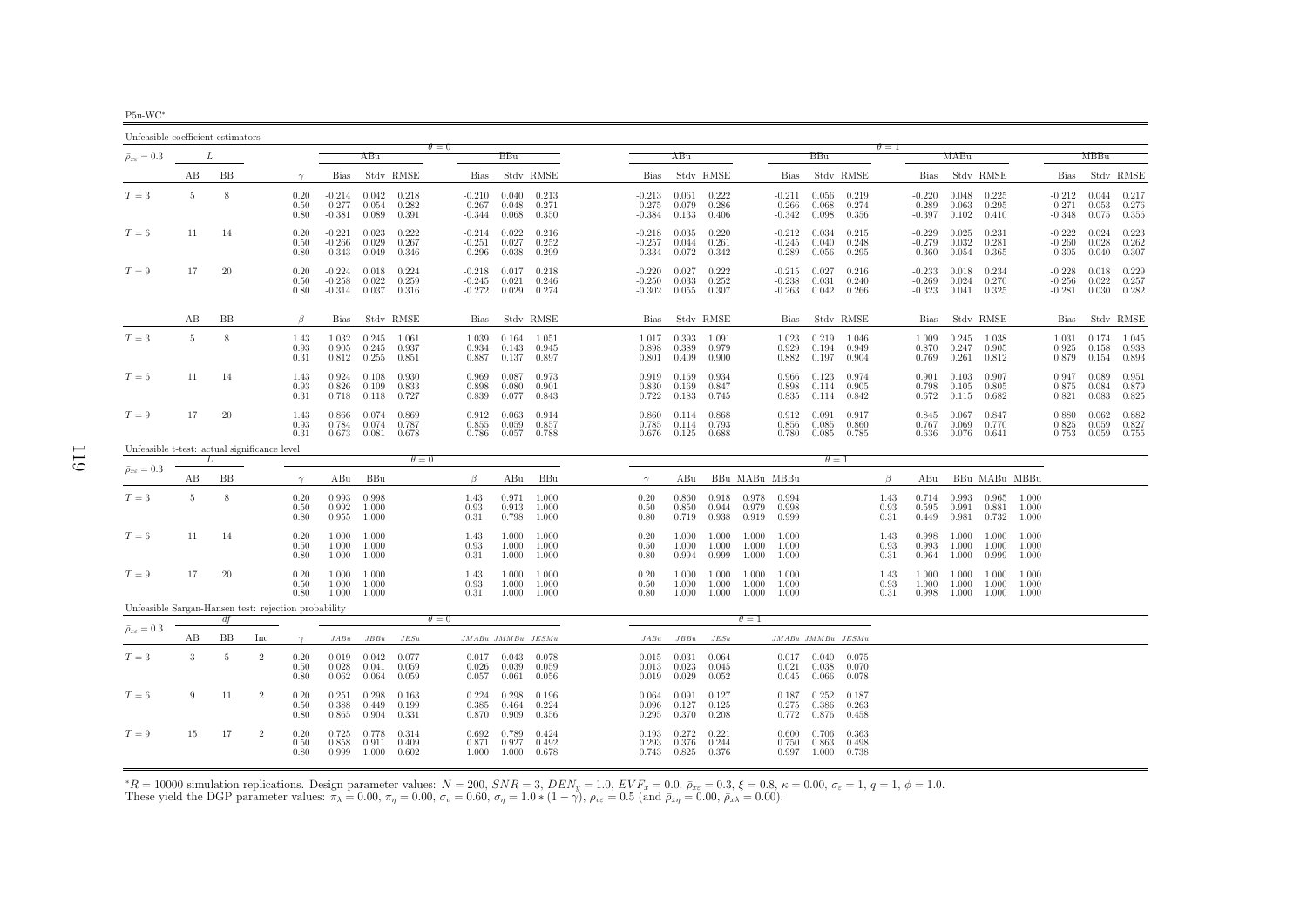P5fc-WC∗

Feasible coefficient estimators for Arellano-Bond $\theta = 0$  $AB2a$  $\theta = 1$ <br>a  $\theta = 1$  $\bar{\rho}_{x\varepsilon}=0.3$  $\epsilon = 0.3$   $I$   $\epsilon = 0.3$   $I$   $\epsilon = 0.3$   $I$   $\epsilon = 0.3$   $I$   $\epsilon = 0.3$   $I$   $\epsilon = 0.3$   $I$   $\epsilon = 0.3$   $I$   $\epsilon = 0.3$   $I$   $\epsilon = 0.3$   $I$   $\epsilon = 0.3$   $I$   $\epsilon = 0.3$   $I$   $\epsilon = 0.3$   $I$   $\epsilon = 0.3$   $I$   $\epsilon = 0.3$   $I$   $\epsilon = 0.3$   $I$   $\epsilon = 0.3$  L  $\gamma$  Bias Stdv RMSE Bias Stdv RMSE Bias Stdv RMSE Bias Stdv RMSE Bias Stdv RMSE Bias Stdv RMSE Bias Stdv RMSE0.226  $T=3$  $T=3$  5 0.20 -0.214 0.042 0.218 -0.215 0.042 0.220 -0.215 0.042 0.219 -0.215 0.062 0.224 -0.214 0.060 0.223 -0.216 0.061 0.224 -0.217 0.060 0.226<br>0.50 -0.277 0.054 0.282 -0.283 0.055 0.288 -0.279 0.054 0.284 -0.280 0.081 0.50 -0.277 0.054 0.282 -0.283 0.055 0.288 -0.279 0.054 0.284 -0.280 0.081 0.291 -0.280 0.079 0.291 -0.278 0.079 0.289 -0.283 0.079 0.2940.417 0.80 -0.381 0.089 0.391 -0.396 0.094 0.407 -0.384 0.090 0.395 -0.390 0.138 0.414 -0.398 0.139 0.421 -0.388 0.133 0.410 -0.393 0.137 0.4170.235  $T=6$  $T=6$   $11$   $0.20$   $-0.221$   $0.023$   $0.222$   $-0.222$   $0.024$   $0.224$   $-0.225$   $0.023$   $0.226$   $-0.222$   $0.036$   $0.225$   $-0.220$   $0.034$   $0.222$   $-0.222$   $0.035$   $0.224$   $-0.233$   $0.029$   $0.235$   $0.236$   $0.235$   $0.236$   $0.2$ 0.50 -0.266 0.029 0.267 -0.277 0.031 0.279 -0.270 0.030 0.271 -0.268 0.045 0.272 -0.271 0.044 0.274 -0.262 0.044 0.265 -0.283 0.038 0.2860.381 0.80 -0.343 0.049 0.346 -0.379 0.056 0.383 -0.349 0.049 0.352 -0.350 0.075 0.358 -0.370 0.078 0.378 -0.340 0.073 0.348 -0.375 0.068 0.381 $0.239$  $T=9$  $T=9$   $17$   $0.20$   $-0.224$   $0.018$   $0.224$   $-0.225$   $0.019$   $0.226$   $-0.228$   $0.018$   $0.229$   $-0.25$   $0.028$   $0.226$   $-0.223$   $0.026$   $0.224$   $-0.225$   $0.027$   $0.226$   $-0.238$   $0.020$   $0.239$ <br> $-0.266$   $0.033$   $0.268$   $-0.$ 0.50 -0.258 0.022 0.251 0.024 0.273 -0.264 0.023 0.266 -0.261 0.033 0.268 0.033 0.268 0.034 0.258 0.0327 0.276 0.376 0.376 0.376 0.377 0.376 0.377 0.037 0.375 -0.276 0.374 0.037 0.344 0.037 0.344 0.037 0.344 0.037 0.344 0. 0.344  $L \qquad \qquad \beta$ Bias Stdv RMSE Bias Stdv RMSE Bias Stdv RMSE Bias Stdv RMSE Bias Stdv RMSE Bias Stdv RMSE Bias Stdv RMSE Bias Stdv RMSE 1.012 0.376 1.079  $T=3$  $T=3 \hspace{1.5mm} 5 \hspace{1.5mm} 1.43 \hspace{1.5mm} 1.032 \hspace{1.5mm} 0.245 \hspace{1.5mm} 1.061 \hspace{1.5mm} 1.037 \hspace{1.5mm} 0.250 \hspace{1.5mm} 1.066 \hspace{1.5mm} 1.025 \hspace{1.5mm} 0.243 \hspace{1.5mm} 1.034 \hspace{1.5mm} 1.030 \hspace{1.5mm} 0.406 \hspace{1.5mm} 1.107 \hspace{1.5mm} 1.$ 0.93 0.905 0.245 0.937 0.902 0.250 0.935 0.898 0.243 0.930 0.901 0.400 0.986 0.903 0.387 0.983 0.891 0.387 0.972 0.883 0.380 0.9610.877 0.31 0.812 0.255 0.851 0.801 0.262 0.843 0.804 0.251 0.842 0.802 0.422 0.906 0.796 0.419 0.899 0.791 0.408 0.890 0.780 0.400 0.8770.904 0.125 0.913  $T=6$  $T=6$   $11$   $1.43$   $0.924$   $0.108$   $0.930$   $0.943$   $0.116$   $0.950$   $0.923$   $0.109$   $0.929$   $0.923$   $0.174$   $0.939$   $0.943$   $0.171$   $0.959$   $0.917$   $0.168$   $0.932$   $0.904$   $0.125$   $0.913$ <br> $0.842$   $0.803$   $0.128$   $0.814$   $0.$ 0.93 0.826 0.109 0.833 0.841 0.118 0.849 0.822 0.110 0.829 0.825 0.173 0.843 0.848 0.172 0.865 0.825 0.168 0.842 0.803 0.128 0.8140.692 0.31 0.718 0.118 0.727 0.717 0.132 0.729 0.712 0.116 0.721 0.715 0.185 0.738 0.726 0.194 0.752 0.716 0.180 0.738 0.677 0.144 0.6920.854  $T=9$  $T=9 \hspace{1.5mm} 17 \hspace{1.5mm} 1.43 \hspace{1.5mm} 0.866 \hspace{1.5mm} 0.074 \hspace{1.5mm} 0.869 \hspace{1.5mm} 0.855 \hspace{1.5mm} 0.081 \hspace{1.5mm} 0.888 \hspace{1.5mm} 0.870 \hspace{1.5mm} 0.075 \hspace{1.5mm} 0.873 \hspace{1.5mm} 0.865 \hspace{1.5mm} 0.117 \hspace{1.5mm} 0.873 \hspace{1.5mm} 0$ 0.93 0.784 0.074 0.787 0.807 0.082 0.811 0.783 0.076 0.787 0.783 0.117 0.792 0.808 0.115 0.816 0.784 0.115 0.792 0.774 0.078 0.778 $0.645$   $0.087$   $0.650$ 0.31 0.673 0.081 0.678 0.686 0.092 0.692 0.668 0.083 0.674 0.672 0.126 0.684 0.691 0.129 0.703 0.672 0.126 0.684 0.645 0.087 0.650

| Feasible coefficient estimators for Blundell-Bond |    |                      |                                  |                         |                         |                                  |                         |                         |                                  |                         |                         |                                  |                         |                         |                                  |                         |                         |                                  |                         |                         |                                  |                         |                         |
|---------------------------------------------------|----|----------------------|----------------------------------|-------------------------|-------------------------|----------------------------------|-------------------------|-------------------------|----------------------------------|-------------------------|-------------------------|----------------------------------|-------------------------|-------------------------|----------------------------------|-------------------------|-------------------------|----------------------------------|-------------------------|-------------------------|----------------------------------|-------------------------|-------------------------|
|                                                   |    |                      |                                  |                         |                         |                                  | $\theta = 0$            |                         |                                  |                         |                         |                                  |                         |                         |                                  |                         |                         | $\theta = 1$                     |                         |                         |                                  |                         |                         |
| $\bar{\rho}_{x\varepsilon}=0.3$                   |    |                      |                                  | BB1                     |                         |                                  | BB2a                    |                         |                                  | BB2c                    |                         |                                  | BB1.                    |                         |                                  | BB2a                    |                         |                                  | BB2c                    |                         |                                  | МВВ                     |                         |
|                                                   |    |                      | <b>Bias</b>                      |                         | Stdy RMSE               | <b>Bias</b>                      |                         | Stdy RMSE               | <b>Bias</b>                      |                         | Stdy RMSE               | <b>Bias</b>                      |                         | Stdy RMSE               | <b>Bias</b>                      |                         | Stdy RMSE               | <b>Bias</b>                      |                         | Stdy RMSE               | <b>Bias</b>                      |                         | Stdy RMSE               |
| $T=3$                                             | 8  | 0.20<br>0.50<br>0.80 | $-0.210$<br>$-0.269$<br>$-0.350$ | 0.039<br>0.047<br>0.065 | 0.214<br>0.273<br>0.356 | $-0.213$<br>$-0.274$<br>$-0.359$ | 0.039<br>0.048<br>0.069 | 0.217<br>0.278<br>0.366 | $-0.213$<br>$-0.272$<br>$-0.355$ | 0.039<br>0.047<br>0.067 | 0.216<br>0.276<br>0.361 | $-0.213$<br>$-0.271$<br>$-0.352$ | 0.057<br>0.068<br>0.097 | 0.221<br>0.280<br>0.365 | $-0.213$<br>$-0.272$<br>$-0.356$ | 0.054<br>0.066<br>0.097 | 0.220<br>0.280<br>0.369 | $-0.215$<br>$-0.271$<br>$-0.349$ | 0.055<br>0.067<br>0.097 | 0.222<br>0.279<br>0.362 | $-0.214$<br>$-0.273$<br>$-0.352$ | 0.055<br>0.066<br>0.096 | 0.221<br>0.281<br>0.365 |
| $T=6$                                             | 14 | 0.20<br>0.50<br>0.80 | $-0.215$<br>$-0.255$<br>$-0.311$ | 0.022<br>0.027<br>0.037 | 0.217<br>0.256<br>0.313 | $-0.217$<br>$-0.263$<br>$-0.325$ | 0.023<br>0.028<br>0.042 | 0.219<br>0.264<br>0.328 | $-0.221$<br>$-0.260$<br>$-0.317$ | 0.022<br>0.027<br>0.039 | 0.222<br>0.261<br>0.320 | $-0.217$<br>$-0.257$<br>$-0.313$ | 0.035<br>0.041<br>0.058 | 0.220<br>0.260<br>0.319 | $-0.215$<br>$-0.258$<br>$-0.319$ | 0.033<br>0.040<br>0.058 | 0.218<br>0.261<br>0.324 | $-0.218$<br>$-0.253$<br>$-0.305$ | 0.034<br>0.040<br>0.057 | 0.220<br>0.256<br>0.310 | $-0.228$<br>$-0.275$<br>$-0.342$ | 0.027<br>0.034<br>0.051 | 0.230<br>0.277<br>0.345 |
| $T=9$                                             | 20 | 0.20<br>0.50<br>0.80 | $-0.219$<br>$-0.249$<br>$-0.289$ | 0.017<br>0.021<br>0.029 | 0.219<br>0.250<br>0.290 | $-0.221$<br>$-0.258$<br>$-0.304$ | 0.018<br>0.023<br>0.033 | 0.221<br>0.259<br>0.306 | $-0.224$<br>$-0.255$<br>$-0.294$ | 0.017<br>0.021<br>0.031 | 0.225<br>0.256<br>0.295 | $-0.220$<br>$-0.251$<br>$-0.291$ | 0.027<br>0.032<br>0.045 | 0.222<br>0.253<br>0.294 | $-0.218$<br>$-0.254$<br>$-0.299$ | 0.025<br>0.030<br>0.044 | 0.220<br>0.256<br>0.302 | $-0.221$<br>$-0.246$<br>$-0.279$ | 0.027<br>0.031<br>0.044 | 0.222<br>0.248<br>0.282 | $-0.234$<br>$-0.270$<br>$-0.320$ | 0.020<br>0.025<br>0.038 | 0.235<br>0.271<br>0.323 |
|                                                   |    | $\beta$              |                                  |                         | Bias Stdy RMSE          |                                  |                         | Bias Stdy RMSE          |                                  |                         | Bias Stdy RMSE          | Bias                             |                         | Stdy RMSE               |                                  |                         | Bias Stdy RMSE          |                                  |                         | Bias Stdy RMSE          |                                  | Bias Stdy RMSE          |                         |
| $T=3$                                             |    | 1.43<br>0.93<br>0.31 | 1.035<br>0.927<br>0.875          | 0.160<br>0.137<br>0.131 | 1.048<br>0.937<br>0.885 | 1.028<br>0.918<br>0.864          | 0.158<br>0.136<br>0.130 | 1.040<br>0.928<br>0.874 | 1.024<br>0.919<br>0.864          | 0.158<br>0.138<br>0.132 | 1.036<br>0.929<br>0.874 | 1.016<br>0.917<br>0.867          | 0.219<br>0.196<br>0.195 | 1.039<br>0.938<br>0.889 | 1.015<br>0.919<br>0.868          | 0.210<br>0.186<br>0.188 | 1.036<br>0.938<br>0.888 | 1.007<br>0.915<br>0.865          | 0.214<br>0.192<br>0.193 | 1.030<br>0.935<br>0.886 | 1.021<br>0.921<br>0.875          | 0.217<br>0.193<br>0.193 | 1.044<br>0.941<br>0.896 |
| $T=6$                                             | 14 | 1.43<br>0.93<br>0.31 | 0.962<br>0.876<br>0.801          | 0.086<br>0.079<br>0.076 | 0.965<br>0.880<br>0.805 | 0.964<br>0.892<br>0.826          | 0.089<br>0.082<br>0.080 | 0.968<br>0.896<br>0.830 | 0.950<br>0.869<br>0.794          | 0.087<br>0.079<br>0.076 | 0.954<br>0.873<br>0.798 | 0.953<br>0.872<br>0.799          | 0.128<br>0.121<br>0.119 | 0.962<br>0.880<br>0.807 | 0.962<br>0.894<br>0.826          | 0.121<br>0.112<br>0.113 | 0.969<br>0.901<br>0.834 | 0.949<br>0.876<br>0.804          | 0.123<br>0.114<br>0.114 | 0.957<br>0.884<br>0.812 | 0.943<br>0.855<br>0.774          | 0.104<br>0.098<br>0.097 | 0.948<br>0.860<br>0.780 |
| $T=9$                                             | 20 | 1.43<br>0.93<br>0.31 | 0.904<br>0.830<br>0.740          | 0.062<br>0.059<br>0.059 | 0.906<br>0.832<br>0.742 | 0.910<br>0.856<br>0.781          | 0.067<br>0.063<br>0.063 | 0.912<br>0.858<br>0.783 | 0.898<br>0.830<br>0.745          | 0.064<br>0.060<br>0.058 | 0.901<br>0.832<br>0.747 | 0.900<br>0.828<br>0.739          | 0.095<br>0.092<br>0.092 | 0.905<br>0.833<br>0.745 | 0.908<br>0.854<br>0.774          | 0.090<br>0.085<br>0.087 | 0.913<br>0.858<br>0.779 | 0.900<br>0.838<br>0.754          | 0.091<br>0.085<br>0.086 | 0.904<br>0.842<br>0.759 | 0.884<br>0.814<br>0.717          | 0.069<br>0.067<br>0.068 | 0.887<br>0.817<br>0.720 |

 ${}^*R = 10000$  simulation replications. Design parameter values:  $N = 200$ ,  $SNR = 3$ ,  $DEN_y = 1.0$ ,  $EVF_x = 0.0$ ,  $\bar{p}_{xz} = 0.3$ ,  $\xi = 0.8$ ,  $\kappa = 0.00$ ,  $\sigma_{\varepsilon} = 1$ ,  $q = 1$ ,  $\phi = 1.0$ .<br>These yield the DGP parameter values:  $\pi$  $*R = 10000$  simulation replications. Design parameter values:  $N = 200$ ,  $SNR = 3$ ,  $DEN_y = 1.0$ ,  $EVF_x = 0.0$ ,  $\bar{\rho}_{xz} = 0.3$ ,  $\xi = 0.8$ , These yield the DGP parameter values:  $\pi_{\lambda} = 0.00$ ,  $\pi_{\eta} = 0.00$ ,  $\sigma_v = 0.60$ ,  $\sigma_{\eta}$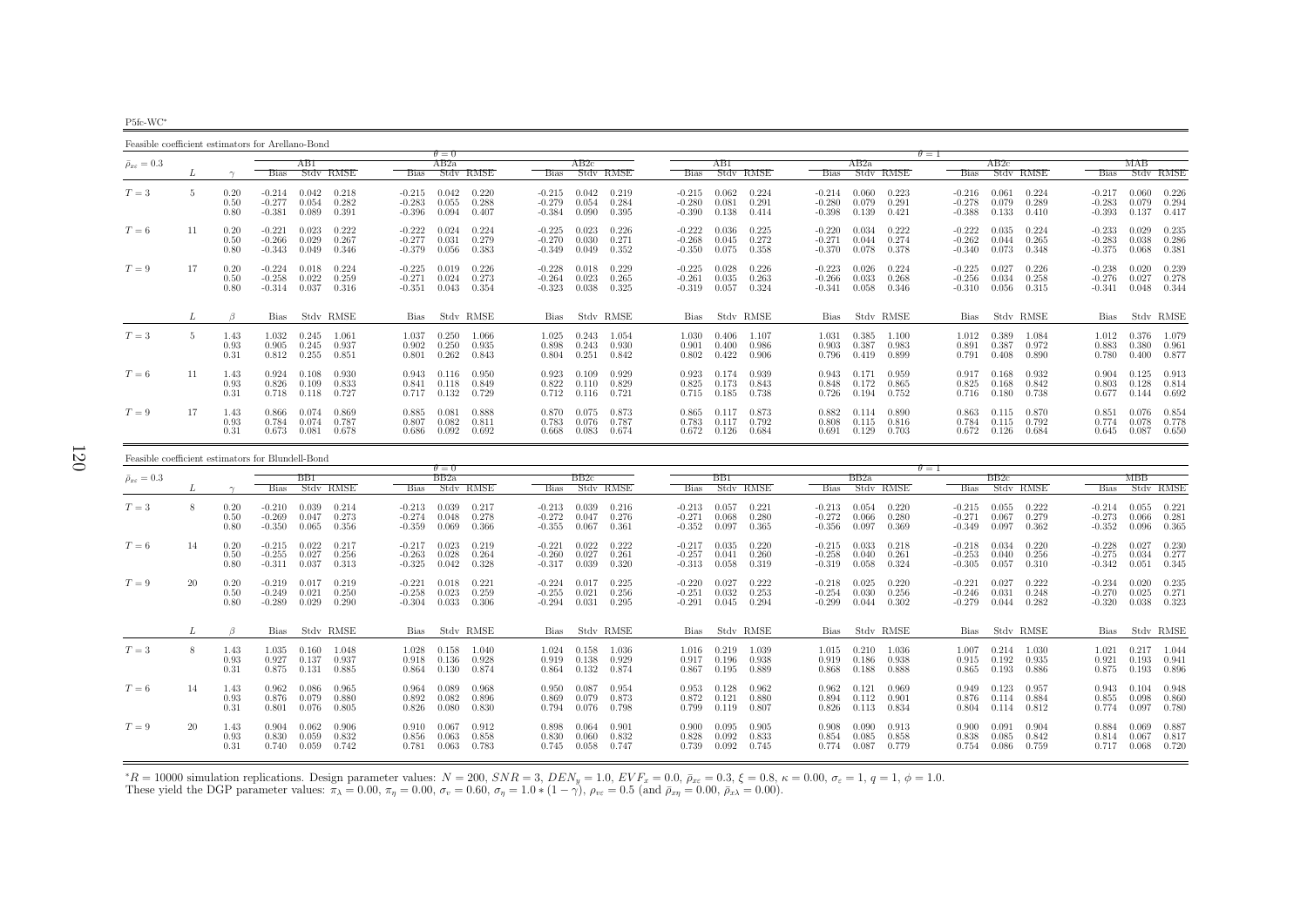P5ft-WC<sup>∗</sup>

| Feasible t-test Arellano-Bond: actual significance level |    |                      |                |                                                       |                 |                         |                                                             |                |                         |                         |                                                             |                         |                |                                                                               |                |                                             |                |
|----------------------------------------------------------|----|----------------------|----------------|-------------------------------------------------------|-----------------|-------------------------|-------------------------------------------------------------|----------------|-------------------------|-------------------------|-------------------------------------------------------------|-------------------------|----------------|-------------------------------------------------------------------------------|----------------|---------------------------------------------|----------------|
| $\bar{\rho}_{x\varepsilon}=0.3$                          |    |                      |                |                                                       |                 | $\theta = 0$            |                                                             |                |                         |                         |                                                             |                         | $\theta = 1$   |                                                                               |                |                                             |                |
|                                                          | L  | $\gamma$             |                |                                                       | AB1 AB1aR AB1cR |                         |                                                             |                | AB2a AB2aW AB2c AB2cW   |                         | AB1 AB1aR AB1cR                                             |                         |                | AB2a AB2aW AB2c AB2cW MAB                                                     |                |                                             |                |
| $T=3$                                                    | 5  | 0.20<br>0.50<br>0.80 | 0.997<br>0.978 | 0.996 0.996 0.995<br>0.996<br>0.976 0.976             | 0.996           | 0.997<br>0.997<br>0.982 | 0.997 0.996 0.996<br>0.997<br>0.977 0.978                   | 0.996          | 0.996<br>0.977          | 0.965<br>0.922          | 0.963 0.910 0.896<br>0.910<br>0.835                         | 0.904<br>0.829          | 0.936          | 0.934 0.911 0.914 0.906 0.993<br>0.912<br>0.871 0.827                         | 0.914<br>0.845 | 0.904<br>0.829                              | 0.992<br>0.979 |
| $T=6$                                                    | 11 | 0.20<br>0.50<br>0.80 | 1.000          | 1.000 1.000 1.000<br>1.000 1.000 1.000<br>1.000 1.000 |                 | 1.000<br>1.000<br>1.000 | 1.000 1.000<br>1.000<br>1.000 1.000                         | 1.000          | 1.000<br>1.000<br>1.000 | 1.000<br>1.000<br>1.000 | 0.998<br>0.998<br>0.992                                     | 0.999<br>0.999<br>0.995 | 1.000<br>0.999 | 1.000 0.999 1.000 1.000 1.000<br>0.999 1.000<br>0.996                         | 0.997          | 1.000 1.000<br>$0.997$ 1.000                |                |
| $T=9$                                                    | 17 | 0.20<br>0.50<br>0.80 | 1.000          | 1.000 1.000 1.000<br>1.000 1.000<br>1.000 1.000 1.000 |                 | 1.000                   | 1.000 1.000 1.000 1.000<br>1.000<br>1.000 1.000 1.000 1.000 | 1.000          | 1.000                   | 1.000                   | 1.000 1.000 1.000<br>1.000 1.000<br>1.000 0.999 1.000       |                         | 1.000          | 1.000 1.000 1.000 1.000 1.000<br>1.000 1.000<br>1.000 1.000 1.000 1.000 1.000 |                | 1.000 1.000                                 |                |
|                                                          | L  | $\beta$              | AB1            | AB1aR AB1cR                                           |                 |                         |                                                             |                | AB2a AB2aW AB2c AB2cW   | AB1                     | AB1aR AB1cR                                                 |                         |                | AB2a AB2aW AB2c AB2cW MAB                                                     |                |                                             |                |
| $T=3$                                                    | 5  | 1.43<br>0.93<br>0.31 |                | 0.989 0.986 0.989<br>0.961 0.955<br>0.910 0.899 0.909 | 0.961           | 0.985<br>0.952<br>0.891 | 0.982 0.988 0.988<br>0.944<br>0.868                         | 0.961<br>0.906 | 0.960<br>0.906          | 0.930<br>0.879          | 0.814 0.823<br>0.732 0.740<br>0.814 0.641 0.646             |                         | 0.781<br>0.686 | 0.853 0.813 0.832 0.825 0.984<br>0.728<br>0.618                               | 0.754<br>0.659 | 0.746<br>0.647                              | 0.973<br>0.950 |
| $T=6$                                                    | 11 | 1.43<br>0.93<br>0.31 | 1.000<br>1.000 | 1.000 1.000<br>1.000 1.000<br>1.000 1.000 1.000       |                 | 1.000<br>1.000          | 1.000 1.000<br>1.000<br>1.000  0.998  1.000  1.000          | 1.000          | 1.000<br>1.000          | 1.000<br>0.999          | 0.996 0.998<br>0.991<br>0.993 0.963 0.974                   | 0.994                   | 1.000<br>0.999 | 0.999<br>0.993<br>0.981 0.949 0.982 0.981 0.999                               | 0.999<br>0.997 | 0.999 1.000<br>0.996                        | 1.000          |
| $T=9$                                                    | 17 | 1.43<br>0.93<br>0.31 | 1.000          | 1.000 1.000 1.000<br>1.000 1.000<br>1.000 1.000 1.000 |                 | 1.000<br>1.000          | 1.000 1.000<br>1.000<br>1.000 1.000 1.000 1.000             | 1.000          | 1.000<br>1.000          | 1.000<br>1.000          | 0.999<br>0.999<br>1.000 0.994 0.997                         | 1.000<br>0.999          | 1.000<br>0.999 | 1.000 1.000 1.000<br>1.000<br>0.996 0.999                                     | 1.000          | 1.000 1.000<br>1.000<br>0.999 1.000         | 1.000          |
| Feasible t-test Blundell-Bond: actual significance level |    |                      |                |                                                       |                 | $\theta = 0$            |                                                             |                |                         |                         |                                                             |                         | $\theta=1$     |                                                                               |                |                                             |                |
| $\bar{\rho}_{x\varepsilon} = 0.3$                        | L  | $\gamma$             |                | BB1 BB1aR BB1cR                                       |                 |                         |                                                             |                | BB2a BB2aW BB2c BB2cW   |                         | BB1 BB1aR BB1cR                                             |                         |                | BB2a BB2aW BB2c BB2cW MBB                                                     |                |                                             |                |
| $T=3$                                                    | 8  | 0.20<br>0.50<br>0.80 | 1.000<br>1.000 | 0.999 0.999 0.999<br>1.000 1.000<br>1.000 1.000       |                 | 1.000<br>1.000<br>1.000 | 0.999 0.999 0.999<br>1.000<br>0.999                         | 1.000<br>1.000 | 1.000<br>1.000          | 0.991<br>0.989          | 0.984 0.944 0.940<br>0.963<br>0.952                         | 0.963<br>0.954          | 0.982          | 0.971 0.950 0.956 0.950 0.998<br>0.965<br>0.976 0.945                         | 0.973<br>0.965 | 0.966<br>0.956                              | 0.999<br>0.997 |
| $T=6$                                                    | 14 | 0.20<br>0.50<br>0.80 | 1.000<br>1.000 | 1.000 1.000 1.000<br>1.000 1.000<br>1.000 1.000       |                 | 1.000<br>1.000          | 1.000 1.000 1.000 1.000<br>1.000<br>1.000                   | 1.000<br>1.000 | 1.000<br>1.000          | 1.000<br>1.000          | 1.000 0.998<br>0.998<br>0.996                               | 0.999<br>0.999<br>0.998 | 1.000<br>1.000 | 1.000 1.000 1.000 1.000 1.000<br>1.000<br>0.998                               | 1.000<br>1.000 | 1.000 1.000<br>0.999                        | 1.000          |
| $T=9$                                                    | 20 | 0.20<br>0.50<br>0.80 | 1.000          | 1.000 1.000 1.000<br>1.000 1.000<br>1.000 1.000 1.000 |                 | 1.000<br>1.000          | 1.000 1.000 1.000<br>1.000<br>1.000 1.000 1.000 1.000       | 1.000          | 1.000                   | 1.000                   | 1.000 1.000 1.000<br>1.000 1.000<br>1.000 0.999 1.000       |                         | 1.000          | 1.000 1.000 1.000 1.000 1.000<br>1.000 1.000<br>1.000 1.000 1.000 1.000 1.000 |                | 1.000 1.000                                 |                |
|                                                          | L  | $\beta$              | BB1            | BB1aR BB1cR                                           |                 |                         | BB2a BB2aW BB2c BB2cW                                       |                |                         | BB1                     | BB1aR BB1cR                                                 |                         |                | BB2a BB2aW BB2c                                                               |                | BB2cW MBB                                   |                |
| $T=3$                                                    | 8  | 1.43<br>0.93<br>0.31 | 1.000<br>1.000 | 1.000 1.000 1.000<br>1.000 1.000<br>1.000 1.000       |                 | 1.000<br>1.000          | 1.000 1.000 1.000 1.000<br>1.000<br>1.000 1.000             | 1.000          | 1.000<br>1.000          | 0.999<br>0.998<br>0.995 | 0.992 0.993<br>0.989<br>0.977 0.981                         | 0.990                   | 0.997          | 0.998 0.993 0.995<br>0.989<br>0.991 0.978                                     | 0.993<br>0.986 | $0.994$ 1.000<br>0.991 1.000<br>0.983 0.999 |                |
| $T=6$                                                    | 14 | 1.43<br>0.93<br>0.31 | 1.000          | 1.000 1.000 1.000<br>1.000 1.000 1.000                | 1.000 1.000     | 1.000<br>1.000          | 1.000 1.000 1.000<br>1.000<br>1.000 1.000 1.000 1.000       | 1.000          | 1.000                   | 1.000                   | 1.000 1.000 1.000<br>1.000 1.000<br>1.000 1.000 1.000       |                         | 1.000          | 1.000 1.000 1.000 1.000 1.000<br>1.000<br>1.000 1.000 1.000 1.000 1.000       | 1.000          | 1.000 1.000                                 |                |
| $T=9$                                                    | 20 | 1.43<br>0.93<br>0.31 | 1.000<br>1.000 | 1.000 1.000<br>1.000 1.000<br>1.000 1.000 1.000       |                 | 1.000<br>1.000          | 1.000 1.000<br>1.000<br>1.000 1.000 1.000 1.000             | 1.000          | 1.000<br>1.000          |                         | 1.000 1.000 1.000<br>1.000 1.000 1.000<br>1.000 1.000 1.000 |                         | 1.000          | 1.000 1.000<br>1.000 1.000<br>1.000 1.000 1.000 1.000 1.000                   | 1.000          | 1.000 1.000<br>1.000 1.000                  |                |

 ${}^{*}R = 10000$  simulation replications. Design parameter values:  $N = 200$ ,  $SNR = 3$ ,  $DEN_y = 1.0$ ,  $EVF_x = 0.0$ ,  $E_{xz} = 0.3$ ,  $\xi = 0.8$ ,  $\kappa = 0.00$ ,<br> $\sigma_x = 1$ ,  $q = 1$ ,  $\phi = 1.0$ . These yield the DGP parameter values:  $\pi_{\lambda} =$ 

P5fJ-WC<sup>∗</sup>

|                                 |    |           |                |                      | Feasible Sargan-Hansen test: rejection probability |                         |                         |                         |                                           |                         |                         |                         |
|---------------------------------|----|-----------|----------------|----------------------|----------------------------------------------------|-------------------------|-------------------------|-------------------------|-------------------------------------------|-------------------------|-------------------------|-------------------------|
|                                 |    | df        |                |                      |                                                    |                         | $\theta = 0$            |                         |                                           |                         |                         |                         |
| $\bar{\rho}_{x\varepsilon}=0.3$ | AВ | <b>BB</b> | Inc            | $\sim$               | $JAB_a^{(2,1)}JBB_a^{(2,1)}JES_a^{(2,1)}$          |                         |                         |                         | $JAB_c^{(2,1)}JBB_c^{(2,1)}JES_c^{(2,1)}$ |                         | JMAB JMBB JESM          |                         |
| $T=3$                           | 3  | 5         | $\overline{2}$ | 0.20<br>0.50<br>0.80 | 0.098<br>0.089<br>0.145<br>0.129<br>0.285<br>0.250 | 0.058<br>0.065<br>0.073 | 0.081<br>0.132<br>0.261 | 0.081<br>0.117<br>0.227 | 0.063<br>0.069<br>0.075                   | 0.308<br>0.323<br>0.346 | 0.245<br>0.266<br>0.306 | 0.234<br>0.253<br>0.287 |
| $T=6$                           | 9  | 11        | $\overline{2}$ | 0.20<br>0.50<br>0.80 | 0.505<br>0.490<br>0.686<br>0.704<br>0.973<br>0.981 | 0.089<br>0.160<br>0.328 | 0.467<br>0.679<br>0.978 | 0.460<br>0.683<br>0.983 | 0.100<br>0.147<br>0.246                   | 0.223<br>0.386<br>0.824 | 0.466<br>0.523<br>0.679 | 0.489<br>0.505<br>0.554 |
| $T=9$                           | 15 | 17        | $\overline{2}$ | 0.20<br>0.50<br>0.80 | 0.897<br>0.897<br>0.965<br>0.977<br>1.000<br>1.000 | 0.122<br>0.280<br>0.506 | 0.891<br>0.970<br>1.000 | 0.898<br>0.977<br>1.000 | 0.188<br>0.311<br>0.493                   | 0.657<br>0.851<br>0.999 | 0.670<br>0.730<br>0.892 | 0.585<br>0.588<br>0.608 |
|                                 |    | df        |                |                      |                                                    |                         | $\theta=1$              |                         |                                           |                         |                         |                         |
| $\bar{\rho}_{x\varepsilon}=0.3$ | AВ | <b>BB</b> | Inc            | $\gamma$             | $JAB_a^{(2,1)}JBB_a^{(2,1)}JES_a^{(2,1)}$          |                         |                         |                         | $JAB_c^{(2,1)}JBB_c^{(2,1)}JES_c^{(2,1)}$ |                         | JMAB JMBB JESM          |                         |
| $T=3$                           | 3  | 5         | $\overline{2}$ | 0.20<br>0.50<br>0.80 | 0.059<br>0.060<br>0.081<br>0.077<br>0.136<br>0.122 | 0.060<br>0.060<br>0.070 | 0.056<br>0.076<br>0.129 | 0.077<br>0.088<br>0.142 | 0.086<br>0.082<br>0.102                   | 0.339<br>0.360<br>0.374 | 0.462<br>0.472<br>0.509 | 0.440<br>0.444<br>0.482 |
| $T=6$                           | 9  | 11        | $\overline{2}$ | 0.20<br>0.50<br>0.80 | 0.233<br>0.227<br>0.349<br>0.352<br>0.684<br>0.726 | 0.083<br>0.112<br>0.210 | 0.186<br>0.304<br>0.651 | 0.204<br>0.327<br>0.701 | 0.116<br>0.136<br>0.227                   | 0.227<br>0.345<br>0.771 | 0.698<br>0.717<br>0.776 | 0.713<br>0.713<br>0.725 |
| $T=9$                           | 15 | 17        | $\overline{2}$ | 0.20<br>0.50<br>0.80 | 0.527<br>0.534<br>0.680<br>0.709<br>0.957<br>0.972 | 0.107<br>0.169<br>0.280 | 0.424<br>0.600<br>0.942 | 0.475<br>0.658<br>0.965 | 0.188<br>0.236<br>0.377                   | 0.608<br>0.770<br>0.995 | 0.785<br>0.792<br>0.856 | 0.755<br>0.750<br>0.750 |

\*R = 10000 simulation replications. Design parameter values:  $N = 200$ ,  $SNR = 3$ ,  $DEN_y = 1.0$ ,  $EVF_x = 0.0$ ,  $\bar{\rho}_{xe} = 0.3$ ,  $\xi = 0.8$ ,  $\kappa = 0.00$ ,  $\sigma_e = 1$ ,  $q = 1$ ,  $\phi = 1.0$ . These yield the DGP parameter values:  $\pi_{\lambda} = 0.$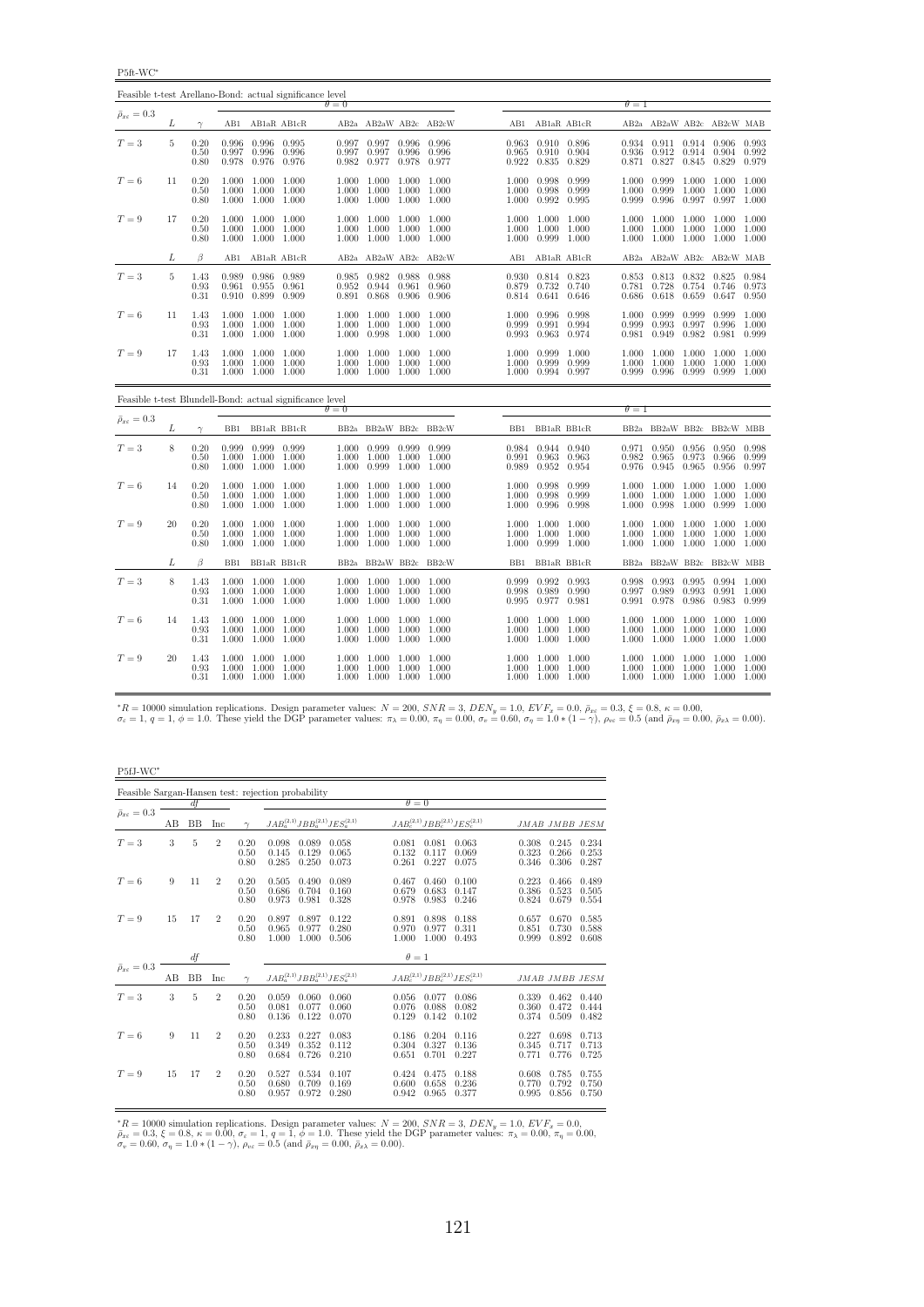P5fJ-WC<sup>∗</sup> : additional findings

|                                 |            |                |                |                                                     | Feasible Sargan-Hansen test: rejection probability                                         |                                                                                                              |                                                                               |
|---------------------------------|------------|----------------|----------------|-----------------------------------------------------|--------------------------------------------------------------------------------------------|--------------------------------------------------------------------------------------------------------------|-------------------------------------------------------------------------------|
| $\bar{\rho}_{x\epsilon}=0.3$    |            | df             |                |                                                     |                                                                                            | $\theta = 0$                                                                                                 |                                                                               |
|                                 | AB         | BB             | Inc            | $\gamma$                                            | $JAB^{\left( 1,0\right) }JBB_{a}^{\left( 1,0\right) }JES^{\left( 1,0\right) }$             | $JAB_a^{(1,1)}JBB_a^{(1,1)}JES_a^{(1,1)}$                                                                    | $JAB_c^{(1,1)}JBB_c^{(1,1)}JES_c^{(1,1)}$                                     |
| $T=3$                           | $\sqrt{3}$ | $\overline{5}$ | $\overline{2}$ | 0.20<br>0.50<br>0.80                                | 0.086<br>0.092 0.075<br>0.073<br>0.138<br>0.129<br>0.274<br>0.246<br>0.081                 | 0.105<br>$0.101$ $0.066$<br>0.155<br>0.142<br>0.070<br>0.300<br>0.269<br>0.080                               | $0.082$ 0.087<br>0.069<br>0.133<br>0.120<br>0.072<br>0.264<br>0.232<br>0.078  |
| $T=6$                           | 9          | 11             | $\overline{2}$ | 0.20<br>0.50<br>0.80                                | 0.520<br>0.523<br>0.118<br>0.713<br>0.726<br>0.169<br>0.982<br>0.987<br>0.281              | 0.524<br>0.513<br>0.098<br>0.711<br>0.729<br>0.170<br>0.980<br>0.986<br>0.305                                | 0.466<br>0.108<br>0.469<br>0.679<br>0.685<br>0.148<br>0.978<br>0.983<br>0.247 |
| $T=9$                           | 15         | 17             | $\overline{2}$ | $0.20\,$<br>0.50<br>0.80                            | 0.921<br>0.930<br>0.224<br>0.978<br>0.985<br>0.348<br>1.000 0.536<br>1.000                 | 0.907<br>0.910<br>0.134<br>0.972<br>0.982 0.292<br>1.000<br>1.000 0.471                                      | 0.892<br>0.900<br>0.196<br>0.971<br>0.978<br>0.311<br>1.000<br>1.000<br>0.491 |
|                                 |            | df             |                |                                                     |                                                                                            | $\theta = 1$                                                                                                 |                                                                               |
| $\bar{\rho}_{x\varepsilon}=0.3$ | AB         | BB             | Inc            | $\gamma$                                            | $JAB^{\left( 1,0\right) }JB\underline{B_{a}^{\left( 1,0\right) }}JES^{\left( 1,0\right) }$ | $JAB_a^{(1,1)} JBB_a^{(1,1)} JES_a^{(1,1)} \qquad \qquad JAB_c^{(1,1)} JBB_c^{(1,1)} JES_c^{(1,1)}$          |                                                                               |
| $T=3$                           | $\sqrt{3}$ | $\,$ 5 $\,$    | $\sqrt{2}$     | 0.20<br>0.50<br>0.80                                | 0.244 0.336 0.231<br>0.250<br>$0.292\,$<br>$0.389\,$<br>0.397<br>$0.502$ 0.297             | 0.086 0.091 0.078<br>$\overline{0.115}$<br>$\overline{0.182}$<br>0.083<br>0.115<br>0.179<br>0.100            | $0.067$ 0.088<br>0.092<br>0.090<br>0.100<br>0.089<br>0.147<br>0.160<br>0.110  |
| $T=6$                           | 9          | 11             | $\overline{2}$ | 0.20<br>0.50<br>0.80                                | 0.804<br>0.269<br>0.770<br>0.886<br>0.341<br>0.852<br>0.971<br>0.984<br>0.465              | 0.314<br>0.316<br>0.103<br>0.442<br>0.145<br>0.463<br>0.770<br>0.818<br>0.252                                | 0.219<br>0.201<br>0.120<br>0.325<br>0.347<br>0.142<br>0.724<br>0.671<br>0.238 |
| $T=9$                           | 15         | 17             | $\overline{2}$ | 0.20<br>0.50<br>0.80                                | 0.972<br>0.980<br>0.360<br>0.480<br>0.988<br>0.993<br>1.000<br>1.000<br>0.635              | $\begin{array}{c} 0.625 \\ 0.765 \\ 0.978 \end{array}$<br>0.638<br>0.124<br>0.203<br>0.805<br>0.990<br>0.329 | 0.438<br>0.490<br>0.189<br>0.618<br>0.678<br>0.244<br>0.949<br>0.971<br>0.389 |
|                                 |            |                |                |                                                     | Feasible Sargan-Hansen test: rejection probability<br>$\theta = 0$                         |                                                                                                              |                                                                               |
| $\bar{\rho}_{x\varepsilon}=0.3$ | AВ         | df<br>BB       | Inc            |                                                     | $\gamma \qquad JAB_a^{(2,2)} JBB_a^{(2,2)} JES_a^{(2,2)}$                                  | $JAB_c^{(2,2)}JBB_c^{(2,2)}JES_c^{(2,2)}$                                                                    |                                                                               |
| $T=3$                           | $\sqrt{3}$ | $\overline{5}$ | $\,2$          | 0.20<br>0.50<br>0.80                                | $0.097$ $0.090$ $0.058$<br>0.131<br>0.065<br>0.146<br>0.290<br>0.252<br>0.072              | 0.082<br>$0.084$ 0.064<br>0.132<br>0.119<br>0.069<br>0.263<br>0.228<br>0.075                                 |                                                                               |
| $T=6$                           | 9          | 11             | $\overline{2}$ | 0.20<br>0.50<br>0.80                                | 0.503<br>0.490<br>0.091<br>0.158<br>0.705<br>0.689<br>0.973<br>0.982 0.324                 | 0.466<br>0.469<br>0.107<br>0.680<br>0.685<br>0.148<br>0.978<br>0.983<br>0.247                                |                                                                               |
| $T=9$                           | 15         | 17             | $\,2$          | $\begin{array}{c} 0.20 \\ 0.50 \end{array}$<br>0.80 | 0.896<br>0.897<br>0.123<br>0.275<br>$0.977\,$<br>0.965<br>1.000<br>1.000<br>0.504          | $\begin{array}{c} 0.892 \\ 0.970 \\ 1.000 \end{array}$<br>0.900<br>0.198<br>0.978<br>0.310<br>1.000 0.487    |                                                                               |
| $\bar{\rho}_{x\varepsilon}=0.3$ |            | df             |                |                                                     | $\theta = 1$                                                                               |                                                                                                              |                                                                               |
|                                 | AВ         | BB             | Inc            | $\gamma$                                            | $JAB_{a}^{\left( 2,2\right) }JBB_{a}^{\left( 2,2\right) }JES_{a}^{\left( 2,2\right) }$     | $JAB_c^{(2,2)}JBB_c^{(2,2)}JES_c^{(2,2)}$                                                                    |                                                                               |
| $T = 3$                         | 3          | $\overline{5}$ | $\overline{2}$ | 0.20<br>0.50<br>0.80                                | 0.060<br>0.059 0.060<br>0.082<br>0.076<br>0.061<br>0.137<br>0.123<br>0.071                 | 0.077<br>0.058<br>0.087<br>0.076<br>0.088<br>0.080<br>0.129<br>0.139<br>0.097                                |                                                                               |
| $T=6$                           | 9          | 11             | $\overline{2}$ | 0.20<br>0.50<br>0.80                                | 0.235<br>0.228<br>0.085<br>0.351<br>0.353<br>0.113<br>0.733<br>0.692<br>0.214              | 0.203<br>0.187<br>0.117<br>0.301<br>0.323<br>0.133<br>0.649<br>0.696<br>0.221                                |                                                                               |
| $T=9$                           | 15         | 17             | $\overline{2}$ | 0.20<br>0.50<br>0.80                                | 0.538<br>0.546<br>0.107<br>0.719<br>0.169<br>0.688<br>0.976<br>0.963<br>0.286              | 0.476<br>0.424<br>0.188<br>0.597<br>0.651<br>0.231<br>0.941<br>0.964<br>0.359                                |                                                                               |

 ${}^*R = 10000$  simulation replications. Design parameter values:  $N = 200$ ,  $SNR = 3$ ,  $DEN_y = 1.0$ ,  $EVF_x = 0.0$ ,  $\bar{\rho}_{xe} = 0.3$ ,  $\xi = 0.8$ ,  $\kappa = 0.00$ ,  $\sigma_e = 1$ ,  $q = 1$ ,  $\phi = 1.0$ . These yield the DGP parameter values:  $\pi_{\lambda} =$ 

P5-WC<sup>∗</sup>

| Standard errors of error components $\eta_i$ and $\varepsilon_{it}$ |    |                                                        |                         |                         |                               |              |                       |                                                                                    |                         |                         |                         |                         |              |                                                                                                             |                       |     |
|---------------------------------------------------------------------|----|--------------------------------------------------------|-------------------------|-------------------------|-------------------------------|--------------|-----------------------|------------------------------------------------------------------------------------|-------------------------|-------------------------|-------------------------|-------------------------|--------------|-------------------------------------------------------------------------------------------------------------|-----------------------|-----|
|                                                                     |    |                                                        |                         |                         |                               | $\theta = 0$ |                       |                                                                                    |                         |                         |                         |                         | $\theta = 1$ |                                                                                                             |                       |     |
| $\bar{\rho}_{x\varepsilon}=0.3$                                     |    |                                                        |                         | Bias $\sigma_n$         |                               |              | Bias $\hat{\sigma}_e$ |                                                                                    |                         | Bias $\hat{\sigma}_n$   |                         |                         |              |                                                                                                             | Bias $\hat{\sigma}_e$ |     |
|                                                                     | L  | $\sigma_n$                                             | AB1                     | AB2a                    | AB2c                          | AB1          | AB2a                  | AB2c                                                                               | AB1                     | AB2a                    | AB2c                    | MAB                     | AB1          | AB2a                                                                                                        | AB2c                  | MAB |
| $T=3$                                                               | 5. | $0.20\ 0.80$<br>$0.50 \quad 0.50$<br>$0.80\ 0.20$      | 0.360<br>0.447<br>0.786 | 0.363<br>0.454          | 0.359<br>0.447<br>0.814 0.790 |              |                       | $-0.167 - 0.167 - 0.168$<br>$-0.198$ $-0.199$ $-0.198$<br>$-0.229 - 0.232 - 0.231$ | 0.396<br>0.498<br>0.868 | 0.390<br>0.493<br>0.878 | 0.388<br>0.490<br>0.858 | 0.387<br>0.494<br>0.868 |              | $-0.159 - 0.160 - 0.162 - 0.163$<br>$-0.189 - 0.190 - 0.191 - 0.192$<br>$-0.218$ $-0.220$ $-0.220$ $-0.221$ |                       |     |
| $T=6$                                                               | 11 | $0.20\ 0.80$<br>$0.50 \quad 0.50$<br>$0.80\ 0.20$      | 0.287<br>0.353<br>0.632 | 0.292<br>0.369<br>0.702 | 0.290<br>0.358<br>0.642       |              |                       | $-0.137 - 0.135 - 0.138$<br>$-0.157 - 0.157 - 0.158$<br>$-0.176$ $-0.177$ $-0.177$ | 0.293<br>0.365<br>0.658 | 0.295<br>0.370<br>0.696 | 0.292<br>0.358<br>0.641 | 0.294<br>0.375<br>0.701 |              | $-0.136 - 0.133 - 0.136 - 0.141$<br>$-0.155 - 0.154 - 0.155 - 0.160$<br>$-0.174$ $-0.173$ $-0.173$ $-0.177$ |                       |     |
| $T=9$                                                               | 17 | $0.20\ 0.80$<br>$0.50 \quad 0.50$<br>$0.80\ 0.20$      | 0.264<br>0.318<br>0.544 | 0.268<br>0.334<br>0.610 | 0.268<br>0.324<br>0.559       |              |                       | $-0.125 - 0.124 - 0.126$<br>$-0.138 - 0.137 - 0.138$<br>$-0.144$ $-0.141$ $-0.144$ | 0.267<br>0.324<br>0.558 | 0.268<br>0.330<br>0.595 | 0.267<br>0.319<br>0.543 | 0.274<br>0.338<br>0.595 |              | $-0.125 - 0.123 - 0.125 - 0.129$<br>$-0.137 - 0.136 - 0.136 - 0.139$<br>$-0.142 - 0.140 - 0.142 - 0.143$    |                       |     |
|                                                                     | L  | $\sigma_n$                                             | BB1                     | BB <sub>2a</sub>        | BB2c                          | BB1          | BB <sub>2a</sub>      | BB2c                                                                               | BB1                     | BB <sub>2a</sub>        | BB <sub>2c</sub>        | <b>MBB</b>              | BB1          | BB <sub>2a</sub>                                                                                            | BB2c                  | MBB |
| $T = 3$                                                             | 8  | $0.20\ 0.80$<br>$0.50 \quad 0.50$<br>$0.80\ 0.20$      | 0.346<br>0.417<br>0.698 | 0.345<br>0.421<br>0.712 | 0.344<br>0.419<br>0.706       |              |                       | $-0.170$ $-0.172$ $-0.172$<br>$-0.200 - 0.202 - 0.201$<br>$-0.227 -0.230 -0.229$   | 0.351<br>0.430<br>0.714 | 0.349<br>0.428<br>0.719 | 0.349<br>0.428<br>0.709 | 0.353<br>0.432<br>0.717 |              | $-0.175$ $-0.174$ $-0.176$ $-0.174$<br>$-0.203$ $-0.203$ $-0.203$ $-0.203$<br>$-0.229 -0.229 -0.227 -0.228$ |                       |     |
| $T=6$                                                               | 14 | $0.20\ 0.80$<br>$0.50 \quad 0.50$<br>$0.80 \quad 0.20$ | 0.288<br>0.344<br>0.568 | 0.291<br>0.354<br>0.593 | 0.290<br>0.348<br>0.578       |              |                       | $-0.134 - 0.134 - 0.136$<br>$-0.154 - 0.154 - 0.155$<br>$-0.171$ $-0.172$ $-0.173$ | 0.291<br>0.349<br>0.576 | 0.291<br>0.352<br>0.587 | 0.290<br>0.345<br>0.562 | 0.295<br>0.364<br>0.621 |              | $-0.135 - 0.133 - 0.136 - 0.138$<br>$-0.155 - 0.153 - 0.154 - 0.159$<br>$-0.172$ $-0.170$ $-0.170$ $-0.177$ |                       |     |
| $T=9$                                                               | 20 | $0.20\ 0.80$<br>$0.50 \quad 0.50$<br>$0.80\ 0.20$      | 0.264<br>0.310<br>0.494 | 0.267<br>0.322<br>0.520 | 0.268<br>0.315<br>0.503       |              |                       | $-0.122 - 0.121 - 0.123$<br>$-0.135 - 0.134 - 0.136$<br>$-0.142 - 0.140 - 0.142$   | 0.266<br>0.314<br>0.500 | 0.266<br>0.318<br>0.513 | 0.267<br>0.309<br>0.481 | 0.274<br>0.331<br>0.548 |              | $-0.122 - 0.121 - 0.123 - 0.126$<br>$-0.136$ $-0.134$ $-0.134$ $-0.138$<br>$-0.142 - 0.140 - 0.140 - 0.145$ |                       |     |

 ${}^*R = 10000$  simulation replications. Design parameter values:  $N = 200$ ,  $SNR = 3$ ,  $DEN_y = 1.0$ ,  $EVF_x = 0.0$ ,  $\bar{\rho}_{x\bar{x}} = 0.3$ ,  $\xi = 0.8$ ,  $\kappa = 0.00$ ,<br>  $\sigma_{\varepsilon} = 1$ ,  $q = 1$ ,  $\phi = 1.0$ . These yield the DGP parameter values: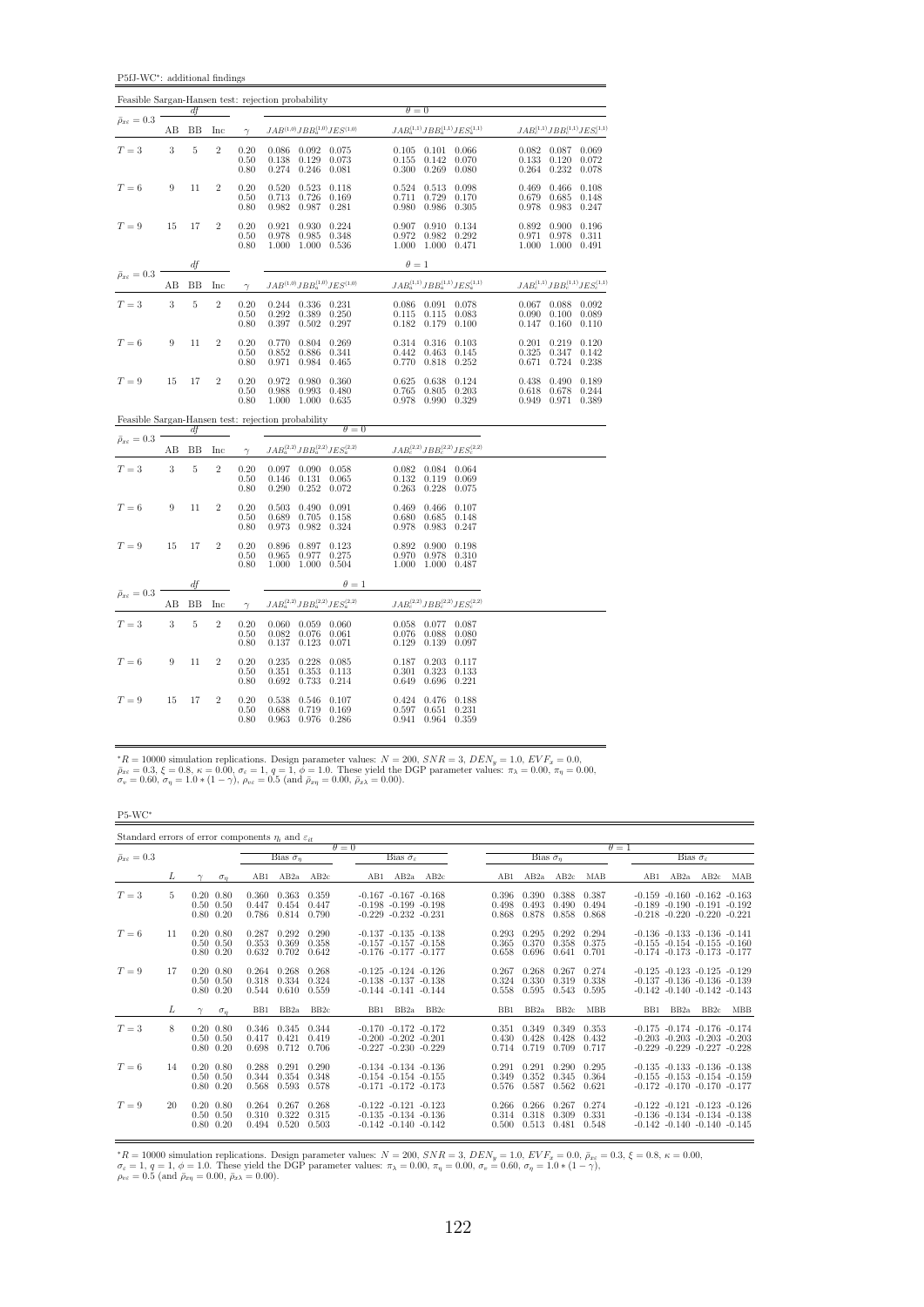| Unfeasible coefficient estimators                    |     |     |                |                      |                                  |                         |                         |                                  |                   |                         |                         |                                  |                                   |                         |                         |                                  |                                 |                         |                      |                                  |                         |                         |                         |                                  |                         |                         |
|------------------------------------------------------|-----|-----|----------------|----------------------|----------------------------------|-------------------------|-------------------------|----------------------------------|-------------------|-------------------------|-------------------------|----------------------------------|-----------------------------------|-------------------------|-------------------------|----------------------------------|---------------------------------|-------------------------|----------------------|----------------------------------|-------------------------|-------------------------|-------------------------|----------------------------------|-------------------------|-------------------------|
| $\bar{\rho}_{x\varepsilon}=0.3$                      |     | L   |                |                      |                                  | ABu                     |                         | $\theta = 0$                     |                   | BBu                     |                         |                                  | ABu                               |                         |                         |                                  | BBu                             |                         | $\theta = 1$         |                                  | MABu                    |                         |                         |                                  | MBBu                    |                         |
|                                                      | AВ  | BB  |                | $\gamma$             | Bias                             |                         | Stdy RMSE               |                                  | Bias              |                         | Stdy RMSE               | Bias                             |                                   | Stdy RMSE               |                         | Bias                             |                                 | Stdy RMSE               |                      | Bias                             |                         | Stdy RMSE               |                         | Bias                             |                         | Stdy RMSE               |
| $T=3$                                                | 11  | 16  |                | 0.20<br>0.50<br>0.80 | $-0.246$<br>$-0.308$<br>$-0.423$ | 0.037<br>0.047<br>0.071 | 0.248<br>0.311<br>0.429 | $-0.233$<br>$-0.273$<br>$-0.315$ |                   | 0.035<br>0.044<br>0.065 | 0.236<br>0.277<br>0.322 | $-0.244$<br>$-0.306$<br>$-0.429$ | 0.052<br>0.065<br>0.100           | 0.249<br>0.313<br>0.441 |                         | $-0.233$<br>$-0.270$<br>$-0.305$ | 0.050<br>0.060<br>0.086         | 0.238<br>0.277<br>0.317 |                      | $-0.255$<br>$-0.324$<br>$-0.446$ | 0.040<br>0.051<br>0.075 | 0.259<br>0.328<br>0.452 |                         | $-0.241$<br>$-0.279$<br>$-0.311$ | 0.038<br>0.049<br>0.073 | 0.244<br>0.284<br>0.319 |
| $T=6$                                                | 50  | 61  |                | 0.20<br>0.50<br>0.80 | $-0.252$<br>$-0.289$<br>$-0.360$ | 0.021<br>0.026<br>0.039 | 0.253<br>0.290<br>0.362 | $-0.234$<br>$-0.248$<br>$-0.238$ |                   | 0.020<br>0.024<br>0.036 | 0.234<br>0.250<br>0.241 | $-0.249$<br>$-0.285$<br>$-0.358$ | 0.029<br>0.036<br>0.053           | 0.251<br>0.287<br>0.362 |                         | $-0.227$<br>$-0.239$<br>$-0.223$ | 0.028<br>0.033<br>0.046         | 0.229<br>0.241<br>0.228 |                      | $-0.259$<br>$-0.304$<br>$-0.385$ | 0.021<br>0.027<br>0.042 | 0.260<br>0.305<br>0.388 |                         | $-0.248$<br>$-0.269$<br>$-0.241$ | 0.021<br>0.026<br>0.040 | 0.249<br>0.270<br>0.244 |
| $T=9$                                                | 116 | 133 |                | 0.20<br>0.50<br>0.80 | $-0.248$<br>$-0.272$<br>$-0.307$ | 0.016<br>0.020<br>0.030 | 0.249<br>0.273<br>0.308 | $-0.232$<br>$-0.237$<br>$-0.204$ |                   | 0.015<br>0.019<br>0.026 | 0.232<br>0.237<br>0.205 | $-0.246$<br>$-0.268$<br>$-0.303$ | 0.022<br>0.026<br>0.039           | 0.247<br>0.269<br>0.305 |                         | $-0.224$<br>$-0.225$<br>$-0.188$ | 0.021<br>0.025<br>0.033         | 0.225<br>0.227<br>0.191 |                      | $-0.253$<br>$-0.283$<br>$-0.331$ | 0.016<br>0.021<br>0.032 | 0.253<br>0.284<br>0.332 |                         | $-0.245$<br>$-0.259$<br>$-0.212$ | 0.016<br>0.020<br>0.029 | 0.245<br>0.260<br>0.213 |
|                                                      | AВ  | BB  |                | $\beta$              | Bias                             |                         | Stdy RMSE               |                                  | Bias              |                         | Stdy RMSE               | Bias                             |                                   | Stdy RMSE               |                         | Bias                             |                                 | Stdy RMSE               |                      | Bias                             |                         | Stdy RMSE               |                         | Bias                             |                         | Stdy RMSE               |
| $T=3$                                                | 11  | 16  |                | 1.43<br>0.93<br>0.31 | 0.825<br>0.801<br>0.771          | 0.084<br>0.081<br>0.077 | 0.830<br>0.806<br>0.775 | 0.826<br>0.809<br>0.772          |                   | 0.084<br>0.082<br>0.085 | 0.830<br>0.813<br>0.777 | 0.824<br>0.801<br>0.772          | 0.125<br>0.121<br>0.116           | 0.834<br>0.810<br>0.781 |                         | 0.821<br>0.806<br>0.767          | 0.123<br>0.119<br>0.122         | 0.830<br>0.815<br>0.776 |                      | 0.829<br>0.805<br>0.773          | 0.084<br>0.081<br>0.077 | 0.833<br>0.809<br>0.776 |                         | 0.829<br>0.809<br>0.770          | 0.084<br>0.082<br>0.088 | 0.833<br>0.813<br>0.775 |
| $T=6$                                                | 50  | 61  |                | 1.43<br>0.93<br>0.31 | 0.788<br>0.763<br>0.695          | 0.051<br>0.050<br>0.050 | 0.789<br>0.764<br>0.697 | 0.767<br>0.737<br>0.650          |                   | 0.050<br>0.051<br>0.053 | 0.769<br>0.738<br>0.652 | 0.786<br>0.760<br>0.695          | 0.073<br>0.072<br>0.071           | 0.789<br>0.763<br>0.699 |                         | 0.755<br>0.725<br>0.637          | 0.071<br>0.071<br>0.073         | 0.758<br>0.729<br>0.641 |                      | 0.794<br>0.774<br>0.706          | 0.051<br>0.051<br>0.050 | 0.796<br>0.775<br>0.708 |                         | 0.782<br>0.752<br>0.653          | 0.051<br>0.051<br>0.054 | 0.784<br>0.754<br>0.655 |
| $T=9$                                                | 116 | 133 |                | 1.43<br>0.93<br>0.31 | 0.763<br>0.741<br>0.650          | 0.039<br>0.040<br>0.041 | 0.764<br>0.742<br>0.652 | 0.740<br>0.707<br>0.595          |                   | 0.039<br>0.040<br>0.041 | 0.741<br>0.708<br>0.597 | 0.761<br>0.737<br>0.649          | 0.054<br>0.054<br>0.055           | 0.763<br>0.739<br>0.651 |                         | 0.728<br>0.693<br>0.580          | 0.053<br>0.053<br>0.055         | 0.730<br>0.695<br>0.582 |                      | 0.768<br>0.752<br>0.665          | 0.039<br>0.040<br>0.041 | 0.769<br>0.753<br>0.666 |                         | 0.757<br>0.729<br>0.601          | 0.039<br>0.040<br>0.042 | 0.758<br>0.730<br>0.603 |
| Unfeasible t-test: actual significance level         |     | L   |                |                      |                                  |                         | $\theta = 0$            |                                  |                   |                         |                         |                                  |                                   |                         |                         |                                  | $\theta = 1$                    |                         |                      |                                  |                         |                         |                         |                                  |                         |                         |
| $\bar{\rho}_{x\varepsilon}=0.3$                      | AВ  | BB  |                | $\gamma$             | ABu                              | BBu                     |                         | β                                |                   | ABu                     | BBu                     | $\gamma$                         | ABu                               |                         |                         | BBu MABu MBBu                    |                                 |                         | $\beta$              | ABu                              |                         |                         | BBu MABu MBBu           |                                  |                         |                         |
| $T=3$                                                | 11  | 16  |                | 0.20<br>0.50<br>0.80 | 1.000<br>1.000<br>1.000          | 1.000<br>1.000<br>1.000 |                         | 1.43<br>0.93<br>0.31             |                   | 1.000<br>1.000<br>1.000 | 1.000<br>1.000<br>1.000 | 0.20<br>0.50<br>0.80             | 0.981<br>0.979<br>0.957           | 0.991<br>0.992<br>0.979 | 1.000<br>1.000<br>1.000 | 1.000<br>1.000<br>1.000          |                                 |                         | 1.43<br>0.93<br>0.31 | 1.000<br>1.000<br>1.000          | 1.000<br>1.000<br>1.000 | 1.000<br>1.000<br>1.000 | 1.000<br>1.000<br>1.000 |                                  |                         |                         |
| $T=6$                                                | 50  | 61  |                | 0.20<br>0.50<br>0.80 | 1.000<br>1.000<br>1.000          | 1.000<br>1.000<br>1.000 |                         | 1.43<br>0.93<br>0.31             |                   | 1.000<br>1.000<br>1.000 | 1.000<br>1.000<br>1.000 | 0.20<br>0.50<br>0.80             | 1.000<br>1.000<br>1.000           | 1.000<br>1.000<br>1.000 | 1.000<br>1.000<br>1.000 | 1.000<br>1.000<br>1.000          |                                 |                         | 1.43<br>0.93<br>0.31 | 1.000<br>1.000<br>1.000          | 1.000<br>1.000<br>1.000 | 1.000<br>1.000<br>1.000 | 1.000<br>1.000<br>1.000 |                                  |                         |                         |
| $T=9$                                                | 116 | 133 |                | 0.20<br>0.50<br>0.80 | 1.000<br>1.000<br>1.000          | 1.000<br>1.000<br>1.000 |                         | 1.43<br>0.93<br>0.31             |                   | 1.000<br>1.000<br>1.000 | 1.000<br>1.000<br>1.000 | 0.20<br>0.50<br>0.80             | 1.000<br>1.000<br>1.000           | 1.000<br>1.000<br>1.000 | 1.000<br>1.000<br>1.000 | 1.000<br>1.000<br>1.000          |                                 |                         | 1.43<br>0.93<br>0.31 | 1.000<br>1.000<br>1.000          | 1.000<br>1.000<br>1.000 | 1.000<br>1.000<br>1.000 | 1.000<br>1.000<br>1.000 |                                  |                         |                         |
| Unfeasible Sargan-Hansen test: rejection probability |     | df  |                |                      |                                  |                         |                         | $\theta = 0$                     |                   |                         |                         |                                  |                                   |                         | $\theta = 1$            |                                  |                                 |                         |                      |                                  |                         |                         |                         |                                  |                         |                         |
| $\bar{\rho}_{x\varepsilon}=0.3$                      | АB  | ВB  | Inc            | $\gamma$             | JABu                             | JBBu                    | JESu                    |                                  | JMABu JMMBu JESMu |                         |                         | JABu                             | JBBu                              | JESu                    |                         | JMABu JMMBu JESMu                |                                 |                         |                      |                                  |                         |                         |                         |                                  |                         |                         |
| $T=3$                                                | 9   | 13  | $\overline{4}$ | 0.20<br>0.50<br>0.80 | 0.027<br>0.020<br>0.047          | 0.176<br>0.173<br>0.344 | 0.336<br>0.348<br>0.503 | 0.027<br>0.020<br>0.047          |                   | 0.176<br>0.173<br>0.344 | 0.336<br>0.348<br>0.503 | 0.011<br>0.006<br>0.008          | 0.076<br>0.064<br>0.122           | 0.204<br>0.192<br>0.304 |                         | 0.011<br>0.033                   | $0.018$ 0.123<br>0.153<br>0.381 | 0.270<br>0.357<br>0.581 |                      |                                  |                         |                         |                         |                                  |                         |                         |
| $T=6$                                                | 48  | 58  | 10             | 0.20<br>0.50<br>0.80 | 0.110<br>0.084<br>0.418          | 0.389<br>0.518<br>0.952 | 0.597<br>0.791<br>0.960 | 0.110<br>0.084<br>0.418          |                   | 0.389<br>0.518<br>0.952 | 0.597<br>0.791<br>0.960 | 0.015<br>0.009<br>0.040          | 0.096<br>0.131<br>0.452           | 0.415<br>0.565<br>0.822 |                         | 0.076<br>0.034<br>0.258          | 0.200<br>0.325<br>0.950         | 0.356<br>0.715<br>0.978 |                      |                                  |                         |                         |                         |                                  |                         |                         |
| $T=9$                                                | 114 | 130 | 16             | 0.20<br>0.50<br>0.80 | 0.154<br>0.130<br>0.731          | 0.465<br>0.649<br>0.996 | 0.710<br>0.907<br>0.994 | 0.154<br>0.130                   | $0.731$ 0.996     | 0.465<br>0.649          | 0.710<br>0.907<br>0.994 | 0.010<br>0.008                   | 0.077<br>0.143<br>$0.083$ $0.635$ | 0.550<br>0.758<br>0.946 |                         | 0.118<br>0.064                   | 0.239<br>0.364<br>0.531 0.994   | 0.377<br>0.796<br>0.997 |                      |                                  |                         |                         |                         |                                  |                         |                         |

 ${}^*R = 10000$  simulation replications. Design parameter values:  $N = 200$ ,  $SNR = 3$ ,  $DEN_y = 1.0$ ,  $EVF_x = 0.0$ ,  $\bar{\rho}_{xc} = 0.3$ ,  $\xi = 0.8$ ,  $\kappa = 0.00$ ,  $\sigma_{\varepsilon} = 1$ ,  $q = 1$ ,  $\phi = 1.0$ .<br>These yield the DGP parameter values:  $\pi$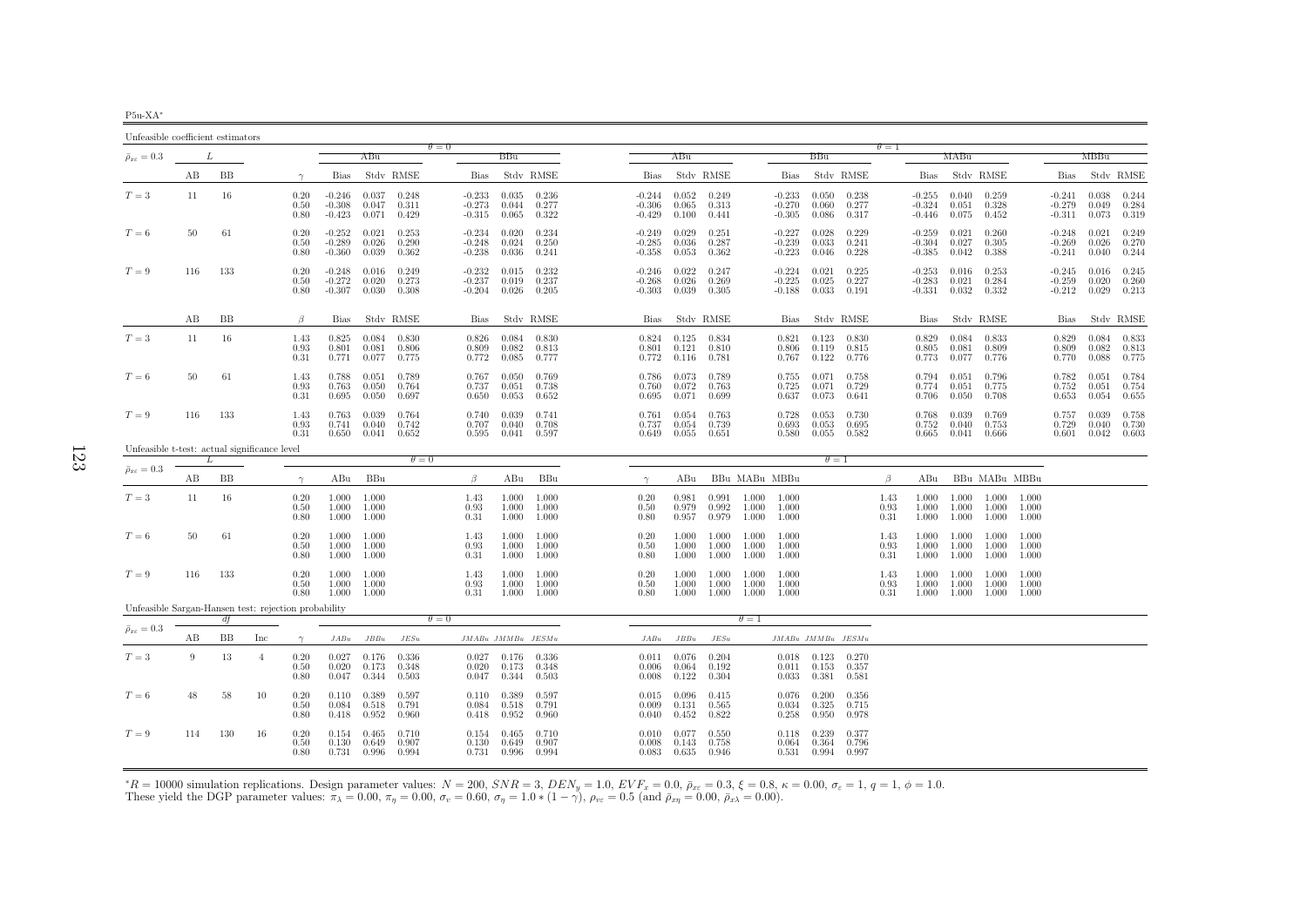P5fc-XA∗

Feasible coefficient estimators for Arellano-Bond $\theta = 0$  $AB2a$  $\theta = 1$ <br>a  $\theta = 1$  $\bar{\rho}_{x\varepsilon}=0.3$  $\epsilon = 0.3$   $I$   $\epsilon = 0.3$   $I$   $\epsilon = 0.3$   $I$   $\epsilon = 0.3$   $I$   $\epsilon = 0.3$   $I$   $\epsilon = 0.3$   $I$   $\epsilon = 0.3$   $I$   $\epsilon = 0.3$   $I$   $\epsilon = 0.3$   $I$   $\epsilon = 0.3$   $I$   $\epsilon = 0.3$   $I$   $\epsilon = 0.3$   $I$   $\epsilon = 0.3$   $I$   $\epsilon = 0.3$   $I$   $\epsilon = 0.3$   $I$   $\epsilon = 0.3$  L  $\gamma$  Bias Stdv RMSE Bias Stdv RMSE Bias Stdv RMSE Bias Stdv RMSE Bias Stdv RMSE Bias Stdv RMSE Bias Stdv RMSE $T=3$  $T=3$   $11$   $0.20$   $-0.246$   $0.037$   $0.248$   $-0.245$   $0.038$   $0.248$   $-0.248$   $0.037$   $0.251$   $-0.249$   $0.055$   $0.255$   $-0.243$   $0.052$   $0.249$   $-0.248$   $0.052$   $0.253$   $-0.251$   $0.053$   $0.257$   $0.257$   $0.257$   $0.257$   $0.2$ 0.50 -0.308 0.047 0.311 -0.313 0.049 0.316 -0.310 0.047 0.313 -0.313 0.070 0.321 -0.311 0.066 0.318 -0.310 0.065 0.317 -0.317 0.067 0.324 $0.102$   $0.452$ 0.80 -0.423 0.071 0.429 -0.437 0.077 0.444 -0.425 0.072 0.431 -0.436 0.107 0.449 -0.441 0.105 0.453 -0.433 0.101 0.444 -0.440 0.102 0.452 $T=6$  $T=6$   $50$   $0.20$   $-0.252$   $0.021$   $0.253$   $-0.251$   $0.023$   $0.252$   $-0.258$   $0.021$   $0.259$   $-0.259$   $-0.254$   $0.032$   $0.256$   $-0.252$   $0.029$   $0.254$   $-0.256$   $0.030$   $0.258$   $-0.263$   $0.025$   $0.264$ <br> $-0.297$   $0.037$   $0$ 0.50 -0.289 0.026 0.290 -0.299 0.029 0.301 -0.295 0.026 0.296 -0.294 0.040 0.296 -0.297 0.037 0.299 -0.292 0.036 0.294 -0.308 0.032 0.3090.80 -0.360 0.039 0.362 -0.389 0.045 0.392 -0.366 0.040 0.369 -0.369 0.060 0.373 -0.383 0.058 0.387 -0.368 0.055 0.372 -0.395 0.051 0.399 $T=9$  $T=9 \hspace{1.5mm} 116 \hspace{1.5mm} 0.20 \hspace{1.5mm} 0.016 \hspace{1.5mm} 0.0249 \hspace{1.5mm} 0.017 \hspace{1.5mm} 0.249 \hspace{1.5mm} 0.017 \hspace{1.5mm} 0.249 \hspace{1.5mm} 0.024 \hspace{1.5mm} 0.016 \hspace{1.5mm} 0.255 \hspace{1.5mm} 0.016 \hspace{1.5mm} 0.256 \hspace{1.5mm} 0.026 \hspace{1.5mm}$ 0.50 -0.027 0.020 0.273 -0.021 0.280 -0.275 0.020 0.277 -0.0275 0.031 0.278 0.029 0.277 0.029 0.275 -0.290 0.023 0.0231<br>0.80 -0.307 0.030 0.308 -0.325 0.033 0.326 -0.315 0.030 0.316 -0.312 0.045 0.316 -0.319 0.044 0.322 -0  $0.036$   $0.348$  $L \qquad \qquad \beta$ Bias Stdv RMSE Bias Stdv RMSE Bias Stdv RMSE Bias Stdv RMSE Bias Stdv RMSE Bias Stdv RMSE Bias Stdv RMSE Bias Stdv RMSE  $0.827$   $0.125$   $0.837$  $T=3$  $T=3 \hskip 1.08cm 11 \hskip 1.08cm 1.43 \hskip 1.08cm 0.825 \hskip 1.08cm 0.084 \hskip 1.08cm 0.830 \hskip 1.085cm 0.833 \hskip 1.085cm 0.838 \hskip 1.085cm 0.826 \hskip 1.085cm 0.830 \hskip 1.086cm 0.826 \hskip 1.086cm 0.808 \hskip 1.0877 \hskip 1.0877 \hskip 1.0888 \hskip 1.0878 \hskip 1.0887$ 0.93 0.801 0.081 0.806 0.812 0.085 0.817 0.802 0.082 0.806 0.802 0.129 0.813 0.810 0.120 0.819 0.802 0.121 0.811 0.803 0.121 0.812 $0.31$   $0.771$   $0.077$   $0.775$   $0.786$   $0.082$   $0.790$   $0.772$   $0.079$   $0.776$   $0.773$   $0.123$   $0.782$   $0.784$   $0.116$   $0.793$   $0.773$   $0.117$   $0.782$   $0.774$   $0.115$   $0.782$  $0.800$   $0.062$   $0.803$  $T=6$  $T=6$   $50$   $1.43$   $0.788$   $0.051$   $0.789$   $0.797$   $0.055$   $0.799$   $0.795$   $0.051$   $0.796$   $0.082$   $0.790$   $0.082$   $0.794$   $0.794$   $0.072$   $0.797$   $0.73$   $0.073$   $0.073$   $0.796$   $0.800$   $0.062$   $0.803$   $0.803$   $0.062$   $0.8$ 0.93 0.763 0.050 0.764 0.785 0.055 0.787 0.768 0.051 0.769 0.766 0.081 0.770 0.778 0.071 0.781 0.766 0.072 0.770 0.780 0.062 0.7820.31 0.695 0.050 0.697 0.730 0.055 0.732 0.700 0.051 0.702 0.699 0.081 0.704 0.719 0.071 0.723 0.702 0.072 0.706 0.716 0.062 0.719 $T=9$  $T=9 \hspace{1.5mm} 116 \hspace{1.5mm} 1.43 \hspace{1.5mm} 0.763 \hspace{1.5mm} 0.039 \hspace{1.5mm} 0.764 \hspace{1.5mm} 0.44 \hspace{1.5mm} 0.770 \hspace{1.5mm} 0.770 \hspace{1.5mm} 0.772 \hspace{1.5mm} 0.039 \hspace{1.5mm} 0.773 \hspace{1.5mm} 0.764 \hspace{1.5mm} 0.063 \hspace{1.5mm} 0.767 \hspace{1.5mm} 0$ 0.93 0.741 0.040 0.742 0.756 0.043 0.757 0.748 0.040 0.749 0.743 0.064 0.746 0.749 0.059 0.751 0.745 0.055 0.747 0.762 0.045 0.763 $0.681$   $0.047$   $0.682$  $0.31$   $0.650$   $0.041$   $0.652$   $0.673$   $0.043$   $0.674$   $0.657$   $0.041$   $0.659$   $0.654$   $0.064$   $0.657$   $0.663$   $0.061$   $0.665$   $0.055$   $0.660$ 

0.257

0.264

0.399

0.259

0.782

0.719

0.779

| Feasible coefficient estimators for Blundell-Bond |     |                      |                                  |                         |                         |                                  |                         |                         |                                  |                         |                         |                                  |                         |                         |                                  |                         |                         |                                  |                         |                         |                                  |                         |                         |
|---------------------------------------------------|-----|----------------------|----------------------------------|-------------------------|-------------------------|----------------------------------|-------------------------|-------------------------|----------------------------------|-------------------------|-------------------------|----------------------------------|-------------------------|-------------------------|----------------------------------|-------------------------|-------------------------|----------------------------------|-------------------------|-------------------------|----------------------------------|-------------------------|-------------------------|
| $\bar{\rho}_{x\varepsilon}=0.3$                   |     |                      | <b>Bias</b>                      | BB1                     | Stdy RMSE               | <b>Bias</b>                      | $\theta = 0$<br>BB2a    | Stdy RMSE               | <b>Bias</b>                      | BB2c                    | Stdy RMSE               | <b>Bias</b>                      | BB1                     | Stdy RMSE               | <b>Bias</b>                      | BB2a                    | Stdy RMSE               | $\theta = 1$<br><b>Bias</b>      | BB2c                    | Stdy RMSE               | <b>Bias</b>                      | МВВ                     | Stdy RMSE               |
| $T=3$                                             | 16  | 0.20<br>0.50<br>0.80 | $-0.235$<br>$-0.283$<br>$-0.349$ | 0.034<br>0.041<br>0.058 | 0.237<br>0.286<br>0.354 | $-0.229$<br>$-0.281$<br>$-0.348$ | 0.034<br>0.042<br>0.061 | 0.231<br>0.284<br>0.353 | $-0.243$<br>$-0.291$<br>$-0.359$ | 0.035<br>0.043<br>0.065 | 0.245<br>0.294<br>0.365 | $-0.237$<br>$-0.285$<br>-0.346   | 0.051<br>0.061<br>0.085 | 0.243<br>0.292<br>0.356 | $-0.230$<br>$-0.281$<br>$-0.344$ | 0.047<br>0.057<br>0.082 | 0.235<br>0.287<br>0.354 | $-0.242$<br>$-0.286$<br>$-0.339$ | 0.049<br>0.059<br>0.090 | 0.247<br>0.292<br>0.350 | $-0.241$<br>$-0.290$<br>$-0.353$ | 0.049<br>0.059<br>0.085 | 0.246<br>0.296<br>0.363 |
| $T=6$                                             | 61  | 0.20<br>0.50<br>0.80 | $-0.238$<br>$-0.268$<br>$-0.308$ | 0.019<br>0.023<br>0.032 | 0.238<br>0.269<br>0.309 | $-0.230$<br>$-0.265$<br>$-0.307$ | 0.021<br>0.026<br>0.036 | 0.231<br>0.266<br>0.309 | $-0.249$<br>$-0.275$<br>$-0.311$ | 0.020<br>0.025<br>0.037 | 0.249<br>0.276<br>0.313 | $-0.240$<br>$-0.270$<br>$-0.308$ | 0.031<br>0.037<br>0.049 | 0.242<br>0.273<br>0.312 | $-0.234$<br>$-0.267$<br>$-0.307$ | 0.028<br>0.033<br>0.046 | 0.235<br>0.269<br>0.311 | $-0.243$<br>$-0.266$<br>$-0.287$ | 0.028<br>0.034<br>0.050 | 0.245<br>0.268<br>0.291 | $-0.255$<br>$-0.292$<br>$-0.342$ | 0.025<br>0.030<br>0.045 | 0.256<br>0.293<br>0.345 |
| $T=9$                                             | 133 | 0.20<br>0.50<br>0.80 | $-0.236$<br>$-0.255$<br>$-0.274$ | 0.015<br>0.018<br>0.025 | 0.236<br>0.256<br>0.275 | $-0.233$<br>$-0.255$<br>$-0.276$ | 0.016<br>0.019<br>0.026 | 0.233<br>0.256<br>0.277 | $-0.246$<br>$-0.261$<br>$-0.271$ | 0.016<br>0.019<br>0.028 | 0.246<br>0.262<br>0.273 | $-0.237$<br>$-0.257$<br>-0.276   | 0.024<br>0.029<br>0.038 | 0.238<br>0.259<br>0.278 | $-0.236$<br>$-0.257$<br>-0.276   | 0.023<br>0.028<br>0.037 | 0.237<br>0.258<br>0.278 | $-0.240$<br>$-0.252$<br>$-0.251$ | 0.022<br>0.025<br>0.036 | 0.241<br>0.254<br>0.254 | $-0.253$<br>$-0.280$<br>$-0.310$ | 0.018<br>0.022<br>0.033 | 0.254<br>0.281<br>0.312 |
|                                                   |     | $\beta$              | <b>Bias</b>                      |                         | Stdy RMSE               | Bias                             |                         | Stdy RMSE               | Bias                             |                         | Stdy RMSE               | <b>Bias</b>                      |                         | Stdy RMSE               | <b>Bias</b>                      |                         | Stdy RMSE               | <b>Bias</b>                      |                         | Stdy RMSE               | <b>Bias</b>                      |                         | Stdy RMSE               |
| $T=3$                                             | 16  | 1.43<br>0.93<br>0.31 | 0.826<br>0.807<br>0.780          | 0.083<br>0.078<br>0.076 | 0.830<br>0.811<br>0.783 | 0.830<br>0.816<br>0.794          | 0.087<br>0.083<br>0.082 | 0.835<br>0.821<br>0.798 | 0.827<br>0.808<br>0.781          | 0.083<br>0.079<br>0.077 | 0.832<br>0.812<br>0.784 | 0.823<br>0.807<br>0.779          | 0.128<br>0.122<br>0.119 | 0.833<br>0.816<br>0.788 | 0.827<br>0.815<br>0.791          | 0.120<br>0.114<br>0.112 | 0.836<br>0.823<br>0.798 | 0.826<br>0.810<br>0.782          | 0.120<br>0.115<br>0.114 | 0.835<br>0.818<br>0.790 | 0.826<br>0.810<br>0.782          | 0.120<br>0.114<br>0.111 | 0.834<br>0.818<br>0.790 |
| $T=6$                                             | 61  | 1.43<br>0.93<br>0.31 | 0.772<br>0.750<br>0.683          | 0.050<br>0.049<br>0.048 | 0.774<br>0.752<br>0.685 | 0.779<br>0.769<br>0.712          | 0.055<br>0.055<br>0.054 | 0.781<br>0.771<br>0.714 | 0.784<br>0.757<br>0.688          | 0.050<br>0.050<br>0.050 | 0.786<br>0.759<br>0.689 | 0.772<br>0.752<br>0.684          | 0.080<br>0.079<br>0.078 | 0.776<br>0.756<br>0.689 | 0.775<br>0.761<br>0.700          | 0.072<br>0.071<br>0.071 | 0.778<br>0.765<br>0.704 | 0.777<br>0.751<br>0.680          | 0.071<br>0.070<br>0.070 | 0.780<br>0.754<br>0.683 | 0.792<br>0.772<br>0.704          | 0.061<br>0.061<br>0.060 | 0.794<br>0.774<br>0.707 |
| $T=9$                                             | 133 | 1.43<br>0.93<br>0.31 | 0.746<br>0.725<br>0.637          | 0.039<br>0.039<br>0.039 | 0.747<br>0.726<br>0.638 | 0.750<br>0.734<br>0.651          | 0.041<br>0.041<br>0.041 | 0.751<br>0.735<br>0.652 | 0.760<br>0.732<br>0.639          | 0.039<br>0.040<br>0.040 | 0.761<br>0.733<br>0.640 | 0.747<br>0.727<br>0.638          | 0.062<br>0.062<br>0.062 | 0.750<br>0.730<br>0.641 | 0.748<br>0.731<br>0.643          | 0.059<br>0.060<br>0.060 | 0.751<br>0.733<br>0.646 | 0.752<br>0.724<br>0.629          | 0.054<br>0.053<br>0.054 | 0.754<br>0.726<br>0.631 | 0.771<br>0.753<br>0.666          | 0.044<br>0.045<br>0.046 | 0.772<br>0.755<br>0.668 |

 ${}^*R = 10000$  simulation replications. Design parameter values:  $N = 200$ ,  $SNR = 3$ ,  $DEN_y = 1.0$ ,  $EVF_x = 0.0$ ,  $\bar{p}_{xz} = 0.3$ ,  $\xi = 0.8$ ,  $\kappa = 0.00$ ,  $\sigma_{\varepsilon} = 1$ ,  $q = 1$ ,  $\phi = 1.0$ .<br>These yield the DGP parameter values:  $\pi$  $*R = 10000$  simulation replications. Design parameter values:  $N = 200$ ,  $SNR = 3$ ,  $DEN_y = 1.0$ ,  $EVF_x = 0.0$ ,  $\bar{\rho}_{xz} = 0.3$ ,  $\xi = 0.8$ , These yield the DGP parameter values:  $\pi_{\lambda} = 0.00$ ,  $\pi_{\eta} = 0.00$ ,  $\sigma_v = 0.60$ ,  $\sigma_{\eta}$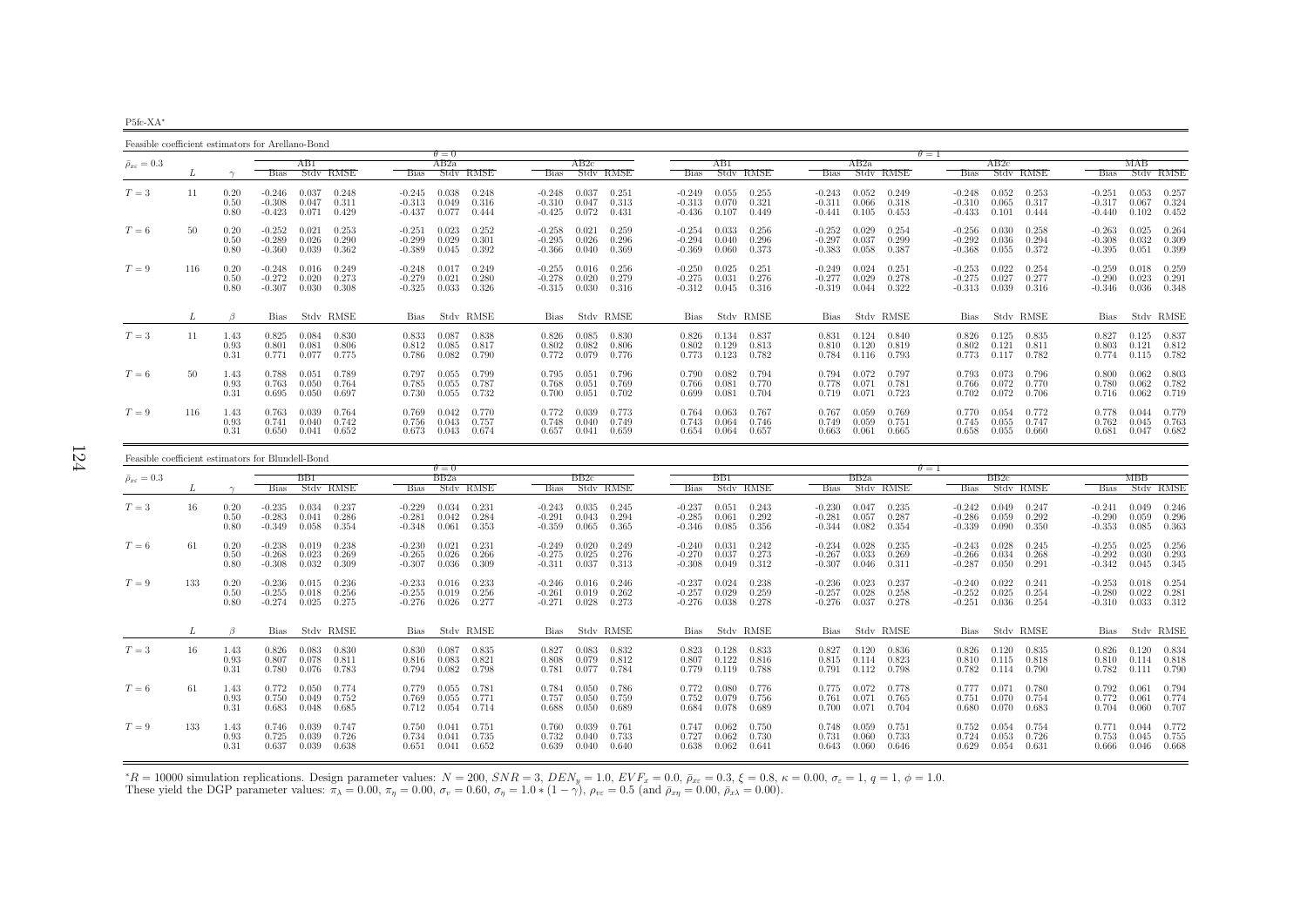P5ft-XA<sup>∗</sup>

| Feasible t-test Arellano-Bond: actual significance level |     |                      |       |                                                             |                         |                                                                   |       |                         |                |                                                             |       |                |                                                                                                 |                         |                                             |  |
|----------------------------------------------------------|-----|----------------------|-------|-------------------------------------------------------------|-------------------------|-------------------------------------------------------------------|-------|-------------------------|----------------|-------------------------------------------------------------|-------|----------------|-------------------------------------------------------------------------------------------------|-------------------------|---------------------------------------------|--|
| $\bar{\rho}_{x\varepsilon}=0.3$                          |     |                      |       |                                                             | $\theta = 0$            |                                                                   |       |                         |                |                                                             |       | $\theta = 1$   |                                                                                                 |                         |                                             |  |
|                                                          | L   | $\gamma$             |       | AB1 AB1aR AB1cR                                             |                         |                                                                   |       | AB2a AB2aW AB2c AB2cW   |                | AB1 AB1aR AB1cR                                             |       |                | AB2a AB2aW AB2c AB2cW MAB                                                                       |                         |                                             |  |
| $T=3$                                                    | 11  | 0.20<br>0.50<br>0.80 |       | 1.000 1.000 1.000<br>1.000 1.000 1.000<br>1.000 1.000 1.000 | 1.000<br>1.000          | 1.000 1.000 1.000 1.000<br>1.000 1.000<br>1.000 1.000             |       | 1.000<br>1.000          | 0.998          | 0.998 0.984 0.985<br>0.983 0.987<br>0.995 0.973 0.974       |       | 0.996<br>0.992 | 0.996 0.988<br>0.989<br>0.975                                                                   | 0.995<br>0.995<br>0.988 | 0.993 1.000<br>0.992 1.000<br>$0.982$ 1.000 |  |
| $T=6$                                                    | 50  | 0.20<br>0.50<br>0.80 |       | 1.000 1.000 1.000<br>1.000 1.000 1.000<br>1.000 1.000 1.000 | 1.000                   | 1.000 1.000 1.000 1.000<br>1.000 1.000 1.000 1.000<br>1.000 1.000 |       | 1.000                   |                | 1.000 1.000 1.000<br>1.000 1.000 1.000<br>1.000 0.999 0.999 |       | 1.000          | 1.000 1.000<br>1.000 1.000 1.000<br>1.000 1.000 1.000 1.000 1.000                               |                         | 1.000 1.000<br>1.000 1.000                  |  |
| $T=9$                                                    | 116 | 0.20<br>0.50<br>0.80 |       | 1.000 1.000 1.000<br>1.000 1.000 1.000<br>1.000 1.000 1.000 | 1.000                   | 1.000 1.000 1.000 1.000<br>1.000 1.000<br>1.000 1.000 1.000 1.000 |       | 1.000                   |                | 1.000 1.000 1.000<br>1.000 1.000 1.000<br>1.000 1.000 1.000 |       | 1.000          | 1.000 1.000 1.000 1.000 1.000<br>1.000<br>1.000 1.000 1.000 1.000 1.000                         | 1.000                   | 1.000 1.000                                 |  |
|                                                          | L   | $\beta$              | AB1   | AB1aR AB1cR                                                 |                         |                                                                   |       | AB2a AB2aW AB2c AB2cW   | AB1            | AB1aR AB1cR                                                 |       |                | AB2a AB2aW AB2c AB2cW MAB                                                                       |                         |                                             |  |
| $T=3$                                                    | 11  | 1.43<br>0.93<br>0.31 |       | 1.000 1.000 1.000<br>1.000 1.000 1.000<br>1.000 1.000 1.000 | 1.000                   | 1.000 1.000 1.000 1.000<br>1.000 1.000 1.000 1.000<br>1.000 1.000 |       | 1.000                   |                | 1.000 0.997 0.999<br>1.000 0.998 0.999<br>1.000 0.998 0.999 |       |                | 1.000 1.000 1.000 1.000 1.000<br>1.000 1.000 1.000 1.000 1.000<br>1.000 1.000 1.000 1.000 1.000 |                         |                                             |  |
| $T=6$                                                    | 50  | 1.43<br>0.93<br>0.31 | 1.000 | 1.000 1.000 1.000<br>1.000 1.000<br>1.000 1.000 1.000       | 1.000                   | 1.000 1.000 1.000 1.000<br>1.000<br>1.000 1.000 1.000             | 1.000 | 1.000<br>1.000          |                | 1.000 1.000 1.000<br>1.000 1.000 1.000<br>1.000 1.000 1.000 |       | 1.000          | 1.000 1.000 1.000 1.000 1.000<br>1.000 1.000<br>1.000 1.000                                     | 1.000                   | 1.000 1.000<br>1.000 1.000                  |  |
| $T=9$                                                    | 116 | 1.43<br>0.93<br>0.31 |       | 1.000 1.000 1.000<br>1.000 1.000 1.000<br>1.000 1.000 1.000 | 1.000<br>1.000          | 1.000 1.000 1.000<br>1.000 1.000<br>1.000 1.000 1.000             |       | 1.000<br>1.000          |                | 1.000 1.000 1.000<br>1.000 1.000 1.000<br>1.000 1.000 1.000 |       |                | 1.000 1.000 1.000 1.000 1.000<br>1.000 1.000<br>1.000 1.000 1.000 1.000 1.000                   | 1.000                   | 1.000 1.000                                 |  |
| Feasible t-test Blundell-Bond: actual significance level |     |                      |       |                                                             | $\theta = 0$            |                                                                   |       |                         |                |                                                             |       | $\theta = 1$   |                                                                                                 |                         |                                             |  |
| $\bar{\rho}_{x\varepsilon} = 0.3$                        | L   | $\gamma$             |       | BB1 BB1aR BB1cR                                             |                         |                                                                   |       | BB2a BB2aW BB2c BB2cW   |                | BB1 BB1aR BB1cR                                             |       |                | BB2a BB2aW BB2c BB2cW MBB                                                                       |                         |                                             |  |
| $T=3$                                                    | 16  | 0.20<br>0.50<br>0.80 |       | 1.000 1.000 1.000<br>1.000 1.000 1.000<br>1.000 1.000 1.000 | 1.000<br>1.000          | 1.000 1.000 1.000 1.000<br>1.000 1.000<br>1.000 1.000             |       | 1.000<br>1.000          | 0.999<br>0.998 | 0.998 0.989 0.989<br>0.991 0.993<br>0.986                   | 0.990 | 0.999<br>0.998 | 0.999 0.993 0.997 0.996 1.000<br>0.994<br>0.982                                                 | 0.998<br>0.993          | 0.997 1.000<br>0.986 1.000                  |  |
| $T=6$                                                    | 61  | 0.20<br>0.50<br>0.80 |       | 1.000 1.000 1.000<br>1.000 1.000 1.000<br>1.000 1.000 1.000 | 1.000                   | 1.000 1.000 1.000 1.000<br>1.000 1.000 1.000<br>1.000 1.000       |       | 1.000<br>1.000          | 1.000          | 1.000 1.000 1.000<br>1.000 1.000 1.000<br>0.999             | 0.999 | 1.000<br>1.000 | 1.000 1.000 1.000<br>1.000 1.000<br>1.000                                                       | 1.000                   | 1.000 1.000<br>1.000 1.000<br>1.000 1.000   |  |
| $T=9$                                                    | 133 | 0.20<br>0.50<br>0.80 | 1.000 | 1.000 1.000 1.000<br>1.000 1.000<br>1.000 1.000 1.000       | 1.000<br>1.000          | 1.000 1.000<br>1.000<br>1.000 1.000 1.000 1.000                   | 1.000 | 1.000<br>1.000          |                | 1.000 1.000 1.000<br>1.000 1.000 1.000<br>1.000 1.000 1.000 |       | 1.000          | 1.000 1.000 1.000 1.000 1.000<br>1.000<br>1.000 1.000 1.000 1.000 1.000                         | 1.000                   | 1.000 1.000                                 |  |
|                                                          | L   | $\beta$              | BB1   | BB1aR BB1cR                                                 |                         | BB2a BB2aW BB2c BB2cW                                             |       |                         | BB1            | BB1aR BB1cR                                                 |       |                | BB2a BB2aW BB2c BB2cW MBB                                                                       |                         |                                             |  |
| $T=3$                                                    | 16  | 1.43<br>0.93<br>0.31 |       | 1.000 1.000 1.000<br>1.000 1.000 1.000<br>1.000 1.000 1.000 | 1.000                   | 1.000 1.000 1.000 1.000<br>1.000 1.000 1.000 1.000<br>1.000 1.000 |       | 1.000                   |                | 1.000 0.998 0.999<br>1.000 0.999 0.999<br>1.000 0.998       | 0.999 |                | 1.000 1.000 1.000 1.000 1.000<br>1.000 1.000 1.000 1.000 1.000<br>1.000 1.000 1.000 1.000 1.000 |                         |                                             |  |
| $T=6$                                                    | 61  | 1.43<br>0.93<br>0.31 | 1.000 | 1.000 1.000 1.000<br>1.000 1.000<br>1.000 1.000 1.000       | 1.000<br>1.000<br>1.000 | 1.000 1.000 1.000<br>1.000<br>1.000 1.000                         | 1.000 | 1.000<br>1.000          |                | 1.000 1.000 1.000<br>1.000 1.000 1.000<br>1.000 1.000 1.000 |       | 1.000          | 1.000 1.000 1.000 1.000 1.000<br>1.000<br>1.000 1.000 1.000                                     | 1.000                   | 1.000 1.000<br>1.000 1.000                  |  |
| $T=9$                                                    | 133 | 1.43<br>0.93<br>0.31 |       | 1.000 1.000 1.000<br>1.000 1.000 1.000<br>1.000 1.000 1.000 | 1.000<br>1.000          | 1.000 1.000<br>1.000 1.000<br>1.000 1.000 1.000                   |       | 1.000<br>1.000<br>1.000 |                | 1.000 1.000 1.000<br>1.000 1.000 1.000<br>1.000 1.000 1.000 |       | 1.000          | 1.000<br>1.000 1.000<br>1.000 1.000 1.000 1.000 1.000                                           | 1.000<br>1.000          | 1.000 1.000<br>1.000 1.000                  |  |

 ${}^{*}R = 10000$  simulation replications. Design parameter values:  $N = 200$ ,  $SNR = 3$ ,  $DEN_y = 1.0$ ,  $EVF_x = 0.0$ ,  $E_{xz} = 0.3$ ,  $\xi = 0.8$ ,  $\kappa = 0.00$ ,<br> $\sigma_x = 1$ ,  $q = 1$ ,  $\phi = 1.0$ . These yield the DGP parameter values:  $\pi_{\lambda} =$ 

P5fJ-XA<sup>∗</sup>

|                                 |     |           |     |                      | Feasible Sargan-Hansen test: rejection probability |                         |                         |                         |                                           |                         |                         |                         |
|---------------------------------|-----|-----------|-----|----------------------|----------------------------------------------------|-------------------------|-------------------------|-------------------------|-------------------------------------------|-------------------------|-------------------------|-------------------------|
|                                 |     | df        |     |                      |                                                    |                         | $\theta = 0$            |                         |                                           |                         |                         |                         |
| $\bar{\rho}_{x\varepsilon}=0.3$ | AВ  | <b>BB</b> | Inc | $\sim$               | $JAB_a^{(2,1)}JBB_a^{(2,1)}JES_a^{(2,1)}$          |                         |                         |                         | $JAB_c^{(2,1)}JBB_c^{(2,1)}JES_c^{(2,1)}$ |                         | JMAB JMBB JESM          |                         |
| $T=3$                           | 9   | 13        | 4   | 0.20<br>0.50<br>0.80 | 0.199<br>0.248<br>0.199<br>0.266<br>0.380<br>0.479 | 0.150<br>0.161<br>0.233 | 0.156<br>0.176<br>0.399 | 0.188<br>0.214<br>0.444 | 0.123<br>0.124<br>0.182                   | 0.290<br>0.297<br>0.339 | 0.353<br>0.354<br>0.388 | 0.347<br>0.346<br>0.373 |
| $T=6$                           | 48  | 58        | 10  | 0.20<br>0.50<br>0.80 | 0.436<br>0.604<br>0.424<br>0.669<br>0.769<br>0.922 | 0.295<br>0.409<br>0.459 | 0.494<br>0.547<br>0.947 | 0.570<br>0.673<br>0.983 | 0.218<br>0.322<br>0.516                   | 0.294<br>0.303<br>0.710 | 0.530<br>0.516<br>0.590 | 0.527<br>0.515<br>0.534 |
| $T=9$                           | 114 | 130       | 16  | 0.20<br>0.50<br>0.80 | 0.154<br>0.110<br>0.135<br>0.144<br>0.388<br>0.368 | 0.063<br>0.104<br>0.069 | 0.754<br>0.783<br>0.998 | 0.811<br>0.885<br>1.000 | 0.261<br>0.440<br>0.660                   | 0.588<br>0.590<br>0.968 | 0.575<br>0.569<br>0.648 | 0.542<br>0.538<br>0.552 |
|                                 |     | df        |     |                      |                                                    |                         | $\theta=1$              |                         |                                           |                         |                         |                         |
| $\bar{\rho}_{x\varepsilon}=0.3$ | AВ  | <b>BB</b> | Inc | $\gamma$             | $JAB_a^{(2,1)}JBB_a^{(2,1)}JES_a^{(2,1)}$          |                         |                         |                         | $JAB_c^{(2,1)}JBB_c^{(2,1)}JES_c^{(2,1)}$ |                         | JMAB JMBB JESM          |                         |
| $T=3$                           | 9   | 13        | 4   | 0.20<br>0.50<br>0.80 | 0.103<br>0.128<br>0.108<br>0.136<br>0.175<br>0.220 | 0.103<br>0.103<br>0.141 | 0.088<br>0.098<br>0.187 | 0.133<br>0.149<br>0.291 | 0.124<br>0.131<br>0.219                   | 0.312<br>0.313<br>0.359 | 0.587<br>0.591<br>0.631 | 0.574<br>0.577<br>0.607 |
| $T=6$                           | 48  | 58        | 10  | 0.20<br>0.50<br>0.80 | 0.148<br>0.215<br>0.145<br>0.248<br>0.324<br>0.488 | 0.169<br>0.218<br>0.251 | 0.183<br>0.223<br>0.576 | 0.250<br>0.336<br>0.771 | 0.164<br>0.243<br>0.507                   | 0.278<br>0.246<br>0.624 | 0.763<br>0.757<br>0.783 | 0.763<br>0.760<br>0.765 |
| $T=9$                           | 114 | 130       | 16  | 0.20<br>0.50<br>0.80 | 0.013<br>0.004<br>0.011<br>0.006<br>0.033<br>0.016 | 0.049<br>0.069<br>0.052 | 0.290<br>0.339<br>0.815 | 0.368<br>0.484<br>0.940 | 0.189<br>0.319<br>0.619                   | 0.561<br>0.492<br>0.924 | 0.795<br>0.792<br>0.811 | 0.787<br>0.785<br>0.784 |

\*R = 10000 simulation replications. Design parameter values:  $N = 200$ ,  $SNR = 3$ ,  $DEN_y = 1.0$ ,  $EVF_x = 0.0$ ,  $\bar{\rho}_{xe} = 0.3$ ,  $\xi = 0.8$ ,  $\kappa = 0.00$ ,  $\sigma_e = 1$ ,  $q = 1$ ,  $\phi = 1.0$ . These yield the DGP parameter values:  $\pi_{\lambda} = 0.$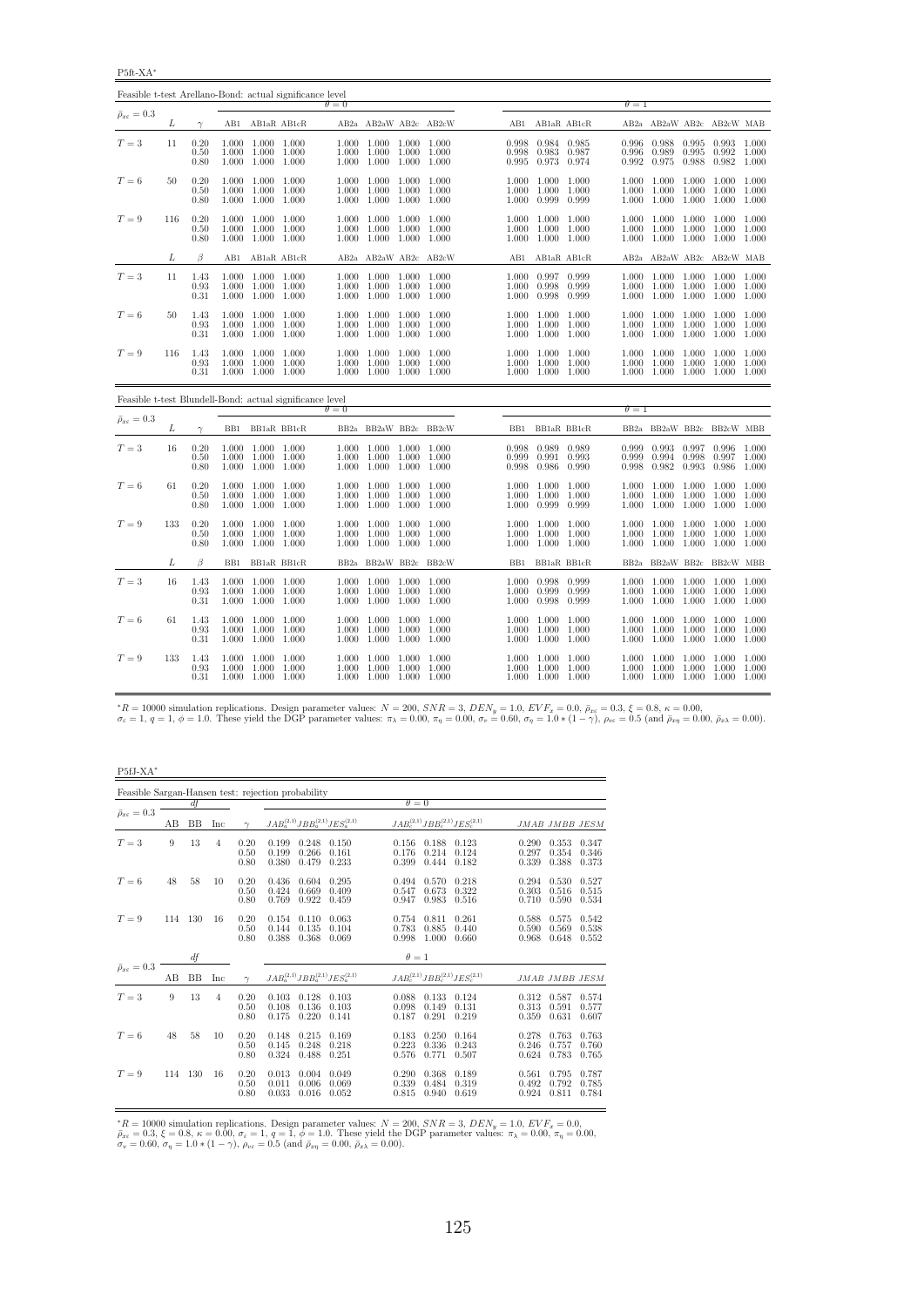P5fJ-XA<sup>∗</sup> : additional findings

|                                 |     |           |                |                                                     | Feasible Sargan-Hansen test: rejection probability                                     |                                                                                                              |                                                                                |
|---------------------------------|-----|-----------|----------------|-----------------------------------------------------|----------------------------------------------------------------------------------------|--------------------------------------------------------------------------------------------------------------|--------------------------------------------------------------------------------|
| $\bar{\rho}_{x\varepsilon}=0.3$ |     | df        |                |                                                     |                                                                                        | $\theta = 0$                                                                                                 |                                                                                |
|                                 | AB  | <b>BB</b> | Inc            | $\gamma$                                            | $JAB^{(1,0)}JBB^{(1,0)}_aJES^{(1,0)}$                                                  | $JAB_a^{(1,1)}JBB_a^{(1,1)}JES_a^{(1,1)}$                                                                    | $JAB_c^{(1,1)}JBB_c^{(1,1)}JES_c^{(1,1)}$                                      |
| $T=3$                           | 9   | 13        | $\overline{4}$ | 0.20<br>0.50<br>0.80                                | 0.210<br>0.183<br>0.281<br>0.224<br>0.298<br>0.185<br>0.449<br>0.516<br>0.226          | 0.217<br>0.283<br>0.172<br>0.218<br>0.297<br>0.181<br>0.406<br>0.515<br>0.257                                | 0.159 0.197<br>0.132<br>0.181<br>0.222<br>0.129<br>0.454<br>0.188<br>0.404     |
| $T=6$                           | 48  | 58        | 10             | 0.20<br>0.50<br>0.80                                | 0.757<br>0.675<br>0.278<br>0.683<br>0.816<br>0.419<br>0.970<br>0.994<br>0.590          | 0.670<br>0.471<br>0.350<br>0.479<br>0.436<br>0.730<br>0.836<br>0.951<br>0.437                                | 0.582<br>0.500<br>0.228<br>0.550<br>0.678<br>0.325<br>0.947<br>0.983<br>0.516  |
| $T=9$                           | 114 | 130       | 16             | 0.20<br>0.50<br>0.80                                | 0.892<br>0.925<br>0.299<br>0.961<br>0.508<br>0.895<br>0.999<br>1.000<br>0.725          | 0.193<br>0.171<br>0.079<br>0.199<br>0.211<br>0.108<br>0.535<br>0.503<br>0.045                                | 0.818<br>0.759<br>0.273<br>0.887<br>0.439<br>0.785<br>0.998<br>1.000<br>0.659  |
|                                 |     | df        |                |                                                     |                                                                                        | $\theta = 1$                                                                                                 |                                                                                |
| $\bar{\rho}_{x\varepsilon}=0.3$ | AВ  | BB        | Inc            | $\gamma$                                            | $JAB^{(1,0)}JBB^{(1,0)}_aJES^{(1,0)}$                                                  | $JAB^{(1,1)}_aJBB^{(1,1)}_aJES^{(1,1)}_a$                                                                    | $JAB_c^{(1,1)}JBB_c^{(1,1)}JES_c^{(1,1)}$                                      |
| $T=3$                           | 9   | 13        | $\overline{4}$ | $\begin{array}{c} 0.20 \\ 0.50 \end{array}$<br>0.80 | 0.599<br>0.669<br>0.303<br>0.705<br>0.341<br>0.618<br>0.738<br>0.829<br>0.446          | 0.159<br>0.201<br>0.137<br>0.162<br>0.136<br>$0.207\,$<br>0.244<br>0.317<br>0.181                            | $0.112$ $0.156$<br>0.127<br>0.124<br>0.172<br>0.134<br>0.223<br>0.323<br>0.222 |
| $T=6$                           | 48  | 58        | 10             | 0.20<br>0.50<br>0.80                                | 0.995<br>0.996<br>0.398<br>0.998<br>0.585<br>0.996<br>1.000<br>1.000<br>0.788          | 0.231<br>0.339<br>0.201<br>0.224<br>0.245<br>0.373<br>0.456<br>0.640<br>0.268                                | 0.273<br>0.163<br>0.207<br>0.251<br>0.365<br>0.245<br>0.611<br>0.801<br>0.522  |
| $T=9$                           | 114 | 130       | 16             | 0.20<br>0.50<br>0.80                                | 1.000 0.405<br>1.000<br>0.658<br>1.000<br>1.000<br>1.000<br>1.000<br>0.891             | 0.025<br>0.012<br>0.061<br>$0.025$<br>$0.077$<br>0.073<br>0.014<br>0.040<br>0.048                            | 0.391<br>0.314<br>0.188<br>0.367<br>0.512<br>0.323<br>0.839<br>0.952<br>0.653  |
|                                 |     |           |                |                                                     | Feasible Sargan-Hansen test: rejection probability<br>$\theta = 0$                     |                                                                                                              |                                                                                |
| $\bar{\rho}_{x\varepsilon}=0.3$ | AB  | df<br>BB  | Inc            | $\gamma$                                            | $JAB_a^{(2,2)}JBB_a^{(2,2)}JES_a^{(2,2)}$                                              | $JAB_c^{(2,2)}JBB_c^{(2,2)}JES_c^{(2,2)}$                                                                    |                                                                                |
| $T=3$                           | 9   | 13        | $\overline{4}$ | 0.20<br>0.50<br>0.80                                | $0.196$ $0.247$<br>0.149<br>0.201<br>0.262<br>0.160<br>0.385<br>0.479<br>0.228         | 0.157<br>$0.190$ $0.122$<br>0.178<br>0.214<br>0.121<br>0.398<br>0.441<br>0.177                               |                                                                                |
| $T=6$                           | 48  | 58        | 10             | 0.20<br>0.50<br>0.80                                | 0.439<br>0.613<br>0.310<br>0.433<br>0.680<br>0.413<br>0.785<br>0.929<br>0.456          | 0.497<br>0.568<br>0.212<br>0.547<br>0.311<br>0.669<br>0.947<br>0.982<br>0.509                                |                                                                                |
| $T=9$                           | 114 | 130       | 16             | $0.20\,$<br>0.50<br>0.80                            | 0.145<br>0.076<br>0.172<br>0.182<br>0.113<br>0.172<br>0.477<br>0.458<br>0.057          | 0.809<br>$\begin{array}{c} 0.755 \\ 0.782 \\ 0.998 \end{array}$<br>0.251<br>0.429<br>0.884<br>1.000<br>0.664 |                                                                                |
| $\bar{\rho}_{x\varepsilon}=0.3$ |     | df        |                |                                                     | $\theta=1$                                                                             |                                                                                                              |                                                                                |
|                                 | AВ  | ΒB        | Inc            | $\gamma$                                            | $JAB_{a}^{\left( 2,2\right) }JBB_{a}^{\left( 2,2\right) }JES_{a}^{\left( 2,2\right) }$ | $JAB_c^{(2,2)}JBB_c^{(2,2)}JES_c^{(2,2)}$                                                                    |                                                                                |
| $T=3$                           | 9   | 13        | $\overline{4}$ | 0.20<br>0.50<br>0.80                                | $0.103$ $0.129$ $0.107$<br>0.137<br>0.106<br>0.107<br>0.173<br>0.227<br>0.147          | 0.085<br>$0.130 \quad 0.122$<br>0.093<br>0.145<br>0.131<br>0.180<br>0.281<br>0.217                           |                                                                                |
| $T=6$                           | 48  | 58        | 10             | 0.20<br>0.50<br>0.80                                | 0.175<br>0.272<br>0.190<br>0.304<br>0.177<br>0.236<br>$0.562$ $0.264$<br>0.383         | 0.180<br>0.245<br>0.162<br>$\frac{0.217}{0.568}$<br>0.333<br>0.245<br>0.772<br>0.516                         |                                                                                |
| $T=9$                           | 114 | 130       | 16             | 0.20<br>0.50<br>0.80                                | 0.011<br>0.021<br>0.058<br>0.022<br>0.011<br>0.075<br>0.069<br>0.033<br>0.048          | 0.288<br>0.365<br>0.184<br>0.336<br>0.323<br>0.483<br>0.813<br>0.943<br>0.650                                |                                                                                |

 ${}^*R = 10000$  simulation replications. Design parameter values:  $N = 200$ ,  $SNR = 3$ ,  $DEN_y = 1.0$ ,  $EVF_x = 0.0$ ,  $\bar{\rho}_{xe} = 0.3$ ,  $\xi = 0.8$ ,  $\kappa = 0.00$ ,  $\sigma_e = 1$ ,  $q = 1$ ,  $\phi = 1.0$ . These yield the DGP parameter values:  $\pi_{\lambda} =$ 

P5-XA<sup>∗</sup>

| Standard errors of error components $\eta_i$ and $\varepsilon_{it}$ |     |                                                   |                         |                         |                         |              |                                   |                                                                                      |                               |                         |                                         |                         |              |                                                                                                                   |                                   |     |
|---------------------------------------------------------------------|-----|---------------------------------------------------|-------------------------|-------------------------|-------------------------|--------------|-----------------------------------|--------------------------------------------------------------------------------------|-------------------------------|-------------------------|-----------------------------------------|-------------------------|--------------|-------------------------------------------------------------------------------------------------------------------|-----------------------------------|-----|
|                                                                     |     |                                                   |                         |                         |                         | $\theta = 0$ |                                   |                                                                                      |                               |                         |                                         |                         | $\theta = 1$ |                                                                                                                   |                                   |     |
| $\bar{\rho}_{x\varepsilon}=0.3$                                     |     |                                                   |                         | Bias $\hat{\sigma}_n$   |                         |              | Bias $\hat{\sigma}_{\varepsilon}$ |                                                                                      |                               | Bias $\hat{\sigma}_n$   |                                         |                         |              |                                                                                                                   | Bias $\hat{\sigma}_{\varepsilon}$ |     |
|                                                                     | L   | $\sigma_n$                                        | AB1                     | AB2a                    | AB2c                    | AB1          | AB2a                              | AB2c                                                                                 | AB1                           | AB2a                    | AB2c                                    | MAB                     | AB1          | AB2a                                                                                                              | AB2c                              | MAB |
| $T=3$                                                               | 11  | $0.20\ 0.80$<br>$0.50 \quad 0.50$<br>$0.80\ 0.20$ | 0.325<br>0.446<br>0.827 | 0.325<br>0.454<br>0.853 | 0.328<br>0.450<br>0.831 |              | $-0.191 - 0.190 - 0.191$          | $-0.216$ $-0.217$ $-0.217$<br>$-0.251 - 0.253 - 0.251$                               | 0.334 0.328<br>0.462<br>0.859 | 0.457<br>0.865          | 0.332<br>0.456<br>0.851                 | 0.336<br>0.465<br>0.865 |              | $-0.196$ $-0.193$ $-0.195$ $-0.196$<br>$-0.222 - 0.220 - 0.220 - 0.222$<br>$-0.257 -0.256 -0.255 -0.257$          |                                   |     |
| $T=6$                                                               | 50  | $0.20\ 0.80$<br>$0.50 \quad 0.50$<br>$0.80\ 0.20$ | 0.294<br>0.374<br>0.656 | 0.294<br>0.387<br>0.709 | 0.300<br>0.381<br>0.669 |              |                                   | $-0.148$ $-0.148$ $-0.149$<br>$-0.163 - 0.163 - 0.164$<br>$-0.182$ $-0.182$ $-0.182$ | 0.297<br>0.381<br>0.674       | 0.295<br>0.385<br>0.698 | 0.299<br>0.378<br>0.671                 | 0.305<br>0.398<br>0.721 |              | $-0.150 - 0.150 - 0.150 - 0.150$<br>$-0.165 - 0.165 - 0.165 - 0.165$<br>$-0.184$ $-0.184$ $-0.183$ $-0.184$       |                                   |     |
| $T=9$                                                               | 116 | $0.20\ 0.80$<br>$0.50 \quad 0.50$<br>$0.80\ 0.20$ | 0.276<br>0.331<br>0.528 | 0.276<br>0.339<br>0.558 | 0.283<br>0.338<br>0.541 |              |                                   | $-0.133 - 0.132 - 0.133$<br>$-0.140 -0.140 -0.140$<br>$-0.146$ $-0.146$ $-0.146$     | 0.278<br>0.334<br>0.538       | 0.278<br>0.337<br>0.548 | 0.281<br>0.335<br>0.539                 | 0.287<br>0.352<br>0.594 |              | $-0.134$ $-0.134$ $-0.133$ $-0.133$<br>$-0.142$ $-0.142$ $-0.141$ $-0.141$<br>$-0.148$ $-0.147$ $-0.147$ $-0.146$ |                                   |     |
|                                                                     | L   | $\sigma_n$<br>$\sim$                              | B <sub>B1</sub>         | BB <sub>2a</sub>        | BB2c                    | BB1          | BB <sub>2a</sub>                  | BB2c                                                                                 | BB1                           | BB <sub>2a</sub>        | BB <sub>2c</sub>                        | <b>MBB</b>              | BB1          | BB <sub>2a</sub>                                                                                                  | BB <sub>2c</sub>                  | MBB |
| $T=3$                                                               | 16  | $0.20\ 0.80$<br>$0.50 \quad 0.50$<br>$0.80\ 0.20$ | 0.313<br>0.412<br>0.682 | 0.309<br>0.411<br>0.681 | 0.321<br>0.422<br>0.701 |              |                                   | $-0.188$ $-0.186$ $-0.190$<br>$-0.210 - 0.209 - 0.212$<br>$-0.232 - 0.231 - 0.234$   | 0.319<br>0.419<br>0.679       | 0.313<br>0.413<br>0.676 | 0.322<br>0.418<br>0.665                 | 0.322<br>0.425<br>0.692 |              | $-0.193 - 0.190 - 0.193 - 0.193$<br>$-0.215 -0.212 -0.213 -0.216$<br>$-0.234$ $-0.232$ $-0.230$ $-0.236$          |                                   |     |
| $T=6$                                                               | 61  | $0.20\ 0.80$<br>$0.50 \quad 0.50$<br>$0.80\ 0.20$ | 0.278<br>0.346<br>0.560 | 0.273<br>0.344<br>0.559 | 0.290<br>0.356<br>0.566 |              |                                   | $-0.147 - 0.146 - 0.148$<br>$-0.161 - 0.161 - 0.162$<br>$-0.176$ $-0.175$ $-0.176$   | 0.281<br>0.351<br>0.561       | 0.276<br>0.347<br>0.558 | 0.284 0.297<br>0.344<br>$0.521$ $0.621$ | 0.377                   |              | $-0.149 - 0.148 - 0.149 - 0.150$<br>$-0.163$ $-0.163$ $-0.162$ $-0.164$<br>$-0.178$ $-0.177$ $-0.173$ $-0.181$    |                                   |     |
| $T=9$                                                               | 133 | $0.20\ 0.80$<br>$0.50 \quad 0.50$<br>$0.80\ 0.20$ | 0.262<br>0.310<br>0.471 | 0.261<br>0.311<br>0.473 | 0.273<br>0.317<br>0.466 |              |                                   | $-0.132 - 0.132 - 0.133$<br>$-0.140 - 0.140 - 0.140$<br>$-0.145 - 0.145 - 0.145$     | 0.264<br>0.313<br>0.473       | 0.264<br>0.313<br>0.473 | 0.267<br>0.307<br>0.431                 | 0.281<br>0.339<br>0.532 |              | $-0.133 - 0.133 - 0.133 - 0.133$<br>$-0.141$ $-0.141$ $-0.140$ $-0.141$<br>$-0.146$ $-0.146$ $-0.143$ $-0.147$    |                                   |     |

 ${}^*R = 10000$  simulation replications. Design parameter values:  $N = 200$ ,  $SNR = 3$ ,  $DEN_y = 1.0$ ,  $EVF_x = 0.0$ ,  $\bar{\rho}_{x\bar{x}} = 0.3$ ,  $\xi = 0.8$ ,  $\kappa = 0.00$ ,<br>  $\sigma_{\varepsilon} = 1$ ,  $q = 1$ ,  $\phi = 1.0$ . These yield the DGP parameter values: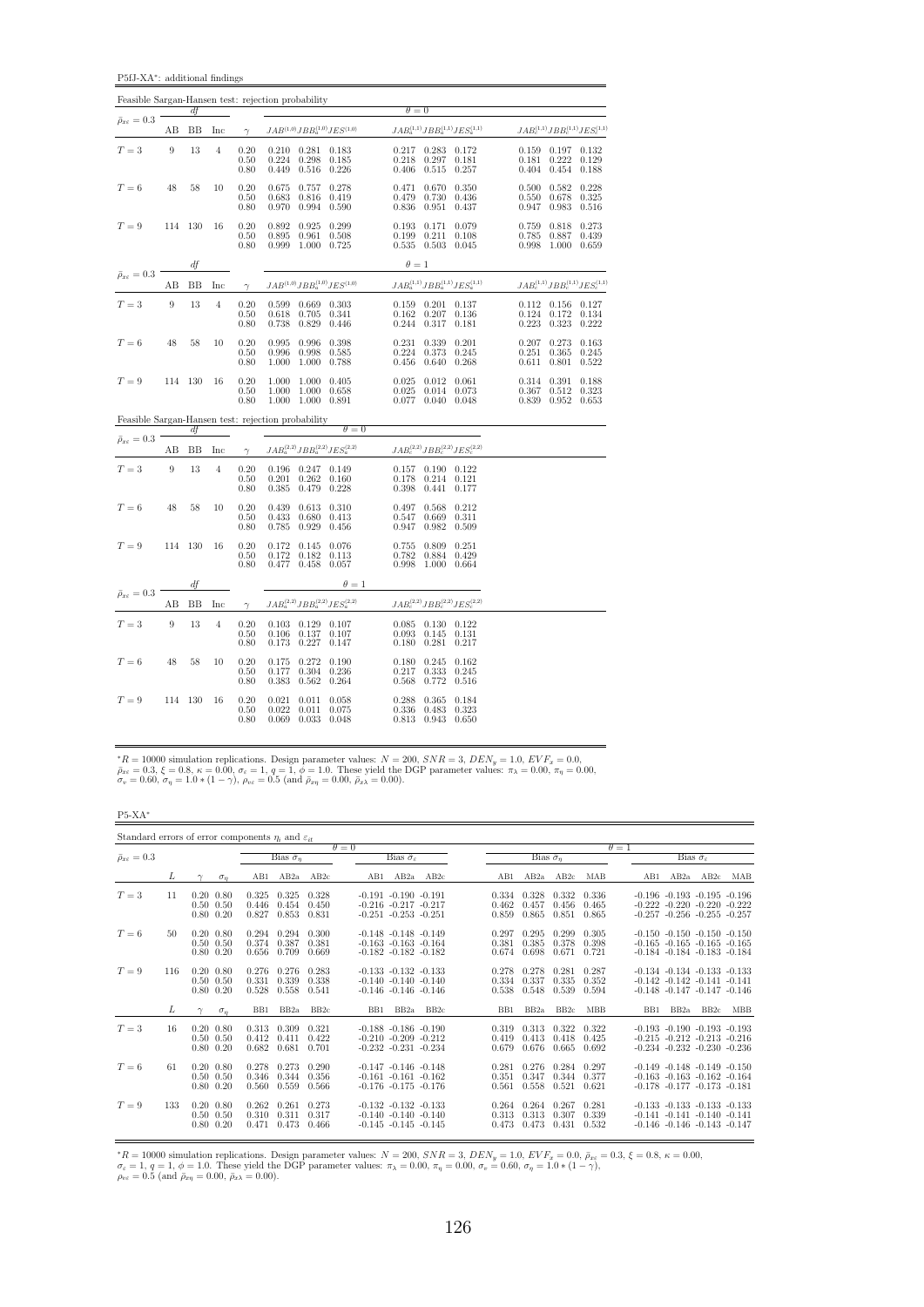| Unfeasible coefficient estimators                    |                |        |                |                      |                                  |                         |                         |                      |                                  |                               |                         |                                  |                                   |                         |                         |                                  |                                 |                         |                      |                                  |                                    |                         |                         |                                  |                                   |                         |
|------------------------------------------------------|----------------|--------|----------------|----------------------|----------------------------------|-------------------------|-------------------------|----------------------|----------------------------------|-------------------------------|-------------------------|----------------------------------|-----------------------------------|-------------------------|-------------------------|----------------------------------|---------------------------------|-------------------------|----------------------|----------------------------------|------------------------------------|-------------------------|-------------------------|----------------------------------|-----------------------------------|-------------------------|
| $\bar{\rho}_{x\varepsilon} = 0.3$                    |                | L      |                |                      |                                  | ABu                     |                         | $\theta = 0$         |                                  | BBu                           |                         |                                  | ABu                               |                         |                         |                                  | BBu                             |                         | $\theta = 1$         |                                  | MABu                               |                         |                         |                                  | MBBu                              |                         |
|                                                      | AВ             | ΒB     |                | $\gamma$             | Bias                             |                         | Stdy RMSE               |                      | Bias                             |                               | Stdy RMSE               | Bias                             |                                   | Stdy RMSE               |                         | Bias                             |                                 | Stdy RMSE               |                      | Bias                             |                                    | Stdy RMSE               |                         | Bias                             |                                   | Stdy RMSE               |
| $T=3$                                                | 6              | 9      |                | 0.20<br>0.50<br>0.80 | $-0.224$<br>$-0.283$<br>$-0.378$ | 0.039<br>0.049<br>0.076 | 0.227<br>0.287<br>0.386 |                      | $-0.228$<br>$-0.282$<br>$-0.355$ | 0.038<br>0.046<br>0.065       | 0.231<br>0.285<br>0.361 | $-0.221$<br>$-0.280$<br>$-0.379$ | 0.056<br>0.071<br>0.110           | 0.229<br>0.289<br>0.394 |                         | $-0.230$<br>$-0.280$<br>$-0.348$ | 0.054<br>0.064<br>0.093         | 0.236<br>0.287<br>0.361 |                      | $-0.234$<br>$-0.297$<br>$-0.395$ | 0.044<br>0.055<br>0.081            | 0.238<br>0.302<br>0.403 |                         | $-0.234$<br>$-0.288$<br>$-0.365$ | 0.041<br>0.050<br>0.071           | 0.237<br>0.293<br>0.372 |
| $T=6$                                                | 12             | 15     |                | 0.20<br>0.50<br>0.80 | $-0.227$<br>$-0.267$<br>$-0.331$ | 0.022<br>0.028<br>0.043 | 0.228<br>0.268<br>0.334 |                      | $-0.227$<br>$-0.263$<br>$-0.309$ | 0.021<br>0.026<br>0.035       | 0.228<br>0.264<br>0.311 | $-0.223$<br>$-0.259$<br>$-0.323$ | 0.034<br>0.042<br>0.064           | 0.225<br>0.262<br>0.329 |                         | $-0.225$<br>$-0.257$<br>$-0.301$ | 0.033<br>0.038<br>0.052         | 0.227<br>0.260<br>0.305 |                      | $-0.239$<br>$-0.282$<br>$-0.349$ | 0.024<br>0.030<br>0.045            | 0.240<br>0.284<br>0.352 |                         | $-0.238$<br>$-0.276$<br>$-0.327$ | 0.022<br>0.027<br>0.037           | 0.239<br>0.277<br>0.329 |
| $T=9$                                                | 18             | 21     |                | 0.20<br>0.50<br>0.80 | $-0.227$<br>$-0.258$<br>$-0.302$ | 0.017<br>0.022<br>0.033 | 0.228<br>0.259<br>0.304 |                      | $-0.226$<br>$-0.253$<br>$-0.282$ | 0.017<br>0.020<br>0.027       | 0.227<br>0.254<br>0.284 | $-0.224$<br>$-0.250$<br>$-0.291$ | 0.027<br>0.032<br>0.049           | 0.225<br>0.252<br>0.295 |                         | $-0.224$<br>$-0.247$<br>$-0.272$ | 0.026<br>0.030<br>0.040         | 0.225<br>0.249<br>0.275 |                      | $-0.240$<br>$-0.271$             | 0.018<br>0.023<br>$-0.311$ $0.035$ | 0.240<br>0.272<br>0.313 |                         | $-0.238$<br>$-0.266$<br>$-0.296$ | 0.017<br>0.021<br>0.028           | 0.239<br>0.267<br>0.297 |
|                                                      | AВ             | BB     |                | $\beta$              | Bias                             |                         | Stdy RMSE               |                      | Bias                             |                               | Stdy RMSE               | Bias                             |                                   | Stdy RMSE               |                         | Bias                             |                                 | Stdy RMSE               |                      | Bias                             |                                    | Stdy RMSE               |                         | Bias                             |                                   | Stdy RMSE               |
| $T=3$                                                | 6              | 9      |                | 1.43<br>0.93<br>0.31 | 0.854<br>0.837<br>0.823          | 0.090<br>0.087<br>0.084 | 0.859<br>0.842<br>0.828 |                      | 0.879<br>0.867<br>0.854          | 0.089<br>0.087<br>0.087       | 0.884<br>0.871<br>0.858 | 0.854<br>0.837<br>0.823          | 0.140<br>0.136<br>0.131           | 0.865<br>0.848<br>0.833 |                         | 0.882<br>0.867<br>0.849          | 0.137<br>0.131<br>0.131         | 0.893<br>0.877<br>0.859 |                      | 0.826<br>0.802<br>0.772          | 0.088<br>0.084<br>0.081            | 0.830<br>0.807<br>0.776 |                         | 0.847<br>0.831                   | 0.087<br>0.085<br>$0.812$ 0.087   | 0.852<br>0.835<br>0.816 |
| $T=6$                                                | 12             | 15     |                | 1.43<br>0.93<br>0.31 | 0.838<br>0.811<br>0.766          | 0.057<br>0.056<br>0.055 | 0.840<br>0.813<br>0.768 |                      | 0.864<br>0.844<br>0.807          | 0.056<br>0.055<br>0.055       | 0.865<br>0.846<br>0.809 | 0.836<br>0.810<br>0.764          | 0.090<br>0.088<br>0.087           | 0.841<br>0.815<br>0.769 |                         | 0.869<br>0.846<br>0.802          | 0.089<br>0.086<br>0.087         | 0.873<br>0.850<br>0.807 |                      | 0.797<br>0.772<br>0.705          | 0.055<br>0.055<br>0.054            | 0.798<br>0.774<br>0.707 |                         | 0.819<br>0.801<br>0.753          | 0.054<br>0.054<br>0.054           | 0.820<br>0.802<br>0.755 |
| $T=9$                                                | 18             | 21     |                | 1.43<br>0.93<br>0.31 | 0.818<br>0.786<br>0.720          | 0.045<br>0.045<br>0.045 | 0.819<br>0.787<br>0.722 |                      | 0.841<br>0.818<br>0.762          | 0.045<br>0.044<br>0.045       | 0.843<br>0.819<br>0.763 | 0.815<br>0.783                   | 0.071<br>0.070<br>$0.716$ $0.071$ | 0.818<br>0.786<br>0.720 |                         | 0.845<br>0.818<br>0.755          | 0.070<br>0.069<br>0.070         | 0.848<br>0.821<br>0.758 |                      | 0.784<br>0.755<br>0.667          | 0.044<br>0.045<br>0.045            | 0.785<br>0.756<br>0.669 |                         | 0.802<br>0.781                   | 0.043<br>0.043<br>$0.713$ $0.043$ | 0.803<br>0.782<br>0.714 |
| Unfeasible t-test: actual significance level         |                | L      |                |                      |                                  |                         | $\theta = 0$            |                      |                                  |                               |                         |                                  |                                   |                         |                         |                                  | $\theta = 1$                    |                         |                      |                                  |                                    |                         |                         |                                  |                                   |                         |
| $\bar{\rho}_{x\varepsilon}=0.3$                      | AВ             | BB     |                | $\gamma$             | ABu                              | BBu                     |                         |                      | $\beta$                          | ABu                           | BBu                     | $\gamma$                         | ABu                               |                         |                         | BBu MABu MBBu                    |                                 |                         | $\beta$              | ABu                              |                                    |                         | BBu MABu MBBu           |                                  |                                   |                         |
| $T=3$                                                | 6              | 9      |                | 0.20<br>0.50<br>0.80 | 0.999<br>0.999<br>0.991          | 1.000<br>1.000<br>1.000 |                         | 0.31                 | 1.43<br>0.93                     | 1.000<br>1.000<br>1.000       | 1.000<br>1.000<br>1.000 | 0.20<br>0.50<br>0.80             | 0.919<br>0.916<br>0.834           | 0.969<br>0.980<br>0.973 | 0.997<br>0.997<br>0.988 | 1.000<br>1.000<br>1.000          |                                 |                         | 1.43<br>0.93<br>0.31 | 0.999<br>0.999<br>0.999          | 1.000<br>1.000<br>1.000            | 1.000<br>1.000<br>1.000 | 1.000<br>1.000<br>1.000 |                                  |                                   |                         |
| $T=6$                                                | 12             | 15     |                | 0.20<br>0.50<br>0.80 | 1.000<br>1.000<br>1.000          | 1.000<br>1.000<br>1.000 |                         | 0.93<br>0.31         | 1.43                             | 1.000<br>1.000<br>1.000       | 1.000<br>1.000<br>1.000 | 0.20<br>0.50<br>0.80             | 1.000<br>1.000<br>0.998           | 1.000<br>1.000<br>1.000 | 1.000<br>1.000<br>1.000 | 1.000<br>1.000<br>1.000          |                                 |                         | 1.43<br>0.93<br>0.31 | 1.000<br>1.000<br>1.000          | 1.000<br>1.000<br>1.000            | 1.000<br>1.000<br>1.000 | 1.000<br>1.000<br>1.000 |                                  |                                   |                         |
| $T=9$                                                | 18             | 21     |                | 0.20<br>0.50<br>0.80 | 1.000<br>1.000<br>1.000          | 1.000<br>1.000<br>1.000 |                         | 1.43<br>0.93<br>0.31 |                                  | 1.000<br>1.000<br>1.000       | 1.000<br>1.000<br>1.000 | 0.20<br>0.50<br>0.80             | 1.000<br>1.000<br>1.000           | 1.000<br>1.000<br>1.000 | 1.000<br>1.000<br>1.000 | 1.000<br>1.000<br>1.000          |                                 |                         | 1.43<br>0.93<br>0.31 | 1.000<br>1.000<br>1.000          | 1.000<br>1.000<br>1.000            | 1.000<br>1.000<br>1.000 | 1.000<br>1.000<br>1.000 |                                  |                                   |                         |
| Unfeasible Sargan-Hansen test: rejection probability |                | df     |                |                      |                                  |                         |                         | $\theta = 0$         |                                  |                               |                         |                                  |                                   |                         | $\theta = 1$            |                                  |                                 |                         |                      |                                  |                                    |                         |                         |                                  |                                   |                         |
| $\bar{\rho}_{x\varepsilon}=0.3$                      | AВ             | BB     | Inc            | $\gamma$             | JABu                             | JBBu                    | JESu                    |                      |                                  | JMABu JMMBu JESMu             |                         | JABu                             | JBBu                              | JESu                    |                         | JMABu JMMBu JESMu                |                                 |                         |                      |                                  |                                    |                         |                         |                                  |                                   |                         |
| $T=3$                                                | $\overline{4}$ | 6      | $\overline{2}$ | 0.20<br>0.50<br>0.80 | 0.033<br>0.025<br>0.042          | 0.144<br>0.091<br>0.119 | 0.234<br>0.162<br>0.161 |                      | 0.035<br>0.026<br>0.040          | 0.171<br>0.118<br>0.156       | 0.273<br>0.203<br>0.221 | 0.017<br>0.012<br>0.013          | 0.075<br>0.042<br>0.052           | 0.156<br>0.098<br>0.113 |                         | 0.031<br>0.019<br>0.032          | 0.131<br>0.102<br>0.168         | 0.227<br>0.192<br>0.249 |                      |                                  |                                    |                         |                         |                                  |                                   |                         |
| $T=6$                                                | 10             | 12     | $\overline{2}$ | 0.20<br>0.50<br>0.80 | 0.280<br>0.360<br>0.851          | 0.471<br>0.509<br>0.905 | 0.406<br>0.349<br>0.415 |                      | 0.315<br>0.378<br>0.854          | 0.569<br>0.600<br>0.938       | 0.524<br>0.483<br>0.607 | 0.070<br>0.089<br>0.284          | 0.166<br>0.162<br>0.389           | 0.273<br>0.209<br>0.257 |                         | 0.255<br>0.263<br>0.761          | 0.461<br>0.479<br>0.898         | 0.426<br>0.431<br>0.605 |                      |                                  |                                    |                         |                         |                                  |                                   |                         |
| $T=9$                                                | 16             | $18\,$ | $\overline{2}$ | 0.20<br>0.50<br>0.80 | 0.734<br>0.846<br>1.000          | 0.854<br>0.920<br>1.000 | 0.554<br>0.533<br>0.625 |                      | 0.762<br>0.862                   | 0.907<br>0.952<br>1.000 1.000 | 0.699<br>0.688<br>0.813 | 0.198<br>0.281                   | 0.355<br>0.407<br>$0.743$ $0.828$ | 0.386<br>0.334<br>0.389 |                         | 0.668<br>0.739                   | 0.822<br>0.884<br>$0.997$ 1.000 | 0.575<br>0.619<br>0.794 |                      |                                  |                                    |                         |                         |                                  |                                   |                         |

 ${}^*R = 10000$  simulation replications. Design parameter values:  $N = 200$ ,  $SNR = 3$ ,  $DEN_y = 1.0$ ,  $EVF_x = 0.0$ ,  $\bar{\rho}_{xc} = 0.3$ ,  $\xi = 0.8$ ,  $\kappa = 0.00$ ,  $\sigma_{\varepsilon} = 1$ ,  $q = 1$ ,  $\phi = 1.0$ .<br>These yield the DGP parameter values:  $\pi$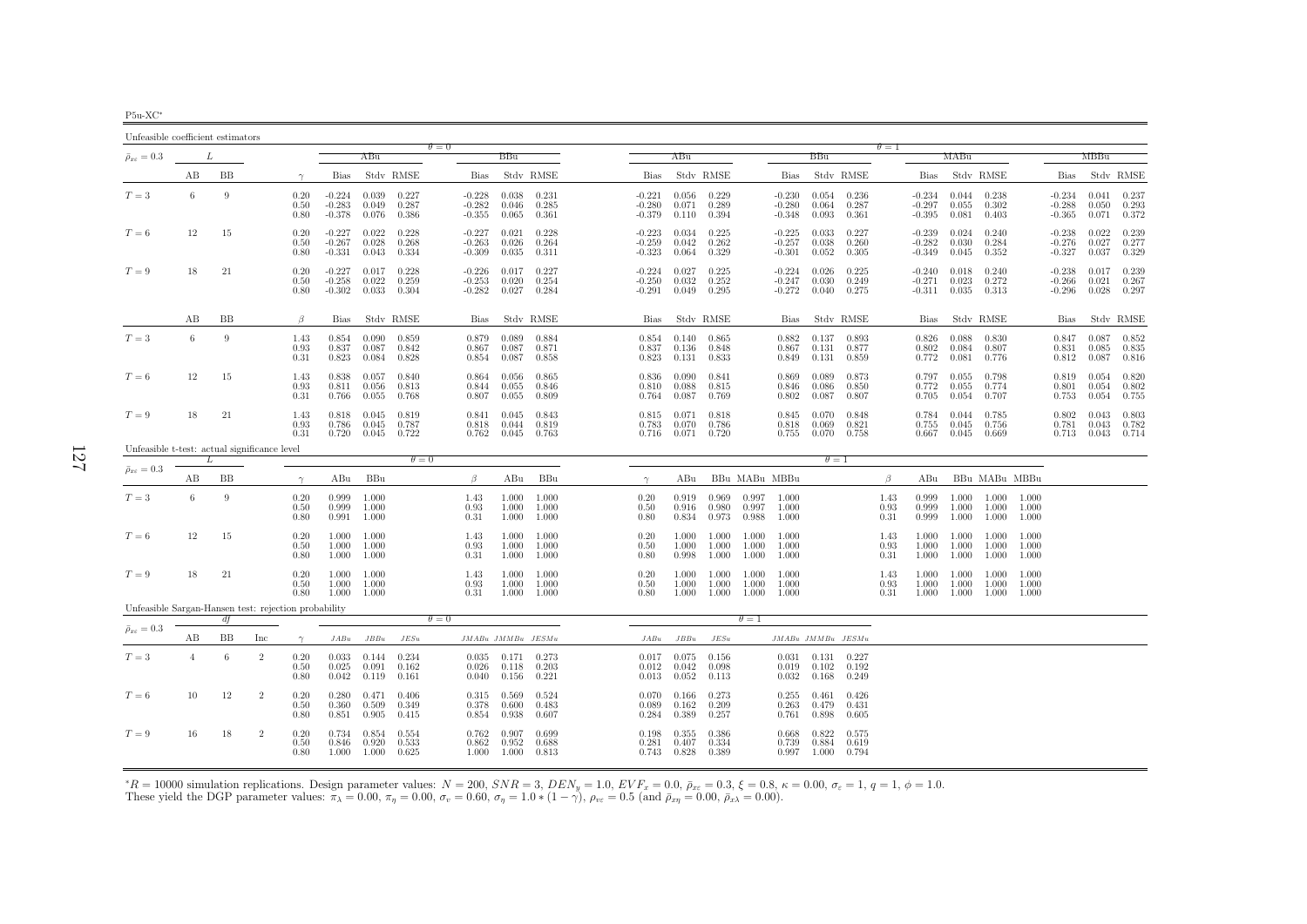P5fc-XC∗

Feasible coefficient estimators for Arellano-Bond $\theta = 0$  $AB2a$  $\theta = 1$ <br>a  $\theta = 1$  $\bar{\rho}_{x\varepsilon}=0.3$  $\epsilon = 0.3$   $I$   $\epsilon = 0.3$   $I$   $\epsilon = 0.3$   $I$   $\epsilon = 0.3$   $I$   $\epsilon = 0.3$   $I$   $\epsilon = 0.3$   $I$   $\epsilon = 0.3$   $I$   $\epsilon = 0.3$   $I$   $\epsilon = 0.3$   $I$   $\epsilon = 0.3$   $I$   $\epsilon = 0.3$   $I$   $\epsilon = 0.3$   $I$   $\epsilon = 0.3$   $I$   $\epsilon = 0.3$   $I$   $\epsilon = 0.3$   $I$   $\epsilon = 0.3$  L  $\gamma$  Bias Stdv RMSE Bias Stdv RMSE Bias Stdv RMSE Bias Stdv RMSE Bias Stdv RMSE Bias Stdv RMSE Bias Stdv RMSE0.236  $T=3$  $T=3$  6 0.20 -0.224 0.039 0.227 -0.225 0.040 0.228 -0.226 0.039 0.229 -0.224 0.058 0.232 -0.223 0.056 0.230 -0.225 0.056 0.232 -0.229 0.055 0.236<br>0.50 -0.283 0.049 0.287 -0.288 0.051 0.293 -0.286 0.050 0.290 -0.285 0.074  $0.50$   $-0.283$   $0.049$   $0.287$   $-0.288$   $0.051$   $0.293$   $-0.286$   $0.050$   $0.290$   $-0.285$   $0.074$   $0.295$   $-0.285$   $0.071$   $0.294$   $-0.284$   $0.071$   $0.292$   $-0.291$   $0.070$   $0.299$ 0.407 0.80 -0.378 0.076 0.386 -0.390 0.080 0.398 -0.381 0.076 0.388 -0.384 0.115 0.401 -0.390 0.115 0.407 -0.383 0.110 0.398 -0.392 0.109 0.4070.245  $T=6$  $T=6$   $12$   $0.20$   $-0.227$   $0.022$   $0.228$   $-0.228$   $0.023$   $0.229$   $-0.231$   $0.022$   $0.232$   $-0.233$   $0.023$   $0.230$   $-0.225$   $0.033$   $0.227$   $-0.227$   $0.034$   $0.230$   $-0.243$   $0.027$   $0.243$   $0.027$   $0.243$   $0.276$   $-0.$ 0.50 -0.267 0.028 0.268 -0.279 0.030 0.280 -0.271 0.028 0.272 -0.269 0.043 0.272 -0.272 0.042 0.276 -0.263 0.042 0.266 -0.287 0.035 0.2890.055 0.364 0.80 -0.331 0.043 0.334 -0.363 0.049 0.366 -0.335 0.043 0.338 -0.336 0.066 0.342 -0.355 0.068 0.362 -0.327 0.064 0.334 -0.360 0.055 0.3640.245  $T=9$  $T=9$   $18$   $0.20$   $-0.227$   $0.017$   $0.228$   $-0.228$   $0.018$   $0.229$   $-0.232$   $0.017$   $0.232$   $-0.230$   $-0.230$   $-0.230$   $-0.25$   $0.027$   $0.230$   $-0.230$   $-0.245$   $0.024$   $0.245$   $0.020$   $0.245$   $0.27$   $-0.265$   $0.031$   $0.$ 0.50 -0.258 0.2259 -0.2571 0.024 0.272 -0.263 0.022 0.264 -0.260 0.031 0.266 0.031 0.265 0.032 0.257 0.052 0.258 0.025 0.2678 0.040 0.378<br>0.80 -0.302 0.033 0.304 -0.335 0.038 0.337 -0.309 0.034 0.311 -0.306 0.051 0.310 -0.  $0.040 - 0.328$  $L \qquad \qquad \beta$ Bias Stdv RMSE Bias Stdv RMSE Bias Stdv RMSE Bias Stdv RMSE Bias Stdv RMSE Bias Stdv RMSE Bias Stdv RMSE Bias Stdv RMSE  $0.825$   $0.131$   $0.835$  $T=3$  $T=3 \hspace{1cm} 6 \hspace{1cm} 1.43 \hspace{1cm} 0.854 \hspace{1cm} 0.090 \hspace{1cm} 0.859 \hspace{1cm} 0.854 \hspace{1cm} 0.92 \hspace{1cm} 0.858 \hspace{1cm} 0.853 \hspace{1cm} 0.091 \hspace{1cm} 0.858 \hspace{1cm} 0.854 \hspace{1cm} 0.143 \hspace{1cm} 0.866 \hspace{1cm} 0.854 \hspace{1cm} 0.138 \hspace{1cm} 0.865 \hs$ 0.93 0.837 0.087 0.842 0.838 0.089 0.842 0.836 0.088 0.841 0.837 0.139 0.849 0.838 0.134 0.849 0.836 0.136 0.847 0.802 0.127 0.8120.783 0.31 0.823 0.084 0.828 0.824 0.086 0.829 0.821 0.085 0.825 0.823 0.134 0.834 0.825 0.130 0.835 0.820 0.132 0.831 0.773 0.122 0.783 $0.806$  $T=6$  $T=6$   $12$   $1.43$   $0.838$   $0.057$   $0.840$   $0.844$   $0.059$   $0.846$   $0.839$   $0.057$   $0.841$   $0.838$   $0.092$   $0.843$   $0.843$   $0.087$   $0.847$   $0.837$   $0.090$   $0.842$   $0.803$   $0.068$   $0.806$   $0.806$   $0.806$   $0.806$   $0.806$   $0.$ 0.93 0.811 0.056 0.813 0.825 0.058 0.827 0.811 0.056 0.813 0.811 0.090 0.816 0.823 0.086 0.827 0.810 0.089 0.814 0.779 0.067 0.7820.719 0.31 0.766 0.055 0.768 0.785 0.058 0.787 0.766 0.055 0.768 0.766 0.088 0.771 0.782 0.086 0.787 0.764 0.088 0.769 0.716 0.066 0.7190.794  $T=9$  $T=9 \hspace{1cm} 18 \hspace{1cm} 1.43 \hspace{1cm} 0.818 \hspace{1cm} 0.045 \hspace{1cm} 0.819 \hspace{1cm} 0.830 \hspace{1cm} 0.048 \hspace{1cm} 0.831 \hspace{1cm} 0.820 \hspace{1cm} 0.045 \hspace{1cm} 0.820 \hspace{1cm} 0.045 \hspace{1cm} 0.820 \hspace{1cm} 0.045 \hspace{1cm} 0.0822 \hspace{1cm} 0.818 \hspace{1cm} 0.07$ 0.93 0.786 0.045 0.787 0.809 0.048 0.811 0.788 0.045 0.789 0.786 0.072 0.790 0.805 0.067 0.807 0.784 0.071 0.788 0.765 0.050 0.767 $0.682$   $0.051$   $0.684$  $0.31$   $0.720$   $0.045$   $0.722$   $0.751$   $0.049$   $0.752$   $0.722$   $0.046$   $0.723$   $0.721$   $0.072$   $0.724$   $0.745$   $0.068$   $0.748$   $0.718$   $0.071$   $0.721$ 

| Feasible coefficient estimators for Blundell-Bond |    |                      |                                        |                         |                         |                                  |                         |                         |                                  |                         |                         |                                  |                         |                         |                                  |                         |                         |                                  |                         |                         |                                  |                         |                         |
|---------------------------------------------------|----|----------------------|----------------------------------------|-------------------------|-------------------------|----------------------------------|-------------------------|-------------------------|----------------------------------|-------------------------|-------------------------|----------------------------------|-------------------------|-------------------------|----------------------------------|-------------------------|-------------------------|----------------------------------|-------------------------|-------------------------|----------------------------------|-------------------------|-------------------------|
|                                                   |    |                      |                                        |                         |                         |                                  | $\theta = 0$            |                         |                                  |                         |                         |                                  |                         |                         |                                  |                         |                         | $\theta = 1$                     |                         |                         |                                  |                         |                         |
| $\bar{\rho}_{x\varepsilon}=0.3$                   |    |                      |                                        | BB1.                    |                         |                                  | BB2a                    |                         |                                  | BB2c                    |                         |                                  | BB1.                    |                         |                                  | BB2a                    |                         |                                  | BB2c                    |                         |                                  | МВВ                     |                         |
|                                                   |    |                      | <b>Bias</b>                            |                         | Stdy RMSE               | <b>Bias</b>                      |                         | Stdy RMSE               | <b>Bias</b>                      |                         | Stdy RMSE               | <b>Bias</b>                      |                         | Stdy RMSE               | <b>Bias</b>                      |                         | Stdy RMSE               | <b>Bias</b>                      |                         | Stdy RMSE               | <b>Bias</b>                      |                         | Stdy RMSE               |
| $T=3$                                             | 9  | 0.20<br>0.50<br>0.80 | $-0.226$<br>$-0.280$<br>$-0.357$       | 0.037<br>0.043<br>0.059 | 0.229<br>0.283<br>0.362 | $-0.226$<br>$-0.284$<br>$-0.364$ | 0.037<br>0.045<br>0.064 | 0.229<br>0.287<br>0.369 | $-0.229$<br>$-0.283$<br>$-0.362$ | 0.036<br>0.043<br>0.061 | 0.232<br>0.287<br>0.367 | $-0.228$<br>$-0.281$<br>$-0.356$ | 0.054<br>0.064<br>0.090 | 0.234<br>0.288<br>0.367 | $-0.225$<br>$-0.281$<br>$-0.359$ | 0.052<br>0.062<br>0.090 | 0.231<br>0.288<br>0.370 | $-0.230$<br>$-0.282$<br>$-0.354$ | 0.052<br>0.062<br>0.089 | 0.236<br>0.288<br>0.365 | $-0.230$<br>$-0.284$<br>$-0.360$ | 0.052<br>0.062<br>0.088 | 0.235<br>0.291<br>0.370 |
| $T=6$                                             | 15 | 0.20<br>0.50<br>0.80 | $-0.226$<br>$-0.263$<br>$-0.316$ 0.034 | 0.021<br>0.025          | 0.227<br>0.264<br>0.317 | $-0.226$<br>$-0.270$<br>$-0.330$ | 0.022<br>0.027<br>0.039 | 0.227<br>0.271<br>0.332 | $-0.231$<br>$-0.267$<br>$-0.320$ | 0.021<br>0.026<br>0.036 | 0.232<br>0.269<br>0.322 | $-0.227$<br>$-0.264$<br>$-0.317$ | 0.033<br>0.040<br>0.055 | 0.230<br>0.267<br>0.322 | $-0.224$<br>$-0.266$<br>$-0.324$ | 0.032<br>0.038<br>0.054 | 0.226<br>0.268<br>0.328 | $-0.229$<br>$-0.262$<br>$-0.311$ | 0.032<br>0.037<br>0.052 | 0.231<br>0.264<br>0.315 | $-0.241$<br>$-0.283$<br>$-0.346$ | 0.026<br>0.032<br>0.046 | 0.242<br>0.285<br>0.349 |
| $T=9$                                             | 21 | 0.20<br>0.50<br>0.80 | $-0.226$<br>$-0.254$<br>$-0.290$       | 0.017<br>0.020<br>0.027 | 0.227<br>0.255<br>0.291 | $-0.226$<br>$-0.262$<br>$-0.306$ | 0.018<br>0.022<br>0.031 | 0.227<br>0.263<br>0.308 | $-0.231$<br>$-0.259$<br>$-0.295$ | 0.017<br>0.020<br>0.028 | 0.232<br>0.260<br>0.296 | $-0.227$<br>$-0.255$<br>$-0.291$ | 0.026<br>0.031<br>0.043 | 0.229<br>0.257<br>0.294 | $-0.224$<br>$-0.258$<br>$-0.301$ | 0.024<br>0.029<br>0.042 | 0.226<br>0.260<br>0.304 | $-0.228$<br>$-0.252$<br>$-0.283$ | 0.026<br>0.030<br>0.041 | 0.230<br>0.254<br>0.286 | $-0.243$<br>$-0.275$<br>$-0.321$ | 0.019<br>0.024<br>0.034 | 0.244<br>0.276<br>0.323 |
|                                                   |    | $\beta$              |                                        |                         | Bias Stdy RMSE          |                                  |                         | Bias Stdy RMSE          |                                  |                         | Bias Stdy RMSE          |                                  |                         | Bias Stdy RMSE          |                                  |                         | Bias Stdy RMSE          |                                  | Bias Stdy RMSE          |                         | Bias                             |                         | Stdv RMSE               |
| $T=3$                                             | 9  | 1.43<br>0.93<br>0.31 | 0.873<br>0.854<br>0.839                | 0.088<br>0.084<br>0.080 | 0.878<br>0.858<br>0.843 | 0.865<br>0.851<br>0.839          | 0.090<br>0.085<br>0.082 | 0.869<br>0.855<br>0.843 | 0.864<br>0.848<br>0.833          | 0.088<br>0.084<br>0.081 | 0.868<br>0.852<br>0.837 | 0.870<br>0.852<br>0.837          | 0.137<br>0.130<br>0.127 | 0.881<br>0.862<br>0.847 | 0.866<br>0.853<br>0.840          | 0.131<br>0.124<br>0.121 | 0.876<br>0.862<br>0.849 | 0.866<br>0.851<br>0.835          | 0.134<br>0.127<br>0.124 | 0.877<br>0.861<br>0.844 | 0.865<br>0.847<br>0.831          | 0.128<br>0.122<br>0.118 | 0.875<br>0.855<br>0.839 |
| $T=6$                                             | 15 | 1.43<br>0.93<br>0.31 | 0.858<br>0.829<br>0.784                | 0.056<br>0.054<br>0.053 | 0.859<br>0.830<br>0.785 | 0.857<br>0.842<br>0.807          | 0.058<br>0.057<br>0.056 | 0.859<br>0.844<br>0.809 | 0.852<br>0.827<br>0.783          | 0.056<br>0.054<br>0.053 | 0.854<br>0.828<br>0.785 | 0.856<br>0.828<br>0.783          | 0.089<br>0.087<br>0.085 | 0.861<br>0.833<br>0.788 | 0.858<br>0.841<br>0.803          | 0.084<br>0.082<br>0.082 | 0.862<br>0.845<br>0.807 | 0.856<br>0.830<br>0.784          | 0.088<br>0.085<br>0.084 | 0.861<br>0.835<br>0.789 | 0.837<br>0.811<br>0.757          | 0.067<br>0.065<br>0.064 | 0.839<br>0.814<br>0.760 |
| $T=9$                                             | 21 | 1.43<br>0.93<br>0.31 | 0.836<br>0.802<br>0.737                | 0.044<br>0.044<br>0.043 | 0.837<br>0.804<br>0.738 | 0.842<br>0.825<br>0.771          | 0.047<br>0.046<br>0.047 | 0.843<br>0.827<br>0.772 | 0.834<br>0.805<br>0.741          | 0.044<br>0.044<br>0.043 | 0.835<br>0.806<br>0.743 | 0.835<br>0.803<br>0.737          | 0.071<br>0.070<br>0.069 | 0.838<br>0.806<br>0.740 | 0.840<br>0.821<br>0.764          | 0.065<br>0.064<br>0.065 | 0.843<br>0.824<br>0.767 | 0.837<br>0.807<br>0.741          | 0.070<br>0.068<br>0.068 | 0.840<br>0.810<br>0.744 | 0.816<br>0.789<br>0.714          | 0.049<br>0.049<br>0.048 | 0.818<br>0.790<br>0.716 |

 ${}^*R = 10000$  simulation replications. Design parameter values:  $N = 200$ ,  $SNR = 3$ ,  $DEN_y = 1.0$ ,  $EVF_x = 0.0$ ,  $\bar{p}_{xz} = 0.3$ ,  $\xi = 0.8$ ,  $\kappa = 0.00$ ,  $\sigma_{\varepsilon} = 1$ ,  $q = 1$ ,  $\phi = 1.0$ .<br>These yield the DGP parameter values:  $\pi$  $*R = 10000$  simulation replications. Design parameter values:  $N = 200$ ,  $SNR = 3$ ,  $DEN_y = 1.0$ ,  $EVF_x = 0.0$ ,  $\bar{\rho}_{xz} = 0.3$ ,  $\xi = 0.8$ , These yield the DGP parameter values:  $\pi_{\lambda} = 0.00$ ,  $\pi_{\eta} = 0.00$ ,  $\sigma_v = 0.60$ ,  $\sigma_{\eta}$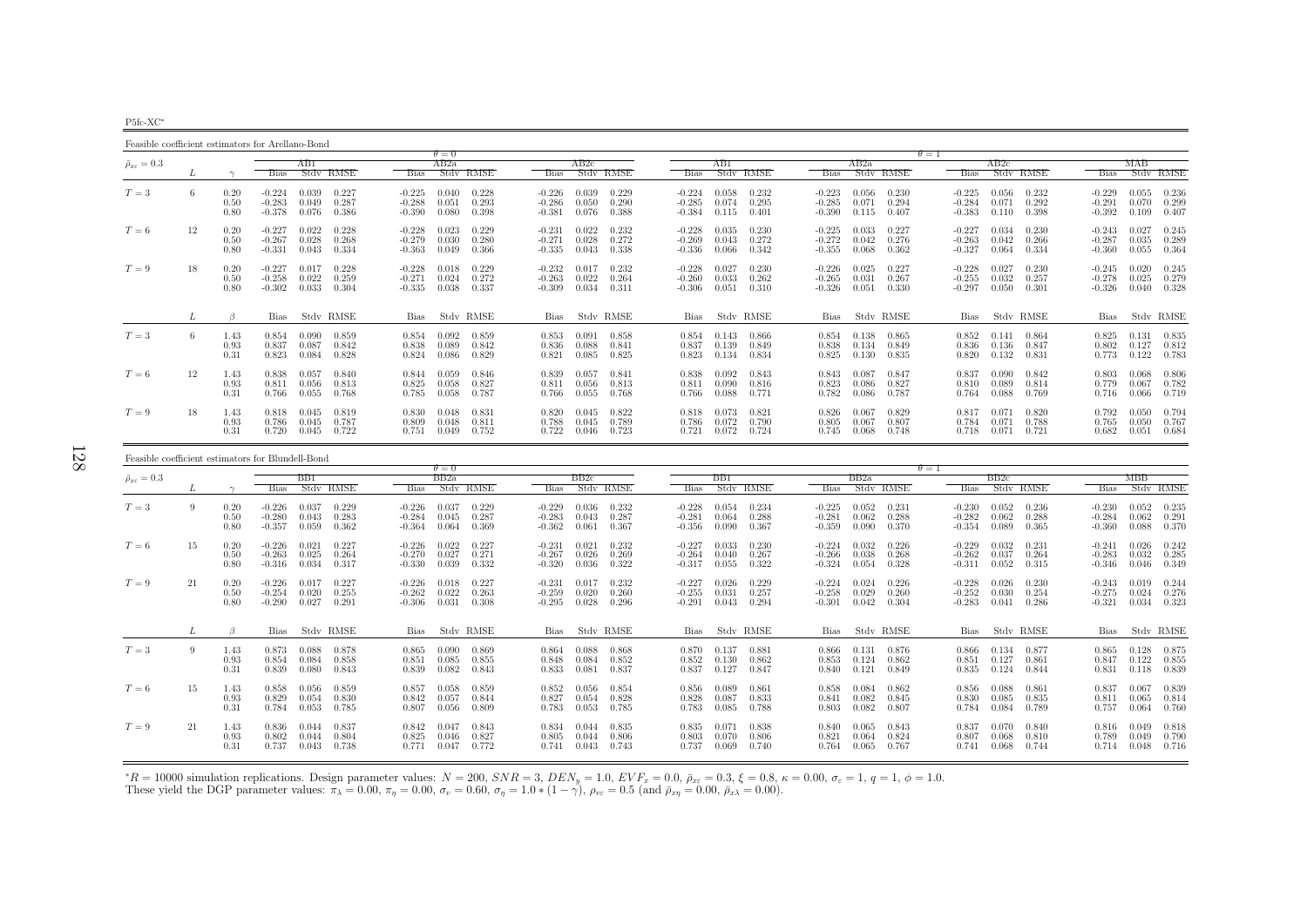P5ft-XC<sup>∗</sup>

| Feasible t-test Arellano-Bond: actual significance level |    |                      |       |                                                                   |                 |                |                                                                         |       |                         |                |                                                             |                         |                |                                                                               |                |                                           |                |
|----------------------------------------------------------|----|----------------------|-------|-------------------------------------------------------------------|-----------------|----------------|-------------------------------------------------------------------------|-------|-------------------------|----------------|-------------------------------------------------------------|-------------------------|----------------|-------------------------------------------------------------------------------|----------------|-------------------------------------------|----------------|
| $\bar{\rho}_{x\varepsilon}=0.3$                          |    |                      |       |                                                                   |                 | $\theta = 0$   |                                                                         |       |                         |                |                                                             |                         | $\theta = 1$   |                                                                               |                |                                           |                |
|                                                          | L  | $\gamma$             |       |                                                                   | AB1 AB1aR AB1cR |                |                                                                         |       | AB2a AB2aW AB2c AB2cW   |                | AB1 AB1aR AB1cR                                             |                         |                | AB2a AB2aW AB2c AB2cW MAB                                                     |                |                                           |                |
| $T=3$                                                    | 6  | 0.20<br>0.50<br>0.80 |       | $0.999$ $1.000$ $0.999$<br>1.000 1.000 1.000<br>0.997 0.997 0.996 |                 | 1.000<br>0.997 | 1.000 1.000 1.000 1.000<br>0.999<br>0.995 0.997                         | 1.000 | 1.000<br>0.996          | 0.988<br>0.969 | 0.988 0.957 0.949<br>0.954 0.952<br>0.910                   | 0.909                   | 0.975          | 0.973 0.959<br>0.958<br>0.943 0.907                                           | 0.966<br>0.927 | 0.965 0.958 0.999<br>0.958<br>0.914 0.995 | 0.999          |
| $T=6$                                                    | 12 | 0.20<br>0.50<br>0.80 |       | 1.000 1.000 1.000<br>1.000 1.000 1.000<br>1.000 1.000 1.000       |                 | 1.000          | 1.000 1.000 1.000 1.000<br>1.000 1.000 1.000<br>1.000 1.000             |       | 1.000<br>1.000          |                | 1.000 0.998<br>1.000 0.998<br>1.000 0.995                   | 0.999<br>0.999<br>0.997 | 1.000          | 1.000 1.000 1.000 1.000 1.000<br>1.000 1.000<br>0.997                         | 1.000<br>0.998 | 1.000 1.000<br>0.998                      | 1.000          |
| $T=9$                                                    | 18 | 0.20<br>0.50<br>0.80 |       | 1.000 1.000 1.000<br>1.000 1.000 1.000<br>1.000 1.000 1.000       |                 |                | 1.000 1.000 1.000 1.000<br>1.000 1.000 1.000<br>1.000 1.000 1.000 1.000 |       | 1.000                   |                | 1.000 1.000 1.000<br>1.000 1.000 1.000<br>1.000 0.999 1.000 |                         | 1.000          | 1.000 1.000 1.000 1.000 1.000<br>1.000 1.000<br>1.000 1.000 1.000 1.000 1.000 |                | 1.000 1.000                               |                |
|                                                          | L  | $\beta$              | AB1   | AB1aR AB1cR                                                       |                 |                |                                                                         |       | AB2a AB2aW AB2c AB2cW   |                | AB1 AB1aR AB1cR                                             |                         |                | AB2a AB2aW AB2c AB2cW MAB                                                     |                |                                           |                |
| $T=3$                                                    | 6  | 1.43<br>0.93<br>0.31 |       | 1.000 1.000 1.000<br>1.000 1.000 1.000<br>1.000 1.000 1.000       |                 | 1.000<br>1.000 | 1.000 1.000 1.000 1.000<br>1.000 1.000<br>1.000 1.000                   |       | 1.000<br>1.000          |                | 1.000 0.997 0.998<br>1.000 0.997 0.998<br>1.000 0.997 0.998 |                         | 1.000<br>1.000 | 1.000 0.999 0.999<br>0.999<br>0.999                                           | 0.999<br>0.999 | 0.999 1.000<br>0.999 1.000<br>0.999       | 1.000          |
| $T=6$                                                    | 12 | 1.43<br>0.93<br>0.31 |       | 1.000 1.000 1.000<br>1.000 1.000 1.000<br>1.000 1.000 1.000       |                 | 1.000          | 1.000 1.000 1.000 1.000<br>1.000 1.000<br>1.000 1.000 1.000 1.000       |       | 1.000                   |                | 1.000 1.000 1.000<br>1.000 1.000 1.000<br>1.000 1.000 1.000 |                         | 1.000          | 1.000 1.000 1.000<br>1.000<br>1.000 1.000 1.000 1.000 1.000                   | 1.000          | 1.000 1.000<br>1.000 1.000                |                |
| $T=9$                                                    | 18 | 1.43<br>0.93<br>0.31 |       | 1.000 1.000 1.000<br>1.000 1.000 1.000<br>1.000 1.000 1.000       |                 | 1.000<br>1.000 | 1.000 1.000<br>1.000 1.000<br>1.000 1.000 1.000                         |       | 1.000<br>1.000<br>1.000 |                | 1.000 1.000 1.000<br>1.000 1.000 1.000<br>1.000 1.000 1.000 |                         | 1.000<br>1.000 | 1.000 1.000<br>1.000<br>1.000 1.000 1.000 1.000 1.000                         | 1.000          | 1.000 1.000<br>1.000 1.000                |                |
| Feasible t-test Blundell-Bond: actual significance level |    |                      |       |                                                                   |                 | $\theta = 0$   |                                                                         |       |                         |                |                                                             |                         | $\theta = 1$   |                                                                               |                |                                           |                |
| $\bar{\rho}_{x\varepsilon} = 0.3$                        | L  | $\gamma$             |       |                                                                   | BB1 BB1aR BB1cR |                |                                                                         |       | BB2a BB2aW BB2c BB2cW   |                | BB1 BB1aR BB1cR                                             |                         |                | BB2a BB2aW BB2c BB2cW MBB                                                     |                |                                           |                |
| $T=3$                                                    | 9  | 0.20<br>0.50<br>0.80 | 1.000 | 1.000 1.000 1.000<br>1.000 1.000<br>1.000 1.000 1.000             |                 | 1.000<br>1.000 | 1.000 1.000 1.000 1.000<br>1.000<br>1.000 1.000                         | 1.000 | 1.000<br>1.000          |                | 0.996 0.977 0.974<br>0.997 0.982<br>0.996 0.973             | 0.984<br>0.978          | 0.994          | 0.990 0.981 0.986 0.983 1.000<br>0.986<br>0.991 0.973                         | 0.992<br>0.988 | 0.990<br>0.985                            | 1.000<br>1.000 |
| $T=6$                                                    | 15 | 0.20<br>0.50<br>0.80 |       | 1.000 1.000 1.000<br>1.000 1.000 1.000<br>1.000 1.000 1.000       |                 | 1.000<br>1.000 | 1.000 1.000 1.000 1.000<br>1.000<br>1.000 1.000                         | 1.000 | 1.000<br>1.000          |                | 1.000 0.999<br>1.000 0.999<br>1.000 0.998                   | 0.999<br>0.999<br>0.999 | 1.000<br>1.000 | 1.000 1.000 1.000 1.000 1.000<br>1.000<br>0.999                               | 1.000<br>1.000 | 1.000 1.000<br>1.000 1.000                |                |
| $T=9$                                                    | 21 | 0.20<br>0.50<br>0.80 |       | 1.000 1.000 1.000<br>1.000 1.000 1.000<br>1.000 1.000 1.000       |                 | 1.000          | 1.000 1.000 1.000 1.000<br>1.000<br>1.000 1.000 1.000 1.000             | 1.000 | 1.000                   |                | 1.000 1.000 1.000<br>1.000 1.000 1.000<br>1.000 0.999 1.000 |                         | 1.000          | 1.000 1.000 1.000 1.000 1.000<br>1.000<br>1.000 1.000 1.000 1.000 1.000       | 1.000          | 1.000 1.000                               |                |
|                                                          | L  | $\beta$              | BB1   |                                                                   | BB1aR BB1cR     |                |                                                                         |       | BB2a BB2aW BB2c BB2cW   | BB1            | BB1aR BB1cR                                                 |                         |                | BB2a BB2aW BB2c BB2cW MBB                                                     |                |                                           |                |
| $T=3$                                                    | 9  | 1.43<br>0.93<br>0.31 |       | 1.000 1.000 1.000<br>1.000 1.000 1.000<br>1.000 1.000 1.000       |                 | 1.000          | $1.000$ $1.000$ $1.000$ $1.000$<br>1.000 1.000 1.000<br>1.000 1.000     |       | 1.000<br>1.000          |                | 1.000 0.998 0.999<br>1.000 0.998<br>1.000 0.999             | 0.999<br>0.999          | 1.000          | 1.000 0.999 1.000 1.000 1.000<br>0.999 1.000<br>1.000 1.000 1.000 1.000 1.000 |                | 1.000 1.000                               |                |
| $T=6$                                                    | 15 | 1.43<br>0.93<br>0.31 | 1.000 | 1.000 1.000 1.000<br>1.000 1.000<br>1.000 1.000 1.000             |                 | 1.000<br>1.000 | 1.000 1.000 1.000<br>1.000<br>1.000 1.000 1.000 1.000                   | 1.000 | 1.000                   | 1.000          | 1.000 1.000 1.000<br>1.000<br>1.000 1.000 1.000             | 1.000                   | 1.000          | 1.000 1.000 1.000 1.000 1.000<br>1.000<br>1.000 1.000 1.000 1.000 1.000       | 1.000          | 1.000 1.000                               |                |
| $T=9$                                                    | 21 | 1.43<br>0.93<br>0.31 |       | 1.000 1.000 1.000<br>1.000 1.000 1.000<br>1.000 1.000 1.000       |                 | 1.000<br>1.000 | 1.000 1.000<br>1.000 1.000<br>1.000 1.000 1.000                         |       | 1.000<br>1.000<br>1.000 |                | 1.000 1.000 1.000<br>1.000 1.000 1.000<br>1.000 1.000 1.000 |                         | 1.000<br>1.000 | 1.000<br>1.000<br>1.000 1.000 1.000 1.000 1.000                               | 1.000<br>1.000 | 1.000 1.000<br>1.000 1.000                |                |

 ${}^{*}R = 10000$  simulation replications. Design parameter values:  $N = 200$ ,  $SNR = 3$ ,  $DEN_y = 1.0$ ,  $EVF_x = 0.0$ ,  $E_{xz} = 0.3$ ,  $\xi = 0.8$ ,  $\kappa = 0.00$ ,<br> $\sigma_x = 1$ ,  $q = 1$ ,  $\phi = 1.0$ . These yield the DGP parameter values:  $\pi_{\lambda} =$ 

P5fJ-XC<sup>∗</sup>

|                                 |                |           |                |                      | Feasible Sargan-Hansen test: rejection probability |                         |                         |                         |                                           |                         |                         |                         |
|---------------------------------|----------------|-----------|----------------|----------------------|----------------------------------------------------|-------------------------|-------------------------|-------------------------|-------------------------------------------|-------------------------|-------------------------|-------------------------|
|                                 |                | df        |                |                      |                                                    |                         | $\theta = 0$            |                         |                                           |                         |                         |                         |
| $\bar{\rho}_{x\varepsilon}=0.3$ | AВ             | <b>BB</b> | Inc            |                      | $JAB_a^{(2,1)}JBB_a^{(2,1)}JES_a^{(2,1)}$          |                         |                         |                         | $JAB_c^{(2,1)}JBB_c^{(2,1)}JES_c^{(2,1)}$ |                         | JMAB JMBB JESM          |                         |
| $T=3$                           | 4              | 6         | $\overline{2}$ | 0.20<br>0.50<br>0.80 | 0.136<br>0.170<br>0.139<br>0.142<br>0.260<br>0.235 | 0.129<br>0.085<br>0.073 | 0.135<br>0.135<br>0.249 | 0.172<br>0.139<br>0.225 | 0.137<br>0.086<br>0.070                   | 0.303<br>0.294<br>0.322 | 0.303<br>0.290<br>0.322 | 0.297<br>0.287<br>0.309 |
| $T=6$                           | 10             | 12        | $\overline{2}$ | 0.20<br>0.50<br>0.80 | 0.556<br>0.609<br>0.671<br>0.712<br>0.973<br>0.978 | 0.200<br>0.214<br>0.289 | 0.535<br>0.671<br>0.979 | 0.608<br>0.709<br>0.981 | 0.257<br>0.201<br>0.207                   | 0.298<br>0.393<br>0.824 | 0.553<br>0.554<br>0.686 | 0.562<br>0.534<br>0.561 |
| $T=9$                           | 16             | 18        | $\overline{2}$ | 0.20<br>0.50<br>0.80 | 0.904<br>0.924<br>0.962<br>0.975<br>1.000<br>1.000 | 0.215<br>0.312<br>0.434 | 0.907<br>0.968<br>1.000 | 0.937<br>0.978<br>1.000 | 0.388<br>0.370<br>0.420                   | 0.729<br>0.854<br>0.999 | 0.730<br>0.742<br>0.891 | 0.623<br>0.605<br>0.607 |
|                                 |                | df        |                |                      |                                                    |                         | $\theta=1$              |                         |                                           |                         |                         |                         |
| $\bar{\rho}_{x\varepsilon}=0.3$ | AВ             | <b>BB</b> | Inc            | $\sim$               | $JAB_a^{(2,1)}JBB_a^{(2,1)}JES_a^{(2,1)}$          |                         |                         |                         | $JAB_c^{(2,1)}JBB_c^{(2,1)}JES_c^{(2,1)}$ |                         | JMAB JMBB JESM          |                         |
| $T=3$                           | $\overline{4}$ | 6         | $\overline{2}$ | 0.20<br>0.50<br>0.80 | 0.080<br>0.096<br>0.081<br>0.083<br>0.130<br>0.117 | 0.101<br>0.070<br>0.063 | 0.084<br>0.086<br>0.131 | 0.132<br>0.113<br>0.160 | 0.136<br>0.100<br>0.110                   | 0.329<br>0.323<br>0.354 | 0.523<br>0.513<br>0.545 | 0.501<br>0.494<br>0.520 |
| $T=6$                           | 10             | 12        | $\overline{2}$ | 0.20<br>0.50<br>0.80 | 0.259<br>0.294<br>0.338<br>0.368<br>0.683<br>0.717 | 0.147<br>0.138<br>0.182 | 0.221<br>0.312<br>0.665 | 0.297<br>0.355<br>0.702 | 0.217<br>0.171<br>0.208                   | 0.281<br>0.336<br>0.775 | 0.741<br>0.731<br>0.781 | 0.746<br>0.731<br>0.733 |
| $T=9$                           | 16             | 18        | $\overline{2}$ | 0.20<br>0.50<br>0.80 | 0.549<br>0.591<br>0.664<br>0.711<br>0.958<br>0.971 | 0.155<br>0.183<br>0.242 | 0.459<br>0.603<br>0.947 | 0.568<br>0.680<br>0.967 | 0.312<br>0.278<br>0.326                   | 0.668<br>0.763<br>0.997 | 0.810<br>0.800<br>0.854 | 0.775<br>0.758<br>0.751 |

\*R = 10000 simulation replications. Design parameter values:  $N = 200$ ,  $SNR = 3$ ,  $DEN_y = 1.0$ ,  $EVF_x = 0.0$ ,  $\bar{\rho}_{xe} = 0.3$ ,  $\xi = 0.8$ ,  $\kappa = 0.00$ ,  $\sigma_e = 1$ ,  $q = 1$ ,  $\phi = 1.0$ . These yield the DGP parameter values:  $\pi_{\lambda} = 0.$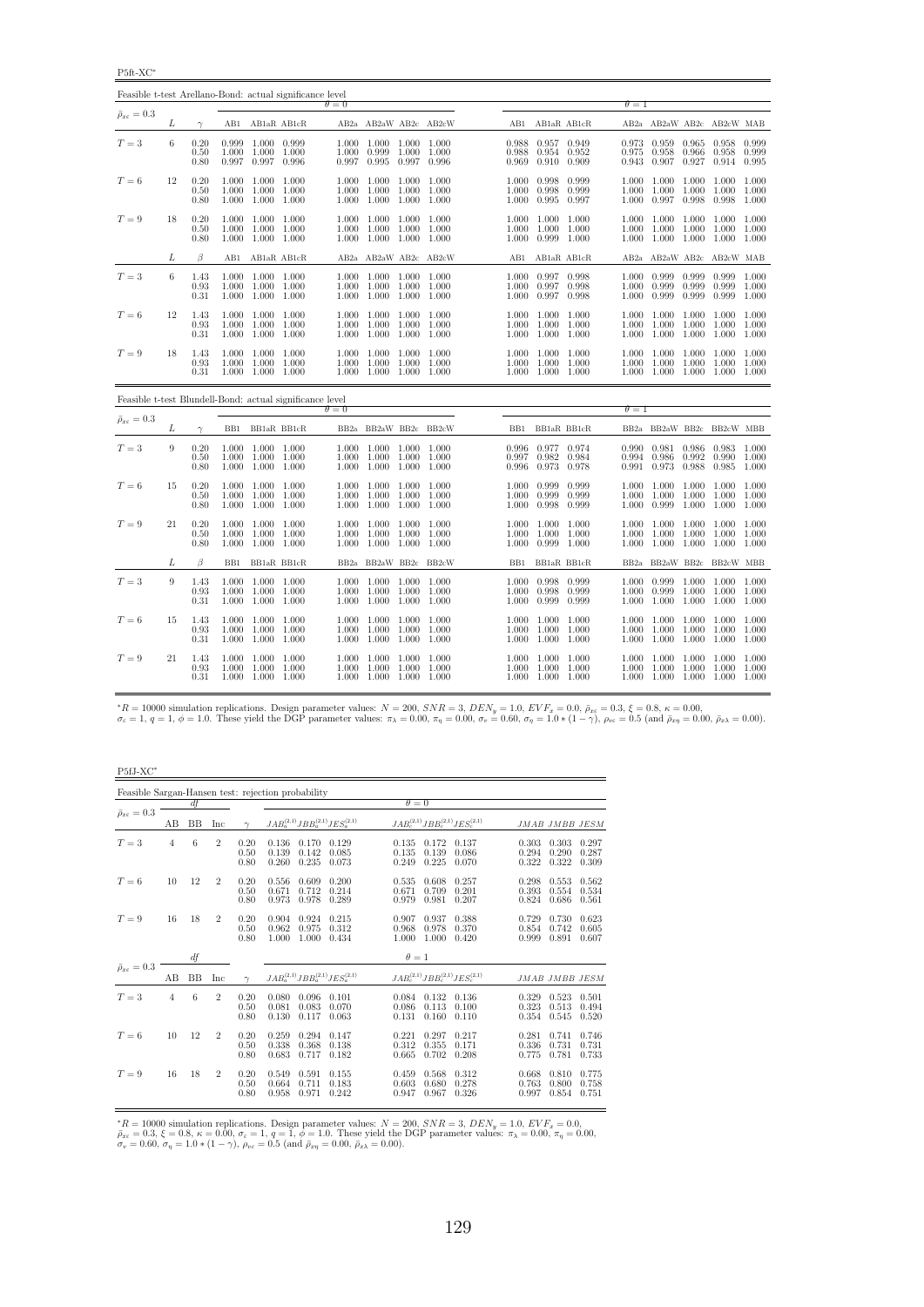P5fJ-XC<sup>∗</sup> : additional findings

|                                   |                |             |                |                      | Feasible Sargan-Hansen test: rejection probability                             |                                                                                        |                                                        |                                       |                                           |                                                                                                |                                           |                                           |
|-----------------------------------|----------------|-------------|----------------|----------------------|--------------------------------------------------------------------------------|----------------------------------------------------------------------------------------|--------------------------------------------------------|---------------------------------------|-------------------------------------------|------------------------------------------------------------------------------------------------|-------------------------------------------|-------------------------------------------|
| $\bar{\rho}_{x\varepsilon}=0.3$   |                | df          |                |                      |                                                                                |                                                                                        | $\theta = 0$                                           |                                       |                                           |                                                                                                |                                           |                                           |
|                                   | AВ             | BB          | Inc            | $\gamma$             | $JAB^{\left( 1,0\right) }JBB_{a}^{\left( 1,0\right) }JES^{\left( 1,0\right) }$ |                                                                                        |                                                        |                                       |                                           | $JAB_a^{(1,1)}JBB_a^{(1,1)}JES_a^{(1,1)} \hspace{2cm} JAB_c^{(1,1)}JBB_c^{(1,1)}JES_c^{(1,1)}$ |                                           |                                           |
| $T=3$                             | $\overline{4}$ | 6           | $\overline{2}$ | 0.20<br>0.50<br>0.80 | $0.147$ $0.193$ $0.156$<br>0.147<br>0.155<br>0.247<br>0.266                    | 0.093<br>0.079                                                                         | 0.143<br>0.147<br>0.275                                | 0.187<br>0.156<br>0.253               | 0.145<br>0.095<br>0.082                   | 0.137<br>0.253                                                                                 | 0.138 0.178<br>0.142<br>0.230             | 0.144<br>0.087<br>0.074                   |
| $T=6\,$                           | 10             | 12          | $\overline{2}$ | 0.20<br>0.50<br>0.80 | 0.662<br>0.585<br>0.748<br>0.706<br>0.987<br>0.983                             | 0.294<br>0.238<br>0.253                                                                | 0.572<br>0.698<br>0.978                                | 0.741<br>0.982                        | 0.634 0.215<br>0.221<br>0.270             | 0.538<br>0.674<br>0.980                                                                        | 0.612<br>0.711<br>0.981                   | 0.261<br>0.203<br>0.209                   |
| $T=9$                             | 16             | 18          | $\overline{2}$ | 0.20<br>0.50<br>0.80 | 0.957<br>0.931<br>0.977<br>0.986<br>1.000                                      | 0.435<br>0.420<br>1.000 0.480                                                          | 0.913<br>0.969<br>1.000                                | 0.935<br>0.981<br>1.000 0.398         | 0.234<br>0.320                            | 0.908<br>1.000                                                                                 | 0.938<br>0.968 0.978<br>1.000             | 0.391<br>0.371<br>0.420                   |
| $\bar{\rho}_{x\varepsilon}=0.3$   |                | df          |                |                      |                                                                                |                                                                                        | $\theta=1$                                             |                                       |                                           |                                                                                                |                                           |                                           |
|                                   | AВ             | BB          | Inc            | $\gamma$             |                                                                                | $JAB^{\left( 1,0\right) }JBB_{a}^{\left( 1,0\right) }JES^{\left( 1,0\right) }$         |                                                        |                                       | $JAB^{(1,1)}_aJBB^{(1,1)}_aJES^{(1,1)}_a$ |                                                                                                |                                           | $JAB_c^{(1,1)}JBB_c^{(1,1)}JES_c^{(1,1)}$ |
| $T=3$                             | $\overline{4}$ | 6           | $\,2$          | 0.20<br>0.50<br>0.80 | 0.382<br>0.458<br>0.383<br>0.447<br>0.550<br>0.480                             | 0.251<br>0.225<br>0.267                                                                | 0.111<br>0.114<br>0.174                                | 0.127<br>0.174 0.089                  | 0.144 0.129<br>0.093                      | 0.102<br>0.150                                                                                 | $0.098$ 0.147<br>0.129<br>$0.180$ $0.116$ | 0.141<br>0.105                            |
| $T=6$                             | 10             | 12          | $\overline{2}$ | 0.20<br>0.50<br>0.80 | 0.875<br>0.831<br>0.879<br>0.911<br>0.979<br>0.986                             | 0.374<br>0.359<br>0.429                                                                | 0.343<br>0.428<br>0.770                                | 0.395<br>0.474<br>0.806               | 0.171<br>0.165<br>0.212                   | 0.233<br>0.331<br>0.684                                                                        | 0.312<br>0.375<br>0.726                   | 0.219<br>0.173<br>0.216                   |
| $T=9$                             | 16             | 18          | $\overline{2}$ | 0.20<br>0.50<br>0.80 | 0.989<br>0.979<br>0.990<br>0.995<br>1.000<br>1.000                             | 0.504<br>0.504<br>0.591                                                                | 0.647<br>0.761<br>0.980                                | 0.694<br>0.808<br>0.988               | 0.179<br>0.210<br>0.272                   | 0.472<br>0.619                                                                                 | 0.580<br>0.694<br>0.953 0.972             | 0.313<br>0.281<br>0.333                   |
|                                   |                |             |                |                      | Feasible Sargan-Hansen test: rejection probability                             | $\theta = 0$                                                                           |                                                        |                                       |                                           |                                                                                                |                                           |                                           |
| $\bar{\rho}_{x\varepsilon} = 0.3$ | AB             | df<br>BB    | Inc            | $\gamma$             |                                                                                | $JAB_{a}^{\left( 2,2\right) }JBB_{a}^{\left( 2,2\right) }JES_{a}^{\left( 2,2\right) }$ |                                                        |                                       | $JAB_c^{(2,2)}JBB_c^{(2,2)}JES_c^{(2,2)}$ |                                                                                                |                                           |                                           |
| $T=3$                             | $\overline{4}$ | $\,$ 6 $\,$ | $\overline{2}$ | 0.20<br>0.50<br>0.80 | $0.135$ $0.169$ $0.129$<br>0.143<br>0.139<br>0.266<br>0.235                    | 0.083<br>0.068                                                                         | $\frac{0.135}{0.250}$                                  | 0.136 0.173 0.138<br>0.139<br>0.226   | 0.085<br>0.069                            |                                                                                                |                                           |                                           |
| $T=6$                             | 10             | 12          | $\overline{2}$ | 0.20<br>0.50<br>0.80 | 0.555<br>0.712<br>0.673<br>0.973<br>0.978                                      | $0.610 \quad 0.200$<br>0.209<br>0.282                                                  | 0.537<br>0.672<br>0.980                                | $0.610$ $0.257$<br>0.710<br>0.981     | 0.199<br>0.204                            |                                                                                                |                                           |                                           |
| $T=9$                             | 16             | 18          | $\,2$          | 0.20<br>0.50<br>0.80 | 0.903<br>0.962<br>0.976<br>1.000                                               | 0.924 0.215<br>0.309<br>1.000 0.430                                                    | $\begin{array}{c} 0.907 \\ 0.968 \\ 1.000 \end{array}$ | 0.937<br>0.978<br>$1.000 \quad 0.413$ | 0.390<br>0.367                            |                                                                                                |                                           |                                           |
| $\bar{\rho}_{x\varepsilon}=0.3$   |                | df          |                |                      |                                                                                | $\theta = 1$                                                                           |                                                        |                                       |                                           |                                                                                                |                                           |                                           |
|                                   | AB             | BB          | Inc            | $\gamma$             |                                                                                | $JAB_{a}^{\left( 2,2\right) }JBB_{a}^{\left( 2,2\right) }JES_{a}^{\left( 2,2\right) }$ |                                                        |                                       | $JAB_c^{(2,2)}JBB_c^{(2,2)}JES_c^{(2,2)}$ |                                                                                                |                                           |                                           |
| $T=3$                             | $\overline{4}$ | $\,$ 6 $\,$ | $\overline{2}$ | 0.20<br>0.50<br>0.80 | 0.077<br>0.079<br>0.083<br>0.126<br>0.114                                      | $0.096$ $0.104$<br>0.070<br>0.060                                                      | 0.082<br>0.083<br>0.124                                | $0.129$ $0.136$<br>0.110<br>0.155     | 0.100<br>0.110                            |                                                                                                |                                           |                                           |
| $T=6$                             | 10             | 12          | $\overline{2}$ | 0.20<br>0.50<br>0.80 | 0.259<br>0.298<br>0.371<br>0.341<br>0.721<br>0.689                             | 0.146<br>0.139<br>0.182                                                                | 0.219<br>0.308<br>0.662                                | 0.295<br>0.352<br>0.699               | 0.217<br>0.170<br>0.207                   |                                                                                                |                                           |                                           |
| $T=9$                             | 16             | 18          | $\overline{2}$ | 0.20<br>0.50<br>0.80 | 0.558<br>0.724<br>0.676<br>0.963<br>0.975                                      | $0.604$ $0.159$<br>0.184<br>0.244                                                      | 0.458<br>0.599<br>0.946                                | 0.564<br>0.675<br>0.966 0.323         | 0.310<br>0.277                            |                                                                                                |                                           |                                           |

 ${}^*R = 10000$  simulation replications. Design parameter values:  $N = 200$ ,  $SNR = 3$ ,  $DEN_y = 1.0$ ,  $EVF_x = 0.0$ ,  $\bar{\rho}_{xe} = 0.3$ ,  $\xi = 0.8$ ,  $\kappa = 0.00$ ,  $\sigma_e = 1$ ,  $q = 1$ ,  $\phi = 1.0$ . These yield the DGP parameter values:  $\pi_{\lambda} =$ 

P5-XC<sup>∗</sup>

| Standard errors of error components $\eta_i$ and $\varepsilon_{it}$ |    |                                                        |            |                         |                               |                         |              |                                                          |                                                        |                               |                               |                               |                         |              |                                                                                                                |                                 |     |
|---------------------------------------------------------------------|----|--------------------------------------------------------|------------|-------------------------|-------------------------------|-------------------------|--------------|----------------------------------------------------------|--------------------------------------------------------|-------------------------------|-------------------------------|-------------------------------|-------------------------|--------------|----------------------------------------------------------------------------------------------------------------|---------------------------------|-----|
| $\bar{\rho}_{x\varepsilon} = 0.3$                                   |    |                                                        |            |                         | Bias $\sigma_n$               |                         | $\theta = 0$ | Bias $\hat{\sigma}_{\varepsilon}$                        |                                                        |                               | Bias $\hat{\sigma}_n$         |                               |                         | $\theta = 1$ |                                                                                                                | Bias $\hat{\sigma}_\varepsilon$ |     |
|                                                                     | L  |                                                        | $\sigma_n$ | AB1                     | AB2a                          | AB2c                    | AB1          | AB2a                                                     | AB2c                                                   | AB1                           | AB2a                          | AB2c                          | MAB                     | AB1          | AB2a                                                                                                           | AB2c                            | MAB |
| $T=3$                                                               | 6. | $0.20\ 0.80$<br>$0.50 \quad 0.50$<br>$0.80\ 0.20$      |            | 0.309<br>0.418<br>0.742 | 0.310<br>0.424<br>0.763 0.746 | 0.311<br>0.420          |              | $-0.185 - 0.185 - 0.185$                                 | $-0.209 - 0.210 - 0.210$<br>$-0.239 - 0.241 - 0.239$   | 0.317<br>0.430                | 0.314<br>0.429<br>0.766 0.775 | 0.316<br>0.427<br>0.761 0.775 | 0.315<br>0.432          |              | $-0.189 - 0.187 - 0.188 - 0.190$<br>$-0.213 -0.212 -0.212 -0.215$<br>$-0.243$ $-0.243$ $-0.242$ $-0.245$       |                                 |     |
| $T=6$                                                               | 12 | $0.20\ 0.80$<br>$0.50 \quad 0.50$<br>$0.80\ 0.20$      |            | 0.275<br>0.349<br>0.601 | 0.277<br>0.363<br>0.657       | 0.279<br>0.353<br>0.608 |              | $-0.145 - 0.144 - 0.145$<br>$-0.177 - 0.179 - 0.177$     | $-0.160 - 0.161 - 0.160$                               | 0.278<br>0.353<br>0.612       | 0.276<br>0.358<br>0.646       | 0.277<br>0.347<br>0.598       | 0.286<br>0.371<br>0.655 |              | $-0.146$ $-0.144$ $-0.146$ $-0.148$<br>$-0.161 - 0.160 - 0.160 - 0.163$<br>$-0.178$ $-0.178$ $-0.176$ $-0.182$ |                                 |     |
| $T=9$                                                               | 18 | $0.20\ 0.80$<br>$0.50 \quad 0.50$<br>$0.80\ 0.20$      |            | 0.260<br>0.316<br>0.517 | 0.263<br>0.331<br>0.571       | 0.265<br>0.322<br>0.528 |              | $-0.130 - 0.129 - 0.130$<br>$-0.144$ $-0.143$ $-0.144$   | $-0.139 - 0.138 - 0.139$                               | 0.262<br>0.319<br>0.524       | 0.261<br>0.325<br>0.556       | 0.262<br>0.314<br>0.510       | 0.274<br>0.337<br>0.559 |              | $-0.130 - 0.129 - 0.130 - 0.132$<br>$-0.139 - 0.138 - 0.139 - 0.140$<br>$-0.145 - 0.143 - 0.144 - 0.146$       |                                 |     |
|                                                                     | L  |                                                        | $\sigma_n$ | BB1                     | BB <sub>2a</sub>              | BB <sub>2c</sub>        | BB1          | BB <sub>2a</sub>                                         | BB <sub>2c</sub>                                       | BB1                           | BB <sub>2a</sub>              | BB <sub>2c</sub>              | <b>MBB</b>              | BB1          | BB <sub>2a</sub>                                                                                               | BB2c                            | MBB |
| $T=3$                                                               | 9  | $0.20\ 0.80$<br>$0.50 \quad 0.50$<br>$0.80\ 0.20$      |            | 0.313<br>0.412<br>0.699 | 0.312<br>0.416<br>0.711       | 0.314<br>0.415<br>0.707 |              | $-0.233 - 0.235 - 0.234$                                 | $-0.185 - 0.185 - 0.186$<br>$-0.208$ $-0.209$ $-0.209$ | 0.318 0.315<br>0.419<br>0.702 | 0.418<br>0.708                | 0.319<br>0.418<br>0.698       | 0.318<br>0.421<br>0.707 |              | $-0.189 - 0.188 - 0.189 - 0.189$<br>$-0.212$ $-0.211$ $-0.211$ $-0.213$<br>$-0.235 -0.235 -0.234 -0.236$       |                                 |     |
| $T=6$                                                               | 15 | $0.20\ 0.80$<br>$0.50 \quad 0.50$<br>$0.80 \quad 0.20$ |            | 0.277<br>0.345<br>0.573 | 0.277<br>0.354<br>0.597       | 0.280<br>0.350<br>0.581 |              | $-0.144$ $-0.144$ $-0.145$<br>$-0.174$ $-0.174$ $-0.175$ | $-0.159 - 0.159 - 0.159$                               | 0.279<br>0.348<br>0.576       | 0.277<br>0.350<br>0.589       | 0.280<br>0.345<br>0.565       | 0.288<br>0.367<br>0.626 |              | $-0.145 - 0.144 - 0.145 - 0.147$<br>$-0.160 - 0.159 - 0.159 - 0.163$<br>$-0.175$ $-0.174$ $-0.174$ $-0.180$    |                                 |     |
| $T = 9$                                                             | 21 | $0.20\ 0.80$<br>$0.50 \quad 0.50$<br>$0.80\ 0.20$      |            | 0.261<br>0.312<br>0.494 | 0.262<br>0.323<br>0.522       | 0.265<br>0.318<br>0.503 |              | $-0.129 - 0.128 - 0.129$<br>$-0.143$ $-0.142$ $-0.143$   | $-0.138$ $-0.137$ $-0.138$                             | 0.263<br>0.314<br>0.497       | 0.261<br>0.319<br>0.513       | 0.264<br>0.311<br>0.484       | 0.274<br>0.335<br>0.547 |              | $-0.129 - 0.128 - 0.129 - 0.132$<br>$-0.139 - 0.137 - 0.138 - 0.140$<br>$-0.144$ $-0.142$ $-0.142$ $-0.146$    |                                 |     |

 ${}^*R = 10000$  simulation replications. Design parameter values:  $N = 200$ ,  $SNR = 3$ ,  $DEN_y = 1.0$ ,  $EVF_x = 0.0$ ,  $\bar{\rho}_{x\bar{x}} = 0.3$ ,  $\xi = 0.8$ ,  $\kappa = 0.00$ ,<br>  $\sigma_{\varepsilon} = 1$ ,  $q = 1$ ,  $\phi = 1.0$ . These yield the DGP parameter values: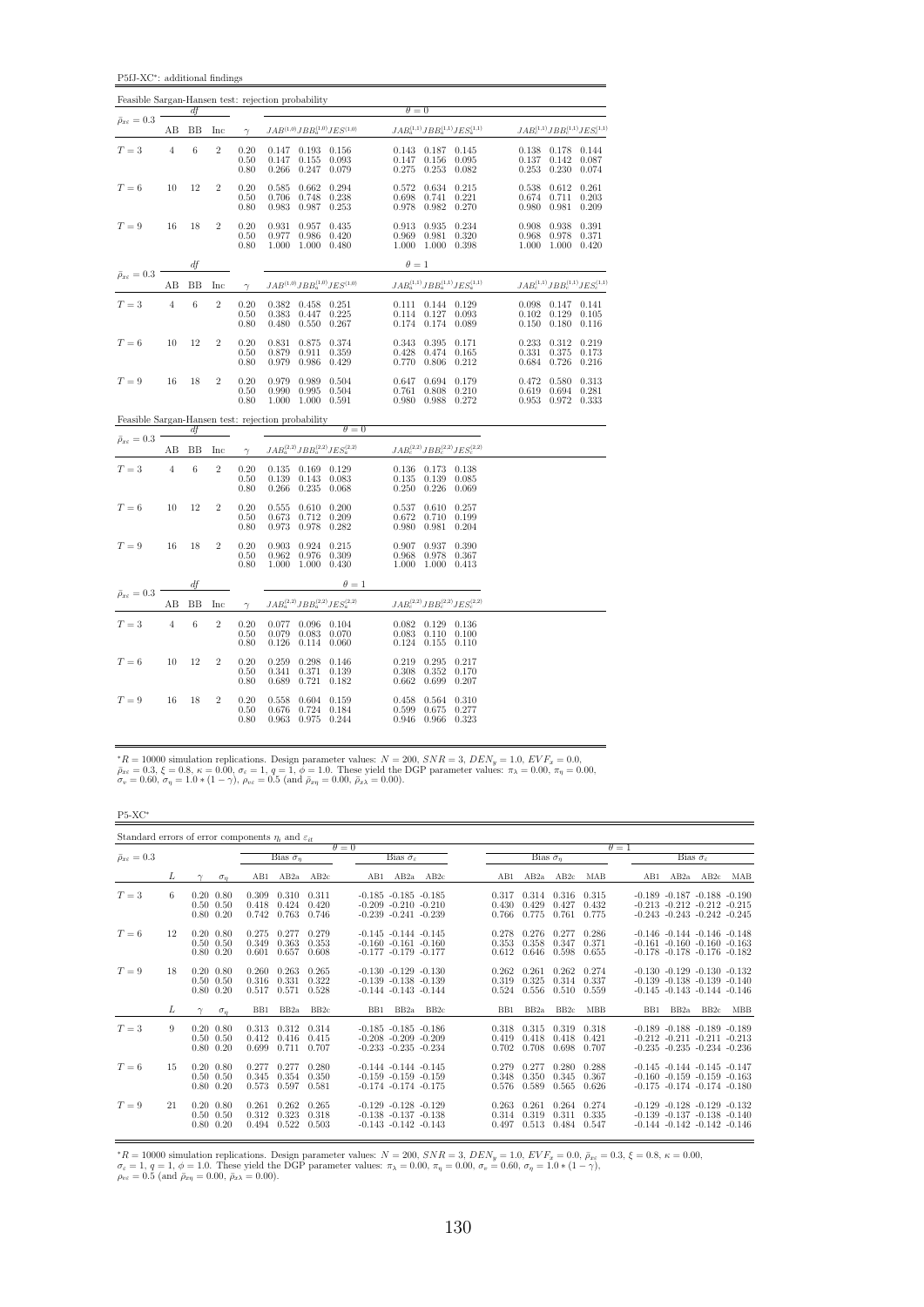| н<br>-ווה |  |
|-----------|--|
|           |  |

| Unfeasible coefficient estimators                    |                |    |     |                      |                                  |                         |                         |                                  |                         |                                   |                                  |                                   |                                   |                         |                                  |                         |                         |                      |                                  |                                   |                         |                         |                                  |                         |                         |
|------------------------------------------------------|----------------|----|-----|----------------------|----------------------------------|-------------------------|-------------------------|----------------------------------|-------------------------|-----------------------------------|----------------------------------|-----------------------------------|-----------------------------------|-------------------------|----------------------------------|-------------------------|-------------------------|----------------------|----------------------------------|-----------------------------------|-------------------------|-------------------------|----------------------------------|-------------------------|-------------------------|
| $\bar{\rho}_{x\varepsilon}=0.3$                      |                | L  |     |                      |                                  | ABu                     |                         | $\theta = 0$                     | BBu                     |                                   |                                  | ABu                               |                                   |                         |                                  | BBu                     |                         | $\theta = 1$         |                                  | MABu                              |                         |                         |                                  | MBBu                    |                         |
|                                                      | AВ             | ΒB |     | $\gamma$             | Bias                             |                         | Stdy RMSE               | <b>Bias</b>                      |                         | Stdy RMSE                         | <b>Bias</b>                      |                                   | Stdy RMSE                         |                         | <b>Bias</b>                      |                         | Stdy RMSE               |                      | Bias                             |                                   | Stdy RMSE               |                         | Bias                             |                         | Stdy RMSE               |
| $T=3$                                                | 6              | 10 |     | 0.20<br>0.50<br>0.80 | $-0.025$<br>$-0.034$<br>$-0.036$ | 0.074<br>0.098<br>0.118 | 0.078<br>0.104<br>0.123 | $-0.015$<br>$-0.017$<br>$-0.015$ | 0.053<br>0.057<br>0.054 | 0.055<br>0.059<br>0.056           | $-0.052$<br>$-0.069$<br>$-0.086$ | 0.100<br>0.132<br>0.172           | 0.113<br>0.149<br>0.193           |                         | $-0.034$<br>$-0.040$<br>$-0.037$ | 0.072<br>0.083<br>0.086 | 0.079<br>0.092<br>0.093 |                      | $-0.032$<br>$-0.051$<br>$-0.045$ | 0.083<br>0.117<br>0.134           | 0.089<br>0.128<br>0.141 |                         | $-0.018$<br>$-0.019$<br>$-0.015$ | 0.058<br>0.063<br>0.057 | 0.061<br>0.066<br>0.059 |
| $T=6$                                                | 30             | 40 |     | 0.20<br>0.50<br>0.80 | $-0.024$<br>$-0.030$<br>$-0.027$ | 0.027<br>0.032<br>0.036 | 0.036<br>0.044<br>0.045 | $-0.014$<br>$-0.013$<br>$-0.008$ | 0.022<br>0.023<br>0.021 | 0.026<br>0.026<br>0.022           | $-0.047$<br>$-0.054$<br>$-0.055$ | 0.037<br>0.042<br>0.050           | 0.060<br>0.068<br>0.075           |                         | $-0.029$<br>$-0.028$<br>$-0.019$ | 0.031<br>0.032<br>0.030 | 0.042<br>0.043<br>0.036 |                      | $-0.027$<br>$-0.038$<br>$-0.035$ | 0.028<br>0.037<br>0.042           | 0.039<br>0.053<br>0.055 |                         | $-0.018$<br>$-0.016$<br>$-0.007$ | 0.024<br>0.026<br>0.022 | 0.030<br>0.030<br>0.023 |
| $T=9$                                                | 72             | 88 |     | 0.20<br>0.50<br>0.80 | $-0.024$<br>$-0.027$<br>$-0.022$ | 0.018<br>0.020<br>0.021 | 0.030<br>0.034<br>0.031 | $-0.016$<br>$-0.014$<br>$-0.007$ | 0.016<br>0.016          | 0.022<br>0.021<br>$0.013$ $0.015$ | $-0.048$<br>$-0.051$             | 0.026<br>0.028<br>$-0.044$ 0.030  | 0.055<br>0.058<br>0.053           |                         | $-0.032$<br>$-0.028$<br>$-0.016$ | 0.022<br>0.022<br>0.019 | 0.039<br>0.036<br>0.025 |                      | $-0.026$<br>$-0.033$<br>$-0.029$ | 0.019<br>0.022<br>0.024           | 0.032<br>0.040<br>0.038 |                         | $-0.020$<br>$-0.017$<br>$-0.007$ | 0.017<br>0.018<br>0.015 | 0.026<br>0.025<br>0.016 |
|                                                      | AВ             | BB |     | $\beta$              | Bias                             |                         | Stdy RMSE               | Bias                             |                         | Stdy RMSE                         | Bias                             |                                   | Stdy RMSE                         |                         | Bias                             |                         | Stdy RMSE               |                      | <b>Bias</b>                      |                                   | Stdy RMSE               |                         | Bias                             |                         | Stdy RMSE               |
| $T=3$                                                | 6              | 10 |     | 1.43<br>0.93<br>0.31 | 0.114<br>0.110<br>0.078          | 0.337<br>0.313<br>0.267 | 0.356<br>0.331<br>0.278 | 0.067<br>0.055<br>0.035          | 0.222<br>0.175<br>0.126 | 0.232<br>0.184<br>0.131           | 0.241<br>0.224                   | 0.467<br>0.438<br>$0.184$ $0.404$ | 0.526<br>0.492<br>0.444           |                         | 0.147<br>0.129<br>0.089          | 0.304<br>0.260<br>0.204 | 0.337<br>0.290<br>0.222 |                      | 0.141<br>0.152<br>0.088          | 0.369<br>0.354<br>0.281           | 0.395<br>0.386<br>0.295 |                         | 0.077<br>0.061<br>0.035          | 0.245<br>0.194<br>0.131 | 0.257<br>0.203<br>0.135 |
| $T=6$                                                | 30             | 40 |     | 1.43<br>0.93<br>0.31 | 0.094<br>0.088<br>0.054          | 0.100<br>0.094<br>0.075 | 0.137<br>0.129<br>0.092 | 0.059<br>0.045<br>0.025          | 0.079<br>0.068<br>0.049 | 0.099<br>0.082<br>0.055           | 0.168<br>0.116                   | $0.188$ $0.141$<br>0.129<br>0.111 | 0.235<br>0.212<br>0.161           |                         | 0.120<br>0.098<br>0.060          | 0.108<br>0.095<br>0.072 | 0.162<br>0.136<br>0.093 |                      | 0.102<br>0.107<br>0.062          | 0.104<br>0.101<br>0.078           | 0.146<br>0.147<br>0.099 |                         | 0.071<br>0.053<br>0.025          | 0.087<br>0.076<br>0.052 | 0.112<br>0.092<br>0.058 |
| $T=9$                                                | 72             | 88 |     | 1.43<br>0.93<br>0.31 | 0.088<br>0.081<br>0.046          | 0.064<br>0.059<br>0.045 | 0.108<br>0.100<br>0.064 | 0.061<br>0.047<br>0.024          | 0.055<br>0.047<br>0.032 | 0.082<br>0.066<br>0.040           | 0.177<br>0.157<br>0.098          | 0.089<br>0.081<br>0.065           | 0.198<br>0.177<br>0.118           |                         | 0.123<br>0.098<br>0.056          | 0.074<br>0.064<br>0.047 | 0.144<br>0.117<br>0.073 |                      | 0.093<br>0.094                   | 0.065<br>0.062<br>$0.053$ 0.046   | 0.113<br>0.113<br>0.070 |                         | 0.074<br>0.057<br>0.024          | 0.059<br>0.051<br>0.034 | 0.095<br>0.077<br>0.042 |
| Unfeasible t-test: actual significance level         |                | L  |     |                      |                                  |                         | $\theta = 0$            |                                  |                         |                                   |                                  |                                   |                                   |                         |                                  | $\theta = 1$            |                         |                      |                                  |                                   |                         |                         |                                  |                         |                         |
| $\bar{\rho}_{x\varepsilon}=0.3$                      | AB             | BB |     | $\gamma$             | ABu                              | BBu                     |                         | $\beta$                          | ABu                     | BBu                               | $\gamma$                         | ABu                               |                                   |                         | BBu MABu MBBu                    |                         |                         | $\beta$              | ABu                              |                                   |                         | BBu MABu MBBu           |                                  |                         |                         |
| $T=3$                                                | 6              | 10 |     | 0.20<br>0.50<br>0.80 | 0.055<br>0.058<br>0.060          | 0.064<br>0.064<br>0.054 |                         | 1.43<br>0.93<br>0.31             | 0.058<br>0.060<br>0.058 | 0.060<br>0.054<br>0.052           | 0.20<br>0.50<br>0.80             | 0.081<br>0.085<br>0.091           | 0.079<br>0.075<br>0.074           | 0.057<br>0.070<br>0.060 | 0.063<br>0.065<br>0.051          |                         |                         | 1.43<br>0.93<br>0.31 | 0.084<br>0.088<br>0.076          | 0.082<br>0.077<br>0.075           | 0.065<br>0.064<br>0.057 | 0.064<br>0.055<br>0.048 |                                  |                         |                         |
| $T=6$                                                | 30             | 40 |     | 0.20<br>0.50<br>0.80 | 0.136<br>0.146<br>0.122          | 0.078<br>0.083<br>0.071 |                         | 1.43<br>0.93<br>0.31             | 0.138<br>0.151<br>0.108 | 0.091<br>0.092<br>0.085           | 0.20<br>0.50<br>0.80             | 0.221<br>0.229<br>0.183           | 0.140<br>0.136<br>0.094           | 0.144<br>0.171<br>0.130 | 0.092<br>0.078<br>0.069          |                         |                         | 1.43<br>0.93<br>0.31 | 0.235<br>0.231                   | 0.172<br>0.166<br>$0.171$ $0.134$ | 0.145<br>0.168<br>0.121 | 0.108<br>0.096<br>0.079 |                                  |                         |                         |
| $T=9$                                                | 72             | 88 |     | 0.20<br>0.50<br>0.80 | 0.258<br>0.272<br>0.178          | 0.150<br>0.122<br>0.078 |                         | 1.43<br>0.93<br>0.31             | 0.274<br>0.282<br>0.180 | 0.180<br>0.159<br>0.114           | 0.20<br>0.50<br>0.80             | 0.454<br>0.447                    | 0.280<br>0.223<br>$0.310$ $0.122$ | 0.267<br>0.311<br>0.225 | 0.194<br>0.149<br>0.072          |                         |                         | 1.43<br>0.93<br>0.31 | 0.500<br>0.472                   | 0.358<br>0.308<br>0.314 0.220     | 0.289<br>0.321<br>0.208 | 0.222<br>0.183<br>0.110 |                                  |                         |                         |
| Unfeasible Sargan-Hansen test: rejection probability |                |    |     |                      |                                  |                         |                         | $\theta = 0$                     |                         |                                   |                                  |                                   |                                   | $\theta=1$              |                                  |                         |                         |                      |                                  |                                   |                         |                         |                                  |                         |                         |
| $\bar{\rho}_{x\varepsilon}=0.3$                      | AВ             | ΒB | Inc | $\gamma$             | JABu                             | JBBu                    | JESu                    |                                  |                         | $JMABu\quad JMMBu\quad JESMu$     | JABu                             | $JBBu$                            | JESu                              |                         | $JMABu\quad JMMBu\quad JESMu$    |                         |                         |                      |                                  |                                   |                         |                         |                                  |                         |                         |
| $T=3$                                                | $\overline{4}$ | 7  | 3   | 0.20<br>0.50<br>0.80 | 0.041<br>0.046<br>0.046          | 0.042<br>0.036<br>0.043 | 0.031<br>0.039<br>0.042 | 0.041<br>0.046<br>0.046          | 0.042<br>0.036<br>0.043 | 0.031<br>0.039<br>0.042           | 0.043<br>0.039<br>0.039          | 0.036<br>0.040<br>0.040           | 0.038<br>0.043<br>0.048           |                         | 0.041<br>0.039<br>0.047          | 0.038<br>0.039<br>0.042 | 0.032<br>0.041<br>0.041 |                      |                                  |                                   |                         |                         |                                  |                         |                         |
| $T=6$                                                | 28             | 37 | 9   | 0.20<br>0.50<br>0.80 | 0.030<br>0.031<br>0.036          | 0.039<br>0.041<br>0.042 | 0.061<br>0.060<br>0.059 | 0.030<br>0.031<br>0.036          | 0.039<br>0.041<br>0.042 | 0.061<br>0.060<br>0.059           | 0.031<br>0.029<br>0.032          | 0.034<br>0.034<br>0.042           | 0.062<br>0.062<br>0.063           |                         | 0.027<br>0.025<br>0.032          | 0.039<br>0.042<br>0.044 | 0.058<br>0.067<br>0.069 |                      |                                  |                                   |                         |                         |                                  |                         |                         |
| $T=9$                                                | 70             | 85 | 15  | 0.20<br>0.50<br>0.80 | 0.031<br>0.032<br>0.031          | 0.040<br>0.038<br>0.038 | 0.068<br>0.073<br>0.067 | 0.031<br>0.032<br>0.031          | 0.040<br>0.038<br>0.038 | 0.068<br>0.073<br>0.067           | 0.024<br>0.025<br>0.033          | 0.035<br>0.035<br>0.040           | 0.080<br>0.089<br>0.086           |                         | 0.025<br>0.027<br>0.031          | 0.038<br>0.042<br>0.042 | 0.063<br>0.084<br>0.080 |                      |                                  |                                   |                         |                         |                                  |                         |                         |

 ${}^*R = 2500$  simulation replications. Design parameter values:  $N = 1000$ ,  $SNR = 3$ ,  $DEN_y = 1.0$ ,  $EVF_x = 0.0$ ,  $\bar{\rho}_{xc} = 0.3$ ,  $\xi = 0.8$ ,  $\kappa = 0.00$ ,  $\sigma_{\varepsilon} = 1$ ,  $q = 1$ ,  $\phi = 1.0$ .<br>These yield the DGP parameter values:  $\pi$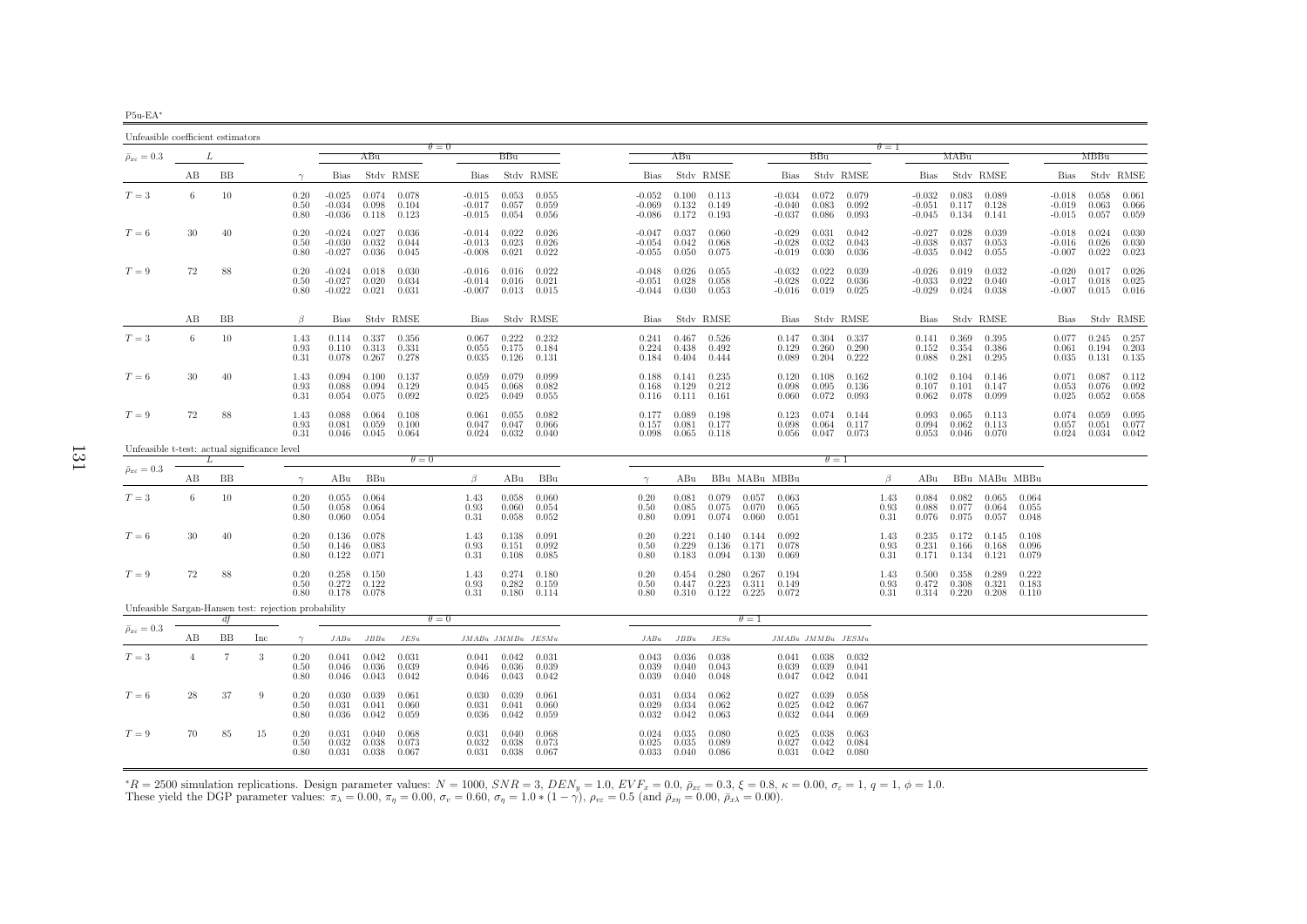P5fc-EA∗

Feasible coefficient estimators for Arellano-Bond

|                                 |    |                      |                                                 |                         |                                   |                                  | $\theta = 0$                      |                         |                                  |                         |                         |                                  |                          |                                                                               |                                  |                         |                         | $\theta = 1$                     |                         |                                             |                                  |                         |                                             |
|---------------------------------|----|----------------------|-------------------------------------------------|-------------------------|-----------------------------------|----------------------------------|-----------------------------------|-------------------------|----------------------------------|-------------------------|-------------------------|----------------------------------|--------------------------|-------------------------------------------------------------------------------|----------------------------------|-------------------------|-------------------------|----------------------------------|-------------------------|---------------------------------------------|----------------------------------|-------------------------|---------------------------------------------|
| $\bar{\rho}_{x\varepsilon}=0.3$ |    |                      |                                                 | AB1                     |                                   |                                  | AB2a                              |                         |                                  | AB2c                    |                         |                                  | ABI                      |                                                                               |                                  | AB2a                    |                         |                                  | AB2c                    |                                             |                                  | МАВ                     |                                             |
|                                 |    |                      | <b>Bias</b>                                     |                         | Stdy RMSE                         | Bias                             |                                   | Stdy RMSE               | <b>Bias</b>                      |                         | Stdy RMSE               | <b>Bias</b>                      |                          | Stdy RMSE                                                                     | <b>Bias</b>                      |                         | Stdy RMSE               |                                  | <b>Bias</b>             | Stdy RMSE                                   | Bias                             |                         | Stdy RMSE                                   |
| $T=3$                           | 6  | 0.20<br>0.50<br>0.80 | $-0.025$<br>$-0.034$<br>$-0.036$                | 0.074<br>0.098          | 0.078<br>0.104<br>$0.118$ $0.123$ | $-0.024$<br>$-0.033$<br>$-0.035$ | 0.074<br>0.098<br>0.118           | 0.078<br>0.104<br>0.123 | $-0.029$<br>$-0.033$<br>$-0.032$ | 0.076<br>0.101<br>0.119 | 0.082<br>0.107<br>0.124 | $-0.064$                         | 0.138                    | $-0.045$ $0.106$ $0.115$<br>0.152<br>$-0.066$ $0.180$ $0.192$                 | -0.048<br>$-0.065$<br>$-0.080$   | 0.100<br>0.133<br>0.172 | 0.111<br>0.148<br>0.189 | $-0.060$<br>$-0.069$<br>$-0.077$ | 0.105<br>0.139<br>0.175 | 0.121<br>0.155<br>0.192                     | $-0.048$<br>$-0.065$<br>$-0.066$ | 0.139                   | $0.107$ $0.117$<br>0.154<br>$0.178$ 0.190   |
| $T=6$                           | 30 | 0.20<br>0.50<br>0.80 | $-0.024$<br>$-0.030$<br>$-0.027$                | 0.027<br>0.032<br>0.036 | 0.036<br>0.044<br>0.045           | $-0.024$<br>$-0.030$<br>$-0.027$ | 0.028<br>0.033<br>0.037           | 0.037<br>0.044<br>0.046 | $-0.027$<br>$-0.029$<br>$-0.025$ | 0.028<br>0.033<br>0.036 | 0.038<br>0.044<br>0.044 | -0.048<br>$-0.060$<br>$-0.058$   | 0.040<br>0.046           | 0.062<br>0.075<br>$0.053$ 0.079                                               | $-0.043$<br>$-0.050$<br>$-0.048$ | 0.037<br>0.043<br>0.050 | 0.056<br>0.066<br>0.070 | $-0.051$<br>$-0.053$<br>$-0.051$ | 0.038<br>0.043<br>0.051 | 0.064<br>0.068<br>0.072                     | $-0.041$<br>$-0.051$<br>$-0.045$ | 0.034<br>0.041<br>0.046 | 0.053<br>0.065<br>0.065                     |
| $T=9$                           | 72 | 0.20<br>0.50<br>0.80 | $-0.024$<br>$-0.027$<br>$-0.022$                | 0.018<br>0.020<br>0.021 | 0.030<br>0.034<br>0.031           | $-0.024$<br>$-0.028$<br>$-0.022$ | 0.019<br>0.021<br>0.022           | 0.031<br>0.035<br>0.031 | $-0.026$<br>$-0.027$<br>$-0.021$ | 0.019<br>0.021<br>0.021 | 0.032<br>0.034<br>0.030 | $-0.050$<br>$-0.057$<br>$-0.049$ | 0.028<br>0.031<br>0.032  | 0.058<br>0.065<br>0.059                                                       | $-0.042$<br>$-0.047$<br>$-0.039$ | 0.025<br>0.028<br>0.029 | 0.049<br>0.055<br>0.049 | $-0.051$<br>$-0.051$<br>$-0.042$ | 0.026<br>0.028<br>0.030 | 0.057<br>0.058<br>0.051                     | $-0.035$<br>$-0.041$<br>$-0.034$ | 0.021<br>0.024<br>0.026 | 0.040<br>0.048<br>0.043                     |
|                                 | L  | $\beta$              |                                                 |                         | Bias Stdy RMSE                    |                                  |                                   | Bias Stdy RMSE          |                                  |                         | Bias Stdy RMSE          |                                  |                          | Bias Stdy RMSE                                                                |                                  |                         | Bias Stdy RMSE          |                                  |                         | Bias Stdv RMSE                              | Bias                             |                         | Stdv RMSE                                   |
| $T=3$                           | 6  | 1.43<br>0.93<br>0.31 | $0.114$ $0.337$<br>$0.110 \quad 0.313$<br>0.078 |                         | 0.356<br>0.331<br>$0.267$ 0.278   | 0.114<br>0.078                   | 0.337<br>$0.110$ $0.313$<br>0.268 | 0.356<br>0.332<br>0.279 | 0.130<br>0.105<br>0.070          | 0.346<br>0.320<br>0.269 | 0.369<br>0.337<br>0.278 |                                  |                          | $0.199$ $0.494$ $0.532$<br>$0.193$ $0.454$ $0.494$<br>$0.130$ $0.419$ $0.439$ | 0.229<br>0.216<br>0.175          | 0.468<br>0.441<br>0.409 | 0.521<br>0.491<br>0.445 | 0.267<br>0.218<br>0.164          | 0.486                   | 0.554<br>$0.454$ $0.504$<br>$0.411$ $0.443$ | 0.209<br>0.195<br>0.132          | 0.451                   | 0.489 0.532<br>0.491<br>$0.412$ $0.432$     |
| $T=6$                           | 30 | 1.43<br>0.93<br>0.31 | 0.094<br>0.088<br>0.054                         | 0.100<br>0.094          | 0.137<br>0.129<br>0.075 0.092     | 0.096<br>0.089<br>0.054          | 0.103<br>0.096<br>0.077           | 0.140<br>0.131<br>0.094 | 0.099<br>0.084<br>0.050          | 0.102<br>0.095<br>0.075 | 0.142<br>0.127<br>0.090 | 0.176                            | $0.185$ $0.150$<br>0.138 | 0.238<br>0.223<br>$0.113$ $0.116$ $0.162$                                     | 0.172<br>0.156<br>0.102          | 0.140<br>0.130<br>0.109 | 0.221<br>0.203<br>0.149 | 0.194<br>0.161<br>0.106          | 0.144<br>0.132          | 0.242<br>0.208<br>$0.112$ $0.154$           | 0.150<br>0.140<br>0.082          | 0.116                   | $0.125$ $0.195$<br>0.182<br>$0.091$ $0.122$ |
| $T=9$                           | 72 | 1.43<br>0.93<br>0.31 | 0.088<br>0.081<br>0.046                         | 0.064<br>0.059<br>0.045 | 0.108<br>0.100<br>0.064           | 0.089<br>0.083<br>0.047          | 0.066<br>0.061<br>0.046           | 0.111<br>0.103<br>0.066 | 0.091<br>0.079<br>0.043          | 0.064<br>0.059<br>0.045 | 0.111<br>0.098<br>0.062 | 0.179<br>0.168<br>0.101          | 0.097<br>0.089<br>0.069  | 0.204<br>0.190<br>0.122                                                       | 0.156<br>0.142<br>0.084          | 0.088<br>0.081<br>0.062 | 0.179<br>0.164<br>0.104 | 0.181<br>0.152<br>0.092          | 0.091<br>0.082<br>0.066 | 0.203<br>0.173<br>0.113                     | 0.120<br>0.115<br>0.064          | 0.072<br>0.068<br>0.051 | 0.140<br>0.133<br>0.082                     |

| Feasible coefficient estimators for Blundell-Bond |    |                      |                                  |                         |                         |                                  |                         |                         |                                  |                         |                         |                                |                         |                                           |                                  |                         |                         |                                  |                         |                         |                               |                         |                         |
|---------------------------------------------------|----|----------------------|----------------------------------|-------------------------|-------------------------|----------------------------------|-------------------------|-------------------------|----------------------------------|-------------------------|-------------------------|--------------------------------|-------------------------|-------------------------------------------|----------------------------------|-------------------------|-------------------------|----------------------------------|-------------------------|-------------------------|-------------------------------|-------------------------|-------------------------|
|                                                   |    |                      |                                  |                         |                         |                                  | $\theta = 0$            |                         |                                  |                         |                         |                                |                         |                                           |                                  |                         |                         | $\theta = 1$                     |                         |                         |                               |                         |                         |
| $\bar{\rho}_{x\varepsilon} = 0.3$                 |    |                      |                                  | BB1                     |                         |                                  | BB2a                    |                         |                                  | BB2c                    |                         |                                | BB1.                    |                                           |                                  | BB2a                    |                         |                                  | BB2c                    |                         |                               | МВВ                     |                         |
|                                                   |    |                      | <b>Bias</b>                      |                         | Stdy RMSE               | <b>Bias</b>                      |                         | Stdy RMSE               | <b>Bias</b>                      |                         | Stdy RMSE               | <b>Bias</b>                    |                         | Stdy RMSE                                 | <b>Bias</b>                      |                         | Stdy RMSE               | <b>Bias</b>                      |                         | Stdy RMSE               | <b>Bias</b>                   |                         | Stdy RMSE               |
| $T=3$                                             | 10 | 0.20<br>0.50<br>0.80 | $-0.016$<br>$-0.022$<br>$-0.022$ | 0.053<br>0.059<br>0.058 | 0.056<br>0.063<br>0.062 | $-0.015$<br>$-0.019$<br>$-0.016$ | 0.054<br>0.059<br>0.057 | 0.056<br>0.062<br>0.059 | $-0.018$<br>$-0.017$<br>$-0.014$ | 0.056<br>0.059<br>0.056 | 0.058<br>0.062<br>0.057 | $-0.032$<br>-0.044<br>-0.044   | 0.074<br>0.086<br>0.091 | 0.081<br>0.097<br>0.101                   | $-0.034$<br>$-0.040$<br>$-0.037$ | 0.074<br>0.086<br>0.090 | 0.081<br>0.095<br>0.097 | $-0.039$<br>$-0.039$<br>$-0.032$ | 0.077<br>0.088<br>0.089 | 0.087<br>0.096<br>0.094 | $-0.015$<br>$-0.012$<br>0.010 | 0.083<br>0.101<br>0.149 | 0.085<br>0.102<br>0.150 |
| $T=6$                                             | 40 | 0.20<br>0.50<br>0.80 | $-0.016$<br>$-0.019$<br>$-0.016$ | 0.022<br>0.024<br>0.024 | 0.027<br>0.030<br>0.029 | $-0.012$<br>$-0.013$<br>$-0.009$ | 0.021<br>0.024<br>0.022 | 0.024<br>0.027<br>0.024 | $-0.016$<br>$-0.013$<br>$-0.008$ | 0.022<br>0.024<br>0.021 | 0.027<br>0.027<br>0.023 | $-0.036$<br>-0.041<br>$-0.036$ | 0.034<br>0.036<br>0.037 | 0.049<br>0.055<br>0.052                   | $-0.024$<br>$-0.027$<br>$-0.021$ | 0.030<br>0.032<br>0.031 | 0.039<br>0.042<br>0.037 | $-0.032$<br>$-0.028$<br>$-0.017$ | 0.032<br>0.034<br>0.031 | 0.046<br>0.044<br>0.035 | $-0.023$<br>$-0.010$<br>0.030 | 0.030<br>0.034<br>0.037 | 0.037<br>0.036<br>0.048 |
| $T=9$                                             | 88 | 0.20<br>0.50<br>0.80 | $-0.018$<br>$-0.019$<br>$-0.015$ | 0.016<br>0.017<br>0.016 | 0.024<br>0.026<br>0.022 | $-0.013$<br>$-0.013$<br>$-0.008$ | 0.016<br>0.016<br>0.015 | 0.021<br>0.021<br>0.017 | $-0.017$<br>$-0.014$<br>$-0.007$ | 0.016<br>0.016<br>0.014 | 0.023<br>0.021<br>0.016 | -0.041<br>$-0.044$<br>$-0.035$ | 0.025<br>0.026<br>0.025 | 0.048<br>0.051<br>0.043                   | $-0.028$<br>$-0.028$<br>$-0.020$ | 0.022<br>0.022<br>0.020 | 0.035<br>0.036<br>0.029 | $-0.034$<br>$-0.029$<br>$-0.015$ | 0.023<br>0.023<br>0.020 | 0.041<br>0.037<br>0.025 | $-0.026$<br>$-0.021$<br>0.005 | 0.020<br>0.021<br>0.020 | 0.032<br>0.030<br>0.021 |
|                                                   | L  | $\beta$              | <b>Bias</b>                      |                         | Stdy RMSE               | Bias                             |                         | Stdv RMSE               | Bias                             |                         | Stdy RMSE               | Bias                           |                         | Stdy RMSE                                 | Bias                             |                         | Stdy RMSE               | Bias                             |                         | Stdv RMSE               | Bias                          |                         | Stdy RMSE               |
| $T=3$                                             | 10 | 1.43<br>0.93<br>0.31 | 0.073<br>0.070<br>0.050          | 0.223<br>0.180<br>0.134 | 0.235<br>0.193<br>0.143 | 0.072<br>0.063<br>0.040          | 0.228<br>0.180<br>0.130 | 0.239<br>0.191<br>0.136 | 0.078<br>0.057<br>0.034          | 0.231<br>0.180<br>0.129 | 0.244<br>0.189<br>0.133 | 0.137<br>0.132<br>0.094        | 0.270<br>0.217          | $0.316$ $0.344$<br>0.301<br>0.237         | 0.150<br>0.133<br>0.095          | 0.314<br>0.265<br>0.206 | 0.348<br>0.296<br>0.227 | 0.167<br>0.126<br>0.084          | 0.321<br>0.270<br>0.207 | 0.362<br>0.298<br>0.223 | 0.149<br>0.197<br>0.336       | 0.307<br>0.237<br>0.253 | 0.341<br>0.308<br>0.421 |
| $T=6$                                             | 40 | 1.43<br>0.93<br>0.31 | 0.065<br>0.061<br>0.040          | 0.080<br>0.071<br>0.056 | 0.103<br>0.094<br>0.068 | 0.053<br>0.046<br>0.029          | 0.078<br>0.070<br>0.051 | 0.095<br>0.083<br>0.059 | 0.062<br>0.045<br>0.025          | 0.081<br>0.070<br>0.050 | 0.102<br>0.083<br>0.056 | 0.131<br>0.086                 | 0.107<br>0.085          | $0.140$ $0.119$ $0.184$<br>0.169<br>0.121 | 0.106<br>0.094<br>0.061          | 0.108<br>0.095<br>0.072 | 0.151<br>0.133<br>0.094 | 0.128<br>0.098<br>0.058          | 0.113<br>0.098<br>0.073 | 0.170<br>0.138<br>0.093 | 0.106<br>0.081<br>0.078       | 0.102<br>0.090<br>0.059 | 0.148<br>0.121<br>0.097 |
| $T=9$                                             | 88 | 1.43<br>0.93<br>0.31 | 0.067<br>0.062<br>0.038          | 0.055<br>0.049<br>0.037 | 0.087<br>0.079<br>0.053 | 0.056<br>0.047<br>0.027          | 0.054<br>0.048<br>0.034 | 0.078<br>0.067<br>0.044 | 0.063<br>0.046<br>0.024          | 0.056<br>0.048<br>0.033 | 0.084<br>0.067<br>0.040 | 0.149<br>0.137<br>0.085        | 0.084<br>0.076<br>0.058 | 0.171<br>0.156<br>0.102                   | 0.109<br>0.095<br>0.057          | 0.073<br>0.064<br>0.047 | 0.131<br>0.115<br>0.074 | 0.129<br>0.099<br>0.054          | 0.076<br>0.066<br>0.048 | 0.149<br>0.118<br>0.072 | 0.097<br>0.077<br>0.044       | 0.066<br>0.058<br>0.039 | 0.117<br>0.097<br>0.059 |

 ${}^*R = 2500$  simulation replications. Design parameter values:  $N = 1000$ ,  $SNR = 3$ ,  $DEN_y = 1.0$ ,  $EVF_x = 0.0$ ,  $\bar{\rho}_{xc} = 0.3$ ,  $\xi = 0.8$ ,  $\kappa = 0.00$ ,  $\sigma_{\varepsilon} = 1$ ,  $q = 1$ ,  $\phi = 1.0$ .<br>These yield the DGP parameter values:  $\pi$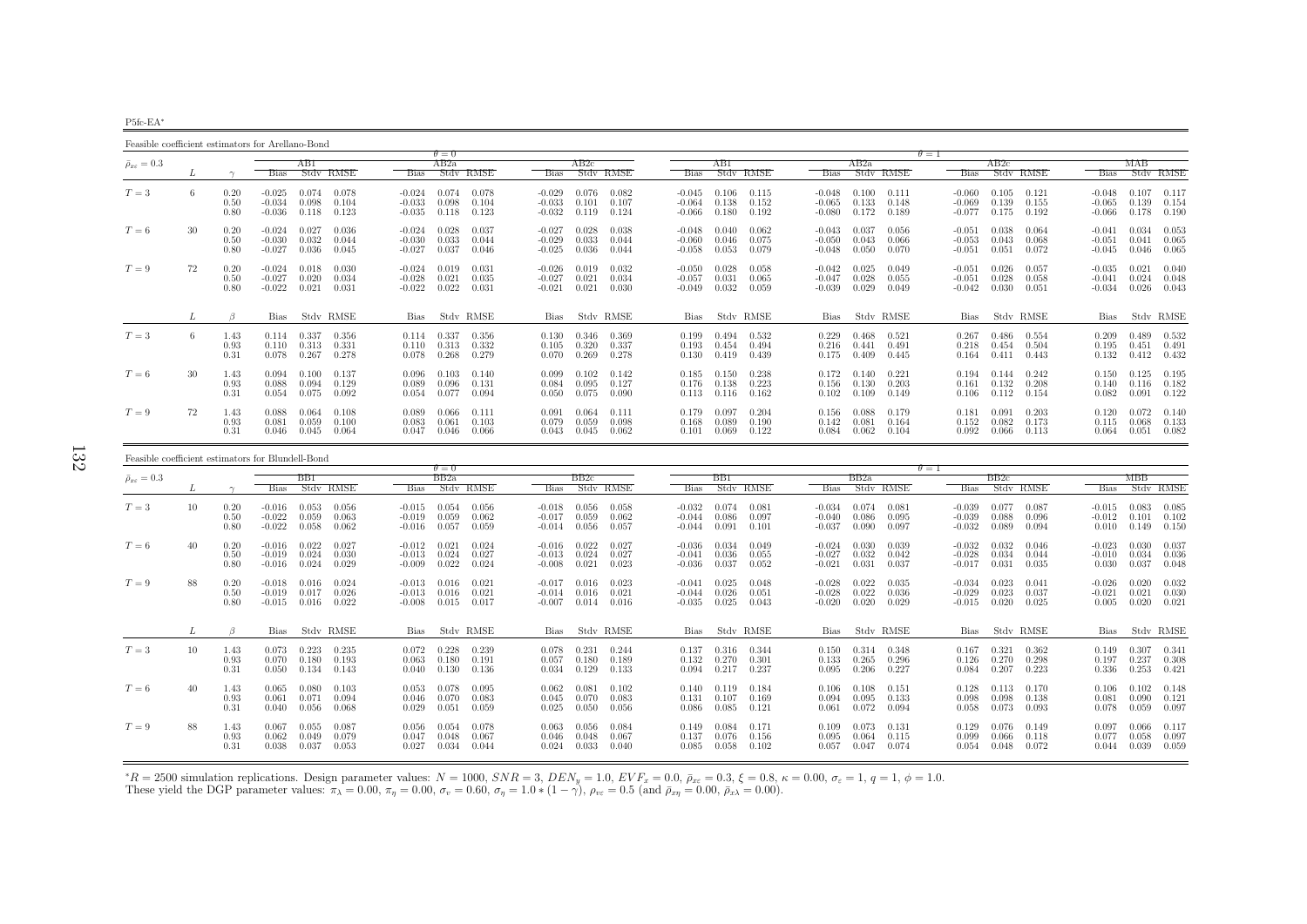P5ft-EA<sup>∗</sup>

| Feasible t-test Arellano-Bond: actual significance level |    |                      |                         |                                                                   |                            |                         |                                                                                       |                |                         |                 |       |                                                                               |                 |                |                                                                                   |                         |                                                   |       |
|----------------------------------------------------------|----|----------------------|-------------------------|-------------------------------------------------------------------|----------------------------|-------------------------|---------------------------------------------------------------------------------------|----------------|-------------------------|-----------------|-------|-------------------------------------------------------------------------------|-----------------|----------------|-----------------------------------------------------------------------------------|-------------------------|---------------------------------------------------|-------|
| $\bar{\rho}_{x\varepsilon}=0.3$                          |    |                      |                         |                                                                   |                            | $\theta = 0$            |                                                                                       |                |                         |                 |       |                                                                               |                 | $\theta = 1$   |                                                                                   |                         |                                                   |       |
|                                                          | L  | $\gamma$             |                         |                                                                   | AB1 AB1aR AB1cR            |                         |                                                                                       |                | AB2a AB2aW AB2c AB2cW   |                 |       |                                                                               | AB1 AB1aR AB1cR |                | AB2a AB2aW AB2c AB2cW MAB                                                         |                         |                                                   |       |
| $T=3$                                                    | 6  | 0.20<br>0.50<br>0.80 | 0.092<br>0.085          | 0.085 0.088 0.057                                                 | 0.093 0.073<br>0.086 0.082 | 0.096<br>0.085          | 0.088 0.087 0.074 0.072<br>0.091 0.083<br>0.084 0.080 0.076                           |                | 0.075                   |                 |       | $0.247$ $0.128$ $0.077$<br>$0.264$ $0.143$ $0.106$<br>$0.252$ $0.135$ $0.119$ |                 | 0.152          | $0.147$ $0.134$ $0.120$ $0.112$ $0.702$<br>0.139<br>$0.145$ $0.134$               | 0.135<br>0.139          | 0.120<br>$0.126$ 0.756                            | 0.754 |
| $T=6$                                                    | 30 | 0.20<br>0.50<br>0.80 | 0.165<br>0.175<br>0.139 | $0.165$ $0.113$<br>$0.170$ $0.149$                                | 0.138 0.135                | 0.152                   | $0.175$ $0.156$ $0.143$ $0.138$<br>$0.192$ $0.159$ $0.153$<br>$0.128$ 0.128           |                | 0.147<br>0.126          |                 |       | $0.494$ $0.257$ $0.180$<br>0.511 0.286 0.251<br>$0.449$ $0.226$ $0.218$       |                 | 0.331<br>0.266 | 0.230<br>0.332 0.234<br>$0.184$ $0.201$                                           | 0.260<br>0.246          | $0.250$ $0.374$<br>$0.235$ $0.416$<br>0.194 0.376 |       |
| $T=9$                                                    | 72 | 0.20<br>0.50<br>0.80 | 0.280<br>0.295          | $0.279$ $0.223$<br>$0.290$ $0.272$<br>$0.197$ $0.194$ $0.189$     |                            | 0.322<br>0.329<br>0.227 | 0.259 0.268<br>0.260<br>$0.172$ 0.177                                                 | 0.268          | 0.262<br>0.264<br>0.176 |                 |       | 0.725 0.480 0.413<br>0.748  0.506  0.487<br>$0.625$ $0.362$ $0.362$           |                 | 0.588          | 0.589 0.400 0.496<br>0.401<br>$0.444$ $0.263$ $0.305$                             | 0.461                   | 0.478 0.500<br>0.445<br>0.301 0.384               | 0.523 |
|                                                          | L  | $\beta$              | AB1                     |                                                                   | AB1aR AB1cR                |                         |                                                                                       |                | AB2a AB2aW AB2c AB2cW   | AB1 AB1aR AB1cR |       |                                                                               |                 |                | AB2a AB2aW AB2c AB2cW MAB                                                         |                         |                                                   |       |
| $T=3$                                                    | 6  | 1.43<br>0.93<br>0.31 | 0.086                   | $0.086$ $0.090$ $0.066$<br>$0.088$ $0.092$ $0.082$<br>0.086 0.084 |                            | 0.092<br>0.087          | $0.092$ $0.089$ $0.078$ $0.074$<br>$0.092$ $0.084$ $0.080$<br>0.086                   | 0.082          | 0.079                   |                 |       | $0.254$ $0.125$ $0.089$<br>$0.260$ $0.128$ $0.112$<br>$0.252$ $0.113$ $0.104$ |                 |                | 0.144 0.129 0.127 0.118 0.806<br>0.150 0.144 0.134 0.121 0.798<br>$0.139$ $0.131$ | 0.122                   | 0.114 0.789                                       |       |
| $T=6$                                                    | 30 | 1.43<br>0.93<br>0.31 | 0.175<br>0.129          | $0.163$ $0.158$ $0.134$<br>0.175<br>$0.128$ $0.128$               | 0.169                      | 0.194                   | $0.179$ $0.154$ $0.152$ $0.148$<br>0.169<br>$0.146$ $0.131$ $0.120$ $0.120$           | 0.167          | 0.161                   |                 |       | $0.513$ $0.271$ $0.220$<br>0.522 0.284 0.271<br>$0.424$ $0.199$ $0.190$       |                 | 0.337<br>0.250 | $0.341$ $0.247$<br>0.241<br>0.184                                                 | 0.288<br>0.268<br>0.193 | $0.270$ $0.446$<br>0.252<br>$0.187$ $0.404$       | 0.480 |
| $T=9$                                                    | 72 | 1.43<br>0.93<br>0.31 | 0.298<br>0.307<br>0.196 | 0.298 0.264<br>$0.197$ $0.195$                                    | 0.304 0.293                | 0.355                   | 0.283 0.286 0.280<br>$0.347$ $0.285$ $0.283$<br>$0.230$ $0.188$ $0.176$ $0.176$       |                | 0.274                   |                 |       | 0.743 0.494 0.464<br>0.756 0.506 0.495<br>0.602 0.330 0.329                   |                 | 0.629          | 0.626 0.432 0.534 0.523 0.559<br>0.433<br>$0.454$ 0.285                           | 0.489                   | 0.473<br>0.316 0.309 0.423                        | 0.581 |
| Feasible t-test Blundell-Bond: actual significance level |    |                      |                         |                                                                   |                            | $\theta = 0$            |                                                                                       |                |                         |                 |       |                                                                               |                 | $\theta = 1$   |                                                                                   |                         |                                                   |       |
| $\bar{\rho}_{x\varepsilon}=0.3$                          | L  | $\gamma$             |                         |                                                                   | BB1 BB1aR BB1cR            |                         |                                                                                       |                | BB2a BB2aW BB2c BB2cW   |                 |       | BB1 BB1aR BB1cR                                                               |                 |                | BB2a BB2aW BB2c BB2cW MBB                                                         |                         |                                                   |       |
| $T=3$                                                    | 10 | 0.20<br>0.50<br>0.80 | 0.077<br>0.070          | 0.076 0.067 0.040<br>0.068<br>$0.066$ 0.063                       | 0.055                      | 0.074<br>0.068          | $0.079$ $0.068$ $0.053$ $0.048$<br>0.064<br>0.056 0.051                               | 0.060          | 0.054<br>0.048          |                 |       | $0.242$ $0.093$ $0.050$<br>$0.274$ $0.105$ $0.079$<br>0.278 0.093 0.079       |                 |                | $0.131$ $0.100$ $0.096$ $0.080$ $0.612$<br>$0.127$ $0.094$<br>0.114 0.080         | 0.094<br>0.083          | 0.076<br>0.073 0.708                              | 0.655 |
| $T=6$                                                    | 40 | 0.20<br>0.50<br>0.80 | 0.122                   | $0.100$ $0.120$ $0.063$<br>$0.124$ $0.134$ $0.102$<br>0.123       | 0.114                      | 0.103                   | $0.118$ $0.093$ $0.072$ $0.068$<br>$0.117$ $0.091$ $0.081$<br>0.072 0.077             |                | 0.077<br>0.075          |                 |       | $0.425$ $0.210$ $0.138$<br>$0.454$ $0.233$ $0.185$<br>0.418 0.183 0.173       |                 | 0.193          | $0.245$ $0.154$ $0.159$<br>$0.244$ $0.146$<br>0.101                               | 0.152<br>0.098          | 0.144 0.234<br>0.133 0.193<br>$0.094$ $0.421$     |       |
| $T=9$                                                    | 88 | 0.20<br>0.50<br>0.80 | 0.218                   | $0.184$ $0.208$<br>0.239<br>$0.170$ $0.171$ $0.158$               | 0.152<br>0.183             | 0.192                   | $0.214$ $0.155$ $0.146$<br>0.136<br>0.131 0.082 0.077 0.076                           | 0.122          | 0.138<br>0.118          |                 |       | 0.659 0.406 0.334<br>0.684 0.438 0.401<br>0.578 0.318 0.312                   |                 | 0.468          | $0.472$ 0.280<br>0.266<br>$0.362$ $0.168$                                         | 0.315<br>0.240<br>0.128 | 0.296 0.347<br>0.223<br>$0.122$ $0.188$           | 0.268 |
|                                                          | L  | $\beta$              | BB1                     | BB1aR BB1cR                                                       |                            |                         |                                                                                       |                | BB2a BB2aW BB2c BB2cW   |                 |       | BB1 BB1aR BB1cR                                                               |                 |                | BB2a BB2aW BB2c BB2cW MBB                                                         |                         |                                                   |       |
| $T=3$                                                    | 10 | 1.43<br>0.93<br>0.31 | 0.076                   | 0.073 0.066 0.047<br>0.073 0.073 0.062<br>0.079                   | 0.075                      | 0.074<br>0.074          | $0.072$ $0.066$ $0.058$ $0.052$<br>0.063<br>0.065                                     | 0.060<br>0.066 | 0.057<br>0.060          |                 |       | $0.247$ $0.100$ $0.067$<br>$0.263$ $0.103$ $0.087$<br>$0.272$ $0.100$ $0.101$ |                 | 0.124<br>0.119 | $0.128$ $0.101$ $0.103$ $0.086$ $0.710$<br>0.098<br>0.094                         | 0.104<br>0.100          | 0.091 0.755<br>0.096 0.935                        |       |
| $T=6$                                                    | 40 | 1.43<br>0.93<br>0.31 | 0.136<br>0.120          | $0.118$ $0.132$ $0.096$<br>0.145<br>$0.122$ $0.118$               | 0.128                      | 0.134                   | $0.137$ $0.114$ $0.098$<br>0.113<br>$0.120$ $0.100$ $0.090$ $0.091$                   | 0.101          | 0.092<br>0.099          |                 | 0.469 | $0.236$ $0.190$<br>$0.491$ $0.250$<br>0.433 0.193 0.186                       | 0.228           | 0.278          | 0.284 0.178<br>0.176<br>$0.243$ $0.149$                                           | 0.203<br>0.185<br>0.149 | 0.184 0.337<br>0.174<br>$0.146$ $0.474$           | 0.320 |
| $T=9$                                                    | 88 | 1.43<br>0.93<br>0.31 | 0.223                   | $0.245$ $0.257$ $0.233$<br>$0.187$ $0.187$ $0.185$                | $0.236$ $0.199$            | 0.246<br>0.229          | $0.189$ $0.191$ $0.182$<br>$0.176$ $0.163$ $0.162$<br>$0.185$ $0.133$ $0.113$ $0.119$ |                |                         |                 |       | 0.704  0.461  0.417<br>$0.726$ $0.472$ $0.461$<br>0.602 0.332 0.332           |                 |                | 0.546 0.332<br>0.544 0.328<br>0.434 0.234 0.231 0.227 0.330                       | 0.395<br>0.334          | 0.373 0.456<br>$0.315$ $0.400$                    |       |

 ${}^{*}R = 2500$  simulation replications. Design parameter values:  $N = 1000$ ,  $SNR = 3$ ,  $DEN_y = 1.0$ ,  $EVF_x = 0.0$ ,  $E_{xz} = 0.3$ ,  $\xi = 0.8$ ,  $\kappa = 0.00$ ,<br> $\sigma_x = 1$ ,  $q = 1$ ,  $\phi = 1.0$ . These yield the DGP parameter values:  $\pi_{\lambda} =$ 

P5fJ-EA<sup>∗</sup>

|                                 |    |           |     |                      | Feasible Sargan-Hansen test: rejection probability                            |                                                                               |                                                                               |
|---------------------------------|----|-----------|-----|----------------------|-------------------------------------------------------------------------------|-------------------------------------------------------------------------------|-------------------------------------------------------------------------------|
|                                 |    | df        |     |                      |                                                                               | $\theta = 0$                                                                  |                                                                               |
| $\bar{\rho}_{x\varepsilon}=0.3$ | AВ | <b>BB</b> | Inc | $\sim$               | $JAB_a^{(2,1)}JBB_a^{(2,1)}JES_a^{(2,1)}$                                     | $JAB_c^{(2,1)}JBB_c^{(2,1)}JES_c^{(2,1)}$                                     | JMAB JMBB JESM                                                                |
| $T=3$                           | 4  | 7         | 3   | 0.20<br>0.50<br>0.80 | 0.064<br>0.053<br>0.040<br>0.068<br>0.055<br>0.046<br>0.068<br>0.060<br>0.044 | 0.053<br>0.034<br>0.023<br>0.033<br>0.054<br>0.022<br>0.052<br>0.033<br>0.021 | 0.248<br>0.296<br>0.254<br>0.375<br>0.278<br>0.364<br>0.289<br>0.612<br>0.589 |
| $T=6$                           | 28 | 37        | 9   | 0.20<br>0.50<br>0.80 | 0.061<br>0.058<br>0.050<br>0.064<br>0.061<br>0.050<br>0.060<br>0.061<br>0.048 | 0.028<br>0.025<br>0.030<br>0.028<br>0.024<br>0.027<br>0.024<br>0.020<br>0.023 | 0.374<br>0.038<br>0.432<br>0.392<br>0.450<br>0.036<br>0.520<br>0.028<br>0.583 |
| $T=9$                           | 70 | 85        | 15  | 0.20<br>0.50<br>0.80 | 0.062<br>0.054<br>0.057<br>0.063<br>0.056<br>0.057<br>0.061<br>0.056<br>0.060 | 0.023<br>0.024<br>0.031<br>0.023<br>0.022<br>0.035<br>0.019<br>0.019<br>0.026 | 0.022<br>0.400<br>0.471<br>0.404<br>0.020<br>0.473<br>0.017<br>0.439<br>0.510 |
|                                 |    | df        |     |                      |                                                                               | $\theta=1$                                                                    |                                                                               |
| $\bar{\rho}_{x\varepsilon}=0.3$ | AB | <b>BB</b> | Inc | $\sim$               | $JAB_a^{(2,1)}JBB_a^{(2,1)}JES_a^{(2,1)}$                                     | $JAB_c^{(2,1)}JBB_c^{(2,1)}JES_c^{(2,1)}$                                     | JMAB JMBB JESM                                                                |
| $T=3$                           | 4  | 7         | 3   | 0.20<br>0.50<br>0.80 | 0.072<br>0.059<br>0.044<br>0.077<br>0.060<br>0.051<br>0.063<br>0.058<br>0.054 | 0.039<br>0.032<br>0.056<br>0.061<br>0.039<br>0.032<br>0.053<br>0.035<br>0.035 | 0.293<br>0.517<br>0.499<br>0.288<br>0.613<br>0.593<br>0.730<br>0.290<br>0.721 |
| $T=6$                           | 28 | 37        | 9   | 0.20<br>0.50<br>0.80 | 0.068<br>0.065<br>0.055<br>0.072<br>0.066<br>0.058<br>0.070<br>0.063<br>0.049 | 0.037<br>0.032<br>0.036<br>0.046<br>0.036<br>0.036<br>0.039<br>0.032<br>0.032 | 0.035<br>0.742<br>0.765<br>0.041<br>0.746<br>0.776<br>0.033<br>0.772<br>0.800 |
|                                 |    |           |     |                      |                                                                               |                                                                               |                                                                               |

\*R = 2500 simulation replications. Design parameter values:  $N = 1000$ ,  $SNR = 3$ ,  $DEN_y = 1.0$ ,  $EVF_x = 0.0$ ,  $\bar{\rho}_{xe} = 0.3$ ,  $\xi = 0.8$ ,  $\kappa = 0.00$ ,  $\sigma_x = 1$ ,  $q = 1$ ,  $\phi = 1.0$ . These yield the DGP parameter values:  $\pi_{\lambda} = 0.$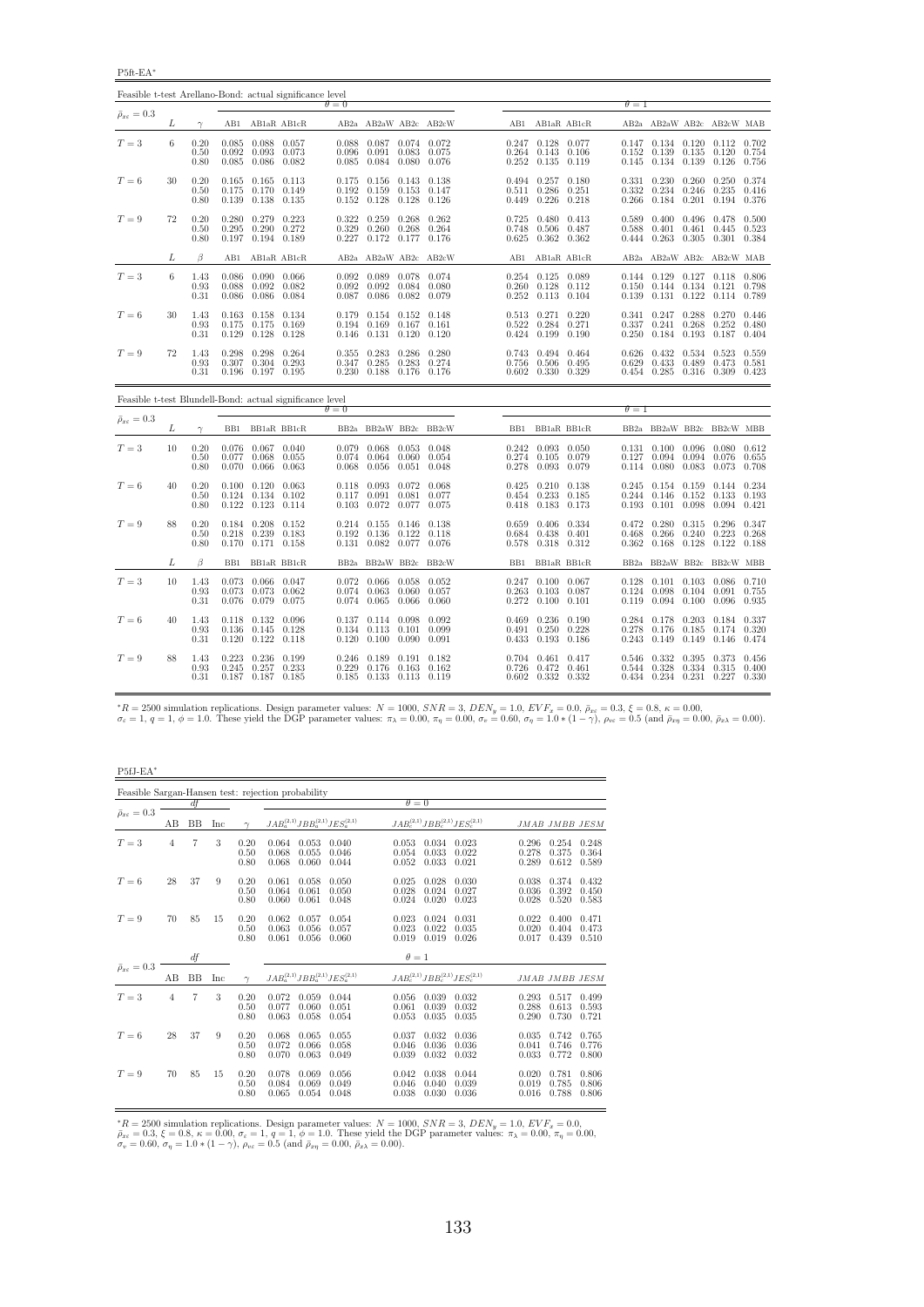P5fJ-EA<sup>∗</sup> : additional findings

|                                 |                |                   |     |                                                     | Feasible Sargan-Hansen test: rejection probability                             |                                                                                    |                                                                                |
|---------------------------------|----------------|-------------------|-----|-----------------------------------------------------|--------------------------------------------------------------------------------|------------------------------------------------------------------------------------|--------------------------------------------------------------------------------|
| $\bar{\rho}_{x\varepsilon}=0.3$ |                | df                |     |                                                     |                                                                                | $\theta = 0$                                                                       |                                                                                |
|                                 | AB             | BB                | Inc | $\gamma$                                            | $JAB^{(1,0)}JBB^{(1,0)}_aJES^{(1,0)}$                                          | $JAB_a^{(1,1)}JBB_a^{(1,1)}JES_a^{(1,1)}$                                          | $JAB_c^{(1,1)}JBB_c^{(1,1)}JES_c^{(1,1)}$                                      |
| $T=3$                           | $\overline{4}$ | 7                 | 3   | 0.20<br>0.50<br>0.80                                | 0.062<br>0.050 0.032<br>0.066<br>0.039<br>0.057<br>0.070<br>0.064 0.049        | 0.065<br>0.058<br>0.044<br>0.069<br>0.063<br>0.056<br>0.070<br>0.068<br>0.062      | 0.054<br>0.035<br>0.025<br>0.055<br>0.036<br>0.026<br>0.054<br>0.040<br>0.026  |
| $T=6$                           | 28             | 37                | 9   | 0.20<br>0.50<br>0.80                                | 0.056<br>0.059<br>0.043<br>0.058<br>0.066<br>0.050<br>0.051<br>0.066<br>0.074  | 0.064<br>0.062<br>0.060<br>0.065<br>0.072<br>0.064<br>0.062<br>0.076<br>0.076      | 0.026<br>0.028<br>0.030<br>0.028<br>0.032<br>0.028<br>0.025<br>0.027<br>0.046  |
| $T=9$                           | 70             | 85                | 15  | 0.20<br>0.50<br>0.80                                | 0.061<br>0.064<br>0.039<br>0.061<br>0.062<br>0.053<br>0.056<br>0.068<br>0.074  | 0.065<br>0.064<br>0.062<br>0.066<br>0.067<br>0.068<br>0.063<br>0.074<br>0.089      | 0.023<br>0.024<br>0.031<br>0.023<br>0.026<br>0.041<br>$0.019$ $0.026$<br>0.049 |
| $\bar{\rho}_{x\varepsilon}=0.3$ |                | df                |     |                                                     |                                                                                | $\theta = 1$                                                                       |                                                                                |
|                                 | AВ             | BB                | Inc | $\gamma$                                            | $JAB^{(1,0)}JBB_a^{(1,0)}JES^{(1,0)}$                                          | $JAB_a^{(1,1)}JBB_a^{(1,1)}JES_a^{(1,1)}$                                          | $JAB_c^{(1,1)}JBB_c^{(1,1)}JES_c^{(1,1)}$                                      |
| $T=3$                           | $\overline{4}$ | $\scriptstyle{7}$ | 3   | $\begin{array}{c} 0.20 \\ 0.50 \end{array}$<br>0.80 | 0.264 0.336 0.219<br>0.294<br>0.282<br>0.404<br>0.266<br>0.454 0.378           | 0.089<br>$0.075$ 0.056<br>0.090<br>0.067<br>0.081<br>0.074<br>0.083<br>0.077       | $0.064$ 0.048<br>0.036<br>0.071<br>0.046<br>0.039<br>0.060<br>0.045<br>0.046   |
| $T=6$                           | 28             | 37                | 9   | 0.20<br>0.50<br>0.80                                | 0.885<br>0.900<br>0.297<br>0.457<br>0.898<br>0.941<br>0.912<br>0.969<br>0.664  | 0.088<br>0.093<br>0.075<br>0.096<br>0.077<br>0.101<br>0.090<br>0.109<br>0.098      | 0.037<br>0.039<br>0.041<br>0.048<br>0.049<br>0.045<br>0.054<br>0.044<br>0.065  |
| $T=9$                           | 70             | 85                | 15  | 0.20<br>0.50<br>0.80                                | 0.996<br>0.282<br>0.997<br>0.998<br>0.999<br>0.504<br>0.998<br>1.000<br>0.792  | 0.083<br>0.105<br>0.116<br>0.116<br>0.084<br>0.121<br>0.089<br>0.109<br>0.102      | 0.040<br>0.044<br>0.048<br>0.049<br>0.047<br>0.057<br>$0.043$ 0.054<br>0.093   |
|                                 |                |                   |     |                                                     | Feasible Sargan-Hansen test: rejection probability<br>$\theta = 0$             |                                                                                    |                                                                                |
| $\bar{\rho}_{x\varepsilon}=0.3$ | AВ             | df<br>ΒB          | Inc | $\gamma$                                            | $JAB_a^{(2,2)}JBB_a^{(2,2)}JES_a^{(2,2)}$                                      | $JAB_c^{(2,2)}JBB_c^{(2,2)}JES_c^{(2,2)}$                                          |                                                                                |
| $T=3$                           | $\overline{4}$ | $\scriptstyle{7}$ | 3   | 0.20<br>0.50<br>0.80                                | 0.064<br>$0.052$ $0.041$<br>0.067<br>0.053<br>0.047<br>0.070<br>0.057<br>0.041 | 0.036<br>0.058<br>0.023<br>0.053<br>0.030<br>0.020<br>0.050<br>0.029<br>0.021      |                                                                                |
| $T=6$                           | 28             | 37                | 9   | 0.20<br>0.50<br>0.80                                | 0.058<br>0.053<br>0.046<br>0.065<br>0.058<br>0.045<br>0.058<br>0.056<br>0.049  | 0.028<br>0.027<br>0.028<br>0.027<br>0.019<br>0.024<br>0.023<br>0.016<br>0.020      |                                                                                |
| $T=9$                           | 70             | 85                | 15  | $\begin{array}{c} 0.20 \\ 0.50 \end{array}$<br>0.80 | 0.063<br>0.053<br>0.048<br>0.050<br>0.052<br>0.067<br>0.062<br>0.050<br>0.053  | $0.025$<br>$0.021$<br>0.024<br>0.030<br>0.018<br>0.026<br>0.017<br>$0.014$ $0.022$ |                                                                                |
| $\bar{\rho}_{x\varepsilon}=0.3$ |                | df                |     |                                                     | $\theta=1$                                                                     |                                                                                    |                                                                                |
|                                 | AB             | BB                | Inc | $\gamma$                                            | $JAB_a^{(2,2)}JBB_a^{(2,2)}JES_a^{(2,2)}$                                      | $JAB_c^{(2,2)}JBB_c^{(2,2)}JES_c^{(2,2)}$                                          |                                                                                |
| $T = 3$                         | $\overline{4}$ | $\scriptstyle{7}$ | 3   | 0.20<br>0.50<br>0.80                                | 0.076<br>0.059<br>0.048<br>0.077<br>0.062<br>0.052<br>0.073<br>0.059<br>0.054  | 0.041<br>0.064<br>0.033<br>0.061<br>0.038<br>0.032<br>0.060<br>0.032<br>0.026      |                                                                                |
| $T=6$                           | 28             | 37                | 9   | 0.20<br>0.50<br>0.80                                | 0.064<br>0.060<br>0.050<br>0.064<br>0.057<br>0.054<br>0.061<br>0.056<br>0.051  | 0.032<br>0.040<br>0.032<br>0.038<br>0.027<br>0.031<br>0.039<br>0.023<br>0.027      |                                                                                |
| $T=9$                           | 70             | 85                | 15  | 0.20<br>0.50<br>0.80                                | 0.069<br>0.058<br>0.052<br>0.055<br>0.073<br>0.044<br>0.060<br>0.048<br>0.047  | 0.030<br>0.041<br>0.030<br>0.041<br>0.029<br>0.027<br>0.033<br>0.022<br>0.022      |                                                                                |

 ${}^*R = 2500$  simulation replications. Design parameter values:  $N = 1000$ ,  $SNR = 3$ ,  $DEN_y = 1.0$ ,  $EVF_x = 0.0$ ,  $\bar{\rho}_{xe} = 0.3$ ,  $\xi = 0.8$ ,  $\kappa = 0.00$ ,  $\sigma_e = 1$ ,  $q = 1$ ,  $\phi = 1.0$ . These yield the DGP parameter values:  $\pi_{\lambda} =$ 

P5-EA<sup>∗</sup>

| Standard errors of error components $\eta_i$ and $\varepsilon_{it}$ |    |                                                        |                         |                         |                         |              |                                                                                      |                                                        |                         |                         |                                   |                         |              |                                                                                                                |                       |     |
|---------------------------------------------------------------------|----|--------------------------------------------------------|-------------------------|-------------------------|-------------------------|--------------|--------------------------------------------------------------------------------------|--------------------------------------------------------|-------------------------|-------------------------|-----------------------------------|-------------------------|--------------|----------------------------------------------------------------------------------------------------------------|-----------------------|-----|
|                                                                     |    |                                                        |                         |                         |                         | $\theta = 0$ |                                                                                      |                                                        |                         |                         |                                   |                         | $\theta = 1$ |                                                                                                                |                       |     |
| $\bar{\rho}_{x\varepsilon}=0.3$                                     |    |                                                        |                         | Bias $\hat{\sigma}_n$   |                         |              | Bias $\hat{\sigma}_e$                                                                |                                                        |                         | Bias $\hat{\sigma}_n$   |                                   |                         |              |                                                                                                                | Bias $\hat{\sigma}_e$ |     |
|                                                                     | L  | $\sigma_n$                                             | AB1                     | AB2a                    | AB2c                    | AB1          | AB2a                                                                                 | AB2c                                                   | AB1                     | AB2a                    | AB2c                              | MAB                     | AB1          | AB2a                                                                                                           | AB2c                  | MAB |
| $T=3$                                                               | 6. | $0.20\ 0.80$<br>$0.50 \quad 0.50$<br>$0.80 \quad 0.20$ | 0.046<br>0.061<br>0.131 | 0.045<br>0.059<br>0.129 | 0.053<br>0.059<br>0.126 |              | $-0.022 - 0.022 - 0.026$                                                             | $-0.027 - 0.026 - 0.025$<br>$-0.024$ $-0.023$ $-0.020$ | 0.092<br>0.128<br>0.265 | 0.093<br>0.126<br>0.273 | 0.110<br>0.133<br>0.273           | 0.095<br>0.128<br>0.262 |              | $-0.032$ $-0.040$ $-0.049$ $-0.035$<br>$-0.043$ $-0.048$ $-0.048$ $-0.043$<br>$-0.035 - 0.049 - 0.046 - 0.035$ |                       |     |
| $T=6$                                                               | 30 | $0.20\ 0.80$<br>$0.50 \quad 0.50$<br>$0.80\ 0.20$      | 0.027<br>0.040<br>0.055 | 0.027<br>0.040<br>0.054 | 0.030<br>0.039<br>0.051 |              | $-0.026$ $-0.027$ $-0.028$<br>$-0.022 - 0.022 - 0.020$                               | $-0.029 - 0.029 - 0.028$                               | 0.056<br>0.081<br>0.121 | 0.049<br>0.067<br>0.097 | 0.059<br>0.072<br>0.105           | 0.047<br>0.069<br>0.094 |              | $-0.049 - 0.045 - 0.052 - 0.042$<br>$-0.054$ $-0.047$ $-0.049$ $-0.045$<br>$-0.045 - 0.039 - 0.041 - 0.034$    |                       |     |
| $T=9$                                                               | 72 | $0.20\ 0.80$<br>$0.50 \quad 0.50$<br>$0.80\ 0.20$      | 0.025<br>0.034<br>0.044 | 0.026<br>0.034<br>0.044 | 0.028<br>0.033<br>0.041 |              | $-0.025 - 0.025 - 0.026$<br>$-0.026$ $-0.026$ $-0.025$<br>$-0.018$ $-0.018$ $-0.017$ |                                                        | 0.054<br>0.071<br>0.096 | 0.045<br>0.057<br>0.075 | 0.055<br>0.063<br>0.082           | 0.037<br>0.051<br>0.068 |              | $-0.049 - 0.042 - 0.049 - 0.034$<br>$-0.051 - 0.043 - 0.046 - 0.036$<br>$-0.039 - 0.032 - 0.034 - 0.026$       |                       |     |
|                                                                     | L  | $\sigma_n$                                             | B <sub>B1</sub>         | BB <sub>2a</sub>        | BB2c                    | BB1          | BB <sub>2a</sub>                                                                     | BB2c                                                   | BB1                     | BB <sub>2a</sub>        | BB <sub>2c</sub>                  | <b>MBB</b>              | BB1          | BB <sub>2a</sub>                                                                                               | BB <sub>2c</sub>      | MBB |
| $T = 3$                                                             | 10 | $0.20\ 0.80$<br>$0.50 \quad 0.50$<br>$0.80 \quad 0.20$ | 0.025<br>0.034<br>0.048 | 0.024<br>0.029<br>0.032 | 0.027<br>0.028<br>0.028 |              | $-0.017 - 0.016 - 0.018$<br>$-0.019 - 0.014 - 0.011$                                 | $-0.021$ $-0.018$ $-0.016$                             | 0.052<br>0.072<br>0.112 | 0.052<br>0.064<br>0.087 | 0.060<br>0.062<br>0.078           | 0.020<br>0.007<br>0.147 |              | $-0.032 - 0.034 - 0.039 - 0.023$<br>$-0.039$ $-0.037$ $-0.035$ $-0.031$<br>$-0.034$ $-0.031$ $-0.027$ $-0.032$ |                       |     |
| $T=6$                                                               | 40 | $0.20\ 0.80$<br>$0.50 \quad 0.50$<br>$0.80\ 0.20$      | 0.017<br>0.024<br>0.031 | 0.012<br>0.016<br>0.015 | 0.017<br>0.017<br>0.013 |              | $-0.018$ $-0.015$ $-0.018$<br>$-0.020 - 0.014 - 0.014$<br>$-0.015 - 0.010 - 0.008$   |                                                        | 0.040<br>0.054<br>0.072 | 0.027<br>0.034<br>0.036 | 0.036<br>0.035<br>$0.026 - 0.119$ | 0.024<br>0.006          |              | $-0.039 - 0.029 - 0.035 - 0.028$<br>$-0.041$ $-0.028$ $-0.030$ $-0.019$<br>$-0.032$ $-0.021$ $-0.018$ 0.000    |                       |     |
| $T=9$                                                               | 88 | $0.20\ 0.80$<br>$0.50 \quad 0.50$<br>$0.80\ 0.20$      | 0.018<br>0.023<br>0.029 | 0.013<br>0.015<br>0.014 | 0.017<br>0.016<br>0.011 |              | $-0.020 - 0.014 - 0.014$<br>$-0.014 - 0.009 - 0.008$                                 | $-0.019 - 0.016 - 0.018$                               | 0.043<br>0.054<br>0.067 | 0.028<br>0.033<br>0.036 | 0.036<br>0.034<br>$0.023 - 0.040$ | 0.027<br>0.023          |              | $-0.041$ $-0.030$ $-0.036$ $-0.027$<br>$-0.042 - 0.029 - 0.030 - 0.023$<br>$-0.031 - 0.020 - 0.017 - 0.007$    |                       |     |

 ${}^*R = 2500$  simulation replications. Design parameter values:  $N = 1000$ ,  $SNR = 3$ ,  $DEN_y = 1.0$ ,  $EVF_x = 0.0$ ,  $\bar{\rho}_{x\bar{x}} = 0.3$ ,  $\xi = 0.8$ ,  $\kappa = 0.00$ ,<br>  $\sigma_{\varepsilon} = 1$ ,  $q = 1$ ,  $\phi = 1.0$ . These yield the DGP parameter values: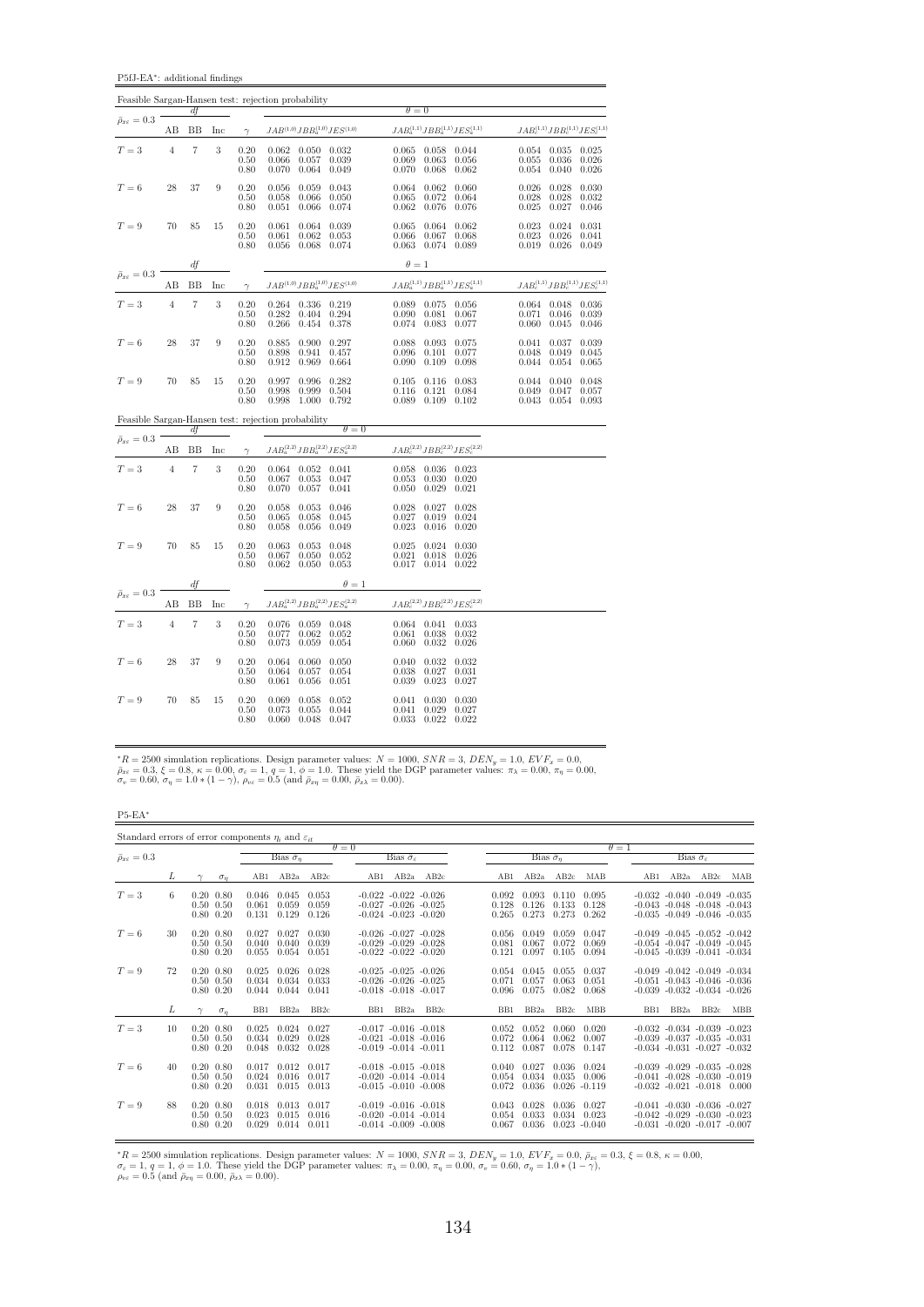| F<br>-ווה |
|-----------|
|           |

| Unfeasible coefficient estimators                    |                |                |                |                          |                                  |                         |                         |                                  |                                       |                         |                                  |                         |                         |                         |                                  |                                 |                         |                      |                                  |                                 |                         |                         |                                  |                                       |                         |
|------------------------------------------------------|----------------|----------------|----------------|--------------------------|----------------------------------|-------------------------|-------------------------|----------------------------------|---------------------------------------|-------------------------|----------------------------------|-------------------------|-------------------------|-------------------------|----------------------------------|---------------------------------|-------------------------|----------------------|----------------------------------|---------------------------------|-------------------------|-------------------------|----------------------------------|---------------------------------------|-------------------------|
| $\bar{\rho}_{x\varepsilon}=0.3$                      |                | L              |                |                          |                                  | ABu                     |                         | $\theta = 0$                     | BBu                                   |                         |                                  | ABu                     |                         |                         |                                  | BBu                             |                         | $\theta = 1$         |                                  | MABu                            |                         |                         |                                  | MBBu                                  |                         |
|                                                      | AВ             | BB             |                | $\gamma$                 | <b>Bias</b>                      |                         | Stdy RMSE               | Bias                             |                                       | Stdy RMSE               | Bias                             |                         | Stdy RMSE               |                         | <b>Bias</b>                      |                                 | Stdy RMSE               |                      | <b>Bias</b>                      |                                 | Stdy RMSE               |                         | Bias                             |                                       | Stdy RMSE               |
| $T=3$                                                | $\overline{4}$ | $\overline{7}$ |                | $0.20\,$<br>0.50<br>0.80 | $-0.022$<br>$-0.017$<br>$-0.011$ | 0.134<br>0.130<br>0.127 | 0.136<br>0.131<br>0.128 | $-0.013$<br>-0.012<br>$-0.009$   | 0.065<br>0.063<br>0.058               | 0.066<br>0.065<br>0.059 | $-0.070$<br>$-0.049$<br>$-0.038$ | 0.300<br>0.210<br>0.198 | 0.308<br>0.215<br>0.201 |                         | $-0.032$<br>$-0.030$<br>$-0.026$ | 0.092<br>0.096<br>0.094         | 0.098<br>0.100<br>0.097 |                      | $-0.029$<br>$-0.023$<br>$-0.013$ | 0.151<br>0.153<br>0.145         | 0.154<br>0.155<br>0.146 |                         | $-0.017$<br>$-0.015$<br>$-0.010$ | 0.074<br>0.072<br>0.062               | 0.076<br>0.074<br>0.063 |
| $T=6$                                                | 10             | 13             |                | 0.20<br>0.50<br>0.80     | $-0.013$<br>$-0.012$<br>$-0.010$ | 0.037<br>0.040<br>0.041 | 0.039<br>0.042<br>0.042 | $-0.007$<br>$-0.007$<br>$-0.006$ | 0.027<br>0.028<br>0.027               | 0.028<br>0.029<br>0.027 | $-0.030$<br>$-0.026$<br>$-0.020$ | 0.055<br>0.057<br>0.060 | 0.062<br>0.063<br>0.063 |                         | $-0.017$<br>$-0.016$<br>$-0.013$ | 0.040<br>0.042<br>0.042         | 0.043<br>0.045<br>0.044 |                      | $-0.015$<br>$-0.016$<br>$-0.011$ | 0.042<br>0.046<br>0.045         | 0.045<br>0.048<br>0.046 |                         | $-0.009$<br>$-0.008$<br>$-0.006$ | 0.030<br>0.031<br>0.028               | 0.031<br>0.032<br>0.029 |
| $T=9$                                                | 16             | 19             |                | 0.20<br>0.50<br>0.80     | $-0.009$<br>$-0.009$<br>$-0.006$ | 0.024<br>0.025<br>0.025 | 0.025<br>0.026<br>0.026 | $-0.006$<br>$-0.006$<br>-0.004   | 0.019<br>0.020<br>0.018               | 0.020<br>0.020<br>0.019 | $-0.020$<br>$-0.018$<br>-0.013   | 0.036<br>0.037<br>0.037 | 0.041<br>0.041<br>0.039 |                         | $-0.013$<br>$-0.012$<br>$-0.009$ | 0.029<br>0.030<br>0.029         | 0.032<br>0.032<br>0.030 |                      | $-0.010$<br>$-0.010$<br>$-0.007$ | 0.026<br>0.028<br>0.026         | 0.028<br>0.030<br>0.027 |                         | $-0.007$<br>$-0.006$<br>$-0.004$ | 0.021<br>0.021<br>0.019               | 0.022<br>0.022<br>0.019 |
|                                                      | AВ             | <b>BB</b>      |                | $\beta$                  | <b>Bias</b>                      |                         | Stdy RMSE               | Bias                             |                                       | Stdy RMSE               | Bias                             |                         | Stdv RMSE               |                         | <b>Bias</b>                      |                                 | Stdy RMSE               |                      | Bias                             |                                 | Stdy RMSE               |                         | Bias                             |                                       | Stdy RMSE               |
| $T=3$                                                | $\overline{4}$ | $\overline{7}$ |                | 1.43<br>0.93<br>0.31     | 0.106<br>0.056<br>0.026          | 0.667<br>0.444<br>0.300 | 0.675<br>0.448<br>0.301 | 0.064<br>0.040<br>0.019          | 0.298<br>0.208<br>0.141               | 0.304<br>0.212<br>0.142 | 0.345<br>0.164<br>0.079          | 1.416<br>0.743<br>0.482 | 1.457<br>0.761<br>0.488 |                         | 0.151<br>0.099<br>0.055          | 0.437<br>0.326<br>0.232         | 0.463<br>0.341<br>0.239 |                      | 0.136<br>0.071<br>0.028          | 0.715<br>0.482<br>0.313         | 0.728<br>0.487<br>0.314 |                         | 0.078<br>0.048<br>0.021          | 0.332<br>0.228<br>0.146               | 0.341<br>0.232<br>0.147 |
| $T=6$                                                | 10             | 13             |                | 1.43<br>0.93<br>0.31     | 0.053<br>0.038<br>0.018          | 0.156<br>0.126<br>0.089 | 0.165<br>0.132<br>0.091 | 0.032<br>0.024<br>0.013          | 0.113<br>0.092<br>0.065               | 0.117<br>0.095<br>0.066 | 0.127<br>0.085<br>0.043          | 0.236<br>0.191<br>0.141 | 0.268<br>0.209<br>0.147 |                         | 0.077<br>0.060<br>0.035          | 0.163<br>0.137<br>0.101         | 0.180<br>0.149<br>0.107 |                      | 0.061<br>0.044<br>0.019          | 0.165<br>0.133<br>0.087         | 0.176<br>0.140<br>0.089 |                         | 0.036<br>0.026<br>0.013          | 0.120<br>0.097<br>0.066               | 0.125<br>0.100<br>0.068 |
| $T=9$                                                | 16             | 19             |                | 1.43<br>0.93<br>0.31     | 0.034<br>0.026<br>0.013          | 0.091<br>0.076<br>0.054 | 0.097<br>0.080<br>0.055 | 0.024<br>0.019                   | 0.074<br>0.061<br>$0.010 \quad 0.043$ | 0.078<br>0.064<br>0.044 | 0.078<br>0.058<br>0.029          | 0.140<br>0.116<br>0.084 | 0.161<br>0.129<br>0.089 |                         | 0.055<br>0.044<br>0.025          | 0.111<br>0.093<br>0.068         | 0.124<br>0.103<br>0.072 |                      | 0.037<br>0.029                   | 0.093<br>0.078<br>$0.012$ 0.050 | 0.100<br>0.083<br>0.052 |                         | 0.026<br>0.020                   | 0.077<br>0.063<br>$0.010 \quad 0.043$ | 0.081<br>0.066<br>0.044 |
| Unfeasible t-test: actual significance level         |                | L              |                |                          |                                  |                         | $\theta = 0$            |                                  |                                       |                         |                                  |                         |                         |                         |                                  | $\theta = 1$                    |                         |                      |                                  |                                 |                         |                         |                                  |                                       |                         |
| $\bar{\rho}_{x\varepsilon}=0.3$                      | AВ             | BB             |                | $\gamma$                 | ABu                              | BBu                     |                         | β                                | ABu                                   | BBu                     | $\gamma$                         | ABu                     |                         |                         | BBu MABu MBBu                    |                                 |                         | β                    | ABu                              |                                 |                         | BBu MABu MBBu           |                                  |                                       |                         |
| $T=3\,$                                              | $\overline{4}$ | 7              |                | 0.20<br>0.50<br>0.80     | 0.050<br>0.050<br>0.049          | 0.054<br>0.051<br>0.049 |                         | 1.43<br>0.93<br>0.31             | 0.058<br>0.054<br>0.048               | 0.048<br>0.046<br>0.048 | 0.20<br>0.50<br>0.80             | 0.078<br>0.072<br>0.065 | 0.070<br>0.067<br>0.059 | 0.053<br>0.052<br>0.052 | 0.059<br>0.054<br>0.054          |                                 |                         | 1.43<br>0.93<br>0.31 | 0.074<br>0.067<br>0.056          | 0.065<br>0.057<br>0.050         | 0.056<br>0.053<br>0.046 | 0.054<br>0.042<br>0.044 |                                  |                                       |                         |
| $T=6$                                                | 10             | 13             |                | 0.20<br>0.50<br>0.80     | 0.059<br>0.062<br>0.064          | 0.053<br>0.059<br>0.058 |                         | 1.43<br>0.93<br>0.31             | 0.067<br>0.066<br>0.058               | 0.055<br>0.058<br>0.055 | 0.20<br>0.50<br>0.80             | 0.086<br>0.081<br>0.070 | 0.066<br>0.067<br>0.059 | 0.065<br>0.062<br>0.060 | 0.061<br>0.061<br>0.061          |                                 |                         | 1.43<br>0.93<br>0.31 | 0.080<br>0.072<br>0.063          | 0.072<br>0.065<br>0.061         | 0.071<br>0.069<br>0.061 | 0.063<br>0.061<br>0.052 |                                  |                                       |                         |
| $T=9$                                                | 16             | 19             |                | 0.20<br>0.50<br>0.80     | 0.069<br>0.064<br>0.063          | 0.062<br>0.062<br>0.050 |                         | 1.43<br>0.93<br>0.31             | 0.067<br>0.063<br>0.057               | 0.062<br>0.058<br>0.051 | 0.20<br>0.50<br>0.80             | 0.086<br>0.078<br>0.067 | 0.083<br>0.075<br>0.062 | 0.066<br>0.062<br>0.063 | 0.067<br>0.059<br>0.053          |                                 |                         | 1.43<br>0.93<br>0.31 | 0.093<br>0.080<br>0.060          | 0.085<br>0.074<br>0.066         | 0.065<br>0.062<br>0.054 | 0.067<br>0.060<br>0.050 |                                  |                                       |                         |
| Unfeasible Sargan-Hansen test: rejection probability |                | df             |                |                          |                                  |                         |                         | $\theta = 0$                     |                                       |                         |                                  |                         |                         | $\theta = 1$            |                                  |                                 |                         |                      |                                  |                                 |                         |                         |                                  |                                       |                         |
| $\bar{\rho}_{x\varepsilon}=0.3$                      | АB             | BB             | Inc            | $\gamma$                 | JABu                             | JBBu                    | JESu                    |                                  |                                       | JMABu JMMBu JESMu       | JABu                             | JBBu                    | JESu                    |                         | JMABu JMMBu JESMu                |                                 |                         |                      |                                  |                                 |                         |                         |                                  |                                       |                         |
| $T=3$                                                | $\overline{2}$ | $\overline{4}$ | $\sqrt{2}$     | 0.20<br>0.50<br>0.80     | 0.044<br>0.048<br>0.046          | 0.046<br>0.052<br>0.051 | 0.044<br>0.046<br>0.041 | 0.045<br>0.049<br>0.046          | 0.046<br>0.051<br>0.048               | 0.047<br>0.046<br>0.042 | 0.045<br>0.045<br>0.045          | 0.042<br>0.043<br>0.043 | 0.042<br>0.043<br>0.042 |                         | 0.049<br>0.049<br>0.053          | 0.044<br>0.046<br>0.046         | 0.042<br>0.040<br>0.043 |                      |                                  |                                 |                         |                         |                                  |                                       |                         |
| $T=6$                                                | 8              | 10             | $\overline{2}$ | 0.20<br>0.50<br>0.80     | 0.042<br>0.043<br>0.045          | 0.045<br>0.046<br>0.047 | 0.053<br>0.046<br>0.048 | 0.044<br>0.044<br>0.043          | 0.045<br>0.044<br>0.047               | 0.054<br>0.049<br>0.050 | 0.048<br>0.046<br>0.051          | 0.051<br>0.052<br>0.052 | 0.056<br>0.051<br>0.055 |                         | 0.043<br>0.043<br>0.044          | 0.044<br>0.045<br>0.047         | 0.060<br>0.054<br>0.054 |                      |                                  |                                 |                         |                         |                                  |                                       |                         |
| $T=9$                                                | 14             | 16             | $\overline{2}$ | 0.20<br>0.50<br>0.80     | 0.046<br>0.048<br>0.047          | 0.052<br>0.050<br>0.047 | 0.052<br>0.055<br>0.051 | 0.049<br>0.049<br>0.048          | 0.052<br>0.050<br>0.048               | 0.054<br>0.054<br>0.056 | 0.048<br>0.046<br>0.046          | 0.047<br>0.045<br>0.044 | 0.055<br>0.047<br>0.044 |                         | 0.048<br>0.048                   | 0.048<br>0.052<br>$0.044$ 0.048 | 0.051<br>0.054<br>0.053 |                      |                                  |                                 |                         |                         |                                  |                                       |                         |

 ${}^*R = 2500$  simulation replications. Design parameter values:  $N = 1000$ ,  $SNR = 3$ ,  $DEN_y = 1.0$ ,  $EVF_x = 0.0$ ,  $\bar{\rho}_{xc} = 0.3$ ,  $\xi = 0.8$ ,  $\kappa = 0.00$ ,  $\sigma_{\varepsilon} = 1$ ,  $q = 1$ ,  $\phi = 1.0$ .<br>These yield the DGP parameter values:  $\pi$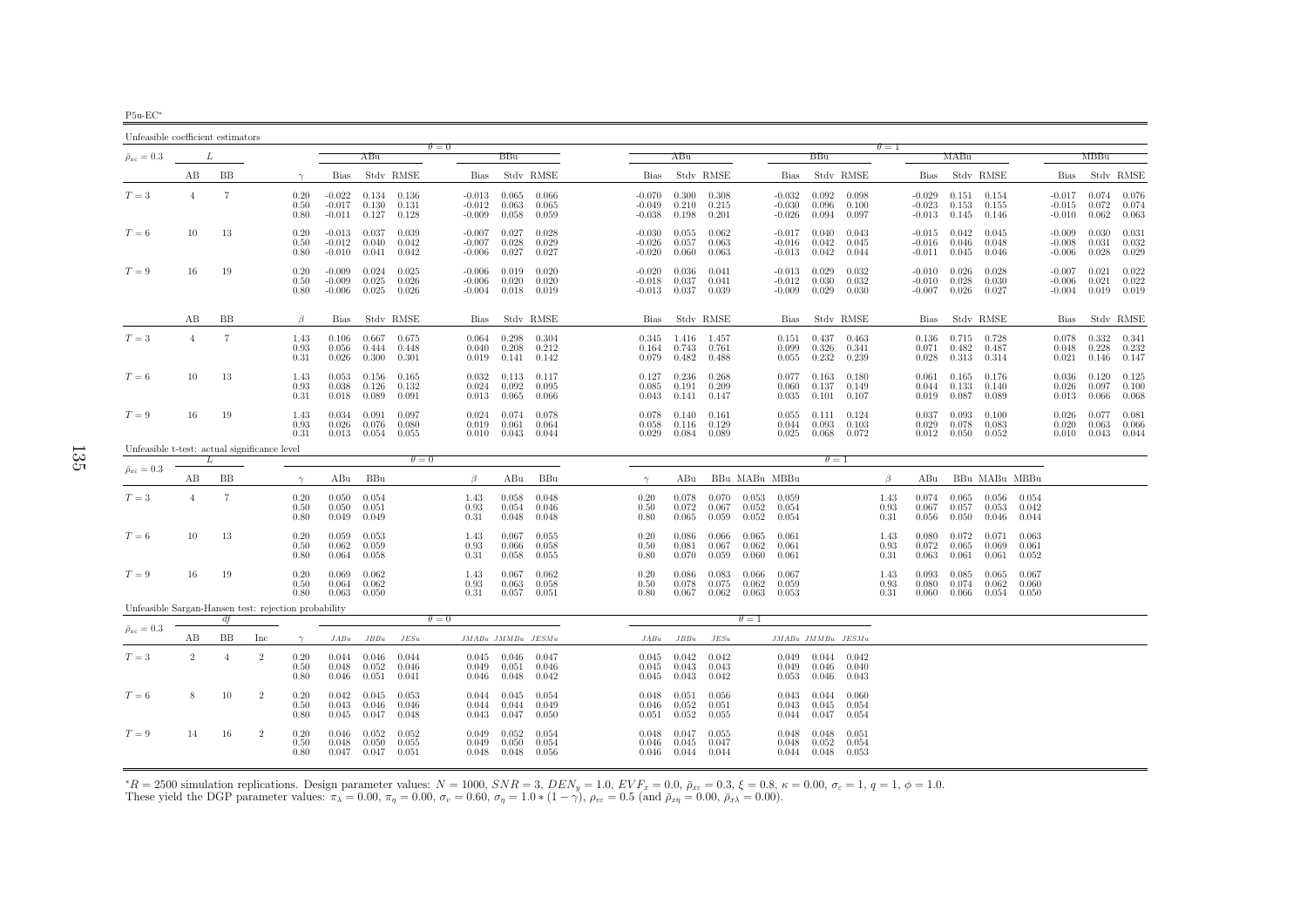P5fc-EC∗

Feasible coefficient estimators for Arellano-Bond

|                                 |    |                      |                                  |                         |                         |                                  | $\theta = 0$            |                         |                                  |                         |                         |                                  |                         |                                   |                                  |                               |                         | $\theta = 1$                     |                         |                         |                                  |                         |                                   |
|---------------------------------|----|----------------------|----------------------------------|-------------------------|-------------------------|----------------------------------|-------------------------|-------------------------|----------------------------------|-------------------------|-------------------------|----------------------------------|-------------------------|-----------------------------------|----------------------------------|-------------------------------|-------------------------|----------------------------------|-------------------------|-------------------------|----------------------------------|-------------------------|-----------------------------------|
| $\bar{\rho}_{x\varepsilon}=0.3$ |    |                      |                                  | ABI                     |                         |                                  | AB2a                    |                         |                                  | AB2c                    |                         |                                  | ABI                     |                                   |                                  | AB2a                          |                         |                                  | AB2c                    |                         |                                  | МАВ                     |                                   |
|                                 |    |                      | <b>Bias</b>                      |                         | Stdy RMSE               | Bias                             |                         | Stdy RMSE               | <b>Bias</b>                      |                         | Stdy RMSE               | <b>Bias</b>                      |                         | Stdy RMSE                         | <b>Bias</b>                      |                               | Stdy RMSE               | <b>Bias</b>                      |                         | Stdy RMSE               | <b>Bias</b>                      |                         | Stdy RMSE                         |
| $T=3$                           |    | 0.20<br>0.50<br>0.80 | $-0.022$<br>$-0.017$<br>$-0.011$ | 0.134<br>0.130<br>0.127 | 0.136<br>0.131<br>0.128 | $-0.020$<br>$-0.016$<br>$-0.011$ | 0.133<br>0.130<br>0.128 | 0.134<br>0.131<br>0.128 | $-0.021$<br>$-0.017$<br>$-0.012$ | 0.135<br>0.129<br>0.127 | 0.137<br>0.130<br>0.127 | $-0.050$<br>$-0.035$<br>$-0.021$ | 0.336<br>0.219<br>0.203 | 0.339<br>0.221<br>0.204           | $-0.066$<br>$-0.047$<br>$-0.034$ | 0.305<br>0.214<br>0.197       | 0.312<br>0.219<br>0.200 | $-0.069$<br>$-0.050$<br>$-0.038$ | 0.288<br>0.209<br>0.196 | 0.296<br>0.215<br>0.200 | $-0.071$<br>$-0.041$<br>$-0.022$ | 0.218<br>0.204          | $0.236$ $0.246$<br>0.222<br>0.205 |
| $T=6$                           | 10 | 0.20<br>0.50<br>0.80 | $-0.013$<br>$-0.012$<br>$-0.010$ | 0.037<br>0.040<br>0.041 | 0.039<br>0.042<br>0.042 | $-0.013$<br>$-0.012$<br>$-0.010$ | 0.038<br>0.041<br>0.041 | 0.040<br>0.042<br>0.042 | $-0.013$<br>$-0.012$<br>$-0.009$ | 0.038<br>0.040<br>0.041 | 0.040<br>0.042<br>0.042 | $-0.028$<br>$-0.028$<br>$-0.021$ | 0.056<br>0.058<br>0.061 | 0.063<br>0.065<br>0.065           | $-0.026$<br>$-0.024$<br>$-0.018$ | 0.054<br>0.056<br>0.059       | 0.060<br>0.061<br>0.062 | $-0.029$<br>$-0.025$<br>$-0.019$ | 0.056<br>0.057<br>0.060 | 0.063<br>0.062<br>0.063 | $-0.025$<br>$-0.021$<br>$-0.015$ | 0.053<br>0.052<br>0.050 | 0.058<br>0.056<br>0.052           |
| $T=9$                           | 16 | 0.20<br>0.50<br>0.80 | $-0.009$<br>$-0.009$<br>$-0.006$ | 0.024<br>0.025<br>0.025 | 0.025<br>0.026<br>0.026 | $-0.009$<br>$-0.009$<br>$-0.006$ | 0.024<br>0.025<br>0.025 | 0.025<br>0.026<br>0.026 | $-0.009$<br>$-0.008$<br>$-0.006$ | 0.024<br>0.025<br>0.025 | 0.025<br>0.026<br>0.025 | $-0.020$<br>$-0.020$<br>$-0.015$ | 0.037<br>0.038<br>0.038 | 0.042<br>0.043<br>0.041           | $-0.017$<br>$-0.016$<br>$-0.011$ | 0.034<br>0.036<br>0.036       | 0.038<br>0.039<br>0.038 | $-0.020$<br>$-0.018$<br>$-0.013$ | 0.036<br>0.037<br>0.037 | 0.041<br>0.041<br>0.039 | $-0.014$<br>$-0.013$<br>$-0.008$ | 0.031<br>0.031<br>0.028 | 0.034<br>0.033<br>0.029           |
|                                 | L  | ß                    | Bias                             |                         | Stdy RMSE               |                                  |                         | Bias Stdy RMSE          |                                  |                         | Bias Stdy RMSE          |                                  |                         | Bias Stdy RMSE                    |                                  |                               | Bias Stdy RMSE          |                                  |                         | Bias Stdy RMSE          | Bias                             |                         | Stdy RMSE                         |
| $T=3$                           |    | 1.43<br>0.93<br>0.31 | 0.106<br>0.056<br>0.026          | 0.667<br>0.444<br>0.300 | 0.675<br>0.448<br>0.301 | 0.101<br>0.055<br>0.026          | 0.661<br>0.444<br>0.301 | 0.668<br>0.447<br>0.302 | 0.105<br>0.060<br>0.029          | 0.671<br>0.439<br>0.299 | 0.679<br>0.443<br>0.300 | 0.243<br>0.106<br>0.033          | 1.585<br>0.776<br>0.497 | 1.604<br>0.783<br>0.498           | 0.326<br>0.159                   | 1.438<br>0.758<br>0.074 0.483 | 1.475<br>0.774<br>0.489 | 0.340<br>0.172<br>0.083          | 1.362<br>0.736<br>0.477 | 1.404<br>0.756<br>0.484 | 0.330<br>0.125<br>0.038          | 1.144<br>0.743          | 1.190<br>0.754<br>$0.493$ $0.495$ |
| $T=6$                           | 10 | 1.43<br>0.93<br>0.31 | 0.053<br>0.038<br>0.018          | 0.156<br>0.126<br>0.089 | 0.165<br>0.132<br>0.091 | 0.054<br>0.039<br>0.019          | 0.158<br>0.128<br>0.089 | 0.166<br>0.133<br>0.091 | 0.052<br>0.036<br>0.017          | 0.157<br>0.127<br>0.089 | 0.166<br>0.132<br>0.091 | 0.117<br>0.083<br>0.039          | 0.239<br>0.194<br>0.143 | 0.266<br>0.211<br>0.148           | 0.115<br>0.080<br>0.041          | 0.232<br>0.188<br>0.139       | 0.259<br>0.204<br>0.145 | 0.123<br>0.081<br>0.042          | 0.239<br>0.191<br>0.141 | 0.269<br>0.208<br>0.147 | 0.094<br>0.059<br>0.025          | 0.202<br>0.150<br>0.103 | 0.223<br>0.161<br>0.106           |
| $T=9$                           | 16 | 1.43<br>0.93<br>0.31 | 0.034<br>0.026<br>0.013          | 0.091<br>0.076<br>0.054 | 0.097<br>0.080<br>0.055 | 0.034<br>0.027<br>0.013          | 0.092<br>0.077<br>0.054 | 0.098<br>0.081<br>0.056 | 0.034<br>0.025<br>0.012          | 0.091<br>0.076<br>0.054 | 0.097<br>0.080<br>0.055 | 0.076<br>0.059<br>0.028          | 0.118<br>0.086          | $0.142$ $0.161$<br>0.132<br>0.090 | 0.070<br>0.053<br>0.027          | 0.135<br>0.113<br>0.082       | 0.152<br>0.124<br>0.086 | 0.077<br>0.055<br>0.028          | 0.141<br>0.116<br>0.084 | 0.161<br>0.128<br>0.088 | 0.050<br>0.036<br>0.015          | 0.085<br>0.056          | $0.107$ $0.118$<br>0.092<br>0.058 |

| Feasible coefficient estimators for Blundell-Bond |    |                      |                                  |                         |                         |                                  |                         |                         |                                  |                         |                         |                                  |                         |                                   |                                  |                         |                         |                                  |                         |                         |                               |                         |                                   |
|---------------------------------------------------|----|----------------------|----------------------------------|-------------------------|-------------------------|----------------------------------|-------------------------|-------------------------|----------------------------------|-------------------------|-------------------------|----------------------------------|-------------------------|-----------------------------------|----------------------------------|-------------------------|-------------------------|----------------------------------|-------------------------|-------------------------|-------------------------------|-------------------------|-----------------------------------|
|                                                   |    |                      |                                  |                         |                         |                                  | $\theta = 0$            |                         |                                  |                         |                         |                                  |                         |                                   |                                  |                         |                         | $\theta = 1$                     |                         |                         |                               |                         |                                   |
| $\bar{\rho}_{x\varepsilon}=0.3$                   |    |                      |                                  | BB1.                    |                         |                                  | BB2a                    |                         |                                  | BB2c                    |                         |                                  | BB1.                    |                                   |                                  | BB2a                    |                         |                                  | BB2c                    |                         |                               | МВВ                     |                                   |
|                                                   |    |                      | <b>Bias</b>                      |                         | Stdy RMSE               | <b>Bias</b>                      |                         | Stdy RMSE               | <b>Bias</b>                      |                         | Stdy RMSE               | <b>Bias</b>                      |                         | Stdy RMSE                         | <b>Bias</b>                      |                         | Stdy RMSE               | <b>Bias</b>                      |                         | Stdy RMSE               | <b>Bias</b>                   |                         | Stdy RMSE                         |
| $T=3$                                             |    | 0.20<br>0.50<br>0.80 | $-0.015$<br>$-0.016$<br>$-0.014$ | 0.065<br>0.065<br>0.062 | 0.067<br>0.067<br>0.063 | $-0.014$<br>$-0.013$<br>$-0.010$ | 0.066<br>0.065<br>0.060 | 0.068<br>0.066<br>0.061 | $-0.014$<br>$-0.013$<br>$-0.010$ | 0.067<br>0.065<br>0.059 | 0.069<br>0.066<br>0.060 | $-0.035$<br>$-0.035$<br>$-0.031$ | 0.095<br>0.100<br>0.100 | 0.101<br>0.106<br>0.104           | $-0.032$<br>$-0.031$<br>$-0.026$ | 0.095<br>0.099<br>0.096 | 0.100<br>0.103<br>0.099 | $-0.035$<br>$-0.031$<br>$-0.026$ | 0.096<br>0.098<br>0.095 | 0.102<br>0.103<br>0.099 | $-0.011$<br>0.013<br>0.061    | 0.112<br>0.138<br>0.222 | 0.113<br>0.139<br>0.230           |
| $T=6$                                             | 13 | 0.20<br>0.50<br>0.80 | $-0.008$<br>$-0.009$<br>$-0.007$ | 0.027<br>0.029<br>0.029 | 0.029<br>0.030<br>0.030 | $-0.007$<br>$-0.007$<br>$-0.005$ | 0.028<br>0.029<br>0.027 | 0.028<br>0.029<br>0.028 | $-0.008$<br>$-0.007$<br>$-0.006$ | 0.028<br>0.028<br>0.027 | 0.029<br>0.029<br>0.028 | $-0.019$<br>$-0.020$<br>$-0.016$ | 0.041<br>0.044<br>0.045 | 0.045<br>0.048<br>0.048           | $-0.014$<br>$-0.014$<br>$-0.011$ | 0.040<br>0.041<br>0.041 | 0.042<br>0.044<br>0.042 | $-0.018$<br>$-0.016$<br>$-0.012$ | 0.040<br>0.042<br>0.042 | 0.044<br>0.045<br>0.044 | $-0.004$<br>0.009<br>0.043    | 0.038<br>0.041<br>0.045 | 0.038<br>0.042<br>0.062           |
| $T=9$                                             | 19 | 0.20<br>0.50<br>0.80 | $-0.006$<br>$-0.006$<br>$-0.005$ | 0.019<br>0.020<br>0.019 | 0.020<br>0.021<br>0.020 | $-0.005$<br>$-0.005$<br>$-0.004$ | 0.020<br>0.020<br>0.019 | 0.020<br>0.020<br>0.019 | $-0.006$<br>$-0.006$<br>$-0.004$ | 0.019<br>0.020<br>0.019 | 0.020<br>0.020<br>0.019 | $-0.015$<br>$-0.015$<br>$-0.012$ | 0.030<br>0.031<br>0.030 | 0.034<br>0.035<br>0.033           | $-0.011$<br>$-0.010$<br>$-0.007$ | 0.028<br>0.029<br>0.028 | 0.030<br>0.031<br>0.029 | $-0.014$<br>$-0.012$<br>$-0.008$ | 0.029<br>0.030<br>0.029 | 0.032<br>0.032<br>0.030 | $-0.006$<br>$-0.002$<br>0.012 | 0.024<br>0.024<br>0.023 | 0.025<br>0.024<br>0.026           |
|                                                   | L  |                      | Bias                             |                         | Stdy RMSE               | Bias                             |                         | Stdv RMSE               | Bias                             |                         | Stdv RMSE               | Bias                             |                         | Stdy RMSE                         | Bias                             |                         | Stdv RMSE               |                                  | Bias Stdy RMSE          |                         | Bias                          |                         | Stdy RMSE                         |
| $T=3$                                             |    | 1.43<br>0.93<br>0.31 | 0.072<br>0.053<br>0.030          | 0.299<br>0.213<br>0.149 | 0.307<br>0.220<br>0.152 | 0.066<br>0.043<br>0.021          | 0.304<br>0.212<br>0.143 | 0.311<br>0.216<br>0.144 | 0.068<br>0.044<br>0.022          | 0.305<br>0.211<br>0.142 | 0.313<br>0.215<br>0.144 | 0.157<br>0.109<br>0.059          | 0.454<br>0.343<br>0.247 | 0.480<br>0.360<br>0.254           | 0.152<br>0.103<br>0.059          | 0.448<br>0.334<br>0.231 | 0.473<br>0.349<br>0.238 | 0.162<br>0.105<br>0.061          | 0.448<br>0.329<br>0.233 | 0.476<br>0.345<br>0.240 | 0.162<br>0.186<br>0.346       | 0.438<br>0.300<br>0.302 | 0.466<br>0.353<br>0.459           |
| $T=6$                                             | 13 | 1.43<br>0.93<br>0.31 | 0.034<br>0.028<br>0.016          | 0.113<br>0.094<br>0.069 | 0.118<br>0.099<br>0.071 | 0.031<br>0.024<br>0.014          | 0.114<br>0.093<br>0.066 | 0.118<br>0.096<br>0.067 | 0.033<br>0.024<br>0.013          | 0.114<br>0.092<br>0.065 | 0.118<br>0.095<br>0.067 | 0.080<br>0.064<br>0.036          | 0.145<br>0.109          | $0.169$ $0.187$<br>0.159<br>0.115 | 0.067<br>0.053<br>0.032          | 0.162<br>0.135<br>0.099 | 0.175<br>0.145<br>0.104 | 0.078<br>0.058<br>0.034          | 0.165<br>0.138<br>0.101 | 0.183<br>0.149<br>0.107 | 0.035<br>0.023<br>0.054       | 0.115<br>0.073          | $0.145$ $0.149$<br>0.117<br>0.091 |
| $T=9$                                             | 19 | 1.43<br>0.93<br>0.31 | 0.025<br>0.021<br>0.011          | 0.074<br>0.062<br>0.045 | 0.078<br>0.066<br>0.047 | 0.023<br>0.019<br>0.010          | 0.075<br>0.062<br>0.044 | 0.078<br>0.065<br>0.045 | 0.024<br>0.018<br>0.010          | 0.074<br>0.061<br>0.043 | 0.078<br>0.064<br>0.044 | 0.058<br>0.048<br>0.026          | 0.115<br>0.098<br>0.072 | 0.129<br>0.109<br>0.077           | 0.047<br>0.038<br>0.022          | 0.108<br>0.091<br>0.066 | 0.118<br>0.098<br>0.070 | 0.056<br>0.042<br>0.024          | 0.111<br>0.093<br>0.067 | 0.124<br>0.102<br>0.072 | 0.029<br>0.019<br>0.018       | 0.086<br>0.071<br>0.047 | 0.091<br>0.073<br>0.051           |

 ${}^*R = 2500$  simulation replications. Design parameter values:  $N = 1000$ ,  $SNR = 3$ ,  $DEN_y = 1.0$ ,  $EVF_x = 0.0$ ,  $\bar{\rho}_{xc} = 0.3$ ,  $\xi = 0.8$ ,  $\kappa = 0.00$ ,  $\sigma_{\varepsilon} = 1$ ,  $q = 1$ ,  $\phi = 1.0$ .<br>These yield the DGP parameter values:  $\pi$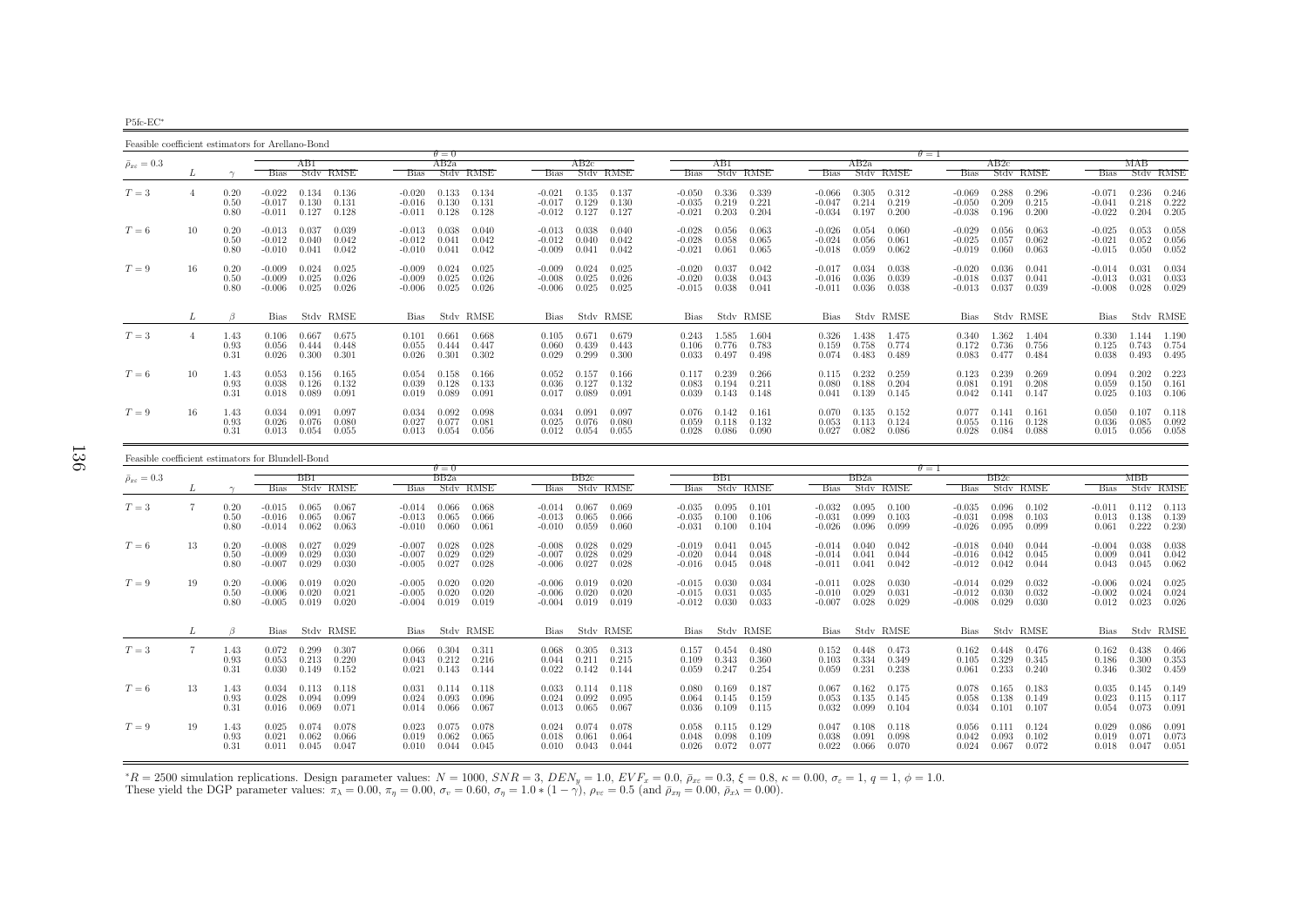P5ft-EC<sup>∗</sup>

| Feasible t-test Arellano-Bond: actual significance level |                |                      |                         |                                                       |                                |                         |                                                   |                         |                               |                         |                                                                         |       |                         |                                                                     |                         |                                                                             |                |
|----------------------------------------------------------|----------------|----------------------|-------------------------|-------------------------------------------------------|--------------------------------|-------------------------|---------------------------------------------------|-------------------------|-------------------------------|-------------------------|-------------------------------------------------------------------------|-------|-------------------------|---------------------------------------------------------------------|-------------------------|-----------------------------------------------------------------------------|----------------|
| $\bar{\rho}_{x\varepsilon}=0.3$                          |                |                      |                         |                                                       |                                | $\theta = 0$            |                                                   |                         |                               |                         |                                                                         |       | $\theta = 1$            |                                                                     |                         |                                                                             |                |
|                                                          | L              | $\gamma$             |                         |                                                       | AB1 AB1aR AB1cR                |                         |                                                   |                         | AB2a AB2aW AB2c AB2cW         |                         | AB1 AB1aR AB1cR                                                         |       |                         | AB2a AB2aW AB2c AB2cW MAB                                           |                         |                                                                             |                |
| $T=3$                                                    | $\overline{4}$ | 0.20<br>0.50<br>0.80 | 0.070<br>0.063          | 0.080 0.091 0.077                                     | 0.072 0.070<br>$0.064$ $0.062$ | 0.074<br>0.064          | 0.088 0.093 0.079 0.079<br>0.072<br>0.063         | 0.072<br>0.063          | 0.069<br>0.063                |                         | $0.243$ $0.119$ $0.090$<br>$0.224$ $0.112$ $0.104$<br>0.198 0.092 0.089 |       | 0.125                   | $0.129$ $0.132$ $0.116$ $0.115$ $0.758$<br>0.121<br>$0.107$ $0.100$ | 0.121                   | 0.118<br>$0.104$ $0.102$                                                    | 0.718<br>0.640 |
| $T=6$                                                    | 10             | 0.20<br>0.50<br>0.80 | 0.072<br>0.073<br>0.066 | 0.074 0.059<br>0.072                                  | 0.070<br>$0.067$ 0.064         | 0.073<br>0.076<br>0.074 | 0.071<br>0.069<br>0.068                           | 0.062<br>0.069<br>0.064 | 0.062<br>0.069<br>0.063       |                         | $0.281$ $0.112$ $0.092$<br>$0.262$ $0.104$ $0.095$<br>0.249 0.085 0.077 |       | 0.129<br>0.121<br>0.096 | 0.098<br>0.084                                                      | 0.076                   | $0.104$ $0.107$ $0.102$ $0.220$<br>$0.094$ $0.092$ $0.204$<br>$0.074$ 0.167 |                |
| $T=9$                                                    | 16             | 0.20<br>0.50<br>0.80 | 0.080<br>0.072<br>0.066 | $0.082$ 0.066<br>0.071<br>0.068                       | 0.066<br>0.064                 | 0.085<br>0.072<br>0.073 | 0.079 0.069<br>0.066<br>$0.066$ 0.062             | 0.065                   | 0.067<br>0.064<br>0.062       |                         | $0.302$ $0.108$ $0.089$<br>$0.281$ $0.092$ $0.087$<br>0.250 0.080 0.072 |       | 0.129<br>0.118          | $0.092$ 0.098<br>0.088<br>0.094 0.072                               | 0.083<br>0.069          | $0.095$ 0.148<br>$0.082$ $0.138$<br>$0.069$ $0.114$                         |                |
|                                                          | L              | $\beta$              | AB1                     |                                                       | AB1aR AB1cR                    |                         |                                                   |                         | AB2a AB2aW AB2c AB2cW         | AB1                     | AB1aR AB1cR                                                             |       |                         | AB2a AB2aW AB2c AB2cW MAB                                           |                         |                                                                             |                |
| $T=3$                                                    | $\overline{4}$ | 1.43<br>0.93<br>0.31 | 0.060                   | 0.079 0.087 0.080<br>0.073 0.079<br>0.062             | 0.072<br>0.056                 | 0.076<br>0.062          | $0.084$ $0.088$ $0.080$ $0.079$<br>0.076<br>0.062 | 0.073<br>0.057          | 0.070<br>0.058                | 0.239<br>0.226<br>0.208 | $0.114$ $0.091$<br>$0.103$ $0.091$<br>0.080 0.073                       |       | 0.116<br>0.099          | $0.128$ $0.139$ $0.108$<br>0.118<br>0.099                           | 0.108<br>0.090          | $0.108$ 0.837<br>$0.106$ 0.798<br>$0.092$ 0.729                             |                |
| $T=6$                                                    | 10             | 1.43<br>0.93<br>0.31 | 0.080<br>0.076          | 0.077<br>$0.067$ $0.068$ $0.062$                      | 0.083 0.076<br>0.074           | 0.084<br>0.082          | 0.081 0.078<br>0.078<br>$0.071$ $0.068$ $0.064$   | 0.073                   | 0.076<br>0.071<br>0.064       | 0.278                   | $0.289$ $0.105$ $0.096$<br>0.096<br>$0.256$ $0.071$ $0.068$             | 0.093 | 0.115<br>0.095          | $0.126$ $0.101$<br>0.094<br>0.076                                   | 0.112<br>0.091          | 0.108<br>0.089<br>$0.074$ $0.072$ $0.246$                                   | 0.271<br>0.258 |
| $T=9$                                                    | 16             | 1.43<br>0.93<br>0.31 | 0.070                   | 0.076 0.074 0.068<br>0.069<br>$0.060$ $0.061$ $0.058$ | 0.069                          | 0.080<br>0.076          | 0.073 0.072<br>0.070<br>$0.064$ $0.061$ $0.058$   | 0.069                   | 0.070<br>0.068<br>0.058       |                         | 0.297 0.109 0.096<br>$0.287$ 0.095<br>$0.250$ $0.074$ $0.066$           | 0.095 | 0.132<br>0.124          | 0.099<br>0.098<br>$0.092$ 0.068                                     | 0.105<br>0.093          | $0.104$ $0.182$<br>0.092<br>$0.067$ 0.068                                   | 0.166<br>0.155 |
| Feasible t-test Blundell-Bond: actual significance level |                |                      |                         |                                                       |                                | $\theta = 0$            |                                                   |                         |                               |                         |                                                                         |       | $\theta = 1$            |                                                                     |                         |                                                                             |                |
| $\bar{\rho}_{x\varepsilon}=0.3$                          | L              | $\gamma$             | BB1                     | BB1aR BB1cR                                           |                                |                         |                                                   |                         | BB2a BB2aW BB2c BB2cW         |                         | BB1 BB1aR BB1cR                                                         |       |                         | BB2a BB2aW BB2c BB2cW MBB                                           |                         |                                                                             |                |
| $T=3$                                                    | 7              | 0.20<br>0.50<br>0.80 | 0.059<br>0.059          | $0.063$ $0.059$ $0.048$<br>0.052<br>0.055             | 0.050<br>0.054                 | 0.056<br>0.052          | $0.064$ $0.058$ $0.055$ $0.050$<br>0.051<br>0.048 | 0.048<br>0.044          | 0.043<br>0.041                | 0.245<br>0.246          | $0.214$ $0.090$ $0.068$<br>0.086<br>$0.064$ 0.062                       | 0.079 | 0.091<br>0.080          | $0.106$ 0.078<br>0.071<br>0.060                                     | 0.082<br>0.077<br>0.060 | $0.069$ $0.646$<br>0.064<br>0.062                                           | 0.653<br>0.729 |
| $T=6$                                                    | 13             | 0.20<br>0.50<br>0.80 | 0.057<br>0.065<br>0.066 | $0.059$ $0.041$<br>0.062<br>0.065                     | 0.055<br>0.060                 | 0.064<br>0.063          | $0.059$ 0.055<br>0.060<br>0.057                   | 0.056<br>0.050          | 0.045 0.044<br>0.054<br>0.050 | 0.258<br>0.259          | 0.251 0.086 0.065<br>0.087 0.079<br>0.078                               | 0.069 | 0.096<br>0.092<br>0.077 | 0.069<br>0.076<br>0.060                                             | 0.067<br>0.068<br>0.058 | $0.063$ $0.138$<br>0.066<br>0.056                                           | 0.183<br>0.445 |
| $T=9$                                                    | 19             | 0.20<br>0.50<br>0.80 | 0.071<br>0.066          | 0.064<br>$0.060$ $0.058$ $0.052$                      | 0.071 0.054<br>0.058           | 0.074<br>0.068<br>0.055 | 0.070<br>0.062<br>$0.049$ $0.047$ $0.047$         | 0.058<br>0.054          | 0.056<br>0.054                |                         | $0.276$ $0.104$ $0.081$<br>0.284 0.087<br>0.260 0.083 0.070             | 0.078 | 0.101<br>0.090          | $0.107$ 0.082<br>0.074<br>0.070                                     | 0.087<br>0.078<br>0.061 | $0.083$ $0.108$<br>0.076<br>$0.061$ $0.170$                                 | 0.099          |
|                                                          | L              | $\beta$              | BB1                     |                                                       | BB1aR BB1cR                    |                         |                                                   |                         | BB2a BB2aW BB2c BB2cW         | BB1                     | BB1aR BB1cR                                                             |       |                         | BB2a BB2aW BB2c BB2cW MBB                                           |                         |                                                                             |                |
| $T=3$                                                    | 7              | 1.43<br>0.93<br>0.31 | 0.054<br>0.056          | $0.054$ $0.054$ $0.050$<br>$0.062$ 0.046              | $0.060$ $0.054$                | 0.058<br>0.056          | $0.060$ $0.052$ $0.056$ $0.049$<br>0.050<br>0.052 | 0.047<br>0.044          | 0.046<br>0.044                | 0.226                   | $0.220$ $0.082$ $0.074$<br>0.088 0.084<br>$0.232$ $0.074$ $0.071$       |       | 0.094<br>0.084          | $0.099$ $0.072$ $0.087$ $0.072$ $0.721$<br>0.071<br>0.072           | 0.082<br>0.072          | 0.072<br>$0.071$ 0.908                                                      | 0.724          |
| $T=6$                                                    | 13             | 1.43<br>0.93<br>0.31 | 0.066<br>0.072          | 0.073<br>$0.063$ $0.067$ $0.060$                      | 0.066 0.055<br>0.070           | 0.068<br>0.075<br>0.066 | $0.060$ $0.056$<br>0.069<br>0.064 0.053           | 0.062                   | 0.052<br>0.062<br>0.053       | 0.277                   | $0.265$ $0.085$ $0.073$<br>0.087<br>$0.264$ $0.074$ $0.067$             | 0.083 | 0.101                   | $0.106$ 0.080<br>0.082<br>$0.093$ $0.073$                           | 0.081<br>0.083<br>0.070 | $0.078$ 0.191<br>0.082<br>$0.070$ $0.300$                                   | 0.206          |
| $T=9$                                                    | 19             | 1.43<br>0.93<br>0.31 | 0.070<br>0.055          | $0.074$ $0.070$ $0.063$<br>0.072<br>0.056             | 0.070<br>0.052                 | 0.077<br>0.068<br>0.060 | 0.068<br>0.063<br>$0.054$ $0.052$ $0.052$         | 0.064<br>0.061          | 0.064<br>0.061                |                         | $0.280$ $0.099$ $0.088$<br>$0.286$ 0.096<br>0.254 0.076 0.073           | 0.092 | 0.110                   | 0.116 0.085<br>0.081<br>$0.092 \quad 0.072$                         | 0.093<br>0.080<br>0.070 | $0.090 \quad 0.139$<br>0.080<br>$0.070$ $0.158$                             | 0.142          |

 ${}^{*}R = 2500$  simulation replications. Design parameter values:  $N = 1000$ ,  $SNR = 3$ ,  $DEN_y = 1.0$ ,  $EVF_x = 0.0$ ,  $E_{xz} = 0.3$ ,  $\xi = 0.8$ ,  $\kappa = 0.00$ ,<br> $\sigma_x = 1$ ,  $q = 1$ ,  $\phi = 1.0$ . These yield the DGP parameter values:  $\pi_{\lambda} =$ 

P5fJ-EC<sup>∗</sup>

|                                 |                |           |                |                      | Feasible Sargan-Hansen test: rejection probability |                         |                         |                         |                                           |                         |                         |                         |
|---------------------------------|----------------|-----------|----------------|----------------------|----------------------------------------------------|-------------------------|-------------------------|-------------------------|-------------------------------------------|-------------------------|-------------------------|-------------------------|
|                                 |                | df        |                |                      |                                                    |                         | $\theta = 0$            |                         |                                           |                         |                         |                         |
| $\bar{\rho}_{x\varepsilon}=0.3$ | AВ             | <b>BB</b> | Inc            | $\sim$               | $JAB_a^{(2,1)}JBB_a^{(2,1)}JES_a^{(2,1)}$          |                         |                         |                         | $JAB_c^{(2,1)}JBB_c^{(2,1)}JES_c^{(2,1)}$ |                         | JMAB JMBB JESM          |                         |
| $T=3$                           | $\overline{2}$ | 4         | $\overline{2}$ | 0.20<br>0.50<br>0.80 | 0.066<br>0.058<br>0.058<br>0.058<br>0.053<br>0.056 | 0.051<br>0.046<br>0.050 | 0.065<br>0.057<br>0.053 | 0.051<br>0.051<br>0.051 | 0.038<br>0.040<br>0.040                   | 0.275<br>0.283<br>0.268 | 0.253<br>0.433<br>0.712 | 0.245<br>0.413<br>0.690 |
| $T=6$                           | 8              | 10        | $\overline{2}$ | 0.20<br>0.50<br>0.80 | 0.051<br>0.052<br>0.052<br>0.049<br>0.047<br>0.053 | 0.052<br>0.050<br>0.051 | 0.042<br>0.040<br>0.037 | 0.040<br>0.041<br>0.041 | 0.049<br>0.041<br>0.044                   | 0.054<br>0.048<br>0.046 | 0.290<br>0.331<br>0.540 | 0.364<br>0.414<br>0.640 |
| $T=9$                           | 14             | 16        | $\overline{2}$ | 0.20<br>0.50<br>0.80 | 0.052<br>0.054<br>0.055<br>0.052<br>0.051<br>0.053 | 0.054<br>0.050<br>0.054 | 0.040<br>0.042<br>0.036 | 0.040<br>0.039<br>0.038 | 0.047<br>0.048<br>0.050                   | 0.043<br>0.045<br>0.044 | 0.284<br>0.292<br>0.327 | 0.392<br>0.398<br>0.446 |
|                                 |                | df        |                |                      |                                                    |                         | $\theta=1$              |                         |                                           |                         |                         |                         |
| $\bar{\rho}_{x\varepsilon}=0.3$ | AВ             | <b>BB</b> | Inc            | $\gamma$             | $JAB_a^{(2,1)}JBB_a^{(2,1)}JES_a^{(2,1)}$          |                         |                         |                         | $JAB_c^{(2,1)}JBB_c^{(2,1)}JES_c^{(2,1)}$ |                         | JMAB JMBB JESM          |                         |
| $T=3$                           | $\overline{2}$ | 4         | $\overline{2}$ | 0.20<br>0.50<br>0.80 | 0.058<br>0.060<br>0.063<br>0.059<br>0.053<br>0.060 | 0.061<br>0.055<br>0.053 | 0.057<br>0.058<br>0.048 | 0.052<br>0.053<br>0.052 | 0.058<br>0.049<br>0.043                   | 0.311<br>0.309<br>0.308 | 0.500<br>0.623<br>0.771 | 0.476<br>0.596<br>0.746 |
| $T=6$                           | 8              | 10        | $\overline{2}$ | 0.20<br>0.50<br>0.80 | 0.062<br>0.056<br>0.058<br>0.054<br>0.050<br>0.054 | 0.055<br>0.054<br>0.059 | 0.051<br>0.056<br>0.051 | 0.048<br>0.051<br>0.048 | 0.058<br>0.055<br>0.053                   | 0.063<br>0.058<br>0.052 | 0.671<br>0.686<br>0.744 | 0.716<br>0.729<br>0.784 |
| $T=9$                           | 14             | 16        | $\overline{2}$ | 0.20<br>0.50<br>0.80 | 0.049<br>0.048<br>0.045<br>0.048<br>0.042<br>0.038 | 0.049<br>0.049<br>0.046 | 0.048<br>0.051<br>0.042 | 0.041<br>0.044<br>0.038 | 0.048<br>0.048<br>0.043                   | 0.042<br>0.042<br>0.046 | 0.712<br>0.721<br>0.732 | 0.763<br>0.765<br>0.775 |

\*R = 2500 simulation replications. Design parameter values:  $N = 1000$ ,  $SNR = 3$ ,  $DEN_y = 1.0$ ,  $EVF_x = 0.0$ ,  $\bar{\rho}_{xe} = 0.3$ ,  $\xi = 0.8$ ,  $\kappa = 0.00$ ,  $\sigma_x = 1$ ,  $q = 1$ ,  $\phi = 1.0$ . These yield the DGP parameter values:  $\pi_{\lambda} = 0.$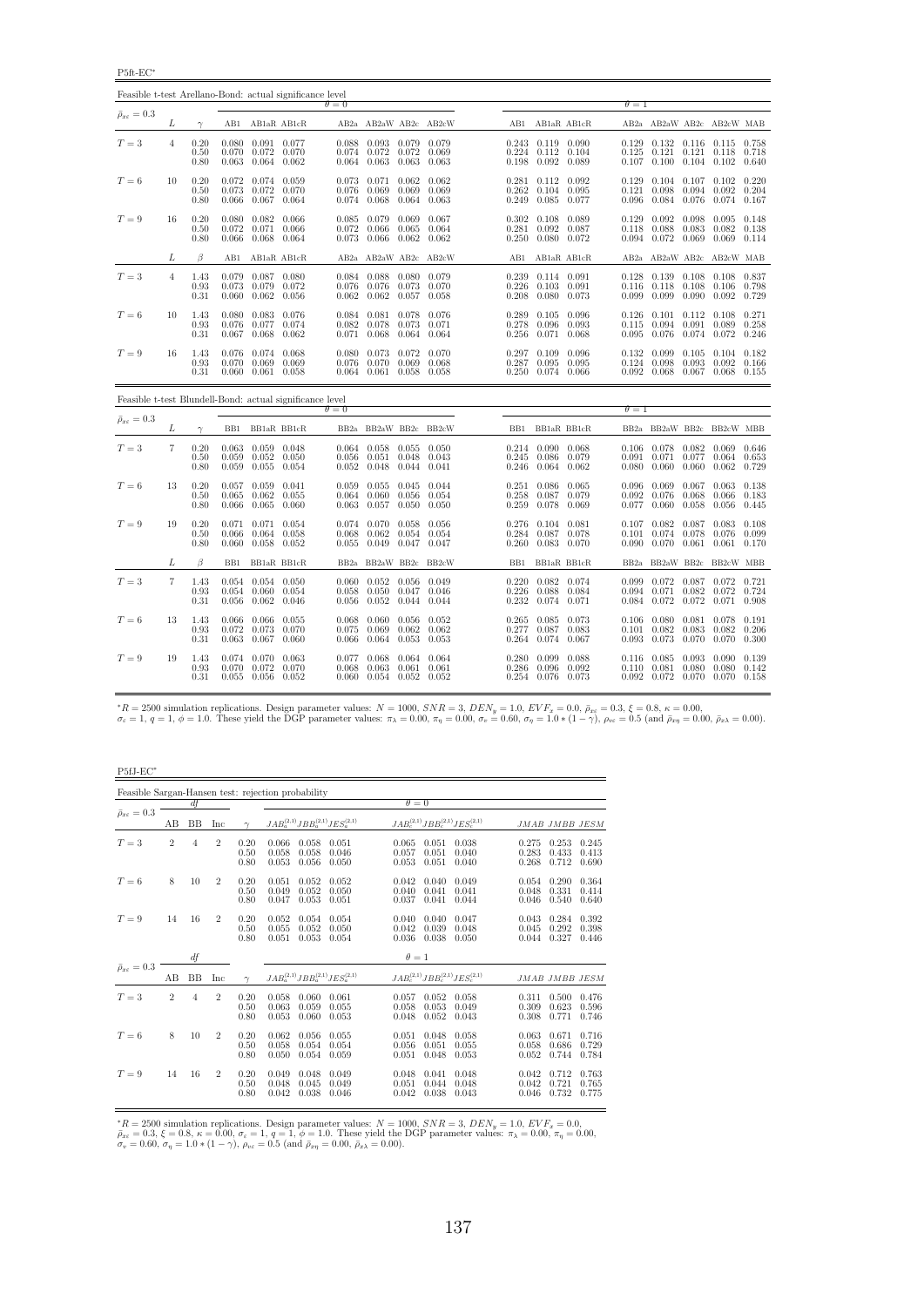P5fJ-EC<sup>∗</sup> : additional findings

|                                   |                |                |                |                                                     | Feasible Sargan-Hansen test: rejection probability                             |                                                                                |                                                        |                                           |                                           |                                                                                                |                                 |                                           |
|-----------------------------------|----------------|----------------|----------------|-----------------------------------------------------|--------------------------------------------------------------------------------|--------------------------------------------------------------------------------|--------------------------------------------------------|-------------------------------------------|-------------------------------------------|------------------------------------------------------------------------------------------------|---------------------------------|-------------------------------------------|
| $\bar{\rho}_{x\varepsilon}=0.3$   |                | df             |                |                                                     |                                                                                |                                                                                | $\theta = 0$                                           |                                           |                                           |                                                                                                |                                 |                                           |
|                                   | AВ             | BB             | Inc            | $\gamma$                                            | $JAB^{\left( 1,0\right) }JBB_{a}^{\left( 1,0\right) }JES^{\left( 1,0\right) }$ |                                                                                |                                                        |                                           |                                           | $JAB_a^{(1,1)}JBB_a^{(1,1)}JES_a^{(1,1)} \hspace{2cm} JAB_c^{(1,1)}JBB_c^{(1,1)}JES_c^{(1,1)}$ |                                 |                                           |
| $T=3$                             | $\sqrt{2}$     | $\overline{4}$ | $\overline{2}$ | 0.20<br>0.50<br>0.80                                | 0.066<br>0.058 0.046<br>0.060<br>0.061<br>0.056<br>0.066                       | 0.052<br>0.060                                                                 | 0.066<br>0.059<br>0.053                                | 0.062<br>0.064                            | $0.060$ $0.054$<br>0.053<br>0.062         | 0.057<br>0.053                                                                                 | $0.065$ 0.052<br>0.053<br>0.057 | 0.040<br>0.044<br>0.048                   |
| $T=6$                             | 8              | 10             | $\overline{2}$ | 0.20<br>0.50<br>0.80                                | 0.052<br>0.051<br>0.047<br>0.054<br>0.048<br>0.056                             | 0.053<br>0.059<br>0.072                                                        | 0.052<br>0.050<br>0.048                                | 0.054<br>0.060<br>0.063                   | 0.054<br>0.062<br>0.075                   | 0.042<br>0.040<br>0.038                                                                        | 0.040<br>0.042<br>0.045         | 0.050<br>0.049<br>0.064                   |
| $T=9$                             | 14             | 16             | $\overline{2}$ | 0.20<br>0.50<br>0.80                                | 0.052<br>0.052<br>0.056<br>0.056<br>0.052<br>0.055                             | 0.050<br>0.059<br>0.074                                                        | 0.054<br>0.056                                         | 0.056<br>0.057<br>$0.052$ $0.060$ $0.077$ | 0.056<br>0.058                            | 0.040<br>$0.042$ $0.041$                                                                       | 0.040<br>0.036 0.044            | 0.047<br>0.053<br>0.066                   |
| $\bar{\rho}_{x\varepsilon}=0.3$   |                | df             |                |                                                     |                                                                                |                                                                                | $\theta=1$                                             |                                           |                                           |                                                                                                |                                 |                                           |
|                                   | AB             | BB             | Inc            | $\gamma$                                            |                                                                                | $JAB^{\left( 1,0\right) }JBB_{a}^{\left( 1,0\right) }JES^{\left( 1,0\right) }$ |                                                        |                                           | $JAB_a^{(1,1)}JBB_a^{(1,1)}JES_a^{(1,1)}$ |                                                                                                |                                 | $JAB_c^{(1,1)}JBB_c^{(1,1)}JES_c^{(1,1)}$ |
| $T = 3$                           | $\overline{2}$ | $\overline{4}$ | $\overline{2}$ | 0.20<br>0.50<br>0.80                                | 0.173<br>0.199<br>0.340<br>0.194                                               | $0.290$ $0.260$<br>0.280<br>0.364 0.317                                        | 0.070<br>0.074<br>0.064                                | 0.070<br>0.076<br>0.079                   | 0.069<br>0.073<br>0.076                   | $0.066$ 0.060<br>0.065<br>0.056                                                                | 0.063<br>0.064                  | 0.061<br>0.055<br>0.055                   |
| $T=6$                             | 8              | 10             | $\overline{2}$ | 0.20<br>0.50<br>0.80                                | 0.599<br>0.546<br>0.554<br>0.629<br>0.556<br>0.656                             | 0.256<br>0.295<br>0.342                                                        | 0.076<br>0.074<br>0.063                                | 0.079<br>0.075<br>0.078                   | 0.069<br>0.076<br>0.093                   | 0.054<br>0.059<br>0.052                                                                        | 0.053<br>0.055<br>$\,0.056\,$   | 0.064<br>0.067<br>0.070                   |
| $T=9$                             | 14             | 16             | $\overline{2}$ | 0.20<br>0.50<br>0.80                                | 0.763<br>0.735<br>0.745<br>0.789<br>0.747                                      | 0.235<br>0.285<br>0.817 0.338                                                  | 0.064<br>0.064<br>0.053                                | 0.062<br>0.063<br>0.057                   | 0.056<br>0.067<br>0.072                   | 0.050<br>0.054                                                                                 | 0.045<br>0.049<br>$0.043$ 0.046 | 0.053<br>0.055<br>0.060                   |
|                                   |                | df             |                |                                                     | Feasible Sargan-Hansen test: rejection probability                             | $\theta = 0$                                                                   |                                                        |                                           |                                           |                                                                                                |                                 |                                           |
| $\bar{\rho}_{x\varepsilon}=0.3$   | AВ             | ΒB             | Inc            | $\gamma$                                            |                                                                                | $JAB_a^{(2,2)}JBB_a^{(2,2)}JES_a^{(2,2)}$                                      |                                                        |                                           | $JAB_c^{(2,2)}JBB_c^{(2,2)}JES_c^{(2,2)}$ |                                                                                                |                                 |                                           |
| $T=3$                             | $\overline{2}$ | $\overline{4}$ | $\overline{2}$ | 0.20<br>0.50<br>0.80                                | 0.065<br>$0.054$ $0.052$<br>0.058<br>0.056<br>0.054<br>0.053                   | 0.047<br>0.047                                                                 | 0.066<br>0.057<br>0.053                                | 0.048<br>0.048                            | $0.051$ $0.040$<br>0.037<br>0.039         |                                                                                                |                                 |                                           |
| $T=6$                             | 8              | 10             | $\overline{2}$ | 0.20<br>0.50<br>0.80                                | 0.050<br>0.054<br>0.053<br>0.050<br>0.052<br>0.048                             | 0.051<br>0.049<br>0.048                                                        | 0.042<br>0.040<br>0.037                                | 0.039<br>0.040<br>0.040                   | 0.048<br>0.041<br>0.042                   |                                                                                                |                                 |                                           |
| $T=9$                             | 14             | 16             | $\,2$          | $\begin{array}{c} 0.20 \\ 0.50 \end{array}$<br>0.80 | 0.052<br>0.052<br>0.053<br>0.051<br>0.051<br>0.052 0.049                       | 0.052<br>0.048                                                                 | $\begin{array}{c} 0.040 \\ 0.042 \end{array}$<br>0.036 | 0.039<br>0.038<br>0.038                   | 0.046<br>0.048<br>0.049                   |                                                                                                |                                 |                                           |
|                                   |                | df             |                |                                                     |                                                                                | $\theta = 1$                                                                   |                                                        |                                           |                                           |                                                                                                |                                 |                                           |
| $\bar{\rho}_{x\varepsilon} = 0.3$ | AΒ             | $_{\rm BB}$    | Inc            | $\gamma$                                            |                                                                                | $JAB_a^{(2,2)}JBB_a^{(2,2)}JES_a^{(2,2)}$                                      |                                                        |                                           | $JAB_c^{(2,2)}JBB_c^{(2,2)}JES_c^{(2,2)}$ |                                                                                                |                                 |                                           |
| $T=3$                             | $\overline{2}$ | $\overline{4}$ | $\overline{2}$ | 0.20<br>0.50<br>0.80                                | $0.060$ $0.059$<br>0.066<br>0.058<br>0.068<br>0.063<br>0.061                   | 0.052<br>0.050                                                                 | 0.066<br>0.071<br>0.063                                | $0.052$ 0.053<br>0.048<br>0.051           | 0.045<br>0.040                            |                                                                                                |                                 |                                           |
| $T=6$                             | 8              | 10             | $\overline{2}$ | 0.20<br>0.50<br>0.80                                | 0.060<br>0.053<br>0.053<br>0.055<br>0.052<br>0.049                             | 0.052<br>0.054<br>0.057                                                        | 0.054<br>0.055<br>0.050                                | 0.051<br>0.045<br>0.048                   | 0.054<br>0.056<br>0.049                   |                                                                                                |                                 |                                           |
| $T=9$                             | 14             | 16             | $\overline{2}$ | 0.20<br>0.50<br>0.80                                | 0.048<br>0.042<br>0.045<br>0.040<br>0.038<br>0.035                             | 0.048<br>0.050<br>0.048                                                        | 0.050<br>0.050<br>0.041                                | 0.042<br>0.041<br>0.037                   | 0.048<br>0.048<br>0.044                   |                                                                                                |                                 |                                           |

 ${}^*R = 2500$  simulation replications. Design parameter values:  $N = 1000$ ,  $SNR = 3$ ,  $DEN_y = 1.0$ ,  $EVF_x = 0.0$ ,  $\bar{\rho}_{xe} = 0.3$ ,  $\xi = 0.8$ ,  $\kappa = 0.00$ ,  $\sigma_e = 1$ ,  $q = 1$ ,  $\phi = 1.0$ . These yield the DGP parameter values:  $\pi_{\lambda} =$ 

P5-EC<sup>∗</sup>

| Standard errors of error components $\eta_i$ and $\varepsilon_{it}$ |    |                                                        |                         |                                 |                         |                            |                                   |                                                                                    |                         |                         |                                                      |                         |              |                |                                                                                                                   |                          |                         |
|---------------------------------------------------------------------|----|--------------------------------------------------------|-------------------------|---------------------------------|-------------------------|----------------------------|-----------------------------------|------------------------------------------------------------------------------------|-------------------------|-------------------------|------------------------------------------------------|-------------------------|--------------|----------------|-------------------------------------------------------------------------------------------------------------------|--------------------------|-------------------------|
| $\bar{\rho}_{x\varepsilon}=0.3$                                     |    |                                                        |                         | Bias $\hat{\sigma}_n$           |                         | $\theta = 0$               | Bias $\hat{\sigma}_{\varepsilon}$ |                                                                                    |                         | Bias $\hat{\sigma}_n$   |                                                      |                         | $\theta = 1$ |                | Bias $\hat{\sigma}_\varepsilon$                                                                                   |                          |                         |
|                                                                     | L  | $\sigma_n$                                             | AB1                     | AB2a                            | AB2c                    | AB1                        | AB2a                              | AB2c                                                                               | AB1                     | AB2a                    | AB2c                                                 | MAB                     |              | AB1            | AB2a                                                                                                              | AB2c                     | MAB                     |
| $T=3$                                                               | 4  | $0.20\ 0.80$<br>$0.50 \quad 0.50$<br>$0.80\ 0.20$      | 0.088<br>0.050<br>0.106 | 0.086<br>0.049<br>0.105         | 0.088<br>0.049<br>0.105 | 0.011<br>0.001<br>$-0.000$ | 0.012                             | 0.012<br>$0.002 - 0.000$<br>$0.000 - 0.001$                                        | 0.225<br>0.141<br>0.245 | 0.223<br>0.148<br>0.248 | 0.225<br>0.147<br>0.249                              | 0.222<br>0.138<br>0.243 |              | 0.061<br>0.018 | 0.034<br>$0.009 - 0.005 - 0.008$                                                                                  | 0.029<br>$0.002 - 0.003$ | 0.040<br>0.011<br>0.009 |
| $T=6$                                                               | 10 | $0.20\ 0.80$<br>$0.50 \quad 0.50$<br>$0.80\ 0.20$      | 0.016<br>0.018<br>0.017 | 0.016<br>0.018<br>$0.016$ 0.016 | 0.016<br>0.017          |                            |                                   | $-0.013$ $-0.012$ $-0.012$<br>$-0.011 - 0.011 - 0.010$<br>$-0.007 - 0.007 - 0.006$ | 0.037<br>0.041<br>0.049 | 0.034<br>0.035<br>0.041 | 0.038<br>0.037<br>0.043                              | 0.030<br>0.029<br>0.029 |              |                | $-0.025$ $-0.025$ $-0.027$ $-0.022$<br>$-0.022$ $-0.020$ $-0.021$ $-0.017$<br>$-0.013$ $-0.013$ $-0.013$ $-0.009$ |                          |                         |
| $T=9$                                                               | 16 | $0.20\ 0.80$<br>$0.50 \quad 0.50$<br>$0.80\ 0.20$      | 0.009<br>0.011<br>0.008 | 0.009<br>0.011<br>0.007         | 0.009<br>0.010<br>0.007 |                            |                                   | $-0.009 - 0.009 - 0.009$<br>$-0.008$ $-0.008$ $-0.007$<br>$-0.005 - 0.005 - 0.004$ | 0.022<br>0.025<br>0.024 | 0.018<br>0.020<br>0.015 | 0.022<br>0.022<br>0.019                              | 0.015<br>0.016<br>0.010 |              |                | $-0.019 - 0.017 - 0.019 - 0.013$<br>$-0.017 - 0.015 - 0.016 - 0.011$<br>$-0.010$ $-0.009$ $-0.009$ $-0.006$       |                          |                         |
|                                                                     | L  | $\sigma_n$                                             | B <sub>B1</sub>         | BB <sub>2</sub> a               | BB2c                    | BB1                        | BB <sub>2a</sub>                  | BB2c                                                                               | BB1                     | BB <sub>2a</sub>        | BB2c                                                 | <b>MBB</b>              |              | BB1            | BB <sub>2a</sub>                                                                                                  | BB2c                     | MBB                     |
| $T=3$                                                               | 7  | $0.20\ 0.80$<br>$0.50 \quad 0.50$<br>$0.80\ 0.20$      | 0.030<br>0.029<br>0.037 | 0.029<br>0.025<br>0.026         | 0.030<br>0.024<br>0.027 |                            | $-0.012 - 0.010 - 0.011$          | $-0.014 - 0.010 - 0.010$<br>$-0.010 - 0.007 - 0.007$                               | 0.071<br>0.069<br>0.101 | 0.066<br>0.059<br>0.081 | 0.070<br>$0.059 - 0.021$<br>0.082                    | 0.022<br>0.237          |              |                | $-0.024$ $-0.022$ $-0.025$ $-0.011$<br>$-0.026$ $-0.023$ $-0.024$ $-0.009$<br>$-0.020$ $-0.018$ $-0.018$ 0.006    |                          |                         |
| $T=6$                                                               | 13 | $0.20\ 0.80$<br>$0.50 \quad 0.50$<br>$0.80 \quad 0.20$ | 0.010<br>0.012<br>0.011 | 0.009<br>0.009<br>0.007         | 0.010<br>0.010<br>0.009 |                            | $-0.006$ $-0.005$ $-0.005$        | $-0.009 - 0.008 - 0.008$<br>$-0.008$ $-0.007$ $-0.007$                             | 0.023<br>0.028<br>0.031 | 0.017<br>0.019          | 0.022<br>$0.022 - 0.020$<br>$0.016$ $0.018$ $-0.134$ | 0.004                   |              |                | $-0.019 - 0.015 - 0.019 - 0.006$<br>$-0.018$ $-0.014$ $-0.016$ $0.002$<br>$-0.013 - 0.010 - 0.011$ $0.012$        |                          |                         |
| $T=9$                                                               | 19 | $0.20\ 0.80$<br>$0.50 \quad 0.50$<br>$0.80\ 0.20$      | 0.006<br>0.008<br>0.007 | 0.006<br>0.006<br>0.004         | 0.007<br>0.007<br>0.006 | $-0.007 - 0.006 - 0.007$   |                                   | $-0.006$ $-0.005$ $-0.005$<br>$-0.004$ $-0.003$ $-0.003$                           | 0.016<br>0.019<br>0.019 | 0.011<br>0.012<br>0.006 | 0.015<br>0.014<br>$0.009 - 0.053$                    | 0.006<br>0.000          |              |                | $-0.015 - 0.012 - 0.014 - 0.007$<br>$-0.014$ $-0.010$ $-0.012$ $-0.004$<br>$-0.009$ $-0.007$ $-0.008$ $0.002$     |                          |                         |

 ${}^*R = 2500$  simulation replications. Design parameter values:  $N = 1000$ ,  $SNR = 3$ ,  $DEN_y = 1.0$ ,  $EVF_x = 0.0$ ,  $\bar{\rho}_{x\bar{x}} = 0.3$ ,  $\xi = 0.8$ ,  $\kappa = 0.00$ ,<br>  $\sigma_{\varepsilon} = 1$ ,  $q = 1$ ,  $\phi = 1.0$ . These yield the DGP parameter values: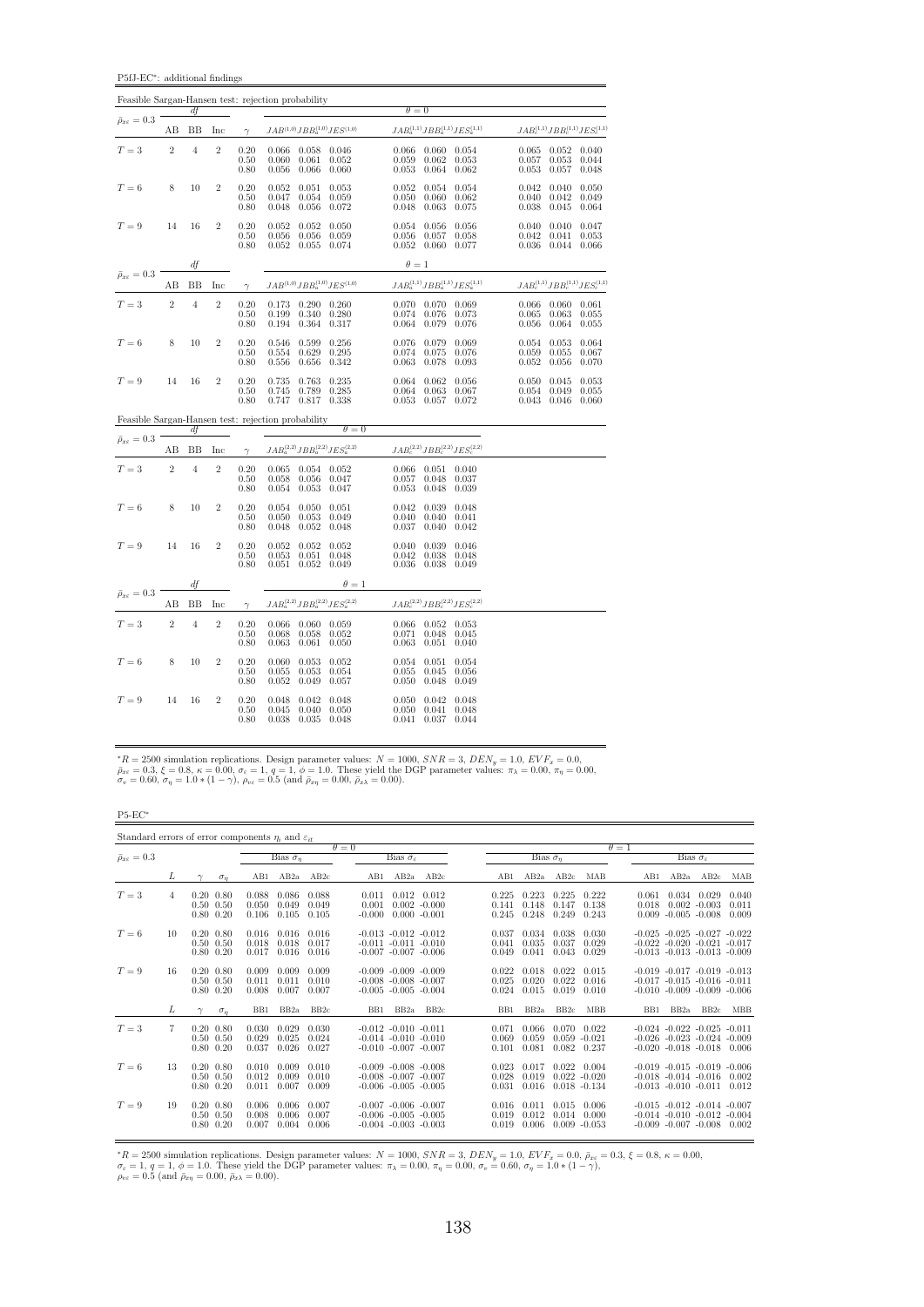| P@0u-XA |
|---------|
|         |

| Unfeasible coefficient estimators                    |     |     |     |                      |                                  |                         |                         |                               |      |                         |                                 |                                  |                         |                         |                         |                               |                                 |                         |                      |                                  |                         |                         |                         |                               |                         |                         |
|------------------------------------------------------|-----|-----|-----|----------------------|----------------------------------|-------------------------|-------------------------|-------------------------------|------|-------------------------|---------------------------------|----------------------------------|-------------------------|-------------------------|-------------------------|-------------------------------|---------------------------------|-------------------------|----------------------|----------------------------------|-------------------------|-------------------------|-------------------------|-------------------------------|-------------------------|-------------------------|
| $\bar{\rho}_{x\varepsilon}=0.0$                      | L   |     |     |                      |                                  | ABu                     |                         | $\theta = 0$                  |      | BBu                     |                                 |                                  | ABu                     |                         |                         |                               | BBu                             |                         | $\theta = 1$         |                                  | MABu                    |                         |                         |                               | MBBu                    |                         |
|                                                      | AВ  | BB  |     | $\gamma$             | Bias                             |                         | Stdy RMSE               |                               | Bias |                         | Stdy RMSE                       | Bias                             |                         | Stdy RMSE               |                         | <b>Bias</b>                   |                                 | Stdy RMSE               |                      | Bias                             |                         | Stdy RMSE               |                         | Bias                          |                         | Stdv RMSE               |
| $T=3$                                                | 11  | 16  |     | 0.20<br>0.50<br>0.80 | $-0.012$<br>$-0.022$<br>$-0.075$ | 0.058<br>0.076<br>0.133 | 0.060<br>0.079<br>0.153 | 0.053<br>0.040<br>0.008       |      | 0.049<br>0.052<br>0.063 | 0.072<br>0.066<br>0.064         | $-0.024$<br>$-0.045$<br>$-0.150$ | 0.083<br>0.109<br>0.185 | 0.087<br>0.118<br>0.239 |                         | 0.061<br>0.038<br>0.000       | 0.069<br>0.073<br>0.091         | 0.092<br>0.083<br>0.091 |                      | $-0.017$<br>$-0.032$<br>$-0.099$ | 0.070<br>0.091<br>0.152 | 0.072<br>0.097<br>0.181 |                         | 0.100<br>0.089<br>0.036       | 0.056<br>0.056<br>0.061 | 0.115<br>0.105<br>0.071 |
| $T=6$                                                | 50  | 61  |     | 0.20<br>0.50<br>0.80 | $-0.009$<br>$-0.017$<br>$-0.054$ | 0.029<br>0.034<br>0.052 | 0.030<br>0.038<br>0.075 | 0.025<br>0.027<br>0.011       |      | 0.026<br>0.028<br>0.030 | 0.036<br>0.039<br>0.032         | $-0.018$<br>$-0.032$<br>$-0.099$ | 0.041<br>0.048<br>0.071 | 0.044<br>0.057<br>0.122 |                         | 0.035<br>0.032<br>0.009       | 0.037<br>0.038<br>0.040         | 0.051<br>0.050<br>0.041 |                      | $-0.011$<br>$-0.022$<br>$-0.069$ | 0.031<br>0.038<br>0.059 | 0.033<br>0.044<br>0.091 |                         | 0.035<br>0.051<br>0.034       | 0.030<br>0.031<br>0.030 | 0.046<br>0.060<br>0.045 |
| $T=9$                                                | 116 | 133 |     | 0.20<br>0.50<br>0.80 | $-0.008$<br>$-0.014$<br>$-0.041$ | 0.021<br>0.024<br>0.033 | 0.023<br>0.028<br>0.053 | 0.014<br>0.019<br>0.011       |      | 0.020<br>0.020<br>0.021 | 0.024<br>0.028<br>0.024         | $-0.015$<br>$-0.025$<br>$-0.072$ | 0.029<br>0.032<br>0.044 | 0.033<br>0.041<br>0.084 |                         | 0.023<br>0.025<br>0.011       | 0.027<br>0.027<br>0.027         | 0.035<br>0.037<br>0.029 |                      | $-0.009$<br>$-0.017$<br>$-0.052$ | 0.022<br>0.026<br>0.037 | 0.024<br>0.031<br>0.064 |                         | 0.016<br>0.030<br>0.030       | 0.022<br>0.023<br>0.021 | 0.027<br>0.037<br>0.036 |
|                                                      | AВ  | BB  |     | $\beta$              | Bias                             |                         | Stdy RMSE               |                               | Bias |                         | Stdy RMSE                       | Bias                             |                         | Stdy RMSE               |                         | Bias                          |                                 | Stdy RMSE               |                      | Bias                             |                         | Stdy RMSE               |                         | Bias                          |                         | Stdy RMSE               |
| $T=3$                                                | 11  | 16  |     | 1.43<br>0.93<br>0.31 | 0.003<br>0.002<br>$-0.002$       | 0.100<br>0.099<br>0.097 | 0.100<br>0.099<br>0.098 | 0.043<br>0.037<br>0.011       |      | 0.099<br>0.095<br>0.093 | 0.108<br>0.102<br>0.094         | 0.005<br>0.002<br>$-0.005$       | 0.147<br>0.146<br>0.142 | 0.148<br>0.146<br>0.142 |                         | 0.060<br>0.048<br>0.017       | 0.147<br>0.137<br>0.134         | 0.158<br>0.145<br>0.135 |                      | 0.004<br>0.002<br>$-0.003$       | 0.100<br>0.099<br>0.097 | 0.100<br>0.099<br>0.097 |                         | 0.033<br>0.038<br>0.014       | 0.103<br>0.099<br>0.095 | 0.108<br>0.106<br>0.096 |
| $T=6$                                                | -50 | 61  |     | 1.43<br>0.93<br>0.31 | 0.006<br>0.007<br>0.004          | 0.055<br>0.053<br>0.051 | 0.055<br>0.053<br>0.051 | 0.003<br>0.008<br>0.005       |      | 0.054<br>0.051<br>0.048 | 0.054<br>0.052<br>0.048         | 0.011<br>0.012<br>0.006          | 0.078<br>0.075<br>0.073 | 0.078<br>0.076<br>0.073 |                         | 0.005<br>0.011<br>0.007       | 0.077<br>0.073<br>0.067         | 0.077<br>0.073<br>0.067 |                      | 0.008<br>0.009<br>0.005          | 0.055<br>0.053<br>0.051 | 0.056<br>0.054<br>0.051 |                         | $-0.004$<br>$-0.001$<br>0.005 | 0.055<br>0.053<br>0.049 | 0.056<br>0.053<br>0.049 |
| $T=9$                                                | 116 | 133 |     | 1.43<br>0.93<br>0.31 | 0.007<br>0.009<br>0.006          | 0.040<br>0.039<br>0.037 | 0.041<br>0.040<br>0.037 | $-0.003$<br>$-0.000$<br>0.003 |      | 0.040<br>0.038<br>0.034 | 0.040<br>0.038<br>0.035         | 0.013<br>0.015<br>0.010          | 0.056<br>0.054<br>0.051 | 0.058<br>0.056<br>0.052 |                         | $-0.005$<br>$-0.000$<br>0.004 | 0.055<br>0.052<br>0.047         | 0.056<br>0.052<br>0.047 |                      | 0.008<br>0.010<br>0.008          | 0.041<br>0.039<br>0.037 | 0.041<br>0.040<br>0.037 |                         | $-0.006$<br>-0.007<br>0.001   | 0.041<br>0.039<br>0.035 | 0.041<br>0.039<br>0.035 |
| Unfeasible t-test: actual significance level         |     | Ι.  |     |                      |                                  |                         | $\theta = 0$            |                               |      |                         |                                 |                                  |                         |                         |                         |                               | $\theta = 1$                    |                         |                      |                                  |                         |                         |                         |                               |                         |                         |
| $\bar{\rho}_{x\varepsilon}=0.0$                      | AВ  | BB  |     | $\gamma$             | ABu                              | BBu                     |                         | β                             |      | ABu                     | BBu                             | $\gamma$                         | ABu                     |                         | BBu MABu MBBu           |                               |                                 |                         | β                    | ABu                              |                         | BBu MABu MBBu           |                         |                               |                         |                         |
| $T=3$                                                | 11  | 16  |     | 0.20<br>0.50<br>0.80 | 0.059<br>0.061<br>0.086          | 0.227<br>0.141<br>0.060 |                         | 1.43<br>0.93<br>0.31          |      | 0.048<br>0.047<br>0.042 | 0.077<br>0.070<br>0.052         | 0.20<br>0.50<br>0.80             | 0.061<br>0.070<br>0.125 | 0.181<br>0.102<br>0.056 | 0.059<br>0.065<br>0.101 | 0.499<br>0.402<br>0.109       |                                 |                         | 1.43<br>0.93<br>0.31 | 0.046<br>0.044<br>0.037          | 0.086<br>0.071<br>0.049 | 0.048<br>0.046<br>0.040 | 0.075<br>0.076<br>0.056 |                               |                         |                         |
| $T=6$                                                | 50  | 61  |     | 0.20<br>0.50<br>0.80 | 0.060<br>0.074<br>0.172          | 0.151<br>0.177<br>0.072 |                         | 1.43<br>0.93<br>0.31          |      | 0.051<br>0.052<br>0.049 | 0.050<br>0.052<br>0.052         | 0.20<br>0.50<br>0.80             | 0.070<br>0.100<br>0.276 | 0.177<br>0.162<br>0.061 | 0.061<br>0.083<br>0.207 | 0.233<br>0.412<br>0.226       |                                 |                         | 1.43<br>0.93<br>0.31 | 0.052<br>0.051<br>0.048          | 0.058<br>0.058<br>0.052 | 0.049<br>0.052<br>0.050 | 0.053<br>0.054<br>0.052 |                               |                         |                         |
| $T=9$                                                | 116 | 133 |     | 0.20<br>0.50<br>0.80 | 0.071<br>0.097<br>0.245          | 0.112<br>0.156<br>0.094 |                         | 1.43<br>0.93<br>0.31          |      | 0.049<br>0.051<br>0.054 | 0.049<br>0.049<br>0.051         | 0.20<br>0.50<br>0.80             | 0.085<br>0.127<br>0.388 | 0.144<br>0.169<br>0.077 | 0.073<br>0.104<br>0.298 | 0.127<br>0.277<br>0.313       |                                 |                         | 1.43<br>0.93<br>0.31 | 0.055<br>0.058<br>0.054          | 0.052<br>0.052<br>0.052 | 0.050<br>0.055<br>0.056 | 0.053<br>0.055<br>0.050 |                               |                         |                         |
| Unfeasible Sargan-Hansen test: rejection probability |     | dt  |     |                      |                                  |                         |                         | $\theta = 0$                  |      |                         |                                 |                                  |                         |                         | $\theta = 1$            |                               |                                 |                         |                      |                                  |                         |                         |                         |                               |                         |                         |
| $\bar{\rho}_{x\varepsilon}=0.0$                      | AВ  | ΒB  | Inc | $\gamma$             | JABu                             | $JBBu$                  | JESu                    |                               |      |                         | $JMABu\quad JMMBu\quad JESMu$   | JABu                             | JBBu                    | JESu                    |                         | $JMABu\quad JMMBu\quad JESMu$ |                                 |                         |                      |                                  |                         |                         |                         |                               |                         |                         |
| $T=3$                                                | 9   | 13  | 4   | 0.20<br>0.50<br>0.80 | 0.049<br>0.048<br>0.040          | 0.307<br>0.115<br>0.056 | 0.525<br>0.186<br>0.075 | 0.049<br>0.048<br>0.040       |      | 0.307<br>0.115<br>0.056 | 0.525<br>0.186<br>0.075         | 0.049<br>0.047<br>0.033          | 0.231<br>0.095<br>0.055 | 0.405<br>0.148<br>0.088 |                         | 0.048<br>0.038                | $0.049$ 0.507<br>0.210<br>0.065 | 0.769<br>0.376<br>0.099 |                      |                                  |                         |                         |                         |                               |                         |                         |
| $T=6$                                                | 48  | 58  | 10  | 0.20<br>0.50<br>0.80 | 0.046<br>0.044<br>0.035          | 0.258<br>0.118<br>0.050 | 0.651<br>0.277<br>0.095 | 0.046<br>0.044<br>0.035       |      | 0.258<br>0.118<br>0.050 | 0.651<br>0.277<br>0.095         | 0.047<br>0.042<br>0.030          | 0.235<br>0.107<br>0.052 | 0.595<br>0.246<br>0.132 |                         | 0.046<br>0.043<br>0.034       | 0.419<br>0.231<br>0.062         | 0.865<br>0.596<br>0.148 |                      |                                  |                         |                         |                         |                               |                         |                         |
| $T=9$                                                | 114 | 130 | -16 | 0.20<br>0.50<br>0.80 | 0.047<br>0.045<br>0.036          | 0.204<br>0.117<br>0.054 | 0.637<br>0.337<br>0.118 | 0.047<br>0.045<br>0.036       |      | 0.204<br>0.117          | 0.637<br>0.337<br>$0.054$ 0.118 | 0.050<br>0.048<br>0.034          | 0.208<br>0.117<br>0.058 | 0.649<br>0.334<br>0.160 |                         | 0.048<br>0.045                | 0.299<br>0.209<br>$0.034$ 0.066 | 0.829<br>0.655<br>0.196 |                      |                                  |                         |                         |                         |                               |                         |                         |

 ${}^*R = 10000$  simulation replications. Design parameter values:  $N = 200$ ,  $SNR = 3$ ,  $DEN_y = 1.0$ ,  $EVF_x = 0.0$ ,  $\bar{\rho}_{xc} = 0.0$ ,  $\xi = 0.8$ ,  $\kappa = 0.00$ ,  $\sigma_{\varepsilon} = 1$ ,  $q = 1$ ,  $\phi = 0.5$ .<br>These yield the DGP parameter values:  $\pi$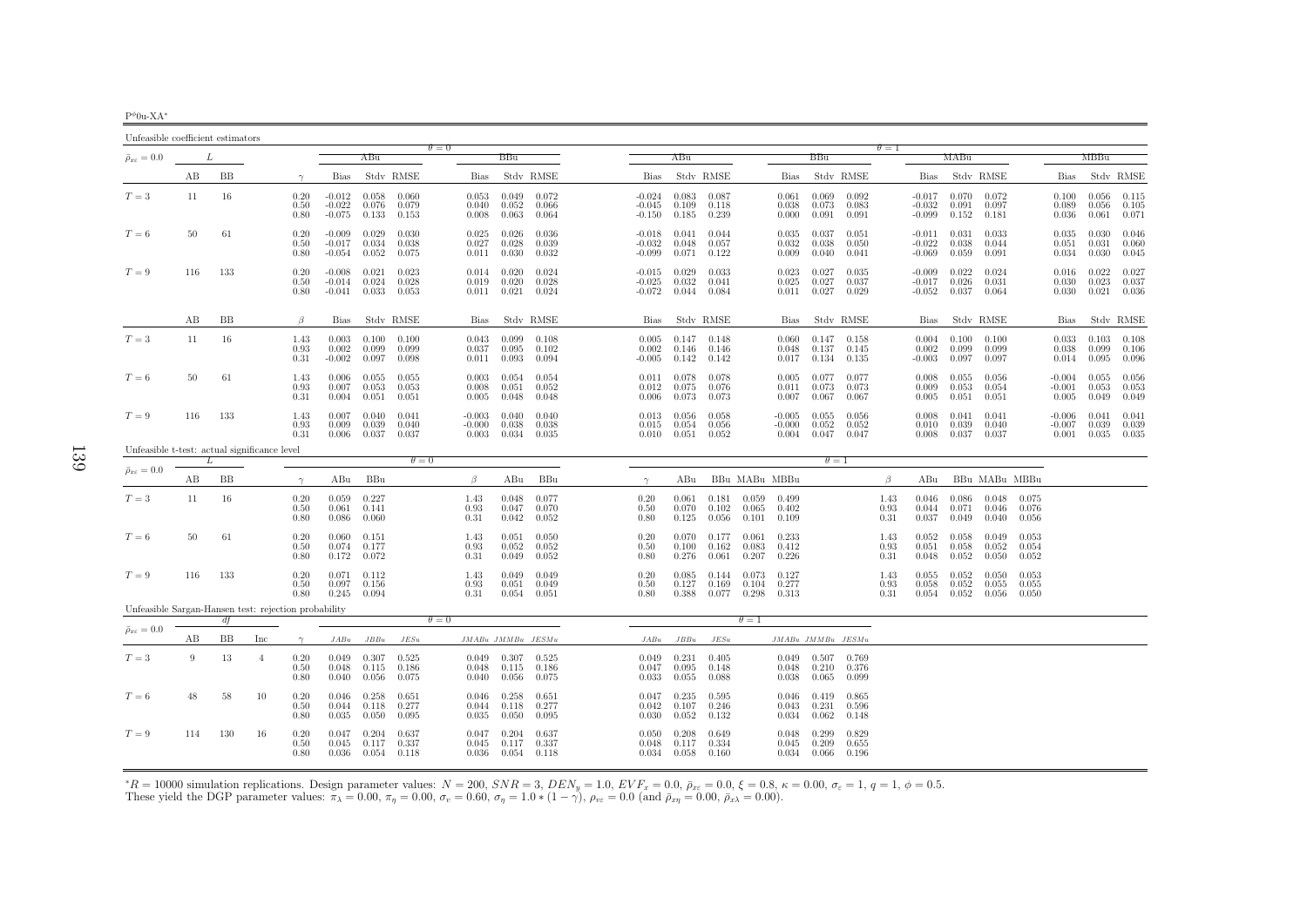$P^{\phi}$ 0fc-XA<sup>∗</sup>

Feasible coefficient estimators for Arellano-Bond

| т самые соспиские сминаемы пог тиспано-понц |     |                      |                                  |                                                    |                                  | $\theta = 0$                                       |                                  |                                                    |                                  |                         |                         |                                  |                                                     | $\theta = 1$                     |                                                     |                                  |                         |                                             |
|---------------------------------------------|-----|----------------------|----------------------------------|----------------------------------------------------|----------------------------------|----------------------------------------------------|----------------------------------|----------------------------------------------------|----------------------------------|-------------------------|-------------------------|----------------------------------|-----------------------------------------------------|----------------------------------|-----------------------------------------------------|----------------------------------|-------------------------|---------------------------------------------|
| $\bar{\rho}_{x\varepsilon}=0.0$             |     |                      |                                  | ABI                                                |                                  | AB2a                                               |                                  | AB2c                                               |                                  | ABI                     |                         |                                  | AB2a                                                |                                  | AB2c                                                |                                  | МАВ                     |                                             |
|                                             |     |                      | Bias                             | Stdy RMSE                                          | Bias                             | Stdy RMSE                                          | <b>Bias</b>                      | Stdy RMSE                                          | <b>Bias</b>                      | Stdy RMSE               |                         | <b>Bias</b>                      | Stdy RMSE                                           | Bias                             | Stdy RMSE                                           | <b>Bias</b>                      |                         | Stdy RMSE                                   |
| $T=3$                                       | 11  | 0.20<br>0.50<br>0.80 | $-0.012$<br>$-0.022$<br>$-0.075$ | 0.058<br>0.060<br>0.076<br>0.079<br>0.133<br>0.153 | $-0.012$<br>$-0.022$<br>$-0.075$ | 0.062<br>0.061<br>0.079<br>0.082<br>0.159<br>0.140 | $-0.012$<br>$-0.021$<br>$-0.073$ | 0.059<br>0.061<br>0.077<br>0.080<br>0.135<br>0.154 | $-0.024$<br>$-0.044$<br>$-0.146$ | 0.089<br>0.116<br>0.199 | 0.092<br>0.124<br>0.246 | $-0.020$<br>$-0.038$<br>$-0.136$ | 0.084<br>0.086<br>0.110<br>0.117<br>0.193<br>0.236  | $-0.023$<br>$-0.043$<br>$-0.144$ | 0.084<br>0.087<br>0.110<br>0.118<br>0.189<br>0.237  | $-0.023$<br>$-0.043$<br>$-0.143$ | 0.086<br>0.113<br>0.194 | 0.089<br>0.121<br>0.241                     |
| $T=6$                                       | 50  | 0.20<br>0.50<br>0.80 | $-0.009$<br>$-0.017$<br>$-0.054$ | 0.029<br>0.030<br>0.034<br>0.038<br>0.052<br>0.075 | $-0.009$<br>$-0.017$<br>$-0.055$ | 0.032<br>0.034<br>0.038<br>0.042<br>0.059<br>0.080 | -0.009<br>$-0.017$<br>$-0.053$   | 0.029<br>0.031<br>0.035<br>0.038<br>0.053<br>0.075 | $-0.020$<br>$-0.035$<br>$-0.105$ | 0.046<br>0.053<br>0.080 | 0.050<br>0.064<br>0.132 | $-0.016$<br>$-0.030$<br>$-0.093$ | 0.041<br>0.044<br>0.049<br>0.057<br>0.076<br>0.120  | $-0.017$<br>$-0.031$<br>-0.098   | 0.045<br>0.041<br>0.048<br>0.057<br>0.072<br>0.122  | $-0.015$<br>$-0.027$<br>$-0.089$ | 0.037<br>0.044<br>0.070 | 0.040<br>0.052<br>0.113                     |
| $T=9$                                       | 116 | 0.20<br>0.50<br>0.80 | $-0.008$<br>$-0.014$<br>$-0.041$ | 0.021<br>0.023<br>0.024<br>0.028<br>0.033<br>0.053 | $-0.008$<br>$-0.014$<br>$-0.043$ | 0.025<br>0.024<br>0.030<br>0.026<br>0.056<br>0.037 | $-0.008$<br>$-0.014$<br>$-0.041$ | 0.022<br>0.023<br>0.024<br>0.028<br>0.033<br>0.053 | $-0.017$<br>$-0.029$<br>$-0.079$ | 0.034<br>0.037<br>0.050 | 0.038<br>0.047<br>0.094 | $-0.015$<br>$-0.026$<br>$-0.075$ | 0.032<br>0.035<br>0.035<br>0.044<br>0.049<br>0.089  | $-0.015$<br>$-0.025$<br>$-0.073$ | 0.033<br>0.029<br>0.032<br>0.041<br>0.085<br>0.044  | $-0.011$<br>$-0.020$<br>$-0.064$ | 0.025<br>0.028<br>0.042 | 0.027<br>0.035<br>0.076                     |
|                                             | L   | $\beta$              | Bias                             | Stdy RMSE                                          |                                  | Bias Stdy RMSE                                     |                                  | Bias Stdy RMSE                                     |                                  | Bias Stdv RMSE          |                         |                                  | Bias Stdy RMSE                                      |                                  | Bias Stdv RMSE                                      | Bias                             |                         | Stdy RMSE                                   |
| $T=3$                                       | 11  | 1.43<br>0.93<br>0.31 | 0.003<br>0.002<br>$-0.002$       | 0.100<br>0.100<br>0.099<br>0.099<br>0.097<br>0.098 | 0.004<br>0.002<br>$-0.002$       | 0.103<br>0.103<br>0.103<br>0.103<br>0.101<br>0.101 | 0.003<br>0.002<br>$-0.002$       | 0.101<br>0.101<br>0.100<br>0.100<br>0.099<br>0.099 | 0.006<br>0.004<br>$-0.004$       | 0.158<br>0.157<br>0.152 | 0.158<br>0.157<br>0.152 | 0.005<br>0.003<br>$-0.006$       | $0.145$ $0.145$<br>0.144<br>0.144<br>0.140<br>0.140 | 0.005<br>0.003<br>$-0.005$       | $0.147$ $0.147$<br>0.146<br>0.146<br>0.142<br>0.143 | 0.005<br>0.004<br>$-0.004$       | 0.147                   | $0.148$ $0.148$<br>0.147<br>$0.142$ $0.142$ |
| $T=6$                                       | 50  | 1.43<br>0.93<br>0.31 | 0.006<br>0.007<br>0.004          | 0.055<br>0.055<br>0.053<br>0.053<br>0.051<br>0.051 | 0.006<br>0.007<br>0.004          | 0.060<br>0.061<br>0.059<br>0.059<br>0.057<br>0.057 | 0.006<br>0.007<br>0.004          | 0.055<br>0.055<br>0.053<br>0.054<br>0.052<br>0.052 | 0.013<br>0.014<br>0.007          | 0.087<br>0.085<br>0.082 | 0.088<br>0.086<br>0.082 | 0.010<br>0.011<br>0.005          | 0.077<br>0.077<br>0.074<br>0.075<br>0.072<br>0.072  | 0.011<br>0.012<br>0.006          | 0.078<br>0.079<br>0.076<br>0.077<br>0.073<br>0.074  | 0.009<br>0.011<br>0.006          | 0.067<br>0.065<br>0.063 | 0.068<br>0.066<br>0.063                     |
| $T=9$                                       | 116 | 1.43<br>0.93<br>0.31 | 0.007<br>0.009<br>0.006          | 0.040<br>0.041<br>0.039<br>0.040<br>0.037<br>0.037 | 0.008<br>0.009<br>0.007          | 0.045<br>0.045<br>0.044<br>0.043<br>0.041<br>0.041 | 0.007<br>0.009<br>0.006          | 0.041<br>0.041<br>0.039<br>0.040<br>0.037<br>0.037 | 0.014<br>0.017<br>0.012          | 0.065<br>0.062<br>0.059 | 0.067<br>0.065<br>0.060 | 0.013<br>0.016<br>0.011          | 0.060<br>0.062<br>0.058<br>0.060<br>0.055<br>0.056  | 0.012<br>0.015<br>0.011          | 0.057<br>0.058<br>0.054<br>0.056<br>0.052<br>0.051  | 0.010<br>0.012<br>0.009          | 0.044<br>0.042          | $0.046$ 0.047<br>0.046<br>0.043             |

| Feasible coefficient estimators for Blundell-Bond |     |                      |                            |                         |                         |                            |                         |                         |                               |                         |                         |                               |                         |                         |                               |                         |                         |                               |                         |                         |                               |                         |                                 |
|---------------------------------------------------|-----|----------------------|----------------------------|-------------------------|-------------------------|----------------------------|-------------------------|-------------------------|-------------------------------|-------------------------|-------------------------|-------------------------------|-------------------------|-------------------------|-------------------------------|-------------------------|-------------------------|-------------------------------|-------------------------|-------------------------|-------------------------------|-------------------------|---------------------------------|
|                                                   |     |                      |                            |                         |                         |                            | $\theta = 0$            |                         |                               |                         |                         |                               |                         |                         |                               |                         |                         | $\theta = 1$                  |                         |                         |                               |                         |                                 |
| $\bar{\rho}_{x\varepsilon}=0.0$                   |     |                      |                            | BB1                     |                         |                            | BB2a                    |                         |                               | BB2c                    |                         |                               | BB1                     |                         |                               | BB2a                    |                         |                               | BB2c                    |                         |                               | МВВ                     |                                 |
|                                                   |     |                      | <b>Bias</b>                |                         | Stdy RMSE               | <b>Bias</b>                |                         | Stdy RMSE               | <b>Bias</b>                   |                         | Stdy RMSE               | <b>Bias</b>                   |                         | Stdy RMSE               | <b>Bias</b>                   |                         | Stdy RMSE               | <b>Bias</b>                   |                         | Stdy RMSE               | <b>Bias</b>                   |                         | Stdy RMSE                       |
| $T=3$                                             | 16  | 0.20<br>0.50<br>0.80 | 0.043<br>0.024<br>$-0.013$ | 0.049<br>0.056<br>0.071 | 0.066<br>0.060<br>0.073 | 0.047<br>0.037<br>0.007    | 0.056<br>0.058<br>0.071 | 0.073<br>0.069<br>0.071 | 0.054<br>0.039<br>0.008       | 0.053<br>0.055<br>0.068 | 0.076<br>0.067<br>0.068 | 0.036<br>0.011<br>$-0.040$    | 0.073<br>0.084<br>0.108 | 0.082<br>0.084<br>0.116 | 0.056<br>0.036<br>$-0.010$    | 0.075<br>0.079<br>0.103 | 0.094<br>0.087<br>0.104 | 0.061<br>0.039<br>0.005       | 0.074<br>0.078<br>0.101 | 0.096<br>0.087<br>0.101 | 0.060<br>0.062<br>0.067       | 0.101<br>0.162          | $0.078$ 0.099<br>0.119<br>0.176 |
| $T=6$                                             | 61  | 0.20<br>0.50<br>0.80 | 0.016<br>0.007<br>$-0.020$ | 0.026<br>0.029<br>0.036 | 0.031<br>0.029<br>0.042 | 0.017<br>0.017<br>$-0.001$ | 0.029<br>0.032<br>0.037 | 0.034<br>0.036<br>0.037 | 0.026<br>0.028<br>0.010       | 0.028<br>0.030<br>0.033 | 0.039<br>0.041<br>0.034 | 0.009<br>$-0.006$<br>-0.049   | 0.041<br>0.045<br>0.055 | 0.042<br>0.045<br>0.074 | 0.016<br>0.009<br>$-0.028$    | 0.038<br>0.042<br>0.051 | 0.042<br>0.043<br>0.058 | 0.036<br>0.032<br>0.007       | 0.040<br>0.041<br>0.045 | 0.054<br>0.052<br>0.045 | 0.028<br>0.041<br>0.040       | 0.037<br>0.042<br>0.055 | 0.047<br>0.059<br>0.068         |
| $T=9$                                             | 133 | 0.20<br>0.50<br>0.80 | 0.008<br>0.001<br>$-0.022$ | 0.020<br>0.021<br>0.026 | 0.021<br>0.021<br>0.034 | 0.008<br>0.004<br>$-0.013$ | 0.021<br>0.023<br>0.027 | 0.023<br>0.023<br>0.030 | 0.016<br>0.019<br>0.009       | 0.021<br>0.022<br>0.023 | 0.026<br>0.029<br>0.025 | 0.002<br>$-0.011$<br>$-0.048$ | 0.031<br>0.033<br>0.039 | 0.031<br>0.034<br>0.062 | 0.003<br>$-0.007$<br>$-0.042$ | 0.030<br>0.031<br>0.038 | 0.030<br>0.032<br>0.056 | 0.023<br>0.025<br>0.007       | 0.029<br>0.029<br>0.030 | 0.037<br>0.038<br>0.031 | 0.014<br>0.023<br>0.021       | 0.025<br>0.028<br>0.034 | 0.029<br>0.036<br>0.040         |
|                                                   |     | $\beta$              |                            |                         | Bias Stdy RMSE          | Bias                       |                         | Stdv RMSE               | Bias                          |                         | Stdv RMSE               | Bias                          |                         | Stdy RMSE               | Bias                          |                         | Stdv RMSE               |                               |                         | Bias Stdy RMSE          | Bias                          |                         | Stdy RMSE                       |
| $T=3$                                             | 16  | 1.43<br>0.93<br>0.31 | 0.036<br>0.025<br>0.008    | 0.098<br>0.095<br>0.095 | 0.105<br>0.099<br>0.095 | 0.053<br>0.041<br>0.012    | 0.104<br>0.100<br>0.099 | 0.117<br>0.108<br>0.100 | 0.044<br>0.037<br>0.012       | 0.099<br>0.095<br>0.095 | 0.108<br>0.102<br>0.095 | 0.038<br>0.029<br>0.013       | 0.153<br>0.149<br>0.147 | 0.158<br>0.152<br>0.147 | 0.064<br>0.047<br>0.016       | 0.149<br>0.139<br>0.136 | 0.162<br>0.147<br>0.137 | 0.058<br>0.048<br>0.019       | 0.146<br>0.138<br>0.136 | 0.158<br>0.146<br>0.138 | 0.043<br>0.049<br>0.048       | 0.144<br>0.141<br>0.156 | 0.150<br>0.150<br>0.164         |
| $T=6$                                             | -61 | 1.43<br>0.93<br>0.31 | 0.004<br>0.007<br>0.006    | 0.054<br>0.052<br>0.050 | 0.054<br>0.052<br>0.050 | 0.007<br>0.010<br>0.006    | 0.060<br>0.057<br>0.054 | 0.061<br>0.058<br>0.054 | 0.003<br>0.008<br>0.006       | 0.055<br>0.052<br>0.048 | 0.055<br>0.053<br>0.049 | 0.008<br>0.014<br>0.010       | 0.086<br>0.083<br>0.079 | 0.086<br>0.084<br>0.080 | 0.010<br>0.015<br>0.009       | 0.078<br>0.074<br>0.070 | 0.079<br>0.076<br>0.071 | 0.004<br>0.011<br>0.009       | 0.078<br>0.074<br>0.068 | 0.078<br>0.074<br>0.069 | $-0.001$<br>0.003<br>0.010    | 0.067<br>0.064<br>0.061 | 0.067<br>0.065<br>0.062         |
| $T=9$                                             | 133 | 1.43<br>0.93<br>0.31 | $-0.001$<br>0.005<br>0.006 | 0.040<br>0.038<br>0.036 | 0.040<br>0.038<br>0.036 | 0.001<br>0.005<br>0.006    | 0.043<br>0.042<br>0.039 | 0.043<br>0.042<br>0.039 | $-0.004$<br>$-0.000$<br>0.003 | 0.040<br>0.038<br>0.035 | 0.041<br>0.038<br>0.035 | 0.005<br>0.012<br>0.011       | 0.064<br>0.061<br>0.057 | 0.064<br>0.062<br>0.059 | 0.005<br>0.011<br>0.011       | 0.061<br>0.058<br>0.054 | 0.061<br>0.059<br>0.055 | $-0.006$<br>$-0.000$<br>0.005 | 0.056<br>0.053<br>0.048 | 0.057<br>0.053<br>0.048 | $-0.004$<br>$-0.003$<br>0.003 | 0.047<br>0.045<br>0.041 | 0.047<br>0.045<br>0.041         |

 ${}^*R = 10000$  simulation replications. Design parameter values:  $N = 200$ ,  $SNR = 3$ ,  $DEN_y = 1.0$ ,  $EVF_x = 0.0$ ,  $\bar{\rho}_{xc} = 0.0$ ,  $\xi = 0.8$ ,  $\kappa = 0.00$ ,  $\sigma_{\varepsilon} = 1$ ,  $q = 1$ ,  $\phi = 0.5$ .<br>These yield the DGP parameter values:  $\pi$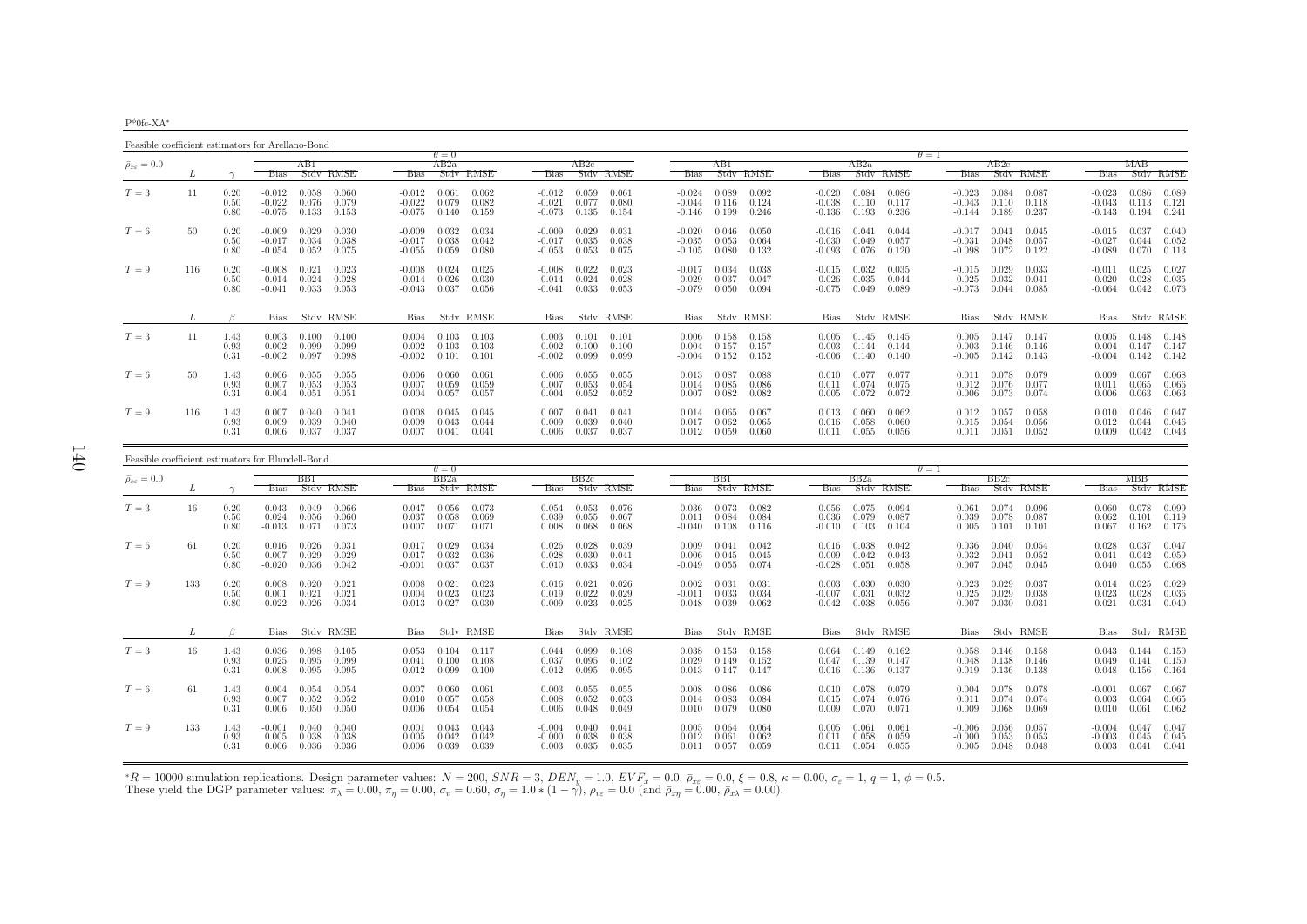P <sup>φ</sup>0ft-XA<sup>∗</sup>

| Feasible t-test Arellano-Bond: actual significance level |     |                          |                         |                                                                       |                      |                         |                                                           |                |                         |  |                         |                                                                         |                |                         |                                                                     |                         |                                                     |                |
|----------------------------------------------------------|-----|--------------------------|-------------------------|-----------------------------------------------------------------------|----------------------|-------------------------|-----------------------------------------------------------|----------------|-------------------------|--|-------------------------|-------------------------------------------------------------------------|----------------|-------------------------|---------------------------------------------------------------------|-------------------------|-----------------------------------------------------|----------------|
| $\bar{\rho}_{x\varepsilon} = 0.0$                        |     |                          |                         |                                                                       |                      | $\theta = 0$            |                                                           |                |                         |  |                         |                                                                         |                | $\theta=1$              |                                                                     |                         |                                                     |                |
|                                                          | L   | $\gamma$                 |                         |                                                                       | AB1 AB1aR AB1cR      |                         |                                                           |                | AB2a AB2aW AB2c AB2cW   |  |                         | AB1 AB1aR AB1cR                                                         |                |                         | AB2a AB2aW AB2c AB2cW MAB                                           |                         |                                                     |                |
| $T=3$                                                    | 11  | 0.20<br>0.50<br>0.80     | 0.070<br>0.117          | $0.063$ $0.066$ $0.059$<br>0.073 0.066<br>$0.116$ $0.112$             |                      | 0.085<br>0.092<br>0.139 | $0.065$ $0.066$ $0.061$<br>0.068<br>$0.103$ $0.118$       | 0.073          | 0.068<br>0.109          |  | 0.250                   | 0.225 0.088 0.073<br>$0.103$ 0.088<br>0.353 0.191 0.170                 |                | 0.140<br>0.159          | 0.075<br>0.087<br>$0.254$ $0.147$                                   | 0.086<br>0.106<br>0.196 | $0.069$ $0.570$<br>0.086<br>0.171                   | 0.600<br>0.699 |
| $T=6$                                                    | 50  | 0.20<br>0.50<br>0.80     | 0.076<br>0.188          | $0.062$ $0.064$ $0.054$<br>0.078<br>0.182                             | 0.070<br>0.176       | 0.164<br>0.182<br>0.319 | $0.061$ 0.060<br>0.072<br>0.142                           | 0.077<br>0.182 | 0.056<br>0.072<br>0.172 |  | 0.549                   | 0.250 0.092 0.067<br>$0.307$ $0.125$<br>0.322                           | 0.101<br>0.282 | 0.361<br>0.411<br>0.624 | 0.079<br>0.099<br>0.236                                             | 0.077<br>0.114<br>0.312 | $0.065$ 0.206<br>0.096<br>0.277                     | 0.251<br>0.479 |
| $T=9$                                                    | 116 | 0.20<br>0.50<br>0.80     | 0.071<br>0.099<br>0.255 | 0.073 0.063<br>0.097<br>$0.243$ $0.241$                               | 0.091                | 0.324<br>0.361          | $0.067$ 0.069<br>0.084<br>$0.552$ $0.196$ $0.247$ $0.234$ | 0.097          | 0.065<br>0.092          |  |                         | $0.274$ $0.101$ $0.074$<br>0.349 0.148 0.117<br>$0.655$ $0.404$ $0.363$ |                | 0.734                   | 0.693 0.093<br>0.138<br>0.893 0.376 0.412                           | 0.088<br>0.134          | $0.077$ $0.154$<br>0.116<br>0.379 0.478             | 0.202          |
|                                                          | L   | $\beta$                  | AB1                     | AB1aR AB1cR                                                           |                      |                         |                                                           |                | AB2a AB2aW AB2c AB2cW   |  | AB1                     | AB1aR AB1cR                                                             |                |                         | AB2a AB2aW AB2c AB2cW MAB                                           |                         |                                                     |                |
| $T=3$                                                    | 11  | 1.43<br>0.93<br>0.31     |                         | $0.052$ $0.052$ $0.052$<br>$0.050 \quad 0.052$<br>$0.050 \quad 0.050$ | 0.050<br>0.050       | 0.073<br>0.072          | $0.071$ $0.053$ $0.056$ $0.052$<br>0.053<br>0.052         | 0.056<br>0.055 | 0.051<br>0.050          |  |                         | 0.215 0.070 0.064<br>$0.216$ $0.072$ $0.064$<br>$0.215$ 0.069           | 0.063          | 0.118                   | $0.117$ $0.063$ $0.071$ $0.056$ $0.583$<br>0.063<br>$0.117$ $0.061$ | 0.071<br>0.072          | 0.054 0.584<br>0.056                                | 0.580          |
| $T=6$                                                    | 50  | 1.43<br>0.93<br>0.31     | 0.051<br>0.053<br>0.054 | $0.054$ 0.050<br>0.055<br>$0.054$ 0.054                               | 0.053                | 0.146<br>0.148<br>0.143 | 0.055 0.056<br>0.055<br>0.052 0.058                       | 0.058          | 0.052<br>0.053<br>0.054 |  | 0.227<br>0.232          | $0.221$ $0.068$ $0.059$<br>0.070<br>$0.066$ 0.064                       | 0.061          | 0.314                   | $0.315$ $0.060$ $0.068$<br>0.064<br>0.315 0.057                     | 0.069<br>0.069          | $0.058$ $0.211$<br>0.059<br>0.058                   | 0.215<br>0.227 |
| $T=9$                                                    | 116 | 1.43<br>$0.93\,$<br>0.31 | 0.050<br>0.053<br>0.058 | $0.053$ 0.048<br>0.055<br>0.056 0.059                                 | 0.052                | 0.294<br>0.299<br>0.299 | 0.056 0.054<br>0.059<br>$0.057$ $0.062$ $0.057$           | 0.058          | 0.051<br>0.054          |  |                         | $0.232$ $0.067$ $0.056$<br>0.241 0.073<br>0.242 0.068 0.069             | 0.065          | 0.657                   | 0.654 0.068<br>0.071<br>0.657 0.066                                 | 0.065<br>0.070          | $0.056$ $0.137$<br>0.060<br>$0.072$ $0.061$ $0.154$ | 0.148          |
| Feasible t-test Blundell-Bond: actual significance level |     |                          |                         |                                                                       |                      | $\theta = 0$            |                                                           |                |                         |  |                         |                                                                         |                | $\theta=1$              |                                                                     |                         |                                                     |                |
| $\bar{\rho}_{x\varepsilon}=0.0$                          | L   | $\gamma$                 |                         |                                                                       | BB1 BB1aR BB1cR      |                         |                                                           |                | BB2a BB2aW BB2c BB2cW   |  |                         | BB1 BB1aR BB1cR                                                         |                |                         | BB2a BB2aW BB2c BB2cW MBB                                           |                         |                                                     |                |
| $T=3$                                                    | 16  | 0.20<br>0.50<br>0.80     | 0.084<br>0.058          | 0.166 0.170 0.144<br>0.089                                            | 0.070<br>0.059 0.039 | 0.258<br>0.191<br>0.103 | $0.163$ $0.236$ $0.216$<br>0.131<br>$0.061$ $0.056$       | 0.140          | 0.137<br>0.049          |  | 0.219                   | $0.257$ $0.118$ $0.087$<br>0.083<br>$0.240$ $0.090$ $0.060$             | 0.061          | 0.245<br>0.196          | 0.322 0.165 0.213 0.187 0.659<br>0.120<br>0.071                     | 0.135<br>0.084          | 0.122<br>0.069                                      | 0.636<br>0.664 |
| $T=6$                                                    | 61  | 0.20<br>0.50<br>0.80     | 0.092<br>0.053<br>0.083 | $0.102$ 0.079<br>0.060<br>0.087 0.071                                 | 0.046                | 0.255<br>0.252<br>0.199 | $0.091$ $0.176$ $0.143$<br>0.092<br>0.055                 | 0.196<br>0.079 | 0.167<br>0.069          |  |                         | 0.219 0.080 0.049<br>$0.212$ 0.068<br>0.382 0.176                       | 0.045<br>0.127 | 0.445<br>0.435<br>0.499 | 0.090<br>0.074<br>0.088                                             | 0.205<br>0.184<br>0.085 | $0.156$ $0.317$<br>0.151<br>0.066                   | 0.419<br>0.408 |
| $T=9$                                                    | 133 | 0.20<br>0.50<br>0.80     | 0.068<br>0.049          | 0.076 0.057<br>0.055<br>$0.133$ $0.136$ $0.118$                       | 0.042                | 0.403<br>0.380          | $0.066$ 0.127<br>0.057<br>$0.450$ $0.075$ $0.094$ $0.080$ | 0.174          | 0.103<br>0.144          |  | 0.233                   | 0.210 0.067 0.044<br>0.075<br>$0.511$ $0.267$ $0.209$                   | 0.054          | 0.730<br>0.729          | 0.064<br>0.067<br>0.866 0.217 0.085                                 | 0.164<br>0.182          | $0.124$ $0.186$<br>0.140<br>0.066 0.289             | 0.283          |
|                                                          | L   | $\beta$                  | BB1                     | BB1aR BB1cR                                                           |                      |                         |                                                           |                | BB2a BB2aW BB2c BB2cW   |  | BB1                     | BB1aR BB1cR                                                             |                |                         | BB2a BB2aW BB2c                                                     |                         | BB2cW MBB                                           |                |
| $T=3$                                                    | 16  | 1.43<br>0.93<br>0.31     | 0.058<br>0.049          | $0.065$ $0.069$ $0.066$<br>0.061<br>$0.052$ 0.050                     | 0.058                | 0.117<br>0.089          | 0.133 0.085 0.081 0.080<br>0.080<br>0.059                 | 0.075<br>0.060 | 0.073<br>0.056          |  | 0.230<br>0.226<br>0.220 | 0.083 0.073<br>$0.077$ 0.067<br>0.073 0.062                             |                | 0.190                   | $0.214$ $0.106$ $0.106$<br>0.089<br>$0.163$ 0.069                   | 0.097<br>0.083          | $0.096$ 0.600<br>0.085<br>0.068                     | 0.604<br>0.648 |
| $T=6$                                                    | 61  | 1.43<br>0.93<br>0.31     | 0.050<br>0.052          | 0.054 0.049<br>0.055<br>$0.054$ $0.054$ $0.053$                       | 0.051                | 0.177<br>0.179<br>0.172 | $0.051$ $0.057$<br>0.056<br>0.055 0.056                   | 0.056          | 0.051<br>0.054<br>0.052 |  | 0.219<br>0.227          | 0.070 0.054<br>0.070<br>$0.230$ $0.069$ $0.060$                         | 0.058          | 0.387<br>0.395<br>0.395 | 0.065<br>0.070<br>0.066                                             | 0.070<br>0.072<br>0.069 | 0.059<br>0.060<br>$0.058$ $0.231$                   | 0.211<br>0.215 |
| $T=9$                                                    | 133 | 1.43<br>0.93<br>0.31     | 0.047<br>0.050          | 0.051<br>0.052<br>$0.055$ $0.055$ $0.055$                             | 0.046<br>0.049       | 0.342<br>0.347          | 0.048<br>0.052<br>$0.357$ $0.057$ $0.057$ $0.054$         | 0.054<br>0.052 | 0.049<br>0.049          |  | 0.221<br>0.229          | 0.065<br>0.069<br>0.236 0.070 0.065                                     | 0.052<br>0.059 | 0.719                   | 0.063<br>$0.721$ $0.067$<br>0.734 0.067                             | 0.066<br>0.066<br>0.067 | 0.054<br>0.055<br>$0.057$ 0.144                     | 0.137<br>0.136 |

 ${}^*R = 10000$  simulation replications. Design parameter values:  $N = 200$ ,  $SNR = 3$ ,  $DEN_y = 1.0$ ,  $EVF_x = 0.0$ ,  $\bar{p}_{x\xi} = 0.0$ ,  $\xi = 0.8$ ,  $\kappa = 0.00$ ,<br> $\sigma_x = 1$ ,  $q = 1$ ,  $\phi = 0.5$ . These yield the DGP parameter values:  $\pi_{\lambda$ 

| $P^{\phi}$ Of.J-XA*             |     |           |     |                      |                                                    |                         |                         |                         |                                           |                         |                         |                         |
|---------------------------------|-----|-----------|-----|----------------------|----------------------------------------------------|-------------------------|-------------------------|-------------------------|-------------------------------------------|-------------------------|-------------------------|-------------------------|
|                                 |     |           |     |                      | Feasible Sargan-Hansen test: rejection probability |                         |                         |                         |                                           |                         |                         |                         |
|                                 |     | df        |     |                      |                                                    |                         | $\theta = 0$            |                         |                                           |                         |                         |                         |
| $\bar{\rho}_{x\varepsilon}=0.0$ | AB  | <b>BB</b> | Inc | $\sim$               | $JAB_a^{(2,1)}JBB_a^{(2,1)}JES_a^{(2,1)}$          |                         |                         |                         | $JAB_c^{(2,1)}JBB_c^{(2,1)}JES_c^{(2,1)}$ |                         | JMAB JMBB JESM          |                         |
| $T=3$                           | 9   | 13        | 4   | 0.20<br>0.50<br>0.80 | 0.317<br>0.046<br>0.050<br>0.116<br>0.062<br>0.061 | 0.548<br>0.185<br>0.057 | 0.044<br>0.045<br>0.055 | 0.281<br>0.091<br>0.042 | 0.503<br>0.140<br>0.032                   | 0.248<br>0.249<br>0.257 | 0.374<br>0.349<br>0.399 | 0.371<br>0.347<br>0.393 |
| $T=6$                           | 48  | 58        | 10  | 0.20<br>0.50<br>0.80 | 0.035<br>0.160<br>0.036<br>0.082<br>0.044<br>0.045 | 0.474<br>0.222<br>0.069 | 0.027<br>0.028<br>0.030 | 0.204<br>0.072<br>0.026 | 0.643<br>0.216<br>0.020                   | 0.032<br>0.032<br>0.039 | 0.429<br>0.409<br>0.409 | 0.485<br>0.463<br>0.457 |
| $T=9$                           | 114 | 130       | 16  | 0.20<br>0.50<br>0.80 | 0.007<br>0.006<br>0.006<br>0.004<br>0.009<br>0.003 | 0.179<br>0.116<br>0.053 | 0.021<br>0.022<br>0.025 | 0.129<br>0.062<br>0.023 | 0.634<br>0.264<br>0.021                   | 0.022<br>0.021<br>0.025 | 0.440<br>0.428<br>0.418 | 0.502<br>0.486<br>0.474 |
|                                 |     | df        |     |                      |                                                    |                         | $\theta=1$              |                         |                                           |                         |                         |                         |
| $\bar{\rho}_{x\varepsilon}=0.0$ | AB  | <b>BB</b> | Inc | $\gamma$             | $JAB_a^{(2,1)}JBB_a^{(2,1)}JES_a^{(2,1)}$          |                         |                         |                         | $JAB_c^{(2,1)}JBB_c^{(2,1)}JES_c^{(2,1)}$ |                         | JMAB JMBB JESM          |                         |
| $T=3$                           | 9   | 13        | 4   | 0.20<br>0.50<br>0.80 | 0.036<br>0.289<br>0.039<br>0.101<br>0.056<br>0.048 | 0.505<br>0.169<br>0.060 | 0.037<br>0.041<br>0.060 | 0.240<br>0.101<br>0.057 | 0.412<br>0.146<br>0.063                   | 0.294<br>0.299<br>0.296 | 0.622<br>0.612<br>0.632 | 0.605<br>0.603<br>0.623 |
| $T=6$                           | 48  | 58        | 10  | 0.20<br>0.50<br>0.80 | 0.017<br>0.224<br>0.082<br>0.019<br>0.023<br>0.024 | 0.660<br>0.327<br>0.074 | 0.020<br>0.022<br>0.032 | 0.192<br>0.071<br>0.035 | 0.596<br>0.201<br>0.045                   | 0.037<br>0.035<br>0.043 | 0.742<br>0.739<br>0.744 | 0.769<br>0.764<br>0.766 |
| $T=9$                           | 114 | 130       | 16  | 0.20<br>0.50<br>0.80 | 0.001<br>0.004<br>0.001<br>0.002<br>0.001<br>0.000 | 0.350<br>0.219<br>0.068 | 0.016<br>0.016<br>0.024 | 0.134<br>0.056<br>0.025 | 0.642<br>0.264<br>0.039                   | 0.025<br>0.023<br>0.028 | 0.771<br>0.769<br>0.772 | 0.793<br>0.791<br>0.793 |

 ${}^*R = 10000$  simulation replications. Design parameter values:  $N = 200$ ,  $SNR = 3$ ,  $DEN_y = 1.0$ ,  $EVF_x = 0.0$ ,  $\bar{\rho}_{xe} = 0.0$ ,  $\xi = 0.8$ ,  $\kappa = 0.00$ ,  $\sigma_e = 1$ ,  $q = 1$ ,  $\phi = 0.5$ . These yield the DGP parameter values:  $\pi_{\lambda} =$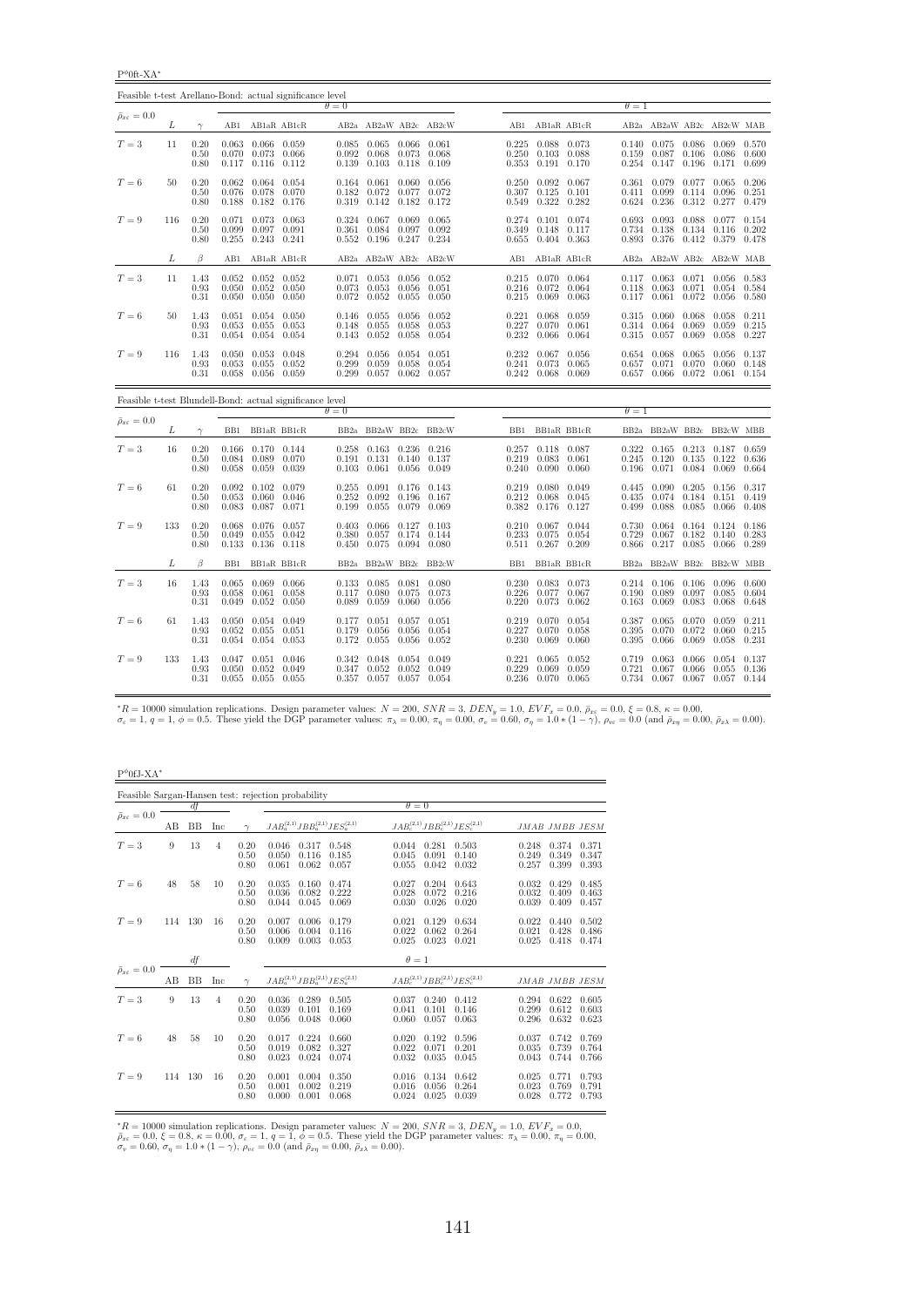$\mathbf{P}^{\phi}$ 0fJ-XA\*: additional findings

|                                      |                  |             |                |                                                     | Feasible Sargan-Hansen test: rejection probability                                 | $\theta = 0$                                                                                                                                                            |                                                                                |
|--------------------------------------|------------------|-------------|----------------|-----------------------------------------------------|------------------------------------------------------------------------------------|-------------------------------------------------------------------------------------------------------------------------------------------------------------------------|--------------------------------------------------------------------------------|
| $\bar{\rho}_{x\epsilon}=0.0$         | $\rm AB$         | df<br>BB    | Inc            | $\gamma$                                            | $JAB^{(1,0)}JBB_a^{(1,0)}JES^{(1,0)}$                                              | $JAB_a^{(1,1)}JBB_a^{(1,1)}JES_a^{(1,1)} \hspace{2cm} JAB_c^{(1,1)}JBB_c^{(1,1)}JES_c^{(1,1)}$                                                                          |                                                                                |
| $T=3$                                | $\boldsymbol{9}$ | 13          | $\overline{4}$ | $\begin{array}{c} 0.20 \\ 0.50 \end{array}$<br>0.80 | 0.051<br>0.314 0.536<br>0.055<br>0.120<br>0.180<br>0.065<br>$0.066$ $0.058$        | 0.051<br>0.353 0.580<br>0.056<br>0.145<br>0.223<br>0.067<br>0.081<br>0.081                                                                                              | $0.046$ $0.291$<br>0.516<br>0.047<br>0.103<br>0.159<br>0.056<br>0.051<br>0.043 |
| $T=6$                                | 48               | 58          | 10             | 0.20<br>0.50<br>0.80                                | 0.044<br>0.266 0.672<br>0.128<br>0.297<br>0.046<br>0.053<br>0.065<br>0.072         | 0.042<br>0.199 0.514<br>0.044<br>0.118<br>0.272<br>0.055<br>$0.072$ $0.111$                                                                                             | 0.027<br>0.209<br>0.652<br>0.028<br>0.266<br>0.085<br>0.031<br>0.038<br>0.053  |
| $T=9$                                | 114              | 130         | 16             | 0.20<br>0.50<br>0.80                                | $0.202$ 0.653<br>0.041<br>0.118<br>0.347<br>0.042<br>0.048 0.068 0.097             | 0.010<br>$0.014$ $0.214$<br>0.009<br>0.009<br>0.149<br>$0.012$ $0.007$ $0.086$                                                                                          | 0.021<br>0.131<br>0.640<br>0.022<br>0.072<br>0.323<br>$0.025$ 0.036<br>0.076   |
|                                      |                  | $\sqrt{df}$ |                |                                                     |                                                                                    | $\theta = 1$                                                                                                                                                            |                                                                                |
| $\bar{\rho}_{x\varepsilon}=0.0$ $\,$ | AB               | BB          | Inc            |                                                     |                                                                                    | $\gamma \qquad JAB^{(1,0)} JBB^{(1,0)}_a JES^{(1,0)}_a \qquad \qquad JAB^{(1,1)}_a JBB^{(1,1)}_a JES^{(1,1)}_a \qquad \qquad JAB^{(1,1)}_c JBB^{(1,1)}_c JES^{(1,1)}_c$ |                                                                                |
| $T=3$                                | 9                | 13          | $\overline{4}$ | 0.20<br>0.50<br>0.80                                | 0.478<br>$0.762\quad 0.657$<br>0.442<br>0.494<br>0.661<br>$0.643$ $0.354$<br>0.525 | 0.065<br>0.404 0.583<br>0.184 0.247<br>0.069<br>0.092<br>$0.103$ $0.107$                                                                                                | $0.051$ $0.283$<br>0.446<br>0.056<br>0.139<br>0.186<br>$0.077$ 0.092<br>0.093  |
| $T=6$                                | 48               | 58          | 10             | 0.20<br>0.50<br>0.80                                | 0.954<br>0.990 0.807<br>0.644<br>0.961<br>0.983<br>0.983<br>0.579<br>0.966         | 0.034<br>0.338<br>0.703<br>0.038<br>0.413<br>0.168<br>0.047<br>0.076<br>0.142                                                                                           | 0.230<br>0.635<br>0.026<br>0.028<br>0.113<br>0.295<br>0.039<br>0.086<br>0.144  |
| $T=9$                                | 114              | 130         | 16             | $\begin{array}{c} 0.20 \\ 0.50 \end{array}$<br>0.80 | 1.000<br>1.000 0.822<br>1.000 0.717<br>1.000<br>1.000<br>1.000 0.728               | 0.002<br>0.014 0.377<br>0.002<br>0.259<br>0.007<br>$0.003$ $0.002$ $0.115$                                                                                              | 0.019<br>0.159<br>0.672<br>0.020<br>0.087<br>0.380<br>$0.028$ 0.070<br>0.208   |
|                                      |                  |             |                |                                                     | Feasible Sargan-Hansen test: rejection probability<br>$\theta = 0$                 |                                                                                                                                                                         |                                                                                |
| $\bar{\rho}_{x\varepsilon}=0.0$      | AВ               | df<br>BB    | Inc            | $\gamma$                                            | $JAB_a^{(2,2)}J\!BB_a^{(2,2)}J\!ES_a^{(2,2)}$                                      | $JAB_c^{(2,2)}JBB_c^{(2,2)}JES_c^{(2,2)}$                                                                                                                               |                                                                                |
| $T=3$                                | 9                | 13          | $\overline{4}$ | $\begin{array}{c} 0.20 \\ 0.50 \end{array}$<br>0.80 | 0.047 0.318 0.549<br>0.188<br>0.117<br>0.049<br>0.063<br>0.059<br>0.054            | 0.044 0.279 0.498<br>$0.044\,$<br>0.086<br>0.135<br>0.056<br>0.037<br>0.029                                                                                             |                                                                                |
| $T=6$                                | 48               | 58          | 10             | 0.20<br>0.50<br>0.80                                | 0.035<br>0.166<br>0.478<br>0.038<br>0.233<br>0.088<br>0.047<br>0.049<br>0.073      | 0.027<br>0.208<br>0.649<br>0.028<br>0.072<br>0.227<br>0.030<br>0.023<br>0.024                                                                                           |                                                                                |
| $T=9$                                | 114 130          |             | 16             | 0.20<br>0.50<br>0.80                                | 0.008<br>0.010<br>0.204<br>0.138<br>0.008<br>0.007<br>$0.011$ $0.005$ $0.072$      | $\begin{array}{c} 0.021 \\ 0.022 \\ 0.025 \end{array}$<br>0.131<br>0.640<br>0.065<br>0.286<br>$0.021$ $0.029$                                                           |                                                                                |
|                                      |                  | df          |                |                                                     | $\theta=1$                                                                         |                                                                                                                                                                         |                                                                                |
| $\bar{\rho}_{x\varepsilon}=0.0$      | AB               | ΒB          | Inc            | $\gamma$                                            | $JAB_a^{(2,2)}JBB_a^{(2,2)}JES_a^{(2,2)}$                                          | $JAB_c^{(2,2)}JBB_c^{(2,2)}JES_c^{(2,2)}$                                                                                                                               |                                                                                |
| $T=3$                                | 9                | 13          | $\overline{4}$ | 0.20<br>0.50<br>0.80                                | 0.035 0.308 0.526<br>0.183<br>0.039<br>0.108<br>$0.052\,$<br>0.057<br>0.062        | 0.036 0.225 0.391<br>0.039<br>0.089<br>0.131<br>0.059<br>0.046<br>0.054                                                                                                 |                                                                                |
| $T=6$                                | 48               | 58          | 10             | 0.20<br>0.50<br>0.80                                | 0.021<br>0.269<br>0.695<br>0.118<br>0.380<br>0.024<br>0.030<br>0.040<br>0.099      | 0.194<br>0.599<br>0.020<br>0.021<br>0.065<br>0.192<br>0.029<br>0.025<br>0.036                                                                                           |                                                                                |
| $T=9$                                | 114 130          |             | 16             | 0.20<br>0.50<br>0.80                                | 0.001<br>0.012<br>0.377<br>0.254<br>0.005<br>0.001<br>$0.002$ $0.002$ $0.103$      | 0.138<br>0.653<br>0.015<br>$\begin{array}{c} 0.016 \\ 0.022 \end{array}$<br>0.056<br>0.275<br>$0.019$ $0.033$                                                           |                                                                                |

\*R = 10000 simulation replications. Design parameter values:  $N = 200$ ,  $SNR = 3$ ,  $DEN_y = 1.0$ ,  $EVF_x = 0.0$ ,  $\bar{\rho}_{xe} = 0.0$ ,  $\xi = 0.8$ ,  $\kappa = 0.00$ ,  $\sigma_e = 1$ ,  $q = 1$ ,  $\phi = 0.5$ . These yield the DGP parameter values:  $\pi_{\lambda} = 0.$ 

 $P^{\phi}$ 0-XA $^*$ 

| Standard errors of error components $\eta_i$ and $\varepsilon_{it}$<br>$\theta = 0$<br>$\theta = 1$ |     |                                                        |            |                                                                 |                         |                         |                                                                                    |                                   |                         |  |                         |                                                                                                |                         |                         |                                  |                                                                                                                   |                                    |                         |
|-----------------------------------------------------------------------------------------------------|-----|--------------------------------------------------------|------------|-----------------------------------------------------------------|-------------------------|-------------------------|------------------------------------------------------------------------------------|-----------------------------------|-------------------------|--|-------------------------|------------------------------------------------------------------------------------------------|-------------------------|-------------------------|----------------------------------|-------------------------------------------------------------------------------------------------------------------|------------------------------------|-------------------------|
| $\bar{\rho}_{x\varepsilon}=0.0$                                                                     |     |                                                        |            |                                                                 | Bias $\tilde{\sigma}_n$ |                         |                                                                                    | Bias $\hat{\sigma}_{\varepsilon}$ |                         |  |                         | Bias $\tilde{\sigma}_n$                                                                        |                         |                         |                                  |                                                                                                                   | Bias $\hat{\sigma}_e$              |                         |
|                                                                                                     | L   |                                                        | $\sigma_n$ | AB1                                                             | AB2a                    | AB2c                    | AB1                                                                                | AB2a                              | AB2c                    |  | AB1                     | AB2a                                                                                           | AB2c                    | MAB                     | AB1                              | AB2a                                                                                                              | AB2c                               | MAB                     |
| $T=3$                                                                                               | 11  | $0.20\ 0.80$<br>$0.50 \quad 0.50$<br>$0.80 \quad 0.20$ |            | 0.023<br>0.046<br>0.199                                         | 0.023<br>0.046<br>0.203 | 0.023<br>0.045<br>0.198 | $-0.007 - 0.006 - 0.007$<br>$-0.011 - 0.011 - 0.011$<br>$-0.033 - 0.032 - 0.032$   |                                   |                         |  | 0.050<br>0.099<br>0.379 | 0.042<br>0.085<br>0.353                                                                        | 0.046<br>0.093<br>0.368 | 0.046<br>0.094<br>0.369 |                                  | $-0.016$ $-0.013$ $-0.015$ $-0.015$<br>$-0.024$ $-0.020$ $-0.022$ $-0.023$<br>$-0.062$ $-0.057$ $-0.061$ $-0.061$ |                                    |                         |
| $T=6$                                                                                               | 50  | $0.20\ 0.80$<br>$0.50 \quad 0.50$<br>$0.80\ 0.20$      |            | 0.012<br>0.024<br>0.115                                         | 0.012<br>0.025<br>0.118 | 0.012<br>0.024<br>0.114 | $-0.003$ $-0.002$ $-0.003$<br>$-0.005 - 0.005 - 0.005$<br>$-0.019 - 0.019 - 0.019$ |                                   |                         |  | 0.026<br>0.053<br>0.225 | 0.021<br>0.044<br>0.200                                                                        | 0.022<br>0.046<br>0.209 | 0.018<br>0.040<br>0.190 |                                  | $-0.006$ $-0.005$ $-0.006$ $-0.005$<br>$-0.011 - 0.009 - 0.010 - 0.009$<br>$-0.035$ $-0.032$ $-0.033$ $-0.031$    |                                    |                         |
| $T=9$                                                                                               | 116 | $0.20\ 0.80$<br>$0.50 \quad 0.50$<br>$0.80\ 0.20$      |            | 0.009<br>0.018<br>0.085                                         | 0.009<br>0.019<br>0.087 | 0.009<br>0.018<br>0.085 | $-0.001 - 0.001 - 0.001$<br>$-0.003 - 0.003 - 0.003$<br>$-0.012 - 0.012 - 0.012$   |                                   |                         |  | 0.019<br>0.038<br>0.160 | 0.018<br>0.035<br>0.152                                                                        | 0.017<br>0.033<br>0.148 | 0.013<br>0.026<br>0.129 |                                  | $-0.004$ $-0.003$ $-0.003$ $-0.002$<br>$-0.006$ $-0.006$ $-0.005$ $-0.005$<br>$-0.022$ $-0.021$ $-0.020$ $-0.018$ |                                    |                         |
|                                                                                                     | L   |                                                        | $\sigma_n$ | B <sub>B1</sub>                                                 | BB <sub>2</sub> a       | BB <sub>2c</sub>        | B <sub>B1</sub>                                                                    | BB <sub>2a</sub>                  | BB2c                    |  | B <sub>B1</sub>         | BB <sub>2a</sub>                                                                               | BB <sub>2c</sub>        | <b>MBB</b>              | B <sub>B1</sub>                  | BB <sub>2a</sub>                                                                                                  | BB2c                               | <b>MBB</b>              |
| $T=3$                                                                                               | 16  | $0.20\ 0.80$<br>$0.50 \quad 0.50$<br>$0.80 \quad 0.20$ |            | $-0.043 - 0.045 - 0.055$<br>$-0.027 - 0.044 - 0.047$            | $0.045 - 0.002 - 0.009$ |                         | 0.014<br>0.008<br>$-0.009$                                                         | 0.017<br>0.014<br>0.001           | 0.020<br>0.015<br>0.002 |  | 0.130                   | $-0.027$ $-0.046$ $-0.054$ $-0.053$<br>$0.001 - 0.036 - 0.042 - 0.056$<br>0.059                | 0.026                   | 0.049                   | 0.006<br>$-0.003$<br>$-0.025$    | 0.017<br>0.010                                                                                                    | 0.019<br>0.011<br>$-0.010 - 0.003$ | 0.018<br>0.022<br>0.030 |
| $T=6$                                                                                               | 61  | $0.20\ 0.80$<br>$0.50 \quad 0.50$<br>$0.80\ 0.20$      |            | $-0.018$ $-0.017$ $-0.029$<br>$-0.009 - 0.021 - 0.037$          | $0.042 - 0.006 - 0.038$ |                         | 0.003<br>0.001<br>$-0.008 - 0.001$                                                 | 0.003<br>0.004                    | 0.005<br>0.007<br>0.003 |  | 0.109                   | $-0.009 - 0.016 - 0.039 - 0.031$<br>$0.011 - 0.010 - 0.043 - 0.053$<br>$0.059 - 0.032 - 0.089$ |                         |                         | $-0.001$<br>$-0.004$<br>$-0.020$ | 0.001<br>0.000<br>$-0.012$                                                                                        | 0.006<br>0.008<br>0.001            | 0.004<br>0.010<br>0.015 |
| $T=9$                                                                                               | 133 | $0.20\ 0.80$<br>$0.50 \quad 0.50$<br>$0.80\ 0.20$      |            | $-0.009 - 0.009 - 0.017$<br>$-0.001$ $-0.005$ $-0.025$<br>0.044 | 0.025                   | $-0.031$                | 0.001<br>$-0.000$<br>$-0.007 - 0.004$                                              | 0.001<br>0.001                    | 0.002<br>0.004<br>0.003 |  | 0.014<br>0.099          | $-0.001$ $-0.002$ $-0.025$ $-0.015$<br>$0.010 - 0.031 - 0.029$                                 | $0.085 - 0.030 - 0.064$ |                         |                                  | $-0.002 - 0.001$<br>$-0.004 - 0.003$<br>$-0.015 - 0.013$                                                          | 0.002<br>0.004<br>0.002            | 0.001<br>0.004<br>0.006 |

 ${}^*R = 10000$  simulation replications. Design parameter values:  $N = 200$ ,  $SNR = 3$ ,  $DEN_y = 1.0$ ,  $EVF_x = 0.0$ ,  $\bar{\rho}_{x\bar{z}} = 0.0$ ,  $\xi = 0.8$ ,  $\kappa = 0.00$ ,<br>  $\sigma_{\varepsilon} = 1$ ,  $q = 1$ ,  $\phi = 0.5$ . These yield the DGP parameter values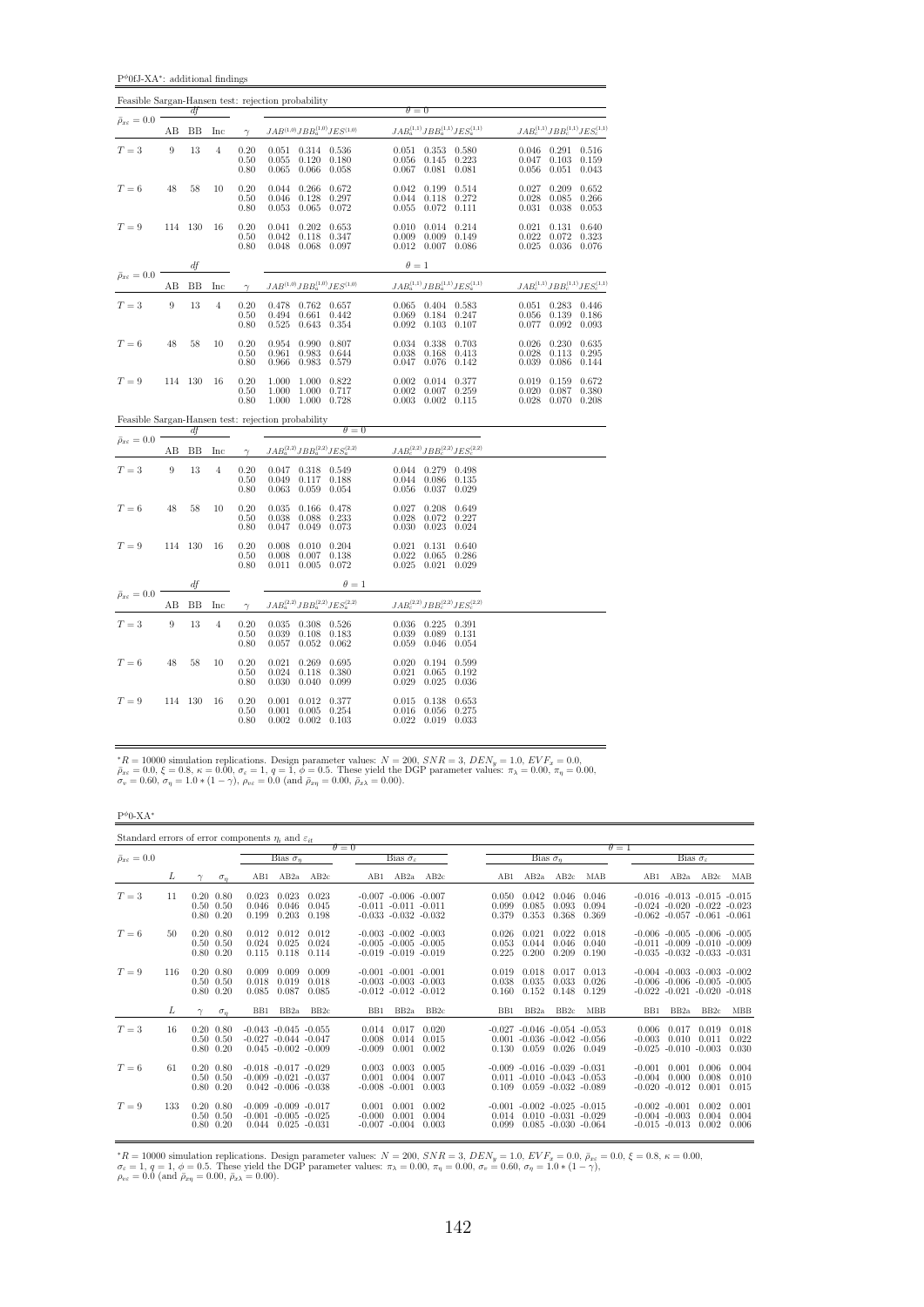| $P^{\varphi}$ 0u-XC |  |
|---------------------|--|
|                     |  |

| Unfeasible coefficient estimators                    |                                                   |    |                |                      |                                  |                         |                         |                         |                                 |                                             |                                  |                                  |                         |                         |                         |                                    |                         |                      |                                  |                                  |                         |                         |                         |                         |                                   |
|------------------------------------------------------|---------------------------------------------------|----|----------------|----------------------|----------------------------------|-------------------------|-------------------------|-------------------------|---------------------------------|---------------------------------------------|----------------------------------|----------------------------------|-------------------------|-------------------------|-------------------------|------------------------------------|-------------------------|----------------------|----------------------------------|----------------------------------|-------------------------|-------------------------|-------------------------|-------------------------|-----------------------------------|
| $\bar{\rho}_{x\varepsilon}=0.0$                      |                                                   | L  |                |                      |                                  | ABu                     |                         | $\theta = 0$            | BBu                             |                                             |                                  | ABu                              |                         |                         |                         | BBu                                |                         | $\theta = 1$         |                                  | MABu                             |                         |                         | MBBu                    |                         |                                   |
|                                                      | AВ                                                | BB |                | $\gamma$             | Bias                             |                         | Stdy RMSE               | Bias                    |                                 | Stdy RMSE                                   | Bias                             |                                  | Stdv RMSE               |                         | Bias                    |                                    | Stdy RMSE               |                      | <b>Bias</b>                      |                                  | Stdy RMSE               |                         | Bias                    |                         | Stdy RMSE                         |
| $T=3$                                                | 6                                                 | 9  |                | 0.20<br>0.50<br>0.80 | $-0.006$<br>$-0.010$<br>$-0.033$ | 0.062<br>0.081<br>0.144 | 0.063<br>0.081<br>0.147 | 0.050<br>0.037<br>0.007 | 0.054<br>0.059<br>0.075         | 0.073<br>0.069<br>0.076                     | $-0.012$<br>$-0.022$             | 0.091<br>0.119<br>$-0.073$ 0.213 | 0.091<br>0.121<br>0.226 |                         | 0.053<br>0.034          | 0.076<br>0.085<br>$-0.003$ $0.114$ | 0.093<br>0.091<br>0.114 |                      | $-0.008$<br>$-0.015$             | 0.078<br>0.099<br>$-0.043$ 0.166 | 0.078<br>0.100<br>0.172 |                         | 0.097<br>0.086<br>0.035 | 0.061<br>0.063<br>0.074 | 0.114<br>0.107<br>0.081           |
| $T=6$                                                | 12                                                | 15 |                | 0.20<br>0.50<br>0.80 | $-0.003$<br>$-0.005$<br>$-0.016$ | 0.033<br>0.039<br>0.062 | 0.033<br>0.040<br>0.064 | 0.022<br>0.021<br>0.008 | 0.030<br>0.033<br>0.042         | 0.037<br>0.039<br>0.042                     | $-0.006$<br>$-0.011$<br>$-0.034$ | 0.048<br>0.058<br>0.093          | 0.049<br>0.059<br>0.099 |                         | 0.025<br>0.021<br>0.004 | 0.044<br>0.048<br>0.062            | 0.051<br>0.052<br>0.062 |                      | $-0.003$<br>$-0.006$<br>$-0.019$ | 0.036<br>0.044<br>0.067          | 0.036<br>0.044<br>0.070 |                         | 0.033<br>0.043<br>0.028 | 0.032<br>0.035<br>0.042 | 0.046<br>0.056<br>0.050           |
| $T=9$                                                | 18                                                | 21 |                | 0.20<br>0.50<br>0.80 | $-0.002$<br>$-0.004$<br>$-0.011$ | 0.024<br>0.028<br>0.042 | 0.024<br>0.028<br>0.043 | 0.013<br>0.014<br>0.006 | 0.022<br>0.024<br>0.031         | 0.026<br>0.028<br>0.031                     | $-0.004$<br>$-0.008$<br>$-0.023$ | 0.036<br>0.041<br>0.060          | 0.036<br>0.042<br>0.065 |                         | 0.016<br>0.014<br>0.004 | 0.033<br>0.036<br>0.045            | 0.037<br>0.038<br>0.045 |                      | $-0.002$<br>$-0.004$             | 0.025<br>0.030<br>$-0.011$ 0.043 | 0.025<br>0.030<br>0.045 |                         | 0.017<br>0.025<br>0.021 | 0.024<br>0.026<br>0.031 | 0.029<br>0.036<br>0.037           |
|                                                      | AB                                                | BB |                | $\beta$              | Bias                             |                         | Stdy RMSE               | Bias                    |                                 | Stdy RMSE                                   | Bias                             |                                  | Stdy RMSE               |                         | Bias                    |                                    | Stdy RMSE               |                      | Bias                             |                                  | Stdy RMSE               |                         | Bias                    |                         | Stdy RMSE                         |
| $T=3$                                                | 6                                                 | 9  |                | 1.43<br>0.93<br>0.31 | 0.001<br>0.001<br>$-0.000$       | 0.113<br>0.113<br>0.113 | 0.113<br>0.113<br>0.113 | 0.054<br>0.043<br>0.010 | 0.109                           | $0.113$ $0.125$<br>0.117<br>$0.110$ $0.111$ | 0.003<br>0.003<br>0.000          | 0.174<br>0.174<br>0.173          | 0.174<br>0.174<br>0.173 |                         | 0.071<br>0.053<br>0.017 | 0.174<br>0.167<br>0.167            | 0.188<br>0.175<br>0.168 |                      | 0.003<br>0.002<br>$-0.000$       | 0.107<br>0.106<br>0.106          | 0.107<br>0.106<br>0.106 |                         | 0.036<br>0.045<br>0.015 | 0.107<br>0.105          | $0.110$ $0.116$<br>0.116<br>0.106 |
| $T=6$                                                | 12                                                | 15 |                | 1.43<br>0.93<br>0.31 | 0.001<br>0.001<br>0.000          | 0.068<br>0.068<br>0.068 | 0.068<br>0.068<br>0.068 | 0.023<br>0.022<br>0.008 | 0.068<br>0.066<br>0.066         | 0.072<br>0.070<br>0.067                     | 0.003<br>0.003<br>0.001          | 0.106<br>0.105<br>0.105          | 0.106<br>0.105<br>0.105 |                         | 0.032<br>0.030<br>0.012 | 0.105<br>0.102<br>0.102            | 0.110<br>0.106<br>0.102 |                      | 0.002<br>0.003<br>0.001          | 0.065<br>0.063<br>0.062          | 0.065<br>0.063<br>0.062 |                         | 0.008<br>0.016<br>0.010 | 0.065<br>0.063<br>0.061 | 0.065<br>0.065<br>0.062           |
| $T=9$                                                | 18                                                | 21 |                | 1.43<br>0.93<br>0.31 | 0.001<br>0.001<br>$-0.000$       | 0.052<br>0.052<br>0.051 | 0.052<br>0.052<br>0.051 | 0.014<br>0.015<br>0.006 | 0.052<br>0.050<br>0.050         | 0.054<br>0.052<br>0.050                     | 0.003<br>0.003<br>0.000          | 0.081<br>0.079<br>0.078          | 0.081<br>0.079<br>0.078 |                         | 0.020<br>0.020<br>0.010 | 0.079<br>0.077<br>0.076            | 0.082<br>0.079<br>0.077 |                      | 0.001<br>0.002<br>0.000          | 0.050<br>0.048<br>0.047          | 0.050<br>0.048<br>0.047 |                         | 0.004<br>0.009<br>0.008 | 0.049<br>0.048<br>0.046 | 0.049<br>0.048<br>0.047           |
|                                                      | Unfeasible t-test: actual significance level<br>L |    |                |                      |                                  |                         | $\theta = 0$            |                         |                                 |                                             |                                  |                                  |                         |                         |                         | $\theta=1$                         |                         |                      |                                  |                                  |                         |                         |                         |                         |                                   |
| $\bar{\rho}_{x\varepsilon}=0.0$                      | AВ                                                | BB |                | $\gamma$             | ABu                              | BBu                     |                         | $\beta$                 | ABu                             | BBu                                         | $\gamma$                         | ABu                              |                         |                         | BBu MABu MBBu           |                                    |                         | $\beta$              | ABu                              |                                  | BBu MABu MBBu           |                         |                         |                         |                                   |
| $T=3$                                                | 6                                                 | 9  |                | 0.20<br>0.50<br>0.80 | 0.053<br>0.052<br>0.058          | 0.191<br>0.118<br>0.057 |                         | 1.43<br>0.93<br>0.31    | 0.051<br>0.050<br>0.046         | 0.088<br>0.075<br>0.054                     | 0.20<br>0.50<br>0.80             | 0.054<br>0.054<br>0.067          | 0.137<br>0.088<br>0.057 | 0.055<br>0.055<br>0.062 | 0.429<br>0.338<br>0.091 |                                    |                         | 1.43<br>0.93<br>0.31 | 0.053<br>0.049<br>0.045          | 0.091<br>0.074<br>0.057          | 0.051<br>0.049<br>0.044 | 0.073<br>0.082<br>0.056 |                         |                         |                                   |
| $T=6$                                                | 12                                                | 15 |                | 0.20<br>0.50<br>0.80 | 0.045<br>0.048<br>0.057          | 0.122<br>0.105<br>0.056 |                         | 1.43<br>0.93<br>0.31    | 0.048<br>0.048<br>0.049         | 0.064<br>0.065<br>0.054                     | 0.20<br>0.50<br>0.80             | 0.050<br>0.053<br>0.067          | 0.100<br>0.079<br>0.053 | 0.046<br>0.048<br>0.056 | 0.186<br>0.253<br>0.114 |                                    |                         | 1.43<br>0.93<br>0.31 | 0.050<br>0.051<br>0.049          | 0.071<br>0.068<br>0.058          | 0.047<br>0.047<br>0.048 | 0.054<br>0.061<br>0.057 |                         |                         |                                   |
| $T=9$                                                | 18                                                | 21 |                | 0.20<br>0.50<br>0.80 | 0.051<br>0.053<br>0.057          | 0.096<br>0.089<br>0.059 |                         | 1.43<br>0.93<br>0.31    | 0.051<br>0.053<br>0.050         | 0.061<br>0.062<br>0.054                     | 0.20<br>0.50<br>0.80             | 0.054<br>0.056<br>0.068          | 0.081<br>0.071<br>0.053 | 0.052<br>0.055<br>0.059 | 0.117<br>0.175<br>0.120 |                                    |                         | 1.43<br>0.93<br>0.31 | 0.051<br>0.052<br>0.052          | 0.064<br>0.063<br>0.056          | 0.051<br>0.050<br>0.051 | 0.053<br>0.058<br>0.057 |                         |                         |                                   |
| Unfeasible Sargan-Hansen test: rejection probability |                                                   | dt |                |                      |                                  |                         |                         | $\theta = 0$            |                                 |                                             |                                  |                                  |                         | $\theta = 1$            |                         |                                    |                         |                      |                                  |                                  |                         |                         |                         |                         |                                   |
| $\bar{\rho}_{x\varepsilon}=0.0$                      | AВ                                                | BB | Inc            | $\gamma$             | JABu                             | JBBu                    | JESu                    |                         | JMABu JMMBu JESMu               |                                             | JABu                             | $JBBu$                           | JESu                    |                         | JMABu JMMBu JESMu       |                                    |                         |                      |                                  |                                  |                         |                         |                         |                         |                                   |
| $T=3$                                                | $\overline{4}$                                    | 6  | $\overline{2}$ | 0.20<br>0.50<br>0.80 | 0.045<br>0.045<br>0.044          | 0.267<br>0.114<br>0.052 | 0.427<br>0.179<br>0.065 | 0.045<br>0.044          | $0.044$ 0.275<br>0.115<br>0.052 | 0.438<br>0.176<br>0.063                     | 0.049<br>0.048<br>0.042          | 0.191<br>0.093<br>0.050          | 0.297<br>0.130<br>0.067 |                         | 0.046<br>0.044          | $0.046$ 0.433<br>0.221<br>0.067    | 0.634<br>0.355<br>0.085 |                      |                                  |                                  |                         |                         |                         |                         |                                   |
| $T=6$                                                | 10                                                | 12 | $\overline{2}$ | 0.20<br>0.50<br>0.80 | 0.050<br>0.051<br>0.050          | 0.204<br>0.112<br>0.056 | 0.441<br>0.225<br>0.072 | 0.051<br>0.049<br>0.050 | 0.204<br>0.115<br>0.059         | 0.429<br>0.227<br>0.070                     | 0.048<br>0.048<br>0.044          | 0.144<br>0.087<br>0.057          | 0.318<br>0.168<br>0.081 |                         | 0.050<br>0.049<br>0.049 | 0.323<br>0.224<br>0.073            | 0.629<br>0.460<br>0.115 |                      |                                  |                                  |                         |                         |                         |                         |                                   |
| $T=9$                                                | 16                                                | 18 | $\overline{2}$ | 0.20<br>0.50<br>0.80 | 0.048<br>0.049<br>0.045          | 0.176<br>0.102<br>0.058 | 0.460<br>0.242<br>0.082 | 0.050<br>0.050          | 0.170<br>0.103<br>$0.047$ 0.057 | 0.437<br>0.241<br>0.081                     | 0.051<br>0.051                   | 0.129<br>0.085<br>$0.048$ 0.058  | 0.338<br>0.187<br>0.090 |                         | 0.050<br>0.048          | 0.242<br>0.187<br>$0.047$ 0.075    | 0.586<br>0.474<br>0.148 |                      |                                  |                                  |                         |                         |                         |                         |                                   |

 ${}^*R = 10000$  simulation replications. Design parameter values:  $N = 200$ ,  $SNR = 3$ ,  $DEN_y = 1.0$ ,  $EVF_x = 0.0$ ,  $\bar{\rho}_{xc} = 0.0$ ,  $\xi = 0.8$ ,  $\kappa = 0.00$ ,  $\sigma_{\varepsilon} = 1$ ,  $q = 1$ ,  $\phi = 0.5$ .<br>These yield the DGP parameter values:  $\pi$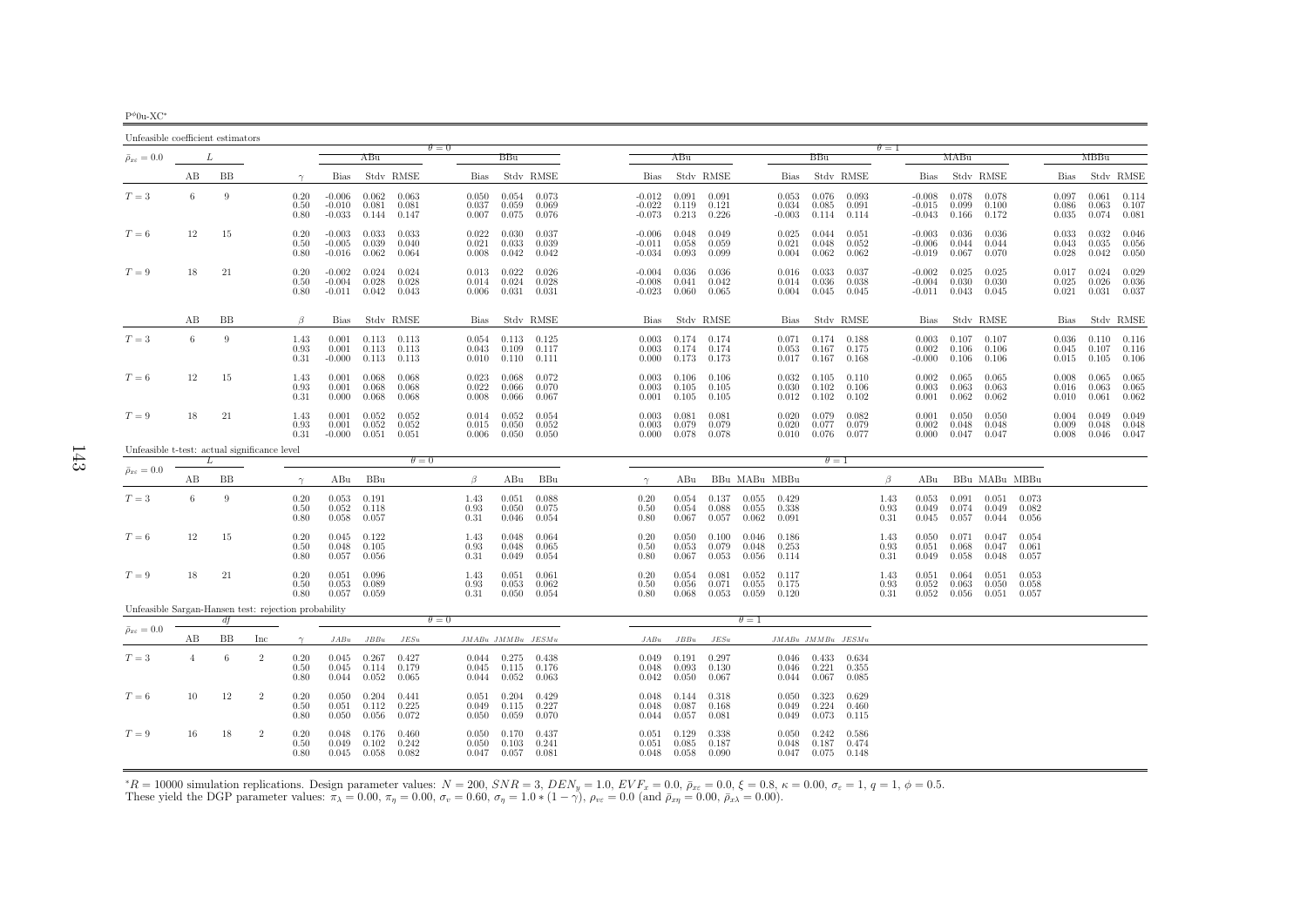$P^{\phi}$ 0fc-XC<sup>\*</sup>

Feasible coefficient estimators for Arellano-Bond $\theta$  – 0 AB2a<br>Bias Stdv RMSE  $\frac{\theta}{\theta} = 1$   $\frac{\theta}{AB2c}$   $\frac{\theta}{AB2a}$  $\bar{\rho}_{x\varepsilon}=0.0$  $_{\varepsilon}$  = 0.0  $_{\varepsilon}$   $_{\varepsilon}$   $_{\varepsilon}$   $_{\varepsilon}$   $_{\varepsilon}$   $_{\varepsilon}$   $_{\varepsilon}$   $_{\varepsilon}$   $_{\varepsilon}$   $_{\varepsilon}$   $_{\varepsilon}$   $_{\varepsilon}$   $_{\varepsilon}$   $_{\varepsilon}$   $_{\varepsilon}$   $_{\varepsilon}$   $_{\varepsilon}$   $_{\varepsilon}$   $_{\varepsilon}$   $_{\varepsilon}$   $_{\varepsilon}$   $_{\varepsilon}$   $_{\varepsilon}$ L  $\gamma$  Bias Stdv RMSE Bias Stdv RMSE Bias Stdv RMSE Bias Stdv RMSE Bias Stdv RMSE Bias Stdv RMSE Bias Stdv RMSE $0.092$   $0.092$  $T=3$  $T=3$   $6$   $0.20$   $-0.006$   $0.062$   $0.063$   $-0.006$   $0.063$   $0.064$   $-0.007$   $0.063$   $0.063$   $-0.011$   $0.094$   $-0.011$   $0.090$   $0.091$   $-0.014$   $0.091$   $0.092$   $-0.011$   $0.092$   $-0.011$   $0.092$   $-0.011$   $0.092$   $-0.011$   $0$ 0.50 -0.010 0.081 0.081 -0.010 0.082 0.083 -0.012 0.081 0.082 -0.020 0.124 0.125 -0.019 0.118 0.120 -0.024 0.119 0.122 -0.020 0.120 0.1220.80 -0.033 0.144 0.147 -0.033 0.146 0.150 -0.036 0.144 0.149 -0.066 0.224 0.234 -0.065 0.214 0.224 -0.078 0.213 0.227 -0.067 0.218 0.228 $0.042$  $T=6$  $T=6$   $12$   $0.20$   $-0.003$   $0.033$   $-0.003$   $0.034$   $-0.003$   $0.033$   $0.033$   $-0.007$   $0.051$   $-0.004$   $0.047$   $0.047$   $-0.006$   $0.049$   $0.049$   $-0.004$   $0.041$   $0.042$   $-0.005$   $0.050$   $0.050$   $0.050$   $0.051$   $-0.006$   $0$ 0.50 -0.005 0.039 0.040 -0.005 0.041 0.041 -0.005 0.040 0.040 -0.012 0.061 0.062 -0.008 0.057 0.058 -0.011 0.058 0.059 -0.008 0.050 0.051  $0.083$  $0.80$   $-0.016$   $0.062$   $0.064$   $-0.015$   $0.064$   $0.066$   $-0.017$   $0.062$   $0.064$   $-0.037$   $0.097$   $0.104$   $-0.028$   $0.091$   $0.095$   $-0.035$   $0.092$   $0.099$   $-0.027$   $0.079$   $0.083$  $T=9$  $T=9$   $18$   $0.20$   $-0.002$   $0.024$   $0.024$   $-0.002$   $0.025$   $-0.002$   $0.024$   $0.024$   $-0.005$   $0.038$   $-0.038$   $0.033$   $0.034$   $-0.004$   $0.036$   $-0.003$   $0.036$   $-0.003$   $0.036$   $-0.003$   $0.028$   $0.028$   $0.036$   $-0.003$   $\begin{array}{cccccccccccccccc} 0.20 & -0.002 & 0.024 & 0.024 & -0.002 & 0.025 & 0.025 & -0.002 & 0.024 & 0.024 & -0.005 & 0.038 & 0.038 & -0.003 & 0.034 & 0.034 & -0.004 & 0.036 & 0.036 & -0.003 & 0.028 & 0.028 & 0.033 & 0.040 & -0.006 & 0.039 & 0.040 & -0.008 & 0.041 & 0.042 & 0.048$   $0.050$ 0.80 -0.011 0.042 0.043 -0.010 0.044 0.045 -0.011 0.042 0.043 -0.026 0.064 0.069 -0.019 0.059 0.062 -0.023 0.060 0.065 -0.015 0.048 0.050 $L \qquad \qquad \beta$ Bias Stdv RMSE Bias Stdv RMSE Bias Stdv RMSE Bias Stdv RMSE Bias Stdv RMSE Bias Stdv RMSE Bias Stdv RMSE Bias<br>
Bias Stdv RMSE Bias Stdv RMSE  $-0.160$  $T=3$  $T=3$  6  $1.43$   $0.001$   $0.113$   $0.113$   $0.001$   $0.115$   $0.105$   $0.000$   $0.114$   $0.114$   $0.004$   $0.180$   $0.180$   $0.003$   $0.172$   $0.172$   $0.003$   $0.174$   $0.174$   $0.174$   $0.005$   $0.160$   $0.160$   $0.160$   $0.160$   $0.160$   $0.160$ 0.93 0.001 0.113 0.113 0.001 0.115 0.115 0.000 0.114 0.114 0.004 0.180 0.180 0.002 0.172 0.172 0.002 0.173 0.173 0.004 0.159 0.1590.158 0.31 -0.000 0.113 0.113 -0.000 0.115 0.115 -0.001 0.114 0.114 0.002 0.179 0.179 -0.001 0.171 0.171 -0.001 0.173 0.173 0.000 0.158 0.1580.079  $T=6$  $T=6$   $12$   $1.43$   $0.001$   $0.068$   $0.068$   $0.000$   $0.071$   $0.001$   $0.069$   $0.069$   $0.004$   $0.110$   $0.111$   $0.001$   $0.102$   $0.102$   $0.103$   $0.106$   $0.106$   $0.106$   $0.016$   $0.003$   $0.106$   $0.016$   $0.002$   $0.079$   $0.077$   $0.$ 0.93 0.001 0.068 0.068 0.000 0.070 0.070 0.001 0.068 0.068 0.004 0.109 0.109 0.000 0.101 0.101 0.003 0.105 0.105 0.003 0.077 0.0770.076  $0.31$   $0.000$   $0.068$   $0.068$   $-0.000$   $0.070$   $0.070$   $0.000$   $0.068$   $0.068$   $0.001$   $0.109$   $0.109$   $-0.001$   $0.101$   $0.101$   $0.101$   $0.000$   $0.105$   $0.105$   $0.001$   $0.076$   $0.076$  $T=9$  $T=9 \hspace{1cm} 18 \hspace{1cm} 1.43 \hspace{1cm} 0.001 \hspace{1cm} 0.052 \hspace{1cm} 0.052 \hspace{1cm} 0.001 \hspace{1cm} 0.055 \hspace{1cm} 0.055 \hspace{1cm} 0.001 \hspace{1cm} 0.052 \hspace{1cm} 0.001 \hspace{1cm} 0.052 \hspace{1cm} 0.003 \hspace{1cm} 0.084 \hspace{1cm} 0.004 \hspace{1cm} 0.004 \hspace{1cm} 0.001$  $0.93$   $0.001$   $0.052$   $0.052$   $0.003$   $0.054$   $0.001$   $0.052$   $0.052$   $0.003$   $0.082$   $0.083$   $0.001$   $0.074$   $0.074$   $0.074$   $0.003$   $0.079$   $0.079$   $0.002$   $0.055$   $0.055$  $0.053$  $0.31$   $-0.000$   $0.051$   $-0.001$   $0.053$   $-0.053$   $-0.000$   $0.051$   $0.051$   $0.082$   $0.082$   $-0.001$   $0.073$   $0.073$   $-0.073$   $0.000$   $0.078$   $0.078$   $-0.000$   $0.053$   $0.053$ 

| Feasible coefficient estimators for Blundell-Bond |    |                      |                            |                         |                         |                         |                         |                         |                         |                         |                         |                            |                         |                                                               |                            |                         |                         |                            |                         |                         |                         |                         |                         |  |  |
|---------------------------------------------------|----|----------------------|----------------------------|-------------------------|-------------------------|-------------------------|-------------------------|-------------------------|-------------------------|-------------------------|-------------------------|----------------------------|-------------------------|---------------------------------------------------------------|----------------------------|-------------------------|-------------------------|----------------------------|-------------------------|-------------------------|-------------------------|-------------------------|-------------------------|--|--|
|                                                   |    |                      |                            |                         |                         |                         | $\theta = 0$            |                         |                         |                         |                         |                            |                         |                                                               | $\theta = 1$               |                         |                         |                            |                         |                         |                         |                         |                         |  |  |
| $\bar{\rho}_{x\varepsilon}=0.0$                   |    |                      |                            | BBI                     |                         |                         | BB2a                    |                         |                         | BB2c                    |                         |                            | BB1                     |                                                               |                            | BB2a                    |                         |                            | BB2c                    |                         |                         | МВВ                     |                         |  |  |
|                                                   |    |                      | <b>Bias</b>                |                         | Stdy RMSE               | <b>Bias</b>             |                         | Stdy RMSE               | <b>Bias</b>             |                         | Stdy RMSE               | <b>Bias</b>                |                         | Stdy RMSE                                                     | <b>Bias</b>                |                         | Stdy RMSE               | <b>Bias</b>                |                         | Stdy RMSE               | <b>Bias</b>             |                         | Stdy RMSE               |  |  |
| $T=3$                                             | 9  | 0.20<br>0.50<br>0.80 | 0.043<br>0.026<br>$-0.004$ | 0.054<br>0.061<br>0.081 | 0.069<br>0.066<br>0.081 | 0.045<br>0.034<br>0.006 | 0.059<br>0.063<br>0.080 | 0.074<br>0.072<br>0.080 | 0.043<br>0.029<br>0.002 | 0.057<br>0.061<br>0.080 | 0.071<br>0.067<br>0.080 | 0.039<br>0.019<br>$-0.023$ | 0.079<br>0.092<br>0.125 | 0.088<br>0.094<br>0.127                                       | 0.051<br>0.035<br>$-0.004$ | 0.081<br>0.088<br>0.119 | 0.096<br>0.095<br>0.119 | 0.044<br>0.027<br>$-0.007$ | 0.079<br>0.088<br>0.121 | 0.091<br>0.092<br>0.122 | 0.067<br>0.078<br>0.113 | 0.085<br>0.115<br>0.213 | 0.108<br>0.139<br>0.241 |  |  |
| $T=6$                                             | 15 | 0.20<br>0.50<br>0.80 | 0.018<br>0.013<br>$-0.001$ | 0.030<br>0.033<br>0.045 | 0.035<br>0.036<br>0.045 | 0.022<br>0.021<br>0.008 | 0.032<br>0.035<br>0.044 | 0.039<br>0.040<br>0.045 | 0.021<br>0.019<br>0.006 | 0.031<br>0.033<br>0.043 | 0.037<br>0.038<br>0.043 | 0.016<br>0.008<br>$-0.013$ | 0.052<br>0.070          | $0.046$ 0.049<br>0.052<br>0.071                               | 0.026<br>0.022<br>0.004    | 0.044<br>0.048<br>0.061 | 0.051<br>0.053<br>0.061 | 0.023<br>0.018<br>0.002    | 0.045<br>0.049<br>0.064 | 0.050<br>0.052<br>0.064 | 0.030<br>0.043<br>0.063 | 0.039<br>0.045<br>0.065 | 0.049<br>0.063<br>0.090 |  |  |
| $T=9$                                             | 21 | 0.20<br>0.50<br>0.80 | 0.011<br>0.008<br>$-0.001$ | 0.022<br>0.025<br>0.033 | 0.025<br>0.026<br>0.033 | 0.014<br>0.014<br>0.007 | 0.024<br>0.026<br>0.032 | 0.028<br>0.029<br>0.033 | 0.013<br>0.013<br>0.005 | 0.023<br>0.025<br>0.031 | 0.026<br>0.028<br>0.032 | 0.008<br>0.004<br>$-0.010$ | 0.035<br>0.038<br>0.050 | 0.036<br>0.039<br>0.051                                       | 0.016<br>0.014<br>0.004    | 0.033<br>0.035<br>0.043 | 0.036<br>0.038<br>0.043 | 0.015<br>0.013<br>0.003    | 0.034<br>0.036<br>0.046 | 0.037<br>0.038<br>0.046 | 0.016<br>0.024<br>0.032 | 0.027<br>0.030<br>0.040 | 0.031<br>0.039<br>0.051 |  |  |
|                                                   |    | $\beta$              |                            |                         | Bias Stdy RMSE          |                         |                         | Bias Stdy RMSE          |                         |                         | Bias Stdy RMSE          |                            |                         | Bias Stdy RMSE                                                |                            |                         | Bias Stdy RMSE          |                            |                         | Bias Stdy RMSE          |                         | Bias Stdy RMSE          |                         |  |  |
| $T=3$                                             | 9  | 1.43<br>0.93<br>0.31 | 0.045<br>0.028<br>0.007    | 0.113<br>0.110<br>0.111 | 0.121<br>0.113<br>0.111 | 0.058<br>0.043<br>0.010 | 0.116<br>0.112<br>0.113 | 0.130<br>0.120<br>0.114 | 0.050<br>0.038<br>0.009 | 0.113<br>0.109<br>0.111 | 0.123<br>0.116<br>0.111 | 0.032                      | 0.173                   | $0.047$ $0.177$ $0.183$<br>- 0.176<br>$0.012$ $0.174$ $0.174$ | 0.073<br>0.051<br>0.014    | 0.176<br>0.166<br>0.167 | 0.190<br>0.174<br>0.167 | 0.064<br>0.047<br>0.016    | 0.173<br>0.167<br>0.168 | 0.185<br>0.173<br>0.169 | 0.053<br>0.060<br>0.061 | 0.163<br>0.158<br>0.187 | 0.172<br>0.170<br>0.197 |  |  |
| $T=6$                                             | 15 | 1.43<br>0.93<br>0.31 | 0.018<br>0.014<br>0.004    | 0.068<br>0.067<br>0.067 | 0.070<br>0.068<br>0.067 | 0.022<br>0.022<br>0.007 | 0.071<br>0.069<br>0.069 | 0.075<br>0.072<br>0.069 | 0.022<br>0.021<br>0.007 | 0.068<br>0.066<br>0.066 | 0.072<br>0.070<br>0.067 | 0.022<br>0.017<br>0.007    | 0.109<br>0.107          | 0.111<br>0.108<br>$0.106$ $0.107$                             | 0.030<br>0.027<br>0.009    | 0.103<br>0.099<br>0.098 | 0.107<br>0.102<br>0.098 | 0.030<br>0.028<br>0.011    | 0.105<br>0.102<br>0.102 | 0.109<br>0.106<br>0.102 | 0.012<br>0.020<br>0.022 | 0.080<br>0.077<br>0.077 | 0.081<br>0.080<br>0.080 |  |  |
| $T=9$                                             | 21 | 1.43<br>0.93<br>0.31 | 0.011<br>0.009<br>0.003    | 0.052<br>0.050<br>0.050 | 0.053<br>0.051<br>0.050 | 0.013<br>0.014<br>0.005 | 0.054<br>0.053<br>0.052 | 0.056<br>0.054<br>0.053 | 0.014<br>0.014<br>0.006 | 0.052<br>0.050<br>0.050 | 0.054<br>0.052<br>0.050 | 0.014<br>0.012<br>0.005    | 0.082<br>0.080<br>0.080 | 0.084<br>0.081<br>0.080                                       | 0.018<br>0.018<br>0.007    | 0.076<br>0.072<br>0.071 | 0.078<br>0.075<br>0.071 | 0.019<br>0.019<br>0.009    | 0.079<br>0.076<br>0.076 | 0.081<br>0.079<br>0.076 | 0.006<br>0.010<br>0.012 | 0.056<br>0.054<br>0.053 | 0.057<br>0.055<br>0.055 |  |  |

 ${}^*R = 10000$  simulation replications. Design parameter values:  $N = 200$ ,  $SNR = 3$ ,  $DEN_y = 1.0$ ,  $EVF_x = 0.0$ ,  $\bar{\rho}_{xc} = 0.0$ ,  $\xi = 0.8$ ,  $\kappa = 0.00$ ,  $\sigma_{\varepsilon} = 1$ ,  $q = 1$ ,  $\phi = 0.5$ .<br>These yield the DGP parameter values:  $\pi$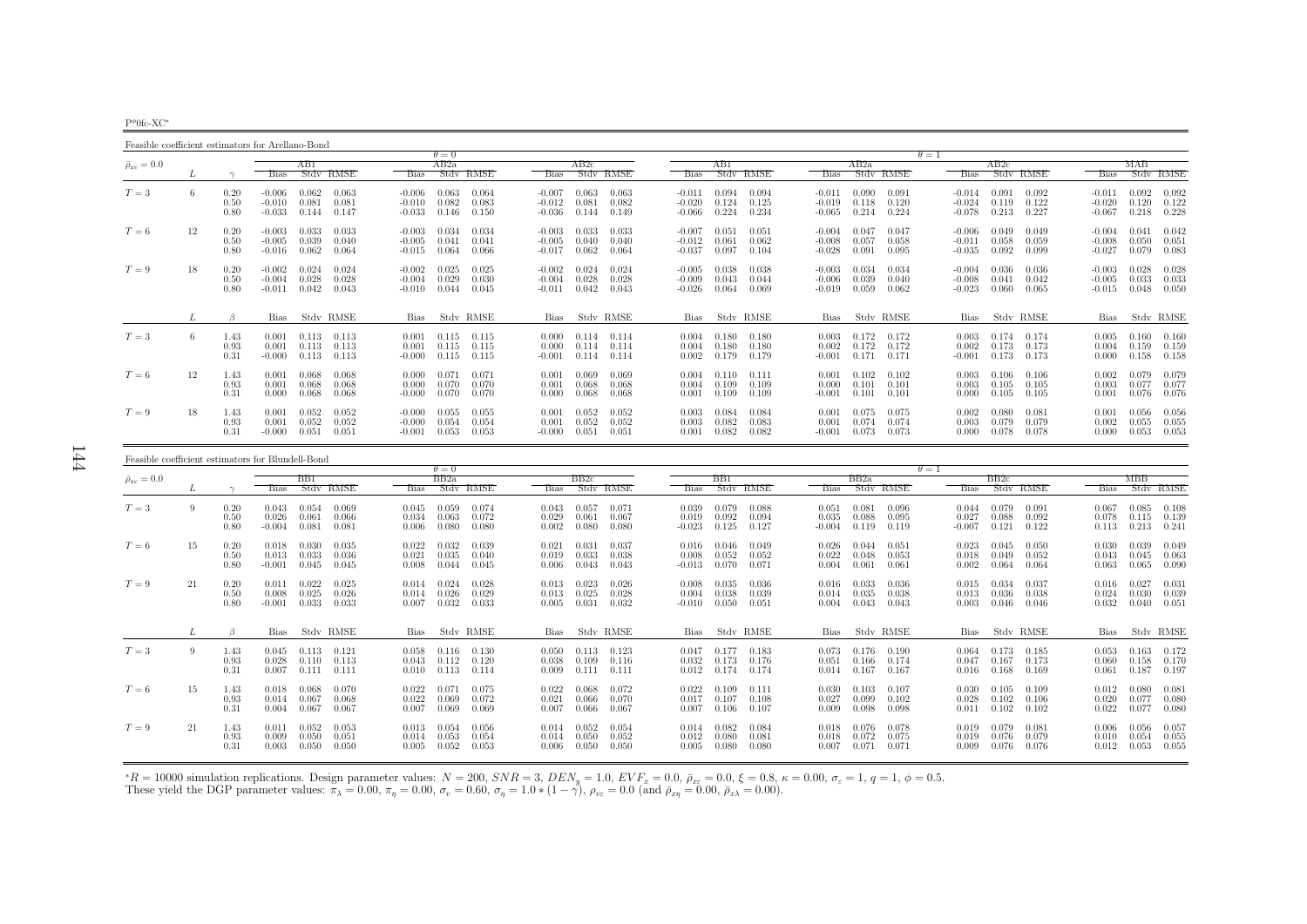$P^{\phi}$ 0ft-XC $^*$ 

| Feasible t-test Arellano-Bond: actual significance level |    |                      |                         |                                                                           |                          |                         |                                                   |                         |                                           |                         |                                                             |                |                         |                                                                             |                         |                                                     |                |
|----------------------------------------------------------|----|----------------------|-------------------------|---------------------------------------------------------------------------|--------------------------|-------------------------|---------------------------------------------------|-------------------------|-------------------------------------------|-------------------------|-------------------------------------------------------------|----------------|-------------------------|-----------------------------------------------------------------------------|-------------------------|-----------------------------------------------------|----------------|
|                                                          |    |                      |                         |                                                                           |                          | $\theta = 0$            |                                                   |                         |                                           |                         |                                                             |                | $\theta = 1$            |                                                                             |                         |                                                     |                |
| $\bar{\rho}_{x\varepsilon}=0.0$                          | L  | $\gamma$             |                         |                                                                           | AB1 AB1aR AB1cR          |                         |                                                   |                         | AB2a AB2aW AB2c AB2cW                     | AB1                     | AB1aR AB1cR                                                 |                |                         | AB2a AB2aW AB2c AB2cW MAB                                                   |                         |                                                     |                |
| $T=3$                                                    | 6  | 0.20<br>0.50<br>0.80 | 0.055<br>0.058<br>0.072 | $0.059$ $0.043$<br>0.060<br>$0.072$ $0.061$                               | 0.045                    | 0.067<br>0.069<br>0.077 | 0.059<br>$0.067$ 0.066                            | 0.049                   | $0.060$ $0.048$ $0.045$<br>0.048<br>0.063 | 0.199<br>0.211<br>0.245 | $0.077$ $0.051$<br>0.081<br>0.110                           | 0.059<br>0.090 | 0.105<br>0.135          | $0.102 \quad 0.070$<br>0.074<br>0.094                                       | 0.068<br>0.105          | $0.061$ $0.057$ $0.503$<br>0.063<br>0.099           | 0.513<br>0.557 |
| $T=6$                                                    | 12 | 0.20<br>0.50<br>0.80 | 0.049<br>0.061          | $0.046$ $0.051$ $0.037$<br>0.052 0.039<br>$0.064$ 0.052                   |                          | 0.070<br>0.070<br>0.081 | 0.053<br>0.052<br>0.059                           | 0.039<br>0.043<br>0.055 | 0.038<br>0.042<br>0.054                   | 0.210<br>0.209<br>0.249 | 0.069 0.045<br>0.071 0.049<br>$0.094$ 0.068                 |                | 0.125                   | $0.123$ $0.063$ $0.049$<br>0.061<br>0.144 0.074                             | 0.052<br>0.075          | $0.047$ $0.151$<br>$0.050$ $0.145$<br>$0.072$ 0.150 |                |
| $T=9$                                                    | 18 | 0.20<br>0.50<br>0.80 | 0.052<br>0.053<br>0.059 | $0.055$ 0.043<br>0.057<br>$0.060$ $0.051$                                 | 0.046                    | 0.082<br>0.082<br>0.089 | $0.057$ 0.045<br>0.054<br>0.059 0.052             | 0.048                   | 0.045<br>0.047<br>0.052                   | 0.216                   | $0.218$ $0.070$ $0.048$<br>0.072<br>$0.241$ $0.092$ $0.070$ | 0.051          | 0.148                   | $0.152$ $0.064$ $0.051$ $0.050$ $0.110$<br>0.064<br>$0.170$ $0.071$ $0.069$ | 0.055                   | $0.053$ $0.107$<br>$0.068$ 0.105                    |                |
|                                                          | L  | $\beta$              | AB1                     |                                                                           | AB1aR AB1cR              |                         |                                                   |                         | AB2a AB2aW AB2c AB2cW                     | AB1                     | AB1aR AB1cR                                                 |                |                         | AB2a AB2aW AB2c AB2cW MAB                                                   |                         |                                                     |                |
| $T=3$                                                    | 6  | 1.43<br>0.93<br>0.31 | 0.050                   | $0.051$ $0.055$ $0.053$<br>$0.051$ $0.054$ $0.051$<br>$0.052$ 0.050       |                          | 0.060<br>0.060<br>0.061 | $0.053$ $0.055$ $0.051$<br>0.054<br>0.053         | 0.054<br>0.052          | 0.051<br>0.050                            | 0.211<br>0.206          | $0.213$ $0.068$ $0.062$<br>$0.067$ 0.062<br>0.066           | 0.058          | 0.088<br>0.087          | $0.089$ $0.068$ $0.067$ $0.060$ $0.585$<br>0.066<br>0.064                   | 0.067<br>0.061          | 0.059<br>0.054 0.574                                | 0.578          |
| $T=6$                                                    | 12 | 1.43<br>0.93<br>0.31 | 0.048                   | $0.047$ $0.050$ $0.048$<br>0.051<br>$0.049$ $0.052$ $0.049$               | 0.048                    | 0.065<br>0.066<br>0.068 | $0.052$ 0.050<br>0.052<br>$0.051$ $0.050$         | 0.051                   | 0.050<br>0.051<br>0.050                   | 0.217                   | $0.216$ $0.064$ $0.054$<br>0.065<br>$0.214$ $0.065$ $0.052$ | 0.054          |                         | $0.115$ 0.063<br>0.114 0.062<br>$0.116$ $0.065$                             | 0.057<br>0.056          | $0.057$ $0.055$ $0.206$<br>0.054<br>0.053 0.209     | 0.207          |
| $T=9$                                                    | 18 | 1.43<br>0.93<br>0.31 |                         | $0.051$ $0.053$ $0.051$<br>$0.052 \quad 0.052$<br>$0.051$ $0.053$ $0.050$ | 0.052                    | 0.079<br>0.079          | 0.053<br>0.054<br>$0.077$ $0.052$ $0.054$ $0.053$ | 0.052<br>0.053          | 0.051<br>0.052                            | 0.222                   | $0.223$ $0.063$ $0.051$<br>0.063<br>$0.218$ $0.063$ $0.052$ | 0.051          | 0.139                   | $0.137$ $0.059$<br>0.059<br>$0.139$ $0.058$                                 | 0.055<br>0.055          | $0.054$ 0.137<br>0.053<br>$0.054$ $0.052$ $0.138$   | 0.135          |
| Feasible t-test Blundell-Bond: actual significance level |    |                      |                         |                                                                           |                          | $\theta = 0$            |                                                   |                         |                                           |                         |                                                             |                | $\theta=1$              |                                                                             |                         |                                                     |                |
| $\bar{\rho}_{x\varepsilon}=0.0$                          | L  | $\gamma$             |                         |                                                                           | BB1 BB1aR BB1cR          |                         |                                                   |                         | BB2a BB2aW BB2c BB2cW                     | BB1                     | BB1aR BB1cR                                                 |                |                         | BB2a BB2aW BB2c BB2cW MBB                                                   |                         |                                                     |                |
| $T=3$                                                    | 9  | 0.20<br>0.50<br>0.80 | 0.086<br>0.054          | $0.153$ $0.147$ $0.112$<br>$0.087$ 0.056<br>0.059                         | 0.028                    | 0.199<br>0.144<br>0.078 | 0.115<br>$0.061$ 0.036                            | 0.081                   | $0.152$ $0.139$ $0.129$<br>0.079<br>0.034 | 0.218                   | $0.254$ $0.115$ $0.076$<br>0.082<br>$0.217$ $0.075$         | 0.050<br>0.039 | 0.165                   | $0.224$ $0.151$ $0.118$ $0.107$ $0.630$<br>0.114<br>$0.132 \quad 0.076$     | 0.079<br>0.057          | 0.074<br>0.050                                      | 0.631<br>0.670 |
| $T=6$                                                    | 15 | 0.20<br>0.50<br>0.80 | 0.067<br>0.050          | $0.098$ $0.101$ $0.080$<br>0.071                                          | 0.054<br>$0.052$ 0.034   | 0.162<br>0.139<br>0.083 | $0.116$ $0.101$ $0.095$<br>0.103<br>0.059         | 0.083<br>0.041          | 0.077<br>0.039                            | 0.208<br>0.215          | $0.227$ $0.087$ $0.056$<br>0.072<br>0.075                   | 0.046<br>0.043 | 0.141                   | $0.213$ $0.121$<br>$0.183 \quad 0.100$<br>0.064                             | 0.088<br>0.069<br>0.045 | $0.079$ 0.281<br>0.064 0.363<br>0.041               | 0.434          |
| $T=9$                                                    | 21 | 0.20<br>0.50<br>0.80 | 0.082<br>0.064          | 0.086 0.072<br>0.067<br>$0.051$ $0.055$ $0.038$                           | 0.053                    | 0.145<br>0.136<br>0.095 | 0.097<br>0.089<br>$0.060 \quad 0.046$             | 0.085<br>0.079          | 0.081<br>0.075<br>0.045                   | 0.225<br>0.206          | 0.076 0.050<br>0.066<br>$0.213$ $0.071$ $0.047$             | 0.047          | 0.223<br>0.199          | 0.103<br>0.088<br>$0.159$ $0.061$ $0.046$                                   | 0.073<br>0.066          | $0.069$ $0.179$<br>0.062<br>0.043 0.276             | 0.234          |
|                                                          | L  | β                    | BB1                     |                                                                           | BB1aR BB1cR              | BB <sub>2a</sub>        |                                                   |                         | BB2aW BB2c BB2cW                          | BB1                     | BB1aR BB1cR                                                 |                |                         | BB2a BB2aW BB2c BB2cW MBB                                                   |                         |                                                     |                |
| $T=3$                                                    | 9  | 1.43<br>0.93<br>0.31 | 0.061<br>0.053          | 0.074 0.077 0.074<br>0.065                                                | 0.060<br>$0.056$ $0.052$ | 0.111<br>0.094<br>0.069 | 0.090 0.083 0.085<br>0.078<br>0.058               | 0.069<br>0.055          | 0.070<br>0.053                            | 0.238<br>0.230<br>0.218 | 0.088 0.076<br>0.080<br>$0.072$ 0.062                       | 0.067          | 0.139                   | $0.161$ $0.114$ $0.097$ $0.094$ $0.620$<br>0.095<br>$0.117$ $0.077$         | 0.086                   | $0.082$ $0.627$<br>0.075 0.068 0.677                |                |
| $T=6$                                                    | 15 | 1.43<br>0.93<br>0.31 | 0.058<br>0.056<br>0.050 | 0.058<br>$0.052 \quad 0.050$                                              | 0.064 0.059<br>0.055     | 0.090<br>0.090<br>0.078 | 0.063<br>0.064<br>0.056                           | 0.063<br>0.064<br>0.054 | 0.063<br>0.064<br>0.053                   | 0.228<br>0.226<br>0.219 | $0.071$ $0.062$<br>0.071<br>0.069                           | 0.059<br>0.055 | 0.158<br>0.152<br>0.136 | 0.081<br>0.076<br>0.068                                                     | 0.075<br>0.074<br>0.064 | $0.072$ $0.222$<br>0.071<br>$0.060$ $0.256$         | 0.235          |
| $T=9$                                                    | 21 | 1.43<br>0.93<br>0.31 | 0.057<br>0.055          | 0.062<br>0.059<br>$0.052$ $0.055$ $0.051$                                 | 0.057<br>0.055           | 0.093<br>0.093          | 0.059<br>0.062<br>$0.083$ $0.056$ $0.054$ $0.053$ | 0.061<br>0.062          | 0.061<br>0.062                            | 0.230<br>0.229          | 0.070<br>0.068<br>$0.224$ $0.065$ $0.054$                   | 0.058<br>0.056 | 0.173                   | 0.072<br>$0.170 \quad 0.070$<br>$0.159$ $0.060$ $0.059$ $0.058$ $0.161$     | 0.067<br>0.066          | 0.065<br>$0.064$ 0.147                              | 0.143          |

 ${}^*R = 10000$  simulation replications. Design parameter values:  $N = 200$ ,  $SNR = 3$ ,  $DEN_y = 1.0$ ,  $EVF_x = 0.0$ ,  $\bar{p}_{x\xi} = 0.0$ ,  $\xi = 0.8$ ,  $\kappa = 0.00$ ,<br> $\sigma_x = 1$ ,  $q = 1$ ,  $\phi = 0.5$ . These yield the DGP parameter values:  $\pi_{\lambda$ 

| $P^{\phi}$ Of.J-XC*             |                |           |                |                      |                                                    |                         |                         |                         |                                           |                         |                         |                         |
|---------------------------------|----------------|-----------|----------------|----------------------|----------------------------------------------------|-------------------------|-------------------------|-------------------------|-------------------------------------------|-------------------------|-------------------------|-------------------------|
|                                 |                |           |                |                      | Feasible Sargan-Hansen test: rejection probability |                         |                         |                         |                                           |                         |                         |                         |
|                                 |                | df        |                |                      |                                                    |                         | $\theta = 0$            |                         |                                           |                         |                         |                         |
| $\bar{\rho}_{x\varepsilon}=0.0$ | AВ             | BB        | Inc            | $\sim$               | $JAB_a^{(2,1)}JBB_a^{(2,1)}JES_a^{(2,1)}$          |                         |                         |                         | $JAB_c^{(2,1)}JBB_c^{(2,1)}JES_c^{(2,1)}$ |                         | JMAB JMBB JESM          |                         |
| $T=3$                           | 4              | 6         | $\overline{2}$ | 0.20<br>0.50<br>0.80 | 0.045<br>0.262<br>0.045<br>0.109<br>0.049<br>0.052 | 0.423<br>0.172<br>0.054 | 0.044<br>0.046<br>0.046 | 0.244<br>0.097<br>0.048 | 0.395<br>0.149<br>0.042                   | 0.268<br>0.268<br>0.267 | 0.326<br>0.311<br>0.425 | 0.319<br>0.304<br>0.418 |
| $T=6$                           | 10             | 12        | $\overline{2}$ | 0.20<br>0.50<br>0.80 | 0.183<br>0.046<br>0.048<br>0.105<br>0.051<br>0.053 | 0.418<br>0.209<br>0.062 | 0.039<br>0.040<br>0.042 | 0.179<br>0.094<br>0.047 | 0.425<br>0.205<br>0.057                   | 0.049<br>0.047<br>0.049 | 0.355<br>0.335<br>0.343 | 0.444<br>0.410<br>0.422 |
| $T=9$                           | 16             | 18        | $\overline{2}$ | 0.20<br>0.50<br>0.80 | 0.041<br>0.154<br>0.043<br>0.087<br>0.045<br>0.050 | 0.427<br>0.225<br>0.072 | 0.037<br>0.036<br>0.036 | 0.146<br>0.081<br>0.045 | 0.451<br>0.228<br>0.069                   | 0.042<br>0.038<br>0.040 | 0.355<br>0.333<br>0.320 | 0.468<br>0.439<br>0.419 |
|                                 |                | df        |                |                      |                                                    |                         | $\theta=1$              |                         |                                           |                         |                         |                         |
| $\bar{\rho}_{x\varepsilon}=0.0$ | AВ             | <b>BB</b> | Inc            | $\sim$               | $JAB_a^{(2,1)}JBB_a^{(2,1)}JES_a^{(2,1)}$          |                         |                         |                         | $JAB_c^{(2,1)}JBB_c^{(2,1)}JES_c^{(2,1)}$ |                         | JMAB JMBB JESM          |                         |
| $T=3$                           | $\overline{4}$ | 6         | $\overline{2}$ | 0.20<br>0.50<br>0.80 | 0.036<br>0.211<br>0.040<br>0.091<br>0.049<br>0.046 | 0.341<br>0.142<br>0.051 | 0.043<br>0.044<br>0.055 | 0.195<br>0.095<br>0.057 | 0.295<br>0.130<br>0.059                   | 0.306<br>0.312<br>0.308 | 0.554<br>0.555<br>0.610 | 0.533<br>0.535<br>0.594 |
| $T=6$                           | 10             | 12        | $\overline{2}$ | 0.20<br>0.50<br>0.80 | 0.031<br>0.162<br>0.031<br>0.083<br>0.036<br>0.041 | 0.382<br>0.194<br>0.068 | 0.037<br>0.037<br>0.041 | 0.128<br>0.073<br>0.047 | 0.315<br>0.158<br>0.069                   | 0.054<br>0.054<br>0.056 | 0.685<br>0.686<br>0.698 | 0.729<br>0.728<br>0.736 |
| $T=9$                           | 16             | 18        | $\overline{2}$ | 0.20<br>0.50<br>0.80 | 0.028<br>0.130<br>0.028<br>0.066<br>0.031<br>0.037 | 0.417<br>0.219<br>0.077 | 0.034<br>0.035<br>0.035 | 0.108<br>0.065<br>0.041 | 0.332<br>0.178<br>0.078                   | 0.044<br>0.042<br>0.043 | 0.719<br>0.721<br>0.727 | 0.764<br>0.763<br>0.767 |

 ${}^*R = 10000$  simulation replications. Design parameter values:  $N = 200$ ,  $SNR = 3$ ,  $DEN_y = 1.0$ ,  $EVF_x = 0.0$ ,  $\bar{\rho}_{xe} = 0.0$ ,  $\xi = 0.8$ ,  $\kappa = 0.00$ ,  $\sigma_e = 1$ ,  $q = 1$ ,  $\phi = 0.5$ . These yield the DGP parameter values:  $\pi_{\lambda} =$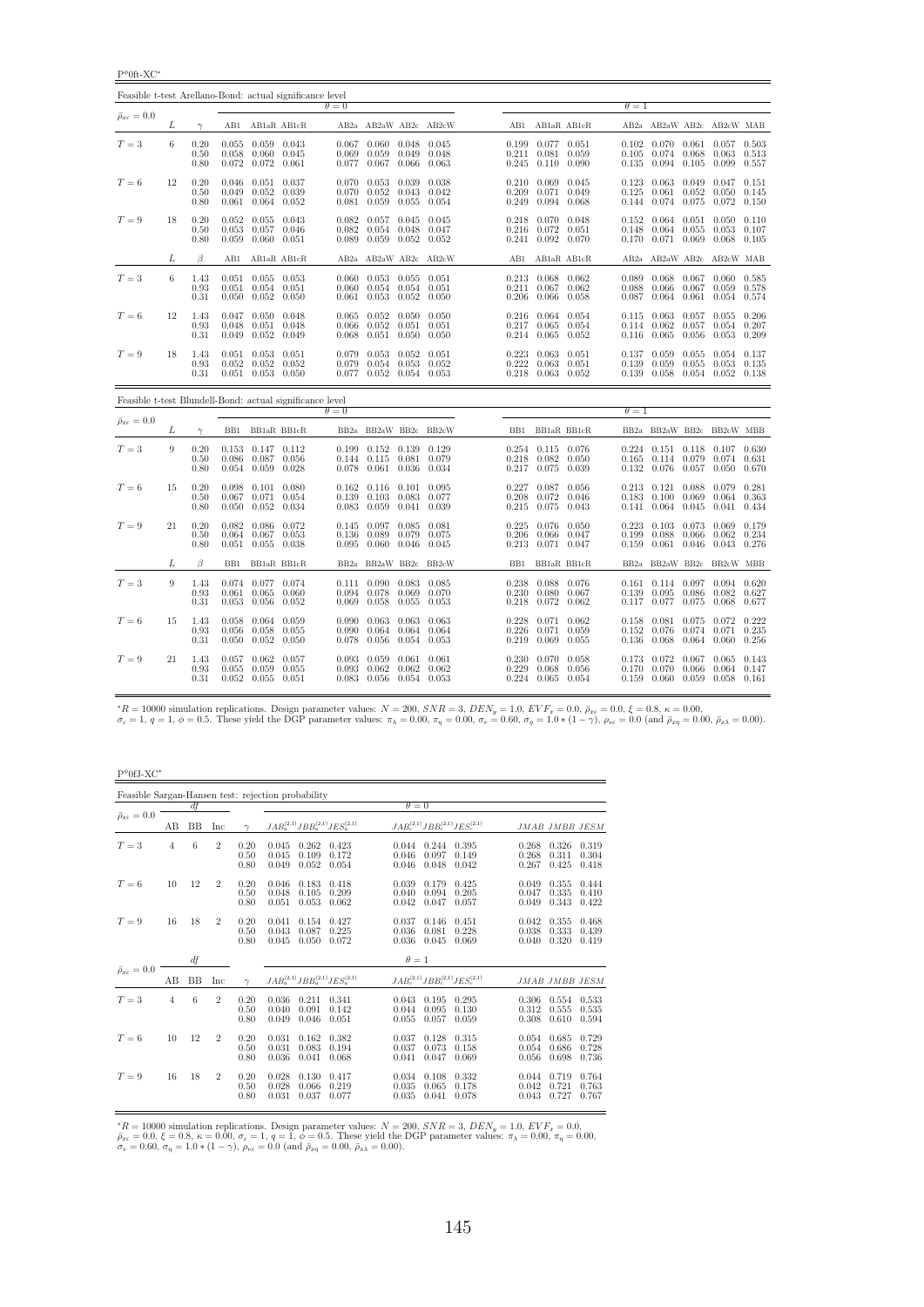$\mathbf{P}^{\phi} \mathbf{0} \mathbf{f} \mathbf{J}$ -XC<sup>∗</sup>: additional findings

|                                        |                |             |                |                                                     | Feasible Sargan-Hansen test: rejection probability                                                     |                                                                                                           |                                                                                   |
|----------------------------------------|----------------|-------------|----------------|-----------------------------------------------------|--------------------------------------------------------------------------------------------------------|-----------------------------------------------------------------------------------------------------------|-----------------------------------------------------------------------------------|
| $\bar{\rho}_{x\epsilon}=0.0$           |                | df          |                |                                                     |                                                                                                        | $\theta = 0$                                                                                              |                                                                                   |
|                                        | AВ             | BB          | Inc            | $\gamma$                                            | $JAB^{(1,0)}JBB_a^{(1,0)}JES^{(1,0)}$                                                                  | $JAB_a^{(1,1)}JBB_a^{(1,1)}JES_a^{(1,1)} \hspace{2cm} JAB_c^{(1,1)}JBB_c^{(1,1)}JES_c^{(1,1)}$            |                                                                                   |
| $T=3$                                  | $\,4\,$        | 6           | $\overline{2}$ | 0.20<br>0.50<br>0.80                                | 0.047<br>0.269 0.429<br>0.121<br>0.183<br>0.048<br>0.051<br>0.058<br>0.063                             | 0.283<br>0.049<br>0.443<br>0.048<br>0.130<br>0.198<br>0.052<br>0.062<br>0.071                             | $0.045$ 0.249<br>0.400<br>0.047<br>0.104<br>0.161<br>0.047<br>0.053<br>0.051      |
| $T=6$                                  | 10             | 12          | $\overline{2}$ | 0.20<br>0.50<br>0.80                                | 0.050<br>$0.207$ 0.443<br>0.050<br>0.119<br>0.234<br>0.053<br>$0.064$ $0.081$                          | 0.050<br>0.203<br>0.438<br>0.053<br>0.122<br>0.238<br>0.055<br>0.066<br>0.089                             | 0.182<br>0.428<br>0.040<br>0.041<br>0.099<br>0.217<br>0.042<br>0.051<br>0.072     |
| $T=9$                                  | 16             | 18          | $\overline{2}$ | 0.20<br>0.50<br>0.80                                | 0.049<br>0.175<br>0.462<br>$0.104$ $0.250$<br>0.049<br>$0.047$ $0.061$ $0.091$                         | 0.046<br>0.171<br>0.448<br>0.046<br>0.104<br>0.257<br>0.049<br>$0.064$ $0.100$                            | 0.037<br>0.147<br>0.452<br>0.037<br>0.085<br>0.240<br>0.036 0.049<br>0.085        |
| $\bar{\rho}_{x\varepsilon}=0.0$        |                | df          |                |                                                     |                                                                                                        | $\theta=1$                                                                                                |                                                                                   |
|                                        | AB             | <b>BB</b>   | Inc            | $\gamma$                                            |                                                                                                        | $JAB^{(1,0)}JBB^{(1,0)}_aJES^{(1,0)} \qquad \qquad JAB^{(1,1)}_aJBB^{(1,1)}_aJES^{(1,1)}_a$               | $JAB_c^{(1,1)}JBB_c^{(1,1)}JES_c^{(1,1)}$                                         |
| $T=3$                                  | $\overline{4}$ | 6           | $\overline{2}$ | 0.20<br>0.50<br>0.80                                | 0.583 0.516<br>0.311<br>0.314<br>0.482<br>0.356<br>0.331<br>0.437<br>0.275                             | 0.286<br>0.061<br>0.399<br>0.065<br>0.149<br>0.197<br>0.076<br>0.090<br>0.088                             | $0.055 \quad 0.218$<br>0.312<br>0.056<br>0.120<br>0.149<br>$0.067$ 0.076<br>0.077 |
| $T=6$                                  | 10             | 12          | $\overline{2}$ | 0.20<br>0.50<br>0.80                                | 0.582<br>0.752<br>0.536<br>0.596<br>0.709<br>0.412<br>0.608<br>0.682<br>0.319                          | 0.058<br>0.238<br>0.433<br>0.055<br>0.148<br>0.256<br>0.064<br>0.090<br>0.115                             | 0.042<br>0.141<br>0.325<br>0.041<br>0.089<br>0.178<br>0.045<br>0.060<br>0.090     |
| $T=9$                                  | 16             | 18          | $\overline{2}$ | 0.20<br>0.50<br>0.80                                | 0.850<br>0.734<br>0.555<br>0.430<br>0.747<br>0.825<br>0.759<br>0.806<br>0.344                          | 0.053<br>0.212<br>0.462<br>0.054<br>0.131<br>0.279<br>0.059<br>0.086<br>0.137                             | 0.037<br>0.120<br>0.342<br>0.039<br>0.076<br>0.194<br>$0.038$ $0.052$<br>0.101    |
|                                        |                |             |                |                                                     | Feasible Sargan-Hansen test: rejection probability<br>$\theta = 0$                                     |                                                                                                           |                                                                                   |
| $\bar{\rho}_{x\varepsilon}=0.0$ $^{-}$ | AВ             | df<br>ΒB    | Inc            | $\gamma$                                            | $JAB_{a}^{\left( 2,2\right) }JBB_{a}^{\left( 2,2\right) }JES_{a}^{\left( 2,2\right) }$                 | $JAB_c^{(2,2)}JBB_c^{(2,2)}JES_c^{(2,2)}$                                                                 |                                                                                   |
| $T=3$                                  | $\overline{4}$ | 6           | $\overline{2}$ | 0.20<br>0.50<br>0.80                                | $0.045$ $0.261$ $0.421$<br>0.171<br>0.044<br>0.108<br>0.048<br>0.048<br>0.050                          | 0.044 0.242 0.392<br>0.046<br>0.096<br>0.144<br>0.048<br>0.045<br>0.040                                   |                                                                                   |
| $T=6$                                  | 10             | 12          | $\overline{2}$ | 0.20<br>0.50<br>0.80                                | 0.045<br>0.182<br>0.415<br>0.103<br>0.208<br>0.047<br>0.060<br>0.051<br>0.051                          | 0.180<br>0.039<br>0.424<br>0.040<br>0.093<br>0.203<br>0.042<br>0.045<br>0.056                             |                                                                                   |
| $T=9$                                  | 16             | 18          | $\,2$          | $\begin{array}{c} 0.20 \\ 0.50 \end{array}$<br>0.80 | 0.041<br>0.153<br>$\begin{array}{c} 0.425 \\ 0.222 \end{array}$<br>0.042<br>0.085<br>0.045 0.047 0.068 | $\begin{array}{c} 0.037 \\ 0.037 \\ 0.036 \end{array}$<br>0.146<br>0.450<br>0.081<br>0.227<br>0.044 0.065 |                                                                                   |
|                                        |                | df          |                |                                                     | $\theta = 1$                                                                                           |                                                                                                           |                                                                                   |
| $\bar{\rho}_{x\varepsilon}=0.0$        | AΒ             | $_{\rm BB}$ | Inc            | $\gamma$                                            | $JAB_{a}^{\left( 2,2\right) }JBB_{a}^{\left( 2,2\right) }JES_{a}^{\left( 2,2\right) }$                 | $JAB_c^{(2,2)}JBB_c^{(2,2)}JES_c^{(2,2)}$                                                                 |                                                                                   |
| $T=3$                                  | $\overline{4}$ | 6           | $\overline{2}$ | 0.20<br>0.50<br>0.80                                | 0.210 0.338<br>0.035<br>0.143<br>0.038<br>0.089<br>0.049<br>$0.043$ 0.050                              | 0.043 0.188 0.287<br>$\begin{array}{c} 0.044 \\ 0.056 \end{array}$<br>0.088<br>0.122<br>0.050<br>0.054    |                                                                                   |
| $T=6$                                  | 10             | 12          | $\overline{2}$ | 0.20<br>0.50<br>0.80                                | 0.031<br>0.164 0.384<br>0.195<br>0.031<br>0.086<br>0.037<br>$0.040$ $0.065$                            | 0.037<br>0.124<br>0.309<br>0.036<br>0.069<br>0.151<br>0.040<br>0.042<br>0.060                             |                                                                                   |
| $T=9$                                  | 16             | 18          | $\overline{2}$ | 0.20<br>0.50<br>0.80                                | 0.029<br>0.138<br>0.417<br>0.030<br>0.070<br>0.219<br>0.034 0.037 0.076                                | 0.033<br>0.106<br>0.328<br>0.034<br>0.062<br>0.171<br>$0.034$ $0.037$ $0.073$                             |                                                                                   |

\*R = 10000 simulation replications. Design parameter values:  $N = 200$ ,  $SNR = 3$ ,  $DEN_y = 1.0$ ,  $EVF_x = 0.0$ ,<br> $\bar{\rho}_{xe} = 0.0$ ,  $\xi = 0.8$ ,  $\kappa = 0.00$ ,  $\sigma_e = 1$ ,  $q = 1$ ,  $\phi = 0.5$ . These yield the DGP parameter values:  $\pi_{\lambda} = 0.$ 

 $P^{\phi}$ 0-XC $^*$ 

| Standard errors of error components $\eta_i$ and $\varepsilon_{it}$ |    |                                                        |            |                          |                                                                 |                         |                                                                                    |                                   |                                   |                         |                                                                                                            |                         |                         |                            |                                                                                                                   |                         |                         |
|---------------------------------------------------------------------|----|--------------------------------------------------------|------------|--------------------------|-----------------------------------------------------------------|-------------------------|------------------------------------------------------------------------------------|-----------------------------------|-----------------------------------|-------------------------|------------------------------------------------------------------------------------------------------------|-------------------------|-------------------------|----------------------------|-------------------------------------------------------------------------------------------------------------------|-------------------------|-------------------------|
| $\bar{\rho}_{x\varepsilon}=0.0$                                     |    |                                                        |            |                          | Bias $\tilde{\sigma}_n$                                         |                         | $\theta = 0$                                                                       | Bias $\hat{\sigma}_{\varepsilon}$ |                                   |                         | Bias $\tilde{\sigma}_n$                                                                                    |                         |                         | $\theta = 1$               |                                                                                                                   | Bias $\hat{\sigma}_e$   |                         |
|                                                                     | L  |                                                        | $\sigma_n$ | AB1                      | AB2a                                                            | AB2c                    | AB1                                                                                | AB2a                              | AB2c                              | AB1                     | AB2a                                                                                                       | AB2c                    | MAB                     | AB1                        | AB2a                                                                                                              | AB2c                    | MAB                     |
| $T=3$                                                               | 6  | $0.20\ 0.80$<br>$0.50 \quad 0.50$<br>$0.80 \quad 0.20$ |            | 0.016<br>0.030<br>0.136  | 0.017<br>0.031<br>0.138                                         | 0.018<br>0.032<br>0.143 | $-0.004$ $-0.004$ $-0.004$<br>$-0.005 - 0.005 - 0.006$<br>$-0.013 - 0.013 - 0.015$ |                                   |                                   | 0.038<br>0.071<br>0.287 | 0.036<br>0.065<br>0.269                                                                                    | 0.040<br>0.074<br>0.290 | 0.033<br>0.064<br>0.276 |                            | $-0.010$ $-0.009$ $-0.010$ $-0.010$<br>$-0.013$ $-0.012$ $-0.014$ $-0.013$<br>$-0.027$ $-0.026$ $-0.032$ $-0.027$ |                         |                         |
| $T=6$                                                               | 12 | $0.20\ 0.80$<br>$0.50 \quad 0.50$<br>$0.80\ 0.20$      |            | 0.005<br>0.010<br>0.032  | 0.005<br>0.010<br>0.031                                         | 0.005<br>0.010<br>0.034 | $-0.001 - 0.001 - 0.001$<br>$-0.001$ $-0.001$ $-0.001$<br>$-0.005 - 0.005 - 0.005$ |                                   |                                   | 0.013<br>0.026<br>0.094 | 0.010<br>0.018<br>0.072                                                                                    | 0.012<br>0.023<br>0.089 | 0.007<br>0.014<br>0.059 |                            | $-0.003$ $-0.002$ $-0.003$ $-0.002$<br>$-0.004$ $-0.003$ $-0.004$ $-0.003$<br>$-0.012 - 0.009 - 0.012 - 0.009$    |                         |                         |
| $T=9$                                                               | 18 | $0.20\ 0.80$<br>$0.50 \quad 0.50$<br>$0.80\ 0.20$      |            | 0.003<br>0.006<br>0.015  | 0.003<br>0.006<br>0.014                                         | 0.003<br>0.006<br>0.016 | $-0.000 - 0.000 - 0.000$<br>$-0.001 - 0.000 - 0.001$<br>$-0.003 - 0.002 - 0.003$   |                                   |                                   | 0.008<br>0.016<br>0.053 | 0.006<br>0.011<br>0.035                                                                                    | 0.007<br>0.013<br>0.045 | 0.004<br>0.007<br>0.023 |                            | $-0.001 - 0.001 - 0.001 - 0.001$<br>$-0.002$ $-0.001$ $-0.002$ $-0.001$<br>$-0.007$ $-0.005$ $-0.006$ $-0.004$    |                         |                         |
|                                                                     | L  |                                                        | $\sigma_n$ | B <sub>B1</sub>          | BB <sub>2</sub> a                                               | BB <sub>2c</sub>        | B <sub>B1</sub>                                                                    | BB <sub>2a</sub>                  | BB2c                              | B <sub>B1</sub>         | BB <sub>2a</sub>                                                                                           | BB <sub>2c</sub>        | <b>MBB</b>              | B <sub>B1</sub>            | BB <sub>2a</sub>                                                                                                  | BB2c                    | <b>MBB</b>              |
| $T = 3$                                                             | 9  | $0.20\ 0.80$<br>$0.50 \quad 0.50$<br>$0.80 \quad 0.20$ |            | 0.031                    | $-0.040 - 0.040 - 0.039$<br>$-0.028$ $-0.036$ $-0.031$<br>0.010 | 0.018                   | 0.015<br>0.009<br>$-0.003$                                                         | 0.017<br>0.013                    | 0.015<br>0.011<br>$0.002 - 0.001$ | 0.117                   | $-0.025$ $-0.036$ $-0.030$ $-0.055$<br>$-0.003$ $-0.027$ $-0.017$ $-0.056$<br>0.071                        | 0.079                   | 0.112                   | 0.009<br>0.002             | 0.017<br>0.011<br>$-0.015$ $-0.005$ $-0.007$                                                                      | 0.013<br>0.007          | 0.023<br>0.031<br>0.058 |
| $T=6$                                                               | 15 | $0.20\ 0.80$<br>$0.50 \quad 0.50$<br>$0.80\ 0.20$      |            | $-0.015 - 0.024 - 0.023$ | $-0.019 - 0.022 - 0.021$<br>$-0.006$ $-0.028$ $-0.023$          |                         | 0.004<br>0.003<br>$-0.000$                                                         | 0.005<br>0.006<br>0.003           | 0.004<br>0.005<br>0.002           |                         | $-0.013 - 0.024 - 0.021 - 0.031$<br>$-0.004$ $-0.023$ $-0.018$ $-0.051$<br>$0.035 - 0.009 - 0.002 - 0.108$ |                         |                         | 0.002<br>0.001<br>$-0.005$ | 0.005<br>0.006<br>0.002                                                                                           | 0.004<br>0.004<br>0.000 | 0.005<br>0.012<br>0.026 |
| $T=9$                                                               | 21 | $0.20\ 0.80$<br>$0.50 \quad 0.50$<br>$0.80\ 0.20$      |            | $-0.009 - 0.016 - 0.015$ | $-0.011 - 0.014 - 0.013$<br>$-0.007 - 0.025 - 0.022$            |                         | 0.002<br>0.002<br>0.000                                                            | 0.002<br>0.003<br>0.003           | 0.002<br>0.003<br>0.002           |                         | $-0.007 - 0.016 - 0.014 - 0.016$<br>$-0.002$ $-0.015$ $-0.013$ $-0.028$<br>$0.018 - 0.016 - 0.014 - 0.083$ |                         |                         | 0.000<br>0.000<br>$-0.003$ | 0.002<br>0.003<br>0.002                                                                                           | 0.002<br>0.002<br>0.001 | 0.002<br>0.005<br>0.011 |

 ${}^*R = 10000$  simulation replications. Design parameter values:  $N = 200$ ,  $SNR = 3$ ,  $DEN_y = 1.0$ ,  $EVF_x = 0.0$ ,  $\bar{\rho}_{x\bar{z}} = 0.0$ ,  $\xi = 0.8$ ,  $\kappa = 0.00$ ,<br>  $\sigma_{\varepsilon} = 1$ ,  $q = 1$ ,  $\phi = 0.5$ . These yield the DGP parameter values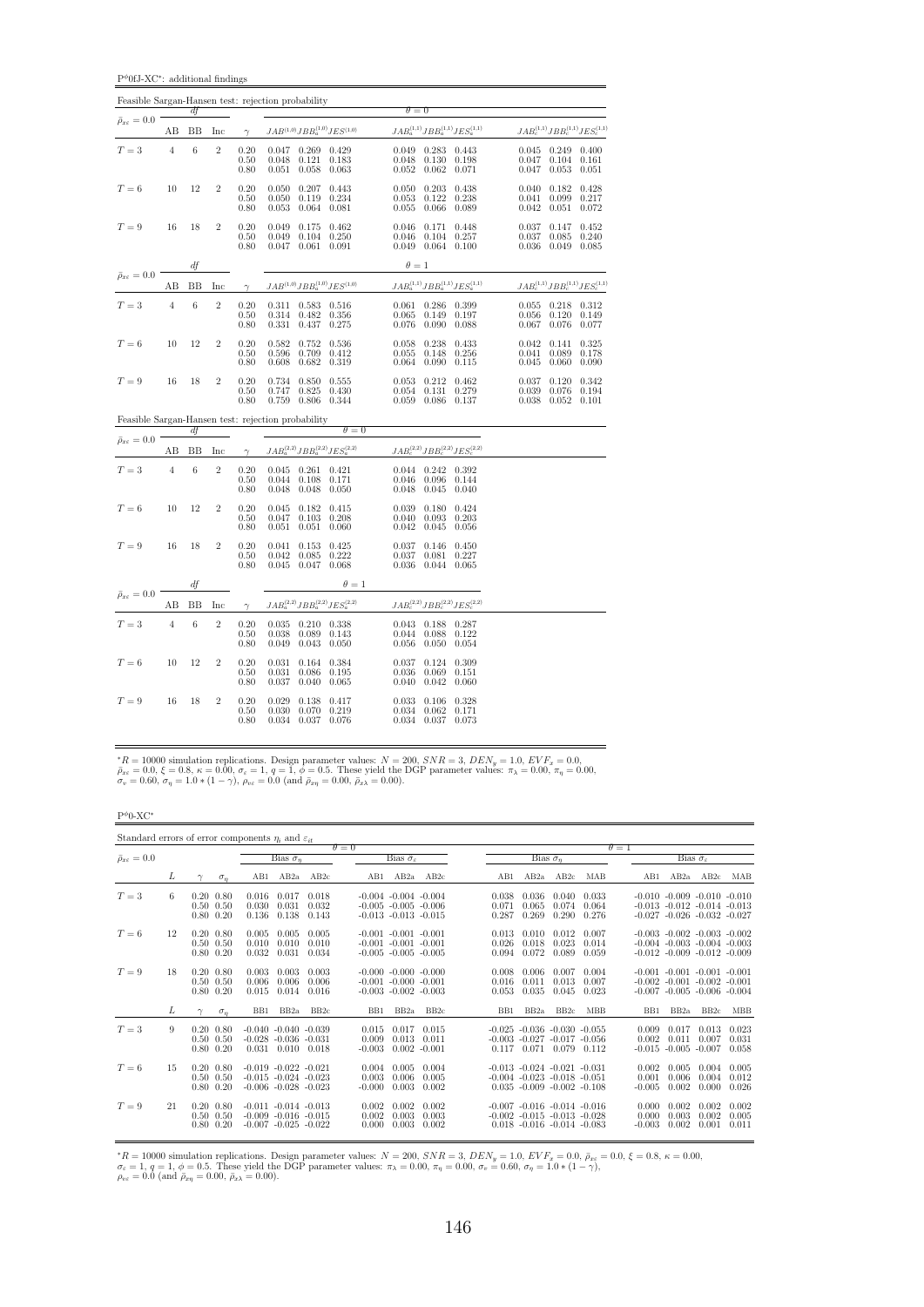| $P^{\phi}$ 1u-XA* |  |  |
|-------------------|--|--|
|-------------------|--|--|

| Unfeasible coefficient estimators                    |     |              |                |                      |                                  |                         |                         |                                  |                               |                         |                      |                                  |                         |                         |                                    |                                  |                                   |                         |                      |                                  |                         |                         |                                 |                                  |                         |                         |
|------------------------------------------------------|-----|--------------|----------------|----------------------|----------------------------------|-------------------------|-------------------------|----------------------------------|-------------------------------|-------------------------|----------------------|----------------------------------|-------------------------|-------------------------|------------------------------------|----------------------------------|-----------------------------------|-------------------------|----------------------|----------------------------------|-------------------------|-------------------------|---------------------------------|----------------------------------|-------------------------|-------------------------|
| $\bar{\rho}_{x\varepsilon} = 0.0$                    |     | L            |                |                      |                                  | ABu                     |                         | $\theta = 0$                     | BBu                           |                         |                      |                                  | ABu                     |                         |                                    |                                  | BBu                               |                         | $\theta = 1$         |                                  | MABu                    |                         |                                 |                                  | MBBu                    |                         |
|                                                      | AВ  | BB           |                | $\gamma$             | Bias                             |                         | Stdy RMSE               | Bias                             |                               | Stdy RMSE               |                      | Bias                             |                         | Stdy RMSE               |                                    | <b>Bias</b>                      |                                   | Stdy RMSE               |                      | Bias                             |                         | Stdy RMSE               |                                 | Bias                             |                         | Stdv RMSE               |
| $T=3$                                                | 11  | 16           |                | 0.20<br>0.50<br>0.80 | $-0.019$<br>$-0.044$<br>$-0.253$ | 0.074<br>0.108<br>0.237 | 0.077<br>0.116<br>0.346 | 0.367<br>0.364<br>0.178          | 0.050<br>0.037<br>0.035       | 0.370<br>0.366<br>0.181 |                      | $-0.032$<br>$-0.071$<br>-0.375   | 0.096<br>0.138<br>0.290 | 0.101<br>0.155<br>0.474 |                                    | 0.440<br>0.390<br>0.184          | 0.057<br>0.041<br>0.047           | 0.444<br>0.392<br>0.190 |                      | $-0.005$<br>$-0.010$<br>$-0.062$ | 0.037<br>0.052<br>0.122 | 0.038<br>0.053<br>0.137 |                                 | 0.156<br>0.234<br>0.200          | 0.038<br>0.039<br>0.029 | 0.160<br>0.237<br>0.202 |
| $T=6$                                                | 50  | 61           |                | 0.20<br>0.50<br>0.80 | $-0.012$<br>$-0.026$<br>$-0.138$ | 0.033<br>0.042<br>0.086 | 0.035<br>0.049<br>0.163 | 0.133<br>0.192<br>0.144          | 0.028<br>0.025<br>0.017       | 0.136<br>0.194<br>0.145 |                      | $-0.021$<br>$-0.044$<br>$-0.199$ | 0.044<br>0.055<br>0.107 | 0.049<br>0.071<br>0.226 |                                    | 0.206<br>0.245<br>0.154          | 0.035<br>0.028<br>0.020           | 0.209<br>0.246<br>0.155 |                      | $-0.006$<br>$-0.012$<br>$-0.051$ | 0.024<br>0.029<br>0.052 | 0.025<br>0.031<br>0.073 |                                 | 0.077<br>0.122<br>0.148          | 0.023<br>0.023<br>0.016 | 0.080<br>0.124<br>0.148 |
| $T=9$                                                | 116 | 133          |                | 0.20<br>0.50<br>0.80 | $-0.010$<br>$-0.019$<br>$-0.093$ | 0.023<br>0.027<br>0.050 | 0.025<br>0.033<br>0.106 | 0.070<br>0.113<br>0.120          | 0.020<br>0.019<br>0.013       | 0.073<br>0.115<br>0.121 |                      | $-0.017$<br>$-0.032$<br>$-0.131$ | 0.030<br>0.035<br>0.062 | 0.034<br>0.047<br>0.145 |                                    | 0.116<br>0.161<br>0.133          | 0.026<br>0.022<br>0.013           | 0.119<br>0.162<br>0.134 |                      | $-0.007$<br>$-0.012$<br>$-0.044$ | 0.019<br>0.021<br>0.034 | 0.020<br>0.024<br>0.055 |                                 | 0.047<br>0.077<br>0.116          | 0.018<br>0.018<br>0.013 | 0.051<br>0.079<br>0.117 |
|                                                      | AВ  | <b>BB</b>    |                | $\beta$              | <b>Bias</b>                      |                         | Stdy RMSE               | Bias                             |                               | Stdy RMSE               |                      | <b>Bias</b>                      |                         | Stdy RMSE               |                                    | <b>Bias</b>                      |                                   | Stdy RMSE               |                      | Bias                             |                         | Stdy RMSE               |                                 | <b>Bias</b>                      |                         | Stdy RMSE               |
| $T=3$                                                | 11  | 16           |                | 1.43<br>0.93<br>0.31 | 0.004<br>0.003<br>$-0.009$       | 0.100<br>0.099<br>0.096 | 0.100<br>0.099<br>0.096 | $-0.027$<br>0.012<br>0.014       | 0.126<br>0.122<br>0.105       | 0.129<br>0.123<br>0.106 |                      | 0.006<br>0.003<br>$-0.015$       | 0.150<br>0.148<br>0.142 | 0.150<br>0.148<br>0.143 |                                    | $-0.024$<br>0.015                | 0.207<br>0.185<br>$0.014$ $0.152$ | 0.209<br>0.185<br>0.153 |                      | 0.001<br>0.001<br>$-0.002$       | 0.100<br>0.099<br>0.098 | 0.100<br>0.099<br>0.098 |                                 | 0.018<br>0.039<br>0.018          | 0.111<br>0.116<br>0.108 | 0.113<br>0.122<br>0.109 |
| $T=6$                                                | 50  | 61           |                | 1.43<br>0.93<br>0.31 | 0.008<br>0.011<br>0.009          | 0.055<br>0.054<br>0.051 | 0.056<br>0.055<br>0.052 | $-0.076$<br>$-0.063$<br>$-0.005$ | 0.057<br>0.057<br>0.053       | 0.095<br>0.085<br>0.053 |                      | 0.013<br>0.017<br>0.012          | 0.079<br>0.077<br>0.075 | 0.080<br>0.079<br>0.076 |                                    | $-0.116$<br>$-0.080$<br>$-0.008$ | 0.085<br>0.084<br>0.074           | 0.143<br>0.115<br>0.074 |                      | 0.004<br>0.005<br>0.003          | 0.054<br>0.053<br>0.051 | 0.054<br>0.053<br>0.051 |                                 | $-0.040$<br>$-0.033$<br>$-0.003$ | 0.055<br>0.055<br>0.054 | 0.067<br>0.064<br>0.054 |
| $T=9$                                                | 116 | 133          |                | 1.43<br>0.93<br>0.31 | 0.008<br>0.012<br>0.014          | 0.041<br>0.039<br>0.037 | 0.042<br>0.041<br>0.040 | $-0.056$<br>$-0.061$<br>$-0.014$ | 0.041<br>0.039<br>0.037       | 0.069<br>0.073<br>0.040 |                      | 0.014<br>0.019<br>0.019          | 0.057<br>0.055<br>0.053 | 0.059<br>0.058<br>0.056 |                                    | $-0.093$<br>$-0.087$<br>$-0.018$ | 0.057<br>0.055<br>0.051           | 0.109<br>0.103<br>0.054 |                      | 0.006<br>0.007<br>0.007          | 0.040<br>0.038<br>0.037 | 0.040<br>0.039<br>0.037 |                                 | $-0.037$<br>$-0.040$<br>$-0.013$ | 0.039<br>0.038<br>0.037 | 0.054<br>0.055<br>0.039 |
| Unfeasible t-test: actual significance level         |     | $\mathbf{L}$ |                |                      |                                  |                         | $\theta = 0$            |                                  |                               |                         |                      |                                  |                         |                         |                                    |                                  | $\theta = 1$                      |                         |                      |                                  |                         |                         |                                 |                                  |                         |                         |
| $\bar{\rho}_{x\varepsilon}=0.0$                      | AВ  | BB           |                | $\gamma$             | ABu                              | BBu                     |                         | $\beta$                          | ABu                           | BBu                     | $\gamma$             |                                  | ABu                     |                         | BBu MABu MBBu                      |                                  |                                   |                         | ß                    | ABu                              |                         | BBu MABu MBBu           |                                 |                                  |                         |                         |
| $T=3$                                                | 11  | 16           |                | 0.20<br>0.50<br>0.80 | 0.059<br>0.069<br>0.179          | 1.000<br>1.000<br>0.989 |                         | 1.43<br>0.93<br>0.31             | 0.048<br>0.045<br>0.035       | 0.128<br>0.111<br>0.070 | 0.20<br>0.50<br>0.80 |                                  | 0.063<br>0.083<br>0.239 | 1.000<br>0.946          | $1.000 \t 0.055$<br>0.053<br>0.080 | 0.997<br>1.000<br>1.000          |                                   |                         | 1.43<br>0.93<br>0.31 | 0.045<br>0.044<br>0.032          | 0.157<br>0.118<br>0.070 | 0.049<br>0.043          | $0.050$ 0.078<br>0.111<br>0.076 |                                  |                         |                         |
| $T=6$                                                | 50  | 61           |                | 0.20<br>0.50<br>0.80 | 0.065<br>0.089<br>0.366          | 0.998<br>1.000<br>1.000 |                         | 1.43<br>0.93<br>0.31             | 0.050<br>0.055<br>0.052       | 0.288<br>0.237<br>0.063 | 0.20<br>0.50<br>0.80 |                                  | 0.079<br>0.127<br>0.494 | 1.000<br>1.000<br>1.000 | 0.063<br>0.071<br>0.167            | 0.932<br>1.000<br>1.000          |                                   |                         | 1.43<br>0.93<br>0.31 | 0.052<br>0.056<br>0.053          | 0.331<br>0.211<br>0.064 | 0.052<br>0.053<br>0.050 | 0.126<br>0.111<br>0.067         |                                  |                         |                         |
| $T=9$                                                | 116 | 133          |                | 0.20<br>0.50<br>0.80 | 0.074<br>0.104<br>0.479          | 0.917<br>1.000<br>1.000 |                         | 1.43<br>0.93<br>0.31             | 0.054<br>0.057<br>0.067       | 0.282<br>0.353<br>0.075 | 0.20<br>0.50<br>0.80 |                                  | 0.086<br>0.141<br>0.626 | 0.993<br>1.000<br>1.000 | 0.066<br>0.087<br>0.260            | 0.760<br>0.990<br>1.000          |                                   |                         | 1.43<br>0.93<br>0.31 | 0.058<br>0.063<br>0.073          | 0.385<br>0.378<br>0.070 | 0.052<br>0.055<br>0.054 | 0.158<br>0.186<br>0.074         |                                  |                         |                         |
| Unfeasible Sargan-Hansen test: rejection probability |     | df           |                |                      |                                  |                         |                         | $\theta = 0$                     |                               |                         |                      |                                  |                         |                         | $\theta = 1$                       |                                  |                                   |                         |                      |                                  |                         |                         |                                 |                                  |                         |                         |
| $\bar{\rho}_{x\varepsilon}=0.0$                      | АB  | BB           | Inc            | $\gamma$             | JABu                             | $JBBu$                  | JESu                    |                                  | $JMABu\quad JMMBu\quad JESMu$ |                         |                      | JABu                             | $JBBu$                  | $JESu$                  |                                    | $JMABu\quad JMMBu\quad JESMu$    |                                   |                         |                      |                                  |                         |                         |                                 |                                  |                         |                         |
| $T=3$                                                | 9   | 13           | $\overline{4}$ | 0.20<br>0.50<br>0.80 | 0.048<br>0.045<br>0.027          | 1.000<br>0.853<br>0.108 | 1.000<br>0.968<br>0.238 | 0.048<br>0.045<br>0.027          | 1.000<br>0.853<br>0.108       | 1.000<br>0.968<br>0.238 |                      | 0.045<br>0.042<br>0.016          | 0.995<br>0.724<br>0.117 | 1.000<br>0.905<br>0.300 |                                    | 0.051<br>0.045                   | $0.053$ 1.000<br>1.000<br>0.229   | 1.000<br>1.000<br>0.387 |                      |                                  |                         |                         |                                 |                                  |                         |                         |
| $T=6$                                                | 48  | 58           | 10             | 0.20<br>0.50<br>0.80 | 0.045<br>0.042<br>0.025          | 1.000<br>0.994<br>0.146 | 1.000<br>1.000<br>0.494 | 0.045<br>0.042<br>0.025          | 1.000<br>0.994<br>0.146       | 1.000<br>1.000<br>0.494 |                      | 0.048<br>0.042<br>0.020          | 1.000<br>0.961<br>0.151 | 1.000<br>1.000<br>0.564 |                                    | 0.046<br>0.043<br>0.037          | 1.000<br>1.000<br>0.368           | 1.000<br>1.000<br>0.796 |                      |                                  |                         |                         |                                 |                                  |                         |                         |
| $T=9$                                                | 114 | 130          | 16             | 0.20<br>0.50<br>0.80 | 0.046<br>0.045<br>0.030          | 1.000<br>0.996<br>0.199 | 1.000<br>1.000<br>0.746 | 0.046<br>0.045<br>0.030          | 1.000<br>0.996<br>0.199 0.746 | 1.000<br>1.000          |                      | 0.050<br>0.047<br>0.025          | 1.000<br>0.981<br>0.195 | 1.000<br>1.000<br>0.782 |                                    | 0.049<br>0.046                   | 1.000<br>0.999<br>$0.039$ $0.441$ | 1.000<br>1.000<br>0.957 |                      |                                  |                         |                         |                                 |                                  |                         |                         |

 ${}^*R = 10000$  simulation replications. Design parameter values:  $N = 200$ ,  $SNR = 3$ ,  $DEN_y = 4.0$ ,  $EVF_x = 0.0$ ,  $\bar{\rho}_{xc} = 0.0$ ,  $\xi = 0.8$ ,  $\kappa = 0.00$ ,  $\sigma_{\varepsilon} = 1$ ,  $q = 1$ ,  $\phi = 0.5$ .<br>These yield the DGP parameter values:  $\pi$ 

 $147\,$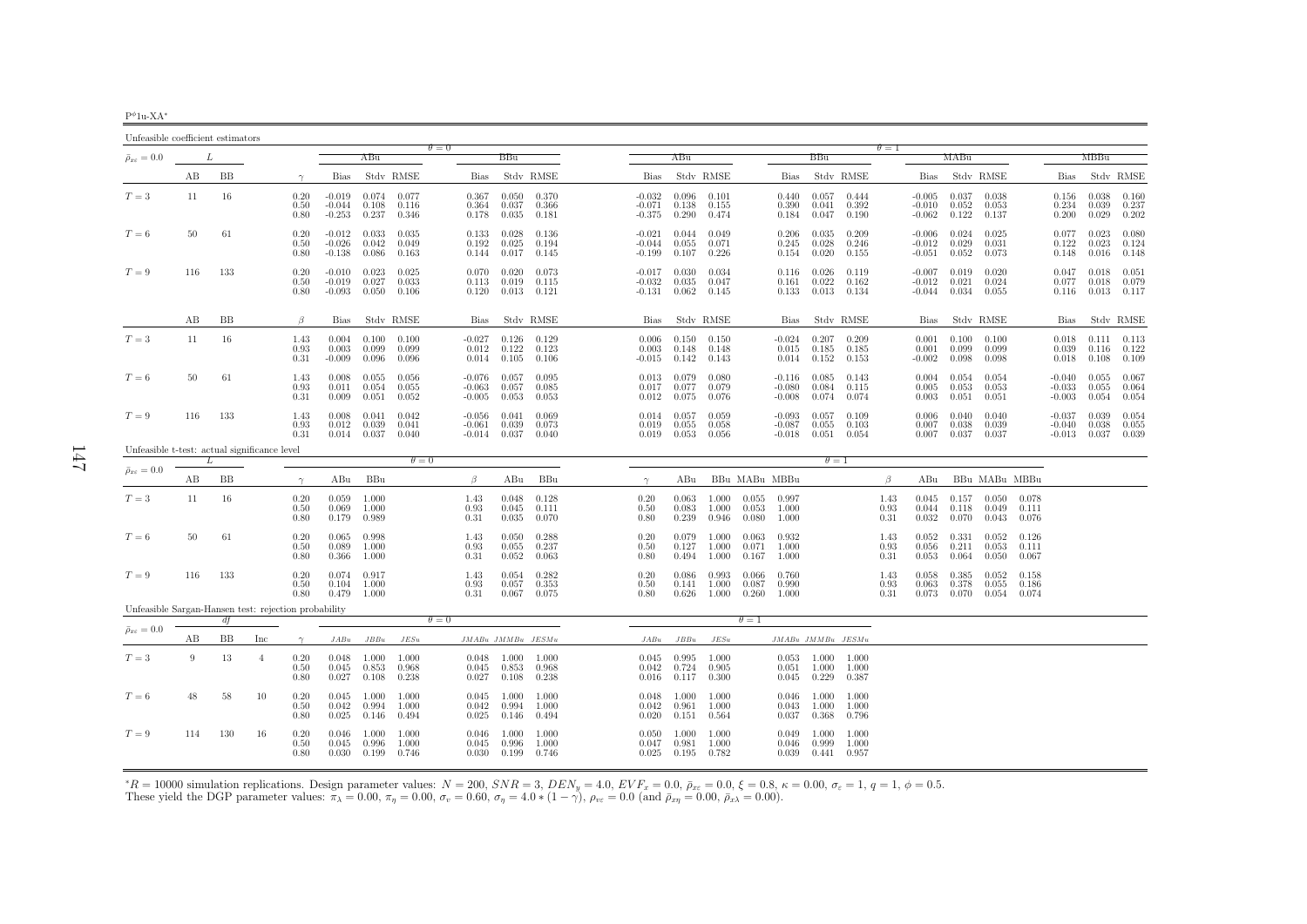$P^{\phi}1$ fc-XA\*

Feasible coefficient estimators for Arellano-Bond

| т самые соспиские сминаемы пог тиспано-понц |     |                      |                                  |                                                    |                                  | $\theta = 0$            |                         |                                  |                         |                         |                                  |                            |                         |                                   |                                  |                         |                         | $\theta = 1$                     |                         |                         |                                  |                         |                                             |
|---------------------------------------------|-----|----------------------|----------------------------------|----------------------------------------------------|----------------------------------|-------------------------|-------------------------|----------------------------------|-------------------------|-------------------------|----------------------------------|----------------------------|-------------------------|-----------------------------------|----------------------------------|-------------------------|-------------------------|----------------------------------|-------------------------|-------------------------|----------------------------------|-------------------------|---------------------------------------------|
| $\bar{\rho}_{x\varepsilon}=0.0$             |     |                      |                                  | ABI                                                |                                  | AB2a                    |                         |                                  | AB2c                    |                         |                                  |                            | ABI                     |                                   |                                  | AB2a                    |                         |                                  | AB2c                    |                         |                                  | МАВ                     |                                             |
|                                             |     |                      | Bias                             | Stdy RMSE                                          | Bias                             |                         | Stdy RMSE               | <b>Bias</b>                      |                         | Stdy RMSE               |                                  | <b>Bias</b>                |                         | Stdy RMSE                         | <b>Bias</b>                      |                         | Stdy RMSE               | <b>Bias</b>                      |                         | Stdy RMSE               | <b>Bias</b>                      |                         | Stdy RMSE                                   |
| $T=3$                                       | 11  | 0.20<br>0.50<br>0.80 | $-0.019$<br>$-0.044$<br>$-0.253$ | 0.077<br>0.074<br>0.108<br>0.116<br>0.237<br>0.346 | $-0.019$<br>$-0.046$<br>$-0.274$ | 0.078<br>0.113<br>0.268 | 0.080<br>0.122<br>0.383 | $-0.018$<br>$-0.044$<br>$-0.249$ | 0.075<br>0.109<br>0.242 | 0.078<br>0.118<br>0.347 | $-0.034$<br>$-0.077$<br>$-0.373$ |                            | 0.104<br>0.150<br>0.313 | 0.110<br>0.169<br>0.487           | $-0.029$<br>$-0.067$<br>$-0.389$ | 0.093<br>0.137<br>0.334 | 0.097<br>0.153<br>0.513 | $-0.029$<br>$-0.068$<br>$-0.366$ | 0.095<br>0.138<br>0.298 | 0.099<br>0.153<br>0.471 | $-0.030$<br>$-0.068$<br>$-0.347$ | 0.092<br>0.133<br>0.298 | 0.097<br>0.149<br>0.457                     |
| $T=6$                                       | 50  | 0.20<br>0.50<br>0.80 | $-0.012$<br>$-0.026$<br>$-0.138$ | 0.033<br>0.035<br>0.042<br>0.049<br>0.086<br>0.163 | $-0.012$<br>$-0.027$<br>$-0.156$ | 0.036<br>0.047<br>0.108 | 0.038<br>0.055<br>0.190 | $-0.012$<br>$-0.025$<br>$-0.135$ | 0.033<br>0.043<br>0.087 | 0.035<br>0.050<br>0.161 | $-0.024$<br>$-0.209$             | $-0.049$                   | 0.049<br>0.062<br>0.118 | 0.055<br>0.079<br>0.241           | $-0.019$<br>$-0.040$<br>$-0.204$ | 0.043<br>0.055<br>0.125 | 0.047<br>0.068<br>0.240 | $-0.020$<br>$-0.042$<br>$-0.194$ | 0.044<br>0.055<br>0.108 | 0.049<br>0.070<br>0.222 | $-0.013$<br>$-0.027$<br>$-0.127$ | 0.032<br>0.040<br>0.082 | 0.035<br>0.048<br>0.151                     |
| $T=9$                                       | 116 | 0.20<br>0.50<br>0.80 | $-0.010$<br>$-0.019$<br>$-0.093$ | 0.023<br>0.025<br>0.027<br>0.033<br>0.050<br>0.106 | $-0.010$<br>$-0.020$<br>$-0.101$ | 0.025<br>0.030<br>0.060 | 0.027<br>0.036<br>0.118 | $-0.010$<br>$-0.019$<br>$-0.092$ | 0.023<br>0.027<br>0.051 | 0.025<br>0.033<br>0.105 | $-0.019$<br>$-0.035$<br>$-0.140$ |                            | 0.035<br>0.041<br>0.071 | 0.040<br>0.054<br>0.157           | $-0.017$<br>$-0.032$<br>$-0.136$ | 0.032<br>0.038<br>0.070 | 0.036<br>0.050<br>0.153 | $-0.016$<br>$-0.031$<br>$-0.129$ | 0.030<br>0.035<br>0.063 | 0.034<br>0.047<br>0.144 | $-0.010$<br>$-0.018$<br>$-0.074$ | 0.022<br>0.025<br>0.044 | 0.024<br>0.031<br>0.086                     |
|                                             | L   | $\beta$              | Bias                             | Stdy RMSE                                          |                                  |                         | Bias Stdy RMSE          |                                  |                         | Bias Stdv RMSE          |                                  |                            |                         | Bias Stdv RMSE                    |                                  |                         | Bias Stdy RMSE          |                                  |                         | Bias Stdv RMSE          | Bias                             |                         | Stdy RMSE                                   |
| $T=3$                                       | 11  | 1.43<br>0.93<br>0.31 | 0.004<br>0.003<br>$-0.009$       | 0.100<br>0.100<br>0.099<br>0.099<br>0.096<br>0.096 | 0.004<br>0.002<br>$-0.013$       | 0.103<br>0.103<br>0.100 | 0.104<br>0.103<br>0.101 | 0.004<br>0.003<br>$-0.009$       | 0.101<br>0.100<br>0.097 | 0.101<br>0.100<br>0.098 |                                  | 0.008<br>0.006<br>$-0.014$ | 0.158<br>0.151          | $0.160$ $0.160$<br>0.158<br>0.152 | 0.005<br>0.001<br>$-0.021$       | 0.147<br>0.146<br>0.142 | 0.147<br>0.146<br>0.144 | 0.006<br>0.004<br>$-0.015$       | 0.150<br>0.148<br>0.143 | 0.150<br>0.148<br>0.144 | 0.006<br>0.004<br>$-0.014$       | 0.147                   | $0.149$ $0.149$<br>0.147<br>$0.142$ $0.143$ |
| $T=6$                                       | 50  | 1.43<br>0.93<br>0.31 | 0.008<br>0.011<br>0.009          | 0.055<br>0.056<br>0.054<br>0.055<br>0.051<br>0.052 | 0.008<br>0.011<br>0.008          | 0.061<br>0.059<br>0.057 | 0.062<br>0.060<br>0.057 | 0.008<br>0.011<br>0.009          | 0.056<br>0.054<br>0.052 | 0.057<br>0.055<br>0.053 |                                  | 0.015<br>0.020<br>0.014    | 0.088<br>0.086<br>0.084 | 0.090<br>0.088<br>0.085           | 0.012<br>0.015<br>0.010          | 0.077<br>0.075<br>0.074 | 0.078<br>0.077<br>0.074 | 0.013<br>0.017<br>0.012          | 0.080<br>0.077<br>0.075 | 0.081<br>0.079<br>0.076 | 0.008<br>0.010<br>0.006          | 0.066<br>0.064<br>0.064 | 0.067<br>0.065<br>0.064                     |
| $T=9$                                       | 116 | 1.43<br>0.93<br>0.31 | 0.008<br>0.012<br>0.014          | 0.041<br>0.042<br>0.039<br>0.041<br>0.037<br>0.040 | 0.009<br>0.012<br>0.015          | 0.045<br>0.044<br>0.041 | 0.046<br>0.046<br>0.044 | 0.008<br>0.012<br>0.014          | 0.041<br>0.040<br>0.037 | 0.042<br>0.041<br>0.040 |                                  | 0.016<br>0.022<br>0.021    | 0.066<br>0.063<br>0.061 | 0.068<br>0.067<br>0.064           | 0.014<br>0.020<br>0.020          | 0.061<br>0.058<br>0.056 | 0.062<br>0.062<br>0.059 | 0.014<br>0.018<br>0.019          | 0.057<br>0.055<br>0.053 | 0.059<br>0.058<br>0.056 | 0.008<br>0.010<br>0.009          | 0.045<br>0.044<br>0.042 | 0.046<br>0.045<br>0.043                     |

| Feasible coefficient estimators for Blundell-Bond |     |                      |                                  |                         |                         |                                  |                         |                         |                                  |                         |                         |                                  |                         |                         |                                  |                         |                         |                                  |                         |                         |                                  |                         |                         |
|---------------------------------------------------|-----|----------------------|----------------------------------|-------------------------|-------------------------|----------------------------------|-------------------------|-------------------------|----------------------------------|-------------------------|-------------------------|----------------------------------|-------------------------|-------------------------|----------------------------------|-------------------------|-------------------------|----------------------------------|-------------------------|-------------------------|----------------------------------|-------------------------|-------------------------|
|                                                   |     |                      |                                  |                         |                         |                                  | $\theta = 0$            |                         |                                  |                         |                         |                                  |                         |                         |                                  |                         |                         | $\theta = 1$                     |                         |                         |                                  |                         |                         |
| $\bar{\rho}_{x\varepsilon} = 0.0$                 |     |                      |                                  | BB1                     |                         |                                  | BB2a                    |                         |                                  | BB2c                    |                         |                                  | BBI                     |                         |                                  | BB2a                    |                         |                                  | BB2c                    |                         |                                  | МВВ                     |                         |
|                                                   |     |                      | <b>Bias</b>                      |                         | Stdy RMSE               | <b>Bias</b>                      |                         | Stdy RMSE               | <b>Bias</b>                      |                         | Stdy RMSE               | <b>Bias</b>                      |                         | Stdy RMSE               | <b>Bias</b>                      |                         | Stdy RMSE               | <b>Bias</b>                      |                         | Stdy RMSE               | <b>Bias</b>                      |                         | Stdy RMSE               |
| $T=3$                                             | 16  | 0.20<br>0.50<br>0.80 | 0.623<br>0.427<br>0.173          | 0.029<br>0.029<br>0.036 | 0.624<br>0.428<br>0.177 | 0.665<br>0.450<br>0.187          | 0.032<br>0.032<br>0.036 | 0.666<br>0.451<br>0.190 | 0.631<br>0.436<br>0.186          | 0.032<br>0.030<br>0.035 | 0.632<br>0.437<br>0.189 | 0.619<br>0.422<br>0.163          | 0.040<br>0.041<br>0.054 | 0.620<br>0.424<br>0.172 | 0.672<br>0.461<br>0.197          | 0.039<br>0.039<br>0.046 | 0.673<br>0.463<br>0.203 | 0.645<br>0.445<br>0.196          | 0.041<br>0.039<br>0.049 | 0.647<br>0.447<br>0.202 | 0.656<br>0.479<br>0.294          | 0.050<br>0.050<br>0.066 | 0.658<br>0.482<br>0.301 |
| $T=6$                                             | 61  | 0.20<br>0.50<br>0.80 | 0.471<br>0.318<br>0.134          | 0.019<br>0.018<br>0.019 | 0.472<br>0.318<br>0.135 | 0.481<br>0.339<br>0.152          | 0.025<br>0.022<br>0.019 | 0.481<br>0.339<br>0.153 | 0.440<br>0.347<br>0.164          | 0.033<br>0.022<br>0.017 | 0.442<br>0.348<br>0.165 | 0.464<br>0.308<br>0.115          | 0.028<br>0.025<br>0.028 | 0.465<br>0.309<br>0.119 | 0.480<br>0.335<br>0.149          | 0.031<br>0.026<br>0.024 | 0.481<br>0.336<br>0.151 | 0.511<br>0.374<br>0.170          | 0.037<br>0.025<br>0.020 | 0.512<br>0.375<br>0.172 | 0.406<br>0.333<br>0.200          | 0.041<br>0.032<br>0.022 | 0.408<br>0.334<br>0.201 |
| $T=9$                                             | 133 | 0.20<br>0.50<br>0.80 | 0.368<br>0.246<br>0.105          | 0.016<br>0.015<br>0.014 | 0.368<br>0.247<br>0.106 | 0.359<br>0.249<br>0.115          | 0.019<br>0.017<br>0.016 | 0.360<br>0.250<br>0.117 | 0.243<br>0.250<br>0.147          | 0.028<br>0.023<br>0.013 | 0.244<br>0.251<br>0.147 | 0.362<br>0.236<br>0.084          | 0.023<br>0.021<br>0.022 | 0.363<br>0.237<br>0.087 | 0.359<br>0.239<br>0.095          | 0.024<br>0.022<br>0.022 | 0.360<br>0.240<br>0.098 | 0.327<br>0.293<br>0.153          | 0.036<br>0.026<br>0.014 | 0.329<br>0.294<br>0.154 | 0.219<br>0.215<br>0.155          | 0.029<br>0.027<br>0.018 | 0.221<br>0.217<br>0.156 |
|                                                   |     | $\beta$              | Bias                             |                         | Stdy RMSE               | Bias                             |                         | Stdv RMSE               | Bias                             |                         | Stdy RMSE               | Bias                             |                         | Stdy RMSE               | <b>Bias</b>                      |                         | Stdy RMSE               |                                  |                         | Bias Stdv RMSE          | Bias                             |                         | Stdy RMSE               |
| $T=3$                                             | 16  | 1.43<br>0.93<br>0.31 | $-0.061$<br>0.011<br>0.014       | 0.158<br>0.127<br>0.105 | 0.169<br>0.128<br>0.106 | $-0.019$<br>0.078<br>0.022       | 0.178<br>0.138<br>0.111 | 0.179<br>0.158<br>0.113 | $-0.062$<br>0.008<br>0.014       | 0.168<br>0.132<br>0.106 | 0.179<br>0.133<br>0.107 | -0.072<br>0.005<br>0.016         | 0.231<br>0.193<br>0.164 | 0.242<br>0.194<br>0.164 | $-0.034$<br>0.065<br>0.022       | 0.257<br>0.202<br>0.156 | 0.259<br>0.212<br>0.158 | $-0.088$<br>$-0.003$<br>0.014    | 0.264<br>0.202<br>0.154 | 0.278<br>0.202<br>0.155 | $-0.069$<br>0.013<br>0.029       | 0.230<br>0.192<br>0.169 | 0.240<br>0.193<br>0.172 |
| $T=6$                                             | 61  | 1.43<br>0.93<br>0.31 | $-0.280$<br>$-0.109$<br>$-0.004$ | 0.070<br>0.061<br>0.053 | 0.289<br>0.125<br>0.053 | $-0.307$<br>$-0.115$<br>$-0.002$ | 0.074<br>0.067<br>0.058 | 0.316<br>0.133<br>0.058 | $-0.255$<br>$-0.121$<br>$-0.011$ | 0.075<br>0.065<br>0.053 | 0.266<br>0.138<br>0.054 | $-0.281$<br>$-0.109$<br>$-0.001$ | 0.105<br>0.093<br>0.084 | 0.300<br>0.143<br>0.084 | $-0.302$<br>$-0.116$<br>$-0.002$ | 0.101<br>0.089<br>0.076 | 0.318<br>0.146<br>0.076 | $-0.308$<br>$-0.143$<br>$-0.013$ | 0.114<br>0.096<br>0.075 | 0.329<br>0.172<br>0.076 | $-0.251$<br>$-0.111$<br>$-0.006$ | 0.086<br>0.079<br>0.067 | 0.266<br>0.136<br>0.068 |
| $T=9$                                             | 133 | 1.43<br>0.93<br>0.31 | $-0.302$<br>$-0.137$<br>$-0.012$ | 0.046<br>0.041<br>0.037 | 0.306<br>0.143<br>0.039 | $-0.303$<br>$-0.143$<br>$-0.012$ | 0.047<br>0.043<br>0.040 | 0.307<br>0.149<br>0.042 | -0.197<br>$-0.139$<br>$-0.022$   | 0.049<br>0.044<br>0.037 | 0.203<br>0.145<br>0.043 | $-0.300$<br>$-0.133$<br>$-0.008$ | 0.070<br>0.063<br>0.058 | 0.308<br>0.147<br>0.059 | $-0.300$<br>$-0.135$<br>$-0.009$ | 0.069<br>0.062<br>0.056 | 0.308<br>0.149<br>0.056 | $-0.267$<br>$-0.167$<br>$-0.025$ | 0.072<br>0.063<br>0.051 | 0.277<br>0.179<br>0.057 | $-0.192$<br>$-0.121$<br>$-0.018$ | 0.053<br>0.049<br>0.044 | 0.200<br>0.131<br>0.047 |

 ${}^*R = 10000$  simulation replications. Design parameter values:  $N = 200$ ,  $SNR = 3$ ,  $DEN_y = 4.0$ ,  $EVF_x = 0.0$ ,  $\bar{\rho}_{xc} = 0.0$ ,  $\xi = 0.8$ ,  $\kappa = 0.00$ ,  $\sigma_{\varepsilon} = 1$ ,  $q = 1$ ,  $\phi = 0.5$ .<br>These yield the DGP parameter values:  $\pi$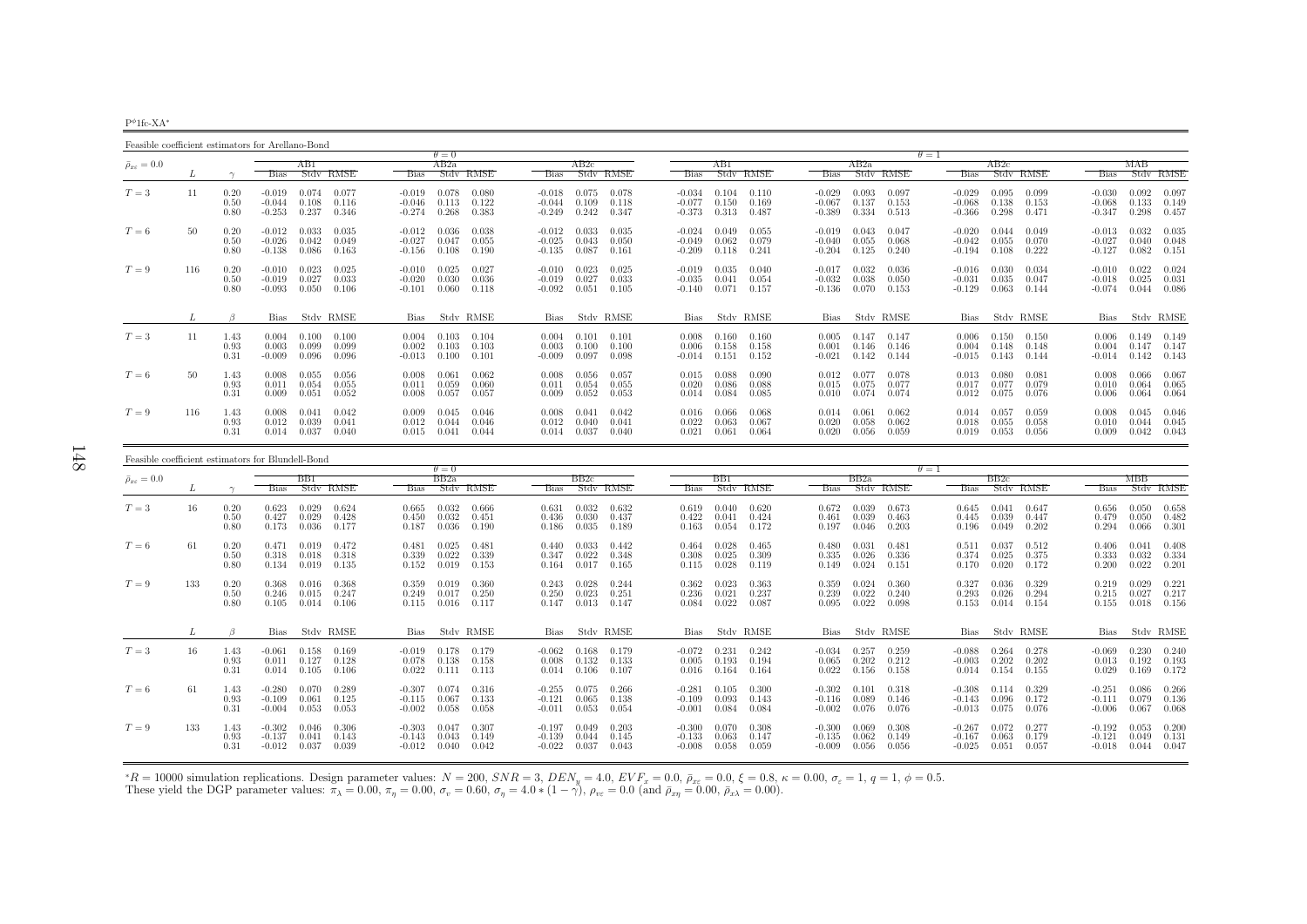$P^{\phi}$ 1ft-XA\*

| Feasible t-test Arellano-Bond: actual significance level |     |                      |                |                                                             |                |                         |                                                         |                         |                         |                |                                                                               |       |                         |                                                                             |                         |                                             |                         |
|----------------------------------------------------------|-----|----------------------|----------------|-------------------------------------------------------------|----------------|-------------------------|---------------------------------------------------------|-------------------------|-------------------------|----------------|-------------------------------------------------------------------------------|-------|-------------------------|-----------------------------------------------------------------------------|-------------------------|---------------------------------------------|-------------------------|
| $\bar{\rho}_{x\varepsilon} = 0.0$                        |     |                      |                |                                                             |                | $\theta = 0$            |                                                         |                         |                         |                |                                                                               |       | $\theta=1$              |                                                                             |                         |                                             |                         |
|                                                          | L   | $\gamma$             |                | AB1 AB1aR AB1cR                                             |                |                         |                                                         |                         | AB2a AB2aW AB2c AB2cW   |                | AB1 AB1aR AB1cR                                                               |       |                         | AB2a AB2aW AB2c AB2cW MAB                                                   |                         |                                             |                         |
| $T=3$                                                    | 11  | 0.20<br>0.50<br>0.80 | 0.078<br>0.248 | $0.060$ $0.063$ $0.061$<br>0.078<br>$0.234$ $0.251$         | 0.081          | 0.083<br>0.106<br>0.305 | $0.061$ $0.065$ $0.060$<br>0.076<br>0.205               | 0.086<br>0.256          | 0.078<br>0.243          |                | 0.197 0.076 0.075<br>$0.243$ $0.105$<br>0.516 0.326 0.316                     | 0.107 | 0.102<br>0.145<br>0.450 | 0.063<br>0.088<br>0.272                                                     | 0.077<br>0.113          | $0.067$ 0.746<br>0.098<br>0.354 0.317 0.894 | 0.780                   |
| $T=6$                                                    | 50  | 0.20<br>0.50<br>0.80 | 0.402          | $0.067$ $0.070$ $0.060$<br>$0.094$ 0.092<br>0.362           | 0.089<br>0.395 | 0.171<br>0.216<br>0.564 | 0.067<br>0.084<br>0.294                                 | 0.065<br>0.095<br>0.392 | 0.060<br>0.089<br>0.376 |                | 0.248 0.091 0.074<br>$0.327$ $0.141$ $0.125$<br>0.744 0.497                   | 0.477 | 0.338<br>0.403<br>0.809 | 0.079<br>0.105<br>0.395                                                     | 0.086<br>0.141<br>0.528 | 0.074 0.279<br>$0.124$ $0.365$<br>0.490     | 0.732                   |
| $T=9$                                                    | 116 | 0.20<br>0.50<br>0.80 | 0.108          | 0.076 0.076 0.067<br>0.105<br>0.497 0.452 0.485             | 0.101          | 0.329<br>0.384<br>0.778 | 0.072 0.073<br>0.098<br>0.381 0.484 0.469               | 0.109                   | 0.068<br>0.101          | 0.368<br>0.825 | 0.275 0.098 0.076<br>0.158<br>0.598 0.566                                     | 0.133 | 0.678<br>0.744<br>0.958 | 0.094<br>0.146<br>0.560                                                     | 0.088<br>0.150<br>0.637 | $0.078$ 0.173<br>0.135<br>$0.607$ 0.649     | 0.241                   |
|                                                          | L   | $\beta$              | AB1            |                                                             | AB1aR AB1cR    |                         |                                                         |                         | AB2a AB2aW AB2c AB2cW   | AB1            | AB1aR AB1cR                                                                   |       |                         | AB2a AB2aW AB2c AB2cW MAB                                                   |                         |                                             |                         |
| $T=3$                                                    | 11  | 1.43<br>0.93<br>0.31 |                | $0.051$ $0.052$ $0.052$<br>$0.050$ $0.052$<br>$0.052$ 0.050 | 0.051<br>0.054 | 0.071<br>0.075          | $0.071$ $0.053$ $0.055$ $0.049$<br>0.052 0.054<br>0.054 | 0.059                   | 0.050<br>0.054          |                | $0.214$ $0.065$ $0.060$<br>$0.215$ $0.064$ $0.061$<br>$0.211$ $0.065$ $0.067$ |       | 0.112<br>0.119          | 0.113 0.063 0.070 0.056 0.584<br>0.063<br>0.065                             | 0.070<br>0.077          | 0.056 0.579<br>$0.063$ 0.586                |                         |
| $T=6$                                                    | 50  | 1.43<br>0.93<br>0.31 | 0.056<br>0.061 | $0.052$ $0.056$ $0.051$<br>0.058<br>$0.054$ 0.060           | 0.055          | 0.149<br>0.154<br>0.147 | $0.053$ 0.056<br>0.056<br>0.052 0.064                   | 0.060                   | 0.051<br>0.055<br>0.059 | 0.228          | $0.225$ $0.071$ $0.058$<br>0.070<br>$0.242$ $0.064$ $0.073$                   | 0.061 | 0.313                   | $0.307$ 0.063<br>0.064<br>0.316 0.059                                       | 0.069<br>0.073<br>0.080 | $0.058$ 0.220<br>0.062<br>0.068 0.233       | 0.222                   |
| $T=9$                                                    | 116 | 1.43<br>0.93<br>0.31 | 0.058          | $0.054$ $0.057$ $0.053$<br>0.059<br>0.074 0.064 0.075       | 0.057          | 0.297<br>0.303          | 0.056 0.059<br>0.060<br>0.317 0.063 0.078               | 0.066                   | 0.055<br>0.061<br>0.073 |                | 0.233 0.073 0.060<br>0.247 0.079<br>0.267 0.078 0.085                         | 0.070 | 0.651<br>0.656<br>0.660 | 0.070<br>0.074<br>0.075                                                     | 0.069<br>0.076<br>0.093 | 0.057<br>0.065<br>0.080                     | 0.139<br>0.148<br>0.161 |
| Feasible t-test Blundell-Bond: actual significance level |     |                      |                |                                                             |                | $\theta = 0$            |                                                         |                         |                         |                |                                                                               |       | $\theta=1$              |                                                                             |                         |                                             |                         |
| $\bar{\rho}_{x\varepsilon} = 0.0$                        | L   | $\gamma$             |                | BB1 BB1aR BB1cR                                             |                |                         |                                                         |                         | BB2a BB2aW BB2c BB2cW   |                | BB1 BB1aR BB1cR                                                               |       |                         | BB2a BB2aW BB2c BB2cW MBB                                                   |                         |                                             |                         |
| $T=3$                                                    | 16  | 0.20<br>0.50<br>0.80 |                | 1.000 1.000 1.000<br>1.000 1.000 1.000<br>0.991 0.989 0.985 |                | 1.000<br>0.998          | 1.000 1.000 1.000 1.000<br>1.000<br>0.994 0.994         | 1.000                   | 1.000<br>0.994          |                | 1.000 1.000 1.000<br>1.000 1.000<br>0.940 0.850 0.780                         | 1.000 | 1.000                   | 1.000 1.000 1.000 1.000 1.000<br>1.000<br>0.990 0.974 0.955                 | 1.000                   | 1.000 1.000<br>0.951 0.999                  |                         |
| $T=6$                                                    | 61  | 0.20<br>0.50<br>0.80 |                | 1.000 1.000 1.000<br>1.000 1.000 1.000<br>1.000 1.000 1.000 |                | 1.000<br>1.000          | 1.000 1.000 1.000 1.000<br>1.000<br>1.000 1.000         | 1.000                   | 1.000<br>1.000          | 0.988          | 1.000 1.000 1.000<br>1.000 1.000 1.000<br>0.935                               | 0.938 | 1.000<br>1.000<br>1.000 | 1.000 1.000 1.000 1.000<br>1.000<br>0.989                                   | 1.000<br>1.000          | 1.000 1.000<br>1.000 1.000                  |                         |
| $T=9$                                                    | 133 | 0.20<br>0.50<br>0.80 |                | 1.000 1.000 1.000<br>1.000 1.000 1.000<br>1.000 1.000 1.000 |                | 1.000<br>1.000          | 1.000 1.000 1.000<br>1.000<br>1.000 1.000 1.000 1.000   | 1.000                   | 1.000                   | 1.000          | 1.000 1.000 1.000<br>1.000<br>0.978 0.890 0.909                               | 1.000 | 1.000<br>1.000          | 1.000 1.000 1.000 1.000<br>1.000<br>$0.999$ $0.927$ $1.000$ $1.000$ $1.000$ | 1.000                   | 1.000 1.000                                 |                         |
|                                                          | L   | $\beta$              | BB1            | BB1aR BB1cR                                                 |                |                         |                                                         |                         | BB2a BB2aW BB2c BB2cW   | BB1            | BB1aR BB1cR                                                                   |       |                         | BB2a BB2aW BB2c                                                             |                         | BB2cW MBB                                   |                         |
| $T=3$                                                    | 16  | 1.43<br>0.93<br>0.31 | 0.053          | 0.078 0.084 0.075<br>0.057<br>$0.051$ $0.055$               | 0.053<br>0.052 | 0.169<br>0.101          | $0.167$ $0.051$ $0.097$ $0.075$<br>0.087<br>0.064 0.062 | 0.069                   | 0.061<br>0.059          |                | 0.215 0.096 0.076<br>$0.211$ $0.075$<br>$0.219$ $0.075$ $0.065$               | 0.062 | 0.269<br>0.233<br>0.177 | $0.082$ $0.157$ $0.128$ $0.583$<br>0.094<br>0.077                           | 0.111<br>0.085          | 0.093<br>$0.070$ $0.623$                    | 0.589                   |
| $T=6$                                                    | 61  | 1.43<br>0.93<br>0.31 | 0.981<br>0.437 | 0.986<br>0.466<br>$0.049$ $0.056$ $0.049$                   | 0.980<br>0.433 | 0.998<br>0.677<br>0.181 | 0.959 0.949<br>0.330<br>0.056 0.064                     | 0.525                   | 0.923<br>0.479<br>0.058 | 0.473          | 0.916 0.810 0.762<br>0.281<br>$0.217$ $0.069$ $0.053$                         | 0.224 | 0.989<br>0.718<br>0.400 | 0.820<br>0.267<br>0.068                                                     | 0.869<br>0.442<br>0.077 | 0.826<br>0.386<br>$0.065$ 0.233             | 0.951<br>0.598          |
| $T=9$                                                    | 133 | 1.43<br>0.93<br>0.31 | 1.000<br>0.912 | 1.000<br>0.930 0.912<br>$0.059$ $0.068$ $0.058$             | 1.000          | 1.000<br>0.992          | 1.000<br>0.870<br>0.380 0.063 0.099                     | 0.985<br>0.903          | 0.966<br>0.868<br>0.092 | 0.998          | 0.977<br>0.795 0.618 0.553<br>0.220 0.068 0.048                               | 0.981 | 1.000<br>0.975          | 0.979<br>0.627<br>$0.725$ 0.069                                             | 0.981<br>0.826<br>0.099 | 0.959<br>0.780<br>$0.086$ $0.183$           | 0.981<br>0.841          |

 ${}^{*}R = 10000$  simulation replications. Design parameter values:  $N = 200$ ,  $SNR = 3$ ,  $DEN_y = 4.0$ ,  $EVF_x = 0.0$ ,  $\bar{p}_{x\xi} = 0.0$ ,  $\xi = 0.8$ ,  $\kappa = 0.00$ ,<br> $\sigma_x = 1$ ,  $q = 1$ ,  $\phi = 0.5$ . These yield the DGP parameter values:  $\pi_{\$ 

| $P^{\phi}$ 1f.J-XA*             |     |     |     |                      |                                                    |                         |                         |                         |                                           |                         |                         |                         |
|---------------------------------|-----|-----|-----|----------------------|----------------------------------------------------|-------------------------|-------------------------|-------------------------|-------------------------------------------|-------------------------|-------------------------|-------------------------|
|                                 |     |     |     |                      | Feasible Sargan-Hansen test: rejection probability |                         |                         |                         |                                           |                         |                         |                         |
|                                 |     | df  |     |                      |                                                    |                         | $\theta = 0$            |                         |                                           |                         |                         |                         |
| $\bar{\rho}_{x\varepsilon}=0.0$ | AB  | BB  | Inc | $\gamma$             | $JAB_a^{(2,1)}JBB_a^{(2,1)}JES_a^{(2,1)}$          |                         |                         |                         | $JAB_c^{(2,1)}JBB_c^{(2,1)}JES_c^{(2,1)}$ |                         | JMAB JMBB JESM          |                         |
| $T=3$                           | 9   | 13  | 4   | 0.20<br>0.50<br>0.80 | 0.043<br>1.000<br>0.049<br>0.923<br>0.066<br>0.112 | 1.000<br>0.982<br>0.174 | 0.045<br>0.046<br>0.062 | 1.000<br>0.839<br>0.089 | 1.000<br>0.956<br>0.144                   | 0.268<br>0.264<br>0.279 | 0.769<br>0.586<br>0.514 | 0.746<br>0.573<br>0.504 |
| $T=6$                           | 48  | 58  | 10  | 0.20<br>0.50<br>0.80 | 0.033<br>1.000<br>0.035<br>1.000<br>0.042<br>0.122 | 1.000<br>1.000<br>0.320 | 0.026<br>0.028<br>0.035 | 1.000<br>1.000<br>0.087 | 1.000<br>1.000<br>0.260                   | 0.032<br>0.033<br>0.041 | 0.955<br>0.736<br>0.449 | 0.971<br>0.796<br>0.498 |
| $T=9$                           | 114 | 130 | 16  | 0.20<br>0.50<br>0.80 | 0.999<br>0.007<br>0.782<br>0.007<br>0.009<br>0.011 | 0.999<br>0.977<br>0.233 | 0.021<br>0.023<br>0.027 | 1.000<br>1.000<br>0.109 | 1.000<br>1.000<br>0.487                   | 0.023<br>0.024<br>0.028 | 0.949<br>0.746<br>0.460 | 0.974<br>0.811<br>0.513 |
|                                 |     | df  |     |                      |                                                    |                         | $\theta=1$              |                         |                                           |                         |                         |                         |
| $\bar{\rho}_{x\varepsilon}=0.0$ | AВ  | BB  | Inc | $\gamma$             | $JAB_a^{(2,1)}JBB_a^{(2,1)}JES_a^{(2,1)}$          |                         |                         |                         | $JAB_c^{(2,1)}JBB_c^{(2,1)}JES_c^{(2,1)}$ |                         | JMAB JMBB JESM          |                         |
| $T=3$                           | 9   | 13  | 4   | 0.20<br>0.50<br>0.80 | 0.037<br>0.996<br>0.046<br>0.804<br>0.059<br>0.086 | 0.999<br>0.920<br>0.163 | 0.040<br>0.049<br>0.054 | 0.968<br>0.641<br>0.079 | 0.993<br>0.816<br>0.144                   | 0.337<br>0.346<br>0.381 | 0.838<br>0.744<br>0.676 | 0.815<br>0.718<br>0.654 |
| $T=6$                           | 48  | 58  | 10  | 0.20<br>0.50<br>0.80 | 0.018<br>1.000<br>0.022<br>0.992<br>0.037<br>0.122 | 1.000<br>0.999<br>0.347 | 0.020<br>0.024<br>0.034 | 1.000<br>0.980<br>0.070 | 1.000<br>1.000<br>0.211                   | 0.044<br>0.048<br>0.088 | 0.916<br>0.833<br>0.750 | 0.929<br>0.854<br>0.768 |
| $T=9$                           | 114 | 130 | 16  | 0.20<br>0.50<br>0.80 | 0.001<br>0.851<br>0.001<br>0.421<br>0.002<br>0.010 | 0.992<br>0.955<br>0.331 | 0.016<br>0.017<br>0.021 | 1.000<br>0.999<br>0.084 | 1.000<br>1.000<br>0.397                   | 0.025<br>0.025<br>0.038 | 0.898<br>0.838<br>0.777 | 0.914<br>0.855<br>0.794 |

 ${}^*R = 10000$  simulation replications. Design parameter values:  $N = 200$ ,  $SNR = 3$ ,  $DEN_y = 4.0$ ,  $EVF_x = 0.0$ ,  $\bar{\rho}_{xe} = 0.0$ ,  $\xi = 0.8$ ,  $\kappa = 0.00$ ,  $\sigma_e = 1$ ,  $q = 1$ ,  $\phi = 0.5$ . These yield the DGP parameter values:  $\pi_{\lambda} =$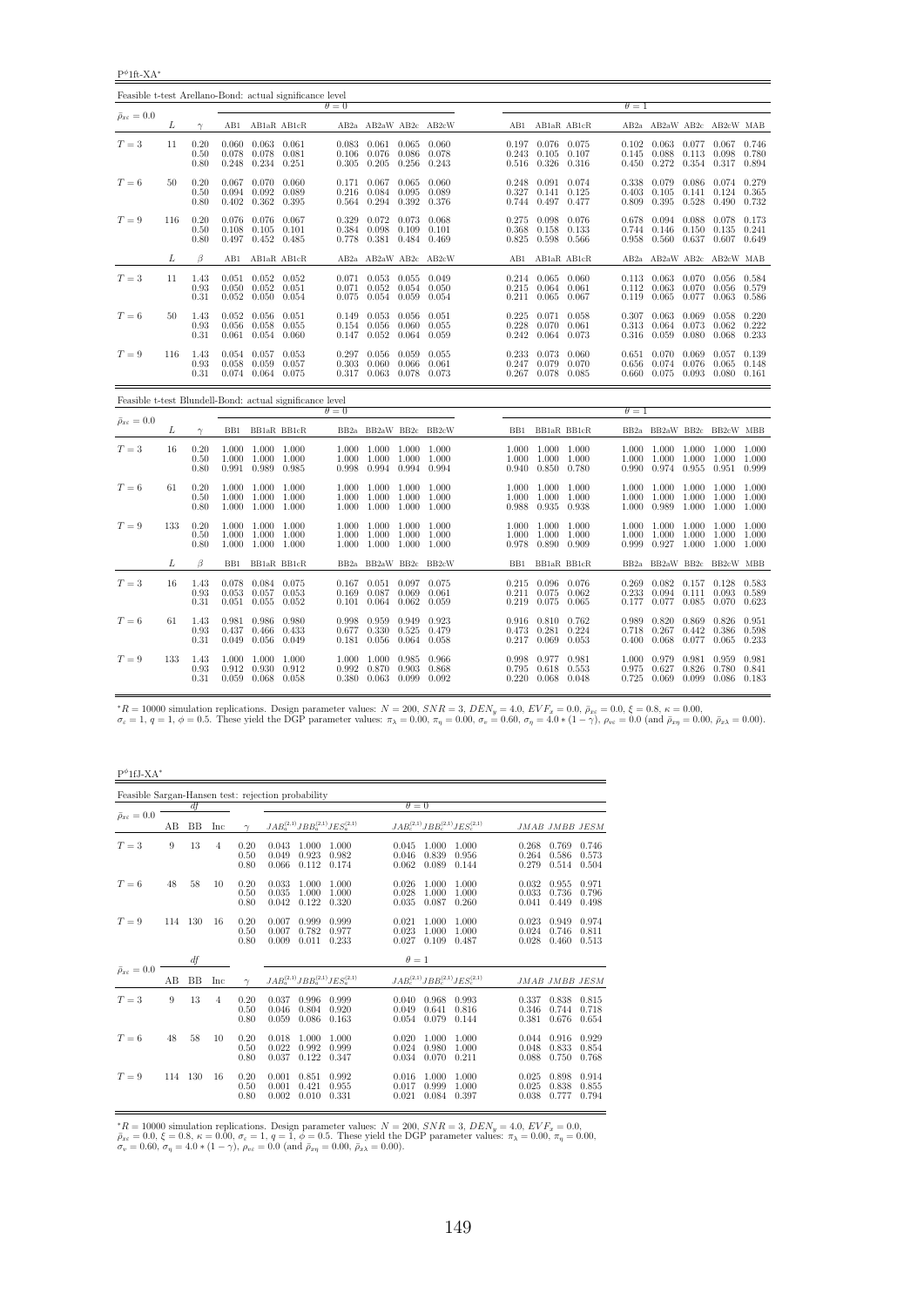$\mathbf{P}^{\phi}\mathbf{1}\mathbf{f}\mathbf{J}\text{-}\mathbf{X}\mathbf{A}^*$ : additional findings

|                                        |                  |                 |                |                                                     | Feasible Sargan-Hansen test: rejection probability                                                                  |                                                                                                                                                                                                                                                                                                                                                            |                                                                               |
|----------------------------------------|------------------|-----------------|----------------|-----------------------------------------------------|---------------------------------------------------------------------------------------------------------------------|------------------------------------------------------------------------------------------------------------------------------------------------------------------------------------------------------------------------------------------------------------------------------------------------------------------------------------------------------------|-------------------------------------------------------------------------------|
| $\bar{\rho}_{x\varepsilon}=0.0$        |                  | df              |                |                                                     |                                                                                                                     | $\theta = 0$                                                                                                                                                                                                                                                                                                                                               |                                                                               |
|                                        | AB               | BB              | Inc            | $\gamma$                                            | $JAB^{(1,0)}JBB_a^{(1,0)}JES^{(1,0)}$                                                                               | $JAB_a^{(1,1)}JBB_a^{(1,1)}JES_a^{(1,1)} \hspace{2cm} JAB_c^{(1,1)}JBB_c^{(1,1)}JES_c^{(1,1)}$                                                                                                                                                                                                                                                             |                                                                               |
| $T=3$                                  | $\boldsymbol{9}$ | 13              | $\overline{4}$ | 0.20<br>0.50<br>0.80                                | 0.048<br>1.000 1.000<br>0.887<br>0.973<br>0.050<br>0.069<br>0.116<br>0.189                                          | 1.000 1.000<br>0.049<br>0.054<br>0.954<br>0.989<br>0.074<br>0.143<br>0.209                                                                                                                                                                                                                                                                                 | $0.046$ 1.000<br>1.000<br>0.047<br>0.843<br>0.957<br>$0.064$ 0.098<br>0.158   |
| $T=6$                                  | 48               | 58              | 10             | 0.20<br>0.50<br>0.80                                | 0.044<br>1.000<br>1.000<br>1.000<br>1.000<br>0.044<br>0.056<br>0.218<br>0.491                                       | 0.040<br>1.000<br>1.000<br>0.043<br>1.000<br>1.000<br>0.053<br>0.206<br>0.451                                                                                                                                                                                                                                                                              | 0.026<br>1.000<br>1.000<br>0.028<br>1.000<br>1.000<br>0.035<br>0.145<br>0.412 |
| $T=9$                                  | 114              | 130             | 16             | 0.20<br>0.50<br>0.80                                | 0.041<br>1.000<br>1.000<br>1.000<br>1.000<br>0.043<br>0.051 0.362 0.864                                             | 0.010<br>1.000<br>0.999<br>0.011<br>0.864<br>0.980<br>$0.013$ $0.032$<br>0.345                                                                                                                                                                                                                                                                             | 0.021<br>1.000<br>1.000<br>1.000<br>0.023<br>1.000<br>$0.028$ 0.252<br>0.833  |
|                                        |                  | df              |                |                                                     |                                                                                                                     | $\theta = 1$                                                                                                                                                                                                                                                                                                                                               |                                                                               |
| $\bar{\rho}_{x\varepsilon}=0.0$ $^{-}$ | AB               | BB              | Inc            |                                                     |                                                                                                                     | $\gamma \qquad JAB^{(1,0)}JBB^{(1,0)}_aJES^{(1,0)} \\ \qquad \qquad JAB^{(1,1)}_aJBB^{(1,1)}_aJES^{(1,1)}_a \\ \qquad \qquad JAB^{(1,1)}_cJBB^{(1,1)}_cJES^{(1,1)}_c \\ \qquad \qquad JAB^{(1,1)}_cJBB^{(1,1)}_cJES^{(1,1)}_c \\ \qquad \qquad JAB^{(1,1)}_cJBB^{(1,1)}_cJES^{(1,1)}_c \\ \qquad \qquad JAB^{(1,1)}_cJBB^{(1,1)}_cJES^{(1,1)}_c \\ \qquad$ |                                                                               |
| $T=3$                                  | $\boldsymbol{9}$ | 13              | $\overline{4}$ | 0.20<br>0.50<br>0.80                                | 0.417<br>0.999 0.998<br>0.424<br>0.945<br>0.959<br>0.431<br>0.638<br>0.482                                          | 0.066<br>1.000<br>1.000<br>0.077<br>0.914<br>0.968<br>0.094<br>0.217<br>0.284                                                                                                                                                                                                                                                                              | 0.056 0.974<br>0.994<br>0.066<br>0.681<br>0.833<br>0.068<br>0.120<br>0.186    |
| $T=6$                                  | 48               | 58              | 10             | 0.20<br>0.50<br>0.80                                | 0.944<br>1.000<br>1.000<br>1.000<br>1.000<br>0.945<br>0.989<br>0.777<br>0.947                                       | 0.037<br>1.000<br>1.000<br>0.045<br>1.000<br>1.000<br>0.064<br>0.736<br>0.484                                                                                                                                                                                                                                                                              | 0.028<br>1.000<br>1.000<br>0.031<br>1.000<br>0.995<br>0.225<br>0.041<br>0.518 |
| $T=9$                                  | 114              | 130             | 16             | 0.20<br>0.50<br>0.80                                | 1.000 1.000<br>0.999<br>1.000<br>1.000<br>1.000<br>0.999<br>1.000<br>0.963                                          | 0.935<br>0.002<br>0.991<br>0.003<br>0.954<br>0.599<br>$0.006$ 0.064<br>0.558                                                                                                                                                                                                                                                                               | 0.018<br>1.000<br>1.000<br>1.000<br>0.021<br>1.000<br>$0.027$ 0.432<br>0.936  |
|                                        |                  |                 |                |                                                     | Feasible Sargan-Hansen test: rejection probability<br>$\theta = 0$                                                  |                                                                                                                                                                                                                                                                                                                                                            |                                                                               |
| $\bar{\rho}_{x\varepsilon}=0.0$        | AВ               | df<br>BB        | Inc            | $\gamma$                                            | $JAB_{a}^{\left( 2,2\right) }JBB_{a}^{\left( 2,2\right) }JES_{a}^{\left( 2,2\right) }$                              | $JAB_c^{(2,2)}JBB_c^{(2,2)}JES_c^{(2,2)}$                                                                                                                                                                                                                                                                                                                  |                                                                               |
| $T=3$                                  | 9                | 13              | $\overline{4}$ | $\begin{array}{c} 0.20 \\ 0.50 \end{array}$<br>0.80 | 0.042<br>1.000 1.000<br>0.982<br>0.048<br>0.928<br>0.109<br>0.171<br>0.070                                          | 0.045<br>1.000 1.000<br>0.046<br>0.836<br>0.955<br>0.060<br>0.086<br>0.143                                                                                                                                                                                                                                                                                 |                                                                               |
| $T=6$                                  | 48               | 58              | 10             | 0.20<br>0.50<br>0.80                                | 0.034<br>1.000<br>1.000<br>1.000<br>0.036<br>1.000<br>0.050<br>0.144 0.347                                          | 1.000<br>0.026<br>1.000<br>0.028<br>1.000<br>1.000<br>0.035<br>0.095<br>0.290                                                                                                                                                                                                                                                                              |                                                                               |
| $T=9$                                  | 114 130          |                 | 16             | 0.20<br>0.50<br>0.80                                | 0.008<br>1.000<br>1.000<br>$\begin{array}{ccc} 0.009 & 0.857 & 0.982 \\ 0.012 & 0.025 & 0.317 \end{array}$<br>0.982 | $\begin{array}{c} 0.021 \\ 0.022 \\ 0.027 \end{array}$<br>1.000<br>1.000<br>1.000<br>1.000<br>$0.130$ $0.565$                                                                                                                                                                                                                                              |                                                                               |
| $\bar{\rho}_{x\varepsilon}=0.0$        |                  | $\mathcal{A}$ f |                |                                                     | $\theta=1$                                                                                                          |                                                                                                                                                                                                                                                                                                                                                            |                                                                               |
|                                        | AΒ               | ΒB              | Inc            | $\gamma$                                            | $JAB_a^{(2,2)}JBB_a^{(2,2)}JES_a^{(2,2)}$                                                                           | $JAB_c^{(2,2)}JBB_c^{(2,2)}JES_c^{(2,2)}$                                                                                                                                                                                                                                                                                                                  |                                                                               |
| $T=3$                                  | 9                | 13              | $\overline{4}$ | 0.20<br>0.50<br>0.80                                | $0.035$ $0.997$ $0.999$<br>0.042<br>0.822<br>0.929<br>0.086<br>0.157<br>0.067                                       | 0.037<br>0.964 0.990<br>0.042<br>0.621<br>0.808<br>0.052<br>0.065<br>0.127                                                                                                                                                                                                                                                                                 |                                                                               |
| $T=6$                                  | 48               | 58              | 10             | 0.20<br>0.50<br>0.80                                | 0.022<br>1.000<br>1.000<br>1.000<br>1.000<br>0.026<br>0.047<br>0.247<br>0.515                                       | 1.000<br>0.020<br>1.000<br>0.022<br>1.000<br>0.979<br>0.030<br>0.054<br>0.175                                                                                                                                                                                                                                                                              |                                                                               |
| $T=9$                                  | 114 130          |                 | 16             | 0.20<br>0.50<br>0.80                                | 0.001<br>0.930<br>0.992<br>0.961<br>0.002<br>0.587<br>0.540<br>0.005<br>0.050                                       | 1.000<br>1.000<br>0.015<br>0.016<br>1.000<br>1.000<br>0.020<br>0.073 0.359                                                                                                                                                                                                                                                                                 |                                                                               |

\*R = 10000 simulation replications. Design parameter values:  $N = 200$ ,  $SNR = 3$ ,  $DEN_y = 4.0$ ,  $EVF_x = 0.0$ ,<br> $\bar{\rho}_{xe} = 0.0$ ,  $\xi = 0.8$ ,  $\kappa = 0.00$ ,  $\sigma_e = 1$ ,  $q = 1$ ,  $\phi = 0.5$ . These yield the DGP parameter values:  $\pi_{\lambda} = 0.$ 

 $\rm P^{\phi}1\text{-}XA^{*}$ 

| Standard errors of error components $\eta_i$ and $\varepsilon_{it}$ |     |                                               |            |                                                                                        |                         |                         |                         |                                                                                      |                         |                         |                                                                                                                   |                         |                         |                         |                                                                                                                   |                         |                         |
|---------------------------------------------------------------------|-----|-----------------------------------------------|------------|----------------------------------------------------------------------------------------|-------------------------|-------------------------|-------------------------|--------------------------------------------------------------------------------------|-------------------------|-------------------------|-------------------------------------------------------------------------------------------------------------------|-------------------------|-------------------------|-------------------------|-------------------------------------------------------------------------------------------------------------------|-------------------------|-------------------------|
|                                                                     |     |                                               |            |                                                                                        |                         |                         | $\theta = 0$            |                                                                                      |                         |                         |                                                                                                                   |                         |                         | $\theta = 1$            |                                                                                                                   |                         |                         |
| $\bar{\rho}_{x\varepsilon} = 0.0$                                   |     |                                               |            |                                                                                        | Bias $\sigma_n$         |                         |                         | Bias $\hat{\sigma}_s$                                                                |                         |                         | Bias $\hat{\sigma}_n$                                                                                             |                         |                         |                         |                                                                                                                   | Bias $\hat{\sigma}_e$   |                         |
|                                                                     | L   |                                               | $\sigma_n$ | AB1                                                                                    | AB2a                    | AB2c                    | AB1                     | AB2a                                                                                 | AB2c                    | AB1                     | AB2a                                                                                                              | AB2c                    | MAB                     | AB1                     | AB2a                                                                                                              | AB2c                    | MAB                     |
| $T=3$                                                               | 11  | $0.20\ 3.20$<br>$0.50$ 2.00<br>$0.80\ 0.80$   |            | 0.065<br>0.142<br>0.764                                                                | 0.066<br>0.147<br>0.832 | 0.064<br>0.141<br>0.756 |                         | $-0.005$ $-0.004$ $-0.004$<br>$-0.013 - 0.012 - 0.012$<br>$-0.075$ $-0.073$ $-0.073$ |                         | 0.119<br>0.250<br>1.132 | 0.100<br>0.218<br>1.176                                                                                           | 0.103<br>0.221<br>1.107 | 0.104<br>0.220<br>1.050 |                         | $-0.008$ $-0.008$ $-0.008$ $-0.009$<br>$-0.021$ $-0.019$ $-0.019$ $-0.021$<br>$-0.088$ $-0.082$ $-0.090$ $-0.087$ |                         |                         |
| $T=6$                                                               | 50  | $0.20\ 3.20$<br>$0.50\ 2.00$<br>$0.80\ 0.80$  |            | 0.044<br>0.091<br>0.447                                                                | 0.045<br>0.095<br>0.506 | 0.044<br>0.090<br>0.437 |                         | $-0.003$ $-0.002$ $-0.003$<br>$-0.006 - 0.006 - 0.006$<br>$-0.037 - 0.037 - 0.036$   |                         | 0.087<br>0.173<br>0.680 | 0.070<br>0.142<br>0.663                                                                                           | 0.076<br>0.148<br>0.630 | 0.050<br>0.096<br>0.413 |                         | $-0.006$ $-0.005$ $-0.005$ $-0.004$<br>$-0.011 - 0.010 - 0.010 - 0.008$<br>$-0.045$ $-0.043$ $-0.044$ $-0.037$    |                         |                         |
| $T=9$                                                               | 116 | $0.20\ 3.20$<br>$0.50$ 2.00<br>$0.80\ 0.80$   |            | 0.037<br>0.070<br>0.319                                                                | 0.037<br>0.072<br>0.346 | 0.037<br>0.069<br>0.313 |                         | $-0.001 - 0.001 - 0.001$<br>$-0.003 - 0.003 - 0.003$<br>$-0.021$ $-0.021$ $-0.021$   |                         | 0.071<br>0.130<br>0.480 | 0.064<br>0.119<br>0.466                                                                                           | 0.062<br>0.114<br>0.443 | 0.037<br>0.066<br>0.254 |                         | $-0.003$ $-0.003$ $-0.003$ $-0.002$<br>$-0.006$ $-0.006$ $-0.006$ $-0.004$<br>$-0.026$ $-0.026$ $-0.025$ $-0.019$ |                         |                         |
|                                                                     | L   |                                               | $\sigma_n$ | B <sub>B1</sub>                                                                        | BB <sub>2a</sub>        | BB <sub>2c</sub>        | B <sub>B1</sub>         | BB <sub>2a</sub>                                                                     | BB2c                    | BB1                     | BB <sub>2a</sub>                                                                                                  | BB <sub>2c</sub>        | <b>MBB</b>              | B <sub>B1</sub>         | BB <sub>2a</sub>                                                                                                  | BB2c                    | <b>MBB</b>              |
| $T=3$                                                               | 16  | $0.20\ 3.20$<br>$0.50$ 2.00<br>$0.80\ 0.80$   |            | $-1.860$ $-1.920$ $-1.880$<br>$-1.115$ $-1.106$ $-1.134$<br>$-0.486$ $-0.522$ $-0.524$ |                         |                         | 0.555<br>0.284<br>0.087 | 0.610<br>0.306<br>0.096                                                              | 0.566<br>0.293<br>0.095 |                         | $-1.854$ $-1.940$ $-1.923$ $-1.938$<br>$-1.105$ $-1.128$ $-1.152$ $-1.192$<br>$-0.435 - 0.537 - 0.535 - 0.559$    |                         |                         | 0.546<br>0.276<br>0.077 | 0.615<br>0.313<br>0.098                                                                                           | 0.581<br>0.297<br>0.097 | 0.593<br>0.327<br>0.155 |
| $T=6$                                                               | 61  | $0.20\ 3.20$<br>$0.50\ 2.00$<br>$0.80\ 0.80$  |            | $-1.688$ $-1.725$ $-1.580$<br>$-1.065$ $-1.128$ $-1.156$<br>$-0.438 - 0.500 - 0.545$   |                         |                         | 0.310<br>0.175<br>0.062 | 0.320<br>0.192<br>0.072                                                              | 0.280<br>0.199<br>0.079 |                         | $-1.665$ $-1.722$ $-1.825$ $-1.463$<br>$-1.036$ $-1.116$ $-1.239$ $-1.111$<br>$-0.374$ $-0.490$ $-0.574$ $-0.675$ |                         |                         | 0.301<br>0.165<br>0.050 | 0.317<br>0.187<br>0.069                                                                                           | 0.350<br>0.220<br>0.081 | 0.245<br>0.186<br>0.099 |
| $T=9$                                                               | 133 | $0.20\ 3.20$<br>$0.50 \t2.00$<br>$0.80\ 0.80$ |            | $-1.379$ $-1.347$ $-0.912$<br>$-0.890 - 0.900 - 0.902$<br>$-0.368$ $-0.403$ $-0.522$   |                         |                         | 0.189<br>0.110<br>0.043 | 0.182<br>0.112<br>0.049                                                              | 0.097<br>0.112<br>0.066 |                         | $-1.357 -1.347 -1.225 -0.824$<br>$-0.854$ $-0.862$ $-1.054$ $-0.780$<br>$-0.290$ $-0.331$ $-0.547$ $-0.553$       |                         |                         | 0.183<br>0.102<br>0.032 | 0.181<br>0.104<br>0.037                                                                                           | 0.155<br>0.142<br>0.068 | 0.081<br>0.089<br>0.069 |

 ${}^*R = 10000$  simulation replications. Design parameter values:  $N = 200$ ,  $SNR = 3$ ,  $DEN_y = 4.0$ ,  $EVF_x = 0.0$ ,  $\bar{\rho}_{x\bar{z}} = 0.0$ ,  $\xi = 0.8$ ,  $\kappa = 0.00$ ,<br>  $\sigma_{\varepsilon} = 1$ ,  $q = 1$ ,  $\phi = 0.5$ . These yield the DGP parameter values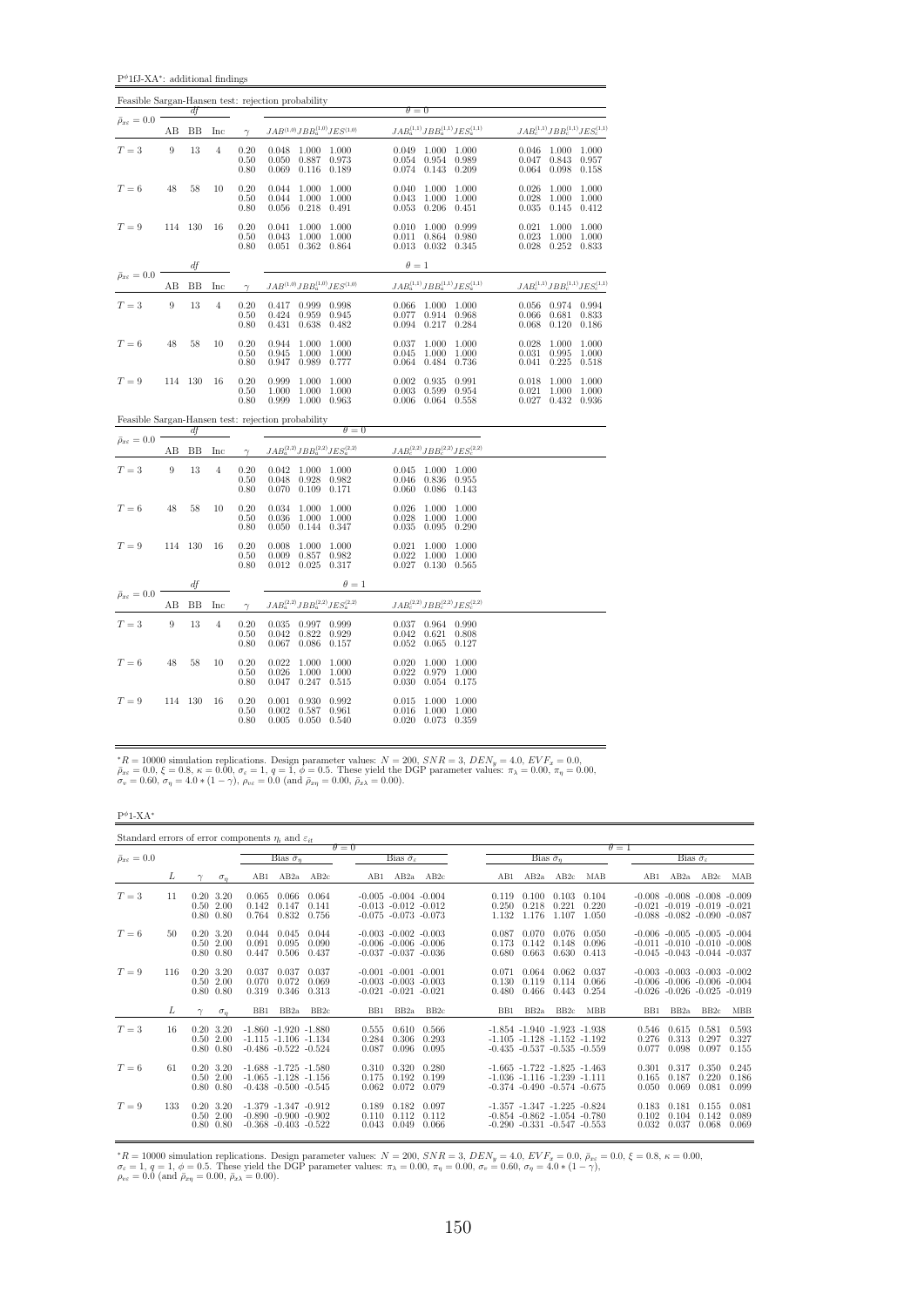| Unfeasible coefficient estimators                    |    |    |                |                      |                                  |                         |                                   |                               |                         |                                           |                                  |                                            |                         |                         |                               |                                 |                         |                      |                                  |                                   |                         |                                   |                               |                                 |                                           |
|------------------------------------------------------|----|----|----------------|----------------------|----------------------------------|-------------------------|-----------------------------------|-------------------------------|-------------------------|-------------------------------------------|----------------------------------|--------------------------------------------|-------------------------|-------------------------|-------------------------------|---------------------------------|-------------------------|----------------------|----------------------------------|-----------------------------------|-------------------------|-----------------------------------|-------------------------------|---------------------------------|-------------------------------------------|
| $\bar{\rho}_{x\varepsilon}=0.0$                      |    | L  |                |                      |                                  | ABu                     |                                   | $\theta = 0$                  | BBu                     |                                           |                                  | ABu                                        |                         |                         |                               | BBu                             |                         | $\theta = 1$         |                                  | MABu                              |                         |                                   |                               | MBBu                            |                                           |
|                                                      | AВ | BB |                | $\gamma$             | Bias                             |                         | Stdy RMSE                         | Bias                          |                         | Stdy RMSE                                 | Bias                             |                                            | Stdy RMSE               |                         | Bias                          |                                 | Stdy RMSE               |                      | Bias                             |                                   | Stdy RMSE               |                                   | Bias                          |                                 | Stdy RMSE                                 |
| $T=3$                                                | 6  | 9  |                | 0.20<br>0.50<br>0.80 | $-0.013$<br>$-0.024$<br>$-0.142$ | 0.139<br>0.296          | $0.118$ $0.119$<br>0.141<br>0.329 | 0.458<br>0.372<br>0.174       | 0.055<br>0.039<br>0.042 | 0.462<br>0.374<br>0.179                   | $-0.025$<br>$-0.043$<br>$-0.260$ | 0.165<br>0.188<br>0.409                    | 0.167<br>0.193<br>0.485 |                         | 0.507<br>0.388<br>0.179       | 0.057<br>0.047<br>0.060         | 0.510<br>0.391<br>0.188 |                      | $-0.002$<br>$-0.004$             | 0.048<br>0.058<br>$-0.024$ 0.132  | 0.048<br>0.058<br>0.134 |                                   | 0.217<br>0.245                | 0.048<br>0.040<br>$0.196$ 0.033 | 0.223<br>0.249<br>0.199                   |
| $T=6$                                                | 12 | 15 |                | 0.20<br>0.50<br>0.80 | $-0.008$<br>$-0.015$<br>$-0.068$ | 0.052<br>0.066<br>0.128 | 0.052<br>0.068<br>0.145           | 0.238<br>0.245<br>0.141       | 0.037<br>0.028<br>0.025 | 0.241<br>0.247<br>0.143                   | $-0.017$<br>$-0.034$<br>$-0.138$ | 0.080<br>0.102<br>0.187                    | 0.082<br>0.107<br>0.232 |                         | 0.331<br>0.285<br>0.146       | 0.046<br>0.033<br>0.033         | 0.335<br>0.287<br>0.150 |                      | $-0.004$<br>$-0.005$<br>$-0.015$ | 0.040<br>0.039<br>0.062           | 0.040<br>0.039<br>0.063 |                                   | 0.175<br>0.164<br>0.143       | 0.033<br>0.027<br>0.021         | 0.178<br>0.166<br>0.145                   |
| $T=9$                                                | 18 | 21 |                | 0.20<br>0.50<br>0.80 | $-0.004$<br>$-0.009$<br>$-0.045$ | 0.034<br>0.043<br>0.084 | 0.034<br>0.044<br>0.096           | 0.142<br>0.176<br>0.121       | 0.027<br>0.024<br>0.020 | 0.144<br>0.177<br>0.123                   | $-0.009$<br>$-0.020$             | 0.051<br>0.066<br>$-0.093$ $0.124$ $0.155$ | 0.052<br>0.069          |                         | 0.224<br>0.225<br>0.128       | 0.039<br>0.029<br>0.026         | 0.228<br>0.227<br>0.131 |                      | $-0.003$<br>$-0.005$<br>$-0.012$ | 0.033<br>0.033<br>0.045           | 0.033<br>0.033<br>0.047 |                                   | 0.135<br>0.134                | 0.026<br>0.022                  | 0.137<br>0.136<br>$0.119$ $0.017$ $0.120$ |
|                                                      | AB | BB |                | $\beta$              | Bias                             |                         | Stdy RMSE                         | Bias                          |                         | Stdy RMSE                                 | Bias                             |                                            | Stdy RMSE               |                         | Bias                          |                                 | Stdy RMSE               |                      | Bias                             |                                   | Stdy RMSE               |                                   | Bias                          |                                 | Stdy RMSE                                 |
| $T=3$                                                | 6  | 9  |                | 1.43<br>0.93<br>0.31 | 0.001<br>$-0.001$<br>$-0.008$    | 0.116<br>0.113          | $0.116$ $0.116$<br>0.116<br>0.113 | 0.091<br>0.083<br>0.024       | 0.154<br>0.139<br>0.123 | 0.179<br>0.162<br>0.125                   | 0.003<br>$-0.001$                | 0.180<br>0.178<br>$-0.014$ $0.171$         | 0.180<br>0.178<br>0.171 |                         | 0.116<br>0.104<br>0.029       | 0.251<br>0.221<br>0.189         | 0.276<br>0.244<br>0.191 |                      | 0.001<br>0.000<br>$-0.001$       | 0.107<br>0.107<br>0.106           | 0.107<br>0.107<br>0.106 |                                   | 0.022<br>0.056<br>0.027       | 0.127<br>0.126<br>0.117         | 0.129<br>0.137<br>0.120                   |
| $T=6$                                                | 12 | 15 |                | 1.43<br>0.93<br>0.31 | 0.002<br>0.002<br>$-0.002$       | 0.068<br>0.068<br>0.068 | 0.068<br>0.068<br>0.068           | $-0.016$<br>0.024<br>0.023    | 0.078<br>0.076<br>0.072 | 0.080<br>0.080<br>0.076                   | 0.006<br>0.005<br>$-0.005$       | 0.105<br>0.104<br>0.103                    | 0.106<br>0.104<br>0.103 |                         | $-0.026$<br>0.033<br>0.028    | 0.129<br>0.122<br>0.111         | 0.132<br>0.126<br>0.115 |                      | 0.003<br>0.002<br>0.000          | 0.065<br>0.063<br>0.062           | 0.065<br>0.063<br>0.062 |                                   | $-0.062$<br>$-0.009$<br>0.020 | 0.072<br>0.069<br>0.067         | 0.095<br>0.070<br>0.069                   |
| $T=9$                                                | 18 | 21 |                | 1.43<br>0.93<br>0.31 | 0.002<br>0.002<br>$-0.002$       | 0.053<br>0.051<br>0.051 | 0.053<br>0.051<br>0.051           | $-0.032$<br>$-0.002$<br>0.020 | 0.057<br>0.056<br>0.053 | 0.065<br>0.056<br>0.057                   | 0.005<br>0.005<br>$-0.002$       | 0.081<br>0.079<br>0.078                    | 0.081<br>0.079<br>0.078 |                         | $-0.056$<br>$-0.002$<br>0.024 | 0.093<br>0.088<br>0.082         | 0.109<br>0.088<br>0.085 |                      | 0.002<br>0.002<br>0.000          | 0.051<br>0.048<br>0.047           | 0.051<br>0.048<br>0.047 |                                   | $-0.069$<br>$-0.027$<br>0.014 | 0.054<br>0.051<br>0.049         | 0.087<br>0.058<br>0.051                   |
| Unfeasible t-test: actual significance level         |    | L  |                |                      |                                  |                         | $\theta = 0$                      |                               |                         |                                           |                                  |                                            |                         |                         |                               | $\theta = 1$                    |                         |                      |                                  |                                   |                         |                                   |                               |                                 |                                           |
| $\bar{\rho}_{x\varepsilon}=0.0$                      | AВ | BB |                | $\gamma$             | ABu                              | BBu                     |                                   | $\beta$                       | ABu                     | BBu                                       | $\gamma$                         | ABu                                        |                         | BBu MABu MBBu           |                               |                                 |                         | $\beta$              | ABu                              |                                   |                         | BBu MABu MBBu                     |                               |                                 |                                           |
| $T=3$                                                | 6  | 9  |                | 0.20<br>0.50<br>0.80 | 0.049<br>0.051<br>0.075          | 1.000<br>1.000<br>0.960 |                                   | 1.43<br>0.93<br>0.31          | 0.049<br>0.048<br>0.035 | 0.220<br>0.179<br>0.080                   | 0.20<br>0.50<br>0.80             | 0.056<br>0.057<br>0.101                    | 1.000<br>1.000<br>0.839 | 0.052<br>0.051<br>0.055 | 1.000<br>1.000<br>0.999       |                                 |                         | 1.43<br>0.93<br>0.31 | 0.050<br>0.046<br>0.029          | 0.222<br>0.173<br>0.085           | 0.049<br>0.047          | $0.050$ $0.106$<br>0.131<br>0.085 |                               |                                 |                                           |
| $T=6$                                                | 12 | 15 |                | 0.20<br>0.50<br>0.80 | 0.052<br>0.055<br>0.081          | 1.000<br>1.000<br>0.998 |                                   | 1.43<br>0.93<br>0.31          | 0.046<br>0.048<br>0.044 | 0.090<br>0.096<br>0.081                   | 0.20<br>0.50<br>0.80             | 0.057<br>0.062<br>0.116                    | 1.000<br>1.000<br>0.979 | 0.053<br>0.054<br>0.058 | 1.000<br>1.000<br>1.000       |                                 |                         | 1.43<br>0.93<br>0.31 | 0.050<br>0.049                   | 0.116<br>0.110<br>$0.041$ $0.082$ | 0.049<br>0.049<br>0.047 | 0.186<br>0.077<br>0.082           |                               |                                 |                                           |
| $T=9$                                                | 18 | 21 |                | 0.20<br>0.50<br>0.80 | 0.056<br>0.058<br>0.083          | 1.000<br>1.000<br>0.999 |                                   | 1.43<br>0.93<br>0.31          | 0.050<br>0.052<br>0.046 | 0.118<br>0.073<br>0.084                   | 0.20<br>0.50<br>0.80             | 0.056<br>0.063<br>0.112                    | 1.000<br>1.000<br>0.992 | 0.055<br>0.053<br>0.057 | 0.999<br>1.000<br>1.000       |                                 |                         | 1.43<br>0.93<br>0.31 | 0.050<br>0.050<br>0.044          | 0.147<br>0.083<br>0.079           | 0.050<br>0.048<br>0.050 | 0.291<br>0.109<br>0.077           |                               |                                 |                                           |
| Unfeasible Sargan-Hansen test: rejection probability |    | df |                |                      |                                  |                         |                                   | $\theta = 0$                  |                         |                                           |                                  |                                            |                         | $\theta = 1$            |                               |                                 |                         |                      |                                  |                                   |                         |                                   |                               |                                 |                                           |
| $\bar{\rho}_{x\varepsilon}=0.0$                      | AВ | ΒB | Inc            | $\gamma$             | JABu                             | JBBu                    | JESu                              |                               |                         | JMABu JMMBu JESMu                         | JABu                             | $JBBu$                                     | JESu                    |                         | $JMABu\ JMMBu\ JESMu$         |                                 |                         |                      |                                  |                                   |                         |                                   |                               |                                 |                                           |
| $T=3$                                                | 4  | 6  | $\overline{2}$ | 0.20<br>0.50<br>0.80 | 0.045<br>0.043<br>0.036          | 0.966<br>0.764<br>0.110 | 0.992<br>0.903<br>0.200           | 0.046<br>0.045<br>0.037       | 0.983<br>0.815<br>0.113 | 0.997<br>0.932<br>0.201                   | 0.046<br>0.046<br>0.030          | 0.853<br>0.586<br>0.108                    | 0.943<br>0.772<br>0.207 |                         | 0.048<br>0.049                | $0.048$ 1.000<br>1.000<br>0.260 | 1.000<br>1.000<br>0.411 |                      |                                  |                                   |                         |                                   |                               |                                 |                                           |
| $T=6$                                                | 10 | 12 | $\overline{2}$ | 0.20<br>0.50<br>0.80 | 0.048<br>0.049<br>0.043          | 1.000<br>0.941<br>0.163 | 1.000<br>0.998<br>0.367           | 0.052<br>0.050<br>0.045       | 1.000<br>0.965<br>0.169 | 1.000<br>1.000<br>0.370                   | 0.048<br>0.046<br>0.035          | 0.989<br>0.725<br>0.132                    | 1.000<br>0.948<br>0.327 |                         | 0.048<br>0.049<br>0.050       | 1.000<br>0.999<br>0.467         | 1.000<br>1.000<br>0.773 |                      |                                  |                                   |                         |                                   |                               |                                 |                                           |
| $T=9$                                                | 16 | 18 | $\overline{2}$ | 0.20<br>0.50<br>0.80 | 0.049<br>0.048<br>0.044          | 1.000<br>0.984          | 1.000<br>1.000<br>$0.187$ 0.499   | 0.047<br>0.048                | 1.000<br>0.989          | 1.000<br>1.000<br>$0.046$ $0.193$ $0.497$ | 0.048<br>0.049                   | 1.000<br>0.845<br>$0.040 \quad 0.145$      | 1.000<br>0.995<br>0.414 |                         | 0.047<br>0.048                | 1.000<br>0.996<br>$0.049$ 0.493 | 1.000<br>1.000<br>0.871 |                      |                                  |                                   |                         |                                   |                               |                                 |                                           |

 ${}^*R = 10000$  simulation replications. Design parameter values:  $N = 200$ ,  $SNR = 3$ ,  $DEN_y = 4.0$ ,  $EVF_x = 0.0$ ,  $\bar{\rho}_{xc} = 0.0$ ,  $\xi = 0.8$ ,  $\kappa = 0.00$ ,  $\sigma_{\varepsilon} = 1$ ,  $q = 1$ ,  $\phi = 0.5$ .<br>These yield the DGP parameter values:  $\pi$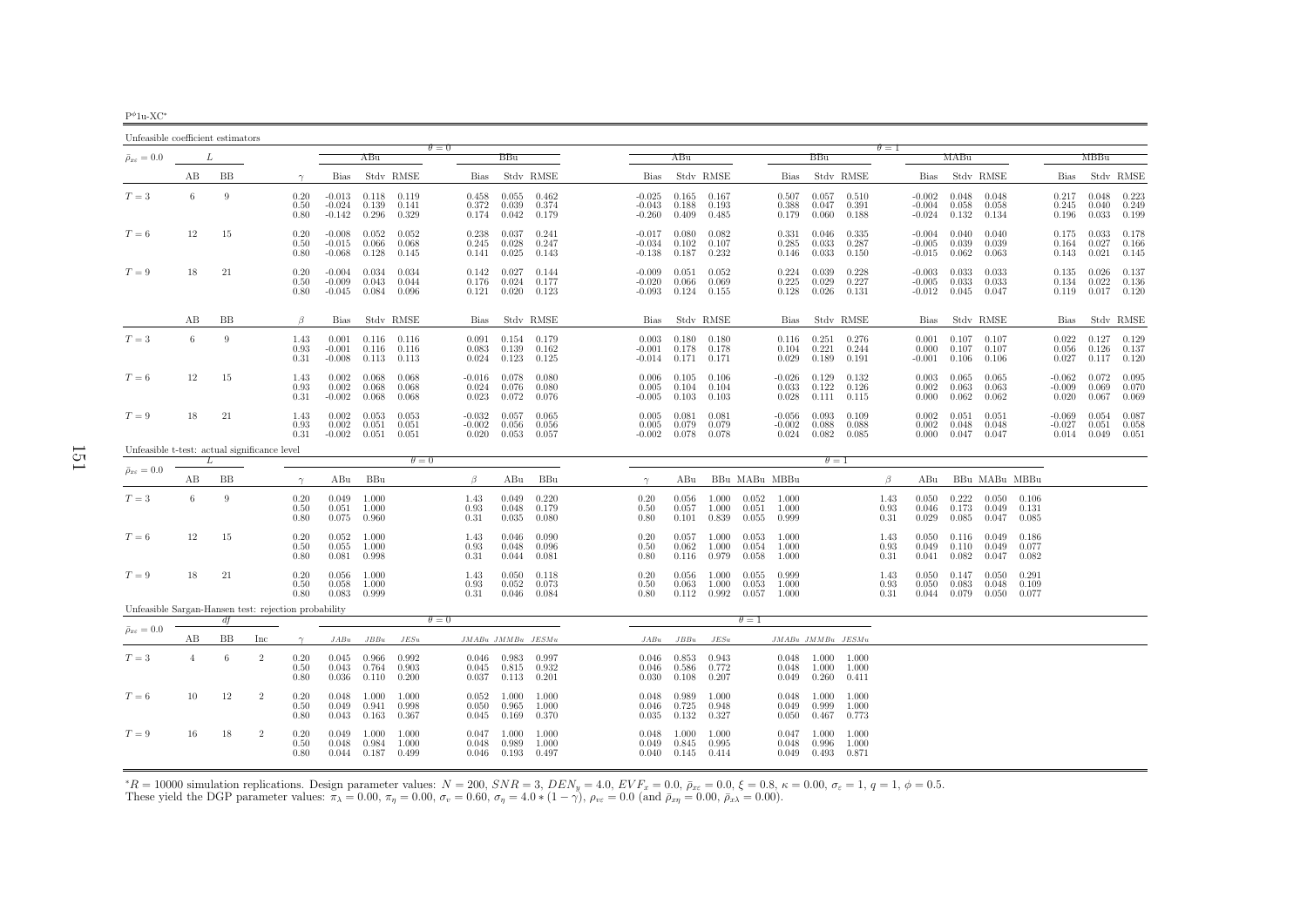$P^{\phi}1$ fc-XC<sup>\*</sup>

Feasible coefficient estimators for Arellano-Bond $\theta$  – 0 AB2a<br>Bias Stdv RMSE  $\frac{\theta}{\theta} = 1$   $\frac{\theta}{AB2c}$   $\frac{\theta}{AB2a}$  $\bar{\rho}_{x\varepsilon}=0.0$  $_{\varepsilon}$  = 0.0  $_{\varepsilon}$   $_{\varepsilon}$   $_{\varepsilon}$   $_{\varepsilon}$   $_{\varepsilon}$   $_{\varepsilon}$   $_{\varepsilon}$   $_{\varepsilon}$   $_{\varepsilon}$   $_{\varepsilon}$   $_{\varepsilon}$   $_{\varepsilon}$   $_{\varepsilon}$   $_{\varepsilon}$   $_{\varepsilon}$   $_{\varepsilon}$   $_{\varepsilon}$   $_{\varepsilon}$   $_{\varepsilon}$   $_{\varepsilon}$   $_{\varepsilon}$   $_{\varepsilon}$   $_{\varepsilon}$ L  $\gamma$  Bias Stdv RMSE Bias Stdv RMSE Bias Stdv RMSE Bias Stdv RMSE Bias Stdv RMSE Bias Stdv RMSE Bias Stdv RMSE $0.144$   $0.146$  $T=3$  $T=3$  6 0.20 -0.013 0.119 -0.013 0.121 0.121 -0.013 0.119 0.120 -0.024 0.175 0.177 -0.024 0.163 0.165 -0.023 0.167 0.169 -0.023 0.144 0.146<br>0.50 -0.024 0.139 0.141 -0.024 0.142 0.144 -0.023 0.140 0.142 -0.044 0.198 0.203  $\begin{array}{cccccccccccc} 0.50 & -0.024 & 0.139 & 0.141 & -0.024 & 0.142 & 0.144 & -0.023 & 0.140 & 0.142 & -0.044 & 0.198 & 0.203 & -0.041 & 0.185 & 0.189 & -0.041 & 0.188 & 0.193 & -0.037 & 0.166 & 0.170 \ 0.80 & -0.142 & 0.299 & 0.346 & -0.140 & 0.299 & 0.330 & -0.245 & 0.$  $0.448$  $-0.142$   $0.296$   $0.329$ 0.051  $T=6$  $T=6$   $12$   $0.20$   $-0.008$   $0.052$   $-0.008$   $0.054$   $0.054$   $-0.008$   $0.052$   $0.053$   $-0.017$   $0.083$   $0.085$   $-0.015$   $0.070$   $0.081$   $-0.016$   $0.080$   $0.082$   $-0.016$   $0.082$   $-0.016$   $0.056$   $0.058$   $-0.015$   $0.050$   $0$ 0.50 -0.015 0.066 0.068 -0.016 0.069 0.071 -0.015 0.067 0.068 -0.032 0.106 0.111 -0.029 0.099 0.104 -0.032 0.103 0.108 -0.014 0.056 0.058 $0.117$ 0.80 -0.068 0.128 0.145 -0.073 0.137 0.155 -0.067 0.128 0.145 -0.135 0.197 0.239 -0.134 0.203 0.244 -0.134 0.189 0.232 -0.057 0.102 0.117 $T=9$  $T=9$   $18$   $0.20$   $-0.004$   $0.034$   $0.034$   $-0.005$   $0.035$   $-0.004$   $0.034$   $0.034$   $-0.001$   $0.053$   $0.055$   $-0.008$   $0.051$   $-0.009$   $0.051$   $-0.052$   $-0.005$   $0.036$   $0.036$   $0.036$   $0.036$   $0.038$   $0.038$   $0.038$   $0.$ 0.50 -0.009 0.043 0.044 -0.009 0.045 0.046 -0.009 0.043 0.044 -0.021 0.069 0.072 -0.017 0.064 0.066 -0.019 0.066 0.069 -0.008 0.038 0.038 $0.065$ 0.80 -0.045 0.084 0.096 -0.047 0.091 0.102 -0.044 0.085 0.095 -0.093 0.130 0.160 -0.087 0.131 0.157 -0.091 0.125 0.154 -0.029 0.058 0.065 $L \qquad \qquad \beta$ Bias Stdv RMSE Bias Stdv RMSE Bias Stdv RMSE Bias Stdv RMSE Bias Stdv RMSE Bias Stdv RMSE Bias Stdv RMSE Bias Stdv RMSE  $0.162$   $0.162$  $T=3$  $T=3$  6  $1.43$   $0.001$   $0.116$   $0.116$   $0.000$   $0.117$   $0.117$   $0.001$   $0.116$   $0.116$   $0.005$   $0.186$   $0.186$   $0.001$   $0.178$   $0.178$   $0.003$   $0.180$   $0.180$   $0.007$   $0.162$   $0.162$   $0.162$   $0.162$   $0.162$   $0.162$   $0.162$ 0.93 -0.001 0.116 0.116 -0.002 0.117 0.117 -0.001 0.116 0.116 0.001 0.185 0.185 -0.004 0.176 0.176 -0.001 0.178 0.178 0.003 0.160 0.1600.157 0.31 -0.008 0.113 0.113 -0.008 0.114 0.115 -0.007 0.114 0.114 -0.010 0.179 0.179 -0.016 0.173 0.173 -0.014 0.172 0.172 -0.007 0.157 0.1570.080  $T=6$  $T=6$   $12$   $1.43$   $0.002$   $0.068$   $0.068$   $0.001$   $0.070$   $0.070$   $0.002$   $0.068$   $0.068$   $0.068$   $0.006$   $0.110$   $0.110$   $0.002$   $0.102$   $0.069$   $0.001$   $0.011$   $0.002$   $0.068$   $0.068$   $0.005$   $0.108$   $0.109$   $0.000$   $0.$ 0.93 0.002 0.068 0.068 0.001 0.069 0.069 0.002 0.068 0.068 0.005 0.108 0.109 0.000 0.101 0.101 0.005 0.104 0.104 0.004 0.077 0.0770.075  $0.31$   $-0.002$   $0.068$   $-0.003$   $0.070$   $0.070$   $-0.002$   $0.068$   $0.068$   $-0.003$   $0.107$   $0.107$   $-0.007$   $0.101$   $-0.004$   $0.103$   $0.103$   $-0.000$   $0.075$   $0.075$  $T=9$  $T=9 \hspace{1cm} 18 \hspace{1cm} 1.43 \hspace{1cm} 0.002 \hspace{1cm} 0.053 \hspace{1cm} 0.033 \hspace{1cm} 0.005 \hspace{1cm} 0.055 \hspace{1cm} 0.055 \hspace{1cm} 0.01 \hspace{1cm} 0.053 \hspace{1cm} 0.001 \hspace{1cm} 0.053 \hspace{1cm} 0.053 \hspace{1cm} 0.053 \hspace{1cm} 0.053 \hspace{1cm} 0.005 \hspace{1cm} 0.084 \$ 0.93 0.002 0.051 0.051 0.001 0.054 0.054 0.002 0.051 0.051 0.005 0.082 0.082 0.002 0.074 0.074 0.005 0.079 0.079 0.003 0.055 0.055 $0.054$  $\frac{0.31}{0.31}$   $\frac{0.02}{0.051}$   $\frac{0.051}{0.02}$   $\frac{0.053}{0.053}$   $\frac{0.051}{0.051}$   $\frac{0.051}{0.051}$   $\frac{0.01}{0.081}$   $\frac{0.081}{0.081}$   $\frac{0.081}{0.073}$   $\frac{0.073}{0.073}$   $\frac{0.074}{0.073}$   $\frac{0.074}{0.073}$   $\frac{0.074}{$ 

| Feasible coefficient estimators for Blundell-Bond |          |                      |                            |                         |                         |                            |                         |                         |                            |                         |                         |                            |                         |                                       |                            |                         |                         |                             |                         |                         |                               |                         |                         |
|---------------------------------------------------|----------|----------------------|----------------------------|-------------------------|-------------------------|----------------------------|-------------------------|-------------------------|----------------------------|-------------------------|-------------------------|----------------------------|-------------------------|---------------------------------------|----------------------------|-------------------------|-------------------------|-----------------------------|-------------------------|-------------------------|-------------------------------|-------------------------|-------------------------|
| $\bar{\rho}_{x\varepsilon}=0.0$                   |          |                      | Bias                       | BB1                     | Stdy RMSE               | <b>Bias</b>                | $\theta = 0$<br>BB2a    | Stdy RMSE               | <b>Bias</b>                | BB2c                    | Stdy RMSE               | <b>Bias</b>                | BBI.                    | Stdy RMSE                             | <b>Bias</b>                | BB2a                    | Stdy RMSE               | $\theta = 1$<br><b>Bias</b> | BB2c                    | Stdy RMSE               | <b>Bias</b>                   | MBB                     | Stdy RMSE               |
| $T=3$                                             | 9        | 0.20<br>0.50<br>0.80 | 0.574<br>0.406<br>0.172    | 0.034<br>0.034<br>0.043 | 0.575<br>0.407<br>0.178 | 0.591<br>0.414<br>0.178    | 0.037<br>0.036<br>0.043 | 0.593<br>0.416<br>0.183 | 0.564<br>0.400<br>0.172    | 0.035<br>0.034<br>0.043 | 0.565<br>0.402<br>0.178 | 0.573<br>0.405<br>0.168    | 0.047<br>0.048<br>0.063 | 0.574<br>0.407<br>0.179               | 0.598<br>0.424<br>0.186    | 0.047<br>0.047<br>0.057 | 0.600<br>0.426<br>0.195 | 0.575<br>0.407<br>0.180     | 0.045<br>0.046<br>0.062 | 0.577<br>0.409<br>0.191 | 0.609<br>0.461<br>0.307       | 0.056<br>0.058<br>0.081 | 0.611<br>0.465<br>0.317 |
| $T=6$                                             | 15       | 0.20<br>0.50<br>0.80 | 0.421<br>0.298<br>0.138    | 0.027<br>0.023<br>0.025 | 0.422<br>0.299<br>0.140 | 0.424<br>0.306<br>0.145    | 0.038<br>0.028<br>0.026 | 0.426<br>0.307<br>0.147 | 0.391<br>0.299<br>0.143    | 0.034<br>0.025<br>0.025 | 0.393<br>0.300<br>0.146 | 0.419<br>0.296<br>0.133    | 0.036<br>0.033<br>0.036 | 0.421<br>0.298<br>0.138               | 0.464<br>0.325<br>0.153    | 0.040<br>0.032<br>0.031 | 0.466<br>0.326<br>0.157 | 0.440<br>0.318<br>0.149     | 0.040<br>0.032<br>0.034 | 0.441<br>0.319<br>0.153 | 0.374<br>0.303<br>0.198       | 0.042<br>0.034<br>0.028 | 0.376<br>0.305<br>0.200 |
| $T=9$                                             | 21       | 0.20<br>0.50<br>0.80 | 0.335<br>0.239<br>0.118    | 0.024<br>0.020<br>0.020 | 0.336<br>0.240<br>0.120 | 0.299<br>0.239<br>0.126    | 0.037<br>0.027<br>0.021 | 0.301<br>0.241<br>0.128 | 0.266<br>0.236<br>0.126    | 0.033<br>0.024<br>0.020 | 0.268<br>0.237<br>0.127 | 0.333<br>0.237<br>0.113    | 0.032<br>0.028<br>0.029 | 0.335<br>0.239<br>0.117               | 0.357<br>0.267<br>0.135    | 0.041<br>0.030<br>0.024 | 0.359<br>0.269<br>0.137 | 0.337<br>0.265<br>0.131     | 0.041<br>0.029<br>0.027 | 0.340<br>0.267<br>0.134 | 0.252<br>0.226<br>0.157       | 0.035<br>0.029<br>0.021 | 0.255<br>0.228<br>0.158 |
|                                                   |          | $\beta$              | Bias                       |                         | Stdy RMSE               | Bias                       |                         | Stdv RMSE               | Bias                       |                         | Stdy RMSE               | Bias                       |                         | Stdy RMSE                             | Bias                       |                         | Stdy RMSE               | Bias                        |                         | Stdv RMSE               | Bias                          |                         | Stdy RMSE               |
| $T=3$                                             | $\Omega$ | 1.43<br>0.93<br>0.31 | 0.129<br>0.102<br>0.023    | 0.167<br>0.142<br>0.123 | 0.211<br>0.175<br>0.125 | 0.256<br>0.162<br>0.030    | 0.167<br>0.144<br>0.126 | 0.305<br>0.217<br>0.130 | 0.099<br>0.093<br>0.025    | 0.169<br>0.143<br>0.124 | 0.196<br>0.171<br>0.126 | 0.124<br>0.101<br>0.026    | 0.259<br>0.224<br>0.195 | 0.287<br>0.246<br>0.196               | 0.262<br>0.172<br>0.033    | 0.268<br>0.231<br>0.190 | 0.374<br>0.288<br>0.193 | 0.104<br>0.102<br>0.028     | 0.271<br>0.231<br>0.190 | 0.291<br>0.253<br>0.192 | 0.116<br>0.110<br>0.047       | 0.249<br>0.214<br>0.197 | 0.275<br>0.241<br>0.202 |
| $T=6$                                             | 15       | 1.43<br>0.93<br>0.31 | $-0.011$<br>0.041<br>0.022 | 0.088<br>0.079<br>0.072 | 0.088<br>0.088<br>0.075 | 0.013<br>0.067<br>0.030    | 0.099<br>0.085<br>0.075 | 0.100<br>0.108<br>0.081 | $-0.021$<br>0.039<br>0.027 | 0.086<br>0.078<br>0.072 | 0.089<br>0.087<br>0.077 | $-0.011$<br>0.041<br>0.024 | 0.126<br>0.115          | $0.140 \quad 0.140$<br>0.133<br>0.118 | 0.026<br>0.080<br>0.033    | 0.148<br>0.126<br>0.108 | 0.150<br>0.149<br>0.113 | $-0.022$<br>0.047<br>0.030  | 0.138<br>0.124<br>0.111 | 0.140<br>0.132<br>0.115 | $-0.084$<br>0.015<br>0.036    | 0.103<br>0.094<br>0.085 | 0.133<br>0.095<br>0.092 |
| $T=9$                                             | 21       | 1.43<br>0.93<br>0.31 | $-0.062$<br>0.006<br>0.018 | 0.065<br>0.058<br>0.053 | 0.090<br>0.058<br>0.056 | $-0.051$<br>0.019<br>0.025 | 0.074<br>0.065<br>0.056 | 0.090<br>0.067<br>0.061 | $-0.057$<br>0.004<br>0.024 | 0.062<br>0.057<br>0.053 | 0.085<br>0.057<br>0.058 | $-0.061$<br>0.007<br>0.020 | 0.102<br>0.092<br>0.085 | 0.119<br>0.092<br>0.087               | $-0.057$<br>0.025<br>0.028 | 0.108<br>0.092<br>0.078 | 0.122<br>0.095<br>0.083 | $-0.076$<br>0.006<br>0.026  | 0.102<br>0.090<br>0.081 | 0.127<br>0.090<br>0.085 | $-0.110$<br>$-0.027$<br>0.025 | 0.069<br>0.062<br>0.057 | 0.130<br>0.068<br>0.063 |

 ${}^*R = 10000$  simulation replications. Design parameter values:  $N = 200$ ,  $SNR = 3$ ,  $DEN_y = 4.0$ ,  $EVF_x = 0.0$ ,  $\bar{\rho}_{xc} = 0.0$ ,  $\xi = 0.8$ ,  $\kappa = 0.00$ ,  $\sigma_{\varepsilon} = 1$ ,  $q = 1$ ,  $\phi = 0.5$ .<br>These yield the DGP parameter values:  $\pi$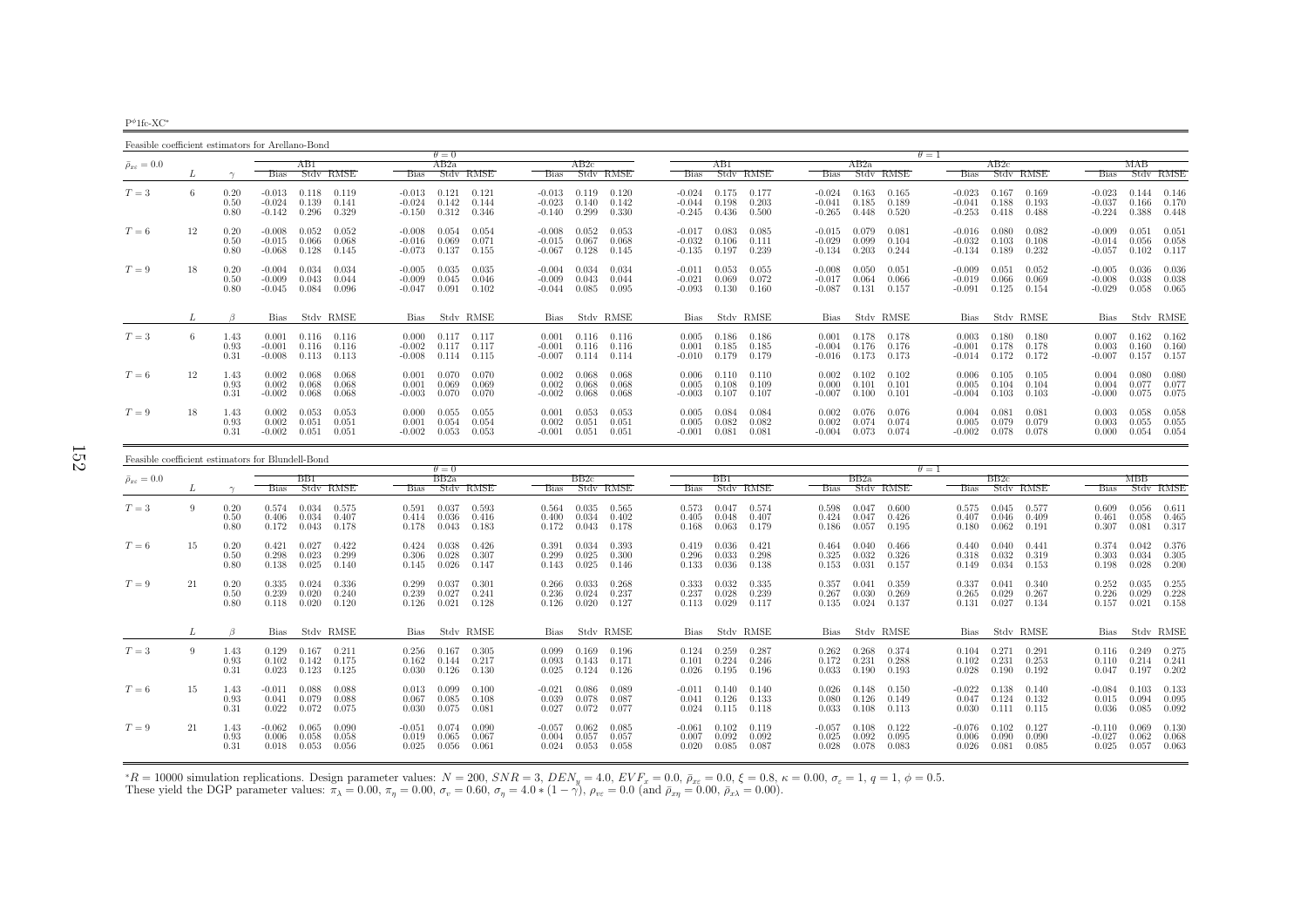$P^{\phi}$ 1ft-XC\*

| Feasible t-test Arellano-Bond: actual significance level |    |                      |                         |                                                                               |                          |                         |                                                                 |                |                         |                         |                                                                         |       |                         |                                                                                   |                         |                                                 |                         |
|----------------------------------------------------------|----|----------------------|-------------------------|-------------------------------------------------------------------------------|--------------------------|-------------------------|-----------------------------------------------------------------|----------------|-------------------------|-------------------------|-------------------------------------------------------------------------|-------|-------------------------|-----------------------------------------------------------------------------------|-------------------------|-------------------------------------------------|-------------------------|
|                                                          |    |                      |                         |                                                                               |                          | $\theta = 0$            |                                                                 |                |                         |                         |                                                                         |       | $\theta=1$              |                                                                                   |                         |                                                 |                         |
| $\bar{\rho}_{x\varepsilon} = 0.0$                        | L  | $\gamma$             |                         | AB1 AB1aR AB1cR                                                               |                          |                         |                                                                 |                | AB2a AB2aW AB2c AB2cW   |                         | AB1 AB1aR AB1cR                                                         |       |                         | AB2a AB2aW AB2c AB2cW MAB                                                         |                         |                                                 |                         |
| $T=3$                                                    | 6  | 0.20<br>0.50<br>0.80 |                         | $0.044$ $0.052$ $0.044$<br>$0.054$ $0.054$ $0.053$<br>$0.114$ $0.107$ $0.117$ |                          | 0.069<br>0.132          | $0.063$ $0.054$ $0.047$ $0.045$<br>0.059<br>$0.104$ $0.117$     | 0.056          | 0.054<br>0.115          | 0.299                   | $0.175$ $0.067$ $0.052$<br>0.184 0.067 0.064<br>$0.154$ $0.147$         |       | 0.086                   | $0.081$ 0.063<br>0.068<br>$0.216$ $0.155$                                         | 0.055<br>0.066<br>0.165 | $0.049$ 0.766<br>0.062<br>0.160                 | 0.755<br>0.792          |
| $T=6$                                                    | 12 | 0.20<br>0.50<br>0.80 | 0.056<br>0.093          | $0.052$ $0.054$ $0.051$<br>$0.060$ $0.057$<br>0.085                           | 0.092                    | 0.074<br>0.122          | 0.056 0.052<br>$0.080$ $0.061$ $0.058$<br>0.080                 | 0.092          | 0.051<br>0.057<br>0.090 | 0.238<br>0.317          | 0.222 0.074 0.058<br>$0.079$ 0.065<br>0.135                             | 0.126 | 0.234                   | 0.134 0.070<br>0.134 0.074<br>0.113                                               | 0.061<br>0.069<br>0.135 | 0.058<br>0.066<br>0.128                         | 0.248<br>0.299<br>0.372 |
| $T=9$                                                    | 18 | 0.20<br>0.50<br>0.80 | 0.056<br>0.058<br>0.089 | 0.058<br>0.058<br>0.084 0.087                                                 | 0.055<br>0.056           | 0.082<br>0.085<br>0.127 | 0.056 0.055<br>0.057<br>0.075 0.087                             | 0.056          | 0.055<br>0.055<br>0.086 |                         | $0.225$ $0.074$ $0.055$<br>0.240 0.078 0.062<br>$0.321$ $0.130$ $0.115$ |       | 0.158<br>0.159<br>0.256 | $0.064$ $0.057$ $0.055$ $0.131$<br>0.067<br>$0.101$ $0.123$                       | 0.066                   | $0.064$ $0.153$<br>$0.119$ $0.210$              |                         |
|                                                          | L  | $\beta$              | AB1                     |                                                                               | AB1aR AB1cR              |                         |                                                                 |                | AB2a AB2aW AB2c AB2cW   | AB1                     | AB1aR AB1cR                                                             |       |                         | AB2a AB2aW AB2c AB2cW MAB                                                         |                         |                                                 |                         |
| $T=3$                                                    | 6  | 1.43<br>0.93<br>0.31 |                         | $0.046$ $0.051$ $0.048$<br>$0.048$ $0.053$ $0.048$<br>$0.041$ $0.049$         | 0.042                    | 0.058<br>0.057<br>0.057 | $0.050$ $0.050$ $0.048$<br>$0.051$ $0.051$<br>0.047 0.045       |                | 0.047<br>0.042          |                         | $0.199$ $0.060$ $0.051$<br>$0.199$ $0.061$ $0.051$<br>0.174 0.058 0.043 |       | 0.084                   | $0.082$ $0.063$ $0.058$<br>$0.064$ 0.055<br>$0.084$ $0.061$                       | 0.049                   | $0.051$ $0.576$<br>0.049 0.576<br>0.043 0.574   |                         |
| $T=6$                                                    | 12 | 1.43<br>0.93<br>0.31 | 0.048<br>0.048          | $0.046$ $0.050$ $0.046$<br>0.050<br>$0.053$ $0.047$                           | 0.048                    | 0.064<br>0.066          | $0.064$ $0.050$ $0.048$<br>0.050<br>$0.051$ $0.049$ $0.048$     | 0.049          | 0.047<br>0.048          | 0.209                   | $0.211$ $0.062$ $0.052$<br>$0.063$ $0.051$<br>0.199 0.063 0.047         |       |                         | $0.110$ $0.061$ $0.057$ $0.054$ $0.208$<br>$0.113$ $0.062$<br>$0.112 \quad 0.062$ | 0.055<br>0.050          | $0.053$ $0.204$<br>$0.048$ 0.207                |                         |
| $T=9$                                                    | 18 | 1.43<br>0.93<br>0.31 | 0.051<br>0.052<br>0.048 | 0.052<br>$0.051$ 0.048                                                        | $0.053$ $0.050$<br>0.051 | 0.081<br>0.076          | 0.054 0.052<br>$0.052$ 0.052<br>$0.074$ $0.051$ $0.050$         |                | 0.051<br>0.052<br>0.050 |                         | $0.222$ $0.063$ $0.051$<br>$0.217$ $0.062$<br>$0.209$ $0.060$ $0.047$   | 0.050 | 0.132                   | $0.134$ $0.060$<br>0.057<br>0.133 0.056 0.050 0.048 0.137                         | 0.054                   | $0.054$ $0.052$ $0.138$<br>0.052                | 0.138                   |
| Feasible t-test Blundell-Bond: actual significance level |    |                      |                         |                                                                               |                          | $\theta = 0$            |                                                                 |                |                         |                         |                                                                         |       | $\theta=1$              |                                                                                   |                         |                                                 |                         |
| $\bar{\rho}_{x\varepsilon} = 0.0$                        | L  | $\gamma$             |                         | BB1 BB1aR BB1cR                                                               |                          |                         |                                                                 |                | BB2a BB2aW BB2c BB2cW   |                         | BB1 BB1aR BB1cR                                                         |       |                         | BB2a BB2aW BB2c BB2cW MBB                                                         |                         |                                                 |                         |
| $T=3$                                                    | 9  | 0.20<br>0.50<br>0.80 | 1.000<br>0.968          | 1.000 1.000 1.000<br>1.000 1.000<br>0.965 0.938                               |                          | 1.000<br>0.975          | 1.000 1.000 1.000 1.000<br>1.000 1.000<br>0.971 0.944 0.945     |                | 1.000                   | 1.000                   | 1.000 1.000 1.000<br>0.999<br>0.899 0.777 0.661                         | 1.000 | 1.000                   | 1.000 1.000 1.000 1.000 1.000<br>1.000<br>0.916 0.895                             | 1.000                   | 1.000 1.000<br>0.784 0.782 0.997                |                         |
| $T=6$                                                    | 15 | 0.20<br>0.50<br>0.80 | 0.998                   | 1.000 1.000 1.000<br>1.000 1.000 1.000<br>0.998                               | 0.997                    | 1.000<br>0.999          | 1.000 1.000 1.000 1.000<br>1.000<br>0.997 0.998                 | 1.000          | 1.000<br>0.998          |                         | 1.000 1.000 1.000<br>1.000 1.000 1.000<br>0.977 0.918 0.904             |       | 1.000<br>0.995          | 1.000 1.000 1.000 1.000 1.000<br>1.000<br>0.988                                   | 1.000<br>0.976          | 1.000 1.000<br>0.974 1.000                      |                         |
| $T=9$                                                    | 21 | 0.20<br>0.50<br>0.80 | 1.000                   | 1.000 1.000 1.000<br>1.000 1.000<br>0.999 0.999 0.999                         |                          | 1.000<br>1.000          | 1.000 1.000 1.000<br>1.000<br>$0.999$ $0.998$ $1.000$ $0.999$   | 1.000          | 1.000                   |                         | 1.000 1.000 1.000<br>1.000 1.000 1.000<br>0.985 0.931 0.934             |       | 1.000                   | 1.000 1.000 1.000 1.000 1.000<br>1.000<br>$0.999$ $0.994$ $0.992$ $0.991$ $1.000$ | 1.000                   | 1.000 1.000                                     |                         |
|                                                          | L  | $\beta$              | BB1                     | BB1aR BB1cR                                                                   |                          |                         |                                                                 |                | BB2a BB2aW BB2c BB2cW   | BB1                     | BB1aR BB1cR                                                             |       |                         | BB2a BB2aW BB2c                                                                   |                         | BB2cW MBB                                       |                         |
| $T=3$                                                    | 9  | 1.43<br>0.93<br>0.31 | 0.118<br>0.058          | $0.121$ $0.147$ $0.112$<br>0.129<br>$0.061$ $0.058$                           | 0.114                    | 0.412<br>0.258<br>0.078 | 0.313 0.091 0.094<br>0.205<br>$0.064$ 0.062                     | 0.109          | 0.113<br>0.061          | 0.259<br>0.268<br>0.229 | $0.123$ 0.090<br>$0.115$ $0.094$<br>0.078 0.065                         |       | 0.259                   | 0.337 0.235<br>0.185<br>$0.127$ 0.086                                             | 0.124                   | $0.114$ $0.113$ $0.632$<br>0.125<br>0.082 0.075 | 0.661<br>0.663          |
| $T=6$                                                    | 15 | 1.43<br>0.93<br>0.31 | 0.052<br>0.080          | $0.063$ $0.048$<br>0.090<br>$0.063$ $0.067$ $0.063$                           | 0.077                    | 0.126<br>0.199          | $0.030 \quad 0.053$<br>0.110<br>$0.102$ $0.073$ $0.069$ $0.069$ | 0.073          | 0.053<br>0.077          | 0.248                   | 0.222 0.081 0.058<br>0.090<br>$0.234$ $0.074$ $0.061$                   | 0.070 | 0.252                   | $0.212$ $0.055$<br>0.121<br>0.156 0.084                                           | 0.087<br>0.072          | 0.072 0.072 0.347<br>0.090<br>$0.071$ $0.280$   | 0.234                   |
| $T=9$                                                    | 21 | 1.43<br>0.93         | 0.189<br>0.058          | 0.066 0.057                                                                   | $0.203$ 0.186            | 0.236<br>0.135          | 0.066<br>0.049                                                  | 0.161<br>0.054 | 0.156<br>0.056          |                         | 0.316 0.149<br>$0.225$ $0.075$ $0.057$                                  | 0.119 |                         | 0.314 0.075<br>$0.226$ 0.067                                                      | 0.162<br>0.066          | 0.157<br>$0.066$ $0.180$                        | 0.559                   |

 ${}^{*}R = 10000$  simulation replications. Design parameter values:  $N = 200$ ,  $SNR = 3$ ,  $DEN_y = 4.0$ ,  $EVF_x = 0.0$ ,  $\bar{p}_{x\xi} = 0.0$ ,  $\xi = 0.8$ ,  $\kappa = 0.00$ ,<br> $\sigma_x = 1$ ,  $q = 1$ ,  $\phi = 0.5$ . These yield the DGP parameter values:  $\pi_{\$ 

| $P^{\phi}$ 1f.J-XC*             |    |    |                |                      |                                                    |                         |                         |                         |                                           |                         |                         |                         |
|---------------------------------|----|----|----------------|----------------------|----------------------------------------------------|-------------------------|-------------------------|-------------------------|-------------------------------------------|-------------------------|-------------------------|-------------------------|
|                                 |    |    |                |                      | Feasible Sargan-Hansen test: rejection probability |                         |                         |                         |                                           |                         |                         |                         |
|                                 |    | df |                |                      |                                                    |                         | $\theta = 0$            |                         |                                           |                         |                         |                         |
| $\bar{\rho}_{x\varepsilon}=0.0$ | AВ | BB | Inc            | $\gamma$             | $JAB_a^{(2,1)}JBB_a^{(2,1)}JES_a^{(2,1)}$          |                         |                         |                         | $JAB_c^{(2,1)}JBB_c^{(2,1)}JES_c^{(2,1)}$ |                         | JMAB JMBB JESM          |                         |
| $T=3$                           | 4  | 6  | $\overline{2}$ | 0.20<br>0.50<br>0.80 | 0.042<br>0.946<br>0.043<br>0.766<br>0.054<br>0.098 | 0.982<br>0.905<br>0.167 | 0.040<br>0.042<br>0.054 | 0.910<br>0.737<br>0.098 | 0.967<br>0.887<br>0.169                   | 0.290<br>0.282<br>0.288 | 0.619<br>0.535<br>0.583 | 0.596<br>0.525<br>0.568 |
| $T=6$                           | 10 | 12 | $\overline{2}$ | 0.20<br>0.50<br>0.80 | 0.043<br>1.000<br>0.045<br>0.952<br>0.052<br>0.121 | 1.000<br>0.997<br>0.263 | 0.039<br>0.040<br>0.047 | 1.000<br>0.940<br>0.123 | 1.000<br>0.997<br>0.282                   | 0.050<br>0.049<br>0.049 | 0.881<br>0.696<br>0.410 | 0.928<br>0.794<br>0.502 |
| $T=9$                           | 16 | 18 | $\overline{2}$ | 0.20<br>0.50<br>0.80 | 0.041<br>1.000<br>0.039<br>0.993<br>0.048<br>0.129 | 1.000<br>1.000<br>0.357 | 0.039<br>0.038<br>0.039 | 1.000<br>0.990<br>0.135 | 1.000<br>1.000<br>0.390                   | 0.041<br>0.041<br>0.041 | 0.954<br>0.769<br>0.380 | 0.981<br>0.872<br>0.489 |
|                                 |    | df |                |                      |                                                    |                         | $\theta=1$              |                         |                                           |                         |                         |                         |
| $\bar{\rho}_{x\varepsilon}=0.0$ | AB | BB | Inc            | $\gamma$             | $JAB_a^{(2,1)}JBB_a^{(2,1)}JES_a^{(2,1)}$          |                         |                         |                         | $JAB_c^{(2,1)}JBB_c^{(2,1)}JES_c^{(2,1)}$ |                         | JMAB JMBB JESM          |                         |
| $T=3$                           | 4  | 6  | $\overline{2}$ | 0.20<br>0.50<br>0.80 | 0.037<br>0.779<br>0.042<br>0.555<br>0.051<br>0.071 | 0.892<br>0.731<br>0.136 | 0.041<br>0.046<br>0.054 | 0.705<br>0.504<br>0.077 | 0.842<br>0.682<br>0.135                   | 0.373<br>0.366<br>0.373 | 0.735<br>0.682<br>0.668 | 0.698<br>0.649<br>0.642 |
| $T=6$                           | 10 | 12 | $\overline{2}$ | 0.20<br>0.50<br>0.80 | 0.031<br>0.994<br>0.033<br>0.751<br>0.047<br>0.079 | 0.999<br>0.938<br>0.200 | 0.035<br>0.034<br>0.037 | 0.974<br>0.662<br>0.075 | 0.999<br>0.913<br>0.197                   | 0.075<br>0.088<br>0.113 | 0.875<br>0.801<br>0.691 | 0.901<br>0.831<br>0.722 |
| $T=9$                           | 16 | 18 | $\overline{2}$ | 0.20<br>0.50<br>0.80 | 0.027<br>1.000<br>0.029<br>0.904<br>0.084<br>0.040 | 1.000<br>0.992<br>0.269 | 0.033<br>0.033<br>0.034 | 0.999<br>0.813<br>0.084 | 1.000<br>0.989<br>0.264                   | 0.050<br>0.053<br>0.074 | 0.889<br>0.821<br>0.715 | 0.920<br>0.859<br>0.750 |

 ${}^*R = 10000$  simulation replications. Design parameter values:  $N = 200$ ,  $SNR = 3$ ,  $DEN_y = 4.0$ ,  $EVF_x = 0.0$ ,  $\bar{\rho}_{xe} = 0.0$ ,  $\xi = 0.8$ ,  $\kappa = 0.00$ ,  $\sigma_e = 1$ ,  $q = 1$ ,  $\phi = 0.5$ . These yield the DGP parameter values:  $\pi_{\lambda} =$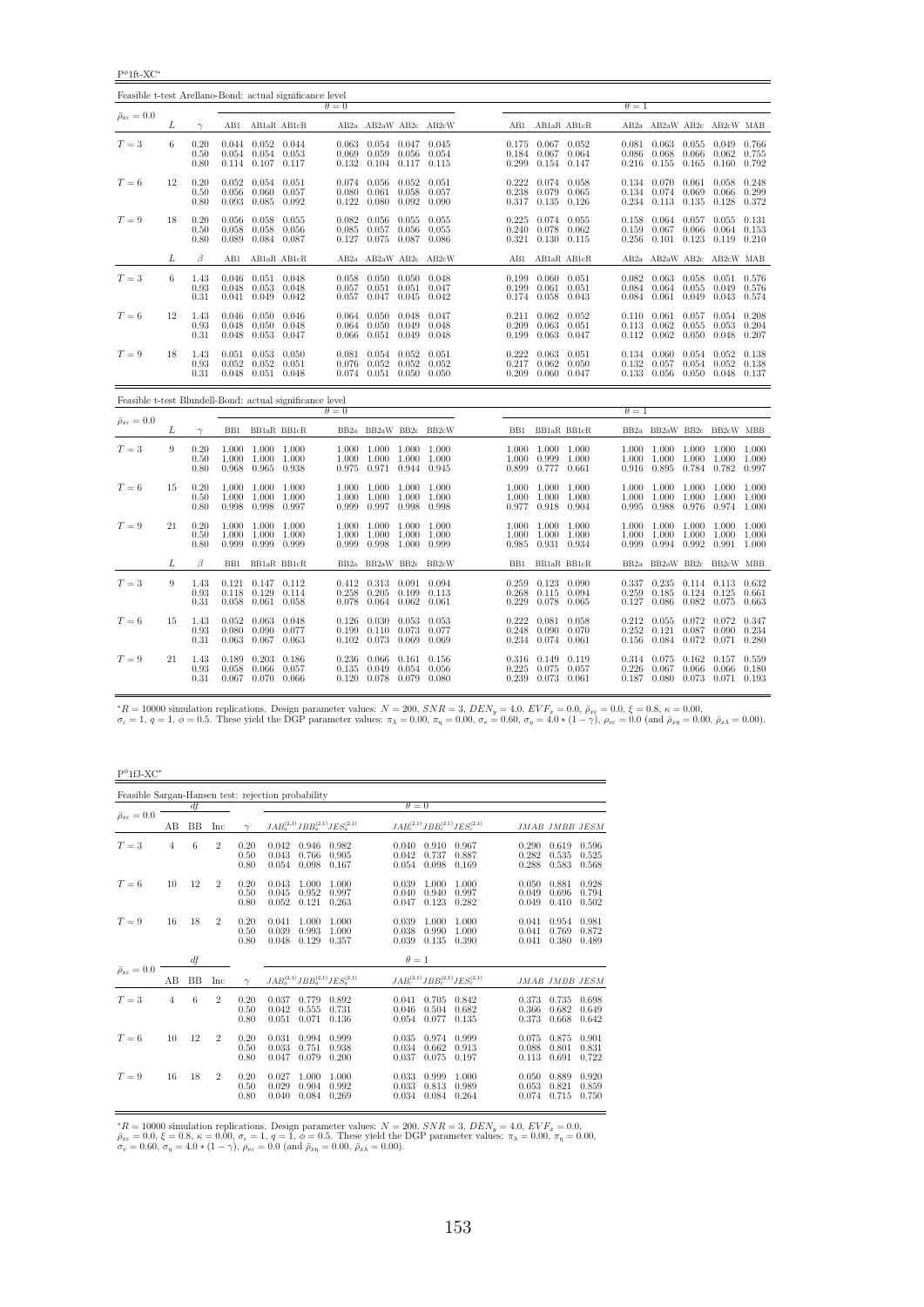$\mathbf{P}^{\phi}\mathbf{1} \mathbf{f} \mathbf{J}$ -XC<sup>∗</sup>: additional findings

|                                        |                |             |                |                                                     | Feasible Sargan-Hansen test: rejection probability                                |                                                                                                           |                                                                                   |
|----------------------------------------|----------------|-------------|----------------|-----------------------------------------------------|-----------------------------------------------------------------------------------|-----------------------------------------------------------------------------------------------------------|-----------------------------------------------------------------------------------|
| $\bar{\rho}_{x\epsilon}=0.0$           |                | df          |                |                                                     |                                                                                   | $\theta = 0$                                                                                              |                                                                                   |
|                                        | AВ             | BB          | Inc            | $\gamma$                                            | $JAB^{(1,0)}JBB^{(1,0)}_aJES^{(1,0)}$                                             | $JAB_a^{(1,1)}JBB_a^{(1,1)}JES_a^{(1,1)} \hspace{2cm} JAB_c^{(1,1)}JBB_c^{(1,1)}JES_c^{(1,1)}$            |                                                                                   |
| $T=3$                                  | $\,4\,$        | 6           | $\overline{2}$ | 0.20<br>0.50<br>0.80                                | 0.043<br>0.938 0.979<br>0.787<br>0.911<br>0.046<br>0.058<br>0.109<br>0.180        | 0.044<br>0.966 0.988<br>0.923<br>0.047<br>0.805<br>0.058<br>0.113<br>0.181                                | $0.040$ 0.913<br>0.968<br>0.741<br>0.889<br>0.043<br>0.056<br>0.103<br>0.173      |
| $T=6$                                  | 10             | 12          | $\overline{2}$ | 0.20<br>0.50<br>0.80                                | 0.047<br>1.000<br>1.000<br>0.049<br>0.950<br>0.998<br>0.055<br>0.145<br>0.304     | 0.048<br>1.000<br>1.000<br>0.049<br>0.959<br>0.998<br>0.057<br>0.142<br>0.289                             | 1.000<br>1.000<br>0.039<br>0.041<br>0.940<br>0.997<br>0.047<br>0.127<br>0.291     |
| $T=9$                                  | 16             | 18          | $\overline{2}$ | 0.20<br>0.50<br>0.80                                | 0.047<br>1.000<br>1.000<br>1.000<br>0.046<br>0.993<br>0.048<br>$0.167$ $0.417$    | 0.045<br>1.000<br>1.000<br>0.044<br>0.995<br>1.000<br>0.053<br>0.157 0.397                                | 0.039<br>1.000<br>1.000<br>0.038 0.991<br>1.000<br>0.039 0.144<br>0.410           |
| $\bar{\rho}_{x\varepsilon}=0.0$        |                | df          |                |                                                     |                                                                                   | $\theta=1$                                                                                                |                                                                                   |
|                                        | AB             | <b>BB</b>   | Inc            | $\gamma$                                            | $JAB^{\left( 1,0\right) }JBB_{a}^{\left( 1,0\right) }JES^{\left( 1,0\right) }$    | $JAB_a^{(1,1)}JBB_a^{(1,1)}JES_a^{(1,1)}$                                                                 | $JAB_c^{(1,1)}JBB_c^{(1,1)}JES_c^{(1,1)}$                                         |
| $T = 3$                                | $\overline{4}$ | 6           | $\overline{2}$ | 0.20<br>0.50<br>0.80                                | 0.220<br>0.928 0.939<br>0.237<br>0.842<br>0.856<br>0.248<br>0.425<br>0.372        | 0.873<br>0.058<br>0.937<br>0.065<br>0.676<br>0.804<br>0.074<br>0.133<br>0.193                             | $0.051\,$<br>0.719<br>0.844<br>0.059<br>0.528<br>0.690<br>0.100<br>0.065<br>0.152 |
| $T=6$                                  | 10             | 12          | $\overline{2}$ | 0.20<br>0.50<br>0.80                                | 1.000<br>0.485<br>1.000<br>0.488<br>0.974<br>0.972<br>$0.491\,$<br>0.677<br>0.487 | 0.054<br>0.998<br>1.000<br>0.059<br>0.863<br>0.963<br>0.072<br>0.170<br>0.296                             | 0.040<br>0.978<br>0.999<br>0.037<br>0.696<br>0.926<br>0.042<br>0.096<br>0.226     |
| $T=9$                                  | 16             | 18          | $\overline{2}$ | 0.20<br>0.50<br>0.80                                | 1.000<br>0.657<br>1.000<br>0.997<br>0.662<br>0.998<br>0.661<br>$0.810$ $0.561$    | 0.050<br>$1.000\,$<br>1.000<br>0.055<br>0.962<br>0.997<br>0.069<br>0.206<br>0.415                         | 0.999<br>0.038<br>1.000<br>0.036<br>0.848<br>0.992<br>$0.037$ $0.113$<br>0.310    |
|                                        |                | df          |                |                                                     | Feasible Sargan-Hansen test: rejection probability<br>$\theta = 0$                |                                                                                                           |                                                                                   |
| $\bar{\rho}_{x\varepsilon}=0.0$ $^{-}$ | AВ             | ΒB          | Inc            | $\gamma$                                            | $JAB_a^{(2,2)}JBB_a^{(2,2)}JES_a^{(2,2)}$                                         | $JAB_c^{(2,2)}JBB_c^{(2,2)}JES_c^{(2,2)}$                                                                 |                                                                                   |
| $T=3$                                  | $\overline{4}$ | 6           | $\overline{2}$ | 0.20<br>0.50<br>0.80                                | 0.041 0.945 0.981<br>0.904<br>0.762<br>0.043<br>0.055<br>0.094<br>0.164           | 0.040<br>0.914 0.970<br>0.042<br>0.738<br>0.889<br>0.053<br>0.098<br>0.166                                |                                                                                   |
| $T=6$                                  | 10             | 12          | $\overline{2}$ | 0.20<br>0.50<br>0.80                                | 1.000<br>1.000<br>0.043<br>0.952<br>0.997<br>0.045<br>0.116<br>0.255<br>0.052     | 1.000<br>0.038<br>1.000<br>0.040<br>0.940<br>0.997<br>0.046<br>0.120<br>0.277                             |                                                                                   |
| $T=9$                                  | 16             | 18          | $\,2$          | $\begin{array}{c} 0.20 \\ 0.50 \end{array}$<br>0.80 | 0.040<br>1.000<br>1.000<br>1.000<br>0.040<br>0.993<br>0.050 0.126 0.344           | $\begin{array}{c} 0.038 \\ 0.038 \\ 0.039 \end{array}$<br>1.000<br>1.000<br>0.991<br>1.000<br>0.131 0.379 |                                                                                   |
|                                        |                | df          |                |                                                     | $\theta = 1$                                                                      |                                                                                                           |                                                                                   |
| $\bar{\rho}_{x\varepsilon}=0.0$        | AΒ             | $_{\rm BB}$ | Inc            | $\gamma$                                            | $JAB_a^{(2,2)}JBB_a^{(2,2)}JES_a^{(2,2)}$                                         | $JAB_c^{(2,2)}JBB_c^{(2,2)}JES_c^{(2,2)}$                                                                 |                                                                                   |
| $T=3$                                  | $\overline{4}$ | 6           | $\overline{2}$ | 0.20<br>0.50<br>0.80                                | 0.036 0.773 0.886<br>0.725<br>0.041<br>0.548<br>0.053<br>0.068<br>0.130           | 0.040<br>0.702 0.839<br>0.043<br>0.499<br>0.679<br>0.053<br>0.070<br>0.128                                |                                                                                   |
| $T=6$                                  | 10             | 12          | $\overline{2}$ | 0.20<br>0.50<br>0.80                                | 0.031<br>0.993<br>0.999<br>0.935<br>0.035<br>0.744<br>0.049<br>$0.074$ $0.183$    | 0.034<br>0.970<br>0.998<br>0.033<br>0.644<br>0.902<br>0.037<br>0.066<br>0.184                             |                                                                                   |
| $T=9$                                  | 16             | 18          | $\overline{2}$ | 0.20<br>0.50<br>0.80                                | 1.000<br>0.029<br>1.000<br>0.031<br>0.905<br>0.991<br>$0.081$ $0.240$<br>0.044    | 0.999<br>0.033<br>1.000<br>0.032<br>0.798<br>0.986<br>0.034<br>0.073<br>0.239                             |                                                                                   |

\*R = 10000 simulation replications. Design parameter values:  $N = 200$ ,  $SNR = 3$ ,  $DEN_y = 4.0$ ,  $EVF_x = 0.0$ ,<br> $\bar{\rho}_{xe} = 0.0$ ,  $\xi = 0.8$ ,  $\kappa = 0.00$ ,  $\sigma_e = 1$ ,  $q = 1$ ,  $\phi = 0.5$ . These yield the DGP parameter values:  $\pi_{\lambda} = 0.$ 

 $P^{\phi}$ 1-XC $^*$ 

| Standard errors of error components $\eta_i$ and $\varepsilon_{it}$ |    |                                               |            |                                                                                      |                         |                         |                         |                                                               |                         |                                                                         |                                                                      |                         |                         |                                  |                                                    |                                                     |                                  |
|---------------------------------------------------------------------|----|-----------------------------------------------|------------|--------------------------------------------------------------------------------------|-------------------------|-------------------------|-------------------------|---------------------------------------------------------------|-------------------------|-------------------------------------------------------------------------|----------------------------------------------------------------------|-------------------------|-------------------------|----------------------------------|----------------------------------------------------|-----------------------------------------------------|----------------------------------|
| $\bar{\rho}_{x\varepsilon} = 0.0$                                   |    |                                               |            |                                                                                      | Bias $\tilde{\sigma}_n$ |                         | $\theta = 0$            | Bias $\hat{\sigma}_{\varepsilon}$                             |                         |                                                                         | Bias $\hat{\sigma}_n$                                                |                         |                         | $\theta = 1$                     |                                                    | Bias $\hat{\sigma}_{\varepsilon}$                   |                                  |
|                                                                     | L  |                                               | $\sigma_n$ | AB1                                                                                  | AB2a                    | AB2c                    | AB1                     | AB2a                                                          | AB2c                    | AB1                                                                     | AB2a                                                                 | AB2c                    | MAB                     | AB1                              | AB2a                                               | AB2c                                                | MAB                              |
| $T=3$                                                               | 6. | $0.20\ 3.20$<br>$0.50 \t2.00$<br>$0.80\ 0.80$ |            | 0.051<br>0.088<br>0.518                                                              | 0.050<br>0.090<br>0.546 | 0.049<br>0.086<br>0.516 | 0.007<br>0.000          | 0.008<br>0.001<br>$-0.030 - 0.029 - 0.029$                    | 0.008<br>0.001          | 0.098<br>0.167<br>0.899                                                 | 0.096<br>0.155<br>0.934                                              | 0.093<br>0.155<br>0.898 | 0.084<br>0.133<br>0.784 | 0.017<br>0.003                   | 0.014<br>0.001<br>$-0.032 - 0.030 - 0.037 - 0.038$ |                                                     | $0.015$ 0.007<br>$0.002 - 0.003$ |
| $T=6$                                                               | 12 | $0.20\ 3.20$<br>$0.50$ 2.00<br>$0.80\ 0.80$   |            | 0.030<br>0.055<br>0.227                                                              | 0.030<br>0.057<br>0.242 | 0.029<br>0.053<br>0.221 | 0.001                   | 0.001<br>$-0.001 - 0.000 - 0.000$<br>$-0.013 - 0.013 - 0.013$ | 0.001                   | 0.065<br>0.118<br>0.455                                                 | 0.057<br>0.108<br>0.450                                              | 0.062<br>0.118<br>0.449 | 0.033<br>0.051<br>0.187 | 0.001<br>0.000                   | 0.002<br>$-0.016$ $-0.014$ $-0.018$ $-0.015$       | $0.001 - 0.001$<br>$0.000 - 0.000 - 0.003$          |                                  |
| $T=9$                                                               | 18 | $0.20\ 3.20$<br>$0.50$ 2.00<br>$0.80\ 0.80$   |            | 0.017<br>0.033<br>0.154                                                              | 0.018<br>0.035<br>0.162 | 0.016<br>0.032<br>0.150 | 0.000<br>0.000          | 0.000<br>0.000<br>$-0.007 - 0.006 - 0.006$                    | 0.000<br>0.000          | 0.041<br>0.078<br>0.322                                                 | 0.031<br>0.064<br>0.299                                              | 0.034<br>0.072<br>0.313 | 0.019<br>0.030<br>0.101 | $-0.000$<br>$-0.000$<br>$-0.009$ | 0.000                                              | $0.000 - 0.000 - 0.001$<br>$-0.007 - 0.010 - 0.007$ | $0.000 - 0.000$                  |
|                                                                     | L  | $\sim$                                        | $\sigma_n$ | B <sub>B1</sub>                                                                      | BB <sub>2a</sub>        | BB2c                    | B <sub>B1</sub>         | BB <sub>2a</sub>                                              | BB2c                    | B <sub>B1</sub>                                                         | BB <sub>2a</sub>                                                     | BB <sub>2c</sub>        | <b>MBB</b>              | B <sub>B1</sub>                  | BB <sub>2a</sub>                                   | BB <sub>2c</sub>                                    | <b>MBB</b>                       |
| $T = 3$                                                             | 9  | $0.20\ 3.20$<br>$0.50 \t2.00$<br>$0.80\ 0.80$ |            | $-1.645 - 1.605 - 1.640$<br>$-1.025 - 1.000 - 1.021$<br>$-0.477 - 0.488 - 0.477$     |                         |                         | 0.500<br>0.268<br>0.087 | 0.528<br>0.278<br>0.091                                       | 0.488<br>0.264<br>0.088 | $-1.016$ $-1.002$ $-1.019$ $-1.097$                                     | $-1.639 - 1.610 - 1.656 - 1.722$<br>$-0.430 - 0.482 - 0.465 - 0.505$ |                         |                         | 0.494<br>0.263<br>0.081          | 0.534<br>0.284<br>0.093                            | 0.498<br>0.266<br>0.089                             | 0.538<br>0.313<br>0.165          |
| $T=6$                                                               | 15 | $0.20\ 3.20$<br>$0.50\ 2.00$<br>$0.80\ 0.80$  |            | $-1.457$ $-1.459$ $-1.366$<br>$-0.960$ $-0.971$ $-0.964$<br>$-0.445 - 0.464 - 0.460$ |                         |                         | 0.271<br>0.164<br>0.065 | 0.278<br>0.172<br>0.069                                       | 0.242<br>0.165<br>0.068 | $-1.451 - 1.575 - 1.517 - 1.323$<br>$-0.952 -1.014 -1.010 -0.984$       | $-0.424$ $-0.489$ $-0.473$ $-0.630$                                  |                         |                         | 0.268<br>0.161<br>0.061          | 0.319<br>0.187<br>0.073                            | 0.288<br>0.179<br>0.070                             | 0.220<br>0.166<br>0.099          |
| $T=9$                                                               | 21 | $0.20\ 3.20$<br>$0.50\ 2.00$<br>$0.80\ 0.80$  |            | $-1.230 -1.101 -0.985$<br>$-0.840 - 0.836 - 0.829$<br>$-0.406$ $-0.431$ $-0.432$     |                         |                         | 0.174<br>0.111<br>0.051 | 0.146<br>0.112<br>0.055                                       | 0.119<br>0.108<br>0.055 | $-1.224$ $-1.305$ $-1.240$ $-0.940$<br>$-0.832 - 0.925 - 0.923 - 0.801$ | $-0.387 - 0.461 - 0.450 - 0.544$                                     |                         |                         | 0.172<br>0.109<br>0.048          | 0.194<br>0.132<br>0.059                            | 0.175<br>0.129<br>0.058                             | 0.105<br>0.099<br>0.071          |

 ${}^*R = 10000$  simulation replications. Design parameter values:  $N = 200$ ,  $SNR = 3$ ,  $DEN_y = 4.0$ ,  $EVF_x = 0.0$ ,  $\bar{\rho}_{x\bar{z}} = 0.0$ ,  $\xi = 0.8$ ,  $\kappa = 0.00$ ,<br>  $\sigma_{\varepsilon} = 1$ ,  $q = 1$ ,  $\phi = 0.5$ . These yield the DGP parameter values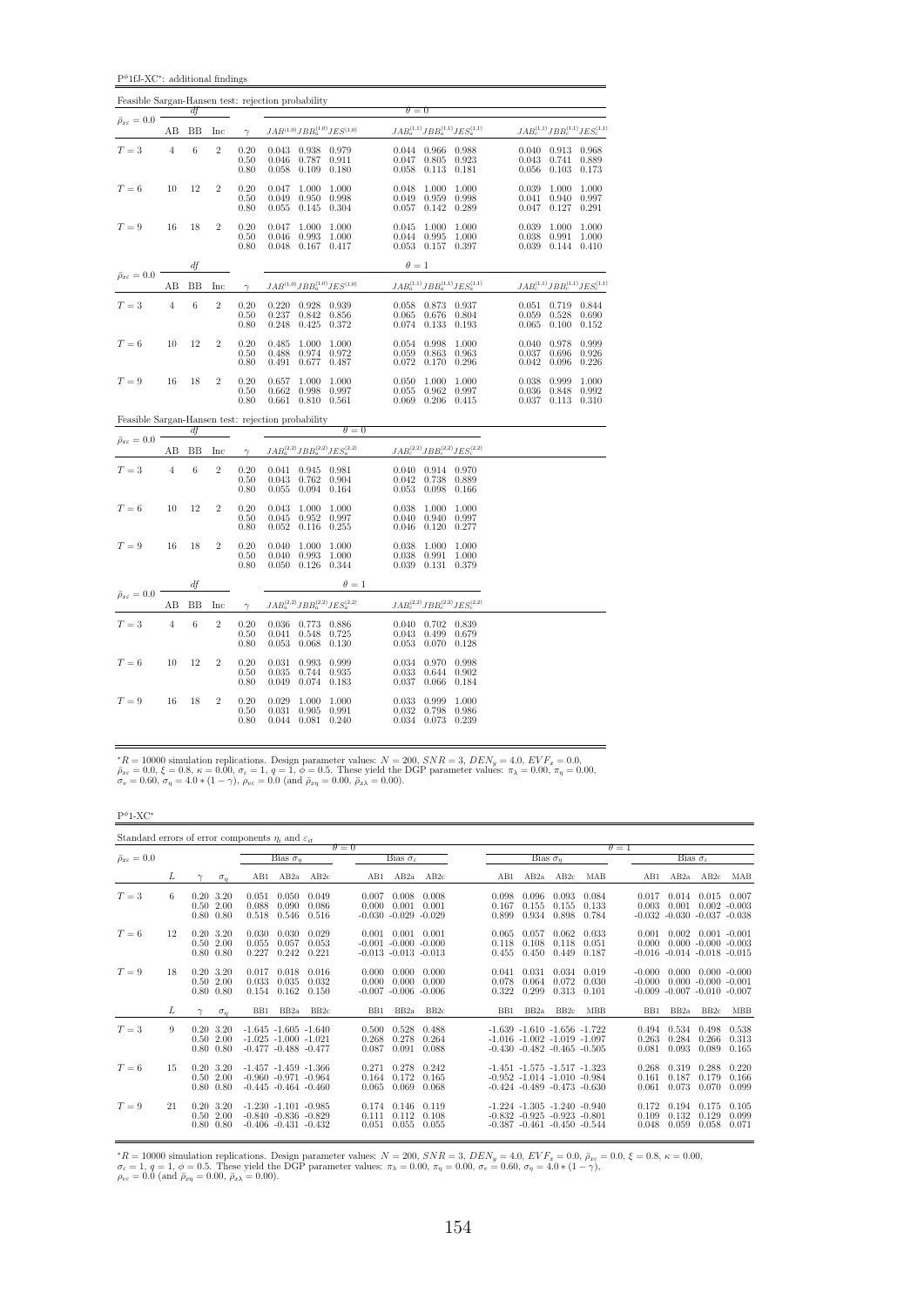|--|

| Unfeasible coefficient estimators                    |                |             |     |                          |                                  |                         |                                 |                            |                                           |                                   |                      |                                  |                                           |                         |                         |                                  |                                             |                         |                      |                                  |                                             |                         |                         |                               |                                 |                         |
|------------------------------------------------------|----------------|-------------|-----|--------------------------|----------------------------------|-------------------------|---------------------------------|----------------------------|-------------------------------------------|-----------------------------------|----------------------|----------------------------------|-------------------------------------------|-------------------------|-------------------------|----------------------------------|---------------------------------------------|-------------------------|----------------------|----------------------------------|---------------------------------------------|-------------------------|-------------------------|-------------------------------|---------------------------------|-------------------------|
| $\bar{\rho}_{x\varepsilon}=0.3$                      |                | L           |     |                          |                                  | ABu                     |                                 | $\theta = 0$               | BBu                                       |                                   |                      |                                  | ABu                                       |                         |                         |                                  | BBu                                         |                         | $\theta = 1$         |                                  | MABu                                        |                         |                         |                               | MBBu                            |                         |
|                                                      | АB             | ΒB          |     | $\gamma$                 | Bias                             |                         | Stdy RMSE                       | Bias                       |                                           | Stdy RMSE                         |                      | Bias                             |                                           | Stdy RMSE               |                         | Bias                             |                                             | Stdy RMSE               |                      | Bias                             |                                             | Stdy RMSE               |                         | Bias                          |                                 | Stdy RMSE               |
| $T=3$                                                | -6             | 10          |     | 0.20<br>0.50<br>0.80     | $-0.124$<br>$-0.171$<br>$-0.179$ | 0.158<br>0.199<br>0.235 | 0.201<br>0.263<br>0.296         | 0.093<br>0.039<br>$-0.038$ | 0.107<br>0.108                            | $0.106$ $0.141$<br>0.113<br>0.115 |                      | $-0.170$<br>$-0.247$<br>$-0.319$ | 0.182<br>0.235<br>0.308                   | 0.249<br>0.341<br>0.444 |                         | 0.060<br>$-0.011$<br>$-0.092$    | 0.129<br>0.139<br>0.150                     | 0.143<br>0.139<br>0.176 |                      | $-0.328$                         | $-0.191$ $0.191$<br>0.272<br>$-0.266$ 0.287 | 0.270<br>0.426<br>0.392 |                         | 0.177<br>0.126<br>0.003       | 0.107<br>0.100<br>0.102         | 0.207<br>0.161<br>0.102 |
| $T=6$                                                | 30             | 40          |     | 0.20<br>0.50<br>0.80     | $-0.096$<br>$-0.122$<br>$-0.116$ | 0.053<br>0.065<br>0.074 | 0.110<br>0.138<br>0.137         | 0.019<br>0.021<br>$-0.012$ | 0.048<br>0.046<br>0.040                   | 0.052<br>0.051<br>0.042           |                      | $-0.138$<br>$-0.177$<br>$-0.200$ | 0.064<br>0.078<br>0.099                   | 0.152<br>0.193<br>0.223 |                         | 0.006<br>$-0.003$<br>$-0.036$    | 0.059<br>0.057<br>0.053                     | 0.059<br>0.057<br>0.064 |                      | $-0.113$<br>$-0.183$<br>$-0.169$ | 0.058<br>0.078<br>0.092                     | 0.127<br>0.199<br>0.192 |                         | 0.039<br>0.071<br>0.020       | 0.054<br>0.049<br>0.038         | 0.067<br>0.086<br>0.043 |
| $T=9$                                                | 72             | 88          |     | 0.20<br>0.50<br>0.80     | $-0.094$<br>$-0.110$<br>$-0.095$ | 0.035<br>0.041          | 0.100<br>0.118<br>$0.045$ 0.105 | $-0.018$<br>$-0.004$       | 0.033<br>0.033<br>$-0.010$ $0.027$        | 0.037<br>0.033<br>0.028           |                      | $-0.136$<br>$-0.158$<br>$-0.159$ | 0.042<br>0.050<br>0.061                   | 0.142<br>0.166<br>0.170 |                         | $-0.032$<br>$-0.022$<br>$-0.029$ | 0.041<br>0.041<br>0.034                     | 0.052<br>0.046<br>0.045 |                      | $-0.103$<br>$-0.143$             | 0.036<br>0.046<br>$-0.135$ $0.056$ $0.146$  | 0.109<br>0.150          |                         | $-0.023$<br>0.020<br>0.016    | 0.036<br>0.036<br>0.026         | 0.043<br>0.041<br>0.031 |
|                                                      | AB             | $_{\rm BB}$ |     | $\beta$                  | <b>Bias</b>                      |                         | Stdy RMSE                       | Bias                       |                                           | Stdy RMSE                         |                      | <b>Bias</b>                      |                                           | Stdy RMSE               |                         | Bias                             |                                             | Stdy RMSE               |                      | <b>Bias</b>                      |                                             | Stdy RMSE               |                         | <b>Bias</b>                   |                                 | Stdy RMSE               |
| $T=3$                                                | 6              | 10          |     | 1.43<br>0.93<br>0.31     | 0.500<br>0.477<br>0.345          | 0.656<br>0.582<br>0.495 | 0.825<br>0.753<br>0.604         | $-0.057$<br>0.101<br>0.158 | 0.368<br>0.277                            | $0.474$ $0.477$<br>0.382<br>0.319 |                      | 0.688<br>0.679<br>0.580          | 0.762<br>0.691<br>0.639                   | 1.027<br>0.969<br>0.863 |                         | 0.140<br>0.287<br>0.310          | 0.571<br>0.472<br>0.378                     | 0.588<br>0.553<br>0.489 |                      | 0.636<br>0.722<br>0.420          | 0.663<br>0.618<br>0.502                     | 0.919<br>0.950<br>0.655 |                         | $-0.254$<br>$-0.034$<br>0.137 | 0.490<br>0.378<br>0.286         | 0.552<br>0.379<br>0.317 |
| $T=6$                                                | 30             | 40          |     | 1.43<br>0.93<br>0.31     | 0.350<br>0.339<br>0.219          | 0.196<br>0.181<br>0.148 | 0.401<br>0.384<br>0.265         | 0.072<br>0.078<br>0.098    | 0.141<br>0.100                            | $0.174$ 0.188<br>0.161<br>0.140   |                      | 0.510<br>0.495<br>0.371          | 0.233<br>0.218<br>0.195                   | 0.560<br>0.541<br>0.419 |                         | 0.187<br>0.185                   | $0.174$ 0.203<br>0.171<br>0.130             | 0.268<br>0.253<br>0.226 |                      | 0.382<br>0.443<br>0.264          | 0.200<br>0.193<br>0.154                     | 0.431<br>0.483<br>0.306 |                         | 0.033<br>$-0.004$<br>0.077    | 0.187<br>0.151<br>0.102         | 0.190<br>0.151<br>0.128 |
| $T=9$                                                | 72             | 88          |     | 1.43<br>0.93<br>0.31     | 0.326<br>0.313<br>0.193          | 0.118<br>0.111<br>0.089 | 0.347<br>0.333<br>0.213         | 0.146<br>0.112<br>0.095    | 0.109<br>0.095<br>0.066                   | 0.182<br>0.147<br>0.116           |                      | 0.475                            | 0.144<br>$0.454$ 0.137<br>$0.322$ $0.119$ | 0.497<br>0.474<br>0.343 |                         | 0.237<br>0.205<br>0.169          | 0.133<br>0.117<br>0.086                     | 0.272<br>0.236<br>0.190 |                      | 0.343<br>0.372                   | 0.119<br>0.117<br>$0.231$ $0.093$           | 0.363<br>0.390<br>0.249 |                         | 0.162<br>0.075                | 0.116<br>0.103<br>$0.075$ 0.069 | 0.199<br>0.128<br>0.101 |
| Unfeasible t-test: actual significance level         |                | L           |     |                          |                                  |                         | $\theta = 0$                    |                            |                                           |                                   |                      |                                  |                                           |                         |                         |                                  |                                             | $\theta = 1$            |                      |                                  |                                             |                         |                         |                               |                                 |                         |
| $\bar{\rho}_{x\epsilon}=0.3$                         | AВ             | BB          |     | $\gamma$                 | ABu                              | BBu                     |                                 | $\beta$                    | ABu                                       | BBu                               | $\gamma$             |                                  | ABu                                       |                         | BBu MABu MBBu           |                                  |                                             |                         | $\beta$              | ABu                              |                                             | BBu MABu MBBu           |                         |                               |                                 |                         |
| $T=3$                                                | 6              | $10\,$      |     | 0.20<br>0.50<br>0.80     | 0.124<br>0.130<br>0.107          | 0.205<br>0.074<br>0.063 |                                 | 1.43<br>0.93<br>0.31       | 0.120<br>0.124<br>0.098                   | 0.083<br>0.073<br>0.098           | 0.20<br>0.50<br>0.80 |                                  | 0.138<br>0.155<br>0.148                   | 0.110<br>0.055<br>0.092 | 0.151<br>0.198<br>0.138 | 0.504<br>0.290<br>0.049          |                                             |                         | 1.43<br>0.93<br>0.31 | 0.143<br>0.149<br>0.125          | 0.096<br>0.118<br>0.144                     | 0.153<br>0.180<br>0.114 | 0.136<br>0.062<br>0.084 |                               |                                 |                         |
| $T=6$                                                | 30             | 40          |     | 0.20<br>0.50<br>0.80     | 0.387<br>0.425<br>0.328          | 0.085<br>0.090<br>0.063 |                                 | 1.43<br>0.93<br>0.31       | 0.415<br>0.428<br>0.290                   | 0.096<br>0.097<br>0.162           | 0.20<br>0.50<br>0.80 |                                  | 0.492<br>0.549<br>0.491                   | 0.064<br>0.057<br>0.106 | 0.431<br>0.580<br>0.440 | 0.138<br>0.350<br>0.094          |                                             |                         | 1.43<br>0.93<br>0.31 | 0.538<br>0.558<br>0.428          | 0.172<br>0.206<br>0.291                     | 0.455<br>0.567<br>0.373 | 0.082<br>0.062<br>0.113 |                               |                                 |                         |
| $T=9$                                                | 72             | 88          |     | 0.20<br>0.50<br>0.80     | 0.711<br>0.740<br>0.568          | 0.090<br>0.060<br>0.070 |                                 | 1.43<br>0.93<br>0.31       | 0.758<br>0.773<br>0.559                   | 0.286<br>0.235<br>0.294           | 0.20<br>0.50<br>0.80 |                                  | 0.844<br>0.865<br>0.772                   | 0.135<br>0.099<br>0.136 | 0.746<br>0.843<br>0.717 | 0.108<br>0.109<br>0.109          |                                             |                         | 1.43<br>0.93<br>0.31 | 0.890<br>0.896<br>0.754          | 0.468<br>0.456<br>0.513                     | 0.785<br>0.857<br>0.675 | 0.312<br>0.132<br>0.189 |                               |                                 |                         |
| Unfeasible Sargan-Hansen test: rejection probability |                | df          |     |                          |                                  |                         |                                 | $\theta = 0$               |                                           |                                   |                      |                                  |                                           |                         | $\theta = 1$            |                                  |                                             |                         |                      |                                  |                                             |                         |                         |                               |                                 |                         |
| $\bar{\rho}_{x\varepsilon}=0.3$                      | AВ             | BB          | Inc | $\gamma$                 | JABu                             | JBBu                    | JESu                            |                            | JMABu JMMBu JESMu                         |                                   |                      | JABu                             | JBBu                                      | JESu                    |                         | JMABu JMMBu JESMu                |                                             |                         |                      |                                  |                                             |                         |                         |                               |                                 |                         |
| $T=3$                                                | $\overline{4}$ | 7           | 3   | $0.20\,$<br>0.50<br>0.80 | 0.018<br>0.014<br>0.022          | 0.226<br>0.085<br>0.042 | 0.384<br>0.166<br>0.070         | 0.014<br>0.022             | $0.018$ 0.226<br>0.085<br>0.042           | 0.384<br>0.166<br>0.070           |                      | 0.010<br>0.008                   | $0.014$ $0.170$<br>0.063<br>0.029         | 0.314<br>0.152<br>0.075 |                         | 0.005                            | $0.013$ $0.342$<br>0.143<br>$0.012$ $0.052$ | 0.551<br>0.308<br>0.105 |                      |                                  |                                             |                         |                         |                               |                                 |                         |
| $T=6$                                                | 28             | 37          | -9  | 0.20<br>0.50<br>0.80     | 0.015<br>0.012<br>0.018          | 0.284<br>0.117<br>0.042 | 0.730<br>0.410<br>0.131         | 0.015<br>0.012<br>0.018    | 0.284<br>0.117<br>0.042                   | 0.730<br>0.410<br>0.131           |                      | 0.008<br>0.006<br>0.007          | 0.223<br>0.086<br>0.034                   | 0.688<br>0.408<br>0.179 |                         | 0.006<br>0.012                   | $0.012$ 0.461<br>0.233<br>0.056             | 0.898<br>0.722<br>0.241 |                      |                                  |                                             |                         |                         |                               |                                 |                         |
| $T=9$                                                | 70             | 85          | 15  | 0.20<br>0.50<br>0.80     | 0.009<br>0.009<br>0.014          | 0.216<br>0.111<br>0.040 | 0.820<br>0.613<br>0.205         | 0.009<br>0.009             | 0.216<br>0.111<br>$0.014$ $0.040$ $0.205$ | 0.820<br>0.613                    |                      | 0.004<br>0.003                   | 0.177<br>0.084<br>$0.005$ 0.033           | 0.844<br>0.647<br>0.285 |                         | 0.007<br>0.004                   | 0.315<br>0.241<br>$0.010 \quad 0.059$       | 0.923<br>0.899<br>0.397 |                      |                                  |                                             |                         |                         |                               |                                 |                         |

 ${}^*R = 10000$  simulation replications. Design parameter values:  $N = 200$ ,  $SNR = 3$ ,  $DEN_y = 1.0$ ,  $EVF_x = 0.0$ ,  $\bar{\rho}_{xc} = 0.3$ ,  $\xi = 0.8$ ,  $\kappa = 0.00$ ,  $\sigma_{\varepsilon} = 1$ ,  $q = 1$ ,  $\phi = 0.5$ .<br>These yield the DGP parameter values:  $\pi$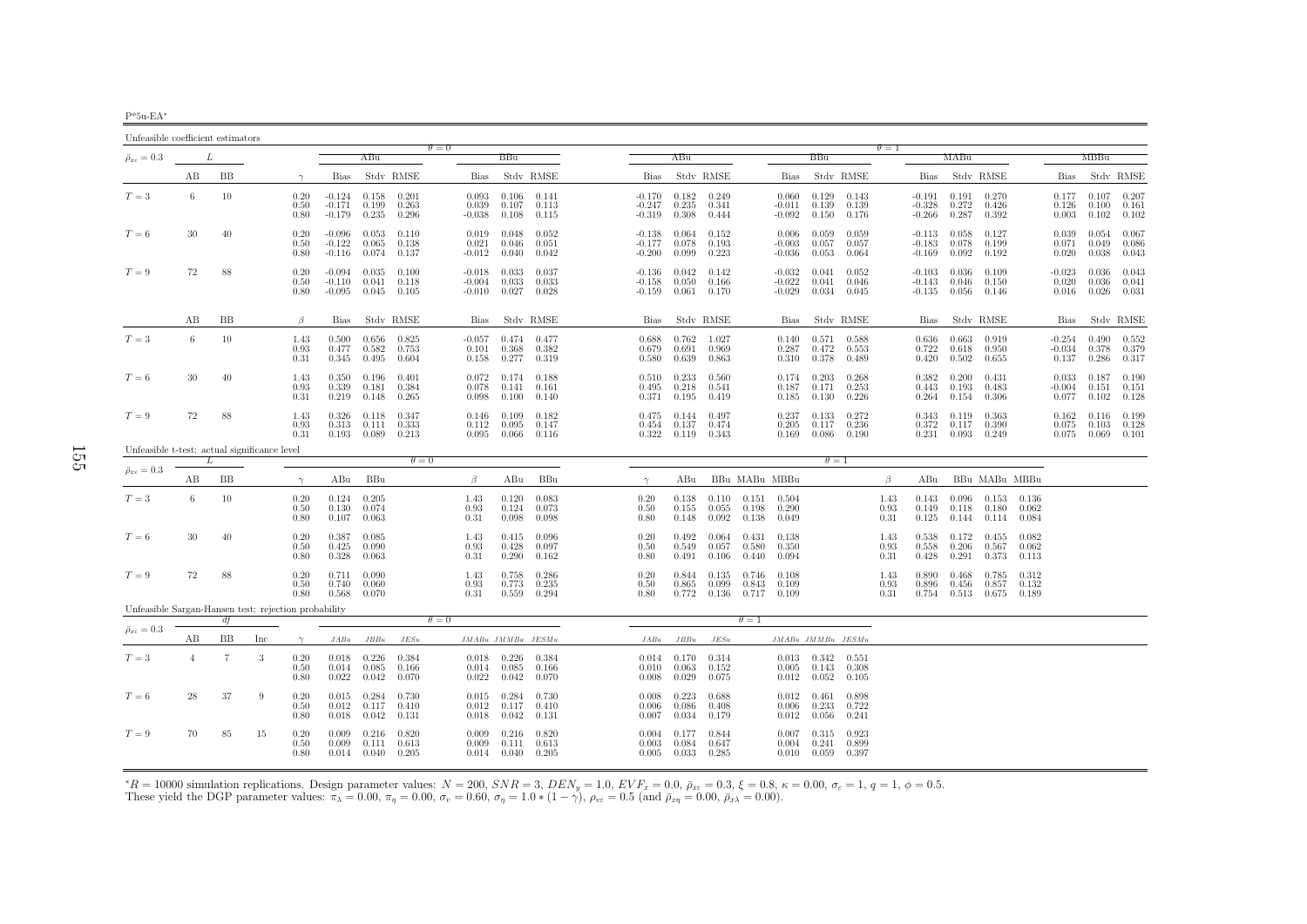$P^{\phi}$ 5fc-EA\*

Feasible coefficient estimators for Arellano-Bond $\theta$  – 0 AB2a<br>Bias Stdv RMSE  $\frac{\theta}{\theta} = 1$   $\frac{\theta}{AB2c}$   $\frac{\theta}{AB2a}$  $\bar{\rho}_{x\varepsilon}=0.3$  $\epsilon = 0.3$   $I$   $\epsilon = 0.3$   $I$   $\epsilon = 0.3$   $I$   $\epsilon = 0.3$   $I$   $\epsilon = 0.3$   $I$   $\epsilon = 0.3$   $I$   $\epsilon = 0.3$   $I$   $\epsilon = 0.3$   $I$   $\epsilon = 0.3$   $I$   $\epsilon = 0.3$   $I$   $\epsilon = 0.3$   $I$   $\epsilon = 0.3$   $I$   $\epsilon = 0.3$   $I$   $\epsilon = 0.3$   $I$   $\epsilon = 0.3$   $I$   $\epsilon = 0.3$  L  $\gamma$  Bias Stdv RMSE Bias Stdv RMSE Bias Stdv RMSE Bias Stdv RMSE Bias Stdv RMSE Bias Stdv RMSE Bias Stdv RMSE0.260  $T=3$  $T=3$  6 0.20 -0.124 0.158 0.201 -0.123 0.160 0.202 -0.135 0.158 0.208 -0.169 0.193 0.256 -0.167 0.191 0.254 -0.182 0.184 0.259 -0.177 0.191 0.260<br>0.50 -0.171 0.199 0.263 -0.171 0.204 0.266 -0.175 0.209 0.273 -0.241 0.251  $\begin{array}{cccccccccccc} 0.50 & -0.171 & 0.199 & 0.263 & -0.171 & 0.204 & 0.266 & -0.175 & 0.209 & 0.273 & -0.241 & 0.251 & 0.349 & -0.243 & 0.251 & 0.350 & -0.253 & 0.247 & 0.354 & -0.250 & 0.247 & 0.352 & 0.349 & -0.243 & 0.251 & 0.350 & -0.253 & 0.247 & 0.354 & -0.250 & 0$  $0.443$  $-0.179$   $0.235$   $0.296$ 0.158  $T=6$  $T=6$   $30$   $0.20$   $-0.096$   $0.053$   $0.110$   $-0.099$   $0.058$   $0.114$   $-0.106$   $0.055$   $0.119$   $-0.144$   $0.070$   $0.160$   $-0.135$   $0.069$   $0.151$   $-0.149$   $0.065$   $0.163$   $-0.145$   $0.063$   $0.158$ <br> $0.050$   $-0.128$   $0.072$   $0.$  $\begin{array}{cccccccccccc} 0.50 & -0.122 & 0.065 & 0.138 & -0.128 & 0.072 & 0.147 & -0.124 & 0.067 & 0.141 & -0.187 & 0.087 & 0.206 & -0.178 & 0.087 & 0.198 & -0.183 & 0.082 & 0.200 & -0.197 & 0.083 & 0.214 & -0.111 & 0.075 & 0.134 & -0.203 & 0.109 & 0.230 & -0.191 & 0.110 & 0$  $0.219$ 0.80 -0.116 0.074 0.137 -0.121 0.083 0.147 -0.111 0.075 0.134 -0.203 0.109 0.230 -0.191 0.110 0.221 -0.196 0.102 0.221 -0.192 0.105 0.219 $T=9$  $T=9$   $T=12$   $T=0.094$   $T=0.094$   $T=0.096$   $T=0.040$   $T=0.104$   $T=0.004$   $T=0.0036$   $T=0.101$   $T=0.004$   $T=0.142$   $T=0.048$   $T=0.150$   $T=0.134$   $T=0.144$   $T=0.144$   $T=0.150$   $T=0.159$   $T=0.159$   $T=0.159$   $T=0.163$   $T=0.15$ 0.50 -0.110 0.041 0.118 -0.116 0.047 0.125 -0.112 0.043 0.120 -0.169 0.057 0.179 -0.163 0.056 0.172 -0.163 0.052 0.171 -0.159 0.049 0.167 $0.062$   $0.162$ 0.80 -0.095 0.045 0.105 -0.101 0.052 0.113 -0.092 0.046 0.103 -0.165 0.068 0.179 -0.157 0.067 0.171 -0.157 0.062 0.169 -0.150 0.062 0.162 $L \qquad \qquad \beta$ Bias Stdv RMSE Bias Stdv RMSE Bias Stdv RMSE Bias Stdv RMSE Bias Stdv RMSE Bias Stdv RMSE Bias Stdv RMSE Bias Stdv RMSE 1.043  $T=3$  $T=3$  6  $1.43$   $0.500$   $0.656$   $0.825$   $0.501$   $0.668$   $0.835$   $0.531$   $0.661$   $0.848$   $0.677$   $0.816$   $1.060$   $0.685$   $0.804$   $1.056$   $0.804$   $1.056$   $0.719$   $0.778$   $1.060$   $0.682$   $0.788$   $1.043$   $0.977$   $0.977$   $0.660$  $0.93$   $0.477$   $0.582$   $0.753$   $0.477$   $0.591$   $0.759$   $0.484$   $0.607$   $0.777$   $0.660$   $0.741$   $0.992$   $0.668$   $0.728$   $0.988$   $0.690$   $0.723$   $0.999$   $0.663$   $0.717$   $0.977$ 0.860 0.31 0.345 0.495 0.604 0.344 0.502 0.608 0.332 0.509 0.608 0.534 0.695 0.877 0.554 0.669 0.868 0.568 0.672 0.880 0.533 0.675 0.8600.535  $T=6$  $T=6$   $30$   $1.43$   $0.350$   $0.196$   $0.401$   $0.366$   $0.215$   $0.425$   $0.372$   $0.201$   $0.423$   $0.515$   $0.257$   $0.576$   $0.495$   $0.255$   $0.557$   $0.529$   $0.240$   $0.581$   $0.484$   $0.227$   $0.535$   $0.534$   $0.536$   $0.200$   $0.409$   $0.$ 0.93 0.339 0.181 0.384 0.356 0.200 0.409 0.336 0.187 0.385 0.508 0.240 0.562 0.489 0.239 0.544 0.498 0.228 0.547 0.489 0.216 0.5340.361 0.31 0.219 0.148 0.265 0.228 0.162 0.280 0.207 0.151 0.256 0.368 0.214 0.425 0.347 0.208 0.404 0.357 0.201 0.410 0.312 0.181 0.361 $T=9$  $T=9 \hspace{1cm} 72 \hspace{1cm} 1.43 \hspace{1cm} 0.326 \hspace{1cm} 0.118 \hspace{1cm} 0.347 \hspace{1cm} 0.340 \hspace{1cm} 0.135 \hspace{1cm} 0.366 \hspace{1cm} 0.341 \hspace{1cm} 0.121 \hspace{1cm} 0.362 \hspace{1cm} 0.485 \hspace{1cm} 0.166 \hspace{1cm} 0.512 \hspace{1cm} 0.462 \hspace{1cm} 0.161 \hspace{1cm} 0.490$  $\begin{array}{cccccccccccc} 1.43 & 0.326 & 0.118 & 0.347 & 0.340 & 0.135 & 0.366 & 0.341 & 0.121 & 0.362 & 0.485 & 0.166 & 0.512 & 0.462 & 0.161 & 0.490 & 0.489 & 0.148 & 0.511 & 0.409 & 0.132 & 0.429 & 0.456 & 0.432 & 0.462 & 0.479 & 0.489 & 0.432 & 0.432 & 0.429 & 0$  $0.258$   $0.104$   $0.279$ 0.31 0.193 0.089 0.213 0.202 0.100 0.226 0.184 0.090 0.205 0.327 0.135 0.354 0.307 0.128 0.332 0.312 0.122 0.335 0.258 0.104 0.279

| Feasible coefficient estimators for Blundell-Bond |    |                      |                                  |                         |                         |                                  |                         |                         |                                  |                         |                         |                                  |                         |                                           |                                  |                         |                         |                                  |                         |                         |                                  |                         |                         |
|---------------------------------------------------|----|----------------------|----------------------------------|-------------------------|-------------------------|----------------------------------|-------------------------|-------------------------|----------------------------------|-------------------------|-------------------------|----------------------------------|-------------------------|-------------------------------------------|----------------------------------|-------------------------|-------------------------|----------------------------------|-------------------------|-------------------------|----------------------------------|-------------------------|-------------------------|
|                                                   |    |                      |                                  |                         |                         |                                  | $\theta = 0$            |                         |                                  |                         |                         |                                  |                         |                                           |                                  |                         |                         | $\theta=1$                       |                         |                         |                                  |                         |                         |
| $\bar{\rho}_{x\varepsilon}=0.3$                   |    |                      |                                  | BB1                     |                         |                                  | BB2a                    |                         |                                  | BB2c                    |                         |                                  | BB1                     |                                           |                                  | BB2a                    |                         |                                  | BB2c                    |                         |                                  | MBB                     |                         |
|                                                   |    |                      | <b>Bias</b>                      |                         | Stdy RMSE               | <b>Bias</b>                      |                         | Stdy RMSE               | <b>Bias</b>                      |                         | Stdy RMSE               | <b>Bias</b>                      |                         | Stdy RMSE                                 | <b>Bias</b>                      |                         | Stdy RMSE               | <b>Bias</b>                      |                         | Stdy RMSE               | <b>Bias</b>                      |                         | Stdy RMSE               |
| $T=3$                                             | 10 | 0.20<br>0.50<br>0.80 | 0.075<br>0.007<br>$-0.068$       | 0.107<br>0.111<br>0.113 | 0.131<br>0.111<br>0.132 | 0.099<br>0.032<br>$-0.047$       | 0.127<br>0.123<br>0.123 | 0.161<br>0.127<br>0.132 | 0.107<br>0.038<br>$-0.040$       | 0.127<br>0.122<br>0.120 | 0.166<br>0.128<br>0.126 | -0.048<br>$-0.124$               | 0.147<br>0.160          | $0.030$ $0.134$ $0.137$<br>0.155<br>0.202 | 0.067<br>$-0.014$<br>$-0.103$    | 0.152<br>0.157<br>0.172 | 0.166<br>0.158<br>0.201 | 0.064<br>$-0.013$<br>$-0.092$    | 0.153<br>0.160<br>0.169 | 0.166<br>0.160<br>0.192 | 0.110<br>0.038<br>$-0.044$       | 0.190<br>0.200<br>0.208 | 0.219<br>0.204<br>0.213 |
| $T=6$                                             | 40 | 0.20<br>0.50<br>0.80 | $-0.001$<br>$-0.026$<br>$-0.052$ | 0.047<br>0.048<br>0.046 | 0.047<br>0.054<br>0.069 | 0.002<br>$-0.001$<br>$-0.027$    | 0.054<br>0.057<br>0.049 | 0.055<br>0.057<br>0.056 | 0.023<br>0.019<br>$-0.014$       | 0.060<br>0.055<br>0.044 | 0.064<br>0.058<br>0.047 | $-0.048$<br>$-0.080$<br>$-0.102$ | 0.062<br>0.065<br>0.066 | 0.079<br>0.103<br>0.122                   | $-0.024$<br>$-0.040$<br>$-0.069$ | 0.065<br>0.068<br>0.064 | 0.069<br>0.079<br>0.094 | $-0.004$<br>$-0.015$<br>$-0.041$ | 0.071<br>0.068<br>0.060 | 0.071<br>0.069<br>0.072 | 0.004<br>0.017<br>$-0.003$       | 0.075<br>0.077<br>0.069 | 0.075<br>0.079<br>0.069 |
| $T=9$                                             | 88 | 0.20<br>0.50<br>0.80 | $-0.035$<br>$-0.050$<br>$-0.055$ | 0.032<br>0.033<br>0.032 | 0.047<br>0.060<br>0.063 | $-0.033$<br>$-0.037$<br>$-0.038$ | 0.035<br>0.037<br>0.034 | 0.048<br>0.052<br>0.051 | $-0.024$<br>$-0.011$<br>$-0.015$ | 0.038<br>0.038<br>0.030 | 0.045<br>0.040<br>0.033 | $-0.083$<br>$-0.104$<br>$-0.104$ | 0.045<br>0.047<br>0.047 | 0.095<br>0.114<br>0.114                   | $-0.072$<br>$-0.086$<br>$-0.086$ | 0.044<br>0.047<br>0.045 | 0.085<br>0.098<br>0.097 | $-0.050$<br>$-0.042$<br>$-0.038$ | 0.047<br>0.047<br>0.039 | 0.069<br>0.063<br>0.055 | $-0.053$<br>$-0.034$<br>$-0.018$ | 0.044<br>0.050<br>0.044 | 0.069<br>0.060<br>0.047 |
|                                                   |    |                      |                                  |                         | Bias Stdv RMSE          | Bias                             |                         | Stdv RMSE               |                                  |                         | Bias Stdy RMSE          | Bias                             |                         | Stdy RMSE                                 | Bias                             |                         | Stdv RMSE               |                                  |                         | Bias Stdv RMSE          | Bias                             |                         | Stdy RMSE               |
| $T=3$                                             | 10 | 1.43<br>0.93<br>0.31 | $-0.017$<br>0.159<br>0.208       | 0.473<br>0.376<br>0.287 | 0.473<br>0.408<br>0.355 | $-0.066$<br>0.126<br>0.186       | 0.544<br>0.409<br>0.301 | 0.548<br>0.428<br>0.354 | $-0.105$<br>0.096<br>0.163       | 0.526<br>0.402<br>0.295 | 0.536<br>0.413<br>0.337 | 0.169<br>0.327<br>0.342          | 0.582<br>0.492<br>0.404 | 0.606<br>0.591<br>0.530                   | 0.113<br>0.295<br>0.332          | 0.660<br>0.523<br>0.420 | 0.670<br>0.601<br>0.536 | 0.118<br>0.289<br>0.316          | 0.636<br>0.520<br>0.409 | 0.647<br>0.594<br>0.517 | 0.109<br>0.335<br>0.434          | 0.629<br>0.484<br>0.362 | 0.638<br>0.589<br>0.565 |
| $T=6$                                             | 40 | 1.43<br>0.93<br>0.31 | 0.120<br>0.165<br>0.155          | 0.171<br>0.144<br>0.111 | 0.208<br>0.219<br>0.191 | 0.116<br>0.126<br>0.126          | 0.195<br>0.164<br>0.114 | 0.227<br>0.207<br>0.170 | 0.056<br>0.076<br>0.100          | 0.200<br>0.156<br>0.105 | 0.208<br>0.173<br>0.145 | 0.291<br>0.326<br>0.276          | 0.216<br>0.193<br>0.159 | 0.362<br>0.378<br>0.319                   | 0.238<br>0.256<br>0.228          | 0.227<br>0.198<br>0.149 | 0.329<br>0.323<br>0.273 | 0.192<br>0.205<br>0.194          | 0.232<br>0.190<br>0.139 | 0.301<br>0.280<br>0.239 | 0.152<br>0.149<br>0.179          | 0.229<br>0.195<br>0.131 | 0.275<br>0.246<br>0.222 |
| $T=9$                                             | 88 | 1.43<br>0.93<br>0.31 | 0.186<br>0.201<br>0.154          | 0.107<br>0.095<br>0.074 | 0.215<br>0.222<br>0.171 | 0.184<br>0.180<br>0.136          | 0.118<br>0.107<br>0.079 | 0.219<br>0.209<br>0.157 | 0.154<br>0.122<br>0.099          | 0.123<br>0.105<br>0.070 | 0.197<br>0.161<br>0.122 | 0.351<br>0.358<br>0.272          | 0.149<br>0.136<br>0.112 | 0.381<br>0.383<br>0.294                   | 0.324<br>0.323<br>0.245          | 0.145<br>0.134<br>0.105 | 0.355<br>0.350<br>0.266 | 0.274<br>0.240<br>0.183          | 0.146<br>0.129<br>0.092 | 0.310<br>0.272<br>0.205 | 0.246<br>0.195<br>0.147          | 0.135<br>0.127<br>0.087 | 0.281<br>0.233<br>0.171 |

 ${}^*R = 10000$  simulation replications. Design parameter values:  $N = 200$ ,  $SNR = 3$ ,  $DEN_y = 1.0$ ,  $EVF_x = 0.0$ ,  $\bar{p}_{xz} = 0.3$ ,  $\xi = 0.8$ ,  $\kappa = 0.00$ ,  $\sigma_{\varepsilon} = 1$ ,  $q = 1$ ,  $\phi = 0.5$ .<br>These yield the DGP parameter values:  $\pi$  $*R = 10000$  simulation replications. Design parameter values:  $N = 200$ ,  $SNR = 3$ ,  $DEN_y = 1.0$ ,  $EVF_x = 0.0$ ,  $\bar{\rho}_{xz} = 0.3$ ,  $\xi = 0.8$ , These yield the DGP parameter values:  $\pi_{\lambda} = 0.00$ ,  $\pi_{\eta} = 0.00$ ,  $\sigma_v = 0.60$ ,  $\sigma_{\eta}$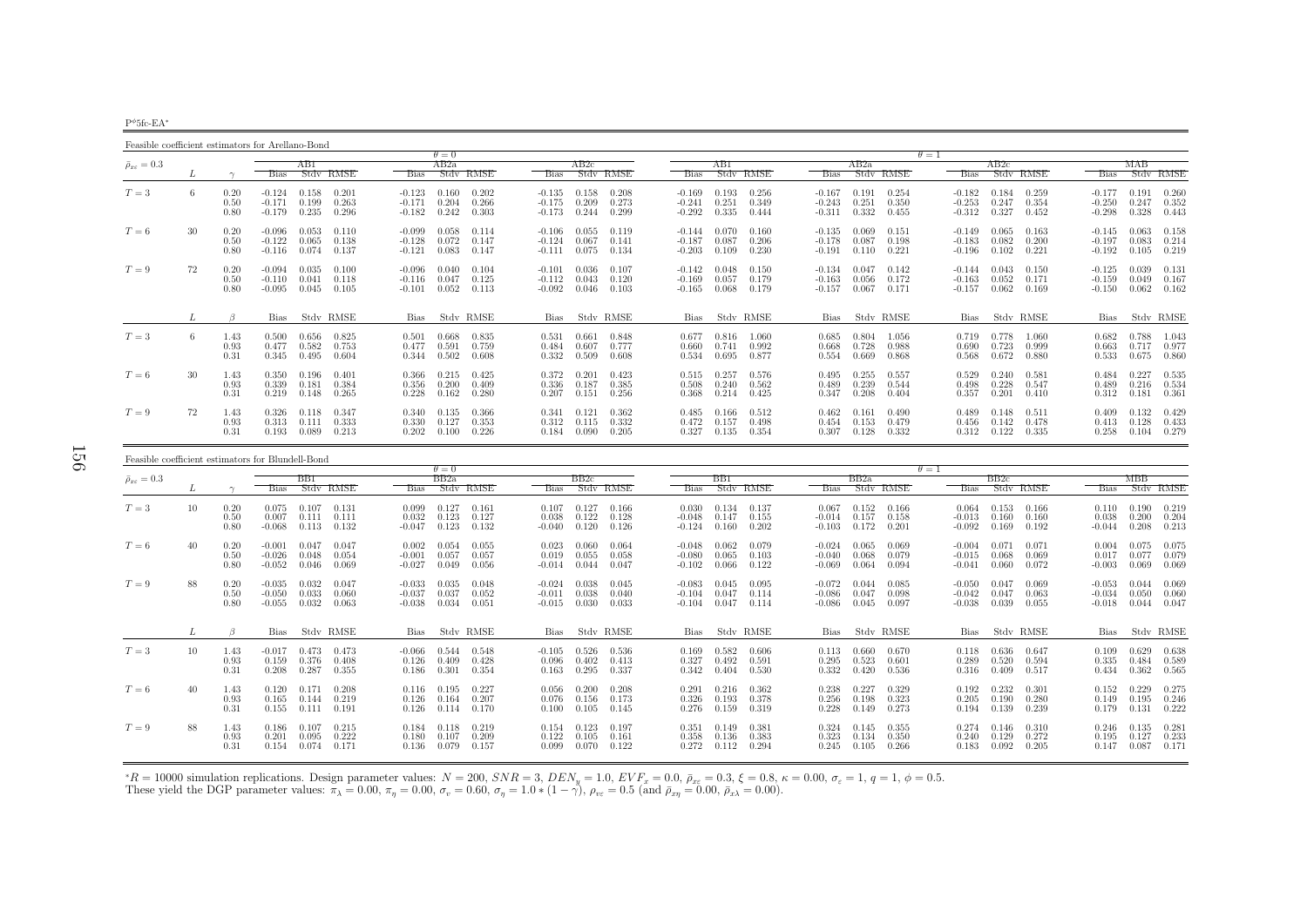$P^{\phi}$ 5ft-EA\*

| Feasible t-test Arellano-Bond: actual significance level |    |                      |                |                                                                         |                                  |                         |                                                                       |                |                                 |                         |                                                                           |                         |                         |                                                             |                         |                                                       |                |
|----------------------------------------------------------|----|----------------------|----------------|-------------------------------------------------------------------------|----------------------------------|-------------------------|-----------------------------------------------------------------------|----------------|---------------------------------|-------------------------|---------------------------------------------------------------------------|-------------------------|-------------------------|-------------------------------------------------------------|-------------------------|-------------------------------------------------------|----------------|
| $\bar{\rho}_{x\varepsilon} = 0.3$                        |    |                      |                |                                                                         |                                  | $\theta = 0$            |                                                                       |                |                                 |                         |                                                                           |                         | $\theta = 1$            |                                                             |                         |                                                       |                |
|                                                          | L  | $\gamma$             |                |                                                                         | AB1 AB1aR AB1cR                  |                         |                                                                       |                | AB2a AB2aW AB2c AB2cW           |                         | AB1 AB1aR AB1cR                                                           |                         |                         | AB2a AB2aW AB2c AB2cW MAB                                   |                         |                                                       |                |
| $T=3$                                                    | 6  | 0.20<br>0.50<br>0.80 | 0.232          | 0.199 0.222 0.177<br>$0.247$ $0.211$<br>$0.215$ $0.222$ $0.205$         |                                  | 0.230<br>0.257<br>0.236 | $0.214$ $0.199$ $0.216$<br>$0.237$ $0.231$<br>$0.207$ $0.211$ $0.187$ |                | 0.216                           | 0.425<br>0.429          | $0.367$ $0.260$ $0.193$<br>0.298<br>0.288                                 | 0.236<br>0.244          | 0.347                   | $0.297$ 0.247<br>0.279<br>0.344 0.269                       | 0.290<br>0.298          | $0.237$ $0.240$ $0.763$<br>0.267<br>0.264 0.777       | 0.792          |
| $T=6$                                                    | 30 | 0.20<br>0.50<br>0.80 | 0.399          | 0.464 0.470 0.394<br>$0.507$ 0.500<br>0.385                             | 0.471<br>0.381                   | 0.555<br>0.592<br>0.483 | 0.412 0.480<br>0.438<br>0.316 0.365                                   | 0.493          | 0.462<br>0.465<br>0.350         | 0.768<br>0.816<br>0.767 | 0.598<br>0.652<br>0.560                                                   | 0.492<br>0.594<br>0.535 | 0.778<br>0.824<br>0.752 | 0.520<br>0.556<br>0.444                                     | 0.617<br>0.659<br>0.580 | 0.585 0.781<br>0.612<br>0.542                         | 0.836<br>0.738 |
| $T=9$                                                    | 72 | 0.20<br>0.50<br>0.80 | 0.784          | $0.754$ $0.751$ $0.710$<br>0.771<br>$0.621$ $0.597$ $0.605$             | 0.761                            | 0.858<br>0.879<br>0.763 | 0.672<br>0.692<br>0.500 0.583 0.569                                   | 0.774<br>0.769 | 0.760<br>0.753                  |                         | 0.948 0.853 0.799<br>0.964 0.873<br>0.919 0.764 0.763                     | 0.854                   |                         | 0.982 0.822<br>0.986 0.845<br>0.961 0.709 0.805             | 0.898<br>0.906          | 0.885 0.927<br>0.886<br>0.780 0.855                   | 0.945          |
|                                                          | L  | $\beta$              | AB1            |                                                                         | AB1aR AB1cR                      |                         |                                                                       |                | AB2a AB2aW AB2c AB2cW           | AB1                     | AB1aR AB1cR                                                               |                         |                         | AB2a AB2aW AB2c AB2cW MAB                                   |                         |                                                       |                |
| $T=3$                                                    | 6  | 1.43<br>0.93<br>0.31 |                | $0.201$ $0.217$ $0.181$<br>$0.222$ $0.240$ $0.205$<br>0.197 0.208 0.189 |                                  | 0.230<br>0.250<br>0.214 | $0.211$ $0.204$ $0.204$<br>0.231<br>$0.202$ 0.193                     |                | $0.224$ 0.203<br>0.172          |                         | $0.369$ $0.247$ $0.197$<br>$0.407$ $0.277$ $0.224$<br>$0.382 \quad 0.250$ | 0.211                   | 0.327<br>0.300          | 0.298 0.245 0.243 0.233 0.825<br>0.277<br>0.249             | 0.273<br>0.255          | 0.248 0.826<br>$0.223$ 0.798                          |                |
| $T=6$                                                    | 30 | 1.43<br>0.93<br>0.31 | 0.513<br>0.368 | 0.487 0.478 0.448<br>0.504<br>0.358 0.361                               | 0.493                            | 0.572<br>0.596<br>0.448 | 0.431 0.499<br>0.451<br>0.327 0.337                                   | 0.495          | 0.476<br>0.468<br>0.325         |                         | 0.784 0.598 0.537<br>0.816 0.638<br>0.716 0.497 0.472                     | 0.599                   | 0.819                   | 0.791 0.536 0.650<br>0.570<br>0.708 0.431                   | 0.663<br>0.524          | $0.608$ 0.818<br>0.614 0.853<br>0.481 0.727           |                |
| $T=9$                                                    | 72 | 1.43<br>0.93<br>0.31 |                | 0.796 0.789 0.770<br>$0.810$ 0.796<br>0.611 0.598 0.606                 | 0.799                            | 0.887<br>0.896<br>0.755 | 0.716 0.804<br>0.735<br>0.531 0.573 0.557                             | 0.794          | 0.789<br>0.776                  | 0.967 0.882             | 0.958 0.869<br>$0.902$ $0.748$ $0.744$                                    | 0.844<br>0.870          |                         | 0.984 0.848<br>0.987 0.863<br>0.954 0.713 0.786 0.760 0.857 | 0.922<br>0.920          | 0.906 0.939<br>0.901                                  | 0.956          |
| Feasible t-test Blundell-Bond: actual significance level |    |                      |                |                                                                         |                                  | $\theta = 0$            |                                                                       |                |                                 |                         |                                                                           |                         | $\theta = 1$            |                                                             |                         |                                                       |                |
| $\bar{\rho}_{x\varepsilon}=0.3$                          | L  | $\gamma$             |                |                                                                         | BB1 BB1aR BB1cR                  |                         |                                                                       |                | BB2a BB2aW BB2c BB2cW           |                         | BB1 BB1aR BB1cR                                                           |                         |                         | BB2a BB2aW BB2c BB2cW MBB                                   |                         |                                                       |                |
| $T=3$                                                    | 10 | 0.20<br>0.50<br>0.80 | 0.060<br>0.118 | $0.124$ $0.120$ $0.074$<br>$0.060$ $0.044$                              | $0.116$ $0.100$                  | 0.275<br>0.117<br>0.123 | $0.164$ $0.233$ $0.255$<br>0.072<br>0.073                             | 0.086<br>0.086 | 0.090<br>0.062                  |                         | 0.192 0.074 0.039<br>$0.227$ 0.098<br>0.350 0.186                         | 0.072<br>0.150          | 0.169                   | 0.240 0.118 0.135 0.127 0.708<br>0.085<br>$0.251$ $0.136$   | 0.104<br>0.156          | 0.080<br>0.109                                        | 0.666<br>0.638 |
| $T=6$                                                    | 40 | 0.20<br>0.50<br>0.80 | 0.109<br>0.229 | $0.064$ $0.068$ $0.043$                                                 | $0.109$ $0.087$<br>$0.224$ 0.209 | 0.195<br>0.199<br>0.223 | $0.061$ $0.138$<br>0.068<br>0.085                                     | 0.131<br>0.086 | 0.108<br>0.125<br>0.075         | 0.500<br>0.637          | $0.345$ $0.163$ $0.115$<br>0.280<br>0.395                                 | 0.233<br>0.357          | 0.433<br>0.567          | $0.389$ $0.100$ $0.128$<br>0.117<br>0.199                   | 0.127<br>0.166          | $0.081$ $0.261$<br>$0.087$ $0.318$<br>$0.124$ $0.303$ |                |
| $T=9$                                                    | 88 | 0.20<br>0.50<br>0.80 | 0.360          | $0.212$ $0.231$ $0.176$<br>0.367<br>$0.437$ $0.427$ $0.415$             | 0.327                            | 0.458<br>0.484          | 0.174 0.156<br>0.184<br>$0.526$ $0.195$ $0.115$ $0.099$               | 0.124          | 0.117<br>0.096                  | 0.735<br>0.845          | 0.518 0.450<br>0.650<br>0.856 0.666 0.648                                 | 0.609                   | 0.901                   | 0.871 0.429<br>0.491<br>0.926 0.514 0.240 0.183 0.249       | 0.307<br>0.265          | $0.227$ 0.447<br>$0.192 \quad 0.320$                  |                |
|                                                          | L  | $\beta$              | BB1            |                                                                         | BB1aR BB1cR                      |                         |                                                                       |                | BB2a BB2aW BB2c BB2cW           | BB1                     | BB1aR BB1cR                                                               |                         |                         | BB2a BB2aW BB2c BB2cW MBB                                   |                         |                                                       |                |
| $T=3$                                                    | 10 | 1.43<br>0.93<br>0.31 | 0.114          | $0.066$ $0.068$ $0.050$<br>$0.160$ $0.168$ $0.151$                      | 0.114 0.099                      | 0.128<br>0.134<br>0.178 | 0.075<br>$0.087$ 0.094<br>$0.130 \quad 0.134$                         |                | $0.082$ 0.094<br>0.079<br>0.117 | 0.326                   | $0.221$ $0.117$ $0.085$<br>0.188<br>$0.391$ $0.234$ $0.208$               | 0.159                   | 0.264                   | $0.212$ $0.117$ $0.128$<br>0.166<br>$0.313$ $0.203$         | 0.187<br>0.235          | $0.108$ 0.674<br>0.146<br>$0.192$ $0.820$             | 0.709          |
| $T=6$                                                    | 40 | 1.43<br>0.93         | 0.148<br>0.253 | 0.256                                                                   | $0.158$ $0.128$<br>0.237         | 0.293<br>0.308          | 0.139<br>0.158                                                        | 0.128<br>0.136 | 0.106<br>0.119                  | 0.675                   | 0.545 0.352 0.300<br>0.463                                                | 0.425                   | 0.648                   | $0.582 \quad 0.262$<br>0.306                                | 0.259<br>0.303          | $0.196$ $0.380$<br>0.248                              | 0.402          |
|                                                          |    | 0.31                 |                | 0.315 0.317 0.308                                                       |                                  | 0.373                   | $0.215$ $0.196$ $0.193$                                               |                |                                 | 0.698                   | 0.481 0.452                                                               |                         |                         | 0.715 0.369                                                 | 0.379                   | 0.346 0.540                                           |                |

 ${}^{*}R = 10000$  simulation replications. Design parameter values:  $N = 200$ ,  $SNR = 3$ ,  $DEN_y = 1.0$ ,  $EVF_x = 0.0$ ,  $E_{x\bar{x}} = 0.3$ ,  $\xi = 0.8$ ,  $\kappa = 0.00$ ,<br> $\sigma_x = 1$ ,  $q = 1$ ,  $\phi = 0.5$ . These yield the DGP parameter values:  $\pi_{\lambda}$ 

| $P^{\phi}5fJ-EA^*$              |    |                |     |                      |                                                                               |                         |                                                    |                         |                         |                         |
|---------------------------------|----|----------------|-----|----------------------|-------------------------------------------------------------------------------|-------------------------|----------------------------------------------------|-------------------------|-------------------------|-------------------------|
|                                 |    |                |     |                      | Feasible Sargan-Hansen test: rejection probability                            |                         |                                                    |                         |                         |                         |
|                                 |    | df             |     |                      |                                                                               | $\theta = 0$            |                                                    |                         |                         |                         |
| $\bar{\rho}_{x\varepsilon}=0.3$ | AВ | BB             | Inc | $\sim$               | $JAB_a^{(2,1)}JBB_a^{(2,1)}JES_a^{(2,1)}$                                     |                         | $JAB_c^{(2,1)}JBB_c^{(2,1)}JES_c^{(2,1)}$          | JMAB JMBB JESM          |                         |                         |
| $T=3$                           | 4  | $\overline{7}$ | 3   | 0.20<br>0.50<br>0.80 | 0.208<br>0.297<br>0.067<br>0.079<br>0.112<br>0.140<br>0.096<br>0.081<br>0.075 | 0.048<br>0.055<br>0.077 | 0.170<br>0.249<br>0.119<br>0.090<br>0.056<br>0.051 | 0.326<br>0.325<br>0.316 | 0.389<br>0.401<br>0.447 | 0.368<br>0.377<br>0.422 |
| $T=6$                           | 28 | 37             | 9   | 0.20<br>0.50<br>0.80 | 0.083<br>0.243<br>0.415<br>0.091<br>0.142<br>0.191<br>0.088<br>0.085<br>0.072 | 0.047<br>0.058<br>0.062 | 0.262<br>0.553<br>0.121<br>0.203<br>0.048<br>0.043 | 0.063<br>0.061<br>0.054 | 0.445<br>0.426<br>0.427 | 0.497<br>0.473<br>0.476 |
| $T=9$                           | 70 | 85             | 15  | 0.20<br>0.50<br>0.80 | 0.108<br>0.248<br>0.057<br>0.059<br>0.083<br>0.155<br>0.056<br>0.049<br>0.071 | 0.045<br>0.050<br>0.050 | 0.231<br>0.605<br>0.142<br>0.304<br>0.051<br>0.051 | 0.057<br>0.057<br>0.048 | 0.462<br>0.449<br>0.432 | 0.520<br>0.504<br>0.489 |
|                                 |    | df             |     |                      |                                                                               | $\theta=1$              |                                                    |                         |                         |                         |
| $\bar{\rho}_{x\varepsilon}=0.3$ | AВ | BB             | Inc | $\gamma$             | $JAB_a^{(2,1)}JBB_a^{(2,1)}JES_a^{(2,1)}$                                     |                         | $JAB_c^{(2,1)}JBB_c^{(2,1)}JES_c^{(2,1)}$          | JMAB JMBB JESM          |                         |                         |
| $T=3$                           | 4  | $\overline{7}$ | 3   | 0.20<br>0.50<br>0.80 | 0.051<br>0.200<br>0.299<br>0.059<br>0.116<br>0.163<br>0.078<br>0.077<br>0.089 | 0.038<br>0.039<br>0.053 | 0.171<br>0.262<br>0.103<br>0.159<br>0.068<br>0.089 | 0.353<br>0.339<br>0.349 | 0.619<br>0.629<br>0.643 | 0.584<br>0.597<br>0.614 |
| $T=6$                           | 28 | 37             | 9   | 0.20<br>0.50<br>0.80 | 0.358<br>0.064<br>0.575<br>0.067<br>0.189<br>0.293<br>0.078<br>0.074<br>0.090 | 0.040<br>0.051<br>0.066 | 0.298<br>0.574<br>0.164<br>0.289<br>0.081<br>0.098 | 0.078<br>0.073<br>0.071 | 0.744<br>0.743<br>0.747 | 0.767<br>0.765<br>0.767 |
| $T=9$                           | 70 | 85             | 15  | 0.20<br>0.50<br>0.80 | 0.030<br>0.174<br>0.471<br>0.029<br>0.102<br>0.310<br>0.028<br>0.029<br>0.087 | 0.045<br>0.056<br>0.064 | 0.300<br>0.696<br>0.204<br>0.443<br>0.098<br>0.128 | 0.056<br>0.059<br>0.051 | 0.779<br>0.779<br>0.779 | 0.797<br>0.795<br>0.796 |

 ${}^*R = 10000$  simulation replications. Design parameter values:  $N = 200$ ,  $SNR = 3$ ,  $DEN_y = 1.0$ ,  $EVF_x = 0.0$ ,  $\bar{\rho}_{xe} = 0.3$ ,  $\xi = 0.8$ ,  $\kappa = 0.00$ ,  $\sigma_e = 1$ ,  $q = 1$ ,  $\phi = 0.5$ . These yield the DGP parameter values:  $\pi_{\lambda} =$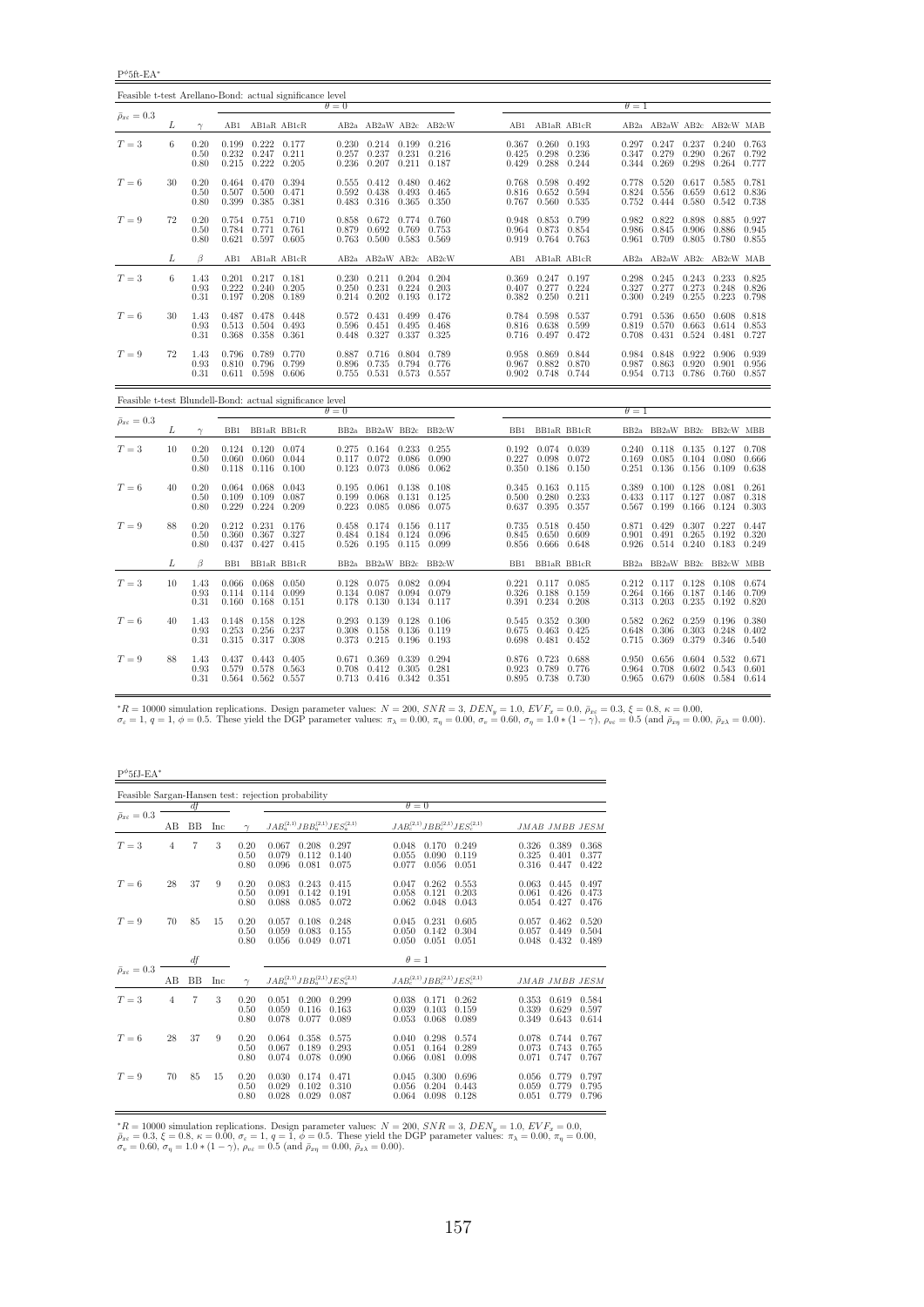$\mathbf{P}^{\phi}5\mathbf{f}\mathbf{J}\text{-}\mathbf{E}\mathbf{A}^*$ : additional findings

|                                 |                |                          |     |                                                     | Feasible Sargan-Hansen test: rejection probability                                     |                                                                                                              |                                                                                   |
|---------------------------------|----------------|--------------------------|-----|-----------------------------------------------------|----------------------------------------------------------------------------------------|--------------------------------------------------------------------------------------------------------------|-----------------------------------------------------------------------------------|
| $\bar{\rho}_{x\varepsilon}=0.3$ |                | df                       |     |                                                     |                                                                                        | $\theta = 0$                                                                                                 |                                                                                   |
|                                 | AВ             | BB                       | Inc | $\gamma$                                            | $JAB^{\left( 1,0\right) }JBB_{a}^{\left( 1,0\right) }JES^{\left( 1,0\right) }$         | $JAB^{(1,1)}_a JBB^{(1,1)}_a JES^{(1,1)}_a$                                                                  | $JAB_c^{(1,1)}JBB_c^{(1,1)}JES_c^{(1,1)}$                                         |
| ${\cal T}=3$                    | $\,4\,$        | $\overline{7}$           | 3   | 0.20<br>0.50<br>0.80                                | 0.058<br>$0.211$ $0.298$<br>0.068<br>0.119<br>0.153<br>0.090<br>0.087 0.085            | 0.071<br>0.238<br>0.330<br>0.085<br>0.135<br>0.165<br>0.102<br>0.100<br>0.093                                | $0.050$ $0.185$<br>0.267<br>0.133<br>0.056<br>0.100<br>0.079<br>0.065<br>0.060    |
| $T=6$                           | 28             | 37                       | 9   | 0.20<br>0.50<br>0.80                                | 0.092<br>0.349 0.577<br>0.219<br>0.296<br>0.098<br>0.101<br>0.123<br>0.114             | 0.285<br>0.093<br>0.455<br>0.101<br>0.186<br>0.241<br>0.099<br>0.124<br>0.111                                | 0.275<br>0.573<br>0.049<br>0.059<br>0.152<br>0.269<br>0.063<br>0.070<br>0.083     |
| $T=9$                           | 70             | 85                       | 15  | 0.20<br>0.50<br>0.80                                | 0.104<br>0.340 0.602<br>0.412<br>0.109<br>0.265<br>$0.104$ $0.162$ $0.169$             | 0.070<br>0.147<br>0.289<br>0.207<br>0.074<br>0.120<br>$0.070$ 0.083<br>0.118                                 | $0.046$ 0.235<br>0.612<br>0.171<br>0.051<br>0.394<br>$0.050 \quad 0.089$<br>0.137 |
| $\bar{\rho}_{x\varepsilon}=0.3$ |                | df                       |     |                                                     |                                                                                        | $\theta=1$                                                                                                   |                                                                                   |
|                                 | AB             | BB                       | Inc | $\gamma$                                            | $JAB^{\left( 1,0\right) }JBB_{a}^{\left( 1,0\right) }JES^{\left( 1,0\right) }$         | $JAB^{(1,1)}_aJBB^{(1,1)}_aJES^{(1,1)}_a$                                                                    | $JAB_c^{(1,1)}JBB_c^{(1,1)}JES_c^{(1,1)}$                                         |
| $T=3$                           | $\overline{4}$ | $\overline{7}$           | 3   | 0.20<br>0.50<br>0.80                                | $0.501$ $0.511$<br>0.191<br>0.211<br>0.450<br>0.425<br>0.252<br>0.434 0.370            | 0.284 0.367<br>0.074<br>0.081<br>0.182<br>0.222<br>0.108<br>0.127<br>0.134                                   | 0.047<br>0.201<br>0.287<br>0.048<br>0.130<br>0.184<br>0.066<br>0.093<br>0.113     |
| $T=6$                           | 28             | 37                       | 9   | 0.20<br>0.50<br>0.80                                | 0.833<br>0.957<br>0.779<br>0.852<br>0.946<br>0.703<br>0.877<br>0.942<br>0.620          | 0.102<br>0.486<br>0.647<br>0.107<br>0.344<br>0.429<br>0.118<br>0.177<br>0.175                                | 0.048<br>0.343<br>0.613<br>0.058<br>0.240<br>0.397<br>0.078<br>0.150<br>0.198     |
| $T=9$                           | 70             | 85                       | 15  | 0.20<br>0.50<br>0.80                                | 0.999<br>0.823<br>0.990<br>0.822<br>0.991<br>1.000<br>0.994<br>0.999<br>0.793          | 0.056<br>0.298<br>$\,0.532\,$<br>0.051<br>0.226<br>0.425<br>$0.052 \quad 0.098$<br>0.183                     | 0.052<br>0.340<br>0.725<br>0.291<br>0.065<br>0.587<br>$0.075$ 0.206<br>0.344      |
|                                 |                |                          |     |                                                     | Feasible Sargan-Hansen test: rejection probability<br>$\theta = 0$                     |                                                                                                              |                                                                                   |
| $\bar{\rho}_{x\varepsilon}=0.3$ | AВ             | df<br>BB                 | Inc | $\gamma$                                            | $JAB_a^{(2,2)}JBB_a^{(2,2)}JES_a^{(2,2)}$                                              | $JAB_c^{(2,2)}JBB_c^{(2,2)}JES_c^{(2,2)}$                                                                    |                                                                                   |
| $T=3$                           | $\overline{4}$ | $\scriptstyle{7}$        | 3   | 0.20<br>0.50<br>0.80                                | 0.063<br>0.190 0.274<br>0.127<br>0.078<br>0.101<br>0.098<br>0.074<br>0.070             | 0.052<br>$0.143$ $0.215$<br>0.056<br>0.073<br>0.099<br>0.074<br>0.044<br>0.042                               |                                                                                   |
| $T=6$                           | 28             | 37                       | 9   | 0.20<br>0.50<br>0.80                                | 0.089<br>$0.242$ $0.405$<br>0.136<br>0.170<br>0.099<br>0.093<br>0.079<br>0.065         | 0.237<br>0.055<br>0.486<br>0.059<br>0.088<br>0.148<br>0.057<br>0.033<br>0.033                                |                                                                                   |
| $T=9$                           | 70             | 85                       | 15  | $\begin{array}{c} 0.20 \\ 0.50 \end{array}$<br>0.80 | 0.062<br>0.119<br>0.248<br>0.070<br>0.089<br>0.147<br>$0.065$ $0.056$ $0.068$          | $\begin{array}{c} 0.052 \\ 0.052 \end{array}$<br>0.216<br>0.541<br>0.107<br>0.214<br>$0.046$ $0.031$ $0.032$ |                                                                                   |
| $\bar{\rho}_{x\varepsilon}=0.3$ |                | df                       |     |                                                     | $\theta = 1$                                                                           |                                                                                                              |                                                                                   |
|                                 | AΒ             | BB                       | Inc | $\gamma$                                            | $JAB_{a}^{\left( 2,2\right) }JBB_{a}^{\left( 2,2\right) }JES_{a}^{\left( 2,2\right) }$ | $JAB_c^{(2,2)}JBB_c^{(2,2)}JES_c^{(2,2)}$                                                                    |                                                                                   |
| $T=3$                           | $\overline{4}$ | $\overline{\phantom{a}}$ | 3   | 0.20<br>0.50<br>0.80                                | $0.050$ $0.180$ $0.273$<br>0.106<br>0.149<br>0.061<br>0.085<br>0.074<br>0.087          | 0.041<br>$0.142$ $0.223$<br>$\,0.042\,$<br>0.083<br>0.135<br>0.059<br>0.054<br>0.076                         |                                                                                   |
| $T=6$                           | 28             | 37                       | 9   | 0.20<br>0.50<br>0.80                                | 0.070<br>0.385<br>0.598<br>0.314<br>0.073<br>0.212<br>0.081<br>$0.092$ $0.100$         | 0.043<br>0.255<br>0.485<br>0.050<br>0.115<br>0.199<br>0.065<br>0.047<br>0.057                                |                                                                                   |
| $T=9$                           | 70             | 85                       | 15  | 0.20<br>0.50<br>0.80                                | 0.041<br>0.246<br>0.521<br>0.039<br>0.167<br>0.383<br>$0.059$ $0.138$<br>0.038         | 0.047<br>0.265<br>0.610<br>0.051<br>0.142<br>0.301<br>0.057<br>0.053<br>0.060                                |                                                                                   |

\*R = 10000 simulation replications. Design parameter values:  $N = 200$ ,  $SNR = 3$ ,  $DEN_y = 1.0$ ,  $EVF_x = 0.0$ ,  $\bar{\rho}_{xe} = 0.3$ ,  $\xi = 0.8$ ,  $\kappa = 0.00$ ,  $\sigma_e = 1$ ,  $q = 1$ ,  $\phi = 0.5$ . These yield the DGP parameter values:  $\pi_{\lambda} = 0.$ 

 $\rm P^{\phi}5\text{-}EA^*$ 

|                                 |    | Standard errors of error components $\eta_i$ and $\varepsilon_{it}$ |                                                                   |                         |                         |                                                                                        |                                   |                |                         |                                                   |                                                               |                         |                   |                                                                                                                   |                                   |                |
|---------------------------------|----|---------------------------------------------------------------------|-------------------------------------------------------------------|-------------------------|-------------------------|----------------------------------------------------------------------------------------|-----------------------------------|----------------|-------------------------|---------------------------------------------------|---------------------------------------------------------------|-------------------------|-------------------|-------------------------------------------------------------------------------------------------------------------|-----------------------------------|----------------|
| $\bar{\rho}_{x\varepsilon}=0.3$ |    |                                                                     |                                                                   | Bias $\tilde{\sigma}_n$ |                         | $\theta = 0$                                                                           | Bias $\hat{\sigma}_{\varepsilon}$ |                |                         | Bias $\tilde{\sigma}_n$                           |                                                               |                         | $\theta=1$        |                                                                                                                   | Bias $\hat{\sigma}_{\varepsilon}$ |                |
|                                 | L  | $\sigma_n$                                                          | AB1                                                               | AB2a                    | AB2c                    | AB1                                                                                    | AB2a                              | AB2c           | AB1                     | AB2a                                              | AB2c                                                          | MAB                     | AB1               | AB2a                                                                                                              | AB2c                              | MAB            |
| $T=3$                           | 6  | $0.20\ 0.80$<br>$0.50 \quad 0.50$<br>$0.80 \quad 0.20$              | 0.188<br>0.252<br>0.449                                           | 0.189<br>0.254<br>0.458 | 0.201<br>0.259<br>0.447 | $-0.074$ $-0.071$ $-0.079$<br>$-0.098$ $-0.096$ $-0.096$<br>$-0.101 - 0.099 - 0.094$   |                                   |                | 0.289<br>0.400<br>0.725 | 0.282<br>0.394<br>0.737                           | 0.297<br>0.405<br>0.736                                       | 0.290<br>0.401<br>0.722 |                   | $-0.073$ $-0.074$ $-0.085$ $-0.079$<br>$-0.103 - 0.104 - 0.110 - 0.108$<br>$-0.118$ $-0.126$ $-0.129$ $-0.122$    |                                   |                |
| $T=6$                           | 30 | $0.20\ 0.80$<br>$0.50 \quad 0.50$<br>$0.80\ 0.20$                   | 0.104<br>0.146<br>0.212                                           | 0.108<br>0.154<br>0.221 | 0.115<br>0.149<br>0.203 | $-0.086$ $-0.087$ $-0.091$<br>$-0.096$ $-0.098$ $-0.096$<br>$-0.083$ $-0.084$ $-0.079$ |                                   |                | 0.163<br>0.229<br>0.366 | 0.151<br>0.217<br>0.346                           | 0.168<br>0.223<br>0.354                                       | 0.159<br>0.238<br>0.350 |                   | $-0.112$ $-0.107$ $-0.115$ $-0.111$<br>$-0.128$ $-0.123$ $-0.126$ $-0.129$<br>$-0.125 - 0.119 - 0.123 - 0.117$    |                                   |                |
| $T = 9$                         | 72 | $0.20\ 0.80$<br>$0.50 \quad 0.50$<br>$0.80\ 0.20$                   | 0.097<br>0.125<br>0.164                                           | 0.100<br>0.132<br>0.173 | 0.105<br>0.128<br>0.159 | $-0.081$ $-0.082$ $-0.085$<br>$-0.087 - 0.089 - 0.087$<br>$-0.070$ $-0.072$ $-0.067$   |                                   |                | 0.150<br>0.194<br>0.278 | 0.141<br>0.186<br>0.265                           | 0.152<br>0.186<br>0.265                                       | 0.130<br>0.182<br>0.258 |                   | $-0.107 - 0.104 - 0.108 - 0.097$<br>$-0.115 - 0.113 - 0.113 - 0.109$<br>$-0.106$ $-0.101$ $-0.102$ $-0.093$       |                                   |                |
|                                 | L  | $\sigma_n$<br>$\sim$                                                | B <sub>B1</sub>                                                   | BB <sub>2a</sub>        | BB <sub>2c</sub>        | B <sub>B1</sub>                                                                        | BB <sub>2a</sub>                  | BB2c           | B <sub>B1</sub>         | BB <sub>2a</sub>                                  | BB <sub>2c</sub>                                              | <b>MBB</b>              | B <sub>B1</sub>   | BB <sub>2a</sub>                                                                                                  | BB2c                              | <b>MBB</b>     |
| $T=3$                           | 10 | $0.20\ 0.80$<br>$0.50 \quad 0.50$<br>$0.80\ 0.20$                   | $-0.074$ $-0.101$ $-0.119$<br>$-0.006$ $-0.045$ $-0.055$<br>0.143 |                         | 0.104 0.092             | 0.070<br>$-0.009$<br>$-0.062$ $-0.046$ $-0.040$                                        | 0.102<br>0.014                    | 0.113<br>0.022 | 0.091<br>0.270          | $0.006 - 0.034 - 0.040 - 0.111$<br>0.045<br>0.232 | 0.040<br>0.210                                                | 0.027<br>0.256          | 0.019<br>$-0.099$ | 0.062<br>$-0.053 - 0.025 - 0.024$<br>$-0.084$ $-0.078$ $-0.065$                                                   | 0.057                             | 0.092<br>0.002 |
| $T=6$                           | 40 | $0.20\ 0.80$<br>$0.50 \quad 0.50$<br>$0.80\ 0.20$                   | $-0.005$ $-0.007$ $-0.033$<br>$0.022 - 0.010 - 0.039$<br>0.082    |                         | $0.028 - 0.002$         | $-0.020 - 0.016$ 0.004<br>$-0.039 - 0.021 - 0.003$<br>$-0.051 - 0.035 - 0.025$         |                                   |                | 0.051<br>0.092<br>0.173 | 0.042<br>0.109                                    | $0.024 - 0.001 - 0.011$<br>$0.006 - 0.037$<br>$0.048 - 0.024$ |                         |                   | $-0.064$ $-0.046$ $-0.030$ $-0.020$<br>$-0.083$ $-0.057$ $-0.039$ $-0.015$<br>$-0.089 - 0.069 - 0.052 - 0.031$    |                                   |                |
| $T=9$                           | 88 | $0.20\ 0.80$<br>$0.50 \quad 0.50$<br>$0.80\ 0.20$                   | 0.032<br>0.052<br>0.087                                           | 0.031<br>0.036<br>0.054 | 0.020<br>0.003<br>0.004 | $-0.045 - 0.044 - 0.036$<br>$-0.054$ $-0.046$ $-0.027$<br>$-0.051 - 0.041 - 0.026$     |                                   |                | 0.086<br>0.115<br>0.168 | 0.074<br>0.094<br>0.137                           | 0.049<br>0.040<br>$0.044 - 0.001$                             | 0.052<br>0.030          |                   | $-0.082$ $-0.076$ $-0.062$ $-0.060$<br>$-0.092$ $-0.082$ $-0.057$ $-0.047$<br>$-0.086$ $-0.076$ $-0.050$ $-0.035$ |                                   |                |

 ${}^*R = 10000$  simulation replications. Design parameter values:  $N = 200$ ,  $SNR = 3$ ,  $DEN_y = 1.0$ ,  $EVF_x = 0.0$ ,  $\bar{\rho}_{x\bar{x}} = 0.3$ ,  $\xi = 0.8$ ,  $\kappa = 0.00$ ,<br>  $\sigma_{\varepsilon} = 1$ ,  $q = 1$ ,  $\phi = 0.5$ . These yield the DGP parameter values: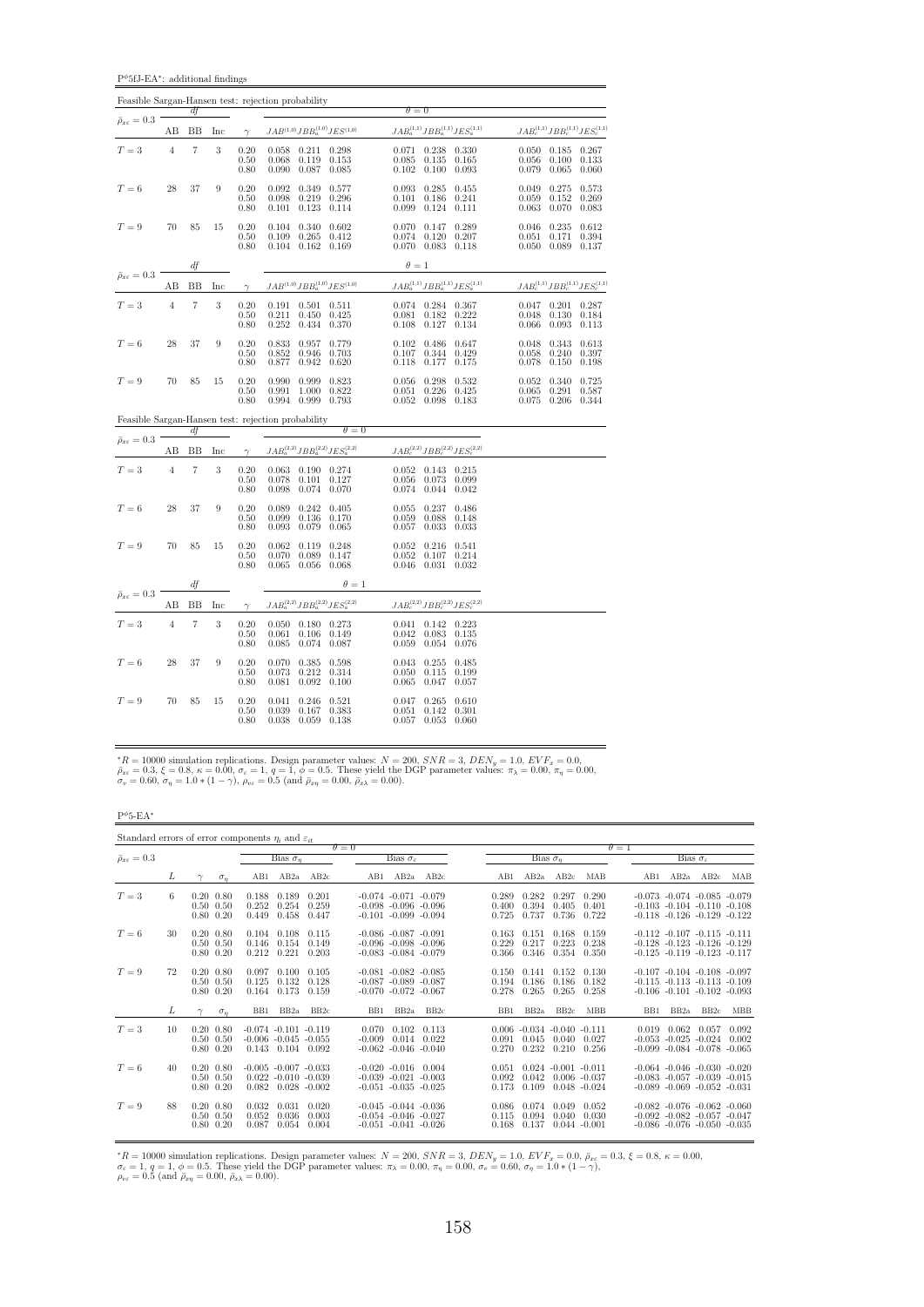|--|

| Unfeasible coefficient estimators                    |                |                |                |                      |                                  |                         |                                 |                               |                                   |                                       |                                  |                                    |                         |                                   |                                  |                                 |                                           |                      |                                  |                                  |                         |                         |                               |                                   |                         |
|------------------------------------------------------|----------------|----------------|----------------|----------------------|----------------------------------|-------------------------|---------------------------------|-------------------------------|-----------------------------------|---------------------------------------|----------------------------------|------------------------------------|-------------------------|-----------------------------------|----------------------------------|---------------------------------|-------------------------------------------|----------------------|----------------------------------|----------------------------------|-------------------------|-------------------------|-------------------------------|-----------------------------------|-------------------------|
| $\bar{\rho}_{x\varepsilon}=0.3$                      |                | L              |                |                      |                                  | ABu                     |                                 | $\theta = 0$                  | BBu                               |                                       |                                  | ABu                                |                         |                                   |                                  | BBu                             |                                           | $\theta = 1$         |                                  | MABu                             |                         |                         |                               | MBBu                              |                         |
|                                                      | AВ             | ΒB             |                | $\gamma$             | Bias                             |                         | Stdy RMSE                       | Bias                          |                                   | Stdy RMSE                             | Bias                             |                                    | Stdy RMSE               |                                   | Bias                             |                                 | Stdy RMSE                                 |                      | Bias                             |                                  | Stdy RMSE               |                         | Bias                          |                                   | Stdv RMSE               |
| $T=3$                                                | $\overline{4}$ | 7              |                | 0.20<br>0.50<br>0.80 | $-0.148$<br>$-0.141$<br>$-0.086$ | 0.322<br>0.312          | $0.412$ 0.438<br>0.352<br>0.324 | 0.147<br>0.067<br>$-0.018$    | 0.123<br>0.122                    | $0.126$ 0.193<br>0.140<br>0.124       | $-0.198$<br>$-0.233$<br>$-0.221$ | 0.327<br>0.399<br>0.501            | 0.383<br>0.462<br>0.548 |                                   | 0.098<br>0.015<br>$-0.073$ 0.183 | 0.161<br>0.168                  | 0.189<br>0.169<br>0.197                   |                      | $-0.226$<br>$-0.281$             | 0.443<br>0.430<br>$-0.145$ 0.432 | 0.497<br>0.514<br>0.456 |                         | 0.239<br>0.022                | 0.123<br>$0.161$ $0.116$<br>0.116 | 0.269<br>0.199<br>0.118 |
| $T=6$                                                | 10             | 13             |                | 0.20<br>0.50<br>0.80 | $-0.062$<br>$-0.064$<br>$-0.045$ | 0.080<br>0.089<br>0.089 | 0.101<br>0.109<br>0.100         | 0.056<br>0.035<br>$-0.003$    | 0.059<br>0.056                    | $0.060$ $0.082$<br>0.069<br>0.056     | $-0.114$<br>$-0.095$             | $-0.110$ $0.103$<br>0.115<br>0.128 | 0.150<br>0.162<br>0.159 |                                   | 0.031<br>0.006<br>$-0.027$       | 0.079<br>0.081<br>0.080         | 0.085<br>0.081<br>0.085                   |                      | $-0.096$<br>$-0.116$<br>$-0.064$ | 0.099<br>0.121<br>0.109          | 0.138<br>0.167<br>0.126 |                         | 0.108<br>0.096<br>0.026       | 0.066<br>0.061<br>0.053           | 0.126<br>0.114<br>0.059 |
| $T=9$                                                | 16             | 19             |                | 0.20<br>0.50<br>0.80 | $-0.041$<br>$-0.043$<br>$-0.031$ | 0.051<br>0.056<br>0.057 | 0.065<br>0.071<br>0.065         | 0.027<br>0.016<br>-0.003      | 0.042<br>0.042                    | 0.049<br>0.045<br>$0.040 \quad 0.040$ | $-0.078$<br>$-0.080$<br>$-0.063$ | 0.069<br>0.075<br>0.080            | 0.104<br>0.110<br>0.102 |                                   | 0.007<br>$-0.006$<br>$-0.020$    | 0.058<br>0.059<br>0.057         | 0.058<br>0.059<br>0.060                   |                      | $-0.056$<br>$-0.064$<br>$-0.039$ | 0.060<br>0.071<br>0.065          | 0.082<br>0.095<br>0.076 |                         | 0.057<br>0.057<br>0.020       | 0.047<br>0.045<br>0.039           | 0.073<br>0.073<br>0.044 |
|                                                      | AB             | BB             |                | $\beta$              | Bias                             |                         | Stdy RMSE                       | Bias                          |                                   | Stdy RMSE                             | Bias                             |                                    | Stdy RMSE               |                                   | Bias                             |                                 | Stdy RMSE                                 |                      | Bias                             |                                  | Stdy RMSE               |                         | Bias                          |                                   | Stdv RMSE               |
| $T=3$                                                | $\overline{4}$ | $\tau$         |                | 1.43<br>0.93<br>0.31 | 0.658<br>0.423<br>0.174          | 1.732<br>1.004<br>0.703 | 1.853<br>1.089<br>0.724         | $-0.409$<br>$-0.033$<br>0.095 | 0.621<br>0.460<br>0.326           | 0.744<br>0.461<br>0.340               | 0.864<br>0.693                   | 1.473<br>1.243<br>$0.432$ 1.053    | 1.707<br>1.423<br>1.138 |                                   | $-0.119$<br>0.176                | 0.808<br>0.633<br>$0.244$ 0.486 | 0.816<br>0.657<br>0.544                   |                      | 0.828<br>0.647<br>0.232          | 1.582<br>1.000<br>0.779          | 1.786<br>1.191<br>0.813 |                         | $-0.666$<br>$-0.206$<br>0.068 | 0.613<br>0.460<br>0.336           | 0.905<br>0.504<br>0.343 |
| $T=6$                                                | 10             | 13             |                | 1.43<br>0.93<br>0.31 | 0.255<br>0.190<br>0.087          | 0.326<br>0.267<br>0.189 | 0.414<br>0.327<br>0.208         | $-0.134$<br>$-0.019$<br>0.049 | 0.247<br>0.196<br>0.139           | 0.281<br>0.196<br>0.147               | 0.456<br>0.355                   | 0.424<br>0.356<br>$0.192$ $0.274$  | 0.623<br>0.503<br>0.334 |                                   | 0.003<br>0.099<br>0.126          | 0.322<br>0.269<br>0.203         | 0.322<br>0.286<br>0.239                   |                      | 0.350<br>0.290<br>0.100          | 0.369<br>0.306<br>0.188          | 0.508<br>0.422<br>0.213 |                         | $-0.307$<br>$-0.151$<br>0.024 | 0.257<br>0.197<br>0.139           | 0.400<br>0.248<br>0.141 |
| $T=9$                                                | 16             | 19             |                | 1.43<br>0.93<br>0.31 | 0.158<br>0.128<br>0.062          | 0.191<br>0.164<br>0.117 | 0.248<br>0.208<br>0.133         | $-0.051$<br>0.005<br>0.039    | 0.159<br>0.132<br>0.096           | 0.167<br>0.133<br>0.103               | 0.306<br>0.247                   | 0.263<br>0.227<br>$0.134$ $0.172$  | 0.404<br>0.336<br>0.218 |                                   | 0.051<br>0.097<br>0.098          | 0.218<br>0.187<br>0.139         | 0.224<br>0.210<br>0.170                   |                      | 0.195<br>0.169<br>0.065          | 0.209<br>0.184<br>0.114          | 0.286<br>0.250<br>0.131 |                         | $-0.154$<br>$-0.094$          | 0.166<br>0.135<br>$0.015$ 0.095   | 0.227<br>0.164<br>0.096 |
| Unfeasible t-test: actual significance level         |                | L              |                |                      |                                  |                         | $\theta = 0$                    |                               |                                   |                                       |                                  |                                    |                         |                                   |                                  | $\theta = 1$                    |                                           |                      |                                  |                                  |                         |                         |                               |                                   |                         |
| $\bar{\rho}_{x\varepsilon}=0.3$                      | AВ             | BB             |                | $\gamma$             | ABu                              | BBu                     |                                 | $\beta$                       | ABu                               | BBu                                   | $\gamma$                         | ABu                                |                         | BBu MABu MBBu                     |                                  |                                 |                                           | B                    | ABu                              |                                  | BBu MABu MBBu           |                         |                               |                                   |                         |
| $T=3$                                                | $\overline{4}$ | $\overline{7}$ |                | 0.20<br>0.50<br>0.80 | 0.093<br>0.083<br>0.062          | 0.301<br>0.095<br>0.050 |                                 | 1.43<br>0.93<br>0.31          | 0.090<br>0.077<br>0.057           | 0.143<br>0.053<br>0.064               | 0.20<br>0.50<br>0.80             | 0.103<br>0.102<br>0.084            | 0.056<br>0.067          | $0.142$ $0.114$<br>0.108<br>0.074 | 0.651<br>0.356<br>0.054          |                                 |                                           | 1.43<br>0.93<br>0.31 | 0.103<br>0.102<br>0.071          | 0.084<br>0.071<br>0.087          | 0.108<br>0.099<br>0.062 | 0.287<br>0.084<br>0.057 |                               |                                   |                         |
| $T=6$                                                | 10             | 13             |                | 0.20<br>0.50<br>0.80 | 0.120<br>0.108<br>0.079          | 0.166<br>0.093<br>0.051 |                                 | 1.43<br>0.93<br>0.31          | 0.125<br>0.108<br>0.072           | 0.095<br>0.051<br>0.062               | 0.20<br>0.50<br>0.80             | 0.165<br>0.153<br>0.113            | 0.067<br>0.047<br>0.061 | 0.152<br>0.155<br>0.093           | 0.433<br>0.387<br>0.078          |                                 |                                           | 1.43<br>0.93<br>0.31 | 0.178<br>0.154<br>0.105          | 0.057<br>0.073<br>0.100          | 0.158<br>0.150<br>0.080 | 0.260<br>0.120<br>0.051 |                               |                                   |                         |
| $T=9$                                                | 16             | 19             |                | 0.20<br>0.50<br>0.80 | 0.127<br>0.117<br>0.089          | 0.099<br>0.065<br>0.052 |                                 | 1.43<br>0.93<br>0.31          | 0.129<br>0.118<br>0.082           | 0.065<br>0.053<br>0.070               | 0.20<br>0.50<br>0.80             | 0.193<br>0.177<br>0.126            | 0.055<br>0.049<br>0.061 | 0.147<br>0.151<br>0.096           | 0.239<br>0.255<br>0.086          |                                 |                                           | 1.43<br>0.93<br>0.31 | 0.209<br>0.184<br>0.119          | 0.067<br>0.091<br>0.116          | 0.150<br>0.154<br>0.090 | 0.160<br>0.109<br>0.055 |                               |                                   |                         |
| Unfeasible Sargan-Hansen test: rejection probability |                | df             |                |                      |                                  |                         |                                 | $\theta = 0$                  |                                   |                                       |                                  |                                    |                         | $\theta = 1$                      |                                  |                                 |                                           |                      |                                  |                                  |                         |                         |                               |                                   |                         |
| $\bar{\rho}_{x\varepsilon}=0.3$                      | АB             | BB             | Inc            | $\gamma$             | JABu                             | JBBu                    | JESu                            |                               | $JMABu\quad JMMBu\quad JESMu$     |                                       | JABu                             | $JBBu$                             | JESu                    |                                   | JMABu JMMBu JESMu                |                                 |                                           |                      |                                  |                                  |                         |                         |                               |                                   |                         |
| $T=3$                                                | $\overline{2}$ | 4              | $\overline{2}$ | 0.20<br>0.50<br>0.80 | 0.018<br>0.023<br>0.036          | 0.213<br>0.093<br>0.047 | 0.315<br>0.150<br>0.055         | 0.024<br>0.036                | $0.018$ 0.208<br>0.094<br>0.049   | 0.314<br>0.150<br>0.054               | 0.016<br>0.014<br>0.021          | 0.165<br>0.074<br>0.036            | 0.267<br>0.133<br>0.057 |                                   | $0.015$ $0.141$<br>0.029         | $0.013$ 0.278<br>0.057          | 0.409<br>0.233<br>0.078                   |                      |                                  |                                  |                         |                         |                               |                                   |                         |
| $T=6$                                                | 8              | 10             | $\overline{2}$ | 0.20<br>0.50<br>0.80 | 0.033<br>0.036<br>0.042          | 0.189<br>0.101<br>0.053 | 0.441<br>0.234<br>0.076         | 0.034<br>0.038<br>0.042       | 0.190<br>0.104<br>0.053           | 0.433<br>0.236<br>0.077               | 0.022<br>0.024<br>0.030          | 0.140<br>0.078<br>0.042            | 0.379<br>0.215<br>0.089 |                                   | 0.026<br>0.028<br>0.038          | 0.296<br>0.174<br>0.070         | 0.604<br>0.412<br>0.131                   |                      |                                  |                                  |                         |                         |                               |                                   |                         |
| $T=9$                                                | 14             | 16             | $\overline{2}$ | 0.20<br>0.50<br>0.80 | 0.035<br>0.035<br>0.038          | 0.164<br>0.095<br>0.052 | 0.462<br>0.259<br>0.087         | 0.037<br>0.038                | 0.163<br>0.097<br>$0.041$ $0.052$ | 0.447<br>0.255<br>0.084               | 0.026<br>0.028                   | 0.111<br>0.072<br>$0.035$ 0.046    | 0.396<br>0.239<br>0.100 |                                   | 0.034<br>0.031                   | 0.257<br>0.172                  | 0.644<br>0.482<br>$0.039$ $0.074$ $0.162$ |                      |                                  |                                  |                         |                         |                               |                                   |                         |

 ${}^*R = 10000$  simulation replications. Design parameter values:  $N = 200$ ,  $SNR = 3$ ,  $DEN_y = 1.0$ ,  $EVF_x = 0.0$ ,  $\bar{\rho}_{xc} = 0.3$ ,  $\xi = 0.8$ ,  $\kappa = 0.00$ ,  $\sigma_{\varepsilon} = 1$ ,  $q = 1$ ,  $\phi = 0.5$ .<br>These yield the DGP parameter values:  $\pi$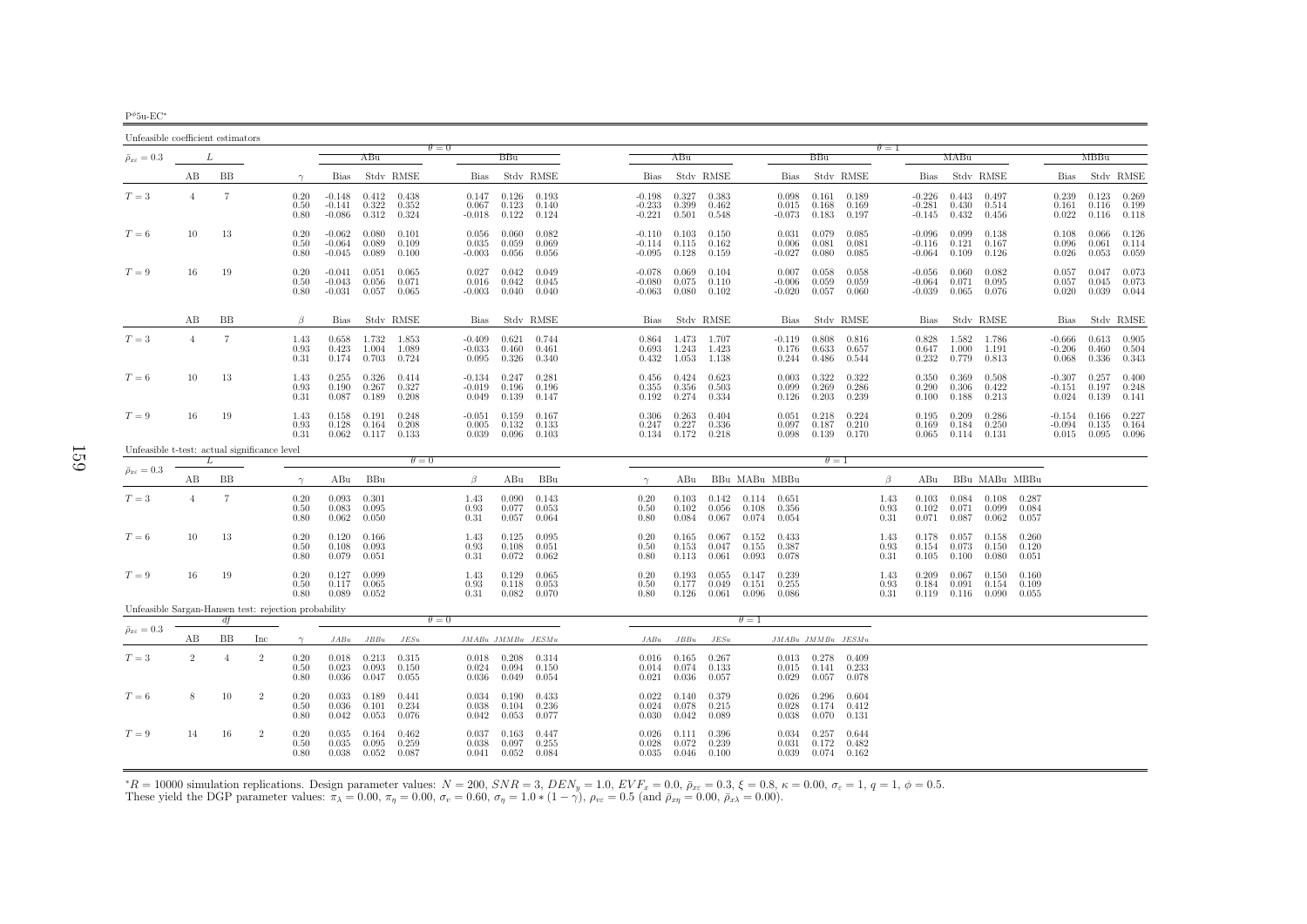$P^{\phi}5fc-EC^*$ 

Feasible coefficient estimators for Arellano-Bond $\theta$  – 0 AB2a<br>Bias Stdv RMSE  $\frac{\theta}{\theta} = 1$   $\frac{\theta}{AB2c}$   $\frac{\theta}{AB2a}$  $\bar{\rho}_{x\varepsilon}=0.3$  $\epsilon = 0.3$   $I$   $\epsilon = 0.3$   $I$   $\epsilon = 0.3$   $I$   $\epsilon = 0.3$   $I$   $\epsilon = 0.3$   $I$   $\epsilon = 0.3$   $I$   $\epsilon = 0.3$   $I$   $\epsilon = 0.3$   $I$   $\epsilon = 0.3$   $I$   $\epsilon = 0.3$   $I$   $\epsilon = 0.3$   $I$   $\epsilon = 0.3$   $I$   $\epsilon = 0.3$   $I$   $\epsilon = 0.3$   $I$   $\epsilon = 0.3$   $I$   $\epsilon = 0.3$  L  $\gamma$  Bias Stdv RMSE Bias Stdv RMSE Bias Stdv RMSE Bias Stdv RMSE Bias Stdv RMSE Bias Stdv RMSE Bias Stdv RMSE0.401  $T=3$  $T=3$   $4$   $0.20$   $-0.148$   $0.412$   $0.438$   $-0.145$   $0.403$   $0.428$   $-0.148$   $0.414$   $0.439$   $-0.199$   $0.332$   $0.387$   $-0.200$   $0.340$   $0.394$   $-0.200$   $0.330$   $0.386$   $-0.215$   $0.338$   $0.401$ <br> $0.50$   $-0.141$   $0.322$   $0.35$  $\begin{array}{cccccccccccc} 0.50 & -0.141 & 0.322 & 0.352 & -0.140 & 0.325 & 0.354 & -0.142 & 0.318 & 0.348 & -0.230 & 0.432 & 0.490 & -0.239 & 0.430 & 0.492 & -0.234 & 0.407 & 0.470 & -0.248 & 0.384 & 0.457 & 0.484 & 0.531 & 0.484 & -0.085 & 0.316 & 0.327 & -0.088 & 0.310 & 0$  $0.531$  $-0.217$   $0.498$   $0.544$  $-0.130$   $0.115$   $0.174$  $T=6$  $T=6$   $10$   $0.20$   $-0.062$   $0.080$   $0.101$   $-0.063$   $0.084$   $0.104$   $-0.064$   $0.081$   $0.103$   $-0.110$   $0.107$   $0.154$   $-0.103$   $0.109$   $0.150$   $-0.112$   $0.105$   $0.154$   $-0.130$   $0.115$   $0.174$   $0.132$   $0.188$   $0.164$   $-0.$  $\begin{array}{cccccccccccc} 0.50 & -0.064 & 0.089 & 0.109 & -0.065 & 0.093 & 0.113 & -0.062 & 0.090 & 0.109 & -0.124 & 0.121 & 0.173 & -0.111 & 0.124 & 0.166 & -0.114 & 0.118 & 0.164 & -0.134 & 0.132 & 0.188 \ 0.80 & -0.045 & 0.089 & 0.100 & -0.143 & 0.090 & 0.100 & -0.100 & 0.$  $0.149$ 0.80 -0.045 0.089 0.100 -0.045 0.093 0.103 -0.043 0.090 0.100 -0.100 0.133 0.166 -0.087 0.132 0.158 -0.092 0.128 0.158 -0.082 0.125 0.149 $T=9$  $T=9 \hskip 1.0cm 16 \hskip 1.0cm 0.20 \hskip 1.0cm 0.041 \hskip 1.0cm 0.055 \hskip 1.0cm 0.041 \hskip 1.0cm 0.053 \hskip 1.0cm 0.067 \hskip 1.0cm -0.042 \hskip 1.0cm 0.051 \hskip 1.0cm 0.066 \hskip 1.0cm -0.042 \hskip 1.0cm 0.060 \hskip 1.0cm 0.071 \hskip 1.0cm 0.089 \hskip 1.0cm 0.108 \hskip 1.0cm -0.$ 0.50 -0.043 0.056 0.071 -0.043 0.060 0.074 -0.042 0.057 0.071 -0.089 0.080 0.120 -0.074 0.078 0.108 -0.079 0.077 0.110 -0.076 0.077 0.109 $0.071$   $0.085$ 0.80 -0.031 0.057 0.065 -0.030 0.060 0.067 -0.030 0.057 0.064 -0.071 0.084 0.111 -0.057 0.081 0.099 -0.062 0.080 0.101 -0.047 0.071 0.085 $L \qquad \qquad \beta$ Bias Stdv RMSE Bias Stdv RMSE Bias Stdv RMSE Bias Stdv RMSE Bias Stdv RMSE Bias Stdv RMSE Bias Stdv RMSE Bias Stdv RMSE 1.687  $T=3$  $T=3$   $4$   $1.43$   $0.658$   $1.732$   $1.853$   $0.645$   $1.708$   $1.825$   $0.655$   $1.740$   $1.859$   $0.872$   $1.500$   $1.735$   $0.874$   $1.541$   $1.772$   $0.866$   $1.487$   $1.721$   $0.899$   $1.428$   $1.687$ <br> $0.93$   $0.423$   $1.004$   $1.089$   $0.41$ 0.93 0.423 1.004 1.089 0.414 1.006 1.088 0.430 0.987 1.076 0.680 1.346 1.508 0.701 1.328 1.501 0.701 1.268 1.449 0.692 1.159 1.3501.073 0.31 0.174 0.703 0.724 0.168 0.703 0.723 0.181 0.691 0.715 0.383 1.129 1.192 0.408 1.133 1.205 0.433 1.058 1.143 0.399 0.996 1.0730.635  $T=6$  $T=6$   $10$   $1.43$   $0.255$   $0.326$   $0.414$   $0.261$   $0.344$   $0.432$   $0.255$   $0.333$   $0.419$   $0.449$   $0.443$   $0.631$   $0.439$   $0.454$   $0.631$   $0.457$   $0.434$   $0.631$   $0.434$   $0.631$   $0.471$   $0.427$   $0.635$ <br> $0.336$   $0.477$   $0.$ 0.93 0.190 0.267 0.327 0.196 0.279 0.340 0.182 0.270 0.325 0.366 0.372 0.522 0.346 0.379 0.513 0.349 0.363 0.503 0.338 0.336 0.477 $0.254$ 0.31 0.087 0.189 0.208 0.091 0.195 0.215 0.084 0.190 0.207 0.190 0.284 0.341 0.179 0.278 0.331 0.187 0.274 0.332 0.131 0.218 0.254 $T=9$  $T=9 \hspace{1cm} 16 \hspace{1cm} 1.43 \hspace{1cm} 0.158 \hspace{1cm} 0.191 \hspace{1cm} 0.248 \hspace{1cm} 0.161 \hspace{1cm} 0.201 \hspace{1cm} 0.258 \hspace{1cm} 0.159 \hspace{1.9mm} 0.194 \hspace{1.9mm} 0.251 \hspace{1.9mm} 0.306 \hspace{1.9mm} 0.277 \hspace{1.9mm} 0.413 \hspace{1.9mm} 0.275 \hspace{1.9mm} 0.27$  $\begin{array}{cccccccccccc} 1.43 & 0.158 & 0.191 & 0.248 & 0.161 & 0.201 & 0.258 & 0.159 & 0.194 & 0.251 & 0.306 & 0.277 & 0.413 & 0.275 & 0.270 & 0.385 & 0.306 & 0.268 & 0.409 & 0.257 & 0.238 & 0.350 & 0.268 & 0.409 & 0.261 & 0.261 & 0.261 & 0.261 & 0.261 & 0.261 & 0$  $0.078$   $0.124$   $0.146$ 0.31 0.062 0.117 0.133 0.063 0.123 0.138 0.059 0.118 0.132 0.137 0.181 0.227 0.119 0.169 0.207 0.129 0.173 0.215 0.078 0.124 0.146

| Feasible coefficient estimators for Blundell-Bond |    |                      |                            |                         |                         |                               |                         |                         |                               |                         |                         |                                  |                             |                                                     |                            |                         |                         |                               |                         |                         |                               |                         |                         |
|---------------------------------------------------|----|----------------------|----------------------------|-------------------------|-------------------------|-------------------------------|-------------------------|-------------------------|-------------------------------|-------------------------|-------------------------|----------------------------------|-----------------------------|-----------------------------------------------------|----------------------------|-------------------------|-------------------------|-------------------------------|-------------------------|-------------------------|-------------------------------|-------------------------|-------------------------|
|                                                   |    |                      |                            | BBI                     |                         |                               | $\theta = 0$<br>BB2a    |                         |                               | BB2c                    |                         |                                  | BBI                         |                                                     |                            | BB2a                    |                         | $\theta = 1$                  | BB2c                    |                         |                               | МВВ                     |                         |
| $\bar{\rho}_{x\varepsilon} = 0.3$                 |    |                      | <b>Bias</b>                |                         | Stdy RMSE               | <b>Bias</b>                   |                         | Stdy RMSE               | <b>Bias</b>                   |                         | Stdy RMSE               | <b>Bias</b>                      |                             | Stdy RMSE                                           | <b>Bias</b>                |                         | Stdy RMSE               | <b>Bias</b>                   |                         | Stdy RMSE               | <b>Bias</b>                   |                         | Stdy RMSE               |
| $T=3$                                             |    | 0.20<br>0.50<br>0.80 | 0.131<br>0.039<br>$-0.042$ | 0.128<br>0.127<br>0.127 | 0.183<br>0.133<br>0.133 | 0.158<br>0.064<br>$-0.024$    | 0.145<br>0.137<br>0.132 | 0.214<br>0.151<br>0.134 | 0.153<br>0.062<br>$-0.025$    | 0.142<br>0.134<br>0.130 | 0.208<br>0.148<br>0.132 | $-0.022$<br>-0.098               | 0.177                       | $0.066$ $0.167$ $0.180$<br>0.178<br>$0.193$ $0.216$ | 0.103<br>0.012<br>$-0.078$ | 0.183<br>0.185<br>0.202 | 0.210<br>0.185<br>0.217 | 0.092<br>0.005<br>$-0.079$    | 0.180<br>0.184<br>0.197 | 0.203<br>0.184<br>0.212 | 0.186<br>0.098<br>0.004       | 0.249<br>0.263<br>0.268 | 0.311<br>0.280<br>0.268 |
| $T=6$                                             | 13 | 0.20<br>0.50<br>0.80 | 0.046<br>0.017<br>$-0.016$ | 0.060<br>0.061<br>0.059 | 0.076<br>0.063<br>0.061 | 0.060<br>0.036<br>$-0.003$    | 0.066<br>0.064<br>0.058 | 0.090<br>0.073<br>0.058 | 0.057<br>0.034<br>$-0.004$    | 0.065<br>0.063<br>0.057 | 0.086<br>0.071<br>0.057 | 0.006<br>$-0.024$<br>$-0.050$    | 0.083<br>0.086<br>0.087     | 0.084<br>0.089<br>0.101                             | 0.041<br>0.013<br>$-0.023$ | 0.085<br>0.084<br>0.081 | 0.094<br>0.085<br>0.084 | 0.026<br>0.004<br>$-0.027$    | 0.085<br>0.085<br>0.083 | 0.089<br>0.085<br>0.087 | 0.108<br>0.096<br>0.049       | 0.095<br>0.093<br>0.085 | 0.144<br>0.134<br>0.099 |
| $T=9$                                             | 19 | 0.20<br>0.50<br>0.80 | 0.021<br>0.004<br>$-0.012$ | 0.042<br>0.043<br>0.042 | 0.046<br>0.043<br>0.043 | 0.029<br>0.017<br>$-0.002$    | 0.045<br>0.045<br>0.042 | 0.054<br>0.049<br>0.042 | 0.027<br>0.016<br>$-0.003$    | 0.044<br>0.044<br>0.040 | 0.051<br>0.047<br>0.040 | $-0.012$<br>$-0.029$<br>$-0.039$ | 0.061<br>0.063<br>0.062     | 0.062<br>0.070<br>0.074                             | 0.015<br>0.001<br>$-0.016$ | 0.059<br>0.060<br>0.056 | 0.061<br>0.060<br>0.058 | 0.004<br>$-0.008$<br>$-0.019$ | 0.060<br>0.061<br>0.058 | 0.061<br>0.061<br>0.061 | 0.055<br>0.053<br>0.027       | 0.059<br>0.058<br>0.052 | 0.081<br>0.079<br>0.058 |
|                                                   |    | B                    | <b>Bias</b>                |                         | Stdy RMSE               | Bias                          |                         | Stdy RMSE               | Bias                          |                         | Stdy RMSE               | Bias                             |                             | Stdy RMSE                                           | Bias                       |                         | Stdy RMSE               |                               |                         | Bias Stdy RMSE          | Bias                          |                         | Stdy RMSE               |
| $T=3$                                             |    | 1.43<br>0.93<br>0.31 | $-0.355$<br>0.032<br>0.137 | 0.626<br>0.469<br>0.334 | 0.720<br>0.470<br>0.361 | $-0.461$<br>$-0.024$<br>0.107 | 0.699<br>0.501<br>0.339 | 0.837<br>0.502<br>0.356 | $-0.441$<br>$-0.028$<br>0.109 | 0.663<br>0.484<br>0.332 | 0.796<br>0.485<br>0.350 | $-0.040$<br>0.239<br>0.272       | 0.826<br>$0.656\,$<br>0.511 | 0.827<br>0.698<br>0.579                             | $-0.156$<br>0.178<br>0.251 | 0.909<br>0.693<br>0.519 | 0.922<br>0.715<br>0.577 | $-0.117$<br>0.192<br>0.262    | 0.861<br>0.667<br>0.501 | 0.869<br>0.694<br>0.565 | $-0.152$<br>0.246<br>0.395    | 0.891<br>0.653<br>0.461 | 0.904<br>0.698<br>0.607 |
| $T=6$                                             | 13 | 1.43<br>0.93<br>0.31 | $-0.107$<br>0.016<br>0.064 | 0.247<br>0.199<br>0.146 | 0.270<br>0.200<br>0.159 | $-0.150$<br>$-0.018$<br>0.052 | 0.270<br>0.207<br>0.144 | 0.309<br>0.208<br>0.153 | $-0.144$<br>$-0.022$<br>0.048 | 0.260<br>0.201<br>0.140 | 0.297<br>0.202<br>0.148 | 0.065<br>0.154<br>0.148          | 0.337<br>0.284<br>0.218     | 0.343<br>0.323<br>0.263                             | $-0.039$<br>0.077<br>0.115 | 0.349<br>0.282<br>0.205 | 0.351<br>0.292<br>0.235 | 0.007<br>0.098<br>0.124       | 0.339<br>0.276<br>0.205 | 0.339<br>0.293<br>0.239 | $-0.235$<br>$-0.070$<br>0.089 | 0.332<br>0.251<br>0.163 | 0.407<br>0.261<br>0.186 |
| $T=9$                                             | 19 | 1.43<br>0.93<br>0.31 | $-0.035$<br>0.027<br>0.047 | 0.159<br>0.134<br>0.099 | 0.162<br>0.137<br>0.110 | $-0.057$<br>0.004<br>0.040    | 0.172<br>0.142<br>0.101 | 0.181<br>0.142<br>0.108 | $-0.055$<br>0.002<br>0.037    | 0.165<br>0.135<br>0.096 | 0.174<br>0.135<br>0.103 | 0.095<br>0.136<br>0.113          | 0.229<br>0.200<br>0.151     | 0.248<br>0.241<br>0.189                             | 0.013<br>0.071<br>0.085    | 0.226<br>0.190<br>0.137 | 0.226<br>0.203<br>0.161 | 0.054<br>0.094<br>0.095       | 0.225<br>0.190<br>0.140 | 0.232<br>0.212<br>0.169 | $-0.129$<br>$-0.059$<br>0.038 | 0.201<br>0.161<br>0.107 | 0.238<br>0.172<br>0.113 |

 ${}^*R = 10000$  simulation replications. Design parameter values:  $N = 200$ ,  $SNR = 3$ ,  $DEN_y = 1.0$ ,  $EVF_x = 0.0$ ,  $\bar{p}_{xz} = 0.3$ ,  $\xi = 0.8$ ,  $\kappa = 0.00$ ,  $\sigma_{\varepsilon} = 1$ ,  $q = 1$ ,  $\phi = 0.5$ .<br>These yield the DGP parameter values:  $\pi$ 

 $*R = 10000$  simulation replications. Design parameter values:  $N = 200$ ,  $SNR = 3$ ,  $DEN_y = 1.0$ ,  $EVF_x = 0.0$ ,  $\bar{\rho}_{xz} = 0.3$ ,  $\xi = 0.8$ , These yield the DGP parameter values:  $\pi_{\lambda} = 0.00$ ,  $\pi_{\eta} = 0.00$ ,  $\sigma_v = 0.60$ ,  $\sigma_{\eta}$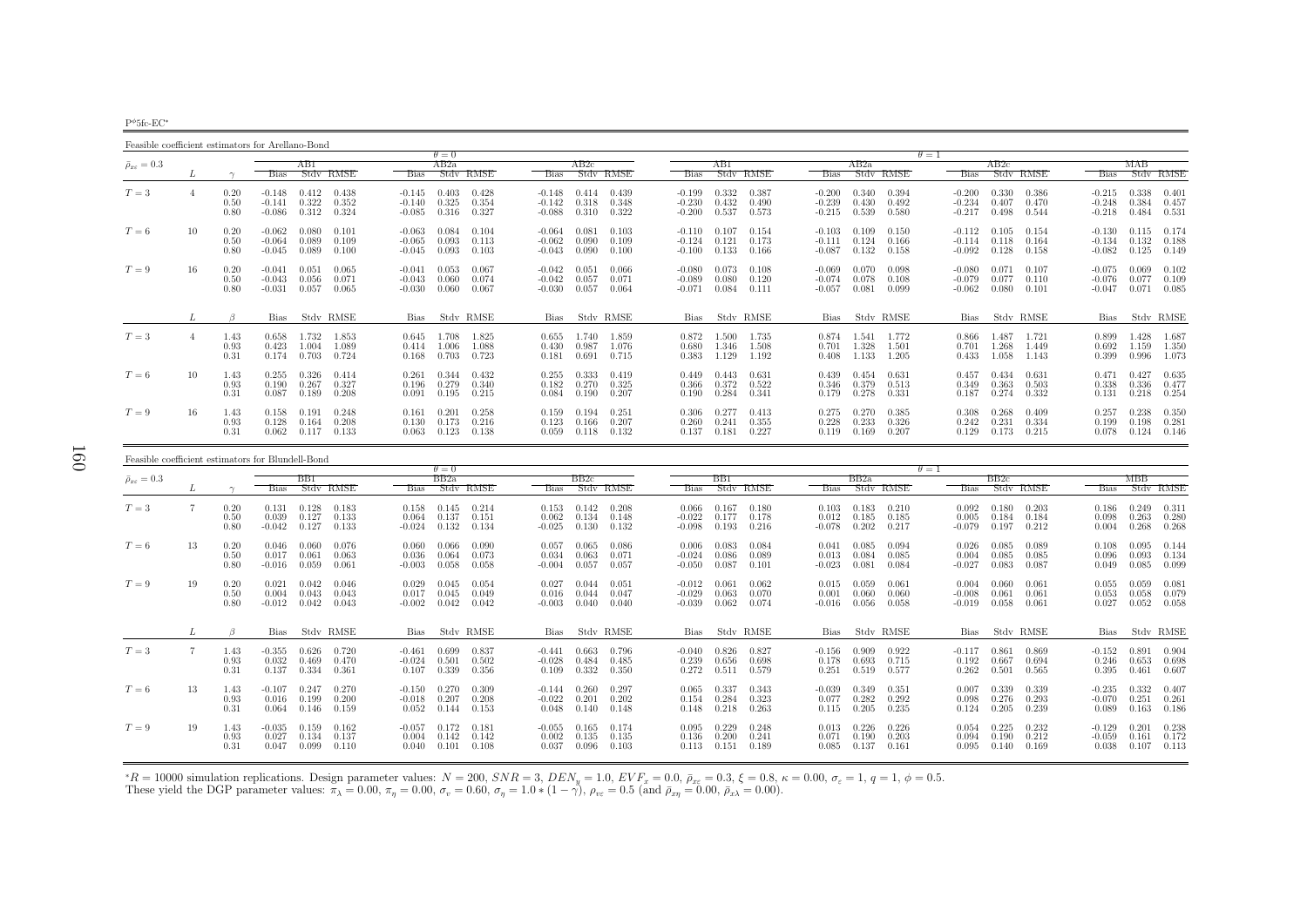$P^{\phi}$ 5ft-EC\*

| Feasible t-test Arellano-Bond: actual significance level |                                                           |                      |                |                                                                         |                              |                         |                                                                                   |                |                                    |  |                |                                                                         |       |                |                                                                             |                         |                                                                     |                |
|----------------------------------------------------------|-----------------------------------------------------------|----------------------|----------------|-------------------------------------------------------------------------|------------------------------|-------------------------|-----------------------------------------------------------------------------------|----------------|------------------------------------|--|----------------|-------------------------------------------------------------------------|-------|----------------|-----------------------------------------------------------------------------|-------------------------|---------------------------------------------------------------------|----------------|
| $\bar{\rho}_{x\varepsilon} = 0.3$                        |                                                           |                      |                |                                                                         |                              | $\theta = 0$            |                                                                                   |                |                                    |  |                | $\theta = 1$                                                            |       |                |                                                                             |                         |                                                                     |                |
|                                                          | L<br>AB1 AB1aR AB1cR<br>AB2a AB2aW AB2c AB2cW<br>$\gamma$ |                      |                |                                                                         |                              |                         |                                                                                   |                |                                    |  |                | AB1 AB1aR AB1cR                                                         |       |                | AB2a AB2aW AB2c AB2cW MAB                                                   |                         |                                                                     |                |
| $T=3$                                                    | 4                                                         | 0.20<br>0.50<br>0.80 |                | $0.124$ $0.136$ $0.118$<br>0.143 0.148 0.137<br>$0.127$ $0.129$ $0.125$ |                              | 0.157<br>0.133          | $0.140$ $0.139$ $0.120$ $0.123$<br>$0.151$ $0.142$<br>$0.123$ $0.128$             |                | 0.131<br>0.120                     |  |                | $0.277$ $0.169$ $0.128$<br>0.310 0.189<br>$0.292$ $0.177$ $0.153$       | 0.152 |                | 0.189 0.179<br>$0.213$ $0.193$<br>$0.202$ $0.173$                           | 0.175                   | $0.145$ $0.148$ $0.731$<br>$0.174$ $0.167$ $0.716$<br>$0.164$ 0.653 |                |
| $T=6$                                                    | 10                                                        | 0.20<br>0.50<br>0.80 | 0.155<br>0.107 | $0.170$ $0.178$ $0.152$<br>$0.155$ $0.147$<br>$0.105$ $0.102$           |                              | 0.203<br>0.176<br>0.123 | $0.160$ $0.162$ $0.156$<br>0.141<br>0.096                                         |                | $0.149$ $0.142$<br>$0.101$ $0.099$ |  |                | $0.451$ $0.276$ $0.215$<br>0.444 0.265<br>$0.362$ $0.184$ $0.169$       | 0.235 | 0.328<br>0.235 | $0.347$ $0.224$ $0.247$<br>0.203<br>0.136                                   | 0.230<br>0.166          | 0.234 0.443<br>0.214 0.386<br>0.158                                 | 0.258          |
| $T=9$                                                    | 16                                                        | 0.20<br>0.50<br>0.80 | 0.150          | $0.163$ $0.163$ $0.142$<br>$0.149$ $0.140$<br>$0.107$ $0.104$ $0.101$   |                              | 0.198<br>0.183<br>0.136 | $0.148$ $0.150$ $0.146$<br>0.134<br>$0.094$ $0.099$ $0.097$                       | 0.140          | 0.135                              |  |                | 0.475 0.279 0.233<br>$0.472$ $0.274$ $0.241$<br>0.373 0.192 0.174       |       |                | 0.385 0.217<br>0.364 0.197<br>$0.267$ $0.128$ $0.157$ $0.152$ $0.189$       | 0.230                   | $0.252$ $0.240$ $0.325$<br>0.215                                    | 0.290          |
|                                                          | L                                                         | $\beta$              | AB1            |                                                                         | AB1aR AB1cR                  |                         |                                                                                   |                | AB2a AB2aW AB2c AB2cW              |  |                | AB1 AB1aR AB1cR                                                         |       |                | AB2a AB2aW AB2c AB2cW MAB                                                   |                         |                                                                     |                |
| $T=3$                                                    | 4                                                         | 1.43<br>0.93<br>0.31 |                | $0.120$ $0.132$ $0.115$<br>0.135 0.150 0.134<br>$0.113$ $0.120$ $0.112$ |                              | 0.151<br>0.123          | $0.137$ $0.139$ $0.119$ $0.117$<br>$0.152$ $0.137$ $0.127$<br>$0.120 \quad 0.115$ |                | 0.109                              |  | 0.298<br>0.270 | $0.275$ $0.166$ $0.123$<br>$0.187$ $0.145$<br>$0.160$ $0.135$           |       |                | $0.186$ $0.177$ $0.140$ $0.137$ $0.797$<br>$0.207$ 0.195<br>$0.180$ $0.163$ | 0.165                   | 0.158 0.777<br>$0.151$ $0.145$ $0.705$                              |                |
| $T=6$                                                    | 10                                                        | 1.43<br>0.93<br>0.31 | 0.157<br>0.096 | $0.180$ $0.181$ $0.170$<br>0.156<br>$0.100 \quad 0.093$                 | 0.154                        | 0.183<br>0.115          | $0.207$ $0.165$ $0.176$ $0.167$<br>0.150<br>0.098                                 | 0.150<br>0.092 | 0.145<br>0.091                     |  |                | $0.456$ $0.281$ $0.235$<br>0.449 0.269<br>$0.334$ $0.161$ $0.145$       | 0.236 | 0.342          | $0.365$ $0.237$<br>0.216<br>$0.223$ $0.146$                                 | 0.240<br>0.156          | $0.264$ $0.247$ $0.493$<br>0.222<br>$0.147$ $0.321$                 | 0.454          |
| $T=9$                                                    | 16                                                        | 1.43<br>0.93<br>0.31 | 0.155          | $0.166$ $0.166$ $0.156$<br>0.155 0.152<br>$0.101$ $0.102$ $0.099$       |                              | 0.204<br>0.190          | $0.153$ $0.161$ $0.156$<br>$0.144$ $0.150$<br>$0.129$ $0.100$ $0.097$ $0.097$     |                | 0.144                              |  |                | $0.483$ $0.291$ $0.256$<br>0.474 0.272<br>$0.364$ $0.172$ $0.158$       | 0.250 | 0.377          | $0.397$ $0.230$<br>0.212<br>$0.261$ $0.138$                                 | 0.279<br>0.244          | $0.263$ $0.359$<br>0.232<br>$0.155$ $0.152$ $0.236$                 | 0.338          |
| Feasible t-test Blundell-Bond: actual significance level |                                                           |                      |                |                                                                         |                              | $\theta = 0$            |                                                                                   |                |                                    |  |                |                                                                         |       | $\theta=1$     |                                                                             |                         |                                                                     |                |
| $\bar{\rho}_{x\varepsilon}=0.3$                          | L                                                         | $\gamma$             |                |                                                                         | BB1 BB1aR BB1cR              |                         |                                                                                   |                | BB2a BB2aW BB2c BB2cW              |  |                | BB1 BB1aR BB1cR                                                         |       |                | BB2a BB2aW BB2c BB2cW MBB                                                   |                         |                                                                     |                |
| $T=3$                                                    | 7                                                         | 0.20<br>0.50<br>0.80 |                | $0.157$ $0.159$ $0.109$<br>$0.047$ $0.047$ $0.034$<br>0.077 0.074 0.065 |                              | 0.097<br>0.074          | $0.303$ $0.222$ $0.205$ $0.252$<br>0.070<br>$0.051$ $0.057$                       | 0.060          | 0.075<br>0.048                     |  | 0.188          | 0.193 0.070 0.038<br>$0.072$ 0.057<br>$0.276$ $0.124$ $0.112$           |       |                | $0.193$ $0.124$ $0.091$ $0.092$ $0.750$<br>$0.117$ $0.071$<br>0.158 0.095   | 0.072<br>0.118          | 0.059<br>0.088                                                      | 0.677<br>0.621 |
| $T=6$                                                    | 13                                                        | 0.20<br>0.50<br>0.80 | 0.053<br>0.067 | $0.098$ $0.101$ $0.072$                                                 | 0.054 0.044<br>$0.067$ 0.058 | 0.207<br>0.116<br>0.074 | 0.135<br>0.081<br>$0.054$ $0.051$                                                 | 0.129<br>0.082 | 0.129<br>0.085<br>0.048            |  | 0.228          | $0.196$ $0.061$ $0.038$<br>$0.083$ $0.064$<br>$0.297$ $0.124$ $0.104$   |       | 0.141<br>0.149 | $0.189$ $0.086$ $0.059$<br>0.065<br>0.073                                   | 0.059<br>0.080          | $0.052$ 0.500<br>0.052<br>0.072 0.344                               | 0.477          |
| $T=9$                                                    | 19                                                        | 0.20<br>0.50<br>0.80 | 0.066<br>0.050 | $0.068$ 0.050<br>$0.068$ $0.069$ $0.061$                                | $0.052$ 0.043                | 0.139<br>0.099          | 0.089<br>0.062<br>$0.083$ $0.054$ $0.051$ $0.053$                                 | 0.079<br>0.059 | 0.076<br>0.060                     |  | 0.273          | $0.224$ $0.076$ $0.054$<br>$0.101$ $0.087$<br>$0.305$ $0.130$ $0.110$   |       | 0.169          | 0.194 0.068<br>0.061<br>$0.177$ $0.072$ $0.074$ $0.069$ $0.229$             | 0.056<br>0.062          | $0.047$ 0.300<br>0.056                                              | 0.318          |
|                                                          | L                                                         | $\beta$              | BB1            | BB1aR BB1cR                                                             |                              |                         |                                                                                   |                | BB2a BB2aW BB2c BB2cW              |  | BB1            | BB1aR BB1cR                                                             |       |                | BB2a BB2aW BB2c BB2cW MBB                                                   |                         |                                                                     |                |
| $T=3$                                                    | 7                                                         | 1.43<br>0.93<br>0.31 | 0.056<br>0.098 | $0.035$ $0.051$ $0.026$<br>$0.059$ $0.055$<br>$0.109$ 0.096             |                              | 0.132<br>0.073<br>0.105 | 0.090<br>0.047<br>0.082 0.085                                                     | 0.053          | 0.051 0.093<br>0.046<br>0.078      |  | 0.238          | $0.161$ $0.066$ $0.054$<br>0.122<br>$0.297$ $0.162$ $0.154$             | 0.114 | 0.161<br>0.195 | 0.135 0.082 0.072 0.066 0.687<br>0.108<br>$0.136$ $0.161$ $0.137$ $0.766$   | 0.121                   | 0.097 0.675                                                         |                |
| $T=6$                                                    | 13                                                        | 1.43<br>0.93<br>0.31 | 0.052<br>0.055 | 0.059<br>$0.082$ $0.087$ $0.078$                                        | 0.057 0.046<br>0.053         | 0.120<br>0.074<br>0.099 | 0.076<br>0.053<br>$0.077$ 0.071                                                   | 0.074<br>0.050 | 0.078<br>0.051<br>0.071            |  | 0.290<br>0.328 | $0.215$ $0.086$ $0.067$<br>0.135<br>$0.163$ $0.144$                     | 0.121 | 0.175          | 0.156 0.068<br>0.088<br>$0.219$ $0.127$                                     | 0.066<br>0.100<br>0.139 | 0.058 0.366<br>0.087<br>$0.133$ $0.280$                             | 0.263          |
| $T=9$                                                    | 19                                                        | 1.43<br>0.93<br>0.31 | 0.048<br>0.059 | 0.051<br>$0.062$ 0.057<br>0.086 0.088 0.083                             | 0.044                        | 0.099<br>0.089          | 0.058<br>0.057<br>0.117 0.084 0.075 0.077                                         | 0.058<br>0.054 | 0.057<br>0.053                     |  |                | $0.266$ $0.107$ $0.091$<br>0.333 0.153 0.142<br>$0.352$ $0.164$ $0.148$ |       | 0.193          | 0.072<br>$0.221$ $0.091$<br>0.253 0.125 0.140 0.137 0.185                   | 0.087<br>0.119          | $0.077$ 0.226<br>$0.113$ $0.186$                                    |                |

 ${}^{*}R = 10000$  simulation replications. Design parameter values:  $N = 200$ ,  $SNR = 3$ ,  $DEN_y = 1.0$ ,  $EVF_x = 0.0$ ,  $E_{x\bar{x}} = 0.3$ ,  $\xi = 0.8$ ,  $\kappa = 0.00$ ,<br> $\sigma_x = 1$ ,  $q = 1$ ,  $\phi = 0.5$ . These yield the DGP parameter values:  $\pi_{\lambda}$ 

| $P^{\phi}5fJ-EC^*$              |                |    |                |                      |                                                    |                         |                         |                         |                                           |                         |                         |                         |
|---------------------------------|----------------|----|----------------|----------------------|----------------------------------------------------|-------------------------|-------------------------|-------------------------|-------------------------------------------|-------------------------|-------------------------|-------------------------|
|                                 |                |    |                |                      | Feasible Sargan-Hansen test: rejection probability |                         |                         |                         |                                           |                         |                         |                         |
|                                 |                | df |                |                      |                                                    |                         | $\theta = 0$            |                         |                                           |                         |                         |                         |
| $\bar{\rho}_{x\varepsilon}=0.3$ | AВ             | BB | Inc            | $\gamma$             | $JAB_a^{(2,1)}JBB_a^{(2,1)}JES_a^{(2,1)}$          |                         |                         |                         | $JAB_c^{(2,1)}JBB_c^{(2,1)}JES_c^{(2,1)}$ |                         | JMAB JMBB JESM          |                         |
| $T=3$                           | $\overline{2}$ | 4  | $\overline{2}$ | 0.20<br>0.50<br>0.80 | 0.044<br>0.150<br>0.101<br>0.058<br>0.072<br>0.073 | 0.219<br>0.130<br>0.068 | 0.039<br>0.052<br>0.069 | 0.135<br>0.094<br>0.065 | 0.200<br>0.126<br>0.060                   | 0.319<br>0.317<br>0.302 | 0.392<br>0.433<br>0.484 | 0.366<br>0.407<br>0.457 |
| $T=6$                           | 8              | 10 | $\overline{2}$ | 0.20<br>0.50<br>0.80 | 0.072<br>0.164<br>0.073<br>0.110<br>0.064<br>0.067 | 0.276<br>0.157<br>0.071 | 0.058<br>0.061<br>0.055 | 0.144<br>0.092<br>0.057 | 0.271<br>0.145<br>0.066                   | 0.064<br>0.064<br>0.056 | 0.352<br>0.352<br>0.373 | 0.432<br>0.430<br>0.456 |
| $T=9$                           | 14             | 16 | $\overline{2}$ | 0.20<br>0.50<br>0.80 | 0.066<br>0.142<br>0.065<br>0.097<br>0.055<br>0.061 | 0.303<br>0.172<br>0.075 | 0.052<br>0.049<br>0.043 | 0.127<br>0.084<br>0.052 | 0.306<br>0.169<br>0.071                   | 0.060<br>0.054<br>0.048 | 0.352<br>0.339<br>0.325 | 0.456<br>0.436<br>0.427 |
|                                 |                | df |                |                      |                                                    |                         | $\theta=1$              |                         |                                           |                         |                         |                         |
| $\bar{\rho}_{x\varepsilon}=0.3$ | AB             | BB | Inc            | $\gamma$             | $JAB_a^{(2,1)}JBB_a^{(2,1)}JES_a^{(2,1)}$          |                         |                         |                         | $JAB_c^{(2,1)}JBB_c^{(2,1)}JES_c^{(2,1)}$ |                         | JMAB JMBB JESM          |                         |
| $T=3$                           | $\overline{2}$ | 4  | $\overline{2}$ | 0.20<br>0.50<br>0.80 | 0.031<br>0.159<br>0.041<br>0.102<br>0.065<br>0.069 | 0.243<br>0.152<br>0.085 | 0.029<br>0.034<br>0.059 | 0.151<br>0.106<br>0.075 | 0.227<br>0.156<br>0.093                   | 0.341<br>0.351<br>0.343 | 0.616<br>0.624<br>0.628 | 0.578<br>0.586<br>0.597 |
| $T=6$                           | 8              | 10 | $\overline{2}$ | 0.20<br>0.50<br>0.80 | 0.065<br>0.192<br>0.073<br>0.130<br>0.063<br>0.071 | 0.326<br>0.192<br>0.086 | 0.053<br>0.066<br>0.066 | 0.154<br>0.113<br>0.071 | 0.281<br>0.170<br>0.087                   | 0.089<br>0.087<br>0.073 | 0.707<br>0.714<br>0.710 | 0.743<br>0.747<br>0.746 |
| $T=9$                           | 14             | 16 | $\overline{2}$ | 0.20<br>0.50<br>0.80 | 0.063<br>0.168<br>0.066<br>0.115<br>0.053<br>0.059 | 0.347<br>0.205<br>0.091 | 0.053<br>0.061<br>0.055 | 0.130<br>0.100<br>0.063 | 0.291<br>0.183<br>0.089                   | 0.072<br>0.069<br>0.051 | 0.732<br>0.734<br>0.731 | 0.774<br>0.774<br>0.772 |

 ${}^*R = 10000$  simulation replications. Design parameter values:  $N = 200$ ,  $SNR = 3$ ,  $DEN_y = 1.0$ ,  $EVF_x = 0.0$ ,  $\bar{\rho}_{xe} = 0.3$ ,  $\xi = 0.8$ ,  $\kappa = 0.00$ ,  $\sigma_e = 1$ ,  $q = 1$ ,  $\phi = 0.5$ . These yield the DGP parameter values:  $\pi_{\lambda} =$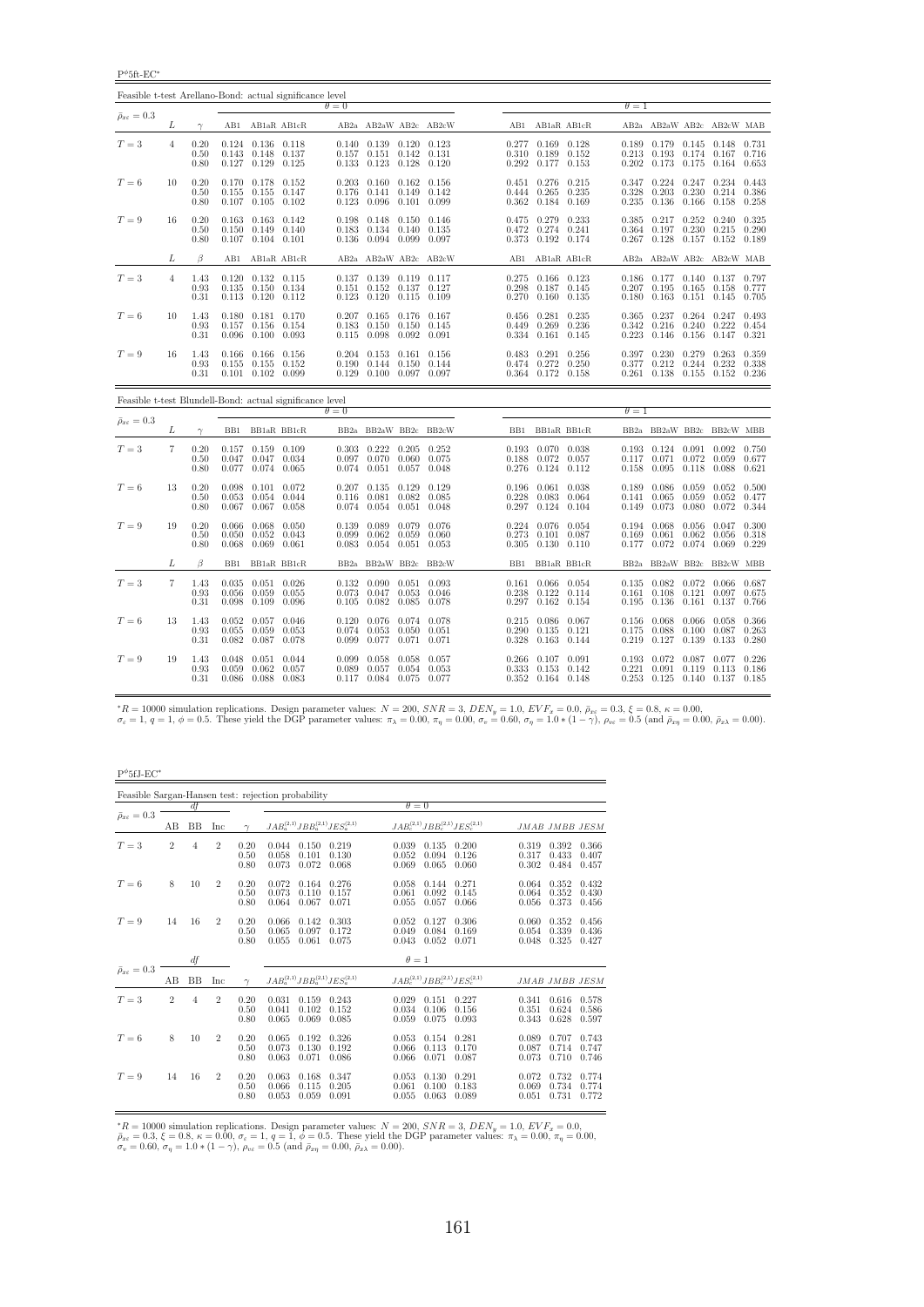$\mathbf{P}^{\phi}5\mathbf{f}\mathbf{J}\text{-}\mathbf{E}\mathbf{C}^*$ : additional findings

|                                 |                |                |                |                      | Feasible Sargan-Hansen test: rejection probability                                     |                                   |                         |                                                                                           |                                             |                         |                                                 |                                           |
|---------------------------------|----------------|----------------|----------------|----------------------|----------------------------------------------------------------------------------------|-----------------------------------|-------------------------|-------------------------------------------------------------------------------------------|---------------------------------------------|-------------------------|-------------------------------------------------|-------------------------------------------|
| $\bar{\rho}_{x\varepsilon}=0.3$ |                | df             |                |                      |                                                                                        |                                   | $\theta = 0$            |                                                                                           |                                             |                         |                                                 |                                           |
|                                 | AВ             | BB             | Inc            | $\gamma$             | $JAB^{(1,0)}JBB^{(1,0)}_aJES^{(1,0)}$                                                  |                                   |                         |                                                                                           | $JAB^{(1,1)}_a JBB^{(1,1)}_a JES^{(1,1)}_a$ |                         |                                                 | $JAB_c^{(1,1)}JBB_c^{(1,1)}JES_c^{(1,1)}$ |
| $T=3$                           | $\sqrt{2}$     | $\overline{4}$ | $\overline{2}$ | 0.20<br>0.50<br>0.80 | 0.041<br>$0.153$ $0.221$<br>0.057<br>0.111<br>0.071                                    | 0.144<br>0.076 0.077              | 0.047<br>0.061<br>0.077 | 0.167<br>0.120<br>0.084                                                                   | 0.240<br>0.149<br>0.084                     | 0.053<br>0.070          | $0.040$ $0.143$ $0.209$<br>0.100<br>0.071       | 0.135<br>0.069                            |
| $T=6$                           | 8              | 10             | $\overline{2}$ | 0.20<br>0.50<br>0.80 | 0.069<br>0.074<br>0.122<br>0.067<br>0.080                                              | $0.170$ $0.292$<br>0.176<br>0.093 | 0.077<br>0.079<br>0.068 | 0.181<br>0.131<br>0.087                                                                   | 0.295<br>0.183<br>0.096                     | 0.058<br>0.061<br>0.055 | 0.146<br>0.099<br>0.065                         | 0.276<br>0.161<br>0.085                   |
| $T=9$                           | 14             | 16             | $\overline{2}$ | 0.20<br>0.50<br>0.80 | 0.067<br>0.155<br>0.113<br>0.066<br>0.057 0.075                                        | 0.325<br>0.196<br>0.099           | 0.072<br>0.070          | 0.159<br>0.117<br>$0.060$ $0.078$                                                         | 0.324<br>0.200<br>0.104                     |                         | $0.052$ $0.129$<br>0.049 0.089<br>$0.044$ 0.059 | 0.310<br>0.182<br>0.091                   |
| $\bar{\rho}_{x\varepsilon}=0.3$ |                | df             |                |                      |                                                                                        |                                   | $\theta = 1$            |                                                                                           |                                             |                         |                                                 |                                           |
|                                 | AB             | BB             | Inc            | $\gamma$             | $JAB^{\left( 1,0\right) }JBB_{a}^{\left( 1,0\right) }JES^{\left( 1,0\right) }$         |                                   |                         |                                                                                           | $JAB^{(1,1)}_aJBB^{(1,1)}_aJES^{(1,1)}_a$   |                         |                                                 | $JAB_c^{(1,1)}JBB_c^{(1,1)}JES_c^{(1,1)}$ |
| $T=3$                           | $\sqrt{2}$     | $\overline{4}$ | $\overline{2}$ | 0.20<br>0.50<br>0.80 | 0.127<br>0.144<br>0.376<br>0.346<br>0.188                                              | 0.416 0.449<br>0.384<br>0.310     | 0.044<br>0.058<br>0.085 | 0.217<br>0.153<br>0.108                                                                   | 0.296<br>0.203<br>0.125                     | 0.037<br>0.045<br>0.069 | 0.171<br>0.127<br>0.093                         | 0.246<br>0.175<br>0.111                   |
| $T=6$                           | 8              | 10             | $\overline{2}$ | 0.20<br>0.50<br>0.80 | 0.508<br>0.690<br>0.541<br>0.669<br>0.555<br>0.647                                     | 0.523<br>0.441<br>0.346           | 0.102<br>0.109<br>0.097 | 0.280<br>0.212<br>0.136                                                                   | 0.385<br>0.265<br>0.145                     | 0.060<br>0.073<br>0.072 | 0.173<br>0.134<br>0.091                         | 0.294<br>0.193<br>0.113                   |
| $T=9$                           | 14             | 16             | $\overline{2}$ | 0.20<br>0.50<br>0.80 | 0.700<br>0.818<br>0.717<br>0.800<br>0.728<br>0.789                                     | 0.530<br>0.445<br>0.363           | 0.105<br>0.104          | 0.265<br>0.201<br>$0.090 \quad 0.127$                                                     | 0.418<br>0.284<br>0.167                     | 0.057<br>0.069          | 0.144<br>0.118<br>$0.062$ 0.079                 | 0.307<br>0.205<br>0.119                   |
|                                 |                |                |                |                      | Feasible Sargan-Hansen test: rejection probability                                     | $\theta = 0$                      |                         |                                                                                           |                                             |                         |                                                 |                                           |
| $\bar{\rho}_{x\varepsilon}=0.3$ | AB             | df<br>BB       | Inc            | $\gamma$             | $JAB_{a}^{\left( 2,2\right) }JBB_{a}^{\left( 2,2\right) }JES_{a}^{\left( 2,2\right) }$ |                                   |                         |                                                                                           | $JAB_c^{(2,2)}JBB_c^{(2,2)}JES_c^{(2,2)}$   |                         |                                                 |                                           |
| $T=3$                           | $\overline{2}$ | $\overline{4}$ | $\,2$          | 0.20<br>0.50<br>0.80 | $0.042$ $0.126$ $0.190$<br>0.056<br>0.086<br>0.071<br>0.063                            | 0.114<br>0.061                    | 0.040<br>0.051<br>0.070 | $0.115$ $0.174$<br>0.081<br>0.056                                                         | 0.108<br>0.052                              |                         |                                                 |                                           |
| $T=6$                           | 8              | 10             | $\overline{2}$ | 0.20<br>0.50<br>0.80 | 0.072<br>0.149<br>0.075<br>0.096<br>0.066<br>0.060                                     | 0.250<br>0.134<br>0.063           | 0.058<br>0.059<br>0.053 | 0.132<br>0.079<br>0.048                                                                   | 0.249<br>0.127<br>0.060                     |                         |                                                 |                                           |
| $T=9$                           | 14             | 16             | $\overline{2}$ | 0.20<br>0.50<br>0.80 | 0.066<br>0.132<br>0.085<br>0.068<br>0.056 0.054 0.064                                  | 0.278<br>0.148                    | 0.052                   | 0.119<br>$\begin{array}{cccc} 0.047 & 0.074 & 0.150 \\ 0.043 & 0.046 & 0.063 \end{array}$ | 0.288                                       |                         |                                                 |                                           |
| $\bar{\rho}_{x\varepsilon}=0.3$ |                | df             |                |                      |                                                                                        | $\theta = 1$                      |                         |                                                                                           |                                             |                         |                                                 |                                           |
|                                 | AΒ             | ΒB             | Inc            | $\gamma$             | $JAB_{a}^{\left( 2,2\right) }JBB_{a}^{\left( 2,2\right) }JES_{a}^{\left( 2,2\right) }$ |                                   |                         |                                                                                           | $JAB_c^{(2,2)}JBB_c^{(2,2)}JES_c^{(2,2)}$   |                         |                                                 |                                           |
| $T=3$                           | $\overline{2}$ | $\overline{4}$ | $\overline{2}$ | 0.20<br>0.50<br>0.80 | $0.033$ $0.132$ $0.208$<br>0.084<br>0.044<br>0.069<br>0.063                            | 0.132<br>0.077                    | 0.033<br>0.037<br>0.065 | $0.125$ $0.201$<br>0.089<br>0.065                                                         | 0.136<br>0.079                              |                         |                                                 |                                           |
| $T=6$                           | 8              | 10             | $\overline{2}$ | 0.20<br>0.50<br>0.80 | 0.067<br>0.073<br>0.106<br>0.063<br>0.061                                              | $0.164$ $0.282$<br>0.161<br>0.074 | 0.053<br>0.060<br>0.061 | 0.132<br>0.087<br>0.057                                                                   | 0.244<br>0.141<br>0.074                     |                         |                                                 |                                           |
| $T=9$                           | 14             | 16             | $\overline{2}$ | 0.20<br>0.50<br>0.80 | 0.063<br>0.147<br>0.062<br>0.096<br>0.052<br>0.054 0.081                               | 0.308<br>0.173                    | 0.054<br>0.056<br>0.049 | 0.112<br>0.079<br>0.048                                                                   | 0.253<br>0.151<br>0.074                     |                         |                                                 |                                           |

\*R = 10000 simulation replications. Design parameter values:  $N = 200$ ,  $SNR = 3$ ,  $DEN_y = 1.0$ ,  $EVF_x = 0.0$ ,  $\bar{\rho}_{xe} = 0.3$ ,  $\xi = 0.8$ ,  $\kappa = 0.00$ ,  $\sigma_e = 1$ ,  $q = 1$ ,  $\phi = 0.5$ . These yield the DGP parameter values:  $\pi_{\lambda} = 0.$ 

 $P^{\phi}$ 5-EC\*

| Standard errors of error components $\eta_i$ and $\varepsilon_{it}$ |    |                                                        |            |                         |                                                                                   |                         |                   |                                                                                    |                |                         |                                                                             |                                    |                         |                   |                                                                                                                   |                                          |                         |
|---------------------------------------------------------------------|----|--------------------------------------------------------|------------|-------------------------|-----------------------------------------------------------------------------------|-------------------------|-------------------|------------------------------------------------------------------------------------|----------------|-------------------------|-----------------------------------------------------------------------------|------------------------------------|-------------------------|-------------------|-------------------------------------------------------------------------------------------------------------------|------------------------------------------|-------------------------|
| $\bar{\rho}_{x\varepsilon}=0.3$                                     |    |                                                        |            |                         | Bias $\tilde{\sigma}_n$                                                           |                         | $\theta = 0$      | Bias $\hat{\sigma}_{\varepsilon}$                                                  |                |                         | Bias $\tilde{\sigma}_n$                                                     |                                    |                         | $\theta = 1$      |                                                                                                                   | Bias $\hat{\sigma}_{\varepsilon}$        |                         |
|                                                                     | L  |                                                        | $\sigma_n$ | AB1                     | AB2a                                                                              | AB2c                    | AB1               | AB2a                                                                               | AB2c           | AB1                     | AB2a                                                                        | AB2c                               | MAB                     | AB1               | AB2a                                                                                                              | AB2c                                     | MAB                     |
| $T=3$                                                               | 4  | $0.20\ 0.80$<br>$0.50 \quad 0.50$<br>$0.80\ 0.20$      |            | 0.319<br>0.267<br>0.415 | 0.317<br>0.268<br>0.419                                                           | 0.321<br>0.266<br>0.414 | 0.039             | 0.043<br>$-0.011 - 0.009 - 0.013$<br>$-0.017 - 0.015 - 0.020$                      | 0.041          | 0.424<br>0.462<br>0.759 | 0.422<br>0.461<br>0.758                                                     | 0.417<br>0.453<br>0.745            | 0.421<br>0.465<br>0.755 | 0.052<br>0.014    | 0.054<br>$-0.003$ $-0.012$ $-0.025$ $-0.019$                                                                      | $0.044$ 0.040<br>$0.012 - 0.002 - 0.006$ |                         |
| $T=6$                                                               | 10 | $0.20\ 0.80$<br>$0.50 \quad 0.50$<br>$0.80\ 0.20$      |            | 0.074<br>0.080<br>0.097 | 0.075<br>0.081<br>0.098                                                           | 0.076<br>0.078<br>0.094 |                   | $-0.052$ $-0.051$ $-0.052$<br>$-0.049 - 0.049 - 0.047$<br>$-0.030 - 0.030 - 0.028$ |                | 0.138<br>0.162<br>0.220 | 0.131<br>0.145<br>0.194                                                     | 0.140<br>0.148<br>0.204            | 0.150<br>0.165<br>0.177 |                   | $-0.076$ $-0.071$ $-0.078$ $-0.083$<br>$-0.083$ $-0.075$ $-0.079$ $-0.083$<br>$-0.061$ $-0.054$ $-0.058$ $-0.049$ |                                          |                         |
| $T=9$                                                               | 16 | $0.20\ 0.80$<br>$0.50 \quad 0.50$<br>$0.80 \quad 0.20$ |            | 0.043<br>0.050<br>0.052 | 0.043<br>0.050<br>0.050                                                           | 0.044<br>0.049<br>0.050 |                   | $-0.038 - 0.038 - 0.038$<br>$-0.035 - 0.035 - 0.034$<br>$-0.021$ $-0.021$ $-0.021$ |                | 0.088<br>0.107<br>0.132 | 0.075<br>0.088<br>0.103                                                     | 0.088<br>0.094<br>0.112            | 0.079<br>0.089<br>0.083 |                   | $-0.065$ $-0.058$ $-0.066$ $-0.060$<br>$-0.066$ $-0.057$ $-0.061$ $-0.055$<br>$-0.046$ $-0.038$ $-0.042$ $-0.030$ |                                          |                         |
|                                                                     | L  |                                                        | $\sigma_n$ | B <sub>B1</sub>         | BB <sub>2a</sub>                                                                  | BB <sub>2c</sub>        | B <sub>B1</sub>   | BB <sub>2a</sub>                                                                   | BB2c           | B <sub>B1</sub>         | BB <sub>2a</sub>                                                            | BB <sub>2c</sub>                   | <b>MBB</b>              | BB1               | BB <sub>2a</sub>                                                                                                  | BB2c                                     | MBB                     |
| $T = 3$                                                             |    | $0.20\ 0.80$<br>$0.50 \quad 0.50$<br>$0.80\ 0.20$      |            | 0.125                   | $-0.082$ $-0.093$ $-0.100$<br>$-0.029$ $-0.063$ $-0.063$<br>0.095                 | 0.095                   | 0.184<br>0.037    | 0.234<br>0.065<br>$-0.035 - 0.020 - 0.021$                                         | 0.223<br>0.063 | 0.091<br>0.275          | $0.017 - 0.013 - 0.015 - 0.177$<br>0.047<br>0.238                           | 0.052<br>0.236                     | 0.018<br>0.305          | 0.101<br>$-0.009$ | 0.159<br>0.024<br>$-0.066$ $-0.051$ $-0.055$ $-0.021$                                                             | 0.138<br>0.015                           | 0.220<br>0.075          |
| $T=6$                                                               | 13 | $0.20\ 0.80$<br>$0.50 \quad 0.50$<br>$0.80 \quad 0.20$ |            |                         | $-0.044$ $-0.057$ $-0.054$<br>$-0.026 - 0.051 - 0.049$<br>$0.020 - 0.010 - 0.007$ |                         | 0.049<br>0.009    | 0.066<br>0.025<br>$-0.017 - 0.009 - 0.009$                                         | 0.062<br>0.025 | 0.097                   | $0.001 - 0.036 - 0.021 - 0.117$<br>$0.031 - 0.020 - 0.007 - 0.157$<br>0.039 | $0.048 - 0.082$                    |                         | 0.001<br>$-0.030$ | 0.038<br>$-0.044$ $-0.027$ $-0.031$                                                                               | 0.021<br>$0.000 - 0.008$                 | 0.111<br>0.069<br>0.012 |
| $T=9$                                                               | 19 | $0.20\ 0.80$<br>$0.50 \quad 0.50$<br>$0.80\ 0.20$      |            |                         | $-0.021 - 0.029 - 0.027$<br>$-0.009 - 0.026 - 0.024$<br>$0.009 - 0.016 - 0.013$   |                         | 0.018<br>$-0.001$ | 0.026<br>0.008<br>$-0.013$ $-0.007$ $-0.007$                                       | 0.024<br>0.008 | 0.063                   | $0.013 - 0.015 - 0.004 - 0.057$<br>$0.033 - 0.006$<br>0.013                 | $0.004 - 0.076$<br>$0.019 - 0.082$ |                         | $-0.017$          | $-0.032$ $-0.010$ $-0.017$<br>$-0.035 - 0.021 - 0.024$                                                            | $0.008 - 0.004$                          | 0.052<br>0.037<br>0.006 |

 ${}^*R = 10000$  simulation replications. Design parameter values:  $N = 200$ ,  $SNR = 3$ ,  $DEN_y = 1.0$ ,  $EVF_x = 0.0$ ,  $\bar{\rho}_{x\bar{x}} = 0.3$ ,  $\xi = 0.8$ ,  $\kappa = 0.00$ ,<br>  $\sigma_{\varepsilon} = 1$ ,  $q = 1$ ,  $\phi = 0.5$ . These yield the DGP parameter values: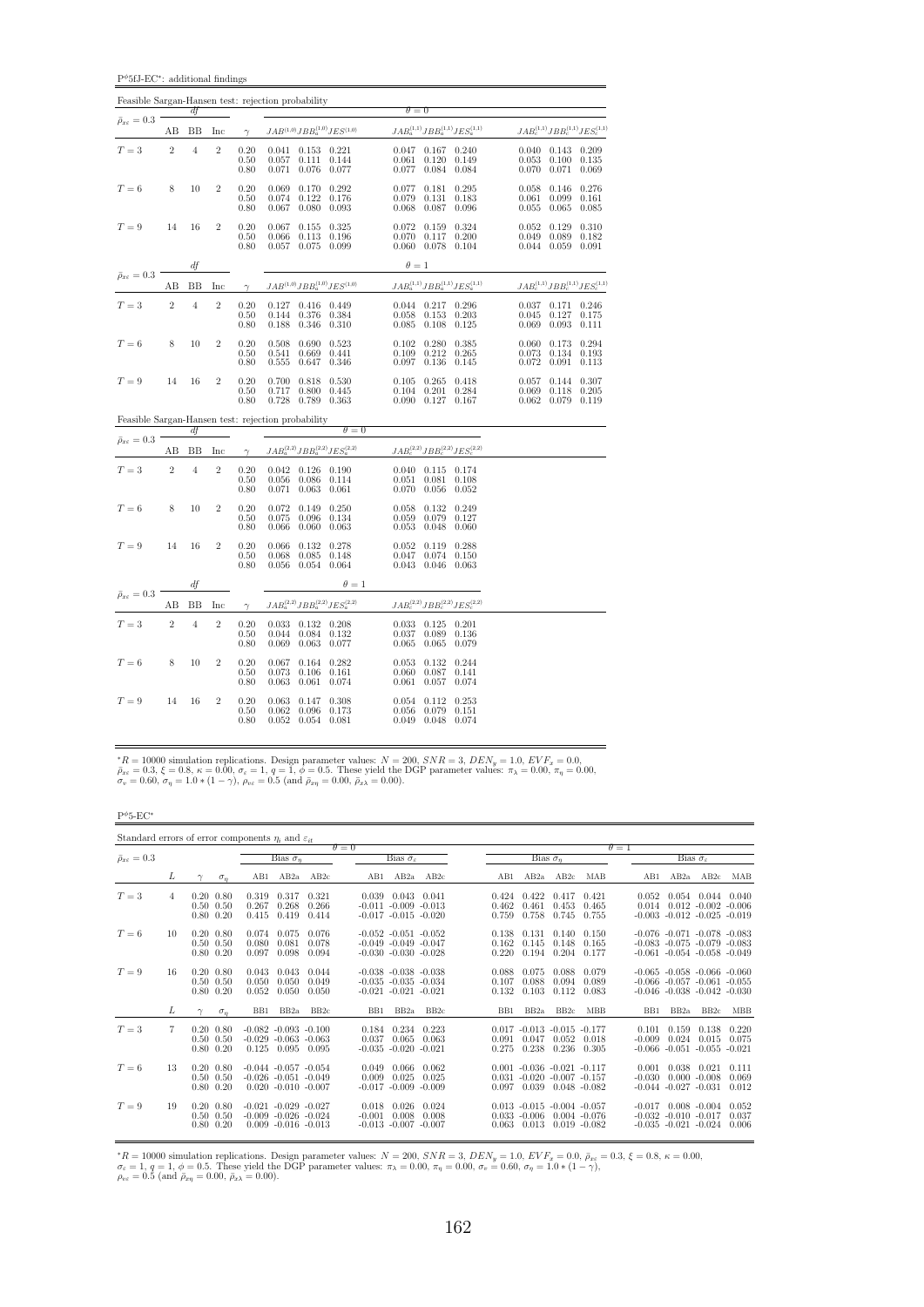| P®511-WA* |  |
|-----------|--|
|           |  |

| Unfeasible coefficient estimators                    |    |    |     |                      |                                  |                         |                         |                                  |                               |                         |                         |                                  |                                 |                         |                         |                                  |                                       |                         |                      |                                  |                         |                         |                         |                                  |                         |                         |
|------------------------------------------------------|----|----|-----|----------------------|----------------------------------|-------------------------|-------------------------|----------------------------------|-------------------------------|-------------------------|-------------------------|----------------------------------|---------------------------------|-------------------------|-------------------------|----------------------------------|---------------------------------------|-------------------------|----------------------|----------------------------------|-------------------------|-------------------------|-------------------------|----------------------------------|-------------------------|-------------------------|
| $\bar{\rho}_{x\varepsilon}=0.3$                      |    | L  |     |                      |                                  | ABu                     |                         | $\theta = 0$                     | BBu                           |                         |                         |                                  | ABu                             |                         |                         |                                  | BBu                                   |                         | $\theta = 1$         |                                  | MABu                    |                         |                         |                                  | MBBu                    |                         |
|                                                      | AВ | BB |     | $\gamma$             | <b>Bias</b>                      |                         | Stdv RMSE               | Bias                             |                               |                         | Stdy RMSE               | Bias                             |                                 | Stdy RMSE               |                         | Bias                             |                                       | Stdy RMSE               |                      | Bias                             |                         | Stdv RMSE               |                         | Bias                             |                         | Stdy RMSE               |
| $T=3$                                                | 8  | 13 |     | 0.20<br>0.50<br>0.80 | $-0.248$<br>$-0.313$<br>$-0.430$ | 0.039<br>0.051<br>0.084 | 0.251<br>0.317<br>0.438 | -0.173<br>$-0.214$<br>$-0.286$   |                               | 0.039<br>0.046<br>0.062 | 0.178<br>0.219<br>0.293 | $-0.249$<br>$-0.316$<br>-0.444   | 0.058<br>0.075<br>0.124         | 0.255<br>0.325<br>0.461 |                         | $-0.165$<br>$-0.213$<br>$-0.283$ | 0.058<br>0.065<br>0.088               | 0.174<br>0.222<br>0.296 |                      | $-0.279$<br>$-0.357$<br>$-0.480$ | 0.044<br>0.058<br>0.093 | 0.283<br>0.362<br>0.488 |                         | $-0.155$<br>$-0.176$<br>$-0.248$ | 0.045<br>0.052<br>0.064 | 0.162<br>0.184<br>0.256 |
| $T=6$                                                | 35 | 46 |     | 0.20<br>0.50<br>0.80 | $-0.251$<br>$-0.294$<br>$-0.370$ | 0.022<br>0.028<br>0.047 | 0.252<br>0.296<br>0.373 | $-0.202$<br>$-0.207$<br>$-0.212$ | 0.036                         | 0.021<br>0.026          | 0.203<br>0.209<br>0.215 | $-0.249$<br>$-0.294$<br>$-0.378$ | 0.032<br>0.041<br>0.067         | 0.251<br>0.296<br>0.384 |                         | $-0.184$<br>$-0.191$<br>$-0.201$ | 0.032<br>0.036<br>0.047               | 0.187<br>0.195<br>0.206 |                      | $-0.267$<br>$-0.327$<br>$-0.425$ | 0.023<br>0.031<br>0.053 | 0.268<br>0.329<br>0.428 |                         | $-0.219$<br>$-0.209$<br>$-0.183$ | 0.024<br>0.029<br>0.037 | 0.221<br>0.211<br>0.187 |
| $T=9$                                                | 80 | 97 |     | 0.20<br>0.50<br>0.80 | $-0.246$<br>$-0.277$<br>$-0.318$ | 0.017<br>0.022<br>0.036 | 0.247<br>0.278<br>0.320 | $-0.211$<br>$-0.208$<br>$-0.181$ | 0.020                         | 0.016<br>0.026          | 0.212<br>0.209<br>0.183 | $-0.244$<br>$-0.275$<br>$-0.323$ | 0.024<br>0.030<br>0.049         | 0.245<br>0.276<br>0.327 |                         | $-0.195$<br>$-0.189$<br>$-0.167$ | 0.023<br>0.027<br>0.033               | 0.196<br>0.191<br>0.170 |                      | $-0.256$<br>$-0.301$<br>$-0.370$ | 0.017<br>0.023<br>0.041 | 0.257<br>0.301<br>0.372 |                         | $-0.231$<br>$-0.227$<br>$-0.162$ | 0.018<br>0.022<br>0.027 | 0.231<br>0.228<br>0.165 |
|                                                      | AВ | BB |     | $\beta$              | Bias                             |                         | Stdy RMSE               | Bias                             |                               |                         | Stdy RMSE               | Bias                             |                                 | Stdy RMSE               |                         | Bias                             |                                       | Stdy RMSE               |                      | Bias                             |                         | Stdy RMSE               |                         | <b>Bias</b>                      |                         | Stdy RMSE               |
| $T=3$                                                | 8  | 13 |     | 1.43<br>0.93<br>0.31 | 0.939<br>0.800<br>0.674          | 0.237<br>0.237<br>0.249 | 0.969<br>0.834<br>0.719 | 1.128<br>1.004<br>0.849          | 0.131                         | 0.158<br>0.119          | 1.139<br>1.013<br>0.857 | 0.928<br>0.797<br>0.673          | 0.351<br>0.351<br>0.372         | 0.992<br>0.871<br>0.769 |                         | 1.107<br>0.991<br>0.842          | 0.219<br>0.179<br>0.168               | 1.129<br>1.007<br>0.859 |                      | 0.911<br>0.747<br>0.617          | 0.240<br>0.241<br>0.253 | 0.942<br>0.784<br>0.667 |                         | 1.207<br>1.104<br>0.910          | 0.177<br>0.147<br>0.126 | 1.220<br>1.113<br>0.919 |
| $T=6$                                                | 35 | 46 |     | 1.43<br>0.93<br>0.31 | 0.858<br>0.757<br>0.612          | 0.100<br>0.102<br>0.110 | 0.863<br>0.764<br>0.622 | 0.883<br>0.821<br>0.696          | 0.080<br>0.073<br>0.067       |                         | 0.886<br>0.825<br>0.699 | 0.852<br>0.760<br>0.623          | 0.142<br>0.142<br>0.154         | 0.864<br>0.774<br>0.642 |                         | 0.854<br>0.800<br>0.680          | 0.109<br>0.097<br>0.090               | 0.861<br>0.806<br>0.686 |                      | 0.863<br>0.754<br>0.587          | 0.100<br>0.103<br>0.114 | 0.868<br>0.761<br>0.598 |                         | 0.925<br>0.871<br>0.729          | 0.088<br>0.080<br>0.071 | 0.929<br>0.874<br>0.733 |
| $T=9$                                                | 80 | 97 |     | 1.43<br>0.93<br>0.31 | 0.813<br>0.742<br>0.596          | 0.064<br>0.066<br>0.071 | 0.816<br>0.745<br>0.600 | 0.806<br>0.752<br>0.626          | 0.054                         | 0.052<br>0.049          | 0.808<br>0.754<br>0.628 | 0.809<br>0.743<br>0.607          | 0.090<br>0.090<br>0.097         | 0.814<br>0.748<br>0.615 |                         | 0.779<br>0.729<br>0.606          | 0.074<br>0.070<br>0.064               | 0.782<br>0.732<br>0.610 |                      | 0.821<br>0.751<br>0.591          | 0.064<br>0.066<br>0.074 | 0.824<br>0.754<br>0.596 |                         | 0.837<br>0.791<br>0.648          | 0.060<br>0.057<br>0.052 | 0.839<br>0.793<br>0.650 |
| Unfeasible t-test: actual significance level         |    | L  |     |                      |                                  |                         | $\theta = 0$            |                                  |                               |                         |                         |                                  |                                 |                         |                         |                                  | $\theta = 1$                          |                         |                      |                                  |                         |                         |                         |                                  |                         |                         |
| $\bar{\rho}_{x\varepsilon}=0.3$                      | AВ | BB |     | $\gamma$             | ABu                              | BBu                     |                         | β                                |                               | ABu                     | BBu                     | $\gamma$                         | ABu                             |                         |                         | BBu MABu MBBu                    |                                       |                         | β                    | ABu                              |                         | BBu MABu MBBu           |                         |                                  |                         |                         |
| $T=3$                                                | 8  | 13 |     | 0.20<br>0.50<br>0.80 | 1.000<br>0.999<br>0.993          | 0.990<br>0.996<br>0.999 |                         | 1.43<br>0.93<br>0.31             |                               | 0.952<br>0.865<br>0.696 | 1.000<br>1.000<br>1.000 | 0.20<br>0.50<br>0.80             | 0.953<br>0.948<br>0.882         | 0.823<br>0.912<br>0.945 | 1.000<br>1.000<br>0.995 | 0.931<br>0.949<br>0.992          |                                       |                         | 1.43<br>0.93<br>0.31 | 0.703<br>0.563<br>0.398          | 0.997<br>0.997<br>0.994 | 0.936<br>0.804<br>0.608 | 1.000<br>1.000<br>1.000 |                                  |                         |                         |
| $T=6$                                                | 35 | 46 |     | 0.20<br>0.50<br>0.80 | 1.000<br>1.000<br>1.000          | 1.000<br>1.000<br>1.000 |                         | 1.43<br>0.93<br>0.31             |                               | 1.000<br>1.000<br>0.999 | 1.000<br>1.000<br>1.000 | 0.20<br>0.50<br>0.80             | 1.000<br>1.000<br>1.000         | 1.000<br>0.999<br>0.998 | 1.000<br>1.000<br>1.000 | 1.000<br>1.000<br>1.000          |                                       |                         | 1.43<br>0.93<br>0.31 | 1.000<br>0.998<br>0.973          | 1.000<br>1.000<br>1.000 | 1.000<br>1.000<br>0.998 | 1.000<br>1.000<br>1.000 |                                  |                         |                         |
| $T=9$                                                | 80 | 97 |     | 0.20<br>0.50<br>0.80 | 1.000<br>1.000<br>1.000          | 1.000<br>1.000<br>1.000 |                         | 1.43<br>0.93<br>0.31             |                               | 1.000<br>1.000<br>1.000 | 1.000<br>1.000<br>1.000 | 0.20<br>0.50<br>0.80             | 1.000<br>1.000<br>1.000         | 1.000<br>1.000<br>1.000 | 1.000<br>1.000<br>1.000 | 1.000<br>1.000<br>1.000          |                                       |                         | 1.43<br>0.93<br>0.31 | 1.000<br>1.000<br>1.000          | 1.000<br>1.000<br>1.000 | 1.000<br>1.000<br>1.000 | 1.000<br>1.000<br>1.000 |                                  |                         |                         |
| Unfeasible Sargan-Hansen test: rejection probability |    | df |     |                      |                                  |                         |                         | $\theta = 0$                     |                               |                         |                         |                                  |                                 |                         | $\theta = 1$            |                                  |                                       |                         |                      |                                  |                         |                         |                         |                                  |                         |                         |
| $\bar{\rho}_{x\varepsilon}=0.3$                      | AВ | BB | Inc | $\gamma$             | JABu                             | $JBBu$                  | JESu                    |                                  | $JMABu\quad JMMBu\quad JESMu$ |                         |                         | JABu                             | JBBu                            | $JESu$                  |                         | $JMABu\quad JMMBu\quad JESMu$    |                                       |                         |                      |                                  |                         |                         |                         |                                  |                         |                         |
| $T=3$                                                | -6 | 10 | 4   | 0.20<br>0.50<br>0.80 | 0.023<br>0.024<br>0.079          | 0.743<br>0.509<br>0.408 | 0.887<br>0.698<br>0.490 | 0.023<br>0.024<br>0.079          | 0.743<br>0.509                | 0.408                   | 0.887<br>0.698<br>0.490 | 0.012<br>0.008<br>0.012          | 0.489<br>0.225<br>0.135         | 0.715<br>0.437<br>0.272 |                         | 0.006<br>0.035                   | $0.010 \quad 0.891$<br>0.766<br>0.539 | 0.973<br>0.924<br>0.702 |                      |                                  |                         |                         |                         |                                  |                         |                         |
| $T=6$                                                | 33 | 43 | 10  | 0.20<br>0.50<br>0.80 | 0.146<br>0.125<br>0.591          | 0.955<br>0.956<br>0.992 | 0.994<br>0.994<br>0.985 | 0.146<br>0.125<br>0.591          | 0.955<br>0.956<br>0.992       |                         | 0.994<br>0.994<br>0.985 | 0.024<br>0.017<br>0.077          | 0.731<br>0.614<br>0.645         | 0.967<br>0.934<br>0.867 |                         | 0.083<br>0.020<br>0.272          | 0.934<br>0.980<br>0.998               | 0.994<br>1.000<br>0.999 |                      |                                  |                         |                         |                         |                                  |                         |                         |
| $T=9$                                                | 78 | 94 | 16  | 0.20<br>0.50<br>0.80 | 0.271<br>0.255<br>0.892          | 0.970<br>0.988<br>1.000 | 0.997<br>0.999<br>0.999 | 0.271<br>0.255<br>0.892          | 0.970<br>0.988<br>1.000       |                         | 0.997<br>0.999<br>0.999 | 0.022<br>0.019                   | 0.725<br>0.725<br>$0.162$ 0.870 | 0.989<br>0.988<br>0.977 |                         | 0.201<br>0.075                   | 0.903<br>0.981<br>$0.595$ 1.000       | 0.991<br>1.000<br>1.000 |                      |                                  |                         |                         |                         |                                  |                         |                         |

 ${}^*R = 10000$  simulation replications. Design parameter values:  $N = 200$ ,  $SNR = 3$ ,  $DEN_y = 1.0$ ,  $EVF_x = 0.0$ ,  $\bar{\rho}_{xc} = 0.3$ ,  $\xi = 0.8$ ,  $\kappa = 0.00$ ,  $\sigma_{\varepsilon} = 1$ ,  $q = 1$ ,  $\phi = 0.5$ .<br>These yield the DGP parameter values:  $\pi$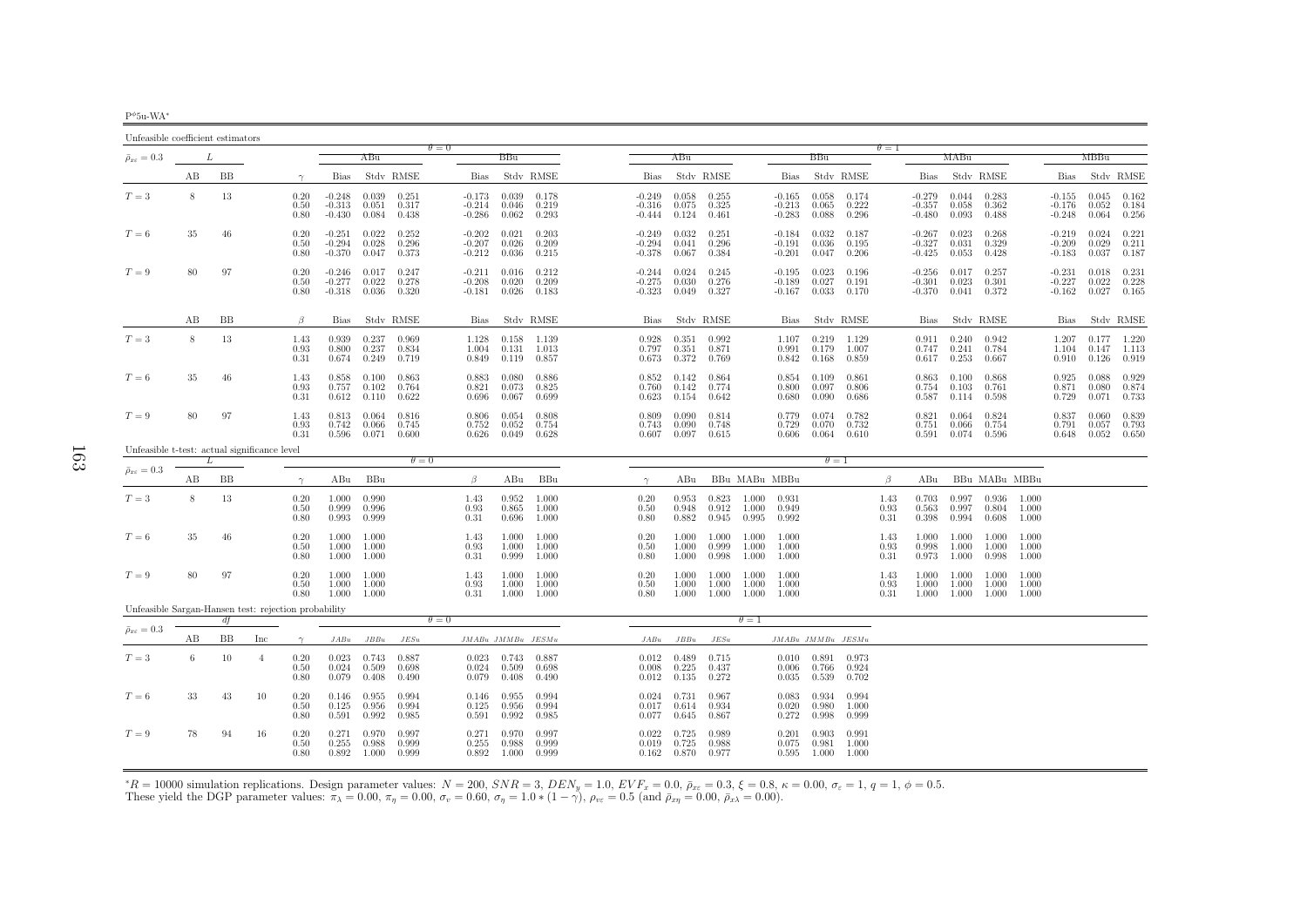$\mathbf{P}^{\phi}5\text{fc-WA}^*$ 

Feasible coefficient estimators for Arellano-Bond

| т самые соспиские сминаемы пог тиспано-понц |    |      |             |                |                | $\theta = 0$ |                |             |                |           |          |             |       |                |          |       |                |             |       |                |             |       |           |
|---------------------------------------------|----|------|-------------|----------------|----------------|--------------|----------------|-------------|----------------|-----------|----------|-------------|-------|----------------|----------|-------|----------------|-------------|-------|----------------|-------------|-------|-----------|
| $\bar{\rho}_{x\varepsilon}=0.3$             |    |      |             | ABI            |                | AB2a         |                |             | AB2c           |           |          |             | ABI   |                |          | AB2a  |                | $\theta=1$  | AB2c  |                |             | МАВ   |           |
|                                             |    |      |             | Stdy RMSE      |                |              | Stdy RMSE      | <b>Bias</b> |                | Stdy RMSE |          | <b>Bias</b> |       | Stdy RMSE      | Bias     |       | Stdy RMSE      | <b>Bias</b> |       | Stdy RMSE      | <b>Bias</b> |       | Stdy RMSE |
|                                             |    |      | <b>Bias</b> |                | Bias           |              |                |             |                |           |          |             |       |                |          |       |                |             |       |                |             |       |           |
| $T=3$                                       | 8  | 0.20 | $-0.248$    | 0.251<br>0.039 | $-0.248$       | 0.040        | 0.252          | $-0.249$    | 0.040          | 0.252     | $-0.250$ |             | 0.061 | 0.258          | $-0.250$ | 0.058 | 0.256          | $-0.251$    | 0.059 | 0.258          | $-0.255$    | 0.058 | 0.262     |
|                                             |    | 0.50 | $-0.313$    | 0.051<br>0.317 | $-0.320$       | 0.053        | 0.325          | $-0.314$    | 0.052          | 0.318     | $-0.317$ |             | 0.079 | 0.327          | $-0.323$ | 0.076 | 0.331          | $-0.319$    | 0.076 | 0.328          | $-0.324$    | 0.077 | 0.333     |
|                                             |    | 0.80 | $-0.430$    | 0.084<br>0.438 | $-0.450$       | 0.092        | 0.459          | $-0.431$    | 0.086          | 0.440     | -0.442   |             | 0.131 | 0.461          | $-0.459$ | 0.131 | 0.477          | -0.445      | 0.126 | 0.463          | $-0.451$    | 0.128 | 0.468     |
|                                             |    |      |             |                |                |              |                |             |                |           |          |             |       |                |          |       |                |             |       |                |             |       |           |
| $T=6$                                       | 35 | 0.20 | $-0.251$    | 0.022<br>0.252 | $-0.251$       | 0.024        | 0.252          | $-0.257$    | 0.022          | 0.258     | $-0.253$ |             | 0.035 | 0.256          | $-0.252$ | 0.031 | 0.254          | $-0.255$    | 0.033 | 0.257          | $-0.265$    | 0.027 | 0.267     |
|                                             |    | 0.50 | $-0.294$    | 0.028<br>0.296 | $-0.307$       | 0.031        | 0.309          | $-0.300$    | 0.029          | 0.301     | $-0.299$ |             | 0.045 | 0.303          | $-0.307$ | 0.041 | 0.309          | $-0.301$    | 0.041 | 0.304          | $-0.322$    | 0.037 | 0.324     |
|                                             |    | 0.80 | $-0.370$    | 0.373<br>0.047 | $-0.410$       | 0.055        | 0.414          | $-0.378$    | 0.048          | 0.381     | $-0.381$ |             | 0.073 | 0.388          | $-0.406$ | 0.071 | 0.412          | $-0.388$    | 0.068 | 0.394          | $-0.427$    | 0.066 | 0.433     |
|                                             |    |      |             |                |                |              |                |             |                |           |          |             |       |                |          |       |                |             |       |                |             |       |           |
| $T=9$                                       | 80 | 0.20 | $-0.246$    | 0.017<br>0.247 | $-0.246$       | 0.018        | 0.247          | $-0.253$    | 0.017          | 0.253     | $-0.248$ |             | 0.027 | 0.250          | $-0.248$ | 0.024 | 0.250          | $-0.251$    | 0.024 | 0.252          | $-0.259$    | 0.019 | 0.260     |
|                                             |    | 0.50 | $-0.277$    | 0.022<br>0.278 | $-0.287$       | 0.024        | 0.288          | $-0.283$    | 0.022          | 0.284     | $-0.280$ |             | 0.033 | 0.282          | $-0.286$ | 0.031 | 0.288          | $-0.282$    | 0.030 | 0.284          | $-0.303$    | 0.025 | 0.304     |
|                                             |    | 0.80 | $-0.318$    | 0.036<br>0.320 | -0.349         | 0.040        | 0.351          | $-0.327$    | 0.036          | 0.329     | $-0.326$ |             | 0.054 | 0.330          | $-0.341$ | 0.053 | 0.345          | $-0.334$    | 0.049 | 0.338          | $-0.382$    | 0.046 | 0.385     |
|                                             |    |      |             |                |                |              |                |             |                |           |          |             |       |                |          |       |                |             |       |                |             |       |           |
|                                             |    |      |             |                |                |              |                |             |                |           |          |             |       |                |          |       |                |             |       |                |             |       |           |
|                                             |    | B    | Bias        | Stdy RMSE      |                |              | Bias Stdy RMSE |             | Bias Stdy RMSE |           |          |             |       | Bias Stdy RMSE |          |       | Bias Stdy RMSE |             |       | Bias Stdv RMSE | Bias        |       | Stdy RMSE |
| $T=3$                                       | 8  | 1.43 | 0.939       | 0.237          | 0.969<br>0.951 | 0.246        | 0.982          | 0.935       | 0.234          | 0.964     | 0.932    |             | 0.374 | 1.005          | 0.941    | 0.358 | 1.006          | 0.926       | 0.348 | 0.989          | 0.932       | 0.359 | 0.999     |
|                                             |    | 0.93 | 0.800       | 0.237<br>0.834 | 0.807          | 0.247        | 0.844          | 0.796       | 0.236          | 0.831     | 0.796    |             | 0.374 | 0.879          | 0.805    | 0.357 | 0.881          | 0.795       | 0.350 | 0.868          | 0.793       | 0.359 | 0.871     |
|                                             |    | 0.31 | 0.674       | 0.249<br>0.719 | 0.679          | 0.262        | 0.727          | 0.672       | 0.248          | 0.716     | 0.671    |             | 0.392 | 0.777          | 0.678    | 0.384 | 0.779          | 0.671       | 0.373 | 0.767          | 0.669       | 0.375 | 0.768     |
|                                             |    |      |             |                |                |              |                |             |                |           |          |             |       |                |          |       |                |             |       |                |             |       |           |
| $T=6$                                       | 35 | 1.43 | 0.858       | 0.100<br>0.863 | 0.869          | 0.110        | 0.876          | 0.860       | 0.100          | 0.866     | 0.853    |             | 0.154 | 0.867          | 0.863    | 0.143 | 0.874          | 0.856       | 0.142 | - 0.867        | 0.862       | 0.120 | 0.871     |
|                                             |    | 0.93 | 0.757       | 0.102<br>0.764 | 0.777          | 0.112        | 0.785          | 0.757       | 0.102          | 0.764     | 0.758    |             | 0.155 | 0.774          | 0.771    | 0.144 | 0.785          | 0.761       | 0.142 | 0.774          | 0.761       | 0.122 | 0.771     |
|                                             |    | 0.31 | 0.612       | 0.110<br>0.622 | 0.633          | 0.123        | 0.645          | 0.612       | 0.110          | 0.622     | 0.619    |             | 0.165 | 0.640          | 0.632    | 0.158 | 0.652          | 0.622       | 0.156 | 0.641          | 0.606       | 0.136 | 0.621     |
|                                             |    |      |             |                |                |              |                |             |                |           |          |             |       |                |          |       |                |             |       |                |             |       |           |
| $T=9$                                       | 80 | 1.43 | 0.813       | 0.064          | 0.822<br>0.816 | 0.072        | 0.825          | 0.820       | 0.065          | 0.822     | 0.811    |             | 0.099 | 0.817          | 0.816    | 0.092 | 0.821          | 0.816       | 0.090 | 0.821          | 0.826       | 0.072 | 0.829     |
|                                             |    | 0.93 | 0.742       | 0.745<br>0.066 | 0.760          | 0.073        | 0.764          | 0.745       | 0.067          | 0.748     | 0.744    |             | 0.100 | 0.751          | 0.753    | 0.093 | 0.759          | 0.747       | 0.091 | 0.752          | 0.757       | 0.073 | 0.761     |
|                                             |    | 0.31 | 0.596       | 0.071          | 0.600<br>0.618 | 0.079        | 0.623          | 0.598       | 0.072          | 0.603     | 0.605    |             | 0.106 | 0.614          | 0.613    | 0.101 | 0.621          | 0.609       | 0.098 | 0.617          | 0.606       | 0.082 | 0.611     |
|                                             |    |      |             |                |                |              |                |             |                |           |          |             |       |                |          |       |                |             |       |                |             |       |           |

| Feasible coefficient estimators for Blundell-Bond |    |                      |                                  |                         |                         |                                  |                         |                         |                                  |                         |                         |                                  |                         |                         |                                  |                         |                         |                                  |                         |                         |                                  |                         |                         |
|---------------------------------------------------|----|----------------------|----------------------------------|-------------------------|-------------------------|----------------------------------|-------------------------|-------------------------|----------------------------------|-------------------------|-------------------------|----------------------------------|-------------------------|-------------------------|----------------------------------|-------------------------|-------------------------|----------------------------------|-------------------------|-------------------------|----------------------------------|-------------------------|-------------------------|
|                                                   |    |                      |                                  |                         |                         |                                  | $\theta = 0$            |                         |                                  |                         |                         |                                  |                         |                         |                                  |                         |                         | $\theta = 1$                     |                         |                         |                                  |                         |                         |
| $\bar{\rho}_{x\varepsilon}=0.3$                   |    |                      | <b>Bias</b>                      | BB1                     | Stdy RMSE               | <b>Bias</b>                      | BB2a                    | Stdy RMSE               | <b>Bias</b>                      | BB2c                    | Stdy RMSE               | <b>Bias</b>                      | BBI.                    | Stdy RMSE               | <b>Bias</b>                      | BB2a                    | Stdy RMSE               | <b>Bias</b>                      | BB2c                    | Stdy RMSE               | <b>Bias</b>                      | МВВ                     | Stdy RMSE               |
| $T=3$                                             | 13 | 0.20<br>0.50<br>0.80 | $-0.185$<br>$-0.243$<br>$-0.324$ | 0.038<br>0.043<br>0.059 | 0.189<br>0.246<br>0.329 | $-0.200$<br>$-0.248$<br>$-0.324$ | 0.039<br>0.047<br>0.064 | 0.204<br>0.252<br>0.330 | $-0.204$<br>$-0.249$<br>$-0.328$ | 0.038<br>0.046<br>0.066 | 0.207<br>0.254<br>0.334 | $-0.191$<br>$-0.248$<br>$-0.324$ | 0.055<br>0.064<br>0.087 | 0.199<br>0.256<br>0.336 | $-0.192$<br>$-0.242$<br>$-0.320$ | 0.056<br>0.065<br>0.087 | 0.200<br>0.250<br>0.331 | $-0.195$<br>$-0.241$<br>$-0.312$ | 0.056<br>0.066<br>0.093 | 0.203<br>0.250<br>0.326 | $-0.195$<br>$-0.249$<br>$-0.325$ | 0.054<br>0.063<br>0.089 | 0.202<br>0.257<br>0.337 |
| $T=6$                                             | 46 | 0.20<br>0.50<br>0.80 | $-0.213$<br>$-0.245$<br>$-0.289$ | 0.021<br>0.024<br>0.033 | 0.214<br>0.246<br>0.290 | $-0.213$<br>$-0.246$<br>$-0.289$ | 0.023<br>0.027<br>0.038 | 0.214<br>0.248<br>0.291 | $-0.227$<br>$-0.248$<br>$-0.282$ | 0.022<br>0.027<br>0.039 | 0.228<br>0.250<br>0.285 | $-0.215$<br>$-0.248$<br>$-0.289$ | 0.032<br>0.037<br>0.050 | 0.218<br>0.251<br>0.293 | $-0.211$<br>$-0.243$<br>$-0.285$ | 0.030<br>0.036<br>0.049 | 0.213<br>0.246<br>0.289 | $-0.215$<br>$-0.232$<br>$-0.256$ | 0.031<br>0.037<br>0.052 | 0.217<br>0.235<br>0.262 | $-0.237$<br>$-0.271$<br>$-0.316$ | 0.027<br>0.033<br>0.050 | 0.239<br>0.273<br>0.320 |
| $T=9$                                             | 97 | 0.20<br>0.50<br>0.80 | $-0.220$<br>$-0.243$<br>$-0.264$ | 0.016<br>0.019<br>0.025 | 0.220<br>0.243<br>0.265 | $-0.218$<br>$-0.243$<br>$-0.266$ | 0.017<br>0.020<br>0.028 | 0.219<br>0.244<br>0.267 | $-0.232$<br>$-0.245$<br>$-0.251$ | 0.016<br>0.020<br>0.029 | 0.233<br>0.245<br>0.253 | $-0.222$<br>$-0.245$<br>$-0.265$ | 0.025<br>0.029<br>0.039 | 0.223<br>0.247<br>0.268 | $-0.220$<br>$-0.244$<br>$-0.264$ | 0.023<br>0.027<br>0.038 | 0.221<br>0.245<br>0.267 | $-0.221$<br>$-0.229$<br>$-0.227$ | 0.023<br>0.027<br>0.038 | 0.222<br>0.231<br>0.230 | $-0.244$<br>$-0.272$<br>$-0.297$ | 0.019<br>0.024<br>0.037 | 0.245<br>0.273<br>0.300 |
|                                                   |    | $\beta$              |                                  |                         | Bias Stdy RMSE          | Bias                             |                         | Stdv RMSE               | Bias                             |                         | Stdy RMSE               | Bias                             |                         | Stdy RMSE               | Bias                             |                         | Stdv RMSE               |                                  | Bias Stdy RMSE          |                         | Bias                             |                         | Stdy RMSE               |
| $T=3$                                             | 13 | 1.43<br>0.93<br>0.31 | 1.111<br>0.980<br>0.849          | 0.153<br>0.126<br>0.116 | 1.121<br>0.988<br>0.857 | 1.097<br>0.990<br>0.859          | 0.150<br>0.127<br>0.119 | 1.107<br>0.998<br>0.867 | 1.082<br>0.976<br>0.849          | 0.148<br>0.126<br>0.119 | 1.092<br>0.984<br>0.857 | 1.067<br>0.956<br>0.839          | 0.208<br>0.178<br>0.172 | 1.087<br>0.973<br>0.857 | 1.099<br>0.995<br>0.859          | 0.208<br>0.176<br>0.167 | 1.119<br>1.011<br>0.875 | 1.080<br>0.979<br>0.852          | 0.207<br>0.178<br>0.172 | 1.100<br>0.995<br>0.869 | 1.090<br>0.986<br>0.867          | 0.207<br>0.179<br>0.173 | 1.110<br>1.002<br>0.884 |
| $T=6$                                             | 46 | 1.43<br>0.93<br>0.31 | 0.881<br>0.813<br>0.703          | 0.077<br>0.070<br>0.066 | 0.884<br>0.816<br>0.706 | 0.881<br>0.836<br>0.737          | 0.082<br>0.076<br>0.071 | 0.885<br>0.839<br>0.741 | 0.882<br>0.818<br>0.710          | 0.077<br>0.070<br>0.066 | 0.886<br>0.821<br>0.713 | 0.863<br>0.804<br>0.702          | 0.111<br>0.104<br>0.102 | 0.870<br>0.811<br>0.709 | 0.878<br>0.832<br>0.729          | 0.106<br>0.098<br>0.094 | 0.885<br>0.838<br>0.735 | 0.869<br>0.815<br>0.709          | 0.103<br>0.094<br>0.090 | 0.875<br>0.821<br>0.715 | 0.903<br>0.840<br>0.734          | 0.096<br>0.090<br>0.087 | 0.908<br>0.845<br>0.739 |
| $T=9$                                             | 97 | 1.43<br>0.93<br>0.31 | 0.810<br>0.755<br>0.637          | 0.054<br>0.051<br>0.051 | 0.811<br>0.757<br>0.639 | 0.812<br>0.771<br>0.664          | 0.057<br>0.054<br>0.053 | 0.814<br>0.773<br>0.666 | 0.818<br>0.760<br>0.646          | 0.054<br>0.051<br>0.048 | 0.819<br>0.762<br>0.648 | 0.800<br>0.752<br>0.639          | 0.081<br>0.079<br>0.078 | 0.804<br>0.756<br>0.644 | 0.805<br>0.763<br>0.654          | 0.076<br>0.074<br>0.074 | 0.808<br>0.767<br>0.658 | 0.802<br>0.754<br>0.643          | 0.072<br>0.067<br>0.064 | 0.805<br>0.757<br>0.646 | 0.837<br>0.787<br>0.672          | 0.064<br>0.062<br>0.060 | 0.840<br>0.789<br>0.675 |

 ${}^*R = 10000$  simulation replications. Design parameter values:  $N = 200$ ,  $SNR = 3$ ,  $DEN_y = 1.0$ ,  $EVF_x = 0.0$ ,  $\bar{\rho}_{xc} = 0.3$ ,  $\xi = 0.8$ ,  $\kappa = 0.00$ ,  $\sigma_{\varepsilon} = 1$ ,  $q = 1$ ,  $\phi = 0.5$ .<br>These yield the DGP parameter values:  $\pi$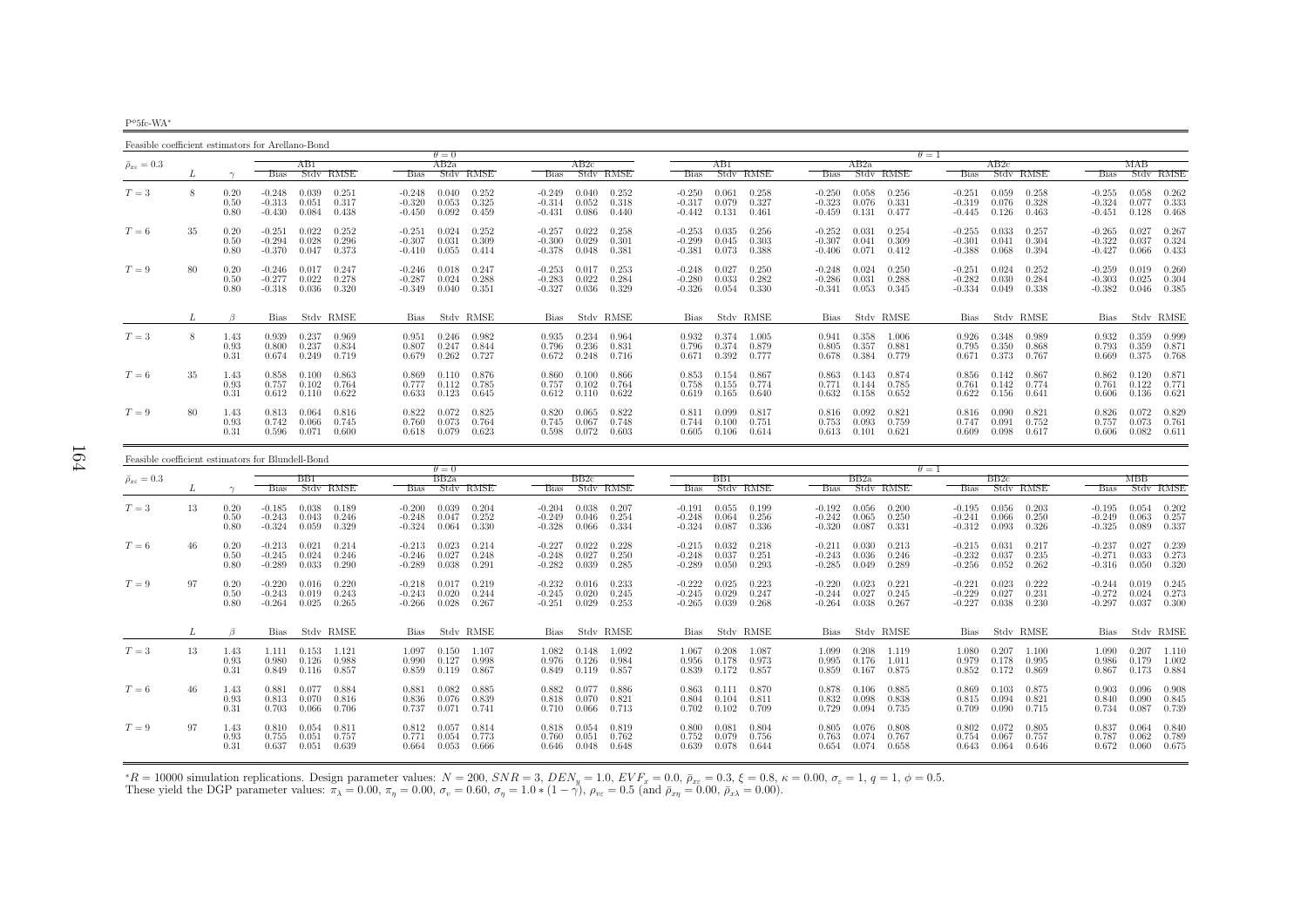$P^{\phi}$ 5ft-WA\*

| Feasible t-test Arellano-Bond: actual significance level |    |                      |       |                                                             |                |                                                                   |       |                         |                         |                                                             |       |                         |                                                                         |                         |                                                       |       |
|----------------------------------------------------------|----|----------------------|-------|-------------------------------------------------------------|----------------|-------------------------------------------------------------------|-------|-------------------------|-------------------------|-------------------------------------------------------------|-------|-------------------------|-------------------------------------------------------------------------|-------------------------|-------------------------------------------------------|-------|
| $\bar{\rho}_{x\varepsilon} = 0.3$                        |    |                      |       |                                                             | $\theta = 0$   |                                                                   |       |                         |                         |                                                             |       | $\theta=1$              |                                                                         |                         |                                                       |       |
|                                                          | L  | $\gamma$             |       | AB1 AB1aR AB1cR                                             |                |                                                                   |       | AB2a AB2aW AB2c AB2cW   | AB1                     | AB1aR AB1cR                                                 |       |                         | AB2a AB2aW AB2c AB2cW MAB                                               |                         |                                                       |       |
| $T=3$                                                    | 8  | 0.20<br>0.50<br>0.80 | 0.998 | 1.000 1.000 1.000<br>1.000 1.000 1.000<br>0.998 0.998       | 1.000<br>0.998 | 1.000 1.000 1.000 1.000<br>1.000 1.000<br>0.996 0.998             |       | 1.000<br>0.997          |                         | 0.992 0.964 0.966<br>0.991 0.960 0.963<br>0.976 0.928 0.927 |       | 0.986                   | 0.986 0.971<br>0.967<br>0.964 0.926                                     | 0.979<br>0.977          | 0.971 1.000<br>0.970 0.999<br>0.951 0.931 0.996       |       |
| $T=6$                                                    | 35 | 0.20<br>0.50<br>0.80 | 1.000 | 1.000 1.000 1.000<br>1.000 1.000 1.000<br>1.000 1.000       | 1.000          | 1.000 1.000 1.000 1.000<br>1.000 1.000 1.000<br>1.000             | 1.000 | 1.000<br>1.000          | 1.000                   | 1.000 1.000 1.000<br>1.000 0.999 1.000<br>0.998             | 0.999 | 1.000<br>1.000<br>1.000 | 1.000 1.000<br>1.000<br>0.999                                           | 1.000<br>1.000          | 1.000 1.000<br>1.000 1.000<br>1.000 1.000             |       |
| $T=9$                                                    | 80 | 0.20<br>0.50<br>0.80 | 1.000 | 1.000 1.000 1.000<br>1.000 1.000<br>1.000 1.000 1.000       | 1.000          | 1.000 1.000 1.000 1.000<br>1.000 1.000<br>1.000 1.000 1.000 1.000 |       | 1.000                   |                         | 1.000 1.000 1.000<br>1.000 1.000 1.000<br>1.000 0.999 1.000 |       | 1.000<br>1.000          | 1.000 1.000 1.000 1.000 1.000<br>1.000                                  | 1.000                   | 1.000 1.000<br>$0.999$ $1.000$ $1.000$ $1.000$        |       |
|                                                          | L  | $\beta$              | AB1   | AB1aR AB1cR                                                 |                |                                                                   |       | AB2a AB2aW AB2c AB2cW   | AB1                     | AB1aR AB1cR                                                 |       |                         | AB2a AB2aW AB2c AB2cW MAB                                               |                         |                                                       |       |
| $T=3$                                                    | 8  | 1.43<br>0.93<br>0.31 |       | 0.978 0.972 0.978<br>0.932 0.918 0.932<br>0.841 0.814 0.838 | 0.923<br>0.820 | 0.974 0.964 0.978 0.977<br>0.898<br>0.777 0.836                   |       | 0.934 0.927<br>0.826    |                         | 0.913 0.794 0.805<br>0.853 0.697 0.704<br>0.762 0.581 0.591 |       | 0.855<br>0.777<br>0.663 | 0.684<br>0.555                                                          | 0.741<br>0.625          | 0.785 0.832 0.813 0.984<br>0.716 0.968<br>0.590 0.937 |       |
| $T=6$                                                    | 35 | 1.43<br>0.93<br>0.31 | 1.000 | 1.000 1.000 1.000<br>1.000 1.000<br>1.000 0.999 1.000       | 1.000<br>0.999 | 1.000 1.000 1.000 1.000<br>1.000<br>$0.997$ 1.000 1.000           | 1.000 | 1.000                   |                         | 1.000 0.997 0.999<br>1.000 0.991 0.996<br>0.994 0.952 0.973 |       | 1.000<br>1.000<br>0.995 | 0.999<br>0.998<br>0.963                                                 | 1.000<br>0.999<br>0.986 | 1.000 1.000<br>0.999<br>0.982 0.999                   | 1.000 |
| $T=9$                                                    | 80 | 1.43<br>0.93<br>0.31 |       | 1.000 1.000 1.000<br>1.000 1.000 1.000<br>1.000 1.000 1.000 | 1.000<br>1.000 | 1.000 1.000<br>1.000 1.000<br>1.000 1.000 1.000                   |       | 1.000<br>1.000<br>1.000 |                         | 1.000 1.000 1.000<br>1.000 1.000 1.000<br>1.000 0.997 0.999 |       | 1.000<br>1.000          | 1.000<br>1.000<br>1.000 0.998                                           | 1.000<br>1.000          | 1.000 1.000<br>1.000<br>1.000 1.000 1.000             | 1.000 |
| Feasible t-test Blundell-Bond: actual significance level |    |                      |       |                                                             | $\theta = 0$   |                                                                   |       |                         |                         |                                                             |       | $\theta=1$              |                                                                         |                         |                                                       |       |
| $\bar{\rho}_{x\varepsilon}=0.3$                          | L  | $\gamma$             |       | BB1 BB1aR BB1cR                                             |                |                                                                   |       | BB2a BB2aW BB2c BB2cW   |                         | BB1 BB1aR BB1cR                                             |       |                         | BB2a BB2aW BB2c BB2cW MBB                                               |                         |                                                       |       |
| $T=3$                                                    | 13 | 0.20<br>0.50<br>0.80 | 1.000 | 0.997 0.997 0.997<br>1.000 1.000<br>1.000 1.000 1.000       | 1.000<br>0.999 | $0.999$ $0.998$ $1.000$ $0.999$<br>0.999<br>0.999 1.000           | 1.000 | 1.000<br>1.000          |                         | 0.978 0.927 0.930<br>0.993 0.967 0.971<br>0.994 0.968 0.976 |       | 0.985                   | 0.964 0.909<br>0.949<br>0.990 0.949                                     | 0.973<br>0.976          | 0.950 0.935 0.997<br>0.964 0.998<br>0.965             | 0.999 |
| $T=6$                                                    | 46 | 0.20<br>0.50<br>0.80 |       | 1.000 1.000 1.000<br>1.000 1.000 1.000<br>1.000 1.000 1.000 | 1.000<br>1.000 | 1.000 1.000 1.000 1.000<br>1.000<br>1.000 1.000                   | 1.000 | 1.000<br>1.000          |                         | 1.000 1.000 1.000<br>1.000 1.000 1.000<br>1.000 0.999       | 0.999 | 1.000<br>1.000<br>1.000 | 1.000<br>0.999                                                          | 1.000<br>1.000          | 1.000 1.000 1.000 1.000<br>1.000 1.000<br>1.000 1.000 |       |
| $T=9$                                                    | 97 | 0.20<br>0.50<br>0.80 |       | 1.000 1.000 1.000<br>1.000 1.000 1.000<br>1.000 1.000 1.000 | 1.000<br>1.000 | 1.000 1.000 1.000<br>1.000<br>1.000 1.000 1.000 1.000             | 1.000 | 1.000                   | 1.000                   | 1.000 1.000 1.000<br>1.000 1.000<br>1.000 0.999 1.000       |       | 1.000                   | 1.000 1.000 1.000 1.000 1.000<br>1.000<br>1.000 1.000 1.000 1.000 1.000 | 1.000                   | 1.000 1.000                                           |       |
|                                                          | L  | $\beta$              | BB1   | BB1aR BB1cR                                                 |                |                                                                   |       | BB2a BB2aW BB2c BB2cW   | BB1                     | BB1aR BB1cR                                                 |       |                         | BB2a BB2aW BB2c                                                         |                         | BB2cW MBB                                             |       |
| $T=3$                                                    | 13 | 1.43<br>0.93<br>0.31 |       | 1.000 1.000 1.000<br>1.000 1.000 1.000<br>1.000 1.000 1.000 | 1.000          | 1.000 1.000 1.000 1.000<br>1.000 1.000 1.000 1.000<br>1.000 1.000 |       | 1.000                   | 0.999<br>0.999<br>0.998 | 0.996 0.996<br>0.996 0.996<br>0.987 0.991                   |       | 0.999<br>0.998          | 0.999 0.993 0.998<br>0.995<br>0.989                                     | 0.998<br>0.995          | 0.997 1.000<br>0.997 1.000<br>0.993 1.000             |       |
| $T=6$                                                    | 46 | 1.43<br>0.93<br>0.31 | 1.000 | 1.000 1.000 1.000<br>1.000 1.000<br>1.000 1.000 1.000       | 1.000<br>1.000 | 1.000 1.000 1.000<br>1.000<br>1.000 1.000 1.000 1.000             | 1.000 | 1.000                   | 1.000                   | 1.000 1.000 1.000<br>1.000<br>1.000 1.000 1.000             | 1.000 | 1.000<br>1.000          | 1.000<br>1.000<br>1.000 1.000 1.000 1.000 1.000                         | 1.000<br>1.000          | 1.000 1.000<br>1.000                                  | 1.000 |
| $T=9$                                                    | 97 | 1.43<br>0.93<br>0.31 |       | 1.000 1.000 1.000<br>1.000 1.000 1.000<br>1.000 1.000 1.000 | 1.000<br>1.000 | 1.000 1.000<br>1.000 1.000<br>1.000 1.000 1.000 1.000             |       | 1.000<br>1.000          |                         | 1.000 1.000 1.000<br>1.000 1.000 1.000<br>1.000 1.000 1.000 |       | 1.000<br>1.000          | 1.000<br>1.000<br>$1.000$ $1.000$ $1.000$ $1.000$ $1.000$               | 1.000<br>1.000          | 1.000 1.000<br>1.000 1.000                            |       |

 ${}^{*}R = 10000$  simulation replications. Design parameter values:  $N = 200$ ,  $SNR = 3$ ,  $DEN_y = 1.0$ ,  $EVF_x = 0.0$ ,  $E_{x\bar{x}} = 0.3$ ,  $\xi = 0.8$ ,  $\kappa = 0.00$ ,<br> $\sigma_x = 1$ ,  $q = 1$ ,  $\phi = 0.5$ . These yield the DGP parameter values:  $\pi_{\lambda}$ 

| $P^{\phi}5fJ-WA^*$              |    |           |     |                      |                                                    |                         |                         |                         |                                           |                         |                         |                         |
|---------------------------------|----|-----------|-----|----------------------|----------------------------------------------------|-------------------------|-------------------------|-------------------------|-------------------------------------------|-------------------------|-------------------------|-------------------------|
|                                 |    |           |     |                      | Feasible Sargan-Hansen test: rejection probability |                         |                         |                         |                                           |                         |                         |                         |
|                                 |    | df        |     |                      |                                                    |                         | $\theta = 0$            |                         |                                           |                         |                         |                         |
| $\bar{\rho}_{x\varepsilon}=0.3$ | AВ | <b>BB</b> | Inc | $\gamma$             | $JAB_a^{(2,1)}JBB_a^{(2,1)}JES_a^{(2,1)}$          |                         |                         |                         | $JAB_c^{(2,1)}JBB_c^{(2,1)}JES_c^{(2,1)}$ |                         | JMAB JMBB JESM          |                         |
| $T=3$                           | 6  | 10        | 4   | 0.20<br>0.50<br>0.80 | 0.165<br>0.662<br>0.192<br>0.558<br>0.404<br>0.602 | 0.712<br>0.565<br>0.393 | 0.107<br>0.149<br>0.386 | 0.637<br>0.520<br>0.555 | 0.733<br>0.562<br>0.351                   | 0.323<br>0.322<br>0.366 | 0.417<br>0.385<br>0.399 | 0.392<br>0.362<br>0.371 |
| $T=6$                           | 33 | 43        | 10  | 0.20<br>0.50<br>0.80 | 0.489<br>0.925<br>0.931<br>0.497<br>0.867<br>0.989 | 0.824<br>0.839<br>0.710 | 0.428<br>0.515<br>0.955 | 0.944<br>0.962<br>0.999 | 0.956<br>0.953<br>0.875                   | 0.251<br>0.269<br>0.709 | 0.589<br>0.570<br>0.633 | 0.588<br>0.566<br>0.571 |
| $T=9$                           | 78 | 94        | 16  | 0.20<br>0.50<br>0.80 | 0.496<br>0.788<br>0.484<br>0.833<br>0.862<br>0.975 | 0.394<br>0.480<br>0.305 | 0.743<br>0.783<br>0.999 | 0.982<br>0.994<br>1.000 | 0.966<br>0.982<br>0.966                   | 0.574<br>0.592<br>0.970 | 0.630<br>0.618<br>0.711 | 0.588<br>0.578<br>0.590 |
|                                 |    | df        |     |                      |                                                    |                         | $\theta=1$              |                         |                                           |                         |                         |                         |
| $\bar{\rho}_{x\varepsilon}=0.3$ | AВ | BB        | Inc | $\gamma$             | $JAB_a^{(2,1)}JBB_a^{(2,1)}JES_a^{(2,1)}$          |                         |                         |                         | $JAB_c^{(2,1)}JBB_c^{(2,1)}JES_c^{(2,1)}$ |                         | JMAB JMBB JESM          |                         |
| $T=3$                           | 6  | 10        | 4   | 0.20<br>0.50<br>0.80 | 0.087<br>0.545<br>0.092<br>0.379<br>0.160<br>0.300 | 0.641<br>0.446<br>0.255 | 0.061<br>0.071<br>0.147 | 0.520<br>0.368<br>0.335 | 0.649<br>0.465<br>0.327                   | 0.344<br>0.346<br>0.382 | 0.646<br>0.620<br>0.635 | 0.609<br>0.593<br>0.606 |
| $T=6$                           | 33 | 43        | 10  | 0.20<br>0.50<br>0.80 | 0.179<br>0.810<br>0.166<br>0.743<br>0.392<br>0.764 | 0.836<br>0.772<br>0.529 | 0.151<br>0.177<br>0.521 | 0.791<br>0.768<br>0.889 | 0.911<br>0.872<br>0.794                   | 0.224<br>0.160<br>0.537 | 0.780<br>0.772<br>0.794 | 0.784<br>0.777<br>0.778 |
| $T=9$                           | 78 | 94        | 16  | 0.20<br>0.50<br>0.80 | 0.121<br>0.524<br>0.092<br>0.484<br>0.276<br>0.532 | 0.563<br>0.570<br>0.303 | 0.269<br>0.303<br>0.785 | 0.857<br>0.884<br>0.987 | 0.946<br>0.946<br>0.925                   | 0.526<br>0.402<br>0.853 | 0.806<br>0.799<br>0.821 | 0.795<br>0.795<br>0.796 |

 ${}^*R = 10000$  simulation replications. Design parameter values:  $N = 200$ ,  $SNR = 3$ ,  $DEN_y = 1.0$ ,  $EVF_x = 0.0$ ,  $\bar{\rho}_{xe} = 0.3$ ,  $\xi = 0.8$ ,  $\kappa = 0.00$ ,  $\sigma_e = 1$ ,  $q = 1$ ,  $\phi = 0.5$ . These yield the DGP parameter values:  $\pi_{\lambda} =$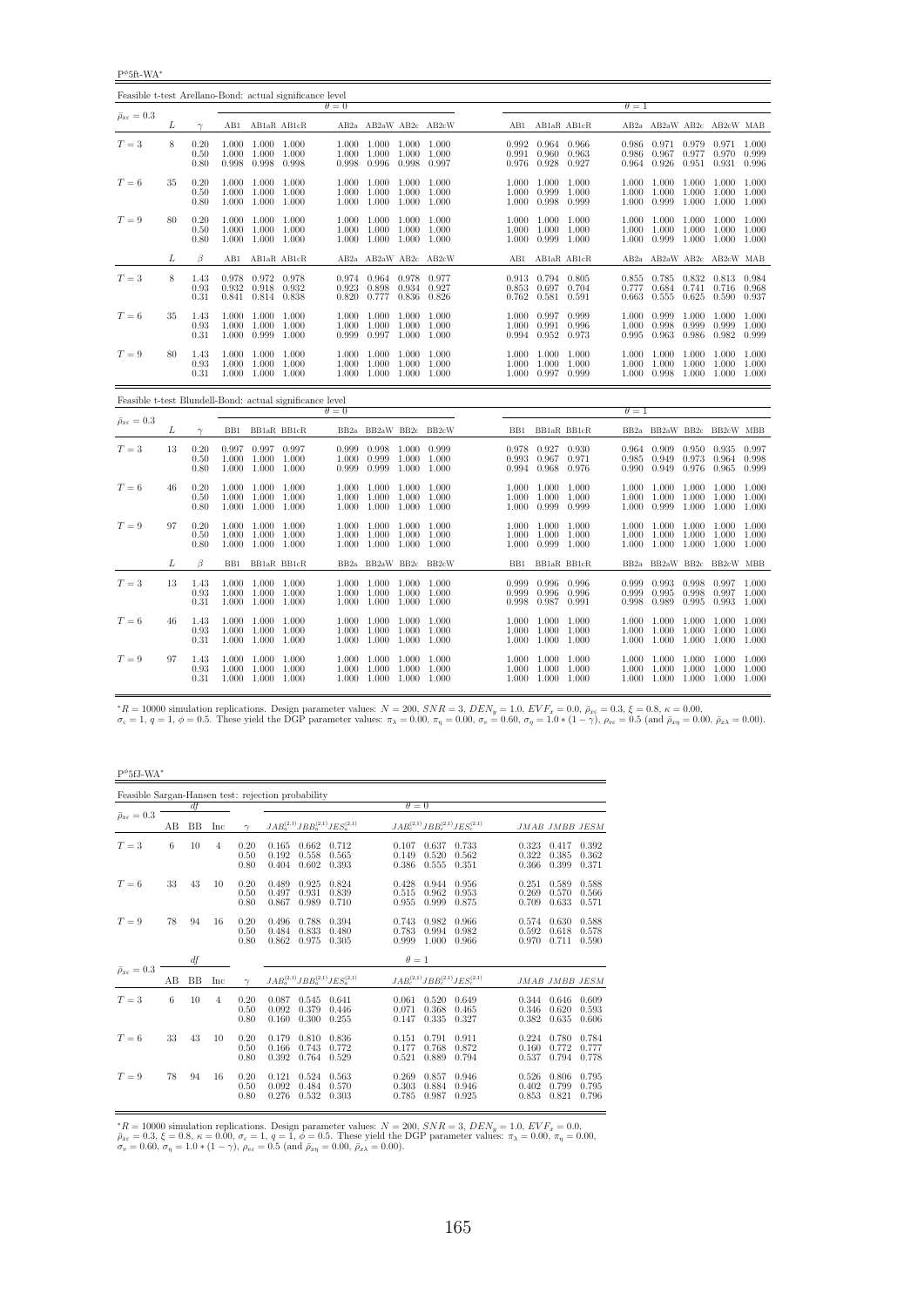$\mathbf{P}^{\phi}5\mathbf{f}\mathbf{J}\text{-}\mathbf{W}\mathbf{A}^*$ : additional findings

|                                 |             |                 |                |                      | Feasible Sargan-Hansen test: rejection probability                             |                                                                                                                          |                                                                                |
|---------------------------------|-------------|-----------------|----------------|----------------------|--------------------------------------------------------------------------------|--------------------------------------------------------------------------------------------------------------------------|--------------------------------------------------------------------------------|
| $\bar{\rho}_{x\epsilon}=0.3$    |             | df              |                |                      |                                                                                | $\theta = 0$                                                                                                             |                                                                                |
|                                 | AВ          | BB              | Inc            | $\gamma$             | $JAB^{\left( 1,0\right) }JBB_{a}^{\left( 1,0\right) }JES^{\left( 1,0\right) }$ | $JAB_a^{(1,1)}JBB_a^{(1,1)}JES_a^{(1,1)}$                                                                                | $JAB_c^{(1,1)}JBB_c^{(1,1)}JES_c^{(1,1)}$                                      |
| $T=3$                           | 6           | 10              | $\overline{4}$ | 0.20<br>0.50<br>0.80 | 0.144<br>0.737 0.815<br>0.650<br>0.188<br>0.621<br>0.428<br>0.631<br>0.415     | 0.697<br>0.175<br>0.743<br>0.207<br>0.587<br>0.588<br>0.428<br>0.407<br>0.628                                            | $0.111$ $0.656$<br>0.748<br>0.528<br>0.153<br>0.566<br>0.392<br>0.561<br>0.353 |
| $T=6$                           | 33          | 43              | 10             | 0.20<br>0.50<br>0.80 | 0.981<br>0.628<br>0.969<br>0.986<br>0.971<br>0.656<br>0.970<br>0.999<br>0.919  | 0.943<br>0.522<br>0.848<br>0.547<br>0.947<br>0.856<br>0.909<br>0.993<br>0.687                                            | 0.433<br>0.948<br>0.959<br>0.519<br>0.952<br>0.963<br>0.956<br>0.999<br>0.877  |
| $T=9$                           | 78          | 94              | 16             | 0.20<br>0.50<br>0.80 | 0.996<br>0.970<br>0.891<br>0.986<br>0.904<br>0.998<br>1.000 1.000 0.981        | 0.838<br>0.538<br>0.428<br>0.561<br>0.884<br>0.487<br>0.929<br>0.989<br>0.225                                            | 0.983<br>0.747<br>0.969<br>0.786<br>0.994<br>0.982<br>0.999<br>1.000<br>0.967  |
| $\bar{\rho}_{x\varepsilon}=0.3$ |             | $\mathcal{A}$ f |                |                      |                                                                                | $\theta = 1$                                                                                                             |                                                                                |
|                                 | AB          | BB              | Inc            | $\gamma$             | $JAB^{\left( 1,0\right) }JBB_{a}^{\left( 1,0\right) }JES^{\left( 1,0\right) }$ | $JAB_a^{(1,1)}JBB_a^{(1,1)}JES_a^{(1,1)}$                                                                                | $JAB_c^{(1,1)}JBB_c^{(1,1)}JES_c^{(1,1)}$                                      |
| $T=3$                           | $\,6$       | 10              | $\overline{4}$ | 0.20<br>0.50<br>0.80 | 0.386<br>0.869 0.848<br>0.748<br>0.426<br>0.813<br>0.822<br>0.627<br>0.585     | 0.128<br>0.634<br>0.695<br>$0.136\,$<br>0.511<br>0.475<br>0.227<br>0.401<br>0.314                                        | 0.074 0.543<br>0.657<br>0.086<br>0.398<br>0.482<br>0.370<br>0.176<br>0.341     |
| $T=6$                           | 33          | 43              | 10             | 0.20<br>0.50<br>0.80 | 0.999<br>0.979<br>0.970<br>1.000<br>0.979<br>0.973<br>1.000<br>0.997<br>0.955  | 0.261<br>0.882<br>0.855<br>$\overset{\text{{\tiny 0.251}}}{_{\text{{\tiny 0.534}}}}$<br>0.837<br>0.813<br>0.865<br>0.561 | 0.171<br>0.804<br>0.911<br>0.198<br>0.793<br>0.879<br>0.554<br>0.909<br>0.812  |
| $T=9$                           | 78          | 94              | 16             | 0.20<br>0.50<br>0.80 | 1.000<br>1.000<br>0.984<br>1.000<br>1.000<br>0.993<br>0.991<br>1.000<br>1.000  | 0.179<br>0.653<br>0.587<br>0.159<br>0.587<br>0.629<br>0.425<br>0.689<br>0.287                                            | 0.288<br>0.867<br>0.944<br>0.326<br>0.900<br>0.949<br>0.807<br>0.991<br>0.938  |
|                                 |             |                 |                |                      | Feasible Sargan-Hansen test: rejection probability<br>$\theta = 0$             |                                                                                                                          |                                                                                |
| $\bar{\rho}_{x\varepsilon}=0.3$ | AB          | df<br>BB        | Inc            | $\gamma$             | $JAB_a^{(2,2)}JBB_a^{(2,2)}JES_a^{(2,2)}$                                      | $JAB_c^{(2,2)}JBB_c^{(2,2)}JES_c^{(2,2)}$                                                                                |                                                                                |
| $T=3$                           | $\,$ 6 $\,$ | 10              | $\overline{4}$ | 0.20<br>0.50<br>0.80 | $0.662$ 0.716<br>0.162<br>0.558<br>0.552<br>0.193<br>0.408<br>0.600<br>0.380   | $0.108$ 0.655<br>0.752<br>$\frac{0.151}{0.387}$<br>0.523<br>0.563<br>0.554<br>0.347                                      |                                                                                |
| $T=6$                           | 33          | 43              | 10             | 0.20<br>0.50<br>0.80 | 0.488<br>0.928<br>0.836<br>0.932<br>0.838<br>0.506<br>0.989<br>0.700<br>0.873  | 0.430<br>0.945<br>0.956<br>0.515<br>0.961<br>0.951<br>0.955<br>0.998<br>0.870                                            |                                                                                |
| $T=9$                           | 78          | 94              | 16             | 0.20<br>0.50<br>0.80 | 0.504<br>0.810 0.419<br>0.509<br>0.856<br>0.491<br>$0.894$ $0.981$ $0.281$     | $\begin{array}{c} 0.744 \\ 0.783 \end{array}$<br>0.981<br>0.965<br>0.994<br>0.982<br>0.999<br>1.000 0.966                |                                                                                |
| $\bar{\rho}_{x\varepsilon}=0.3$ |             | $\mathcal{A}$ f |                |                      | $\theta = 1$                                                                   |                                                                                                                          |                                                                                |
|                                 | AB          | BB              | Inc            | $\gamma$             | $JAB_a^{(2,2)}JBB_a^{(2,2)}JES_a^{(2,2)}$                                      | $JAB_c^{(2,2)}JBB_c^{(2,2)}JES_c^{(2,2)}$                                                                                |                                                                                |
| $T=3$                           | $\,6$       | 10              | $\overline{4}$ | 0.20<br>0.50<br>0.80 | 0.086  0.534  0.633<br>0.437<br>0.091<br>0.372<br>0.167<br>0.303<br>0.256      | 0.514 0.640<br>0.062<br>0.071<br>0.352<br>0.445<br>0.147<br>0.321<br>0.312                                               |                                                                                |
| $T=6$                           | 33          | 43              | 10             | 0.20<br>0.50<br>0.80 | 0.201<br>0.836<br>0.848<br>0.189<br>0.776<br>0.790<br>0.444<br>0.808<br>0.547  | 0.786<br>0.907<br>0.151<br>0.176<br>0.864<br>0.763<br>0.888<br>0.517<br>0.782                                            |                                                                                |
| $T=9$                           | 78          | 94              | 16             | 0.20<br>0.50<br>0.80 | 0.156<br>0.615<br>0.591<br>0.593<br>0.585<br>0.132<br>0.375<br>0.646<br>0.299  | 0.267<br>0.855<br>0.944<br>0.301<br>0.886<br>0.946<br>0.780<br>0.988<br>0.927                                            |                                                                                |

\*R = 10000 simulation replications. Design parameter values:  $N = 200$ ,  $SNR = 3$ ,  $DEN_y = 1.0$ ,  $EVF_x = 0.0$ ,  $\bar{\rho}_{xe} = 0.3$ ,  $\xi = 0.8$ ,  $\kappa = 0.00$ ,  $\sigma_e = 1$ ,  $q = 1$ ,  $\phi = 0.5$ . These yield the DGP parameter values:  $\pi_{\lambda} = 0.$ 

 $P^{\phi}$ 5-WA $^*$ 

|                                 |    | Standard errors of error components $\eta_i$ and $\varepsilon_{it}$ |                         |                         |                         |                 |                                                                                      |      |                         |                         |                         |                         |              |                 |                                   |                                                                                                                   |            |
|---------------------------------|----|---------------------------------------------------------------------|-------------------------|-------------------------|-------------------------|-----------------|--------------------------------------------------------------------------------------|------|-------------------------|-------------------------|-------------------------|-------------------------|--------------|-----------------|-----------------------------------|-------------------------------------------------------------------------------------------------------------------|------------|
| $\bar{\rho}_{x\varepsilon}=0.3$ |    |                                                                     |                         | Bias $\tilde{\sigma}_n$ |                         | $\theta = 0$    | Bias $\hat{\sigma}_{\varepsilon}$                                                    |      |                         | Bias $\hat{\sigma}_n$   |                         |                         | $\theta = 1$ |                 | Bias $\hat{\sigma}_{\varepsilon}$ |                                                                                                                   |            |
|                                 | L  | $\sim$<br>$\sigma_n$                                                | AB1                     | AB2a                    | AB2c                    | AB1             | AB2a                                                                                 | AB2c | AB1                     | AB2a                    | AB2c                    | MAB                     |              | AB1             | AB2a                              | AB2c                                                                                                              | MAB        |
| $T=3$                           | 8  | $0.20\ 0.80$<br>$0.50 \quad 0.50$<br>$0.80 \quad 0.20$              | 0.317<br>0.406<br>0.791 | 0.321<br>0.416<br>0.831 | 0.317<br>0.408<br>0.795 |                 | $-0.179$ $-0.178$ $-0.180$<br>$-0.207 - 0.208 - 0.207$<br>$-0.240 -0.242 -0.240$     |      | 0.350<br>0.455<br>0.865 | 0.346<br>0.454<br>0.890 | 0.344<br>0.450<br>0.865 | 0.350<br>0.459<br>0.875 |              |                 |                                   | $-0.174$ $-0.174$ $-0.176$ $-0.176$<br>$-0.201$ $-0.203$ $-0.204$ $-0.204$<br>$-0.232 -0.234 -0.234 -0.235$       |            |
| $T=6$                           | 35 | $0.20\ 0.80$<br>$0.50 \quad 0.50$<br>$0.80 \quad 0.20$              | 0.277<br>0.343<br>0.628 | 0.279<br>0.358<br>0.698 | 0.282<br>0.349<br>0.642 |                 | $-0.144$ $-0.143$ $-0.144$<br>$-0.160 - 0.159 - 0.160$<br>$-0.176$ $-0.175$ $-0.176$ |      | 0.283<br>0.355<br>0.654 | 0.282<br>0.362<br>0.697 | 0.284<br>0.355<br>0.666 | 0.290<br>0.377<br>0.738 |              |                 |                                   | $-0.144$ $-0.144$ $-0.144$ $-0.145$<br>$-0.160 - 0.160 - 0.160 - 0.160$<br>$-0.175$ $-0.175$ $-0.176$ $-0.174$    |            |
| $T=9$                           | 80 | $0.20\ 0.80$<br>$0.50 \quad 0.50$<br>$0.80\ 0.20$                   | 0.261<br>0.310<br>0.508 | 0.263<br>0.322<br>0.559 | 0.268<br>0.317<br>0.523 |                 | $-0.130 - 0.129 - 0.130$<br>$-0.138 - 0.138 - 0.138$<br>$-0.143$ $-0.141$ $-0.142$   |      | 0.265<br>0.316<br>0.523 | 0.265<br>0.322<br>0.548 | 0.267<br>0.318<br>0.536 | 0.274<br>0.339<br>0.618 |              |                 |                                   | $-0.131 - 0.130 - 0.130 - 0.130$<br>$-0.139 - 0.138 - 0.138 - 0.137$<br>$-0.143$ $-0.142$ $-0.142$ $-0.136$       |            |
|                                 | L  | $\sim$<br>$\sigma_n$                                                | B <sub>B1</sub>         | BB <sub>2a</sub>        | BB2c                    | B <sub>B1</sub> | BB <sub>2a</sub>                                                                     | BB2c | B <sub>B1</sub>         | BB <sub>2a</sub>        | BB <sub>2c</sub>        | <b>MBB</b>              |              | B <sub>B1</sub> | BB <sub>2a</sub>                  | BB <sub>2c</sub>                                                                                                  | <b>MBB</b> |
| $T = 3$                         | 13 | $0.20\ 0.80$<br>$0.50 \quad 0.50$<br>$0.80 \quad 0.20$              | 0.324<br>0.344<br>0.573 | 0.322<br>0.350<br>0.576 | 0.317<br>0.347<br>0.580 |                 | $-0.155 - 0.161 - 0.164$<br>$-0.189 - 0.190 - 0.191$<br>$-0.221 - 0.220 - 0.221$     |      | 0.315<br>0.348<br>0.580 | 0.327<br>0.356<br>0.578 | 0.320<br>0.350<br>0.567 | 0.324<br>0.357<br>0.587 |              |                 |                                   | $-0.164$ $-0.159$ $-0.162$ $-0.162$<br>$-0.194$ $-0.188$ $-0.189$ $-0.192$<br>$-0.223$ $-0.219$ $-0.216$ $-0.221$ |            |
| $T=6$                           | 46 | $0.20\ 0.80$<br>$0.50 \quad 0.50$<br>$0.80 \quad 0.20$              | 0.249<br>0.289<br>0.470 | 0.250<br>0.293<br>0.472 | 0.260<br>0.292<br>0.461 |                 | $-0.139 - 0.138 - 0.141$<br>$-0.155 - 0.154 - 0.155$<br>$-0.171 - 0.170 - 0.169$     |      | 0.249<br>0.293<br>0.471 | 0.249<br>0.291<br>0.466 | 0.249<br>0.278<br>0.421 | 0.270<br>0.317<br>0.514 |              |                 |                                   | $-0.141 - 0.139 - 0.140 - 0.142$<br>$-0.157 - 0.154 - 0.153 - 0.158$<br>$-0.172$ $-0.170$ $-0.164$ $-0.175$       |            |
| $T=9$                           | 97 | $0.20\ 0.80$<br>$0.50 \quad 0.50$<br>$0.80 \quad 0.20$              | 0.238<br>0.273<br>0.411 | 0.238<br>0.274<br>0.413 | 0.249<br>0.275<br>0.391 |                 | $-0.128$ $-0.128$ $-0.129$<br>$-0.137 - 0.137 - 0.137$<br>$-0.143 - 0.143 - 0.141$   |      | 0.240<br>0.276<br>0.413 | 0.239<br>0.275<br>0.411 | 0.238<br>0.259<br>0.353 | 0.261<br>0.303<br>0.461 |              |                 |                                   | $-0.130 - 0.129 - 0.129 - 0.130$<br>$-0.139 - 0.138 - 0.136 - 0.139$<br>$-0.144$ $-0.144$ $-0.138$ $-0.145$       |            |

 ${}^*R = 10000$  simulation replications. Design parameter values:  $N = 200$ ,  $SNR = 3$ ,  $DEN_y = 1.0$ ,  $EVF_x = 0.0$ ,  $\bar{\rho}_{x\bar{x}} = 0.3$ ,  $\xi = 0.8$ ,  $\kappa = 0.00$ ,<br>  $\sigma_{\varepsilon} = 1$ ,  $q = 1$ ,  $\phi = 0.5$ . These yield the DGP parameter values: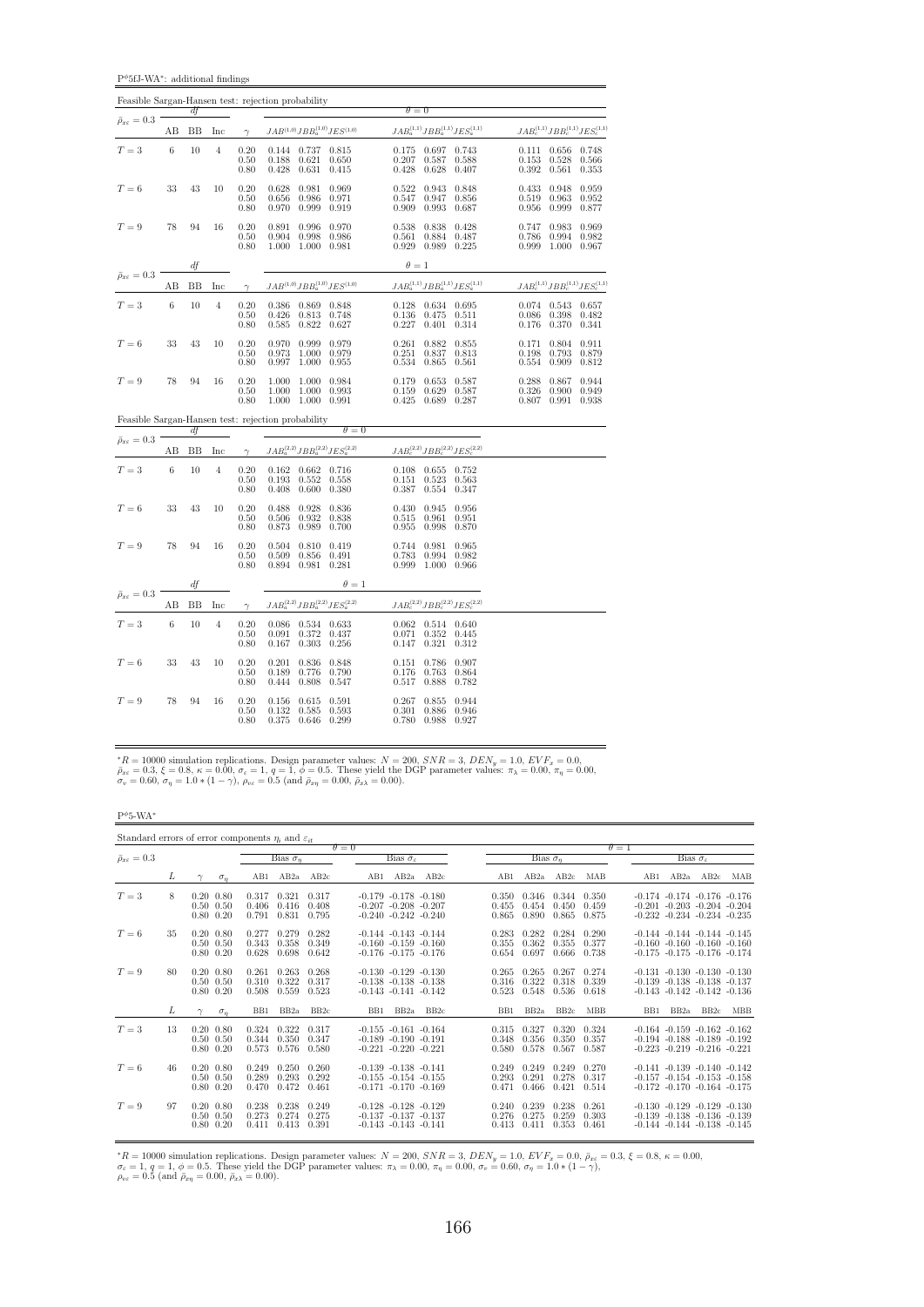| 511-X+ |
|--------|
|        |

| Unfeasible coefficient estimators                    |     |     |                |                      |                                  |                                 |                         |                                  |                                 |                                       |                                  |                                   |                         |                                 |                                  |                         |                         |                      |                                  |                                       |                               |                         |                                  |                         |                         |
|------------------------------------------------------|-----|-----|----------------|----------------------|----------------------------------|---------------------------------|-------------------------|----------------------------------|---------------------------------|---------------------------------------|----------------------------------|-----------------------------------|-------------------------|---------------------------------|----------------------------------|-------------------------|-------------------------|----------------------|----------------------------------|---------------------------------------|-------------------------------|-------------------------|----------------------------------|-------------------------|-------------------------|
| $\bar{\rho}_{x\varepsilon}=0.3$                      |     | L   |                |                      |                                  | ABu                             |                         | $\theta = 0$                     | BBu                             |                                       |                                  | ABu                               |                         |                                 |                                  | BBu                     |                         | $\theta = 1$         |                                  | MABu                                  |                               |                         |                                  | MBBu                    |                         |
|                                                      | AВ  | BB  |                | $\gamma$             | Bias                             |                                 | Stdv RMSE               | Bias                             |                                 | Stdy RMSE                             | Bias                             |                                   | Stdy RMSE               |                                 | Bias                             |                         | Stdy RMSE               |                      | Bias                             |                                       | Stdy RMSE                     |                         | Bias                             |                         | Stdy RMSE               |
| $T=3$                                                | 11  | 16  |                | 0.20<br>0.50<br>0.80 | $-0.257$<br>-0.317<br>$-0.426$   | 0.037<br>0.046<br>0.070         | 0.259<br>0.321<br>0.432 | $-0.196$<br>$-0.238$<br>$-0.300$ | 0.037<br>0.044<br>0.060         | 0.199<br>0.242<br>0.306               | $-0.258$<br>$-0.322$<br>$-0.439$ | 0.053<br>0.066<br>0.100           | 0.263<br>0.328<br>0.450 |                                 | $-0.187$<br>$-0.234$<br>$-0.291$ | 0.054<br>0.062<br>0.084 | 0.194<br>0.242<br>0.303 |                      | $-0.284$<br>$-0.353$<br>$-0.460$ | 0.041<br>0.052<br>0.075               | 0.287<br>0.357<br>0.466       |                         | $-0.180$<br>$-0.203$<br>$-0.267$ | 0.043<br>0.050<br>0.063 | 0.185<br>0.209<br>0.275 |
| $T=6$                                                | 50  | 61  |                | 0.20<br>0.50<br>0.80 | $-0.259$<br>$-0.297$<br>$-0.361$ | 0.021<br>0.026<br>0.040         | 0.260<br>0.298<br>0.363 | $-0.214$<br>$-0.220$<br>$-0.220$ | 0.020<br>0.025<br>0.034         | 0.215<br>0.221<br>0.222               | $-0.257$<br>$-0.296$<br>$-0.367$ | 0.030<br>0.037<br>0.054           | 0.259<br>0.298<br>0.371 |                                 | $-0.197$<br>$-0.204$<br>$-0.206$ | 0.030<br>0.035<br>0.045 | 0.199<br>0.207<br>0.211 |                      | $-0.273$<br>$-0.323$<br>$-0.398$ | 0.022<br>0.028<br>0.043               | 0.274<br>0.324<br>0.400       |                         | $-0.232$<br>$-0.225$<br>$-0.194$ | 0.022<br>0.028<br>0.036 | 0.233<br>0.226<br>0.198 |
| $T=9$                                                | 116 | 133 |                | 0.20<br>0.50<br>0.80 | $-0.253$<br>$-0.278$<br>$-0.309$ | 0.016<br>0.020<br>0.030         | 0.254<br>0.279<br>0.310 | $-0.220$<br>$-0.216$<br>$-0.187$ | 0.016<br>0.019<br>0.025         | 0.221<br>0.217<br>0.188               | $-0.251$<br>$-0.276$<br>-0.311   | 0.022<br>0.027<br>0.039           | 0.252<br>0.277<br>0.314 |                                 | $-0.204$<br>$-0.198$<br>$-0.172$ | 0.022<br>0.026<br>0.032 | 0.206<br>0.200<br>0.175 |                      | $-0.262$<br>$-0.297$<br>-0.344   | 0.017<br>0.021<br>0.034               | 0.263<br>0.298<br>0.346       |                         | $-0.239$<br>$-0.237$<br>$-0.171$ | 0.017<br>0.021<br>0.027 | 0.240<br>0.238<br>0.173 |
|                                                      | AВ  | BB  |                | $\beta$              | Bias                             |                                 | Stdy RMSE               | Bias                             |                                 | Stdy RMSE                             | Bias                             |                                   | Stdy RMSE               |                                 | Bias                             |                         | Stdy RMSE               |                      | Bias                             |                                       | Stdy RMSE                     |                         | Bias                             |                         | Stdy RMSE               |
| $T=3$                                                | 11  | 16  |                | 1.43<br>0.93<br>0.31 | 0.829<br>0.803<br>0.771          | 0.084<br>0.081<br>0.078         | 0.833<br>0.807<br>0.775 | 0.875<br>0.863<br>0.796          | 0.088<br>0.083<br>0.083         | 0.879<br>0.867<br>0.800               | 0.829<br>0.804<br>0.773          | 0.125<br>0.121<br>0.116           | 0.838<br>0.813<br>0.781 |                                 | 0.887<br>0.870<br>0.791          | 0.136<br>0.124<br>0.121 | 0.897<br>0.879<br>0.800 |                      | 0.839<br>0.810<br>0.774          | 0.085<br>0.082<br>0.077               | 0.843<br>0.814<br>0.777       |                         | 0.875<br>0.873<br>0.813          | 0.090<br>0.086<br>0.085 | 0.880<br>0.877<br>0.818 |
| $T=6$                                                | 50  | 61  |                | 1.43<br>0.93<br>0.31 | 0.795<br>0.768<br>0.695          | 0.051<br>0.051<br>0.050         | 0.796<br>0.770<br>0.697 | 0.767<br>0.741<br>0.656          | 0.052<br>0.052<br>0.053         | 0.768<br>0.743<br>0.659               | 0.793<br>0.768<br>0.699          | 0.073<br>0.072<br>0.071           | 0.796<br>0.772<br>0.703 |                                 | 0.754<br>0.731<br>0.645          | 0.075<br>0.074<br>0.073 | 0.757<br>0.735<br>0.649 |                      | 0.808<br>0.788<br>0.711          | 0.051<br>0.051<br>0.051               | 0.810<br>0.790<br>0.713       |                         | 0.788<br>0.751<br>0.656          | 0.053<br>0.053<br>0.054 | 0.790<br>0.753<br>0.658 |
| $T=9$                                                | 116 | 133 |                | 1.43<br>0.93<br>0.31 | 0.769<br>0.747<br>0.652          | 0.039<br>0.040<br>0.041         | 0.770<br>0.748<br>0.653 | 0.735<br>0.701<br>0.594          | 0.040<br>0.041<br>0.041         | 0.736<br>0.702<br>0.596               | 0.767<br>0.745<br>0.654          | 0.054<br>0.055<br>0.055           | 0.769<br>0.747<br>0.656 |                                 | 0.718<br>0.685<br>0.580          | 0.055<br>0.055<br>0.055 | 0.720<br>0.687<br>0.583 |                      | 0.780<br>0.766<br>0.673          | 0.040<br>0.041<br>0.042               | 0.781<br>0.767<br>0.674       |                         | 0.760<br>0.724<br>0.591          | 0.040<br>0.041<br>0.042 | 0.761<br>0.725<br>0.593 |
| Unfeasible t-test: actual significance level         |     | L   |                |                      |                                  |                                 | $\theta = 0$            |                                  |                                 |                                       |                                  |                                   |                         |                                 |                                  | $\theta = 1$            |                         |                      |                                  |                                       |                               |                         |                                  |                         |                         |
| $\bar{\rho}_{x\varepsilon}=0.3$                      | AВ  | BB  |                | $\gamma$             | ABu                              | BBu                             |                         | β                                | ABu                             | BBu                                   | $\gamma$                         | ABu                               |                         | BBu MABu MBBu                   |                                  |                         |                         | β                    | ABu                              |                                       | BBu MABu MBBu                 |                         |                                  |                         |                         |
| $T=3$                                                | 11  | 16  |                | 0.20<br>0.50<br>0.80 | 1.000<br>1.000<br>1.000          | 1.000<br>1.000<br>1.000         |                         | 1.43<br>0.93<br>0.31             | 1.000<br>1.000                  | $1.000 \quad 1.000$<br>1.000<br>1.000 | 0.20<br>0.50<br>0.80             | 0.987<br>0.985<br>0.963           | 0.968<br>0.973          | $0.924$ 1.000<br>1.000<br>1.000 | 0.985<br>0.989<br>0.999          |                         |                         | 1.43<br>0.93<br>0.31 | 1.000<br>1.000<br>1.000          | 1.000<br>1.000                        | 1.000 1.000<br>1.000<br>1.000 | 1.000<br>1.000<br>1.000 |                                  |                         |                         |
| $T=6$                                                | 50  | 61  |                | 0.20<br>0.50<br>0.80 | 1.000<br>1.000<br>1.000          | 1.000<br>1.000<br>1.000         |                         | 1.43<br>0.93<br>0.31             | 1.000<br>1.000<br>1.000         | 1.000<br>1.000<br>1.000               | 0.20<br>0.50<br>0.80             | 1.000<br>1.000<br>1.000           | 1.000<br>1.000<br>0.999 | 1.000<br>1.000<br>1.000         | 1.000<br>1.000<br>1.000          |                         |                         | 1.43<br>0.93<br>0.31 | 1.000<br>1.000<br>1.000          | 1.000<br>1.000<br>1.000               | 1.000<br>1.000<br>1.000       | 1.000<br>1.000<br>1.000 |                                  |                         |                         |
| $T=9$                                                | 116 | 133 |                | 0.20<br>0.50<br>0.80 | 1.000<br>1.000<br>1.000          | 1.000<br>1.000<br>1.000         |                         | 1.43<br>0.93<br>0.31             | 1.000<br>1.000                  | 1.000<br>1.000<br>$1.000 \quad 1.000$ | 0.20<br>0.50<br>0.80             | 1.000<br>1.000<br>1.000           | 1.000<br>1.000<br>1.000 | 1.000<br>1.000<br>1.000         | 1.000<br>1.000<br>1.000          |                         |                         | 1.43<br>0.93<br>0.31 | 1.000<br>1.000                   | $1.000 \quad 1.000$<br>1.000<br>1.000 | 1.000<br>1.000<br>1.000       | 1.000<br>1.000<br>1.000 |                                  |                         |                         |
| Unfeasible Sargan-Hansen test: rejection probability |     | df  |                |                      |                                  |                                 |                         | $\theta = 0$                     |                                 |                                       |                                  |                                   |                         | $\theta = 1$                    |                                  |                         |                         |                      |                                  |                                       |                               |                         |                                  |                         |                         |
| $\bar{\rho}_{x\varepsilon}=0.3$                      | AВ  | BB  | Inc            | $\gamma$             | JABu                             | JBBu                            | JESu                    |                                  | $JMABu\quad JMMBu\quad JESMu$   |                                       | JABu                             | JBBu                              | JESu                    |                                 | $JMABu\quad JMMBu\quad JESMu$    |                         |                         |                      |                                  |                                       |                               |                         |                                  |                         |                         |
| $T=3$                                                | 9   | 13  | $\overline{4}$ | 0.20<br>0.50<br>0.80 | 0.017<br>0.014<br>0.045          | 0.858<br>0.608<br>0.424         | 0.972<br>0.860<br>0.612 | 0.014<br>0.045                   | $0.017$ 0.858<br>0.608<br>0.424 | 0.972<br>0.860<br>0.612               | 0.008<br>0.004<br>0.007          | 0.601<br>0.276<br>0.147           | 0.872<br>0.614<br>0.381 |                                 | 0.007<br>0.003<br>0.023          | 0.966<br>0.886<br>0.617 | 0.998<br>0.988<br>0.838 |                      |                                  |                                       |                               |                         |                                  |                         |                         |
| $T=6$                                                | 48  | 58  | 10             | 0.20<br>0.50<br>0.80 | 0.077<br>0.052<br>0.402          | 0.938<br>0.933<br>0.981         | 0.998<br>0.997<br>0.989 | 0.077<br>0.052<br>0.402          | 0.938<br>0.933<br>0.981         | 0.998<br>0.997<br>0.989               | 0.012<br>0.006<br>0.032          | 0.676<br>0.558<br>0.551           | 0.984<br>0.968<br>0.913 |                                 | 0.041<br>0.009<br>0.184          | 0.914<br>0.972<br>0.996 | 0.998<br>1.000<br>1.000 |                      |                                  |                                       |                               |                         |                                  |                         |                         |
| $T=9$                                                | 114 | 130 | -16            | 0.20<br>0.50<br>0.80 | 0.121<br>0.091                   | 0.917<br>0.956<br>$0.711$ 0.999 | 0.998<br>1.000<br>0.999 | 0.121<br>0.091                   | 0.917<br>0.956<br>$0.711$ 0.999 | 0.998<br>1.000<br>0.999               | 0.008<br>0.006                   | 0.562<br>0.564<br>$0.066$ $0.752$ | 0.994<br>0.994<br>0.986 |                                 | 0.084<br>0.025<br>0.408          | 0.798<br>0.937<br>1.000 | 0.995<br>1.000<br>1.000 |                      |                                  |                                       |                               |                         |                                  |                         |                         |

 ${}^*R = 10000$  simulation replications. Design parameter values:  $N = 200$ ,  $SNR = 3$ ,  $DEN_y = 1.0$ ,  $EVF_x = 0.0$ ,  $\bar{\rho}_{xc} = 0.3$ ,  $\xi = 0.8$ ,  $\kappa = 0.00$ ,  $\sigma_{\varepsilon} = 1$ ,  $q = 1$ ,  $\phi = 0.5$ .<br>These yield the DGP parameter values:  $\pi$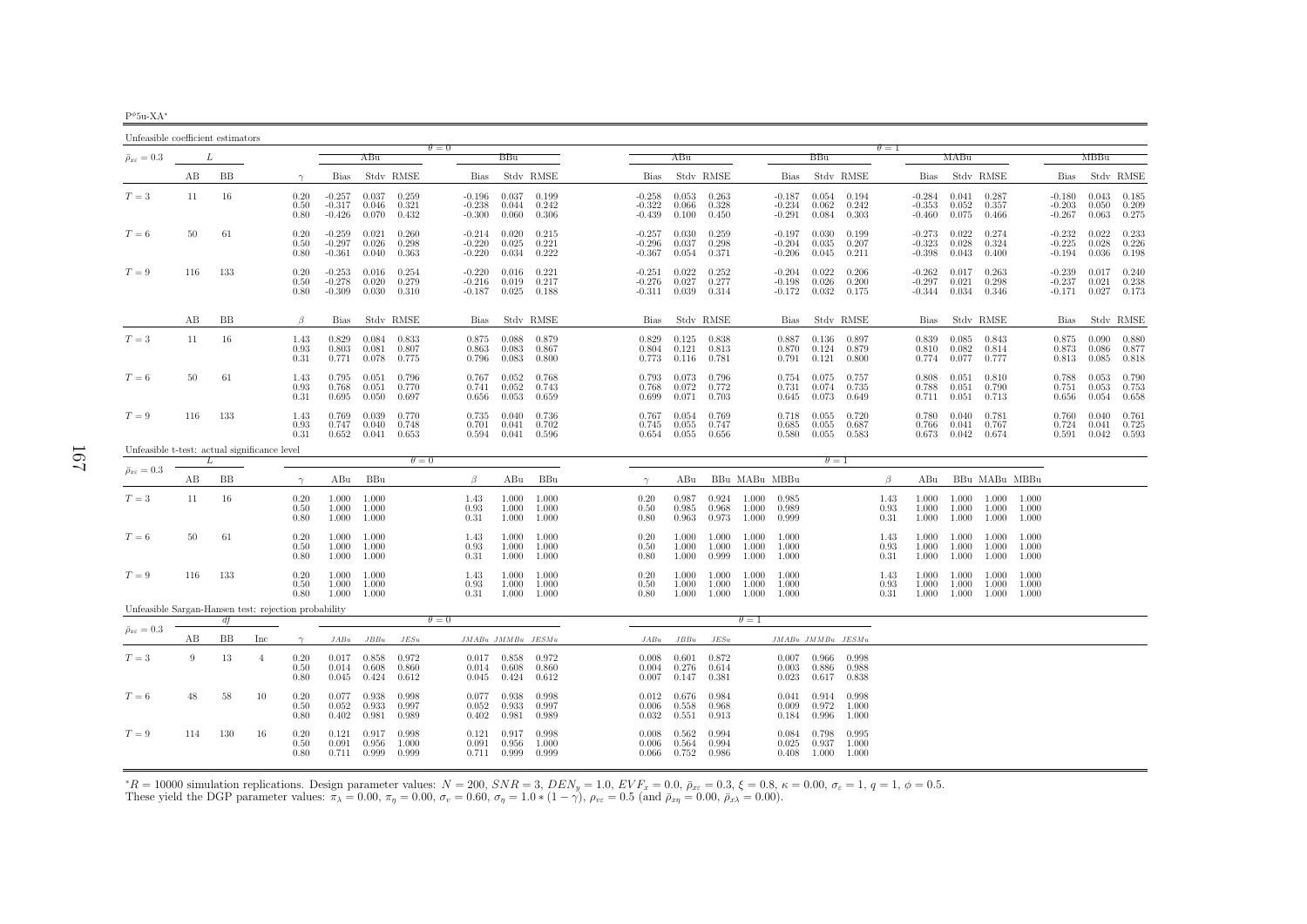$P^{\phi}5fc$ -XA<sup>\*</sup>

Feasible coefficient estimators for Arellano-Bondθ

|                                 |     |                      |                                                             |                         |                                  | $\theta = 0$            |                         |                                  |                         |                         |                                  |                         |                         |                                  |                         |                         | $\theta = 1$                     |                         |                         |                                  |                         |                         |
|---------------------------------|-----|----------------------|-------------------------------------------------------------|-------------------------|----------------------------------|-------------------------|-------------------------|----------------------------------|-------------------------|-------------------------|----------------------------------|-------------------------|-------------------------|----------------------------------|-------------------------|-------------------------|----------------------------------|-------------------------|-------------------------|----------------------------------|-------------------------|-------------------------|
| $\bar{\rho}_{x\varepsilon}=0.3$ |     |                      | ABI                                                         |                         |                                  | AB2a                    |                         |                                  | AB2c                    |                         |                                  | ABI                     |                         |                                  | AB2a                    |                         |                                  | AB2c                    |                         |                                  | МАВ                     |                         |
|                                 |     |                      | <b>Bias</b>                                                 | Stdy RMSE               | Bias                             |                         | Stdv RMSE               | Bias                             |                         | Stdv RMSE               | Bias                             |                         | Stdy RMSE               | Bias                             |                         | Stdy RMSE               | Bias                             |                         | Stdv RMSE               | <b>Bias</b>                      |                         | Stdv RMSE               |
| $T=3$                           | 11  | 0.20<br>0.50<br>0.80 | $-0.257$<br>0.037<br>$-0.317$<br>0.046<br>$-0.426$<br>0.070 | 0.259<br>0.321<br>0.432 | $-0.256$<br>$-0.323$<br>-0.440   | 0.038<br>0.049<br>0.076 | 0.259<br>0.326<br>0.446 | $-0.259$<br>$-0.319$<br>$-0.428$ | 0.037<br>0.047<br>0.071 | 0.261<br>0.322<br>0.434 | $-0.260$<br>$-0.323$<br>$-0.439$ | 0.056<br>0.071<br>0.108 | 0.266<br>0.331<br>0.452 | $-0.258$<br>$-0.326$<br>$-0.449$ | 0.053<br>0.067<br>0.106 | 0.263<br>0.333<br>0.461 | $-0.261$<br>$-0.325$<br>$-0.442$ | 0.053<br>0.066<br>0.102 | 0.266<br>0.331<br>0.453 | $-0.264$<br>$-0.329$<br>$-0.444$ | 0.054<br>0.068<br>0.103 | 0.270<br>0.335<br>0.455 |
| $T=6$                           | 50  | 0.20<br>0.50<br>0.80 | $-0.259$<br>0.021<br>$-0.297$<br>0.026<br>$-0.361$<br>0.040 | 0.260<br>0.298<br>0.363 | $-0.258$<br>$-0.307$<br>$-0.391$ | 0.023<br>0.029<br>0.046 | 0.259<br>0.308<br>0.394 | $-0.265$<br>$-0.301$<br>$-0.368$ | 0.021<br>0.027<br>0.040 | 0.266<br>0.302<br>0.370 | $-0.261$<br>$-0.301$<br>$-0.370$ | 0.033<br>0.041<br>0.061 | 0.263<br>0.304<br>0.375 | $-0.260$<br>$-0.307$<br>$-0.388$ | 0.029<br>0.037<br>0.059 | 0.262<br>0.309<br>0.392 | $-0.264$<br>$-0.303$<br>$-0.376$ | 0.030<br>0.037<br>0.055 | 0.265<br>0.305<br>0.380 | $-0.272$<br>$-0.319$<br>$-0.401$ | 0.026<br>0.033<br>0.052 | 0.274<br>0.321<br>0.405 |
| $T=9$                           | 116 | 0.20<br>0.50<br>0.80 | $-0.253$<br>0.016<br>0.020<br>$-0.278$<br>$-0.309$<br>0.030 | 0.254<br>0.279<br>0.310 | $-0.253$<br>$-0.285$<br>$-0.327$ | 0.017<br>0.022<br>0.033 | 0.254<br>0.286<br>0.329 | $-0.260$<br>$-0.284$<br>$-0.316$ | 0.016<br>0.020<br>0.031 | 0.260<br>0.285<br>0.318 | $-0.254$<br>$-0.281$<br>$-0.315$ | 0.026<br>0.031<br>0.046 | 0.256<br>0.282<br>0.318 | $-0.255$<br>$-0.284$<br>$-0.322$ | 0.024<br>0.030<br>0.045 | 0.256<br>0.285<br>0.325 | $-0.258$<br>$-0.283$<br>$-0.321$ | 0.022<br>0.027<br>0.040 | 0.259<br>0.284<br>0.324 | $-0.266$<br>$-0.300$<br>$-0.354$ | 0.018<br>0.023<br>0.037 | 0.266<br>0.301<br>0.356 |
|                                 | L   |                      | <b>Bias</b>                                                 | Stdy RMSE               | Bias                             |                         | Stdy RMSE               |                                  | Bias Stdy RMSE          |                         | Bias                             |                         | Stdy RMSE               | <b>Bias</b>                      |                         | Stdv RMSE               | Bias                             |                         | Stdy RMSE               | Bias                             |                         | Stdy RMSE               |
| $T=3$                           | 11  | 1.43<br>0.93<br>0.31 | 0.829<br>0.084<br>0.081<br>0.803<br>0.771<br>0.078          | 0.833<br>0.807<br>0.775 | 0.835<br>0.813<br>0.786          | 0.087<br>0.084<br>0.081 | 0.839<br>0.817<br>0.791 | 0.829<br>0.804<br>0.772          | 0.085<br>0.082<br>0.079 | 0.834<br>0.808<br>0.776 | 0.830<br>0.804<br>0.773          | 0.134<br>0.129<br>0.123 | 0.840<br>0.815<br>0.782 | 0.834<br>0.811<br>0.784          | 0.123<br>0.119<br>0.115 | 0.843<br>0.820<br>0.793 | 0.830<br>0.805<br>0.774          | 0.125<br>0.121<br>0.117 | 0.839<br>0.814<br>0.782 | 0.832<br>0.805<br>0.774          | 0.125<br>0.121<br>0.115 | 0.841<br>0.814<br>0.782 |
| $T=6$                           | 50  | 1.43<br>0.93<br>0.31 | 0.795<br>0.051<br>0.768<br>0.051<br>0.050<br>0.695          | 0.796<br>0.770<br>0.697 | 0.802<br>0.790<br>0.731          | 0.055<br>0.055<br>0.055 | 0.804<br>0.792<br>0.733 | 0.801<br>0.773<br>0.701          | 0.051<br>0.051<br>0.051 | 0.803<br>0.774<br>0.703 | 0.796<br>0.772<br>0.700          | 0.082<br>0.081<br>0.081 | 0.801<br>0.776<br>0.704 | 0.800<br>0.784<br>0.721          | 0.071<br>0.071<br>0.071 | 0.804<br>0.787<br>0.724 | 0.800<br>0.774<br>0.706          | 0.073<br>0.072<br>0.072 | 0.804<br>0.778<br>0.709 | 0.809<br>0.788<br>0.719          | 0.062<br>0.062<br>0.062 | 0.812<br>0.790<br>0.721 |
| $T=9$                           | 116 | 1.43<br>0.93<br>0.31 | 0.769<br>0.039<br>0.040<br>0.747<br>0.652<br>0.041          | 0.770<br>0.748<br>0.653 | 0.774<br>0.761<br>0.674          | 0.042<br>0.043<br>0.043 | 0.775<br>0.763<br>0.676 | 0.778<br>0.753<br>0.658          | 0.040<br>0.040<br>0.041 | 0.779<br>0.754<br>0.660 | 0.770<br>0.749<br>0.655          | 0.063<br>0.064<br>0.065 | 0.773<br>0.752<br>0.659 | 0.773<br>0.756<br>0.664          | 0.059<br>0.060<br>0.061 | 0.775<br>0.758<br>0.667 | 0.776<br>0.753<br>0.662          | 0.055<br>0.055<br>0.056 | 0.778<br>0.755<br>0.665 | 0.786<br>0.772<br>0.686          | 0.044<br>0.045<br>0.047 | 0.787<br>0.773<br>0.687 |

| Feasible coefficient estimators for Blundell-Bond |     |                      |                                  |                         |                         |                                  |                         |                         |                                  |                         |                         |                                  |                         |                         |                                  |                         |                         |                                  |                         |                         |                                  |                         |                         |
|---------------------------------------------------|-----|----------------------|----------------------------------|-------------------------|-------------------------|----------------------------------|-------------------------|-------------------------|----------------------------------|-------------------------|-------------------------|----------------------------------|-------------------------|-------------------------|----------------------------------|-------------------------|-------------------------|----------------------------------|-------------------------|-------------------------|----------------------------------|-------------------------|-------------------------|
|                                                   |     |                      |                                  |                         |                         |                                  | $\theta = 0$            |                         |                                  |                         |                         |                                  |                         |                         |                                  |                         |                         | $\theta = 1$                     |                         |                         |                                  |                         |                         |
| $\bar{\rho}_{x\varepsilon} = 0.3$                 |     |                      |                                  | BBI.                    |                         |                                  | BB2a                    |                         |                                  | BB2c                    |                         |                                  | BB1                     |                         |                                  | BB2a                    |                         |                                  | BB2c                    |                         |                                  | МВВ                     |                         |
|                                                   |     |                      | <b>Bias</b>                      |                         | Stdy RMSE               | <b>Bias</b>                      |                         | Stdy RMSE               | <b>Bias</b>                      |                         | Stdy RMSE               | <b>Bias</b>                      |                         | Stdy RMSE               | <b>Bias</b>                      |                         | Stdy RMSE               | <b>Bias</b>                      |                         | Stdy RMSE               | <b>Bias</b>                      |                         | Stdy RMSE               |
| $T=3$                                             | 16  | 0.20<br>0.50<br>0.80 | $-0.206$<br>$-0.261$<br>$-0.337$ | 0.035<br>0.041<br>0.056 | 0.209<br>0.264<br>0.342 | $-0.218$<br>$-0.267$<br>$-0.337$ | 0.037<br>0.044<br>0.061 | 0.222<br>0.271<br>0.342 | $-0.223$<br>$-0.269$<br>$-0.342$ | 0.036<br>0.044<br>0.064 | 0.226<br>0.272<br>0.348 | $-0.208$<br>$-0.264$<br>$-0.335$ | 0.052<br>0.061<br>0.084 | 0.215<br>0.271<br>0.345 | $-0.209$<br>$-0.260$<br>$-0.333$ | 0.053<br>0.062<br>0.083 | 0.216<br>0.268<br>0.343 | $-0.215$<br>$-0.260$<br>$-0.323$ | 0.053<br>0.063<br>0.090 | 0.221<br>0.267<br>0.335 | $-0.214$<br>$-0.267$<br>$-0.339$ | 0.051<br>0.060<br>0.084 | 0.220<br>0.274<br>0.350 |
| $T=6$                                             | 61  | 0.20<br>0.50<br>0.80 | $-0.224$<br>$-0.256$<br>$-0.298$ | 0.020<br>0.023<br>0.031 | 0.225<br>0.257<br>0.300 | $-0.223$<br>$-0.256$<br>$-0.298$ | 0.022<br>0.026<br>0.036 | 0.224<br>0.258<br>0.301 | $-0.239$<br>$-0.260$<br>$-0.294$ | 0.021<br>0.025<br>0.037 | 0.240<br>0.261<br>0.296 | $-0.226$<br>$-0.258$<br>$-0.299$ | 0.031<br>0.036<br>0.048 | 0.228<br>0.261<br>0.303 | $-0.223$<br>$-0.255$<br>$-0.297$ | 0.028<br>0.034<br>0.046 | 0.224<br>0.258<br>0.301 | $-0.228$<br>$-0.246$<br>$-0.270$ | 0.030<br>0.035<br>0.050 | 0.230<br>0.249<br>0.274 | $-0.249$<br>$-0.281$<br>$-0.328$ | 0.025<br>0.032<br>0.046 | 0.250<br>0.283<br>0.331 |
| $T=9$                                             | 133 | 0.20<br>0.50<br>0.80 | $-0.229$<br>$-0.249$<br>$-0.268$ | 0.015<br>0.018<br>0.024 | 0.229<br>0.250<br>0.269 | $-0.227$<br>$-0.250$<br>$-0.270$ | 0.016<br>0.019<br>0.026 | 0.228<br>0.250<br>0.271 | $-0.241$<br>$-0.252$<br>$-0.258$ | 0.016<br>0.020<br>0.028 | 0.242<br>0.253<br>0.259 | $-0.230$<br>$-0.251$<br>$-0.270$ | 0.024<br>0.028<br>0.038 | 0.231<br>0.253<br>0.273 | $-0.229$<br>$-0.251$<br>$-0.270$ | 0.023<br>0.028<br>0.037 | 0.230<br>0.252<br>0.272 | $-0.231$<br>$-0.239$<br>$-0.238$ | 0.022<br>0.026<br>0.036 | 0.232<br>0.241<br>0.241 | $-0.252$<br>$-0.276$<br>$-0.300$ | 0.018<br>0.023<br>0.035 | 0.253<br>0.277<br>0.302 |
|                                                   |     | B                    | Bias                             |                         | Stdy RMSE               | Bias                             |                         | Stdy RMSE               | Bias                             |                         | Stdy RMSE               | Bias                             |                         | Stdy RMSE               | Bias                             |                         | Stdv RMSE               |                                  | Bias Stdy RMSE          |                         | Bias                             |                         | Stdy RMSE               |
| $T=3$                                             | 16  | 1.43<br>0.93<br>0.31 | 0.864<br>0.839<br>0.791          | 0.086<br>0.080<br>0.076 | 0.869<br>0.843<br>0.795 | 0.871<br>0.856<br>0.809          | 0.090<br>0.085<br>0.082 | 0.875<br>0.860<br>0.814 | 0.857<br>0.839<br>0.792          | 0.085<br>0.080<br>0.077 | 0.861<br>0.843<br>0.796 | 0.859<br>0.837<br>0.790          | 0.133<br>0.125<br>0.120 | 0.869<br>0.846<br>0.799 | 0.881<br>0.864<br>0.808          | 0.128<br>0.119<br>0.113 | 0.891<br>0.872<br>0.816 | 0.871<br>0.853<br>0.796          | 0.127<br>0.119<br>0.115 | 0.880<br>0.861<br>0.804 | 0.861<br>0.841<br>0.794          | 0.124<br>0.116<br>0.111 | 0.869<br>0.849<br>0.802 |
| $T=6$                                             | 61  | 1.43<br>0.93<br>0.31 | 0.773<br>0.753<br>0.684          | 0.051<br>0.050<br>0.049 | 0.774<br>0.755<br>0.686 | 0.786<br>0.777<br>0.715          | 0.056<br>0.055<br>0.054 | 0.788<br>0.779<br>0.717 | 0.786<br>0.759<br>0.687          | 0.051<br>0.051<br>0.050 | 0.787<br>0.761<br>0.689 | 0.772<br>0.755<br>0.685          | 0.081<br>0.080<br>0.078 | 0.776<br>0.759<br>0.690 | 0.781<br>0.770<br>0.704          | 0.074<br>0.073<br>0.071 | 0.785<br>0.773<br>0.708 | 0.779<br>0.756<br>0.682          | 0.073<br>0.071<br>0.070 | 0.782<br>0.760<br>0.685 | 0.798<br>0.778<br>0.706          | 0.062<br>0.062<br>0.061 | 0.800<br>0.780<br>0.708 |
| $T=9$                                             | 133 | 1.43<br>0.93<br>0.31 | 0.744<br>0.725<br>0.636          | 0.039<br>0.039<br>0.039 | 0.745<br>0.726<br>0.637 | 0.749<br>0.735<br>0.651          | 0.042<br>0.042<br>0.041 | 0.750<br>0.737<br>0.652 | 0.759<br>0.730<br>0.636          | 0.039<br>0.040<br>0.040 | 0.760<br>0.731<br>0.637 | 0.744<br>0.727<br>0.638          | 0.062<br>0.063<br>0.062 | 0.746<br>0.729<br>0.641 | 0.746<br>0.731<br>0.643          | 0.060<br>0.060<br>0.060 | 0.748<br>0.733<br>0.646 | 0.748<br>0.721<br>0.627          | 0.054<br>0.054<br>0.054 | 0.750<br>0.723<br>0.630 | 0.774<br>0.757<br>0.666          | 0.044<br>0.045<br>0.047 | 0.776<br>0.759<br>0.667 |

 ${}^*R = 10000$  simulation replications. Design parameter values:  $N = 200$ ,  $SNR = 3$ ,  $DEN_y = 1.0$ ,  $EVF_x = 0.0$ ,  $\bar{\rho}_{xc} = 0.3$ ,  $\xi = 0.8$ ,  $\kappa = 0.00$ ,  $\sigma_{\varepsilon} = 1$ ,  $q = 1$ ,  $\phi = 0.5$ .<br>These yield the DGP parameter values:  $\pi$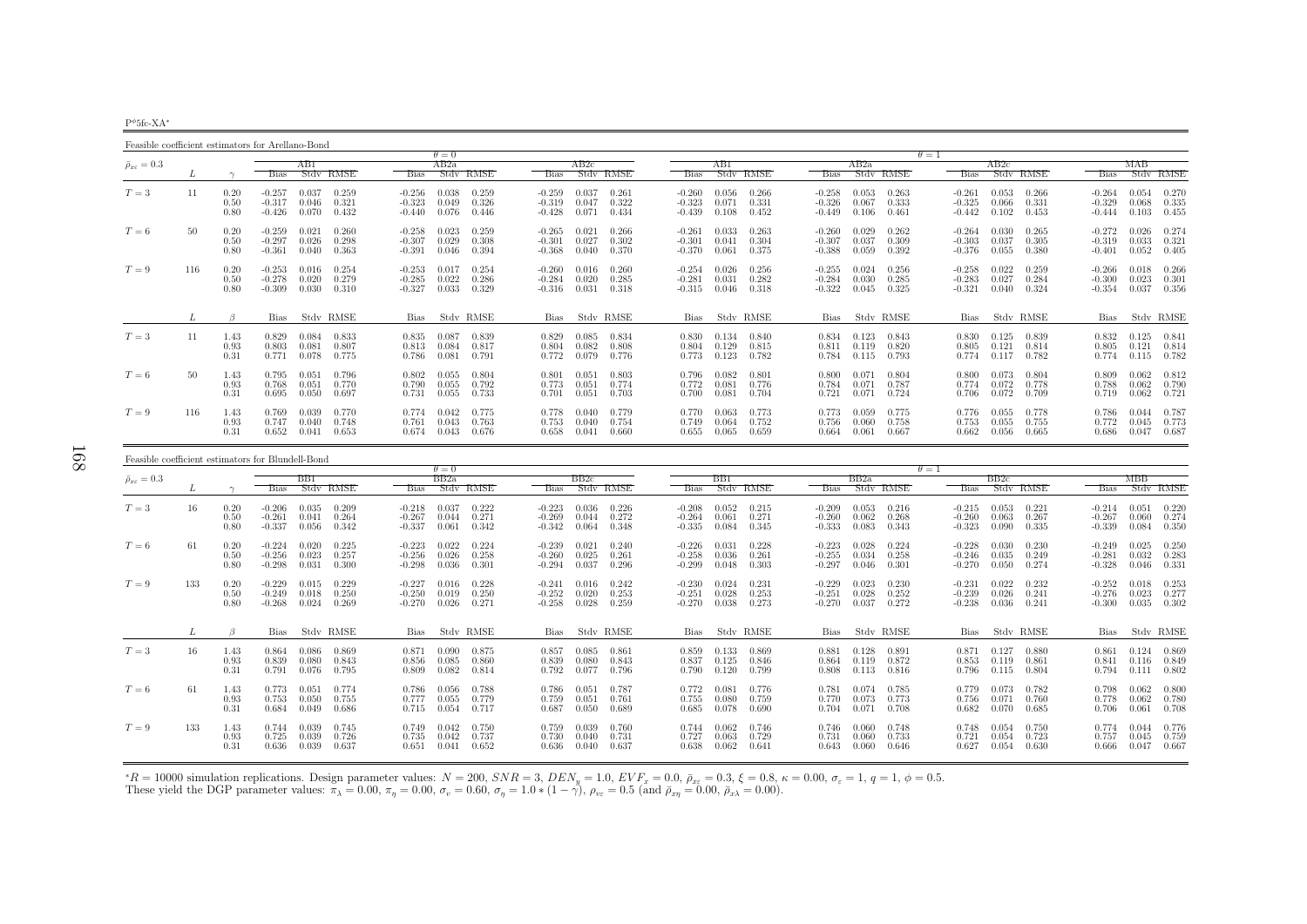$P^{\phi}$ 5ft-XA $^*$ 

| Feasible t-test Arellano-Bond: actual significance level |     |                      |       |                                                             |                |                                                                   |       |                         |                |                                                             |                |                |                                                                                                 |                |                                                         |       |
|----------------------------------------------------------|-----|----------------------|-------|-------------------------------------------------------------|----------------|-------------------------------------------------------------------|-------|-------------------------|----------------|-------------------------------------------------------------|----------------|----------------|-------------------------------------------------------------------------------------------------|----------------|---------------------------------------------------------|-------|
| $\bar{\rho}_{x\varepsilon} = 0.3$                        |     |                      |       |                                                             | $\theta = 0$   |                                                                   |       |                         |                |                                                             |                | $\theta=1$     |                                                                                                 |                |                                                         |       |
|                                                          | L   | $\gamma$             |       | AB1 AB1aR AB1cR                                             |                |                                                                   |       | AB2a AB2aW AB2c AB2cW   | AB1            | AB1aR AB1cR                                                 |                |                | AB2a AB2aW AB2c AB2cW MAB                                                                       |                |                                                         |       |
| $T=3$                                                    | 11  | 0.20<br>0.50<br>0.80 |       | 1.000 1.000 1.000<br>1.000 1.000 1.000<br>1.000 1.000 1.000 | 1.000<br>1.000 | 1.000 1.000 1.000 1.000<br>1.000 1.000<br>1.000 1.000             |       | 1.000<br>1.000          | 0.998<br>0.998 | 0.987 0.988<br>0.984 0.988<br>0.995 0.974 0.974             |                | 0.997          | 0.997 0.991<br>0.991<br>0.993 0.977                                                             | 0.996<br>0.990 | 0.997 0.995 1.000<br>0.994 1.000<br>0.984 1.000         |       |
| $T=6$                                                    | 50  | 0.20<br>0.50<br>0.80 |       | 1.000 1.000 1.000<br>1.000 1.000 1.000<br>1.000 1.000 1.000 | 1.000          | 1.000 1.000 1.000 1.000<br>1.000 1.000 1.000<br>1.000 1.000       |       | 1.000<br>1.000          | 1.000          | 1.000 1.000 1.000<br>1.000 1.000 1.000<br>0.999             | 0.999          | 1.000          | 1.000 1.000 1.000<br>1.000 1.000 1.000<br>1.000                                                 | 1.000          | 1.000 1.000<br>1.000 1.000<br>1.000 1.000               |       |
| $T=9$                                                    | 116 | 0.20<br>0.50<br>0.80 | 1.000 | 1.000 1.000 1.000<br>1.000 1.000<br>1.000 1.000 1.000       | 1.000          | 1.000 1.000 1.000 1.000<br>1.000 1.000<br>1.000 1.000 1.000 1.000 |       | 1.000                   |                | 1.000 1.000 1.000<br>1.000 1.000 1.000<br>1.000 1.000 1.000 |                | 1.000          | 1.000 1.000 1.000 1.000 1.000<br>1.000<br>1.000 1.000 1.000 1.000 1.000                         | 1.000          | 1.000 1.000                                             |       |
|                                                          | L   | $\beta$              | AB1   | AB1aR AB1cR                                                 |                |                                                                   |       | AB2a AB2aW AB2c AB2cW   | AB1            | AB1aR AB1cR                                                 |                |                | AB2a AB2aW AB2c AB2cW MAB                                                                       |                |                                                         |       |
| $T=3$                                                    | 11  | 1.43<br>0.93<br>0.31 |       | 1.000 1.000 1.000<br>1.000 1.000 1.000<br>1.000 1.000 1.000 | 1.000          | 1.000 1.000 1.000 1.000<br>1.000 1.000 1.000 1.000<br>1.000 1.000 |       | 1.000                   |                | 1.000 0.997 0.999<br>1.000 0.998 0.999<br>1.000 0.998 0.999 |                |                | 1.000 1.000 1.000 1.000 1.000<br>1.000 1.000 1.000 1.000 1.000<br>1.000 1.000 1.000 1.000 1.000 |                |                                                         |       |
| $T=6$                                                    | 50  | 1.43<br>0.93<br>0.31 |       | 1.000 1.000 1.000<br>1.000 1.000 1.000<br>1.000 1.000 1.000 | 1.000          | 1.000 1.000 1.000 1.000<br>1.000<br>1.000 1.000 1.000 1.000       | 1.000 | 1.000                   |                | 1.000 1.000 1.000<br>1.000 1.000 1.000<br>1.000 1.000 1.000 |                | 1.000          | 1.000 1.000 1.000 1.000 1.000<br>1.000<br>1.000 1.000 1.000                                     | 1.000          | 1.000 1.000<br>1.000 1.000                              |       |
| $T=9$                                                    | 116 | 1.43<br>0.93<br>0.31 |       | 1.000 1.000 1.000<br>1.000 1.000 1.000<br>1.000 1.000 1.000 | 1.000<br>1.000 | 1.000 1.000<br>1.000 1.000<br>1.000 1.000 1.000                   |       | 1.000<br>1.000<br>1.000 |                | 1.000 1.000 1.000<br>1.000 1.000 1.000<br>1.000 1.000 1.000 |                | 1.000          | 1.000 1.000 1.000<br>1.000<br>1.000 1.000 1.000 1.000 1.000                                     | 1.000          | 1.000 1.000<br>1.000                                    | 1.000 |
| Feasible t-test Blundell-Bond: actual significance level |     |                      |       |                                                             | $\theta = 0$   |                                                                   |       |                         |                |                                                             |                | $\theta=1$     |                                                                                                 |                |                                                         |       |
| $\bar{\rho}_{x\varepsilon}=0.3$                          | L   | $\gamma$             |       | BB1 BB1aR BB1cR                                             |                |                                                                   |       | BB2a BB2aW BB2c BB2cW   |                | BB1 BB1aR BB1cR                                             |                |                | BB2a BB2aW BB2c BB2cW MBB                                                                       |                |                                                         |       |
| $T=3$                                                    | 16  | 0.20<br>0.50<br>0.80 |       | 1.000 1.000 1.000<br>1.000 1.000 1.000<br>1.000 1.000 1.000 | 1.000<br>1.000 | 1.000 1.000 1.000 1.000<br>1.000 1.000<br>1.000 1.000             |       | 1.000<br>1.000          | 0.999          | 0.995 0.970 0.971<br>0.986<br>0.998 0.983                   | 0.988<br>0.986 | 0.990<br>0.997 | 0.980<br>0.997 0.976                                                                            | 0.992<br>0.990 | 0.962 0.984 0.977 0.999<br>$0.987$ 1.000<br>0.983 1.000 |       |
| $T=6$                                                    | 61  | 0.20<br>0.50<br>0.80 |       | 1.000 1.000 1.000<br>1.000 1.000 1.000<br>1.000 1.000 1.000 | 1.000<br>1.000 | 1.000 1.000 1.000 1.000<br>1.000 1.000<br>1.000 1.000             |       | 1.000<br>1.000          |                | 1.000 1.000 1.000<br>1.000 1.000 1.000<br>1.000 0.999       | 0.999          | 1.000<br>1.000 | 1.000 1.000 1.000 1.000 1.000<br>1.000<br>1.000                                                 | 1.000<br>1.000 | 1.000 1.000<br>1.000 1.000                              |       |
| $T=9$                                                    | 133 | 0.20<br>0.50<br>0.80 |       | 1.000 1.000 1.000<br>1.000 1.000 1.000<br>1.000 1.000 1.000 | 1.000<br>1.000 | 1.000 1.000 1.000<br>1.000<br>1.000 1.000 1.000 1.000             | 1.000 | 1.000                   |                | 1.000 1.000 1.000<br>1.000 1.000 1.000<br>1.000 1.000 1.000 |                | 1.000          | 1.000 1.000 1.000 1.000 1.000<br>1.000<br>1.000 1.000 1.000 1.000 1.000                         | 1.000          | 1.000 1.000                                             |       |
|                                                          | L   | $\beta$              | BB1   | BB1aR BB1cR                                                 |                |                                                                   |       | BB2a BB2aW BB2c BB2cW   | BB1            | BB1aR BB1cR                                                 |                |                | BB2a BB2aW BB2c BB2cW MBB                                                                       |                |                                                         |       |
| $T=3$                                                    | 16  | 1.43<br>0.93<br>0.31 |       | 1.000 1.000 1.000<br>1.000 1.000 1.000<br>1.000 1.000 1.000 | 1.000          | 1.000 1.000 1.000 1.000<br>1.000 1.000 1.000 1.000<br>1.000 1.000 |       | 1.000                   |                | 1.000 0.998 0.999<br>1.000 0.999 1.000<br>1.000 0.998 0.999 |                |                | 1.000 1.000 1.000 1.000 1.000<br>1.000 1.000 1.000 1.000 1.000<br>1.000 1.000 1.000 1.000 1.000 |                |                                                         |       |
| $T=6$                                                    | 61  | 1.43<br>0.93<br>0.31 | 1.000 | 1.000 1.000 1.000<br>1.000 1.000<br>1.000 1.000 1.000       | 1.000<br>1.000 | 1.000 1.000 1.000<br>1.000<br>1.000 1.000 1.000 1.000             | 1.000 | 1.000                   | 1.000          | 1.000 1.000 1.000<br>1.000<br>1.000 1.000 1.000             | 1.000          | 1.000          | 1.000 1.000 1.000 1.000 1.000<br>1.000<br>1.000 1.000 1.000 1.000 1.000                         | 1.000          | 1.000 1.000                                             |       |
| $T=9$                                                    | 133 | 1.43<br>0.93<br>0.31 |       | 1.000 1.000 1.000<br>1.000 1.000 1.000<br>1.000 1.000 1.000 | 1.000<br>1.000 | 1.000 1.000<br>1.000 1.000<br>$1.000$ $1.000$ $1.000$ $1.000$     |       | 1.000<br>1.000          |                | 1.000 1.000 1.000<br>1.000 1.000 1.000<br>1.000 1.000 1.000 |                | 1.000          | 1.000<br>1.000 1.000<br>$1.000$ $1.000$ $1.000$ $1.000$ $1.000$                                 | 1.000<br>1.000 | 1.000 1.000<br>1.000 1.000                              |       |

 ${}^{*}R = 10000$  simulation replications. Design parameter values:  $N = 200$ ,  $SNR = 3$ ,  $DEN_y = 1.0$ ,  $EVF_x = 0.0$ ,  $E_{x\bar{x}} = 0.3$ ,  $\xi = 0.8$ ,  $\kappa = 0.00$ ,<br> $\sigma_x = 1$ ,  $q = 1$ ,  $\phi = 0.5$ . These yield the DGP parameter values:  $\pi_{\lambda}$ 

| $P^{\phi}5fJ-XA^*$              |     |           |     |                      |                                                    |                         |                         |                         |                                           |                         |                         |                         |
|---------------------------------|-----|-----------|-----|----------------------|----------------------------------------------------|-------------------------|-------------------------|-------------------------|-------------------------------------------|-------------------------|-------------------------|-------------------------|
|                                 |     |           |     |                      | Feasible Sargan-Hansen test: rejection probability |                         |                         |                         |                                           |                         |                         |                         |
|                                 |     | df        |     |                      |                                                    |                         | $\theta = 0$            |                         |                                           |                         |                         |                         |
| $\bar{\rho}_{x\varepsilon}=0.3$ | AВ  | <b>BB</b> | Inc | $\gamma$             | $JAB_a^{(2,1)}JBB_a^{(2,1)}JES_a^{(2,1)}$          |                         |                         |                         | $JAB_c^{(2,1)}JBB_c^{(2,1)}JES_c^{(2,1)}$ |                         | JMAB JMBB JESM          |                         |
| $T=3$                           | 9   | 13        | 4   | 0.20<br>0.50<br>0.80 | 0.159<br>0.791<br>0.166<br>0.603<br>0.368<br>0.557 | 0.873<br>0.690<br>0.363 | 0.124<br>0.147<br>0.386 | 0.826<br>0.626<br>0.553 | 0.925<br>0.739<br>0.359                   | 0.283<br>0.285<br>0.337 | 0.490<br>0.418<br>0.403 | 0.479<br>0.406<br>0.387 |
| $T=6$                           | 48  | 58        | 10  | 0.20<br>0.50<br>0.80 | 0.376<br>0.847<br>0.840<br>0.358<br>0.752<br>0.947 | 0.772<br>0.785<br>0.587 | 0.415<br>0.457<br>0.941 | 0.950<br>0.947<br>0.994 | 0.976<br>0.967<br>0.836                   | 0.251<br>0.249<br>0.695 | 0.583<br>0.550<br>0.601 | 0.586<br>0.556<br>0.551 |
| $T=9$                           | 114 | 130       | 16  | 0.20<br>0.50<br>0.80 | 0.136<br>0.183<br>0.119<br>0.202<br>0.368<br>0.408 | 0.173<br>0.227<br>0.099 | 0.697<br>0.706<br>0.997 | 0.975<br>0.986<br>1.000 | 0.971<br>0.981<br>0.936                   | 0.541<br>0.516<br>0.961 | 0.602<br>0.586<br>0.661 | 0.575<br>0.560<br>0.563 |
|                                 |     | df        |     |                      |                                                    |                         | $\theta = 1$            |                         |                                           |                         |                         |                         |
| $\bar{\rho}_{x\varepsilon}=0.3$ | AB  | <b>BB</b> | Inc | $\gamma$             | $JAB_a^{(2,1)}JBB_a^{(2,1)}JES_a^{(2,1)}$          |                         |                         |                         | $JAB_c^{(2,1)}JBB_c^{(2,1)}JES_c^{(2,1)}$ |                         | JMAB JMBB JESM          |                         |
| $T=3$                           | 9   | 13        | 4   | 0.20<br>0.50<br>0.80 | 0.082<br>0.686<br>0.080<br>0.435<br>0.155<br>0.282 | 0.828<br>0.570<br>0.243 | 0.072<br>0.076<br>0.167 | 0.694<br>0.466<br>0.366 | 0.845<br>0.616<br>0.353                   | 0.306<br>0.299<br>0.358 | 0.700<br>0.652<br>0.649 | 0.676<br>0.640<br>0.625 |
| $T=6$                           | 48  | 58        | 10  | 0.20<br>0.50<br>0.80 | 0.121<br>0.732<br>0.094<br>0.634<br>0.271<br>0.604 | 0.844<br>0.785<br>0.467 | 0.151<br>0.165<br>0.519 | 0.806<br>0.752<br>0.859 | 0.942<br>0.905<br>0.772                   | 0.213<br>0.152<br>0.553 | 0.789<br>0.774<br>0.789 | 0.790<br>0.781<br>0.777 |
| $T=9$                           | 114 | 130       | 16  | 0.20<br>0.50<br>0.80 | 0.009<br>0.044<br>0.033<br>0.006<br>0.021<br>0.031 | 0.334<br>0.355<br>0.153 | 0.256<br>0.265<br>0.769 | 0.829<br>0.836<br>0.972 | 0.952<br>0.948<br>0.902                   | 0.484<br>0.350<br>0.868 | 0.807<br>0.799<br>0.815 | 0.799<br>0.797<br>0.793 |

 ${}^*R = 10000$  simulation replications. Design parameter values:  $N = 200$ ,  $SNR = 3$ ,  $DEN_y = 1.0$ ,  $EVF_x = 0.0$ ,  $\bar{\rho}_{xe} = 0.3$ ,  $\xi = 0.8$ ,  $\kappa = 0.00$ ,  $\sigma_e = 1$ ,  $q = 1$ ,  $\phi = 0.5$ . These yield the DGP parameter values:  $\pi_{\lambda} =$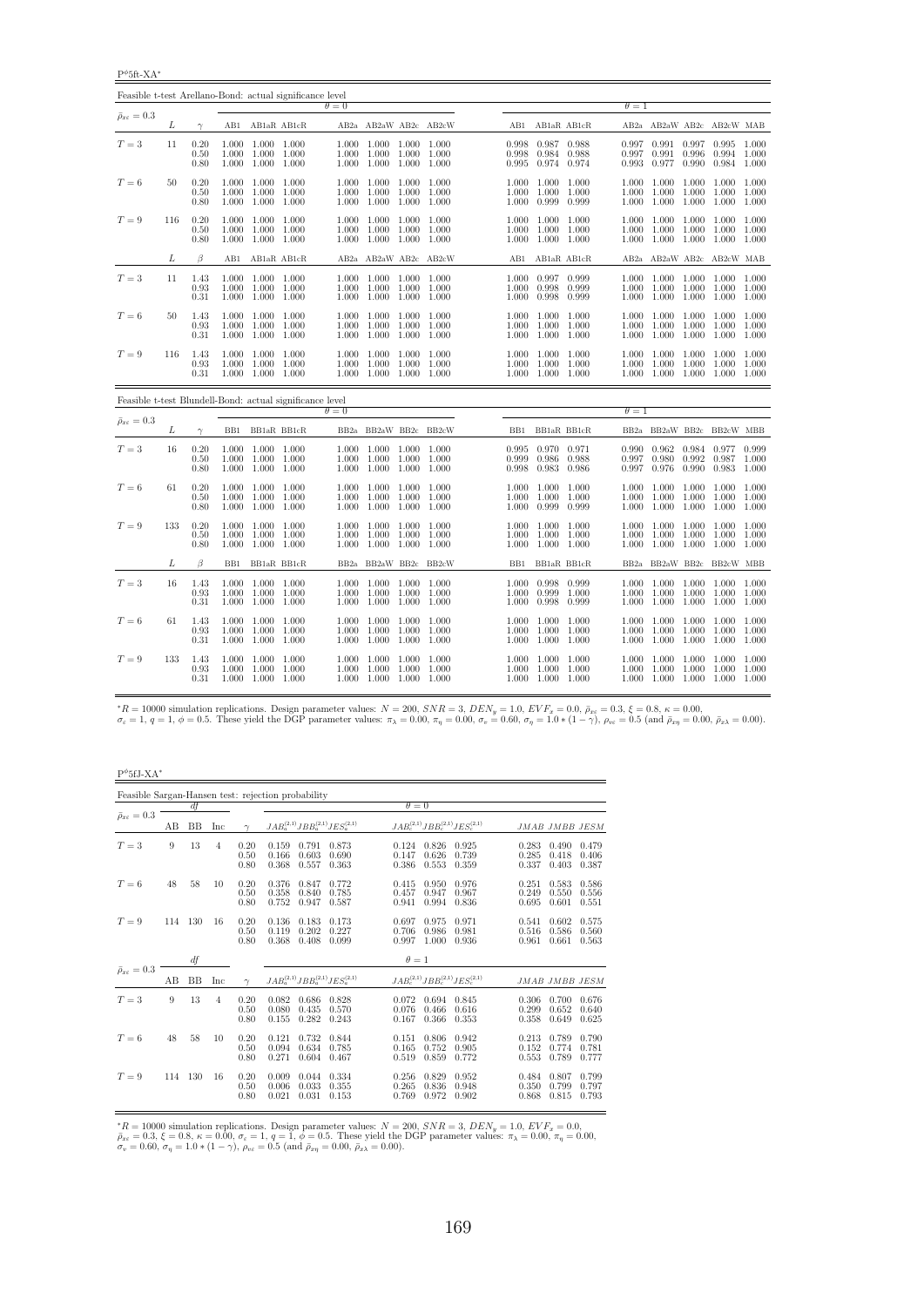$\mathbf{P}^{\phi}5\mathbf{f}\mathbf{J}\text{-}\mathbf{X}\mathbf{A}^*$ : additional findings

|                                                                        |                  |          |                |                                                     | Feasible Sargan-Hansen test: rejection probability                                                     |                                                                                                           |                                                                                    |
|------------------------------------------------------------------------|------------------|----------|----------------|-----------------------------------------------------|--------------------------------------------------------------------------------------------------------|-----------------------------------------------------------------------------------------------------------|------------------------------------------------------------------------------------|
| $\bar{\rho}_{x\varepsilon}=0.3$                                        |                  | df       |                |                                                     |                                                                                                        | $\theta = 0$                                                                                              |                                                                                    |
|                                                                        | AВ               | BB       | Inc            | $\gamma$                                            | $JAB^{\left( 1,0\right) }JBB_{a}^{\left( 1,0\right) }JES^{\left( 1,0\right) }$                         | $JAB_a^{(1,1)}JBB_a^{(1,1)}JES_a^{(1,1)}$                                                                 | $JAB_c^{(1,1)}JBB_c^{(1,1)}JES_c^{(1,1)}$                                          |
| $T=3$                                                                  | $\boldsymbol{9}$ | 13       | $\overline{4}$ | 0.20<br>0.50<br>0.80                                | 0.161<br>0.877 0.950<br>0.186<br>0.705<br>0.795<br>0.436<br>0.622<br>0.411                             | 0.172<br>0.821<br>0.890<br>0.637<br>0.711<br>0.183<br>0.397<br>0.592<br>0.389                             | 0.128 0.837<br>0.929<br>0.633<br>0.743<br>0.151<br>0.391<br>0.558<br>0.363         |
| $T=6$                                                                  | 48               | 58       | 10             | 0.20<br>0.50<br>0.80                                | 0.599<br>0.980<br>0.983<br>0.596<br>0.978<br>0.978<br>0.964<br>0.998<br>0.880                          | 0.882<br>0.416<br>0.806<br>0.412<br>0.879<br>0.814<br>0.825<br>0.967<br>0.573                             | 0.953<br>0.978<br>0.421<br>0.462<br>0.948<br>0.967<br>0.942<br>0.995<br>0.836      |
| $T=9$                                                                  | 114              | 130      | 16             | 0.20<br>0.50<br>0.80                                | 0.856<br>0.994 0.976<br>0.842<br>0.996<br>0.986<br>0.999<br>1.000 0.959                                | 0.172<br>0.263<br>0.202<br>0.169<br>0.294<br>0.231<br>0.521<br>0.547<br>0.067                             | 0.703<br>0.976<br>0.974<br>0.986<br>0.709<br>0.981<br>$0.997$ 1.000<br>0.937       |
|                                                                        |                  | df       |                |                                                     |                                                                                                        | $\theta = 1$                                                                                              |                                                                                    |
| $\bar{\rho}_{x\varepsilon}=0.3$                                        | AB               | BB       | Inc            | $\gamma$                                            | $JAB^{\left( 1,0\right) }JBB_{a}^{\left( 1,0\right) }JES^{\left( 1,0\right) }$                         | $JAB^{(1,1)}_aJBB^{(1,1)}_aJES^{(1,1)}_a$                                                                 | $JAB_c^{(1,1)}JBB_c^{(1,1)}JES_c^{(1,1)}$                                          |
| $T = 3$                                                                | $\boldsymbol{9}$ | 13       | $\overline{4}$ | 0.20<br>0.50<br>0.80                                | 0.568<br>0.954 0.935<br>0.592<br>0.896<br>0.814<br>0.734<br>0.595<br>0.873                             | 0.130<br>0.769<br>0.853<br>0.128<br>0.548<br>0.628<br>0.226<br>0.392<br>0.297                             | $0.092 \quad 0.718$<br>0.847<br>0.096<br>0.500<br>0.629<br>0.202<br>0.402<br>0.362 |
| $T=6$                                                                  | 48               | 58       | 10             | 0.20<br>0.50<br>0.80                                | 0.993<br>1.000<br>0.985<br>0.993<br>1.000<br>0.981<br>1.000<br>1.000<br>0.934                          | 0.189<br>0.827<br>0.864<br>0.164<br>0.756<br>0.814<br>0.404<br>0.750<br>0.493                             | 0.821<br>0.943<br>0.174<br>0.186<br>0.780<br>0.907<br>0.558<br>0.792<br>0.883      |
| $T=9$                                                                  | 114              | 130      | 16             | 0.20<br>0.50<br>0.80                                | 1.000 0.985<br>1.000<br>1.000<br>1.000<br>0.992<br>1.000<br>0.983<br>1.000                             | 0.021<br>0.094<br>0.350<br>0.017<br>0.079<br>0.362<br>$0.060 \quad 0.077$<br>0.137                        | 0.842<br>0.281<br>0.951<br>0.290<br>0.855<br>0.950<br>0.794 0.980<br>0.918         |
|                                                                        |                  |          |                |                                                     | Feasible Sargan-Hansen test: rejection probability<br>$\theta = 0$                                     |                                                                                                           |                                                                                    |
| $\bar{\rho}_{x\varepsilon}=0.3$                                        | AВ               | df<br>ΒB | Inc            | $\gamma$                                            | $JAB_{a}^{\left( 2,2\right) }JBB_{a}^{\left( 2,2\right) }JES_{a}^{\left( 2,2\right) }$                 | $JAB_c^{(2,2)}JBB_c^{(2,2)}JES_c^{(2,2)}$                                                                 |                                                                                    |
| $T=3$                                                                  | 9                | 13       | $\overline{4}$ | 0.20<br>0.50<br>0.80                                | 0.156 0.784 0.869<br>0.595<br>0.680<br>0.168<br>0.373<br>0.554<br>0.352                                | 0.125<br>0.826 0.926<br>$\begin{array}{c} 0.148 \\ 0.385 \end{array}$<br>0.624<br>0.737<br>0.549<br>0.354 |                                                                                    |
| $T=6$                                                                  | 48               | 58       | 10             | 0.20<br>0.50<br>0.80                                | 0.379<br>0.852 0.784<br>$\!0.844\!$<br>0.790<br>0.369<br>0.952<br>0.584<br>0.768                       | 0.948<br>0.416<br>0.975<br>0.458<br>0.946<br>0.965<br>0.941<br>0.994<br>0.832                             |                                                                                    |
| $T=9$                                                                  | 114 130          |          | 16             | $\begin{array}{c} 0.20 \\ 0.50 \end{array}$<br>0.80 | $\begin{array}{c} 0.231 \\ 0.262 \end{array}$<br>0.153<br>0.198<br>0.239<br>0.146<br>0.461 0.505 0.083 | $\begin{array}{c} 0.697 \\ 0.705 \end{array}$<br>0.973<br>0.970<br>0.986<br>0.980<br>0.997<br>1.000 0.939 |                                                                                    |
|                                                                        |                  | df       |                |                                                     | $\theta = 1$                                                                                           |                                                                                                           |                                                                                    |
| $\bar{\rho}_{x\varepsilon}=0.3\begin{array}{c} -\hline\\ A\end{array}$ | AB               | ΒB       | Inc            | $\gamma$                                            | $JAB_{a}^{\left( 2,2\right) }JBB_{a}^{\left( 2,2\right) }JES_{a}^{\left( 2,2\right) }$                 | $JAB_c^{(2,2)}JBB_c^{(2,2)}JES_c^{(2,2)}$                                                                 |                                                                                    |
| $T=3$                                                                  | 9                | 13       | $\overline{4}$ | 0.20<br>0.50<br>0.80                                | 0.081 0.685 0.828<br>0.575<br>0.438<br>0.079<br>0.156<br>0.288<br>0.247                                | $0.070$ 0.687<br>0.842<br>0.073<br>0.455<br>0.606<br>0.161<br>0.356<br>0.343                              |                                                                                    |
| $T=6$                                                                  | 48               | 58       | 10             | 0.20<br>0.50<br>0.80                                | 0.774 0.862<br>0.144<br>0.806<br>0.118<br>0.691<br>0.327<br>0.676 0.485                                | 0.802<br>0.942<br>0.150<br>0.162<br>0.753<br>0.903<br>0.513<br>0.860<br>0.776                             |                                                                                    |
| $T=9$                                                                  | 114 130          |          | 16             | 0.20<br>0.50<br>0.80                                | 0.018<br>0.084<br>0.352<br>0.015<br>0.069<br>0.367<br>0.068 0.138<br>0.051                             | 0.827<br>0.255<br>0.950<br>0.260<br>0.841<br>0.950<br>0.764<br>0.975<br>0.913                             |                                                                                    |

\*R = 10000 simulation replications. Design parameter values:  $N = 200$ ,  $SNR = 3$ ,  $DEN_y = 1.0$ ,  $EVF_x = 0.0$ ,  $\bar{\rho}_{xe} = 0.3$ ,  $\xi = 0.8$ ,  $\kappa = 0.00$ ,  $\sigma_e = 1$ ,  $q = 1$ ,  $\phi = 0.5$ . These yield the DGP parameter values:  $\pi_{\lambda} = 0.$ 

 $P^{\phi}$ 5-XA $^*$ 

| Standard errors of error components $\eta_i$ and $\varepsilon_{it}$ |     |                                                        |                         |                         |                         |              |                                                                                        |                            |  |                         |                                   |                         |                         |              |     |                                                                                                                   |                  |     |
|---------------------------------------------------------------------|-----|--------------------------------------------------------|-------------------------|-------------------------|-------------------------|--------------|----------------------------------------------------------------------------------------|----------------------------|--|-------------------------|-----------------------------------|-------------------------|-------------------------|--------------|-----|-------------------------------------------------------------------------------------------------------------------|------------------|-----|
|                                                                     |     |                                                        |                         |                         |                         | $\theta = 0$ |                                                                                        |                            |  |                         | Bias $\hat{\sigma}_n$             |                         |                         | $\theta = 1$ |     |                                                                                                                   |                  |     |
| $\bar{\rho}_{x\varepsilon} = 0.3$                                   |     |                                                        |                         | Bias $\sigma_n$         |                         |              | Bias $\hat{\sigma}_{\varepsilon}$                                                      |                            |  |                         |                                   |                         |                         |              |     | Bias $\hat{\sigma}_{\varepsilon}$                                                                                 |                  |     |
|                                                                     | L   | $\sigma_n$                                             | AB1                     | AB2a                    | AB2c                    | AB1          | AB2a                                                                                   | AB2c                       |  | AB1                     | AB2a                              | AB2c                    | MAB                     |              | AB1 | AB2a                                                                                                              | AB2c             | MAB |
| $T=3$                                                               | 11  | $0.20\ 0.80$<br>$0.50 \quad 0.50$<br>$0.80 \quad 0.20$ | 0.287<br>0.382<br>0.737 | 0.287<br>0.388<br>0.761 | 0.288<br>0.384<br>0.740 |              | $-0.190 - 0.190 - 0.190$<br>$-0.251 - 0.253 - 0.251$                                   | $-0.216$ $-0.217$ $-0.216$ |  | 0.296<br>0.397<br>0.767 | 0.292<br>0.398<br>0.782           | 0.295<br>0.397<br>0.771 | 0.298<br>0.402<br>0.774 |              |     | $-0.195$ $-0.193$ $-0.194$ $-0.195$<br>$-0.221$ $-0.220$ $-0.221$ $-0.222$<br>$-0.256$ $-0.256$ $-0.256$ $-0.257$ |                  |     |
| $T=6$                                                               | 50  | $0.20\ 0.80$<br>$0.50 \quad 0.50$<br>$0.80\ 0.20$      | 0.275<br>0.339<br>0.591 | 0.274<br>0.351<br>0.640 | 0.281<br>0.345<br>0.602 |              | $-0.147 - 0.147 - 0.147$<br>$-0.162$ $-0.162$ $-0.162$<br>$-0.180 - 0.181 - 0.181$     |                            |  | 0.278<br>0.346<br>0.608 | 0.277<br>0.352<br>$0.634$ $0.616$ | 0.280<br>0.347          | 0.288<br>0.365<br>0.658 |              |     | $-0.149 - 0.148 - 0.148 - 0.148$<br>$-0.164$ $-0.163$ $-0.163$ $-0.163$<br>$-0.182$ $-0.182$ $-0.182$ $-0.183$    |                  |     |
| $T=9$                                                               | 116 | $0.20\ 0.80$<br>$0.50 \quad 0.50$<br>$0.80\ 0.20$      | 0.264<br>0.309<br>0.482 | 0.264<br>0.317<br>0.510 | 0.270<br>0.315<br>0.494 |              | $-0.132 - 0.131 - 0.131$<br>$-0.139 - 0.139 - 0.139$<br>$-0.145 - 0.145 - 0.145$       |                            |  | 0.265<br>0.312<br>0.491 | 0.266<br>0.316<br>0.502           | 0.269<br>0.315<br>0.500 | 0.276<br>0.333<br>0.553 |              |     | $-0.133 - 0.133 - 0.132 - 0.132$<br>$-0.140 -0.140 -0.140 -0.139$<br>$-0.146$ $-0.146$ $-0.146$ $-0.144$          |                  |     |
|                                                                     | L   | $\sigma_n$                                             | B <sub>B1</sub>         | BB <sub>2a</sub>        | BB2c                    | BB1          | BB <sub>2a</sub>                                                                       | BB2c                       |  | BB1                     | BB <sub>2a</sub>                  | BB <sub>2c</sub>        | <b>MBB</b>              |              | BB1 | BB <sub>2a</sub>                                                                                                  | BB <sub>2c</sub> | MBB |
| $T=3$                                                               | 16  | $0.20\ 0.80$<br>$0.50 \quad 0.50$<br>$0.80 \quad 0.20$ | 0.254<br>0.323<br>0.581 | 0.264<br>0.331<br>0.584 | 0.264<br>0.330<br>0.591 |              | $-0.178$ $-0.181$ $-0.183$<br>$-0.202$ $-0.203$ $-0.204$<br>$-0.228$ $-0.227$ $-0.229$ |                            |  | 0.258<br>0.330<br>0.582 | 0.264<br>0.331<br>0.580           | 0.264<br>0.327<br>0.564 | 0.261<br>0.333<br>0.589 |              |     | $-0.183 - 0.181 - 0.183 - 0.184$<br>$-0.206$ $-0.203$ $-0.203$ $-0.207$<br>$-0.230 -0.228 -0.225 -0.231$          |                  |     |
| $T=6$                                                               | 61  | $0.20\ 0.80$<br>$0.50 \quad 0.50$<br>$0.80\ 0.20$      | 0.243<br>0.294<br>0.484 | 0.244<br>0.297<br>0.485 | 0.257<br>0.298<br>0.477 |              | $-0.145 - 0.144 - 0.146$<br>$-0.158$ $-0.158$ $-0.159$<br>$-0.174$ $-0.173$ $-0.172$   |                            |  | 0.245<br>0.297<br>0.486 | 0.243<br>0.295<br>0.482           | 0.246<br>0.284<br>0.437 | 0.266<br>0.322<br>0.531 |              |     | $-0.147 - 0.146 - 0.146 - 0.148$<br>$-0.161 - 0.160 - 0.158 - 0.162$<br>$-0.175$ $-0.174$ $-0.168$ $-0.178$       |                  |     |
| $T=9$                                                               | 133 | $0.20\ 0.80$<br>$0.50 \quad 0.50$<br>$0.80 \quad 0.20$ | 0.240<br>0.278<br>0.417 | 0.239<br>0.279<br>0.419 | 0.252<br>0.280<br>0.400 |              | $-0.131 - 0.131 - 0.132$<br>$-0.139 - 0.138 - 0.139$<br>$-0.144$ $-0.144$ $-0.143$     |                            |  | 0.241<br>0.280<br>0.419 | 0.241<br>0.280<br>0.418           | 0.242<br>0.267<br>0.368 | 0.263<br>0.307<br>0.466 |              |     | $-0.132 - 0.132 - 0.132 - 0.132$<br>$-0.140 - 0.140 - 0.138 - 0.140$<br>$-0.145 - 0.145 - 0.141 - 0.146$          |                  |     |

 ${}^*R = 10000$  simulation replications. Design parameter values:  $N = 200$ ,  $SNR = 3$ ,  $DEN_y = 1.0$ ,  $EVF_x = 0.0$ ,  $\bar{\rho}_{x\bar{x}} = 0.3$ ,  $\xi = 0.8$ ,  $\kappa = 0.00$ ,<br>  $\sigma_{\varepsilon} = 1$ ,  $q = 1$ ,  $\phi = 0.5$ . These yield the DGP parameter values: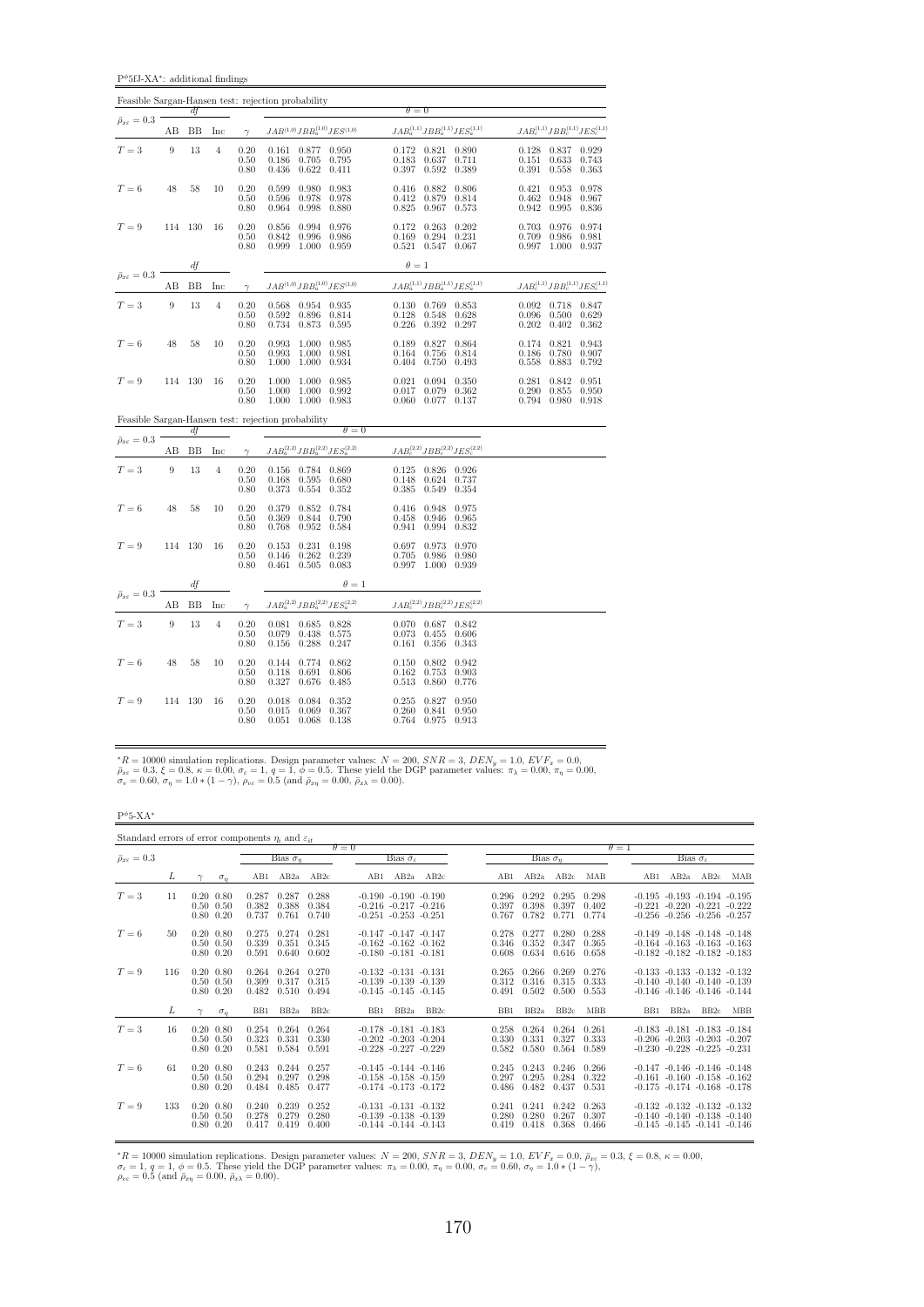| Unfeasible coefficient estimators                    |    |     |                |                      |                                  |                         |                         |                                  |                         |                                       |                                  |                                 |                         |                         |                                  |                                   |                         |                      |                                  |                         |                         |                         |                                  |                               |                         |
|------------------------------------------------------|----|-----|----------------|----------------------|----------------------------------|-------------------------|-------------------------|----------------------------------|-------------------------|---------------------------------------|----------------------------------|---------------------------------|-------------------------|-------------------------|----------------------------------|-----------------------------------|-------------------------|----------------------|----------------------------------|-------------------------|-------------------------|-------------------------|----------------------------------|-------------------------------|-------------------------|
| $\bar{\rho}_{x\varepsilon}=0.3$                      |    | L   |                |                      |                                  | ABu                     |                         | $\theta = 0$                     | BBu                     |                                       |                                  | ABu                             |                         |                         |                                  | BBu                               |                         | $\theta = 1$         |                                  | MABu                    |                         |                         |                                  | MBBu                          |                         |
|                                                      | AВ | BB  |                | $\gamma$             | Bias                             |                         | Stdv RMSE               | Bias                             |                         | Stdy RMSE                             | <b>Bias</b>                      |                                 | Stdy RMSE               |                         | Bias                             |                                   | Stdy RMSE               |                      | Bias                             |                         | Stdy RMSE               |                         | Bias                             |                               | Stdy RMSE               |
| $T=3$                                                | 5  | 8   |                | 0.20<br>0.50<br>0.80 | $-0.226$<br>$-0.291$<br>$-0.390$ | 0.042<br>0.054<br>0.087 | 0.230<br>0.296<br>0.400 | $-0.164$<br>$-0.220$<br>$-0.316$ | 0.043<br>0.049<br>0.065 | 0.170<br>0.225<br>0.323               | $-0.228$<br>$-0.293$<br>$-0.398$ | 0.062<br>0.081<br>0.134         | 0.236<br>0.304<br>0.420 |                         | $-0.161$<br>$-0.221$<br>$-0.318$ | 0.062<br>0.072<br>0.097           | 0.173<br>0.232<br>0.333 |                      | $-0.257$<br>$-0.338$<br>$-0.431$ | 0.050<br>0.065<br>0.099 | 0.262<br>0.344<br>0.442 |                         | $-0.130$<br>$-0.176$<br>$-0.282$ | 0.050<br>0.056<br>0.068       | 0.140<br>0.185<br>0.290 |
| $T=6$                                                | 11 | 14  |                | 0.20<br>0.50<br>0.80 | $-0.227$<br>$-0.277$<br>$-0.352$ | 0.023<br>0.030<br>0.049 | 0.228<br>0.279<br>0.356 | $-0.195$<br>$-0.225$<br>$-0.274$ | 0.024<br>0.028<br>0.038 | 0.196<br>0.227<br>0.276               | $-0.225$<br>$-0.270$<br>$-0.349$ | 0.036<br>0.045<br>0.074         | 0.228<br>0.274<br>0.357 |                         | $-0.188$<br>$-0.219$<br>$-0.270$ | 0.036<br>0.042<br>0.056           | 0.191<br>0.223<br>0.276 |                      | $-0.245$<br>$-0.309$<br>$-0.391$ | 0.025<br>0.034<br>0.057 | 0.247<br>0.311<br>0.395 |                         | $-0.197$<br>$-0.213$<br>$-0.251$ | 0.025<br>0.032<br>0.041       | 0.199<br>0.216<br>0.254 |
| $T=9$                                                | 17 | 20  |                | 0.20<br>0.50<br>0.80 | $-0.228$<br>$-0.268$<br>$-0.326$ | 0.018<br>0.023<br>0.038 | 0.229<br>0.269<br>0.328 | $-0.207$<br>$-0.229$<br>$-0.256$ | 0.018<br>0.022<br>0.029 | 0.207<br>0.230<br>0.258               | $-0.225$<br>$-0.260$<br>$-0.316$ | 0.028<br>0.034<br>0.056         | 0.227<br>0.262<br>0.321 |                         | $-0.200$<br>$-0.222$<br>$-0.249$ | 0.028<br>0.032<br>0.043           | 0.202<br>0.224<br>0.253 |                      | $-0.244$<br>$-0.290$<br>$-0.353$ | 0.019<br>0.025<br>0.044 | 0.244<br>0.291<br>0.356 |                         | $-0.219$<br>$-0.234$<br>$-0.242$ | 0.019<br>0.023<br>0.031       | 0.220<br>0.235<br>0.244 |
|                                                      | AВ | BB  |                | $\beta$              | Bias                             |                         | Stdy RMSE               | Bias                             |                         | Stdy RMSE                             | Bias                             |                                 | Stdy RMSE               |                         | Bias                             |                                   | Stdy RMSE               |                      | Bias                             |                         | Stdy RMSE               |                         | Bias                             |                               | Stdy RMSE               |
| $T=3$                                                | -5 | 8   |                | 1.43<br>0.93<br>0.31 | 1.011<br>0.879<br>0.799          | 0.245<br>0.245<br>0.253 | 1.040<br>0.913<br>0.838 | 1.231<br>1.097<br>0.949          | 0.170<br>0.140<br>0.128 | 1.243<br>1.106<br>0.958               | 0.995<br>0.869<br>0.781          | 0.393<br>0.389<br>0.409         | 1.070<br>0.952<br>0.881 |                         | 1.231<br>1.094<br>0.942          | 0.241<br>0.199<br>0.191           | 1.254<br>1.112<br>0.961 |                      | 0.953<br>0.790<br>0.720          | 0.247<br>0.251<br>0.259 | 0.985<br>0.829<br>0.765 |                         | 1.299<br>1.196                   | 0.187<br>0.155<br>1.016 0.134 | 1.312<br>1.206<br>1.024 |
| $T=6$                                                | 11 | -14 |                | 1.43<br>0.93<br>0.31 | 0.920<br>0.818<br>0.711          | 0.108<br>0.109<br>0.118 | 0.927<br>0.825<br>0.721 | 1.034<br>0.970<br>0.881          | 0.090<br>0.081<br>0.075 | 1.038<br>0.973<br>0.884               | 0.916<br>0.821<br>0.710          | 0.168<br>0.168<br>0.183         | 0.931<br>0.838<br>0.733 |                         | 1.042<br>0.973<br>0.874          | 0.129<br>0.117<br>0.113           | 1.050<br>0.980<br>0.881 |                      | 0.897<br>0.780<br>0.649          | 0.103<br>0.107<br>0.117 | 0.903<br>0.788<br>0.660 |                         | 1.018<br>0.981<br>0.906          | 0.093<br>0.087<br>0.078       | 1.022<br>0.985<br>0.910 |
| $T=9$                                                | 17 | 20  |                | 1.43<br>0.93<br>0.31 | 0.866<br>0.781<br>0.668          | 0.073<br>0.074<br>0.082 | 0.869<br>0.784<br>0.672 | 0.946<br>0.895<br>0.814          | 0.064<br>0.060<br>0.056 | 0.948<br>0.897<br>0.816               | 0.861<br>0.783<br>0.669          | 0.113<br>0.113<br>0.125         | 0.868<br>0.791<br>0.680 |                         | 0.953<br>0.899<br>0.807          | 0.095<br>0.087<br>0.086           | 0.958<br>0.904<br>0.812 |                      | 0.848<br>0.767<br>0.625          | 0.067<br>0.069<br>0.078 | 0.851<br>0.770<br>0.630 |                         | 0.909<br>0.873<br>0.806          | 0.064<br>0.061<br>0.059       | 0.911<br>0.875<br>0.808 |
| Unfeasible t-test: actual significance level         |    | L   |                |                      |                                  |                         | $\theta = 0$            |                                  |                         |                                       |                                  |                                 |                         |                         |                                  | $\theta = 1$                      |                         |                      |                                  |                         |                         |                         |                                  |                               |                         |
| $\bar{\rho}_{x\varepsilon}=0.3$                      | AВ | BB  |                | $\gamma$             | ABu                              | BBu                     |                         | $\beta$                          | ABu                     | BBu                                   | $\gamma$                         | ABu                             |                         | BBu MABu MBBu           |                                  |                                   |                         | β                    | ABu                              |                         | BBu MABu MBBu           |                         |                                  |                               |                         |
| $T=3$                                                | -5 | 8   |                | 0.20<br>0.50<br>0.80 | 0.997<br>0.997<br>0.968          | 0.962<br>0.991<br>0.998 |                         | 1.43<br>0.93<br>0.31             | 0.964<br>0.896<br>0.787 | 1.000<br>1.000<br>1.000               | 0.20<br>0.50<br>0.80             | 0.878<br>0.870<br>0.737         | 0.738<br>0.860<br>0.920 | 0.991<br>0.994<br>0.963 | 0.767<br>0.906<br>0.994          |                                   |                         | 1.43<br>0.93<br>0.31 | 0.698<br>0.565<br>0.427          | 0.996<br>0.996<br>0.991 | 0.937<br>0.804<br>0.685 | 1.000<br>1.000<br>1.000 |                                  |                               |                         |
| $T=6$                                                | 11 | -14 |                | 0.20<br>0.50<br>0.80 | 1.000<br>1.000<br>1.000          | 1.000<br>1.000<br>1.000 |                         | 1.43<br>0.93<br>0.31             | 1.000<br>1.000<br>1.000 | 1.000<br>1.000<br>1.000               | 0.20<br>0.50<br>0.80             | 1.000<br>1.000<br>0.995         | 0.997<br>0.998<br>0.997 | 1.000<br>1.000<br>1.000 | 1.000<br>1.000<br>1.000          |                                   |                         | 1.43<br>0.93<br>0.31 | 0.998<br>0.993<br>0.958          | 1.000<br>1.000<br>1.000 | 1.000<br>1.000<br>0.999 | 1.000<br>1.000<br>1.000 |                                  |                               |                         |
| $T=9$                                                | 17 | 20  |                | 0.20<br>0.50<br>0.80 | 1.000<br>1.000<br>1.000          | 1.000<br>1.000<br>1.000 |                         | 1.43<br>0.93<br>0.31             | 1.000<br>1.000          | $1.000 \quad 1.000$<br>1.000<br>1.000 | 0.20<br>0.50<br>0.80             | 1.000<br>1.000<br>1.000         | 1.000<br>1.000<br>1.000 | 1.000<br>1.000<br>1.000 | 1.000<br>1.000<br>1.000          |                                   |                         | 1.43<br>0.93<br>0.31 | 1.000<br>1.000<br>0.997          | 1.000<br>1.000<br>1.000 | 1.000<br>1.000<br>1.000 | 1.000<br>1.000<br>1.000 |                                  |                               |                         |
| Unfeasible Sargan-Hansen test: rejection probability |    |     |                |                      |                                  |                         |                         | $\theta = 0$                     |                         |                                       |                                  |                                 |                         | $\theta = 1$            |                                  |                                   |                         |                      |                                  |                         |                         |                         |                                  |                               |                         |
| $\bar{\rho}_{x\varepsilon}=0.3$                      | AВ | ΒB  | Inc            | $\gamma$             | JABu                             | $JBBu$                  | JESu                    |                                  | $JMABu$ $JMMBu$ $JESMu$ |                                       | JABu                             | $JBBu$                          | JESu                    |                         | $JMABu\quad JMMBu\quad JESMu$    |                                   |                         |                      |                                  |                         |                         |                         |                                  |                               |                         |
| $T=3$                                                | 3  | -5  | 2              | 0.20<br>0.50<br>0.80 | 0.014<br>0.022<br>0.057          | 0.437<br>0.210<br>0.089 | 0.624<br>0.341<br>0.099 | 0.013<br>0.021<br>0.053          | 0.432<br>0.202<br>0.081 | 0.621<br>0.332<br>0.091               | 0.012<br>0.010<br>0.017          | 0.269<br>0.102<br>0.036         | 0.442<br>0.206<br>0.067 |                         | 0.010<br>0.034                   | $0.011$ $0.721$<br>0.519<br>0.154 | 0.869<br>0.734<br>0.242 |                      |                                  |                         |                         |                         |                                  |                               |                         |
| $T=6$                                                | 9  | 11  | $\overline{2}$ | 0.20<br>0.50<br>0.80 | 0.198<br>0.292<br>0.838          | 0.750<br>0.754<br>0.938 | 0.866<br>0.797<br>0.584 | 0.177<br>0.307<br>0.853          | 0.741<br>0.749<br>0.938 | 0.875<br>0.777<br>0.563               | 0.049<br>0.070<br>0.261          | 0.381<br>0.303<br>0.425         | 0.650<br>0.507<br>0.348 |                         | 0.092<br>0.108<br>0.649          | 0.875<br>0.932<br>0.967           | 0.976<br>0.986<br>0.899 |                      |                                  |                         |                         |                         |                                  |                               |                         |
| $T=9$                                                | 15 | 17  | $\overline{2}$ | 0.20<br>0.50<br>0.80 | 0.658<br>0.784<br>0.999          | 0.960<br>0.979<br>1.000 | 0.943<br>0.932<br>0.863 | 0.630<br>0.808<br>1.000          | 0.963<br>0.983<br>1.000 | 0.961<br>0.928<br>0.856               | 0.162<br>0.228                   | 0.577<br>0.576<br>$0.695$ 0.853 | 0.781<br>0.690<br>0.574 |                         | 0.429<br>0.490                   | 0.967<br>0.995<br>$0.987$ 1.000   | 0.992<br>0.998<br>0.991 |                      |                                  |                         |                         |                         |                                  |                               |                         |

 ${}^*R = 10000$  simulation replications. Design parameter values:  $N = 200$ ,  $SNR = 3$ ,  $DEN_y = 1.0$ ,  $EVF_x = 0.0$ ,  $\bar{\rho}_{xc} = 0.3$ ,  $\xi = 0.8$ ,  $\kappa = 0.00$ ,  $\sigma_{\varepsilon} = 1$ ,  $q = 1$ ,  $\phi = 0.5$ .<br>These yield the DGP parameter values:  $\pi$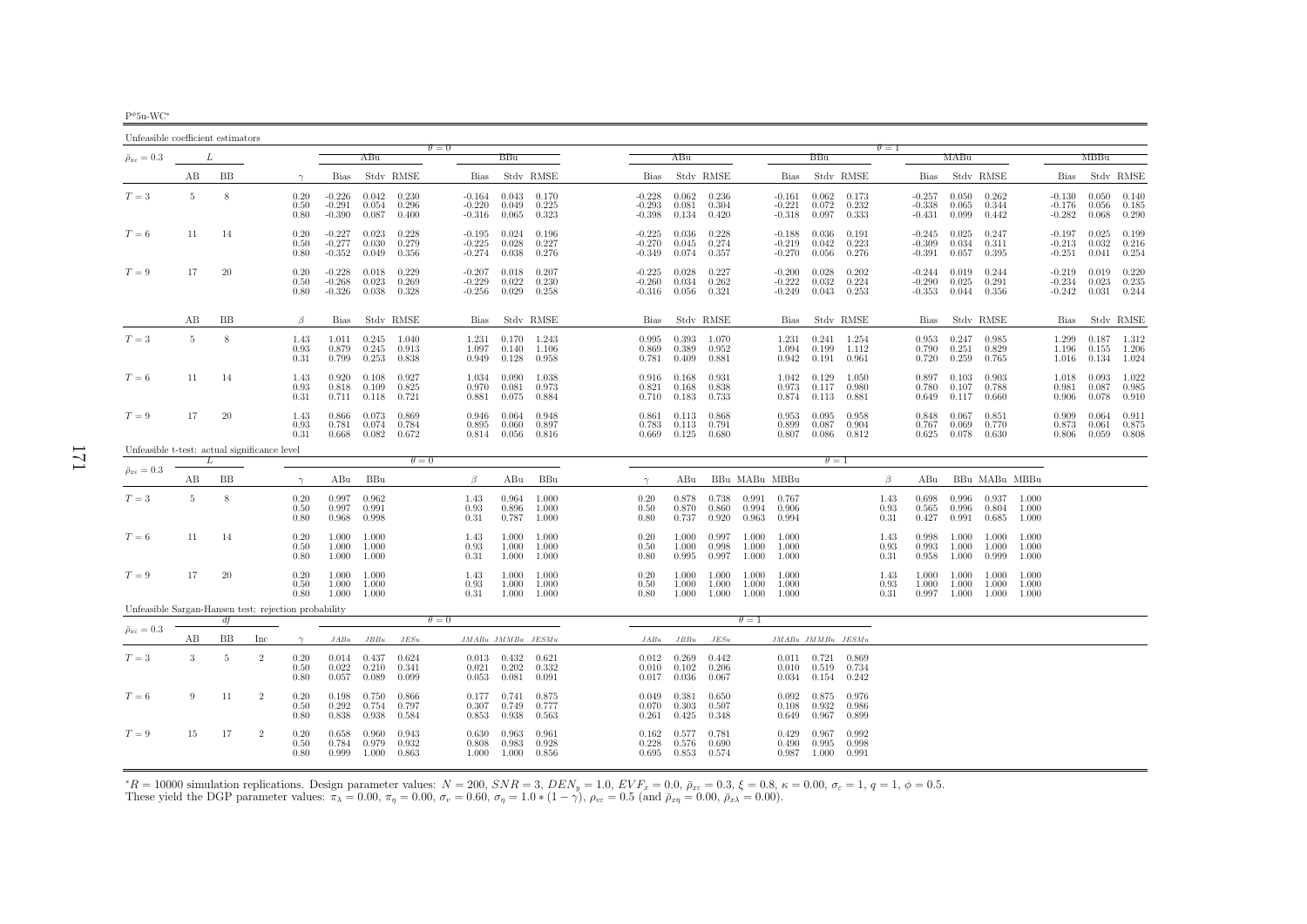P<sup> $φ$ 5fc-WC<sup>∗</sup></sup>

Feasible coefficient estimators for Arellano-Bond $\theta$  – 0 AB2a<br>Bias Stdv RMSE  $\frac{\theta}{\theta} = 1$   $\frac{\theta}{AB2c}$   $\frac{\theta}{AB2a}$  $\bar{\rho}_{x\varepsilon}=0.3$  $\epsilon = 0.3$   $I$   $\epsilon = 0.3$   $I$   $\epsilon = 0.3$   $I$   $\epsilon = 0.3$   $I$   $\epsilon = 0.3$   $I$   $\epsilon = 0.3$   $I$   $\epsilon = 0.3$   $I$   $\epsilon = 0.3$   $I$   $\epsilon = 0.3$   $I$   $\epsilon = 0.3$   $I$   $\epsilon = 0.3$   $I$   $\epsilon = 0.3$   $I$   $\epsilon = 0.3$   $I$   $\epsilon = 0.3$   $I$   $\epsilon = 0.3$   $I$   $\epsilon = 0.3$  L  $\gamma$  Bias Stdv RMSE Bias Stdv RMSE Bias Stdv RMSE Bias Stdv RMSE Bias Stdv RMSE Bias Stdv RMSE Bias Stdv RMSE $0.062$  0.242  $T=3$  $T=3$   $5$   $0.20$   $-0.226$   $0.042$   $0.230$   $-0.228$   $0.042$   $0.231$   $-0.228$   $0.042$   $0.231$   $-0.234$   $-0.236$   $-0.236$   $-0.229$   $0.061$   $0.237$   $-0.229$   $0.062$   $0.238$   $-0.234$   $0.062$   $0.238$   $-0.234$   $0.062$   $0.242$   $0$ 0.50 -0.291 0.054 0.296 -0.297 0.055 0.302 -0.293 0.054 0.298 -0.295 0.083 0.306 -0.298 0.081 0.309 -0.295 0.081 0.306 -0.304 0.082 0.314 $0.137$   $0.429$ 0.80 -0.390 0.087 0.400 -0.404 0.092 0.414 -0.393 0.088 0.403 -0.400 0.140 0.423 -0.412 0.140 0.435 -0.402 0.135 0.424 -0.407 0.137 0.429 $0.246$  $T=6$  $T=6$   $11$   $0.20$   $-0.227$   $0.023$   $0.228$   $-0.228$   $0.024$   $0.230$   $-0.231$   $0.023$   $0.232$   $-0.282$   $0.037$   $0.231$   $-0.227$   $0.035$   $0.230$   $-0.229$   $0.036$   $0.231$   $-0.244$   $0.029$   $0.246$ <br> $0.256$   $0.257$   $-0.304$   $0.$ 0.50 -0.277 0.030 0.279 -0.288 0.032 0.290 -0.281 0.030 0.283 -0.280 0.046 0.284 -0.284 0.045 0.288 -0.275 0.045 0.278 -0.304 0.039 0.307 $0.403$ 0.80 -0.352 0.049 0.356 -0.388 0.056 0.392 -0.358 0.049 0.361 -0.360 0.077 0.368 -0.385 0.080 0.393 -0.355 0.075 0.363 -0.397 0.069 0.403 $T=9$  $T=9$   $17$   $0.20$   $-0.228$   $0.018$   $0.229$   $-0.246$   $0.019$   $0.230$   $-0.232$   $0.018$   $0.233$   $-0.229$   $0.028$   $0.231$   $-0.228$   $0.026$   $0.229$   $-0.230$   $0.028$   $0.231$   $-0.246$   $0.021$   $0.247$   $0.246$   $0.021$   $0.247$ 0.50 -0.268 0.023 0.269 -0.280 0.025 0.281 -0.273 0.023 0.274 -0.270 0.035 0.272 -0.276 0.033 0.278 -0.265 0.034 0.268 -0.292 0.027 0.294 $0.049$   $0.367$ 0.80 -0.326 0.038 0.328 -0.363 0.044 0.365 -0.335 0.039 0.337 -0.331 0.058 0.336 -0.356 0.059 0.361 -0.325 0.057 0.330 -0.364 0.049 0.367 $L \qquad \qquad \beta$ Bias Stdv RMSE Bias Stdv RMSE Bias Stdv RMSE Bias Stdv RMSE Bias Stdv RMSE Bias Stdv RMSE Bias Stdv RMSE Bias Stdv RMSE 1.059  $T=3$  $T=3$  5  $1.43$   $1.011$   $0.245$   $1.040$   $1.014$   $0.250$   $1.045$   $1.006$   $0.243$   $1.035$   $1.007$   $0.404$   $1.085$   $1.007$   $0.384$   $1.077$   $0.991$   $0.389$   $1.064$   $0.989$   $0.378$   $1.059$   $0.378$   $1.059$   $0.379$   $0.931$   $0.864$  $\frac{0.879}{0.879}$   $\frac{0.245}{0.245}$   $\frac{0.913}{0.876}$   $\frac{0.250}{0.911}$   $\frac{0.914}{0.874}$   $\frac{0.243}{0.243}$   $\frac{0.907}{0.007}$   $\frac{0.874}{0.874}$   $\frac{0.401}{0.401}$   $\frac{0.92}{0.962}$   $\frac{0.872}{0.872}$   $\frac{0.386}{0.386}$   $\frac{0.$ 0.860 0.31 0.799 0.253 0.838 0.787 0.261 0.830 0.790 0.250 0.829 0.787 0.424 0.893 0.776 0.420 0.882 0.771 0.407 0.872 0.762 0.399 0.8600.909  $T=6$  $T=6$   $11$   $1.43$   $0.920$   $0.108$   $0.927$   $0.937$   $0.115$   $0.944$   $0.920$   $0.108$   $0.926$   $0.919$   $0.173$   $0.935$   $0.938$   $0.169$   $0.953$   $0.914$   $0.167$   $0.929$   $0.900$   $0.125$   $0.909$   $0.125$   $0.909$   $0.125$   $0.909$   $0.$ 0.93 0.818 0.109 0.825 0.831 0.117 0.839 0.814 0.110 0.821 0.816 0.173 0.834 0.835 0.170 0.853 0.817 0.167 0.834 0.790 0.128 0.8010.677 0.31 0.711 0.118 0.721 0.709 0.132 0.722 0.705 0.116 0.715 0.707 0.186 0.731 0.713 0.194 0.739 0.704 0.181 0.726 0.661 0.144 0.677 $T=9$  $T=9 \hspace{1cm} 17 \hspace{1cm} 1.43 \hspace{1cm} 0.866 \hspace{1cm} 0.073 \hspace{1cm} 0.869 \hspace{1cm} 0.883 \hspace{1cm} 0.081 \hspace{1cm} 0.886 \hspace{1cm} 0.870 \hspace{1cm} 0.074 \hspace{1cm} 0.873 \hspace{1cm} 0.865 \hspace{1cm} 0.117 \hspace{1cm} 0.873 \hspace{1cm} 0.881 \hspace{1cm} 0.113 \hspace{1cm} 0.888$  $\begin{array}{cccccccccccccccc} 0.93 & 0.781 & 0.074 & 0.784 & 0.802 & 0.081 & 0.807 & 0.770 & 0.076 & 0.784 & 0.780 & 0.117 & 0.789 & 0.803 & 0.113 & 0.811 & 0.782 & 0.115 & 0.790 & 0.773 & 0.078 & 0.777 & 0.773 & 0.078 & 0.777 & 0.678 & 0.662 & 0.083 & 0.667 & 0.666 &$  $0.643$ 0.31 0.668 0.082 0.672 0.680 0.092 0.686 0.662 0.083 0.667 0.666 0.127 0.678 0.682 0.129 0.694 0.664 0.126 0.676 0.637 0.088 0.643

| Feasible coefficient estimators for Blundell-Bond |    |                      |                                  |                         |                         |                                  |                         |                         |                                  |                         |                         |                                  |                         |                                   |                                  |                         |                         |                                  |                         |                         |                                  |                         |                         |
|---------------------------------------------------|----|----------------------|----------------------------------|-------------------------|-------------------------|----------------------------------|-------------------------|-------------------------|----------------------------------|-------------------------|-------------------------|----------------------------------|-------------------------|-----------------------------------|----------------------------------|-------------------------|-------------------------|----------------------------------|-------------------------|-------------------------|----------------------------------|-------------------------|-------------------------|
|                                                   |    |                      |                                  |                         |                         |                                  | $\theta = 0$            |                         |                                  |                         |                         |                                  |                         |                                   |                                  |                         |                         | $\theta = 1$                     |                         |                         |                                  |                         |                         |
| $\bar{\rho}_{x\varepsilon} = 0.3$                 |    |                      |                                  | BBI.                    |                         |                                  | BB2a                    |                         |                                  | BB2c                    |                         |                                  | BB1                     |                                   |                                  | BB2a                    |                         |                                  | BB <sub>2c</sub>        |                         |                                  | МВВ                     |                         |
|                                                   |    |                      | <b>Bias</b>                      |                         | Stdy RMSE               | <b>Bias</b>                      |                         | Stdy RMSE               | <b>Bias</b>                      |                         | Stdy RMSE               | <b>Bias</b>                      |                         | Stdy RMSE                         | <b>Bias</b>                      |                         | Stdy RMSE               | <b>Bias</b>                      |                         | Stdy RMSE               | <b>Bias</b>                      |                         | Stdy RMSE               |
| $T=3$                                             | 8  | 0.20<br>0.50<br>0.80 | $-0.173$<br>$-0.239$<br>$-0.332$ | 0.042<br>0.047<br>0.063 | 0.178<br>0.243<br>0.338 | $-0.191$<br>$-0.246$<br>$-0.339$ | 0.043<br>0.050<br>0.068 | 0.195<br>0.251<br>0.346 | $-0.188$<br>$-0.244$<br>$-0.336$ | 0.041<br>0.049<br>0.066 | 0.193<br>0.248<br>0.343 | $-0.177$<br>$-0.243$<br>$-0.336$ | 0.060<br>0.070<br>0.096 | 0.187<br>0.253<br>0.349           | $-0.185$<br>$-0.242$<br>$-0.338$ | 0.061<br>0.072<br>0.099 | 0.195<br>0.252<br>0.352 | $-0.183$<br>$-0.239$<br>$-0.332$ | 0.061<br>0.071<br>0.098 | 0.192<br>0.249<br>0.346 | $-0.178$<br>$-0.241$<br>$-0.333$ | 0.059<br>0.069<br>0.097 | 0.188<br>0.251<br>0.346 |
| $T=6$                                             | 14 | 0.20<br>0.50<br>0.80 | $-0.200$<br>$-0.242$<br>$-0.300$ | 0.023<br>0.027<br>0.037 | 0.201<br>0.243<br>0.302 | $-0.207$<br>$-0.248$<br>$-0.310$ | 0.024<br>0.030<br>0.042 | 0.208<br>0.250<br>0.312 | $-0.209$<br>$-0.244$<br>$-0.302$ | 0.024<br>0.029<br>0.040 | 0.210<br>0.246<br>0.304 | $-0.202$<br>$-0.244$<br>$-0.303$ | 0.036<br>0.042<br>0.058 | 0.205<br>0.248<br>0.308           | $-0.200$<br>$-0.240$<br>$-0.304$ | 0.035<br>0.042<br>0.059 | 0.203<br>0.244<br>0.309 | $-0.201$<br>$-0.234$<br>$-0.290$ | 0.036<br>0.042<br>0.058 | 0.204<br>0.238<br>0.296 | $-0.218$<br>$-0.262$<br>$-0.328$ | 0.029<br>0.036<br>0.053 | 0.220<br>0.265<br>0.332 |
| $T=9$                                             | 20 | 0.20<br>0.50<br>0.80 | $-0.210$<br>$-0.243$<br>$-0.284$ | 0.018<br>0.021<br>0.029 | 0.211<br>0.244<br>0.285 | $-0.214$<br>$-0.250$<br>$-0.295$ | 0.019<br>0.023<br>0.033 | 0.215<br>0.251<br>0.297 | $-0.218$<br>$-0.246$<br>$-0.283$ | 0.018<br>0.022<br>0.031 | 0.218<br>0.247<br>0.285 | $-0.212$<br>$-0.245$<br>$-0.286$ | 0.028<br>0.033<br>0.045 | 0.214<br>0.247<br>0.290           | $-0.209$<br>$-0.243$<br>$-0.289$ | 0.026<br>0.032<br>0.045 | 0.211<br>0.245<br>0.292 | $-0.210$<br>$-0.234$<br>$-0.269$ | 0.028<br>0.032<br>0.044 | 0.212<br>0.237<br>0.272 | $-0.231$<br>$-0.267$<br>$-0.315$ | 0.021<br>0.026<br>0.040 | 0.232<br>0.268<br>0.317 |
|                                                   |    | $\beta$              | Bias                             |                         | Stdv RMSE               |                                  |                         | Bias Stdy RMSE          |                                  |                         | Bias Stdy RMSE          | Bias                             |                         | Stdy RMSE                         |                                  |                         | Bias Stdy RMSE          |                                  | Bias Stdy RMSE          |                         | Bias                             |                         | Stdy RMSE               |
| $T=3$                                             |    | 1.43<br>0.93<br>0.31 | 1.206<br>1.057<br>0.926          | 0.166<br>0.137<br>0.126 | 1.217<br>1.066<br>0.934 | 1.182<br>1.059<br>0.923          | 0.165<br>0.137<br>0.126 | 1.194<br>1.068<br>0.932 | 1.154<br>1.042<br>0.915          | 0.162<br>0.136<br>0.128 | 1.165<br>1.051<br>0.924 | 1.173<br>1.037<br>0.913          | 0.231<br>0.200<br>0.192 | 1.195<br>1.056<br>0.934           | 1.186<br>1.066<br>0.925          | 0.228<br>0.193<br>0.186 | 1.208<br>1.084<br>0.943 | 1.161<br>1.048<br>0.915          | 0.231<br>0.197<br>0.191 | 1.184<br>1.066<br>0.935 | 1.183<br>1.056<br>0.930          | 0.229<br>0.198<br>0.189 | 1.205<br>1.074<br>0.949 |
| $T=6$                                             | 14 | 1.43<br>0.93<br>0.31 | 1.016<br>0.925<br>0.828          | 0.089<br>0.081<br>0.076 | 1.020<br>0.928<br>0.831 | 1.013<br>0.948<br>0.862          | 0.094<br>0.085<br>0.080 | 1.018<br>0.951<br>0.865 | 0.994<br>0.921<br>0.828          | 0.089<br>0.080<br>0.075 | 0.998<br>0.925<br>0.832 | 1.006<br>0.919<br>0.824          | 0.123<br>0.119          | $0.131$ $1.014$<br>0.927<br>0.832 | 1.028<br>0.962<br>0.865          | 0.130<br>0.119<br>0.114 | 1.036<br>0.969<br>0.872 | 1.007<br>0.938<br>0.839          | 0.127<br>0.116<br>0.114 | 1.015<br>0.945<br>0.847 | 0.990<br>0.910<br>0.813          | 0.106<br>0.099<br>0.097 | 0.996<br>0.916<br>0.818 |
| $T=9$                                             | 20 | 1.43<br>0.93<br>0.31 | 0.931<br>0.855<br>0.755          | 0.064<br>0.060<br>0.059 | 0.934<br>0.857<br>0.758 | 0.934<br>0.884<br>0.802          | 0.069<br>0.064<br>0.063 | 0.936<br>0.886<br>0.805 | 0.922<br>0.860<br>0.769          | 0.065<br>0.060<br>0.058 | 0.924<br>0.862<br>0.771 | 0.927<br>0.853<br>0.754          | 0.097<br>0.093<br>0.092 | 0.932<br>0.858<br>0.760           | 0.944<br>0.892<br>0.800          | 0.095<br>0.089<br>0.088 | 0.949<br>0.896<br>0.805 | 0.932<br>0.874<br>0.779          | 0.095<br>0.087<br>0.087 | 0.936<br>0.878<br>0.783 | 0.906<br>0.842<br>0.742          | 0.070<br>0.067<br>0.068 | 0.909<br>0.845<br>0.745 |

 ${}^*R = 10000$  simulation replications. Design parameter values:  $N = 200$ ,  $SNR = 3$ ,  $DEN_y = 1.0$ ,  $EVF_x = 0.0$ ,  $\bar{p}_{xz} = 0.3$ ,  $\xi = 0.8$ ,  $\kappa = 0.00$ ,  $\sigma_{\varepsilon} = 1$ ,  $q = 1$ ,  $\phi = 0.5$ .<br>These yield the DGP parameter values:  $\pi$  $*R = 10000$  simulation replications. Design parameter values:  $N = 200$ ,  $SNR = 3$ ,  $DEN_y = 1.0$ ,  $EVF_x = 0.0$ ,  $\bar{\rho}_{xz} = 0.3$ ,  $\xi = 0.8$ , These yield the DGP parameter values:  $\pi_{\lambda} = 0.00$ ,  $\pi_{\eta} = 0.00$ ,  $\sigma_v = 0.60$ ,  $\sigma_{\eta}$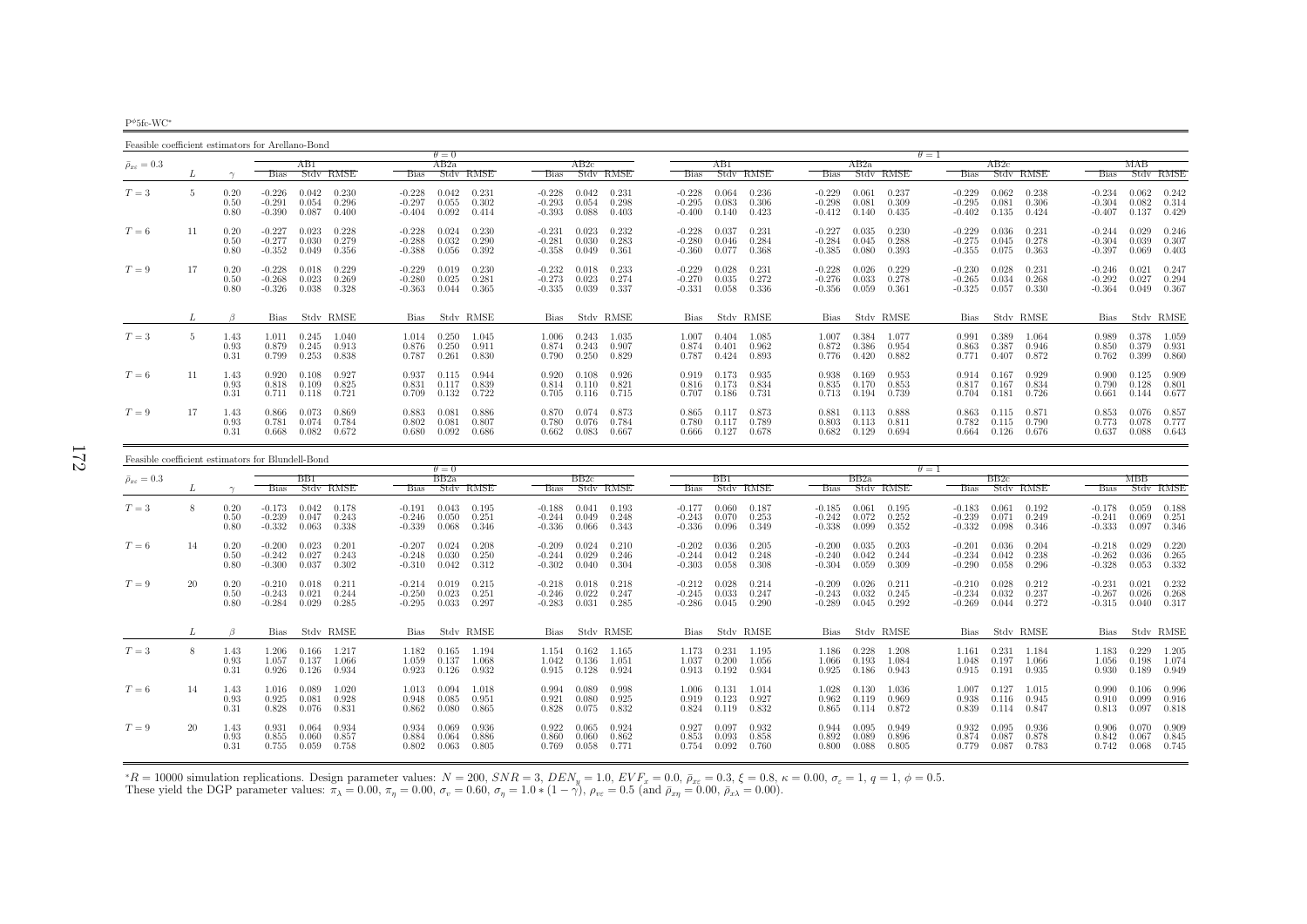$P^{\phi}$ 5ft-WC $^*$ 

| Feasible t-test Arellano-Bond: actual significance level |    |                      |                   |                                                       |                            |                         |                                                       |                |                         |                         |                                                       |                         |                         |                                                                                         |                         |                                           |                |
|----------------------------------------------------------|----|----------------------|-------------------|-------------------------------------------------------|----------------------------|-------------------------|-------------------------------------------------------|----------------|-------------------------|-------------------------|-------------------------------------------------------|-------------------------|-------------------------|-----------------------------------------------------------------------------------------|-------------------------|-------------------------------------------|----------------|
| $\bar{\rho}_{x\varepsilon}=0.3$                          |    |                      |                   |                                                       |                            | $\theta = 0$            |                                                       |                |                         |                         |                                                       |                         | $\theta=1$              |                                                                                         |                         |                                           |                |
|                                                          | L  | $\gamma$             |                   |                                                       | AB1 AB1aR AB1cR            |                         |                                                       |                | AB2a AB2aW AB2c AB2cW   |                         | AB1 AB1aR AB1cR                                       |                         |                         | AB2a AB2aW AB2c AB2cW MAB                                                               |                         |                                           |                |
| $T=3$                                                    | 5  | 0.20<br>0.50<br>0.80 | 0.999<br>0.985    | 0.998 0.998 0.998                                     | 0.998 0.998<br>0.983 0.984 | 0.999<br>0.999<br>0.988 | $0.998$ 0.999 0.999<br>0.999<br>0.985                 | 0.999<br>0.985 | 0.998<br>0.983          | 0.972<br>0.929          | 0.971 0.920 0.911<br>0.920 0.914<br>0.842 0.837       |                         | 0.947<br>0.885          | $0.947$ $0.927$ $0.930$ $0.921$ $0.995$<br>0.923<br>0.841 0.859                         | 0.929                   | 0.919 0.994<br>0.841 0.984                |                |
| $T=6$                                                    | 11 | 0.20<br>0.50<br>0.80 | 1.000<br>1.000    | 1.000 1.000 1.000<br>1.000 1.000                      | 1.000 1.000                | 1.000<br>1.000<br>1.000 | 1.000 1.000 1.000<br>1.000<br>1.000                   | 1.000<br>1.000 | 1.000<br>1.000          | 1.000<br>1.000<br>1.000 | 0.998<br>0.998<br>0.992                               | 0.999<br>0.999<br>0.995 | 1.000<br>0.999          | 1.000 1.000 1.000<br>0.999<br>0.996                                                     | 1.000<br>0.998          | 1.000 1.000<br>1.000 1.000<br>0.997 1.000 |                |
| $T=9$                                                    | 17 | 0.20<br>0.50<br>0.80 | 1.000             | 1.000 1.000 1.000<br>1.000 1.000<br>1.000 1.000 1.000 |                            | 1.000<br>1.000          | 1.000 1.000 1.000<br>1.000<br>1.000 1.000 1.000 1.000 | 1.000          | 1.000                   | 1.000                   | 1.000 1.000 1.000<br>1.000 1.000<br>1.000 0.999 1.000 |                         | 1.000                   | 1.000 1.000 1.000 1.000 1.000<br>1.000 1.000<br>1.000 1.000 1.000 1.000 1.000           |                         | 1.000 1.000                               |                |
|                                                          | L  | $\beta$              | AB1               |                                                       | AB1aR AB1cR                |                         |                                                       |                | AB2a AB2aW AB2c AB2cW   | AB1                     | AB1aR AB1cR                                           |                         |                         | AB2a AB2aW AB2c AB2cW MAB                                                               |                         |                                           |                |
| $T=3$                                                    | 5  | 1.43<br>0.93<br>0.31 | 0.952<br>0.903    | 0.985 0.981 0.985<br>0.943 0.952<br>0.890 0.902       |                            | 0.981<br>0.941<br>0.882 | 0.977 0.984 0.984<br>0.932<br>0.859                   | 0.952<br>0.898 | 0.951<br>0.899          | 0.866                   | 0.922 0.801 0.810<br>$0.713$ $0.721$<br>0.804 0.627   | 0.631                   | 0.756<br>0.668          | 0.841 0.799 0.820<br>0.704 0.736<br>0.601 0.642                                         |                         | 0.810 0.983<br>0.725 0.967<br>0.629       | 0.947          |
| $T=6$                                                    | 11 | 1.43<br>0.93<br>0.31 | 1.000             | 1.000 1.000 1.000<br>1.000 1.000<br>1.000 1.000 1.000 |                            | 1.000<br>1.000<br>0.999 | 1.000 1.000 1.000<br>1.000<br>0.998 1.000 1.000       | 1.000          | 1.000                   | 0.999                   | 1.000 0.996 0.998<br>0.989<br>0.993 0.957 0.970       | 0.993                   | 1.000<br>0.998<br>0.978 | 0.999<br>0.992<br>0.943 0.978                                                           | 0.999<br>0.996          | 0.999 1.000<br>0.996<br>0.976 0.999       | 1.000          |
| $T=9$                                                    | 17 | 1.43<br>0.93<br>0.31 | 1.000             | 1.000 1.000 1.000<br>1.000 1.000<br>1.000 1.000 1.000 |                            | 1.000<br>1.000          | 1.000 1.000<br>1.000<br>1.000 1.000 1.000             | 1.000          | 1.000<br>1.000<br>1.000 | 1.000                   | 0.999<br>1.000 0.998<br>1.000 0.993 0.996             | 1.000<br>0.999          | 1.000<br>1.000          | 1.000<br>1.000<br>0.999 0.995 0.998                                                     | 1.000<br>1.000          | 1.000 1.000<br>1.000<br>0.998             | 1.000<br>1.000 |
| Feasible t-test Blundell-Bond: actual significance level |    |                      |                   |                                                       |                            | $\theta = 0$            |                                                       |                |                         |                         |                                                       |                         | $\theta = 1$            |                                                                                         |                         |                                           |                |
| $\bar{\rho}_{x\varepsilon}=0.3$                          | L  | $\gamma$             |                   |                                                       | BB1 BB1aR BB1cR            |                         |                                                       |                | BB2a BB2aW BB2c BB2cW   | BB1                     | BB1aR BB1cR                                           |                         |                         | BB2a BB2aW BB2c BB2cW MBB                                                               |                         |                                           |                |
| $T=3$                                                    | 8  | 0.20<br>0.50<br>0.80 | 0.998<br>1.000    | 0.979 0.977 0.977                                     | 0.998 0.998<br>0.999 0.999 | 0.992<br>0.999<br>0.999 | 0.990 0.992 0.992<br>0.997<br>0.998                   | 0.999<br>0.999 | 0.999<br>0.999          | 0.979<br>0.986          | 0.935 0.849 0.840<br>0.932 0.930<br>0.943             |                         | 0.952                   | 0.907 0.858 0.874 0.860 0.981<br>0.915                                                  | 0.934<br>0.956          | 0.926<br>0.947                            | 0.995<br>0.995 |
| $T=6$                                                    | 14 | 0.20<br>0.50         | 1.000 1.000 1.000 |                                                       |                            |                         |                                                       |                |                         |                         |                                                       | 0.946                   |                         | $0.967$ 0.927                                                                           |                         |                                           |                |
|                                                          |    | 0.80                 | 1.000<br>1.000    | 1.000 1.000<br>1.000 1.000                            |                            | 1.000<br>1.000<br>1.000 | 1.000 1.000 1.000<br>1.000<br>1.000                   | 1.000<br>1.000 | 1.000<br>1.000          | 1.000<br>1.000<br>1.000 | 0.997 0.998<br>0.998<br>0.996 0.998                   | 0.998                   | 1.000<br>1.000          | 0.999 0.999<br>0.999<br>0.997                                                           | 0.999<br>0.999<br>0.999 | 0.999 1.000<br>0.999 1.000<br>0.998       | 1.000          |
| $T=9$                                                    | 20 | 0.20<br>0.50<br>0.80 | 1.000             | 1.000 1.000 1.000<br>1.000 1.000<br>1.000 1.000 1.000 |                            | 1.000<br>1.000          | 1.000 1.000 1.000<br>1.000<br>1.000 1.000 1.000 1.000 | 1.000          | 1.000                   | 1.000                   | 1.000 1.000 1.000<br>1.000 1.000<br>1.000 0.999 1.000 |                         | 1.000                   | 1.000 1.000 1.000 1.000 1.000<br>1.000 1.000<br>$1.000$ $1.000$ $1.000$ $1.000$ $1.000$ |                         | 1.000 1.000                               |                |
|                                                          | L  | $\beta$              | BB1               | BB1aR BB1cR                                           |                            |                         |                                                       |                | BB2a BB2aW BB2c BB2cW   | BB1                     | BB1aR BB1cR                                           |                         | BB <sub>2a</sub>        | BB2aW BB2c                                                                              |                         | BB2cW MBB                                 |                |
| $T=3$                                                    | 8  | 1.43<br>0.93<br>0.31 | 1.000             | 1.000 1.000 1.000<br>1.000 1.000 1.000<br>1.000 1.000 |                            | 1.000<br>1.000<br>1.000 | 1.000 1.000 1.000<br>1.000 1.000<br>1.000 1.000       |                | 1.000<br>1.000          | 1.000<br>0.999          | 0.996 0.996<br>0.994 0.995<br>0.997 0.985 0.988       |                         | 0.998<br>0.998<br>0.995 | 0.993 0.997 0.996 1.000<br>0.993<br>0.985                                               | 0.997                   | 0.996 1.000<br>$0.991$ $0.989$ $1.000$    |                |
| $T=6$                                                    | 14 | 1.43<br>0.93<br>0.31 | 1.000             | 1.000 1.000 1.000<br>1.000 1.000 1.000                | 1.000 1.000                | 1.000<br>1.000          | 1.000 1.000 1.000<br>1.000<br>1.000 1.000 1.000 1.000 | 1.000          | 1.000                   | 1.000                   | 1.000 1.000 1.000<br>1.000 1.000<br>1.000 1.000 1.000 |                         | 1.000<br>1.000          | 1.000 1.000 1.000 1.000<br>1.000<br>1.000 1.000 1.000 1.000 1.000                       | 1.000                   | 1.000                                     | 1.000          |

 ${}^{*}R = 10000$  simulation replications. Design parameter values:  $N = 200$ ,  $SNR = 3$ ,  $DEN_y = 1.0$ ,  $EVF_x = 0.0$ ,  $E_{x\bar{x}} = 0.3$ ,  $\xi = 0.8$ ,  $\kappa = 0.00$ ,<br> $\sigma_x = 1$ ,  $q = 1$ ,  $\phi = 0.5$ . These yield the DGP parameter values:  $\pi_{\lambda}$ 

| $P^{\phi}5fJ-WC^*$              |    |    |                |                      |                                                                               |                                                                               |                                                                               |
|---------------------------------|----|----|----------------|----------------------|-------------------------------------------------------------------------------|-------------------------------------------------------------------------------|-------------------------------------------------------------------------------|
|                                 |    |    |                |                      | Feasible Sargan-Hansen test: rejection probability                            |                                                                               |                                                                               |
|                                 |    | df |                |                      |                                                                               | $\theta = 0$                                                                  |                                                                               |
| $\bar{\rho}_{x\varepsilon}=0.3$ | AВ | BB | Inc            | $\sim$               | $JAB_a^{(2,1)}JBB_a^{(2,1)}JES_a^{(2,1)}$                                     | $JAB_c^{(2,1)}JBB_c^{(2,1)}JES_c^{(2,1)}$                                     | JMAB JMBB JESM                                                                |
| $T=3$                           | 3  | 5  | $\overline{2}$ | 0.20<br>0.50<br>0.80 | 0.082<br>0.392<br>0.499<br>0.127<br>0.306<br>0.328<br>0.283<br>0.290<br>0.126 | 0.409<br>0.535<br>0.066<br>0.114<br>0.307<br>0.341<br>0.257<br>0.267<br>0.128 | 0.312<br>0.334<br>0.321<br>0.318<br>0.308<br>0.291<br>0.312<br>0.295<br>0.340 |
| $T=6$                           | 9  | 11 | $\overline{2}$ | 0.20<br>0.50<br>0.80 | 0.794<br>0.717<br>0.444<br>0.870<br>0.609<br>0.714<br>0.968<br>0.988<br>0.550 | 0.395<br>0.784<br>0.784<br>0.580<br>0.861<br>0.734<br>0.972<br>0.988<br>0.495 | 0.558<br>0.600<br>0.191<br>0.325<br>0.564<br>0.564<br>0.804<br>0.686<br>0.569 |
| $T=9$                           | 15 | 17 | $\overline{2}$ | 0.20<br>0.50<br>0.80 | 0.863<br>0.973<br>0.741<br>0.939<br>0.994<br>0.813<br>1.000<br>1.000<br>0.743 | 0.977<br>0.884<br>0.852<br>0.942<br>0.995<br>0.893<br>1.000<br>1.000<br>0.795 | 0.604<br>0.744<br>0.677<br>0.802<br>0.757<br>0.636<br>0.894<br>0.999<br>0.624 |
|                                 |    | df |                |                      |                                                                               | $\theta=1$                                                                    |                                                                               |
| $\bar{\rho}_{x\varepsilon}=0.3$ | AВ | BB | Inc            | $\gamma$             | $JAB_a^{(2,1)}JBB_a^{(2,1)}JES_a^{(2,1)}$                                     | $JAB_c^{(2,1)}JBB_c^{(2,1)}JES_c^{(2,1)}$                                     | JMAB JMBB JESM                                                                |
| $T=3$                           | 3  | 5  | $\overline{2}$ | 0.20<br>0.50<br>0.80 | 0.053<br>0.308<br>0.404<br>0.070<br>0.204<br>0.261<br>0.125<br>0.147<br>0.111 | 0.336<br>0.451<br>0.051<br>0.223<br>0.068<br>0.283<br>0.119<br>0.164<br>0.140 | 0.340<br>0.558<br>0.529<br>0.359<br>0.530<br>0.502<br>0.529<br>0.374<br>0.504 |
| $T=6$                           | 9  | 11 | $\overline{2}$ | 0.20<br>0.50<br>0.80 | 0.190<br>0.569<br>0.624<br>0.277<br>0.597<br>0.560<br>0.636<br>0.773<br>0.392 | 0.506<br>0.155<br>0.625<br>0.522<br>0.245<br>0.525<br>0.732<br>0.610<br>0.371 | 0.770<br>0.154<br>0.746<br>0.207<br>0.745<br>0.759<br>0.790<br>0.678<br>0.748 |
| $T=9$                           | 15 | 17 | $\overline{2}$ | 0.20<br>0.50<br>0.80 | 0.467<br>0.818<br>0.724<br>0.584<br>0.870<br>0.703<br>0.936<br>0.981<br>0.549 | 0.378<br>0.731<br>0.744<br>0.523<br>0.796<br>0.690<br>0.919<br>0.971<br>0.588 | 0.462<br>0.820<br>0.804<br>0.571<br>0.812<br>0.790<br>0.983<br>0.861<br>0.778 |

 ${}^*R = 10000$  simulation replications. Design parameter values:  $N = 200$ ,  $SNR = 3$ ,  $DEN_y = 1.0$ ,  $EVF_x = 0.0$ ,  $\bar{\rho}_{xe} = 0.3$ ,  $\xi = 0.8$ ,  $\kappa = 0.00$ ,  $\sigma_e = 1$ ,  $q = 1$ ,  $\phi = 0.5$ . These yield the DGP parameter values:  $\pi_{\lambda} =$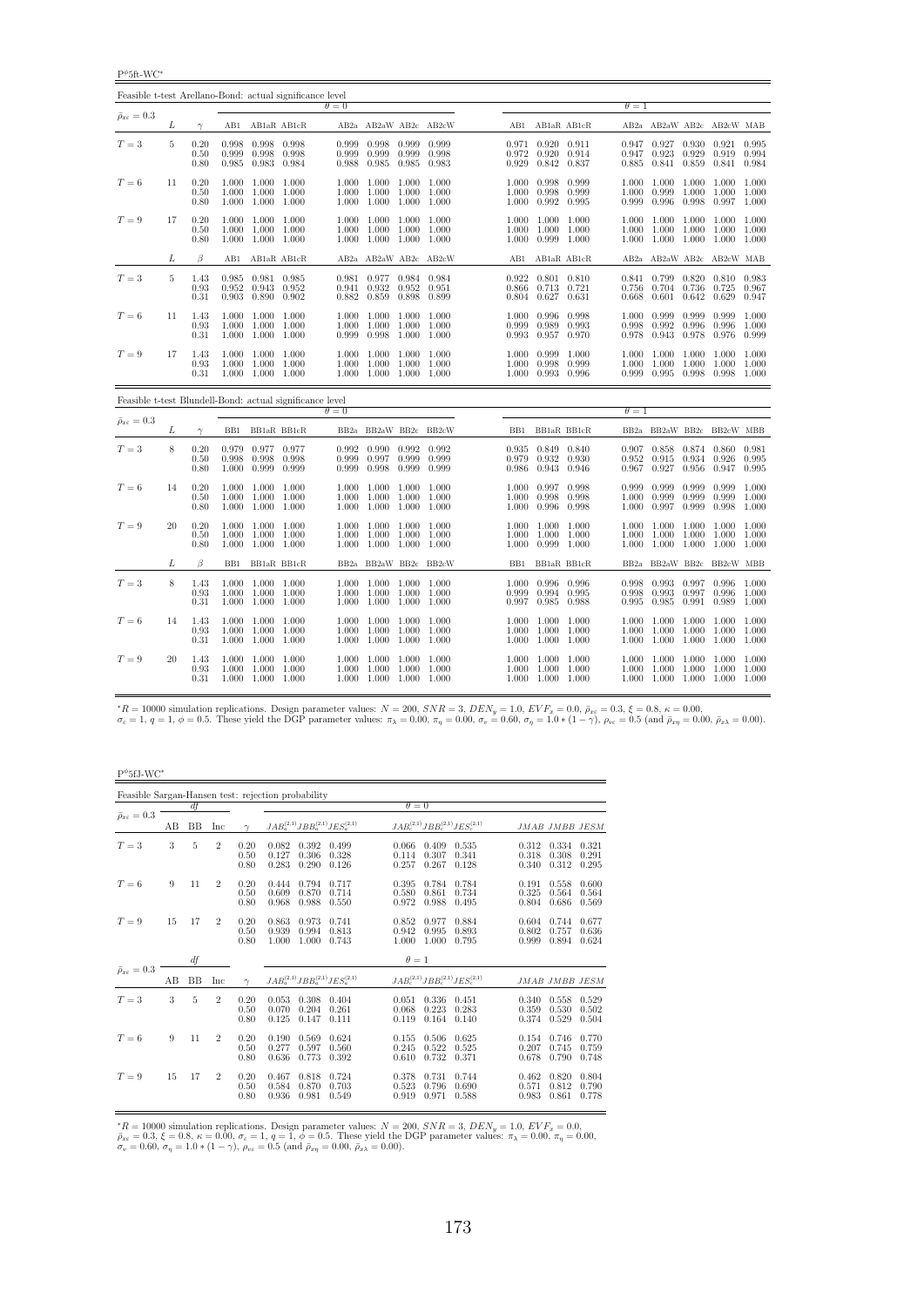$\mathbf{P}^{\phi}5\mathbf{f}\mathbf{J}\text{-}\mathbf{W}\mathbf{C}^*$ : additional findings

|                                 |                  |                |                |                          | Feasible Sargan-Hansen test: rejection probability                            |                                                                                                                                                         |                                                                               |
|---------------------------------|------------------|----------------|----------------|--------------------------|-------------------------------------------------------------------------------|---------------------------------------------------------------------------------------------------------------------------------------------------------|-------------------------------------------------------------------------------|
| $\bar{\rho}_{x\varepsilon}=0.3$ |                  | df             |                |                          |                                                                               | $\theta = 0$                                                                                                                                            |                                                                               |
|                                 | AВ               | BB             | Inc            | $\gamma$                 | $JAB^{(1,0)}JBB^{(1,0)}_aJES^{(1,0)}$                                         | $JAB_a^{(1,1)}JBB_a^{(1,1)}JES_a^{(1,1)}$                                                                                                               | $JAB_c^{(1,1)}JBB_c^{(1,1)}JES_c^{(1,1)}$                                     |
| $T=3$                           | $\sqrt{3}$       | $\overline{5}$ | $\overline{2}$ | 0.20<br>0.50<br>0.80     | 0.071<br>0.439 0.561<br>0.317<br>0.348<br>0.117<br>0.272<br>0.285<br>0.137    | 0.089<br>0.435<br>0.538<br>0.136<br>0.327<br>0.345<br>0.297<br>0.310<br>0.134                                                                           | $0.067$ 0.433<br>0.558<br>0.313<br>0.344<br>0.117<br>0.261<br>0.272<br>0.131  |
| $T=6$                           | 9                | 11             | $\overline{2}$ | 0.20<br>0.50<br>0.80     | 0.822<br>0.810<br>0.451<br>0.621<br>0.882<br>0.760<br>0.977<br>0.991<br>0.540 | 0.813<br>0.460<br>0.734<br>0.728<br>0.631<br>0.885<br>0.975<br>0.990<br>0.535                                                                           | 0.790<br>0.793<br>0.398<br>0.583<br>0.863<br>0.734<br>0.973<br>0.988<br>0.496 |
| $T=9$                           | 15               | 17             | $\overline{2}$ | 0.20<br>0.50<br>0.80     | 0.892<br>0.985<br>0.904<br>0.997<br>0.906<br>0.957<br>1.000<br>1.000 0.828    | 0.875<br>0.977<br>0.757<br>0.949<br>0.825<br>0.996<br>1.000<br>1.000 0.730                                                                              | 0.977<br>0.887<br>0.853<br>$0.942$ 0.995<br>0.892<br>1.000<br>1.000<br>0.793  |
| $\bar{\rho}_{x\varepsilon}=0.3$ |                  | $\sqrt{df}$    |                |                          |                                                                               | $\theta = 1$                                                                                                                                            |                                                                               |
|                                 | AB               | BB             | Inc            | $\gamma$                 |                                                                               | $JAB^{(1,0)}JBB^{(1,0)}_aJES^{(1,0)}\\ \hspace*{2.5in} JAB^{(1,1)}_aJBB^{(1,1)}_aJES^{(1,1)}_a \hspace*{2.5in} JAB^{(1,1)}_cJBB^{(1,1)}_cJES^{(1,1)}_c$ |                                                                               |
| $T=3$                           | $\boldsymbol{3}$ | $\overline{5}$ | $\overline{2}$ | 0.20<br>0.50<br>0.80     | 0.247<br>0.640 0.636<br>0.291<br>0.570<br>0.502<br>0.543<br>0.401<br>0.358    | 0.075<br>0.380<br>0.455<br>0.099<br>0.272<br>0.311<br>0.170<br>0.211<br>0.147                                                                           | 0.062<br>0.356<br>0.461<br>0.079<br>0.299<br>0.243<br>0.183<br>0.138<br>0.152 |
| $T=6$                           | 9                | 11             | $\overline{2}$ | 0.20<br>0.50<br>0.80     | 0.926<br>0.789<br>0.750<br>0.827<br>0.948<br>0.756<br>0.968<br>0.989<br>0.629 | 0.658<br>0.263<br>0.661<br>0.366<br>0.622<br>0.696<br>0.730<br>0.858<br>$0.450\,$                                                                       | 0.168<br>0.523<br>0.631<br>0.262<br>0.540<br>0.550<br>0.633<br>0.756<br>0.396 |
| $T=9$                           | 15               | 17             | $\overline{2}$ | 0.20<br>0.50<br>0.80     | 0.965<br>0.994<br>0.873<br>0.877<br>0.983<br>0.998<br>0.816<br>1.000<br>1.000 | 0.566<br>0.876<br>0.749<br>0.693<br>0.751<br>0.923<br>0.968<br>0.994<br>0.603                                                                           | 0.393<br>0.744<br>0.744<br>0.539<br>0.812<br>0.704<br>0.927 0.977<br>0.607    |
|                                 |                  |                |                |                          | Feasible Sargan-Hansen test: rejection probability<br>$\theta = 0$            |                                                                                                                                                         |                                                                               |
| $\bar{\rho}_{x\varepsilon}=0.3$ | AВ               | df<br>BB       | Inc            | $\gamma$                 | $JAB_a^{(2,2)}JBB_a^{(2,2)}JES_a^{(2,2)}$                                     | $JAB_c^{(2,2)}JBB_c^{(2,2)}JES_c^{(2,2)}$                                                                                                               |                                                                               |
| $T=3$                           | 3                | $\bf 5$        | $\overline{2}$ | 0.20<br>0.50<br>0.80     | $0.082$ $0.402$ $0.512$<br>0.326<br>0.129<br>0.306<br>0.288<br>0.290<br>0.123 | 0.067<br>0.435 0.561<br>0.114<br>0.313<br>0.345<br>0.260<br>0.268<br>0.128                                                                              |                                                                               |
| $T=6$                           | 9                | 11             | $\overline{2}$ | 0.20<br>0.50<br>0.80     | 0.440<br>0.795<br>0.724<br>0.709<br>0.609<br>0.868<br>0.988<br>0.533<br>0.968 | 0.398<br>0.791<br>0.796<br>0.581<br>0.862<br>0.735<br>0.972<br>0.988<br>0.490                                                                           |                                                                               |
| $T=9$                           | 15               | 17             | $\overline{2}$ | $0.20\,$<br>0.50<br>0.80 | 0.862<br>0.973<br>0.750<br>0.810<br>0.940<br>0.994<br>1.000 1.000 0.731       | $\begin{array}{c} 0.852 \\ 0.941 \end{array}$<br>0.977<br>0.891<br>0.995<br>0.891<br>1.000<br>1.000 0.784                                               |                                                                               |
| $\bar{\rho}_{x\varepsilon}=0.3$ |                  | df             |                |                          | $\theta = 1$                                                                  |                                                                                                                                                         |                                                                               |
|                                 | AB               | BB             | Inc            | $\gamma$                 | $JAB_a^{(2,2)}JBB_a^{(2,2)}JES_a^{(2,2)}$                                     | $JAB_c^{(2,2)}JBB_c^{(2,2)}JES_c^{(2,2)}$                                                                                                               |                                                                               |
| $T=3$                           | 3                | $\overline{5}$ | $\overline{2}$ | 0.20<br>0.50<br>0.80     | $0.052$ $0.304$ $0.402$<br>0.251<br>0.195<br>0.070<br>0.128<br>0.143<br>0.105 | 0.339 0.451<br>0.053<br>$\begin{array}{c} 0.068 \\ 0.122 \end{array}$<br>0.214<br>0.274<br>0.157<br>0.135                                               |                                                                               |
| $T=6$                           | 9                | 11             | $\overline{2}$ | 0.20<br>0.50<br>0.80     | 0.192<br>0.570<br>0.619<br>0.550<br>0.280<br>0.593<br>0.644<br>0.778<br>0.385 | 0.156<br>0.501<br>0.621<br>0.241<br>0.509<br>0.508<br>0.612<br>0.725<br>0.353                                                                           |                                                                               |
| $T=9$                           | 15               | 17             | $\overline{2}$ | 0.20<br>0.50<br>0.80     | 0.478<br>0.822<br>0.724<br>0.701<br>0.599<br>0.875<br>0.548<br>0.944<br>0.985 | 0.377<br>0.727<br>0.737<br>0.519<br>0.789<br>0.672<br>0.918<br>0.969 0.561                                                                              |                                                                               |

\*R = 10000 simulation replications. Design parameter values:  $N = 200$ ,  $SNR = 3$ ,  $DEN_y = 1.0$ ,  $EVF_x = 0.0$ ,  $\bar{\rho}_{xe} = 0.3$ ,  $\xi = 0.8$ ,  $\kappa = 0.00$ ,  $\sigma_e = 1$ ,  $q = 1$ ,  $\phi = 0.5$ . These yield the DGP parameter values:  $\pi_{\lambda} = 0.$ 

 $P^{\phi}$ 5-WC $^*$ 

| Standard errors of error components $\eta_i$ and $\varepsilon_{it}$ |    |                                                        |            |                         |                         |                         |              |                                                                                    |      |  |                         |                         |                         |                         |              |                                                                                                                   |                       |     |
|---------------------------------------------------------------------|----|--------------------------------------------------------|------------|-------------------------|-------------------------|-------------------------|--------------|------------------------------------------------------------------------------------|------|--|-------------------------|-------------------------|-------------------------|-------------------------|--------------|-------------------------------------------------------------------------------------------------------------------|-----------------------|-----|
|                                                                     |    |                                                        |            |                         |                         |                         | $\theta = 0$ |                                                                                    |      |  |                         |                         |                         |                         | $\theta = 1$ |                                                                                                                   |                       |     |
| $\bar{\rho}_{x\varepsilon}=0.3$                                     |    |                                                        |            |                         | Bias $\tilde{\sigma}_n$ |                         |              | Bias $\hat{\sigma}_{\varepsilon}$                                                  |      |  |                         | Bias $\hat{\sigma}_n$   |                         |                         |              |                                                                                                                   | Bias $\hat{\sigma}_e$ |     |
|                                                                     | L  |                                                        | $\sigma_n$ | AB1                     | AB2a                    | AB2c                    | AB1          | AB2a                                                                               | AB2c |  | AB1                     | AB2a                    | AB2c                    | MAB                     | AB1          | AB2a                                                                                                              | AB2c                  | MAB |
| $T=3$                                                               | 5. | $0.20\ 0.80$<br>$0.50 \quad 0.50$<br>$0.80 \quad 0.20$ |            | 0.321<br>0.390<br>0.715 | 0.324<br>0.396<br>0.740 | 0.321<br>0.391<br>0.719 |              | $-0.170 - 0.169 - 0.170$<br>$-0.200 - 0.201 - 0.201$<br>$-0.231 - 0.234 - 0.232$   |      |  | 0.358<br>0.445<br>0.802 | 0.353<br>0.442<br>0.817 | 0.352<br>0.440<br>0.799 | 0.352<br>0.446<br>0.806 |              | $-0.162$ $-0.163$ $-0.165$ $-0.166$<br>$-0.192$ $-0.193$ $-0.193$ $-0.196$<br>$-0.220$ $-0.222$ $-0.222$ $-0.223$ |                       |     |
| $T=6$                                                               | 11 | $0.20\ 0.80$<br>$0.50 \quad 0.50$<br>$0.80 \quad 0.20$ |            | 0.269<br>0.325<br>0.583 | 0.273<br>0.338<br>0.648 | 0.271<br>0.329<br>0.593 |              | $-0.137 - 0.136 - 0.138$<br>$-0.157 - 0.157 - 0.157$<br>$-0.176$ $-0.176$ $-0.176$ |      |  | 0.275<br>0.337<br>0.611 | 0.277<br>0.342<br>0.655 | 0.274<br>0.332<br>0.603 | 0.279<br>0.357<br>0.673 |              | $-0.136$ $-0.134$ $-0.136$ $-0.141$<br>$-0.155 - 0.155 - 0.155 - 0.159$<br>$-0.173$ $-0.172$ $-0.173$ $-0.176$    |                       |     |
| $T=9$                                                               | 17 | $0.20\ 0.80$<br>$0.50 \quad 0.50$<br>$0.80\ 0.20$      |            | 0.252<br>0.301<br>0.513 | 0.256<br>0.315<br>0.575 | 0.256<br>0.307<br>0.529 |              | $-0.125 - 0.124 - 0.125$<br>$-0.137 - 0.136 - 0.137$<br>$-0.143 - 0.139 - 0.142$   |      |  | 0.256<br>0.307<br>0.528 | 0.256<br>0.313<br>0.568 | 0.256<br>0.302<br>0.518 | 0.265<br>0.327<br>0.582 |              | $-0.125 - 0.123 - 0.125 - 0.128$<br>$-0.136$ $-0.135$ $-0.136$ $-0.137$<br>$-0.140 -0.137 -0.140 -0.139$          |                       |     |
|                                                                     | L  |                                                        | $\sigma_n$ | B <sub>B1</sub>         | BB <sub>2a</sub>        | BB2c                    | BB1          | BB <sub>2a</sub>                                                                   | BB2c |  | B <sub>B1</sub>         | BB <sub>2a</sub>        | BB <sub>2c</sub>        | <b>MBB</b>              | BB1          | BB <sub>2a</sub>                                                                                                  | BB <sub>2c</sub>      | MBB |
| $T = 3$                                                             | 8  | $0.20\ 0.80$<br>$0.50 \quad 0.50$<br>$0.80 \quad 0.20$ |            | 0.364<br>0.369<br>0.599 | 0.355<br>0.373<br>0.609 | 0.342<br>0.366<br>0.604 |              | $-0.140 - 0.149 - 0.151$<br>$-0.181 - 0.183 - 0.184$<br>$-0.219 - 0.221 - 0.221$   |      |  | 0.358<br>0.376<br>0.617 | 0.363<br>0.384<br>0.622 | 0.354<br>0.378<br>0.613 | 0.362<br>0.381<br>0.618 |              | $-0.147$ $-0.147$ $-0.149$ $-0.146$<br>$-0.186$ $-0.182$ $-0.183$ $-0.183$<br>$-0.222 - 0.220 - 0.219 - 0.219$    |                       |     |
| $T=6$                                                               | 14 | $0.20\ 0.80$<br>$0.50 \quad 0.50$<br>$0.80\ 0.20$      |            | 0.272<br>0.304<br>0.494 | 0.275<br>0.313<br>0.511 | 0.271<br>0.305<br>0.497 |              | $-0.123 - 0.125 - 0.128$<br>$-0.146$ $-0.145$ $-0.147$<br>$-0.167 - 0.165 - 0.167$ |      |  | 0.273<br>0.309<br>0.502 | 0.278<br>0.315<br>0.508 | 0.273<br>0.305<br>0.487 | 0.276<br>0.319<br>0.536 |              | $-0.125 - 0.121 - 0.124 - 0.131$<br>$-0.148$ $-0.142$ $-0.143$ $-0.152$<br>$-0.168$ $-0.163$ $-0.163$ $-0.172$    |                       |     |
| $T=9$                                                               | 20 | $0.20\ 0.80$<br>$0.50 \quad 0.50$<br>$0.80\ 0.20$      |            | 0.249<br>0.281<br>0.440 | 0.252<br>0.291<br>0.458 | 0.252<br>0.284<br>0.440 |              | $-0.116$ $-0.117$ $-0.119$<br>$-0.132 - 0.130 - 0.132$<br>$-0.140 - 0.137 - 0.139$ |      |  | 0.250<br>0.285<br>0.446 | 0.252<br>0.288<br>0.452 | 0.250<br>0.279<br>0.423 | 0.259<br>0.302<br>0.486 |              | $-0.117 - 0.114 - 0.116 - 0.123$<br>$-0.132 -0.128 -0.128 -0.135$<br>$-0.140 - 0.136 - 0.136 - 0.142$             |                       |     |

 ${}^*R = 10000$  simulation replications. Design parameter values:  $N = 200$ ,  $SNR = 3$ ,  $DEN_y = 1.0$ ,  $EVF_x = 0.0$ ,  $\bar{\rho}_{x\bar{x}} = 0.3$ ,  $\xi = 0.8$ ,  $\kappa = 0.00$ ,<br>  $\sigma_{\varepsilon} = 1$ ,  $q = 1$ ,  $\phi = 0.5$ . These yield the DGP parameter values: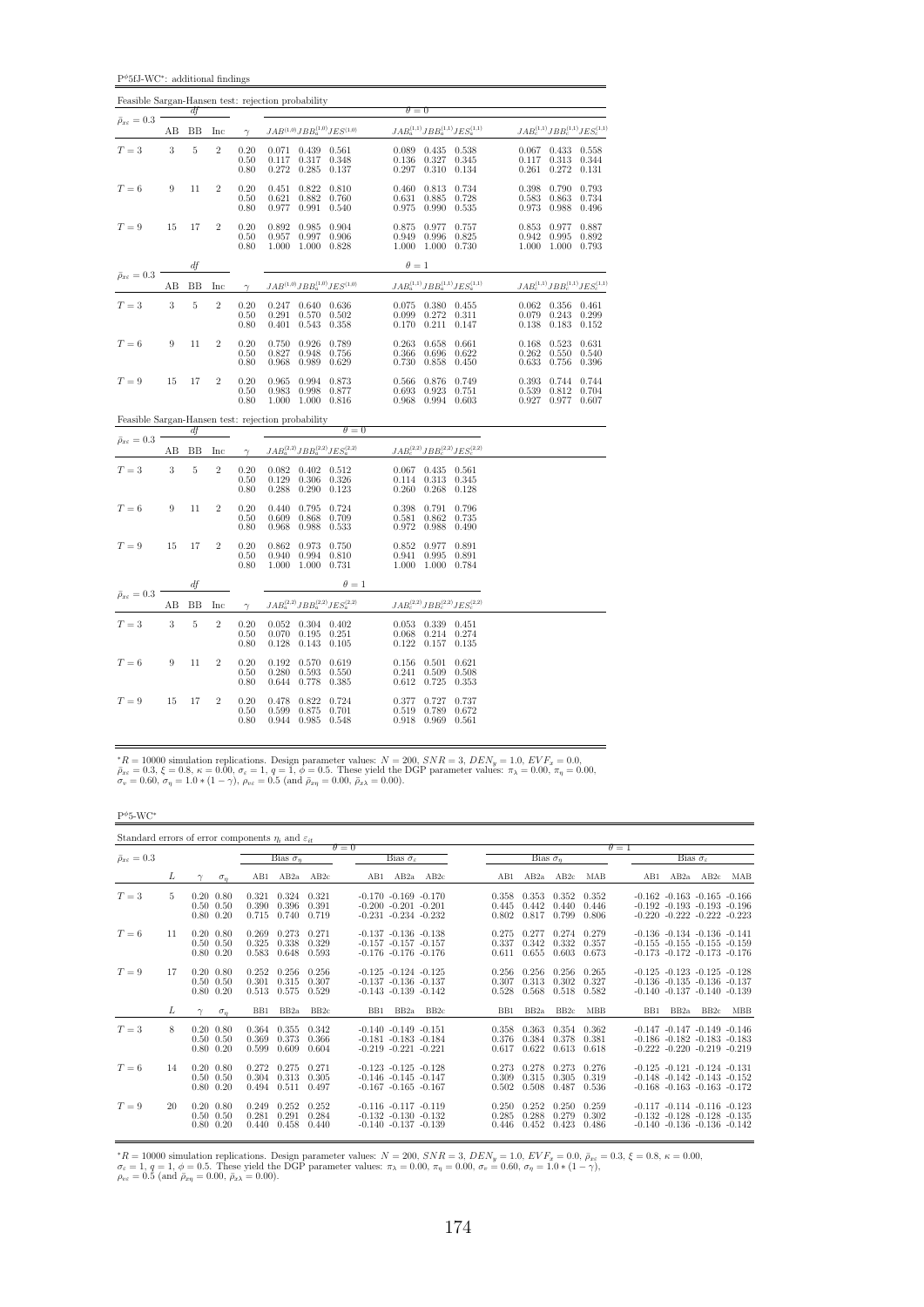| '511- X ( |  |
|-----------|--|

| Unfeasible coefficient estimators                    |                |               |                |                      |                                  |                         |                         |                                  |                               |                                       |                                  |             |                                   |                         |                         |                                        |                                       |                         |                      |                                  |                         |                         |                                       |                                  |                                  |                         |
|------------------------------------------------------|----------------|---------------|----------------|----------------------|----------------------------------|-------------------------|-------------------------|----------------------------------|-------------------------------|---------------------------------------|----------------------------------|-------------|-----------------------------------|-------------------------|-------------------------|----------------------------------------|---------------------------------------|-------------------------|----------------------|----------------------------------|-------------------------|-------------------------|---------------------------------------|----------------------------------|----------------------------------|-------------------------|
| $\bar{\rho}_{x\varepsilon}=0.3$                      | L              |               |                |                      |                                  | ABu                     |                         | $\theta = 0$                     | BBu                           |                                       |                                  |             | ABu                               |                         |                         |                                        | BBu                                   |                         | $\theta = 1$         |                                  | MABu                    |                         |                                       |                                  | <b>MBBu</b>                      |                         |
|                                                      | AВ             | BB            |                | $\gamma$             | Bias                             |                         | Stdy RMSE               | Bias                             |                               | Stdy RMSE                             |                                  | <b>Bias</b> |                                   | Stdy RMSE               |                         | <b>Bias</b>                            |                                       | Stdy RMSE               |                      | Bias                             |                         | Stdy RMSE               |                                       | Bias                             |                                  | Stdv RMSE               |
| $T=3$                                                | 6              | 9             |                | 0.20<br>0.50<br>0.80 | $-0.235$<br>$-0.295$<br>$-0.385$ | 0.039<br>0.049<br>0.074 | 0.238<br>0.299<br>0.392 | $-0.192$<br>$-0.250$<br>$-0.338$ | 0.040<br>0.047<br>0.062       | 0.196<br>0.255<br>0.344               | $-0.235$<br>$-0.296$<br>$-0.390$ |             | 0.058<br>0.072<br>0.111           | 0.242<br>0.304<br>0.405 |                         | $-0.189$<br>$-0.249$<br>$-0.334$ 0.092 | 0.059<br>0.068                        | 0.198<br>0.258<br>0.347 |                      | $-0.267$<br>$-0.335$<br>$-0.418$ | 0.046<br>0.057<br>0.080 | 0.271<br>0.340<br>0.425 |                                       | $-0.169$<br>$-0.216$             | 0.047<br>0.054<br>$-0.315$ 0.067 | 0.175<br>0.222<br>0.322 |
| $T=6$                                                | 12             | 15            |                | 0.20<br>0.50<br>0.80 | $-0.233$<br>$-0.277$<br>$-0.339$ | 0.023<br>0.028<br>0.043 | 0.234<br>0.279<br>0.342 | $-0.211$<br>$-0.244$<br>$-0.293$ | 0.022<br>0.027<br>0.035       | 0.212<br>0.245<br>0.296               | $-0.230$<br>$-0.270$<br>-0.335   |             | 0.035<br>0.043<br>0.065           | 0.232<br>0.274<br>0.341 |                         | $-0.204$<br>$-0.237$<br>$-0.287$       | 0.034<br>0.040<br>0.053               | 0.207<br>0.241<br>0.292 |                      | $-0.255$<br>$-0.308$<br>$-0.371$ | 0.024<br>0.031<br>0.047 | 0.256<br>0.309<br>0.374 |                                       | $-0.220$<br>$-0.242$<br>$-0.283$ | 0.023<br>0.029<br>0.039          | 0.222<br>0.244<br>0.285 |
| $T=9$                                                | 18             | 21            |                | 0.20<br>0.50<br>0.80 | $-0.231$<br>$-0.266$<br>$-0.312$ | 0.018<br>0.022<br>0.033 | 0.232<br>0.267<br>0.314 | $-0.217$<br>$-0.242$<br>$-0.270$ | 0.017<br>0.021<br>0.027       | 0.218<br>0.242<br>0.272               | $-0.229$<br>$-0.259$<br>-0.303   |             | 0.027<br>0.033<br>0.050           | 0.230<br>0.261<br>0.307 |                         | $-0.211$<br>$-0.234$<br>$-0.262$       | 0.027<br>0.031<br>0.040               | 0.212<br>0.236<br>0.265 |                      | $-0.250$<br>$-0.289$<br>$-0.334$ | 0.019<br>0.024<br>0.037 | 0.251<br>0.290<br>0.336 |                                       | $-0.232$<br>$-0.250$<br>$-0.264$ | 0.018<br>0.022<br>0.029          | 0.232<br>0.251<br>0.266 |
|                                                      | AВ             | BB            |                | $\beta$              | Bias                             |                         | Stdy RMSE               | Bias                             |                               | Stdy RMSE                             |                                  | Bias        |                                   | Stdy RMSE               |                         | Bias                                   |                                       | Stdy RMSE               |                      | Bias                             |                         | Stdy RMSE               |                                       | Bias                             |                                  | Stdy RMSE               |
| $T=3$                                                | 6              | 9             |                | 1.43<br>0.93<br>0.31 | 0.852<br>0.835<br>0.822          | 0.090<br>0.087<br>0.084 | 0.857<br>0.840<br>0.826 | 0.951<br>0.941<br>0.886          | 0.092<br>0.088<br>0.085       | 0.955<br>0.945<br>0.890               | 0.852<br>0.835<br>0.821          |             | 0.139<br>0.135<br>0.130           | 0.863<br>0.845<br>0.831 |                         | 0.973<br>0.951<br>0.881                | 0.149<br>0.136<br>0.131               | 0.984<br>0.960<br>0.891 |                      | 0.835<br>0.808<br>0.773          | 0.088<br>0.084<br>0.080 | 0.840<br>0.812<br>0.777 |                                       | 0.893<br>0.908<br>0.866          | 0.093<br>0.089<br>0.085          | 0.898<br>0.912<br>0.870 |
| $T=6$                                                | 12             | 15            |                | 1.43<br>0.93<br>0.31 | 0.839<br>0.812<br>0.766          | 0.057<br>0.056<br>0.054 | 0.841<br>0.814<br>0.768 | 0.892<br>0.880<br>0.829          | 0.057<br>0.056<br>0.055       | 0.894<br>0.882<br>0.831               | 0.838<br>0.811<br>0.764          |             | 0.089<br>0.087<br>0.086           | 0.843<br>0.816<br>0.769 |                         | 0.906<br>0.887<br>0.824                | 0.092<br>0.089<br>0.088               | 0.910<br>0.892<br>0.829 |                      | 0.808<br>0.785<br>0.711          | 0.055<br>0.055<br>0.053 | 0.810<br>0.787<br>0.713 |                                       | 0.834<br>0.829<br>0.784          | 0.056<br>0.056<br>0.055          | 0.836<br>0.831<br>0.786 |
| $T=9$                                                | 18             | 21            |                | 1.43<br>0.93<br>0.31 | 0.820<br>0.788<br>0.722          | 0.045<br>0.045<br>0.045 | 0.821<br>0.789<br>0.723 | 0.858<br>0.840<br>0.778          | 0.045<br>0.045<br>0.045       | 0.860<br>0.841<br>0.779               | 0.817<br>0.786<br>0.718          |             | 0.071<br>0.070<br>0.070           | 0.820<br>0.789<br>0.721 |                         | 0.867<br>0.844<br>0.772                | 0.072<br>0.070<br>0.070               | 0.870<br>0.847<br>0.775 |                      | 0.793<br>0.768<br>0.675          | 0.044<br>0.045<br>0.045 | 0.794<br>0.769<br>0.676 |                                       | 0.813<br>0.799<br>0.734          | 0.044<br>0.044<br>0.044          | 0.814<br>0.801<br>0.735 |
| Unfeasible t-test: actual significance level         |                | $\mathcal{L}$ |                |                      |                                  |                         | $\theta = 0$            |                                  |                               |                                       |                                  |             |                                   |                         |                         |                                        | $\theta=1$                            |                         |                      |                                  |                         |                         |                                       |                                  |                                  |                         |
| $\bar{\rho}_{x\varepsilon}=0.3$                      | AВ             | BB            |                | $\gamma$             | ABu                              | BBu                     |                         | $\beta$                          | ABu                           | BBu                                   | $\gamma$                         |             | ABu                               |                         | BBu MABu MBBu           |                                        |                                       |                         | $\beta$              | ABu                              |                         | BBu MABu MBBu           |                                       |                                  |                                  |                         |
| $T=3$                                                | 6              | 9             |                | 0.20<br>0.50<br>0.80 | 1.000<br>1.000<br>0.994          | 0.996<br>1.000<br>1.000 |                         | 1.43<br>0.93<br>0.31             | 1.000<br>1.000<br>1.000       | 1.000<br>1.000<br>1.000               | 0.20<br>0.50<br>0.80             |             | 0.933<br>0.931<br>0.848           | 0.880<br>0.945<br>0.965 | 0.999<br>1.000<br>0.995 | 0.950<br>0.986<br>0.999                |                                       |                         | 1.43<br>0.93<br>0.31 | 0.999<br>0.999<br>0.999          | 0.999<br>1.000<br>1.000 | 1.000<br>1.000          | 1.000 1.000<br>1.000<br>1.000         |                                  |                                  |                         |
| $T=6$                                                | 12             | 15            |                | 0.20<br>0.50<br>0.80 | 1.000<br>1.000<br>1.000          | 1.000<br>1.000<br>1.000 |                         | 1.43<br>0.93<br>0.31             | 1.000<br>1.000<br>1.000       | 1.000<br>1.000<br>1.000               | 0.20<br>0.50<br>0.80             |             | 1.000<br>1.000<br>0.998           | 0.999<br>1.000<br>1.000 | 1.000<br>1.000<br>1.000 | 1.000<br>1.000<br>1.000                |                                       |                         | 1.43<br>0.93<br>0.31 | 1.000<br>1.000<br>1.000          | 1.000<br>1.000<br>1.000 | 1.000<br>1.000<br>1.000 | 1.000<br>1.000<br>1.000               |                                  |                                  |                         |
| $T=9$                                                | 18             | 21            |                | 0.20<br>0.50<br>0.80 | 1.000<br>1.000<br>1.000          | 1.000<br>1.000<br>1.000 |                         | 1.43<br>0.93<br>0.31             | 1.000<br>1.000                | $1.000 \quad 1.000$<br>1.000<br>1.000 | 0.20<br>0.50<br>0.80             |             | 1.000<br>1.000<br>1.000           | 1.000<br>1.000<br>1.000 | 1.000<br>1.000<br>1.000 | 1.000<br>1.000<br>1.000                |                                       |                         | 1.43<br>0.93<br>0.31 | 1.000<br>1.000<br>1.000          | 1.000<br>1.000<br>1.000 | 1.000<br>1.000          | $1.000 \quad 1.000$<br>1.000<br>1.000 |                                  |                                  |                         |
| Unfeasible Sargan-Hansen test: rejection probability |                | df            |                |                      |                                  |                         |                         | $\theta = 0$                     |                               |                                       |                                  |             |                                   |                         | $\theta = 1$            |                                        |                                       |                         |                      |                                  |                         |                         |                                       |                                  |                                  |                         |
| $\bar{\rho}_{x\varepsilon}=0.3$                      | AВ             | BB            | Inc            | $\gamma$             | JABu                             | $JBBu$                  | JESu                    |                                  | $JMABu\quad JMMBu\quad JESMu$ |                                       | JABu                             |             | JBBu                              | JESu                    |                         | $JMABu$ $JMMBu$ $JESMu$                |                                       |                         |                      |                                  |                         |                         |                                       |                                  |                                  |                         |
| $T=3$                                                | $\overline{4}$ | 6             | $\overline{2}$ | 0.20<br>0.50<br>0.80 | 0.025<br>0.019<br>0.040          | 0.741<br>0.442<br>0.179 | 0.888<br>0.666<br>0.261 | 0.026<br>0.019<br>0.037          | 0.796<br>0.517<br>0.249       | 0.914<br>0.739<br>0.365               | 0.009<br>0.010                   |             | $0.013$ $0.475$<br>0.201<br>0.070 | 0.705<br>0.410<br>0.156 |                         | 0.009<br>0.025                         | $0.015$ 0.947<br>0.861<br>0.446       | 0.988<br>0.961<br>0.640 |                      |                                  |                         |                         |                                       |                                  |                                  |                         |
| $T=6$                                                | 10             | 12            | $\overline{2}$ | 0.20<br>0.50<br>0.80 | 0.223<br>0.269<br>0.827          | 0.890<br>0.855<br>0.946 | 0.959<br>0.918<br>0.709 | 0.253<br>0.297<br>0.835          | 0.930<br>0.901<br>0.971       | 0.978<br>0.948<br>0.837               | 0.056<br>0.064<br>0.252          |             | 0.553<br>0.416<br>0.468           | 0.830<br>0.683<br>0.435 |                         | 0.130<br>0.101<br>0.654                | 0.970<br>0.979<br>0.989               | 0.996<br>0.998<br>0.976 |                      |                                  |                         |                         |                                       |                                  |                                  |                         |
| $T=9$                                                | 16             | 18            | $\overline{2}$ | 0.20<br>0.50<br>0.80 | 0.671<br>0.769<br>0.999          | 0.981<br>0.986<br>1.000 | 0.985<br>0.969<br>0.901 | 0.705<br>0.800                   | 0.990<br>0.993<br>0.999 1.000 | 0.993<br>0.981<br>0.951               | 0.167<br>0.221                   |             | 0.696<br>0.643<br>$0.700$ $0.866$ | 0.896<br>0.802<br>0.627 |                         | 0.495<br>0.476                         | 0.990<br>0.998<br>$0.990 \quad 1.000$ | 0.998<br>0.999<br>0.997 |                      |                                  |                         |                         |                                       |                                  |                                  |                         |

 ${}^*R = 10000$  simulation replications. Design parameter values:  $N = 200$ ,  $SNR = 3$ ,  $DEN_y = 1.0$ ,  $EVF_x = 0.0$ ,  $\bar{\rho}_{xc} = 0.3$ ,  $\xi = 0.8$ ,  $\kappa = 0.00$ ,  $\sigma_{\varepsilon} = 1$ ,  $q = 1$ ,  $\phi = 0.5$ .<br>These yield the DGP parameter values:  $\pi$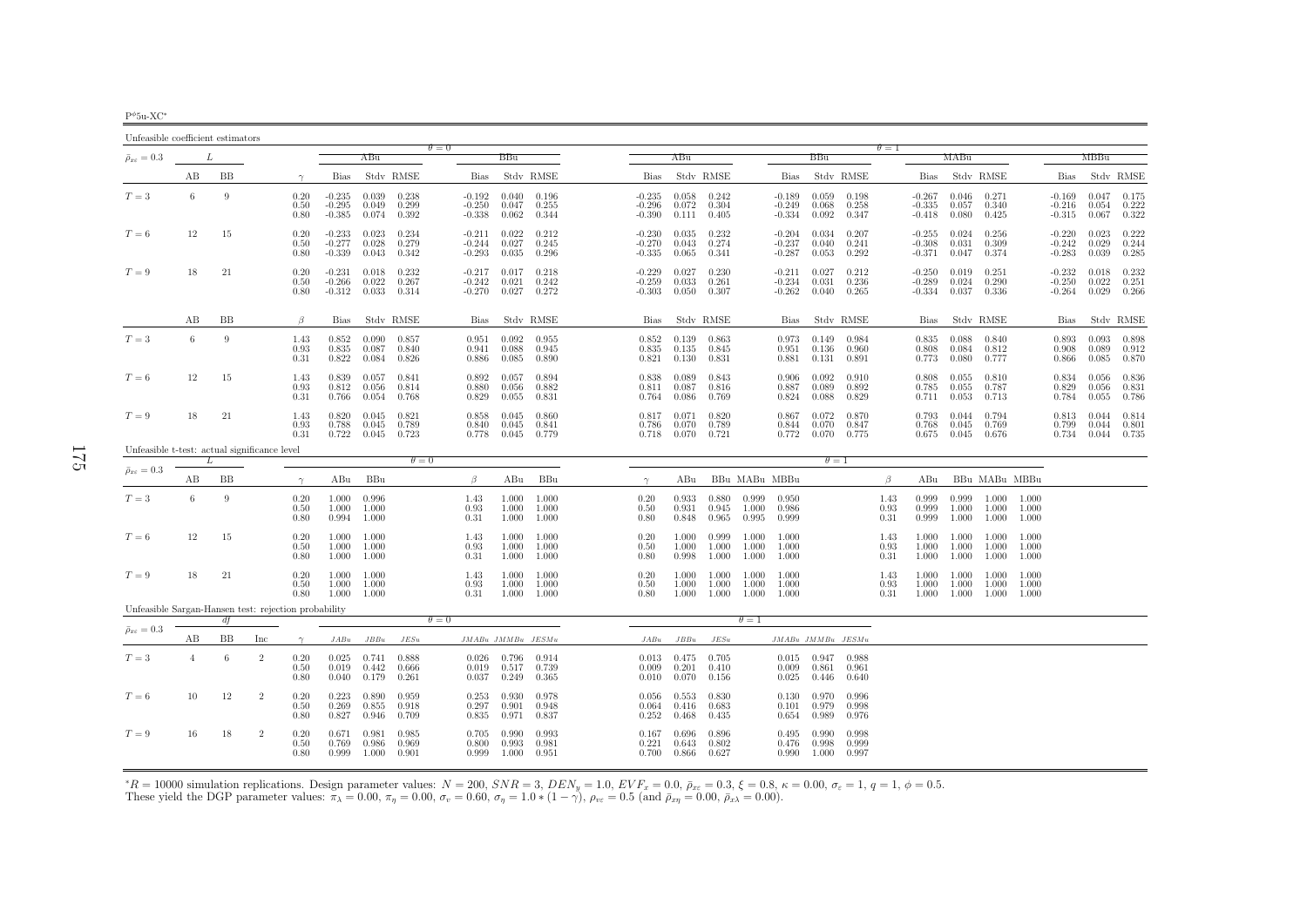$P^{\phi}5fc$ -XC<sup>\*</sup>

Feasible coefficient estimators for Arellano-Bond $\theta$  – 0 AB<sub>2a</sub><br>Bias Stdy RMSE  $\frac{\theta}{\theta} = 1$   $\frac{\theta}{AB2c}$   $\frac{\theta}{AB2a}$  $\bar{\rho}_{x\varepsilon}=0.3$  $\epsilon = 0.3$   $I$   $\epsilon = 0.3$   $I$   $\epsilon = 0.3$   $I$   $\epsilon = 0.3$   $I$   $\epsilon = 0.3$   $I$   $\epsilon = 0.3$   $I$   $\epsilon = 0.3$   $I$   $\epsilon = 0.3$   $I$   $\epsilon = 0.3$   $I$   $\epsilon = 0.3$   $I$   $\epsilon = 0.3$   $I$   $\epsilon = 0.3$   $I$   $\epsilon = 0.3$   $I$   $\epsilon = 0.3$   $I$   $\epsilon = 0.3$   $I$   $\epsilon = 0.3$  L  $\gamma$  Bias Stdv RMSE Bias Stdv RMSE Bias Stdv RMSE Bias Stdv RMSE Bias Stdv RMSE Bias Stdv RMSE Bias Stdv RMSE0.250  $T=3$  $T=3$  6 0.20 -0.235 0.039 0.238 -0.236 0.040 0.239 -0.237 0.039 0.240 -0.236 0.059 0.244 -0.237 0.057 0.244 -0.238 0.058 0.245 -0.244 0.057 0.250<br>0.50 -0.299 0.049 0.299 -0.300 0.051 0.305 -0.297 0.049 0.301 -0.298 0.075  $\begin{array}{cccccccccccc} 0.50 & -0.295 & 0.049 & 0.299 & -0.300 & 0.051 & 0.305 & -0.297 & 0.049 & 0.301 & -0.298 & 0.075 & 0.307 & -0.301 & 0.073 & 0.310 & -0.299 & 0.072 & 0.315 & -0.310 & 0.072 & 0.315 & 0.307 & 0.310 & -0.395 & 0.072 & 0.315 & 0.307 & 0.072 & 0.315 & 0$  $0.416$  $-0.385$   $0.074$   $0.392$ 0.255  $T=6$  $T=6$   $12$   $0.20$   $-0.233$   $0.023$   $0.234$   $-0.234$   $0.024$   $0.235$   $-0.237$   $0.023$   $0.238$   $-0.234$   $0.036$   $0.237$   $-0.232$   $0.034$   $0.235$   $-0.234$   $0.035$   $0.237$   $-0.254$   $0.028$   $0.255$   $0.306$   $0.237$   $-0.254$   $0.$ 0.50 -0.277 0.028 0.279 -0.288 0.030 0.290 -0.281 0.029 0.282 -0.279 0.044 0.283 -0.285 0.042 0.288 -0.275 0.043 0.278 -0.304 0.036 0.3060.379 0.80 -0.339 0.043 0.342 -0.370 0.049 0.373 -0.342 0.044 0.345 -0.344 0.068 0.351 -0.367 0.069 0.373 -0.339 0.066 0.345 -0.375 0.056 0.379 $T=9$  $T=9$   $18$   $0.20$   $-0.231$   $0.018$   $0.232$   $-0.232$   $0.019$   $0.233$   $-0.236$   $0.018$   $0.237$   $-0.232$   $0.028$   $0.234$   $-0.231$   $0.025$   $0.233$   $-0.233$   $0.027$   $0.235$   $-0.253$   $0.020$   $0.253$ <br> $0.253$   $0.266$   $-0.267$   $-0$ 0.50 -0.266 0.022 0.267 -0.279 0.024 0.280 -0.272 0.022 0.273 -0.268 0.034 0.270 -0.275 0.032 0.277 -0.264 0.033 0.266 -0.292 0.025 0.293 $0.041$   $0.346$ 0.80 -0.312 0.033 0.314 -0.344 0.038 0.346 -0.319 0.034 0.320 -0.316 0.052 0.320 -0.338 0.052 0.342 -0.309 0.051 0.313 -0.343 0.041 0.346 $L \qquad \qquad \beta$ Bias Stdv RMSE Bias Stdv RMSE Bias Stdv RMSE Bias Stdv RMSE Bias Stdv RMSE Bias Stdv RMSE Bias Stdv RMSE Bias Stdv RMSE 0.839  $T=3$  $T=3$  6  $1.43$   $0.852$   $0.090$   $0.857$   $0.852$   $0.091$   $0.857$   $0.851$   $0.090$   $0.856$   $0.852$   $0.143$   $0.864$   $0.852$   $0.137$   $0.862$   $0.850$   $0.131$   $0.839$   $0.131$   $0.839$   $0.131$   $0.839$   $0.131$   $0.839$   $0.131$   $0.814$ 0.93 0.835 0.087 0.840 0.835 0.089 0.840 0.834 0.088 0.838 0.835 0.138 0.846 0.835 0.133 0.845 0.833 0.135 0.844 0.804 0.127 0.8140.783 0.31 0.822 0.084 0.826 0.823 0.086 0.827 0.820 0.085 0.824 0.822 0.134 0.833 0.823 0.129 0.833 0.819 0.131 0.829 0.773 0.122 0.7830.813  $T=6$  $T=6$   $12$   $1.43$   $0.839$   $0.057$   $0.841$   $0.844$   $0.059$   $0.846$   $0.840$   $0.057$   $0.842$   $0.839$   $0.091$   $0.844$   $0.843$   $0.086$   $0.847$   $0.838$   $0.090$   $0.843$   $0.811$   $0.068$   $0.811$ <br> $0.823$   $0.810$   $0.812$   $0.056$   $0.$ 0.93 0.812 0.056 0.814 0.825 0.058 0.827 0.812 0.056 0.814 0.812 0.090 0.817 0.823 0.084 0.827 0.811 0.088 0.816 0.788 0.067 0.7910.723 0.31 0.766 0.054 0.768 0.785 0.058 0.787 0.767 0.055 0.768 0.767 0.088 0.772 0.782 0.085 0.787 0.764 0.087 0.769 0.720 0.066 0.723 $T=9$  $T=9 \hspace{1cm} 18 \hspace{1cm} 1.43 \hspace{1cm} 0.820 \hspace{1cm} 0.045 \hspace{1cm} 0.821 \hspace{1cm} 0.830 \hspace{1cm} 0.047 \hspace{1cm} 0.832 \hspace{1cm} 0.822 \hspace{1cm} 0.045 \hspace{1cm} 0.824 \hspace{1cm} 0.820 \hspace{1cm} 0.072 \hspace{1cm} 0.823 \hspace{1cm} 0.827 \hspace{1cm} 0.066 \hspace{1cm} 0.830$  $\begin{array}{cccccccccccc} 1.43 & 0.820 & 0.045 & 0.821 & 0.830 & 0.047 & 0.832 & 0.822 & 0.045 & 0.824 & 0.820 & 0.072 & 0.823 & 0.827 & 0.066 & 0.830 & 0.820 & 0.071 & 0.823 & 0.799 & 0.050 & 0.801 \\ 0.93 & 0.788 & 0.179 & 0.811 & 0.047 & 0.812 & 0.799 & 0.045 & 0.$  $0.688$   $0.051$   $0.690$ 0.31 0.722 0.045 0.723 0.752 0.049 0.754 0.723 0.045 0.724 0.722 0.071 0.726 0.746 0.068 0.750 0.719 0.071 0.722 0.688 0.051 0.690

| Feasible coefficient estimators for Blundell-Bond |    |                      |                                  |                         |                         |                                  |                         |                         |                                  |                         |                         |                                  |                         |                         |                                  |                         |                         |                                  |                         |                         |                                  |                         |                                 |
|---------------------------------------------------|----|----------------------|----------------------------------|-------------------------|-------------------------|----------------------------------|-------------------------|-------------------------|----------------------------------|-------------------------|-------------------------|----------------------------------|-------------------------|-------------------------|----------------------------------|-------------------------|-------------------------|----------------------------------|-------------------------|-------------------------|----------------------------------|-------------------------|---------------------------------|
|                                                   |    |                      |                                  |                         |                         |                                  | $\theta = 0$            |                         |                                  |                         |                         |                                  |                         |                         |                                  |                         |                         | $\theta = 1$                     |                         |                         |                                  |                         |                                 |
| $\bar{\rho}_{x\varepsilon}=0.3$                   |    |                      |                                  | BB1                     |                         |                                  | BB2a                    |                         |                                  | BB2c                    |                         |                                  | BB1.                    |                         |                                  | BB2a                    |                         |                                  | BB2c                    |                         |                                  | МВВ                     |                                 |
|                                                   |    |                      | <b>Bias</b>                      |                         | Stdy RMSE               | <b>Bias</b>                      |                         | Stdy RMSE               | <b>Bias</b>                      |                         | Stdy RMSE               | <b>Bias</b>                      |                         | Stdy RMSE               | <b>Bias</b>                      |                         | Stdy RMSE               | <b>Bias</b>                      |                         | Stdy RMSE               | <b>Bias</b>                      |                         | Stdy RMSE                       |
| $T=3$                                             | 9  | 0.20<br>0.50<br>0.80 | $-0.197$<br>$-0.260$<br>-0.346   | 0.039<br>0.044<br>0.058 | 0.201<br>0.263<br>0.351 | $-0.213$<br>$-0.269$<br>$-0.353$ | 0.041<br>0.048<br>0.063 | 0.217<br>0.273<br>0.359 | $-0.210$<br>$-0.266$<br>$-0.351$ | 0.039<br>0.045<br>0.060 | 0.214<br>0.270<br>0.356 | $-0.199$<br>$-0.261$<br>$-0.345$ | 0.056<br>0.066<br>0.090 | 0.207<br>0.269<br>0.357 | $-0.204$<br>$-0.262$<br>$-0.349$ | 0.060<br>0.069<br>0.091 | 0.213<br>0.271<br>0.361 | $-0.206$<br>$-0.262$<br>$-0.344$ | 0.057<br>0.066<br>0.090 | 0.213<br>0.270<br>0.355 | $-0.202$<br>$-0.263$<br>$-0.348$ | 0.064<br>0.089          | $0.055$ 0.209<br>0.271<br>0.359 |
| $T=6$                                             | 15 | 0.20<br>0.50<br>0.80 | $-0.214$<br>$-0.253$<br>$-0.309$ | 0.022<br>0.026<br>0.034 | 0.215<br>0.255<br>0.310 | $-0.218$<br>$-0.260$<br>$-0.320$ | 0.023<br>0.028<br>0.039 | 0.219<br>0.262<br>0.323 | $-0.222$<br>$-0.257$<br>$-0.311$ | 0.022<br>0.027<br>0.036 | 0.223<br>0.259<br>0.313 | $-0.215$<br>$-0.255$<br>$-0.310$ | 0.034<br>0.040<br>0.055 | 0.218<br>0.258<br>0.315 | $-0.212$<br>$-0.253$<br>$-0.314$ | 0.034<br>0.041<br>0.055 | 0.215<br>0.256<br>0.319 | $-0.215$<br>$-0.248$<br>$-0.301$ | 0.034<br>0.039<br>0.053 | 0.218<br>0.252<br>0.306 | $-0.235$<br>$-0.277$<br>$-0.340$ | 0.027<br>0.033<br>0.047 | 0.236<br>0.279<br>0.343         |
| $T=9$                                             | 21 | 0.20<br>0.50<br>0.80 | $-0.219$<br>$-0.249$<br>$-0.287$ | 0.017<br>0.020<br>0.027 | 0.220<br>0.250<br>0.288 | $-0.221$<br>$-0.257$<br>$-0.301$ | 0.018<br>0.022<br>0.031 | 0.222<br>0.257<br>0.302 | $-0.226$<br>$-0.254$<br>$-0.288$ | 0.017<br>0.021<br>0.028 | 0.227<br>0.254<br>0.290 | $-0.220$<br>$-0.251$<br>$-0.289$ | 0.027<br>0.032<br>0.043 | 0.222<br>0.253<br>0.292 | $-0.217$<br>$-0.250$<br>$-0.294$ | 0.026<br>0.031<br>0.042 | 0.218<br>0.252<br>0.297 | $-0.220$<br>$-0.244$<br>$-0.276$ | 0.027<br>0.031<br>0.041 | 0.221<br>0.246<br>0.279 | $-0.242$<br>$-0.275$<br>$-0.320$ | 0.020<br>0.024<br>0.035 | 0.242<br>0.276<br>0.322         |
|                                                   |    | $\beta$              |                                  |                         | Bias Stdy RMSE          |                                  |                         | Bias Stdy RMSE          |                                  |                         | Bias Stdy RMSE          |                                  |                         | Bias Stdy RMSE          |                                  |                         | Bias Stdy RMSE          |                                  | Bias Stdy RMSE          |                         |                                  |                         | Bias Stdy RMSE                  |
| $T=3$                                             | 9  | 1.43<br>0.93<br>0.31 | 0.931<br>0.898<br>0.856          | 0.091<br>0.085<br>0.080 | 0.936<br>0.902<br>0.860 | 0.906<br>0.894<br>0.858          | 0.092<br>0.086<br>0.082 | 0.910<br>0.898<br>0.862 | 0.905<br>0.889<br>0.849          | 0.090<br>0.085<br>0.081 | 0.910<br>0.893<br>0.853 | 0.926<br>0.895<br>0.853          | 0.142<br>0.133<br>0.127 | 0.936<br>0.905<br>0.863 | 0.926<br>0.909<br>0.861          | 0.143<br>0.129<br>0.121 | 0.937<br>0.918<br>0.870 | 0.925<br>0.905<br>0.855          | 0.141<br>0.131<br>0.125 | 0.936<br>0.915<br>0.864 | 0.916<br>0.889<br>0.848          | 0.132<br>0.123<br>0.118 | 0.925<br>0.898<br>0.856         |
| $T=6$                                             | 15 | 1.43<br>0.93<br>0.31 | 0.881<br>0.849<br>0.794          | 0.057<br>0.055<br>0.053 | 0.882<br>0.851<br>0.795 | 0.874<br>0.860<br>0.818          | 0.059<br>0.058<br>0.057 | 0.876<br>0.862<br>0.820 | 0.870<br>0.849<br>0.796          | 0.056<br>0.055<br>0.053 | 0.872<br>0.850<br>0.798 | 0.879<br>0.848<br>0.793          | 0.091<br>0.088<br>0.086 | 0.884<br>0.853<br>0.798 | 0.883<br>0.867<br>0.817          | 0.088<br>0.085<br>0.083 | 0.888<br>0.871<br>0.822 | 0.882<br>0.860<br>0.801          | 0.090<br>0.086<br>0.085 | 0.887<br>0.864<br>0.805 | 0.854<br>0.831<br>0.770          | 0.068<br>0.066<br>0.064 | 0.857<br>0.834<br>0.772         |
| $T=9$                                             | 21 | 1.43<br>0.93<br>0.31 | 0.850<br>0.816<br>0.745          | 0.045<br>0.044<br>0.043 | 0.851<br>0.817<br>0.746 | 0.852<br>0.836<br>0.779          | 0.047<br>0.047<br>0.047 | 0.854<br>0.838<br>0.780 | 0.845<br>0.820<br>0.752          | 0.045<br>0.044<br>0.044 | 0.846<br>0.821<br>0.754 | 0.849<br>0.816<br>0.744          | 0.072<br>0.070<br>0.070 | 0.852<br>0.819<br>0.748 | 0.856<br>0.837<br>0.775          | 0.067<br>0.066<br>0.066 | 0.859<br>0.840<br>0.777 | 0.853<br>0.827<br>0.755          | 0.071<br>0.069<br>0.069 | 0.856<br>0.830<br>0.758 | 0.828<br>0.804<br>0.726          | 0.049<br>0.049<br>0.048 | 0.829<br>0.805<br>0.728         |

 ${}^*R = 10000$  simulation replications. Design parameter values:  $N = 200$ ,  $SNR = 3$ ,  $DEN_y = 1.0$ ,  $EVF_x = 0.0$ ,  $\bar{p}_{xz} = 0.3$ ,  $\xi = 0.8$ ,  $\kappa = 0.00$ ,  $\sigma_{\varepsilon} = 1$ ,  $q = 1$ ,  $\phi = 0.5$ .<br>These yield the DGP parameter values:  $\pi$  $*R = 10000$  simulation replications. Design parameter values:  $N = 200$ ,  $SNR = 3$ ,  $DEN_y = 1.0$ ,  $EVF_x = 0.0$ ,  $\bar{\rho}_{xz} = 0.3$ ,  $\xi = 0.8$ , These yield the DGP parameter values:  $\pi_{\lambda} = 0.00$ ,  $\pi_{\eta} = 0.00$ ,  $\sigma_v = 0.60$ ,  $\sigma_{\eta}$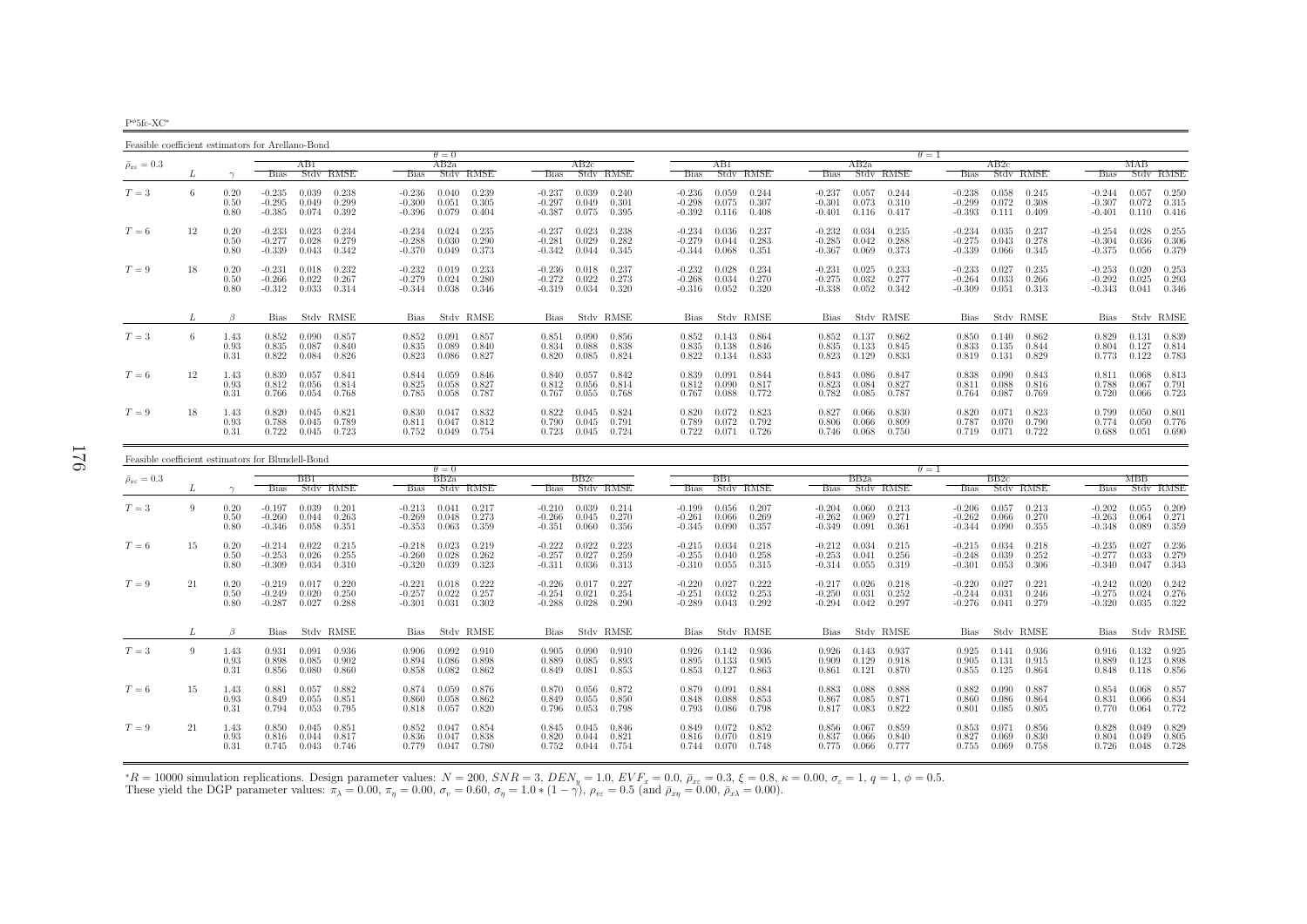$P^{\phi}$ 5ft-XC\*

| Feasible t-test Arellano-Bond: actual significance level |    |                      |                |                                                             |                 |                |                                                                   |       |                         |                |                                                             |                |                         |                                                                                         |                |                                           |                |
|----------------------------------------------------------|----|----------------------|----------------|-------------------------------------------------------------|-----------------|----------------|-------------------------------------------------------------------|-------|-------------------------|----------------|-------------------------------------------------------------|----------------|-------------------------|-----------------------------------------------------------------------------------------|----------------|-------------------------------------------|----------------|
|                                                          |    |                      |                |                                                             |                 | $\theta = 0$   |                                                                   |       |                         |                |                                                             |                | $\theta=1$              |                                                                                         |                |                                           |                |
| $\bar{\rho}_{x\varepsilon}=0.3$                          | L  | $\gamma$             |                |                                                             | AB1 AB1aR AB1cR |                |                                                                   |       | AB2a AB2aW AB2c AB2cW   |                | AB1 AB1aR AB1cR                                             |                |                         | AB2a AB2aW AB2c AB2cW MAB                                                               |                |                                           |                |
| $T=3$                                                    | 6  | 0.20<br>0.50<br>0.80 | 1.000<br>0.998 | 1.000 1.000 1.000<br>1.000 1.000                            | 0.998 0.998     | 1.000<br>0.998 | 1.000 1.000 1.000 1.000<br>1.000<br>0.997 0.998                   | 1.000 | 1.000<br>0.998          | 0.990          | 0.990 0.961 0.955<br>0.959<br>0.973 0.915 0.913             | 0.957          | 0.980<br>0.948          | 0.979 0.966 0.971 0.966 0.999<br>0.965<br>0.916                                         | 0.973<br>0.933 | 0.966<br>0.923                            | 0.999<br>0.996 |
| $T=6$                                                    | 12 | 0.20<br>0.50<br>0.80 | 1.000          | 1.000 1.000 1.000<br>1.000 1.000 1.000<br>1.000 1.000       |                 | 1.000<br>1.000 | $1.000$ $1.000$ $1.000$ $1.000$<br>1.000 1.000<br>1.000 1.000     |       | 1.000<br>1.000          | 1.000          | 1.000 0.998 0.999<br>1.000 0.998<br>0.994 0.997             | 0.999          | 1.000<br>1.000<br>1.000 | 1.000 1.000<br>1.000<br>0.998                                                           | 1.000<br>0.998 | 1.000 1.000<br>1.000 1.000<br>0.998       | 1.000          |
| $T=9$                                                    | 18 | 0.20<br>0.50<br>0.80 | 1.000          | 1.000 1.000 1.000<br>1.000 1.000<br>1.000 1.000 1.000       |                 | 1.000          | 1.000 1.000 1.000 1.000<br>1.000<br>1.000 1.000 1.000 1.000       | 1.000 | 1.000                   |                | 1.000 1.000 1.000<br>1.000 1.000 1.000<br>1.000 0.999 1.000 |                | 1.000                   | 1.000 1.000 1.000 1.000 1.000<br>1.000<br>1.000 1.000 1.000 1.000 1.000                 | 1.000          | 1.000 1.000                               |                |
|                                                          | L  | $\beta$              | AB1            | AB1aR AB1cR                                                 |                 |                |                                                                   |       | AB2a AB2aW AB2c AB2cW   | AB1            | AB1aR AB1cR                                                 |                |                         | AB2a AB2aW AB2c AB2cW MAB                                                               |                |                                           |                |
| $T=3$                                                    | 6  | 1.43<br>0.93<br>0.31 |                | 1.000 1.000 1.000<br>1.000 1.000 1.000<br>1.000 1.000 1.000 |                 | 1.000          | 1.000 1.000 1.000 1.000<br>1.000 1.000 1.000 1.000<br>1.000 1.000 |       | 1.000                   |                | 1.000 0.997 0.998<br>1.000 0.997 0.998<br>1.000 0.997 0.998 |                | 1.000<br>1.000          | 1.000 0.998 0.999<br>0.999<br>0.999                                                     | 0.999<br>0.999 | 0.999 1.000<br>0.999 1.000<br>0.999 1.000 |                |
| $T=6$                                                    | 12 | 1.43<br>0.93<br>0.31 | 1.000          | 1.000 1.000 1.000<br>1.000 1.000<br>1.000 1.000 1.000       |                 | 1.000          | 1.000 1.000 1.000 1.000<br>1.000<br>1.000 1.000 1.000 1.000       | 1.000 | 1.000                   |                | 1.000 1.000 1.000<br>1.000 1.000 1.000<br>1.000 1.000 1.000 |                | 1.000                   | 1.000 1.000 1.000 1.000 1.000<br>1.000<br>1.000 1.000 1.000 1.000 1.000                 | 1.000          | 1.000 1.000                               |                |
| $T=9$                                                    | 18 | 1.43<br>0.93<br>0.31 |                | 1.000 1.000 1.000<br>1.000 1.000 1.000<br>1.000 1.000 1.000 |                 | 1.000<br>1.000 | 1.000 1.000<br>1.000 1.000<br>1.000 1.000 1.000                   |       | 1.000<br>1.000<br>1.000 |                | 1.000 1.000 1.000<br>1.000 1.000 1.000<br>1.000 1.000 1.000 |                | 1.000<br>1.000          | 1.000<br>1.000<br>1.000 1.000 1.000 1.000 1.000                                         | 1.000<br>1.000 | 1.000 1.000<br>1.000                      | 1.000          |
| Feasible t-test Blundell-Bond: actual significance level |    |                      |                |                                                             |                 | $\theta = 0$   |                                                                   |       |                         |                |                                                             |                | $\theta = 1$            |                                                                                         |                |                                           |                |
| $\bar{\rho}_{x\varepsilon}=0.3$                          | L  | $\gamma$             | BB1            |                                                             | BB1aR BB1cR     |                |                                                                   |       | BB2a BB2aW BB2c BB2cW   | BB1            | BB1aR BB1cR                                                 |                |                         | BB2a BB2aW BB2c BB2cW MBB                                                               |                |                                           |                |
| $T=3$                                                    | 9  | 0.20<br>0.50<br>0.80 | 1.000<br>1.000 | 0.999 0.999 0.999<br>1.000 1.000<br>1.000 1.000             |                 | 1.000<br>1.000 | 1.000  0.998  1.000  1.000<br>1.000<br>1.000 1.000                | 1.000 | 1.000<br>1.000          | 0.995<br>0.995 | 0.982 0.939 0.929<br>0.971<br>0.970                         | 0.972<br>0.974 | 0.983<br>0.988          | 0.962 0.925<br>0.964<br>0.965                                                           | 0.981<br>0.985 | 0.956 0.946 0.997<br>0.976<br>0.981       | 0.999<br>0.999 |
| $T=6$                                                    | 15 | 0.20<br>0.50<br>0.80 |                | 1.000 1.000 1.000<br>1.000 1.000 1.000<br>1.000 1.000 1.000 |                 | 1.000<br>1.000 | 1.000 1.000 1.000 1.000<br>1.000<br>1.000 1.000                   | 1.000 | 1.000<br>1.000          | 1.000<br>1.000 | 1.000 0.998<br>0.998<br>0.997 0.998                         | 0.999<br>0.999 | 1.000<br>1.000          | 1.000 1.000 1.000 1.000 1.000<br>1.000<br>0.999                                         | 1.000<br>1.000 | 1.000 1.000<br>1.000 1.000                |                |
| $T=9$                                                    | 21 | 0.20<br>0.50<br>0.80 |                | 1.000 1.000 1.000<br>1.000 1.000 1.000<br>1.000 1.000 1.000 |                 | 1.000<br>1.000 | 1.000 1.000 1.000<br>1.000<br>1.000 1.000 1.000 1.000             | 1.000 | 1.000                   | 1.000          | 1.000 1.000 1.000<br>1.000 1.000<br>1.000 0.999 1.000       |                | 1.000                   | 1.000 1.000 1.000 1.000 1.000<br>1.000<br>$1.000$ $1.000$ $1.000$ $1.000$ $1.000$       | 1.000          | 1.000 1.000                               |                |
|                                                          | L  | $\beta$              | BB1            | BB1aR BB1cR                                                 |                 |                | BB2a BB2aW BB2c BB2cW                                             |       |                         | BB1            | BB1aR BB1cR                                                 |                | BB <sub>2a</sub>        | BB2aW BB2c                                                                              |                | BB2cW MBB                                 |                |
| $T=3$                                                    | 9  | 1.43<br>0.93<br>0.31 |                | 1.000 1.000 1.000<br>1.000 1.000 1.000<br>1.000 1.000 1.000 |                 | 1.000          | 1.000 1.000 1.000 1.000<br>1.000 1.000 1.000<br>1.000 1.000       |       | 1.000<br>1.000          |                | 1.000 0.998 0.999<br>1.000 0.998<br>1.000 0.998 0.999       | 0.999          | 1.000                   | $1.000$ $0.999$ $1.000$ $1.000$ $1.000$<br>0.999 1.000<br>1.000 1.000 1.000 1.000 1.000 |                | 1.000 1.000                               |                |
| $T=6$                                                    | 15 | 1.43<br>0.93<br>0.31 | 1.000          | 1.000 1.000 1.000<br>1.000 1.000<br>1.000 1.000 1.000       |                 | 1.000<br>1.000 | 1.000 1.000 1.000<br>1.000<br>1.000 1.000 1.000 1.000             | 1.000 | 1.000                   | 1.000          | 1.000 1.000 1.000<br>1.000<br>1.000 1.000 1.000             | 1.000          | 1.000                   | 1.000 1.000 1.000 1.000 1.000<br>1.000<br>1.000 1.000 1.000 1.000 1.000                 | 1.000          | 1.000                                     | 1.000          |
| $T=9\,$                                                  | 21 | 1.43<br>0.93<br>0.31 |                | 1.000 1.000 1.000<br>1.000 1.000 1.000<br>1.000 1.000 1.000 |                 | 1.000<br>1.000 | 1.000 1.000<br>1.000 1.000<br>1.000 1.000 1.000 1.000             |       | 1.000<br>1.000          |                | 1.000 1.000 1.000<br>1.000 1.000 1.000<br>1.000 1.000 1.000 |                | 1.000                   | 1.000<br>1.000 1.000<br>$1.000$ $1.000$ $1.000$ $1.000$ $1.000$                         | 1.000<br>1.000 | 1.000 1.000<br>1.000 1.000                |                |

 ${}^{*}R = 10000$  simulation replications. Design parameter values:  $N = 200$ ,  $SNR = 3$ ,  $DEN_y = 1.0$ ,  $EVF_x = 0.0$ ,  $E_{x\bar{x}} = 0.3$ ,  $\xi = 0.8$ ,  $\kappa = 0.00$ ,<br> $\sigma_x = 1$ ,  $q = 1$ ,  $\phi = 0.5$ . These yield the DGP parameter values:  $\pi_{\lambda}$ 

| $P^{\phi}5fJ-XC^*$                                 |    |    |                |                      |                                                    |                                                    |                                                    |                                                                               |  |  |  |  |  |
|----------------------------------------------------|----|----|----------------|----------------------|----------------------------------------------------|----------------------------------------------------|----------------------------------------------------|-------------------------------------------------------------------------------|--|--|--|--|--|
| Feasible Sargan-Hansen test: rejection probability |    |    |                |                      |                                                    |                                                    |                                                    |                                                                               |  |  |  |  |  |
|                                                    | df |    |                | $\theta = 0$         |                                                    |                                                    |                                                    |                                                                               |  |  |  |  |  |
| $\bar{\rho}_{x\varepsilon}=0.3$                    | AB | BB | Inc            | $\gamma$             | $JAB_a^{(2,1)}JBB_a^{(2,1)}JES_a^{(2,1)}$          |                                                    | $JAB_c^{(2,1)}JBB_c^{(2,1)}JES_c^{(2,1)}$          | JMAB JMBB JESM                                                                |  |  |  |  |  |
| $T=3$                                              | 4  | 6  | $\overline{2}$ | 0.20<br>0.50<br>0.80 | 0.109<br>0.703<br>0.121<br>0.471<br>0.260<br>0.310 | 0.821<br>0.112<br>0.578<br>0.117<br>0.247<br>0.172 | 0.719<br>0.837<br>0.469<br>0.580<br>0.298<br>0.166 | 0.294<br>0.480<br>0.459<br>0.380<br>0.368<br>0.307<br>0.322<br>0.341<br>0.326 |  |  |  |  |  |
| $T=6$                                              | 10 | 12 | $\overline{2}$ | 0.20<br>0.50<br>0.80 | 0.487<br>0.896<br>0.589<br>0.908<br>0.969<br>0.988 | 0.863<br>0.461<br>0.822<br>0.576<br>0.568<br>0.972 | 0.907<br>0.927<br>0.903<br>0.856<br>0.989<br>0.519 | 0.711<br>0.252<br>0.684<br>0.627<br>0.331<br>0.626<br>0.808<br>0.705<br>0.589 |  |  |  |  |  |
| $T=9$                                              | 16 | 18 | $\overline{2}$ | 0.20<br>0.50<br>0.80 | 0.871<br>0.985<br>0.933<br>0.995<br>1.000<br>1.000 | 0.838<br>0.871<br>0.939<br>0.866<br>1.000<br>0.724 | 0.989<br>0.962<br>0.996<br>0.942<br>1.000<br>0.798 | 0.680<br>0.819<br>0.734<br>0.781<br>0.801<br>0.665<br>0.895<br>0.999<br>0.626 |  |  |  |  |  |
|                                                    |    | df |                |                      |                                                    | $\theta = 1$                                       |                                                    |                                                                               |  |  |  |  |  |
| $\bar{\rho}_{x\varepsilon}=0.3$                    | AВ | BB | Inc            | $\gamma$             | $JAB_a^{(2,1)}JBB_a^{(2,1)}JES_a^{(2,1)}$          |                                                    | $JAB_c^{(2,1)}JBB_c^{(2,1)}JES_c^{(2,1)}$          | JMAB JMBB JESM                                                                |  |  |  |  |  |
| $T=3$                                              | 4  | 6  | $\overline{2}$ | 0.20<br>0.50<br>0.80 | 0.064<br>0.548<br>0.067<br>0.318<br>0.123<br>0.158 | 0.699<br>0.072<br>0.074<br>0.437<br>0.127<br>0.123 | 0.562<br>0.704<br>0.338<br>0.454<br>0.206<br>0.185 | 0.320<br>0.669<br>0.641<br>0.323<br>0.599<br>0.579<br>0.355<br>0.571<br>0.547 |  |  |  |  |  |
| $T=6$                                              | 10 | 12 | $\overline{2}$ | 0.20<br>0.50<br>0.80 | 0.207<br>0.722<br>0.268<br>0.676<br>0.642<br>0.782 | 0.786<br>0.188<br>0.250<br>0.694<br>0.631<br>0.403 | 0.672<br>0.804<br>0.613<br>0.664<br>0.749<br>0.398 | 0.802<br>0.818<br>0.185<br>0.775<br>0.200<br>0.785<br>0.798<br>0.704<br>0.760 |  |  |  |  |  |
| $T=9$                                              | 16 | 18 | $\overline{2}$ | 0.20<br>0.50<br>0.80 | 0.483<br>0.877<br>0.894<br>0.574<br>0.941<br>0.981 | 0.811<br>0.411<br>0.770<br>0.526<br>0.531<br>0.930 | 0.825<br>0.868<br>0.834<br>0.781<br>0.975<br>0.587 | 0.850<br>0.830<br>0.525<br>0.564<br>0.823<br>0.802<br>0.861<br>0.989<br>0.776 |  |  |  |  |  |

 ${}^*R = 10000$  simulation replications. Design parameter values:  $N = 200$ ,  $SNR = 3$ ,  $DEN_y = 1.0$ ,  $EVF_x = 0.0$ ,  $\bar{\rho}_{xe} = 0.3$ ,  $\xi = 0.8$ ,  $\kappa = 0.00$ ,  $\sigma_e = 1$ ,  $q = 1$ ,  $\phi = 0.5$ . These yield the DGP parameter values:  $\pi_{\lambda} =$